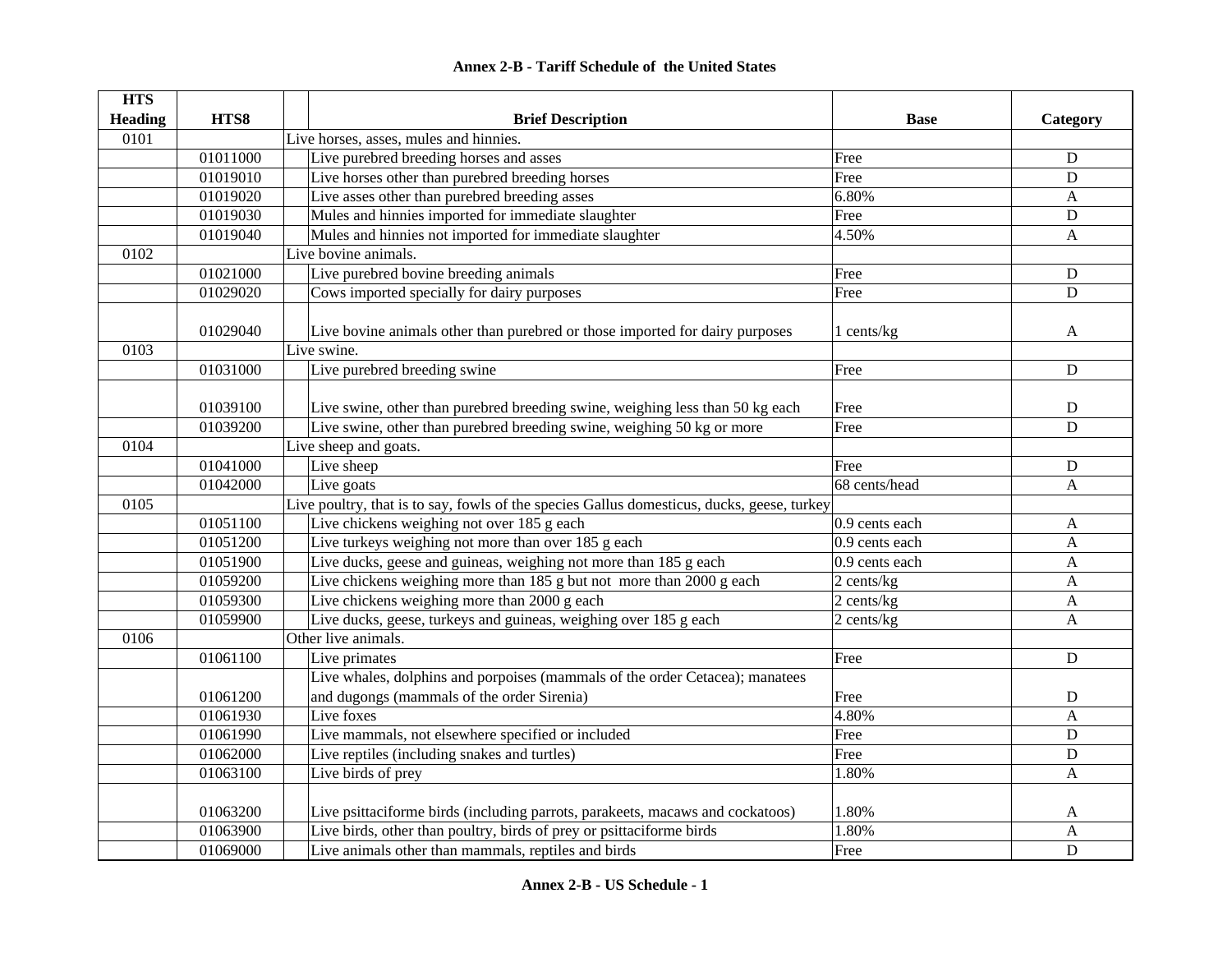| <b>HTS</b>     |          |                                                                                       |              |                  |
|----------------|----------|---------------------------------------------------------------------------------------|--------------|------------------|
| <b>Heading</b> | HTS8     | <b>Brief Description</b>                                                              | <b>Base</b>  | Category         |
| 0201           |          | Meat of bovine animals, fresh or chilled.                                             |              |                  |
|                |          |                                                                                       |              |                  |
|                | 02011005 | Bovine carcasses and halves, fresh or chld., descr. in gen. note 15 of the HTS        | 4.4 cents/kg | A                |
|                | 02011010 | Bovine carcasses and halves, fresh or chld., descr. in add. US note 3 to Ch. 2        | 4.4 cents/kg | $\overline{A}$   |
|                |          | Bovine carcasses and halves, fresh or chld., other than descr. in gen. note 15 or     |              | See Annex 1 Note |
|                | 02011050 | add. US note 3 to Ch. 2                                                               | 26.40%       | $\overline{2}$   |
|                |          | High-qual. beef cuts w/bone in, processed, fresh or chld., descr in gen. note 15 of   |              |                  |
|                | 02012002 | the HTS                                                                               | 4%           | A                |
|                |          | Bovine meat cuts (except high-qual. beef cuts), w/bone in, processed, fresh or        |              |                  |
|                | 02012004 | chld., descr in gen. note 15 of the HTS                                               | 10%          | A                |
|                |          | Bovine meat cuts, w/bone in, not processed, fresh or chld., descr in gen. note 15 of  |              |                  |
|                | 02012006 | the HTS                                                                               | 4.4 cents/kg | A                |
|                |          | High-qual. beef cuts, w/bone in, processed, fresh or chld., descr in add. US note 3   |              |                  |
|                | 02012010 | to Ch. 2                                                                              | 4%           | A                |
|                |          | Bovine meat cuts (except high-qual. beef cuts), w/bone in, processed, fresh or        |              |                  |
|                | 02012030 | chld., descr in add. US note 3 to Ch. 2                                               | 10%          | A                |
|                |          | Bovine meat cuts, w/bone in, not processed, fresh or chld., descr in add. US note 3   |              |                  |
|                | 02012050 | to Ch. 2                                                                              | 4.4 cents/kg | A                |
|                |          | Bovine meat cuts, w/bone in, fresh or chld., not descr in gen. note 15 or add. US     |              | See Annex 1 Note |
|                | 02012080 | note 3 to Ch. 2                                                                       | 26.40%       | $\boldsymbol{2}$ |
|                |          | High-qual. beef cuts, boneless, processed, fresh or chld., descr in gen. note 15 of   |              |                  |
|                | 02013002 | the HTS                                                                               | 4%           | A                |
|                |          | Bovine meat cuts (except high-qual. beef cuts), boneless, processed, fresh or chld.,  |              |                  |
|                | 02013004 | descr in gen. note 15 of the HTS                                                      | 10%          | A                |
|                |          | Bovine meat cuts, boneless, not processed, fresh or chld., descr in gen. note 15 of   |              |                  |
|                | 02013006 | the HTS                                                                               | 4.4 cents/kg | A                |
|                |          | High-qual. beef cuts, boneless, processed, fresh or chld., descr in add. US note 3 to |              |                  |
|                | 02013010 | Ch. 2                                                                                 | 4%           | A                |
|                |          | Bovine meat cuts (except high-qual. beef cuts), boneless, processed, fresh or chld.,  |              |                  |
|                | 02013030 | descr in add. US note 3 to Ch. 2                                                      | 10%          | A                |
|                |          | Bovine meat cuts, boneless, not processed, fresh or chld., descr in add. US note 3    |              |                  |
|                | 02013050 | to Ch. 2                                                                              | 4.4 cents/kg | A                |
|                |          | Bovine meat cuts, boneless, fresh or chld., not descr in gen. note 15 or add. US      |              | See Annex 1 Note |
|                | 02013080 | note 3 to Ch. 2                                                                       | 26.40%       | 2                |
| 0202           |          | Meat of bovine animals, frozen.                                                       |              |                  |
|                | 02021005 | Bovine carcasses and halves, frozen, descr. in gen. note 15 of the HTS                | 4.4 cents/kg | A                |
|                | 02021010 | Bovine carcasses and halves, frozen, descr. in add. US note 3 to Ch. 2                | 4.4 cents/kg | A                |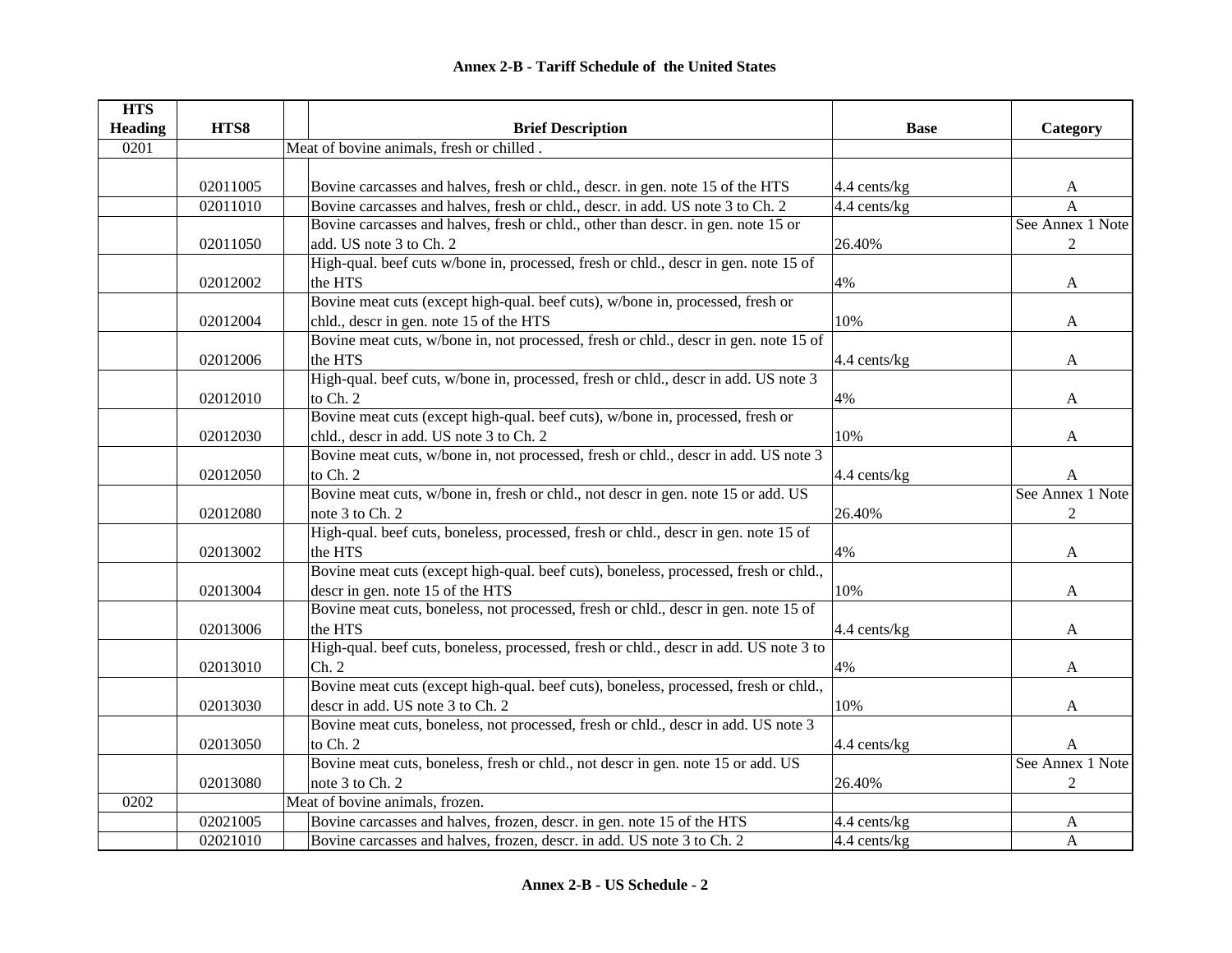|  | <b>Annex 2-B - Tariff Schedule of the United States</b> |  |
|--|---------------------------------------------------------|--|
|--|---------------------------------------------------------|--|

| <b>HTS</b>     |          |                                                                                                    |              |                  |
|----------------|----------|----------------------------------------------------------------------------------------------------|--------------|------------------|
| <b>Heading</b> | HTS8     | <b>Brief Description</b>                                                                           | <b>Base</b>  | Category         |
|                |          | Bovine carcasses and halves, frozen, other than descr. in gen. note 15 or add. US                  |              | See Annex 1 Note |
|                | 02021050 | note 3 to Ch. 2                                                                                    | 26.40%       | $\overline{2}$   |
|                |          |                                                                                                    |              |                  |
|                | 02022002 | High-qual. beef cuts w/bone in, processed, frozen, descr in gen. note 15 of the HTS $ 4\%$         |              | A                |
|                |          | Bovine meat cuts (except high-qual. beef cuts), w/bone in, processed, frozen, descr                |              |                  |
|                | 02022004 | in gen. note 15 of the HTS                                                                         | 10%          | A                |
|                |          | Bovine meat cuts, w/bone in, not processed, frozen, descr in gen. note 15 of the                   |              |                  |
|                | 02022006 | <b>HTS</b>                                                                                         | 4.4 cents/kg | A                |
|                | 02022010 | High-qual. beef cuts, w/bone in, processed, frozen, descr in add. US note 3 to Ch. $2 4\%$         |              | A                |
|                |          | Bovine meat cuts (except high-qual. beef cuts), w/bone in, processed, frozen, descr                |              |                  |
|                | 02022030 | in add. US note 3 to Ch. 2                                                                         | 10%          | A                |
|                |          | Bovine meat cuts, w/bone in, not processed, frozen, descr in add. US note 3 to Ch.                 |              |                  |
|                | 02022050 |                                                                                                    | 4.4 cents/kg | A                |
|                |          | Bovine meat cuts, w/bone in, frozen, not descr in gen. note 15 or add. US note 3 to                |              | See Annex 1 Note |
|                | 02022080 | Ch. 2                                                                                              | 26.40%       | $\overline{2}$   |
|                |          |                                                                                                    |              |                  |
|                | 02023002 | High-qual. beef cuts, boneless, processed, frozen, descr in gen. note 15 of the HTS 4%             |              | A                |
|                |          | Bovine meat cuts (except high-qual. beef cuts), boneless, processed, frozen, descr                 |              |                  |
|                | 02023004 | in gen. note 15 of the HTS                                                                         | 10%          | A                |
|                |          |                                                                                                    |              |                  |
|                | 02023006 | Bovine meat cuts, boneless, not processed, frozen, descr in gen. note 15 of the HTS   4.4 cents/kg |              | A                |
|                | 02023010 | High-qual. beef cuts, boneless, processed, frozen, descr in add. US note 3 to Ch. 2                | 4%           | A                |
|                |          | Bovine meat cuts (except high-qual. beef cuts), boneless, processed, frozen, descr                 |              |                  |
|                | 02023030 | in add. US note 3 to Ch. 2                                                                         | 10%          | A                |
|                |          |                                                                                                    |              |                  |
|                | 02023050 | Bovine meat cuts, boneless, not processed, frozen, descr in add. US note 3 to Ch. 2 4.4 cents/kg   |              | A                |
|                |          | Bovine meat cuts, boneless, frozen, not descr in gen. note 15 or add. US note 3 to                 |              | See Annex 1 Note |
|                | 02023080 | Ch. 2                                                                                              | 26.40%       | $\overline{2}$   |
| 0203           |          | Meat of swine, fresh, chilled or frozen.                                                           |              |                  |
|                | 02031100 | Carcasses and half-carcasses of swine, fresh or chilled                                            | Free         | ${\bf D}$        |
|                | 02031210 | Fresh or chilled retail cuts of ham, shoulders and cuts thereof, with bone in                      | 1.4 cents/kg | A                |
|                |          | Fresh or chilled hams, shoulders and cuts thereof, with bone in, other than                        |              |                  |
|                | 02031290 | processed                                                                                          | Free         | ${\bf D}$        |
|                | 02031920 | Meat of swine nesi, retail cuts, fresh or chilled                                                  | 1.4 cents/kg | A                |
|                | 02031940 | Meat of swine, nesi, non retail cuts, fresh or chilled                                             | Free         | $\mathbf D$      |
|                | 02032100 | Carcasses and half-carcasses of swine, frozen                                                      | Free         | $\mathbf D$      |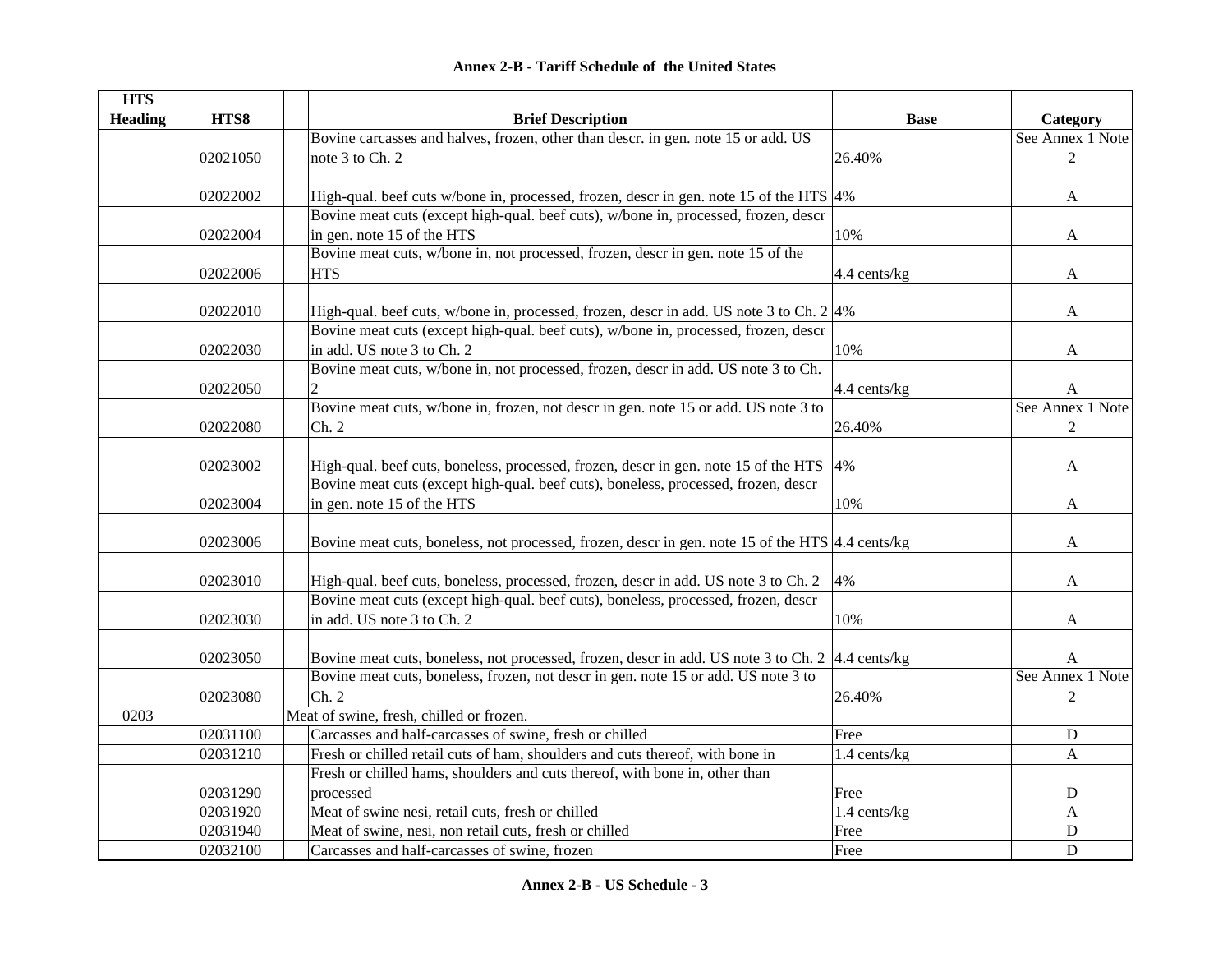| <b>HTS</b>     |          |                                                                                            |                |                           |
|----------------|----------|--------------------------------------------------------------------------------------------|----------------|---------------------------|
| <b>Heading</b> | HTS8     | <b>Brief Description</b>                                                                   | <b>Base</b>    | Category                  |
|                | 02032210 | Frozen retail cuts of hams, shoulders and cuts thereof, with bone in                       | 1.4 cents/kg   | A                         |
|                | 02032290 | Frozen hams, shoulders and cuts thereof, with bone in, other than retail cuts              | Free           | D                         |
|                | 02032920 | Frozen retail cuts of meat of swine, nesi                                                  | 1.4 cents/kg   | A                         |
|                | 02032940 | Frozen meat of swine, other than retail cuts, nesi                                         | Free           | ${\bf D}$                 |
| 0204           |          | Meat of sheep or goats, fresh, chilled or frozen.                                          |                |                           |
|                | 02041000 | Carcasses and half-carcasses of lamb, fresh or chilled                                     | $0.7$ cents/kg | A                         |
|                | 02042100 | Carcasses and half-carcasses of sheep, other than lamb, fresh or chilled                   | 2.8 cents/kg   | $\mathbf{A}$              |
|                | 02042220 | Cuts of lamb meat with bone in, fresh or chilled                                           | $0.7$ cents/kg | $\boldsymbol{\mathsf{A}}$ |
|                | 02042240 | Cuts of sheep meat with bone in, nesi, fresh or chilled                                    | 2.8 cents/kg   | A                         |
|                | 02042320 | Boneless meat of lamb, fresh or chilled                                                    | $0.7$ cents/kg | A                         |
|                | 02042340 | Boneless meat of sheep, nesi, fresh or chilled                                             | $2.8$ cents/kg | $\mathbf{A}$              |
|                | 02043000 | Carcasses and half-carcasses of lamb, frozen                                               | $0.7$ cents/kg | A                         |
|                | 02044100 | Carcasses and half-carcasses of sheep, other than lamb, frozen                             | 2.8 cents/kg   | A                         |
|                | 02044220 | Cuts of lamb meat with bone in, frozen                                                     | $0.7$ cents/kg | A                         |
|                | 02044240 | Cuts of sheep meat with bone in, nesi, frozen                                              | 2.8 cents/kg   | $\mathbf{A}$              |
|                | 02044320 | Boneless meat of lamb, frozen                                                              | $0.7$ cents/kg | A                         |
|                | 02044340 | Boneless meat of sheep, nesi, frozen                                                       | 2.8 cents/kg   | A                         |
|                | 02045000 | Meat of goats, fresh, chilled or frozen                                                    | Free           | $\mathbf D$               |
| 0205           |          | Meat of horses, asses, mules or hinnies, fresh, chilled or frozen.                         |                |                           |
|                | 02050000 | Meat of horses, asses, mules or hinnies, fresh, chilled or frozen                          | Free           | $\mathbf D$               |
| 0206           |          | Edible offal of bovine animals, swine, sheep, goats, horses, asses, mules or hinnies, fres |                |                           |
|                | 02061000 | Edible offal of bovine animals, fresh or chilled                                           | Free           | ${\bf D}$                 |
|                | 02062100 | Tongues of bovine animals, frozen                                                          | Free           | $\mathbf D$               |
|                | 02062200 | Livers of bovine animals, frozen                                                           | Free           | $\mathbf D$               |
|                | 02062900 | Edible offal of bovine animals, except tongues or livers, frozen                           | Free           | ${\bf D}$                 |
|                | 02063000 | Edible offal of swine, fresh or chilled                                                    | Free           | $\mathbf D$               |
|                | 02064100 | Livers of swine, frozen                                                                    | Free           | $\mathbf D$               |
|                | 02064900 | Edible offal of swine, except liver, frozen                                                | Free           | D                         |
|                | 02068000 | Edible offal of sheep, goats, horses, asses, mules or hinnies, fresh or chilled            | Free           | $\mathbf D$               |
|                | 02069000 | Edible offal of sheep, goats, horses, asses, mules or hinnies, frozen                      | Free           | D                         |
| 0207           |          | Meat and edible offal, of the poultry of heading 01.05, fresh, chilled or frozen.          |                |                           |
|                | 02071100 | Chickens, not cut in pieces, fresh or chilled                                              | 8.8 cents/kg   | A                         |
|                | 02071200 | Chickens, not cut in pieces, frozen                                                        | 8.8 cents/kg   | $\mathbf{A}$              |
|                | 02071300 | Cuts and offal of chickens, fresh or chilled                                               | 17.6 cents/kg  | A                         |
|                | 02071400 | Cuts and offal of chickens, frozen                                                         | 17.6 cents/kg  | B                         |
|                | 02072400 | Turkeys, not cut in pieces, fresh or chilled                                               | 15 cents/kg    | A                         |
|                | 02072520 | Turkeys, not cut in pieces, valued less than 88 cents/kg, frozen                           | 8.8 cents/kg   | $\, {\bf B}$              |
|                | 02072540 | Turkeys, not cut in pieces, valued 88 cents or more per kg, frozen                         | 10%            | $\mathbf A$               |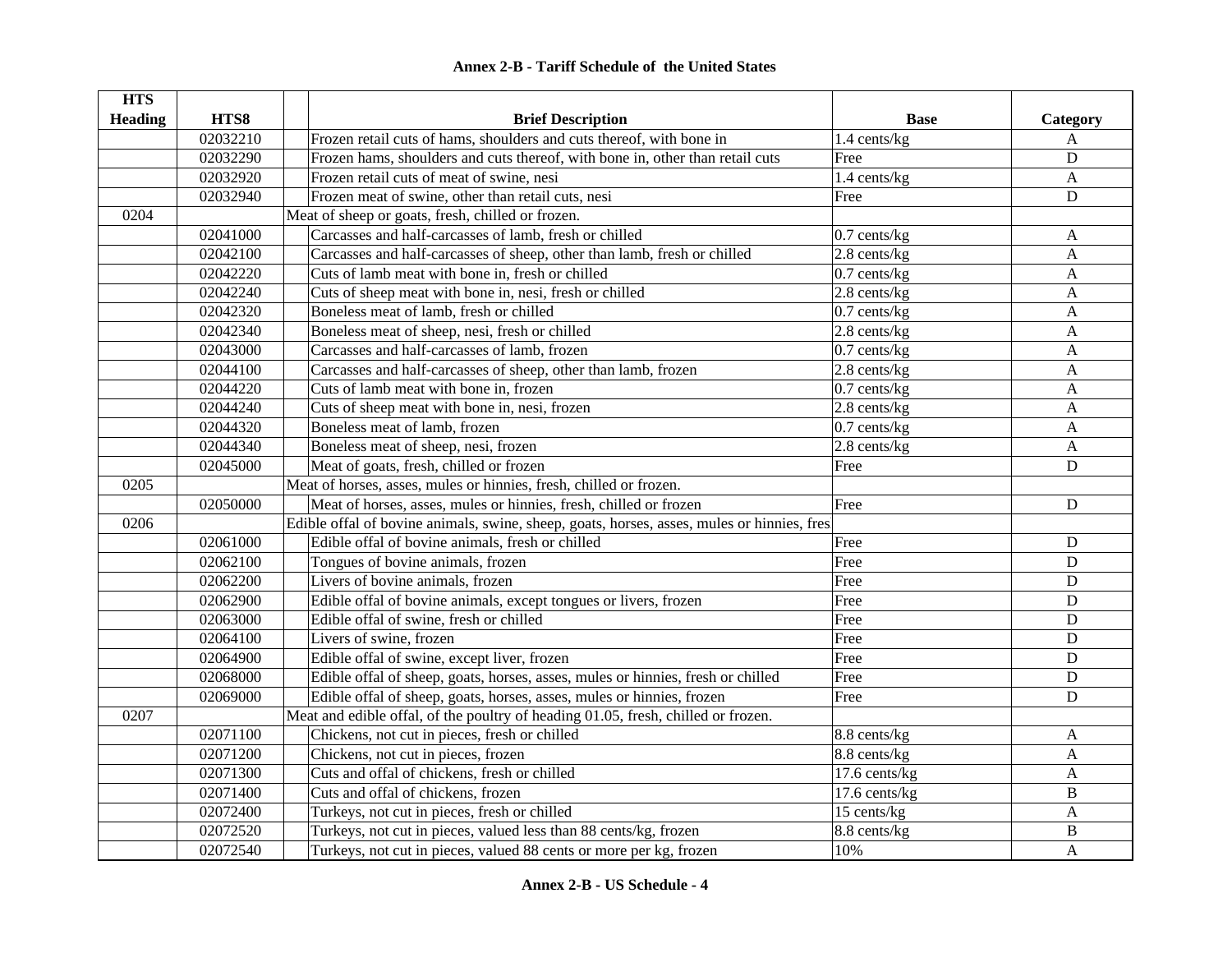| <b>HTS</b>     |          |                                                                                              |                 |                           |
|----------------|----------|----------------------------------------------------------------------------------------------|-----------------|---------------------------|
| <b>Heading</b> | HTS8     | <b>Brief Description</b>                                                                     | <b>Base</b>     | Category                  |
|                | 02072600 | Cuts and offal of turkeys, fresh or chilled                                                  | 17.6 cents/kg   | $\boldsymbol{\mathsf{A}}$ |
|                | 02072700 | Cuts and offal of turkeys, frozen                                                            | 17.6 cents/kg   | A                         |
|                | 02073200 | Ducks, geese or guineas, not cut in pieces, fresh or chilled                                 | 8.8 cents/kg    | A                         |
|                | 02073300 | Ducks, geese or guineas, not cut in pieces, frozen                                           | 8.8 cents/kg    | $\mathbf{A}$              |
|                | 02073400 | Fatty livers of ducks, geese or guineas, fresh or chilled                                    | 17.6 cents/kg   | A                         |
|                |          |                                                                                              |                 |                           |
|                | 02073500 | Cuts and offal, other than fatty livers, of ducks, geese or guineas, fresh or chilled        | 17.6 cents/kg   | A                         |
|                | 02073600 | Cuts and offal of ducks, geese or guineas, frozen                                            | $17.6$ cents/kg | B                         |
| 0208           |          | Other meat and edible meat offal, fresh, chilled or frozen.                                  |                 |                           |
|                | 02081000 | Meat and edible meat offal of rabbits or hares, fresh, chilled or frozen                     | 6.40%           | $\mathbf{A}$              |
|                | 02082000 | Frog legs, fresh, chilled or frozen                                                          | Free            | D                         |
|                | 02083000 | Meat and edible meat offal of primates, fresh, chilled or frozen                             | 6.40%           | $\mathbf{A}$              |
|                |          | Meat and edible meat offal of whales, dolphins and porpoises or of manatees and              |                 |                           |
|                | 02084000 | dugongs, fresh, chilled or frozen                                                            | 6.40%           | A                         |
|                | 02085000 | Meat and edible meat offal of reptiles, fresh, chilled or frozen                             | 6.40%           | $\mathbf{A}$              |
|                | 02089020 | Meat and edible offal of deer, fresh, chilled or frozen                                      | Free            | D                         |
|                | 02089030 | Fresh, chilled or frozen quail, eviscerated, not in pieces                                   | 7 cents/kg      | A                         |
|                |          | Other meat and edible meat offal not elsewhere specified or included, fresh, chilled         |                 |                           |
|                | 02089090 | or frozen                                                                                    | 6.40%           | A                         |
| 0209           |          | Pig fat, free of lean meat, and poultry fat, not rendered or otherwise extracted, fresh, chi |                 |                           |
|                |          | Pig fat, free of lean meat, and poultry fat, not rendered or otherwise extracted,            |                 |                           |
|                | 02090000 | fresh, chilled, frozen, salted, in brine, dried or smoked                                    | 3.20%           | A                         |
| 0210           |          | Meat and edible meat offal, salted, in brine, dried or smoked; edible flours and meals of    |                 |                           |
|                |          |                                                                                              |                 |                           |
|                | 02101100 | Hams, shoulders and cuts thereof with bone in, salted, in brine, dried or smoked             | 1.4 cents/kg    | A                         |
|                | 02101200 | Bellies (streaky) and cuts thereof of swine, salted, in brine, dried or smoked               | 1.4 cents/kg    | A                         |
|                |          | Meat of swine other than hams, shoulders, bellies (streaky) and cuts thereof, salted,        |                 |                           |
|                | 02101900 | in brine, dried or smoked                                                                    | 1.4 cents/kg    | A                         |
|                | 02102000 | Meat of bovine animals, salted, in brine, dried or smoked                                    | Free            | D                         |
|                |          | Meat and edible offal of primates, salted, in brine, dried or smoked; edible flours          |                 |                           |
|                | 02109100 | and meals thereof                                                                            | 2.30%           | A                         |
|                |          | Meat and edible offal of whales, dolphins, porpoises, manatees and dugongs,                  |                 |                           |
|                | 02109200 | salted, in brine, dried or smoked; edible flour & meals thereof                              | 2.30%           | A                         |
|                |          | Meat and edible offal of reptiles, salted, in brine, dried or smoked; edible flours          |                 |                           |
|                | 02109300 | and meals thereof                                                                            | 2.30%           | A                         |
|                |          | Meat and edible offal of poultry of heading 0105, in brine, dried or smoked; edible          |                 |                           |
|                | 02109920 | flours and meals thereof                                                                     | 2.30%           | A                         |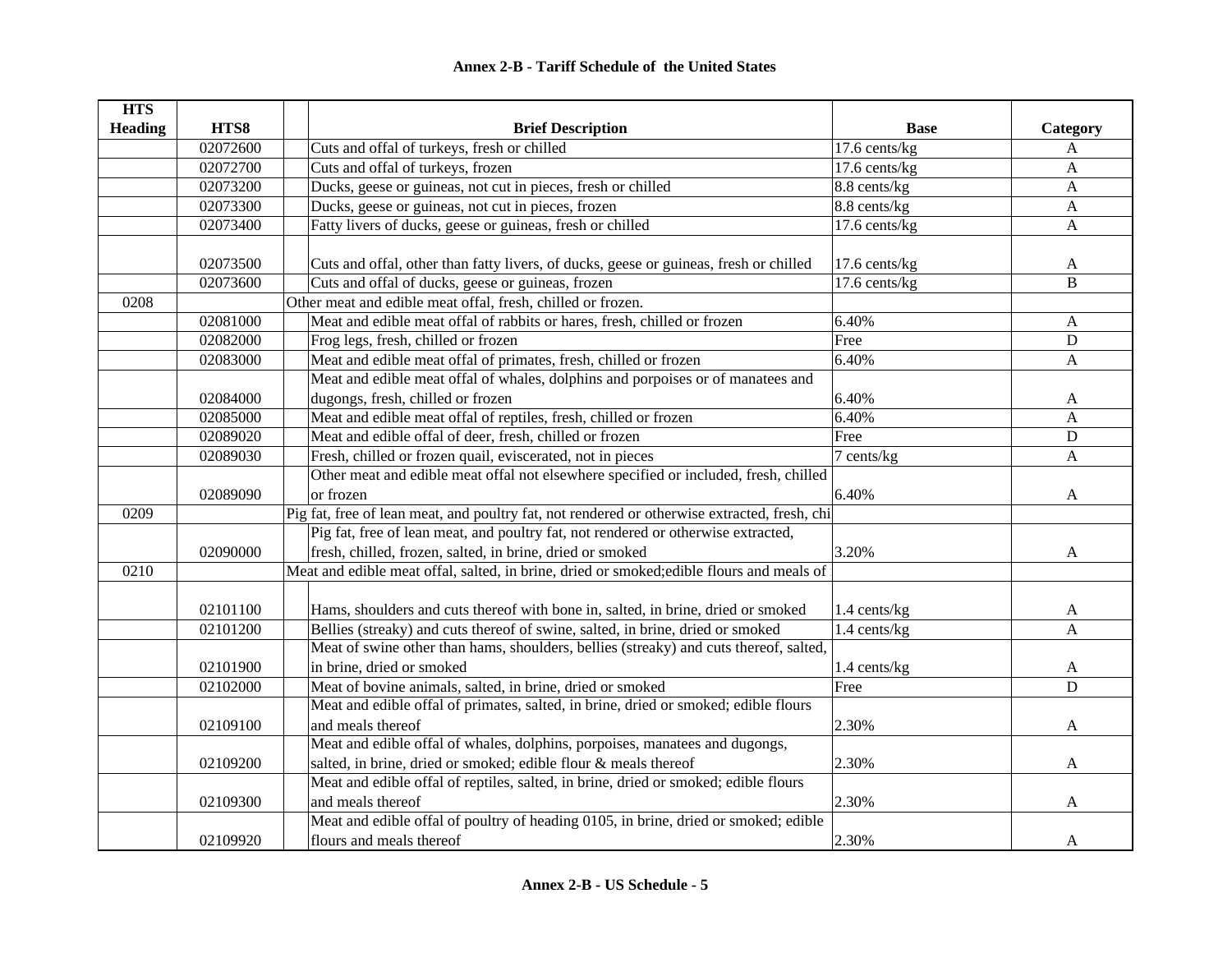| <b>HTS</b>     |          |                                                                                       |              |              |
|----------------|----------|---------------------------------------------------------------------------------------|--------------|--------------|
| <b>Heading</b> | HTS8     | <b>Brief Description</b>                                                              | <b>Base</b>  | Category     |
|                |          | Meat and edible offal not elsewhere specified or included, salted, in brine, dried or |              |              |
|                | 02109990 | smoked; edible flours and meals thereof                                               | 2.30%        | A            |
| 0301           |          | Live fish.                                                                            |              |              |
|                | 03011000 | Live ornamental fish                                                                  | Free         | D            |
|                | 03019100 | Live trout                                                                            | Free         | D            |
|                | 03019200 | Live eels                                                                             | Free         | D            |
|                | 03019300 | Live carp                                                                             | Free         | ${\bf D}$    |
|                | 03019900 | Live fish, other than trout, eel, carp or ornamental fish                             | Free         | ${\bf D}$    |
| 0302           |          | Fish, fresh or chilled, excluding fish fillets and other fish meat of heading 03.04.  |              |              |
|                | 03021100 | Trout, fresh or chilled, excluding fillets, other meat portions, livers and roes      | Free         | ${\bf D}$    |
|                |          | Pacific, Atlantic and Danube salmon, fresh or chilled, excluding fillets, other meat  |              |              |
|                | 03021200 | portions, livers and roes                                                             | Free         | ${\bf D}$    |
|                |          | Salmonidae other than trout or Pacific, Atlantic & Danube salmon, fresh or chilled,   |              |              |
|                | 03021900 | excluding fillets, other meat portions, livers & roes                                 | Free         | D            |
|                |          | Halibut and Greenland turbot, fresh or chilled, excluding fillets, other meat         |              |              |
|                | 03022100 | portions, livers and roes                                                             | Free         | D            |
|                | 03022200 | Plaice, fresh or chilled, excluding fillets, other meat portions, livers and roes     | Free         | D            |
|                | 03022300 | Sole, fresh or chilled, excluding fillets, other meat portions, livers and roes       | 1.1 cents/kg | $\mathbf{A}$ |
|                |          | Flat fish, nesi, fresh or chilled, excluding fillets, other meat portions, livers and |              |              |
|                | 03022900 | roes                                                                                  | Free         | ${\bf D}$    |
|                |          | Albacore or longfinned tunas, fresh or chilled, excluding fillets, other meat         |              |              |
|                | 03023100 | portions, livers and roes                                                             | Free         | D            |
|                |          | Yellowfin tunas, fresh or chilled, excluding fillets, other meat portions, livers and |              |              |
|                | 03023200 | roes                                                                                  | Free         | $\mathbf D$  |
|                |          | Skipjack or stripe-bellied bonito, fresh or chilled, excluding fillets, other meat    |              |              |
|                | 03023300 | portions, livers and roes                                                             | Free         | D            |
|                |          | Bigeye tunas (Thunnas obesus), fresh or chilled, excluding fillets, other meat        |              |              |
|                | 03023400 | portions, livers and roes                                                             | Free         | D            |
|                |          | Bluefin tunas (Thunnas thynnus), fresh or chilled, excluding fillets, other meat      |              |              |
|                | 03023500 | portions, livers and roes                                                             | Free         | ${\bf D}$    |
|                |          | Southern bluefin tunas (Thunnas maccoyii), fresh or chilled, excluding fillets, other |              |              |
|                | 03023600 | meat portions, livers and roes                                                        | Free         | ${\bf D}$    |
|                |          | Tunas not elsewhere specified or included, fresh or chilled, excluding fillets, other |              |              |
|                | 03023901 | meat portions, livers and roes                                                        | Free         | $\mathbf D$  |
|                |          |                                                                                       |              |              |
|                | 03024000 | Herrings, fresh or chilled, excluding fillets, other meat portions, livers and roes   | Free         | $\mathbf D$  |
|                | 03025000 | Cod, fresh or chilled, excluding fillets, other meat portions, livers and roes        | Free         | D            |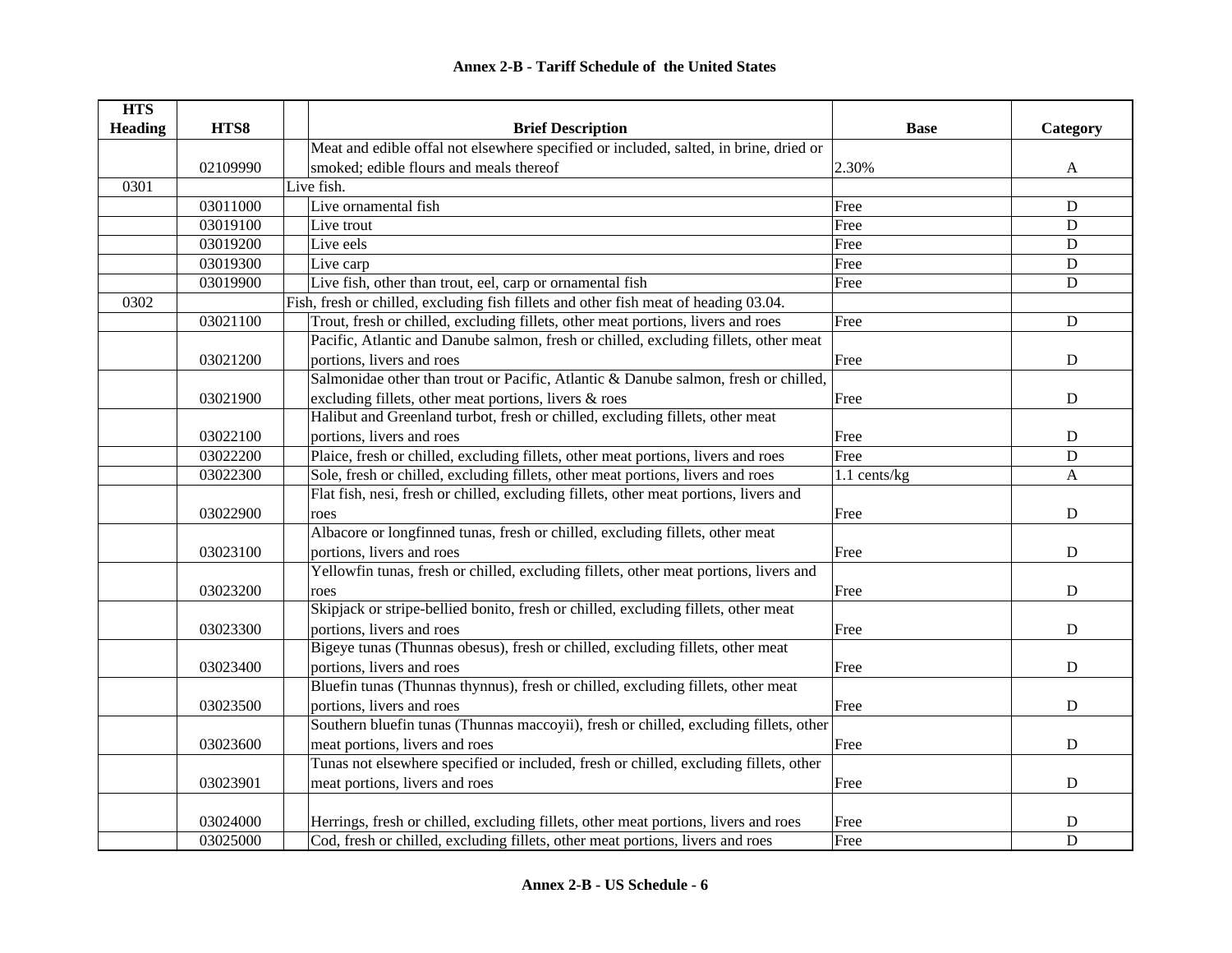| <b>HTS</b>     |          |                                                                                           |              |              |
|----------------|----------|-------------------------------------------------------------------------------------------|--------------|--------------|
| <b>Heading</b> | HTS8     | <b>Brief Description</b>                                                                  | <b>Base</b>  | Category     |
|                |          | Sardines, sardinella, brisling or sprats, fresh or chilled, excluding fillets, other meat |              |              |
|                | 03026100 | portions, livers and roes                                                                 | Free         | ${\bf D}$    |
|                |          |                                                                                           |              |              |
|                | 03026200 | Haddock, fresh or chilled, excluding fillets, other meat portions, livers and roes        | Free         | ${\bf D}$    |
|                |          | Atlantic pollock, fresh or chilled, excluding fillets, other meat portions, livers and    |              |              |
|                | 03026300 | roes                                                                                      | Free         | ${\bf D}$    |
|                |          |                                                                                           |              |              |
|                | 03026400 | Mackerel, fresh or chilled, excluding fillets, other meat portions, livers and roes       | Free         | ${\bf D}$    |
|                |          | Dogfish and other sharks, fresh or chilled, excluding fillets, livers, roes and fish      |              |              |
|                | 03026500 | meat of 0304                                                                              | Free         | $\mathbf D$  |
|                | 03026600 | Eels, fresh or chilled, excluding fillets, other meat portions, livers and roes           | Free         | $\mathbf D$  |
|                |          | Fish, nesi, excl. fillets, livers and roes, fresh or chilled, scaled, in immediate        |              |              |
|                | 03026910 | containers weighing with their contents 6.8 kg or less                                    | 3%           | A            |
|                |          | Smelts, cusk, hake, etc. excl. fillets, livers & roes, fresh or chilled, not scaled, or   |              |              |
|                | 03026920 | scaled in immediate containers over 6.8 kg                                                | Free         | D            |
|                |          | Fish, nesi, excl. fillets, livers and roes, fresh or chilled, not scaled, or scaled in    |              |              |
|                | 03026940 | immediate containers weighing over 6.8 kg                                                 | Free         | ${\bf D}$    |
|                | 03027020 | Sturgeon roe, fresh or chilled                                                            | 15%          | $\mathbf{A}$ |
|                | 03027040 | Fish roes and livers, other than sturgeon, fresh or chilled                               | Free         | ${\bf D}$    |
| 0303           |          | Fish, frozen, excluding fish fillets and other fish meat of heading 03.04.                |              |              |
|                |          | Sockeye salmon (red salmon) (Orncorhynchus nerka), frozen, excluding fillets,             |              |              |
|                | 03031100 | other meat portions, livers and roes                                                      | Free         | $\mathbf D$  |
|                |          | Pacific salmon, other than sockeye, frozen, excluding fillets, other meat portions,       |              |              |
|                | 03031900 | livers and roes                                                                           | Free         | ${\bf D}$    |
|                | 03032100 | Trout, frozen, excluding fillets, other meat portions, livers and roes                    | Free         | $\mathbf D$  |
|                | 03032200 | Atlantic salmon and Danube salmon, frozen, excluding livers and roes                      | Free         | $\mathbf D$  |
|                |          | Salmonidae, other than trout or Atlantic and Danube salmon, nesi, frozen,                 |              |              |
|                | 03032900 | excluding fillets, other meat portions, livers and roes                                   | Free         | $\mathbf D$  |
|                |          | Halibut and Greenland turbot, frozen, excluding fillets, other meat portions $\&$         |              |              |
|                | 03033100 | livers and roes                                                                           | Free         | ${\bf D}$    |
|                | 03033200 | Plaice, frozen, excluding fillets, other meat portions, livers and roes                   | Free         | $\mathbf D$  |
|                | 03033300 | Sole, frozen, excluding fillets, other meat portions, livers and roes                     | 1.1 cents/kg | A            |
|                |          | Flat fish, other than halibut, Greenland turbot, plaice and sole, frozen, excluding       |              |              |
|                | 03033900 | fillets, other meat portions, livers and roes                                             | 1.1 cents/kg | $\mathbf{A}$ |
|                |          | Albacore or longfinned tunas, frozen, excluding fillets, other meat portions, livers      |              |              |
|                | 03034100 | and roes                                                                                  | Free         | D            |
|                | 03034200 | Yellowfin tunas, frozen, excluding fillets, other meat portions, livers and roes          | Free         | $\mathbf D$  |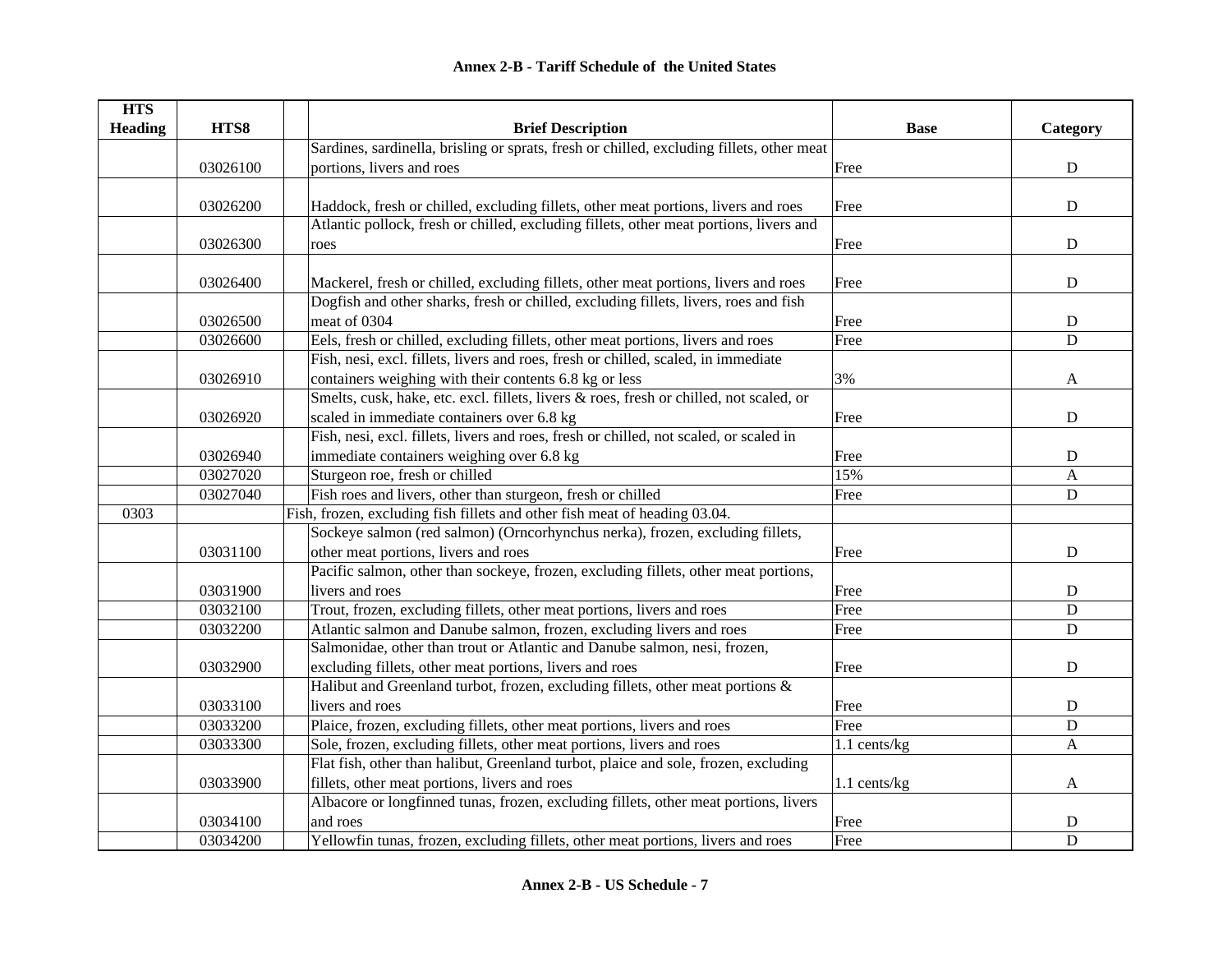| <b>Annex 2-B - Tariff Schedule of the United States</b> |  |
|---------------------------------------------------------|--|
|---------------------------------------------------------|--|

| <b>HTS</b>     |          |                                                                                       |              |             |
|----------------|----------|---------------------------------------------------------------------------------------|--------------|-------------|
| <b>Heading</b> | HTS8     | <b>Brief Description</b>                                                              | <b>Base</b>  | Category    |
|                |          | Skipjack or stripe-bellied bonito, frozen, excluding fillets, other meat portions,    |              |             |
|                | 03034300 | livers and roes                                                                       | Free         | ${\bf D}$   |
|                |          | Bigeye tunas (Thunnas obesus), frozen, excluding fillets, other meat portions, livers |              |             |
|                | 03034400 | and roes                                                                              | Free         | ${\bf D}$   |
|                |          | Bluefin tunas (Thunnas thynnus), frozen, excluding fillets, other meat portions,      |              |             |
|                | 03034500 | livers and roes                                                                       | Free         | ${\bf D}$   |
|                |          | Southern bluefin tunas (Thunnas maccoyii), frozen, excluding fillets, other meat      |              |             |
|                | 03034600 | portions, livers and roes                                                             | Free         | $\mathbf D$ |
|                |          | Tunas, not elsewhere specified or included, frozen, excluding fillets, other meat     |              |             |
|                | 03034901 | portions, livers and roes                                                             | Free         | ${\bf D}$   |
|                | 03035000 | Herrings, frozen, excluding fillets, other meat portions, livers and roes             | Free         | $\mathbf D$ |
|                | 03036000 | Cod, frozen, excluding fillets, other meat portions, livers and roes                  | Free         | $\mathbf D$ |
|                |          | Sardines, sardinella, brisling or sprats, frozen, excluding fillets, other meat       |              |             |
|                | 03037100 | portions, livers and roes                                                             | 1.1 cents/kg | A           |
|                | 03037200 | Haddock, frozen, excluding fillets, other meat portions, livers and roes              | Free         | ${\bf D}$   |
|                | 03037300 | Atlantic pollock, frozen, excluding fillets, other meat portions, livers and roes     | Free         | $\mathbf D$ |
|                | 03037400 | Mackerel frozen excluding fillets, livers and roes                                    | Free         | $\mathbf D$ |
|                |          | Dogfish and other sharks, frozen, excluding fillets, livers, roes and fish meat of    |              |             |
|                | 03037500 | 0304                                                                                  | 1.1 cents/kg | A           |
|                | 03037600 | Eels, frozen, excluding fillets, other meat portions, livers and roes                 | Free         | ${\bf D}$   |
|                | 03037700 | Sea bass, frozen, excluding fillets, other meat portions, livers and roes             | Free         | $\mathbf D$ |
|                |          |                                                                                       |              |             |
|                | 03037800 | Whiting and hake, frozen, excluding fillets, other meat portions, livers and roes     | Free         | $\mathbf D$ |
|                |          | Smelts, cusk, pollock, shad, sturgeon, swordfish, and fresh-water fish, frozen,       |              |             |
|                | 03037920 | excluding fillets, other meat portions, livers and roes                               | Free         | ${\bf D}$   |
|                | 03037940 | Fish, nesi, frozen, excluding fillets, other meat portions, livers and roes           | Free         | $\mathbf D$ |
|                | 03038020 | Sturgeon roe, frozen                                                                  | 15%          | A           |
|                | 03038040 | Fish livers and roes, other than sturgeon roe, frozen                                 | Free         | ${\bf D}$   |
| 0304           |          | Fish fillets and other fish meat (whether or not minced), fresh, chilled or frozen.   |              |             |
|                |          | Cod, cusk, haddock, pollock, Atlantic ocean perch, filleted or minced, fresh or       |              |             |
|                | 03041010 | chilled                                                                               | Free         | ${\bf D}$   |
|                | 03041030 | Hake, filleted or minced, fresh or chilled                                            | Free         | $\mathbf D$ |
|                | 03041040 | Fillets and other meat portions of other fish nesi, fresh or chilled                  | Free         | D           |
|                |          | Frozen fish fillets, skinned, in blocks weighing over 4.5 kg, to be minced, ground    |              |             |
|                | 03042020 | or cut into pieces of uniform weight and dimension                                    | Free         | ${\bf D}$   |
|                |          | Fillets and minced meat, frozen, of cod, cusk, haddock, pollock or Atlantic ocean     |              |             |
|                | 03042030 | perch                                                                                 | Free         | D           |
|                | 03042050 | Fillets and minced meat, frozen, of hake                                              | Free         | $\mathbf D$ |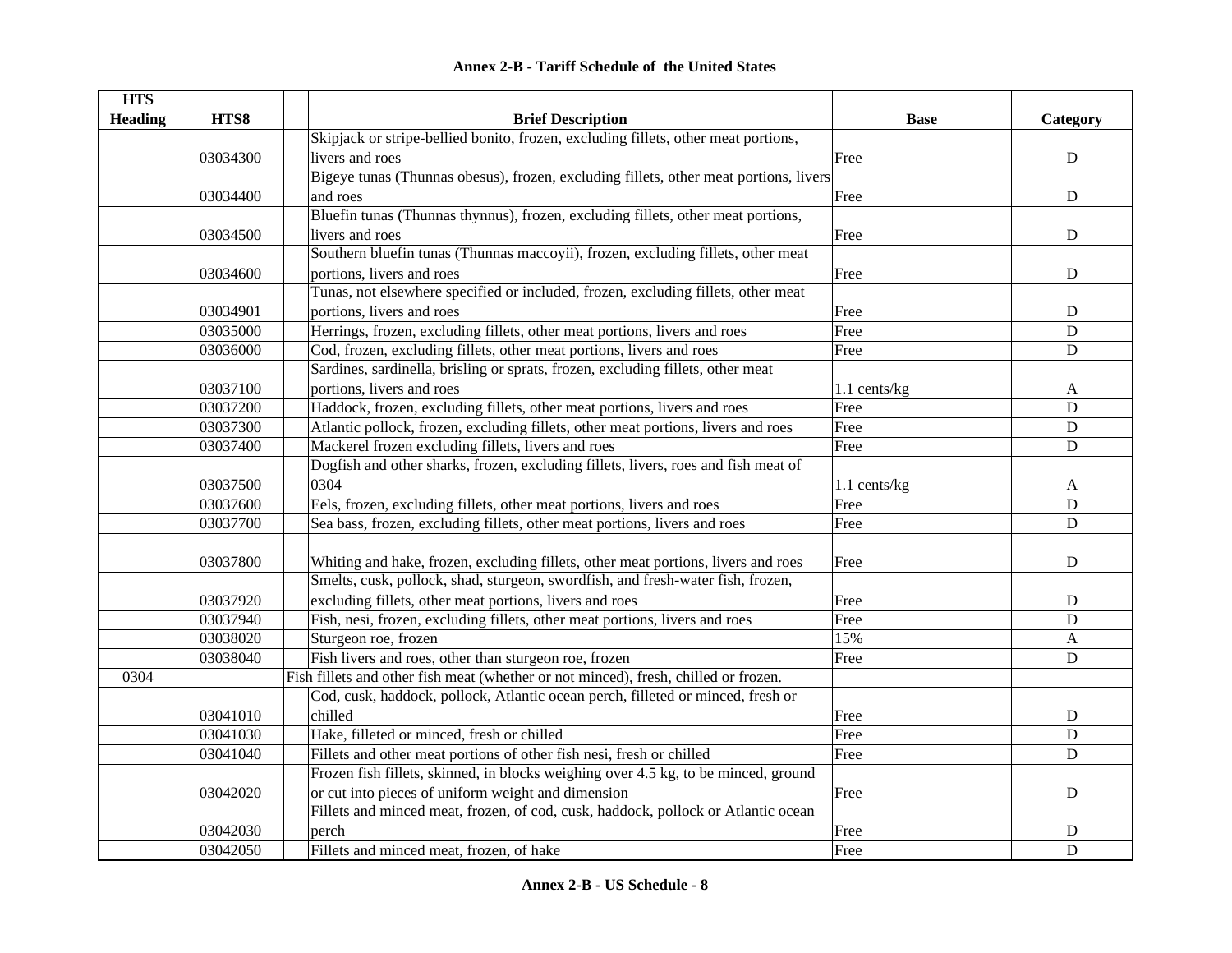|  | <b>Annex 2-B - Tariff Schedule of the United States</b> |  |
|--|---------------------------------------------------------|--|
|--|---------------------------------------------------------|--|

| <b>HTS</b>     |          |                                                                                            |             |              |
|----------------|----------|--------------------------------------------------------------------------------------------|-------------|--------------|
| <b>Heading</b> | HTS8     | <b>Brief Description</b>                                                                   | <b>Base</b> | Category     |
|                | 03042060 | Frozen fillets of fresh-water fish, flat fish, etc., nesi                                  | Free        | D            |
|                |          | Frozen fish meat (excluding fillets), in bulk or in immediate containers weighing          |             |              |
|                | 03049010 | with their contents over 6.8 kg each                                                       | Free        | ${\bf D}$    |
|                |          | Frozen fish meat (excluding fillets), other than in bulk or in immediate containers        |             |              |
|                | 03049090 | weighing with their contents over 6.8 kg each                                              | 6%          | A            |
| 0305           |          | Fish, dried, salted or in brine; smoked fish, whether or not cooked before or during the s |             |              |
|                |          | Flours, meals and pellets of fish, fit for human consumption, in bulk or in                |             |              |
|                | 03051020 | immediate containers weighing with contents over 6.8 kg each                               | Free        | ${\bf D}$    |
|                |          | Flours, meals and pellets of fish, fit for human consumption, other than in bulk or        |             |              |
|                | 03051040 | immediate containers weighing contents over 6.8 kg each                                    | 6%          | A            |
|                | 03052020 | Sturgeon roe, dried, smoked, salted or in brine                                            | 7.50%       | A            |
|                |          |                                                                                            |             |              |
|                | 03052040 | Fish livers and roes, other than sturgeon roe, dried, smoked, salted or in brine           | Free        | $\mathbf D$  |
|                |          | Fillets of herrings, dried, salted or in brine, but not smoked, in immediate               |             |              |
|                | 03053020 | containers weighing with their contents 6.8 kg or less each                                | 4%          | A            |
|                |          | Fillets of mackerel, dried, salted or in brine, but not smoked, in immediate               |             |              |
|                | 03053040 | containers weighing with their contents 6.8 kg or less each                                | 5%          | A            |
|                | 03053060 | Fish fillets, nesi, dried, salted or in brine, but not smoked                              | Free        | ${\bf D}$    |
|                | 03054100 | Smoked Pacific, Atlantic and Danube salmon, including fillets                              | 5%          | $\mathbf{A}$ |
|                | 03054200 | Smoked herrings, including fillets                                                         | Free        | ${\bf D}$    |
|                | 03054920 | Smoked mackerel, including fillets                                                         | Free        | ${\bf D}$    |
|                |          | Smoked fish, including fillets, other than Pacific, Atlantic and Danube salmon,            |             |              |
|                | 03054940 | herrings or mackerel                                                                       | Free        | ${\bf D}$    |
|                | 03055100 | Dried cod, whether or not salted but not smoked                                            | Free        | $\mathbf D$  |
|                | 03055920 | Dried shark fins, whether or not salted but not smoked                                     | Free        | $\mathbf D$  |
|                |          |                                                                                            |             |              |
|                | 03055940 | Dried fish, other than cod or shark fins, whether or not salted but not smoked             | Free        | $\mathbf D$  |
|                |          | Herrings, in brine or salted but not dried or smoked, in immediate containers              |             |              |
|                | 03056120 | weighing with their contents 6.8 kg or less each                                           | 4%          | A            |
|                |          | Herrings, in brine or salted but not dried or smoked, other than in immediate              |             |              |
|                | 03056140 | containers weighing with their contents 6.8 kg or less each                                | Free        | ${\bf D}$    |
|                | 03056200 | Cod, in brine or salted but not dried or smoked                                            | Free        | D            |
|                |          | Anchovies, in brine or salted but not dried or smoked, in immediate airtight               |             |              |
|                | 03056320 | containers weighing with their contents 6.8 kg or less each                                | 5%          | A            |
|                |          | Anchovies, in brine or salted but not dried or smoked, in immediate containers,            |             |              |
|                | 03056340 | nesi, weighing with their contents 6.8 kg or less each                                     | Free        | ${\bf D}$    |
|                |          | Anchovies, in brine or salted but not dried or smoked, other than in immediate             |             |              |
|                | 03056360 | containers weighing with their contents 6.8 kg or less each                                | Free        | ${\bf D}$    |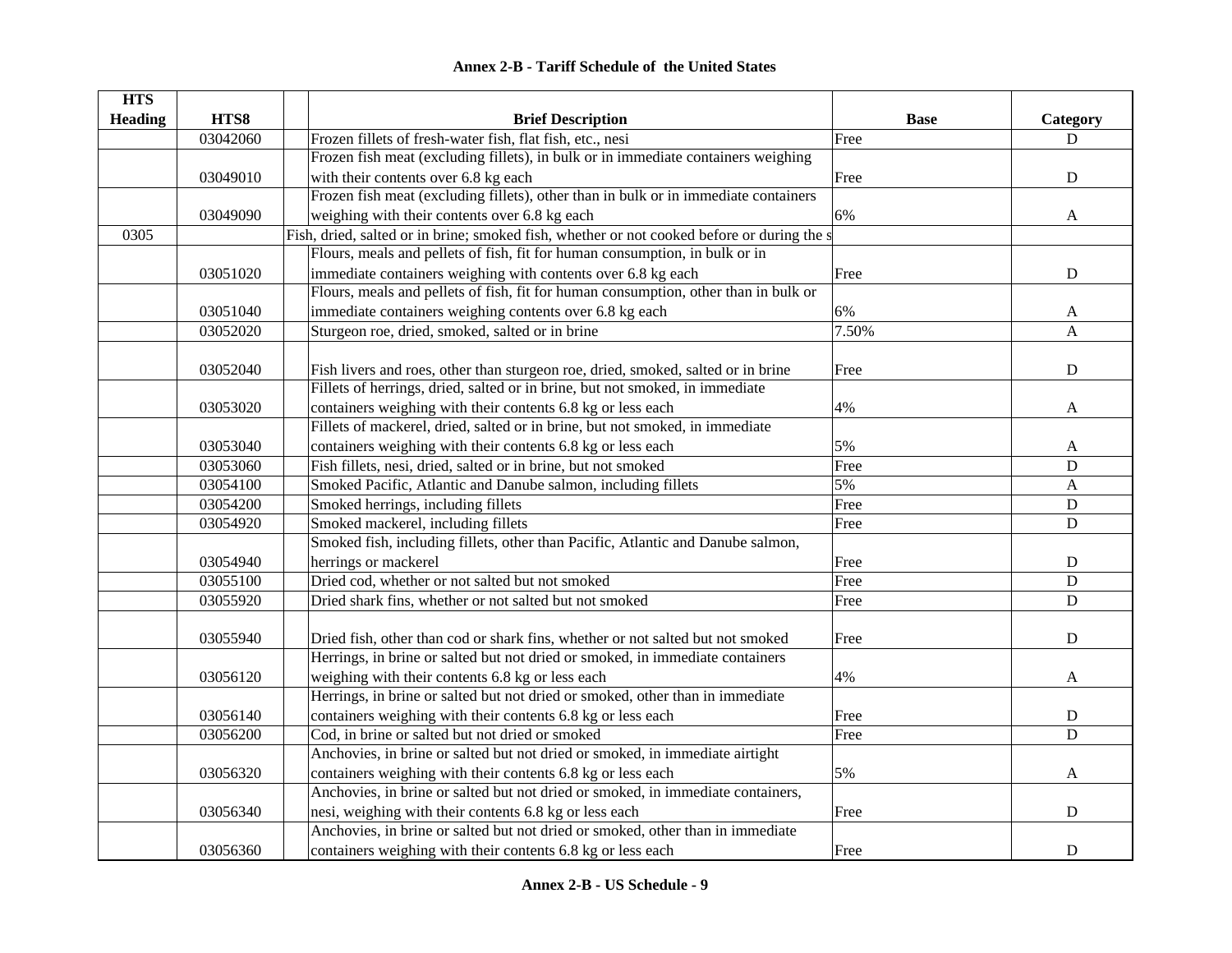| <b>HTS</b>     |          |                                                                                                |             |             |
|----------------|----------|------------------------------------------------------------------------------------------------|-------------|-------------|
| <b>Heading</b> | HTS8     | <b>Brief Description</b>                                                                       | <b>Base</b> | Category    |
|                | 03056910 | Cusk, haddock, hake, and pollock, in brine or salted but not dried or smoked                   | Free        | D           |
|                |          | Mackerel, in brine or salted but not dried or smoked, in immediate containers                  |             |             |
|                | 03056920 | weighing with their contents 6.8 kg or less each                                               | 5%          | A           |
|                |          | Mackerel, in brine or salted but not dried or smoked, other than in immediate                  |             |             |
|                | 03056930 | containers weighing with their contents 6.8 kg or less each                                    | Free        | ${\bf D}$   |
|                | 03056940 | Salmon, in brine or salted but not dried or smoked                                             | 3%          | A           |
|                |          | Fish, nesi, in brine or salted but not dried or smoked, in immediate containers                |             |             |
|                | 03056950 | weighing with their contents 6.8 kg or less each                                               | Free        | ${\bf D}$   |
|                |          | Fish, nesi, in brine or salted but not dried or smoked, other than in immediate                |             |             |
|                | 03056960 | containers weighing with their contents 6.8 kg or less each                                    | 0.50%       | A           |
| 0306           |          | Crustaceans, whether in shell or not, live, fresh, chilled, frozen, dried, salted or in brine; |             |             |
|                |          | Rock lobster and other sea crawfish, cooked in shell or uncooked, dried, salted or             |             |             |
|                | 03061100 | in brine, frozen                                                                               | Free        | $\mathbf D$ |
|                |          | Lobsters excluding rock lobster, cooked in shell or uncooked, dried, salted or in              |             |             |
|                | 03061200 | brine, frozen                                                                                  | Free        | $\mathbf D$ |
|                |          |                                                                                                |             |             |
|                | 03061300 | Shrimps and prawns, cooked in shell or uncooked, dried, salted or in brine, frozen             | Free        | ${\bf D}$   |
|                | 03061420 | Crabmeat, frozen                                                                               | 7.50%       | A           |
|                |          | Crabs, cooked in shell or uncooked (whether in shell or not), dried, salted or in              |             |             |
|                | 03061440 | brine, frozen                                                                                  | Free        | ${\bf D}$   |
|                |          | Crustateans, nesi (including flours, meals and pellets of crustaceans fit for human            |             |             |
|                | 03061900 | consumption), cooked in shell or uncooked, etc., frozen                                        | Free        | $\mathbf D$ |
|                |          | Rock lobster and other sea crawfish, live, cooked in shell, or uncooked, dried,                |             |             |
|                | 03062100 | salted or in brine, not frozen                                                                 | Free        | $\mathbf D$ |
|                |          | Lobsters, (Homarus spp.), live, cooked in shell, or uncooked, dried, salted or in              |             |             |
|                | 03062200 | brine, not frozen                                                                              | Free        | D           |
|                |          | Shrimps and prawns, live, cooked in shell, or uncooked (whether in shell or not),              |             |             |
|                | 03062300 | dried, salted or in brine, not frozen                                                          | Free        | ${\bf D}$   |
|                | 03062420 | Crabmeat, not frozen                                                                           | 7.50%       | A           |
|                |          | Crabs, live, cooked in shell, or uncooked (whether in shell or not), dried, salted or          |             |             |
|                | 03062440 | in brine, not frozen                                                                           | Free        | ${\bf D}$   |
|                |          |                                                                                                |             |             |
|                | 03062900 | Crustaceans, nesi, live, cooked in shell, uncooked, dried, salted, in brine, not frozen Free   |             | ${\bf D}$   |
| 0307           |          | Molluscs, whether in shell or not, live, fresh, chilled, frozen, dried, salted or in brine; aq |             |             |
|                |          |                                                                                                |             |             |
|                | 03071000 | Oysters, whether in shell or not, live, fresh, chilled, frozen, dried, salted or in brine Free |             | ${\bf D}$   |
|                |          |                                                                                                |             |             |
|                | 03072100 | Scallops, including queen scallops, whether in shell or not, live, fresh or chilled            | Free        | ${\bf D}$   |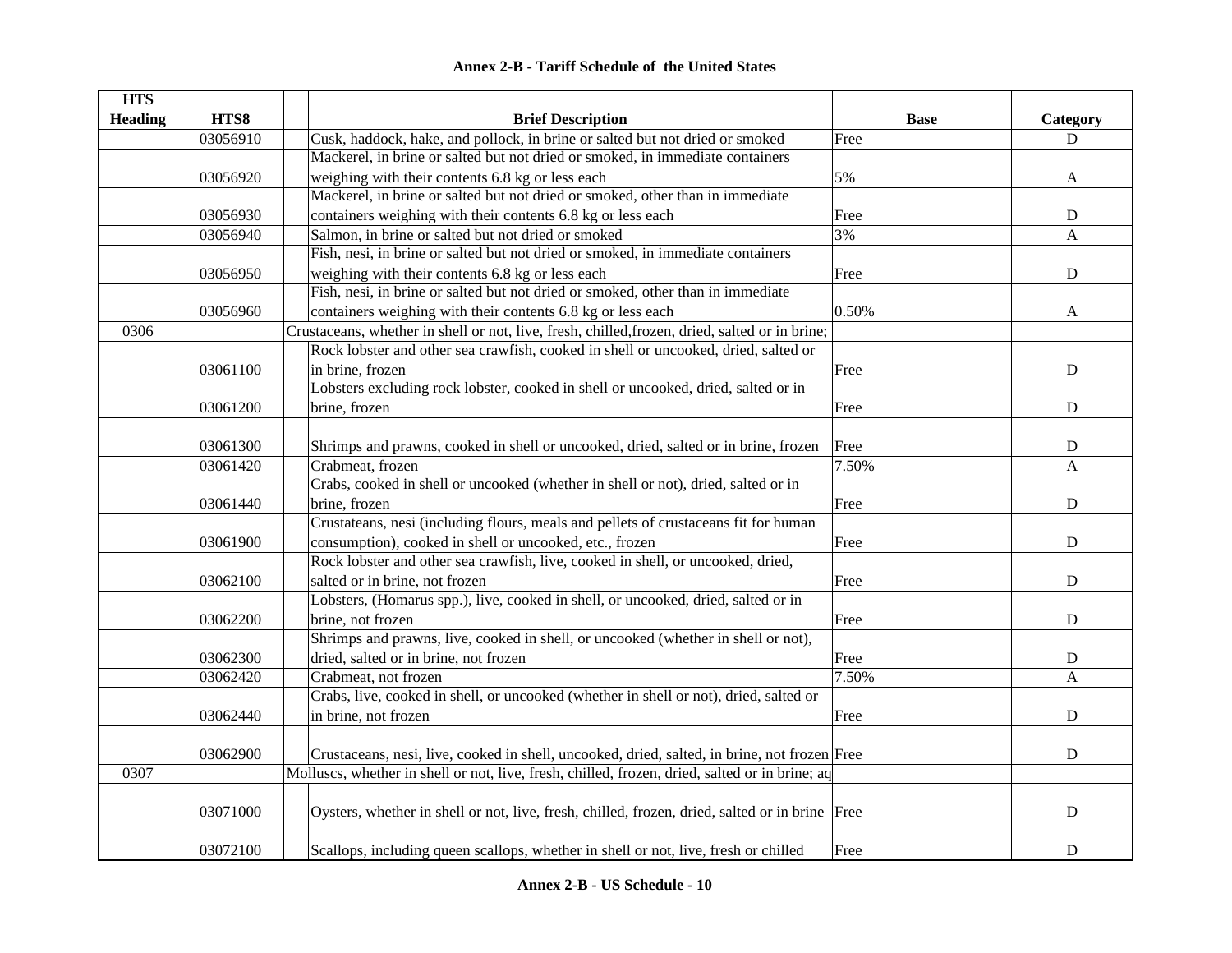|  | <b>Annex 2-B - Tariff Schedule of the United States</b> |  |
|--|---------------------------------------------------------|--|
|--|---------------------------------------------------------|--|

| <b>HTS</b>     |          |                                                                                       |                  |                  |
|----------------|----------|---------------------------------------------------------------------------------------|------------------|------------------|
| <b>Heading</b> | HTS8     | <b>Brief Description</b>                                                              | <b>Base</b>      | Category         |
|                |          | Scallops, including queen scallops, whether in shell or not, frozen, dried, salted or |                  |                  |
|                | 03072900 | in brine                                                                              | Free             | ${\bf D}$        |
|                | 03073100 | Mussels, whether in shell or not, live, fresh or chilled                              | Free             | $\mathbf D$      |
|                | 03073900 | Mussels, whether in shell or not, frozen, dried, salted or in brine                   | Free             | ${\bf D}$        |
|                | 03074100 | Cuttle fish and squid, live, fresh or chilled                                         | Free             | $\mathbf D$      |
|                | 03074900 | Cuttle fish and squid, frozen, dried, salted or in brine                              | Free             | $\mathbf D$      |
|                | 03075100 | Octopus, live, fresh or chilled                                                       | Free             | $\mathbf D$      |
|                | 03075900 | Octopus, frozen, dried, salted or in brine                                            | Free             | $\mathbf D$      |
|                |          | Snails, other than sea snails, whether in shell or not, live, fresh, chilled, frozen, |                  |                  |
|                | 03076000 | dried, salted or in brine                                                             | 5%               | A                |
|                |          | molluscs and other aquatic invertebrates, excluding crustaceans, nesi, whether in     |                  |                  |
|                | 03079100 | shell or not, live, fresh or chilled                                                  | Free             | D                |
|                |          | molluscs and other aquatic invertebrates, excluding crustaceans, whether in shell or  |                  |                  |
|                | 03079900 | not, frozen, dried, salted or in brine                                                | Free             | ${\bf D}$        |
| 0401           |          | Milk and cream, not concentrated nor containing added sugar or other sweetening matte |                  |                  |
|                |          | Milk and cream, unconcentrated, with no added sweeteners, fat content, by weight,     |                  |                  |
|                | 04011000 | not more than 1 percent                                                               | 0.34 cents/liter | A                |
|                |          | Milk and cream, unconcentrated, unsweetened, fat content over 1% but n/o 6%, for      |                  |                  |
|                | 04012020 | not over 11,356,236 liters entered in any calendar year                               | 0.43 cents/liter | A                |
|                |          | Milk and cream, unconcentrated, unsweetened, fat content over 1% but not over         |                  |                  |
|                | 04012040 | 6%, for over 11,356,236 liters entered in any calendar year                           | 1.5 cents/liter  | A                |
|                |          | Milk and cream, not concentrated, not sweetened, fat content o/6% but not o/45%,      |                  |                  |
|                | 04013002 | subject to gen. note 15 of the HTS                                                    | 3.2 cents/liter  | A                |
|                |          | Milk and cream, not concentrated, not sweetened, fat content o/6% but not o/45%,      |                  |                  |
|                | 04013005 | subject to add. US note 5 to Ch. 4                                                    | 3.2 cents/liter  | A                |
|                |          | Milk and cream, not concentrated, not sweetened, fat content o/6% but not o/45%,      |                  | See Annex 1 Note |
|                | 04013025 | not subject to gen. nte 15 or add. nte 5 to Ch. 4                                     | 77.2 cents/liter | 3                |
|                |          | Milk and cream, not concentrated, not sweetened, fat content $o/45\%$ , subject to    |                  |                  |
|                | 04013042 | gen. note 15 of the HTS                                                               | 12.3 cents/kg    | A                |
|                |          | Milk and cream, not concentrated, not sweetened, fat content o/45%, subject to        |                  |                  |
|                | 04013050 | add. US note 6 to Ch. 4                                                               | 12.3 cents/kg    | A                |
|                |          | Milk and cream, not concentrated, not sweetened, fat content o/45%, not subject to    |                  | See Annex 1 Note |
|                | 04013075 | gen. nte 15 or add. nte 6 to Ch. 4                                                    | \$1.646/kg       | 6                |
| 0402           |          | Milk and cream, concentrated or containing added sugar or other sweetening matter.    |                  |                  |
|                |          | Milk & cream, concen or sweetened, in powder, granules or other solid forms,          |                  |                  |
|                | 04021005 | w/fat content by weight not o/1.5%, subj to GN15                                      | $3.3$ cents/kg   | A                |
|                |          | Milk & cream in powder granules/other solid forms fat content by weight not           |                  |                  |
|                | 04021010 | exceeding 1.5% whether/not sweetened, described in addl note 7                        | 3.3 cents/kg     | A                |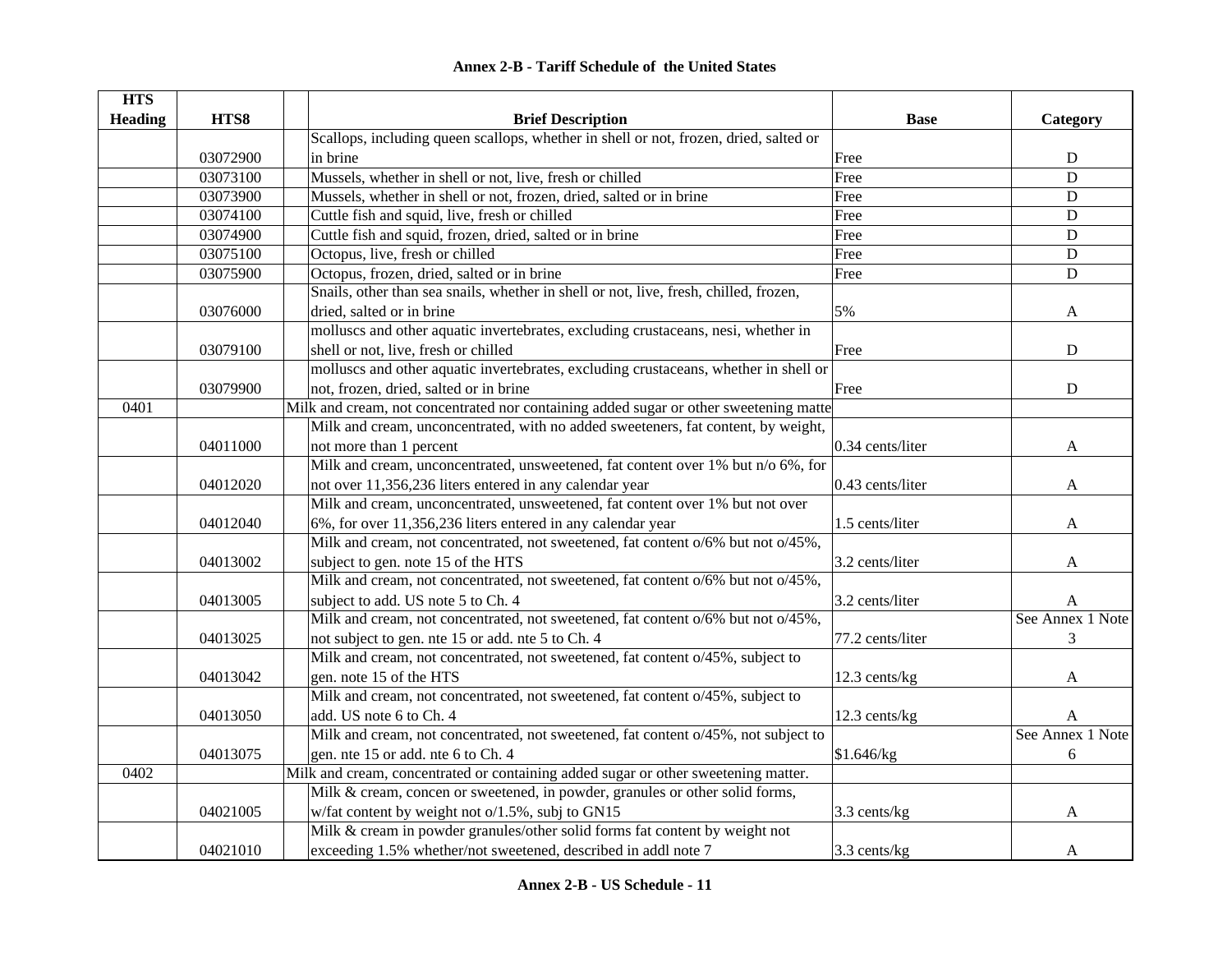| <b>HTS</b>     |          |                                                                                     |                      |                  |
|----------------|----------|-------------------------------------------------------------------------------------|----------------------|------------------|
| <b>Heading</b> | HTS8     | <b>Brief Description</b>                                                            | <b>Base</b>          | Category         |
|                |          | Milk & cream in powder granules/other solid forms fat content by weight not         |                      | See Annex 1 Note |
|                | 04021050 | exceeding 1.5% whether/not sweetened, nesi                                          | 86.5 cents/kg        | 5                |
|                |          | Milk & cream, concen, not sweetened, in powder, granules or other solid forms,      |                      |                  |
|                | 04022102 | w/fat content o/1.5% but not o/3%, subj to GN15                                     | 3.3 cents/kg         | A                |
|                |          | Milk & cream, concen, not sweetened, in powder, granules or other solid forms,      |                      |                  |
|                | 04022105 | w/fat content o/1.5% but not o/3%, subj Ch4 US note 7                               | 3.3 cents/kg         | A                |
|                |          | Milk & cream, concen, not sweetened, in powder, granules or other solid forms,      |                      | See Annex 1 Note |
|                | 04022125 | w/fat content o/1.5% but not o/3%, not subj GN15/Ch4 US note7                       | 86.5 cents/kg        | 5                |
|                |          | Milk & cream, concen, not sweetened, in powder, granules or other solid forms,      |                      |                  |
|                | 04022127 | w/fat content o/3% but not o/35%, subject to gen. note 15                           | 6.8 cents/kg         | A                |
|                |          | Milk & cream, concen, not sweetened, in powder/granules/oth solid forms, fat cont   |                      |                  |
|                | 04022130 | o/3% but not o/35%, subj to Ch 4 US note 7                                          | 6.8 cents/kg         | A                |
|                |          | Milk & cream, concen, not sweetened, in powder/granules/oth solid forms, fat cont   |                      | See Annex 1 Note |
|                | 04022150 | o/3% but not o/35%, not subj to GN15 or Ch 4 US.S. note 7                           | \$1.092/kg           | 5                |
|                |          | Milk & cream, concen, not sweetened, in powder, granules or other solid forms,      |                      |                  |
|                | 04022173 | w/fat content o/35%, subject to gen. note 15                                        | 13.7 cents/kg        | A                |
|                |          | Milk & cream, concen, not sweetened, in powder, granules or other solid forms,      |                      |                  |
|                | 04022175 | w/fat content o/35%, subject to add. US note 9 to Ch.4                              | 13.7 cents/kg        | A                |
|                |          | Milk & cream, concen, not sweetened, in powder, granules or other solid forms,      |                      | See Annex 1 Note |
|                | 04022190 | w/fat content o/35%, not subj to GN15 or Ch4 US note 9                              | \$1.556/kg           | 6                |
|                |          | Milk & cream, concen, sweetened, in powder, granules or other solid forms, w/fat    |                      |                  |
|                | 04022905 | content o/1.5%, subject to gen. note 15                                             | 17.50%               | A                |
|                |          | Milk & cream, concen, sweetened, in powder, granules or other solid forms, w/fat    |                      |                  |
|                | 04022910 | content o/1.5%, subject to add. US note 10 to Ch.4                                  | 17.50%               | A                |
|                |          | Milk & cream, concen, sweetened, in powder, granules or other solid forms, w/fat    |                      | See Annex 1 Note |
|                | 04022950 | content o/1.5%, not subj to GN15 or Ch4 US note 10                                  | $$1.104/kg + 14.9\%$ | $\tau$           |
|                |          | Milk & cream, concen, in non-solid forms, not sweetened, in airtight containers,    |                      |                  |
|                | 04029103 | subject to gen. note 15 of the HTS                                                  | 2.2 cents/kg         | A                |
|                |          | Milk & cream, concen in non-solid forms, not sweetened, not in airtight containers, |                      |                  |
|                | 04029106 | subject to gen. note 15 of the HTS                                                  | 3.3 cents/kg         | A                |
|                |          | Milk & cream, concen in non-solid forms, not sweetened, in airtight containers,     |                      |                  |
|                | 04029110 | subject to add. US note 11 to Ch.4                                                  | 2.2 cents/kg         | A                |
|                |          | Milk & cream, concen in non-solid forms, not sweetened, not in airtight containers, |                      |                  |
|                | 04029130 | subject to add. US note 11 to Ch. 4                                                 | 3.3 cents/kg         | A                |
|                |          | Milk & cream, concen in non-solid forms, not sweetened, in airtight containers, not |                      | See Annex 1 Note |
|                | 04029170 | subject to gen. note 15 or add. US note 11 to Ch.4                                  | 31.3 cents/kg        | 7                |
|                |          | Milk and cream, concentrated, in other than powder, granules or other solid forms,  |                      | See Annex 1 Note |
|                | 04029190 | unsweetened, other than in airtight containers                                      | 31.3 cents/kg        | $\tau$           |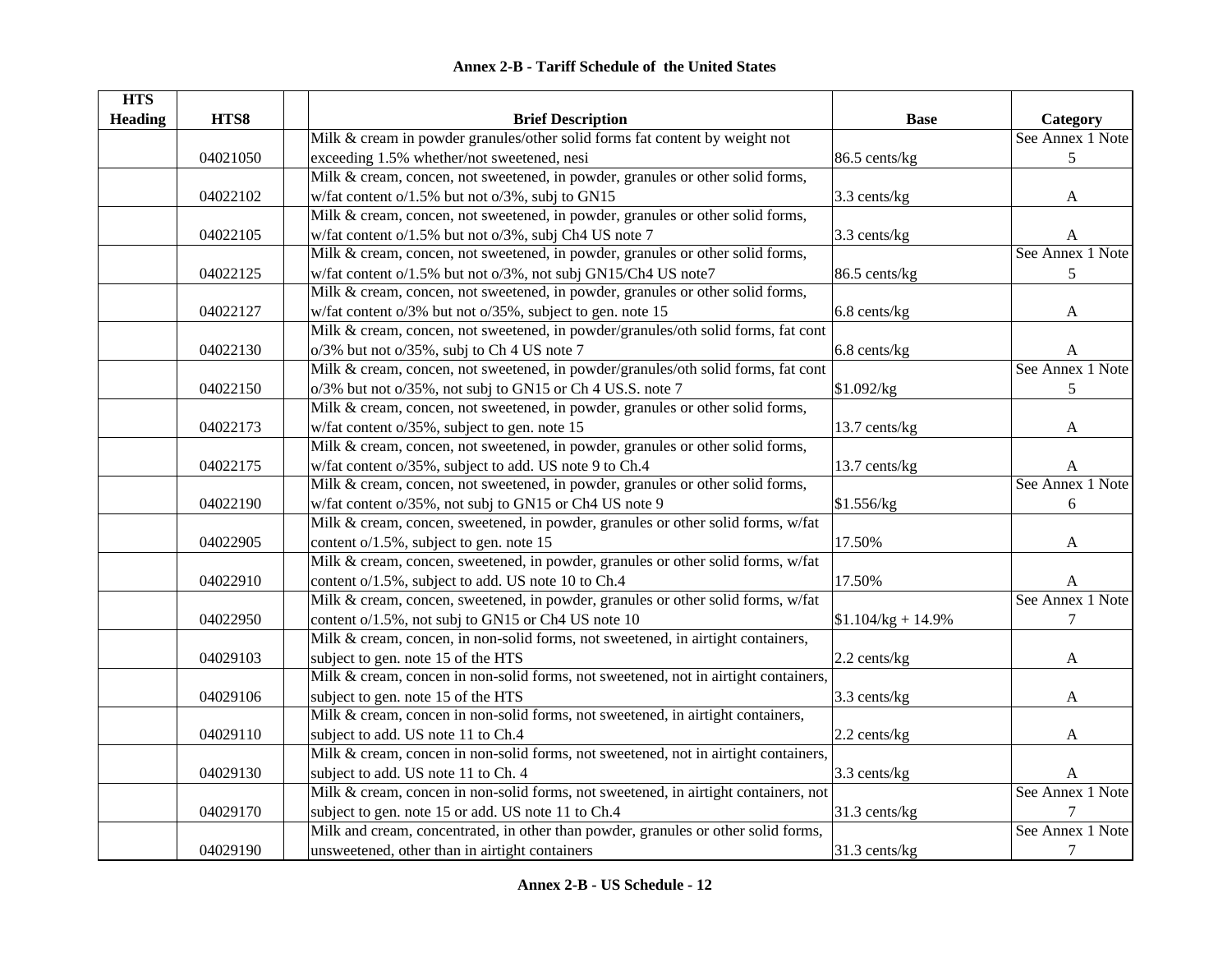| <b>HTS</b>     |          |                                                                                         |                         |                  |
|----------------|----------|-----------------------------------------------------------------------------------------|-------------------------|------------------|
| <b>Heading</b> | HTS8     | <b>Brief Description</b>                                                                | <b>Base</b>             | Category         |
|                |          | Condensed milk, sweetened, in airtight containers, subject to gen. note 15 of the       |                         |                  |
|                | 04029903 | <b>HTS</b>                                                                              | 3.9 cents/kg            | A                |
|                |          | Condensed milk, sweetened, not in airtight containers, subject to gen. note 15 of       |                         |                  |
|                | 04029906 | the HTS                                                                                 | 3.3 cents/kg            | A                |
|                |          | Condensed milk, sweetened, in airtight containers, subject to add. US note 11 to        |                         |                  |
|                | 04029910 | Ch.4                                                                                    | 3.9 cents/kg            | A                |
|                |          | Condensed milk, sweetened, not in airtight containers, subject to add. US note 11       |                         |                  |
|                | 04029930 | to Ch. 4                                                                                | 3.3 cents/kg            | A                |
|                |          | Condensed milk, sweetened, in airtight containers, not subject to gen. note 15 or       |                         | See Annex 1 Note |
|                | 04029945 | add. US note 11 to Ch.4                                                                 | 49.6 cents/kg           |                  |
|                |          | Condensed milk, sweetened, not in airtight containers, not subject to gen. note 15      |                         | See Annex 1 Note |
|                | 04029955 | or add. US note 11 to Ch.4                                                              | 49.6 cents/kg           | 7                |
|                |          | Milk & cream (except condensed milk), concentrated in non-solid forms,                  |                         |                  |
|                | 04029968 | sweetened, subject to gen. note 15 of the HTS                                           | 17.50%                  | A                |
|                |          | Milk & cream (except condensed milk), concentrated in non-solid forms,                  |                         |                  |
|                | 04029970 | sweetened, subject to add. US note 10 to Ch. 4                                          | 17.50%                  | A                |
|                |          | Milk & cream (except condensed milk), concentrated in non-solid forms,                  |                         | See Annex 1 Note |
|                | 04029990 | sweetened, not desc. gen. note 15 or add. US note 10 to Ch. 4                           | 46.3 cents/kg + $14.9%$ | $\tau$           |
| 0403           |          | Buttermilk, curdled milk and cream, yogurt, kephir and other fermented or acidified mil |                         |                  |
|                |          | Yogurt, in dry form, whether or not flavored or containing add fruit or cocoa,          |                         |                  |
|                | 04031005 | subject to gen. note 15 of the HTS                                                      | 20%                     | A                |
|                |          | Yogurt, in dry form, whether or not flavored or containing add fruit or cocoa,          |                         |                  |
|                | 04031010 | subject to add. US note 10 to Ch. 4                                                     | 20%                     | A                |
|                |          | Yogurt, in dry form, whether or not flavored or containing add fruit or cocoa, not      |                         | See Annex 1 Note |
|                | 04031050 | subject to gen nte 15 or add. US nte 10 to Ch.4                                         | $$1.035/kg + 17\%$      | $\tau$           |
|                |          |                                                                                         |                         |                  |
|                | 04031090 | Yogurt, not in dry form, whether or not flavored or containing add fruit or cocoa       | 17%                     | $\, {\bf B}$     |
|                |          |                                                                                         |                         |                  |
|                | 04039002 | Sour cream, fluid, n/o 45% by wt. butterfat, subject to gen. note 15 of the HTS         | 3.2 cents/liter         | A                |
|                | 04039004 | Sour cream, fluid, n/o 45% by wt. butterfat, subject to add. US note 5 to Ch.4          | 3.2 cents/liter         | $\mathsf{A}$     |
|                |          | Sour cream, fluid, n/o 45% by wt. butterfat, not subject to gen nte 15 or add US        |                         | See Annex 1 Note |
|                | 04039016 | note 5 to Ch.4                                                                          | 77.2 cents/liter        | 3                |
|                | 04039020 | Fluid buttermilk                                                                        | 0.34 cents/liter        | A                |
|                |          |                                                                                         |                         |                  |
|                | 04039037 | Sour cream, dried, n/o 6% by wt. butterfat, subject to gen. note 15 of the HTS          | 3.3 cents/kg            | A                |
|                |          |                                                                                         |                         |                  |
|                | 04039041 | Sour cream, dried, n/o 6% by wt. butterfat, subject to add. US note 12 to Ch. 4         | 3.3 cents/kg            | A                |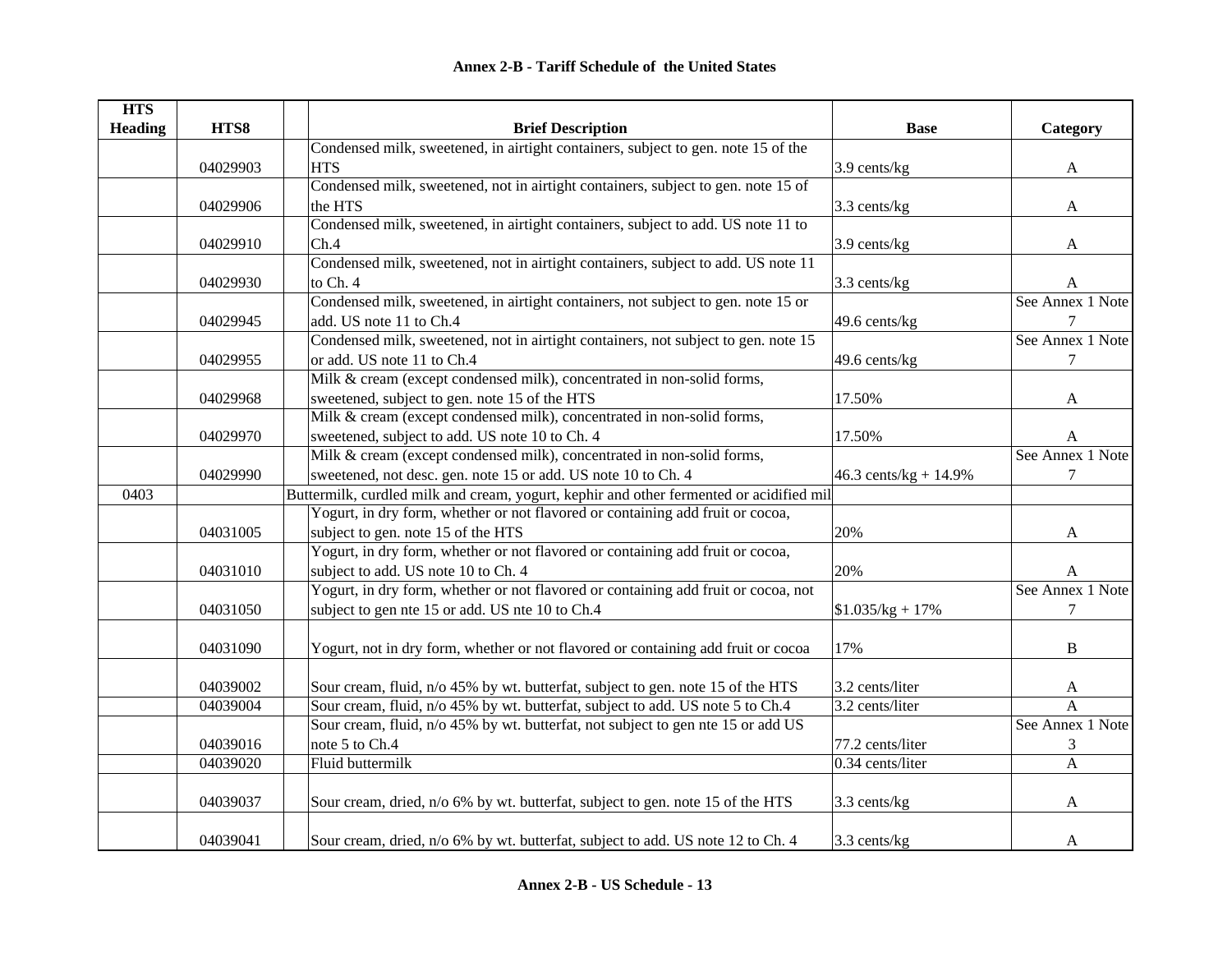| <b>HTS</b>     |          |                                                                                         |                            |                  |
|----------------|----------|-----------------------------------------------------------------------------------------|----------------------------|------------------|
| <b>Heading</b> | HTS8     | <b>Brief Description</b>                                                                | <b>Base</b>                | Category         |
|                |          | Sour cream, dried, n/o 6% by wt. butterfat, not subject to gen nte 15 or add. US        |                            | See Annex 1 Note |
|                | 04039045 | note 12 to Ch. 4                                                                        | 87.6 cents/kg              | 5                |
|                |          | Sour cream, dried, $o/6\%$ but n/o 35% by wt. butterfat, subject to gen. note 15 of the |                            |                  |
|                | 04039047 | <b>HTS</b>                                                                              | 6.8 cents/kg               | A                |
|                |          | Sour cream, dried, $o/6\%$ but n/o 35% by wt. butterfat, subject to add. US note 8 to   |                            |                  |
|                | 04039051 | Ch.4                                                                                    | 6.8 cents/kg               | A                |
|                |          | Sour cream, dried, $o/6\%$ but n/o 35% by wt. butterfat, not subject to gen nte 15 or   |                            | See Annex 1 Note |
|                | 04039055 | add. US note 8 to Ch. 4                                                                 | \$1.092/kg                 | 5                |
|                |          | Sour cream, dried, o/35% but n/o 45% by wt. butterfat, subject to gen. note 15 of       |                            |                  |
|                | 04039057 | the HTS                                                                                 | 13.7 cents/kg              | A                |
|                |          | Sour cream, dried, $o/35\%$ but n/o 45% by wt. butterfat, subject to add. US note 9 to  |                            |                  |
|                | 04039061 | Ch.4                                                                                    | 13.7 cents/kg              | A                |
|                |          | Sour cream, dried, o/35% but n/o 45% by wt. butterfat, not subject to gen nte 15 or     |                            | See Annex 1 Note |
|                | 04039065 | add. US note 9 to Ch. 4                                                                 | \$1.556/kg                 | 6                |
|                | 04039072 | Sour cream, o/45% by wt. butterfat, subject to gen. note 15 of the HTS                  | $\overline{12.3}$ cents/kg | $\mathbf{A}$     |
|                | 04039074 | Sour cream, o/45% by wt. butterfat, subject to add. US note 6 to Ch. 4                  | 12.3 cents/kg              | $\mathbf{A}$     |
|                |          | Sour cream, o/45% by wt. butterfat, not subject to gen nte 15 or add. US note 6 to      |                            | See Annex 1 Note |
|                | 04039078 | Ch.4                                                                                    | \$1.646/kg                 | 6                |
|                |          | Fermented milk o/than dried fermented milk or o/than dried milk with added lactic       |                            |                  |
|                | 04039085 | ferments                                                                                | 17%                        | $\bf{B}$         |
|                |          | Curdled milk/cream/kephir & other fermentd or acid. milk/cream descr.in gen. note       |                            |                  |
|                | 04039087 | 15                                                                                      | 20%                        | A                |
|                |          | Curdled milk/cream/kephir & other fermentd or acid. milk/cream subject to add US        |                            |                  |
|                | 04039090 | note 10 to Ch.4                                                                         | 20%                        | A                |
|                |          | Curdled milk/cream/kephir & other fermentd or acid. milk/cream subj to GN 15 or         |                            | See Annex 1 Note |
|                | 04039095 | Ch4 US note 10                                                                          | $$1.034/kg + 17\%$         | 7                |
| 0404           |          | Whey, whether or not concentrated or containing added sugar or other sweetening matte   |                            |                  |
|                | 04041005 | Whey protein concentrates                                                               | 8.50%                      | A                |
|                | 04041008 | Modified whey (except protein conc.), subject to gen. note 15 of the HTS                | 13%                        | $\mathbf{A}$     |
|                |          | Modified whey (except protein conc.), wheth/not conc. or sweetened, subject to          |                            |                  |
|                | 04041011 | add US note 10 to Ch.4                                                                  | 13%                        | A                |
|                |          | Modified whey (except protein conc.), wheth/not conc. or sweetened, not subject to      |                            | See Annex 1 Note |
|                | 04041015 | gen. note 15 or                                                                         | $$1.035/kg + 8.5\%$        | 7                |
|                | 04041020 | Fluid whey, whether or not concentrated or containing added sweeteners                  | 0.34 cents/liter           | $\overline{A}$   |
|                |          | Whey (except modified whey), dried, whether or not conc. or sweetened, subject to       |                            |                  |
|                | 04041048 | gen. note 15 of the HTS                                                                 | 3.3 cents/kg               | A                |
|                |          | Whey (except modified whey), dried, whether or not conc. or sweetened, subject to       |                            |                  |
|                | 04041050 | add. US note 12 to Ch. 4                                                                | 3.3 cents/kg               | A                |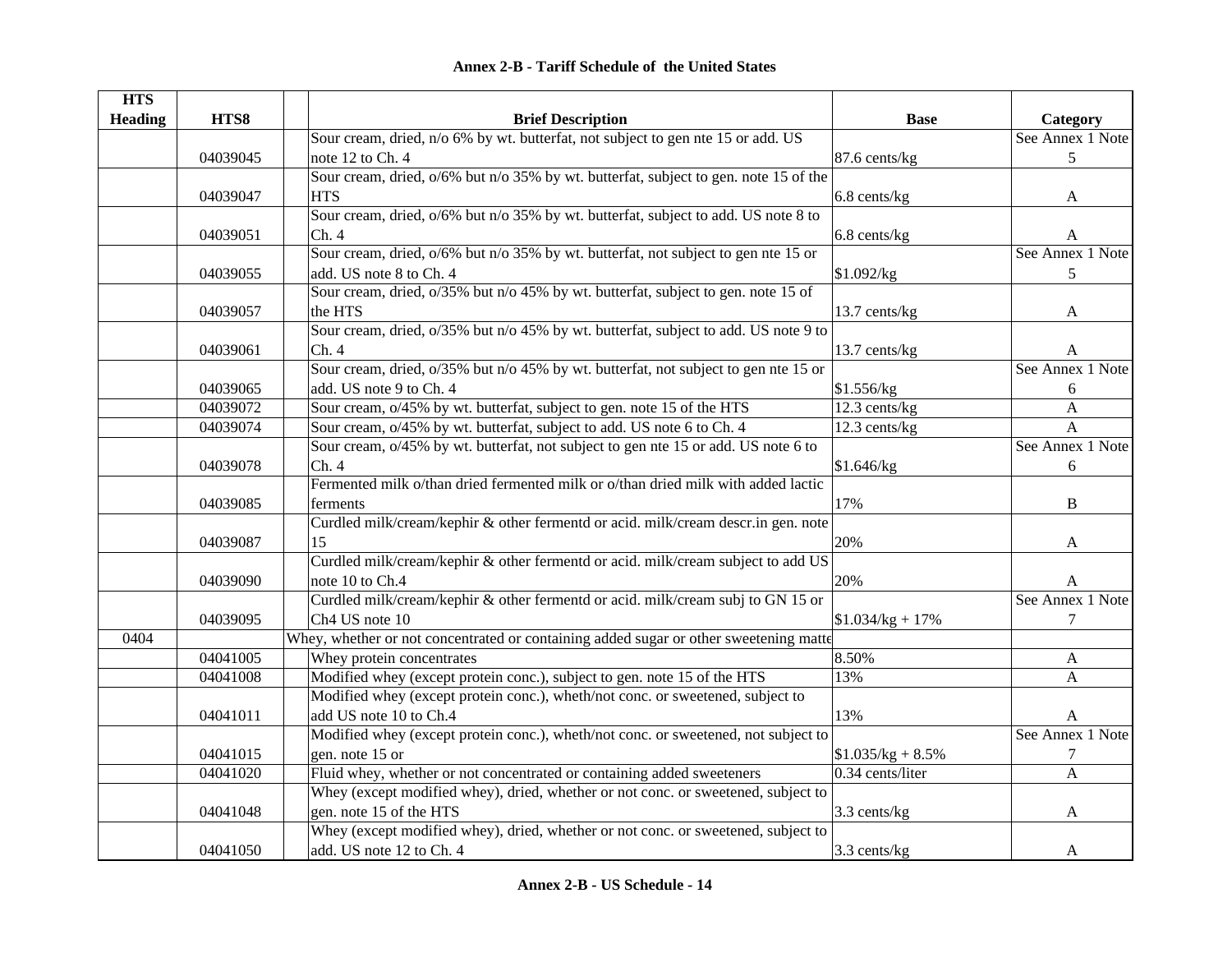| <b>Annex 2-B - Tariff Schedule of the United States</b> |  |
|---------------------------------------------------------|--|
|---------------------------------------------------------|--|

| <b>HTS</b>     |          |                                                                                       |                         |                  |
|----------------|----------|---------------------------------------------------------------------------------------|-------------------------|------------------|
| <b>Heading</b> | HTS8     | <b>Brief Description</b>                                                              | <b>Base</b>             | Category         |
|                |          | Whey (except modified whey), dried, whether or not conc. or sweetened, not            |                         | See Annex 1 Note |
|                | 04041090 | subject to gen. note 15 or add US nte 12 to Ch.4                                      | 87.6 cents/kg           | 5                |
|                | 04049010 | Milk protein concentrates                                                             | $\sqrt{0.37}$ cents/kg  | A                |
|                |          | Dairy products of nat. milk constituents (except protein conc.), descr. in add. US    |                         |                  |
|                | 04049028 | nte 1 to Ch. 4 and subj to GN 15                                                      | 14.50%                  | A                |
|                |          | Dairy products of nat. milk constituents (except protein conc.), descr. in add. US    |                         |                  |
|                | 04049030 | nte 1 to Ch. 4 and sub to Ch4 US note 10                                              | 14.50%                  | A                |
|                |          | Dairy products of nat. milk constituents (except protein conc.), descr. in add. US    |                         | See Annex 1 Note |
|                | 04049050 | nte 1 to Ch. 4 & not subj to GN15 or Ch4 US note 10                                   | $$1.189/kg + 8.5\%$     | $\tau$           |
|                |          | Products consisting of natural milk constituents (except protein conc.), whether or   |                         |                  |
|                | 04049070 | not sweetened, not descr. in add US note 1 to Ch. 4                                   | 8.50%                   | A                |
| 0405           |          | Butter and other fats and oils derived from milk; dairy spreads.                      |                         |                  |
|                | 04051005 | Butter subject to general note 15 (outside quota)                                     | 12.3 cents/kg           | $\mathbf{A}$     |
|                | 04051010 | Butter subject to quota pursuant to chapter 4 additional US note 6                    | 12.3 cents/kg           | A                |
|                |          | Butter not subject to general note 15 and in excess of quota in chapter 4 additional  |                         | See Annex 1 Note |
|                | 04051020 | U.S. note 6                                                                           | \$1.541/kg              | 6                |
|                |          | Butter substitute dairy spreads, over 45% butterfat weight, subject to general note   |                         |                  |
|                | 04052010 | 15 (outside quota)                                                                    | 15.4 cents/kg           | A                |
|                |          | Butter substitute dairy spreads, over 45% butterfat weight, subject to quota          |                         |                  |
|                | 04052020 | pursuant to chapter 4 additional US note 14                                           | 15.4 cents/kg           | A                |
|                |          | Butter substitute dairy spreads, over 45% butterfat weight, not subj to gen note 15   |                         | See Annex 1 Note |
|                | 04052030 | and in excess of quota in ch. 4 additional US note 14                                 | \$1.996/kg              | 6                |
|                | 04052040 | Butter substitute dairy spreads, containing 45% or less butterfat by weight           | 13.1 cents/kg           | $\overline{A}$   |
|                |          | Other dairy spreads of a type provided in chapter 4 additional US note 1, subject to  |                         |                  |
|                | 04052050 | general note 15 (outside quota)                                                       | 10%                     | A                |
|                |          | Other dairy spreads of a type provided in ch. 4 add. US note 1, subject to quota      |                         |                  |
|                | 04052060 | pursuant to chapter 4 additional US note 10                                           | 10%                     | A                |
|                |          | Other dairy spreads of a type provided in ch. 4 add. US note 1, not subject to gen    |                         | See Annex 1 Note |
|                | 04052070 | note 15 and in excess of quota in ch. 4 add. US note 10                               | 70.4 cents/kg + $8.5\%$ | $\tau$           |
|                |          | Other dairy spreads, not butter substitutes or of a type provided for in chapter 4    |                         |                  |
|                | 04052080 | additional US note 1                                                                  | 6.40%                   | A                |
|                |          | Fats and oils derived from milk, other than butter or dairy spreads, subject to       |                         |                  |
|                | 04059005 | general note 15 (outside quota)                                                       | 10%                     | A                |
|                |          | Fats and oils derived from milk, other than butter or dairy spreads, subject to quota |                         |                  |
|                | 04059010 | pursuant to chapter 4 additional US note 14                                           | 10%                     | A                |
|                |          | Fats and oils derived from milk, other than butter or dairy spreads, not subject to   |                         | See Annex 1 Note |
|                | 04059020 | gen note 15 and excess of quota in ch 4 add US note 14                                | $$1.865/kg + 8.5\%$     | 6                |
| 0406           |          | Cheese and curd.                                                                      |                         |                  |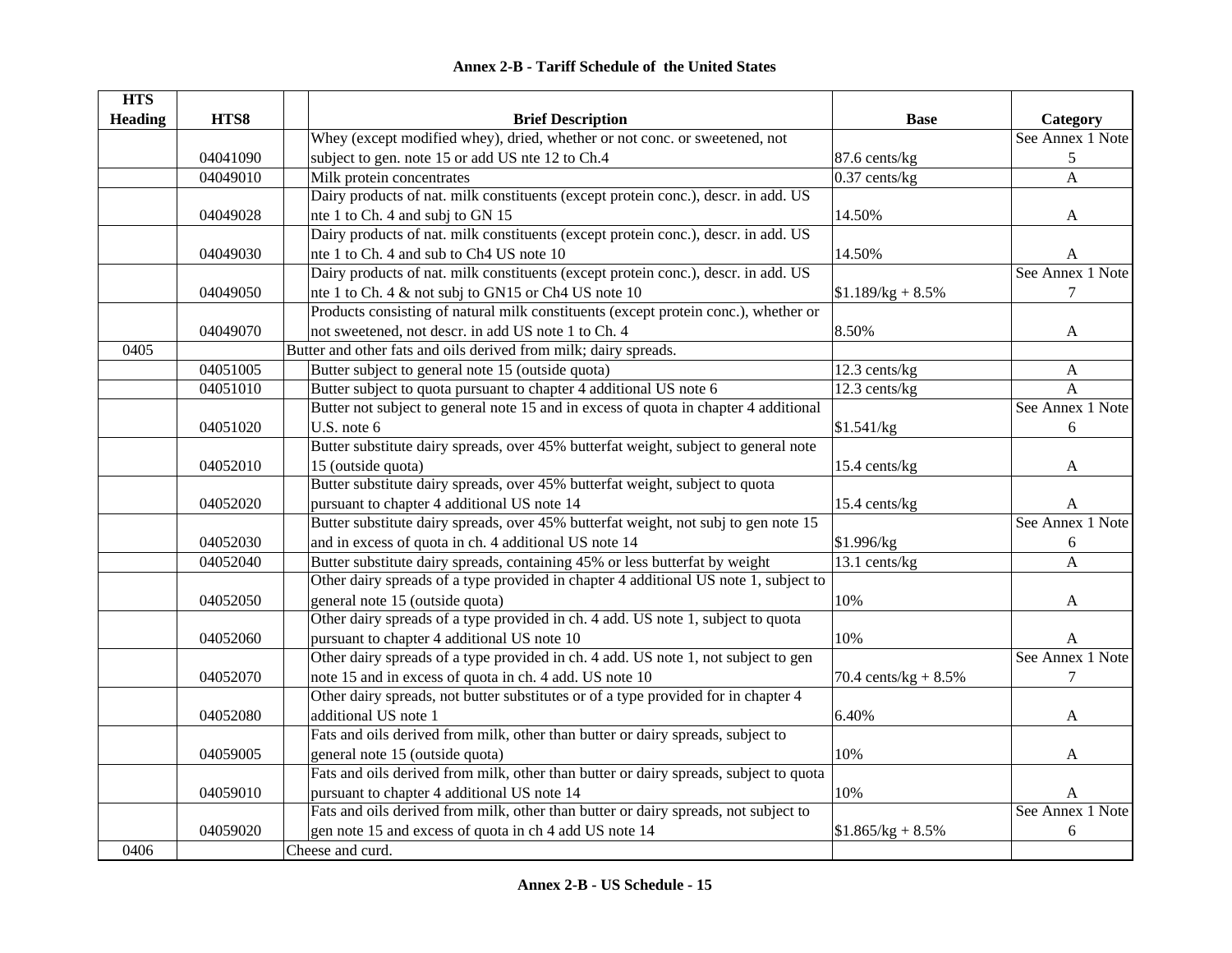| <b>HTS</b>     |          |                                                                                      |             |                  |
|----------------|----------|--------------------------------------------------------------------------------------|-------------|------------------|
| <b>Heading</b> | HTS8     | <b>Brief Description</b>                                                             | <b>Base</b> | Category         |
|                |          | Chongos, unripened or uncured cheese, including whey cheese and curd, subject to     |             |                  |
|                | 04061002 | gen. note 15 of the HTS                                                              | 10%         | A                |
|                |          | Chongos, unripened or uncured cheese, including whey cheese and curd, subject to     |             |                  |
|                | 04061004 | add. US note 16 to Ch. 4                                                             | 10%         | A                |
|                |          | Chongos, unripened or uncured cheese, including whey cheese and curd, not            |             | See Annex 1 Note |
|                | 04061008 | subject to gen note 15 or add. US note 16 to Ch. 4                                   | \$1.509/kg  | 4                |
|                |          | Fresh (unripened/uncured) cheese (ex chongos), incl whey cheese and curd, subj to    |             |                  |
|                | 04061012 | gen. note 15 of the HTS, not GN15                                                    | 10%         | $\mathbf{A}$     |
|                |          | Fresh (unripened/uncured) blue-mold cheese, cheese/subs for cheese cont or proc fr   |             |                  |
|                | 04061014 | blue-mold cheese, subj to Ch4 US note 17, not GN15                                   | 10%         | A                |
|                |          | Fresh (unripened/uncured) blue-mold cheese, cheese/subs for cheese cont or proc fr   |             | See Annex 1 Note |
|                | 04061018 | blue-mold cheese, not subj to Ch4 US note 17 or GN15                                 | \$2.269/kg  | 4                |
|                |          | Fresh (unripened/uncured) cheddar cheese, cheese/subs for cheese cont or proc        |             |                  |
|                | 04061024 | from cheddar cheese, subj to Ch 4 US note 18, not GN15                               | 10%         | A                |
|                |          | Fresh (unripened/uncured) cheddar cheese, cheese/subs for cheese cont or proc        |             | See Annex 1 Note |
|                | 04061028 | from cheddar cheese, not subj to Ch4 US note 18, not GN15                            | \$1.227/kg  | 4                |
|                |          | Fresh (unripened/uncured) american-type cheese, cheese cont or proc. fr american-    |             |                  |
|                | 04061034 | type, subj to add. US note 19 to Ch.4, not GN15                                      | 10%         | A                |
|                |          | Fresh (unripened/uncured) american-type cheese, cheese cont or proc. fr american-    |             | See Annex 1 Note |
|                | 04061038 | type, not subj to add. US note 19 to Ch.4, not GN15                                  | \$1.055/kg  | 4                |
|                |          | Fresh (unripened/uncured) edam and gouda cheeses, cheese/subs for cheese cont or     |             |                  |
|                | 04061044 | processed therefrom, subj to Ch4 US note 20, not GN15                                | 10%         | A                |
|                |          | Fresh (unripened/uncured) edam and gouda cheeses, cheese/subs for cheese cont or     |             | See Annex 1 Note |
|                | 04061048 | processed therefrom, not sub to Ch4 US note 20, not GN15                             | \$1.803/kg  | $\overline{4}$   |
|                |          | Fresh (unripened/uncured) Italian-type cheeses from cow milk, cheese/substitutes     |             |                  |
|                | 04061054 | cont or proc therefrom, subj to Ch4 US nte 21, not GN15                              | 10%         | $\mathbf{A}$     |
|                |          |                                                                                      |             |                  |
|                |          | Fresh (unrip./uncured) Italian-type cheeses from cow milk, cheese/substitutes cont   |             | See Annex 1 Note |
|                | 04061058 | or proc therefrom, not subj to Ch4 US note 21 or GN15                                | \$2.146/kg  | 4                |
|                |          | Fresh (unrip./uncured) Swiss/emmentaler cheeses w/o eyes, gruyere-process and        |             |                  |
|                | 04061064 | cheese cont/proc. from, subj to Ch4 US note 22, not GN15                             | 10%         | A                |
|                |          | Fresh (unripened/uncured) Swiss/emmentaler cheeses exc eye formation, gruyere-       |             | See Annex 1 Note |
|                | 04061068 | process cheese and cheese cont or proc. from such, not subj                          | \$1.386/kg  | 4                |
|                |          | Fresh cheese, and substitutes for cheese, neosi, w/0.5% or less by wt. of butterfat, |             |                  |
|                | 04061074 | descr in add US note 23 to Ch 4, not GN15                                            | 10%         | A                |
|                |          | Fresh cheese, and substitutes for cheese, neosi, w/0.5% or less by wt. of butterfat, |             | See Annex 1 Note |
|                | 04061078 | not descr in add US note 23 to Ch 4, not GN15                                        | \$1.128/kg  | $\overline{4}$   |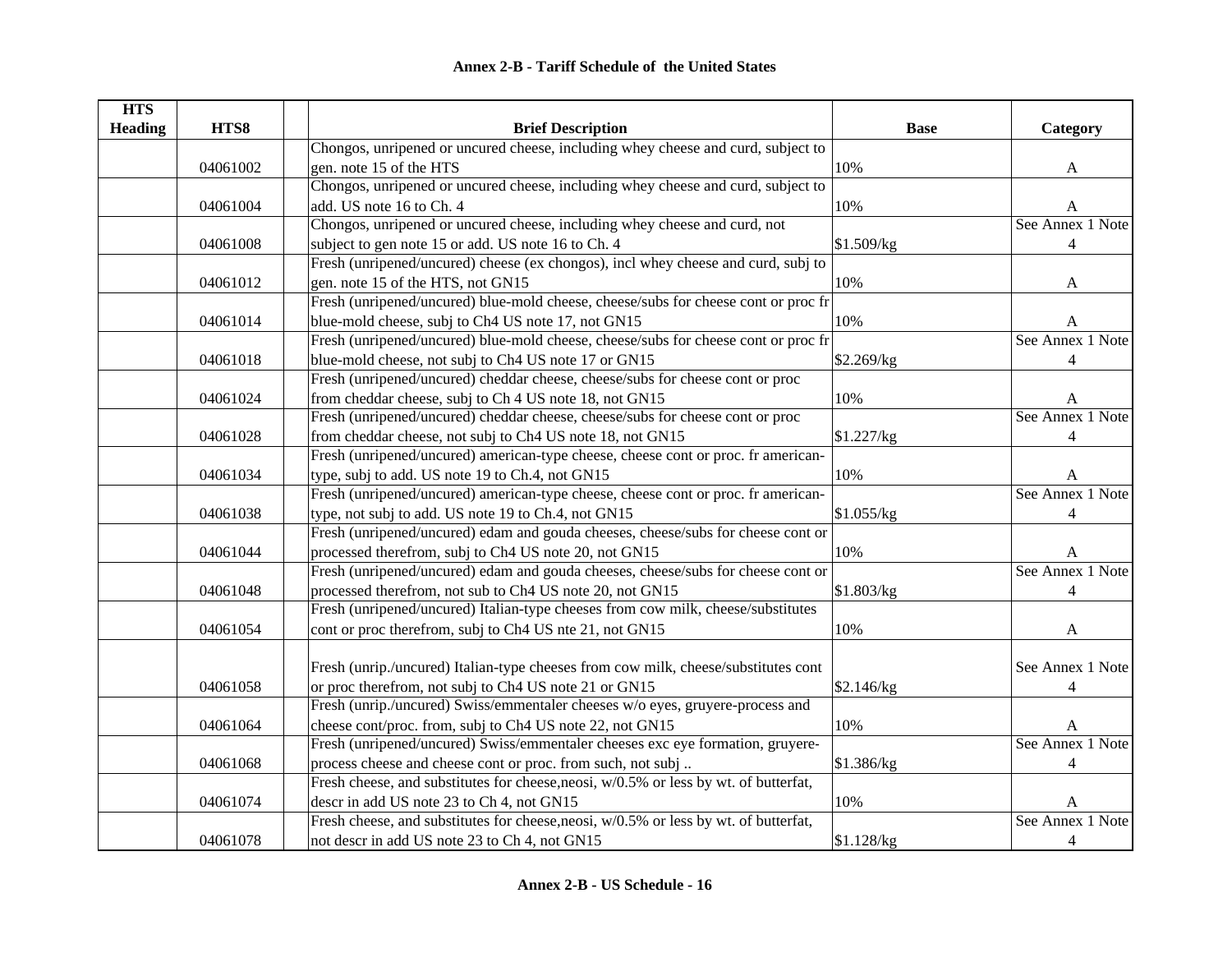| <b>HTS</b>     |          |                                                                                     |             |                  |
|----------------|----------|-------------------------------------------------------------------------------------|-------------|------------------|
| <b>Heading</b> | HTS8     | <b>Brief Description</b>                                                            | <b>Base</b> | Category         |
|                |          | Fresh cheese, and substitutes for cheese, cont. cows milk, neosi, o/0.5% by wt. of  |             |                  |
|                | 04061084 | butterfat, descr in add US note 16 to Ch 4, not GN15                                | 10%         | A                |
|                |          | Fresh cheese, and substitutes for cheese, cont. cows milk, neosi, o/0.5% by wt. of  |             | See Annex 1 Note |
|                | 04061088 | butterfat, not descr in add US note 16 to Ch 4, not GN 15                           | \$1.509/kg  | $\overline{4}$   |
|                |          | Fresh cheese, and substitutes for cheese, not cont. cows milk, neosi, o/0.5% by wt. |             |                  |
|                | 04061095 | of butterfat                                                                        | 8.50%       | A                |
|                | 04062010 | Roquefort cheese, grated or powdered                                                | 8%          | $\mathbf{A}$     |
|                | 04062015 | Stilton cheese, grated or powdered, subject to add. US note 24 to Ch. 4             | 17%         | $\overline{A}$   |
|                |          | Blue-veined cheese (except Roquefort or Stilton), grated or powdered, subject to    |             |                  |
|                | 04062022 | gen. note 15 of the HTS                                                             | 20%         | A                |
|                |          | Blue-veined cheese (except Roquefort or Stilton), grated or powdered, subject to    |             |                  |
|                | 04062024 | add. US note 17 to Ch.4                                                             | 20%         | A                |
|                |          | Blue-veined cheese (except Roquefort or Stilton), grated or powdered, not subject   |             | See Annex 1 Note |
|                | 04062028 | to gen nte 15 or add. US note 17 to Ch.4                                            | \$2.269/kg  | $\overline{4}$   |
|                | 04062029 | Cheddar cheese, grated or powdered, subject to gen. note 15 of the HTS              | 16%         | $\mathbf{A}$     |
|                | 04062031 | Cheddar cheese, grated or powdered, subject to add. US note 18 to Ch. 4             | 16%         | $\overline{A}$   |
|                |          | Cheddar cheese, grated or powdered, not subject to gen. note 15 or add. US note     |             | See Annex 1 Note |
|                | 04062033 | 18 to Ch. 4                                                                         | \$1.227/kg  | $\overline{4}$   |
|                | 04062034 | Colby cheese, grated or powdered, subject to gen. note 15 of the HTS                | 20%         | $\mathbf{A}$     |
|                | 04062036 | Colby cheese, grated or powdered, subject to add. US note 19 to Ch. 4               | 20%         | A                |
|                |          | Colby cheese, grated or powdered, not describ. in gen. note 15 or add. US note 19   |             | See Annex 1 Note |
|                | 04062039 | to Ch. 4                                                                            | \$1.055/kg  | $\overline{4}$   |
|                |          |                                                                                     |             |                  |
|                | 04062043 | Edam and gouda cheese, grated or powdered, subject to gen. note 15 of the HTS       | 15%         | A                |
|                |          |                                                                                     |             |                  |
|                | 04062044 | Edam and gouda cheese, grated or powdered, subject to add. US note 20 to Ch. 4      | 15%         | A                |
|                |          | Edam and gouda cheese, grated or powdered, not subject to gen note 15 or add. US    |             | See Annex 1 Note |
|                | 04062048 | nte 20 to Ch. 4                                                                     | \$1.803/kg  | $\overline{4}$   |
|                |          | Romano (cows milk), reggiano, provolone, provoletti, sbrinz and goya, grated or     |             |                  |
|                | 04062049 | powdered, subject to gen. note 15 to HTS                                            | 15%         | A                |
|                |          | Romano, reggiano, provolone, provoletti, sbrinz and goya, made from cow's milk,     |             |                  |
|                | 04062051 | grated or powdered, subject to add US note 21 to Ch.4                               | 15%         | A                |
|                |          | Romano, reggiano, provolone, provoletti, sbrinz and goya, made from cow's milk,     |             | See Annex 1 Note |
|                | 04062053 | grated or powdered, not subj to Ch4 US nte 21 or GN15                               | \$2.146/kg  | $\overline{4}$   |
|                |          | Reggiano, provolone, provoletti, sbrinz and goya cheeses, not made from cow's       |             |                  |
|                | 04062054 | milk, grated or powdered                                                            | 9.60%       | A                |
|                |          | Cheeses made from sheep's milk, including mixtures of such cheeses, grated or       |             |                  |
|                |          |                                                                                     |             |                  |
|                | 04062055 | powdered                                                                            | 9.60%       | A                |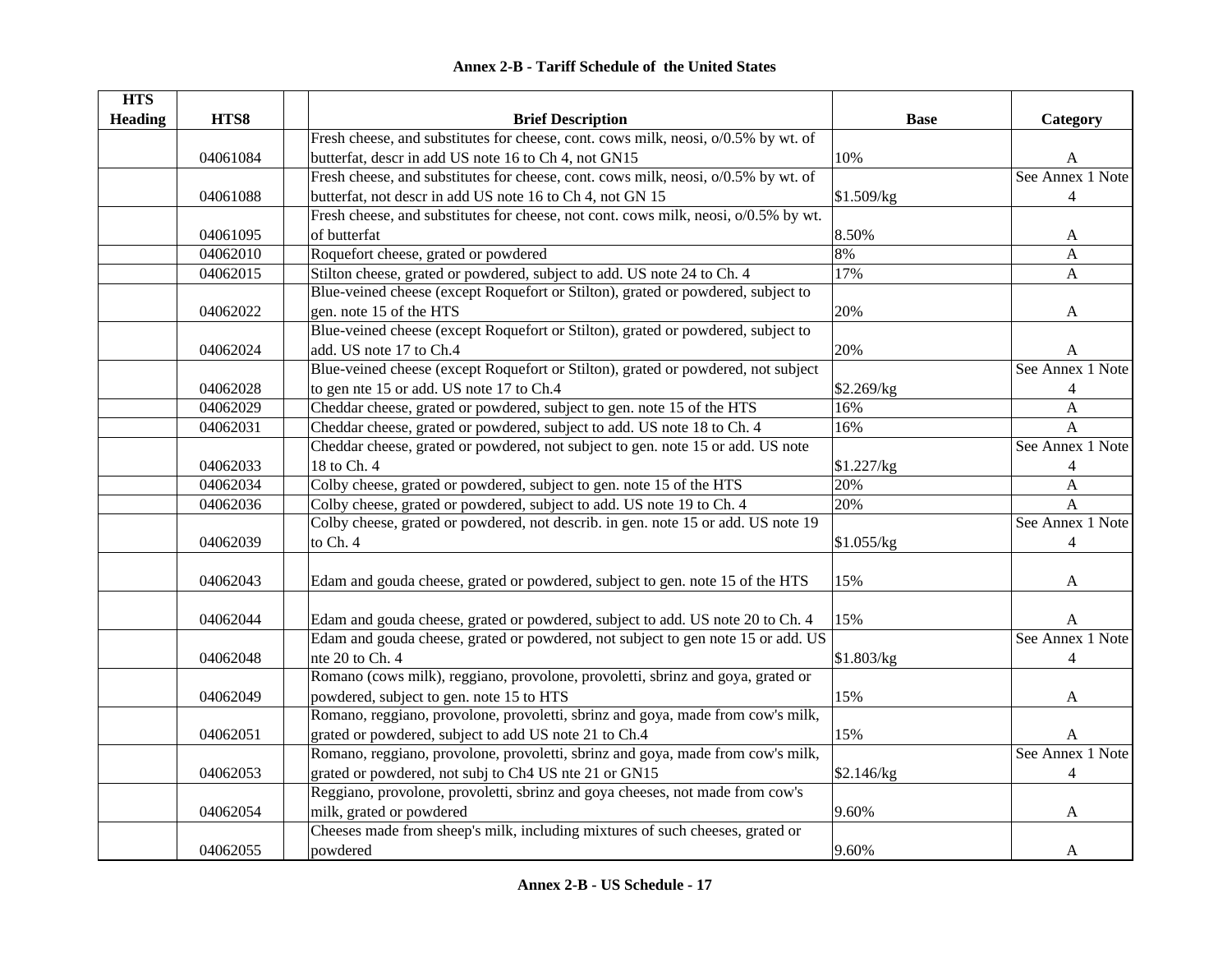| <b>HTS</b>     |          |                                                                                     |             |                  |
|----------------|----------|-------------------------------------------------------------------------------------|-------------|------------------|
| <b>Heading</b> | HTS8     | <b>Brief Description</b>                                                            | <b>Base</b> | Category         |
|                |          | Cheese (including mixtures) nesoi, grated or powdered, subject to gen. note 15 of   |             |                  |
|                | 04062056 | the HTS                                                                             | 10%         | A                |
|                |          | Cheese containing or processed from bryndza, gjetost, gammelost, nokkelost or       |             |                  |
|                | 04062057 | roquefort cheeses, grated or powdered                                               | 8.50%       | A                |
|                |          | Cheese containing or processed from blue-veined cheese (except roquefort),          |             |                  |
|                | 04062061 | grated/powdered, subject to add US note 17 to Ch.4                                  | 10%         | A                |
|                |          | Cheese containing or processed from blue-veined cheese (except roquefort),          |             | See Annex 1 Note |
|                | 04062063 | grated/powdered, not subject to add US note 17 to Ch.4                              | \$2.269/kg  | 4                |
|                |          | Cheese containing or processed from cheddar cheese, grated or powdered, subject     |             |                  |
|                | 04062065 | to add US note 18 to Ch. 4                                                          | 10%         | A                |
|                |          | Cheese containing or processed from cheddar cheese, grated or powdered, not         |             | See Annex 1 Note |
|                | 04062067 | subject to add US note 18 to Ch. 4                                                  | \$1.227/kg  | $\overline{4}$   |
|                |          | Cheese containing or processed from american-type cheese (except cheddar),          |             |                  |
|                | 04062069 | grated or powdered, subject to add US note 19 to Ch. 4                              | 10%         | A                |
|                |          | Cheese containing or processed from american-type cheese (except cheddar),          |             | See Annex 1 Note |
|                | 04062071 | grated or powdered, not subject to add US note 19 to Ch. 4                          | \$1.055/kg  | $\overline{4}$   |
|                |          | Cheese containing or processed from edam or gouda cheeses, grated or powdered,      |             |                  |
|                | 04062073 | subject to add US note 20 to Ch.4                                                   | 10%         | A                |
|                |          | Cheese containing or processed from edam or gouda cheeses, grated or powdered,      |             | See Annex 1 Note |
|                | 04062075 | not subject to add US note 20 to Ch. 4                                              | \$1.803/kg  | 4                |
|                |          | Cheese containing or processed from italian-type cheeses made from cow's milk,      |             |                  |
|                | 04062077 | grated or powdered, subject to add US note 21 to Ch. 4                              | 10%         | A                |
|                |          | Cheese containing or processed from italian-type cheeses made from cow's milk,      |             | See Annex 1 Note |
|                | 04062079 | grated or powdered, not subject to add US note 21 to Ch. 4                          | \$2.146/kg  | $\overline{4}$   |
|                |          | Cheese containing or processed from swiss, emmentaler or gruyere-process            |             |                  |
|                | 04062081 | cheeses, grated or powdered, subject to add US nte 22 to Ch.4                       | 10%         | A                |
|                |          | Cheese containing or processed from swiss, emmentaler or gruyere-process            |             | See Annex 1 Note |
|                | 04062083 | cheeses, grated or powdered, not subject to add US nte 22 to Ch. 4                  | \$1.386/kg  | 4                |
|                |          | Cheese (including mixtures), nesoi, n/o 0.5% by wt. of butterfat, grated or         |             |                  |
|                | 04062085 | powdered, subject to add US note 23 to Ch. 4                                        | 10%         | A                |
|                |          | Cheese (including mixtures), nesoi, n/o 0.5% by wt. of butterfat, grated or         |             | See Annex 1 Note |
|                | 04062087 | powdered, not subject to add US note 23 to Ch. 4                                    | \$1.128/kg  | $\overline{4}$   |
|                |          | Cheese (including mixtures), nesoi, o/0.5% by wt of butterfat, w/cow's milk, grated |             |                  |
|                | 04062089 | or powdered, subject to add US note 16 to Ch. 4                                     | 10%         | A                |
|                |          | Cheese (including mixtures), nesoi, o/0.5% by wt of butterfat, w/cow's milk, grated |             | See Annex 1 Note |
|                | 04062091 | or powdered, not subject to add US note 16 to Ch. 4                                 | \$1.509/kg  | 4                |
|                |          | Cheese (including mixtures), nesoi, o/0.5% by wt of butterfat, not containing cow's |             |                  |
|                |          |                                                                                     |             |                  |
|                | 04062095 | milk, grated or powdered                                                            | 8.50%       | A                |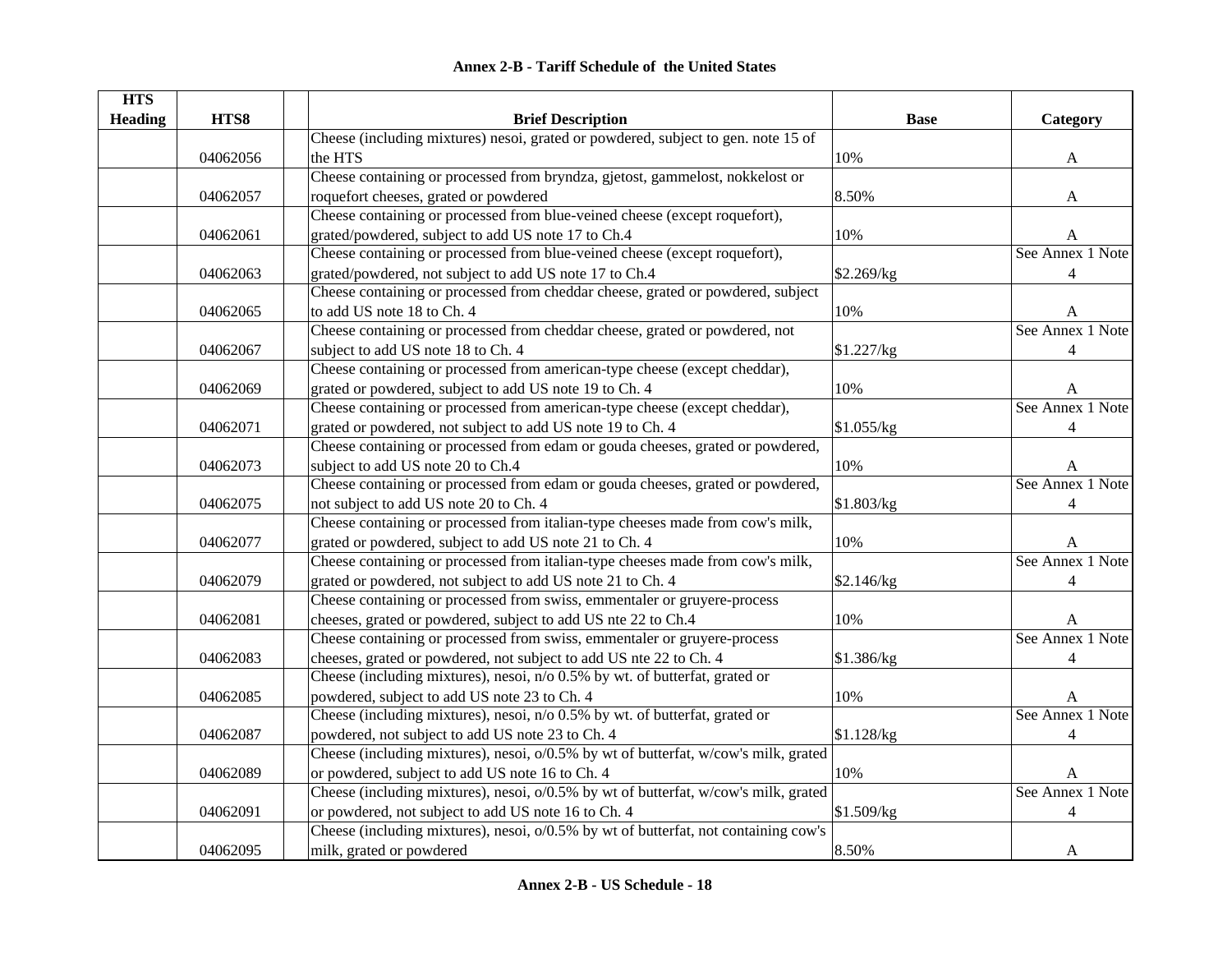|  | <b>Annex 2-B - Tariff Schedule of the United States</b> |  |
|--|---------------------------------------------------------|--|
|--|---------------------------------------------------------|--|

| <b>HTS</b>     |          |                                                                                     |             |                  |
|----------------|----------|-------------------------------------------------------------------------------------|-------------|------------------|
| <b>Heading</b> | HTS8     | <b>Brief Description</b>                                                            | <b>Base</b> | Category         |
|                |          | Stilton cheese, processed, not grated or powdered, subject to add US note 24 to Ch. |             |                  |
|                | 04063005 | $\overline{\mathcal{A}}$                                                            | 17%         | A                |
|                |          | Blue-veined cheese (except roquefort), processed, not grated or powdered, subject   |             |                  |
|                | 04063012 | to gen. note 15 of the HTS                                                          | 20%         | A                |
|                |          | Blue-veined cheese (except roquefort), processed, not grated or powdered, subject   |             |                  |
|                | 04063014 | to add. US note 17 to Ch. 4                                                         | 20%         | A                |
|                |          | Blue-veined cheese (except roquefort), processed, not grated or powdered, not       |             | See Annex 1 Note |
|                | 04063018 | subject to gen. note 15 or add. US note 17 to Ch. 4                                 | \$2.269/kg  | $\overline{4}$   |
|                |          | Cheddar cheese, processed, not grated or powdered, subject to gen. note 15 of the   |             |                  |
|                | 04063022 | <b>HTS</b>                                                                          | 16%         | A                |
|                |          | Cheddar cheese, processed, not grated or powdered, subject to add US note 18 to     |             |                  |
|                | 04063024 | Ch.4                                                                                | 16%         | A                |
|                |          | Cheddar cheese, processed, not grated or powdered, not subject to gen note 15 or    |             | See Annex 1 Note |
|                | 04063028 | in add US note 18 to Ch. 4                                                          | \$1.227/kg  | $\overline{4}$   |
|                |          | Colby cheese, processed, not grated or powdered, subject to gen. note 15 of the     |             |                  |
|                | 04063032 | <b>HTS</b>                                                                          | 20%         | A                |
|                |          | Colby cheese, processed, not grated or powdered, subject to add US note 19 to Ch.   |             |                  |
|                | 04063034 |                                                                                     | 20%         | А                |
|                |          | Colby cheese, processed, not grated or powdered, not subject to gen note 15 or add  |             | See Annex 1 Note |
|                | 04063038 | US note 19 to Ch. 4                                                                 | \$1.055/kg  | $\overline{4}$   |
|                |          | Edam and gouda cheese, processed, not grated or powdered, subject to gen. note 15   |             |                  |
|                | 04063042 | of the HTS                                                                          | 15%         | A                |
|                |          | Edam and gouda cheese, processed, not grated or powdered, subject to add. US        |             |                  |
|                | 04063044 | note 20 to Ch. 4                                                                    | 15%         | A                |
|                |          | Edam and gouda cheese, processed, not grated or powdered, not subject to gen note   |             | See Annex 1 Note |
|                | 04063048 | 15 or add. US note 20 to Ch. 4                                                      | \$1.803/kg  | $\overline{4}$   |
|                |          | Gruyere-process cheese, processed, not grated or powdered, subject to gen. note 15  |             |                  |
|                | 04063049 | of the HTS                                                                          | 6.40%       | A                |
|                |          | Gruyere-process cheese, processed, not grated or powdered, subject to add. US       |             |                  |
|                | 04063051 | note 22 to Ch. 4                                                                    | 6.40%       | A                |
|                |          | Gruyere-process cheese, processed, not grated or powdered, not subject to gen note  |             | See Annex 1 Note |
|                | 04063053 | 15 or add. US note 22 to Ch. 4                                                      | \$1.386/kg  | $\overline{4}$   |
|                |          | Processed cheeses made from sheep's milk, including mixtures of such cheeses, not   |             |                  |
|                | 04063055 | grated or powdered                                                                  | 9.60%       | A                |
|                |          | Cheese (including mixtures) nesoi, processed, not grated or powdered, subject to    |             |                  |
|                | 04063056 | gen. note 15 of the HTS                                                             | 10%         | A                |
|                |          | Processed cheese containing or processed from bryndza, gjetost, gammelost,          |             |                  |
|                | 04063057 | nokkelost or roquefort, not grated or powdered, not GN15                            | 8.50%       | A                |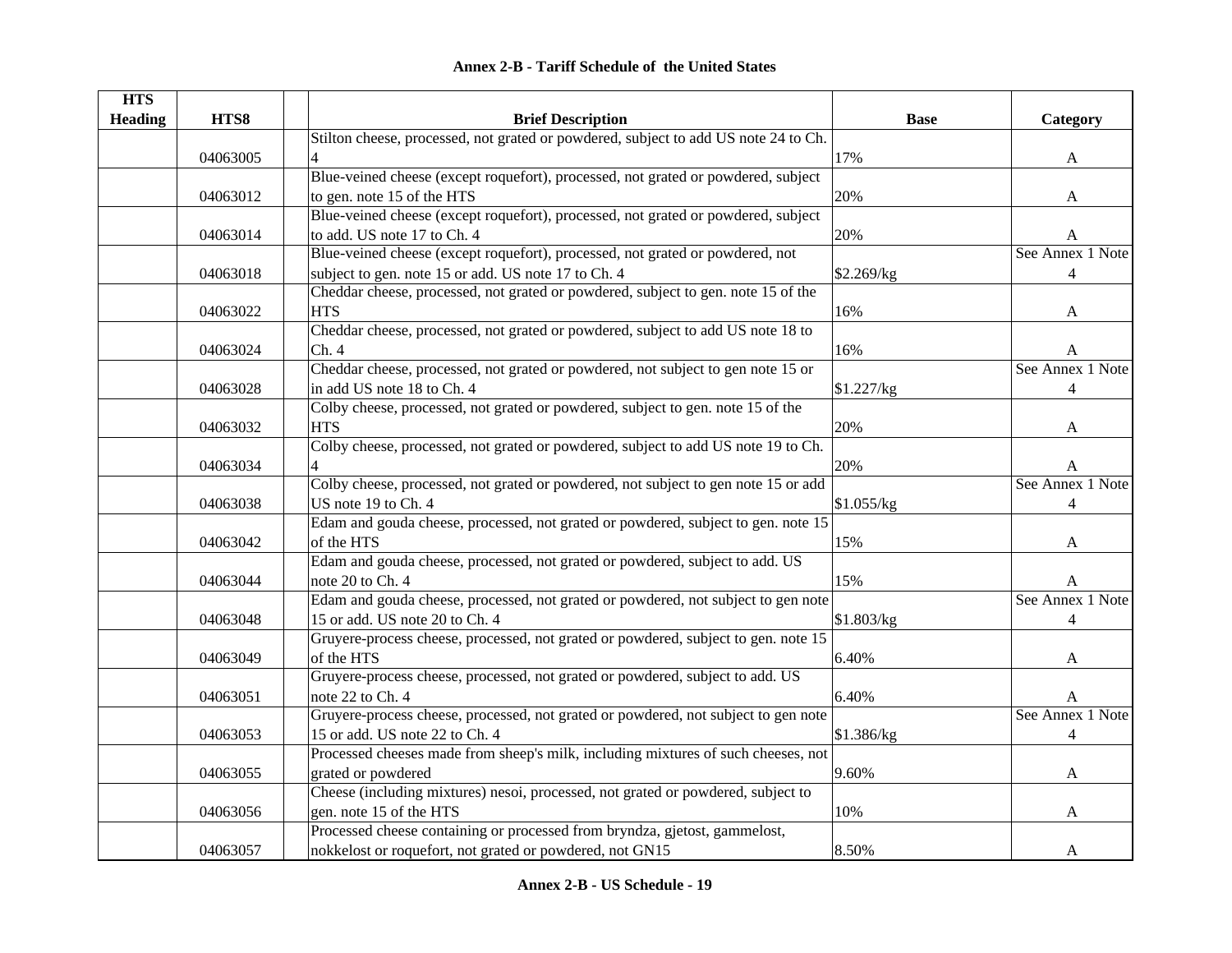| HTS8<br><b>Heading</b><br><b>Brief Description</b>                                         |                 |                  |
|--------------------------------------------------------------------------------------------|-----------------|------------------|
|                                                                                            | <b>Base</b>     | Category         |
| Processed cheese cont/procd fr blue-veined cheese (ex roquefort), not                      |                 |                  |
| 04063061<br>grated/powdered, subject to add US note 17 to Ch. 4, not GN15                  | 10%             | A                |
| Processed cheese cont/procd fr blue-veined cheese (ex roquefort), not                      |                 | See Annex 1 Note |
| grated/powdered, not subject to add US note 17 to Ch. 4, not GN15<br>04063063              | \$2.269/kg      | $\overline{4}$   |
| Processed cheese cont/procd fr cheddar cheese, not grated/powdered, subject to             |                 |                  |
| add US note 18, not GN15<br>04063065                                                       | 10%             | A                |
| Processed cheese cont/procd fr cheddar cheese, not grated/powdered, not subject to         |                 | See Annex 1 Note |
| add US note 18, not GN15<br>04063067                                                       | \$1.227/kg      | $\overline{4}$   |
| Processed cheese cont/procd fr american-type cheese (ex cheddar), not                      |                 |                  |
| grated/powdered, subject to add US note 19 to Ch. 4, not GN15<br>04063069                  | 10%             | A                |
| Processed cheese cont/procd fr american-type cheese (ex cheddar), not                      |                 | See Annex 1 Note |
| grated/powdered, not subject to add US note 19 to Ch. 4, not GN15<br>04063071              | \$1.055/kg      | $\overline{4}$   |
| Processed cheese cont/procd fr edam or gouda, not grated/powdered, subject to add          |                 |                  |
| US note 20 to Ch. 4, not GN15<br>04063073                                                  | 10%             | A                |
| Processed cheese cont/procd from edam or gouda, not grated/powdered, not subject           |                 | See Annex 1 Note |
| to add US note 20 to Ch. 4, not GN15<br>04063075                                           | \$1.803/kg      | $\overline{4}$   |
| Processed cheese cont/procd from italian-type, not grated/powdered, subject to add         |                 |                  |
| US note 21 to Ch. 4, not GN15<br>04063077                                                  | 10%             | A                |
| Processed cheese cont/procd from italian-type, not grated/powdered, not subject to         |                 | See Annex 1 Note |
| add US note 21 to Ch. 4, not GN15<br>04063079                                              | \$2.146/kg      | $\overline{4}$   |
| Processed cheese cont/procd from swiss, emmentaler or gruyere-process,                     |                 |                  |
| n/grated/powdered, subject to add US note 22 to Ch. 4, not GN15<br>04063081                | 10%             | A                |
| Processed cheese cont/procd from swiss/emmentaler/gruyere-process,                         |                 | See Annex 1 Note |
| n/grated/powdered, not subject to add US note 22 to Ch. 4, not GN15<br>04063083            | \$1.386/kg      | $\overline{4}$   |
| Processed cheese (incl. mixtures), nesoi, n/o 0.5% by wt. butterfat, not grated or         |                 |                  |
| powdered, subject to Ch4 US note 23, not GN15<br>04063085                                  | 10%             | A                |
| Processed cheese (incl. mixtures), nesoi, n/o 0.5% by wt. butterfat, not grated or         |                 | See Annex 1 Note |
| powdered, not subj to Ch 4 US note 23 or not GN15<br>04063087                              | \$1.128/kg      | 4                |
| Processed cheese (incl. mixtures), nesoi, w/cow's milk, not grated or powdered,            |                 |                  |
| subject to add US note 16 to Ch. 4, not GN15<br>04063089                                   | 10%             | A                |
| Processed cheese (incl. mixtures), nesoi, w/cow's milk, not grated or powdered, not        |                 | See Annex 1 Note |
| 04063091<br>subject to add US note 16 to Ch. 4, not GN15                                   | \$1.509/kg      | $\overline{4}$   |
| Processed cheese (incl. mixtures), nesoi, w/o cows milk, not grated or powdered,           |                 |                  |
| not GN15<br>04063095                                                                       | 8.50%           | A                |
| Roquefort cheese in original loaves, not grated or powdered, not processed<br>04064020     | $\sqrt{2.70\%}$ | A                |
| Roquefort cheese, other than in original loaves, not grated or powdered, not               |                 |                  |
| processed<br>04064040                                                                      | 4.50%           | A                |
| 04064044<br>Stilton cheese, nesoi, in original loaves, subject to add. US note 24 to Ch. 4 | 12.80%          | A                |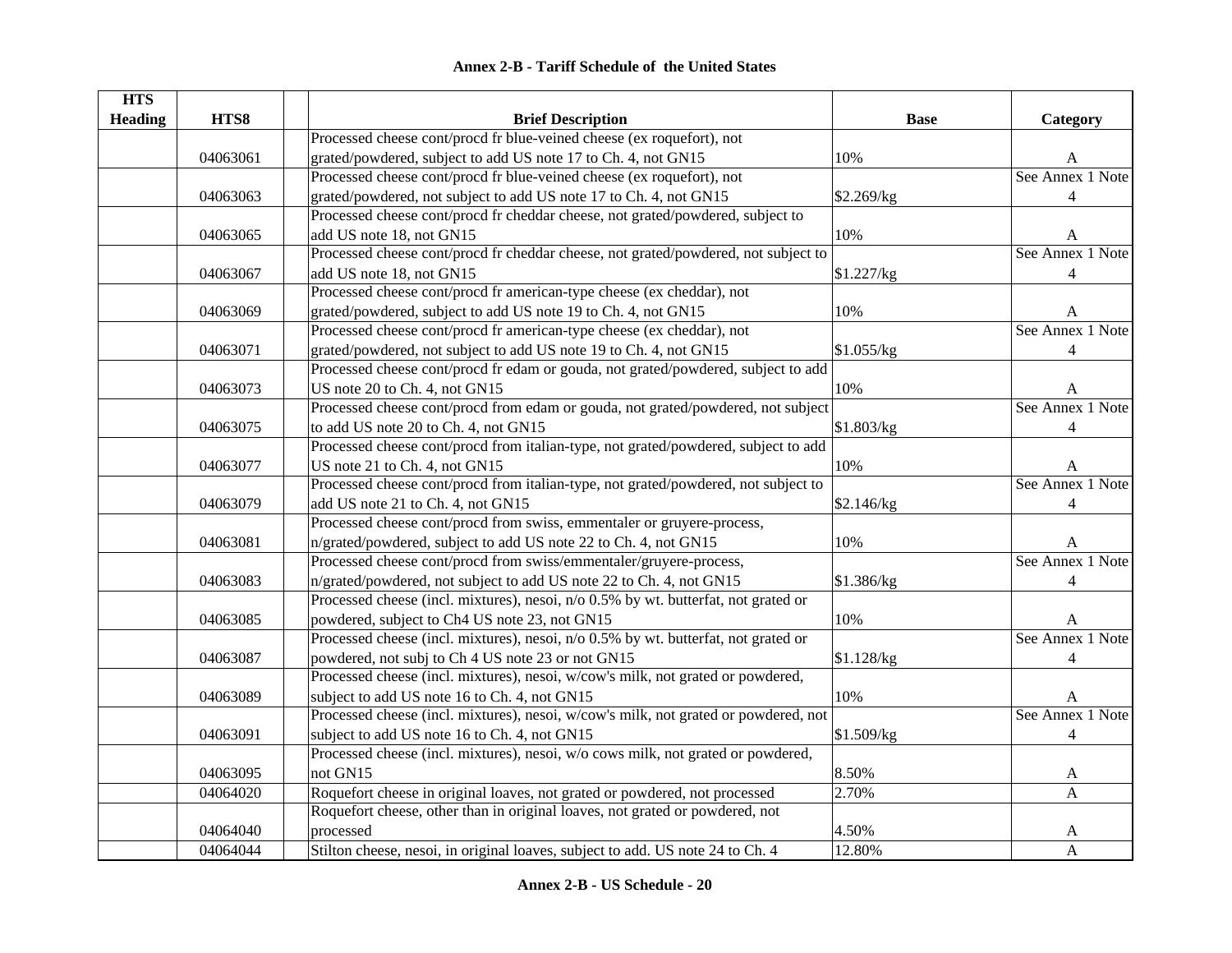| <b>HTS</b>     |          |                                                                                      |             |                  |
|----------------|----------|--------------------------------------------------------------------------------------|-------------|------------------|
| <b>Heading</b> | HTS8     | <b>Brief Description</b>                                                             | <b>Base</b> | Category         |
|                | 04064048 | Stilton cheese, nesoi, not in original loaves, subject to add. US note 24 to Ch. 4   | 17%         | A                |
|                |          |                                                                                      |             |                  |
|                | 04064051 | Blue-veined cheese, nesoi, in original loaves, subject to gen. note 15 of the HTS    | 15%         | A                |
|                |          | Blue-veined cheese, nesoi, not in original loaves, subject to gen. note 15 of the    |             |                  |
|                | 04064052 | <b>HTS</b>                                                                           | 20%         | A                |
|                | 04064054 | Blue-veined cheese, nesoi, in original loaves, subject to add. US note 17 to Ch. 4   | 15%         | A                |
|                |          | Blue-veined cheese, nesoi, not in original loaves, subject to add. US note 17 to Ch. |             |                  |
|                | 04064058 |                                                                                      | 20%         | A                |
|                |          | Blue-veined cheese, nesoi, not subject to gen. note 15 of the HTS or to add. US      |             | See Annex 1 Note |
|                | 04064070 | note 17 to Ch. 4                                                                     | \$2.269/kg  | 4                |
|                | 04069005 | Bryndza cheese, not grated or powdered, not processed                                | 7.20%       | $\overline{A}$   |
|                |          | Cheddar cheese, neosi, subject to gen. note 15 of the $\&$ entered pursuant to its   |             |                  |
|                | 04069006 | provisions                                                                           | 12%         | A                |
|                | 04069008 | Cheddar cheese, neosi, subject to add. US note 18 to Ch. 4                           | 12%         | A                |
|                |          | Cheddar cheese, nesoi, not subject to gen. note 15 of the HTS or to add. US note     |             | See Annex 1 Note |
|                | 04069012 | 18 to Ch. 4                                                                          | \$1.227/kg  | $\overline{4}$   |
|                | 04069014 | Edam and gouda cheese, nesoi, subject to gen. note 15 of the HTS                     | 15%         | $\boldsymbol{A}$ |
|                | 04069016 | Edam and gouda cheese, nesoi, subject to add. US note 20 to Ch. 4                    | 15%         | $\mathbf{A}$     |
|                |          | Edam and gouda cheese, nesoi, not subject to gen. note 15 of the HTS or to add.      |             | See Annex 1 Note |
|                | 04069018 | US note 20 to Ch. 4                                                                  | \$1.803/kg  | $\overline{4}$   |
|                |          | Gjetost cheese from goat's milk, whey or whey obtained from a mixture of goat's $\&$ |             |                  |
|                | 04069020 | n/o 20% cow's milk, not grated, powdered or processed                                | 4.20%       | A                |
|                |          | Gjetost cheese, made from goats' milk, whey or whey obtained from a mixture of       |             |                  |
|                | 04069025 | goats' & n/o 20% cows milk, not grated, powdered or processed                        | 8.50%       | A                |
|                | 04069028 | Goya cheese, nesoi, subject to gen. note 15 of the HTS                               | 25%         | $\mathsf{A}$     |
|                |          | Goya cheese from cow's milk, not in original loaves, nesoi, subject to add. US note  |             |                  |
|                | 04069031 | 21 to Ch. 4                                                                          | 25%         | A                |
|                |          | Goya cheese from cow's milk, not in original loaves, nesoi, not subject to gen. note |             | See Annex 1 Note |
|                | 04069032 | 15 or to add. US note 21 to Ch. 4                                                    | \$2.146/kg  | $\overline{4}$   |
|                |          | Goya cheese not from cow's milk, nesoi, not subject to gen. note 15 or to add. US    |             |                  |
|                | 04069033 | note 21 to Ch. 4                                                                     | 21.30%      | $\mathsf{C}$     |
|                | 04069034 | Sbrinz cheese, nesoi, subject to gen. note 15 of the HTS                             | 19%         | A                |
|                | 04069036 | Sbrinz cheese from cow's milk, nesoi, subject to add. US note 21 to Ch. 4            | 19%         | $\mathbf{A}$     |
|                |          | Sbrinz cheese from cow's milk, nesoi, not subject to gen. note 15 or to add. US      |             | See Annex 1 Note |
|                | 04069037 | note 21 to Ch. 4                                                                     | \$2.146/kg  | 4                |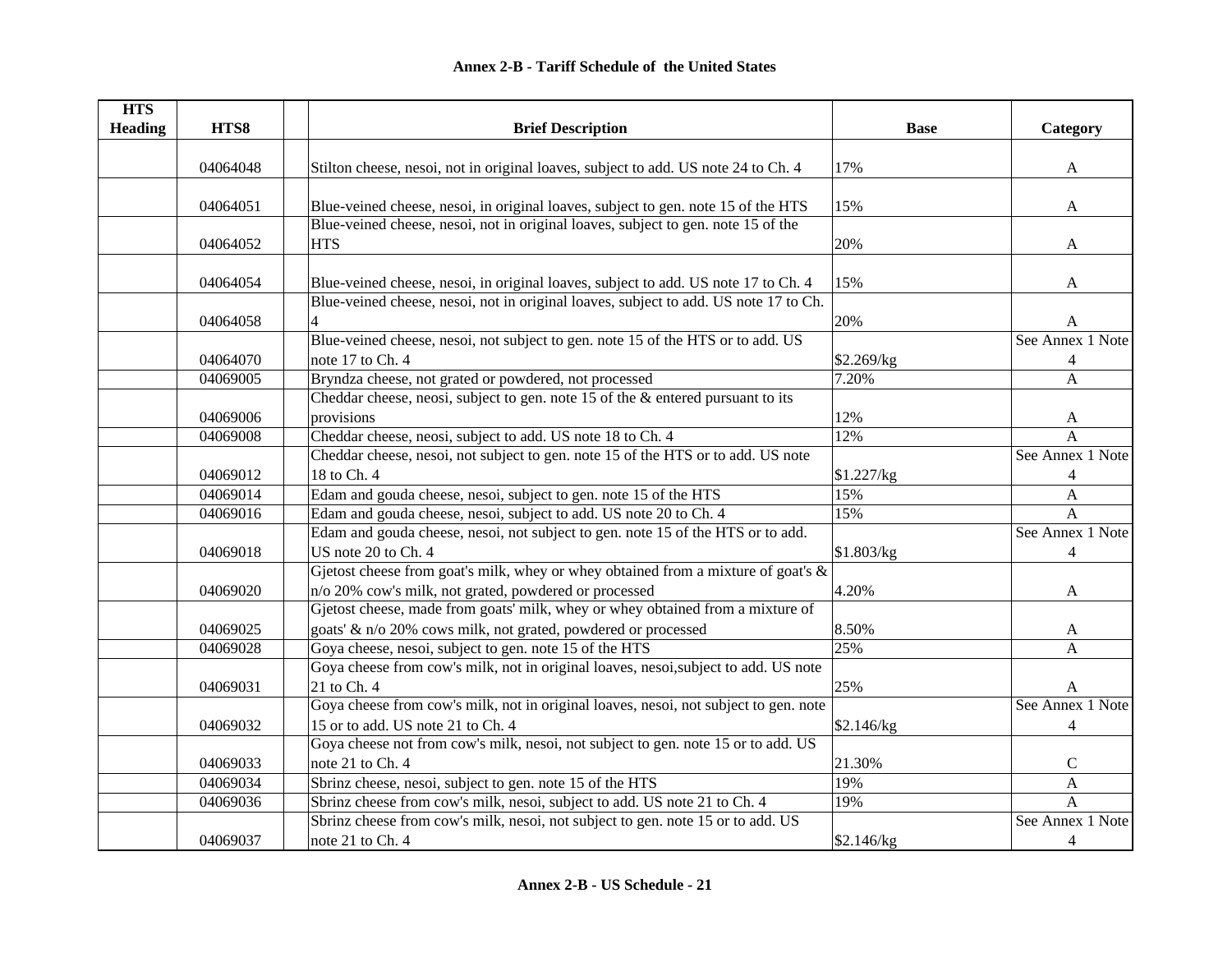| <b>HTS</b>     |          |                                                                                      |             |                  |
|----------------|----------|--------------------------------------------------------------------------------------|-------------|------------------|
| <b>Heading</b> | HTS8     | <b>Brief Description</b>                                                             | <b>Base</b> | Category         |
|                |          | Sbrinz cheese not from cow's milk, nesoi, not subject to gen. note 15 or to add. US  |             |                  |
|                | 04069038 | note 21 to Ch. 4                                                                     | 12.20%      | B                |
|                |          | Romano from cows milk, Reggiano, Parmesan, Provolne, and Provoletti cheese,          |             |                  |
|                | 04069039 | nesoi, subject to gen. note 15 of the HTS                                            | 15%         | $\mathbf{A}$     |
|                |          | Romano, Reggiano, Parmesan, Provolne, and Provoletti cheese, nesoi, from cow's       |             |                  |
|                | 04069041 | milk, subject to add. US note 21 to Ch. 4                                            | 15%         | A                |
|                |          | Romano, Reggiano, Parmesan, Provolne, and Provoletti cheese, nesoi, from cow's       |             | See Annex 1 Note |
|                | 04069042 | milk, not subj to GN 15 or Ch4 US note 21                                            | \$2.146/kg  | $\overline{4}$   |
|                |          | Reggiano, Parmesan, Provolne, and Provoletti cheese, nesoi, not from cow's milk,     |             |                  |
|                | 04069043 | not subject to gen. note 15                                                          | 9.60%       | $\mathbf{A}$     |
|                |          | Swiss or emmenthaler cheese with eye formation, nesoi, subject to gen. note 15 of    |             |                  |
|                | 04069044 | the HTS                                                                              | 6.40%       | A                |
|                |          | Swiss or emmenthaler cheese with eye formation, nesoi, subject to add. US note 25    |             |                  |
|                | 04069046 | to Ch. 4                                                                             | 6.40%       | A                |
|                |          | Swiss or emmenthaler cheese with eye formation, nesoi, not subject to gen. note 15   |             | See Annex 1 Note |
|                | 04069048 | or to add. US note 25 to Ch. 4                                                       | \$1.877/kg  | 4                |
|                | 04069049 | Gammelost and nokkelost cheese, nesoi                                                | 5.40%       | A                |
|                |          | Colby cheese, nesoi, subject to gen. note 15 of the HTS and entered pursuant to its  |             |                  |
|                | 04069051 | provisions                                                                           | 20%         | A                |
|                |          | Colby cheese, nesoi, subject to add. US note 19 to Ch. 4 and entered pursuant to its |             |                  |
|                | 04069052 | provisions                                                                           | 20%         | A                |
|                |          |                                                                                      |             | See Annex 1 Note |
|                | 04069054 | Colby cheese, nesoi, not subject to gen. note 15 or to add. US note 19 to Ch. 4      | \$1.055/kg  | $\overline{4}$   |
|                | 04069056 | Cheeses, nesoi, from sheep's milk in original loaves and suitable for grating        | Free        | $\overline{D}$   |
|                |          |                                                                                      |             |                  |
|                | 04069057 | Pecorino cheese, from sheep's milk, in original loaves, not suitable for grating     | Free        | $\mathbf D$      |
|                |          | Cheeses, substitute for cheese (including mixtures of cheeses), nesoi, made from     |             |                  |
|                | 04069059 | sheep's milk                                                                         | 9.60%       | A                |
|                |          |                                                                                      |             |                  |
|                |          | Cheeses $\&$ substitutes for cheese (incl.mixtures)                                  |             |                  |
|                | 04069061 | w/romano/reggiano/parmesan/provolone/etc from cows milk, subj. to gen. note 15       | 7.50%       | A                |
|                |          | Cheeses & substitutes for cheese (incl.mixtures) not                                 |             |                  |
|                |          | cont.romano/reggiano/parmesan/provolone/etc from cows milk, subj. to gen. note       |             |                  |
|                | 04069063 | 15                                                                                   | 10%         | A                |
|                |          | Cheeses & subst. for cheese(incl. mixt.), nesoi,                                     |             |                  |
|                |          | w/romano/reggiano/parmesan/provolone/etc, f/cow milk, subj. Ch4 US note 21, not      |             |                  |
|                | 04069066 | GN15                                                                                 | 7.50%       | A                |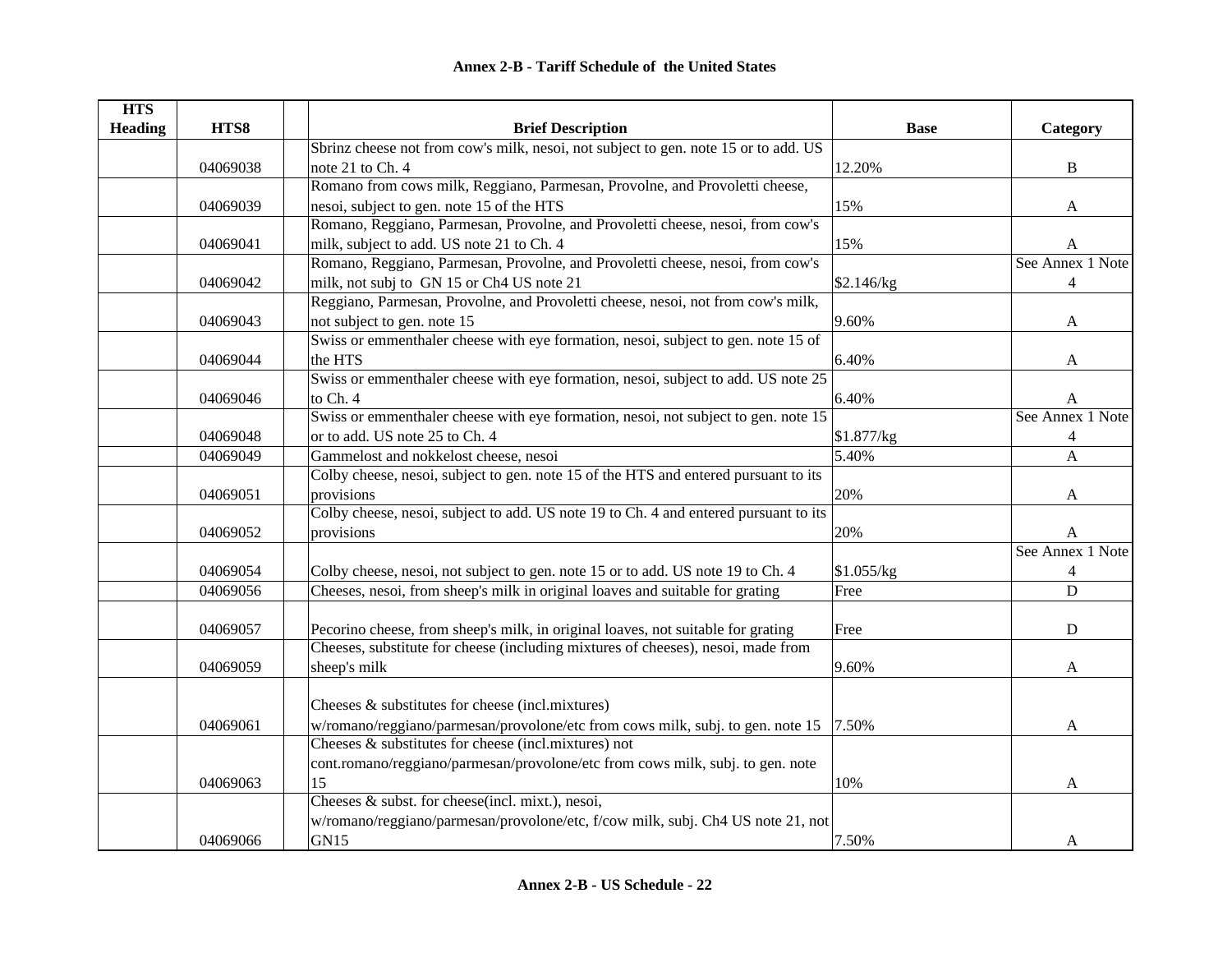|  | <b>Annex 2-B - Tariff Schedule of the United States</b> |  |  |  |
|--|---------------------------------------------------------|--|--|--|
|--|---------------------------------------------------------|--|--|--|

| <b>HTS</b>     |          |                                                                                             |                |                  |
|----------------|----------|---------------------------------------------------------------------------------------------|----------------|------------------|
| <b>Heading</b> | HTS8     | <b>Brief Description</b>                                                                    | <b>Base</b>    | Category         |
|                |          | Cheeses & subst. for cheese(incl. mixt.), nesoi,                                            |                |                  |
|                |          | w/romano/reggiano/parmesan/provolone/etc, f/cow milk, not subj. Ch4 US note 21,             |                | See Annex 1 Note |
|                | 04069068 | not GN15                                                                                    | \$2.146/kg     | $\overline{4}$   |
|                |          | Cheeses $\&$ subst. for cheese (incl. mixt.), nesoi, w/ or from blue-veined cheese,         |                |                  |
|                | 04069072 | subj. to add. US note 17 to Ch.4, not GN15                                                  | 10%            | A                |
|                |          | Cheeses $\&$ subst. for cheese (incl. mixt.), nesoi, w/ or from blue-veined cheese, not     |                | See Annex 1 Note |
|                | 04069074 | subj. to add. US note 17 to Ch.4, not GN15                                                  | \$2.269/kg     | $\overline{4}$   |
|                |          | Cheeses & subst. for cheese (incl. mixt.), nesoi, $w/$ or from cheddar cheese, subj. to     |                |                  |
|                | 04069076 | add. US note 18 to Ch.4, not GN15                                                           | 10%            | A                |
|                |          | Cheeses & subst. for cheese (incl. mixt.), nesoi, $w/$ or from cheddar cheese, not          |                | See Annex 1 Note |
|                | 04069078 | subj. to add. US note 18 to Ch.4, not GN15                                                  | \$1.227/kg     | $\overline{4}$   |
|                |          | Cheeses $\&$ subst. for cheese (incl. mixt.), nesoi, $w/$ or from Am. cheese except         |                |                  |
|                | 04069082 | cheddar, subj. to add. US note 19 to Ch.4, not GN15                                         | 10%            | A                |
|                |          | Cheeses $\&$ subst. for cheese (incl. mixt.), nesoi, $w/$ or from Am. cheese except         |                | See Annex 1 Note |
|                | 04069084 | cheddar, not subj. to add. US note 19 to Ch.4, not GN15                                     | \$1.055/kg     | $\overline{4}$   |
|                |          | Cheeses & subst. for cheese (incl. mixt.), nesoi, w/ or from edam or gouda cheese,          |                |                  |
|                | 04069086 | subj. to add. US note 20 to Ch.4, not GN15                                                  | 10%            | A                |
|                |          | Cheeses & subst. for cheese (incl. mixt.), nesoi, w/ or from edam or gouda cheese,          |                | See Annex 1 Note |
|                | 04069088 | not subj. to add. US note 20 to Ch.4, not GN15                                              | \$1.803/kg     | 4                |
|                |          | Cheeses $\&$ subst. for cheese (incl. mixt.), nesoi, w/ or from swiss, emmentaler or        |                |                  |
|                | 04069090 | gruyere, subj. to add. US note 22 to Ch.4, not GN15                                         | 10%            | A                |
|                |          | Cheeses & subst. for cheese (incl. mixt.), nesoi, $w/$ or from swiss, emmentaler or         |                | See Annex 1 Note |
|                | 04069092 | gruyere, not subj. Ch4 US note 22, not GN15                                                 | \$1.386/kg     | 4                |
|                |          | Cheeses & subst. for cheese (incl. mixt.), nesoi, w/butterfat n/o 0.5% by wt, subject       |                |                  |
|                | 04069093 | to add. US note 23 to Ch. 4, not GN15                                                       | 10%            | A                |
|                |          | Cheeses & subst. for cheese (incl. mixt.), nesoi, w/butterfat n/o 0.5% by wt, not           |                | See Annex 1 Note |
|                | 04069094 | subject to add. US note 23 to Ch. 4, not GN15                                               | \$1.128/kg     | $\overline{4}$   |
|                |          | Cheeses & subst. for cheese (incl. mixt.), nesoi, w/cows milk, w/butterfat o/0.5%           |                |                  |
|                | 04069095 | by wt, subject to Ch 4 US note 16 (quota)                                                   | 10%            | A                |
|                |          | Cheeses & subst. for cheese (incl. mixt.), nesoi, w/cows milk, w/butterfat o/0.5%           |                | See Annex 1 Note |
|                | 04069097 | by wt, not subject to Ch4 US note 16, not GN15                                              | \$1.509/kg     | $\overline{4}$   |
|                |          | Cheeses & subst. for cheese (incl. mixt.), nesoi, w/o cows milk, w/butterfat o/0.5%         |                |                  |
|                | 04069099 | by wt, not GN15                                                                             | 8.50%          | A                |
| 0407           |          | Birds' eggs, in shell, fresh, preserved or cooked.                                          |                |                  |
|                | 04070000 | Birds' eggs, in shell, fresh, preserved or cooked                                           | 2.8 cents/doz. | A                |
| 0408           |          | Birds' eggs, not in shell, and egg yolks, fresh, dried, cooked by steaming or by boiling in |                |                  |
|                | 04081100 | Egg yolks, dried, whether or not containing added sweeteners                                | 47.6 cents/kg  | $\bf{B}$         |
|                | 04081900 | Egg yolks, other than dried, whether or not containing added sweeteners                     | 9.7 cents/kg   | $\mathbf{A}$     |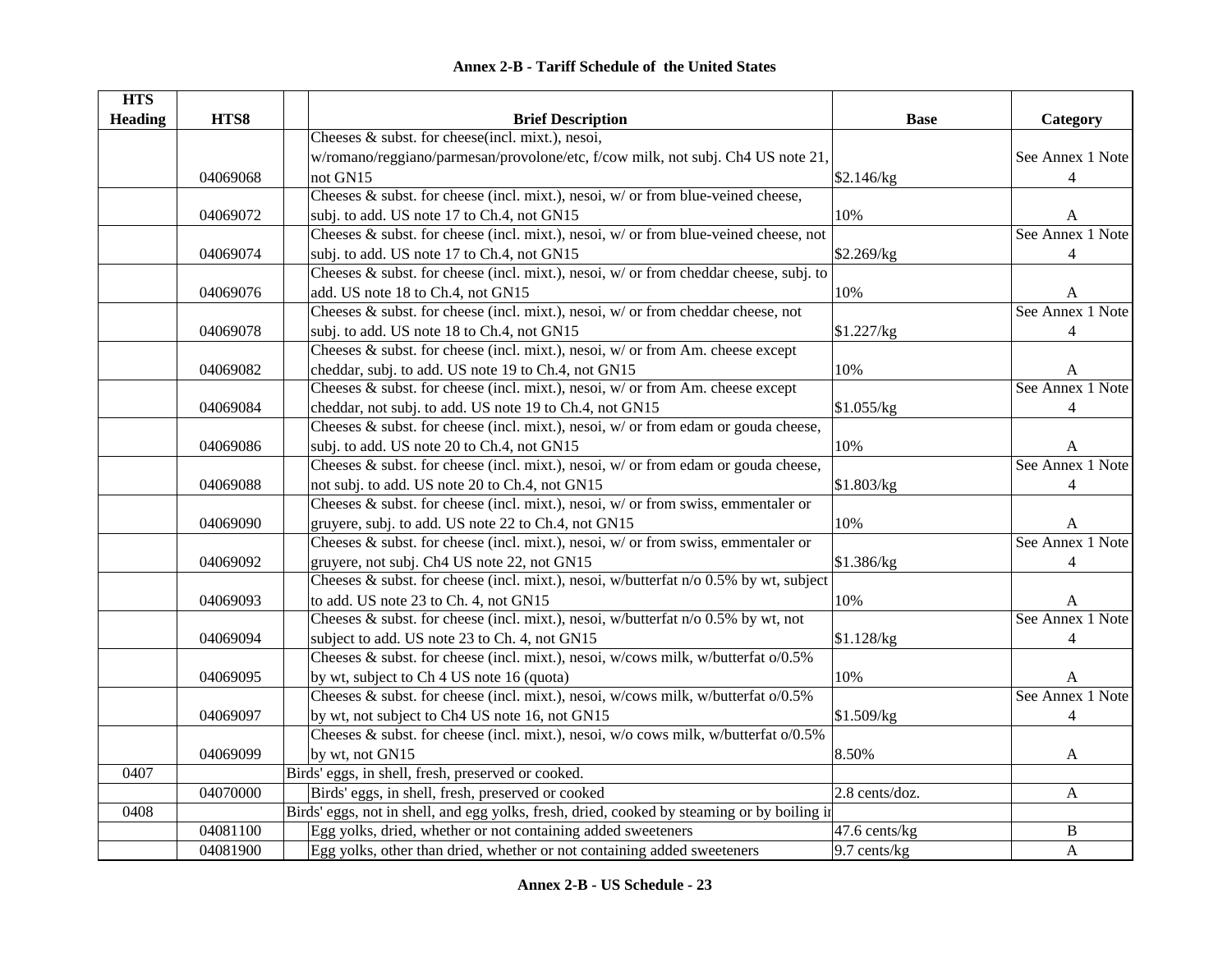| <b>HTS</b>     |          |                                                                                             |                   |                           |
|----------------|----------|---------------------------------------------------------------------------------------------|-------------------|---------------------------|
| <b>Heading</b> | HTS8     | <b>Brief Description</b>                                                                    | <b>Base</b>       | Category                  |
|                | 04089100 | Birds' eggs, not in shell, dried, whether or not containing added sweeteners                | 47.6 cents/kg     | $\mathcal{C}$             |
|                |          | Birds' eggs, not in shell, other than dried, whether or not containing added                |                   |                           |
|                | 04089900 | sweeteners                                                                                  | 9.7 cents/kg      | A                         |
| 0409           |          | Natural honey.                                                                              |                   |                           |
|                | 04090000 | Natural honey                                                                               | 1.9 cents/kg      | $\boldsymbol{\mathsf{A}}$ |
| 0410           |          | Edible products of animal origin, not elsewhere specified or included.                      |                   |                           |
|                | 04100000 | Edible products of animal origin, nesi                                                      | 1.10%             | $\mathbf{A}$              |
| 0501           |          | Human hair, unworked, whether or not washed or scoured; waste of human hair.                |                   |                           |
|                |          |                                                                                             |                   |                           |
|                | 05010000 | Human hair, unworked, whether or not washed and scoured; waste of human hair                | 1.40%             | A                         |
| 0502           |          | Pigs', hogs' or boars' bristles and hair; badger hair and other brush making hair; waste of |                   |                           |
|                | 05021000 | Pigs', hogs' or boars' bristles and hair and waste thereof                                  | $0.8$ cents/ $kg$ | A                         |
|                | 05029000 | Badger hair and other brushmaking hair, nesi, and waste thereof                             | Free              | D                         |
| 0503           |          | Horsehair and horsehair waste, whether or not put up as a layer with or without supportion  |                   |                           |
|                |          | Horsehair and horsehair waste, whether or not put up as a layer with or without             |                   |                           |
|                | 05030000 | supporting material                                                                         | Free              | $\mathbf D$               |
| 0504           |          | Guts, bladders and stomachs of animals (other than fish), whole and pieces thereof, fresh   |                   |                           |
|                |          |                                                                                             |                   |                           |
|                | 05040000 | Guts, bladders and stomachs of animals (other than fish), whole and pieces thereof Free     |                   | ${\bf D}$                 |
| 0505           |          | Skins and other parts of birds, with their feathers or down, feathers and parts of feathers |                   |                           |
|                | 05051000 | Feathers of a kind used for stuffing, and down                                              | Free              | ${\bf D}$                 |
|                | 05059020 | Feather meal and waste                                                                      | 2.30%             | $\mathbf{A}$              |
|                |          |                                                                                             |                   |                           |
|                | 05059060 | Skins and parts of birds with their feathers or down (except meal and waste) nesoi          | Free              | D                         |
| 0506           |          | Bones and horn-cores, unworked, defatted, simply prepared (but not cut to shape), treate    |                   |                           |
|                | 05061000 | Ossein and bones treated with acid                                                          | Free              | ${\bf D}$                 |
|                |          | Bones & horn-cores, unworked, defatted, simply prepared (but not cut to shape) or           |                   |                           |
|                | 05069000 | degelatinized; powder & waste of these products                                             | Free              | D                         |
| 0507           |          | Ivory, tortoise-shell, whalebone and whalebone hair, horns, antlers, hooves, nails, claws   |                   |                           |
|                | 05071000 | Ivory, ivory powder and waste                                                               | Free              | D                         |
|                |          | Tortoise shell, whalebone and whalebone hair, horns, antlers, hooves, nails, claws          |                   |                           |
|                | 05079000 | and beaks, unworked or simply prepared; waste and powder                                    | Free              | $\mathbf D$               |
| 0508           |          | Coral and similar materials, unworked or simply prepared but not otherwise worked; she      |                   |                           |
|                |          | Coral, shells, cuttlebone and similar materials, unworked or simply prepared, but           |                   |                           |
|                | 05080000 | not cut to shape; powder and waste thereof                                                  | Free              | D                         |
| 0509           |          | Natural sponges of animal origin.                                                           |                   |                           |
|                | 05090000 | Natural sponges of animal origin                                                            | 3%                | A                         |
| 0510           |          | Ambergris, castoreum, civet and musk; cantharides; bile, whether or not dried; glands an    |                   |                           |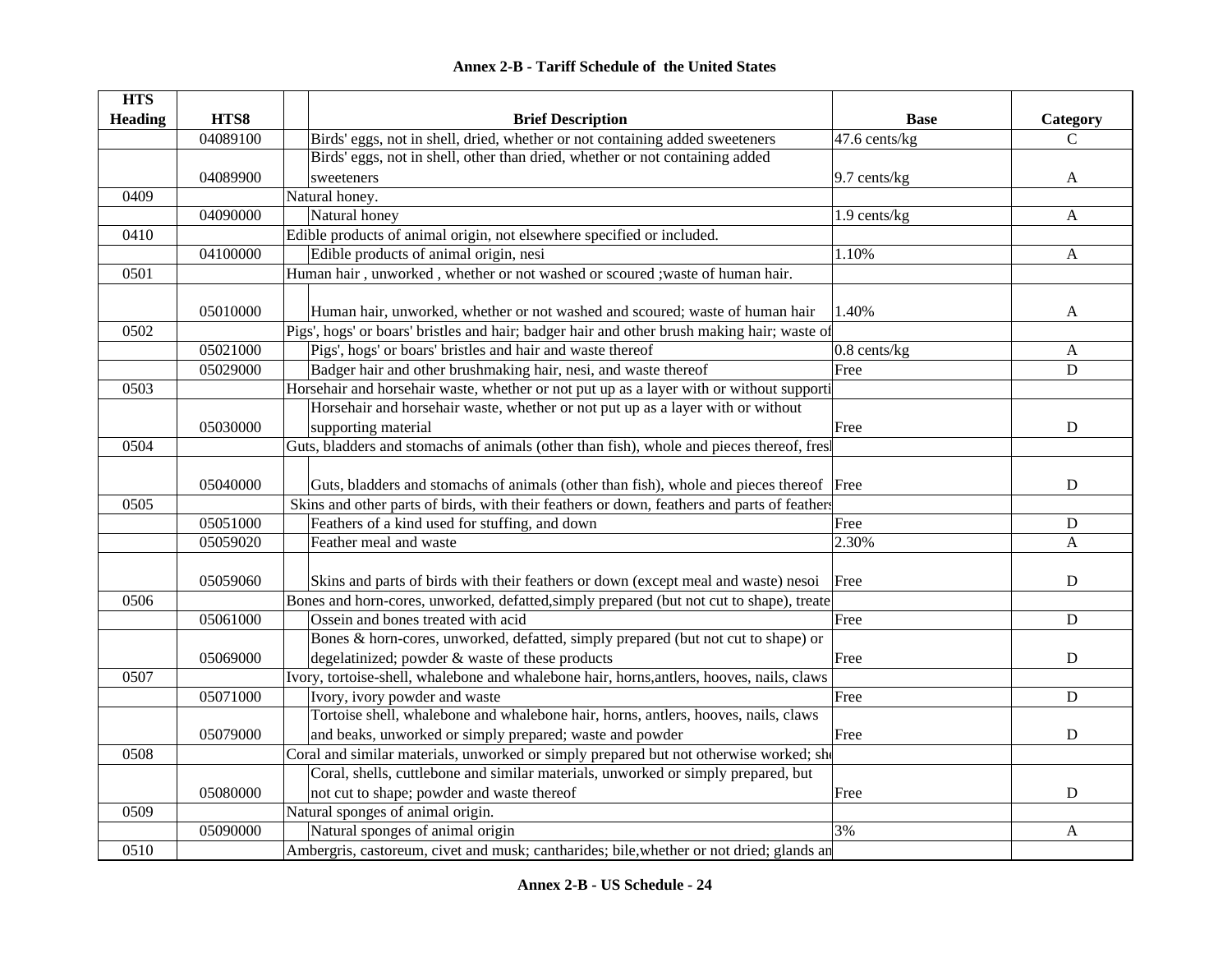| <b>HTS</b>     |          |                                                                                            |                 |                |
|----------------|----------|--------------------------------------------------------------------------------------------|-----------------|----------------|
| <b>Heading</b> | HTS8     | <b>Brief Description</b>                                                                   | <b>Base</b>     | Category       |
|                |          | Ambergris, castoreum, civet, and musk used in the preparation of pharmaceutical            |                 |                |
|                | 05100020 | products                                                                                   | 5.10%           | A              |
|                |          | Cantharides; bile; glands and other animal products nesi, used in pharmaceutical           |                 |                |
|                | 05100040 | products                                                                                   | Free            | ${\bf D}$      |
| 0511           |          | Animal products not elsewhere specified or included; dead animals of Chapter 1 or 3, un    |                 |                |
|                | 05111000 | Bovine semen                                                                               | Free            | ${\bf D}$      |
|                |          | Products of fish, crustaceans, molluscs or other aquatic invertebrates nesi; dead          |                 |                |
|                | 05119100 | animals of chapter 3, unfit for human consumption                                          | Free            | D              |
|                | 05119920 | Parings and similar waste of raw hides or skins; glue stock nesi                           | Free            | $\overline{D}$ |
|                |          | Animal products chiefly used as food for animals or as ingredients in such food,           |                 |                |
|                | 05119930 | nesi                                                                                       | Free            | ${\bf D}$      |
|                |          |                                                                                            |                 |                |
|                | 05119940 | Animal products nesi; dead animals of chapter 1, unfit for human consumption               | 1.10%           | A              |
| 0601           |          | Bulbs, tubers, tuberous roots, corms, crowns and rhizomes, dormant, in growth or in flo    |                 |                |
|                | 06011015 | Tulip bulbs, dormant                                                                       | 89.6 cents/1000 | A              |
|                | 06011030 | Hyacinth bulbs, dormant                                                                    | 38.4 cents/1000 | A              |
|                | 06011045 | Lily bulbs, dormant                                                                        | 55.7 cents/1000 | A              |
|                | 06011060 | Narcissus bulbs, dormant                                                                   | \$1.34/1000     | A              |
|                | 06011075 | Crocus corms, dormant                                                                      | 19.2 cents/1000 | A              |
|                | 06011085 | Lily of the valley pips, dormant                                                           | \$1.44/1000     | A              |
|                | 06011090 | Bulbs, tubers, tuberous roots, corms, crowns and rhizomes, nesi, dormant                   | 3.50%           | A              |
|                | 06012010 | Hyacinth bulbs, without soil attached, in growth or in flower                              | 38.4 cents/1000 | $\mathbf{A}$   |
|                |          | Bulbs nesi, tubers, tuberous roots, corms, crowns and rhizomes, in growth or in            |                 |                |
|                | 06012090 | flower; chicory plants and roots                                                           | 1.40%           | A              |
| 0602           |          | Other live plants (including their roots), cuttings and slips; mushroom spawn.             |                 |                |
|                | 06021000 | Unrooted cuttings and slips of live plants                                                 | 4.80%           | A              |
|                |          |                                                                                            |                 |                |
|                | 06022000 | Trees, shrubs, and bushes, grafted or not of kinds which bear edible fruits or nuts        | Free            | D              |
|                | 06023000 | Rhododendron and azalea plants, grafted or not                                             | 1.90%           | A              |
|                | 06024000 | Rose plants, grafted or not                                                                | Free            | $\mathbf D$    |
|                | 06029020 | Live orchid plants                                                                         | Free            | $\mathbf D$    |
|                |          |                                                                                            |                 |                |
|                | 06029030 | Live herbaceous perennials, other than orchid plants, with soil attached to roots          | 1.40%           | A              |
|                |          |                                                                                            |                 |                |
|                | 06029040 | Live herbaceous perennials, other than orchid plants, without soil attached to roots 3.50% |                 | A              |
|                | 06029050 | Live mushroom spawn                                                                        | 1.4 cents/kg    | A              |
|                | 06029060 | Other live plants nesoi, with soil attached to roots                                       | 1.90%           | A              |
|                | 06029090 | Other live plants nesoi, other than those with soil attached to roots                      | 4.80%           | A              |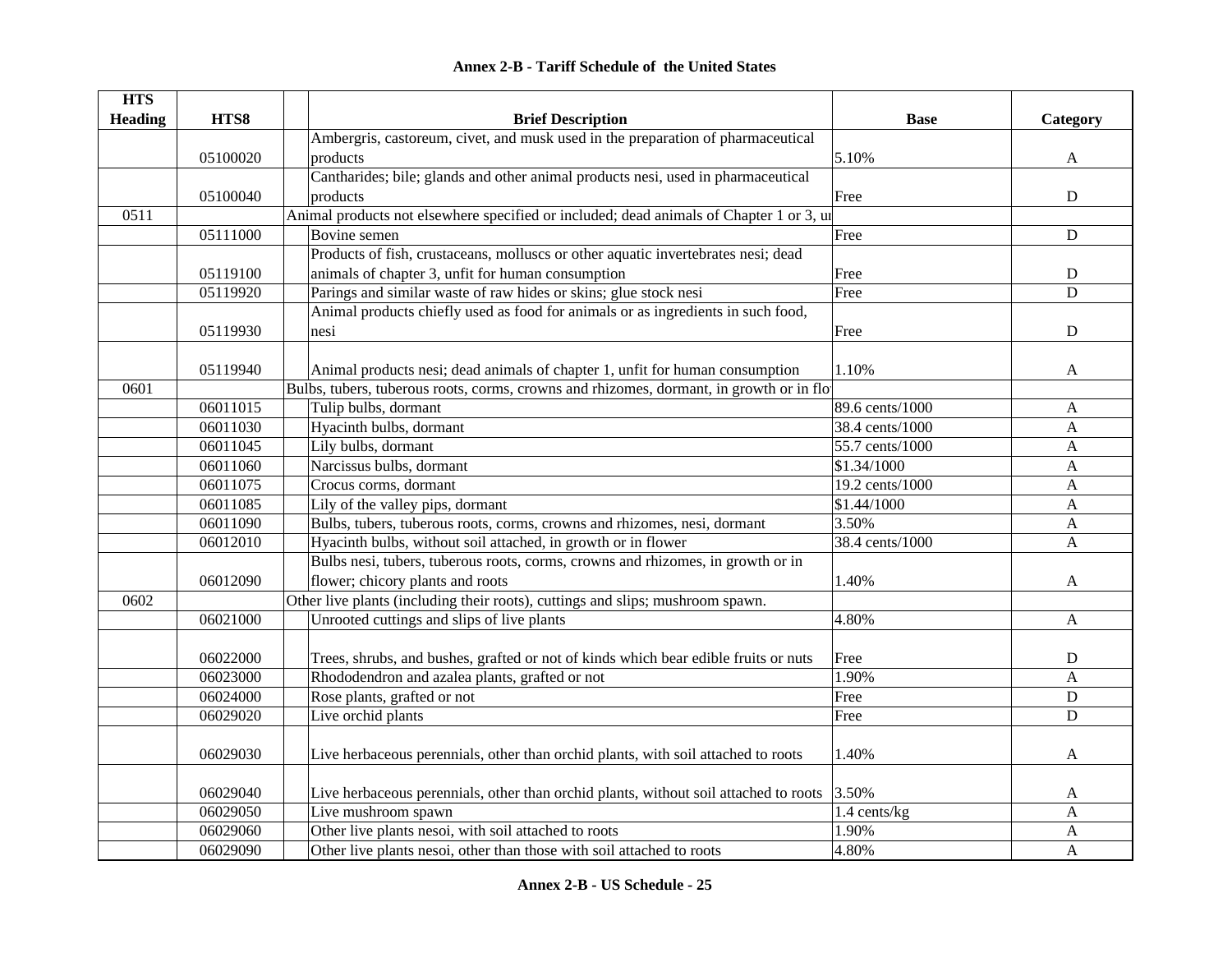|  | <b>Annex 2-B - Tariff Schedule of the United States</b> |  |
|--|---------------------------------------------------------|--|
|--|---------------------------------------------------------|--|

| <b>HTS</b>     |          |                                                                                          |                 |              |
|----------------|----------|------------------------------------------------------------------------------------------|-----------------|--------------|
| <b>Heading</b> | HTS8     | <b>Brief Description</b>                                                                 | <b>Base</b>     | Category     |
| 0603           |          | Cut flowers and flower buds of a kind suitable for bouquets or for ornamental purposes,  |                 |              |
|                | 06031030 | Miniature (spray) carnations, fresh cut                                                  | 3.20%           | A            |
|                | 06031060 | Roses, fresh cut                                                                         | 6.80%           | $\mathbf{A}$ |
|                | 06031070 | Chrysanthemums, standard carnations, anthuriums and orchids, fresh cut                   | 6.40%           | $\mathbf{A}$ |
|                |          | Cut flowers and flower buds suitable for bouquets or ornamental purposes, fresh          |                 |              |
|                | 06031080 | cut, nesi                                                                                | 6.40%           | A            |
|                |          | Cut flowers and flower buds, suitable for bouquets or ornamental purposes, dried,        |                 |              |
|                | 06039000 | dyed, bleached, impregnated or otherwise prepared                                        | 4%              | A            |
| 0604           |          | Foliage, branches and other parts of plants, without flower or flower buds, and grasses, |                 |              |
|                | 06041000 | Mosses and lichens                                                                       | Free            | D            |
|                |          | Foliage, branches and other parts of plants without flowers or flower buds, and          |                 |              |
|                | 06049100 | grasses, suitable for bouquets or ornamental purposes, fresh                             | Free            | ${\bf D}$    |
|                |          | Foliage, branches, parts of plants without flowers or buds, and grasses, suitable for    |                 |              |
|                | 06049930 | bouquets or ornamental purposes, dried or bleached                                       | Free            | $\mathbf D$  |
|                |          | Foliage, branches, parts of plants and grasses, suitable for bouquets or ornamental      |                 |              |
|                | 06049960 | purposes, dyed, impregnated or otherwise prepared                                        | 7%              | A            |
| 0701           |          | Potatoes, fresh or chilled.                                                              |                 |              |
|                | 07011000 | Seed potatoes, fresh or chilled                                                          | $0.5$ cents/kg  | A            |
|                | 07019010 | Yellow (Solano) potatoes, excluding seed                                                 | $0.5$ cents/kg  | $\mathbf{A}$ |
|                | 07019050 | Fresh potatoes, other than yellow (Solano) potatoes or seed potatoes                     | $0.5$ cents/kg  | A            |
| 0702           |          | Tomatoes, fresh or chilled.                                                              |                 |              |
|                |          | Tomatoes, fresh or chilled, entered during Mar.1 to July 14, or the period Sept.1 to     |                 |              |
|                | 07020020 | Nov.14 in any year                                                                       | 3.9 cents/kg    | A            |
|                | 07020040 | Tomatoes, fresh or chilled, entered during July 15 to Aug.31 in any year                 | $2.8$ cents/kg  | A            |
|                |          | Tomatoes, fresh or chilled, entered from Nov. 15 thru the last day of Feb. of the        |                 |              |
|                | 07020060 | following year                                                                           | 2.8 cents/kg    | A            |
| 0703           |          | Onions, shallots, garlic, leeks and other alliaceous vegetables, fresh or chilled.       |                 |              |
|                | 07031020 | Onion sets, fresh or chilled                                                             | $0.83$ cents/kg | A            |
|                | 07031030 | Pearl onions not over 16 mm in diameter, fresh or chilled                                | $0.96$ cents/kg | A            |
|                |          | Onions, other than onion sets or pearl onions not over 16 mm in diameter, and            |                 |              |
|                | 07031040 | shallots, fresh or chilled                                                               | 3.1 cents/kg    | A            |
|                | 07032000 | Garlic, fresh or chilled                                                                 | 0.43 cents/kg   | A            |
|                | 07039000 | Leeks and other alliaceous vegetables nesi, fresh or chilled                             | 20%             | $\, {\bf B}$ |
| 0704           |          | Cabbages, cauliflowers, kohlrabi, kale and similar edlble brassicas, fresh or chilled.   |                 |              |
|                |          | Cauliflower and headed broccoli, fresh or chilled, if entered June 5 to October 15,      |                 |              |
|                | 07041020 | inclusive, in any year                                                                   | 2.50%           | A            |
|                |          | Cauliflower and headed broccoli, fresh or chilled, not reduced in size, if entered       |                 |              |
|                | 07041040 | Oct. 16 through June 4, inclusive                                                        | 10%             | A            |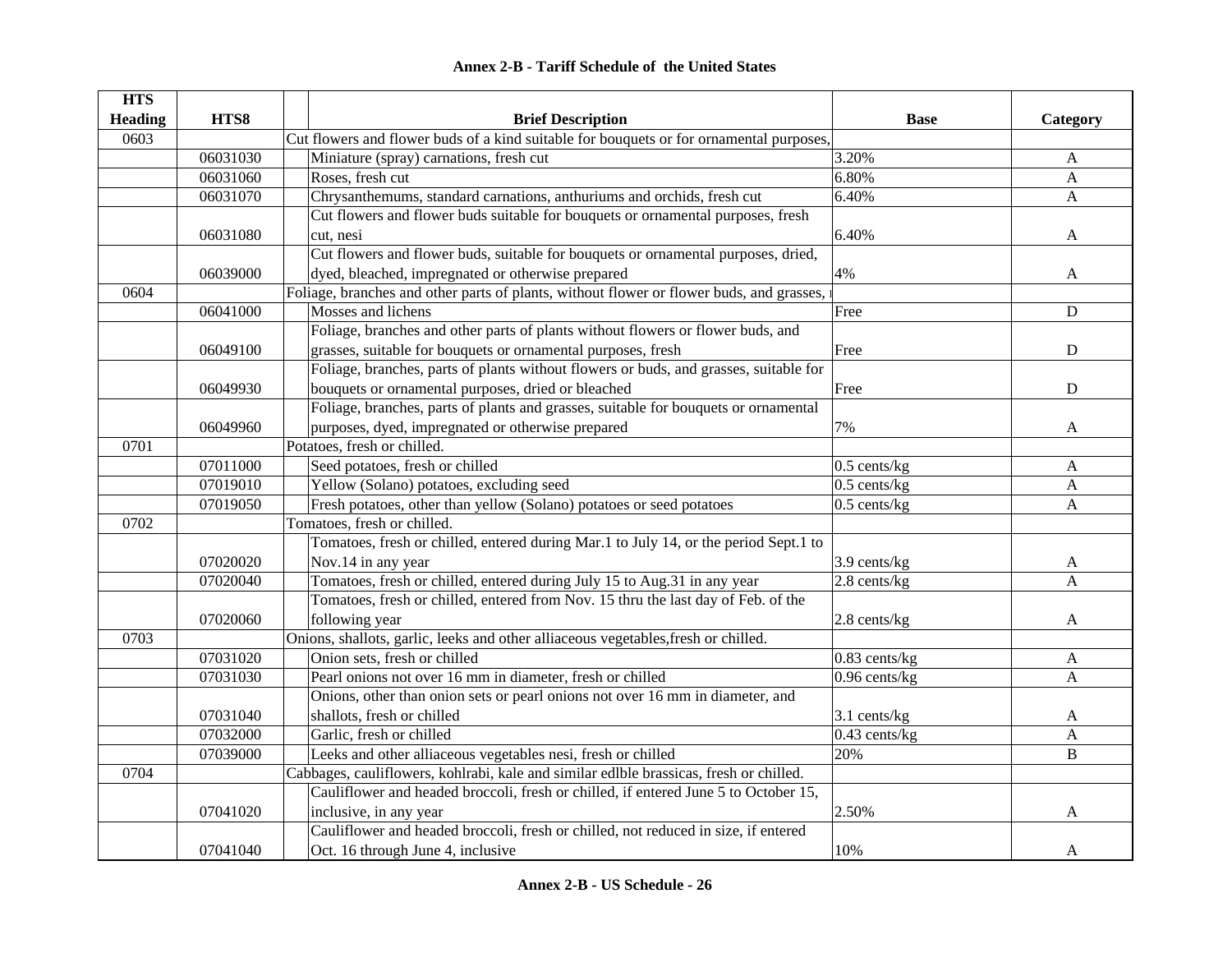| <b>HTS</b>     |          |                                                                                               |                 |              |
|----------------|----------|-----------------------------------------------------------------------------------------------|-----------------|--------------|
| <b>Heading</b> | HTS8     | <b>Brief Description</b>                                                                      | <b>Base</b>     | Category     |
|                |          | Cauliflower and headed broccoli, fresh or chilled, reduced in size, if entered Oct.           |                 |              |
|                | 07041060 | 16 through June 4, inclusive                                                                  | 14%             | A            |
|                | 07042000 | Brussels sprouts, fresh or chilled                                                            | 12.50%          | A            |
|                | 07049020 | Cabbage, fresh or chilled                                                                     | $0.54$ cents/kg | $\mathbf{A}$ |
|                |          | Kohlrabi, kale and similar edible brassicas nesi, including sprouting broccoli, fresh         |                 |              |
|                | 07049040 | or chilled                                                                                    | 20%             | B            |
| 0705           |          | Lettuce (Lactuca sativa) and chicory (Cichorium spp.), fresh or chilled.                      |                 |              |
|                |          | Head lettuce (cabbage lettuce), fresh or chilled, if entered June 1 to October 31,            |                 |              |
|                | 07051120 | inclusive, in any year                                                                        | 0.4 cents/kg    | A            |
|                |          | Head lettuce (cabbage lettuce), fresh or chilled, if entered Nov. 1 through May 30,           |                 |              |
|                | 07051140 | inclusive, in any year                                                                        | 3.7 cents/kg    | A            |
|                |          | Lettuce, other than head lettuce, fresh or chilled, if entered June 1 to October 31,          |                 |              |
|                | 07051920 | inclusive, in any year                                                                        | 0.4 cents/kg    | A            |
|                |          | Lettuce, other than head lettuce, fresh or chilled, if entered Nov. 1 through May 30,         |                 |              |
|                | 07051940 | inclusive, in any year                                                                        | 3.7 cents/kg    | A            |
|                | 07052100 | Witloof chicory, fresh or chilled                                                             | $0.15$ cents/kg | A            |
|                | 07052900 | Chicory, other than witloof chicory, fresh or chilled                                         | $0.15$ cents/kg | $\mathbf{A}$ |
| 0706           |          | Carrots, turnips, salad beetroot, salsify, celeriac, radishes and similar edible roots, fresh |                 |              |
|                | 07061005 | Carrots, fresh or chilled, reduced in size                                                    | 14.90%          | B            |
|                | 07061010 | Carrots, fresh or chilled, not reduced in size, under 10 cm in length                         | 1.4 cents/kg    | $\mathbf{A}$ |
|                | 07061020 | Carrots, fresh or chilled, not reduced in size, 10 cm or over in length                       | $0.7$ cents/kg  | $\mathbf{A}$ |
|                | 07061040 | Turnips, fresh or chilled                                                                     | Free            | $\mathbf D$  |
|                | 07069020 | Radishes, fresh or chilled                                                                    | 2.70%           | $\mathbf{A}$ |
|                | 07069030 | Beets and horseradish, fresh or chilled                                                       | 1.90%           | A            |
|                | 07069040 | Salsify, celeriac, radishes and similar edible roots nesi, fresh or chilled                   | 10%             | $\mathbf{A}$ |
| 0707           |          | Cucumbers and gherkins, fresh or chilled.                                                     |                 |              |
|                |          | Cucumbers, including gherkins, fresh or chilled, if entered December 1 in any year            |                 |              |
|                | 07070020 | to the last day of the following February, inclusive                                          | 4.2 cents/kg    | A            |
|                |          | Cucumbers, including gherkins, fresh or chilled, if entered March 1 to April 30,              |                 |              |
|                | 07070040 | inclusive, in any year                                                                        | 5.6 cents/kg    | A            |
|                |          | Cucumbers, including gherkins, fresh or chilled, if entered May 1 to June 30,                 |                 |              |
|                | 07070050 | inclusive, or Sept. 1 to Nov. 30, inclusive, in any year                                      | $5.6$ cents/kg  | A            |
|                |          | Cucumbers, including gherkins, fresh or chilled, if entered July 1 to August 31,              |                 |              |
|                | 07070060 | inclusive, in any year                                                                        | 1.5 cents/kg    | A            |
| 0708           |          | Leguminous vegetables, shelled or unshelled, fresh or chilled.                                |                 |              |
|                |          | Peas, fresh or chilled, shelled or unshelled, if entered July 1 to Sept. 30, inclusive,       |                 |              |
|                | 07081020 | in any year                                                                                   | $0.5$ cents/kg  | A            |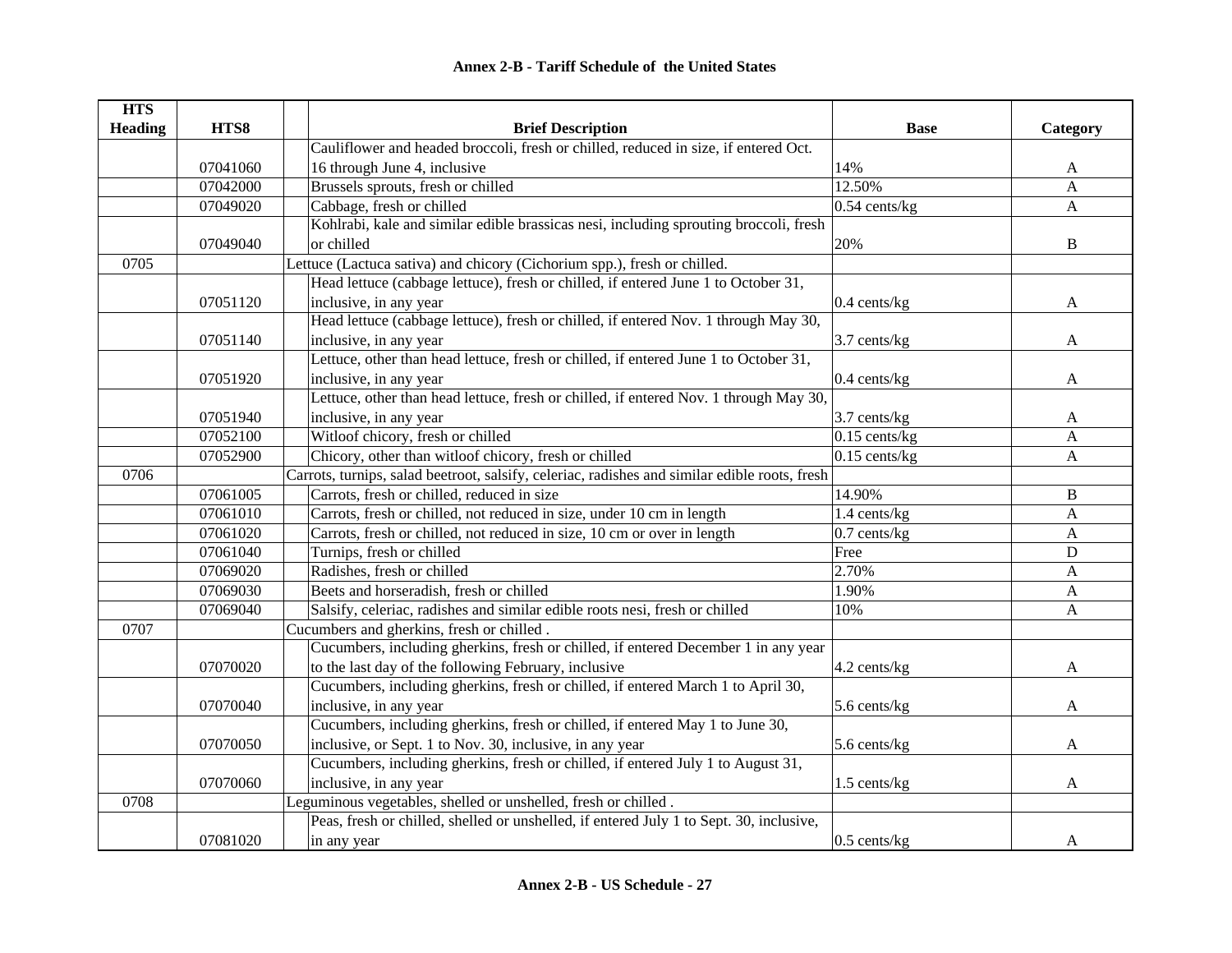| <b>HTS</b>     |          |                                                                                         |                       |                |
|----------------|----------|-----------------------------------------------------------------------------------------|-----------------------|----------------|
| <b>Heading</b> | HTS8     | <b>Brief Description</b>                                                                | <b>Base</b>           | Category       |
|                |          | Peas, fresh or chilled, shelled or unshelled, if entered Nov. 1 through the following   |                       |                |
|                | 07081040 | June 30, inclusive                                                                      | 2.8 cents/kg          | $\mathbf{A}$   |
|                |          | Lima beans, fresh or chilled, shelled or unshelled, if entered November 1 through       |                       |                |
|                | 07082010 | the following May 31, inclusive                                                         | 2.3 cents/kg          | A              |
|                | 07082020 | Cowpeas (other than black-eye peas), fresh or chilled, shelled or unshelled             | Free                  | $\mathbf D$    |
|                | 07082090 | Beans nesi, fresh or chilled, shelled or unshelled                                      | 4.9 cents/kg          | A              |
|                | 07089005 | Chickpeas (garbanzos), fresh or chilled, shelled or unshelled                           | 1 cents/kg            | $\mathbf{A}$   |
|                | 07089015 | Lentils, fresh or chilled, shelled or unshelled                                         | $0.1$ cents/kg        | $\mathbf{A}$   |
|                |          | Pigeon peas, fresh or chilled, shelled or unshelled, if entered from July 1 to          |                       |                |
|                | 07089025 | September 30, inclusive, in any year                                                    | Free                  | D              |
|                |          | Pigeon peas, fresh or chilled, shelled or unshelled, if entered Oct. 1 through the      |                       |                |
|                | 07089030 | following June 30, inclusive                                                            | $0.8$ cents/ $kg$     | A              |
|                | 07089040 | Leguminous vegetables nesi, fresh or chilled, shelled or unshelled                      | 4.9 cents/kg          | $\mathbf{A}$   |
| 0709           |          | Other vegetables, fresh or chilled.                                                     |                       |                |
|                | 07091000 | Globe artichokes, fresh or chilled                                                      | 11.30%                | $\mathbf{A}$   |
|                |          | Asparagus, fresh or chilled, not reduced in size, if entered September 15 to            |                       |                |
|                | 07092010 | November 15, inclusive, and transported to the U.S. by air                              | 5%                    | A              |
|                | 07092090 | Asparagus, nesi, fresh or chilled                                                       | 21.30%                | $\overline{C}$ |
|                |          | Eggplants (aubergines), fresh or chilled, if entered April 1 to November 30,            |                       |                |
|                | 07093020 | inclusive, in any year                                                                  | 2.6 cents/kg          | $\mathbf{A}$   |
|                |          | Eggplants (aubergines), fresh or chilled, if entered December 1 through the             |                       |                |
|                | 07093040 | following March 31, inclusive                                                           | 1.9 cents/kg          | A              |
|                | 07094020 | Celery, other than celeriac, fresh or chilled, reduced in size                          | 14.90%                | $\bf{B}$       |
|                |          | Celery, other than celeriac, fresh or chilled, not reduced in size, if entered April 15 |                       |                |
|                | 07094040 | to July 31, inclusive, in any year                                                      | $0.25$ cents/kg       | A              |
|                |          | Celery, other than celeriac, fresh or chilled, not reduced in size, if entered August 1 |                       |                |
|                | 07094060 | through the following April 14, inclusive                                               | $1.9$ cents/kg        | A              |
|                | 07095101 | Mushrooms of the genus Agaricus, fresh or chilled                                       | $8.8$ cents/kg + 20%  | $\mathsf{C}$   |
|                | 07095200 | Truffles, fresh or chilled                                                              | Free                  | ${\bf D}$      |
|                | 07095900 | Mushrooms, other than of the genus Agaricus, fresh or chilled                           | 8.8 cents/ $kg + 20%$ | $\mathbf C$    |
|                | 07096020 | Chili peppers, fresh or chilled                                                         | 4.4 cents/kg          | $\overline{A}$ |
|                |          | Fruits of the genus capsicum (peppers) (ex. chili peppers) or of the genus pimenta      |                       |                |
|                | 07096040 | (e.g., Allspice), fresh or chilled                                                      | 4.7 cents/kg          | A              |
|                |          | Spinach, New Zealand spinach and orache spinach (garden spinach), fresh or              |                       |                |
|                | 07097000 | chilled                                                                                 | 20%                   | $\bf{B}$       |
|                | 07099005 | Jicamas, pumpkins and breadfruit, fresh or chilled                                      | 11.30%                | $\mathbf{A}$   |
|                | 07099010 | Chayote, fresh or chilled                                                               | 5.60%                 | $\mathbf{A}$   |
|                | 07099014 | Okra, fresh or chilled                                                                  | 20%                   | $\mathbf{A}$   |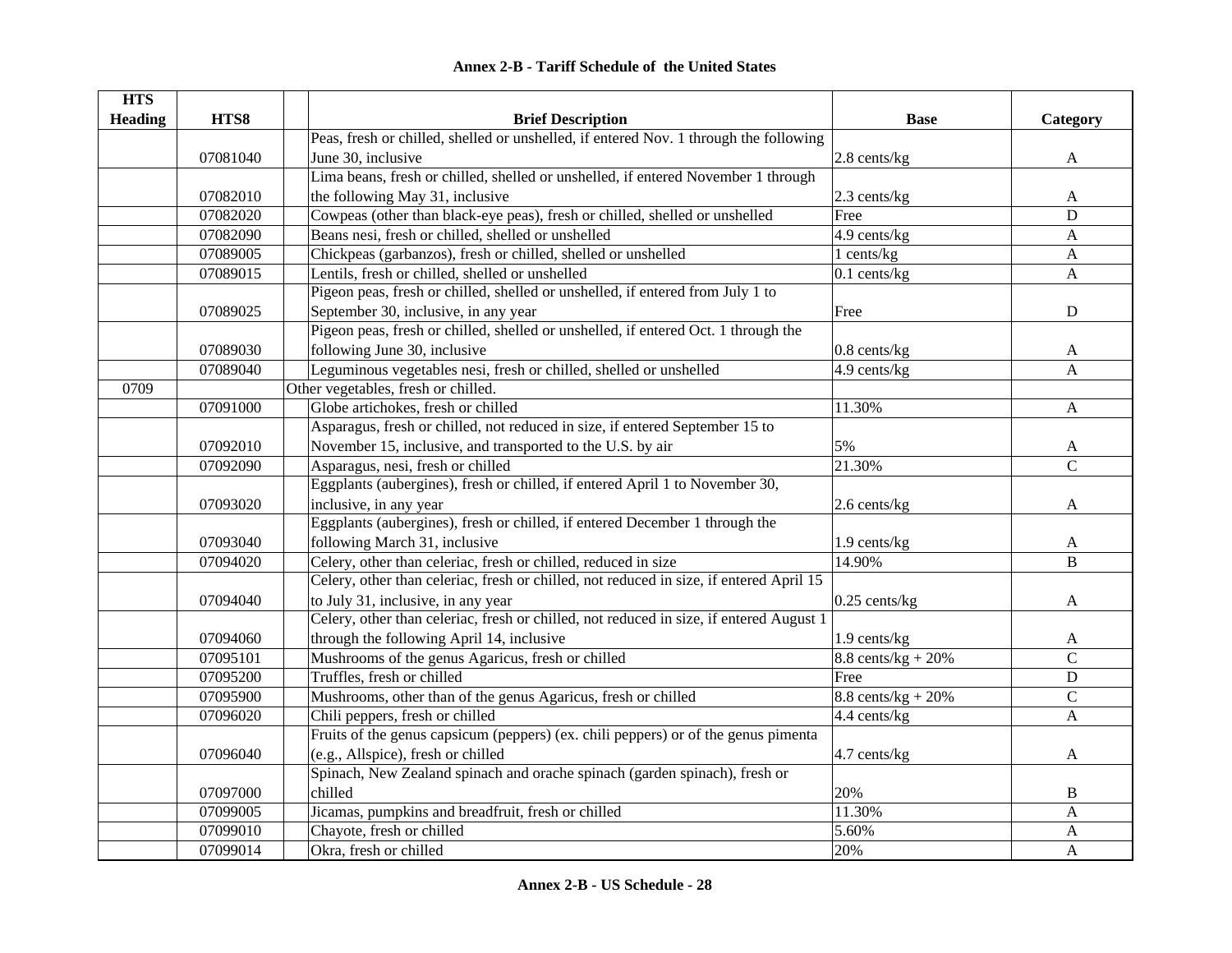| <b>HTS</b>     |          |                                                                                     |                      |               |
|----------------|----------|-------------------------------------------------------------------------------------|----------------------|---------------|
| <b>Heading</b> | HTS8     | <b>Brief Description</b>                                                            | <b>Base</b>          | Category      |
|                | 07099020 | Squash, fresh or chilled                                                            | 1.5 cents/kg         | A             |
|                | 07099030 | Fiddlehead greens, fresh or chilled                                                 | 8%                   | A             |
|                | 07099035 | Olives, fresh or chilled                                                            | 8.8 cents/kg         | $\mathbf{A}$  |
|                | 07099045 | Sweet corn, fresh or chilled                                                        | 21.30%               | $\mathcal{C}$ |
|                | 07099091 | Vegetables, not elsewhere specified or included, fresh or chilled                   | 20%                  | $\, {\bf B}$  |
| 0710           |          | Vegetables (uncooked or cooked by steaming or boiling in water), frozen.            |                      |               |
|                | 07101000 | Potatoes, uncooked or cooked by steaming or boiling in water, frozen                | 14%                  | $\, {\bf B}$  |
|                |          | Peas, uncooked or cooked by steaming or boiling in water, frozen, if entered July 1 |                      |               |
|                | 07102120 | through September 30, inclusive, in any year                                        | 1 cents/kg           | A             |
|                |          | Peas, uncooked or cooked by steaming or boiling in water, frozen, if entered Jan. 1 |                      |               |
|                | 07102140 | through June 30, or Oct. 1 through Dec. 31, inclusive                               | 2 cents/kg           | A             |
|                |          | Lima beans, uncooked or cooked by steaming or boiling in water, frozen, not         |                      |               |
|                | 07102210 | reduced in size, entered Nov. 1 through the following May 31                        | $2.3$ cents/kg       | A             |
|                | 07102215 | Lima beans, frozen, entered June 1 - October 31                                     | 4.9 cents/kg         | A             |
|                |          | Cowpeas (other than black-eye peas), uncooked or cooked by steaming or boiling      |                      |               |
|                | 07102220 | in water, frozen, not reduced in size                                               | Free                 | ${\bf D}$     |
|                | 07102225 | Frozen string beans (snap beans), not reduced in size                               | 4.9 cents/kg         | A             |
|                | 07102237 | Frozen beans nesi, not reduced in size                                              | 4.9 cents/kg         | A             |
|                |          | Beans nesi, uncooked or cooked by steaming or boiling in water, frozen, reduced in  |                      |               |
|                | 07102240 | size                                                                                | 11.20%               | B             |
|                |          | Chickpeas (garbanzos), uncooked or cooked by steaming or boiling in water,          |                      |               |
|                | 07102905 | frozen                                                                              | 1 cents/kg           | A             |
|                | 07102915 | Lentils, uncooked or cooked by steaming or boiling in water, frozen                 | $0.1$ cents/kg       | A             |
|                |          | Pigeon peas, uncooked or cooked by steaming or boiling in water, frozen, if         |                      |               |
|                | 07102925 | entered July 1 through September 30, inclusive, in any year                         | Free                 | $\mathbf D$   |
|                |          | Pigeon peas, uncooked or cooked by steaming or boiling in water, frozen, if         |                      |               |
|                | 07102930 | entered Oct. 1 through the following June 30, inclusive                             | 0.8 cents/kg         | A             |
|                |          | Leguminous vegetables nesi, uncooked or cooked by steaming or boiling in water,     |                      |               |
|                | 07102940 | frozen                                                                              | 3.5 cents/kg         | A             |
|                |          | Spinach, New Zealand spinach and orache spinach (garden spinach), uncooked or       |                      |               |
|                | 07103000 | cooked by steaming or boiling in water, frozen                                      | 14%                  | B             |
|                | 07104000 | Sweet corn, uncooked or cooked by steaming or boiling in water, frozen              | 14%                  | B             |
|                |          | Bamboo shoots and water chestnuts (other than Chinese water chestnuts), uncooked    |                      |               |
|                | 07108015 | or cooked by steaming or boiling in water, frozen                                   | Free                 | $\mathbf D$   |
|                | 07108020 | Mushrooms, uncooked or cooked by steaming or boiling in water, frozen               | 5.7 cents/ $kg + 8%$ | $\, {\bf B}$  |
|                |          | Tomatoes, uncooked or cooked by steaming or boiling in water, frozen, if entered    |                      |               |
|                | 07108040 | Mar. 1 thru July 14, incl. or Sept. 1 thru Nov. 14, incl.                           | 2.9 cents/kg         | A             |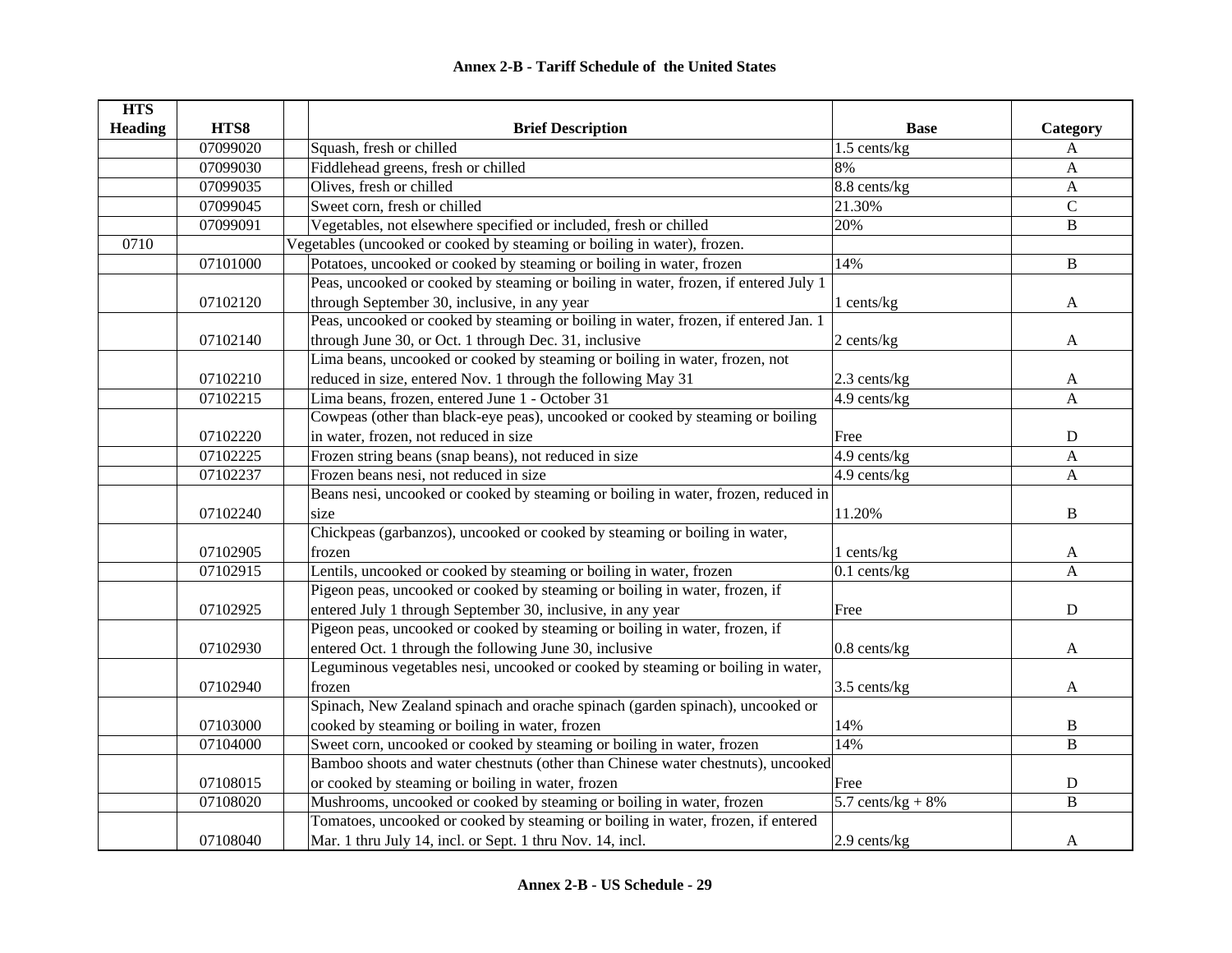| <b>HTS</b>     |          |                                                                                           |                         |              |
|----------------|----------|-------------------------------------------------------------------------------------------|-------------------------|--------------|
| <b>Heading</b> | HTS8     | <b>Brief Description</b>                                                                  | <b>Base</b>             | Category     |
|                |          | Tomatoes, uncooked or cooked by steaming or boiling in water, frozen, if entered          |                         |              |
|                | 07108045 | July 15 through August 31, inclusive, in any year                                         | $2.1$ cents/kg          | A            |
|                |          | Tomatoes, uncooked or cooked by steaming or boiling in water, frozen, if entered          |                         |              |
|                | 07108050 | Nov. 15 through the following February, incl.                                             | 2.1 cents/kg            | A            |
|                |          | Fiddlehead greens, uncooked or cooked by steaming or boiling in water, frozen,            |                         |              |
|                | 07108060 | not reduced in size                                                                       | 8%                      | A            |
|                |          | Brussels sprouts, uncooked or cooked by steaming or boiling in water, frozen, not         |                         |              |
|                | 07108065 | reduced in size                                                                           | 12.50%                  | A            |
|                |          | Vegetables nesi, uncooked or cooked by steaming or boiling in water, frozen, not          |                         |              |
|                | 07108070 | reduced in size                                                                           | 11.30%                  | A            |
|                |          | Brussels sprouts, uncooked or cooked by steaming or boiling in water, frozen,             |                         |              |
|                | 07108085 | reduced in size                                                                           | 14%                     | B            |
|                | 07108093 | Okra, reduced in size, frozen                                                             | 14.90%                  | $\mathbf{A}$ |
|                |          | Vegetables nesi, uncooked or cooked by steaming or boiling in water, frozen,              |                         |              |
|                | 07108097 | reduced in size                                                                           | 14.90%                  | $\, {\bf B}$ |
|                |          | Mixtures of pea pods and water chestnuts (other than Chinese water chestnuts),            |                         |              |
|                | 07109011 | uncooked or cooked by steaming or boiling in water, frozen                                | 7.90%                   | A            |
|                |          | Mixtures of vegetables not elsewhere specified or included, uncooked or cooked by         |                         |              |
|                | 07109091 | steaming or boiling in water, frozen                                                      | 14%                     | $\, {\bf B}$ |
| 0711           |          | Vegetables provisionally preserved (for example, by sulphur dioxide gas, in brine, in sul |                         |              |
|                |          | Olives, n/pitted, green, in saline sol., in contain. > 8 kg, drained wt, for repacking    | 3.7 cents/kg on drained |              |
|                | 07112018 | or sale, subject to add. US note 5 to Ch. 7                                               | weight                  | A            |
|                |          | Olives, n/pitted, green, in saline sol., in contain. $> 8$ kg, drained wt, for repacking  | 5.9 cents/kg on drained |              |
|                | 07112028 | or sale, not subject to add. US note 5 to Ch. 7                                           | weight                  | A            |
|                |          |                                                                                           | 5.9 cents/kg on drained |              |
|                | 07112038 | Olives, n/pitted, nesoi                                                                   | weight                  | A            |
|                |          | Olives, pitted or stuffed, provisionally preserved but unsuitable in that state for       | 8.6 cents/kg on drained |              |
|                | 07112040 | immediate consumption                                                                     | weight                  | A            |
|                |          | Capers, provisionally preserved but unsuitable in that state for immediate                |                         |              |
|                | 07113000 | consumption                                                                               | 8%                      | A            |
|                |          | Cucumbers including gherkins, provisionally preserved but unsuitable in that state        |                         |              |
|                | 07114000 | for immediate consumption                                                                 | 7.70%                   | A            |
|                |          | Mushrooms of the genus Agaricus, provisionally preserved but unsuitable in that           | 5.7 cents/kg on drained |              |
|                | 07115100 | state for immediate consumption                                                           | weight $+8%$            | $\, {\bf B}$ |
|                |          | Mushrooms, other than of the genus Agaricus, provisionally preserved but                  | 5.7 cents/kg on drained |              |
|                | 07115910 | unsuitable in that state for immediate consumption                                        | weight $+8%$            | B            |
|                |          | Truffles, provisionally preserved but unsuitable in that state for immediate              |                         |              |
|                | 07115990 | consumption                                                                               | 7.70%                   | A            |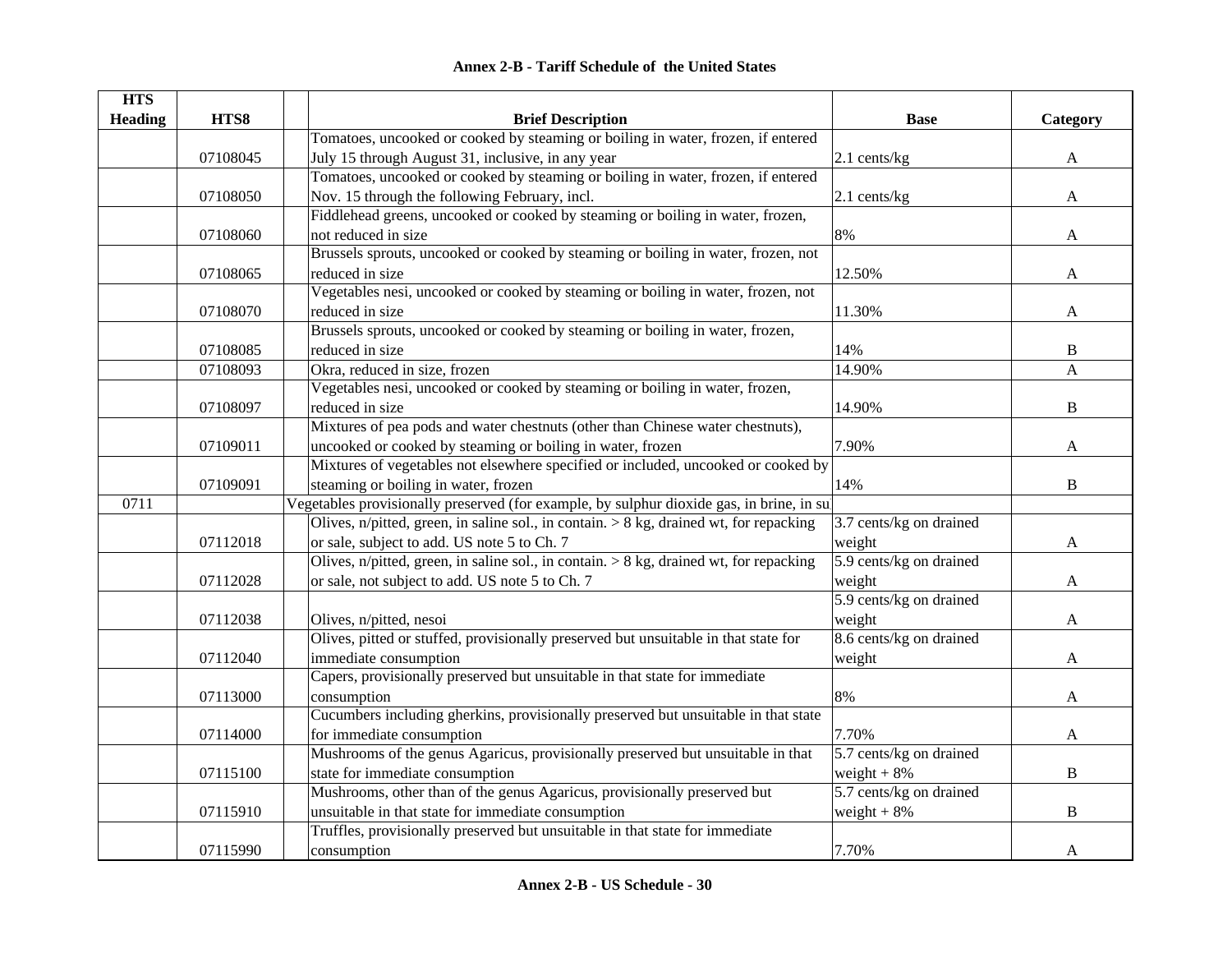| <b>HTS</b>     |          |                                                                                             |                        |                |
|----------------|----------|---------------------------------------------------------------------------------------------|------------------------|----------------|
| <b>Heading</b> | HTS8     | <b>Brief Description</b>                                                                    | <b>Base</b>            | Category       |
|                |          | Leguminous vegetables, provisionally preserved but unsuitable in that state for             |                        |                |
|                | 07119020 | immediate consumption                                                                       | Free                   | ${\bf D}$      |
|                |          | Onions, provisionally preserved but unsuitable in that state for immediate                  |                        |                |
|                | 07119050 | consumption                                                                                 | 5.10%                  | $\mathbf{A}$   |
|                |          | Vegetables nesoi, and mixtures of vegetables, provisionally preserved but                   |                        |                |
|                | 07119065 | unsuitable in that state for immediate consumption                                          | 7.70%                  | A              |
| 0712           |          | Dried vegetables, whole, cut, sliced, broken or in powder, but not further prepared.        |                        |                |
|                | 07122020 | Dried onion powder or flour                                                                 | 29.80%                 | $\mathbf C$    |
|                | 07122040 | Dried onions whole, cut, sliced or broken, but not further prepared                         | 21.30%                 | $\overline{C}$ |
|                |          | Air dried or sun dried mushrooms of the genus Agaricus, whole, cut, sliced, broken          |                        |                |
|                | 07123110 | or in powder, but not further prepared                                                      | 1.3 cents/ $kg + 1.8%$ | A              |
|                |          | Dried (not air or sun dried) mushrooms of the genus Agaricus, whole, cut, sliced,           |                        |                |
|                | 07123120 | broken or in powder, but not further prepared                                               | 1.9 cents/kg + $2.6\%$ | A              |
|                |          | Dried wood ears (Auricularia spp.), whole, cut, sliced, broken or in powder, but not        |                        |                |
|                | 07123200 | further prepared                                                                            | 8.30%                  | A              |
|                |          | Dried jelly fungi (Tremella spp), whole, cut, sliced, broken or in powder, but not          |                        |                |
|                | 07123300 | further prepared                                                                            | 8.30%                  | A              |
|                |          | Air dried or sun dried mushrooms (other than of the genus Agaricus), whole, cut,            |                        |                |
|                | 07123910 | sliced, broken or in powder, but not further prepared                                       | 1.3 cents/ $kg + 1.8%$ | A              |
|                |          | Dried (not air or sun dried) mushrooms (other than of the genus Agaricus), whole,           |                        |                |
|                | 07123920 | cut, sliced, broken or in powder, but not further prepared                                  | 1.9 cents/kg + $2.6\%$ | A              |
|                |          |                                                                                             |                        |                |
|                | 07123940 | Dried truffles, whole, cut, sliced, broken or in powder, but not further prepared           | Free                   | $\mathbf D$    |
|                |          |                                                                                             |                        |                |
|                | 07129010 | Dried carrots, whole, cut, sliced, broken or in powder, but not further prepared            | 1.30%                  | A              |
|                | 07129015 | Dried olives, not ripe                                                                      | 5.5 cents/kg           | A              |
|                | 07129020 | Dried olives, ripe                                                                          | 2.5 cents/kg           | A              |
|                | 07129030 | Dried potatoes, whether or not cut or sliced but not further prepared                       | $2.3$ cents/kg         | A              |
|                | 07129040 | Dried garlic, whole, cut, sliced, broken or in powder, but not further prepared             | 29.80%                 | $\mathbf C$    |
|                |          |                                                                                             |                        |                |
|                | 07129060 | Dried fennel, marjoram, parsley, savory and tarragon, crude or not manufactured             | Free                   | ${\bf D}$      |
|                |          |                                                                                             |                        |                |
|                | 07129065 | Dried parsley nesi, whole, cut, sliced, broken or in powder, but not further prepared 3.80% |                        | $\mathbf{A}$   |
|                |          | Dried fennel, marjoram, savory and tarragon nesi, whole, cut, sliced, broken or in          |                        |                |
|                | 07129070 | powder, but not further prepared                                                            | 1.90%                  | A              |
|                | 07129074 | Tomatoes, dried in powder                                                                   | 8.70%                  | $\mathbf A$    |
|                | 07129078 | Tomatoes, dried, whole, other                                                               | 8.70%                  | A              |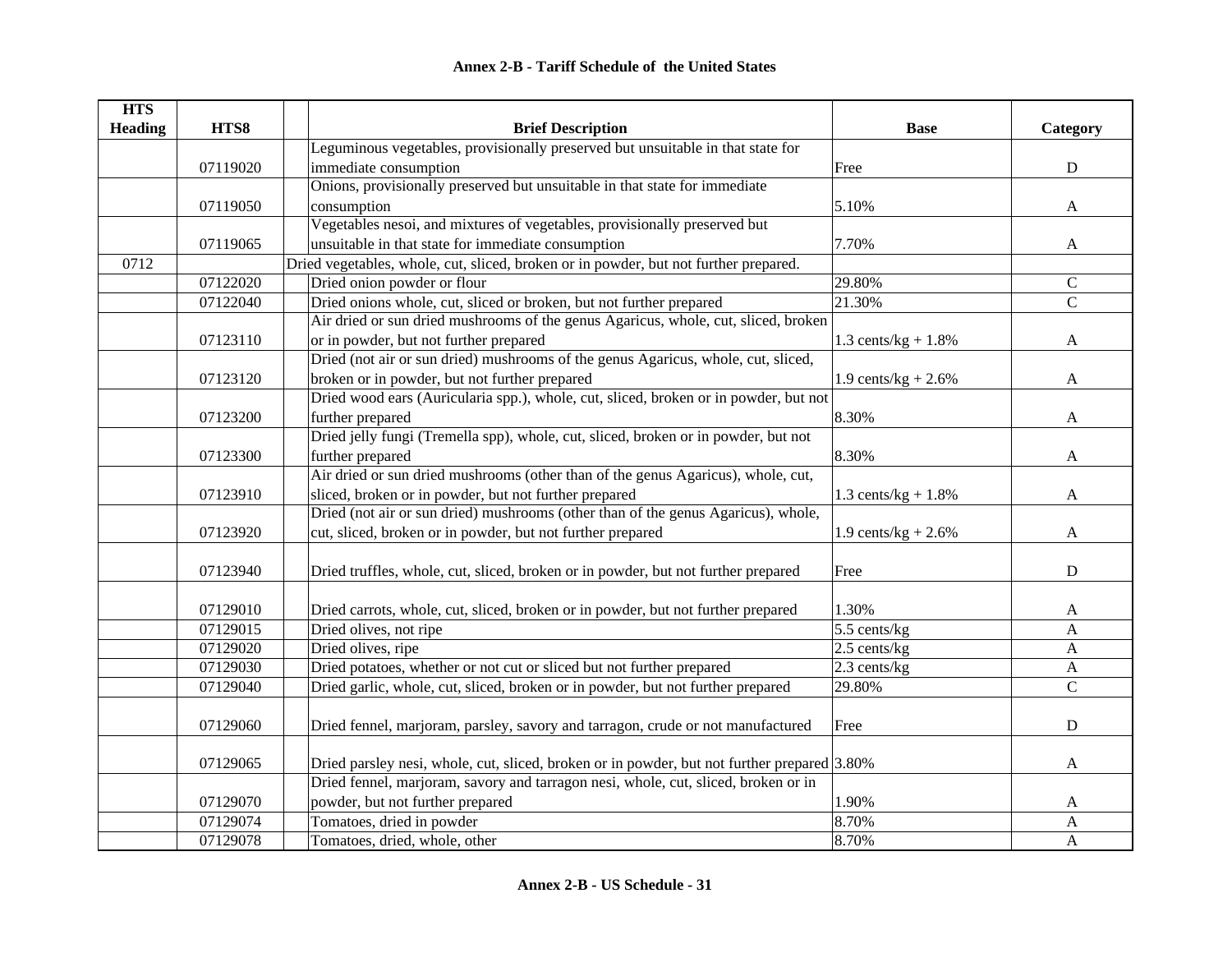| <b>HTS</b> |          |                                                                                                                                                                     |                   |                           |
|------------|----------|---------------------------------------------------------------------------------------------------------------------------------------------------------------------|-------------------|---------------------------|
| Heading    | HTS8     | <b>Brief Description</b>                                                                                                                                            | <b>Base</b>       | Category                  |
|            |          | Dried vegetables nesoi, and mixtures of dried vegetables, whole, cut, sliced, broken                                                                                |                   |                           |
|            | 07129085 | or in powder, but not further prepared                                                                                                                              | 8.30%             | A                         |
| 0713       |          | Dried leguminous vegetables, shelled, whether or not skinned or split.                                                                                              |                   |                           |
|            | 07131010 | Seeds of peas of a kind used for sowing                                                                                                                             | 1.5 cents/kg      | $\mathbf{A}$              |
|            | 07131020 | Dried split peas, shelled                                                                                                                                           | Free              | ${\bf D}$                 |
|            | 07131040 | Dried peas, nesi, shelled                                                                                                                                           | $0.4$ cents/kg    | $\mathbf{A}$              |
|            | 07132010 | Seeds of chickpeas (garbanzos) of a kind used for sowing                                                                                                            | 1.5 cents/kg      | A                         |
|            | 07132020 | Dried chickpeas (garbanzos), shelled                                                                                                                                | 1.4 cents/kg      | $\mathbf{A}$              |
|            | 07133110 | Seeds of beans of a kind used for sowing                                                                                                                            | $0.8$ cents/ $kg$ | $\mathbf{A}$              |
|            | 07133120 | Dried beans, shelled, if entered May 1 through August 31, inclusive, in any year<br>Dried beans, shelled, if entered September 1 through the following April 30, or | Free              | D                         |
|            | 07133140 | withdrawn for consumption at any time                                                                                                                               | $0.3$ cents/kg    | A                         |
|            | 07133210 | Seeds of small red (adzuki) beans of a kind used for sowing                                                                                                         | 1.5 cents/kg      | A                         |
|            | 07133220 | Dried small red (adzuki) beans, shelled                                                                                                                             | 1.2 cents/kg      | $\mathbf{A}$              |
|            | 07133310 | Seeds of kidney beans, including white pea beans of a kind used for sowing                                                                                          | 1.5 cents/kg      | $\mathbf{A}$              |
|            |          | Dried kidney beans, including white pea beans, shelled, if entered May 1 through                                                                                    |                   |                           |
|            | 07133320 | August 31, inclusive, in any year                                                                                                                                   | 1 cents/kg        | A                         |
|            |          | Dried kidney beans, including white pea beans, shelled, if entered Sept. 1 through                                                                                  |                   |                           |
|            | 07133340 | April 30, or withdrawn for consumption at any time                                                                                                                  | 1.5 cents/kg      | A                         |
|            | 07133910 | Seeds of beans nesi, of a kind used for sowing                                                                                                                      | 1.5 cents/kg      | $\mathbf{A}$              |
|            | 07133915 | Dried cowpeas, shelled                                                                                                                                              | Free              | ${\bf D}$                 |
|            |          | Dried beans nesi, shelled, if entered for consumption from May 1 through August                                                                                     |                   |                           |
|            | 07133920 | 31, inclusive, in any year                                                                                                                                          | 0.8 cents/kg      | A                         |
|            |          | Dried beans nesi, shelled, if entered for consumption September 1 through April                                                                                     |                   |                           |
|            | 07133940 | 30, or withdrawn for consumption at any time                                                                                                                        | $0.8$ cents/kg    | A                         |
|            | 07134010 | Lentil seeds of a kind used for sowing                                                                                                                              | 1.5 cents/kg      | $\mathbf{A}$              |
|            | 07134020 | Dried lentils, shelled                                                                                                                                              | $0.15$ cents/kg   | $\mathbf{A}$              |
|            | 07135010 | Seeds of broad beans and horse beans of a kind used for sowing                                                                                                      | 1.5 cents/kg      | $\mathbf{A}$              |
|            | 07135020 | Dried broad beans and horse beans, shelled                                                                                                                          | 1.2 cents/kg      | $\mathbf{A}$              |
|            | 07139010 | Seeds of leguminous vegetables nesi, of a kind used for sowing                                                                                                      | 1.5 cents/kg      | $\boldsymbol{\mathsf{A}}$ |
|            | 07139050 | Dried guar seeds, shelled                                                                                                                                           | Free              | ${\bf D}$                 |
|            |          | Dried leguminous vegetables nesi, shelled, if entered for consumption during the                                                                                    |                   |                           |
|            | 07139060 | period from May 1 through August 31, inclusive, in any year                                                                                                         | $0.8$ cents/ $kg$ | A                         |
|            |          | Dried leguminous vegetables nesi, shelled, if entered Sept. 1 through the following                                                                                 |                   |                           |
|            | 07139080 | April 30, or withdrawn for consumption at any time                                                                                                                  | 1.5 cents/kg      | A                         |
| 0714       |          | Manioc, arrowroot, salep, Jerusalem artichokes, sweet potatoes and similar roots and tul                                                                            |                   |                           |
|            | 07141010 | Cassava (manioc), frozen, whether or not sliced or in the form of pellets                                                                                           | 7.90%             | A                         |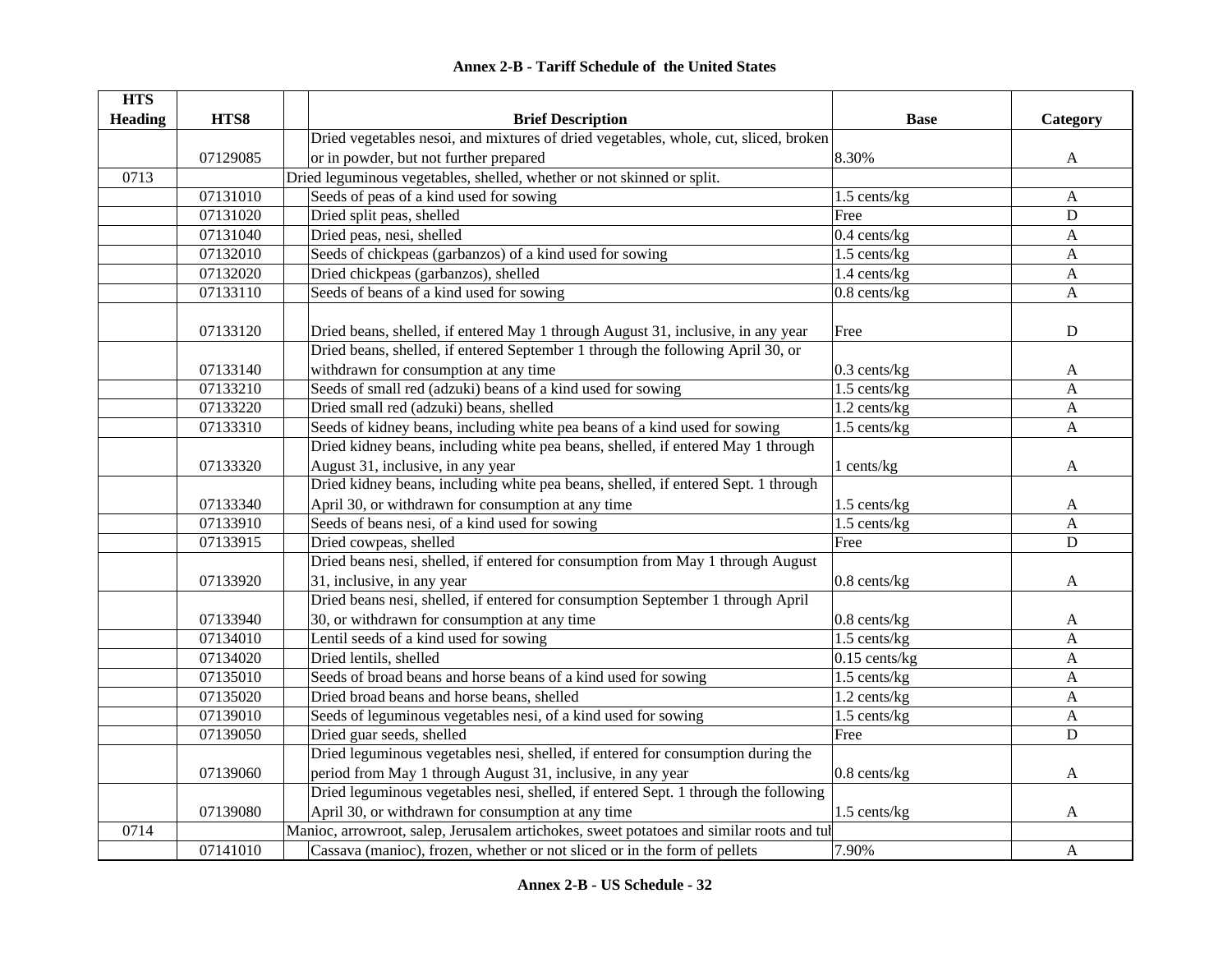| <b>HTS</b>     |          |                                                                                          |                |                |
|----------------|----------|------------------------------------------------------------------------------------------|----------------|----------------|
| <b>Heading</b> | HTS8     | <b>Brief Description</b>                                                                 | <b>Base</b>    | Category       |
|                |          | Cassava (manioc), fresh, chilled or dried, whether or not sliced or in the form of       |                |                |
|                | 07141020 | pellets                                                                                  | 11.30%         | A              |
|                | 07142010 | Sweet potatoes, frozen, whether or not sliced or in the form of pellets                  | 6%             | $\mathbf{A}$   |
|                |          | Sweet potatoes, fresh, chilled or dried, whether or not sliced or in the form of         |                |                |
|                | 07142020 | pellets                                                                                  | 4.50%          | A              |
|                | 07149005 | Chinese water chestnuts, fresh or chilled                                                | 20%            | $\overline{B}$ |
|                | 07149010 | Fresh or chilled dasheens, whether or not sliced or in the form of pellets               | 2.30%          | A              |
|                | 07149020 | Fresh or chilled yams, whether or not sliced or in the form of pellets                   | 6.40%          | A              |
|                |          | Fresh or chilled arrowroot, salep, Jerusalem artichokes and similar roots and tubers     |                |                |
|                | 07149040 | nesoi, whether or not sliced or in the form of pellets                                   | 16%            | B              |
|                | 07149041 | Mixtures of pea pods and Chineses water chestnuts, frozen                                | 7.90%          | A              |
|                | 07149042 | Other mixtures of Chinese water chestnuts, frozen                                        | 14%            | $\, {\bf B}$   |
|                | 07149044 | Chinese water chestnuts, not mixed, frozen                                               | Free           | $\mathbf D$    |
|                |          | Frozen dasheens/yams/arrowroot/salep/Jerusalem artichokes/similar roots & tubers         |                |                |
|                | 07149045 | (but not cassava, sweet potatoes & Chinese water chestnuts)                              | 6%             | A              |
|                | 07149048 | Chinese water chestnuts, dried                                                           | 8.30%          | A              |
|                |          | Dried dasheens, yams, arrowroot, salep, Jerusalem artichokes and similar roots and       |                |                |
|                | 07149050 | tubers nesoi, in the form of pellets                                                     | Free           | ${\bf D}$      |
|                |          | Dried dasheens, yams, arrowroot, salep, Jerusalem artichokes, and similar roots and      |                |                |
|                | 07149060 | tubers nesoi, whether or not sliced but not in pellets                                   | 8.30%          | $\mathbf{A}$   |
| 0801           |          | Coconuts, Brazil nuts and cashew nuts, fresh or dried, whether or not shelled or peeled. |                |                |
|                | 08011100 | Coconuts, desiccated                                                                     | Free           | ${\bf D}$      |
|                | 08011900 | Coconuts, fresh, in shell or shelled                                                     | Free           | $\mathbf D$    |
|                | 08012100 | Brazil nuts, fresh or dried, in shell                                                    | Free           | $\mathbf D$    |
|                | 08012200 | Brazil nuts, fresh or dried, shelled                                                     | Free           | ${\bf D}$      |
|                | 08013100 | Cashew nuts, fresh or dried, in shell                                                    | Free           | ${\bf D}$      |
|                | 08013200 | Cashew nuts, fresh or dried, shelled                                                     | Free           | ${\bf D}$      |
| 0802           |          | Other nuts, fresh or dried, whether or not shelled or peeled.                            |                |                |
|                | 08021100 | Almonds, fresh or dried, in shell                                                        | 7.7 cents/kg   | $\, {\bf B}$   |
|                | 08021200 | Almonds, fresh or dried, shelled                                                         | 24 cents/kg    | A              |
|                | 08022100 | Hazelnuts or filberts, fresh or dried, in shell                                          | 7 cents/kg     | A              |
|                | 08022200 | Hazelnuts or filberts, fresh or dried, shelled                                           | 14.1 cents/kg  | A              |
|                | 08023100 | Walnuts, fresh or dried, in shell                                                        | 7 cents/kg     | A              |
|                | 08023200 | Walnuts, fresh or dried, shelled                                                         | 26.5 cents/kg  | $\mathbf{A}$   |
|                | 08024000 | Chestnuts, fresh or dried, shelled or in shell                                           | Free           | ${\bf D}$      |
|                | 08025020 | Pistachios, fresh or dried, in shell                                                     | $0.9$ cents/kg | A              |
|                | 08025040 | Pistachios, fresh or dried, shelled                                                      | 1.9 cents/kg   | A              |
|                | 08029010 | Pecans, fresh or dried, in shell                                                         | $8.8$ cents/kg | A              |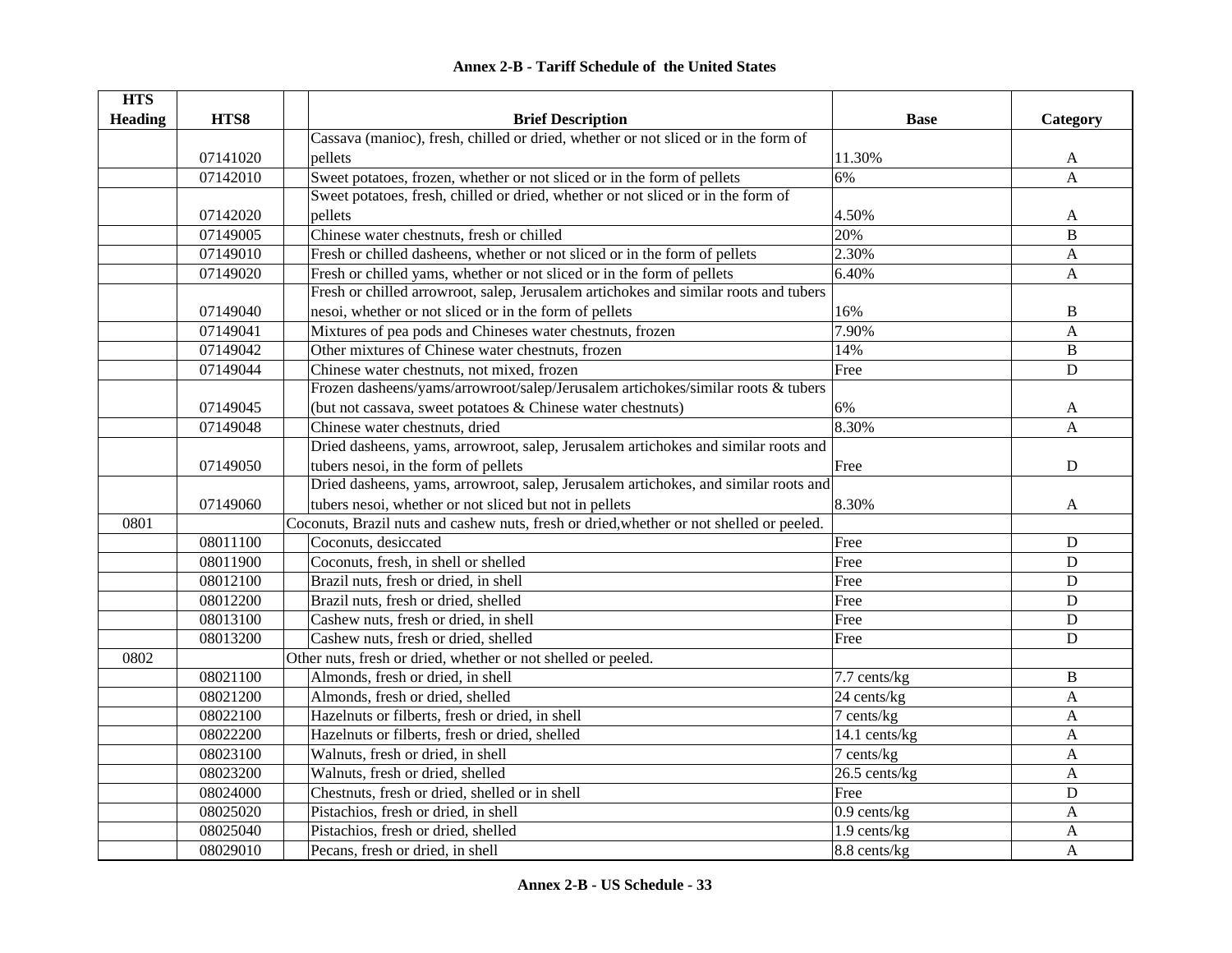| <b>HTS</b>     |          |                                                                                     |                 |                |
|----------------|----------|-------------------------------------------------------------------------------------|-----------------|----------------|
| <b>Heading</b> | HTS8     | <b>Brief Description</b>                                                            | <b>Base</b>     | Category       |
|                | 08029015 | Pecans, fresh or dried, shelled                                                     | 17.6 cents/kg   | A              |
|                | 08029020 | Pignolias, fresh or dried, in shell                                                 | $0.7$ cents/kg  | A              |
|                | 08029025 | Pignolias, fresh or dried, shelled                                                  | 1 cents/kg      | $\mathbf{A}$   |
|                | 08029080 | Nuts nesi, fresh or dried, in shell                                                 | 1.3 cents/kg    | A              |
|                | 08029094 | Kola nuts, fresh or dried, shelled                                                  | $5$ cents/ $kg$ | A              |
|                | 08029098 | Nuts nesi, fresh or dried, shelled                                                  | $5$ cents/ $kg$ | $\mathbf{A}$   |
| 0803           |          | Bananas, including plantains, fresh or dried.                                       |                 |                |
|                | 08030020 | Bananas, fresh or dried                                                             | Free            | ${\bf D}$      |
|                | 08030030 | Plantains, fresh                                                                    | Free            | ${\bf D}$      |
|                | 08030040 | Plantains, dried                                                                    | 1.40%           | $\mathbf{A}$   |
| 0804           |          | Dates, figs, pineapples, avocedos, guevas, mangoes and mangosteens, fresh or dried. |                 |                |
|                |          | Dates, fresh or dried, whole, with or without pits, packed in units weighing (with  |                 |                |
|                | 08041020 | immediate container, if any) not over 4.6 kg                                        | 13.2 cents/kg   | E              |
|                | 08041040 | Dates, fresh or dried, whole, with pits, packed in units weighing over 4.6 kg       | 1 cents/kg      | $\mathbf{A}$   |
|                |          |                                                                                     |                 |                |
|                | 08041060 | Dates, fresh or dried, whole, without pits, packed in units weighing over 4.6 kg    | 2.8 cents/kg    | A              |
|                | 08041080 | Dates, fresh or dried, other than whole                                             | 29.80%          | E              |
|                | 08042040 | Figs, fresh or dried, whole, in units weighing more than 0.5 kg each                | 7.9 cents/kg    | $\mathbf{A}$   |
|                |          | Figs, fresh or dried, whole, in immediate containers weighing with their contents   |                 |                |
|                | 08042060 | $0.5$ kg or less                                                                    | 6.2 cents/kg    | A              |
|                | 08042080 | Figs, fresh or dried, other than whole (including fig paste)                        | 8.8 cents/kg    | B              |
|                | 08043020 | Pineapples, fresh or dried, not reduced in size, in bulk                            | $0.51$ cents/kg | A              |
|                | 08043040 | Pineapples, fresh or dried, not reduced in size, in crates or other packages        | 1.1 cents/kg    | A              |
|                | 08043060 | Pineapples, fresh or dried, reduced in size                                         | $0.44$ cents/kg | $\mathbf{A}$   |
|                | 08044000 | Avocados, fresh or dried                                                            | 11.2 cents/kg   | B              |
|                |          | Guavas, mangoes, and mangosteens, fresh, if entered during the period September     |                 |                |
|                | 08045040 | 1 through May 31, inclusive                                                         | 6.6 cents/kg    | A              |
|                |          | Guavas, mangoes, and mangosteens, fresh, if entered during the period June 1        |                 |                |
|                | 08045060 | through August 31, inclusive                                                        | 6.6 cents/kg    | A              |
|                | 08045080 | Guavas, mangoes, and mangosteens, dried                                             | 1.5 cents/kg    | A              |
| 0805           |          | Citrus fruit, fresh or dried.                                                       |                 |                |
|                | 08051000 | Oranges, fresh or dried                                                             | 1.9 cents/kg    | A              |
|                |          | Mandarins (including tangerines and satsumas); clementines, wilkings and similar    |                 |                |
|                | 08052000 | citrus hybrids, fresh or dried                                                      | 1.9 cents/kg    | A              |
|                |          | Grapefruit, fresh or dried, entered during the period August 1 through September    |                 |                |
|                | 08054040 | 30, inclusive                                                                       | 1.9 cents/kg    | A              |
|                | 08054060 | Grapefruit, fresh or dried, if entered during the month of October                  | $1.5$ cents/kg  | $\overline{B}$ |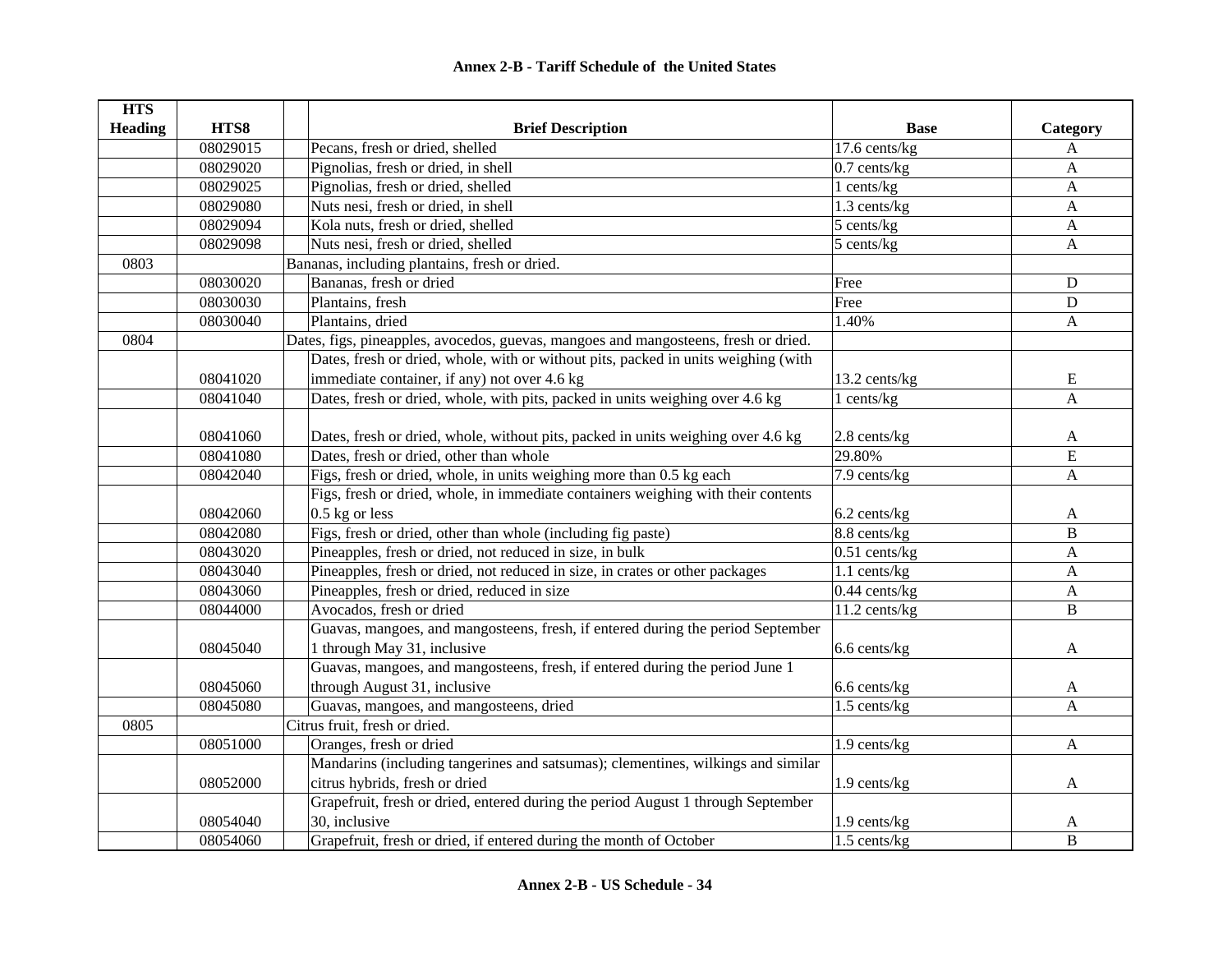| <b>HTS</b>     |          |                                                                                               |                |                |
|----------------|----------|-----------------------------------------------------------------------------------------------|----------------|----------------|
| <b>Heading</b> | HTS8     | <b>Brief Description</b>                                                                      | <b>Base</b>    | Category       |
|                |          | Grapefruit, fresh or dried, if entered during the period November 1 through the               |                |                |
|                | 08054080 | following July 31, inclusive                                                                  | 2.5 cents/kg   | $\mathsf C$    |
|                | 08055020 | Lemons, fresh or dried                                                                        | $2.2$ cents/kg | $\overline{A}$ |
|                |          | Tahitian lines, Persian limes and other limes of the Citrus latifolia variety, fresh or       |                |                |
|                | 08055030 | dried                                                                                         | 0.80%          | A              |
|                | 08055040 | Limes of the Citrus aurantifolia variety, fresh or dried                                      | 1.8 cents/kg   | $\overline{A}$ |
|                |          | Citrus fruit, not elsewhere specified or included, fresh or dried, including                  |                |                |
|                | 08059001 | kumquats, citrons and bergamots                                                               | 0.80%          | A              |
| 0806           |          | Grapes, fresh or dried.                                                                       |                |                |
|                |          |                                                                                               |                |                |
|                | 08061020 | Grapes, fresh, if entered during the period February 15 through March 31, inclusive \$1.13/m3 |                | A              |
|                | 08061040 | Grapes, fresh, if entered during the period April 1 through June 30, inclusive                | Free           | $\mathbf D$    |
|                |          | Grapes, fresh, if entered during the period July 1 through the following February             |                |                |
|                | 08061060 | 14, inclusive                                                                                 | \$1.80/m3      | A              |
|                | 08062010 | Raisins, made from dried seedless grapes                                                      | 1.8 cents/kg   | A              |
|                | 08062020 | Raisins, made from other than seedless grapes                                                 | 2.8 cents/kg   | $\mathbf{A}$   |
|                | 08062090 | Grapes, dried, other than raisins                                                             | 3.5 cents/kg   | $\mathbf{A}$   |
| 0807           |          | Melons (including watermelons) and papaws (papayas), fresh.                                   |                |                |
|                |          | Watermelons, fresh, if entered during the period from December 1, in any year, to             |                |                |
|                | 08071130 | the following March 31, inclusive                                                             | 9%             | A              |
|                |          | Watermelons, fresh, if entered during the period April 1 through November 30,                 |                |                |
|                | 08071140 | inclusive                                                                                     | 17%            | B              |
|                |          | Cantaloupes, fresh, if entered during the period from August 1 through September              |                |                |
|                | 08071910 | 15, inclusive                                                                                 | 12.80%         | B              |
|                |          | Cantaloupes, fresh, if entered during the periods from January 1 through July 31 or           |                |                |
|                | 08071920 | September 16 to December 31, inclusive                                                        | 29.80%         | A              |
|                |          | Ogen and Galia melons, fresh, if entered during the period from December 1, in                |                |                |
|                | 08071950 | any year, to the following May 31, inclusive                                                  | 1.60%          | A              |
|                |          | Ogen and Galia melons, fresh, if entered during the period from June 1 through                |                |                |
|                | 08071960 | November 30, inclusive                                                                        | 6.30%          | A              |
|                |          | Other melons nesoi, fresh, if entered during the period from December 1, in any               |                |                |
|                | 08071970 | year, to the following May 31, inclusive                                                      | 5.40%          | A              |
|                |          | Other melons nesoi, fresh, if entered during the period from June 1 through                   |                |                |
|                | 08071980 | November 30, inclusive                                                                        | 28%            | $\mathsf{C}$   |
|                | 08072000 | Papayas (papaws), fresh                                                                       | 5.40%          | $\mathbf A$    |
| 0808           |          | Apples, pears and quinces, fresh.                                                             |                |                |
|                | 08081000 | Apples, fresh                                                                                 | Free           | D              |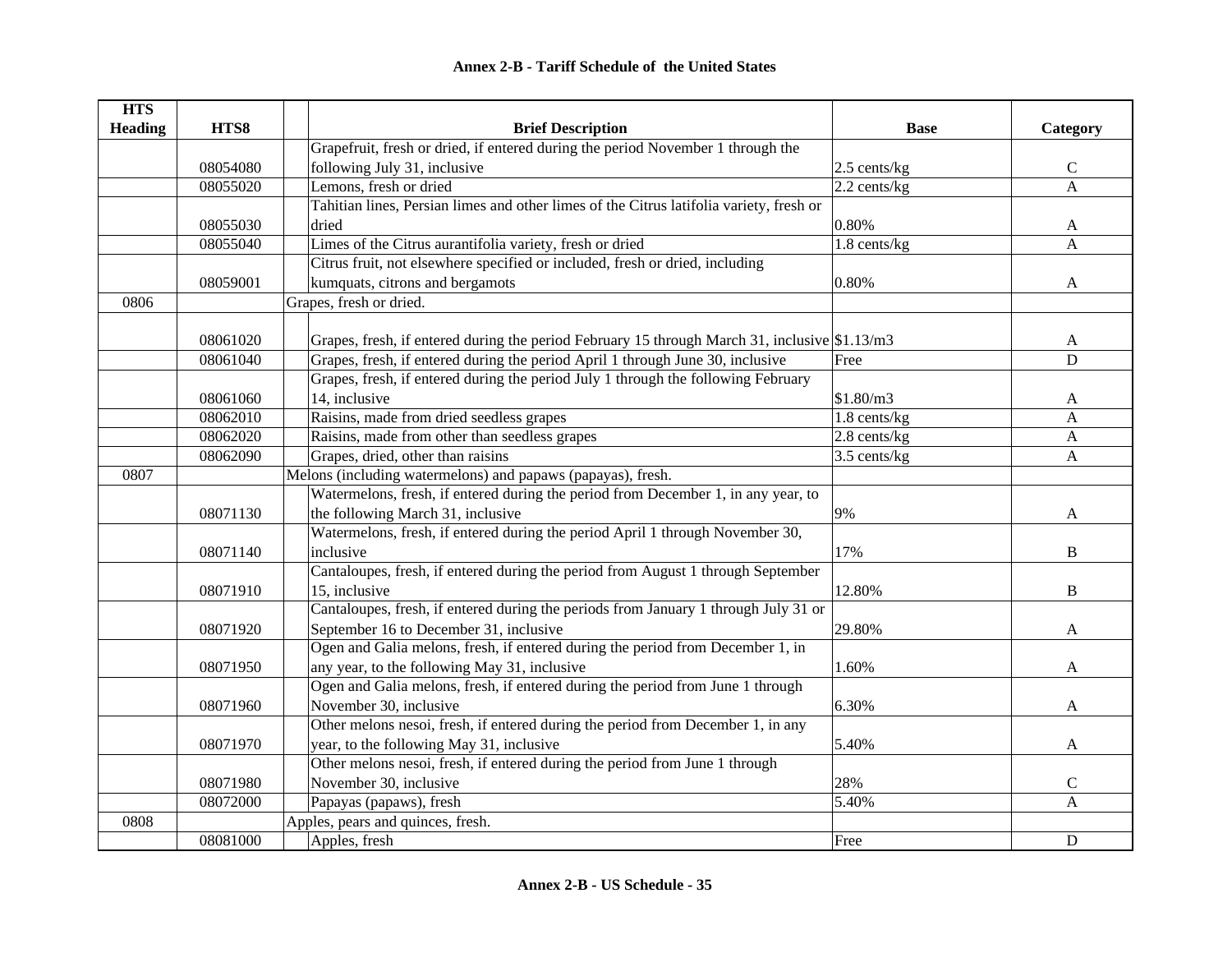| <b>HTS</b>     |          |                                                                                        |                 |              |
|----------------|----------|----------------------------------------------------------------------------------------|-----------------|--------------|
| <b>Heading</b> | HTS8     | <b>Brief Description</b>                                                               | <b>Base</b>     | Category     |
|                |          | Pears and quinces, fresh, if entered during the period from April 1 through June 30,   |                 |              |
|                | 08082020 | inclusive                                                                              | Free            | ${\bf D}$    |
|                |          | Pears and quinces, fresh, if entered during the period from July 1 through the         |                 |              |
|                | 08082040 | following March 31, inclusive                                                          | $0.3$ cents/kg  | $\mathbf{A}$ |
| 0809           |          | Apricots, cherries, peaches (including nectarines), plums and sloes, fresh.            |                 |              |
|                | 08091000 | Apricots, fresh                                                                        | $0.2$ cents/kg  | A            |
|                | 08092000 | Cherries, fresh                                                                        | Free            | $\mathbf D$  |
|                |          | Peaches, including nectarines, fresh, if entered during the period from June 1         |                 |              |
|                | 08093020 | through November 30, inclusive                                                         | $0.2$ cents/kg  | A            |
|                |          | Peaches, including nectarines, fresh, if entered during the period from December 1     |                 |              |
|                | 08093040 | through the following May 31, inclusive                                                | Free            | ${\bf D}$    |
|                |          | Plums, prunes and sloes, fresh, if entered during the period from January 1 through    |                 |              |
|                | 08094020 | May 31, inclusive                                                                      | Free            | $\mathbf D$  |
|                |          | Plums, prunes and sloes, fresh, if entered during the period from June 1 through       |                 |              |
|                | 08094040 | December 31, inclusive                                                                 | $0.5$ cents/kg  | A            |
| 0810           |          | Other fruit, fresh.                                                                    |                 |              |
|                |          | Strawberries, fresh, if entered during the period from June 15 through September       |                 |              |
|                | 08101020 | 15, inclusive                                                                          | $0.2$ cents/kg  | A            |
|                |          | Strawberries, fresh, if entered during the period from September 16 through the        |                 |              |
|                | 08101040 | following June 14, inclusive                                                           | 1.1 cents/kg    | $\mathbf{A}$ |
|                |          | Raspberries and loganberries, fresh, if entered during the period from September 1     |                 |              |
|                | 08102010 | through the following June 30, inclusive                                               | $0.18$ cents/kg | A            |
|                |          | Raspberries and loganberries, fresh, if entered July 1 - August 31, inclusive;         |                 |              |
|                | 08102090 | blackberries & mulberries, fresh, entered any time                                     | Free            | ${\bf D}$    |
|                | 08103000 | Black, white or red currants and gooseberries, fresh                                   | Free            | $\mathbf D$  |
|                | 08104000 | Cranberries, blueberries and other fruits of the genus Vaccinium, fresh                | Free            | ${\bf D}$    |
|                | 08105000 | Kiwi fruit, fresh                                                                      | Free            | ${\bf D}$    |
|                | 08106000 | Durians, fresh                                                                         | 2.20%           | $\mathbf{A}$ |
|                | 08109025 | Berries and tamarinds, fresh                                                           | Free            | ${\bf D}$    |
|                | 08109045 | Fruit, not elsewhere specified or included, fresh                                      | 2.20%           | $\mathbf{A}$ |
| 0811           |          | Fruit and nuts, uncooked or cooked by steaming or boiling in water, frozen, whether or |                 |              |
|                | 08111000 | Strawberries, frozen, in water or containing added sweetening                          | 11.20%          | $\mathbf{A}$ |
|                |          | Raspberries, loganberries, black currants and gooseberries, frozen, in water or        |                 |              |
|                | 08112020 | containing added sweetening                                                            | 4.50%           | A            |
|                |          | Blackberries, mulberries and white or red currants, frozen, in water or containing     |                 |              |
|                | 08112040 | added sweetening                                                                       | 9%              | A            |
|                | 08119010 | Bananas and plantains, frozen, in water or containing added sweetening                 | 3.40%           | A            |
|                | 08119020 | Blueberries, frozen, in water or containing added sweetening                           | Free            | $\mathbf D$  |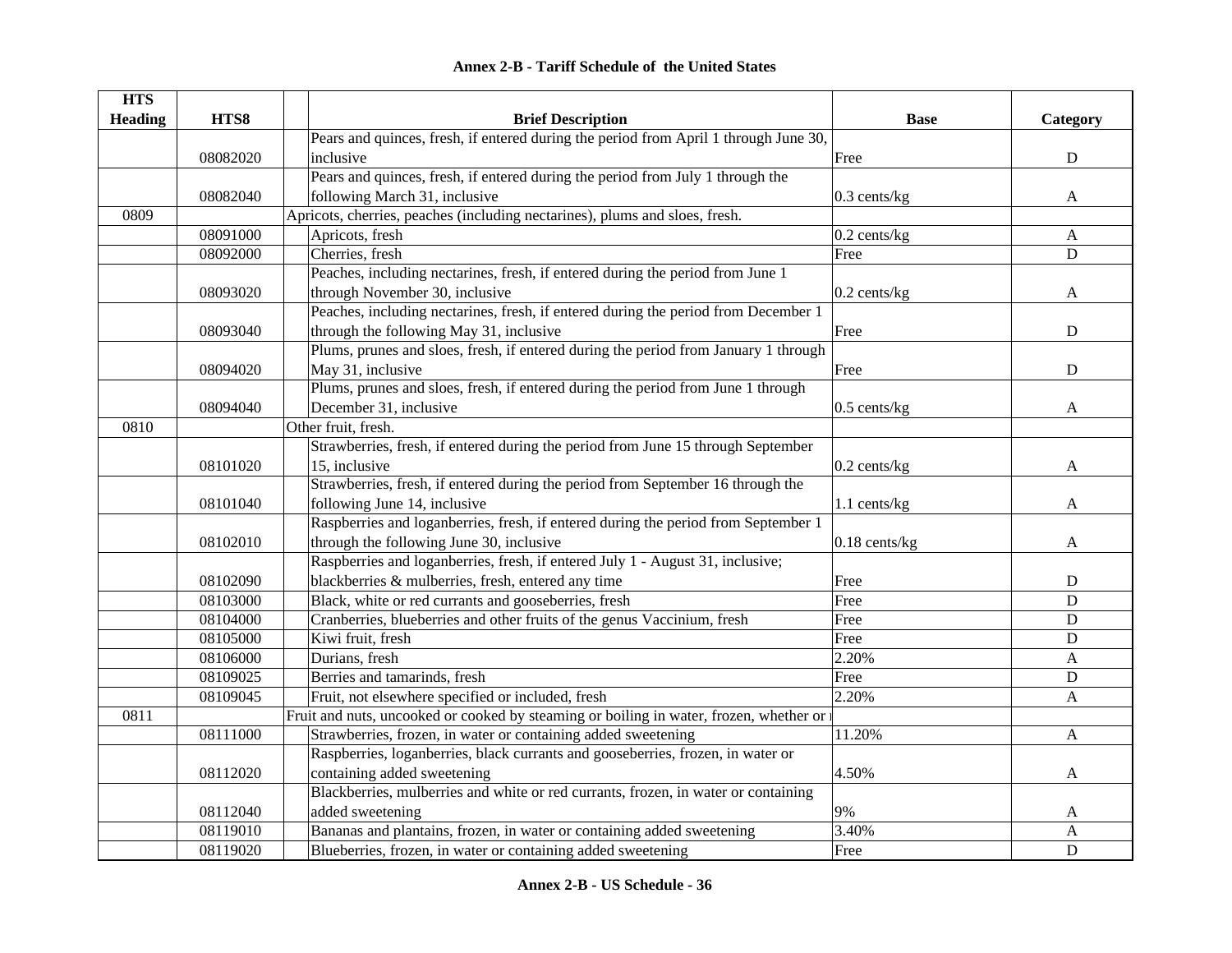|  | <b>Annex 2-B - Tariff Schedule of the United States</b> |  |
|--|---------------------------------------------------------|--|
|--|---------------------------------------------------------|--|

| <b>HTS</b>     |          |                                                                                              |                            |              |
|----------------|----------|----------------------------------------------------------------------------------------------|----------------------------|--------------|
| <b>Heading</b> | HTS8     | <b>Brief Description</b>                                                                     | <b>Base</b>                | Category     |
|                | 08119022 | Boysenberries, frozen, in water or containing added sweetening                               | 11.20%                     | B            |
|                |          | Cashew apples, mameyes colorados, sapodillas, soursops and sweetsops, frozen, in             |                            |              |
|                | 08119025 | water or containing added sweetening                                                         | 3.20%                      | A            |
|                | 08119030 | Coconut meat, frozen, in water or containing added sweetening                                | Free                       | $\mathbf D$  |
|                | 08119035 | Cranberries, frozen, in water or containing added sweetening                                 | Free                       | $\mathbf D$  |
|                | 08119040 | Papayas, frozen, in water or containing added sweetening                                     | 11.20%                     | B            |
|                | 08119050 | Pineapples, frozen, in water or containing added sweetening                                  | $0.25$ cents/kg            | A            |
|                | 08119052 | Mangoes, frozen, whether or not previously steamed or boiled                                 | 10.90%                     | $\mathbf{A}$ |
|                | 08119055 | Melons, frozen, in water or containing added sweetening                                      | 11.20%                     | $\mathbf{A}$ |
|                | 08119080 | Fruit, nesi, frozen, whether or not previously steamed or boiled                             | 14.50%                     | B            |
| 0812           |          | Fruit and nuts, provisionally preserved (for example, by sulphur dioxide gas, in brine, in   |                            |              |
|                |          | Cherries, provisionally preserved, but unsuitable in that state for immediate                |                            |              |
|                | 08121000 | consumption                                                                                  | 13.4 cents/kg              | B            |
|                |          | Mixtures of two or more fruits, provisionally preserved, but unsuitable in that state        |                            |              |
|                | 08129010 | for consumption                                                                              | 11.20%                     | $\, {\bf B}$ |
|                |          | Citrus fruit, provisionally preserved, but unsuitable in that state for immediate            |                            |              |
|                | 08129020 | consumption                                                                                  | 1.8 cents/kg               | A            |
|                |          | Figs, provisionally preserved, but unsuitable in that state for immediate                    |                            |              |
|                | 08129030 | consumption                                                                                  | 2.6 cents/kg               | A            |
|                |          | Pineapples, provisionally preserved, but unsuitable in that state for immediate              |                            |              |
|                | 08129040 | consumption                                                                                  | $0.25$ cents/kg            | A            |
|                |          | Strawberries, provisionally preserved, but unsuitable in that state for immediate            |                            |              |
|                | 08129050 | consumption                                                                                  | 0.8 cents/kg               | A            |
|                |          | Fruit and nuts nesi, including mixtures containing nuts, provisionally preserved, but        |                            |              |
|                | 08129090 | not for immediate consumption                                                                | $0.1$ cents/kg             | A            |
| 0813           |          | Fruit, dried, other than that of headings Nos. 08.01 to 08.06; mixtures of nuts or dried fru |                            |              |
|                | 08131000 | Apricots, dried                                                                              | 1.8 cents/kg               | A            |
|                | 08132010 | Prunes and plums, soaked in brine and dried                                                  | 2 cents/kg                 | $\mathbf{A}$ |
|                | 08132020 | Prunes and plums, dried, (except if presoaked in brine)                                      | 14%                        | B            |
|                | 08133000 | Apples, dried                                                                                | $0.74$ cents/kg            | A            |
|                | 08134010 | Papayas, dried                                                                               | 1.80%                      | $\mathbf{A}$ |
|                | 08134015 | Barberries, dried                                                                            | 3.5 cents/kg               | $\mathbf{A}$ |
|                | 08134020 | Berries except barberries, dried                                                             | 1.4 cents/kg               | A            |
|                | 08134030 | Cherries, dried                                                                              | $\overline{10.6}$ cents/kg | A            |
|                | 08134040 | Peaches, dried                                                                               | 1.4 cents/kg               | $\mathbf{A}$ |
|                | 08134080 | Tamarinds, dried                                                                             | 6.80%                      | A            |
|                |          |                                                                                              |                            |              |
|                | 08134090 | Fruit nesi, dried, other than that of headings 0801 to 0806, and excluding mixtures 2.50%    |                            | A            |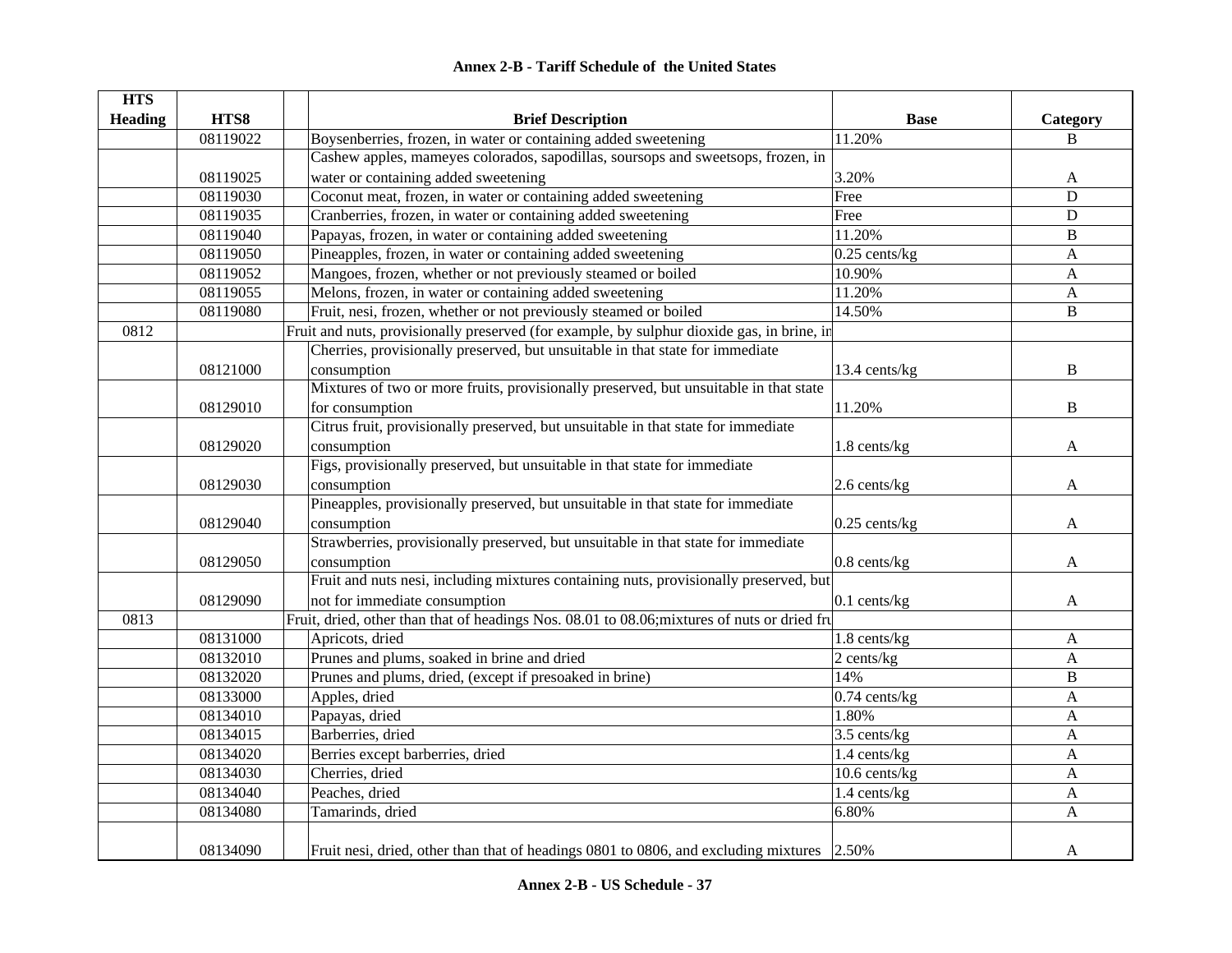#### **HTS Heading HTS8 Brief Description Base Category** 08135000 Mixtures of nuts or dried fruits of Chapter 8 14% B 0814Peel of citrus fruit or melons (including watermelons), fresh, frozen, dried or provisional 08140010Peel of orange or citron, fresh, frozen, dried or provisionally preserved in brine, in sulfur water or other preservative solutions Free Bree Bree Bree D 08140040 Lime peel, fresh, frozen or in brine 1.6 cents/kg A 08140080Peel of citrus fruit, excl. orange or citron and peel, nesi, of melon, fresh, frozen, dried or provisionally preserved and the set of the set of the set of the set of the set of the set of the set of the set of the set of the set of the set of the set of the set of the set of the set of the set of the set o 0901Coffee, whether or not roasted or decaffeinated; coffee husks and skins; coffee substitut 09011100 Coffee, not roasted, not decaffeinated D 09011200 Coffee, not roasted, decaffeinated D Eree Free D 09012100 Coffee, roasted, not decaffeinated D Eree Free D 09012200 Coffee, roasted, decaffeinated D 09019010 Coffee husks and skins D 09019020 Coffee substitutes containing coffee 1.5 cents/kg A 0902Tea, whether or not flavoured. 09021010 Green tea in packages not over 3 kg, flavored 6.40% 6.40% A 09021090 Green tea in packages not over 3 kg, not flavored Free Free Free D 09022010 Green tea in packages over 3 kg, flavored 6.40% 6.40% A 09022090 Green tea in packages over 3 kg, not flavored Free D 09023000Black tea (fermented) and partly fermented tea, in immediate packings of a content not exceeding 3 kg D 09024000Black tea (fermented) and partly fermented tea, other than in immediate packings of a content not exceeding 3 kg Free Branch and the D 0903Mate. 09030000 Mate Free D0904Pepper of the genus Piper; dried or crushed or ground fruits of the genus Capsicum or of 09041100 Pepper of the genus Piper, neither crushed nor ground Free Free D 09041200 Pepper of the genus Piper, crushed or ground Free Free D 09042020 Paprika, dried or crushed or ground 3 cents/kg A 09042040 Anaheim and ancho pepper, dried or crushed or ground 5 cents/kg A 09042060Fruits of the genus Capsicum, other than paprika or anaheim and ancho pepper, not ground and the set of the set of the set of the set of the set of the set of the set of the set of the set of the set of the set of the set of the set of the set of the set of the set of the set of the set of the set of th 09042073 Mixtures of mashed or macerated hot red peppers and salt, nesoi Free Free D  $09042076$  Fruits of the genus capsicum, ground, nesoi  $5$  cents/kg  $\overline{\phantom{a}}$  A 09042080 Fruits of the genus Pimenta (including allspice), dried or crushed or ground Free D 0905Vanilla. 09050000 Vanilla beans D 0906Cinnamon and cinnamon-tree flowers.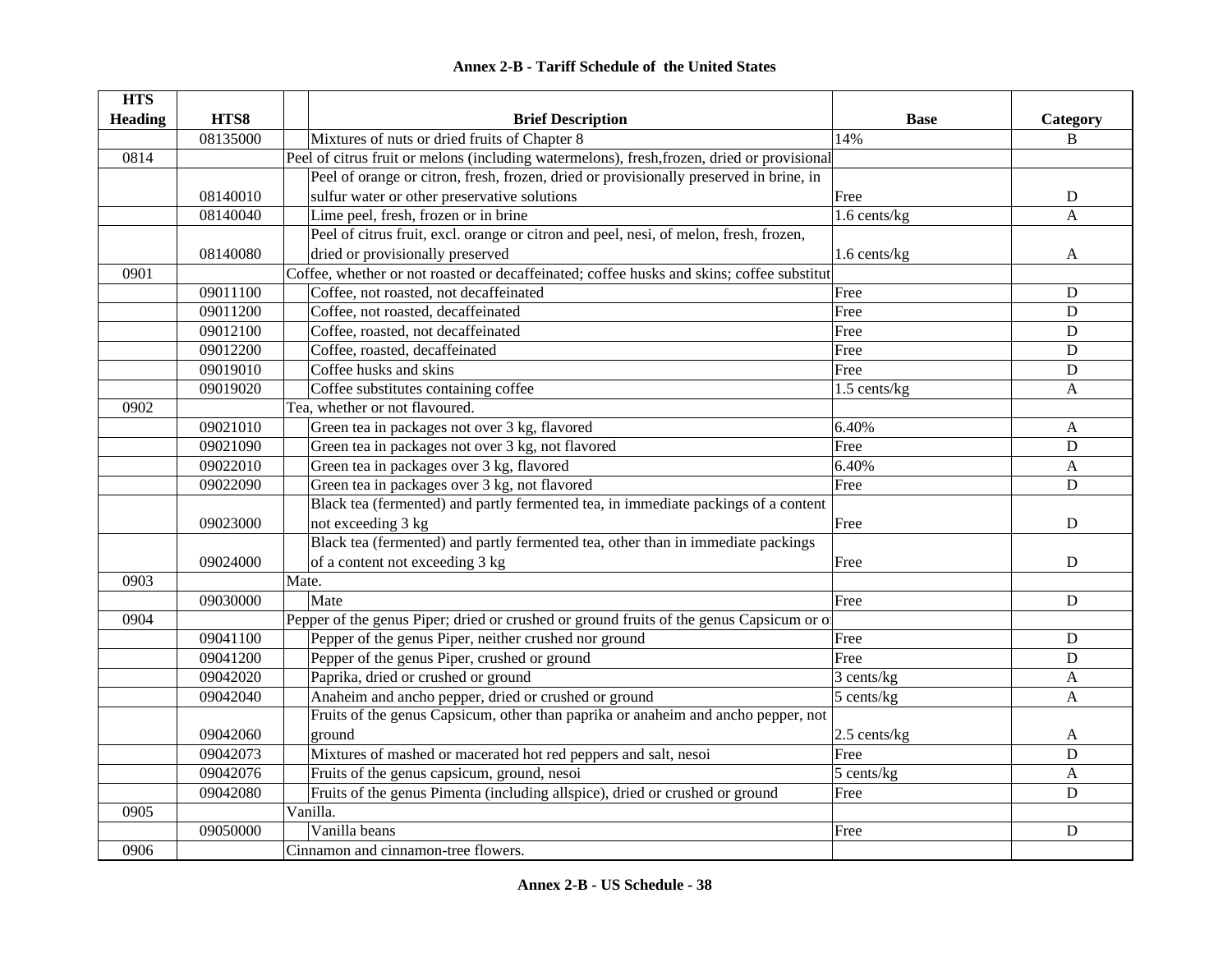#### **HTS Heading are HTS8 are EXECUTE: Brief Description Base Base Category** 09061000 Cinnamon and cinnamon-tree flowers, neither crushed nor ground  $\begin{array}{ccc} \n\text{Free} & \text{S} \\
\end{array}$ 09062000 Cinnamon and cinnamon-tree flowers, crushed or ground Free Free Pree D 0907Cloves (whole fruit, cloves and stems). 09070000 Cloves (whole fruit, cloves and stems) Free Free D 0908Nutmeg, mace and cardamoms. 09081000 Nutmeg Free D 09082020 Mace, bombay or wild, ground 7.4 cents/kg A 09082040 Mace, other than ground Bombay or wild mace Free Free Press, Press, 20082040 Mace, other than ground Bombay or wild mace 09083000 Cardamoms Free D0909Seeds of anise, badian, fennel, coriander, cumin or csraway; juniper berries. 09091000 Seeds of anise or badian D 09092000 Seeds of coriander **Seeds** of coriander **Free** D 09093000 Seeds of cumin D 09094000 Seeds of caraway D 09095000 Seeds of fennel or juniper berries Free D 0910Ginger, saffron, turmeric (curcuma), thyme, bay leaves, curry and other spices. 09101020 Ginger, not ground D 09101040 Ginger, ground A and the set of the set of the set of the set of the set of the set of the set of the set of the set of the set of the set of the set of the set of the set of the set of the set of the set of the s 09102000 Saffron Free D09103000 Turmeric (curcuma) D 09104020 Thyme: bay leaves, crude or not manufactured Free Free Free D 09104030 Thyme, other than crude or not manufactured 4.80% A 09104040 Bay leaves, other than crude or not manufactured 3.20% 3.20% A 09105000 Curry Free D 09109100 Mixtures of spices A and the spin-09109920 Origanum, crude or not manufactured Free Free Press, D 09109940 Origanum, other than crude or not manufactured 3.40% 3.40% A 09109950 | **Dill** l and the property of the contract of the contract of the contract of the contract of the contract of the contract of  $D$ 09109960 | Spices, nesi A 1001Wheat and meslin. 10011000 Durum wheat A and the state of the state of the state of the state of the state of the state of the state of the state of the state of the state of the state of the state of the state of the state of the state of 10019010 Seed of wheat and meslin 2.80% 2.80% A 10019020 Wheat & meslin other than durum or seed wheat 0.35 cents/kg A 1002Rye. 10020000 Rye Bernard Research Control of the Second Present Control of the Dunberry Present Control of Dunberry D 1003Barley. 10030020 Barley, for malting purposes and the set of the set of the set of the set of the set of the A 10030040 Barley, other than for malting purposes 0.15 cents/kg A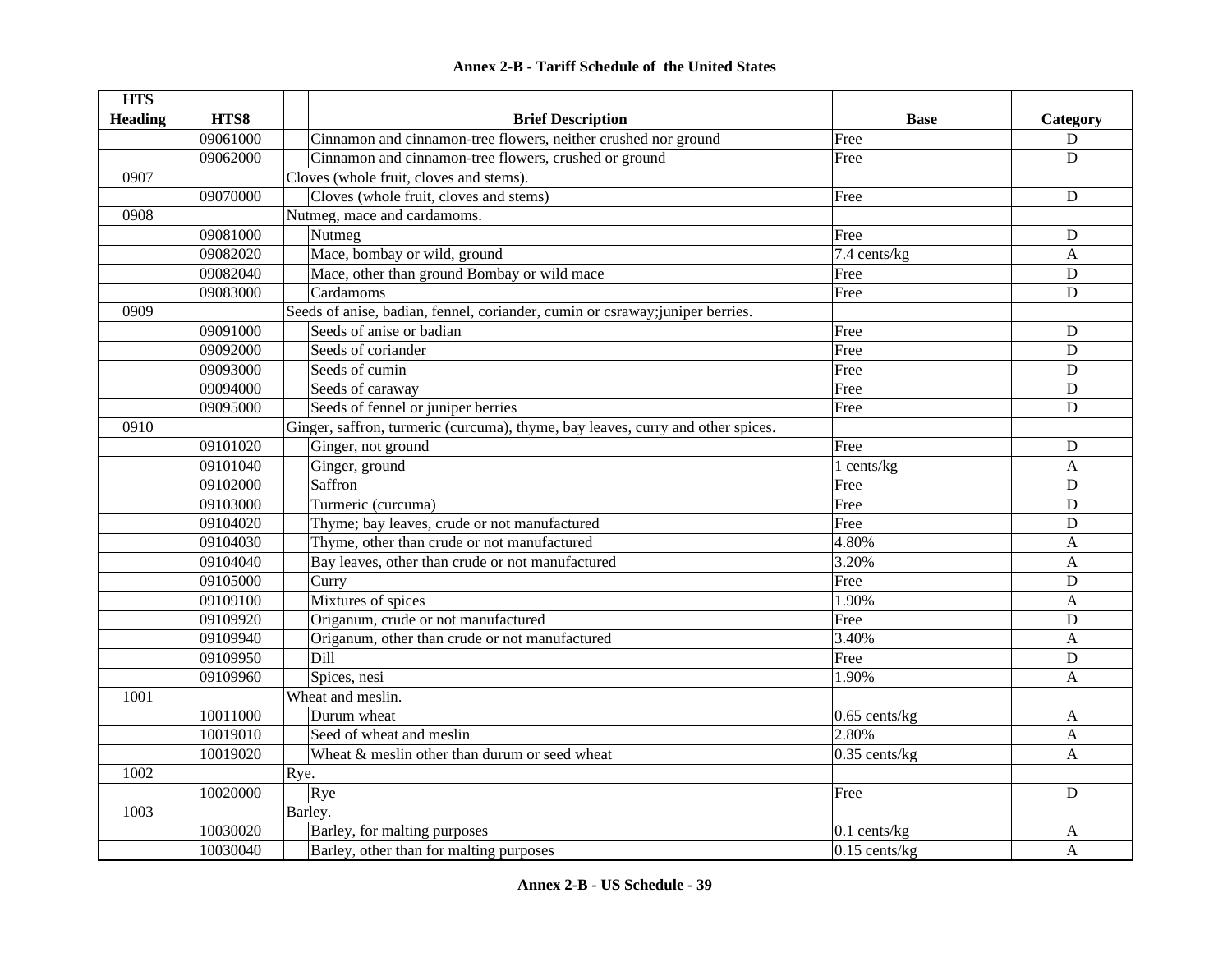| <b>HTS</b>     |          |                                                                                  |                            |              |
|----------------|----------|----------------------------------------------------------------------------------|----------------------------|--------------|
| <b>Heading</b> | HTS8     | <b>Brief Description</b>                                                         | <b>Base</b>                | Category     |
| 1004           |          | Oats.                                                                            |                            |              |
|                | 10040000 | Oats                                                                             | Free                       | ${\bf D}$    |
| 1005           |          | Maize (corn).                                                                    |                            |              |
|                | 10051000 | Seed corn (maize)                                                                | Free                       | D            |
|                | 10059020 | Yellow dent corn                                                                 | $0.05$ cents/kg            | A            |
|                | 10059040 | Corn (maize), other than seed and yellow dent corn                               | $0.25$ cents/kg            | $\mathbf{A}$ |
| 1006           |          | Rice.                                                                            |                            |              |
|                | 10061000 | Rice in the husk (paddy or rough)                                                | 1.8 cents/kg               | A            |
|                | 10062020 | Basmati rice, husked                                                             | 0.83 cents/kg              | A            |
|                | 10062040 | Husked (brown) rice, other than Basmati                                          | 2.1 cents/kg               | $\mathbf{A}$ |
|                |          |                                                                                  |                            |              |
|                | 10063010 | Rice semi-milled or wholly milled, whether or not polished or glazed, parboiled  | 11.20%                     | A            |
|                |          | Rice semi-milled or wholly milled, whether or not polished or glazed, other than |                            |              |
|                | 10063090 | parboiled                                                                        | 1.4 cents/kg               | A            |
|                | 10064000 | Broken rice                                                                      | $\overline{0.44}$ cents/kg | $\mathbf{A}$ |
| 1007           |          | Grain sorghum.                                                                   |                            |              |
|                | 10070000 | Grain sorghum                                                                    | $0.22$ cents/kg            | $\mathbf{A}$ |
| 1008           |          | Buckwheat, millet and canary seed; other cereals.                                |                            |              |
|                | 10081000 | <b>Buckwheat</b>                                                                 | Free                       | ${\bf D}$    |
|                | 10082000 | Millet                                                                           | 0.32 cents/kg              | $\mathbf{A}$ |
|                | 10083000 | Canary seed                                                                      | $0.12$ cents/kg            | $\mathbf{A}$ |
|                | 10089000 | Cereals nesi (including wild rice)                                               | 1.10%                      | $\mathbf{A}$ |
| 1101           |          | Wheat or meslin flour.                                                           |                            |              |
|                | 11010000 | Wheat or meslin flour                                                            | $0.7$ cents/kg             | A            |
| 1102           |          | Cereal flours other than of wheat or meslin.                                     |                            |              |
|                | 11021000 | Rye flour                                                                        | $0.23$ cents/kg            | A            |
|                | 11022000 | Corn (maize) flour                                                               | $0.3$ cents/kg             | $\mathbf{A}$ |
|                | 11023000 | Rice flour                                                                       | $0.09$ cents/kg            | $\mathbf{A}$ |
|                | 11029020 | <b>Buckwheat flour</b>                                                           | Free                       | D            |
|                | 11029030 | Cereal flours nesi, mixed together                                               | 12.80%                     | A            |
|                | 11029060 | Cereal flours, other than of wheat or meslin, rye, corn, rice or buckwheat       | 9%                         | $\mathsf{A}$ |
| 1103           |          | Cereal groats, meal and pellets.                                                 |                            |              |
|                | 11031100 | Groats and meal of wheat                                                         | $0.5$ cents/kg             | A            |
|                | 11031300 | Groats and meal of corn (maize)                                                  | 0.3 cents/kg               | $\mathbf{A}$ |
|                | 11031912 | Groats and meal of oats                                                          | $0.8$ cents/kg             | A            |
|                | 11031914 | Groats and meal of rice                                                          | $0.09$ cents/kg            | A            |
|                | 11031990 | Groats and meal of cereals other than wheat, oats, corn (maize) or rice          | 9%                         | A            |
|                | 11032000 | Pellets of cereals                                                               | Free                       | D            |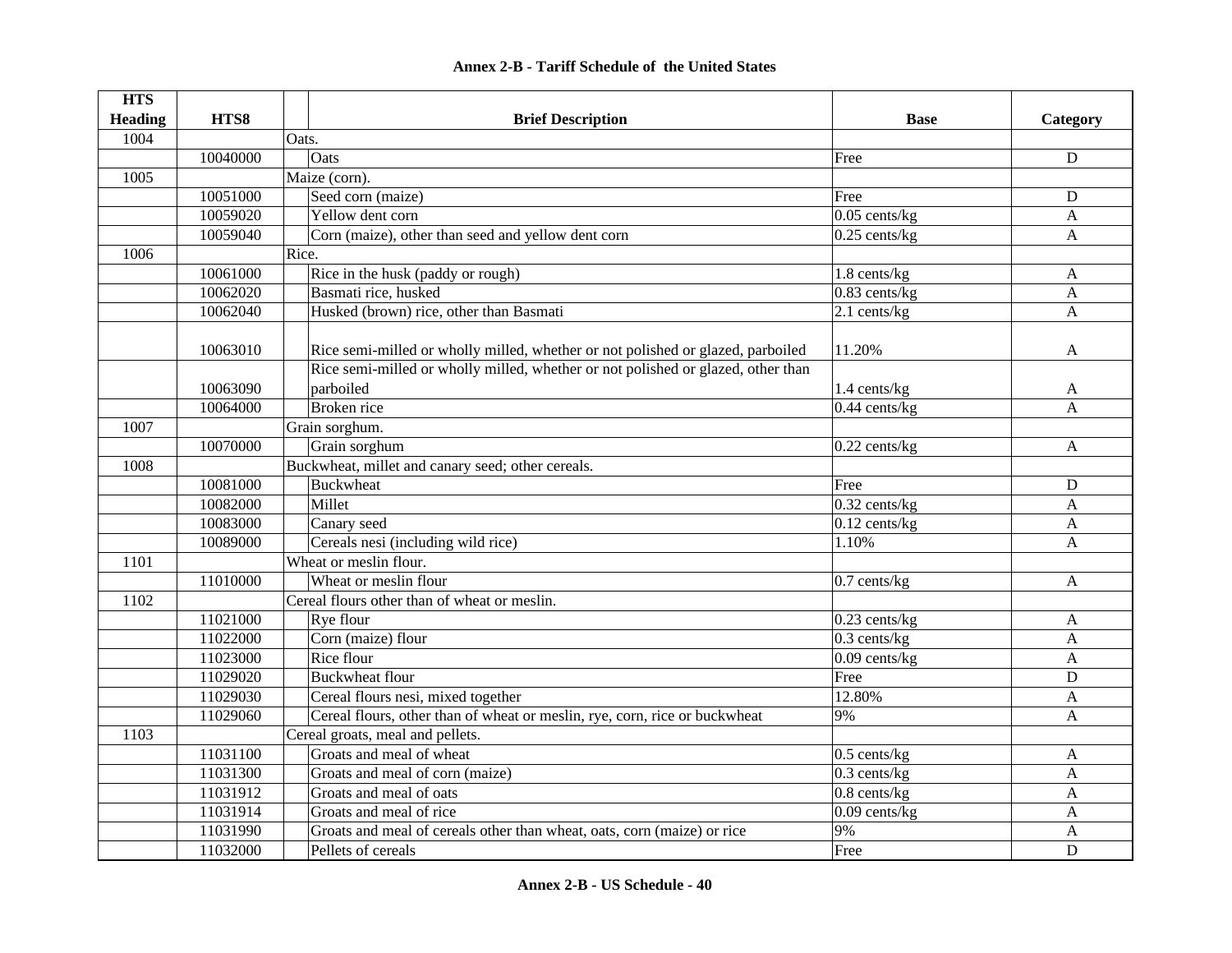|  | <b>Annex 2-B - Tariff Schedule of the United States</b> |  |
|--|---------------------------------------------------------|--|
|--|---------------------------------------------------------|--|

| <b>HTS</b>     |          |                                                                                             |                 |              |  |
|----------------|----------|---------------------------------------------------------------------------------------------|-----------------|--------------|--|
| <b>Heading</b> | HTS8     | <b>Brief Description</b>                                                                    | <b>Base</b>     | Category     |  |
| 1104           |          | Cereal grains otherwise worked (for example, hulled, rolled, flaked, pearled, sliced or kil |                 |              |  |
|                | 11041200 | Rolled or flaked grains of oats                                                             | 1.2 cents/kg    | A            |  |
|                | 11041910 | Rolled or flaked grains of barley                                                           | $2$ cents/kg    | $\mathbf{A}$ |  |
|                | 11041990 | Rolled or flaked grains of cereals, other than of barley or oats                            | $0.45$ cents/kg | $\mathbf{A}$ |  |
|                |          | Grains of oats, hulled, pearled, clipped, sliced, kibbled or otherwise worked, but          |                 |              |  |
|                | 11042200 | not rolled or flaked                                                                        | 0.50%           | A            |  |
|                |          | Grains of corn (maize), hulled, pearled, clipped, sliced, kibbled or otherwise              |                 |              |  |
|                | 11042300 | worked, but not rolled or flaked                                                            | $0.45$ cents/kg | A            |  |
|                |          | Grains of barley, hulled, pearled, clipped, sliced, kibbled or otherwise worked, but        |                 |              |  |
|                | 11042910 | not rolled or flaked                                                                        | 1.20%           | A            |  |
|                |          | Grains of cereals other than barley, oats or corn, hulled, pearled, clipped, sliced,        |                 |              |  |
|                | 11042990 | kibbled or otherwise worked, but not rolled or flaked                                       | 2.70%           | A            |  |
|                | 11043000 | Germ of cereals, whole, rolled, flaked or ground                                            | 4.50%           | A            |  |
| 1105           |          | Flour, meal, powder, flakes, granules and pellets of potatoes.                              |                 |              |  |
|                | 11051000 | Flour, meal and powder of potatoes                                                          | 1.7 cents/kg    | $\mathbf{A}$ |  |
|                | 11052000 | Flakes, granules and pellets, of potatoes                                                   | 1.3 cents/kg    | $\mathbf{A}$ |  |
| 1106           |          | Flour, meal and powder of the dried leguminous vegetables of heading 07.13, of sago or      |                 |              |  |
|                | 11061000 | Flour, meal and powder of the dried leguminous vegetables of heading 0713                   | 8.30%           | $\mathbf{A}$ |  |
|                | 11062010 | Flour, meal and powder of Chinese water chestnuts                                           | 8.30%           | A            |  |
|                |          | Flour, meal and powder of sago, or of roots or tubers of heading 0714 (excluding            |                 |              |  |
|                | 11062090 | Chinese water chestnuts)                                                                    | Free            | ${\bf D}$    |  |
|                | 11063020 | Flour, meal and powder of banana and plantain                                               | 2.80%           | A            |  |
|                |          | Fruit and nut flour, meal and powder of the products of chapter 8, other than of            |                 |              |  |
|                | 11063040 | banana and plantain                                                                         | 9.60%           | A            |  |
| 1107           |          | Malt, whether or not roasted.                                                               |                 |              |  |
|                | 11071000 | Malt, not roasted                                                                           | $0.3$ cents/kg  | A            |  |
|                | 11072000 | Malt, roasted                                                                               | $0.42$ cents/kg | A            |  |
| 1108           |          | Starches; inulin.                                                                           |                 |              |  |
|                | 11081100 | Wheat starch                                                                                | $0.54$ cents/kg | A            |  |
|                | 11081200 | Corn (maize) starch                                                                         | $0.54$ cents/kg | A            |  |
|                | 11081300 | Potato starch                                                                               | $0.56$ cents/kg | $\mathbf{A}$ |  |
|                | 11081400 | Cassava (manioc) starch                                                                     | Free            | $\mathbf D$  |  |
|                | 11081900 | Starches other than wheat, corn (maize), potato or cassava (manioc) starches                | Free            | $\mathbf D$  |  |
|                | 11082000 | Inulin                                                                                      | 2.60%           | A            |  |
| 1109           |          | Wheat gluten, whether or not dried.                                                         |                 |              |  |
|                | 11090010 | Wheat gluten, whether or not dried, to be used as animal feed                               | 1.80%           | A            |  |
|                | 11090090 | Wheat gluten, whether or not dried, to be used for other than animal feed                   | 6.80%           | A            |  |
| 1201           |          | Soya beans, whether or not broken.                                                          |                 |              |  |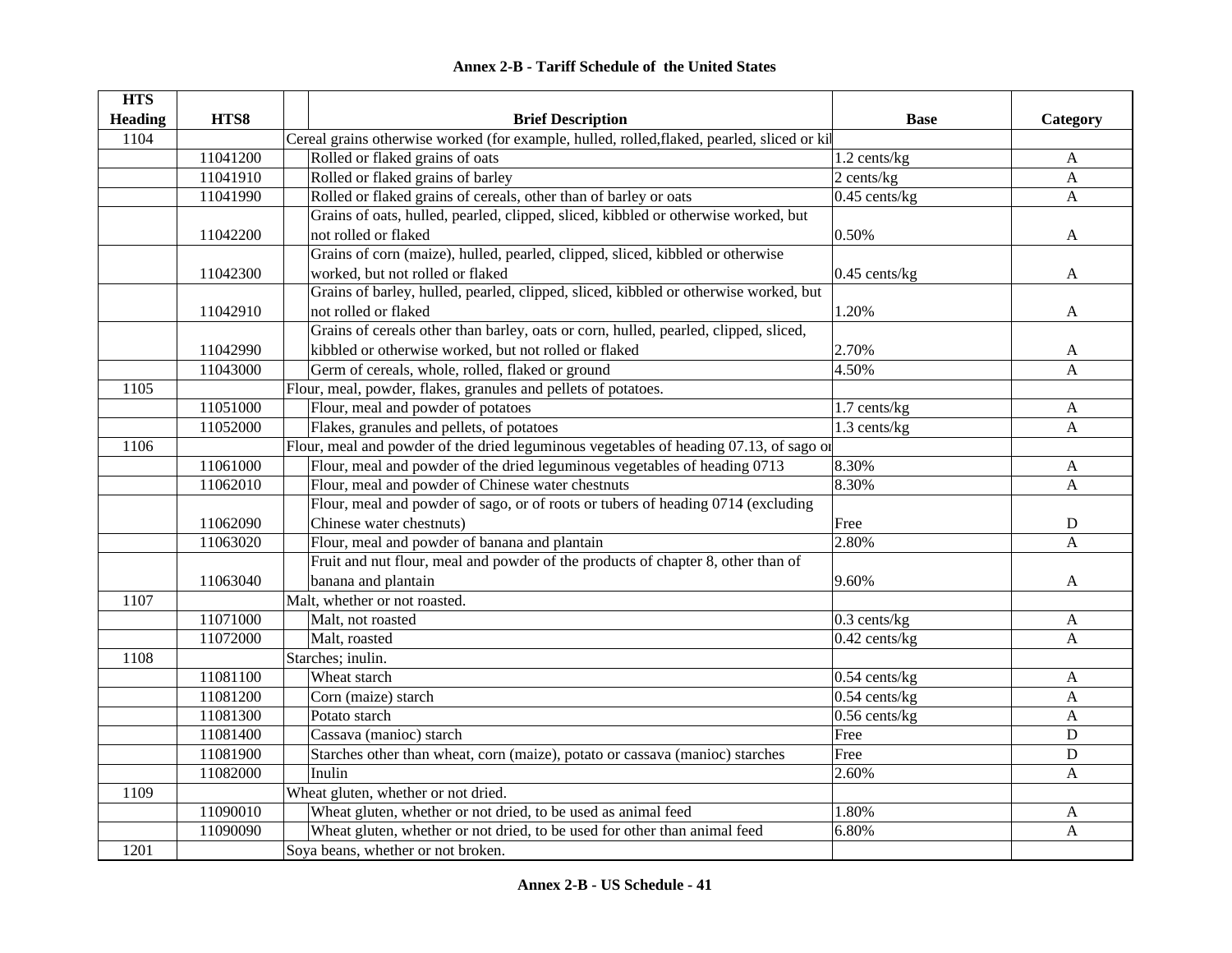|  | <b>Annex 2-B - Tariff Schedule of the United States</b> |  |
|--|---------------------------------------------------------|--|
|--|---------------------------------------------------------|--|

| <b>HTS</b>     |          |                                                                                       |                    |                  |
|----------------|----------|---------------------------------------------------------------------------------------|--------------------|------------------|
| <b>Heading</b> | HTS8     | <b>Brief Description</b>                                                              | <b>Base</b>        | Category         |
|                | 12010000 | Soybeans, whether or not broken                                                       | Free               | D                |
| 1202           |          | Ground-nuts, not roasted or otherwise cooked, whether or not shelled or broken.       |                    |                  |
|                |          | Peanuts (ground-nuts), not roasted or cooked, in shell, subject to gen note 15 of the |                    |                  |
|                | 12021005 | <b>HTS</b>                                                                            | $9.35$ cents/kg    | A                |
|                |          | Peanuts (ground-nuts), not roasted or cooked, in shell, subject to add. US note 2 to  |                    |                  |
|                | 12021040 | Ch.12                                                                                 | $9.35$ cents/kg    | A                |
|                |          | Peanuts (ground-nuts), not roasted or cooked, in shell, not subject to gen note 15 or |                    | See Annex 1 Note |
|                | 12021080 | add. US note 2 to Ch.12                                                               | 163.80%            | $\,8\,$          |
|                |          | Peanuts (ground-nuts), not roasted or cooked, shelled, subject to gen note 15 of the  |                    |                  |
|                | 12022005 | <b>HTS</b>                                                                            | 6.6 cents/kg       | A                |
|                |          | Peanuts (ground-nuts), not roasted or cooked, shelled, subject to add. US note 2 to   |                    |                  |
|                | 12022040 | Ch.12                                                                                 | 6.6 cents/kg       | A                |
|                |          | Peanuts (ground-nuts), not roasted or cooked, shelled, not subject to gen note 15 or  |                    | See Annex 1 Note |
|                | 12022080 | add. US note 2 to Ch.12                                                               | 131.80%            | $8\phantom{.0}$  |
| 1203           |          | Copra.                                                                                |                    |                  |
|                | 12030000 | Copra                                                                                 | Free               | ${\bf D}$        |
| 1204           |          | Linseed, whether or not broken.                                                       |                    |                  |
|                | 12040000 | Flaxseed (linseed), whether or not broken                                             | $0.39$ cents/kg    | $\mathbf{A}$     |
| 1205           |          | Rape or colza seeds, whether or not broken.                                           |                    |                  |
|                | 12051000 | Low erucic acid rape or colza seeds, whether or not broken                            | $0.58$ cents/kg    | A                |
|                | 12059000 | Rape or colza seeds (other than of low erucic acid), whether or not broken            | $0.58$ cents/kg    | A                |
| 1206           |          | Sunflower seeds, whether or not broken.                                               |                    |                  |
|                | 12060000 | Sunflower seeds, whether or not broken                                                | Free               | $\mathbf D$      |
| 1207           |          | Other oil seeds and oleaginous fruits, whether or not broken.                         |                    |                  |
|                | 12071000 | Palm nuts and kernels, whether or not broken                                          | Free               | D                |
|                | 12072000 | Cotton seeds, whether or not broken                                                   | $0.47$ cents/kg    | A                |
|                | 12073000 | Castor beans, whether or not broken                                                   | Free               | $\mathbf D$      |
|                | 12074000 | Sesame seeds, whether or not broken                                                   | Free               | $\mathbf D$      |
|                | 12075000 | Mustard seeds, whether or not broken                                                  | Free               | $\mathbf D$      |
|                | 12076000 | Safflower seeds, whether or not broken                                                | Free               | $\mathbf D$      |
|                | 12079100 | Poppy seeds, whether or not broken                                                    | $0.06$ cents/ $kg$ | $\overline{A}$   |
|                |          | Oil seeds and oleaginous fruits not elsewhere specified or included, whether or not   |                    |                  |
|                | 12079901 | broken                                                                                | Free               | $\mathbf D$      |
| 1208           |          | Flours and meals of oil seeds or oleaginous fruits, other than those of mustard.      |                    |                  |
|                | 12081000 | Flours and meals of soybeans                                                          | 1.90%              | $\mathbf{A}$     |
|                |          | Flours and meals of oil seeds or oleaginous fruits other than those of mustard or     |                    |                  |
|                | 12089000 | soybeans                                                                              | 1.40%              | A                |
| 1209           |          | Seeds, fruit and spores, of a kind used for sowlng.                                   |                    |                  |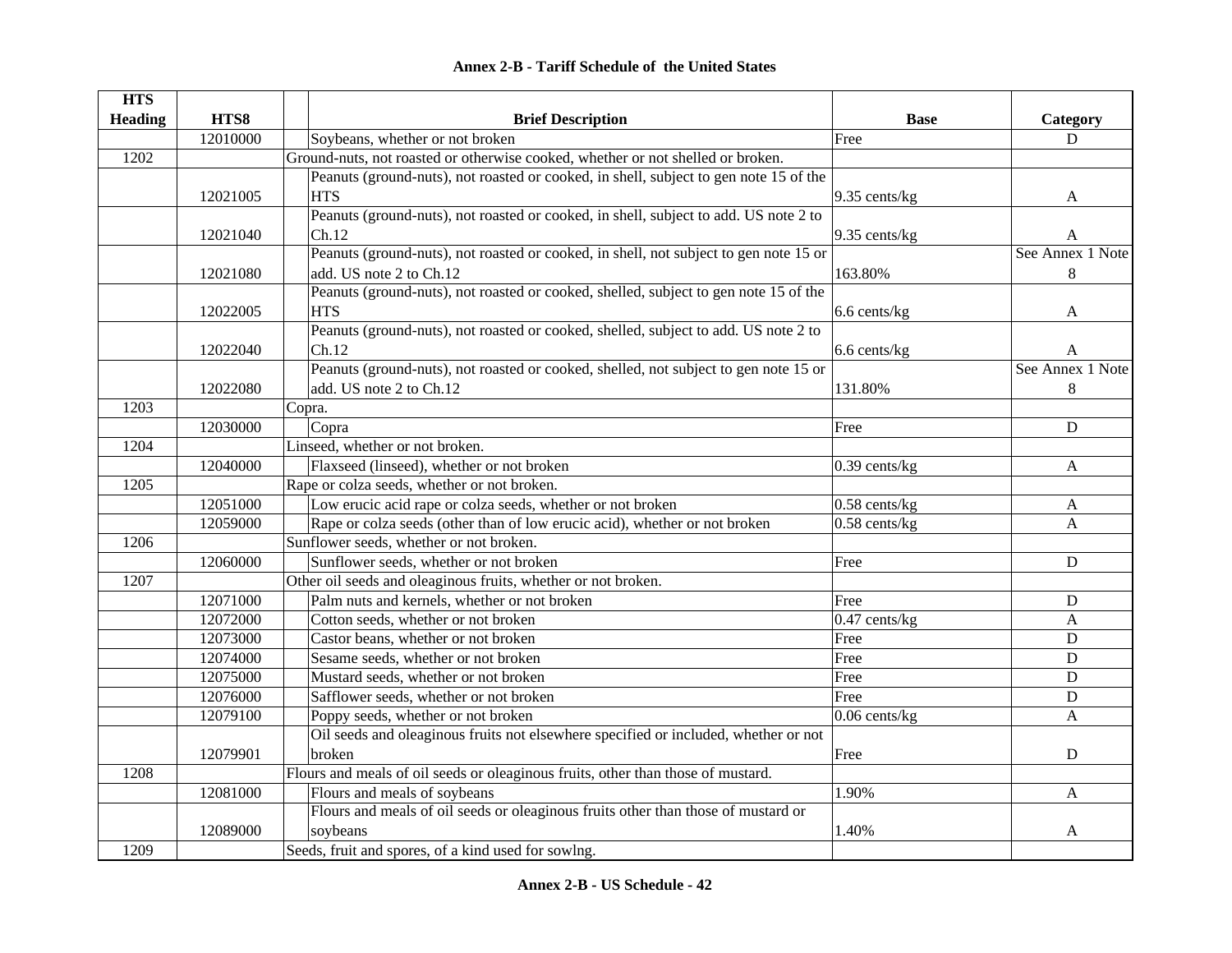| <b>HTS</b>     |          |                                                                                             |                 |              |
|----------------|----------|---------------------------------------------------------------------------------------------|-----------------|--------------|
| <b>Heading</b> | HTS8     | <b>Brief Description</b>                                                                    | <b>Base</b>     | Category     |
|                | 12091000 | Sugar beet seed of a kind used for sowing                                                   | Free            | $\mathbf D$  |
|                | 12092100 | Alfalfa (lucerne) seed of a kind used for sowing                                            | 1.5 cents/kg    | A            |
|                | 12092220 | White and ladino clover seed of a kind used for sowing                                      | 1.6 cents/kg    | $\mathbf{A}$ |
|                | 12092240 | Clover seed, other than white and ladino, of a kind used for sowing                         | Free            | ${\bf D}$    |
|                | 12092300 | Fescue seed of a kind used for sowing                                                       | Free            | ${\bf D}$    |
|                | 12092400 | Kentucky blue grass seed of a kind used for sowing                                          | 1.2 cents/kg    | $\mathbf{A}$ |
|                | 12092500 | Rye grass seed of a kind used for sowing                                                    | 1.4 cents/kg    | $\mathbf{A}$ |
|                | 12092600 | Timothy grass seed of a kind used for sowing                                                | Free            | D            |
|                | 12092910 | Beet seed, other than sugar beet seed, of a kind used for sowing                            | Free            | D            |
|                |          | Seeds of forage plants of a kind used for sowing, not elsewhere specified or                |                 |              |
|                | 12092990 | included                                                                                    | Free            | D            |
|                | 12093000 | Seeds of herbaceous plants cultivated principally for their flowers                         | 1 cents/kg      | $\mathbf{A}$ |
|                | 12099110 | Cauliflower seeds of a kind used for sowing                                                 | 5.9 cents/kg    | $\mathbf{A}$ |
|                | 12099120 | Celery seeds of a kind used for sowing                                                      | Free            | $\mathbf D$  |
|                | 12099140 | Onion seeds of a kind used for sowing                                                       | Free            | $\mathbf D$  |
|                | 12099150 | Parsley seeds of a kind used for sowing                                                     | $0.68$ cents/kg | $\mathbf{A}$ |
|                | 12099160 | Pepper seeds of a kind used for sowing                                                      | Free            | $\mathbf D$  |
|                | 12099180 | Vegetable seeds, nesi, of a kind used for sowing                                            | 1.5 cents/kg    | $\mathbf{A}$ |
|                | 12099920 | Tree and shrub seeds of a kind used for sowing                                              | Free            | ${\bf D}$    |
|                | 12099940 | Seeds, fruits and spores, of a kind used for sowing, nesi                                   | $0.83$ cents/kg | $\mathbf{A}$ |
| 1210           |          | Hop cones, fresh or dried, whether or not ground, powdered or in the form of pellets; lu    |                 |              |
|                |          |                                                                                             |                 |              |
|                | 12101000 | Hop cones, fresh or dried, neither ground, powdered nor in the form of pellets              | 13.2 cents/kg   | A            |
|                |          |                                                                                             |                 |              |
|                | 12102000 | Hop cones, fresh or dried, ground, powdered or in the form of pellets; lupulin              | 13.2 cents/kg   | A            |
| 1211           |          | Plants and parts of plants (including seeds and fruits), of a kind used primarily in perfun |                 |              |
|                |          | Licorice roots, fresh or dried, of a kind used in perfumery, in pharmacy, or for            |                 |              |
|                | 12111000 | insecticidal, fungicidal or similar purposes                                                | Free            | D            |
|                |          | Ginseng roots, fresh or dried, of a kind used in perfumery, in pharmacy, or for             |                 |              |
|                | 12112000 | insecticidal, fungicidal or similar purposes                                                | Free            | D            |
|                |          | Coca leaf, of a kind used in perfumery, in pharmacy or for insecticidal, fungicidal         |                 |              |
|                | 12113000 | or similar purposes                                                                         | Free            | D            |
|                |          | Poppy straw, of a kind used in perfumery, in pharmacy or for insecticidal,                  |                 |              |
|                | 12114000 | fungicidal or similar purposes                                                              | Free            | $\mathbf D$  |
|                |          | Mint leaves, crude or not manufactured, of a kind used in perfumery, in pharmacy            |                 |              |
|                | 12119020 | or for insecticidal, fungicidal or similar purposes                                         | Free            | D            |
|                |          | Mint leaves nesi, of a kind used in perfumery, in pharmacy or for insecticidal,             |                 |              |
|                | 12119040 | fungicidal or similar purposes                                                              | 4.80%           | A            |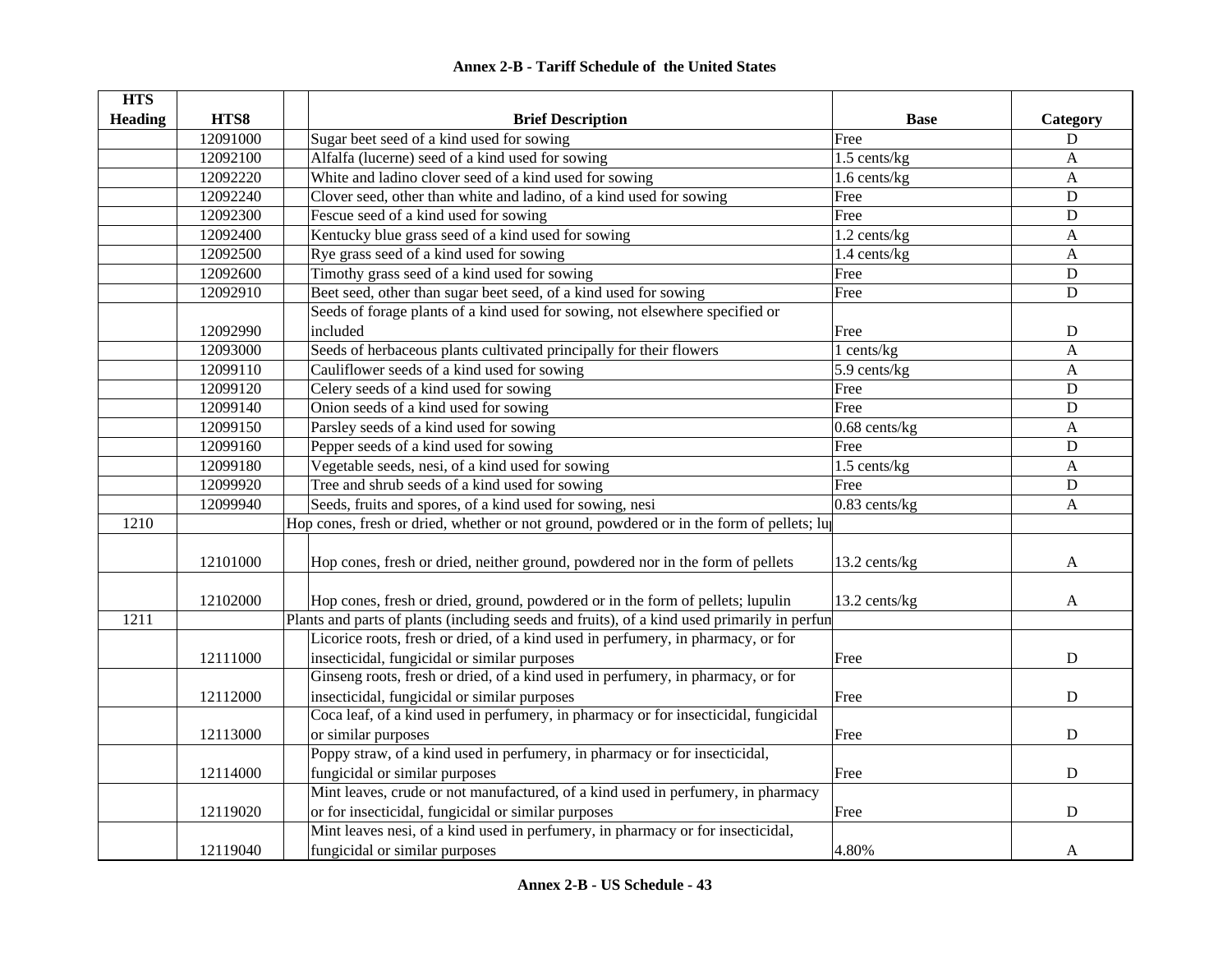| <b>HTS</b>     |          |                                                                                            |                |             |
|----------------|----------|--------------------------------------------------------------------------------------------|----------------|-------------|
| <b>Heading</b> | HTS8     | <b>Brief Description</b>                                                                   | <b>Base</b>    | Category    |
|                |          | Tonka beans, of a kind used in perfumery, in pharmacy or for insecticidal,                 |                |             |
|                | 12119060 | fungicidal or similar purposes                                                             | 6.6 cents/kg   | A           |
|                |          | Plants and parts of plants nesoi, of a kind used in perfumery, in pharmacy or for          |                |             |
|                | 12119090 | insecticidal, fungicidal or similar purposes                                               | Free           | ${\bf D}$   |
| 1212           |          | Locust beans, seaweeds and other algae, sugar beet and sugar cane, fresh, chilled, frozer  |                |             |
|                |          | Locust beans, including locust bean seeds, fresh, chilled, frozen or dried, whether        |                |             |
|                | 12121000 | or not ground                                                                              | Free           | ${\bf D}$   |
|                |          |                                                                                            |                |             |
|                | 12122000 | Seaweeds and other algae, fresh, chilled, frozen or dried, whether or not ground           | Free           | $\mathbf D$ |
|                |          | Nectarine stones and kernels of a kind used primarily for human consumption, not           |                |             |
|                | 12123010 | elsewhere specified or included                                                            | Free           | ${\bf D}$   |
|                |          | Apricot, peach (other than nectarine) or plum stones and kernels used primarily for        |                |             |
|                | 12123090 | human consumption, not elsewhere specified or included                                     | $1.5$ cents/kg | A           |
|                | 12129100 | Sugar beet, fresh, chilled, frozen or dried, whether or not ground                         | 39.7 cents/t   | A           |
|                | 12129910 | Sugar cane, fresh, chilled, frozen or dried, whether or not ground                         | \$1.24/t       | A           |
|                |          | Fruit stone & kernel (not apricot/peach/plum) & other vegetable products (eg,              |                |             |
|                | 12129990 | unroasted chicory roots) used primary human consumption, nesoi                             | Free           | ${\bf D}$   |
| 1213           |          | Cereal straw and husks, unprepared, whether or not chopped, ground, pressed or in the f    |                |             |
|                |          | Cereal straw and husks, unprepared, whether or not chopped, ground, pressed or in          |                |             |
|                | 12130000 | the form of pellets                                                                        | Free           | ${\bf D}$   |
| 1214           |          | Swedes, mangolds, fodder roots, hay, lucerne (alfalfa), clover, sainfoin, forage kale, lup |                |             |
|                | 12141000 | Alfalfa (lucerne) meal and pellets                                                         | 1.40%          | A           |
|                |          | Rutabagas, mangolds, fodder roots, hay, clover, sainfoin, kale, lupines, vetches &         |                |             |
|                | 12149000 | forage products nesi                                                                       | Free           | $\mathbf D$ |
| 1301           |          | Lac; natural gums, resins, gum-resins and oleoresins (for example, balsams).               |                |             |
|                | 13011000 | Lac                                                                                        | Free           | ${\bf D}$   |
|                | 13012000 | Gum Arabic                                                                                 | Free           | ${\bf D}$   |
|                | 13019040 | Turpentine gum (oleoresinous exudate from living trees)                                    | 1.30%          | A           |
|                | 13019090 | Natural gums, resins, gum-resins and oleoresins (e.g., balsams), nesoi                     | Free           | $\mathbf D$ |
| 1302           |          | Vegetable saps and extracts; pectic substances, pectinates and pectates; agar-agar and ot  |                |             |
|                | 13021100 | Saps and extracts of opium                                                                 | Free           | ${\bf D}$   |
|                | 13021200 | Saps and extracts of licorice                                                              | 3.80%          | A           |
|                | 13021300 | Saps and extracts of hops                                                                  | 89 cents/kg    | A           |
|                | 13021400 | Saps and extracts of pyrethrum or of the roots of plants containing rotenone               | Free           | ${\bf D}$   |
|                | 13021921 | Poppy straw extract                                                                        | Free           | $\mathbf D$ |
|                |          | Ginseng; substances having anesthetic, prophylactic or therapeutic properties, other       |                |             |
|                | 13021940 | than poppy straw extract                                                                   | $1\%$          | A           |
|                | 13021990 | Vegetable saps and extracts nesi                                                           | Free           | $\mathbf D$ |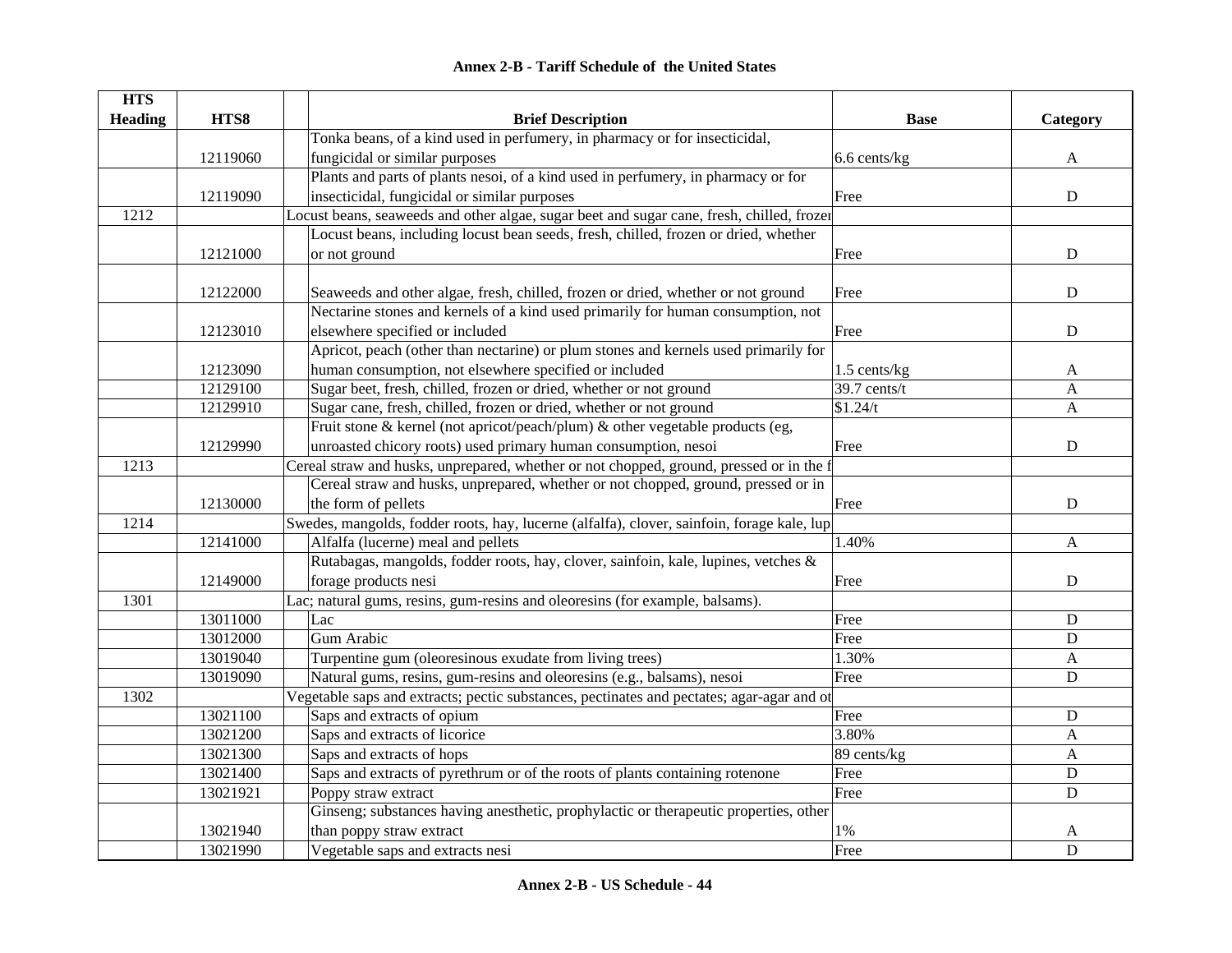#### **HTS Heading are HTS8 are THTS8 Brief Description Brief Description Base Base Example Category** 13022000 Pectic substances, pectinates and pectates Free Free Press,  $\Box$ 13023100 Agar-agar D D 13023200Mucilages and thickeners, whether or not modified, derived from locust beans, locust bean seeds or guar seeds **Free** D 13023900Mucilages and thickeners derived from vegetable products other than locust beans, locust bean seeds or guar seeds, and excluding agar-agar  $\qquad \qquad \qquad$  3.20% A 1401Vegetable materials of a kind used primarily for plaiting (for example, bamboos, rattans 14011000 Bamboos, of a kind used primarily for plaiting Free Free Press, Free Press, D. 14012020Rattans, in the rough or cut transversely into sections, of a kind used primarily for plaiting D<br>
D 14012040 Rattans, other than those in the rough or cut transversely into sections, of a kind used primarily for plaiting and the contract of the contract of the contract of the contract of the contract of the contract of the contract of the contract of the contract of the contract of the contract of the contract o 14019020 Willow (osier), of a kind used primarily for plaiting 4.40% A 14019040Lime bark, raffia, reeds, rushes, cleaned, bleached or dyed cereal straw, other vegetable materials nesi, used primarily for plaiting 3.20% 3.20% 1402Vegetable materials of a kind used primarily as stuffing or as padding (for example, kap 14020091Vegetable hair of a kind used primarily as stuffing or padding, whether or not supported a subset of the set of the set of the set of the set of the set of the set of the set of the set of the set of the set of the set of the set of the set of the set of the set of the set of the set of the set of th 14020099Kapok, eel grass and other vegetable materials nesoi, of a kind used primarily as stuffing or padding, whether or not supported **Free** Pres 1403Vegetable materials of a kind used primarily in brooms or in brushes (for example, broo 14030010Broomcorn (Sorghum vulgare var. technicum) of a kind used primarily in brooms or brushes  $$4.95/t$  A 14030092 Istle of a kind used primarily in brooms or brushes Free Free Press, Pres 14030094Piassava, couch-grass and other vegetable materials nesoi, of a kind used primarily in brooms or brushes and the contract of the contract of the contract of the contract of the contract of the contract of the contract of the contract of the contract of the contract of the contract of the contract of the c 1404Vegetable products not elsewhere specified or included. 14041000 Raw vegetable materials of a kind used primarily in dyeing or tanning Free D 14042000 Cotton linters D 14049000 Vegetable products nesi D 1501Pig fat (including lard) and poultry fat, other than that of heading 02.09 or 15.03 15010000 Pig fat (including lard) and poultry fat, other than that of head 0209 or 1503 3 cents/kg A 1502Fats of bovine animals, sheep or goats, other than those of heading 15.03 15020000 **Fats of bovine animals, sheep or goats, other than those of heading 1503** 0.43 cents/kg A 1503Lard stearin, lard oil, oleostearin, oleo-oil and tellow oil, not emulsified or mixed or oth 15030000Lard stearin, lard oil, oleostearin, oleo-oil, and tallow oil, not emulsified or mixed or otherwise prepared and the control of the control of the control of the control of the control of the control of the control of the control of the control of the control of the control of the control of the control of t

### **Annex 2-B - Tariff Schedule of the United States**

Fats and oils and their fractions, of fish or marine mammals, whether or not refined, but

1504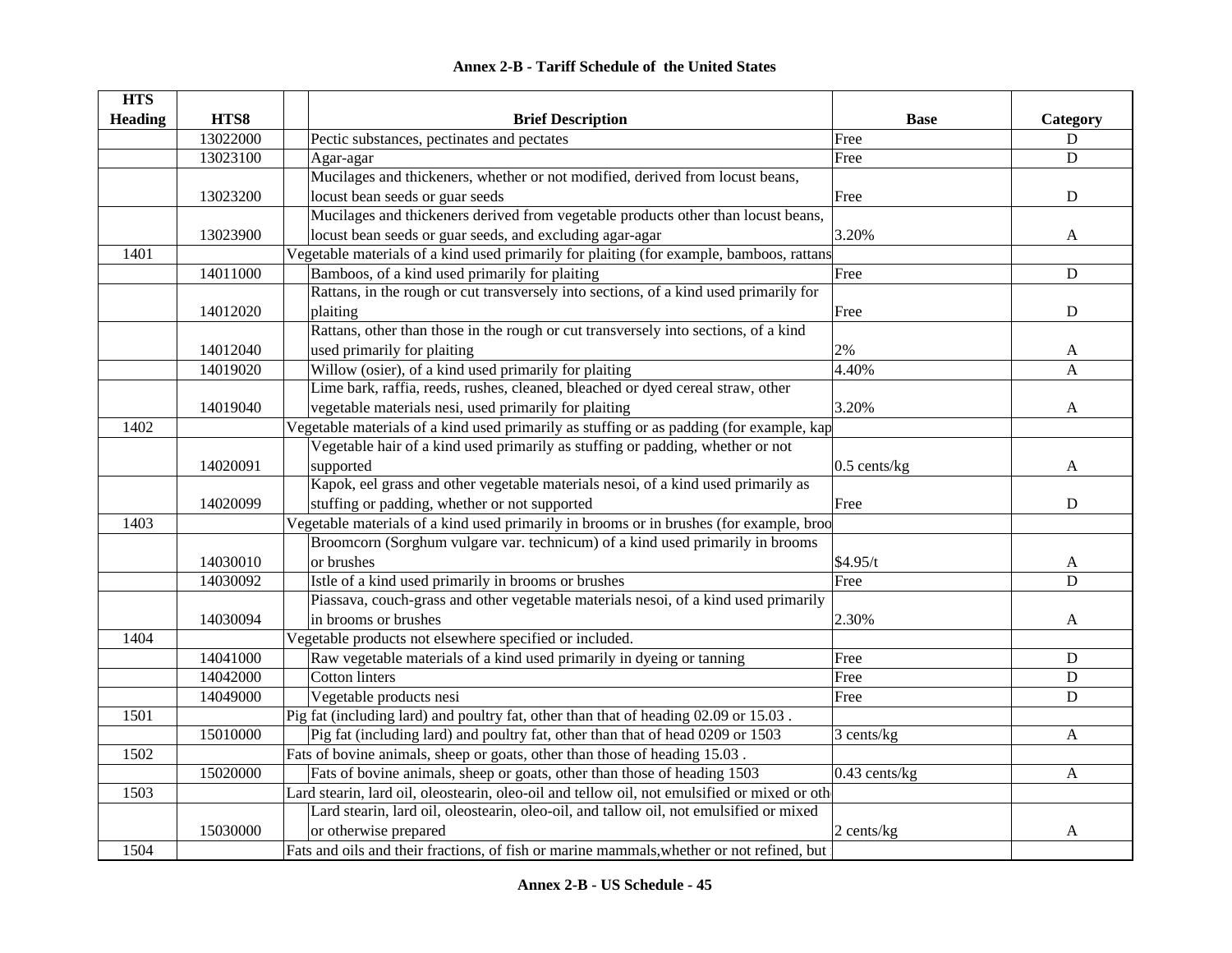| <b>HTS</b>     |          |                                                                                             |                            |              |
|----------------|----------|---------------------------------------------------------------------------------------------|----------------------------|--------------|
| <b>Heading</b> | HTS8     | <b>Brief Description</b>                                                                    | <b>Base</b>                | Category     |
|                | 15041020 | Cod-liver oil and its fractions                                                             | Free                       | D            |
|                | 15041040 | Fish-liver oils and their fractions, other than cod-liver oil and its fractions             | 2.50%                      | A            |
|                | 15042020 | Cod oil and its fractions, other than liver oil                                             | Free                       | ${\bf D}$    |
|                | 15042040 | Herring oil and its fractions, other than liver oil                                         | 1 cents/kg                 | A            |
|                |          | Fats and oils and their fractions, of fish other than cod and herring, excluding liver      |                            |              |
|                | 15042060 | oil                                                                                         | 1.5 cents/ $kg + 5%$       | A            |
|                | 15043000 | Fats and oils and their fractions, of marine mammals                                        | 1.7 cents/kg $+ 5\%$       | $\mathbf{A}$ |
| 1505           |          | Wool grease and fatty substances derived therefrom (including lanolin).                     |                            |              |
|                | 15050010 | Wool grease, crude                                                                          | 1.3 cents/kg               | A            |
|                | 15050090 | Fatty substances derived from wool grease (including lanolin)                               | 2.40%                      | $\mathbf{A}$ |
| 1506           |          | Other animal fats and oils and their fractions, whether or not refined, but not chemically  |                            |              |
|                |          | Animal fats and oils and their fractions nesi, whether or not refined, but not              |                            |              |
|                | 15060000 | chemically modified                                                                         | 2.30%                      | A            |
| 1507           |          | Soya-bean oil and its fractions, whether or not refined, but not chemically modified.       |                            |              |
|                | 15071000 | Crude soybean oil, whether or not degummed                                                  | 19.10%                     | $\, {\bf B}$ |
|                |          | Pharmaceutical grade soybean oil meeting FDA requirements for use in                        |                            |              |
|                | 15079020 | intravenous fat emulsions, valued over \$5 per kg                                           | Free                       | ${\bf D}$    |
|                |          | Soybean oil, other than crude, and its fractions, whether or not refined, but not           |                            |              |
|                | 15079040 | chemically modified, nesi                                                                   | 19.10%                     | B            |
| 1508           |          | Ground-nut oil and its fractions, whether or not refined, but not chemically modified.      |                            |              |
|                | 15081000 | Crude peanut (ground-nut) oil                                                               | 7.5 cents/kg               | B            |
|                |          | Peanut (ground-nut) oil, other than crude, and its fractions, whether or not refined,       |                            |              |
|                | 15089000 | but not chemically modified                                                                 | 7.5 cents/kg               | A            |
| 1509           |          | Olive oil and its fractioas, whether or not refined, but not chemically modified.           |                            |              |
|                |          | Virgin olive oil and its fractions, whether or not refined, not chemically modified,        | 5 cents/kg on contents and |              |
|                | 15091020 | weighing with the immediate container under 18 kg                                           | container                  | A            |
|                |          | Virgin olive oil and its fractions, whether or not refined, not chemically modified,        |                            |              |
|                | 15091040 | weighing with the immediate container 18 kg or over                                         | 3.4 cents/kg               | A            |
|                |          | Olive oil, other than virgin olive oil, and its fractions, not chemically modified,         | 5 cents/kg on contents and |              |
|                | 15099020 | weighing with the immediate container under 18 kg                                           | container                  | A            |
|                |          | Olive oil, other than virgin olive oil, and its fractions, not chemically modified,         |                            |              |
|                | 15099040 | weighing with the immediate container 18 kg or over                                         | 3.4 cents/kg               | A            |
| 1510           |          | Other oils and their fractions, obtained solely from olives, whether or not refined, but no |                            |              |
|                |          | Olive oil, including blends, and their fractions, not chemically modified, rendered         |                            |              |
|                | 15100020 | unfit for use as food                                                                       | Free                       | $\mathbf D$  |
|                |          | Edible oil including blends, and their fractions, nesi, not chemically modified,            | 5 cents/kg on contents and |              |
|                | 15100040 | weighing under 18 kg                                                                        | container                  | A            |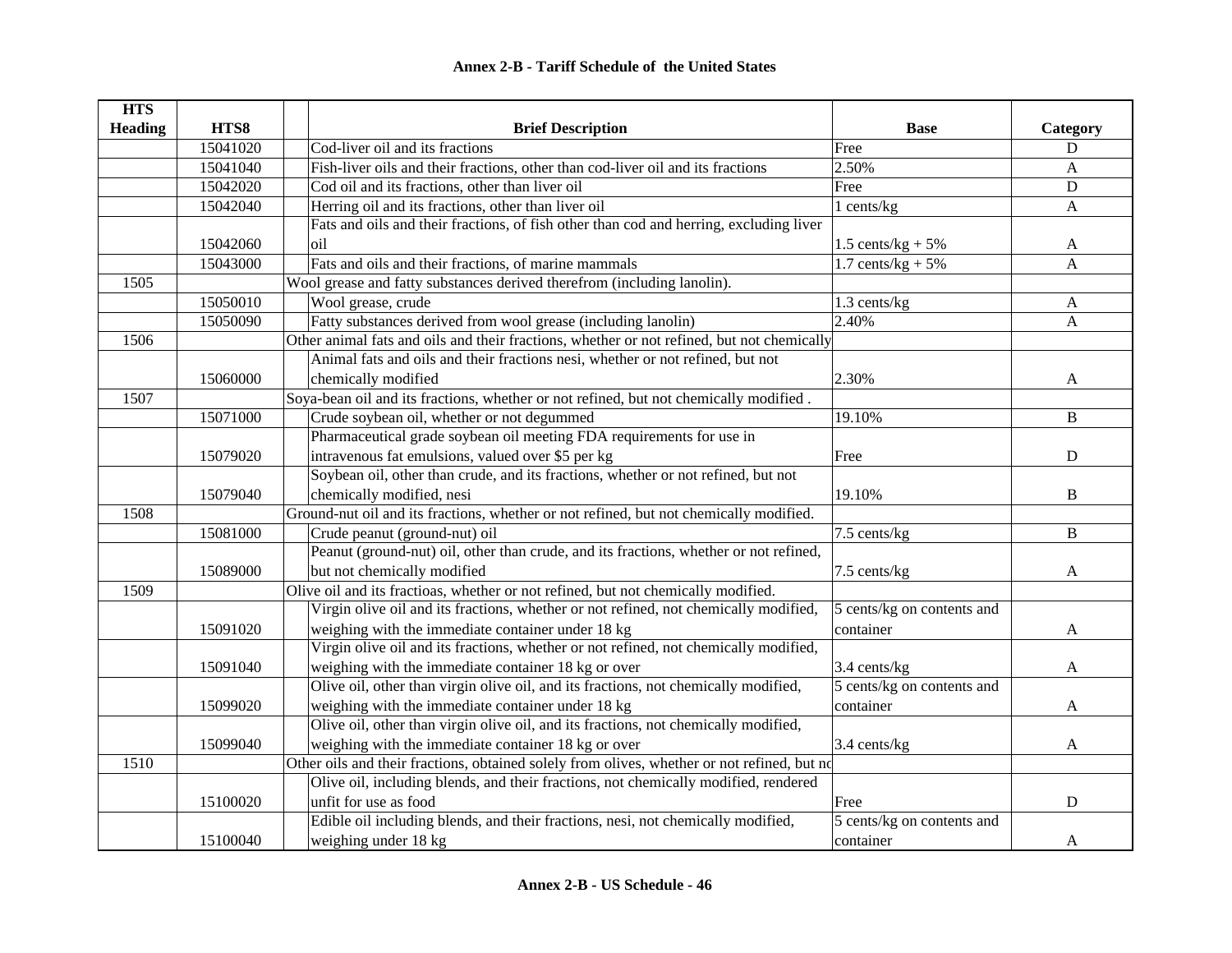| <b>HTS</b>     |          |                                                                                                 |                        |              |
|----------------|----------|-------------------------------------------------------------------------------------------------|------------------------|--------------|
| <b>Heading</b> | HTS8     | <b>Brief Description</b>                                                                        | <b>Base</b>            | Category     |
|                |          | Edible oil including blends, and their fractions, nesi, not chemically modified,                |                        |              |
|                | 15100060 | weighing 18 kg or over                                                                          | 3.4 cents/kg           | $\mathbf{A}$ |
| 1511           |          | Palm oil and its fractions, whether or not refined, but not chemically modified.                |                        |              |
|                |          |                                                                                                 |                        |              |
|                | 15111000 | Palm oil, crude, and its fractions, whether or not refined, not chemically modified             | Free                   | $\mathbf D$  |
|                |          | Palm oil, other than crude, and its fractions, whether or not refined, but not                  |                        |              |
|                | 15119000 | chemically modified                                                                             | Free                   | ${\bf D}$    |
| 1512           |          | Sunflower-seed, safflower or cotton-seed oil and fractions thereof, whether or not refine       |                        |              |
|                |          | Sunflower-seed or safflower oil, crude, and their fractions, whether or not refined,            |                        |              |
|                | 15121100 | not chemically modified                                                                         | 1.7 cents/ $kg + 3.4%$ | A            |
|                |          | Sunflower seed or safflower oil, other than crude, and their fractions, whether or              |                        |              |
|                | 15121900 | not refined, but not chemically modified                                                        | 1.7 cents/ $kg + 3.4%$ | A            |
|                |          |                                                                                                 |                        |              |
|                | 15122100 | Cottonseed oil, crude, and its fractions, whether or not gossypol has been removed 5.6 cents/kg |                        | A            |
|                |          | Cottonseed oil, other than crude, and its fractions, whether or not refined, but not            |                        |              |
|                | 15122900 | chemically modified                                                                             | 5.6 cents/kg           | A            |
| 1513           |          | Coconut (copra), palm kernel or babassu oil and fractions thereof, whether or not refined       |                        |              |
|                | 15131100 | Coconut (copra) oil, crude, and its fractions, not chemically modified                          | Free                   | ${\bf D}$    |
|                |          | Coconut (copra) oil, other than crude, and its fractions, whether or not refined, but           |                        |              |
|                | 15131900 | not chemically modified                                                                         | Free                   | ${\bf D}$    |
|                |          |                                                                                                 |                        |              |
|                | 15132100 | Palm kernel or babassu oil, crude, and their fractions, not chemically modified                 | Free                   | ${\bf D}$    |
|                |          | Palm kernel oil or babassu oil, other than crude, and their fractions, whether or not           |                        |              |
|                | 15132900 | refined, but not chemically modified                                                            | Free                   | ${\bf D}$    |
| 1514           |          | Rape, colza or mustard oil and fractions thereof, whether or not refined, but not chemical      |                        |              |
|                | 15141100 | Low erucic acid rapeseed or colza oil, crude, but not chemically modified                       | 6.40%                  | A            |
|                |          | Low erucic acid rapeseed or colza oil, other than crude, and their fractions, whether           |                        |              |
|                | 15141900 | or not refined, but not chemically modified                                                     | 6.40%                  | A            |
|                |          | Rapeseed/colza (not low erucic) or mustard oil, for use in manufacture of rubber                |                        |              |
|                | 15149110 | substitutes or lubricating oil, crude, not chem modified                                        | Free                   | ${\bf D}$    |
|                |          | Rapeseed or colza (not low erucic acid) or mustard oil, crude, not chemically                   |                        |              |
|                | 15149190 | modified, nesoi                                                                                 | 6.40%                  | A            |
|                |          | Rapeseed/colza(not low erucic) or mustard oil, for use manufacture rubber                       |                        |              |
|                | 15149910 | substitute or lube oil, not crude, & its fractions, not chem modified                           | Free                   | $\mathbf D$  |
|                |          | Denatured rapeseed or colza (not low erucic acid) or mustard oil, other than crude,             |                        |              |
|                | 15149950 | and their fractions, whether or not refined, nesoi                                              | 1.3 cents/kg           | A            |
|                |          | Rapeseed/colza (not low erucic) or mustard oil, other than crude, & their fractions,            |                        |              |
|                | 15149990 | whether or not refined, not chemically modified, nesoi                                          | 6.40%                  | A            |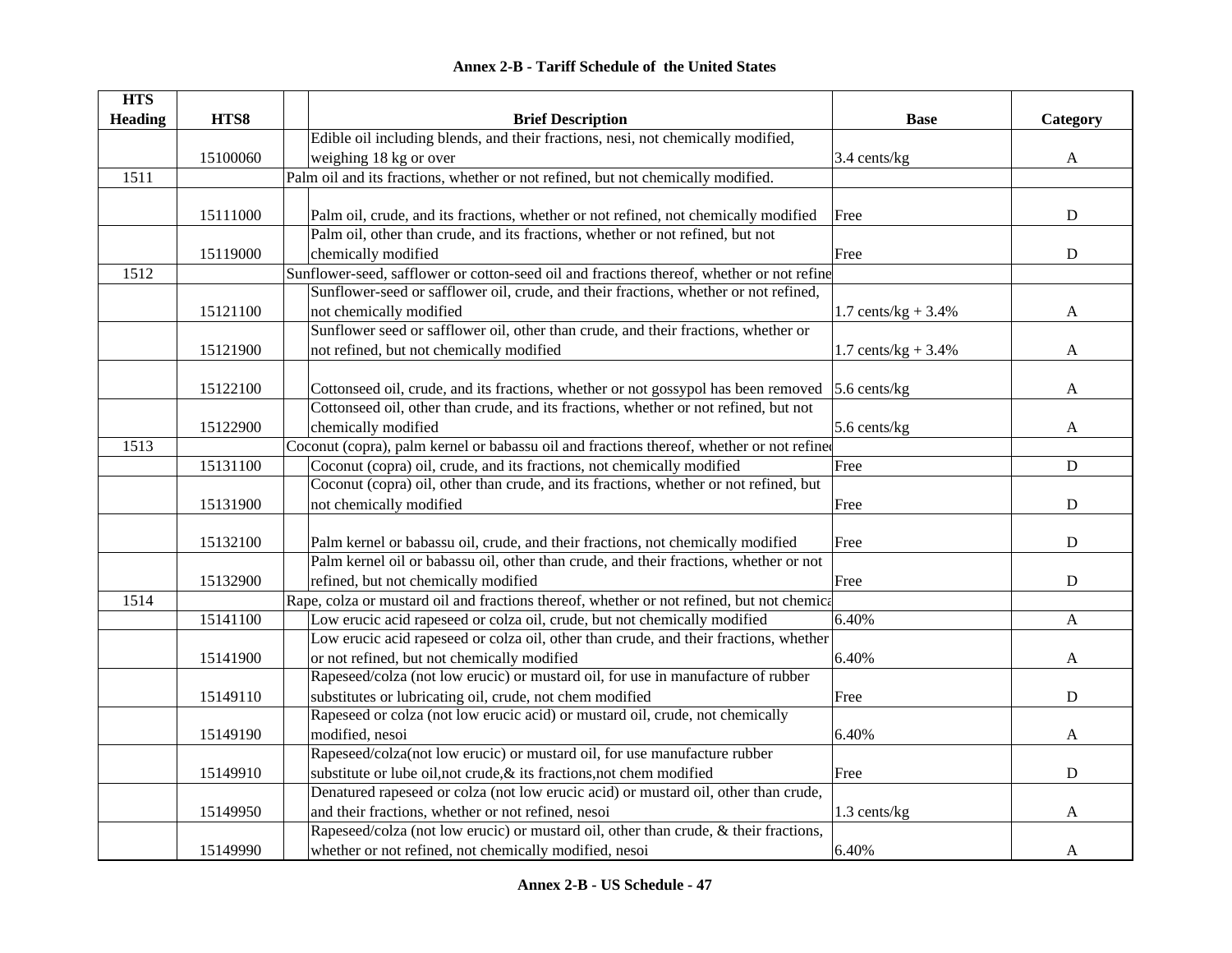|  | <b>Annex 2-B - Tariff Schedule of the United States</b> |  |
|--|---------------------------------------------------------|--|
|--|---------------------------------------------------------|--|

| <b>HTS</b><br><b>Heading</b> | HTS8     | <b>Brief Description</b>                                                                                                                                                         | <b>Base</b>     | Category         |
|------------------------------|----------|----------------------------------------------------------------------------------------------------------------------------------------------------------------------------------|-----------------|------------------|
| 1515                         |          | Other fixed vegetable fats and oils (including jojoba oil) and their fractions, whether or                                                                                       |                 |                  |
|                              | 15151100 | Linseed oil, crude, and its fractions, not chemically modified                                                                                                                   | 6.3 cents/kg    | $\mathbf{A}$     |
|                              |          | Linseed oil, other than crude, and its fractions, whether or not refined, not                                                                                                    |                 |                  |
|                              | 15151900 | chemically modified                                                                                                                                                              | 6.3 cents/kg    | A                |
|                              | 15152100 | Corn (maize) oil, crude, and its fractions, not chemically modified                                                                                                              | 3.40%           | A                |
|                              |          | Corn (maize) oil, other than crude, and its fractions, whether or not refined, not                                                                                               |                 |                  |
|                              | 15152900 | chemically modified                                                                                                                                                              | 3.40%           | A                |
|                              |          |                                                                                                                                                                                  |                 |                  |
|                              | 15153000 | Castor oil and its fractions, whether or not refined, but not chemically modified                                                                                                | Free            | D                |
|                              | 15154000 | Tung oil and its fractions, whether or not refined, not chemically modified                                                                                                      | Free            | $\mathbf D$      |
|                              | 15155000 | Sesame oil and its fractions, whether or not refined, not chemically modified                                                                                                    | $0.68$ cents/kg | A                |
|                              | 15159020 | Nut oils, whether or not refined, not chemically modified                                                                                                                        | Free            | ${\bf D}$        |
|                              | 15159060 | Jojoba oil and its fractions, whether or not refined, not chemically modified                                                                                                    | 2.30%           | A                |
|                              |          | Fixed vegetable fats and oils and their fractions nesoi, whether or not refined, not                                                                                             |                 |                  |
|                              | 15159080 | chemically modified                                                                                                                                                              | 3.20%           | A                |
| 1516                         |          | Animal or vegetable fats and oils and their fractions, partly or wholly hydrogenated, inte                                                                                       |                 |                  |
|                              |          | Animal fats and oils, partly or wholly hydrogenated, interesterified, reesterified or                                                                                            |                 |                  |
|                              | 15161000 | elaidinized, not further prepared                                                                                                                                                | 7 cents/kg      | A                |
|                              | 15162010 | Rapeseed oil, hydrogenated or hardened                                                                                                                                           | 7.70%           | A                |
|                              |          | Vegetable fats and oils nesi, partly or wholly hydrogenated, interesterified,                                                                                                    |                 |                  |
|                              | 15162090 | reesterified or elaidinized, not further prepared                                                                                                                                | 8.8 cents/kg    | A                |
| 1517                         |          | Margarine; edible mixtures or preparations of animal or vegetable fats or oils or of fract                                                                                       |                 |                  |
|                              | 15171000 | Margarine, excluding liquid margarine                                                                                                                                            | 12.3 cents/kg   | B                |
|                              |          | Edible artificial mixtures of products provided for in headings 1501 to 1515, cont.                                                                                              |                 |                  |
|                              | 15179010 | 5% or more by weight of soybean oil or fraction thereof                                                                                                                          | 18%             | A                |
|                              | 15179020 | Edible artificial mixtures of products provided for in headings 1501 to 1515, nesi                                                                                               | 8%              | A                |
|                              |          | Edible mixt. & preps, dairy products described in add. US note 1 to Ch 4: subject                                                                                                |                 |                  |
|                              | 15179045 | to gen. note 15 of the HTS                                                                                                                                                       | 11 cents/kg     | A                |
|                              |          | Edible mixt. & preps, dairy products described in add. US note 1 to Ch 4: subject                                                                                                |                 |                  |
|                              | 15179050 | to add. US note 10 to Ch. 4                                                                                                                                                      | 11 cents/kg     | A                |
|                              |          | Edible mixt. & preps, dairy products described in add. US note 1 to Ch 4: not subj.                                                                                              |                 | See Annex 1 Note |
|                              | 15179060 | to gen. note 15 or add. US note 10 to Ch. 4                                                                                                                                      | 34.2 cents/kg   | $\tau$           |
|                              | 15179090 |                                                                                                                                                                                  | 8.8 cents/kg    |                  |
| 1518                         |          | Edible mixt. & preps (ex. dairy products descr. in add. US note 1 to Ch. 4), nesoi<br>Animal or vegetable fats and oils and their fractions, boiled, oxidised, dehydrated, sulph |                 | A                |
|                              |          | Linseed or flaxseed oil, and their fractions, boiled, oxidized, dehydrated,                                                                                                      |                 |                  |
|                              | 15180020 | sulfurized, blown or otherwise chemically modified                                                                                                                               | $6.3$ cents/kg  | A                |
|                              |          |                                                                                                                                                                                  |                 |                  |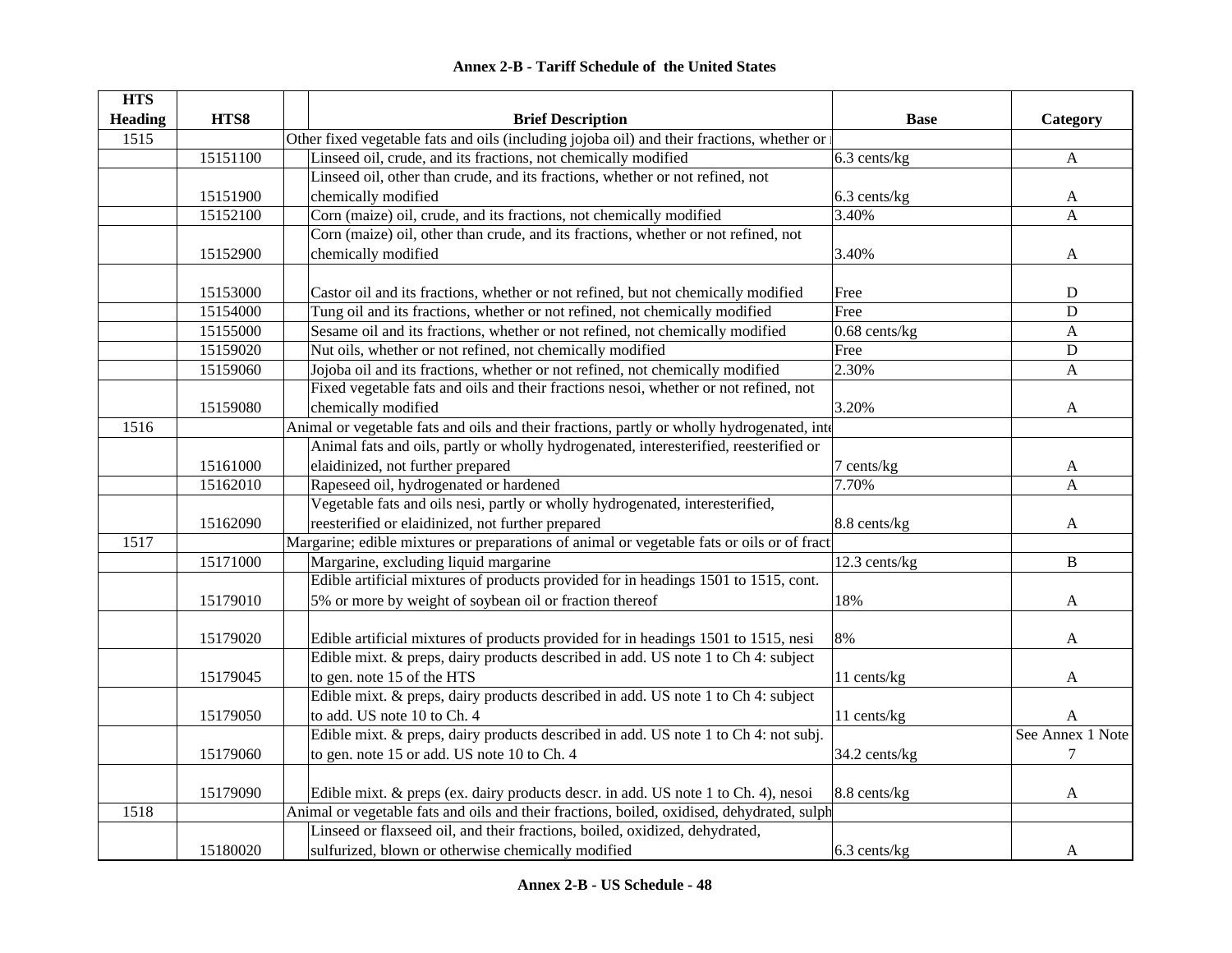| <b>HTS</b>     |          |                                                                                          |              |                           |
|----------------|----------|------------------------------------------------------------------------------------------|--------------|---------------------------|
| <b>Heading</b> | HTS8     | <b>Brief Description</b>                                                                 | <b>Base</b>  | Category                  |
|                |          | Animal or vegetable fats and oils, nesi, oxidized, dehydrated or otherwise               |              |                           |
|                | 15180040 | chemically modified; inedible mixtures of fats and oils nesi                             | 8%           | A                         |
| 1520           |          | Glycerol, crude; glycerol waters and glycerol lyes.                                      |              |                           |
|                | 15200000 | Glycerol, crude; glycerol waters and glycerol lyes                                       | Free         | ${\bf D}$                 |
| 1521           |          | Vegetable waxes (other than triglycerides), beeswax, other insect waxes and spermaceti   |              |                           |
|                | 15211000 | Vegetable waxes (other than triglycerides), whether or not refined or colored            | Free         | ${\bf D}$                 |
|                | 15219020 | <b>Bleached</b> beeswax                                                                  | 4.80%        | A                         |
|                |          | Insect waxes, other than bleached beeswax, and spermaceti, whether or not refined        |              |                           |
|                | 15219040 | or colored                                                                               | Free         | ${\bf D}$                 |
| 1522           |          | Degras; residues resulting from the treatment of fatty substances or animal or vegetable |              |                           |
|                |          | Degras; residues resulting from the treatment of fatty substances or animal or           |              |                           |
|                | 15220000 | vegetable waxes                                                                          | 3.80%        | A                         |
| 1601           |          | Sausages and similar products, of meat, meat offal or blood; food preparations based on  |              |                           |
|                |          | Pork sausages and similar products of pork, pork offal or blood; food preparations       |              |                           |
|                | 16010020 | based on these products                                                                  | 0.8 cents/kg | A                         |
|                |          | Sausages and similar products of beef, beef offal or blood; food preparations based      |              |                           |
|                | 16010040 | on these products, in airtight containers                                                | 3.40%        | A                         |
|                |          | Sausage and similar products of meats, meat offal or blood nesi; food preparations       |              |                           |
|                | 16010060 | based on these products                                                                  | 3.20%        | A                         |
| 1602           |          | Other prepared or preserved meat, meat offal or blood.                                   |              |                           |
|                | 16021000 | Homogenized preparations of meat, meat offal or blood, nesi                              | 1.90%        | A                         |
|                | 16022020 | Prepared or preserved liver of goose                                                     | 4.9 cents/kg | $\mathbf C$               |
|                | 16022040 | Prepared or preserved liver of any animal other than of goose                            | 3.20%        | $\mathbf{A}$              |
|                | 16023100 | Prepared or preserved meat or meat offal of turkeys, nesi                                | 6.40%        | A                         |
|                | 16023200 | Prepared or preserved meat or meat offal of chickens, nesoi                              | 6.40%        | $\boldsymbol{\mathsf{A}}$ |
|                | 16023900 | Prepared or preserved meat or meat offal of ducks, geese or guineas, nesoi               | 6.40%        | $\mathbf{A}$              |
|                |          |                                                                                          |              |                           |
|                | 16024110 | Prepared or preserved pork ham and cuts thereof, containing cereals or vegetables        | 6.40%        | A                         |
|                |          | Pork hams and cuts thereof, not containing cereals or vegetables, boned and              |              |                           |
|                | 16024120 | cooked and packed in airtight containers                                                 | 5.3 cents/kg | A                         |
|                |          | Prepared or preserved pork hams and cuts thereof, not containing cereals or              |              |                           |
|                | 16024190 | vegetables, nesi                                                                         | 1.4 cents/kg | A                         |
|                |          | Pork shoulders and cuts thereof, boned and cooked and packed in airtight                 |              |                           |
|                | 16024220 | containers                                                                               | 4.2 cents/kg | A                         |
|                |          | Prepared or preserved pork shoulders and cuts thereof, other than boned and              |              |                           |
|                | 16024240 | cooked and packed in airtight containers                                                 | 1.4 cents/kg | A                         |
|                | 16024910 | Prepared or preserved pork offal, including mixtures                                     | 3.20%        | A                         |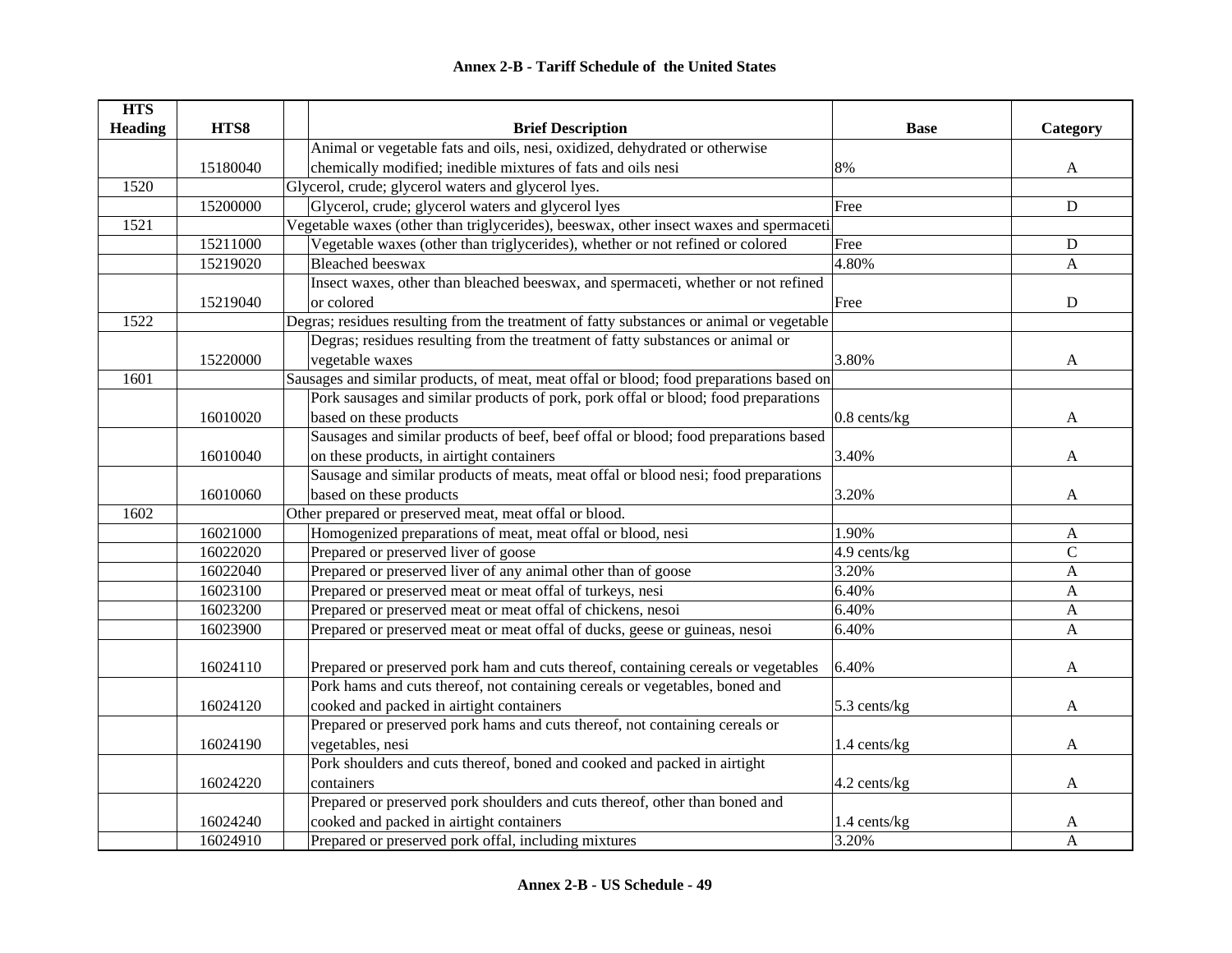| <b>HTS</b>     |          |                                                                                            |              |                |
|----------------|----------|--------------------------------------------------------------------------------------------|--------------|----------------|
| <b>Heading</b> | HTS8     | <b>Brief Description</b>                                                                   | <b>Base</b>  | Category       |
|                |          | Pork other than ham and shoulder and cuts thereof, not containing cereals or               |              |                |
|                | 16024920 | vegetables, boned and cooked and packed in airtight containers                             | 4.2 cents/kg | A              |
|                | 16024940 | Prepared or preserved pork, not containing cereals or vegetables, nesi                     | 1.4 cents/kg | $\overline{A}$ |
|                | 16024960 | Prepared or preserved pork mixed with beef                                                 | 3.20%        | $\mathbf{A}$   |
|                | 16024990 | Prepared or preserved pork, nesi                                                           | 6.40%        | $\mathbf{A}$   |
|                | 16025005 | Prepared or preserved offal of bovine animals                                              | 2.30%        | A              |
|                |          | Prepared or preserved meat of bovine animals, cured or pickled, not containing             |              |                |
|                | 16025009 | cereals or vegetables                                                                      | 4.50%        | A              |
|                | 16025010 | Corned beef in airtight containers                                                         | Free         | D              |
|                |          | Prepared or preserved beef in airtight containers, other than corned beef, not             |              |                |
|                | 16025020 | containing cereals or vegetables                                                           | 1.40%        | A              |
|                |          | Prepared or preserved meat of bovine animals, not containing cereals or vegetables,        |              |                |
|                | 16025060 | nesi                                                                                       | 1.80%        | A              |
|                |          |                                                                                            |              |                |
|                | 16025090 | Prepared or preserved meat of bovine animals, containing cereals or vegetables             | 2.50%        | A              |
|                | 16029010 | Prepared or preserved frog meat                                                            | 2.70%        | $\mathbf{A}$   |
|                | 16029090 | Prepared or preserved meat, meat offal or blood, nesi                                      | 6.40%        | $\mathbf{A}$   |
| 1603           |          | Extracts and juices of meat, fish or crustaceans, molluscs or other aquatic invertebrates. |              |                |
|                | 16030010 | Clam juice                                                                                 | 8.50%        | $\mathbf{A}$   |
|                |          | Extracts and juices of meat, fish, crustaceans, molluscs or other aquatic                  |              |                |
|                | 16030090 | invertebrates, other than clam juice                                                       | Free         | ${\bf D}$      |
| 1604           |          | Prepared or preserved fish; caviar and caviar substitutes prepared from fish eggs.         |              |                |
|                |          | Prepared or preserved salmon, whole or in pieces, but not minced, in oil, in airtight      |              |                |
|                | 16041120 | containers                                                                                 | 6%           | A              |
|                |          | Prepared or preserved salmon, whole or in pieces, but not minced, other than in oil        |              |                |
|                | 16041140 | and in airtight containers                                                                 | Free         | D              |
|                |          | Prepared or preserved herrings, whole or in pieces, but not minced, in oil, in             |              |                |
|                | 16041220 | airtight containers                                                                        | 4%           | A              |
|                |          | Herrings, whole or in pieces, but not minced, in tomato sauce, smoked or kippered,         |              |                |
|                | 16041240 | in immediate containers over 0.45 kg each                                                  | Free         | ${\bf D}$      |
|                | 16041260 | Herrings prepared or preserved, whole or in pieces, but not minced, nesi                   | Free         | D              |
|                |          | Smoked sardines, in oil, not skinned nor boned, \$1/kg or more in tin-plate                |              |                |
|                | 16041310 | containers, or \$1.10/kg or more in other airtight containers                              | Free         | D              |
|                |          | Sardines, not smoked, sardinella, brisling or sprats, neither skinned nor boned, in        |              |                |
|                | 16041320 | oil, in airtight containers                                                                | 15%          | $\mathbf C$    |
|                |          | Sardines, sardinella, brisling or sprats, skinned or boned, in oil, in airtight            |              |                |
|                | 16041330 | containers                                                                                 | 20%          | A              |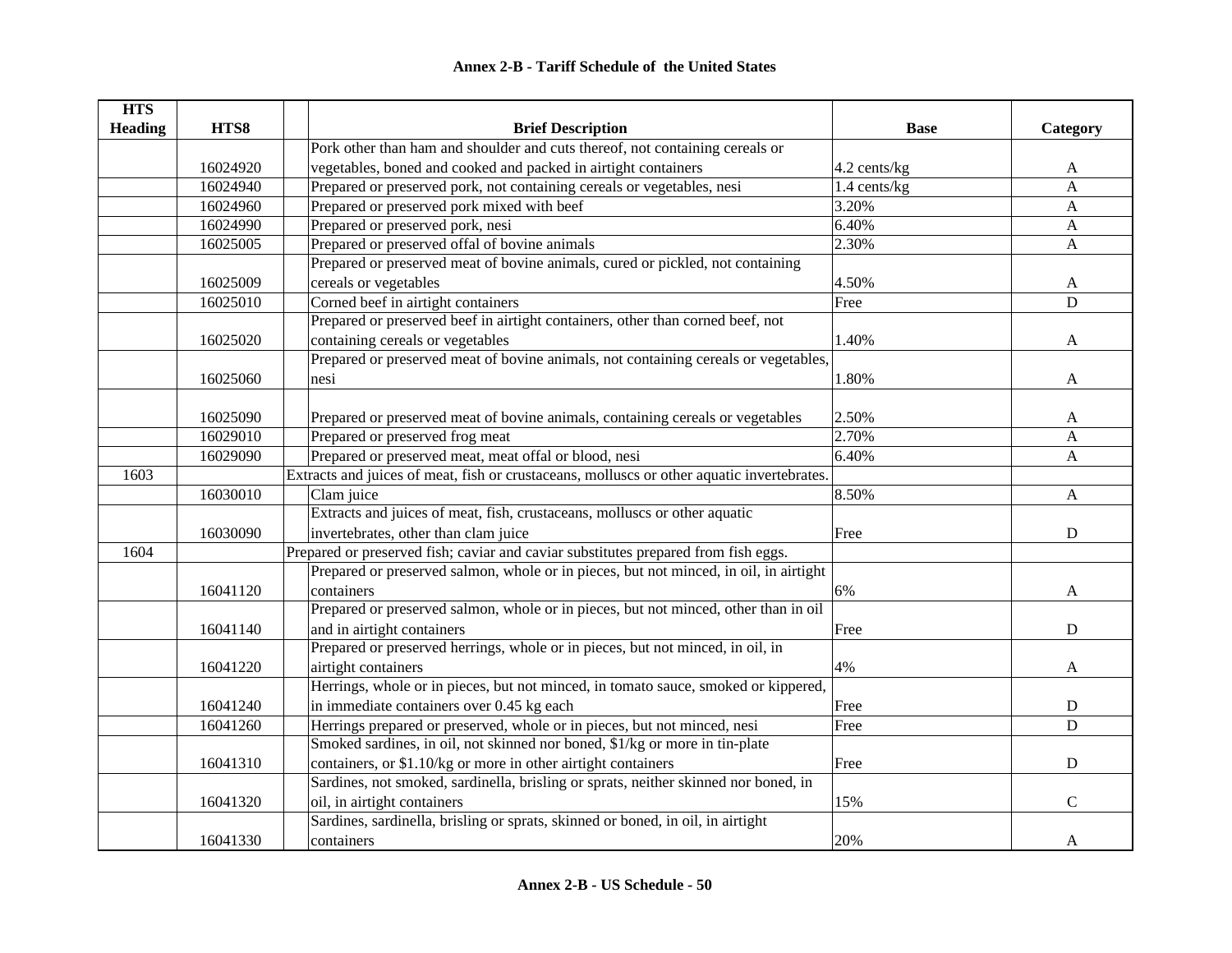| <b>HTS</b>     |          |                                                                                            |              |              |
|----------------|----------|--------------------------------------------------------------------------------------------|--------------|--------------|
| <b>Heading</b> | HTS8     | <b>Brief Description</b>                                                                   | <b>Base</b>  | Category     |
|                |          | Sardines, sardinella, brisling, sprats in containers with their contents under 225 g       |              |              |
|                | 16041340 | each, except those in oil and in airtight containers                                       | Free         | ${\bf D}$    |
|                |          | Sardines, sardinella and brisling or sprats (not in oil and airtight cont.), prepared or   |              |              |
|                | 16041390 | preserved, not minced, cont. 225 g or more                                                 | 3.10%        | $\mathbf{A}$ |
|                |          |                                                                                            |              |              |
|                | 16041410 | Tunas and skipjack, whole or in pieces, but not minced, in oil, in airtight containers 35% |              | $\mathbf{A}$ |
|                |          | Tunas and skipjack, not in oil, in airtight cont., n/o 7 kg, not of U.S. possessions,      |              |              |
|                | 16041422 | product within quota                                                                       | 6%           | $\mathbf{A}$ |
|                |          | Tunas and skipjack, not in oil, in airtight containers, n/o 7 kg, not of U.S.              |              |              |
|                | 16041430 | possessions, over quota                                                                    | 12.50%       | A            |
|                |          | Tunas and skipjack, not in airtight containers, not in oil, in bulk or in immediate        |              |              |
|                | 16041440 | containers weighing with contents over 6.8 kg each                                         | 1.1 cents/kg | A            |
|                |          | Tunas and skipjack, not in airtight containers, not in bulk or in immediate                |              |              |
|                | 16041450 | containers weighing with contents over 6.8 kg each                                         | 6%           | A            |
|                | 16041470 | Bonito (Sarda spp.), in oil                                                                | 4.90%        | A            |
|                | 16041480 | Bonito (Sarda spp.), not in oil                                                            | 6%           | A            |
|                | 16041500 | Prepared or preserved mackerel, whole or in pieces, but not minced                         | 3%           | A            |
|                |          | Anchovies, whole or in pieces but not minced, in oil, in airtight containers, the first    |              |              |
|                | 16041610 | 3,000 metric tons per year                                                                 | Free         | ${\rm D}$    |
|                |          | Anchovies, whole or in pieces but not minced, in oil, in airtight containers, after the    |              |              |
|                | 16041630 | first 3,000 metric tons per year                                                           | Free         | ${\bf D}$    |
|                |          | Prepared or preserved anchovies, whole or in pieces, not minced, not in oil, in            |              |              |
|                | 16041640 | immediate containers with their contents 6.8 kg or less ea.                                | 5%           | A            |
|                |          | Prepared or preserved anchovies, whole or in pieces, but not minced, not in oil,           |              |              |
|                | 16041660 | nesi                                                                                       | Free         | $\mathbf D$  |
|                |          | Bonito, yellowtail and pollock, whole or in pieces, but not minced, in airtight            |              |              |
|                | 16041910 | containers, not in oil                                                                     | 4%           | A            |
|                |          | Prepared or preserved fish, nesi, whole or in pieces, but not minced, in airtight          |              |              |
|                | 16041920 | containers, not in oil                                                                     | 4%           | A            |
|                |          | Bonito, yellowtail and pollock, whole or in pieces, but not minced, in airtight            |              |              |
|                | 16041925 | containers, in oil                                                                         | 5%           | A            |
|                |          | Prepared or preserved fish, nesi, whole or in pieces, but not minced, in airtight          |              |              |
|                | 16041930 | containers, in oil                                                                         | 4%           | $\mathbf{A}$ |
|                |          | Fish sticks and like products of any size or shape, fillets or other portions of fish,     |              |              |
|                | 16041940 | breaded, coated with batter, not cooked nor in oil                                         | 10%          | A            |
|                |          | Fish sticks and like products of any size or shape, fillets or other portions of fish, if  |              |              |
|                | 16041950 | breaded, coated with batter, cooked or in oil                                              | 7.50%        | A            |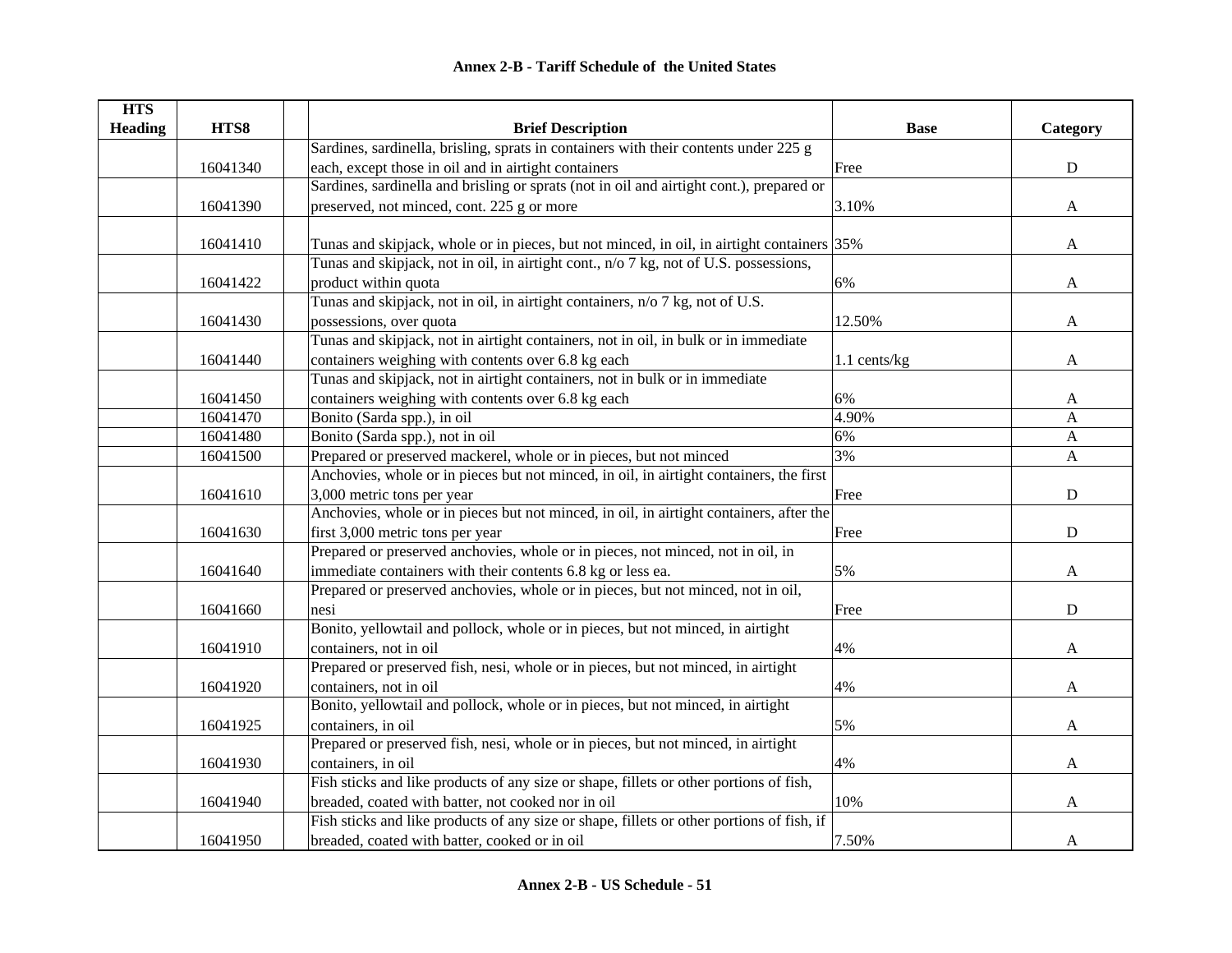| <b>HTS</b>     |          |                                                                                          |             |                |
|----------------|----------|------------------------------------------------------------------------------------------|-------------|----------------|
| <b>Heading</b> | HTS8     | <b>Brief Description</b>                                                                 | <b>Base</b> | Category       |
|                |          | Prepared or preserved fish nesi, in oil and in bulk or in immediate containers           |             |                |
|                | 16041960 | weighing over 7 kg each                                                                  | Free        | ${\bf D}$      |
|                | 16041980 | Prepared or preserved fish, whole or in pieces, but not minced, nesi                     | 6%          | $\overline{A}$ |
|                |          | Products containing meat of crustaceans, molluscs or other aquatic invertebrates,        |             |                |
|                | 16042005 | prepared meals                                                                           | 10%         | A              |
|                | 16042010 | Fish pastes                                                                              | Free        | $\mathbf D$    |
|                | 16042015 | Fish balls, cakes and puddings, in oil                                                   | Free        | ${\bf D}$      |
|                |          | Fish balls, cakes and puddings, not in oil, in immediate airtight containers,            |             |                |
|                | 16042020 | weighing with their contents not over 6.8 kg each                                        | Free        | ${\bf D}$      |
|                |          | Fish balls, cakes and puddings, not in oil, and in immediate nonairtight containers      |             |                |
|                | 16042025 | weighing with their contents not over 6.8 kg each                                        | Free        | $\mathbf D$    |
|                |          | Fish balls, cakes and puddings, not in oil, not in immediate containers, weighing        |             |                |
|                | 16042030 | with their contents not over 6.8 kg each                                                 | Free        | ${\bf D}$      |
|                |          | Fish sticks and similar products of any size or shape, if breaded, coated with batter    |             |                |
|                | 16042040 | or similarly prepared, not cooked nor in oil                                             | 10%         | A              |
|                |          | Fish sticks and similar products of any size or shape, if breaded, coated with batter    |             |                |
|                | 16042050 | or similarly prepared, cooked or in oil                                                  | 7.50%       | A              |
|                | 16042060 | Prepared or preserved fish, other than whole or in pieces, nesi                          | Free        | $\mathbf D$    |
|                | 16043020 | Caviar                                                                                   | 15%         | $\mathbf{A}$   |
|                | 16043030 | Caviar substitutes prepared from fish eggs, boiled and in airtight containers            | Free        | ${\bf D}$      |
|                | 16043040 | Caviar substitutes prepared from fish eggs, nesi                                         | Free        | $\mathbf D$    |
| 1605           |          | Crustaceans, molluscs and other aquatic invertebrates, prepared or preserved.            |             |                |
|                | 16051005 | Crab products containing fish meat; prepared meals of crab                               | 10%         | A              |
|                | 16051020 | Crabmeat, prepared or preserved, in airtight containers                                  | Free        | $\mathbf D$    |
|                | 16051040 | Crabmeat, prepared or preserved, other than in airtight containers                       | 5%          | $\mathbf{A}$   |
|                | 16051060 | Crabs, other than crabmeat, prepared or preserved                                        | Free        | $\mathbf D$    |
|                |          | Shrimp and prawn products containing fish meat; prepared meals of shrimps or             |             |                |
|                | 16052005 | prawns                                                                                   | 5%          | A              |
|                | 16052010 | Shrimps and prawns, prepared or preserved, not containing fish meat, nesi                | Free        | D              |
|                | 16053005 | Lobster products containing fish meat; prepared meals of lobster                         | 10%         | $\mathbf{A}$   |
|                | 16053010 | Lobster, prepared or preserved, not containing fish meat, nesi                           | Free        | ${\bf D}$      |
|                |          |                                                                                          |             |                |
|                | 16054005 | Crustacean products nesi, containing fish meat; prepared meals of crustaceans, nesi Free |             | $\mathbf D$    |
|                | 16054010 | Crustaceans nesi, prepared or preserved, not containing fish meat, nesi                  | Free        | $\mathbf D$    |
|                |          | Products of molluscs and other aquatic invertebrates containing fish meat; prepared      |             |                |
|                | 16059005 | meals of molluscs or other aquatic invertebrates                                         | Free        | $\mathbf D$    |
|                | 16059006 | Razor clams, in airtight containers, prepared or preserved, nesi                         | Free        | $\mathbf D$    |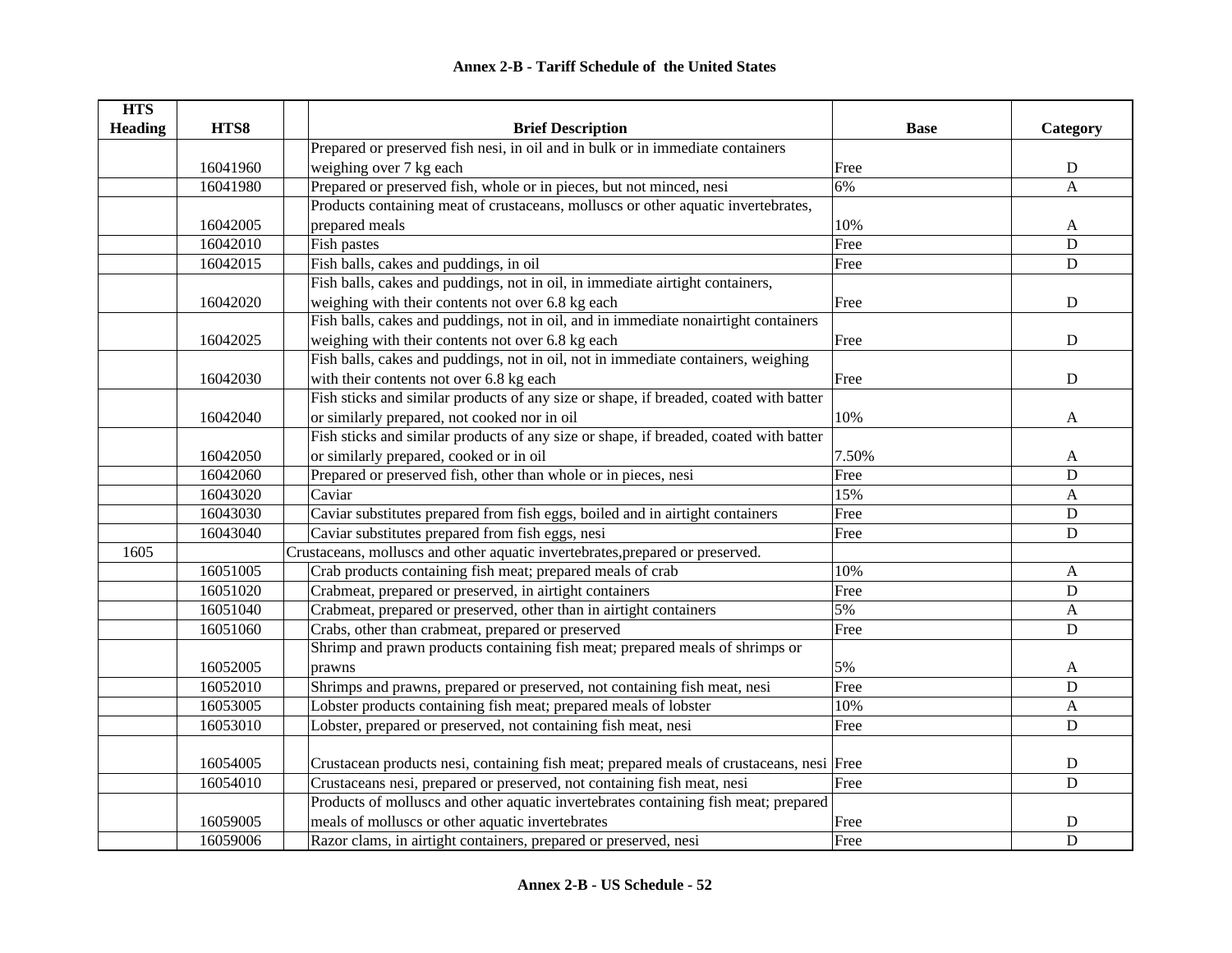| <b>Annex 2-B - Tariff Schedule of the United States</b> |  |
|---------------------------------------------------------|--|
|---------------------------------------------------------|--|

| <b>Heading</b><br>HTS8<br><b>Brief Description</b><br><b>Base</b><br>Category<br>Boiled clams in immediate airtight containers, the contents of which do not exceed<br>680 g gross weight<br>10%<br>16059010<br>$\mathbf{A}$<br>Clams, prepared or preserved, excluding boiled clams, in immediate airtight<br>containers, nesi<br>16059020<br>${\bf D}$<br>Free<br>$\mathbf D$<br>16059030<br>Clams, prepared or preserved, other than in airtight containers<br>Free<br>Smoked oysters<br>16059040<br>Free<br>${\bf D}$<br>16059050<br>Oysters, prepared or preserved, but not smoked<br>4.70%<br>$\mathbf{A}$<br>Prepared or preserved snails, other than sea snails<br>5%<br>16059055<br>$\mathbf{A}$<br>molluscs other than clams and oysters, and aquatic invertebrates nesi, prepared or<br>16059060<br>preserved<br>Free<br>${\bf D}$<br>1701<br>Cane or beet sugar and chemically pure sucrose, in solid form.<br>1.4606 cents/kg less<br>0.020668 cents/kg for each<br>degree under 100 degrees<br>But not less Than 0.943854<br>Cane sugar, raw, in solid form, w/o added flavoring or coloring, subject to gen.<br>17011105<br>note 15 of the HTS<br>cents/kg<br>A<br>1.4606 cents/kg less<br>0.020668 cents/kg for each<br>degree under 100 degrees<br>But not less Than 0.943854<br>Cane sugar, raw, in solid form, w/o added flavoring or coloring, subject to add. US<br>5 to Ch.17<br>17011110<br>cents/kg<br>A<br>1.4606 cents/kg less<br>0.020668 cents/kg for each<br>degree under 100 degrees<br>But not less Than 0.943854<br>17011120<br>Cane sugar, raw, in solid form, to be used for certain polyhydric alcohols<br>cents/kg<br>A<br>Cane sugar, raw solid form, w/o flavoring or coloring, nesoi, not subject to gen.<br>See Annex 1 Note<br>note 15 or add. US 5 to Ch.17<br>9<br>33.87 cents/kg<br>17011150<br>3.6606 cents/kg less<br>0.020668 cents/kg for each<br>degree under 100 degrees<br>Beet sugar, raw, in solid form, w/o added flavoring or coloring, subject to gen. note but not less than 3.143854<br>17011205<br>15 of the HTS<br>cents/kg<br>A | <b>HTS</b> |  |                      |  |
|----------------------------------------------------------------------------------------------------------------------------------------------------------------------------------------------------------------------------------------------------------------------------------------------------------------------------------------------------------------------------------------------------------------------------------------------------------------------------------------------------------------------------------------------------------------------------------------------------------------------------------------------------------------------------------------------------------------------------------------------------------------------------------------------------------------------------------------------------------------------------------------------------------------------------------------------------------------------------------------------------------------------------------------------------------------------------------------------------------------------------------------------------------------------------------------------------------------------------------------------------------------------------------------------------------------------------------------------------------------------------------------------------------------------------------------------------------------------------------------------------------------------------------------------------------------------------------------------------------------------------------------------------------------------------------------------------------------------------------------------------------------------------------------------------------------------------------------------------------------------------------------------------------------------------------------------------------------------------------------------------------------------------------------------------------------------------------------------|------------|--|----------------------|--|
|                                                                                                                                                                                                                                                                                                                                                                                                                                                                                                                                                                                                                                                                                                                                                                                                                                                                                                                                                                                                                                                                                                                                                                                                                                                                                                                                                                                                                                                                                                                                                                                                                                                                                                                                                                                                                                                                                                                                                                                                                                                                                              |            |  |                      |  |
|                                                                                                                                                                                                                                                                                                                                                                                                                                                                                                                                                                                                                                                                                                                                                                                                                                                                                                                                                                                                                                                                                                                                                                                                                                                                                                                                                                                                                                                                                                                                                                                                                                                                                                                                                                                                                                                                                                                                                                                                                                                                                              |            |  |                      |  |
|                                                                                                                                                                                                                                                                                                                                                                                                                                                                                                                                                                                                                                                                                                                                                                                                                                                                                                                                                                                                                                                                                                                                                                                                                                                                                                                                                                                                                                                                                                                                                                                                                                                                                                                                                                                                                                                                                                                                                                                                                                                                                              |            |  |                      |  |
|                                                                                                                                                                                                                                                                                                                                                                                                                                                                                                                                                                                                                                                                                                                                                                                                                                                                                                                                                                                                                                                                                                                                                                                                                                                                                                                                                                                                                                                                                                                                                                                                                                                                                                                                                                                                                                                                                                                                                                                                                                                                                              |            |  |                      |  |
|                                                                                                                                                                                                                                                                                                                                                                                                                                                                                                                                                                                                                                                                                                                                                                                                                                                                                                                                                                                                                                                                                                                                                                                                                                                                                                                                                                                                                                                                                                                                                                                                                                                                                                                                                                                                                                                                                                                                                                                                                                                                                              |            |  |                      |  |
|                                                                                                                                                                                                                                                                                                                                                                                                                                                                                                                                                                                                                                                                                                                                                                                                                                                                                                                                                                                                                                                                                                                                                                                                                                                                                                                                                                                                                                                                                                                                                                                                                                                                                                                                                                                                                                                                                                                                                                                                                                                                                              |            |  |                      |  |
|                                                                                                                                                                                                                                                                                                                                                                                                                                                                                                                                                                                                                                                                                                                                                                                                                                                                                                                                                                                                                                                                                                                                                                                                                                                                                                                                                                                                                                                                                                                                                                                                                                                                                                                                                                                                                                                                                                                                                                                                                                                                                              |            |  |                      |  |
|                                                                                                                                                                                                                                                                                                                                                                                                                                                                                                                                                                                                                                                                                                                                                                                                                                                                                                                                                                                                                                                                                                                                                                                                                                                                                                                                                                                                                                                                                                                                                                                                                                                                                                                                                                                                                                                                                                                                                                                                                                                                                              |            |  |                      |  |
|                                                                                                                                                                                                                                                                                                                                                                                                                                                                                                                                                                                                                                                                                                                                                                                                                                                                                                                                                                                                                                                                                                                                                                                                                                                                                                                                                                                                                                                                                                                                                                                                                                                                                                                                                                                                                                                                                                                                                                                                                                                                                              |            |  |                      |  |
|                                                                                                                                                                                                                                                                                                                                                                                                                                                                                                                                                                                                                                                                                                                                                                                                                                                                                                                                                                                                                                                                                                                                                                                                                                                                                                                                                                                                                                                                                                                                                                                                                                                                                                                                                                                                                                                                                                                                                                                                                                                                                              |            |  |                      |  |
|                                                                                                                                                                                                                                                                                                                                                                                                                                                                                                                                                                                                                                                                                                                                                                                                                                                                                                                                                                                                                                                                                                                                                                                                                                                                                                                                                                                                                                                                                                                                                                                                                                                                                                                                                                                                                                                                                                                                                                                                                                                                                              |            |  |                      |  |
|                                                                                                                                                                                                                                                                                                                                                                                                                                                                                                                                                                                                                                                                                                                                                                                                                                                                                                                                                                                                                                                                                                                                                                                                                                                                                                                                                                                                                                                                                                                                                                                                                                                                                                                                                                                                                                                                                                                                                                                                                                                                                              |            |  |                      |  |
|                                                                                                                                                                                                                                                                                                                                                                                                                                                                                                                                                                                                                                                                                                                                                                                                                                                                                                                                                                                                                                                                                                                                                                                                                                                                                                                                                                                                                                                                                                                                                                                                                                                                                                                                                                                                                                                                                                                                                                                                                                                                                              |            |  |                      |  |
|                                                                                                                                                                                                                                                                                                                                                                                                                                                                                                                                                                                                                                                                                                                                                                                                                                                                                                                                                                                                                                                                                                                                                                                                                                                                                                                                                                                                                                                                                                                                                                                                                                                                                                                                                                                                                                                                                                                                                                                                                                                                                              |            |  |                      |  |
|                                                                                                                                                                                                                                                                                                                                                                                                                                                                                                                                                                                                                                                                                                                                                                                                                                                                                                                                                                                                                                                                                                                                                                                                                                                                                                                                                                                                                                                                                                                                                                                                                                                                                                                                                                                                                                                                                                                                                                                                                                                                                              |            |  |                      |  |
|                                                                                                                                                                                                                                                                                                                                                                                                                                                                                                                                                                                                                                                                                                                                                                                                                                                                                                                                                                                                                                                                                                                                                                                                                                                                                                                                                                                                                                                                                                                                                                                                                                                                                                                                                                                                                                                                                                                                                                                                                                                                                              |            |  |                      |  |
|                                                                                                                                                                                                                                                                                                                                                                                                                                                                                                                                                                                                                                                                                                                                                                                                                                                                                                                                                                                                                                                                                                                                                                                                                                                                                                                                                                                                                                                                                                                                                                                                                                                                                                                                                                                                                                                                                                                                                                                                                                                                                              |            |  |                      |  |
|                                                                                                                                                                                                                                                                                                                                                                                                                                                                                                                                                                                                                                                                                                                                                                                                                                                                                                                                                                                                                                                                                                                                                                                                                                                                                                                                                                                                                                                                                                                                                                                                                                                                                                                                                                                                                                                                                                                                                                                                                                                                                              |            |  |                      |  |
|                                                                                                                                                                                                                                                                                                                                                                                                                                                                                                                                                                                                                                                                                                                                                                                                                                                                                                                                                                                                                                                                                                                                                                                                                                                                                                                                                                                                                                                                                                                                                                                                                                                                                                                                                                                                                                                                                                                                                                                                                                                                                              |            |  |                      |  |
|                                                                                                                                                                                                                                                                                                                                                                                                                                                                                                                                                                                                                                                                                                                                                                                                                                                                                                                                                                                                                                                                                                                                                                                                                                                                                                                                                                                                                                                                                                                                                                                                                                                                                                                                                                                                                                                                                                                                                                                                                                                                                              |            |  |                      |  |
|                                                                                                                                                                                                                                                                                                                                                                                                                                                                                                                                                                                                                                                                                                                                                                                                                                                                                                                                                                                                                                                                                                                                                                                                                                                                                                                                                                                                                                                                                                                                                                                                                                                                                                                                                                                                                                                                                                                                                                                                                                                                                              |            |  |                      |  |
|                                                                                                                                                                                                                                                                                                                                                                                                                                                                                                                                                                                                                                                                                                                                                                                                                                                                                                                                                                                                                                                                                                                                                                                                                                                                                                                                                                                                                                                                                                                                                                                                                                                                                                                                                                                                                                                                                                                                                                                                                                                                                              |            |  |                      |  |
|                                                                                                                                                                                                                                                                                                                                                                                                                                                                                                                                                                                                                                                                                                                                                                                                                                                                                                                                                                                                                                                                                                                                                                                                                                                                                                                                                                                                                                                                                                                                                                                                                                                                                                                                                                                                                                                                                                                                                                                                                                                                                              |            |  |                      |  |
|                                                                                                                                                                                                                                                                                                                                                                                                                                                                                                                                                                                                                                                                                                                                                                                                                                                                                                                                                                                                                                                                                                                                                                                                                                                                                                                                                                                                                                                                                                                                                                                                                                                                                                                                                                                                                                                                                                                                                                                                                                                                                              |            |  |                      |  |
|                                                                                                                                                                                                                                                                                                                                                                                                                                                                                                                                                                                                                                                                                                                                                                                                                                                                                                                                                                                                                                                                                                                                                                                                                                                                                                                                                                                                                                                                                                                                                                                                                                                                                                                                                                                                                                                                                                                                                                                                                                                                                              |            |  |                      |  |
|                                                                                                                                                                                                                                                                                                                                                                                                                                                                                                                                                                                                                                                                                                                                                                                                                                                                                                                                                                                                                                                                                                                                                                                                                                                                                                                                                                                                                                                                                                                                                                                                                                                                                                                                                                                                                                                                                                                                                                                                                                                                                              |            |  |                      |  |
|                                                                                                                                                                                                                                                                                                                                                                                                                                                                                                                                                                                                                                                                                                                                                                                                                                                                                                                                                                                                                                                                                                                                                                                                                                                                                                                                                                                                                                                                                                                                                                                                                                                                                                                                                                                                                                                                                                                                                                                                                                                                                              |            |  |                      |  |
|                                                                                                                                                                                                                                                                                                                                                                                                                                                                                                                                                                                                                                                                                                                                                                                                                                                                                                                                                                                                                                                                                                                                                                                                                                                                                                                                                                                                                                                                                                                                                                                                                                                                                                                                                                                                                                                                                                                                                                                                                                                                                              |            |  |                      |  |
|                                                                                                                                                                                                                                                                                                                                                                                                                                                                                                                                                                                                                                                                                                                                                                                                                                                                                                                                                                                                                                                                                                                                                                                                                                                                                                                                                                                                                                                                                                                                                                                                                                                                                                                                                                                                                                                                                                                                                                                                                                                                                              |            |  |                      |  |
|                                                                                                                                                                                                                                                                                                                                                                                                                                                                                                                                                                                                                                                                                                                                                                                                                                                                                                                                                                                                                                                                                                                                                                                                                                                                                                                                                                                                                                                                                                                                                                                                                                                                                                                                                                                                                                                                                                                                                                                                                                                                                              |            |  |                      |  |
|                                                                                                                                                                                                                                                                                                                                                                                                                                                                                                                                                                                                                                                                                                                                                                                                                                                                                                                                                                                                                                                                                                                                                                                                                                                                                                                                                                                                                                                                                                                                                                                                                                                                                                                                                                                                                                                                                                                                                                                                                                                                                              |            |  |                      |  |
|                                                                                                                                                                                                                                                                                                                                                                                                                                                                                                                                                                                                                                                                                                                                                                                                                                                                                                                                                                                                                                                                                                                                                                                                                                                                                                                                                                                                                                                                                                                                                                                                                                                                                                                                                                                                                                                                                                                                                                                                                                                                                              |            |  |                      |  |
|                                                                                                                                                                                                                                                                                                                                                                                                                                                                                                                                                                                                                                                                                                                                                                                                                                                                                                                                                                                                                                                                                                                                                                                                                                                                                                                                                                                                                                                                                                                                                                                                                                                                                                                                                                                                                                                                                                                                                                                                                                                                                              |            |  |                      |  |
|                                                                                                                                                                                                                                                                                                                                                                                                                                                                                                                                                                                                                                                                                                                                                                                                                                                                                                                                                                                                                                                                                                                                                                                                                                                                                                                                                                                                                                                                                                                                                                                                                                                                                                                                                                                                                                                                                                                                                                                                                                                                                              |            |  |                      |  |
|                                                                                                                                                                                                                                                                                                                                                                                                                                                                                                                                                                                                                                                                                                                                                                                                                                                                                                                                                                                                                                                                                                                                                                                                                                                                                                                                                                                                                                                                                                                                                                                                                                                                                                                                                                                                                                                                                                                                                                                                                                                                                              |            |  | 3.6606 cents/kg less |  |
| 0.020668 cents/kg for each                                                                                                                                                                                                                                                                                                                                                                                                                                                                                                                                                                                                                                                                                                                                                                                                                                                                                                                                                                                                                                                                                                                                                                                                                                                                                                                                                                                                                                                                                                                                                                                                                                                                                                                                                                                                                                                                                                                                                                                                                                                                   |            |  |                      |  |
| degree under 100 degrees                                                                                                                                                                                                                                                                                                                                                                                                                                                                                                                                                                                                                                                                                                                                                                                                                                                                                                                                                                                                                                                                                                                                                                                                                                                                                                                                                                                                                                                                                                                                                                                                                                                                                                                                                                                                                                                                                                                                                                                                                                                                     |            |  |                      |  |
| But not less than 3.143854<br>Beet sugar, raw, in solid form, w/o added flavoring or coloring, subject to add. US                                                                                                                                                                                                                                                                                                                                                                                                                                                                                                                                                                                                                                                                                                                                                                                                                                                                                                                                                                                                                                                                                                                                                                                                                                                                                                                                                                                                                                                                                                                                                                                                                                                                                                                                                                                                                                                                                                                                                                            |            |  |                      |  |
| 17011210<br>5 to Ch.17<br>cents/kg<br>A                                                                                                                                                                                                                                                                                                                                                                                                                                                                                                                                                                                                                                                                                                                                                                                                                                                                                                                                                                                                                                                                                                                                                                                                                                                                                                                                                                                                                                                                                                                                                                                                                                                                                                                                                                                                                                                                                                                                                                                                                                                      |            |  |                      |  |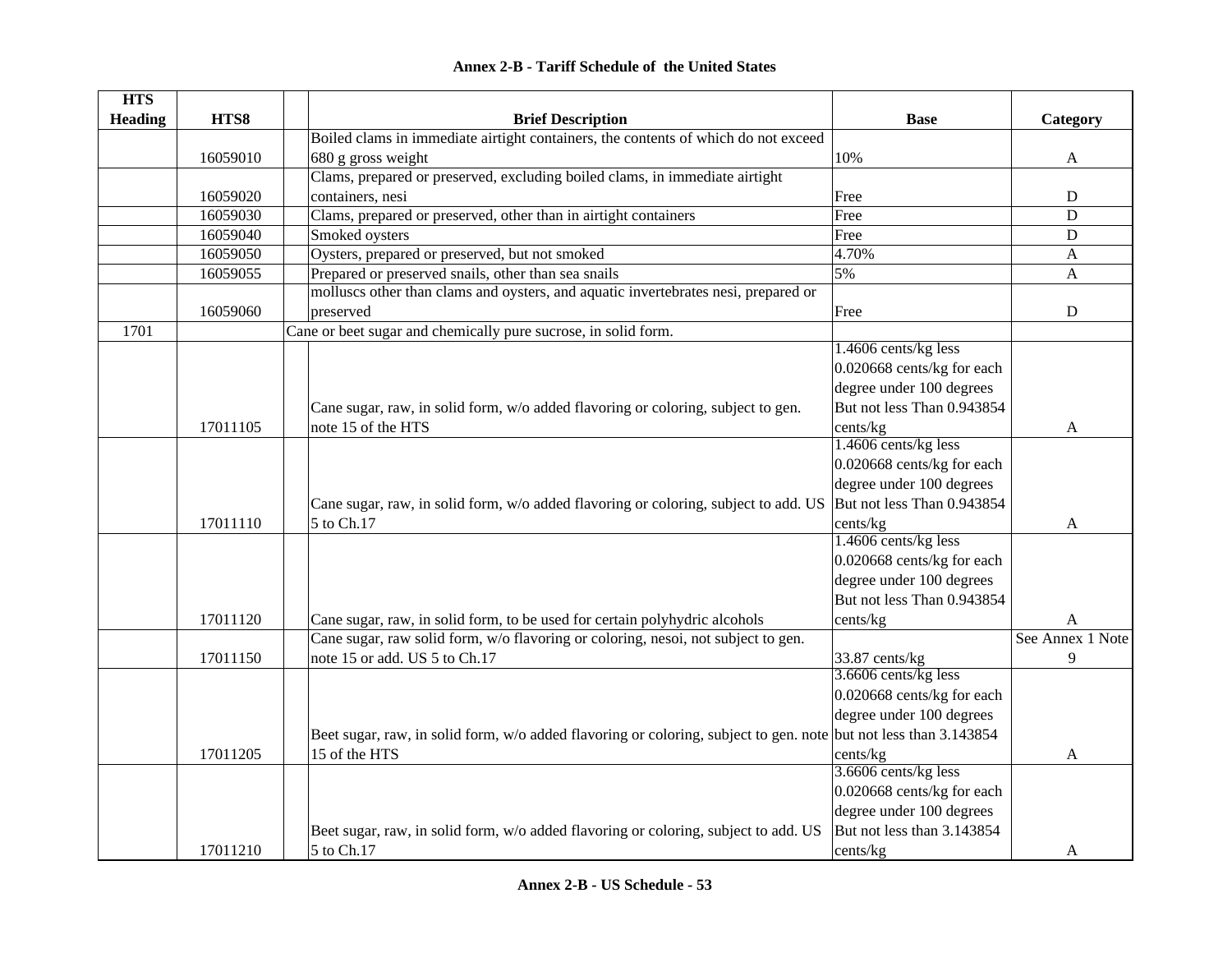| <b>HTS</b>     |          |                                                                                     |                               |                  |
|----------------|----------|-------------------------------------------------------------------------------------|-------------------------------|------------------|
| <b>Heading</b> | HTS8     | <b>Brief Description</b>                                                            | <b>Base</b>                   | Category         |
|                |          | Beet sugar, raw, in solid form, w/o added flavoring or coloring, nesoi, not subject |                               | See Annex 1 Note |
|                | 17011250 | to gen. note 15 or add. US 5 to Ch.17                                               | 35.74 cents/kg                | 9                |
|                |          |                                                                                     |                               |                  |
|                |          |                                                                                     | 3.6606 cents/kg less          |                  |
|                |          |                                                                                     | 0.020668 cents/kg for each    |                  |
|                |          |                                                                                     | degree under 100 degrees      |                  |
|                |          |                                                                                     | (and fractions of a degree in |                  |
|                |          | Cane/beet sugar & pure sucrose, refined, solid, w/added coloring but not flav.,     | proportion) But not less      |                  |
|                | 17019105 | subject to gen. note 15 of the HTS                                                  | than 3.143854 cents/kg        | A                |
|                |          |                                                                                     |                               |                  |
|                |          |                                                                                     | 3.6606 cents/kg less          |                  |
|                |          |                                                                                     | 0.020668 cents/kg for each    |                  |
|                |          |                                                                                     | degree under 100 degrees      |                  |
|                |          |                                                                                     | (and fractions of a degree in |                  |
|                |          | Cane/beet sugar & pure sucrose, refined, solid, w/added coloring but not flav.,     | proportion) But not less      |                  |
|                | 17019110 | subject to add. US 5 to Ch.17                                                       | than 3.143854 cents/kg        | A                |
|                |          | Cane/beet sugar & pure sucrose, refined, solid, w/added coloring but not flav., not |                               | See Annex 1 Note |
|                | 17019130 | subject to gen. note 15 or add. US 5 to Ch.17                                       | 35.74 cents/kg                | 9                |
|                |          | Cane/beet sugar & pure sucrose, refined, solid, w/added flavoring, o/65% by wt.     |                               |                  |
|                | 17019142 | sugar, descr. in Ch17 US note 2, subj. to gen nte 15                                | 6%                            | A                |
|                |          | Cane/beet sugar & pure sucrose, refined, solid, w/added flavoring, o/65% by wt.     |                               |                  |
|                | 17019144 | sugar, descr. in Ch17 US note 2, subj. to Ch17 US nte 7                             | 6%                            | A                |
|                |          | Cane/beet sugar & pure sucrose, refined, solid, w/added flavoring, o/65% by wt.     |                               | See Annex 1 Note |
|                | 17019148 | sugar, descr. in Ch17 US note 2, not GN 15/Ch 17 US nte 7                           | 33.9 cents/kg + $5.1\%$       | 9                |
|                |          | Cane/beet sugar & pure sucrose, refined, solid, w/added flavoring, o/10% by wt.     |                               |                  |
|                | 17019152 | sugar, descr. in Ch17 US note 3, subj. to gen nte 15                                | 6%                            | A                |
|                |          | Cane/beet sugar & pure sucrose, refined, solid, w/added flavoring, o/10% by wt.     |                               |                  |
|                | 17019154 | sugar, descr. in Ch17 US note 3, subj. to Ch17 US nte 8                             | 6%                            | A                |
|                |          | Cane/beet sugar & pure sucrose, refined, solid, w/added flavoring, o/10% by wt.     |                               | See Annex 1 Note |
|                | 17019158 | sugar, descr. in Ch17 US note 3, not GN15/Ch.17 US nte 8                            | 33.9 cents/kg + $5.1\%$       | 9                |
|                | 17019180 | Cane/beet sugar & pure sucrose, refined, solid, w/added flavoring, nesoi            | 5.10%                         | $\overline{A}$   |
|                |          |                                                                                     | 3.6606 cents/kg less          |                  |
|                |          |                                                                                     | 0.020668 cents/kg for each    |                  |
|                |          |                                                                                     | degree under 100 degrees      |                  |
|                |          |                                                                                     | (and fractions of a degree in |                  |
|                |          | Cane/beet sugar & pure sucrose, refined, solid, w/o added coloring or flavoring,    | proportion) But not less      |                  |
|                | 17019905 | subject to gen. note 15 of the HTS                                                  | than 3.143854 cents/kg        | A                |
|                |          |                                                                                     |                               |                  |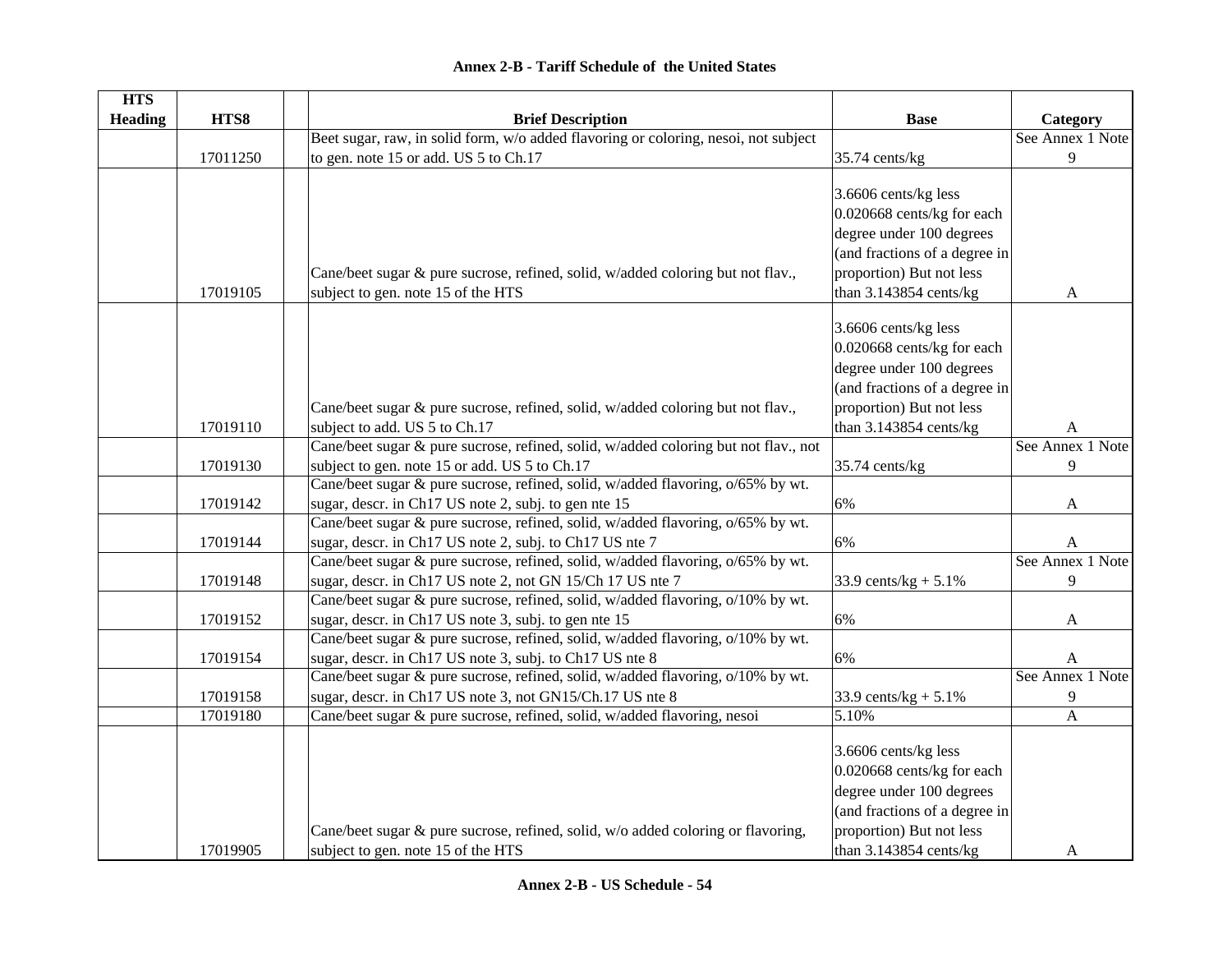| <b>HTS</b>     |          |                                                                                          |                                                |                  |
|----------------|----------|------------------------------------------------------------------------------------------|------------------------------------------------|------------------|
| <b>Heading</b> | HTS8     | <b>Brief Description</b>                                                                 | <b>Base</b>                                    | Category         |
|                |          |                                                                                          |                                                |                  |
|                |          |                                                                                          | 3.6606 cents/kg less                           |                  |
|                |          |                                                                                          | 0.020668 cents/kg for each                     |                  |
|                |          |                                                                                          | degree under 100 degrees                       |                  |
|                |          |                                                                                          | (and fractions of a degree in                  |                  |
|                |          | Cane/beet sugar & pure sucrose, refined, solid, w/o added coloring or flavoring,         | proportion) But not less                       |                  |
|                | 17019910 | subject to add. US 5 to Ch.17                                                            | than 3.143854 cents/kg                         | A                |
|                |          | Cane/beet sugar & pure sucrose, refined, solid, w/o added coloring or flavoring,         |                                                | See Annex 1 Note |
|                | 17019950 | not subject to gen. note 15 or add. US 5 to Ch.17                                        | 35.74 cents/kg                                 | 9                |
| 1702           |          | Other sugars, including chemically pure lactose, maltose, glucose and fructose, in solid |                                                |                  |
|                |          | Lactose and lactose syrup containing by weight 99% or more lactose, calculated on        |                                                |                  |
|                | 17021100 | the dry matter                                                                           | 6.40%                                          | A                |
|                |          | Lactose and lactose syrup containing by weight less than 99% lactose, calculated         |                                                |                  |
|                | 17021900 | on the dry matter                                                                        | 6.40%                                          | A                |
|                |          | Maple syrup, blended, described in add. US note 4 to Ch.17: subject to gen. note         |                                                |                  |
|                | 17022022 | 15 of the HTS                                                                            | 6%                                             | $\mathbf{A}$     |
|                |          | Maple syrup, blended, described in add. US note 4 to Ch.17: subject to add. US           |                                                |                  |
|                | 17022024 | note 9 to Ch.17                                                                          | 6%                                             | A                |
|                |          | Maple syrup, blended, described in add. US note 4 to Ch.17: not subject to gen           | 16.9 cents/kg of total sugars See Annex 1 Note |                  |
|                | 17022028 | note 15 or add. US note 9 to Ch.17                                                       | $+5.1%$                                        | 9                |
|                | 17022040 | Maple sugar and maple syrup, nesi                                                        | Free                                           | $\overline{D}$   |
|                |          | Glucose & glucose syrup nt containing or containing in dry state less than 20%           |                                                |                  |
|                | 17023022 | fructose; blended, see gen. note 15 of the schedule & prov.                              | 6%                                             |                  |
|                |          | Glucose & glucose syrup nt containing or containing in dry state less than 20%           |                                                | A                |
|                |          |                                                                                          |                                                |                  |
|                | 17023024 | fructose; blended, see add'l U.S. note 9 (chap. 17) & Prov.                              | 6%                                             | $\mathbf{A}$     |
|                |          | Glucose $\&$ glucose syrup not containing or containing in dry state less than 20%       | 16.9 cents/kg of total sugars See Annex 1 Note |                  |
|                | 17023028 | fructose; blended syrups (chap 17-note 4), nesoi                                         | $+5.1%$                                        | 9                |
|                |          | Glucose and glucose syrup, not containing fructose or in the dry state less than 20      |                                                |                  |
|                | 17023040 | percent by weight of fructose, nesi                                                      | $2.2$ cents/kg                                 | A                |
|                |          | Blended syrup desc. in add'l U.S. note 4(chap.17) Contng in dry state 20%-50% by         |                                                |                  |
|                | 17024022 | weight of fructose, see gen. note 15 of the HTS & prov.                                  | 6%                                             | A                |
|                |          | Blended syrup desc. in add'l U.S. note 4(chap.17) Contng in dry state 20%-50% by         |                                                |                  |
|                | 17024024 | weight of fructose, see add'l U.S. note 9 (chap.17) & Prov.                              | 6%                                             | A                |
|                |          | Blended syrup desc. in add'l U.S. note 4(chap.17) Contng in dry state 20%-50% by         | 33.9 cents/kg of total sugars See Annex 1 Note |                  |
|                | 17024028 | weight of fructose, nesoi                                                                | $+5.1%$                                        | 9                |
|                |          | Glucose in solid form & glucose syrup, containing in dry state at least 20% but less     |                                                |                  |
|                | 17024040 | than 50% by weight of fructose, nesoi                                                    | 5.10%                                          | A                |
|                | 17025000 | Chemically pure fructose                                                                 | 9.60%                                          | $\mathbf{A}$     |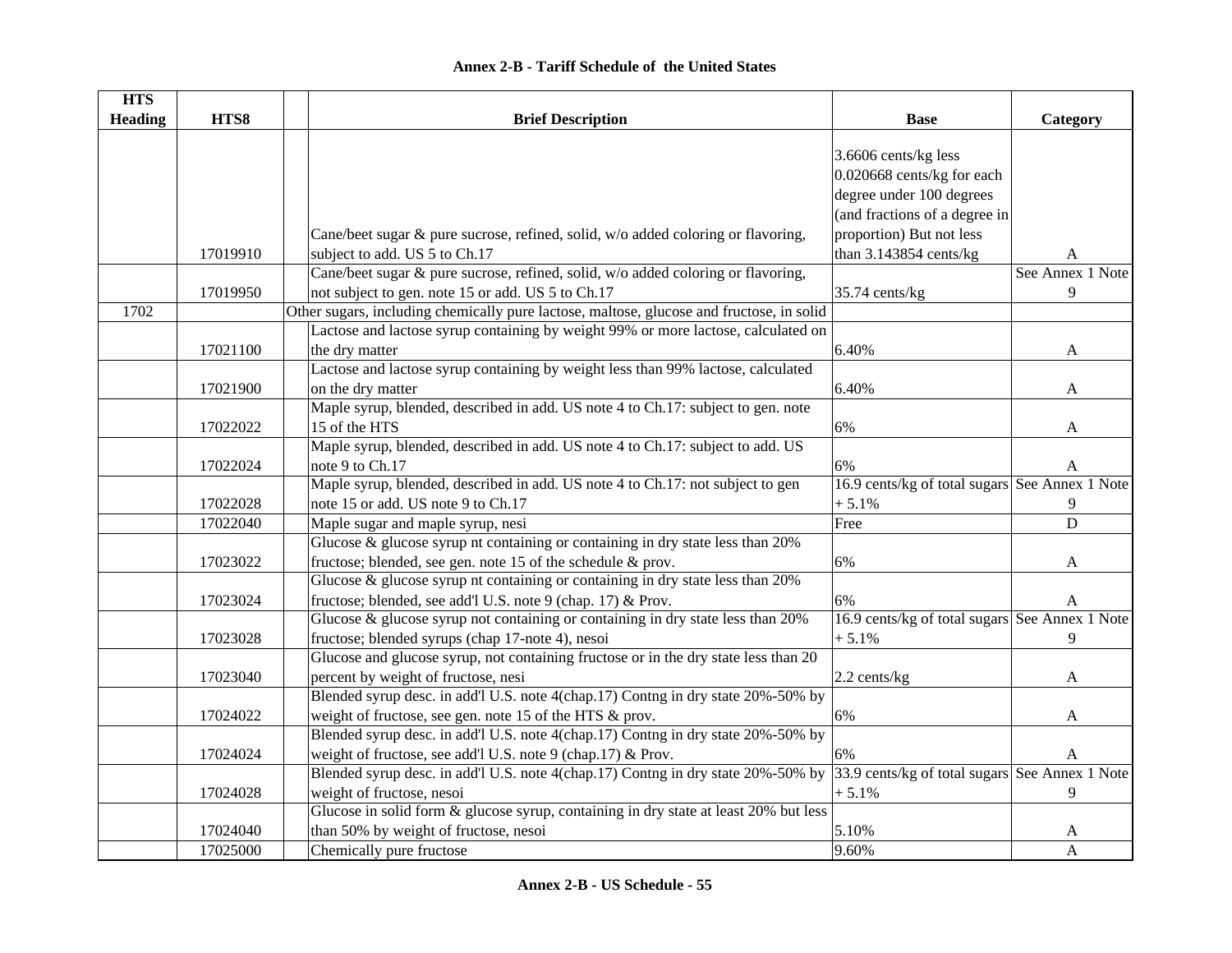| <b>HTS</b>     |          |                                                                                    |                                                |                  |
|----------------|----------|------------------------------------------------------------------------------------|------------------------------------------------|------------------|
| <b>Heading</b> | HTS8     | <b>Brief Description</b>                                                           | <b>Base</b>                                    | Category         |
|                |          | Oth fructose & fruc. syrup contng in dry state >50% by wt. of fructose, blended    |                                                |                  |
|                | 17026022 | syrup(see add'l U.S. note 4-chap 17) & see gen. note 15                            | 6%                                             | A                |
|                |          | Oth fructose & fruc. syrup contng in dry state >50% by wt. of fructose, blended    |                                                |                  |
|                | 17026024 | syrup(see add'l U.S. note 4-chap 17) & see add'l U.S. note 9                       | 6%                                             | A                |
|                |          | Oth fructose $&$ fruc. syrup contng in dry state >50% by wt. of fructose, blended  | 33.9 cents/kg of total sugars See Annex 1 Note |                  |
|                | 17026028 | syrup(see add'l U.S. note 4-chap 17), nesoi                                        | $+5.1%$                                        | 9                |
|                |          | Glucose and glucose syrup, w/50% or more fructose, other than blended syrups       |                                                |                  |
|                | 17026040 | described in add. US note 4 to Ch.17                                               | 5.10%                                          | A                |
|                |          | Cane/beet sugars & syrups (incl. invert sugar); nesoi, w/soluble non-sugar solids  | 3.6606 cents/kg of total                       |                  |
|                | 17029005 | 6% or less soluble solids, subj to GN 15                                           | sugars                                         | A                |
|                |          | Cane/beet sugars & syrups (incl. invert sugar); nesoi, w/soluble non-sugar solids  | 3.6606 cents/kg of total                       |                  |
|                | 17029010 | 6% or less soluble solids, subj Ch17 US note 5                                     | sugars                                         | A                |
|                |          | Cane/beet sugars & syrups (incl. invert sugar); nesoi, w/soluble non-sugar solids  |                                                | See Annex 1 Note |
|                | 17029020 | 6% or less soluble solids, not subj to GN15/Ch17 US nte 5                          | 35.74 cents/kg                                 | 9                |
|                | 17029035 | <b>Invert molasses</b>                                                             | 0.35 cents/liter                               | $\mathbf{A}$     |
|                | 17029040 | Other cane/beet syrups nesi                                                        | 0.35 cents/liter                               | $\mathbf{A}$     |
|                |          |                                                                                    |                                                |                  |
|                | 17029052 | Sugar syrups, artificial honey, caramel, nesoi, subject to gen. note 15 of the HTS | 6%                                             | A                |
|                |          | Blended syrups described in add. US note 4 to chap. 17, nesoi, subject to add. US  |                                                |                  |
|                | 17029054 | note 9 to Ch. 17                                                                   | 6%                                             | A                |
|                |          | Blended syrups described in add. US note 4 to chap. 17, nesoi, not subject to add. | 33.9 cents/kg of total sugars See Annex 1 Note |                  |
|                | 17029058 | US note 9 to Ch. 17                                                                | $+5.1%$                                        | 9                |
|                |          | Sugars nesoi w/o 65% by dry wt. sugar, described in add. U.S note 2 to Ch.17: and  |                                                |                  |
|                | 17029064 | subj. to add. US note 7 to Ch.17                                                   | 6%                                             | A                |
|                |          | Sugars nesoi w/o 65% by dry wt. sugar, described in add. U.S note 2 to Ch.17: and  |                                                | See Annex 1 Note |
|                | 17029068 | not subj. to add. US note 7 to Ch.17                                               | 33.9 cents/ $kg + 5.1\%$                       | 9                |
|                | 17029090 | Sugars and sugar syrups, and articles containing sugar, neosi                      | 5.10%                                          | A                |
| 1703           |          | Molasses resulting from the extraction or refining of sugar.                       |                                                |                  |
|                |          | Cane molasses imported for (a) the commercial extraction of sugar or (b) human     |                                                |                  |
|                | 17031030 | consumption                                                                        | 0.35 cents/liter                               | A                |
|                |          |                                                                                    |                                                |                  |
|                | 17031050 | Cane molasses nesi                                                                 | 0.01 cents/kg of total sugars                  | A                |
|                |          | Molasses, other than cane, imported for (a) the commercial extraction of sugar or  |                                                |                  |
|                | 17039030 | (b) human consumption                                                              | 0.35 cents/liter                               | A                |
|                |          |                                                                                    |                                                |                  |
|                | 17039050 | Molasses nesi                                                                      | 0.01 cents/kg of total sugars                  | A                |
| 1704           |          | Sugar confectionery (including white chocolate), not containing cocoa.             |                                                |                  |
|                | 17041000 | Chewing gum, not containing cocoa, whether or not sugar-coated                     | 4%                                             | A                |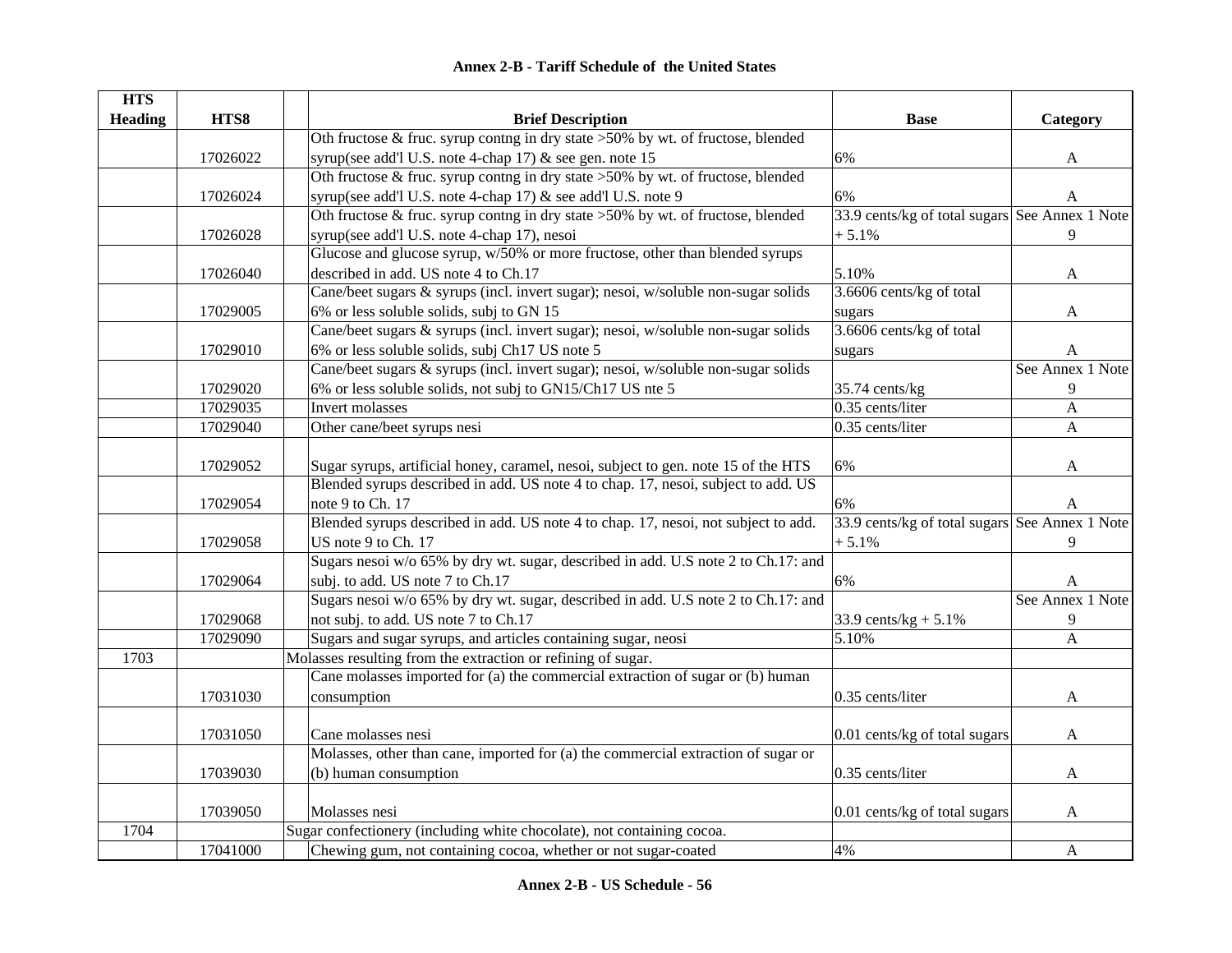| <b>HTS</b>     |          |                                                                                    |                         |                  |
|----------------|----------|------------------------------------------------------------------------------------|-------------------------|------------------|
| <b>Heading</b> | HTS8     | <b>Brief Description</b>                                                           | <b>Base</b>             | Category         |
|                | 17049010 | Candied nuts, not containing cocoa                                                 | 4.50%                   | $\mathbf{A}$     |
|                | 17049025 | Sugar confectionary cough drops, not containing cocoa                              | Free                    | $\mathbf D$      |
|                |          | Sugar confections or sweetmeats ready for consumption, not containing cocoa,       |                         |                  |
|                | 17049035 | other than candied nuts or cough drops                                             | 5.60%                   | A                |
|                |          | Sugar confectionery nesoi, not containing cocoa, subject to gen. note 15 of the    |                         |                  |
|                | 17049052 | <b>HTS</b>                                                                         | 12.20%                  | A                |
|                |          | Sugar confectionery nesoi, w/o cocoa, dairy products subject to add. US note 1 to  |                         |                  |
|                | 17049054 | chap. 4: subject to add US note 10 to chapter 4                                    | 12.20%                  | A                |
|                |          | Sugar confectionery nesoi, w/o cocoa, dairy products subject to add. US note 1 to  |                         | See Annex 1 Note |
|                | 17049058 | chap. 4: not subject to add US note 10 to chapter 4                                | 40 cents/kg + $10.4\%$  | 7                |
|                |          | Sugar confectionery nesoi o/65% by dry wt. of sugar described in add. US note 2 to |                         |                  |
|                | 17049064 | Ch. 17, w/o cocoa, subj. to add. US note 7 to Ch.17                                | 12.20%                  | A                |
|                |          | Sugar confectionery nesoi o/65% by dry wt. of sugar described in add. US note 2 to |                         | See Annex 1 Note |
|                | 17049068 | Ch. 17, w/o cocoa, not subj. to Ch17 US note 7                                     | 40 cents/ $kg + 10.4\%$ | 9                |
|                |          | Sugar confectionery nesoi o/10% by dry wt. of sugar described in add. US note 3 to |                         |                  |
|                | 17049074 | Ch. 17, w/o cocoa, subj. to add. US note 8 to Ch.17                                | 12.20%                  | A                |
|                |          | Sugar confectionery nesoi o/10% by dry wt. of sugar described in add. US note 3 to |                         | See Annex 1 Note |
|                | 17049078 | Ch. 17, w/o cocoa, not subj. to Ch17 US note 8                                     | 40 cents/ $kg + 10.4%$  | 9                |
|                | 17049090 | Sugar confectionery, w/o cocoa, nesoi                                              | 10.40%                  | B                |
| 1801           |          | Cocoa beans, whole or broken, raw or roasted.                                      |                         |                  |
|                | 18010000 | Cocoa beans, whole or broken, raw or roasted                                       | Free                    | ${\bf D}$        |
| 1802           |          | Cocoa shells, husks, skins and other cocoa waste.                                  |                         |                  |
|                | 18020000 | Cocoa shells, husks, skins and other cocoa waste                                   | Free                    | ${\bf D}$        |
| 1803           |          | Cocoa paste, whether or not defatted.                                              |                         |                  |
|                | 18031000 | Cocoa paste, not defatted                                                          | Free                    | ${\bf D}$        |
|                | 18032000 | Cocoa paste, wholly or partly defatted                                             | $0.2$ cents/kg          | A                |
| 1804           |          | Cocoa butter, fat and oil.                                                         |                         |                  |
|                | 18040000 | Cocoa butter, fat and oil                                                          | Free                    | ${\bf D}$        |
| 1805           |          | Cocoa powder, not containing added sugar or other sweetening matter.               |                         |                  |
|                | 18050000 | Cocoa powder, not containing added sugar or other sweetening matter                | $0.52$ cents/kg         | $\mathbf{A}$     |
| 1806           |          | Chocolate and other food preparations containing cocoa.                            |                         |                  |
|                |          | Cocoa powder, sweetened, w/less than 65% by dry wt. sugar, subject to gen. note    |                         |                  |
|                | 18061005 | 15 of the HTS                                                                      | Free                    | ${\bf D}$        |
|                |          | Cocoa powder, sweetened, w/less than 65% by dry wt. sugar, subject to add US       |                         |                  |
|                | 18061010 | note 1 to Ch. 18                                                                   | Free                    | D                |
|                |          | Cocoa powder, sweetened, w/less than 65% by dry wt. sugar, not subject to gen      |                         | See Annex 1 Note |
|                | 18061015 | note 15 or add US note 1 to Ch. 18                                                 | $21.7$ cents/kg         | 9                |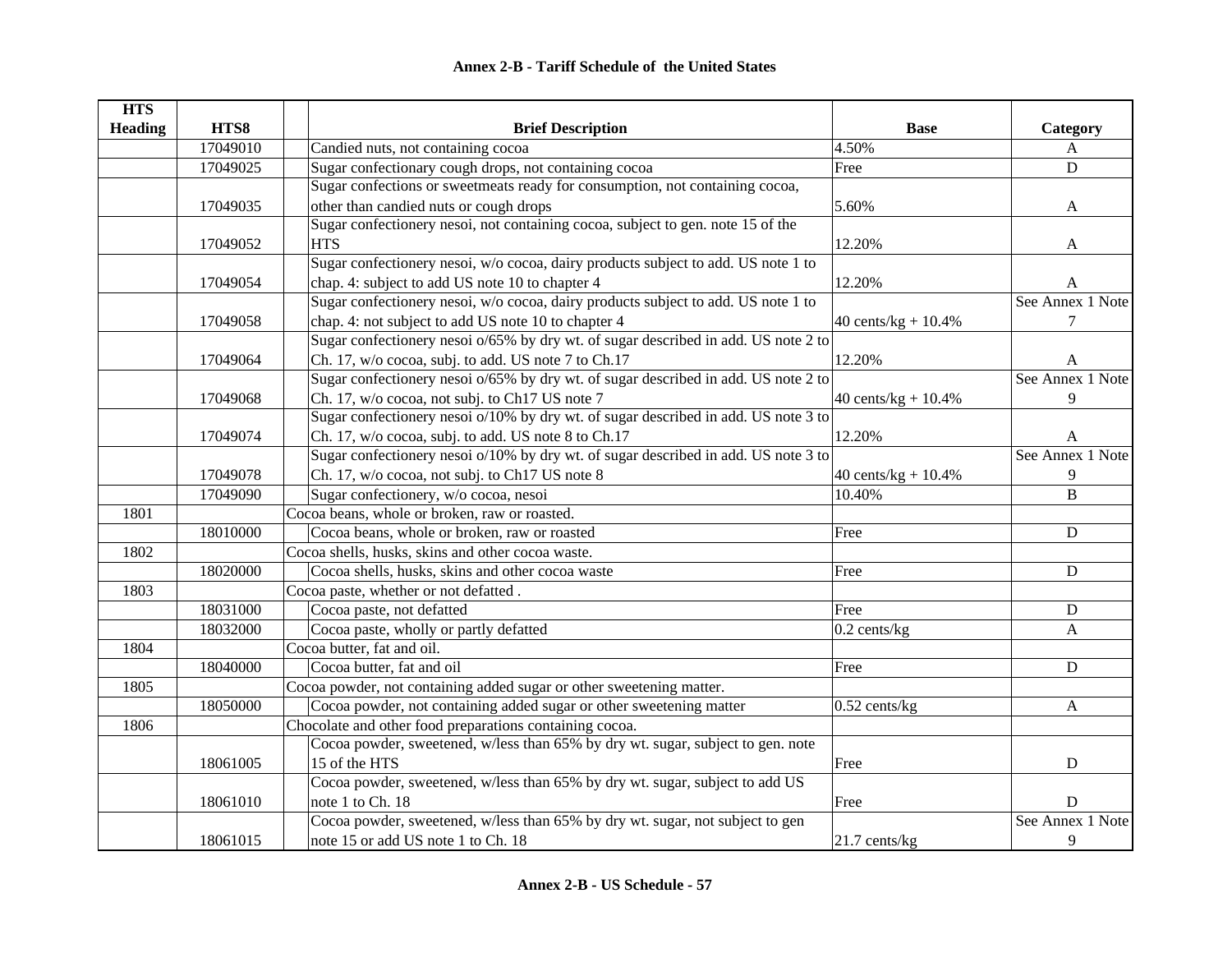| <b>HTS</b>     |          |                                                                                       |                         |                  |
|----------------|----------|---------------------------------------------------------------------------------------|-------------------------|------------------|
| <b>Heading</b> | HTS8     | <b>Brief Description</b>                                                              | <b>Base</b>             | Category         |
|                |          | Cocoa powder, $o/65\%$ but less than 90% by dry wt of sugar, subject to gen. note 15  |                         |                  |
|                | 18061022 | of the HTS                                                                            | 10%                     | A                |
|                |          | Cocoa powder, o/65% but less than 90% by dry wt of sugar, described in add US         |                         |                  |
|                | 18061024 | note 2 to Ch.17: subj. to add US note 7 to Ch. 17                                     | 10%                     | A                |
|                |          | Cocoa powder, o/65% but less than 90% by dry wt of sugar, described in add US         |                         | See Annex 1 Note |
|                | 18061028 | note 2 to Ch.17: not subj. to add US note 7 to Ch. 17                                 | 33.6 cents/kg           | 9                |
|                | 18061034 | Cocoa powder, sweetened, neosi, subject to add US note 1 to Ch. 18                    | 10%                     | $\overline{A}$   |
|                |          |                                                                                       |                         | See Annex 1 Note |
|                | 18061038 | Cocoa powder, sweetened, neosi, not subject to add US note 1 to Ch. 18                | 33.6 cents/kg           | 9                |
|                | 18061043 | Cocoa powder, o/90% by dry wt of sugar, subject to gen. note 15 of the HTS            | 10%                     | $\mathbf{A}$     |
|                |          | Cocoa powder, o/90% by dry wt of sugar, described in add US note 2 to Ch. 17:         |                         |                  |
|                | 18061045 | subject to add US note 7 to Ch. 17                                                    | 10%                     | A                |
|                |          | Cocoa powder, o/90% by dry wt of sugar, described in add US note 2 to Ch. 17:         |                         | See Annex 1 Note |
|                | 18061055 | not subject to add US note 7 to Ch. 17                                                | 33.6 cents/kg           | 9                |
|                |          | Cocoa powder, o/90% by dry wt of sugar, neosi, subject to add. US note 1 to Ch.       |                         |                  |
|                | 18061065 | 18                                                                                    | 10%                     | A                |
|                |          |                                                                                       |                         | See Annex 1 Note |
|                | 18061075 | Cocoa powder, o/90% by dry wt of sugar, neosi                                         | 33.6 cents/kg           | 9                |
|                |          | Preparation consist wholly of ground cocoa beans, cont. n/o 32% butterfat and 60%     |                         |                  |
|                | 18062020 | sugar, in blocks or slabs 4.5 kg or more each                                         | Free                    | ${\bf D}$        |
|                |          | Chocolate, ov 2kg, cont. milk solids, not in blocks 4.5 kg or more, subj. to gen.     |                         |                  |
|                | 18062022 | note 15 of the HTS                                                                    | 5%                      | A                |
|                |          | Chocolate, ov 2kg, cont. milk solids, not in blocks 4.5 kg or more, subj. to add US   |                         |                  |
|                | 18062024 | note 2 to Ch. 18, not GN15, ov 5.5 pc bf                                              | 5%                      | A                |
|                |          | Chocolate, ov 2kg, cont. milk solids, not in blocks 4.5 kg or more, not subj. Ch18    |                         | See Annex 1 Note |
|                | 18062026 | US note 2/GN15, ov 5.5 pc bf, less th 21% milk solids                                 | 37.2 cents/ $kg + 4.3%$ |                  |
|                |          | Chocolate, ov 2kg, cont. milk solids, not in blocks 4.5 kg or more, not GN15, ov      |                         | See Annex 1 Note |
|                | 18062028 | 5.5 pc bf ov 21 pc milk solids                                                        | 52.8 cents/ $kg + 4.3%$ | 7                |
|                |          | Chocolate, ov 2kg, cont. milk solids, not in blocks 4.5 kg or more, not ov 5.5 pc bf, |                         |                  |
|                | 18062034 | subj. to add US note 3 to Ch. 18, not GN15                                            | 5%                      | A                |
|                |          | Chocolate, ov 2kg, cont. milk solids, not in blocks 4.5 kg or more, less than 21 pc   |                         | See Annex 1 Note |
|                | 18062036 | milk solids, not subj. to Ch18 US note 3/GN15                                         | 37.2 cents/ $kg + 4.3%$ | 7                |
|                |          | Chocolate, ov 2kg, cont. milk solids, not in blocks 4.5 kg or more, 21 pc or more     |                         | See Annex 1 Note |
|                | 18062038 | milk solids, not GN15                                                                 | 52.8 cents/ $kg + 4.3%$ | 7                |
|                |          | Chocolate, ov 2kg, cont. milk solids, not in blocks 4.5 kg or more, no milk solids,   |                         |                  |
|                | 18062050 | not GN15                                                                              | 4.30%                   | A                |
|                |          | Confectioners' coatings & other products, not less than 6.8% non-fat solids of the    |                         |                  |
|                | 18062060 | cocoa bean nib and not less than 15% vegetable fats                                   | 2%                      | A                |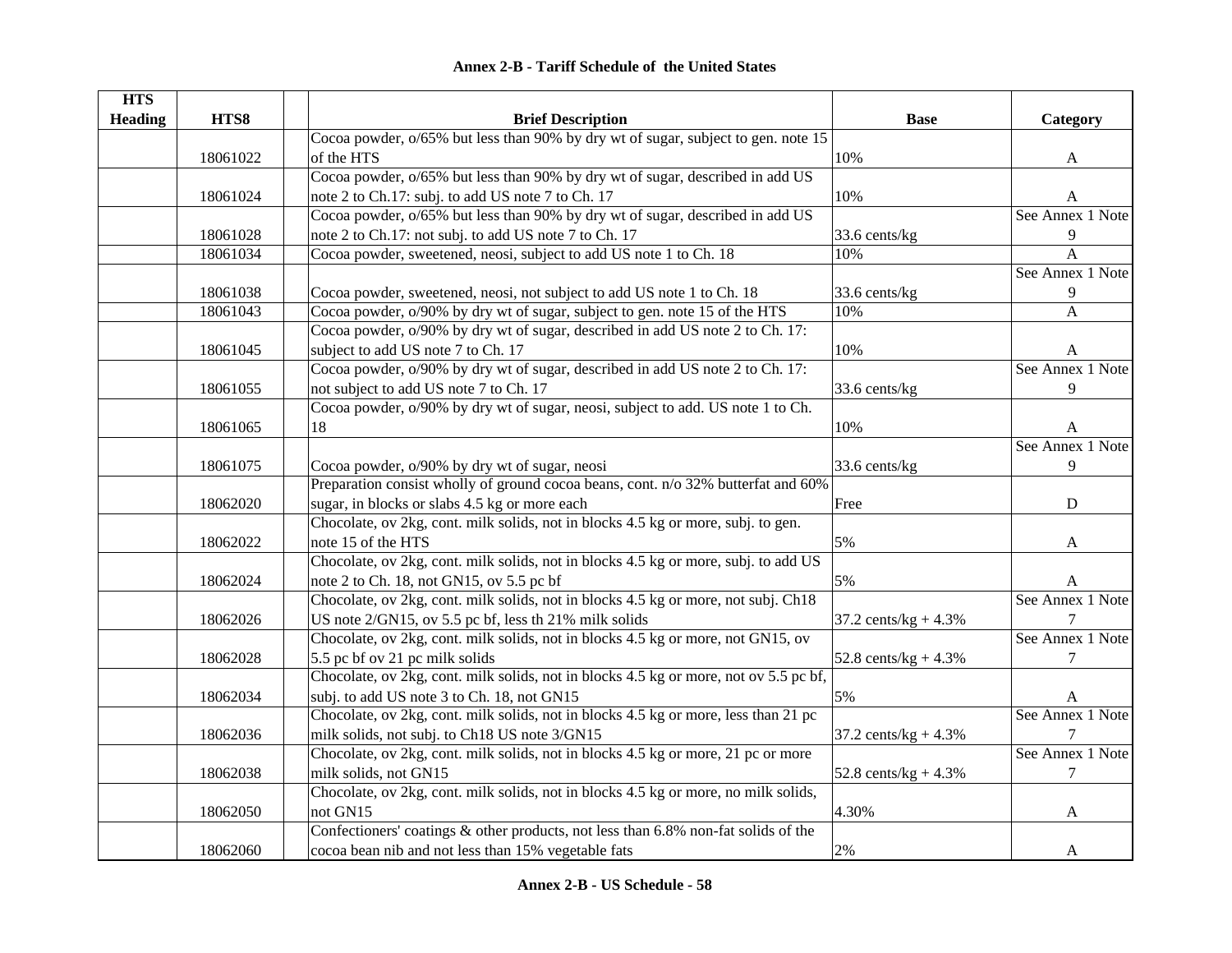| <b>HTS</b>     |          |                                                                                                  |                                 |                  |
|----------------|----------|--------------------------------------------------------------------------------------------------|---------------------------------|------------------|
| <b>Heading</b> | HTS8     | <b>Brief Description</b>                                                                         | <b>Base</b>                     | Category         |
|                |          | Chocolate/oth preps with cocoa, ov 2kg but n/o 4.5 kg, o/65% by wt of sugar,                     |                                 |                  |
|                | 18062067 | subject to gen. note 15 of the HTS                                                               | 10%                             | A                |
|                |          | Chocolate/oth preps with cocoa, ov 2kg but n/o 4.5 kg, o/65% by wt of sugar, desc                |                                 |                  |
|                | 18062071 | in add US nte 2 to Ch. 17: subj. to add note 7 to Ch. 17                                         | 10%                             | A                |
|                |          | Chocolate/oth preps with cocoa, ov 2kg but n/o 4.5 kg, o/65% by wt of sugar, desc                |                                 | See Annex 1 Note |
|                | 18062073 | in Ch17 US nte 2, not subj. to Ch17 US note 7                                                    | 30.5 cents/ $kg + 8.5%$         | 9                |
|                |          | Chocolate/oth preps with cocoa, ov 2kg but n/o 4.5 kg, o/65% by wt of sugar, desc                |                                 |                  |
|                | 18062075 | in add US nte 3 to Ch. 17: subj. to Ch17 US note 8                                               | 10%                             | A                |
|                |          | Chocolate/oth preps with cocoa, ov 2kg but n/o 4.5 kg, o/65% by wt of sugar, desc                |                                 | See Annex 1 Note |
|                | 18062077 | in add US nte 3 to Ch. 17: not subj. to Ch17 US note 8                                           | 30.5 cents/ $kg + 8.5%$         | 9                |
|                |          |                                                                                                  |                                 |                  |
|                | 18062078 | Chocolate/oth preps with cocoa, ov 2kg but n/o 4.5 kg, $o/65\%$ by wt of sugar, neosi 8.50%      |                                 | A                |
|                |          | Chocolate/oth preps with cocoa, ov 2kg but n/o 4.5 kg, n/o 65% by wt of sugar, not               |                                 |                  |
|                | 18062079 | in blocks 4.5 kg or more, subj to GN 15                                                          | 10%                             | A                |
|                |          | Chocolate/oth preps with cocoa, ov 2kg but n/o 4.5 kg, (dairy prod. descr. in Ch.4               |                                 |                  |
|                | 18062081 | US note 1), n/o 65% sugar, subj to Ch.4 nte 10, not GN15                                         | 10%                             | A                |
|                |          | Chocolate/oth preps w/cocoa, o/2kg but n/o4.5 kg (dairy prod. of Ch4 US note 1),                 |                                 | See Annex 1 Note |
|                | 18062082 | n/o 65% sugar, less th 21% milk solid, not GN15                                                  | 37.2 cents/kg + $8.5\%$         | 7                |
|                |          | Chocolate/oth preps w/cocoa, o/2kg but n/o4.5 kg (dairy prod. of Ch4 US note 10),                |                                 | See Annex 1 Note |
|                | 18062083 | n/o 65% sugar, 21% or more milk solids, not GN15                                                 | 52.8 cents/ $kg + 8.5%$         | 7                |
|                |          | Low-fat chocolate crumb, n/o 65% by wt of sugar, ov 2kg but n/o 4.5 $\overline{k}$ g, subject to |                                 |                  |
|                | 18062085 | add US note 3 to Ch. 18, not GN15                                                                | 10%                             | A                |
|                |          | Low-fat chocolate crumb, n/o 65% by wt of sugar, ov 2kg but n/o 4.5 kg, less than                |                                 | See Annex 1 Note |
|                | 18062087 | 21% milk solids, not GN15, not subj to ch 18 US note 3                                           | $37.2 \text{ cents/kg} + 8.5\%$ | $\tau$           |
|                |          | Low-fat chocolate crumb, n/o 65% by wt of sugar, 21% or more milk solids, not ov                 |                                 | See Annex 1 Note |
|                | 18062089 | 2kg, not GN15, not subj to ch 18 US note 3                                                       | 52.8 cents/ $kg + 8.5%$         | 7                |
|                |          | Blended syrups w/chocolate or cocoa, o/2kg but n/o 4.5 kg, n/o 65% sugar, descr in               |                                 |                  |
|                | 18062091 | Ch17 US note 4, subj. to Ch17 US note 9, not GN15                                                | $10\%$                          | A                |
|                |          | Blended syrups w/chocolate or cocoa, o/2kg but n/o 4.5 kg, n/o 65% sugar, descr in               |                                 | See Annex 1 Note |
|                | 18062094 | Ch 17 US note 4, not subj. to Cha7 US note 9, not GN15                                           | 37.2 cents/kg + $8.5\%$         | 9                |
|                |          | Chocolate and preps w/cocoa, nesoi, o/2kg but n/o 4.5 kg, n/o 65% sugar, desc in                 |                                 |                  |
|                | 18062095 | Ch17 US note 3, subj. to Ch17 US note 8, not GN15                                                | 10%                             | A                |
|                |          | Chocolate and preps w/cocoa, neosi, o/2kg but n/o 4.5 kg, n/o 65% sugar, desc in                 |                                 | See Annex 1 Note |
|                | 18062098 | Ch17 US note 3, not subj to Ch.17 US note 8, not GN15                                            | 37.2 cents/kg + $8.5\%$         | 9                |
|                |          |                                                                                                  |                                 |                  |
|                | 18062099 | Chocolate and preps with cocoa, nesoi, ov 2kg but $n/0$ 4.5 kg, $n/0$ 65% sugar, nesoi 8.50%     |                                 | A                |
|                | 18063100 | Chocolate and other cocoa preparations, in blocks, slabs or bars, filled, not in bulk 5.60%      |                                 | A                |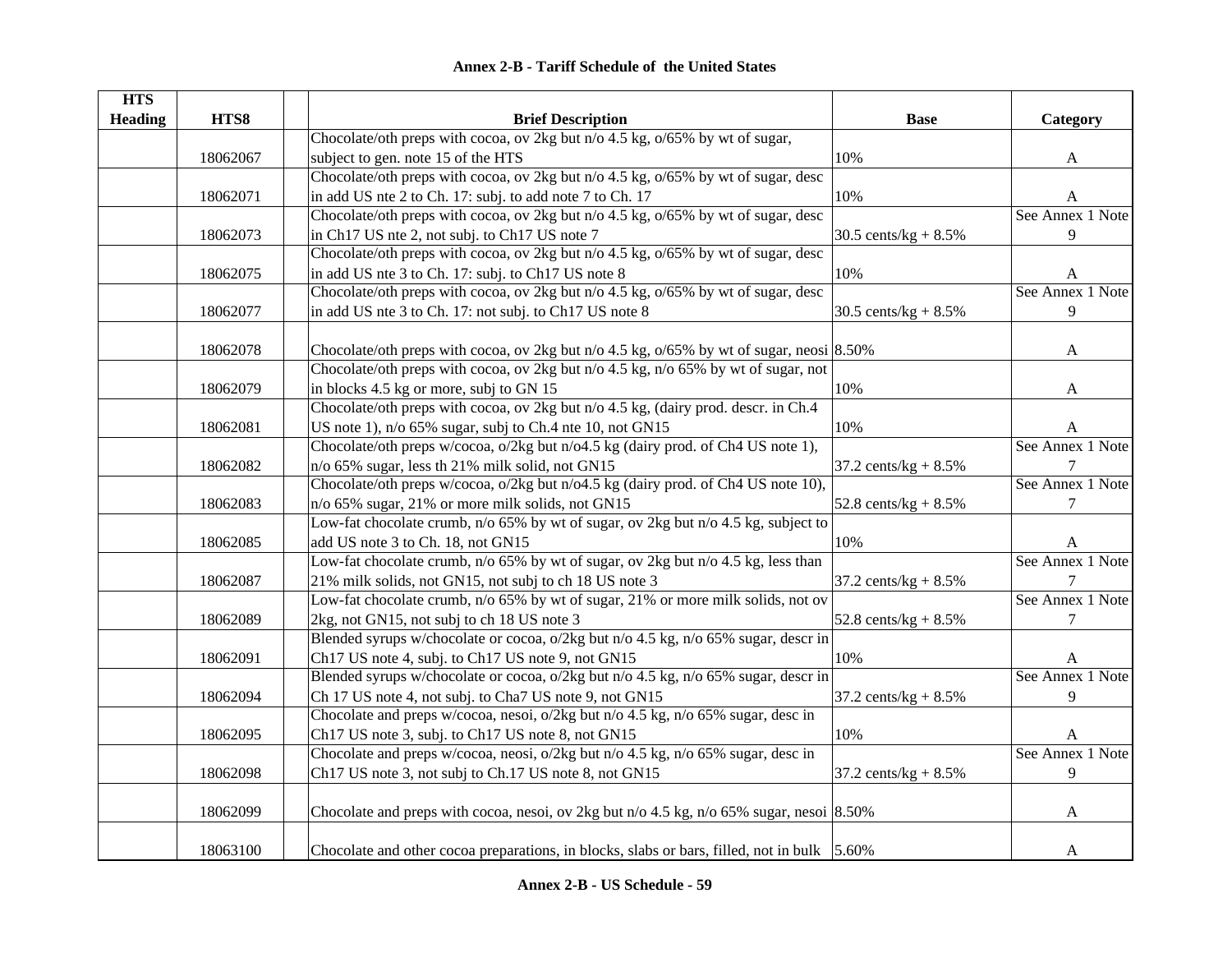| <b>HTS</b>     |          |                                                                                        |                         |                  |
|----------------|----------|----------------------------------------------------------------------------------------|-------------------------|------------------|
| <b>Heading</b> | HTS8     | <b>Brief Description</b>                                                               | <b>Base</b>             | Category         |
|                | 18063201 | Chocolate, nt filled, in blocks/slabs/bars 2kg or less, subj. to GN15                  | 5%                      | A                |
|                |          | Chocolate, nt filled, in blocks/slabs/bars 2kg or less, subj. to add US note 2 to Ch.  |                         |                  |
|                | 18063204 | 18                                                                                     | 5%                      | A                |
|                |          |                                                                                        |                         | See Annex 1 Note |
|                | 18063206 | Chocolate, not filled, less than 21% milk solids, in blocks/slabs/bars 2kg or less     | 37.2 cents/ $kg + 4.3%$ |                  |
|                |          |                                                                                        |                         | See Annex 1 Note |
|                | 18063208 | Chocolate, not filled, 21% or more milk solids, in blocks/slabs/bars 2kg or less       | 52.8 cents/ $kg + 4.3%$ | 7                |
|                |          | Chocolate, not filled, in blocks/slabs/bars 2kg or less, subj. to add US note 3 to Ch. |                         |                  |
|                | 18063214 | 18                                                                                     | 5%                      | A                |
|                |          |                                                                                        |                         | See Annex 1 Note |
|                | 18063216 | Chocolate, not filled, less than 21% milk solids, in blocks/slabs/bars 2kg or less     | 37.2 cents/ $kg + 4.3%$ |                  |
|                |          |                                                                                        |                         | See Annex 1 Note |
|                | 18063218 | Chocolate, not filled, 21% or more milk solids, in blocks/slabs/bars 2kg or less       | 52.8 cents/ $kg + 4.3%$ | $\tau$           |
|                |          |                                                                                        |                         |                  |
|                | 18063230 | Chocolate, not filled, w/o butterfat/milk solids, in blocks/slabs/bars 2kg or less     | 4.30%                   | A                |
|                |          | Cocoa preps, not filled, in blocks, slabs or bars weighing 2 kg or less, subject to    |                         |                  |
|                | 18063255 | gen. note 15 of the HTS                                                                | 7%                      | A                |
|                |          | Cocoa preps, (dairy prod. of Ch4 US note 1), not filled, in blocks, slabs or bars,     |                         |                  |
|                | 18063260 | w/wt 2 kg or less, subj. to add. US note 10 to Ch 4                                    | 7%                      | A                |
|                |          | Cocoa preps, (dairy prod. of Ch4 US note 1), less than 21% milk solids, not filled,    |                         | See Annex 1 Note |
|                | 18063270 | in blocks/slabs/bars, 2 kg or less, not Ch.4 US nte 10                                 | 37.2 cents/ $kg + 6%$   | 7                |
|                |          | Cocoa preps, (dairy prod. of Ch4 US note 1), 21% or more milk solids, not filled,      |                         | See Annex 1 Note |
|                | 18063280 | in blocks/slabs/bars, 2 kg or less, not Ch.4 US nte 10                                 | 52.8 cents/ $kg + 6%$   | 7                |
|                | 18063290 | Cocoa preps, not filled, in blocks, slabs or bars weighing 2kg or less,                | 6%                      | $\mathbf{A}$     |
|                | 18069001 | Cocoa preps, not in blocks/slabs/bars, subj. to gen. note 15 of the HTS                | 3.50%                   | A                |
|                |          | Cocoa preps, (dairy prod. descr. in add US note 1 to Ch.4), not in blocks, slabs or    |                         |                  |
|                | 18069005 | bars, subj. to add. US note 10 to Ch 4, not GN15                                       | 3.50%                   | A                |
|                |          | Cocoa preps, (dairy prod. descr. in add US note 1 to Ch.4), less than 21% milk         |                         | See Annex 1 Note |
|                | 18069008 | solids, not in blocks, slabs or bars, not GN15                                         | 37.2 cents/kg + $6\%$   |                  |
|                |          | Cocoa preps, (dairy prod. descr. in Ch4 US note 1), 21% or more milk solids, not       |                         | See Annex 1 Note |
|                | 18069010 | in blocks, slabs or bars, not Ch4 USNote 10, not GN15                                  | 52.8 cents/kg + $6\%$   | 7                |
|                |          | Cocoa preps, o/5.5% butterfat by wt, not in blocks/slabs/bars, subj. to add US note    |                         |                  |
|                | 18069015 | 2 to Ch. 18, not GN15                                                                  | 3.50%                   | A                |
|                |          | Cocoa preps, $o/5.5\%$ butterfat by wt, w/less than 21% milk solids, not in            |                         | See Annex 1 Note |
|                | 18069018 | blocks/slabs/bars, not GN15                                                            | 37.2 cents/kg + $6\%$   |                  |
|                |          | Cocoa preps, o/5.5% butterfat by wt, 21% or more milk solids, not in                   |                         | See Annex 1 Note |
|                | 18069020 | blocks/slabs/bars, not GN15                                                            | 52.8 cents/kg + $6\%$   | 7                |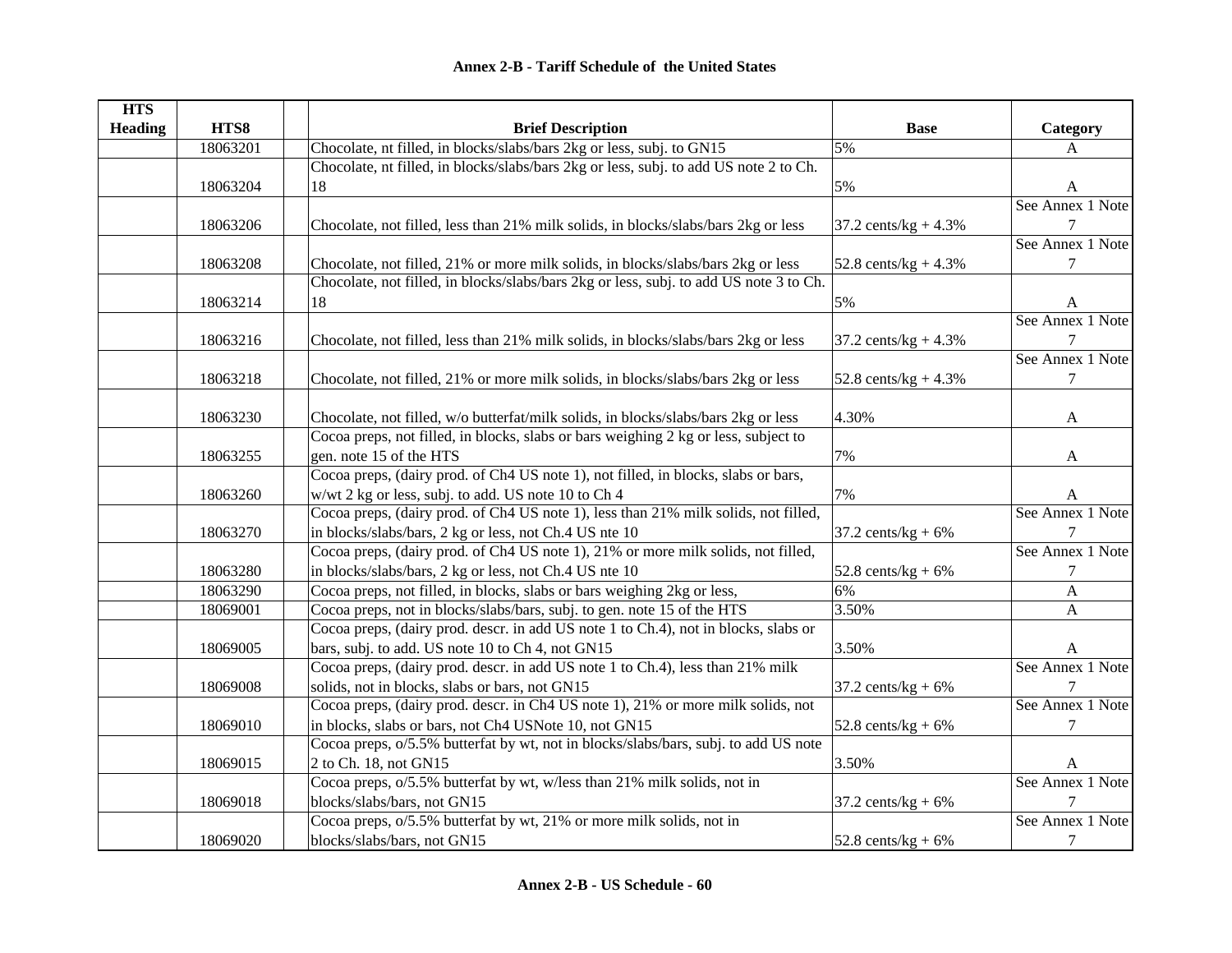| <b>HTS</b>     |          |                                                                                             |                       |                  |
|----------------|----------|---------------------------------------------------------------------------------------------|-----------------------|------------------|
| <b>Heading</b> | HTS8     | <b>Brief Description</b>                                                                    | <b>Base</b>           | Category         |
|                |          | Cocoa preps, cont. milk solids, n/o 5.5% butterfat by wt, not in blocks/slabs/bars,         |                       |                  |
|                | 18069025 | subj. to add US note 3 to Ch. 18, not GN15                                                  | 3.50%                 | A                |
|                |          | Cocoa preps, cont. milk solids, n/o 5.5% butterfat by wt, w/less than 21% milk              |                       | See Annex 1 Note |
|                | 18069028 | solids, not blocks/slabs/bars, not Ch18 US note 3, not GN15                                 | 37.2 cents/ $kg + 6%$ | 7                |
|                |          | Cocoa preps, cont. milk solids, n/o 5.5% butterfat by wt, 21% or more milk solids,          |                       | See Annex 1 Note |
|                | 18069030 | not in blocks/slabs/bars, not Ch18 US note 3, not GN15                                      | 52.8 cents/kg + $6\%$ | 7                |
|                |          | Blended syrups w/chocolate or cocoa, nesoi, described in add US note 4 to Ch.17:            |                       |                  |
|                | 18069035 | subj. to add US note 9 to Ch. 17, not GN15                                                  | 3.50%                 | A                |
|                |          | Blended syrups w/chocolate or cocoa, nesoi, described in add US note 4 to Ch.17:            |                       | See Annex 1 Note |
|                | 18069039 | not subj. to add US note 9 to Ch. 17, not GN15                                              | 37.2 cents/ $kg + 6%$ | 9                |
|                |          | Chocolate and preps w/cocoa, nesoi, o/65% by dry wt of sugar, described in add              |                       |                  |
|                | 18069045 | US note 2 to Ch.17: subj. to Ch17 US note 7, not GN15                                       | 3.50%                 | A                |
|                |          | Chocolate and preps w/cocoa, nesoi, o/65% by dry wt of sugar, described in add              |                       | See Annex 1 Note |
|                | 18069049 | US note 2 to Ch.17: not subj to Ch17 US note 7, not GN15                                    | 37.2 cents/ $kg + 6%$ | 9                |
|                |          | Chocolate and preps w/cocoa, nesoi, o/10% by dry wt of sugar, described in add              |                       |                  |
|                | 18069055 | US note 3 to Ch.17: subj to Ch17 US note 8, not GN15                                        | 3.50%                 | A                |
|                |          | Chocolate and preps w/cocoa, nesoi, o/10% by dry wt of sugar, described in add              |                       | See Annex 1 Note |
|                | 18069059 | US note 3 to Ch.17: not subj to Ch17 US note 8, not GN15                                    | 37.2 cents/kg + $6\%$ | 9                |
|                | 18069090 | Chocolate and preps w/cocoa, nesoi, not put up for retail sale                              | 6%                    | $\mathbf{A}$     |
| 1901           |          | Malt extract; food preparations of flour, meal, starch or malt extract, not containing coco |                       |                  |
|                | 19011005 | Preps for infant use, for retail sale, o/10% milk solids, subject to gen. note 15           | 17.50%                | A                |
|                |          | Preps for infant use, infant formula containing oligossaccharides and > 10% milk            |                       |                  |
|                | 19011015 | solids, described in add'l U.S. note 2: provisional                                         | 17.50%                | A                |
|                |          | Infant formula w/oligossaccharides, for retail sale, o/10% milk solids, not subject         |                       | See Annex 1 Note |
|                | 19011030 | to add US note 2 to Ch. 19, not GN15                                                        | $$1.035/kg + 14.9\%$  | 7                |
|                |          | Preps for infant use (dairy prod. of add US note 1 to Ch.4), for retail sale, o/10%         |                       |                  |
|                | 19011035 | milk solids, subject to Ch4 US note 10, not GN15                                            | 17.50%                | A                |
|                |          | Preps for infant use (dairy prod. of add US note 1 to Ch.4), for retail sale, o/10%         |                       | See Annex 1 Note |
|                | 19011040 | milk solids, not subject to add US note 10 to Ch. 4                                         | $$1.035/kg + 14.9\%$  | 7                |
|                |          | Preps for infant use (not dairy prod. of add US note 1 to Ch.4), for retail sale,           |                       |                  |
|                | 19011045 | o/10% milk solids, not GN15, nesoi                                                          | 14.90%                | B                |
|                |          |                                                                                             |                       |                  |
|                | 19011055 | Preps for infant use, for retail sale, n/o 10% milk solids, subject to gen. note 15         | 17.50%                | A                |
|                |          | Infant formula w/oligossaccharides, for retail sale, n/o 10% milk solids, subject to        |                       |                  |
|                | 19011060 | add US note 2 to Ch. 19, not GN15                                                           | 17.50%                | A                |
|                |          | Infant formula w/oligossaccharides, for retail sale, n/o 10% milk solids, not subject       |                       | See Annex 1 Note |
|                | 19011075 | to add US note 2 to Ch. 19, not GN15                                                        | $$1.035/kg + 14.9\%$  | 7                |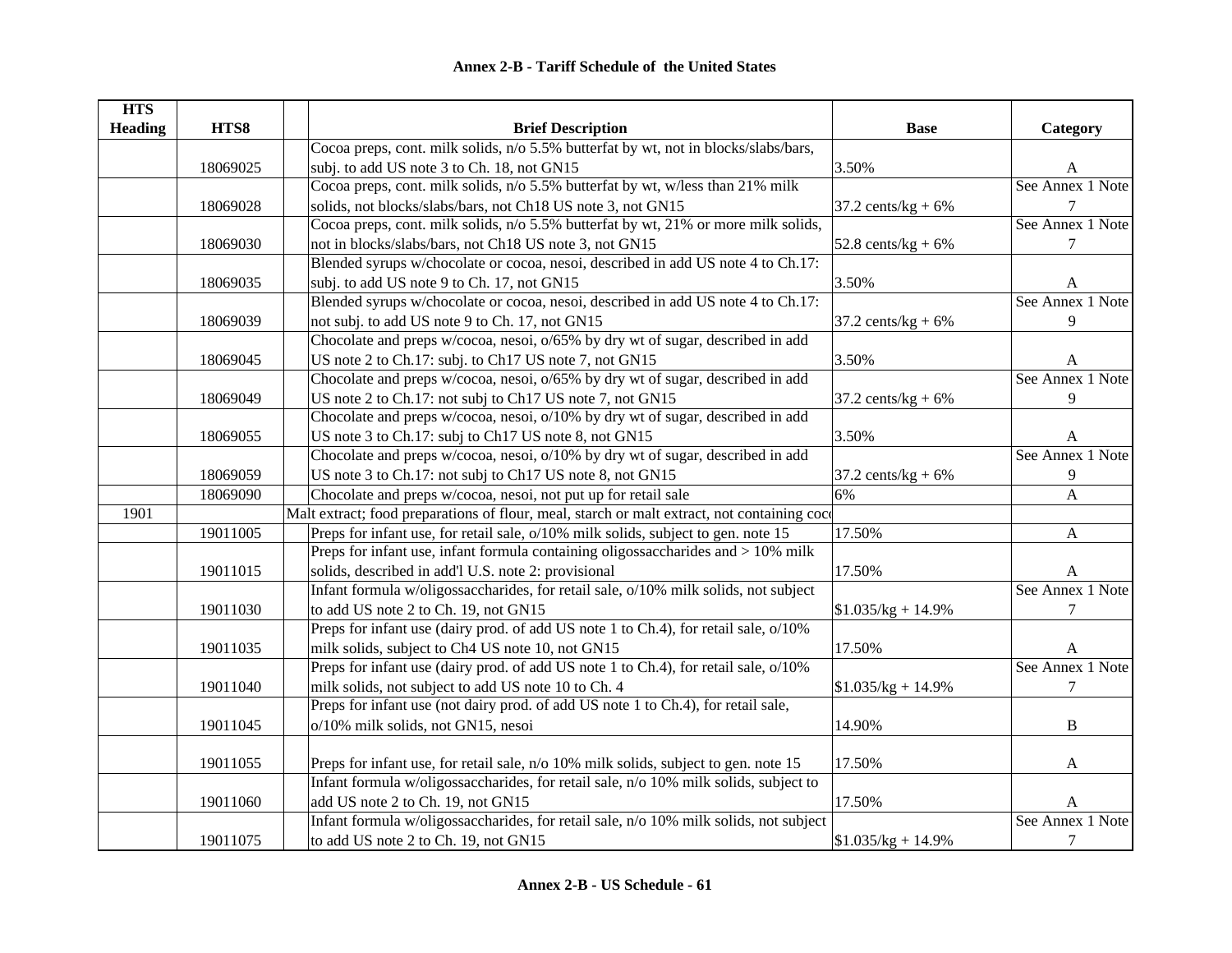| <b>HTS</b>     |          |                                                                                         |                         |                  |
|----------------|----------|-----------------------------------------------------------------------------------------|-------------------------|------------------|
| <b>Heading</b> | HTS8     | <b>Brief Description</b>                                                                | <b>Base</b>             | Category         |
|                |          | Preps for infant use (dairy prod. of Ch4 US note 1), retail sale, n/o 10% milk          |                         |                  |
|                | 19011080 | solids, subject to add US note 10 to Ch. 4, not GN15                                    | 17.50%                  | A                |
|                |          | Preps for infant use (dairy prod. of Ch4 US note 1), retail sale, n/o 10% milk          |                         | See Annex 1 Note |
|                | 19011085 | solids, not subject to add US note 10 to Ch. 4, not GN15                                | $$1.035/kg + 14.9\%$    | 7                |
|                |          | Preps for infant use (not dairy prod. of Ch4 US note 1), retail sale, n/o 10% milk      |                         |                  |
|                | 19011095 | solids, nesoi                                                                           | 14.90%                  | $\, {\bf B}$     |
|                |          | Mixes for bakers wares, o/25% butterfat, not retail, subject to gen. note 15 of the     |                         |                  |
|                | 19012002 | <b>HTS</b>                                                                              | 10%                     | A                |
|                |          | Mixes for bakers wares (dairy prod. of Ch4 US note 1), o/25% by wt butterfat, not       |                         |                  |
|                | 19012005 | retail, subj. to add. US nte 10 to Ch.4, not GN15                                       | 10%                     | A                |
|                |          | Mixes for bakers wares (dairy prod. of Ch4 US note 1), o/25% by wt butterfat, not       |                         | See Annex 1 Note |
|                | 19012015 | retail, not subj. to add. US nte 10 to Ch.4, not GN15                                   | 42.3 cents/kg + $8.5\%$ | 7                |
|                |          | Mixes for bakers wares, $o/65\%$ sugar, $o/25\%$ bf, not retail, descr in add US note 2 |                         |                  |
|                | 19012020 | to Ch. 17: subj. to add. US nte 7 to Ch.17, not GN15                                    | 10%                     | A                |
|                |          | Mixes and doughs for the prep of bakers wares of heading 1905, containing over          |                         | See Annex 1 Note |
|                | 19012025 | 25% by weight of butterfat, not put up for retail sale, nesoi                           | 42.3 cents/kg + $8.5\%$ | 9                |
|                |          | Mixes for bakers wares, o/25% bf, not retail, descr in add US note 1 to Ch. 19:         |                         |                  |
|                | 19012030 | subj. to add. US nte 3 to Ch.19, not GN15                                               | 10%                     | A                |
|                |          | Mixes for bakers wares, o/25% bf, not retail, descr in add US note 1 to Ch. 19: not     |                         | See Annex 1 Note |
|                | 19012035 | subj. to add. US nte 3 to Ch.19, not GN15                                               | 42.3 cents/kg + $8.5\%$ | 9                |
|                | 19012040 | Mixes for bakers wares, o/25% bf, not retail, nesoi                                     | 8.50%                   | $\mathbf{A}$     |
|                |          |                                                                                         |                         |                  |
|                | 19012042 | Mixes for bakers wares, n/o 25% bf, not retail, subject to gen. note 15 of the HTS      | 10%                     | A                |
|                |          | Mixes for bakers wares (dairy prod. of Ch4 US note 1), n/o 25% bf, not retail, subj.    |                         |                  |
|                | 19012045 | to add. US nte 10 to Ch.4, not GN15                                                     | 10%                     | A                |
|                |          | Mixes for bakers wares (dairy prod. of Ch4 US note 1), n/o 25% bf, not retail, not      |                         | See Annex 1 Note |
|                | 19012050 | subj. to add. US nte 10 to Ch.4, not GN15                                               | 42.3 cents/kg + $8.5\%$ | $\tau$           |
|                |          | Mixes for bakers wares, o/65% sugar, n/o 25% bf, not retail, descr in add US note       |                         |                  |
|                | 19012055 | 2 to Ch. 17: subj. to Ch17 US nte 7, not GN15                                           | 10%                     | A                |
|                |          | Mixes for bakers wares, o/65% sugar, n/o 25% bf, not retail, descr in add US note       |                         | See Annex 1 Note |
|                | 19012060 | 2 to Ch. 17: not subj. to Ch17 US nte 7, not GN15                                       | 42.3 cents/kg + $8.5\%$ | 9                |
|                |          | Mixes for bakers wares, n/o 25% bf, not retail, descr in add US note 1 to Ch. 19:       |                         |                  |
|                | 19012065 | subj. to add. US nte 3 to Ch.19, not GN15                                               | 10%                     | A                |
|                |          | Mixes for bakers wares, n/o 25% bf, not retail, descr in add US note 1 to Ch. 19:       |                         | See Annex 1 Note |
|                | 19012070 | not subj. to add. US nte 3 to Ch.19, not GN15                                           | 42.3 cents/kg + $8.5\%$ | 9                |
|                | 19012080 | Mixes for bakers wares, n/o 25% bf, not retail, nesoi                                   | 8.50%                   | A                |
|                | 19019010 | Malt extract, fluid                                                                     | 3.2 cents/liter         | $\mathbf A$      |
|                | 19019020 | Malt extract, solid or condensed                                                        | 9.60%                   | $\mathbf{A}$     |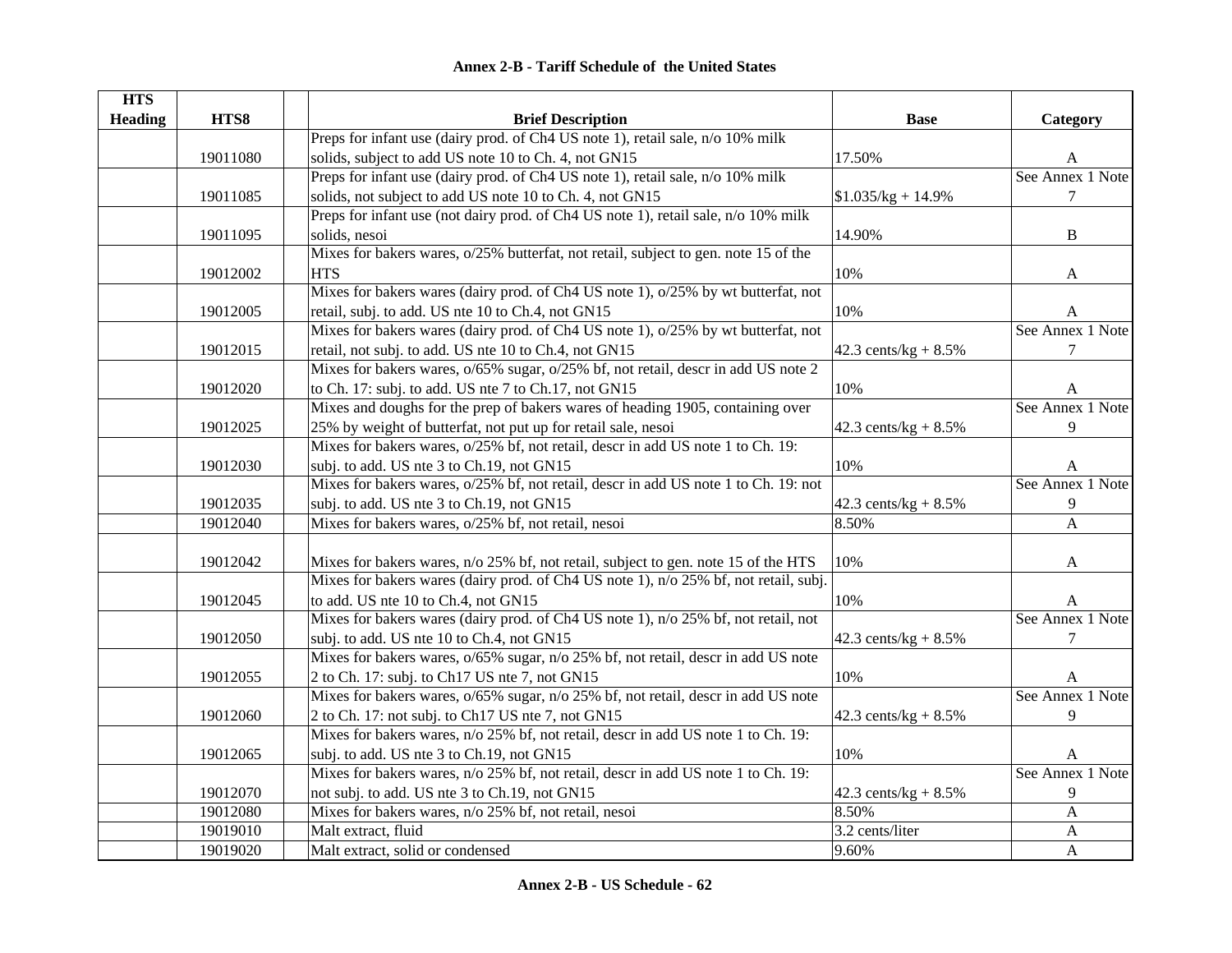| <b>HTS</b>     |          |                                                                                            |                         |                  |
|----------------|----------|--------------------------------------------------------------------------------------------|-------------------------|------------------|
| <b>Heading</b> | HTS8     | <b>Brief Description</b>                                                                   | <b>Base</b>             | Category         |
|                | 19019025 | Puddings, ready for immediate consumption without further preparation                      | Free                    | D                |
|                |          | Dry mix. w/less than 31% bf & 17.5% or more sodium caseinate, bf, whey solids              |                         |                  |
|                | 19019028 | o/5.5% b'fat & dry whole milk, n/cntng dry milk/whey/b'fat                                 | $0.37$ cents/ $kg$      | A                |
|                | 19019032 | Cajeta not made from cow's milk                                                            | 11.20%                  | B                |
|                |          | Margarine cheese subject to gen. note 15 of the HTS and entered pursuant to its            |                         |                  |
|                | 19019033 | provisions                                                                                 | 10%                     | A                |
|                |          | Margarine cheese subject to add. US note 23 to Ch. 4 and entered pursuant to its           |                         |                  |
|                | 19019034 | provisions                                                                                 | 10%                     | A                |
|                |          |                                                                                            |                         | See Annex 1 Note |
|                | 19019036 | Margarine cheese not subject to gen. note 15 or add US note 23 to Ch. 4                    | \$1.128/kg              | 4                |
|                |          | Dairy preps o/10% by wt of milk solids (descr. in add US note 1 to Ch. 4), neosi,          |                         |                  |
|                | 19019038 | subject to gen. note 15 of the HTS                                                         | 16%                     | A                |
|                |          | Dairy preps o/10% by wt of milk solids (descr. in add US note 1 to Ch. 4), neosi,          |                         |                  |
|                | 19019042 | subject to add US note 10 to Ch.4                                                          | 16%                     | $\mathbf{A}$     |
|                |          | Dairy preps o/10% by wt of milk solids (descr. in add US note 1 to Ch. 4), neosi,          |                         | See Annex 1 Note |
|                | 19019043 | not subject to gen note 15 or add US note 10 to Ch.4                                       | $$1.035/kg + 13.6\%$    | 7                |
|                |          | Dairy preps n/o 10% by wt of milk solids (descr. in add US note 1 to Ch. 4), neosi,        |                         |                  |
|                | 19019044 | subject to gen. note 15 of the HTS                                                         | 16%                     | A                |
|                |          | Dairy preps n/o 10% by wt of milk solids (descr. in add US note 1 to Ch. 4), neosi,        |                         |                  |
|                | 19019046 | subject to add US note 10 to Ch.4                                                          | 16%                     | A                |
|                |          | Dairy preps n/o 10% by wt of milk solids (descr. in add US note 1 to Ch. 4), neosi,        |                         | See Annex 1 Note |
|                | 19019047 | not subject to gen note 15 or add US note 10 to Ch.4                                       | $$1.035/kg + 13.6\%$    | 7                |
|                |          |                                                                                            |                         |                  |
|                | 19019048 | Malt extract and other preps of flour, etc., nesoi, subject to gen. note 15 of the HTS 10% |                         | A                |
|                |          | Food preps of flour, etc., nesoi, $o/65\%$ by dry wt of sugar, described in add. US        |                         |                  |
|                | 19019052 | note 2 to chap. 17: subj. to add US note 7 to Ch.17                                        | 10%                     | A                |
|                |          | Food preps of flour, etc., nesoi, $o/65\%$ by dry wt of sugar, described in add. US        |                         | See Annex 1 Note |
|                | 19019054 | note 2 to chap. 17: not subj. to add US note 7 to Ch.17                                    | 23.7 cents/ $kg + 8.5%$ | 9                |
|                |          | Food preps of flour, etc., nesoi, o/10% by dry wt of sugar, described in add. US           |                         |                  |
|                | 19019056 | note 3 to chap. 17: subj. to add US note 8 to Ch.17                                        | 10%                     | A                |
|                |          | Food preps of flour, etc., nesoi, o/10% by dry wt of sugar, described in add. US           |                         | See Annex 1 Note |
|                | 19019058 | note 3 to chap. 17: not subj. to add US note 8 to Ch.17                                    | 23.7 cents/kg + $8.5\%$ | 9                |
|                |          | Food preps of flour, etc., nesoi, o/5.5% by wt of butterfat, not pkgd for retail sale,     |                         |                  |
|                | 19019070 | nesoi                                                                                      | 10.20%                  | $\, {\bf B}$     |
|                |          | Flour-, meal-, starch-, malt extract- or dairy-based food preps not containing cocoa       |                         |                  |
|                | 19019090 | and not containing specific amounts of dairy, nesoi                                        | 6.40%                   | A                |
| 1902           |          | Pasta, whether or not cooked or stuffed (with meat or other substances) or Otherwise pre   |                         |                  |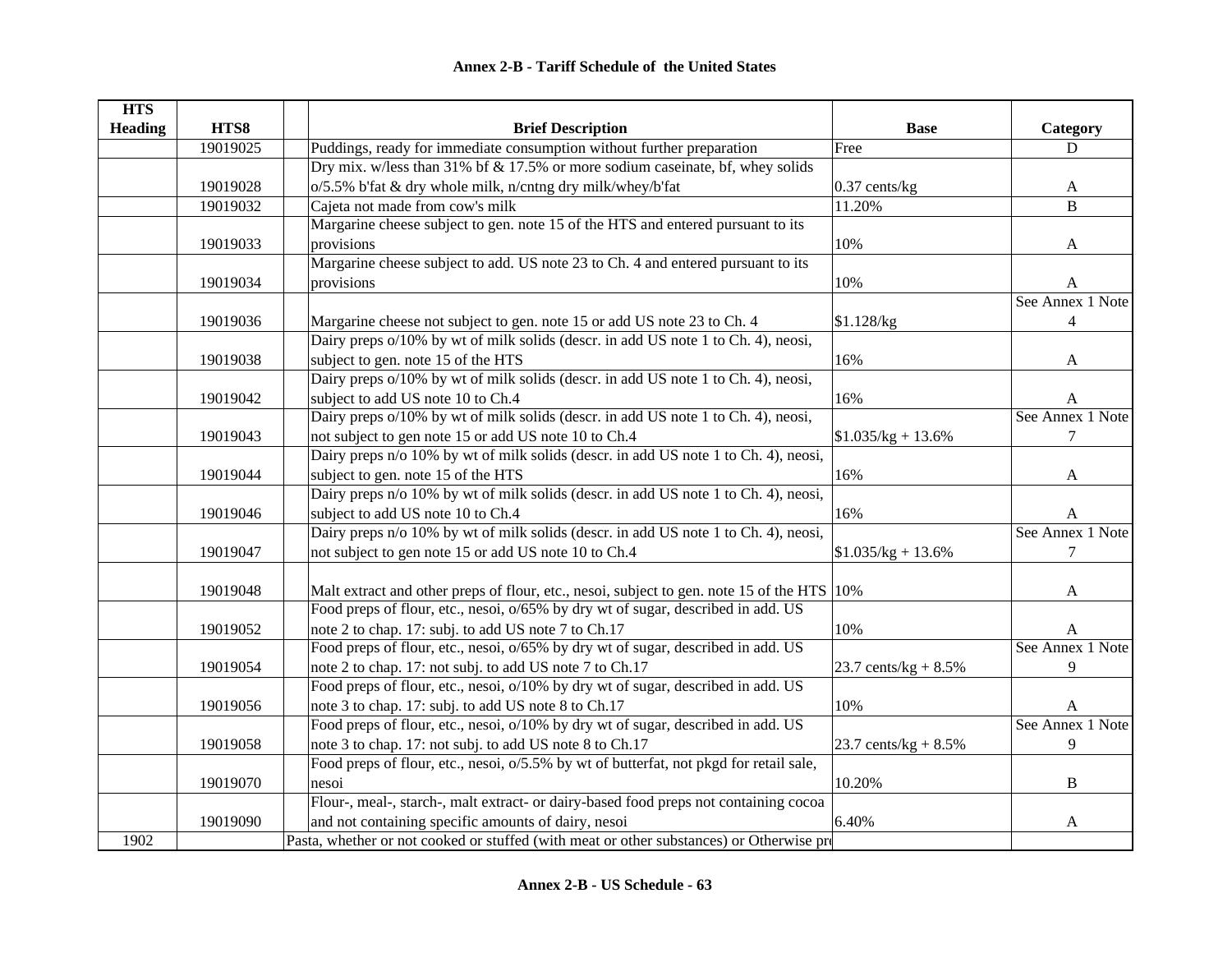| <b>Annex 2-B - Tariff Schedule of the United States</b> |  |  |  |
|---------------------------------------------------------|--|--|--|
|---------------------------------------------------------|--|--|--|

| <b>HTS</b>     |          |                                                                                            |                   |              |
|----------------|----------|--------------------------------------------------------------------------------------------|-------------------|--------------|
| <b>Heading</b> | HTS8     | <b>Brief Description</b>                                                                   | <b>Base</b>       | Category     |
|                |          | Uncooked pasta, not stuffed or otherwise prepared, containing eggs, exclusively            |                   |              |
|                | 19021120 | pasta                                                                                      | Free              | ${\bf D}$    |
|                |          | Uncooked pasta, not stuffed or otherwise prepared, containing eggs, nesi, including        |                   |              |
|                | 19021140 | pasta packaged with sauce preparations                                                     | 6.40%             | A            |
|                |          | Uncooked pasta, not stuffed or otherwise prepared, not containing eggs,                    |                   |              |
|                | 19021920 | exclusively pasta                                                                          | Free              | ${\bf D}$    |
|                |          | Uncooked pasta, not stuffed or otherwise prepared, not containing eggs, nesi,              |                   |              |
|                | 19021940 | including pasta packaged with sauce preparations                                           | 6.40%             | A            |
|                | 19022000 | Stuffed pasta, whether or not cooked or otherwise prepared                                 | 6.40%             | A            |
|                | 19023000 | Pasta nesi                                                                                 | 6.40%             | A            |
|                | 19024000 | Couscous, whether or not prepared                                                          | 6.40%             | $\mathbf{A}$ |
| 1903           |          | Tapioca and substitutes therefor prepared from starch, in the form of flakes, grains, pear |                   |              |
|                |          | Tapioca and substitutes prepared from arrowroot, cassava or sago, in the form of           |                   |              |
|                | 19030020 | flakes, grains, pearls, siftings or in similar forms                                       | Free              | ${\bf D}$    |
|                |          | Tapioca and substitutes, prepared from starch nesi, in the form of flakes, grains,         |                   |              |
|                | 19030040 | pearls, siftings or in similar forms                                                       | $0.8$ cents/ $kg$ | A            |
| 1904           |          | Prepared foods obtained by the swelling or roasting of cereals or cereal products (for ex- |                   |              |
|                |          |                                                                                            |                   |              |
|                | 19041000 | Prepared foods obtained by the swelling or roasting of cereals or cereal products          | 1.10%             | A            |
|                |          | Prep food in airtght cont., of unroast cereal flake/mixture of unroasted/roasted           |                   |              |
|                | 19042010 | cereal flake/swelled cereal,no apricot/citrus/peach/pear                                   | 5.60%             | A            |
|                |          | Prepared foods obtained from unroasted cereal flakes or from mixtures of                   |                   |              |
|                | 19042090 | unroasted and roasted cereal flakes or swelled cereals, nesoi                              | 14.90%            | $\, {\bf B}$ |
|                |          | Bulgur wheat, in grain form or in form of flakes or other worked grain (except             |                   |              |
|                | 19043000 | flour, groats & meal), pre-cooked or otherwise prepared, nesoi                             | 14%               | A            |
|                |          | Cereals, other than corn, in grain form or form flakes or other worked grain (not          |                   |              |
|                | 19049001 | flour, groat & meal), pre-cooked or otherwise prepared, nesoi                              | 14%               | A            |
| 1905           |          | Bread, pastry, cakes, biscuits and other bakers' wares, whether or not containing cocoa;   |                   |              |
|                | 19051000 | Crispbread                                                                                 | Free              | ${\bf D}$    |
|                | 19052000 | Gingerbread and the like                                                                   | Free              | ${\bf D}$    |
|                | 19053100 | Sweet biscuits                                                                             | Free              | $\mathbf D$  |
|                | 19053200 | Waffles and wafers                                                                         | Free              | $\mathbf D$  |
|                | 19054000 | Rusks, toasted bread and similar toasted products                                          | Free              | $\mathbf D$  |
|                |          | Bread, pastry, cake, biscuit and similar baked products nesi, and puddings whether         |                   |              |
|                | 19059010 | or not containing chocolate, fruit, nuts or confectionery                                  | Free              | ${\bf D}$    |
|                |          | Bakers' wares communion wafers, empty capsules suitable for pharmaceutical use,            |                   |              |
|                | 19059090 | sealing wafers, rice paper and similar products, nesi                                      | 4.50%             | A            |
| 2001           |          | Vegetables, fruit, nuts and other edible parts of plants, prepared or preserved by vinegar |                   |              |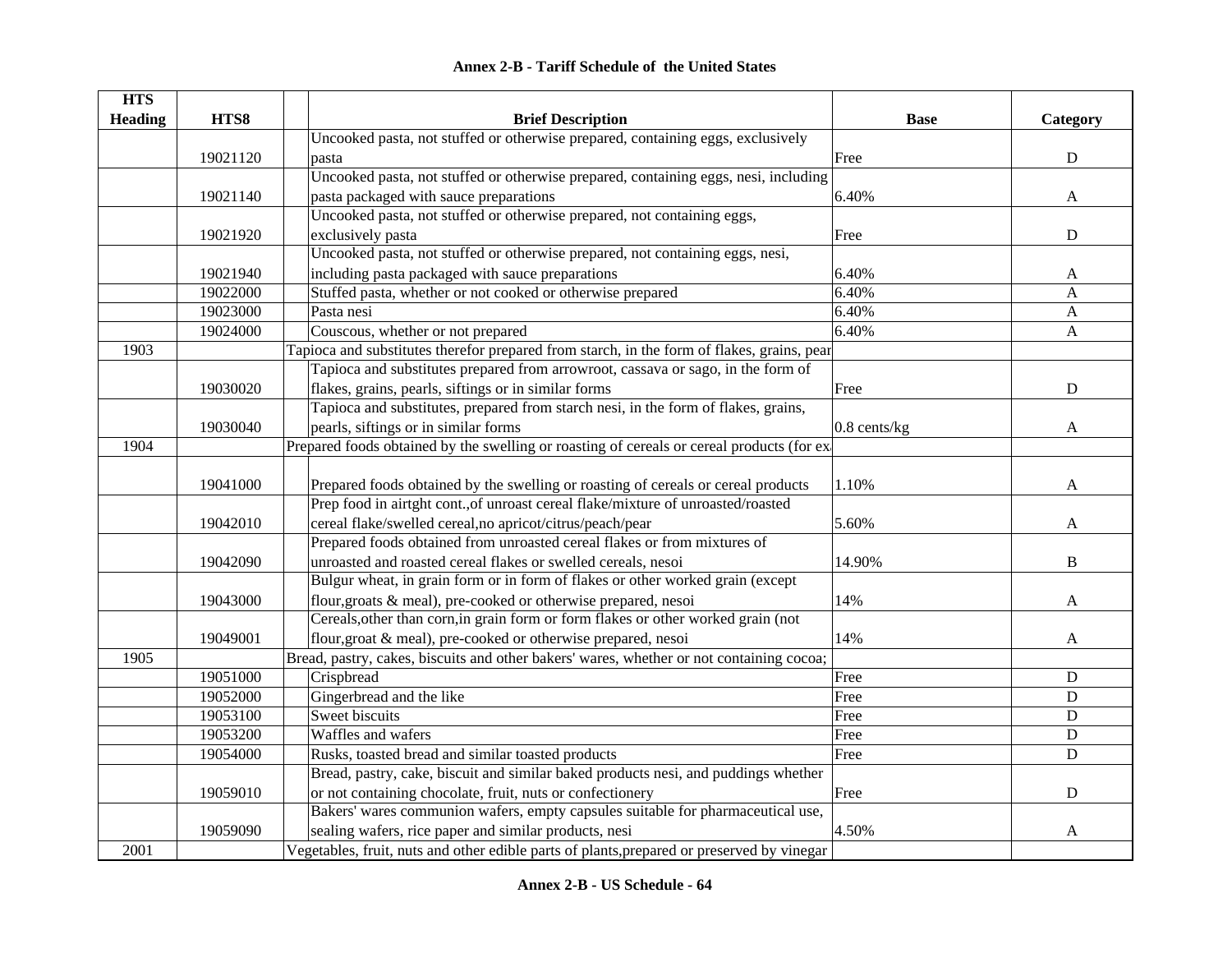| <b>HTS</b>     |          |                                                                                                                                   |                               |              |
|----------------|----------|-----------------------------------------------------------------------------------------------------------------------------------|-------------------------------|--------------|
| <b>Heading</b> | HTS8     | <b>Brief Description</b>                                                                                                          | <b>Base</b>                   | Category     |
|                |          |                                                                                                                                   |                               |              |
|                | 20011000 | Cucumbers including gherkins, prepared or preserved by vinegar or acetic acid                                                     | 9.60%                         | $\mathbf{A}$ |
|                |          | Capers, prepared or preserved by vinegar or acetic acid, in immediate containers                                                  |                               |              |
|                | 20019010 | holding more than 3.4 kg                                                                                                          | 8%                            | A            |
|                | 20019020 | Capers, prepared or preserved by vinegar or acetic acid, nesi                                                                     | 8%                            | A            |
|                | 20019025 | Artichokes, prepared or preserved by vinegar or acetic acid                                                                       | 10.20%                        | A            |
|                | 20019030 | Beans, prepared or preserved by vinegar or acetic acid                                                                            | 5.80%                         | $\mathbf{A}$ |
|                | 20019033 | Nopalitos, preserved by vinegar                                                                                                   | 7.70%                         | $\mathbf{A}$ |
|                | 20019034 | Onions, prepared or preserved by vinegar or acetic acid                                                                           | 3.60%                         | $\mathbf{A}$ |
|                | 20019035 | Pimientos, prepared or preserved by vinegar or acetic acid                                                                        | 8.10%                         | $\mathbf{A}$ |
|                |          |                                                                                                                                   |                               |              |
|                | 20019038 | Vegetables (including olives) nesoi, prepared or preserved by vinegar or acetic acid 9.60%                                        |                               | A            |
|                | 20019042 | Chestnuts, prepared or preserved by vinegar or acetic acid                                                                        | 4.9 cents/kg                  | $\mathbf{A}$ |
|                | 20019045 | Mangoes, prepared or preserved by vinegar or acetic acid                                                                          | 1.5 cents/kg                  | A            |
|                | 20019048 | Chinese water chestnuts, prepared or preserved by vinegar or acetic acid                                                          | 9.60%                         | $\mathbf{A}$ |
|                | 20019050 | Walnuts, prepared or preserved by vinegar or acetic acid                                                                          | 7 cents/kg                    | A            |
|                |          | Fruits, nuts, and other edible parts of plants, nesi, prepared or preserved by vinegar                                            |                               |              |
|                | 20019060 | or acetic acid                                                                                                                    | 14%                           | B            |
| 2002           |          | Tomatoes prepared or preserved otherwise than by vinegar or acetic acid.                                                          |                               |              |
|                |          | Tomatoes, whole or in pieces, prepared or preserved otherwise than by vinegar or                                                  |                               |              |
|                | 20021000 | acetic acid                                                                                                                       | 12.50%                        | B            |
|                | 20029040 | Tomato prep/pres ex by vinegar/acetic acid, powder                                                                                | 11.60%                        | A            |
|                |          |                                                                                                                                   |                               |              |
|                | 20029080 | Tomatoes prepared or preserved otherwise than by vinegar or acetic acid, nesoi                                                    | 11.60%                        | $\, {\bf B}$ |
| 2003           |          | Mushrooms and truffles, prepared or preserved otherwise than by vinegar or acetic acid.                                           |                               |              |
|                |          | Mushrooms of the genus Agaricus, prepared or preserved otherwise than by                                                          | 6 cents/kg drained weight $+$ |              |
|                | 20031001 | vinegar or acetic acid                                                                                                            | 8.5%                          | A            |
|                | 20032000 | Truffles, prepared or preserved otherwise than by vinegar or acetic acid                                                          | Free                          | D            |
|                |          | Mushrooms other than of the genus Agaricus, prepared or preserved otherwise than $\overline{6 \text{ cents/kg}}$ drained weight + |                               |              |
|                | 20039000 | by vinegar or acetic acid                                                                                                         | 8.5%                          | B            |
| 2004           |          | Other vegetables prepared or preserved otherwise than by vinegar or acetic acid, frozen,                                          |                               |              |
|                |          | Yellow (Solano) potatoes, prepared or preserved otherwise than by vinegar or                                                      |                               |              |
|                | 20041040 | acetic acid, frozen                                                                                                               | 6.40%                         | A            |
|                |          | Potatoes (not Solano), prepared or preserved otherwise than by vinegar or acetic                                                  |                               |              |
|                | 20041080 | acid, frozen                                                                                                                      | 8%                            | A            |
|                |          |                                                                                                                                   |                               |              |
|                | 20049010 | Antipasto, prepared or preserved otherwise than by vinegar or acetic acid, frozen                                                 | 3.20%                         | A            |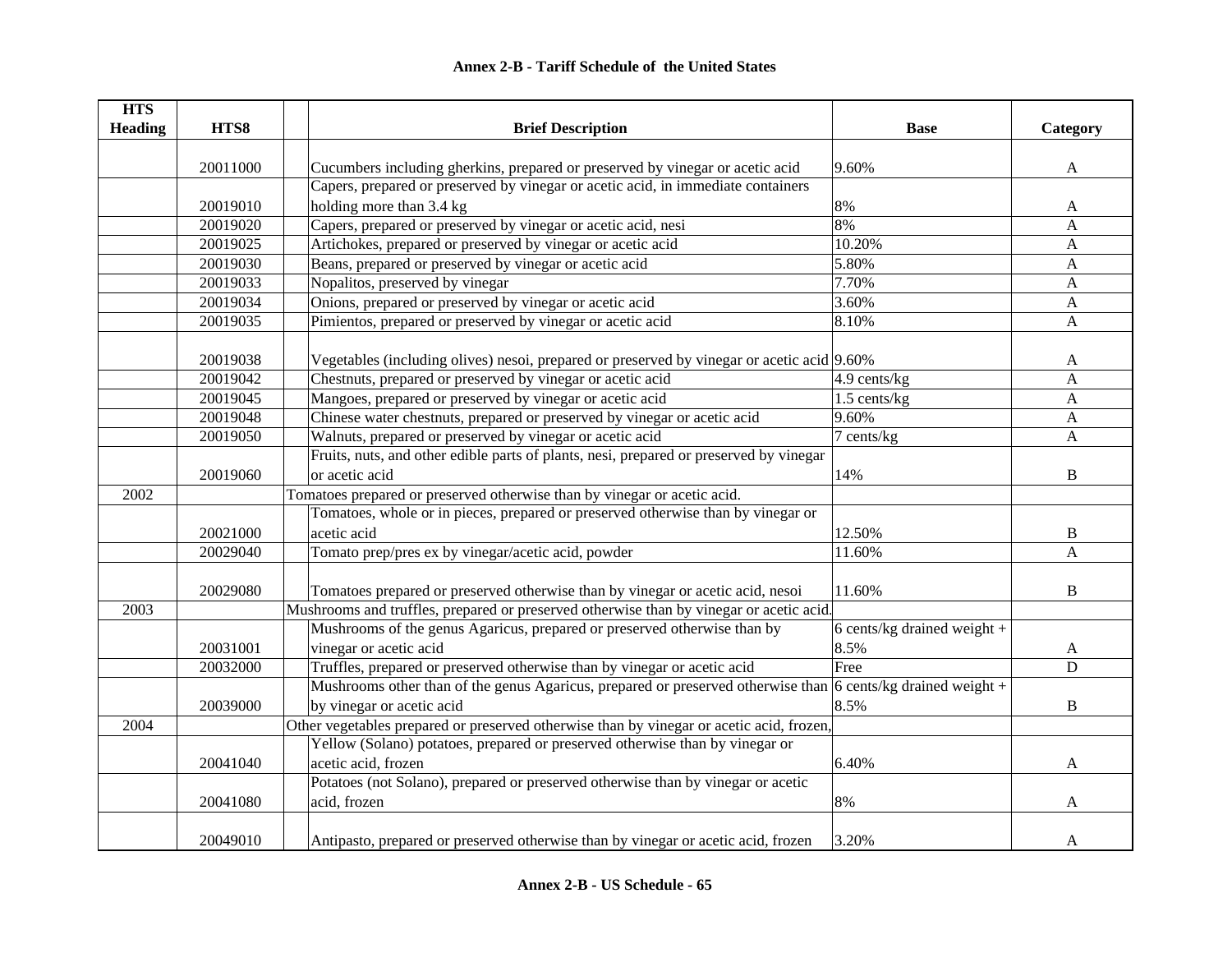| <b>HTS</b>     |          |                                                                                                          |                         |              |
|----------------|----------|----------------------------------------------------------------------------------------------------------|-------------------------|--------------|
| <b>Heading</b> | HTS8     | <b>Brief Description</b>                                                                                 | <b>Base</b>             | Category     |
|                |          |                                                                                                          | 2.1 cents/kg on entire  |              |
|                | 20049080 | Beans, prepared or preserved otherwise than by vinegar or acetic acid, frozen                            | contents of container   | $\mathbf{A}$ |
|                |          | Vegetables and mixtures of vegetables, nesoi, prepared or preserved other than by                        |                         |              |
|                | 20049085 | vinegar or acetic acid, frozen, not preserved by sugar                                                   | 11.20%                  | $\, {\bf B}$ |
| 2005           |          | Other vegetables prepared or preserved otherwise than by vinegar or acetic acid, not from                |                         |              |
|                |          | Homogenized vegetables, prepared or preserved otherwise than by vinegar or                               |                         |              |
|                | 20051000 | acetic acid, not frozen                                                                                  | 11.20%                  | A            |
|                |          | Potato preparations, prepared or preserved otherwise than by vinegar or acetic acid,                     |                         |              |
|                | 20052000 | not frozen                                                                                               | 6.40%                   | A            |
|                |          |                                                                                                          |                         |              |
|                | 20054000 | Peas, prepared or preserved otherwise than by vinegar or acetic acid, not frozen                         | Free                    | ${\bf D}$    |
|                |          | Black-eye cowpeas, shelled, prepared or preserved otherwise than by vinegar or                           | 1.5 cents/kg on entire  |              |
|                | 20055120 | acetic acid, not frozen                                                                                  | contents of container   | A            |
|                |          | Beans other than black-eye cowpeas, shelled, prepared or preserved otherwise than 2.1 cents/kg on entire |                         |              |
|                | 20055140 | by vinegar or acetic acid, not frozen                                                                    | contents of container   | A            |
|                |          | Beans, not shelled, prepared or preserved otherwise than by vinegar or acetic acid,                      | 1.5 cents/kg on entire  |              |
|                | 20055900 | not frozen                                                                                               | contents of container   | A            |
|                |          | Asparagus, prepared or preserved otherwise than by vinegar or acetic acid, not                           |                         |              |
|                | 20056000 | frozen                                                                                                   | 14.90%                  | B            |
|                |          | Olives, green, not pitted, in saline, ripe, in containers holding 13 kg or less,                         | 5.4 cents/kg on drained |              |
|                | 20057002 | aggregate quantity not to exceed 730 m ton/yr                                                            | weight                  | A            |
|                |          | Olives, green, not pitted, in saline, ripe, in containers holding 13 kg or less,                         | 3.7 cents/kg on drained |              |
|                | 20057004 | aggregate quantity exceeding 730 m ton/yr                                                                | weight                  | A            |
|                |          | Olives, green, not pitted, in saline, not ripe, in containers holding o/8 kg for repkg,                  | 3.7 cents/kg on drained |              |
|                | 20057006 | subject to add. US note 4 to Ch. 20                                                                      | weight                  | A            |
|                |          | Olives, green, not pitted, in saline, not ripe, in containers holding o/8 kg for repkg,                  | 3.7 cents/kg on drained |              |
|                | 20057008 | not subject to add. US note 4 to Ch. 20                                                                  | weight                  | A            |
|                |          |                                                                                                          | 3.7 cents/kg on drained |              |
|                | 20057012 | Olives, green, not pitted, in saline, not ripe                                                           | weight                  | A            |
|                |          | Olives, green, in saline, place packed, stuffed, in containers holding n/o 1 kg,                         | 5.4 cents/kg on drained |              |
|                | 20057016 | aggregate quantity n/o 2700 m ton/yr                                                                     | weight                  | A            |
|                |          | Olives, green, in saline, place packed, stuffed, in containers holding n/o 1 kg,                         | 6.9 cents/kg on drained |              |
|                | 20057018 | aggregate quantity o/2700 m ton/yr                                                                       | weight                  | A            |
|                |          |                                                                                                          | 6.9 cents/kg on drained |              |
|                | 20057023 | Olives, green, in saline, place packed, stuffed, not in containers holding 1 kg or less weight           |                         | A            |
|                |          |                                                                                                          | 8.6 cents/kg on drained |              |
|                | 20057025 | Olives, green, in a saline solution, pitted or stuffed, not place packed                                 | weight                  | A            |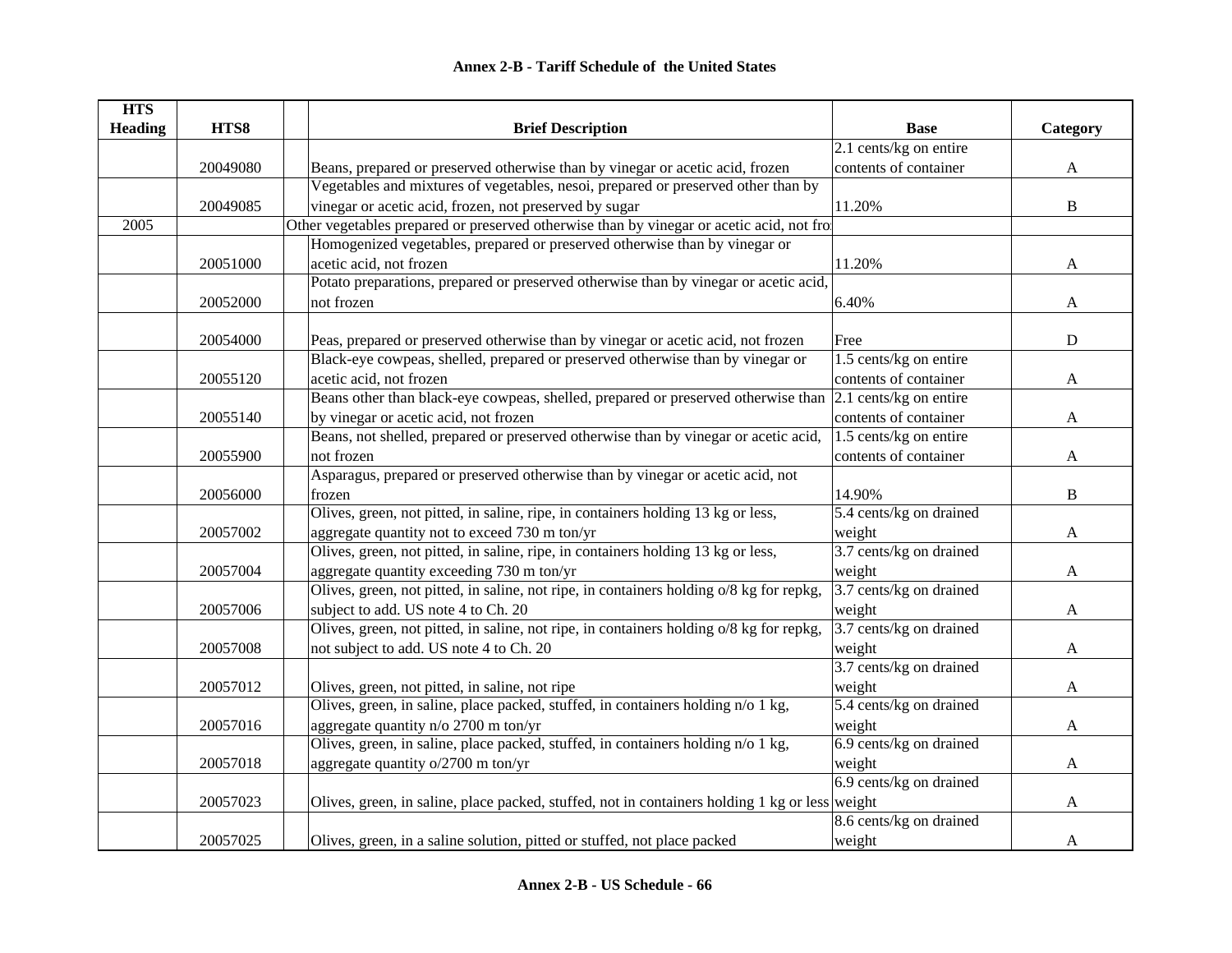|  | <b>Annex 2-B - Tariff Schedule of the United States</b> |  |
|--|---------------------------------------------------------|--|
|--|---------------------------------------------------------|--|

| <b>HTS</b>     |          |                                                                                               |                          |              |
|----------------|----------|-----------------------------------------------------------------------------------------------|--------------------------|--------------|
| <b>Heading</b> | HTS8     | <b>Brief Description</b>                                                                      | <b>Base</b>              | Category     |
|                |          |                                                                                               | 9.3 cents/kg on drained  |              |
|                | 20057050 | Olives (not green), in a saline solution, canned, not pitted                                  | weight                   | A            |
|                |          |                                                                                               | 10.1 cents/kg on drained |              |
|                | 20057060 | Olives (not green), in a saline solution, canned, pitted                                      | weight                   | $\mathbf{A}$ |
|                |          | Olives (not green), in a saline solution, in airtight containers of glass or metal but        | 9.9 cents/kg on drained  |              |
|                | 20057070 | not canned                                                                                    | weight                   | A            |
|                |          |                                                                                               | 4.3 cents/kg on drained  |              |
|                | 20057075 | Olives (not green), in a saline solution, not canned, nesi                                    | weight                   | A            |
|                |          | Olives, green, container less 13 kg, quota of 550 m tons/year, prepared or                    | 5.5 cents/kg on drained  |              |
|                | 20057091 | preserved otherwise than by vinegar/acetic acid, not in saline                                | weight                   | A            |
|                |          | Olives, green, container less than 13 kg, exceed 550 m tons/year, prepared or                 | 8.8 cents/kg on drained  |              |
|                | 20057093 | preserved otherwise than by vinegar/acetic acid, not in saline                                | weight                   | A            |
|                |          | Olives, prepared or preserved otherwise than by vinegar, acetic acid or saline soln,          | 8.8 cents/kg on drained  |              |
|                | 20057097 | not frozen, nesoi                                                                             | weight                   | A            |
|                |          | Sweet corn, prepared or preserved otherwise than by vinegar, acetic acid or sugar,            |                          |              |
|                | 20058000 | not frozen                                                                                    | 5.60%                    | A            |
|                |          | Carrots in airtight containers, prepared or preserved otherwise than by vinegar,              |                          |              |
|                | 20059010 | acetic acid or sugar, not frozen                                                              | 6.40%                    | A            |
|                |          |                                                                                               |                          |              |
|                | 20059020 | Onions, prepared or preserved otherwise than by vinegar or acetic acid, not frozen            | 4.50%                    | A            |
|                |          | Sauerkraut, prepared or preserved otherwise than by vinegar or acetic acid, not               |                          |              |
|                | 20059030 | frozen                                                                                        | 4.80%                    | A            |
|                |          | Water chestnuts, other than Chinese water chestnuts, prepared or preserved                    |                          |              |
|                | 20059041 | otherwise than by vinegar or acetic acid or sugar, not frozen                                 | Free                     | D            |
|                |          | Pimientos, prepared or preserved otherwise than by vinegar or acetic acid, not                |                          |              |
|                | 20059050 | frozen                                                                                        | 8.10%                    | A            |
|                |          | Fruits of the genus Capsicum or Pimenta, not pimientos, prepared or preserved                 |                          |              |
|                | 20059055 | otherwise than by vinegar or acetic acid, not frozen                                          | 14.90%                   | A            |
|                |          | Bamboo shoots in airtight containers, prepared or preserved otherwise than by                 |                          |              |
|                | 20059060 | vinegar or acetic acid, not frozen, not preserved by sugar                                    | Free                     | $\mathbf D$  |
|                |          | Artichokes, prepared or preserved otherwise than by vinegar or acetic acid, not               |                          |              |
|                | 20059080 | frozen                                                                                        | 14.90%                   | $\mathbf{B}$ |
|                |          | Chickpeas (garbanzos), prepared or preserved otherwise than by vinegar or acetic              | 0.8 cents/kg on entire   |              |
|                | 20059085 | acid, not frozen                                                                              | contents of container    | A            |
|                |          | Vegetables nesoi, & mixtures of vegetables, prepared or preserved otherwise than by           |                          |              |
|                | 20059097 | vinegar or acetic acid, not frozen, not preserved by sugar                                    | 11.20%                   | A            |
| 2006           |          | Vegetables, fruit, nuts, fruit-peel and other parts of plants, preserved by sugar (drained, g |                          |              |
|                | 20060020 | Cherries, preserved by sugar (drained, glace or crystallized)                                 | 9.9 cents/kg + $6.4\%$   | $\, {\bf B}$ |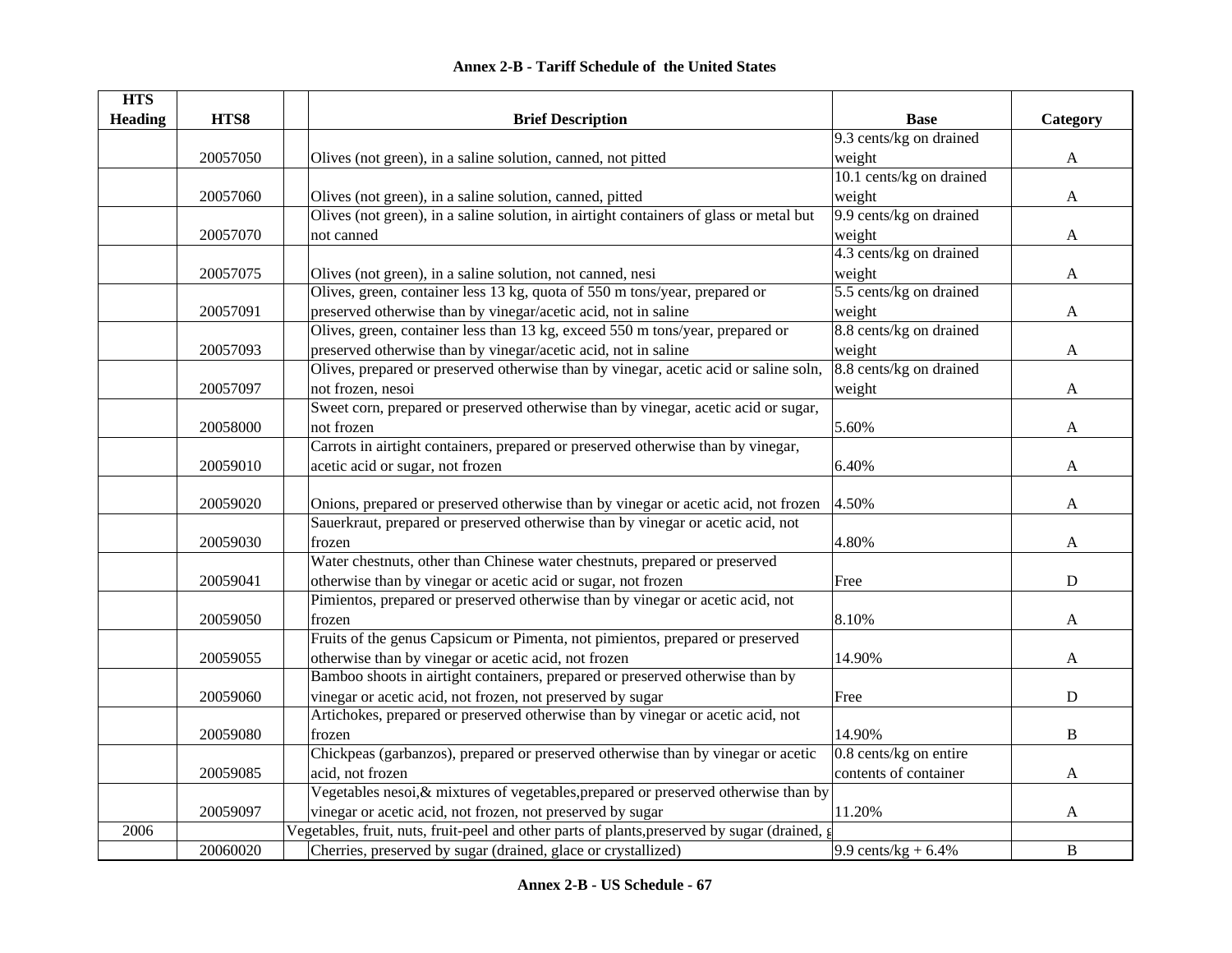| <b>HTS</b>     |          |                                                                                              |                 |                  |
|----------------|----------|----------------------------------------------------------------------------------------------|-----------------|------------------|
| <b>Heading</b> | HTS8     | <b>Brief Description</b>                                                                     | <b>Base</b>     | Category         |
|                | 20060030 | Ginger root, preserved by sugar (drained, glace or crystallized)                             | 2.40%           | $\mathbf{A}$     |
|                | 20060040 | Pineapples, preserved by sugar (drained, glace or crystallized)                              | 2.10%           | A                |
|                |          | Mixtures of vegetables, fruit, nuts, fruit-peel or other parts of plants, preserved by       |                 |                  |
|                | 20060050 | sugar (drained, glace or crystallized)                                                       | 16%             | B                |
|                |          | Citrus fruit or peel of citrus or other fruit, except mixtures, preserved by sugar           |                 |                  |
|                | 20060060 | (drained, glace or crystallized)                                                             | $6$ cents/ $kg$ | A                |
|                |          | Fruit nesi, and nuts, except mixtures, preserved by sugar (drained, glace or                 |                 |                  |
|                | 20060070 | crystallized)                                                                                | 8%              | A                |
|                |          | Vegetables and parts of plants, nesoi, preserved by sugar (drained, glace or                 |                 |                  |
|                | 20060090 | crystallized), except mixtures,                                                              | 16%             | A                |
| 2007           |          | Jams, fruit jellies, marmalades, fruit or nut puree and fruit or nut pastes, obtained by cod |                 |                  |
|                |          | Homogenized cooked preparations of fruit put up for retail sale as infant food or            |                 |                  |
|                | 20071000 | for dietetic purposes, in cont. not over 250 grams, net                                      | 12%             | B                |
|                | 20079110 | Citrus fruit pastes and purees, being cooked preparations                                    | 11.20%          | $\, {\bf B}$     |
|                | 20079140 | Orange marmalade                                                                             | 3.50%           | A                |
|                | 20079190 | Citrus jams, fruit jellies, and marmalades (other than orange)                               | 4.50%           | A                |
|                | 20079905 | Lingonberry and raspberry jams                                                               | 1.80%           | A                |
|                | 20079910 | Strawberry jam                                                                               | 2.20%           | A                |
|                | 20079915 | Currant and other berry jams, nesi                                                           | 1.40%           | A                |
|                | 20079920 | Apricot jam                                                                                  | 3.50%           | A                |
|                | 20079925 | Cherry jam                                                                                   | 4.50%           | A                |
|                | 20079930 | Guava jam                                                                                    | Free            | $\mathbf D$      |
|                | 20079935 | Peach jam                                                                                    | 7%              | A                |
|                | 20079940 | Pineapple jam                                                                                | 4%              | A                |
|                | 20079945 | Jams, nesi                                                                                   | 5.60%           | A                |
|                | 20079948 | Apple, quince and pear pastes and purees, being cooked preparations                          | 12%             | A                |
|                | 20079950 | Guava and mango pastes and purees, being cooked preparations                                 | 1.30%           | A                |
|                | 20079955 | Papaya pastes and purees, being cooked preparations                                          | 14%             | B                |
|                | 20079960 | Strawberry pastes and purees, being cooked preparations                                      | 12%             | $\, {\bf B}$     |
|                |          |                                                                                              |                 |                  |
|                | 20079965 | Fruit pastes and purees, nesi, and nut pastes and purees, being cooked preparations          | 10%             | A                |
|                | 20079970 | Currant and berry fruit jellies                                                              | 1.40%           | A                |
|                | 20079975 | Fruit jellies, other than currant and berry                                                  | 3.20%           | A                |
| 2008           |          | Fruit, nuts and other edible parts of plants, otherwise prepared or preserved, whether or    |                 |                  |
|                | 20081102 | Peanut butter and paste, subject to gen. note 15 of the HTS                                  | Free            | ${\bf D}$        |
|                | 20081105 | Peanut butter and paste, subject to add. US note 5 to Ch. 20, not GN15                       | Free            | $\mathbf D$      |
|                |          | Peanut butter and paste, nesoi, not subject to gen note 15 or add US note 5 to Ch.           |                 | See Annex 1 Note |
|                | 20081115 | $20\,$                                                                                       | 131.80%         | $8\phantom{.0}$  |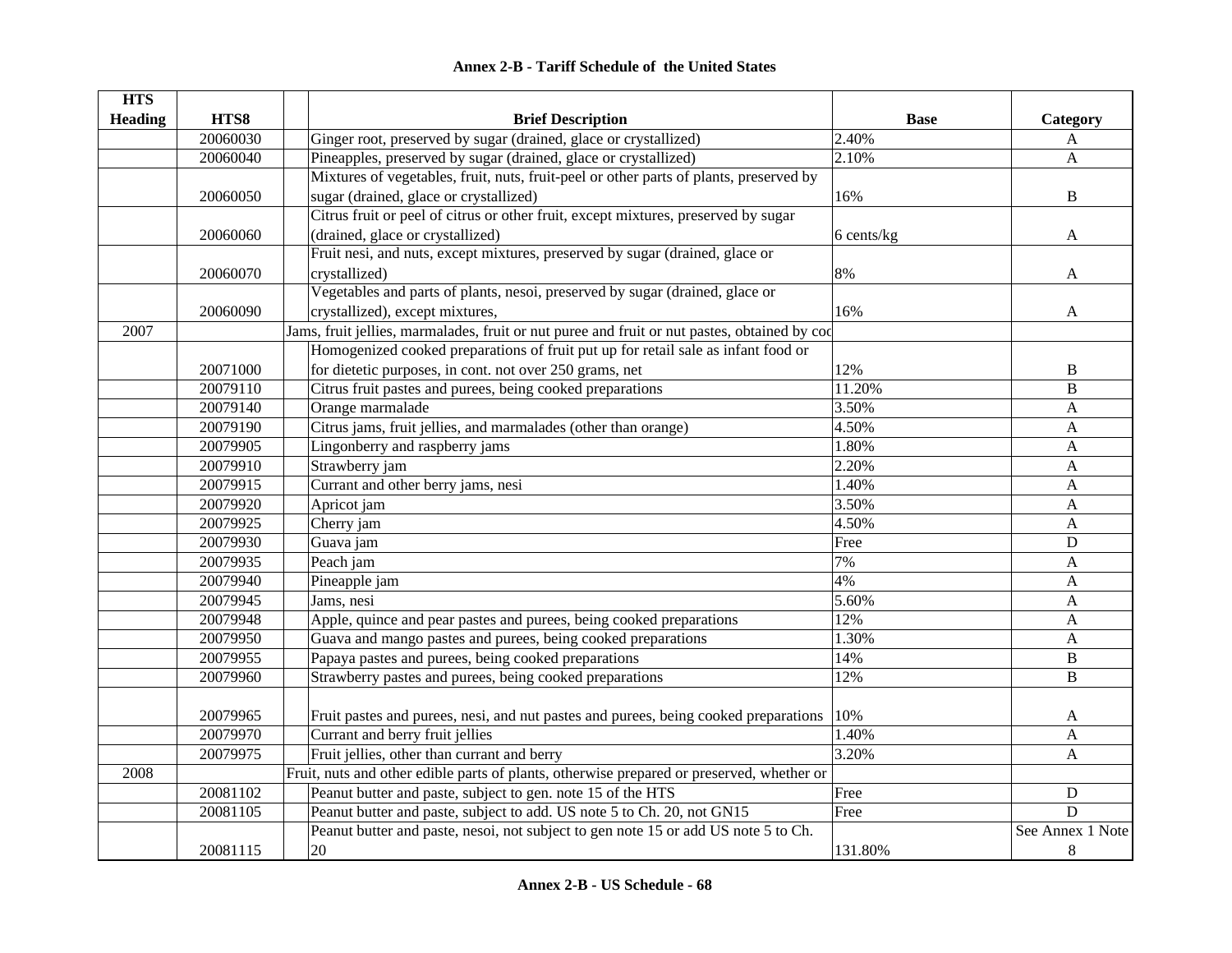| <b>HTS</b>     |          |                                                                                                  |                   |                           |
|----------------|----------|--------------------------------------------------------------------------------------------------|-------------------|---------------------------|
| <b>Heading</b> | HTS8     | <b>Brief Description</b>                                                                         | <b>Base</b>       | Category                  |
|                | 20081122 | Blanched peanuts, subject to gen. note 15 of the HTS                                             | 6.6 cents/kg      | A                         |
|                | 20081125 | Blanched peanuts, subject to add. US note 2 to Ch. 12, not GN15                                  | 6.6 cents/kg      | A                         |
|                |          |                                                                                                  |                   | See Annex 1 Note          |
|                | 20081135 | Blanched peanuts, nesoi, not subject to gen note 15 or add US note 2 to Ch. 12                   | 131.80%           | $\,8\,$                   |
|                | 20081142 | Peanuts, otherwise prepared or preserved, nesoi, subject to gen. note 15 of the HTS 6.6 cents/kg |                   | A                         |
|                |          | Peanuts, otherwise prepared or preserved, nesoi, subject to add. US note 2 to chap.              |                   |                           |
|                | 20081145 | 12, not GN15                                                                                     | 6.6 cents/kg      | A                         |
|                |          | Peanuts, otherwise prepared or preserved, nesoi, not subject to gen note 15 or add               |                   | See Annex 1 Note          |
|                | 20081160 | US note 2 to Ch. 12                                                                              | 131.80%           | 8                         |
|                | 20081910 | Brazil nuts and cashew nuts, otherwise prepared or preserved, nesi                               | Free              | $\mathbf D$               |
|                | 20081915 | Coconuts, otherwise prepared or preserved, nesi                                                  | $1\%$             | A                         |
|                | 20081920 | Filberts, otherwise prepared or preserved, nesi                                                  | 11.3 cents/kg     | $\mathbf{A}$              |
|                | 20081925 | Pecans, otherwise prepared or preserved, nesi                                                    | 9.9 cents/kg      | $\mathbf{A}$              |
|                | 20081930 | Pignolia and pistachio nuts, otherwise prepared or preserved, nesi                               | 1 cents/kg        | $\boldsymbol{\mathsf{A}}$ |
|                | 20081940 | Almonds, otherwise prepared or preserved, nesi                                                   | 32.6 cents/kg     | $\boldsymbol{\mathsf{A}}$ |
|                | 20081950 | Watermelon seeds, otherwise prepared or preserved, nesi                                          | 6.40%             | $\boldsymbol{A}$          |
|                | 20081985 | Mixtures of nuts or other seeds otherwise prepared or preserved, nesi                            | 22.40%            | $\mathsf{C}$              |
|                |          | Other nuts and seeds nesi, excluding mixtures, otherwise prepared or preserved,                  |                   |                           |
|                | 20081990 | nesi                                                                                             | 17.90%            | A                         |
|                | 20082000 | Pineapples, otherwise prepared or preserved, nesi                                                | $0.35$ cents/kg   | A                         |
|                |          | Peel of oranges, mandarins, clementines, wilkings and similar citrus hybrids,                    |                   |                           |
|                | 20083010 | otherwise prepared or preserved, nesi                                                            | $2$ cents/ $kg$   | A                         |
|                | 20083020 | Peel of lemons, otherwise prepared or preserved, nesi                                            | 4.2 cents/kg      | $\mathbf{A}$              |
|                | 20083030 | Peel of citrus fruit, nesi, otherwise prepared or preserved, nesi                                | 11.3 cents/kg     | A                         |
|                | 20083035 | Orange pulp, otherwise prepared or preserved, nesi                                               | 11.20%            | B                         |
|                | 20083037 | Citrus fruit pulp other than orange, otherwise prepared or preserved, nesi                       | 6.80%             | A                         |
|                | 20083040 | Oranges (other than peel or pulp), otherwise prepared or preserved, nesi                         | 1.4 cents/kg      | A                         |
|                |          | Satsumas, prepared or preserved, in airtight containers, aggregate quantity n/o                  |                   |                           |
|                | 20083042 | 40,000 metric tons/calendar yr                                                                   | Free              | $\mathbf D$               |
|                |          | Satsumas, prepared or preserved, in airtight containers, aggregate quantity o/40,000             |                   |                           |
|                | 20083046 | metric tons/calendar yr                                                                          | $0.28$ cents/kg   | A                         |
|                | 20083048 | Mandarins (other than satsuma), prepared or preserved, nesoi                                     | $0.28$ cents/kg   | A                         |
|                |          | Clementines, wilkings and similar citrus hybrids (other than peel or pulp),                      |                   |                           |
|                | 20083055 | otherwise prepared or preserved, nesi                                                            | 1.4 cents/kg      | A                         |
|                | 20083060 | Lemons (other than peel or pulp), otherwise prepared or preserved, nesi                          | $0.8$ cents/ $kg$ | A                         |
|                |          | Limes (other than peel or pulp), otherwise prepared or preserved, not elsewhere                  |                   |                           |
|                | 20083066 | specified or included                                                                            | 14%               | $\, {\bf B}$              |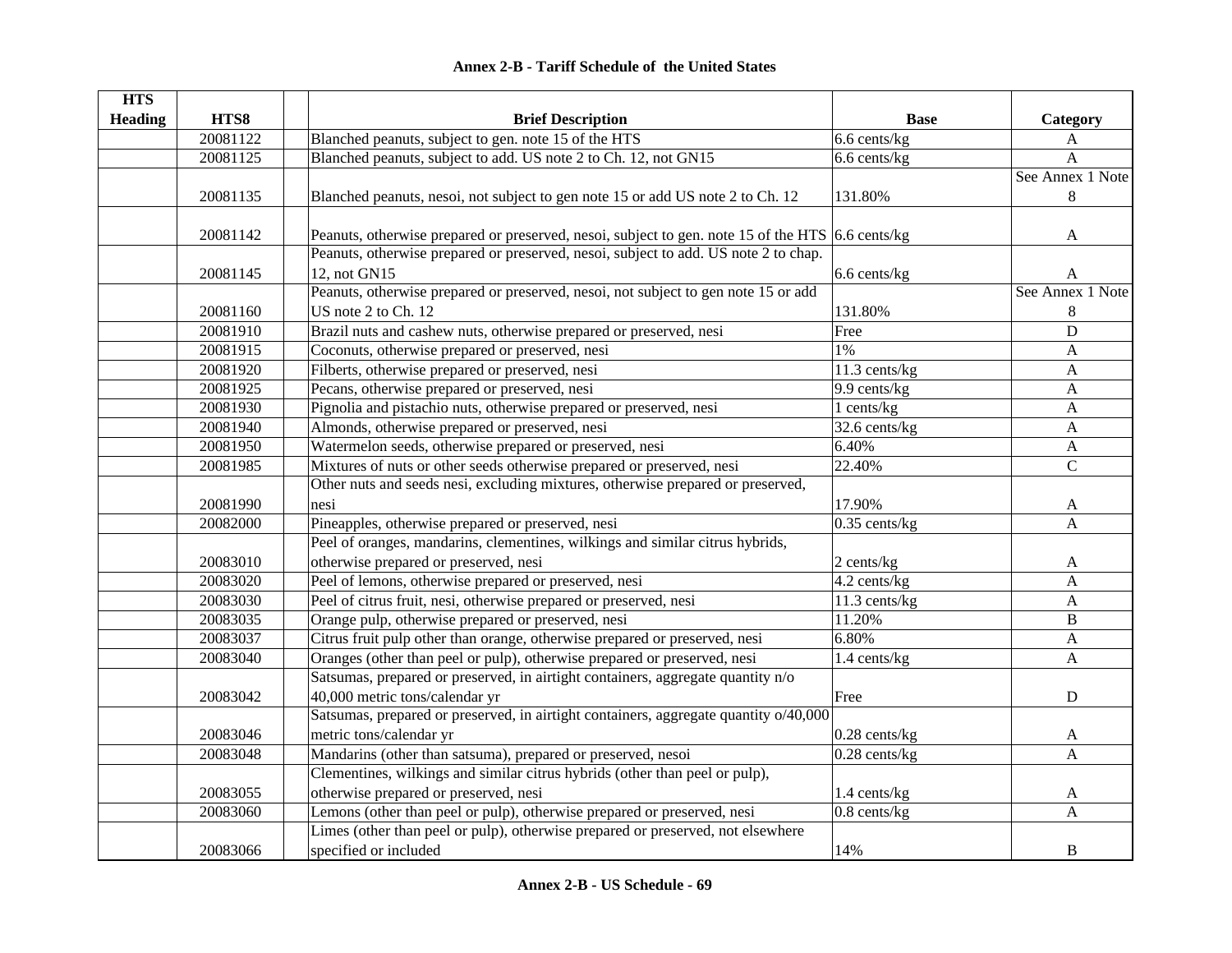|  | <b>Annex 2-B - Tariff Schedule of the United States</b> |  |
|--|---------------------------------------------------------|--|
|--|---------------------------------------------------------|--|

| <b>HTS</b>     |          |                                                                                                                                                                    |                       |                |
|----------------|----------|--------------------------------------------------------------------------------------------------------------------------------------------------------------------|-----------------------|----------------|
| <b>Heading</b> | HTS8     | <b>Brief Description</b>                                                                                                                                           | <b>Base</b>           | Category       |
|                | 20083070 | Grapefruit (other than peel or pulp), otherwise prepared or preserved, nesi                                                                                        | 1.1 cents/kg          | A              |
|                | 20083080 | Kumquats (other than peel or pulp), otherwise prepared or preserved, nesi                                                                                          | $0.55$ cents/kg       | A              |
|                | 20083085 | Citron (other than peel or pulp), otherwise prepared or preserved, nesi                                                                                            | 14%                   | $\mathbf B$    |
|                |          | Citrus fruit nesoi (including bergamots), other than peel or pulp, otherwise                                                                                       |                       |                |
|                | 20083096 | prepared or preserved, nesoi                                                                                                                                       | 14%                   | A              |
|                | 20084000 | Pears, otherwise prepared or preserved, nesi                                                                                                                       | 15.30%                | $\mathcal{C}$  |
|                | 20085020 | Apricot pulp, otherwise prepared or preserved, nesi                                                                                                                | 10%                   | $\mathbf{A}$   |
|                | 20085040 | Apricots, other than pulp, otherwise prepared or preserved, nesi                                                                                                   | 29.80%                | $\mathcal{C}$  |
|                | 20086000 | Cherries, otherwise prepared or preserved, nesi                                                                                                                    | 6.9 cents/kg + $4.5%$ | $\mathbf{A}$   |
|                | 20087010 | Nectarines, otherwise prepared or preserved, not elsewhere specified or included<br>Peaches (excluding nectarines), otherwise prepared or preserved, not elsewhere | 16%                   | $\mathbf C$    |
|                | 20087020 | specified or included                                                                                                                                              | 17%                   | $\mathbf C$    |
|                | 20088000 |                                                                                                                                                                    | 11.90%                | $\overline{B}$ |
|                | 20089100 | Strawberries, otherwise prepared or preserved, nesi                                                                                                                | 0.90%                 | $\mathbf{A}$   |
|                |          | Palm hearts, otherwise prepared or preserved, nesi                                                                                                                 |                       |                |
|                |          | Mixtures of fruit or edible parts of plants, in airtight cont. excl. apricots, citrus,                                                                             |                       |                |
|                | 20089210 | peaches or pears (incl. canned tropical fruit salad)                                                                                                               | 5.60%                 | $\mathbf{A}$   |
|                |          | Mixtures of fruit or other edible parts of plants, otherwise prepared or preserved,                                                                                |                       |                |
|                | 20089290 | nesi (excluding tropical fruit salad)                                                                                                                              | 14.90%                | $\mathbf C$    |
|                | 20089905 | Apples, otherwise prepared or preserved, nesi                                                                                                                      | $0.9$ cents/kg        | A              |
|                | 20089910 | Avocados, otherwise prepared or preserved, nesi                                                                                                                    | $10.6$ cents/kg       | A              |
|                | 20089913 | Banana pulp, otherwise prepared or preserved, nesi                                                                                                                 | 3.40%                 | A              |
|                | 20089915 | Bananas, other than pulp, otherwise prepared or preserved, nesi                                                                                                    | 0.80%                 | A              |
|                | 20089918 | Blueberries, otherwise prepared or preserved, nesi.                                                                                                                | 2.20%                 | $\mathbf{A}$   |
|                |          | Berries, other than blueberries and strawberries, otherwise prepared or preserved,                                                                                 |                       |                |
|                | 20089920 | nesi                                                                                                                                                               | 4.50%                 | A              |
|                |          | Cashew apples, mameyes colorados, sapodillas, soursops and sweetsops, otherwise                                                                                    |                       |                |
|                | 20089923 | prepared or preserved, nesi                                                                                                                                        | 1.30%                 | A              |
|                | 20089925 | Dates, otherwise prepared or preserved, nesi                                                                                                                       | 22.40%                | E              |
|                | 20089928 | Figs, otherwise prepared or preserved, nesi                                                                                                                        | 9.60%                 | $\mathbf{A}$   |
|                | 20089929 | Grapes, otherwise prepared or preserved, nesi                                                                                                                      | 7%                    | A              |
|                | 20089930 | Guavas, otherwise prepared or preserved, nesi                                                                                                                      | Free                  | $\mathbf D$    |
|                | 20089935 | Lychees and longans, otherwise prepared or preserved, nesi                                                                                                         | 7%                    | $\mathbf{A}$   |
|                | 20089940 | Mangoes, otherwise prepared or preserved, nesi                                                                                                                     | 1.5 cents/kg          | $\mathbf{A}$   |
|                | 20089945 | Papaya pulp, otherwise prepared or preserved, nesi                                                                                                                 | 14%                   | $\mathbf{A}$   |
|                | 20089950 | Papayas, other than pulp, otherwise prepared or preserved, nesi                                                                                                    | 1.80%                 | A              |
|                | 20089960 | Plums (including prune plums and sloes), otherwise prepared or preserved, nesi                                                                                     | 11.20%                | B              |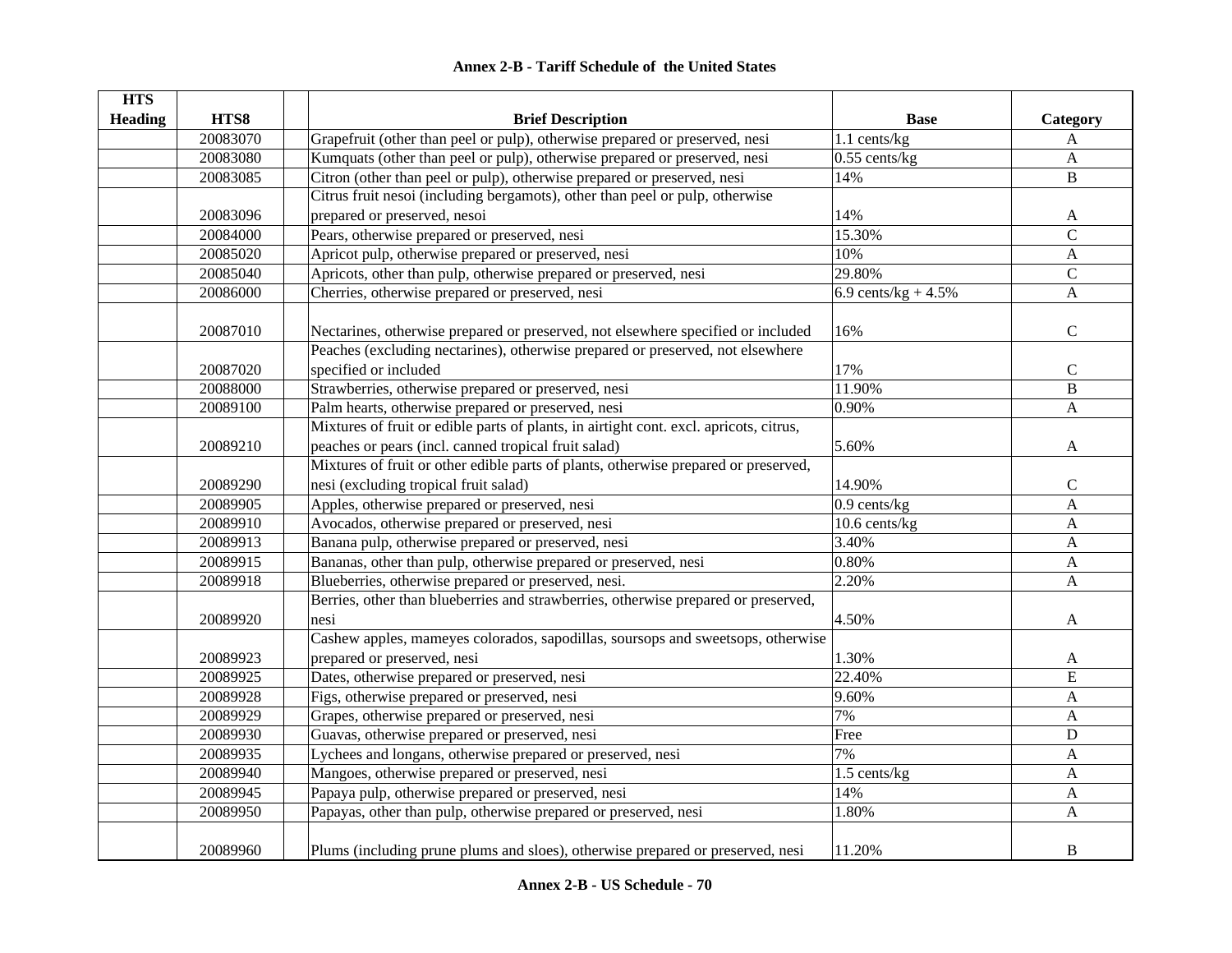| Annex 2-B - Tariff Schedule of the United States |  |
|--------------------------------------------------|--|
|--------------------------------------------------|--|

| <b>HTS</b>     |          |                                                                                                 |                  |                           |
|----------------|----------|-------------------------------------------------------------------------------------------------|------------------|---------------------------|
| <b>Heading</b> | HTS8     | <b>Brief Description</b>                                                                        | <b>Base</b>      | Category                  |
|                | 20089961 | Soybeans, otherwise prepared or preserved, nesi                                                 | 3.80%            | A                         |
|                | 20089963 | Sweet ginger, otherwise prepared or preserved, nesi                                             | 4.40%            | $\mathbf{A}$              |
|                | 20089965 | Yucca, otherwise prepared or preserved, nesi                                                    | 7.90%            | $\boldsymbol{\mathsf{A}}$ |
|                |          | Chinese water chestnuts, otherwise prepared or preserved, frozen, not elsewhere                 |                  |                           |
|                | 20089970 | specified or included                                                                           | 11.20%           | $\bf{B}$                  |
|                |          | Chinese water chestnuts, otherwise prepared or preserved, not frozen, not                       |                  |                           |
|                | 20089971 | elsewhere specified or included                                                                 | Free             | ${\bf D}$                 |
|                |          | Pulp of fruit nesi, and other edible parts of plants nesi, excluding mixtures,                  |                  |                           |
|                | 20089980 | otherwise prepared or preserved, nesi                                                           | 9.60%            | A                         |
|                |          | Fruit nesi, and other edible parts of plants nesi, other than pulp and excluding                |                  |                           |
|                | 20089990 | mixtures, otherwise prepared or preserved, nesi                                                 | 6%               | A                         |
| 2009           |          | Fruit juices (including grape must) and vegetable juices, unfermented and not containing        |                  |                           |
|                | 20091100 | Orange juice, frozen, unfermented and not containing added spirit                               | 7.85 cents/liter | $\overline{C}$            |
|                |          | Orange juice, not frozen, Brix value not exceed 20, not concentrate & not made                  |                  |                           |
|                | 20091225 | from juice degree concentration of $1.5$ or $>$ , unfermented                                   | 4.5 cents/liter  | A                         |
|                |          | Orange juice, not frozen, of a Brix value not exceeding 20, concentrated,                       |                  |                           |
|                | 20091245 | unfermented                                                                                     | 7.85 cents/liter | $\, {\bf B}$              |
|                | 20091900 | Orange juice, not frozen, of a Brix value exceeding 20, unfermented                             | 7.85 cents/liter | A                         |
|                |          | Grapefruit juice, Brix value not exceeding 20, not concentrated and not made from               |                  |                           |
|                | 20092120 | a juice degree of concentration of $1.5$ or $>$ , unfermented                                   | 4.5 cents/liter  | A                         |
|                | 20092140 | Grapefruit juice, of a Brix value not exceeding 20, concentrated, unfermented                   | 7.9 cents/liter  | $\boldsymbol{\mathsf{A}}$ |
|                | 20092900 | Grapefruit juice, of a Brix value exceeding 20, unfermented                                     | 7.9 cents/liter  | $\, {\bf B}$              |
|                |          | Lime juice, of a Brix value not exceeding 20, unfit for beverage purposes,                      |                  |                           |
|                | 20093110 | unfermented                                                                                     | 1.8 cents/kg     | A                         |
|                |          | Lime juice, of a Brix value not exceeding 20, fit for beverage purposes,                        |                  |                           |
|                | 20093120 | unfermented                                                                                     | 1.7 cents/liter  | A                         |
|                |          | Citrus juice of any single citrus fruit (other than orange, grapefruit or lime), Brix           |                  |                           |
|                | 20093140 | value not exceeding 20, not concentrated, unfermented                                           | 3.4 cents/liter  | A                         |
|                |          | Citrus juice of any single citrus fruit (other than orange, grapefruit or lime), of a           |                  |                           |
|                | 20093160 | Brix value not exceeding 20, concentrated, unfermented                                          | 7.9 cents/liter  | $\mathbf C$               |
|                |          |                                                                                                 |                  |                           |
|                | 20093910 | Lime juice, of a Brix value exceeding 20, unfit for beverage purposes, unfermented 1.8 cents/kg |                  | A                         |
|                |          |                                                                                                 |                  |                           |
|                | 20093920 | Lime juice, of a Brix value exceeding 20, fit for beverage purposes, unfermented                | 1.7 cents/liter  | A                         |
|                |          | Citrus juice of any single citrus fruit (other than orange, grapefruit or lime), of a           |                  |                           |
|                | 20093960 | Brix value exceeding 20, unfermented                                                            | 7.9 cents/liter  | $\mathsf{C}$              |
|                |          | Pineapple juice, of a Brix value not exceeding 20, not concentrated, or not having a            |                  |                           |
|                |          | degree of concentration of $> 3.5$ , unfermented                                                | 4.2 cents/liter  |                           |
|                | 20094120 |                                                                                                 |                  | A                         |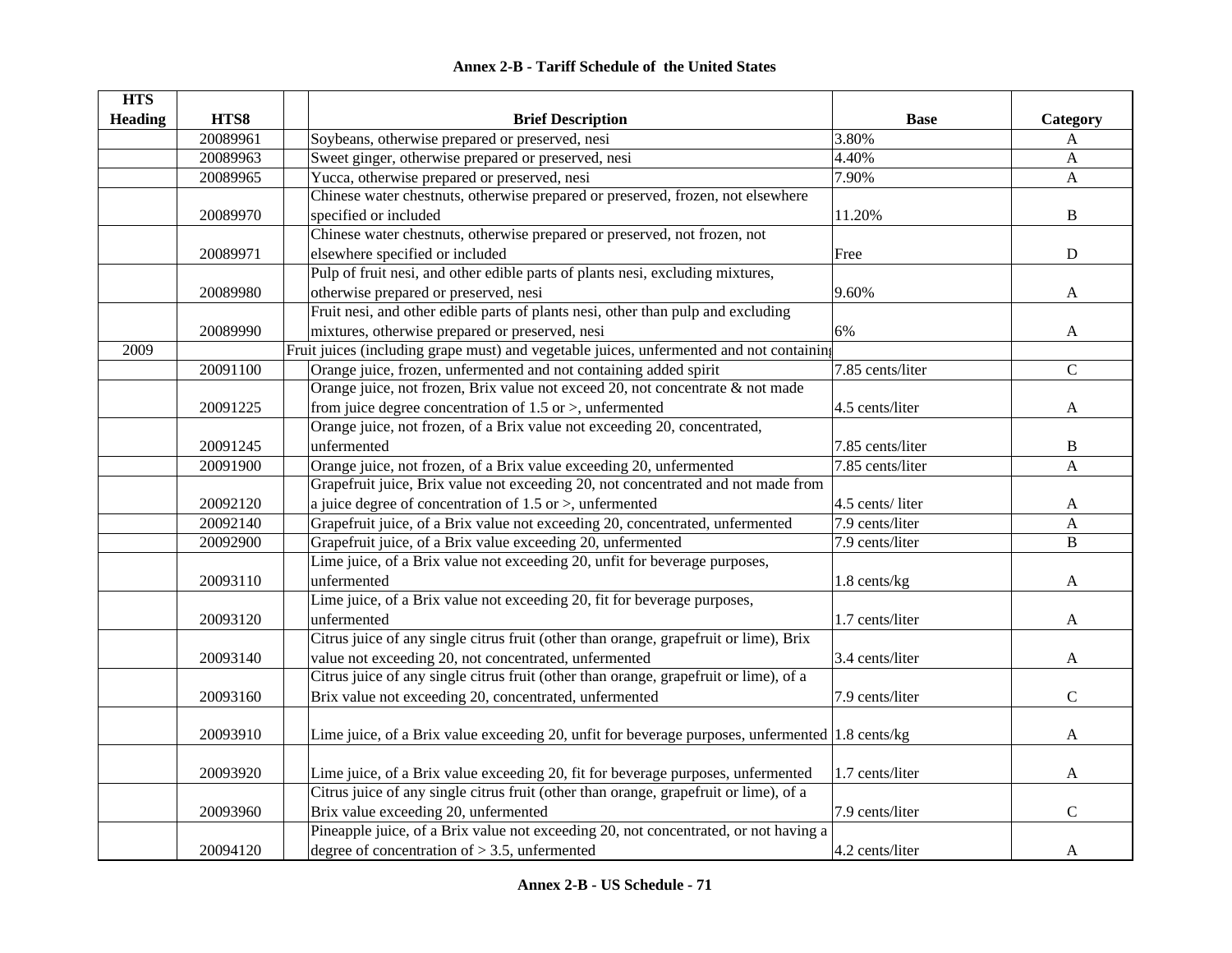| <b>HTS</b>     |          |                                                                                                   |                         |                  |
|----------------|----------|---------------------------------------------------------------------------------------------------|-------------------------|------------------|
| <b>Heading</b> | HTS8     | <b>Brief Description</b>                                                                          | <b>Base</b>             | Category         |
|                |          | Pineapple juice, of a Brix value not exceeding 20, concentrated (in degree of                     |                         |                  |
|                | 20094140 | concentration greater than 3.5), unfermented                                                      | 1 cents/liter           | A                |
|                |          | Pineapple juice, of a Brix value exceeding 20, not concentrated, or not having a                  |                         |                  |
|                | 20094920 | degree of concentration of $> 3.5$ , unfermented                                                  | 4.2 cents/liter         | A                |
|                |          | Pineapple juice, of a Brix value exceeding 20, concentrated (in degree of                         |                         |                  |
|                | 20094940 | concentration greater than 3.5)                                                                   | 1 cents/liter           | A                |
|                | 20095000 | Tomato juice, concentrated or not concentrated                                                    | $0.14$ cents/liter      | $\mathbf{A}$     |
|                |          |                                                                                                   |                         |                  |
|                | 20096100 | Grape juice (including grape must), of a Brix value not exceeding 30, unfermented 4.4 cents/liter |                         | A                |
|                | 20096900 | Grape juice (including grape must), of a Brix value exceeding 30, unfermented                     | 4.4 cents/liter         | $\mathbf{A}$     |
|                | 20097100 | Apple juice, of a Brix value not exceeding 20, unfermented                                        | Free                    | D                |
|                | 20097900 | Apple juice, of a Brix value exceeding 20, unfermented                                            | Free                    | D                |
|                | 20098020 | Pear juice, concentrated or not concentrated                                                      | Free                    | ${\bf D}$        |
|                | 20098040 | Prune juice, concentrated or not concentrated                                                     | $0.64$ cents/liter      | A                |
|                |          | Juice of any other single fruit, nesi, (including cherries and berries), concentrated             |                         |                  |
|                | 20098060 | or not concentrated                                                                               | 0.5 cents/liter         | A                |
|                |          |                                                                                                   |                         |                  |
|                | 20098080 | Juice of any single vegetable, other than tomato, concentrated or not concentrated                | $0.2$ cents/liter       | A                |
|                | 20099020 | Mixtures of vegetable juices, concentrated or not concentrated                                    | 0.2 cents/liter         | A                |
|                |          | Mixtures of fruit juices, or mixtures of vegetable and fruit juices, concentrated or              |                         |                  |
|                | 20099040 | not concentrated                                                                                  | 7.4 cents/liter         | A                |
| 2101           |          | Extracts, essences and concentrates, of coffee, tea or mate and preparations with a basis         |                         |                  |
|                | 21011121 | Instant coffee, not flavored                                                                      | Free                    | ${\bf D}$        |
|                |          |                                                                                                   |                         |                  |
|                | 21011129 | Extracts, essences and concentrates of coffee other than unflavored instant coffee                | Free                    | ${\bf D}$        |
|                |          | Preparations with a basis of extracts, essences or concentrates or with a basis of                |                         |                  |
|                | 21011232 | coffee, subject to general note 15 (outside quota)                                                | 10%                     | A                |
|                |          | Blend syrup (Ch17 add US note 4) preparation w/basis of extract, essence or                       |                         |                  |
|                | 21011234 | concentrate or w/basis of coffee, subj. quota of Ch17 add US nte 9                                | 10%                     | A                |
|                |          | Blend syrup (Ch17 add US note 4) preparation w/basis of extract, essence or                       |                         | See Annex 1 Note |
|                | 21011238 | concentrate or w/ basis of coffee, over Ch17 add US note 9 quota                                  | 30.5 cents/kg + $8.5\%$ | 9                |
|                |          | Preparation ov 65% sugar (Ch17 add US nte 2) w/basis of extract, essence or                       |                         |                  |
|                | 21011244 | concentrate or w/basis of coffee, subj. quota of Ch17 add US nte 7                                | 10%                     | A                |
|                |          | Preparation ov 65% sugar (Ch17 add US note 2) w/ basis of extract, essence or                     |                         | See Annex 1 Note |
|                | 21011248 | concentrate or w/ basis of coffee, ov Ch17 add US note 9 quota                                    | 30.5 cents/ $kg + 8.5%$ | 9                |
|                |          | Preparation ov 10% sugar (Ch17 add US nte 3) w/basis of extract, essence or                       |                         |                  |
|                | 21011254 | concentrate or w/basis of coffee, subj. quota of Ch17 add US nte 8                                | 10%                     | A                |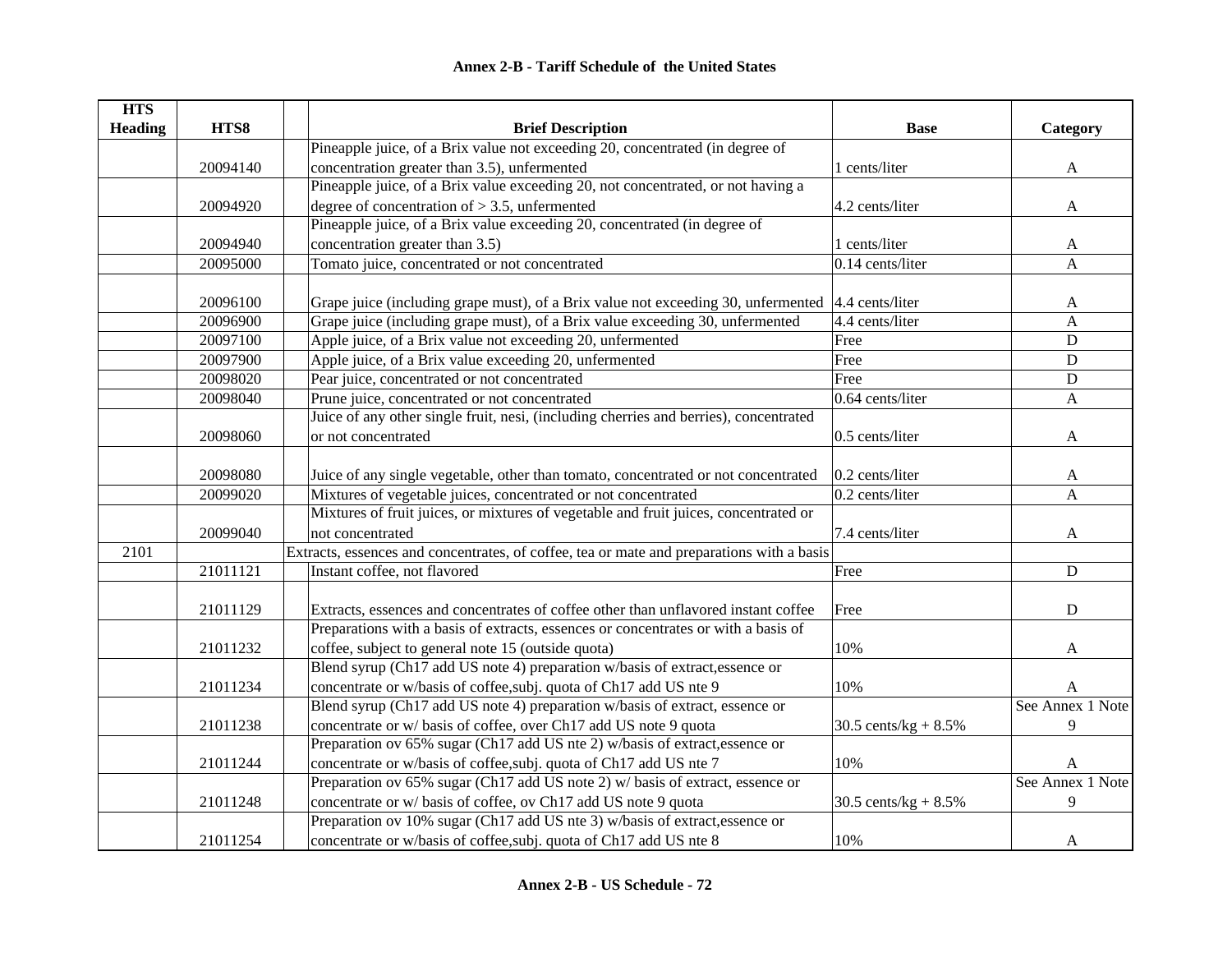| <b>HTS</b>     |          |                                                                                                         |                         |                  |
|----------------|----------|---------------------------------------------------------------------------------------------------------|-------------------------|------------------|
| <b>Heading</b> | HTS8     | <b>Brief Description</b>                                                                                | <b>Base</b>             | Category         |
|                |          | Preparation ov 10% sugar (Ch17 add US note 3) w/ basis of extract, essence or                           |                         | See Annex 1 Note |
|                | 21011258 | concentrate or w/ basis of coffee, ov Ch17 add US note 8 quota                                          | 30.5 cents/kg + $8.5\%$ | 9                |
|                |          | Preparations nesoi, with a basis of extracts, essences or concentrates or with a basis                  |                         |                  |
|                | 21011290 | of coffee                                                                                               | 8.50%                   | A                |
|                | 21012020 | Extracts, essences or concentrates of tea or mate                                                       | Free                    | D                |
|                |          | Preparations with a basis of extracts, essences or concentrates or with a basis of tea                  |                         |                  |
|                | 21012032 | or mate, subject to general note 15 (outside quota)                                                     | 10%                     | A                |
|                |          |                                                                                                         |                         |                  |
|                |          | Blend syrup (Ch17 add US nte 4) preparation w/basis extract/essence/concentrate                         |                         |                  |
|                | 21012034 | or w/basis of tea or mate, subj. quota of Ch17 add US nte 9                                             | 10%                     | A                |
|                |          | Blend syrup (Ch17 add US note 4) preparation w/basis of                                                 |                         |                  |
|                |          | extract/essence/concentrate or w/basis of tea or mate, over Ch17 add US note 9                          |                         | See Annex 1 Note |
|                | 21012038 | quota                                                                                                   | 30.5 cents/kg + $8.5\%$ | 9                |
|                |          |                                                                                                         |                         |                  |
|                |          | Preparation ov 65% sugar (Ch17 add US nte 2) w/basis extract/essence/concentrate                        |                         |                  |
|                | 21012044 | or w/basis of tea or mate, subj. quota of Ch17 add US note 7                                            | 10%                     | $\mathbf{A}$     |
|                |          |                                                                                                         |                         |                  |
|                |          | Preparation ov 65% sugar (Ch17 add US note 2) w/basis of                                                |                         | See Annex 1 Note |
|                | 21012048 | extract/essence/concentrate or w/basis of tea or mate, ov Ch17 add US note 9 quota 30.5 cents/kg + 8.5% |                         | 9                |
|                |          | Preparation ov 10% sugar (Ch17 add US nte 3) w/basis extract/essence/concentrate                        |                         |                  |
|                | 21012054 | or w/basis of tea or mate, subj. quota of Ch17 add US note 8                                            | 10%                     | A                |
|                |          |                                                                                                         |                         |                  |
|                |          | Preparation ov 10% sugar (Ch17 add US note 3) w/basis of                                                |                         | See Annex 1 Note |
|                | 21012058 | extract/essence/concentrate or w/basis of tea or mate, ov Ch17 add US note 8 quota 30.5 cents/kg + 8.5% |                         | 9                |
|                |          | Preparations nesoi, with a basis of extracts, essences or concentrates or with a basis                  |                         |                  |
|                | 21012090 | of tea or mate                                                                                          | 8.50%                   | A                |
|                |          | Roasted chicory and other roasted coffee substitutes and extracts, essences and                         |                         |                  |
|                | 21013000 | concentrates thereof                                                                                    | $2.1$ cents/kg          | $\mathsf{C}$     |
| 2102           |          | Yeasts (active or inactive); other single-cell micro-organisms, dead (but not including va              |                         |                  |
|                | 21021000 | Active yeasts                                                                                           | 6.40%                   | A                |
|                | 21022020 | Inactive yeasts (except dried brewers' yeast)                                                           | 6.40%                   | $\mathbf{A}$     |
|                | 21022040 | Dried brewers' yeast, crude                                                                             | Free                    | ${\bf D}$        |
|                |          | Single-cell micro-organisms, dead, excluding yeasts, (but not including vaccines of                     |                         |                  |
|                | 21022060 | heading 3002)                                                                                           | 3.20%                   | A                |
|                | 21023000 | Prepared baking powders                                                                                 | Free                    | D                |
| 2103           |          | Sauces and preparations therefor; mixed condiments and mixed seasonings; mustard flo                    |                         |                  |
|                | 21031000 | Soy sauce                                                                                               | 3%                      | A                |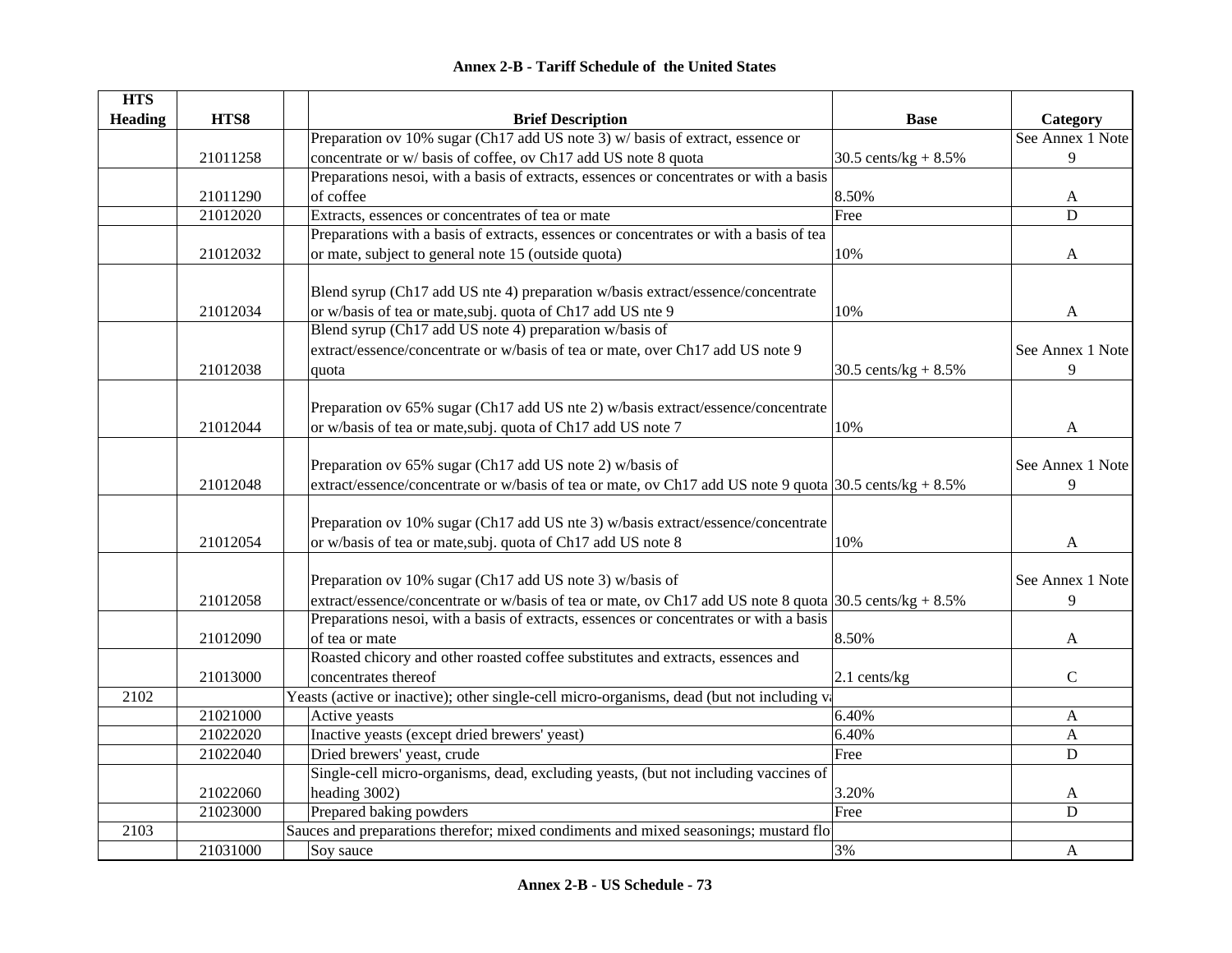| <b>HTS</b>     |          |                                                                                               |                                |                  |
|----------------|----------|-----------------------------------------------------------------------------------------------|--------------------------------|------------------|
| <b>Heading</b> | HTS8     | <b>Brief Description</b>                                                                      | <b>Base</b>                    | Category         |
|                | 21032020 | Tomato ketchup                                                                                | 6%                             | A                |
|                | 21032040 | Tomato sauces, nesi                                                                           | 11.60%                         | $\, {\bf B}$     |
|                | 21033020 | Mustard flour and meal                                                                        | Free                           | $\mathbf D$      |
|                | 21033040 | Prepared mustard                                                                              | 2.8 cents/kg                   | A                |
|                | 21039020 | Sauces derived or prepared from fish                                                          | Free                           | $\mathbf D$      |
|                | 21039040 | Nonalcoholic preparations of yeast extract (other than sauces)                                | 3.20%                          | $\mathbf{A}$     |
|                |          | Mixed condiments and mixed seasonings (described in add US note 3 to Ch. 21),                 |                                |                  |
|                | 21039072 | subject to gen. note 15 of the HTS                                                            | 7.50%                          | A                |
|                |          | Mixed condiments and mixed seasonings (described in add US note 3 to Ch. 21),                 |                                |                  |
|                | 21039074 | subject to add. US note 8(a) to Ch.17, not GN15                                               | 7.50%                          | A                |
|                |          | Mixed condiments and mixed seasonings (described in add US note 3 to Ch. 21),                 |                                | See Annex 1 Note |
|                | 21039078 | not subject to gen note 15 or add. US note 8(a) to Ch.17                                      | 30.5 cents/kg + $6.4\%$        | $\overline{9}$   |
|                |          |                                                                                               |                                |                  |
|                | 21039080 | Mixed condiments and mixed seasonings, not described in add US note 3 to Ch. 21 $\vert$ 6.40% |                                | A                |
|                | 21039090 | Sauces and preparations therefor, neosi                                                       | 6.40%                          | $\overline{A}$   |
| 2104           |          | Soups and broths and preparations therefor; homogenised composite food preparations.          |                                |                  |
|                | 21041000 | Soups and broths and preparations therefor                                                    | 3.20%                          | A                |
|                | 21042000 | Homogenized composite food preparations                                                       | 2.50%                          | $\mathbf{A}$     |
| 2105           |          | Ice cream and other edible ice, whether or not containing cocoa.                              |                                |                  |
|                | 21050005 | Ice cream, whether or not w/cocoa, subject to gen. note 15 of the HTS                         | 20%                            | $\mathbf{A}$     |
|                | 21050010 | Ice cream, whether or not w/cocoa, subject to add. US note 5 to Ch. 21, not GN15              | 20%                            | A                |
|                |          | Ice cream, whether or not containing cocoa, not subject to gen note 15 or add. US             |                                | See Annex 1 Note |
|                | 21050020 | note 5 to Ch.21 2/                                                                            | $50.2 \text{ cents/kg} + 17\%$ | 3                |
|                |          | Edible ice (dairy prod. described in add US note 1 to Ch. 4), subject to gen note 15          |                                |                  |
|                | 21050025 | of the HTS                                                                                    | 20%                            | A                |
|                |          | Edible ice (dairy prod. described in add US note 1 to Ch. 4), subject to add US               |                                |                  |
|                | 21050030 | note 10 to Ch. 4, not GN15                                                                    | 20%                            | A                |
|                |          | Edible ice except ice cream, dairy products described in add'l U.S. note 1 to chap.           |                                | See Annex 1 Note |
|                | 21050040 | 4, nesoi                                                                                      | $50.2$ cents/kg + 17%          | $\overline{7}$   |
|                | 21050050 | Edible ice, except ice cream, not described in add US note 1 to Ch. 4, nesoi                  | 17%                            | $\overline{B}$   |
| 2106           |          | Food preparations not elsewhere specified or included.                                        |                                |                  |
|                | 21061000 | Protein concentrates and textured protein substances                                          | 6.40%                          | $\mathbf{A}$     |
|                |          | Food preps, nesoi, n/o 5.5% bf, mixed w/other ingred. if o/16% milk solids capable            |                                |                  |
|                | 21069003 | of being further proc., subj. to GN15                                                         | 2.9 cents/kg                   | A                |
|                |          | Food preps, nesoi, n/o 5.5% bf, mixed w/other ingred. if o/16% milk solids capable            |                                |                  |
|                | 21069006 | of being further proc., subj. to Ch4 US nte 10, not GN15                                      | 2.9 cents/kg                   | A                |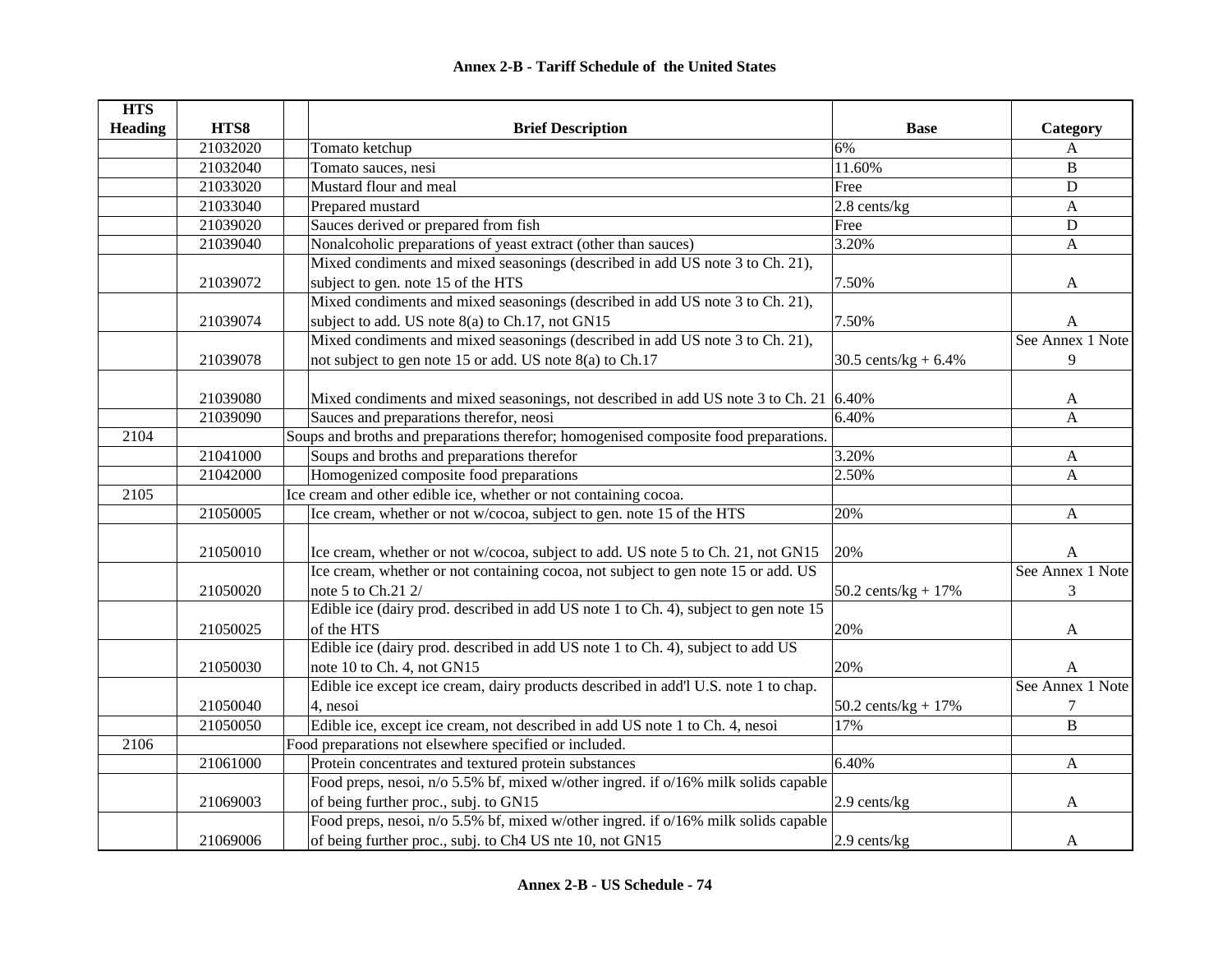| <b>HTS</b>     |          |                                                                                      |                                    |                  |
|----------------|----------|--------------------------------------------------------------------------------------|------------------------------------|------------------|
| <b>Heading</b> | HTS8     | <b>Brief Description</b>                                                             | <b>Base</b>                        | Category         |
|                |          | Food preps, nesoi, n/o 5.5% b'fat, mixed w/other ingredi., if o/16% milk solids by   |                                    | See Annex 1 Note |
|                | 21069009 | wt, capable of being further proc, bulk, nesoi, not GN15                             | 86.2 cents/kg                      | $\tau$           |
|                |          | Compound alcoholic preparations of a kind used for the manufacture of beverages,     |                                    |                  |
|                | 21069012 | over 20% weight alcohol but not over 0.5% vol alcohol                                | 4.2 cents/ $kg + 1.9%$             | $\mathbf{A}$     |
|                |          | Compound alcoholic preparations used in the manufacture of beverages, cont. over     |                                    |                  |
|                | 21069015 | 20% not over 50% of alcohol by weight                                                | $8.4 \text{ cents/kg} + 1.9\%$     | A                |
|                |          | Compound alcoholic preparations of a kind used for the manufacture of beverages,     |                                    |                  |
|                | 21069018 | containing over 50% of alcohol by weight                                             | 17 cents/ $kg + 1.9%$              | A                |
|                |          | Butter substitutes o/10% by wt of milk solids, o/45% butterfat, subject to gen. note |                                    |                  |
|                | 21069022 | 15 to the HTS                                                                        | 15.4 cents/kg                      | $\mathbf{A}$     |
|                |          | Butter substitutes o/10% by wt of milk solids, o/45% butterfat, subject to add US    |                                    |                  |
|                | 21069024 | note 14 to Ch.4, not GN15                                                            | 15.4 cents/kg                      | A                |
|                |          | Butter substitutes o/10% by wt of milk solids, o/45% butterfat, not subject to gen   |                                    | See Annex 1 Note |
|                | 21069026 | note 15 or add US note 14 to Ch.4                                                    | \$1.996/kg                         | 6                |
|                | 21069028 | Butter substitutes o/10% by wt of milk solids, n/o 45% butterfat, neosi              | 13.1 cents/kg                      | A                |
|                |          | Butter substitutes n/o 10% by wt of milk solids, o/45% butterfat, subject to gen.    |                                    |                  |
|                | 21069032 | note 15 to the HTS                                                                   | 15.4 cents/kg                      | A                |
|                |          | Butter substitutes n/o 10% by wt of milk solids, o/45% butterfat, subject to add US  |                                    |                  |
|                | 21069034 | note 14 to Ch.4, not GN15                                                            | 15.4 cents/kg                      | A                |
|                |          | Butter substitutes n/o 10% by wt of milk solids, o/45% butterfat, not subject to gen |                                    | See Annex 1 Note |
|                | 21069036 | note 15 or add US note 14 to Ch.4                                                    | \$1.996/kg                         | 6                |
|                | 21069038 | Butter substitutes n/o 10% by wt of milk solids, n/o 45% butterfat, neosi            | 13.1 cents/ $\overline{\text{kg}}$ | $\mathbf{A}$     |
|                | 21069039 | Artificially sweetened cough drops                                                   | Free                               | ${\bf D}$        |
|                |          | Syrups from cane/beet sugar, neosi, w/added coloring but not added flavoring,        | 3.6606 cents/kg of total           |                  |
|                | 21069042 | subject to gen. note 15 of the HTS                                                   | sugars                             | A                |
|                |          | Syrups from cane/beet sugar, neosi, w/added coloring but not added flavoring,        | 3.6606 cents/kg of total           |                  |
|                | 21069044 | subject to add US note 5 to Ch. 17, not GN15                                         | sugars                             | A                |
|                |          | Syrups from cane/beet sugar, neosi, w/added coloring but not added flavoring, not    |                                    | See Annex 1 Note |
|                | 21069046 | subject to gen note 15 or add US note 5 to Ch. 17                                    | $35.74$ cents/kg                   | 9                |
|                | 21069048 | Orange juice, fortified with vitamins or minerals                                    | 7.85 cents/liter                   | $\overline{C}$   |
|                |          |                                                                                      | The rate applicable to the         |                  |
|                |          | Juice of any single fruit or vegetables juices (o/t orange), concentrated, fortified | natural juice in heading           |                  |
|                | 21069052 | with vitamins or minerals                                                            | 2009                               | A                |
|                |          |                                                                                      | The rate applicable to the         |                  |
|                |          | Mixtures of fruit or vegetable juices, fortified with vitamins or minerals, nesoi,   | natural juice in heading           |                  |
|                | 21069054 | mixtures of juices in concentrated form                                              | 2009                               | A                |
|                | 21069058 | Food preparations of gelatin, neosi                                                  | 4.80%                              | $\mathbf{A}$     |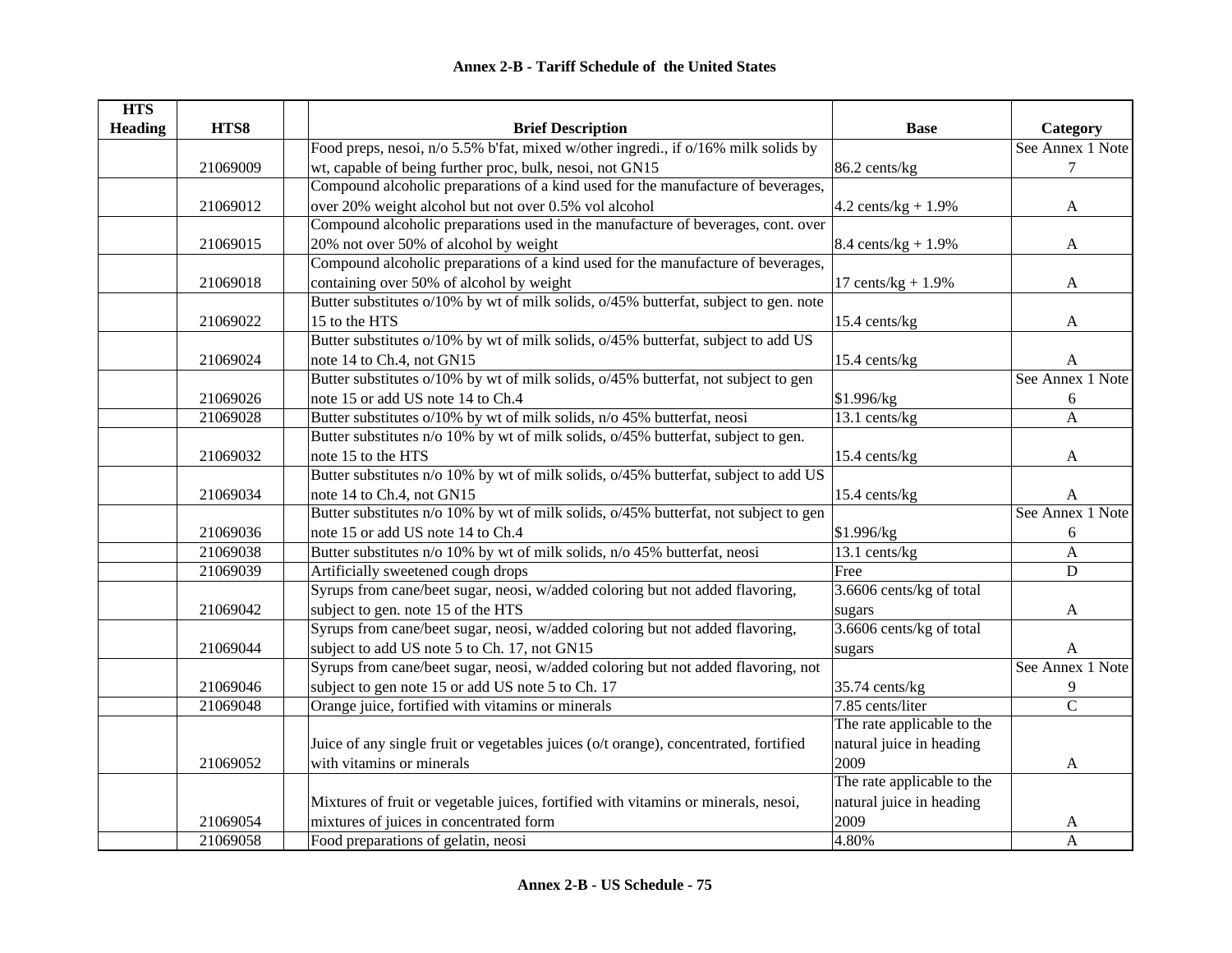| <b>HTS</b>     |          |                                                                                         |                         |                  |
|----------------|----------|-----------------------------------------------------------------------------------------|-------------------------|------------------|
| <b>Heading</b> | HTS8     | <b>Brief Description</b>                                                                | <b>Base</b>             | Category         |
|                |          |                                                                                         |                         |                  |
|                | 21069062 | Food preps, nesoi, o/10% by wt of milk solids, subject to gen. note 15 of the HTS       | 10%                     | A                |
|                |          | Food preps, nesoi, o/10% by wt of milk solids, dairy prods, descr. in add US note 1     |                         |                  |
|                | 21069064 | to Ch.4: subject to add US note 10 to Ch.4, not GN15                                    | 10%                     | A                |
|                |          | Food preps, nesoi, o/10% by wt of milk solids, dairy prods, descr. in add US note 1     |                         | See Annex 1 Note |
|                | 21069066 | to Ch.4: not subject to Ch4 US note 10, not GN15                                        | 70.4 cents/ $kg + 8.5%$ | 7                |
|                |          | Blended syrups, neosi, o/10% milk solids, descr. in add US note 4 to Ch 17:             |                         |                  |
|                | 21069068 | subject to add US note 9 to Ch. 17, not GN15                                            | 10%                     | A                |
|                |          | Blended syrups, neosi, o/10% milk solids, descr. in add US note 4 to Ch 17: not         |                         | See Annex 1 Note |
|                | 21069072 | subject to add US note 9 to Ch. 17, not GN15                                            | 70.4 cents/ $kg + 8.5%$ | 9                |
|                |          | Food preps, nesoi, o/10% milk solids, o/65% sugar, descr. in add US note 2 to           |                         |                  |
|                | 21069074 | Ch.17, subject to add US note 7 to Ch. 17, not GN15                                     | 10%                     | A                |
|                |          | Food preps, nesoi, o/10% milk solids, o/65% sugar, descr. in add US note 2 to           |                         | See Annex 1 Note |
|                | 21069076 | Ch.17, not subject to add US note 7 to Ch. 17, not GN15                                 | 70.4 cents/ $kg + 8.5%$ | 9                |
|                |          | Food preps, nesoi, o/10% milk solids, o/10% sugar, descr. in add US note 3 to           |                         |                  |
|                | 21069078 | Ch.17, subject to add US note 8 to Ch. 17, not GN15                                     | 10%                     | A                |
|                |          | Food preps, nesoi, o/10% milk solids, o/10% sugar, descr. in add US note 3 to           |                         | See Annex 1 Note |
|                | 21069080 | Ch.17, not subject to add US note 8 to Ch. 17, not GN15                                 | 70.4 cents/ $kg + 8.5%$ | 9                |
|                | 21069082 | Food preps, nesoi, o/10% milk solids, neosi                                             | 6.40%                   | $\overline{A}$   |
|                | 21069083 | Food preps, nesoi, n/o 10% by wt of milk solids, subject to gen. note 15 of the HTS 10% |                         | A                |
|                |          | Food preps, nesoi, n/o 10% by wt of milk solids, dairy prods, descr. in add US note     |                         |                  |
|                | 21069085 | 1 to Ch.4: subject to add US note 10 to Ch.4, not GN15                                  | 10%                     | A                |
|                |          | Food preps, nesoi, n/o 10% by wt of milk solids, dairy prods, descr. in add US note     |                         | See Annex 1 Note |
|                | 21069087 | 1 to Ch.4: n/subject to add US note 10 to Ch. 4, n/GN15                                 | 28.8 cents/ $kg + 8.5%$ | $\tau$           |
|                |          | Blended syrups, neosi, n/o 10% milk solids, descr. in add US note 4 to Ch 17:           |                         |                  |
|                | 21069089 | subject to add US note 9 to Ch. 17, not GN15                                            | 10%                     | A                |
|                |          | Blended syrups, neosi, n/o/10% milk solids, descr. in add US note 4 to Ch 17: not       |                         | See Annex 1 Note |
|                | 21069091 | subject to add US note 9 to Ch. 17, not GN15                                            | 28.8 cents/ $kg + 8.5%$ | 9                |
|                |          | Food preps, nesoi, n/o 10% milk solids, o/65% sugar, descr. in add US note 2 to         |                         |                  |
|                | 21069092 | Ch.17, subject to add US note 7 to Ch. 17, not GN15                                     | 10%                     | A                |
|                |          | Food preps, nesoi, n/o 10% milk solids, o/65% sugar, descr. in add US note 2 to         |                         | See Annex 1 Note |
|                | 21069094 | Ch.17, not subject to add US note 7 to Ch. 17, not GN15                                 | 28.8 cents/ $kg + 8.5%$ | 9                |
|                |          | Food preps, nesoi, n/o 10% milk solids, o/10% sugar, descr. in add US note 3 to         |                         |                  |
|                | 21069095 | Ch.17, subject to add US note 8 to Ch. 17, not GN15                                     | 10%                     | A                |
|                |          | Food preps, nesoi, n/o 10% milk solids, o/10% sugar, descr. in add US note 3 to         |                         | See Annex 1 Note |
|                | 21069097 | Ch.17, not subject to add US note 8 to Ch. 17, not GN15                                 | 28.8 cents/ $kg + 8.5%$ | 9                |
|                | 21069099 | Food preparations not elsewhere specified or included, not canned or frozen             | 6.40%                   | $\mathbf{A}$     |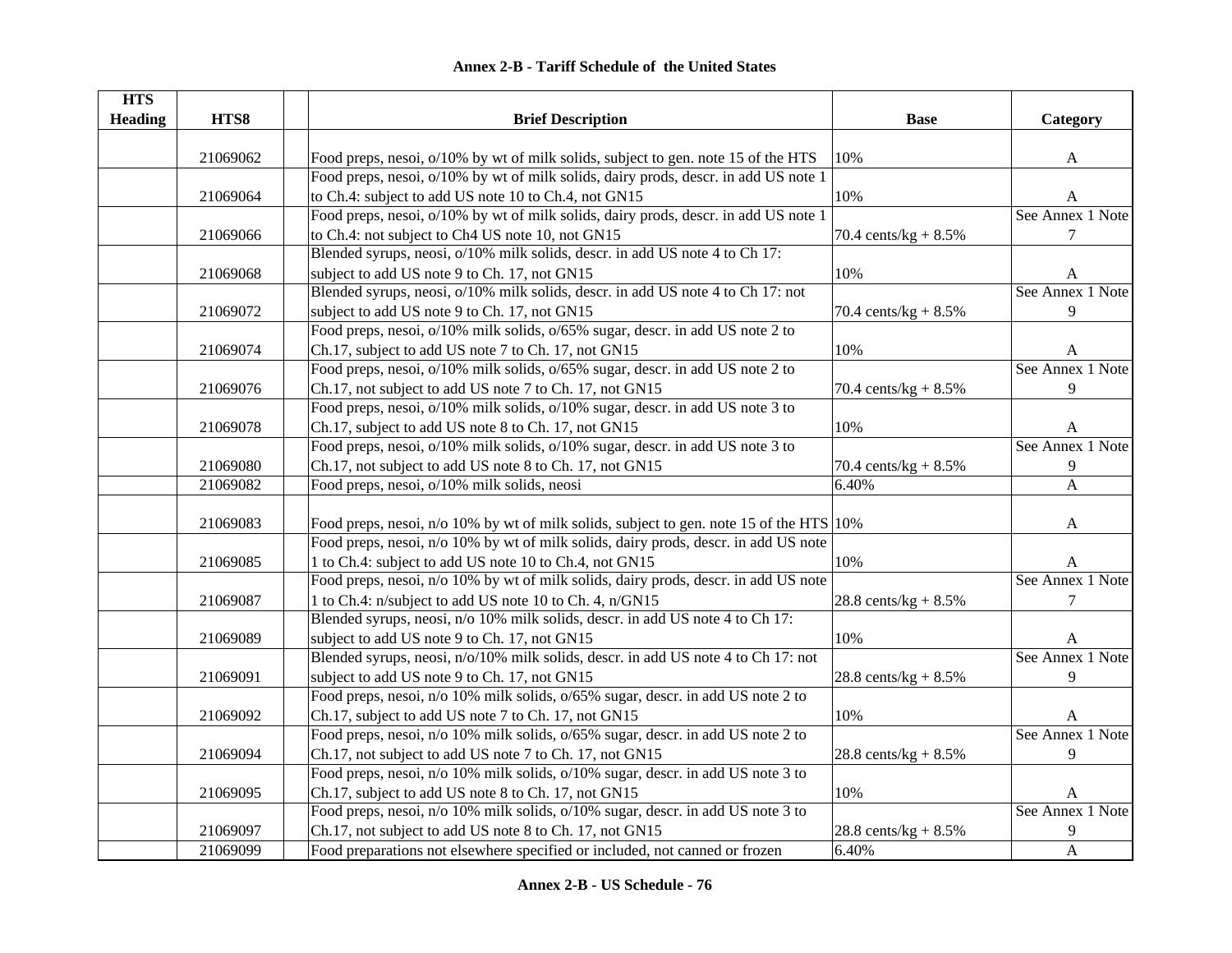|  | <b>Annex 2-B - Tariff Schedule of the United States</b> |  |
|--|---------------------------------------------------------|--|
|--|---------------------------------------------------------|--|

| <b>HTS</b>     |          |                                                                                             |                             |                  |
|----------------|----------|---------------------------------------------------------------------------------------------|-----------------------------|------------------|
| <b>Heading</b> | HTS8     | <b>Brief Description</b>                                                                    | <b>Base</b>                 | Category         |
| 2201           |          | Waters, including natural or artificial mineral waters and aerated waters, not containing   |                             |                  |
|                |          | Mineral waters and aerated waters, not containing added sugar or other sweetening           |                             |                  |
|                | 22011000 | matter nor flavored                                                                         | 0.26 cents/liter            | A                |
|                |          | Waters (incl. ice, snow and steam), ot/than mineral waters or aerated waters, not           |                             |                  |
|                | 22019000 | cont. added sugar or other sweetening matter nor flavored                                   | Free                        | ${\bf D}$        |
| 2202           |          | Waters, including mineral waters and aerated waters ,containing added sugar or other sy     |                             |                  |
|                |          | Waters, including mineral waters and aerated waters, containing added sugar or              |                             |                  |
|                | 22021000 | other sweetening matter or flavored                                                         | 0.2 cents/liter             | A                |
|                | 22029010 | Chocolate milk drink                                                                        | 17%                         | B                |
|                |          | Non-alcoholic milk-based drinks (except chocolate), subject to gen. note 15 of the          |                             |                  |
|                | 22029022 | <b>HTS</b>                                                                                  | 17.50%                      | A                |
|                |          | Non-alcoholic milk-based drinks (except chocolate), subject to add US note 10 to            |                             |                  |
|                | 22029024 | Ch. 4, not GN15                                                                             | 17.50%                      | A                |
|                |          | Non-alcoholic milk-based drinks (except chocolate), not subject to gen note 15 or           |                             | See Annex 1 Note |
|                | 22029028 | add US note 10 to Ch. 4                                                                     | 23.5 cents/liter + $14.9\%$ | $\tau$           |
|                |          | Orange juice, fortified with vitamins or minerals, not concentrated and not prepared        |                             |                  |
|                | 22029030 | from concentrate                                                                            | 4.5 cents/liter             | A                |
|                | 22029035 | Orange juice, fortified with vitamins or minerals, prepared from concentrate                | 7.85 cents/liter            | A                |
|                |          |                                                                                             | The rate applicable to the  |                  |
|                |          | Single fruit or vegetable juice (other than orange), fortified with vitamins or             | natural juice in Heading    |                  |
|                | 22029036 | minerals, not concentrated                                                                  | 2009                        | A                |
|                |          |                                                                                             | The rate applicable to the  |                  |
|                |          | Mixed fruit or vegetable juice (other than orange), fortified with vitamins or              | natural juice in Heading    |                  |
|                | 22029037 | minerals, not concentrated                                                                  | 2009                        | A                |
|                |          | Nonalcoholic beverages, nesi, not including fruit or vegetable juices of heading            |                             |                  |
|                | 22029090 | 2009                                                                                        | 0.2 cents/liter             | A                |
| 2203           |          | Beer made from malt.                                                                        |                             |                  |
|                | 22030000 | Beer made from malt                                                                         | Free                        | ${\bf D}$        |
| 2204           |          | Wine of fresh grapes, including fortified wines; grape must other than that of heading $2($ |                             |                  |
|                | 22041000 | Sparkling wine, made from grapes                                                            | 19.8 cents/liter            | A                |
|                | 22042120 | Effervescent grape wine, in containers holding 2 liters or less                             | 19.8 cents/liter            | A                |
|                |          |                                                                                             |                             |                  |
|                | 22042130 | Tokay wine (not carbonated) not over 14% alcohol, in containers not over 2 liters           | 6.3 cents/liter             | A                |
|                |          | Wine other than Tokay (not carbonated), not over 14% alcohol, in containers not             |                             |                  |
|                | 22042150 | over 2 liters                                                                               | 6.3 cents/liter             | A                |
|                | 22042160 | Marsala wine, over 14% vol. alcohol, in containers holding 2 liters or less                 | 5.3 cents/liter             | A                |
|                |          | Grape wine, other than "Marsala", not sparkling or effervescent, over 14% vol.              |                             |                  |
|                | 22042180 | alcohol, in containers holding 2 liters or less                                             | 16.9 cents/liter            | A                |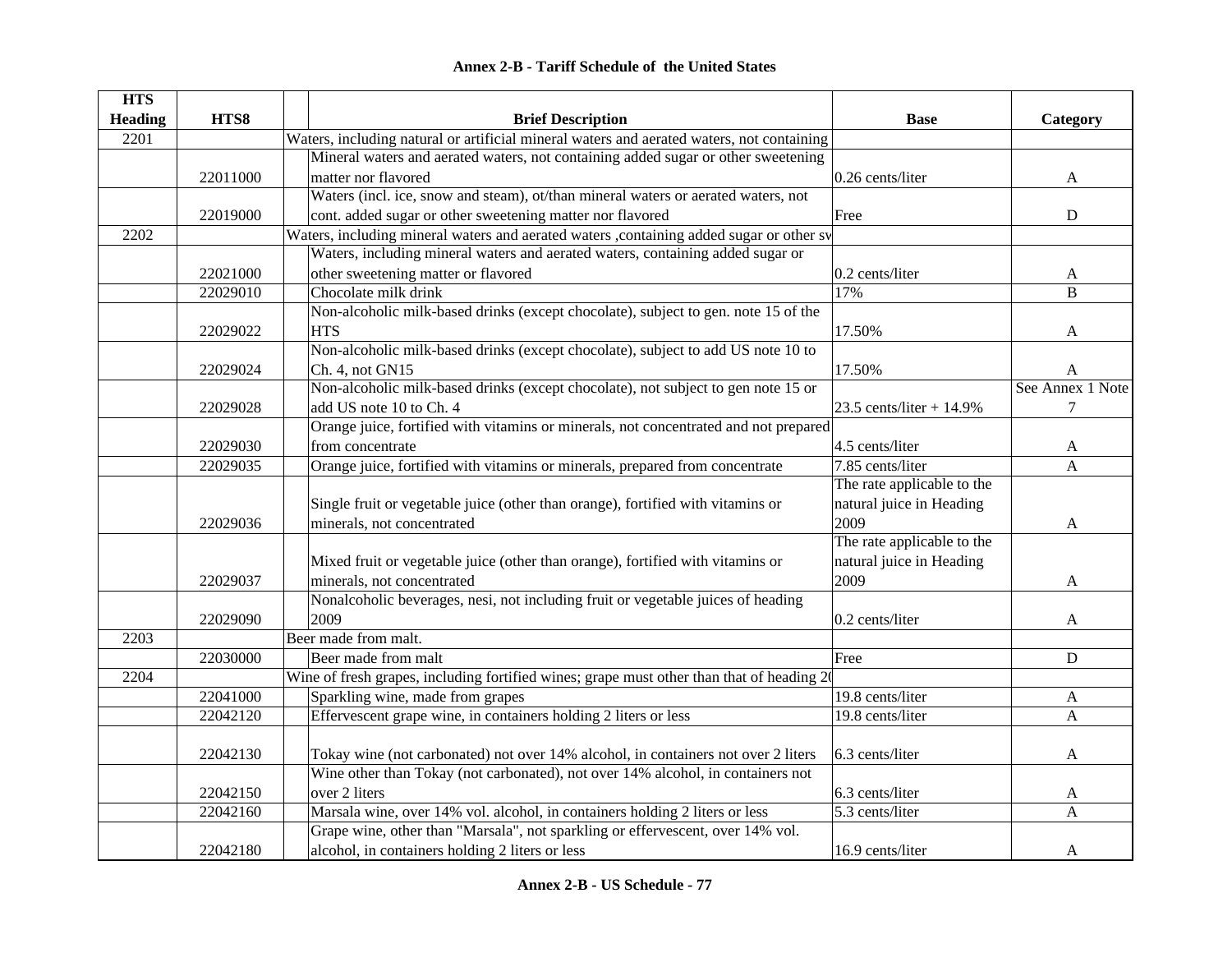| <b>HTS</b>     |          |                                                                                         |                          |                |
|----------------|----------|-----------------------------------------------------------------------------------------|--------------------------|----------------|
| <b>Heading</b> | HTS8     | <b>Brief Description</b>                                                                | <b>Base</b>              | Category       |
|                |          | Grape wine, other than sparkling, not over 14% vol. alcohol, in containers holding      |                          |                |
|                | 22042920 | over 2 but not over 4 liters                                                            | 8.4 cents/liter          | $\mathbf{A}$   |
|                |          | Grape wine, other than sparkling, over 14% vol. alcohol, in containers holding over     |                          |                |
|                | 22042940 | 2 but not over 4 liters                                                                 | 22.4 cents/liter         | A              |
|                |          | Grape wine, other than sparkling, not over 14% vol. alcohol, in containers holding      |                          |                |
|                | 22042960 | over 4 liters                                                                           | 14 cents/liter           | B              |
|                |          | Grape wine, other than sparkling, over 14% vol. alcohol, in containers holding over     |                          |                |
|                | 22042980 | 4 liters                                                                                | 22.4 cents/liter         | A              |
|                |          | Grape must, nesi, in fermentation or with fermentation arrested otherwise than by       | $4.4$ cents/liter + 31.4 |                |
|                | 22043000 | addition of alcohol                                                                     | cents/pf. Liter          | $\mathbf{A}$   |
| 2205           |          | Vermouth and other wine of fresh grapes flavoured with plants or aromatic substances.   |                          |                |
|                | 22051030 | Vermouth in containers holding 2 liters or less                                         | 3.5 cents/liter          | A              |
|                |          | Wine of fresh grapes flavored with plants or aromatic substances, other than            |                          |                |
|                | 22051060 | vermouth, in containers holding 2 liters or less                                        | 4.2 cents/liter          | A              |
|                | 22059020 | Vermouth in containers each holding over 2 liters but not over 4 liters                 | 3.5 cents/liter          | A              |
|                | 22059040 | Vermouth in containers each holding over 4 liters                                       | 3.8 cents/liter          | A              |
|                |          | Wine of fresh grapes flavored with plants or aromatic substances, other than            |                          |                |
|                | 22059060 | vermouth, in containers holding over 2 liters                                           | 4.2 cents/liter          | A              |
| 2206           |          | Other fermented beverages (for example, cider, perry, mead); mixtures of fermented bev  |                          |                |
|                | 22060015 | Cider, fermented, whether still or sparkling                                            | 0.4 cents/liter          | A              |
|                |          |                                                                                         | $3.1$ cents/liter + 22.1 |                |
|                |          |                                                                                         | cents/pf. Liter on ethyl |                |
|                | 22060030 | Prune wine                                                                              | alcohol content          | A              |
|                | 22060045 | Rice wine or sake                                                                       | 3 cents/liter            | A              |
|                | 22060060 | Effervescent wine, nesi                                                                 | 13.9 cents/liter         | $\overline{B}$ |
|                |          | Fermented beverages (other than grape wine, beer, cider, prune wine, sake,              |                          |                |
|                | 22060090 | vermouth, or other effervescent wines)                                                  | 4.2 cents/liter          | A              |
| 2207           |          | Undenatured ethyl alcohol of an alcoholic strength by volume of 80 % vol or higher; eth |                          |                |
|                |          | Undenatured ethyl alcohol of 80 percent vol. alcohol or higher, for beverage            |                          |                |
|                | 22071030 | purposes                                                                                | 18.9 cents/pf.liter      | A              |
|                |          | Undenatured ethyl alcohol of 80 percent vol. alcohol or higher, for nonbeverage         |                          |                |
|                | 22071060 | purposes                                                                                | 2.50%                    | A              |
|                | 22072000 | Ethyl alcohol and other spirits, denatured, of any strength                             | 1.90%                    | A              |
| 2208           |          | Undenatured ethyl alcohol of an alcoholic strength by volume of less than 80 % vol; spi |                          |                |
|                | 22082010 | Pisco and singani                                                                       | Free                     | $\mathbf D$    |
|                |          | Grape brandy, excluding pisco and singani, in containers not over 4 liters, not over    |                          |                |
|                | 22082020 | \$2.38/liter                                                                            | Free                     | D              |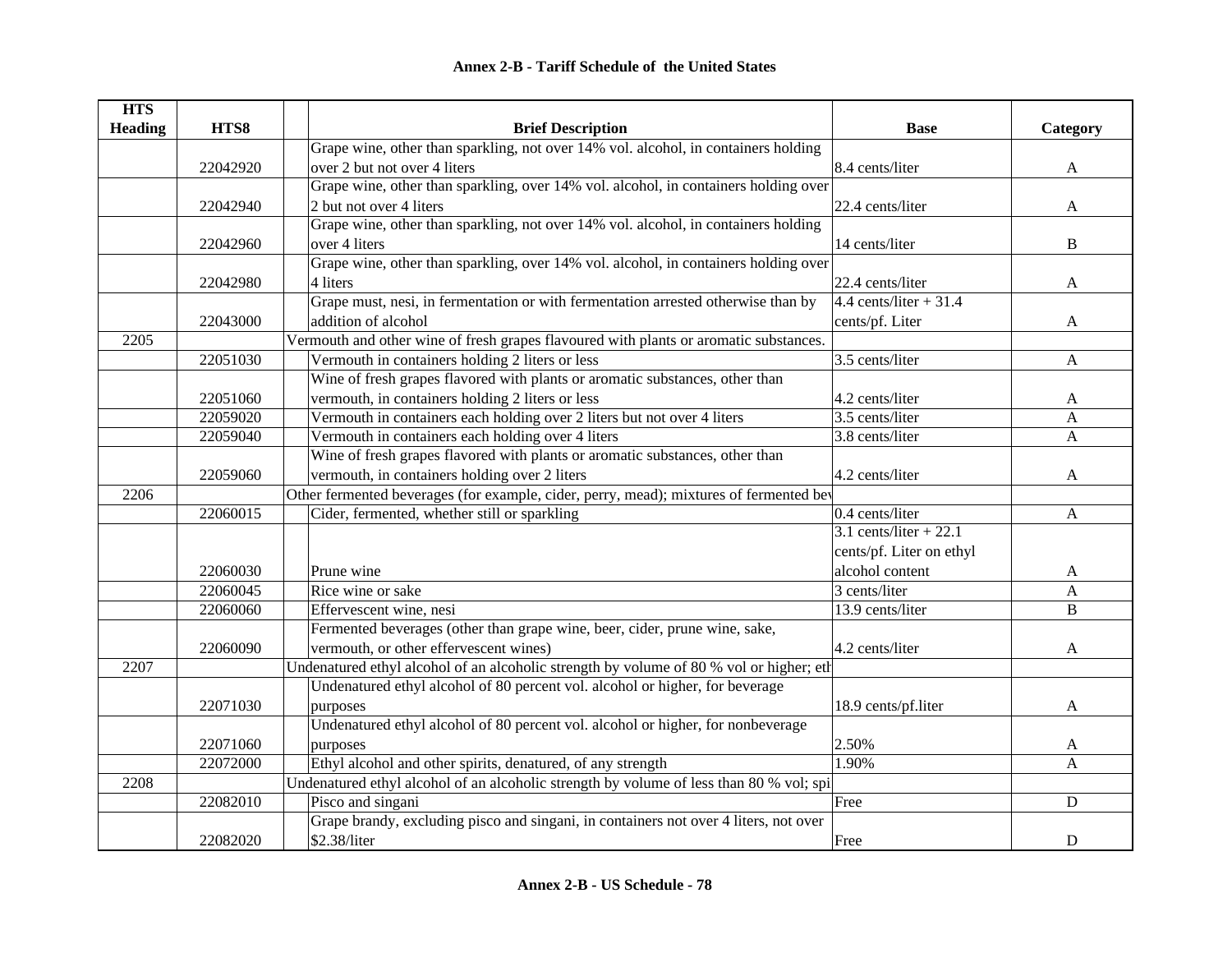|  | <b>Annex 2-B - Tariff Schedule of the United States</b> |  |
|--|---------------------------------------------------------|--|
|--|---------------------------------------------------------|--|

| <b>HTS</b>     |          |                                                                                       |                     |                |
|----------------|----------|---------------------------------------------------------------------------------------|---------------------|----------------|
| <b>Heading</b> | HTS8     | <b>Brief Description</b>                                                              | <b>Base</b>         | Category       |
|                |          | Grape brandy, excluding pisco and singani, in containers not over 4 liters, valued    |                     |                |
|                | 22082030 | over \$2.38 to \$3.43/liter                                                           | Free                | ${\bf D}$      |
|                |          | Grape brandy, excluding pisco and singani, in containers not over 4 liters, valued    |                     |                |
|                | 22082040 | over \$3.43/liter                                                                     | Free                | D              |
|                |          | Grape brandy, excluding pisco and singani, in containers over 4 liters, not over      |                     |                |
|                | 22082050 | \$2.38/liter                                                                          | Free                | $\mathbf D$    |
|                |          | Grape brandy, excluding pisco and singani, in containers over 4 liters, over          |                     |                |
|                | 22082060 | \$2.38/liter                                                                          | Free                | D              |
|                | 22083030 | Irish and Scotch whiskies                                                             | Free                | D              |
|                | 22083060 | Whiskies, other than Irish and Scotch whiskies                                        | Free                | $\mathbf D$    |
|                |          | Rum and tafia, in containers each holding not over 4 liters, valued not over          |                     |                |
|                | 22084020 | \$3/proof liter                                                                       | 23.7 cents/pf.liter | $\mathbf C$    |
|                |          | Rum and tafia, in containers each holding not over 4 liters, valued over \$3/proof    |                     |                |
|                | 22084040 | liter                                                                                 | Free                | $\mathbf D$    |
|                |          | Rum and tafia, in containers each holding over 4 liters, valued not over \$0.69/proof |                     |                |
|                | 22084060 | liter                                                                                 | 23.7 cents/pf.liter | $\mathcal{C}$  |
|                |          | Rum and tafia, in containers each holding over 4 liters, valued over \$0.69/proof     |                     |                |
|                | 22084080 | liter                                                                                 | Free                | $\mathbf D$    |
|                | 22085000 | Gin and Geneve                                                                        | Free                | $\mathbf D$    |
|                |          |                                                                                       |                     |                |
|                | 22086010 | Vodka, in containers each holding not over 4 liters, valued not over \$2.05/liter     | Free                | D              |
|                | 22086020 | Vodka, in containers each holding not over 4 liters, valued over \$2.05/liter         | Free                | $\mathbf D$    |
|                | 22086050 | Vodka, in containers each holding over 4 liters                                       | Free                | D              |
|                | 22087000 | Liqueurs and cordials                                                                 | Free                | $\mathbf D$    |
|                | 22089001 | Aquavit                                                                               | Free                | D              |
|                | 22089005 | Bitters, not fit for use as beverages                                                 | Free                | D              |
|                | 22089010 | Bitters, fit for use as beverages                                                     | Free                | ${\bf D}$      |
|                |          | Slivovitz brandy, valued not over \$3.43/liter, in containers each holding not over 4 |                     |                |
|                | 22089012 | liters                                                                                | Free                | D              |
|                |          | Slivovitz brandy, valued not over \$3.43/liter, in containers each holding over 4     |                     |                |
|                | 22089014 | liters                                                                                | Free                | ${\bf D}$      |
|                | 22089015 | Slivovitz brandy, valued over \$3.43/liter                                            | Free                | $\overline{D}$ |
|                |          | Brandy, except slivovitz, in containers each holding not over 4 liters, valued not    |                     |                |
|                | 22089020 | over \$2.38/liter                                                                     | Free                | ${\bf D}$      |
|                |          | Brandy, except grape brandy and slivovitz, in containers each holding not over 4      |                     |                |
|                | 22089025 | liters, valued over \$2.38 but not over \$3.43/liter                                  | Free                | $\mathbf D$    |
|                |          | Brandy, except grape brandy and slivovitz, in containers each holding not over 4      |                     |                |
|                | 22089030 | liters, valued over \$3.43/liter                                                      | Free                | ${\bf D}$      |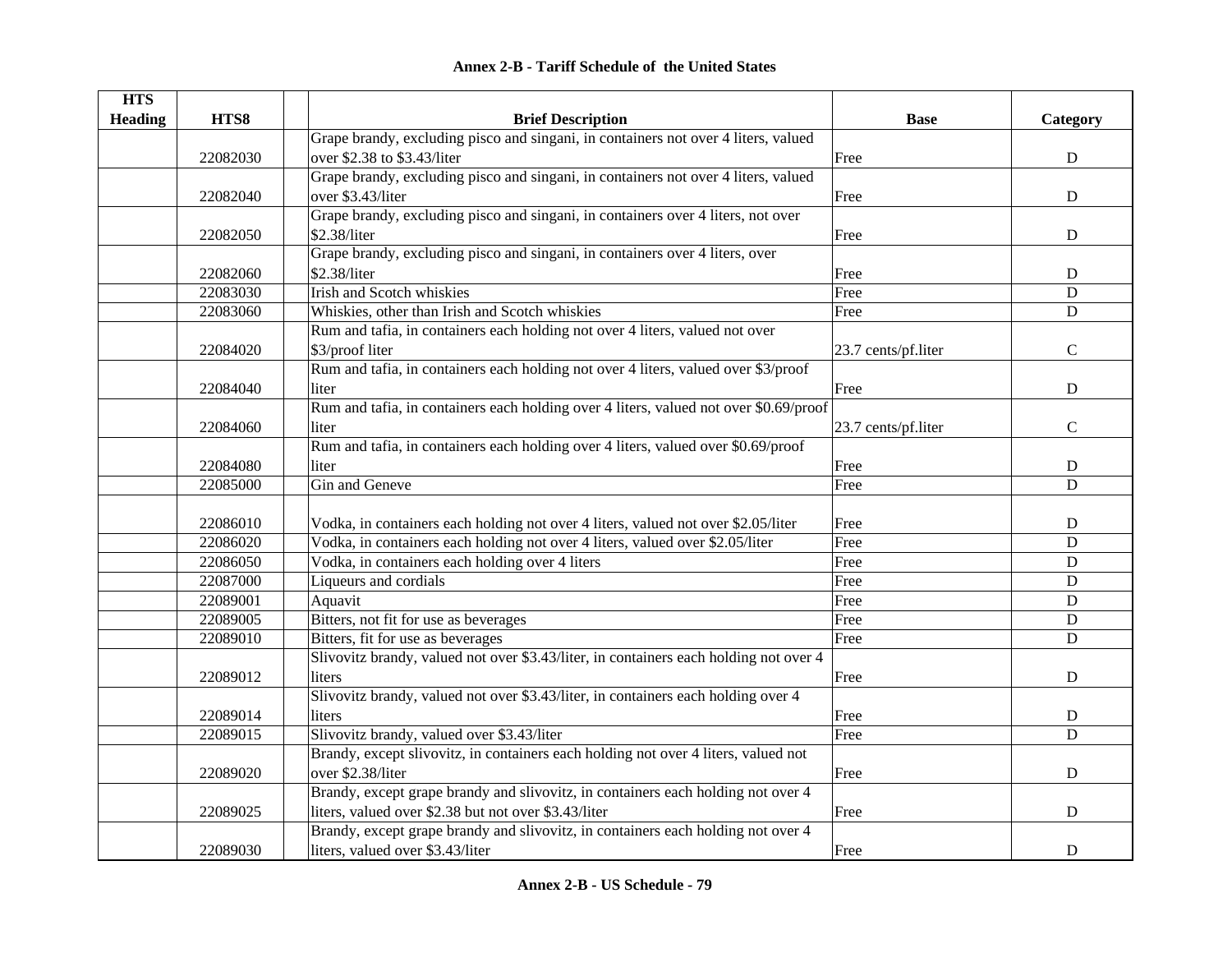| <b>HTS</b>     |          |                                                                                             |                     |              |
|----------------|----------|---------------------------------------------------------------------------------------------|---------------------|--------------|
| <b>Heading</b> | HTS8     | <b>Brief Description</b>                                                                    | <b>Base</b>         | Category     |
|                |          | Brandy, except grape brandy and slivovitz, in containers each holding over 4 liters,        |                     |              |
|                | 22089035 | valued not over \$2.38/liter                                                                | Free                | ${\bf D}$    |
|                |          | Brandy, except grape brandy and slivovitz, in containers each holding over 4 liters,        |                     |              |
|                | 22089040 | valued over \$2.38/liter                                                                    | Free                | ${\bf D}$    |
|                | 22089046 | Kirschwasser and ratafia                                                                    | Free                | $\mathbf D$  |
|                | 22089050 | Tequila, in containers each holding not over 4 liters                                       | Free                | ${\bf D}$    |
|                | 22089055 | Tequila, in containers each holding over 4 liters                                           | Free                | ${\bf D}$    |
|                | 22089071 | Imitations of brandy and other spirituous beverages containing alcohol                      | Free                | ${\bf D}$    |
|                | 22089072 | Mescal in containers each holding not over 4 liters                                         | Free                | ${\bf D}$    |
|                | 22089075 | Spirits nesi, fit for use as beverages or for beverage purposes                             | Free                | D            |
|                |          | Undenatured ethyl alcohol of an alcoholic strength by volume of less than 80                |                     |              |
|                | 22089080 | percent vol., nesi                                                                          | 21.1 cents/pf.liter | A            |
| 2209           |          | Vinegar and substitutes for vinegar obtained from acetic acid.                              |                     |              |
|                | 22090000 | Vinegar and substitutes for vinegar obtained from acetic acid                               | 0.5 cents/pf.liter  | $\mathbf{A}$ |
| 2301           |          | Flours, meals and pellets, of meat or meat offal, of fish or of crustaceans, molluscs or o  |                     |              |
|                |          | Flours, meals, and pellets, of meat or meat offal unfit for human consumption;              |                     |              |
|                | 23011000 | greaves (cracklings)                                                                        | Free                | D            |
|                |          | Flours, meals, and pellets, of fish or of crustaceans, molluscs or other aquatic            |                     |              |
|                | 23012000 | invertebrates, unfit for human consumption                                                  | Free                | ${\bf D}$    |
| 2302           |          | Bran, sharps and other residues, whether or not in the form of pellets, derived from the s  |                     |              |
|                |          | Bran, sharps (middlings) and other residues, derived from the sifting, milling or           |                     |              |
|                | 23021000 | other working of corn (maize)                                                               | Free                | $\mathbf D$  |
|                |          | Bran, sharps (middlings) and other residues, derived from the sifting, milling or           |                     |              |
|                | 23022000 | other working of rice                                                                       | Free                | ${\bf D}$    |
|                |          | Bran, sharps (middlings) and other residues, derived from the sifting, milling or           |                     |              |
|                | 23023000 | other working of wheat                                                                      | Free                | $\mathbf D$  |
|                |          | Bran, sharps (middlings) and other residues, derived from the sifting, milling or           |                     |              |
|                | 23024000 | other working of cereals, excluding corn, rice and wheat                                    | Free                | $\mathbf D$  |
|                |          | Bran, sharps (middlings) and other residues, derived from the sifting, milling or           |                     |              |
|                | 23025000 | other working of leguminous plants                                                          | 1.40%               | A            |
| 2303           |          | Residues of starch manufacture and similar residues, beet-pulp, bagasse and other waste     |                     |              |
|                | 23031000 | Residues of starch manufacture and similar residues                                         | 1.40%               | A            |
|                | 23032000 | Beet-pulp, bagasse and other waste of sugar manufacture                                     | Free                | ${\bf D}$    |
|                | 23033000 | Brewing or distilling dregs and waste                                                       | Free                | D            |
| 2304           |          | Oil-cake and other solid residues, whether or not ground or in the form of pellets, resulti |                     |              |
|                | 23040000 | Oilcake and other solid residues, resulting from the extraction of soybean oil              | $0.45$ cents/kg     | A            |
| 2305           |          | Oil-cake and other solid residues, whether or not ground or in the form of pellets, resulti |                     |              |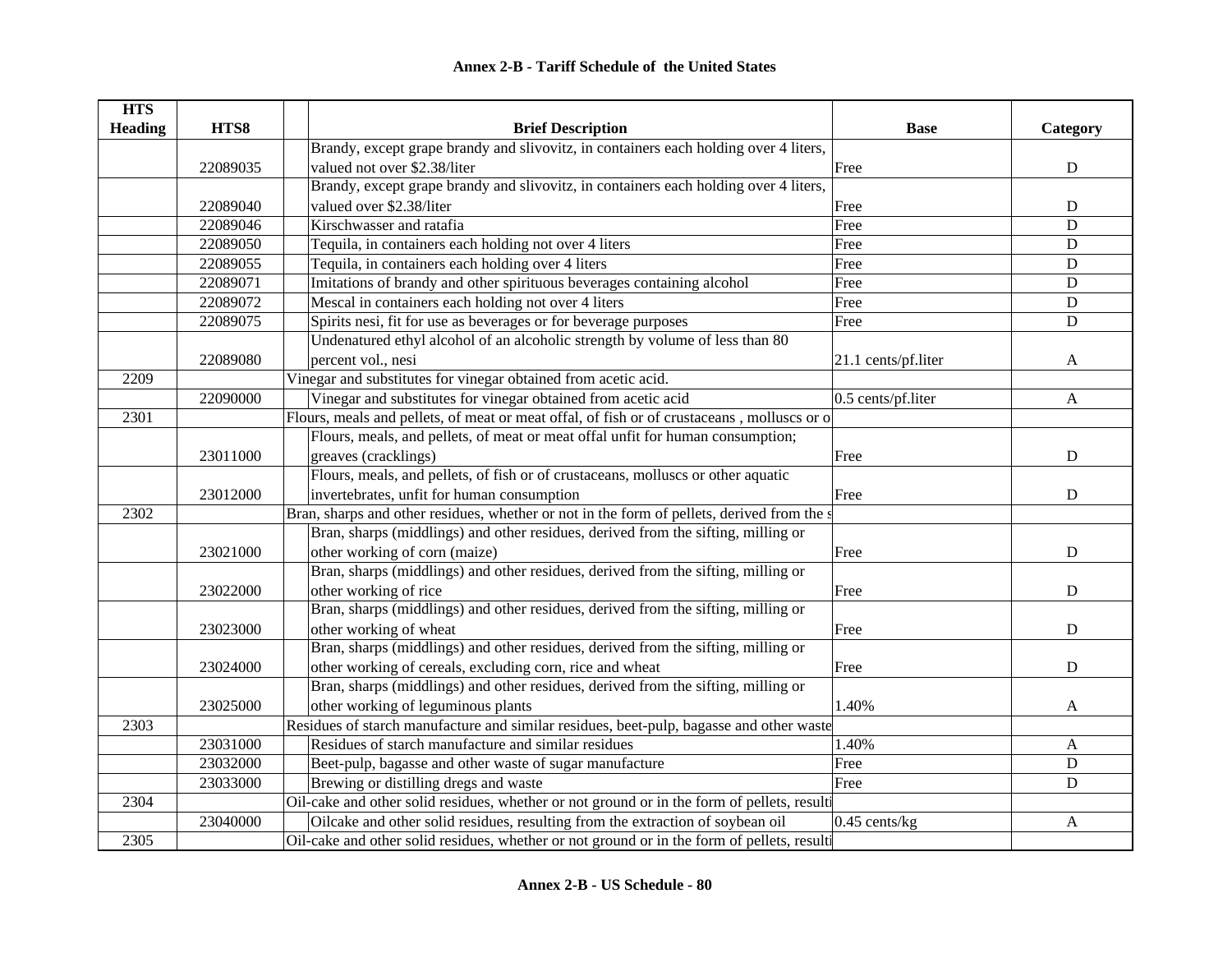| <b>HTS</b>     |          |                                                                                             |                 |             |
|----------------|----------|---------------------------------------------------------------------------------------------|-----------------|-------------|
| <b>Heading</b> | HTS8     | <b>Brief Description</b>                                                                    | <b>Base</b>     | Category    |
|                |          | Oilcake and other solid residues, resulting from the extraction of peanut (ground-          |                 |             |
|                | 23050000 | nut) oil                                                                                    | $0.32$ cents/kg | A           |
| 2306           |          | Oil-cake and other solid residues, whether or not ground or in the form of pellets, resulti |                 |             |
|                |          | Oilcake and other solid residues, resulting from the extraction of vegetable fats or        |                 |             |
|                | 23061000 | oils, of cotton seeds                                                                       | $0.56$ cents/kg | A           |
|                |          | Oilcake and other solid residues, resulting from the extraction of vegetable fats or        |                 |             |
|                | 23062000 | oils, of linseed                                                                            | $0.12$ cents/kg | A           |
|                |          | Oilcake and other solid residues, resulting from the extraction of vegetable fats or        |                 |             |
|                | 23063000 | oils, of sunflower seeds                                                                    | $0.45$ cents/kg | A           |
|                |          | Oilcake and other solid residues, resulting from the extraction of vegetable fats or        |                 |             |
|                | 23064100 | oils, of low erucic acid rape or colza seeds                                                | $0.17$ cents/kg | A           |
|                |          | Oilcake and other solid residues, resulting from the extraction of vegetable                |                 |             |
|                | 23064900 | fats/oils, of rape or colza seeds (other than low erucic acid)                              | $0.17$ cents/kg | A           |
|                |          | Oilcake and other solid residues, resulting from the extraction of vegetable fats or        |                 |             |
|                | 23065000 | oils, of coconut or copra                                                                   | 0.45 cents/kg   | A           |
|                |          | Oilcake and other solid residues, resulting from the extraction of vegetable fats or        |                 |             |
|                | 23066000 | oils, of palm nuts or kernels                                                               | 0.32 cents/kg   | A           |
|                |          | Oilcake and other solid residues, resulting from the extraction of vegetable fats or        |                 |             |
|                | 23067000 | oils, of corn (maize) germ                                                                  | 0.32 cents/kg   | A           |
|                |          | Oilcake and other solid residues, resulting from the extraction of vegetable fats or        |                 |             |
|                | 23069000 | oils, nesi                                                                                  | $0.32$ cents/kg | A           |
| 2307           |          | Wine lees; argol.                                                                           |                 |             |
|                | 23070000 | Wine lees; argol                                                                            | Free            | ${\bf D}$   |
| 2308           |          | Vegetable materials and vegetable waste, vegetable residues and by-products, whether of     |                 |             |
|                |          | Acorns and horse-chestnuts, of a kind used in animal feeding, not elsewhere                 |                 |             |
|                | 23080010 | specified or included                                                                       | 1.40%           | A           |
|                |          | Screenings, scalpings, chaff or scourings, ground or not ground of flaxseed                 |                 |             |
|                | 23080093 | (linseed), of a kind used in animal feeding, nesoi                                          | Free            | D           |
|                |          | Dehydrated marigolds, of a kind used in animal feeding, not elsewhere specified or          |                 |             |
|                | 23080095 | included                                                                                    | 1.90%           | A           |
|                |          | Vegetable materials and vegetable waste, vegetable residues and byproducts, of a            |                 |             |
|                | 23080098 | kind used in animal feeding, nesoi                                                          | 1.40%           | A           |
| 2309           |          | Preparations of a kind used in animal feeding.                                              |                 |             |
|                | 23091000 | Dog or cat food, put up for retail sale                                                     | Free            | $\mathbf D$ |
|                | 23099010 | Mixed feed or mixed feed ingredients used in animal feeding                                 | Free            | D           |
|                |          | Animal feeds w/milk or milk derivatives, o/10% by wt of milk solids, subject to             |                 |             |
|                | 23099022 | gen. note 15 of the HTS                                                                     | 7.50%           | A           |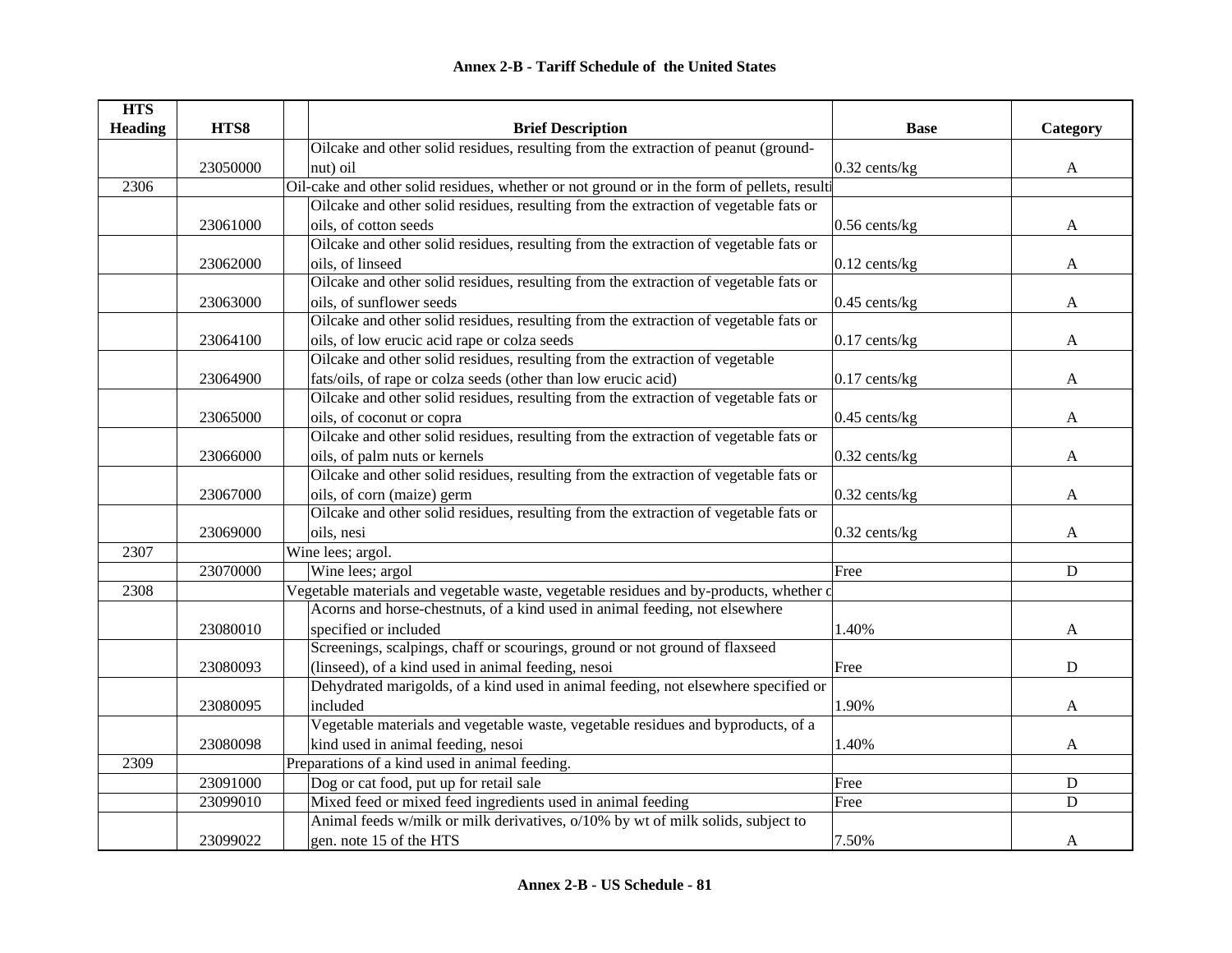| <b>HTS</b>     |          |                                                                                        |                         |                  |
|----------------|----------|----------------------------------------------------------------------------------------|-------------------------|------------------|
| <b>Heading</b> | HTS8     | <b>Brief Description</b>                                                               | <b>Base</b>             | Category         |
|                |          | Animal feeds w/milk or milk derivatives, o/10% by wt of milk solids, subject to        |                         |                  |
|                | 23099024 | add note 2 to Ch. 23, not GN15                                                         | 7.50%                   |                  |
|                |          | Animal feeds w/milk or milk derivatives, o/10% by wt of milk solids, not subject to    |                         | See Annex 1 Note |
|                | 23099028 | gen note 15 or add note 2 to Ch. 23                                                    | 80.4 cents/ $kg + 6.4%$ | 5                |
|                |          | Animal feeds w/milk or milk derivatives, n/o 10% by wt of milk solids, subject to      |                         |                  |
|                | 23099042 | gen. note 15 of the HTS                                                                | 7.50%                   | A                |
|                |          | Animal feeds w/milk or milk derivatives, n/o 10% by wt of milk solids, subject to      |                         |                  |
|                | 23099044 | add note 2 to Ch. 23, not GN15                                                         | 7.50%                   | A                |
|                |          | Animal feeds w/milk or milk derivatives, n/o 10% by wt of milk solids, not subject     |                         | See Annex 1 Note |
|                | 23099048 | to gen note 15 or add note 2 to Ch. 23                                                 | 80.4 cents/kg + $6.4\%$ | 5                |
|                |          | Animal feeds containing egg, other than mixed feeds or mixed feed ingredients, not     |                         |                  |
|                | 23099060 | containing milk or milk derivatives                                                    | 1.90%                   | $\boldsymbol{A}$ |
|                |          | Other preps nes with a basis of vitamin B12, for supplementing animal in animal        |                         |                  |
|                | 23099070 | feeding, not cont milk or egg prods                                                    | 1.40%                   | A                |
|                | 23099095 | Other preps nes of a kind used in animal feeding, not cont milk or egg prods           | 1.40%                   | A                |
| 2401           |          | Unmanufactured tobacco (whether or not threshed or similarly processed); tobacco refus |                         |                  |
|                | 24011021 | Wrapper tobacco, not stemmed/stripped                                                  | Free                    | $\mathbf{D}$     |
|                |          | Tobacco (o/t wrapper tobacco), cont ov 35% wrapper tobacco, not                        |                         |                  |
|                | 24011029 | stemmed/stripped                                                                       | Free                    | ${\bf D}$        |
|                |          | Tobacco, not stemmed or stripped, not or not over 35% wrapper tobacco, oriental        |                         |                  |
|                | 24011044 | or turkish type, cigarette leaf                                                        | Free                    | D                |
|                |          | Tobacco, not stemmed or stripped, not or not over 35% wrapper tobacco, oriental        |                         |                  |
|                | 24011048 | or turkish type, other than cigarette leaf                                             | Free                    | $\mathbf D$      |
|                |          | Tobacco, not stemmed or stripped, not or not over 35% wrapper tobacco, cigar           |                         |                  |
|                | 24011053 | binder and filler                                                                      | Free                    | D                |
|                |          | Tobacco, not stemmed or stripped, not or not over 35% wrapper tobacco, flue-           |                         |                  |
|                | 24011061 | cured burley etc, not for cigarettes                                                   | 23.9 cents/kg           | B                |
|                |          | Tobacco, not stemmed or stripped, not or not over 35% wrapper tobacco, flue-           |                         |                  |
|                | 24011063 | cured burley, etc., described in addl US note 5 to chap 24                             | 23.9 cents/kg           | A                |
|                |          | Tobacco, not stemmed or stripped, not or not over 35% wrapper tobacco, flue-           |                         | See Annex 1 Note |
|                | 24011065 | cured burley, etc., other nesi                                                         | 350%                    | 11               |
|                |          | Tobacco, not stemmed or stripped, not or not over 35% wrapper tobacco, not flue-       |                         |                  |
|                | 24011095 | cured burley, etc., other nesi                                                         | 32.7 cents/kg           | A                |
|                |          | Leaf tobacco, the product of two or more countries or dependencies, when mixed         |                         |                  |
|                | 24012005 | or packed together, partly or wholly stemmed, not threshed                             | \$5.48/kg               | B                |
|                |          | Wrapper tobacco, partly or wholly stemmed (stripped), not threshed or similarly        |                         |                  |
|                | 24012014 | processed                                                                              | Free                    | ${\bf D}$        |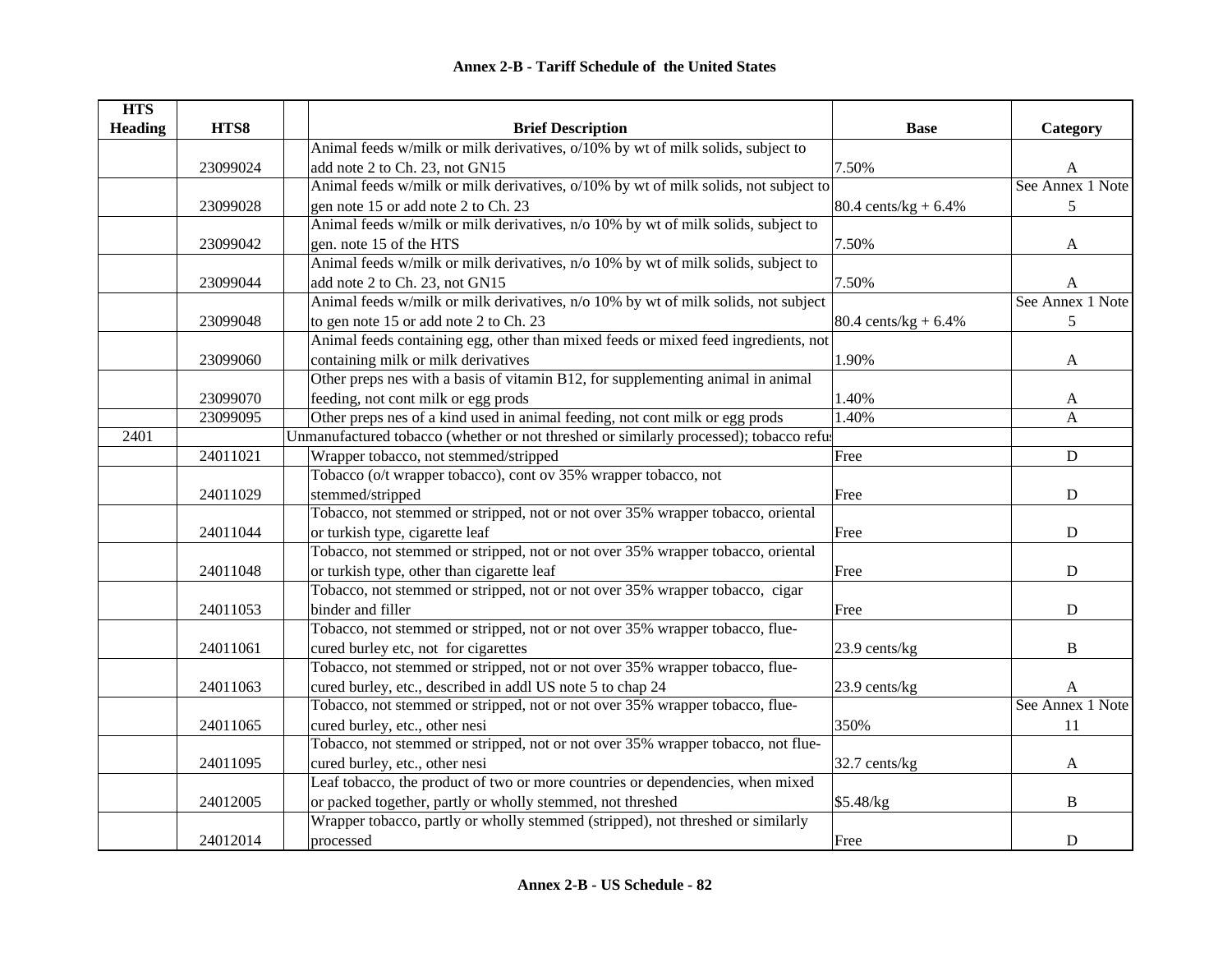|  | <b>Annex 2-B - Tariff Schedule of the United States</b> |  |
|--|---------------------------------------------------------|--|
|--|---------------------------------------------------------|--|

| <b>HTS</b>     |          |                                                                                    |                    |                  |
|----------------|----------|------------------------------------------------------------------------------------|--------------------|------------------|
| <b>Heading</b> | HTS8     | <b>Brief Description</b>                                                           | <b>Base</b>        | Category         |
|                |          | Tobacco containing over 35% wrapper tobacco, partly or wholly stemmed              |                    |                  |
|                | 24012018 | (stripped), not threshed or similarly processed                                    | Free               | ${\bf D}$        |
|                |          | Tobacco, partly or wholly stemmed/stripped, n/threshed or similarly processed, not |                    |                  |
|                | 24012023 | or n/over 35% wrapper, oriental or turkish, cigarette lea                          | Free               | ${\bf D}$        |
|                |          | Tobacco, partly or wholly stemmed/stripped, n/threshed or similarly processed, not |                    |                  |
|                | 24012026 | or n/over 35% wrapper, not cigarette leaf                                          | Free               | ${\bf D}$        |
|                |          | Tobacco, partly or wholly stemmed/stripped, n/threshed or similarly processed, not |                    |                  |
|                | 24012029 | or n/over 35% wrapper, cigar binder and filler                                     | Free               | ${\bf D}$        |
|                |          | Tobacco, partly or wholly stemmed/stripped, n/threshed or similarly proc., not or  |                    |                  |
|                | 24012031 | n/over 35% wrapper, flue-cured burley etc, not for cigaret                         | $40.9$ cents/ $kg$ | B                |
|                |          | Tobacco, partly or wholly stemmed/stripped, n/threshed or similarly proc., not or  |                    |                  |
|                | 24012033 | n/over 35% wrapper, des. in addl US note 5 to ch. 24                               | 40.9 cents/kg      | A                |
|                |          | Tobacco, partly or wholly stemmed/stripped, n/threshed or similarly proc., not or  |                    | See Annex 1 Note |
|                | 24012035 | n/over 35% wrapper, flue-cured burley etc, other nesi                              | 350%               | 11               |
|                |          | Tobacco, partly or wholly stemmed/stripped, n/threshed or similarly proc., not or  |                    |                  |
|                | 24012057 | n/over 35% wrapper, not flue-cured burley etc., other nesi                         | 39.7 cents/kg      | A                |
|                |          | Tobacco, partly or wholly stemmed (stripped), threshed or similarly processed,     |                    |                  |
|                | 24012060 | from cigar leaf                                                                    | Free               | ${\bf D}$        |
|                |          | Tobacco, partly or wholly stemmed/stripped, threshed or similarly processed, not   |                    |                  |
|                | 24012075 | from cigar leaf, oriental or turkish                                               | Free               | ${\bf D}$        |
|                |          | Tobacco, partly or wholly stemmed/stripped, threshed or similarly processed, not   |                    |                  |
|                | 24012083 | from cigar leaf, not oriental or turkish, not for cigarett                         | 37.5 cents/kg      | $\, {\bf B}$     |
|                |          | Tobacco, partly or wholly stemmed/stripped, threshed or similarly processed, not   |                    |                  |
|                | 24012085 | from cigar leaf, described in addl US note 5 to chap 24                            | 37.5 cents/kg      | A                |
|                |          | Tobacco, partly or wholly stemmed/stripped, threshed or similarly processed, not   |                    | See Annex 1 Note |
|                | 24012087 | from cigar leaf, not oriental or turkish, other nesi                               | 350%               | 11               |
|                | 24013003 | Tobacco refuse, tobacco stems, not cut, ground or pulverized                       | Free               | ${\bf D}$        |
|                | 24013006 | Tobacco refuse, from cigar leaf, tobacco stems, cut, ground or pulverized          | Free               | ${\bf D}$        |
|                | 24013009 | Tobacco refuse, from cigar leaf, other than tobacco stems                          | Free               | ${\bf D}$        |
|                |          | Tobacco refuse, from oriental or turkish type, tobacco stems, not cut, ground or   |                    |                  |
|                | 24013013 | pulverized                                                                         | Free               | ${\bf D}$        |
|                |          | Tobacco refuse, from oriental or turkish type, tobacco stems, cut, ground or       |                    |                  |
|                | 24013016 | pulverized                                                                         | Free               | ${\bf D}$        |
|                | 24013019 | Tobacco refuse, from oriental or turkish type, other than tobacco stems            | Free               | ${\bf D}$        |
|                |          | Tobacco refuse, from other tobacco, other than for cigarettes, tobacco stems, not  |                    |                  |
|                | 24013023 | cut, ground or pulverized                                                          | Free               | $\mathbf D$      |
|                |          | Tobacco refuse, from other tobacco, other than for cigarettes, tobacco stems, cut, |                    |                  |
|                | 24013025 | ground or pulverized                                                               | 97 cents/kg        | A                |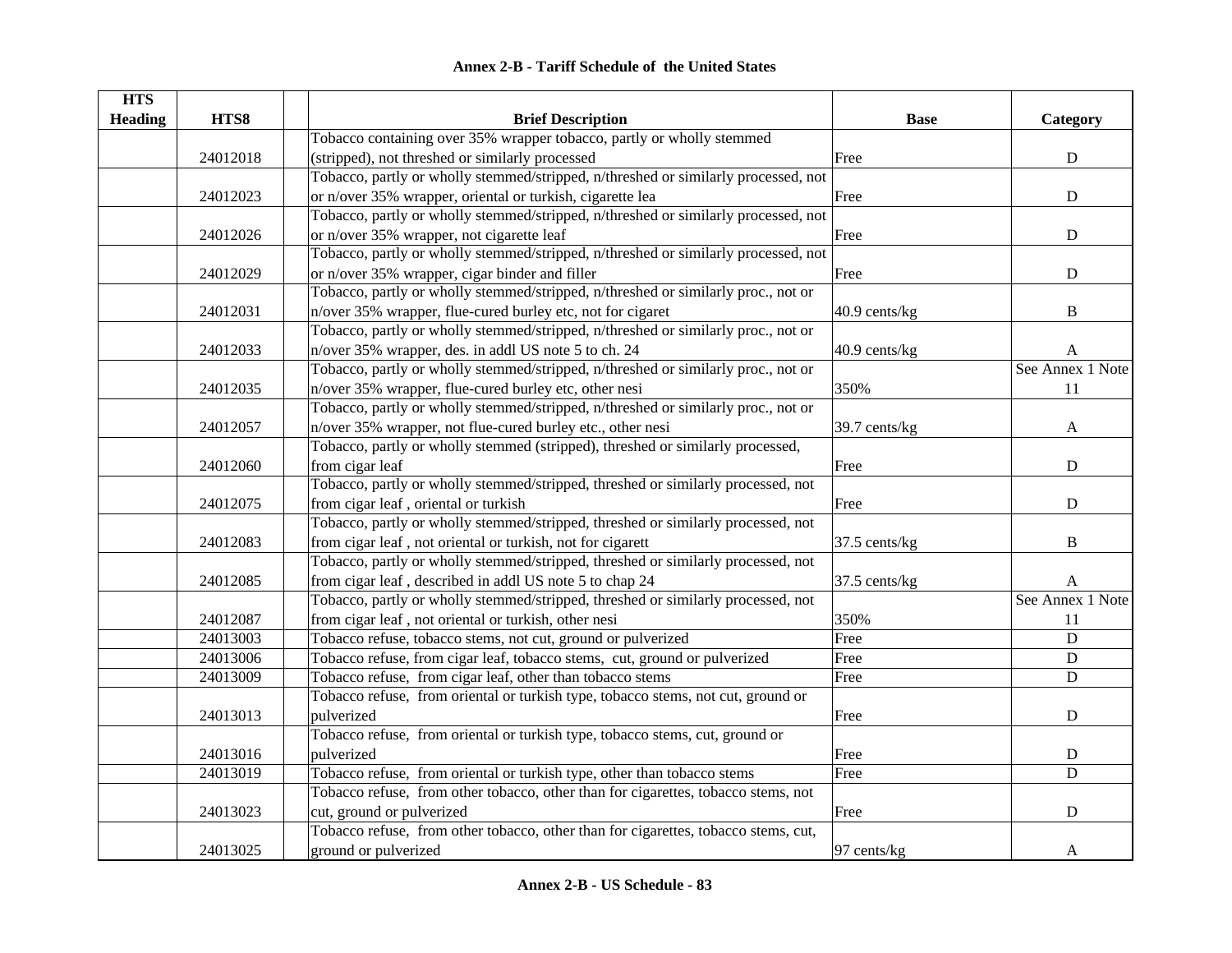| <b>HTS</b>     |          |                                                                                      |                         |                  |
|----------------|----------|--------------------------------------------------------------------------------------|-------------------------|------------------|
| <b>Heading</b> | HTS8     | <b>Brief Description</b>                                                             | <b>Base</b>             | Category         |
|                |          | Tobacco refuse, from other tobacco, other than for cigarettes, to ther than tobacco  |                         |                  |
|                | 24013027 | stems                                                                                | 28.4 cents/kg           | $\mathbf C$      |
|                |          | Tobacco refuse, from other tobacco, for cigarettes, described in addl US note 5 to   |                         |                  |
|                | 24013033 | chap 24, tobacco stems, not cut, ground or pulverized                                | Free                    | ${\bf D}$        |
|                |          | Tobacco refuse, from other tobacco, for cigarettes, described in addl US note 5 to   |                         |                  |
|                | 24013035 | chap 24, tobacco stems, cut, ground or pulverized                                    | 97 cents/kg             | A                |
|                |          | Tobacco refuse, from other tobacco, for cigarettes, described in addl US note 5 to   |                         |                  |
|                | 24013037 | chap 24, not tobacco stems                                                           | 28.4 cents/kg           | A                |
|                |          |                                                                                      |                         | See Annex 1 Note |
|                | 24013070 | Tobacco refuse, from other tobacco, for cigarettes, other nesi                       | 350%                    | 11               |
| 2402           |          | Cigars, cheroots, cigarillos and cigarettes, of tobacco or of tobacco substitutes.   |                         |                  |
|                |          |                                                                                      |                         |                  |
|                | 24021030 | Cigars, cheroots and cigarillos containing tobacco, each valued less than 15 cents   | $$1.89/kg + 4.7\%$      | A                |
|                |          | Cigars, cheroots and cigarillos containing tobacco, each valued 15 cents or over but |                         |                  |
|                | 24021060 | less than 23 cents                                                                   | 57 cents/ $kg + 1.4%$   | A                |
|                |          |                                                                                      |                         |                  |
|                | 24021080 | Cigars, cheroots and cigarillos containing tobacco, each valued 23 cents or over     | 57 cents/ $kg + 1.4%$   | A                |
|                | 24022010 | Cigarettes containing tobacco and clove                                              | 41.7 cents/kg + $0.9\%$ | A                |
|                | 24022080 | Cigarettes containing tobacco but not containing clove, paper-wrapped                | $$1.05/kg + 2.3\%$      | B                |
|                | 24022090 | Cigarettes containing tobacco, nesi                                                  | $$1.50/kg + 3.2\%$      | $\mathbf{A}$     |
|                | 24029000 | Cigars, cheroots and cigarillos and cigarettes of tobacco substitutes                | $$1.05/kg + 2.3\%$      | $\mathbf{A}$     |
| 2403           |          | Other manufactured tobacco and manufactured tobacco substitutes; " homogenised " or  |                         |                  |
|                |          | Smoking tobacco, whether or not containing tobacco substitutes, prepared for         |                         |                  |
|                | 24031020 | marketing directly to consumer as packaged                                           | 32.8 cents/kg           | A                |
|                |          | Smoking tobacco, whether or not containing tobacco substitutes, other, to be used    |                         |                  |
|                | 24031030 | in products other than cigarettes                                                    | 32.8 cents/kg           | A                |
|                |          | Smoking tobacco, whether or not containing tobacco substitutes, other, to be used    |                         |                  |
|                | 24031060 | in cigarettes, described in addl US note 5 to chap 24                                | 32.8 cents/kg           | A                |
|                |          | Smoking tobacco, whether or not containing tobacco substitutes, other, to be used    |                         | See Annex 1 Note |
|                | 24031090 | in cigarettes, other nesi                                                            | 350%                    | 11               |
|                |          |                                                                                      |                         |                  |
|                | 24039120 | Homogenized or "reconstituted" tobacco suitable for use as wrapper tobacco           | 62 cents/kg             | A                |
|                |          | Homogenized or "reconstituted" tobacco, not suitable for use as wrapper tobacco,     |                         |                  |
|                | 24039143 | to be used in products other than cigarettes                                         | 19.9 cents/kg           | A                |
|                |          | Homogenized or "reconstituted" tobacco, not suitable for use as wrapper tobacco,     |                         |                  |
|                | 24039145 | to be used in cigarettes, des. in addl US note 5 to chap                             | 19.9 cents/kg           | A                |
|                |          | Homogenized or "reconstituted" tobacco, not suitable for use as wrapper tobacco,     |                         | See Annex 1 Note |
|                | 24039147 | to be used in cigarettes, other nesi                                                 | 350%                    | 11               |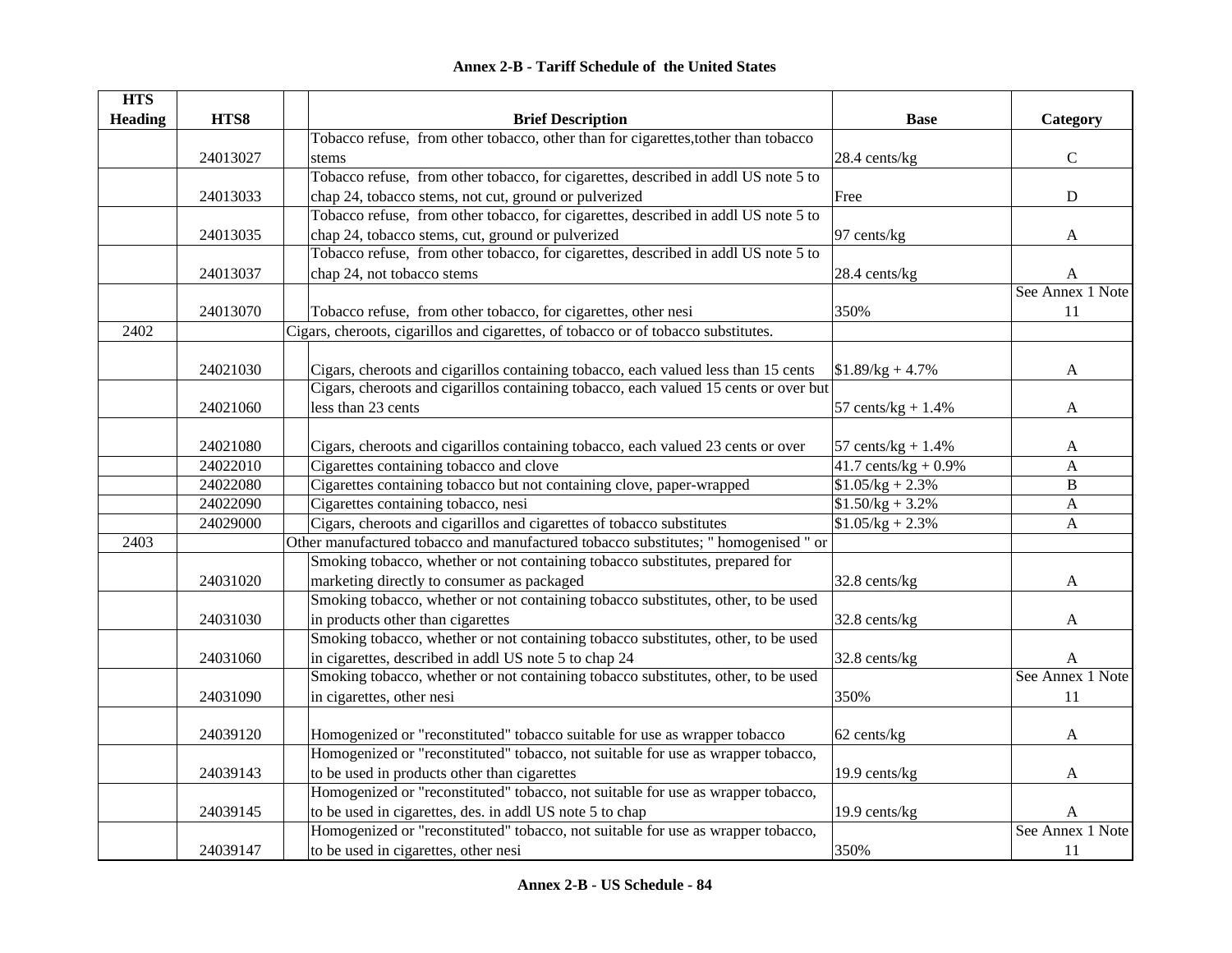|  | <b>Annex 2-B - Tariff Schedule of the United States</b> |  |  |  |
|--|---------------------------------------------------------|--|--|--|
|--|---------------------------------------------------------|--|--|--|

| <b>HTS</b>     |          |                                                                                            |               |                  |
|----------------|----------|--------------------------------------------------------------------------------------------|---------------|------------------|
| <b>Heading</b> | HTS8     | <b>Brief Description</b>                                                                   | <b>Base</b>   | Category         |
|                |          | Other manufactured tobacco, tobacco substitutes, tobacco extracts or essences,             |               |                  |
|                | 24039920 | prepared for marketing directly to consumer as packaged                                    | 24.7 cents/kg | $\mathbf{A}$     |
|                |          | Other manufactured tobacco, tobacco substitutes, tobacco extracts or essences,             |               |                  |
|                | 24039930 | other, to be used in products other than cigarettes                                        | 24.7 cents/kg | A                |
|                |          | Other manufactured tobacco, tobacco substitutes, tobacco extracts or essences, to          |               |                  |
|                | 24039960 | be used in cigarettes, described in addl US note 5 to chap                                 | 24.7 cents/kg | A                |
|                |          | Other manufactured tobacco, tobacco substitutes, tobacco extracts or essences,             |               | See Annex 1 Note |
|                | 24039990 | other, to be used in cigarettes, other nesi                                                | 350%          | 11               |
| 2501           |          | Salt (including table salt and denatured salt) and pure sodium chloride, whether or not in |               |                  |
|                |          | Salt & pure sodium chloride, whether or not in aqueous solution or cont. added             |               |                  |
|                | 25010000 | anticaking or free-flowing agents; sea water                                               | Free          | D                |
| 2502           |          | Unroasted iron pyrites.                                                                    |               |                  |
|                | 25020000 | Iron pyrites, unroasted                                                                    | Free          | $\mathbf D$      |
| 2503           |          | Sulphur of all kinds, other than sublimed sulphur, precipitated sulphur and colloidal sulp |               |                  |
|                | 25030000 | Sulfur of all kinds, other than sublimed, precipitated and colloidal sulfur                | Free          | ${\bf D}$        |
| 2504           |          | Natural graphite.                                                                          |               |                  |
|                | 25041010 | Natural graphite, crystalline flake (not including flake dust)                             | Free          | ${\bf D}$        |
|                | 25041050 | Natural graphite in powder or flakes (other than crystalline flake)                        | Free          | ${\bf D}$        |
|                | 25049000 | Natural graphite, other than in powder or in flakes                                        | Free          | ${\bf D}$        |
| 2505           |          | Natural sands of all kinds, whether or not coloured, other than metalbearing sands of Ch   |               |                  |
|                |          | Natural silica and quartz sands, containing by weight 95% or more of silica and not        |               |                  |
|                | 25051010 | more than 0.6% of oxide of iron                                                            | Free          | ${\bf D}$        |
|                | 25051050 | Natural silica and quartz sands, nesoi                                                     | Free          | $\overline{D}$   |
|                |          | Natural sands, other than silica or quartz sands and other than metal-bearing sands        |               |                  |
|                | 25059000 | of chapter 26                                                                              | Free          | D                |
| 2506           |          | Quartz (other than natural sands); quartzite, whether or not roughly trimmed or merely of  |               |                  |
|                | 25061000 | Quartz (other than natural sands)                                                          | Free          | ${\bf D}$        |
|                | 25062100 | Quartzite, crude or roughly trimmed                                                        | Free          | $\mathbf D$      |
|                |          | Quartzite, cut by sawing or otherwise, into blocks or slabs of a rectangular               |               |                  |
|                | 25062900 | (including square) shape                                                                   | Free          | ${\bf D}$        |
| 2507           |          | Kaolin and other kaolinic clays, whether or not calcined.                                  |               |                  |
|                | 25070000 | Kaolin and other kaolinic clays, whether or not calcined                                   | Free          | $\mathbf D$      |
| 2508           |          | Other clays (not including expanded clays of heading No. 68.06), andalusite, kyanite and   |               |                  |
|                | 25081000 | Bentonite clay, whether or not calcined                                                    | Free          | ${\bf D}$        |
|                | 25082000 | Decolorizing earths and fuller's earth, whether or not calcined                            | Free          | ${\bf D}$        |
|                | 25083000 | Fire-clay, whether or not calcined                                                         | Free          | $\mathbf D$      |
|                |          | Clays, (not including expanded clays of heading 6806), nesoi, whether or not               |               |                  |
|                | 25084000 | calcined                                                                                   | Free          | D                |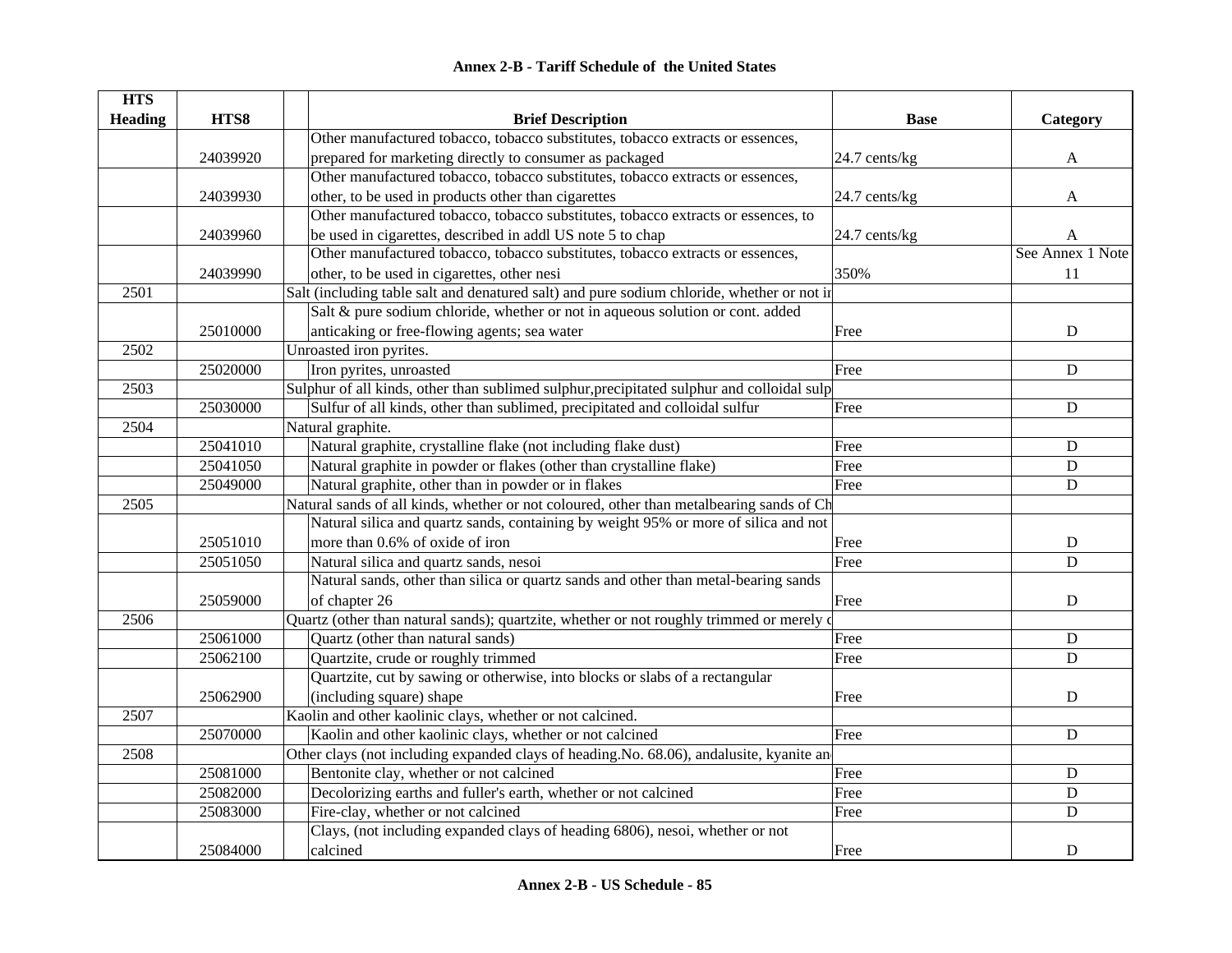| <b>HTS</b>     |          |                                                                                             |             |             |
|----------------|----------|---------------------------------------------------------------------------------------------|-------------|-------------|
| <b>Heading</b> | HTS8     | <b>Brief Description</b>                                                                    | <b>Base</b> | Category    |
|                | 25085000 | Andalusite, kyanite and sillimanite, whether or not calcined                                | Free        | $\mathbf D$ |
|                | 25086000 | Mullite                                                                                     | Free        | $\mathbf D$ |
|                | 25087000 | Chamotte or dinas earths                                                                    | Free        | $\mathbf D$ |
| 2509           |          | Chalk.                                                                                      |             |             |
|                | 25090010 | Chalk, crude                                                                                | Free        | $\mathbf D$ |
|                | 25090020 | Chalk, other than crude                                                                     | Free        | $\mathbf D$ |
| 2510           |          | Natural calcium phosphates, natural aluminium calcium phosphates and phosphatic chal        |             |             |
|                |          | Natural calcium phosphates, natural aluminum calcium phosphates and phosphatic              |             |             |
|                | 25101000 | chalk, unground                                                                             | Free        | ${\bf D}$   |
|                |          | Natural calcium phosphates, natural aluminum calcium phosphates and phosphatic              |             |             |
|                | 25102000 | chalk, ground                                                                               | Free        | ${\bf D}$   |
| 2511           |          | Naturai barium sulphate (barytes); natural barium carhonate (witherite), whether or not of  |             |             |
|                | 25111010 | Natural barium sulfate (barytes), ground                                                    | Free        | ${\bf D}$   |
|                | 25111050 | Natural barium sulfate (barytes), not ground                                                | \$1.25/t    | A           |
|                | 25112000 | Natural barium carbonate (witherite), whether or not calcined                               | Free        | $\mathbf D$ |
| 2512           |          | Siliceous fossil meals (for example, kieselguhr, tripolite and diatomite) and similar silic |             |             |
|                |          | Siliceous fossil meals and similar siliceous earths, whether or not calcined, of an         |             |             |
|                | 25120000 | apparent specific gravity of 1 or less                                                      | Free        | ${\bf D}$   |
| 2513           |          | Pumice stone; emery; natural corundum, natural garnet and other natural abrasives, whe      |             |             |
|                | 25131100 | Pumice, crude or in irregular pieces, including crushed                                     | Free        | ${\bf D}$   |
|                | 25131900 | Pumice, other than crude, crushed or in irregular pieces                                    | Free        | $\mathbf D$ |
|                |          | Emery; natural corundum, nat. garnet and other nat. abrasives, whether or not heat-         |             |             |
|                | 25132010 | treated, all the foregoing crude or in irregular pieces                                     | Free        | $\mathbf D$ |
|                |          | Emery; natural corundum, nat. garnet and other nat. abrasives, whether or not heat-         |             |             |
|                | 25132090 | treated, all the foregoin not crude or irregular pieces                                     | Free        | $\mathbf D$ |
| 2514           |          | Slate, whether or not roughly trimmed or merely cut, by sawing or otherwise, into block     |             |             |
|                |          | Slate, whether or not roughly trimmed or merely cut into blocks or slabs of a               |             |             |
|                | 25140000 | rectangular (including square) shape                                                        | Free        | D           |
| 2515           |          | Marble, travertine, ecaussine and other calcareous monumental or building stone of an a     |             |             |
|                | 25151100 | Marble and travertine, crude or roughly trimmed                                             | Free        | $\mathbf D$ |
|                |          |                                                                                             |             |             |
|                | 25151210 | Marble, merely cut into blocks or slabs of a rectangular (including square) shape           | Free        | $\mathbf D$ |
|                |          | Travertine, merely cut into blocks or slabs of a rectangular (including square)             |             |             |
|                | 25151220 | shape                                                                                       | 3%          | A           |
|                |          | Calcareous monument.or build.stone (o/than marble/traver.) of spec. gravity $>=$ 2.5        |             |             |
|                | 25152000 | & alabaster, crude, rough, trimmed or cut blocks or slabs                                   | 3%          | A           |
| 2516           |          | Granite, porphyry, basalt, sandstone and other monumental or building stone, whether o      |             |             |
|                | 25161100 | Granite, crude or roughly trimmed                                                           | Free        | ${\bf D}$   |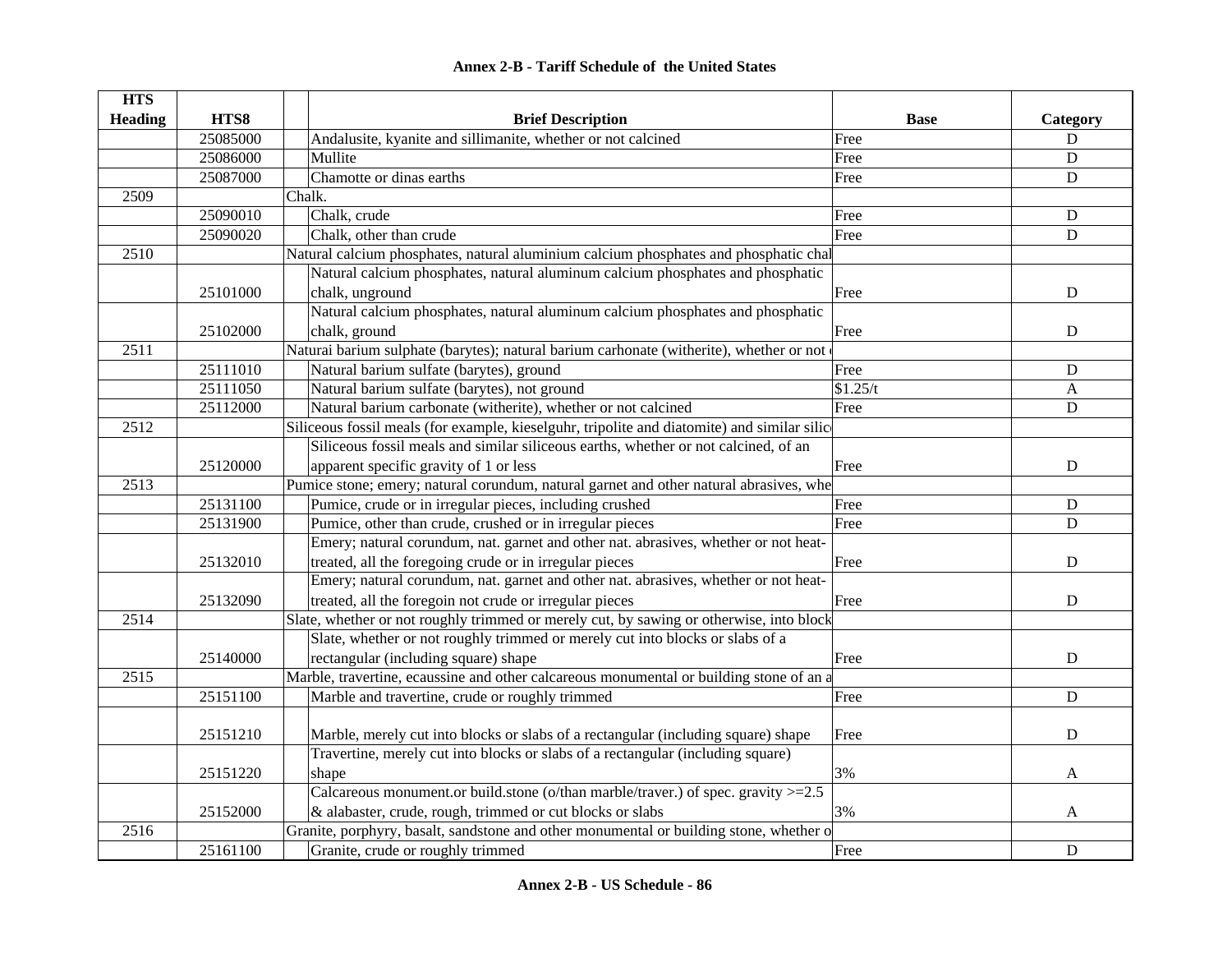| <b>HTS</b>     |          |                                                                                          |             |             |
|----------------|----------|------------------------------------------------------------------------------------------|-------------|-------------|
| <b>Heading</b> | HTS8     | <b>Brief Description</b>                                                                 | <b>Base</b> | Category    |
|                |          |                                                                                          |             |             |
|                | 25161200 | Granite, merely cut into blocks or slabs of a rectangular (including square) shape       | 2.80%       | A           |
|                | 25162100 | Sandstone, crude or roughly trimmed                                                      | Free        | $\mathbf D$ |
|                |          |                                                                                          |             |             |
|                | 25162200 | Sandstone, merely cut into blocks or slabs of a rectangular (including square) shape 3%  |             | A           |
|                |          | Porphyry, basalt and other monument. or build. stone (except granite/sandstone),         |             |             |
|                | 25169000 | crude or roughly trimmed or cut into rect. blocks/slabs                                  | 3%          | A           |
| 2517           |          | Pebbles, gravel, broken or crushed stone, of a kind commonly used for concrete aggrega   |             |             |
|                |          | Pebbles, gravel, broken or crushed stones, for concrete aggregates, road metalling,      |             |             |
|                | 25171000 | ballast, shingle or flint, whether o/not heat-treated                                    | Free        | ${\bf D}$   |
|                |          | Macadam of slag, dross or similar industrial waste, whether or not incorporating         |             |             |
|                | 25172000 | pebbles, gravel, etc.                                                                    | Free        | D           |
|                | 25173000 | Tarred macadam                                                                           | Free        | $\mathbf D$ |
|                | 25174100 | Granules, chippings and powder of marble, whether or not heat-treated                    | Free        | $\mathbf D$ |
|                |          | Granules, chippings and powder, of travertine/calcareous monument. or build.stone        |             |             |
|                | 25174900 | (except marble)/granite/porphyry/basalt/sandstone etc.                                   | Free        | ${\bf D}$   |
| 2518           |          | Dolomite, whether or not calcined, including dolomite roughly trimmed or merely cut, b   |             |             |
|                |          | Dolomite, not calcined, whether or not or roughly trimmed or merely cut into             |             |             |
|                | 25181000 | blocks or slabs of a rectangular (including square) shape                                | Free        | D           |
|                |          | Dolomite, calcined, whether or not roughly trimmed or merely cut into blocks or          |             |             |
|                | 25182000 | slabs of a rectangular (including square) shape                                          | 3%          | A           |
|                | 25183000 | Agglomerated dolomite (including tarred dolomite)                                        | Free        | D           |
| 2519           |          | Natural magnesium carbonate (magnesite); fused magnesia; dead-burned (sintered) mag      |             |             |
|                | 25191000 | Natural magnesium carbonate (magnesite)                                                  | Free        | $\mathbf D$ |
|                |          | Fused magnesia; dead-burned (sintered) magnesia, whether or not cont. small              |             |             |
|                | 25199010 | quant. of other oxides added before sintering                                            | Free        | D           |
|                | 25199020 | Caustic calcined magnesite                                                               | Free        | ${\bf D}$   |
|                | 25199050 | Magnesium oxide, nesi, whether or not pure                                               | Free        | $\mathbf D$ |
| 2520           |          | Gypsum; anhydrite; plasters (consisting of calcined gypsum or calcium sulphate) wheth    |             |             |
|                | 25201000 | Gypsum; anhydrite                                                                        | Free        | $\mathbf D$ |
|                |          | Plasters (of calcined gypsum or calcium sulfate), whether or not colored, with or        |             |             |
|                | 25202000 | without small quantities of accelerators or retarders                                    | Free        | $\mathbf D$ |
| 2521           |          | Limestone tlux; limestone and other calcareous stone, of a kind used for the manufacture |             |             |
|                |          | Limestone flux; limestone and other calcareous stone, of a kind used for the             |             |             |
|                | 25210000 | manufacture of lime or cement                                                            | Free        | ${\bf D}$   |
| 2522           |          | Quicklime, slaked lime and hydraulic lime, other than calcium oxide and hydroxide of h   |             |             |
|                | 25221000 | Quicklime (other than calcium oxide and hydroxide of heading 2825)                       | Free        | ${\bf D}$   |
|                | 25222000 | Slaked lime (other than calcium oxide and hydroxide of heading 2825)                     | Free        | D           |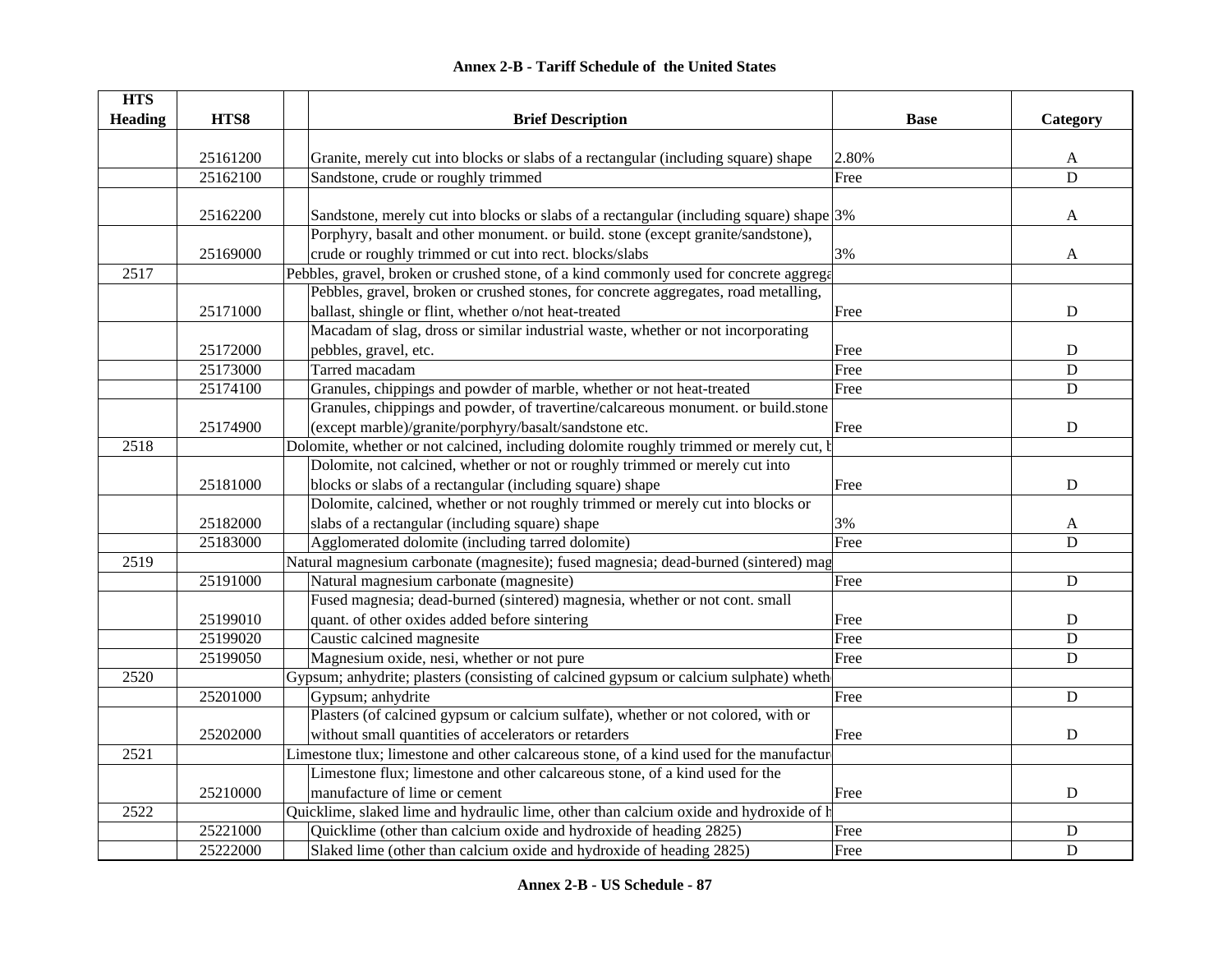| <b>HTS</b>     |          |                                                                                          |             |             |
|----------------|----------|------------------------------------------------------------------------------------------|-------------|-------------|
| <b>Heading</b> | HTS8     | <b>Brief Description</b>                                                                 | <b>Base</b> | Category    |
|                | 25223000 | Hydraulic lime (other than calcium oxide and hydroxide of heading 2825)                  | Free        | D           |
| 2523           |          | Portland cement, aluminous cement, slag cement, supersulphate cement and similar hyd     |             |             |
|                |          |                                                                                          |             |             |
|                | 25231000 | Clinkers of portland, aluminous, slag, supersulfate and similar hydraulic cements        | Free        | ${\bf D}$   |
|                | 25232100 | Portland cement (white cement), whether or not artificially colored                      | Free        | $\mathbf D$ |
|                | 25232900 | Portland cement (other than white cement), whether or not colored                        | Free        | ${\bf D}$   |
|                | 25233000 | Aluminous cement, whether or not colored                                                 | Free        | $\mathbf D$ |
|                |          | Slag cement, supersulfate cement and other hydraulic cements, nesoi, whether or          |             |             |
|                | 25239000 | not colored                                                                              | Free        | ${\bf D}$   |
| 2524           |          | Asbestos.                                                                                |             |             |
|                | 25240000 | Asbestos                                                                                 | Free        | ${\bf D}$   |
| 2525           |          | Mica, including splittings; mica waste.                                                  |             |             |
|                | 25251000 | Mica, crude or rifted into sheets or splittings                                          | Free        | D           |
|                | 25252000 | Mica, powder                                                                             | Free        | D           |
|                | 25253000 | Mica, waste                                                                              | Free        | D           |
| 2526           |          | Natural steatite, whether or not roughly trimmed or merely cut, by sawing or otherwise,  |             |             |
|                |          | Steatite, natural n/crushed or powdered, whether or not roughly trimmed or cut into      |             |             |
|                | 25261000 | rect. blocks or slabs; talc n/crushed or powdered                                        | Free        | D           |
|                | 25262000 | Steatite, natural; talc; the foregoing crushed or powdered                               | Free        | D           |
| 2528           |          | Natural borates and concentrates thereof (whether or not calcined), but not including bo |             |             |
|                |          | Sodium borates, natural, and concentrates thereof (whether or not calcined), but not     |             |             |
|                | 25281000 | incl. borates separated from nat. brine                                                  | Free        | ${\bf D}$   |
|                |          | Borates (except sodium borates), natural and conc., but n/incl. borates from nat.        |             |             |
|                | 25289000 | brine; nat. boric acid w/not over 85% H3B03 by dry weight                                | Free        | $\mathbf D$ |
| 2529           |          | Felspar; leucite, nepheline and nepheline syenite; fluorspar.                            |             |             |
|                | 25291000 | Feldspar                                                                                 | Free        | ${\bf D}$   |
|                | 25292100 | Fluorspar, containing by weight 97 percent or less of calcium fluoride                   | Free        | D           |
|                | 25292200 | Fluorspar, containing by weight more than 97 percent of calcium fluoride                 | Free        | D           |
|                | 25293000 | Leucite; nepheline and nepheline syenite                                                 | Free        | $\mathbf D$ |
| 2530           |          | Mineral substances not elsewhere specified or included.                                  |             |             |
|                | 25301000 | Vermiculite, perlite and chlorites, unexpanded                                           | Free        | ${\bf D}$   |
|                | 25302010 | Kieserite                                                                                | Free        | ${\bf D}$   |
|                | 25302020 | Epsom salts (natural magnesium sulfates)                                                 | Free        | D           |
|                | 25309010 | Natural cryolite; natural chiolite                                                       | Free        | D           |
|                | 25309020 | Natural micaceous iron oxides                                                            | 2.90%       | A           |
|                | 25309080 | Other mineral substances, not elsewhere specified or included                            | Free        | ${\bf D}$   |
| 2601           |          | Iron ores and concentrates, including roasted iron pyrites.                              |             |             |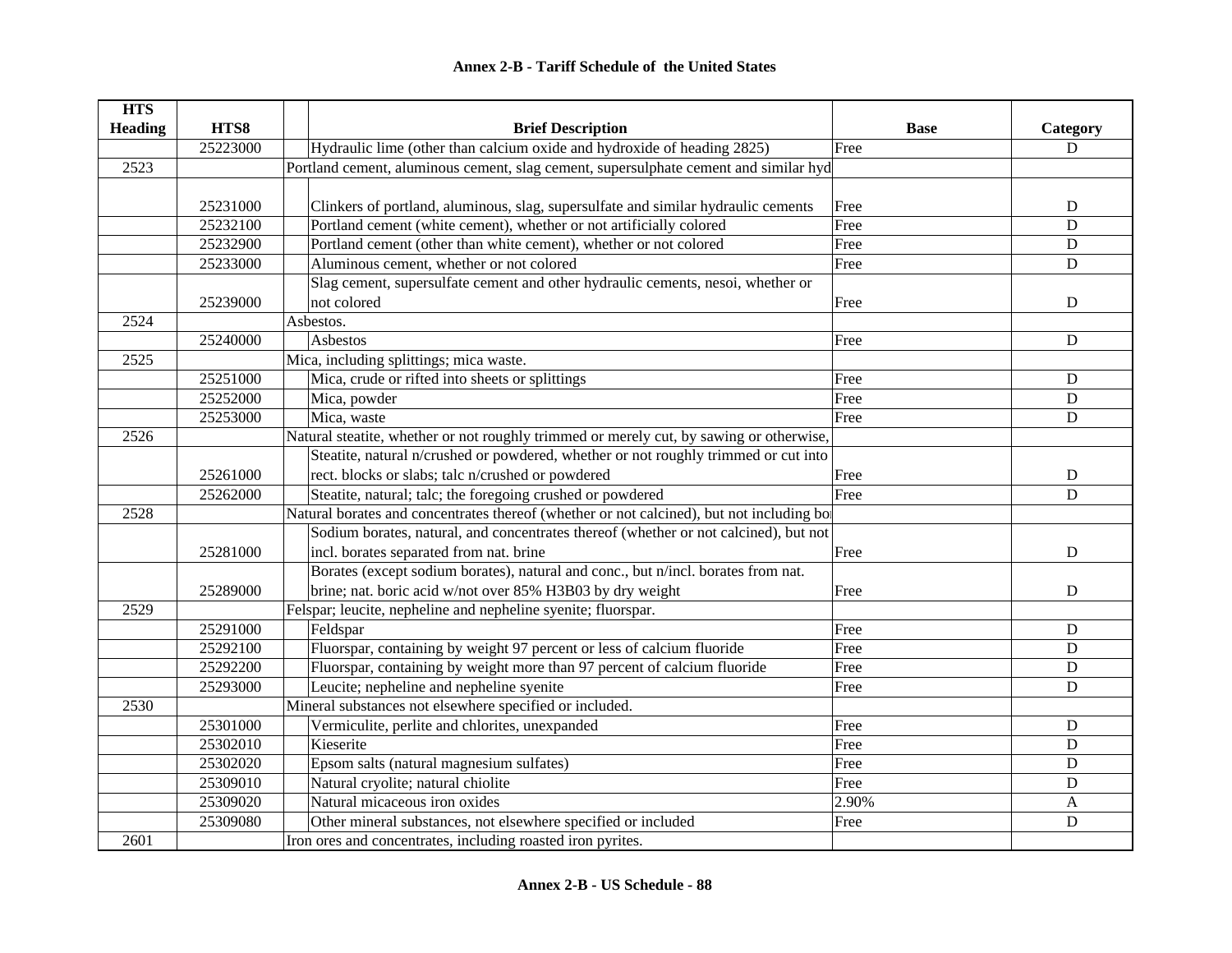|  | <b>Annex 2-B - Tariff Schedule of the United States</b> |  |
|--|---------------------------------------------------------|--|
|--|---------------------------------------------------------|--|

| <b>HTS</b>     |          |                                                                                      |                              |             |
|----------------|----------|--------------------------------------------------------------------------------------|------------------------------|-------------|
| <b>Heading</b> | HTS8     | <b>Brief Description</b>                                                             | <b>Base</b>                  | Category    |
|                |          |                                                                                      |                              |             |
|                | 26011100 | Iron ores and concentrates (other than roasted iron pyrites), not agglomerated       | Free                         | D           |
|                | 26011200 | Iron ores and concentrates (other than roasted iron pyrites), agglomerated           | Free                         | $\mathbf D$ |
|                | 26012000 | Roasted iron pyrites                                                                 | Free                         | ${\bf D}$   |
| 2602           |          | Manganese ores and concentrates, including ferruginous manganese ores and concentrat |                              |             |
|                |          | Manganese ores and concentrates including ferruginous manganese ores $\&$            |                              |             |
|                | 26020000 | concentrates with manganese content over 20% calculated on dry weight                | Free                         | ${\bf D}$   |
| 2603           |          | Copper ores and concentrates.                                                        |                              |             |
|                |          |                                                                                      |                              |             |
|                | 26030000 | Copper ores and concentrates                                                         | 1.7 cents/kg on lead content | A           |
| 2604           |          | Nickel ores and concentrates.                                                        |                              |             |
|                | 26040000 | Nickel ores and concentrates                                                         | Free                         | D           |
| 2605           |          | Cobalt ores and concentrates.                                                        |                              |             |
|                | 26050000 | Cobalt ores and concentrates                                                         | Free                         | D           |
| 2606           |          | Aluminium ores and concentrates.                                                     |                              |             |
|                | 26060000 | Aluminum ores and concentrates                                                       | Free                         | D           |
| 2607           |          | Lead ores and concentrates.                                                          |                              |             |
|                |          |                                                                                      |                              |             |
|                | 26070000 | Lead ores and concentrates                                                           | 1.1 cents/kg on lead content | A           |
| 2608           |          | Zinc ores and concentrates.                                                          |                              |             |
|                | 26080000 | Zinc ores and concentrates                                                           | Free                         | ${\bf D}$   |
| 2609           |          | Tin ores and concentrates.                                                           |                              |             |
|                | 26090000 | Tin ores and concentrates                                                            | Free                         | ${\bf D}$   |
| 2610           |          | Chromium ores and concentrates.                                                      |                              |             |
|                | 26100000 | Chromium ores and concentrates                                                       | Free                         | ${\bf D}$   |
| 2611           |          | Tungsten ores and concentrates.                                                      |                              |             |
|                | 26110030 | Tungsten ores                                                                        | Free                         | ${\bf D}$   |
|                |          |                                                                                      | 37.5 cents/kg on tungsten    |             |
|                | 26110060 | Tungsten concentrates                                                                | content                      | A           |
| 2612           |          | Uranium or thorium ores and concentrates.                                            |                              |             |
|                | 26121000 | Uranium ores and concentrates                                                        | Free                         | ${\bf D}$   |
|                | 26122000 | Thorium ores and concentrates                                                        | Free                         | D           |
| 2613           |          | Molybdenum ores and concentrates.                                                    |                              |             |
|                |          |                                                                                      | 12.8 cents/kg on             |             |
|                |          |                                                                                      | molybdenum content +         |             |
|                | 26131000 | Molybdenum ores and concentrates, roasted                                            | 1.8%                         | A           |
|                |          |                                                                                      | 17.8 cents/kg on             |             |
|                | 26139000 | Molybdenum ores and concentrates, not roasted                                        | molybdenum content           | A           |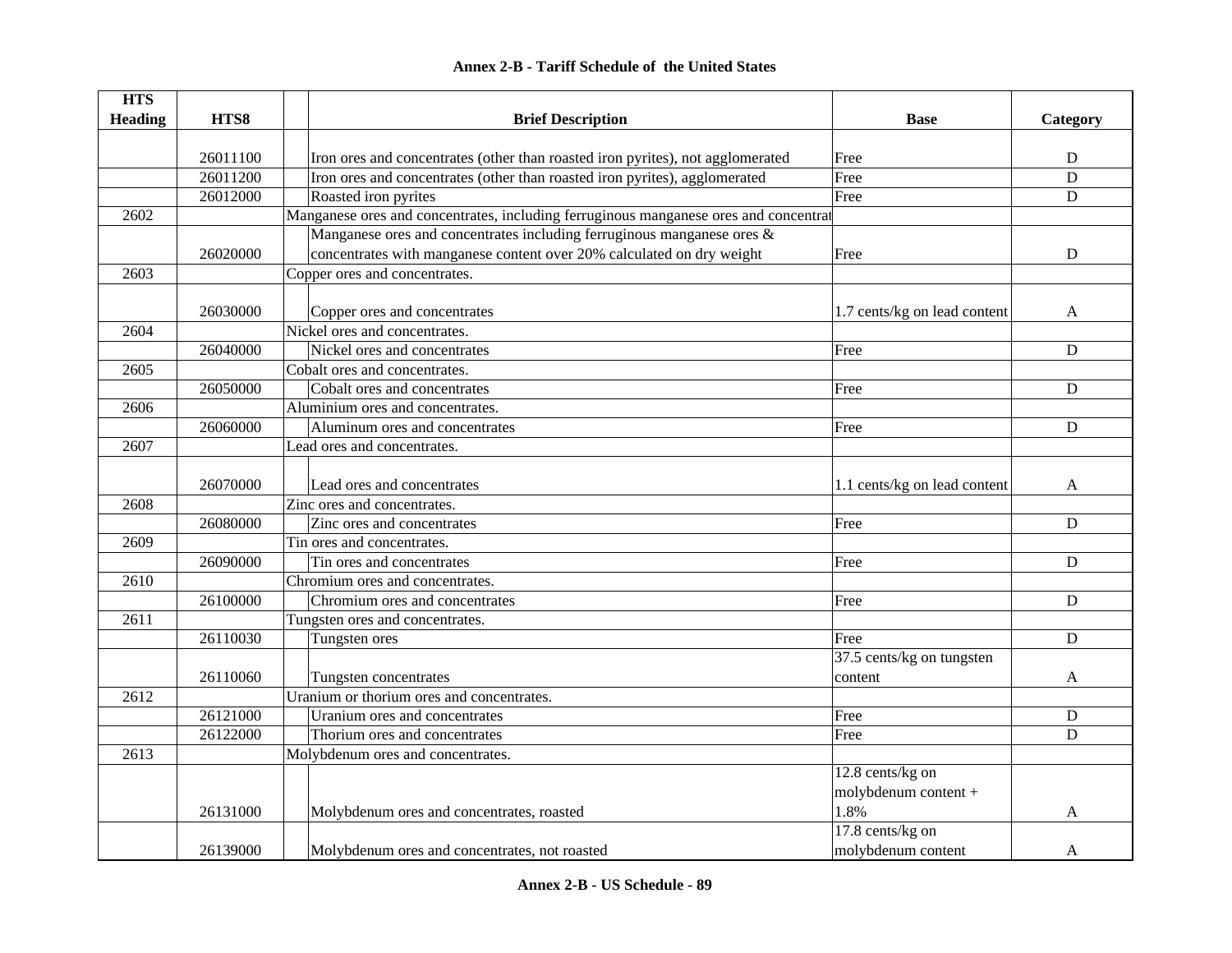| <b>HTS</b>     |          |                                                                                          |                              |             |
|----------------|----------|------------------------------------------------------------------------------------------|------------------------------|-------------|
| <b>Heading</b> | HTS8     | <b>Brief Description</b>                                                                 | <b>Base</b>                  | Category    |
| 2614           |          | Titanium ores and concentrates.                                                          |                              |             |
|                | 26140030 | Synthetic rutile                                                                         | Free                         | D           |
|                | 26140060 | Titanium ores and concentrates, other than synthetic rutile                              | Free                         | D           |
| 2615           |          | Niobium, tantalum, vanadium or zirconium ores and concentrates.                          |                              |             |
|                | 26151000 | Zirconium ores and concentrates                                                          | Free                         | D           |
|                | 26159030 | Synthetic tantalum-niobium concentrates                                                  | Free                         | D           |
|                | 26159060 | Niobium, tantalum or vanadium ores and concentrates, nesoi                               | Free                         | $\mathbf D$ |
| 2616           |          | Precious metal ores and concentrates.                                                    |                              |             |
|                | 26161000 | Silver ores and concentrates                                                             | 0.8 cents/kg on lead content | A           |
|                |          |                                                                                          |                              |             |
|                | 26169000 | Precious metal (other than silver) ores and concentrates                                 | 1.7 cents/kg on lead content | A           |
| 2617           |          | Other ores and concentrates.                                                             |                              |             |
|                | 26171000 | Antimony ores and concentrates                                                           | Free                         | D           |
|                | 26179000 | Metal ores and concentrates, nesoi                                                       | Free                         | D           |
| 2618           |          | Granulated slag (slag sand) from the manufacture of iron or steel.                       |                              |             |
|                | 26180000 | Granulated slag (slag sand) from the manufacture of iron or steel                        | Free                         | $\mathbf D$ |
| 2619           |          | Slag, dross (other than granulated slag), scalings and other waste from the manufacture  |                              |             |
|                | 26190030 | Ferrous scale                                                                            | Free                         | D           |
|                |          | Slag, dross and other waste (except ferrous scale) from the manufacture of iron or       |                              |             |
|                | 26190090 | steel                                                                                    | Free                         | D           |
| 2620           |          | Ash and residues (other than from the manufacture of iron or steel), containing arsenic, |                              |             |
|                | 26201100 | Hard zinc spelter                                                                        | Free                         | ${\bf D}$   |
|                | 26201930 | Zinc dross and skimmings (not from the mfr. of iron or steel)                            | Free                         | D           |
|                |          |                                                                                          | 0.7 cents/kg on copper       |             |
|                |          | Ash and residues (not from the mfr. of iron or steel), containing mainly zinc, other     | content + $0.7$ cents/kg on  |             |
|                | 26201960 | than hard zinc spelter/zinc dross & skimmings                                            | lead content                 | A           |
|                |          | Leaded gasoline sludges and leaded anti-knock compound sludges, containing               |                              |             |
|                | 26202100 | mainly lead                                                                              | Free                         | D           |
|                |          | Ash and residues (other than from the manufacture of iron or steel), containing          |                              |             |
|                | 26202900 | mainly lead, nesoi                                                                       | Free                         | ${\bf D}$   |
|                |          |                                                                                          |                              |             |
|                | 26203000 | Ash and residues (not from the mfr. of iron or steel), containing mainly copper          | Free                         | D           |
|                | 26204000 | Ash and residues (not from the mfr. of iron or steel), containing mainly aluminum        | Free                         | $\mathbf D$ |
|                |          | Ash/residues contain arsenic, mercury, thallium or their mixtures, kind used only        |                              |             |
|                | 26206010 | for extraction of arsenic or manufacture of its compounds                                | 5%                           | A           |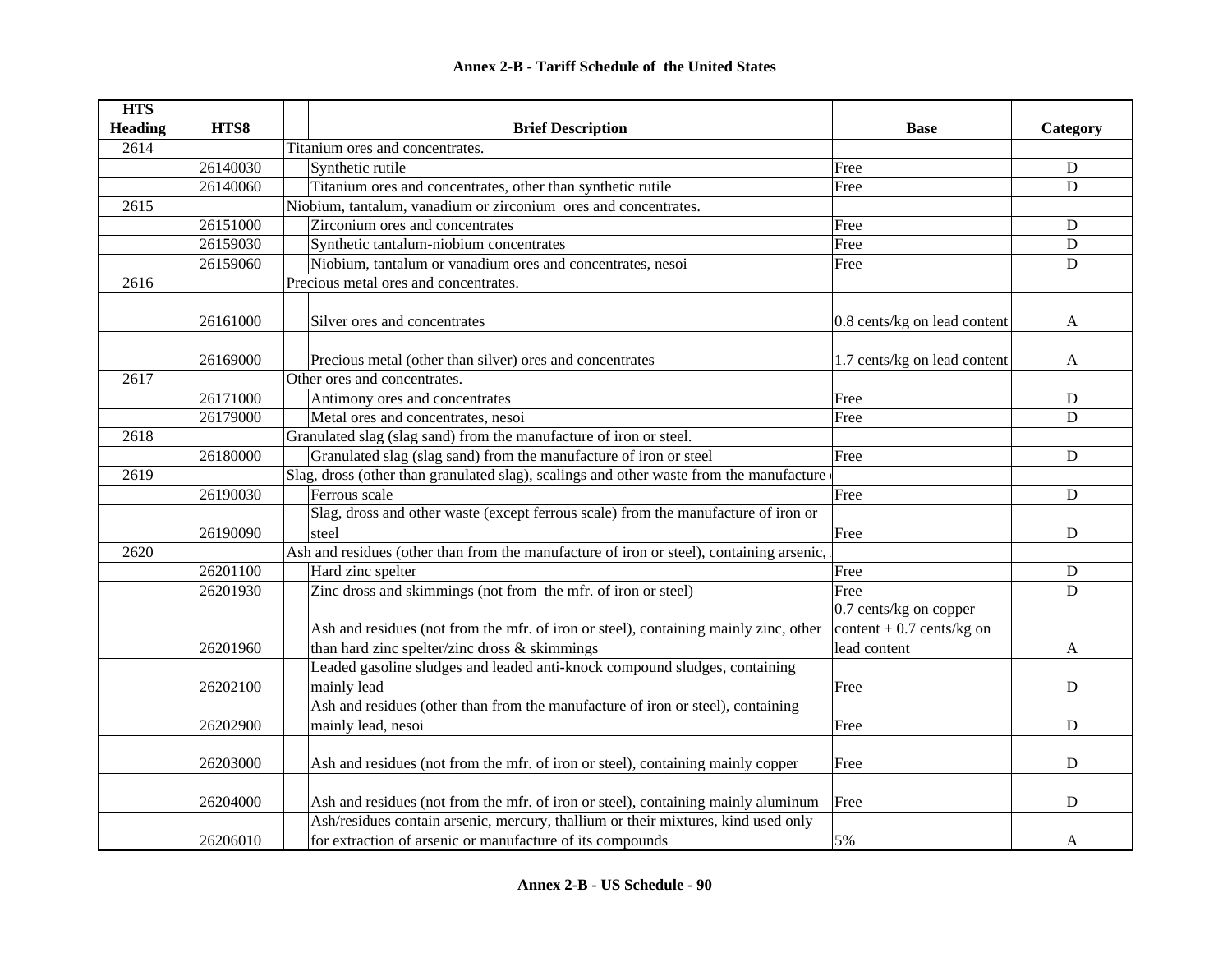| <b>Annex 2-B - Tariff Schedule of the United States</b> |
|---------------------------------------------------------|
|---------------------------------------------------------|

| <b>HTS</b>     |          |                                                                                            |                           |             |
|----------------|----------|--------------------------------------------------------------------------------------------|---------------------------|-------------|
| <b>Heading</b> | HTS8     | <b>Brief Description</b>                                                                   | <b>Base</b>               | Category    |
|                |          | Ash/residue contain arsenic, mercury, thallium/their mixtures, kind used only for          |                           |             |
|                | 26206090 | extraction of those metals or manufacture of their compounds                               | Free                      | $\mathbf D$ |
|                |          | Ash and residues (other than from the manufacture of iron or steel), containing            |                           |             |
|                | 26209100 | antimony, beryllium, cadmium, chromium or their mixtures                                   | Free                      | ${\bf D}$   |
|                |          | Ash and residues (other than from the manufacture of iron or steel), containing            |                           |             |
|                | 26209910 | mainly vanadium                                                                            | Free                      | ${\bf D}$   |
|                |          | Ash and residues (other than from the manufacture of iron or steel), containing            | 17.6 cents/kg on tungsten |             |
|                | 26209920 | mainly tungsten                                                                            | content $+3.8%$           | A           |
|                |          | Materials (ash and residues) not provided for elsewhere in heading 2620 containing         |                           |             |
|                | 26209930 | by weight over 10 percent nickel                                                           | Free                      | D           |
|                |          | Slag (other than from the manufacture of iron or steel) contains over 40% titanium         |                           |             |
|                | 26209950 | & if has over 2% Cu/Pb/Zn is not for recovery thereof                                      | Free                      | ${\bf D}$   |
|                |          | Residues (not from mfr. of iron or steel) cont. metals/metal compounds nesoi, and          |                           |             |
|                | 26209975 | n/adv. in value or cond. & if > 2% Cu/Pb/Zn n/for recovery                                 | Free                      | ${\bf D}$   |
|                |          | Other ash and residues (other than from the manufacture of iron or steel),                 |                           |             |
|                | 26209985 | containing metals or metal compounds, nesoi                                                | Free                      | ${\bf D}$   |
| 2621           |          | Other slag and ash, including seaweed ash (kelp).                                          |                           |             |
|                | 26211000 | Ash and residues from the incineration of municipal waste                                  | Free                      | $\mathbf D$ |
|                |          | Other slag and ash, including seaweed ash (kelp), not elsewhere specified or               |                           |             |
|                | 26219000 | included                                                                                   | Free                      | ${\bf D}$   |
| 2701           |          | Coal; briquettes, ovoids and similar solid fuels manufactured from coal.                   |                           |             |
|                | 27011100 | Coal, anthracite, whether or not pulverized, but not agglomerated                          | Free                      | ${\bf D}$   |
|                | 27011200 | Coal, bituminous, whether or not pulverized, but not agglomerated                          | Free                      | D           |
|                |          | Coal, other than anthracite or bituminous, whether or not pulverized, but not              |                           |             |
|                | 27011900 | agglomerated                                                                               | Free                      | ${\bf D}$   |
|                | 27012000 | Coal, briquettes, ovoids and similar solid fuels manufactured from coal                    | Free                      | $\mathbf D$ |
| 2702           |          | Lignite, whether or not agglomerated, excluding jet.                                       |                           |             |
|                | 27021000 | Lignite (excluding jet), whether or not pulverized, but not agglomerated                   | Free                      | ${\bf D}$   |
|                | 27022000 | Lignite (excluding jet), agglomerated                                                      | Free                      | D           |
| 2703           |          | Peat (including peat litter), whether or not agglomerated.                                 |                           |             |
|                | 27030000 | Peat (including peat litter), whether or not agglomerated                                  | Free                      | $\mathbf D$ |
| 2704           |          | Coke and semi-coke of coal, of lignite or of peat, whether or not agglomerated; retort ca  |                           |             |
|                |          | Coke and semicoke of coal, lignite or peat, whether or not agglomerated; retort            |                           |             |
|                | 27040000 | carbon                                                                                     | Free                      | ${\bf D}$   |
| 2705           |          | Coal gas, water gas, producer gas and similar gases, other than petroleum gases and other  |                           |             |
|                |          | Coal gas, water gas, producer gas and similar gases, other than petroleum gases or         |                           |             |
|                | 27050000 | other gaseous hydrocarbons                                                                 | Free                      | $\mathbf D$ |
| 2706           |          | Tar distilled from coal, from lignite or from peat, and other mineral tars, whether or not |                           |             |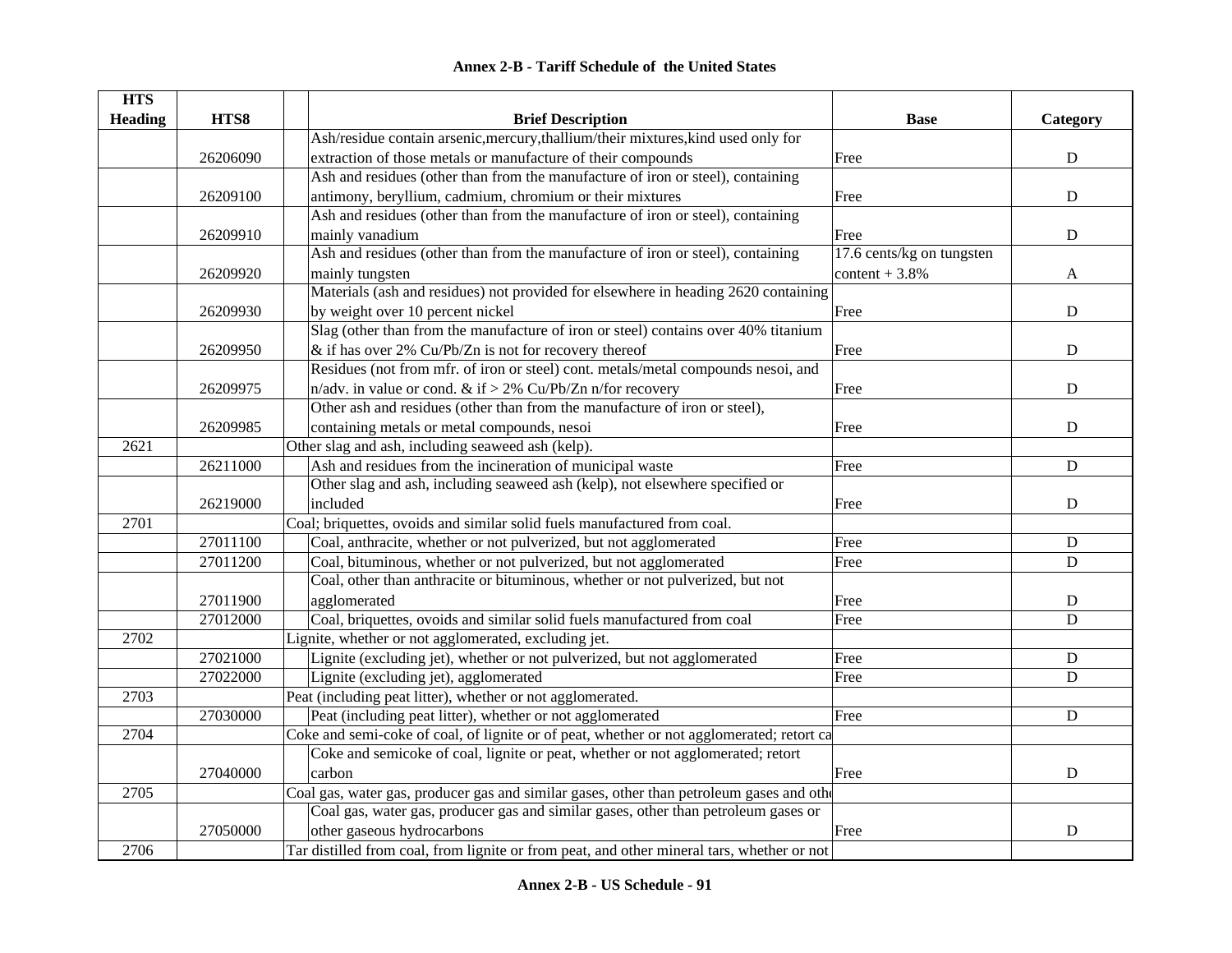| <b>HTS</b>     |          |                                                                                            |                        |                |
|----------------|----------|--------------------------------------------------------------------------------------------|------------------------|----------------|
| <b>Heading</b> | HTS8     | <b>Brief Description</b>                                                                   | <b>Base</b>            | Category       |
|                |          | Tars (including reconstituted tars), distill. from coal, lignite or peat, and other        |                        |                |
|                | 27060000 | mineral tars, whether dehydrated or partially distilled                                    | Free                   | $\mathbf D$    |
| 2707           |          | Oils and other products of the distillation of high temperature coal tar; similar products |                        |                |
|                |          | Benzene, from distillation of hi-temp coal tar or in which wt. of aromatic                 |                        |                |
|                | 27071000 | components o/wt. of nonaromatic components                                                 | Free                   | ${\bf D}$      |
|                |          | Toluene, from distillation of hi-temp coal tar or in which wt. of aromatic                 |                        |                |
|                | 27072000 | components o/wt. of nonaromatic components                                                 | Free                   | $\mathbf D$    |
|                |          | Xylenes, from distillation of hi-temp coal tar or in which wt. of aromatic                 |                        |                |
|                | 27073000 | components o/wt. of nonaromatic components                                                 | Free                   | ${\bf D}$      |
|                |          | Naphthalene, from distillation of hi-temp coal tar or in which wt. of aromatic             |                        |                |
|                | 27074000 | components o/wt. of nonaromatic components                                                 | Free                   | ${\bf D}$      |
|                |          | Aromatichydrocarbon mix.(from dist.ofhi-temp coaltar or wt.of aromatic >                   |                        |                |
|                | 27075000 | nonaromatic), 65% + by vol.(incl.losses) dist. at 250 C/ASTM D 86                          | Free                   | ${\bf D}$      |
|                | 27076005 | Phenols $> 50\%$ by wt hydroxybenzene                                                      | 2.9 cents/kg + $12.5%$ | $\mathbf{A}$   |
|                |          | Metacresol/orthocresol/paracresol/metaparacresol (from dist.of hi-temp coal tar or         |                        |                |
|                | 27076010 | wt. of aromatic > nonaromatic), w/purity of $75% + by$ wt.                                 | $0.9$ cents/kg + 3%    | $\mathbf{A}$   |
|                | 27076090 | Phenols, nesoi                                                                             | Free                   | $\overline{D}$ |
|                |          |                                                                                            |                        |                |
|                | 27079100 | Creosote oils, from dist of hi-temp coal tar or wt. of aromatic exceeds nonaromatic Free   |                        | D              |
|                | 27079910 | Light oil, from dist of hi-temp coal tar or wt. of aromatic exceeds nonaromatic            | Free                   | D              |
|                |          |                                                                                            |                        |                |
|                | 27079920 | Picolines, from dist.of hi-temp coal tar or wt. of aromatic exceeds nonaromatic            | Free                   | $\mathbf D$    |
|                |          | Carbazole, from dist.of hi-temp coal tar or wt. of aromatic exceeds nonaromatic,           |                        |                |
|                | 27079940 | w/purity of 65% or more by wt.                                                             | 0.9 cents/ $kg + 3%$   | A              |
|                |          | Other products of hi-temp coal tar distillation and like products in which aromatic        |                        |                |
|                | 27079950 | constituents exceed nonaromatic constituents, nesi                                         | Free                   | $\mathbf D$    |
| 2708           |          | Pitch and pitch coke, obtained from coal tar or from other mineral tars.                   |                        |                |
|                | 27081000 | Pitch, obtained from coal tar or other mineral tars                                        | Free                   | $\mathbf D$    |
|                | 27082000 | Pitch coke, obtained from coal tar or other mineral tars                                   | Free                   | D              |
| 2709           |          | Petroleum oils and oils obtained from bituminous minerals, crude.                          |                        |                |
|                |          | Petroleum oils and oils from bituminous minerals, crude, testing under 25 degrees          |                        |                |
|                | 27090010 | A.P.I.                                                                                     | $5.25$ cents/bbl       | A              |
|                |          | Petroleum oils and oils from bituminous minerals, crude, testing 25 degrees A.P.I.         |                        |                |
|                | 27090020 | or more                                                                                    | 10.5 cents/bbl         | $\mathbf{A}$   |
| 2710           |          | Petroleum oils and oils obtained from bituminous minerals, other than crude; preparation   |                        |                |
|                |          | Light oil motor fuel from petroleum oils and bituminous minerals (o/than crude) or         |                        |                |
|                | 27101115 | preps. $70\% + by$ wt. from petroleum oils                                                 | 52.5 cents/bbl         | A              |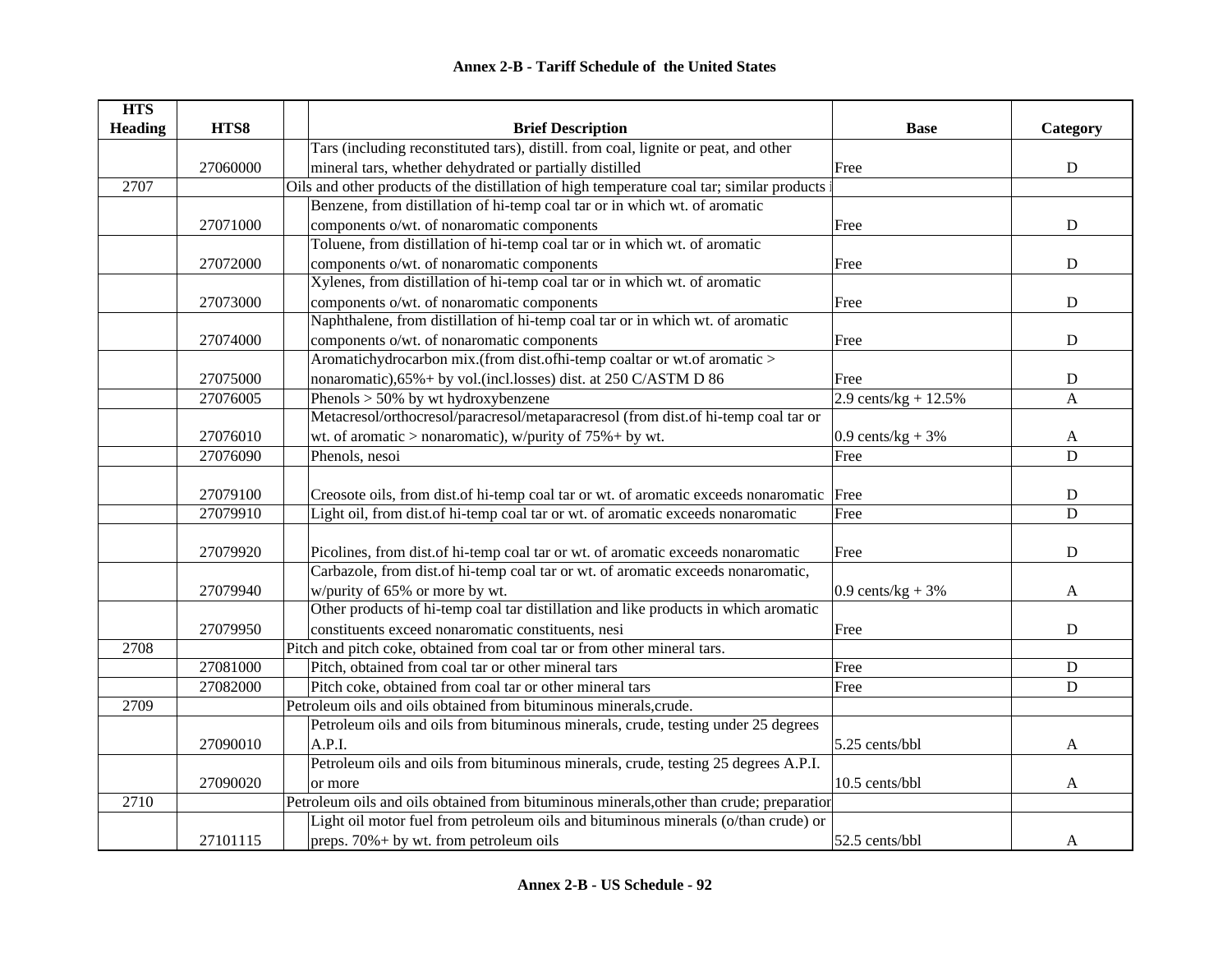| <b>HTS</b>     |          |                                                                                        |                        |              |
|----------------|----------|----------------------------------------------------------------------------------------|------------------------|--------------|
| <b>Heading</b> | HTS8     | <b>Brief Description</b>                                                               | <b>Base</b>            | Category     |
|                |          | Light oil motor fuel blending stock from petroleum oils $\&$ bituminous minerals       |                        |              |
|                | 27101118 | (o/than crude) or prep $70\% + by$ wt. from petroleum oils                             | 52.5 cents/bbl         | A            |
|                |          | Naphthas (exc. motor fuel/mtr fuel blend. stock) fr petroleum oils & bitumin           |                        |              |
|                | 27101125 | minerals (o/than crude) or preps $70\% + by$ wt. fr petroleum oils                     | 10.5 cents/bbl         | $\mathbf{A}$ |
|                |          | Light oil mixt. of hydrocarbons fr petro oils & bitum min(o/than crude) or prep        |                        |              |
|                | 27101145 | $70\% +$ wt. fr petro oils, nesoi, n/o 50% any single hydrocarbon                      | 10.5 cents/bbl         | $\mathbf{A}$ |
|                |          | Light oils and preparations from petroleum oils $\&$ oils from bituminous min. or      |                        |              |
|                | 27101190 | preps 70% + by wt. from petro. oils or bitum. min., nesoi                              | 7%                     | A            |
|                |          | Distillate and residual fuel oil (including blends) derived from petroleum or oils     |                        |              |
|                | 27101905 | from bituminous minerals, testing under 25 degrees A.P.I.                              | 5.25 cents/bbl         | A            |
|                |          | Distillate and residual fuel oil (including blends) derived from petroleum oils or oil |                        |              |
|                | 27101910 | of bituminous minerals, testing 25 degree A.P.I. or >                                  | 10.5 cents/bbl         | A            |
|                |          | Kerosene-type jet fuel from petroleum oils and oils of bitumin minerals (o/than        |                        |              |
|                | 27101915 | crude) or preps. $70\% + by$ wt. from petroleum oils                                   | 52.5 cents/bbl         | A            |
|                |          | Kerosene motor fuel (not jet) from petro oils and bitumin minerals (o/than crude)      |                        |              |
|                | 27101921 | or preps. $70\% + by$ wt. from petroleum oils                                          | 52.5 cents/bbl         | A            |
|                |          | kerosene motor fuel blending stock (not jet), from petro oils and bitumin. minerals    |                        |              |
|                | 27101922 | (o/than crude) or preps. $70\% + by$ wt. from petro oils                               | 52.5 cents/bbl         | A            |
|                |          | Kerosene (ex. motor fuel/mtr fuel blend stock/jet), fr petro oils and bitumin.         |                        |              |
|                | 27101923 | minerals (o/than crude) or preps. 70% + by wt. fr petro oils                           | 10.5 cents/bbl         | A            |
|                |          | Lubricating oils, w/or w/o additives, fr. petro oils and bitumin minerals (o/than      |                        |              |
|                | 27101930 | crude) or preps. $70\% + by$ wt. fr. petro oils                                        | 84 cents/bbl           | A            |
|                |          | Lubricating greases from petro oil/bitum min/70% + by wt. fr. petro. oils but $n/o$    |                        |              |
|                | 27101935 | 10% by wt. of fatty acid salts animal/vegetable origin                                 | 5.80%                  | A            |
|                |          | Lubricating greases from petro oil/bitum min/70%+ by wt. fr. petro. oils but over      |                        |              |
|                | 27101940 | 10% by wt. of fatty acid salts animal/vegetable origin                                 | 1.3 cents/kg + $5.7\%$ | A            |
|                |          | Mixture of hydrocarbons from petro oils $&$ bitum. min. or preps.70% + by wt. fr.      |                        |              |
|                | 27101945 | petro. oils, nesoi, n/o 50% any single hydrocarbon                                     | 10.5 cents/bbl         | A            |
|                |          | Petroleum oils & oils from bituminous minerals or preps nesoi $70% + by$ wt. from      |                        |              |
|                | 27101990 | petroleum oils or bitum. min., not waste, nesoi                                        | 7%                     | A            |
|                |          | Waste oils from petro oils/bitum minerals/preps 70% + by wt. fr. petro oils/bitum      |                        |              |
|                | 27109100 | minerals containing PCBs, PCTs or PBBs                                                 | 10.5 cents/bbl         | A            |
|                |          | Wastes of distillate and residual fuel oil (including blends) derived from petroleum   |                        |              |
|                | 27109905 | oil/bituminous minerals, testing under 25 degree A.P.I.                                | 5.25 cents/bbl         | A            |
|                |          | Wastes of distillate and residual fuel oil (including blends) derived from petroleum   |                        |              |
|                | 27109910 | oil/bituminous minerals, testing 25 degrees A.P.I. or >                                | 10.5 cents/bbl         | A            |
|                |          | Waste motor fuel or motor fuel blending stock from petro oils and bitumin.             |                        |              |
|                | 27109916 | minerals (o/than crude) or preps. $70\% + by$ wt. from petro oils                      | 52.5 cents/bbl         | A            |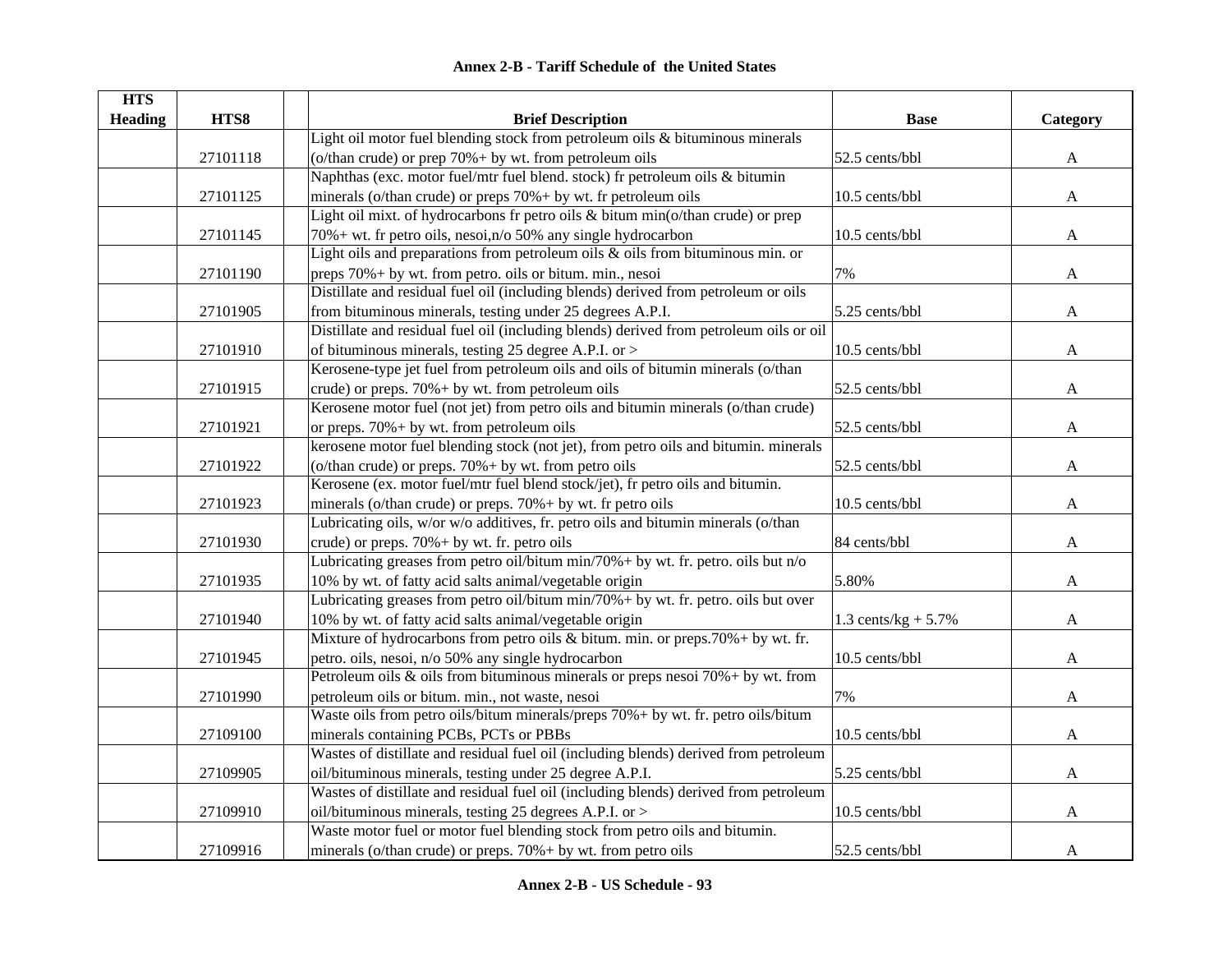| <b>Annex 2-B - Tariff Schedule of the United States</b> |
|---------------------------------------------------------|
|---------------------------------------------------------|

| <b>HTS</b>     |          |                                                                                           |                        |                |
|----------------|----------|-------------------------------------------------------------------------------------------|------------------------|----------------|
| <b>Heading</b> | HTS8     | <b>Brief Description</b>                                                                  | <b>Base</b>            | Category       |
|                |          | Waste kerosene or naphthas from petro oils and bitumin minerals (o/than crude) or         |                        |                |
|                | 27109921 | preps. 70% + by wt. From petro oils/bitumin minerals                                      | 10.5 cents/bbl         | $\mathbf{A}$   |
|                |          | Waste lubricating oils, w/or w/o additives, from petro oils and bitumin minerals          |                        |                |
|                | 27109931 | (o/than crude) or preps. 70% + by wt. from petro oils                                     | 84 cents/bbl           | A              |
|                |          | Waste lubricating greases from petro oil/bitum min/70%+ by wt. fr petro oils but          |                        |                |
|                | 27109932 | n/o 10% by wt. of fatty acid salts animal/vegetable origin                                | 5.80%                  | A              |
|                |          | Waste lubricating greases from petro oil/bitum min/70% + by wt. fr petro oils but         |                        |                |
|                | 27109939 | over 10% by wt. of fatty acid salts animal/vegetable origin                               | 1.3 cents/ $kg + 5.7%$ | A              |
|                |          | Waste mixtures of hydrocarbons from petro oils & bitum. min. or preps. $70\% + by$        |                        |                |
|                | 27109945 | wt. fr. petro oils, nesoi, n/o 50% any single hydrocarbon                                 | 10.5 cents/bbl         | A              |
|                |          | Waste petroleum oils & oils from bitum. min. or preps nesoi $70\% +$ by wt. from          |                        |                |
|                | 27109990 | petro. oils or bitum. min., nesoi                                                         | 7%                     | A              |
| 2711           |          | Petroleum gases and other gaseous hydrocarbons.                                           |                        |                |
|                | 27111100 | Natural gas, liquefied                                                                    | Free                   | $\mathbf D$    |
|                | 27111200 | Propane, liquefied                                                                        | Free                   | D              |
|                | 27111300 | Butanes, liquefied                                                                        | Free                   | $\overline{D}$ |
|                | 27111400 | Ethylene, propylene, butylene and butadiene, liquefied                                    | Free                   | D              |
|                | 27111900 | Liquefied petroleum gases and other gaseous hydrocarbons, nesoi                           | Free                   | ${\bf D}$      |
|                | 27112100 | Natural gas, in gaseous state                                                             | Free                   | ${\bf D}$      |
|                | 27112900 | Petroleum gases and other gaseous hydrocarbons, except natural gas                        | Free                   | ${\bf D}$      |
| 2712           |          | Petroleum jelly; paraffin wax, micro-crystalline petroleum wax, slack wax, ozokerite, lig |                        |                |
|                | 27121000 | Petroleum jelly                                                                           | Free                   | ${\bf D}$      |
|                |          | Paraffin wax (whether or not colored), obtained by synthesis or other process and         |                        |                |
|                | 27122000 | less than 0.75% oil by wt.                                                                | Free                   | $\mathbf D$    |
|                | 27129010 | Montan wax (whether or not colored), obtained by synthesis or other process               | Free                   | ${\bf D}$      |
|                |          | Mineral waxes (i.e., paraffin $w/0.75% +$ oil, microcrystall. wax, slack lignite & peat   |                        |                |
|                | 27129020 | waxes, ozokerite), obtained by synthesis                                                  | Free                   | D              |
| 2713           |          | Petroleum coke, petroleum bitumen and other residues of petroleum oils or of oils obtain  |                        |                |
|                | 27131100 | Coke, petroleum, not calcined                                                             | Free                   | ${\bf D}$      |
|                | 27131200 | Coke, petroleum coke, calcined                                                            | Free                   | $\mathbf D$    |
|                | 27132000 | Petroleum bitumen                                                                         | Free                   | $\mathbf D$    |
|                |          | Residues (except petroleum coke or petroleum bitumen) of petroleum oils or of oils        |                        |                |
|                | 27139000 | obtained from bituminous materials                                                        | Free                   | ${\bf D}$      |
| 2714           |          | Bitumen and asphalt, natural; bituminous or oil shale and tar sands; asphaltites and asph |                        |                |
|                | 27141000 | Bituminous or oil shale and tar sands                                                     | Free                   | $\mathbf D$    |
|                | 27149000 | Bitumen and asphalt, natural; asphaltites and asphaltic rocks                             | Free                   | ${\bf D}$      |
| 2715           |          | Bituminous mixtures based on natural asphalt, on natural bitumen, on petroleum bitume     |                        |                |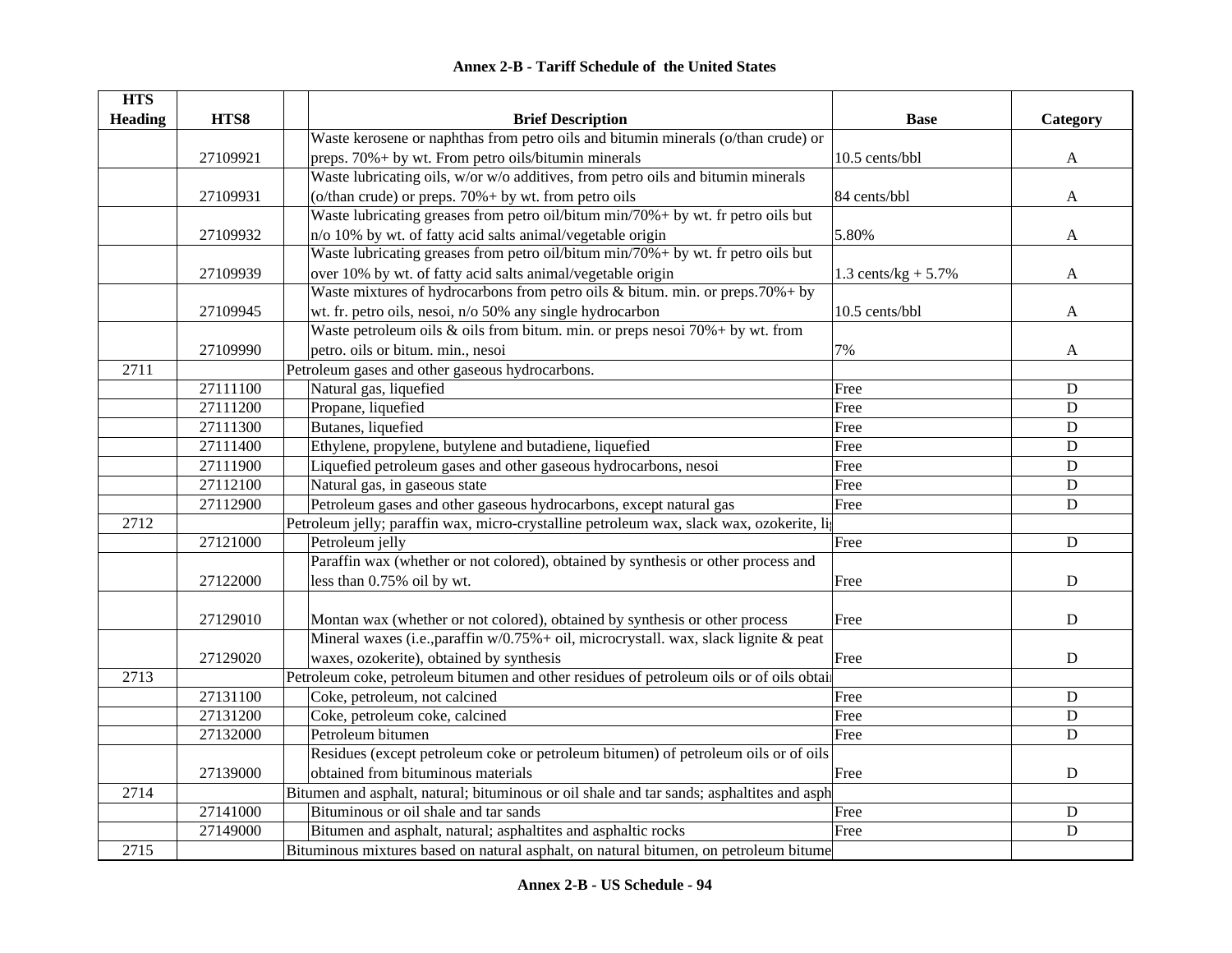| <b>HTS</b>     | HTS8     |                                                                                                               | <b>Base</b> |              |
|----------------|----------|---------------------------------------------------------------------------------------------------------------|-------------|--------------|
| <b>Heading</b> |          | <b>Brief Description</b><br>Bituminous mixtures based on natural asphalt, natural bitumen, petroleum bitumen, |             | Category     |
|                | 27150000 | mineral tar or mineral tar pitch                                                                              | Free        | ${\bf D}$    |
| 2716           |          |                                                                                                               |             |              |
|                |          | Electrical energy. (optional heading).                                                                        |             |              |
|                | 27160000 | <b>Electrical</b> energy                                                                                      | Free        | ${\bf D}$    |
| 2801           |          | Fluorine, chlorine, bromine and iodine.                                                                       |             |              |
|                | 28011000 | Chlorine                                                                                                      | Free        | D            |
|                | 28012000 | Iodine                                                                                                        | Free        | D            |
|                | 28013010 | Fluorine                                                                                                      | 3.70%       | A            |
|                | 28013020 | <b>Bromine</b>                                                                                                | 5.50%       | A            |
| 2802           |          | Sulphur, sublimed or precipitated; colloidal sulphur.                                                         |             |              |
|                | 28020000 | Sulfur, sublimed or precipitated; colloidal sulfur                                                            | Free        | ${\bf D}$    |
| 2803           |          | Carbon (carbon blacks and other forms of carbon not elsewhere specified or included).                         |             |              |
|                |          | Carbon (carbon blacks and other forms of carbon not elsewhere specified or                                    |             |              |
|                | 28030000 | included)                                                                                                     | Free        | ${\bf D}$    |
| 2804           |          | Hydrogen, rare gases and other non-metals.                                                                    |             |              |
|                | 28041000 | Hydrogen                                                                                                      | 3.70%       | A            |
|                | 28042100 | Argon                                                                                                         | 3.70%       | A            |
|                | 28042900 | Rare gases, other than argon                                                                                  | 3.70%       | A            |
|                | 28043000 | Nitrogen                                                                                                      | 3.70%       | A            |
|                | 28044000 | Oxygen                                                                                                        | 3.70%       | $\mathbf{A}$ |
|                | 28045000 | Boron; tellurium                                                                                              | Free        | ${\bf D}$    |
|                | 28046100 | Silicon containing by weight not less than 99.99 percent of silicon                                           | Free        | D            |
|                |          | Silicon, containing by weight less than 99.99 percent but not less than 99 percent of                         |             |              |
|                | 28046910 | silicon                                                                                                       | 5.30%       | A            |
|                | 28046950 | Silicon, containing by weight less than 99 percent of silicon                                                 | 5.50%       | A            |
|                | 28047000 | Phosphorus                                                                                                    | Free        | D            |
|                | 28048000 | Arsenic                                                                                                       | Free        | D            |
|                | 28049000 | Selenium                                                                                                      | Free        | D            |
| 2805           |          | Alkali or alkaline-earth metals; rare-earth metals, scandium and yttrium, whether or not                      |             |              |
|                | 28051100 | Sodium                                                                                                        | 5.30%       | $\mathbf{A}$ |
|                | 28051200 | Calcium                                                                                                       | 3%          | $\mathbf{A}$ |
|                | 28051910 | Strontium                                                                                                     | 3.70%       | $\mathbf{A}$ |
|                | 28051920 | <b>Barium</b>                                                                                                 | Free        | ${\bf D}$    |
|                | 28051990 | Alkali metals, other than sodium                                                                              | 5.50%       | A            |
|                |          |                                                                                                               |             |              |
|                | 28053000 | Rare-earth metals, scandium and yttrium, whether or not intermixed or interalloyed 5%                         |             | A            |
|                | 28054000 | Mercury                                                                                                       | 1.70%       | $\mathbf{A}$ |
| 2806           |          | Hydrogen chloride (hydrochloric acid); chlorosulphuric acid.                                                  |             |              |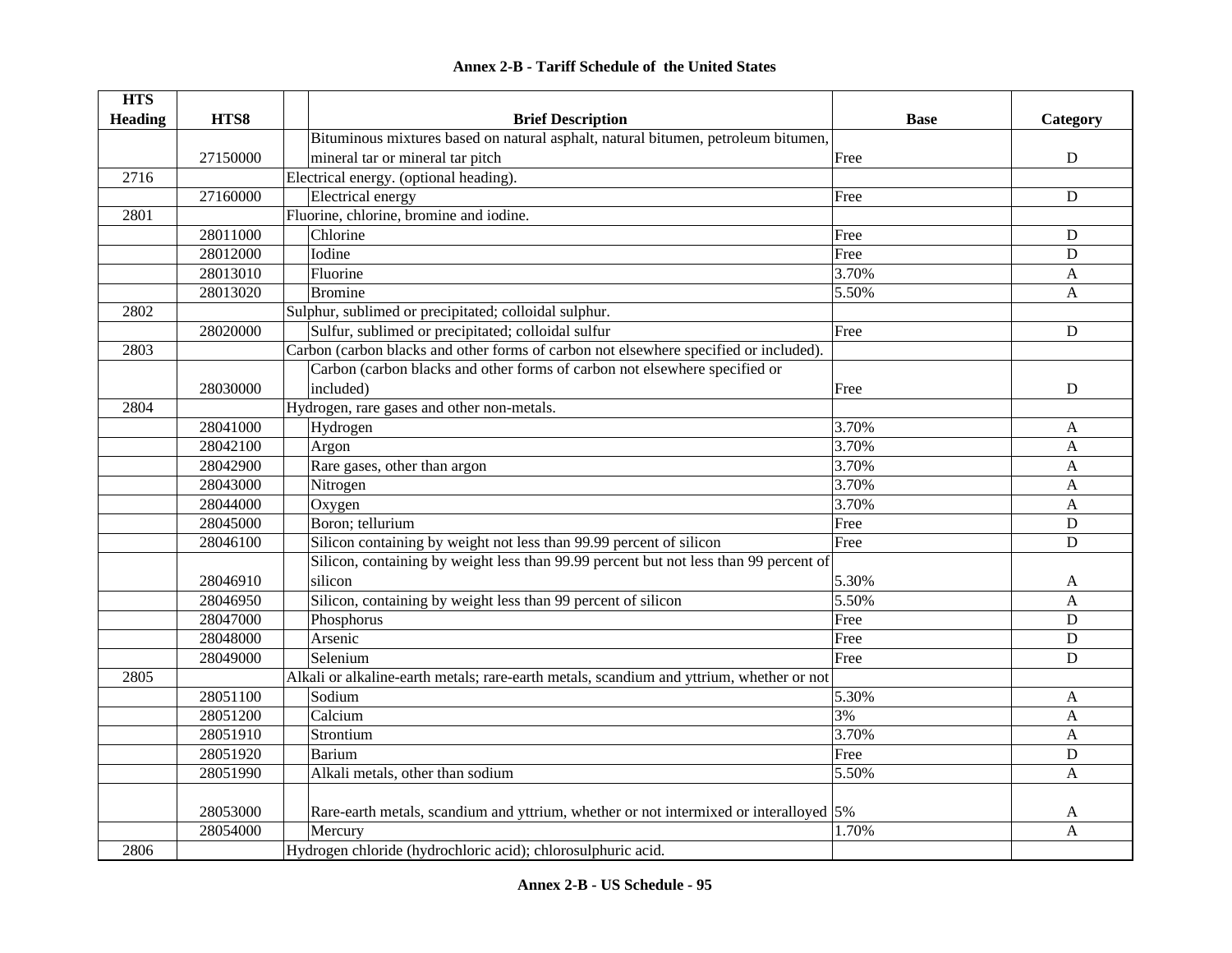| <b>HTS</b>     |          |                                                                                        |             |              |
|----------------|----------|----------------------------------------------------------------------------------------|-------------|--------------|
| <b>Heading</b> | HTS8     | <b>Brief Description</b>                                                               | <b>Base</b> | Category     |
|                | 28061000 | Hydrogen chloride (Hydrochloric acid)                                                  | Free        | D            |
|                | 28062000 | Chlorosulfuric acid                                                                    | 4.20%       | A            |
| 2807           |          | Sulphuric acid; oleum.                                                                 |             |              |
|                | 28070000 | Sulfuric acid; oleum                                                                   | Free        | $\mathbf D$  |
| 2808           |          | Nitric acid; sulphonitric acids.                                                       |             |              |
|                | 28080000 | Nitric acid; sulfonitric acids                                                         | Free        | $\mathbf D$  |
| 2809           |          | Diphosphorus pentaoxide; phosphoric acid; polyhosphoris acids whether or not chemic    |             |              |
|                | 28091000 | Diphosphorus pentoxide                                                                 | Free        | D            |
|                | 28092000 | Phosphoric acid and polyphosphoric acids                                               | Free        | D            |
| 2810           |          | Oxides of boron; boric acids.                                                          |             |              |
|                | 28100000 | Oxides of boron; boric acids                                                           | 1.50%       | $\mathbf{A}$ |
| 2811           |          | Other inorganic acids and other inorganic oxygen compounds of non-metals.              |             |              |
|                | 28111100 | Hydrogen fluoride (Hydrofluoric acid)                                                  | Free        | $\mathbf D$  |
|                | 28111910 | Arsenic acid                                                                           | 2.30%       | $\mathbf{A}$ |
|                | 28111930 | Hydrobromic acid                                                                       | Free        | $\mathbf D$  |
|                | 28111960 | Other inorganic acids                                                                  | 4.20%       | $\mathbf{A}$ |
|                | 28112100 | Carbon dioxide                                                                         | 3.70%       | $\mathbf{A}$ |
|                | 28112210 | Synthetic silica gel                                                                   | 3.70%       | A            |
|                | 28112250 | Silicon dioxide, other than synthetic silica gel                                       | Free        | $\mathbf D$  |
|                | 28112300 | Sulfur dioxide                                                                         | 4.20%       | $\mathbf{A}$ |
|                | 28112910 | Arsenic trioxide                                                                       | Free        | $\mathbf D$  |
|                | 28112920 | Selenium dioxide                                                                       | Free        | $\mathbf D$  |
|                | 28112950 | Other inorganic oxygen compounds of nonmetals, nesoi                                   | 3.70%       | $\mathbf{A}$ |
| 2812           |          | Halides and halide oxides of non-metals.                                               |             |              |
|                | 28121010 | Phosphorus pentachloride                                                               | Free        | ${\bf D}$    |
|                | 28121050 | Chlorides and chloride oxides other than phosphorus pentachloride                      | 3.70%       | $\mathbf{A}$ |
|                |          |                                                                                        |             |              |
|                | 28129000 | Halides and halide oxides of nonmetals, excluding chlorides and chloride oxides        | 3.70%       | A            |
| 2813           |          | Sulphides of non-metals; commercial phosphorus trisulphide.                            |             |              |
|                | 28131000 | Carbon disulfide                                                                       | 3.70%       | $\mathbf{A}$ |
|                | 28139010 | Arsenic sulfides                                                                       | Free        | $\mathbf D$  |
|                | 28139020 | Phosphorus sulfides                                                                    | Free        | D            |
|                |          | Sulfides of nonmetals, excluding carbon disulfide and sulfides of arsenic or           |             |              |
|                | 28139050 | phosphorus                                                                             | 3.70%       | A            |
| 2814           |          | Ammonia, anhydrous or in aqueous solution.                                             |             |              |
|                | 28141000 | Anhydrous ammonia                                                                      | Free        | D            |
|                | 28142000 | Ammonia in aqueous solution                                                            | Free        | $\mathbf D$  |
| 2815           |          | Sodium hydroxide (caustic soda); potassium hydroxide (caustic potash); peroxides of so |             |              |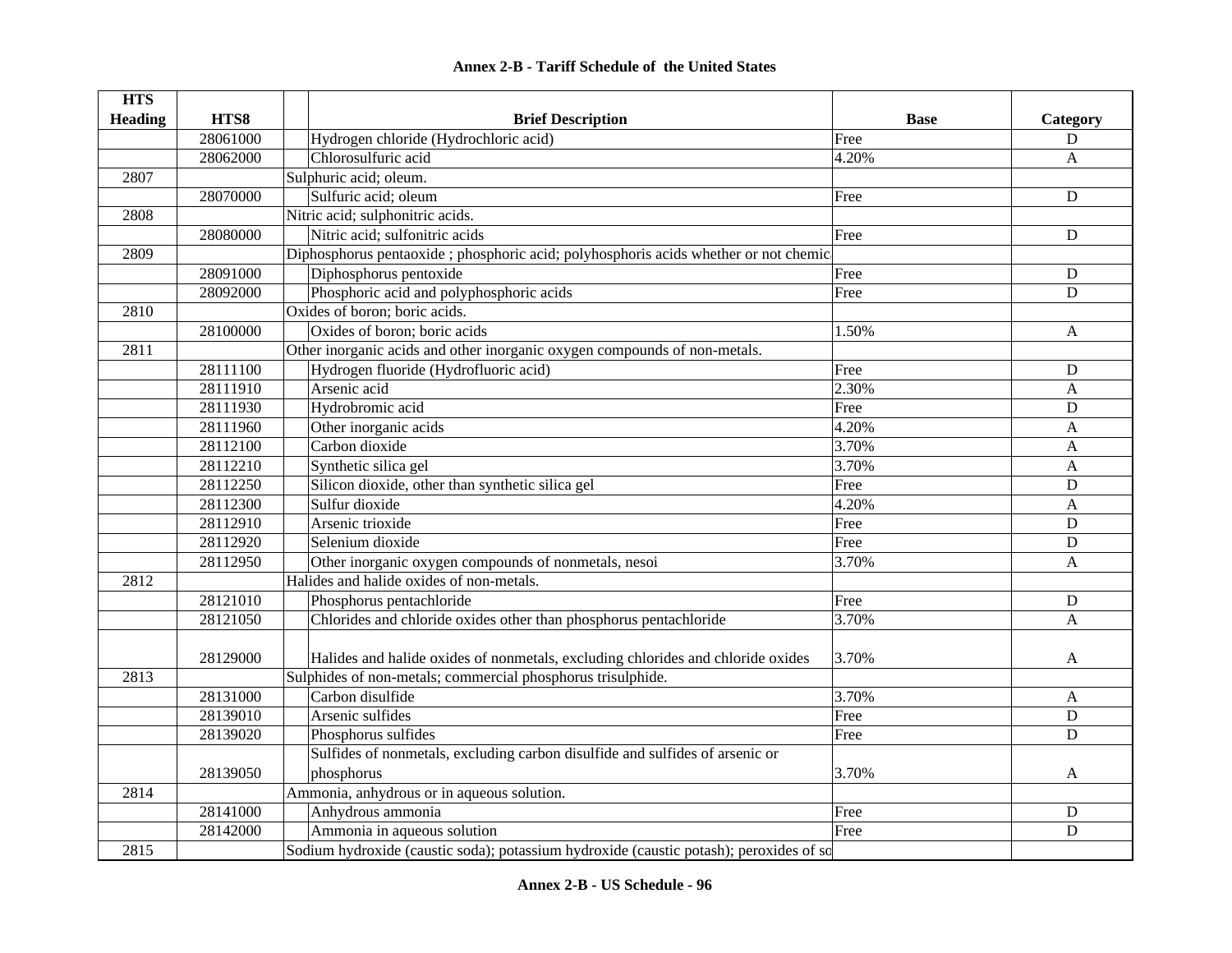| <b>HTS</b>     |          |                                                                                         |                 |              |
|----------------|----------|-----------------------------------------------------------------------------------------|-----------------|--------------|
| <b>Heading</b> | HTS8     | <b>Brief Description</b>                                                                | <b>Base</b>     | Category     |
|                | 28151100 | Sodium hydroxide (Caustic soda), solid                                                  | Free            | D            |
|                |          |                                                                                         |                 |              |
|                | 28151200 | Sodium hydroxide (Caustic soda), in aqueous solution (Soda lye or liquid soda)          | Free            | D            |
|                | 28152000 | Potassium hydroxide (Caustic potash)                                                    | Free            | $\mathbf D$  |
|                | 28153000 | Peroxides of sodium or potassium                                                        | 3.70%           | A            |
| 2816           |          | Hydroxide and peroxide of magnesium; oxides, hydroxides and peroxides, of strontium     |                 |              |
|                | 28161000 | Hydroxide and peroxide of magnesium                                                     | 3.10%           | A            |
|                | 28164010 | Oxides, hydroxides and peroxides of strontium                                           | $\sqrt{4.20\%}$ | A            |
|                | 28164020 | Oxides, hydroxides and peroxides of barium                                              | 2%              | A            |
| 2817           |          | Zinc oxide; zinc peroxide.                                                              |                 |              |
|                | 28170000 | Zinc oxide; zinc peroxide                                                               | Free            | ${\bf D}$    |
| 2818           |          | Artificial corundum, whether or not chemically defined; aluminium oxide; aluminium h    |                 |              |
|                | 28181010 | Artificial corundum, crude                                                              | Free            | ${\bf D}$    |
|                | 28181020 | Artificial corundum, in grains, or ground, pulverized or refined                        | 1.30%           | A            |
|                | 28182000 | Aluminum oxide, other than artificial corundum                                          | Free            | $\mathbf D$  |
|                | 28183000 | Aluminum hydroxide                                                                      | Free            | $\mathbf D$  |
| 2819           |          | Chromium oxides and hydroxides.                                                         |                 |              |
|                | 28191000 | Chromium trioxide                                                                       | 3.70%           | A            |
|                | 28199000 | Chromium oxides and hydroxides, other than chromium trioxide                            | 3.70%           | $\mathbf{A}$ |
| 2820           |          | Manganese oxides.                                                                       |                 |              |
|                | 28201000 | Manganese dioxide                                                                       | 4.70%           | A            |
|                | 28209000 | Manganese oxides, other than manganese dioxide                                          | 4.70%           | A            |
| 2821           |          | Iron oxides and hydroxides; earth colours containing 70 % or more by weight of combin   |                 |              |
|                | 28211000 | Iron oxides and hydroxides                                                              | 3.70%           | A            |
|                |          | Earth colors containing 70 percent or more by weight of combined iron evaluated         |                 |              |
|                | 28212000 | as Fe2O3                                                                                | 5.50%           | A            |
| 2822           |          | Cobalt oxides and hydroxides; commercial cobalt oxides.                                 |                 |              |
|                | 28220000 | Cobalt oxides and hydroxides; commercial cobalt oxides                                  | 0.10%           | A            |
| 2823           |          | Titanium oxides.                                                                        |                 |              |
|                | 28230000 | Titanium oxides                                                                         | 5.50%           | A            |
| 2824           |          | Lead oxides; red lead and orange lead.                                                  |                 |              |
|                | 28241000 | Lead monoxide (Litharge, massicot)                                                      | 3%              | A            |
|                | 28242000 | Red lead and orange lead                                                                | 3.40%           | A            |
|                | 28249010 | Lead suboxide (Leady litharge)                                                          | 5.50%           | A            |
|                | 28249050 | Lead oxides, nesoi                                                                      | 4.80%           | A            |
| 2825           |          | Hydrazine and hydroxylamine and their inorganic salts; other inorganic bases; other met |                 |              |
|                | 28251000 | Hydrazine and hydroxylamine and their inorganic salts                                   | 3.70%           | A            |
|                | 28252000 | Lithium oxide and hydroxide                                                             | 3.70%           | A            |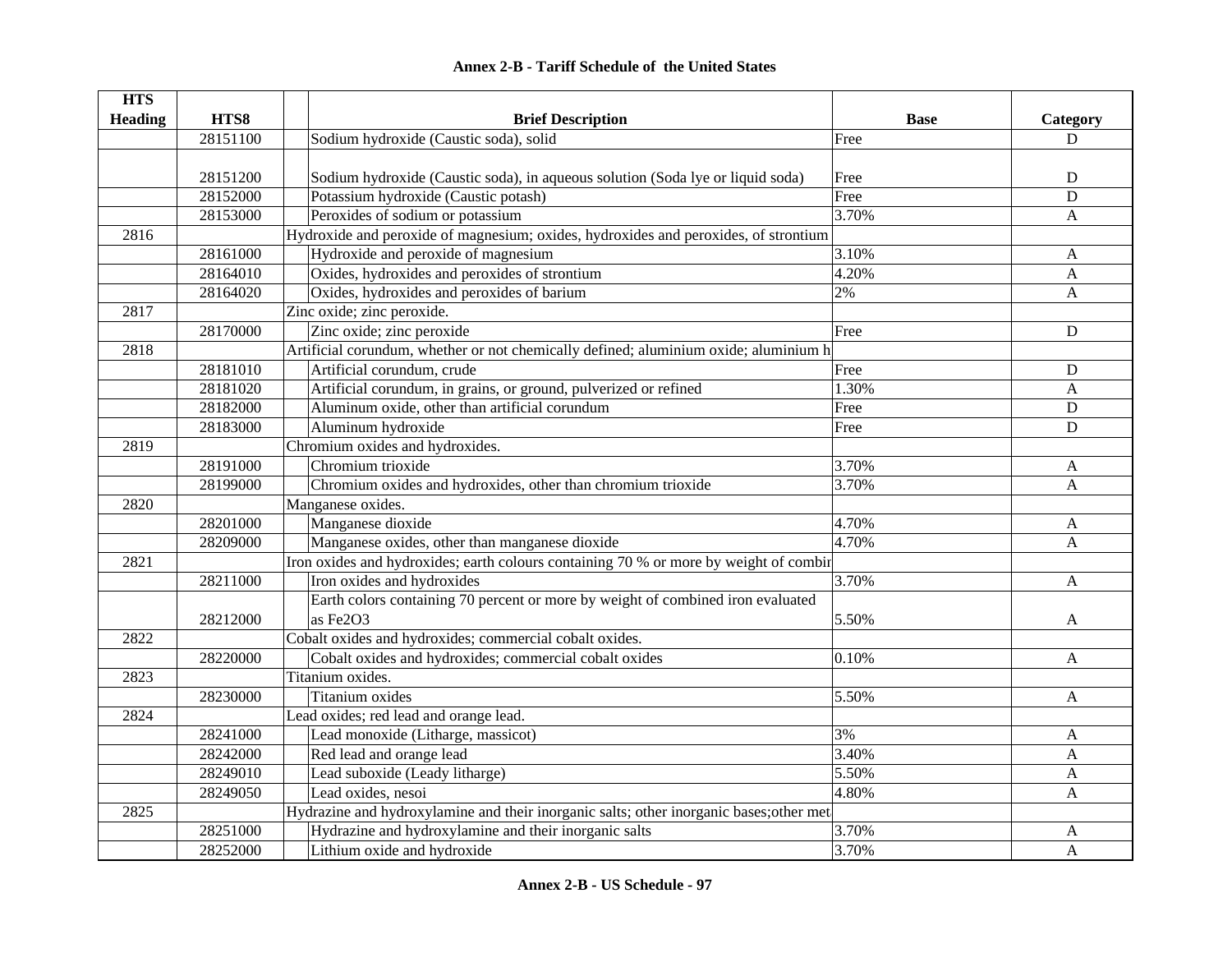| <b>HTS</b>     |          |                                                                                        |             |              |
|----------------|----------|----------------------------------------------------------------------------------------|-------------|--------------|
| <b>Heading</b> | HTS8     | <b>Brief Description</b>                                                               | <b>Base</b> | Category     |
|                | 28253000 | Vanadium oxides and hydroxides                                                         | 5.50%       | A            |
|                | 28254000 | Nickel oxides and hydroxides                                                           | Free        | $\mathbf D$  |
|                | 28255010 | Cupric oxide                                                                           | 4.30%       | $\mathbf{A}$ |
|                | 28255020 | Cuprous oxide                                                                          | 5%          | $\mathbf{A}$ |
|                | 28255030 | Copper hydroxides                                                                      | 3.90%       | $\mathbf{A}$ |
|                | 28256000 | Germanium oxides and zirconium dioxide                                                 | 3.70%       | $\mathbf{A}$ |
|                | 28257000 | Molybdenum oxides and hydroxides                                                       | 3.20%       | $\mathbf{A}$ |
|                | 28258000 | Antimony oxides                                                                        | Free        | D            |
|                | 28259010 | Beryllium oxide and hydroxide                                                          | 3.70%       | A            |
|                | 28259015 | Niobium oxide                                                                          | 3.70%       | A            |
|                | 28259020 | Tin oxides                                                                             | 4.20%       | A            |
|                | 28259030 | Tungsten oxides                                                                        | 5.50%       | $\mathbf{A}$ |
|                | 28259045 | Mercuric oxide                                                                         | Free        | $\mathbf D$  |
|                | 28259075 | Cadmium oxide                                                                          | Free        | $\mathbf D$  |
|                | 28259090 | Other inorganic bases; other metal oxides, hydroxides and peroxides, nesoi             | 3.70%       | A            |
| 2826           |          | Fluorides; fluorosilicates, fluoroaluminates and other complex fluorine salts.         |             |              |
|                | 28261110 | Ammonium fluoride                                                                      | 3.10%       | A            |
|                | 28261150 | Sodium fluoride                                                                        | 3.70%       | A            |
|                | 28261200 | Fluorides of aluminum                                                                  | Free        | $\mathbf D$  |
|                | 28261900 | Fluorides, other than of ammonium, sodium or aluminum                                  | 3.90%       | $\mathbf{A}$ |
|                | 28262000 | Fluorosilicates of sodium or of potassium                                              | 4.10%       | $\mathbf{A}$ |
|                | 28263000 | Sodium hexafluoroaluminate (Synthetic cryolite)                                        | Free        | ${\bf D}$    |
|                | 28269000 | Other complex fluorine salts, nesoi                                                    | 3.10%       | $\mathbf{A}$ |
| 2827           |          | Chlorides, chloride oxides and chloride hydroxides; brnmides and bromide oxides; iodid |             |              |
|                | 28271000 | Ammonium chloride                                                                      | 2.90%       | A            |
|                | 28272000 | Calcium chloride                                                                       | Free        | ${\bf D}$    |
|                | 28273100 | Magnesium chloride                                                                     | 1.50%       | A            |
|                | 28273200 | Aluminum chloride                                                                      | Free        | $\mathbf D$  |
|                | 28273300 | Iron chlorides                                                                         | 3.70%       | $\mathbf{A}$ |
|                | 28273400 | Cobalt chlorides                                                                       | 4.20%       | $\mathbf{A}$ |
|                | 28273500 | Nickel chloride                                                                        | 3.70%       | A            |
|                | 28273600 | Zinc chloride                                                                          | 1.60%       | $\mathbf{A}$ |
|                | 28273910 | Vanadium chlorides                                                                     | 5.50%       | $\mathbf{A}$ |
|                | 28273920 | Mercury chlorides                                                                      | 5.10%       | A            |
|                | 28273925 | Tin chlorides                                                                          | 4.20%       | A            |
|                | 28273930 | Titanium chlorides                                                                     | 4.90%       | $\mathbf{A}$ |
|                | 28273940 | Tungsten hexachloride                                                                  | 5.50%       | $\mathbf{A}$ |
|                | 28273945 | Barium chloride                                                                        | 4.20%       | $\mathbf{A}$ |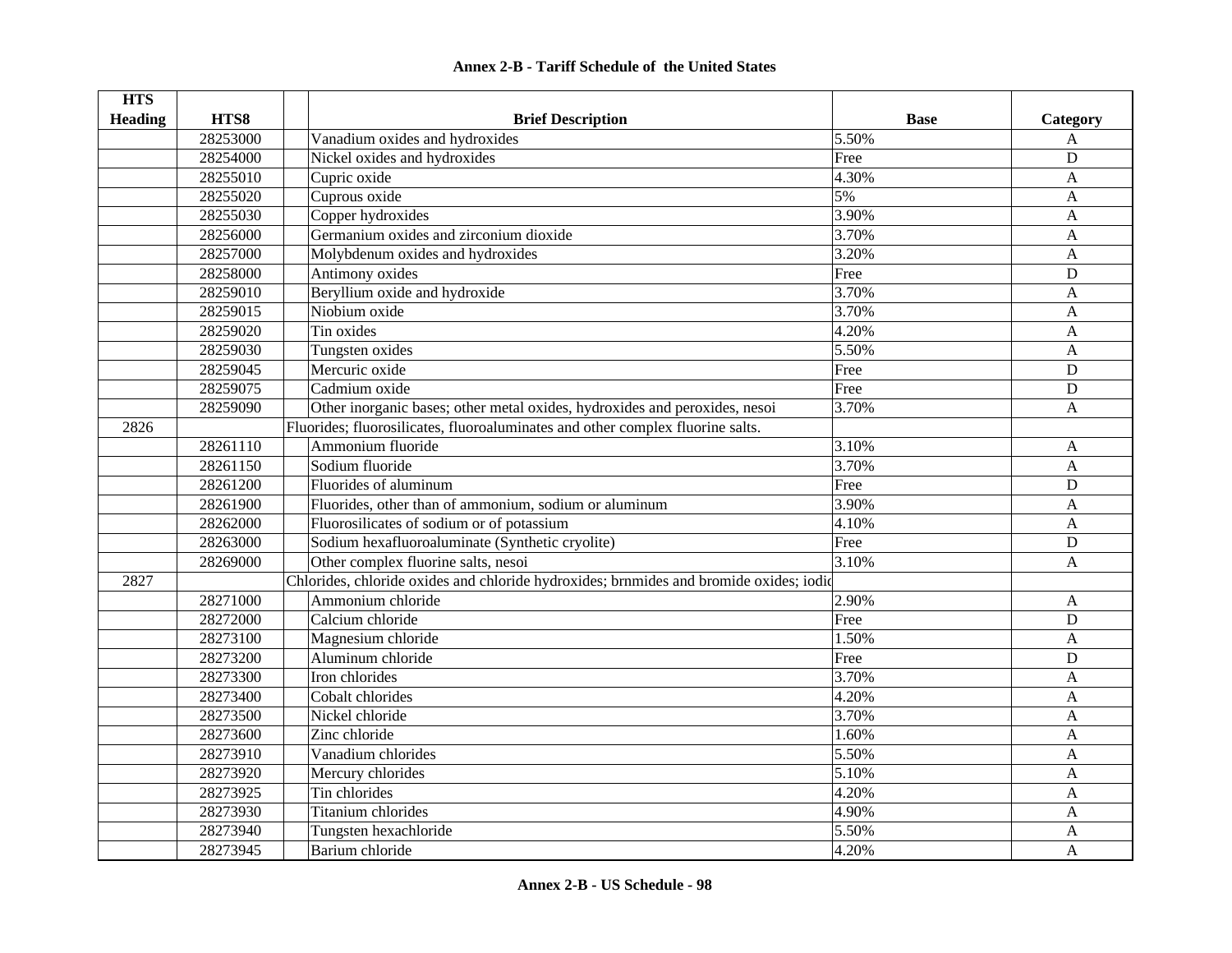| <b>HTS</b>     |          |                                                                               |             |                |
|----------------|----------|-------------------------------------------------------------------------------|-------------|----------------|
| <b>Heading</b> | HTS8     | <b>Brief Description</b>                                                      | <b>Base</b> | Category       |
|                | 28273950 | Chlorides, nesoi                                                              | 3.70%       | A              |
|                | 28274100 | Chloride oxides and chloride hydroxides of copper                             | 3.90%       | A              |
|                | 28274910 | Chloride oxides and chloride hydroxides of vanadium                           | 5.50%       | A              |
|                | 28274950 | Chloride oxides and chloride hydroxides other than of copper or of vanadium   | 5.50%       | A              |
|                | 28275100 | Bromides of sodium or potassium                                               | Free        | D              |
|                | 28275925 | Bromides or bromide oxides of ammonium, calcium, or zinc                      | Free        | D              |
|                | 28275950 | Bromides and bromide oxides, nesoi                                            | 3.60%       | $\mathbf{A}$   |
|                | 28276010 | Iodide and iodide oxide of calcium or copper                                  | Free        | D              |
|                | 28276020 | Iodide and iodide oxide of potassium                                          | 2.80%       | A              |
|                | 28276050 | Iodides and iodide oxides, other than of calcium, copper or potassium         | 4.20%       | A              |
| 2828           |          | Hypochlorites; commercial calcium hypochlorite; chlorites; hypobromites.      |             |                |
|                | 28281000 | Commercial calcium hypochlorite and other calcium hypochlorites               | 2.40%       | A              |
|                | 28289000 | Hypochlorites, except of calcium; hypobromites; chlorites                     | 3.70%       | A              |
| 2829           |          | Chlorates and perchlorates; bromates and perbromates; iodates and periodates. |             |                |
|                | 28291100 | Sodium chlorate                                                               | Free        | D              |
|                | 28291900 | Chlorates, other than of sodium                                               | 3.30%       | $\mathbf{A}$   |
|                | 28299005 | Potassium bromate                                                             | Free        | D              |
|                | 28299025 | Sodium bromate                                                                | Free        | D              |
|                | 28299040 | Perchlorates, perbromates, iodates, periodates; of potassium                  | 3.10%       | $\mathbf{A}$   |
|                | 28299060 | Perchlorates, perbromates, iodates, periodates, excluding potassium nesoi     | 3.70%       | A              |
| 2830           |          | Sulphides; polysulphides, whether or not chemically defined.                  |             |                |
|                | 28301000 | Sodium sulfides                                                               | 3.70%       | $\mathbf{A}$   |
|                | 28302010 | Zinc sulfide, luminescent grade, purity > = 99.99 % By wt.                    | Free        | D              |
|                | 28302020 | Zinc sulfide excluding luminescent grade                                      | 2.80%       | $\mathbf{A}$   |
|                | 28303000 | Cadmium sulfide                                                               | 3.10%       | $\overline{A}$ |
|                | 28309000 | Polysulfides; sulfides, other than those of sodium, zinc and cadmium          | 3%          | $\mathbf{A}$   |
| 2831           |          | Dithionites and sulphoxylates.                                                |             |                |
|                | 28311010 | Sodium formaldehyde sulfoxylate                                               | Free        | D              |
|                | 28311050 | Dithionites and sulfoxylates of sodium                                        | 5.50%       | A              |
|                | 28319000 | Dithionites and sulfoxylates, other than those of sodium                      | 5.50%       | A              |
| 2832           |          | Sulphites; thiosulphates.                                                     |             |                |
|                | 28321000 | Sodium sulfites                                                               | 1.50%       | A              |
|                | 28322000 | Sulfites, except sodium sulfites                                              | 3.10%       | A              |
|                | 28323010 | Sodium thiosulfate                                                            | 1.50%       | A              |
|                | 28323050 | Thiosulfates, except sodium thiosulfate                                       | 3.10%       | $\mathbf{A}$   |
| 2833           |          | Sulphates; alums; peroxosulphates (persulphates).                             |             |                |
|                | 28331110 | Disodium sulfate, crude (Salt cake)                                           | Free        | D              |
|                | 28331150 | Disodium sulfate, other than crude                                            | 0.40%       | $\overline{A}$ |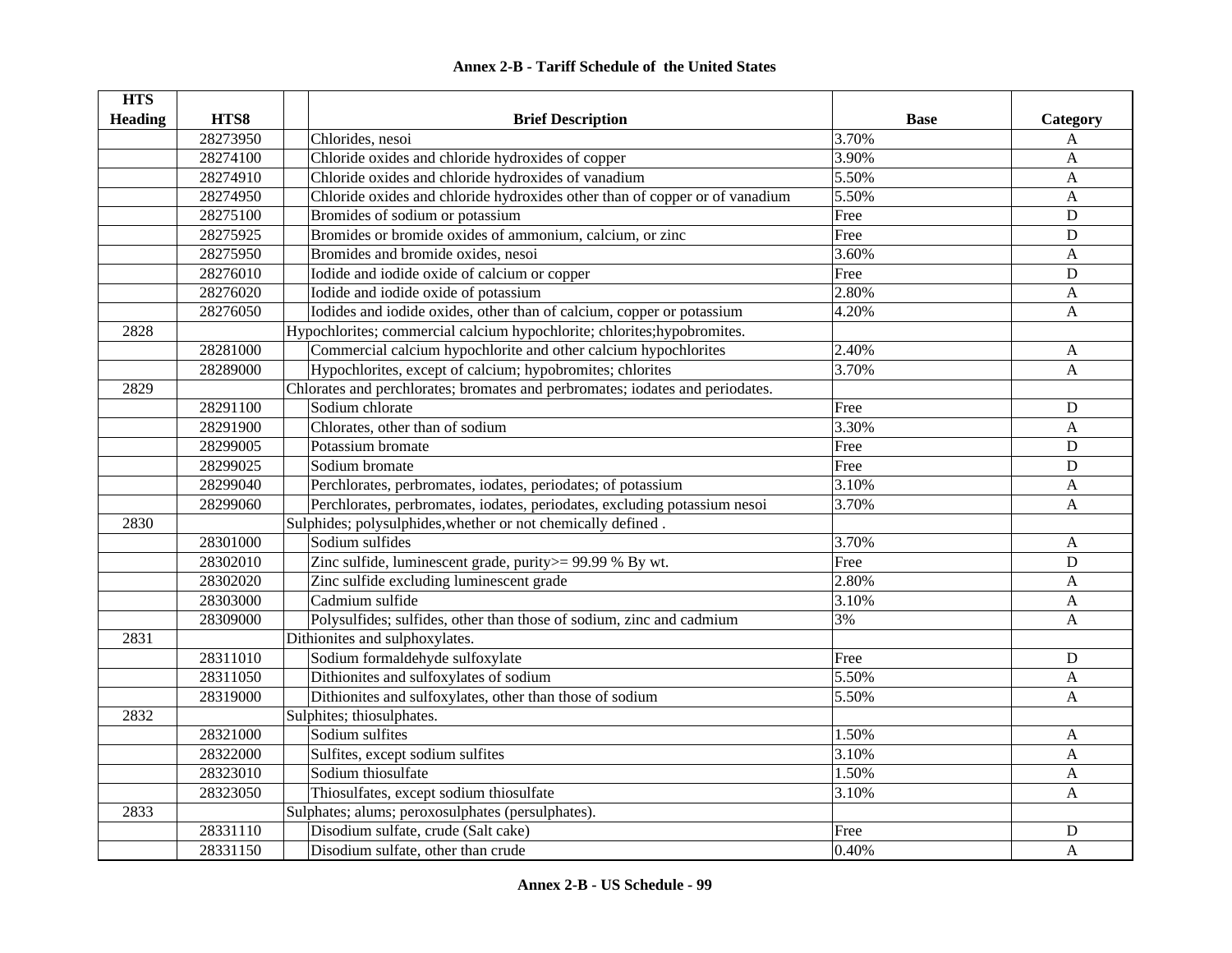# **HTS Heading are HTS8 are EXECUTE: Brief Description Base Base Category** 28331900 Sodium sulfates, other than disodium sulfate Free Free Press, 28331900 Sodium sulfate 28332100 Magnesium sulfate A 28332200 Aluminum sulfate D 28332300 Chromium sulfate A and 3.70% A and 3.70% A 28332400 Nickel sulfate 3.20% A 28332500 Copper sulfate  $1.40\%$  A 28332600 Zinc sulfate  $\overline{1.60\%}$  A 28332700 Barium sulfate A and the contract of the contract of the contract of the contract of the contract of the contract of the contract of the contract of the contract of the contract of the contract of the contract of 28332910 Cobalt sulfate 1.40% A 28332920 I lifon sulfate D 28332930 Vanadium sulfate 5.50% A28332950 Other sulfates nesoi 3.70% A 28333000 Alums A and the set of the set of the set of the set of the set of the set of the set of the set of t 28334020 Sodium peroxosulfates (sodium persulfates) 3.70% 3.70% A 28334060 Peroxosulfates (persulfates), nesoi 3.10% A 2834Nitrites; nitrates. 28341010 Sodium nitrite A and the Second Second Second Second Second Second Second Second Second Second Second S 28341050 Nitrites, other than of sodium 3.10% 3.10% A 28342100 Potassium nitrate D 28342905 Bismuth nitrate 5.50% A28342910 Calcium nitrate D 28342920 Strontium nitrate A and the strong service of the strong and the strong service of the A 28342950 Nitrates, nesoi A 2835Phosphinates (hypophosphites), phosphonates (phosphitcsl, phosphates and polyphosph 28351000 Phosphinates (hypophosphites) and phosphonates (phosphites) 3.10% 3.10% A 28352200 Mono- or disodium phosphates 1.40% A 28352300 Trisodium phosphate 2.20% A 28352400 Potassium phosphate 3.10% A 28352500 Calcium hydrogenorthophosphate ("Dicalcium phosphate") Free D 28352600 Other phosphates of calcium, nesoi Free Free D 28352910 Aluminum phosphate D 28352920 Triammonium phosphate 1.50% A 28352950 Phosphates, nesoi 4.10% A 28353100 Sodium triphosphate (Sodium tripolyphosphate) 1.40% 1.40% A 28353910 Potassium polyphosphate A and 3.10% A and 3.10% A 28353950 Polyphosphates, other than sodium triphosphate and potassium polyphosphate 3.70% A 2836Carbonates; peroxocarbonates (percarbonates); commercial ammonium carbonate conta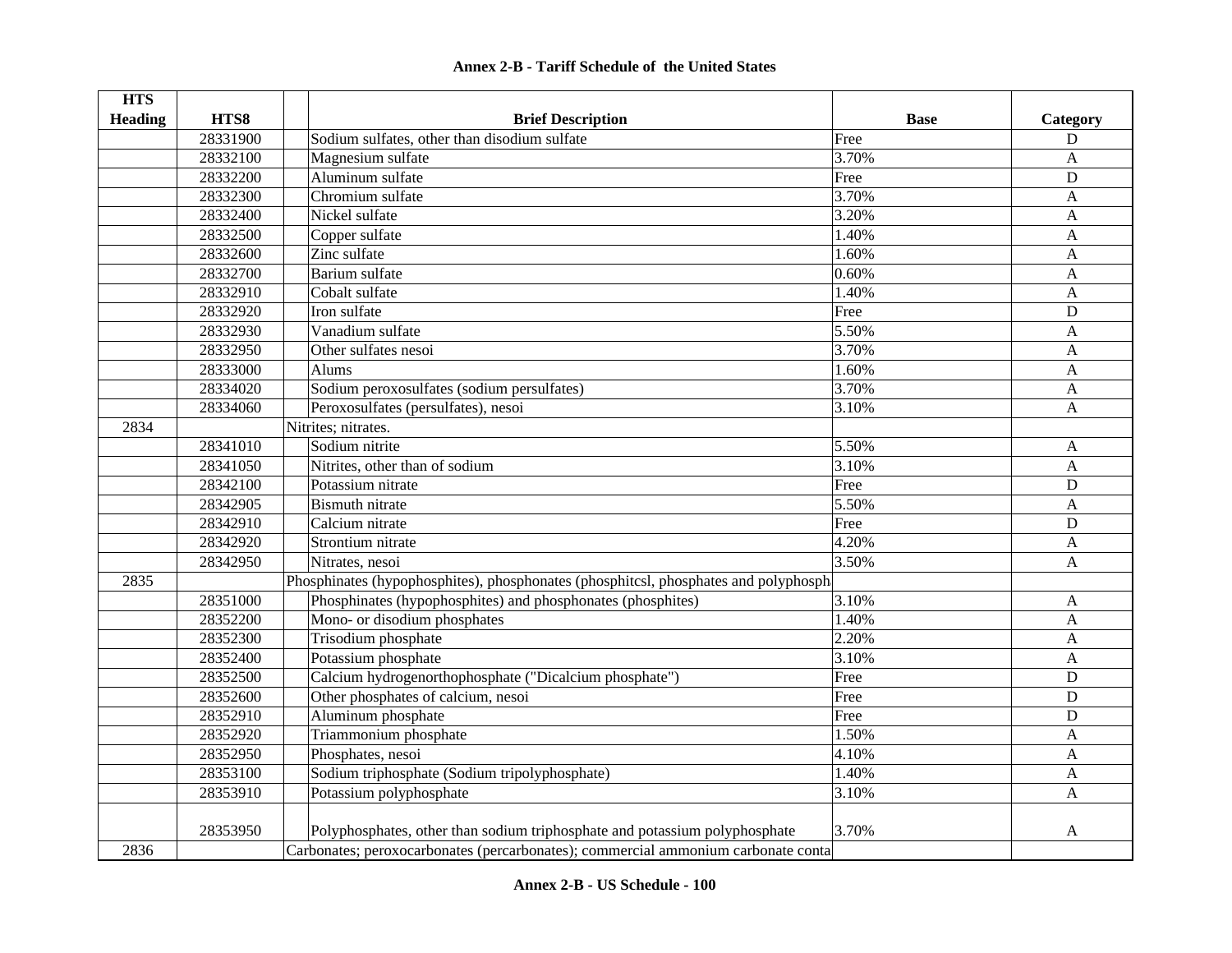| <b>HTS</b>     |          |                                                                                |             |              |
|----------------|----------|--------------------------------------------------------------------------------|-------------|--------------|
| <b>Heading</b> | HTS8     | <b>Brief Description</b>                                                       | <b>Base</b> | Category     |
|                |          | Commercial ammonium carbonate, containing ammonium carbamate, and other        |             |              |
|                | 28361000 | ammonium carbonates                                                            | 1.70%       | A            |
|                | 28362000 | Disodium carbonate                                                             | 1.20%       | A            |
|                | 28363000 | Sodium hydrogencarbonate (Sodium bicarbonate)                                  | Free        | $\mathbf D$  |
|                | 28364010 | Dipotassium carbonate                                                          | 1.90%       | A            |
|                | 28364020 | Potassium hydrogencarbonate (Potassium bicarbonate)                            | 1.30%       | A            |
|                | 28365000 | Calcium carbonate                                                              | Free        | $\mathbf D$  |
|                | 28366000 | Barium carbonate                                                               | 2.30%       | A            |
|                | 28367000 | Lead carbonate                                                                 | 0.50%       | A            |
|                | 28369100 | Lithium carbonates                                                             | 3.70%       | A            |
|                | 28369200 | Strontium carbonate                                                            | 4.20%       | A            |
|                | 28369910 | Cobalt carbonates                                                              | 4.20%       | A            |
|                | 28369920 | <b>Bismuth carbonate</b>                                                       | 5.50%       | A            |
|                | 28369950 | Carbonates nesoi, and peroxocarbonates (percarbonates)                         | 3.70%       | A            |
| 2837           |          | Cyanides, cyanide oxides and complex cyanides.                                 |             |              |
|                | 28371100 | Sodium cyanide                                                                 | Free        | $\mathbf D$  |
|                | 28371900 | Cyanides and cyanide oxides, except those of sodium                            | Free        | D            |
|                | 28372010 | Potassium ferricyanide                                                         | 1.10%       | A            |
|                | 28372050 | Complex cyanides, excluding potassium ferricyanide                             | 1.70%       | $\mathbf{A}$ |
| 2838           |          | Fulminates, cyanates and thiocyanates.                                         |             |              |
|                | 28380000 | Fulminates, cyanates and thiocyanates                                          | 3.10%       | $\mathbf{A}$ |
| 2839           |          | Silicates; commercial alkali metal silicates.                                  |             |              |
|                | 28391100 | Sodium metasilicates                                                           | 1.10%       | A            |
|                | 28391900 | Sodium silicates except sodium metasilicates                                   | 1.10%       | $\mathbf A$  |
|                | 28392000 | Potassium silicate                                                             | 3.10%       | $\mathbf{A}$ |
|                |          | Silicates and commercial alkali metal silicates, excluding those of sodium and |             |              |
|                | 28399000 | potassium                                                                      | 3.10%       | A            |
| 2840           |          | Borates; peroxoborates (perborates).                                           |             |              |
|                | 28401100 | Anhydrous disodium tetraborate (refined borax)                                 | 0.30%       | A            |
|                | 28401900 | Disodium tetraborate (refined borax) except anhydrous                          | 0.10%       | A            |
|                | 28402000 | Borates, other than disodium tetraborate (refined borax)                       | 3.70%       | A            |
|                | 28403000 | Peroxoborates (perborates)                                                     | 3.70%       | A            |
| 2841           |          | Salts of oxometallic or peroxometallic acids.                                  |             |              |
|                | 28411000 | <b>Aluminates</b>                                                              | 3.10%       | A            |
|                | 28412000 | Chromates of zinc or of lead                                                   | 3.70%       | A            |
|                | 28413000 | Sodium dichromate                                                              | 2.40%       | $\mathbf{A}$ |
|                | 28415010 | Potassium dichromate                                                           | 1.50%       | A            |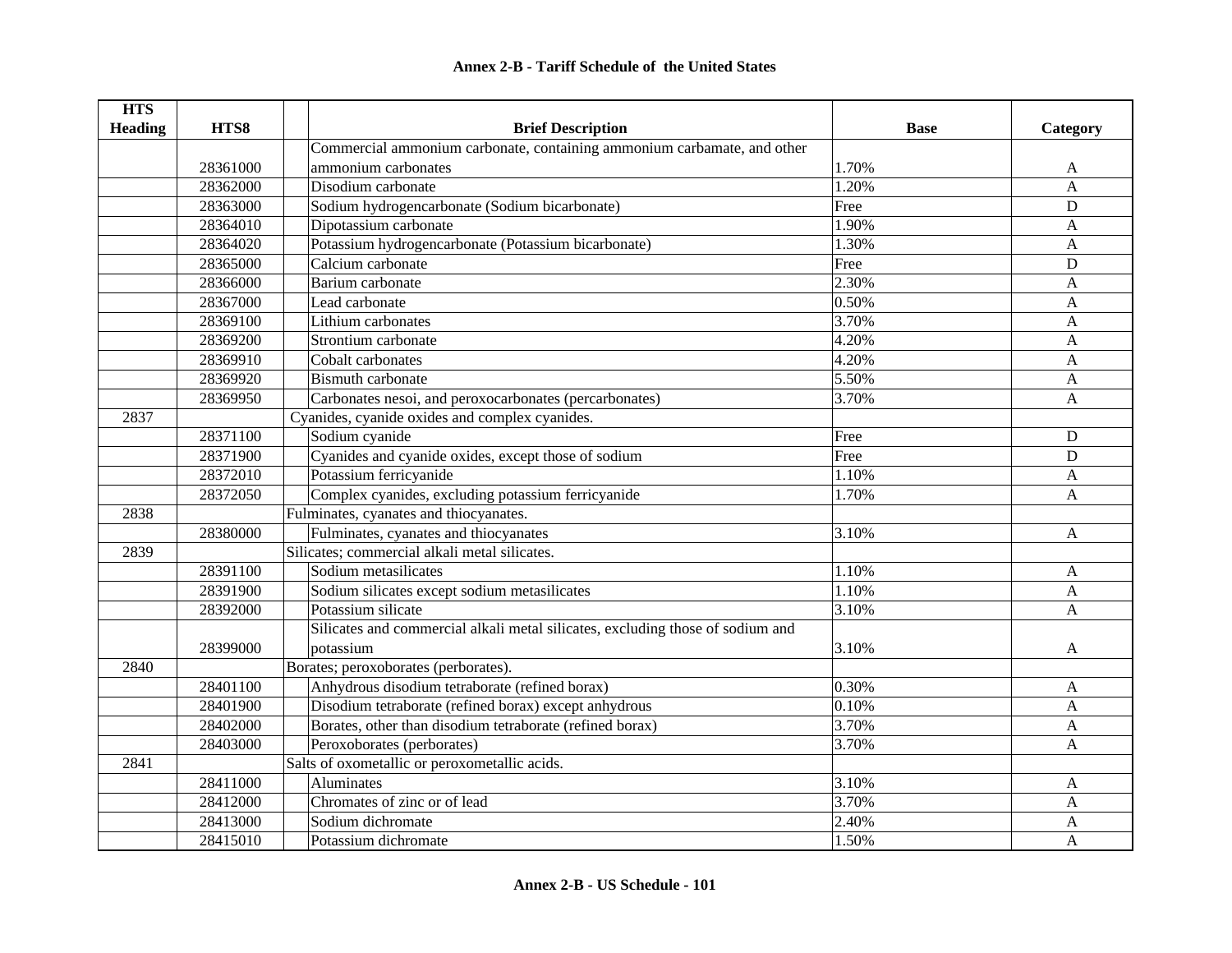| <b>HTS</b>     |          |                                                                                            |             |              |
|----------------|----------|--------------------------------------------------------------------------------------------|-------------|--------------|
| <b>Heading</b> | HTS8     | <b>Brief Description</b>                                                                   | <b>Base</b> | Category     |
|                |          | Chromates except of zinc or lead and dichromates except of sodium or potassium;            |             |              |
|                | 28415090 | peroxochromates                                                                            | 3.10%       | A            |
|                | 28416100 | Potassium permanganate                                                                     | 5%          | $\mathbf{A}$ |
|                |          |                                                                                            |             |              |
|                | 28416900 | Manganites, manganates and permanganates (except potassium permanganate)                   | 5%          | A            |
|                | 28417010 | Ammonium molybdate                                                                         | 4.30%       | $\mathbf{A}$ |
|                | 28417050 | Molybdates, other than of ammonium                                                         | 3.70%       | $\mathbf{A}$ |
|                | 28418000 | Tungstates (wolframates)                                                                   | 5.50%       | A            |
|                | 28419010 | Vanadates                                                                                  | 5.50%       | A            |
|                | 28419020 | Ammonium perrhenate                                                                        | 3.10%       | A            |
|                | 28419030 | Potassium stannate                                                                         | 3.10%       | $\mathbf{A}$ |
|                | 28419050 | Salts of oxometallic or peroxometallic acids nesoi                                         | 3.70%       | $\mathbf{A}$ |
| 2842           |          | Other salts of inorganic acids or pwroxoacid(including aluminosilicates whether or not of  |             |              |
|                | 28421000 | Double or complex silicates                                                                | 3.70%       | $\mathbf{A}$ |
|                | 28429000 | Salts of inorganic acids or peroxoacids nesoi, excluding azides                            | 3.30%       | $\mathbf{A}$ |
| 2843           |          | Colloidal precious metals; inorganic or organic compounds of precious metals, whether      |             |              |
|                | 28431000 | Colloidal precious metals                                                                  | 5.50%       | A            |
|                | 28432100 | Silver nitrate                                                                             | 3.70%       | $\mathbf{A}$ |
|                | 28432900 | Silver compounds, other than silver nitrate                                                | 3.70%       | A            |
|                | 28433000 | Gold compounds                                                                             | 5%          | $\mathbf{A}$ |
|                |          | Inorganic or organic compounds of precious metals, excluding those of silver and           |             |              |
|                | 28439000 | gold; amalgams of precious metals                                                          | 3.70%       | A            |
| 2844           |          | Radioactive chemical elements and radioactive isotopes(including the fissile or fertile cl |             |              |
|                | 28441010 | Natural uranium metal                                                                      | 5%          | A            |
|                | 28441020 | Natural uranium compounds                                                                  | Free        | $\mathbf D$  |
|                |          | Alloys, dispersions (including cermets), ceramic products and mixtures containing          |             |              |
|                | 28441050 | natural uranium or natural uranium compounds                                               | 5%          | A            |
|                |          | Uranium enriched in U235 and plutonium and their compounds; alloys,                        |             |              |
|                | 28442000 | dispersions, ceramic products and mixtures containing these products                       | Free        | $\mathbf D$  |
|                | 28443010 | Thorium compounds                                                                          | 5.50%       | $\mathbf{A}$ |
|                | 28443020 | Compounds of uranium depleted in U235                                                      | Free        | D            |
|                |          | Uranium depleted in U235, thorium; alloys, dispersions, ceramic products and               |             |              |
|                | 28443050 | mixtures of these products and their compounds                                             | 5%          | A            |
|                |          | Radioactive elements, isotopes, compounds nesoi; alloys, dispersions, ceramic              |             |              |
|                | 28444000 | products and mixtures of these products; radioactive residues                              | Free        | ${\bf D}$    |
|                | 28445000 | Spent (irradiated) fuel elements (cartridges) of nuclear reactors                          | Free        | $\mathbf D$  |
| 2845           |          | Isotopes other than those of heading 28.44; compounds, inorganic or organic, of such iso   |             |              |
|                | 28451000 | Heavy water (Deuterium oxide)                                                              | Free        | $\mathbf D$  |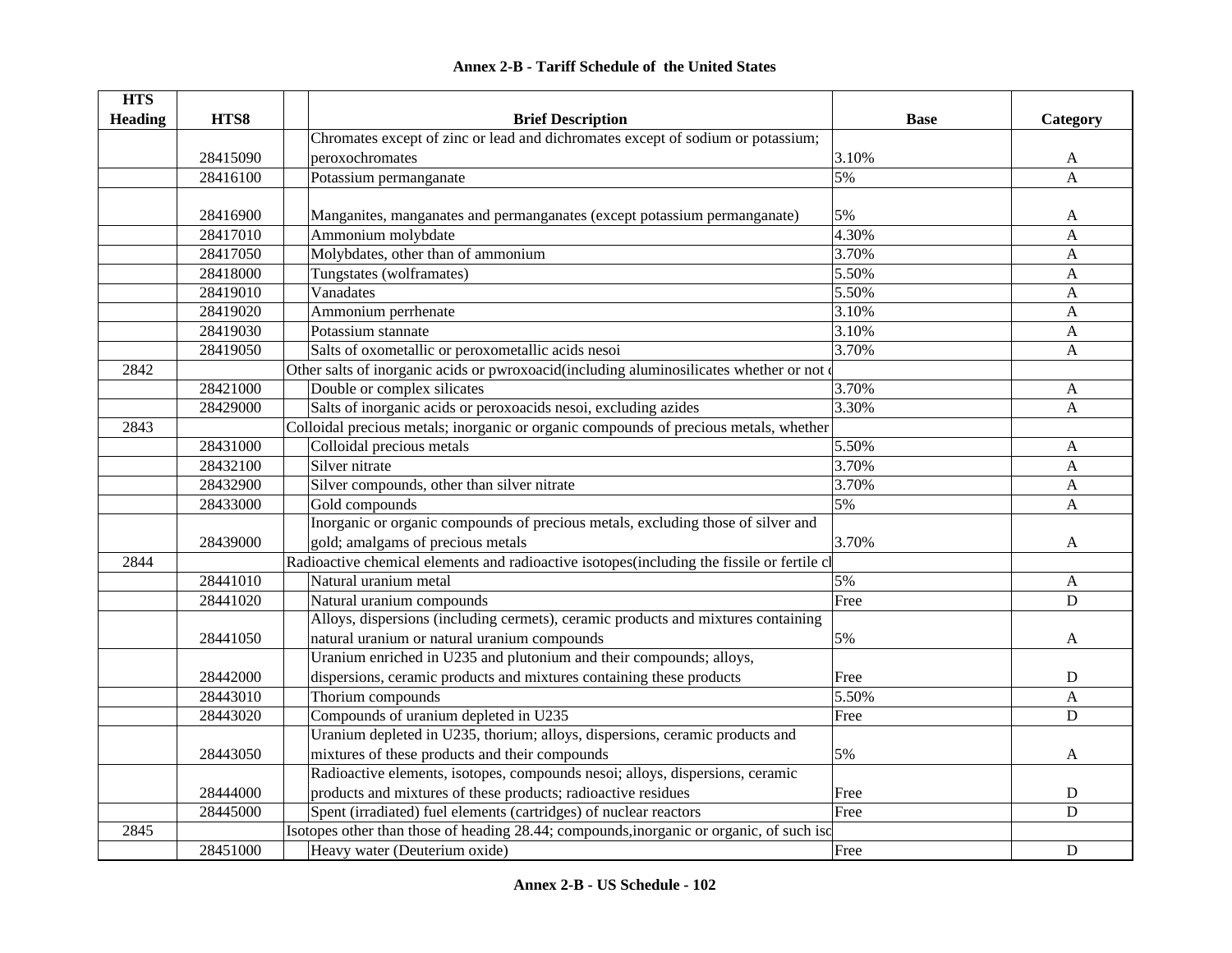| <b>Annex 2-B - Tariff Schedule of the United States</b> |  |
|---------------------------------------------------------|--|
|---------------------------------------------------------|--|

| <b>HTS</b>     |          |                                                                                            |             |             |
|----------------|----------|--------------------------------------------------------------------------------------------|-------------|-------------|
| <b>Heading</b> | HTS8     | <b>Brief Description</b>                                                                   | <b>Base</b> | Category    |
|                | 28459000 | Isotopes not in heading 2844 and their compounds other than heavy water                    | Free        | D           |
| 2846           |          | Compounds, inorganic or organic, of rare-earth metals, of yttrium or of scandium or of 1   |             |             |
|                | 28461000 | Cerium compounds                                                                           | 5.50%       | A           |
|                | 28469020 | Mixtures of rare-earth oxides or of rare-earth chlorides                                   | Free        | ${\bf D}$   |
|                |          | Yttrium materials and compounds containing by wt. >19% But < 85% yttrium                   |             |             |
|                | 28469040 | oxide equivalent                                                                           | Free        | ${\bf D}$   |
|                |          | Compounds, inorganic or organic, of rare-earth metals, of yttrium or of scandium,          |             |             |
|                | 28469080 | or of mixtures of these metals, nesoi                                                      | 3.70%       | A           |
| 2847           |          | Hydrogen peroxyde, whether or not solidified with urea.                                    |             |             |
|                | 28470000 | Hydrogen peroxide, whether or not solidified with urea                                     | 3.70%       | A           |
| 2848           |          | Phosphides, whether or not chemicelly defined, excluding ferrophosphorus.                  |             |             |
|                |          | Phosphide of copper (phosphor copper), containing more than 15 percent by                  |             |             |
|                | 28480010 | weight of phosphorus                                                                       | 2.60%       | A           |
|                |          | Phosphides of metals or nonmetals, excluding ferrophosphorus and phosphor                  |             |             |
|                | 28480090 | copper containing more than 15 percent by weight of phosphorus                             | Free        | $\mathbf D$ |
| 2849           |          | Carbides, whether or not chemicelly defined.                                               |             |             |
|                | 28491000 | Calcium carbide                                                                            | 1.80%       | A           |
|                | 28492010 | Silicon carbide, crude                                                                     | Free        | $\mathbf D$ |
|                | 28492020 | Silicon carbide, in grains, or ground, pulverized or refined                               | 0.50%       | A           |
|                | 28499010 | Boron carbide                                                                              | 3.70%       | A           |
|                | 28499020 | Chromium carbide                                                                           | 4.20%       | A           |
|                | 28499030 | Tungsten carbide                                                                           | 5.50%       | A           |
|                | 28499050 | Carbides, nesoi                                                                            | 3.70%       | A           |
| 2850           |          | Hydrides, nitrides, azides, silicides and borides, whether or not chemically defined, othe |             |             |
|                | 28500005 | Hydride, nitride, azide, silicide and boride of calcium                                    | Free        | $\mathbf D$ |
|                | 28500007 | Hydride, nitride, azide, silicide and boride of titanium                                   | 4.90%       | A           |
|                | 28500010 | Hydride, nitride, azide, silicide and boride of tungsten                                   | 5.50%       | A           |
|                | 28500020 | Hydride, nitride, azide, silicide and boride of vanadium                                   | 5.50%       | A           |
|                |          | Hydrides, nitrides, azides, silicides and borides other than of calcium, titanium,         |             |             |
|                | 28500050 | tungsten or vanadium                                                                       | 3.70%       | A           |
| 2851           |          | Other inorganic compounds (including distilled or conductivity water and water of simil    |             |             |
|                |          | Inorganic compounds, nesoi; liquid air; compressed air; amalgams, other than of            |             |             |
|                | 28510000 | precious metals                                                                            | 2.80%       | A           |
| 2901           |          | Acyclic hydrocarbons.                                                                      |             |             |
|                | 29011010 | Ethane and butane                                                                          | Free        | ${\bf D}$   |
|                | 29011030 | n-Pentane and isopentane                                                                   | Free        | D           |
|                |          | Saturated acyclic hydrocarbon (not ethane, butane, n-pentane or isopentane), derived       |             |             |
|                | 29011040 | in whole or part from petroleum, shale oil or natural gas                                  | Free        | D           |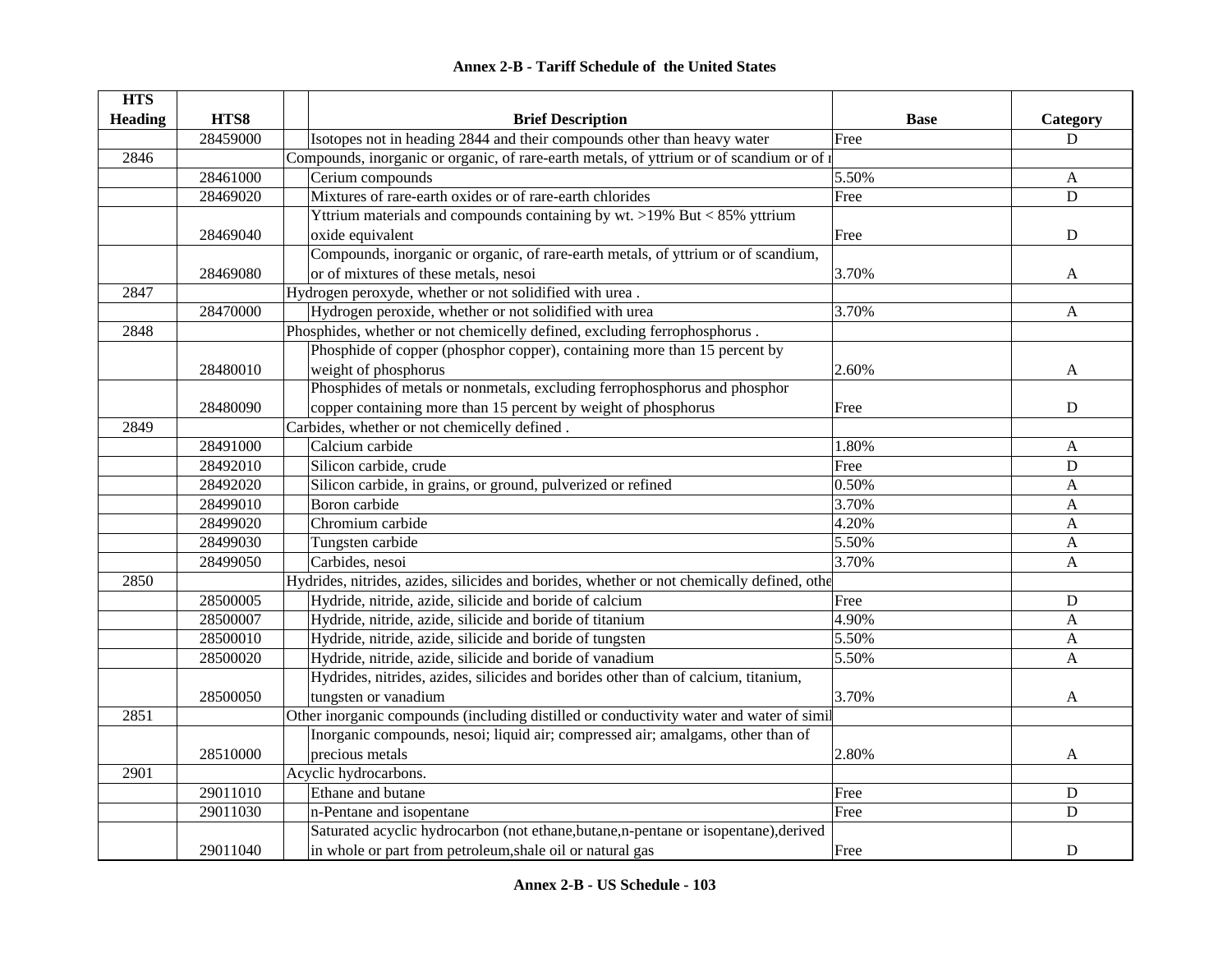#### **HTS Heading HTS8 Brief Description Base Category** 29011050Saturated acyclic hydrocarbon (not ethane,butane,n-pentane or isopentane),not derived in whole or part petroleum, shale oil or natural gas Free Free Free Press, and the D 29012100 Ethylene D 29012200 Propene (Propylene) Best and the Second Second Second Second Second Second Second Second Second Second Second Second Second Second Second Second Second Second Second Second Second Second Second Second Second Secon 29012300 Butene (Butylene) and isomers thereof Free D 29012410 | Buta-l,3-diene D 29012420 Isoprene, having a purity of 95 percent or more by weight Free Free D 29012450 Isoprene less than 95 percent pure Free D 29012910Unsaturated acyclic hydrocarbons, nesoi, derived in whole or in part from petroleum, shale oil or natural gas  $\qquad \qquad$  D 29012950 Unsaturated acyclic hydrocarbons, nesoi, not derived in whole or in part from petroleum, shale oil or natural gas  $\qquad \qquad$  D 2902Cyclic hydrocarbons. 29021100 Cyclohexane D 29021900Cyclanic hydrocarbons (except cyclohexane), cyclenic hydrocarbons and cycloterpenes and the property of the cycloterpenes and the property of the D D D D D D D D D D D D D D D D D D 29022000 Benzene Duitse Benzene Benzene Benzene Benzene Benzene Benzene Benzene Benzene Benzene Benzene Benzen 29023000 Toluene Free D29024100 o-Xylene Free D 29024200 m-Xylene Free D 29024300 p-Xylene Free D 29024400 Mixed xylene isomers **Free** Books and the United States of the United States of the United States of D 29025000 Styrene Free D 29026000 Ethylbenzene Download Barris (Expedition of the Download Barris of the D 29027000 Cumene Free D29029010 Pseudocumene Free D29029020Acenaphthene, chrysene, cymene, dimethylnaphthalenes, fluoranthene, fluorene, indene, mesitylene, and other specified cyclic hydrocarbons Free Free Free Press, provide the D 29029030 Alkylbenzenes and polyalkylbenzenes Free D 29029040 Anthracene and 1,4-di-(2-methylstyryl)benzene Free D 29029060 Biphenyl (diphenyl), in flakes Free D<br>29029090 Cyclic hydrocarbons, nesoi Free D **2902** Cyclic hydrocarbons, nesoi **Free** D 2903Halogenated derivatives of hydrocarbons. 29031100 Chloromethane (Methyl chloride) & chloroethane (Ethyl chloride) 5.50% A 29031200 Dichloromethane (Methylene chloride) 3.70% 3.70% A 29031300 Chloroform (Trichloromethane) 5.50% A 29031400 Carbon tetrachloride 2.30% A

# **Annex 2-B - Tariff Schedule of the United States**

29031500 1.2-Dichloroethane (Ethylene dichloride) 5.50% 5.50% A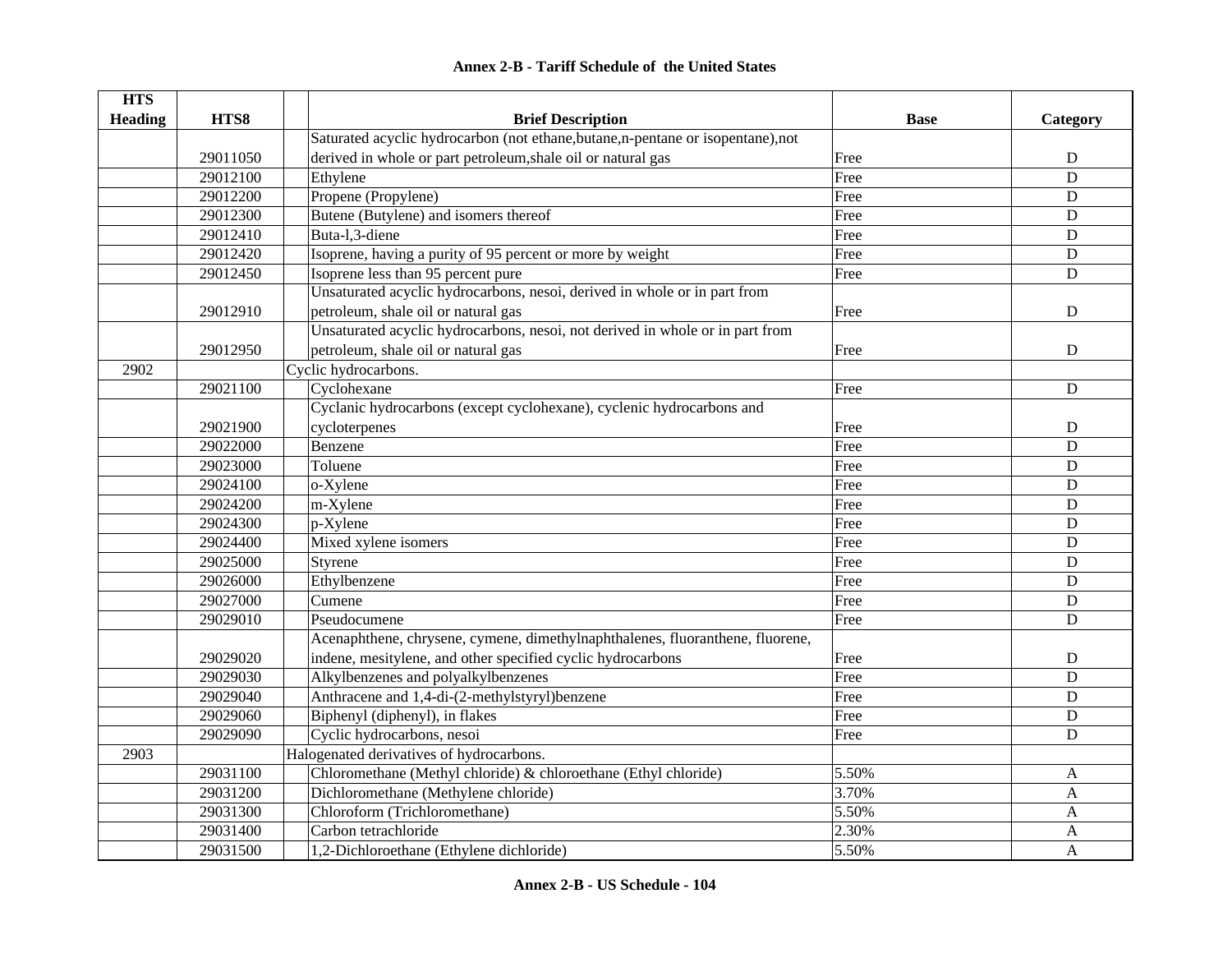| <b>HTS</b>     |          |                                                                                    |             |                |
|----------------|----------|------------------------------------------------------------------------------------|-------------|----------------|
| <b>Heading</b> | HTS8     | <b>Brief Description</b>                                                           | <b>Base</b> | Category       |
|                | 29031905 | 1,2-Dichloropropane (Propylene dichloride) and dichlorobutanes                     | 5.10%       | A              |
|                | 29031910 | Hexachloroethane and tetrachloroethane                                             | 3.70%       | A              |
|                | 29031930 | sec-Butyl chloride                                                                 | Free        | $\mathbf D$    |
|                | 29031960 | Saturated chlorinated derivatives of acyclic hydrocarbons, nesoi                   | 5.50%       | A              |
|                | 29032100 | Vinyl chloride (Chloroethylene)                                                    | 5.50%       | A              |
|                | 29032200 | Trichloroethylene                                                                  | 4.20%       | A              |
|                | 29032300 | Tetrachloroethylene (Perchloroethylene)                                            | 3.40%       | A              |
|                | 29032900 | Unsaturated chlorinated derivatives of acyclic hydrocarbons, nesoi                 | 5.50%       | A              |
|                | 29033005 | Ethylene dibromide                                                                 | 5.40%       | A              |
|                | 29033015 | Acetylene tetrabromide; alkyl bromides; methylene dibromide; and vinyl bromide     | Free        | $\mathbf D$    |
|                | 29033020 | Fluorinated, brominated or iodinated derivatives of acyclic hydrocarbons, nesoi    | 3.70%       | A              |
|                | 29034100 | Trichlorofluoromethane                                                             | 3.70%       | A              |
|                | 29034200 | Dichlorodifluoromethane                                                            | 3.70%       | A              |
|                | 29034300 | Trichlorotrifluoroethanes                                                          | 3.70%       | A              |
|                | 29034400 | Dichlorotetrafluoroethanes and chloropentafluoroethane                             | 3.70%       | A              |
|                |          | Other halogenated acyclic hydrocarbon derivatives perhalogenated only with         |             |                |
|                | 29034500 | fluorine and chlorine                                                              | 3.70%       | A              |
|                |          | Bromochlorodifluoromethane, bromotrifluoromethane and                              |             |                |
|                | 29034600 | dibromotetrafluoroethanes                                                          | 3.70%       | A              |
|                | 29034700 | Other perhalogenated acyclic hydrocarbon derivatives, nesoi                        | 3.70%       | A              |
|                | 29034910 | Bromochloromethane                                                                 | Free        | D              |
|                |          | Other halogenated derivatives of acyclic hydrocarbons containing two or more       |             |                |
|                | 29034990 | different halogens, nesoi                                                          | 3.70%       | A              |
|                | 29035100 | 1,2,3,4,5,6-Hexachlorocyclohexane                                                  | 5.50%       | $\overline{A}$ |
|                | 29035905 | Dibromoethyldibromocyclohexane                                                     | Free        | D              |
|                |          | Halogenated pesticides derived in whole or in part from benzene or other aromatic  |             |                |
|                | 29035910 | hydrocarbon, nesoi                                                                 | 5.50%       | A              |
|                |          | Halogenated products derived in whole or in part from benzene or other aromatic    |             |                |
|                | 29035915 | hydrocarbon, described in additional U.S. note 3 to sec. VI                        | 5.50%       | A              |
|                |          | Halogenated derivatives derived in whole or in part from benzene or other aromatic |             |                |
|                | 29035920 | hydrocarbon, nesoi                                                                 | 5.50%       | A              |
|                |          | Chlorinated, but not otherwise halogenated derivatives of cyclanic, cyclenic or    |             |                |
|                | 29035930 | cycloterpenic hydrocarbons, nesoi                                                  | 5.50%       | A              |
|                | 29035940 | 1,3,5,7,9,11-Hexabromocyclododecane                                                | 3.70%       | $\mathbf{A}$   |
|                | 29035960 | Tetrabromocyclooctane                                                              | Free        | D              |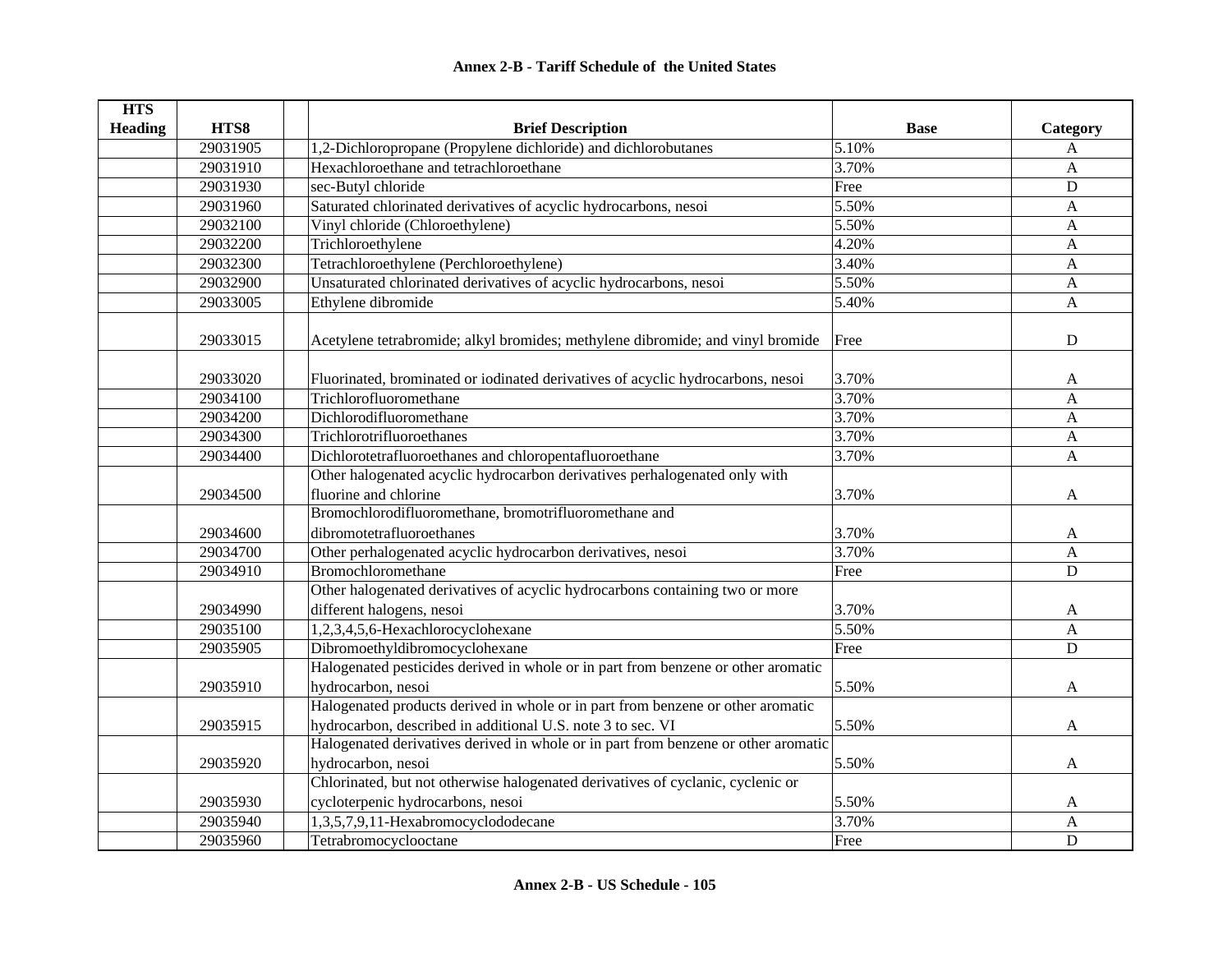| <b>Annex 2-B - Tariff Schedule of the United States</b> |  |
|---------------------------------------------------------|--|
|---------------------------------------------------------|--|

| <b>HTS</b>     |          |                                                                                                |             |              |
|----------------|----------|------------------------------------------------------------------------------------------------|-------------|--------------|
| <b>Heading</b> | HTS8     | <b>Brief Description</b>                                                                       | <b>Base</b> | Category     |
|                |          | Other halogenated derivatives of cyclanic etc hydrocarbons not deriv from benzene              |             |              |
|                | 29035970 | or other aromatic hydrocarbons                                                                 | 3.70%       | A            |
|                | 29036110 | Chlorobenzene                                                                                  | 5.50%       | $\mathbf{A}$ |
|                | 29036120 | o-Dichlorobenzene                                                                              | 5.50%       | A            |
|                | 29036130 | p-Dichlorobenzene                                                                              | 5.50%       | A            |
|                |          |                                                                                                |             |              |
|                | 29036200 | Hexachlorobenzene and DDT (1,1,1-Trichloro-2,2-bis(p-chlorophenyl)ethane)                      | 5.50%       | A            |
|                |          | 3-Bromo-alpha,alpha,alpha-trifluorotoluene; and other specified halogenated                    |             |              |
|                | 29036905 | derivatives of aromatic hydrocarbons                                                           | 5.50%       | A            |
|                | 29036908 | p-Chlorobenzotrifluoride; and 3,4-Dichlorobenzotrifluoride                                     | 5.50%       | A            |
|                |          | m-Dichlorobenzene; 1,1-dichloro-2,2-bis(p-ethylphenyl)ethane; and                              |             |              |
|                | 29036910 | trichlorobenzenes                                                                              | 5.50%       | A            |
|                | 29036915 | Triphenylmethyl chloride                                                                       | Free        | D            |
|                |          | Benzyl chloride (alpha-Chlorotoluene); benzotrichloride (alpha,alpha,alpha-                    |             |              |
|                | 29036920 | trichlorotoluene)                                                                              | 5.50%       | A            |
|                | 29036923 | Pentabromoethylbenzene                                                                         | Free        | D            |
|                | 29036927 | Tribromocumene                                                                                 | 5.50%       | $\mathbf{A}$ |
|                | 29036930 | Pesticides derived from halogenated derivatives of aromatic hydrocarbons                       | 5.50%       | A            |
|                | 29036980 | Other halogenated derivatives of aromatic hydrocarbons, nesoi                                  | 5.50%       | A            |
| 2904           |          | Sulphonated, nitrated or nitrosated derivatives of hydrocarbons, whether or not halogena       |             |              |
|                | 29041004 | 2-Anthracenesulfonic acid                                                                      | 5.50%       | $\mathbf{A}$ |
|                | 29041008 | Benzenesulfonyl chloride                                                                       | 5.50%       | A            |
|                |          | m-Benzenedisulfonic acid, sodium salt; 1,5-naphthalenedisulfonic acid; and p-                  |             |              |
|                | 29041010 | toluenesulfonyl chloride                                                                       | 5.50%       | A            |
|                |          |                                                                                                |             |              |
|                | 29041015 | Mixtures of 1,3,6-naphthalenetrisulfonic acid and 1,3,7-naphthalenetrisulfonic acid $ 5.50\% $ |             | A            |
|                |          | Aromatic derivatives of hydrocarbons containing only sulfo groups, their salts and             |             |              |
|                | 29041032 | ethyl esters, described in add. U.S. note 3 to sec. VI                                         | 5.50%       | A            |
|                |          | Aromatic derivatives of hydrocarbons containing only sulfo groups, their salts and             |             |              |
|                | 29041037 | ethyl esters, nesoi                                                                            | 5.50%       | A            |
|                |          | Nonaromatic derivatives of hydrocarbons containing only sulfo groups, their salts              |             |              |
|                | 29041050 | and ethyl esters, nesoi                                                                        | 4.20%       | A            |
|                | 29042010 | p-Nitrotoluene                                                                                 | 5.50%       | A            |
|                | 29042015 | p-Nitro-o-xylene                                                                               | 5.50%       | $\mathbf{A}$ |
|                | 29042020 | Trinitrotoluene                                                                                | Free        | $\mathbf D$  |
|                | 29042030 | 5-tert-Butyl-2,4,6-trinitro-m-xylene (Musk xylol) and other artificial musks                   | 5.50%       | A            |
|                |          |                                                                                                |             |              |
|                | 29042035 | Nitrated benzene, nitrated toluene (except p-nitrotoluene) or nitrated naphthalene             | 5.50%       | A            |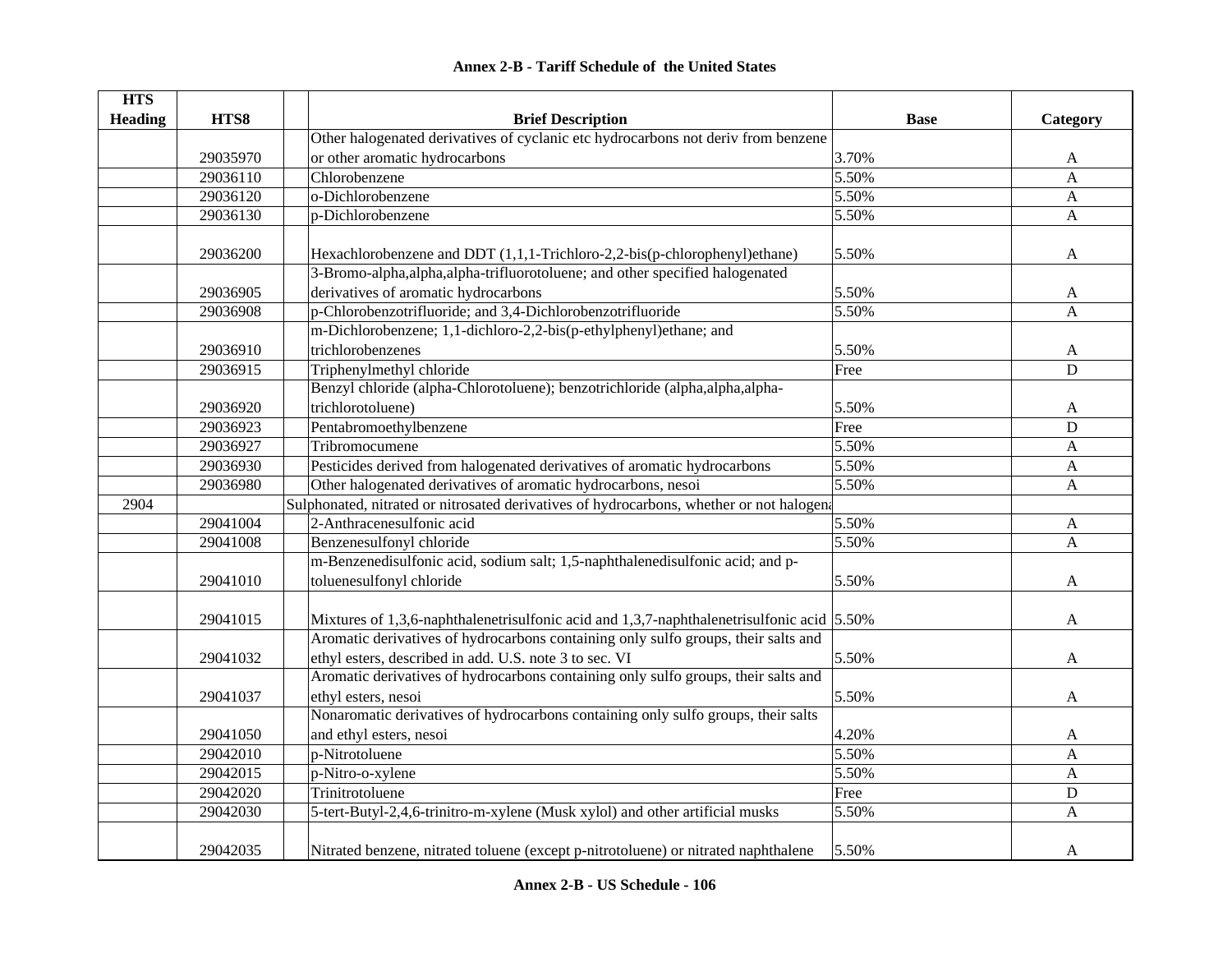| <b>HTS</b>     |          |                                                                                          |             |              |
|----------------|----------|------------------------------------------------------------------------------------------|-------------|--------------|
| <b>Heading</b> | HTS8     | <b>Brief Description</b>                                                                 | <b>Base</b> | Category     |
|                |          | Aromatic derivatives of hydrocarbons containing only nitro or only nitroso groups,       |             |              |
|                | 29042040 | described in additional U.S. note 3 to section VI                                        | 5.50%       | $\mathbf{A}$ |
|                |          | Aromatic derivatives of hydrocarbons containing only nitro or only nitroso groups,       |             |              |
|                | 29042045 | nesoi                                                                                    | 5.50%       | A            |
|                |          | Nonaromatic derivatives of hydrocarbons containing only nitro or only nitroso            |             |              |
|                | 29042050 | groups, nesoi                                                                            | 5.50%       | A            |
|                | 29049004 | o- and p-Nitrochlorobenzenes                                                             | 5.50%       | A            |
|                | 29049008 | m-Nitrochlorobenzene                                                                     | 5.50%       | A            |
|                |          | 4-Chloro-3-nitro-alpha,alpha,alpha-trifluorotoluene; and other specified aromatic        |             |              |
|                | 29049015 | sulfonated, nitrated or nitrosated deriv. of hydrocar.                                   | 5.50%       | A            |
|                | 29049020 | Nitrotoluenesulfonic acids                                                               | 5.50%       | A            |
|                |          | 1-Bromo-2-nitrobenzene; 1-chloro-3,4-dinitrobenzene; 1,2-dichloro-4-                     |             |              |
|                | 29049030 | nitrobenzene; and o-fluoronitrobenzene                                                   | 5.50%       | A            |
|                | 29049035 | 4,4'-Dinitrostilbene-2,2'-disulfonic acid                                                | 5.50%       | A            |
|                |          | Aromatic sulfonated, nitrated or nitrosated derivatives of hydrocarbons nesoi,           |             |              |
|                | 29049040 | described in additional U.S. note 3 to section VI                                        | 5.50%       | A            |
|                |          |                                                                                          |             |              |
|                | 29049047 | Aromatic sulfonated, nitrated or nitrosated derivatives of hydrocarbons, nesoi           | 5.50%       | A            |
|                |          |                                                                                          |             |              |
|                | 29049050 | Nonaromatic sulfonated, nitrated or nitrosated derivatives of hydrocarbons nesoi         | 3.70%       | A            |
| 2905           |          | Acyclic alcohols and their halogenated, sulphonated, nitrated or nitrosated derivatives. |             |              |
|                |          | Methanol (Methyl alcohol) imported only for use in producing synthetic natural gas       |             |              |
|                | 29051110 | (SNG) or for direct use as a fuel                                                        | Free        | $\mathbf D$  |
|                |          | Methanol (Methyl alcohol), other than imported only for use in producing synthetic       |             |              |
|                | 29051120 | natural gas (SNG) or for direct use as fuel                                              | 5.50%       | A            |
|                | 29051200 | Propan-1-ol (Propyl alcohol) and Propan-2-ol (isopropyl alcohol)                         | 5.50%       | $\mathbf{A}$ |
|                | 29051300 | Butan-1-ol (n-Butyl alcohol)                                                             | 5.50%       | A            |
|                | 29051410 | tert-Butyl alcohol, having a purity of less than 99 percent by weight                    | Free        | $\mathbf D$  |
|                |          | Butanols other than butan-1-ol and tert-butyl alcohol having a purity of less than 99    |             |              |
|                | 29051450 | percent by weight                                                                        | 5.50%       | A            |
|                | 29051500 | Pentanol (Amyl alcohol) and isomers thereof                                              | 5.50%       | A            |
|                | 29051600 | Octanol (Octyl alcohol) and isomers thereof                                              | 3.70%       | A            |
|                |          | Dodecan-1-ol (Lauryl alcohol); hexadecan-1-ol (Cetyl alcohol); octadecan-1-ol            |             |              |
|                | 29051700 | (Stearyl alcohol)                                                                        | 5%          | A            |
|                | 29051900 | Saturated monohydric alcohols, nesoi                                                     | 3.70%       | A            |
|                | 29052210 | Geraniol                                                                                 | 3%          | A            |
|                | 29052220 | Isophytol                                                                                | 3.70%       | A            |
|                | 29052250 | Acyclic terpene alcohols, other than geraniol and isophytol                              | 4.80%       | A            |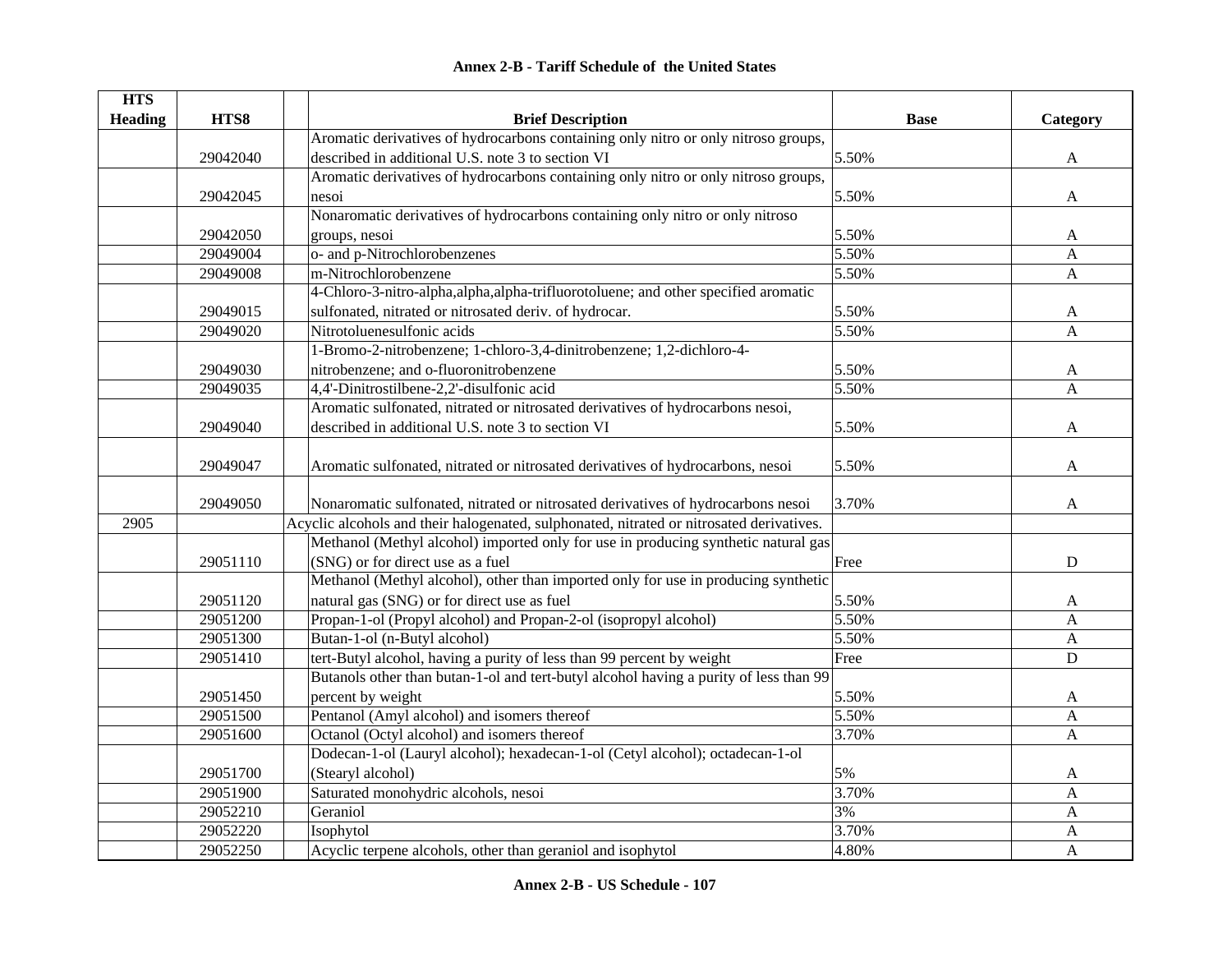| <b>HTS</b>     |          |                                                                                         |                |                |
|----------------|----------|-----------------------------------------------------------------------------------------|----------------|----------------|
| <b>Heading</b> | HTS8     | <b>Brief Description</b>                                                                | <b>Base</b>    | Category       |
|                | 29052910 | Allyl alcohol                                                                           | 5.50%          | A              |
|                |          | Unsaturated monohydric alcohols, other than allyl alcohol or acyclic terpene            |                |                |
|                | 29052990 | alcohols                                                                                | 3.70%          | A              |
|                | 29053100 | Ethylene glycol (Ethanediol)                                                            | 5.50%          | $\mathbf{A}$   |
|                | 29053200 | Propylene glycol (Propane-1,2-diol)                                                     | 5.50%          | $\mathbf{A}$   |
|                | 29053910 | Butylene glycol                                                                         | 5.50%          | A              |
|                | 29053920 | Neopentyl glycol                                                                        | 5.50%          | A              |
|                | 29053960 | Hexylene glycol                                                                         | Free           | $\mathbf D$    |
|                | 29053990 | Dihydric alcohols (diols), nesoi                                                        | 5.50%          | A              |
|                | 29054100 | 2-Ethyl-2-(hydroxymethyl)propane-1,3-diol (Trimethylolpropane)                          | 3.70%          | A              |
|                | 29054200 | Pentaerythritol                                                                         | 3.70%          | $\mathbf{A}$   |
|                | 29054300 | Mannitol                                                                                | 4.60%          | $\overline{A}$ |
|                | 29054400 | D-glucitol (Sorbitol)                                                                   | 4.90%          | A              |
|                | 29054500 | Glycerol                                                                                | $0.5$ cents/kg | $\mathbf{A}$   |
|                | 29054910 | Triols and tetrols                                                                      | 3.70%          | $\mathbf{A}$   |
|                | 29054920 | Esters of glycerol formed with the acids of heading 2904                                | 5.50%          | $\mathbf{A}$   |
|                | 29054930 | Xylitol                                                                                 | Free           | D              |
|                | 29054940 | Polyhydric alcohols derived from sugars, nesoi                                          | 5.50%          | $\mathbf{A}$   |
|                | 29054950 | Polyhydric alcohols, nesoi                                                              | 5.50%          | $\mathbf{A}$   |
|                | 29055100 | Ethchlorvynol (INN)                                                                     | Free           | $\mathbf D$    |
|                |          |                                                                                         |                |                |
|                | 29055910 | Halogenated, sulfonated, nitrated or nitrosated derivatives of monohydric alcohols      | 5.50%          | A              |
|                | 29055930 | Dibromoneopentylglycol                                                                  | Free           | D              |
|                |          | Halogenated, sulfonated, nitrated or nitrosated derivatives of acyclic alcohols,        |                |                |
|                | 29055990 | nesoi                                                                                   | 5.50%          | A              |
| 2906           |          | Cyclic alcohols and their halogenated, sulphonated, nitrated or nitrosated derivatives. |                |                |
|                | 29061100 | Menthol                                                                                 | 2.10%          | A              |
|                | 29061200 | Cyclohexanol, methylcyclohexanols and dimethylcyclohexanols                             | 5.50%          | $\mathbf{A}$   |
|                | 29061310 | Inositols                                                                               | Free           | D              |
|                | 29061350 | <b>Sterols</b>                                                                          | 3.70%          | $\mathbf{A}$   |
|                | 29061400 | Terpineols                                                                              | 5.50%          | A              |
|                |          | 4,4'-Isopropylidenedicyclohexanol;and mixt. w/not less 90% stereoisomers of 2-          |                |                |
|                | 29061910 | isopropyl-5-methylcyclohexanol but n/o 30% any 1 stereoisomer                           | Free           | D              |
|                |          | Other cyclanic, cyclenic or cycloterpenic alcohols and their halogenated,               |                |                |
|                | 29061950 | sulfonated, nitrated or nitrosated derivatives                                          | 5.50%          | A              |
|                | 29062100 | Benzyl alcohol                                                                          | 5.50%          | $\overline{A}$ |
|                | 29062910 | Phenethyl alcohol                                                                       | 5.50%          | A              |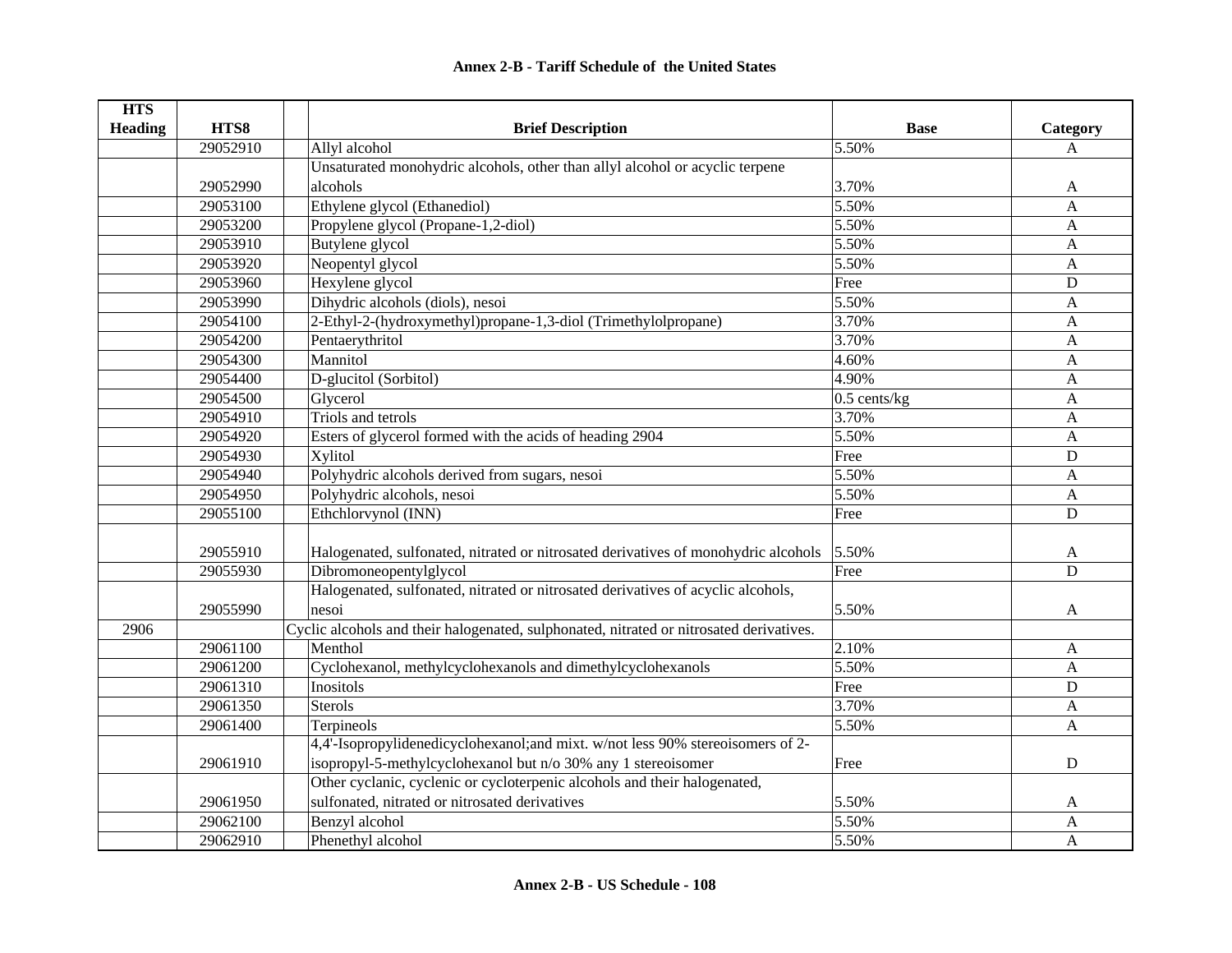#### **HTS Heading HTS8 Brief Description Base Category** 29062920Odoriferous or flavoring compounds of aromatic alcohols and their halogenated, sulfonated, nitrated or nitrosated derivatives, nesoi 5.50% 5.50% A 29062930 1,1-Bis(4-chlorophenyl)-2,2,2-trichloroethanol (Dicofol); and p-nitrobenzyl alcohol Free D29062960Other aromatic alcohols and their halogenated, sulfonated, nitrated or nitrosated derivatives A and A and A and A and A and A and A and A and A and A and A and A and A and A and A and A and A 2907Phenols; phenol-alcohols. 29071100 Phenol (Hydroxybenzene) and its salts 5.50% 5.50% A 29071200 Cresols and their salts 4.20% A 29071300 Octylphenol, nonylphenol and their isomers; salts thereof 5.50% 5.50% A 29071400 Xylenols and their salts **Example 20071400** Free D 29071510 alpha-Naphthol A 3.50% A 29071530 20071530 20071530 20071530 20071530 20071530 20071530 20071530 20071530 20071530 200716020 200716020 29071560 Naphthols and their salts, other than alpha-Naphthol and 2-Naphthol 5.50% A 29071910 Alkylcresols 5.50% A 29071920 | Alkylphenols **Alkylphenols** 5.50% A 29071940 Thymol 4.20% A 29071960 2-t-Butyl ethyl phenol; and 6-t-butyl-2,4-xylenol Free Free D 29071980 Other monophenols A and the state of the state of the state of the state of the state of the state of the state of the state of the state of the state of the state of the state of the state of the state of the sta  $29072100$  Resorcinol and its salts  $29072100$  Resorcinol and its salts 29072210 Hydroquinone (Quinol) and its salts, photographic grade 5.50% 5.50% A 29072250 Hydroquinone (Quinol) and its salts, other than photographic grade 5.50% A 29072300 4,4'-Isopropylidenediphenol (Bisphenol A, Diphenylolpropane) and its salts 5.50% A 29072905 Phenol-alcohols A (2007) 29072905 Phenol-alcohols A (3.50% A (3.50% A (3.50% A  $\pm$ 29072910 Pyrogallic acid A 29072915 4,4'-Biphenol Free D 29072925 tert-Butylhydroquinone 5.50% A 29072990 Other polyphenols, nesoi 5.50% A 2908Halogenated, sulphonated, nitrated or nitrosated derivatives of phenols or phenol-alcoho 29081005 2,2-Bis(4-hydroxyphenyl)-1,1,1,3,3,3-hexafluoropropane Free D 29081010 6-Chloro-m-cresol [OH=1]; m-chlorophenol; and chlorothymol 5.50% A 29081015 3-Hydroxy-alpha,alpha,alpha-trifluorotoluene 5.50% A 29081020 Pentachlorophenol and its salts; and 2,4,5-trichlorophenol and its salts 5.50% A 29081025 Tetrabromobisphenol A 5.50% A 29081035Derivatives of phenols or phenol-alcohols containing only halogen substituents and their salts described in add. U.S. note 3 to sec. VI  $5.50\%$  A 29081060Other halogenated, sulfonated, nitrated or nitrosated derivatives of phenol or phenol-alcohols A and the set of the set of the set of the set of the set of the set of the set of the set of the set of the set of the set of the set of the set of the set of the set of the set of the set of the set of th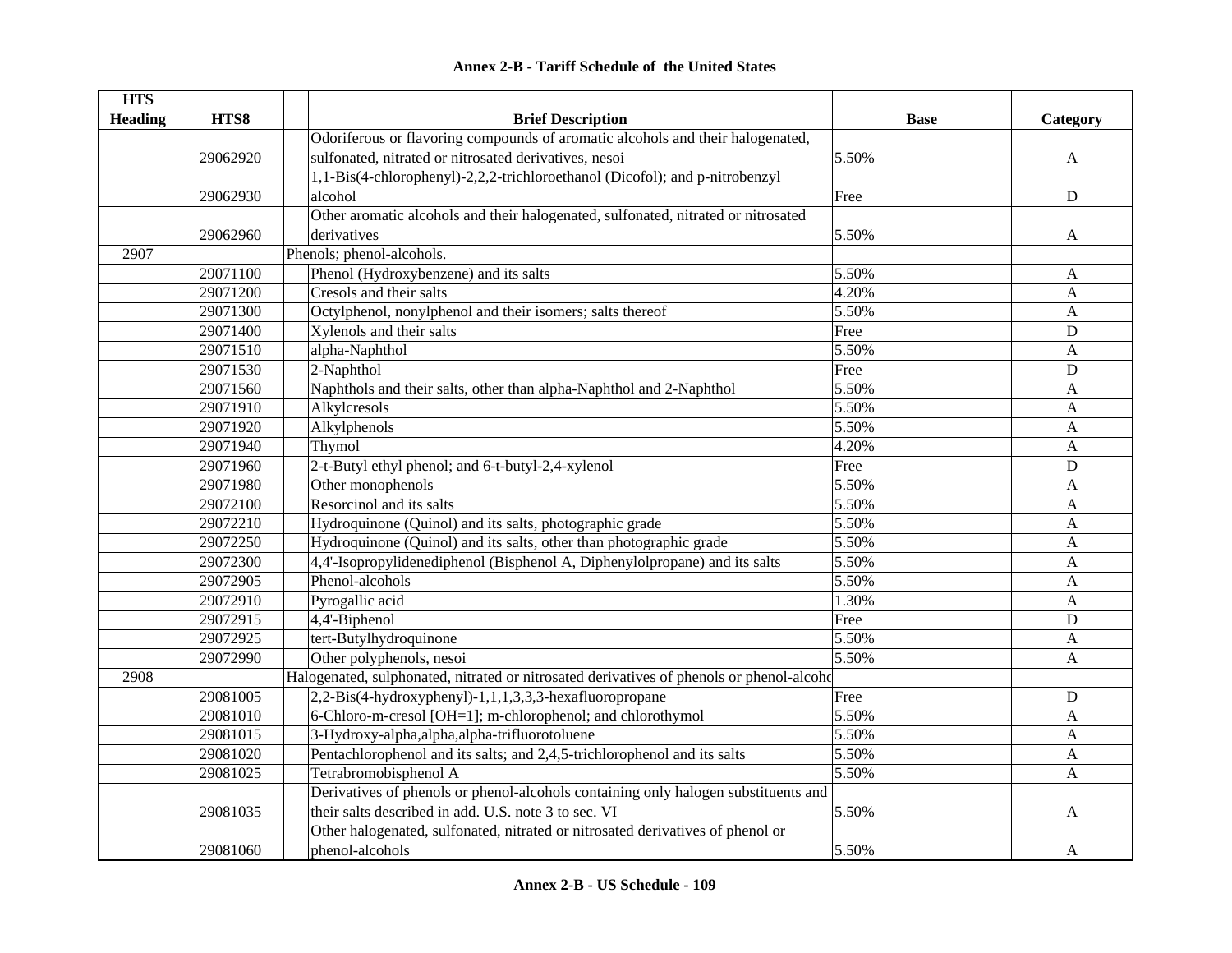| <b>HTS</b>     |          |                                                                                           |             |              |
|----------------|----------|-------------------------------------------------------------------------------------------|-------------|--------------|
| <b>Heading</b> | HTS8     | <b>Brief Description</b>                                                                  | <b>Base</b> | Category     |
|                |          | Specified derivatives of phenols or phenol-alcohols containing only sulfo groups,         |             |              |
|                | 29082004 | their salts and esters                                                                    | 5.50%       | A            |
|                | 29082008 | 4-Hydroxy-1-naphthalenesulfonic acid                                                      | Free        | $\mathbf D$  |
|                | 29082015 | 1,8-Dihydroxynaphthalene-3,6-disulfonic acid and its sodium salt                          | 5.50%       | $\mathbf{A}$ |
|                |          | Derivatives nesoi, of phenols or phenol-alcohols cont. only sulfo groups, their salts     |             |              |
|                | 29082020 | and esters, described in add. U.S. note 3 to section VI                                   | 5.50%       | A            |
|                |          | Derivatives of phenol or phenol-alcohols containing only sulfo groups, their salts        |             |              |
|                | 29082060 | and esters, nesoi                                                                         | 5.50%       | A            |
|                | 29089004 | p-Nitrophenol                                                                             | 5.50%       | A            |
|                | 29089008 | Nitrophenols, except p-nitrophenol                                                        | 5.50%       | $\mathbf{A}$ |
|                | 29089024 | 4,6-Dinitro-o-cresol                                                                      | 5.50%       | A            |
|                | 29089028 | 4-Nitro-m-cresol                                                                          | 5.50%       | A            |
|                | 29089030 | Dinitrobutylphenol and its salts                                                          | 5.50%       | $\mathbf{A}$ |
|                |          | Halogenated, sulfonated, nitrated or nitrosated derivatives of phenols or phenol-         |             |              |
|                | 29089040 | alcohols described in additional U.S. note 3 to section VI                                | 5.50%       | A            |
|                |          | Halogenated, sulfonated, nitrated or nitrosated derivatives of phenols or phenol-         |             |              |
|                | 29089050 | alcohols, nesoi                                                                           | 5.50%       | A            |
| 2909           |          | Ethers, ether-alcohols, ether-phenols, ether-alcohol-phenols, alcohol peroxides, ether pe |             |              |
|                | 29091100 | Diethyl ether                                                                             | 1%          | A            |
|                | 29091914 | Methyl tertiay-butyl ether. (MTBE)                                                        | 5.50%       | $\mathbf{A}$ |
|                | 29091918 | Ethers of acyc monohydric alcohols & deriv, nesoi                                         | 5.50%       | $\mathbf{A}$ |
|                | 29091930 | Triethylene glycol dichloride                                                             | Free        | $\mathbf D$  |
|                |          | Ethers of polyhydric alcohols and their halogenated, sulfonated, nitrated or              |             |              |
|                | 29091960 | nitrosated derivatives, nesoi                                                             | 5.50%       | A            |
|                |          | Cyclanic, cyclenic or cycloterpenic ethers and their halogenated, sulfonated,             |             |              |
|                | 29092000 | nitrated or nitrosated derivatives                                                        | 3.70%       | A            |
|                |          | 5-Chloro-2-nitroanisole; 6-chloro-3-nitro-p-dimethoxybenzene; and dimethyl                |             |              |
|                | 29093005 | diphenyl ether                                                                            | 5.50%       | A            |
|                | 29093007 | Decabromodiphenyl oxide; and octabromodiphenyl oxide                                      | 5.50%       | A            |
|                |          | Bis-(tribromophenoxy)ethane; pentabromodiphenyl oxide; and                                |             |              |
|                | 29093009 | tetradecabromodiphenoxy benzene                                                           | Free        | ${\bf D}$    |
|                |          |                                                                                           |             |              |
|                | 29093010 | 6-tert-Butyl-3-methyl-2,4-dinitroanisole (Musk ambrette) and other artificial musks 5.50% |             | A            |
|                |          | Odoriferous or flavoring compounds of aromatic ethers and their halogenated,              |             |              |
|                | 29093020 | sulfonated, nitrated or nitrosated derivatives, nesoi                                     | 5.50%       | A            |
|                |          | Pesticides, of aromatic ethers and their halogenated, sulfonated, nitrated or             |             |              |
|                | 29093030 | nitrosated derivatives                                                                    | 5.50%       | A            |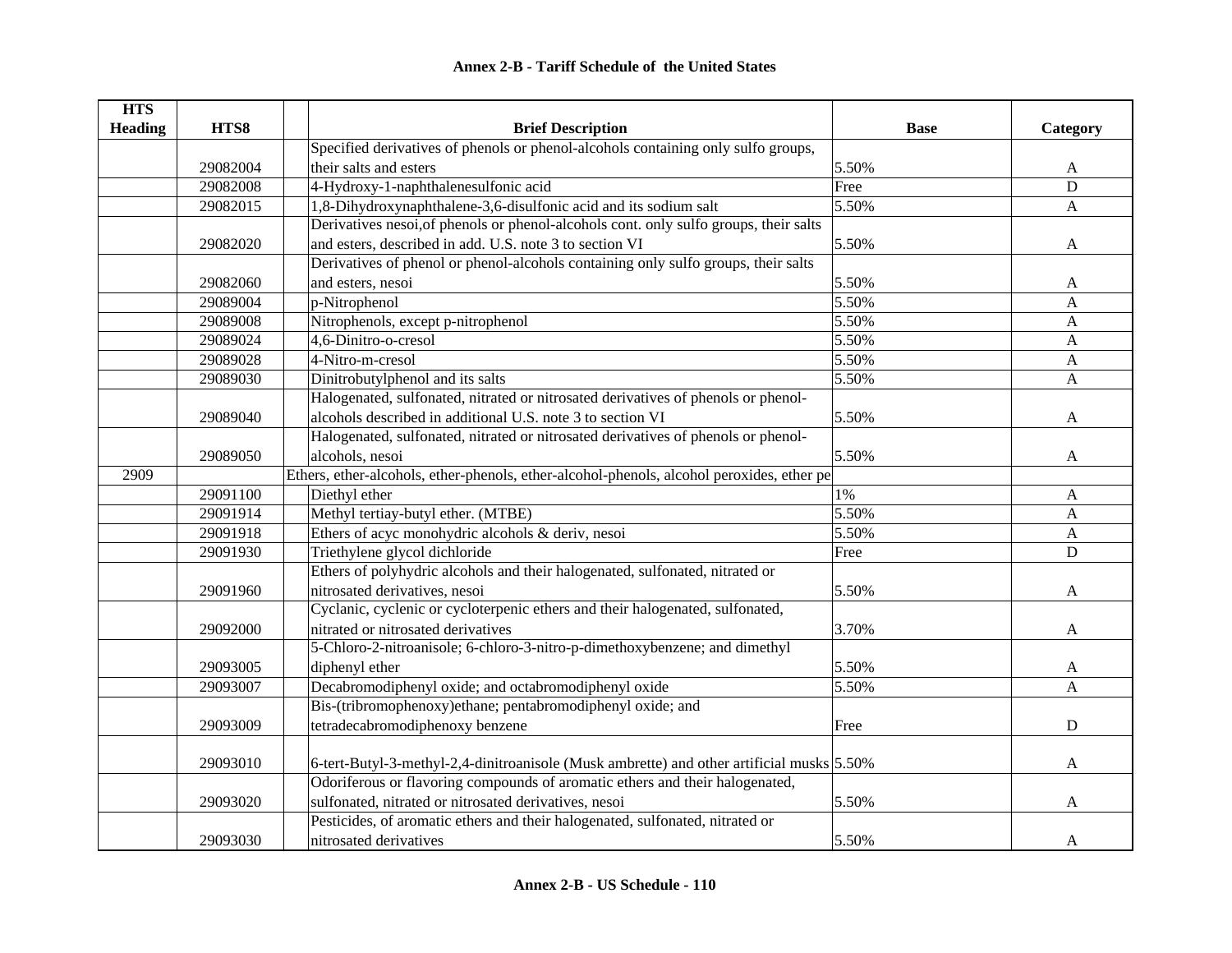| <b>HTS</b>     |                                                                                      |                                                                                      |             |              |
|----------------|--------------------------------------------------------------------------------------|--------------------------------------------------------------------------------------|-------------|--------------|
| <b>Heading</b> | HTS8                                                                                 | <b>Brief Description</b>                                                             | <b>Base</b> | Category     |
|                |                                                                                      | Aromatic ethers and their halogenated, sulfonated, nitrated or nitrosated            |             |              |
|                | derivatives, nesoi, described in add. U.S. note 3 to section VI<br>29093040<br>5.50% |                                                                                      |             | A            |
|                |                                                                                      | Other aromatic ethers and their halogenated, sulfonated, nitrated, or nitrosated     |             |              |
|                | 29093060                                                                             | derivatives, nesoi                                                                   | 5.50%       | A            |
|                | 29094100                                                                             | 2,2'-Oxydiethanol (Diethylene glycol, Digol)                                         | 5.50%       | A            |
|                | 29094200                                                                             | Monomethyl ethers of ethylene glycol or of diethylene glycol                         | 5.50%       | A            |
|                | 29094300                                                                             | Monobutyl ethers of ethylene glycol or of diethylene glycol                          | 5.50%       | $\mathbf{A}$ |
|                |                                                                                      |                                                                                      |             |              |
|                | 29094400                                                                             | Monoalkyl (except monomethyl) ethers of ethylene glycol or of diethylene glycol      | 5.50%       | A            |
|                | 29094905                                                                             | Guaifenesin                                                                          | Free        | ${\bf D}$    |
|                |                                                                                      | Other aromatic ether-alcohols, their halogenated, sulfonated, nitrated or nitrosated |             |              |
|                | 29094910                                                                             | derivatives described in add. US note 3 to section VI                                | 5.50%       | A            |
|                |                                                                                      | Aromatic ether-alcohols and their halogenated, sulfonated, nitrated or nitrosated    |             |              |
|                | 29094915                                                                             | derivatives, nesoi                                                                   | 5.50%       | A            |
|                | 29094920                                                                             | Nonaromatic glycerol ethers                                                          | 3.70%       | A            |
|                | 29094930                                                                             | Di-pentaerythritol having a purity of 94% or more by weight                          | Free        | $\mathbf D$  |
|                |                                                                                      | Other non-aromatic ether-alcohols and their halogenated, sulfonated, nitrated or     |             |              |
|                | 29094960                                                                             | nitrosated derivatives                                                               | 5.50%       | A            |
|                | 29095010                                                                             | 4-Ethylguaiacol                                                                      | 5.50%       | $\mathbf{A}$ |
|                | 29095020                                                                             | Guaiacol and its derivatives                                                         | 5.50%       | $\mathbf{A}$ |
|                |                                                                                      | Odoriferous or flavoring compounds of ether-phenols, ether-alcohol-phenols &         |             |              |
|                | 29095040                                                                             | their halogenated, sulfonated, nitrated, nitrosated derivatives                      | 4.80%       | A            |
|                |                                                                                      | Ether-phenols, ether-alcohol-phenols & their halogenated, sulfonated, nitrated,      |             |              |
|                | 29095045                                                                             | nitrosated derivatives nesoi, in add. U.S. note 3 to sec. VI                         | 5.50%       | A            |
|                |                                                                                      | Ether-phenols, ether-alcohol-phenols and their halogenated, sulfonated, nitrated or  |             |              |
|                | 29095050                                                                             | nitrosated derivatives, nesoi                                                        | 5.50%       | A            |
|                |                                                                                      | Aromatic alcohol, ether and ketone peroxides and their halogenated, sulfonated,      |             |              |
|                | 29096010                                                                             | nitrated, nitrosated derivatives, in add. US note 3 sec. VI                          | 5.50%       | A            |
|                |                                                                                      | Aromatic alcohol peroxides, ether peroxides, ketone peroxides and their              |             |              |
|                | 29096020                                                                             | halogenated, sulfonated, nitrated or nitrosated derivatives, nesoi                   | 5.50%       | A            |
|                |                                                                                      | Nonaromatic alcohol, ether and ketone peroxides and their halogenated, sulfonated,   |             |              |
|                | 29096050                                                                             | nitrated or nitrosated derivatives                                                   | 3.70%       | A            |
| 2910           |                                                                                      | Epoxides, epoxyalcohols, epoxyphenols and epoxyethers, with a three-membered ring, a |             |              |
|                | 29101000                                                                             | Oxirane (Ethylene oxide)                                                             | 5.50%       | A            |
|                | 29102000                                                                             | Methyloxirane (Propylene oxide)                                                      | 5.50%       | A            |
|                | 29103000                                                                             | 1-Chloro-2,3-epoxypropane (Epichlorohydrin)                                          | 3.70%       | $\mathbf A$  |
|                | 29109010                                                                             | Butylene oxide                                                                       | 4.60%       | A            |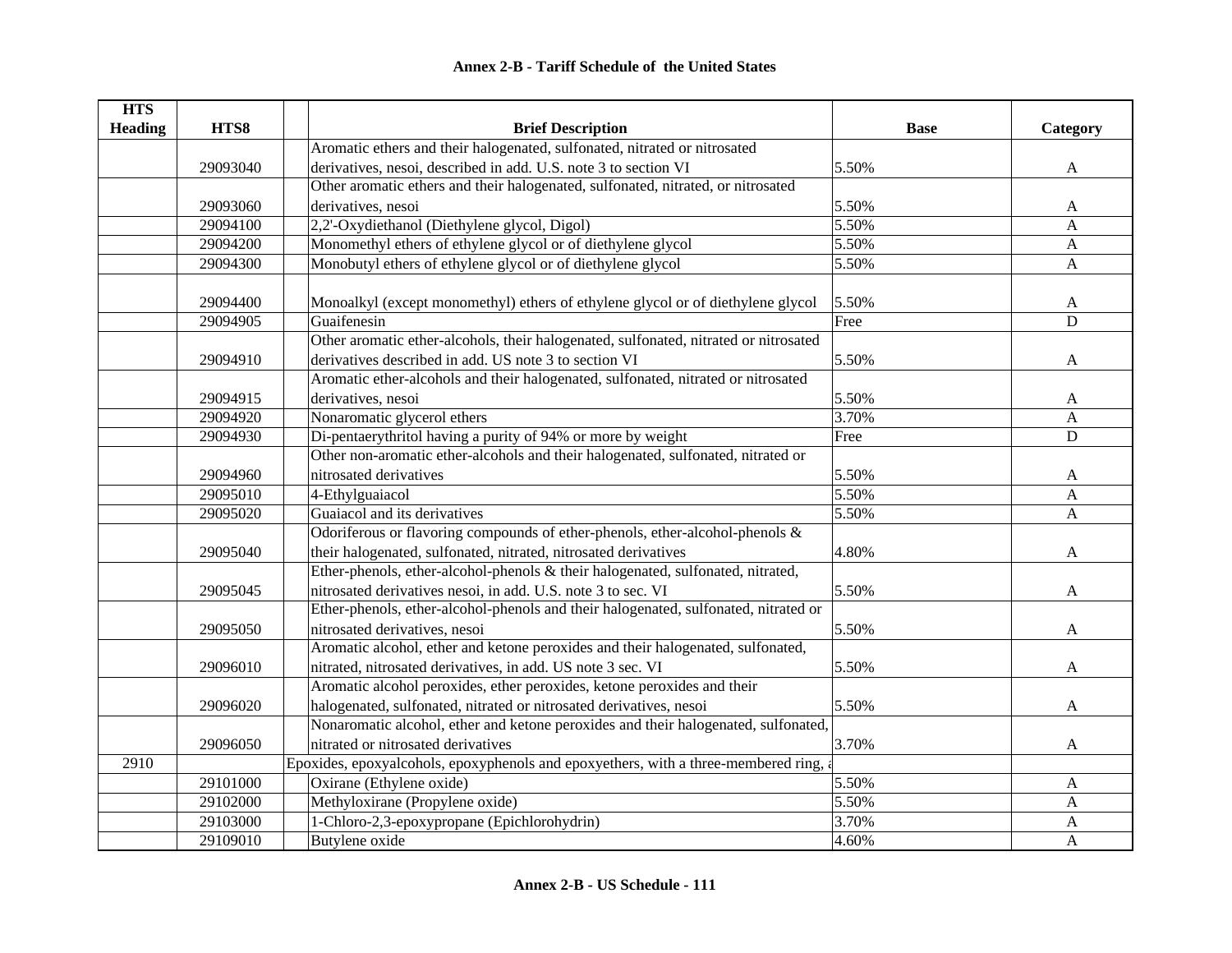| <b>HTS</b>     |          |                                                                                          |             |              |
|----------------|----------|------------------------------------------------------------------------------------------|-------------|--------------|
| <b>Heading</b> | HTS8     | <b>Brief Description</b>                                                                 | <b>Base</b> | Category     |
|                |          | Aromatic epoxides, epoxyalcohols, epoxyphenols and epoxyethers, with a three-            |             |              |
|                | 29109020 | membered ring, and their derivatives, nesoi                                              | 5.50%       | $\mathbf{A}$ |
|                |          | Nonaromatic epoxides, epoxyalcohols, epoxyphenols and epoxyethers, with a three-         |             |              |
|                | 29109050 | membered ring, and their derivatives, nesoi                                              | 4.80%       | A            |
| 2911           |          | Acetals and hemiacetals, whether or not with other oxygen function, and their halogenat  |             |              |
|                | 29110010 | 1,1-Bis-(1-methylethoxy)cyclohexane                                                      | Free        | ${\bf D}$    |
|                |          | Acetals and hemiacetals, whether or not with other oxygen function, and their            |             |              |
|                | 29110050 | halogenated, sulfonated, nitrated or nitrosated derivatives                              | 5.30%       | A            |
| 2912           |          | Aldehydes, whether or not with other oxygen function; cyclic polymers of aldehydes; pa   |             |              |
|                | 29121100 | Methanal (Formaldehyde)                                                                  | 2.80%       | A            |
|                | 29121200 | Ethanal (Acetaldehyde)                                                                   | 5.50%       | $\mathbf{A}$ |
|                | 29121300 | Butanal (Butyraldehyde, normal isomer)                                                   | 5.50%       | A            |
|                | 29121910 | Citral                                                                                   | 5.50%       | A            |
|                |          | Odoriferous or flavoring compounds of acyclic aldehydes without other oxygen             |             |              |
|                | 29121920 | function, nesoi                                                                          | 4.80%       | A            |
|                | 29121930 | Glyoxal                                                                                  | 3.70%       | A            |
|                | 29121940 | Isobutanal                                                                               | 5.50%       | A            |
|                | 29121950 | Acyclic aldehydes without other oxygen function, nesoi                                   | 5.50%       | A            |
|                | 29122100 | Benzaldehyde                                                                             | 5.50%       | A            |
|                | 29122910 | Phenylacetaldehyde                                                                       | 5.50%       | A            |
|                | 29122930 | 3,4-Dimethylbenzaldehyde; paraldehyde, USP grade; and p-tolualdehyde                     | Free        | $\mathbf D$  |
|                | 29122960 | Other cyclic aldehydes without other oxygen function                                     | 5.50%       | A            |
|                | 29123010 | Aromatic aldehyde-alcohols                                                               | 5.50%       | A            |
|                | 29123020 | Hydroxycitronellal                                                                       | 4.80%       | A            |
|                | 29123050 | Nonaromatic aldehyde-alcohols, other than hydroxycitronellal                             | 5.10%       | A            |
|                | 29124100 | Vanillin (4-Hydroxy-3-methoxybenzaldehyde)                                               | 5.50%       | $\mathbf{A}$ |
|                | 29124200 | Ethylvanillin (3-Ethoxy-4-hydroxy-benzaldehyde)                                          | 5.50%       | A            |
|                | 29124910 | p-Anisaldehyde                                                                           | 5.50%       | $\mathbf A$  |
|                | 29124915 | P-Hydroxybenzaldehyde                                                                    | Free        | $\mathbf D$  |
|                |          | Other aromatic aldehyde-ethers, aldehyde-phenols and aldehydes with other                |             |              |
|                | 29124925 | oxygen function                                                                          | 5.50%       | A            |
|                |          | Nonaromatic aldehyde-ethers, aldehyde-phenols and aldehydes with other oxygen            |             |              |
|                | 29124950 | function, nesoi                                                                          | 4.80%       | A            |
|                | 29125010 | Metaldehyde from cyclic polymers of aldehydes                                            | Free        | D            |
|                | 29125050 | Cyclic polymers of aldehydes, other than Metaldehyde.                                    | 5.50%       | A            |
|                | 29126000 | Paraformaldehyde                                                                         | 5.10%       | A            |
| 2913           |          | Halogenated, sulphonated, nitrated or nitrosated derivatives of products of heading 29.1 |             |              |
|                | 29130020 | 4-Fluoro-3-phenoxybenzaldehyde                                                           | Free        | ${\bf D}$    |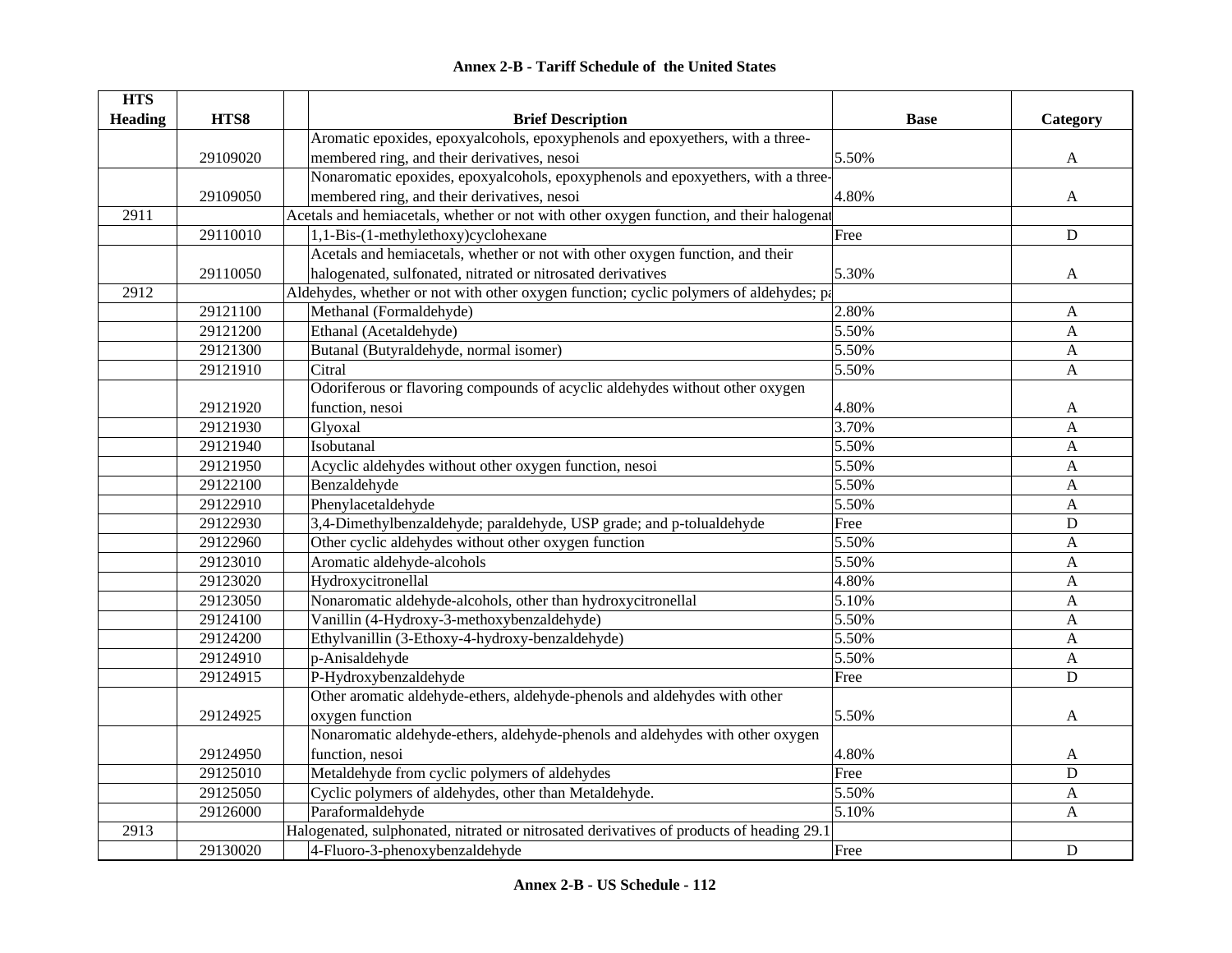| <b>HTS</b>                                                                         |                                                                 |                                                                                        |             |              |
|------------------------------------------------------------------------------------|-----------------------------------------------------------------|----------------------------------------------------------------------------------------|-------------|--------------|
| <b>Heading</b>                                                                     | HTS8                                                            | <b>Brief Description</b>                                                               | <b>Base</b> | Category     |
| Aromatic halogenated, sulfonated, nitrated or nitrosated derivatives of product of |                                                                 |                                                                                        |             |              |
|                                                                                    | 29130040                                                        | heading 2912                                                                           | 5.50%       | A            |
|                                                                                    |                                                                 | Nonaromatic halogenated, sulfonated, nitrated or nitrosated derivatives of products    |             |              |
|                                                                                    | 29130050                                                        | of heading 2912                                                                        | 5.50%       | A            |
| 2914                                                                               |                                                                 | Ketones and quinones, whether or not with other oxygen function, and their halogenated |             |              |
|                                                                                    | 29141110                                                        | Acetone, derived in whole or in part from cumene                                       | 5.50%       | $\mathbf{A}$ |
|                                                                                    | 29141150                                                        | Acetone, not derived in whole or in part from cumene                                   | Free        | ${\bf D}$    |
|                                                                                    | 29141200                                                        | Butanone (Methyl ethyl ketone)                                                         | 3.10%       | A            |
|                                                                                    | 29141300                                                        | 4-Methylpentan-2-one (Methyl isobutyl ketone)                                          | 4%          | $\mathbf{A}$ |
|                                                                                    | 29141900                                                        | Acyclic ketones without other oxygen function, nesoi                                   | 4%          | A            |
|                                                                                    | 29142110                                                        | Natural camphor                                                                        | Free        | ${\bf D}$    |
|                                                                                    | 29142120                                                        | Synthetic camphor                                                                      | 2.60%       | A            |
|                                                                                    | 29142210                                                        | Cyclohexanone                                                                          | 5.50%       | $\mathbf{A}$ |
|                                                                                    | 29142220                                                        | Methylcyclohexanone                                                                    | 5.50%       | A            |
|                                                                                    | 29142300<br>Ionones and methylionones<br>29142910<br>Isophorone |                                                                                        | 5.50%       | $\mathbf{A}$ |
|                                                                                    |                                                                 |                                                                                        | 4%          | $\mathbf{A}$ |
|                                                                                    |                                                                 |                                                                                        |             |              |
|                                                                                    | 29142950                                                        | Cyclanic, cyclenic or cycloterpenic ketones without other oxygen function, nesoi       | 4.80%       | A            |
|                                                                                    | 29143100                                                        | Phenylacetone (Phenylpropan-2-one)                                                     | 5.50%       | $\mathbf{A}$ |
|                                                                                    |                                                                 | 7-Acetyl-1,1,3,4,4,6-hexamethyltetrahydronaphthalene; 1-(2-                            |             |              |
|                                                                                    | 29143910                                                        | Naphthalenyl)ethanone; and 6-Acetyl-1,1,2,3,3,5-hexamethylindan                        | Free        | D            |
|                                                                                    | 29143990                                                        | Aromatic ketones without other oxygen function, nesoi                                  | 5.50%       | $\mathbf{A}$ |
|                                                                                    | 29144010                                                        | 4-Hydroxy-4-methylpentan-2-one (Diacetone alcohol)                                     | 4%          | A            |
|                                                                                    | 29144020                                                        | 1,2,3-Indantrione monohydrate (Ninhydrin)                                              | 5.50%       | A            |
|                                                                                    | 29144040                                                        | Aromatic ketone-alcohols and ketone-aldehydes, nesoi                                   | 5.50%       | $\mathbf{A}$ |
|                                                                                    | 29144060                                                        | 1,3-Dihydroxyacetone                                                                   | Free        | D            |
|                                                                                    | 29144090                                                        | Nonaromatic ketone-alcohols and ketone-aldehydes, nesoi                                | 4.80%       | A            |
|                                                                                    | 29145010                                                        | 5-Benzoyl-4-hydroxy-2-methoxy-benzenesulfonic acid                                     | Free        | D            |
|                                                                                    | 29145030                                                        | Aromatic ketone-phenols and ketones with other oxygen function                         | 5.50%       | $\mathbf{A}$ |
|                                                                                    | 29145050                                                        | Nonaromatic ketone-phenols and ketones with other oxygen function                      | 4%          | $\mathbf{A}$ |
|                                                                                    | 29146100                                                        | Anthraquinone                                                                          | Free        | D            |
|                                                                                    | 29146910                                                        | Photographic chemicals of quinones                                                     | 5.50%       | A            |
|                                                                                    | 29146920                                                        | Drugs of quinones                                                                      | 5.50%       | A            |
|                                                                                    | 29146960                                                        | 1,4-Dihydroxyanthraquinone; and 2-ethylanthraquinone                                   | Free        | ${\bf D}$    |
|                                                                                    | 29146990                                                        | Quinones, nesoi                                                                        | 5.50%       | $\mathbf{A}$ |
|                                                                                    |                                                                 | Specified aromatic halogenated, sulfonated, nitrated or nitrosated derivatives of      |             |              |
|                                                                                    | 29147010                                                        | ketones and quinones                                                                   | 5.50%       | A            |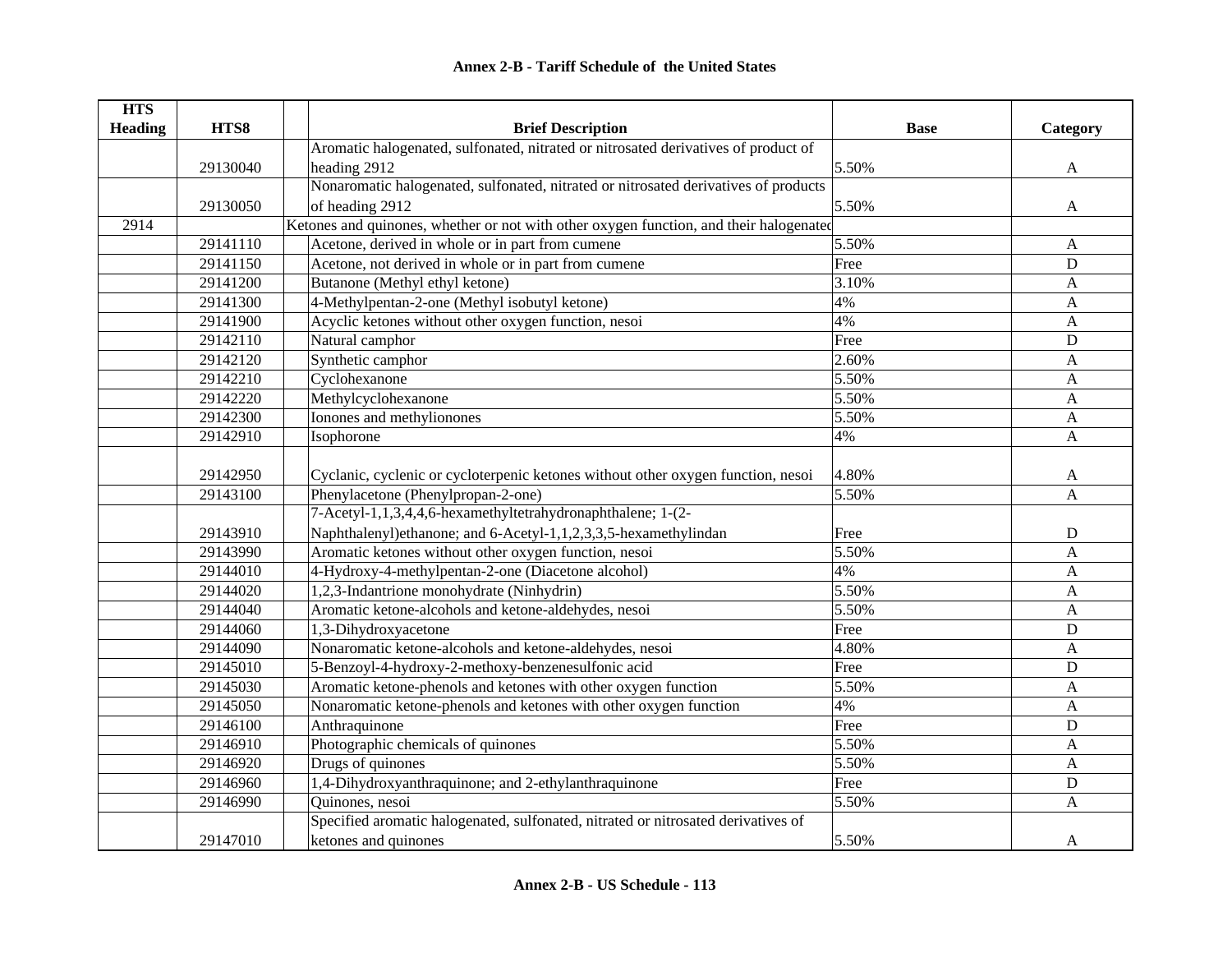# **HTS Heading are HTS8 are THTS8 Brief Description Brief Description Base Base Example Category** 29147030 Anthraquinone disulfonic acid, sodium salt; and 4-(3,4-dichlorophenyl)-1-tetralone Free 29147040Other halogenated, sulfonated, nitrated, or nitrosated derivatives of aromatic ketones & quinones whether or not with other oxygen function 5.50% A 29147060 1-Chloro-5-hexanone D 29147090Other halogenated, sulfonated, nitrated or nitrosated derivatives of non-aromatic ketones  $\&$  quinones whether or not w/other oxygen function  $4\%$   $4\%$ 2915Saturated acyclic monocarboxylic acids and their anhydrides, halides, peroxides and per 29151100 | Formic acid A 29151200 Salts of formic acid 5.50% A29151310 Aromatic esters of formic acid 5.50% A 29151350 Nonaromatic esters of formic acid 3.70% A 29152100 Acetic acid **Acetic acid** Acetic acid and the set of the set of the set of the set of the set of the set of the set of the set of the set of the set of the set of the set of the set of the set of the set of the se 29152200 Sodium acetate A and the set of the set of the set of the set of the set of the set of the set of the set of the set of the set of the set of the set of the set of the set of the set of the set of the set of the s 29152300 Cobalt acetates 4.20% A29152400 Acetic anhydride 3.50% Acetic and Acetic and Acetic and Acetic and Acetic and Acetic and Acetic and A 29152910 Cupric acetate monohydrate **Example 20152910** Cupric acetate monohydrate 29152950 Other salts of acetic acid A 2.80% A 29153100 Ethyl acetate A and the set of the set of the set of the set of the set of the set of the set of the set of the set of the set of the set of the set of the set of the set of the set of the set of the set of the se 29153200 Vinyl acetate A and the set of the set of the set of the set of the set of the set of the set of the set of the set of the set of the set of the set of the set of the set of the set of the set of the set of the se 29153300 **n-Butyl acetate** A 29153400 Solutyl acetate A and the set of the set of the set of the set of the set of the set of the set of the set of the set of the set of the set of the set of the set of the set of the set of the set of the set of the 29153500 2-Ethoxyethyl acetate (Ethylene glycol, monoethyl ether acetate) 5.50% 5.50% A 29153910 Benzyl acetate A and the set of the set of the set of the set of the set of the set of the set of the set of the set of the set of the set of the set of the set of the set of the set of the set of the set of the s 29153920Odoriferous or flavoring compounds of aromatic esters of acetic acid, other than benzyl acetate and the set of the set of the set of the set of the set of the set of the set of the set of the set of the set of the set of the set of the set of the set of the set of the set of the set of the set of the s 29153930 Aromatic esters of acetic acid described in additional U.S. note 3 to section VI 5.50% 29153935 Aromatic esters of acetic acid, nesoi 5.50% A 29153940 | Linalyl acetate A and A and A and A and A and A and A and A and A and A and A and A and A and A and A 29153945 Odoriferous or flavoring compounds of nonaromatic esters of acetic acid, nesoi 4.80% A 29153947 Acetates of polyhydric alcohols or of polyhydric alcohol ethers 5.50% A 29153960 Bis(bromoacetoxy)butene **Example 30** Bis(bromoacetoxy)butene 29153990 Other non-aromatic esters of acetic acid 3.70% A 29154010 Chloroacetic acids A 29154020Aromatic salts and esters of chlorocetic acids, described in additional U.S. note 3 to section VI  $\overline{\phantom{a}}$  A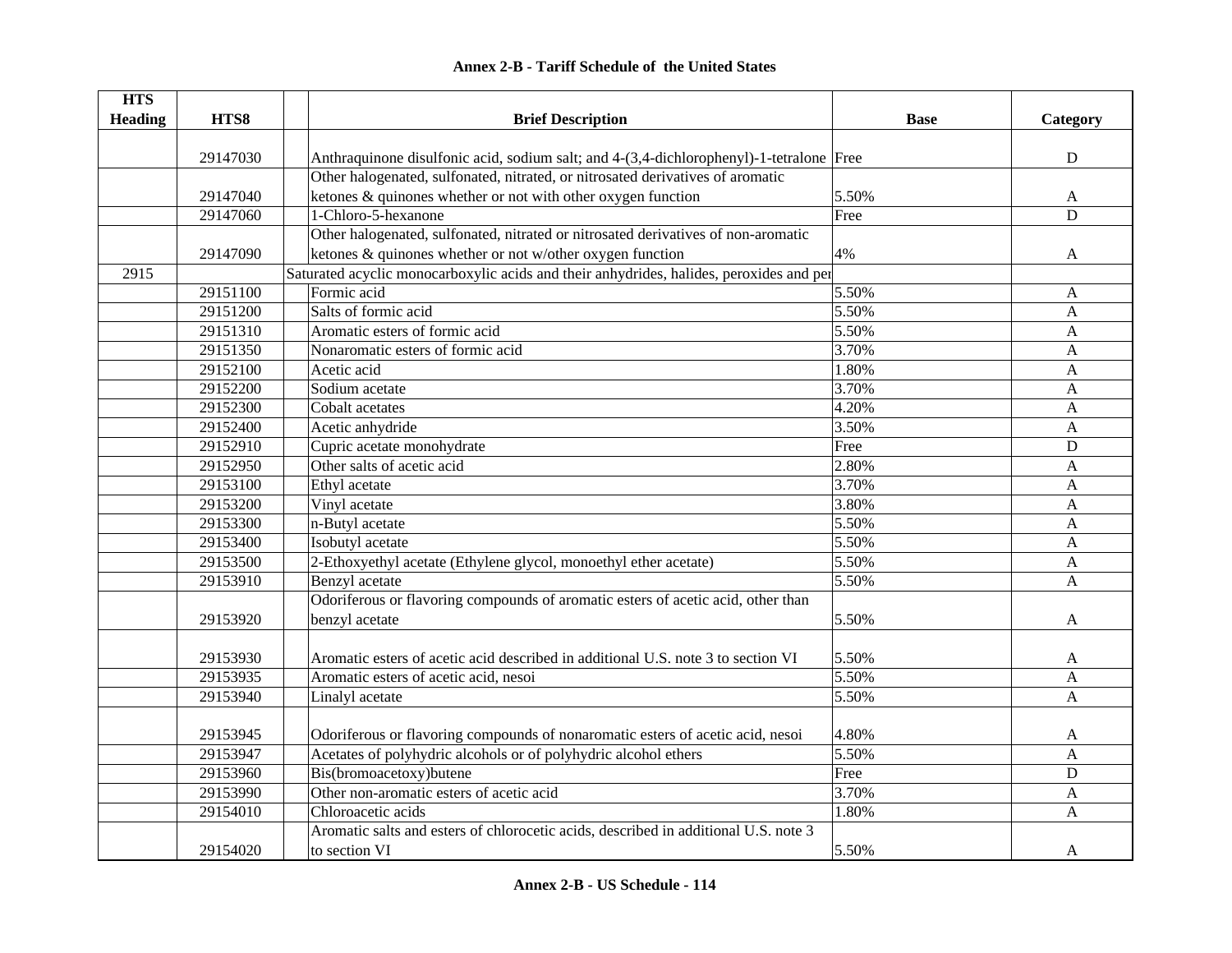|  | <b>Annex 2-B - Tariff Schedule of the United States</b> |  |
|--|---------------------------------------------------------|--|
|--|---------------------------------------------------------|--|

| <b>HTS</b>             |          |                                                                                        |             |              |
|------------------------|----------|----------------------------------------------------------------------------------------|-------------|--------------|
| HTS8<br><b>Heading</b> |          | <b>Brief Description</b>                                                               | <b>Base</b> | Category     |
|                        | 29154030 | Aromatic salts and esters of chlorocetic acids, nesoi                                  | 5.50%       | A            |
|                        | 29154050 | Nonaromatic salts and esters of chlorocetic acids, nesoi                               | 3.70%       | A            |
|                        | 29155010 | Propionic acid                                                                         | 4.20%       | A            |
|                        | 29155020 | Aromatic salts and esters of propionic acid                                            | 5.50%       | A            |
|                        | 29155050 | Nonaromatic salts and esters of propionic acid                                         | 3.70%       | $\mathbf{A}$ |
|                        | 29156010 | Aromatic salts and esters of butyric acids and valeric acids                           | 5.50%       | $\mathbf{A}$ |
|                        | 29156050 | Butyric acids, valeric acids, their nonaromatic salts and esters                       | 2.10%       | $\mathbf{A}$ |
|                        | 29157000 | Palmitic acid, stearic acid, their salts and esters                                    | 5%          | $\mathbf{A}$ |
|                        | 29159010 | Fatty acids of animal or vegetable origin, nesoi                                       | 5%          | $\mathbf{A}$ |
|                        | 29159014 | Valproic acid                                                                          | 4.20%       | $\mathbf{A}$ |
|                        | 29159018 | Saturated acyclic monocarboxylic acids, nesoi                                          | 4.20%       | $\mathbf{A}$ |
|                        |          | Aromatic anhydrides, halides, peroxides and peroxyacids, of saturated acyclic          |             |              |
|                        | 29159020 | monocarboxylic acids, and their derivatives, nesoi                                     | 5.50%       | A            |
|                        |          | Nonaromatic anhydrides, halides, peroxides and peroxyacids, of saturated acyclic       |             |              |
|                        | 29159050 | monocarboxylic acids, and their derivatives, nesoi                                     | 3.80%       | A            |
| 2916                   |          | Unsaturated acyclic monocarboxylic acids, cyclic mono-carboxylic acids, their anhydric |             |              |
|                        | 29161100 | Acrylic acid and its salts                                                             | 4.20%       | A            |
|                        | 29161210 | Aromatic esters of acrylic acid                                                        | 6.50%       | $\mathbf{A}$ |
|                        | 29161250 | Nonaromatic esters of acrylic acid                                                     | 3.70%       | A            |
|                        | 29161300 | Methacrylic acid and its salts                                                         | 4.20%       | $\mathbf{A}$ |
|                        | 29161410 | Dicyclopentenyloxyethyl methacrylate                                                   | Free        | ${\bf D}$    |
|                        | 29161420 | Other esters of methacrylic acid                                                       | 3.70%       | $\mathbf{A}$ |
|                        | 29161510 | Oleic, linoleic or linolenic acids                                                     | 6.50%       | $\mathbf{A}$ |
|                        | 29161550 | Salts and esters of oleic, linoleic or linolenic acids                                 | 4.40%       | $\mathbf{A}$ |
|                        | 29161910 | Potassium sorbate                                                                      | 3.10%       | $\mathbf{A}$ |
|                        | 29161920 | Sorbic acid                                                                            | 4.20%       | A            |
|                        | 29161930 | Unsaturated acyclic monocarboxylic acids, nesoi                                        | 6.10%       | $\mathbf{A}$ |
|                        |          | Unsaturated acyclic monocarboxylic acid anhydrides, halides, peroxides,                |             |              |
|                        | 29161950 | peroxyacids and their derivatives, nesoi                                               | 3.70%       | A            |
|                        | 29162010 | Tefluthrin                                                                             | Free        | D            |
|                        |          | Cyclanic, cyclenic or cycloterpenic monocarboxylic acids, their anhydrides,            |             |              |
|                        | 29162050 | halides, peroxides, peroxyacids and their derivatives                                  | 3.70%       | A            |
|                        | 29163110 | Benzoic acid and its salts                                                             | 6.50%       | $\mathbf{A}$ |
|                        | 29163120 | Odoriferous or flavoring compounds of benzoic acid esters                              | 6.50%       | A            |
|                        |          | Benzoic acid esters, except odoriferous or flavoring compounds, described in           |             |              |
|                        | 29163130 | additional U.S. note 3 to section VI                                                   | 6.50%       | A            |
|                        | 29163150 | Benzoic acid esters, nesoi                                                             | 6.50%       | $\mathbf{A}$ |
|                        | 29163210 | Benzoyl peroxide                                                                       | 6.50%       | A            |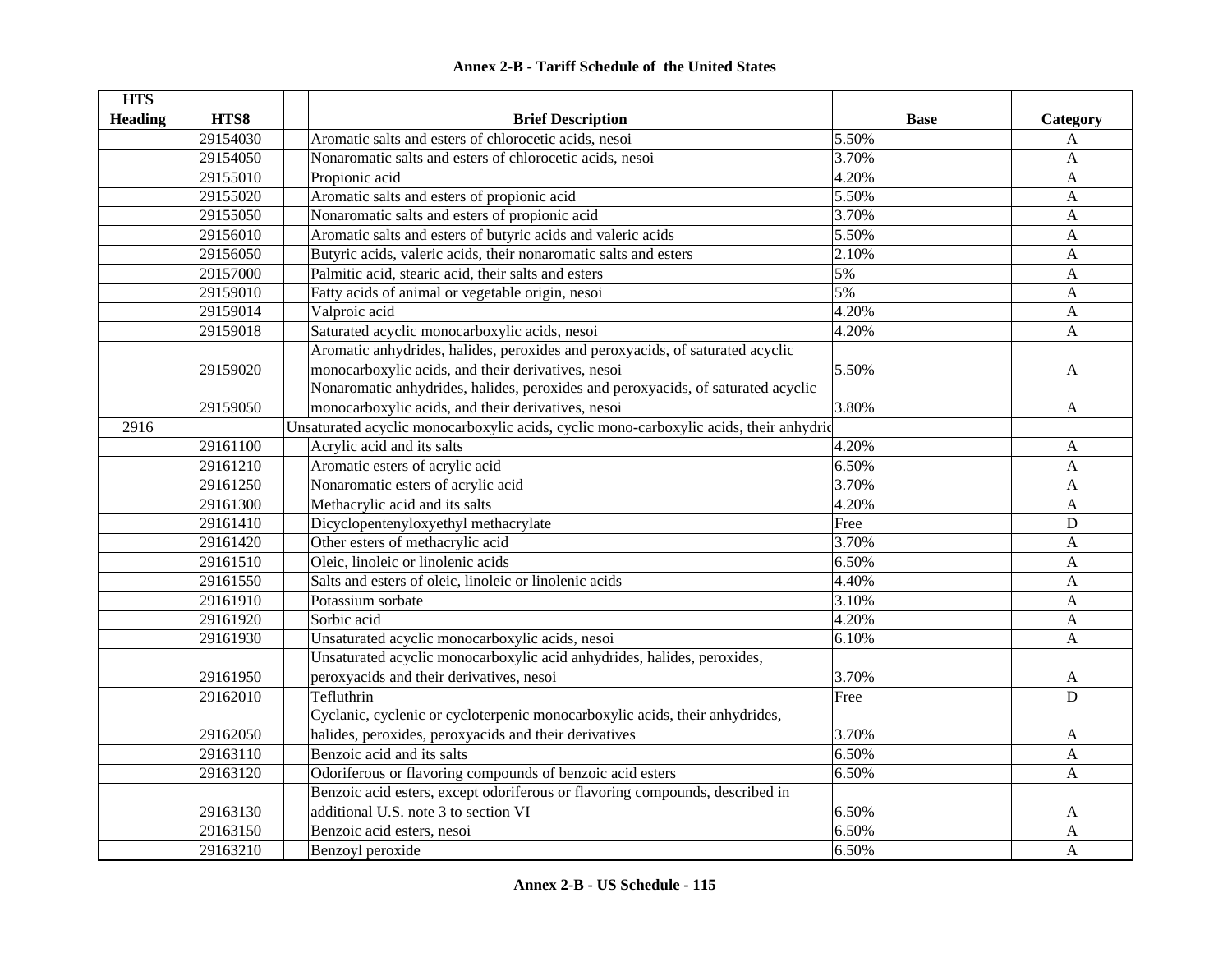| <b>HTS</b>             |          |                                                                                          |             |                  |
|------------------------|----------|------------------------------------------------------------------------------------------|-------------|------------------|
| HTS8<br><b>Heading</b> |          | <b>Brief Description</b>                                                                 | <b>Base</b> | Category         |
|                        | 29163220 | Benzoyl chloride                                                                         | 6.50%       | A                |
|                        | 29163410 | Phenylacetic acid (alpha-Toluic acid)                                                    | 6.50%       | $\mathbf{A}$     |
|                        | 29163415 | Odoriferous or flavoring compounds of phenylacetic acid and its salts                    | 6.50%       | $\mathbf{A}$     |
|                        |          |                                                                                          |             |                  |
|                        | 29163425 | Phenylacetic acid salts, nesoi, described in additional US note 3 to section VI          | 6.50%       | A                |
|                        | 29163455 | Phenylacetic acid salts, nesoi                                                           | Free        | ${\bf D}$        |
|                        | 29163515 | Odoriferous or flavoring compounds of phenylacetic acid esters                           | 6.50%       | $\mathbf{A}$     |
|                        |          |                                                                                          |             |                  |
|                        | 29163525 | Phenylacetic acid esters, nesoi, described in additional US note 3 to section VI         | 6.50%       | A                |
|                        | 29163555 | Phenylacetic acid esters, nesoi                                                          | Free        | $\mathbf D$      |
|                        |          | Benzoic anhydride; tert-butyl peroxybenzoate; p-nitrobenzoyl chloride; 2-nitro-m-        |             |                  |
|                        | 29163903 | toluic acid; and 3-nitro-o-toluic acid                                                   | 6.50%       | A                |
|                        | 29163904 | Specified derivatives of benzoic and toluic acids                                        | Free        | $\mathbf D$      |
|                        | 29163906 | Cinnamic acid                                                                            | 6.50%       | A                |
|                        | 29163908 | 4-Chloro-3-nitrobenzoic acid                                                             | 6.50%       | A                |
|                        | 29163912 | 4-Chloro-3,5-dinitrobenzoic acid and its esters                                          | 6.50%       | A                |
|                        | 29163915 | Ibuprofen                                                                                | 6.50%       | $\mathbf{A}$     |
|                        | 29163916 | 4-Chlorobenzoic acid                                                                     | 6.50%       | $\mathbf{A}$     |
|                        | 29163917 | 2,2-Dichlorophenylacetic acid ethyl ester and m-toluic acid                              | Free        | ${\bf D}$        |
|                        |          | Odoriferous or flavoring compounds of aromatic monocarboxylic acids, their               |             |                  |
|                        | 29163920 | anhydrides, halides, peroxides, peroxyacids and derivatives                              | 6.50%       | A                |
|                        |          | Aromatic monocarboxylic acids, their anhydrides, halides, peroxides, peroxyacids         |             |                  |
|                        | 29163945 | and derivatives described in add'l US note 3 to section VI                               | 6.50%       | A                |
|                        |          | Other aromatic monocarboxylic acids, their anhydrides, halides, peroxides,               |             |                  |
|                        | 29163975 | peroxyacids and their derivatives                                                        | 6.50%       | A                |
| 2917                   |          | Polycarboxylic acids, their anhydrides, halides, peroxides and peroxyacids; their haloge |             |                  |
|                        | 29171100 | Oxalic acid, its salts and esters                                                        | 3.10%       | A                |
|                        | 29171210 | Adipic acid                                                                              | 6.50%       | A                |
|                        | 29171220 | Plasticizers of adipic acid salts and esters                                             | 6.50%       | A                |
|                        | 29171250 | Adipic acid salts and esters, nesoi                                                      | 6.50%       | $\mathbf{A}$     |
|                        | 29171300 | Azelaic acid, sebacic acid, their salts and esters                                       | 4.80%       | A                |
|                        |          | Maleic anhydride derived in whole or in part from benzene or other aromatic              |             |                  |
|                        | 29171410 | hydrocarbons                                                                             | 6.50%       | A                |
|                        |          | Maleic anhydride, except derived in whole or in part from benzene or other               |             |                  |
|                        | 29171450 | aromatic hydrocarbons                                                                    | 4.20%       | A                |
|                        | 29171910 | Ferrous fumarate                                                                         | 6.50%       | A                |
|                        | 29171915 | Fumaric acid, derived in whole or in part from aromatic hydrocarbons                     | 6.50%       | A                |
|                        | 29171917 | Fumaric acid except derived in whole or in part from aromatic hydrocarbons               | 4.20%       | $\boldsymbol{A}$ |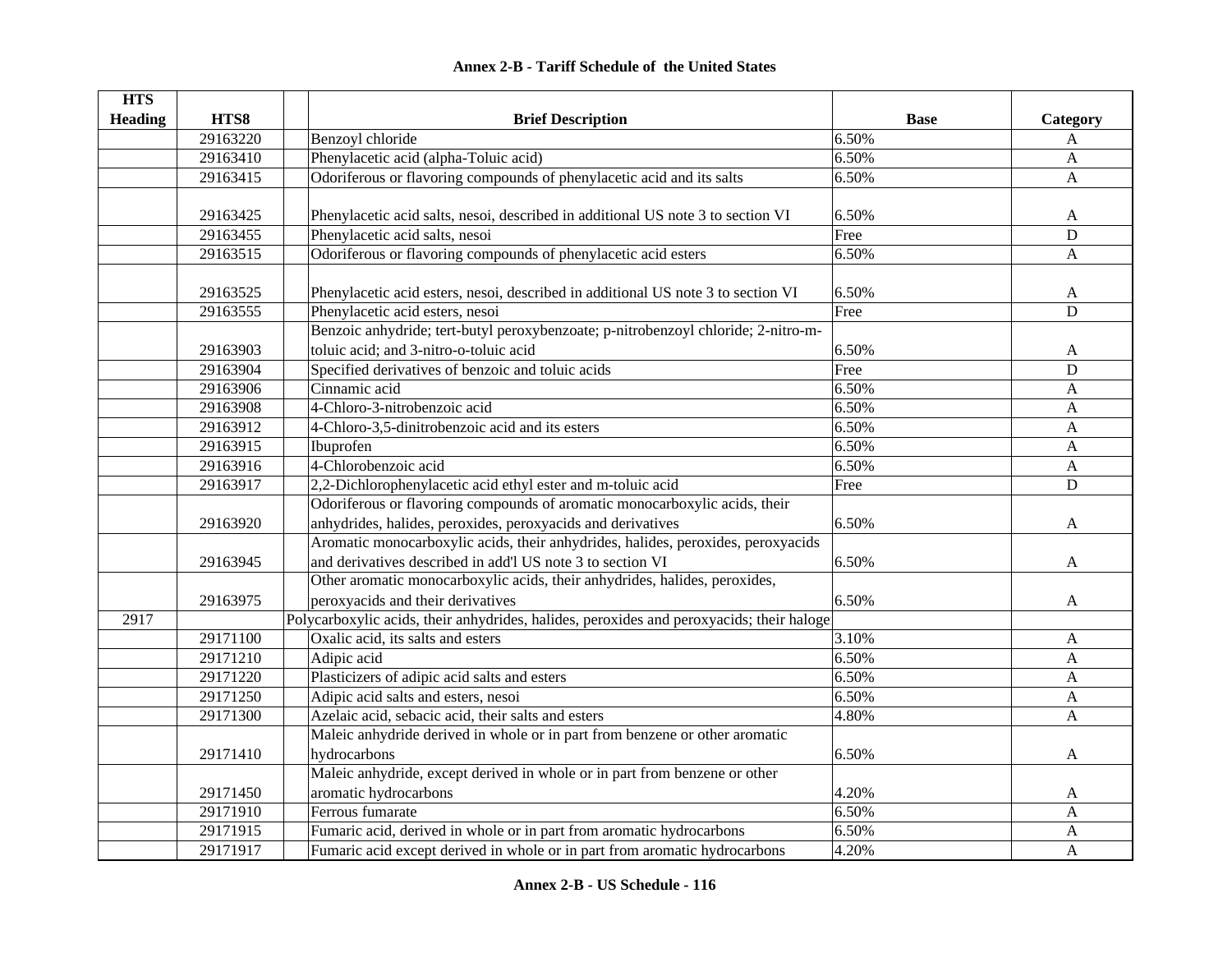|  | <b>Annex 2-B - Tariff Schedule of the United States</b> |  |
|--|---------------------------------------------------------|--|
|--|---------------------------------------------------------|--|

| <b>HTS</b>     |          |                                                                                                                       |             |                |  |  |
|----------------|----------|-----------------------------------------------------------------------------------------------------------------------|-------------|----------------|--|--|
| <b>Heading</b> | HTS8     | <b>Brief Description</b>                                                                                              | <b>Base</b> | Category       |  |  |
|                |          | Specified acyclic polycarboxylic acids and their derivatives, described in additional                                 |             |                |  |  |
|                | 29171920 | U.S. note 3 to section VI                                                                                             | 6.50%       | A              |  |  |
|                | 29171923 | Maleic acid                                                                                                           | 6.50%       | $\overline{A}$ |  |  |
|                |          | Succinic acid, glutaric acid, and their derivatives, and derivatives of adipic, fumeric                               |             |                |  |  |
|                | 29171927 | and maleic acids, nesoi                                                                                               | 6.50%       | A              |  |  |
|                | 29171930 | Ethylene brassylate                                                                                                   | 4.80%       | $\mathbf{A}$   |  |  |
|                | 29171935 | Malonic acid                                                                                                          | Free        | $\mathbf D$    |  |  |
|                |          | Acyclic polycarboxylic acids, derived from aromatic hydrocarbons, and their                                           |             |                |  |  |
|                | 29171940 | derivatives, nesoi                                                                                                    | 6.50%       | A              |  |  |
|                | 29171970 | Acyclic polycarboxylic acids and derivative (excluding plasticizers)                                                  | 4%          | $\mathbf{A}$   |  |  |
|                |          | Cyclanic, cyclenic or cycloterpenic polycarboxylic acids, their anhydrides, halides,                                  |             |                |  |  |
|                | 29172000 | peroxides, peroxyacids and their derivatives                                                                          | 4.20%       | A              |  |  |
|                | 29173100 | Dibutyl orthophthalates                                                                                               | 6.50%       | $\mathbf{A}$   |  |  |
|                | 29173200 | Dioctyl orthophthalates                                                                                               | 6.50%       | $\mathbf{A}$   |  |  |
|                | 29173300 | Dinonyl or didecyl orthophthalates                                                                                    | 6.50%       | A              |  |  |
|                | 29173400 | Esters of orthophthalic acid, nesoi                                                                                   | 6.50%       | A              |  |  |
|                | 29173500 | Phthalic anhydride                                                                                                    | 6.50%       | $\mathbf{A}$   |  |  |
|                | 29173600 | Terephthalic acid and its salts                                                                                       | 6.50%       | A              |  |  |
|                | 29173700 | Dimethyl terephthalate                                                                                                | 6.50%       | $\mathbf{A}$   |  |  |
|                |          | 1,2,4-Benzenetricarboxylic acid,1,2-dianhydride(trimellitic anhydride);naphthalic                                     |             |                |  |  |
|                | 29173904 | anhydride; phthalic acid; & 4-sulfo-1, 8-naphthalic anhydride                                                         | 6.50%       | A              |  |  |
|                | 29173908 | Naphthalic anhydride                                                                                                  | Free        | $\mathbf D$    |  |  |
|                | 29173912 | 4,4'-(Hexafluoroisopropyl-indene)bis(phthalic anhydride)                                                              | Free        | D              |  |  |
|                | 29173915 | Isophthalic acid                                                                                                      | 6.50%       | A              |  |  |
|                | 29173917 | Tetrabromophthalic anhydride                                                                                          | 6.50%       | A              |  |  |
|                |          | Plasticizers of aromatic polycarboxylic acids, their anhydrides, halides, peroxides,                                  |             |                |  |  |
|                |          |                                                                                                                       |             |                |  |  |
|                | 29173920 | peroxyacids and their derivatives<br>Aromatic polycarboxylic acids, their anhydrides, halides, peroxides, peroxyacids | 6.50%       | A              |  |  |
|                |          |                                                                                                                       |             |                |  |  |
|                | 29173930 | and their derivatives nesoi, in add. U.S. note 3 to sec. VI                                                           | 6.50%       | A              |  |  |
|                |          | Other aromatic polycarboxylic acids and their derivatives (excluding those                                            |             |                |  |  |
|                | 29173970 | described in additional US note 3 to section VI                                                                       | 6.50%       | A              |  |  |
| 2918           |          | Carboxylic acids with additional oxygen function and their anhydrides, halides, peroxid                               |             |                |  |  |
|                | 29181110 | Lactic acid                                                                                                           | 5.10%       | A              |  |  |
|                | 29181150 | Salts and esters of lactic acid                                                                                       | 3.40%       | A              |  |  |
|                | 29181200 | Tartaric acid                                                                                                         | Free        | $\mathbf D$    |  |  |
|                | 29181310 | Potassium antimony tartrate (Tartar emetic)                                                                           | Free        | $\mathbf D$    |  |  |
|                | 29181320 | Potassium bitartrate (Cream of tartar)                                                                                | Free        | $\mathbf D$    |  |  |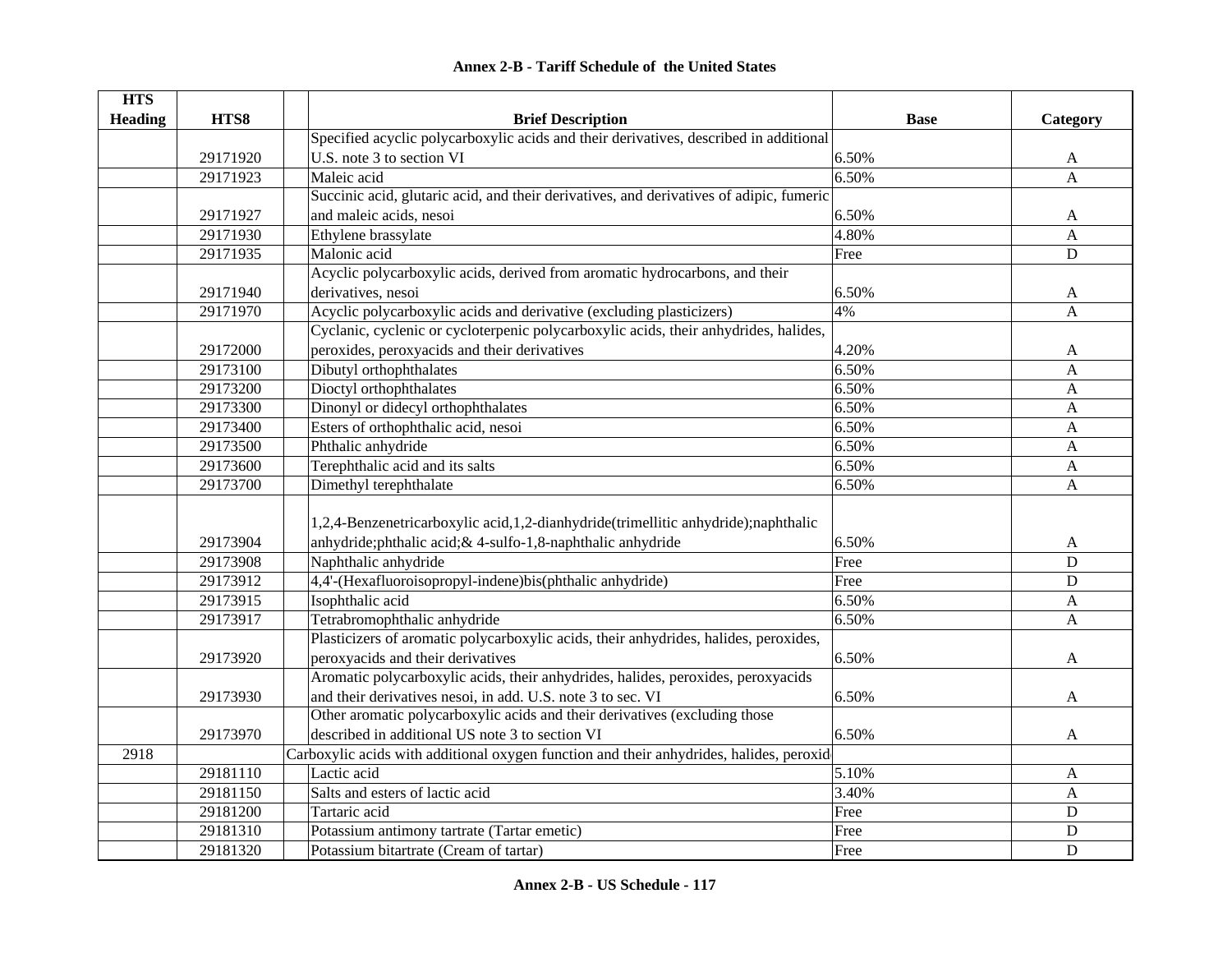| <b>HTS</b>     |          |                                                                                          |                     |              |
|----------------|----------|------------------------------------------------------------------------------------------|---------------------|--------------|
| <b>Heading</b> | HTS8     | <b>Brief Description</b>                                                                 | <b>Base</b>         | Category     |
|                | 29181330 | Potassium sodium tartrate (Rochelle salts)                                               | Free                | ${\bf D}$    |
|                | 29181350 | Salts and esters of tartaric acid, nesoi                                                 | 4.40%               | A            |
|                | 29181400 | Citric acid                                                                              | 6%                  | $\mathbf{A}$ |
|                | 29181510 | Sodium citrate                                                                           | 6.50%               | A            |
|                | 29181550 | Salts and esters of citric acid, except sodium citrate                                   | $\overline{3.70\%}$ | $\mathbf{A}$ |
|                | 29181610 | Gluconic acid                                                                            | 6%                  | $\mathbf{A}$ |
|                | 29181650 | Salts and esters of gluconic acid                                                        | 3.70%               | $\mathbf{A}$ |
|                | 29181910 | Benzilic acid; and benzilic acid, methyl ester                                           | 5.80%               | A            |
|                | 29181912 | Phenylglycolic acid (Mandelic acid)                                                      | Free                | $\mathbf D$  |
|                | 29181915 | Phenylglycolic (Mandelic) acid salts and esters                                          | 6.50%               | $\mathbf{A}$ |
|                |          | Aromatic carboxylic acids with alcohol function, w/o other oxygen functions, and         |                     |              |
|                | 29181920 | their derivatives, described in add. U.S. note 3 to sec. VI                              | 6.50%               | A            |
|                |          | Aromatic carboxylic acids with alcohol function, without other oxygen functions,         |                     |              |
|                | 29181930 | and their derivatives, nesoi                                                             | 6.50%               | A            |
|                | 29181960 | Malic acid                                                                               | 4%                  | $\mathbf{A}$ |
|                |          | Nonaromatic carboxylic acids with alcohol function, without other oxygen                 |                     |              |
|                | 29181990 | function, and their derivatives, nesoi                                                   | 4%                  | A            |
|                | 29182110 | Salicylic acid and its salts, suitable for medicinal use                                 | 6.50%               | $\mathbf{A}$ |
| 29182150       |          | Salicylic acid and its salts, not suitable for medicinal use                             | 6.50%               | $\mathbf{A}$ |
|                | 29182210 | O-Acetylsalicylic acid (Aspirin)                                                         | 6.50%               | $\mathbf{A}$ |
|                | 29182250 | Salts and esters Of O-acetylsalicylic acid                                               | 6.50%               | $\mathbf{A}$ |
|                | 29182310 | Salol (Phenyl salicylate) suitable for medicinal use                                     | 6.50%               | A            |
|                |          | Odoriferous or flavoring compounds of other esters of salicyclic acid and their          |                     |              |
|                | 29182320 | salts, nesoi                                                                             | 6.50%               | A            |
|                |          | Esters of salicylic acid and their salts, described in additional U.S. note 3 to section |                     |              |
|                | 29182330 | VI                                                                                       | 6.50%               | A            |
|                | 29182350 | Esters of salicylic acid and their salts, nesoi                                          | 6.50%               | A            |
|                |          | 2,3-Cresotic acid; m-hydroxybenzoic acid; 2-hydroxybenzoic acid, calcium salt;           |                     |              |
|                | 29182904 | and other specified carboxylic acids w/phenol function                                   | 5.80%               | A            |
|                | 29182908 | m-Hydroxybenzoic acid                                                                    | Free                | $\mathbf D$  |
|                | 29182920 | Gentisic acid; and hydroxycinnamic acid and its salts                                    | 6.50%               | $\mathbf{A}$ |
|                | 29182922 | p-Hydroxybenzoic acid                                                                    | 6.50%               | $\mathbf{A}$ |
|                | 29182925 | 3-Hydroxy-2-naphthoic acid                                                               | 6.50%               | $\mathbf{A}$ |
|                | 29182930 | Gallic acid                                                                              | 1%                  | A            |
|                | 29182939 | 4,4-Bis(4-hydroxyphenyl)-pentanoic acid; and 3,5,6-triclorosalicylic acid                | Free                | $\mathbf D$  |
|                |          | Carboxylic acids with phenol function but w/o other oxygen function, described in        |                     |              |
|                | 29182965 | add'l. U.S. note 3 to section VI                                                         | 6.50%               | A            |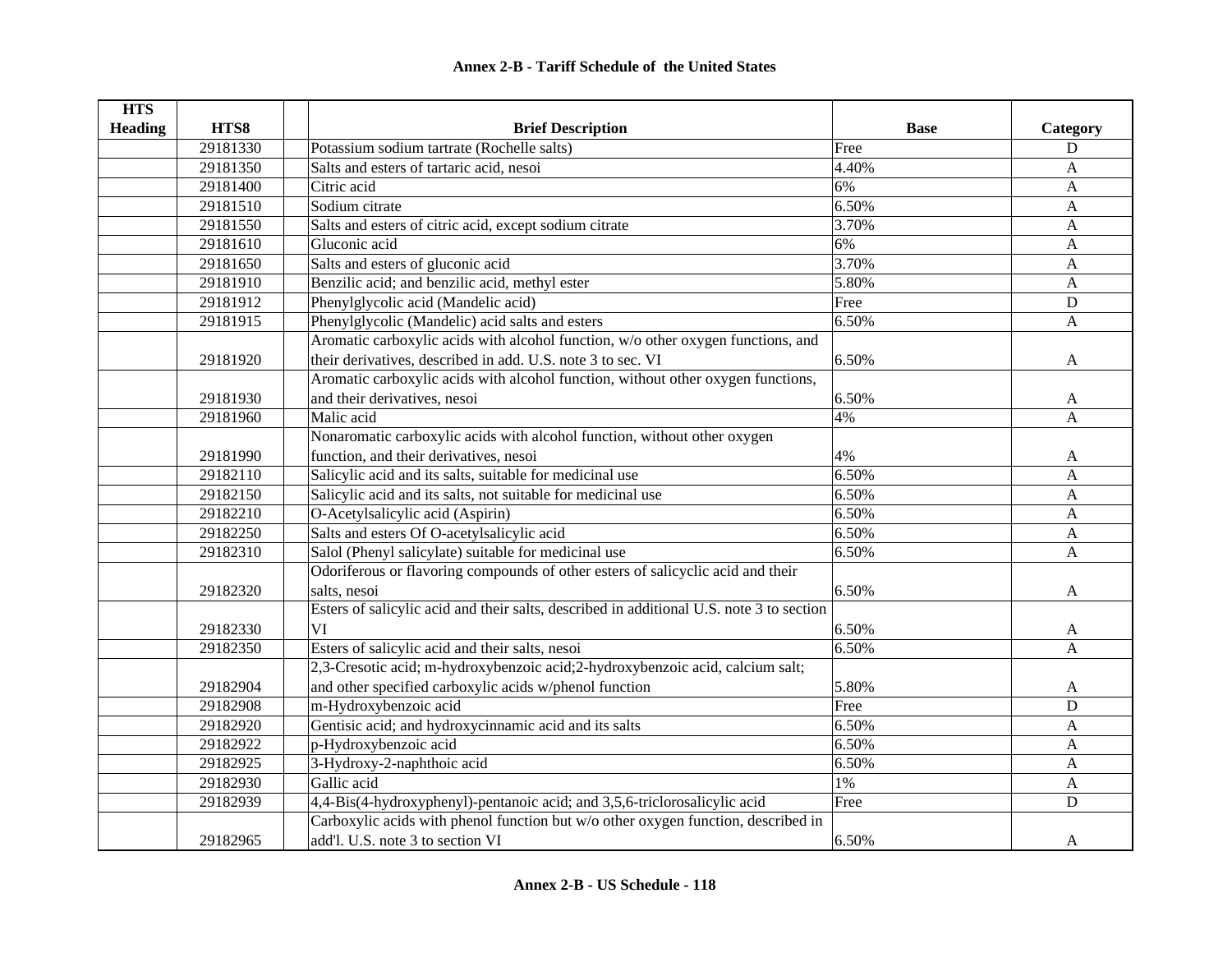| <b>HTS</b>     |          |                                                                                           |             |              |
|----------------|----------|-------------------------------------------------------------------------------------------|-------------|--------------|
| <b>Heading</b> | HTS8     | <b>Brief Description</b>                                                                  | <b>Base</b> | Category     |
|                |          | Other carboxylic acids w/phenol function but w/o other oxygen function & their            |             |              |
|                | 29182975 | derivatives (excluding goods of add. US note 3 to section VI)                             | 6.50%       | $\mathbf{A}$ |
|                | 29183010 | 1-Formylphenylacetic acid, methyl ester                                                   | 5.80%       | $\mathbf{A}$ |
|                |          | 2-Chloro-4,5-difluoro-beta-oxobenzenepropanoic acid, ethyl ester; and ethyl 2-keto-       |             |              |
|                | 29183015 | 4-phenylbutanoate                                                                         | Free        | $\mathbf D$  |
|                |          | Aromatic carboxylic acids w/aldehyde or ketone function but w/o other oxygen              |             |              |
|                | 29183025 | function & their deriv desc. in add US note 3 to sec VI, nesoi                            | 6.50%       | $\mathbf{A}$ |
|                |          | Aromatic carboxylic acids with aldehyde or ketone function, but without other             |             |              |
|                | 29183030 | oxygen function, and derivatives, nesoi                                                   | 6.50%       | A            |
|                |          | Dimethyl acetyl succinate; oxalacetic acid diethyl ester sodium salt; 4,4,4-trifluoro-    |             |              |
|                | 29183070 | 3-oxobutanoic acid, both ethyl & methyl ester versions                                    | Free        | ${\bf D}$    |
|                |          | Non-aromatic carboxylic acids w/aldehyde or ketone function but w/o other oxygen          |             |              |
|                | 29183090 | func. their anhydrides, halides, peroxides, etc derivatives                               | 3.70%       | A            |
|                |          | p-Anisic acid; clofibrate; 1,6-hexanediol-bis(3,5-dibutyl-4-                              |             |              |
|                | 29189005 | hydroxyphenyl)propionate; and 3-phenoxybenzoic acid                                       | 5.80%       | A            |
|                |          | 1-Hydroxy-6-octadecyloxy-2-naphthalenccarboxylic acid; and 1-hydroxy-6-                   |             |              |
|                | 29189006 | docosyloxy-2-naphthalene carboxylic acid                                                  | Free        | D            |
|                | 29189014 | 2-(4-Chloro-2-methyl-phenoxy) propionic acid and its salts                                | Free        | D            |
|                |          | 4-(4-Chloro-2-methyl-phenoxy)butyric acid; p-chlorophenoxyacetic acid; and 2-             |             |              |
|                | 29189018 | (2,4-dichlorophenoxy) propionic acid                                                      | 6.50%       | A            |
|                |          | Aromatic pesticides, derived from carboxylic acids with additional oxygen                 |             |              |
|                | 29189020 | function, and their derivatives, nesoi                                                    | 6.50%       | A            |
|                |          | Aromatic drugs derived from carboxylic acids with additional oxygen function, and         |             |              |
|                | 29189030 | their derivatives, nesoi                                                                  | 6.50%       | A            |
|                |          | Odoriferous or flavoring compounds of carboxylic acids with additional oxygen             |             |              |
|                | 29189035 | function, and their derivatives, nesoi                                                    | 6.50%       | $\mathsf{A}$ |
|                |          | Aromatic carboxylic acids with add'l oxygen function and their anhydrides, halide,        |             |              |
|                | 29189043 | etc deriv described in add US note 3 to sect VI, nesoi                                    | 6.50%       | $\mathbf{A}$ |
|                |          | Other aromatic carboxylic acids with add'l oxygen function and their anhydrides,          |             |              |
|                | 29189047 | halide, etc deriv (exclud goods in add US note 3 to sec VI)                               | 6.50%       | A            |
|                |          | Nonaromatic carboxylic acids with additional oxygen function, and their                   |             |              |
|                | 29189050 | derivatives, nesoi                                                                        | 4%          | A            |
| 2919           |          | Phosphoric esters and their salts, including lactophosphates; their halogenated, sulphona |             |              |
|                | 29190015 | Triphenyl phosphate plasticizers                                                          | Free        | ${\bf D}$    |
|                | 29190025 | Other aromatic plasticizers                                                               | 6.50%       | $\mathbf{A}$ |
|                |          | Aromatic phosphoric esters and their salts, including lactophosphates, and their          |             |              |
|                | 29190030 | derivatives, not used as plasticizers                                                     | 6.50%       | A            |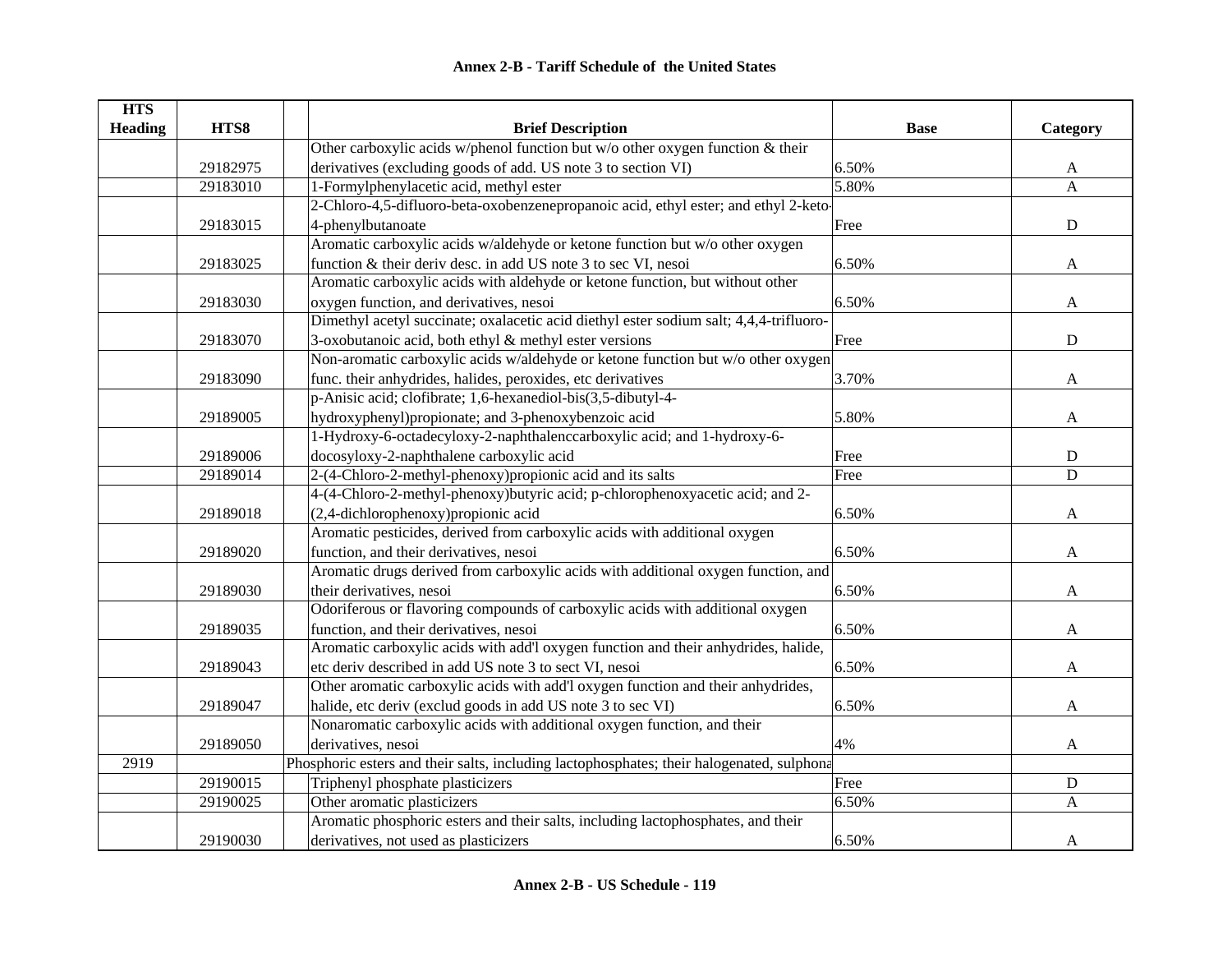| <b>Annex 2-B - Tariff Schedule of the United States</b> |  |  |  |  |  |  |
|---------------------------------------------------------|--|--|--|--|--|--|
|---------------------------------------------------------|--|--|--|--|--|--|

| <b>HTS</b>     |          |                                                                                          |             |              |
|----------------|----------|------------------------------------------------------------------------------------------|-------------|--------------|
| <b>Heading</b> | HTS8     | <b>Brief Description</b>                                                                 | <b>Base</b> | Category     |
|                |          | Nonaromatic phosphoric esters and their salts, including lactophosphates, and their      |             |              |
|                | 29190050 | derivatives                                                                              | 3.70%       | A            |
| 2920           |          | Esters of other inorganic acids of non-metals (excluding esters of hydrogen halides) and |             |              |
|                | 29201010 | O,O-Dimethyl-O-(4-nitro-m-tolyl)-phosphorothioate (Fenitrothion)                         | 6.50%       | A            |
|                |          | O,O-diethyl-O-(4-nitrophenyl) phosphorothioate; and O,O-dimethyl-O-(4-                   |             |              |
|                | 29201030 | nitrophenyl)phosphorothioate                                                             | Free        | $\mathbf D$  |
|                |          | Other aromatic thiophosphoric esters (phosphorothioates) and their salts; their          |             |              |
|                | 29201040 | halogenated, sulfonated, nitrated or nitrosated derivatives                              | 6.50%       | A            |
|                |          | Nonaromatic phosphorothioates, their salts and halogenated, sulfonated, nitrated or      |             |              |
|                | 29201050 | nitrosated derivatives, nesoi                                                            | 3.70%       | A            |
|                |          | Aromatic pesticides of esters of other inorganic acids (excluding hydrogen halides),     |             |              |
|                | 29209010 | their salts and their derivatives                                                        | 6.50%       | A            |
|                |          | Aromatic esters of other inorganic acids (excluding hydrogen halides) their salts        |             |              |
|                | 29209020 | and their derivatives, nesoi                                                             | 6.50%       | A            |
|                |          | Nonaromatic esters of other inorganic acids (excluding hydrogen halides), their          |             |              |
|                | 29209050 | salts and their derivatives, nesoi                                                       | 3.70%       | $\mathbf{A}$ |
| 2921           |          | Amine-function compounds.                                                                |             |              |
|                | 29211100 | Methylamine, di- or trimethylamine, and their salts                                      | 3.70%       | $\mathbf{A}$ |
|                | 29211200 | Diethylamine and its salts                                                               | 3.70%       | $\mathbf{A}$ |
|                |          | Mono- and triethylamines; mono-, di-, and tri(propyl- and butyl-) monoamines;            |             |              |
|                | 29211910 | salts of any of the foregoing                                                            | 3.70%       | A            |
|                |          |                                                                                          |             |              |
|                |          | 3-Amino-3-methyl-1-butyne; 2-chloro-N,N-dimethylethylamine hydrochloride; 2-             |             |              |
|                | 29211930 | (diethylamino)ethyl HCl; and dimethylaminoisopropyl Cl HCl                               | Free        | ${\bf D}$    |
|                | 29211960 | Other acyclic monoamines and their derivatives                                           | 6.50%       | A            |
|                | 29212100 | Ethylenediamine and its salts                                                            | 5.80%       | A            |
|                | 29212205 | Hexamethylenediamine adipate (Nylon salt)                                                | 6.50%       | A            |
|                |          | Hexamethylenediamine and its salts (except Nylon salt), derived in whole or in part      |             |              |
|                | 29212210 | from adipic acid                                                                         | 6.50%       | A            |
|                |          | Hexamethylenediamine and its salts (except Nylon salt), not derived in whole or in       |             |              |
|                | 29212250 | part from adipic acid                                                                    | 6.50%       | A            |
|                |          | Acyclic polyamines, their derivatives and salts, other than ethylenediamine or           |             |              |
|                | 29212900 | hexamethylenediamine and their salts                                                     | 6.50%       | A            |
|                | 29213005 | 1,3-Bis(aminoethyl)cyclohexane                                                           | Free        | D            |
|                |          | Cyclanic, cyclenic, cycloterpenic mono- or polyamines, derivatives and salts, from       |             |              |
|                | 29213010 | any aromatic compound desc in add US note 3, sec. VI                                     | 6.50%       | A            |
|                |          | Cyclanic, cyclenic, cycloterpenic mono- or polyamines and their derivative, deriv        |             |              |
|                | 29213030 | from any aromatic cmpd (excl goods in add US note 3 sec VI                               | 6.50%       | A            |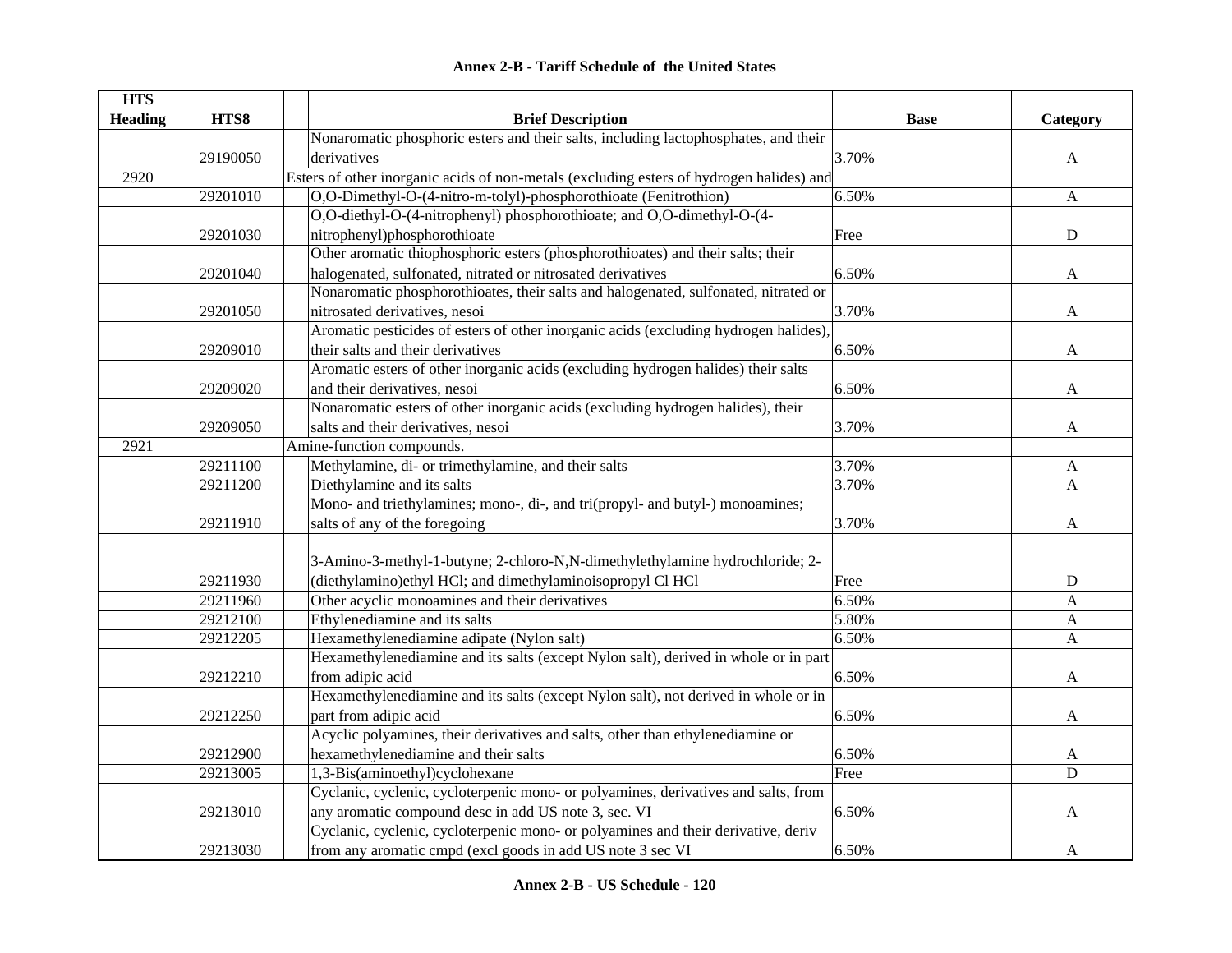| <b>HTS</b>             |                                                                                      |             |                |
|------------------------|--------------------------------------------------------------------------------------|-------------|----------------|
| HTS8<br><b>Heading</b> | <b>Brief Description</b>                                                             | <b>Base</b> | Category       |
|                        | Cyclanic, cyclenic or cycloterpenic mono- or polyamines, and their derivatives and   |             |                |
| 29213050               | salts, from any nonaromatic compounds                                                | 3.70%       | A              |
| 29214110               | Aniline                                                                              | 6.50%       | $\mathbf{A}$   |
| 29214120               | Aniline salts                                                                        | 6.50%       | $\mathbf{A}$   |
| 29214210               | N,N-Dimethylaniline                                                                  | 6.50%       | A              |
| 29214215               | N-Ethylaniline and N,N-diethylaniline                                                | 6.50%       | A              |
| 29214216               | $2,4,5$ -Trichloroaniline                                                            | Free        | ${\bf D}$      |
|                        | o-Aminobenzenesulfonic acid; 6-chlorometanilic acid; 2-chloro-5-nitroaniline; 4-     |             |                |
| 29214218               | chloro-3-nitroaniline; dichloroanilines; and other specified                         | 5.80%       | A              |
| 29214221               | Metanilic acid                                                                       | 6.50%       | $\mathbf{A}$   |
| 29214222               | Sulfanilic acid                                                                      | 6.50%       | A              |
| 29214223               | 3,4-Dichloroaniline                                                                  | 6.50%       | $\mathbf{A}$   |
|                        | m-Chloroaniline;2-chloro-4-nitroaniline;2,5-dicholoraniline-4-sulfonic acid & its    |             |                |
| 29214236               | monosodium salt; & other specified aniline derivatives                               | Free        | ${\bf D}$      |
| 29214255               | Fast color bases of aniline derivatives and their salts                              | 6.50%       | $\mathbf{A}$   |
|                        | Aniline derivatives and their salts of products in additional U.S. note 3 to section |             |                |
| 29214265               | VI                                                                                   | 6.50%       | A              |
| 29214290               | Other aniline derivatives and their salts                                            | 6.50%       | A              |
| 29214304               | 3-Chloro-o-toluidine; and 6-chloro-o-toluidine                                       | Free        | $\mathbf D$    |
|                        | 4-Chloro-o-toluidine hydrochloride; 5-chloro-o-o-toluidine; 6-chloro-2-toluidine-    |             |                |
| 29214308               | sulfonic acid; 4-chloro-a,a,a-trifluoro-o-toluidine; & other                         | 5.80%       | A              |
| 29214315               | alpha, alpha, alpha-Trifluoro-2,6-dinitro-N,N-dipropyl-p-toluidine (Trifluralin)     | 6.50%       | $\overline{A}$ |
|                        | alpha, alpha, alpha-Trifluoro-o-toluidine; alpha, alpha, alpha-trifluoro-6-chloro-m- |             |                |
| 29214319               | toluidine                                                                            | 6.50%       | A              |
| 29214322               | N-Ethyl-N-(2-methyl-2-propenyl)-2,6-dinitro-4-(trifluoromethyl)benzenamine           | 6.50%       | $\overline{A}$ |
|                        | 2-Amino-5-chloro-4-ethyl-benzenesulfonic acid; 2-amino-5-chloro-p-                   |             |                |
| 29214324               | toluenesulfonic acid; p-nitro-o-toluidine; and 3-(trifluoromethyl)aniline            | Free        | ${\bf D}$      |
|                        | Toluidines and their derivatives; salts thereof; described in additional U.S. note 3 |             |                |
| 29214340               | to section VI                                                                        | 6.50%       | A              |
| 29214390               | Other toluidines and their derivatives; and salts thereof, nesoi                     | 6.50%       | A              |
|                        |                                                                                      |             |                |
| 29214405               | 4,4'-Bis(alpha,alpha-dimethlbenzyl)diphenylamine; and N-nitrosodiphenylamine         | Free        | ${\bf D}$      |
| 29214410               | Nitrosodiphenylamine                                                                 | 6.50%       | $\overline{A}$ |
|                        | Diphenylamine and its derivatives (except nitrodiphenylamine); salts thereof,        |             |                |
| 29214420               | described in additional U.S. note 3 to section VI                                    | 6.50%       | A              |
|                        | Diphenylamine and its derivatives; salts thereof; excluding goods in additional U.S. |             |                |
| 29214470               | note 3 to section VI                                                                 | 6.50%       | A              |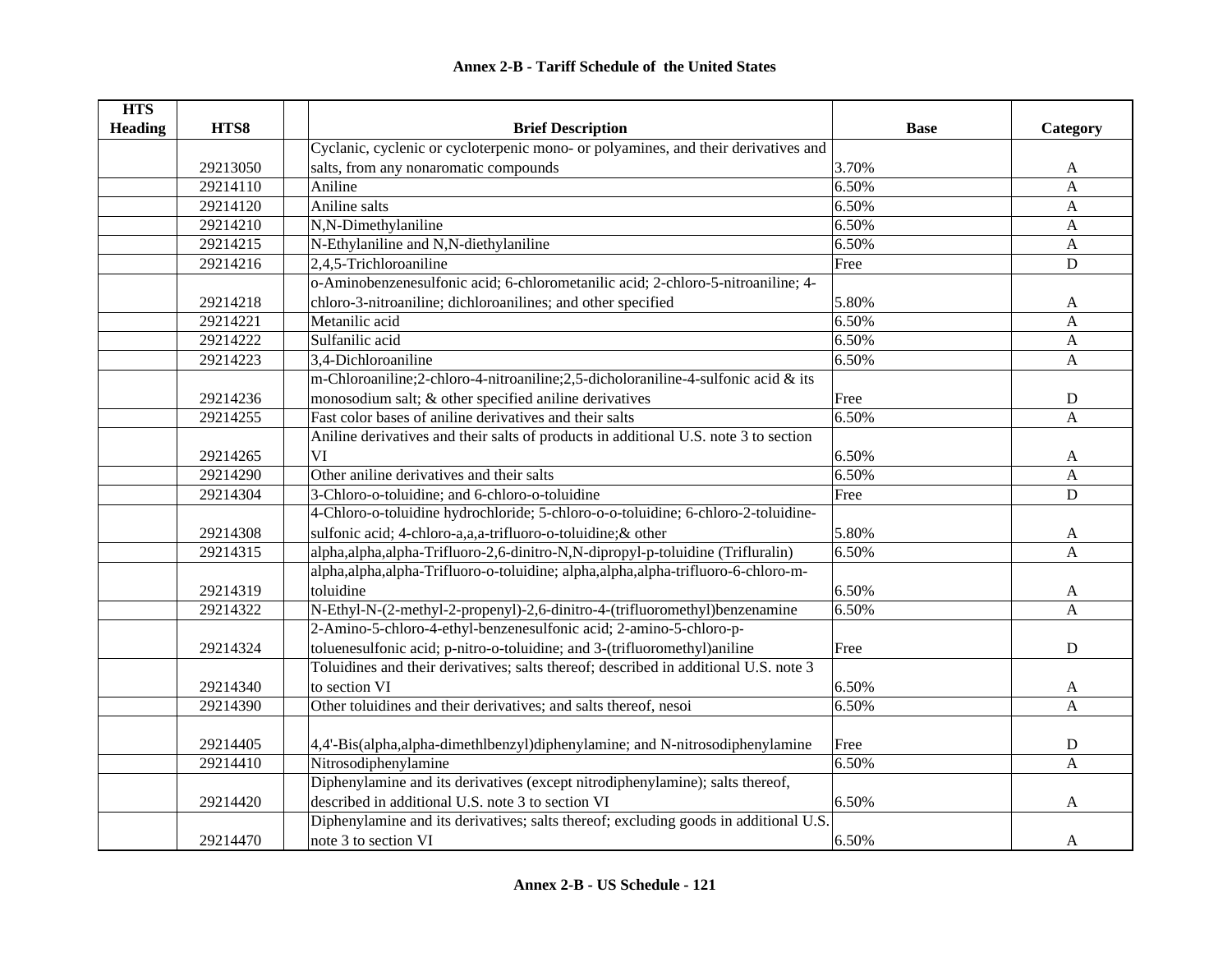|  | <b>Annex 2-B - Tariff Schedule of the United States</b> |  |
|--|---------------------------------------------------------|--|
|--|---------------------------------------------------------|--|

| <b>HTS</b>     |          |                                                                                       |             |              |
|----------------|----------|---------------------------------------------------------------------------------------|-------------|--------------|
| <b>Heading</b> | HTS8     | <b>Brief Description</b>                                                              | <b>Base</b> | Category     |
|                |          | 7-Amino-1,3-naphthalenedisulfonic acid, specified naphthalenesulfonic acids and       |             |              |
|                | 29214510 | their salts; N-phenyl-2-napthylamine                                                  | 6.50%       | A            |
|                | 29214520 | Specified aromatic monoamines and their derivatives; salts thereof                    | 5.80%       | $\mathbf{A}$ |
|                |          | Mixture of 5- & 8-amino-2-naphthalenesulfonic acid; 2-naphthalamine-o-sulfonic        |             |              |
|                | 29214525 | acid; & o-naphthionic acid (1-amino-2-naphthalenesulfonic acid)                       | Free        | ${\bf D}$    |
|                |          | Aromatic monoamines and their derivatives and salts described in additional US        |             |              |
|                | 29214560 | note 3 to section VI, nesoi                                                           | 6.50%       | A            |
|                | 29214590 | Aromatic monoamines and their derivatives and salts thereof nesoi                     | 6.50%       | A            |
|                |          | Amfetamine (INN), benzfetamine (INN), dexamfetamine (INN), etilamfetamine             |             |              |
|                | 29214600 | (INN), and other specified INNs; salts thereof                                        | Free        | ${\bf D}$    |
|                |          | 4-Amino-2-stilbenesulfonic acid and its salts, p-ethylaniline; 2,4,6-trimethylaniline |             |              |
|                | 29214910 | (Mesidine); and specified xylidines                                                   | 5.80%       | A            |
|                | 29214915 | m-Nitro-p-toluidine                                                                   | Free        | ${\bf D}$    |
|                | 29214932 | Fast color bases of aromatic monamines and their derivatives                          | 6.50%       | $\mathbf{A}$ |
|                |          | Aromatic monoamine antidepressants, tranquilizers and other psychotherapeutic         |             |              |
|                | 29214938 | agents, nesoi                                                                         | 6.50%       | A            |
|                | 29214943 | Aromatic monoamine drugs, nesoi                                                       | 6.50%       | A            |
|                |          | Aromatic monoamines and their derivatives nesoi; salts thereof, described in          |             |              |
|                | 29214945 | additional U.S. note 3 to section VI                                                  | 6.50%       | A            |
|                | 29214950 | Aromatic monoamines and their derivatives and salts thereof, nesoi                    | 6.50%       | A            |
|                |          |                                                                                       |             |              |
|                |          | 4-Amino-2-(N,N-diethylamino)toluene hydrochloride; m- and o-phenylenediamine;         |             |              |
|                | 29215110 | toluene-2,4- and -2,5-diamine; and toluene-2,5-diamine sulfate                        | 6.50%       | A            |
|                |          | Photographic chemicals of o-, m-, p-phenylenediamine, diaminotoluenes, and their      |             |              |
|                | 29215120 | derivatives, and salts thereof                                                        | 6.50%       | A            |
|                |          | o-, m-, p-Phenylenediamine, diaminotoluenes, and their derivatives, and salts         |             |              |
|                | 29215130 | thereof, described in additional U.S. note 3 to section VI                            | 6.50%       | A            |
|                |          | o-, m-, p-Phenylenediamine, and diaminotoluenes and their derivatives, and salts      |             |              |
|                | 29215150 | thereof, nesoi                                                                        | 6.50%       | A            |
|                | 29215904 | 1,8-diaminonaphthalene (1,8-naphthalenediamino)                                       | Free        | $\mathbf D$  |
|                |          | 5-Amino-2-(p-aminoanilino)benzenesulfonic acid; 4,4-diamino-3-biphenylsulfonic        |             |              |
|                | 29215908 | acid; 3,3-dimethylbenzidine (o-tolidine); & other specified                           | 5.80%       | A            |
|                |          | 4,4'-Benzidine-2,2'-disulfonic acid;1,4-diaminobenzene-2-sulfonic acid;4,4'-          |             |              |
|                | 29215917 | methylenebis-(2,6-diethylaniline); m-xylenediamine; and 1 other                       | Free        | ${\bf D}$    |
|                | 29215920 | 4,4'-Diamino-2,2'-stilbenedisulfonic acid                                             | 6.50%       | $\mathbf{A}$ |
|                | 29215930 | 4,4'-Methylenedianiline                                                               | 6.50%       | $\mathbf{A}$ |
|                |          | Aromatic polyamines and their derivatives and salts thereof, described in additional  |             |              |
|                | 29215940 | U.S. note 3 to section VI                                                             | 6.50%       | A            |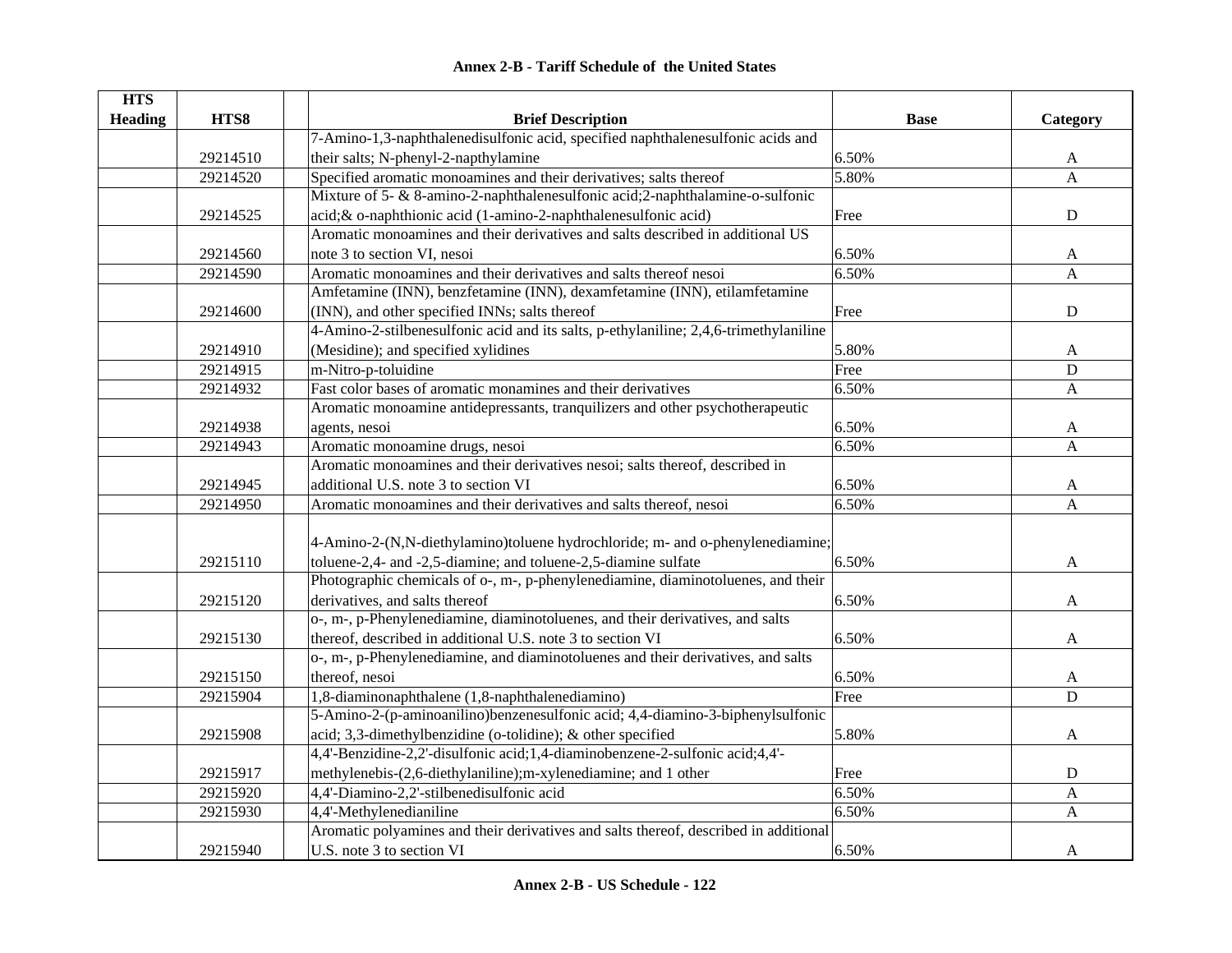|  | <b>Annex 2-B - Tariff Schedule of the United States</b> |  |
|--|---------------------------------------------------------|--|
|--|---------------------------------------------------------|--|

| <b>HTS</b>     |          |                                                                                        |             |              |
|----------------|----------|----------------------------------------------------------------------------------------|-------------|--------------|
| <b>Heading</b> | HTS8     | <b>Brief Description</b>                                                               | <b>Base</b> | Category     |
|                | 29215980 | Aromatic polyamines and their derivatives; salts thereof nesoi                         | 6.50%       | A            |
| 2922           |          | Oxygen-function amino-compounds.                                                       |             |              |
|                | 29221100 | Monoethanolamine and its salts                                                         | 6.50%       | A            |
|                | 29221200 | Diethanolamine and its salts                                                           | 6.50%       | A            |
|                | 29221300 | Triethanolamine and its salts                                                          | 6.50%       | A            |
|                | 29221400 | Dextropropoxyphene (INN) and its salts                                                 | Free        | $\mathbf D$  |
|                |          | Aromatic amino-alcohols drugs, their ethers and esters, other than those containing    |             |              |
|                | 29221909 | > one kind of oxygen function; salts thereof; nesoi                                    | 6.50%       | A            |
|                |          | 4,4'-Bis(dimethylamino)benzhydrol (Michler's hydrol) and other specified aromatic      |             |              |
|                | 29221920 | amino-alcohols, their ethers and esters; salts thereof                                 | 5.80%       | A            |
|                |          | N1-(2-Hydroxyethyl-2-nitro-1,4-phenylendiamine; N1,N4,N4-tris(2-hydroxyethyl)-         |             |              |
|                | 29221933 | 2-nitro-1,4-phenylenediamine; and other specified chemicals                            | Free        | $\mathbf D$  |
|                |          | Aromatic amino-alcohols, their ethers and esters, other than those containing more     |             |              |
|                | 29221960 | than one oxy func described in add. US note 3 to sect VI                               | 6.50%       | A            |
|                |          | Other aromatic amino-alcohols, their ethers $\&$ esters, other than those contain more |             |              |
|                | 29221970 | than one oxy func (exc goods of add. US note 3 sect VI)                                | 6.50%       | A            |
|                |          | Other non-aromatic amino-alcohols, their ethers and esters other than those            |             |              |
|                | 29221995 | containing more than one oxygen function; salts thereof                                | 6.50%       | A            |
|                |          | 1-Amino-8-hydroxy-3,6-naphthalenedisulfonic acid; and other specified                  |             |              |
|                | 29222110 | aminohydroxynaphthalenesulfonic acids and their salts                                  | 5.80%       | A            |
|                | 29222125 | 1-Amino-8-hydroxy-4,6-naphthalenedisulfonic acid, monosodium salts                     | Free        | $\mathbf D$  |
|                |          | Aminohydroxynaphthalene sulfonic acids and their salts of products described in        |             |              |
|                | 29222140 | additional US note 3 to section VI                                                     | 6.50%       | A            |
|                | 29222150 | Aminohydroxynaphthalene sulfonic acids and their salts, nesoi                          | 6.50%       | A            |
|                | 29222210 | o-Anisidine; p-anisidine; and p-phenetidine                                            | 6.50%       | $\mathbf{A}$ |
|                |          | Anisidines, dianisidines, phenetidines, and their salts, described in additional U.S.  |             |              |
|                | 29222220 | note 3 to section VI                                                                   | 6.50%       | A            |
|                | 29222250 | Other anisidines, dianisidines, phenetidines, and their salts, nesoi                   | 6.50%       | A            |
|                | 29222906 | m-Nitro-p-anisidine and m-nitro-o-anisidine as fast color bases                        | Free        | ${\bf D}$    |
|                | 29222908 | m-Nitro-p-anisidine and m-nitro-o-anisidine, nesoi                                     | Free        | $\mathbf D$  |
|                |          | 2-Amino-6-chloro-4-nitrophenol and other specified amino-naphthols and amino-          |             |              |
|                | 29222910 | phenols, their ethers and esters; salts thereof                                        | 5.80%       | A            |
|                | 29222913 | o-Aminophenol; and 2,2-bis-[4-(4-aminophenoxy)phenyl]propane                           | Free        | $\mathbf D$  |
|                |          | m-Diethylaminophenol; m-dimethylaminophenol; 3-ethylamino-p-cresol; and 5-             |             |              |
|                | 29222915 | methoxy-m-phenylenediamine                                                             | 6.50%       | A            |
|                | 29222920 | 4-Chloro-2,5-dimethoxyaniline; and 2,4-dimethoxyaniline                                | Free        | $\mathbf D$  |
|                |          | Amino-naphthols and other amino-phenols and their derivatives used as fast color       |             |              |
|                | 29222926 | bases                                                                                  | 6.50%       | A            |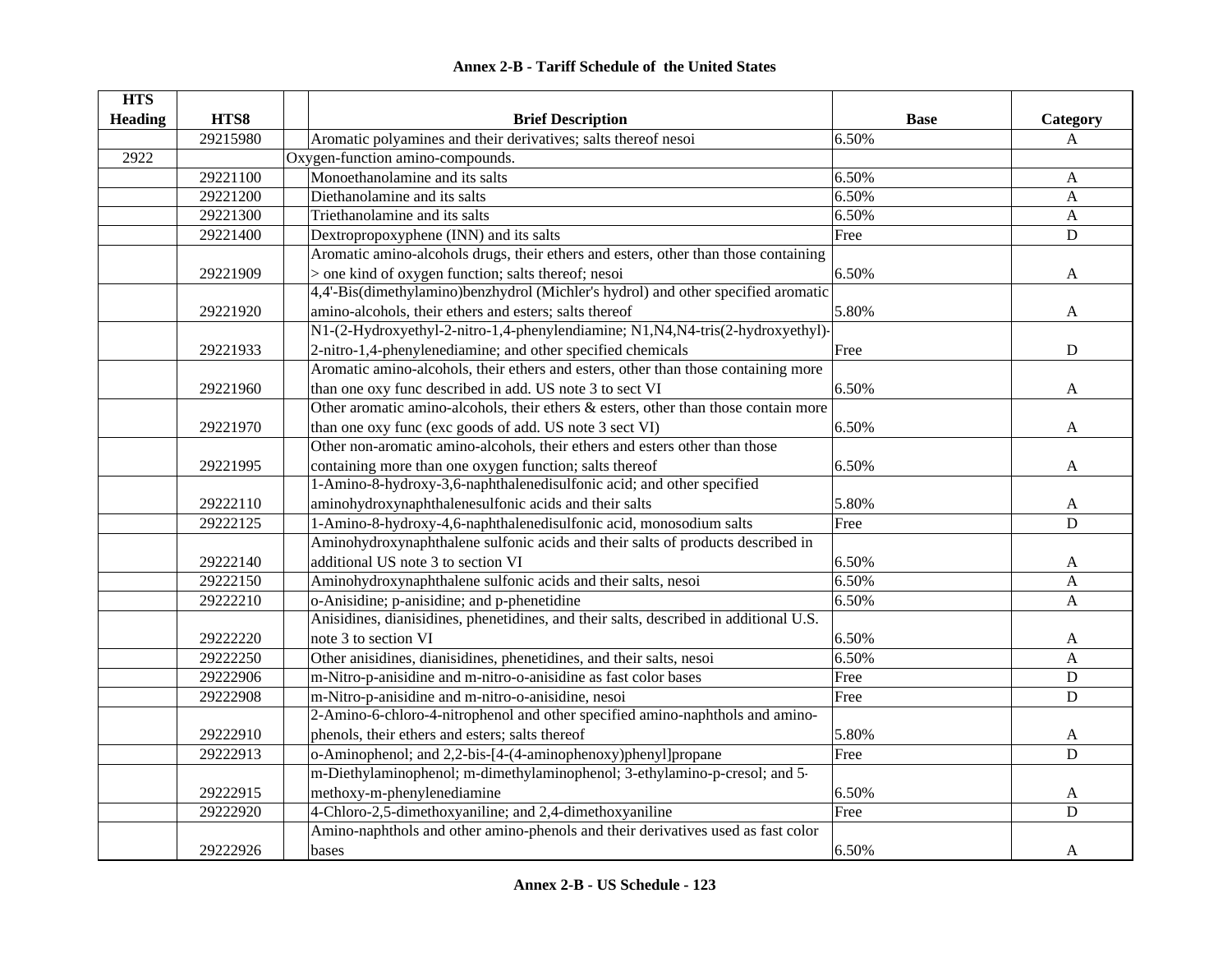| <b>HTS</b>     |          |                                                                                    |             |              |
|----------------|----------|------------------------------------------------------------------------------------|-------------|--------------|
| <b>Heading</b> | HTS8     | <b>Brief Description</b>                                                           | <b>Base</b> | Category     |
|                |          | Drugs of amino-naphthols and -phenols, their ethers and esters, except those cont. |             |              |
|                | 29222927 | more than one oxygen function; salts thereof, nesoi                                | 6.50%       | $\mathbf{A}$ |
|                |          | Photographic chemicals of amino-naphthols and -phenols, their ethers/esters,       |             |              |
|                | 29222929 | except those cont. more than one oxygen function; salts, nesoi                     | 6.50%       | A            |
|                |          | Amino-naphthols and other amino-phenols and their derivatives of products          |             |              |
|                | 29222960 | described in add'l U.S. note 3 to section VI                                       | 6.50%       | $\mathbf{A}$ |
|                |          | Amino-naphthols and other amino-phenols; their ethers, esters & salts (not         |             |              |
|                | 29222980 | containing more than one oxygen function) thereof nesoi                            | 6.50%       | A            |
|                |          |                                                                                    |             |              |
|                | 29223100 | Amfepramone (INN), methadone (INN) and normethadone (INN); salts thereof           | Free        | $\mathbf D$  |
|                | 29223905 | 1-Amino-2,4-dibromoanthraquinone; and 2-Amino-5-chlorobenzophenone                 | Free        | $\mathbf D$  |
|                |          |                                                                                    |             |              |
|                |          | 2'-Aminoacetophenone & other specified aromatic amino-aldehydes, -ketones and -    |             |              |
|                | 29223910 | quinones, other than those with more than one oxygen function                      | 5.80%       | A            |
|                | 29223914 | 2-Aminoanthraquinone                                                               | 6.50%       | A            |
|                | 29223917 | 1-Aminoanthraquinone                                                               | Free        | $\mathbf D$  |
|                |          | Aromatic amino-aldehydes, -ketones and -quinones, other than those with more       |             |              |
|                | 29223925 | than one oxygen function; salts; desc in add US note 3 sec VI                      | 6.50%       | A            |
|                |          | Aromatic amino-aldehydes, -ketones and -quinones, other than those with more       |             |              |
|                | 29223945 | than one oxygen function; salts thereof; nesoi                                     | 6.50%       | A            |
|                |          | Nonaromatic amino-aldehydes, -ketones and -quinones, other than those with more    |             |              |
|                | 29223950 | than one kind of oxygen function, salts thereof; nesoi                             | 6.50%       | A            |
|                |          | Amino-naphthols and amino-phenol, their ethers, esters, except those with more     |             |              |
|                | 29224100 | than one kind of oxygen function; and salts thereof, nesoi                         | 3.70%       | A            |
|                | 29224210 | Monosodium glutamate                                                               | 6.50%       | A            |
|                | 29224250 | Glutamic acid and its salts, other than monosodium glutamate                       | 3.70%       | A            |
|                | 29224310 | Anthranilic acid and its salts, described in additional US note 3 to section VI    | 6.50%       | A            |
|                | 29224350 | Anthranilic acid and its salts, nesoi                                              | 6.50%       | A            |
|                | 29224400 | Tildine (INN) and its salts                                                        | Free        | $\mathbf D$  |
|                |          | (R)-alpha-Aminobenzeneacetic acid; and 2-amino-3-chlorobenzoic acid, methyl        |             |              |
|                | 29224905 | ester                                                                              | Free        | ${\bf D}$    |
|                |          | m-Aminobenzoic acid, technical; and other specified aromatic amino-acids and       |             |              |
|                | 29224910 | their esters, except those with more than one oxygen function                      | 5.80%       | A            |
|                |          | Aromatic amino-acids drugs and their esters, not containing more than one kind of  |             |              |
|                | 29224926 | oxygen function, nesoi                                                             | 6.50%       | A            |
|                |          | Aromatic amino-acids and their esters, excl. those with more than one oxygen       |             |              |
|                | 29224930 | function; salts; described in add. U.S. note 3 to sect VI                          | 6.50%       | A            |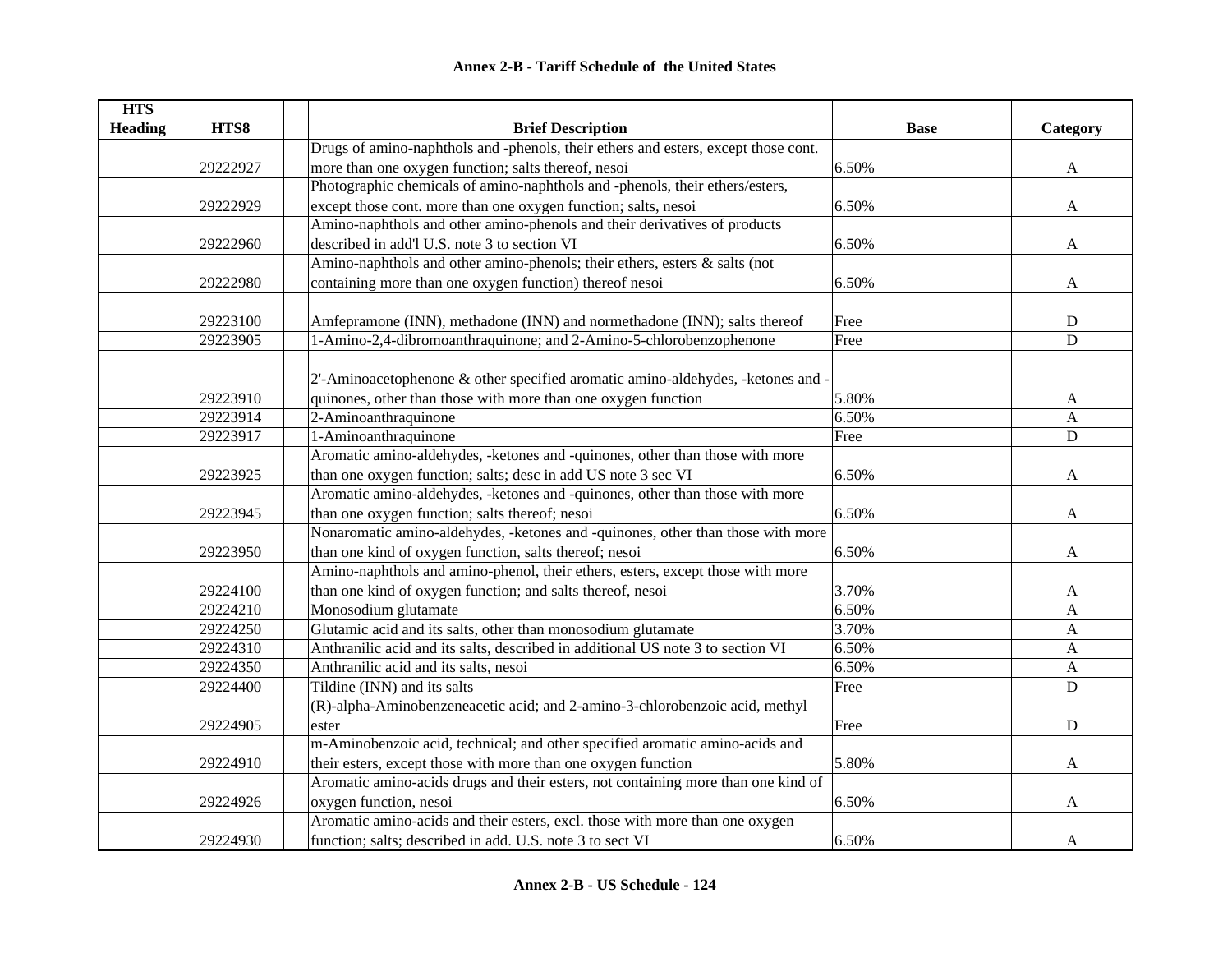| <b>HTS</b>     |          |                                                                                     |             |              |
|----------------|----------|-------------------------------------------------------------------------------------|-------------|--------------|
| <b>Heading</b> | HTS8     | <b>Brief Description</b>                                                            | <b>Base</b> | Category     |
|                |          | Aromatic amino-acids and their esters, not contng more than 1 kind of oxygen        |             |              |
|                | 29224937 | function (excluding goods in add U.S. note 3 to sec VI), nesoi                      | 6.50%       | A            |
|                |          | Nonaromatic amino-acids, other than those containing more than one kind of          |             |              |
|                | 29224940 | oxygen function, nesoi                                                              | 4.20%       | A            |
|                |          | 3-Aminocrotonic acid, methyl ester; and (R)-alpha-amino-1,4-cyclohexadiene-1-       |             |              |
|                | 29224960 | acetic acid                                                                         | Free        | ${\bf D}$    |
|                |          | Non-aromatic esters of amino-acids, other than those containing more than one       |             |              |
|                | 29224980 | kind of oxygen function; salts thereof                                              | 3.70%       | A            |
|                |          | 3,4-Diaminophenetole dihydrogen sulfate; 2-nitro-5-[(2,3-dihydroxy)propoxy]-N-      |             |              |
|                | 29225007 | methylaniline; and other specified aromatic chemicals                               | Free        | $\mathbf D$  |
|                |          | Specified aromatic amino-alcohol-phenols, amino-acid-phenols and other amino-       |             |              |
|                | 29225010 | compounds with oxygen function                                                      | 5.80%       | A            |
|                | 29225011 | Salts of d(underscored)-(-)-p-Hydroxyphenylglycine                                  | 6.50%       | A            |
|                |          | Isoetharine hydrochloride and other specified aromatic drugs of amino-compounds     |             |              |
|                | 29225013 | with oxygen function                                                                | Free        | ${\bf D}$    |
|                |          |                                                                                     |             |              |
|                | 29225014 | Other aromatic cardiovascular drugs of amino-compounds with oxygen function         | 6.50%       | A            |
|                |          | Aromatic dermatological agents and local anesthetics of amino-compounds with        |             |              |
|                | 29225017 | oxygen function                                                                     | 6.50%       | A            |
|                | 29225019 | Aromatic guaiacol derivatives of amino-compounds with oxygen function               | 6.50%       | A            |
|                | 29225025 | Aromatic drugs of amino-compounds with oxygen function, nesoi                       | 6.50%       | A            |
|                |          | Aromatic amino-alcohol-phenols, amino-acid-phenols and other amino-compounds        |             |              |
|                | 29225035 | with oxygen function described in add. US note 3 to section VI                      | 6.50%       | A            |
|                |          | Aromatic amino-alcohol-phenols, amino-acid-phenols and other amino-compounds        |             |              |
|                | 29225040 | with oxygen function, nesoi                                                         | 6.50%       | A            |
|                |          | Nonaromatic amino-alcohol-phenols, amino-acid-phenols and other amino-              |             |              |
|                | 29225050 | compounds with oxygen function                                                      | 6.50%       | A            |
| 2923           |          | Quaternary ammonium salts and hydroxides; lecithins and other phosphoaminolipids. W |             |              |
|                | 29231000 | Choline and its salts                                                               | 3.70%       | A            |
|                |          | Purified egg phospholipids, pharmaceutical grade meeting requirements of the U.S.   |             |              |
|                | 29232010 | FDA for use in intravenous fat emulsion                                             | Free        | ${\bf D}$    |
|                | 29232020 | Lecithins and other phosphoaminolipids, nesoi                                       | 5%          | A            |
|                | 29239000 | Quaternary ammonium salts and hydroxides, except choline and its salts              | 6.20%       | A            |
| 2924           |          | Carboxyamide-function compounds; amide-function com-pounds of carbonic acid.        |             |              |
|                | 29241100 | Meprobamate (INN)                                                                   | Free        | ${\bf D}$    |
|                | 29241910 | Acyclic amides (including acyclic carbamates)                                       | 3.70%       | A            |
|                | 29241980 | Acyclic amide derivatives; salts thereof; nesoi                                     | 6.50%       | A            |
|                | 29242104 | 3-(p-Chlorophenyl)-1,1-dimethylurea (Monuron)                                       | 6.50%       | $\mathbf{A}$ |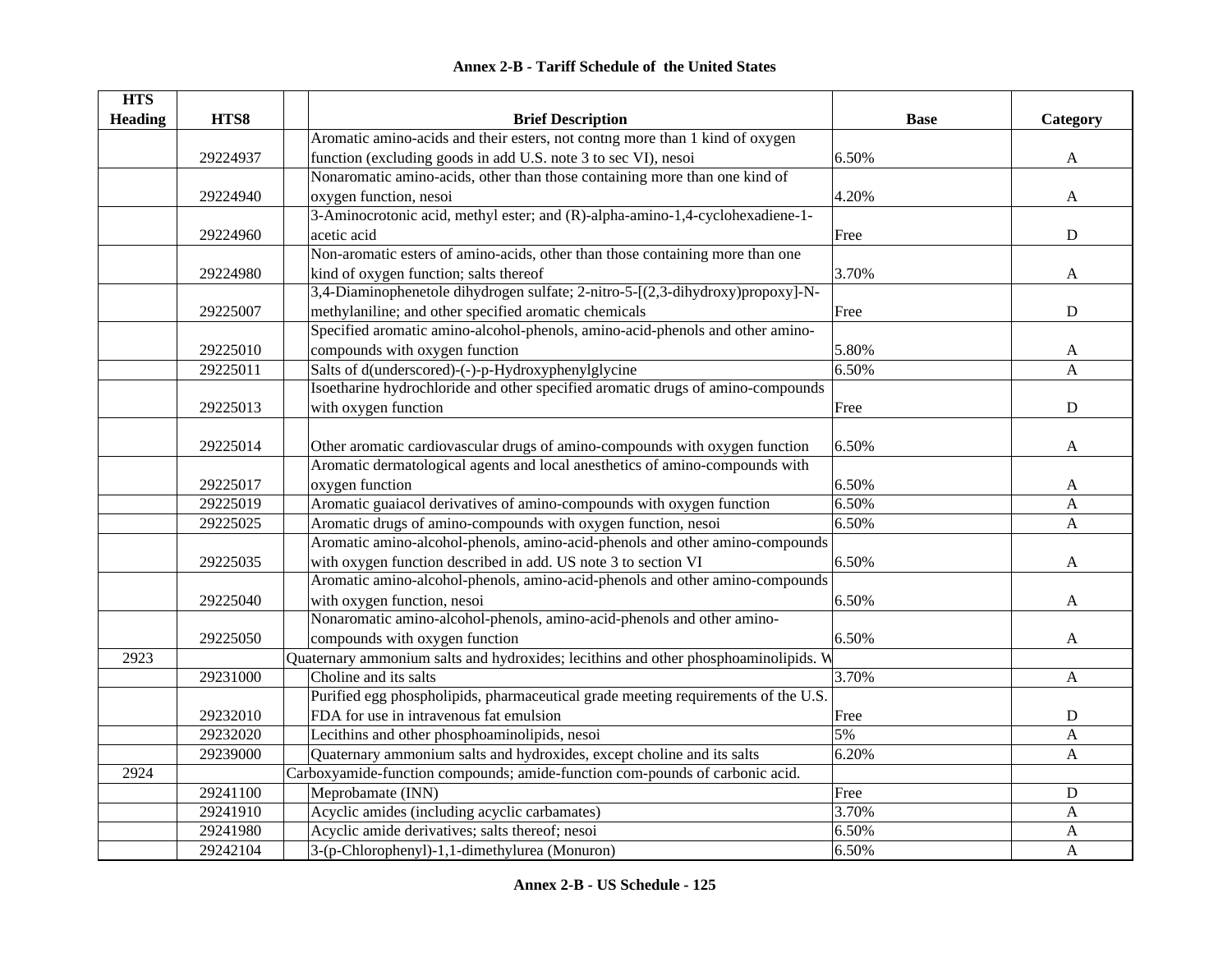| <b>Annex 2-B - Tariff Schedule of the United States</b> |  |
|---------------------------------------------------------|--|
|---------------------------------------------------------|--|

| <b>HTS</b>     |          |                                                                                                                                                 |             |                           |
|----------------|----------|-------------------------------------------------------------------------------------------------------------------------------------------------|-------------|---------------------------|
| <b>Heading</b> | HTS8     | <b>Brief Description</b>                                                                                                                        | <b>Base</b> | Category                  |
|                | 29242108 | 1,1-Diethyl-3-(alpha,alpha,alpah-trifluoro-m-tolyl)urea (Fluometuron)                                                                           | Free        | ${\bf D}$                 |
|                | 29242112 | 1-(2-Methylcyclohexyl)-3-phenylurea                                                                                                             | Free        | $\mathbf D$               |
|                | 29242116 | Aromatic ureines and their derivatives pesticides, nesoi                                                                                        | 6.50%       | $\mathbf{A}$              |
|                | 29242118 | sym-Diethyldiphenylurea                                                                                                                         | 6.50%       | A                         |
|                |          | Aromatic ureines and their derivatives; salts thereof; described in additional U.S.                                                             |             |                           |
|                | 29242120 | note 3 to section VI                                                                                                                            | 6.50%       | A                         |
|                | 29242145 | Aromatic ureines and their derivatives; salts thereof, nesoi                                                                                    | 6.50%       | $\mathbf{A}$              |
|                | 29242150 | Nonaromatic ureines and their derivatives; and salts thereof                                                                                    | 6.50%       | A                         |
|                | 29242310 | 2-Acetamidobenzoic acid                                                                                                                         | 6.50%       | $\mathbf{A}$              |
|                | 29242370 | 2-Acetamidobenzoic acid salts described in additional U.S. note 3 to section VI                                                                 | 6.50%       | A                         |
|                | 29242375 | 2-Acetamidobenzoic acid salts, nesoi                                                                                                            | 6.50%       | A                         |
|                | 29242400 | Ethinamate (INN)                                                                                                                                | Free        | $\mathbf D$               |
|                |          | p-Acetanisidide; p-acetoacetatoluidide; 4'-amino-N-methylacetanilide; 2,5-                                                                      |             |                           |
|                | 29242901 | dimethoxyacetanilide; and N-(7-hydroxy-1-naphthyl)acetamide                                                                                     | Free        | ${\bf D}$                 |
|                | 29242903 | 3,5-Dinitro-o-toluamide                                                                                                                         | Free        | D                         |
|                | 29242905 | Biligrafin acid; 3,5-diacetamido-2,4,6-triiodobenzoic acid; and metrizoic acid                                                                  | 5.30%       | $\mathbf{A}$              |
|                |          | Acetanilide; N-acetylsulfanilyl chloride; aspartame; and 2-methoxy-5-acetamino-                                                                 |             |                           |
|                | 29242910 | N,N-bis(2-acetoxyethyl)aniline                                                                                                                  | 6.50%       | $\mathbf{A}$              |
|                | 29242920 | 2-Acetamido-3-chloroanthraquinone; o-acetoacetaidide; o-acetoacetotoluidide; 2,4-<br>acetoacetoxylidide; and 1-amino-5-benzamidoanthraquinone   | 6.50%       | A                         |
|                |          | 4-Aminoacetanilide; 2-2-oxamidobis[ethyl-3-(3,5-di-tert-butyl-4-                                                                                |             |                           |
|                | 29242923 | hydroxyphenyl)propionate]; and other specified cyclic amide chemicals                                                                           | Free        | D                         |
|                | 29242926 | 3-Aminomethoxybenzanilide                                                                                                                       | Free        | D                         |
|                |          | N-[[(4-Chlorophenyl)amino]carbonyl]difluorobenzamide; and 3,5-dichloro-N-(1,1-                                                                  |             |                           |
|                | 29242928 | dimethyl-2-propynyl)benzamide (pronamide)                                                                                                       | Free        | ${\bf D}$                 |
|                | 29242931 | 4-Acetamido-2-aminophenol; p-acetaminobenzaldehyde; acetoacetbenzylamide; p-<br>acetoacetophenetidide; N-acetyl-2,6-xylidine; & other specified | 5.80%       | A                         |
|                |          | 3-Hydroxy-2-naphthanilide; 3-hydroxy-2-naphtho-o-toluidide; 3-hydroxy-2-                                                                        |             |                           |
|                | 29242933 | naphtho-o-anisidine; 3-hydroxy-2-naphtho-o-phenetidide; & other                                                                                 | Free        | ${\bf D}$                 |
|                | 29242936 | Naphthol AS and derivatives, nesoi                                                                                                              | 6.50%       | A                         |
|                |          | 3-Ethoxycarbonylaminophenyl-N-phenylcarbamate (desmedipham); and Isopropyl-                                                                     |             |                           |
|                | 29242943 | N-(3-chlorophenyl)carbamate (CIPC)                                                                                                              | 6.50%       | A                         |
|                | 29242947 | Other cyclic amides used as pesticides                                                                                                          | 6.50%       | $\mathbf{A}$              |
|                | 29242952 | Aromatic cyclic amides for use as fast color bases                                                                                              | 6.50%       | $\boldsymbol{\mathsf{A}}$ |
|                | 29242957 | Diethylaminoacetoxylidide (Lidocaine)                                                                                                           | Free        | $\mathbf D$               |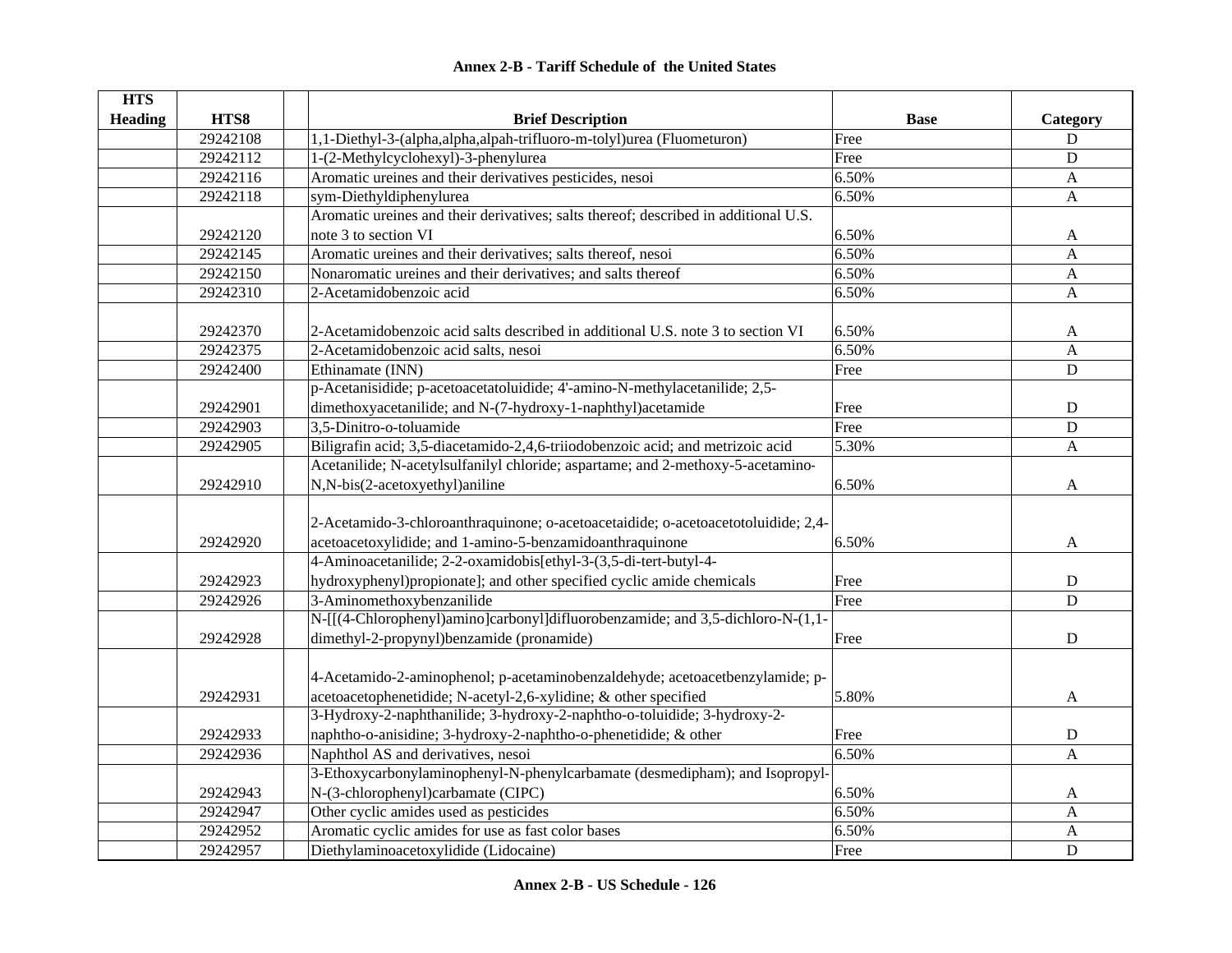|  | <b>Annex 2-B - Tariff Schedule of the United States</b> |  |
|--|---------------------------------------------------------|--|
|--|---------------------------------------------------------|--|

| <b>HTS</b>     |          |                                                                                       |             |              |
|----------------|----------|---------------------------------------------------------------------------------------|-------------|--------------|
| <b>Heading</b> | HTS8     | <b>Brief Description</b>                                                              | <b>Base</b> | Category     |
|                | 29242962 | Other aromatic cyclic amides and derivatives for use as drugs                         | 6.50%       | A            |
|                | 29242965 | 5-Bromoacetyl-2-salicylamide                                                          | 6.50%       | A            |
|                |          | Aromatic cyclic amides and their derivatives of products described in additional      |             |              |
|                | 29242971 | U.S. note 3 to section VI, nesoi                                                      | 6.50%       | A            |
|                | 29242976 | Aromatic cyclic amides and their derivatives; salts thereof; nesoi                    | 6.50%       | A            |
|                | 29242980 | 2,2-Dimethylcyclopropylcarboxamide                                                    | Free        | $\mathbf D$  |
|                | 29242995 | Other nonaromatic cyclic amides and their derivatives; salts thereof; nesoi           | 6.50%       | A            |
| 2925           |          | Carboxyimide-function compounds (including saccharin and its salts) and imine-functio |             |              |
|                | 29251100 | Saccharin and its salts                                                               | 6.50%       | A            |
|                | 29251200 | Glutethimide (INN)                                                                    | Free        | $\mathbf D$  |
|                | 29251910 | Ethylenebistetrabromophthalimide                                                      | 6.50%       | $\mathbf{A}$ |
|                | 29251930 | Bis(o-tolyl)carbodiimide; and 2,2,6,6-tetraisopropyldiphenylcarbodiimide              | Free        | ${\bf D}$    |
|                | 29251942 | Other aromatic imides and their derivatives; salts thereof; nesoi                     | 6.50%       | A            |
|                |          | N-Chlorosuccinimide; and N,N-ethylenebis(5,6-dibromo-2,3-                             |             |              |
|                | 29251970 | norbornanedicarbooximide                                                              | Free        | $\mathbf D$  |
|                | 29251990 | Other non-aromatic imides and their derivatives                                       | 3.70%       | A            |
|                |          | N'-(4-Chloro-o-tolyl)-N,N-dimethylformamidine; bunamidine hydrochloride; and          |             |              |
|                | 29252010 | pentamidine                                                                           | 6.50%       | A            |
|                |          | N,N'-diphenylguanidine; 3-dimethylaminomethyleneiminophenol hydrochloride;            |             |              |
|                | 29252018 | 1,3-di-o-tolyguandidine; and one other specified chemical                             | Free        | $\mathbf D$  |
|                | 29252020 | Aromatic drugs of imines and their derivatives, nesoi                                 | 6.50%       | A            |
|                | 29252060 | Aromatic imines and their derivatives; salts thereof (excluding drugs); nesoi         | 6.50%       | A            |
|                | 29252070 | Tetramethylguanidine                                                                  | Free        | D            |
|                | 29252090 | Non-aromatic imines and their derivatives; salts thereof                              | 3.70%       | A            |
| 2926           |          | Nitrile-function compounds.                                                           |             |              |
|                | 29261000 | Acrylonitrile                                                                         | 6.50%       | A            |
|                | 29262000 | 1-Cyanoguanidine (Dicyandiamide)                                                      | Free        | ${\bf D}$    |
|                | 29263010 | Fenproporex (INN) and its salts                                                       | Free        | ${\bf D}$    |
|                | 29263020 | 4-Cyano-2-dimethylamino-4,4-diphenylbutane                                            | 6.50%       | A            |
|                | 29269001 | 2-Cyano-4-nitroaniline                                                                | Free        | $\mathbf D$  |
|                |          | 2-Amino-4-chlorobenzonitrile (5-chloro-2-cyanoaniline); 2-amino-5-                    |             |              |
|                | 29269005 | chlorobenzonitrile; 4-amino-2-chlorobenzonitrile; and others specified                | 6.50%       | A            |
|                | 29269008 | Benzonitrile                                                                          | 6.50%       | A            |
|                | 29269011 | 2,6-Diclorobenzonitrile                                                               | Free        | ${\bf D}$    |
|                | 29269012 | Other dichlorobenzonitriles                                                           | 6.50%       | A            |
|                | 29269014 | p-Chlorobenzonitrile and verapamil hydrochloride                                      | 6.50%       | A            |
|                | 29269016 | Specifically named derivative of dimethylcyclopropanecarboxylic acid                  | Free        | $\mathbf D$  |
|                | 29269017 | o-Chlorobenzonitrile                                                                  | 6.50%       | A            |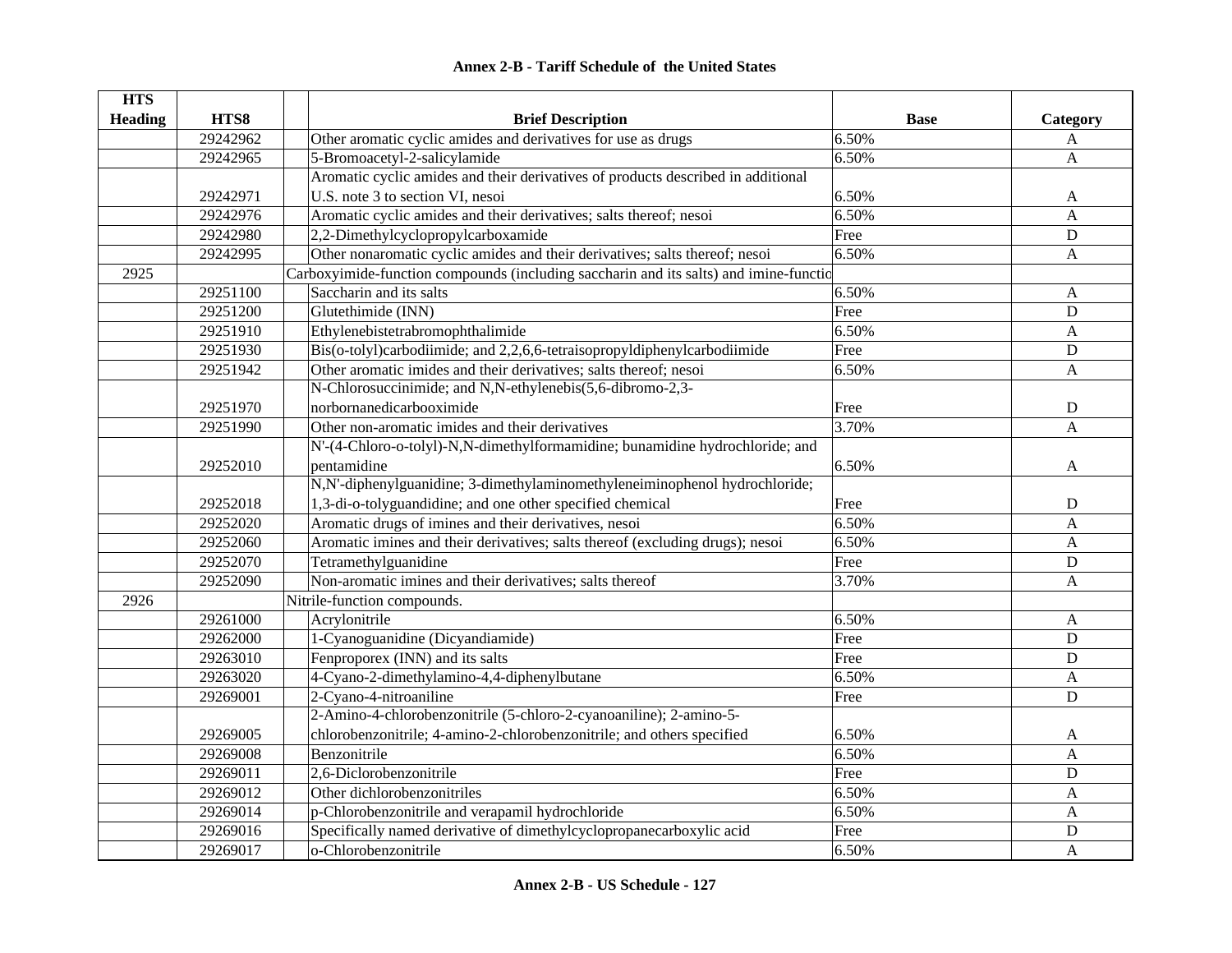| <b>Annex 2-B - Tariff Schedule of the United States</b> |  |
|---------------------------------------------------------|--|
|---------------------------------------------------------|--|

| <b>HTS</b>     |          |                                                                                      |             |                |
|----------------|----------|--------------------------------------------------------------------------------------|-------------|----------------|
| <b>Heading</b> | HTS8     | <b>Brief Description</b>                                                             | <b>Base</b> | Category       |
|                | 29269019 | N,N-Bis(2-cyanoethyl)aniline; and 2,6-diflourobenzonitrile                           | Free        | D              |
|                | 29269021 | Aromatic fungicides of nitrile-function compounds                                    | 6.50%       | A              |
|                | 29269023 | 3,5-Dibromo-4-hydroxybenzonitrile (Bromoxynil)                                       | 6.50%       | $\mathbf{A}$   |
|                | 29269025 | Aromatic herbicides of nitrile-function compounds, nesoi                             | 6.50%       | $\mathbf{A}$   |
|                | 29269030 | Other aromatic nitrile-function pesticides                                           | 6.50%       | $\mathbf{A}$   |
|                |          | Aromatic nitrile-function compounds, nesoi, described in additional U.S. note 3 to   |             |                |
|                | 29269043 | section VI                                                                           | 6.50%       | A              |
|                |          | Aromatic nitrile-function compounds other than those products in additional U.S.     |             |                |
|                | 29269048 | note 3 to section VI, nesoi                                                          | 6.50%       | A              |
|                | 29269050 | Nonaromatic nitrile-function compounds, nesoi                                        | Free        | $\overline{D}$ |
| 2927           |          | Diazo-, azo- or azoxy-compounds.                                                     |             |                |
|                | 29270003 | 4-Aminoazobenzenedisulfonic acid, monosodium salt                                    | Free        | D              |
|                |          |                                                                                      |             |                |
|                | 29270006 | p-Aminoazobenzenedisulfonic acid; and diazoaminobenzene (1,3-diphenyltriazine) 5.80% |             | A              |
|                | 29270015 | 1,1'-Azobisformamide                                                                 | 3.70%       | A              |
|                |          | 1-Naphthalenesulfonic acid, 6-diazo-5,6-dihydro-5-oxo, ester with phenyl             |             |                |
|                | 29270018 | compound; and three other specified chemicals                                        | Free        | D              |
|                | 29270025 | Diazo-, azo- or azoxy-compounds used as photographic chemicals                       | 6.50%       | A              |
|                | 29270030 | Fast color bases and fast color salts, of diazo-, azo- or azoxy-compounds            | 6.50%       | A              |
|                |          | Diazo-, azo- or azoxy-compounds, nesoi, described in additional U.S. note 3 to       |             |                |
|                | 29270040 | section VI                                                                           | 6.50%       | A              |
|                | 29270050 | Other diazo-, azo- or azoxy-compounds, nesoi                                         | 6.50%       | A              |
| 2928           |          | Organic derivatives of hydrazine or of hydroxylamine.                                |             |                |
|                | 29280010 | Methyl ethyl ketoxime                                                                | 3.70%       | A              |
|                | 29280015 | Phenylhydrazine                                                                      | Free        | $\mathbf D$    |
|                | 29280025 | Aromatic organic derivatives of hydrazine or of hydroxylamine                        | 6.50%       | A              |
|                |          | Nonaromatic drugs of organic derivatives of hydrazine or of hydroxylamine, other     |             |                |
|                | 29280030 | than Methyl ethyl ketoxime                                                           | 3.70%       | A              |
|                | 29280050 | Nonaromatic organic derivatives of hydrazine or of hydroxylamine, nesoi              | 6.50%       | A              |
| 2929           |          | Compounds with other nitrogen function.                                              |             |                |
|                | 29291010 | Toluenediisocyanates (unmixed)                                                       | 6.50%       | A              |
|                | 29291015 | Mixtures of 2,4- and 2,6-toluenediisocyanates                                        | 6.50%       | A              |
|                |          | Bitolylene diisocyanate (TODI); o-Isocyanic acid, o-tolyl ester; and Xylene          |             |                |
|                | 29291020 | diisocyanate                                                                         | 5.80%       | A              |
|                |          | N-Butylisocyanate; cyclohexyl isocyanate; 1-isocyanato-3-                            |             |                |
|                | 29291027 | (trifluoromethyl)benzene; 1,5-naphthalene diisocyanate; and octadecyl isocyanate     | Free        | D              |
|                | 29291030 | 3,4-Dichlorophenylisocyanate                                                         | 6.50%       | A              |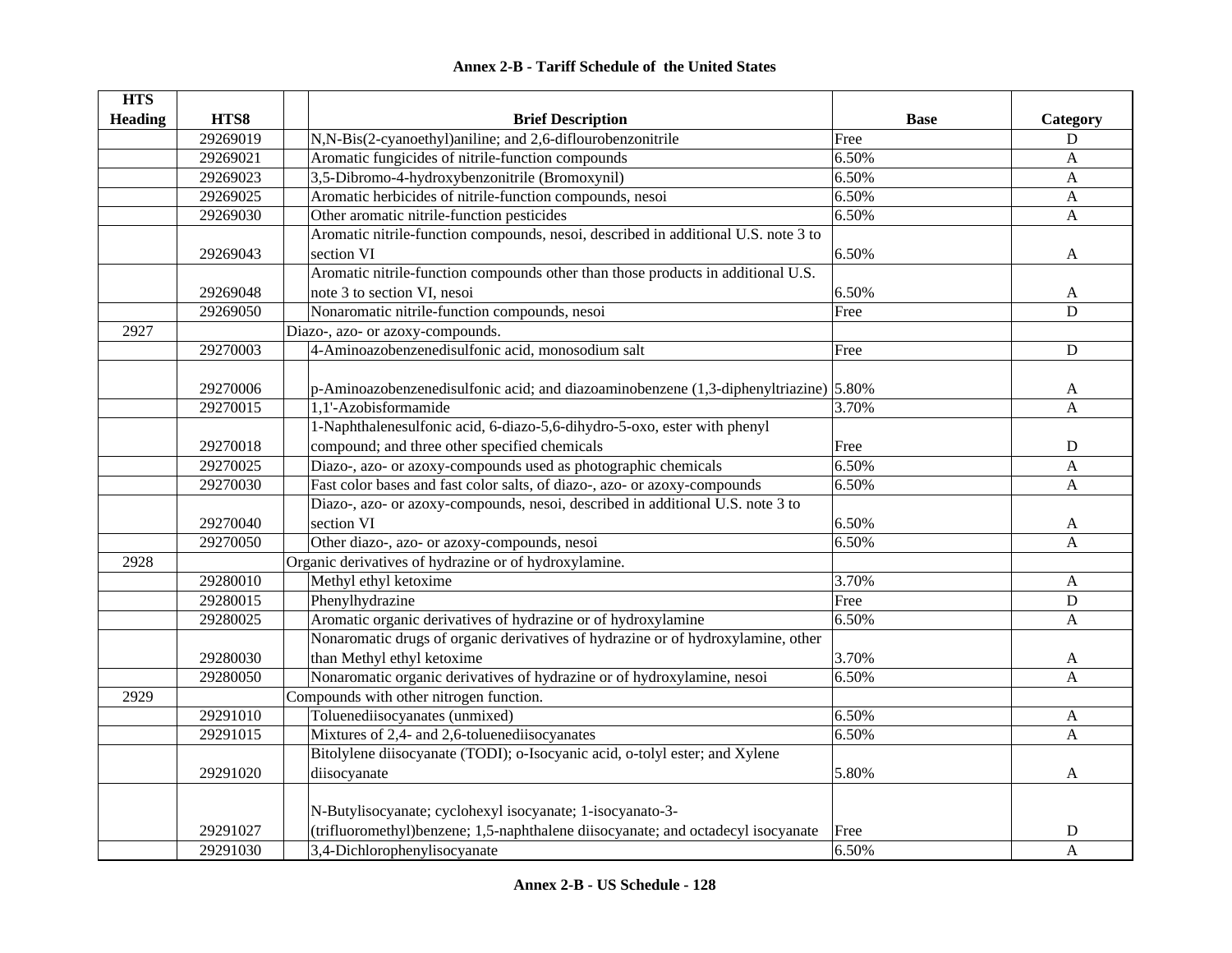| <b>HTS</b>     |          |                                                                                       |             |              |
|----------------|----------|---------------------------------------------------------------------------------------|-------------|--------------|
| <b>Heading</b> | HTS8     | <b>Brief Description</b>                                                              | <b>Base</b> | Category     |
|                | 29291035 | 1,6-Hexamethylene diisocyanate                                                        | 6.50%       | A            |
|                | 29291055 | Isocyanates of products described in additional U.S. note 3 to sect VI                | 6.50%       | A            |
|                | 29291080 | Other isocyanates, nesoi                                                              | 6.50%       | $\mathbf{A}$ |
|                |          | 2,2-Bis(4-cyanatophenyl)-1,1,1,3,3,3,-hexafluoropropane; 2,2-bis(4-                   |             |              |
|                | 29299005 | cyanatophenyl)propane; 1,1-ethylidenebis(phenyl-4-cyanate); and 2 others              | Free        | D            |
|                |          | Other aromatic compounds with other nitrogen function of products described in        |             |              |
|                | 29299015 | additional U.S. note 3 to section VI                                                  | 6.50%       | A            |
|                | 29299020 | Aromatic compounds with other nitrogen function, nesoi                                | 6.50%       | $\mathbf{A}$ |
|                | 29299050 | Nonaromatic compounds with other nitrogen functions, except isocyanates               | 6.50%       | $\mathbf{A}$ |
| 2930           |          | Organo-sulphur compounds.                                                             |             |              |
|                | 29301000 | Dithiocarbonates (xanthates)                                                          | 3.70%       | A            |
|                | 29302010 | Aromatic pesticides of thiocarbamates and dithiocarbamates                            | 6.50%       | A            |
|                |          |                                                                                       |             |              |
|                | 29302020 | Aromatic compounds of thiocarbamates and dithiocarbamates, excluding pesticides 6.50% |             | A            |
|                | 29302070 | S-(2,3,3-trichloroallyl)diisopropylthiocarbamate                                      | Free        | D            |
|                | 29302090 | Other non-aromatic thiocarbamates and dithiocarbamates                                | 3.70%       | $\mathbf{A}$ |
|                | 29303030 | Tetramethylthiuram monosulfide                                                        | Free        | D            |
|                |          |                                                                                       |             |              |
|                | 29303060 | Thiuram mono-, di- or tetrasulfides, other than tetramethylthiuram monosulfide        | 3.70%       | A            |
|                | 29304000 | Methionine                                                                            | Free        | $\mathbf D$  |
|                | 29309010 | Aromatic pesticides of organo-sulfur compounds, nesoi                                 | 6.50%       | $\mathbf{A}$ |
|                | 29309024 | $\overline{N-C}$ yclohexylthiophthalimide                                             | 6.50%       | A            |
|                |          |                                                                                       |             |              |
|                |          | 3-(4-Aminobenzamido)phenyl-beta-hydroxyethylsulfone; 2-[(4-                           |             |              |
|                | 29309026 | aminophenyl)sulfonyl]ethanol, hydrogen sulfate ester; diphenylthiourea; & others      | Free        | D            |
|                | 29309029 | Other aromatic organo-sulfur compounds (excluding pesticides)                         | 6.50%       | $\mathbf{A}$ |
|                | 29309030 | Thiocyanates, thiurams and isothiocyanates                                            | 3.70%       | A            |
|                | 29309042 | O,O-Dimethyl-S-methylcarbamoylmethyl phosphorodithioate; and malathion                | Free        | D            |
|                | 29309044 | Other non-aromatic organo-sulfur compounds used as pesticides                         | 6.50%       | A            |
|                | 29309046 | dl(underscored)-Hydroxy analog of dl(underscored)-methionine                          | Free        | D            |
|                | 29309049 | Nonaromatic organo-sulfur acids, nesoi                                                | 4.20%       | A            |
|                | 29309071 | Dibutylthiourea                                                                       | Free        | D            |
|                | 29309090 | Other non-aromatic organo-sulfur compounds                                            | 3.70%       | A            |
| 2931           |          | Other organo-inorganic compounds.                                                     |             |              |
|                | 29310005 | Diphenyldichlorosilane; and phenyltrichlorosilane                                     | Free        | D            |
|                | 29310010 | 4,4'-Diphenyl-bis-phosphonous acid, di(2',2",4',4"-di-tert-butyl)phenyl ester         | 6.50%       | $\mathbf{A}$ |
|                | 29310015 | Sodium tetraphenylboron                                                               | 5.80%       | $\mathbf{A}$ |
|                | 29310022 | Drugs of aromatic organo-inorganic (except organo-sulfur) compounds                   | 6.50%       | A            |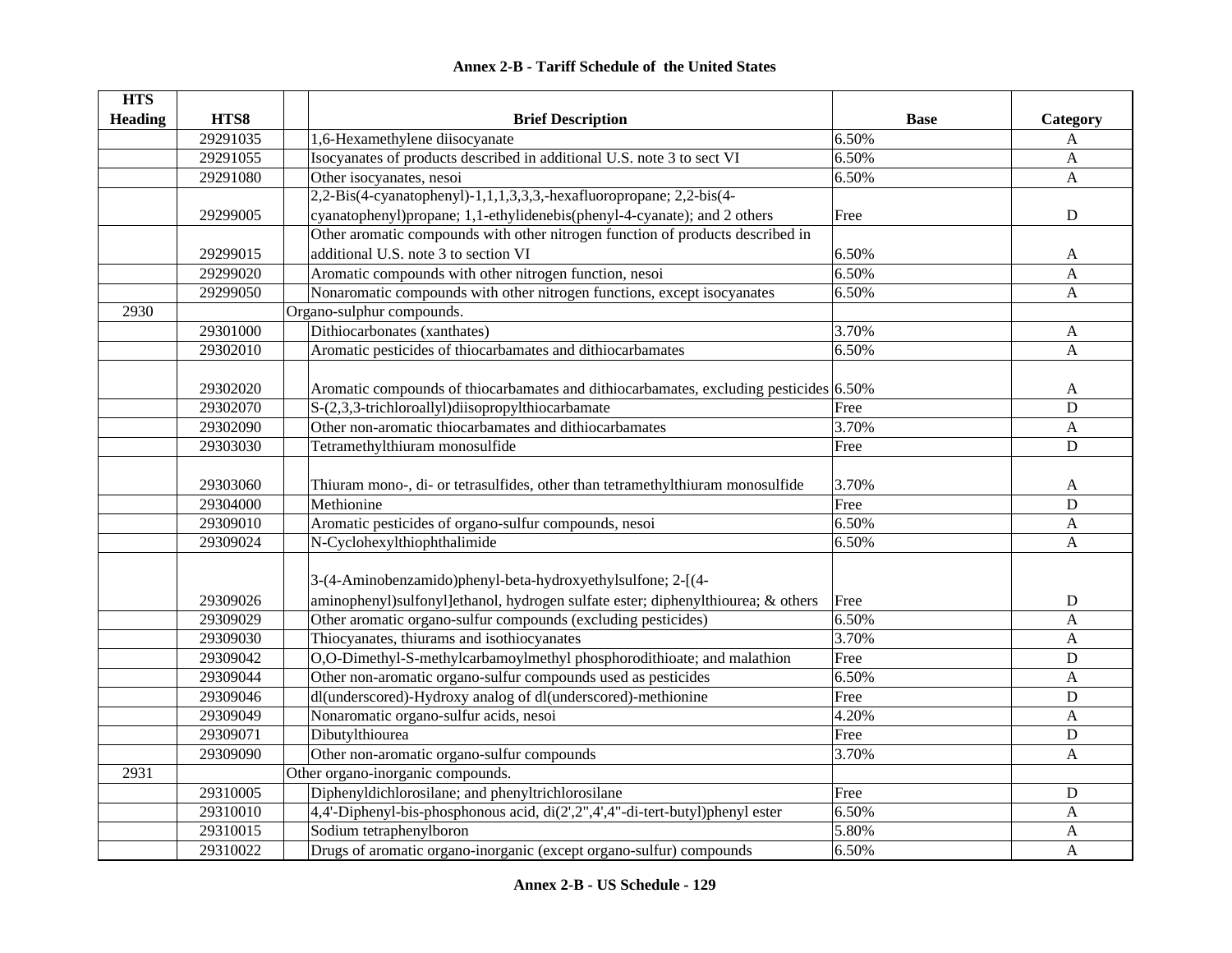|  | <b>Annex 2-B - Tariff Schedule of the United States</b> |  |
|--|---------------------------------------------------------|--|
|--|---------------------------------------------------------|--|

| <b>HTS</b>     |          |                                                                                 |             |              |
|----------------|----------|---------------------------------------------------------------------------------|-------------|--------------|
| <b>Heading</b> | HTS8     | <b>Brief Description</b>                                                        | <b>Base</b> | Category     |
|                | 29310025 | Pesticides of aromatic organo-inorganic (except organo-sulfur) compounds        | 6.50%       | A            |
|                | 29310027 | Aromatic organo-mercury compounds                                               | 6.50%       | A            |
|                |          | Aromatic organo-inorganic compounds, nesoi, described in additional U.S. note 3 |             |              |
|                | 29310030 | to section VI                                                                   | 6.50%       | A            |
|                |          | Other aromatic organo-inorganic compounds (excluding products described in      |             |              |
|                | 29310060 | additional U.S. note 3 to section VI                                            | 6.50%       | A            |
|                |          | N,N'-Bis(trimethylsilyl)urea;2-Phosphonobutane-1,2,4-tricarboxylic acid and its |             |              |
|                | 29310070 | salts; and one other specified chemical                                         | Free        | ${\bf D}$    |
|                | 29310090 | Other non-aromatic organo-inorganic compounds                                   | 3.70%       | A            |
| 2932           |          | Heterocyclic compounds with oxygen hetero-atom(s) only.                         |             |              |
|                | 29321100 | Tetrahydrofuran                                                                 | 3.70%       | A            |
|                | 29321200 | 2-Furaldehyde (Furfuraldehyde)                                                  | Free        | ${\bf D}$    |
|                | 29321300 | Furfuryl alcohol and tetrahydrofurfuryl alcohol                                 | 3.70%       | $\mathbf{A}$ |
|                |          | Aromatic heterocyclic compounds with oxygen hetero-atom(s) only, containing an  |             |              |
|                | 29321910 | unfused furan ring, nesoi                                                       | 6.50%       | A            |
|                |          | Nonaromatic heterocyclic compounds with oxygen hetero-atom(s) only, containing  |             |              |
|                | 29321950 | an unfused furan ring, nesoi                                                    | 3.70%       | A            |
|                | 29322100 | Coumarin, methylcoumarins and ethylcoumarins                                    | 6.50%       | A            |
|                | 29322910 | Aromatic pesticides of lactones                                                 | 6.50%       | $\mathbf{A}$ |
|                | 29322920 | Aromatic drugs of lactones                                                      | 6.50%       | A            |
|                | 29322925 | 4-Hydroxycoumarin                                                               | 6.50%       | A            |
|                | 29322930 | Aromatic lactones, nesoi, described in additional U.S. note 3 to section VI     | 6.50%       | A            |
|                | 29322945 | Aromatic lactones, nesoi                                                        | 6.50%       | A            |
|                | 29322950 | Nonaromatic lactones                                                            | 3.70%       | A            |
|                | 29329100 | Isosafrole                                                                      | 6.50%       | A            |
|                | 29329200 | 1-(1,3-Benzodioxol-5-yl)propan-2-one                                            | 6.50%       | A            |
|                | 29329300 | Piperonal (heliotropin)                                                         | 4.80%       | $\mathbf{A}$ |
|                | 29329400 | Safrole                                                                         | 6.50%       | A            |
|                | 29329500 | Tetrahydrocannabinols (all isomers)                                             | Free        | D            |
|                | 29329904 | 2,2-Dimethyl-1,3-benzodioxol-4-yl methylcarbamate (Bendiocarb)                  | Free        | $\mathbf D$  |
|                | 29329908 | 2-Ethoxy-2,3-dihydro-3,3-dimethyl-5-benzofuranylmethanesulfonate                | 6.50%       | $\mathbf{A}$ |
|                |          | Aromatic pesticides of heterocyclic compounds with oxygen hetero-atom(s) only,  |             |              |
|                | 29329920 | nesoi                                                                           | 6.50%       | A            |
|                | 29329932 | Benzofuran (Coumarone); and Dibenzofuran (Diphenylene oxide)                    | Free        | $\mathbf D$  |
|                | 29329935 | 2-Hydroxy-3-dibenzofurancarboxylic acid                                         | 6.50%       | A            |
|                | 29329939 | Benzointetrahydropyranyl ester; and Xanthen-9-one                               | 5.80%       | $\mathbf{A}$ |
|                |          | Bis-O-[(4-methylphenyl)methylene]-D-glucitol (Dimethylbenzylidene sorbitol);    |             |              |
|                | 29329955 | and Rhodamine 2C base                                                           | Free        | $\mathbf D$  |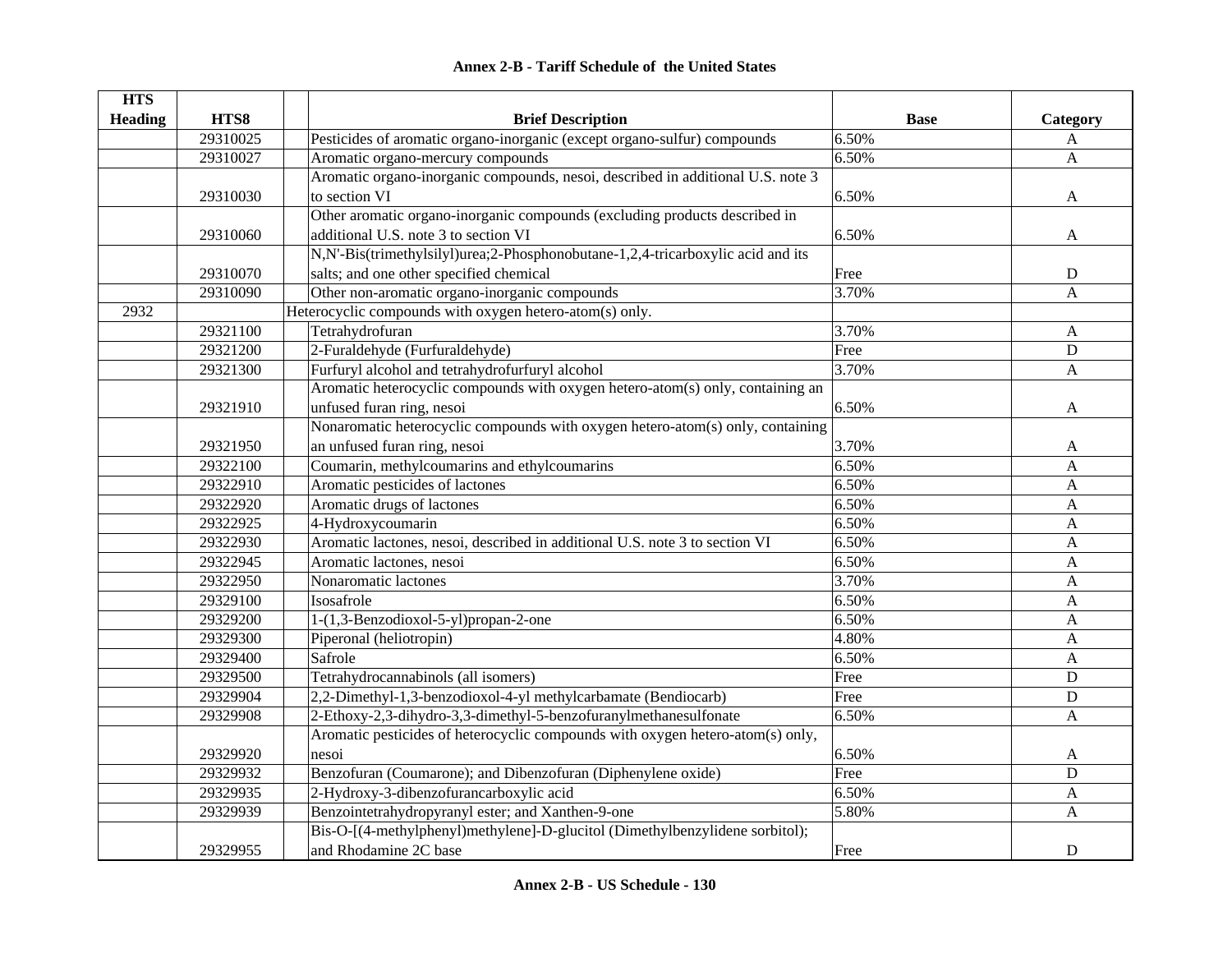| <b>HTS</b>     |          |                                                                                |             |              |
|----------------|----------|--------------------------------------------------------------------------------|-------------|--------------|
| <b>Heading</b> | HTS8     | <b>Brief Description</b>                                                       | <b>Base</b> | Category     |
|                |          | Aromatic heterocyclic compounds with oxygen hetero-atom(s) only described in   |             |              |
|                | 29329961 | additional U.S. note 3 to section VI, nesoi                                    | 6.50%       | A            |
|                | 29329970 | Aromatic heterocyclic compounds with oxygen hetero-atom(s) only, nesoi         | 6.50%       | $\mathbf{A}$ |
|                |          |                                                                                |             |              |
|                | 29329990 | Nonaromatic heterocyclic compounds with oxygen hetero-atom(s) only, nesoi      | 3.70%       | $\mathbf{A}$ |
| 2933           |          | Heterocyclic compounds with nitrogen hetero-atom(s) only.                      |             |              |
|                | 29331100 | Phenazone (Antipyrine) and its derivatives                                     | 6.50%       | $\mathbf{A}$ |
|                |          | Aminoethylphenylpyrazole (phenylmethylaminopyrazole); 3-methyl-1-(p-tolyl)-2-  |             |              |
|                | 29331904 | pyrazolin-5-one (p-tolylmethylpyrazolone)                                      | Free        | ${\bf D}$    |
|                |          | 3-(5-Amino-3-methyl-1H-pyrazol-1-yl)benzenesulfonic acid; amino-J-pyrazolone;  |             |              |
|                | 29331908 | and another 12 specified chemicals                                             | 5.80%       | A            |
|                |          | 1,2-Dimethyl-3,5-diphenyl-1H-pyrazolium methyl sulfate (difenzoquat methyl     |             |              |
|                | 29331915 | sulfate)                                                                       | Free        | ${\bf D}$    |
|                |          | 2-Chloro-5-sulfophenylmethylpyrazolone; phenylcarbethyoxypyrazolone; and 3     |             |              |
|                | 29331918 | other specified chemicals                                                      | Free        | ${\bf D}$    |
|                |          | Aromatic or modified aromatic pesticides containing an unfused pyrazole ring   |             |              |
|                | 29331923 | (whether or not hydrogenated) in the structure                                 | 6.50%       | A            |
|                |          | Aromatic or modified aromatic photographic chemicals containing an unfused     |             |              |
|                | 29331930 | pyrazole ring (whether or n/hydrogenated) in the structure, nesoi              | 6.50%       | A            |
|                |          | Aromatic or modified aromatic drugs of heterocyclic compounds with nitrogen    |             |              |
|                | 29331935 | hetero-atom(s) only containing an unfused pyrazole ring                        | 6.50%       | A            |
|                |          | Aromatic or mod. aromatic compound desc in add US note 3 to section VI contain |             |              |
|                | 29331937 | an unfused pyrazole ring (w/wo hydrogenated) in the structure                  | 6.50%       | A            |
|                |          | Aromatic or modified aromatic compounds (excluding products in add US note 3   |             |              |
|                | 29331943 | to sec VI) containing an unfused pyrazole ring in the structure                | 6.50%       | A            |
|                |          | Nonaromatic drugs of heterocyclic compounds with nitrogen hetero-atom(s) only  |             |              |
|                | 29331945 | containing an unfused pyrazole ring                                            | 3.70%       | A            |
|                | 29331970 | 3-Methyl-5-pyrazolone                                                          | Free        | $\mathbf D$  |
|                |          | Other compound (excluding aromatic, modified aromatic & drugs) containing      |             |              |
|                | 29331990 | unfused pyrazole ring (whether or n/hydrogenated) in the structure             | 6.50%       | A            |
|                | 29332100 | Hydantoin and its derivatives                                                  | 6.50%       | A            |
|                |          | 1-[1-((4-Chloro-2-(trifluoromethyl)phenyl)imino)-2-propoxyethyl]-1H-imidazole  |             |              |
|                | 29332905 | (triflumizole); and ethylene thiourea                                          | Free        | ${\bf D}$    |
|                | 29332910 | 2-Phenylimidazole                                                              | 5.80%       | A            |
|                |          | Aromatic or modified aromatic drugs of heterocyclic compounds with nitrogen    |             |              |
|                | 29332920 | hetero-atom(s) only cont. an unfused imidazole ring                            | 6%          | A            |
|                |          | Aromatic or mod. aromatic goods in add US note 3 to sect VI containing an      |             |              |
|                | 29332935 | unfused imidazole ring (whether or n/hydrogenated) in structure                | 6.50%       | A            |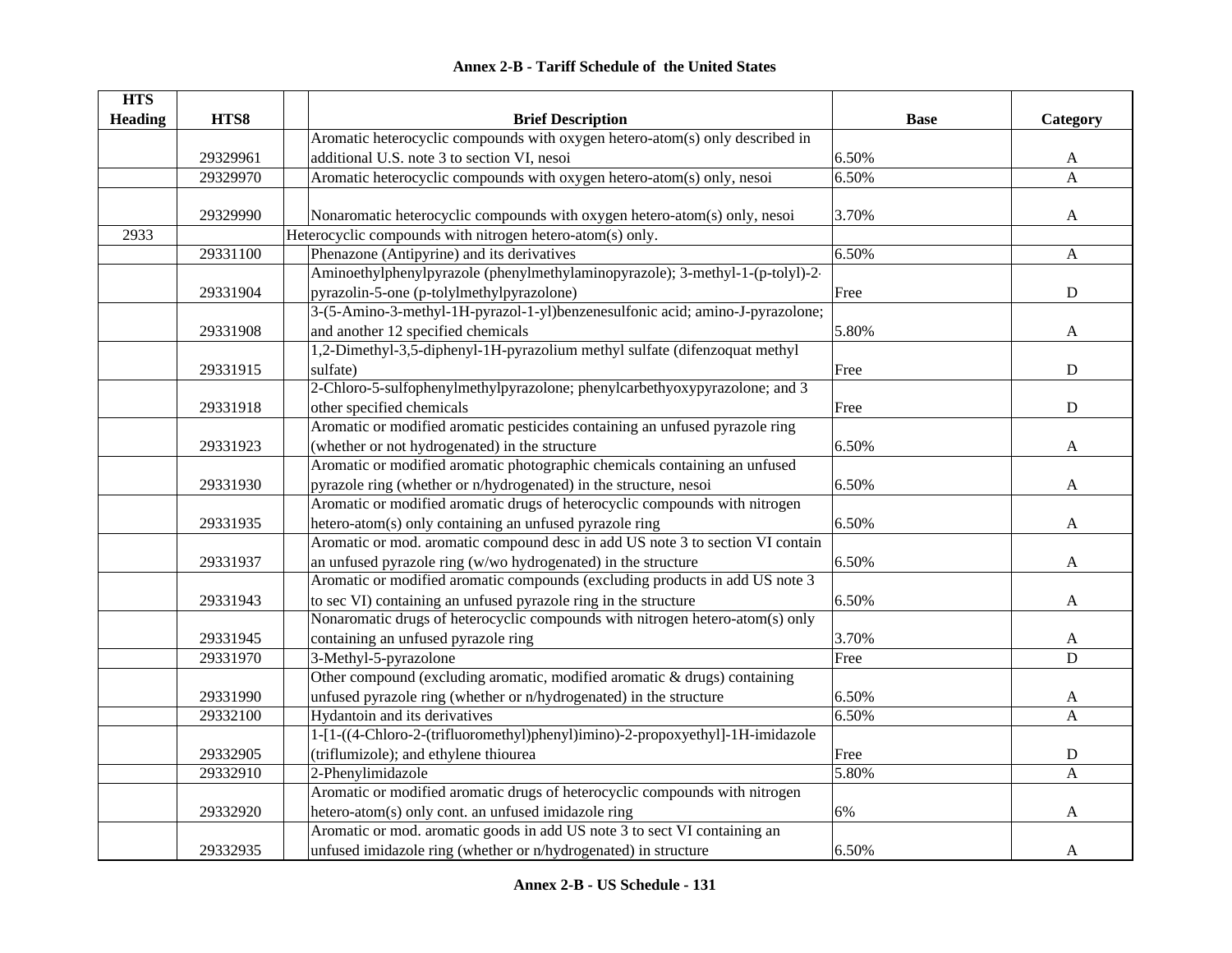|  | <b>Annex 2-B - Tariff Schedule of the United States</b> |  |
|--|---------------------------------------------------------|--|
|--|---------------------------------------------------------|--|

| <b>HTS</b>     |          |                                                                                    |             |              |
|----------------|----------|------------------------------------------------------------------------------------|-------------|--------------|
| <b>Heading</b> | HTS8     | <b>Brief Description</b>                                                           | <b>Base</b> | Category     |
|                |          | Aromatic or mod aromatic goods contng unfused imidazole ring (whether or           |             |              |
|                | 29332943 | n/hydrogenated) in the structure (exc prod in add US note 3 sec VI)                | 6.50%       | $\mathbf{A}$ |
|                |          | Nonaromatic drugs of heterocyclic compounds with nitrogen hetero-atom(s) only,     |             |              |
|                | 29332945 | containing an unfused imidazole ring, nesoi                                        | 3.70%       | A            |
|                | 29332960 | Imidazole                                                                          | Free        | D            |
|                |          |                                                                                    |             |              |
|                |          | Other compounds (excluding drugs, aromatic and modified aromatic compounds)        |             |              |
|                | 29332990 | containing an unfused imidazole ring (whether or n/hydrogenated)                   | 6.50%       | A            |
|                | 29333100 | Pyridine and its salts                                                             | Free        | D            |
|                | 29333210 | Piperidine                                                                         | 6.50%       | $\mathbf{A}$ |
|                | 29333250 | Piperidine salts                                                                   | 6.50%       | $\mathbf{A}$ |
|                |          | Alfentanil (INN), anileridine (INN), bezitramide (INN), bromazepam (INN),          |             |              |
|                | 29333300 | difenoxin (INN), and other specified INNs; salts thereof                           | Free        | $\mathbf D$  |
|                |          | 1-(3-Sulfapropyl)pryidinium hydroxide; N,N-bis(2,2,6,6-tetramethyl-4-piperidinyl)- |             |              |
|                | 29333908 | 1,6-hexanediamine; and 5 other specified chemicals                                 | Free        | $\mathbf D$  |
|                | 29333910 | Collidines, lutidines and picolines                                                | Free        | D            |
|                | 29333915 | Ouinuclidin-3-ol                                                                   | 5.80%       | A            |
|                |          | p-Chloro-2-benzylpyridine & other specified heterocyclic compounds, w nitrogen     |             |              |
|                | 29333920 | hetero-atom(s) only cont. an unfused pyridine ring                                 | 5.80%       | A            |
|                |          | Fungicides of heterocyclic compounds with nitrogen hetero-atom(s) only,            |             |              |
|                | 29333921 | containing an unfused pyridine ring                                                | 6.50%       | A            |
|                | 29333923 | o-Paraquat dichloride                                                              | 6.50%       | A            |
|                |          | Herbicides nesoi, of heterocyclic compounds with nitrogen hetero-atom(s) only,     |             |              |
|                | 29333925 | containing an unfused pyridine ring                                                | 6.50%       | A            |
|                |          | Pesticides nesoi, of heterocyclic compounds with nitrogen hetero-atom(s) only,     |             |              |
|                | 29333927 | containing an unfused pyridine ring                                                | 6.50%       | A            |
|                |          | Psychotherapeutic agents of heterocyclic compounds with nitrogen hetero-atom(s)    |             |              |
|                | 29333931 | only, containing an unfused pyridine ring, nesoi                                   | 6.50%       | A            |
|                |          | Drugs containing an unfused pyridine ring (whether or not hydrogenated) in the     |             |              |
|                | 29333941 | structure, nesoi                                                                   | 6.50%       | A            |
|                |          | Heterocyclic compounds with nitrogen hetero-atom(s) only containing an unfused     |             |              |
|                | 29333961 | pyridine ring, described in add. US note 3 to sec. VI                              | 6.50%       | A            |
|                |          | Heterocyclic compounds with nitrogen hetero-atom(s) only containing an unfused     |             |              |
|                | 29333991 | pyridine ring, nesoi                                                               | 6.50%       | A            |
|                | 29334100 | Levorphenol (INN) and its salts                                                    | Free        | D            |
|                | 29334908 | 4,7-Dichloroquinoline                                                              | 6.50%       | A            |
|                | 29334910 | Ethoxyquin (1,2-Dihydro-6-ethoxy-2,2,4-trimethylquinoline)                         | 6.50%       | A            |
|                | 29334915 | 8-Methylquinoline and Isoquinoline                                                 | 5.80%       | A            |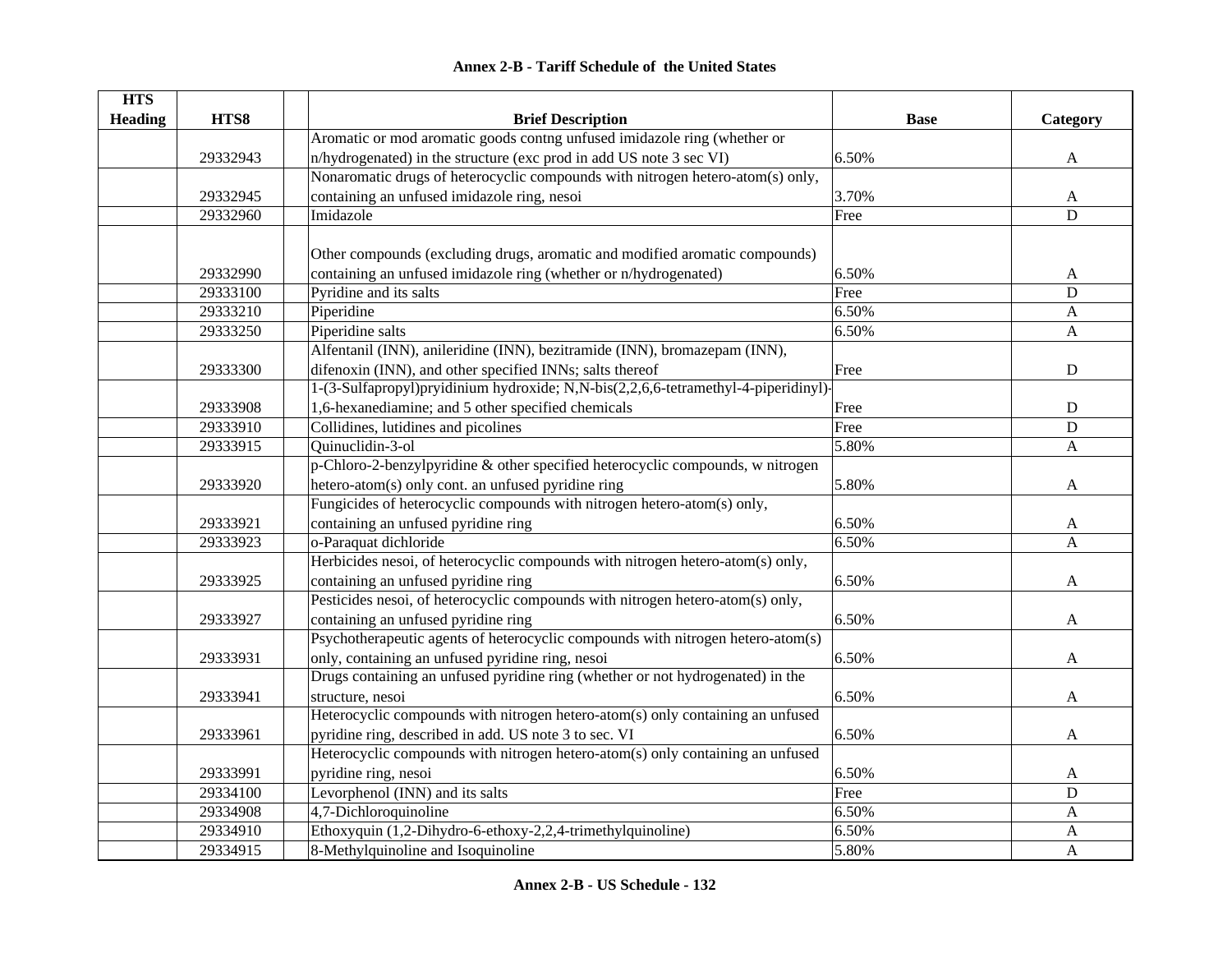| <b>HTS</b>     |          |                                                                                     |             |                |
|----------------|----------|-------------------------------------------------------------------------------------|-------------|----------------|
| <b>Heading</b> | HTS8     | <b>Brief Description</b>                                                            | <b>Base</b> | Category       |
|                | 29334917 | Ethyl ethyl-6,7,8-trifluoro-1,4-dihydro-4-oxo-3-quinoline carboxylate               | Free        | D              |
|                |          | 5-Chloro-7-iodo-8-quinolinol (Iodochlorhydroxyquin); Decoquinate;                   |             |                |
|                | 29334920 | Diiodohydroxyquin; and Oxyquinoline sulfate                                         | 6.50%       | A              |
|                |          | Drugs containing a quinoline or isoquinoline ring-system (whether or not            |             |                |
|                | 29334926 | hydrogenated) not further fused, nesoi                                              | 6.50%       | A              |
|                |          | Pesticides of heterocyclic compounds with nitrogen hetero-atom(s) only, cont. a     |             |                |
|                | 29334930 | quinoline or isoquinoline ring-system, not further fused                            | 6.50%       | A              |
|                |          | Products described in add. US note 3 to sec VI containing quinoline or isoquinoline |             |                |
|                | 29334960 | ring-system (whether or n/hydrogenated), n/further fused                            | 6.50%       | A              |
|                |          | Heterocyclic compounds with nitrogen hetero-atom(s) only, containing a quinoline    |             |                |
|                | 29334970 | ring-system, not further fused, nesoi                                               | 6.50%       | A              |
|                | 29335210 | Malonylurea (barbituric acid)                                                       | Free        | ${\bf D}$      |
|                | 29335290 | Salts of barbituric acid                                                            | Free        | $\mathbf D$    |
|                |          | Allobarbital (INN), amobarbital (INN), barbital (INN), butalbital (INN),            |             |                |
|                | 29335300 | butobarbital, and other specified INNs; salts thereof                               | Free        | ${\bf D}$      |
|                | 29335400 | Other derivatives of malonylurea (barbituric acid); salts thereof                   | 3.70%       | $\overline{A}$ |
|                |          | Loprazolam (INN), mecloqualone (INN), methaqualone (INN) and zipeprol (INN);        |             |                |
|                | 29335500 | salts thereof                                                                       | Free        | ${\bf D}$      |
|                |          | Aromatic or modified aromatic herbicides of heterocyclic compounds with nitrogen    |             |                |
|                | 29335910 | hetero-atom(s) only, cont. a pyrimidine or piperazine ring                          | 6.50%       | A              |
|                |          | Aromatic or mod. aromatic pesticides nesoi, of heterocyclic compounds with          |             |                |
|                | 29335915 | nitrogen hetero-atom(s) only cont. pyrimidine or piperazine ring                    | 6.50%       | A              |
|                |          | Nonaromatic pesticides of heterocyclic compounds with nitrogen hetero-atom(s)       |             |                |
|                | 29335918 | only, cont. pyrimidine or piperazine ring, nesoi                                    | 6.50%       | A              |
|                | 29335921 | Antihistamines, including those principally used as antinauseants                   | 6.50%       | A              |
|                | 29335922 | Nicarbazin and trimethoprim                                                         | 6.50%       | A              |
|                |          | Anti-infective agents nesoi, of heterocyclic compounds with nitrogen hetero-        |             |                |
|                | 29335936 | atom(s) only, cont. pyrimidine, piperazine ring                                     | 6.50%       | A              |
|                |          | Psychotherapeutic agents of heterocyclic compounds with nitrogen hetero-atom(s)     |             |                |
|                | 29335946 | only, cont. pyrimidine or piperazine ring, nesoi                                    | 6.50%       | A              |
|                |          | Other aromatic or modified aromatic drugs containing a pyrimidine ring (whether     |             |                |
|                | 29335953 | or not hydrogenated) or piperazine ring in the structure                            | 6.50%       | A              |
|                |          | Nonaromatic drugs of heterocyclic compounds nesoi, with nitrogen hetero-atom(s)     |             |                |
|                | 29335959 | only, cont. a pyrimidine or piperazine ring                                         | 3.70%       | A              |
|                |          | Aromatic heterocyclic compounds nesoi, with nitrogen hetero-atom(s) only, cont.     |             |                |
|                | 29335970 | pyrimidine or piperazine ring, in add. U.S. note 3, sec. VI                         | 6.50%       | A              |
|                |          | Aromatic or modified aromatic heterocyclic compounds nesoi, with nitrogen hetero-   |             |                |
|                | 29335980 | atom(s) only, cont. pyrimidine or piperazine ring                                   | 6.50%       | A              |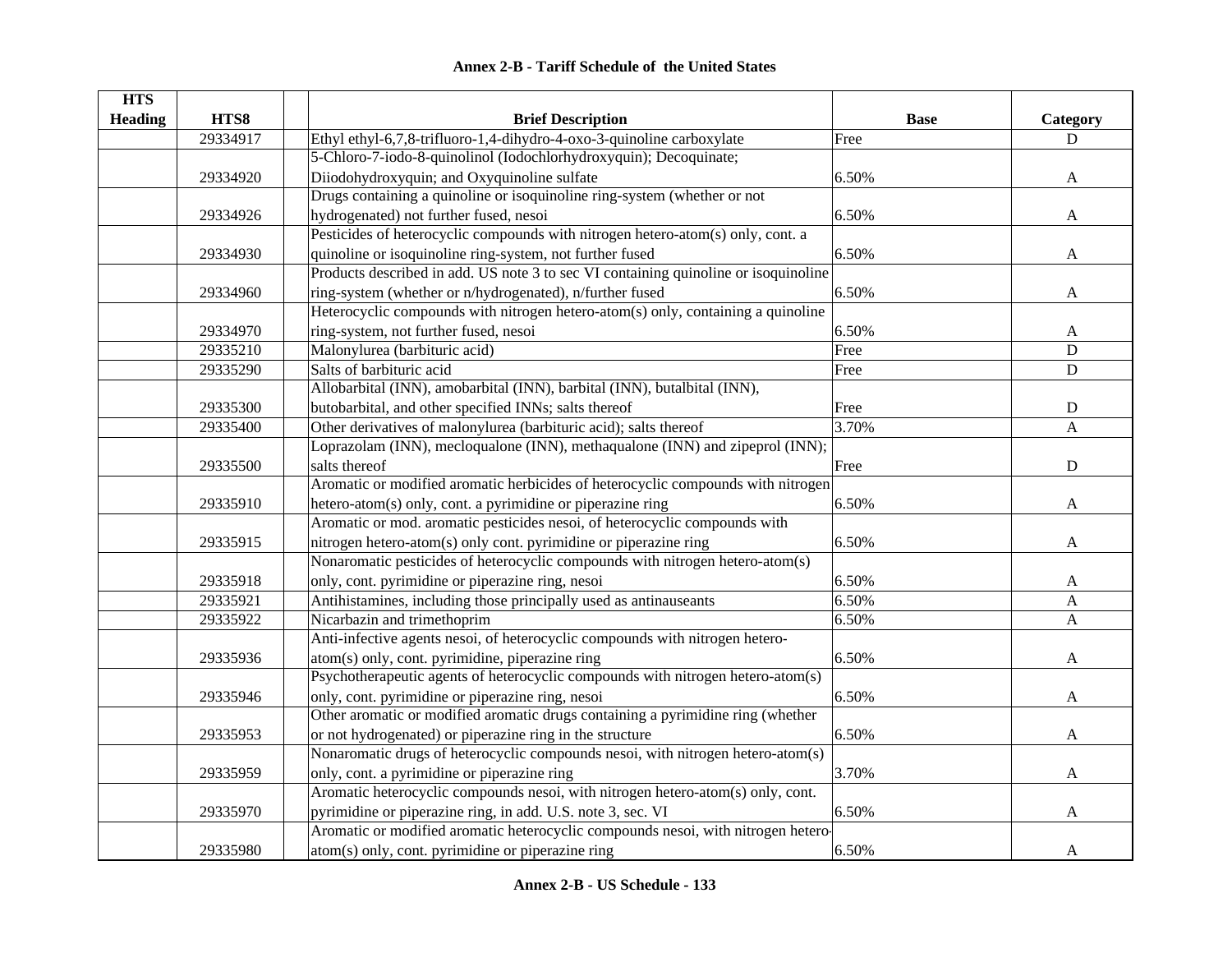| <b>Annex 2-B - Tariff Schedule of the United States</b> |  |
|---------------------------------------------------------|--|
|---------------------------------------------------------|--|

| <b>HTS</b>     |          |                                                                                  |             |                           |
|----------------|----------|----------------------------------------------------------------------------------|-------------|---------------------------|
| <b>Heading</b> | HTS8     | <b>Brief Description</b>                                                         | <b>Base</b> | Category                  |
|                |          | 2-Amino-4-chloro-6-methoxypyrimidine; 2-amino-4,6-dimethoxypyrimidine; and 6     |             |                           |
|                | 29335985 | methyluracil                                                                     | Free        | ${\bf D}$                 |
|                |          | Other (excluding aromatic or mod aromatic) compds containing pyrimidine ring     |             |                           |
|                | 29335995 | (whether or n/hydrogenated) or piperazine ring in the structure                  | 6.50%       | A                         |
|                | 29336100 | Melamine                                                                         | 3.50%       | $\boldsymbol{\mathsf{A}}$ |
|                | 29336920 | 2,4-Diamino-6-phenyl-1,3,5-triazine                                              | Free        | $\mathbf D$               |
|                |          | Other compounds containing an unfused triazine ring (whether or not              |             |                           |
|                | 29336960 | hydrogenated) in the structure                                                   | 3.50%       | A                         |
|                | 29337100 | 6-Hexanelactam (epsilon-Caprolactam)                                             | 6.50%       | $\mathbf{A}$              |
|                | 29337200 | Clobazam (INN) and methyprylon (INN)                                             | Free        | $\mathbf D$               |
|                | 29337904 | 2,4-Dihydro-3,6-diphenylpyrrolo-(3,4-C)pyrrole-1,4-dione                         | Free        | ${\bf D}$                 |
|                |          | Aromatic or modified aromatic lactams with nitrogen hetero-atoms only described  |             |                           |
|                | 29337908 | in additional U.S. note 3 to section VI                                          | 6.50%       | A                         |
|                | 29337915 | Aromatic or modified aromatic lactams, nesoi                                     | 6.50%       | A                         |
|                | 29337920 | N-Methyl-2-pyrrolidone; and 2-pyrrolidone                                        | 4.20%       | A                         |
|                | 29337930 | N-Vinyl-2-pyrrolidone, monomer                                                   | 5.50%       | $\boldsymbol{A}$          |
|                | 29337940 | 12-Aminododecanoic acid lactam                                                   | Free        | D                         |
|                |          |                                                                                  |             |                           |
|                | 29337985 | Aromatic or modified aromatic lactams with nitrogen hetero-atoms only, nesoi     | 6.50%       | $\mathbf{A}$              |
|                |          | Alprazolam (INN), camazepam (INN), chlordiazepoxide (INN), clonazepam            |             |                           |
|                | 29339100 | (INN), clorazepate, and other specified INNs; salts thereof                      | Free        | $\mathbf D$               |
|                | 29339901 | Butyl (R)-2-[4-(5-triflouromethyl-2-pyridinyloxy)phenoxy]propanoate              | Free        | D                         |
|                |          | 2-[4-[(6-Chloro-2-quinoxalinyl)oxy]phenoxy]propionic acid, ethyl ester; and 1    |             |                           |
|                | 29339902 | other specified aromatic chemical                                                | Free        | $\mathbf D$               |
|                | 29339905 | Acridine and indole                                                              | Free        | D                         |
|                |          | alpha-Butyl-alpha-(4-chlorophenyl)-1H-1,2,4-triazole-1-propanenitrile            |             |                           |
|                | 29339906 | (Mycolbutanil); and one other specified aromatic chemical                        | 6.50%       | A                         |
|                |          | Acetoacetyl-5-aminobenzimidazolone; 1,3,3-Trimethyl-2-methyleneindoline; and     |             |                           |
|                | 29339908 | two other specified aromatic chemicals                                           | Free        | D                         |
|                | 29339911 | Carbazole                                                                        | Free        | D                         |
|                |          | 6-Bromo-5-methyl-1H-imidazo-(4,5-b)pyridine; 2-sec-butyl-4-tert-butyl-6-         |             |                           |
|                | 29339912 | (benzotriazol-2-yl)phenol; 2-methylindoline; and other specific                  | 5.80%       | A                         |
|                | 29339914 | 5-Amino-4-chloro-alpha-phenyl-3-pyridazinone                                     | 6.50%       | $\mathbf{A}$              |
|                | 29339916 | o-Diquat dibromide (1,1-Ethylene-2,2-dipyridylium dibromide)                     | Free        | D                         |
|                |          | Aromatic or modified aromatic insecticides with nitrogen hetero-atom(s) only,    |             |                           |
|                | 29339917 | nesoi                                                                            | 6.50%       | A                         |
|                |          | Other heterocyclic aromatic or modified aromatic pesticides with nitrogen hereo- |             |                           |
|                | 29339922 | atom(s) only, nesoi                                                              | 6.50%       | A                         |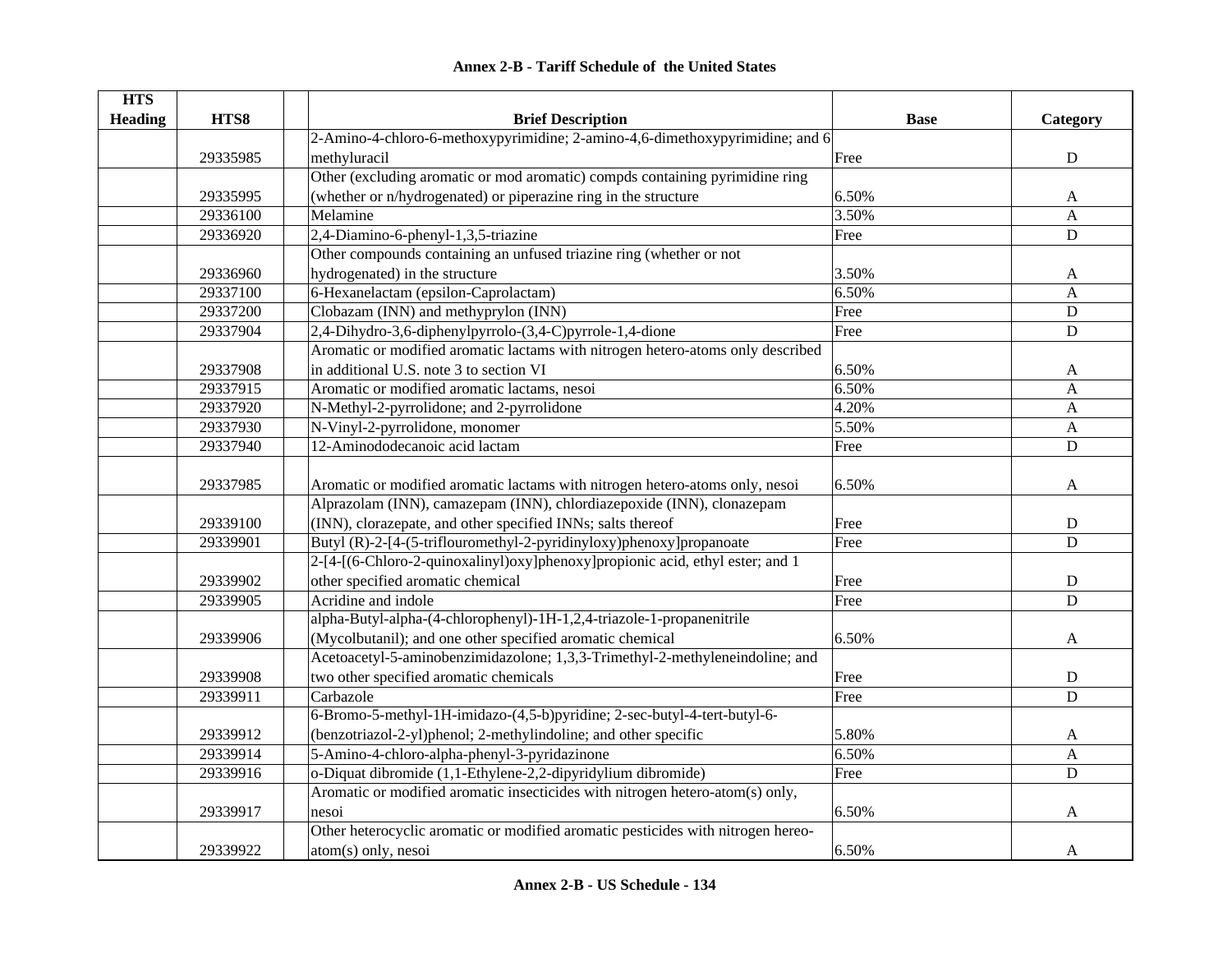| <b>HTS</b>     |          |                                                                                          |             |              |
|----------------|----------|------------------------------------------------------------------------------------------|-------------|--------------|
| <b>Heading</b> | HTS8     | <b>Brief Description</b>                                                                 | <b>Base</b> | Category     |
|                |          | Aromatic or modified aromatic photographic chemicals with nitrogen hetero-               |             |              |
|                | 29339924 | $atom(s)$ only                                                                           | 6.50%       | A            |
|                |          | Aromatic or modified aromatic antihistamines of heterocyclic compounds with              |             |              |
|                | 29339926 | nitrogen hetero-atom(s) only                                                             | 6.50%       | A            |
|                | 29339942 | Acriflavin; Acriflavin hydrochloride; Carbadox; Pyrazinamide                             | Free        | D            |
|                |          | Aromatic or modified aromatic anti-infective agents of heterocyclic compounds            |             |              |
|                | 29339946 | with nitrogen hetero-atom(s) only, nesoi                                                 | 6.50%       | A            |
|                | 29339951 | Hydralazine hydrochloride                                                                | Free        | ${\bf D}$    |
|                |          | Aromatic or modified aromatic cardiovascular drugs of heterocyclic compounds             |             |              |
|                | 29339953 | with nitrogen hetero-atom(s) only, nesoi                                                 | 6.50%       | $\mathbf{A}$ |
|                |          | Aromatic or modified aromatic analgesics and certain like affecting chemicals, of        |             |              |
|                | 29339955 | heterocyclic compounds with nitrogen hetero-atom(s) only                                 | 6.50%       | A            |
|                | 29339958 | Droperidol; and Imipramine hydrochloride                                                 | Free        | $\mathbf D$  |
|                |          | Aromatic/modified aromatic psychotherapeutic agents, affecting the CNS, of               |             |              |
|                | 29339961 | heterocyclic compounds with nitrogen hetero-atom(s) only, nesoi                          | 6.50%       | A            |
|                |          | Aromatic or modified aromatic anticonvulsants, hypnotics and sedatives, of               |             |              |
|                | 29339965 | heterocyclic compounds with nitrogen hetero-atom(s) only, nesoi                          | 6.50%       | A            |
|                |          | Aromatic or modified aromatic drugs affecting the central nervous system, of             |             |              |
|                | 29339970 | heterocyclic compounds with nitrogen atom(s) only, nesoi                                 | 6.50%       | A            |
|                |          | Aromatic or modified aromatic drugs of heterocyclic compounds with nitrogen              |             |              |
|                | 29339975 | hetero-atom(s) only, nesoi                                                               | 6.50%       | A            |
|                |          | Aromatic or modified aromatic compounds with nitrogen hetero-atom(s) only                |             |              |
|                | 29339979 | described in additional U.S. note 3 to section VI                                        | 6.50%       | A            |
|                |          | Aromatic or mod. aromatic compounds with nitrogen hetero-atom(s) only other              |             |              |
|                | 29339982 | than products described in add. U.S. note 3 to section VI, nesoi                         | 6.50%       | A            |
|                | 29339985 | 3-Amino-1,2,4-triazole                                                                   | 3.70%       | A            |
|                | 29339987 | Hexamethylenetetramine                                                                   | 6.30%       | $\mathbf{A}$ |
|                | 29339989 | Hexamethyleneimine                                                                       | Free        | D            |
|                |          | Nonaromatic drugs of heterocyclic compounds with nitrogen hetero-atom(s) only,           |             |              |
|                | 29339990 | nesoi                                                                                    | 3.70%       | A            |
|                |          |                                                                                          |             |              |
|                | 29339997 | Nonaromatic heterocyclic compounds with nitrogen hetero-atom(s) only, nesoi              | 6.50%       | A            |
| 2934           |          | Nucleic acids and their salts; whether or not chemically defined; other heterocyclic con |             |              |
|                |          | Aromatic or modified aromatic heterocyclic compounds cont. an unfused thiazole           |             |              |
|                | 29341010 | ring, described in add. U.S. note 3 to section VI                                        | 6.50%       | A            |
|                |          | Aromatic or modified aromatic heterocyclic compounds, nesoi, containing an               |             |              |
|                | 29341020 | unfused thiazole ring                                                                    | 6.50%       | A            |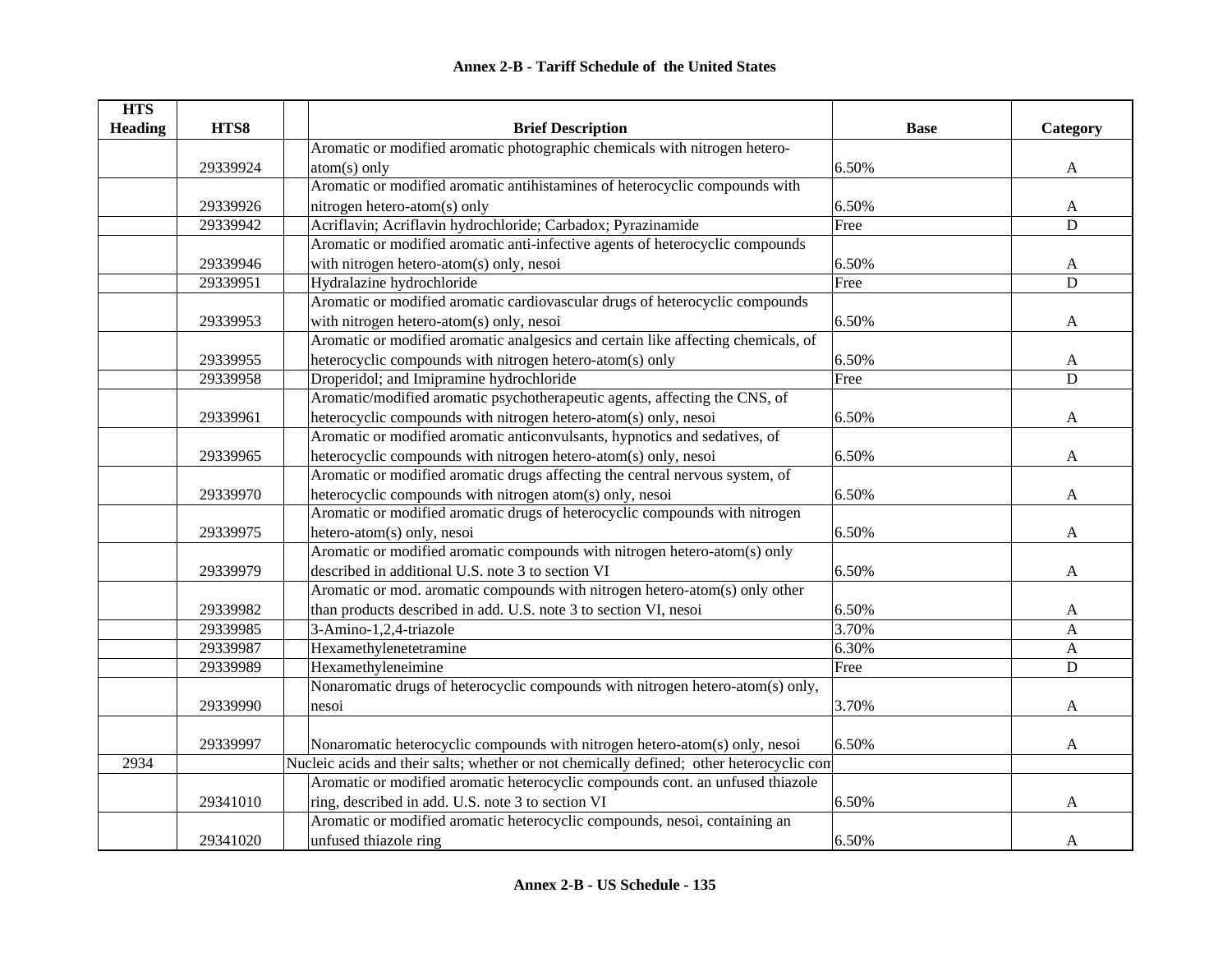| <b>HTS</b>     |          |                                                                                    |             |                           |
|----------------|----------|------------------------------------------------------------------------------------|-------------|---------------------------|
| <b>Heading</b> | HTS8     | <b>Brief Description</b>                                                           | <b>Base</b> | Category                  |
|                |          | 4,5-Dichloro-2-n-octyl-4-isothiazolin-3-one; thiothiamine hydrochloride; and 4     |             |                           |
|                | 29341070 | other specified chemicals                                                          | Free        | ${\bf D}$                 |
|                |          | Other compounds (excluding aromatic or modified aromatic) containing an unfused    |             |                           |
|                | 29341090 | thiazole ring (whether or not hydrogenated) in the structure                       | 6.50%       | A                         |
|                | 29342005 | N-tert-Butyl-2-benzothiazolesulfenamide                                            | 6.50%       | $\boldsymbol{\mathsf{A}}$ |
|                | 29342010 | 2,2'-Dithiobisbenzothiazole                                                        | 6.50%       | $\mathbf{A}$              |
|                | 29342015 | 2-Mercaptobenzothiazole; and N-(Oxydiethylene)benzothiazole-2-sulfenamide          | 6.50%       |                           |
|                | 29342020 | 2-Mercaptobenzothiazole, sodium salt (2-Benzothiazolethiol, sodium salt)           | 6.50%       | A<br>$\mathbf{A}$         |
|                |          | 2-Amino-5,6-dichlorobenzothiazole; 2-amino-6-nitrobenzothiazole; and 2 other       |             |                           |
|                |          |                                                                                    |             |                           |
|                | 29342025 | specified chemicals                                                                | Free        | ${\bf D}$                 |
|                |          | 2-Amino-6-methoxybenzothiazole and other specified heterocyclic compounds,         |             |                           |
|                | 29342030 | cont. a benzothiazole ring-system, not further fused                               | 5.80%       | A                         |
|                | 29342035 | Pesticides containing a benzothiazole ring-system, not further fused               | 6.50%       | $\mathbf{A}$              |
|                |          | Heterocyclic compounds containing a benzothiazole ring-system, not further fused,  |             |                           |
|                | 29342040 | described in add. U.S. note 3 to section VI                                        | 6.50%       | $\mathbf{A}$              |
|                |          | Other compounds containing a benzothiazole ring system (whether or not             |             |                           |
|                | 29342080 | hydrogenated), not further fused                                                   | 6.50%       | A                         |
|                | 29343012 | 2-(Trifluoromethyl)phenothiazine                                                   | 6.50%       | $\mathbf{A}$              |
|                | 29343018 | Ethyl (1H-phenothiazin-2,4,1)carbamate                                             | Free        | ${\bf D}$                 |
|                |          | Antidepressants, tranquilizers and other pschotherapeutic agents containing a      |             |                           |
|                | 29343023 | phenothiazine ring-system, not further fused                                       | 6.50%       | $\mathbf{A}$              |
|                |          | Other drugs containing a phenothiazine ring system (whether or not hydrogenated),  |             |                           |
|                | 29343027 | not further fused, nesoi                                                           | 6.50%       | A                         |
|                |          | Products described in add. US note 3 to section VI containing a phenothiazine ring |             |                           |
|                | 29343043 | system (whether or not hydrogenated), not further fused                            | 6.50%       | A                         |
|                |          | Heterocyclic compounds containing a phenothiazine ring-system (whether or not      |             |                           |
|                | 29343050 | hydrogenated), not further fused, nesoi                                            | 6.50%       | A                         |
|                |          | Aminorex (INN), brotizolam (INN), clotiazepam (INN), cloxazolam (INN),             |             |                           |
|                | 29349100 | dextromoramide (INN), and other specified INNs; salts thereof                      | Free        | ${\bf D}$                 |
|                | 29349901 | Mycophenolate mofetil                                                              | Free        | ${\bf D}$                 |
|                |          | 2-Acetylbenzo(b)thiophene; and 2 other specified aromatic or modified aromatic     |             |                           |
|                | 29349903 | compounds                                                                          | Free        | ${\bf D}$                 |
|                |          | 5-Amino-3-phenyl-1,2,4-thiadiazole(3-Phenyl-5-amino-1,2,4-thiadiazole); and 3      |             |                           |
|                | 29349905 | other specified aromatic/mod. aromatic heterocyclic compounds                      | 5.80%       | A                         |
|                | 29349906 | 7-Nitronaphth[1,2]oxadiazole-5-sulfonic acid and its salts                         | 6.50%       | $\mathbf{A}$              |
|                |          |                                                                                    |             |                           |
|                | 29349907 | Ethyl 2-[4-[(6-chloro-2-benzoxazoyl)oxy]phenoxy]propanoate (Fenoxaprop-ethyl) Free |             | $\mathbf D$               |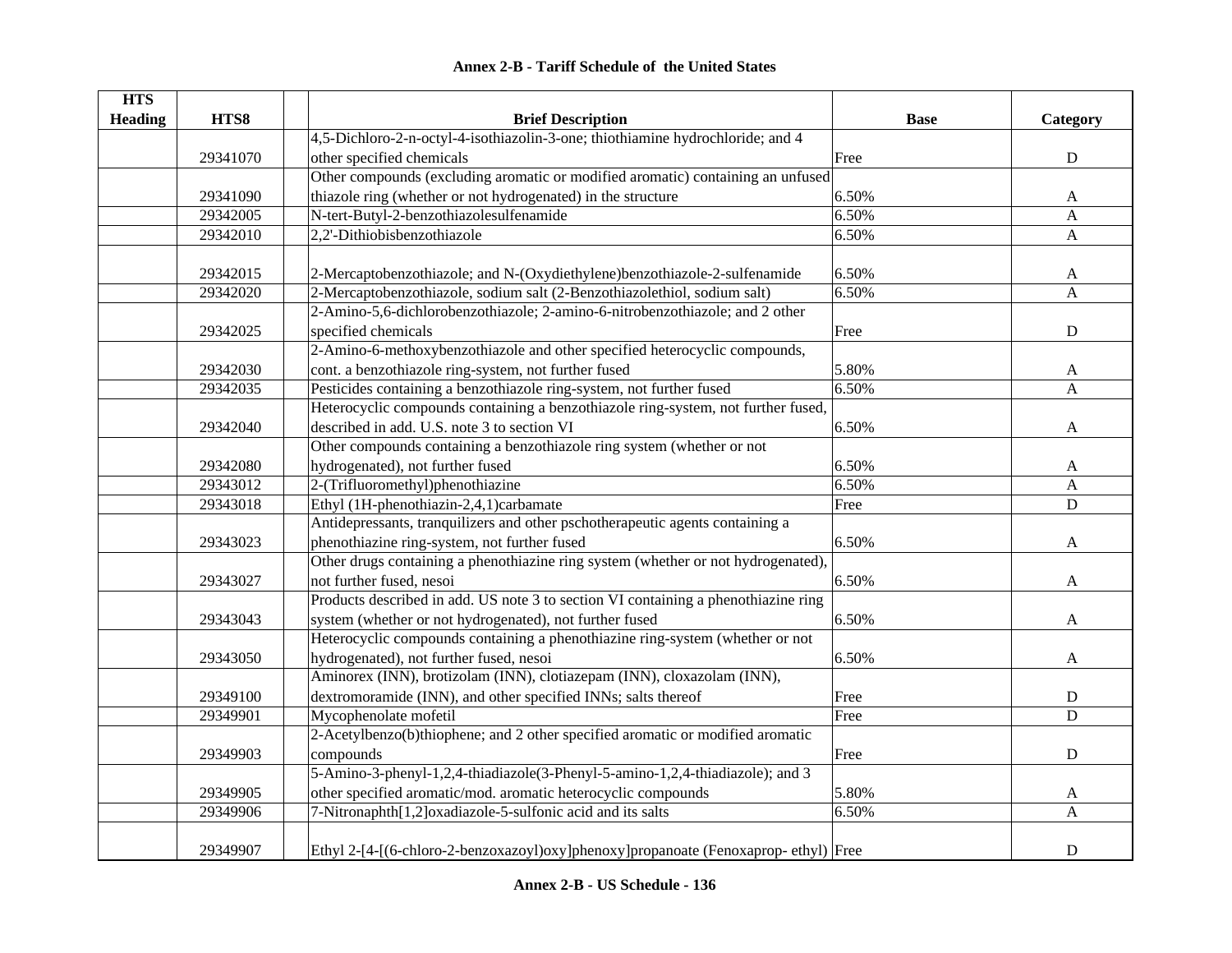| <b>HTS</b> |          |                                                                                         |             |                |
|------------|----------|-----------------------------------------------------------------------------------------|-------------|----------------|
| Heading    | HTS8     | <b>Brief Description</b>                                                                | <b>Base</b> | Category       |
|            | 29349908 | 2,5-Diphenyloxazole                                                                     | 6.50%       | A              |
|            | 29349909 | 1,2-Benzisothiazolin-3-one                                                              | Free        | ${\bf D}$      |
|            |          | 2-tert-Butyl-4-(2,4-dichloro-5-isopropoxyphenyl)-delta(squared)-1,3,4-oxadiazolin-      |             |                |
|            | 29349911 | 5-one; Bentazon; Phosalone                                                              | 6.50%       | $\mathbf{A}$   |
|            | 29349912 | Aromatic or modified aromatic fungicides of other heterocyclic compounds, nesoi         | 6.50%       | A              |
|            |          |                                                                                         |             |                |
|            | 29349915 | Aromatic or modified aromatic herbicides of other heterocyclic compounds, nesoi         | 6.50%       | A              |
|            | 29349916 | Aromatic or modified aromatic insecticides of other heterocyclic compounds, nesoi 6.50% |             | A              |
|            |          | Aromatic or modified aromatic pesticides nesoi, of other heterocyclic compounds,        |             |                |
|            | 29349918 | nesoi                                                                                   | 6.50%       | A              |
|            |          | Aromatic or modified aromatic photographic chemicals of other heterocyclic              |             |                |
|            | 29349920 | compounds, nesoi                                                                        | 6.50%       | A              |
|            | 29349930 | Aromatic or modified aromatic drugs of other heterocyclic compounds, nesoi              | 6.50%       | A              |
|            |          | Aromatic or modified aromatic other heterocyclic compounds described in                 |             |                |
|            | 29349939 | additional U.S. note 3 to section VI                                                    | 6.50%       | A              |
|            | 29349944 | Aromatic or modified aromatic other heterocyclic compounds, nesoi                       | 6.50%       | A              |
|            | 29349947 | Nonaromatic drugs of other heterocyclic compounds, nesoi                                | 3.70%       | A              |
|            |          | Morpholinethyl chloride hydrochloride; 2-methyl-2,5-dioxo-1-oxa-2-phospholan;           |             |                |
|            | 29349970 | and 1 other specified nonaromatic chemical                                              | Free        | ${\rm D}$      |
|            | 29349990 | Nonaromatic other heterocyclic compounds, nesoi                                         | 6.50%       | $\overline{A}$ |
| 2935       |          | Sulphonamides.                                                                          |             |                |
|            |          | 4-Amino-6-chloro-m-benzenedisulfonamide; and Methyl-4-                                  |             |                |
|            | 29350006 | aminobenzenesulfonylcarbamate (Asulam)                                                  | 6.50%       | A              |
|            | 29350010 | 2-Amino-N-ethylbenzenesulfonamide; and six other specified sulfonamides                 | 6.50%       | $\mathbf{A}$   |
|            |          | (5-[2-Chloro-4-(trifluoromeythyl)phenoxy]-N-(methylsulfonyl)-2-nitrobenzamide)          |             |                |
|            | 29350013 | (fomesafen); and seven other specified chemicals                                        | Free        | D              |
|            | 29350015 | o-Toluenesulfonamide                                                                    | 6.50%       | $\mathbf{A}$   |
|            | 29350020 | Fast color bases and fast color salts, of sulfonamides                                  | 6.50%       | A              |
|            | 29350029 | Acetylsulfaguanidine                                                                    | Free        | D              |
|            | 29350030 | Sulfamethazine                                                                          | Free        | D              |
|            | 29350032 | Acetylsulfisoxazole; sulfacetamide, sodium; and sulfamethazine, sodium                  | 6.50%       | $\mathbf{A}$   |
|            | 29350033 | Sulfathiazole; and sulfathiazole, sodium                                                | Free        | D              |
|            |          | Salicylazosulfapyridine; sulfadiazine; sulfamerazine; sulfaguanidine; and               |             |                |
|            | 29350042 | sulfapyridine                                                                           | Free        | D              |
|            | 29350048 | Other sulfonamides used as anti-infective agents                                        | 6.50%       | $\mathbf{A}$   |
|            | 29350060 | Other sulfonamide drugs (excluding anti-infective agents)                               | 6.50%       | A              |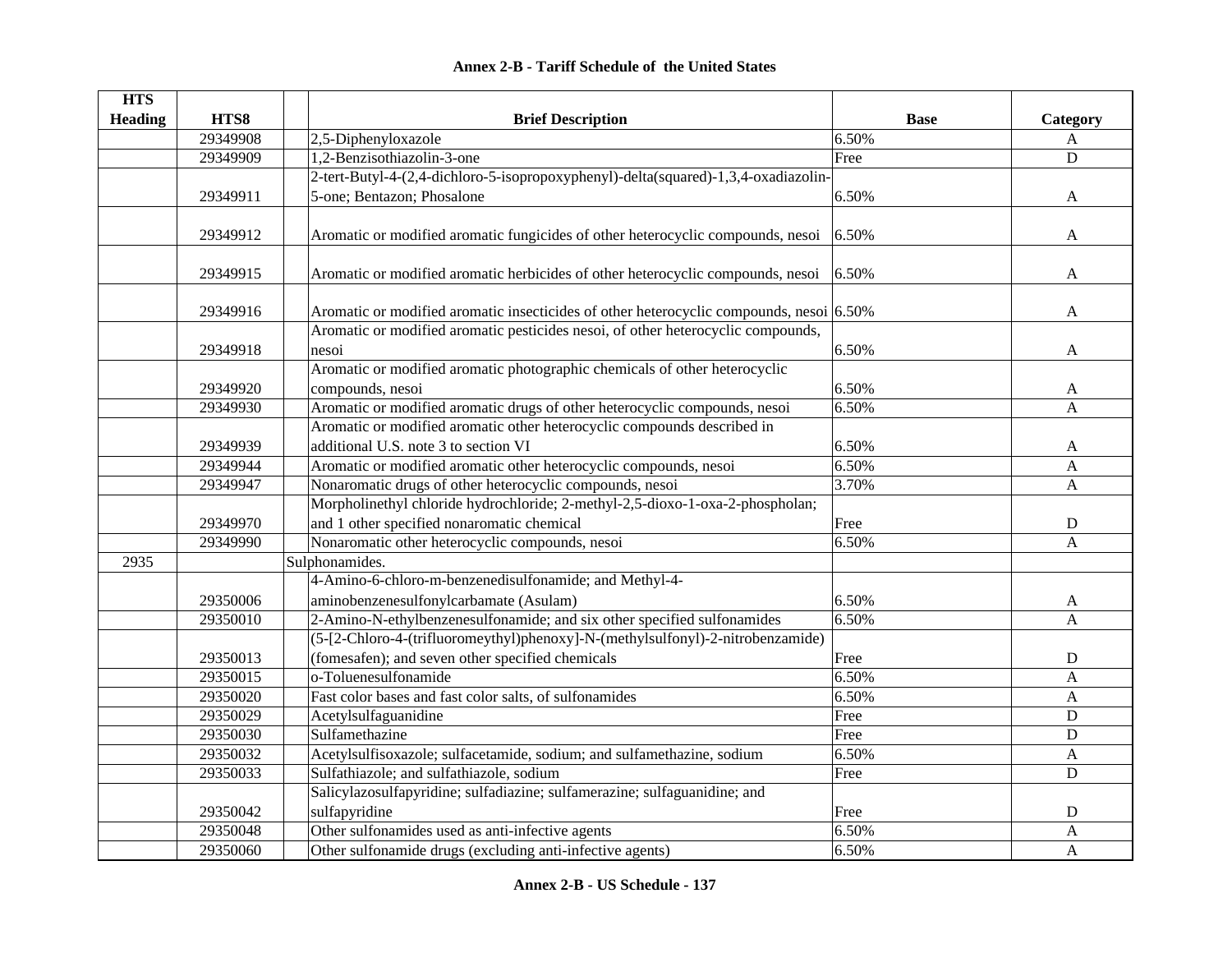| <b>HTS</b>     |          |                                                                                         |             |              |
|----------------|----------|-----------------------------------------------------------------------------------------|-------------|--------------|
| <b>Heading</b> | HTS8     | <b>Brief Description</b>                                                                | <b>Base</b> | Category     |
|                |          | Other sulfonamides (excluding drugs and certain specified chemicals) described in       |             |              |
|                | 29350075 | additional U.S. note 3 to section VI                                                    | 6.50%       | A            |
|                |          | Other sulfonamides (excluding drugs and certain specified chemicals) not                |             |              |
|                | 29350095 | described in additional U.S. note 3 to section VI                                       | 6.50%       | $\mathbf{A}$ |
| 2936           |          | Provitamins and vitamins, natural or reproduced by synthesis (including natural concent |             |              |
|                | 29361000 | Provitamins, unmixed                                                                    | Free        | $\mathbf D$  |
|                | 29362100 | Vitamins A and their derivatives, unmixed, natural or synthesized                       | Free        | ${\bf D}$    |
|                | 29362200 | Vitamin B1 (Thiamine) and its derivatives, unmixed, natural or synthesized              | Free        | ${\bf D}$    |
|                | 29362300 | Vitamin B2 (Riboflavin) and its derivatives, unmixed, natural or synthesized            | Free        | $\mathbf D$  |
|                |          | Vitamin B3 or B5 (d- or dl-Pantothenic acid) and its derivatives, unmixed, natural      |             |              |
|                | 29362400 | or synthesized                                                                          | Free        | ${\bf D}$    |
|                |          | Vitamin B6 (Pyridoxine and related compounds with Vitamin B6 activity) and its          |             |              |
|                | 29362500 | derivatives, unmixed, natural or synthesized                                            | Free        | ${\bf D}$    |
|                |          | Vitamin B12 (Cyanocobalamin and related compounds with Vitamin B12 activity)            |             |              |
|                | 29362600 | and its derivatives, unmixed, natural or synthesized                                    | Free        | ${\bf D}$    |
|                |          |                                                                                         |             |              |
|                | 29362700 | Vitamin C (Ascorbic acid) and its derivatives, unmixed, natural or synthesized          | Free        | D            |
|                |          | Vitamin E (Tocopherols and related compounds with Vitamin E activity) and its           |             |              |
|                | 29362800 | derivatives, unmixed, natural or synthesized                                            | Free        | ${\bf D}$    |
|                | 29362910 | Folic acid and its derivatives, unmixed                                                 | Free        | ${\bf D}$    |
|                | 29362915 | Niacin an niacinamide                                                                   | Free        | ${\bf D}$    |
|                | 29362920 | Aromatic or modified aromatic vitamins and their derivatives, nesoi                     | Free        | ${\bf D}$    |
|                | 29362950 | Other vitamins and their derivatives, nesoi                                             | Free        | $\mathbf D$  |
|                |          | Vitamins or provitamins nesoi (including natural concentrates) and intermixtures of     |             |              |
|                | 29369000 | the foregoing, whether or not in any solvent                                            | Free        | ${\bf D}$    |
| 2937           |          | Hormones, prostaglandins, thromboxanes and leukotrienes, natural or reproduced by sy    |             |              |
|                | 29371100 | Somatotropin, its derivatives and structural analogues                                  | Free        | ${\bf D}$    |
|                | 29371200 | Insulin and its salts                                                                   | Free        | D            |
|                |          | Polypeptide hormones, protein hormones and glycoprotein hormones, their                 |             |              |
|                | 29371900 | derivatives and structural analogues, nesoi                                             | Free        | ${\bf D}$    |
|                |          | Cortisone, hydrocortisone, prednisone (Dehydrocortisone) and prednisolone               |             |              |
|                | 29372100 | (Dehydrohydrocortisone)                                                                 | Free        | ${\bf D}$    |
|                | 29372200 | Halogenated derivatives of corticosteroidal hormones                                    | Free        | $\mathbf D$  |
|                |          | Estrogens and progestins obtained directly or indirectly from animal or vegetable       |             |              |
|                | 29372310 | materials                                                                               | Free        | $\mathbf D$  |
|                |          |                                                                                         |             |              |
|                | 29372325 | Estradiol benzoate; and Estradiol cyclopentylpropionate (estradiol cypionate)           | Free        | D            |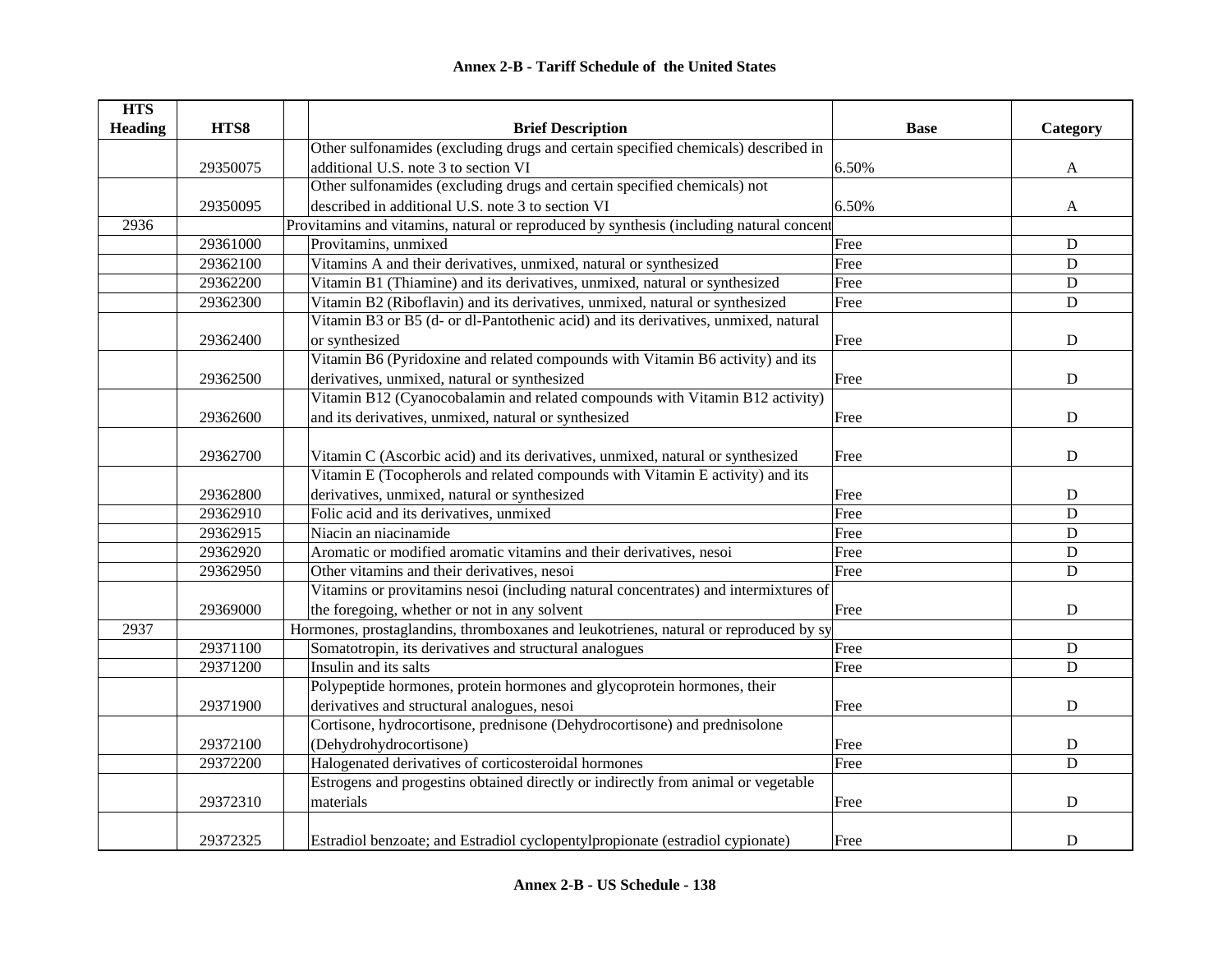#### **HTS Heading HTS8 Brief Description Base Category** 29372350Other estrogens and progestins not derived from animal or vegetable materials, nesoi Free D29372910 Desonide; and Nandrolone phenpropionate Free D 29372990 Steroidal hormones, their derivatives and structural analogues, nesoi Free D 29373100 Epinephrine D 29373910 Epinephrine hydrochloride **Example 1998** Execute 20373910 B 29373990 Catecholamine hormones, their derivatives and structural analogues, nesoi Free Free D 29374010 | l(underscored)-Thyroxine, sodium D 29374090 Amino-acid derivatives of hormones and their derivatives, nesoi Free Free D 29375000Prostaglandins, thromboxanes and leukotrienes, their derivatives and structural analogues and **D** 29379000Other hormones,their derivatives and structural analogues,other steroid derivatives and structural analogue used primarily as hormones,nesoi Free Free Primarily as hormones,nesoi Free Primarily as  $D$ 2938Glycosides, natural or reproduced by synthesis, and their salts, ethers, esters and other d 29381000 Rutoside (Rutin) and its derivatives 1.50% A 29389000Glycosides, natural or synthesized, and their salts, ethers, esters, and other derivatives other than rutoside and its derivatives 3.70% A 2939Vegetable alkaloids, natural or reproduced by synthesis, and their salts, ethers, esters and 29391100Concentrates of poppy straw; buprenorphine (INN), codeine, dihydrocodeine (INN), ethylmorphine, and other specified INNs; salts thereof Free Free Free D 29391910 Papaverine and its salts Free Branch and its salts Free Branch and its salts Branch and its salts Branch and its Solution of Branch and its salts Branch and its salts Branch and its salts Branch and its salts Bran 29391920 Synthetic alkaloids of opium and their derivatives; salts thereof; nesoi Free D 29391950 Nonsynthetic alkaloids of opium and their derivatives; salts thereof; nesoi Free Free D 29392100 Quinine and its salts **D** 29392900Alkaloids of cinchona, and their derivatives; salts thereof, other than quinine and its salts **D** 29393000 Caffeine and its salts Free D29394100 Ephedrine and its salts **Exercise Server Access** Free D 29394200 Pseudoephedrine and its salts Free Pseudoephedrine and its salts D 29394300 Cathine (INN) and its salts Free Theory of Cathine (INN) and its salts D 29394901 Ephedrines and their salts, other than cathine and pseudoephedrine and their salts Free D 29395100 Fenetylline (INN) its salts **Free** Property and the Second Second Second Second Second Second Second Second Second Second Second Second Second Second Second Second Second Second Second Second Second Second Second 29395900 Theophylline aminophylline (Theophylline-ethylenediamine) and their derivatives; salts thereof; nesoi D 29396100 Ergometrine and its salts Free Brown Ergometrine and its salts Brown Ergometrine and its salts Brown E 29396200 Ergotamine and its salts Free Branch and its salts D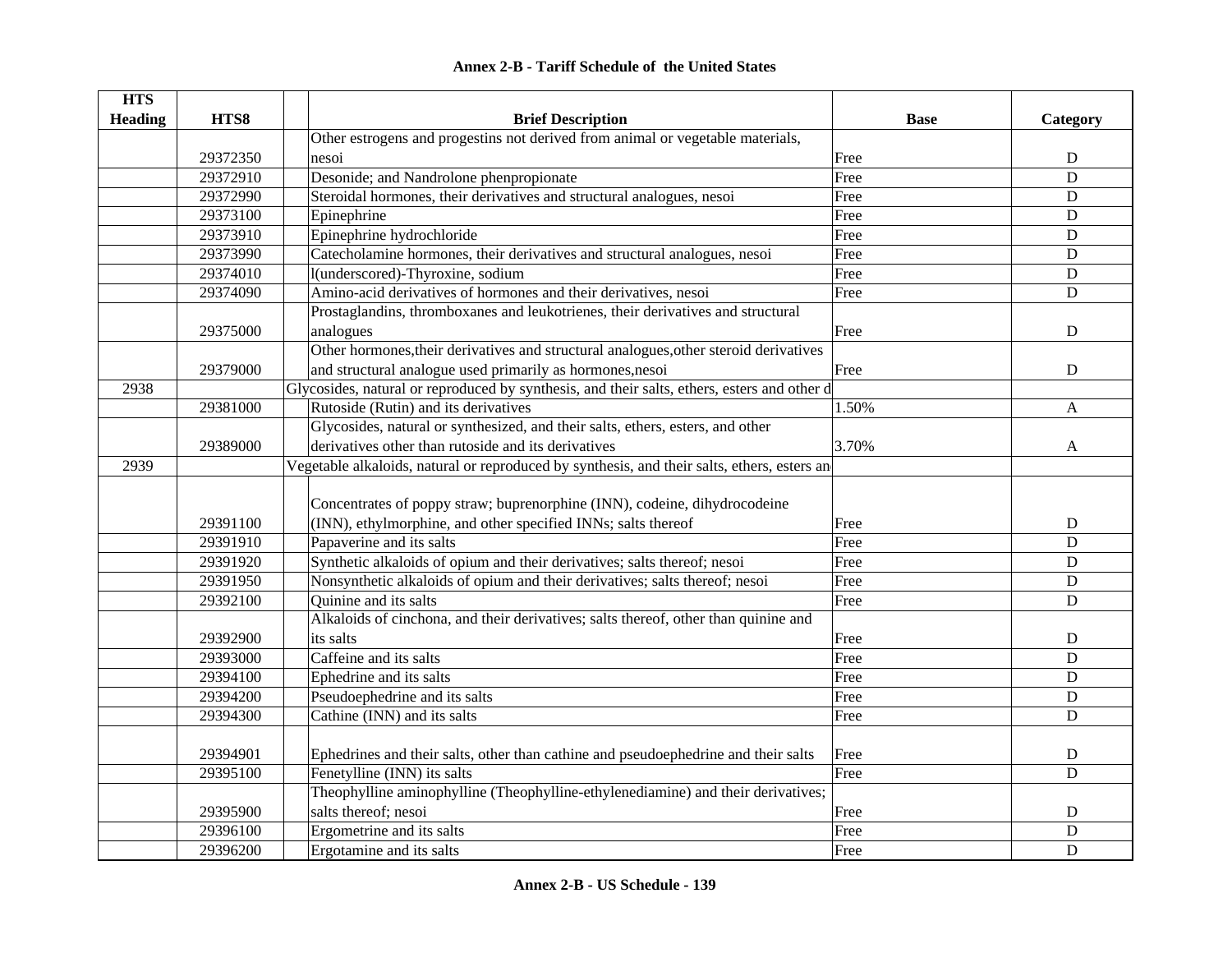| <b>HTS</b>     |          |                                                                                           |             |              |
|----------------|----------|-------------------------------------------------------------------------------------------|-------------|--------------|
| <b>Heading</b> | HTS8     | <b>Brief Description</b>                                                                  | <b>Base</b> | Category     |
|                | 29396300 | Lysergic acid and its salts                                                               | Free        | ${\bf D}$    |
|                | 29396900 | Alkaloids of rye ergot and their derivatives, nesoi; salts thereof                        | Free        | ${\bf D}$    |
|                |          | Cocaine, ecgonine, levometamfetamine, metamfetamine (INN), metamfetamine                  |             |              |
|                | 29399100 | racemate; salts, esters and other derivatives thereof                                     | Free        | D            |
|                |          | Vegetable alkaloids, natural or reproduced by synthesis, and their salts, ethers,         |             |              |
|                | 29399900 | esters and other derivatives, nesoi                                                       | Free        | $\mathbf D$  |
| 2940           |          | Sugars, chemically pure, other than sucrose, lactose, maltose, glucose and fructose; suga |             |              |
|                | 29400020 | D-Arabinose                                                                               | Free        | D            |
|                | 29400060 | Other sugars, nesoi excluding d-arabinose                                                 | 5.80%       | A            |
| 2941           |          | Antibiotics.                                                                              |             |              |
|                | 29411010 | Ampicillin and its salts                                                                  | Free        | ${\bf D}$    |
|                | 29411020 | Penicillin G salts                                                                        | Free        | $\mathbf D$  |
|                |          | Carfecillin, sodium; cloxacillin, sodium; dicloxacillin, sodium; flucloxacillin           |             |              |
|                | 29411030 | (Floxacillin); and oxacillin, sodium                                                      | Free        | ${\bf D}$    |
|                |          | Penicillins and their derivatives nesoi, with a penicillanic acid structure; salts        |             |              |
|                | 29411050 | thereof                                                                                   | Free        | D            |
|                | 29412010 | Dihydrostreptomycins and its derivatives; salts thereof                                   | 3.50%       | $\mathbf{A}$ |
|                | 29412050 | Streptomycins and their derivatives; salts thereof, nesoi                                 | Free        | $\mathbf D$  |
|                | 29413000 | Tetracyclines and their derivatives; salts thereof                                        | Free        | $\mathbf D$  |
|                | 29414000 | Chloramphenicol and their derivatives; salts thereof                                      | Free        | $\mathbf D$  |
|                | 29415000 | Erythromycin and their derivatives; salts thereof                                         | Free        | $\mathbf D$  |
|                | 29419010 | Natural antibiotics, nesoi                                                                | Free        | $\mathbf D$  |
|                | 29419030 | Antibiotics, nesoi, aromatic or modified aromatic, other than natural                     | Free        | $\mathbf D$  |
|                | 29419050 | Antibiotics nesoi, other than aromatic or modified aromatic antibiotics                   | Free        | $\mathbf D$  |
| 2942           |          | Other organic compounds.                                                                  |             |              |
|                |          | $[2,2'-Thiobis(4-(1,1,3,3-tetramethyl-n-buty1)phenolato)(2,1)]-O, O', S-s(1-$             |             |              |
|                | 29420003 | butanamine), nickel II                                                                    | Free        | $\mathbf D$  |
|                | 29420005 | Aromatic or modified aromatic drugs of other organic compounds, nesoi                     | 6.50%       | $\mathbf{A}$ |
|                |          | Aromatic or modified aromatic organic compounds, nesoi, described in additional           |             |              |
|                | 29420010 | U.S. note 3 to section VI                                                                 | 6.50%       | A            |
|                |          | Other aromatic or modified aromatic organic compounds (excluding products                 |             |              |
|                | 29420035 | described in additional U.S. note 3 to section VI)                                        | 6.50%       | A            |
|                | 29420050 | Nonaromatic organic compounds, nesoi                                                      | 3.70%       | $\mathbf{A}$ |
| 3001           |          | Glands and other organs for organo-therapeutic uses, dried, whether or not powdered; ex   |             |              |
|                |          | Glands and other organs for organotherapeutic uses, dried, whether or not                 |             |              |
|                | 30011000 | powdered                                                                                  | Free        | $\mathbf D$  |
|                |          |                                                                                           |             |              |
|                | 30012000 | Extracts of glands or other organs or of their secretions for organotherapeutic uses Free |             | $\mathbf D$  |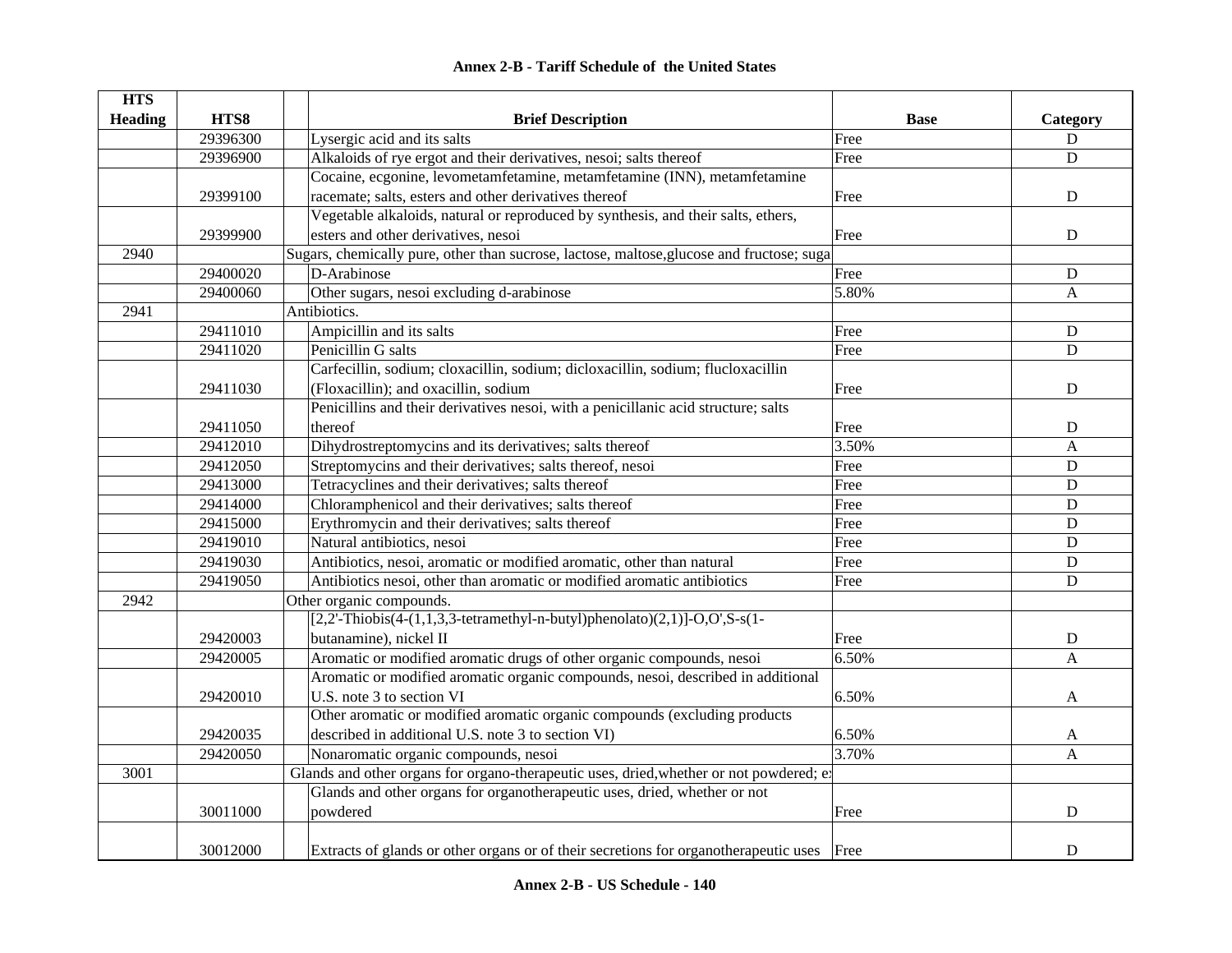#### **HTS Heading HTS8 Brief Description Base Category** 30019000Heparin and its salts; other human or animal substances prepared for therapeutic or prophylactic uses, nesoi **Executed Executed Executed Executed Executed Executed Executed Executed Executed Executed Executed Executed Executed Executed Executed Executed Executed Executed Executed Executed Executed Execute** 3002Human blood; animal blood prepared for therapeutic, prophylactic or diagnostic uses; an 30021001 Antisera and other blood fractions and modified immunological products Free D 30022000 Vaccines for human medicine Free D30023000 Vaccines for veterinary medicine Free D 30029010 Ferments, excluding yeasts D 30029051Human blood; animal blood prepared for therapeutic, prophylactic, diagnostic uses; toxins, cultures of micro-organisms nesoi & like products Free Free Research Control of D 3003 3003 Medicaments (excluding goods of heading 30.02, 30.05 or 30.06) consisting of two or m 30031000Medicaments, cont. penicillins or streptomycins, not dosage form and not packed for retail and the contract of the contract of the contract of the contract of the contract of the contract of D 30032000Medicaments containing antibiotics, nesoi, not dosage form and not packaged for retail and Decree the Decree of the Decree in the Decree in the Decree in the Decree in the D 30033100 Medicaments containing insulin, not dosage form and not packed for retail Free D 30033910Medicaments containing artificial mixtures of natural hormones, but not antibiotics, not dosage form and not packed for retail Free D 30033950Medicaments containing products of heading 2937, nesoi, but not antibiotics, not dosage form and not packed for retail  $\Box$  D 30034000Medicaments containing alkaloids but not products of heading 2937 or antibiotics, not dosage form and not packed for retail and D and D and D and D and D and D and D and D and D and D and D and D and D and D and D and D and D and D and D and D and D and D and D and D and D and D and D and D and D and D 30039000 Medicaments nesoi, not dosage form and not packed for retail Free D 3004Medicaments (excluding goods of heading  $30.02$ ,  $30.05$  or  $30.06$ ) consisting of mixed or 30041010 Medicaments containing penicillin G salts, in dosage form and packed for retail Free D 30041050Medicaments cont. penicillins or streptomycins, nesoi, in dosage form or packed for retail and the contract of the contract of the contract of the contract of the contract of the contract of D 30042000 Medicaments containing antibiotics, nesoi, in dosage form or packed for retail Free D 30043100 Medicaments containing insulin, in dosage form or packed for retail Free D 30043200Medicaments, containing adrenal cortical hormones, in dosage form or packed for retail and Decree the Decree of the Decree in the Decree in the Decree in the Decree in the D 30043900Medicaments, containing products of heading 2937 nesoi, in dosage form or packed for retail D 30044000Medicaments cont. alkaloids, but not products of heading 2937 or antibiotics, in dosage form or packed for retail  $\Box$  D 30045010Medicaments containing vitamin B2 synthesized from aromatic or mod. aromatic compounds, in dosage form or packed for retail Free Free Research Section 2. D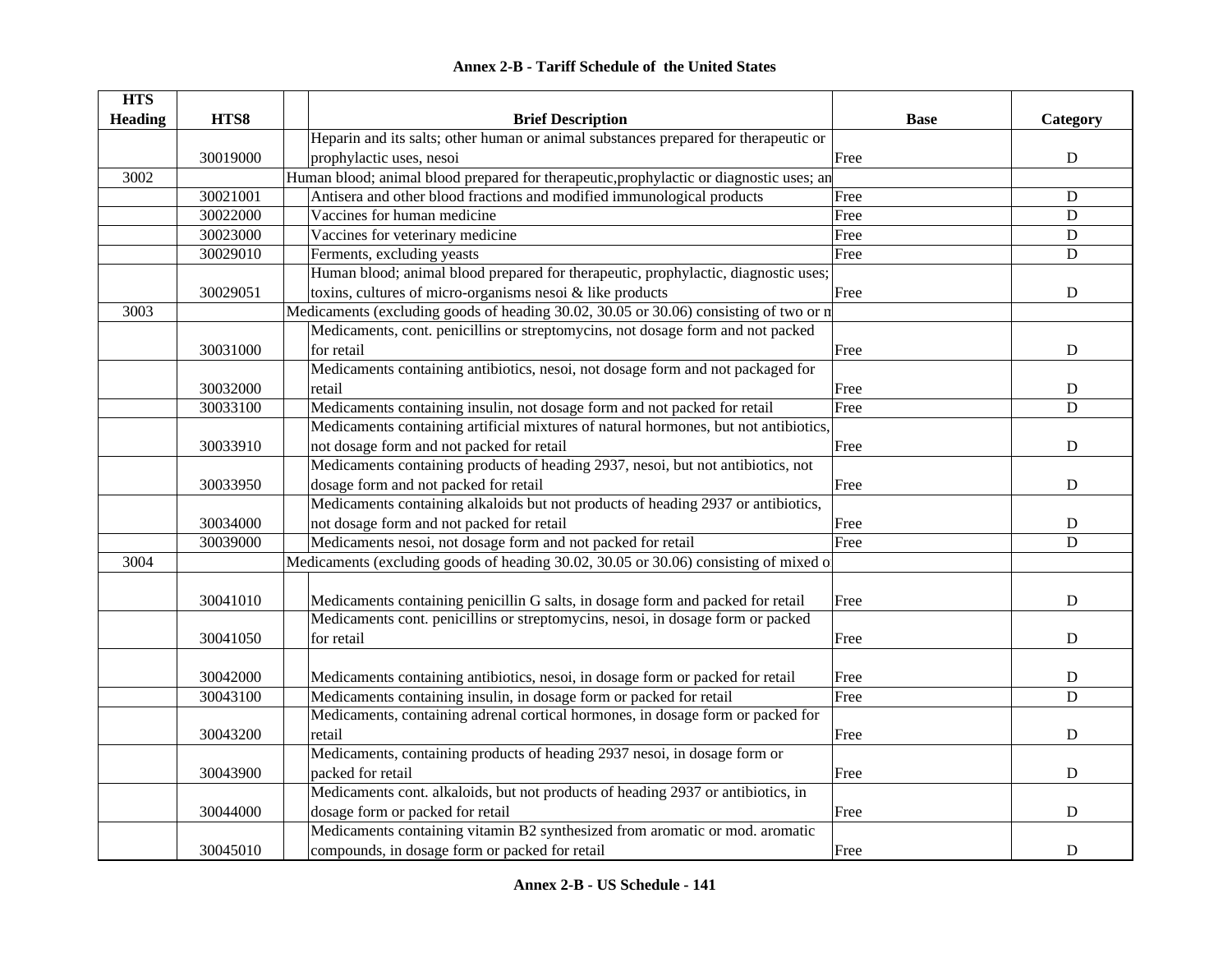|  | <b>Annex 2-B - Tariff Schedule of the United States</b> |  |
|--|---------------------------------------------------------|--|
|--|---------------------------------------------------------|--|

| <b>HTS</b>     |          |                                                                                           |             |             |
|----------------|----------|-------------------------------------------------------------------------------------------|-------------|-------------|
| <b>Heading</b> | HTS8     | <b>Brief Description</b>                                                                  | <b>Base</b> | Category    |
|                |          | Medicaments containing vitamim B12 synthesized from aromatic or mod. aromatic             |             |             |
|                | 30045020 | compounds, in dosage form or packed for retail                                            | Free        | ${\bf D}$   |
|                |          | Medicaments containing vitamin E synthesized from aromatic or mod. aromatic               |             |             |
|                | 30045030 | compounds, in dosage form or packed for retail                                            | Free        | ${\bf D}$   |
|                |          | Medicaments containing vitamins nesoi, synthesized from aromatic or mod.                  |             |             |
|                | 30045040 | aromatic compounds, in dosage form or packed for retail                                   | Free        | $\mathbf D$ |
|                |          | Medicaments containing vitamins or other products of heading 2936, nesoi, in              |             |             |
|                | 30045050 | dosage form or packed for retail                                                          | Free        | $\mathbf D$ |
|                |          | Medicaments containing antigens or hyaluronic acid or its sodium salt, nesoi, in          |             |             |
|                | 30049010 | dosage form or packed for retail                                                          | Free        | $\mathbf D$ |
|                |          | Medicaments consisting of mixed or unmixed products for therapeutic or                    |             |             |
|                | 30049091 | prophylactic uses, in measured doses or put up for retail, nesoi                          | Free        | ${\bf D}$   |
| 3005           |          | Wadding, gauze, bandages and similar articles (for example, dressings, adhesive plasters  |             |             |
|                |          | Adhesive dressings and other articles having an adhesive layer, coated or                 |             |             |
|                | 30051010 | impregnated with pharmaceutical substances, packed for retail                             | Free        | $\mathbf D$ |
|                |          | Adhesive dressings and other articles having an adhesive layer, packed for retail for     |             |             |
|                | 30051050 | medical, surgical, dental, veterinary purposes                                            | Free        | $\mathbf D$ |
|                |          | Wadding, gauze, bandages, & similar articles, not having an adhesive layer, coated,       |             |             |
|                | 30059010 | impregnated with pharmaceutical substances, for retail                                    | Free        | ${\bf D}$   |
|                |          | Wadding, gauze, bandages, and similar articles, not having an adhesive layer,             |             |             |
|                | 30059050 | packed for retail for medical, surgical, like purposes                                    | Free        | ${\rm D}$   |
| 3006           |          | Pharmaceutical goods specified in Note 4 to this Chapter.                                 |             |             |
|                |          | Sterile surgical catgut, suture materials, tissue adhesives for wound closure,            |             |             |
|                | 30061000 | laminaria, laminaria tents, and absorbable hemostatics                                    | Free        | $\mathbf D$ |
|                | 30062000 | Blood-grouping reagents                                                                   | Free        | $\mathbf D$ |
|                |          | Opacifying preparation for X-ray examination; diagnostic reagent designed to be           |             |             |
|                | 30063010 | administered to the patient; all cont. antigens or antisera                               | Free        | ${\bf D}$   |
|                |          | Opacifying preparations for X-ray examinations; diagnostic reagents designed to be        |             |             |
|                | 30063050 | administered to the patient, nesoi                                                        | Free        | $\mathbf D$ |
|                | 30064000 | Dental cements and other dental fillings; bone reconstruction cements                     | Free        | $\mathbf D$ |
|                | 30065000 | First-aid boxes and kits                                                                  | Free        | $\mathbf D$ |
|                | 30066000 | Chemical contraceptive preparations based on hormones or spermicides                      | Free        | $\mathbf D$ |
|                |          | Gel preparation use human/veterinary medicine lubricant in surgical operation,            |             |             |
|                | 30067000 | physical exam or coupling agent tween body & med instrument                               | 5%          | A           |
|                | 30068000 | Waste pharmaceuticals                                                                     | Free        | $\mathbf D$ |
| 3101           |          | Animal or vegetable fertilisers, whether or not mixed together or chemically treated; fer |             |             |
|                |          | Animal or vegetable fertilizers; fertilizers produced by the mixing or chemical           |             |             |
|                | 31010000 | treatment of animal or vegetable products                                                 | Free        | ${\bf D}$   |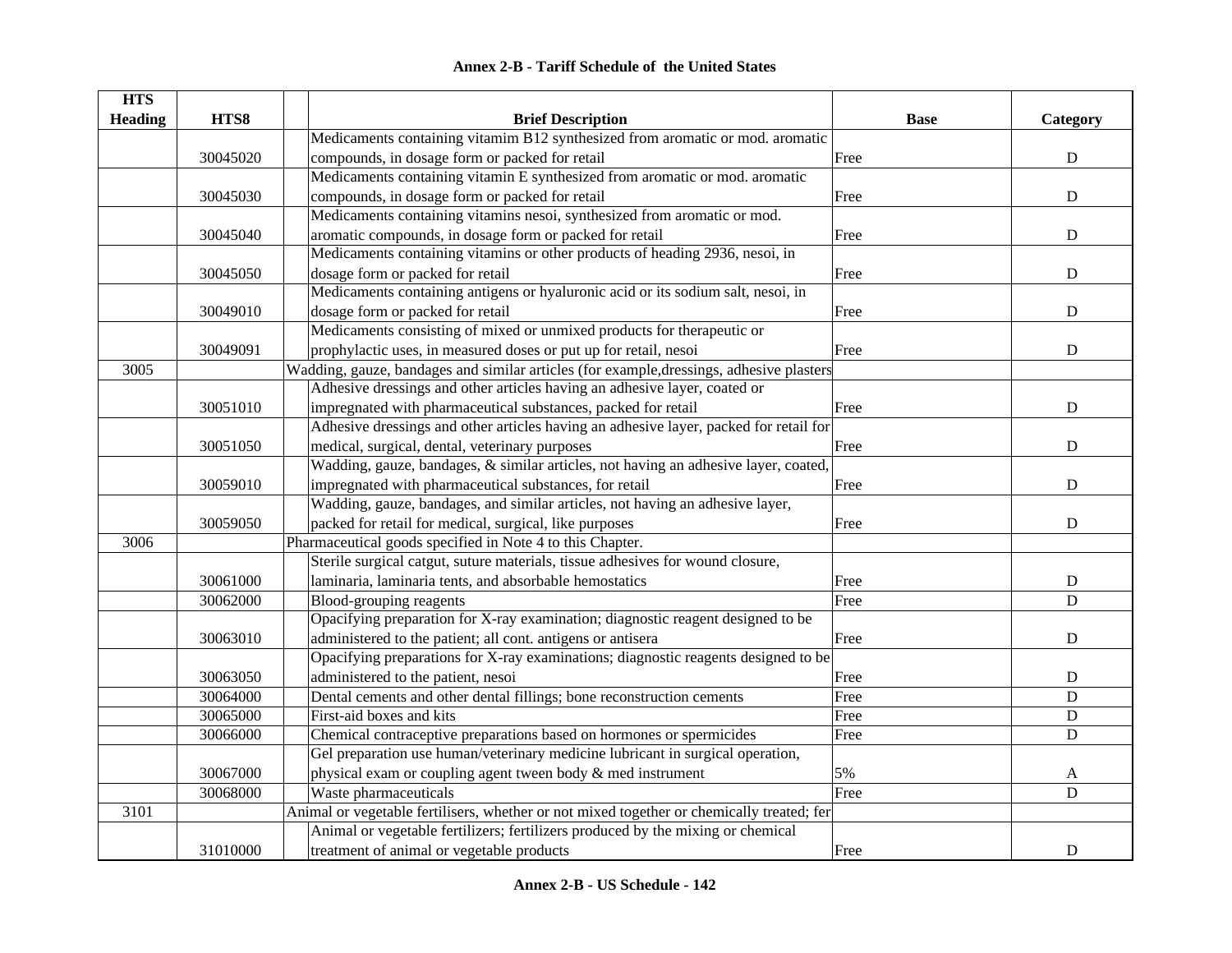| <b>HTS</b>     |          |                                                                                             |             |             |
|----------------|----------|---------------------------------------------------------------------------------------------|-------------|-------------|
| <b>Heading</b> | HTS8     | <b>Brief Description</b>                                                                    | <b>Base</b> | Category    |
| 3102           |          | Mineral or chemical fertilisers, nitrogenous.                                               |             |             |
|                | 31021000 | Urea, whether or not in aqueous solution                                                    | Free        | ${\bf D}$   |
|                | 31022100 | Ammonium sulfate                                                                            | Free        | $\mathbf D$ |
|                | 31022900 | Double salts and mixtures of ammonium sulfate and ammonium nitrate                          | Free        | $\mathbf D$ |
|                | 31023000 | Ammonium nitrate, whether or not in aqueous solution                                        | Free        | ${\bf D}$   |
|                |          | Mixtures of ammonium nitrate with calcium carbonate or other inorganic                      |             |             |
|                | 31024000 | nonfertilizing substances                                                                   | Free        | ${\bf D}$   |
|                | 31025000 | Sodium nitrate                                                                              | Free        | $\mathbf D$ |
|                | 31026000 | Double salts and mixtures of calcium nitrate and ammonium nitrate                           | Free        | ${\bf D}$   |
|                | 31027000 | Calcium cyanamide                                                                           | Free        | $\mathbf D$ |
|                | 31028000 | Mixtures of urea and ammonium nitrate in aqueous or ammoniacal solution                     | Free        | $\mathbf D$ |
|                |          | Mineral or chemical fertilizers, nitrogenous, nesoi, including mixtures not specified       |             |             |
|                | 31029000 | elsewhere in heading 3102                                                                   | Free        | ${\bf D}$   |
| 3103           |          | Mineral or chemical fertilisers, phosphatic.                                                |             |             |
|                | 31031000 | Superphosphates                                                                             | Free        | ${\bf D}$   |
|                | 31032000 | Basic slag phosphatic fertilizers                                                           | Free        | $\mathbf D$ |
|                |          | Mineral or chemical fertilizers, phosphatic, other than superphosphates or basic            |             |             |
|                | 31039000 | slag                                                                                        | Free        | D           |
| 3104           |          | Mineral or chemical fertilisers, potassic.                                                  |             |             |
|                | 31041000 | Carnallite, sylvite and other crude natural potassium salts                                 | Free        | D           |
|                | 31042000 | Potassium chloride                                                                          | Free        | ${\bf D}$   |
|                | 31043000 | Potassium sulfate                                                                           | Free        | D           |
|                | 31049000 | Mineral or chemical fertilizers, potassic, nesoi                                            | Free        | ${\bf D}$   |
| 3105           |          | Mineral or chemical fertilisers containing two or three of the fertilising elements nitroge |             |             |
|                |          | Fertilizers of chapter 31 in tablets or similar forms or in packages of a gross weight      |             |             |
|                | 31051000 | not exceeding 10 kg                                                                         | Free        | $\mathbf D$ |
|                |          | Mineral or chemical fertilizers nesoi, containing the three fertilizing elements            |             |             |
|                | 31052000 | nitrogen, phosphorus and potassium                                                          | Free        | $\mathbf D$ |
|                | 31053000 | Diammonium hydrogenorthophosphate (Diammonium phosphate)                                    | Free        | D           |
|                |          |                                                                                             |             |             |
|                |          | Ammonium dihydrogenorthophosphate (Monoammonium phosphate), mixtures                        |             |             |
|                | 31054000 | thereof with diammonium hydrogenorthophosphate (Diammonium phosphate)                       | Free        | ${\bf D}$   |
|                | 31055100 | Mineral or chemical fertilizers nesoi, containing nitrates and phosphates                   | Free        | $\mathbf D$ |
|                |          | Mineral or chemical fertilizers nesoi, containing the two fertilizing elements              |             |             |
|                | 31055900 | nitrogen and phosphorus                                                                     | Free        | $\mathbf D$ |
|                |          | Mineral or chemical fertilizers nesoi, containing the two fertilizing elements              |             |             |
|                | 31056000 | phosphorous and potassium                                                                   | Free        | D           |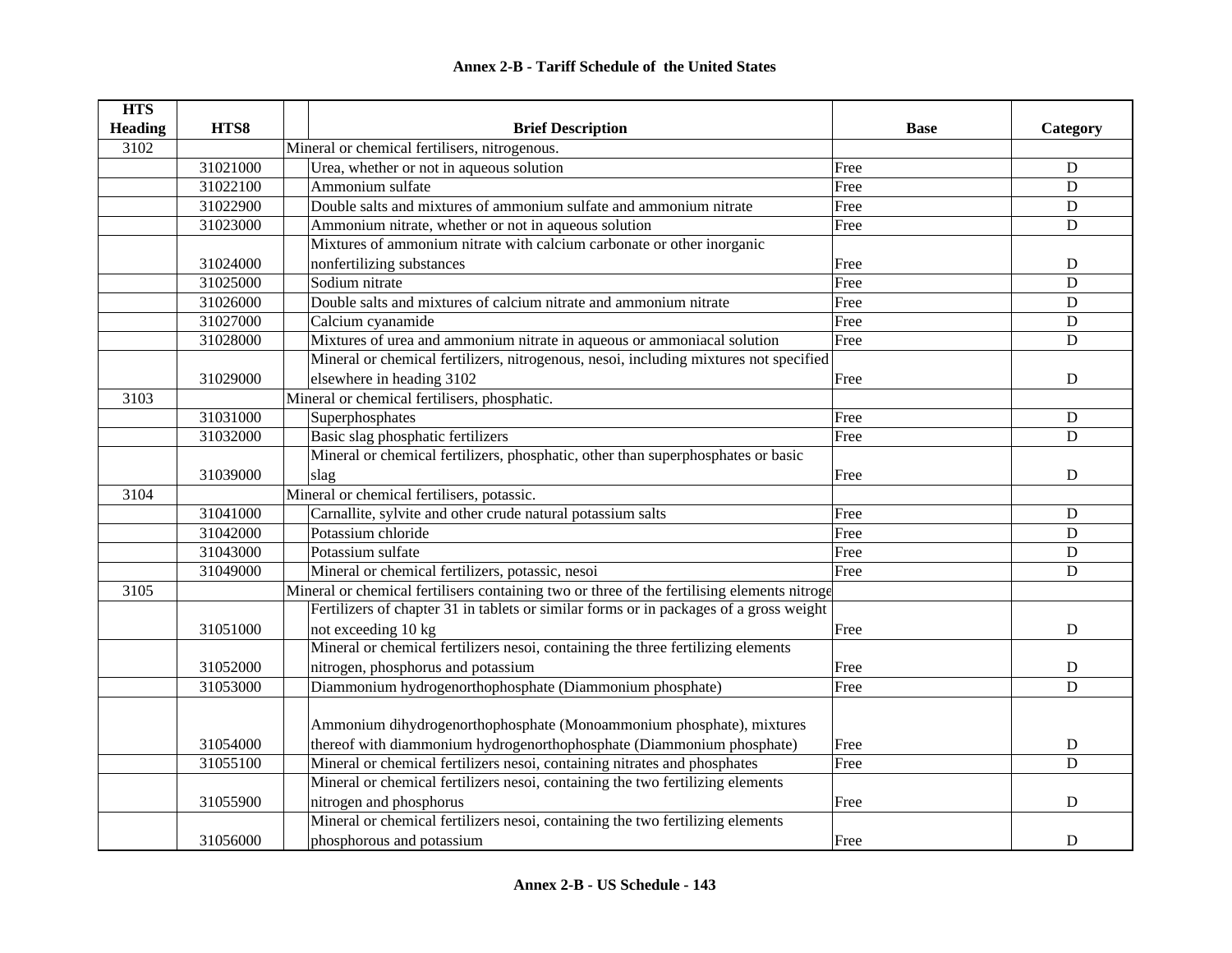| <b>HTS</b>     |          |                                                                                              |             |              |
|----------------|----------|----------------------------------------------------------------------------------------------|-------------|--------------|
| <b>Heading</b> | HTS8     | <b>Brief Description</b>                                                                     | <b>Base</b> | Category     |
|                |          | Mineral or chemical fertilizers cont. two or three of the fertilizing elements               |             |              |
|                | 31059000 | nitrogen, phosphorus and potassium fertilizers, nesoi                                        | Free        | $\mathbf D$  |
| 3201           |          | Tanning extracts of vegetable origin; tannins and their salts, ethers, esters and other deri |             |              |
|                | 32011000 | Quebracho tanning extract                                                                    | Free        | D            |
|                | 32012000 | Wattle tanning extract                                                                       | Free        | ${\bf D}$    |
|                | 32019010 | Tannic acid, containing by weight 50 percent or more of tannic acid                          | 1.50%       | $\mathbf{A}$ |
|                |          | Tanning extracts of canaigre, chestnut curupay, divi-                                        |             |              |
|                |          | divi,eucalyptus,gambier,hemlock,larch,mangrove,myrobalan,oak,sumac,tara,urunda               |             |              |
|                | 32019025 | y, valonia                                                                                   | Free        | ${\bf D}$    |
|                |          | Tanning extracts of vegetable origin nesoi; tannins and their salts, ethers, esters and      |             |              |
|                | 32019050 | other derivatives                                                                            | 3.10%       | A            |
| 3202           |          | Synthetic organic tanning substances; inorganic tanning substances; tanning preparation      |             |              |
|                | 32021010 | Aromatic or modified aromatic synthetic organic tanning substances                           | 6.50%       | A            |
|                | 32021050 | Synthetic organic tanning substances, nonaromatic                                            | 6.50%       | A            |
|                |          | Tanning substances, tanning preparations and enzymatic preparations for pre-                 |             |              |
|                | 32029010 | tanning consisting wholly of inorganic substances                                            | Free        | $\mathbf D$  |
|                |          | Tanning substances, tanning preparations and enzymatic preparations for pre-                 |             |              |
|                | 32029050 | tanning, nesoi                                                                               | 5%          | A            |
| 3203           |          | Colouring matter of vegetable or animal origin (including dyeing extracts but excluding      |             |              |
|                |          |                                                                                              |             |              |
|                | 32030010 | Coloring matter of annato, archil, cochineal, cudbear, litmus and marigold meal              | Free        | ${\bf D}$    |
|                |          | Mixtures of 3,4-dihydroxyphenyl-2,4,6,-trihydroxypphenylmethanone and 2-(2,4-                |             |              |
|                | 32030030 | dihydroxyphenyl)-3,5,7-trihydroxy-4H-1-benzopyran-4-one                                      | Free        | ${\bf D}$    |
|                | 32030080 | Coloring matter of vegetable or animal origin, nesoi                                         | 3.10%       | A            |
| 3204           |          | Synthetic organic colouring matter, whether or not chemically defined; preparations as a     |             |              |
|                |          |                                                                                              |             |              |
|                | 32041110 | Disperse blue 19 and other specified dispersed dyes and preparations based thereon 6.50%     |             | A            |
|                | 32041115 | Disperse blue 30 and preparations based thereon                                              | 6.50%       | A            |
|                |          |                                                                                              |             |              |
|                |          | N-[2-[2,6-Dicyano-4-methylphenylazo]-5-                                                      |             |              |
|                | 32041118 | (diethylamino)phenyl]methanesulfonamide; and 1 other specified disperse dye                  | Free        | ${\bf D}$    |
|                | 32041135 | Disperse dyes described in add'l U.S. note 3 to section VI                                   | 6.50%       | $\mathbf A$  |
|                | 32041150 | Disperse dyes and preparations based thereon, nesoi                                          | 6.5% 2/     | A            |
|                | 32041205 | Acid black 210 powder and presscake                                                          | Free        | ${\bf D}$    |
|                | 32041213 | Acid violet 19                                                                               | Free        | $\mathbf D$  |
|                |          | Acid dyes, whether or not premetallized, and preparations based thereon, acid                |             |              |
|                | 32041217 | black 31, and other specified acid or mordant dyes                                           | 6.50%       | A            |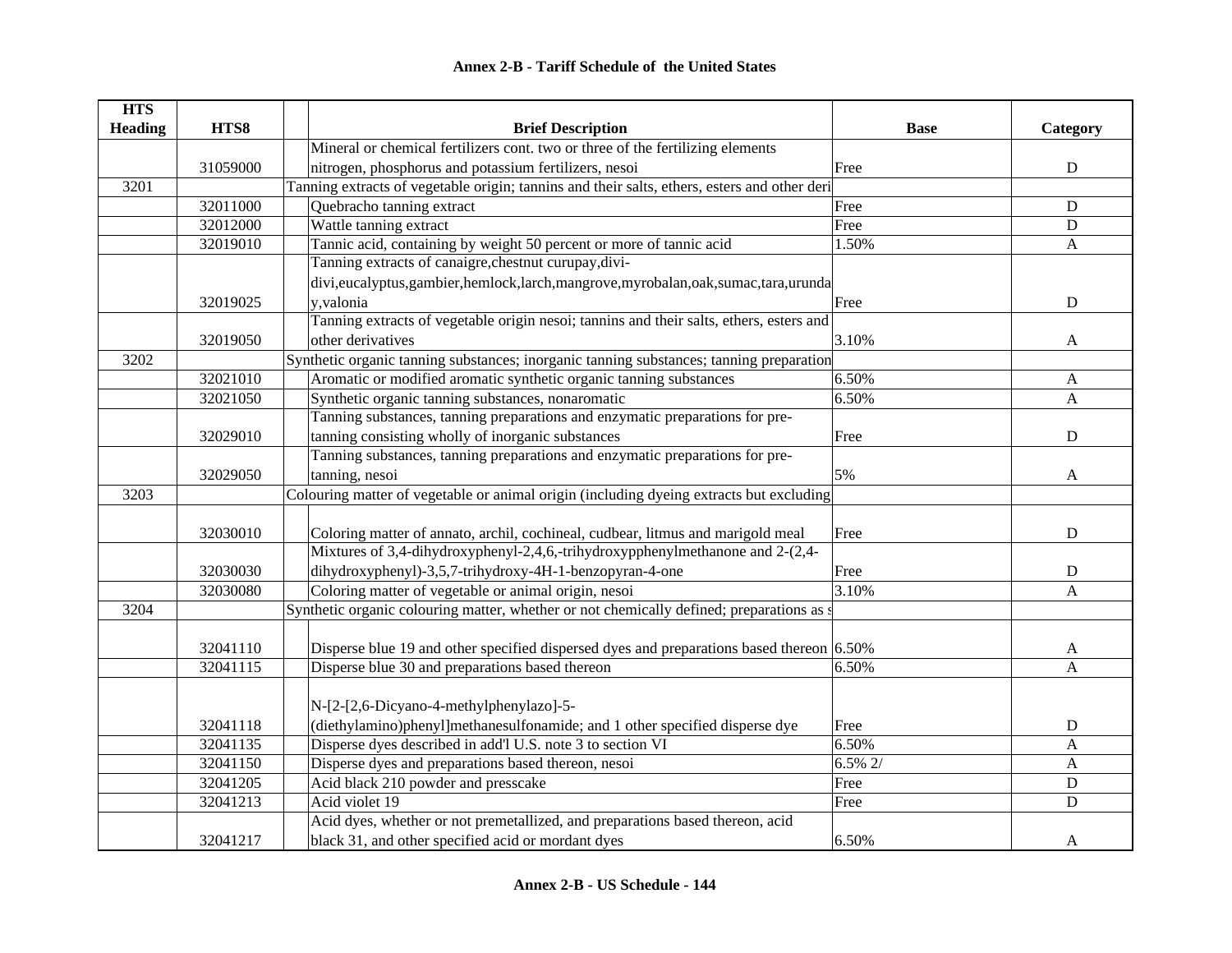|  | <b>Annex 2-B - Tariff Schedule of the United States</b> |  |
|--|---------------------------------------------------------|--|
|--|---------------------------------------------------------|--|

| <b>HTS</b>     |          |                                                                                            |             |              |
|----------------|----------|--------------------------------------------------------------------------------------------|-------------|--------------|
| <b>Heading</b> | HTS8     | <b>Brief Description</b>                                                                   | <b>Base</b> | Category     |
|                |          | Acid black 61 and other specified acid and mordant dyes and preparations based             |             |              |
|                | 32041220 | thereon                                                                                    | 6.50%       | A            |
|                |          |                                                                                            |             |              |
|                | 32041230 | Mordant black 75, blue 1, brown 79, red 81, 84 and preparations based thereon              | 6.50%       | A            |
|                |          | Acid dyes, whether or not premetallized, and preparations based thereon, described         |             |              |
|                | 32041245 | in add'l U.S. note 3 to section VI                                                         | 6.50%       | A            |
|                | 32041250 | Synthetic acid and mordant dyes and preparations based thereon, nesoi                      | 6.5% 2/     | A            |
|                | 32041310 | Basic black 7 and other specified basic dyes and preparations based thereon                | 6.50%       | $\mathbf{A}$ |
|                | 32041320 | Basic orange 22, basic red 13 dyes, and preparations based thereon                         | 6.50%       | $\mathbf{A}$ |
|                |          | Basic blue 3; basic red 14; and basic yellow 1, 11, 13; and preparations based             |             |              |
|                | 32041325 | thereon                                                                                    | 6.50%       | A            |
|                |          | 3,7-Bis(dimethylamino)phenazathionium chloride (methylene blue); and basic blue            |             |              |
|                | 32041345 | 147                                                                                        | Free        | D            |
|                |          | Basic dyes and preparations based thereon, described in add'l U.S note 3 to section        |             |              |
|                | 32041360 | VIvi                                                                                       | 6.50%       | A            |
|                | 32041380 | Basic dyes and preparations based thereon, nesoi                                           | 6.50%       | $\mathbf{A}$ |
|                |          |                                                                                            |             |              |
|                | 32041410 | Direct black 62 and other specified basic dyes and preparations based thereon              | 6.50%       | A            |
|                |          |                                                                                            |             |              |
|                | 32041420 | Direct black 51 and other specified basic dyes and preparations based thereon              | 6.50%       | A            |
|                |          |                                                                                            |             |              |
|                | 32041425 | Direct blue 86; direct red 83; direct yellow 28 dyes; and preparations based thereon 6.50% |             | A            |
|                |          | Direct dyes nesoi, and preparations based thereon, described in additional U.S.            |             |              |
|                | 32041430 | note 3 to section VI                                                                       | 6.50%       | A            |
|                | 32041450 | Direct dyes and preparations based thereon, nesoi                                          | 6.50%       | A            |
|                |          | Vat blue 1 (synthetic indigo) dye, "Colour Index No. 73000" and preparations               |             |              |
|                | 32041510 | based thereon                                                                              | 6.50%       | A            |
|                |          | Vat brown 3; vat orange 2, 7; and vat violet 9, 13 dyes and preparations based             |             |              |
|                | 32041520 | thereon                                                                                    | 6.50%       | A            |
|                | 32041525 | Vat red 1                                                                                  | Free        | D            |
|                |          | Solubilized vat blue 5 and specified solubilized vat dyes and preparations based           |             |              |
|                | 32041530 | thereon                                                                                    | 6.50%       | A            |
|                |          | Solubilized vat orange 3, vat blue 2, vat red 44; and vat yellow 4, 20 and                 |             |              |
|                | 32041535 | preparations based thereon                                                                 | 6.50%       | A            |
|                |          | Vat dyes (incl. those usable as pigments) and preparations based thereon, described        |             |              |
|                | 32041540 | in add. U.S. note 3 to sec. VI                                                             | 6.50%       | A            |
|                |          | Vat dyes (including those usable in that state as pigments) and preparations based         |             |              |
|                | 32041580 | thereon, nesoi                                                                             | 6.50%       | A            |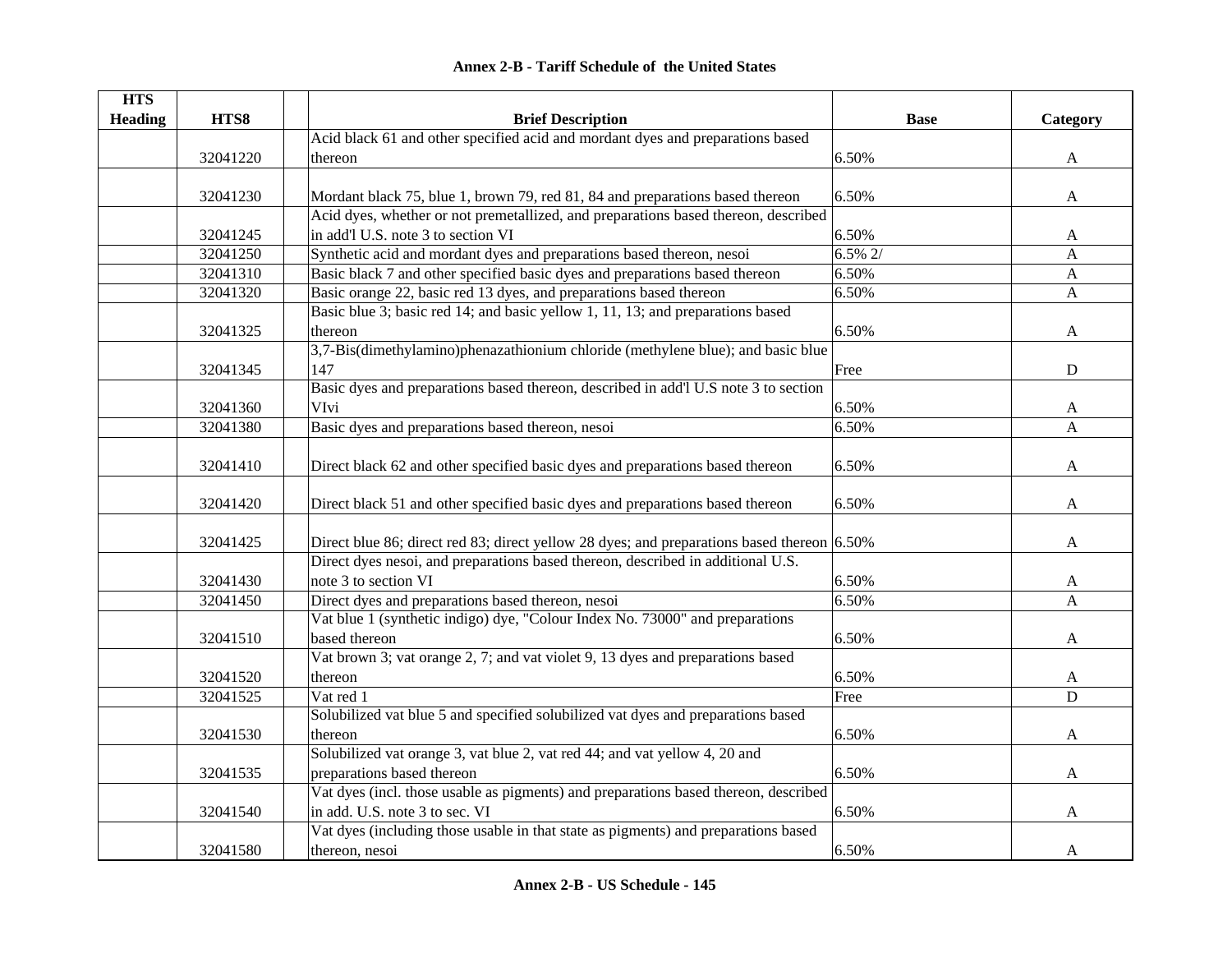|  | <b>Annex 2-B - Tariff Schedule of the United States</b> |  |
|--|---------------------------------------------------------|--|
|--|---------------------------------------------------------|--|

| <b>HTS</b>     |          |                                                                                          |             |              |
|----------------|----------|------------------------------------------------------------------------------------------|-------------|--------------|
| <b>Heading</b> | HTS8     | <b>Brief Description</b>                                                                 | <b>Base</b> | Category     |
|                |          | Reactive black 1; blue $1, 2, 4$ ; orange 1; red $1, 2, 3, 5, 6$ ; and yellow 1; and     |             |              |
|                | 32041610 | preparations based thereon                                                               | 6.50%       | A            |
|                | 32041620 | Specified reactive dye mixtures and preparations based thereon                           | 6.50%       | $\mathbf{A}$ |
|                |          | Reactive dyes and preparations based thereon nesoi, described in additional U.S.         |             |              |
|                | 32041630 | note 3 to section VI                                                                     | 6.50%       | A            |
|                | 32041650 | Synthetic reactive dyes and preparations based thereon, nesoi                            | 6.50%       | A            |
|                |          | Pigments and preparations based thereon, pigment black 1, and other specified            |             |              |
|                | 32041704 | pigments, nesoi                                                                          | 6.50%       | A            |
|                | 32041708 | Pigment red 178; pigment yellow 101, 138                                                 | Free        | $\mathbf D$  |
|                |          | Copper phthalocyanine ([Phthalocyanato(2-)]copper) not ready for use as a                |             |              |
|                | 32041720 | pigment                                                                                  | 6.50%       | A            |
|                |          | Pigments and preparations based thereon, isoindoline red pigment; pigment red            |             |              |
|                | 32041740 | 242, 245; pigment yellow 155, 183, nesoi                                                 | Free        | $\mathbf D$  |
|                |          | Pigments and preparations based thereon, products described in add'l U.S. note 3 to      |             |              |
|                | 32041760 | section VI, nesoi                                                                        | 6.50%       | A            |
|                | 32041790 | Other pigments and preparations based thereon, nesoi                                     | 6.50%       | A            |
|                | 32041906 | Solvent yellow 43, 44, 85, 172                                                           | Free        | $\mathbf D$  |
|                |          |                                                                                          |             |              |
|                | 32041911 | Solvent black 2 and other specified solvent dyes and preparations based thereon          | 6.50%       | A            |
|                |          | Solvent dyes and preparations based thereon, products described in add'l U.S. note       |             |              |
|                | 32041920 | 3 to section VI                                                                          | 6.50%       | A            |
|                | 32041925 | Solvent dyes and preparations based thereon nesoi                                        | 6.50%       | A            |
|                |          | Sulfur black, "Colour Index Nos. 53185, 53190 and 53195" and preparations based          |             |              |
|                | 32041930 | thereon                                                                                  | 6.50%       | A            |
|                | 32041935 | Beta-carotene and other carotenoid coloring matter                                       | 3.10%       | A            |
|                |          | Synthetic organic coloring matter and preparations based thereon, nesoi, described       |             |              |
|                | 32041940 | in additional U.S. note 3 to section VI                                                  | 6.50%       | A            |
|                |          | Synthetic organic coloring matter and preparations based thereon nesoi, including        |             |              |
|                | 32041950 | mixtures of items from subheading 320411 to 320419                                       | 6.50%       | A            |
|                | 32042010 | Fluorescent brightening agent 32                                                         | 6.50%       | A            |
|                | 32042040 | Benzoxazol                                                                               | Free        | $\mathbf D$  |
|                |          |                                                                                          |             |              |
|                | 32042080 | Synthetic organic products of a kind used as fluorescent brightening agents, nesoi       | 6.50%       | A            |
|                |          | Synthetic organic coloring matter or preparations based thereon, nesoi; synthetic        |             |              |
|                | 32049000 | organic products used as luminophores                                                    | 5.90%       | A            |
| 3205           |          | Colour lakes; preparations as specified in Note 3 to this Chapter based on colour lakes. |             |              |
|                |          | Carmine food coloring solutions, cont cochineal carmine lake and paprika                 |             |              |
|                | 32050005 | oleoresins, not including any synthetic organic coloring matter                          | Free        | ${\bf D}$    |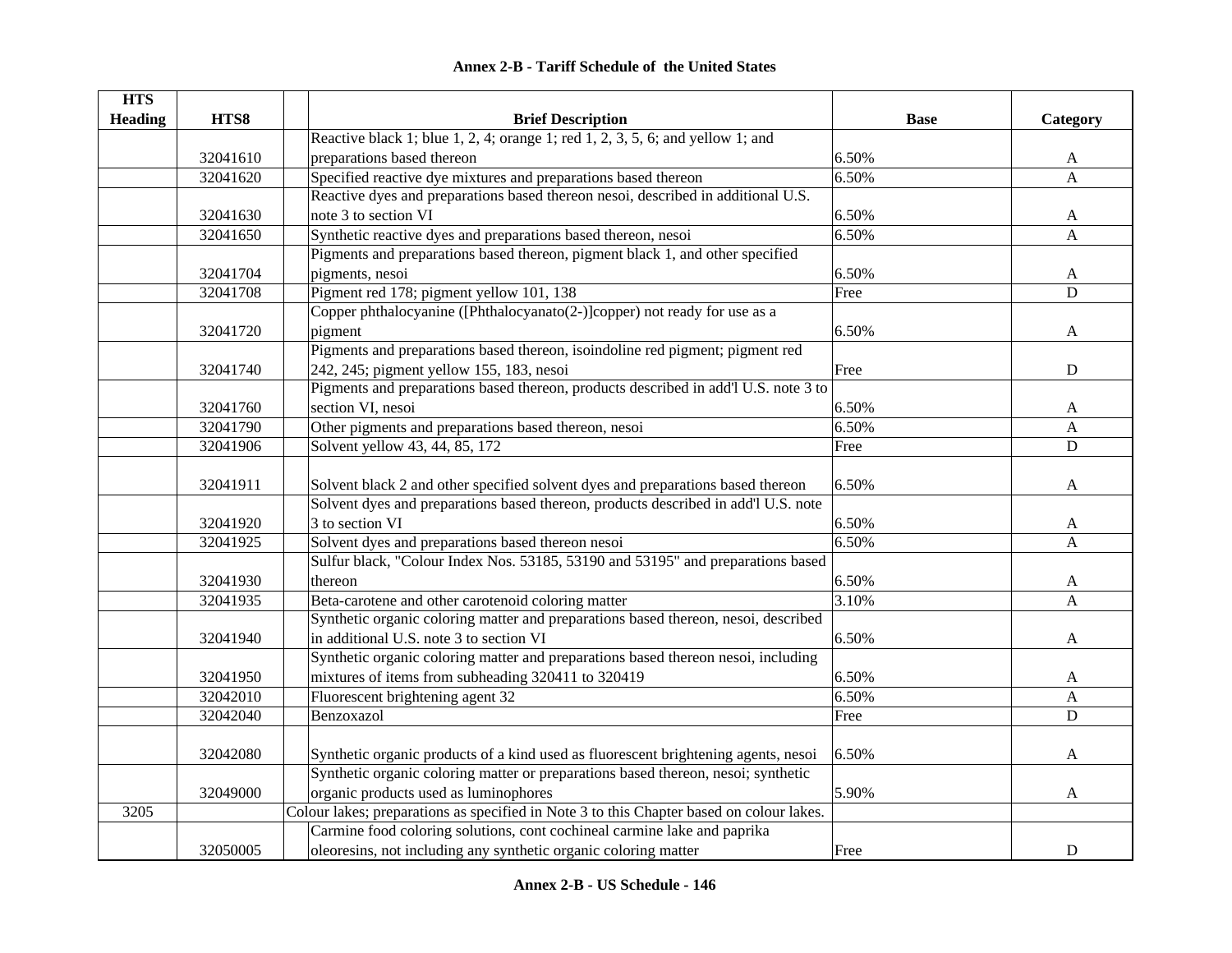| <b>HTS</b>     |          |                                                                                                |             |          |
|----------------|----------|------------------------------------------------------------------------------------------------|-------------|----------|
| <b>Heading</b> | HTS8     | <b>Brief Description</b>                                                                       | <b>Base</b> | Category |
|                |          |                                                                                                |             |          |
|                | 32050015 | Carmine color lakes and preparations as specified in note 3 to this chapter, nesoi             | 6.50%       | A        |
|                |          | Color lakes and preparations based thereon, described in additional U.S. note 3 to             |             |          |
|                | 32050040 | section VI                                                                                     | 6.50%       | A        |
|                | 32050050 | Color lakes and preparations based thereon, nesoi                                              | 6.50%       | A        |
| 3206           |          | Other colouring matter; preparations as specified in Note 3 to this Chapter, other than th     |             |          |
|                |          | Pigments & preparations based on titanium dioxide containing 80 percent or more                |             |          |
|                | 32061100 | by weight off titanium dioxide calculated on the dry weight                                    | 6%          | A        |
|                | 32061900 | Pigments and preparations based on titanium dioxide, nesoi                                     | 6%          | A        |
|                | 32062000 | Pigments and preparations based on chromium compounds                                          | 3.70%       | A        |
|                | 32063000 | Pigments and preparations based on cadmium compounds                                           | 3.10%       | A        |
|                | 32064100 | Ultramarine and preparations based thereon                                                     | 1.50%       | A        |
|                | 32064200 | Lithopone and other pigments and preparations based on zinc sulfide                            | 2.20%       | A        |
|                |          | Pigments and preparations based on hexacyanoferrates (ferrocyanides and                        |             |          |
|                | 32064300 | ferricyanides)                                                                                 | 3.70%       | A        |
|                | 32064910 | Concentrated dispersions of pigments in plastics materials                                     | 5.90%       | A        |
|                |          |                                                                                                |             |          |
|                | 32064920 | Coloring preparations based on iron oxides, as specified in note 3 to this chapter $32 6.50\%$ |             | A        |
|                |          |                                                                                                |             |          |
|                | 32064930 | Coloring preparations based on zinc oxides, as specified in note 3 to this chapter $32 1.30\%$ |             | A        |
|                |          | Coloring preparations based on carbon black, as specified in note 3 to this chapter            |             |          |
|                | 32064940 | 32                                                                                             | Free        | D        |
|                |          |                                                                                                |             |          |
|                | 32064950 | Coloring matter and preparations, nesoi, as specified in note 3 to this chapter 32             | 3.10%       | A        |
|                | 32065000 | Inorganic products of a kind used as luminophores                                              | 6.50%       | A        |
| 3207           |          | Prepared pigments, prepared opacifiers and prepared colours, vitrifiable enamels and gla       |             |          |
|                |          | Prepared pigments, opacifiers, colors, and similar preparations, of a kind used in             |             |          |
|                | 32071000 | the ceramic, enamelling or glass industry                                                      | 3.10%       | A        |
|                |          | Vitrifiable enamels and glazes, engobes (slips), and similar preparations, of a kind           |             |          |
|                | 32072000 | used in the ceramic, enamelling or glass industry                                              | 4.90%       | A        |
|                |          | Liquid lustres and similar preparations, of a kind used in the ceramic, enamelling or          |             |          |
|                | 32073000 | glass industry                                                                                 | 3.10%       | A        |
|                | 32074010 | Glass frit and other glass, ground or pulverized                                               | 6%          | A        |
|                | 32074050 | Glass frit and other glass, in the form of granules or flakes                                  | 6.50%       | A        |
| 3208           |          | Paints and varnishes (including enamels and lacquers) based on synthetic polymers or cl        |             |          |
|                |          | Paints and varnishes (including enamels and lacquers) based on polyesters in a                 |             |          |
|                | 32081000 | nonaqueous medium                                                                              | 3.70%       | A        |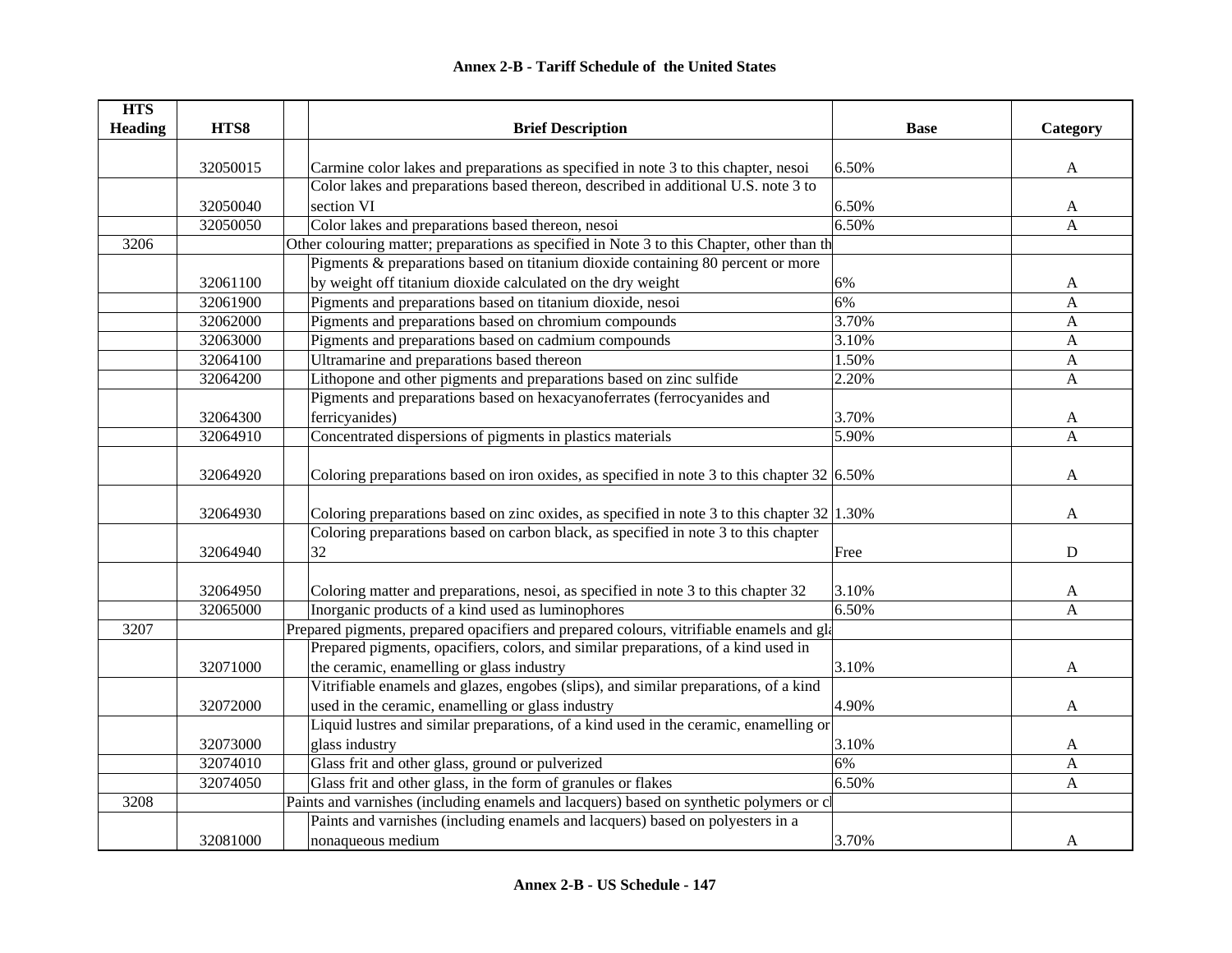|  | <b>Annex 2-B - Tariff Schedule of the United States</b> |  |
|--|---------------------------------------------------------|--|
|--|---------------------------------------------------------|--|

| <b>HTS</b>     |          |                                                                                              |                        |              |
|----------------|----------|----------------------------------------------------------------------------------------------|------------------------|--------------|
| <b>Heading</b> | HTS8     | <b>Brief Description</b>                                                                     | <b>Base</b>            | Category     |
|                |          | Paints and varnishes (including enamels and lacquers) based on acrylic or vinyl              |                        |              |
|                | 32082000 | polymers in a nonaqueous medium                                                              | 3.60%                  | A            |
|                |          | Paints and varnishes based on synthetic polymers or chemically modified natural              |                        |              |
|                | 32089000 | polymers nesoi, in a nonaqueous medium                                                       | 3.20%                  | A            |
| 3209           |          | Paints and varnishes (including enamels and lacquers) based on synthetic polymers or cl      |                        |              |
|                |          | Paints and varnishes (including enamels and lacquers) based on acrylic or vinyl              |                        |              |
|                | 32091000 | polymers in an aqueous medium                                                                | 5.10%                  | A            |
|                |          | Paints and varnishes based on synthetic polymers or chemically modified natural              |                        |              |
|                | 32099000 | polymers nesoi, in an aqueous medium                                                         | 5.90%                  | A            |
| 3210           |          | Other paints and varnishes (inctuding enamets, lacquers and distempers); prepared wate       |                        |              |
|                |          | Other paints and varnishes (including enamels, lacquers and distempers) nesoi;               |                        |              |
|                | 32100000 | prepared water pigments of a kind used for finishing leather                                 | 1.80%                  | A            |
| 3211           |          | Prepared driers.                                                                             |                        |              |
|                | 32110000 | Prepared driers for paints and varnishes                                                     | 3.70%                  | A            |
| 3212           |          | Pigments (including metallic powders and flakes) dispersed in non-aqueous media, in lio      |                        |              |
|                | 32121000 | Stamping foils                                                                               | 4.70%                  | A            |
|                |          | Pigments dispersed in nonaqueous media, in liquid or paste form, used in making              |                        |              |
|                | 32129000 | paints; dyes & coloring matter packaged for retail sale                                      | 3.10%                  | A            |
| 3213           |          | Artists', students' or signboard painters' colours, modifying tints, amusement colours and   |                        |              |
|                |          | Artists', students' or signboard painters' colors, in tablets, tubes, jars, bottles, pans    |                        |              |
|                | 32131000 | or in similar packings, in sets                                                              | 6.5% on the entire set | A            |
|                |          | Artists', students' or signboard painters' colors, in tablets, tubes, jars, bottles, pans    |                        |              |
|                | 32139000 | or in similar packings, not in sets                                                          | 3.40%                  | A            |
| 3214           |          | Glaziers'putty, grafting putty, resin cements, caulking compounds and other mastics; pai     |                        |              |
|                |          | Glaziers' putty, grafting putty, resin cements, caulking compounds and other                 |                        |              |
|                | 32141000 | mastics; painters' fillings                                                                  | 3.70%                  | A            |
|                |          | Nonrefractory surfacing preparations for facades, indoor walls, floors, ceilings or          |                        |              |
|                | 32149010 | the like, based on rubber                                                                    | Free                   | D            |
|                |          | Nonrefractory surfacing preparations for facades, indoor walls, floors, ceilings or          |                        |              |
|                | 32149050 | the like, not based on rubber                                                                | 6.50%                  | A            |
| 3215           |          | Printing ink, writing or drawing ink and other inks, whether or not concentrated or solid    |                        |              |
|                | 32151100 | Printing ink, black                                                                          | 1.80%                  | A            |
|                | 32151900 | Printing ink, other than black                                                               | 1.80%                  | A            |
|                | 32159010 | Drawing ink                                                                                  | 3.10%                  | $\mathbf{A}$ |
|                | 32159050 | Inks, other than printing or drawing inks                                                    | 1.80%                  | A            |
| 3301           |          | Essential oils (terpeneless or not), including concretes and absolutes; resinoids; extracted |                        |              |
|                | 33011100 | Essential oils of bergamot                                                                   | Free                   | ${\bf D}$    |
|                | 33011200 | Essential oils of orange                                                                     | 2.70%                  | A            |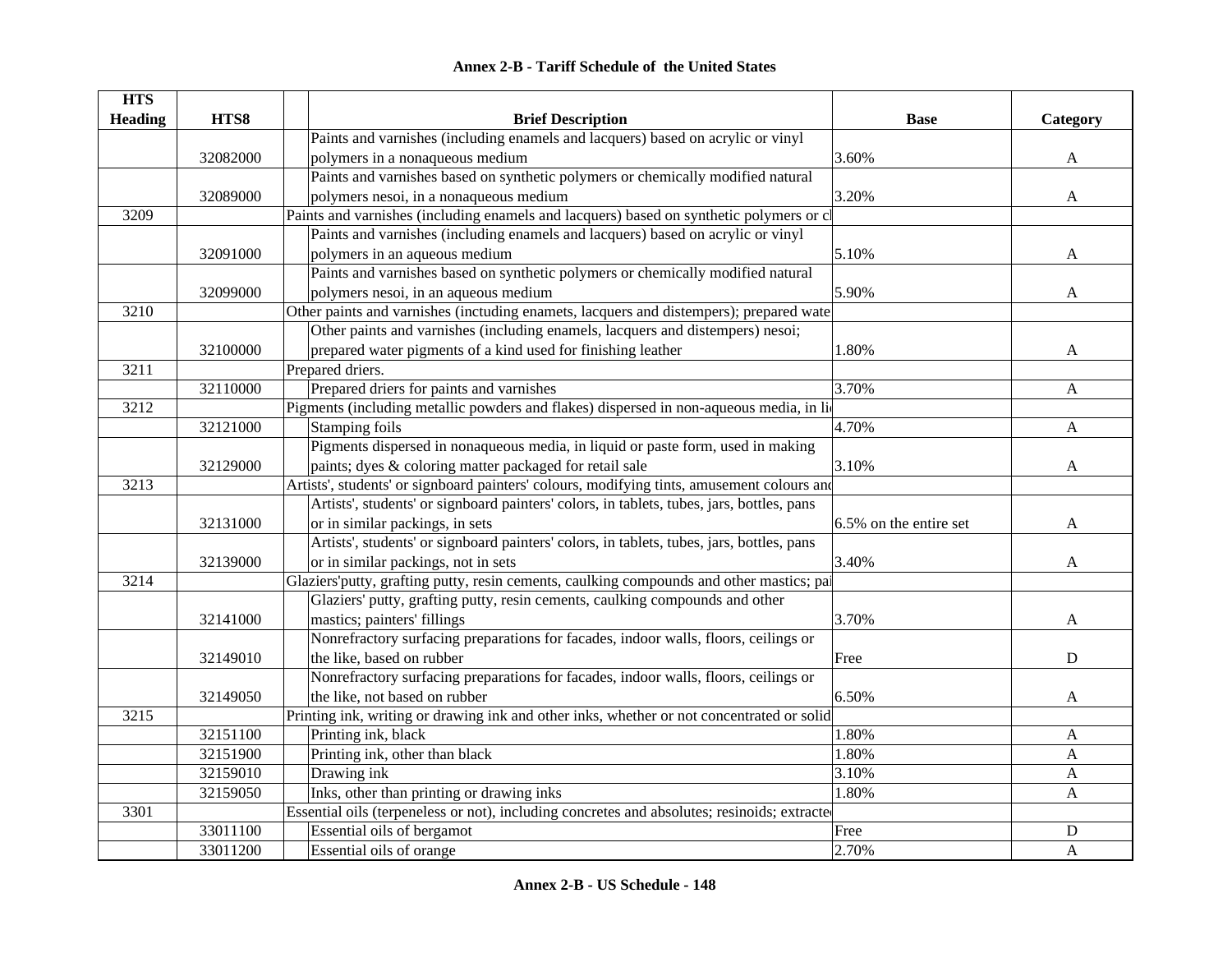| <b>HTS</b>     |          |                                                                                          |                        |             |
|----------------|----------|------------------------------------------------------------------------------------------|------------------------|-------------|
| <b>Heading</b> | HTS8     | <b>Brief Description</b>                                                                 | <b>Base</b>            | Category    |
|                | 33011300 | Essential oils of lemon                                                                  | 3.80%                  | A           |
|                | 33011400 | Essential oils of lime                                                                   | Free                   | D           |
|                | 33011910 | Essential oils of grapefruit                                                             | 2.70%                  | A           |
|                | 33011950 | Essential oils of citrus fruit, nesoi                                                    | Free                   | $\mathbf D$ |
|                | 33012100 | Essential oils of geranium                                                               | Free                   | $\mathbf D$ |
|                | 33012200 | Essential oils of jasmine                                                                | Free                   | D           |
|                | 33012300 | Essential oils of lavender or of lavandin                                                | Free                   | D           |
|                | 33012400 | Essential oils of peppermint (Mentha piperita)                                           | 4.20%                  | A           |
|                | 33012500 | Essential oils of mints, other than peppermint                                           | Free                   | $\mathbf D$ |
|                | 33012600 | Essential oils of vetiver                                                                | Free                   | D           |
|                | 33012910 | Essential oils of eucalyptus                                                             | 1.80%                  | A           |
|                | 33012920 | Essential oils of orris                                                                  | 1.10%                  | A           |
|                | 33012950 | Essential oils other than those of citrus fruits, nesoi                                  | Free                   | $\mathbf D$ |
|                | 33013000 | Resinoids                                                                                | Free                   | $\mathbf D$ |
|                |          | Extracted oleoresins consisting essentially of nonvolatile components of the natural     |                        |             |
|                | 33019010 | raw plant                                                                                | 3.80%                  | A           |
|                |          | Concentrates of essential oils; terpenic by-product of the deterpenation of essential    |                        |             |
|                | 33019050 | oils; aqueous distillates & solutions of essential oils                                  | Free                   | $\mathbf D$ |
| 3302           |          | Mixtures of odoriferous substances and mixtures (including alcoholic solutions) with a l |                        |             |
|                |          | Mixtures of odoriferous substances, mixtures with a basis of these substances, used      |                        |             |
|                | 33021010 | in the food or drink industries, not containing alcohol                                  | Free                   | $\mathbf D$ |
|                |          | Mixtures of or with a basis of odoriferous substances, used in the food or drink         |                        |             |
|                | 33021020 | industries, not over 20 percent alcohol by weight                                        | Free                   | $\mathbf D$ |
|                |          | Mixtures of/with basis of odoriferous substances, with 20% to 50% alcohol by             |                        |             |
|                | 33021040 | weight, needs only addn of ethyl alcohol or water to be beverage                         | 8.4 cents/ $kg + 1.9%$ | A           |
|                |          | Mixtures of/with basis of odoriferous substances, over 50% of alcohol by weight,         |                        |             |
|                | 33021050 | requiring only addn of ethyl alcohol or water to be beverage                             | 17 cents/ $kg + 1.9%$  | A           |
|                |          | Mixtures of or with a basis of odoriferous substances, used in the food or drink         |                        |             |
|                | 33021090 | industries, over 20 percent of alcohol by weight, nesoi                                  | Free                   | D           |
|                |          | Mixtures of or with a basis of odoriferous substances, used in other than the food or    |                        |             |
|                | 33029010 | drink industries, zero to 10% alcohol by weight                                          | Free                   | $\mathbf D$ |
|                |          | Mixtures of or with a basis of odoriferous substances, used in other than the food or    |                        |             |
|                | 33029020 | drink industries, over 10 percent alcohol by weight                                      | Free                   | $\mathbf D$ |
| 3303           |          | Perfumes and toilet waters.                                                              |                        |             |
|                | 33030010 | Floral or flower waters, not containing alcohol                                          | Free                   | D           |
|                |          | Perfumes and toilet waters, other than floral or flower waters, not containing           |                        |             |
|                | 33030020 | alcohol                                                                                  | Free                   | D           |
|                | 33030030 | Perfumes and toilet waters, containing alcohol                                           | Free                   | D           |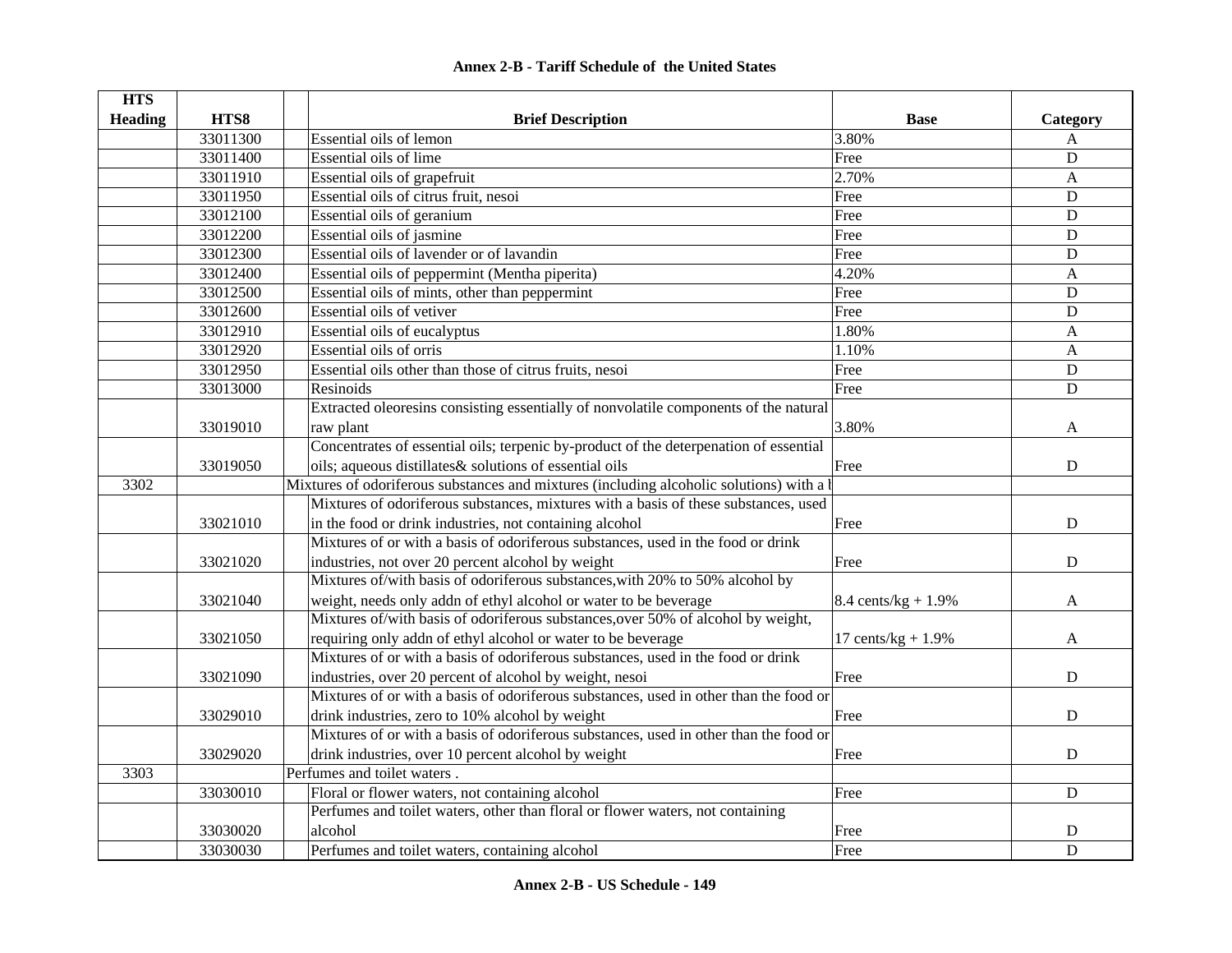| <b>HTS</b>     |          |                                                                                           |             |                |
|----------------|----------|-------------------------------------------------------------------------------------------|-------------|----------------|
| <b>Heading</b> | HTS8     | <b>Brief Description</b>                                                                  | <b>Base</b> | Category       |
| 3304           |          | Beauty or make-up preparations and preparations for the care of the skin (other than me   |             |                |
|                | 33041000 | Lip make-up preparations                                                                  | Free        | ${\bf D}$      |
|                | 33042000 | Eye make-up preparations                                                                  | Free        | D              |
|                | 33043000 | Manicure or pedicure preparations                                                         | Free        | $\mathbf D$    |
|                | 33049100 | Beauty or make-up powders, whether or not compressed                                      | Free        | $\mathbf D$    |
|                | 33049910 | Petroleum jelly put up for retail sale                                                    | Free        | $\mathbf D$    |
|                |          | Beauty or make-up preparations & preparations for the care of the skin, excl.             |             |                |
|                | 33049950 | medicaments but incl. sunscreen or sun tan preparations, nesoi                            | Free        | $\mathbf D$    |
| 3305           |          | Preparations for use on the hair.                                                         |             |                |
|                | 33051000 | Shampoos                                                                                  | Free        | D              |
|                | 33052000 | Preparations for permanent waving or straightening the hair                               | Free        | D              |
|                | 33053000 | Hair lacquers                                                                             | Free        | ${\bf D}$      |
|                | 33059000 | Preparations for use on the hair, nesoi                                                   | Free        | ${\bf D}$      |
| 3306           |          | Preparations for oral or dental hygiene, including denture fixative pastes and powders; y |             |                |
|                | 33061000 | Dentifrices                                                                               | Free        | ${\bf D}$      |
|                | 33062000 | Yarn used to clean between the teeth (dental floss)                                       | Free        | D              |
|                |          | Preparations for oral or dental hygiene, including denture fixative pastes and            |             |                |
|                | 33069000 | powders, excluding dentifrices                                                            | Free        | ${\bf D}$      |
| 3307           |          | Pre-shave, shaving or after-shave preparations, personal deodorants, bath preparations, o |             |                |
|                | 33071010 | Pre-shave, shaving or after-shave preparations, not containing alcohol                    | 4.90%       | $\mathbf{A}$   |
|                | 33071020 | Pre-shave, shaving or after-shave preparations, containing alcohol                        | 4.90%       | $\mathbf A$    |
|                | 33072000 | Personal deodorants and antiperspirants                                                   | 4.90%       | A              |
|                | 33073010 | Bath salts, whether or not perfumed                                                       | 5.80%       | A              |
|                | 33073050 | Bath preparations, other than bath salts                                                  | 4.90%       | A              |
|                |          | Agarbatti and other odoriferous preparations which operate by burning, to perfume         |             |                |
|                | 33074100 | or deodorize rooms or used during religious rites                                         | 2.40%       | A              |
|                |          | Preparations for perfuming or deodorizing rooms, including odoriferous                    |             |                |
|                | 33074900 | preparations used during religious rites, nesoi                                           | 6%          | A              |
|                | 33079000 | Depilatories and other perfumery, cosmetic or toilet preparations. nesoi                  | 5.40%       | $\mathbf{A}$   |
| 3401           |          | Soap; organic surface-active products and preparations for use as soap, in the form of ba |             |                |
|                | 34011110 | Castile soap in the form of bars, cakes or molded pieces or shapes                        | Free        | $\mathbf{D}$   |
|                |          | Soap, nesoi; organic surface-active products used as soap, in bars, cakes, pieces,        |             |                |
|                | 34011150 | soap-impregnated paper, wadding, felt, for toilet use                                     | Free        | ${\bf D}$      |
|                |          | Soap; organic surface-active products used as soap, in bars, cakes, pieces; soap-         |             |                |
|                | 34011900 | impregnated paper, wadding, felt, not for toilet use                                      | Free        | $\mathbf D$    |
|                | 34012000 | Soap, not in the form of bars, cakes, molded pieces or shapes                             | Free        | $\overline{D}$ |
|                |          | Organic surface-active products for wash skin, in liquid or cream, contain any            |             |                |
|                | 34013010 | aromatic/mod aromatic surface-active agent, put up for retail                             | 4%          | A              |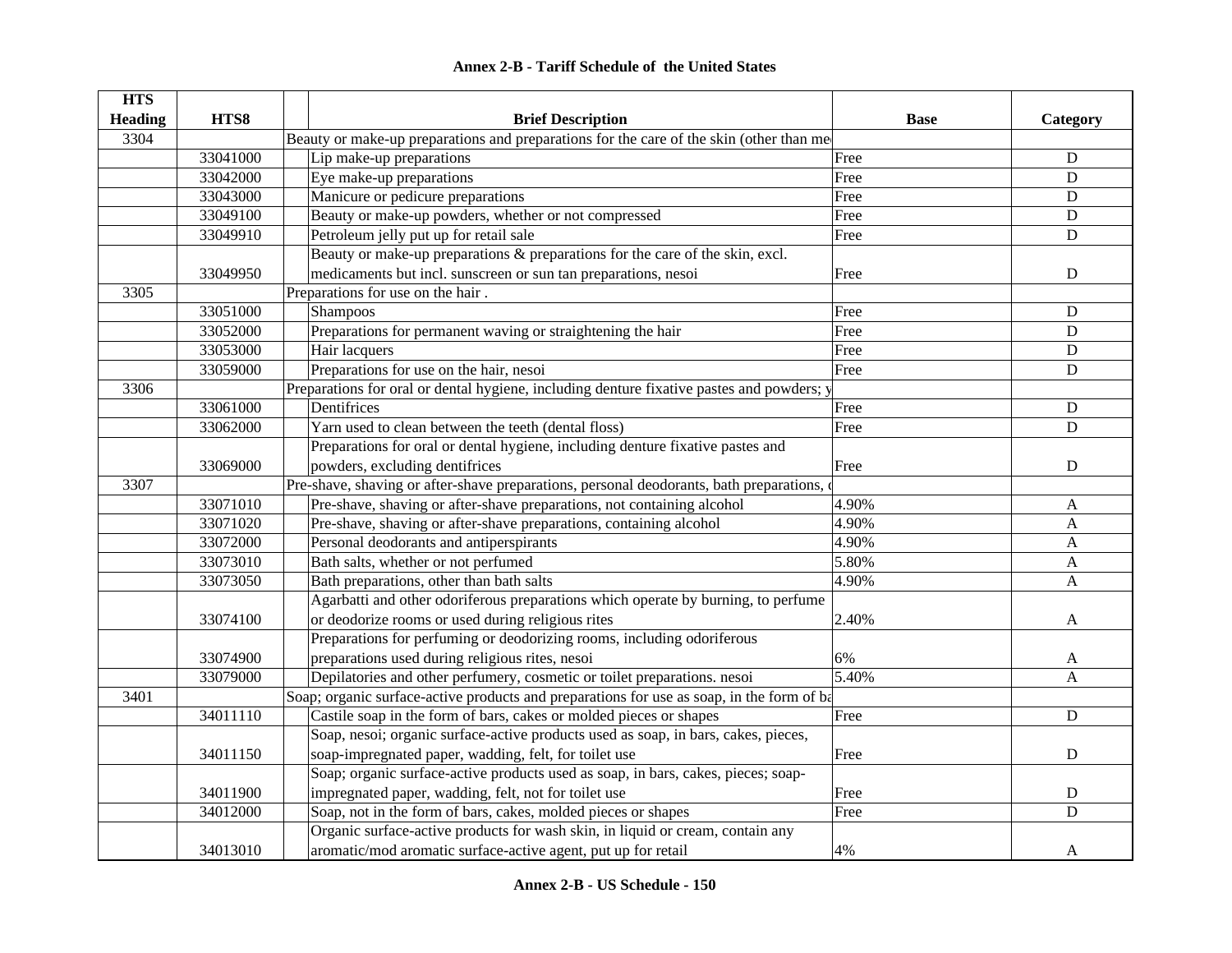| <b>HTS</b>     |          |                                                                                             |             |              |
|----------------|----------|---------------------------------------------------------------------------------------------|-------------|--------------|
| <b>Heading</b> | HTS8     | <b>Brief Description</b>                                                                    | <b>Base</b> | Category     |
|                |          | Organic surface-active products and preparations for washing the skin, in liquid or         |             |              |
|                | 34013050 | cream form, put up for retail sale, nesoi                                                   | Free        | ${\bf D}$    |
| 3402           |          | - Organic surface-active agents (other than soap); surface-active preparations, wasing      |             |              |
|                | 34021120 | Linear alkylbenzene sulfonates                                                              | 6.50%       | $\mathbf{A}$ |
|                |          | Anionic, aromatic or modified aromatic organic surface-active agents, whether or            |             |              |
|                | 34021140 | not put up for retail sale, nesoi                                                           | 4%          | $\mathbf{A}$ |
|                | 34021150 | Nonaromatic anionic organic surface-active agents (other than soap)                         | 3.70%       | $\mathbf{A}$ |
|                |          | Aromatic or modified aromatic cationic organic surface-active agents (other than            |             |              |
|                | 34021210 | soap)                                                                                       | 4%          | $\mathbf{A}$ |
|                | 34021250 | Nonaromatic cationic organic surface-active agents (other than soap)                        | 4%          | $\mathbf{A}$ |
|                |          | Aromatic or modified aromatic nonionic organic surface-active agents (other than            |             |              |
|                | 34021310 | soap)                                                                                       | 4%          | A            |
|                |          | Nonaromatic nonionic organic surface-active agents (other than soap) of fatty               |             |              |
|                | 34021320 | substances of animal or vegetable origin                                                    | 4%          | A            |
|                |          | Nonaromatic nonionic organic surface-active agents (other than soap), other than of         |             |              |
|                | 34021350 | fatty substances of animal or vegetable origin                                              | 3.70%       | A            |
|                |          | Aromatic or modified aromatic organic surface-active agents (other than soap)               |             |              |
|                | 34021910 | other than anionic, cationic or nonionic                                                    | 4%          | A            |
|                | 34021950 | Nonaromatic organic surface-active agents (other than soap) nesoi                           | 3.70%       | A            |
|                |          | Surface-active/washing/cleaning preparations containing any aromatic or mod                 |             |              |
|                | 34022011 | aromatic surface-active agent, put up for retail, not head 3401                             | 4%          | A            |
|                |          | Surface-active, washing, and cleaning preparations nesoi, put up for retail sale, not       |             |              |
|                | 34022051 | of heading 3401                                                                             | Free        | ${\bf D}$    |
|                | 34029010 | Synthetic detergents put up for retail sale                                                 | 3.80%       | $\mathbf{A}$ |
|                |          | Surface-active, washing, and cleaning preparations cont. any aromatic or modified           |             |              |
|                | 34029030 | aromatic surface-active agent, put up for retail sale                                       | 4%          | A            |
|                |          |                                                                                             |             |              |
|                | 34029050 | Surface-active, washing, and cleaning preparations nesoi, put up for retail sale            | 3.70%       | A            |
| 3403           |          | Lubricating preparations (including cutting-oil preparations, bolt or nut release preparati |             |              |
|                |          | Preparations for the treatment of textile materials, containing 50 but not over 70          |             |              |
|                | 34031120 | percent or more by weight of petroleum oils                                                 | 0.20%       | A            |
|                |          | Preparations for the treatment of textile materials, containing less than 50 percent        |             |              |
|                | 34031140 | by weight of petroleum oils                                                                 | 6.10%       | $\mathbf{A}$ |
|                |          | Preparations for the treatment of leather, furskins, other materials nesoi, containing      |             |              |
|                | 34031150 | less than 70% petroleum or bituminous mineral oils                                          | 1.40%       | A            |
|                |          | Lubricating preparations containing 50% but less than 70% by weight of petroleum            |             |              |
|                | 34031910 | oils or of oils obtained from bituminous minerals                                           | 0.20%       | A            |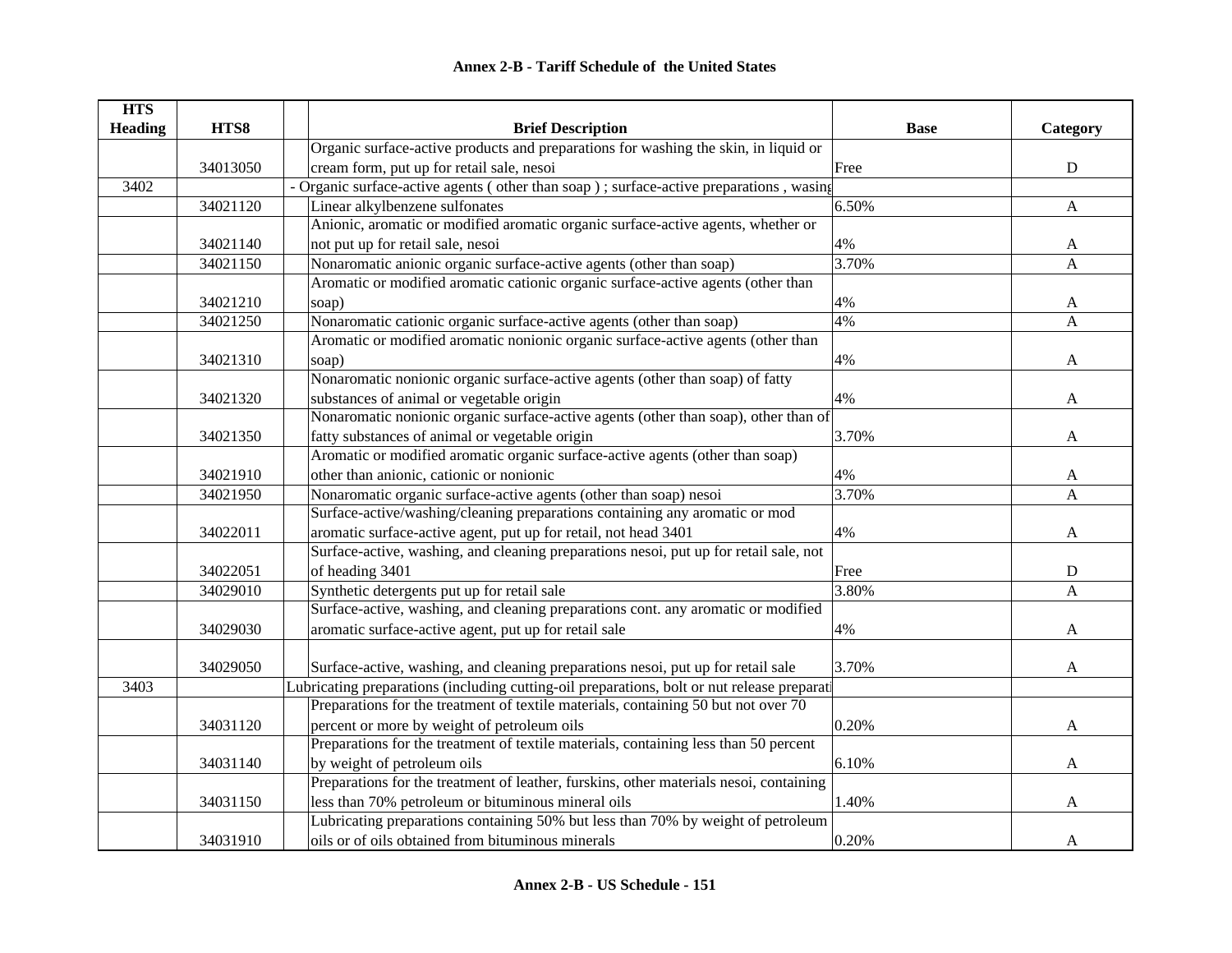|  | <b>Annex 2-B - Tariff Schedule of the United States</b> |  |
|--|---------------------------------------------------------|--|
|--|---------------------------------------------------------|--|

| <b>HTS</b>     |          |                                                                                            |                        |              |
|----------------|----------|--------------------------------------------------------------------------------------------|------------------------|--------------|
| <b>Heading</b> | HTS8     | <b>Brief Description</b>                                                                   | <b>Base</b>            | Category     |
|                |          | Lubricating preparations containing less than 50% by weight of petroleum oils or           |                        |              |
|                | 34031950 | of oils from bituminous minerals                                                           | 5.80%                  | A            |
|                | 34039110 | Preparations for the treatment of textile materials, nesoi                                 | 6%                     | A            |
|                |          |                                                                                            |                        |              |
|                | 34039150 | Preparations nesoi, for the treatment of leather, furskins or other materials nesoi        | 6.50%                  | A            |
|                | 34039900 | Lubricating preparations (incl. lubricant-based preparations), nesoi                       | 6.50%                  | $\mathbf{A}$ |
| 3404           |          | Artificial waxes and prepared waxes.                                                       |                        |              |
|                | 34041000 | Artificial waxes and prepared waxes of chemically modified lignite                         | Free                   | D            |
|                | 34042000 | Artificial waxes and prepared waxes of polyethylene glycol                                 | 3.30%                  | $\mathbf{A}$ |
|                | 34049010 | Artificial waxes and prepared waxes containing bleached beeswax                            | Free                   | $\mathbf D$  |
|                |          | Artificial waxes and prepared waxes, excluding those of chemically modified                |                        |              |
|                | 34049050 | lignite, polyethylene glycol or containing bleached beeswax                                | Free                   | D            |
| 3405           |          | Polishes and creams, for footwear, furniture, floors, coachwork, glass or metal, scouring  |                        |              |
|                | 34051000 | Polishes, creams and similar preparations for footwear or leather                          | Free                   | $\mathbf D$  |
|                |          | Polishes, creams and similar preparations for the maintenance of wooden furniture,         |                        |              |
|                | 34052000 | floors or other woodwork                                                                   | Free                   | $\mathbf D$  |
|                | 34053000 | Polishes and similar preparations for coachwork, other than metal polishes                 | Free                   | $\mathbf D$  |
|                | 34054000 | Scouring pastes and powders and other scouring preparations                                | Free                   | ${\bf D}$    |
|                | 34059000 | Polishes, creams and similar preparations for glass or metal                               | Free                   | $\mathbf D$  |
| 3406           |          | Candles, tapers and the like.                                                              |                        |              |
|                | 34060000 | Candles, tapers and the like                                                               | Free                   | $\mathbf D$  |
| 3407           |          | Modelling pastes, including those put up for children's amusement; preparations known      |                        |              |
|                | 34070020 | Modeling pastes, including those put up for children's amusement                           | Free                   | ${\bf D}$    |
|                | 34070040 | Modeling pastes, nesoi                                                                     | Free                   | $\mathbf D$  |
| 3501           |          | Casein, caseinates and other casein derivatives; casein glues.                             |                        |              |
|                | 35011010 | Casein, milk protein concentrate                                                           | $0.37$ cents/kg        | A            |
|                | 35011050 | Casein, other than milk protein concentrate                                                | Free                   | D            |
|                | 35019020 | Casein glues                                                                               | 6%                     | $\mathbf{A}$ |
|                | 35019060 | Caseinates and other casein derivatives, nesoi                                             | $0.37$ cents/kg        | A            |
| 3502           |          | Albumins (including concentrates of two or more whey proteins, containing by weight r      |                        |              |
|                | 35021100 | Egg albumin, dried                                                                         | 47.6 cents/kg          | $\mathbf{A}$ |
|                | 35021900 | Egg albumin, other than dried                                                              | 9.7 cents/kg           | A            |
|                | 35022000 | Milk albumin, including concentrates of two or more whey proteins                          | Free                   | ${\bf D}$    |
|                | 35029000 | Albumins, albuminates and other albumin derivatives, nesoi                                 | Free                   | D            |
| 3503           |          | Gelatin (including gelatin in rectangular (including square) sheets, whether or not surfac |                        |              |
|                | 35030010 | Fish glue                                                                                  | 1.2 cents/kg + $1.5\%$ | A            |
|                | 35030020 | Inedible gelatin and animal glue valued under 88 cents per kg                              | 1.2 cents/kg + $3.2%$  | A            |
|                | 35030040 | Inedible gelatin and animal glue valued 88 cents or more per kg                            | 2.8 cents/ $kg + 3.8%$ | A            |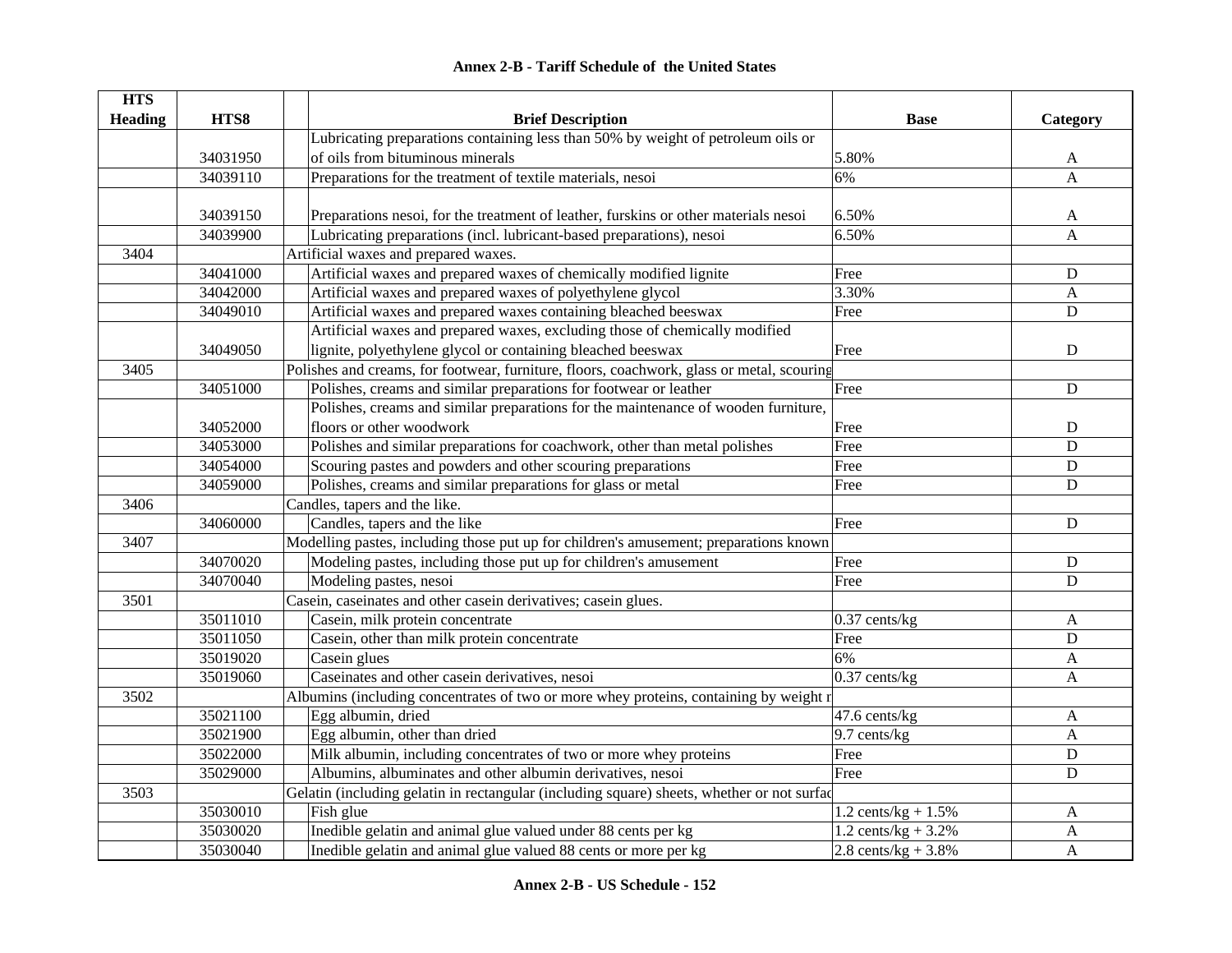| <b>HTS</b>     |          |                                                                                             |                        |           |
|----------------|----------|---------------------------------------------------------------------------------------------|------------------------|-----------|
| <b>Heading</b> | HTS8     | <b>Brief Description</b>                                                                    | <b>Base</b>            | Category  |
|                |          |                                                                                             |                        |           |
|                | 35030055 | Gelatin sheets and derivatives, nesoi; isinglass; other glues of animal origin, nesoi       | 2.8 cents/kg + $3.8\%$ | A         |
| 3504           |          | Peptones and their derivatives; other protein substances and their derivatives, not elsewh  |                        |           |
|                | 35040010 | Protein isolates                                                                            | 5%                     | A         |
|                |          | Peptones and their derivatives; protein substances and their derivatives, nesoi; hide       |                        |           |
|                | 35040050 | powder                                                                                      | 4%                     | A         |
| 3505           |          | Dextrins and other modified starches (for example, pregelatinised or esterified starches)   |                        |           |
|                | 35051000 | Dextrins and other modified starches                                                        | 0.7 cents/kg           | A         |
|                | 35052000 | Glues based on starches or on dextrins or other modified starches                           | 2.1 cents/kg + $2.9\%$ | A         |
| 3506           |          | Prepared glues and other prepared adhesives, not elsewhere specified or included; produ     |                        |           |
|                |          | Animal glue, including casein glue but not including fish glue, not exceeding a net         |                        |           |
|                | 35061010 | weight of 1 kg, put up for retail sale                                                      | 6.50%                  | A         |
|                |          | Products suitable for use as glues or adhesives, nesoi, not exceeding 1 kg, put up          |                        |           |
|                | 35061050 | for retail sale                                                                             | 2.10%                  | A         |
|                |          |                                                                                             |                        |           |
|                | 35069100 | Adhesive preparations based on rubber or plastics (including artificial resins)             | 2.10%                  | A         |
|                |          | Prepared glues and other prepared adhesives, excluding adhesives based on rubber            |                        |           |
|                | 35069900 | or plastics, nesoi                                                                          | 2.10%                  | A         |
| 3507           |          | Enzymes; prepared enzymes not elsewhere specifted or included.                              |                        |           |
|                | 35071000 | Rennet and concentrates thereof                                                             | Free                   | ${\bf D}$ |
|                | 35079020 | Penicillin G amidase                                                                        | Free                   | ${\bf D}$ |
|                | 35079070 | Enzymes and prepared enzymes, nesoi                                                         | Free                   | ${\bf D}$ |
| 3601           |          | Propellent powders.                                                                         |                        |           |
|                | 36010000 | Propellant powders                                                                          | 6.50%                  | A         |
| 3602           |          | Prepared explosives, other than propellent powders.                                         |                        |           |
|                | 36020000 | Prepared explosives, other than propellant powders                                          | Free                   | ${\bf D}$ |
| 3603           |          | Safety fuses; detonating fuses; percussion or detonating caps; igniters; electric detonator |                        |           |
|                | 36030030 | Safety fuses or detonating fuses                                                            | 3%                     | A         |
|                | 36030060 | Percussion caps                                                                             | 4.20%                  | A         |
|                | 36030090 | Detonating caps, igniters or electric detonators                                            | 0.20%                  | A         |
| 3604           |          | Fireworks, signalling flares, rain rockets, fog signals and Other pyrotechnic articles.     |                        |           |
|                | 36041010 | Display or special fireworks (Class 1.3G)                                                   | 2.40%                  | A         |
|                | 36041090 | Fireworks, nesoi                                                                            | 5.30%                  | A         |
|                |          | Signaling flares, rain rockets, fog signals and other pyrotechnic articles, excluding       |                        |           |
|                | 36049000 | fireworks                                                                                   | 6.50%                  | A         |
| 3605           |          | Matches, other than pyrotechnic articles of heading 36.04.                                  |                        |           |
|                | 36050000 | Matches, other than pyrotechnic articles of heading 3604                                    | Free                   | ${\bf D}$ |
| 3606           |          | Ferro-cerium and other pyrophoric alloys in all forms; articles of combustible materials    |                        |           |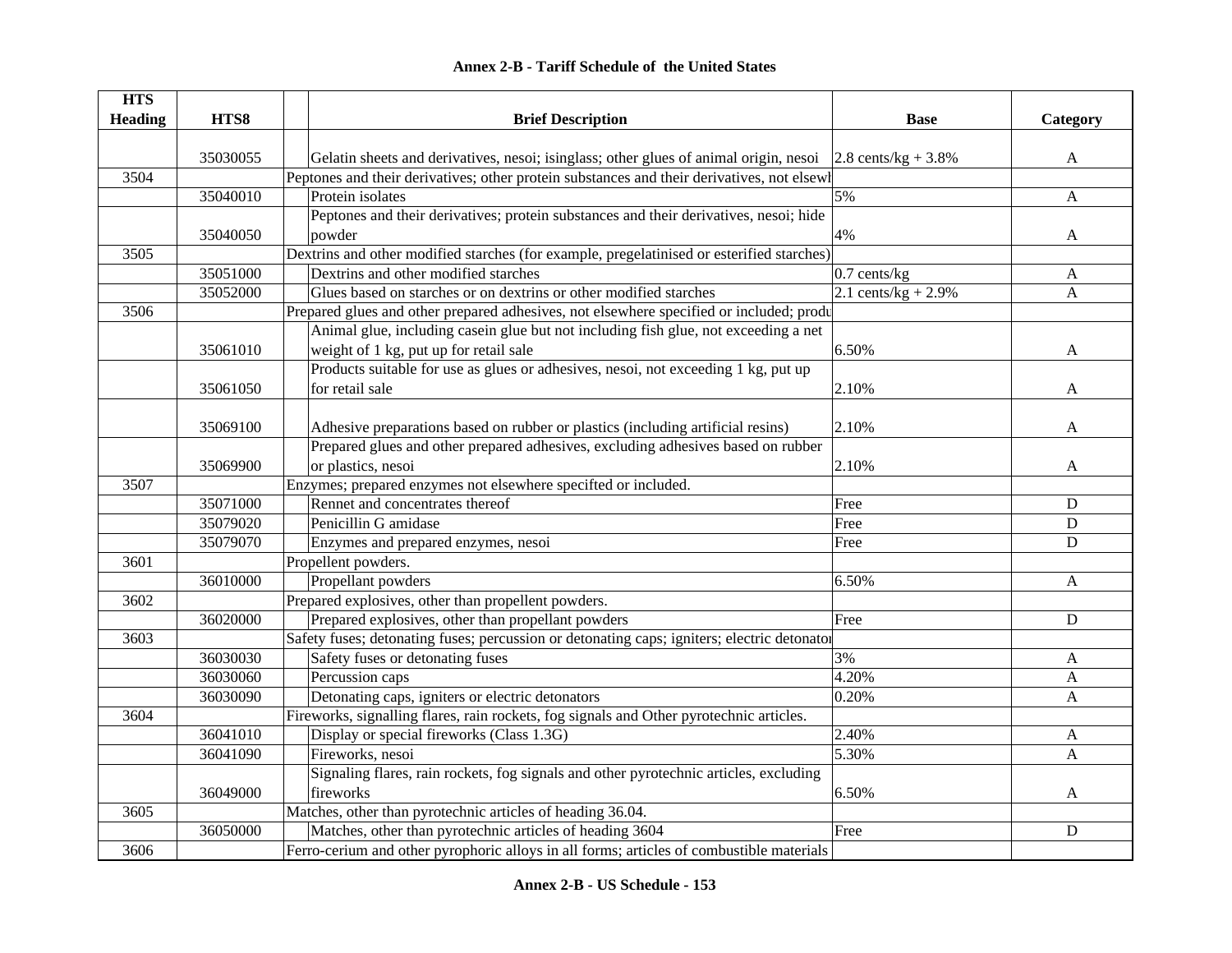| <b>HTS</b>     |          |                                                                                             |             |              |
|----------------|----------|---------------------------------------------------------------------------------------------|-------------|--------------|
| <b>Heading</b> | HTS8     | <b>Brief Description</b>                                                                    | <b>Base</b> | Category     |
|                |          | Liquid or liquefied-gas fuels in containers used for filling cigarette or similar           |             |              |
|                | 36061000 | lighters of a capacity not exceeding 300 cubic cm                                           | Free        | ${\bf D}$    |
|                | 36069030 | Ferrocerium and other pyrophoric alloys in all forms                                        | 5.90%       | A            |
|                | 36069040 | Metaldehyde                                                                                 | Free        | $\mathbf D$  |
|                | 36069080 | Articles of combustible materials as specified in note 2 of chap. 36, nesoi                 | 5%          | A            |
| 3701           |          | Photographic plates and film in the flat, sensitised, unexposed, of any material other that |             |              |
|                |          | Photographic plates and film in the flat, sensitized, unexposed, of any material            |             |              |
|                | 37011000 | other than paper, paperboard or textiles, for X-ray use                                     | 3.70%       | A            |
|                | 37012000 | Instant print film in the flat, sensitized, unexposed, whether or not in packs              | 3.70%       | A            |
|                |          | Photographic plates and film nesoi, with any side 255 mm, in the flat, sensitized,          |             |              |
|                | 37013000 | unexposed, not of paper, paperboard, or textiles                                            | 3.70%       | A            |
|                |          | Photographic plates, film, for color photography, nesoi, in the flat, sensitized,           |             |              |
|                | 37019100 | unexposed, not of paper, paperboard, textiles                                               | 3.70%       | A            |
|                |          | Photographic dry plates, nesoi, sensitized, unexposed, of any material other than           |             |              |
|                | 37019930 | paper, paperboard or textiles                                                               | 4.90%       | A            |
|                |          | Photographic plates and film, nesoi, in the flat, sensitized, unexposed, of any             |             |              |
|                | 37019960 | material other than paper, paperboard or textiles                                           | 3.70%       | A            |
| 3702           |          | Photographic film in rolls, sensitised, unexposed, of any material other than paper, pape   |             |              |
|                |          | Photographic film in rolls, sensitized, unexposed, for X-ray use; of any material           |             |              |
|                | 37021000 | other than paper, paperboard or textiles                                                    | 3.70%       | A            |
|                | 37022000 | Instant print film in rolls, sensitized, unexposed                                          | 3.70%       | A            |
|                |          | Film in rolls, for color photography, without sprocket holes, of a width not                |             |              |
|                | 37023100 | exceeding 105 mm, sensitized, unexposed                                                     | 3.70%       | A            |
|                |          | Film in rolls, with silver halide emulsion, without sprocket holes, of a width not          |             |              |
|                | 37023200 | exceeding 105 mm, sensitized, unexposed                                                     | 3.70%       | A            |
|                |          | Film in rolls without sprocket holes, width not exceeding 105 mm, other than color          |             |              |
|                | 37023900 | photography or silver halide emulsion film                                                  | 3.70%       | A            |
|                |          | Film in rolls, without sprocket holes, of a width exceeding 610 mm and of a length          |             |              |
|                | 37024100 | exceeding 200 m, for color photography                                                      | 3.70%       | A            |
|                |          | Film in rolls, without sprocket holes, of a width exceeding 610 mm and of a length          |             |              |
|                | 37024200 | exceeding 200 m, other than for color photography                                           | 3.70%       | A            |
|                |          | Film in rolls, without sprocket holes, of a width exceeding 610 mm and of a length          |             |              |
|                | 37024300 | not exceeding 200 m                                                                         | 3.70%       | $\mathbf{A}$ |
|                |          | Film in rolls, without sprocket holes, of a width exceeding 105 mm but not                  |             |              |
|                | 37024400 | exceeding 610 mm                                                                            | 3.70%       | A            |
|                |          | Film for color photography, in rolls, of a width not exceeding 16 mm and of a               |             |              |
|                | 37025100 | length not exceeding 14 m                                                                   | 3.70%       | A            |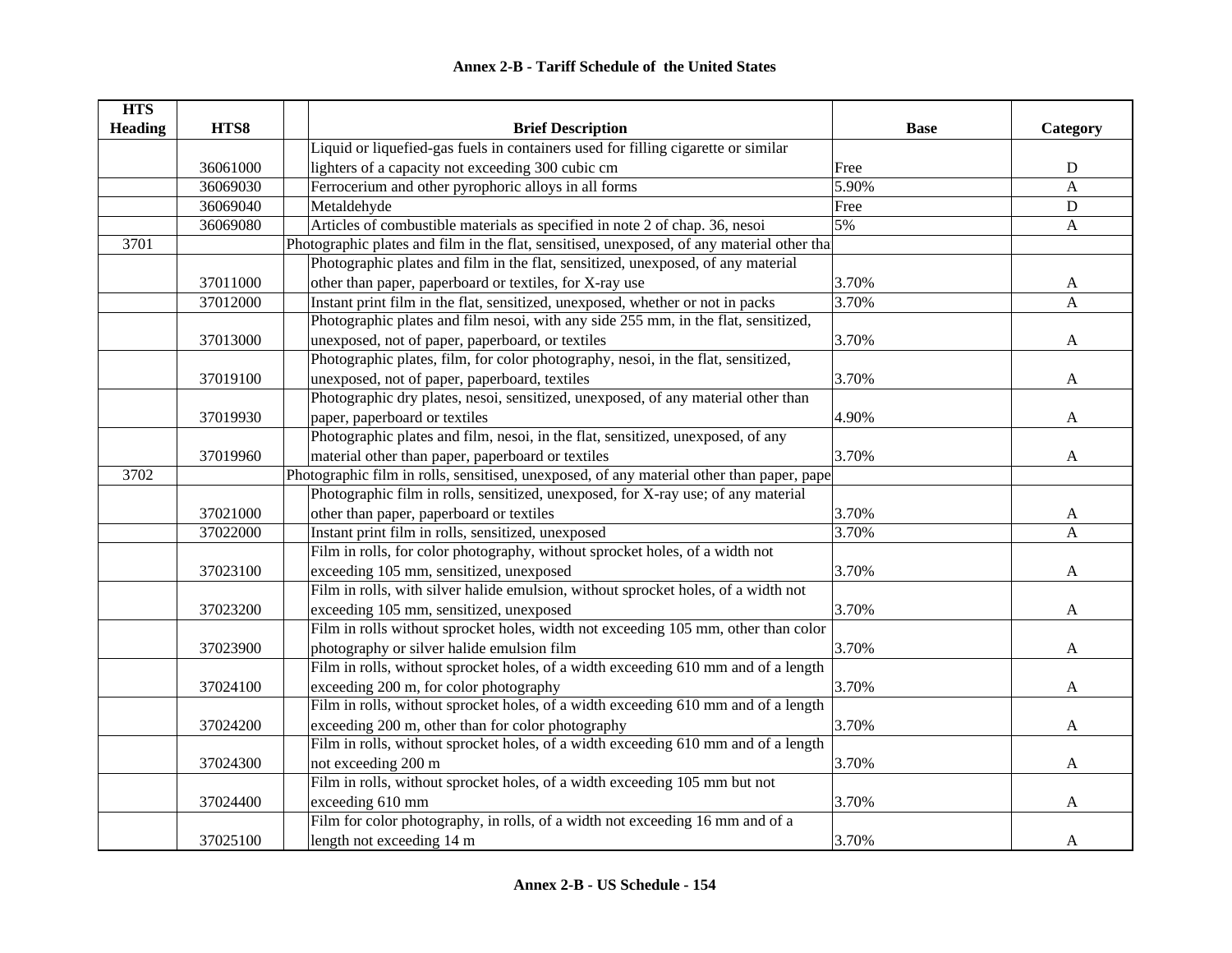| <b>HTS</b>     |          |                                                                                       |             |                |
|----------------|----------|---------------------------------------------------------------------------------------|-------------|----------------|
| <b>Heading</b> | HTS8     | <b>Brief Description</b>                                                              | <b>Base</b> | Category       |
|                |          | Film for color photography, in rolls, of a width not exceeding 16 mm and of a         |             |                |
|                | 37025200 | length exceeding 14 m                                                                 | 3.70%       | $\mathbf{A}$   |
|                |          | Film for color photography, in rolls, exceeding 16 but not 35 mm in width and of a    |             |                |
|                | 37025300 | length not exceeding 30 m, for slides                                                 | 3.70%       | $\mathbf{A}$   |
|                |          | Film for color photography, in rolls, exceeding 16 but not 35 mm in width, of a       |             |                |
|                | 37025400 | length not exceeding 30 m, other than for slides                                      | 3.70%       | $\mathbf{A}$   |
|                |          | Film for color photography, in rolls, exceeding 16 but not 35 mm in width and of a    |             |                |
|                | 37025500 | length exceeding 30 m                                                                 | Free        | ${\rm D}$      |
|                | 37025600 | Film for color photography, in rolls, of a width exceeding 35 mm                      | Free        | $\mathbf D$    |
|                |          | Photographic film nesoi in rolls, sensitivized, unexposed, of materials nesoi, of a   |             |                |
|                | 37029101 | width not exceeding 16 mm                                                             | 3.70%       | A              |
|                |          | Photographic film nesoi, in rolls, of a width exceeding 16 but not 35 mm and of a     |             |                |
|                | 37029300 | length not exceeding 30 m                                                             | 3.70%       | A              |
|                |          | Photographic film nesoi, in rolls, of a width exceeding 16 but not 35 mm and of a     |             |                |
|                | 37029400 | length exceeding 30 m                                                                 | Free        | ${\bf D}$      |
|                | 37029500 | Photographic film nesoi, in rolls, of a width exceeding 35 mm                         | 3.70%       | A              |
| 3703           |          | Photographic paper, paperboard and texdles, sensidsed unexposed.                      |             |                |
|                |          | Silver halide photographic papers, sensitized, unexposed, in rolls of a width         |             |                |
|                | 37031030 | exceeding 610 mm                                                                      | 3.70%       | A              |
|                |          | Photographic paper (other than silver halide), paperboard and textiles, sensitized,   |             |                |
|                | 37031060 | unexposed, in rolls of a width exceeding 610 mm                                       | 3.10%       | A              |
|                |          | Silver halide papers, other than in rolls of a width exceeding 610 mm, for color      |             |                |
|                | 37032030 | photography, sensitized, unexposed                                                    | 3.70%       | A              |
|                |          | Photographic paper (not silver halide), paperbd & textiles for color photos, other    |             |                |
|                | 37032060 | than in rolls of a width $> 610$ mm, sensitized, unexposed                            | 3.10%       | A              |
|                |          | Silver halide photographic papers, sensitized, unexposed, not for color               |             |                |
|                | 37039030 | photography, other than in rolls of a width exceeding 610 mm                          | 3.70%       | A              |
|                |          | Photographic paper (not silver halide), paperbd, tex., not for color photo, other     |             |                |
|                | 37039060 | than in rolls of a width $> 610$ mm, sensitized, unexposed                            | 2.80%       | A              |
| 3704           |          | Photographic plates, film, paper, paperboard sad texdles, exposed but not developed.  |             |                |
|                |          | Photographic plates, film, paper, paperboard and textiles, exposed but not            |             |                |
|                | 37040000 | developed                                                                             | Free        | ${\bf D}$      |
| 3705           |          | Photographic plates and tilm, exposed and developed, other than cinematographic film. |             |                |
|                |          | Photographic plates and films, exposed and developed, other than motion picture       |             |                |
|                | 37051000 | film, for offset reproduction                                                         | Free        | $\mathbf D$    |
|                | 37052010 | Microfilms covered by Nairobi Protocal                                                | Free        | $\overline{D}$ |
|                | 37052050 | Microfilms not covered by Nairobi Protocal                                            | Free        | $\mathbf D$    |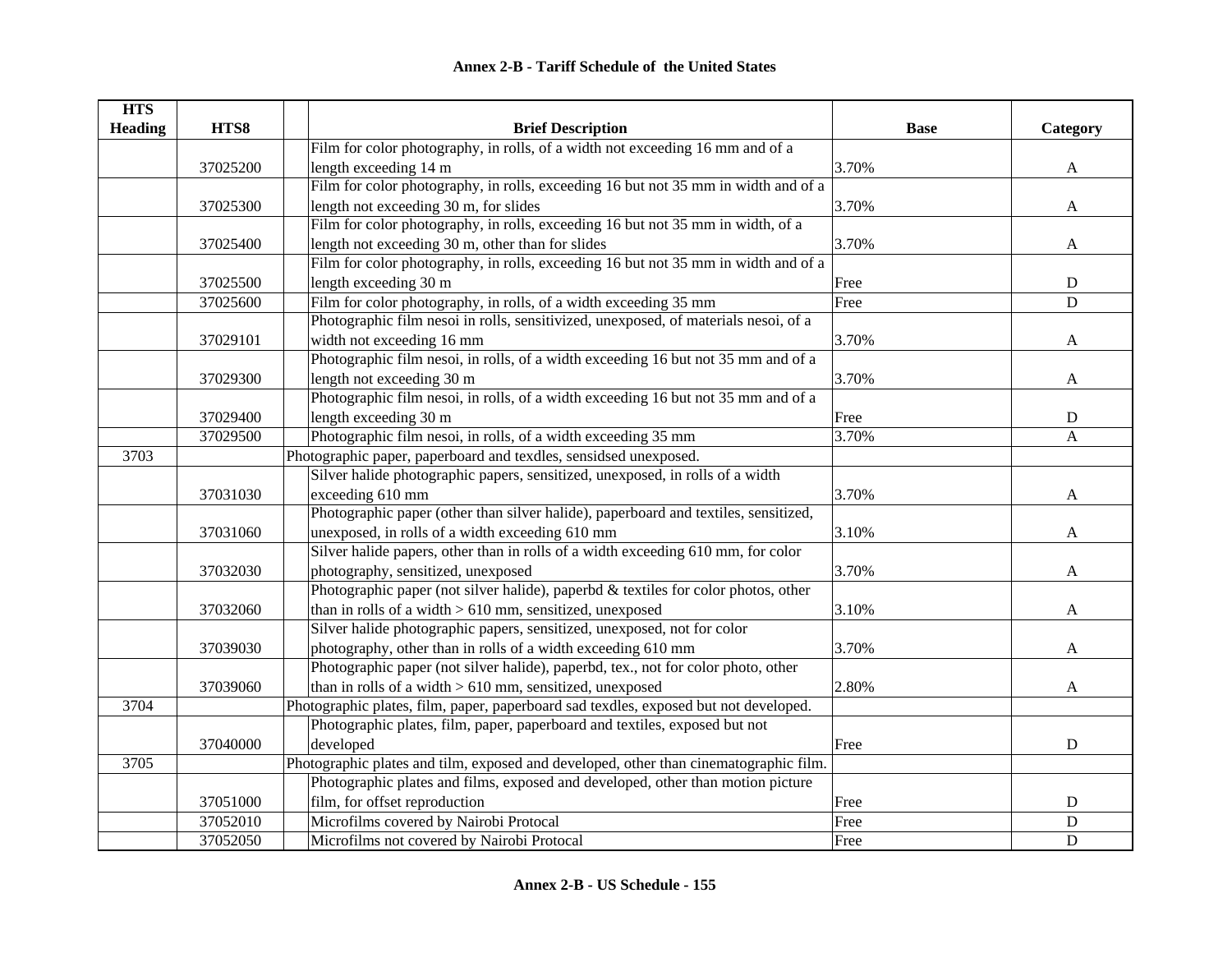#### **HTS Heading HTS8 Brief Description Base Category** 37059000Photographic plates and films, exposed and developed, other than motion picture film, nesoi D 3706Cinematographic film, exposed and developed, whether or not incorporating sound track 37061030Sound recordings on motion-picture film of a width of 35 mm or more, suitable for use with motion-picture exhibits and the set of the set of the set of the set of the set of the set of the set of the set of the set of the set of the set of the set of the set of the set of the set of the set of the set o 37061060Motion-picture film of a width of 35 mm or more, exposed and developed, whether or not incorporating sound track, nesoi Free D 37069000 Motion-picture film, exposed and developed, less than 35 mm wide Free D 3707Chemical preparations for photographic uses (other than varnishes, glues, adhesives and 37071000 Sensitizing emulsions, for photographic uses, nesoi 3% 37071000 A 37079031 Acid violet 19 for photographic uses Free D 37079032 Chemical preparations for photographic uses, nesoi 6.50% A 37079060Unmixed products for photographic uses, put up in measured portions or put up for retail sale in a form ready for use  $1.50\%$  A 3801Artificial graphite; colloidal or semi-colloidal graphite; preparations based on graphite or 38011010Artificial graphite plates, rods, powder and other forms, for manufacture into brushes for electric generators, motors or appliances 3.70% A 38011050 Artificial graphite, nesoi D 38012000 Colloidal or semi-colloidal graphite Free D 38013000 Carbonaceous pastes for electrodes and similar pastes for furnace linings 4.90% A 38019000Preparations based on graphite or other carbon in the form of pastes, blocks, plates or other semimanufactures, nesoi and the semi-manufactures, nesoi and the semi-manufactures, nesoi and the semi-manufactures, nesoi and  $\overline{A}$ 3802Activated carbon; activated natural mineral products; animal black, including spent anim 38021000 Activated carbon Active Control at the SO 4.80% Activated carbon A 38029010 Bone black A and the set of the set of the set of the set of the set of the set of the set of the set o 38029020 Activated clays and activated earths 2.50% Activated earths A 38029050Activated natural mineral products, nesoi; animal black, including spent animal black 4.80% A3803Tall oil, whether or not refined. 38030000 Tall oil, whether or not refined D 3804Residual lyes from the manufacture of wood pulp, whether or not concentrated, desugar 38040010 Lignin sulfonic acid and its salts **Free** Providence D B 38040050 Residual lyes from the manufacture of wood pulp, nesoi, excluding tall oil 3.70% A 3805Gum, wood or sulphate turpentine and other terpenic oils produced by the distillation or 38051000 Gum, wood or sulfate turpentine oils 5% S 5% A 38052000 Pine oil containing alpha-terpineol as the main constituent Free Free Press, Press, Constanting alpha-terpineol as the main constituent Free Free Press, D 38059000Terpenic oils, nesoi, produced by treatment of coniferous woods; crude dipentene; sulfite turpentine and other crude para-cymene 3.70% A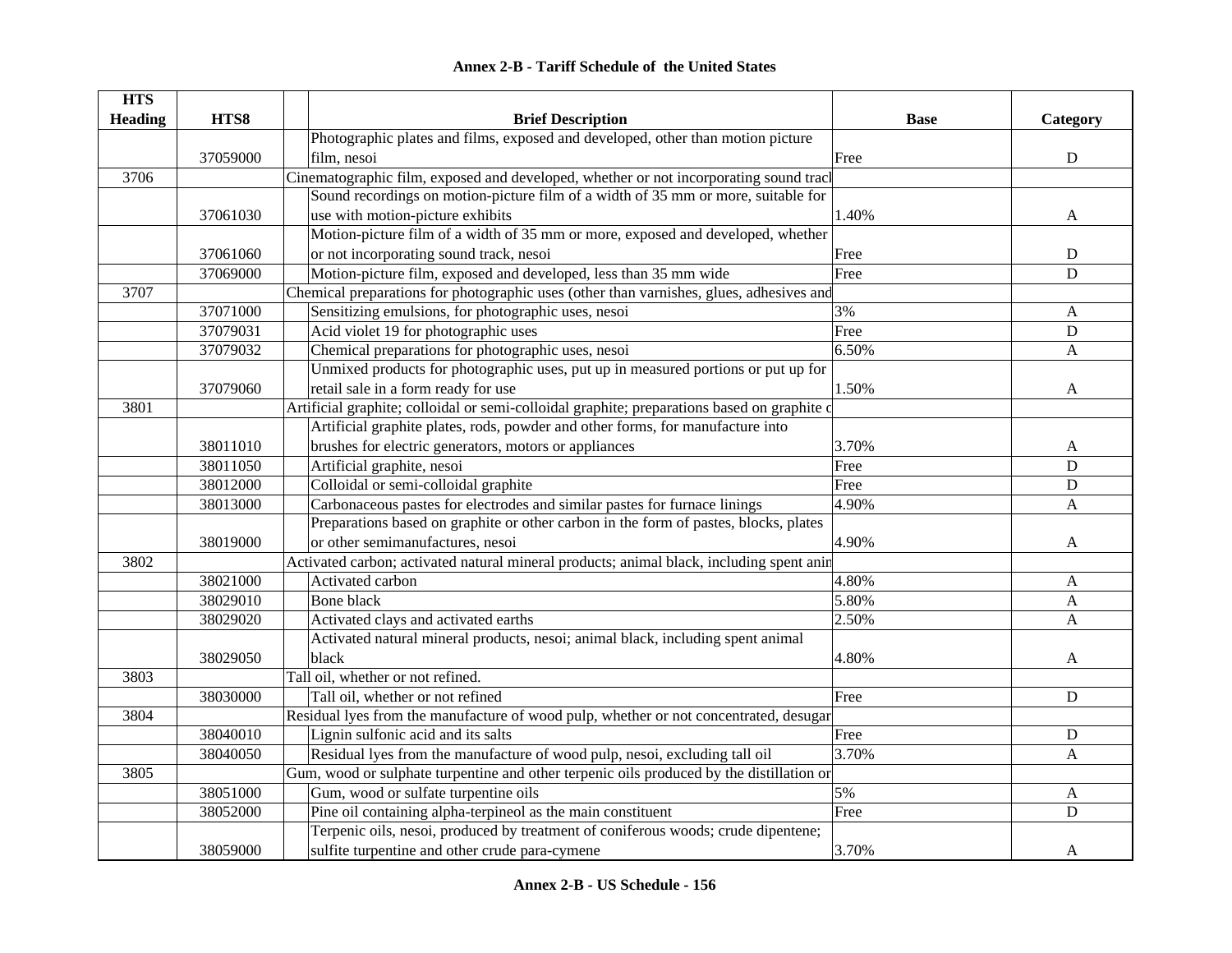| <b>HTS</b>     |          |                                                                                            |             |              |
|----------------|----------|--------------------------------------------------------------------------------------------|-------------|--------------|
| <b>Heading</b> | HTS8     | <b>Brief Description</b>                                                                   | <b>Base</b> | Category     |
| 3806           |          | SALTS OF ROSIN, OF RESIN ACIDS OR OF DERIVATIVES OF ROSIN OR RESIN                         |             |              |
|                | 38061000 | Rosin and resin acids                                                                      | 5%          | A            |
|                | 38062000 | Salts of rosin or of resin acids                                                           | 3.70%       | $\mathbf{A}$ |
|                | 38063000 | Ester gums                                                                                 | 6.50%       | A            |
|                |          | Resin acids, derivatives of resin acids and rosin, rosin spirit and rosin oils, run        |             |              |
|                | 38069000 | gums, nesoi                                                                                | 4.20%       | A            |
| 3807           |          | Wood tar; wood tar oils; wood creosote; wood naphtha; vegetable pitch; brewers' pitch a    |             |              |
|                |          | Wood tar and its oils; wood creosote; wood naphtha; vegetable pitch; preparations          |             |              |
|                | 38070000 | based on rosin, resin acids or vegetable pitch                                             | 0.10%       | A            |
| 3808           |          | Insecticides, rodenticides, fungicides, herbicides, anti-sprouting products and plant-grov |             |              |
|                | 38081010 | Fly ribbons (ribbon fly catchers), put up in packings for retail sale                      | 2.80%       | $\mathbf{A}$ |
|                |          | Mixtures of N-[[(chlorophenyl)amino]carbonyl]-2,6-difluorobenzamide and inert              |             |              |
|                | 38081015 | substances                                                                                 | Free        | ${\bf D}$    |
|                | 38081025 | Insecticides containing any aromatic or modified aromatic insecticide, nesoi               | 6.50%       | A            |
|                | 38081030 | Insecticides, nesoi, containing an inorganic substance, put up for retail sale             | 5%          | A            |
|                | 38081050 | Insecticides, nesoi, for retail sale or as preparations or articles                        | 5%          | A            |
|                | 38082005 | Mixtures of dinocap and application adjuvants                                              | Free        | $\mathbf D$  |
|                | 38082015 | Fungicides containing any aromatic or modified aromatic fungicide, nesoi                   | 6.50%       | $\mathbf{A}$ |
|                | 38082024 | Maneb; zinab; mancozeb; and metiram                                                        | Free        | $\mathbf D$  |
|                |          | Fungicides containing any fungicide which is a thioamide, thiocarbamate, dithio            |             |              |
|                | 38082028 | carbamate, thiuram or isothiocyanate, nesoi                                                | 3.70%       | A            |
|                | 38082030 | Fungicides, nesoi, containing an inorganic substance, put up for retail sale               | 5%          | A            |
|                |          | Fungicides nesoi, put up in forms or packing for retail sale or as preparations or         |             |              |
|                | 38082050 | articles                                                                                   | 5%          | A            |
|                |          | Herbicides, antisprouting products and plant-growth regulators, aromatic or                |             |              |
|                | 38083005 | modified aromatic, for retail sale                                                         | Free        | $\mathbf D$  |
|                |          | Herbicides containing any aromatic or modified aromatic herbicide, antisprouting           |             |              |
|                | 38083015 | agent or plant-growth regulator, nesoi                                                     | 6.50%       | A            |
|                |          | Herbicides, antisprouting products and plant-growth regulators, nesoi, containing          |             |              |
|                | 38083020 | an inorganic substance, for retail sale                                                    | 5%          | A            |
|                |          | Herbicides, antisprouting products and plant-growth regulators nesoi, put up for           |             |              |
|                | 38083050 | retail sale                                                                                | 5%          | A            |
|                | 38084010 | Disinfectants, containing any aromatic or modified aromatic disinfectant                   | 6.50%       | A            |
|                | 38084050 | Disinfectants nesoi                                                                        | 5%          | $\mathbf{A}$ |
|                |          | Mixtures of 1,1-bis(4-chlorophenyl)-2,2,2-trichloroethanol (Dicofol) and                   |             |              |
|                | 38089004 | application adjuvants                                                                      | Free        | ${\bf D}$    |
|                | 38089008 | Rodenticides containing any aromatic or modified aromatic pesticide, nesoi                 | 6.50%       | A            |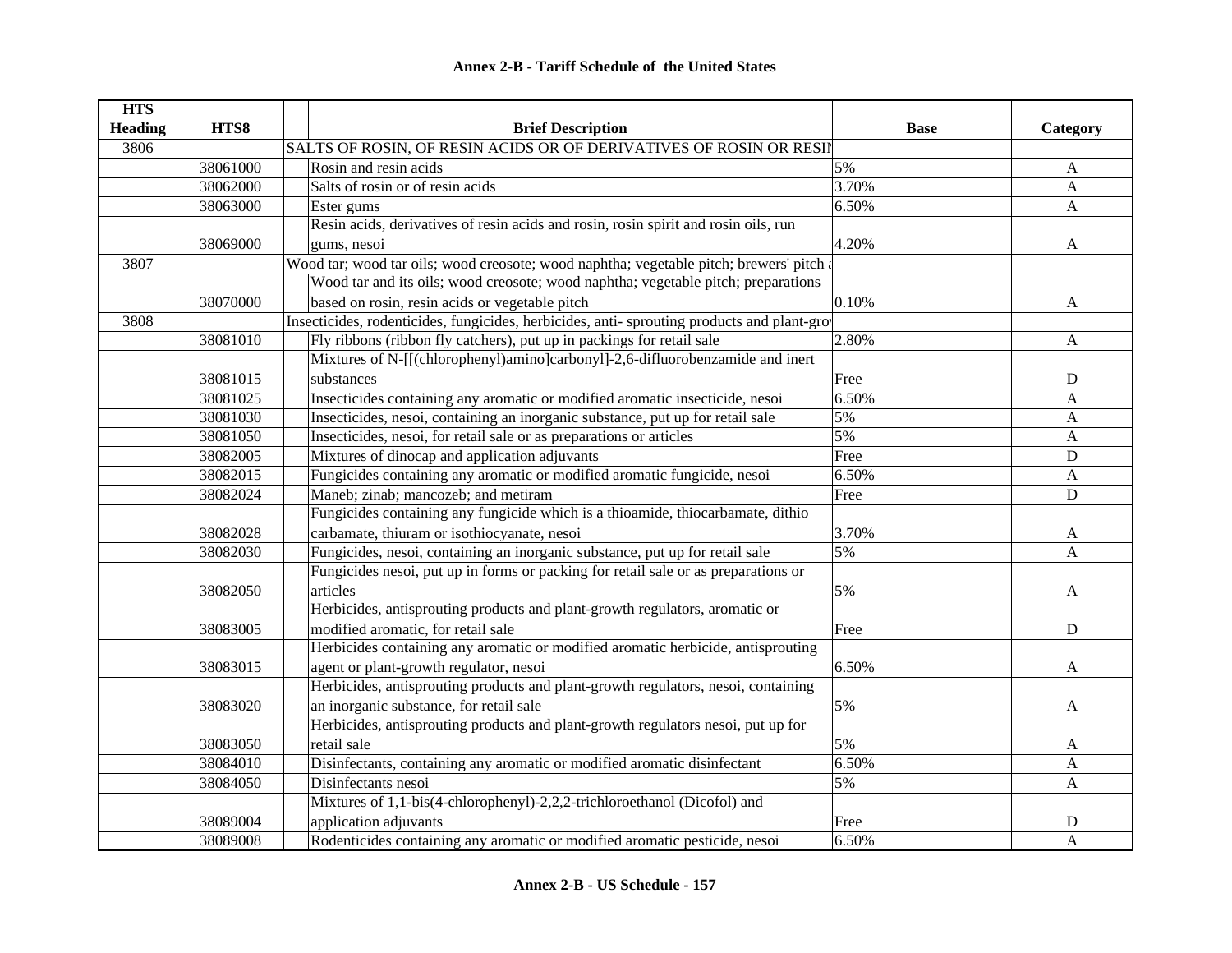| <b>HTS</b>     |          |                                                                                             |                      |              |
|----------------|----------|---------------------------------------------------------------------------------------------|----------------------|--------------|
| <b>Heading</b> | HTS8     | <b>Brief Description</b>                                                                    | <b>Base</b>          | Category     |
|                |          | Formulated biocides based on 2-methyl-4-isothiazolin-3-one, or 2-n-octyl-4-                 |                      |              |
|                | 38089030 | isothiazolin-3-one, or on certain other chemicals; metaldehyde                              | Free                 | $\mathbf D$  |
|                | 38089070 | Rodenticides containing an inorganic substance                                              | 5%                   | $\mathbf{A}$ |
|                | 38089095 | Rodenticides, nesoi                                                                         | 5%                   | $\mathbf{A}$ |
| 3809           |          | Finishing agents, dye carriers to accelerate the dyeing or fixing of dyestuffs and other pr |                      |              |
|                |          | Finishing agents, dye carriers and like products, nesoi, with a basis of amylaceous         |                      |              |
|                | 38091000 | substances                                                                                  | 2.2 cents/ $kg + 3%$ | A            |
|                |          | Finishing agents, dye carriers and like products, nesoi, used in the textile or like        |                      |              |
|                | 38099100 | industries                                                                                  | 6%                   | A            |
|                |          | Finishing agents, dye carriers and other preparations used in paper or like                 |                      |              |
|                | 38099210 | industries, 5% or more by wt. aromatic (mod.) substance(s)                                  | 6.50%                | A            |
|                |          | Finishing agents, dye carriers and other preparations used in paper or like                 |                      |              |
|                | 38099250 | industries, < 5% by weight of aromatic (mod.) substance(s)                                  | 6%                   | A            |
|                |          | Finishing agents, dye carriers and other preparations used in leather and like              |                      |              |
|                | 38099310 | industries, $> 5\%$ by weight aromatic (mod.) substance(s)                                  | 6.50%                | A            |
|                |          | Finishing agents, dye carriers and other preparations used in leather and like              |                      |              |
|                | 38099350 | industries, < 5% by weight aromatic (mod.) substance(s)                                     | 6%                   | A            |
| 3810           |          | Pickling preparations for metal surfaces; fluxes and other auxiliary preparations for sold  |                      |              |
|                |          | Pickling preparations for metal surfaces; soldering, brazing or welding powders             |                      |              |
|                | 38101000 | and pastes consisting of metal and other materials                                          | 5%                   | A            |
|                |          | Preparations used for soldering or cores or coatings for welding electrodes or rods,        |                      |              |
|                | 38109010 | 5% or more by weight aromatic (or mod.) substance(s)                                        | 6.50%                | A            |
|                |          | Preparations used for soldering or as cores or coatings for welding electrodes or           |                      |              |
|                | 38109020 | rods, consisting wholly of inorganic substances                                             | Free                 | D            |
|                |          | Preparations used for soldering or as cores or coatings for welding electrodes or           |                      |              |
|                | 38109050 | rods, nesoi                                                                                 | 5%                   | A            |
| 3811           |          | Anti-knock preparations, oxidation inhibitors, gum inhihitors, viscosity improvers, anti-   |                      |              |
|                |          | Antiknock preparations based on tetraethyl lead or on a mixture of tetraethyl lead          |                      |              |
|                | 38111110 | and tetramethyl lead                                                                        | Free                 | ${\bf D}$    |
|                | 38111150 | Antiknock preparations based on lead compounds, nesoi                                       | Free                 | ${\bf D}$    |
|                | 38111900 | Antiknock preparations based on other than lead compounds                                   | 6.50%                | $\mathbf{A}$ |
|                |          | Additives for lubricating oils containing petroleum oils or oils obtained from              |                      |              |
|                | 38112100 | bituminous minerals                                                                         | 6.50%                | A            |
|                | 38112900 | Additives for lubricating oils, nesoi                                                       | 6.50%                | $\mathbf{A}$ |
|                |          | Prepared additives for mineral oils (incl. gasoline) or other liquids used for the          |                      |              |
|                | 38119000 | same purposes as mineral oils, nesoi                                                        | 6.50%                | A            |
| 3812           |          | Prepared rubber accelerators; compound plasticisers for rubber or plastics, not elsewhere   |                      |              |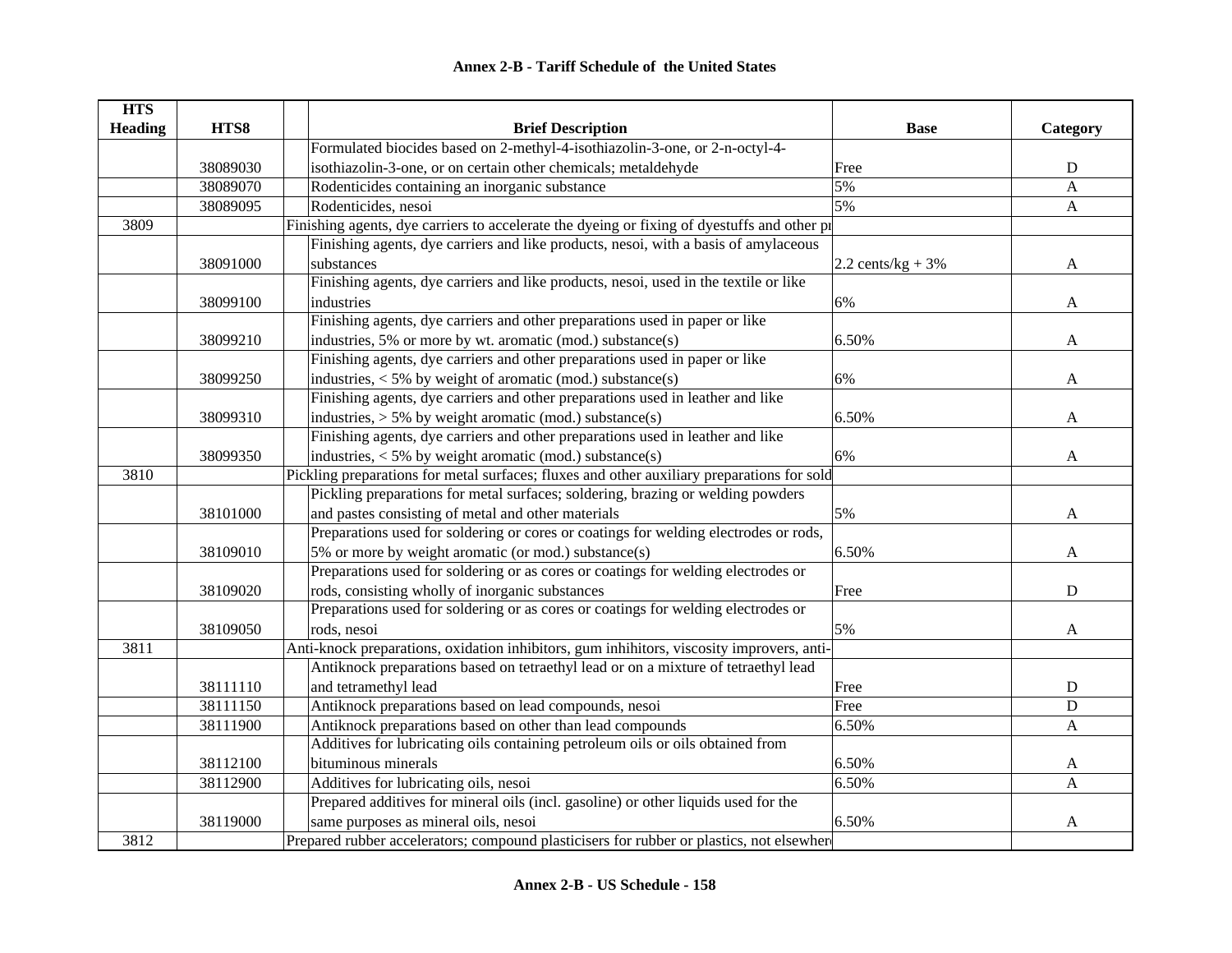| <b>HTS</b>     |          |                                                                                             |             |              |
|----------------|----------|---------------------------------------------------------------------------------------------|-------------|--------------|
| <b>Heading</b> | HTS8     | <b>Brief Description</b>                                                                    | <b>Base</b> | Category     |
|                |          | Prepared rubber accelerators containing any aromatic or modified aromatic rubber            |             |              |
|                | 38121010 | accelerator nesoi                                                                           | 6.50%       | A            |
|                |          | Prepared rubber accelerators not containing any aromatic or modified aromatic               |             |              |
|                | 38121050 | rubber accelerator nesoi                                                                    | 5%          | $\mathbf{A}$ |
|                |          | Compound plasticizers for rubber or plastics containing any aromatic or modified            |             |              |
|                | 38122010 | aromatic plasticizer nesoi                                                                  | 6.50%       | A            |
|                |          | Compound plasticizers for rubber or plastics not containing any aromatic or                 |             |              |
|                | 38122050 | modified aromatic plasticizer nesoi                                                         | 5%          | A            |
|                | 38123020 | Mixtures of N,N'-diaryl-p-phenylenediamines                                                 | 6.50%       | A            |
|                |          | Specific master batches of aromatic or mod aromatic antioxidizing preparations              |             |              |
|                | 38123030 | and other compound stabilizers for rubber or plastics                                       | Free        | $\mathbf D$  |
|                |          | Antioxidizing prep & oth compound stabilizers for rubber/plastics cont any                  |             |              |
|                | 38123060 | aromatic or modified aromatic antioxidant or o/stabilizer, nesoi                            | 6.50%       | A            |
|                | 38123070 | Bis (1,2,2,6,6-pentamethyl-4-piperidinyl)sebacate                                           | Free        | $\mathbf D$  |
|                |          | Antioxidizing preparations and other compound stabilizers for rubber or plastics,           |             |              |
|                | 38123090 | nesoi                                                                                       | 5%          | A            |
| 3813           |          | Preparations and charges for fire-extinguishers; charged fire-extinguishing grenades.       |             |              |
|                |          | Preparations and charges for fire extinguishers; charged fire-extinguishing                 |             |              |
|                | 38130010 | grenades; consisting wholly of inorganic substances                                         | Free        | D            |
|                |          | Preparations and charges for fire extinguishers; charged fire-extinguishing                 |             |              |
|                | 38130050 | grenades; nesoi                                                                             | 3.70%       | A            |
| 3814           |          | Organic composite solvents and thinners, not elsewhere specified or included; prepared      |             |              |
|                |          | Organic composite solvents and thinners containing 5 to 25 percent, by weight of            |             |              |
|                | 38140010 | one or more aromatic substances                                                             | 6.50%       | A            |
|                |          | Organic composite solvents and thinners containing more than 25 percent by                  |             |              |
|                | 38140020 | weight of one or more aromatic substances                                                   | 6.50%       | A            |
|                |          | Organic composite solvents and thinners, nesoi; prepared paint or varnish                   |             |              |
|                | 38140050 | removers; nesoi                                                                             | 6%          | A            |
| 3815           |          | Reaction initiators, reaction accelerators and catalytic preparations, not elsewhere specif |             |              |
|                |          |                                                                                             |             |              |
|                | 38151100 | Supported catalysts with nickel or nickel compounds as the active substance                 | Free        | ${\bf D}$    |
|                |          | Supported catalysts with precious metal or precious metal compounds as the active           |             |              |
|                | 38151200 | substance                                                                                   | Free        | ${\bf D}$    |
|                |          | Supported catalysts other than with nickel or precious metal or their compounds as          |             |              |
|                | 38151900 | the active substance                                                                        | Free        | ${\bf D}$    |
|                |          | Reaction initiators, reaction accelerators and catalytic preparations, nesoi,               |             |              |
|                | 38159010 | consisting wholly of bismuth, of tungsten or of vanadium                                    | 6.50%       | A            |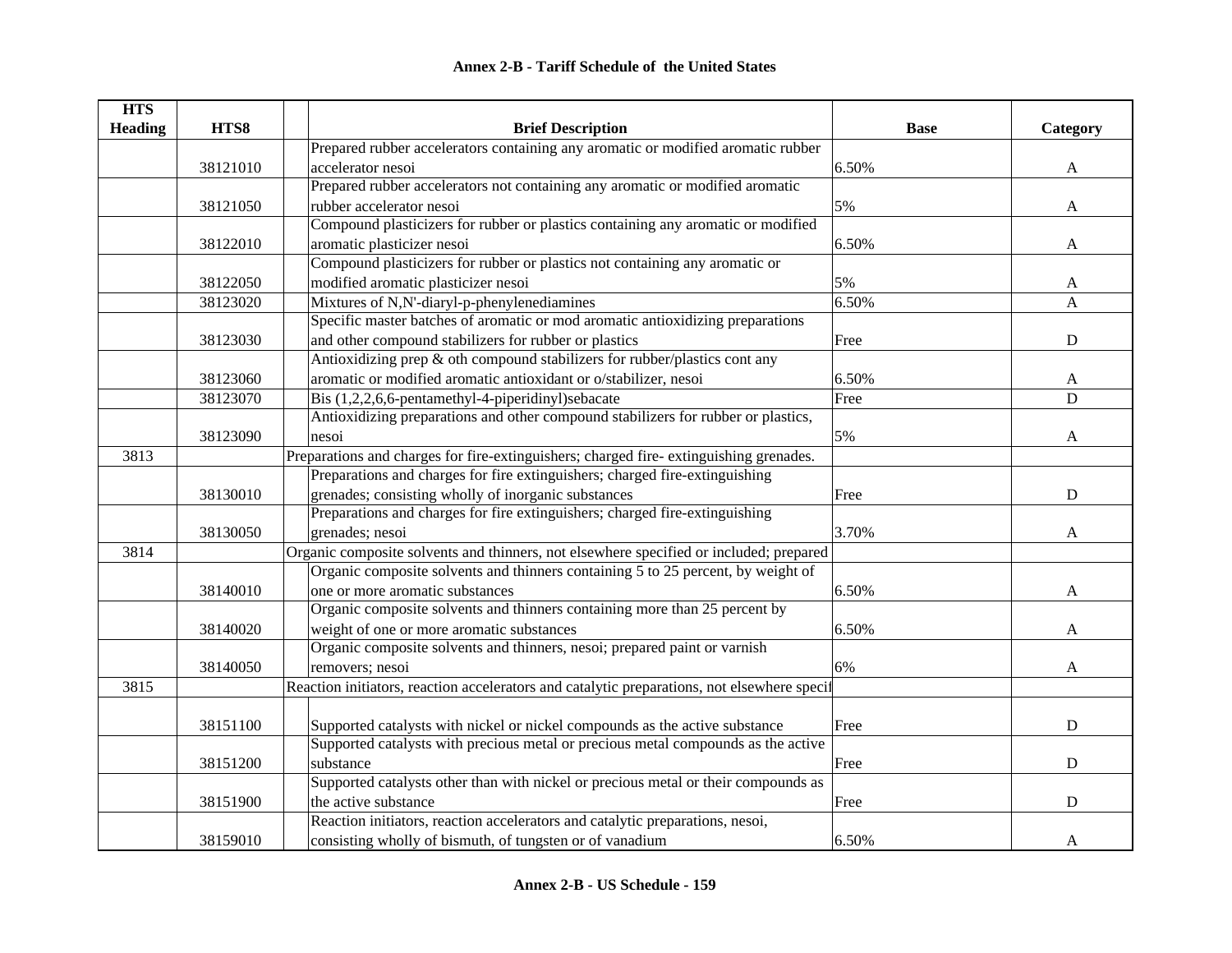| <b>HTS</b>     |          |                                                                                            |                        |                           |
|----------------|----------|--------------------------------------------------------------------------------------------|------------------------|---------------------------|
| <b>Heading</b> | HTS8     | <b>Brief Description</b>                                                                   | <b>Base</b>            | Category                  |
|                |          | Reaction initiators, reaction accelerators and catalytic preparations, nesoi,              |                        |                           |
|                | 38159020 | consisting wholly of mercury or of molybdenum                                              | 2.80%                  | A                         |
|                |          | Reaction initiators, reaction accelerators and catalytic preparations, nesoi,              |                        |                           |
|                | 38159030 | consisting wholly of inorganic substances nesoi                                            | Free                   | D                         |
|                | 38159050 | Reaction initiators, reaction accelerators and catalytic preparations, nesoi               | 5%                     | A                         |
| 3816           |          | Refractory cements, mortars, concretes and similar compositions, other than products of    |                        |                           |
|                |          | Refractory cements, mortars, concretes and similar compositions, other than                |                        |                           |
|                | 38160000 | products of heading 3801                                                                   | 3%                     | A                         |
| 3817           |          | Mixed alkylbenzenes and mixed alkylnaphthalenes, other than those of heading 27.07 of      |                        |                           |
|                | 38170010 | Mixed linear alkylbenzenes, other than those of heading 2707 or 2902                       | 6.50%                  | A                         |
|                | 38170015 | Mixed alkylbenzenes, other than linear or those of heading 2707 or 2902                    | 6.50%                  | A                         |
|                | 38170020 | Mixed alkylnaphthalenes, other than those of heading 2707 or 2902                          | 6.50%                  | $\boldsymbol{\mathsf{A}}$ |
| 3818           |          | Chemical elements doped for use in electronics, in the form of discs, wafers or similar f  |                        |                           |
|                |          | Chemical elements doped for use in electronics, in the form of discs, wafers etc.,         |                        |                           |
|                | 38180000 | chemical compounds doped for electronic use                                                | Free                   | D                         |
| 3819           |          | Hydraulic brake fluids and other prepared liquids for hydraulic transmission, not contain  |                        |                           |
|                |          | Hydraulic brake fluids and transmission fluids cont. less than 70% by weight of            |                        |                           |
|                | 38190000 | petroleum oils, or bituminous mineral oils                                                 | 6.50%                  | A                         |
| 3820           |          | Anti-freezing preparations and prepared de-icing fluids.                                   |                        |                           |
|                | 38200000 | Antifreezing preparations and prepared de-icing fluids                                     | 6.50%                  | A                         |
| 3821           |          | Prepared culture media for development of micro-organisms.                                 |                        |                           |
|                | 38210000 | Prepared culture media for development of microorganisms                                   | 5%                     | $\boldsymbol{\mathsf{A}}$ |
| 3822           |          | Diagnostic or laboratory reagents on a backing and prepared diagnostic or laboratory rea   |                        |                           |
|                |          | Composite diagnostic or laboratory reagents, other than those of heading 3002 or           |                        |                           |
|                | 38220010 | 3006, containing antigens or antisera                                                      | Free                   | ${\rm D}$                 |
|                | 38220050 | Composite diagnostic or laboratory reagents, nesoi                                         | Free                   | $\mathbf D$               |
|                | 38220060 | Certified reference materials as defined in note 2 to chapter 38                           | Free                   | D                         |
| 3823           |          | Industrial monocarboxylic fatty acids; acid oils from refining; industrial fatty alcohols. |                        |                           |
|                | 38231100 | Stearic acid                                                                               | 2.1 cents/ $kg + 3.8%$ | A                         |
|                | 38231200 | Oleic acid                                                                                 | 2.1 cents/kg + $3.2%$  | $\mathbf{A}$              |
|                | 38231300 | Tall oil fatty acids                                                                       | 3.20%                  | A                         |
|                |          | Industrial monocarboxylic fatty acids or acid oils from refining derived from              |                        |                           |
|                | 38231920 | coconut, palm-kernel, or palm oil                                                          | 2.30%                  | A                         |
|                | 38231940 | Industrial monocarboxylic fatty acids or acid oils from refining, nesoi                    | 3.20%                  | A                         |
|                | 38237020 | Oleyl alcohol derived from fatty substances of animal or vegetable origin                  | 5.10%                  | A                         |
|                |          | Industrial fatty alcohols, other than oleyl, derived from fatty substances of animal       |                        |                           |
|                | 38237040 | or vegetable origin                                                                        | $2\%$                  | A                         |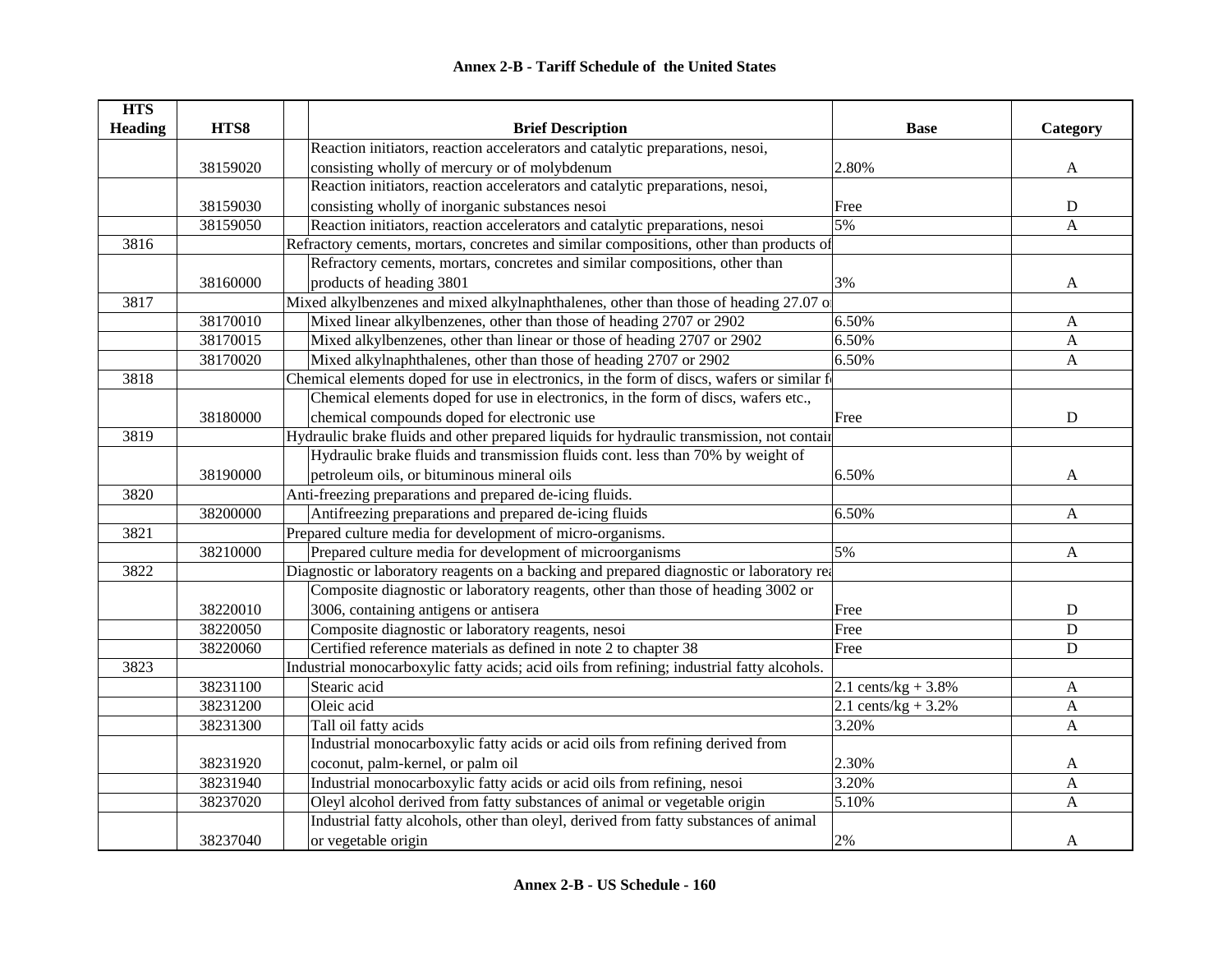| <b>Annex 2-B - Tariff Schedule of the United States</b> |  |
|---------------------------------------------------------|--|
|---------------------------------------------------------|--|

| <b>HTS</b>     |          |                                                                                         |             |                  |
|----------------|----------|-----------------------------------------------------------------------------------------|-------------|------------------|
| <b>Heading</b> | HTS8     | <b>Brief Description</b>                                                                | <b>Base</b> | Category         |
|                |          | Industrial fatty alcohols other than derived from fatty substances of animal or         |             |                  |
|                | 38237060 | vegetable origin                                                                        | 2.40%       | A                |
| 3824           |          | Prepared binders for foundry moulds or cores; chemical products and preparations of the |             |                  |
|                | 38241000 | Prepared binders for foundry molds or cores                                             | 6%          | $\mathbf{A}$     |
|                | 38242000 | Naphthenic acids, their water-insoluble salts, and their esters                         | 3.70%       | $\mathbf{A}$     |
|                | 38243000 | Nonagglomerated metal carbides mixed together or with metallic binders                  | 3.60%       | $\mathbf{A}$     |
|                |          | Prepared additives for cements, mortars or concretes containing 5% or more by           |             |                  |
|                | 38244010 | weight of aromatic or modified aromatic substances                                      | 6.50%       | A                |
|                |          | Prepared additives for cements, mortars or concretes consisting wholly of inorganic     |             |                  |
|                | 38244020 | substances                                                                              | Free        | D                |
|                | 38244050 | Prepared additives for cements, mortars or concretes, nesoi                             | 5%          | $\boldsymbol{A}$ |
|                | 38245000 | Non-refractory mortars and concretes                                                    | Free        | ${\bf D}$        |
|                | 38246000 | Sorbitol other than that of subheading 2905.44                                          | 4.90%       | $\mathbf{A}$     |
|                |          | Mixtures containing acyclic hydrocarbons perhalogenated only with fluorine and          |             |                  |
|                | 38247100 | chlorine                                                                                | 3.70%       | A                |
|                |          | Mixtures containing perhalogenated derivatives of acyclic hydrocarbons containing       |             |                  |
|                | 38247900 | two or more different halogens, nesoi                                                   | 3.70%       | A                |
|                |          | Cultured crystals (other than optical elements of Chapter 90), in the form of ingots,   |             |                  |
|                | 38249011 | weighing not less than 2.5 g each                                                       | Free        | ${\bf D}$        |
|                |          | Cultured crystals (other than optical elements of Chapter 90) weighing not less than    |             |                  |
|                | 38249019 | 2.5 g each, not in the form of ingots                                                   | 6.50%       | A                |
|                |          | Mixtures containing 5% or more by weight of aromatic/modified aromatic                  |             |                  |
|                | 38249021 | substance(s), wholly of substances found naturally in coal tar, nesoi                   | Free        | ${\bf D}$        |
|                |          | Mixtures containing polymers of 1,2-dihydro-2,2,4-trimethylquinoline average            |             |                  |
|                | 38249022 | under 5 monomer units                                                                   | 6.50%       | A                |
|                |          | Aqueous mixtures: triphenyl sulfonium Cl;diphenyl (4-phenylthio)phenyl                  |             |                  |
|                | 38249025 | sulfonium Cl;(thiodi-4,1-phenylene)bis(diphenyl sulfonium) dichloride                   | 6.50%       | A                |
|                |          | Benzene, 2,4-diisocyanate-1,3,5-tris-(1-methylethyl) homopolymer; a specified           |             |                  |
|                | 38249026 | chemical; and two specified mixtures                                                    | Free        | $\mathbf D$      |
|                |          | Chemical mixtures nesoi, containing 5% or more by weight of aromatic or                 |             |                  |
|                | 38249028 | modified aromatic substance(s), nesoi                                                   | 6.50%       | A                |
|                | 38249031 | Chemical mixtures nesoi, of two or more inorganic compounds, of bismuth                 | 6.50%       | $\overline{A}$   |
|                |          | Chemical mixtures nesoi, of two or more inorganic compounds, of hydrosulfite or         |             |                  |
|                | 38249032 | sulfoxylate compounds or of both                                                        | 6.50%       | A                |
|                | 38249033 | Chemical mixtures nesoi, of two or more inorganic compounds, of mercury                 | 4.20%       | A                |
|                |          |                                                                                         |             |                  |
|                | 38249034 | Chemical mixtures nesoi, of two or more inorganic compounds, of molybdenum              | 2.80%       | A                |
|                | 38249035 | Chemical mixtures nesoi, of two or more inorganic compounds, of tungsten                | 6.50%       | A                |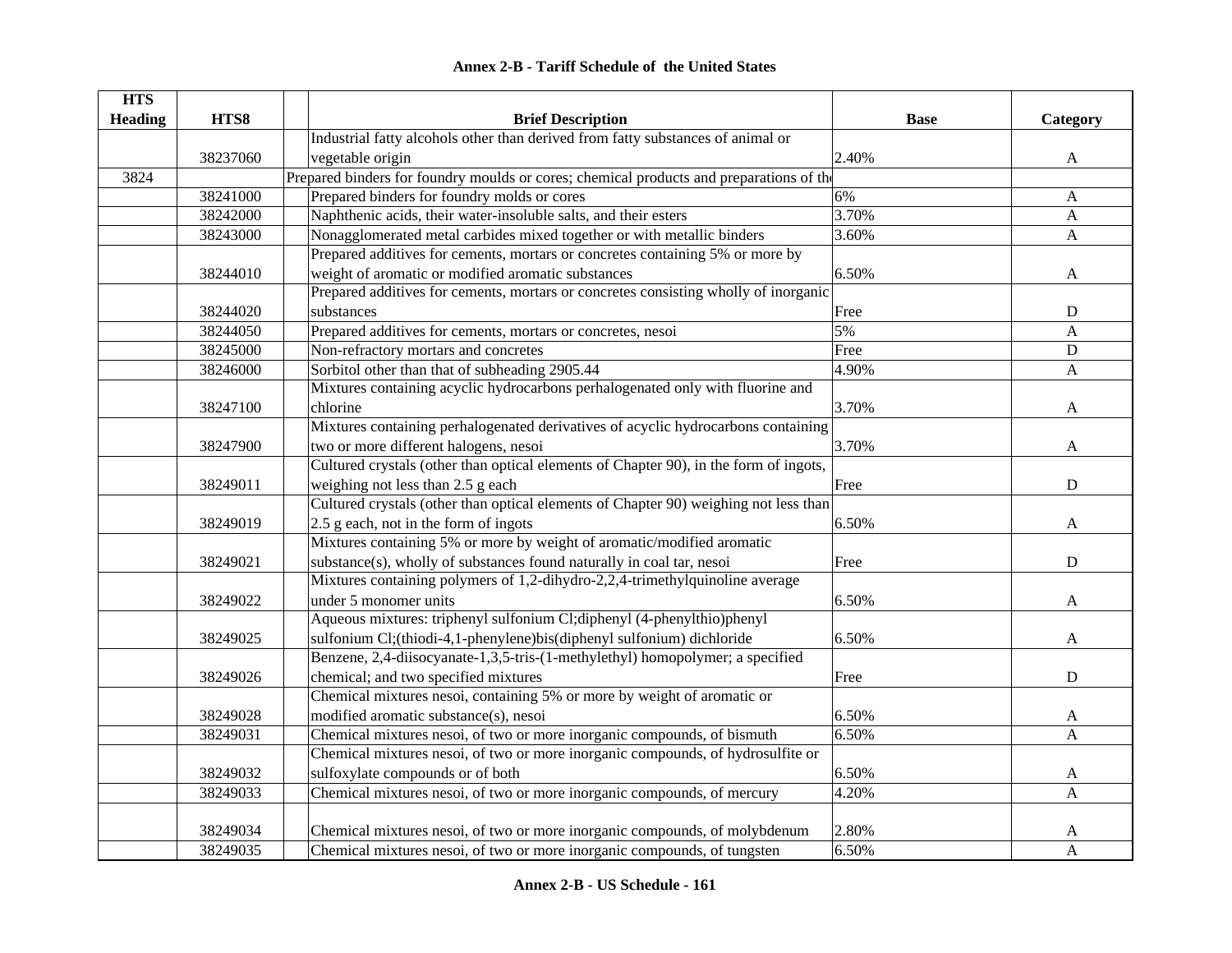|  | <b>Annex 2-B - Tariff Schedule of the United States</b> |  |
|--|---------------------------------------------------------|--|
|--|---------------------------------------------------------|--|

| <b>HTS</b>     |          |                                                                                           |             |             |
|----------------|----------|-------------------------------------------------------------------------------------------|-------------|-------------|
| <b>Heading</b> | HTS8     | <b>Brief Description</b>                                                                  | <b>Base</b> | Category    |
|                | 38249036 | Chemical mixtures nesoi, of two or more inorganic compounds, of vanadium                  | 6.50%       | A           |
|                | 38249039 | Chemical mixtures of two or more inorganic compounds, nesoi                               | Free        | $\mathbf D$ |
|                | 38249040 | Fatty substances of animal or vegetable origin and mixtures thereof, nesoi                | 4.60%       | A           |
|                |          | Mixtures nesoi, that are in whole or in part of hydrocarbons derived in whole or in       |             |             |
|                | 38249045 | part from petroleum, shale oil or natural gas                                             | 6.50%       | A           |
|                |          | Mixtures of halogenated hydrocarbons, chlorinated but not otherwise halogenated,          |             |             |
|                | 38249046 | nesoi                                                                                     | 6.50%       | A           |
|                | 38249047 | Mixtures of halogenated hydrocarbons other than chlorinated only, nesoi                   | 3.70%       | A           |
|                |          | Various chemicals and mixtures for electroplating and other plating solutions,            |             |             |
|                | 38249070 | printed circuit boards, plastics, and metal finishings                                    | Free        | D           |
|                |          | Chemical products, preparations, and residual products of the chemical or allied          |             |             |
|                | 38249091 | products industries, nesoi                                                                | 5%          | A           |
| 3825           |          | Residual products of the chemical or allied industies, not esewhere or inclded; municipal |             |             |
|                | 38251000 | Municipal waste                                                                           | Free        | ${\bf D}$   |
|                | 38252000 | Sewage sludge                                                                             | Free        | ${\bf D}$   |
|                | 38253000 | Clinical waste                                                                            | Free        | $\mathbf D$ |
|                | 38254100 | Halogenated waste organic solvents                                                        | Free        | $\mathbf D$ |
|                | 38254900 | Waste organic solvents, other than halogenated                                            | Free        | $\mathbf D$ |
|                |          | Wastes of metal-pickling liquors, hydraulic fluids, brake fluids and anti-freeze          |             |             |
|                | 38255000 | fluids                                                                                    | Free        | ${\bf D}$   |
|                |          | Other wastes from the chemical or allied industries mainly containing organic             |             |             |
|                | 38256100 | constituents                                                                              | Free        | ${\bf D}$   |
|                |          | Other wastes from the chemical or allied industries, other than those mainly              |             |             |
|                | 38256900 | containing organic constituents                                                           | Free        | ${\bf D}$   |
|                |          | Residual products of the chemical or allied industries, nesoi; other wastes, nesoi,       |             |             |
|                | 38259000 | specified in note 6 to chapter 38                                                         | Free        | $\mathbf D$ |
| 3901           |          | Polymers of ethylene, in primary forms.                                                   |             |             |
|                |          | Polyethylene having a specific gravity of less than 0.94 and having a relative            |             |             |
|                | 39011010 | viscosity of 1.44 or more, in primary forms                                               | 6.50%       | A           |
|                |          |                                                                                           |             |             |
|                | 39011050 | Polyethylene having a specific gravity of less than 0.94, in primary forms, nesoi         | 6.50%       | A           |
|                |          | Polyethylene having a specific gravity of 0.94 or more and having a relative              |             |             |
|                | 39012010 | viscosity of 1.44 or more, in primary forms                                               | 6.50%       | A           |
|                |          |                                                                                           |             |             |
|                | 39012050 | Polyethylene having a specific gravity of 0.94 or more, in primary forms, nesoi           | 6.50%       | A           |
|                |          | Ethylene copolymer: Vinyl acetate-vinyl chloride-ethylene terpoly $w$ / < 50% deriv       |             |             |
|                | 39013020 | of vinyl acetate, exc polymer aromatic/mod arom monomers                                  | Free        | D           |
|                | 39013060 | Ethylene-vinyl acetate copolymers, nesoi                                                  | 5.30%       | A           |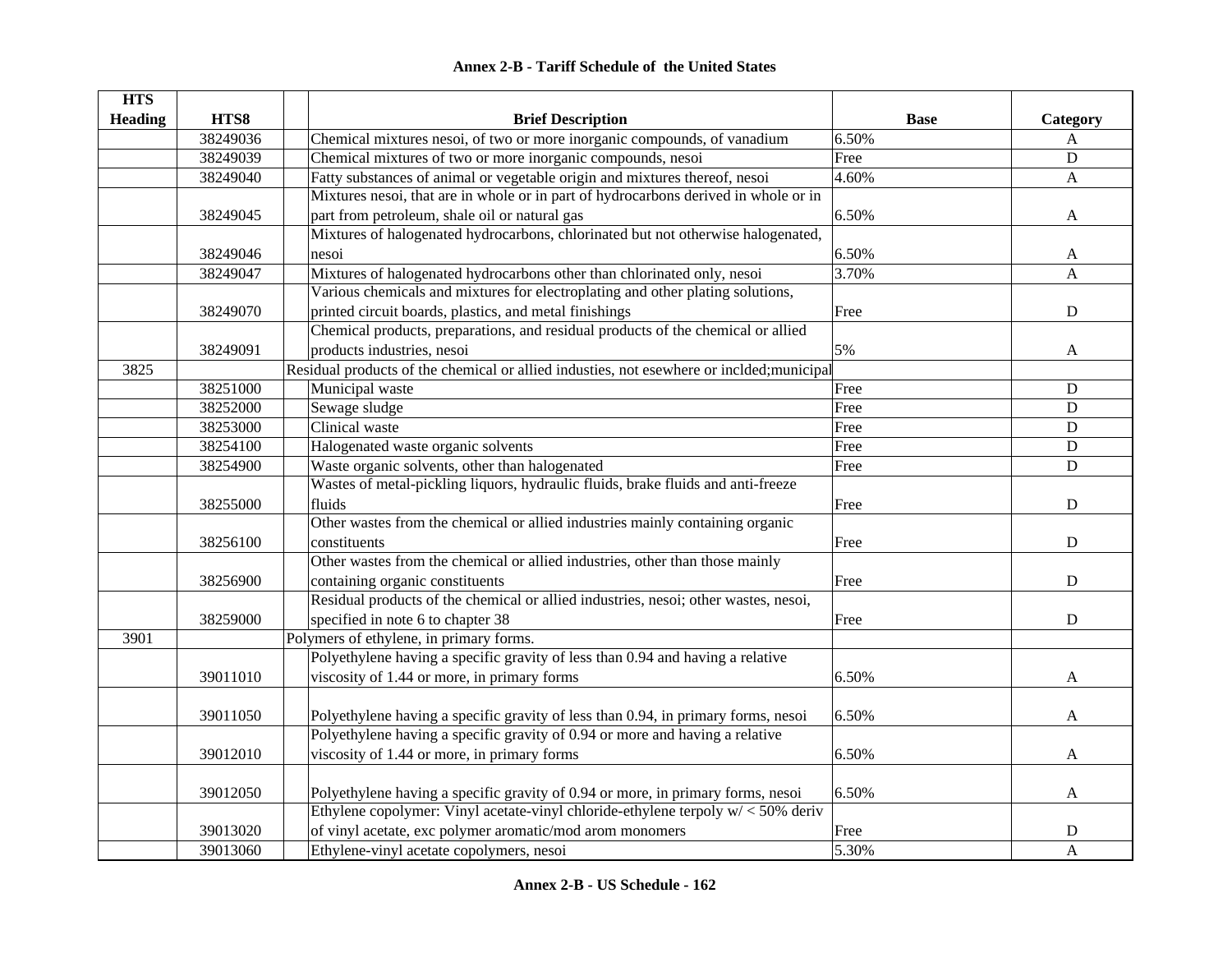| <b>HTS</b>     |          |                                                                                           |             |              |
|----------------|----------|-------------------------------------------------------------------------------------------|-------------|--------------|
| <b>Heading</b> | HTS8     | <b>Brief Description</b>                                                                  | <b>Base</b> | Category     |
|                | 39019010 | Polymers of ethylene, nesoi, in primary forms, elastomeric                                | Free        | D            |
|                | 39019055 | Ethylene copolymers, in primary forms, other than elastomeric                             | 6.50%       | A            |
|                | 39019090 | Polymers of ethylene, nesoi, in primary forms, other than elastomeric                     | 6.50%       | $\mathbf{A}$ |
| 3902           |          | Polymers of propylene or of other olefins, in primary forms.                              |             |              |
|                | 39021000 | Polypropylene, in primary forms                                                           | 6.50%       | $\mathbf{A}$ |
|                | 39022010 | Polyisobutylene, elastomeric, in primary forms                                            | Free        | ${\bf D}$    |
|                | 39022050 | Polyisobutylene, other than elastomeric, in primary forms                                 | 6.50%       | A            |
|                | 39023000 | Propylene copolymers, in primary forms                                                    | 6.50%       | A            |
|                | 39029000 | Polymers of propylene or of other olefins, nesoi, in primary forms                        | 6.50%       | $\mathbf{A}$ |
| 3903           |          | Polymers of styrene, in primary forms.                                                    |             |              |
|                | 39031100 | Polystyrene, expandable, in primary forms                                                 | 6.50%       | A            |
|                | 39031900 | Polystyrene, other than expandable, in primary forms                                      | 6.50%       | $\mathbf{A}$ |
|                | 39032000 | Styrene-acrylonitrile (SAN) copolymers, in primary forms                                  | 6.50%       | $\mathbf{A}$ |
|                | 39033000 | Acrylonitrile-butadiene-styrene (ABS) copolymers, in primary forms                        | 6.50%       | $\mathbf{A}$ |
|                | 39039010 | Methyl methacrylate-butadiene-styrene (MBS) copolymers, in primary forms                  | 6.50%       | $\mathbf{A}$ |
|                | 39039050 | Polymers of styrene, nesoi, in primary forms                                              | 6.50%       | $\mathbf{A}$ |
| 3904           |          | Polymers of vinyl chloride or of other halogenated olefins, in primary forms.             |             |              |
|                | 39041000 | Polyvinyl chloride, not mixed with any other substances, in primary forms                 | 6.50%       | $\mathbf{A}$ |
|                |          |                                                                                           |             |              |
|                | 39042100 | Polyvinyl chloride, mixed with other substances, nonplasticized, in primary forms         | 6.50%       | A            |
|                | 39042200 | Polyvinyl chloride, mixed with other substances, plasticized, in primary forms            | 6.50%       | A            |
|                |          | Vinyl chloride copolymer: Vinyl acetate-vinyl chloride-ethylene terpoly w/< 50%           |             |              |
|                | 39043020 | deriv vinyl acetate, exc polymer aromatic/mod arom monomers                               | Free        | ${\bf D}$    |
|                | 39043060 | Vinyl chloride-vinyl acetate copolymers, nesoi                                            | 5.30%       | A            |
|                | 39044000 | Vinyl chloride copolymers nesoi, in primary forms                                         | 5.30%       | A            |
|                | 39045000 | Vinylidene chloride polymers, in primary forms                                            | 6.50%       | A            |
|                | 39046100 | Polytetrafluoroethylene (PTFE), in primary forms                                          | 5.80%       | $\mathbf{A}$ |
|                |          |                                                                                           |             |              |
|                | 39046910 | Fluoropolymers, elastomeric, other than polytetrafluoroethylene, in primary forms         | Free        | $\mathbf D$  |
|                |          | Fluoropolymers, other than elastomeric and other than polytetrafluoroethylene, in         |             |              |
|                | 39046950 | primary forms                                                                             | 6.50%       | A            |
|                |          | Polymers of vinyl chloride or of other halogenated olefins, nesoi, in primary forms,      |             |              |
|                | 39049010 | elastomeric, in primary forms                                                             | Free        | ${\bf D}$    |
|                |          | Polymers of vinyl chloride or of other halogenated olefins, nesoi, in primary forms,      |             |              |
|                | 39049050 | other than elastomeric, in primary forms                                                  | 6.50%       | A            |
| 3905           |          | Polymers of vinyl acetate or of other vinyl esters, in primary forms; other vinyl polymer |             |              |
|                | 39051200 | Polyvinyl acetate, in aqueous dispersion                                                  | 4%          | A            |
|                | 39051900 | Polyvinyl acetate, other than in aqueous dispersion, in primary forms                     | 4%          | A            |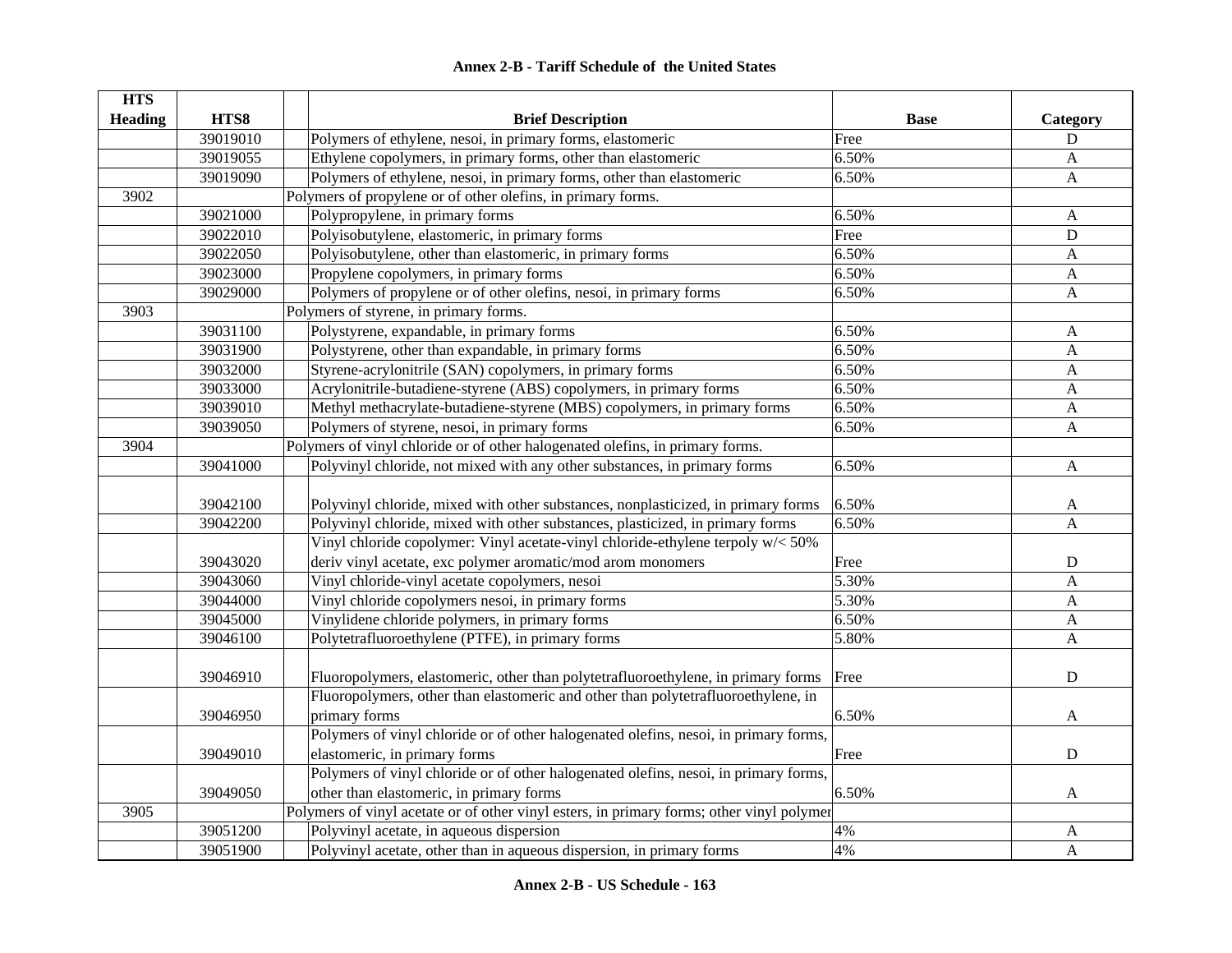## **HTS Heading HTS8 Brief Description Base Category** 39052100 Vinyl acetate copolymers, in aqueous dispersion 4% 4% 39052900 Vinyl acetate copolymers, other than in aqueous dispersion, in primary forms 4% 4% 39053000Polyvinyl alcohols, whether or not containing unhydrolyzed acetate groups, in primary forms and the set of the set of the set of the set of the set of the set of the set of the set of the set of the set of the set of the set of the set of the set of the set of the set of the set of the set of the se 39059110Copolymers of vinyl esters or other vinyls, in primary forms, containing by weight 50% or more of derivatives of vinyl acetate  $4\%$  A 39059150 Copolymers of vinyl esters or other vinyls, in primary forms, nesoi 5.30% A 39059930 Polyvinyl carbazole (including adjuvants) Free D 39059980 Polymers of vinyl esters or other vinyl polymers, in primary forms, nesoi 5.30% A 3906Acrylic polymers in primary forms. 39061000 Polymethyl methacrylate, in primary forms 6.30% A 39069010 Acrylic polymers (except PMMA) in primary forms, elastomeric Free D 39069020 Acrylic plastics polymers (except PMMA), in primary forms, nonelastomeric 6.30% A 39069050 Acrylic polymers (except plastics or elastomers), in primary forms, nesoi 4.20% A 3907Polyacetals, other polyethers and epoxide resins, in primary forms; polycarbonates, alky 39071000 Polyacetals in primary forms 6.50% A 39072000 Polyethers, other than polyacetals, in primary forms 6.50% 6.50% A 39073000 Epoxide resins in primary forms 6.10% A 39074000 Polycarbonates in primary forms 5.80% A 39075000 Alkyd resins in primary forms 6.50% A 39076000 Polyethylene terephthalate in primary forms 6.50% 6.50% A 39079120 Unsaturated allyl resins, uncompounded Free D 39079140 Unsaturated allyl resins, nesoi 5.80% A 39079150 Unsaturated polyesters, other than allyl resins in primary forms 6.50% A 39079900 Polyesters nesoi, saturated, in primary forms 6.50% 6.50% A 3908Polyamides in primary forms. 39081000 Polyamide-6, -11, -12, -6,6, -6,9, -6,10 or -6,12 in primary form 6.30% A 39089020 Bis(4-amino-3-methylcyclohexyl)methaneisophthalic acid-laurolactam copolymer Free D 39089070 Other polyamides in primary forms 6.50% A 3909Amino-resins, phenolic resins and polyurethanes, in primary forms. 39091000 Urea resins; thiourea resins 6.50% A 39092000 Melamine resins 6.50% A39093000 Amino-resins, nesoi 6.50% A 39094000 Phenolic resins A 39095010 Polyurethanes, elastomeric, in primary forms Free D 39095020 Polyurethanes: cements, in primary forms 2.10% A 39095050 Polyurethanes, other than elastomeric or cements, in primary forms 6.30% 6.30% A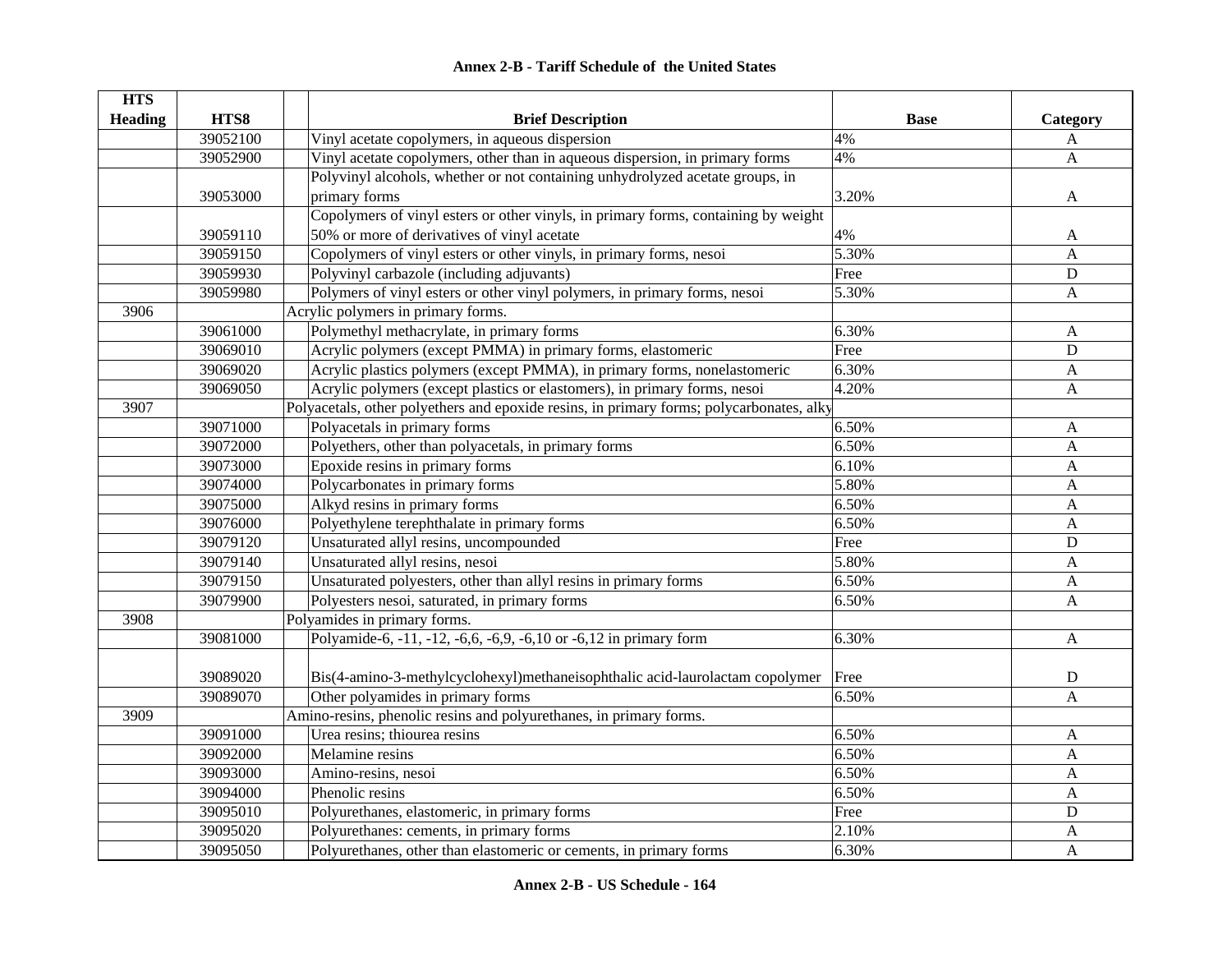| <b>HTS</b>     |          |                                                                                                 |             |                  |
|----------------|----------|-------------------------------------------------------------------------------------------------|-------------|------------------|
| <b>Heading</b> | HTS8     | <b>Brief Description</b>                                                                        | <b>Base</b> | Category         |
| 3910           |          | Silicones in primary forms.                                                                     |             |                  |
|                | 39100000 | Silicones in primary forms                                                                      | 3%          | $\mathbf{A}$     |
| 3911           |          | Petroleum resins, coumarone-indene resins, polyterpenes, polysulphides, polysulphones           |             |                  |
|                |          | Petroleum resins, coumarone, indene, or coumarone-indene resins and                             |             |                  |
|                | 39111000 | polyterpenes, in primary forms                                                                  | 6.10%       | A                |
|                |          | Elastomeric polysulfides, polysulfones and other products specified in note 3 to                |             |                  |
|                | 39119010 | chapter 39, nesoi, in primary forms                                                             | Free        | D                |
|                |          |                                                                                                 |             |                  |
|                | 39119015 | Specified carbodiimide or homopolymer with polyethylene thermoplastic goods                     | Free        | D                |
|                |          | Thermoplastic polysulfides, polysulfones & oth products spec in note 3, chapt 39,               |             |                  |
|                | 39119025 | cont aromatic monomer units or derived therefrom                                                | 6.10%       | A                |
|                | 39119035 | Benzenamine; and hydrocarbon novolac cyanate ester                                              | Free        | D                |
|                |          | Thermosetting polysulfides, polysulfones $\&$ oth products spec in note 3, chapt 39,            |             |                  |
|                | 39119045 | cont aromatic monomer units or derived therefrom                                                | 5.80%       | A                |
|                | 39119070 | Chlorinated synthetic rubber                                                                    | Free        | D                |
|                |          |                                                                                                 |             |                  |
|                | 39119090 | Polysulfides, polysulfones & other products specified in note 3 to chapter 39, nesoi $ 6.50\% $ |             | A                |
| 3912           |          | Cellulose and its chemical derivatives, not elsewhere speciffed or included, in primary f       |             |                  |
|                | 39121100 | Cellulose acetates, nesoi, in primary forms, nonplasticized                                     | 5.60%       | A                |
|                | 39121200 | Cellulose acetates, nesoi, in primary forms, plasticized                                        | 5.60%       | A                |
|                | 39122000 | Cellulose nitrates (including collodions), in primary forms                                     | 5.20%       | $\boldsymbol{A}$ |
|                | 39123100 | Carboxymethylcellulose and its salts                                                            | 6.40%       | $\mathbf{A}$     |
|                |          |                                                                                                 |             |                  |
|                | 39123900 | Cellulose ethers, other than carboxymethylcellulose and its salts, in primary forms             | 4.20%       | A                |
|                | 39129000 | Cellulose and its chemical derivatives nesoi, in primary forms                                  | 5.20%       | $\mathbf{A}$     |
| 3913           |          | Natural polymers (for example, alginic acid) and modified natural polymers (for example         |             |                  |
|                | 39131000 | Alginic acid, and its salts and esters, in primary forms                                        | 4.20%       | A                |
|                | 39139010 | Chemical derivatives of natural rubber, nesoi, in primary forms                                 | Free        | D                |
|                | 39139020 | Polysaccharides and their derivatives, nesoi, in primary forms                                  | 5.80%       | A                |
|                | 39139050 | Natural polymers and modified natural polymers, nesoi, in primary forms                         | 6.50%       | A                |
| 3914           |          | Ion-exchangers based on polymers of headings Nos. 39.01 to 39.13, in primary forms.             |             |                  |
|                |          | Cross-linked polyvinylbenzyltrimethylammonium chloride (Cholestyramine resin                    |             |                  |
|                | 39140020 | USP)                                                                                            | Free        | D                |
|                |          | Ion-exchangers based on polymers of headings 3901 to 3913, in primary forms,                    |             |                  |
|                | 39140060 | nesoi                                                                                           | 3.90%       | A                |
| 3915           |          | Waste, parings and scrap, of plastics.                                                          |             |                  |
|                | 39151000 | Waste, parings and scraps, of polymers of ethylene                                              | Free        | D                |
|                | 39152000 | Waste, parings and scrap, of polymers of styrene                                                | Free        | D                |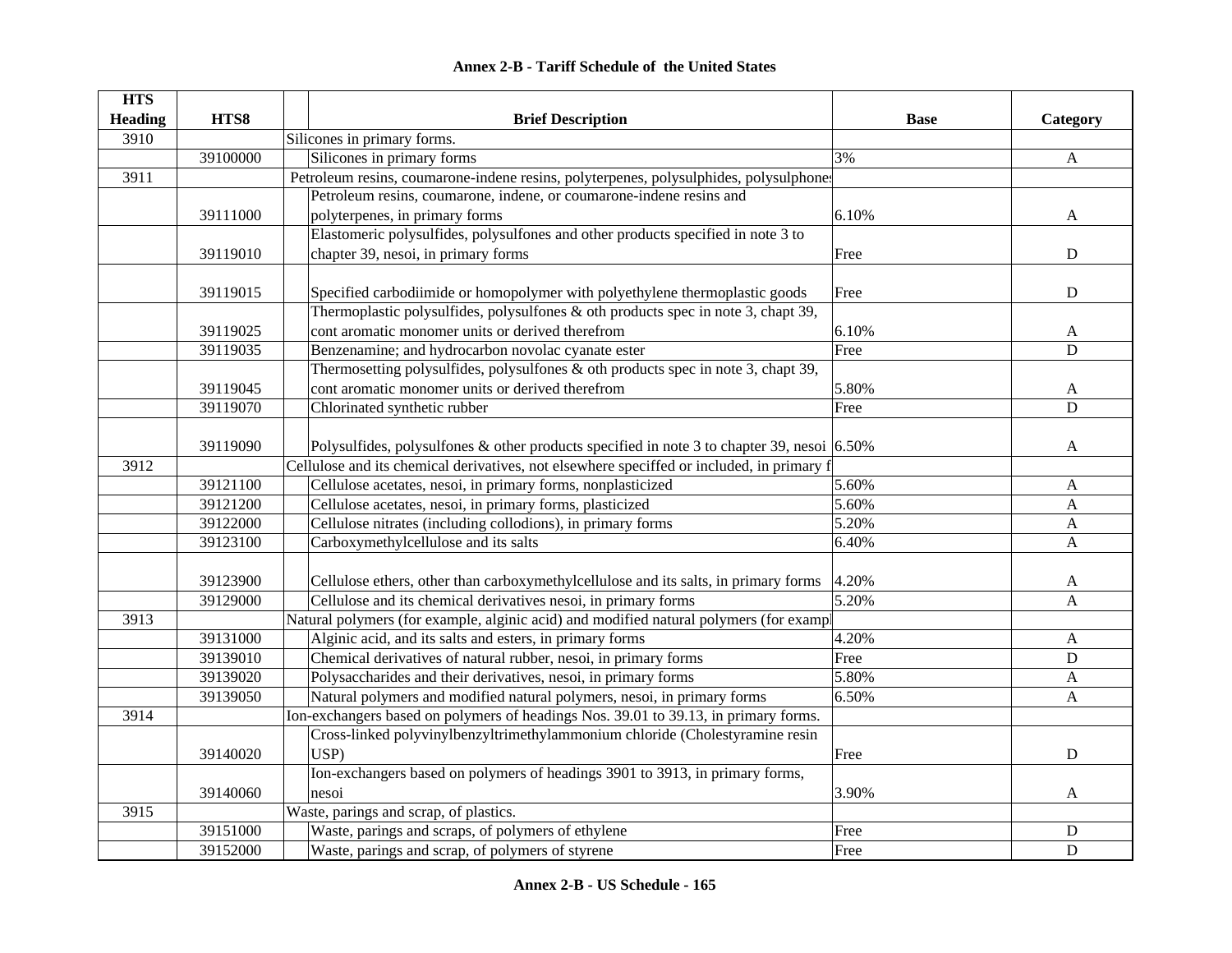| <b>HTS</b>     |          |                                                                                              |             |                           |
|----------------|----------|----------------------------------------------------------------------------------------------|-------------|---------------------------|
| <b>Heading</b> | HTS8     | <b>Brief Description</b>                                                                     | <b>Base</b> | Category                  |
|                | 39153000 | Waste, parings and scrap, of polymers of vinyl chloride                                      | Free        | D                         |
|                | 39159000 | Waste, parings and scrap, of plastics, nesoi                                                 | Free        | $\mathbf{D}$              |
| 3916           |          | Monofilament of which any cross-sectional dimension exceeds 1 mm, rods, sticks and p         |             |                           |
|                |          | Monofilament with cross-section dimension over 1 mm, rods, sticks, profile shapes,           |             |                           |
|                | 39161000 | at most surface-worked, of polymers of ethylene                                              | 5.80%       | A                         |
|                |          | Monofilament with cross-section dimension over 1 mm, rods, sticks, profile shapes,           |             |                           |
|                | 39162000 | at most surface-worked, of polymers of vinyl chloride                                        | 5.80%       | $\mathbf{A}$              |
|                |          | Monofilament with cross-section dimension over 1 mm, rods, sticks, profile shapes,           |             |                           |
|                | 39169010 | at most surface-worked, of acrylic polymers                                                  | 6.50%       | A                         |
|                |          | Monofilament racket strings of plastics of which any cross-sectional dimension               |             |                           |
|                | 39169020 | exceeds 1 mm                                                                                 | 3.10%       | $\mathbf{A}$              |
|                |          | Monafilament nesoi, of plastics, excluding ethylene, vinyl chloride and acrylic              |             |                           |
|                | 39169030 | polymers                                                                                     | 6.50%       | A                         |
|                | 39169050 | Rods, sticks and profile shapes, at most surface-worked, of plastics, nesoi                  | 5.80%       | A                         |
| 3917           |          | Tubes, pipes and hoses, and fittings therefor (for example, joints, elbows, flanges), of pl  |             |                           |
|                | 39171010 | Artificial guts (sausage casings) of cellulosic plastics materials                           | 6.50%       | A                         |
|                | 39171060 | Artificial guts (sausage casings) of collagen                                                | Free        | D                         |
|                | 39171090 | Artificial guts (sausage casings) of hardened protein, nesoi                                 | 4.20%       | $\mathbf{A}$              |
|                | 39172100 | Tubes, pipes and hoses, rigid, of polymers of ethylene                                       | 3.10%       | $\boldsymbol{\mathsf{A}}$ |
|                | 39172200 | Tubes, pipes and hoses, rigid, of polymers of propylene                                      | 3.10%       | $\boldsymbol{\mathsf{A}}$ |
|                | 39172300 | Tubes, pipes and hoses, rigid, of polymers of vinyl chloride                                 | 3.10%       | A                         |
|                | 39172900 | Tubes, pipes and hoses, rigid, of other plastics nesoi                                       | 3.10%       | $\mathbf{A}$              |
|                |          | Flexible plastic tubes, pipes and hoses, having a minimum burst pressure of 27.6             |             |                           |
|                | 39173100 | MPa                                                                                          | 3.10%       | A                         |
|                |          | Tubes, pipes and hoses, of plastics, other than rigid, not reinforced or otherwise           |             |                           |
|                | 39173200 | combined with other materials, without fittings                                              | 3.10%       | A                         |
|                |          | Flexible plastic tubes, pipes and hoses, nesoi, with fittings, not reinforced or             |             |                           |
|                | 39173300 | otherwise combined with other materials                                                      | 3.10%       | A                         |
|                | 39173900 | Flexible plastic tubes, pipes and hoses, nesoi                                               | 3.10%       | A                         |
|                | 39174000 | Fittings of plastics, for plastic tubes, pipes and hoses, nesoi                              | 5.30%       | $\mathbf{A}$              |
| 3918           |          | Floor coverings of plastics, whether or not self-adhesive, in rolls or in the form of tiles; |             |                           |
|                | 39181010 | Vinyl tile floor coverings                                                                   | 5.30%       | $\mathbf{A}$              |
|                | 39181020 | Vinyl flooring, excluding vinyl tile                                                         | 5.30%       | A                         |
|                |          | Wall or ceiling coverings, with a backing of manmade fibers, greater than 70% by             |             |                           |
|                | 39181031 | weight of PVC                                                                                | 4.20%       | A                         |
|                |          | Wall or ceiling coverings, with a backing of manmade fibers, less than or equal to           |             |                           |
|                | 39181032 | 70% by weight of PVC                                                                         | 6.50%       | A                         |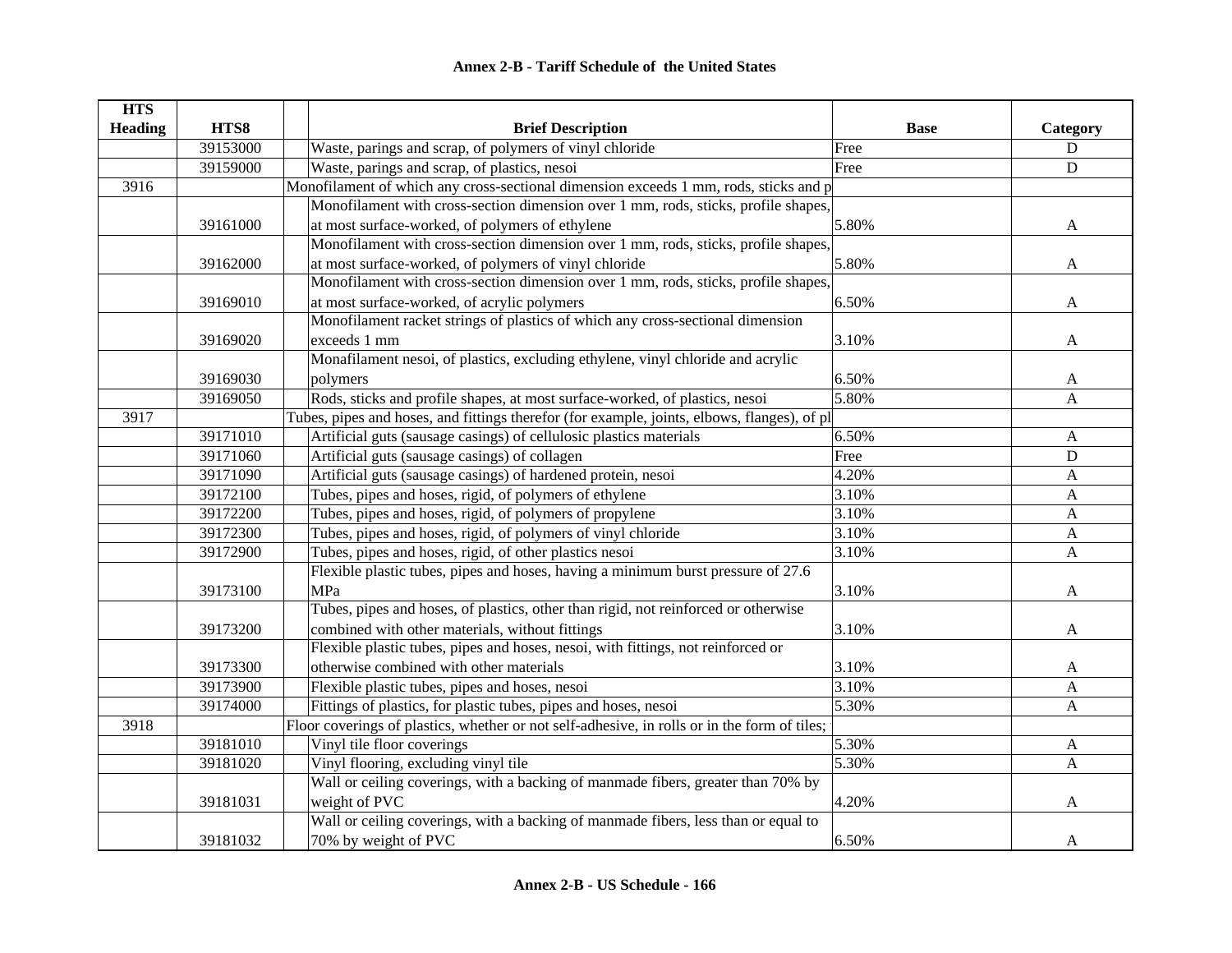| <b>HTS</b>     |          |                                                                                                 |             |              |
|----------------|----------|-------------------------------------------------------------------------------------------------|-------------|--------------|
| <b>Heading</b> | HTS8     | <b>Brief Description</b>                                                                        | <b>Base</b> | Category     |
|                |          | Wall or ceiling coverings of polymers of vinyl chloride with a backing of textile               |             |              |
|                | 39181040 | fibers other than of manmade fibers                                                             | 5.30%       | A            |
|                |          | Wall or ceiling coverings of polymers of vinyl chloride, without a backing of                   |             |              |
|                | 39181050 | textile fibers                                                                                  | 4.20%       | A            |
|                | 39189010 | Floor coverings of plastics, other than of polymers of vinyl chloride, nesoi                    | 5.30%       | A            |
|                |          | Wall or ceiling coverings, with a backing of manmade fibers, of plastics other than             |             |              |
|                | 39189020 | polymers of vinyl chloride                                                                      | 6.50%       | A            |
|                |          | Wall or ceiling coverings of plastics other than of polymers of vinyl chloride with a           |             |              |
|                | 39189030 | backing of textile fibers other than of manmade fiber                                           | 5.30%       | $\mathbf{A}$ |
|                |          | Wall or ceiling coverings of plastics other than vinyl chloride, without a backing of           |             |              |
|                | 39189050 | textile fibers                                                                                  | 4.20%       | A            |
| 3919           |          | Self adhesive plates, sheets, film, foil, tape, strip and other flat shapes, of plastics, wheth |             |              |
|                |          | Self-adhesive plates, sheets, other flat shapes, of plastics, in rolls n/o 20 cm wide,          |             |              |
|                | 39191010 | light-reflecting surface produced by glass grains                                               | 6.50%       | A            |
|                |          | Self-adhesive plates, sheets, other flat shapes, of plastics, in rolls n/o 20 cm wide,          |             |              |
|                | 39191020 | not having a light-reflecting glass grain surface                                               | 5.80%       | A            |
|                |          | Self-adhesive plates, sheets, other flat shapes, of plastics, light-reflecting surface          |             |              |
|                | 39199010 | produced by glass grains, nesoi                                                                 | 6.50%       | A            |
|                |          | Self-adhesive plates, sheets, other flat shapes, of plastics, not having a light-               |             |              |
|                | 39199050 | reflecting surface produced by glass grains, nesoi                                              | 5.80%       | A            |
| 3920           |          | Other plates, sheets, film, foil and strip, of plastics, non-cellular and not reinforced, lam   |             |              |
|                |          | Nonadhesive plates, sheets, film, foil and strip, noncellular, not reinforced or                |             |              |
|                | 39201000 | combined with other materials, of polymers of ethylene                                          | 4.20%       | A            |
|                |          | Nonadhesive plates, sheets, film, foil and strip, noncellular, not reinforced or                |             |              |
|                | 39202000 | combined with other materials, of polymers of propylene                                         | 4.20%       | A            |
|                |          | Nonadhesive plates, sheets, film, foil and strip, noncellular, not reinforced or                |             |              |
|                | 39203000 | combined with other materials, of polymers of styrene                                           | 5.80%       | A            |
|                |          | Nonadhesive plates/sheets/film/foil/strip made imitation of patent leather, of vinyl            |             |              |
|                | 39204310 | chloride polymers, not less 6% plasticizers                                                     | 3.10%       | A            |
|                |          | Nonadhesive plate/sheet/film/foil/strip, noncellular, not comb w/other materials, of            |             |              |
|                | 39204350 | vinyl chloride polymers, not less 6% plasticizer, nesoi                                         | 4.20%       | A            |
|                |          | Nonadhesive plates, sheets, film, foil, strip, noncellular, not combined w/other                |             |              |
|                | 39204900 | materials, of polymers of vinyl chloride, < 6% plasticizers                                     | 5.80%       | A            |
|                |          | Nonadhesive plates, sheets, film, foil and strip, noncellular, not combined with                |             |              |
|                | 39205110 | other materials, of polymethyl methacrylate, flexible                                           | 6%          | A            |
|                |          | Nonadhesive plates, sheets, film, foil and strip, noncellular, not combined with                |             |              |
|                | 39205150 | other materials, of polymethyl methacrylate, not flexible                                       | 6.50%       | A            |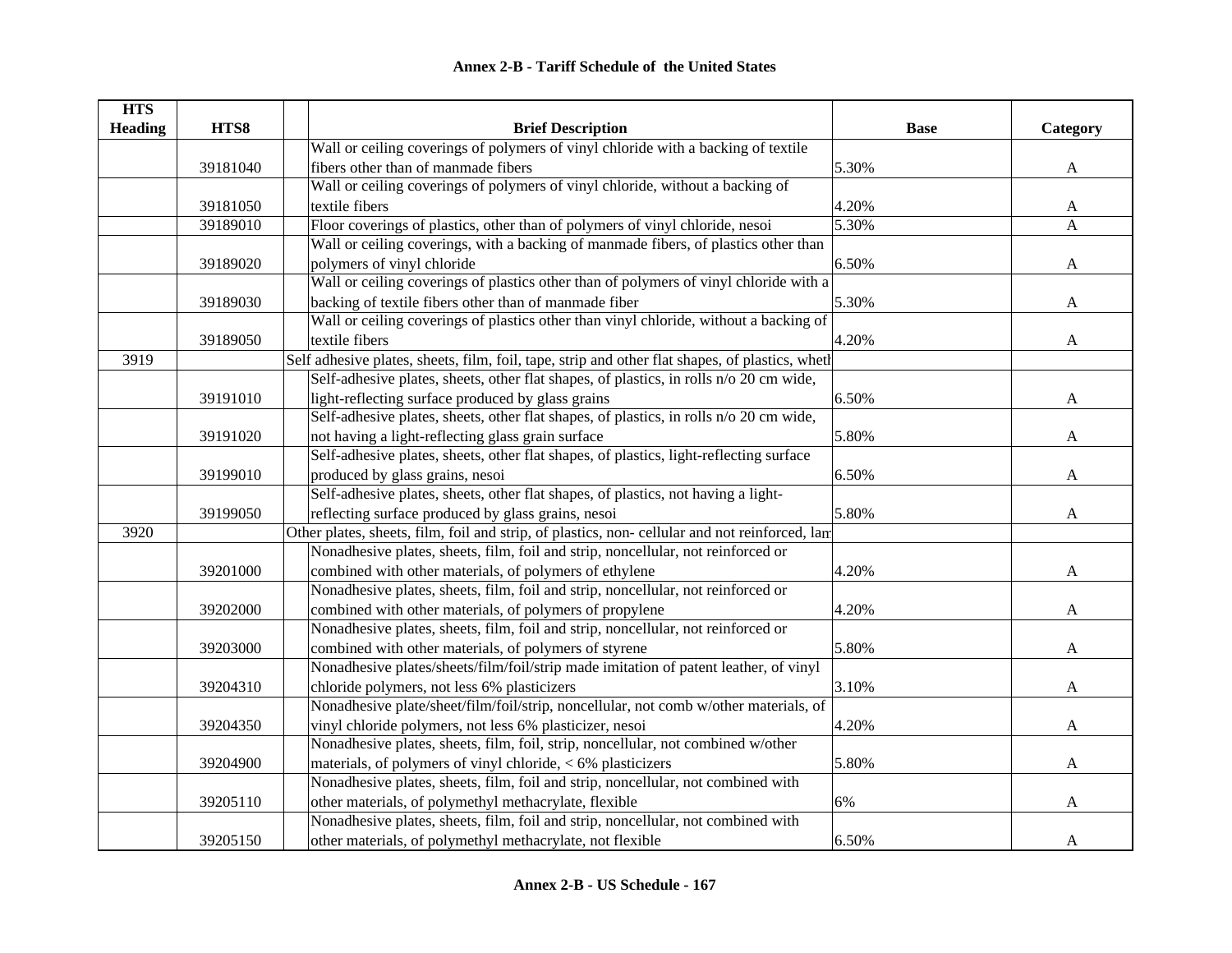| <b>HTS</b>     |          |                                                                                       |             |              |
|----------------|----------|---------------------------------------------------------------------------------------|-------------|--------------|
| <b>Heading</b> | HTS8     | <b>Brief Description</b>                                                              | <b>Base</b> | Category     |
|                |          | Nonadhesive plates, sheets, film, foil and strip, noncellular, not combined with      |             |              |
|                | 39205910 | other materials, of acrylic polymers, flexible, nesoi                                 | 6%          | A            |
|                | 39205940 | Transparent sheeting containing 30% or more by weight of lead                         | Free        | D            |
|                |          | Plates, sheets, film, etc, noncellular, not reinforced, laminated, combined, of other |             |              |
|                | 39205980 | acrylic polymers, nesoi                                                               | 6.50%       | $\mathbf{A}$ |
|                |          | Nonadhesive plates, sheets, film, foil and strip, noncellular, not combined with      |             |              |
|                | 39206100 | other materials, of polycarbonates                                                    | 5.80%       | $\mathbf{A}$ |
|                |          | Nonadhesive plates, sheets, film, foil and strip, noncellular, not combined with      |             |              |
|                | 39206200 | other materials, of polyethylene terephthalate                                        | 4.20%       | A            |
|                |          | Nonadhesive plates, sheets, film, foil and strip, noncellular, not combined with      |             |              |
|                | 39206310 | other materials, of unsaturated polyesters, flexible                                  | 4.20%       | $\mathbf{A}$ |
|                |          | Nonadhesive plates, sheets, film, foil and strip, noncellular, not combined with      |             |              |
|                | 39206320 | other materials, of unsaturated polyesters, not flexible                              | 5.80%       | A            |
|                |          | Nonadhesive plates, sheets, film, foil and strip, noncellular, not combined with      |             |              |
|                | 39206900 | other materials, of polyesters, nesoi                                                 | 4.20%       | A            |
|                |          | Nonadhesive plates, sheets, film, foil and strip, noncellular, not combined with      |             |              |
|                | 39207100 | other materials, of regenerated cellulose                                             | 6.20%       | A            |
|                |          | Nonadhesive plates, sheets, film, foil and strip, noncellular, not combined with      |             |              |
|                | 39207200 | other materials, of vulcanized fiber                                                  | 3.10%       | A            |
|                |          | Nonadhesive plates, sheets, film, foil and strip, noncellular, not combined with      |             |              |
|                | 39207300 | other materials, of cellulose acetate                                                 | 2.90%       | A            |
|                |          | Nonadhesive films, strips, sheets, noncellular, not combined with other materials,    |             |              |
|                | 39207910 | of other cellulose derivatives nesoi, n/o 0.076 mm thick                              | 6.20%       | A            |
|                |          | Nonadhesive plates, sheets, film, foil and strip, noncellular, not combined with      |             |              |
|                | 39207950 | other materials, of cellulose derivatives, nesoi                                      | 3.70%       | A            |
|                |          | Nonadhesive plates, sheets, film, foil and strip, noncellular, not combined with      |             |              |
|                | 39209100 | other materials, of polyvinyl butyral                                                 | 4.20%       | $\mathbf{A}$ |
|                |          | Nonadhesive plates, sheets, film, foil and strip, noncellular, not combined with      |             |              |
|                | 39209200 | other materials, of polyamides                                                        | 4.20%       | $\mathbf{A}$ |
|                |          | Nonadhesive plates, sheets, film, foil and strip, noncellular, not combined with      |             |              |
|                | 39209300 | other materials, of amino-resins                                                      | 5.80%       | A            |
|                |          | Nonadhesive plates, sheets, film, foil and strip, noncellular, not combined with      |             |              |
|                | 39209400 | other materials, of phenolic resins                                                   | 5.80%       | $\mathbf{A}$ |
|                |          | Nonadhesive film, noncellular, not combined with other materials, of plastics nesoi,  |             |              |
|                | 39209910 | flexible, over 0.152mm thick, not in rolls                                            | 6%          | A            |
|                |          | Nonadhesive film, strips and sheets, noncellular, not combined with other             |             |              |
|                | 39209920 | materials, of plastics nesoi, flexible                                                | 4.20%       | A            |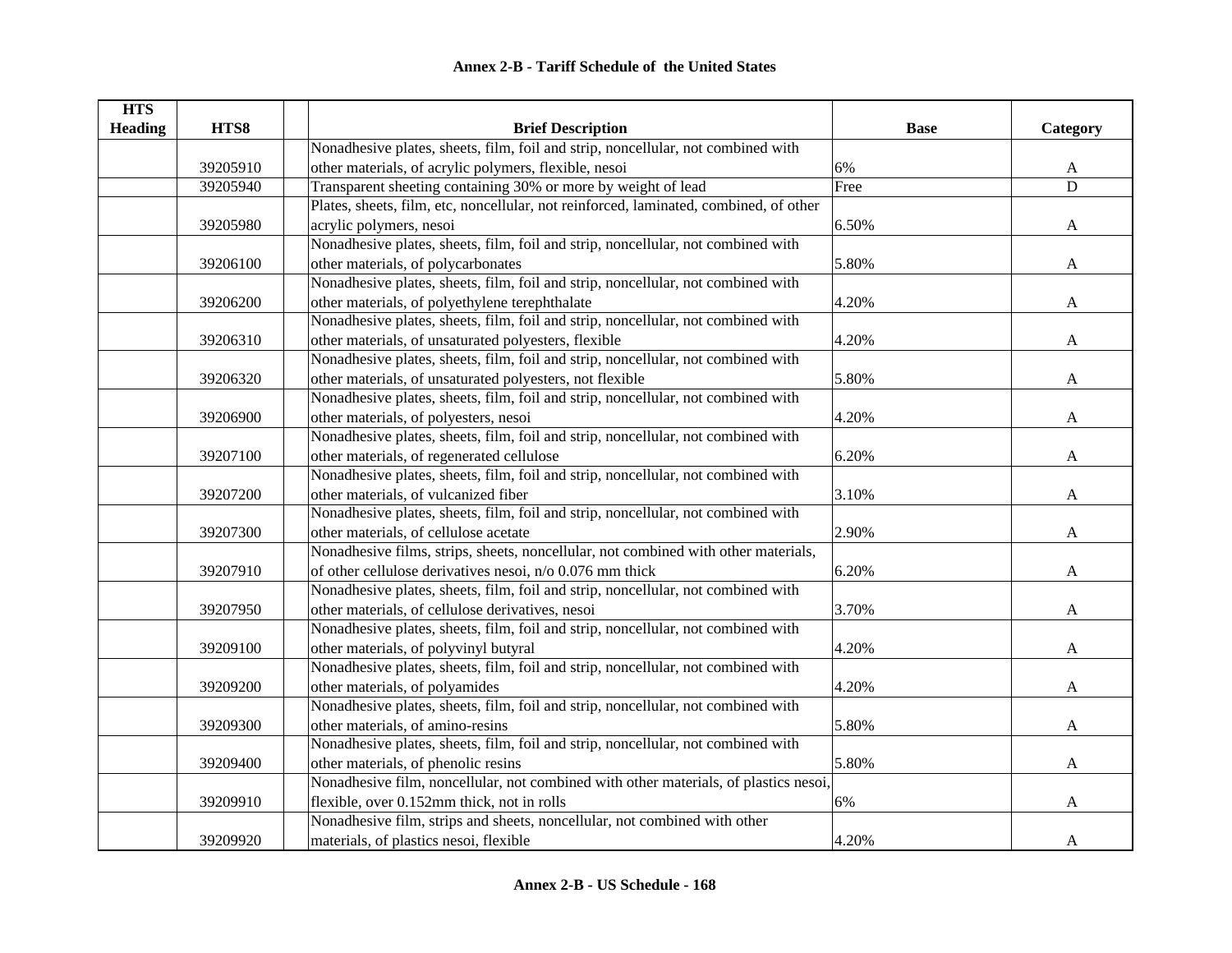| <b>HTS</b>     |          |                                                                                         |             |              |
|----------------|----------|-----------------------------------------------------------------------------------------|-------------|--------------|
| <b>Heading</b> | HTS8     | <b>Brief Description</b>                                                                | <b>Base</b> | Category     |
|                |          | Nonadhesive plates, sheets, film, foil and strip, noncellular, not combined with        |             |              |
|                | 39209950 | other materials, of plastics, nesoi                                                     | 5.80%       | $\mathbf{A}$ |
| 3921           |          | Other plates, sheets, film, foil and strip, of plastics.                                |             |              |
|                |          |                                                                                         |             |              |
|                | 39211100 | Nonadhesive plates, sheets, film, foil and strip, cellular, of polymers of styrene      | 5.30%       | $\mathbf{A}$ |
|                |          | Nonadhesive plates, sheets, film, foil, strip, cellular, of polymers of vinyl chloride, |             |              |
|                | 39211211 | with man-made textile fibers, over 70% plastics                                         | 4.20%       | A            |
|                |          | Nonadhesive plates, sheets, film, foil, strip, cellular, of polymers of vinyl chloride, |             |              |
|                | 39211215 | with man-made textile fibers, n/o 70% plastics                                          | 6.50%       | A            |
|                |          | Nonadhesive plates, sheets, film, foil and strip, cellular, of polymers of vinyl        |             |              |
|                | 39211219 | chloride, combined with textile materials, nesoi                                        | 5.30%       | A            |
|                |          | Nonadhesive plates, sheets, film, foil and strip, cellular, of polymers of vinyl        |             |              |
|                | 39211250 | chloride, not combined with textile materials                                           | 6.50%       | A            |
|                |          | Nonadhesive plates, sheets, film, foil and strip, cellular, of polyurethanes, with man- |             |              |
|                | 39211311 | made textile fibers, over 70% plastics                                                  | 4.20%       | A            |
|                |          | Nonadhesive plates, sheets, film, foil and strip, cellular, of polyurethanes, with man- |             |              |
|                | 39211315 | made textile fibers, not over 70 percent plastics                                       | 6.50%       | A            |
|                |          | Nonadhesive plates, sheets, film, foil and strip, cellular, of polyurethanes,           |             |              |
|                | 39211319 | combined with textile materials nesoi                                                   | 5.30%       | A            |
|                |          | Nonadhesive plates, sheets, film, foil and strip, cellular, of polyurethanes, not       |             |              |
|                | 39211350 | combined with textile materials, nesoi                                                  | 4.20%       | A            |
|                |          |                                                                                         |             |              |
|                | 39211400 | Nonadhesive plates, sheets, film, foil and strip, cellular, of regenerated cellulose    | 6.50%       | A            |
|                | 39211900 | Nonadhesive plates, sheets, film, foil and strip, cellular, of plastics nesoi           | 6.50%       | $\mathbf{A}$ |
|                |          | Nonadhesive plates, sheets, film, foil, strip, of noncellular plastics combined with    |             |              |
|                | 39219011 | man-made fibers, n/o 1.492 kg/sq m, over 70% plastics                                   | 4.20%       | A            |
|                |          | Nonadhesive plates, sheets, film, foil, strip, of noncellular plastics combined with    |             |              |
|                | 39219015 | man-made fibers, n/o 1.492 kg/sq m, n/o 70% plastics                                    | 6.50%       | A            |
|                |          | Nonadhesive plates, sheets, film, foil and strip, of noncellular plastics combined      |             |              |
|                | 39219019 | with textile materials, nesoi, not over 1.492 kg/sq m                                   | 5.30%       | A            |
|                |          | Nonadhesive plates, sheets, film, foil and strip, of noncellular plastics combined      |             |              |
|                | 39219021 | with cotton, over 1.492 kg/sq m                                                         | 6.50%       | A            |
|                |          | Nonadhesive plates, sheets, film, foil and strip, of noncellular plastics combined      |             |              |
|                | 39219025 | with man-made fibers, over 1.492 kg/sq m                                                | 6.50%       | A            |
|                |          | Nonadhesive plates, sheets, film, foil and strip, of noncellular plastics combined      |             |              |
|                | 39219029 | with textile materials, nesoi, over 1.492 kg/sq m                                       | 4.40%       | A            |
|                |          | Nonadhesive plates, sheets, film, foil and strip, flexible, nesoi, of noncellular       |             |              |
|                | 39219040 | plastics                                                                                | 4.20%       | A            |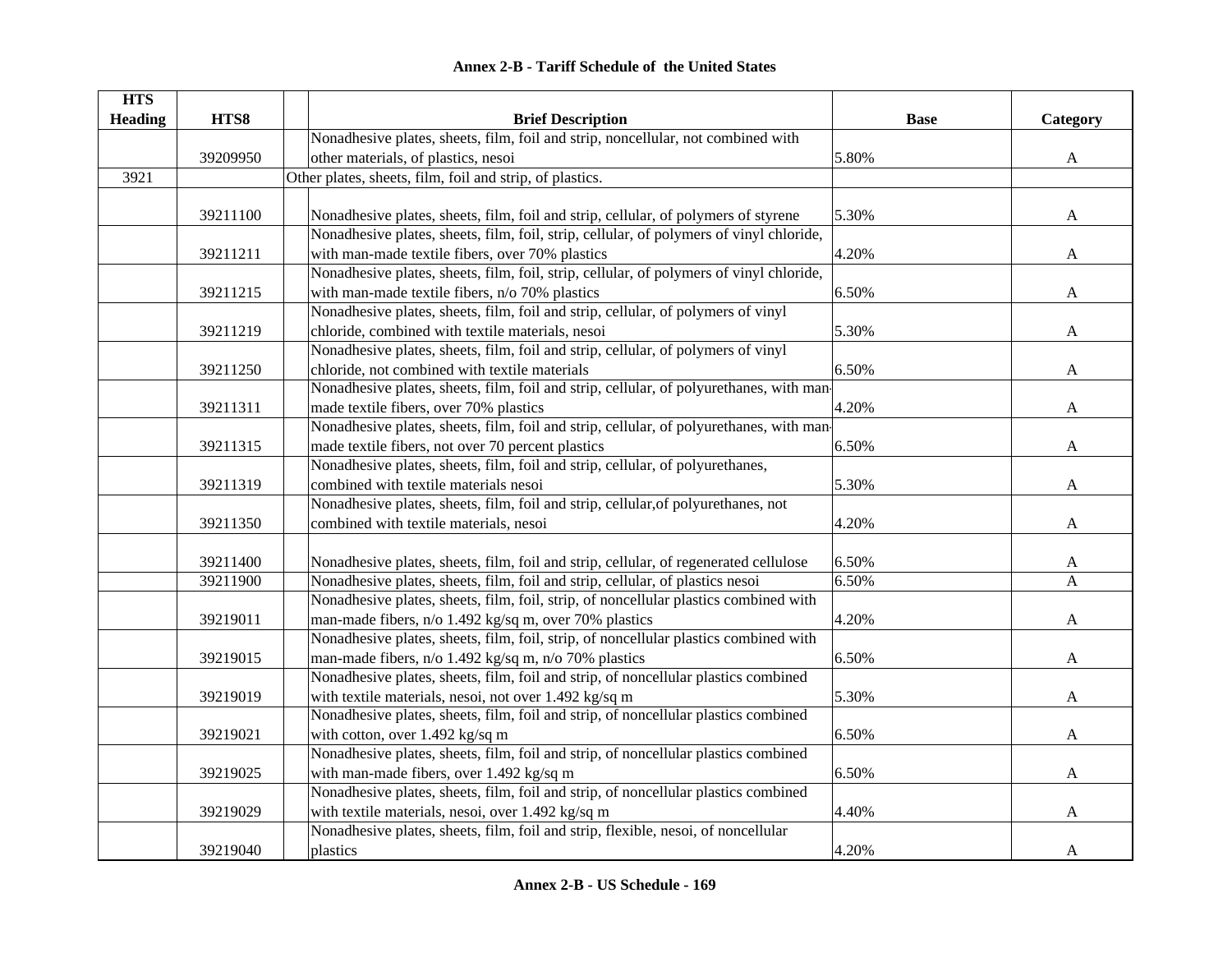|  | <b>Annex 2-B - Tariff Schedule of the United States</b> |  |
|--|---------------------------------------------------------|--|
|--|---------------------------------------------------------|--|

| <b>HTS</b>     |          |                                                                                            |             |              |
|----------------|----------|--------------------------------------------------------------------------------------------|-------------|--------------|
| <b>Heading</b> | HTS8     | <b>Brief Description</b>                                                                   | <b>Base</b> | Category     |
|                |          | Nonadhesive plates, sheets, film, foil and strip, nonflexible, nesoi, of noncellular       |             |              |
|                | 39219050 | plastics                                                                                   | 4.80%       | A            |
| 3922           |          | Baths, shower-baths, wash-basins, bidets, lavatury pans, seats and covers, flushing ciste  |             |              |
|                | 39221000 | Baths, shower baths and washbasins, of plastics                                            | 6.30%       | $\mathbf{A}$ |
|                | 39222000 | Lavatory seats and covers, of plastics                                                     | 6.30%       | $\mathbf{A}$ |
|                |          |                                                                                            |             |              |
|                | 39229000 | Bidets, lavatory pans, flushing cisterns and similar sanitary ware nesoi, of plastics      | 6.30%       | A            |
| 3923           |          | Articles for the conveyance or packing of goods, of plusties; stoppers, lids, caps and oth |             |              |
|                |          | Boxes, cases, crates and similar articles for the conveyance or packing of goods, of       |             |              |
|                | 39231000 | plastics                                                                                   | 3%          | A            |
|                |          | Sacks and bags (including cones) for the conveyance or packing of goods, of                |             |              |
|                | 39232100 | polymers of ethylene                                                                       | 3%          | A            |
|                |          | Sacks and bags (including cones) for the conveyance or packing of goods, of                |             |              |
|                | 39232900 | plastics other than polymers of ethylene                                                   | 3%          | A            |
|                |          | Carboys, bottles, flasks and similar articles for the conveyance or packing of goods,      |             |              |
|                | 39233000 | of plastics                                                                                | 3%          | A            |
|                | 39234000 | Spools, cops, bobbins and similar supports, of plastics                                    | 5.30%       | A            |
|                | 39235000 | Stoppers, lids, caps and other closures, of plastics                                       | 5.30%       | $\mathbf{A}$ |
|                | 39239000 | Articles nesoi, for the conveyance or packing of goods, of plastics                        | 3%          | $\mathbf{A}$ |
| 3924           |          | Tableware, kitchenware, other household articles snd toilet articles, of plastics.         |             |              |
|                |          |                                                                                            |             |              |
|                | 39241010 | Salt, pepper, mustard and ketchup dispensers and similar dispensers, of plastics           | 3.40%       | A            |
|                |          | Plates, cups, saucers, soup bowls, cereal bowls, sugar bowls, creamers, gravy boats,       |             |              |
|                | 39241020 | serving dishes and platters, of plastics                                                   | 6.50%       | A            |
|                | 39241030 | Trays, of plastics                                                                         | 5.30%       | A            |
|                | 39241040 | Tableware and kitchenware articles, nesoi, of plastics                                     | 3.40%       | A            |
|                |          | Curtains and drapes, incl. panels and valances, napkins, table covers, mats, scarves,      |             |              |
|                | 39249010 | runners, doilies, and like furnishings, of plastics                                        | 3.30%       | A            |
|                | 39249020 | Picture frames of plastics                                                                 | 3.40%       | A            |
|                | 39249055 | Household articles and toilet articles, nesoi, of plastics                                 | 3.40%       | A            |
| 3925           |          | Builders' ware of plastics, not elsewhere specified or included.                           |             |              |
|                |          | Reservoirs, tanks, vats and similar containers, of a capacity exceeding 300 liters, of     |             |              |
|                | 39251000 | plastics                                                                                   | 6.30%       | A            |
|                | 39252000 | Doors, windows, and their frames and thresholds for doors, of plastics                     | 5.30%       | A            |
|                | 39253010 | Blinds (including venetian blinds), of plastics                                            | 3.30%       | A            |
|                | 39253050 | Shutters and similar articles and parts thereof, nesoi, of plastics                        | 5.30%       | A            |
|                | 39259000 | Builders' ware of plastics, nesoi                                                          | 5.30%       | A            |
| 3926           |          | Other articles of plastics and articles of other materials of headings Nos. 39.01 to 39.14 |             |              |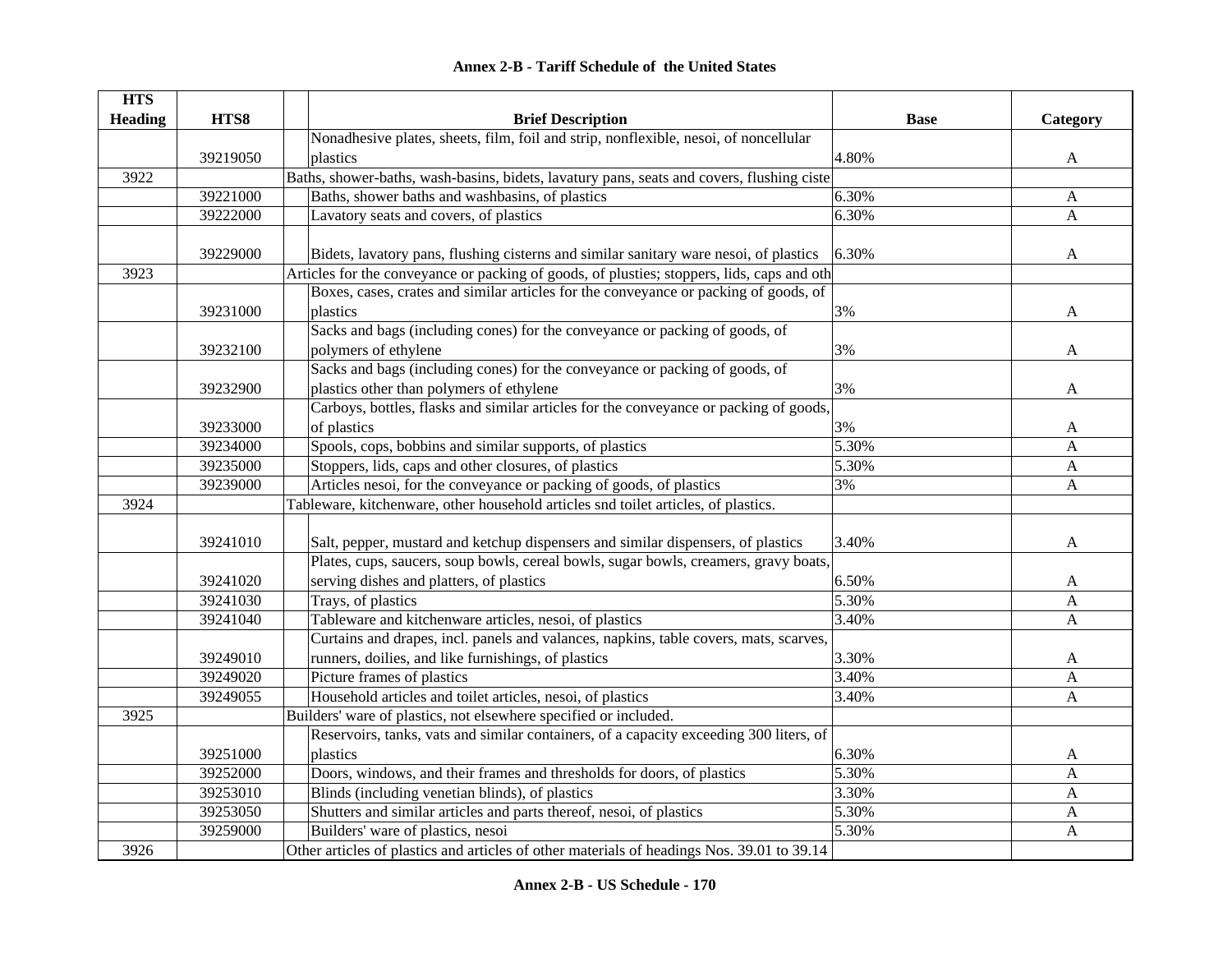| <b>HTS</b>     |          |                                                                                       |             |              |
|----------------|----------|---------------------------------------------------------------------------------------|-------------|--------------|
| <b>Heading</b> | HTS8     | <b>Brief Description</b>                                                              | <b>Base</b> | Category     |
|                | 39261000 | Office or school supplies, of plastics                                                | 5.30%       | A            |
|                | 39262010 | Gloves, seamless, of plastics                                                         | Free        | D            |
|                | 39262020 | Baseball and softball gloves and mitts, of plastics                                   | Free        | D            |
|                | 39262030 | Gloves specially designed for use in sports, nesoi, of plastics                       | 3%          | $\mathbf{A}$ |
|                | 39262040 | Gloves, nesoi, of plastics                                                            | 6.50%       | $\mathbf{A}$ |
|                |          | Plastic rainwear, incl jackets, coats, ponchos, parkas & slickers, w/ outer shell PVC |             |              |
|                | 39262060 | and w/wo attached hoods, val not over \$10 per unit                                   | Free        | D            |
|                | 39262090 | Articles of apparel & clothing accessories, of plastic, nesoi                         | 5%          | A            |
|                | 39263010 | Handles and knobs for furniture, coachwork or the like, of plastics                   | 6.50%       | $\mathbf{A}$ |
|                |          | Fittings for furniture, coachwork or the like, other than handles and knobs, of       |             |              |
|                | 39263050 | plastics                                                                              | 5.30%       | A            |
|                | 39264000 | Statuettes and other ornamental articles, of plastics                                 | 5.30%       | A            |
|                | 39269010 | Buckets and pails, of plastics, nesoi                                                 | 3.40%       | $\mathbf{A}$ |
|                | 39269015 | Nursing nipples and pacifiers, of plastics                                            | 3.10%       | $\mathbf{A}$ |
|                |          |                                                                                       |             |              |
|                | 39269020 | Specified sanitary, invalid and nursing products, and fittings therefor, of plastics  | 4.20%       | A            |
|                |          | Handles and knobs, not used as fittings for furniture, coachwork or the like, of      |             |              |
|                | 39269025 | plastics                                                                              | 6.50%       | $\mathbf{A}$ |
|                |          | Parts for yachts or pleasure boats of heading 8903 and watercraft not used with       |             |              |
|                | 39269030 | motors or sails, of plastics                                                          | 4.20%       | A            |
|                | 39269033 | Handbags made of beads, bugles and spangles, of plastics                              | 6.50%       | $\mathbf{A}$ |
|                |          |                                                                                       |             |              |
|                | 39269035 | Beads, bugles and spangles, not strung or set; articles thereof, nesoi, of plastics   | 6.50%       | A            |
|                | 39269040 | Imitation gemstones, of plastics                                                      | 2.80%       | $\mathbf{A}$ |
|                | 39269045 | Gaskets, washers and other seals, of plastics                                         | 3.50%       | A            |
|                | 39269050 | Frames or mounts for photographic slides, of plastics                                 | 3.80%       | A            |
|                | 39269055 | V-belts of plastics, containing textile fibers                                        | 5.10%       | $\mathbf{A}$ |
|                |          | Belting and belts (except V-belts) for machinery, of plastics, containing             |             |              |
|                | 39269056 | predominately vegetable fibers                                                        | 5.10%       | A            |
|                |          | Belting and belts (except V-belts) for machinery, of plastics, containing             |             |              |
|                | 39269057 | predominately man-made fibers                                                         | 6.50%       | A            |
|                |          | Belting and belts (except V-belts) for machinery, of plastics, containing textile     |             |              |
|                | 39269059 | fibers nesoi                                                                          | 2.40%       | A            |
|                |          | Belting and belts (except V-belts) for machinery, of plastics, not containing textile |             |              |
|                | 39269060 | fibers                                                                                | 4.20%       | $\mathbf{A}$ |
|                | 39269065 | Clothespins, spring type, of plastics                                                 | 4.20%       | $\mathbf{A}$ |
|                | 39269070 | Clothespins, other than spring type, of plastics                                      | 5.30%       | $\mathbf{A}$ |
|                | 39269075 | Pneumatic mattresses and other inflatable articles, nesoi, of plastics                | 4.20%       | A            |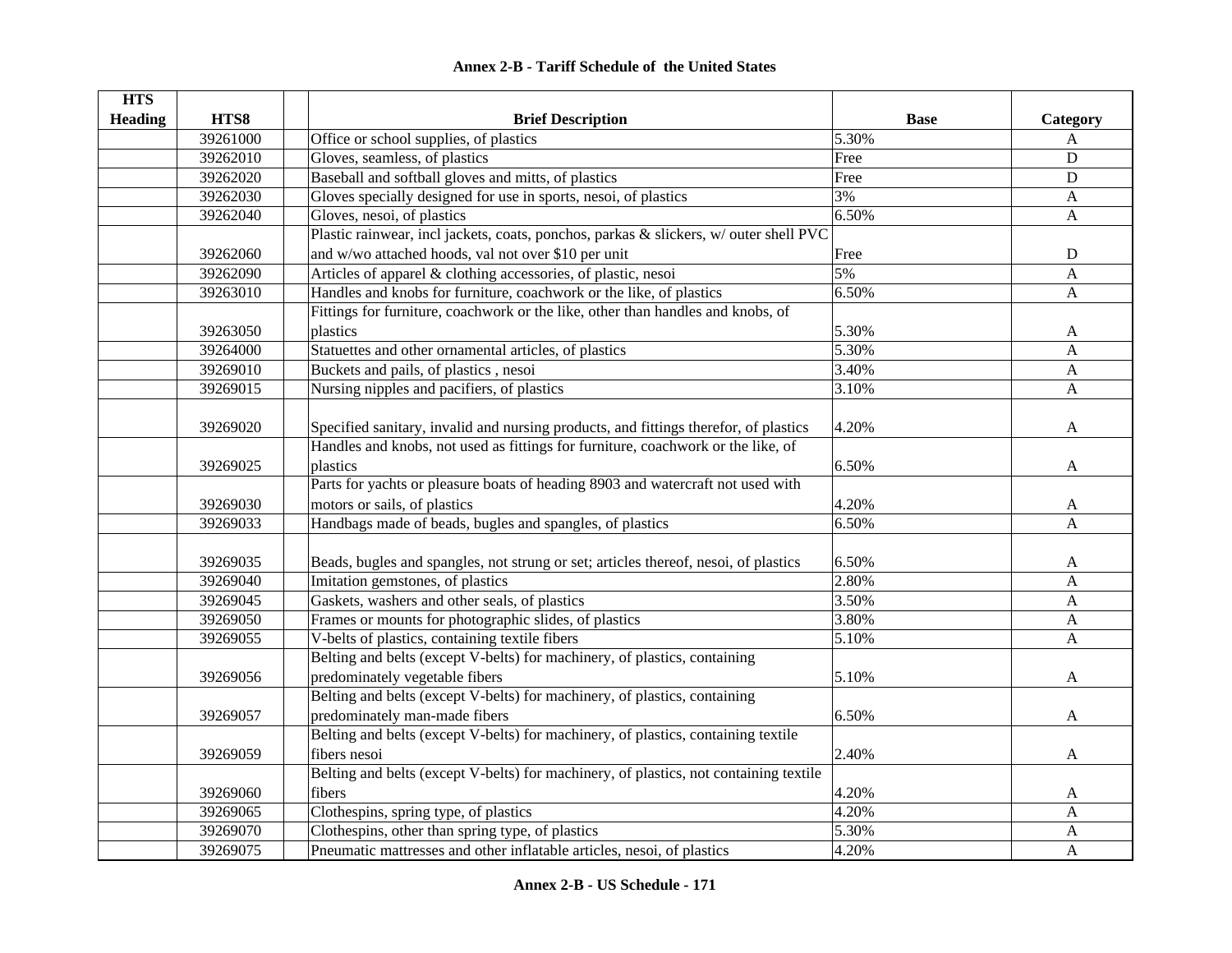|  | <b>Annex 2-B - Tariff Schedule of the United States</b> |  |
|--|---------------------------------------------------------|--|
|--|---------------------------------------------------------|--|

| <b>HTS</b>     |          |                                                                                             |             |              |
|----------------|----------|---------------------------------------------------------------------------------------------|-------------|--------------|
| <b>Heading</b> | HTS8     | <b>Brief Description</b>                                                                    | <b>Base</b> | Category     |
|                | 39269077 | Waterbed mattresses and liners and parts of the foregoing, of plastics                      | 2.40%       | A            |
|                |          |                                                                                             |             |              |
|                | 39269083 | Empty cartridges and cassettes for typewriter and machine ribbons, of plastics              | 5.30%       | A            |
|                |          |                                                                                             |             |              |
|                | 39269085 | Fasteners, in clips suitable for use in a mechanical attaching device, of plastics          | 6.50%       | A            |
|                | 39269087 | Flexible document binders with tabs, rolled or flat, of plastics                            | 5.30%       | $\mathbf{A}$ |
|                |          | Cards, not punched, suit. for jacquard cards; jacquard cards & jacquard heads for           |             |              |
|                | 39269094 | power-driven weaving mach, etc; & trans sheet plast 30% lead                                | Free        | $\mathbf D$  |
|                |          | Casing for bicycle derailleur cable; and casing for cable or inner wire for caliper         |             |              |
|                | 39269096 | and cantilever bake, whether or not cut length; of plastic                                  | Free        | ${\bf D}$    |
|                | 39269098 | Other articles of plastic, nesoi                                                            | 5.30%       | $\mathbf{A}$ |
| 4001           |          | Natural rubber, balata, gutta-percha, guayule, chicle and similar natural gums, in primar   |             |              |
|                | 40011000 | Natural rubber latex, whether or not prevulcanized                                          | Free        | $\mathbf D$  |
|                | 40012100 | Natural rubber smoked sheets                                                                | Free        | ${\bf D}$    |
|                | 40012200 | Technically specified natural rubber (TSNR), in primary forms                               | Free        | D            |
|                |          | Natural rubber in primary forms other than latex, smoked sheets or technically              |             |              |
|                | 40012900 | specified natural rubber (TSNR)                                                             | Free        | ${\bf D}$    |
|                |          | Balata, gutta-percha, guayule, chicle and similar natural rubber gums, in primary           |             |              |
|                | 40013000 | forms                                                                                       | Free        | ${\bf D}$    |
| 4002           |          | Synthetic rubber and factice derived from oils, in primary forms or in plates, sheets or st |             |              |
|                |          | Styrene-butadiene rubber (SBR) or carboxylated styrene-butadiene rubber (XSBR),             |             |              |
|                | 40021100 | latex, in primary forms or in plates, sheets or strip                                       | Free        | ${\bf D}$    |
|                |          | Styrene-butadiene rubber (SBR), carboxylated styrene-butadiene rubber (XSBR),               |             |              |
|                | 40021900 | except latex, in primary forms or in plates, sheets or strip                                | Free        | ${\bf D}$    |
|                | 40022000 | Butadiene rubber (BR), in primary forms or in plates, sheets or strip                       | Free        | $\mathbf D$  |
|                |          | Isobutene-isoprene (butyl) rubber (IIR), in primary forms or in plates, sheets or           |             |              |
|                | 40023100 | strip                                                                                       | Free        | $\mathbf D$  |
|                |          | Halo-isobutene-isoprene rubber (CIIR or BIIR), in primary forms or in plates,               |             |              |
|                | 40023900 | sheets or strip                                                                             | Free        | $\mathbf D$  |
|                |          | Chloroprene (chlorobutadiene) rubber (CR), latex, in primary forms or in plates,            |             |              |
|                | 40024100 | sheets or strip                                                                             | Free        | $\mathbf D$  |
|                |          | Chloroprene (chlorobutadiene) rubber (CR), other than latex, in primary forms or            |             |              |
|                | 40024900 | in plates, sheets or strip                                                                  | Free        | ${\bf D}$    |
|                |          | Acrylonitrile-butadiene rubber (NBR), latex, in primary forms or in plates, sheets          |             |              |
|                | 40025100 | or strip                                                                                    | Free        | ${\bf D}$    |
|                |          | Acrylonitrile-butadiene rubber (NBR), other than latex, in primary forms or in              |             |              |
|                | 40025900 | plates, sheets or strip                                                                     | Free        | $\mathbf D$  |
|                | 40026000 | Isoprene rubber (IR), in primary forms or in plates, sheets or strip                        | Free        | D            |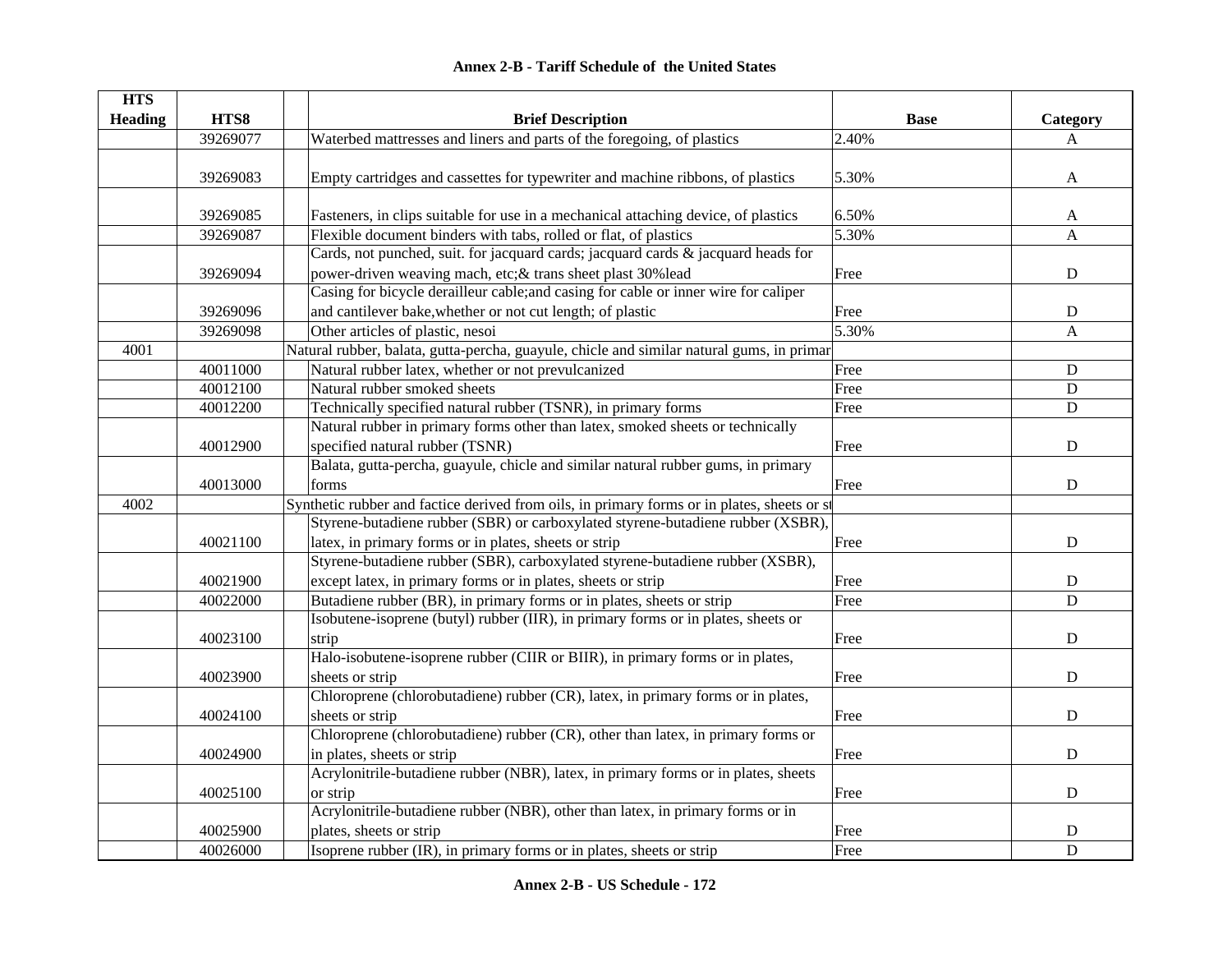| <b>HTS</b>     |          |                                                                                             |             |              |
|----------------|----------|---------------------------------------------------------------------------------------------|-------------|--------------|
| <b>Heading</b> | HTS8     | <b>Brief Description</b>                                                                    | <b>Base</b> | Category     |
|                |          | Ethylene-propylene-nonconjugated diene rubber (EPDM), in primary forms or in                |             |              |
|                | 40027000 | plates, sheets or strip                                                                     | Free        | ${\bf D}$    |
|                |          | Mixtures of natural rubber gums with synthetic rubber, in primary forms or in               |             |              |
|                | 40028000 | plates, sheets or strip                                                                     | Free        | $\mathbf D$  |
|                |          | Synthetic rubber and factice derived from oils, in latex form, in primary forms or in       |             |              |
|                | 40029100 | plates, sheets or strip, nesoi                                                              | Free        | ${\bf D}$    |
|                |          | Synthetic rubber and factice derived from oils, in primary forms or in plates, sheets       |             |              |
|                | 40029900 | or strip, nesoi                                                                             | Free        | ${\bf D}$    |
| 4003           |          | Reclaimed rubber in primary forms or in plates, shects or strip.                            |             |              |
|                | 40030000 | Reclaimed rubber in primary forms or in plates, sheets or strip                             | Free        | ${\bf D}$    |
| 4004           |          | Waste, parings and scrap of rubber (other than hard rubber) and powders and granules o      |             |              |
|                |          | Waste, parings and scrap of rubber (other than hard rubber) and powders and                 |             |              |
|                | 40040000 | granules obtained therefrom                                                                 | Free        | ${\bf D}$    |
| 4005           |          | Compounded rubber, unvulcanised, in primary furms or in plates, sheets or strip.            |             |              |
|                |          | Rubber, unvulcanized, compounded with carbon black or silica, in primary forms              |             |              |
|                | 40051000 | or in plates, sheets or strip                                                               | Free        | D            |
|                |          | Solutions and dispersions of rubber, unvulcanized, compounded with other than               |             |              |
|                | 40052000 | carbon black or silica                                                                      | Free        | ${\bf D}$    |
|                | 40059100 | Compounded rubber, unvulcanized, in plates, sheets and strip                                | Free        | ${\bf D}$    |
|                | 40059900 | Compounded rubber, unvulcanized, in primary forms, nesoi                                    | Free        | $\mathbf D$  |
| 4006           |          | Other forms (for example, rods, tubes and profile shapes) and articles (for example, disc   |             |              |
|                | 40061000 | Camel-back strips of unvulcanized rubber, for retreading rubber tires                       | 2.90%       | $\mathbf{A}$ |
|                |          | Rods, tubes, profile shapes, discs, rings, and similar articles, of natural,                |             |              |
|                | 40069010 | unvulcanized rubber                                                                         | Free        | ${\bf D}$    |
|                |          | Rods, tubes, profile shapes, discs, rings, and similar articles, of synthetic               |             |              |
|                | 40069050 | unvulcanized rubber                                                                         | 2.70%       | A            |
| 4007           |          | Vulcanised rubber thread and cord.                                                          |             |              |
|                | 40070000 | Vulcanized rubber thread and cord                                                           | Free        | $\mathbf D$  |
| 4008           |          | Plates, sheets, strip, rods and profile shapes, of vulcanised rubber other than hard rubber |             |              |
|                |          |                                                                                             |             |              |
|                | 40081110 | Plates, sheets and strip of vulcanized natural cellular rubber, other than hard rubber Free |             | $\mathbf D$  |
|                |          | Plates, sheets and strip of vulcanized synthetic cellular rubber, other than hard           |             |              |
|                | 40081150 | rubber                                                                                      | 3.30%       | A            |
|                |          | Rods and profile shapes of vulcanized natural cellular rubber, other than hard              |             |              |
|                | 40081920 | rubber                                                                                      | Free        | $\mathbf D$  |
|                |          | Vulcanized natural cellular rubber, other than hard rubber, other than rods and             |             |              |
|                | 40081940 | profile shapes, nesi                                                                        | Free        | D            |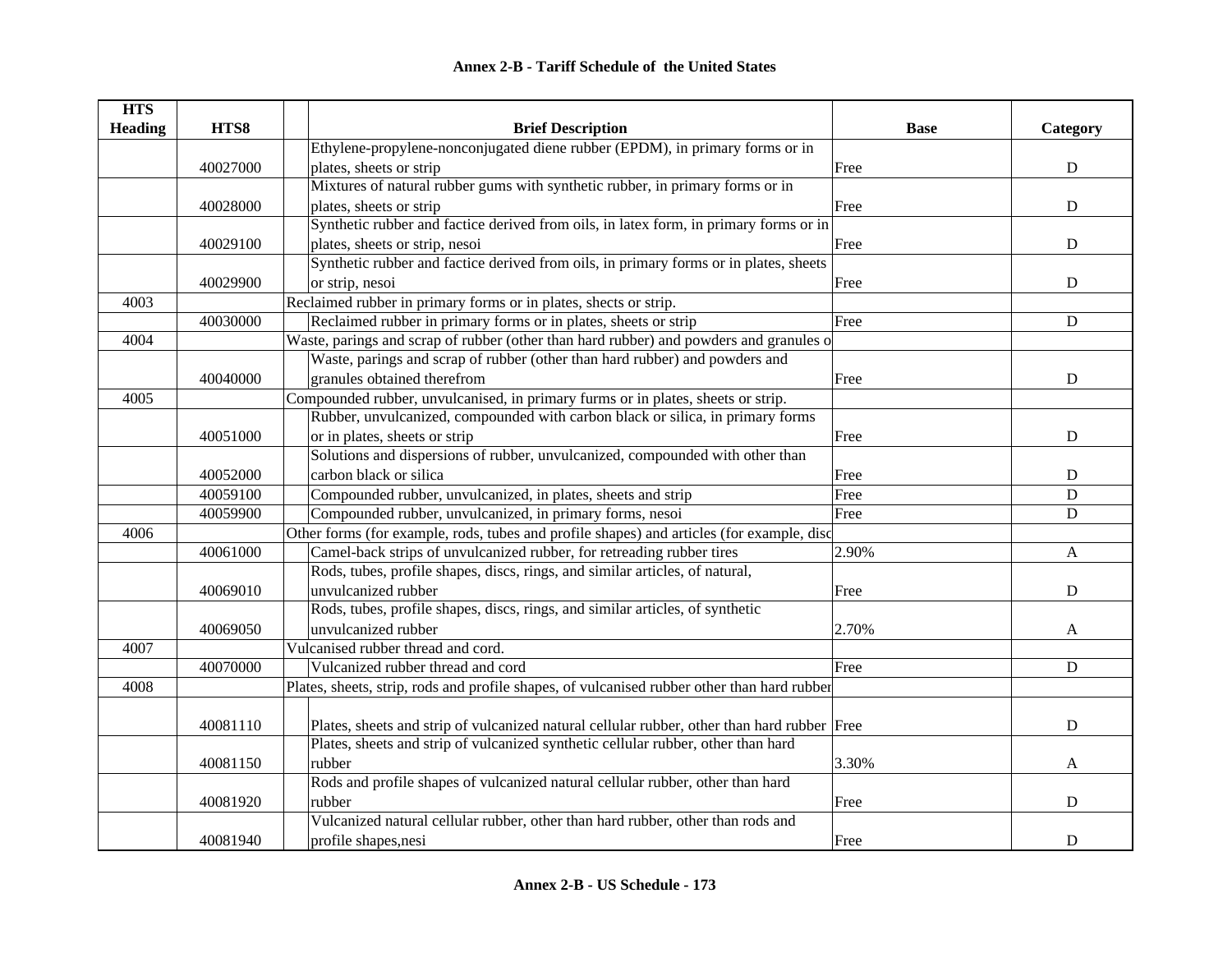|  | <b>Annex 2-B - Tariff Schedule of the United States</b> |  |
|--|---------------------------------------------------------|--|
|--|---------------------------------------------------------|--|

| <b>HTS</b>     |          |                                                                                          |             |              |
|----------------|----------|------------------------------------------------------------------------------------------|-------------|--------------|
| <b>Heading</b> | HTS8     | <b>Brief Description</b>                                                                 | <b>Base</b> | Category     |
|                |          | Rods and profile shapes of vulcanized, synthetic cellular rubber, other than hard        |             |              |
|                | 40081960 | rubber                                                                                   | 3.30%       | A            |
|                |          | Vulcanized, synthetic cellular rubber, other than hard rubber, other than rods and       |             |              |
|                | 40081980 | profile shapes                                                                           | 3.30%       | A            |
|                |          |                                                                                          |             |              |
|                | 40082100 | Plates, sheets and strip of vulcanized, noncellular rubber, other than hard rubber       | Free        | $\mathbf D$  |
|                |          |                                                                                          |             |              |
|                | 40082920 | Rods and profile shapes of vulcanized, noncellular rubber, other than hard rubber        | 2.90%       | A            |
|                |          | Vulcanized, noncellular rubber, other than hard rubber, other than rods and profile      |             |              |
|                | 40082940 | shapes, nesoi                                                                            | 2.90%       | A            |
| 4009           |          | Tubes, pipes and hoses, of vulcanised rubber other than hard rubber, with or without the |             |              |
|                |          | Tubes, pipes and hoses of vulcanized rubber other than hard rubber, not reinforced       |             |              |
|                | 40091100 | or combined w/other materials, without fittings                                          | 2.50%       | A            |
|                |          | Tubes, pipes and hoses of vulcanized rubber other than hard rubber, not reinforced       |             |              |
|                | 40091200 | or combined w/other materials, with fittings                                             | 2.50%       | A            |
|                |          | Tubes, pipes and hoses of vulcanized rubber other than hard rubber, reinforced or        |             |              |
|                | 40092100 | combined only with metal, without fittings                                               | 2.50%       | A            |
|                |          | Tubes, pipes and hoses of vulcanized rubber other than hard rubber, reinforced or        |             |              |
|                | 40092200 | combined only with metal, with fittings                                                  | 2.50%       | $\mathbf{A}$ |
|                |          | Tubes, pipes and hoses of vulcanized rubber other than hard rubber, reinforced or        |             |              |
|                | 40093100 | combined only with textile materials, without fittings                                   | 2.50%       | A            |
|                |          | Tubes, pipes and hoses of vulcanized rubber other than hard rubber, reinforced or        |             |              |
|                | 40093200 | combined only with textile materials, with fittings                                      | 2.50%       | A            |
|                |          | Tubes, pipes and hoses of vulcanized rubber other than hard rubber, reinforced or        |             |              |
|                | 40094100 | combined with other materials nesoi, without fittings                                    | 2.50%       | A            |
|                |          | Tubes, pipes and hoses of vulcanized rubber other than hard rubber, reinforced or        |             |              |
|                | 40094200 | combined with other materials nesoi, with fittings                                       | 2.50%       | A            |
| 4010           |          | Conveyor or transmission belts or belting, of vulcanised rubber.                         |             |              |
|                | 40101100 | Conveyor belts or belting of vulcanized rubber reinforced only with metal                | 3.30%       | A            |
|                |          | Conveyor belts or belting of vulcanized rubber reinforced only with textile              |             |              |
|                | 40101210 | materials, in which vegetable fibers predominate ov other fibers                         | 4.10%       | A            |
|                |          | Conveyor belts/belting of vulcanized rubber reinforced w/textile material, mostly        |             |              |
|                | 40101250 | man-made fiber, width exceeds 20 cm                                                      | 8%          | $\mathbf{A}$ |
|                |          | Conveyor belts/belting of vulcanized rubber reinforced only w/textile material,          |             |              |
|                | 40101255 | mostly man-made fiber, width not over 20 cm                                              | 6.40%       | A            |
|                |          | Conveyor belts or belting of vulcanized rubber reinforced only with textile              |             |              |
|                | 40101290 | materials, nesoi                                                                         | 1.90%       | A            |
|                | 40101300 | Conveyor belts or belting of vulcanized rubber reinforced only with plastics             | 3.30%       | A            |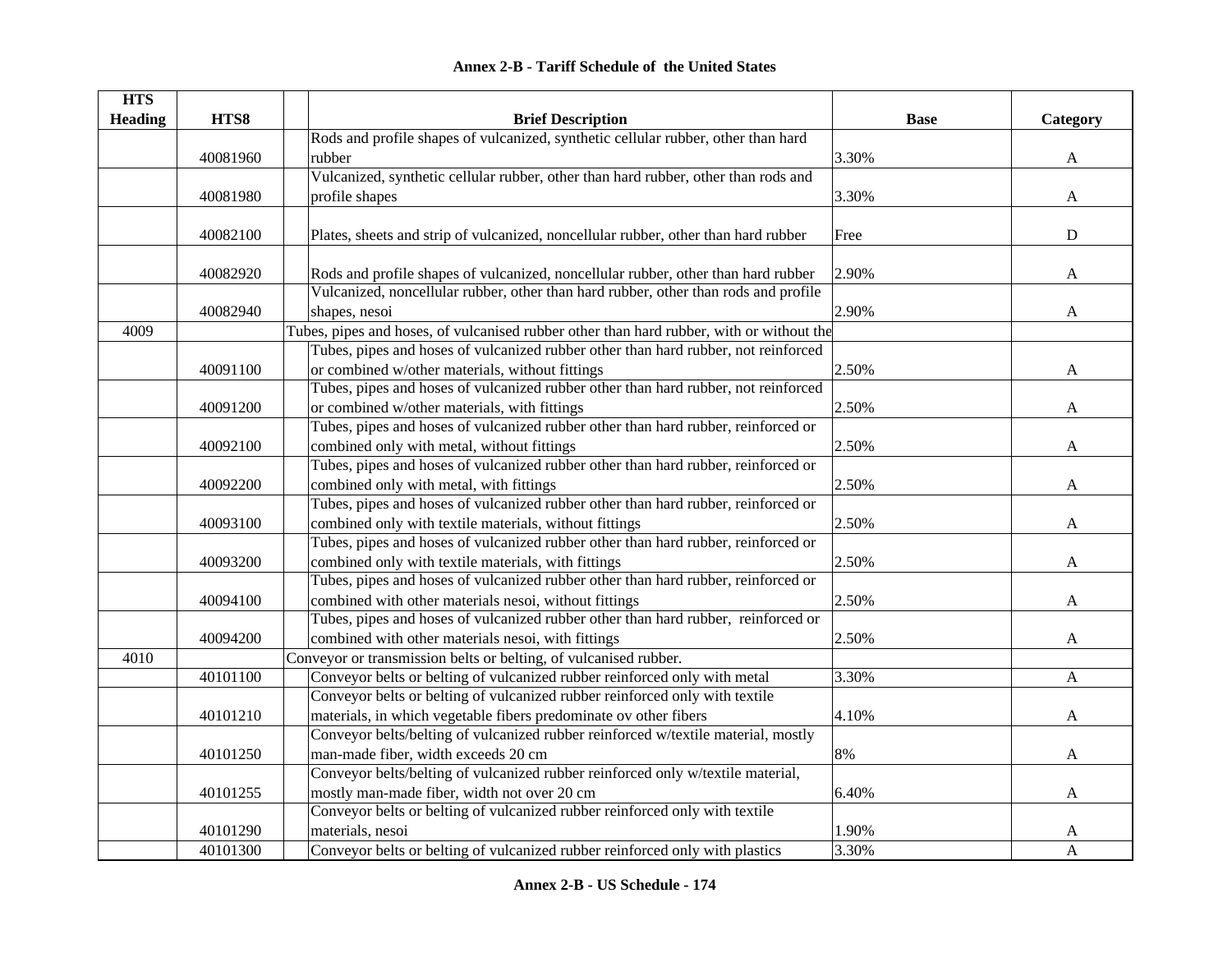| <b>Annex 2-B - Tariff Schedule of the United States</b> |
|---------------------------------------------------------|
|---------------------------------------------------------|

| <b>HTS</b>     |          |                                                                                     |             |              |
|----------------|----------|-------------------------------------------------------------------------------------|-------------|--------------|
| <b>Heading</b> | HTS8     | <b>Brief Description</b>                                                            | <b>Base</b> | Category     |
|                |          | Conveyor belts or belting of vulcanized rubber, nesoi, combined with textile        |             |              |
|                | 40101910 | materials in which vegetable fibers predominate ov other fibers                     | 4.10%       | A            |
|                |          | Conveyor belts/belting of vulcanized rubber, nesoi, combined w/textile components   |             |              |
|                | 40101950 | in which man-made fibers predominate, width exceed 20 cm                            | 8%          | $\mathbf{A}$ |
|                |          | Conveyor belts/belting of vulcanized rubber, nesoi, combined w/textile components   |             |              |
|                | 40101955 | in which man-made fibers predominate, width under 20 cm                             | 6.40%       | A            |
|                |          | Conveyor belts/belting of vulcanized rubber, nesoi, combined with textile materials |             |              |
|                | 40101980 | nesoi                                                                               | 1.90%       | A            |
|                |          | Conveyor belts/belting of vulcanized rubber, nesoi, other than combined with        |             |              |
|                | 40101990 | textile materials                                                                   | 3.30%       | A            |
|                |          | Transmission V-belts of vulcanized rubber, V-ribbed, circumference exceed 60 cm     |             |              |
|                | 40103130 | but not exceed 180 cm, combined with textile materials                              | 3.40%       | A            |
|                |          | Transmission V-belt of vulcanized rubber, V-ribbed, circumference exceed 60 cm      |             |              |
|                | 40103160 | but not exceed 180 cm, other than combined w/textile material                       | 2.80%       | A            |
|                |          | Transmission V-belts of vulcanized rubber, not V-ribbed, circumference exceed 60    |             |              |
|                | 40103230 | cm but not exceed 180 cm, combined with textile materials                           | 3.40%       | A            |
|                |          | Transmission V-belt of vulcanized rubber, not V-ribbed, circumference exceed 60     |             |              |
|                | 40103260 | cm not exceed 180 cm, other than combined w/textile material                        | 2.80%       | A            |
|                |          | Transmission V-belts of vulcanized rubber, V-ribbed, circumference exceed 180       |             |              |
|                | 40103330 | cm but not exceed 240 cm, combined with textile materials                           | 3.40%       | A            |
|                |          | Transmission V-belt of vulcanized rubber, V-ribbed, circumference exceed 180 cm     |             |              |
|                | 40103360 | not exceed 240 cm, other than combined w/textile material                           | 2.80%       | A            |
|                |          | Transmission V-belts of vulcanized rubber, not V-ribbed, circumference exceed       |             |              |
|                | 40103430 | 180 cm but not exceed 240 cm, combined with textile materials                       | 3.40%       | A            |
|                |          | Transmission V-belt of vulcanized rubber, not V-ribbed, circumference exceed 180    |             |              |
|                | 40103460 | cm not exceed 240 cm, other than combined w/textile material                        | 2.80%       | A            |
|                |          | Endless synchronous transmission belt of vulcan. rubber, circum. 60-150 cm,         |             |              |
|                | 40103530 | combined w/textile mat. w/vegetable fiber more than other fibers                    | 4.10%       | A            |
|                |          | Endless synchronous transmission belt of vulcan. rubber, circum. 60-150 cm,         |             |              |
|                | 40103541 | combine w/textile mat.; manmade fiber predominant; width ov 20 cm                   | 8%          | A            |
|                |          | Endless synchronous transmission belt of vulcan. rubber, circum. 60-150 cm,         |             |              |
|                | 40103545 | combine w/text. mat.; manmade fiber predominant; width n/o 20 cm                    | 6.40%       | A            |
|                |          | Endless synchronous transmission belt of vulcanized rubber, circumference 60 to     |             |              |
|                | 40103550 | 150 cm, combined with textile materials nesoi                                       | 1.90%       | A            |
|                |          | Endless synchronous transmission belt of vulcanized rubber, circumference 60 to     |             |              |
|                | 40103590 | 150 cm, other than combined with textile materials                                  | 3.30%       | A            |
|                |          | Endless synchronous transmission belt of vulcan. rubber, circum. 150-198 cm,        |             |              |
|                | 40103630 | combined w/textile with vegetable fiber predom over other fiber                     | 4.10%       | A            |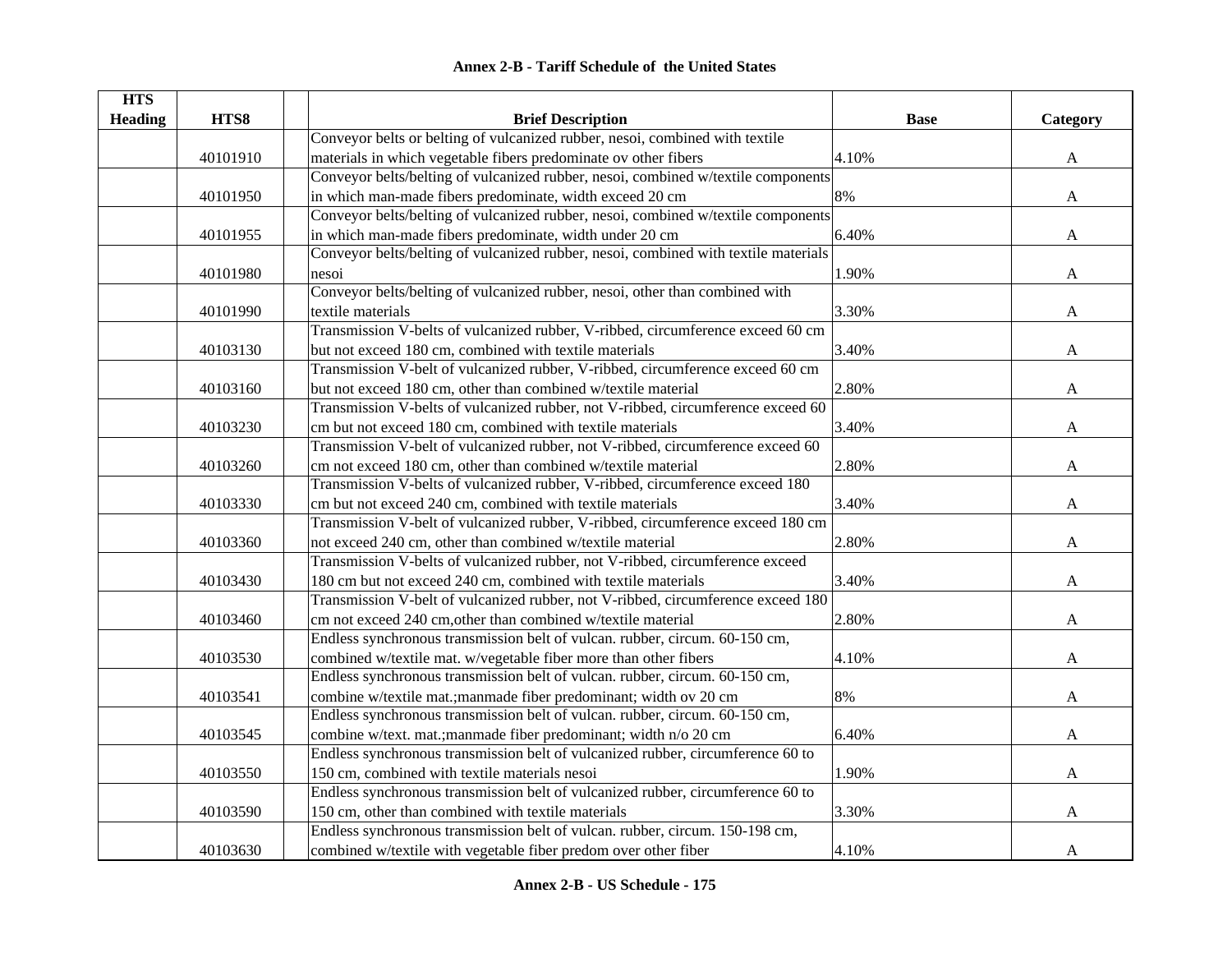| <b>HTS</b>     |          |                                                                                           |             |              |
|----------------|----------|-------------------------------------------------------------------------------------------|-------------|--------------|
| <b>Heading</b> | HTS8     | <b>Brief Description</b>                                                                  | <b>Base</b> | Category     |
|                |          | Endless synchronous transmission belt of vulcan. rubber, circum. 150-198cm,               |             |              |
|                | 40103641 | combined w/manmade fiber exceeding other fibers, width ov 20 cm                           | 8%          | A            |
|                |          | Endless synchronous transmission belt of vulcan. rubber, circum. 150-198cm,               |             |              |
|                | 40103645 | combined w/manmade fiber exceeding other fiber, width n/o 20 cm                           | 6.40%       | $\mathbf{A}$ |
|                |          | Endless synchronous transmission belts of vulcanized rubber, circumference 150 to         |             |              |
|                | 40103650 | 198 cm, combined with textile materials nesoi                                             | 1.90%       | A            |
|                |          | Endless synchronous transmission belts of vulcanized rubber, circumference 150 to         |             |              |
|                | 40103690 | 198 cm, other than combined with textile materials                                        | 3.30%       | A            |
|                |          | Transmission V-belts and V-belting of vulcanized rubber, nesoi, combined with             |             |              |
|                | 40103910 | textile materials                                                                         | 3.40%       | A            |
|                |          | Transmission V-belts and V-belting of vulcanized rubber, nesoi, other than                |             |              |
|                | 40103920 | combined with textile materials                                                           | 2.80%       | A            |
|                |          | Transmission belts or belting of vulcanized rubber, nesoi, combined with textile          |             |              |
|                | 40103930 | materials in which vegetable fiber predominate other fibers                               | 4.10%       | A            |
|                |          | Transmission belts or belting of vulcanized rubber, nesoi, combined w. textile            |             |              |
|                | 40103941 | materials with man-made fibers predominant, width over 20 cm                              | 8%          | A            |
|                |          | Transmission belts or belting of vulcanized rubber, nesoi, combined w. textile            |             |              |
|                | 40103945 | materials with man-made fibers predominant, width n/o 20 cm                               | 6.40%       | A            |
|                |          | Transmission belts or belting of vulcanized rubber, nesoi, combined with textile          |             |              |
|                | 40103950 | materials nesoi                                                                           | 1.90%       | A            |
|                |          | Transmission belts or belting of vulcanized rubber, nesoi, other than combined with       |             |              |
|                | 40103990 | textile materials                                                                         | 3.30%       | A            |
| 4011           |          | New pneumatic tyres, of rubber.                                                           |             |              |
|                |          | New pneumatic radial tires, of rubber, of a kind used on motor cars (including            |             |              |
|                | 40111010 | station wagons and racing cars)                                                           | 4%          | A            |
|                |          | New pneumatic tires excluding radials, of rubber, of a kind used on motor cars            |             |              |
|                | 40111050 | (including station wagons and racing cars)                                                | 3.40%       | A            |
|                | 40112010 | New pneumatic radial tires, of rubber, of a kind used on buses or trucks                  | 4%          | A            |
|                |          |                                                                                           |             |              |
|                | 40112050 | New pneumatic tires excluding radials, of rubber, of a kind used on buses or trucks 3.40% |             | A            |
|                | 40113000 | New pneumatic tires, of rubber, of a kind used on aircraft                                | Free        | ${\bf D}$    |
|                | 40114000 | New pneumatic tires, of rubber, of a kind used on motorcycles                             | Free        | ${\bf D}$    |
|                | 40115000 | New pneumatic tires, of rubber, of a kind used on bicycles                                | Free        | $\mathbf D$  |
|                |          | New pneumatic tires, of rubber, with a "herring-bone" or like tread, of a kind used       |             |              |
|                | 40116100 | on agricultural or forestry vehicles and machines                                         | Free        | ${\bf D}$    |
|                |          | New pneumatic tires, of rubber, with a "herring-bone" or like tread, for                  |             |              |
|                | 40116200 | construction or industrial handling vehicles, rim size n/o 61 cm                          | Free        | $\mathbf D$  |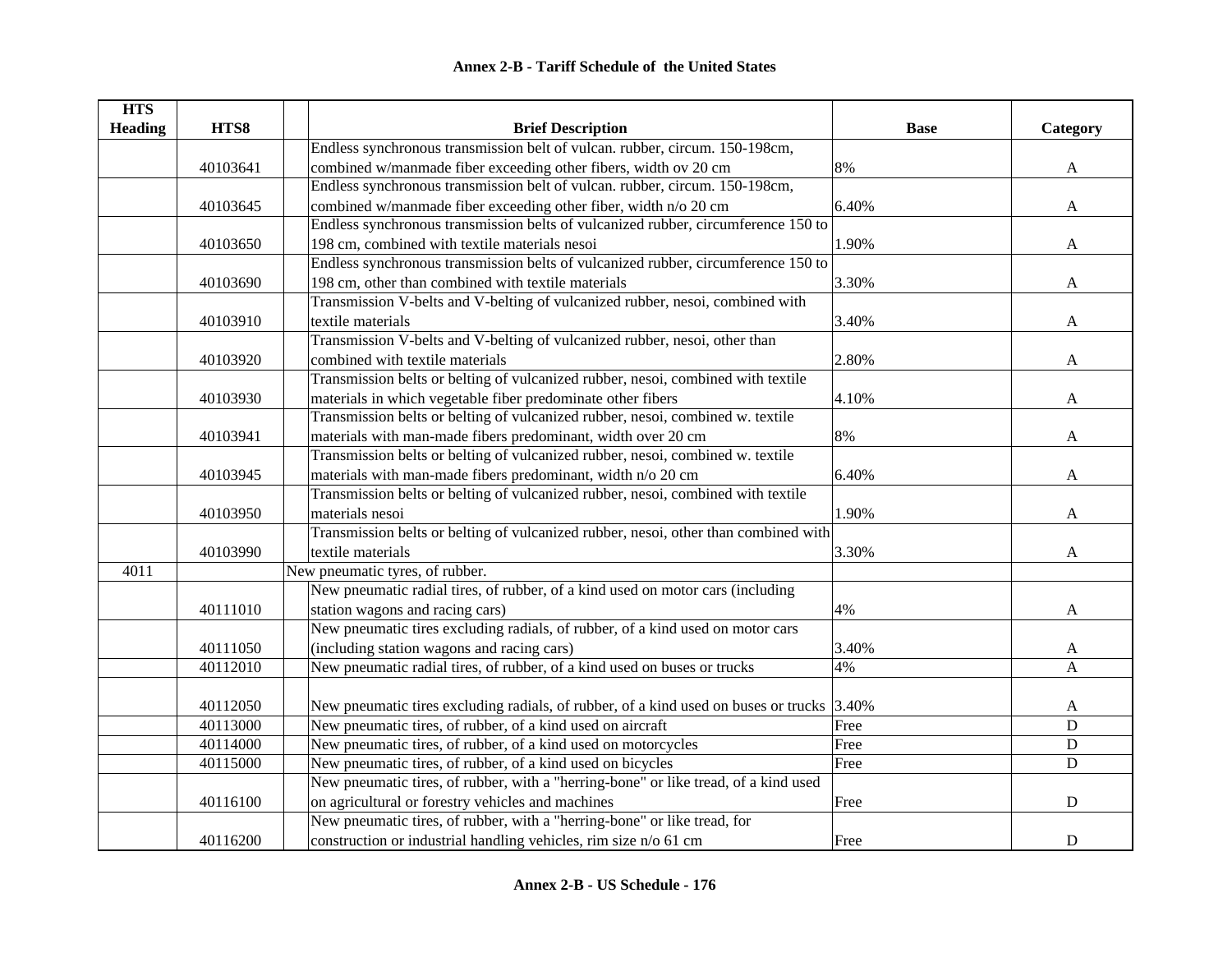| <b>HTS</b>     |          |                                                                                            |             |              |
|----------------|----------|--------------------------------------------------------------------------------------------|-------------|--------------|
| <b>Heading</b> | HTS8     | <b>Brief Description</b>                                                                   | <b>Base</b> | Category     |
|                |          | New pneumatic tires, of rubber, with a "herring-bone" or like tread, for                   |             |              |
|                | 40116300 | construction or industrial handling vehicles, rim size over 61 cm                          | Free        | ${\bf D}$    |
|                |          | New pneumatic tires, of rubber, having a "herring-bone" or similar tread, for              |             |              |
|                | 40116900 | equipment or vehicles nesoi                                                                | Free        | ${\bf D}$    |
|                |          | New pneumatic tires, of rubber, nesoi, of a kind used on agricultural or forestry          |             |              |
|                | 40119200 | vehicles and machines                                                                      | Free        | $\mathbf D$  |
|                |          | Other new pneumatic radial tires, of rubber, for construction or industrial handling       |             |              |
|                | 40119340 | vehicles and machines, rim size not over 61 cm, nesoi                                      | 4%          | A            |
|                |          | New pneumatic tires (nonradial), of rubber, for construction or industrial handling        |             |              |
|                | 40119380 | vehicles and machines, rim size not over 61 cm, nesoi                                      | 3.40%       | A            |
|                |          | Other new pneumatic radial tires, of rubber, for construction or industrial handling       |             |              |
|                | 40119440 | vehicles and machines, rim size over 61 cm, nesoi                                          | 4%          | A            |
|                |          | New pneumatic tires (nonradial), of rubber, for construction or industrial handling        |             |              |
|                | 40119480 | vehicles and machines, rim size over 61 cm, nesoi                                          | 3.40%       | A            |
|                | 40119945 | Other new pnuematic radial tires, of rubber, nesoi                                         | 4%          | A            |
|                | 40119985 | New pneumatic tire, of rubber, nesoi                                                       | 3.40%       | $\mathbf{A}$ |
| 4012           |          | Retreaded or used pneumatic tyres of rubber; solid or cushion tyres, interchangeable tyre  |             |              |
|                |          | Retreaded radial pnuematic tires, of rubber, of a kind used on motor cars (including       |             |              |
|                | 40121140 | station wagons and racing cars)                                                            | 4%          | A            |
|                |          | Retreaded pnuematic tires (nonradials), of rubber, of a kind used on motor cars            |             |              |
|                | 40121180 | (including station wagons and racing cars)                                                 | 3.40%       | A            |
|                | 40121240 | Retreaded pnuematic radial tires, of rubber, of a kind used on buses or trucks             | 4%          | $\mathbf{A}$ |
|                |          |                                                                                            |             |              |
|                | 40121280 | Retreaded pnuematic tires (nonradials), of rubber, of a kind used on buses or trucks 3.40% |             | A            |
|                | 40121300 | Retreaded pneumatic tires, of rubber, of a kind used on aircraft                           | Free        | $\mathbf D$  |
|                |          | Retreaded pneumatic tires, of rubber, designed for certain agricultural or                 |             |              |
|                | 40121920 | horticultural machinery                                                                    | Free        | ${\bf D}$    |
|                |          |                                                                                            |             |              |
|                | 40121940 | Retreaded pnuematic radial tires, of rubber, not elsewhere specified or included           | 4%          | A            |
|                |          | Retreaded pnuematic tires (nonradials), of rubber, not elsewhere specified or              |             |              |
|                | 40121980 | included                                                                                   | 3.40%       | A            |
|                | 40122010 | Used pneumatic tires of rubber, for aircraft                                               | Free        | D            |
|                |          | Used pneumatic tires of rubber, designed for certain agricultural or horticultural         |             |              |
|                | 40122015 | machinery, for on-highway trasnport of passengers or goods                                 | Free        | ${\bf D}$    |
|                |          | Used pneumatic tires of rubber, designed for certain agricultural or horticultural         |             |              |
|                | 40122045 | machinery, nesoi                                                                           | Free        | ${\bf D}$    |
|                |          | Used pneumatic tires, of rubber, for vehicles for on-highway transport of                  |             |              |
|                | 40122060 | passengers or goods nesoi, or vehicles of heading 8705                                     | Free        | ${\bf D}$    |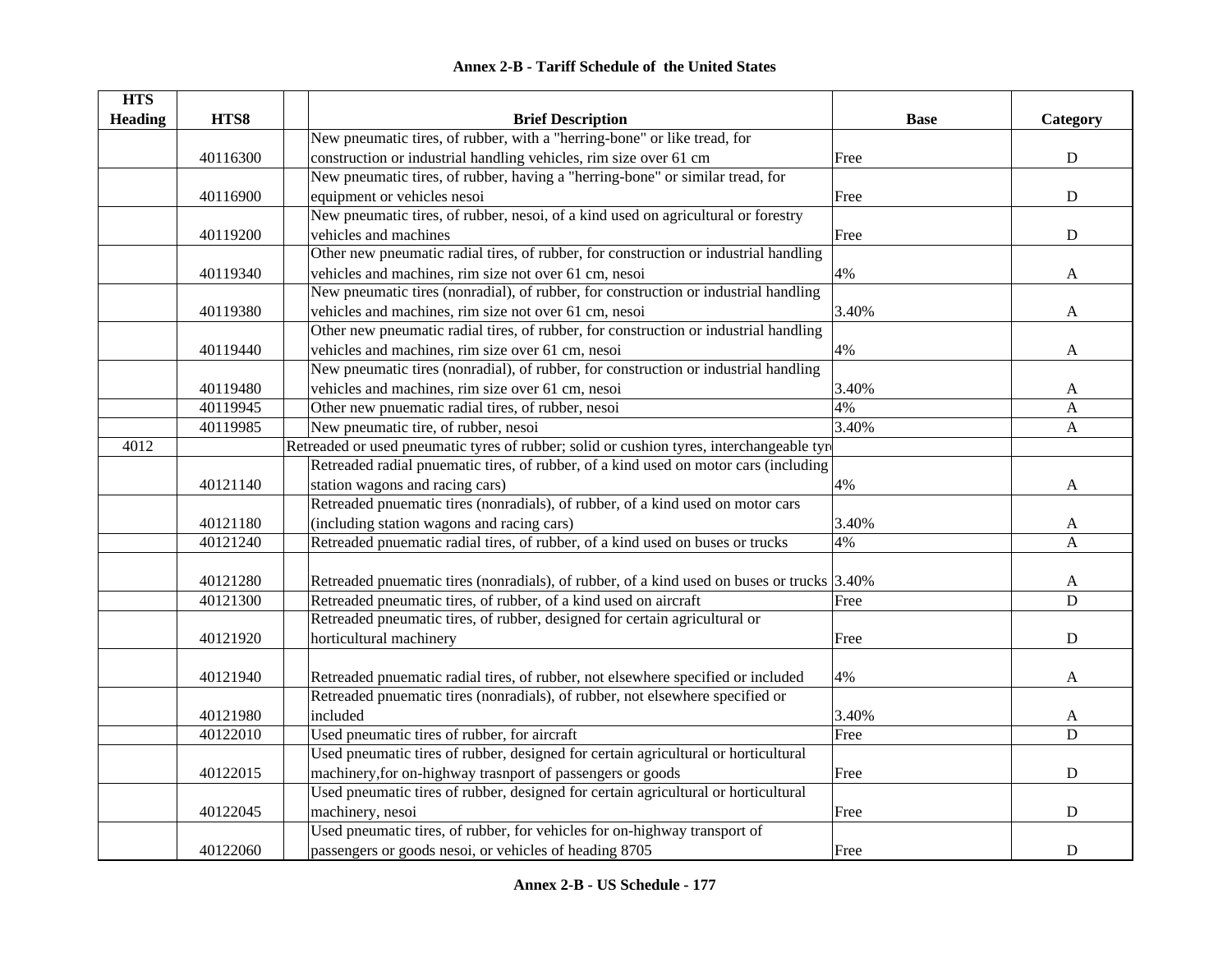| <b>HTS</b>     |          |                                                                                            |             |                |
|----------------|----------|--------------------------------------------------------------------------------------------|-------------|----------------|
| <b>Heading</b> | HTS8     | <b>Brief Description</b>                                                                   | <b>Base</b> | Category       |
|                | 40122080 | Used pneumatic tires, of rubber for machinery, nesoi                                       | Free        | ${\bf D}$      |
|                | 40129010 | Solid or cushion tires of rubber                                                           | Free        | $\mathbf D$    |
|                | 40129030 | Bicycle rim strips of natural rubber                                                       | Free        | $\mathbf D$    |
|                | 40129045 | Interchangeable tire treads and tire flaps, of natural rubber, nesoi                       | 4.20%       | A              |
|                | 40129070 | Bicycle rim strips of rubber other than of natural rubber                                  | Free        | D              |
|                |          | Interchangeable tire treads and tire flaps, of rubber other than natural rubber,           |             |                |
|                | 40129090 | except bicycle rim strips, nesoi                                                           | 2.70%       | A              |
| 4013           |          | Inner tubes, of rubber.                                                                    |             |                |
|                |          | Inner tubes of rubber, of a kind used on motor cars (including station wagons and          |             |                |
|                | 40131000 | racing cars), buses or trucks                                                              | 3.70%       | A              |
|                | 40132000 | Inner tubes of rubber, of a kind used on bicycles                                          | Free        | $\mathbf D$    |
|                |          | Inner tubes of rubber designed for tires used on certain agricultural or horticultural     |             |                |
|                | 40139010 | machinery                                                                                  | Free        | $\mathbf D$    |
|                | 40139050 | Inner tubes of rubber for vehicles nesoi                                                   | 3.70%       | $\overline{A}$ |
| 4014           |          | Hygienic or pharmaceutical articles (including teats), of vulcanised rubber other than ha  |             |                |
|                | 40141000 | Sheath contraceptives of vulcanized rubber                                                 | Free        | D              |
|                | 40149010 | Nursing nipples of vulcanized rubber                                                       | Free        | $\mathbf D$    |
|                |          | Hygienic or pharmaceutical articles nesoi, of vulcanized rubber other than hard            |             |                |
|                | 40149050 | rubber, with or without fittings of hard rubber                                            | 4.20%       | A              |
| 4015           |          | Articles of apparel and clothing accessories (including gloves, mittens and mitts) for all |             |                |
|                | 40151101 | Surgical gloves of vulcanized rubber other than hard rubber                                | Free        | D              |
|                | 40151905 | Medical gloves of vulcanized rubber other than hard rubber                                 | Free        | D              |
|                |          | Seamless gloves of vulcanized rubber other than hard rubber, other than surgical or        |             |                |
|                | 40151910 | medical gloves                                                                             | 3%          | A              |
|                |          | Nonseamless gloves of vulcanized rubber other than hard rubber, other than                 |             |                |
|                | 40151950 | surgical or medical gloves                                                                 | 14%         | A              |
|                |          | Articles of apparel and clothing accessories, excluding gloves, of vulcanized rubber       |             |                |
|                | 40159000 | other than hard rubber                                                                     | 4%          | A              |
| 4016           |          | Other articles of vulcanised rubber other than hard rubber.                                |             |                |
|                | 40161000 | Articles of vulcanized cellular rubber other than hard rubber                              | Free        | $\mathbf D$    |
|                |          |                                                                                            |             |                |
|                | 40169100 | Floor covering and mats, of noncellular vulcanized rubber other than hard rubber           | 2.70%       | A              |
|                | 40169200 | Erasers, of noncellular vulcanized rubber other than hard rubber                           | 4.20%       | $\mathbf{A}$   |
|                |          | Gaskets, washers and other seals, of noncellular vulcanized rubber other than hard         |             |                |
|                | 40169310 | rubber                                                                                     | 2.50%       | A              |
|                |          | Gaskets, washers and other seals, of noncellular vulcanized rubber other than hard         |             |                |
|                | 40169350 | rubber                                                                                     | 2.50%       | A              |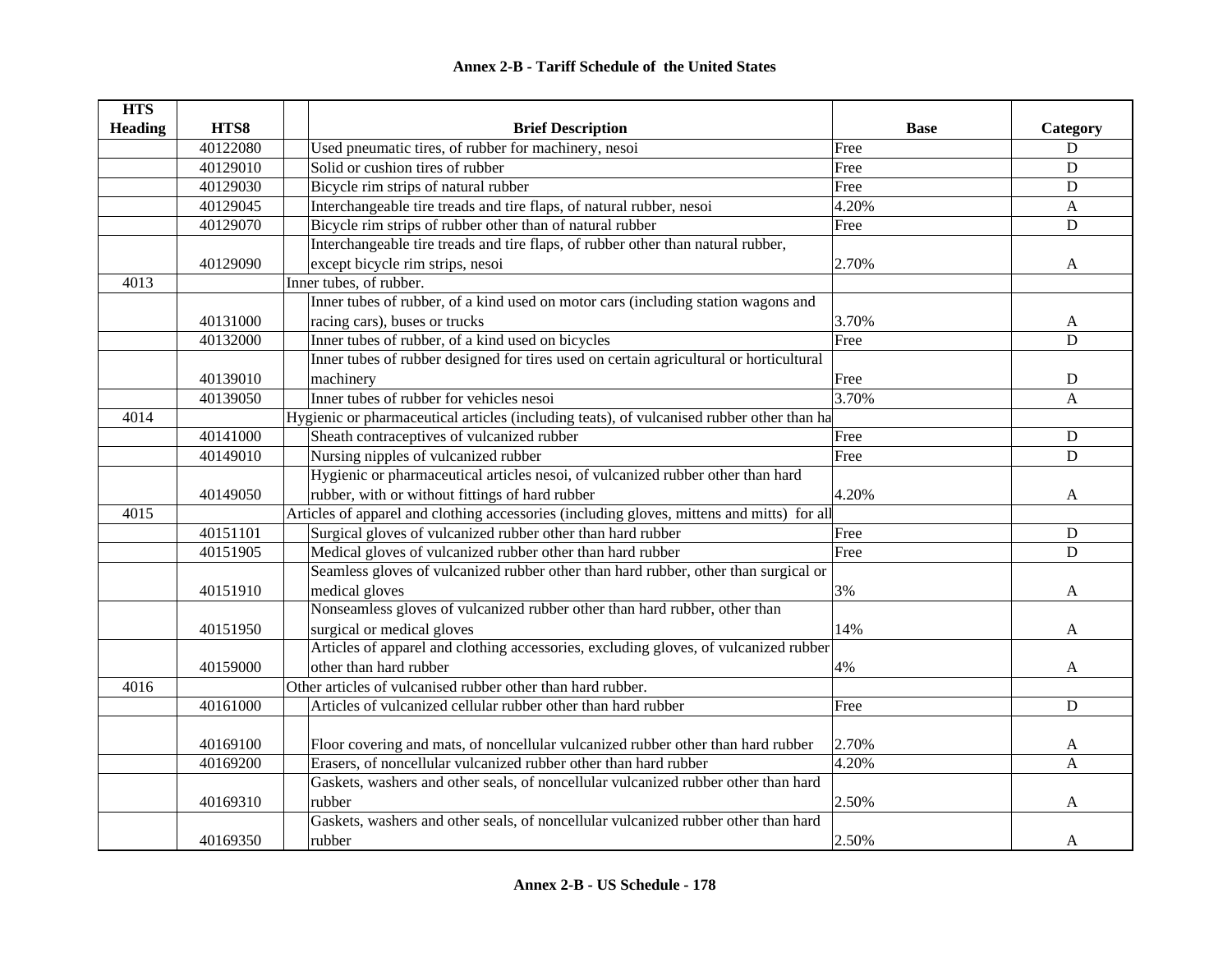| <b>HTS</b>     |          |                                                                                            |             |              |
|----------------|----------|--------------------------------------------------------------------------------------------|-------------|--------------|
| <b>Heading</b> | HTS8     | <b>Brief Description</b>                                                                   | <b>Base</b> | Category     |
|                |          | Boat or dock fenders, whether or not inflatable, of noncellular vulcanized rubber          |             |              |
|                | 40169400 | other than hard rubber                                                                     | 4.20%       | $\mathbf{A}$ |
|                |          |                                                                                            |             |              |
|                | 40169500 | Inflatable articles nesoi, of noncellular vulcanized rubber other than hard rubber         | 4.20%       | $\mathbf{A}$ |
|                |          | Containers of noncellular vulcanized rubber, other than hard rubber, of a kind for         |             |              |
|                | 40169903 | packing, transport or marketing of merchandise                                             | 3%          | A            |
|                |          |                                                                                            |             |              |
|                | 40169905 | Household articles nesoi, of noncellular vulcanized rubber other than hard rubber          | 3.40%       | A            |
|                | 40169910 | Handles and knobs, of noncellular vulcanized rubber other than hard rubber                 | 3.30%       | A            |
|                |          | Caps, lids, seals, stoppers and other closures, of noncellular vulcanized rubber           |             |              |
|                | 40169915 | other than hard rubber                                                                     | 2.70%       | A            |
|                | 40169920 | Toys for pets made of noncellular vulcanized rubber other than hard rubber                 | 4.30%       | $\mathbf{A}$ |
|                |          | Articles made of noncellular vulcanized natural rubber, used as vibration control          |             |              |
|                | 40169930 | goods in vehicles of 8701 through 8705                                                     | Free        | $\mathbf D$  |
|                |          | Articles made of noncellular vulcanized natural rubber, not used as vibration              |             |              |
|                | 40169935 | control goods in vehicles of 8701 through 8705 nesoi                                       | Free        | ${\bf D}$    |
|                |          | Articles nesoi, of noncellular vulcanized synthetic rubber other than hard rubber,         |             |              |
|                | 40169955 | used as vibration control goods in veh 8701/8705                                           | 2.50%       | A            |
|                | 40169960 | Articles of noncellular vulcanized synthetic rubber other than hard rubber                 | 2.50%       | A            |
| 4017           |          | Hard rubber (for example, ebonite) in all forms, including waste and scrap; articles of ha |             |              |
|                |          | Hard rubber (for example, ebonite) in all forms, including waste and scrap; articles       |             |              |
|                | 40170000 | of hard rubber                                                                             | 2.70%       | A            |
| 4101           |          | Raw hides and skins of bovine or equine animais (fresh, or salted, dried, limed, pickled   |             |              |
|                |          | Whole raw hide/skin of bovine/equines (n/o 8 kg when dried, 10 kg when dry                 |             |              |
|                | 41012010 | salted or 16 kg when fresh/otherwise preserved), not pretanned                             | Free        | $\mathbf D$  |
|                |          | Whole bovine hides/skin upper/lining (n/o 8 kg when dried, 10 kg when dry salted           |             |              |
|                | 41012020 | or 16 kg when fresh/otherwise preserved), n/o 2.6 m2, nesoi                                | Free        | $\mathbf D$  |
|                |          | Whole bovine hides/skin nesoi ( $n/0$ 8 kg when dried, 10 kg when dry salted or 16         |             |              |
|                | 41012030 | kg when fresh/otherwise preserved), n/o 2.6 m2, nesoi                                      | 2.40%       | A            |
|                |          | Whole raw buffalo hides/skins (n/o 8 kg when dried, 10 kg when dry salted or 16            |             |              |
|                | 41012035 | kg when fresh/otherwise preserved), over 2.6 m2, nesoi                                     | 2.40%       | A            |
|                |          | Whole bovine hides/skins (not buffalo) (n/o 8 kg dried, 10 kg dry salted or 16 kg          |             |              |
|                | 41012040 | fresh/otherwise preserved), ov 2.6 m2, vegetable pretanned                                 | 5%          | A            |
|                |          | Whole bovine hide/skin (not buffalo) (n/o 8 kg dried, 10 kg dry salted or 16 kg            |             |              |
|                | 41012050 | fresh/otherwise preserved), ov 2.6 m2, not vegetable pretann                               | 3.30%       | A            |
|                |          | Whole equine hides and skins (n/o 8 kg when dried, 10 kg when dry salted or 16 kg          |             |              |
|                | 41012070 | when fresh/otherwise preserved), other than not pretanned                                  | 3.30%       | A            |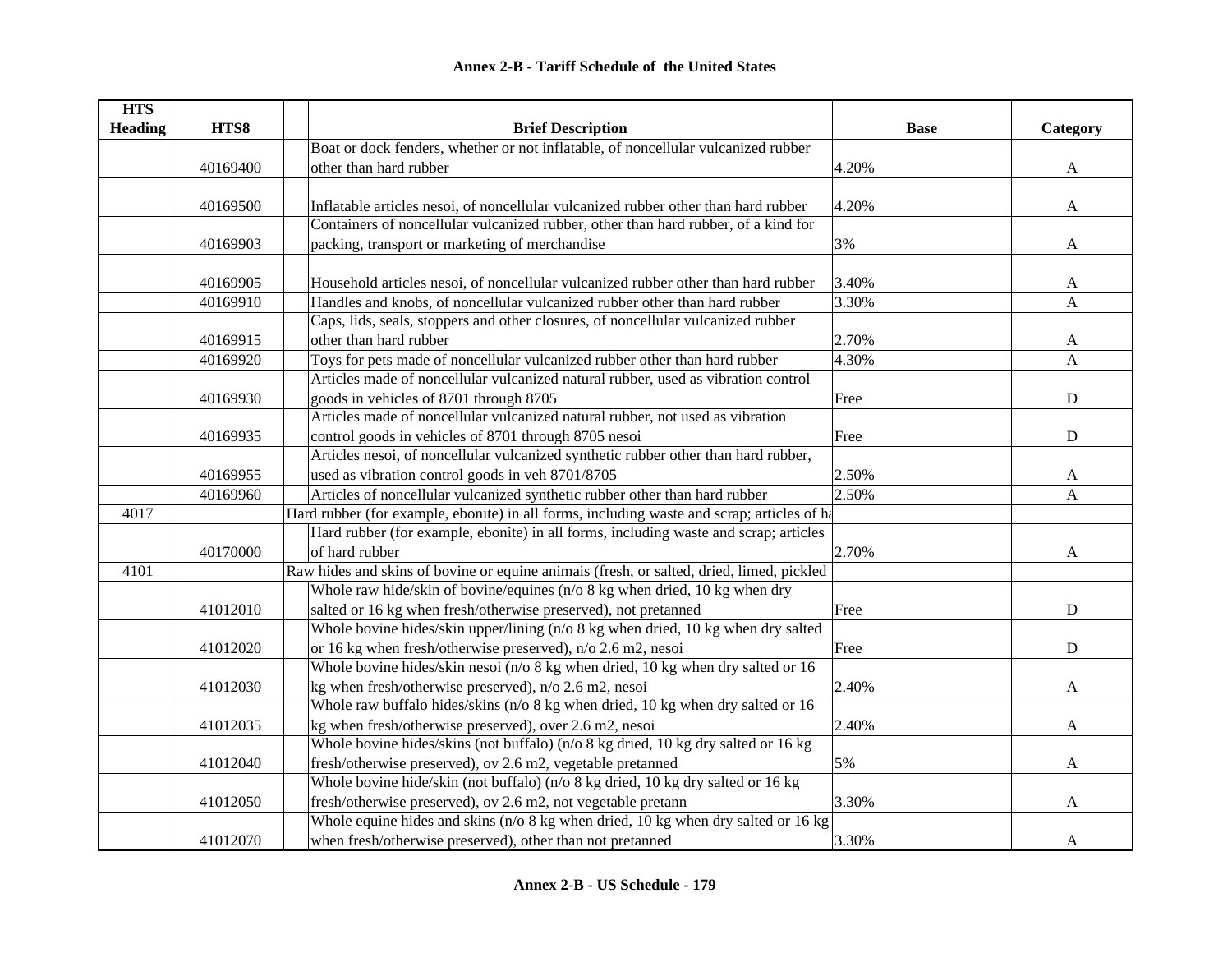| <b>HTS</b>     |          |                                                                                           |             |             |
|----------------|----------|-------------------------------------------------------------------------------------------|-------------|-------------|
| <b>Heading</b> | HTS8     | <b>Brief Description</b>                                                                  | <b>Base</b> | Category    |
|                |          | Whole raw hides and skins of bovine or equine animals, of a weight exceeding 16           |             |             |
|                | 41015010 | kg, not pretanned                                                                         | Free        | ${\bf D}$   |
|                |          | Whole raw bovine hides and skins upper/lining, of a weight over 16 kg, unit               |             |             |
|                | 41015020 | surface area n/o 2.6 m2, pretanned but not further prepared                               | Free        | ${\bf D}$   |
|                |          | Whole raw bovine hides and skins, of a weight over 16 kg, unit surface area n/o 2.6       |             |             |
|                | 41015030 | sq m, pretanned but not further prepared                                                  | 2.40%       | A           |
|                |          | Whole raw buffalo hidess and skins, of a weight over 16 kg, surface area over 2.6         |             |             |
|                | 41015035 | sq m, pretanned but not further prepared,                                                 | 2.40%       | A           |
|                |          | Whole raw bovine hides and skins (not buffalo), weight over 16 kg, surface area           |             |             |
|                | 41015040 | over 2.6 m2, vegetable pretanned but not further prepared                                 | 5%          | A           |
|                |          | Whole raw bovine hides/skins (not buffalo), weight over 16 kg, surface area over          |             |             |
|                | 41015050 | 2.6 m2, pretanned (not vegetable) but not further prepared                                | 3.30%       | A           |
|                |          | Whole raw equine hides and skins, of a weight exceeding 16 kg, pretanned but not          |             |             |
|                | 41015070 | further prepared                                                                          | 3.30%       | A           |
|                |          |                                                                                           |             |             |
|                | 41019010 | Raw hides and skins (other than whole) of bovine or equine animals, not pretanned Free    |             | D           |
|                |          |                                                                                           |             |             |
|                | 41019035 | Raw buffalo hides and skins (other than whole), pretanned but not further prepared 2.40%  |             | A           |
|                |          | Raw bovine hides and skins (other than whole), vegetable pretanned but not further        |             |             |
|                | 41019040 | prepared                                                                                  | 5%          | A           |
|                |          | Raw bovine hides and skins (other than whole), pretanned (other than vegetable            |             |             |
|                | 41019050 | pretanned) but not further prepared                                                       | 3.30%       | A           |
|                |          |                                                                                           |             |             |
|                | 41019070 | Raw equine hides and skins (other than whole), pretanned but further prepared             | 3.30%       | A           |
| 4102           |          | Raw skins of sheep or lambs (fresh, or salted, dried, limed, pickled or otherwise preserv |             |             |
|                |          | Raw skins of sheep or lambs (not excluded by note $1(c)$ to chapter 41), with wool        |             |             |
|                | 41021010 | on, not pretanned                                                                         | Free        | D           |
|                |          | Raw skins of sheep or lamb (not excluded by note 1(c) to chapter 41), with wool           |             |             |
|                | 41021020 | on, vegetable pretanned but not further prepared                                          | Free        | ${\bf D}$   |
|                |          | Raw skins of sheep or lamb (not excluded by note 1(c) to chapter 41), with wool           |             |             |
|                | 41021030 | on, pretanned other than vegetable but not further prepared                               | 2%          | A           |
|                |          | Raw skins of sheep or lambs, without wool on, pickled, other than those excluded          |             |             |
|                | 41022100 | by note $1(c)$ to chapter 41                                                              | Free        | D           |
|                |          | Raw skins of sheep or lamb (not excluded by note $1(c)$ to chapter 41), without wool      |             |             |
|                | 41022910 | on, not pretanned                                                                         | Free        | $\mathbf D$ |
|                |          | Raw sheep or lamb skins (not excluded by note 1(c) to chapter 41), without wool           |             |             |
|                | 41022920 | on, vegetable pretanned but not further prepared                                          | Free        | D           |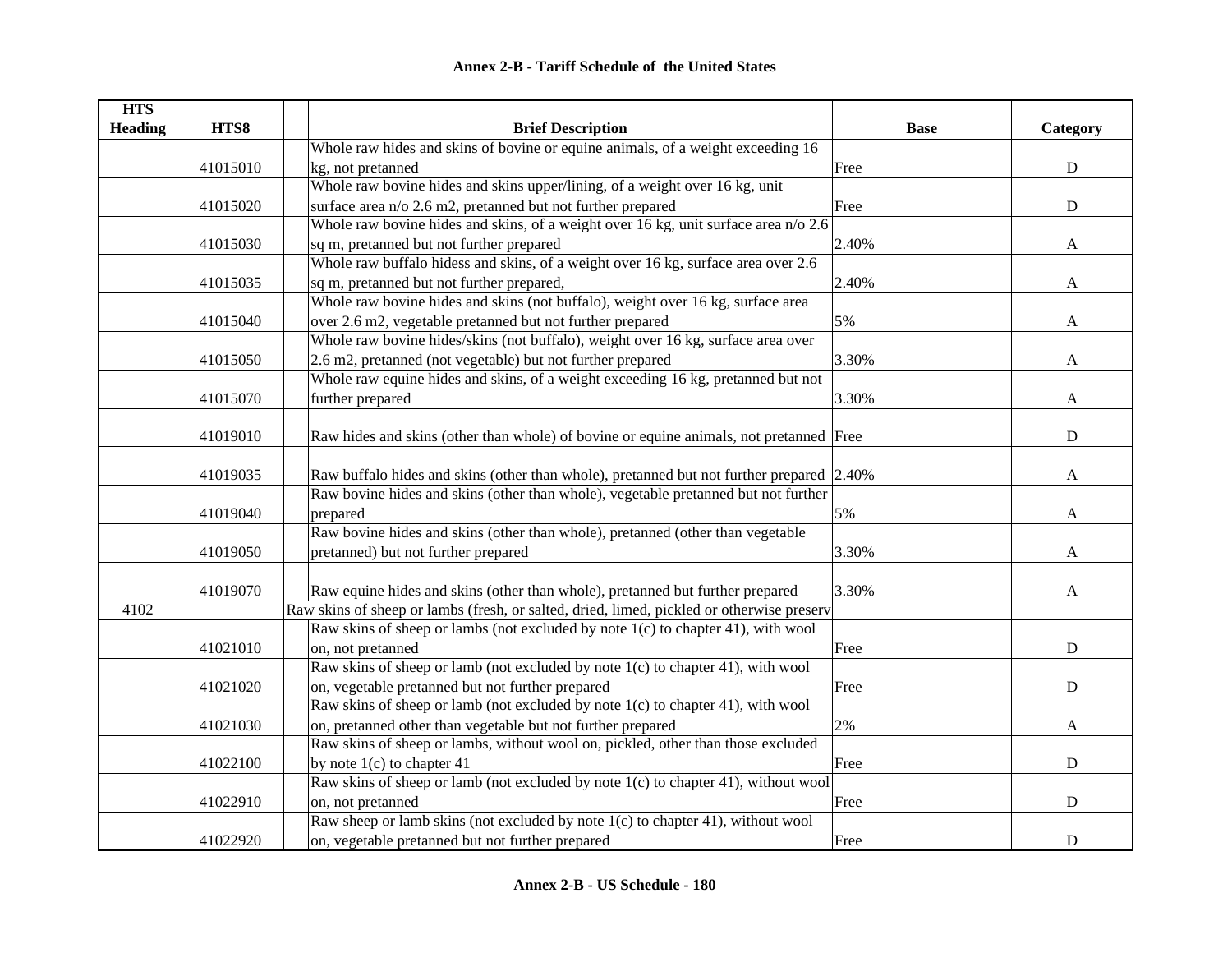| <b>HTS</b>     |          |                                                                                            |             |              |
|----------------|----------|--------------------------------------------------------------------------------------------|-------------|--------------|
| <b>Heading</b> | HTS8     | <b>Brief Description</b>                                                                   | <b>Base</b> | Category     |
|                |          | Raw sheep or lamb skins (not excluded by note $1(c)$ to chapter 41), without wool          |             |              |
|                | 41022930 | on, pretanned other than vegetable but not further prepared                                | 2%          | $\mathbf{A}$ |
| 4103           |          | Other raw hides and skins (fresh, or salted, dried, limed, pickled or otherwise preserved, |             |              |
|                |          | Raw hides and skins of goats or kids (not excluded by note 1(c) to chapter 41), not        |             |              |
|                | 41031010 | pretanned                                                                                  | Free        | ${\bf D}$    |
|                |          | Raw hides and skins of goats or kids (not excluded by note 1(c) to chapter 41),            |             |              |
|                | 41031020 | vegetable pretanned but not further prepared                                               | Free        | ${\bf D}$    |
|                |          | Raw hides and skins of goat or kid (not excluded by note 1(c) to chapter 41),              |             |              |
|                | 41031030 | pretanned (other than vegetable) but not prepared                                          | 3.70%       | A            |
|                | 41032010 | Raw hides and skins of reptiles, not pretanned                                             | Free        | D            |
|                |          |                                                                                            |             |              |
|                | 41032020 | Raw hides and skins of reptiles, vegetable pretanned but not further prepared              | 5%          | A            |
|                |          | Raw hides and skins of reptiles, pretanned other than vegetable pretanned but not          |             |              |
|                | 41032030 | further prepared                                                                           | Free        | ${\bf D}$    |
|                | 41033010 | Raw hides and skins of swine, not pretanned                                                | Free        | $\mathbf D$  |
|                | 41033020 | Raw hides and skins of swine, pretanned but not further prepared                           | 4.20%       | A            |
|                |          | Raw hides and skins of animals nesoi (other than those excluded by note 1(b) or            |             |              |
|                | 41039010 | $1(c)$ to chapter 41), not pretanned                                                       | Free        | ${\bf D}$    |
|                |          | Raw hides and skins of animals nesoi (other than those excluded by note 1(b) or            |             |              |
|                | 41039020 | $1(c)$ to chapter 41), pretanned but not further prepared                                  | 3.30%       | A            |
| 4104           |          | Tanned or crust hides and skins of bovine (including buffalo) or equine animals, withou    |             |              |
|                |          | Tanned whole bovine skin and hide upper/lining leather, w/o hair on, unit surface          |             |              |
|                | 41041110 | area n/o $2.6$ sq m, in the wet state                                                      | Free        | $\mathbf D$  |
|                |          | Tanned whole bovine skin and hide leather (not upper/lining), w/o hair on, unit            |             |              |
|                | 41041120 | surface area $n/0$ 2.6 sq m, in the wet state                                              | 2.40%       | A            |
|                |          | Full grain unsplit or grain split buffalo hide or skin, w/o hair on, tanned but not        |             |              |
|                | 41041130 | further prepared, surface ov 2.6 m2, in the wet state                                      | 2.40%       | A            |
|                |          | Full grain unsplit/grain split bovine nesoi and equine upper $\&$ sole hides/skins, w/o    |             |              |
|                | 41041140 | hair, tanned but not further prepared, in the wet state                                    | 5%          | A            |
|                |          | Full grain unsplit/grain split bovine (except buffalo) nesoi and equine hides/skins,       |             |              |
|                | 41041150 | w/o hair, tanned not further prepared, in the wet state                                    | 3.30%       | A            |
|                |          | Whole bovine skin upper or lining leather, w/o hair on, unit surface n/o 2.6 sq m,         |             |              |
|                | 41041910 | tanned but not further prepared, in the wet state                                          | Free        | $\mathbf D$  |
|                |          | Whole bovine skin leather (not upper or lining), $w/o$ hair on, surface $n/o$ 2.6 sq m,    |             |              |
|                | 41041920 | tanned but not further prepared, in the wet state                                          | 2.40%       | A            |
|                |          | Buffalo hides and skins nesoi, w/o hair on, unit surface area ov 2.6 m2, tanned but        |             |              |
|                | 41041930 | not further prepared, in the wet state                                                     | 2.40%       | A            |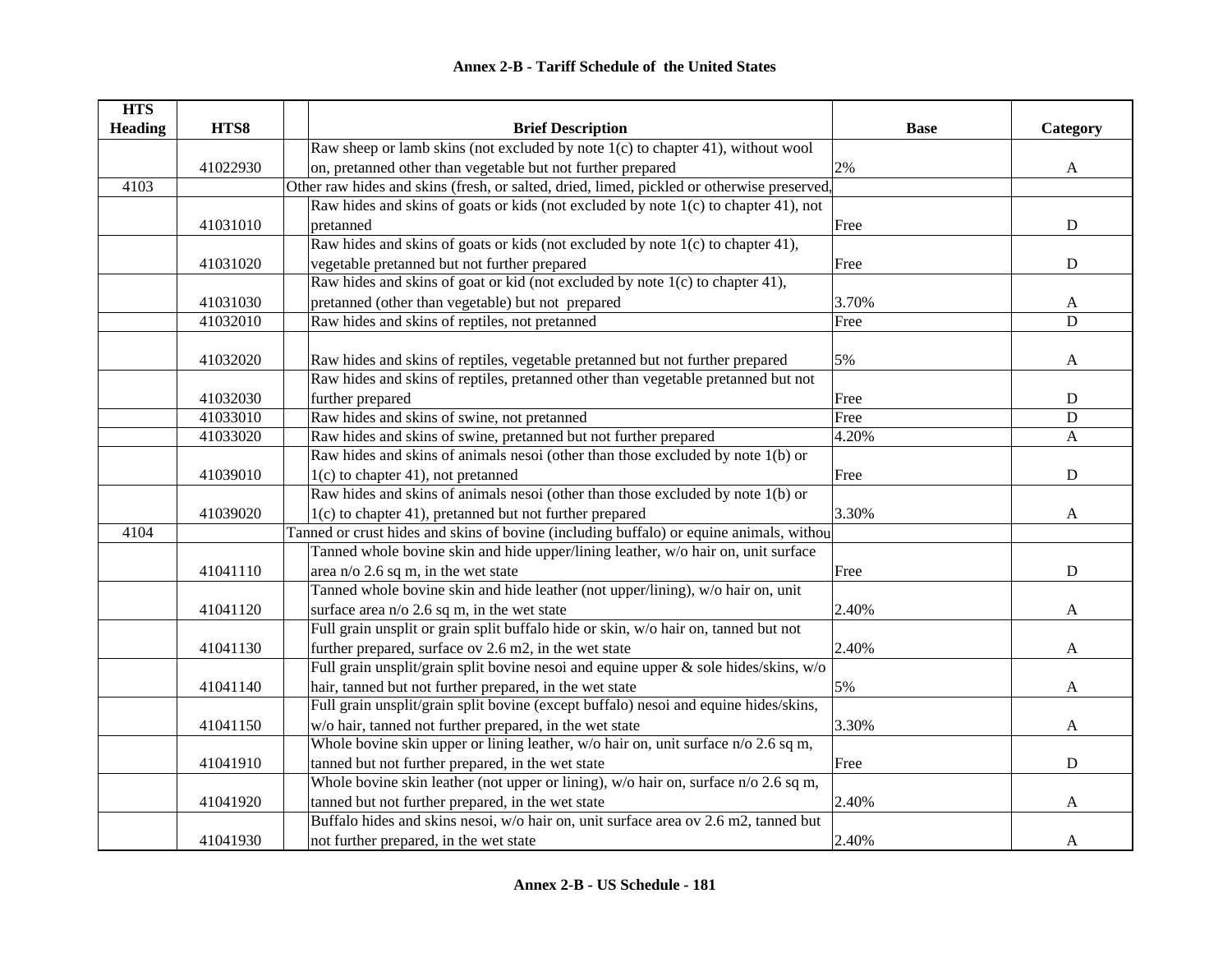| <b>HTS</b>     |          |                                                                                           |             |             |
|----------------|----------|-------------------------------------------------------------------------------------------|-------------|-------------|
| <b>Heading</b> | HTS8     | <b>Brief Description</b>                                                                  | <b>Base</b> | Category    |
|                |          | Upper and sole bovine (except buffalo) and equine hides and skins, nesoi, w/o hair,       |             |             |
|                | 41041940 | tanned but not further prepared, in the wet state                                         | 5%          | A           |
|                |          | Bovine (except buffalo) and equine hides and skins (not upper/sole) nesoi, w/o            |             |             |
|                | 41041950 | hair, tanned but not further prepared, in the wet state                                   | 3.30%       | A           |
|                |          | Crust whole bovine hide and skin upper or lining leather, w/o hair on, unit surface       |             |             |
|                | 41044110 | n/o 2.6 sq m, tanned but not further prepared                                             | Free        | $\mathbf D$ |
|                |          | Crust whole bovine hide and skin leather (not upper or lining), w/o hair on, surface      |             |             |
|                | 41044120 | n/o 2.6 sq m, tanned but not further prepared                                             | 2.40%       | A           |
|                |          | Crust full grain unsplit or grain split buffalo hides and skins, surface area over 2.6    |             |             |
|                | 41044130 | m2, without hair on, tanned but not further prepared                                      | 2.40%       | A           |
|                |          | Crust full grain unsplit/grain split bovine (ex. buffalo) nesoi/equine hides/skins        |             |             |
|                | 41044140 | upper/sole leather, w/o hair, tanned not further prepared                                 | 5%          | A           |
|                |          | Crust full grain unsplit/grain split bovine (except buffalo) nesoi and equine hides       |             |             |
|                | 41044150 | and skins, nesoi, w/o hair, tanned not further prepared                                   | 3.30%       | A           |
|                |          | Crust whole bovine hide and skin upper or lining leather, w/o hair on, unit surface       |             |             |
|                | 41044910 | n/o 2.6 sq m, tanned but not further prepared, nesoi                                      | Free        | $\mathbf D$ |
|                |          | Crust whole bovine hide and skin (not upper or lining leather), w/o hair on, surface      |             |             |
|                | 41044920 | $n/\sigma$ 2.6 sq m, tanned but not further prepared, nesoi                               | 2.40%       | A           |
|                |          | Crust buffalo hides and skins nesoi, without hair on, surface area over 2.6 m2,           |             |             |
|                | 41044930 | tanned but not further prepared                                                           | 2.40%       | A           |
|                |          | Crust upper and sole equine and bovine (except buffalo) nesoi hides and skins,            |             |             |
|                | 41044940 | nesoi, w/o hair, tanned but not further prepared                                          | 5%          | A           |
|                |          | Crust bovine (except buffalo) nesoi and equine hides and skins, nesoi, w/o hair,          |             |             |
|                | 41044950 | tanned but not further prepared                                                           | 3.30%       | A           |
| 4105           |          | Tanned or crust skins of sheep or lambs, without wool on, whether or not split, but not f |             |             |
|                |          |                                                                                           |             |             |
|                | 41051010 | Sheep or lamb skins, without wool on, tanned but not further prepared, wet blue           | 2%          | A           |
|                |          | Sheep or lamb skins, without wool on, tanned but not further prepared, in the wet         |             |             |
|                | 41051090 | state other than wet blue                                                                 | 2%          | A           |
|                |          | Sheep or lamb skins, without wool on, tanned but not further prepared, in the dry         |             |             |
|                | 41053000 | state (crust)                                                                             | 2%          | A           |
| 4106           |          | Tanned or crust hides and skins of other animals, without wool or hair on, whether or no  |             |             |
|                |          | Hides and skins of goats or kids, without hair on, tanned but not further prepared,       |             |             |
|                | 41062110 | wet blue                                                                                  | 2.40%       | A           |
|                |          | Hides and skins of goats or kids, without hair on, tanned but not further prepared,       |             |             |
|                | 41062190 | in the wet state other than wet blue                                                      | 2.40%       | A           |
|                |          | Hides and skins of goats or kids, without hair on, tanned but not further prepared,       |             |             |
|                | 41062200 | in the dry state (crust)                                                                  | 2.40%       | A           |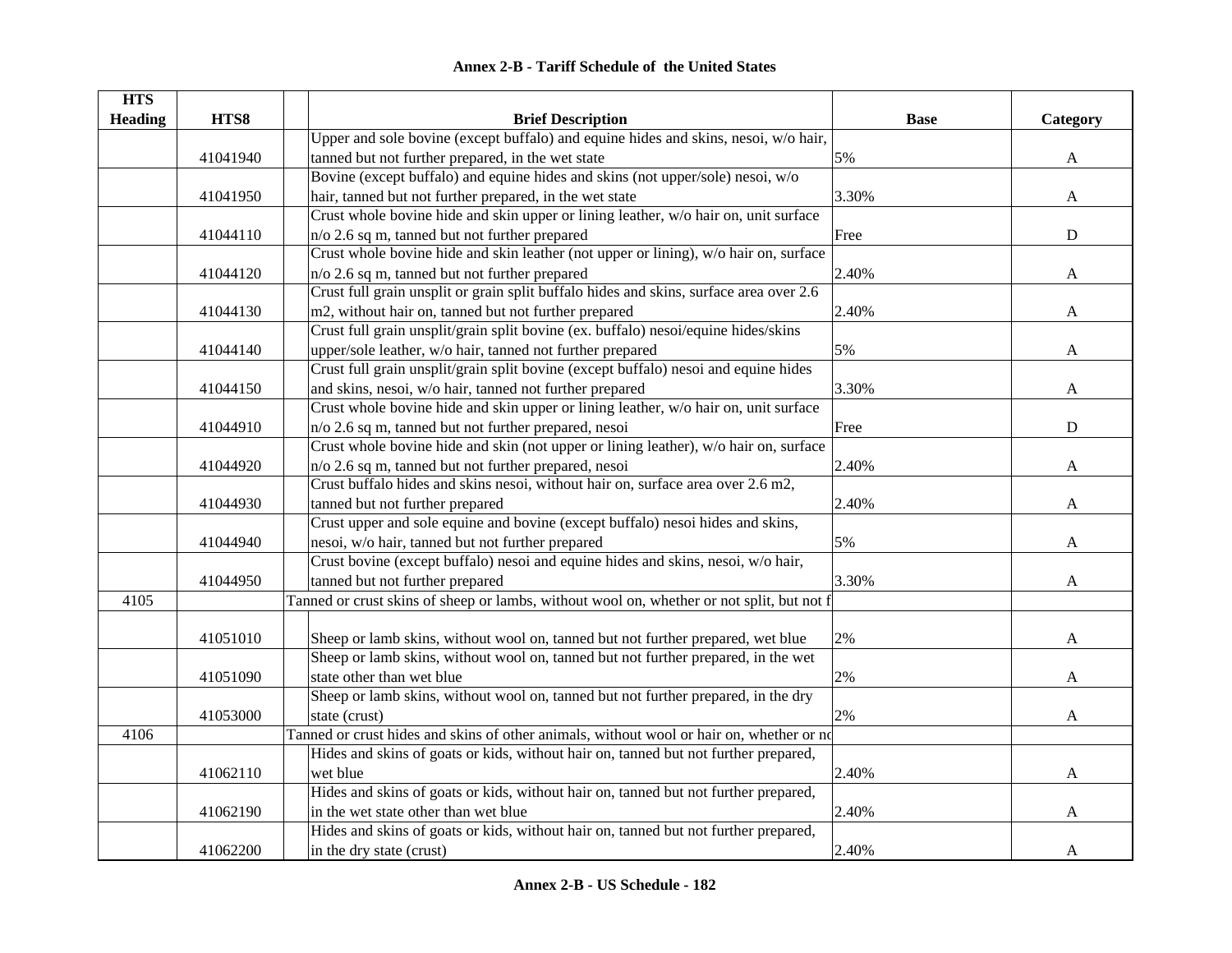| <b>HTS</b>     |          |                                                                                           |             |              |
|----------------|----------|-------------------------------------------------------------------------------------------|-------------|--------------|
| <b>Heading</b> | HTS8     | <b>Brief Description</b>                                                                  | <b>Base</b> | Category     |
|                |          | Hides and skins of swine, without hair on, tanned but not further prepared, wet           |             |              |
|                | 41063110 | blue                                                                                      | 4.20%       | $\mathbf{A}$ |
|                |          | Hides and skins of swine, without hair on, tanned but not further prepared, in the        |             |              |
|                | 41063190 | wet state other than wet blue                                                             | 4.20%       | $\mathbf{A}$ |
|                |          | Hides and skins of swine, without hair on, tanned but not further prepared, in the        |             |              |
|                | 41063200 | dry state (crust)                                                                         | 4.20%       | $\mathbf{A}$ |
|                |          | Tanned or cust hides and skins of reptiles, whether or not split, but not further         |             |              |
|                | 41064000 | prepared                                                                                  | Free        | ${\bf D}$    |
|                |          | Hides and skins of animals nesoi, without hair on, tanned but not further prepared,       |             |              |
|                | 41069100 | in the wet state (including wet-blue)                                                     | 3.30%       | A            |
|                |          | Hides and skins of animals nesoi, without hair on, tanned but not further prepared,       |             |              |
|                | 41069200 | in the dry state (crust)                                                                  | 3.30%       | A            |
| 4107           |          | Leather further prepared after tanning or crusting, including parchment- dressed leather, |             |              |
|                |          | Full grain unsplit whole bovine upper or lining leather, w/o hair on, surface n/o 2.6     |             |              |
|                | 41071110 | m2, prepared after tanning or crusting, not head 4114                                     | Free        | $\mathbf D$  |
|                |          | Full grain unsplit whole bovine leather (not upper/lining), w/o hair on, not fancy,       |             |              |
|                | 41071120 | n/o 2.6 m2, prepared after tanning or crust, not head 4114                                | 2.40%       | A            |
|                |          | Full grain unsplit whole bovine leather (not upper/lining), w/o hair on, fancy, n/o       |             |              |
|                | 41071130 | 2.6 m2, prepared after tanning or crusting, not head 4114                                 | 3.60%       | A            |
|                |          | Full grain unsplit whole buffalo leather, without hair on, surface over 2.6 sq m,         |             |              |
|                | 41071140 | prepared after tanning or crusting, not heading 4114                                      | 2.50%       | A            |
|                |          | Full grain unsplit upholstery leather of bovines (not buffalo) nesoi and equines, w/o     |             |              |
|                | 41071150 | hair on, prepared after tanning or crusting, not 4114                                     | 2.80%       | A            |
|                |          | Full grain unsplit upper & sole leather of bovines (not buffalo) nesoi or equine, w/o     |             |              |
|                | 41071160 | hair on, prepared after tanning or crusting, not 4114                                     | 3.30%       | A            |
|                |          | Full grain unsplit whole bovine (not buffalo) nesoi and equine leather nesoi, w/o         |             |              |
|                | 41071170 | hair, prepared after tanning/crusting, not fancy, not 4114                                | 5%          | A            |
|                |          | Full grain unsplit whole bovine (not buffalo) nesoi and equine leather nesoi, w/o         |             |              |
|                | 41071180 | hair, prepared after tanning or crusting, fancy, not 4114                                 | 2.40%       | A            |
|                |          | Grain split whole bovine skin upper or lining leather, w/o hair on, unit surface n/o      |             |              |
|                | 41071210 | 2.6 sq m, prepared after tanning or crusting, not 4114                                    | Free        | ${\bf D}$    |
|                |          | Grain split whole bovine skin leather (not upper or lining), w/o hair, not fancy, n/o     |             |              |
|                | 41071220 | 2.6 sq m, prepared after tanning or crusting, not 4114                                    | 2.40%       | $\mathbf{A}$ |
|                |          | Grain split whole bovine skin leather (not upper or lining), w/o hair on, fancy, n/o      |             |              |
|                | 41071230 | 2.6 sq m, prepared after tanning or crusting, not 4114                                    | 3.60%       | A            |
|                |          | Grain split whole buffalo leather, without hair on, unit surface area over 2.6 sq m,      |             |              |
|                | 41071240 | prepared after tanning or crusting, not of heading 4114                                   | 2.50%       | A            |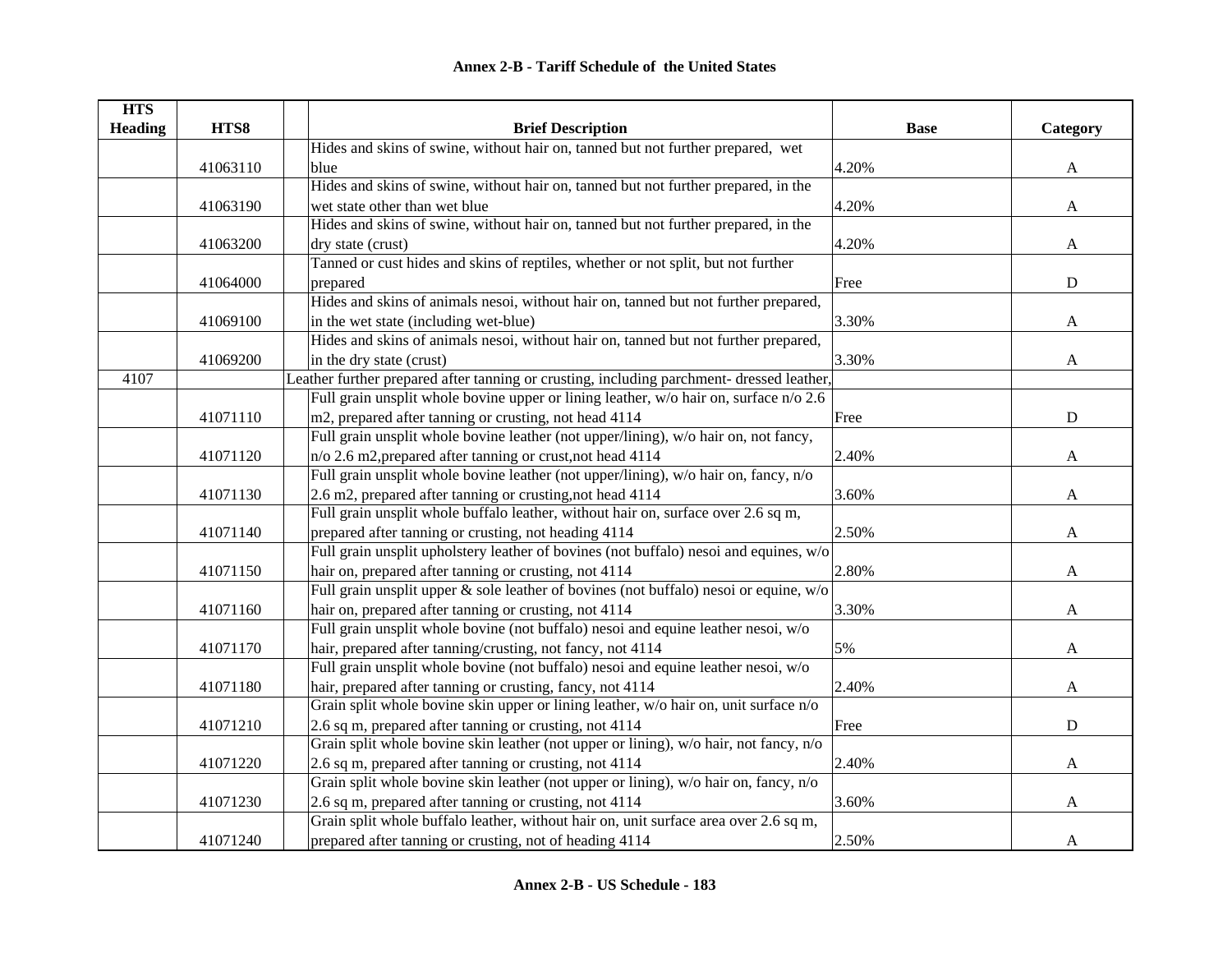|  | <b>Annex 2-B - Tariff Schedule of the United States</b> |  |
|--|---------------------------------------------------------|--|
|--|---------------------------------------------------------|--|

| <b>HTS</b>     |          |                                                                                        |             |              |
|----------------|----------|----------------------------------------------------------------------------------------|-------------|--------------|
| <b>Heading</b> | HTS8     | <b>Brief Description</b>                                                               | <b>Base</b> | Category     |
|                |          | Grain split whole upholstery leather of bovines (not buffalo) nesoi and equines, w/o   |             |              |
|                | 41071250 | hair on, prepared after tanning or crusting, not 4114                                  | 2.80%       | A            |
|                |          | Grain split whole upper $\&$ sole leather of bovines (not buffalo) nesoi or equines,   |             |              |
|                | 41071260 | w/o hair on, prepared after tanning or crusting, not 4114                              | 3.30%       | $\mathbf{A}$ |
|                |          | Grain split whole bovine (not buffalo) nesoi and equine nesoi leathers, w/o hair on,   |             |              |
|                | 41071270 | prepared after tanning or crusting, not fancy, not 4114                                | 5%          | $\mathbf{A}$ |
|                |          | Grain split whole bovine (not buffalo) nesoi and equine nesoi leathers, without hair   |             |              |
|                | 41071280 | on, prepared after tanning or crusting, fancy, not 4114                                | 2.40%       | A            |
|                |          | Whole bovine skin upper or lining leather nesoi, w/o hair on, unit surface n/o 2.6     |             |              |
|                | 41071910 | m2, prepared after tanning or crusting, not of head 4114                               | Free        | ${\bf D}$    |
|                |          | Whole bovine skin leather (not upper or lining) nesoi, w/o hair on, not fancy, n/or    |             |              |
|                | 41071920 | 2.6 sq m, prepared after tanning or crusting, not 4114                                 | 2.40%       | A            |
|                |          | Whole bovine skin leather (not upper or lining) nesoi, w/o hair on, fancy, surface     |             |              |
|                | 41071930 | n/o 2.6 m2, prepared after tanning or crusting, not 4114                               | 3.60%       | A            |
|                |          | Whole buffalo skin leather (not full grain unsplits/grain splits), w/o hair on, over   |             |              |
|                | 41071940 | 2.6 sq m, prepared after tanning or crusting, not 4114                                 | 2.50%       | A            |
|                |          | Whole upholstery leather of bovines (not buffalo) nesoi and equines nesoi, without     |             |              |
|                | 41071950 | hair on, prepared after tanning or crusting, not 4114                                  | 2.80%       | $\mathbf{A}$ |
|                |          | Whole upper $\&$ sole leather of bovines (not buffalo) nesoi or equines nesoi, without |             |              |
|                | 41071960 | hair on, prepared after tanning or crusting, not 4114                                  | 5%          | $\mathbf{A}$ |
|                |          | Whole bovine (not buffalo) and equine leather, nesoi, without hair on, not fancy,      |             |              |
|                | 41071970 | prepared after tanning or crusting, not of heading 4114                                | 5%          | A            |
|                |          | Whole bovine (not buffalo) and equine leather, nesoi, without hair on, fancy,          |             |              |
|                | 41071980 | prepared after tanning or crusting, not of heading 4114                                | 2.40%       | A            |
|                |          | Full grain unsplit buffalo leather (not whole), w/o hair on, prepared after tanning or |             |              |
|                | 41079140 | crusting (including parchment-dressed), not head 4114                                  | 2.50%       | A            |
|                |          | Full grain unsplit upholstery leather of bovines (not buffalo) & equines, not whole,   |             |              |
|                | 41079150 | w/o hair, prepared after tanning or crusting, not 4114                                 | 2.80%       | A            |
|                |          | Full grain unsplit upper $\&$ sole leather of bovines (not buffalo) or equines, not    |             |              |
|                | 41079160 | whole, w/o hair, prep. after tanning or crusting, not 4114                             | 3.30%       | A            |
|                |          | Full grain unsplit bovine (not buffalo) $\&$ equine leather, not whole, w/o hair on,   |             |              |
|                | 41079170 | nesoi, not fancy, prep. after tanning/crusting, not 4114                               | 5%          | A            |
|                |          | Full grain unsplit bovine (not buffalo) $\&$ equine leather, not whole, w/o hair on,   |             |              |
|                | 41079180 | nesoi, fancy, prepared after tanning or crusting, not 4114                             | 2.40%       | A            |
|                |          | Grain splits buffalo leather (not whole), without hair on, prepared after tanning or   |             |              |
|                | 41079240 | crusting, other than of heading 4114                                                   | 2.50%       | A            |
|                |          | Grain splits upholstery leather of bovines (not buffalo) and equines, not whole, w/o   |             |              |
|                | 41079250 | hair on, prepared after tanning or crusting, not 4114                                  | 2.80%       | $\mathbf{A}$ |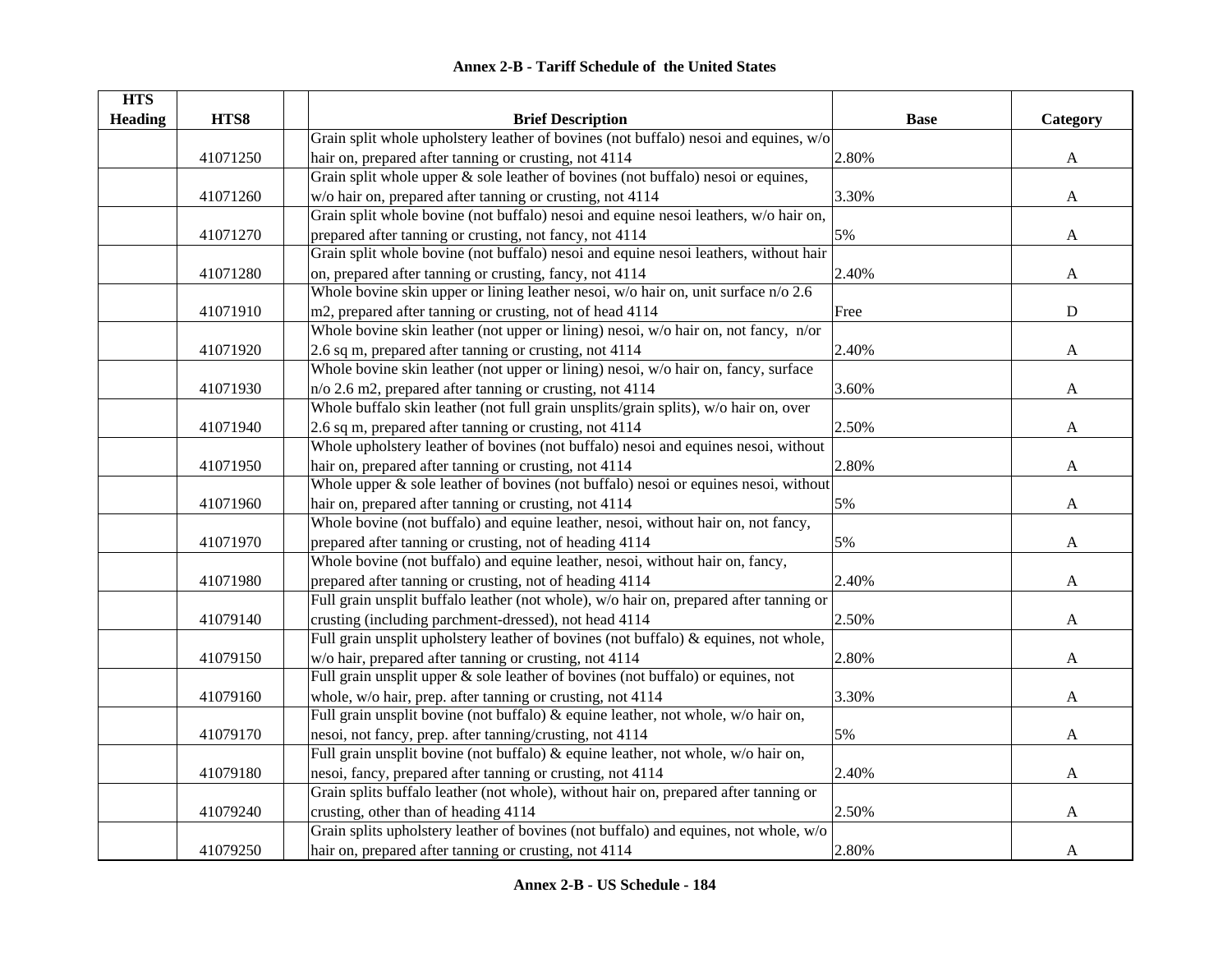| <b>HTS</b>     |          |                                                                                            |             |              |
|----------------|----------|--------------------------------------------------------------------------------------------|-------------|--------------|
| <b>Heading</b> | HTS8     | <b>Brief Description</b>                                                                   | <b>Base</b> | Category     |
|                |          | Grain splits upper $\&$ sole leather of bovines (not buffalo) or equines, not whole,       |             |              |
|                | 41079260 | w/o hair on, prepared after tanning or crusting, not 4114                                  | 3.30%       | A            |
|                |          | Grain splits bovine (not buffalo) and equine leather, not whole, w/o hair on, nesoi,       |             |              |
|                | 41079270 | not fancy, prepared after tanning or crusting, not 4114                                    | 5%          | A            |
|                |          | Grain splits bovine (not buffalo) and equine leather, not whole, without hair on,          |             |              |
|                | 41079280 | nesoi, fancy, prepared after tanning or crusting, not 4114                                 | 2.40%       | A            |
|                |          | Buffalo leather other than full grains unsplit & grain splits, not whole, w/o hair on,     |             |              |
|                | 41079940 | prepared after tanning or crusting, not heading 4114                                       | 2.50%       | A            |
|                |          | Upholstery leather of bovines (not buffalo) or equines, not whole, nesoi, without          |             |              |
|                | 41079950 | hair on, prepared after tanning or crusting, not 4114                                      | 2.80%       | A            |
|                |          | Upper & sole leather of bovines (not buffalo) or equines, not whole, nesoi, w/o hair       |             |              |
|                | 41079960 | on, prepare after tanning or crusting, not 4114                                            | 5%          | A            |
|                |          | Bovine (not buffalo) and equine leather, not whole, nesoi, without hair on, not            |             |              |
|                | 41079970 | fancy, prepared after tanning or crusting, not heading 4114                                | 5%          | A            |
|                |          | Bovine (not buffalo) and equine leather, not whole, nesoi, without hair on, fancy,         |             |              |
|                | 41079980 | prepared after tanning or crusting, not of heading 4114                                    | 2.40%       | A            |
| 4112           |          | Leather further prepared after tanning or crusting, including parchment- dressed leather,  |             |              |
|                |          | Sheep or lamb skin leather, without wool on, not fancy, prepared after tanning or          |             |              |
|                | 41120030 | crusting, other than of heading 4114                                                       | 2%          | A            |
|                |          | Sheep or lamb skin leather, without wool on, fancy, further prepared after tanning         |             |              |
|                | 41120060 | or crusting, other than of heading 4114                                                    | 2%          | $\mathbf{A}$ |
| 4113           |          | leather further prepared after tanning or crusting, including parchment-dressed leather, o |             |              |
|                |          | Goat or kidskin leather, without hair on, not fancy, further prepared after tanning or     |             |              |
|                | 41131030 | crusting, other than of heading 4114                                                       | 2.40%       | A            |
|                |          | Goat or kidskin leather, without hair on, fancy, further prepared after tanning or         |             |              |
|                | 41131060 | crusting, other than of heading 4114                                                       | 2.80%       | A            |
|                |          | Leather of swine, without hair on, further prepared after tanning or crusting, other       |             |              |
|                | 41132000 | than leather of heading 4114                                                               | 4.20%       | A            |
|                |          | Reptile leather, not fancy, further prepared after tanning or crusting, other than         |             |              |
|                | 41133030 | leather of heading 4114                                                                    | Free        | ${\bf D}$    |
|                |          | Reptile leather, fancy, further prepared after tanning or crusting, other than leather     |             |              |
|                | 41133060 | of heading 4114                                                                            | Free        | $\mathbf D$  |
|                |          | Leather of animals nesoi, without hair on, not fancy, further prepared after tanning       |             |              |
|                | 41139030 | or crusting, other than leather of heading 4114                                            | 3.30%       | A            |
|                |          | Leather of animals nesoi, without hair on, fancy, further prepared after tanning or        |             |              |
|                | 41139060 | crusting, other than leather of heading 4114                                               | 1.60%       | A            |
| 4114           |          | Chamois (including combination chamois) leather; patent leather and patent laminated le    |             |              |
|                | 41141000 | Chamois (including combination chamois) leather                                            | 3.20%       | $\mathbf{A}$ |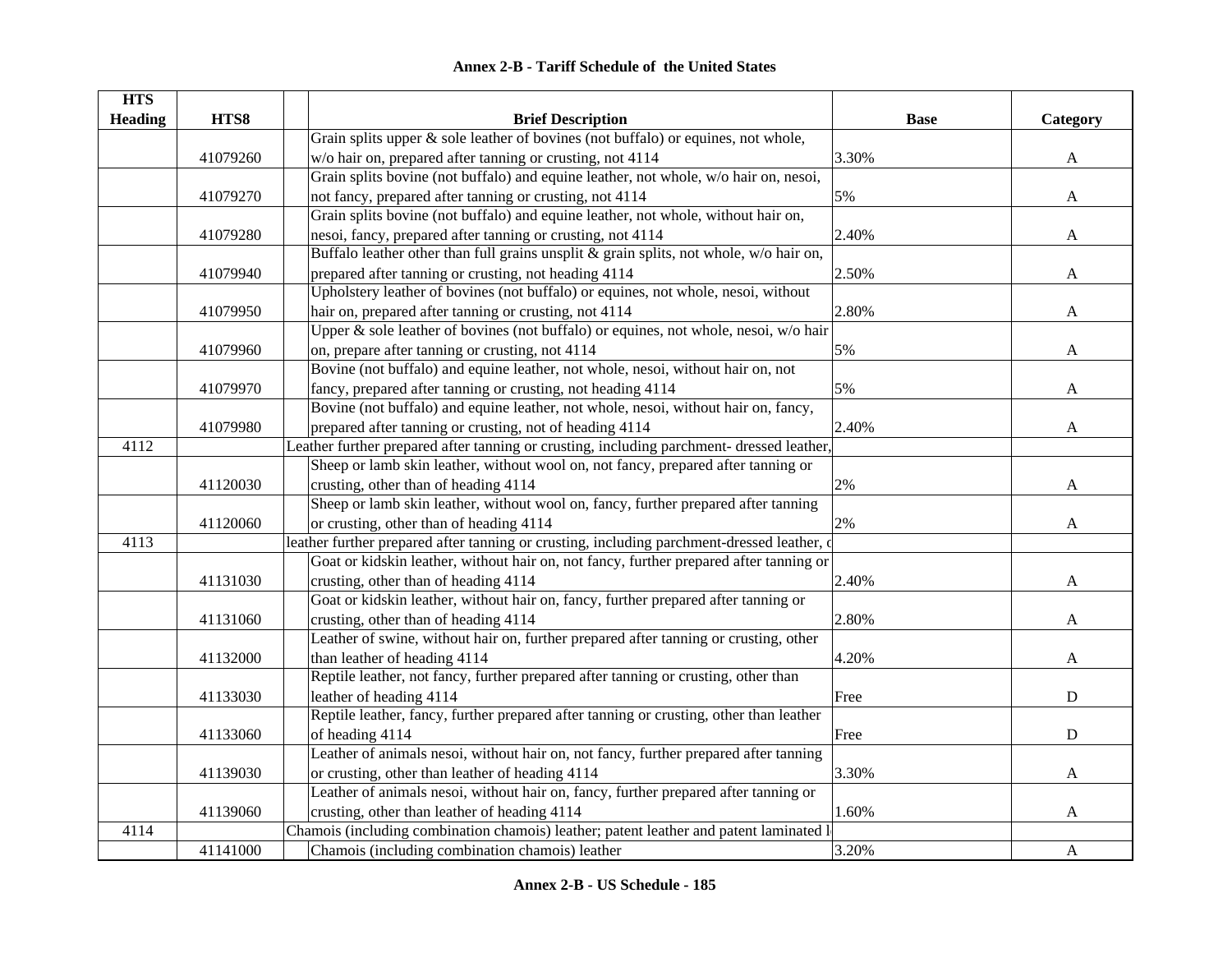| <b>HTS</b>     |          |                                                                                              |             |              |
|----------------|----------|----------------------------------------------------------------------------------------------|-------------|--------------|
| <b>Heading</b> | HTS8     | <b>Brief Description</b>                                                                     | <b>Base</b> | Category     |
|                | 41142030 | Patent leather                                                                               | 2.30%       | A            |
|                | 41142040 | Patent laminated leather or metallized leather, of calf or kip                               | 3.60%       | $\mathbf{A}$ |
|                | 41142070 | Patent laminated leather or metallized leather, other than calf or kip                       | 1.60%       | $\mathbf{A}$ |
| 4115           |          | Composition leather with a basis of leather or leather fibre, in slabs, sheets or strip, whe |             |              |
|                |          | Composition leather with a basis of leather or leather fiber, in slabs, sheets or strip,     |             |              |
|                | 41151000 | whether or not in rolls                                                                      | Free        | ${\bf D}$    |
|                |          | Parings & other waste of leather or composition leather, not suitable for the                |             |              |
|                | 41152000 | manufacture of leather articles; leather dust, powder & flour                                | Free        | ${\bf D}$    |
| 4201           |          | Saddlery and harness for any animal (including traces, leads, knee pads, muzzles, saddle     |             |              |
|                |          | Dog leashes, collars, muzzles, harnesses and similar dog equipment, of any                   |             |              |
|                | 42010030 | material                                                                                     | 2.40%       | A            |
|                |          | Saddlery and harnesses for animals nesi, (incl. traces, leads, knee pads, muzzles,           |             |              |
|                | 42010060 | saddle cloths and bags and the like), of any material                                        | 2.80%       | A            |
| 4202           |          | travelling-bags, insulated food or beverages, toilet bags, rucksacks, handbags, shopping     |             |              |
|                |          | Trunks, suitcases, vanity $\&$ all other cases, occupational luggage $\&$ like containers,   |             |              |
|                | 42021100 | surface of leather, composition or patent leather                                            | 8%          | A            |
|                |          | Trunks, suitcases, vanity and attache cases, occupational luggage and similar                |             |              |
|                | 42021220 | containers, with outer surface of plastics                                                   | 20%         | A            |
|                |          | Trunks, suitcases, vanity & attache cases, occupational luggage & like containers,           |             |              |
|                | 42021240 | surfaces of cotton, not of pile or tufted construction                                       | 6.30%       | A            |
|                |          | Trunks, suitcases, vanity & attache cases, occupational luggage & like containers,           |             |              |
|                | 42021260 | w outer surface of veg. fibers, excl. cotton                                                 | 5.70%       | A            |
|                |          | Trunks, suitcases, vanity & attache cases, occupational luggage and similar                  |             |              |
|                | 42021280 | containers, with outer surface of textile materials nesi                                     | 17.60%      | A            |
|                |          | Trunks, suitcases, vanity cases, attache cases, occupational luggage & like                  |             |              |
|                | 42021900 | containers surface of vulcanized fiber or paperboard nesi                                    | 20%         | A            |
|                |          | Handbags, with or without shoulder strap or without handle, with outer surface of            |             |              |
|                | 42022130 | reptile leather                                                                              | 5.30%       | A            |
|                |          | Handbags, with or without shoulder strap or without handle, with outer surface of            |             |              |
|                | 42022160 | leather, composition or patent leather, nesi, n/o \$20 ea.                                   | 10%         | A            |
|                |          | Handbags, with or without shoulder strap or without handle, with outer surface of            |             |              |
|                | 42022190 | leather, composition or patent leather, nesi, over \$20 ea.                                  | 9%          | A            |
|                |          | Handbags, with or without shoulder straps or without handle, with outer surface of           |             |              |
|                | 42022215 | sheeting of plastics                                                                         | 16%         | A            |
|                |          | Handbags with or without shoulder strap or without handle, with outer surface of             |             |              |
|                | 42022235 | textile materials, wholly or in part of braid, of abaca                                      | 8.40%       | A            |
|                |          | Handbags with or without shoulder strap or without handle, with outer surface of             |             |              |
|                | 42022240 | textile materials, wholly or in part of braid, nesi                                          | 7.40%       | A            |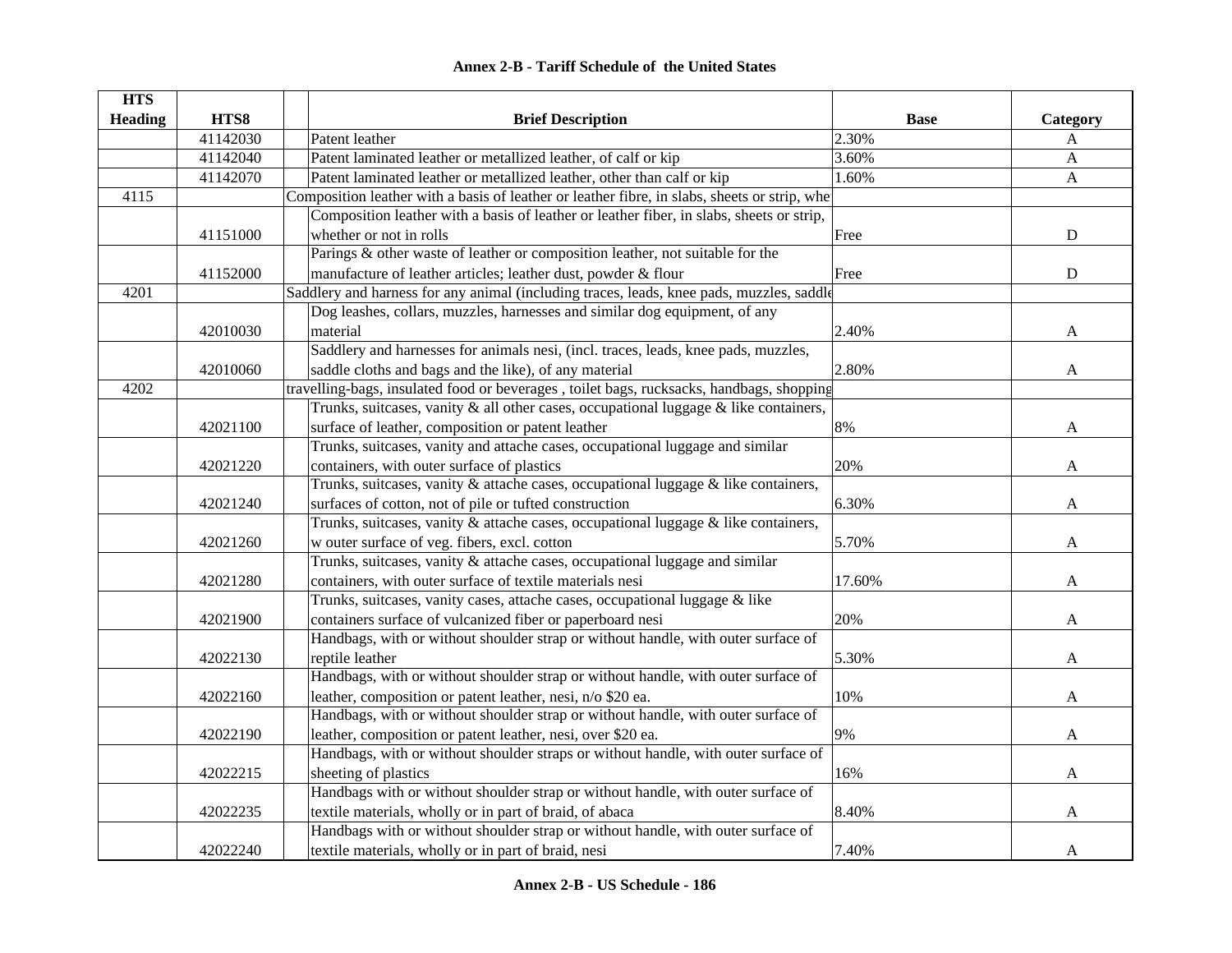| <b>HTS</b>     |          |                                                                                           |                         |          |
|----------------|----------|-------------------------------------------------------------------------------------------|-------------------------|----------|
| <b>Heading</b> | HTS8     | <b>Brief Description</b>                                                                  | <b>Base</b>             | Category |
|                |          | Handbags with or without shoulder strap or without handle, with outer surface of          |                         |          |
|                | 42022245 | cotton, not of pile or tufted construction or braid                                       | 6.30%                   | A        |
|                |          | Handbags with or w/o shoulder strap or w/o handle, outer surface of veg. fibers,          |                         |          |
|                | 42022260 | exc. cotton, not of pile or tufted construction or braid                                  | 5.70%                   | A        |
|                |          | Handbags with or w/o shoulder strap or w/o handle, with outer surface containing          |                         |          |
|                | 42022270 | 85% or more of silk, not braided                                                          | 7%                      | A        |
|                |          | Handbags with or without shoulder strap or without handle, with outer surface of          |                         |          |
|                | 42022280 | textile materials, nesi                                                                   | 17.60%                  | A        |
|                |          | Handbags w. or w/o shld. strap or w/o handle of mat. (o/t leather, shtng. of plas.,       |                         |          |
|                | 42022910 | tex. mat., vul. fib. or paperbd.), paper cov., of plas.                                   | 5.30%                   | A        |
|                |          | Handbags w. or w/o shld. strap or w/o handle of mat. (o/t leather, shtng. of plas.,       |                         |          |
|                | 42022920 | tex. mat., vul. fib. or paperbd.), paper cov., of wood                                    | 3.30%                   | A        |
|                |          | Handbags w. or w/o shld. strap or w/o handle of mat. (o/t leather, shtng. of plas.,       |                         |          |
|                | 42022950 | tex. mat., vul. fib. or paperbd.), pap.cov., of mat. nesi                                 | 7.80%                   | A        |
|                |          | Handbags with or without shoulder straps or without handle, with outer surface of         |                         |          |
|                | 42022990 | vulcanized fiber or of paperboard, not covered with paper                                 | 20%                     | A        |
|                |          | Articles of a kind normally carried in the pocket or handbag, with outer surface of       |                         |          |
|                | 42023130 | reptile leather                                                                           | 3.70%                   | A        |
|                |          | Articles of a kind normally carried in the pocket or handbag, with outer surface of       |                         |          |
|                | 42023160 | leather, composition or patent leather, nesi                                              | 8%                      | A        |
|                |          | Articles of a kind normally carried in the pocket or handbag, with outer surface of       |                         |          |
|                | 42023210 | reinforced or laminated plastics                                                          | 12.1 cents/kg + $4.6\%$ | A        |
|                |          | Articles of a kind normally carried in the pocket or handbag, with outer surface of       |                         |          |
|                | 42023220 | plastic sheeting, nesi                                                                    | 20%                     | A        |
|                |          | Articles of a kind normally carried in the pocket or handbag, with outer surface of       |                         |          |
|                | 42023240 | cotton, not of pile or tufted construction                                                | 6.30%                   | A        |
|                |          | Articles of a kind normally carried in the pocket or handbag, with outer surface of       |                         |          |
|                | 42023280 | vegetable fibers, not of pile or tufted construction, nesi                                | 5.70%                   | A        |
|                |          | Articles of a kind normally carried in the pocket or handbag, with outer surface          |                         |          |
|                | 42023285 | 85% or more silk or silk waste                                                            | Free                    | A        |
|                |          | Articles of a kind normally carried in the pocket or handbag, with outer surface of       |                         |          |
|                | 42023295 | textile materials, nesi                                                                   | 17.60%                  | A        |
|                |          | Articles of kind usually carried in pocket or handbag (o/t leather, shtng. of plas.,      |                         |          |
|                | 42023910 | tex. mat., vul. fib. or paperbd.), pap. cov., of plas.                                    | 5.30%                   | A        |
|                |          | Articles of kind usually carried in pocket or handbag (o/t leather, shtng. of plas.,      |                         |          |
|                | 42023920 | tex. mat., vul. fib. or paperbd.), pap. cov., of wood                                     | 3.30%                   | A        |
|                |          | Articles of kind usu. carried in pocket or handbag (o/t lea., shtng. of plas., tex. mat., |                         |          |
|                | 42023950 | vul. fib. or paperbd.), pap. cov., of mat. nesi                                           | 7.80%                   | A        |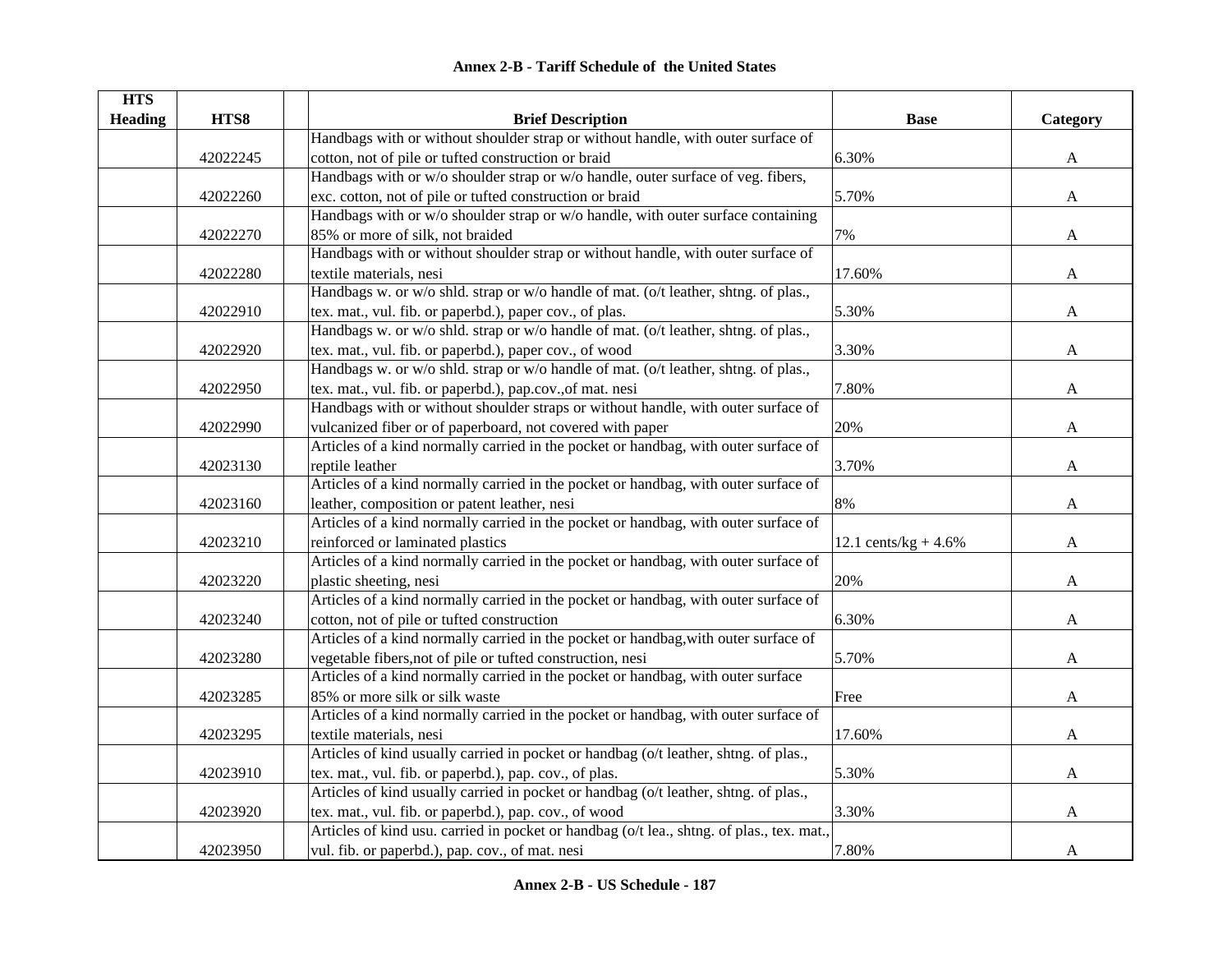|  | <b>Annex 2-B - Tariff Schedule of the United States</b> |  |
|--|---------------------------------------------------------|--|
|--|---------------------------------------------------------|--|

| <b>HTS</b>     |          |                                                                                          |             |              |
|----------------|----------|------------------------------------------------------------------------------------------|-------------|--------------|
| <b>Heading</b> | HTS8     | <b>Brief Description</b>                                                                 | <b>Base</b> | Category     |
|                |          | Articles of a kind normally carried in the pocket or handbag, with outer surface of      |             |              |
|                | 42023990 | vulcanized fiber or of paperboard                                                        | 20%         | A            |
|                |          | Cases, bags and containers nesi, with outer surface of leather, of composition           |             |              |
|                | 42029100 | leather or patent leather                                                                | 4.50%       | A            |
|                |          | Insulated beverage bag w/outer surface textiles, interior only flexible plastic          |             |              |
|                | 42029204 | container storing/dispensing beverage thru flexible tubing                               | 7%          | A            |
|                | 42029208 | Insulated food or beverage bags with outer surface of textile materials, nesoi           | 7%          | A            |
|                | 42029210 | Insulated food or beverage bags with outer surface of sheeting of plastic                | 3.40%       | A            |
|                |          | Travel, sports and similar bags with outer surface of cotton, not of pile or tufted      |             |              |
|                | 42029215 | construction                                                                             | 6.30%       | A            |
|                |          | Travel, sports and similar bags with outer surface of vegetable fibers, excl. cotton,    |             |              |
|                | 42029220 | not of pile construction                                                                 | 5.70%       | A            |
|                |          | Travel, sports and similar bags with outer surface of textile materials other than of    |             |              |
|                | 42029230 | vegetable fibers                                                                         | 17.60%      | A            |
|                | 42029245 | Travel, sports and similar bags with outer surface of plastic sheeting                   | 20%         | A            |
|                |          | Musical instrument cases, with outer surface of plastic sheeting or of textile           |             |              |
|                | 42029250 | materials                                                                                | 4.20%       | A            |
|                | 42029260 | Bags, cases and similar containers, nesi, with outer surface of cotton                   | 6.30%       | A            |
|                |          | Bags, cases and similar containers nesi, with outer surface of plastic sheeting or of    |             |              |
|                | 42029290 | textile materials, excl. cotton                                                          | 17.60%      | $\mathbf{A}$ |
|                |          | Cases, bags and sim. containers, nesi, of mat. (o/t leather, shtng. of plas., tex. mat., |             |              |
|                | 42029910 | vul. fib., or paperbd.), pap. cov., of plastic                                           | 3.40%       | A            |
|                |          | Cases & sim. cont., nesi, of mat. (o/t lea., shtng. of plas., tex. mat., vul. fib. or    |             |              |
|                | 42029920 | paperbd.), pap. cov., of wood, not lined with tex.fab.                                   | 4.30%       | A            |
|                |          | Cases, bags & sim. cont., nesi, of mat. (o/t lea., plas. shtng., tex. mat., vul. fib. or |             |              |
|                | 42029930 | paperbd.), pap. cov., of wood, lined with tex. fab.                                      | Free        | D            |
|                |          | Cases, bags & sim. cont., nesi, of mat. (o/t lea., plas. shtng., tex. mat., vul. fib. or |             |              |
|                | 42029950 | paperbd.), pap. cov., except of wood or plastic                                          | 7.80%       | A            |
|                |          | Cases, bags and similar containers, nesi, with outer surface of vulcanized fiber or of   |             |              |
|                | 42029990 | paperboard                                                                               | 20%         | A            |
| 4203           |          | Articles of apparel and clothing accessories, of lesther or of composition leather.      |             |              |
|                | 42031020 | Articles of apparel, of reptile leather                                                  | 4.70%       | A            |
|                | 42031040 | Articles of apparel, of leather or of composition leather, nesi                          | 6%          | A            |
|                | 42032120 | Batting gloves, of leather or of composition leather                                     | 3%          | $\mathbf{A}$ |
|                |          | Baseball and softball gloves and mitts, excluding batting gloves, of leather or of       |             |              |
|                | 42032140 | composition leather                                                                      | Free        | ${\bf D}$    |
|                |          |                                                                                          |             |              |
|                | 42032155 | Cross-country ski gloves, mittens and mitts, of leather or of composition leather        | 3.50%       | A            |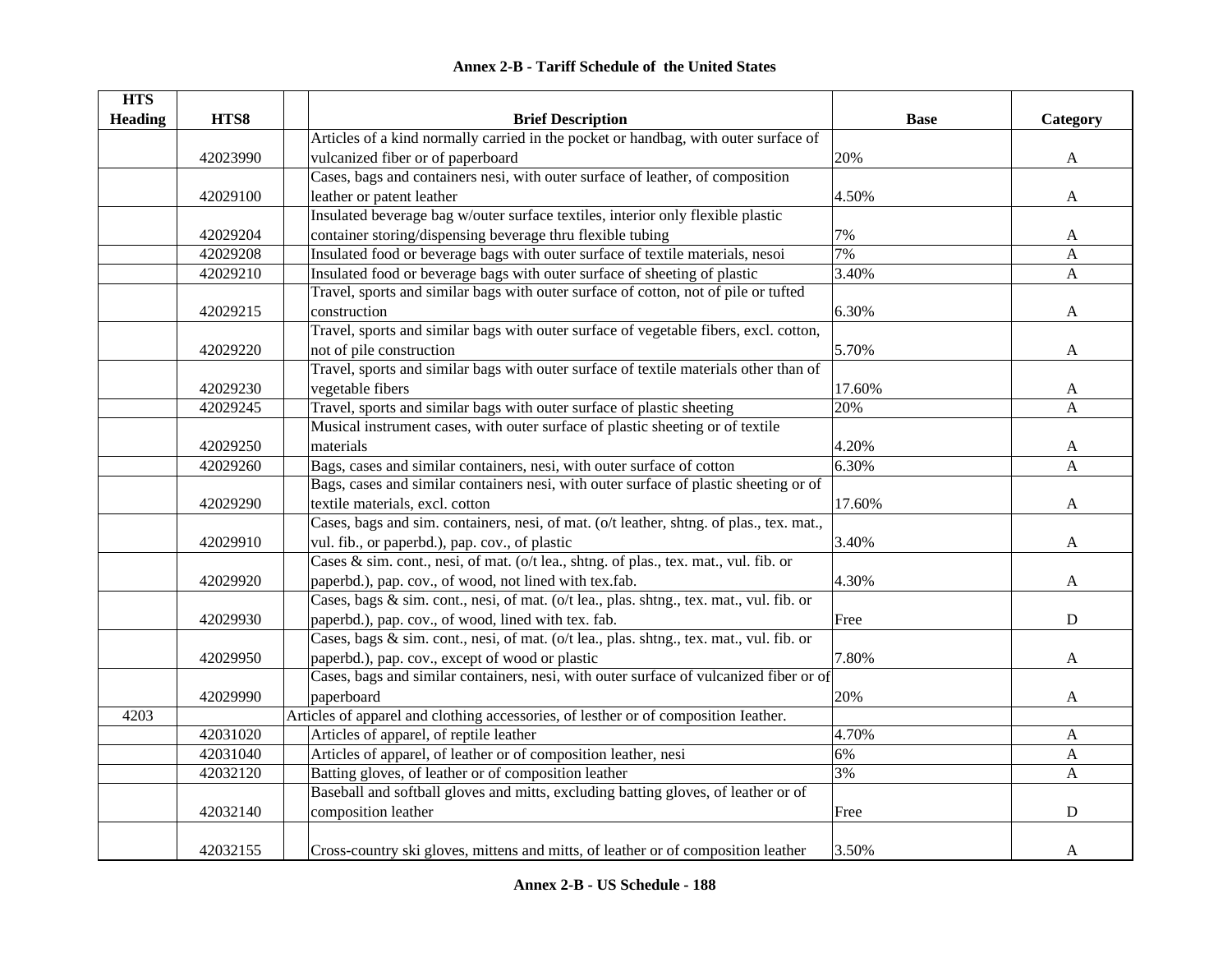| <b>Annex 2-B - Tariff Schedule of the United States</b> |  |
|---------------------------------------------------------|--|
|---------------------------------------------------------|--|

| Ski or snowmobile gloves, mittens and mitts, nesi, of leather or of composition<br>42032160<br>leather<br>5.50%<br>A<br>Ice hockey gloves, of leather or of composition leather<br>42032170<br>Free<br>D<br>Gloves, mittens and mitts specially designed for use in sports, nesi, of leather or of<br>composition leather<br>42032180<br>4.90%<br>A<br>Gloves, wholly of horsehide or cowhide leather not specially designed for use in<br>sports, with fourchettes or sidewalls<br>12.60%<br>42032905<br>A<br>Gloves, wholly of horsehide or cowhide (except calfskin) leather, not specially<br>14%<br>42032908<br>designed for use in sports, nesi<br>A<br>Gloves not wholly of horsehide or cowhide leather not specially designed for use in<br>sports, with fourchettes or sidewalls<br>14%<br>42032915<br>A<br>Gloves not wholly of horsehide or cowhide leather not specially designed for use in<br>42032918<br>14%<br>sports, nesi<br>A<br>42032920<br>Gloves, mittens and mitts of leather or composition leather, nesi, not seamed<br>12.60%<br>A<br>42032930<br>Men's gloves, mittens and mitts of leather or composition leather, nesi, seamed<br>14%<br>A<br>Gloves, mittens and mitts of leather or composition leather, nesi, not lined, for<br>persons other than men<br>42032940<br>12.60%<br>A<br>Gloves, mittens and mitts of leather or composition leather, nesi, lined, for persons<br>other than men<br>42032950<br>12.60%<br>A | <b>HTS</b>     |      |                          |             |          |
|----------------------------------------------------------------------------------------------------------------------------------------------------------------------------------------------------------------------------------------------------------------------------------------------------------------------------------------------------------------------------------------------------------------------------------------------------------------------------------------------------------------------------------------------------------------------------------------------------------------------------------------------------------------------------------------------------------------------------------------------------------------------------------------------------------------------------------------------------------------------------------------------------------------------------------------------------------------------------------------------------------------------------------------------------------------------------------------------------------------------------------------------------------------------------------------------------------------------------------------------------------------------------------------------------------------------------------------------------------------------------------------------------------------------------------------------------------|----------------|------|--------------------------|-------------|----------|
|                                                                                                                                                                                                                                                                                                                                                                                                                                                                                                                                                                                                                                                                                                                                                                                                                                                                                                                                                                                                                                                                                                                                                                                                                                                                                                                                                                                                                                                          | <b>Heading</b> | HTS8 | <b>Brief Description</b> | <b>Base</b> | Category |
|                                                                                                                                                                                                                                                                                                                                                                                                                                                                                                                                                                                                                                                                                                                                                                                                                                                                                                                                                                                                                                                                                                                                                                                                                                                                                                                                                                                                                                                          |                |      |                          |             |          |
|                                                                                                                                                                                                                                                                                                                                                                                                                                                                                                                                                                                                                                                                                                                                                                                                                                                                                                                                                                                                                                                                                                                                                                                                                                                                                                                                                                                                                                                          |                |      |                          |             |          |
|                                                                                                                                                                                                                                                                                                                                                                                                                                                                                                                                                                                                                                                                                                                                                                                                                                                                                                                                                                                                                                                                                                                                                                                                                                                                                                                                                                                                                                                          |                |      |                          |             |          |
|                                                                                                                                                                                                                                                                                                                                                                                                                                                                                                                                                                                                                                                                                                                                                                                                                                                                                                                                                                                                                                                                                                                                                                                                                                                                                                                                                                                                                                                          |                |      |                          |             |          |
|                                                                                                                                                                                                                                                                                                                                                                                                                                                                                                                                                                                                                                                                                                                                                                                                                                                                                                                                                                                                                                                                                                                                                                                                                                                                                                                                                                                                                                                          |                |      |                          |             |          |
|                                                                                                                                                                                                                                                                                                                                                                                                                                                                                                                                                                                                                                                                                                                                                                                                                                                                                                                                                                                                                                                                                                                                                                                                                                                                                                                                                                                                                                                          |                |      |                          |             |          |
|                                                                                                                                                                                                                                                                                                                                                                                                                                                                                                                                                                                                                                                                                                                                                                                                                                                                                                                                                                                                                                                                                                                                                                                                                                                                                                                                                                                                                                                          |                |      |                          |             |          |
|                                                                                                                                                                                                                                                                                                                                                                                                                                                                                                                                                                                                                                                                                                                                                                                                                                                                                                                                                                                                                                                                                                                                                                                                                                                                                                                                                                                                                                                          |                |      |                          |             |          |
|                                                                                                                                                                                                                                                                                                                                                                                                                                                                                                                                                                                                                                                                                                                                                                                                                                                                                                                                                                                                                                                                                                                                                                                                                                                                                                                                                                                                                                                          |                |      |                          |             |          |
|                                                                                                                                                                                                                                                                                                                                                                                                                                                                                                                                                                                                                                                                                                                                                                                                                                                                                                                                                                                                                                                                                                                                                                                                                                                                                                                                                                                                                                                          |                |      |                          |             |          |
|                                                                                                                                                                                                                                                                                                                                                                                                                                                                                                                                                                                                                                                                                                                                                                                                                                                                                                                                                                                                                                                                                                                                                                                                                                                                                                                                                                                                                                                          |                |      |                          |             |          |
|                                                                                                                                                                                                                                                                                                                                                                                                                                                                                                                                                                                                                                                                                                                                                                                                                                                                                                                                                                                                                                                                                                                                                                                                                                                                                                                                                                                                                                                          |                |      |                          |             |          |
|                                                                                                                                                                                                                                                                                                                                                                                                                                                                                                                                                                                                                                                                                                                                                                                                                                                                                                                                                                                                                                                                                                                                                                                                                                                                                                                                                                                                                                                          |                |      |                          |             |          |
|                                                                                                                                                                                                                                                                                                                                                                                                                                                                                                                                                                                                                                                                                                                                                                                                                                                                                                                                                                                                                                                                                                                                                                                                                                                                                                                                                                                                                                                          |                |      |                          |             |          |
|                                                                                                                                                                                                                                                                                                                                                                                                                                                                                                                                                                                                                                                                                                                                                                                                                                                                                                                                                                                                                                                                                                                                                                                                                                                                                                                                                                                                                                                          |                |      |                          |             |          |
|                                                                                                                                                                                                                                                                                                                                                                                                                                                                                                                                                                                                                                                                                                                                                                                                                                                                                                                                                                                                                                                                                                                                                                                                                                                                                                                                                                                                                                                          |                |      |                          |             |          |
|                                                                                                                                                                                                                                                                                                                                                                                                                                                                                                                                                                                                                                                                                                                                                                                                                                                                                                                                                                                                                                                                                                                                                                                                                                                                                                                                                                                                                                                          |                |      |                          |             |          |
|                                                                                                                                                                                                                                                                                                                                                                                                                                                                                                                                                                                                                                                                                                                                                                                                                                                                                                                                                                                                                                                                                                                                                                                                                                                                                                                                                                                                                                                          |                |      |                          |             |          |
|                                                                                                                                                                                                                                                                                                                                                                                                                                                                                                                                                                                                                                                                                                                                                                                                                                                                                                                                                                                                                                                                                                                                                                                                                                                                                                                                                                                                                                                          |                |      |                          |             |          |
|                                                                                                                                                                                                                                                                                                                                                                                                                                                                                                                                                                                                                                                                                                                                                                                                                                                                                                                                                                                                                                                                                                                                                                                                                                                                                                                                                                                                                                                          |                |      |                          |             |          |
|                                                                                                                                                                                                                                                                                                                                                                                                                                                                                                                                                                                                                                                                                                                                                                                                                                                                                                                                                                                                                                                                                                                                                                                                                                                                                                                                                                                                                                                          |                |      |                          |             |          |
| 42033000<br>Belts and bandoliers with or without buckles, of leather or of composition leather<br>2.70%<br>A                                                                                                                                                                                                                                                                                                                                                                                                                                                                                                                                                                                                                                                                                                                                                                                                                                                                                                                                                                                                                                                                                                                                                                                                                                                                                                                                             |                |      |                          |             |          |
| 42034030<br>4.90%<br>Clothing accessories nesi, of reptile leather<br>A                                                                                                                                                                                                                                                                                                                                                                                                                                                                                                                                                                                                                                                                                                                                                                                                                                                                                                                                                                                                                                                                                                                                                                                                                                                                                                                                                                                  |                |      |                          |             |          |
| Clothing accessories of leather or of composition leather, nesi<br>$\mathbf D$<br>42034060<br>Free                                                                                                                                                                                                                                                                                                                                                                                                                                                                                                                                                                                                                                                                                                                                                                                                                                                                                                                                                                                                                                                                                                                                                                                                                                                                                                                                                       |                |      |                          |             |          |
| Articles of leather or of composition leather, of a kind used in machinery or mechanical<br>4204                                                                                                                                                                                                                                                                                                                                                                                                                                                                                                                                                                                                                                                                                                                                                                                                                                                                                                                                                                                                                                                                                                                                                                                                                                                                                                                                                         |                |      |                          |             |          |
| Belting leather cut or wholly or partly manufactured into forms or shapes suit. for                                                                                                                                                                                                                                                                                                                                                                                                                                                                                                                                                                                                                                                                                                                                                                                                                                                                                                                                                                                                                                                                                                                                                                                                                                                                                                                                                                      |                |      |                          |             |          |
| conversion into belting for machinery or appliances<br>2.90%<br>42040030<br>A                                                                                                                                                                                                                                                                                                                                                                                                                                                                                                                                                                                                                                                                                                                                                                                                                                                                                                                                                                                                                                                                                                                                                                                                                                                                                                                                                                            |                |      |                          |             |          |
| Articles of leather or composition leather used in machinery or mechanical                                                                                                                                                                                                                                                                                                                                                                                                                                                                                                                                                                                                                                                                                                                                                                                                                                                                                                                                                                                                                                                                                                                                                                                                                                                                                                                                                                               |                |      |                          |             |          |
| appliances or for other technical uses, except belting leathers<br>42040060<br>$\mathbf D$<br>Free                                                                                                                                                                                                                                                                                                                                                                                                                                                                                                                                                                                                                                                                                                                                                                                                                                                                                                                                                                                                                                                                                                                                                                                                                                                                                                                                                       |                |      |                          |             |          |
| Other articles of leather or of composition leather.<br>4205                                                                                                                                                                                                                                                                                                                                                                                                                                                                                                                                                                                                                                                                                                                                                                                                                                                                                                                                                                                                                                                                                                                                                                                                                                                                                                                                                                                             |                |      |                          |             |          |
| 42050020<br>Shoelaces of leather or of composition leather<br>Free<br>${\bf D}$                                                                                                                                                                                                                                                                                                                                                                                                                                                                                                                                                                                                                                                                                                                                                                                                                                                                                                                                                                                                                                                                                                                                                                                                                                                                                                                                                                          |                |      |                          |             |          |
| 42050040<br>Straps and strops of leather or of composition leather<br>1.80%<br>A                                                                                                                                                                                                                                                                                                                                                                                                                                                                                                                                                                                                                                                                                                                                                                                                                                                                                                                                                                                                                                                                                                                                                                                                                                                                                                                                                                         |                |      |                          |             |          |
| 42050060<br>Articles of reptile leather, nesi<br>4.90%<br>A                                                                                                                                                                                                                                                                                                                                                                                                                                                                                                                                                                                                                                                                                                                                                                                                                                                                                                                                                                                                                                                                                                                                                                                                                                                                                                                                                                                              |                |      |                          |             |          |
| Articles of leather or of composition leather, nesi, excluding reptile leather<br>Free<br>42050080<br>$\mathbf D$                                                                                                                                                                                                                                                                                                                                                                                                                                                                                                                                                                                                                                                                                                                                                                                                                                                                                                                                                                                                                                                                                                                                                                                                                                                                                                                                        |                |      |                          |             |          |
| Articles of gut (other than silk-worm gut), of goldbeater's skin, of bladders or of tendons<br>4206                                                                                                                                                                                                                                                                                                                                                                                                                                                                                                                                                                                                                                                                                                                                                                                                                                                                                                                                                                                                                                                                                                                                                                                                                                                                                                                                                      |                |      |                          |             |          |
|                                                                                                                                                                                                                                                                                                                                                                                                                                                                                                                                                                                                                                                                                                                                                                                                                                                                                                                                                                                                                                                                                                                                                                                                                                                                                                                                                                                                                                                          |                |      |                          |             |          |
| 42061030<br>Articles of catgut if imported for use in the manufacture of sterile surgical sutures<br>3.50%<br>A                                                                                                                                                                                                                                                                                                                                                                                                                                                                                                                                                                                                                                                                                                                                                                                                                                                                                                                                                                                                                                                                                                                                                                                                                                                                                                                                          |                |      |                          |             |          |
| 3.90%<br>$\mathbf{A}$<br>42061090<br>Articles of catgut, nesi                                                                                                                                                                                                                                                                                                                                                                                                                                                                                                                                                                                                                                                                                                                                                                                                                                                                                                                                                                                                                                                                                                                                                                                                                                                                                                                                                                                            |                |      |                          |             |          |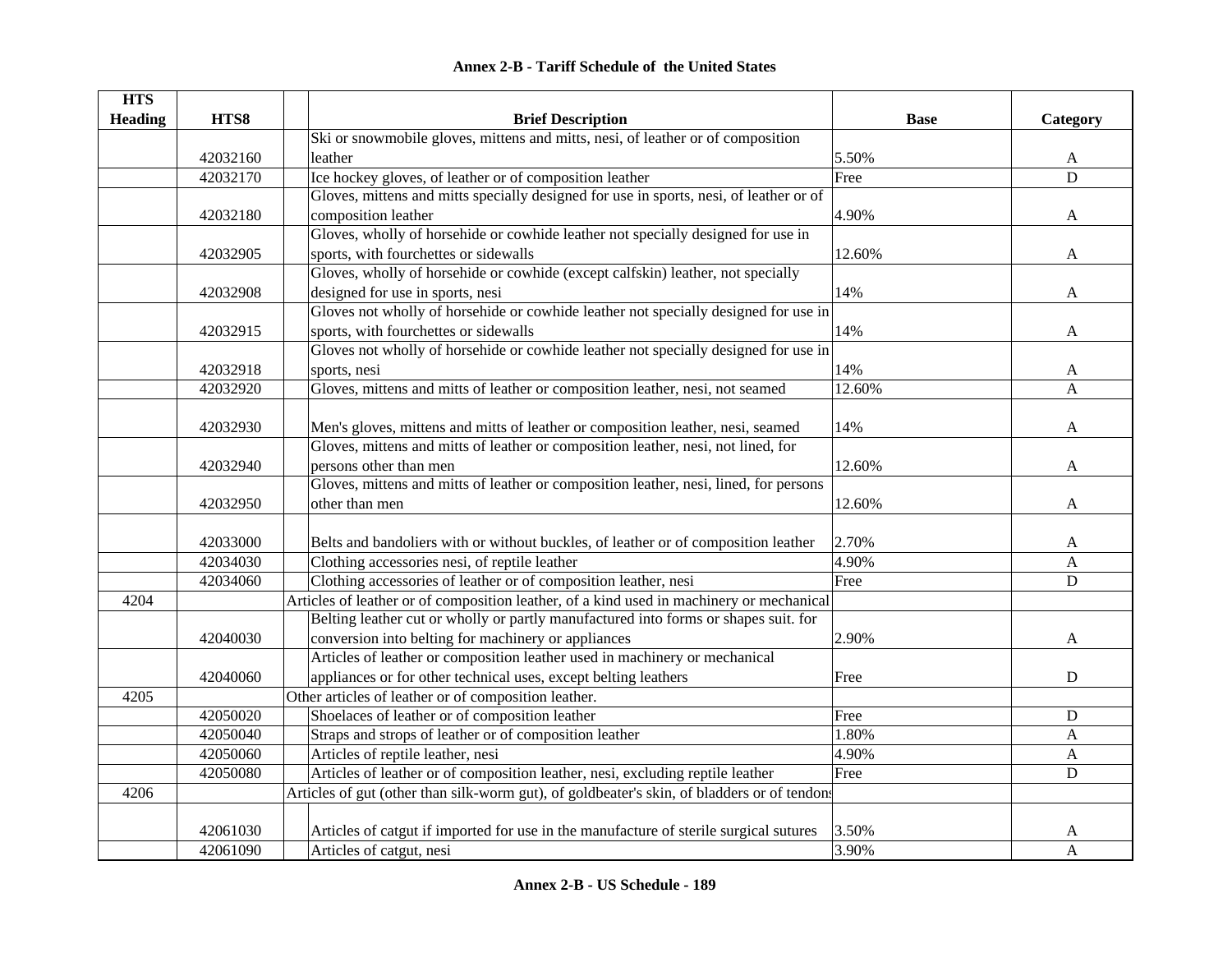| <b>Annex 2-B - Tariff Schedule of the United States</b> |  |
|---------------------------------------------------------|--|
|---------------------------------------------------------|--|

| <b>HTS</b>     |          |                                                                                             |             |             |
|----------------|----------|---------------------------------------------------------------------------------------------|-------------|-------------|
| <b>Heading</b> | HTS8     | <b>Brief Description</b>                                                                    | <b>Base</b> | Category    |
|                |          | Articles of gut (other than silkworm gut or catgut), of goldbeater's skin, of bladders      |             |             |
|                | 42069000 | or of tendons                                                                               | Free        | ${\bf D}$   |
| 4301           |          | Raw furskins (including heads, tails, paws and other pieces or cuttings, suitable for furri |             |             |
|                | 43011000 | Raw furskins of mink, whole, with or without head, tail or paws                             | Free        | ${\bf D}$   |
|                |          | Raw lamb furskins of Astrakhan, Broadtail, Caracul, Persian, Indian, Chinese,               |             |             |
|                | 43013000 | Mongolian, Tibetan, whole                                                                   | Free        | ${\bf D}$   |
|                |          | Raw furskins of silver, black or platinum fox (including mutations of these), whole,        |             |             |
|                | 43016030 | with or without head, tail or paws                                                          | 5.10%       | A           |
|                |          | Raw furskins of fox, other than of silver, black or platinum fox, whole, with or            |             |             |
|                | 43016060 | without head, tail or paws                                                                  | Free        | ${\bf D}$   |
|                | 43017000 | Raw furskins of seal, whole, with or without head, tail or paws                             | Free        | $\mathbf D$ |
|                |          | Raw furskins, whole, with or without head, tail or paws, not elsewhere specified or         |             |             |
|                | 43018001 | included                                                                                    | Free        | $\mathbf D$ |
|                |          | Heads, tails, paws and other pieces or cuttings of raw furskins, suitable for furriers'     |             |             |
|                | 43019000 | use                                                                                         | Free        | ${\bf D}$   |
| 4302           |          | Tanned or dressed furskins (including heads, tails, paws and other pieces or cuttings), un  |             |             |
|                |          | Tanned or dressed whole furskins of mink, with or without head, tail or paws, not           |             |             |
|                | 43021100 | assembled                                                                                   | 2.10%       | A           |
|                |          | Tanned/dressed whole skins of Astrakhan, Broadtail, Caracul, Persian, Indian,               |             |             |
|                | 43021300 | Mongolian, Chinese & Tibetan lamb, not assembled                                            | 2.20%       | A           |
|                |          | Tanned or dressed whole furskins of silver, black or platinum fox (including                |             |             |
|                | 43021915 | mutations), with or without head, tail or paws, not assembled                               | 5.60%       | A           |
|                |          | Tanned or dressed whole furskins of beaver, chinchilla, ermine, lynx, raccoon,              |             |             |
|                | 43021930 | sable, other specified animals, not dyed, not assembled                                     | 1.50%       | A           |
|                |          | Tanned or dressed whole furskins of beaver, chinchilla, ermine, lynx, raccoon,              |             |             |
|                | 43021945 | sable, wolf, other specified animals, dyed, not assembled                                   | 2.20%       | A           |
|                |          | Tanned or dressed whole furskins of rabbit or hare, with or without head, tail or           |             |             |
|                | 43021955 | paws, not assembled                                                                         | 2.70%       | A           |
|                |          | Tanned or dressed whole furskins, nesi, with or without head, tail or paws, not             |             |             |
|                | 43021960 | assembled, not dyed                                                                         | 3.50%       | A           |
|                |          | Tanned or dressed whole furskins, nesi, with or without head, tail or paws, not             |             |             |
|                | 43021975 | assembled, dyed                                                                             | 1.70%       | A           |
|                |          | Heads, tails, paws, other pieces or cuttings of dressed or tanned furskins, of beaver,      |             |             |
|                | 43022030 | ermine, wolf, other specified animals, nt assembled                                         | 2.10%       | A           |
|                |          | Heads, tails, paws and other pieces or cuttings of dressed or tanned furskins, nesi,        |             |             |
|                | 43022060 | not assembled, not dyed                                                                     | 3.50%       | A           |
|                |          | Heads, tails, paws and other pieces or cuttings of dressed or tanned furskins, nesi,        |             |             |
|                | 43022090 | not assembled, dyed                                                                         | 1.70%       | A           |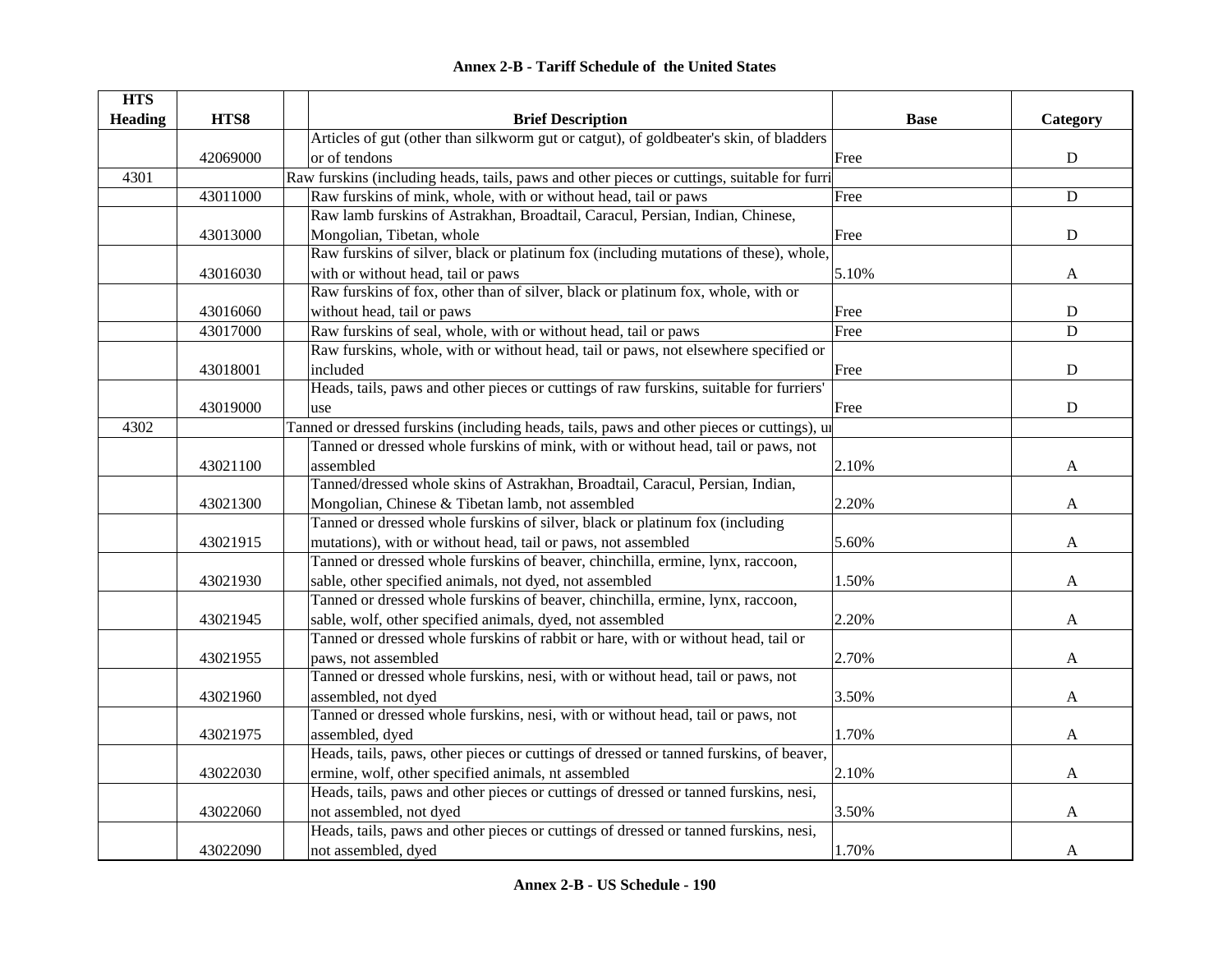#### **HTS Heading are HTS8 are THTS8 Brief Description Brief Description Base Base Example Category** 43023000 Whole furskins and pieces or cuttings thereof, tanned and dressed, assembled 5.30% 4303Articles of apparel, clothing accessories and other articles of furskin. 43031000 Articles of apparel and clothing accessories, of furskins 4% A 43039000 Articles of furskin, nesi Free Free D 4304Artificial fur and articles thereof. 43040000 Artificial fur and articles thereof 6.50% A 4401Fuel wood, in logs, in billets, in twigs, in faggots or in similar forms; wood in chips or p 44011000 Fuel wood, in logs, in billets, in twigs, in faggots or similar forms Free Free Pree D 44012100 Coniferous wood in chips or particles Free Free D 44012200 Nonconiferous wood in chips or particles Free D 44013020 Artificial fire logs, composed of wax and sawdust, with or without added materials Free D 44013040Sawdust and wood waste and scrap, whether or not agglomerated in logs, briquettes, pellets or similar forms, nesi Free Britannic Control of the D 4402Wood charcoal (including shell or nut charcoal), whether or not agglomerated. 44020000 Wood charcoal (including shell or nut charcoal), whether or not agglomerated Free Free D 4403Wood in the rough, whether or not stripped of hark or sapwood, or roughly squared. 44031000Wood in the rough whether or not stripped of bark or sapwood, or roughly squared, treated with paint, stain, creosote or other preservatives Free Free Preservatives B 44032000Coniferous wood in the rough, whether or not stripped of bark or sapwood or roughly squared, not treated with preservatives Free Free Reserves 44034100Wood in the rough/roughly squared,of Dark Red Meranti,Light Red Meranti and Meranti Bakau,not treated with paint/stain/cresote/other preserv Free Free Free Preserversity D 44034900Wood in rough/roughly squared, of tropical wood specified in ch. 44 subhead note 1 nesoi,not treated with paint/stain/cresote/other preserv Free Free Free Preserve D 44039100Oak wood in the rough, whether or not stripped of bark or sapwood, or roughly squared, not treated with preservatives example of the set of the preservatives of the D 44039200 Beech wood in the rough, not treated with preservatives Free Free Preservatives D 44039900 Wood in the rough, nesi New York 1980 September 2014 September 2014 September 2014 September 2014 D 4404Hoopwood; split poles; piles, pickets and stakes of wood,pointed but not sawn lengthwi 44041000Coniferous wood, roughly shaped into poles, pickets, stakes, sticks and other forms, to be finished into specific articles or products Free Free Research Intervalse D 44042000 Nonconiferous wood, roughly shaped into poles, pickets, stakes, sticks and other forms, to be finished into specific articles or products Free Free Research Intervalse D 4405Wood wool; wood flour. 44050000 Wood wool (excelsior); wood flour 3.20% A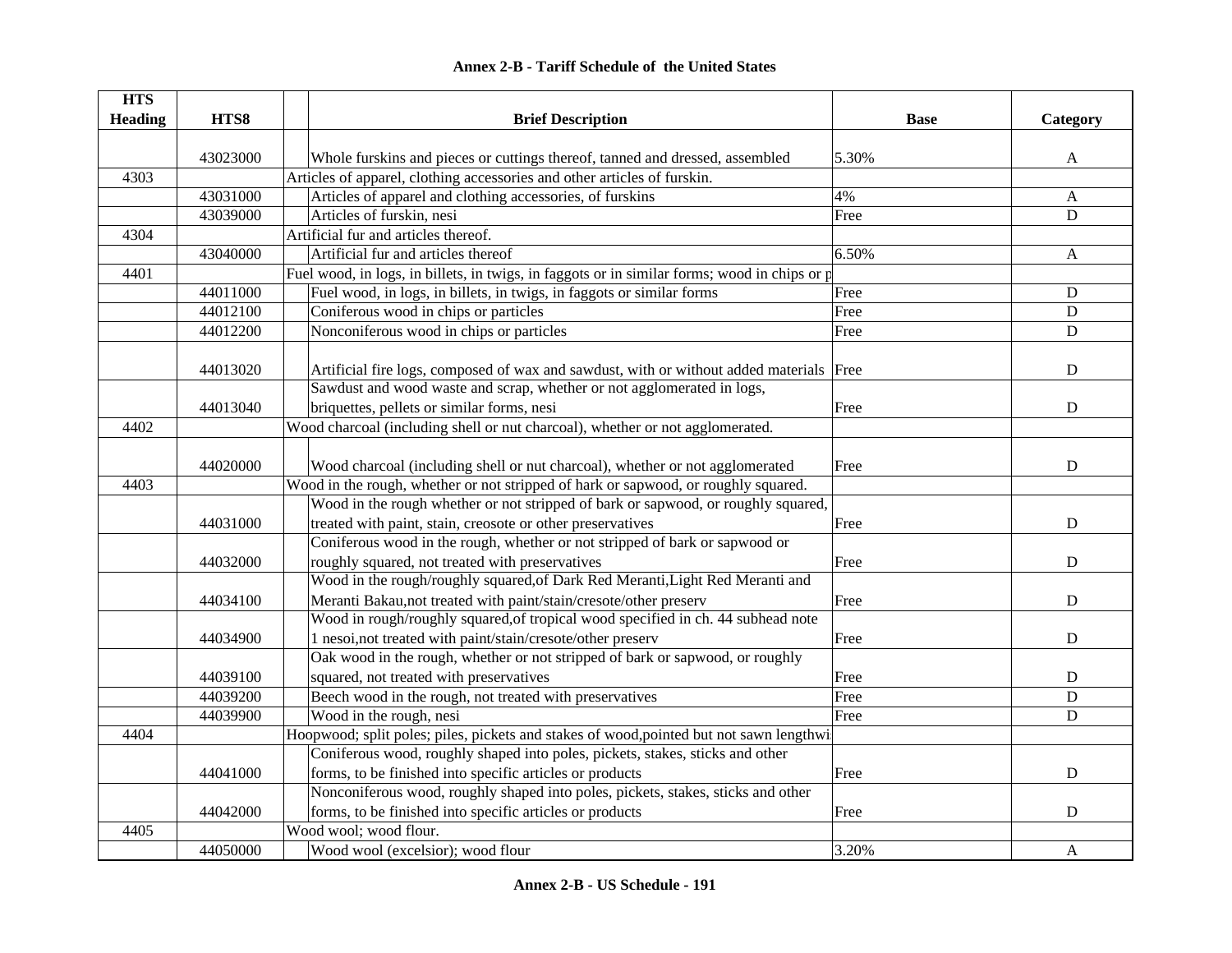|  | <b>Annex 2-B - Tariff Schedule of the United States</b> |  |
|--|---------------------------------------------------------|--|
|--|---------------------------------------------------------|--|

| <b>HTS</b>     |          |                                                                                         |             |             |
|----------------|----------|-----------------------------------------------------------------------------------------|-------------|-------------|
| <b>Heading</b> | HTS8     | <b>Brief Description</b>                                                                | <b>Base</b> | Category    |
| 4406           |          | Railway or tramway sleepers (cross-ties) of wood.                                       |             |             |
|                | 44061000 | Railway or tramway sleepers (cross-ties) of wood, not impregnated                       | Free        | ${\bf D}$   |
|                | 44069000 | Railway or tramway sleepers (cross-ties) of wood, impregnated                           | Free        | ${\bf D}$   |
| 4407           |          | Wood sawn or chipped lengthwise, sliced or peeled, whether or not planed, sanded oren   |             |             |
|                |          | Coniferous wood sawn or chipped lengthwise, sliced or peeled, of a thickness            |             |             |
|                | 44071000 | exceeding 6 mm                                                                          | Free        | ${\bf D}$   |
|                |          | Virola, Mahogany, Imbuia and Balsa wood sawn or chipped lengthwise, sliced or           |             |             |
|                | 44072400 | peeled, over 6 mm thick                                                                 | Free        | $\mathbf D$ |
|                |          | Dark Red Meranti, Light Red Meranti and Meranti Bakau wood sawn or chipped              |             |             |
|                | 44072500 | lengthwise, sliced or peeled, over 6 mm thick                                           | Free        | ${\bf D}$   |
|                |          | White Lauan, White Meranti, White Seraya, Yellow Meranta and Alan wood sawn             |             |             |
|                | 44072600 | or chipped lengthwise, sliced or peeled, over 6 mm thick                                | Free        | ${\bf D}$   |
|                |          | Tropical wood specified in chapter 44 subheading note 1, nesoi, sawn or chipped         |             |             |
|                | 44072900 | lengthwise, sliced or peeled, over 6 mm thick                                           | Free        | ${\bf D}$   |
|                | 44079100 | Oak wood, sawn or chipped lengthwise, sliced or peeled, over 6 mm thick                 | Free        | $\mathbf D$ |
|                | 44079200 | Beech wood, sawn or chipped lengthwise, sliced or peeled, over 6 mm thick               | Free        | $\mathbf D$ |
|                |          | Nonconiferous woods, nesi, sawn or chipped lengthwise, sliced or peeled, over 6         |             |             |
|                | 44079900 | mm thick                                                                                | Free        | ${\bf D}$   |
| 4408           |          | Sheets for veneering (including thoes obtained by slicing laminated wood), for plywood  |             |             |
|                |          | Coniferous veneer sheets and sheets for plywood & coniferous wood                       |             |             |
|                | 44081001 | sawn/sliced/peeled not over 6 mm thick                                                  | Free        | $\mathbf D$ |
|                |          | Dark Red Meranti, Light Red Meranti and Meranti Bakau veneer sheets and sheets          |             |             |
|                | 44083101 | for plywood and other wood sawn/sliced/peeled, n/o 6 mm thick                           | Free        | $\mathbf D$ |
|                |          | Tropical wood specified in ch. 44 subhead note 1,nesoi, veneer sheets and sheets for    |             |             |
|                | 44083901 | plywood and other wood sawn/sliced/peeled,n/o 6 mm thick                                | Free        | $\mathbf D$ |
|                |          | Nontropical nonconiferous veneer sheets and sheets for plywood and other wood           |             |             |
|                | 44089001 | sawn/sliced/peeled, not over 6 mm thick                                                 | Free        | $\mathbf D$ |
| 4409           |          | Wood (including strips and friezes for parquet flooring, not assembled) continuously sh |             |             |
|                |          | Coniferous wood continuously shaped along any of its ends, wether or not also           |             |             |
|                | 44091005 | continuously shaped along any its edges or faces                                        | 3.20%       | A           |
|                |          | Coniferous wood siding continuously shaped along any of its edges or faces but not      |             |             |
|                | 44091010 | on its ends                                                                             | Free        | $\mathbf D$ |
|                |          | Coniferous wood flooring continuously shaped along any of its edges or faces but        |             |             |
|                | 44091020 | not on its ends                                                                         | Free        | ${\bf D}$   |
|                |          | Standard wood moldings of pine (Pinus spp.) continuously shaped along any of its        |             |             |
|                | 44091040 | edges or faces but not on its ends                                                      | Free        | ${\bf D}$   |
|                |          | Standard coniferous wood moldings, other than of pine, continuously shaped along        |             |             |
|                | 44091045 | any of its edges or faces but not on its ends                                           | Free        | ${\bf D}$   |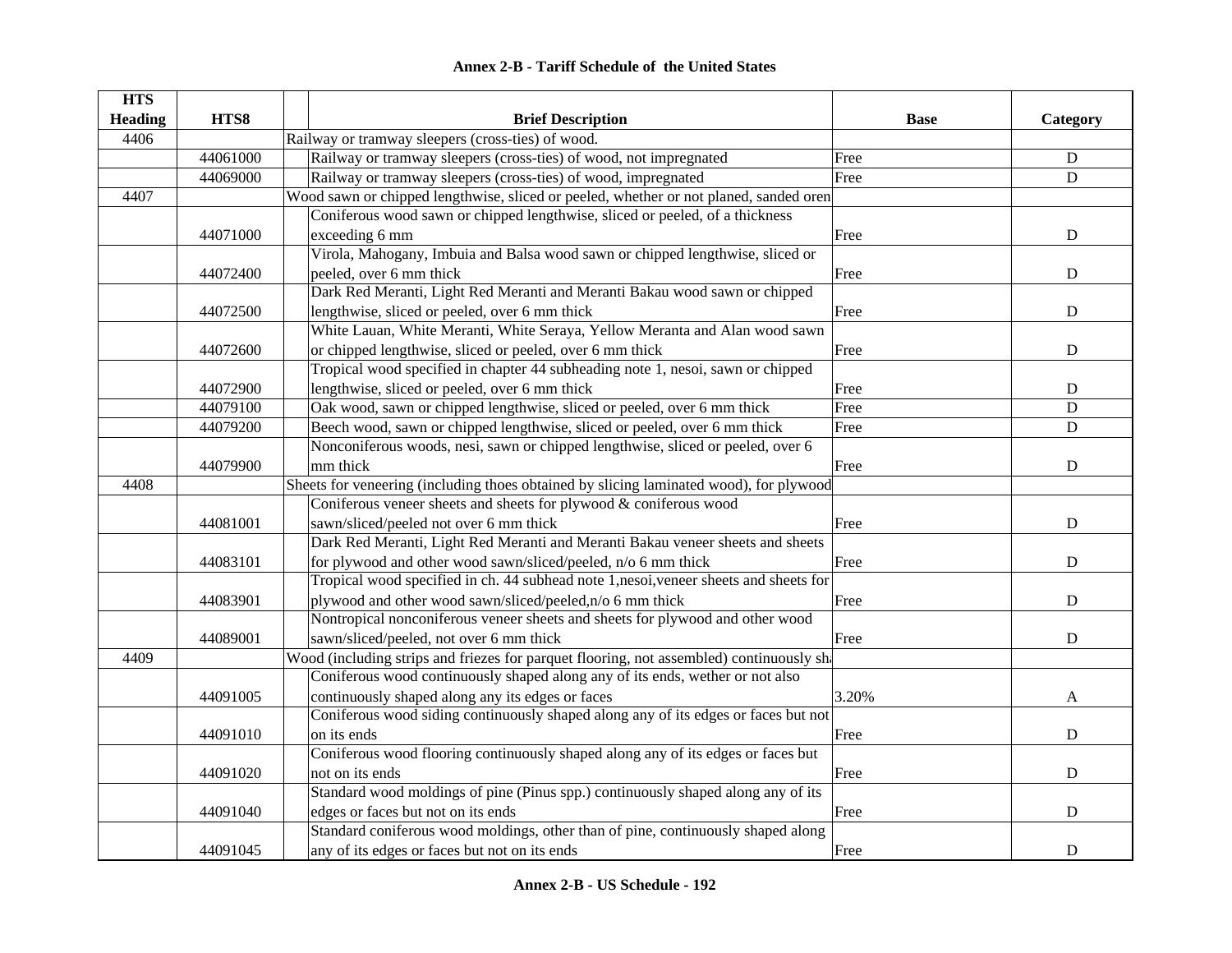|  | <b>Annex 2-B - Tariff Schedule of the United States</b> |  |
|--|---------------------------------------------------------|--|
|--|---------------------------------------------------------|--|

| <b>HTS</b>     |          |                                                                                         |             |             |
|----------------|----------|-----------------------------------------------------------------------------------------|-------------|-------------|
| <b>Heading</b> | HTS8     | <b>Brief Description</b>                                                                | <b>Base</b> | Category    |
|                |          | Coniferous wood moldings, other than standard type, continuously shaped along           |             |             |
|                | 44091050 | any of its edges or faces but not on its ends                                           | Free        | ${\bf D}$   |
|                |          | Coniferous wood dowel rods, plain, continuously shaped along any of its edges or        |             |             |
|                | 44091060 | faces but not on its ends                                                               | Free        | ${\bf D}$   |
|                |          | Coniferous wood dowel rod, sanded/grooved/otherwise advanced in condition,              |             |             |
|                | 44091065 | continuously shaped along any of edges or faces but not its ends                        | 4.90%       | A           |
|                |          | Coniferous wood, other than siding, flooring, moldings or dowel rod, continuously       |             |             |
|                | 44091090 | shaped along any of its edges or faces but not on its ends                              | Free        | $\mathbf D$ |
|                |          | Nonconiferous wood continuously shaped along any of its ends, wether or not also        |             |             |
|                | 44092005 | continuously shaped along any its edges or faces                                        | 3.20%       | A           |
|                |          | Nonconiferous wood siding continuously shaped along any of its edges or faces but       |             |             |
|                | 44092010 | not on its ends                                                                         | Free        | ${\bf D}$   |
|                |          | Nonconiferous wood flooring continuously shaped along any of its edges or faces         |             |             |
|                | 44092025 | but not on its ends                                                                     | Free        | $\mathbf D$ |
|                |          | Standard nonconiferous wood moldings continuously shaped along any of its edges         |             |             |
|                | 44092040 | or faces but not on its ends                                                            | Free        | ${\bf D}$   |
|                |          | Nonconiferous wood moldings, other than standard type, continuously shaped              |             |             |
|                | 44092050 | along any of its edges or faces but not on its ends                                     | Free        | ${\bf D}$   |
|                |          | Nonconiferous wood dowel rods, plain, continuously shaped along any of its edges        |             |             |
|                | 44092060 | or faces but not on its ends                                                            | Free        | $\mathbf D$ |
|                |          | Nonconiferous wood dowel rods, sanded/grooved/otherwise advanced in condition,          |             |             |
|                | 44092065 | continuously shaped along any of edges or faces but not ends                            | 4.90%       | A           |
|                |          | Nonconiferous wood, other than siding, flooring, molding or dowel rods,                 |             |             |
|                | 44092090 | continuously shaped along any of edges or faces but not on its ends                     | Free        | $\mathbf D$ |
| 4410           |          | Particle board and similar board( ofr example, oriented strand board and waferboard) of |             |             |
|                |          | Oriented strand board and waferboard, of wood, unworked or not further worked           |             |             |
|                | 44102100 | than sanded                                                                             | Free        | ${\bf D}$   |
|                | 44102900 | Oriented strand board and waferboard, of wood, further worked than sanded               | Free        | $\mathbf D$ |
|                |          | Particle board and similar board of wood, other than oriented strand board or           |             |             |
|                | 44103100 | waferboard, unworked or not further worked than sanded                                  | Free        | $\mathbf D$ |
|                |          | Particle board and similar board of wood, other than oriented strand board or           |             |             |
|                | 44103200 | waferboard, surface-covered with melamine-impregnated paper                             | Free        | $\mathbf D$ |
|                |          | Particle board and similar board of wood, other than oriented strand                    |             |             |
|                | 44103300 | board/waferboard, surface-covered with decorative laminates of plastic                  | Free        | ${\bf D}$   |
|                |          | Particle board and similar board of wood, other than oriented strand board or           |             |             |
|                | 44103900 | waferboard, further worked than sanded, nesoi                                           | Free        | $\mathbf D$ |
|                | 44109000 | Particle board and similar board of ligneous materials other than wood                  | Free        | D           |
| 4411           |          | Fibreboard of wood or other ligneous materials, whether or not bonded with resins or ot |             |             |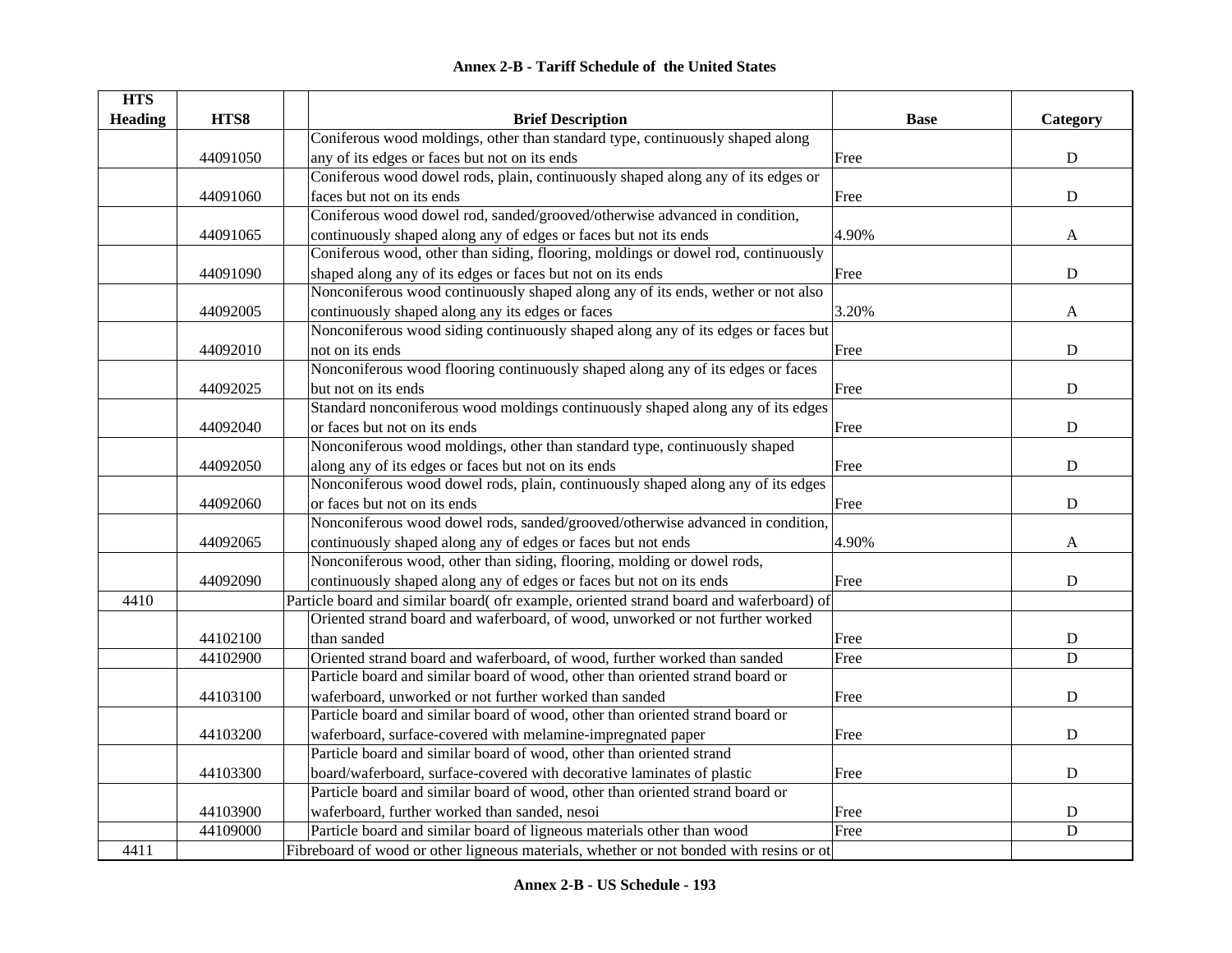| <b>HTS</b>     |          |                                                                                    |                       |              |
|----------------|----------|------------------------------------------------------------------------------------|-----------------------|--------------|
| <b>Heading</b> | HTS8     | <b>Brief Description</b>                                                           | <b>Base</b>           | Category     |
|                |          | Fiberboard of a density exceeding 0.8 g/cm3, not mechanically worked or surface    |                       |              |
|                | 44111100 | covered                                                                            | Free                  | ${\bf D}$    |
|                |          | Fiberboard, of a density exceeding 0.8 g/cm3, mechanically worked, not surface     |                       |              |
|                | 44111920 | covered (except for oil treatment)                                                 | Free                  | ${\bf D}$    |
|                |          | Fiberboard, of a density exceeding 0.8 g/cm3, mechanically edged-worked, for       |                       |              |
|                | 44111930 | construction uses                                                                  | Free                  | ${\bf D}$    |
|                | 44111940 | Fiberboard nesi, density exceeding 0.8 g/cm3                                       | 6%                    | $\mathbf{A}$ |
|                |          | Fiberboard of a density over 0.5 but not over 0.8 g/cm3, not mechanically worked   |                       |              |
|                | 44112100 | or surface covered                                                                 | Free                  | ${\bf D}$    |
|                |          | Fiberboard of a density over 0.5 but not over 0.8 g/cm3, edgeworked continuously,  |                       |              |
|                | 44112920 | laminated, for construction uses                                                   | 1.9 cents/kg + $1.5%$ | A            |
|                |          | Fiberboard of a density over 0.5 but not over 0.8 g/cm 3, tongued, grooved or      |                       |              |
|                | 44112930 | rabbetted continuously, for construction uses, nesi                                | Free                  | $\mathbf D$  |
|                |          | Fiberboard of a density over 0.5 g/cm3 but not over 0.8 g/cm3, not mechanically    |                       |              |
|                | 44112960 | worked surface covered                                                             | Free                  | ${\bf D}$    |
|                | 44112990 | Fiberboard nesi, density between 0.5 g/cm3 and 0.8 g/cm3                           | 3.90%                 | $\mathbf{A}$ |
|                |          | Fiberboard of a density exceeding 0.35 g/cm3 but not exceeding 0.5 g/cm3, not      |                       |              |
|                | 44113100 | mechanically worked or surface covered                                             | Free                  | ${\bf D}$    |
|                |          | Fiberboard of a density exceeding 0.35 g/cm3 but not exceeding 0.5 g/cm3,          |                       |              |
|                | 44113900 | mechanically worked or surface covered                                             | Free                  | ${\bf D}$    |
|                |          | Fiberboard of a density 0.35 g/cm3 or less, not mechanically worked or surface     |                       |              |
|                | 44119100 | covered                                                                            | Free                  | D            |
|                |          | Fiberboard of a density 0.35 g/cm3 or less, mechanically worked or surface         |                       |              |
|                | 44119900 | covered                                                                            | Free                  | ${\bf D}$    |
| 4412           |          | Plywood, veneered panels and similar laminated wood.                               |                       |              |
|                |          | Plywood sheets n/o 6 mm thick, tropical hardwood outer ply, birch face ply, not    |                       |              |
|                | 44121305 | surface-covered beyond clear/transparent                                           | Free                  | $\mathbf D$  |
|                |          | Plywood sheet n/o 6 mm thick, tropical hard wood outer ply, face ply of Spanish    |                       |              |
|                | 44121325 | cedar or walnut, not surface-covered beyond clear/transparent                      | 8%                    | A            |
|                |          | Plywood sheets n/o 6 mm thick, with specified tropical wood outer ply, with face   |                       |              |
|                | 44121340 | ply nesoi, not surface-covered beyond clear/transparent                            | 8%                    | A            |
|                |          | Plywood sheets n/o 6 mm thick, tropical wood nesoi at least one outer ply, with    |                       |              |
|                | 44121351 | face ply nesoi, not surface-covered beyond clear/transparent                       | 8%                    | $\mathbf{A}$ |
|                |          | Plywood sheets n/o 6 mm thick, with certain specified tropical wood outer ply,     |                       |              |
|                | 44121360 | surface covered beyond clear or transparent                                        | 8%                    | $\mathbf{A}$ |
|                |          | Plywood sheets n/o 6 mm thick, tropical wood nesoi at least one outer ply, surface |                       |              |
|                | 44121391 | covered beyond clear or transparent                                                | 8%                    | A            |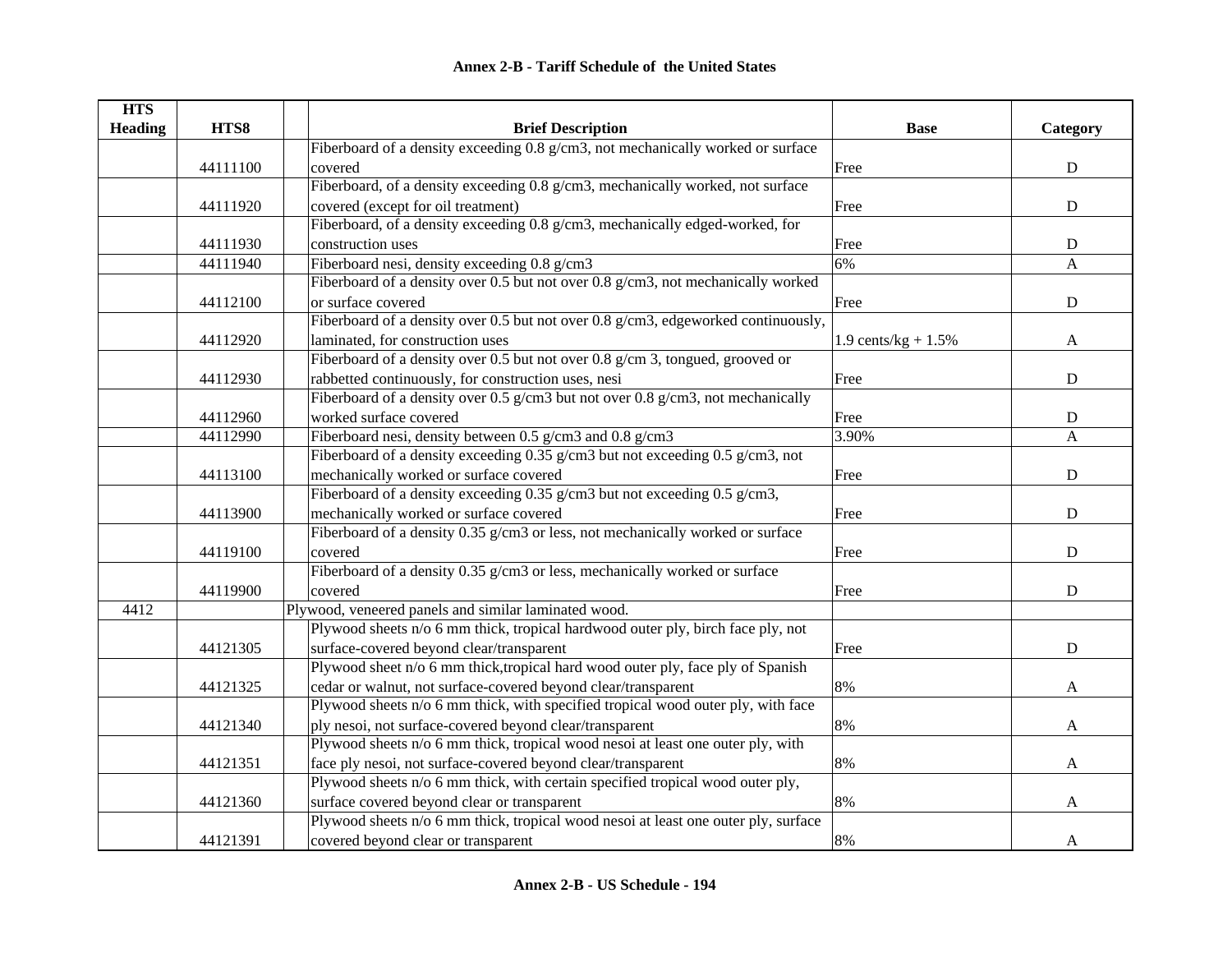| <b>HTS</b>     |          |                                                                                     |             |             |
|----------------|----------|-------------------------------------------------------------------------------------|-------------|-------------|
| <b>Heading</b> | HTS8     | <b>Brief Description</b>                                                            | <b>Base</b> | Category    |
|                |          | Plywood sheets n/o 6 mm thick, outer ply of nontropical hardwood, birch face ply,   |             |             |
|                | 44121405 | not surface-covered beyond clear/transparent                                        | Free        | ${\bf D}$   |
|                |          | Plywood sheet n/o 6 mm thick, outer ply of nontropical hardwood, face ply Spanish   |             |             |
|                | 44121425 | Cedar or walnut, not surface-covered beyond clear/transparent                       | 5.10%       | A           |
|                |          | Plywood sheet n/o 6 mm thick, at least one outer ply of nonconiferous wood, with    |             |             |
|                | 44121431 | face ply nesoi, not surfacecovered beyond clear/transparent                         | 8%          | A           |
|                |          | Plywood sheets n/o 6 mm thick, at least one outer ply of nonconiferous wood,        |             |             |
|                | 44121456 | surface covered other than clear or transparent                                     | 8%          | A           |
|                |          | Plywood of wood sheets, n/o 6 mm thick each, with outer plies of coniferous wood,   |             |             |
|                | 44121910 | face ply of Parana pine, not or clear surface covered                               | Free        | $\mathbf D$ |
|                |          | Plywood of wood sheets, n/o 6 mm thick each, with outer plies of coniferous wood,   |             |             |
|                | 44121930 | European red pine face ply, not or clear surface covered                            | 3.40%       | A           |
|                |          | Plywood of wood sheets, n/o 6 mm thick each, with outer plies of coniferous wood,   |             |             |
|                | 44121940 | with face play nesi, not or clear surface covered                                   | 8%          | A           |
|                |          | Plywood of wood sheets, n/o 6 mm thick each, with outer plies of coniferous wood,   |             |             |
|                | 44121950 | nesi, surface covered, nesi                                                         | 5.10%       | A           |
|                |          | Plywood nesoi, veneered panel & similar laminated wood w/hardwood outer ply,        |             |             |
|                | 44122206 | least on ply of tropical wood, least one layer of particle board                    | Free        | ${\bf D}$   |
|                |          | Plywood nesoi, at least one hardwood outer ply, not surface-covered beyond          |             |             |
|                | 44122210 | clear/transparent, face ply of birch                                                | Free        | ${\bf D}$   |
|                |          | Plywood nesoi, least one hardwood outer ply, w/tropical wood ply, not surface-      |             |             |
|                | 44122231 | covered beyond clear/transparent, not w/face ply of birch                           | 8%          | A           |
|                |          | Plywood nesoi, at least one hardwood outer ply, at least one tropical hardwood ply, |             |             |
|                | 44122241 | surface covered other than clear or transparent                                     | 8%          | A           |
|                |          | Veneered panels and similar laminated wood w/ at least one hardwood outer ply, at   |             |             |
|                | 44122251 | least one ply of tropical wood, nesoi                                               | Free        | ${\bf D}$   |
|                |          | Plywood nesoi, veneered panel and similar laminated wood w/least one hardwood       |             |             |
|                | 44122301 | outer ply nesoi, at least one layer of particle board                               | Free        | ${\bf D}$   |
|                |          | Plywood nesoi, at least one hardwood outer ply nesoi, no particle board, not        |             |             |
|                | 44122915 | surface-covered beyond clear/transparent, birch face ply                            | Free        | $\mathbf D$ |
|                |          | Plywood nesoi, at least one hardwood outer ply nesoi, no particle board, not        |             |             |
|                | 44122936 | surface-covered beyond clear/transparent, face ply nesoi                            | 8%          | A           |
|                |          | Plywood nesoi, at least one hardwood outer ply nesoi, no particle board, surface    |             |             |
|                | 44122946 | covered other than clear/transparent                                                | 8%          | A           |
|                |          | Veneer panels and similar laminated wood, nesoi, at least one hardwood outer ply    |             |             |
|                | 44122956 | nesoi                                                                               | Free        | ${\bf D}$   |
|                |          | Plywood/veneered panel/sim. laminated wood nesoi, softwood outer plies, least one   |             |             |
|                | 44129206 | ply tropical hardwood, least one layer of particle board                            | Free        | ${\bf D}$   |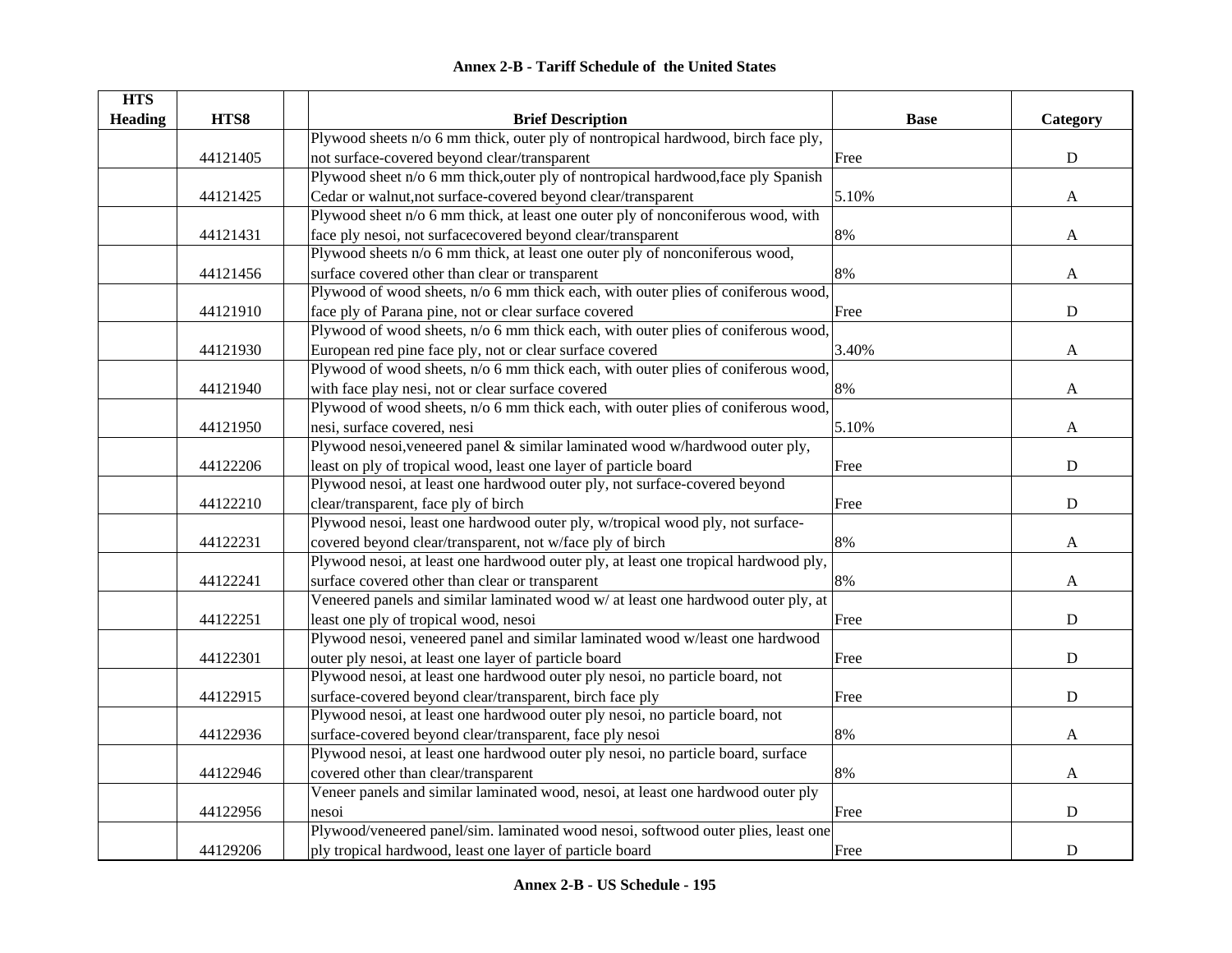|  | <b>Annex 2-B - Tariff Schedule of the United States</b> |  |
|--|---------------------------------------------------------|--|
|--|---------------------------------------------------------|--|

| <b>HTS</b>     |          |                                                                                            |             |              |
|----------------|----------|--------------------------------------------------------------------------------------------|-------------|--------------|
| <b>Heading</b> | HTS8     | <b>Brief Description</b>                                                                   | <b>Base</b> | Category     |
|                |          | Plywood nesoi,softwood outer plies, least 1 ply tropical hardwood, no particle             |             |              |
|                | 44129210 | board, not surf.-cov. beyond clear/transp., face ply Parana pine                           | Free        | ${\bf D}$    |
|                |          | Plywood nesoi,softwood outer plies, least 1 ply trop. hardwood, no particle                |             |              |
|                | 44129230 | board, not surf.-cov. beyond clear/transp., face ply Europe red pine                       | 3.40%       | $\mathbf{A}$ |
|                |          | Plywood nesoi,softwood outer plies, least 1 ply trop. hardwood, no particle                |             |              |
|                | 44129241 | board, not surface-covered beyond clear/transparent, face ply nesoi                        | 8%          | A            |
|                |          | Plywood nesoi, softwood outer plies, at least 1 ply tropical hardwood, no particle         |             |              |
|                | 44129251 | board, surface covered other than clear or transparent                                     | 5.10%       | A            |
|                |          | Veneered panels and similar laminated wood nesoi, softwood outer plies, at least           |             |              |
|                | 44129291 | one ply tropical hard wood, no particle board                                              | Free        | ${\bf D}$    |
|                |          | Veneered panels and similar laminated wood nesoi, softwood outer plies, no tropical        |             |              |
|                | 44129301 | hardwood ply, containing least one layer of particle board                                 | Free        | ${\bf D}$    |
|                |          | Plywood nesoi,softwood outer plies, no tropical hardwood ply, no particle board, not       |             |              |
|                | 44129915 | surface-covered beyond clear/transp., face ply Parana pine                                 | Free        | $\mathbf D$  |
|                |          | Plywood nesoi,softwood outer plies,no trop. hardwood ply,no particle board,not             |             |              |
|                | 44129935 | surface-cov. beyond clear/transp., face ply European red pine                              | 3.40%       | A            |
|                |          | Plywood nesoi, softwood outer plies, no trop. hardwood ply, no particle board, not         |             |              |
|                | 44129946 | surface-covered beyond clear/transparent, face ply nesoi                                   | 8%          | A            |
|                |          | Plywood nesoi, softwood outer plies, no tropical hardwood ply, no particle board,          |             |              |
|                | 44129956 | surface covered other than clear or transparent                                            | 5.10%       | A            |
|                |          | Veneered panels and similar laminated wood nesoi, softwood outer plies, no                 |             |              |
|                | 44129996 | tropical hardwood ply, no particle board, nesoi                                            | Free        | ${\bf D}$    |
| 4413           |          | Densified wood, in blocks, plates, strips or profile shapes.                               |             |              |
|                | 44130000 | Densified wood, in blocks, plates, strips or profile shapes                                | 3.70%       | $\mathbf{A}$ |
| 4414           |          | Wooden frames for paintings, photographs, mirrors or similar objects.                      |             |              |
|                | 44140000 | Wooden frames for paintings, photographs, mirrors or similar objects                       | 3.90%       | $\mathbf{A}$ |
| 4415           |          | Packing cases, boxes, crates, drums and similar packings, of wood; cable-drums of woo      |             |              |
|                | 44151030 | Packing boxes and cases of wood with solid sides, lids and bottoms                         | Free        | ${\bf D}$    |
|                |          |                                                                                            |             |              |
|                | 44151060 | Wooden containers designed for use in the harvesting of fruits and vegetables              | Free        | ${\bf D}$    |
|                |          |                                                                                            |             |              |
|                | 44151090 | Wood cases, boxes, crates, drums and similar packings nesi; cable-drums of wood            | 10.70%      | A            |
|                |          | Wooden pallets, box-pallets and other load boards designed for use in the                  |             |              |
|                | 44152040 | harvesting of fruits and vegetables                                                        | Free        | ${\bf D}$    |
|                |          | Wooden pallets, box-pallets and other load boards, other than designed for use in          |             |              |
|                | 44152080 | the harvesting of fruits and vegetables                                                    | 10.70%      | $\mathbf{A}$ |
| 4416           |          | Casks, barrels, vats, tubs and other coopers' products and parts thereof, of wood, includi |             |              |
|                | 44160030 | Wooden casks, barrels and hogsheads                                                        | Free        | ${\bf D}$    |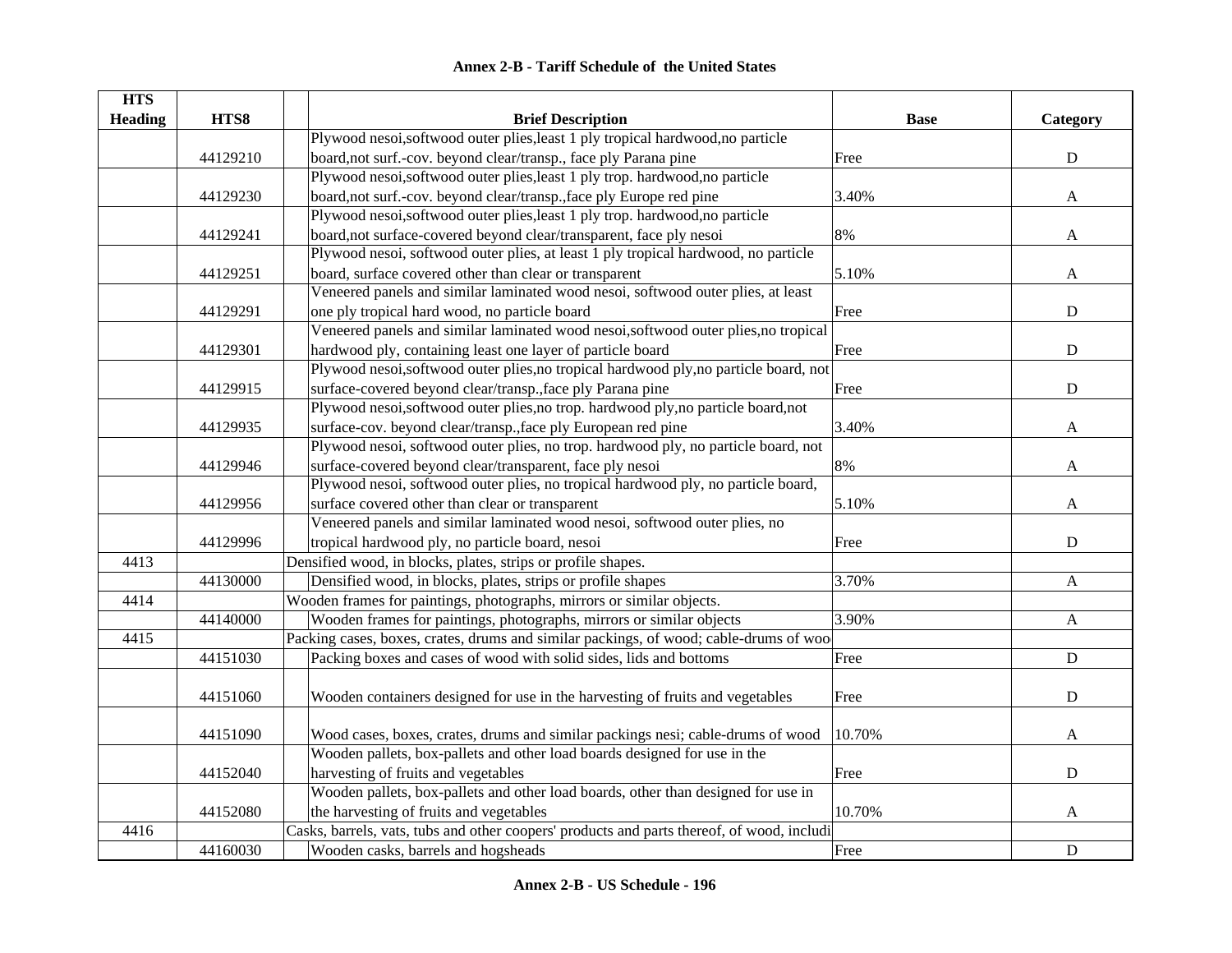| <b>HTS</b>     |          |                                                                                         |             |              |
|----------------|----------|-----------------------------------------------------------------------------------------|-------------|--------------|
| <b>Heading</b> | HTS8     | <b>Brief Description</b>                                                                | <b>Base</b> | Category     |
|                | 44160060 | Wooden staves and hoops; tight barrelheads of softwood                                  | Free        | D            |
|                | 44160090 | Wooden vats, tubs and other coopers' products and parts thereof                         | 3.20%       | A            |
| 4417           |          | Tools, tool bodies, tool handles, broom or brush bodies and handles, of wood; boot or s |             |              |
|                |          | Wooden broom and mop handles, 1.9 cm or more in diameter and 97 cm or more              |             |              |
|                | 44170020 | in length                                                                               | Free        | ${\bf D}$    |
|                | 44170040 | Wooden paint brush and paint roller handles                                             | Free        | ${\bf D}$    |
|                | 44170060 | Wooden brush backs                                                                      | Free        | ${\bf D}$    |
|                |          | Wooden tools, tool bodies, tool handles, broom or brush bodies and handles nesi;        |             |              |
|                | 44170080 | wooden boot or shoe lasts and trees                                                     | 5.10%       | A            |
| 4418           |          | Builders' joinery and carpentry of wood, including cellular wood panels, assembled pard |             |              |
|                | 44181000 | Wooden windows, French-windows and their frames                                         | 3.20%       | A            |
|                | 44182040 | French doors of wood                                                                    | 4.80%       | A            |
|                | 44182080 | Doors of wood, other than French doors                                                  | 4.80%       | A            |
|                | 44183000 | Wooden parquet panels                                                                   | Free        | $\mathbf D$  |
|                | 44184000 | Wooden formwork (shuttering) for concrete constructional work                           | 3.20%       | $\mathbf{A}$ |
|                | 44185000 | Wooden shingles and shakes                                                              | Free        | $\mathbf D$  |
|                | 44189020 | Edge-glued lumber                                                                       | Free        | ${\bf D}$    |
|                |          |                                                                                         |             |              |
|                | 44189045 | Builders' joinery and carpentry of wood, including cellular wood panels, nesoi          | 3.20%       | A            |
| 4419           |          | Tableware and kitchenware, of wood.                                                     |             |              |
|                | 44190040 | Wooden forks and spoons for tableware and kitchenware                                   | 5.30%       | A            |
|                | 44190080 | Wooden tableware and kitchenware, other than forks and spoons                           | 3.20%       | A            |
| 4420           |          | Wood marquetry and inlaid wood; caskets and cases for jewellery or cutlery, and simila  |             |              |
|                | 44201000 | Wooden statuettes and other wood ornaments                                              | 3.20%       | $\mathbf{A}$ |
|                | 44209020 | Wooden cigar and cigarette boxes                                                        | Free        | $\mathbf D$  |
|                |          | Wooden jewelry boxes, silverware chests, microscope, tool or utensil cases, similar     |             |              |
|                | 44209045 | boxes, cases and chests, not lined with textile fabrics                                 | 4.30%       | A            |
|                |          | Wooden jewelry boxes, silverware chests, microscope, tool or utensil cases, similar     |             |              |
|                | 44209065 | boxes, cases and chests, lined with textile fabrics                                     | Free        | ${\bf D}$    |
|                | 44209080 | Wood marquetry and inlaid wood; wooden articles of furniture, nesi                      | 3.20%       | A            |
| 4421           |          | Other articles of wood.                                                                 |             |              |
|                | 44211000 | Wooden clothes hangers                                                                  | 3.20%       | A            |
|                | 44219010 | Plain coniferous wood dowel pins                                                        | Free        | D            |
|                | 44219015 | Plain nonconiferous wood dowel pins                                                     | Free        | D            |
|                | 44219020 | Wood dowel pins, sanded, grooved or otherwise advanced in condition                     | 4.90%       | A            |
|                |          | Wood blinds, shutters, screens and shades consisting of wooden frames in the            |             |              |
|                | 44219030 | center of which are fixed louver boards or slats                                        | 10.70%      | A            |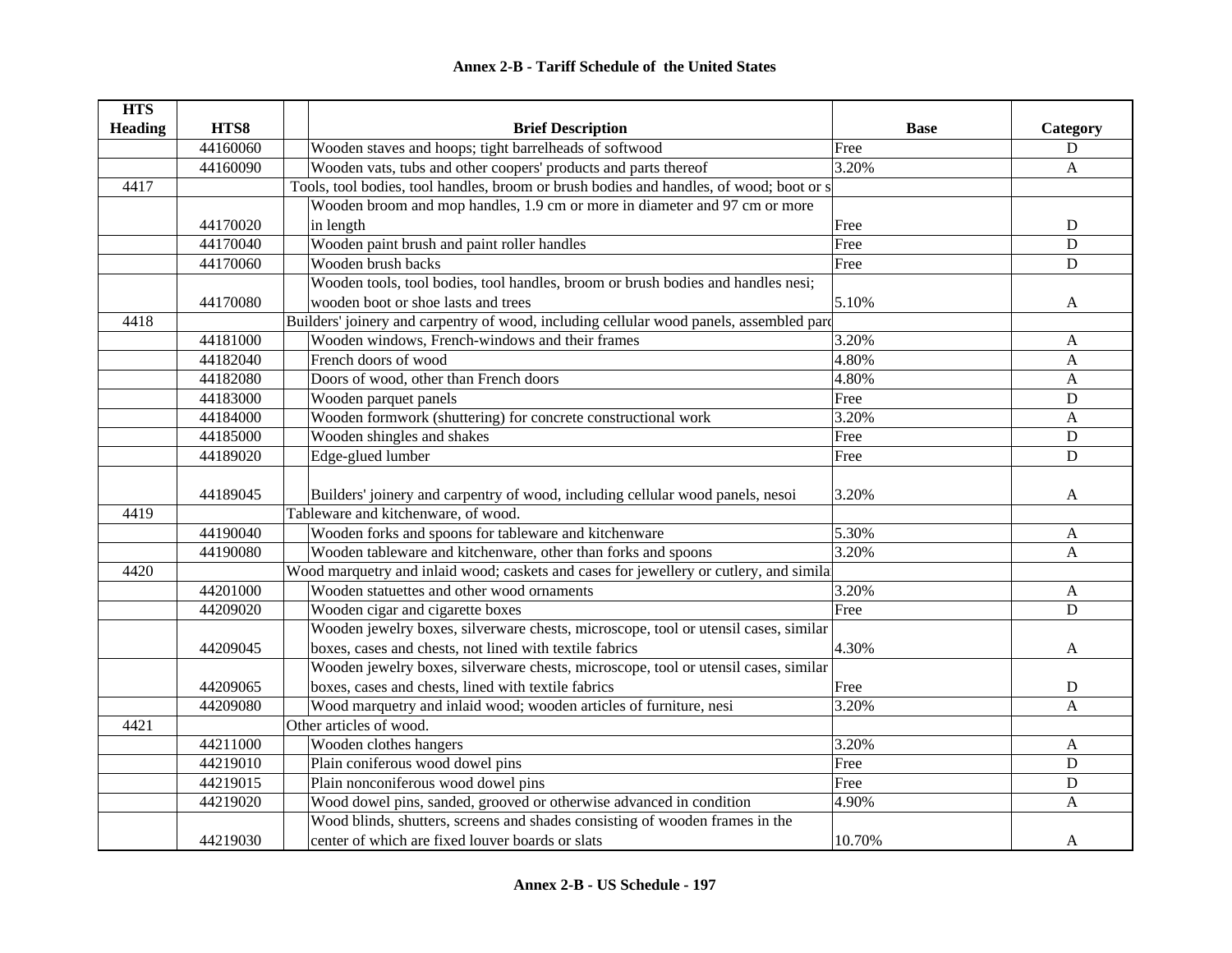| <b>HTS</b>     |          |                                                                                         |                 |              |
|----------------|----------|-----------------------------------------------------------------------------------------|-----------------|--------------|
| <b>Heading</b> | HTS8     | <b>Brief Description</b>                                                                | <b>Base</b>     | Category     |
|                |          | Wood blinds, shutters, screens and shades, not consisting of wooden frames in the       |                 |              |
|                | 44219040 | center of which are fixed louver boards or slats                                        | 5.10%           | A            |
|                | 44219050 | Wooden toothpicks                                                                       | Free            | ${\bf D}$    |
|                |          | Wooden skewers, candy sticks, ice cream sticks, tongue depressors, drink mixers         |                 |              |
|                | 44219060 | and similar small wares, other than toothpicks                                          | 5.10%           | A            |
|                |          | Wooden pickets, palings, posts and rails, which are sawn; assembled wooden fence        |                 |              |
|                | 44219070 | sections                                                                                | Free            | D            |
|                | 44219080 | Spring-type clothespins made of wood                                                    | 6.5 cents/gross | $\mathbf{A}$ |
|                | 44219085 | Clothespins made of wood, other than the spring-type                                    | 4.80%           | A            |
|                | 44219088 | Canoe paddles of wood                                                                   | Free            | ${\bf D}$    |
|                |          |                                                                                         |                 |              |
|                | 44219093 | Theatrical, ballet, and operatic scenery and properties, including sets, of wood        | Free            | D            |
|                | 44219097 | Articles of wood, not elsewhere specified or included                                   | 3.30%           | $\mathbf{A}$ |
| 4501           |          | Natural cork, raw or simply prepared; wasts cork; crushed, granulated or ground cork.   |                 |              |
|                | 45011000 | Natural cork, raw or simply prepared                                                    | Free            | ${\bf D}$    |
|                | 45019020 | Waste cork                                                                              | Free            | D            |
|                | 45019040 | Crushed, granulated or ground cork                                                      | Free            | ${\bf D}$    |
| 4502           |          | Natural cork, debacked or roughly squared, or in rectangular (including square) blocks, |                 |              |
|                |          | Natural cork, debacked or roughly squared or in rectangular blocks, plates, sheets      |                 |              |
|                | 45020000 | or strip (incl. sharp-edged blanks for corks or stoppers)                               | Free            | $\mathbf D$  |
| 4503           |          | Articles of natural cork.                                                               |                 |              |
|                |          | Corks and stoppers of natural cork, tapered and of a thickness (or length) greater      |                 |              |
|                | 45031020 | than the maximum diameter, $n/0$ 19 mm maximum diameter                                 | Free            | D            |
|                |          | Corks and stoppers wholly of natural cork, tapered & of a thickness (or length)         |                 |              |
|                | 45031030 | greater than the maximum diam., over 19 mm maximum diam.                                | Free            | D            |
|                |          | Corks and stoppers of natural cork, tapered & of a thickness (or length) greater        |                 |              |
|                | 45031040 | than the maximum diam., over 19 mm maximum diam., nesi                                  | Free            | D            |
|                |          | Corks and stoppers of natural cork, of a thickness (or length) not greater than the     |                 |              |
|                | 45031060 | maximum diameter                                                                        | Free            | $\mathbf D$  |
|                | 45039020 | Disks, wafers and washers of natural cork                                               | Free            | D            |
|                | 45039040 | Natural cork wallcoverings, backed with paper or otherwise reinforced                   | Free            | D            |
|                | 45039060 | Articles of natural cork, other than corks and stoppers                                 | 14%             | A            |
| 4504           |          | Agglomerated cork (with or without a binding substance) and articles of agglomerated c  |                 |              |
|                |          | Vulcanized sheets and slabs wholly of agglomerated ground or pulverized cork and        |                 |              |
|                | 45041010 | rubber                                                                                  | Free            | $\mathbf D$  |
|                | 45041020 | Insulation of compressed agglomerated cork, coated or not coated                        | Free            | D            |
|                | 45041030 | Floor coverings of agglomerated cork                                                    | Free            | D            |
|                | 45041040 | Agglomerated cork wallcoverings, backed with paper or otherwise reinforced              | Free            | $\mathbf D$  |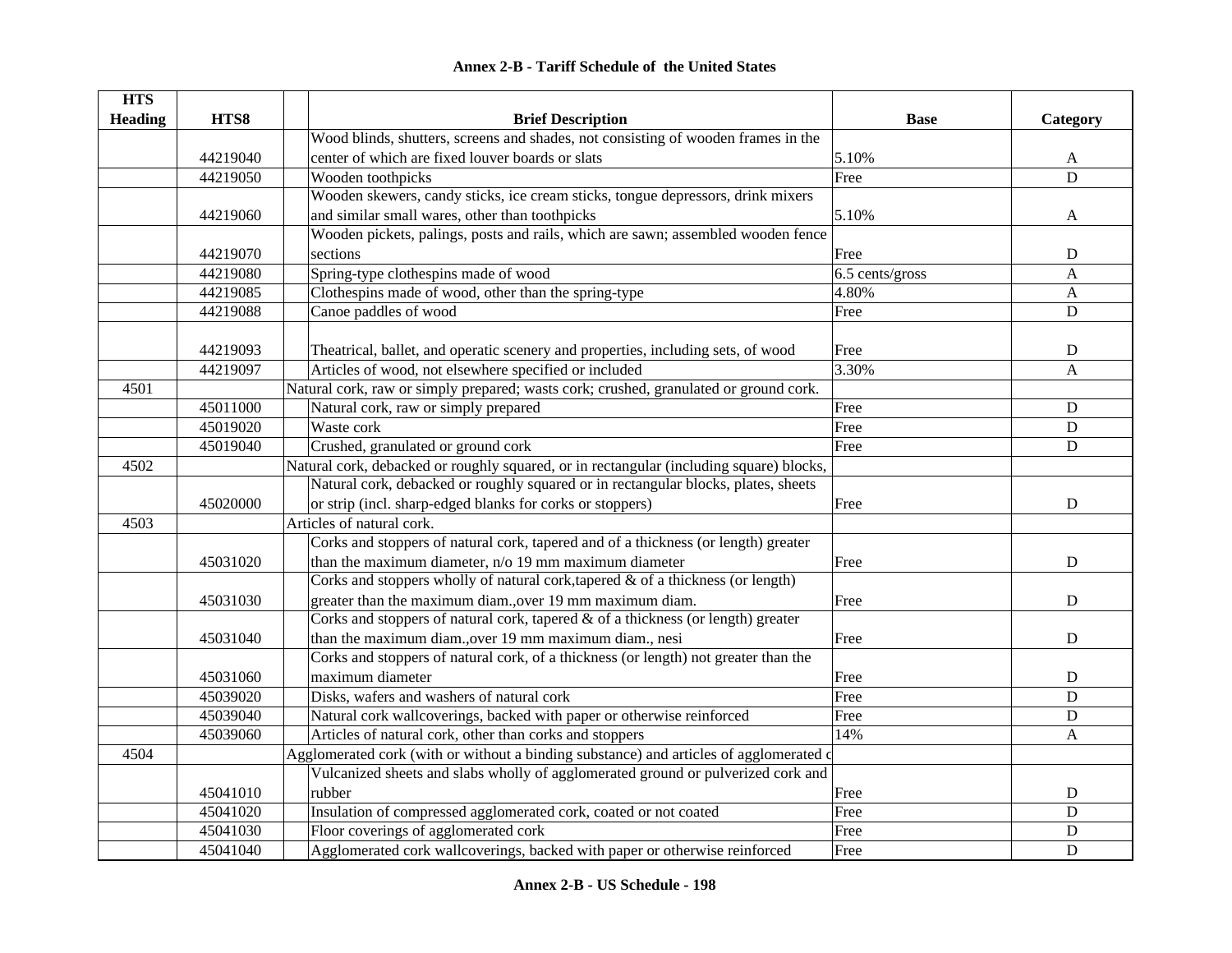| <b>HTS</b>     |          |                                                                                             |             |                |
|----------------|----------|---------------------------------------------------------------------------------------------|-------------|----------------|
| <b>Heading</b> | HTS8     | <b>Brief Description</b>                                                                    | <b>Base</b> | Category       |
|                |          | Agglomerated cork stoppers, not tapered, wholly of cork, of a thickness (or length)         |             |                |
|                | 45041045 | greater than the maximum diameter                                                           | Free        | ${\bf D}$      |
|                | 45041047 | Corks, stoppers, disks, wafers and washers of agglomerated cork, nesi                       | Free        | $\overline{D}$ |
|                |          | Blocks, plates, sheets and strip; tiles of any shape; solid cylinder; all the foregoing     |             |                |
|                | 45041050 | of cork; all the foregoing, nesi                                                            | Free        | ${\bf D}$      |
|                | 45049000 | Agglomerated cork and articles of cork, nesoi                                               | Free        | $\mathbf D$    |
| 4601           |          | Plaits and similar products of plaiting materials, whether or not assembled into strips; pl |             |                |
|                | 46012020 | Rattan webbing for mats, matting and screens                                                | Free        | ${\bf D}$      |
|                |          | Woven or partly assembled materials of one or more of the materials bamboo,                 |             |                |
|                | 46012040 | rattan or willow for mats, matting and screens                                              | 3.30%       | $\mathbf{A}$   |
|                |          | Woven or partly assembled vegetable materials other than bamboo, rattan or                  |             |                |
|                | 46012060 | willow, for mats, matting and screens                                                       | 4.80%       | A              |
|                | 46012080 | Floor coverings nesi, of vegetable materials                                                | Free        | D              |
|                | 46012090 | Mats, matting and screens of vegetable materials, nesi                                      | 8%          | $\mathbf{A}$   |
|                |          | Plaits of vegetable materials and similar products of such plaiting materials,              |             |                |
|                | 46019105 | whether or not assembled into strips                                                        | 2.70%       | A              |
|                |          | Products nesoi, of plaiting materials, bound together in parallel strands or woven,         |             |                |
|                | 46019120 | in sheet form, of bamboo, rattan, willow or wood                                            | 6.60%       | A              |
|                |          | Products nesoi, of plaiting vegetable materials nesoi, bound together in parallel           |             |                |
|                | 46019140 | strands or woven, in sheet form                                                             | Free        | ${\bf D}$      |
|                |          | Plaits and similar products of plaiting materials (not vegetable), whether or not           |             |                |
|                | 46019905 | assembled into strips                                                                       | 2.70%       | A              |
|                |          | Products nesoi of plaiting materials (not vegetable), bound together in parallel            |             |                |
|                | 46019990 | strands or woven, in sheet form, nesoi                                                      | 3.30%       | A              |
| 4602           |          | Basketwork, wickerwork and other articles, made directly to shape from plaiting materia     |             |                |
|                | 46021005 | Fishing baskets or creels made from vegetable materials                                     | 5%          | A              |
|                | 46021007 | Baskets and bags of bamboo wickerwork                                                       | Free        | $\mathbf D$    |
|                | 46021009 | Baskets and bags of bamboo other than wickerwork                                            | 10%         | A              |
|                | 46021012 | Baskets and bags, nesi, whether or not lined, of willow                                     | 5.80%       | A              |
|                | 46021014 | Baskets and bags of rattan or palm leaf wickerwork                                          | Free        | ${\bf D}$      |
|                | 46021016 | Baskets and bags of rattan or palm leaf other than wickerwork                               | 5%          | A              |
|                | 46021017 | Baskets and bags of vegetable material wickerwork, neosi                                    | Free        | ${\bf D}$      |
|                | 46021018 | Baskets and bags of vegetable material, neosi                                               | 4.50%       | $\mathbf{A}$   |
|                | 46021021 | Luggage, handbags and flat goods, whether or not lined, of bamboo                           | 6.20%       | A              |
|                | 46021022 | Luggage, handbags and flat goods, whether or not lined, of willow                           | 5.80%       | A              |
|                |          | Articles of a kind normally carried in the pocket or in the handbag, of rattan or of        |             |                |
|                | 46021023 | palm leaf                                                                                   | 9%          | A              |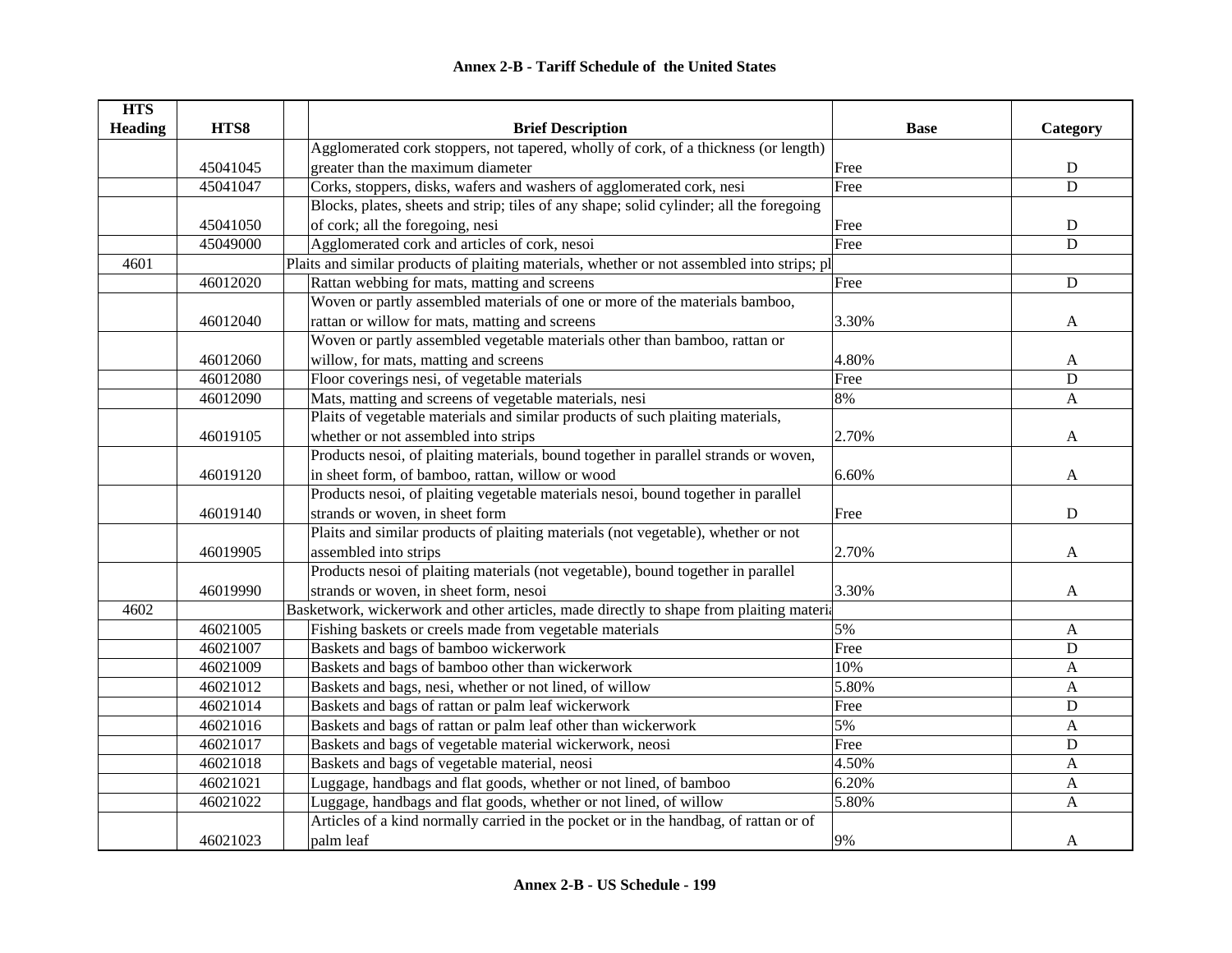|  | <b>Annex 2-B - Tariff Schedule of the United States</b> |  |
|--|---------------------------------------------------------|--|
|--|---------------------------------------------------------|--|

| <b>HTS</b>     |          |                                                                                         |             |             |
|----------------|----------|-----------------------------------------------------------------------------------------|-------------|-------------|
| <b>Heading</b> | HTS8     | <b>Brief Description</b>                                                                | <b>Base</b> | Category    |
|                |          | Luggage, handbags and flat goods, whether or not lined, of rattan or of palm leaf,      |             |             |
|                | 46021025 | nesi                                                                                    | 18%         | A           |
|                |          | Luggage, handbags and flat goods, whether or not lined, made from plaiting              |             |             |
|                | 46021029 | materials nesi                                                                          | 5.30%       | A           |
|                |          | Articles of wickerwork, neosi, of one or more of the following:bamboo, rattan,          |             |             |
|                | 46021035 | willow or wood                                                                          | Free        | D           |
|                |          | Basketwork and other articles, neosi, of one or more of bamboo, rattan, willow or       |             |             |
|                | 46021045 | wood                                                                                    | 6.60%       | A           |
|                | 46021060 | Articles of wickerwork, neosi, of vegetable materials, nesoi                            | Free        | D           |
|                | 46021080 | Basketwork and other articles, neosi, of vegetables materials, nesoi                    | 2.30%       | A           |
|                |          | Basketwork, wickerwork and other articles made directly from plaiting materials or      |             |             |
|                | 46029000 | from articles of heading 4601, nesi; loofah articles                                    | 3.50%       | A           |
| 4701           |          | Mechanical wood pulp.                                                                   |             |             |
|                | 47010000 | Mechanical woodpulp                                                                     | Free        | ${\bf D}$   |
| 4702           |          | Chemical wood pulp, dissolving grades.                                                  |             |             |
|                | 47020000 | Chemical woodpulp, dissolving grades                                                    | Free        | ${\bf D}$   |
| 4703           |          | Chemical wood pulp, soda or sulphate, other than dissolving grades.                     |             |             |
|                |          | Chemical woodpulp, soda or sulfate, other than dissolving grades, of unbleached         |             |             |
|                | 47031100 | coniferous wood                                                                         | Free        | $\mathbf D$ |
|                |          | Chemical woodpulp, soda or sulfate, other than dissolving grades, of unbleached         |             |             |
|                | 47031900 | nonconiferous wood                                                                      | Free        | D           |
|                |          | Chemical woodpulp, soda or sulfate, other than dissolving grades, of semibleached       |             |             |
|                | 47032100 | or bleached coniferous wood                                                             | Free        | D           |
|                |          | Chemical woodpulp, soda or sulfate, other than dissolving grades, of semibleached       |             |             |
|                | 47032900 | or bleached nonconiferous wood                                                          | Free        | D           |
| 4704           |          | Chemical wood pulp, sulphite, other then dissolvinfi grndes.                            |             |             |
|                |          | Chemical woodpulp, sulfite, other than dissolving grades, of unbleached coniferous      |             |             |
|                | 47041100 | wood                                                                                    | Free        | D           |
|                |          | Chemical woodpulp, sulfite, other than dissolving grades, of unbleached                 |             |             |
|                | 47041900 | nonconiferous wood                                                                      | Free        | ${\bf D}$   |
|                |          | Chemical woodpulp, sulfite, other than dissolving grades, of semibleached or            |             |             |
|                | 47042100 | bleached coniferous wood                                                                | Free        | D           |
|                |          | Chemical woodpulp, sulfite, other than dissolving grades, of semibleached or            |             |             |
|                | 47042900 | bleached nonconiferous wood                                                             | Free        | ${\bf D}$   |
| 4705           |          | Wood pulp optained by a combination of mechanical and chemical pulping processes.       |             |             |
|                | 47050000 | Semichemical woodpulp                                                                   | Free        | $\mathbf D$ |
| 4706           |          | Pulps of fibres derived from recovered (waste and scrap) paper or paperboard or of othe |             |             |
|                | 47061000 | Cotton linters pulp                                                                     | Free        | $\mathbf D$ |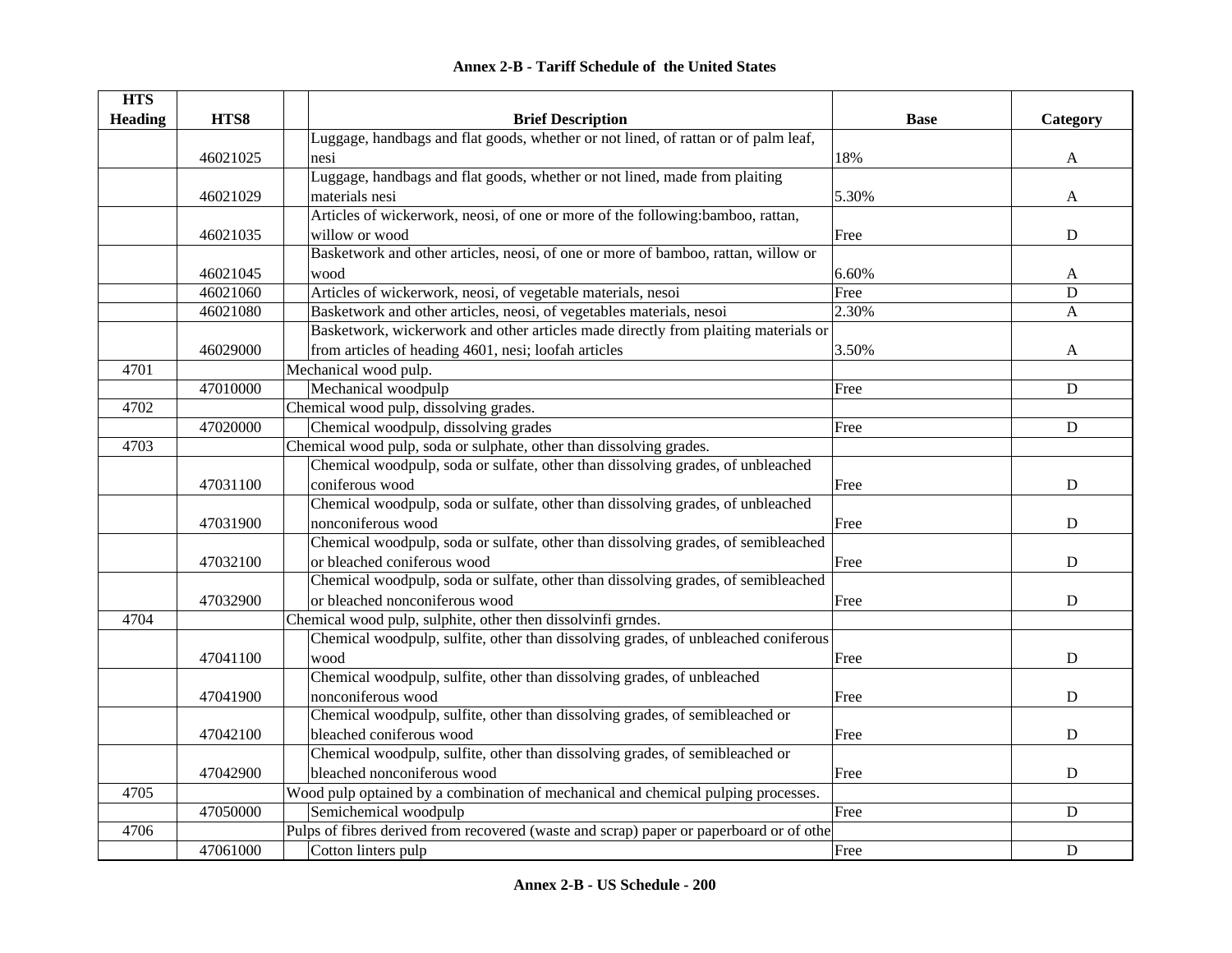| <b>HTS</b>     |          |                                                                                          |             |             |
|----------------|----------|------------------------------------------------------------------------------------------|-------------|-------------|
| <b>Heading</b> | HTS8     | <b>Brief Description</b>                                                                 | <b>Base</b> | Category    |
|                | 47062000 | Pulps of fibers derived from recovered (waste and scrap) paper or paperboard             | Free        | ${\bf D}$   |
|                |          |                                                                                          |             |             |
|                | 47069100 | Pulps of fibrous cellulosic material, other than cotton linters pulp, mechanical         | Free        | ${\rm D}$   |
|                | 47069200 | Pulps of fibrous cellulosic material, other than cotton linters pulp, chemical           | Free        | $\mathbf D$ |
|                |          |                                                                                          |             |             |
|                | 47069300 | Pulps of fibrous cellulosic material, other than cotton linters pulp, semichemical       | Free        | ${\bf D}$   |
| 4707           |          | Recovered (waste and scrap) paper or paperboard.                                         |             |             |
|                |          | Waste and scrap of unbleached kraft paper or paperboard or of corrugated paper or        |             |             |
|                | 47071000 | paperboard                                                                               | Free        | ${\bf D}$   |
|                |          | Waste and scrap of other paper or paperboard, made mainly of bleached chemical           |             |             |
|                | 47072000 | pulp, not colored in the mass                                                            | Free        | ${\rm D}$   |
|                |          | Waste and scrap of paper or paperboard made mainly of mechanical pulp (for               |             |             |
|                | 47073000 | example, newspapers, journals, and similar printed matter)                               | Free        | $\mathbf D$ |
|                |          |                                                                                          |             |             |
|                | 47079000 | Waste and scrap of paper or paperboard nesi, including unsorted waste and scrap          | Free        | ${\bf D}$   |
| 4801           |          | Newsprint, in rolls or sheets.                                                           |             |             |
|                | 48010000 | Newsprint, in rolls or sheets                                                            | Free        | D           |
| 4802           |          | Uncoated paper and paperboard, of a kind used for writing, printing or other graphic pul |             |             |
|                | 48021000 | Handmade paper and paperboard                                                            | Free        | ${\bf D}$   |
|                |          | Paper & paperboard use for photo-sensitive/heat-sensitive/electro-sensitive              |             |             |
|                | 48022010 | paper/paperboard, in strip/rolls ov 15 cm wide or certain sheets                         | Free        | ${\bf D}$   |
|                |          | Uncoated basic paper for photo-sensitive/heat-sensitve/eletro-sensitive                  |             |             |
|                | 48022020 | paper/paperboard to be sensitized for photography, roll/sheets nesoi                     | Free        | ${\bf D}$   |
|                |          | Uncoated paper and paperboard of a kind used for photo-sensitive/heat-                   |             |             |
|                | 48022040 | sensitve/eletro-sensitive paper/paperboard, in rolls or sheets nesoi                     | Free        | $\mathbf D$ |
|                |          | Carbonizing base paper weighing n/ov 15 g/m2, in strip/roll over 15 cm wide or           |             |             |
|                | 48023050 | rectangular sheets w/side ov 36 cm and other ov 15 cm unfold                             | Free        | ${\bf D}$   |
|                |          | Carbonizing base paper weighing over 15 g/m2, in strip/roll over 15 cm wide or           |             |             |
|                | 48023060 | rectangular sheets w/side ov 36 cm and other ov 15 cm unfold                             | Free        | ${\bf D}$   |
|                |          | Carbonizing base paper of a kind used for writing, printing or other graphic             |             |             |
|                | 48023070 | purposes, in rolls or sheets nesoi                                                       | Free        | ${\bf D}$   |
|                | 48024000 | Wallpaper base (hanging paper), in rolls or sheets                                       | Free        | D           |
|                |          | Writing paper, weigh < 40 g/m2, cont. $n/o$ 10% total fiber content by a                 |             |             |
|                | 48025410 | mechanical/chemi- process, in strip/roll ov 15 cm wide/certain sheets                    | Free        | ${\bf D}$   |
|                |          | India & bible paper, weigh < 40 g/m2, n/o 10% total fiber content by a                   |             |             |
|                | 48025420 | mechanical/chemi- process, in strip/roll ov 15 cm wide/certain sheets                    | Free        | $\mathbf D$ |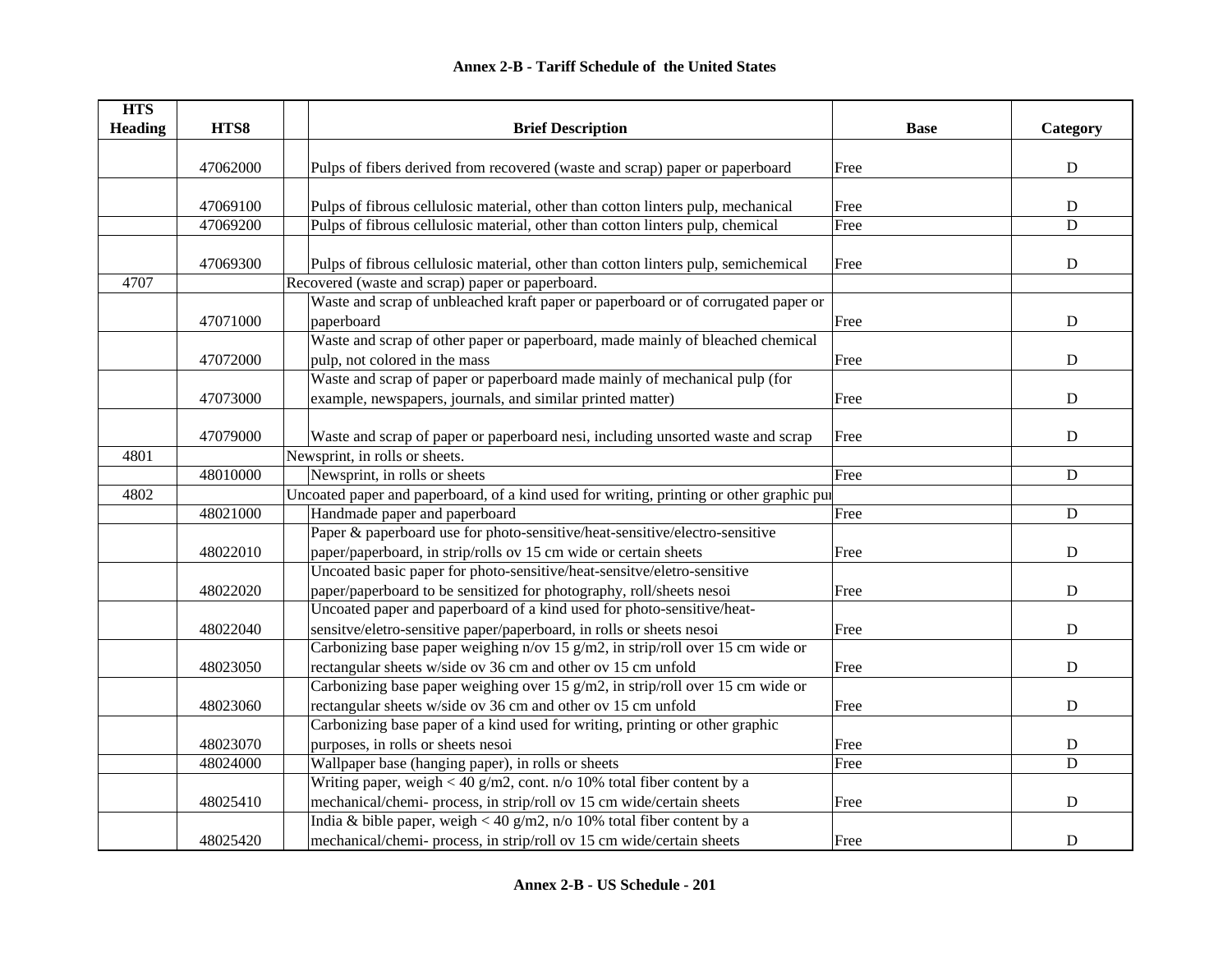| <b>HTS</b>     |          |                                                                                      |             |           |
|----------------|----------|--------------------------------------------------------------------------------------|-------------|-----------|
| <b>Heading</b> | HTS8     | <b>Brief Description</b>                                                             | <b>Base</b> | Category  |
|                |          | Paper/paperboard nesoi, weigh < 40 g/m2, n/o 10% total fiber by                      |             |           |
|                | 48025430 | mechanical/chemi- process, in strip/roll ov 15 cm wide or certain sheets             | Free        | ${\bf D}$ |
|                |          | Other basic paper to be sensitized use in photography, $wt < 40g/m2$ , n/o 10% total |             |           |
|                | 48025450 | fiber by mechanical/chem- process, in rolls/sheets nesoi                             | Free        | ${\bf D}$ |
|                |          | Other paper/paperboard kind use writing/printing/other graphic purposes, wt <        |             |           |
|                | 48025460 | 40g/m2, n/o fiber by mechanical/chemi process,roll/sheet nesoi                       | Free        | ${\bf D}$ |
|                |          | Writing/cover paper, wt 40 g/m2-150 g/m2, n/o 10% total fiber by                     |             |           |
|                | 48025510 | mechanical/chemi-process, in rolls exceeding 15 cm in width                          | Free        | ${\bf D}$ |
|                |          | Drawing paper, wt 40 g/m2 -150 g/m2, n/o 10% total fiber content by                  |             |           |
|                | 48025520 | mechanical/chemi-process, in rolls exceeding 15 cm in width                          | Free        | ${\bf D}$ |
|                |          | India/bible paper, wt 40 g/m2-150 g/m2, n/o 10% total fiber content by               |             |           |
|                | 48025530 | mechanical/chemi- process, in rolls exceeding 15 cm in width                         | Free        | ${\bf D}$ |
|                |          | Paper & paperboard, nesoi, 40 g/m2-150 g/m2, n/o 10% total fiber by                  |             |           |
|                | 48025540 | mechanical/chemi- process, in rolls exceeding 15 cm in width                         | Free        | ${\bf D}$ |
|                |          | Other basic paper be sensitized for use photography, $40g/m2-150g/m2$ , n/o 10%      |             |           |
|                | 48025560 | total fiber by mechanical/chemi- process, rolls n/o 15 cm wide                       | Free        | ${\bf D}$ |
|                |          | Other paper/paperboard for writing/printing/other graphic purpose, 40g/m2-           |             |           |
|                | 48025570 | 150g/m2,n/o 10% fiber mechanical/chemi- process,roll n/o 15 cm wide                  | Free        | ${\bf D}$ |
|                |          | Writing & cover paper, wt 40 g/m2-150 g/m2, n/o 10% by weight total fiber            |             |           |
|                | 48025610 | content by mechanical/chemi-process, in certain size sheets                          | Free        | ${\bf D}$ |
|                |          | Drawing paper, wt 40 g/m2-150 g/m2, contain n/o 10% weight total fiber content       |             |           |
|                | 48025620 | obtained by mechanical/chemi-process, in certain size sheets                         | Free        | ${\bf D}$ |
|                |          | India & bible paper, wt 40 g/m2-150 g/m2, n/o 10% by wt. total fiber content         |             |           |
|                | 48025630 | obtained by mechanical/chemi-process, in certain size sheets                         | Free        | ${\bf D}$ |
|                |          | Paper & paperboard nesoi, 40 g/m2-150 g/m2, n/o 10% by wt. total fiber content       |             |           |
|                | 48025640 | obtained by mechanical/chemi-process, in certain size sheets                         | Free        | ${\bf D}$ |
|                |          | Other basic paper be sensitized use in photography, wt. 40g/m2-150g/m2, n/o 10%      |             |           |
|                | 48025660 | total fiber by mechanical/chemi- process, other sized sheets                         | Free        | ${\bf D}$ |
|                |          | Paper/paperboard for writing/printing/other graphic purpose, wt 40g/m2-150g/m2,      |             |           |
|                | 48025670 | n/o 10% fiber by mechanical/chemi-process, other sized sheets                        | Free        | ${\bf D}$ |
|                |          | Writing/cover paper, wt 40 g/m2-150 g/m2, cont. n/o 10% by weight total fiber        |             |           |
|                | 48025710 | content obtained by mechanical/chemi-process, in sheets nesoi                        | Free        | ${\bf D}$ |
|                |          | Drawing paper, wt 40 g/m2 to 150 g/m2, cont. n/o 10% by weight total fiber           |             |           |
|                | 48025720 | content obtained by mechanical/chemi-process, in sheets nesoi                        | Free        | ${\bf D}$ |
|                |          | India & bible paper, wt 40 g/m2 to 150 g/m2, cont. n/o 10% by wt. total fiber        |             |           |
|                | 48025730 | content obtained by mechanical/chemi- process, in sheets nesoi                       | Free        | ${\bf D}$ |
|                |          | Paper & paperboard nesoi, 40 g/m2-150 g/m2, cont. n/o 10% by wt. total fiber         |             |           |
|                | 48025740 | content obtained by mechanical/chemi-process, in sheets nesoi                        | Free        | ${\bf D}$ |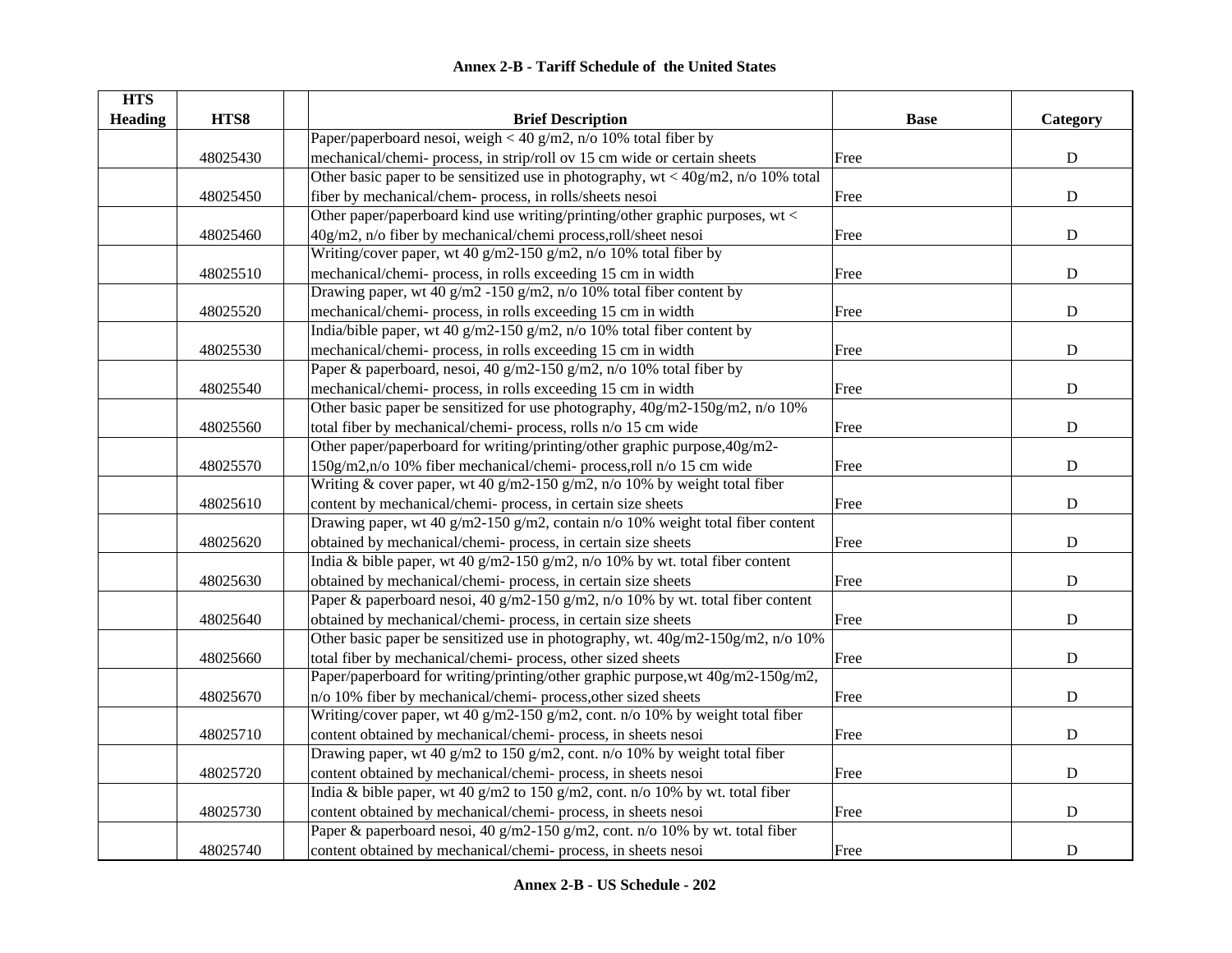| <b>HTS</b>     |          |                                                                                             |             |             |
|----------------|----------|---------------------------------------------------------------------------------------------|-------------|-------------|
| <b>Heading</b> | HTS8     | <b>Brief Description</b>                                                                    | <b>Base</b> | Category    |
|                |          | Writing/cover paper, >150 g/m2, n/o 10% by wt total fiber content by mechanical             |             |             |
|                | 48025810 | process/chemi-, in strip/roll ov 15 cm wide or certain sheet                                | Free        | ${\bf D}$   |
|                |          | Paper & paperboard nesoi, >150 g/m2, n/o 10% total fiber content by                         |             |             |
|                | 48025820 | mechanical/chemi- process, in strip/roll ov 15 cm wide or certain sheets                    | Free        | $\mathbf D$ |
|                |          | Basic paper be sensitized for photography, $wt > 150$ g/m2, n/o 10% total fiber             |             |             |
|                | 48025850 | content by mechanical process/chemi-, in rolls/sheets nesoi                                 | Free        | ${\bf D}$   |
|                |          | Paper/paperboard for writing/printing/other graphic purpose,>150 g/m2, n/o 10%              |             |             |
|                | 48025860 | fiber content by mechanical process/chemi-,rolls/sheets nesoi                               | Free        | ${\bf D}$   |
|                |          | Writing & cover paper, over 10% by wt total fiber content consists of fiber                 |             |             |
|                | 48026110 | obtained by mechanical/chemi- process, in rolls over 15 cm wide                             | Free        | ${\bf D}$   |
|                |          | Drawing paper, over 10% by weight total fiber content consists of fiber obtained by         |             |             |
|                | 48026120 | mechanical/chemi- process, in rolls over 15 cm wide                                         | Free        | $\mathbf D$ |
|                |          | Paper and paperboard for graphic purpose nesoi, ov 10% total fiber content                  |             |             |
|                | 48026130 | obtained by mechanical/chemi- process, in rolls over 15 cm wide                             | Free        | $\mathbf D$ |
|                |          | Basic paper to be sensitized for photography, ov 10% total fiber content obtained           |             |             |
|                | 48026150 | by mechanical/chemi- process, in rolls n/o 15 cm wide                                       | Free        | $\mathbf D$ |
|                |          | Paper/paperboard for writing/printing/other graphic purposes nesoi, ov 10% total            |             |             |
|                | 48026160 | fiber by mechanical/chemi- process, in rolls n/o 15 cm wide                                 | Free        | $\mathbf D$ |
|                |          | Writing $&$ cover paper, over 10% by wt total fiber content consists of fiber               |             |             |
|                | 48026210 | obtained by mechanical/chemi-process, in certain size sheets                                | Free        | ${\bf D}$   |
|                |          | Drawing paper, which ov 10% by weight total fiber content consists of fiber                 |             |             |
|                | 48026220 | obtained by mechanical/chemi-process, in certain size sheets                                | Free        | ${\bf D}$   |
|                |          | Paper and paperboard for graphic purposes nesoi, ov 10% by wt total fiber                   |             |             |
|                | 48026230 | obtained by mechanical/chemi-process, in certain size sheets                                | Free        | $\mathbf D$ |
|                |          | Basic paper to be sensitized for use in photography, ov 10% by wt total fiber               |             |             |
|                | 48026250 | obtained by mechanical/chemi-process, other sized sheets                                    | Free        | $\mathbf D$ |
|                |          | Paper/paperboard used for graphic purposes nesoi, ov 10% by wt total fiber                  |             |             |
|                | 48026260 | obtained by mechanical/chemi-process, other sized sheets                                    | Free        | $\mathbf D$ |
|                |          | Writing $&$ cover paper, of which over 10% by weight total fiber content consists of        |             |             |
|                | 48026910 | fiber obtained by mechanical process, sheets nesoi                                          | Free        | $\mathbf D$ |
|                |          | Drawing paper, of which over 10% by weight total fiber content consists of fiber            |             |             |
|                | 48026920 | obtained by mechanical process, in sheets nesoi                                             | Free        | ${\rm D}$   |
|                |          | Paper and paperboard for graphic purposes nesoi, ov 10% by wt total fiber                   |             |             |
|                | 48026930 | obtained by mechanical/chemi- process, in sheets nesoi                                      | Free        | ${\bf D}$   |
| 4803           |          | Toilet or facial tissue stock, towel or napkin stock and similar paper of a kind used for h |             |             |
|                |          | Cellulose wadding in rolls over 36 cm wide or sheets with at least one side over 36         |             |             |
|                | 48030020 | $\rm cm$                                                                                    | Free        | $\mathbf D$ |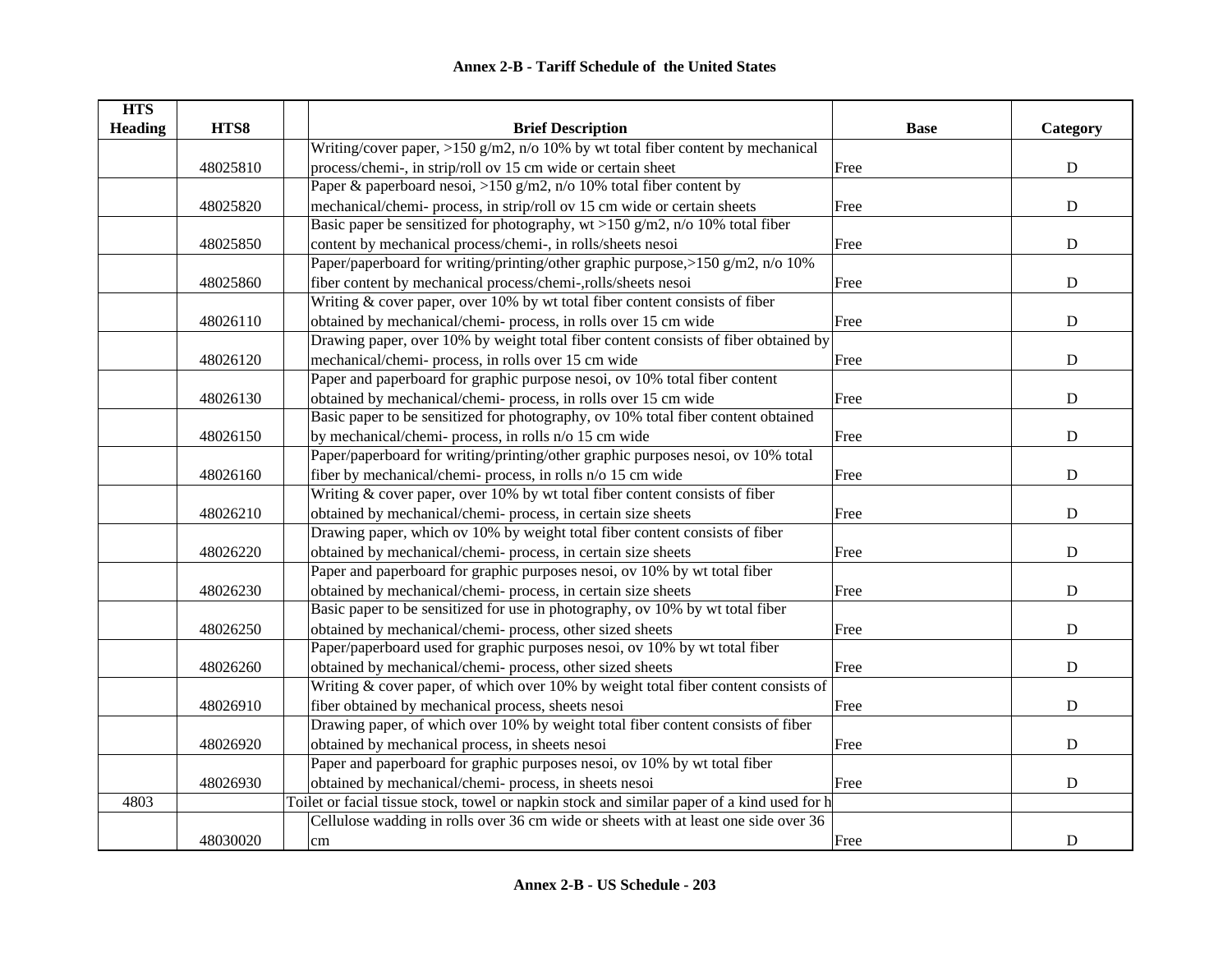|  | <b>Annex 2-B - Tariff Schedule of the United States</b> |  |
|--|---------------------------------------------------------|--|
|--|---------------------------------------------------------|--|

| <b>HTS</b><br><b>Heading</b> | HTS8     | <b>Brief Description</b>                                                                                 | <b>Base</b> | Category    |
|------------------------------|----------|----------------------------------------------------------------------------------------------------------|-------------|-------------|
|                              |          | Toilet, facial tissue, towel or napkin stock and paper for household/sanitary                            |             |             |
|                              | 48030040 | purposes, in rolls or sheets of specific measure                                                         | Free        | ${\bf D}$   |
| 4804                         |          | Uncoated kraft paper and paperboard, in rolls or sheets, other than that of heading 48.02                |             |             |
|                              | 48041100 | Uncoated, unbleached kraftliner, in rolls or sheets                                                      | Free        | D           |
|                              | 48041900 | Uncoated kraftliner, other than unbleached, in rolls or sheets                                           | Free        | $\mathbf D$ |
|                              | 48042100 | Uncoated, unbleached sack kraft paper, in rolls or sheets                                                | Free        | D           |
|                              | 48042900 | Uncoated sack kraft paper, other than unbleached, in rolls or sheets                                     | Free        | D           |
|                              |          | Uncoated, unbleached kraft condenser paper, in rolls or sheets, weighing more than                       |             |             |
|                              | 48043110 | 15 g/m 2 but not over 30 g/m 2                                                                           | Free        | $\mathbf D$ |
|                              |          | Uncoated, unbleached kraft condenser paper, in rolls or sheets, weighing less than                       |             |             |
|                              | 48043120 | 15 g/m 2 or more than 30 g/m 2 to 150 g/m 2                                                              | Free        | ${\bf D}$   |
|                              |          | Uncoated, unbleached kraft wrapping paper in rolls or sheets, weighing 150 g/m2                          |             |             |
|                              | 48043140 | or less                                                                                                  |             |             |
|                              |          | Uncoated, unbleached kraft paper nesi, in rolls or sheets, weighing 150 g/m2 or                          | Free        | D           |
|                              |          |                                                                                                          |             | $\mathbf D$ |
|                              | 48043160 | less<br>Uncoated kraft condenser paper, other than unbleached, in rolls or sheets, weighing              | Free        |             |
|                              |          |                                                                                                          |             | $\mathbf D$ |
|                              | 48043920 | 150 $g/m2$ or less<br>Uncoated kraft wrapping paper, other than unbleached, in rolls or sheets, weighing | Free        |             |
|                              |          |                                                                                                          |             |             |
|                              | 48043940 | 150 $g/m2$ or less<br>Uncoated kraft paper and paperboard, other than unbleached, in rolls or sheets,    | Free        | ${\bf D}$   |
|                              |          |                                                                                                          |             |             |
|                              | 48043960 | weighing 150 g/m2 or less, nesi                                                                          | Free        | ${\bf D}$   |
|                              |          | Uncoated, unbleached kraft wrapping paper in rolls or sheets, weighing more than                         |             |             |
|                              | 48044120 | 150 but less than 225 $g/m2$                                                                             | Free        | $\mathbf D$ |
|                              |          | Uncoated, unbleached kraft paper and paperboard, nesi, in rolls or sheets, weighing                      |             |             |
|                              | 48044140 | more than 150 but less than 225 $g/m2$                                                                   | Free        | $\mathbf D$ |
|                              |          | Uncoated, bleached kraft paper and paperboard, over 150 but n/o 225 g/m2, over                           |             |             |
|                              | 48044200 | 95% content of wood fibers by chemical process, rolls or sheets                                          | Free        | ${\bf D}$   |
|                              |          | Uncoated kraft paper and paperboard, nesi, in rolls or sheets, weighing more than                        |             |             |
|                              | 48044900 | 150 but less than 225 g/m2, nesi                                                                         | Free        | $\mathbf D$ |
|                              |          | Uncoated, unbleached kraft paper and paperboard, in rolls or sheets, weighing 225                        |             |             |
|                              | 48045100 | $g/m2$ or more                                                                                           | Free        | $\mathbf D$ |
|                              |          | Uncoated, bleached kraft paper & paperboard, over 225 g/m2, over 95% content of                          |             |             |
|                              | 48045200 | wood fibers obtained by chemical process, rolls or sheets                                                | Free        | ${\bf D}$   |
|                              |          | Uncoated kraft paper and paperboard in rolls or sheets, weighing 225 g/m2 or                             |             |             |
|                              | 48045900 | more, nesi                                                                                               | Free        | ${\bf D}$   |
| 4805                         |          | Other uncoated paper and paperboard, in rolls or sheets, not further worked or processed                 |             |             |
|                              |          | Uncoated semichemical fluting paper, in rolls or sheets, not further worked than as                      |             |             |
|                              | 48051100 | specified in note 3 to chapter 48                                                                        | Free        | ${\bf D}$   |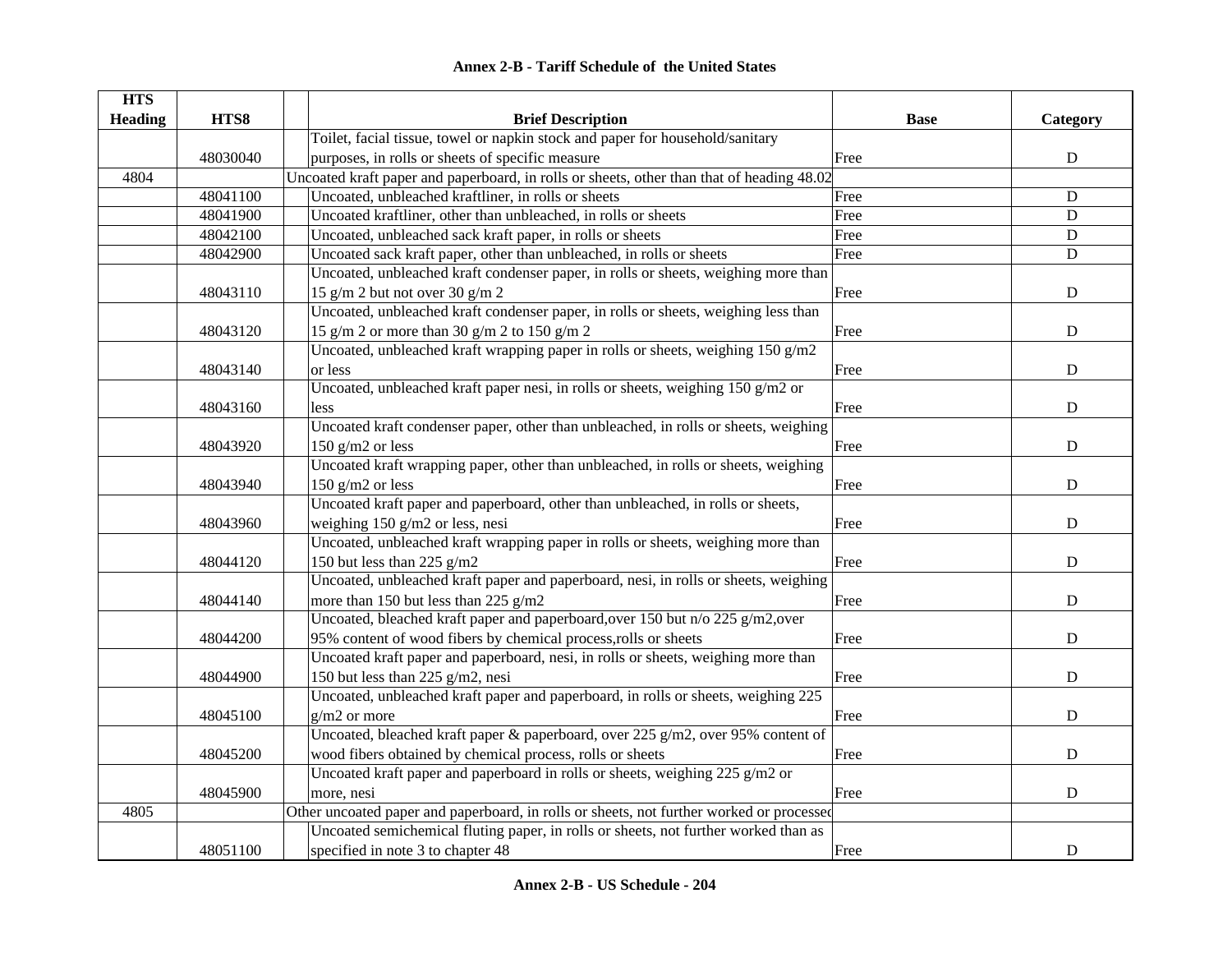| <b>HTS</b>     |          |                                                                                                                      |             |             |
|----------------|----------|----------------------------------------------------------------------------------------------------------------------|-------------|-------------|
| <b>Heading</b> | HTS8     | <b>Brief Description</b>                                                                                             | <b>Base</b> | Category    |
|                |          | Uncoated straw fluting paper, weighing 150 g/m2 or less, in rolls or sheets, not                                     |             |             |
|                | 48051210 | further worked than as specified in note 3 to chapter 48                                                             | Free        | ${\bf D}$   |
|                |          | Uncoated straw fluting pape, weighing over 150 g/m2, in rolls or sheets, not further                                 |             |             |
|                | 48051220 | worked than as specified in note 3 to chapter 48                                                                     | Free        | ${\bf D}$   |
|                |          | Uncoated fluting paper nesoi, weighing 150 g/m2 or less, in rolls or sheets, not                                     |             |             |
|                | 48051910 | further worked than as specified in note 3 to chapter 48                                                             | Free        | $\mathbf D$ |
|                |          | Uncoated fluting paper nesoi, weighing over $150$ g/m2, in rolls or sheets, not                                      |             |             |
|                | 48051920 | further worked than as specified in note 3 to chapter 48                                                             | Free        | ${\bf D}$   |
|                |          | Uncoated testliner (recycled liner board), weighing n/o 15 g/m2, in rolls or sheets,                                 |             |             |
|                | 48052450 | not further worked than in note 3 to chapter 48                                                                      | Free        | ${\bf D}$   |
|                |          | Uncoated testliner, weighing over 15 g/m2 but not over 30 g/m2, in rolls or sheets,                                  |             |             |
|                | 48052470 | not further worked than in note 3 to chapter 48                                                                      | Free        | ${\bf D}$   |
|                |          | Uncoated testliner, weighing over 30 g/m2 but not over 150 g/m2, in rolls or                                         |             |             |
|                | 48052490 | sheets, not further worked than in note 3 to chapter 48                                                              | Free        | $\mathbf D$ |
|                |          | Uncoated testliner, weighing more than $\frac{150 \text{ g/m2}}{150 \text{ g/m2}}$ , in rolls or sheets, not further |             |             |
|                | 48052500 | worked than as specified in note 3 to chapter 48                                                                     | Free        | ${\bf D}$   |
|                | 48053000 | Uncoated sulfite wrapping paper in rolls or sheets                                                                   | Free        | $\mathbf D$ |
|                | 48054000 | Uncoated filter paper and paperboard in rolls or sheets                                                              | Free        | ${\bf D}$   |
|                | 48055000 | Uncoated felt paper and paperboard in rolls or sheets                                                                | Free        | ${\bf D}$   |
|                |          | Uncoated multi-ply paper $\&$ paperboard, bibulous $\&$ wrapping paper, weigh 150                                    |             |             |
|                | 48059110 | g/m2 or less, in rolls/sheets, not further worked than in note 3                                                     | Free        | $\mathbf D$ |
|                |          | Uncoated condenser paper, weighing 150 g/m2 or less, in rolls or sheets, not                                         |             |             |
|                | 48059120 | further worked than as specified in note 3 to chapter 48                                                             | Free        | $\mathbf D$ |
|                |          | Uncoated paper and paperboard nesoi, weighing not over 15 g/m2, in rolls or                                          |             |             |
|                | 48059150 | sheets, not further worked than as in note 3 to chapter 48                                                           | Free        | $\mathbf D$ |
|                |          | Uncoated paper and paperboard nesoi, weigh over 15 g/m2 but n/o 30 g/m2, in                                          |             |             |
|                | 48059170 | rolls or sheets, not further worked than in note 3 to chapter 48                                                     | Free        | ${\bf D}$   |
|                |          | Uncoated paper and paperboard nesoi, weigh ov 30 g/m2 but n/o 150 g/m2, in rolls                                     |             |             |
|                | 48059190 | or sheets, not further worked than in note 3 to chapter 48                                                           | Free        | $\mathbf D$ |
|                |          | Uncoated pressboard, weighing more than 150 g/m2 but less than 225 g/m2, in                                          |             |             |
|                | 48059220 | rolls or sheets, not further worked than in note 3 to chapter 48                                                     | Free        | $\mathbf D$ |
|                |          | Uncoated paper & paperboard nesoi, weighing > 150 g/m2 but < 225 g/m2, in rolls                                      |             |             |
|                | 48059240 | or sheets, not further worked than in note 3 to chapter 48                                                           | Free        | ${\bf D}$   |
|                |          | Uncoated pressboard weighing 225 g/m2 or more, in rolls or sheets, not further                                       |             |             |
|                | 48059320 | worked than as specified in note 3 to chapter 48                                                                     | Free        | ${\bf D}$   |
|                |          | Uncoated paper and paperboard nesoi, weighing 225 g/m2 or more, in rolls or                                          |             |             |
|                | 48059340 | sheets, not further worked than as in note 3 to chapter 48                                                           | Free        | $\mathbf D$ |
| 4806           |          | Vegetable parchment, greaseproof papers, tracing papen and glassine and other glazed t                               |             |             |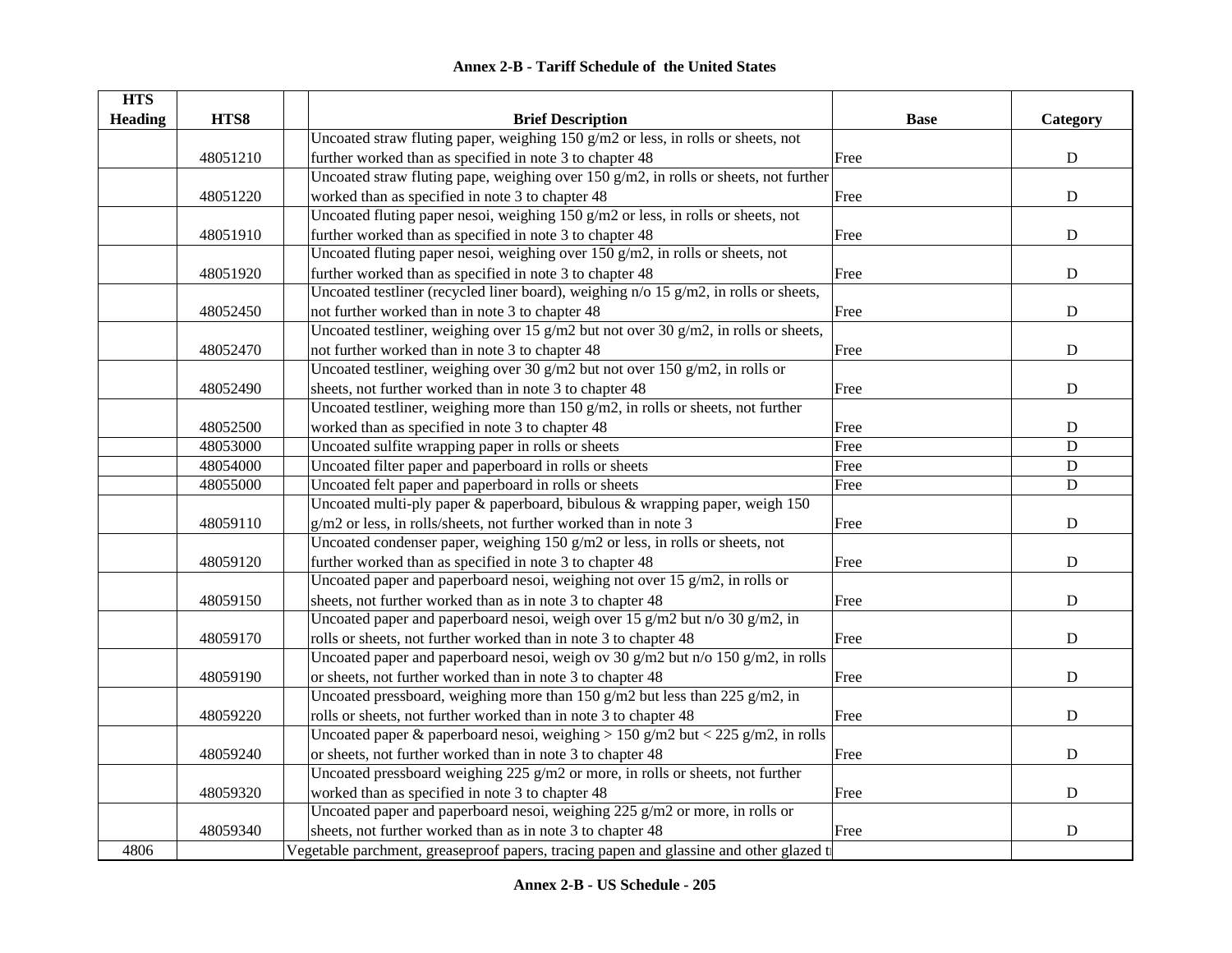| <b>HTS</b>     |          |                                                                                           |             |             |
|----------------|----------|-------------------------------------------------------------------------------------------|-------------|-------------|
| <b>Heading</b> | HTS8     | <b>Brief Description</b>                                                                  | <b>Base</b> | Category    |
|                | 48061000 | Vegetable parchment in rolls or sheets                                                    | Free        | $\mathbf D$ |
|                | 48062000 | Greaseproof papers in rolls or sheets                                                     | Free        | $\mathbf D$ |
|                | 48063000 | Tracing papers in rolls or sheets                                                         | Free        | D           |
|                |          |                                                                                           |             |             |
|                | 48064000 | Glassine and other glazed transparent or translucent papers, in rolls or sheets           | Free        | ${\bf D}$   |
| 4807           |          | Composite paper and paperboard (made by sticking flat layers of paper or paperboard to    |             |             |
|                |          | Composite paper and paperboard, laminated internally with bitumen, tar or asphalt,        |             |             |
|                | 48070010 | not surface-coated or impregnated, in rolls or sheets                                     | Free        | $\mathbf D$ |
|                |          | Composite straw paper and paperboard, not surface-coated or impregnated, in rolls         |             |             |
|                | 48070091 | or sheets                                                                                 | Free        | D           |
|                |          | Composite cloth-lined or reinforced paper, not surface-coated or impregnated, in          |             |             |
|                | 48070092 | rolls or sheets                                                                           | Free        | D           |
|                |          | Composite paper and paperboard nesoi, not surface-coated or impregnated, in rolls         |             |             |
|                | 48070094 | or sheets                                                                                 | Free        | ${\bf D}$   |
| 4808           |          | Paper and paperboard, corrugated (with or withuut glued flat surface sheets), creped, cri |             |             |
|                |          |                                                                                           |             |             |
|                | 48081000 | Corrugated paper and paperboard, whether or not perforated, in rolls or sheets            | Free        | ${\bf D}$   |
|                |          | Sack kraft paper, creped or crinkled, whether or not embossed or perforated, in           |             |             |
|                | 48082000 | rolls or sheets                                                                           | Free        | D           |
|                |          | Kraft paper, nesi, creped or crinkled, whether or not embossed or perforated, in          |             |             |
|                | 48083000 | rolls or sheets                                                                           | Free        | D           |
|                | 48089020 | Paper and paperboard, creped or crinkled, in rolls or sheets, nesi                        | Free        | D           |
|                | 48089040 | Paper and paperboard, embossed, in rolls or sheets, nesi                                  | Free        | ${\bf D}$   |
|                | 48089060 | Paper and paperboard, in rolls or sheets, nesi                                            | Free        | $\mathbf D$ |
| 4809           |          | Carbon paper, self-copy paper and other copying or transfer papers (including coated or   |             |             |
|                |          | Carbon or similar copying paper, in rolls over 36 cm wide or rectangular sheets           |             |             |
|                | 48091020 | over 36cm on side(s), weighing n/o 15 g/m2                                                | Free        | $\mathbf D$ |
|                |          | Carbon or similar copying paper, in rolls over 36 cm wide or rectangular sheets           |             |             |
|                | 48091040 | over 36 cm on side(s), weighing over 15 g/m2                                              | Free        | $\mathbf D$ |
|                |          | Self-copy writing paper in rolls over 36 cm wide or rectangular sheets over 36 cm         |             |             |
|                | 48092020 | on $side(s)$                                                                              | Free        | ${\bf D}$   |
|                |          | Self-copy paper in rolls over 36 cm wide or rectangular sheets over 36 cm on              |             |             |
|                | 48092040 | side(s), other than writing paper                                                         | Free        | D           |
|                |          | Stereotype-matrix board and mat in rolls over 36 cm wide or in rectangular sheets         |             |             |
|                | 48099020 | over $36 \text{ cm}$ on side(s)                                                           | Free        | D           |
|                |          | Simplex decalcomania paper in rolls over 36 cm wide or in rectangular sheets over         |             |             |
|                | 48099040 | $36 \text{ cm}$ on side(s)                                                                | Free        | D           |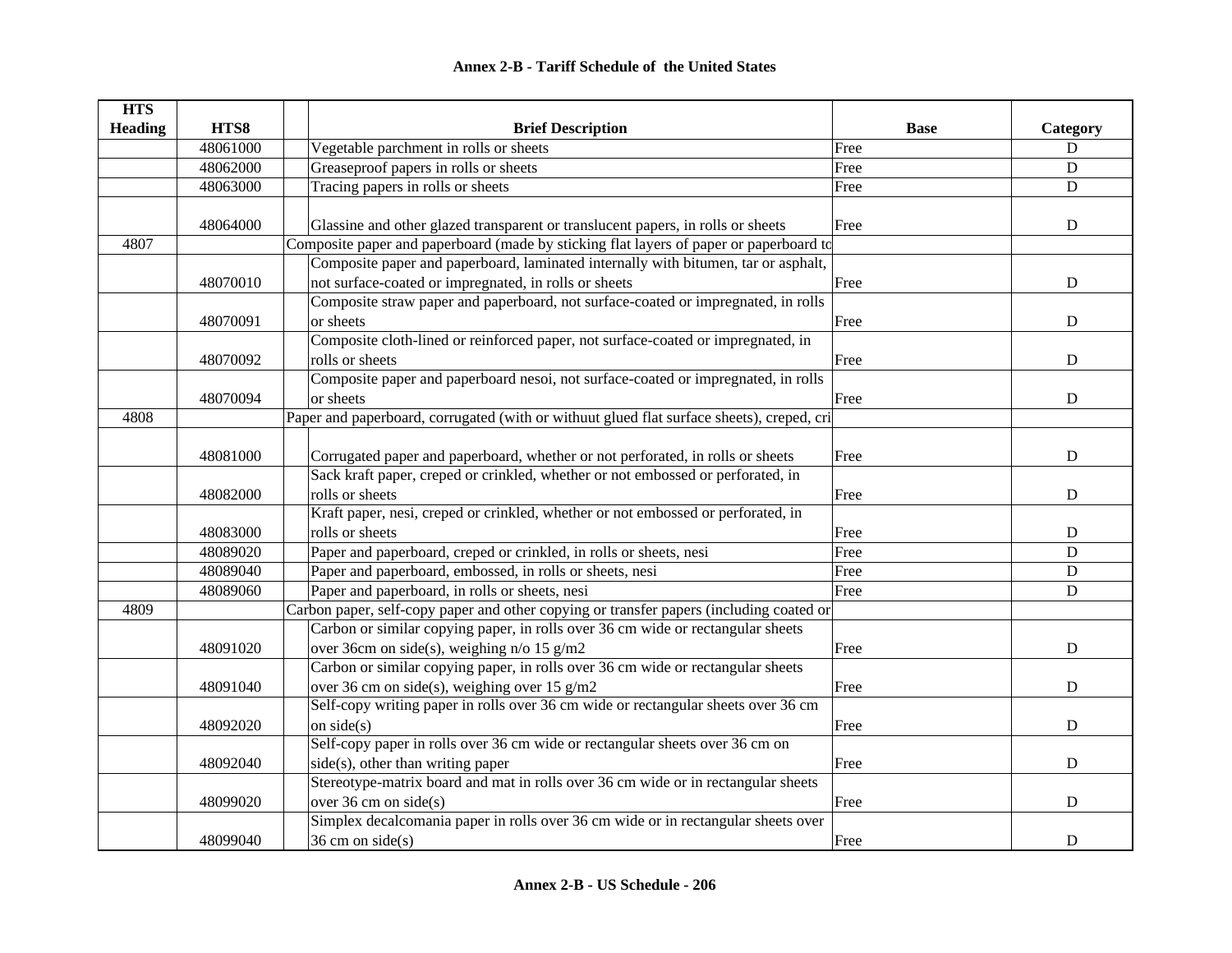| <b>HTS</b>     |          |                                                                                         |             |             |
|----------------|----------|-----------------------------------------------------------------------------------------|-------------|-------------|
| <b>Heading</b> | HTS8     | <b>Brief Description</b>                                                                | <b>Base</b> | Category    |
|                |          | Duplex decalcomania paper in rolls over 36 cm wide or in rectangular sheets over        |             |             |
|                | 48099060 | $36 \text{ cm}$ on side(s)                                                              | Free        | ${\bf D}$   |
|                |          | Copying or transfer paper impregnated and/or coated, in rolls over 36 cm wide or        |             |             |
|                | 48099070 | rectangular sheets over $36 \text{ cm}$ on side(s)                                      | Free        | ${\bf D}$   |
|                |          | Copying or transfer papers, nesi, in rolls over 36 cm wide or rectangular sheets        |             |             |
|                | 48099080 | over $36 \text{ cm}$ on side(s)                                                         | Free        | ${\bf D}$   |
| 4810           |          | Paper and paperboard, coated on one or both sides with kaolin (China clay) or other ino |             |             |
|                |          | Basic paper be sensitized for photography, coated w/inorganic, n/o 150 g/m2, n/o        |             |             |
|                | 48101311 | 10% fiber by mechanical/chemi- process, rolls ov 15 cm wide                             | Free        | ${\bf D}$   |
|                |          | India or bible paper, coated w/inorganic, n/o 150 g/m2, n/o 10% fiber content           |             |             |
|                | 48101313 | obtained by a mechanical/chemi- process, rolls ov 15 cm wide                            | Free        | ${\rm D}$   |
|                |          | Paper/paperboard for graphic use nesoi, coated w/inorganic, n/o 150g/m2, n/o 10%        |             |             |
|                | 48101319 | fiber by mechanical/chemi- process, rolls ov 15 cm wide                                 | Free        | ${\bf D}$   |
|                |          | Paper and paperboard for graphic use, coated w/inorganic, ov 150g/m2, n/o 10%           |             |             |
|                | 48101320 | fiber by mechanical/chemi- process, in rolls over 15 cm wide                            | Free        | $\mathbf D$ |
|                |          | Printed/embossed/perforated paper & paperboard graphic use, coated w/inorganic,         |             |             |
|                | 48101350 | n/o 10% fiber by mech/chemi- process, rolls n/o 15 cm wide                              | Free        | ${\bf D}$   |
|                |          | Basic paper be sensitized for photography, coated w/kaolin/inorganic, n/o 10%           |             |             |
|                | 48101360 | fiber by mechanical/chemi- process, rolls n/o 15 cm wide                                | Free        | ${\bf D}$   |
|                |          | Paper & paperboard for graphic purposes nesoi, coated w/kaolin/inorganic, n/o           |             |             |
|                | 48101370 | 10% fiber by mechanical/chemi- process, rolls n/o 15 cm wide                            | Free        | ${\bf D}$   |
|                |          | Basic paper be sensitized for photography, coated w/inorganic, n/o 150g/m2, n/o         |             |             |
|                | 48101411 | 10% fiber by mechanical/chemi-process, certain size sheets                              | Free        | ${\bf D}$   |
|                |          | India or bible paper, coated w/inorganic, n/o 150 g/m2, of n/o 10% fiber content        |             |             |
|                | 48101413 | obtained by mechanical/chemi-process, certain size sheets                               | Free        | ${\bf D}$   |
|                |          | Paper and paperboard for graphic use nesoi, coated w/inorganic, n/o 150g/m2, n/o        |             |             |
|                | 48101419 | 10% fiber by mechanical/chemi- process, certain size sheets                             | Free        | ${\bf D}$   |
|                |          | Paper and paperboard for graphic use, coated w/inorganic, ov 150g/m2, n/o 10%           |             |             |
|                | 48101420 | fiber obtained mechanical/chemi- process, certain size sheets                           | Free        | ${\bf D}$   |
|                |          | Printed/embossed/perforated paper & paperboard, coated w/inorganic, n/o 10%             |             |             |
|                | 48101450 | fiber obtained mechanical/chemi- process, other sized sheets                            | Free        | ${\bf D}$   |
|                |          | Basic paper be sensitized use in photography, coated w/inorganic, n/o 10% fiber         |             |             |
|                | 48101460 | obtained mechanical/chemi-process, other sized sheets                                   | Free        | ${\bf D}$   |
|                |          | Paper & paperboard for graphic purposes nesoi, coated w/inorganic, n/o 10% fiber        |             |             |
|                | 48101470 | obtained mechanical/chemi-process, other sized sheets                                   | Free        | ${\bf D}$   |
|                |          | Basic paper be sensitized use in photography, coated w/inorganic, n/o 150g/m2, n/o      |             |             |
|                | 48101911 | 10% fiber by mechanical/chemi-process, sheets nesoi                                     | Free        | ${\bf D}$   |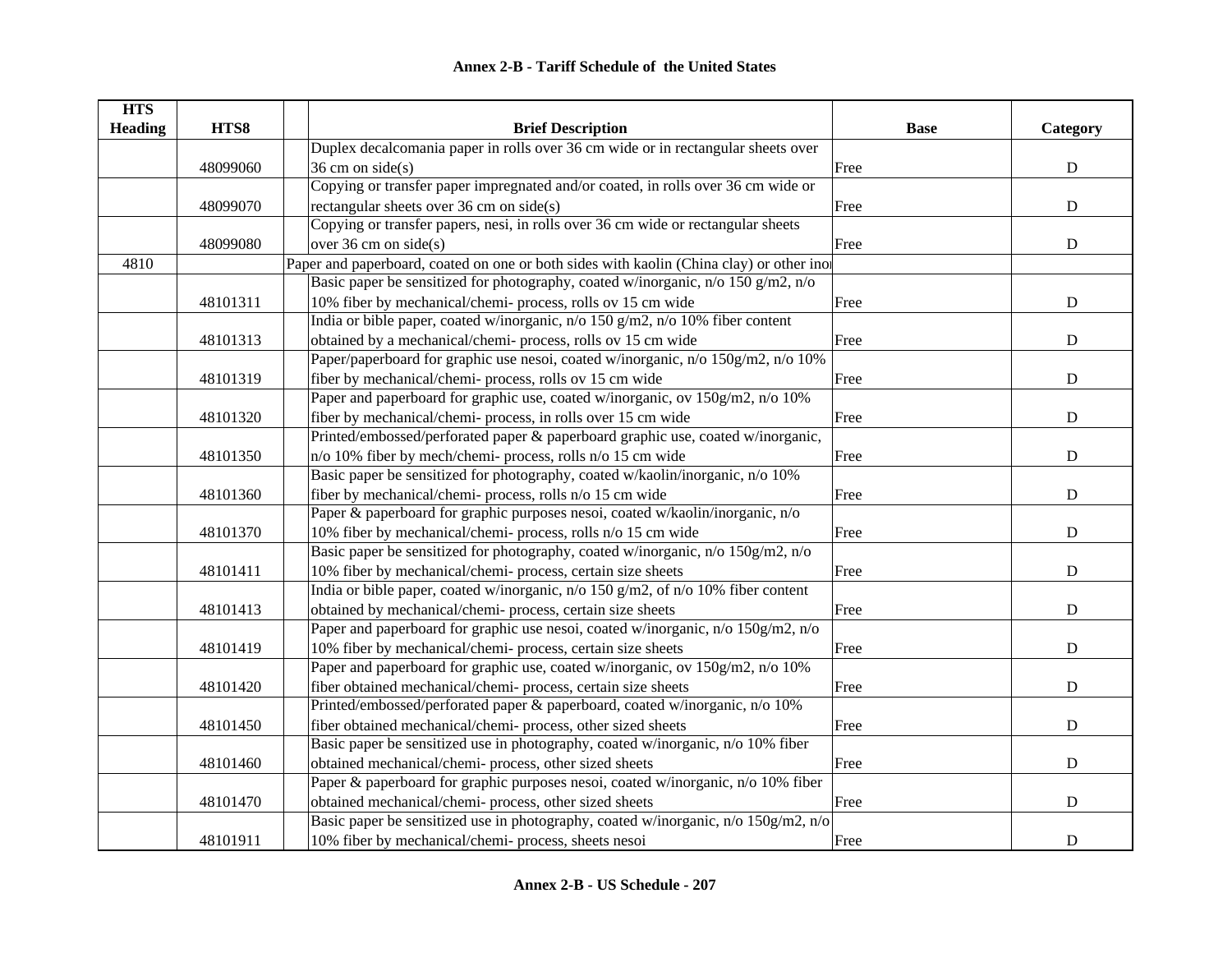| <b>HTS</b>     |          |                                                                                   |             |             |
|----------------|----------|-----------------------------------------------------------------------------------|-------------|-------------|
| <b>Heading</b> | HTS8     | <b>Brief Description</b>                                                          | <b>Base</b> | Category    |
|                |          | India or bible paper, coated w/inorganic, n/o 150 g/m2, of n/o 10% fiber content  |             |             |
|                | 48101913 | obtained by a mechanical/chemi-process, sheets nesoi                              | Free        | ${\bf D}$   |
|                |          | Paper & paperboard for graphic use nesoi, coated w/inorganic, n/o 150g/m2, n/o    |             |             |
|                | 48101919 | 10% fiber obtained by mechanical/chemi-process, sheets nesoi                      | Free        | ${\bf D}$   |
|                |          | Paper and paperboard for graphic use, coated w/inorganic, ov 150g/m2, n/o 10%     |             |             |
|                | 48101920 | fiber obtained by a mechanical/chemi- process, sheets nesoi                       | Free        | ${\bf D}$   |
|                |          | Light-weight coated paper for graphic use, $> 10\%$ fiber content obtained by     |             |             |
|                | 48102210 | mechanical/chemi- process, strip/roll ov 15 cm wide/sized sheets                  | Free        | ${\bf D}$   |
|                |          | Light-wt coated printed/embossed/perforated paper/paperboard for graphic, > 10%   |             |             |
|                | 48102250 | fiber obtained mechanical/chemi- process, roll/sheet nesoi                        | Free        | ${\rm D}$   |
|                |          | Light-weight coated basic paper be sensitized use in photography, > 10% fiber     |             |             |
|                | 48102260 | obtained mechanical/chemi-process, rolls/sheets nesoi                             | Free        | ${\bf D}$   |
|                |          | Light-wt coated paper & paperboard used for graphic purposes, > 10% fiber         |             |             |
|                | 48102270 | obtained by a mechanical/chemi- process, roll/sheet nesoi                         | Free        | $\mathbf D$ |
|                |          | Paper/paperboard for graphic, coated w/inorganic, > 10% fiber obtained by         |             |             |
|                | 48102910 | mechanical/chemi- process, strip/roll ov 15 cm wide & sized sheets                | Free        | $\mathbf D$ |
|                |          | Printed/embossed/perforated paper/paperboard for graphic, coated w/inorganic, >   |             |             |
|                | 48102950 | 10% fiber by mechanical/chemi- process, rolls/sheets nesoi                        | Free        | ${\bf D}$   |
|                |          | Basic paper to be sensitized for use in photography, coated w/inorganic, $> 10\%$ |             |             |
|                | 48102960 | fiber by mechanical/chemi- process, rolls/sheets nesoi                            | Free        | ${\rm D}$   |
|                |          | Paper/paperboard used for graphic purposes, coated w/inorganic, > 10% fiber by    |             |             |
|                | 48102970 | mechanical/chemi-process, rolls/sheets nesoi                                      | Free        | ${\bf D}$   |
|                |          | Nongraphic bleached coated kraft paper/paperboard, >95% wood fiber by chemical    |             |             |
|                | 48103110 | process, 150g/m2 or <, strip/roll ov 15 cm wide/certain sheet                     | Free        | $\mathbf D$ |
|                |          | Bleached coated kraft paper cards, not punched, for punchcard machine, >95%       |             |             |
|                | 48103130 | wood fiber by chemical process, 150g/m2 or <, rolls/sheets nesoi                  | Free        | $\mathbf D$ |
|                |          | Nongraphic bleached coated kraft paper/paperboard nesoi, of > 95% wood fiber by   |             |             |
|                | 48103165 | chemical process, 150 g/m2 or less, in rolls or sheets nesoi                      | Free        | $\mathbf D$ |
|                |          | Nongraphic bleached coated kraft paper/paperboard, > 95% wood fiber by            |             |             |
|                | 48103210 | chemical process, >150g/m2, strip/roll ov 15 cm wide/certain sheets               | Free        | ${\bf D}$   |
|                |          | Bleached coated kraft paper card, not punched, for punchcard machine, >95%        |             |             |
|                | 48103230 | wood fiber by chemical process, $> 150$ g/m2, in strips/sheets nesoi              | Free        | ${\bf D}$   |
|                |          | Nongraphic bleached coated kraft paper/paperboard nesoi, of $> 95\%$ wood fiber   |             |             |
|                | 48103265 | obtained chemical process, $> 150$ g/m2, in rolls or sheets nesoi                 | Free        | ${\bf D}$   |
|                |          |                                                                                   |             |             |
|                |          | Nongraphic nonbleach uniformly kraft paper/paperboard,coated w/inorganic,wheth    |             |             |
|                | 48103912 | impreg but not treated, strip/roll ov 15cm wide/certain sheet                     | Free        | D           |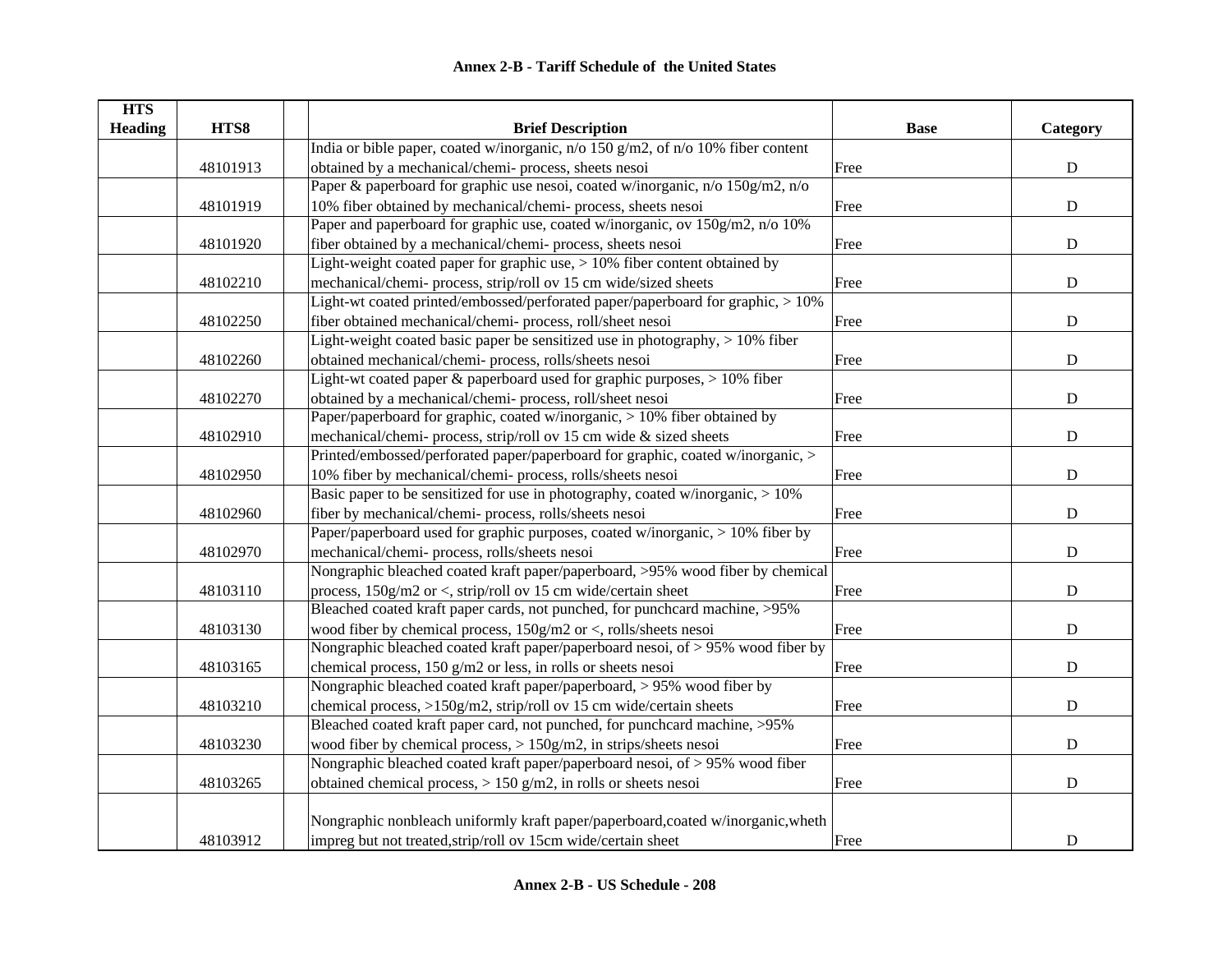| <b>HTS</b>     |          |                                                                                          |             |             |
|----------------|----------|------------------------------------------------------------------------------------------|-------------|-------------|
| <b>Heading</b> | HTS8     | <b>Brief Description</b>                                                                 | <b>Base</b> | Category    |
|                |          | Nongraphic nonbleached uniformly kraft paper and paperboard nesoi, coated                |             |             |
|                | 48103914 | w/kaolin/inorganic substances, strip/roll ov 15 cm/certain sheets                        | Free        | ${\bf D}$   |
|                |          | Nonbleached uniformly kraft paper cards, not punched, for punchcard machines,            |             |             |
|                | 48103930 | coated w/inorganic substances, strips/sheets nesoi                                       | Free        | ${\bf D}$   |
|                |          | Nongraphic nonbleached uniformly kraft paper or paperboard nesoi, coated with            |             |             |
|                | 48103965 | kaolin or other inorganic substances, in rolls or sheets nesoi                           | Free        | ${\bf D}$   |
|                |          | Multi-ply paper & paperboard nesoi, coat w/kaolin/other inorganic substances, wt         |             |             |
|                | 48109212 | $> 150$ g/m2, strips/rolls ov 15 cm wide or certain sheets                               | Free        | $\mathbf D$ |
|                |          | Multi-ply paper/paperboard nesoi, coat w/kaolin/other inorganic substances, wt           |             |             |
|                | 48109214 | 150g/m2 or less, strips/rolls ov 15 cm wide or certain sheets                            | Free        | $\mathbf D$ |
|                |          | Mult-ply paper/paperboard cards, not punched, for punchcard machines, coated             |             |             |
|                | 48109230 | w/kaolin/other inorganic substances, in strips/sheets nesoi                              | Free        | ${\bf D}$   |
|                |          | Multi-ply paper or paperboard nesoi, coated with kaolin or other inorganic               |             |             |
|                | 48109265 | substances, in rolls n/o 15 cm wide and rectangular sheets nesoi                         | Free        | D           |
|                |          | Paper & paperboard nesoi, coated with kaolin or other inorganic substances, in           |             |             |
|                | 48109910 | strips/rolls ov 15 cm wide or certain size rectangular sheets                            | Free        | ${\bf D}$   |
|                |          | Paper & paperboard cards nesoi, not punched, for punchcard machines, coated              |             |             |
|                | 48109930 | w/kaolin/inorganic substances, in strips or sheets nesoi                                 | Free        | ${\bf D}$   |
|                |          | Paper and paperboard nesoi, coated with kaolin or other inorganic substances, in         |             |             |
|                | 48109965 | rolls n/o 15 cm wide and rectangular sheets nesoi                                        | Free        | D           |
| 4811           |          | Paper, paperboard, cellulose wadding and webs of cellulose, fibres, coated, impregnated, |             |             |
|                |          | Tarred, bituminized or asphalted paper & paperboard, in strip/roll ov 15cm wide or       |             |             |
|                | 48111010 | rectangular sheet w/side ov 36cm & other ov 15cm unfolded                                | Free        | ${\bf D}$   |
|                |          | Tarred, bituminized or asphalted paper and paperboard, in strips or rolls not over       |             |             |
|                | 48111020 | 15 cm wide or in rectangular sheets nesoi                                                | Free        | ${\bf D}$   |
|                |          | Self-adhesive paper & paperboard, in strips/rolls ov 15cm wide or rectangular            |             |             |
|                | 48114110 | sheets w/1 side ov 36cm & other side ov 15cm in unfolded                                 | Free        | ${\bf D}$   |
|                | 48114120 | Self-adhesive paper and paperboard, in strips or rolls not over 15 cm wide               | Free        | D           |
|                | 48114130 | Self-adhesive paper and paperboard, in rectangular sheets nesoi                          | Free        | ${\bf D}$   |
|                |          | Gummed or adhesive paper and paperboard (other than self-adhesive), in strips or         |             |             |
|                | 48114910 | rolls over 15 cm wide or certain sized rectangular sheets                                | Free        | ${\bf D}$   |
|                |          | Gummed or adhesive paper and paperboard (other than self-adhesive), in strips or         |             |             |
|                | 48114920 | rolls not over 15 cm wide                                                                | Free        | ${\bf D}$   |
|                |          | Gummed or adhesive paper and paperboard (other than self-adhesive), in                   |             |             |
|                | 48114930 | rectangular sheets nesoi                                                                 | Free        | ${\bf D}$   |
|                |          | Bleached paper and paperboard, coated/impregnated/covered w/plastics, wt                 |             |             |
|                | 48115120 | $>150$ g/m2, 0.3mm or more thick, in certain size strips/rolls/sheets                    | Free        | $\mathbf D$ |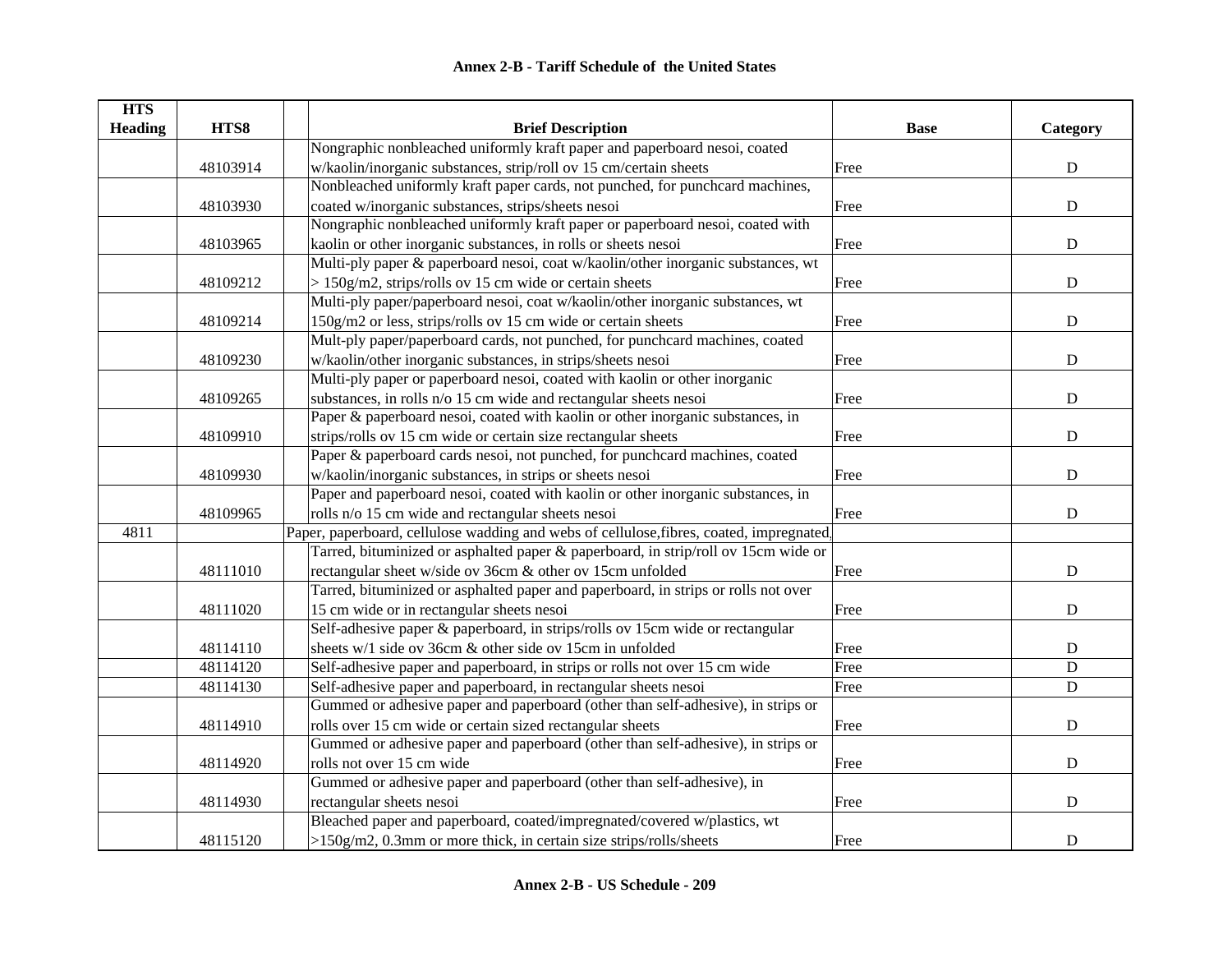| <b>Annex 2-B - Tariff Schedule of the United States</b> |  |
|---------------------------------------------------------|--|
|---------------------------------------------------------|--|

| <b>HTS</b>     |          |                                                                                             |             |             |
|----------------|----------|---------------------------------------------------------------------------------------------|-------------|-------------|
| <b>Heading</b> | HTS8     | <b>Brief Description</b>                                                                    | <b>Base</b> | Category    |
|                |          | Bleached paper and paperboard, coated/impregnated/covered w/plastics, $wt > 150$            |             |             |
|                | 48115140 | $g/m2$ , < 0.3 mm thick, in certain size strips/rolls/sheets                                | Free        | ${\bf D}$   |
|                |          | Bleached paper and paperboard, coated/impregnated/covered w/plastics, wt > 150              |             |             |
|                | 48115160 | g/m2, in rolls n/o 15 cm wide or rectangular sheets nesoi                                   | Free        | ${\bf D}$   |
|                |          | Bleached nesoi/nonbleached printing paper, coated, impregnated or covered with              |             |             |
|                | 48115920 | plastics, in strips/rolls ov 15cm wide or certain size sheets                               | Free        | ${\bf D}$   |
|                |          | Bleached nesoi/nonbleached paper and paperboard nesoi,                                      |             |             |
|                | 48115940 | coated/impregnated/covered with plastics, in certain size strip/rolls/sheets                | Free        | ${\bf D}$   |
|                |          |                                                                                             |             |             |
|                |          | Bleached nesoi/nonbleached paper & paperboard, coated/impregnated/covered                   |             |             |
|                | 48115960 | with plastics, in rolls n/o 15 cm wide or rectangular sheets nesoi                          | Free        | ${\bf D}$   |
|                |          |                                                                                             |             |             |
|                |          | Paper and paperboard, coated/impregnated/covered with                                       |             |             |
|                | 48116040 | wax/paraffin/stearin/oil/glycerol, in strips/rolls ov 15cm wide or certain size sheets Free |             | $\mathbf D$ |
|                |          |                                                                                             |             |             |
|                |          | Paper and paperboard, coated/impregnated/covered with                                       |             |             |
|                | 48116060 | wax/paraffin/stearin/oil/glycerol, in rolls n/o 15cm wide or rectangular sheets nesoi Free  |             | ${\bf D}$   |
|                |          | Handmade paper of cellulose fibers, in strip or roll ov 15 cm wide or rectangular           |             |             |
|                | 48119010 | sheets w/1 side ov 36 cm and other ov 15 cm in unfolded                                     | Free        | ${\bf D}$   |
|                |          | Paper/paperboard/cell wadding/webs of cell fibers, all/partly covered                       |             |             |
|                | 48119020 | w/flock/gelatin/metal/metal solutions, in certain strip/rolls/sheets                        | Free        | $\mathbf D$ |
|                |          | Paper, paperboard, cellulose wadding and webs of cellulose fibers, impregnated              |             |             |
|                | 48119030 | with latex, in certain size strips/rolls/sheets                                             | Free        | $\mathbf D$ |
|                |          | Paper, paperboard, cellulose wadding and webs of cellulose fibers, nesoi, weighing          |             |             |
|                | 48119040 | not over 15 g/m2, in certain size strips, rolls or sheets                                   | Free        | $\mathbf D$ |
|                |          | Paper, paperboard, cellulose wadding and web of cellulose fibers, nesoi, wt ov              |             |             |
|                | 48119060 | 15g/m2 n/o 30g/m2, in certain size strips, rolls or sheets                                  | Free        | D           |
|                |          | Paper, paperboard, cellulose wadding and webs of cellulose fibers, nesoi, weighing          |             |             |
|                | 48119080 | over 30 g/m2, in certain size strips, rolls or sheets                                       | Free        | $\mathbf D$ |
|                |          | Paper, paperboard, cellulose wadding and webs of cellulose fibers, nesoi, in rolls          |             |             |
|                | 48119090 | $n/\sigma$ 15 cm wide or rectangular sheets nesoi                                           | Free        | ${\bf D}$   |
| 4812           |          | Filter blocks, slabs and plates, of paper pulp.                                             |             |             |
|                | 48120000 | Filter blocks, slabs and plates of paper pulp                                               | Free        | ${\bf D}$   |
| 4813           |          | Cigarette paper, whether or not cut to size or In the form of booklets or tubes.            |             |             |
|                | 48131000 | Cigarette paper in the form of booklets or tubes                                            | Free        | ${\bf D}$   |
|                | 48132000 | Cigarette paper in rolls of a width not exceeding 5 cm                                      | Free        | ${\bf D}$   |
|                | 48139000 | Cigarette paper, whether or not cut to size, nesi                                           | Free        | ${\bf D}$   |
| 4814           |          | Wallpaper and similar wall coverings; window transparencies of paper.                       |             |             |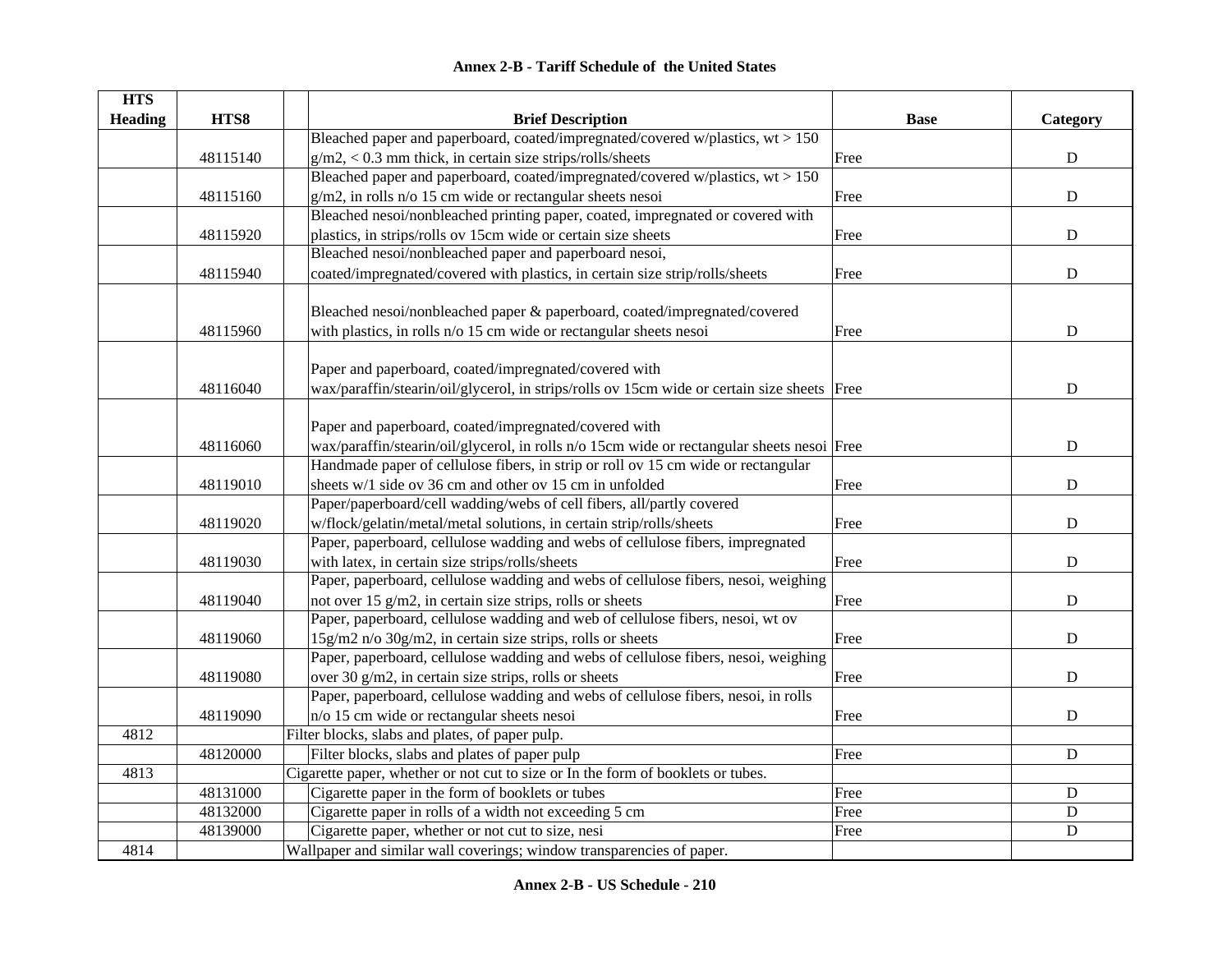| <b>Annex 2-B - Tariff Schedule of the United States</b> |  |  |  |  |  |  |
|---------------------------------------------------------|--|--|--|--|--|--|
|---------------------------------------------------------|--|--|--|--|--|--|

| <b>HTS</b>     |          |                                                                                            |             |             |
|----------------|----------|--------------------------------------------------------------------------------------------|-------------|-------------|
| <b>Heading</b> | HTS8     | <b>Brief Description</b>                                                                   | <b>Base</b> | Category    |
|                | 48141000 | Ingrain paper                                                                              | Free        | D           |
|                |          | Wallpaper and similar wallcoverings of paper, coated or covered on the face side           |             |             |
|                | 48142000 | with a layer of plastics                                                                   | Free        | ${\bf D}$   |
|                |          | Wallpaper and similar wallcoverings of paper, covered on the face side with                |             |             |
|                | 48143000 | plaiting material                                                                          | Free        | D           |
|                |          | Other wallpaper and similar wallcoverings, nesi; window transparencies of paper,           |             |             |
|                | 48149000 | nesi                                                                                       | Free        | ${\bf D}$   |
| 4815           |          | Floor coverings on a base of paper or of paperboard, whether or not cut to size.           |             |             |
|                |          |                                                                                            |             |             |
|                | 48150000 | Floor coverings on a base of paper or of paperboard, whether or not cut to size            | Free        | ${\bf D}$   |
| 4816           |          | Carbon paper, self-copy paper and other copying or transfer papers (other than those of    |             |             |
|                | 48161000 | Carbon or similar copying papers, nesi                                                     | Free        | D           |
|                | 48162000 | Self-copy paper, nesi                                                                      | Free        | $\mathbf D$ |
|                | 48163000 | Duplicator stencils                                                                        | Free        | $\mathbf D$ |
|                | 48169000 | Copying or transfer papers, nesi                                                           | Free        | D           |
| 4817           |          | Envelopes, letter cards, plain postcards and correspondence cards, of paper or paperboat   |             |             |
|                | 48171000 | Envelopes of paper or paperboard                                                           | Free        | ${\bf D}$   |
|                |          | Sheets of writing paper with border gummed or perforated, prepared for use as              |             |             |
|                | 48172020 | combination sheets and envelopes                                                           | Free        | $\mathbf D$ |
|                | 48172040 | Other letter cards, plain postcards and correspondence cards, nesi                         | Free        | D           |
|                |          | Boxes, pouches, wallets and writing compendiums, of paper or paperboard,                   |             |             |
|                | 48173000 | containing an assortment of paper stationery                                               | Free        | ${\bf D}$   |
| 4818           |          | Toilet paper and similar paper, cellulose wadding or webs of cellulose fibres, of a kind u |             |             |
|                | 48181000 | Toilet paper                                                                               | Free        | $\mathbf D$ |
|                |          | Handkerchiefs, cleansing or facial tissues and towels of paper pulp, paper, cellulose      |             |             |
|                | 48182000 | wadding or webs of cellulose fiber                                                         | Free        | D           |
|                |          | Tablecloths and table napkins of paper pulp, paper, cellulose wadding or webs of           |             |             |
|                | 48183000 | cellulose fiber                                                                            | Free        | D           |
|                |          | Sanitary napkins and tampons, diapers and diaper liners and similar sanitary               |             |             |
|                | 48184020 | articles, of paper pulp                                                                    | Free        | D           |
|                |          | Sanitary napkins and tampons, diapers and diaper liners and similar sanitary               |             |             |
|                | 48184040 | articles, other than of paper pulp                                                         | Free        | $\mathbf D$ |
|                |          | Articles of apparel and clothing accessories of paper pulp, paper, cellulose wadding       |             |             |
|                | 48185000 | or webs of cellulose fibers                                                                | Free        | $\mathbf D$ |
|                |          | Bedsheets and similar household, sanitary or hospital articles of paper, cellulose         |             |             |
|                | 48189000 | wadding or webs of cellulose fibers, nesi                                                  | Free        | D           |
| 4819           |          | Cartons, boxes, cases, bags and other packing containers, of paper, paperboard, cellulos   |             |             |
|                | 48191000 | Cartons, boxes and cases of corrugated paper or paperboard                                 | Free        | $\mathbf D$ |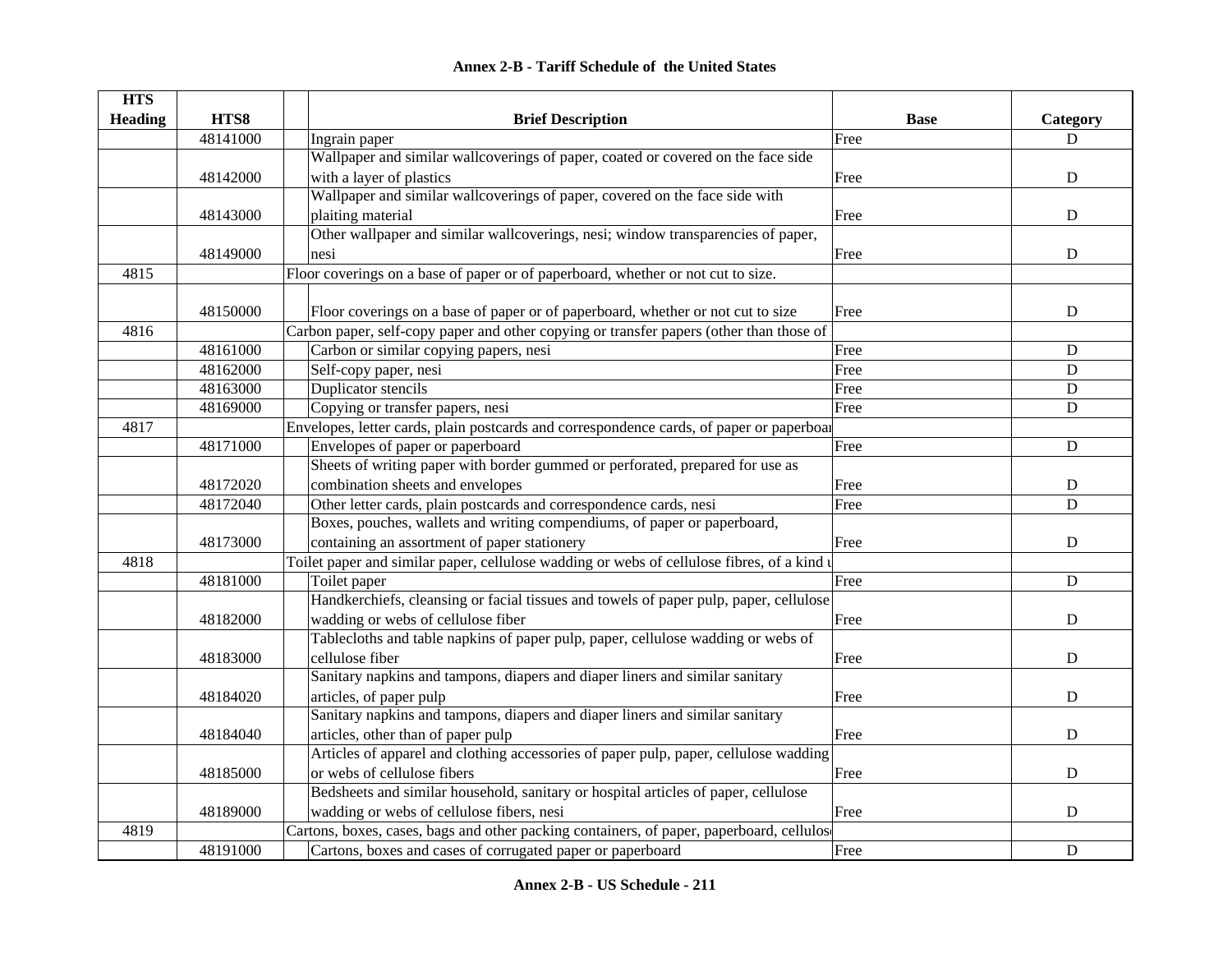|  | <b>Annex 2-B - Tariff Schedule of the United States</b> |  |
|--|---------------------------------------------------------|--|
|--|---------------------------------------------------------|--|

| <b>HTS</b>     |          |                                                                                           |             |             |
|----------------|----------|-------------------------------------------------------------------------------------------|-------------|-------------|
| <b>Heading</b> | HTS8     | <b>Brief Description</b>                                                                  | <b>Base</b> | Category    |
|                | 48192000 | Folding cartons, boxes and cases of noncorrugated paper or paperboard                     | Free        | D           |
|                |          | Sacks and bags, having a base of a width of 40 cm or more, of paper, paperboard,          |             |             |
|                | 48193000 | cellulose wadding or webs of cellulose fibers                                             | Free        | ${\bf D}$   |
|                |          | Sacks and bags, nesi, including cones, of paper, paperboard, cellulose wadding or         |             |             |
|                | 48194000 | webs of cellulose fibers                                                                  | Free        | $\mathbf D$ |
|                |          | Sanitary food and beverage containers of paper, paperboard, cellulose wadding or          |             |             |
|                | 48195020 | webs of cellulose fibers, nesi                                                            | Free        | $\mathbf D$ |
|                |          |                                                                                           |             |             |
|                | 48195030 | Record sleeves of paper, paperboard, cellulose wadding or webs of cellulose fibers        | Free        | D           |
|                |          | Packing containers, nesi, of paper, paperboard, cellulose wadding or webs of              |             |             |
|                | 48195040 | cellulose fibers                                                                          | Free        | D           |
|                |          | Box files, letter trays, storage $\&$ like articles, used in offices $\&$ shops, of       |             |             |
|                | 48196000 | paper, paperboard, cellulose wadding/webs of cellulose fibers                             | Free        | $\mathbf D$ |
| 4820           |          | Registers, account books, note books, order books, receipt books, letter pads, memorand   |             |             |
|                |          | Diaries, notebooks and address books, bound; letter and memorandum pads and               |             |             |
|                | 48201020 | similar articles, of paper or paperboard                                                  | Free        | D           |
|                |          | Registers, account, order and receipt books, and similar articles, of paper or            |             |             |
|                | 48201040 | paperboard, nesi                                                                          | Free        | $\mathbf D$ |
|                | 48202000 | Exercise books of paper or paperboard                                                     | Free        | D           |
|                |          |                                                                                           |             |             |
|                | 48203000 | Binders (other than book covers), folders and file covers of paper or paperboard          | Free        | $\mathbf D$ |
|                | 48204000 | Manifold business forms and interleaved carbon sets of paper or paperboard                | Free        | ${\rm D}$   |
|                | 48205000 | Albums for samples or for collections, of paper or paperboard                             | Free        | D           |
|                |          | Blotting pads and other articles of stationery nesi, and book covers, of paper or         |             |             |
|                | 48209000 | paperboard                                                                                | Free        | D           |
| 4821           |          | Paper or paperboard lables of all kinds, whether or not printed.                          |             |             |
|                |          |                                                                                           |             |             |
|                | 48211020 | Paper and paperboard labels, printed in whole or part by a lithographic process           | Free        | D           |
|                | 48211040 | Paper and paperboard labels, printed by other than a lithographic process                 | Free        | D           |
|                | 48219020 | Pressure-sensitive paper and paperboard labels, not printed                               | Free        | $\mathbf D$ |
|                | 48219040 | Paper and paperboard labels, not printed, nesi                                            | Free        | $\mathbf D$ |
| 4822           |          | Bobbins, spools, cops and similar supports of paper pulp, paper or paperboard (whether    |             |             |
|                |          | Bobbins, spools, cops and similar supports of paper pulp, paper or paperboard of a        |             |             |
|                | 48221000 | kind used for winding textile yarn                                                        | Free        | ${\bf D}$   |
|                |          |                                                                                           |             |             |
|                | 48229000 | Bobbins, spools, cops and similar supports of paper pulp, paper or paperboard, nesi Free  |             | D           |
| 4823           |          | Other paper, paperboard, cellulose wadding and webs of cellulose fibres, cut to size or s |             |             |
|                | 48231200 | Self-adhesive gummed or adhesive paper, in strips or rolls, nesoi                         | Free        | ${\bf D}$   |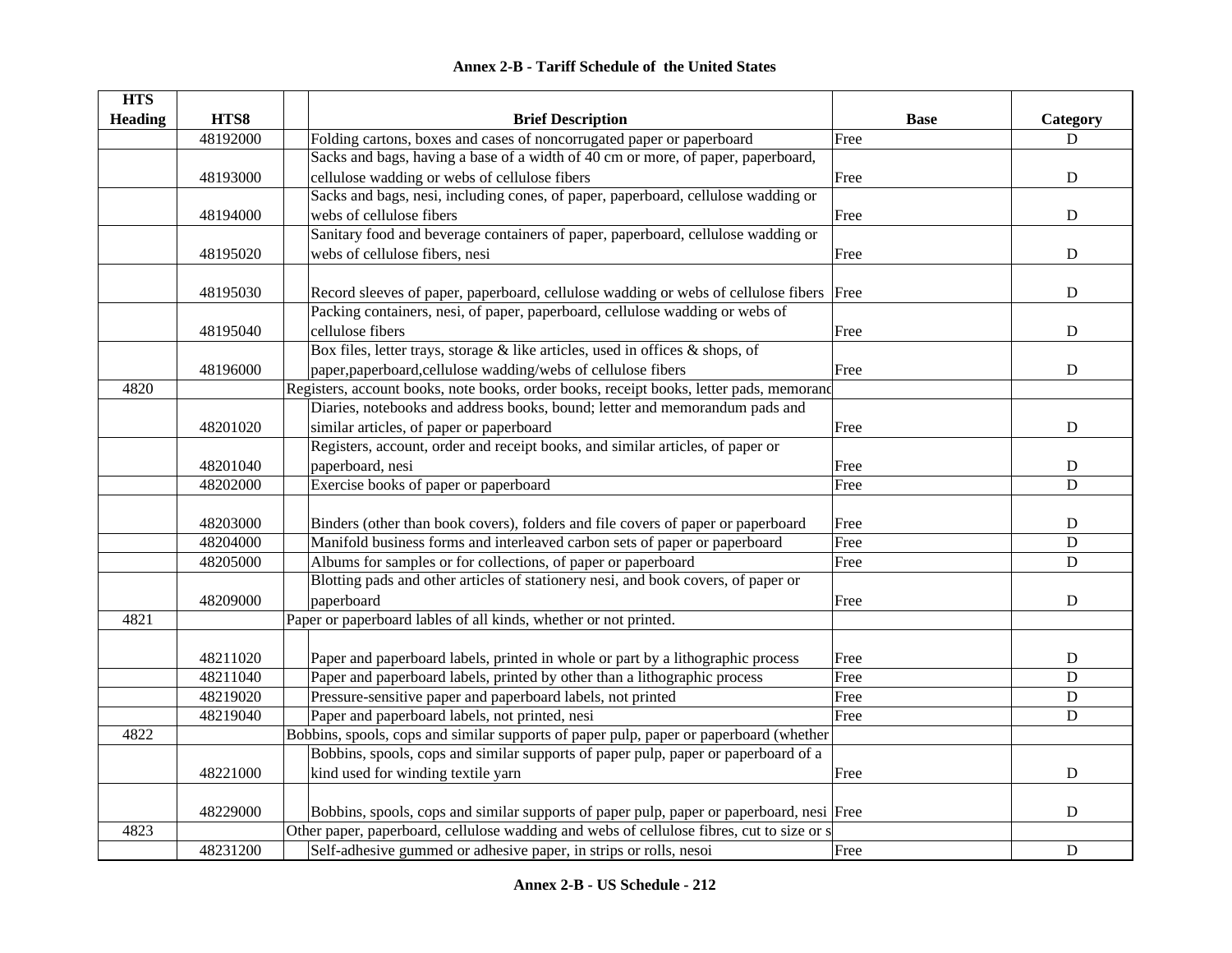| <b>HTS</b>     |          |                                                                                             |             |                |
|----------------|----------|---------------------------------------------------------------------------------------------|-------------|----------------|
| <b>Heading</b> | HTS8     | <b>Brief Description</b>                                                                    | <b>Base</b> | Category       |
|                | 48231901 | Gummed or adhesive paper (other than self-adhesive), in strips or rolls, nesoi              | Free        | ${\bf D}$      |
|                | 48232010 | Paint filters and strainers of paper or paperboard                                          | Free        | $\mathbf D$    |
|                | 48232090 | Filter paper and paperboard, nesi                                                           | Free        | $\mathbf D$    |
|                |          |                                                                                             |             |                |
|                | 48234000 | Rolls, sheets and dials of paper or paperboard printed for self-recording apparatus         | Free        | $\mathbf D$    |
|                | 48236000 | Trays, dishes, plates, cups and the like, of paper or paperboard                            | Free        | $\mathbf D$    |
|                | 48237000 | Molded or pressed articles of paper pulp                                                    | Free        | ${\bf D}$      |
|                | 48239010 | Articles of paper pulp, nesi                                                                | Free        | $\mathbf D$    |
|                | 48239020 | Articles of papier-mache, nesi                                                              | Free        | ${\bf D}$      |
|                |          | Cards of paper or paperboard, nesoi, not punched, for punchcard machines,                   |             |                |
|                | 48239031 | whether or not in strips                                                                    | Free        | $\mathbf D$    |
|                | 48239040 | Frames or mounts for photographic slides of paper or paperboard                             | Free        | $\mathbf D$    |
|                | 48239050 | Hand fans of paper or paperboard                                                            | Free        | D              |
|                | 48239060 | Gaskets, washers and other seals of coated paper or paperboard                              | Free        | D              |
|                | 48239066 | Articles of coated paper or paperboard, nesoi                                               | Free        | $\mathbf D$    |
|                | 48239070 | Articles of cellulose wadding, nesi                                                         | Free        | $\mathbf D$    |
|                |          | Gaskets, washers and other seals of paper, paperboard and webs of cellulose fibers,         |             |                |
|                | 48239080 | nesi                                                                                        | Free        | D              |
|                |          | Articles of paper pulp, paper, paperboard, cellulose wadding or webs of cellulose           |             |                |
|                | 48239086 | fibers, nesoi                                                                               | Free        | ${\bf D}$      |
| 4901           |          | Printed books, brochures, Ieallets and similar printed matter, whether or not in single she |             |                |
|                |          | Printed books, brochures, leaflets and similar printed matter in single sheets,             |             |                |
|                | 49011000 | whether or not folded                                                                       | Free        | $\mathbf D$    |
|                | 49019100 | Printed dictionaries and encyclopedias and serial installments thereof                      | Free        | $\overline{D}$ |
|                |          | Printed books, brochures, leaflets and similar printed matter, other than in single         |             |                |
|                | 49019900 | sheets                                                                                      | Free        | $\mathbf D$    |
| 4902           |          | Newspapers, journals and periodicals, whether or not illustrated or containing advertisin   |             |                |
|                | 49021000 | Newspapers, journals and periodicals, appearing at least four times a week                  | Free        | $\mathbf D$    |
|                | 49029010 | Newspaper supplements printed by a gravure process                                          | Free        | D              |
|                |          | Newspaper, journals and periodicals, except those appearing at least four times a           |             |                |
|                | 49029020 | week                                                                                        | Free        | ${\bf D}$      |
| 4903           |          | Children's picture, drawing or colouring books.                                             |             |                |
|                | 49030000 | Children's picture, drawing or coloring books                                               | Free        | ${\bf D}$      |
| 4904           |          | Music, printed or in manuscript, whether or not bound or illustrated.                       |             |                |
|                | 49040000 | Music, printed or in manuscript, whether or not bound or illustrated                        | Free        | ${\bf D}$      |
| 4905           |          | Maps and hydrographic or similar charts of all kinds, including atlases, wall maps, topog   |             |                |
|                | 49051000 | Globes, printed                                                                             | Free        | ${\bf D}$      |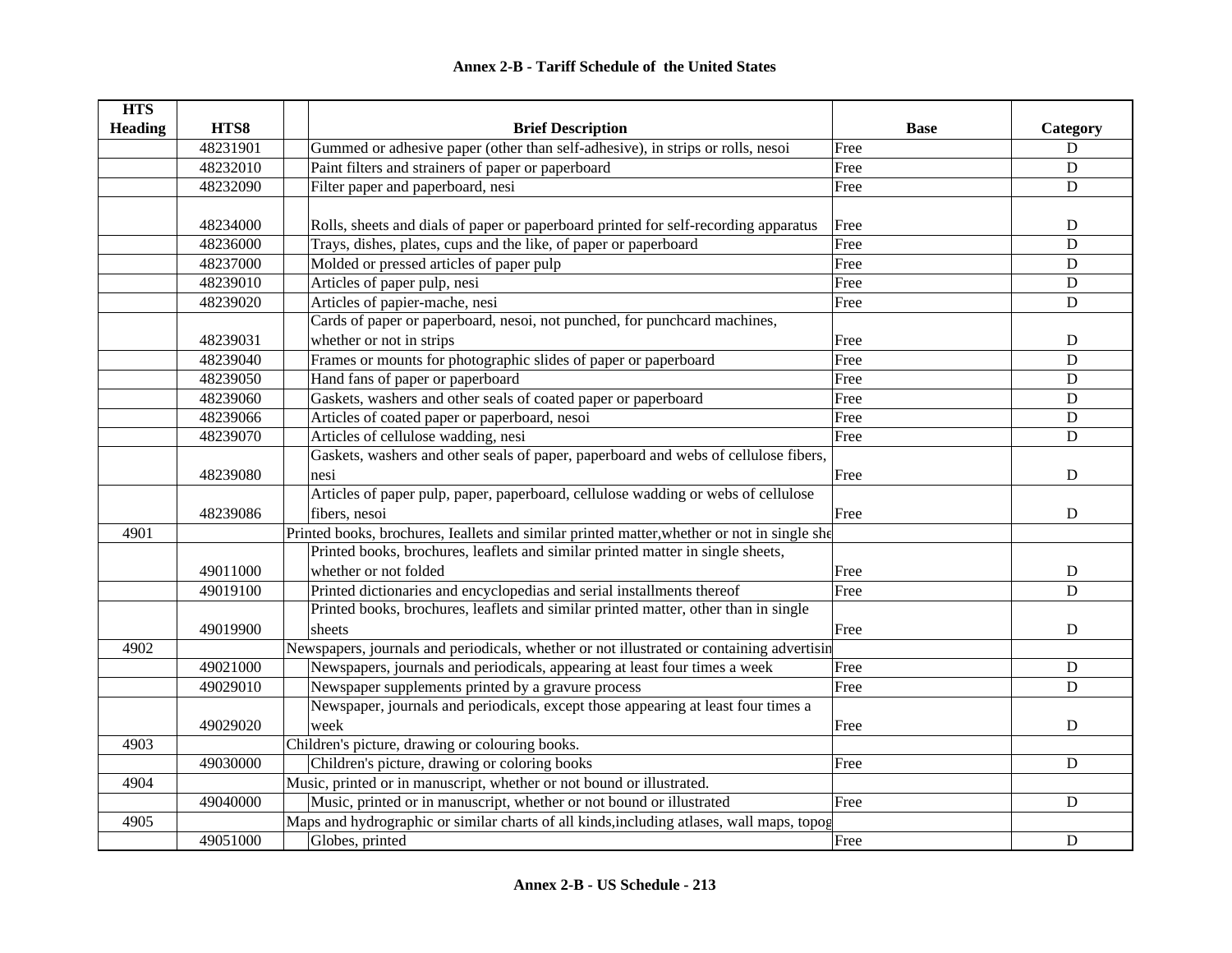| <b>HTS</b>     |          |                                                                                            |             |             |
|----------------|----------|--------------------------------------------------------------------------------------------|-------------|-------------|
| <b>Heading</b> | HTS8     | <b>Brief Description</b>                                                                   | <b>Base</b> | Category    |
|                |          | Maps and hydrographic or similar charts of all kinds, including atlases and                |             |             |
|                | 49059100 | topographical plans, printed in book form                                                  | Free        | ${\bf D}$   |
|                |          | Maps and hydrographic or similar charts of all kinds, including atlases, wall maps         |             |             |
|                | 49059900 | and topographical plans, printed, in other than book form                                  | Free        | ${\bf D}$   |
| 4906           |          | Plans and drawings for architectural, engineering, industrial, commercial, topographical   |             |             |
|                |          | Hand-drawn original plans and drawings; hand-written texts; photo reproductions            |             |             |
|                | 49060000 | on sensitized paper and carbon copies of the foregoing                                     | Free        | ${\bf D}$   |
| 4907           |          | Unused postage, revenue or similar stamps of current or new issue in the country in whi    |             |             |
|                |          | Unused stamps of current or new issue in country to which destined; stamp-                 |             |             |
|                | 49070000 | impressed paper; check forms; documents of title, etc                                      | Free        | ${\bf D}$   |
| 4908           |          | Transfers (decalcomanias).                                                                 |             |             |
|                | 49081000 | Transfers (decalcomanias), vitrifiable                                                     | Free        | ${\bf D}$   |
|                | 49089000 | Transfers (decalcomanias), not vitrifiable                                                 | Free        | $\mathbf D$ |
| 4909           |          | Printed or illustrated postcards; printed cards bearing personal greetings, messages or an |             |             |
|                | 49090020 | Postcards, printed or illustrated                                                          | Free        | ${\bf D}$   |
|                |          | Printed cards (except postcards) bearing personal greetings, messages or                   |             |             |
|                | 49090040 | announcements, with or without envelopes or trimmings                                      | Free        | $\mathbf D$ |
| 4910           |          | Calendars of any kind, printed, including calender blocks.                                 |             |             |
|                |          | Calendars printed on paper or paperboard in whole or in part by a lithographic             |             |             |
|                | 49100020 | process, not over 0.51 mm in thickness                                                     | Free        | ${\bf D}$   |
|                |          | Calendars printed on paper or paperboard in whole or in part by a lithographic             |             |             |
|                | 49100040 | process, over 0.51 mm in thickness                                                         | Free        | $\mathbf D$ |
|                |          | Printed calendars, including calendar blocks, printed on paper or paperboard by            |             |             |
|                | 49100060 | other than a lithographic process                                                          | Free        | $\mathbf D$ |
| 4911           |          | Other printed matter, including printed pictures and photographs.                          |             |             |
|                | 49111000 | Printed trade advertising material, commercial catalogs and the like                       | Free        | $\mathbf D$ |
|                |          |                                                                                            |             |             |
|                | 49119110 | Pictures, designs and photographs, printed over 20 years at time of importation            | Free        | ${\bf D}$   |
|                |          | Pictures, designs and photographs printed not over 20 years at time of importation,        |             |             |
|                | 49119115 | used in production of articles of heading 4901                                             | Free        | $\mathbf D$ |
|                |          | Lithographs on paper or paperboard, not over 0.51 mm in thickness, printed not             |             |             |
|                | 49119120 | over 20 years at time of importation                                                       | Free        | $\mathbf D$ |
|                |          | Lithographs on paper or paperboard, over 0.51 mm in thickness, printed not over            |             |             |
|                | 49119130 | 20 years at time of importation                                                            | Free        | ${\bf D}$   |
|                |          | Pictures, designs and photographs, excluding lithographs on paper or paperboard,           |             |             |
|                | 49119140 | printed not over 20 years at time of importation                                           | Free        | ${\bf D}$   |
|                |          | Printed international customs forms (carnets), and parts thereof, in English or            |             |             |
|                | 49119920 | French, (whether or not in additional languages)                                           | Free        | ${\bf D}$   |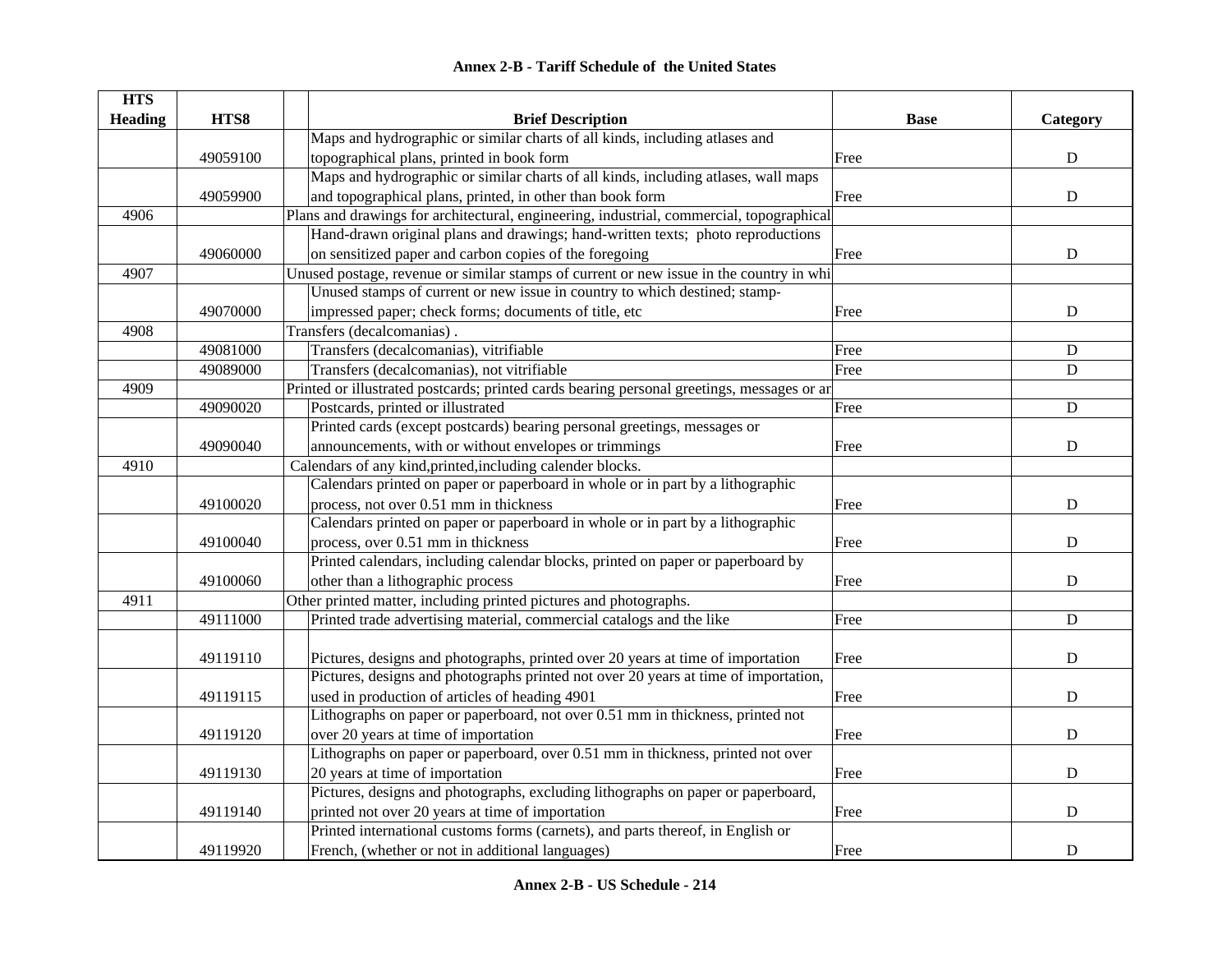| <b>HTS</b>     |          |                                                                                        |             |             |
|----------------|----------|----------------------------------------------------------------------------------------|-------------|-------------|
| <b>Heading</b> | HTS8     | <b>Brief Description</b>                                                               | <b>Base</b> | Category    |
|                |          |                                                                                        |             |             |
|                | 49119960 | Printed matter, nesi, printed on paper in whole or in part by a lithographic process   | Free        | ${\bf D}$   |
|                | 49119980 | Printed matter, nesi                                                                   | Free        | D           |
| 5001           |          | Silk-worm cocoons suitable for reeling.                                                |             |             |
|                | 50010000 | Silkworm cocoons suitable for reeling                                                  | Free        | $\mathbf D$ |
| 5002           |          | Raw silk (not thrown).                                                                 |             |             |
|                | 50020000 | Raw silk (not thrown)                                                                  | Free        | ${\bf D}$   |
| 5003           |          | Silk waste (including cocoons unsuitable for reeling, yarn waste and garnetted stock). |             |             |
|                |          | Silk waste (including cocoons unsuitable for reeling, yarn waste and garnetted         |             |             |
|                | 50031000 | stock) not carded or combed                                                            | Free        | $\mathbf D$ |
|                |          | Silk waste (including cocoons unsuitable for reeling, yarn waste and garnetted         |             |             |
|                | 50039000 | stock) carded or combed                                                                | 2.50%       | A           |
| 5004           |          | Silk yarn (other than yarn spun from silk waste) not put up for retail sale.           |             |             |
|                | 50040000 | Silk yarns (other than yarn spun from silk waste) not put up for retail sale           | Free        | A           |
| 5005           |          | Yarn spun from silk waste, not put up for retail sale.                                 |             |             |
|                | 50050000 | Yarn spun from silk waste, not put up for retail sale                                  | Free        | A           |
| 5006           |          | Silk yarn and yarn spun from silk waste, put up for retail sale; silk-worm gut.        |             |             |
|                |          | Spun yarn, containing 85% or more by weight of silk, put up for retail sale;           |             |             |
|                | 50060010 | silkworm gut                                                                           | Free        | A           |
|                |          |                                                                                        |             |             |
|                | 50060090 | Spun silk yarn, containing less than 85% by weight of silk, put up for retail sale     | Free        | A           |
| 5007           |          | Woven fabrics of silk or of silk waste.                                                |             |             |
|                |          | Woven fabrics of noil silk, containing 85 percent or more by weight of silk or silk    |             |             |
|                | 50071030 | waste                                                                                  | 0.80%       | A           |
|                |          | Woven fabrics of noil silk, containing less than 85 percent by weight of silk or silk  |             |             |
|                | 50071060 | waste                                                                                  | 3.90%       | A           |
|                |          | Woven fabrics containing 85 percent or more by weight of silk or of silk waste,        |             |             |
|                | 50072000 | other than noil silk                                                                   | Free        | A           |
|                |          | Woven silk fabrics, containing 85 percent or more by weight of silk or silk waste,     |             |             |
|                | 50079030 | nesoi                                                                                  | 0.80%       | A           |
|                |          | Other silk woven fabrics, containing less than 85 percent by weight of silk or silk    |             |             |
|                | 50079060 | waste, nesoi                                                                           | 3.90%       | A           |
| 5101           |          | Wool, not carded or combed.                                                            |             |             |
|                |          | Unimproved wool and other wool not finer than 46s, greasy, shorn, not carded or        |             |             |
|                | 51011110 | combed, for special uses                                                               | Free        | $\mathbf D$ |
|                |          | Unimproved wool and other wool not finer than 40s, greasy, shorn, not carded or        |             |             |
|                | 51011120 | combed, not for special uses                                                           | Free        | D           |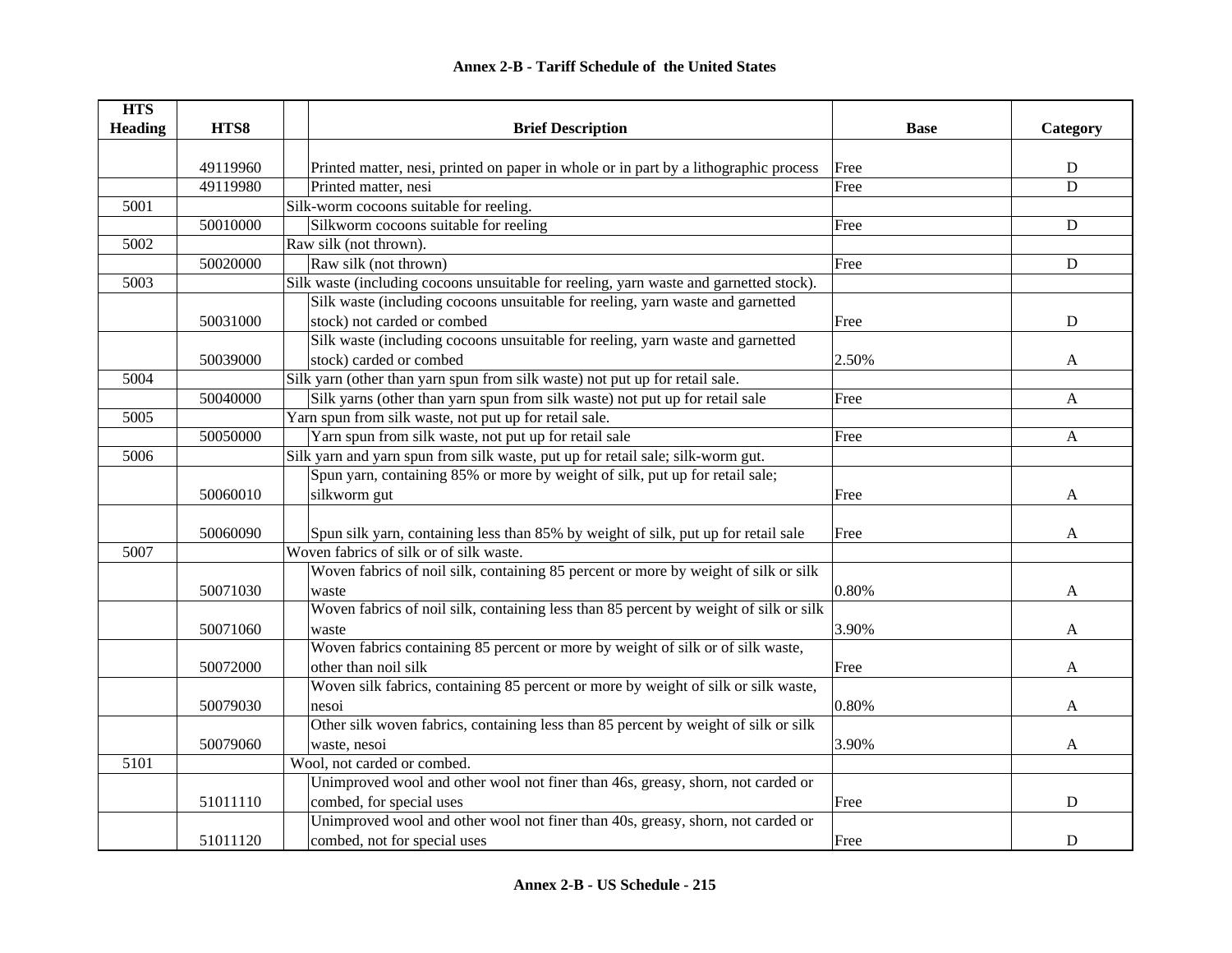| <b>HTS</b>     |          |                                                                                    |                        |             |
|----------------|----------|------------------------------------------------------------------------------------|------------------------|-------------|
| <b>Heading</b> | HTS8     | <b>Brief Description</b>                                                           | <b>Base</b>            | Category    |
|                |          | Wool, excluding unimproved, finer than 40s but not 44s, greasy, shorn, not carded  |                        |             |
|                | 51011140 | or combed, not for special uses                                                    | Free                   | ${\bf D}$   |
|                |          | Wool, excluding unimproved, finer than 44s but not 46s, greasy, shorn, not carded  |                        |             |
|                | 51011150 | or combed, not for special uses                                                    | Free                   | $\mathbf D$ |
|                |          |                                                                                    |                        |             |
|                | 51011160 | Wool, excluding unimproved, finer than 46s, greasy, shorn, not carded or combed    | 18.7 cents/clean kg    | A           |
|                |          | Unimproved wool and other wool not finer than 46s, greasy, not shorn, not carded   |                        |             |
|                | 51011910 | or combed, for special uses                                                        | Free                   | $\mathbf D$ |
|                |          | Unimproved wool and other wool not finer than 40s, greasy, not shorn, not carded   |                        |             |
|                | 51011920 | or combed, not for special uses                                                    | Free                   | D           |
|                |          | Wool, excl. unimproved, finer than 40s, but not 44s, greasy, not shorn, not carded |                        |             |
|                | 51011940 | or combed, not for special uses                                                    | Free                   | ${\bf D}$   |
|                |          | Wool, excluding unimproved, finer than 44s but not 46s, greasy, not shorn, not     |                        |             |
|                | 51011950 | carded or combed, not for special uses                                             | Free                   | $\mathbf D$ |
|                |          | Wool, excluding unimproved, finer than 46s, greasy, incl. fleece-washed, not       |                        |             |
|                | 51011960 | shorn, not carded or combed                                                        | 18.7 cents/clean kg    | $\bf{B}$    |
|                |          | Unimproved wool and other wool not finer than 46s, degreased, not further          |                        |             |
|                | 51012110 | processed, shorn, not carded or combed, for special uses                           | Free                   | ${\bf D}$   |
|                |          | Unimproved wool and other wool not finer than 40s, degreased, not further          |                        |             |
|                | 51012115 | processed, shorn, not carded or combed, not for special uses                       | Free                   | ${\bf D}$   |
|                |          | Wool, excl. unimproved, finer than 40s but not 44s, degreased, not further         |                        |             |
|                | 51012130 | processed, shorn, not carded or combed, not for special uses                       | Free                   | ${\bf D}$   |
|                |          | Wool, excl. unimproved, finer than 44s but not 46s, degreased, not further         |                        |             |
|                | 51012135 | processed, shorn, not carded or combed, not for special uses                       | Free                   | $\mathbf D$ |
|                |          | Wool, excl. unimproved, finer than 46s, degreased, not further processed, shorn,   |                        |             |
|                | 51012140 | not carded or combed, not for special uses                                         | 20.6 cents/clean kg    | A           |
|                |          | Unimproved wool and other wool, not finer than 46s, degreased, shorn, not          |                        |             |
|                | 51012165 | carbonized, not carded or combed                                                   | Free                   | D           |
|                |          | Unimproved wool and other wool, finer than 46s, degreased, shorn, not carbonized,  |                        |             |
|                | 51012170 | not carded or combed                                                               | 6.5 cents/ $kg + 5.3%$ | A           |
|                |          | Unimproved wool and other wool not finer than 46s, degreased, not further          |                        |             |
|                | 51012910 | processed, not shorn, not carded or combed, for special uses                       | Free                   | $\mathbf D$ |
|                |          | Unimproved wool and other wool not finer than 40s, degreased, not further          |                        |             |
|                | 51012915 | processed, not shorn, not carded or combed, not for special uses                   | Free                   | ${\bf D}$   |
|                |          | Wool, excl. unimproved, finer than 40s but not 44s, degreased, not further         |                        |             |
|                | 51012930 | processed, not shorn, not carded or combed, not for special uses                   | Free                   | ${\bf D}$   |
|                |          | Wool, excl. unimproved, finer than 44s but not 46s, degreased, not further         |                        |             |
|                | 51012935 | processed, not shorn, not carded or combed, not for special uses                   | Free                   | ${\bf D}$   |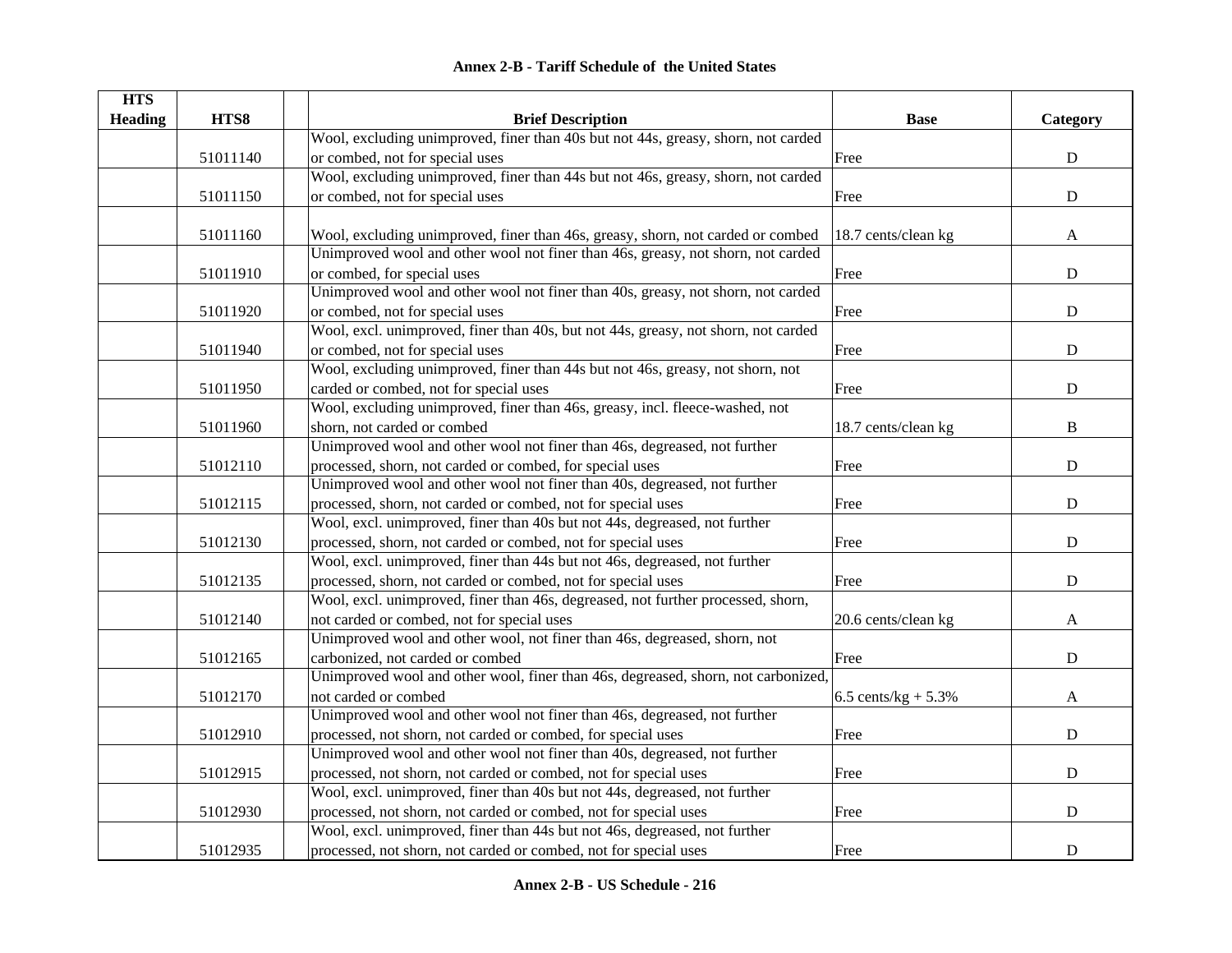| <b>HTS</b>     |          |                                                                                         |                        |             |
|----------------|----------|-----------------------------------------------------------------------------------------|------------------------|-------------|
| <b>Heading</b> | HTS8     | <b>Brief Description</b>                                                                | <b>Base</b>            | Category    |
|                |          | Wool, excl. unimproved, finer than 46s, degreased, not further processed, not           |                        |             |
|                | 51012940 | shorn, not carded or combed, not for special uses                                       | 20.6 cents/clean kg    | A           |
|                |          | Unimproved wool and other wool, not finer than 46s, not shorn, not carbonized,          |                        |             |
|                | 51012965 | degreased and further processed, not carded or combed                                   | Free                   | ${\bf D}$   |
|                |          | Wool, finer than 46s, not carded or combed, not carbonized, not shorn, degreased        |                        |             |
|                | 51012970 | and processed to remove grease                                                          | 6.5 cents/ $kg + 5.3%$ | A           |
|                |          | Unimproved wool and other wool, not finer than 40s, carbonized, not further             |                        |             |
|                | 51013010 | processed, not carded or combed                                                         | Free                   | $\mathbf D$ |
|                |          | Wool, excluding unimproved, finer than 40s but not finer than 44s, carbonized, not      |                        |             |
|                | 51013015 | further processed, not carded or combed                                                 | Free                   | ${\bf D}$   |
|                |          | Wool, excluding unimproved, finer than 44s but not finer than 46s, carbonized, not      |                        |             |
|                | 51013030 | further processed, not carded or combed                                                 | Free                   | $\mathbf D$ |
|                |          | Wool, excluding unimproved, finer than 46s, carbonized, not further processed, not      |                        |             |
|                | 51013040 | carded or combed                                                                        | 24.4 cents/kg          | A           |
|                |          | Unimproved wool and other wool, not finer than 46s, carbonized and further              |                        |             |
|                | 51013065 | processed, not carded or combed                                                         | Free                   | $\mathbf D$ |
|                |          | Unimproved wool and other wool, finer than 46s, carbonized and further                  |                        |             |
|                | 51013070 | processed, not carded or combed                                                         | 6.5 cents/ $kg + 5.3%$ | A           |
| 5102           |          | Fine or coarse animal hair, not carded or combed.                                       |                        |             |
|                |          | Fine hair of Kashmir (cashmere) goats, not processed in any manner beyond the           |                        |             |
|                | 51021110 | degreased or carbonized condition, not carded or combed                                 | 5.1 cents/clean kg     | A           |
|                |          | Fine hair of Kashmir (cashmere) goats, processed beyond the degreased or                |                        |             |
|                | 51021190 | carbonized condition, not carded or combed                                              | 4.9 cents/ $kg + 4%$   | A           |
|                |          | Fine hair of the camel, not processed in any manner beyond the degreased or             |                        |             |
|                | 51021920 | carbonized condition, not carded or combed                                              | 5 cents/clean kg       | A           |
|                |          | Fine animal hair (other than Kashmir or camel), not processed beyond the                |                        |             |
|                | 51021960 | degreased or carbonized condition, not carded or combed                                 | 0.40%                  | A           |
|                | 51021980 | Fur, prepared for hatters' use, not carded or combed                                    | Free                   | $\mathbf D$ |
|                |          | Fine animal hair (other than Kashmir), processed beyond the degreased or                |                        |             |
|                | 51021990 | carbonized condition, not carded or combed                                              | 4.9 cents/ $kg + 4%$   | A           |
|                | 51022000 | Coarse animal hair, not carded or combed                                                | Free                   | D           |
| 5103           |          | Waste of wool or of fine or coarse animel hair, including yarn waste but excluding garn |                        |             |
|                | 51031000 | Noils of wool or of fine animal hair                                                    | 2.6 cents/kg           | A           |
|                |          | Waste, other than noils, of wool or of fine animal hair, including yarn waste but       |                        |             |
|                | 51032000 | excluding garnetted stock                                                               | $2.6$ cents/kg $1/$    | A           |
|                |          |                                                                                         |                        |             |
|                | 51033000 | Waste of coarse animal hair, including yarn waste but excluding garnetted stock         | 7%                     | A           |
| 5104           |          | Garnetted stock of wool or of fine or coarse animal hair.                               |                        |             |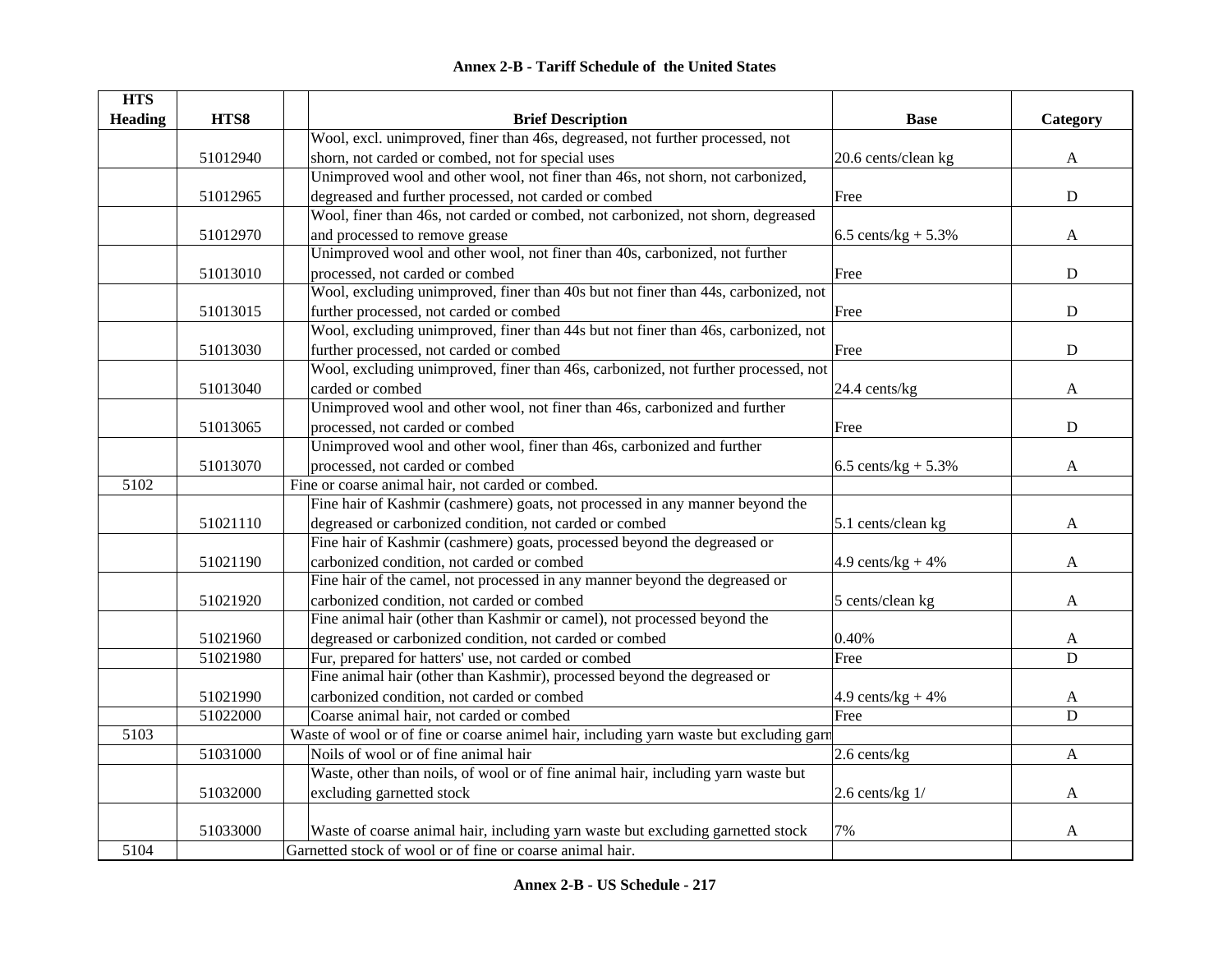|  | <b>Annex 2-B - Tariff Schedule of the United States</b> |  |
|--|---------------------------------------------------------|--|
|--|---------------------------------------------------------|--|

| <b>HTS</b>     |          |                                                                                          |                        |                |
|----------------|----------|------------------------------------------------------------------------------------------|------------------------|----------------|
| <b>Heading</b> | HTS8     | <b>Brief Description</b>                                                                 | <b>Base</b>            | Category       |
|                | 51040000 | Garnetted stock of wool or of fine or coarse animal hair                                 | Free                   | A              |
| 5105           |          | Wool and fine or coarse animal hair, carded or combed (including combed wool in fragt    |                        |                |
|                | 51051000 | Carded wool                                                                              | 6.5 cents/ $kg + 5.3%$ | $\mathsf{C}$   |
|                | 51052100 | Combed wool in fragments                                                                 | 3.7 cents/ $kg + 3%$   | $\mathsf{C}$   |
|                | 51052900 | Wool tops and other combed wool, except in fragments                                     | 3.9 cents/kg + $3.1\%$ | $\mathsf{C}$   |
|                | 51053100 | Fine hair of Kashmir (cashmere) goats, carded or combed                                  | 6.8 cents/ $kg + 5.5%$ | $\mathsf C$    |
|                | 51053900 | Fine animal hair (other than Kashmir), carded or combed                                  | 6.8 cents/ $kg + 5.5%$ | $\mathcal{C}$  |
|                | 51054000 | Coarse animal hair, carded or combed                                                     | Free                   | $\mathbf{A}$   |
| 5106           |          | Yarn of carded wool, not put up for retail sale.                                         |                        |                |
|                |          | Yarn of carded wool, containing 85 percent or more by weight of wool, not put up         |                        |                |
|                | 51061000 | for retail sale                                                                          | 6%                     | $\mathbf C$    |
|                |          | Yarn of carded wool, containing less than 85 percent by weight of wool, not put up       |                        |                |
|                | 51062000 | for retail sale                                                                          | 6%                     | $\mathcal{C}$  |
| 5107           |          | Yarn of combed wool, not put up for retail sale.                                         |                        |                |
|                |          | Yarn of combed wool, containing 85% or more by weight of wool, not put up for            |                        |                |
|                | 51071030 | retail sale, of wool fiber avg diameter 18.5 micron or <                                 | 6%                     | $\mathcal{C}$  |
|                |          | Yarn of combed wool, containing 85% or more by weight of wool, not put up for            |                        |                |
|                | 51071060 | retail sale, nesoi                                                                       | 6%                     | $\mathsf{C}$   |
|                |          | Yarn of combed wool, containing less than 85 percent by weight of wool, not put          |                        |                |
|                | 51072030 | up retail sale, of wool fiber avg diameter 18.5 micron or <                              | 6%                     | $\mathsf{C}$   |
|                |          | Yarn of combed wool, containing less than 85 percent by weight of wool, not put          |                        |                |
|                | 51072060 | up retail sale, nesoi                                                                    | 6%                     | $\mathsf{C}$   |
| 5108           |          | Yarn of fine animal hair (carded or combed), not put up for retail sale.                 |                        |                |
|                | 51081030 | Yarn of Angora rabbit hair, carded, not put up for retail sale                           | 4%                     | $\mathsf C$    |
|                | 51081040 | Yarn of mohair, carded, not put up for retail sale                                       | 4%                     | $\overline{C}$ |
|                |          | Yarn of fine animal hair other than Angora rabbit hair or mohair, carded, not put up     |                        |                |
|                | 51081080 | for retail sale                                                                          | 4%                     | $\mathsf C$    |
|                | 51082030 | Yarn of Angora rabbit hair, combed, not put up for retail sale                           | 4%                     | $\overline{C}$ |
|                | 51082040 | Yarn of mohair, combed, not put up for retail sale                                       | 4%                     | $\overline{C}$ |
|                |          | Yarn of fine animal hair other than Angora rabbit hair or mohair, combed, not put        |                        |                |
|                | 51082080 | up for retail sale                                                                       | 4%                     | $\mathsf{C}$   |
| 5109           |          | Yarn of wool or of fine animal hair, put up for retail sale.                             |                        |                |
|                |          | Yarn of wool, containing 85 percent or more by weight of wool, colored, cut into         |                        |                |
|                | 51091020 | uniform lengths of not over 8 cm, put up for retail sale                                 | Free                   | A              |
|                |          | Yarn of Angora rabbit hair, containing 85 percent or more by weight of the Angora        |                        |                |
|                | 51091040 | hair, put up for retail sale                                                             | 4%                     | A              |
|                |          | Yarn of wool nesoi, or fine animal hair nesoi, over $85\%$ or $>$ of that wool/hair, for |                        |                |
|                | 51091080 | retail sale, of wool fiber avg diamter 18.5 micron or <                                  | 6%                     | A              |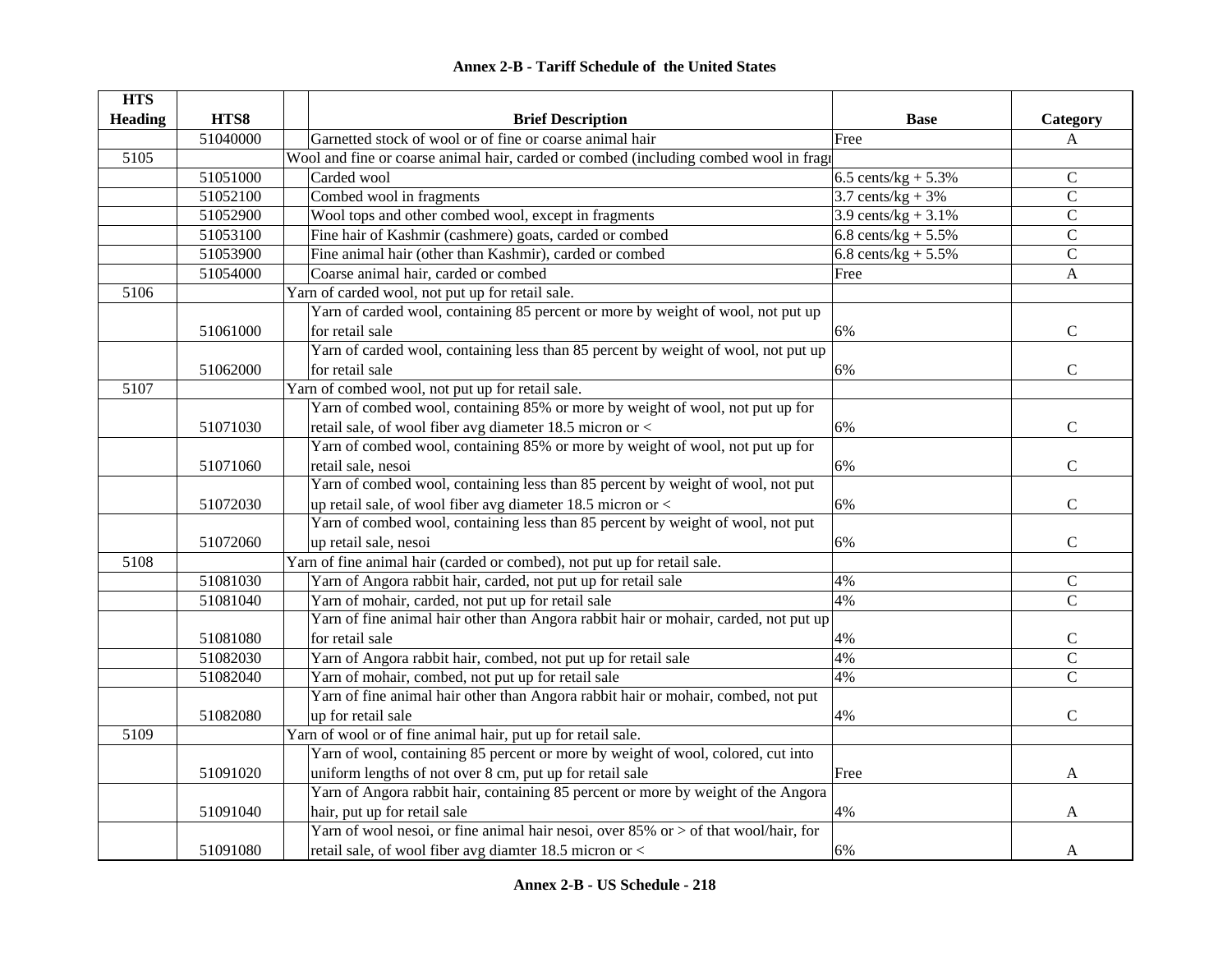| <b>Annex 2-B - Tariff Schedule of the United States</b> |  |
|---------------------------------------------------------|--|
|---------------------------------------------------------|--|

| <b>HTS</b>     |          |                                                                                         |             |               |
|----------------|----------|-----------------------------------------------------------------------------------------|-------------|---------------|
| <b>Heading</b> | HTS8     | <b>Brief Description</b>                                                                | <b>Base</b> | Category      |
|                |          | Yarn of wool nesoi, or fine animal hair nesoi, over 85% or > of that wool/hair, put     |             |               |
|                | 51091090 | up for retail sale, nesoi                                                               | 6%          | A             |
|                |          | Yarn of wool, colored, and cut into uniform lengths of not over 8 cm, containing        |             |               |
|                | 51099020 | less than 85% by weight of wool, put up for retail sale                                 | Free        | A             |
|                |          | Yarn of Angora rabbit hair containing less than 85 percent by weight of the Angora      |             |               |
|                | 51099040 | hair, put up for retail sale                                                            | 4%          | A             |
|                |          | Yarn of wool nesoi, or fine animal hair nesoi, < 85% of that wool/hair, for retail      |             |               |
|                | 51099080 | sale, of wool fiber avg diameter 18.5 micron or <                                       | 6%          | A             |
|                |          | Yarn of wool nesoi, or fine animal hair nesoi, < 85% of that wool/hair, put up for      |             |               |
|                | 51099090 | retail sale, nesoi                                                                      | 6%          | A             |
| 5110           |          | Yarn of coarse animal hair or of horsehair (including gimped horsehair yarn), whether o |             |               |
|                |          | Yarn of coarse animal hair or horsehair (including gimped horsehair yarn) whether       |             |               |
|                | 51100000 | or not put up for retail sale                                                           | Free        | A             |
| 5111           |          | Woven fabrics of carded wool or of carded fine animal hair.                             |             |               |
|                |          | Tapestry and upholstery fabrics of carded wool/fine animal hair, over 85% wool or       |             |               |
|                | 51111120 | hair, weighing not over 140 g/m2                                                        | 7%          | $\mathbf C$   |
|                |          | Hand-woven fabrics of carded wool/fine animal hair, 85% or more wool or hair,           |             |               |
|                | 51111130 | loom width less than 76 cm, weight not over 300 g/m2                                    | 10%         | $\mathbf C$   |
|                |          | Woven fabrics, 85% or more by weight of carded wool/fine animal hair, weight not        |             |               |
|                | 51111170 | over 300 g/m2, nesoi                                                                    | 25%         | $\mathbf C$   |
|                |          | Tapestry and upholstery fabrics, woven, 85% or more by weight of carded                 |             |               |
|                | 51111910 | wool/fine animal hair, weight over 300 g/m2                                             | 7%          | $\mathsf{C}$  |
|                |          | Hand-woven fabrics, with 85 percent or more by weight of carded wool/fine animal        |             |               |
|                | 51111920 | hair, loom width of less than 76 cm, weight ov 300 g/m2                                 | 10%         | $\mathbf C$   |
|                |          | Woven fabrics, with 85 percent or more by weight of carded wool/fine animal hair        |             |               |
|                | 51111960 | nesoi, weight over 300 g/m2                                                             | 25%         | $\mathbf C$   |
|                |          | Tapestry & upholstery fabrics of carded wool/fine animal hair, mixed mainly or          |             |               |
|                | 51112005 | solely with man-made filaments, weight exceeding 300 g/m2                               | 7%          | $\mathbf C$   |
|                |          | Tapestry & upholstery fabrics of carded wool/fine animal hair, mixed mainly or          |             |               |
|                | 51112010 | solely with man-made filaments, weight not over 140 g/m2                                | 7%          | $\mathcal{C}$ |
|                |          | Woven fabrics of carded wool/fine animal hair, mixed mainly or solely with man-         |             |               |
|                | 51112090 | made filaments, nesoi                                                                   | 25%         | $\mathcal{C}$ |
|                |          | Tapestry & upholstery fabrics of carded wool/fine animal hair, mixed mainly/solely      |             |               |
|                | 51113005 | with man-made staple fibers, weight exceeding 300 g/m2                                  | 7%          | $\mathbf C$   |
|                |          | Tapestry & upholstery fabrics of carded wool/fine animal hair, mixed mainly/solely      |             |               |
|                | 51113010 | with man-made staple fibers, weight not over 140 g/m2                                   | 7%          | $\mathsf{C}$  |
|                |          | Woven fabrics of carded wool/fine animal hair, mixed mainly or solely with man-         |             |               |
|                | 51113090 | made staple fibers, nesoi                                                               | 25%         | $\mathbf C$   |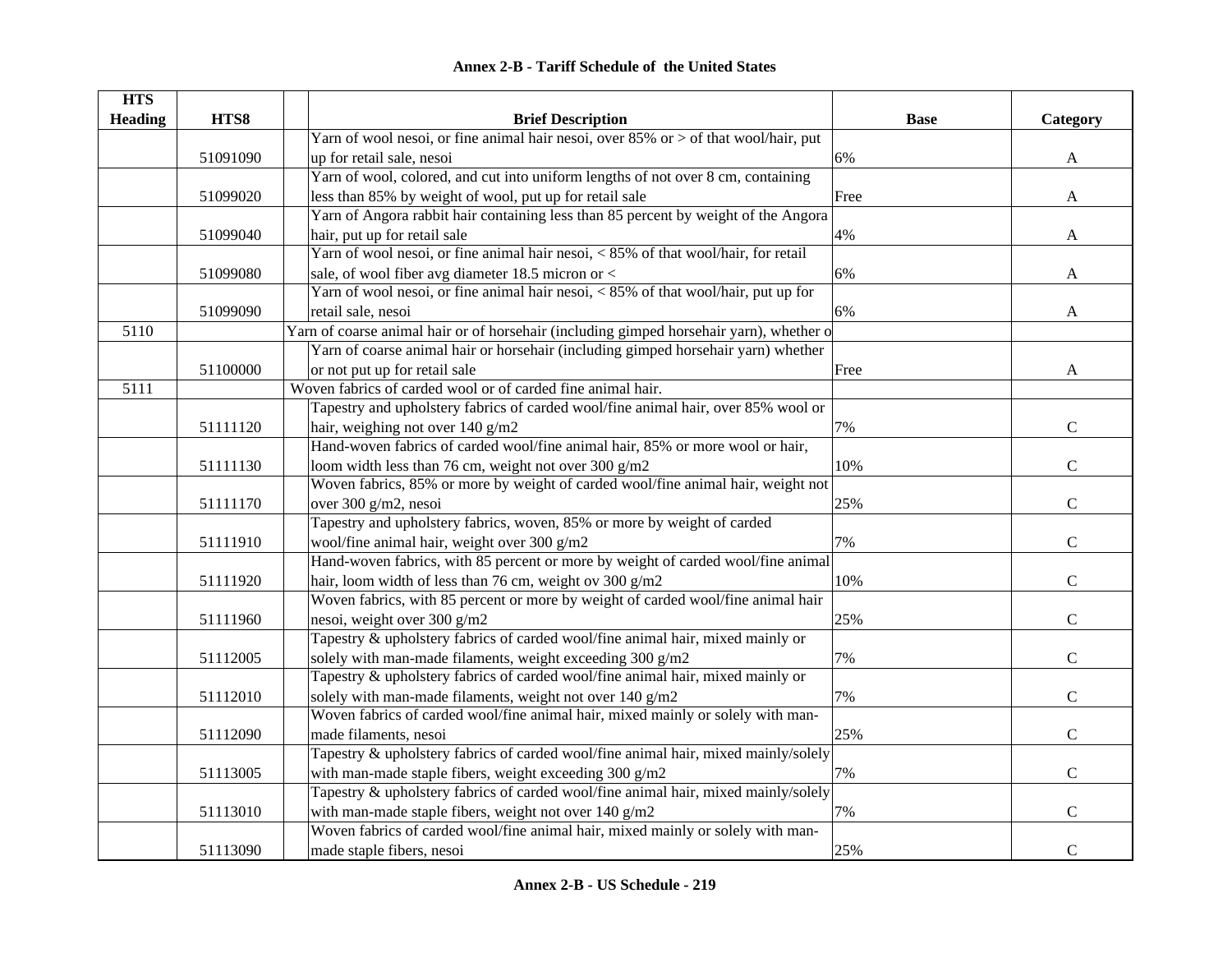| <b>HTS</b>     |          |                                                                                  |             |                |
|----------------|----------|----------------------------------------------------------------------------------|-------------|----------------|
| <b>Heading</b> | HTS8     | <b>Brief Description</b>                                                         | <b>Base</b> | Category       |
|                |          | Woven fabrics of carded wool/fine animal hair, containing 30 percent or more by  |             |                |
|                | 51119030 | weight of silk or silk waste, valued over \$33/kg                                | 6.90%       | $\mathsf{C}$   |
|                |          | Tapestry and upholstery fabrics of carded wool/fine animal hair, weight over 300 |             |                |
|                | 51119040 | g/m2, containing less than 85% wool or hair, nesoi                               | 7%          | $\mathbf C$    |
|                |          | Tapestry and upholstery fabrics of carded wool/fine animal hair, weight not over |             |                |
|                | 51119050 | 140 g/m2, containing less than 85% wool or hair, nesoi                           | 7%          | ${\bf C}$      |
|                |          | Woven fabrics of carded wool/fine animal hair, containing less than 85% wool or  |             |                |
|                | 51119090 | hair, nesoi                                                                      | 25%         | $\mathsf{C}$   |
| 5112           |          | Woven fabrics of combed wool or of combed fine animal hair.                      |             |                |
|                |          | Tapestry and upholstery fabrics of combed wool/fine animal hair, containing 85%  |             |                |
|                | 51121110 | or more wool or hair, weight not over 140 g/m2                                   | 7%          | ${\bf C}$      |
|                |          | Woven fabrics of combed wool/fine animal hair, over 85% wool or hair, weight not |             |                |
|                | 51121130 | over 200 g/m2, avg wool fiber diameter 18.5 micron or <                          | 25%         | $\mathsf{C}$   |
|                |          | Woven fabrics of combed wool/fine animal hair, over 85% wool or hair, weight not |             |                |
|                | 51121160 | over 200 g/m2, nesoi                                                             | 25%         | $\mathbf C$    |
|                |          | Tapestry and upholstery fabrics of combed wool/fine animal hair, over 85% wool   |             |                |
|                | 51121920 | or hair, weight over 300 g/m2                                                    | 7%          | $\mathbf C$    |
|                |          | Woven fabrics of combed wool/fine animal hair, over 85% wool or fine animal      |             |                |
|                | 51121960 | hair, ov 200 g/m2, avg wool fiber diameter 18.5 micron or $<$                    | 25%         | $\mathbf C$    |
|                |          | Woven fabrics of combed wool/fine animal hair, over 85% wool or fine animal      |             |                |
|                | 51121995 | hair, weight over 200 g/m2, nesoi                                                | 25%         | $\mathsf{C}$   |
|                |          | Tapestry and upholstery fabrics of combed wool/fine animal hair, mixed           |             |                |
|                | 51122010 | mainly/solely with man-made filaments, weight over 300 g/m2                      | 7%          | $\mathbf C$    |
|                |          | Tapestry and upholstery fabrics of combed wool/fine animal hair, mixed           |             |                |
|                | 51122020 | mainly/solely with man-made filaments, weight not over 140 g/m2                  | 7%          | $\mathcal{C}$  |
|                |          | Woven fabrics of combed wool/fine animal hair, mixed mainly or solely with man-  |             |                |
|                | 51122030 | made filaments, nesoi                                                            | 25%         | $\overline{C}$ |
|                |          | Tapestry and upholstery fabrics of combed wool/fine animal hair, mixed           |             |                |
|                | 51123010 | mainly/solely with man-made staple fibers, weight over 300 g/m2                  | 7%          | $\mathbf C$    |
|                |          | Tapestry & upholstery fabrics of combed wool/fine animal hair, mixed             |             |                |
|                | 51123020 | mainly/solely with man-made staple fibers, weight not over 140 g/m2              | 7%          | $\mathbf C$    |
|                |          | Woven fabrics of combed wool/fine animal hair, mixed mainly or solely with man-  |             |                |
|                | 51123030 | made staple fibers, nesoi                                                        | 25%         | $\mathbf C$    |
|                |          | Woven fabrics of combed wool/fine animal hair, nesoi, containing 30 percent or   |             |                |
|                | 51129030 | more by weight of silk or silk waste, valued over \$33/kg                        | 6.90%       | $\mathbf C$    |
|                |          | Woven tapestry/upholstery fabrics of combed wool/fine animal hair, con. by wt.   |             |                |
|                | 51129040 | under 85% wool/hair & under 30% silk, over 300 g/m2, nesoi                       | 7%          | $\mathbf C$    |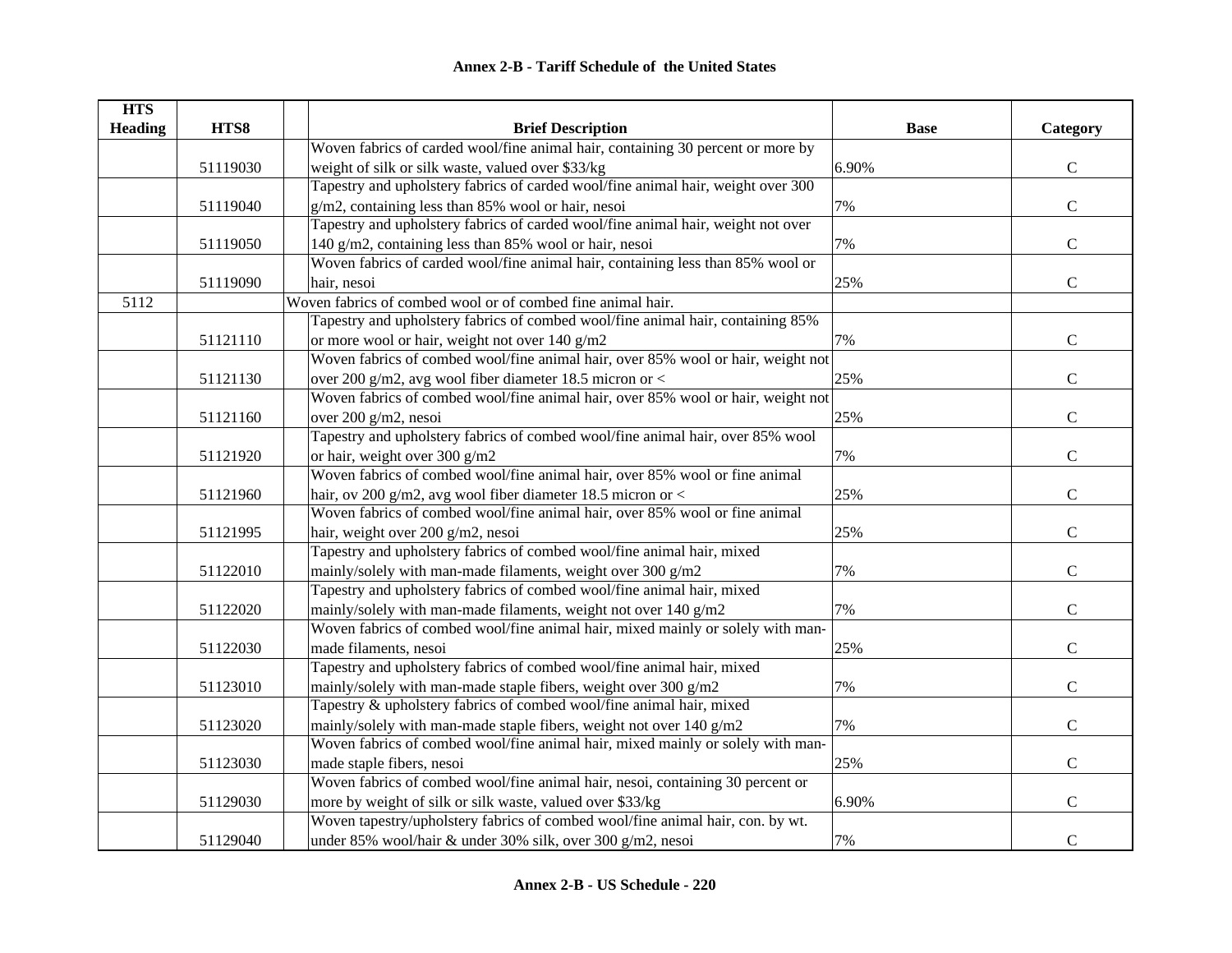| <b>HTS</b>     |          |                                                                                                |               |                  |
|----------------|----------|------------------------------------------------------------------------------------------------|---------------|------------------|
| <b>Heading</b> | HTS8     | <b>Brief Description</b>                                                                       | <b>Base</b>   | Category         |
|                |          | Woven tapestry/upholstery fabrics of combed wool/fine animal hair, con. by wt.                 |               |                  |
|                | 51129050 | under 85% wool/hair & under 30% silk, n/o 140 g/m2, nesoi                                      | 7%            | $\mathsf C$      |
|                | 51129090 | Woven fabrics of combed wool or combed fine animal hair, nesoi                                 | 25%           | $\overline{C}$   |
| 5113           |          | Woven fabrics of coarse animal hair or of horsehair.                                           |               |                  |
|                | 51130000 | Woven fabrics of coarse animal hair or of horsehair                                            | 2.70%         | $\mathbf{A}$     |
| 5201           |          | Cotton, not carded or combed.                                                                  |               |                  |
|                |          | Cotton, not carded or combed, having a staple length under 19.05 mm (3/4 inch),                |               |                  |
|                | 52010005 | harsh or rough                                                                                 | Free          | ${\rm D}$        |
|                |          | Cotton, n/carded or combed, having a staple length $<$ 28.575 mm (1-1/8 inches),               |               |                  |
|                | 52010012 | n/harsh or rough, described in gen. note 15                                                    | Free          | ${\bf D}$        |
|                |          | Cotton, n/carded or combed, having a staple length $<$ 28.575 mm (1-1/8 inches),               |               |                  |
|                | 52010014 | n/harsh or rough, quota described in ch 52 add'l US note 5                                     | Free          | $\mathbf D$      |
|                |          | Cotton, not carded or combed, having a staple length under 28.575 mm (1-1/8)                   |               | See Annex 1 Note |
|                | 52010018 | inches), n/harsh or rough, nesoi                                                               | 31.4 cents/kg | 10               |
|                |          | Cotton, not carded or combed, staple length of 28.575 mm or more but under                     |               |                  |
|                | 52010022 | 34.925 mm, described in gen. note 15                                                           | 4.4 cents/kg  | A                |
|                |          | Cotton, n/carded or combed, harsh or rough, staple length 29.36875 mm or more but              |               |                  |
|                | 52010024 | n/o 34.925 mm, white in color, quota descrd ch 52 add US note 6                                | 4.4 cents/kg  | A                |
|                |          | Cotton, not carded or combed, harsh or rough, staple length of 29.36875 mm or                  |               | See Annex 1 Note |
|                | 52010028 | more but under 34.925 mm & white in color, nesoi                                               | 31.4 cents/kg | 10               |
|                |          | Cotton, not carded or combed, staple length of 28.575 mm or more but under                     |               |                  |
|                | 52010034 | 34.925 mm, other, quota described in chapter 52 add'l US note 7                                | 4.4 cents/kg  | A                |
|                |          | Cotton, not carded or combed, staple length of 28.575 mm or more but under                     |               | See Annex 1 Note |
|                | 52010038 | 34.925 mm, nesoi                                                                               | 31.4 cents/kg | 10               |
|                |          | Cotton, not carded or combed, having a staple length of 34.925 mm or more,                     |               |                  |
|                | 52010055 | described in the gen. note 15                                                                  | 1.5 cents/kg  | $\mathbf{A}$     |
|                |          | Cotton, not carded or combed, having a staple length of 34.925 mm or more, quota               |               |                  |
|                | 52010060 | described in chapter 52 add'l US note 8                                                        | 1.5 cents/kg  | A                |
|                |          |                                                                                                |               | See Annex 1 Note |
|                | 52010080 | Cotton, not carded or combed, having a staple length of 34.925 mm or more, nesoi 31.4 cents/kg |               | 10               |
| 5202           |          | Cotton waste (including yarn waste and garnetted stock).                                       |               |                  |
|                | 52021000 | Cotton yarn waste (including thread waste)                                                     | Free          | ${\bf D}$        |
|                | 52029100 | Cotton garnetted stock                                                                         | 4.30%         | A                |
|                |          | Cotton card strips made from cotton waste having staple length under 30.1625 mm                |               |                  |
|                | 52029905 | & lap, sliver & roving waste described in gen. nte $15$                                        | Free          | ${\bf D}$        |
|                |          | Cotton card strips made from cotton waste w/staple length under 30.1625 mm &                   |               |                  |
|                | 52029910 | lap, sliver & roving waste, quota dscrbd in ch 52 add US note 9                                | Free          | ${\bf D}$        |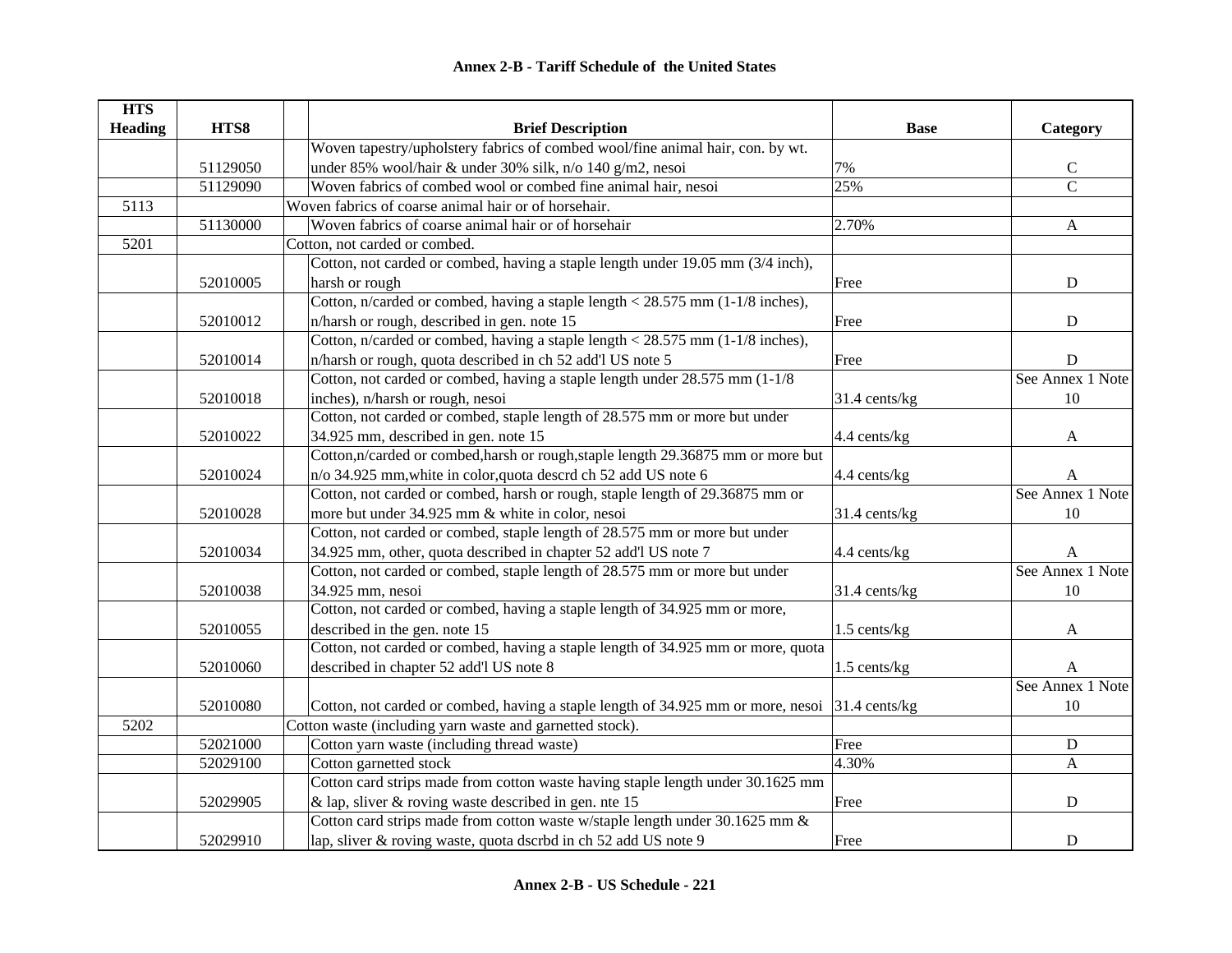#### **HTS Heading HTS8 Brief Description Base Category** 52029930Cotton card strips made from cotton waste having staple length under 30.1625 mm & lap, sliver & roving waste, nesoi 7.8 cents/kg See Annex 1 Note 1052029950 Cotton waste, other than yarn waste and garnetted stock, nesoi Free D 5203Cotton, carded or combed. 52030005Cotton fibers, carded or combed, of cotton fiber processed but not spun, described in gen. note 15  $\blacksquare$ 52030010Cotton fibers, carded or combed, of cotton fiber processed but not spun, quota described in chapter 52 add'l US note 10  $\overline{5\%}$  5% A 52030030 Cotton fibers, carded or combed, of cotton fiber processed, but not spun, nesoi 31.4 cents/kg See Annex 1 Note 1052030050 Cotton carded or combed, excluding fibers of cotton processed but not spun 4.30% 5204Cotton sewing thread, whether or not put up for retail sale. 52041100Cotton sewing thread, containing 85 percent or more by weight of cotton, not put up for retail sale  $4.40\%$  A 52041900Cotton sewing thread, containing less than 85 percent by weight of cotton, not put up for retail sale  $4.40\%$  A 52042000 Cotton sewing thread, put up for retail sale 4.40% A 5205Cotton yarn (other than sewing thread), containing 85 % or more by weight of cotton, n 52051110Single cotton yarn, 85% or more cotton by weight, of uncombed fibers, not over 14 nm, unbleached, not mercerized, not put up for retail sale  $3.70\%$  and  $3.70\%$ 52051120Single cotton yarn, 85% or more cotton by weight, of uncombed fibers, n/o 14 nm, bleached or mercerized and the state of the state of the state of the state of the state of the state of the state of the state of the state of the state of the state of the state of the state of the state of the state of 52051210Single cotton yarn, 85% or more cotton, of uncombed fibers, over 14 but n/o 43 nm, unbleached, not mercerized, not put up for retail sale 5.20% and 5.20% A 52051220Single cotton yarn, 85% or more cotton by weight, of uncombed fibers, over 14 nm but n/o 43 nm, bleached or mercerized  $6.50\%$  A 52051310Single cotton yarn, 85% or more cotton, of uncombed fibers, over 43 but n/o 52 nm, unbleached, not mercerized, not put up for retail sale 6.50% and 6.50% A 52051320Single cotton yarn, 85% or more cotton, of uncombed fibers, over 43 nm but n/o 52 mm, bleached or mercerized and the state of the state of the state of the state of the state of the state of the A 52051410Single cotton yarn, 85% or more cotton, of uncombed fibers, over 52 but n/o 80 nm, unbleached, not mercerized, not put up for retail sale  $17.80\%$  and  $7.80\%$  A 52051420Single cotton yarn, 85% or more cotton by weight, of uncombed fibers, over 52 but n/o 80 nm, bleached or mercerized and a set of the set of the set of the set of the set of the set of the set of the set of the set of the set of the set of the set of the set of the set of the set of the set of the set of 52051510Single cotton yarn, 85% or more cotton, of uncombed fibers, over 80 nm, unbleached, not mercerized, not put up for retail sale 9.90% A 52051520Single cotton yarn, 85% or more cotton, of uncombed fibers, over 80 nm, bleached or mercerized, not put up for retail sale, nesoi and 12% and 12% A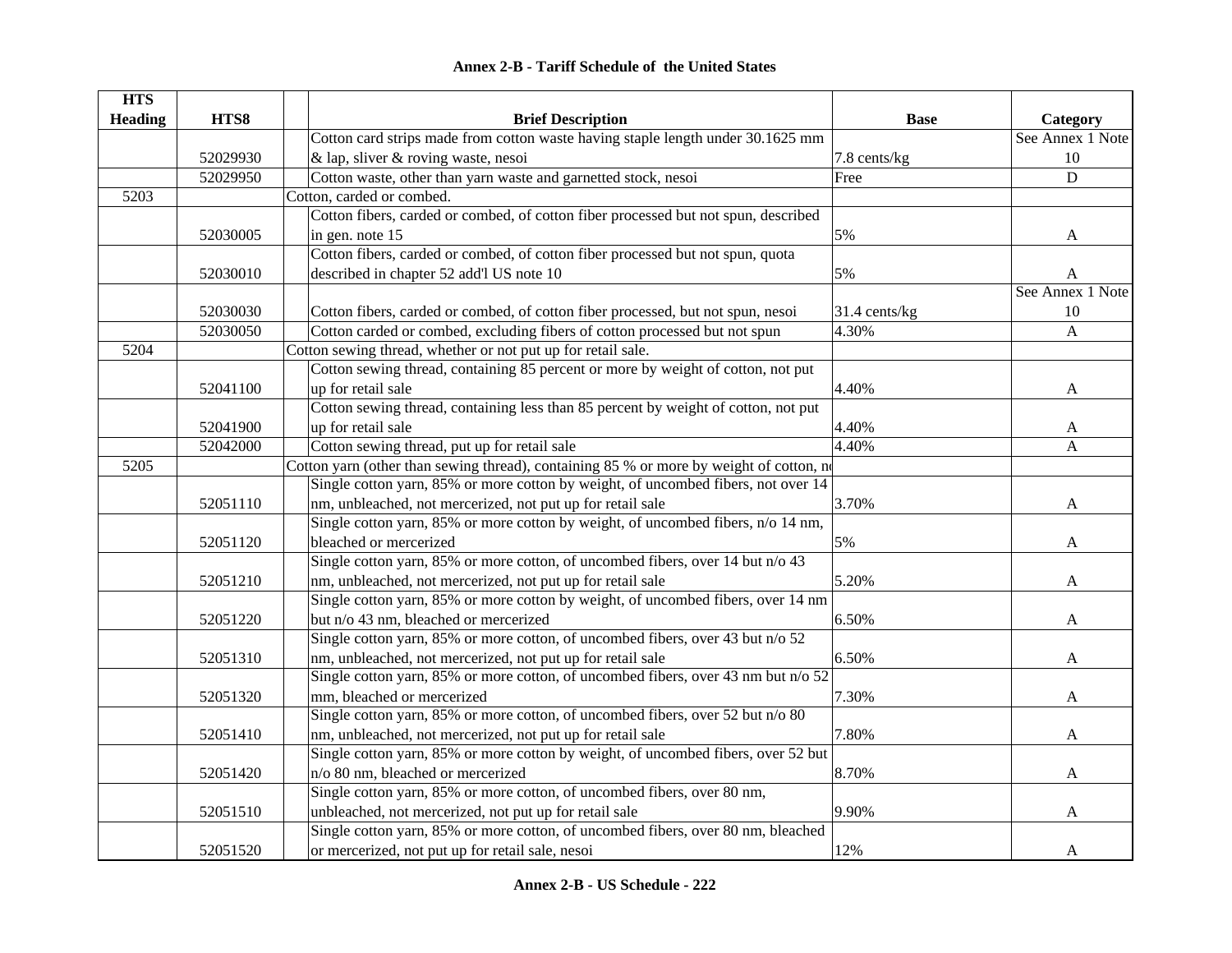|  | <b>Annex 2-B - Tariff Schedule of the United States</b> |  |
|--|---------------------------------------------------------|--|
|--|---------------------------------------------------------|--|

| <b>HTS</b>     |          |                                                                                         |             |              |
|----------------|----------|-----------------------------------------------------------------------------------------|-------------|--------------|
| <b>Heading</b> | HTS8     | <b>Brief Description</b>                                                                | <b>Base</b> | Category     |
|                |          | Single cotton yarn, 85% or more cotton by weight, of combed fibers, not over 14         |             |              |
|                | 52052100 | nm, not put up for retail sale                                                          | 5.80%       | A            |
|                |          | Single cotton yarn, 85% or more cotton by weight, of combed fibers, over 14 but         |             |              |
|                | 52052200 | n/o 43 nm, not put up for retail sale                                                   | 7.30%       | A            |
|                |          | Single cotton yarn, 85% or more cotton by weight, of combed fibers, over 43 but         |             |              |
|                | 52052300 | $n$ /o 52 nm, not put up for retail sale                                                | 8.60%       | $\mathbf{A}$ |
|                |          | Single cotton yarn, 85% or more cotton by weight, of combed fibers, over 52 but         |             |              |
|                | 52052400 | n/o 80 nm, not put up for retail sale                                                   | 9.90%       | A            |
|                |          | Single cotton yarn, 85% or $>$ cotton by wt, of combed fiber, meas. <125 but            |             |              |
|                | 52052600 | not<106.38 decitex, >80nm but not >94nm, not put up for retail sale                     | 12%         | A            |
|                |          | Single cotton yarn, 85% or > cotton by wt, of combed fiber, meas. <106.38 but           |             |              |
|                | 52052700 | not<83.33 decitex, >94nm but not >120nm, not put up for retail sale                     | 12%         | A            |
|                |          | Single cotton yarn, 85% or $>$ cotton by wt, of combed fibers, meas. $< 83.33$ decitex, |             |              |
|                | 52052800 | >120 nm, not put up for retail sale                                                     | 12%         | A            |
|                |          | Multiple or cabled cotton yarn, 85% or more cotton by weight, of uncombed fibers,       |             |              |
|                | 52053100 | n/o 14 nm per single yarn, not put up for retail sale                                   | 5.80%       | A            |
|                |          | Multiple or cabled cotton yarn, 85% or more cotton by weight, of uncombed fibers,       |             |              |
|                | 52053200 | yarn over 14 but n/o 43 nm, not put up for retail sale                                  | 7.30%       | $\mathbf{A}$ |
|                |          | Multiple or cabled cotton yarn, 85% or more cotton by weight, of uncombed fibers,       |             |              |
|                | 52053300 | yarn over 43 but n/o 52 nm, not put up for retail sale                                  | 8.60%       | A            |
|                |          | Multiple or cabled cotton yarn, 85% or more cotton by weight, of uncombed fibers,       |             |              |
|                | 52053400 | yarn over 52 but n/o 80 nm, not put up for retail sale                                  | 9.90%       | A            |
|                |          | Multiple or cabled cotton yarn, 85% or more cotton by weight, of uncombed fibers,       |             |              |
|                | 52053500 | over 80 nm per single yarn, not put up for retail sale                                  | 12%         | A            |
|                |          | Multiple or cabled cotton yarn, 85% or more cotton by weight, of combed fibers,         |             |              |
|                | 52054100 | not over 14 nm per single yarn, not put up for retail sale                              | 5%          | A            |
|                |          | Multiple or cabled cotton yarn, 85% or more cotton by weight, of combed fibers,         |             |              |
|                | 52054200 | yarn over 14 but n/o 43 nm, not put up for retail sale                                  | 6.50%       | A            |
|                |          | Multiple or cabled cotton yarn, 85% or more cotton by weight, of combed fibers,         |             |              |
|                | 52054300 | yarn over 43 but n/o 52 nm, not put up for retail sale                                  | 8.60%       | A            |
|                |          | Multiple or cabled cotton yarn, 85% or more cotton by weight, of combed fibers,         |             |              |
|                | 52054400 | yarn over 52 but n/o 80 nm, not put up for retail sale                                  | 9.90%       | A            |
|                |          | Multiple or cabled cotton yarn, 85% or > cotton by wt, of combed fibers, >80nm          |             |              |
|                | 52054600 | but not >94nm/single yarn, not put up for retail sale                                   | 12%         | A            |
|                |          | Multiple or cabled cotton yarn, 85% or > cotton by wt, of combed fibers, >94nm          |             |              |
|                | 52054700 | but not >120nm/single yarn, not put up for retail sale                                  | 12%         | A            |
|                |          | Multiple or cabled cotton yarn, 85% or > cotton by wt, of combed fibers, >120nm         |             |              |
|                |          |                                                                                         |             |              |
|                | 52054800 | per single yarn, not put up for retail sale                                             | 12%         | A            |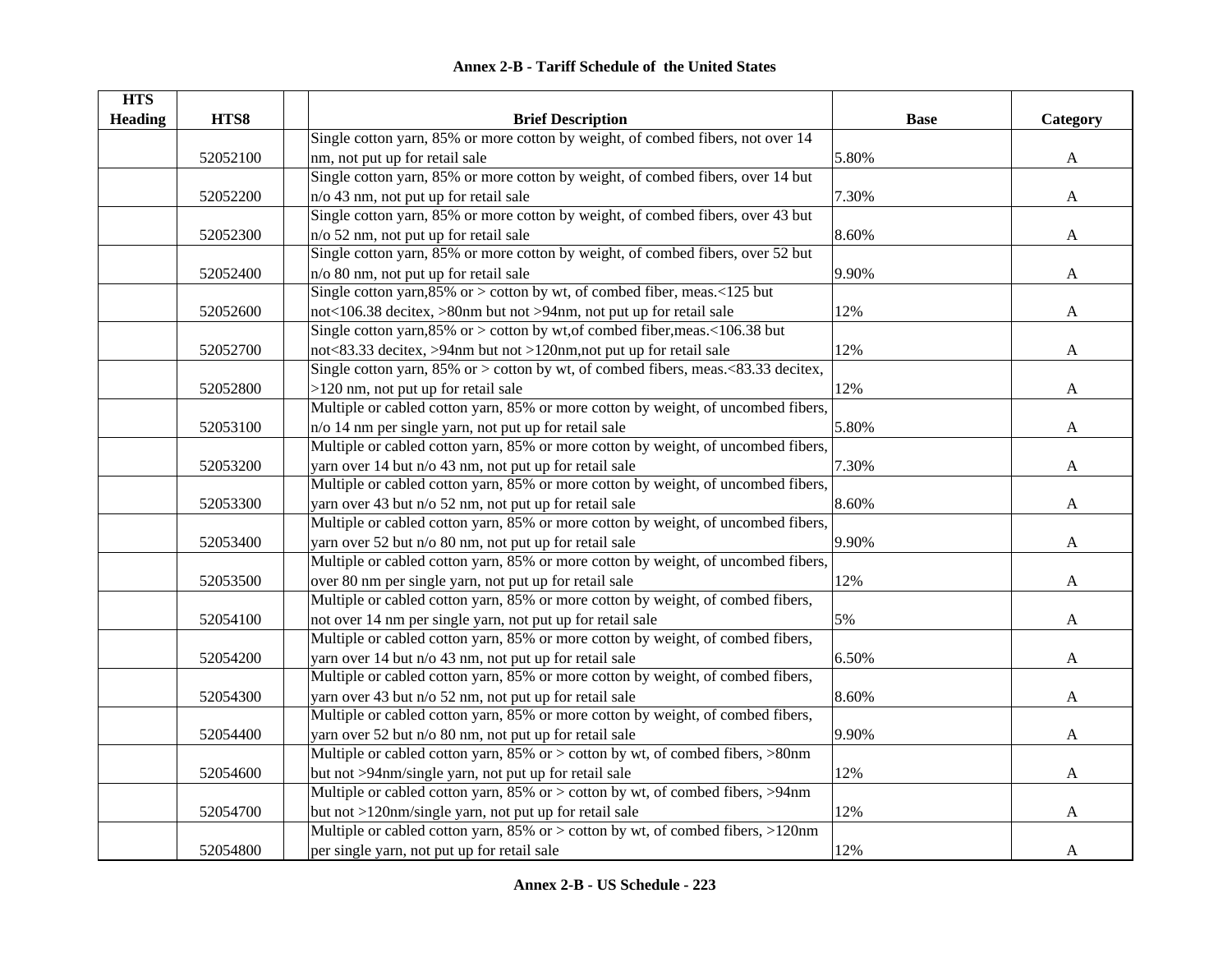| <b>HTS</b>     |          |                                                                                          |             |              |
|----------------|----------|------------------------------------------------------------------------------------------|-------------|--------------|
| <b>Heading</b> | HTS8     | <b>Brief Description</b>                                                                 | <b>Base</b> | Category     |
| 5206           |          | Cotton yarn (other than sewing thread), containing less than 85 % by weight of cotton, r |             |              |
|                |          | Single cotton yarn, less than 85 percent cotton by weight, of uncombed fibers, not       |             |              |
|                | 52061100 | over 14 nm, not put up for retail sale                                                   | 9.20%       | $\mathbf{A}$ |
|                |          | Single cotton yarn, less than 85 percent cotton by weight, of uncombed fibers, over      |             |              |
|                | 52061200 | 14 but n/o 43 nm, not put up for retail sale                                             | 9.20%       | A            |
|                |          | Single cotton yarn, less than 85 percent cotton by weight, of uncombed fibers, over      |             |              |
|                | 52061300 | 43 but n/o 52 nm, not put up for retail sale                                             | 9.20%       | $\mathbf{A}$ |
|                |          | Single cotton yarn, less than 85 percent cotton by weight, of uncombed fibers, over      |             |              |
|                | 52061400 | 52 but n/o 80 nm, not put up for retail sale                                             | 9.20%       | A            |
|                |          | Single cotton yarn, less than 85 percent cotton by weight, of uncombed fibers, over      |             |              |
|                | 52061500 | 80 nm, not put up for retail sale                                                        | 9.20%       | A            |
|                |          | Single cotton yarn, less than 85 percent cotton by weight, of combed fibers, not         |             |              |
|                | 52062100 | over 14 nm, not put up for retail sale                                                   | 9.20%       | A            |
|                |          | Single cotton yarn, less than 85 percent cotton by weight, of combed fibers, over 14     |             |              |
|                | 52062200 | but n/o 43 nm, not put up for retail sale                                                | 9.20%       | A            |
|                |          | Single cotton yarn, less than 85 percent cotton by weight, of combed fibers, over 43     |             |              |
|                | 52062300 | but n/o 52 nm, not put up for retail sale                                                | 9.20%       | A            |
|                |          | Single cotton yarn, less than 85 percent cotton by weight, of combed fibers, over 52     |             |              |
|                | 52062400 | but n/o 80 nm, not put up for retail sale                                                | 9.20%       | A            |
|                |          | Single cotton yarn, less than 85 percent cotton by weight, of combed fibers, over 80     |             |              |
|                | 52062500 | nm, not put up for retail sale                                                           | 9.20%       | A            |
|                |          | Multiple or cabled cotton yarn, < 85% cotton by weight, of uncombed fibers, not          |             |              |
|                | 52063100 | over 14 nm per single yarn, not put up for retail sale                                   | 9.20%       | A            |
|                |          | Multiple or cabled cotton yarn, < 85% cotton by weight, of uncombed fibers, over         |             |              |
|                | 52063200 | 14 but n/o 43 nm/single yarn, not put up for retail sale                                 | 9.20%       | A            |
|                |          | Multiple or cabled cotton yarn, $< 85\%$ cotton by weight, of uncombed fibers, over      |             |              |
|                | 52063300 | 43 but n/o 52 nm/single yarn, not put up for retail sale                                 | 9.20%       | A            |
|                |          | Multiple or cabled cotton yarn, < 85% cotton by weight, of uncombed fibers, over         |             |              |
|                | 52063400 | 52 but n/o 80 nm/single yarn, not put up for retail sale                                 | 9.20%       | A            |
|                |          | Multiple or cabled cotton yarn, $< 85\%$ cotton by weight, of uncombed fibers, over      |             |              |
|                | 52063500 | 80 nm per single yarn, not put up for retail sale                                        | 9.20%       | A            |
|                |          | Multiple or cabled cotton yarn, < 85% cotton by weight, of combed fibers, n/o 14         |             |              |
|                | 52064100 | nm per single yarn, not put up for retail sale                                           | 9.20%       | A            |
|                |          | Multiple or cabled cotton yarn, < 85% cotton by weight, of combed fibers, over 14        |             |              |
|                | 52064200 | but n/o 43 nm per single yarn, not put up for retail sale                                | 9.20%       | A            |
|                |          | Multiple or cabled cotton yarn, < 85% cotton by weight, of combed fibers, over 43        |             |              |
|                | 52064300 | but n/o 52 nm per single yarn, not put up for retail sale                                | 9.20%       | A            |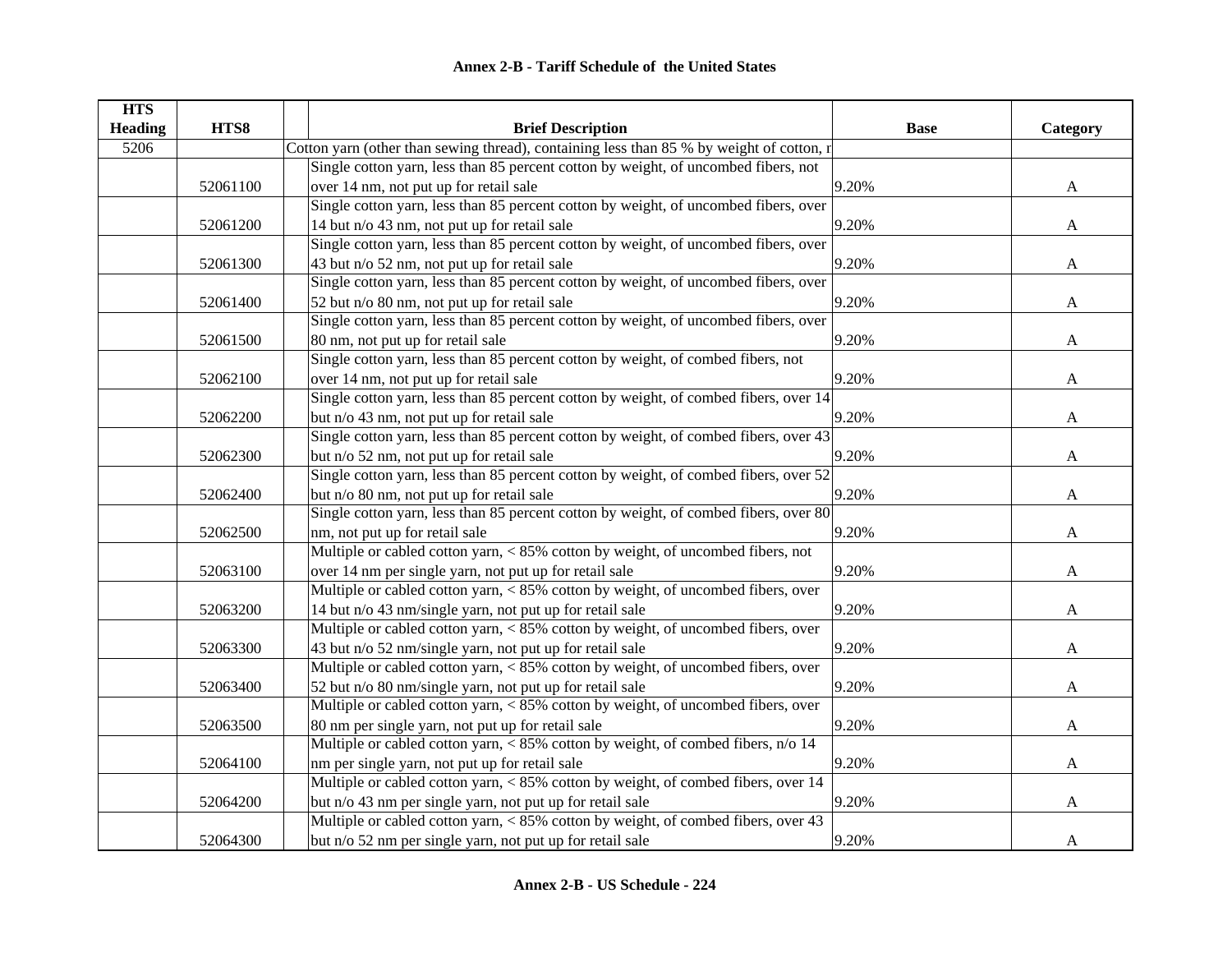|  | <b>Annex 2-B - Tariff Schedule of the United States</b> |  |
|--|---------------------------------------------------------|--|
|--|---------------------------------------------------------|--|

| <b>HTS</b>     |          |                                                                                       |             |              |
|----------------|----------|---------------------------------------------------------------------------------------|-------------|--------------|
| <b>Heading</b> | HTS8     | <b>Brief Description</b>                                                              | <b>Base</b> | Category     |
|                |          | Multiple or cabled cotton yarn, $< 85\%$ cotton by weight, of combed fibers, over 52  |             |              |
|                | 52064400 | but n/o 80 nm per single yarn, not put up for retail sale                             | 9.20%       | A            |
|                |          | Multiple or cabled cotton yarn, < 85% cotton by weight, of combed fibers, over 80     |             |              |
|                | 52064500 | nm per single yarn, not put up for retail sale                                        | 9.20%       | $\mathbf{A}$ |
| 5207           |          | Cotton yarn (other than sewing thread) put up for reteil sele.                        |             |              |
|                |          | Cotton yarn, other than sewing thread, containing 85 percent or more cotton by        |             |              |
|                | 52071000 | weight, put up for retail sale                                                        | Free        | A            |
|                |          | Cotton yarn, other than sewing thread, containing less than 85 percent cotton by      |             |              |
|                | 52079000 | weight, put up for retail sale                                                        | 5%          | A            |
| 5208           |          | Woven fabrics of cotton, containing 85 % or more by weight of cotton, weighing not mo |             |              |
|                |          | Woven cotton fabric, 85% or more cotton by weight, plain weave, weight not over       |             |              |
|                | 52081120 | 100 g/m2, unbleached, of number 42 or lower                                           | 7%          | A            |
|                |          | Woven cotton fabric, 85% or more cotton by weight, plain weave, weight not over       |             |              |
|                | 52081140 | 100 g/m2, unbleached, of numbers 43-68                                                | 9%          | A            |
|                |          | Woven cotton fabric, 85% or more cotton by weight, plain weave, wt n/o 100            |             |              |
|                | 52081160 | g/m2, unbleached, of number 69 or over, for typewriter ribbon                         | Free        | A            |
|                |          | Woven cotton fabric, 85% or more cotton by weight, plain weave, weight not over       |             |              |
|                | 52081180 | 100 g/m2, unbleached, of number 69 or over, nesoi                                     | 10.50%      | A            |
|                |          | Woven cotton fabric, 85% or more cotton by weight, plain weave, weight over 100       |             |              |
|                | 52081240 | but n/o 200 g/m2, unbleached, of numbers 42 or lower                                  | 7%          | A            |
|                |          | Woven cotton fabric, 85% or more cotton by weight, plain weave, weight over 100       |             |              |
|                | 52081260 | but n/o 200 g/m2, unbleached, of numbers 43-68                                        | 9%          | A            |
|                |          | Woven cotton fabric, 85% or more cotton by weight, plain weave, weight over 100       |             |              |
|                | 52081280 | but n/o 200 g/m2, unbleached, of number 69 or over                                    | 10.50%      | A            |
|                |          | Unbleached 3- or 4-thread twill fabrics of cotton, incl. cross twill, containing 85%  |             |              |
|                | 52081300 | or more of cotton by weight, weighing not over 200 g/m2                               | 7.90%       | A            |
|                |          | Unbleached satin or twill weave fabrics of cotton, containing 85% or more cotton      |             |              |
|                | 52081920 | by weight, weighing not more than 200 $g/m2$ , nesoi                                  | 7.90%       | A            |
|                |          | Unbleached woven fabrics of cotton, nesoi, 85% or more of cotton by weight,           |             |              |
|                | 52081940 | weighing not more than 200 g/m2, of number 42 or lower                                | 7%          | A            |
|                |          | Unbleached woven fabrics of cotton, nesoi, 85% or more of cotton by weight,           |             |              |
|                | 52081960 | weighing not more than 200 g/m2, of numbers 43-68                                     | 9%          | A            |
|                |          | Unbleached woven fabrics of cotton, nesoi, 85% or more of cotton by weight,           |             |              |
|                | 52081980 | weighing not more than 200 g/m2, of number 69 or higher                               | 10.50%      | A            |
|                |          | Woven cotton fabric, 85 percent or more cotton by weight, plain weave, not over       |             |              |
|                | 52082120 | 100 g/m2, bleached, of number 42 or lower                                             | 8.40%       | A            |
|                |          | Woven cotton fabric, 85% or more cotton by weight, plain weave, not over 100          |             |              |
|                | 52082140 | $g/m2$ , bleached, of numbers 43-68                                                   | 10.20%      | $\mathbf{A}$ |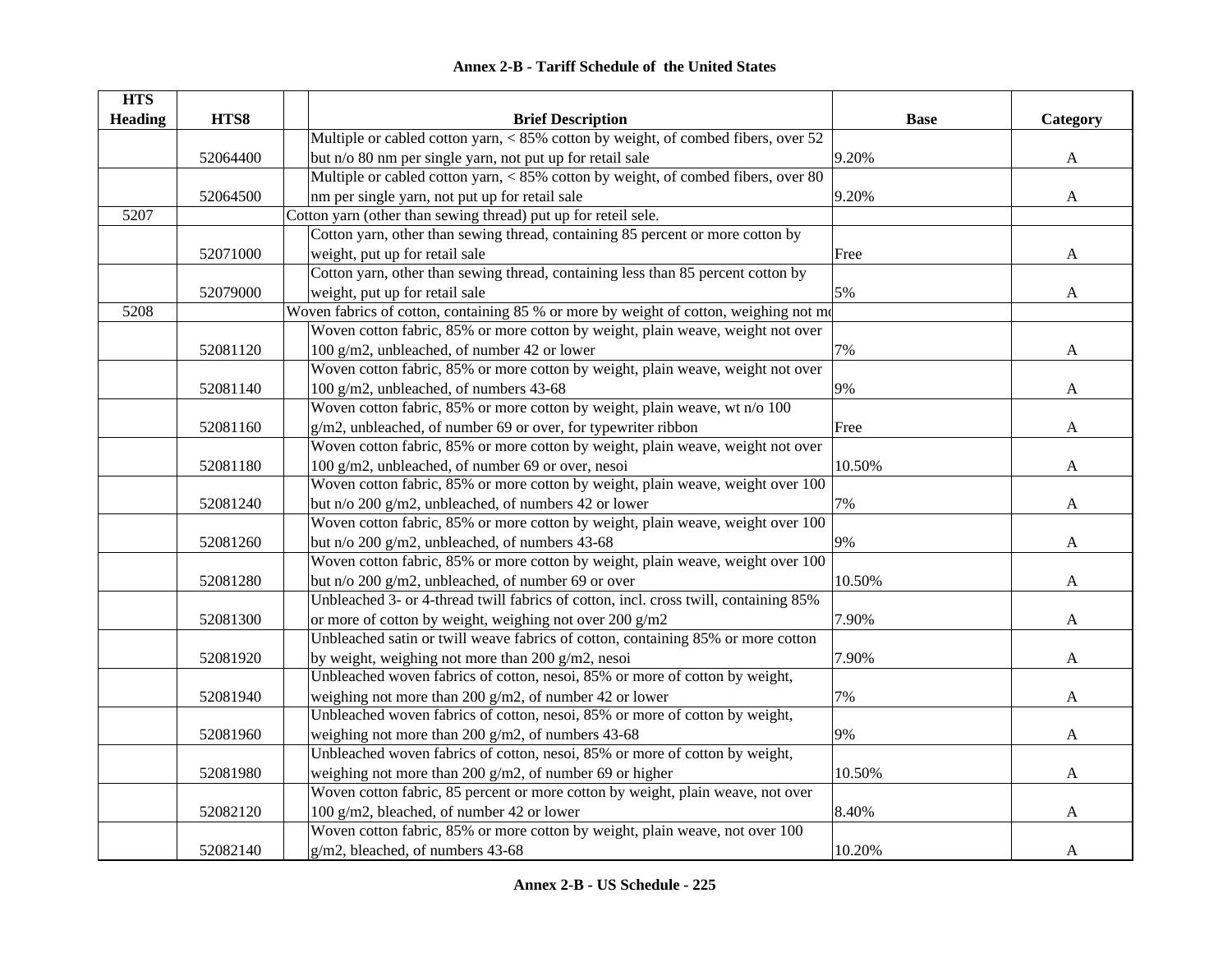| <b>Annex 2-B - Tariff Schedule of the United States</b> |
|---------------------------------------------------------|
|---------------------------------------------------------|

| <b>HTS</b>     |          |                                                                                     |             |              |
|----------------|----------|-------------------------------------------------------------------------------------|-------------|--------------|
| <b>Heading</b> | HTS8     | <b>Brief Description</b>                                                            | <b>Base</b> | Category     |
|                |          | Woven cotton fabric, 85% or more cotton by weight, plain weave, not over 100        |             |              |
|                | 52082160 | g/m2, bleached, of number 69 or higher                                              | 11.50%      | $\mathbf{A}$ |
|                |          | Woven cotton fabric, 85% or more cotton by weight, plain weave, over 100 but n/o    |             |              |
|                | 52082240 | 200 g/m2, bleached, of number 42 or lower                                           | 8.40%       | A            |
|                |          | Woven cotton fabric, 85% or more cotton by weight, plain weave, over 100 but n/o    |             |              |
|                | 52082260 | 200 g/m2, bleached, of numbers 43-68                                                | 8.70%       | A            |
|                |          | Woven cotton fabric, 85% or more cotton by weight, plain weave, over 100 but n/o    |             |              |
|                | 52082280 | 200 g/m2, bleached, of number 69 or higher                                          | 11.50%      | A            |
|                |          | Bleached 3- or 4-thread twill fabrics, including cross twill, 85% or more of cotton |             |              |
|                | 52082300 | by weight, weighing not more than $200$ g/m2                                        | 9.10%       | A            |
|                |          | Bleached satin or twill weave fabrics, containing 85% or more cotton by weight,     |             |              |
|                | 52082920 | weighing not more than 200 $g/m2$ , nesoi                                           | 7.70%       | A            |
|                |          | Bleached woven fabrics of cotton, nesoi, 85% or more cotton by weight, weighing     |             |              |
|                | 52082940 | not more than 200 g/m2, of number 42 or lower                                       | 8.40%       | A            |
|                |          | Bleached woven fabrics of cotton, nesoi, containing 85% or more cotton by weight,   |             |              |
|                | 52082960 | weighing not more than 200 g/m2, of numbers 43-68                                   | 10.20%      | A            |
|                |          | Bleached woven fabrics of cotton, nesoi, containing 85% or more cotton by weight,   |             |              |
|                | 52082980 | weighing not more than 200 $g/m2$ , of number 69 or higher                          | 13.50%      | A            |
|                |          | Dyed plain weave certified hand-loomed fabrics of cotton, containing 85% or more    |             |              |
|                | 52083120 | cotton by weight, weighing not more than $100 g/m2$                                 | 3%          | $\mathbf{A}$ |
|                |          | Dyed plain weave fabrics of cotton, containing 85% or more cotton by weight,        |             |              |
|                | 52083140 | weighing not more than 100 $g/m2$ , of number 42 or lower, nesoi                    | 8.10%       | A            |
|                |          | Dyed plain weave fabrics of cotton, containing 85% or more cotton by weight,        |             |              |
|                | 52083160 | weighing not more than $100$ g/m2, of numbers 43-68, nesoi                          | 9.70%       | A            |
|                |          | Dyed plain weave fabrics of cotton, containing 85% or more cotton by weight,        |             |              |
|                | 52083180 | weighing not more than 100 g/m2, of number 69 or higher, nesoi                      | 12.50%      | A            |
|                |          | Dyed plain weave certified hand-loomed fabrics of cotton, cont. 85% or more         |             |              |
|                | 52083210 | cotton by weight, weighing over 100 g/m2 but not over 200 g/m2                      | 3%          | A            |
|                |          | Dyed plain weave fabrics of cotton, nesoi, 85% or more cotton by weight, over 100   |             |              |
|                | 52083230 | $g/m2$ but not more than 200 $g/m2$ , of number 42 or lower                         | 7%          | A            |
|                |          | Dyed plain weave fabrics of cotton, nesoi, 85% or more cotton by weight, over 100   |             |              |
|                | 52083240 | $g/m2$ but not more than 200 $g/m2$ , of numbers 43-68                              | 9.70%       | A            |
|                |          | Dyed plain weave fabrics of cotton, nesoi, 85% or more cotton by weight, over 100   |             |              |
|                | 52083250 | $g/m2$ but not more than 200 $g/m2$ , of number 69 or higher                        | 12.50%      | A            |
|                |          | Dyed 3- or 4-thread twill fabrics of cotton, including cross twill, 85% or more     |             |              |
|                | 52083300 | cotton by weight, weighing not more than 200 g/m2                                   | 10.30%      | A            |
|                |          | Dyed satin or twill weave fabrics of cotton, containing 85% or more cotton by       |             |              |
|                | 52083920 | weight, weighing not more than 200 g/m2, nesoi                                      | 8.80%       | $\mathbf{A}$ |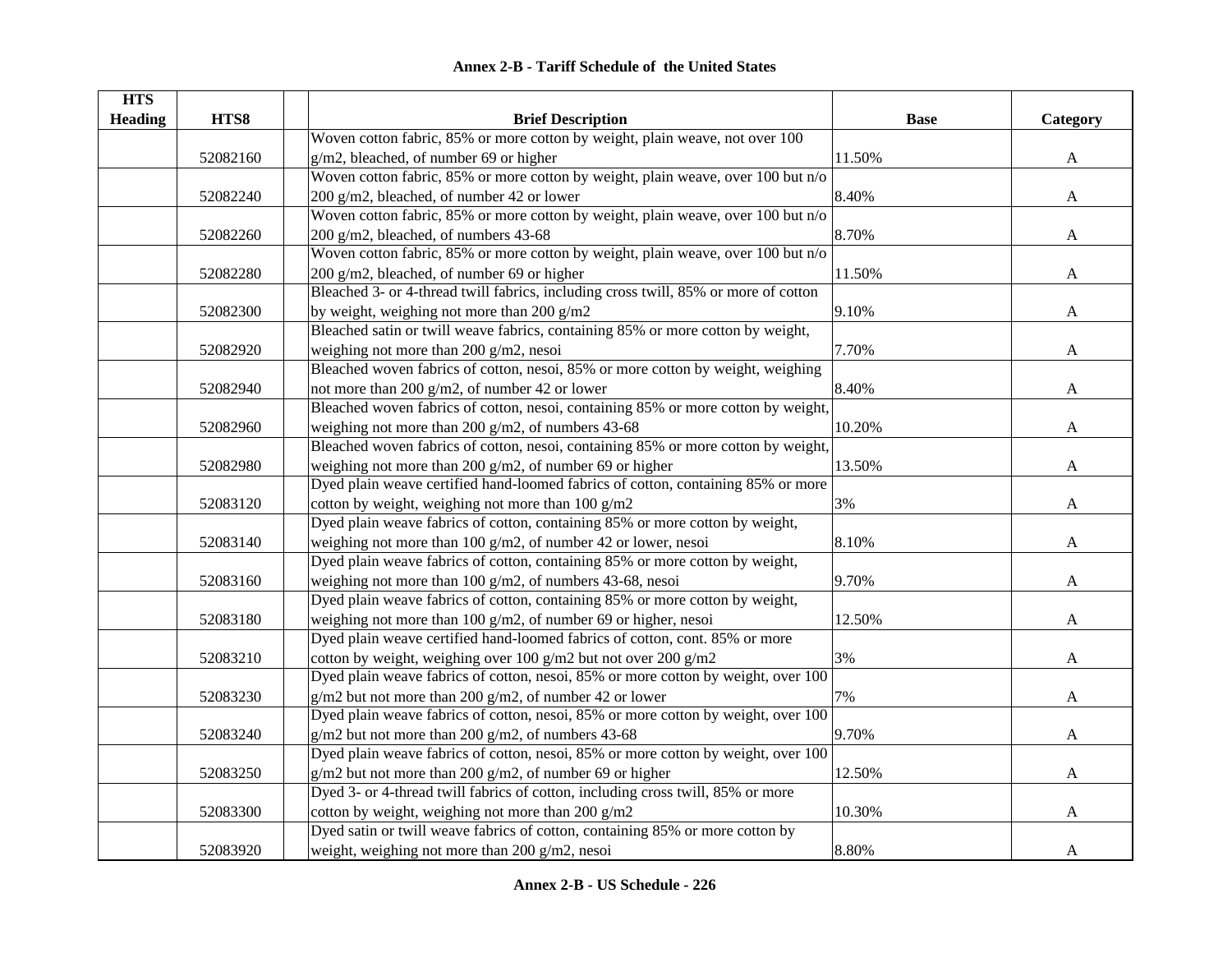| <b>HTS</b>     |          |                                                                                      |             |          |
|----------------|----------|--------------------------------------------------------------------------------------|-------------|----------|
| <b>Heading</b> | HTS8     | <b>Brief Description</b>                                                             | <b>Base</b> | Category |
|                |          | Dyed woven fabrics of cotton, nesoi, containing 85% or more cotton by weight,        |             |          |
|                | 52083940 | weighing not more than 200 $g/m2$ , of number 42 or lower                            | 7%          | A        |
|                |          | Dyed woven fabrics of cotton, nesoi, containing 85% or more cotton by weight,        |             |          |
|                | 52083960 | weighing not more than 200 $g/m2$ , of numbers 43-68                                 | 9.70%       | A        |
|                |          | Dyed woven fabrics of cotton, nesoi, containing 85% or more cotton by weight,        |             |          |
|                | 52083980 | weighing not more than 200 $g/m2$ , of number 69 or higher                           | 12.50%      | A        |
|                |          | Plain weave certified hand-loomed fabrics of cotton, 85% or more cotton by           |             |          |
|                | 52084120 | weight, weighing not over 100 $g/m2$ , of yarns of different colors                  | 3%          | A        |
|                |          | Plain weave fabrics of cotton, 85% or more cotton by weight, weighing not over       |             |          |
|                | 52084140 | 100 g/m2, number 42 or lower, of yarns of different colors                           | 8.10%       | A        |
|                |          | Plain weave fabrics of cotton, 85% or more cotton by weight, weighing not over       |             |          |
|                | 52084160 | 100 g/m2, of numbers 43-68, of yarns of different colors                             | 11.40%      | A        |
|                |          | Plain weave fabrics of cotton, 85% or more cotton by weight, weighing not over       |             |          |
|                | 52084180 | 100 g/m2, of number 69 or higher, of yarn of different colors                        | 14.70%      | A        |
|                |          | Plain weave certified hand-loomed fabrics of cotton, 85% or more cotton by           |             |          |
|                | 52084210 | weight, over 100 but $n/o$ 200 g/m2, of yarns of different colors                    | 3%          | A        |
|                |          | Plain weave fabrics of cotton, 85% or more cotton by weight, over 100 but n/o 200    |             |          |
|                | 52084230 | g/m2, of numbers 42 or lower, of yarns of different colors                           | 8.10%       | A        |
|                |          | Plain weave fabrics of cotton, 85% or more cotton by weight, over 100 but n/o 200    |             |          |
|                | 52084240 | g/m2, of numbers 43-68, of yarns of different colors                                 | 11.40%      | A        |
|                |          | Plain weave fabrics of cotton, 85% or more cotton by weight, over 100 but n/o 200    |             |          |
|                | 52084250 | g/m2, number 69 or higher, of yarns of different colors                              | 14.70%      | A        |
|                |          | 3- or 4-thread twill fabrics of cotton, including cross twill, 85% or more cotton by |             |          |
|                | 52084300 | weight, not over 200 $g/m2$ , of yarns of different colors                           | Free        | A        |
|                |          | Satin or twill weave fabrics of cotton, cont. 85% or more cotton by weight,          |             |          |
|                | 52084920 | weighing not over 200 g/m2, of yarns of different colors, nesoi                      | Free        | A        |
|                |          | Woven fabrics of cotton, nesoi, 85% or more cotton by weight, wt not more than       |             |          |
|                | 52084940 | 200 g/m2, of number 42 or lower, of yarns of different colors                        | 8.10%       | A        |
|                |          | Woven fabrics of cotton, nesoi, 85% or more cotton by weight, wt not over 200        |             |          |
|                | 52084960 | g/m2, of numbers 43-68, of yarns of different colors                                 | 9.70%       | A        |
|                |          | Woven fabrics of cotton, nesoi, 85% or more cotton by weight, wt not over 200        |             |          |
|                | 52084980 | g/m2, of number 69 or higher, of yarns of different colors                           | 14.70%      | A        |
|                |          | Printed certified hand-loomed plain weave fabrics of cotton, 85% or more cotton      |             |          |
|                | 52085120 | by weight, weighing not over $100$ g/m2                                              | 3%          | A        |
|                |          | Printed plain weave fabrics of cotton, containg 85% or more cotton by weight,        |             |          |
|                | 52085140 | weighing not over 100 g/m2, of number 42 or lower                                    | 8.10%       | A        |
|                |          | Printed plain weave fabrics of cotton, containing 85% or more cotton by weight,      |             |          |
|                | 52085160 | weighing not over 100 g/m2, of numbers 43-68                                         | 11.40%      | A        |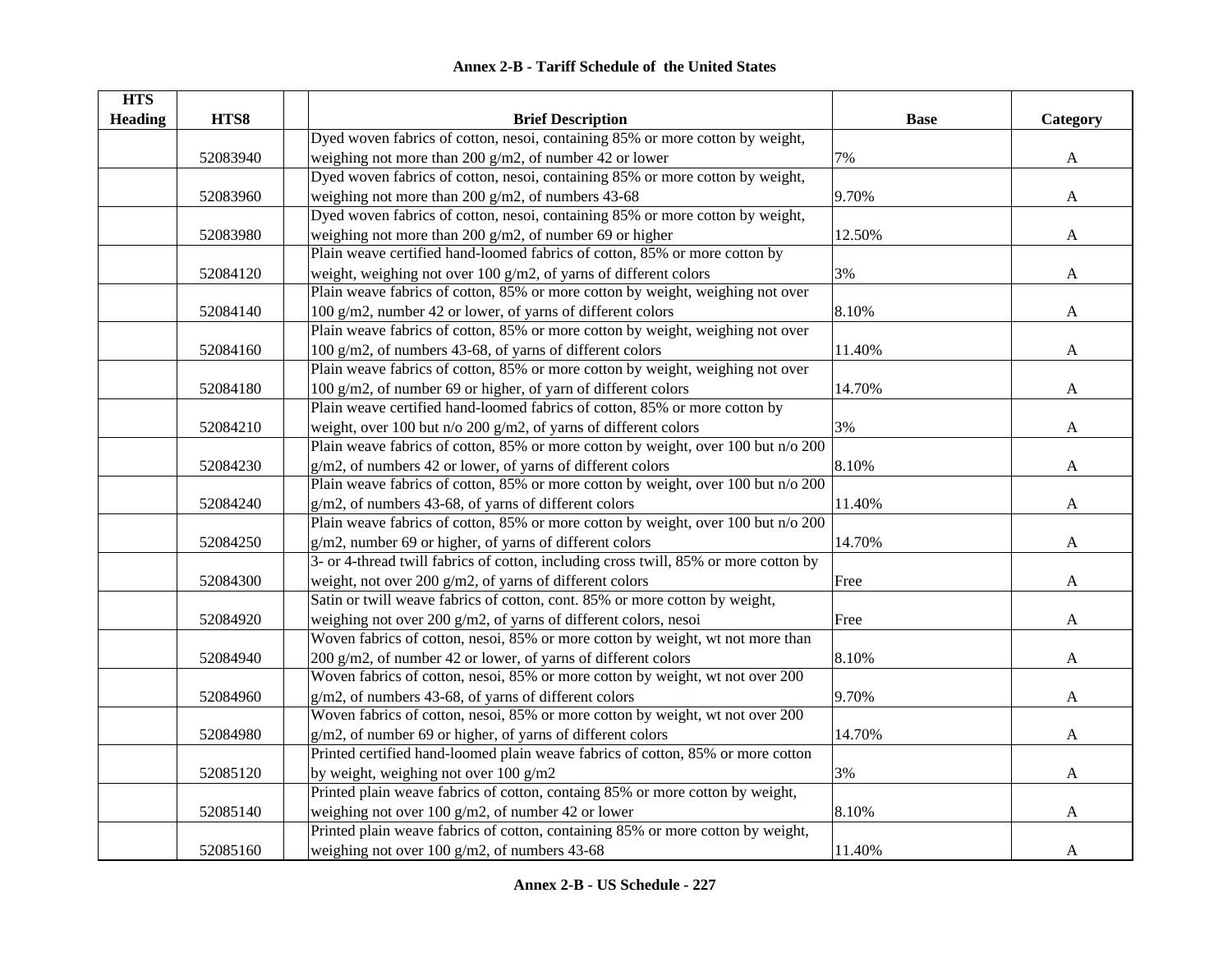| <b>HTS</b>     |          |                                                                                       |             |              |
|----------------|----------|---------------------------------------------------------------------------------------|-------------|--------------|
| <b>Heading</b> | HTS8     | <b>Brief Description</b>                                                              | <b>Base</b> | Category     |
|                |          | Printed plain weave fabrics of cotton, containg 85% or more cotton by weight,         |             |              |
|                | 52085180 | weighing not over 100 g/m2, of number 69 or higher                                    | 12.50%      | $\mathbf{A}$ |
|                |          | Printed certified hand-loomed plain weave fabrics of cotton, 85% or more cotton       |             |              |
|                | 52085210 | by weight, wt more than 100 g/m2 but not more than 200 g/m2                           | 3%          | $\mathbf{A}$ |
|                |          | Printed plain weave fabrics of cotton, 85% or more cotton by weight, weighing         |             |              |
|                | 52085230 | over 100g/m2 but not more than 200 g/m2, of number 42 or lower                        | 6%          | A            |
|                |          | Printed plain weave fabrics of cotton, 85% or more cotton by weight, weighing         |             |              |
|                | 52085240 | over 100 g/m2 but not more than 200 g/m2, of numbers 43-68                            | 11.40%      | A            |
|                |          | Printed plain weave fabrics of cotton, 85% or more cotton by weight, weighing         |             |              |
|                | 52085250 | over 100g/m2 but not more than 200g/m2, of number 69 or higher                        | 12.50%      | $\mathbf{A}$ |
|                |          | Printed 3- or 4-thread twill fabrics of cotton, including cross twill, 85% or more    |             |              |
|                | 52085300 | cotton by weight, weighing not more than 200 g/m2                                     | 8.80%       | A            |
|                |          | Printed satin or twill weave fabrics of cotton, containing 85% or more cotton by      |             |              |
|                | 52085920 | weight, weighing not more than 200 g/m2, nesoi                                        | 10.30%      | A            |
|                |          | Printed woven fabrics of cotton, nesoi, containing 85% or more cotton by weight,      |             |              |
|                | 52085940 | weighing not more than 200 g/m2, of number 42 or lower                                | 6%          | A            |
|                |          | Printed woven fabrics of cotton, nesoi, containing 85% or more cotton by weight,      |             |              |
|                | 52085960 | weighing not more than 200 $g/m2$ , of numbers 43-68                                  | 9.70%       | A            |
|                |          | Printed woven fabrics of cotton, nesoi, containing 85% or more cotton by weight,      |             |              |
|                | 52085980 | weighing not more than 200 $g/m2$ , of number 69 or higher                            | 11.40%      | A            |
| 5209           |          | Woven fabrics of cotton, containing 85 % or moroe by weight of cotton, weighing more  |             |              |
|                |          | Unbleached plain weave fabrics of cotton, 85 percent or more cotton by weight,        |             |              |
|                | 52091100 | weight more than 200 g/m2                                                             | 6.50%       | A            |
|                |          | Unbleached 3- or 4-thread twill fabrics of cotton, including cross twill, 85 percent  |             |              |
|                | 52091200 | or more cotton by weight, weighing more than 200 g/m2                                 | 6.50%       | A            |
|                |          | Unbleached woven fabrics of cotton, nesoi, containing 85% or more cotton by           |             |              |
|                | 52091900 | weight, weighing more than 200g/m2                                                    | 6.50%       | A            |
|                |          | Bleached plain weave fabrics of cotton, 85% or more cotton by weight, weighing        |             |              |
|                | 52092100 | more than 200 g/m2                                                                    | 7.70%       | A            |
|                |          | Bleached 3- or 4-thread twill fabrics of cotton, including cross twill, 85 percent or |             |              |
|                | 52092200 | more cotton by weight, weighing more than 200 $g/m2$                                  | 7.70%       | A            |
|                |          | Bleached woven fabrics of cotton, nesoi, containing 85% or more cotton by weight,     |             |              |
|                | 52092900 | weighing more than 200g/m2                                                            | 7.70%       | $\mathbf{A}$ |
|                |          | Dyed, plain weave certified hand-loomed fabrics of cotton, containing 85% or          |             |              |
|                | 52093130 | more cotton by weight, weighing more than 200 g/m2                                    | 3%          | A            |
|                |          | Dyed, plain weave fabrics of cotton, containing 85% or more cotton by weight,         |             |              |
|                | 52093160 | weighing more than 200 $g/m2$ , nesoi                                                 | 8.40%       | A            |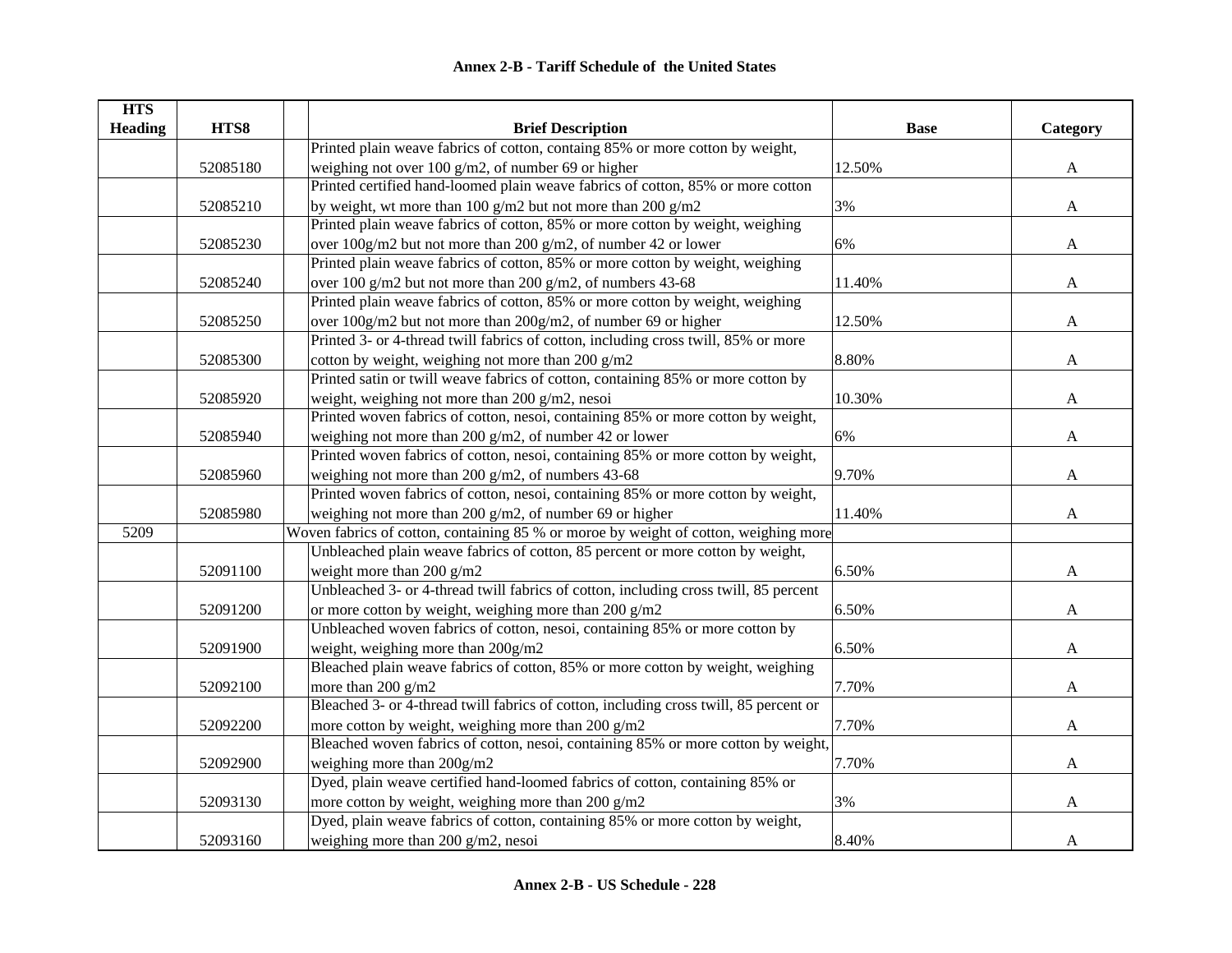| <b>HTS</b>     |          |                                                                                          |             |              |
|----------------|----------|------------------------------------------------------------------------------------------|-------------|--------------|
| <b>Heading</b> | HTS8     | <b>Brief Description</b>                                                                 | <b>Base</b> | Category     |
|                |          | Dyed 3- or 4-thread twill fabrics of cotton, including cross twill, containing 85% or    |             |              |
|                | 52093200 | more cotton by weight, weighing more than 200 g/m2                                       | 8.40%       | $\mathbf{A}$ |
|                |          | Dyed woven fabrics of cotton, nesoi, containing 85% or more cotton by weight,            |             |              |
|                | 52093900 | weighing more than 200 $g/m2$                                                            | 8.40%       | $\mathbf{A}$ |
|                |          | Plain weave certified hand-loomed fabrics of cotton, cont. 85% or more cotton by         |             |              |
|                | 52094130 | weight, weighing over 200 g/m2, of yarns of different colors                             | 3%          | A            |
|                |          | Plain weave fabrics of cotton, nesoi, containing 85% or more cotton by weight,           |             |              |
|                | 52094160 | weighing more than 200 $g/m2$ , of yarns of different colors                             | 7.50%       | A            |
|                |          | Denim containing 85% or more cotton by weight, weighing more than 200 g/m2, of           |             |              |
|                | 52094200 | varns of different colors                                                                | 8.40%       | $\mathbf{A}$ |
|                |          | 3- or 4-thread twill fabrics of cotton, incl. cross twill, nesoi, 85% or more cotton by  |             |              |
|                | 52094300 | wt, weighing ov 200g/m2, of yarns of different colors                                    | 8.40%       | A            |
|                |          | Woven fabrics of cotton, nesoi, containing 85% or more cotton by weight,                 |             |              |
|                | 52094900 | weighing more than 200 $g/m2$ , of yarns of different colors                             | 8.40%       | A            |
|                |          | Printed plain weave certified hand-loomed fabrics of cotton, containing 85% or           |             |              |
|                | 52095130 | more cotton by weight, weighing more than 200 $g/m2$                                     | 3%          | A            |
|                |          | Printed plain weave fabrics of cotton, nesoi, containing 85% or more cotton by           |             |              |
|                | 52095160 | weight, weighing more than 200 g/m2                                                      | 8.40%       | A            |
|                |          | Printed 3- or 4-thread twill fabrics of cotton, including cross twill, containing 85%    |             |              |
|                | 52095200 | or more cotton by weight, weighing more than 200 g/m2                                    | 8.40%       | A            |
|                |          | Printed woven fabrics of cotton, nesoi, containing 85% or more cotton by weight,         |             |              |
|                | 52095900 | weighing more than 200 $g/m2$                                                            | 8.40%       | A            |
| 5210           |          | Woven fabrics of cotton, containing less than 85 % by weight of cotton, mixed mainly of  |             |              |
|                |          | Unbleached plain weave fabrics of cotton, $< 85\%$ cotton, mixed mainly/solely with      |             |              |
|                | 52101140 | man-made fibers, $wt < 200$ g/m2, of number 42 or lower                                  | 8.40%       | A            |
|                |          | Unbleached plain weave fabrics of cotton, $< 85\%$ cotton, mixed mainly/solely with      |             |              |
|                | 52101160 | man-made fibers, $wt < 200$ g/m2, of numbers 43-68                                       | 10.20%      | A            |
|                |          | Unbleached plain weave fabrics of cotton, $< 85\%$ cotton, mixed mainly/solely with      |             |              |
|                | 52101180 | man-made fibers, $wt < 200$ g/m2, of number 69 or higher                                 | 13.50%      | $\mathbf{A}$ |
|                |          | Unbleached 3- or 4-thread twill fabrics of cotton, incl. cross twill, $< 85\%$ cotton by |             |              |
|                | 52101200 | wt, mixed mainly/solely with mm fibers, n/o 200 g/m2                                     | 9.10%       | A            |
|                |          | Unbleached satin or twill weave fabrics of cotton, $< 85\%$ cotton by wt, mixed          |             |              |
|                | 52101920 | mainly/solely with man-made fibers, not more than 200 g/m2                               | 9.10%       | A            |
|                |          | Unbleached woven fabrics of cotton, nesoi, $< 85\%$ cotton by wt, mixed                  |             |              |
|                | 52101940 | mainly/solely with man-made fibers, n/o 200 g/m2, of number 42 or lower                  | 8.40%       | A            |
|                |          | Unbleached woven fabrics of cotton, nesoi, < 85% cotton by wt, mixed                     |             |              |
|                | 52101960 | mainly/solely with man-made fibers, n/o 200 g/m2, of numbers 43-68                       | 8.70%       | $\mathbf{A}$ |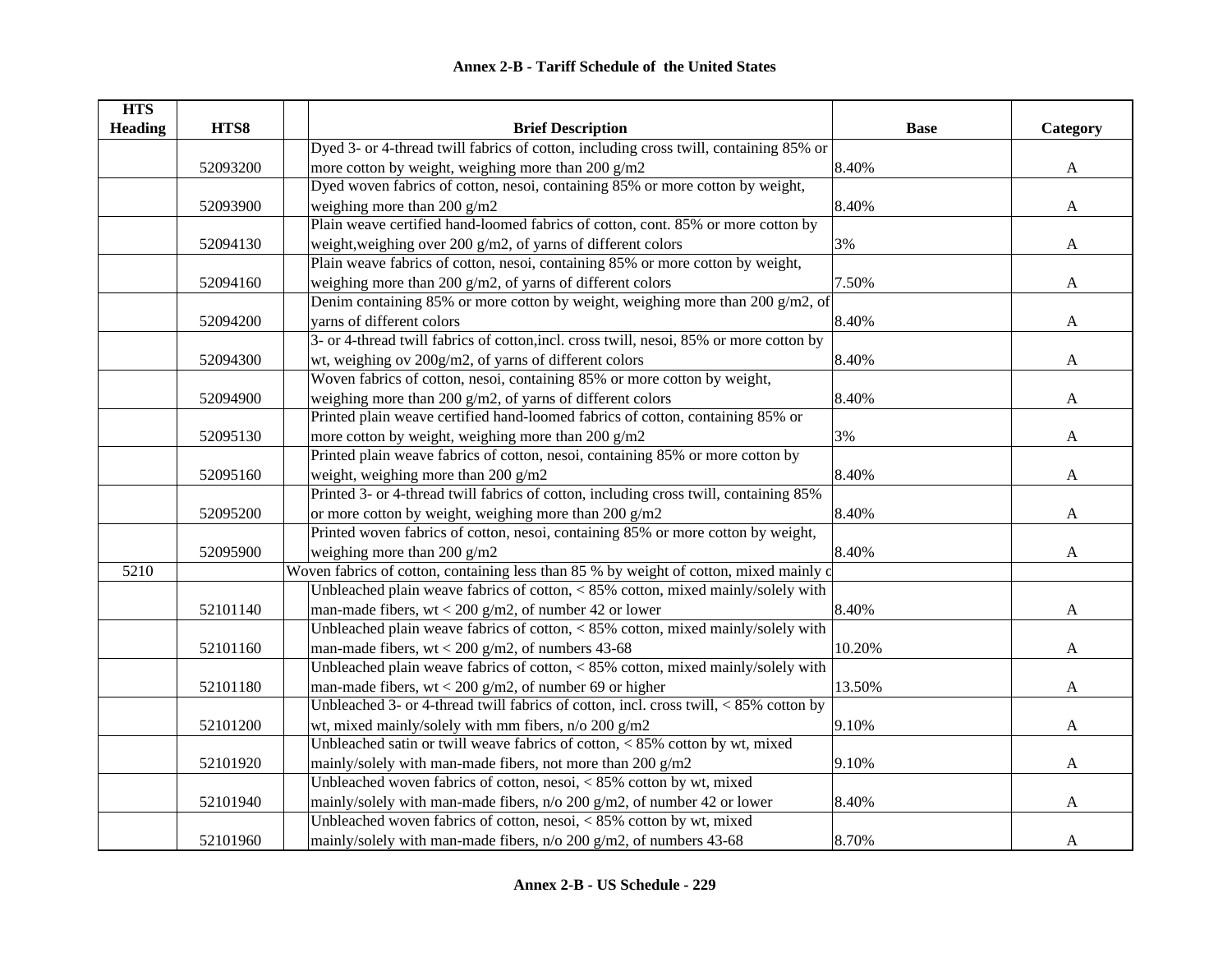| <b>HTS</b><br><b>Heading</b> | HTS8     | <b>Brief Description</b>                                                                                                             | <b>Base</b> | Category     |
|------------------------------|----------|--------------------------------------------------------------------------------------------------------------------------------------|-------------|--------------|
|                              |          | Unbleached woven fabrics of cotton, nesoi, $< 85\%$ cotton by wt, mixed                                                              |             |              |
|                              | 52101980 | mainly/solely w/man-made fibers, n/o 200 g/m2, of number 69 or higher                                                                | 10.20%      | $\mathbf{A}$ |
|                              |          | Bleached plain weave fabrics of cotton, < 85% cotton by wt, mixed mainly/solely                                                      |             |              |
|                              | 52102140 | with man-made fibers, $n/o 200 g/m2$ , of number 42 or lower                                                                         | 8.10%       | $\mathbf{A}$ |
|                              |          | Bleached plain weave fabrics of cotton, < 85% cotton by wt, mixed mainly/solely                                                      |             |              |
|                              | 52102160 | with man-made fibers, not over 200 $g/m2$ , of numbers 43-68                                                                         | 11.40%      | $\mathbf{A}$ |
|                              |          | Bleached plain weave fabrics of cotton, < 85% cotton by wt, mixed mainly/solely                                                      |             |              |
|                              | 52102180 | with man-made fibers, $n/o 200 g/m2$ , of number 69 or higher                                                                        | 12.50%      | $\mathbf{A}$ |
|                              |          | Bleached 3- or 4-thread twill fabrics of cotton, incl. cross twill, < 85% cotton by                                                  |             |              |
|                              | 52102200 | wt, mixed mainly/solely w/man-made fibers, n/o 200 g/m2                                                                              | 10.30%      |              |
|                              |          | Bleached satin or twill weave fabrics of cotton, $< 85\%$ cotton by weight, mixed                                                    |             | A            |
|                              |          |                                                                                                                                      |             |              |
|                              | 52102920 | mainly/solely with man-made fibers, not more than 200 g/m2<br>Bleached woven fabrics of cotton, nesoi, < 85% cotton by weight, mixed | 10.30%      | A            |
|                              |          |                                                                                                                                      |             |              |
|                              | 52102940 | mainly/solely w/man-made fibers, n/o 200 g/m2, of number 42 or lower                                                                 | 8.10%       | A            |
|                              |          | Bleached woven fabrics of cotton, nesoi, < 85% cotton by weight, mixed                                                               |             |              |
|                              | 52102960 | mainly/solely with man-made fibers, n/o 200 g/m2, of numbers 43-68                                                                   | 11.40%      | A            |
|                              |          | Bleached woven fabrics of cotton, nesoi, $\langle 85\% \rangle$ cotton by wt, mixed mainly/solely                                    |             |              |
|                              | 52102980 | with man-made fibers, $n/o 200 g/m2$ , of number 69 or higher                                                                        | 14.70%      | A            |
|                              |          | Dyed plain weave fabrics of cotton, < 85% cotton by wt, mixed mainly/solely with                                                     |             |              |
|                              | 52103140 | man-made fibers, not over 200 g/m2, of number 42 or lower                                                                            | 10%         | A            |
|                              |          | Dyed plain weave fabrics of cotton, < 85% cotton by wt, mixed mainly/solely with                                                     |             |              |
|                              | 52103160 | man-made fibers, not over 200 g/m2, of numbers 43-68                                                                                 | 12.20%      | A            |
|                              |          | Dyed plain weave cotton fabrics, < 85% cotton by wt, mixed mainly/solely with                                                        |             |              |
|                              | 52103180 | man-made fibers, not over 200 g/m2, of number 69 or higher                                                                           | 15.50%      | A            |
|                              |          | Dyed 3 or 4-thread twill fabrics of cotton, incl. cross twill, < 85% cotton by wt,                                                   |             |              |
|                              | 52103200 | mixed mainly/solely with man-made fibers, wt n/o 200 g/m2                                                                            | 10%         | A            |
|                              |          | Dyed satin or twill weave fabrics of cotton, $< 85\%$ cotton by wt, mixed                                                            |             |              |
|                              | 52103920 | mainly/solely with man-made fibers, weighing not more than 200 g/m2                                                                  | 10%         | A            |
|                              |          | Dyed woven fabrics of cotton, nesoi, < 85% cotton by weight, mixed mainly/solely                                                     |             |              |
|                              | 52103940 | w/man-made fibers, not over 200 g/m2, of number 42 or lower                                                                          | 8.80%       | A            |
|                              |          | Dyed woven fabrics of cotton, nesoi, $< 85\%$ cotton by weight, mixed mainly/solely                                                  |             |              |
|                              | 52103960 | w/man-made fibers, not over 200 g/m2, of numbers 43-68                                                                               | 12.20%      | A            |
|                              |          | Dyed woven fabrics of cotton, nesoi, $< 85\%$ cotton by wt, mixed mainly/solely                                                      |             |              |
|                              | 52103980 | w/man-made fibers, not over 200 g/m2, of number 69 or higher                                                                         | 12.40%      | A            |
|                              |          | Plain weave cotton fabrics, < 85% cotton by wt, mixed mainly/solely w/mm fibers,                                                     |             |              |
|                              | 52104140 | $n/\sigma$ 200 g/m2, of number 42 or lower, of yarn of diff colors                                                                   | 10%         | A            |
|                              |          | Plain weave cotton fabrics, < 85% cotton by wt, mixed mainly/solely w/mm fibers,                                                     |             |              |
|                              | 52104160 | $n$ /o 200 g/m2, of numbers 43-68, of yarn of different colors                                                                       | 12.20%      | $\mathbf{A}$ |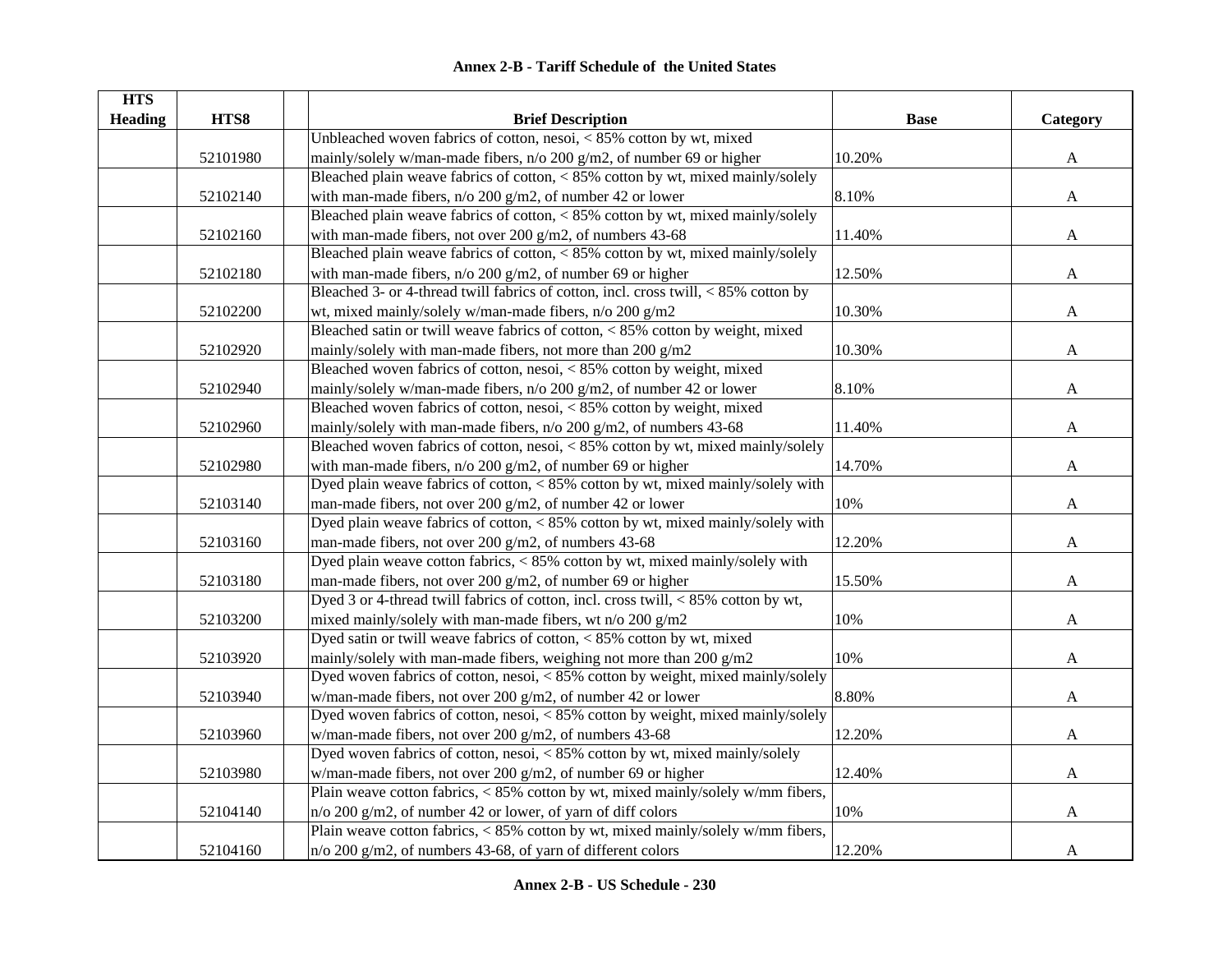| <b>HTS</b>     |          |                                                                                                         |             |              |
|----------------|----------|---------------------------------------------------------------------------------------------------------|-------------|--------------|
| <b>Heading</b> | HTS8     | <b>Brief Description</b>                                                                                | <b>Base</b> | Category     |
|                |          | Plain weave cotton fabrics, < 85% cotton by wt, mixed mainly/solely w/mm fibers,                        |             |              |
|                | 52104180 | $n/\sigma$ 200 g/m2, number 69 or higher, of yarn of diff colors                                        | 15.50%      | $\mathbf{A}$ |
|                |          | 3- or 4-thread twill fabrics of cotton, incl. cross twill, < 85% cotton by wt, mixed                    |             |              |
|                | 52104200 | mainly/solely w/mm fibers,n/o 200 g/m2,of yarn diff colors                                              | 10%         | $\mathbf{A}$ |
|                |          | Satin or twill weave fabrics of cotton,< 85% cotton by wt, mixed mainly/solely                          |             |              |
|                | 52104920 | w/mm fibers, wt n/o 200g/m2, of yarn of different colors, nesoi                                         | 10%         | A            |
|                |          | Woven fabrics of cotton, nesoi, < 85% cotton by wt, mixed mainly/solely w/mm                            |             |              |
|                | 52104940 | fibers, n/o 200g/m2, of number 42 or lower, of yarn of diff colors                                      | 10%         | A            |
|                |          | Woven fabrics of cotton, nesoi, < 85% cotton by wt, mixed mainly/solely w/man-                          |             |              |
|                | 52104960 | made fibers, n/o 200 g/m2, numbers 43-68, of yarn of diff colors                                        | 10.40%      | A            |
|                |          | Woven fabrics of cotton, nesoi, $< 85\%$ cotton by wt, mixed mainly with m-m                            |             |              |
|                | 52104980 | fibers, n/o 200 g/m2, number 69 or higher, of yarn of diff colors                                       | 15.50%      | A            |
|                |          | Printed plain weave cotton fabrics, < 85% cotton by wt, mixed mainly/solely with                        |             |              |
|                | 52105140 | man-made fibers, n/o 200 g/m2, of number 42 or lower                                                    | 10%         | A            |
|                |          | Printed plain weave cotton fabrics, < 85% cotton by wt, mixed mainly/solely with                        |             |              |
|                | 52105160 | man-made fibers, n/o 200 g/m2, of numbers 43-68                                                         | 12.20%      | A            |
|                |          | Printed plain weave $\overline{\text{cotton}}$ fabrics, $\lt$ 85% cotton by weight, mixed mainly/solely |             |              |
|                | 52105180 | with man-made fibers, $n/o 200 g/m2$ , of number 69 or higher                                           | 15.50%      | A            |
|                |          | Printed 3- or 4-thread twill fabrics of cotton, incl. cross twill, <85% cotton by wt,                   |             |              |
|                | 52105200 | mixed mainly/solely w/man-made fibers, n/o 200 g/m2                                                     | 10%         | $\mathbf{A}$ |
|                |          | Printed satin or twill weave cotton fabrics, nesoi, < 85% cotton by wt, mixed                           |             |              |
|                | 52105920 | mainly/solely with man-made fibers, weighing n/o 200 g/m2                                               | 10%         | A            |
|                |          | Printed woven fabrics of cotton, nesoi, < 85% cotton by wt, mixed mainly/solely                         |             |              |
|                | 52105940 | with man-made fibers, wt n/o 200g/m2, of number 42 or lower                                             | 8.80%       | A            |
|                |          | Printed woven fabrics of cotton, nesoi, < 85% cotton by wt, mixed mainly/solely                         |             |              |
|                | 52105960 | with man-made fibers, weighing $n/o 200g/m2$ , of numbers 43-68                                         | 10.40%      | A            |
|                |          |                                                                                                         |             |              |
|                |          | Printed woven fabrics of cotton, nesoi, < 85% cotton by wt, mixed mainly/solely                         |             |              |
|                | 52105980 | w/man-made fibers, weighing n/o 200g/m2, number 69 or higher                                            | 7.80%       | A            |
| 5211           |          | Woven fabrics of cotton, containing less than 85% by weight of cotton, mixed mainly of                  |             |              |
|                |          | Unbleached plain weave fabrics of cotton, $< 85\%$ cotton by wt, mixed                                  |             |              |
|                | 52111100 | mainly/solely with man-made fibers, over 200 g/m2                                                       | 7.70%       | A            |
|                |          | Unbleached 3- or 4-thread twill fabrics of cotton, incl. cross twill, $< 85\%$ cotton by                |             |              |
|                | 52111200 | wt, mixed mainly/solely w/man-made fiber, ov 200 g/m2                                                   | 7.70%       | A            |
|                |          | Unbleached woven fabrics of cotton, nesoi, containing $< 85\%$ cotton by weight,                        |             |              |
|                | 52111900 | mixed mainly/solely with man-made fibers, more than 200 g/m2                                            | 7.70%       | A            |
|                |          | Bleached plain weave fabrics of cotton, $< 85\%$ cotton by weight, mixed                                |             |              |
|                | 52112100 | mainly/solely with man-made fibers, over 200 g/m2                                                       | 8.40%       | A            |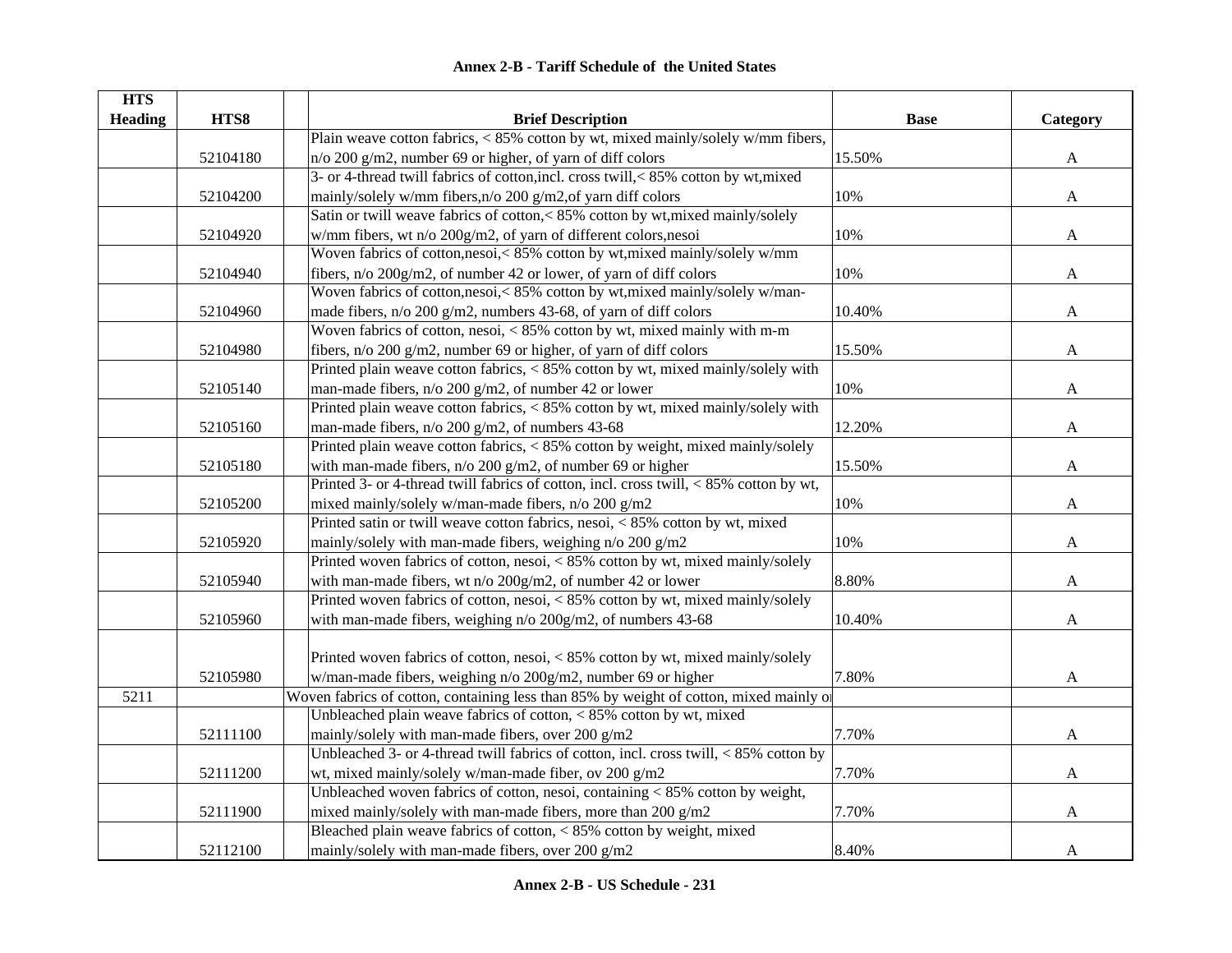| <b>HTS</b>     |          |                                                                                              |             |              |
|----------------|----------|----------------------------------------------------------------------------------------------|-------------|--------------|
| <b>Heading</b> | HTS8     | <b>Brief Description</b>                                                                     | <b>Base</b> | Category     |
|                |          | Bleached 3- or 4-thread twill fabrics of cotton, incl. cross twill, $< 85\%$ cotton by       |             |              |
|                | 52112200 | wt, mixed mainly/solely w/man-made fibers, over 200 g/m2                                     | 8.40%       | $\mathbf{A}$ |
|                |          | Bleached woven fabrics of cotton, nesoi, containing $< 85\%$ cotton by weight,               |             |              |
|                | 52112900 | mixed mainly/solely with man-made fibers, more than 200g/m2                                  | 8.40%       | $\mathbf{A}$ |
|                |          | Dyed plain weave fabrics of cotton, containing $< 85\%$ cotton by weight, mixed              |             |              |
|                | 52113100 | mainly/solely with man-made fibers, more than 200 g/m2                                       | 8.10%       | $\mathbf{A}$ |
|                |          | Dyed 3- or 4-thread twill fabrics of cotton, incl. cross twill, < 85% cotton by wt,          |             |              |
|                | 52113200 | mixed mainly/solely w/man-made fibers, more than 200g/m2                                     | 8.10%       | A            |
|                |          | Dyed woven fabrics of cotton, nesoi, < 85% cotton by weight, mixed mainly/solely             |             |              |
|                | 52113900 | with man-made fibers, weighing more than 200g/m2                                             | 8.10%       | $\mathbf{A}$ |
|                |          | Plain weave fabrics of cotton, < 85% cotton by weight, mixed mainly/solely with              |             |              |
|                | 52114100 | man-made fibers, over 200g/m2, of yarns of different colors                                  | 8.10%       | A            |
|                |          | Denim containing < 85% cotton by wt, mixed mainly/solely w/man-made fibers,                  |             |              |
|                | 52114200 | weighing $>$ 200 g/m2, of yarns of different colors                                          | 8.10%       | A            |
|                |          | 3-or 4-thread twill fab of cotton, incl cross twill, nesoi, < 85% cotton wt, mixed           |             |              |
|                | 52114300 | mainly/solely w/mm fibers, ov 200 g/m2, of yarn of diff colors                               | 8.10%       | A            |
|                |          | Woven fabrics of cotton, nesoi, $\langle 85\% \rangle$ cotton by weight, mixed mainly/solely |             |              |
|                | 52114900 | w/manmade fibers, over 200g/m2, of yarns of different colors                                 | 8.10%       | A            |
|                |          | Printed plain weave fabrics of cotton, < 85% cotton by wt, mixed mainly/solely               |             |              |
|                | 52115100 | with man-made fibers, weighing more than 200g/m2                                             | Free        | A            |
|                |          | Printed 3- or 4-thread twill fabrics of cotton, incl cross twill, $< 85\%$ cotton by wt,     |             |              |
|                | 52115200 | mixed mainly/solely with man-made fibers, over 200g/m2                                       | 8.10%       | A            |
|                |          | Printed woven fabrics of cotton, nesoi, < 85% cotton by weight, mixed                        |             |              |
|                | 52115900 | mainly/solely with man-made fibers, weighing more than 200g/m2                               | 8.10%       | A            |
| 5212           |          | Other woven fabrics of cotton.                                                               |             |              |
|                |          | Other woven fabrics of cotton, containing 36% or more by weight of wool or fine              |             |              |
|                | 52121110 | hair, weighing not more than 200 g/m2, unbleached                                            | 16.50%      | A            |
|                |          | Other woven fabrics of cotton, nesoi, weighing not more than 200 g/m2,                       |             |              |
|                | 52121160 | unbleached                                                                                   | 7.80%       | A            |
|                |          | Other woven fabrics of cotton, containing 36% or more by weight of wool or fine              |             |              |
|                | 52121210 | hair, weighing not more than 200 g/m2, bleached                                              | 16.50%      | A            |
|                |          |                                                                                              |             |              |
|                | 52121260 | Other woven fabrics of cotton, nesoi, weighing not more than 200 g/m2, bleached              | 7.80%       | $\mathbf{A}$ |
|                |          | Other woven fabrics of cotton, containing 36% or more by weight of wool or fine              |             |              |
|                | 52121310 | hair, weighing not more than 200 g/m2, dyed                                                  | 16.50%      | $\mathbf{A}$ |
|                |          |                                                                                              |             |              |
|                | 52121360 | Other woven fabrics of cotton, nesoi, weighing not more than 200 g/m2, dyed                  | 7.80%       | A            |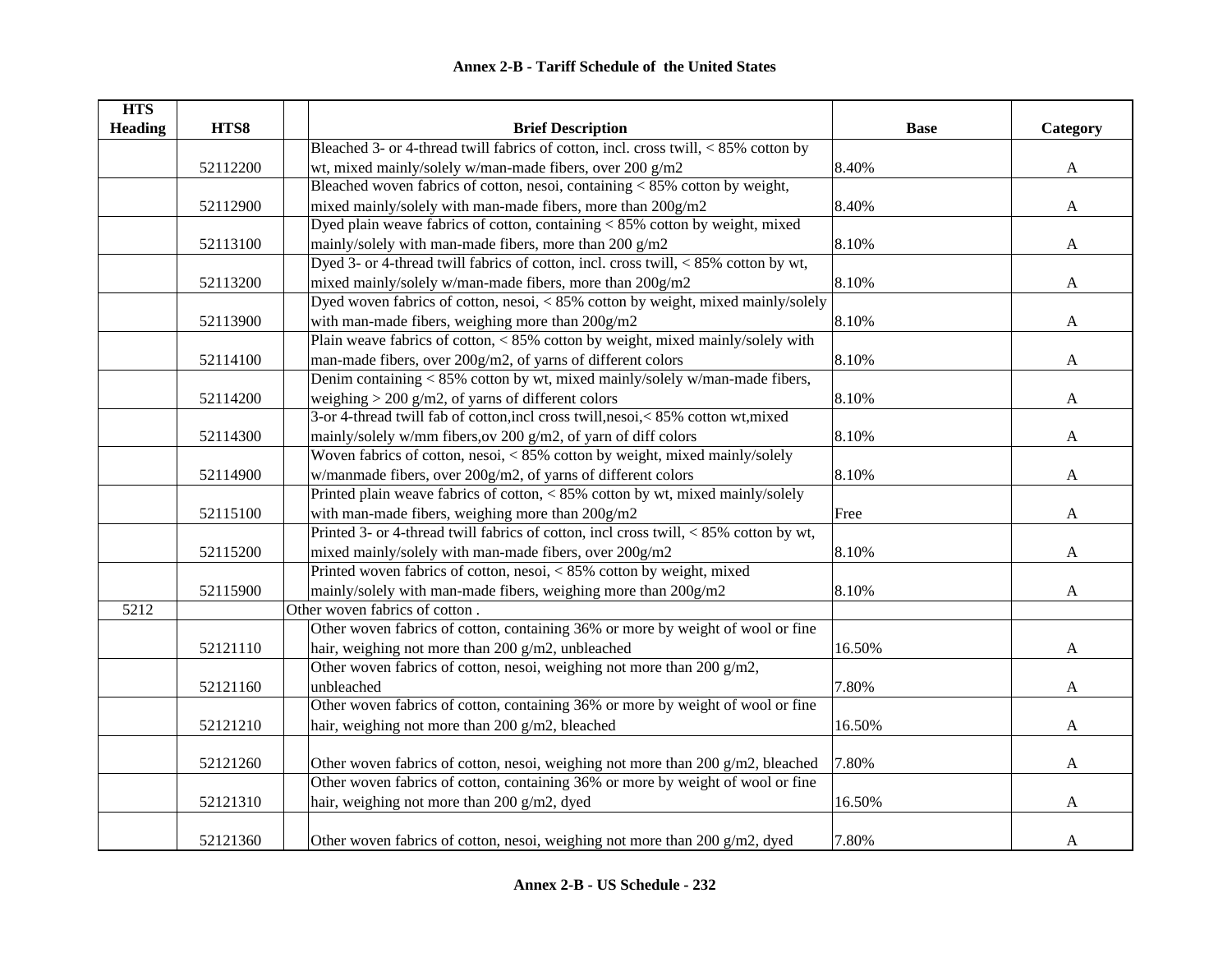| <b>HTS</b>     |          |                                                                                            |                |              |
|----------------|----------|--------------------------------------------------------------------------------------------|----------------|--------------|
| <b>Heading</b> | HTS8     | <b>Brief Description</b>                                                                   | <b>Base</b>    | Category     |
|                |          | Other woven fabrics of cotton, containing 36% or more of wool or fine hair,                |                |              |
|                | 52121410 | weighing not more than 200 $g/m2$ , of yarns of different colors                           | 16.50%         | A            |
|                |          | Other woven fabrics of cotton, nesoi, weighing not more than 200 g/m2, of yarns of         |                |              |
|                | 52121460 | different colors                                                                           | 7.80%          | $\mathbf{A}$ |
|                |          | Other woven fabrics of cotton, containing 36% or more by weight of wool or fine            |                |              |
|                | 52121510 | hair, weighing not more than 200 g/m2, printed                                             | Free           | A            |
|                | 52121560 | Other woven fabrics of cotton, nesoi, weighing not more than 200 g/m2, printed             | 7.80%          | $\mathbf{A}$ |
|                |          | Other woven fabrics of cotton, containing 36% or more by weight of wool or fine            |                |              |
|                | 52122110 | hair, weighing more than 200 g/m2, unbleached                                              | 16.50%         | A            |
|                |          |                                                                                            |                |              |
|                | 52122160 | Other woven fabrics of cotton, nesoi, weighing more than 200 g/m2, unbleached              | 7.80%          | A            |
|                |          | Other woven fabrics of cotton, containing 36% or more by weight of wool or fine            |                |              |
|                | 52122210 | hair, weighing more than 200 g/m2, bleached                                                | 16.50%         | A            |
|                | 52122260 | Other woven fabrics of cotton, nesoi, weighing more than 200 g/m2, bleached                | 7.80%          | A            |
|                |          | Other woven fabrics of cotton, containing 36% or more by weight of wool or fine            |                |              |
|                | 52122310 | hair, weighing more than 200 g/m2, dyed                                                    | 16.50%         | A            |
|                | 52122360 | Other woven fabrics of cotton, nesoi, weighing more than 200 g/m2, dyed                    | 7.80%          | $\mathbf{A}$ |
|                |          | Other woven fabrics of cotton, containing 36% or more by weight of wool or fine            |                |              |
|                | 52122410 | hair, weighing more than 200 g/m2, of yarns of different colors                            | 16.50%         | A            |
|                |          | Other woven fabrics of cotton, nesoi, weighing more than 200 g/m2, of yarns of             |                |              |
|                | 52122460 | different colors                                                                           | 7.80%          | A            |
|                |          | Other woven fabrics of cotton, containing 36% or more by weight of wool or fine            |                |              |
|                | 52122510 | hair, weighing more than 200 g/m2, printed                                                 | Free           | A            |
|                | 52122560 | Other woven fabrics of cotton, nesoi, weighing more than $200$ g/m2, printed               | Free           | $\mathbf{A}$ |
| 5301           |          | Flax, raw or processed but not spun; flax tow and waste (including yarn waste and garne    |                |              |
|                | 53011000 | Flax, raw or retted                                                                        | Free           | ${\bf D}$    |
|                | 53012100 | Flax, broken or scutched                                                                   | $0.2$ cents/kg | A            |
|                |          |                                                                                            |                |              |
|                | 53012900 | Flax, hackled or otherwise processed, except broken or scutched but not spun               | 3.80%          | B            |
|                | 53013000 | Flax tow and waste (including yarn waste and garnetted stock)                              | Free           | D            |
| 5302           |          | True hemp (Cannabis sativa L.), raw or processed but not spun; tow and waste of true ho    |                |              |
|                | 53021000 | True hemp, raw or retted                                                                   | Free           | ${\bf D}$    |
|                |          | True hemp, processed but not spun; tow and waste of true hemp (including yarn              |                |              |
|                | 53029000 | waste and garnetted stock)                                                                 | Free           | ${\rm D}$    |
| 5303           |          | Jute and other textile bast fibres (excluding flax, true hemp and ramie), raw or processed |                |              |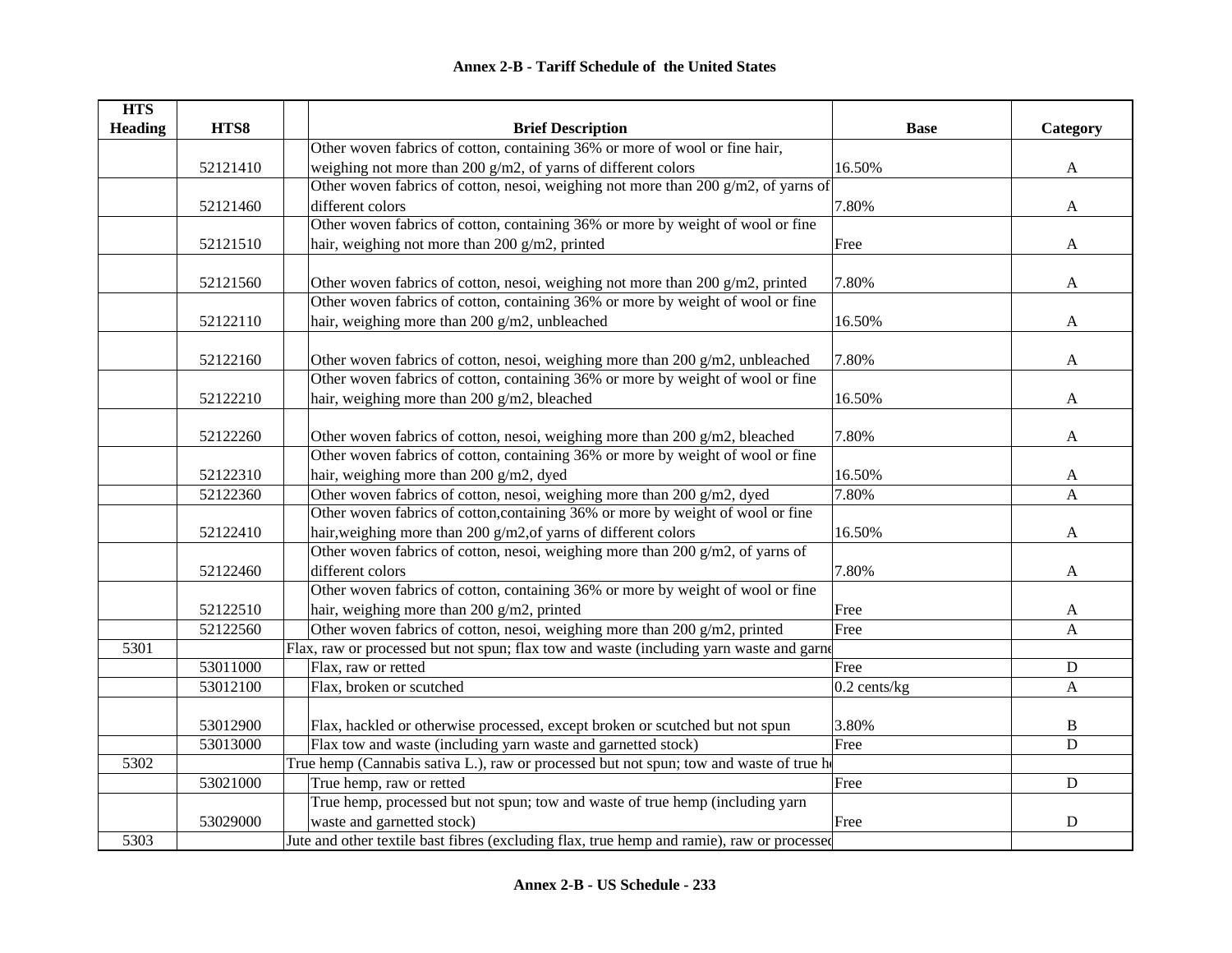| <b>HTS</b>     |          |                                                                                           |             |          |
|----------------|----------|-------------------------------------------------------------------------------------------|-------------|----------|
| <b>Heading</b> | HTS8     | <b>Brief Description</b>                                                                  | <b>Base</b> | Category |
|                |          | Jute and other textile bast fibers (excluding flax, true hemp and ramie), raw or          |             |          |
|                | 53031000 | retted                                                                                    | Free        | A        |
|                |          | Jute and other textile bast fibers (excluding flax, true hemp and ramie), processed       |             |          |
|                | 53039000 | but not spun; tow and waste of these fibers                                               | Free        | A        |
| 5304           |          | Sisal and other textile fibres of the genus Agave, raw or processed but not spun; tow and |             |          |
|                | 53041000 | Sisal and other textile fibers of genus Agave, raw                                        | Free        | A        |
|                |          | Sisal and other textile fibers of genus Agave, processed but not spun; tow and            |             |          |
|                | 53049000 | waste of these fibers (incl. yarn waste and garnetted stock)                              | Free        | A        |
| 5305           |          | Coconut, abaca (Manila hemp or Musa textilis Nee), ramie and other vegetable textile fi   |             |          |
|                | 53051100 | Coconut (coir) fibers, raw                                                                | Free        | A        |
|                |          | Coconut (coir) fibers, processed but not spun; coconut tow, noils and waste               |             |          |
|                | 53051900 | (including yarn waste and garnetted stock)                                                | Free        | A        |
|                | 53052100 | Abaca (Manila hemp or Musa textilis Nee) fibers, raw                                      | Free        | A        |
|                |          | Abaca (Manila hemp or Musa textilis Nee) fibers, processed but not spun; abaca            |             |          |
|                | 53052900 | tow, noils and waste (incl. yarn waste and garnetted stock)                               | Free        | A        |
|                |          | Vegetable textile fibers nesoi, raw or processed but not spun; tow, noils & waste of      |             |          |
|                | 53059000 | these fibers (including yarn waste and garnetted stock)                                   | Free        | A        |
| 5306           |          | Flax yarn.                                                                                |             |          |
|                | 53061000 | Flax yarn, single                                                                         | Free        | A        |
|                | 53062000 | Flax yarn, multiple (folded) or cabled                                                    | Free        | A        |
| 5307           |          | Yarn of jute or of other textile bast fibres of heading 53.03.                            |             |          |
|                |          | Yarn of jute or other textile bast fibers (excluding flax, true hemp, and ramie),         |             |          |
|                | 53071000 | single                                                                                    | Free        | A        |
|                |          | Yarn of jute or other textile bast fibers (excluding flax, true hemp, and ramie),         |             |          |
|                | 53072000 | multiple (folded) or cabled                                                               | Free        | A        |
| 5308           |          | Yarn of other vegetable textile fibres; paper yarn.                                       |             |          |
|                | 53081000 | Coir yarn                                                                                 | Free        | A        |
|                | 53082000 | True hemp yarn                                                                            | Free        | A        |
|                | 53089010 | Paper yarn                                                                                | 2.70%       | A        |
|                | 53089090 | Yarn of other vegetable textile fibers, nesoi                                             | Free        | A        |
| 5309           |          | Woven fabrics of flax.                                                                    |             |          |
|                |          | Woven fabrics of flax, containing 85 percent or more by weight of flax, unbleached        |             |          |
|                | 53091100 | or bleached                                                                               | Free        | A        |
|                |          | Woven fabrics of flax, containing 85 percent or more by weight of flax, other than        |             |          |
|                | 53091900 | unbleached or bleached                                                                    | Free        | A        |
|                |          | Woven fabrics of flax, containing less than 85% by weight of flax, containing over        |             |          |
|                | 53092120 | 17% of wool or fine animal hair, unbleached or bleached                                   | 14.50%      | B        |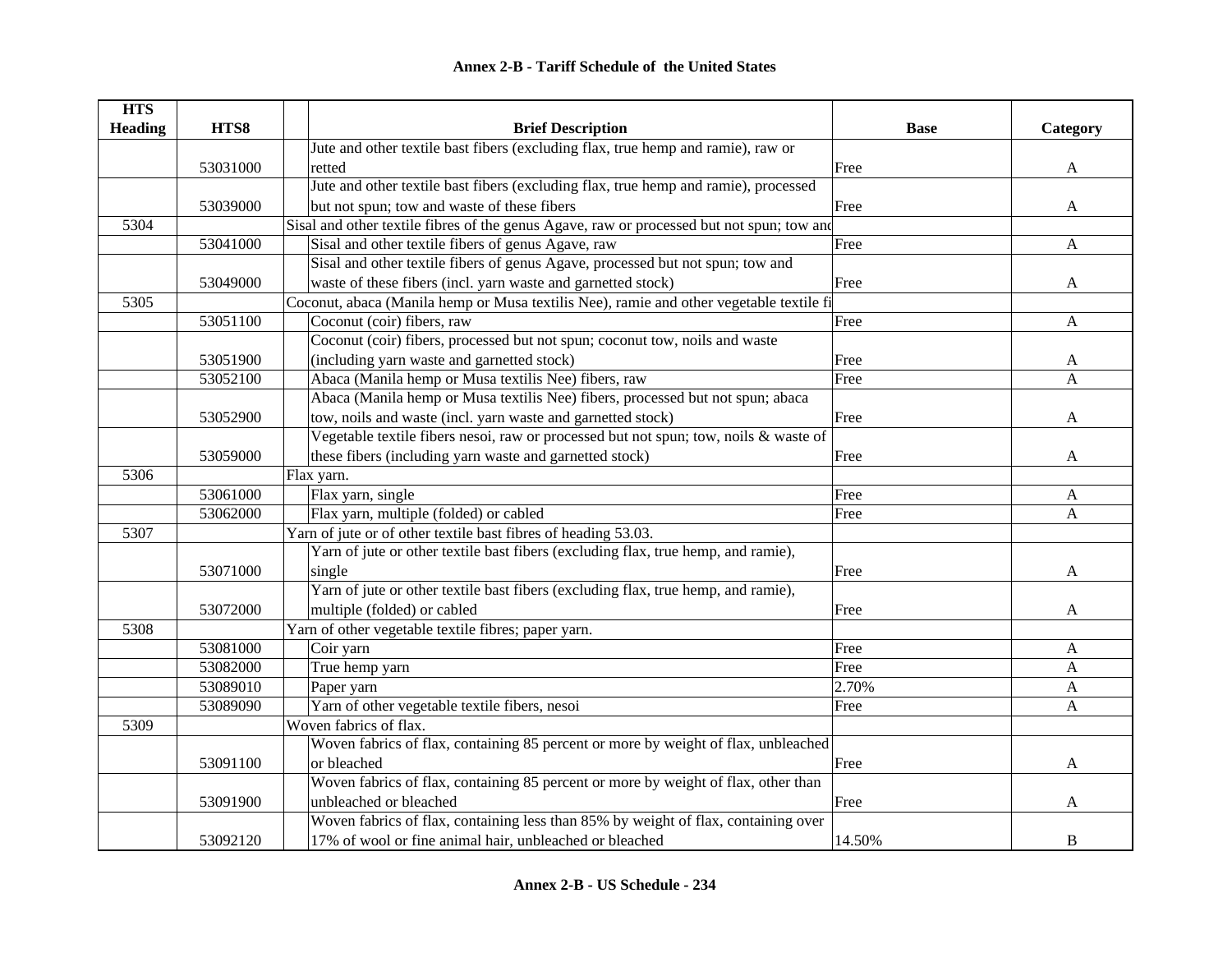| <b>HTS</b>     |          |                                                                                             |             |              |
|----------------|----------|---------------------------------------------------------------------------------------------|-------------|--------------|
| <b>Heading</b> | HTS8     | <b>Brief Description</b>                                                                    | <b>Base</b> | Category     |
|                |          | Woven fabrics of flax, $< 85\%$ by wt of flax, unbleached or bleached, containing $<$       |             |              |
|                | 53092130 | 17% by wt of wool and containing cotton and manmade fibers                                  | 6.90%       | $\, {\bf B}$ |
|                |          | Woven fabrics of flax, containing less than 85 percent by weight of flax,                   |             |              |
|                | 53092140 | unbleached or bleached, nesoi                                                               | Free        | A            |
|                |          | Woven fabrics of flax, containing < 85% by wt of flax, contain over 17% by wt of            |             |              |
|                | 53092920 | wool or fine animal hair, other than unbleached or bleached                                 | 14.50%      | A            |
|                |          | Woven fabrics of flax, less than 85% by wt of flax, containing less than 17% by wt          |             |              |
|                | 53092930 | of wool and containing cotton and manmade fibers, nesoi                                     | Free        | A            |
|                |          | Woven fabrics of flax, containing less than 85 percent by weight of flax, other than        |             |              |
|                | 53092940 | unbleached or bleached, nesoi                                                               | Free        | A            |
| 5310           |          | Woven fabrics of jute or of other textile bast fibres of heading 53.03.                     |             |              |
|                |          |                                                                                             |             |              |
|                | 53101000 | Unbleached woven fabrics of jute or of other textile bast fibers of heading 5303            | Free        | A            |
|                |          | Woven fabrics of jute or of other textile bast fibers of heading 5303, other than           |             |              |
|                | 53109000 | unbleached                                                                                  | Free        | A            |
| 5311           |          | Woven fabrics of other vegetable textile fibres; woven fabrics of paper yarn.               |             |              |
|                |          | Woven fabrics of other vegetable textile fibers, containing more than 17% by                |             |              |
|                | 53110020 | weight of wool or fine animal hair                                                          | 14.50%      | A            |
|                |          | Woven fabrics of other vegetable textile fibers, containing cotton and manmade              |             |              |
|                | 53110030 | fibers, nesoi                                                                               | Free        | A            |
|                | 53110040 | Woven fabrics of other vegetable textile fibers, nesoi                                      | Free        | A            |
|                | 53110060 | Woven fabrics of paper yarn                                                                 | 2.70%       | $\mathbf{A}$ |
| 5401           |          | Sewing thread of man-made filaments, whether or not put up for retail sale.                 |             |              |
|                | 54011000 | Sewing thread of synthetic filaments, whether or not put up for retail sale                 | 11.40%      | $\mathbf{A}$ |
|                | 54012000 | Sewing thread of artificial filaments, whether or not put up for retail sale                | 11.40%      | A            |
| 5402           |          | Synthetic filament yarn (other than sewing thread), not put up for retail sale, including s |             |              |
|                | 54021030 | Single high tenacity yarn of nylon or polyamides, not put up for retail sale                | 8.80%       | A            |
|                |          | Multiple (folded) or cabled high tenacity yarn (except sewing thread) of nylon or           |             |              |
|                | 54021060 | other polyamides, not put up for retail sale                                                | 8%          | A            |
|                | 54022030 | Single high tenacity yarn of polyesters, not put up for retail sale                         | 8.80%       | $\mathbf{A}$ |
|                |          | Multiple (folded) or cabled high tenacity yarn (except sewing thread) of polyesters,        |             |              |
|                | 54022060 | not put up for retail sale                                                                  | 7.50%       | A            |
|                |          | Single textured yarn, of nylon or other polyamides, measuring not more than 500             |             |              |
|                | 54023130 | decitex, not put up for retail sale                                                         | 8.80%       | A            |
|                |          | Multiple or cabled textured yarn (except sewing thread), of polyamides, single yarn         |             |              |
|                | 54023160 | not more than 500 decitex, not put up for retail sale                                       | 8%          | A            |
|                |          | Single textured yarn, of nylon or other polyamides, measuring more than 500                 |             |              |
|                | 54023230 | decitex, not put up for retail sale                                                         | 8%          | A            |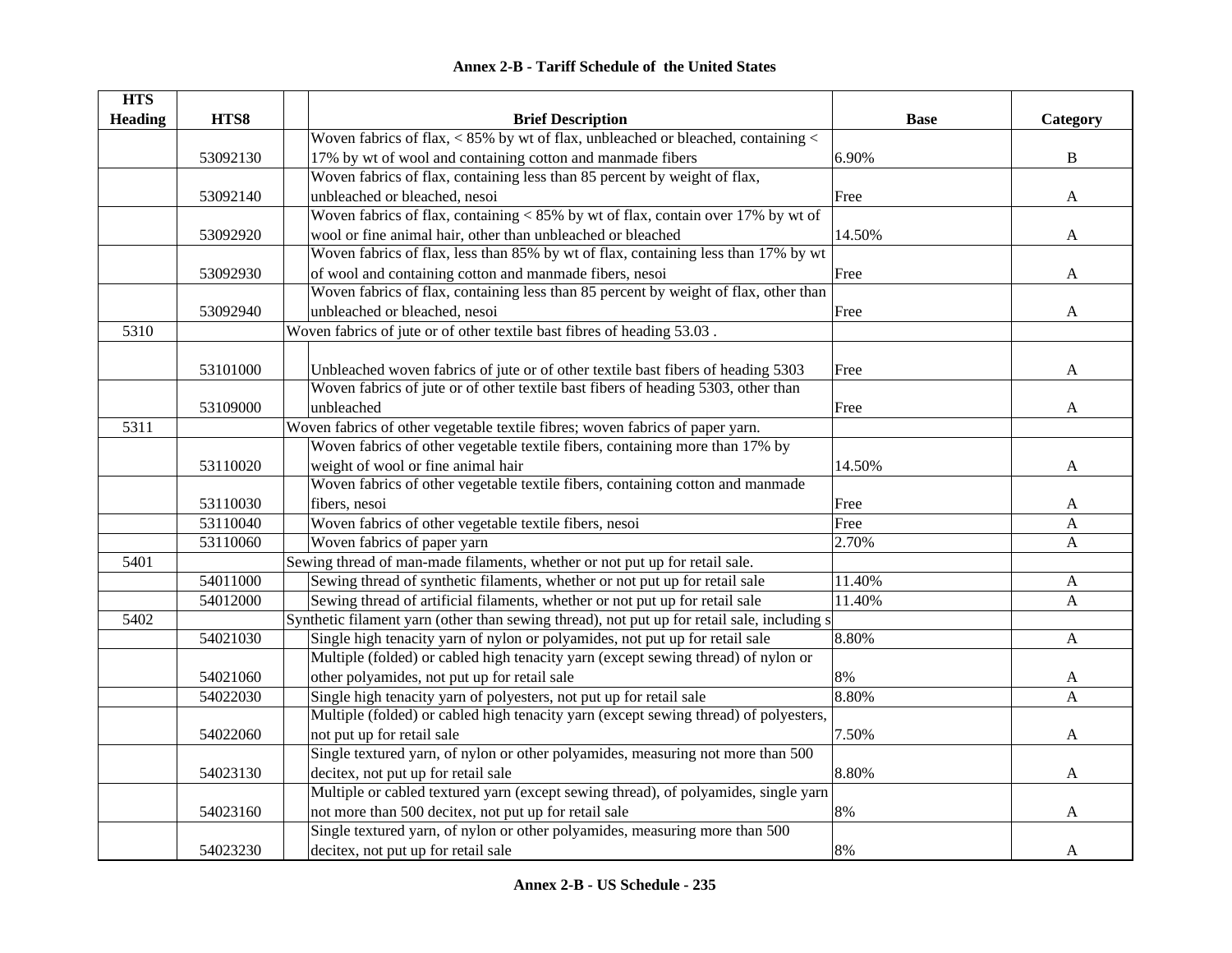| <b>HTS</b>     |          |                                                                                              |             |              |
|----------------|----------|----------------------------------------------------------------------------------------------|-------------|--------------|
| <b>Heading</b> | HTS8     | <b>Brief Description</b>                                                                     | <b>Base</b> | Category     |
|                |          | Multiple or cabled textured yarn (except sewing thread), of polyamides, single yarn          |             |              |
|                | 54023260 | more than 500 decitex, not put up for retail sale                                            | 8%          | A            |
|                | 54023330 | Single textured yarn of polyesters, not put up for retail sale                               | 8.80%       | A            |
|                |          | Multiple or cabled textured yarn (except sewing thread), of polyesters, not put up           |             |              |
|                | 54023360 | for retail sale                                                                              | 8%          | A            |
|                | 54023930 | Single textured yarn, nesoi, not put up for retail sale                                      | 8.80%       | $\mathbf{A}$ |
|                |          | Multiple or cabled textured yarn (except sewing thread), nesoi, not put up for retail        |             |              |
|                | 54023960 | sale                                                                                         | $8\%$       | A            |
|                |          | Synth filament yarn, for doll wigs, of colored multifil, untwisted/with twist $< 5$          |             |              |
|                | 54024110 | turns/meter, of nylon or other polyamide, not retail sale                                    | Free        | A            |
|                |          | Syn filament yarn (not for doll wigs), of colored multifil, untwisted/with twist $<$ 5       |             |              |
|                | 54024190 | turns/meter, of nylon or o/polyamides, not retail sale                                       | 8%          | A            |
|                |          | Yarn of polyesters, partially oriented, single, untwisted or with a twist not                |             |              |
|                | 54024200 | exceeding 50 turns/m, not put up for retail sale                                             | 8.80%       | A            |
|                |          | Single yarn, twist of 0-50 turns/m, wholly polyester, 75-80 decitex, 24 filaments,           |             |              |
|                | 54024310 | nesoi, not put up for retail sale                                                            | 8%          | $\mathbf{A}$ |
|                |          | Single yarn, twist of 0-50 turns/m, other than wholly of polyester, nesoi, not put up        |             |              |
|                | 54024390 | for retail sale                                                                              | 8%          | A            |
|                |          | Colored multifilament yarn to be used to make wigs for dolls, of modacrylic,                 |             |              |
|                | 54024910 | untwisted or twisted, $<$ 5 turns per meter, not for retail sale                             | Free        | $\mathbf{A}$ |
|                |          | Other yarns, monofil; multifil, untwisted or twisted $>$ or = to 5, not exceeding 50         |             |              |
|                | 54024990 | turns per meter of other synthetic, not for retail sale                                      | 8%          | A            |
|                |          | Nylon or other polyamide yarns, single, with a twist exceeding 50 turns/m, not put           |             |              |
|                | 54025100 | up for retail sale                                                                           | 8.80%       | A            |
|                |          | Single yarn, twist exceeding 50 turns/m, wholly polyester, 75-80 decitex, 24                 |             |              |
|                | 54025210 | filaments, nesoi, not put up for retail sale                                                 | 8.80%       | A            |
|                |          | Single yarn, twist exceeding 50 turns/m, other than wholly of polyester, nesoi, not          |             |              |
|                | 54025290 | put up for retail sale                                                                       | 8.80%       | A            |
|                |          | Yarn of synthetic filaments nesoi, single, twist exceeding 50 turns/m, not put up for        |             |              |
|                | 54025900 | retail sale                                                                                  | 8%          | A            |
|                |          | Nylon or other polyamide yarn, multiple (folded) or cabled, (except sewing thread),          |             |              |
|                | 54026100 | not put up for retail sale                                                                   | 7.50%       | A            |
|                |          | Polyester yarn, multiple (folded) or cabled, (except sewing thread), not put up for          |             |              |
|                | 54026200 | retail sale                                                                                  | 7.50%       | A            |
|                |          | Yarn of synthetic filaments nesoi, multiple (folded) or cabled, (except sewing               |             |              |
|                | 54026900 | thread), not put up for retail sale                                                          | 7.50%       | $\mathbf{A}$ |
| 5403           |          | Artificial filament yarn (other than sewing thread), not put up for retail sale, including a |             |              |
|                | 54031030 | Single high tenacity yarn of viscose rayon, not put up for retail sale                       | 10%         | $\mathbf{A}$ |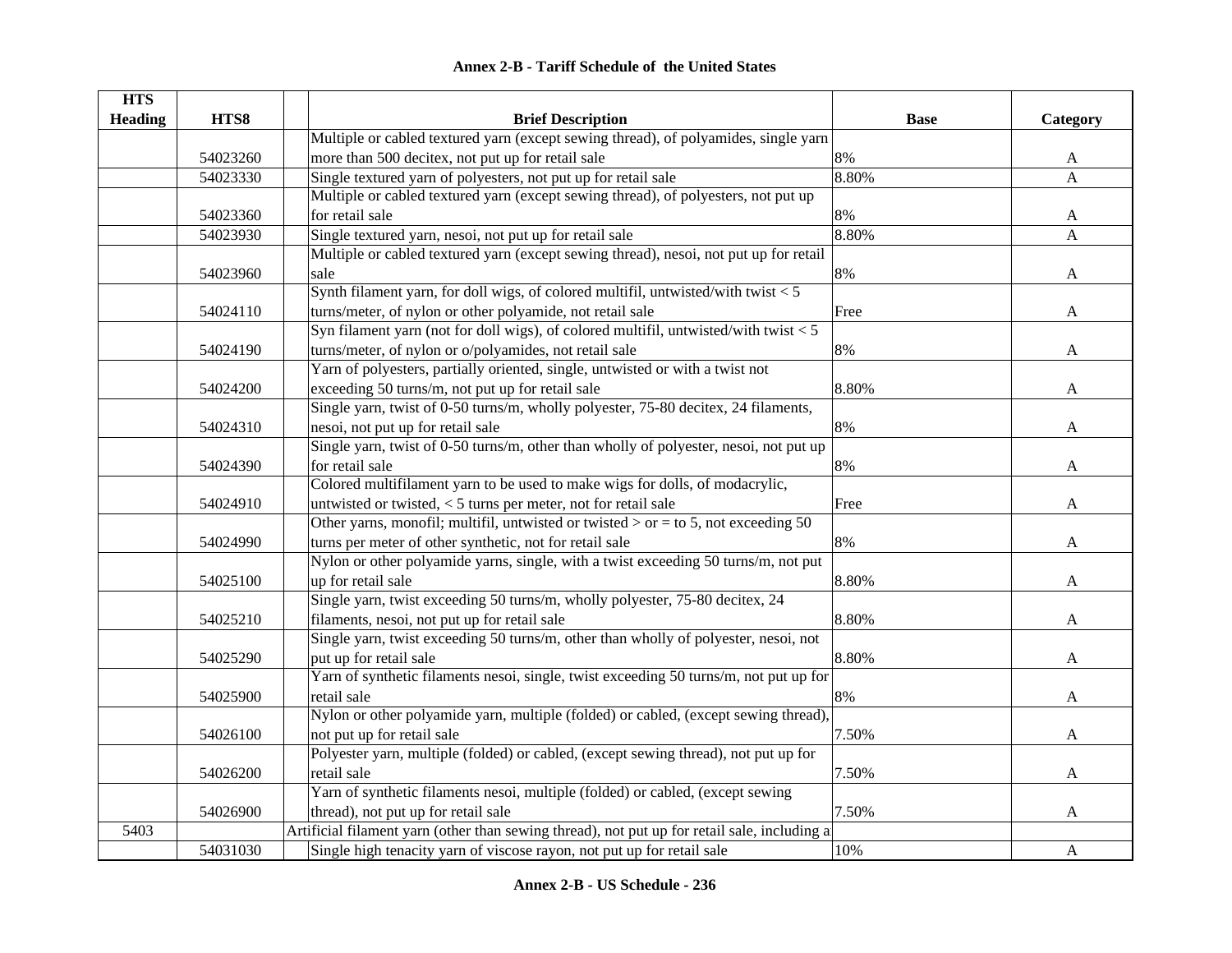| <b>HTS</b>     |          |                                                                                         |             |          |
|----------------|----------|-----------------------------------------------------------------------------------------|-------------|----------|
| <b>Heading</b> | HTS8     | <b>Brief Description</b>                                                                | <b>Base</b> | Category |
|                |          | Multiple (folded) or cabled high tenacity yarn of viscose rayon (except sewing          |             |          |
|                | 54031060 | thread), not put up for retail sale                                                     | 9.1% 2/     | A        |
|                |          | Single textured artificial filament yarn (other than sewing thread), not put up for     |             |          |
|                | 54032030 | retail sale                                                                             | 10%         | A        |
|                |          | Multiple (folded) or cabled textured artificial filament yarn (other than sewing        |             |          |
|                | 54032060 | thread), not put up for retail sale                                                     | 9.10%       | A        |
|                |          | Single yarn of viscose rayon (not high ten. or sewing thread), untwisted or with a      |             |          |
|                | 54033100 | twist not over 120 turns/m, not put up for retail sale                                  | 10%         | A        |
|                |          | Single yarn of viscose rayon (not high ten. or sewing thread), with twist exceeding     |             |          |
|                | 54033200 | 120 turns/m, not put up for retail sale                                                 | 10%         | A        |
|                |          | Single yarn of cellulose acetate (not high ten. or sewing thread), not put up for       |             |          |
|                | 54033300 | retail sale                                                                             | 8.80%       | A        |
|                | 54033900 | Artificial filament yarn nesoi, single, not put up for retail sale                      | 8%          | A        |
|                |          | Viscose rayon yarn (except sewing thread), multiple (folded) or cabled, not put up      |             |          |
|                | 54034100 | for retail sale                                                                         | 9.10%       | A        |
|                |          | Yarn of cellulose acetate (except sewing thread) multiple (folded) or cabled, not       |             |          |
|                | 54034200 | put up for retail sale                                                                  | 8%          | A        |
|                |          | Artificial filament yarn (except sewing thread) nesoi, multiple (folded) or cabled,     |             |          |
|                | 54034900 | not put up for retail sale                                                              | 7.50%       | A        |
| 5404           |          | Synthetic monofilament of 67 decitex or more and of which no cross-sectional dimensic   |             |          |
|                |          | Racket strings of synthetic monofilament of 67 decitex or more and of which no          |             |          |
|                | 54041010 | cross-sectional dimension exceeds 1 mm                                                  | 2.70%       | A        |
|                |          | Polypropylene monofilament of 67 decitex or more (not racket strings), and with         |             |          |
|                | 54041040 | no cross-sectional dim. $> 1$ mm, not over 254 mm in length                             | 6.90%       | A        |
|                |          | Synthetic monofilament (exc. polypropylene), of 67 decitex or more and with no          |             |          |
|                | 54041080 | $cross-sectional dimension > 1 mm$ , nesoi                                              | 6.90%       | A        |
|                |          | Strip and the like of synthetic textile materials of an apparent width not exceeding 5  |             |          |
|                | 54049000 | mm                                                                                      | Free        | A        |
| 5405           |          | Artificial monofilament of 67 decitex or more and of which no cross-sectional dimensio  |             |          |
|                |          | Artificial monofilament of 67 decitex or more and of which no cross-sectional           |             |          |
|                | 54050030 | dimension exceeds 1 mm                                                                  | 6.90%       | A        |
|                |          | Strip and the like of artificial textile materials of an apparent width not exceeding 5 |             |          |
|                | 54050060 | mm                                                                                      | 5.80%       | A        |
| 5406           |          | Man-made filament yarn (other than sewing thread), put up for retail sale.              |             |          |
|                | 54061000 | Synthetic filament yarn (except sewing thread), put up for retail sale                  | 7.50%       | A        |
|                | 54062000 | Artificial filament yarn (except sewing thread), put up for retail sale                 | 7.50%       | A        |
| 5407           |          | Woven fabrics of synthetic filament yarn, including woven fabrics obtained from materi  |             |          |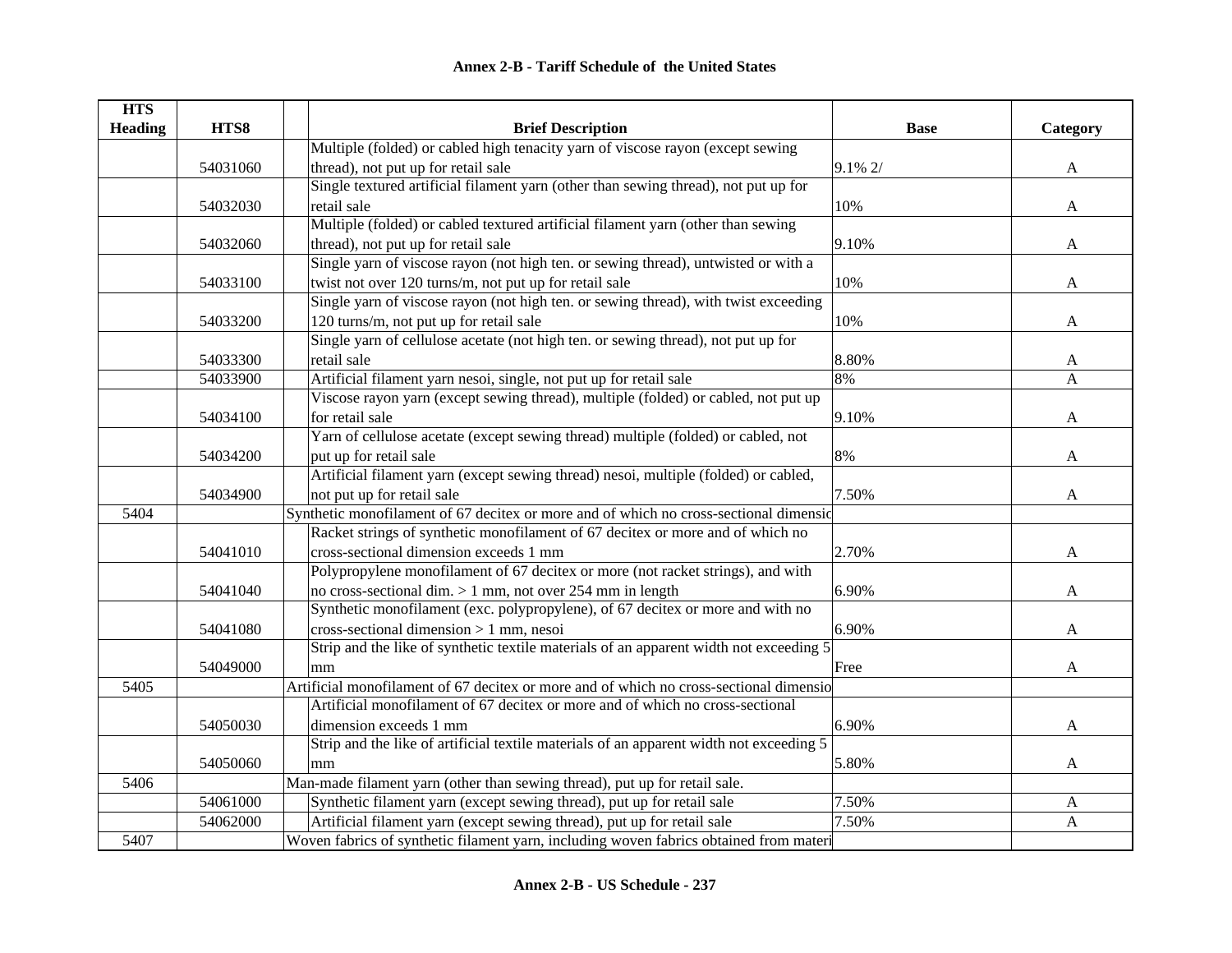|  | <b>Annex 2-B - Tariff Schedule of the United States</b> |  |
|--|---------------------------------------------------------|--|
|--|---------------------------------------------------------|--|

| <b>HTS</b>     |          |                                                                                                   |                         |              |
|----------------|----------|---------------------------------------------------------------------------------------------------|-------------------------|--------------|
| <b>Heading</b> | HTS8     | <b>Brief Description</b>                                                                          | <b>Base</b>             | Category     |
|                |          | Woven fabrics obtained from high tenacity yarn of nylon or other polyamides or of                 |                         |              |
|                | 54071000 | polyesters                                                                                        | 13.60%                  | A            |
|                | 54072000 | Woven fabrics obtained from strip or the like of synthetic textile materials                      | Free                    | $\mathbf{A}$ |
|                |          | Woven fabrics specified in note 9 to section XI, of synthetic filament yarn, over 60              |                         |              |
|                | 54073010 | percent by weight of plastics                                                                     | Free                    | A            |
|                |          |                                                                                                   |                         |              |
|                | 54073090 | Woven fabrics specified in note 9 to section XI, of synthetic filament yarn, nesoi                | 8%                      | $\mathbf{A}$ |
|                |          | Woven fabrics, containing 85 percent or more by weight of filaments of nylon or                   |                         |              |
|                | 54074100 | other polyamides, unbleached or bleached                                                          | 13.60%                  | A            |
|                |          | Woven fabrics, containing 85 percent or more by weight of filaments of nylon or                   |                         |              |
|                | 54074200 | other polyamides, dyed                                                                            | 14.90%                  | A            |
|                |          | Woven fabrics, over 85% by wt fil. of nylon/other polyamides, of diff colored                     |                         |              |
|                | 54074310 | yarns, thread count over 69-142/cm warp, over 31-71/cm filling                                    | 12.2 cents/kg + $11.3%$ | A            |
|                |          | Woven fabrics, containing 85 percent or more by weight of filaments of nylon or                   |                         |              |
|                | 54074320 | other polyamides, of yarns of different colors, nesoi                                             | 8.50%                   | $\mathbf{A}$ |
|                |          | Woven fabrics, containing 85 percent or more by weight of filaments of nylon or                   |                         |              |
|                | 54074400 | other polyamides, printed                                                                         | 12%                     | $\mathbf{A}$ |
|                |          | Woven fabrics, containing 85 percent or more by weight of textured polyester                      |                         |              |
|                | 54075100 | filaments, unbleached or bleached                                                                 | 14.90%                  | A            |
|                |          | Woven fabrics, over 85 percent textured polyester filaments, dyed, less than 77 cm                |                         |              |
|                | 54075205 | in width, thread count 69-142/cm warp, 31-71/cm filling                                           | 18.9 cents/kg + $17.6%$ | A            |
|                | 54075220 | Woven fabrics, over 85 percent textured polyester filaments, dyed, nesoi                          | 14.90%                  | $\mathbf{A}$ |
|                |          | Woven fabrics, over 85% textured polyester filaments, of different colored yarns,                 |                         |              |
|                | 54075310 | thread count $69-142$ /cm warp and $31-71$ /cm filling                                            | 18.8 cents/kg + $17.4%$ | A            |
|                |          | Woven fabrics, containing 85 percent or more by weight of textured polyester                      |                         |              |
|                | 54075320 | filaments, of yarns of different colors, nesoi                                                    | 12%                     | A            |
|                |          | Woven fabrics, containing 85 percent or more by weight of textured polyester                      |                         |              |
|                | 54075400 | filaments, printed                                                                                | 14.90%                  | A            |
|                |          | Woven fab, dyed, 100% polyester, $\langle 77 \text{cm}$ wide, $>69-142$ warp $>31-71$ filling, of |                         |              |
|                | 54076111 | non-tex singles yarn, 75-80dtx, 24 fil/yn, twist 900+ turns/m                                     | 19.4 cents/ $kg + 18%$  | A            |
|                |          | Woven fab, dyed, $85\%$ + non-tex poly. fil., <77cm wide, >69-142 warp > 31-71                    |                         |              |
|                | 54076119 | filling (not 100% poly. sin.yarn, 75-80dtx, 24 fil/yn & 900+ turns/m)                             | 19.4 cents/ $kg + 18%$  | $\mathbf{A}$ |
|                |          | Woven fab, yn diff colors, $\langle 77 \text{cm}$ wide, $>69-142$ warp, $>31-71$ filling, 100%    |                         |              |
|                | 54076121 | poly.non-tex sin. yarn of 75-80 dtx., 24 fil/yn & twist 900+ turns/m                              | 12.2 cents/kg + $11.3%$ | A            |
|                |          | Woven fab, 85% + non-tex poly, yn diff colors, <77cm wide, >69-142 warp, >31-71                   |                         |              |
|                | 54076129 | filling (not 100% poly sin yarn, 75-80dtx, 24 fil/yn & 900+ turns/m)                              | 12.2 cents/kg + $11.3%$ | A            |
|                |          | Woven fab, 85% + non-tex poly fil, wholly of polyester, of single yarns 75-80                     |                         |              |
|                | 54076191 | decitex, 24 fil/yarn & a twist of 900 or more turns/m                                             | 14.90%                  | A            |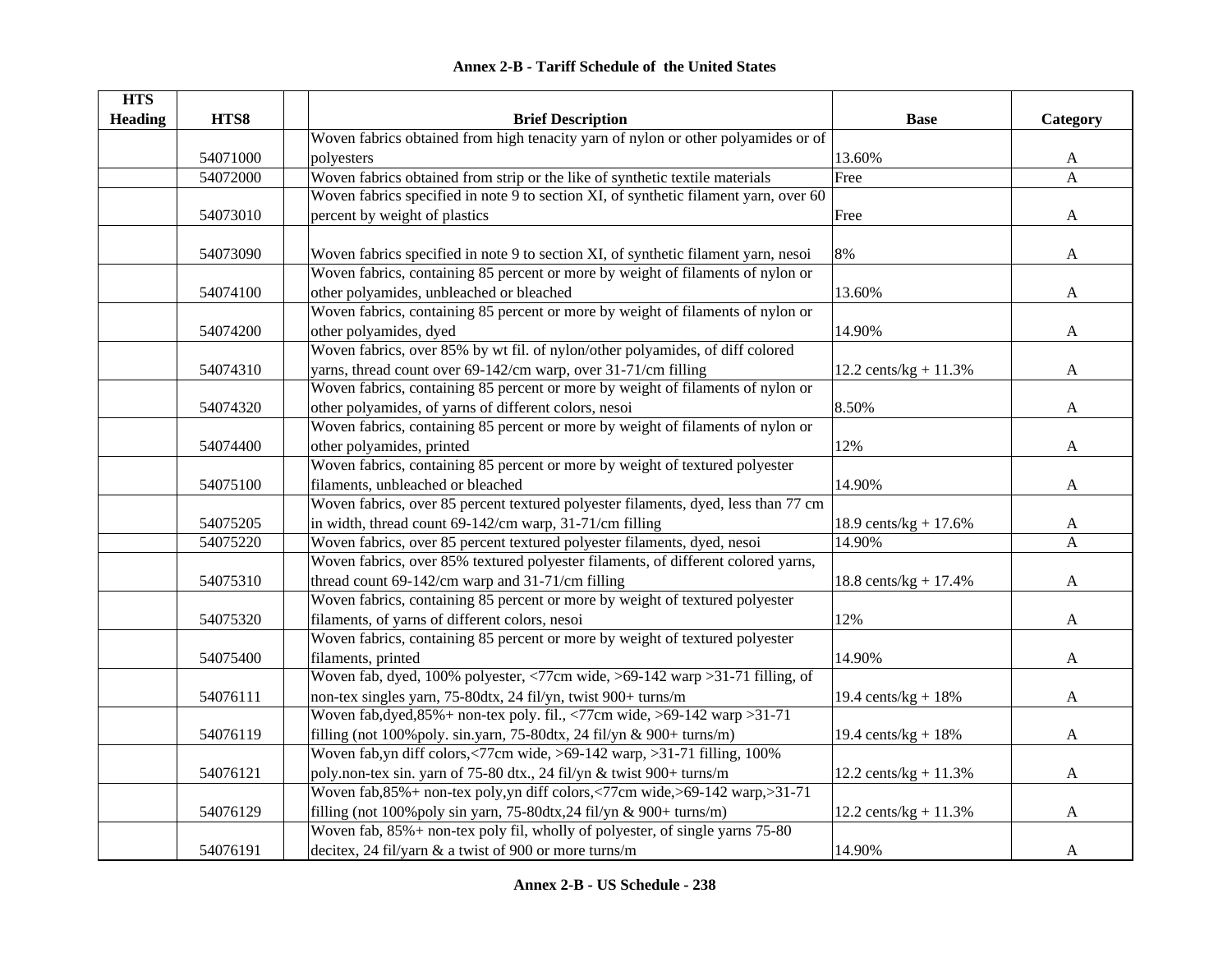| <b>HTS</b>     |          |                                                                                    |             |                           |
|----------------|----------|------------------------------------------------------------------------------------|-------------|---------------------------|
| <b>Heading</b> | HTS8     | <b>Brief Description</b>                                                           | <b>Base</b> | Category                  |
|                |          | Woven fab, of 85%+ non-text. polyester filaments, nesoi (not wholly polyester      |             |                           |
|                | 54076199 | single yarns, 75-80 dtx, 24 fil/yarn & twist 900+ turns/m)                         | 14.90%      | A                         |
|                |          | Woven fab, containing $85\%$ + by wt of polyester filaments nesoi, unbleached or   |             |                           |
|                | 54076910 | bleached                                                                           | 14.90%      | A                         |
|                | 54076920 | Woven fab, containing 85% + by wt of polyester filaments nesoi, dyed               | 14.90%      | $\boldsymbol{\mathsf{A}}$ |
|                |          | Woven fab, cont. 85% + by wt polyester filaments nesoi, thread count >69-142/cm    |             |                           |
|                | 54076930 | in warp $\&$ >31-71/cm filling, of yarns of diff. colors                           | Free        | A                         |
|                |          | Woven fab, containing 85%+ by wt polyester filaments nesoi, of yarns of different  |             |                           |
|                | 54076940 | colors, nesoi                                                                      | 8.50%       | A                         |
|                | 54076990 | Woven fab, containing 85%+ by wt polyester filaments nesoi, printed                | 14.90%      | $\mathbf{A}$              |
|                |          | Woven fabrics, containing 85 percent or more by weight of synthetic filaments,     |             |                           |
|                | 54077100 | unbleached or bleached                                                             | 14.90%      | A                         |
|                |          | Woven fabrics, containing 85 percent or more by weight of synthetic filaments,     |             |                           |
|                | 54077200 | dyed                                                                               | 14.90%      | A                         |
|                |          | Woven fabrics, cont. 85% or more syn. filaments by weight, thread count >69-       |             |                           |
|                | 54077310 | 142/cm warp and >31-71/cm filling, of different colored yarns                      | Free        | $\mathbf{A}$              |
|                |          | Woven fabrics, containing 85% or more by weight of synthetic filaments, of yarns   |             |                           |
|                | 54077320 | of different colors, nesoi                                                         | 8.50%       | $\mathbf{A}$              |
|                |          | Woven fabrics, containing 85 percent or more by weight of synthetic filaments,     |             |                           |
|                | 54077400 | printed                                                                            | 14.90%      | $\mathbf{A}$              |
|                |          | Woven fabrics, containing less than 85% by weight of synthetic filaments, mixed    |             |                           |
|                | 54078100 | mainly or solely with cotton, unbleached or bleached                               | 14.90%      | A                         |
|                |          | Woven fabrics, containing less than 85 percent by weight of synthetic filaments,   |             |                           |
|                | 54078200 | mixed mainly or solely with cotton, dyed                                           | 14.90%      | A                         |
|                |          | Woven fabrics, less than 85 percent by weight of synthetic filaments, mixed mainly |             |                           |
|                | 54078300 | or solely with cotton, of yarns of different colors                                | 8.50%       | A                         |
|                |          | Woven fabrics, containing less than 85 percent by weight of synthetic filaments,   |             |                           |
|                | 54078400 | mixed mainly or solely with cotton, printed                                        | 14.90%      | A                         |
|                |          | Woven fabrics of synthetic filament yarn nesoi, containing 36 percent or more by   |             |                           |
|                | 54079105 | weight of wool or fine animal hair, unbleached or bleached                         | 25%         | A                         |
|                |          | Woven fabrics of synthetic filament yarn nesoi, mixed mainly or solely with wool   |             |                           |
|                | 54079110 | or fine animal hair, unbleached or bleached, nesoi                                 | 12%         | A                         |
|                |          |                                                                                    |             |                           |
|                | 54079120 | Woven fabrics of synthetic filament yarn nesoi, unbleached or bleached, nesoi      | 14.90%      | A                         |
|                |          | Woven fabrics of synthetic filament yarn nesoi, containing 36 percent or more by   |             |                           |
|                | 54079205 | weight of wool or fine animal hair, dyed                                           | 25%         | A                         |
|                |          | Woven fabrics of synthetic filament yarn nesoi, mixed mainly or solely with wool   |             |                           |
|                | 54079210 | or fine animal hair, cont. <36% wool/fine animal hair, dyed                        | 12%         | $\mathbf{A}$              |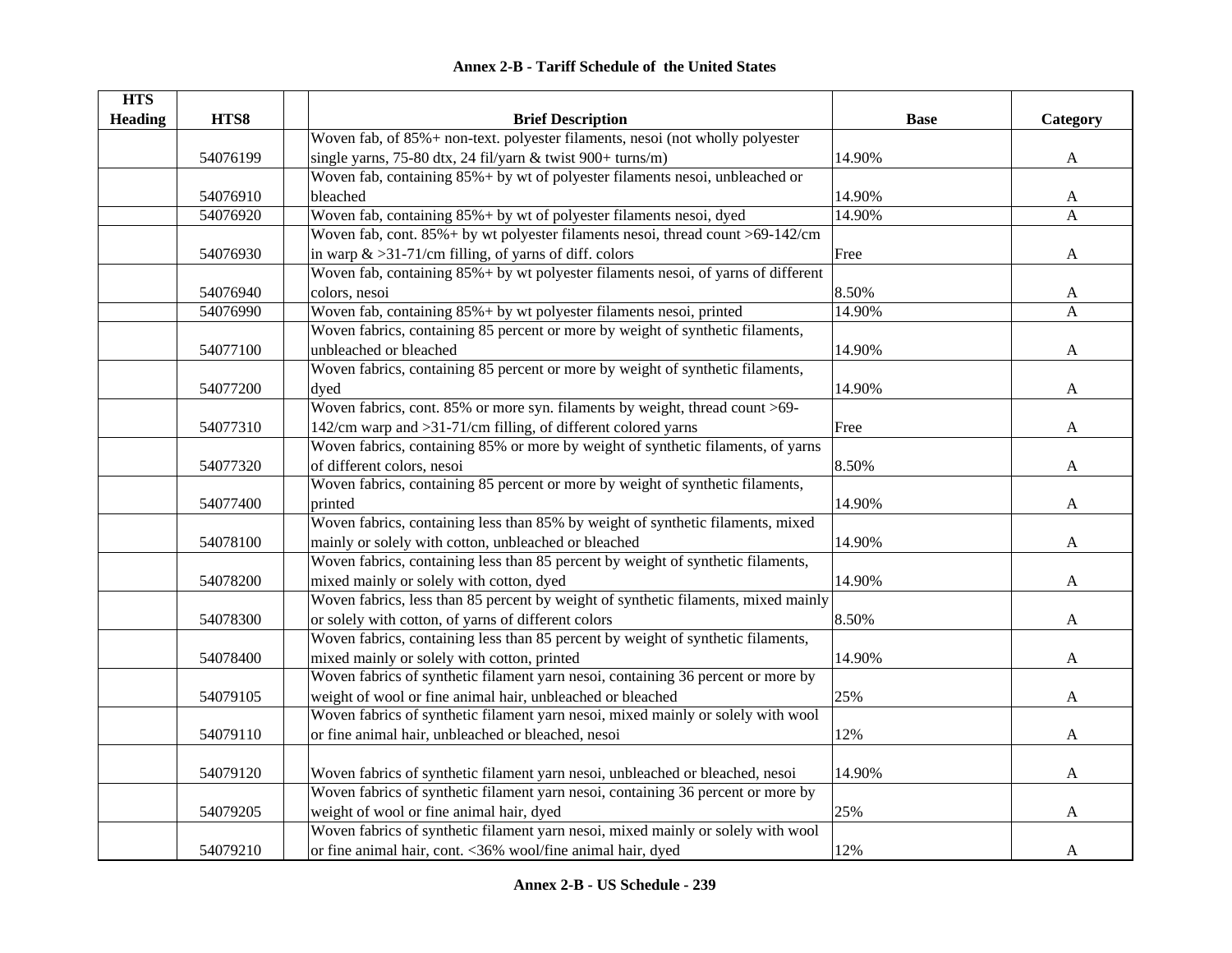|  | <b>Annex 2-B - Tariff Schedule of the United States</b> |  |
|--|---------------------------------------------------------|--|
|--|---------------------------------------------------------|--|

| <b>HTS</b>        |          |                                                                                          |             |              |
|-------------------|----------|------------------------------------------------------------------------------------------|-------------|--------------|
| <b>Heading</b>    | HTS8     | <b>Brief Description</b>                                                                 | <b>Base</b> | Category     |
|                   | 54079220 | Woven fabrics of synthetic filament yarn nesoi, dyed, nesoi                              | 14.90%      | A            |
|                   |          | Woven fabrics of synthetic filament yarn nesoi, containing 36% or more by weight         |             |              |
|                   | 54079305 | of wool or fine animal hair, of yarns of different colors                                | 25%         | A            |
|                   |          | Woven fabrics of synthetic filament yarn nesoi, mixed mainly or solely with wool         |             |              |
|                   | 54079310 | or fine animal hair, of yarns of different colors, nesoi                                 | 12%         | A            |
|                   |          | Woven fabrics, cont. 85% or more of man-made filaments, thread count >69-                |             |              |
|                   | 54079315 | 142/cm warp and >31-71/cm filling, of different colored yarns                            | Free        | A            |
|                   |          |                                                                                          |             |              |
|                   | 54079320 | Woven fabrics of synthetic filament yarn nesoi, of yarns of different colors, nesoi      | 12%         | A            |
|                   |          | Woven fabrics of synthetic filament yarn nesoi, containing 36 percent or more by         |             |              |
|                   | 54079405 | weight of wool or fine animal hair, printed                                              | Free        | A            |
|                   |          | Woven fabrics of synthetic filament yarn nesoi, mixed mainly/solely with wool/fine       |             |              |
|                   | 54079410 | animal hair, contain < 36% wool/fine animal hair, printed                                | 12%         | A            |
|                   | 54079420 | Woven fabrics of synthetic filament yarn nesoi, printed, nesoi                           | 14.90%      | A            |
| $\overline{5408}$ |          | Woven fabrics of artificial filament yarn, including woven fabrics obtained from materia |             |              |
|                   | 54081000 | Woven fabrics obtained from high tenacity yarn, of viscose rayon                         | 14.90%      | $\mathbf{A}$ |
|                   |          | Woven fabrics, containing 85 percent or more by weight of artificial filament or         |             |              |
|                   | 54082100 | strip or the like, unbleached or bleached                                                | 14.90%      | A            |
|                   |          | Woven fabric, 85% + artificial filament or strip or the like, dyed, of cuprammonium      |             |              |
|                   | 54082210 | rayon                                                                                    | 14.90%      | A            |
|                   |          | Woven fabric, 85% + artificial filament or strip or the like, dyed, not of               |             |              |
|                   | 54082290 | cuprammonium rayon, nesoi                                                                | 14.90%      | A            |
|                   |          | Woven fabric, 85%+ artificial filament/strip, of yarns of different colors, > 69-142     |             |              |
|                   | 54082311 | warp $\&$ > 31-71 filling yarns, of cupra/rayon, nesoi                                   | Free        | A            |
|                   |          | Woven fabric, 85%+ artificial filament/strip, of yarns of different colors, > 69-142     |             |              |
|                   | 54082319 | warp $&$ > 31-71 filling yarns, not of cupra/rayon, nesoi                                | Free        | A            |
|                   |          | Woven fabric, 85%+ artificial filament/strip, of yarns of different colors, not 69-      |             |              |
|                   | 54082321 | 142 warp & 31-71 filling yarns, of cupra/rayon, nesoi                                    | 12%         | A            |
|                   |          | Woven fabric, 85%+ artificial filament/strip, of yarns of different colors, not 69-      |             |              |
|                   | 54082329 | 142 warp & 31-71 filling yarns, not of cupra/rayon, nesoi                                | 12%         | A            |
|                   |          | Woven fabric, 85% + artificial filament/strip, printed, of cuprammonium rayon,           |             |              |
|                   | 54082410 | nesoi                                                                                    | 12%         | A            |
|                   |          | Woven fabric, 85% + artificial filament/strip, printed, not of cuprammonium rayon,       |             |              |
|                   | 54082490 | nesoi                                                                                    | 12%         | A            |
|                   |          | Woven fabrics of artificial filament yarn nesoi, containing 36 percent or more by        |             |              |
|                   | 54083105 | wt of wool or fine animal hair, unbleached or bleached                                   | 25%         | A            |
|                   |          | Woven fabrics of artificial filament yarn nesoi, mixed mainly or solely with wool        |             |              |
|                   | 54083110 | or fine animal hair, unbleached or bleached, nesoi                                       | 12%         | A            |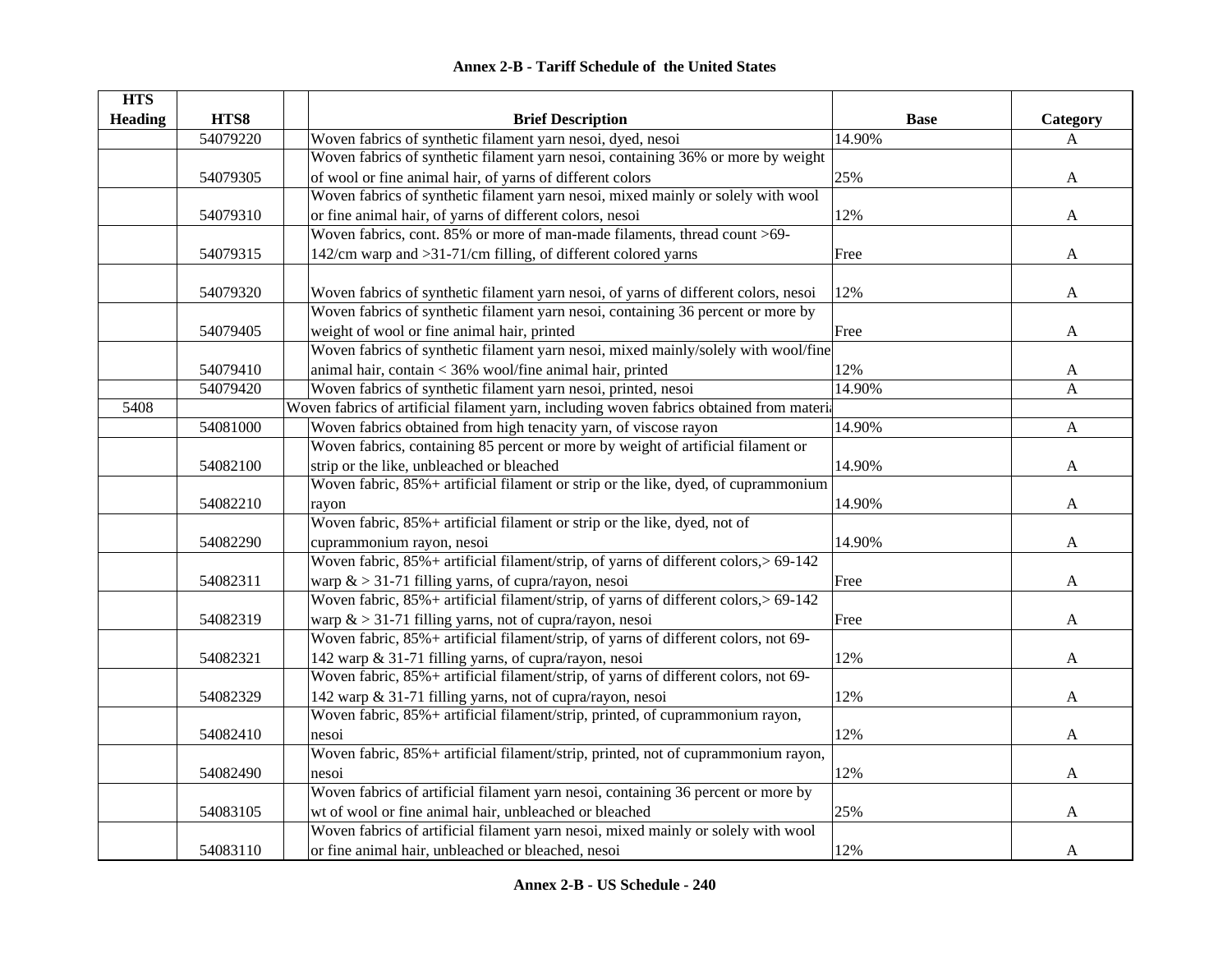| <b>HTS</b>     |          |                                                                                      |                         |              |
|----------------|----------|--------------------------------------------------------------------------------------|-------------------------|--------------|
| <b>Heading</b> | HTS8     | <b>Brief Description</b>                                                             | <b>Base</b>             | Category     |
|                |          |                                                                                      |                         |              |
|                | 54083120 | Woven fabrics of artificial filament yarn nesoi, unbleached or bleached, nesoi       | 14.90%                  | $\mathbf{A}$ |
|                |          | Woven fabrics of artificial filament yarn nesoi, containing 36 percent or more by    |                         |              |
|                | 54083205 | wt of wool or fine animal hair, dyed                                                 | 19.70%                  | A            |
|                |          | Woven fabrics of artificial filament yarn nesoi, mixed mainly or solely with wool    |                         |              |
|                | 54083210 | or fine animal hair, dyed, nesoi                                                     | 12%                     | A            |
|                |          | Woven fabrics of artificial filament yarn nesoi, dyed, 30 percent or more by wt of   |                         |              |
|                | 54083230 | silk or silk waste, valued over \$33/kg                                              | 6.90%                   | A            |
|                | 54083290 | Woven fabrics of artificial filament yarn nesoi, dyed, nesoi                         | 15%                     | A            |
|                |          | Woven fabrics of artificial filament yarn nesoi, containing 36% or more by wt of     |                         |              |
|                | 54083305 | wool or fine animal hair, of yarns of different colors                               | 19.60%                  | A            |
|                |          | Woven fabrics of artificial filament yarn nesoi, mixed mainly or solely with wool    |                         |              |
|                | 54083310 | or fine animal hair, of yarns of different colors, nesoi                             | 12%                     | A            |
|                |          | Woven fabrics cont. 85% or more mm filaments nesoi, thread count $> 69-142$ /cm      |                         |              |
|                | 54083315 | warp and $> 31-71$ /cm filling, of different colored yarns                           | 12.3 cents/kg + $11.4%$ | A            |
|                |          | Woven fabrics of artificial filament yarn nesoi, of yarns of different colors, 30    |                         |              |
|                | 54083330 | percent or more of silk or silk waste, valued over \$33/kg                           | 6.90%                   | A            |
|                |          |                                                                                      |                         |              |
|                | 54083390 | Woven fabrics of artificial filament yarn nesoi, of yarns of different colors, nesoi | 12%                     | A            |
|                |          | Woven fabrics of artificial filament yarn nesoi, containing 36 percent or more by    |                         |              |
|                | 54083405 | weight of wool or fine animal hair, printed                                          | Free                    | A            |
|                |          | Woven fabrics of artificial filament yarn nesoi, mixed mainly or solely with wool    |                         |              |
|                | 54083410 | or fine animal hair, printed, nesoi                                                  | 12%                     | A            |
|                |          | Woven fabrics of artificial filament yarn nesoi, printed, 30 percent or more by      |                         |              |
|                | 54083430 | weight of silk or silk waste, valued over \$33/kg                                    | Free                    | A            |
|                | 54083490 | Woven fabrics of artificial filament yarn nesoi, printed, nesoi                      | 12%                     | A            |
| 5501           |          | Synthetic filament tow.                                                              |                         |              |
|                | 55011000 | Synthetic filament tow of nylon or other polyamides                                  | 7.50%                   | $\mathbf{A}$ |
|                | 55012000 | Synthetic filament tow of polyesters                                                 | 7.50%                   | A            |
|                | 55013000 | Synthetic filament tow of acrylic or modacrylic                                      | 7.50%                   | $\mathbf{A}$ |
|                | 55019000 | Synthetic filament tow, nesoi                                                        | 7.50%                   | $\mathbf{A}$ |
| 5502           |          | Artificial filament tow.                                                             |                         |              |
|                | 55020000 | Artificial filament tow                                                              | 7.50%                   | $\mathbf{A}$ |
| 5503           |          | Synthetic staple fibres, not carded, combed or otherwise processed for spinning.     |                         |              |
|                |          | Synthetic staple fibers, n/carded, combed or otherwise processed for spinning, of    |                         |              |
|                | 55031010 | nylon/other polyamides, cont 10% or more by wt of nylon 12                           | Free                    | A            |
|                |          | Synthetic staple fibers, n/carded, combed or otherwise processed for spinning, of    |                         |              |
|                | 55031090 | nylon or other polyamides, nesoi                                                     | 4.30%                   | A            |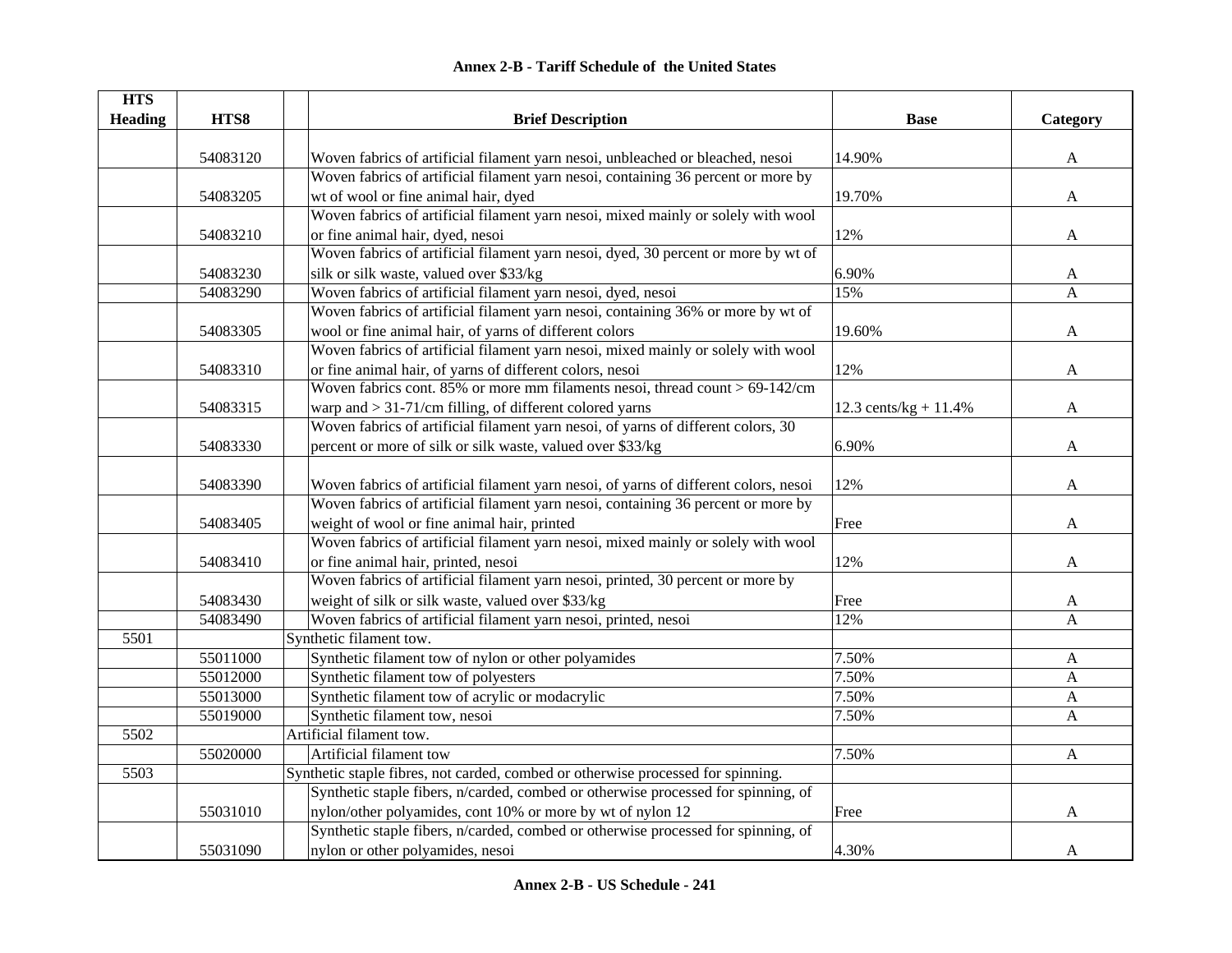| <b>HTS</b><br><b>Heading</b> | HTS8     | <b>Brief Description</b>                                                               | <b>Base</b> | Category     |
|------------------------------|----------|----------------------------------------------------------------------------------------|-------------|--------------|
|                              |          | Synthetic staple fibers, not carded, combed or otherwise processed for spinning, of    |             |              |
|                              | 55032000 | polyesters                                                                             | 4.30%       | A            |
|                              |          | Synthetic (acrylic or modacrylic) staple fibers, not carded, combed or otherwise       |             |              |
|                              | 55033000 | processed for spinning                                                                 | 4.30%       | $\mathbf{A}$ |
|                              |          | Synthetic staple fibers, not carded, combed or otherwise processed for spinning, of    |             |              |
|                              | 55034000 | polypropylene                                                                          | 4.30%       | A            |
|                              |          | Synthetic staple fibers, not carded, combed or otherwise processed for spinning, of    |             |              |
|                              | 55039010 | vinyon                                                                                 | Free        | A            |
|                              |          | Synthetic staple fibers, not carded, combed or otherwise processed for spinning,       |             |              |
|                              | 55039090 | nesoi                                                                                  | 4.30%       | $\mathbf A$  |
| 5504                         |          | Artificial staple fibres, not carded, combed or otherwise processed for spinning.      |             |              |
|                              |          | Artificial staple fibers, not carded, combed or otherwise processed for spinning, of   |             |              |
|                              | 55041000 | viscose rayon                                                                          | 4.30%       | A            |
|                              |          | Artificial staple fibers, not carded, combed or otherwise processed for spinning,      |             |              |
|                              | 55049000 | other than of viscose rayon                                                            | 4.30%       | A            |
| 5505                         |          | Waste (including noils, yarn waste and garnetted stock) of man-made fibres.            |             |              |
|                              | 55051000 | Waste (including noils, yarn waste and garnetted stock) of synthetic fibers            | Free        | A            |
|                              | 55052000 | Waste (including noils, yarn waste and garnetted stock) of artificial fibers           | Free        | $\mathbf{A}$ |
| 5506                         |          | Synthetic staple fibres, carded, combed or otherwise processed for spinning.           |             |              |
|                              |          | Synthetic staple fibers, carded, combed or otherwise processed for spinning, of        |             |              |
|                              | 55061000 | nylon or other polyamides                                                              | 5%          | A            |
|                              |          | Synthetic staple fibers, carded, combed or otherwise processed for spinning, of        |             |              |
|                              | 55062000 | polyesters                                                                             | 5.70%       | A            |
|                              |          | Synthetic (acrylic or modacrylic) staple fibers, carded, combed or otherwise           |             |              |
|                              | 55063000 | processed for spinning                                                                 | 5%          | A            |
|                              |          |                                                                                        |             |              |
|                              | 55069000 | Synthetic staple fibers, carded, combed or otherwise processed for spinning, nesoi     | 5%          | A            |
| 5507                         |          | Artificial staple fibre.s, carded, combed or otherwise processed for spinning.         |             |              |
|                              | 55070000 | Artificial staple fibers, carded, combed or otherwise processed for spinning           | 5%          | $\mathbf{A}$ |
| 5508                         |          | Sewing thread of man-made staple fibres, whether or not put up for retail sale.        |             |              |
|                              | 55081000 | Sewing thread of synthetic staple fibers, whether or not put up for retail sale        | 11.40%      | $\mathbf{A}$ |
|                              | 55082000 | Sewing thread of artificial staple fibers, whether or not put up for retail sale       | 11%         | $\mathbf{A}$ |
| 5509                         |          | Yarn (other than sewing thread) of synt6etic staple Rbres, not put up for retail sale. |             |              |
|                              |          | Yarn (other than sewing thread) containing 85% or more by weight of                    |             |              |
|                              | 55091100 | nylon/polyamide staple fibers, singles, not put up for retail sale                     | 9.40%       | A            |
|                              |          | Yarn (other than sewing thread) cont. 85% or more by weight of nylon/polyamide         |             |              |
|                              | 55091200 | staple fibers, multiple or cabled, not put up for retail sale                          | 10.60%      | A            |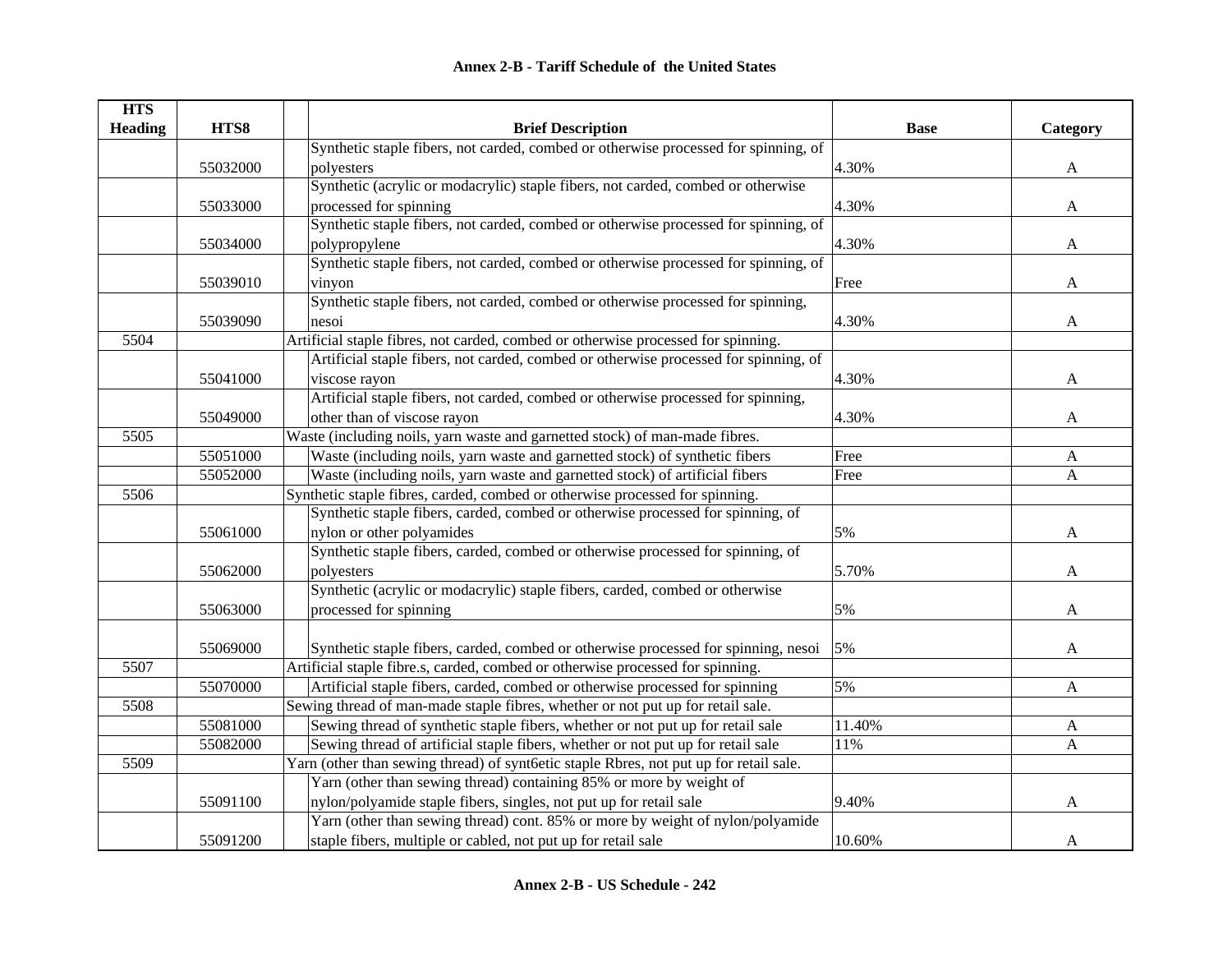| <b>HTS</b>     |          |                                                                                       |             |              |
|----------------|----------|---------------------------------------------------------------------------------------|-------------|--------------|
| <b>Heading</b> | HTS8     | <b>Brief Description</b>                                                              | <b>Base</b> | Category     |
|                |          | Yarn (other than sewing thread) containing 85% or more by weight of polyester         |             |              |
|                | 55092100 | staple fibers, singles, not put up for retail sale                                    | 9.70%       | A            |
|                |          | Yarn (other than sewing thread) cont. 85% or more by weight of polyester staple       |             |              |
|                | 55092200 | fibers, multiple or cabled, not put up for retail sale                                | 10.60%      | A            |
|                |          | Yarn (not sewing thread) cont. 85% or more by weight of acrylic or modacrylic         |             |              |
|                | 55093100 | staple fibers, singles, not put up for retail sale                                    | 9%          | $\mathbf{A}$ |
|                |          | Yarn (not sewing thread) cont. 85% or more by wt. of acrylic or modacrylic staple     |             |              |
|                | 55093200 | fibers, multiple or cabled, not put up for retail sale                                | 10%         | A            |
|                |          | Yarn (other than sewing thread) containing 85% or more by weight of synthetic         |             |              |
|                | 55094100 | staple fibers nesoi, singles, not put up for retail sale                              | 9%          | A            |
|                |          | Yarn (other than sewing thread) cont. 85% or more by weight of synthetic staple       |             |              |
|                | 55094200 | fibers nesoi, multiple or cabled, not put up for retail sale                          | 7%          | A            |
|                |          | Yarn (not sewing thread) of polyester staple fibers mixed mainly/solely with          |             |              |
|                | 55095130 | artificial staple fibers, single, not put up for retail sale                          | 9.70%       | A            |
|                |          | Yarn (not sewing thread) of polyester staple fibers mixed mainly/solely with          |             |              |
|                | 55095160 | artificial staple fibers, multiple, not put up for retail sale                        | 10.60%      | A            |
|                |          | Yarn (other than sewing thread) of polyester staple fibers mixed mainly/solely with   |             |              |
|                | 55095200 | wool or fine animal hair, not put up for retail sale                                  | 12%         | A            |
|                |          | Yarn (other than sewing thread) of polyester staple fibers mixed mainly or solely     |             |              |
|                | 55095300 | with cotton, not put up for retail sale                                               | 13.20%      | A            |
|                |          | Yarn (other than sewing thread) of polyester staple fibers nesoi, not put up for      |             |              |
|                | 55095900 | retail sale                                                                           | 13.20%      | A            |
|                |          | Yarn (other than sewing thread) of acrylic or modacrylic staple fibers mixed with     |             |              |
|                | 55096100 | wool or fine animal hair, not put up for retail sale                                  | 13.20%      | A            |
|                |          | Yarn (other than sewing thread) of acrylic or modacrylic staple fibers mixed mainly   |             |              |
|                | 55096200 | or solely with cotton, not put up for retail sale                                     | 12%         | A            |
|                |          | Yarn (not sew thread) of acrylic/modacrylic staple fibers mixed mainly/solely         |             |              |
|                | 55096920 | w/artificial staple fibers, singles, not for retail sale                              | 9%          | A            |
|                |          | Yarn (not sewing thread) of acrylic/modacrylic staple fiber mixed mainly/solely       |             |              |
|                | 55096940 | w/artificial staple fiber, multiple or cabled, not retail sale                        | 10%         | A            |
|                |          | Yarn (other than sewing thread) of acrylic or modacrylic staple fibers nesoi, not put |             |              |
|                | 55096960 | up for retail sale                                                                    | 13.20%      | $\mathbf{A}$ |
|                |          | Yarn (other than sewing thread) of synthetic staple fibers mixed mainly or solely     |             |              |
|                | 55099100 | with wool or fine animal hair, not put up for retail sale                             | 12%         | A            |
|                |          | Yarn (other than sewing thread) of synthetic staple fibers mixed mainly or solely     |             |              |
|                | 55099200 | with cotton, not put up for retail sale                                               | 7.50%       | A            |
|                |          | Yarn (not sewing thread) of synthetic staple fibers nesoi, mixed mainly/solely        |             |              |
|                | 55099920 | w/artificial staple fibers, singles, not for retail sale                              | 9%          | A            |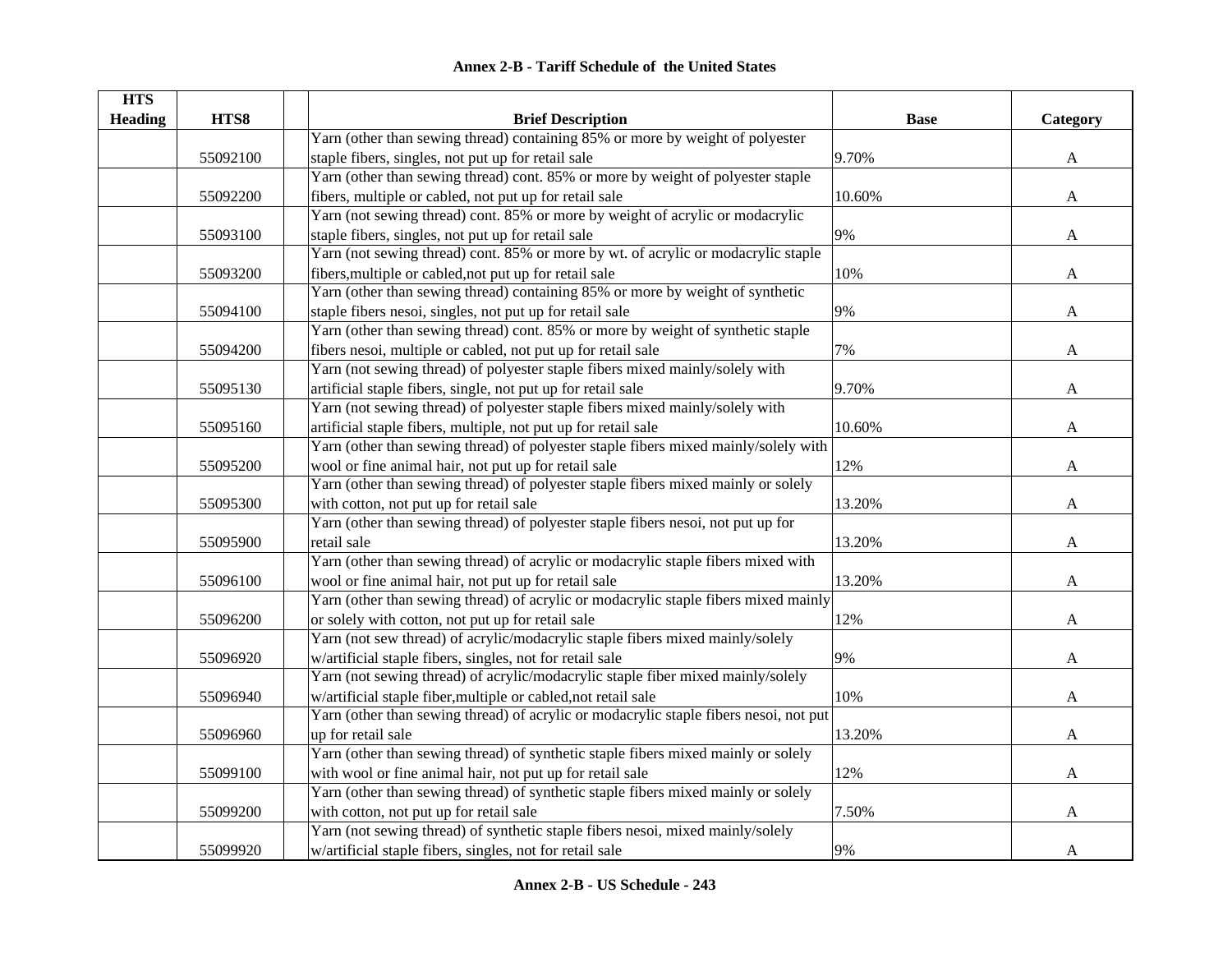| <b>HTS</b>     |          |                                                                                          |             |              |
|----------------|----------|------------------------------------------------------------------------------------------|-------------|--------------|
| <b>Heading</b> | HTS8     | <b>Brief Description</b>                                                                 | <b>Base</b> | Category     |
|                |          | Yarn (not sewing thread) of synthetic staple fibers nesoi, mixed mainly/solely           |             |              |
|                | 55099940 | w/artificial staple fibers, multiple, not for retail sale                                | 10.60%      | A            |
|                |          | Yarn (other than sewing thread) of synthetic staple fibers nesoi, not put up for retail  |             |              |
|                | 55099960 | sale                                                                                     | 13.20%      | A            |
| 5510           |          | Yarn (other than sewing thread) of artificial staple fbres, not put up for retail sale.  |             |              |
|                |          | Yarn (other than sewing thread) containing 85% or more by weight of artificial           |             |              |
|                | 55101100 | staple fibers, singles, not put up for retail sale                                       | 9%          | A            |
|                |          | Yarn (other than sewing thread) cont. 85% or more by weight of artificial staple         |             |              |
|                | 55101200 | fibers, multiple or cabled, not put up for retail sale                                   | 10.60%      | A            |
|                |          | Yarn (other than sewing thread) of artificial staple fibers mixed mainly or solely       |             |              |
|                | 55102000 | with wool or fine animal hair, not put up for retail sale                                | 10.20%      | A            |
|                |          | Yarn (other than sewing thread) of artificial staple fibers mixed mainly or solely       |             |              |
|                | 55103000 | with cotton, not put up for retail sale                                                  | 7.50%       | A            |
|                |          | Yarn (other than sewing thread) of artificial staple fibers mixed mainly/solely with     |             |              |
|                | 55109020 | synthetic staple fibers, singles, not for retail sale                                    | 9%          | A            |
|                |          | Yarn (other than sewing thread) of artificial staple fibers mixed mainly/solely with     |             |              |
|                | 55109040 | synthetic staple fibers, multiple, not for retail sale                                   | 10.60%      | $\mathbf{A}$ |
|                |          | Yarn (other than sewing thread) of artificial staple fibers nesoi, not put up for retail |             |              |
|                | 55109060 | sale                                                                                     | 13.20%      | $\mathbf{A}$ |
| 5511           |          | Yarn (other than sewing threed) of man-mede stsple fibres, put up for retail sale.       |             |              |
|                |          | Yarn (other than sewing thread) of synthetic staple fibers, containing 85% or more       |             |              |
|                | 55111000 | by weight of such fibers, put up for retail sale                                         | 7.50%       | A            |
|                |          | Yarn (other than sewing thread) of synthetic staple fibers, containing less than 85%     |             |              |
|                | 55112000 | by weight of such fibers, put up for retail sale                                         | 7.50%       | A            |
|                | 55113000 | Yarn (other than sewing thread) of artificial staple fibers, put up for retail sale      | 7.50%       | A            |
| 5512           |          | Woven fabrics of synthetic staple fibres, containing 85 % or more by weight of synthetic |             |              |
|                |          | Woven fabrics containing 85% or more by weight of polyester staple fibers,               |             |              |
|                | 55121100 | unbleached or bleached                                                                   | 12%         | A            |
|                |          | Woven fabrics containing 85% or more by weight of polyester staple fibers, other         |             |              |
|                | 55121900 | than unbleached or bleached                                                              | 13.60%      | A            |
|                |          | Woven fabrics containing 85% or more by weight of acrylic or modacrylic staple           |             |              |
|                | 55122100 | fibers, unbleached or bleached                                                           | 12%         | A            |
|                |          | Woven fabrics containing 85% or more by weight of acrylic or modacrylic staple           |             |              |
|                | 55122900 | fibers, other than unbleached or bleached                                                | 12%         | A            |
|                |          | Woven fabrics, containing 85% or more by weight of synthetic fibers nesoi,               |             |              |
|                | 55129100 | unbleached or bleached                                                                   | 14.90%      | A            |
|                |          | Woven fabrics, containing 85% or more by weight of synthetic fibers nesoi, other         |             |              |
|                | 55129900 | than unbleached or bleached                                                              | 12%         | $\mathbf{A}$ |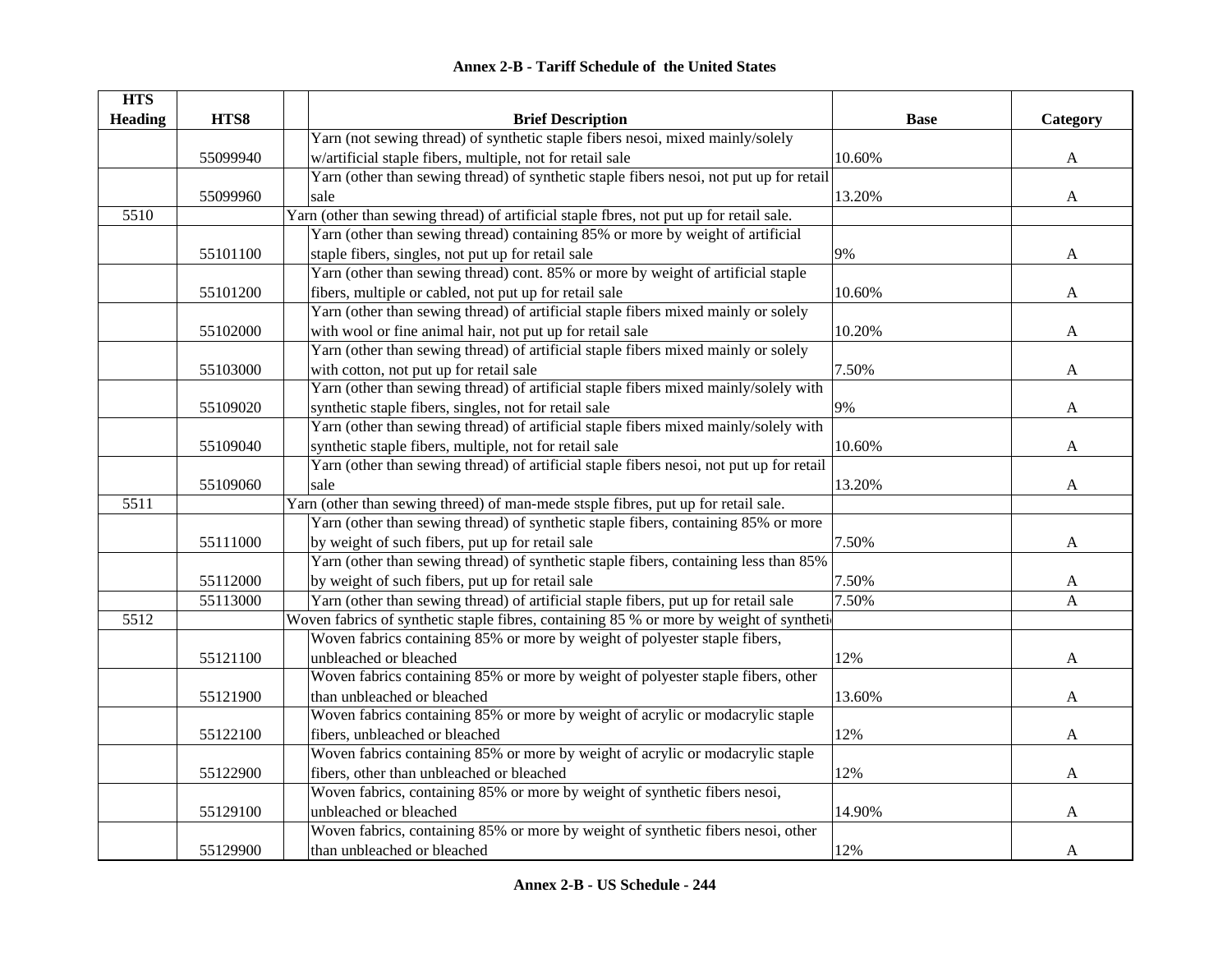| <b>HTS</b>     |          |                                                                                           |             |              |
|----------------|----------|-------------------------------------------------------------------------------------------|-------------|--------------|
| <b>Heading</b> | HTS8     | <b>Brief Description</b>                                                                  | <b>Base</b> | Category     |
| 5513           |          | Woven fabrics of synthetic staple fibres, containinlg less than 85 % by weight of such fi |             |              |
|                |          | Woven fabric of poly staple fiber, < 85% wt poly staple fibers, mixed mainly/solely       |             |              |
|                | 55131100 | w/cotton, wt n/o 170 g/m2, plain weave, unbleached/bleached                               | 14.90%      | A            |
|                |          | Woven 3-or 4-thread twill fabric of poly staple fib,<85% poly staple fiber, mixed         |             |              |
|                | 55131200 | mainly/solely w/cotton,wt n/o 170 g/m2,unbleached/bleached                                | 14.90%      | $\mathbf{A}$ |
|                |          | Woven fabrics of polyester staple fibers,<85% polyester staple fibers, mixed              |             |              |
|                | 55131300 | mainly/solely w/cotton,n/o 170 g/m2,unbleached/bleached, nesoi                            | 14.90%      | A            |
|                |          | Woven fabrics of synthetic staple fibers nesoi, < 85% by weight of such fibers,           |             |              |
|                | 55131900 | mixed with cotton, n/o 170g/m2, unbleached or bleached                                    | 14.90%      | A            |
|                |          | Woven fabrics of polyester staple fibers, < 85% polyester staple fibers, mixed            |             |              |
|                | 55132100 | mainly/solely w/cotton, not over 170 g/m2, plain weave, dyed                              | 14.90%      | A            |
|                |          | Woven 3- or 4-thread twill fabric of poly staple fib, < 85% polyester staple fibers,      |             |              |
|                | 55132200 | mixed mainly/solely w/cotton, n/o 170 g/m2, dyed                                          | 14.90%      | A            |
|                |          | Woven fabrics of polyester staple fibers, $< 85\%$ by wt polyester staple fibers,         |             |              |
|                | 55132300 | mixed mainly/solely w/cotton, not over 170 g/m2, dyed, nesoi                              | 14.90%      | A            |
|                |          | Woven fabrics of synthetic staple fibers nesoi, $< 85\%$ by wt of such fibers, mixed      |             |              |
|                | 55132900 | mainly/solely w/cotton, weighing n/o 170g/m2, dyed, nesoi                                 | 14.90%      | $\mathbf{A}$ |
|                |          | Woven fabrics of poly staple fib,< 85% polyester staple fibers, mixed mainly/solely       |             |              |
|                | 55133100 | w/cotton,n/o 170 g/m2,plain weave,of yarns of dif. colors                                 | 14.90%      | $\mathbf{A}$ |
|                |          | Woven 3-or 4-thread twill fabric of poly stple fib,< 85% poly stple fibers, mixed         |             |              |
|                | 55133200 | mainly/solely w/cotton,n/o 170 g/m2,of yarns of dif. colors                               | 14.90%      | $\mathbf{A}$ |
|                |          | Woven fabrics of poly staple fib, $< 85\%$ by wt polyester staple fibers, mixed           |             |              |
|                | 55133300 | mainly/solely w/cotton, wt n/o 170 g/m2, of yarns of dif. colors                          | 14.90%      | A            |
|                |          | Woven fabrics of synthetic staple fibers nesoi, < 85% by wt of such fibers, mixed         |             |              |
|                | 55133900 | mainly/solely w/cotton, n/o 170g/m2, of dif. colored yarns                                | 14.90%      | A            |
|                |          | Printed plain weave fabrics of poly staple fib,<85% by weight polyester staple            |             |              |
|                | 55134100 | fibers, mixed mainly/solely with cotton, n/o 170g/m2                                      | 14.90%      | A            |
|                |          | Printed 3-or 4-thread twill fabric of poly staple fib, incl cross twill, < 85% wt poly    |             |              |
|                | 55134200 | staple fibers, mixed mainly/solely w/cotton, n/o 170g/m2                                  | 13.60%      | A            |
|                |          | Printed woven fabrics of polyester staple fibers, $< 85\%$ by wt polyester staple         |             |              |
|                | 55134300 | fibers, mixed mainly/solely with cotton, weighing n/o 170g/m2                             | 14.90%      | A            |
|                |          | Printed woven fabrics of synthetic staple fibers nesoi, < 85% by weight of such           |             |              |
|                | 55134900 | fibers, mixed mainly or solely with cotton, n/o 170g/m2                                   | 8.50%       | $\mathbf{A}$ |
| 5514           |          | Woven fabrics of synthetic staple fibres, containing less than 85 % by weight of such fil |             |              |
|                |          | Plain weave fabrics of poly staple fiber,<85% wt polyester staple fibers, mixed           |             |              |
|                | 55141100 | mainly/solely w/cotton, wt ov 170 g/m2, unbleached/bleached                               | 14.90%      | A            |
|                |          | Wov 3-or 4-thread twill fabric of poly staple fib,< 85% polyester staple fiber, mixed     |             |              |
|                | 55141200 | mainly/solely w/cotton,ov 170 g/m2,unbleached/bleached                                    | 14.90%      | $\mathbf{A}$ |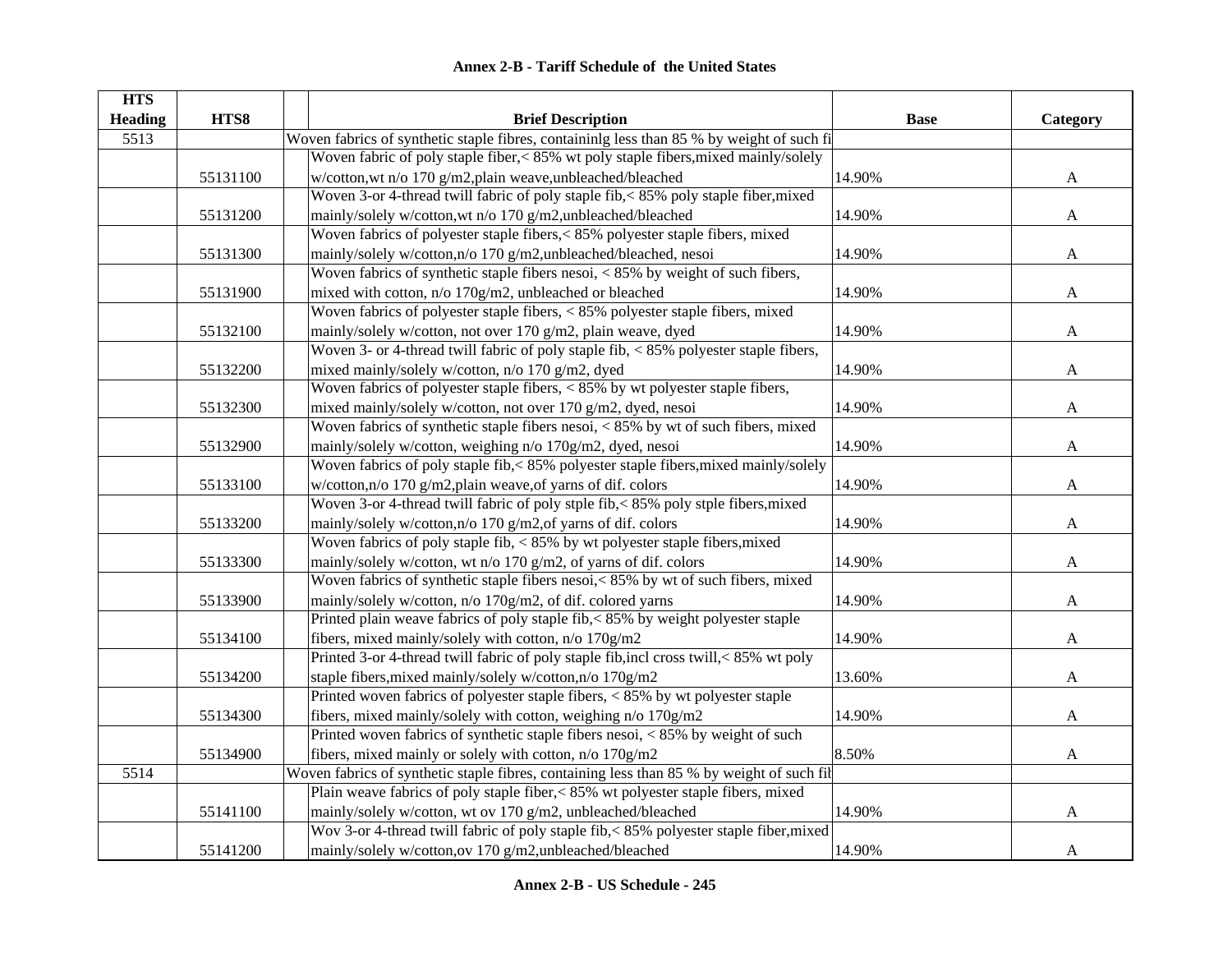| <b>HTS</b>     |          |                                                                                        |             |              |
|----------------|----------|----------------------------------------------------------------------------------------|-------------|--------------|
| <b>Heading</b> | HTS8     | <b>Brief Description</b>                                                               | <b>Base</b> | Category     |
|                |          | Woven fabric of poly staple fiber, < 85% wt polyester staple fibers, mixed             |             |              |
|                | 55141300 | mainly/solely w/cotton, over 170 g/m2, unbleached/bleached, nesoi                      | 14.90%      | $\mathbf{A}$ |
|                |          | Unbleached or bleached woven fabric of synthetic staple fibers nesoi, < 85% by wt      |             |              |
|                | 55141900 | of such fibers, mixed mainly/solely w/cotton, over 170g/m2                             | 8.50%       | $\mathbf{A}$ |
|                |          | Plain weave fabrics of polyester staple fiber, $< 85\%$ by wt polyester staple fibers, |             |              |
|                | 55142100 | mixed mainly/solely with cotton, over 170 g/m2, dyed                                   | 14.90%      | $\mathbf{A}$ |
|                |          | Wov 3-or 4-thread twill fabric of poly staple fib, incl cross twill, < 85% poly staple |             |              |
|                | 55142200 | fibers, mixed mainly/solely w/cotton, ov 170 g/m2, dyed                                | 14.90%      | A            |
|                |          | Woven fabrics of polyester staple fib, $< 85\%$ by wt polyester staple fibers, mixed   |             |              |
|                | 55142300 | mainly/solely w/cotton, over 170 g/m2, dyed, nesoi                                     | 14.90%      | A            |
|                |          | Dyed woven fabrics of synthetic staple fibers nesoi, $< 85\%$ by weight of such        |             |              |
|                | 55142900 | fibers, mixed mainly or solely with cotton, over 170g/m2                               | 12%         | A            |
|                |          | Plain weave fabrics of poly staple fiber, < 85% polyester staple fibers, mixed         |             |              |
|                | 55143100 | mainly/solely with cotton, ov 170 g/m2, of yarns of dif. colors                        | 14.90%      | A            |
|                |          | Woven 3-or 4-thread twill fabric of poly staple fib,< 85% poly staple fibers, mixed    |             |              |
|                | 55143200 | mainly/solely w/cotton,ov 170 g/m2,of yarn of dif. colors                              | 14.90%      | A            |
|                |          | Woven fabrics of poly staple fiber, < 85% polyester staple fibers, mixed               |             |              |
|                | 55143300 | mainly/solely w/cotton,ov 170 g/m2,of yarns of different colors,nesoi                  | 12%         | A            |
|                |          | Woven fabrics of synthetic staple fibers nesoi, $< 85\%$ by wt of such fibers, mixed   |             |              |
|                | 55143900 | mainly/solely w/cotton, ov 170g/m2, of dif. colored yarns                              | Free        | $\mathbf{A}$ |
|                |          | Printed plain weave fabrics of polyester staple fiber, $< 85\%$ by wt polyester staple |             |              |
|                | 55144100 | fibers, mixed mainly or solely with cotton, over 170g/m2                               | 14.90%      | A            |
|                |          | Printed 3-or 4-thread twill fab of poly staple fib, incl cross twill, < 85% by wt poly |             |              |
|                | 55144200 | staple fibers, mixed mainly/solely w/cotton,ov 170g/m                                  | 14.90%      | A            |
|                |          | Printed woven fabrics of polyester staple fiber, < 85% by wt polyester staple fibers,  |             |              |
|                | 55144300 | mixed mainly/solely with cotton, over 170g/m2, nesoi                                   | Free        | A            |
|                |          | Printed woven fabrics of synthetic staple fibers nesoi, < 85% by weight of such        |             |              |
|                | 55144900 | fibers, mixed mainly or solely with cotton, over 170g/m2                               | 8.50%       | A            |
| 5515           |          | Other woven fabrics of synthetic staple iibres.                                        |             |              |
|                |          | Woven fabrics of polyester staple fibers, mixed mainly or solely with viscose rayon    |             |              |
|                | 55151100 | staple fibers, nesoi                                                                   | 14.90%      | $\mathbf{A}$ |
|                |          | Woven fabrics of polyester staple fibers, mixed mainly or solely with man-made         |             |              |
|                | 55151200 | filaments, nesoi                                                                       | 12%         | A            |
|                |          | Woven fabrics of polyester staple fibers, containing 36 percent or more by weight      |             |              |
|                | 55151305 | of wool or fine animal hair, nesoi                                                     | 25%         | A            |
|                |          | Woven fabrics of polyester staple fibers, mixed mainly or solely with wool or fine     |             |              |
|                | 55151310 | animal hair, nesoi                                                                     | 12%         | A            |
|                | 55151900 | Woven fabrics of polyester staple fibers, nesoi                                        | 12%         | $\mathbf{A}$ |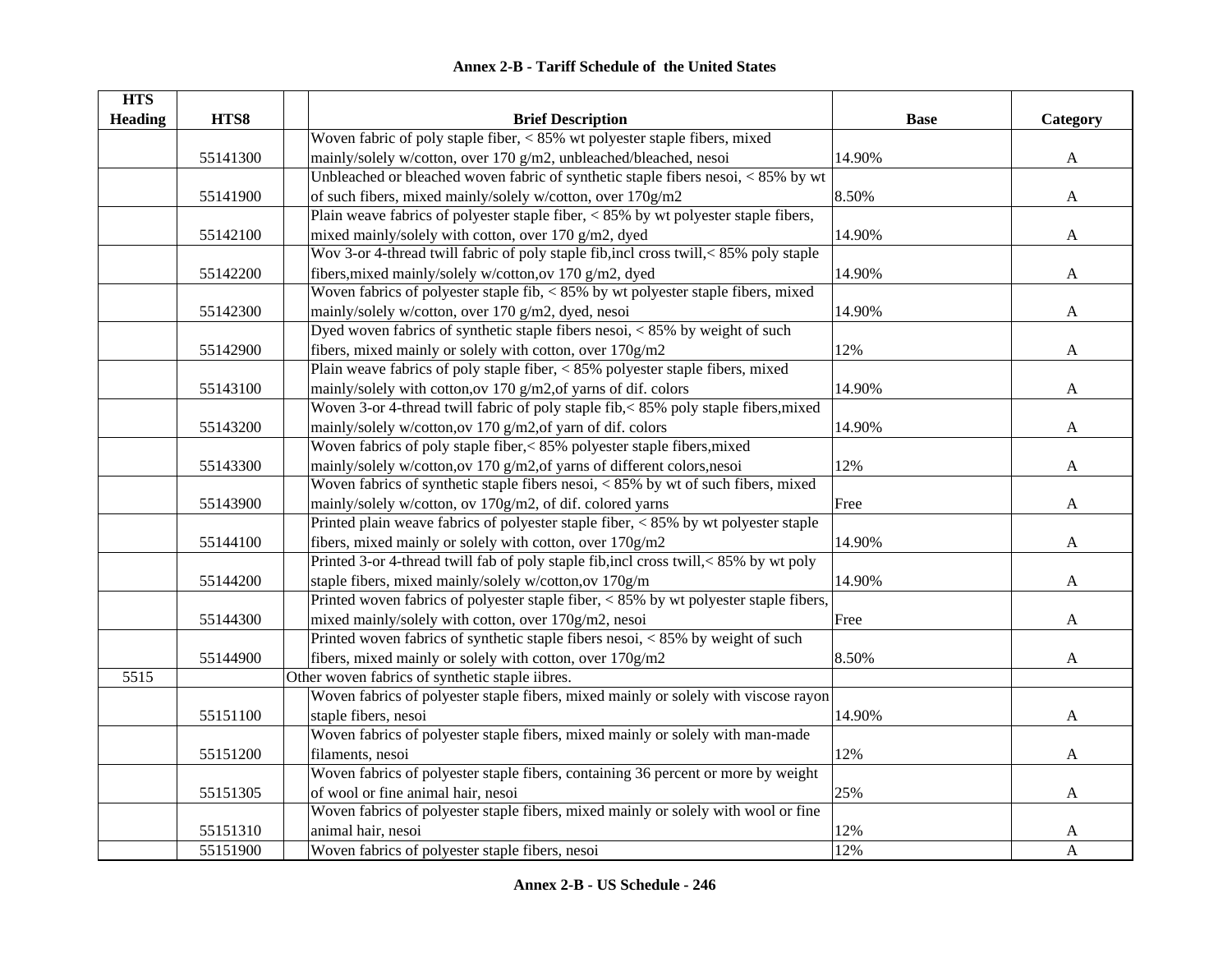|  | <b>Annex 2-B - Tariff Schedule of the United States</b> |  |
|--|---------------------------------------------------------|--|
|--|---------------------------------------------------------|--|

| <b>HTS</b>     |          |                                                                                                       |             |              |
|----------------|----------|-------------------------------------------------------------------------------------------------------|-------------|--------------|
| <b>Heading</b> | HTS8     | <b>Brief Description</b>                                                                              | <b>Base</b> | Category     |
|                |          | Woven fabrics of acrylic or modacrylic staple fibers, mixed mainly or solely with                     |             |              |
|                | 55152100 | man-made filaments, nesoi                                                                             | Free        | A            |
|                |          | Woven fabrics of acrylic or modacrylic staple fibers, containing 36% or more by                       |             |              |
|                | 55152205 | weight of wool or fine animal hair, nesoi                                                             | 20.10%      | $\mathbf{A}$ |
|                |          | Woven fabrics of acrylic or modacrylic staple fibers, mixed mainly or solely with                     |             |              |
|                | 55152210 | wool or fine animal hair, nesoi                                                                       | 12%         | A            |
|                | 55152900 | Woven fabrics of acrylic or modacrylic staple fibers, nesoi                                           | Free        | A            |
|                |          | Woven fabrics of synthetic staple fibers (not polyester/acrylic or modacrylic staple                  |             |              |
|                | 55159100 | fiber) mixed mainly/solely w/man-made filaments, nesoi                                                | 12%         | A            |
|                |          | Woven fabrics of synthetic staple fibers (not polyester/acrylic or modacrylic staple                  |             |              |
|                | 55159205 | fiber) contain 36% or more wool/fine animal hair, nesoi                                               | 25%         | A            |
|                |          | Woven fabrics of synthetic staple fibers (not polyester/acrylic/modacrylic staple                     |             |              |
|                | 55159210 | fiber) mixed mainly/solely w/wool/fine animal hair,nesoi                                              | 12%         | A            |
|                |          | Woven fabrics of synthetic staple fibers (not of polyester, acrylic or modacrylic                     |             |              |
|                | 55159900 | staple fibers), nesoi                                                                                 | 8.50%       | A            |
| 5516           |          | Woven fabrics of artificial staple fibres.                                                            |             |              |
|                |          | Woven fabrics of artificial staple fibers, containing 85% or more by weight of such                   |             |              |
|                | 55161100 | fibers, unbleached or bleached                                                                        | 14.90%      | A            |
|                |          | Woven fabrics of artificial staple fibers, containing 85% or more by weight of such                   |             |              |
|                | 55161200 | fibers, dyed                                                                                          | 14.90%      | $\mathbf{A}$ |
|                |          | Woven fabrics of artificial staple fibers, containing 85% or more by weight of such                   |             |              |
|                | 55161300 | fibers, of yarns of different colors                                                                  | 14.90%      | A            |
|                |          | Woven fabrics of artificial staple fibers, containing 85% or more by weight of such                   |             |              |
|                | 55161400 | fibers, printed                                                                                       | 10%         | A            |
|                |          | Woven fabrics of artificial staple fibers, < 85% by weight of such fibers, mixed                      |             |              |
|                | 55162100 | mainly/solely with man-made filaments, unbleached/bleached                                            | 14.90%      | A            |
|                |          | Woven fabrics of artificial staple fibers, $< 85\%$ by weight of such fibers, mixed                   |             |              |
|                | 55162200 | mainly/solely with man-made filaments, dyed                                                           | 14.90%      | A            |
|                |          | Woven fabrics of artificial staple fibers, $< 85\%$ by wt of such fibers, mixed                       |             |              |
|                | 55162300 | mainly/solely w/man-made filaments, of different colored yarns                                        | 8.50%       | A            |
|                |          | Woven fabrics of artificial staple fibers, $< 85\%$ by weight of such fibers, mixed                   |             |              |
|                | 55162400 | mainly or solely with man-made filaments, printed                                                     | 14.90%      | A            |
|                |          | Woven fabrics of artificial staple fibers, $< 85\%$ of such fibers, containing 36% or                 |             |              |
|                | 55163105 | more of wool or fine animal hair, unbleached or bleached                                              | 19.80%      | A            |
|                |          | Woven fabrics of artificial staple fibers, $\langle 85\% \rangle$ of such fibers, mixed mainly/solely |             |              |
|                | 55163110 | w/wool or fine animal hair, unbleached/bleached, nesoi                                                | 12%         | A            |
|                |          | Woven fabrics of artificial staple fibers, $\langle 85\% \rangle$ of such fibers, containing 36% or   |             |              |
|                | 55163205 | more of wool or fine animal hair, dyed                                                                | 25%         | $\mathbf{A}$ |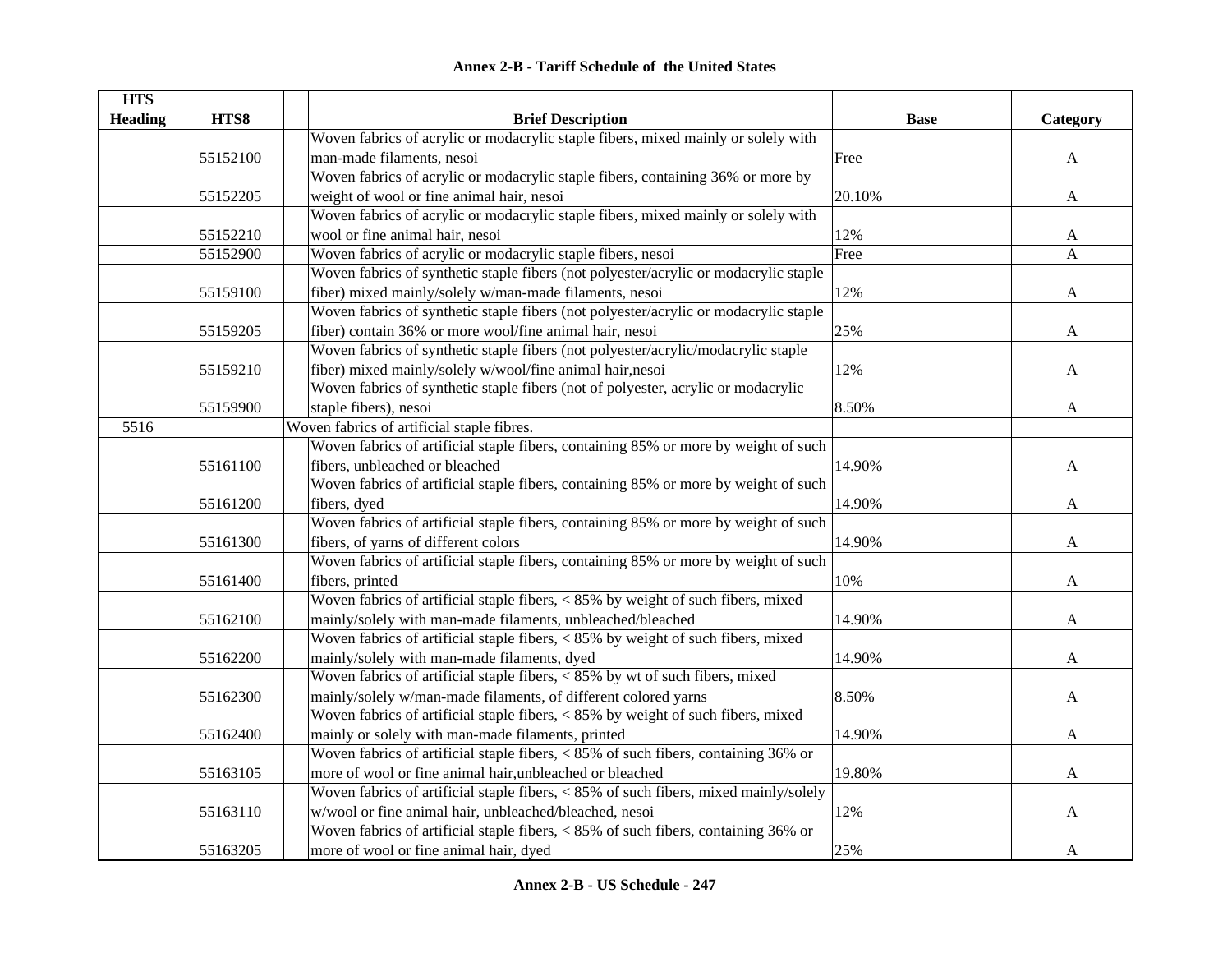| <b>HTS</b>     |          |                                                                                             |             |              |
|----------------|----------|---------------------------------------------------------------------------------------------|-------------|--------------|
| <b>Heading</b> | HTS8     | <b>Brief Description</b>                                                                    | <b>Base</b> | Category     |
|                |          | Woven fabrics of artificial staple fibers, $< 85\%$ by weight of such fibers, mixed         |             |              |
|                | 55163210 | mainly/solely with wool or fine animal hair, dyed, nesoi                                    | 12%         | $\mathbf{A}$ |
|                |          | Woven fabrics of artificial staple fibers, $< 85\%$ such fibers, containing 36% or          |             |              |
|                | 55163305 | more of wool or fine animal hair, of different colored yarns                                | 25%         | $\mathbf{A}$ |
|                |          | Woven fabrics of artificial staple fibers, $< 85\%$ of such fiber, mixed mainly/solely      |             |              |
|                | 55163310 | w/wool or fine animal hair, of dif. colored yarns, nesoi                                    | 12%         | A            |
|                |          | Woven fabrics of artificial staple fibers, $< 85\%$ of such fibers, containing 36% or       |             |              |
|                | 55163405 | more of wool or fine animal hair, printed                                                   | 19.70%      | A            |
|                |          | Woven fabrics of artificial staple fibers, < 85% of such fibers, mixed mainly or            |             |              |
|                | 55163410 | solely with wool or fine animal hair, printed, nesoi                                        | 12%         | $\mathbf{A}$ |
|                |          | Woven fabrics of artificial staple fibers, < 85% by weight of such fibers, mixed            |             |              |
|                | 55164100 | mainly or solely with cotton, unbleached or bleached                                        | 14.90%      | A            |
|                |          | Woven fabrics of artificial staple fibers, less than 85% by weight of such fibers,          |             |              |
|                | 55164200 | mixed mainly or solely with cotton, dyed                                                    | 12%         | A            |
|                |          | Woven fabrics of artificial staple fibers, $< 85\%$ by wt. of such fibers, mixed mainly     |             |              |
|                | 55164300 | or solely with cotton, of yarns of different colors                                         | Free        | A            |
|                |          | Woven fabrics of artificial staple fibers, less than 85% by weight of such fibers,          |             |              |
|                | 55164400 | mixed mainly or solely with cotton, printed                                                 | 8.50%       | A            |
|                | 55169100 | Woven fabrics of artificial staple fibers nesoi, unbleached or bleached, nesoi              | 12%         | A            |
|                | 55169200 | Woven fabrics of artificial staple fibers nesoi, dyed, nesoi                                | 12%         | $\mathbf{A}$ |
|                |          |                                                                                             |             |              |
|                | 55169300 | Woven fabrics of artificial staple fibers nesoi, of yarns of different colors, nesoi        | 8.50%       | A            |
|                | 55169400 | Woven fabrics of artificial staple fibers nesoi, printed, nesoi                             | 12%         | A            |
| 5601           |          | Wadding of textile materials and articles thereof; textile fibres, not exceeding 5 mm in lo |             |              |
|                |          | Sanitary towels and tampons, diapers and diaper liners for babies and similar               |             |              |
|                | 56011010 | sanitary articles, of wadding of cotton                                                     | 3.60%       | A            |
|                |          | Sanitary towels and tampons, diapers and diaper liners for babies & similar sanitary        |             |              |
|                | 56011020 | articles, of wadding of other textile materials, nesoi                                      | 6.30%       | A            |
|                | 56012100 | Wadding of cotton and other articles of cotton wadding nesoi                                | 3.60%       | A            |
|                | 56012200 | Wadding of man-made fibers and other articles of such wadding nesoi                         | 6.30%       | A            |
|                |          | Wadding of textile materials (excluding cotton and man-made fibers) and articles            |             |              |
|                | 56012900 | thereof, nesoi                                                                              | 4%          | A            |
|                | 56013000 | Textile flock, not exceeding 5 mm in length, and textile dust and mill neps                 | Free        | A            |
| 5602           |          | Felt, whether or not impregnated, coated, covered or laminated.                             |             |              |
|                | 56021010 | Laminated fabrics of needleloom felt or stitch-bonded fiber fabrics                         | 12%         | $\mathbf{A}$ |
|                |          | Needleloom felt and stitch-bonded fabrics, whether or not impregnated, coated or            |             |              |
|                | 56021090 | covered, nesoi                                                                              | 10.60%      | A            |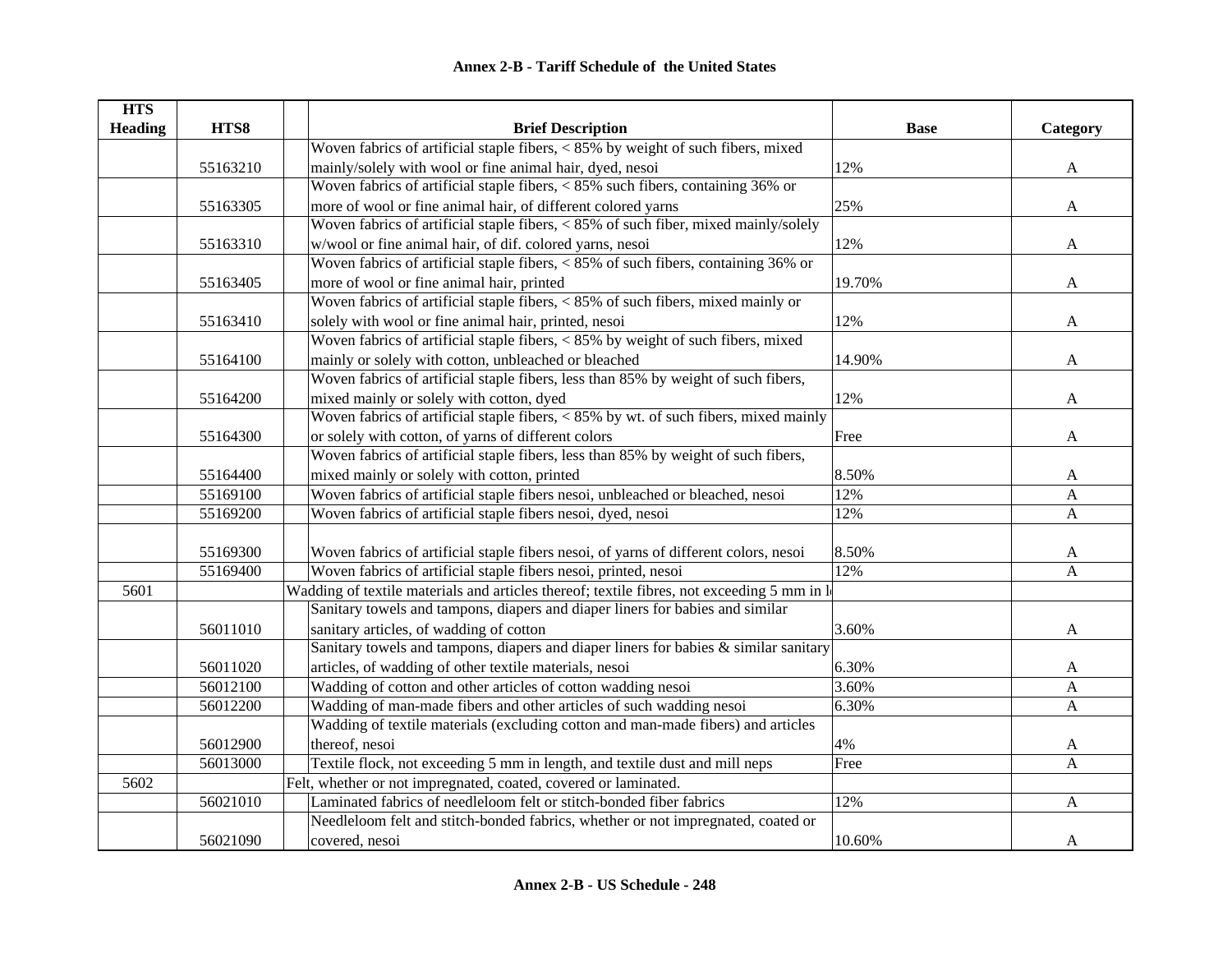| <b>HTS</b>     |          |                                                                                             |                         |              |
|----------------|----------|---------------------------------------------------------------------------------------------|-------------------------|--------------|
| <b>Heading</b> | HTS8     | <b>Brief Description</b>                                                                    | <b>Base</b>             | Category     |
|                |          | Felt, excluding needleloom felt and stitch-bonded fiber fabrics, not impregnated,           |                         |              |
|                | 56022100 | coated, covered or laminated, of wool or fine animal hair                                   | 49.5 cents/kg + $7.5\%$ | A            |
|                |          | Felt, excluding needleloom felt and stitch-bonded fiber fabrics, not impregnated,           |                         |              |
|                | 56022900 | coated, covered or laminated, of textile materials nesoi                                    | 6.30%                   | A            |
|                | 56029030 | Laminated fabrics of felt, nesoi                                                            | Free                    | A            |
|                | 56029060 | Felt, impregnated, coated or covered, of man-made fibers, nesoi                             | 6.30%                   | A            |
|                | 56029090 | Felt, impregnated, coated or covered, nesoi                                                 | 52.9 cents/ $kg + 8%$   | $\mathbf{A}$ |
| 5603           |          | Nonwovens, whether or not impregnated, costed, covered or laminated.                        |                         |              |
|                |          | Nonwovens, of man-made filaments, weighing not $>25$ g/square m, whether or not             |                         |              |
|                | 56031100 | impregnated, coated, covered or laminated                                                   | Free                    | A            |
|                |          | Nonwovens, of man-made filaments, weighing >25 but not >70 g/square m,                      |                         |              |
|                | 56031200 | whether or not impregnated, coated, covered or laminated                                    | Free                    | A            |
|                |          | Nonwovens, of man-made filaments, weighing >70 but not >150 g/square m,                     |                         |              |
|                | 56031300 | whether or not impregnated, coated, covered or laminated                                    | Free                    | A            |
|                |          |                                                                                             |                         |              |
|                | 56031430 | Laminated nonwoven fabs, of man-made filaments, weighing >150 g/square m                    | Free                    | A            |
|                |          | Nonwovens (except laminated), of man-made filaments, weighing >150 g/square                 |                         |              |
|                | 56031490 | m, whether or not impregnated, coated, or covered                                           | Free                    | A            |
|                |          | Nonwovens (not of man-made filaments), weighing not >25 g/square m, whether or              |                         |              |
|                | 56039100 | not impregnated, coated, covered or laminated                                               | Free                    | A            |
|                |          | Nonwovens (not of man-made filaments), weighing $>25$ but not $>70$ g/square m,             |                         |              |
|                | 56039200 | whether or not impregnated, coated, covered or laminated                                    | Free                    | A            |
|                |          | Nonwovens (not of man-made filaments), weighing >70 but not >150 g/square m,                |                         |              |
|                | 56039300 | whether or not impregnated, coated, covered or laminated                                    | Free                    | A            |
|                |          | Nonwoven floor covering underlays (not of man-made filaments), weighing >150                |                         |              |
|                | 56039410 | g/square m, whether or not impreg, coated, cov or laminated                                 | Free                    | A            |
|                |          | Laminated nonwovens nesoi (not of man-made filaments), weighing >150 g/square               |                         |              |
|                | 56039430 | m                                                                                           | Free                    | A            |
|                |          | Nonwovens nesoi (not of man-made filaments), weighing >150 g/square m,                      |                         |              |
|                | 56039490 | whether or not impregnated, coated, covered but not laminated                               | Free                    | A            |
| 5604           |          | Rubber thread and cord, textile covered; textile yarn, and strip and the like of heading 5  |                         |              |
|                | 56041000 | Rubber thread and cord, textile covered                                                     | 6.30%                   | $\mathbf{A}$ |
|                |          | High tenacity yarn of polyesters, of nylon or other polyamides or of viscose rayon,         |                         |              |
|                | 56042000 | impregnated or coated                                                                       | 8.80%                   | A            |
|                |          | Textile yarn and strip and the like of heading 5404 or 5405, impregnated, coated,           |                         |              |
|                | 56049000 | covered or sheathed with rubber or plastics, nesoi                                          | 5%                      | A            |
| 5605           |          | Metallised yarn, whether or not gimped, being textile yarn, or strip or the like of heading |                         |              |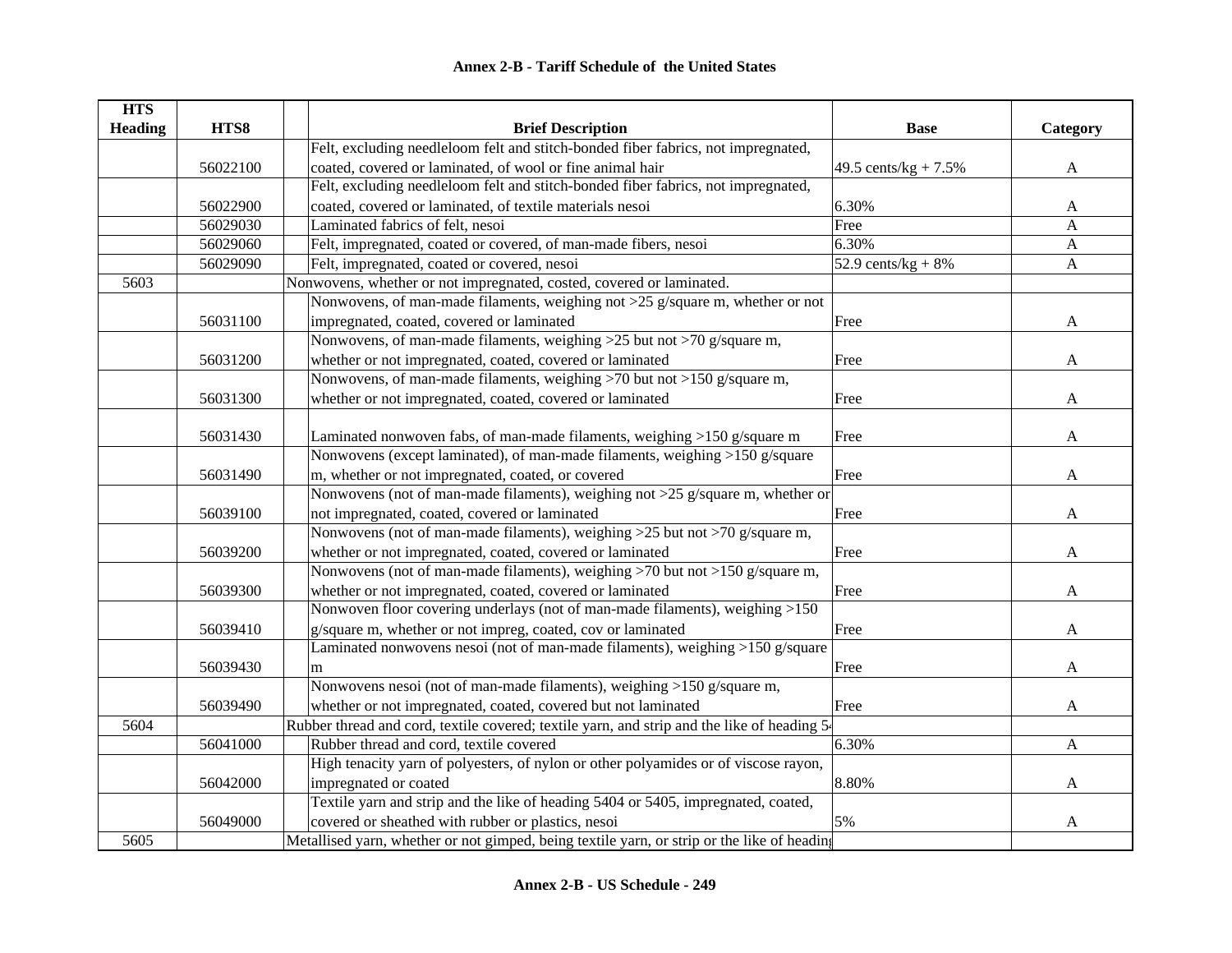| <b>HTS</b>     |          |                                                                                            |                           |          |
|----------------|----------|--------------------------------------------------------------------------------------------|---------------------------|----------|
| <b>Heading</b> | HTS8     | <b>Brief Description</b>                                                                   | <b>Base</b>               | Category |
|                |          | Metal coated or metal laminated man-made monofilament or strip or the like,                |                           |          |
|                | 56050010 | ungimped $&$ untwisted or w/twist of less than 5 turns per meter                           | 7.50%                     | A        |
|                |          | Metalized textile yarn nesoi, of man-made monofilament or strip or the like, other         |                           |          |
|                | 56050090 | than ungimped or w/twist of $<$ 5 turns per meter                                          | 13.20%                    | A        |
| 5606           |          | Gimped yarn, and strip and the like of heading 54.04 or 54.05, gimped (other than those    |                           |          |
|                |          | Gimped yarn, and strip and the like of man-made monofilament; chenille yarn; loop          |                           |          |
|                | 56060000 | wale-yarn                                                                                  | 8%                        | A        |
| 5607           |          | Twine, cordage, ropes and cables, whether or not plaited or braided and whether or not i   |                           |          |
|                |          | Twine, cordage, rope and cables, of jute or other textile bast fibers (excluding flax,     |                           |          |
|                | 56071000 | true hemp and ramie)                                                                       | Free                      | A        |
|                | 56072100 | Binder or baler twine, of sisal or other textile fibers of genus Agave                     | Free                      | A        |
|                |          | Twine (except binder or baler twine), cordage, rope and cables of sisal or other           |                           |          |
|                | 56072900 | textile fibers of genus Agave                                                              | 3.60%                     | A        |
|                |          |                                                                                            |                           |          |
|                | 56074110 | Binder or baler twine of wide nonfibrillated strip, of polyethylene or polypropylene 2.70% |                           | A        |
|                | 56074130 | Binder or baler twine, of polyethylene or polypropylene, nesoi                             | 4%                        | A        |
|                |          | Twine (other than binder or baler twine), cordage, rope and cables of wide                 |                           |          |
|                | 56074910 | nonfibrillated strip, of polyethylene or polypropylene                                     | 2.70%                     | A        |
|                |          | Twine (ex binder/baler twine), cordage, rope and cables, of polyethylene or                |                           |          |
|                | 56074915 | polypropylene, not braided or plaited, less than 4.8 mm in diam                            | 7%                        | A        |
|                |          | Twine (except binder or baler twine), cordage, rope and cables, of polyethylene or         |                           |          |
|                | 56074925 | polypropylene, not braided or plaited, nesoi                                               | 9.8 cents/kg + $5.3\%$    | A        |
|                |          | Twine (except binder or baler twine), cordage, rope and cables, of polyethylene or         |                           |          |
|                | 56074930 | polypropylene, nesoi                                                                       | 3.60%                     | A        |
|                |          | 3- or 4-ply multicolor twine of synthetic fibers nesoi at least 10% cotton, having         |                           |          |
|                | 56075025 | "S" twist, $<$ 3.5 mm diameter, not braided or plaited                                     | 7%                        | A        |
|                |          | Twine nesoi, cordage, rope and cables of synthetic fibers, other than of                   |                           |          |
|                | 56075035 | polyethylene or polypropylene, not braided or plaited                                      | 19.9 cents/ $kg + 10.8\%$ | A        |
|                |          | Twine, cordage, rope and cables of synthetic fibers, other than of polyethylene or         |                           |          |
|                | 56075040 | polypropylene, nesoi                                                                       | 3.60%                     | A        |
|                | 56079010 | Twine, cordage, rope and cables, of coir                                                   | Free                      | A        |
|                |          | Twine, cordage, rope and cables of abaca or other hard (leaf) fibers, of stranded          |                           |          |
|                | 56079025 | construction measuring 1.88 cm or over in diameter                                         | Free                      | A        |
|                |          | Twine, cordage, rope & cables of abaca or other hard (leaf) fibers, other than             |                           |          |
|                | 56079035 | stranded construction or stranded n/o 1.88 cm in diameter                                  | 3.40%                     | A        |
|                | 56079090 | Twine, cordage, rope and cables, of materials nesoi                                        | 6.30%                     | A        |
| 5608           |          | Knotted netting of twine, cordage or rope; made up fishing nets and other made up nets,    |                           |          |
|                | 56081100 | Made-up fishing nets, of man-made textile materials                                        | 8%                        | A        |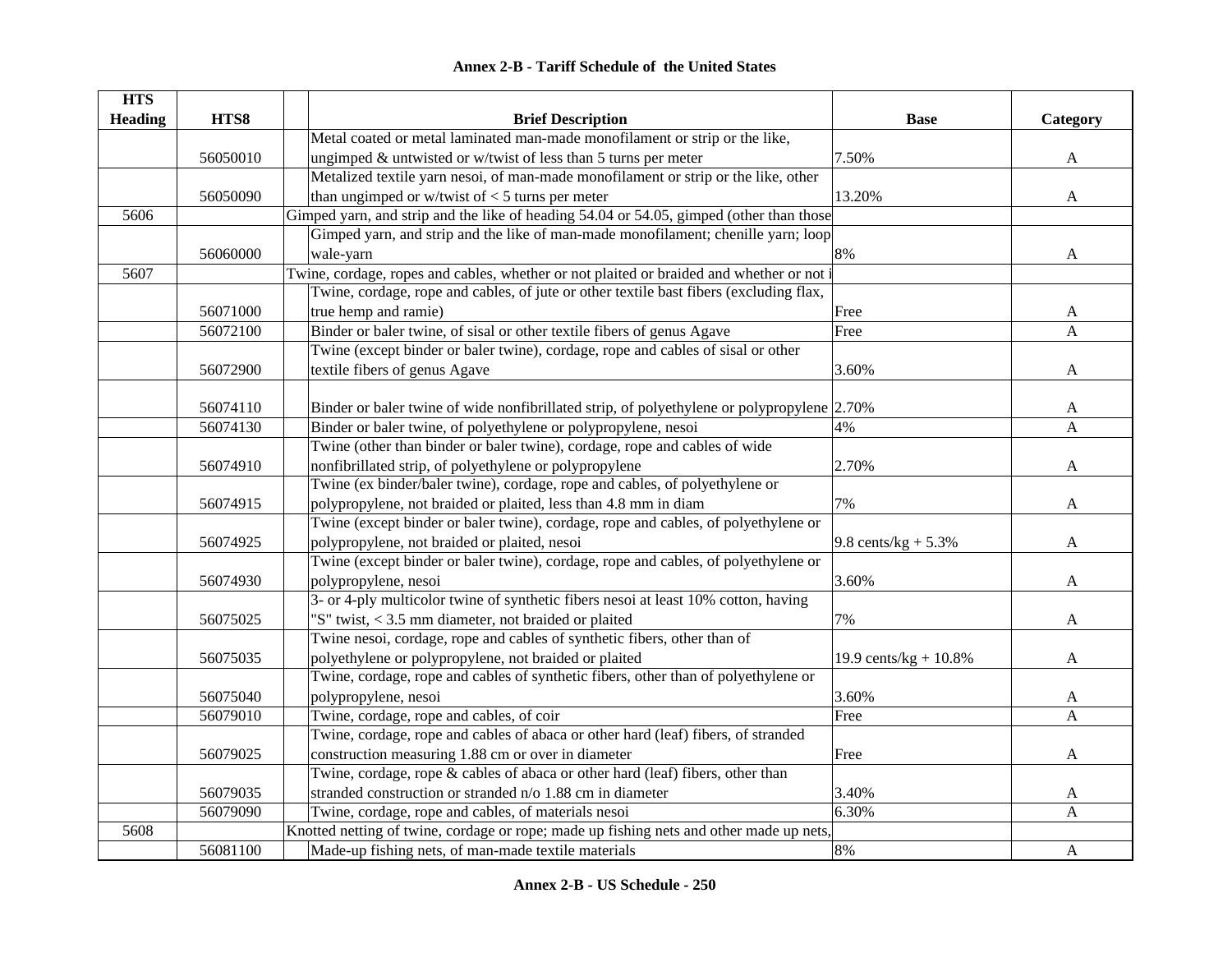| <b>HTS</b>     |          |                                                                                             |             |              |
|----------------|----------|---------------------------------------------------------------------------------------------|-------------|--------------|
| <b>Heading</b> | HTS8     | <b>Brief Description</b>                                                                    | <b>Base</b> | Category     |
|                | 56081910 | Fish netting (other than made-up fishing nets) of man-made textile materials                | 8.50%       | A            |
|                |          | Knotted netting of twine, cordage or rope (excluding fish netting or made-up                |             |              |
|                | 56081920 | fishing nets) of man-made textile materials                                                 | 5%          | $\mathbf{A}$ |
|                |          |                                                                                             |             |              |
|                | 56089010 | Fish netting and fishing nets, of textile materials other than man-made materials           | 8%          | A            |
|                | 56089023 | Hammocks, of cotton                                                                         | 14.10%      | A            |
|                | 56089027 | Netting or nets, of cotton, other than hammocks or netting or nets for fishing              | 14.10%      | A            |
|                |          | Knotted netting of twine, cordage or rope or other made-up nets (not fish netting           |             |              |
|                | 56089030 | and nets) of textile materials (not cotton/manmade mat.)                                    | 5%          | A            |
| 5609           |          | Articles of yarn, strip or the like of heading 54.114 or 54.05, twine, cordage, rope or cab |             |              |
|                | 56090010 | Articles of yarn, strip, twine, cordage, rope or cables nesoi, of cotton                    | 2.90%       | $\mathbf{A}$ |
|                |          | Articles of yarn, strip, twine, cordage, rope or cables nesoi, of vegetable fibers          |             |              |
|                | 56090020 | except cotton                                                                               | Free        | A            |
|                |          |                                                                                             |             |              |
|                | 56090030 | Articles of yarn, strip, twine, cordage, rope or cables nesoi, of man-made fibers           | 4.50%       | A            |
|                |          | Articles of yarn, strip or the like of man-made monofilaments, twine, cordage, rope         |             |              |
|                | 56090040 | or cables, nesoi                                                                            | 3.90%       | A            |
| 5701           |          | Carpets and other textile floor coverings, knotted, whether or not made up.                 |             |              |
|                |          | Carpet & other textile floor covering, hand-knotted/hand-inserted, w/ov 50% wt pile         |             |              |
|                | 57011013 | of fine animal hair, foregoing cert. hand-loomed & folklore                                 | Free        | A            |
|                |          | Carpets & other textile floor coverings, hand-knotted or hand-inserted, w/ov 50%            |             |              |
|                | 57011016 | by weight of the pile of fine animal hair, nesoi                                            | Free        | A            |
|                |          | Carpets and other textile floor coverings, of wool or fine animal hair, hand-hooked         |             |              |
|                | 57011040 | (tufts were inserted and knotted by hand or hand tool)                                      | Free        | A            |
|                |          | Carpets and other textile floor coverings, of wool or fine animal hair, not hand-           |             |              |
|                | 57011090 | hooked, not hand knotted during weaving                                                     | 4.5% 1/     | A            |
|                |          | Carpet and oth textile floor covering, knotted, of text. materials (not wool/hair)          |             |              |
|                | 57019010 | nesoi, pile inserted & knotted during weaving or knitting                                   | Free        | A            |
|                |          | Carpet & oth textile floor covering, knotted, of text materials (not wool/hair)             |             |              |
|                | 57019020 | nesoi, not w/pile inserted & knotted during weaving/knitting                                | Free        | A            |
| 5702           |          | Carpets and other textile floor coverings, woven, not tufted or flocked, whether or not m   |             |              |
|                |          | Certified hand-loomed and folklore products being "Kelem", "Schumacks",                     |             |              |
|                | 57021010 | 'Karamanie" and similar hand-woven rugs                                                     | Free        | A            |
|                |          | Kelem, "Schumacks", "Karamanie" and similar hand-woven rugs, other than                     |             |              |
|                | 57021090 | certified hand-loomed and folklore products                                                 | Free        | A            |
|                |          |                                                                                             |             |              |
|                | 57022010 | Floor coverings of coconut fibers (coir), woven, not tufted or flocked, with pile           | Free        | A            |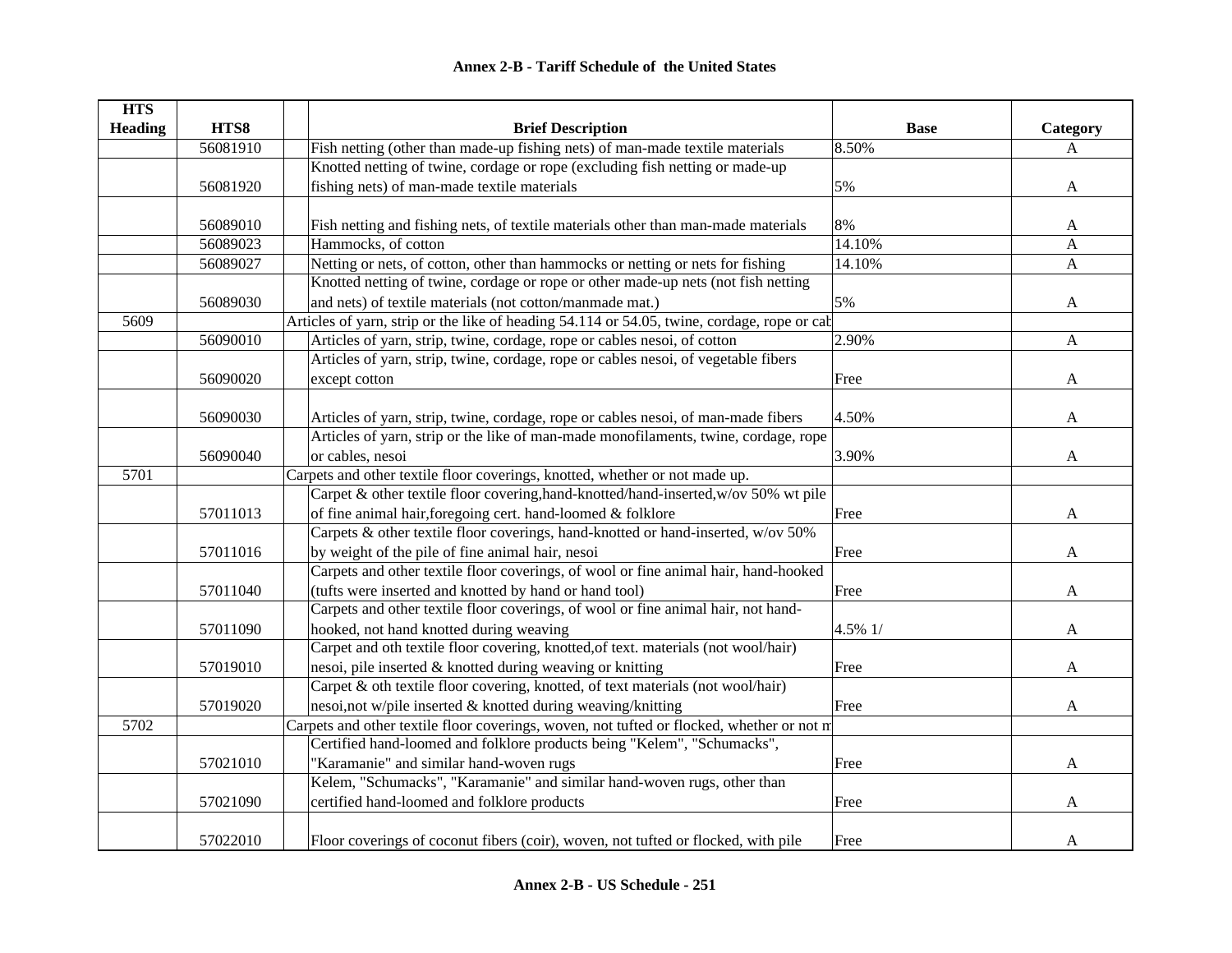| <b>HTS</b><br><b>Heading</b> | HTS8     | <b>Brief Description</b>                                                              | <b>Base</b> | Category     |
|------------------------------|----------|---------------------------------------------------------------------------------------|-------------|--------------|
|                              |          | Floor coverings of coconut fibers (coir), woven, not tufted or flocked, other than    |             |              |
|                              | 57022020 | with pile                                                                             | Free        | A            |
|                              |          | Wilton, velvet and like floor coverings of pile construction, woven, not tufted or    |             |              |
|                              | 57023110 | flocked, not made up, of wool or fine animal hair                                     | 8%          | $\, {\bf B}$ |
|                              |          | Carpets and other textile floor coverings of pile construction, woven, not tufted or  |             |              |
|                              | 57023120 | flocked, not made up, of wool/fine animal hair, nesoi                                 | 4%          | B            |
|                              |          | Wilton, velvet and like floor coverings of pile construction, woven, not tufted or    |             |              |
|                              | 57023210 | flocked, not made up, of man-made textile materials                                   | 8%          | B            |
|                              |          | Carpets & other textile floor coverings of pile construction, woven, not tufted or    |             |              |
|                              | 57023220 | flocked, not made up, of man-made textile materials, nesoi                            | 7%          | B            |
|                              |          | Carpets and other textile floor coverings of pile construction, woven, not tufted or  |             |              |
|                              | 57023910 | flocked, not made up, of jute                                                         | Free        | A            |
|                              |          | Carpets and other textile floor coverings of pile construction, woven, not tufted or  |             |              |
|                              | 57023920 | flocked, not made up, of other textile materials nesoi                                | 3.60%       | $\, {\bf B}$ |
|                              |          | Wilton, velvet and like floor coverings of pile construction, woven, not tufted or    |             |              |
|                              | 57024110 | flocked, made up, of wool or fine animal hair                                         | Free        | A            |
|                              |          | Carpets and other textile floor coverings of pile construction, woven, not tufted or  |             |              |
|                              | 57024120 | flocked, made up, of wool or fine animal hair, nesoi                                  | Free        | A            |
|                              |          | Wilton, velvet and like floor coverings of pile construction, woven, not tufted or    |             |              |
|                              | 57024210 | flocked, made up, of man-made textile materials                                       | Free        | A            |
|                              |          | Carpets and other textile floor coverings, of pile construction, woven, not tufted or |             |              |
|                              | 57024220 | flocked, made up, of man-made textile materials, nesoi                                | Free        | A            |
|                              |          | Carpets not other textile floor coverings of pile construction, woven, not tufted or  |             |              |
|                              | 57024910 | flocked, made up, of cotton                                                           | Free        | A            |
|                              |          | Carpets and other textile floor coverings of pile construction, woven, not tufted or  |             |              |
|                              | 57024915 | flocked, made up, of jute                                                             | Free        | A            |
|                              |          | Carpets & other textile floor coverings of pile construction, woven, not tufted or    |             |              |
|                              | 57024920 | flocked, made up, of other textile materials nesoi                                    | 4%          | $\, {\bf B}$ |
|                              |          | Carpets & other textile floor coverings, not of pile construction, woven but not on a |             |              |
|                              | 57025120 | power-driven loom, not made up, of wool/fine animal hair                              | 4.30%       | $\mathbf B$  |
|                              |          | Carpets & other textile floor coverings, not of pile construction, woven, not made    |             |              |
|                              | 57025140 | up, of wool or fine animal hair, nesoi                                                | 6.30%       | $\bf{B}$     |
|                              |          | Carpets & other textile floor coverings, not of pile construction, woven, not made    |             |              |
|                              | 57025200 | up, of man-made textile materials                                                     | 4.70%       | B            |
|                              |          | Carpets & other textile floor coverings, not of pile construction, woven, not made    |             |              |
|                              | 57025910 | up, of cotton                                                                         | 6.80%       | A            |
|                              |          | Carpets & other textile floor coverings, not of pile construction, woven, not made    |             |              |
|                              | 57025920 | up, of other textile materials nesoi                                                  | 2.70%       | A            |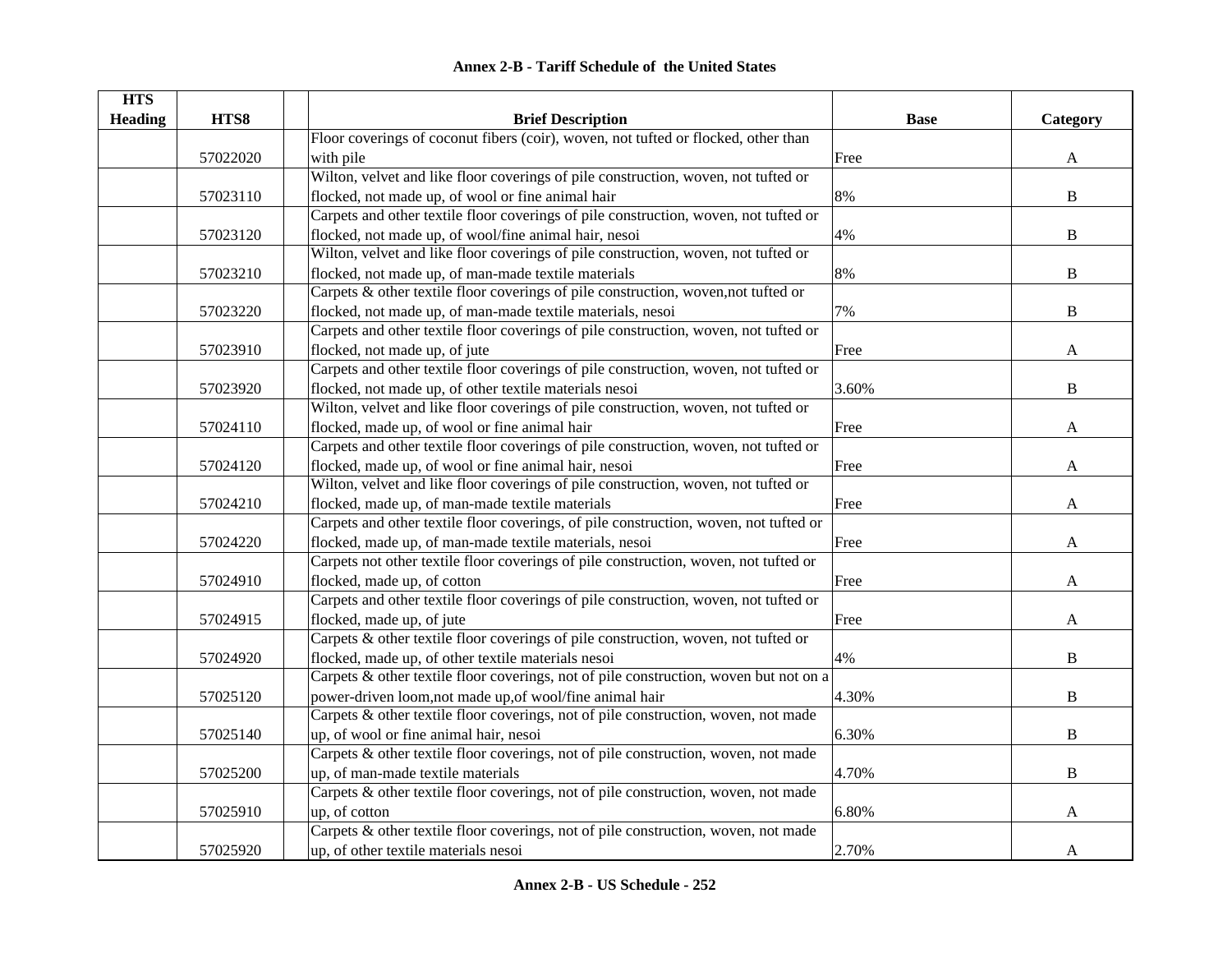| <b>Annex 2-B - Tariff Schedule of the United States</b> |
|---------------------------------------------------------|
|---------------------------------------------------------|

| <b>HTS</b>     |          |                                                                                              |             |              |
|----------------|----------|----------------------------------------------------------------------------------------------|-------------|--------------|
| <b>Heading</b> | HTS8     | <b>Brief Description</b>                                                                     | <b>Base</b> | Category     |
|                |          | Certified hand-loomed & folklore floor covering, woven not on power-driven                   |             |              |
|                | 57029120 | loom, not of pile construction, made up, of wool or fine animal hair                         | Free        | $\mathbf{A}$ |
|                |          | Floor coverings, not of pile construction, woven not on power-driven loom, made              |             |              |
|                | 57029130 | up, of wool or fine animal hair, nesi                                                        | 4.30%       | A            |
|                |          | Carpets & other textile floor coverings, not of pile construction, woven nesoi, made         |             |              |
|                | 57029140 | up, of wool or fine animal hair, nesoi                                                       | 3.60%       | A            |
|                |          | Carpet & other textile floor coverings, not of pile construction, woven, made up, of         |             |              |
|                | 57029200 | man-made textile materials, nesi                                                             | 2.70%       | A            |
|                |          | Carpets and other textile floor coverings, not of pile construction, woven, made up,         |             |              |
|                | 57029910 | of cotton                                                                                    | 6.80%       | A            |
|                |          | Carpets & other textile floor coverings, not of pile construction, woven, made up,           |             |              |
|                | 57029920 | of other textile materials nesoi                                                             | 2.70%       | A            |
| 5703           |          | Carpets and other textile floor coverings, tufted, whether or not made up.                   |             |              |
|                |          | Carpets and other textile floor coverings, tufted, whether or not made up, of wool           |             |              |
|                | 57031000 | or fine animal hair                                                                          | 6%          | $\, {\bf B}$ |
|                |          | Carpets and other textile floor coverings, tufted, whether or not made up, of nylon          |             |              |
|                | 57032010 | or other polyamides, hand-hooked                                                             | 5.80%       | $\, {\bf B}$ |
|                |          | Carpets and other textile floor coverings, tufted, whether or not made up, of nylon          |             |              |
|                | 57032020 | or other polyamides, nesoi                                                                   | 6.70%       | B            |
|                |          | Carpets and other textile floor coverings, tufted, whether or not made up, of man-           |             |              |
|                | 57033000 | made textile materials (not nylon or other polyamides)                                       | 6%          | $\, {\bf B}$ |
|                |          | Carpets and other textile floor coverings, tufted, whether or not made up, of other          |             |              |
|                | 57039000 | textile materials nesoi                                                                      | 3.80%       | A            |
| 5704           |          | Carpets and other textile floor coverings, of felt, not tufted or flocked, whether or not ma |             |              |
|                |          | Carpet tiles of felt, not tufted or flocked, whether or not made up, having a                |             |              |
|                | 57041000 | maximum surface area of 0.3 m2                                                               | 4.70%       | B            |
|                |          | Carpets and other textile floor coverings (excluding certain felt carpet tiles) of felt,     |             |              |
|                | 57049000 | not tufted or flocked, whether or not made up                                                | Free        | A            |
| 5705           |          | Other carpets and other textile floor coverings, whether or not made up.                     |             |              |
|                |          |                                                                                              |             |              |
|                | 57050010 | Carpets and other textile floor coverings, whether or not made up, of coir, nesoi            | Free        | A            |
|                | 57050020 | Carpets and other textile floor coverings, whether or not made up, nesoi                     | 3.30%       | $\mathbf{A}$ |
| 5801           |          | Woven pile fabrics and chenille fabrics, other than fabrics of heading 58.02 or 58.06.       |             |              |
|                |          | Woven pile fabrics and chenille fabrics, other than fabrics of heading 5802 or               |             |              |
|                | 58011000 | 5806, of wool or fine animal hair                                                            | Free        | A            |
|                | 58012100 | Uncut weft pile fabrics of cotton, other than fabrics of heading 5802 or 5806                | 20.20%      | A            |
|                |          | Cut corduroy woven pile fabrics of cotton, greater than 7.5 wales per cm, other              |             |              |
|                | 58012210 | than fabrics of heading 5802 or 5806                                                         | 10%         | A            |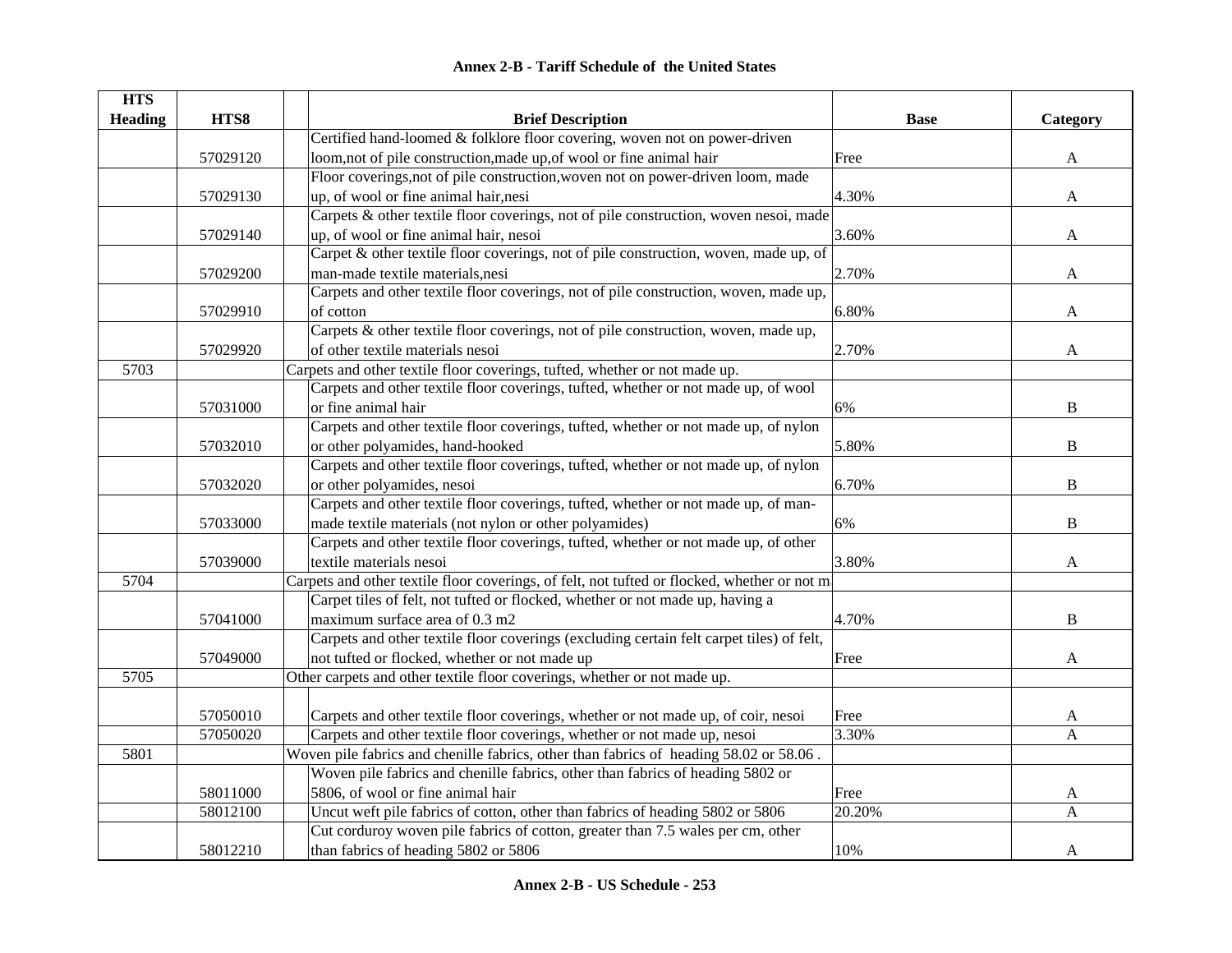| <b>HTS</b>     |          |                                                                                          |             |              |
|----------------|----------|------------------------------------------------------------------------------------------|-------------|--------------|
| <b>Heading</b> | HTS8     | <b>Brief Description</b>                                                                 | <b>Base</b> | Category     |
|                |          | Cut corduroy woven pile fabrics of cotton, less than 7.5 wales per cm, other than        |             |              |
|                | 58012290 | fabrics of heading 5802 or 5806                                                          | 20.20%      | $\mathbf{A}$ |
|                |          |                                                                                          |             |              |
|                | 58012300 | Weft pile fabrics, cut, of cotton, other than fabrics of heading 5802 or 5806, nesoi     | 10%         | $\mathbf{A}$ |
|                |          | Warp pile fabrics, epingle (uncut), of cotton, other than fabrics of heading 5802 or     |             |              |
|                | 58012400 | 5806                                                                                     | 10.50%      | A            |
|                | 58012500 | Warp pile fabrics, cut, of cotton, other than fabrics of heading 5802 or 5806            | 18.50%      | A            |
|                | 58012600 | Chenille fabrics of cotton, other than fabrics of heading 5802 or 5806                   | Free        | $\mathbf{A}$ |
|                |          | Uncut weft pile fabrics of man-made fibers, other than fabrics of heading 5802 or        |             |              |
|                | 58013100 | 5806                                                                                     | 17.20%      | A            |
|                | 58013200 | Cut corduroy of man-made fibers, other than fabrics of heading 5802 or 5806              | 14%         | A            |
|                |          | Weft pile fabrics of man-made fibers, cut, other than fabrics of heading 5802 or         |             |              |
|                | 58013300 | 5806, nesoi                                                                              | 9.80%       | A            |
|                |          | Warp pile fabrics, epingle (uncut), of man-made fibers, other than fabrics of            |             |              |
|                | 58013400 | heading 5802 or 5806                                                                     | 14%         | A            |
|                |          | Warp pile fabrics, cut, of man-made fibers, other than fabrics of heading 5802 or        |             |              |
|                | 58013500 | 5806                                                                                     | 17.20%      | A            |
|                |          |                                                                                          |             |              |
|                | 58013600 | Chenille fabrics of man-made fibers, other than fabrics of heading 5802 or 5806          | 9.80%       | A            |
|                |          | Woven pile fabrics and chenille fabrics of vegetable fibers except cotton, other         |             |              |
|                | 58019010 | than fabrics of heading 5802 or 5806                                                     | 3.70%       | A            |
|                |          | Woven pile fabrics and chenille fabrics of textile materials nesoi, other than fabrics   |             |              |
|                | 58019020 | of heading 5802 or 5806                                                                  | 2.70%       | A            |
| 5802           |          | Terry towelling and similar woven terry fabrics, other than narrow fabrics of heading 58 |             |              |
|                |          | Terry toweling and similar woven terry fabrics (other than narrow fabrics of             |             |              |
|                | 58021100 | heading 5806) of cotton, unbleached                                                      | 9.80%       | A            |
|                |          | Terry toweling and similar woven terry fabrics (other than narrow fabrics of             |             |              |
|                | 58021900 | heading 5806) of cotton, other than unbleached                                           | 9.40%       | A            |
|                |          | Terry toweling and similar woven terry fabrics (other than narrow fabrics of             |             |              |
|                | 58022000 | heading 5806) of textile materials other than cotton                                     | 14%         | A            |
|                | 58023000 | Tufted textile fabrics, other than products of heading 5703                              | 6.20%       | A            |
| 5803           |          | Gauze, other than narrow fabrics of heading 58.06.                                       |             |              |
|                | 58031000 | Gauze (other than narrow fabrics of heading 5806) of cotton                              | Free        | $\mathbf{A}$ |
|                |          | Gauze (other than narrow fabrics of heading 5806) tapestry and upholstery fabrics,       |             |              |
|                | 58039011 | of wool or fine animal hair, weighing not over 140 g/m2                                  | 7%          | A            |
|                |          | Gauze (not narrow fabrics of heading 5806), except tapestry and upholstery fabrics,      |             |              |
|                | 58039012 | of wool or fine animal hair, weighing $n/\sigma$ 140 g/m2                                | 16.50%      | A            |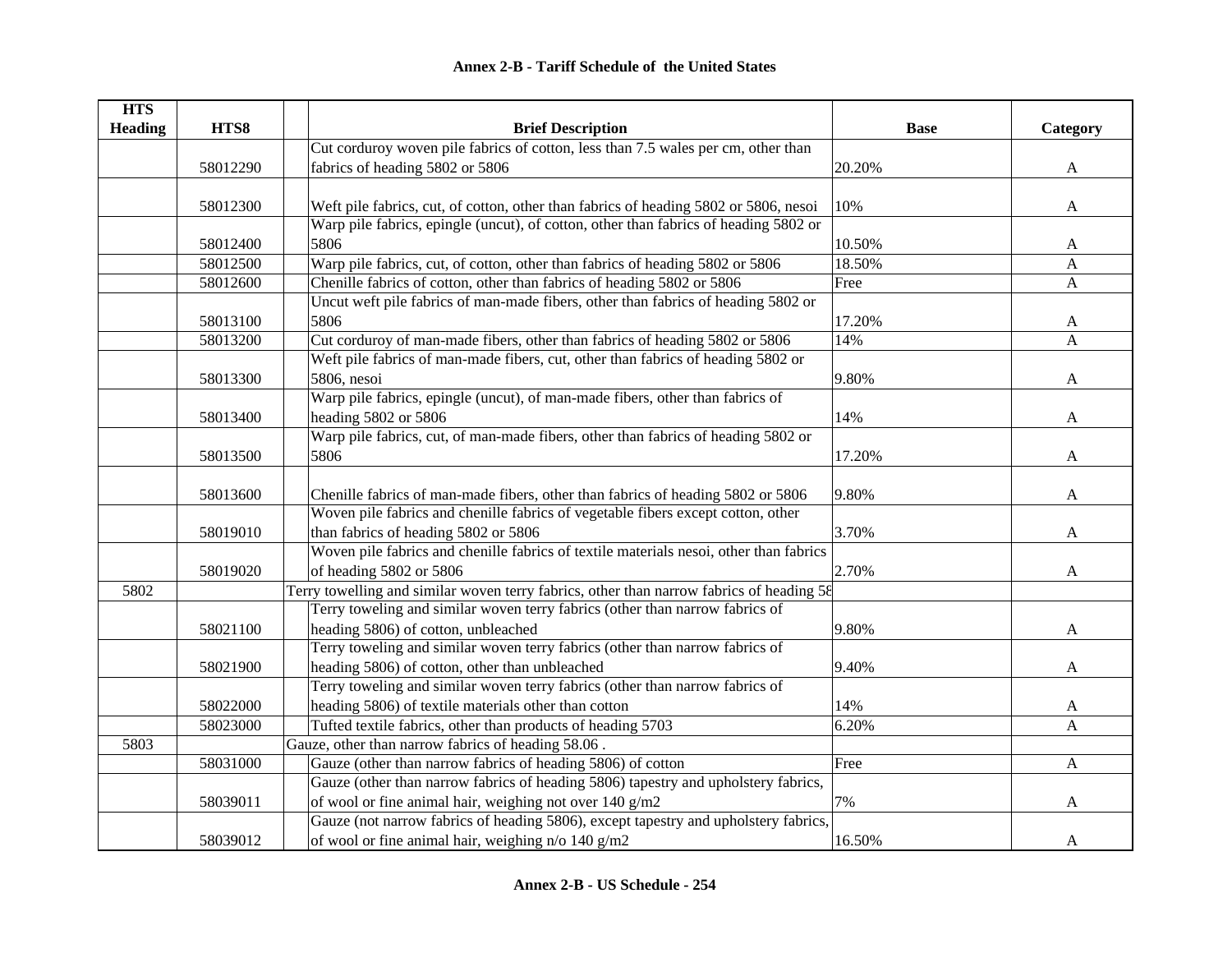| <b>HTS</b>     |          |                                                                                             |             |          |
|----------------|----------|---------------------------------------------------------------------------------------------|-------------|----------|
| <b>Heading</b> | HTS8     | <b>Brief Description</b>                                                                    | <b>Base</b> | Category |
|                |          | Gauze (other than narrow fabrics of heading 5806) of vegetable fibers except                |             |          |
|                | 58039020 | cotton                                                                                      | Free        | A        |
|                | 58039030 | Gauze (other than narrow fabrics of heading 5806) of man-made fibers                        | Free        | A        |
|                |          |                                                                                             |             |          |
|                | 58039040 | Gauze (other than narrow fabrics of heading 5806) of other textile materials nesoi          | Free        | A        |
| 5804           |          | Tulles and other net fabrics, not including woven, knitted or crocheted fabrics; lace in th |             |          |
|                |          | Tulles and other net fabrics (not including woven, knitted or crocheted fabrics) of         |             |          |
|                | 58041010 | cotton or man-made fibers                                                                   | 6%          | A        |
|                |          | Tulles and other net fabrics (not including woven, knitted or crocheted fabrics) of         |             |          |
|                | 58041090 | textile fibers except cotton or man-made                                                    | Free        | A        |
|                |          | Mechanically made lace, in the piece, in strips or in motifs (not fabric of heading         |             |          |
|                | 58042100 | 6002), of man-made fibers                                                                   | 12%         | A        |
|                |          | Mechanically made lace, in the piece, in strips or in motifs (not fabric of heading         |             |          |
|                | 58042910 | $6002$ ), of cotton                                                                         | 8%          | A        |
|                |          | Mechanically made lace, in the piece, in strips or in motifs (not fabric of heading         |             |          |
|                | 58042990 | 6002), of textile materials (not cotton or mm fibers)                                       | 5%          | A        |
|                |          | Hand-made lace, in the piece, in strips or in motifs (other than fabrics of heading         |             |          |
|                | 58043000 | 6002)                                                                                       | 13.20%      | A        |
| 5805           |          | Hand-woven tapestries of the type Gobelins, Flanders, Aubusson, Beauvais and the like,      |             |          |
|                |          | Hand-woven tapestries of the type Gobelins, Flanders, Aubusson, Beauvais and the            |             |          |
|                | 58050010 | like, used only as wall hangings, valued over \$215/m2                                      | Free        | A        |
|                |          | Certified hand-loomed and folklore hand-woven tapestries nesoi and needle-                  |             |          |
|                | 58050020 | worked tapestries, of wool or fine animal hair                                              | Free        | A        |
|                |          | Hand-woven tapestries nesoi and needle-worked tapestries, of wool or fine animal            |             |          |
|                | 58050025 | hair                                                                                        | Free        | A        |
|                | 58050030 | Hand-woven tapestries nesoi and needle-worked tapestries, of cotton                         | Free        | A        |
|                |          | Hand-woven tapestries nesoi and needle-worked tapestries, other than of cotton,             |             |          |
|                | 58050040 | wool or fine animal hair                                                                    | Free        | A        |
| 5806           |          | Narrow woven fabrics, other than goods of heading 58.07; narrow fabrics consisting of       |             |          |
|                |          | Narrow woven pile fabrics (including terry toweling and the like) and chenille              |             |          |
|                | 58061010 | fabrics (other than goods of heading 5807) of cotton                                        | 7.80%       | A        |
|                |          | Narrow woven pile fastener fabric tapes (other than goods of heading 5807) of man-          |             |          |
|                | 58061024 | made fibers                                                                                 | 7%          | A        |
|                |          | Narrow woven pile fabrics, incl terry toweling/chenille fabric (excl fastener fabric        |             |          |
|                | 58061028 | tape)) (other than goods of heading 5807) of m-m fibers                                     | 8.40%       | A        |
|                |          | Narrow woven pile fabrics (including terry toweling/the like) & chenille fabrics,           |             |          |
|                | 58061030 | except of cotton or of m-m fibers (not goods of head 5807)                                  | 3.80%       | A        |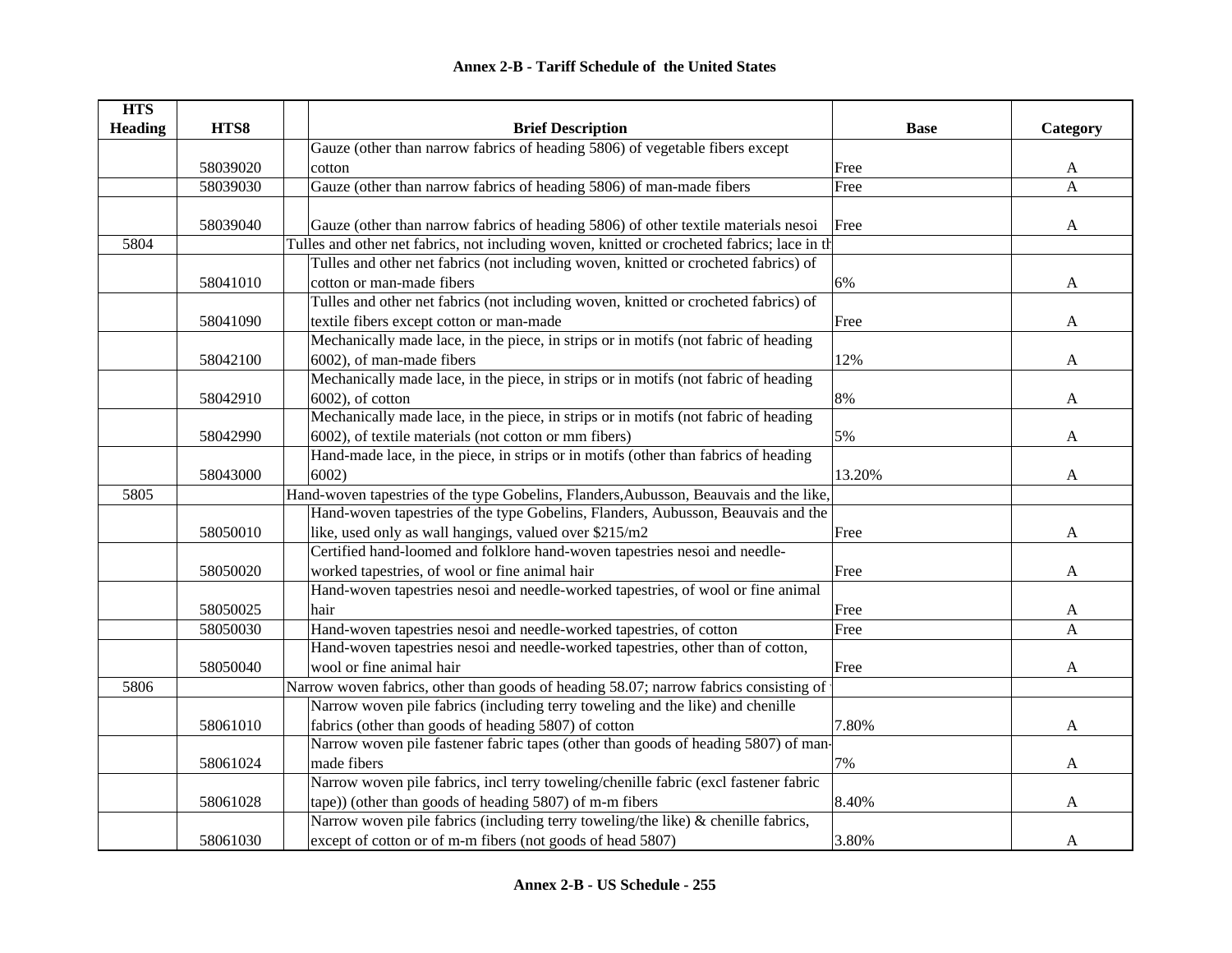| <b>HTS</b>     |          |                                                                                                 |             |              |
|----------------|----------|-------------------------------------------------------------------------------------------------|-------------|--------------|
| <b>Heading</b> | HTS8     | <b>Brief Description</b>                                                                        | <b>Base</b> | Category     |
|                |          | Narrow woven fabrics (not goods of heading 5807), not pile, containing by weight                |             |              |
|                | 58062000 | 5 percent or more of elastomeric yarn or rubber thread                                          | 7%          | A            |
|                |          | Narrow woven fabrics (other than goods of heading 5807), not pile, not cont by wt               |             |              |
|                | 58063100 | 5% or more of elastomeric yarn or rubber, of cotton, nesoi                                      | 8.80%       | A            |
|                |          | Woven ribbons of man-made fibers, not pile, not cont by wt 5% or more of                        |             |              |
|                | 58063210 | elastomeric yarn or rubber                                                                      | 6%          | A            |
|                |          | Narrow woven fabrics (other than ribbons), not pile, of man-made fibers, not cont               |             |              |
|                | 58063220 | by wt 5% or more of elastomeric yarn or rubber                                                  | 6.20%       | A            |
|                |          | Narrow woven fabrics (not goods of heading 5807), not pile, of wool/fine animal                 |             |              |
|                | 58063910 | hair, not cont by wt 5% or more elastomeric yarn or rubber                                      | 6.60%       | A            |
|                |          | Narrow woven fabric (not good of heading 5807), not pile, of vegetable fibers                   |             |              |
|                | 58063920 | except cotton, not cont by wt 5% or more elastomer yarn/rubber                                  | 4.90%       | A            |
|                |          | Narrow woven fabrics (not goods of heading 5807), not pile, of textile materials                |             |              |
|                | 58063930 | nesoi, not cont by wt 5% or more elastomeric yarn or rubber                                     | Free        | A            |
|                |          | Narrow fabrics consisting of warp without weft assembled by means of an adhesive                |             |              |
|                | 58064000 | (bolducs)                                                                                       | 8%          | A            |
| 5807           |          | Labels, badges and similar articles of textile materials, in the piece, in strips or cut to sha |             |              |
|                |          | Labels, in the piece, in strips or cut to shape or size, woven, not embroidered, of             |             |              |
|                | 58071005 | cotton or man-made fibers                                                                       | 7.90%       | A            |
|                |          | Labels, in the piece, in strips or cut to shape or size, woven, not embroidered, of             |             |              |
|                | 58071015 | textile materials other than cotton or man-made fibers                                          | 4.50%       | $\mathbf{A}$ |
|                |          | Woven badges and similar articles of textile materials (except labels), in the piece,           |             |              |
|                | 58071020 | in strips or cut to shape or size, not embroidered                                              | 3.30%       | A            |
|                |          | Labels, in the piece, in strips or cut to shape or size, nonwoven, not embroidered,             |             |              |
|                | 58079005 | of cotton or man-made fibers                                                                    | 7.90%       | A            |
|                |          | Labels, in the piece, in strips or cut to shape or size, nonwoven, not embroidered,             |             |              |
|                | 58079015 | of textile materials other than cotton or man-made fiber                                        | 4.50%       | A            |
|                |          | Badges & similar articles (except labels) of textile materials, not woven, not                  |             |              |
|                | 58079020 | embroidered, in the piece, in strips or cut to shape or size                                    | 3.30%       | A            |
| 5808           |          | Braids in the piece; ornamental trimmings in the piece, without embroidery, other than k        |             |              |
|                |          | Braids, in the piece, of abaca or ramie, suitable for making or ornamenting                     |             |              |
|                | 58081010 | headwear                                                                                        | Free        | A            |
|                |          | Braids in the piece, suitable for making or ornamenting headwear, of cotton or man-             |             |              |
|                | 58081040 | made fibers                                                                                     | 3.20%       | A            |
|                |          | Braids in the piece, suitable for making or ornamenting headwear, of textile                    |             |              |
|                | 58081050 | materials other than cotton or man-made fibers                                                  | Free        | A            |
|                |          | Braids in the piece, not suitable for making or ornamenting headwear, of cotton or              |             |              |
|                | 58081070 | man-made fibers                                                                                 | 7.40%       | A            |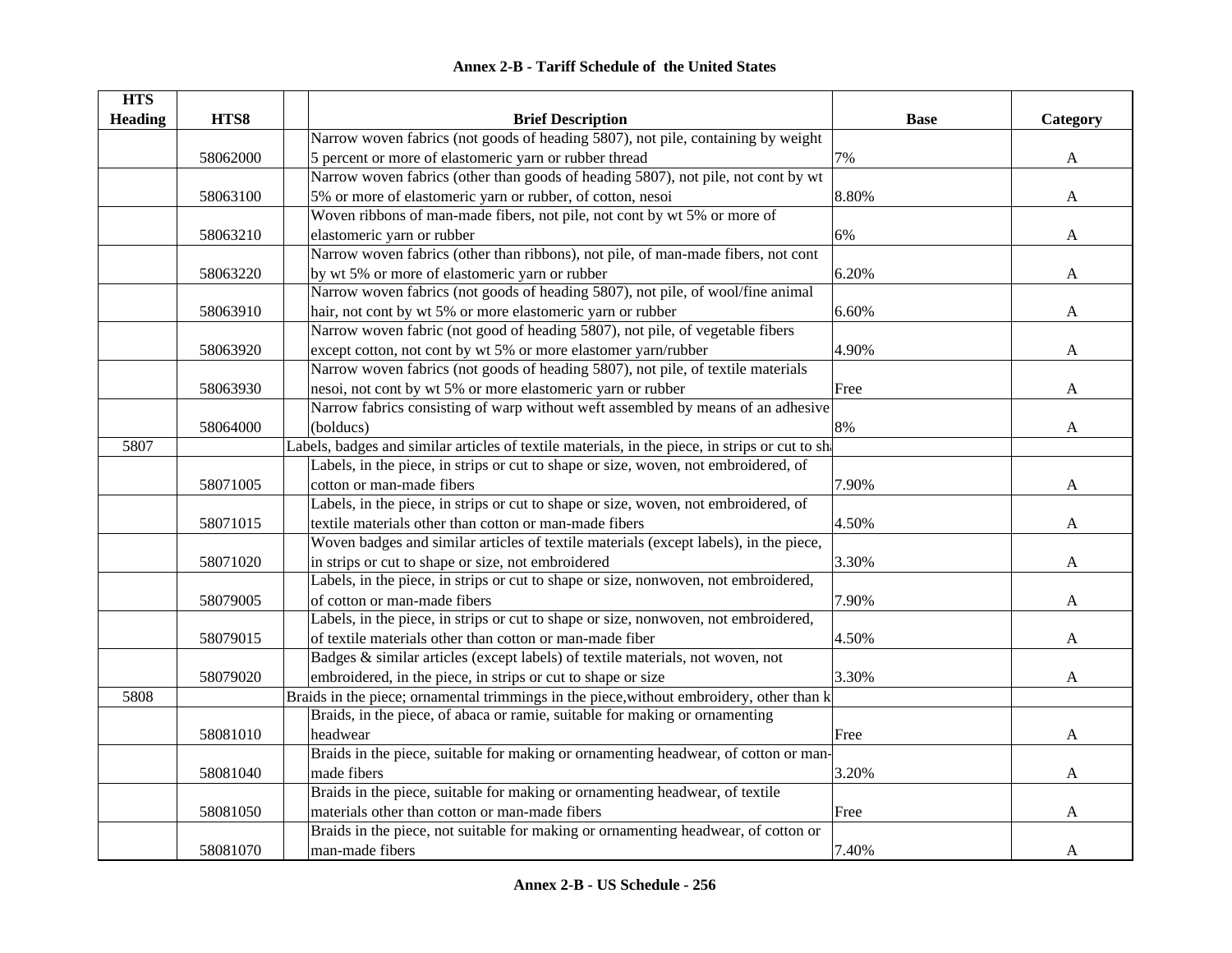| <b>HTS</b>     |          |                                                                                            |                            |              |
|----------------|----------|--------------------------------------------------------------------------------------------|----------------------------|--------------|
| <b>Heading</b> | HTS8     | <b>Brief Description</b>                                                                   | <b>Base</b>                | Category     |
|                |          | Braids in the piece, not suitable for making or ornamenting headwear, of textile           |                            |              |
|                | 58081090 | materials other than cotton or man-made fibers                                             | 4.20%                      | A            |
|                |          | Ornamental trimmings in the piece, without embroidery, other than knitted or               |                            |              |
|                | 58089000 | crocheted; tassels, pompons and similar articles                                           | 3.90%                      | A            |
| 5809           |          | Woven fabrics of metal thread and woven fabrics of metallized yarn of heading 56.05, o     |                            |              |
|                |          | Woven fabrics of metal thread $&$ woven fabrics of metallized yarn of heading              |                            |              |
|                | 58090000 | 5605, used in apparel, as furnishing fabrics or the like, nesoi                            | 14.90%                     | A            |
| 5810           |          | Embroidery in the piece, in strips or in motifs.                                           |                            |              |
|                | 58101000 | Embroidery in the piece, in strips or in motifs, without visible ground                    | 14.10%                     | A            |
|                |          | Embroidery of cotton, in the piece, in strips or in motifs, other than without visible     |                            |              |
|                | 58109100 | ground                                                                                     | See additional U.S. note 1 | A            |
|                |          | Badges, emblems, and motifs of man-made fibers, embroidered, in the piece or in            |                            |              |
|                | 58109210 | strips, other than without visible ground                                                  | See additional U.S. note 2 | A            |
|                |          | Embroidery in the piece or in strips (excluding badges, emblems and motifs), of            |                            |              |
|                | 58109290 | man-made fibers, other than without visible ground                                         | See additional U.S. note 3 | A            |
|                |          | Embroidery in the piece, in strips or in motifs, of wool or fine animal hair, other        |                            |              |
|                | 58109910 | than without visible ground                                                                | See additional U.S. note 4 | A            |
|                |          | Embroidery in piece/strips/motifs, of textile material except cotton, man-made fiber,      |                            |              |
|                | 58109990 | wool or fine animal hair, other than w/o visible ground                                    | See additional U.S. note 5 | $\mathbf{A}$ |
| 5811           |          | Quilted textile products in the piece, composed of one or more layers of textile materials |                            |              |
|                |          | Quilted textile products in the piece (excluding embroidery), of one or more layers        |                            |              |
|                | 58110010 | assembled with padding, of wool or fine animal hair                                        | 13.20%                     | A            |
|                |          | Quilted textile products in the piece (excluding embroidery), of one or more layers        |                            |              |
|                | 58110020 | assembled with padding, of cotton                                                          | 6.30%                      | A            |
|                |          | Quilted textile products in the piece (excluding embroidery), of one or more layers        |                            |              |
|                | 58110030 | assembled with padding, of man-made fibers                                                 | $8\%$                      | A            |
|                |          | Quilted textile products in the piece (excluding embroidery), of one or more layers        |                            |              |
|                | 58110040 | assembled with padding, of textile materials nesoi                                         | Free                       | A            |
| 5901           |          | Textile fabrics coated with gum or amylaceous substances, of a kind used for the outer of  |                            |              |
|                |          | Textile fabrics coated with gum or amylaceous substances, of a kind used for outer         |                            |              |
|                | 59011010 | covers of books or the like, of man-made fibers                                            | 7%                         | A            |
|                |          | Textile fabrics coated with gum or amylaceous substances, of a kind used for outer         |                            |              |
|                | 59011020 | covers of books or the like, other than man-made fibers                                    | 4.10%                      | A            |
|                |          | Tracing cloth, prepared painting canvas, buckram and similar stiffened textile             |                            |              |
|                | 59019020 | fabrics used in hat foundations, of man-made fibers                                        | 7%                         | A            |
|                |          | Tracing cloth, prepared painting canvas, buckram and similar stiffened textile             |                            |              |
|                | 59019040 | fabrics used in hat foundations, except of man-made fibers                                 | 4.10%                      | A            |
| 5902           |          | Tyre cord fabric of high tenacity yarn of nylon or other polyamides, polyesters or viscos  |                            |              |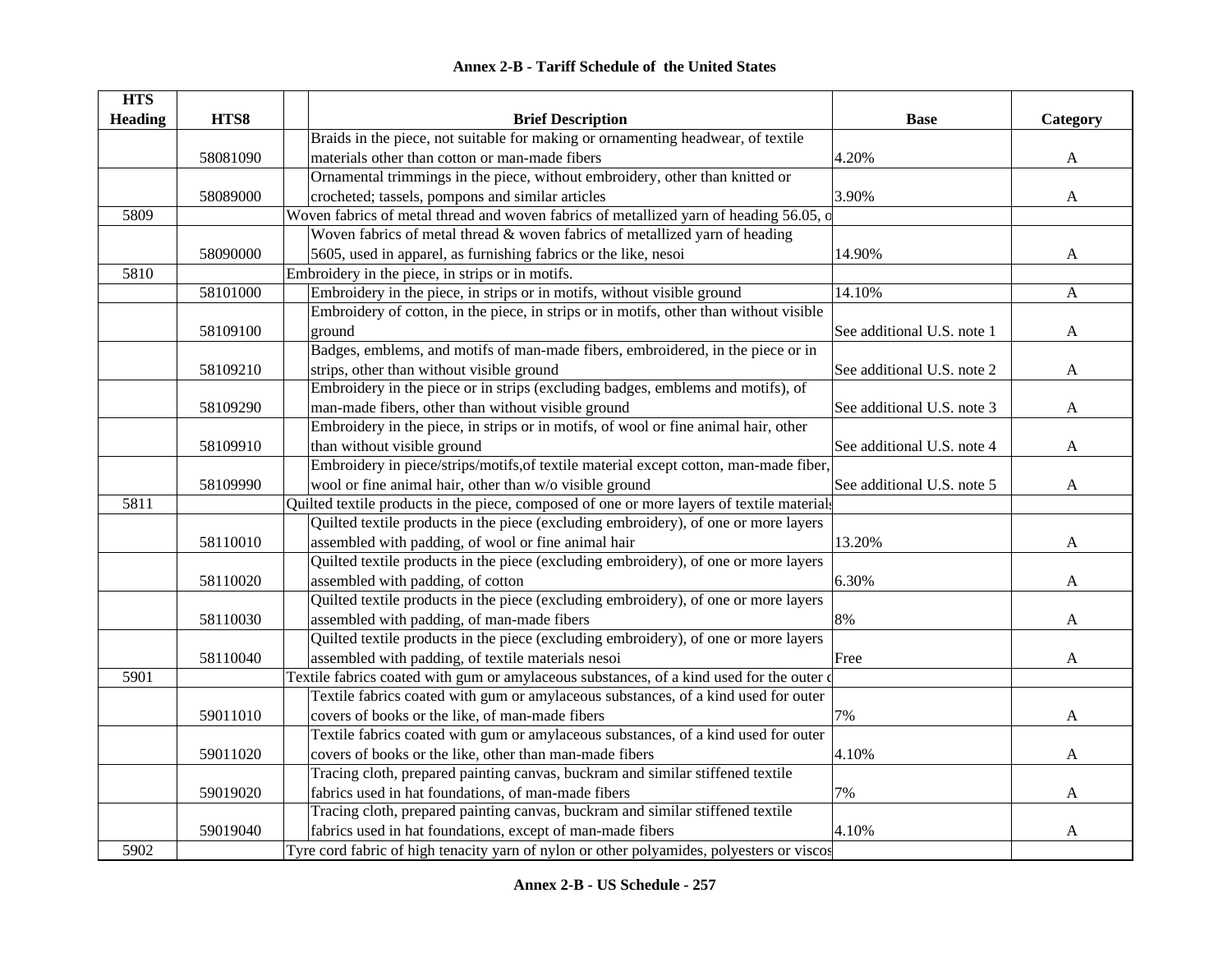| <b>HTS</b>     |          |                                                                                           |             |              |
|----------------|----------|-------------------------------------------------------------------------------------------|-------------|--------------|
| <b>Heading</b> | HTS8     | <b>Brief Description</b>                                                                  | <b>Base</b> | Category     |
|                | 59021000 | Tire cord fabric of high tenacity yarn of nylon or other polyamides                       | 5.80%       | A            |
|                | 59022000 | Tire cord fabric of high tenacity yarn of polyesters                                      | 5.80%       | A            |
|                | 59029000 | Tire cord fabric of high tenacity yarns of viscose rayon                                  | Free        | $\mathbf{A}$ |
| 5903           |          | Textile fabrics impregnated, coated, covered or laminated with plastics, other than those |             |              |
|                |          | Textile fabrics of cotton, impregnated, coated, covered or laminated with polyvinyl       |             |              |
|                | 59031010 | chloride                                                                                  | 2.70%       | A            |
|                |          | Textile fabric spec in note 9 to sect XI, of man-made fibers, impreg, coated,             |             |              |
|                | 59031015 | covered or laminated w/polyvinyl chloride, over 60% plastics                              | Free        | A            |
|                |          | Textile fabrics spec in note 9 to section XI, of man-made fibers, impregnated,            |             |              |
|                | 59031018 | coated, covered or laminated with polyvinyl chloride, nesoi                               | 14.10%      | A            |
|                |          | Textile fabrics nesoi, of man-made fibers, impregnated, coated, covered or                |             |              |
|                | 59031020 | laminated with polyvinyl chloride, over 70% wt. rubber or plastics                        | Free        | A            |
|                |          | Textile fabrics nesoi, of man-made fibers, impregnated, coated, covered or laminated      |             |              |
|                | 59031025 | with polyvinyl chloride, n/o 70% by wt. rubber or plastics                                | 7.50%       | A            |
|                |          | Textile fabrics nesoi, impregnated, coated, covered or laminated with polyvinyl           |             |              |
|                | 59031030 | chloride, other than those of heading 5902                                                | 2.70%       | A            |
|                |          | Textile fabrics of cotton, impregnated, coated, covered or laminated with                 |             |              |
|                | 59032010 | polyurethane                                                                              | 2.70%       | A            |
|                |          | Textile fabrics spec in note 9 to section XI, of man-made fibers, impreg, coated,         |             |              |
|                | 59032015 | covered or laminated with polyurethane, over 60% plastics                                 | Free        | A            |
|                |          | Textile fabrics specified in note 9 to section XI, of man-made fibers, impregnated,       |             |              |
|                | 59032018 | coated, covered or laminated with polyurethane, nesoi                                     | 8%          | A            |
|                |          | Textile fabrics of man-made fibers, impregnated, coated, covered or laminated with        |             |              |
|                | 59032020 | polyurethane, over 70% weight rubber or plastics                                          | Free        | A            |
|                |          | Textile fabrics of man-made fibers, impregnated, coated, covered or laminated with        |             |              |
|                | 59032025 | polyurethane, n/o 70% by weight rubber or plastics                                        | 7.50%       | A            |
|                |          |                                                                                           |             |              |
|                | 59032030 | Textile fabrics nesoi, impregnated, coated, covered or laminated with polyurethane 2.70%  |             | A            |
|                |          | Textile fabrics of cotton, impregnated, coated, covered or laminated with plastics        |             |              |
|                | 59039010 | nesoi, other than those of heading 5902                                                   | 2.70%       | A            |
|                |          | Textile fabrics spec in note 9 to section XI, of man-made fibers, impreg, coated,         |             |              |
|                | 59039015 | covered or laminated w/plastics, nesoi, over 60% plastics                                 | Free        | A            |
|                |          | Textile fabrics specified in note 9 to section XI, of man-made fabrics, impregnated,      |             |              |
|                | 59039018 | coated, covered or laminated with plastics, nesoi                                         | 8%          | A            |
|                |          | Textile fabrics of man-made fibers, impregnated, coated, covered or laminated with        |             |              |
|                | 59039020 | plastics, nesoi, over 70% weight rubber or plastics                                       | Free        | A            |
|                |          | Textile fabrics of man-made fibers, impregnated, coated, covered or laminated with        |             |              |
|                | 59039025 | plastics, nesoi, n/o 70% by weight rubber or plastics                                     | 7.50%       | A            |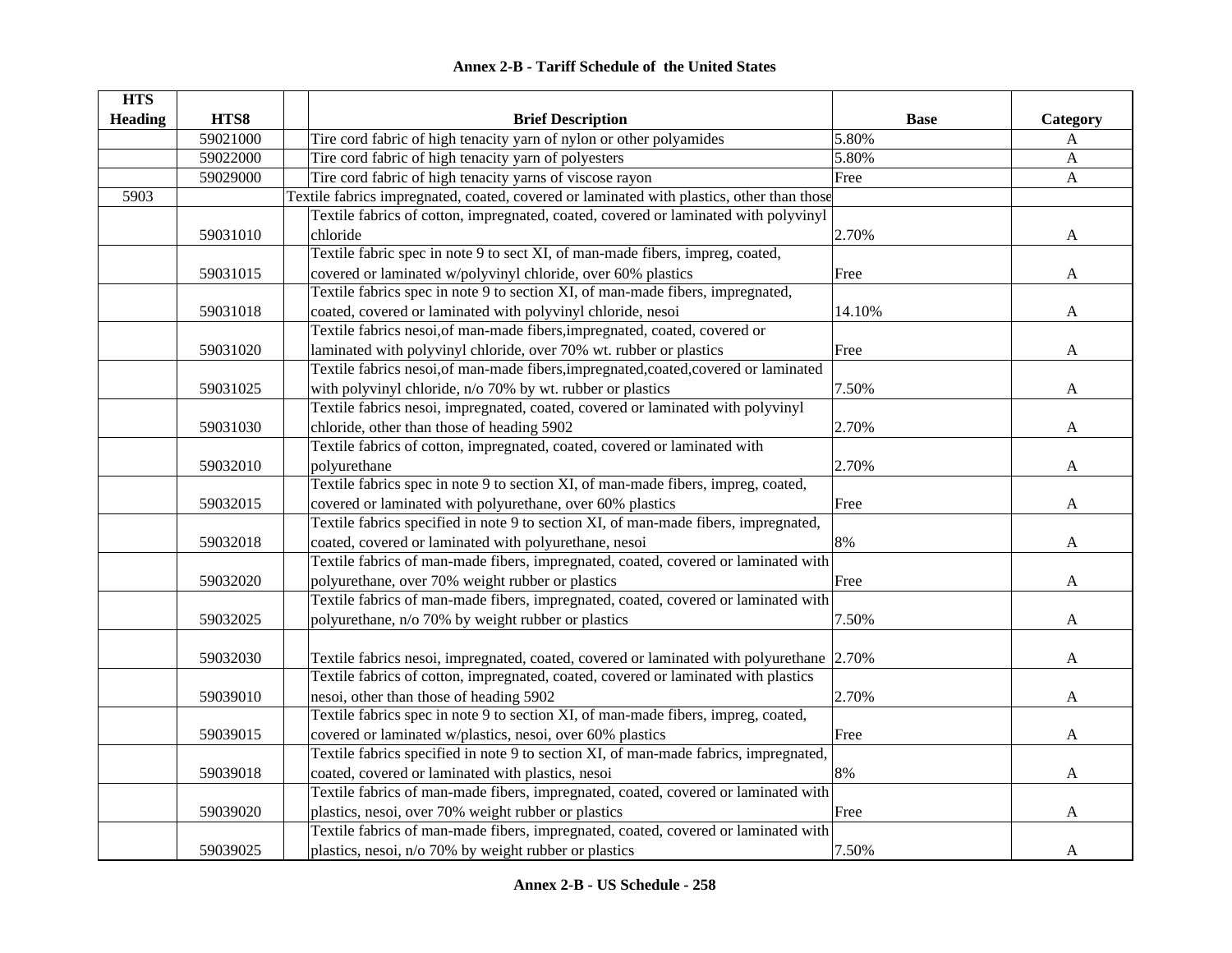| <b>HTS</b>     |          |                                                                                            |             |              |
|----------------|----------|--------------------------------------------------------------------------------------------|-------------|--------------|
| <b>Heading</b> | HTS8     | <b>Brief Description</b>                                                                   | <b>Base</b> | Category     |
|                |          | Textile fabrics nesoi, impreg, coated, covered or laminated w/plastics other than          |             |              |
|                | 59039030 | vinyl chloride or polyurethane, other than those head 5902                                 | 2.70%       | A            |
| 5904           |          | Linoleum, whether or not cut to shape; floor coverings consisting of a coating or covering |             |              |
|                | 59041000 | Linoleum, whether or not cut to shape                                                      | Free        | $\mathbf{A}$ |
|                |          | Floor coverings consisting of a coating or covering applied on a textile backing,          |             |              |
|                | 59049010 | with a base consisting of needleloom felt or nonwovens                                     | Free        | $\mathbf{A}$ |
|                |          | Floor coverings consisting of a coating or covering applied on textile backing, with       |             |              |
|                | 59049090 | textile base other than of needleloom felt or nonwovens                                    | Free        | A            |
| 5905           |          | Textile wall coverings.                                                                    |             |              |
|                | 59050010 | Textile wall coverings backed with permanently affixed paper                               | Free        | $\mathbf{A}$ |
|                | 59050090 | Textile wall coverings, nesoi                                                              | Free        | $\mathbf{A}$ |
| 5906           |          | Rubberised textile fabrics, other than those of headieg No. 59.02.                         |             |              |
|                |          | Rubberized textile fabric adhesive tape of a width not exceeding 20 cm (other than         |             |              |
|                | 59061000 | fabric of heading 5902)                                                                    | 2.90%       | A            |
|                |          | Rubberized textile fabrics of cotton, knitted or crocheted (other than fabric of           |             |              |
|                | 59069110 | heading 5902                                                                               | 2.70%       | A            |
|                |          | Rubberized textile fabrics (other than of heading 5902) nesoi, knitted or crocheted,       |             |              |
|                | 59069120 | of man-made fibers, ov 70% by wt of rubber or plastics                                     | Free        | A            |
|                |          | Rubberized textile fabrics (other than of head 5902), nesoi, knitted or crocheted, of      |             |              |
|                | 59069125 | man-made fibers, n/o 70% by wt of rubber or plastics                                       | 7.50%       | A            |
|                |          | Rubberized textile fabrics (other than of heading 5902) nesoi, knitted or crocheted,       |             |              |
|                | 59069130 | other than of cotton or man-made fibers                                                    | 2.70%       | A            |
|                |          | Rubberized textile fabrics not knitted or crocheted, of cotton, other than fabrics of      |             |              |
|                | 59069910 | heading 5902                                                                               | 2.70%       | A            |
|                |          | Rubberized textile fabrics (other than of head 5902), nesoi, not knitted or                |             |              |
|                | 59069920 | crocheted, of man-made fibers, ov 70% by wt of rubber/plastics                             | Free        | A            |
|                |          | Rubberized textile fabrics (other than of head 5902), nesoi, not knitted or                |             |              |
|                | 59069925 | crocheted, of man-made fibers, n/o 70% by wt of rubber/plastics                            | Free        | A            |
|                |          | Rubberized textile fabrics, not knitted or crocheted, other than those of heading          |             |              |
|                | 59069930 | 5902, nesoi                                                                                | 3.30%       | A            |
| 5907           |          | Textile fabrics otherwise impregnated, coated or covered; painted canvas being theatrica   |             |              |
|                |          | Laminated fabrics specified in note 9 to sect. XI of HTS, of m-m fiber, for                |             |              |
|                | 59070005 | theatrical, ballet, & operatic scenery & properties, incl sets                             | Free        | A            |
|                |          | Laminated fabrics spec in note 9 to sect XI of HTS, of m-m fiber, other than               |             |              |
|                | 59070015 | theatrical, ballet, & operatic scenery & properties, incl sets                             | 8%          | A            |
|                |          | Lam fabs specified in nte 9 to sect. XI of HTS, of tx mats except m-m fiber, for           |             |              |
|                | 59070025 | theatrical, ballet, & opera scenery & properties, incl sets                                | Free        | $\mathbf{A}$ |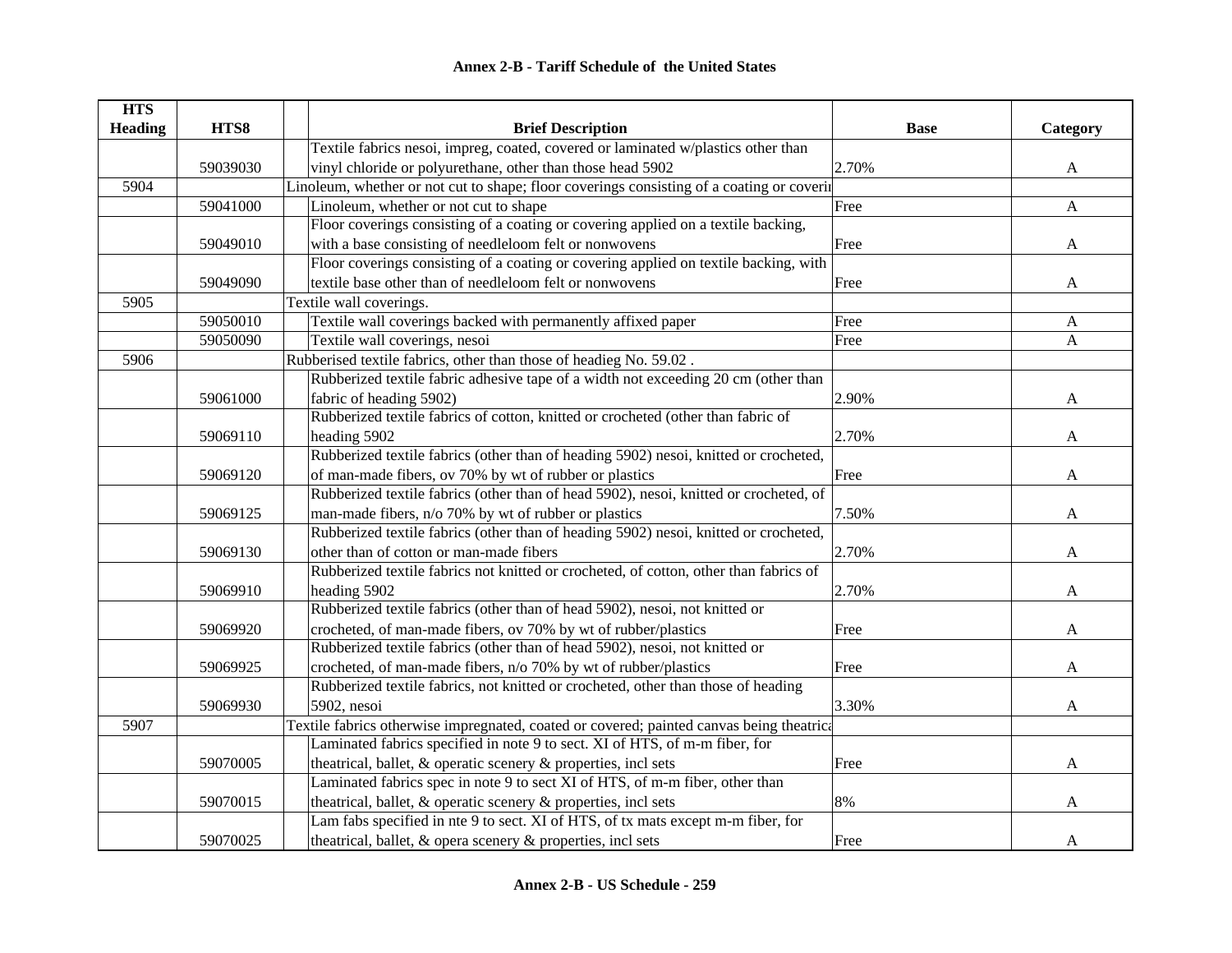| <b>HTS</b>     |          |                                                                                             |             |              |
|----------------|----------|---------------------------------------------------------------------------------------------|-------------|--------------|
| <b>Heading</b> | HTS8     | <b>Brief Description</b>                                                                    | <b>Base</b> | Category     |
|                |          | Lam fabs specified in nte 9 to sect. XI of HTS, of tx mats except m-m fiber, other          |             |              |
|                | 59070035 | than the<br>atrical, ballet, $\&$ oper scenery $\&$ prop, incl sets                         | 8%          | A            |
|                |          | Other fabric, impregnated, coated or covered, and painted canvas being theatrical           |             |              |
|                | 59070060 | scenery, back-cloths or the like, of man-made fibers                                        | Free        | A            |
|                |          | Other fabric, impregnated, coated or covered, & painted canvas being theatrical             |             |              |
|                | 59070080 | scenery, back-cloths or the like, other than man-made fibers                                | Free        | A            |
| 5908           |          | Textile wicks, woven, plaited or knitted, for lamps, stoves, lighters, candles or the like; |             |              |
|                |          | Textile wicks, woven, plaited or knitted, for lamps, stoves, candles and the like; gas      |             |              |
|                | 59080000 | mantles and tubular knitted gas mantle fabric                                               | 3.40%       | A            |
| 5909           |          | Textile hosepiping and similar textile tubing, with or without lining, armour or accessor   |             |              |
|                |          | Textile hosepiping and similar textile tubing of vegetable fibers, with or without          |             |              |
|                | 59090010 | lining, armor or accessories of other materials                                             | Free        | A            |
|                |          | Textile hosepiping and similar textile tubing nesoi, with or without lining, armor or       |             |              |
|                | 59090020 | accessories of other materials                                                              | 3.30%       | A            |
| 5910           |          | Transmission or conveyor belts or belting, of textile material, whether or not impregnate   |             |              |
|                | 59100010 | Transmission or conveyor belts or belting of man-made fibers                                | 4%          | A            |
|                |          | Transmission or conveyor belts or belting of textile materials, other than man-made         |             |              |
|                | 59100090 | fibers                                                                                      | 2.60%       | A            |
| 5911           |          | Textile products and articles, for technical uses, specified in Note 7 to this Chapter.     |             |              |
|                | 59111010 | Printers' rubberized blankets of textile fabrics                                            | 2.90%       | $\mathbf{A}$ |
|                |          | Textile fabrics, felt and felt-lined woven fabrics, combined with layer(s) of rubber,       |             |              |
|                | 59111020 | leather or other material, for technical uses, nesoi                                        | 3.80%       | A            |
|                |          | Bolting cloth fabrics principally used for stenciling purposes in screen-process            |             |              |
|                | 59112010 | printing, whether or not made up                                                            | 3.30%       | A            |
|                | 59112020 | Bolting cloth nesoi, of silk, whether or not made up                                        | Free        | A            |
|                | 59112030 | Bolting cloth, whether or not made up, nesoi                                                | Free        | A            |
|                |          | Textile fabrics and felts, endless or fitted with linking devices, used for                 |             |              |
|                | 59113100 | papermaking or similar machines, weighing less than 650 g/m2                                | 3.80%       | A            |
|                |          | Textile fabrics and felts, endless or fitted with linking devices, used for                 |             |              |
|                | 59113200 | papermaking or similar machines, weighing 650 g/m2 or more                                  | 3.80%       | A            |
|                |          | Straining cloth of a kind used in oil presses or the like, of textile material or of        |             |              |
|                | 59114000 | human hair                                                                                  | $8\%$       | A            |
|                |          | Textile products and articles, of a kind used in machinery or plants for technical          |             |              |
|                | 59119000 | uses, specified in note 7 to chapter 59, nesoi                                              | 3.80%       | A            |
| 6001           |          | Pile fabrics, including " long pile " fabrics and terry fabrics, knitted or crocheted.      |             |              |
|                | 60011020 | Knitted or crocheted "long pile" fabrics of man-made fibers                                 | 17.20%      | B            |
|                | 60011060 | Knitted or crocheted "long pile" fabrics, other than of man-made fibers                     | 9%          | $\, {\bf B}$ |
|                | 60012100 | Knitted or crocheted looped pile fabrics of cotton                                          | 9.80%       | $\, {\bf B}$ |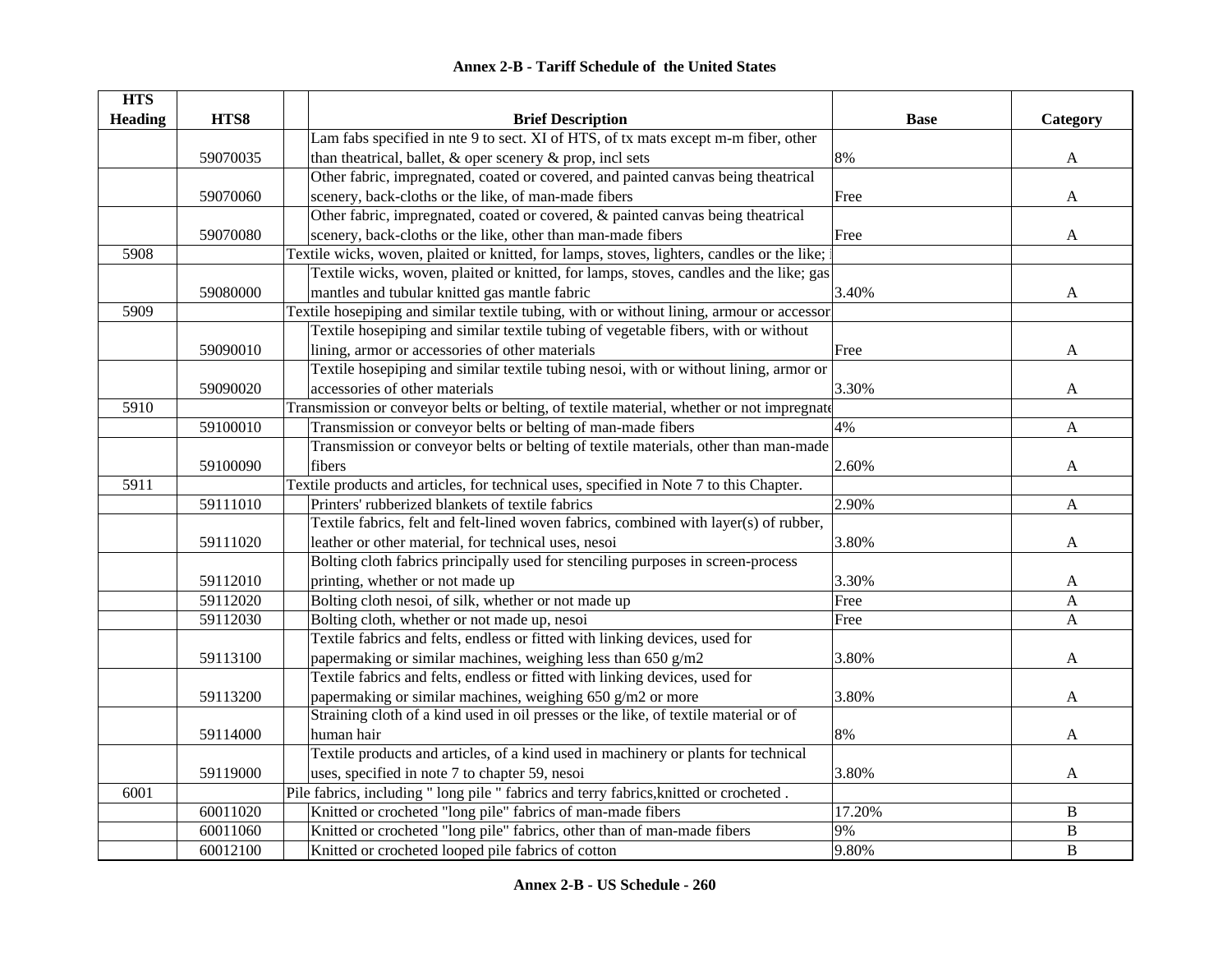| <b>HTS</b>     |          |                                                                                          |             |                |
|----------------|----------|------------------------------------------------------------------------------------------|-------------|----------------|
| <b>Heading</b> | HTS8     | <b>Brief Description</b>                                                                 | <b>Base</b> | Category       |
|                | 60012200 | Knitted or crocheted looped pile fabrics of man-made fibers                              | 17.20%      | B              |
|                |          | Knitted or crocheted looped pile fabrics of textile materials, other than of cotton or   |             |                |
|                | 60012900 | man-made fibers                                                                          | 7%          | $\, {\bf B}$   |
|                |          |                                                                                          |             |                |
|                | 60019100 | Knitted or crocheted pile fabrics (other than "long pile" or looped pile) of cotton      | 18.50%      | $\, {\bf B}$   |
|                |          | Knitted or crocheted pile fabrics (other than "long pile" or looped pile) of man-        |             |                |
|                | 60019200 | made fibers                                                                              | 17.20%      | $\, {\bf B}$   |
|                |          | Knitted or crocheted pile fabrics (except long or looped pile), of tex mats other        |             |                |
|                | 60019910 | than cotton or mmf, containing 85% or more by wt of silk                                 | 4%          | $\, {\bf B}$   |
|                |          | Knitted or crocheted pile fabrics (except long or looped pile), of tex mats other        |             |                |
|                | 60019990 | than cotton or mmf, cont less than 85% by wt of silk,                                    | 7%          | $\, {\bf B}$   |
| 6002           |          | Knitted or crocheted fabrics of a width not exceeding 30 cm, containing by weight 5 %    |             |                |
|                |          | Knitted or crocheted fabrics nesoi, width not exceeding 30 cm, containing 5% or          |             |                |
|                | 60024040 | more elastomeric yarn but no rubber thread, of cotton                                    | 8.80%       | B              |
|                |          | Knitted or crocheted fabrics nesoi, width n/o 30 cm, containing 5% or more               |             |                |
|                | 60024080 | elastomeric yarn but no rubber thread, other than of cotton                              | 8%          | B              |
|                |          | Knitted or crocheted fabrics nesoi, width not exceeding 30 cm, containing 5% or          |             |                |
|                | 60029040 | more elastomeric yarn or rubber thread nesoi, of cotton                                  | 8.80%       | B              |
|                |          | Knitted or crocheted fabrics nesoi, width n/o 30 cm, containing 5% or more               |             |                |
|                | 60029080 | elastomeric yarn or rubber thread nesoi, other than of cotton                            | 8%          | B              |
| 6003           |          | Knitted or crocheted fabrics of a width not exceeding 30 cm, other than those of heading |             |                |
|                |          | Warp knit open-worked fabrics of wool or fine animal hair, width not exceeding 30        |             |                |
|                | 60031010 | cm, other than those of heading 6001 or 6002                                             | 14.10%      | $\, {\bf B}$   |
|                |          | Knitted or crocheted fabrics of wool or fine animal hair nesoi, width not exceeding      |             |                |
|                | 60031090 | 30 cm, other than those of heading 6001 or 6002                                          | 6.60%       | $\, {\bf B}$   |
|                |          | Warp knit open-worked fabrics of cotton, width not exceeding 30 cm, other than           |             |                |
|                | 60032010 | those of heading 6001 or 6002                                                            | 14.10%      | $\overline{B}$ |
|                |          | Knitted or crocheted fabrics of cotton (other than warp knit open-worked), width         |             |                |
|                | 60032030 | not exceed 30 cm, other than those of heading 6001 or 6002                               | 8%          | B              |
|                |          | Warp knit open-worked fabrics of synthetic fibers, width not exceeding 30 cm,            |             |                |
|                | 60033010 | other than those of heading 6001 or 6002                                                 | 14.10%      | $\, {\bf B}$   |
|                |          | Knitted or crocheted fabrics of synthetic fibers nesoi, width not over 30 cm, other      |             |                |
|                | 60033060 | than those of heading 6001 or 6002                                                       | 7.60%       | $\, {\bf B}$   |
|                |          | Warp knit open-worked fabrics of artificial fibers, width not exceeding 30 cm,           |             |                |
|                | 60034010 | other than those of heading 6001 or 6002                                                 | 14.10%      | $\, {\bf B}$   |
|                |          | Knitted or crocheted fabrics of artifical fibers nesoi, width not over 30 cm, other      |             |                |
|                | 60034060 | than those of heading 6001 or 6002                                                       | 7.60%       | B              |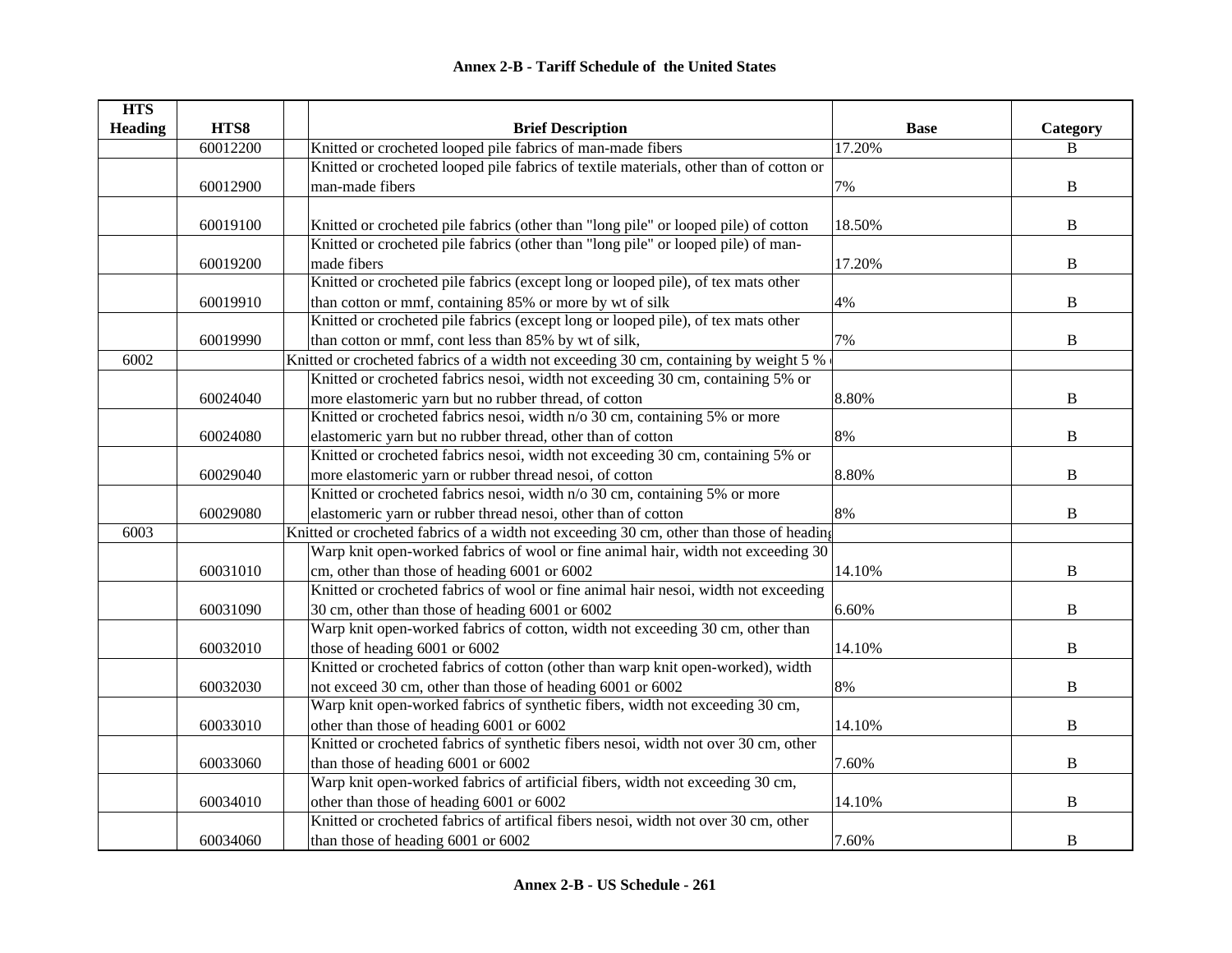| <b>HTS</b>     |          |                                                                                           |             |              |
|----------------|----------|-------------------------------------------------------------------------------------------|-------------|--------------|
| <b>Heading</b> | HTS8     | <b>Brief Description</b>                                                                  | <b>Base</b> | Category     |
|                |          | Warp knit open-worked fabrics nesoi, width not exceeding 30 cm, other than those          |             |              |
|                | 60039010 | of heading 6001 or 6002                                                                   | 14.10%      | $\, {\bf B}$ |
|                |          | Knitted or crocheted fabrics nesoi, width not exceeding 30 cm, other than those of        |             |              |
|                | 60039090 | heading 6001 or 6002                                                                      | 6.60%       | $\, {\bf B}$ |
| 6004           |          | Knitted or crocheted fabrics of a width exceeding 30 cm, containing by weigt 5% or mo     |             |              |
|                |          | Knitted or crocheted fabrics, width exceeding 30 cm, containing 5% or more of             |             |              |
|                | 60041000 | elastomeric yarn but no rubber thread, not of heading 6001                                | 12.30%      | $\, {\bf B}$ |
|                |          | Knitted or crocheted fabrics, width exceeding 30 cm, containing 5% or more of             |             |              |
|                | 60049020 | elastomeric yarn and rubber thread, other than of heading 6001                            | 12.30%      | B            |
|                |          | Knitted or crocheted fabrics, width exceeding 30 cm, containing 5% or more of             |             |              |
|                | 60049090 | rubber thread, other than those of heading 6001                                           | 7%          | $\, {\bf B}$ |
| 6005           |          | Warp knit fabrics (inclding those made on galloon knitting machines), other than those of |             |              |
|                |          | Warp knit fabrics (including those made on galloon knitting machines) of wool or          |             |              |
|                | 60051000 | fine animal hair, other than those of headings 6001 to 6004                               | 10%         | $\, {\bf B}$ |
|                |          | Unbleached or bleached warp knit fabrics (including those made on galloon                 |             |              |
|                | 60052100 | knitting machines) of cotton, other than of headings 6001 to 6004                         | 10%         | $\, {\bf B}$ |
|                |          | Dyed warp knit fabrics (including those made on galloon knitting machines) of             |             |              |
|                | 60052200 | cotton, other than those of headings 6001 to 6004                                         | 10%         | $\, {\bf B}$ |
|                |          | Warp knit fabrics of yarns of different colors (including made on galloon knitting        |             |              |
|                | 60052300 | machines) of cotton, other than headings 6001 to 6004                                     | 10%         | $\, {\bf B}$ |
|                |          | Printed warp knit fabrics (including those made on galloon knitting machines) of          |             |              |
|                | 60052400 | cotton, other than those of headings 6001 to 6004                                         | 10%         | $\, {\bf B}$ |
|                |          | Unbleached or bleached warp knit fabrics (including made on galloon knitting              |             |              |
|                | 60053100 | machines) of synthetic fibers, other than headings 6001 to 6004                           | 10%         | $\, {\bf B}$ |
|                |          | Dyed warp knit fabrics (including those made on galloon knitting machines) of             |             |              |
|                | 60053200 | synthetic fibers, other than those of headings 6001 to 6004                               | 10%         | B            |
|                |          | Warp knit fabrics of yarn of different color (including made on galloon knitting          |             |              |
|                | 60053300 | machine) of synthetic fiber, other than headings 6001-6004                                | 10%         | B            |
|                |          | Printed warp knit fabrics (including those made on galloon knitting machines) of          |             |              |
|                | 60053400 | synthetic fibers, other than those of headings 6001 to 6004                               | 10%         | $\, {\bf B}$ |
|                |          | Unbleached or bleached warp knit fabrics (including made on galloon knitting              |             |              |
|                | 60054100 | machines) of artificial fiber, other than headings 6001 to 6004                           | 10%         | $\, {\bf B}$ |
|                |          | Dyed warp knit fabrics (including those made on galloon knitting machines) of             |             |              |
|                | 60054200 | artificial fibers, other than those of headings 6001 to 6004                              | 10%         | $\bf{B}$     |
|                |          | Warp knit fabrics of yarn of different color (including made on galloon knitting          |             |              |
|                | 60054300 | machine) of artificial fiber, other than headings 6001-6004                               | 10%         | $\, {\bf B}$ |
|                |          | Printed warp knit fabrics (including those made on galloon knitting machine) of           |             |              |
|                | 60054400 | artificial fibers, other than those of headings 6001 to 6004                              | 10%         | $\, {\bf B}$ |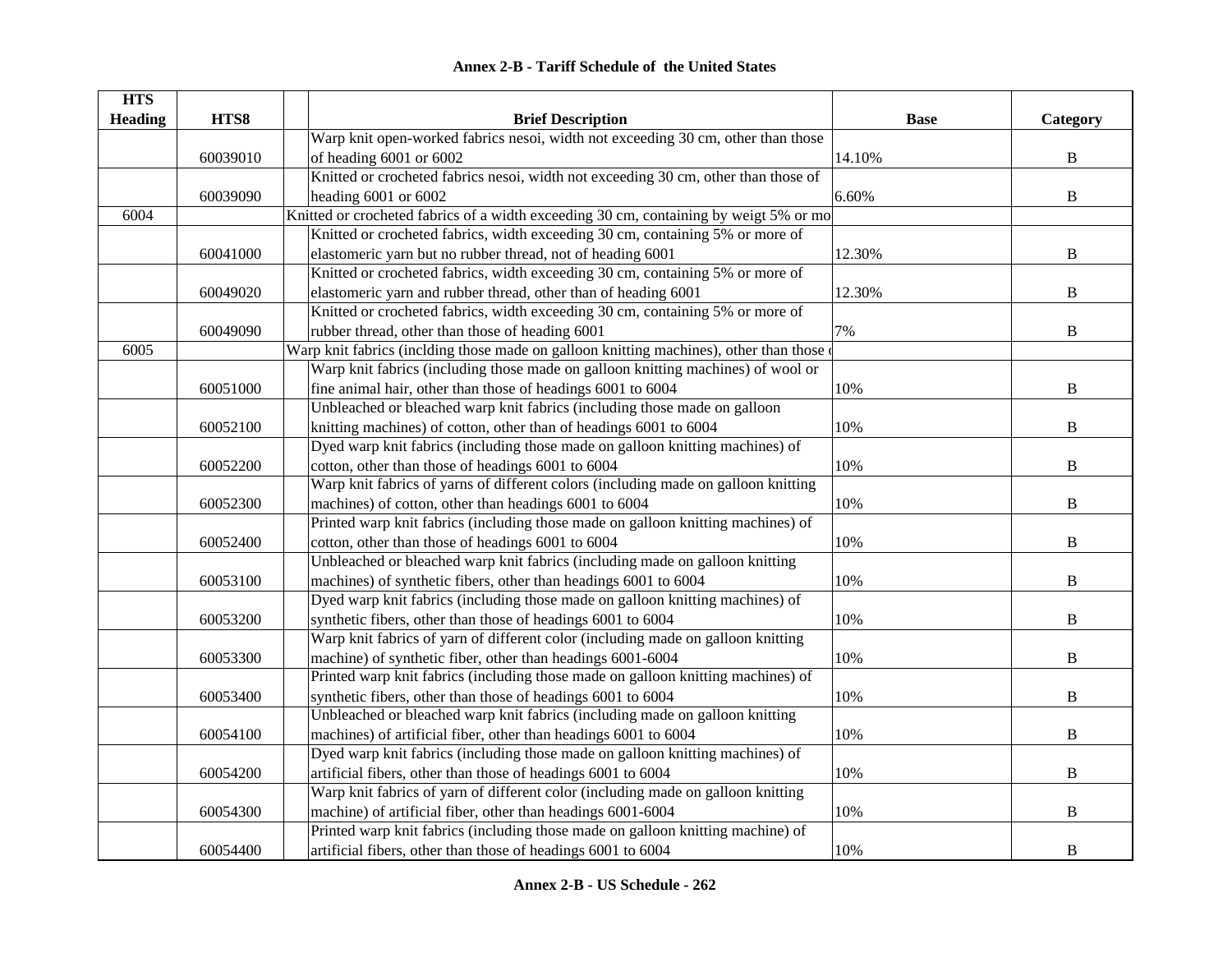| <b>Annex 2-B - Tariff Schedule of the United States</b> |  |
|---------------------------------------------------------|--|
|---------------------------------------------------------|--|

| <b>HTS</b>     |          |                                                                                           |                                |                |
|----------------|----------|-------------------------------------------------------------------------------------------|--------------------------------|----------------|
| <b>Heading</b> | HTS8     | <b>Brief Description</b>                                                                  | <b>Base</b>                    | Category       |
|                |          | Warp knit fabric (including made on galloon knit machine), not of wool/fine animal        |                                |                |
|                | 60059000 | hair, cotton or manmade fiber, not of headings 6001-6004                                  | 10%                            | B              |
| 6006           |          | Other knitted or crocheted fabics.                                                        |                                |                |
|                | 60061000 | Knitted or crocheted fabrics of wool or fine animal hair, nesoi                           | 10%                            | B              |
|                |          | Unbleached or bleached circular knit fabric, wholly of cotton yarns over 100 metric       |                                |                |
|                | 60062110 | number per single yarn, nesoi                                                             | 10%                            | B              |
|                | 60062190 | Unbleached or bleached knitted or crocheted fabrics of cotton, nesoi                      | 10%                            | B              |
|                |          | Dyed circular knit fabric, wholly of cotton yarns over 100 metric number per single       |                                |                |
|                | 60062210 | yarn, nesoi                                                                               | 10%                            | B              |
|                | 60062290 | Dyed knitted or crocheted fabrics of cotton, nesoi                                        | 10%                            | B              |
|                |          | Circular knit fabric, of yarns of different colors, wholly of cotton yarns over 100       |                                |                |
|                | 60062310 | metric number per single yarn, nesoi                                                      | 10%                            | B              |
|                | 60062390 | Knitted or crocheted fabrics of cotton, of yarns of different colors, nesoi               | 10%                            | $\overline{B}$ |
|                |          | Printed circular knit fabric, wholly of cotton yarns over 100 metric number per           |                                |                |
|                | 60062410 | single yarn, nesoi                                                                        | 10%                            | $\, {\bf B}$   |
|                | 60062490 | Printed knitted or crocheted fabrics of cotton, nesoi                                     | 10%                            | B              |
|                |          |                                                                                           |                                |                |
|                | 60063100 | Unbleached or bleached knitted or crocheted fabrics of synthetic fibers, nesoi            | 10%                            | $\, {\bf B}$   |
|                | 60063200 | Dyed knitted or crocheted fabrics of synthetic fibers, nesoi                              | 10%                            | $\, {\bf B}$   |
|                |          |                                                                                           |                                |                |
|                | 60063300 | Knitted or crocheted fabrics of synthetic fibers, of yarns of different colors, nesoi     | 10%                            | B              |
|                | 60063400 | Printed knitted or crocheted fabrics of synthetic fibers, nesoi                           | 10%                            | $\, {\bf B}$   |
|                | 60064100 | Unbleached or bleached knitted or crocheted fabrics of artificial fibers, nesoi           | 10%                            | $\, {\bf B}$   |
|                | 60064200 | Dyed knitted or crocheted fabrics of artificial fibers, nesoi                             | 10%                            | $\, {\bf B}$   |
|                |          |                                                                                           |                                |                |
|                | 60064300 | Knitted or crocheted fabrics of artificial fibers, of yarns of different colors, nesoi    | 10%                            | B              |
|                | 60064400 | Printed knitted or crocheted fabrics of artificial fibers, nesoi                          | 10%                            | B              |
|                |          | Other knitted or crocheted fabrics nesoi, containing 85 percent or more by weight         |                                |                |
|                | 60069010 | of silk or silk waste                                                                     | 7%                             | A              |
|                |          | Other knitted or crocheted fabrics nesoi, other than of wool, cotton or manmade           |                                |                |
|                | 60069090 | fibers & containing < 85% by wt of silk/silk waste                                        | Free                           | A              |
| 6101           |          | Men's or boys' overcoats, car-coats, capes, cloaks, anoraks (including ski-jackets), wind |                                |                |
|                |          | Men's or boys' overcoats, carcoats, capes, cloaks, windbreakers and similar articles,     |                                |                |
|                | 61011000 | knitted or crocheted, of wool or fine animal hair                                         | $61.7 \text{ cents/kg} + 16\%$ | $\mathbf C$    |
|                |          | Men's or boys' overcoats, carcoats, capes, cloaks, anoraks, windbreakers and              |                                |                |
|                | 61012000 | similar articles, knitted or crocheted, of cotton                                         | 15.90%                         | A              |
|                |          | Men's or boys' overcoats, carcoats, capes and like articles knitted or crocheted, of      |                                |                |
|                | 61013010 | man-made fibers, 25% or more by weight of leather                                         | 5.60%                          | A              |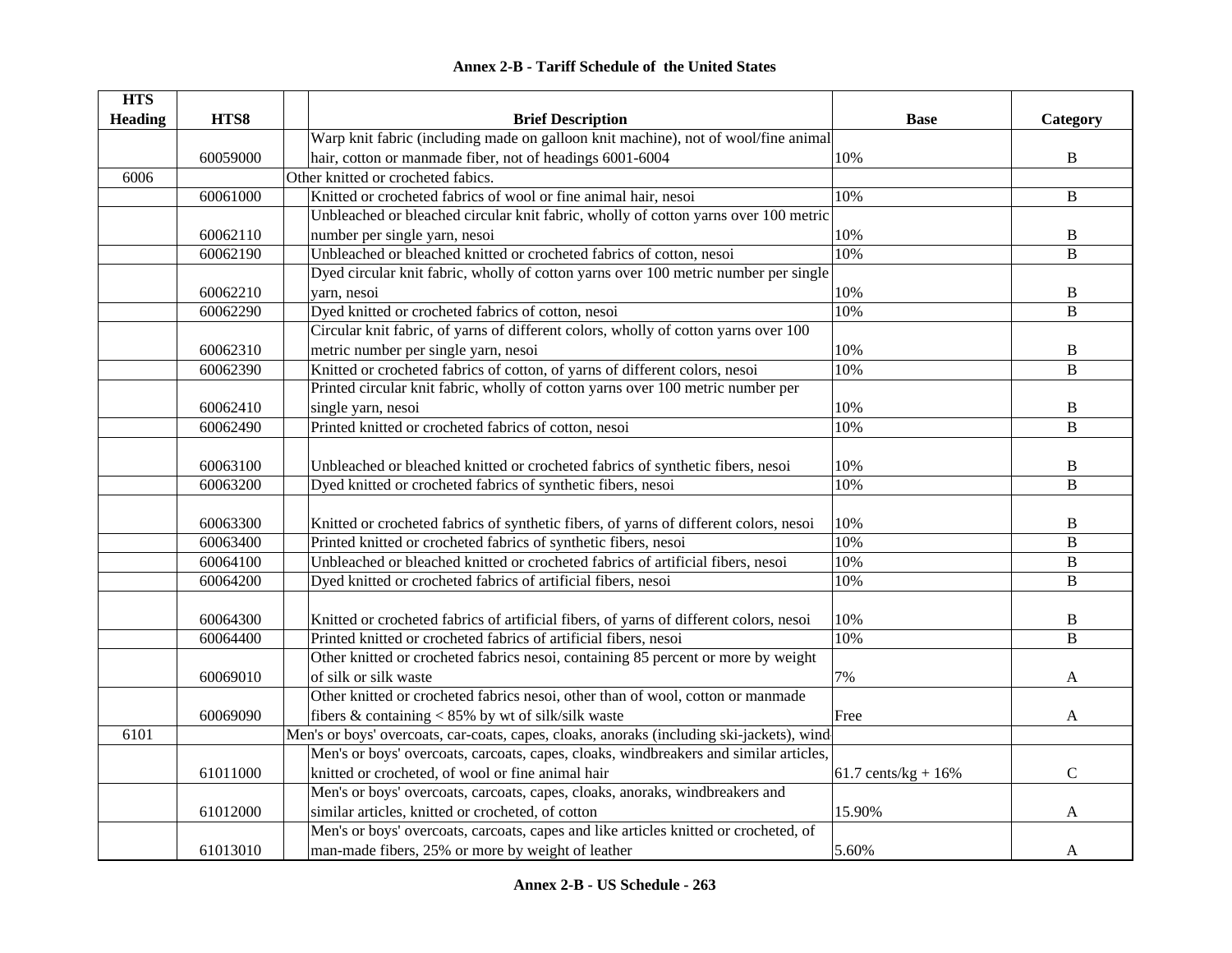| <b>HTS</b>     |          |                                                                                             |                          |              |
|----------------|----------|---------------------------------------------------------------------------------------------|--------------------------|--------------|
| <b>Heading</b> | HTS8     | <b>Brief Description</b>                                                                    | <b>Base</b>              | Category     |
|                |          | Men's or boy's overcoat, etc., knitted or crocheted, of manmade fibers, containing          |                          |              |
|                | 61013015 | 23% or more wool or fine animal hair, nesoi                                                 | 38.6 cents/ $kg + 10%$   | A            |
|                |          | Men's or boy's overcoats, carcoats, capes, cloaks, windbreakers and similar articles,       |                          |              |
|                | 61013020 | knitted or crocheted, of man-made fibers, nesoi                                             | 28.20%                   | A            |
|                |          | Men's or boys' overcoats, carcoats, etc., of tex mats (other than wool, cotton or           |                          |              |
|                | 61019010 | mmf), cont 70% or more wt of silk, knitted or crocheted                                     | 0.90%                    | A            |
|                |          | Men's or boys' overcoats, carcoats, etc., of tex mats (other than wool, cotton or           |                          |              |
|                | 61019090 | mmf), cont less than 70% wt silk, knitted or crocheted                                      | 5.70%                    | A            |
| 6102           |          | Women's or girls' overcoats, car-coats, capes, cloaks, anoraks (including ski-jackets), wi  |                          |              |
|                |          | Women's or girls' overcoats, carcoats, capes, windbreakers and similar articles,            |                          |              |
|                | 61021000 | knitted or crocheted, of wool or fine animal hair                                           | 55.9 cents/kg + $16.4%$  | $\mathbf C$  |
|                |          | Women's or girls' overcoats, carcoats, capes, cloaks, anoraks, windbreakers and             |                          |              |
|                | 61022000 | similar articles, knitted or crocheted, of cotton                                           | 15.90%                   | A            |
|                |          | Women's or girls' overcoats, carcoats, etc., knitted or crocheted, of manmade               |                          |              |
|                | 61023005 | fibers, cont. 25% or more by weight of leather                                              | 5.30%                    | A            |
|                |          | Women's or girls' overcoats, carcoats, etc., knitted or crocheted, of manmade               |                          |              |
|                | 61023010 | fibers, containing 23% or more of wool or fine animal hair                                  | 64.4 cents/ $kg + 18.8%$ | A            |
|                |          | Women's or girls' overcoats, carcoats, capes, windbreakers and similar articles,            |                          |              |
|                | 61023020 | knitted or crocheted, of manmade fibers, nesoi                                              | 28.20%                   | A            |
|                |          | Women's or girls' overcoats, carcoats, etc., of tex mats (other than wool, cotton or        |                          |              |
|                | 61029010 | mmf), cont 70% or more wt of silk, knitted or crochet                                       | 0.90%                    | A            |
|                |          | Women's or girls' overcoats, carcoats, etc., of tex mats (other than wool, cotton or        |                          |              |
|                | 61029090 | mmf), cont less than 70% wt of silk, knitted/crocheted                                      | 5.70%                    | A            |
| 6103           |          | Men's or boys' suits, ensembles, jackets, blazers, trousers, bib and brace overalls, breech |                          |              |
|                | 61031100 | Men's or boys' suits, knitted or crocheted, of wool or fine animal hair                     | 38.8 cents/ $kg + 10%$   | $\mathbf C$  |
|                |          | Men's or boys' suits, knitted or crocheted, of synthetic fibers, containing 23 percent      |                          |              |
|                | 61031210 | or more of wool or fine animal hair                                                         | $60.3$ cents/kg + 15.6%  | A            |
|                | 61031220 | Men's or boys' suits, knitted or crocheted, of synthetic fibers, nesoi                      | 28.20%                   | A            |
|                |          | Men's or boys' suits, knitted or crocheted, of artificial fibers, containing 23 percent     |                          |              |
|                | 61031910 | or more of wool or fine animal hair                                                         | Free                     | A            |
|                | 61031915 | Men's or boys' suits, knitted or crocheted, of artificial fibers, nesoi                     | Free                     | A            |
|                | 61031920 | Men's or boys' suits, knitted or crocheted, of cotton                                       | 9.40%                    | $\mathbf{A}$ |
|                |          | Men's or boys' suits, of tex mats(ex wool, cotton or mmf), containing 70% or more           |                          |              |
|                | 61031960 | by weight of silk or silk waste, knitted or crocheted                                       | 0.90%                    | A            |
|                |          | Men's or boys' suits, of tex mats (ex wool, cotton or mmf), containing under 70%            |                          |              |
|                | 61031990 | by weight of silk or silk waste, knitted or crocheted                                       | 5.60%                    | A            |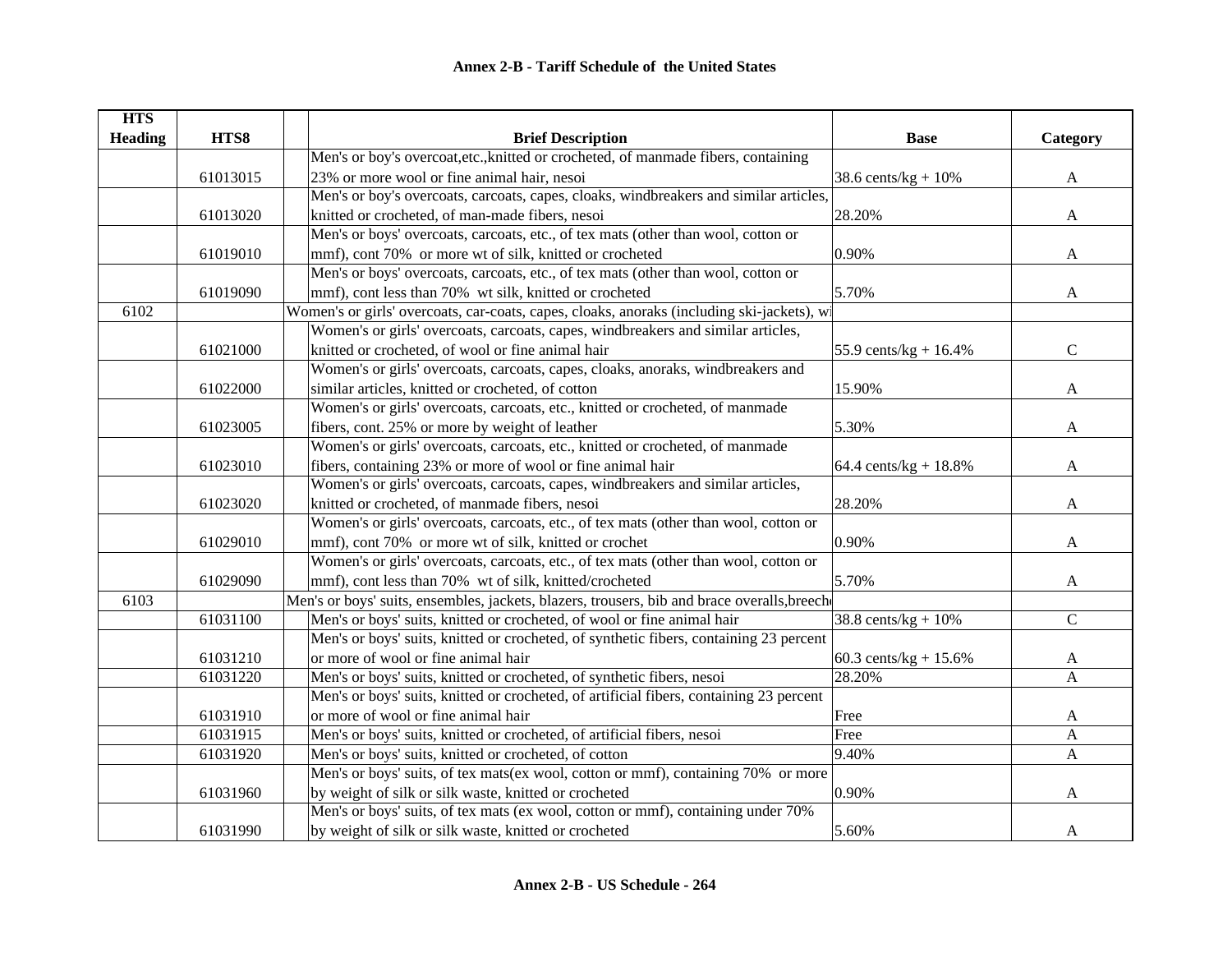| <b>HTS</b>     |          |                                                                                                  |                             |                |
|----------------|----------|--------------------------------------------------------------------------------------------------|-----------------------------|----------------|
| <b>Heading</b> | HTS8     | <b>Brief Description</b>                                                                         | <b>Base</b>                 | Category       |
|                |          |                                                                                                  |                             |                |
|                |          |                                                                                                  | The rate applicable to each |                |
|                |          |                                                                                                  | garment in the ensemble if  |                |
|                | 61032100 | Men's or boys' ensembles, knitted or crocheted, of wool or fine animal hair                      | separately entered          | $\mathcal{C}$  |
|                |          |                                                                                                  | The rate applicable to each |                |
|                |          |                                                                                                  |                             |                |
|                |          |                                                                                                  | garment in the ensemble if  |                |
|                | 61032200 | Men's or boys' ensembles, knitted or crocheted, of cotton                                        | separately entered          | B              |
|                |          |                                                                                                  | The rate applicable to each |                |
|                |          |                                                                                                  | garment in the ensemble if  |                |
|                |          |                                                                                                  |                             |                |
|                | 61032300 | Men's or boys' ensembles, knitted or crocheted, of synthetic fibers                              | separately entered          | $\mathcal{C}$  |
|                |          |                                                                                                  |                             |                |
|                |          |                                                                                                  | The rate applicable to each |                |
|                |          |                                                                                                  | garment in the ensemble if  |                |
|                | 61032910 | Men's or boys' ensembles, knitted or crocheted, of artificial fibers                             | separately entered          | A              |
|                |          |                                                                                                  |                             |                |
|                |          |                                                                                                  | The rate applicable to each |                |
|                |          |                                                                                                  | garment in the ensemble if  |                |
|                | 61032920 | Men's or boys' ensembles, knitted or crocheted, of textile materials nesoi                       | separately entered          | A              |
|                |          | Men's or boys' suit-type jackets and blazers, knitted or crocheted, of wool or fine              |                             |                |
|                | 61033100 | animal hair                                                                                      | 38.6 cents/ $kg + 10%$      | $\mathcal{C}$  |
|                | 61033200 | Men's or boys' suit-type jackets and blazers, knitted or crocheted, of cotton                    | 13.50%                      | $\mathbf{A}$   |
|                |          | Men's or boys' suit-type jackets and blazers, knitted or crocheted, of synthetic                 |                             |                |
|                | 61033310 | fibers, containing 23% or more of wool or fine animal hair                                       | 38.6 cents/ $kg + 10%$      | A              |
|                |          | Men's or boys' suit-type jackets and blazers, knitted or crocheted, of synthetic                 |                             |                |
|                | 61033320 | fibers, nesoi                                                                                    | 28.20%                      | A              |
|                |          |                                                                                                  |                             |                |
|                | 61033910 | Men's or boys' suit-type jackets and blazers, knitted or crocheted, of artificial fibers  14.90% |                             | $\overline{A}$ |
|                |          | Men's or boys' suit-type jackets and blazers, of textile mats, (except wool, cotton,             |                             |                |
|                | 61033940 | or mmf), cont 70% or more by wt of silk, knitted/croc                                            | 0.90%                       | A              |
|                |          | Men's or boys' suit-type jackets and blazers, of textile mats, (except wool, cotton,             |                             |                |
|                | 61033980 | or mmf), cont less than 70% by wt of silk, knitted/croc                                          | 5.60%                       | A              |
|                |          | Men's or boys' trousers, breeches and shorts, knitted or crocheted, of wool or fine              |                             |                |
|                | 61034110 | animal hair                                                                                      | 61.1 cents/kg + $15.8\%$    | $\mathcal{C}$  |
|                |          | Men's or boys' bib and brace overalls, knitted or crocheted, of wool or fine animal              |                             |                |
|                | 61034120 | hair                                                                                             | 13.60%                      | $\mathbf C$    |
|                | 61034210 | Men's or boys' trousers, breeches and shorts, knitted or crocheted, of cotton                    | 16.10%                      | $\mathbf{A}$   |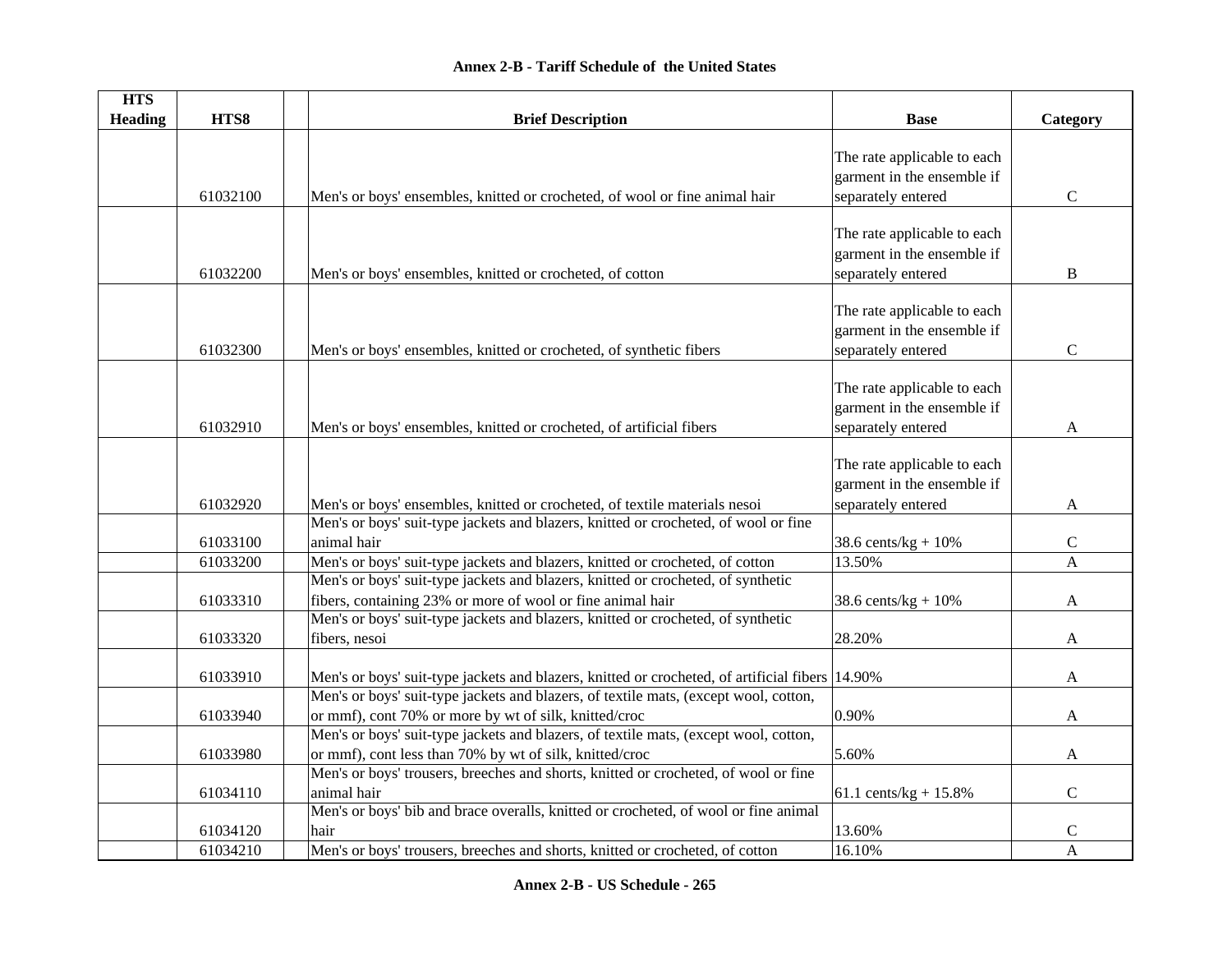| <b>HTS</b>     |          |                                                                                                |                                                                                 |              |
|----------------|----------|------------------------------------------------------------------------------------------------|---------------------------------------------------------------------------------|--------------|
| <b>Heading</b> | HTS8     | <b>Brief Description</b>                                                                       | <b>Base</b>                                                                     | Category     |
|                | 61034220 | Men's or boys' bib and brace overalls, knitted or crocheted, of cotton                         | 10.30%                                                                          | $\mathbf{A}$ |
|                |          | Men's or boys' trousers, breeches and shorts, knitted or crocheted, of syn. fibers,            |                                                                                 |              |
|                | 61034310 | cont. 23 percent or more of wool or fine animal hair                                           | 58.5 cents/ $kg + 15.2\%$                                                       | A            |
|                |          | Men's or boys' trousers, breeches and shorts, knitted or crocheted, of synthetic               |                                                                                 |              |
|                | 61034315 | fibers, nesoi                                                                                  | 28.20%                                                                          | A            |
|                | 61034320 | Men's and boys' bib and brace overalls of synthetic fibers, knitted or crocheted               | 14.90%                                                                          | A            |
|                |          | Men's or boys' trousers, breeches and shorts, knitted or crocheted, of artificial              |                                                                                 |              |
|                | 61034910 | fibers                                                                                         | 28.20%                                                                          | A            |
|                | 61034920 | Men's or boys' bib and brace overalls, knitted or crocheted, of artificial fibers              | 13.60%                                                                          | A            |
|                |          | Men's or boys' trousers, bib and brace overalls, breeches and shorts, of tex mat               |                                                                                 |              |
|                | 61034940 | (except wool, cot or mmf), con 70% or more wt of silk, k/c                                     | 0.90%                                                                           | A            |
|                |          | Men's or boys' trousers, bib and brace overalls, breeches and shorts, of tex mat               |                                                                                 |              |
|                | 61034980 | (except wool, cot or mmf), con under 70% by wt of silk, k/c                                    | 5.60%                                                                           | A            |
| 6104           |          | Women's or girls' suits, ensembles, jacket.s, blazers, dresses, skirts, divided skirts, trouse |                                                                                 |              |
|                | 61041100 | Women's or girls' suits, knitted or crocheted, of wool or fine animal hair                     | 13.60%                                                                          | $\mathsf{C}$ |
|                | 61041200 | Women's or girls' suits, knitted or crocheted, of cotton                                       | 9.40%                                                                           | $\mathbf{A}$ |
|                |          | Women's or girls' suits, knitted or crocheted, of synthetic fibers, containing 23              |                                                                                 |              |
|                | 61041310 | percent or more of wool or fine animal hair                                                    | Free                                                                            | A            |
|                | 61041320 | Women's or girls' suits, knitted or crocheted, of synthetic fibers, nesoi                      | 14.90%                                                                          | A            |
|                |          | Women's or girls' suits, knitted or crocheted, of artificial fibers, containing 23             |                                                                                 |              |
|                | 61041910 | percent or more of wool or fine animal hair                                                    | 8.50%                                                                           | A            |
|                | 61041915 | Women's or girls' suits, knitted or crocheted, of artificial fibers, nesoi                     | Free                                                                            | $\mathbf{A}$ |
|                |          | Women's or girls' suits, of tex mats (ex wool, cotton or mmf), containing 70% or               |                                                                                 |              |
|                | 61041940 | more by weight of silk or silk waste, knitted or crocheted                                     | 0.90%                                                                           | A            |
|                |          | Women's or girls' suits, of tex mats (ex wool, cotton or mmf), containing under                |                                                                                 |              |
|                | 61041980 | 70% by weight of silk or silk waste, knitted or crocheted                                      | 5.60%                                                                           | A            |
|                |          |                                                                                                | The rate applicable to each<br>garment in the ensemble if                       |              |
|                | 61042100 | Women's or girls' ensembles, knitted or crocheted, of wool or fine animal hair                 | separately entered                                                              | ${\bf C}$    |
|                | 61042200 | Women's or girls' ensembles, knitted or crocheted, of cotton                                   | The rate applicable to each<br>garment in the ensemble if<br>separately entered | B            |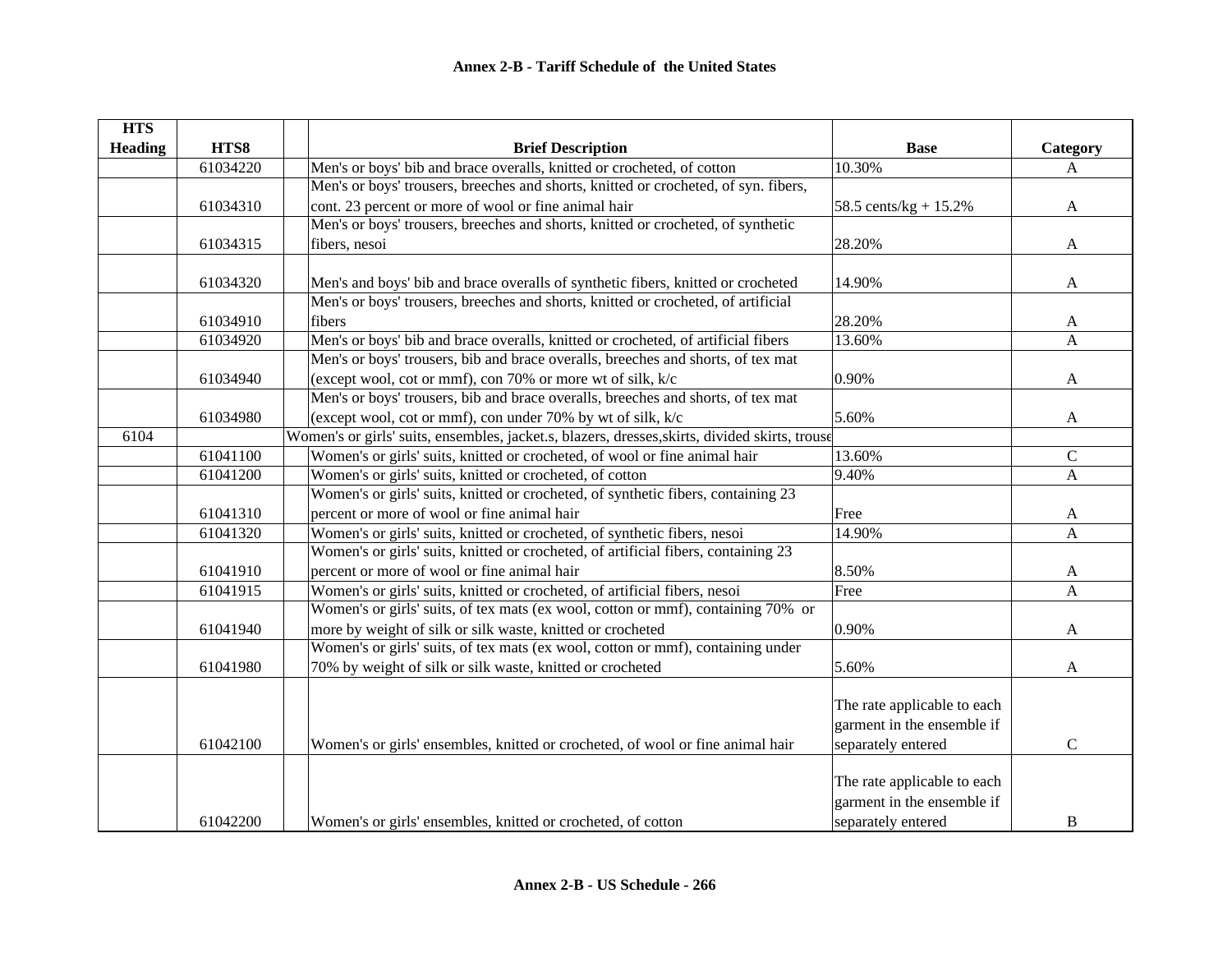| <b>HTS</b>     |          |                                                                                        |                             |                |
|----------------|----------|----------------------------------------------------------------------------------------|-----------------------------|----------------|
| <b>Heading</b> | HTS8     | <b>Brief Description</b>                                                               | <b>Base</b>                 | Category       |
|                |          |                                                                                        |                             |                |
|                |          |                                                                                        | The rate applicable to each |                |
|                |          |                                                                                        | garment in the ensemble if  |                |
|                | 61042300 | Women's or girls' ensembles, knitted or crocheted, of synthetic fibers                 | separately entered          | $\mathbf C$    |
|                |          |                                                                                        |                             |                |
|                |          |                                                                                        | The rate applicable to each |                |
|                |          |                                                                                        | garment in the ensemble if  |                |
|                | 61042910 | Women's or girls' ensembles, knitted or crocheted, of artificial fibers                | separately entered          | A              |
|                |          |                                                                                        |                             |                |
|                |          |                                                                                        | The rate applicable to each |                |
|                |          |                                                                                        | garment in the ensemble if  |                |
|                | 61042920 | Women's or girls' ensembles, knitted or crocheted, of textile materials nesoi          | separately entered          | $\mathbf{A}$   |
|                |          | Women's or girls' suit-type jackets and blazers, knitted or crocheted, of wool or      |                             |                |
|                | 61043100 | fine animal hair                                                                       | 54.8 cents/ $kg + 16%$      | $\mathbf{A}$   |
|                |          |                                                                                        |                             |                |
|                | 61043200 | Women's or girls' suit-type jackets and blazers, knitted or crocheted, of cotton       | 14.90%                      | $\mathbf{A}$   |
|                |          | Women's or girls' suit-type jackets & blazers, knit or crocheted, of synthetic fibers, |                             |                |
|                | 61043310 | cont. 23% or more of wool or fine animal hair                                          | 56.4 cents/kg + $16.5%$     | A              |
|                |          | Women's or girls' suit-type jackets and blazers, knitted or crocheted, of synthetic    |                             |                |
|                | 61043320 | fibers, nesoi                                                                          | 28.20%                      | $\mathbf{A}$   |
|                | 61043910 | Women's or girls' suit-type jackets, knitted or crocheted, of artificial fibers        | 24%                         | $\mathbf{A}$   |
|                |          |                                                                                        |                             |                |
|                | 61043920 | Women's or girls' suit-type jackets, knitted or crocheted, of textile materials nesoi  | Free                        | A              |
|                | 61044100 | Women's or girls' dresses, knitted or crocheted, of wool or fine animal hair           | 13.60%                      | $\mathbf C$    |
|                | 61044200 | Women's or girls' dresses, knitted or crocheted, of cotton                             | 11.50%                      | A              |
|                |          | Women's or girls' dresses, knitted or crocheted, of synthetic fibers, containing 23    |                             |                |
|                | 61044310 | percent or more of wool or fine animal hair                                            | 14.90%                      | A              |
|                | 61044320 | Women's or girls' dresses, knitted or crocheted, of synthetic fibers, nesoi            | 16%                         | $\mathbf{A}$   |
|                |          | Women's or girls' dresses, knitted or crocheted, of artificial fibers, containing 23   |                             |                |
|                | 61044410 | percent or more of wool or fine animal hair                                            | 14.90%                      | A              |
|                | 61044420 | Women's or girls' dresses, knitted or crocheted, of artificial fibers, nesoi           | 14.90%                      | $\overline{A}$ |
|                |          | Women's or girls' dresses, of textile mats (ex wool, cotton or mmf), containing 70%    |                             |                |
|                | 61044910 | or more by weight of silk or silk waste, knitted or croc                               | 0.90%                       | $\mathbf{A}$   |
|                |          | Women's or girls' dresses, of textile mats (ex wool, cotton or mmf), containing        |                             |                |
|                | 61044990 | under 70% by weight of silk or silk waste, knitted or croc                             | 5.60%                       | $\mathbf{A}$   |
|                |          | Women's or girls' skirts and divided skirts, knitted or crocheted, of wool or fine     |                             |                |
|                | 61045100 | animal hair                                                                            | 14.90%                      | A              |
|                | 61045200 | Women's or girls' skirts and divided skirts, knitted or crocheted, of cotton           | 8.30%                       | $\mathbf{A}$   |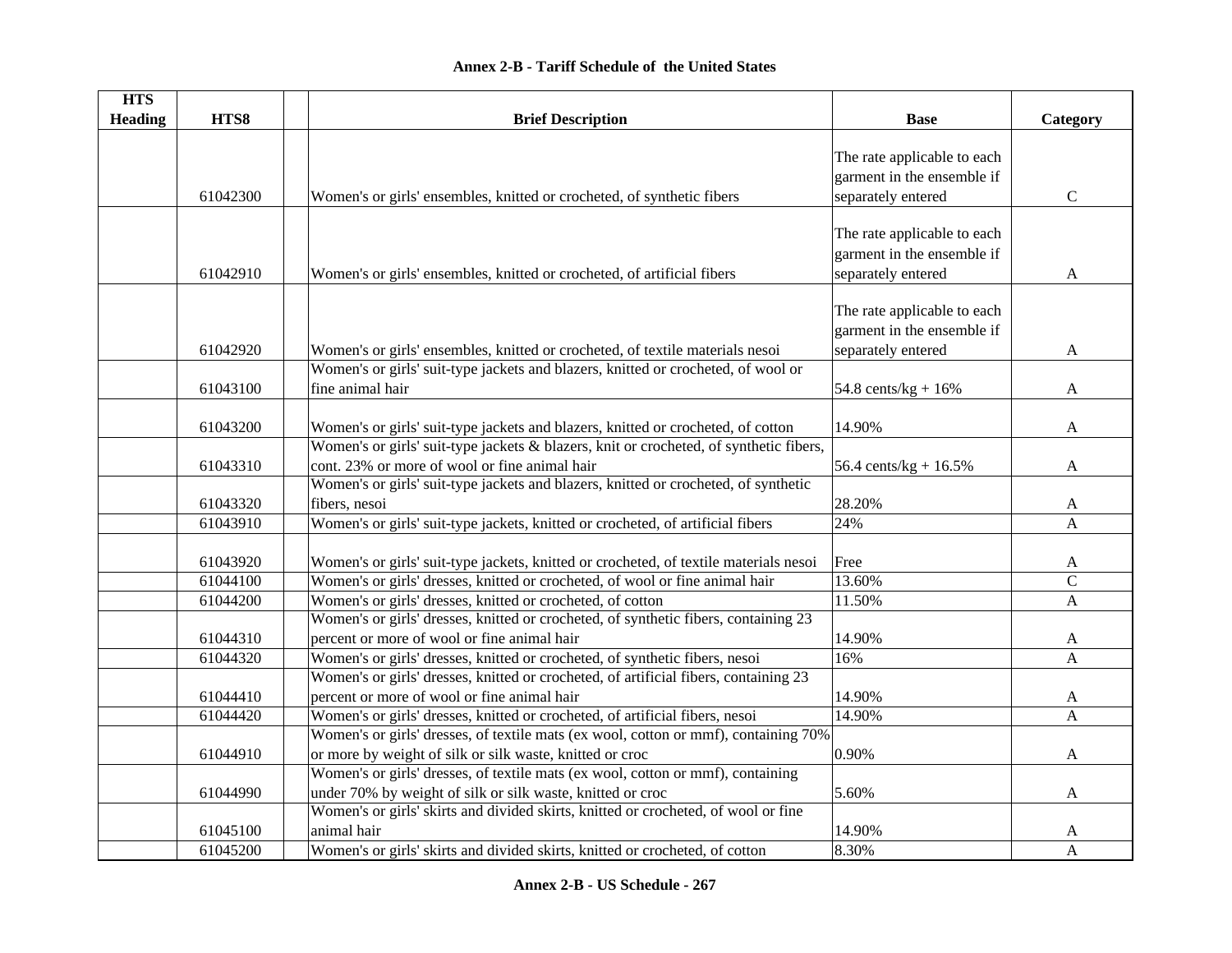| <b>HTS</b>     |          |                                                                                         |             |                |
|----------------|----------|-----------------------------------------------------------------------------------------|-------------|----------------|
| <b>Heading</b> | HTS8     | <b>Brief Description</b>                                                                | <b>Base</b> | Category       |
|                |          | Women's or girls' skirts & divided skirts, knitted or crocheted, of synthetic fibers,   |             |                |
|                | 61045310 | cont. 23% or more of wool or fine animal hair                                           | 14.90%      | A              |
|                |          | Women's or girls' skirts and divided skirts, knitted or crocheted, of synthetic fibers, |             |                |
|                | 61045320 | nesoi                                                                                   | 16%         | A              |
|                |          |                                                                                         |             |                |
|                | 61045910 | Women's or girls' skirts and divided skirts, knitted or crocheted, of artificial fibers | 8%          | A              |
|                |          | Women's or girls' skirts & divided skirts, of textile mats (ex wool, cotton or mmf),    |             |                |
|                | 61045940 | containing 70% or more by wt of silk, knitted or croc                                   | 0.90%       | A              |
|                |          | Women's or girls' skirts and divided skirts, of textile mats (ex wool, cotton or        |             |                |
|                | 61045980 | mmf), containing under 70% by wt of silk, knitted or croc                               | 5.60%       | A              |
|                |          | Women's or girls' trousers, bib and brace overalls, breeches and shorts, knitted or     |             |                |
|                | 61046100 | crocheted, of wool or fine animal hair                                                  | 14.90%      | $\mathbf C$    |
|                | 61046210 | Women's or girls' bib and brace overalls, knitted or crocheted, of cotton               | 10.30%      | $\overline{A}$ |
|                |          |                                                                                         |             |                |
|                | 61046220 | Women's or girls' trousers, breeches and shorts, knitted or crocheted, of cotton        | 14.90%      | A              |
|                |          |                                                                                         |             |                |
|                | 61046310 | Women's or girls' bib and brace overalls, knitted or crocheted, of synthetic fibers     | 14.90%      | A              |
|                |          | Women's or girls' trousers, etc., knitted or crocheted, of synthetic fibers, containing |             |                |
|                | 61046315 | 23 percent or more of wool or fine animal hair                                          | 14.90%      | A              |
|                |          | Women's or girls' trousers, breeches and shorts, knitted or crocheted, of synthetic     |             |                |
|                | 61046320 | fibers, nesoi                                                                           | 28.20%      | A              |
|                |          |                                                                                         |             |                |
|                | 61046910 | Women's or girls' bib and brace overalls, knitted or crocheted, of artificial fibers    | 13.60%      | A              |
|                |          | Women's or girls' trousers, breeches and shorts, knitted or crocheted, of artificial    |             |                |
|                | 61046920 | fibers                                                                                  | 28.20%      | A              |
|                |          | Women's or girls' trousers, bib & brace overalls, breeches & shorts, of tex mats (ex    |             |                |
|                | 61046940 | wool, cotton or mmf), cont 70% or more wt of silk, k/c                                  | 0.90%       | A              |
|                |          | Women's or girls' trousers, bib & brace overalls, breeches & shorts, of tex mats (ex    |             |                |
|                | 61046980 | wool, cotton or mmf), cont under 70% by wt of silk, k/c                                 | 5.60%       | A              |
| 6105           |          | Men's or boys' shirts, knitted or crocheted.                                            |             |                |
|                | 61051000 | Men's or boys' shirts, knitted or crocheted, of cotton                                  | 19.70%      | A              |
|                |          | Men's or boys' shirts, knitted or crocheted, of manmade fibers, containing 23           |             |                |
|                | 61052010 | percent or more of wool or fine animal hair                                             | 13.60%      | A              |
|                | 61052020 | Men's or boys' shirts, knitted or crocheted, of manmade fibers, nesoi                   | 32%         | A              |
|                | 61059010 | Men's or boys' shirts, knitted or crocheted, of wool or fine animal hair                | 14.90%      | A              |
|                |          | Men's or boys' shirts, of textile materials (ex wool, cotton or mmf), containing 70%    |             |                |
|                | 61059040 | or more by weight of silk or silk waste, knitted/croch                                  | 0.90%       | A              |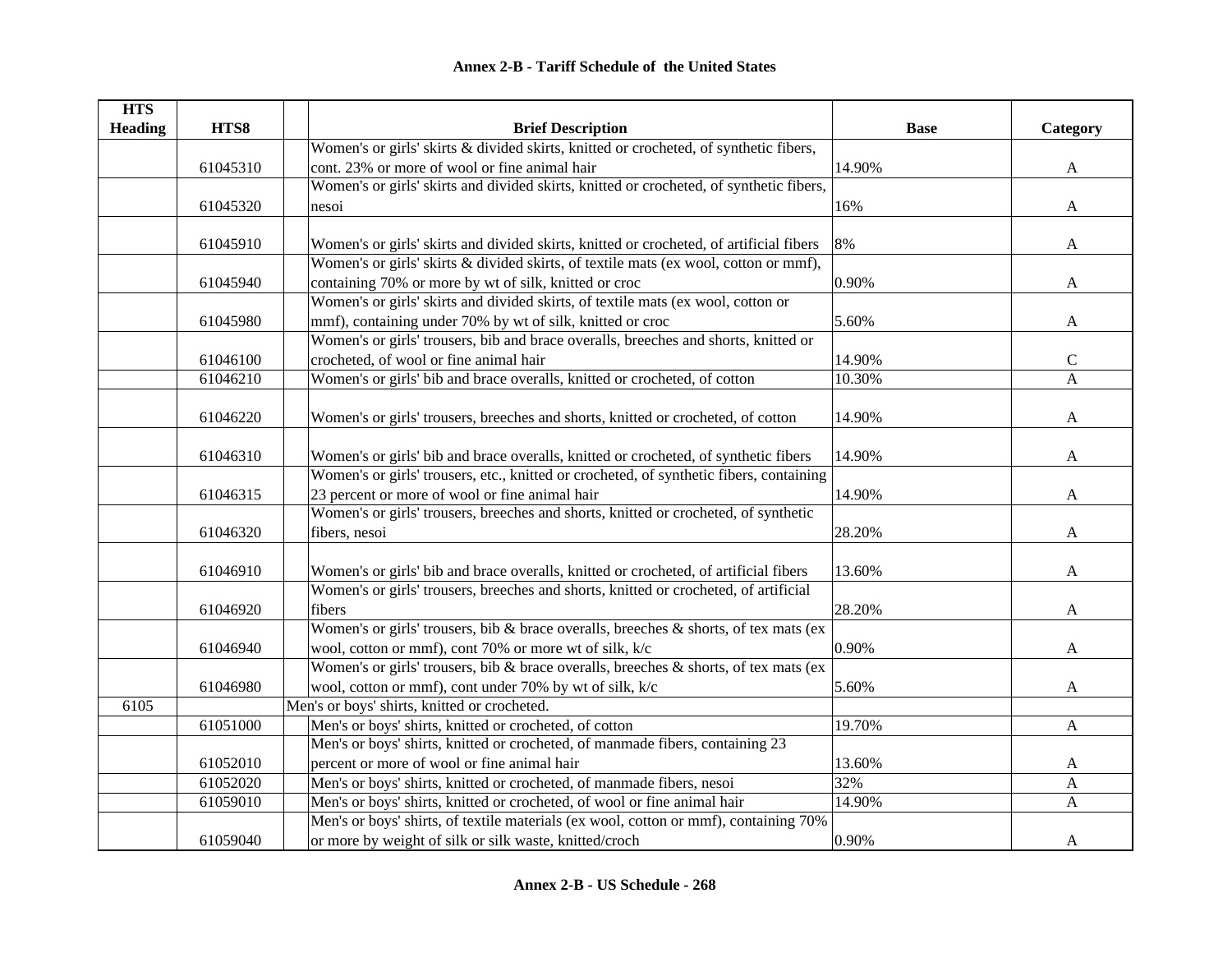| <b>HTS</b>     |          |                                                                                              |             |              |
|----------------|----------|----------------------------------------------------------------------------------------------|-------------|--------------|
| <b>Heading</b> | HTS8     | <b>Brief Description</b>                                                                     | <b>Base</b> | Category     |
|                |          | Men's or boys' shirts, of textile materials (ex wool, cotton or mmf), containing             |             |              |
|                | 61059080 | under 70% by weight of silk or silk waste, knitted/crochete                                  | 5.60%       | A            |
| 6106           |          | Women's or girls' blouses, shirts and shirt-blouses, knitted or crocheted.                   |             |              |
|                | 61061000 | Women's or girls' blouses and shirts, knitted or crocheted, of cotton                        | 19.70%      | $\mathbf{A}$ |
|                |          | Women's or girls' blouses and shirts, knitted or crocheted, of manmade fibers,               |             |              |
|                | 61062010 | containing 23 percent or more of wool or fine animal hair                                    | 14.90%      | A            |
|                |          | Women's or girls' blouses and shirts, knitted or crocheted, of man-made fibers,              |             |              |
|                | 61062020 | nesoi                                                                                        | 32%         | A            |
|                |          | Women's or girls' blouses and shirts, knitted or crocheted, of wool or fine animal           |             |              |
|                | 61069010 | hair                                                                                         | 13.60%      | $\mathbf{A}$ |
|                |          | Women's or girls' blouses and shirts, of textile materials (ex wool, cotton or mmf),         |             |              |
|                | 61069015 | containing 70% or more weight of silk, knitted or croc                                       | 0.90%       | A            |
|                |          | Women's or girls' blouses and shirts, of textile materials (ex wool, cotton or mmf),         |             |              |
|                | 61069025 | containing under 70% by weight of silk, knitted or croc                                      | 5.60%       | A            |
|                |          |                                                                                              |             |              |
|                | 61069030 | Women's or girls' blouses and shirts, knitted or crocheted, of textile materials nesoi 4.70% |             | A            |
| 6107           |          | Men's or boys' underpants, briefs, nightshirts, pyjamas, bathrobes, dressing gowns and s     |             |              |
|                | 61071100 | Men's or boys' underpants and briefs, knitted or crocheted, of cotton                        | 7.40%       | B            |
|                |          |                                                                                              |             |              |
|                | 61071200 | Men's or boys' underpants and briefs, knitted or crocheted, of man-made fibers               | 14.90%      | A            |
|                |          | Men's or boys' underpants & briefs, of textile materials (ex cotton or mmf),                 |             |              |
|                | 61071910 | containing 70% or more by weight of silk or silk waste, k/croc                               | 0.90%       | A            |
|                |          | Men's or boys' underpants and briefs, of textile materials (except cotton or mmf),           |             |              |
|                | 61071990 | containing under 70% by weight of silk, knitted or croc                                      | 5.60%       | A            |
|                | 61072100 | Men's or boys' nightshirts and pajamas, knitted or crocheted, of cotton                      | 8.90%       | $\mathbf{A}$ |
|                |          |                                                                                              |             |              |
|                | 61072200 | Men's or boys' nightshirts and pajamas, knitted or crocheted, of man-made fibers             | 16%         | A            |
|                |          | Men's or boys' nightshirts and pajamas, knitted or crocheted, of wool or fine animal         |             |              |
|                | 61072920 | hair                                                                                         | 8.50%       | A            |
|                |          | Men's or boys' nightshirts and pajamas, of textile materials (ex cotton, mmf or              |             |              |
|                | 61072950 | wool), containing 70% or more by wt of silk, knitted or croc                                 | 0.90%       | A            |
|                |          | Men's or boys' nightshirts and pajamas, of textile materials (ex cotton, mmf or              |             |              |
|                | 61072990 | wool), containing under 70% by wt of silk, knitted or croc                                   | 5.60%       | A            |
|                |          | Men's or boys' bathrobes, dressing gowns and similar articles, knitted or crocheted,         |             |              |
|                | 61079100 | of cotton                                                                                    | 8.70%       | A            |
|                |          | Men's or boys' bathrobes, dressing gowns and similar articles, knitted or crocheted,         |             |              |
|                | 61079200 | of man-made fibers                                                                           | 14.90%      | A            |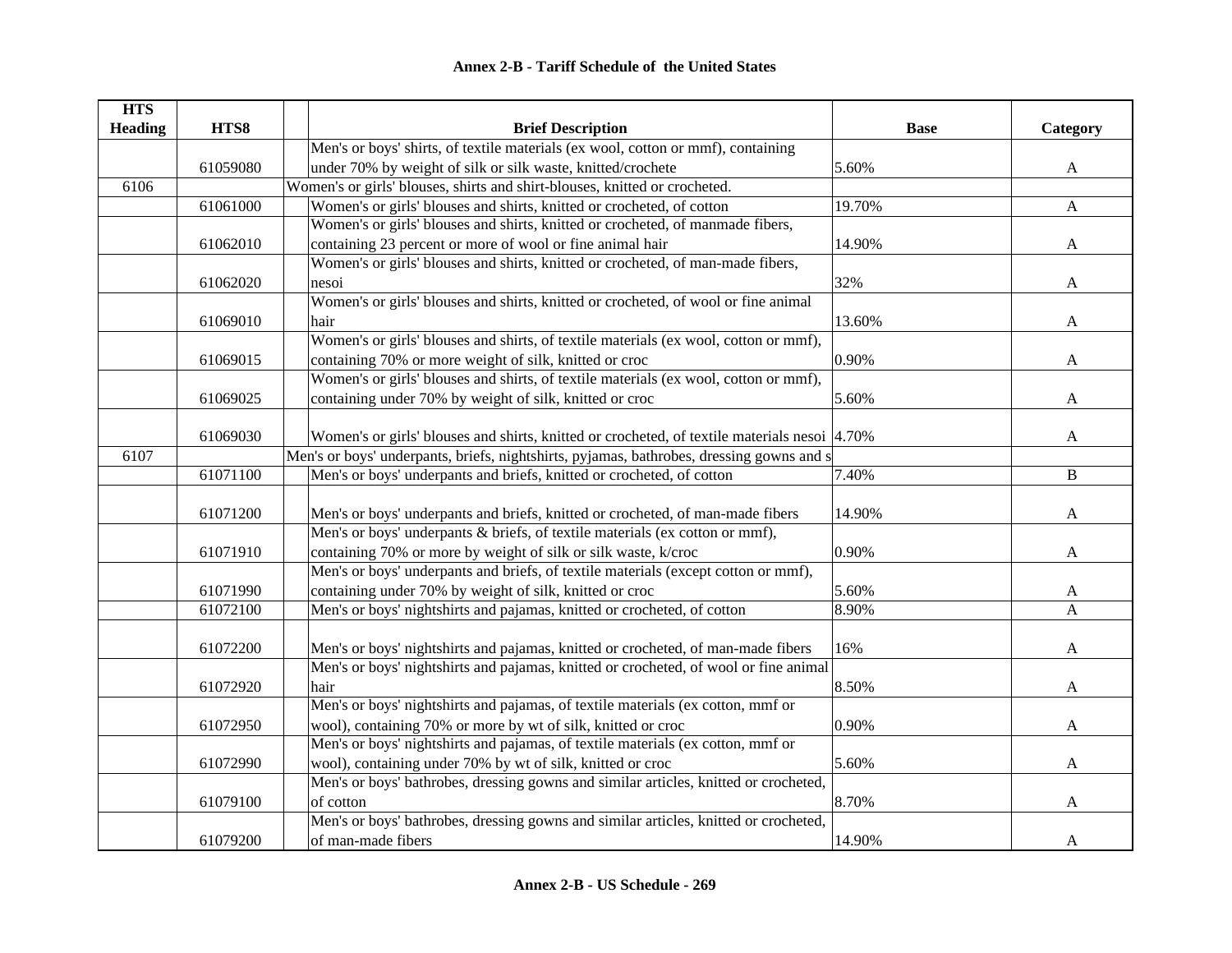| <b>HTS</b>     |          |                                                                                               |             |              |
|----------------|----------|-----------------------------------------------------------------------------------------------|-------------|--------------|
| <b>Heading</b> | HTS8     | <b>Brief Description</b>                                                                      | <b>Base</b> | Category     |
|                |          | Men's or boys' bathrobes, dressing gowns and similar articles, knitted or crocheted,          |             |              |
|                | 61079920 | of wool or fine animal hair                                                                   | 13.60%      | $\mathbf{A}$ |
|                |          | Men's or boys' bathrobes, dressing gowns, & similar articles, of textile materials            |             |              |
|                | 61079950 | (except wool), containing 70% or more by wt of silk, k/c                                      | 0.80%       | A            |
|                |          | Men's or boys' bathrobes, dressing gowns, and similar articles, of textile materials          |             |              |
|                | 61079990 | (except wool), containing under 70% by wt of silk, k/c                                        | 4.80%       | A            |
| 6108           |          | Women's or girls' slips, petticoats, briefs, panties, nightdresses, pyjamas, negliges, bathro |             |              |
|                |          |                                                                                               |             |              |
|                | 61081100 | Women's or girls' slips and petticoats, knitted or crocheted, of man-made fibers              | 14.90%      | A            |
|                |          | Women's or girls' slips and petticoats, of textile materials (except mmf), containing         |             |              |
|                | 61081910 | 70% or more by weight of silk, knitted or crocheted                                           | 1.10%       | A            |
|                |          | Women's or girls' slips and petticoats, of textile materials (except mmf), containing         |             |              |
|                | 61081990 | under 70% by weight of silk, knitted or crocheted                                             | 6.60%       | A            |
|                | 61082100 | Women's or girls' briefs and panties, knitted or crocheted, of cotton                         | 7.60%       | $\mathbf{A}$ |
|                |          | Women's or girls' disposable briefs and panties designed for one-time use, of man-            |             |              |
|                | 61082210 | made fibers, knitted or crocheted                                                             | 8.30%       | A            |
|                |          | Women's or girls' briefs and panties (other than disposable), of man-made fibers,             |             |              |
|                | 61082290 | knitted or crocheted                                                                          | 15.60%      | A            |
|                |          | Women's or girls' briefs and panties (other than disposable), of text materials (other        |             |              |
|                | 61082910 | than cotton or mmf) cont 70% or more wt of silk, k/c                                          | 2.10%       | A            |
|                |          | Women's or girls' briefs and panties (other than disposable), of text mats (other             |             |              |
|                | 61082990 | than cotton or mmf) cont under 70% by wt of silk, k/c                                         | 13.30%      | A            |
|                | 61083100 | Women's or girls' nightdresses and pajamas, knitted or crocheted, of cotton                   | 8.50%       | $\mathbf{A}$ |
|                |          | Women's or girls' nightdresses and pajamas, knitted or crocheted, of man-made                 |             |              |
|                | 61083200 | fibers                                                                                        | 16%         | A            |
|                |          | Women's or girls' nightdresses and pajamas, knitted or crocheted, of wool or fine             |             |              |
|                | 61083910 | animal hair                                                                                   | 8.50%       | A            |
|                |          | Women's or girls' nightdresses & pajamas, con. 70% or more by wt of silk or silk              |             |              |
|                | 61083940 | waste, knitted or crocheted                                                                   | 0.60%       | A            |
|                |          | Women's or girls' nightdresses & pajamas, of textiles (except of cotton/mmf/wool),            |             |              |
|                | 61083980 | con. under 70% by wt of silk, knitted or crocheted                                            | 3.80%       | A            |
|                |          | Women's or girls' negligees, bathrobes, dressing gowns and similar articles, knitted          |             |              |
|                | 61089100 | or crocheted, of cotton                                                                       | 8.50%       | $\, {\bf B}$ |
|                |          | Women's or girls' negligees, bathrobes, dressing gowns and similar articles, knitted          |             |              |
|                | 61089200 | or crocheted, of man-made fibers                                                              | 16%         | A            |
|                |          | Women's or girls' negligees, bathrobes, dressing gowns and similar articles, knitted          |             |              |
|                | 61089920 | or crocheted, of wool or fine animal hair                                                     | 8.50%       | A            |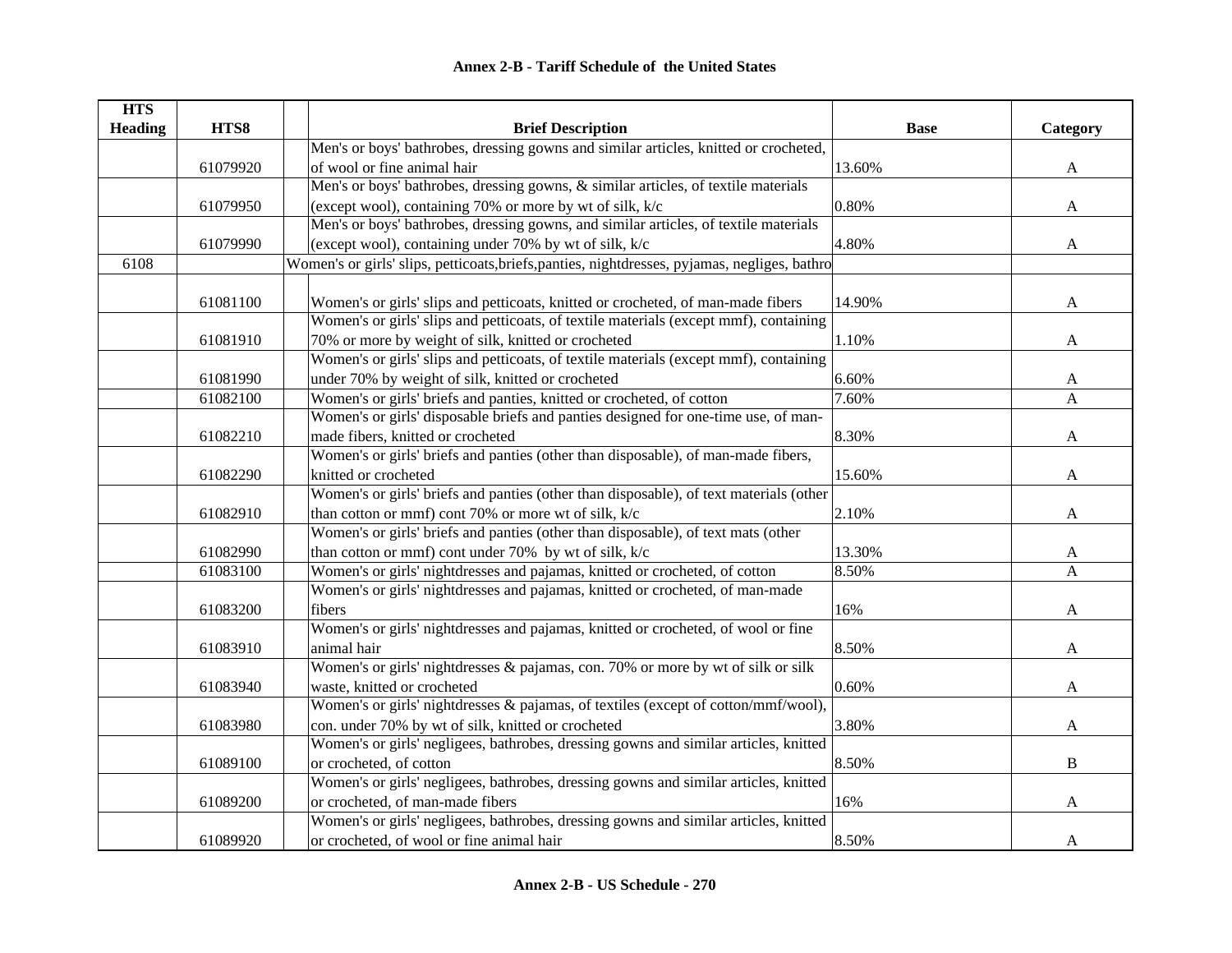| <b>HTS</b>     |          |                                                                                        |             |              |
|----------------|----------|----------------------------------------------------------------------------------------|-------------|--------------|
| <b>Heading</b> | HTS8     | <b>Brief Description</b>                                                               | <b>Base</b> | Category     |
|                |          | Women's or girls' bathrobes, negligees, $\&$ sim. articles, con. 70% or more by wt of  |             |              |
|                | 61089950 | silk or silk waste, knitted or crocheted                                               | 0.60%       | $\mathbf{A}$ |
|                |          | Women's or girls' bathrobes, negligees, & sim. articles, of textiles (except of        |             |              |
|                | 61089990 | cotton/mmf/wool), con under 70% by wt of silk, k/c                                     | 3.80%       | $\mathbf{A}$ |
| 6109           |          | T-shirts, singlets and other vests, knitted or crocheted.                              |             |              |
|                |          |                                                                                        |             |              |
|                | 61091000 | T-shirts, singlets, tank tops and similar garments, knitted or crocheted, of cotton    | 16.50%      | $\mathbf{A}$ |
|                |          | T-shirts, singlets, tank tops and similar garments, knitted or crocheted, of man-      |             |              |
|                | 61099010 | made fibers                                                                            | 32%         | $\mathbf{A}$ |
|                |          |                                                                                        |             |              |
|                | 61099015 | T-shirts and similar garments, knitted or crocheted, of wool, with long sleeves        | 5.60%       | A            |
|                |          | T-shirts, singlets tanktops $\&$ sim garments, of text mat (except cotton, mmf or long |             |              |
|                | 61099040 | sleeve wool garments), cont 70% or more wt of silk, k/c                                | 2.60%       | A            |
|                |          | T-shirts, singlets tanktops and sim garments, of text mat (except cotton, mmf or       |             |              |
|                | 61099080 | long sleeve wool garments), cont under 70% wt of silk, k/c                             | 16%         | A            |
| 6110           |          | Jerseys, pullovers, cardigans, waist-coats and similar articles, knitted or crocheted. |             |              |
|                |          | Sweaters, pullovers, sweatshirts, waistcoats (vests) and similar articles, knitted or  |             |              |
|                | 61101100 | crocheted, of wool                                                                     | 16%         | A            |
|                |          | Sweaters, pullovers, sweatshirts, waistcoats (vests) and similar articles, knitted or  |             |              |
|                | 61101210 | crocheted, of Kashmir goats, wholly of cashmere                                        | 4%          | A            |
|                |          | Sweaters, pullovers, sweatshirts, waistcoats (vests) and similar articles, knitted or  |             |              |
|                | 61101220 | crocheted, of Kashmir goats, not wholly of cashmere                                    | 16%         | A            |
|                |          | Sweaters, pullovers, sweatshirts, waistcoats (vests) and similar articles, knitted or  |             |              |
|                | 61101900 | crocheted, of fine animal hair                                                         | 16%         | A            |
|                |          | Sweaters, pullovers and similar articles, knitted or crocheted, of cotton, containing  |             |              |
|                | 61102010 | 36 percent or more of flax fibers                                                      | 5%          | $\, {\bf B}$ |
|                | 61102020 | Sweaters, pullovers and similar articles, knitted or crocheted, of cotton, nesoi       | 16.50%      | B            |
|                |          | Sweaters, pullovers, sweatshirts and similar articles, knitted or crocheted, of man-   |             |              |
|                | 61103010 | made fibers, cont. 25% or more by weight of leather                                    | 6%          | A            |
|                |          | Sweaters, etc., knitted or crocheted, of manmade fibers, containing 23% or more of     |             |              |
|                | 61103015 | wool or fine animal hair                                                               | 17%         | A            |
|                |          | Sweaters, pullovers & similar articles, knitted or crocheted, of manmade fibers,       |             |              |
|                | 61103020 | containing 30 percent or more of silk or silk waste                                    | 6.30%       | $\mathbf{A}$ |
|                |          | Sweaters, pullovers and similar articles, knitted or crocheted, of manmade fibers,     |             |              |
|                | 61103030 | nesoi                                                                                  | 32%         | A            |
|                |          | Sweaters, pullovers, sweatshirts, vests and similar articles, of text mat (except      |             |              |
|                | 61109010 | wool, cotton or mmf), cont 70% or more by wt of silk, k/c                              | 0.90%       | A            |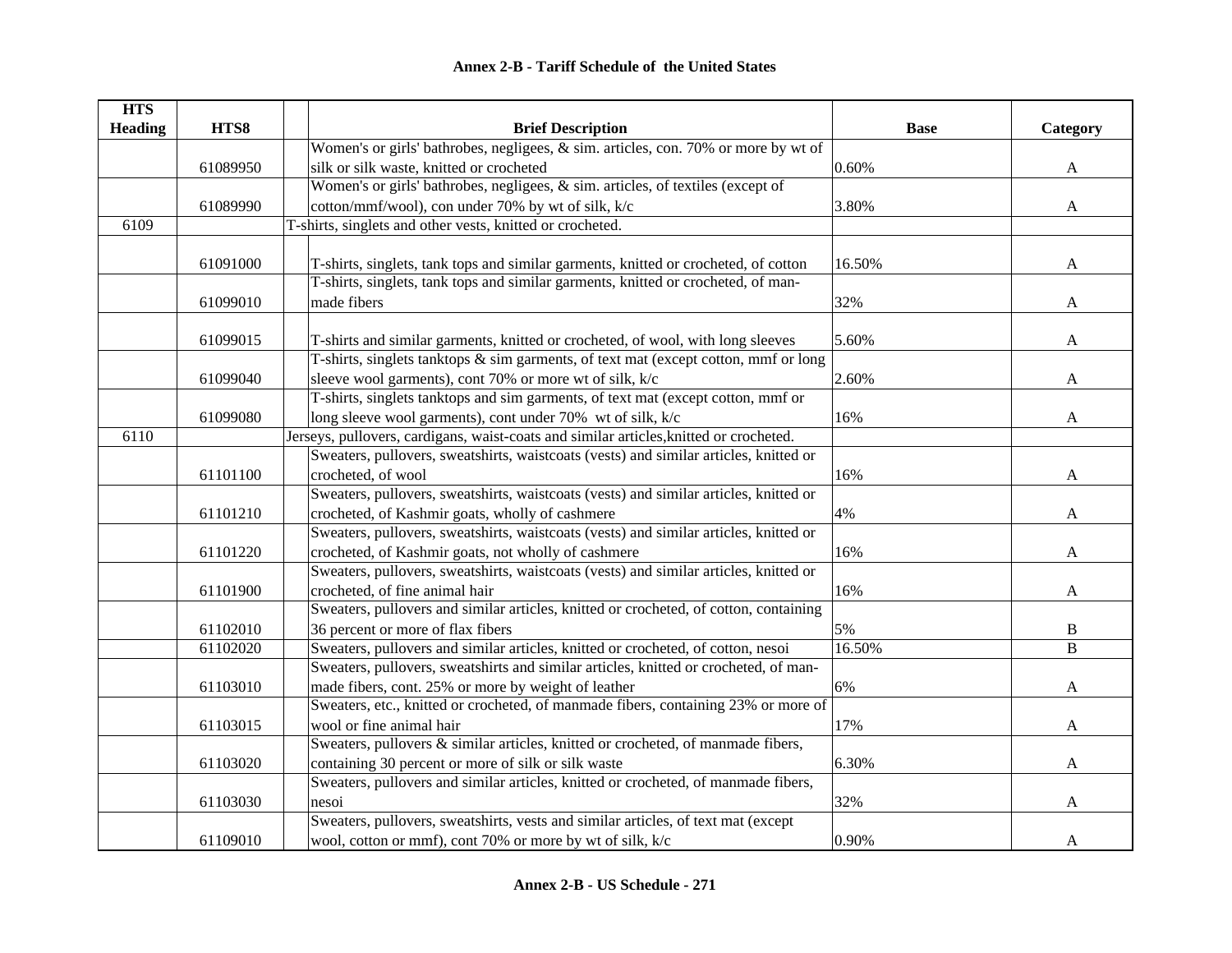| <b>HTS</b><br><b>Heading</b> | HTS8     | <b>Brief Description</b>                                                               | <b>Base</b> | Category      |
|------------------------------|----------|----------------------------------------------------------------------------------------|-------------|---------------|
|                              |          | Sweaters, pullovers, sweatshirts, vests and sim articles, of text mat (except wool,    |             |               |
|                              | 61109090 | cotton or mmf), containing under 70% by wt of silk, k/c                                | 6%          | A             |
| 6111                         |          | Babies' garments and clothing accessories, knitted or crocheted.                       |             |               |
|                              |          | Babies' garments and clothing accessories, knitted or crocheted, of wool or fine       |             |               |
|                              |          | animal hair                                                                            |             |               |
|                              | 61111000 | Babies' blouses and shirts, except those imported as parts of sets, knitted or         | 13.60%      | $\mathcal{C}$ |
|                              |          | crocheted, of cotton                                                                   | 19.70%      | A             |
|                              | 61112010 | Babies' T-shirts, singlets and similar garments, except those imported as parts of     |             |               |
|                              |          |                                                                                        |             |               |
|                              | 61112020 | sets, of cotton                                                                        | 14.90%      | A             |
|                              |          | Babies' sweaters, pullovers, sweatshirts and similar articles, except those imported   |             |               |
|                              | 61112030 | as parts of sets, knitted or crocheted, of cotton                                      | 14.90%      | A             |
|                              | 61112040 | Babies' dresses, knitted or crocheted, of cotton                                       | 11.50%      | A             |
|                              |          | Babies' trousers, breeches and shorts, except those imported as parts of sets, knitted |             |               |
|                              | 61112050 | or crocheted, of cotton                                                                | 14.90%      | A             |
|                              |          |                                                                                        |             |               |
|                              | 61112060 | Babies' garments and clothing accessories, knitted or crocheted, of cotton, nesoi      | 8.10%       | A             |
|                              |          | Babies' trousers, breeches and shorts, except those imported as parts of sets, knitted |             |               |
|                              | 61113010 | or crocheted, of synthetic fibers                                                      | 28.20%      | A             |
|                              |          | Babies' blouses and shirts, except those imported as parts of sets, knitted or         |             |               |
|                              | 61113020 | crocheted, of synthetic fibers                                                         | 32%         | A             |
|                              |          | Babies' T-shirts, singlets and similar garments, except those imported as parts of     |             |               |
|                              | 61113030 | sets, knitted or crocheted, of synthetic fibers                                        | 32%         | A             |
|                              |          | Babies' sweaters, pullovers and similar articles, except those imported as parts of    |             |               |
|                              | 61113040 | sets, knitted or crocheted, of synthetic fibers                                        | 30%         | A             |
|                              |          | Babies' garments and clothing accessories, knitted or crocheted, of synthetic fibers,  |             |               |
|                              | 61113050 | nesoi                                                                                  | 16%         | A             |
|                              |          | Babies' trousers, breeches and shorts, except those imported as parts of sets, knitted |             |               |
|                              | 61119010 | or crocheted, of artificial fibers                                                     | 14.90%      | A             |
|                              |          | Babies' blouses and shirts, except those imported as parts of sets, knitted or         |             |               |
|                              | 61119020 | crocheted, of artificial fibers                                                        | 17.30%      | A             |
|                              |          | Babies' T-shirts, singlets and similar garments, except those imported as parts of     |             |               |
|                              | 61119030 | sets, knitted or crocheted, of artificial fibers                                       | Free        | A             |
|                              |          | Babies' sweaters, sweatshirts, and similar articles, except those imported as parts of |             |               |
|                              | 61119040 | sets, knitted or crocheted, of artificial fibers                                       | 26%         | A             |
|                              |          | Babies' garments and clothing accessories, knitted or crocheted, of artificial fibers, |             |               |
|                              | 61119050 | nesoi                                                                                  | 14.90%      | A             |
|                              |          | Babies garments and clothing accessories, of textile materials (except wool, cotton    |             |               |
|                              | 61119070 | or mmf), containing 70% or more by weight of silk, k/c                                 | 0.90%       | A             |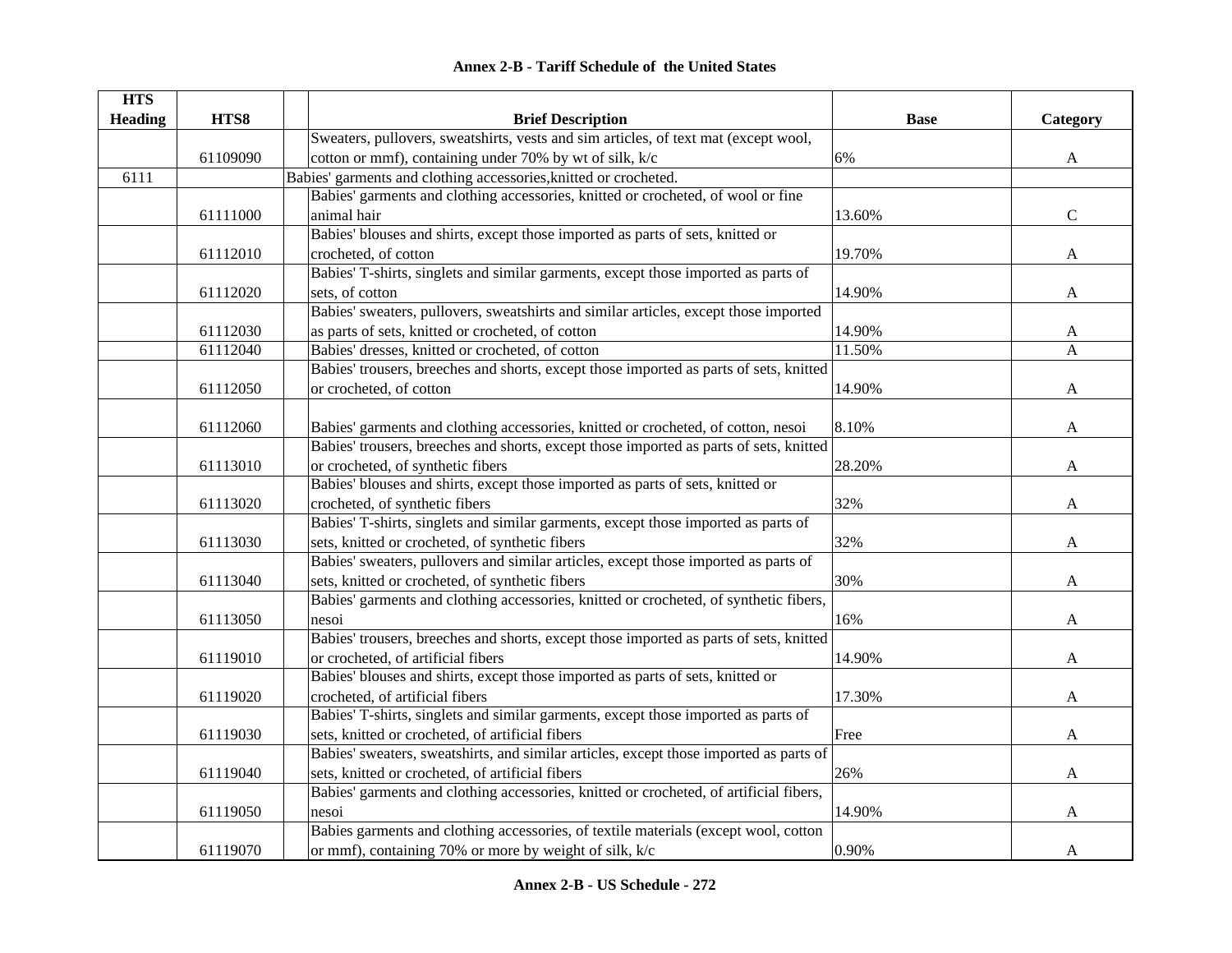#### **HTS Heading HTS8 Brief Description Base Category** 61119090Babies garments and clothing accessories, of textile materials (except wool, cotton or mmf), containing under 70% by weight of silk,  $k/c$  5.60% 5.60% A 6112Track suits, ski suits and swimwear, knitted or crocheted. 61121100 Track suits, knitted or crocheted, of cotton 14.90% B 61121200 Track suits, knitted or crocheted, of synthetic fibers 28.20% A 61121910 Track suits, knitted or crocheted, of artificial fibers 28.20% A 61121940 Track suits, of textile materials (except cotton or mmf), containing 70% or more by weight of silk or silk waste, knitted or crocheted 3.50% A 61121980Track suits, of textile materials (except cotton or mmf), containing less than 70% by weight of silk or silk waste, knitted or crocheted 21.60% A 61122010 Ski-suits, knitted or crocheted, of man-made fibers 28.20% A 61122020 Ski-suits, knitted or crocheted, of textile materials other than man-made fibers 8.30% A 61123100 Men's or boys' swimwear, knitted or crocheted, of synthetic fibers 25.90% A 61123900Men's or boys' swimwear, knitted or crocheted, of textile materials other than synthetic fibers and the synthetic fibers and the synthetic fibers and the synthetic fibers and  $\mathbf{A}$ 61124100 Women's or girls' knitted or crocheted swimwear of synthetic fibers 24.90% A 61124900Women's or girls' swimwear, knitted or crocheted, of textile materials other than synthetic fibers  $\qquad \qquad$  A 6113Garments, made up of knitted or crocheted fabrics of heading 59.03, 59.06 or 59.07. 61130010Garments nesoi, made up of k/c fabrics of 5903, 5906 or 5907, w an outer surf impreg, coated, cov, or lam w rub/p mat which obscures the fab  $3.80\%$  A 61130090Garments nesoi, made up of k/c fabrics of 5903, 5906 or 5907, not impreg, coated, covered, or laminated w rubber or plastics materials  $\sim$  7.10% A 6114Other garments, knitted or crocheted. 61141000 Garments nesoi, knitted or crocheted, of wool or fine animal hair 12% C 61142000 Garments nesoi, knitted or crocheted, of cotton 10.80% B 61143010 Tops, knitted or crocheted, of man-made fibers 28.20% A 61143020 Bodysuits and bodyshirts, knitted or crocheted, of man-made fibers 32% A 61143030 Garments nesoi, knitted or crocheted, of man-made fibers 14.90% A 61149010Other garments nesoi, of textile materials (except wool, cotton or mmf), contain 70% or more by weight of silk or silk waste, knitted/croch  $0.90\%$  and  $0.90\%$  and  $A$ 61149090Other garment, nesoi, of textile materials (except wool, cotton or mmf), containing under 70% by wt of silk or silk waste, knitted/crocheted 5.60% A 6115Panty hose, tights, stockings, socks and other hosiery, including stockings for varicose v 61151100Panty hose and tights, knitted or crocheted, of synthetic fibers, measuring per single yarn less than 67 decitex  $16\%$  A 61151210Surgical panty hose w/graduated compression for orthopedic treatment, knitted/crocheted, of syn fibers, meas per single yarn  $67+$  dtx Free Free A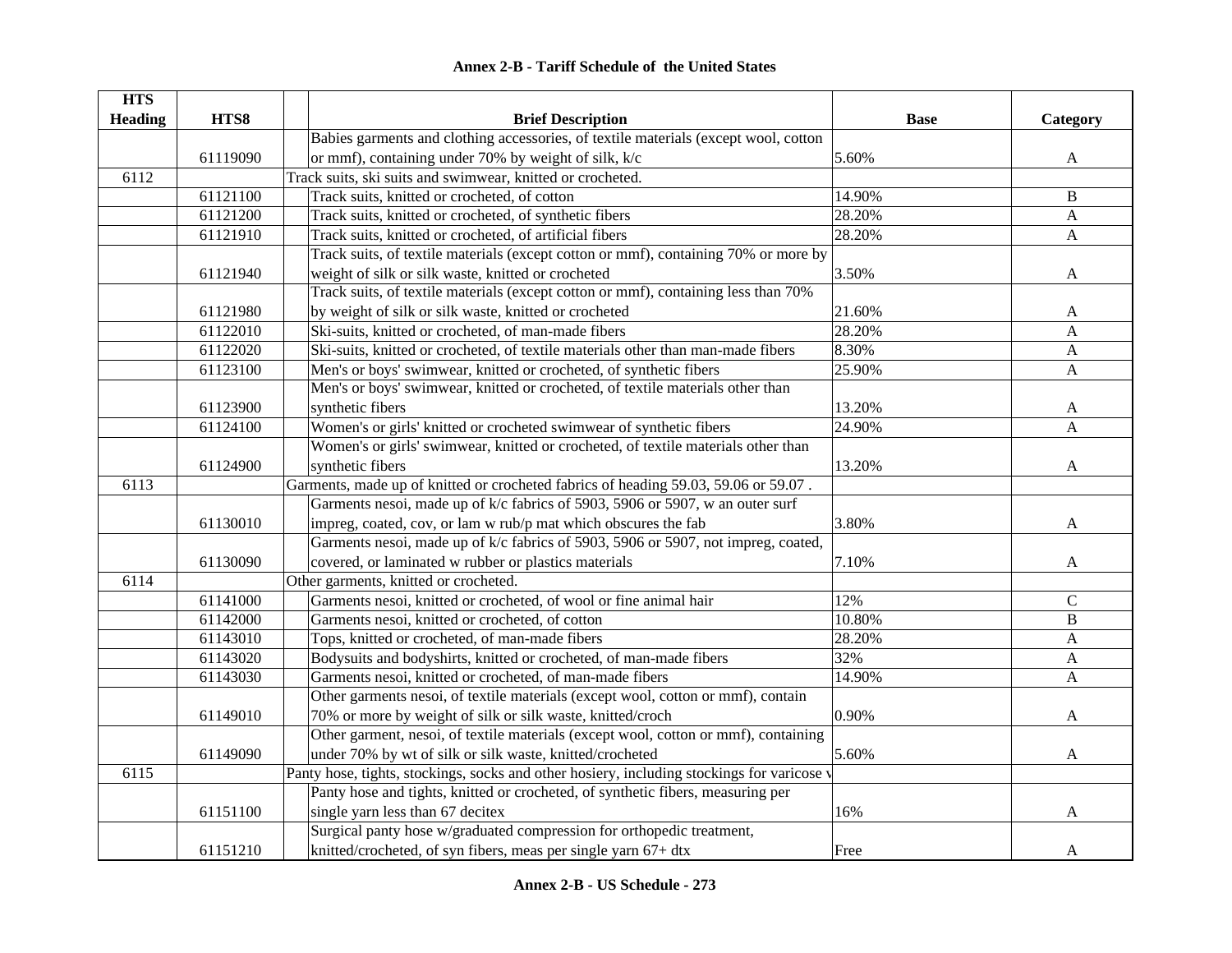| <b>HTS</b>     |          |                                                                                         |             |               |
|----------------|----------|-----------------------------------------------------------------------------------------|-------------|---------------|
| <b>Heading</b> | HTS8     | <b>Brief Description</b>                                                                | <b>Base</b> | Category      |
|                |          | Panty hose (not surgical) & tights, knitted/crocheted, of syn fibers, measuring per     |             |               |
|                | 61151220 | single yarn $67+$ dtx                                                                   | 14.90%      | $\mathbf{A}$  |
|                |          | Surgical panty hose w/graduated compression for orthopedic treatment,                   |             |               |
|                | 61151920 | knitted/crocheted, of textile materials exc syn fibers                                  | Free        | $\mathbf{A}$  |
|                |          | Panty hose (not surgical) and tights, containing 70% or more by weight of silk or       |             |               |
|                | 61151940 | silk waste, knitted or crocheted                                                        | 2.60%       | $\mathbf{A}$  |
|                |          |                                                                                         |             |               |
|                | 61151980 | Panty hose (not surgical) and tights, of textile materials nesoi, knitted or crocheted  | 16%         | A             |
|                |          | Women's full-length or knee-length hosiery, measuring per single yarn less than 67      |             |               |
|                | 61152010 | decitex containing 70% or more by wt of silk, knit/croc                                 | 2.70%       | A             |
|                |          | Women's full-length or knee-length hosiery, measuring per single yarn less than 67      |             |               |
|                | 61152090 | decitex containing under 70% by wt of silk, knitted/croc                                | 14.60%      | A             |
|                | 61159100 | Hosiery nesoi, knitted or crocheted, of wool or fine animal hair                        | 11.30%      | $\mathcal{C}$ |
|                |          | Surgical stockings w/graduated compression for orthopedic treatment, knitted or         |             |               |
|                | 61159230 | crocheted, of cotton                                                                    | Free        | A             |
|                |          | Stockings, socks, etc. (not surgical), knitted or crocheted, of cotton, containing lace |             |               |
|                | 61159260 | or net                                                                                  | 10%         | A             |
|                |          | Stockings, socks, etc. nesoi (not surgical and not containing lace or net), knitted or  |             |               |
|                | 61159290 | crocheted, of cotton                                                                    | 13.50%      | A             |
|                |          | Surgical stockings w/graduated compression for orthopedic treatment, knitted or         |             |               |
|                | 61159330 | crocheted, of synthetic fibers                                                          | Free        | A             |
|                |          | Stockings, socks, etc. nesoi, knitted or crocheted, of synthetic fibers, containing     |             |               |
|                | 61159360 | lace or net                                                                             | 18.80%      | A             |
|                |          | Stockings, socks, etc. nesoi, knitted or crocheted, of synthetic fibers (not containing |             |               |
|                | 61159390 | lace or net)                                                                            | 14.60%      | A             |
|                | 61159914 | Hosiery nesoi, of artificial fibers, containing lace or net                             | 18.80%      | A             |
|                |          | Hosiery nesoi, knitted or crocheted, of artificial fibers, other than those containing  |             |               |
|                | 61159918 | lace or net                                                                             | 14.60%      | A             |
|                |          | Stockings and other hosiery, including footwear without applied soles, of textile       |             |               |
|                | 61159940 | materials(except mmf), cont 70% or more by wt of silk, k/c                              | 1.60%       | A             |
|                |          | Stockings and other hosiery, including footwear without applied soles, of textile       |             |               |
|                | 61159980 | materials(except mmf), cont under 70% by wt of silk, k/c                                | 9.90%       | $\mathbf{A}$  |
| 6116           |          | Gloves, mittens and mitts, knitted or crocheted.                                        |             |               |
|                |          | Ice hockey and field hockey gloves, knitted or crocheted, impregnated, coated or        |             |               |
|                | 61161005 | covered with plastics or rubber                                                         | Free        | A             |
|                |          | Other gloves, mittens and mitts, the foregoing specially designed for sports use,       |             |               |
|                | 61161008 | incl. ski and snowmobile gloves, mittens and mitts                                      | 2.80%       | A             |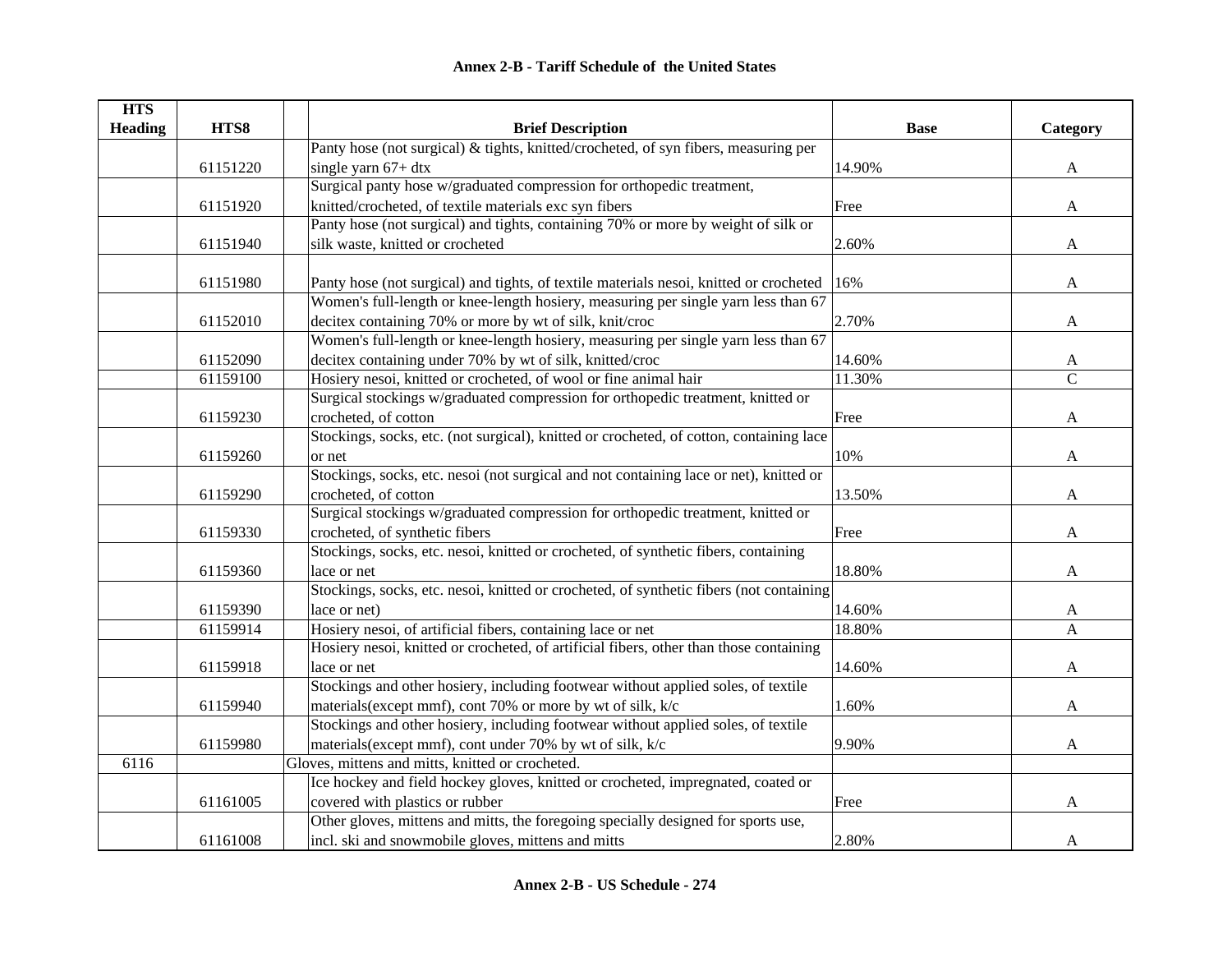| <b>HTS</b>     |          |                                                                                          |                               |                |
|----------------|----------|------------------------------------------------------------------------------------------|-------------------------------|----------------|
| <b>Heading</b> | HTS8     | <b>Brief Description</b>                                                                 | <b>Base</b>                   | Category       |
|                |          | Gloves, mittens & mitts, w/o four., k/c, coated w. plastics/rubber nesoi, cut & sewn,    |                               |                |
|                | 61161013 | of veg. fibers, cont. $> 50\%$ by wt. of plastics/rubber                                 | 12.50%                        | A              |
|                |          | Gloves, mittens & mitts, w/o four., k/c, coated w. plastics/rubber, nesoi, cut &         |                               |                |
|                | 61161017 | sewn, of veg. fibers, cont. 50 % or less wt. of plas./rub.                               | 23.50%                        | A              |
|                |          | Gloves, mittens $\&$ mitts(excl sports), impreg etc, cut $\&$ sewn from pre-exist non-   |                               |                |
|                | 61161044 | veg fib impreg fab, w/o fourch, con ov 50% wt plast/rub k/c                              | 9.90%                         | A              |
|                |          | Gloves, mittens $\&$ mitts(excl sports), impreg etc, cut $\&$ sewn from pre-exist non-   |                               |                |
|                | 61161048 | veg fib impreg fab, w/o fourch, con < 50% wt pla/rub k/c                                 | 18.60%                        | $\mathbf{A}$   |
|                |          | Gloves, mittens $\&$ mitts(excl ports), impreg etc, not cut $\&$ sewn from pre-existing  |                               |                |
|                | 61161055 | fabric, w/o fourch, con 50% or more wt of tex fibers, k/c                                | 13.20%                        | A              |
|                |          | Gloves, mittens $\&$ mitts(excl sports), impreg etc, not cut $\&$ sewn from pre-existing |                               |                |
|                | 61161065 | fabric, w/o fourch, cont < 50% by wt of text fib, $k/c$                                  | 7%                            | $\mathbf{A}$   |
|                |          | Gloves, mittens $\&$ mitts(excl sports), impreg etc, not cut $\&$ sewn from pre-existing |                               |                |
|                | 61161075 | fabric, with fourch, con 50% or more wt of text fib, $k/c$                               | 13.20%                        | A              |
|                |          | Gloves, mittens $\&$ mitts(excl sports), impreg etc, not cut $\&$ sewn from pre-existing |                               |                |
|                | 61161095 | fab, w fourch, cont < 50% by wt of textile fiber, $k/c$                                  | 7%                            | A              |
|                | 61169100 | Gloves, mittens and mitts, knitted or crocheted, of wool or fine animal hair             | $31.2 \text{ cents/kg} + 7\%$ | $\overline{C}$ |
|                |          | Ice hockey and field hockey gloves, knitted or crocheted, of cotton, not                 |                               |                |
|                | 61169205 | impregnated, coated or covered with plastics or rubber                                   | Free                          | A              |
|                |          | Gloves, etc., specially designed for sports, including ski and snowmobile gloves,        |                               |                |
|                | 61169208 | mittens and mitts, knitted or crocheted, of cotton                                       | 2.80%                         | A              |
|                |          | Gloves, mittens & mitts, (excl. ski or snowmobile), knitted or crocheted, of cotton,     |                               |                |
|                | 61169264 | made from a pre-existing machine knit fabric, w/o four.                                  | 23.50%                        | A              |
|                |          | Gloves, mittens $\&$ mitts (excl. ski or snowmobile), $k/c$ , of cotton, from a pre-     |                               |                |
|                | 61169274 | existing machine knit fabric, with fourchettes                                           | 23.50%                        | A              |
|                |          | Gloves, mittens & mitts, (excl. ski or snowmobile), k/c, of cotton, not made from a      |                               |                |
|                | 61169288 | pre-existing machine knit fabric, w/o fourchettes                                        | 9.40%                         | A              |
|                |          | Gloves, mittens & mitts, of cotton, k/c, not impreg. etc. with plas./rub., not from      |                               |                |
|                | 61169294 | pre-ex. mach. knit fabric, not for sports, with four.                                    | 9.40%                         | A              |
|                |          | Ice hockey and field hockey gloves, knitted or crocehted, of synthetic fibers, not       |                               |                |
|                | 61169305 | impregnated, coated or covered with plastics or rubber                                   | Free                          | A              |
|                |          | Gloves, mittens & mitts, for sports use, (incl. ski and snowmobile gloves, etc.), of     |                               |                |
|                | 61169308 | synthetic fibers                                                                         | 2.80%                         | A              |
|                |          | Gloves, mittens $\&$ mitts (excl. those designed for sports etc.), $k/c$ , of synthetic  |                               |                |
|                | 61169364 | fiber, cont. 23% or more wt. of wool etc., w/o four.                                     | 31 cents/ $kg + 6.9%$         | A              |
|                |          | Gloves, mittens $\&$ mitts (excl. those designed for sports etc.), $k/c$ , of synthetic  |                               |                |
|                | 61169374 | fibers, cont. 23% or more wt. of wool etc., with four.                                   | 31 cents/ $kg + 6.9%$         | A              |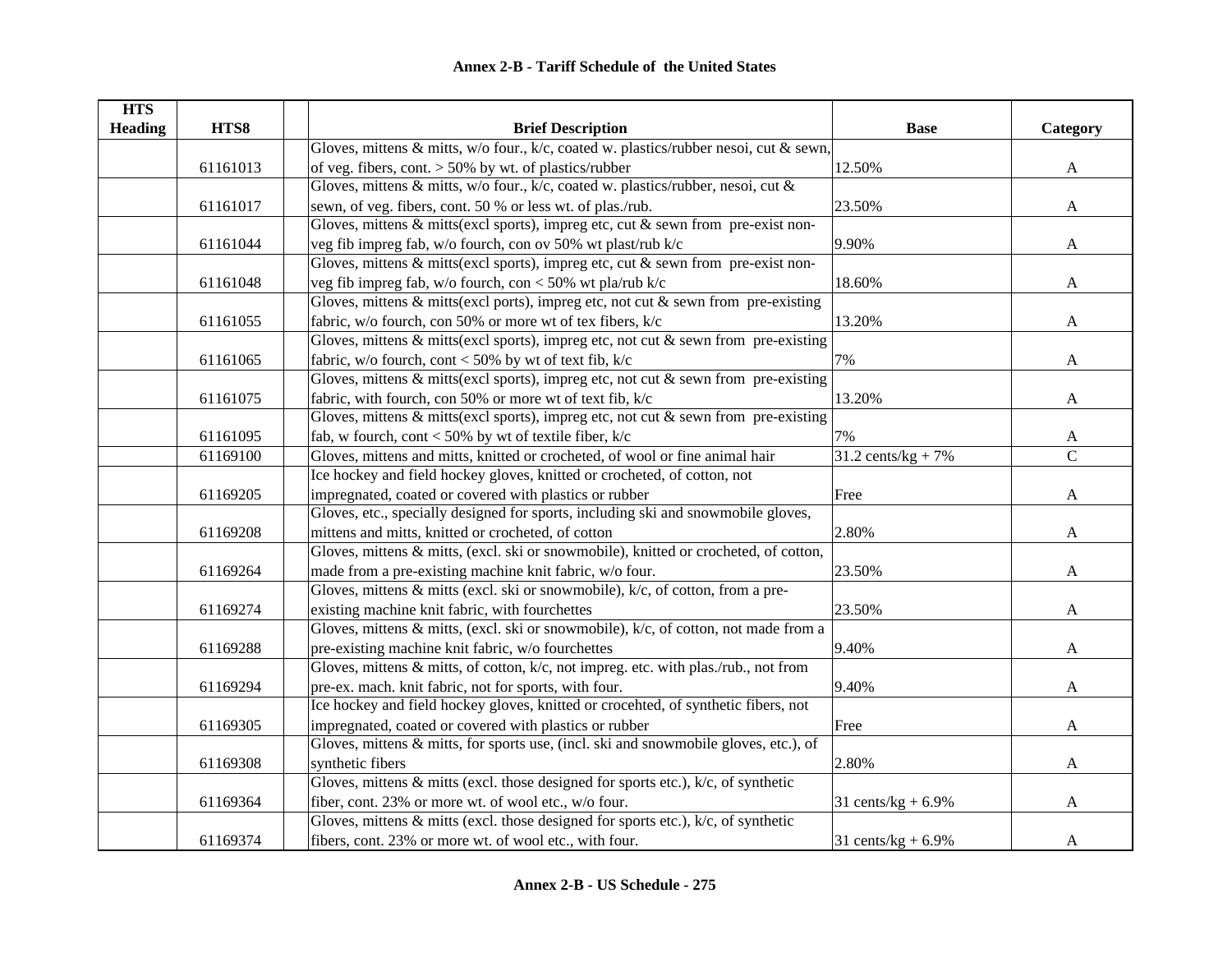|  | <b>Annex 2-B - Tariff Schedule of the United States</b> |  |
|--|---------------------------------------------------------|--|
|--|---------------------------------------------------------|--|

| <b>HTS</b>     |          |                                                                                         |             |              |
|----------------|----------|-----------------------------------------------------------------------------------------|-------------|--------------|
| <b>Heading</b> | HTS8     | <b>Brief Description</b>                                                                | <b>Base</b> | Category     |
|                |          | Gloves, mittens $\&$ mitts (excl. those designed for sports etc.), $k/c$ , of synthetic |             |              |
|                | 61169388 | fibers, under 23% by wt. of wool etc., w/o fourchettes                                  | 18.60%      | A            |
|                |          | Gloves, mittens $\&$ mitts (excl. those designed for sports etc.), $k/c$ , of synthetic |             |              |
|                | 61169394 | fibers, under 23% by wt. of wool etc., with fourchettes                                 | 18.60%      | A            |
|                |          | Ice hockey and field hockey gloves, knitted or crocheted, of artificial fibers, not     |             |              |
|                | 61169920 | impregnated, coated or covered with plastics or rubber                                  | Free        | A            |
|                |          | Gloves, mittens & mitts specially designed for sports, including ski and                |             |              |
|                | 61169935 | snowmobile gloves, mittens and mitts, of artificial fibers                              | 2.80%       | A            |
|                |          | Gloves, mittens & mitts (excl. those designed for sports etc.), knitted/crocheted, of   |             |              |
|                | 61169948 | artificial fibers, without fourchettes                                                  | 18.80%      | A            |
|                |          | Gloves, mittens & mitts (excl. those designed for sports etc.), knitted or crocheted,   |             |              |
|                | 61169954 | of artificial fibers, with fourchettes                                                  | 18.80%      | A            |
|                |          | Gloves, mittens and mitts, of textile materials(except wool, cotton or mmf),            |             |              |
|                | 61169975 | containing 70% or more by wt of silk or silk waste, knit/croc                           | Free        | A            |
|                |          | Gloves, mittens and mitts, of textile materials(except wool, cotton or mmf),            |             |              |
|                | 61169995 | containing under 70% by weight of silk or silk waste, knit/croc                         | 3.80%       | A            |
| 6117           |          | Other made up clothing accessories, knitted or crocheted; knitted or crocheted parts of |             |              |
|                |          | Shawls, scarves, mufflers, mantillas, veils and the like, knitted or crocheted, of      |             |              |
|                | 61171010 | wool or fine animal hair                                                                | 9.60%       | A            |
|                |          | Shawls, scarves, mufflers, mantillas, veils and the like, knitted or crocheted, of man- |             |              |
|                | 61171020 | made fibers                                                                             | 11.30%      | $\mathbf{A}$ |
|                |          | Shawls, scarves, etc., knitted or crocheted, containing 70% or more by weight of        |             |              |
|                | 61171040 | silk or silk waste                                                                      | 1.50%       | A            |
|                | 61171060 | Shawls, scarves, mufflers, mantillas, veils and the like, nesoi                         | 9.50%       | A            |
|                |          | Ties, bow ties and cravats, containing 70% or more by weight of silk or silk waste,     |             |              |
|                | 61172010 | knitted or crocheted                                                                    | 1.20%       | A            |
|                |          | Ties, bow ties and cravats, containing under 70% by weight of silk or silk waste,       |             |              |
|                | 61172090 | knitted or crocheted                                                                    | 5%          | A            |
|                |          | Made up clothing accessories(excl shawls, scarves, mufflers, mantillas, veils and       |             |              |
|                | 61178010 | the like; ties and cravat), con > or = 70% wt of silk, $k/c$                            | 2.30%       | A            |
|                |          | Headbands, ponytail holders $\&$ similar articles, of textile materials other than      |             |              |
|                | 61178085 | containing 70% or more by weight of silk, knitted/crocheted                             | 14.60%      | A            |
|                |          | Made up clothing accessories (excl shawl, scarve, and like, tie, cravat, headband,      |             |              |
|                | 61178095 | ponytail holder and like), cont < 70% wt of silk, k/c                                   | 14.60%      | A            |
|                |          | Parts of garments or of clothing accessories, containing 70% or more by weight of       |             |              |
|                | 61179010 | silk or silk waste, knitted or crocheted                                                | 2.30%       | A            |
|                |          | Parts of garments or of clothing accessories, containing under 70% by weight of         |             |              |
|                | 61179090 | silk or silk waste, knitted or crocheted                                                | 14.60%      | A            |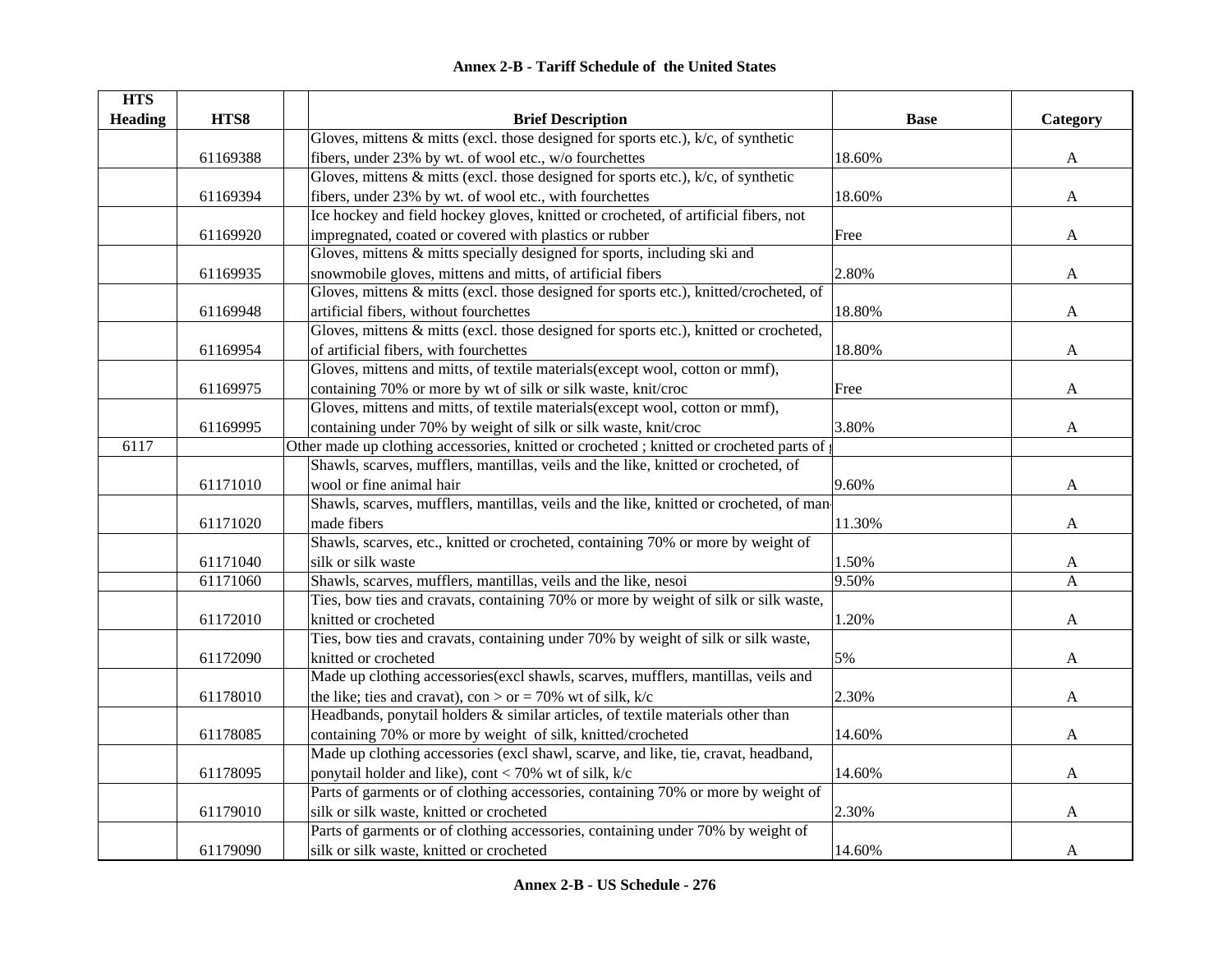| <b>HTS</b>     |          |                                                                                           |                        |               |
|----------------|----------|-------------------------------------------------------------------------------------------|------------------------|---------------|
| <b>Heading</b> | HTS8     | <b>Brief Description</b>                                                                  | <b>Base</b>            | Category      |
| 6201           |          | Men's or boys' overcoats, car-coats, capes, cloaks, anoraks (including ski-jackets), wind |                        |               |
|                |          | Men's or boys' overcoats, carcoats, capes, cloaks and similar coats of wool or fine       |                        |               |
|                | 62011100 | animal hair, not knitted or crocheted                                                     | 41 cents/kg + $16.3\%$ | $\mathbf C$   |
|                |          | Men's or boys' overcoats, carcoats, capes, & similar coats of cotton, not knit or         |                        |               |
|                | 62011210 | crocheted, containing 15% or more by wt of down, etc                                      | 4.40%                  | $\mathbf{A}$  |
|                |          | Men's or boys' overcoats, carcoats, capes, & similar coats of cotton, not knit or         |                        |               |
|                | 62011220 | crocheted, not containing 15% or more by wt of down, etc                                  | 9.40%                  | $\mathbf{A}$  |
|                |          | Men's or boys' overcoats, carcoats, capes, & like coats of man-made fibers, not knit      |                        |               |
|                | 62011310 | or crocheted, cont. 15% or more by wt of down, etc                                        | 4.40%                  | A             |
|                |          | Men's or boys' overcoats, carcoats, capes, & like coats of manmade fibers, not knit       |                        |               |
|                | 62011330 | or crocheted, cont. 36 percent or more of wool, nesoi                                     | 49.7 cents/kg + 19.7%  | A             |
|                |          | Men's or boys' overcoats, carcoats, capes, cloaks and similar coats, not knitted or       |                        |               |
|                | 62011340 | crocheted, of manmade fibers, nesoi                                                       | 27.70%                 | A             |
|                |          | Men's or boys' overcoats, carcoats, capes, cloaks, & sim coats, of tex mats(except        |                        |               |
|                | 62011910 | wool, cotton or mmf), cont > or = 70% by wt silk, not k/c                                 | Free                   | A             |
|                |          | Men's or boys' overcoats, carcoats, capes, cloaks, & sim coats, of tex mats(except        |                        |               |
|                | 62011990 | wool, cotton or mmf), cont under 70% by wt silk, not k/c                                  | 2.80%                  | A             |
|                |          | Men's or boys' padded, sleeveless jackets, not knitted or crocheted, of wool or fine      |                        |               |
|                | 62019110 | animal hair                                                                               | 8.50%                  | $\mathbf C$   |
|                |          | Men's or boys' anoraks, windbreakers and similar articles nesoi, not knitted or           |                        |               |
|                | 62019120 | crocheted, of wool or fine animal hair                                                    | 49.7 cents/kg + 19.7%  | $\mathcal{C}$ |
|                |          | Men's or boys' anoraks, windbreakers & similar articles, not knitted or crocheted,        |                        |               |
|                | 62019210 | of cotton, containing 15% or more by weight of down, etc                                  | 4.40%                  | A             |
|                |          | Men's or boys' anoraks, windbreakers and similar articles, nesoi, not knitted or          |                        |               |
|                | 62019215 | crocheted, of cotton, water resistant                                                     | 6.20%                  | A             |
|                |          | Men's or boys' anoraks, windbreakers & similar articles nesoi, not knitted or             |                        |               |
|                | 62019220 | crocheted, of cotton, not cont. 15% or more by wt of down, etc                            | 9.40%                  | A             |
|                |          | Men's or boys' anoraks, windbreakers & similar articles, not knitted or crocheted,        |                        |               |
|                | 62019310 | of man-made fibers, cont. 15% or more by wt of down, etc                                  | 4.40%                  | A             |
|                |          | Men's or boys' padded, sleeveless jackets, not knitted or crocheted, of man-made          |                        |               |
|                | 62019320 | fibers, not containing 15% or more by weight of down, etc                                 | 14.90%                 | A             |
|                |          | Men's or boys' anoraks, etc, nesoi, not knitted or crocheted, of manmade fibers,          |                        |               |
|                | 62019325 | containing 36 percent or more of wool or fine animal hair                                 | 49.5 cents/kg + 19.6%  | $\mathbf{A}$  |
|                |          | Men's or boys' anoraks, windbreakers and similar articles, not knitted or crocheted,      |                        |               |
|                | 62019330 | of manmade fibers, nesoi, water resistant                                                 | 7.10%                  | A             |
|                |          | Men's or boys' anoraks, windbreakers and similar articles, not knitted or crocheted,      |                        |               |
|                | 62019335 | of manmade fibers, nesoi                                                                  | 27.70%                 | A             |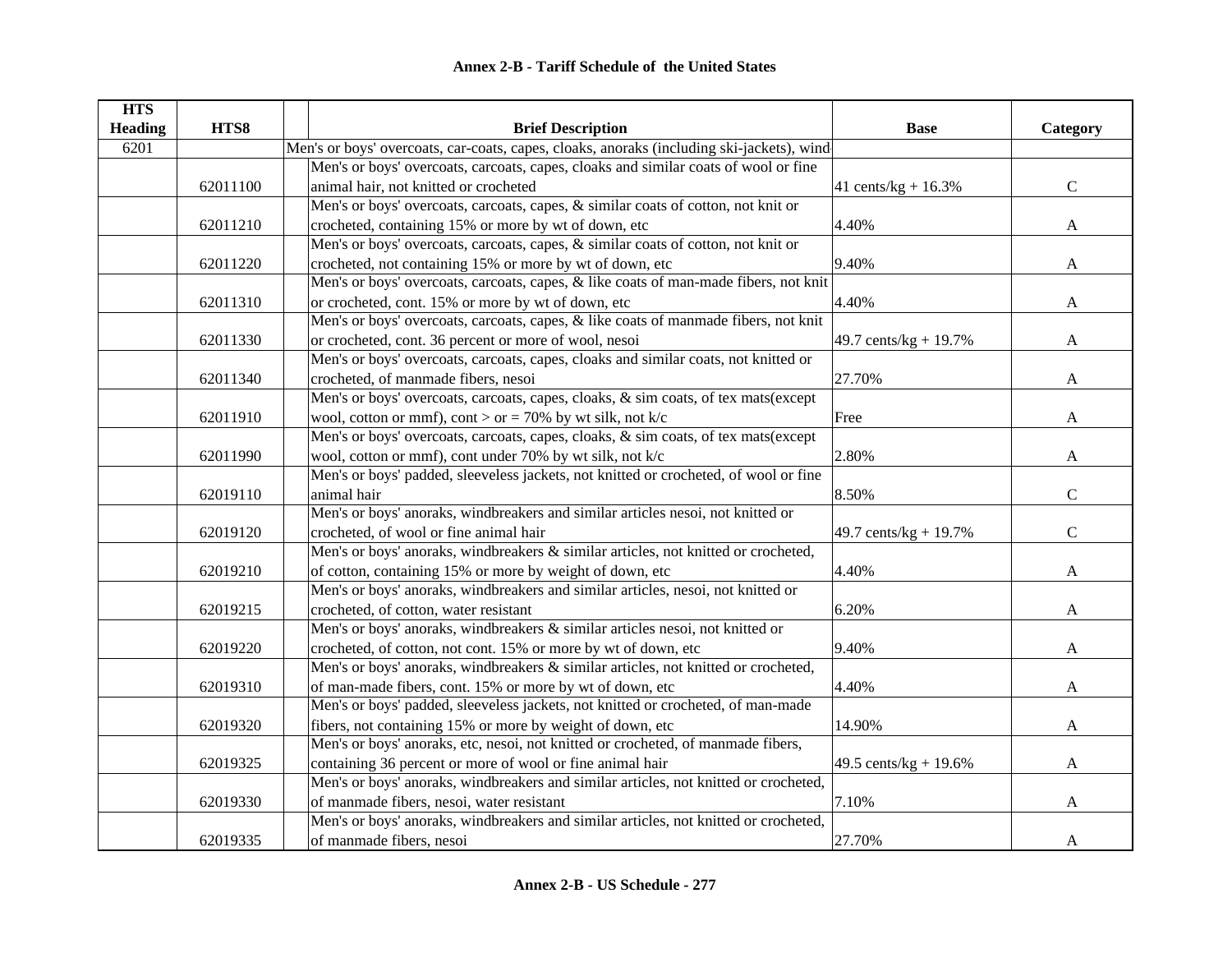| <b>HTS</b>     |          |                                                                                            |                        |               |
|----------------|----------|--------------------------------------------------------------------------------------------|------------------------|---------------|
| <b>Heading</b> | HTS8     | <b>Brief Description</b>                                                                   | <b>Base</b>            | Category      |
|                |          | Men's or boys' anoraks, wind-breakers and similar articles, of tex mats(except             |                        |               |
|                | 62019910 | wool, cotton or mmf), cont 70% or more by wt silk, not k/c                                 | Free                   | $\mathbf{A}$  |
|                |          | Men's or boys' anoraks, wind-breakers and similar articles, of text mats(except            |                        |               |
|                | 62019990 | wool, cotton or mmf), cont under 70% by wt of silk, not k/c                                | 4.20%                  | $\mathbf{A}$  |
| 6202           |          | Women's or girls' overcoats, car-coats, capes, cloaks, anoraks (including ski jackets), wi |                        |               |
|                |          | Women's or girls' overcoats, carcoats, capes, cloaks and similar coats, not knitted        |                        |               |
|                | 62021100 | or crocheted, of wool or fine animal hair                                                  | 41 cents/kg + $16.3%$  | $\mathsf{C}$  |
|                |          | Women's or girls' overcoats, carcoats, etc, not knitted or crocheted, of cotton,           |                        |               |
|                | 62021210 | containing 15% or more by weight of down, etc                                              | 4.40%                  | $\mathbf{A}$  |
|                |          | Women's or girls' overcoats, carcoats, etc, not knitted or crocheted, of cotton, not       |                        |               |
|                | 62021220 | containing 15% or more by weight of down, etc                                              | 8.90%                  | A             |
|                |          | Women's or girls' overcoats, carcoats, etc, not knitted or crocheted, of man-made          |                        |               |
|                | 62021310 | fibers, containing 15% or more by weight of down, etc                                      | 4.40%                  | A             |
|                |          | Women's or girls' overcoats, carcoats, etc, not knitted or crocheted, of m-m fibers,       |                        |               |
|                | 62021330 | cont. 36% or more of wool or fine animal hair, nesoi                                       | 43.5 cents/kg + 19.7%  | A             |
|                |          | Women's or girls' overcoats, carcoats, capes, cloaks and similar articles, not knitted     |                        |               |
|                | 62021340 | or crocheted, of man-made fibers, nesoi                                                    | 27.70%                 | A             |
|                |          | Women's or girls' overcoats, carcoats, capes, cloaks & sim coats, of tex                   |                        |               |
|                | 62021910 | mats(except wool, cotton or mmf), con 70% or more wt silk, not k/c                         | Free                   | A             |
|                |          | Women's or girls' overcoats, carcoats, capes, cloaks & sim coats, of tex                   |                        |               |
|                | 62021990 | mats(except wool, cotton or mmf), con under 70% wt silk, not k/c                           | 2.80%                  | A             |
|                |          | Women's or girls' padded, sleeveless jackets, not knitted or crocheted, of wool or         |                        |               |
|                | 62029110 | fine animal hair                                                                           | 14%                    | $\mathcal{C}$ |
|                |          | Women's or girls' anoraks, windbreakers and similar articles nesoi, not knitted or         |                        |               |
|                | 62029120 | crocheted, of wool or fine animal hair                                                     | 36 cents/ $kg + 16.3%$ | $\mathsf{C}$  |
|                |          | Women's or girls' anoraks, windbreakers and similar articles, not knitted or               |                        |               |
|                | 62029210 | crocheted, of cotton, cont. 15% or more by weight of down                                  | 4.40%                  | A             |
|                |          | Women's or girls' anoraks, windbreakers and similar articles, not knitted or               |                        |               |
|                | 62029215 | crocheted, of cotton, nesoi, water resistant                                               | 6.20%                  | A             |
|                |          | Women's or girls' anoraks, windbreakers & similar articles, nt knitted or crocheted,       |                        |               |
|                | 62029220 | of cotton, nt cont. 15% or more by wt of down, etc                                         | 8.90%                  | A             |
|                |          | Women's or girls' anoraks, windbreakers & like articles, not knitted or crocheted,         |                        |               |
|                | 62029310 | of man-made fibers, cont. 15% or more by wt of down, etc                                   | 4.40%                  | A             |
|                |          | Women's or girls' padded, sleeveless jackets, not knitted or crocheted, of man-made        |                        |               |
|                | 62029320 | fibers, not cont. 15% or more by weight of down, etc                                       | 14.90%                 | A             |
|                |          | Women's or girls' anoraks, windbreakers, etc, nt knit or crocheted, of manmade             |                        |               |
|                | 62029340 | fibers, cont. 36% or more of wool or fine animal hair, nesoi                               | 43.4 cents/kg + 19.7%  | A             |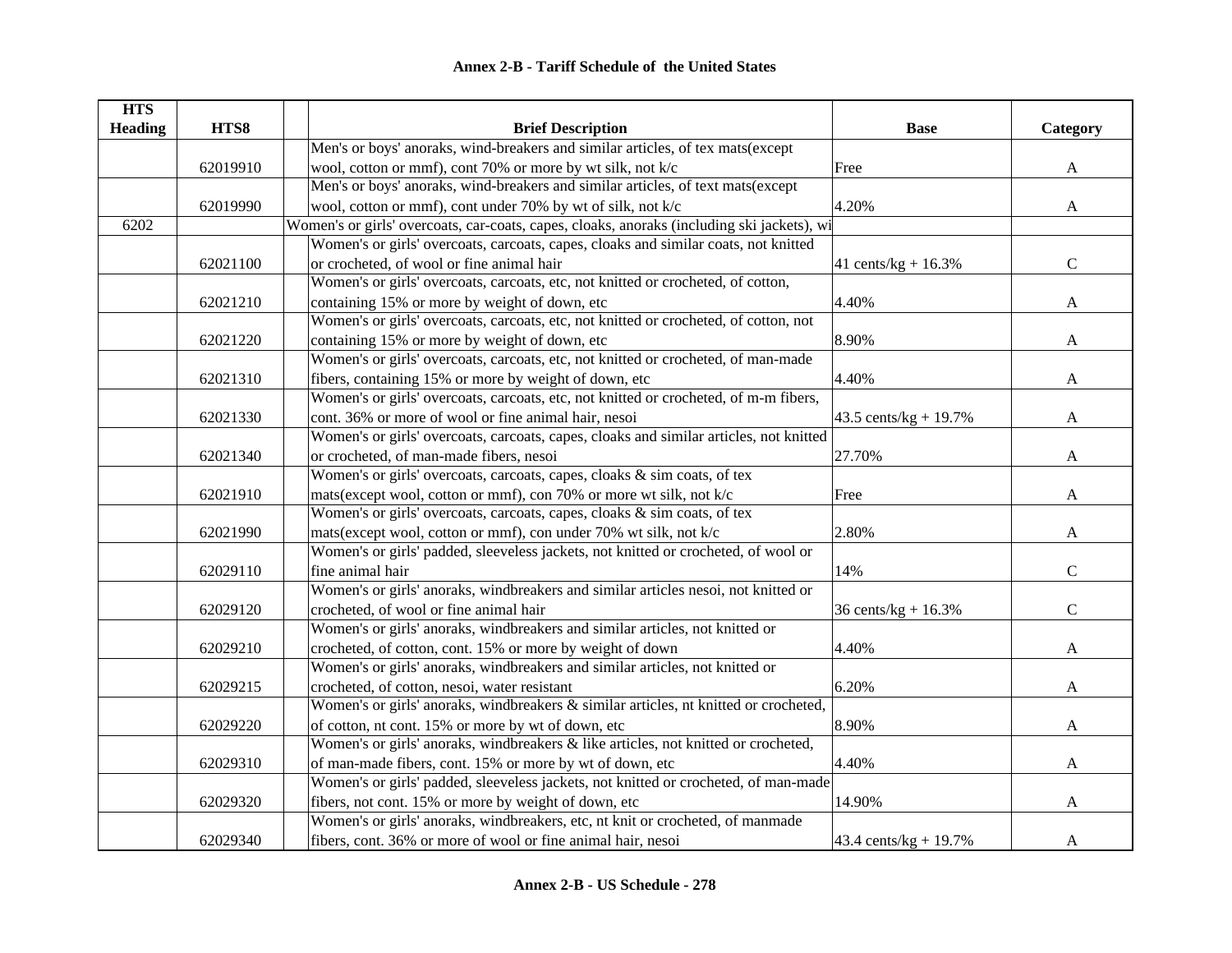| HTS8<br><b>Heading</b><br><b>Brief Description</b><br><b>Base</b><br>Category<br>Women's or girls' anoraks, windbreakers and similar articles, not knitted or<br>crocheted, of manmade fibers, nesoi, water resistant<br>7.10%<br>62029345<br>A<br>Women's or girls' anoraks, windbreakers and similar articles, not knitted or<br>crocheted, of man-made fibers, nesoi<br>27.70%<br>62029350<br>$\mathbf{A}$<br>Women's or girls' anoraks, wind-breakers and similar articles, of tex mats(except<br>62029910<br>wool, cotton or mmf), cont 70% or more by wt silk, not k/c<br>Free<br>A<br>Women's or girls' anoraks, wind-breakers and similar articles, of tex mats(except<br>wool, cotton or mmf), cont < 70% by wt of silk, not k/c<br>2.80%<br>62029990<br>$\mathbf{A}$<br>Men's or boys' suits, ensembles, jackets, blazers, trousers, bib and brace overalls, breech<br>6203<br>Men's/boys' suits of wool, not knitted or crocheted, 30% or more of silk or silk<br>waste, of wool yarn w/avg fiber diameter 18.5 micron or <<br>7.50%<br>$\mathsf C$<br>62031115<br>Men's or boys' suits of wool or fine animal hair, not knitted or crocheted,<br>$\mathbf C$<br>containing 30 percent or more of silk or silk waste, nesoi<br>62031130<br>7.50%<br>Men's or boys' suits of wool, not knitted or crocheted, nesoi, of wool yarn with<br>$\mathbf C$<br>62031160<br>average fiber diameter of 18.5 micron or less<br>17.50%<br>62031190<br>Men's or boys' suits of wool or fine animal hair, not knitted or crocheted, nesoi<br>17.50%<br>$\mathbf C$<br>Men's or boys' suits, of synthetic fibers, not knitted or crocheted, containing 36<br>percent or more by weight of wool or fine animal hair<br>62031210<br>17.50%<br>A<br>Men's or boys' suits, of synthetic fibers, under 36% by weight of wool, not knitted<br>62031220<br>or crocheted<br>27.30%<br>A<br>Men's or boys' suits, not knitted or crocheted, of cotton<br>62031910<br>13.20%<br>A<br>Men's or boys' suits, of artificial fibers, not knitted or crocheted, containing 36<br>percent or more of wool or fine animal hair<br>62031920<br>52.9 cents/ $kg + 21%$<br>A<br>Men's or boys' suits, of artificial fibers, nesoi, not knitted or crocheted<br>14.90%<br>$\mathbf{A}$<br>62031930<br>Men's or boys' suits, of textile mats(except wool, cotton or mmf), containing 70%<br>3.80%<br>or more by weight of silk or silk waste, not knit or croch<br>62031950<br>A<br>Men's or boys' suits, of textile mats(except wool, cotton or mmf), containing under<br>62031990<br>70% by weight of silk or silk waste, not knit or croch<br>7.10%<br>A<br>The rate applicable to each<br>garment in the ensemble if<br>Men's or boys' ensembles, not knitted or crocheted, of worsted wool fabric with<br>wool yarn having average fiber diameter of 18.5 micron or <<br>$\mathbf C$<br>62032130<br>separately entered<br>The rate applicable to each<br>garment in the ensemble if | <b>HTS</b> |                                                                                 |                    |               |
|----------------------------------------------------------------------------------------------------------------------------------------------------------------------------------------------------------------------------------------------------------------------------------------------------------------------------------------------------------------------------------------------------------------------------------------------------------------------------------------------------------------------------------------------------------------------------------------------------------------------------------------------------------------------------------------------------------------------------------------------------------------------------------------------------------------------------------------------------------------------------------------------------------------------------------------------------------------------------------------------------------------------------------------------------------------------------------------------------------------------------------------------------------------------------------------------------------------------------------------------------------------------------------------------------------------------------------------------------------------------------------------------------------------------------------------------------------------------------------------------------------------------------------------------------------------------------------------------------------------------------------------------------------------------------------------------------------------------------------------------------------------------------------------------------------------------------------------------------------------------------------------------------------------------------------------------------------------------------------------------------------------------------------------------------------------------------------------------------------------------------------------------------------------------------------------------------------------------------------------------------------------------------------------------------------------------------------------------------------------------------------------------------------------------------------------------------------------------------------------------------------------------------------------------------------------------------------------------------------------------------------------------------------------------------------------------------------------------------------------------------------------------------------------------------------------------------------------------------------------------------------------------------------------------------------------------------------------|------------|---------------------------------------------------------------------------------|--------------------|---------------|
|                                                                                                                                                                                                                                                                                                                                                                                                                                                                                                                                                                                                                                                                                                                                                                                                                                                                                                                                                                                                                                                                                                                                                                                                                                                                                                                                                                                                                                                                                                                                                                                                                                                                                                                                                                                                                                                                                                                                                                                                                                                                                                                                                                                                                                                                                                                                                                                                                                                                                                                                                                                                                                                                                                                                                                                                                                                                                                                                                                |            |                                                                                 |                    |               |
|                                                                                                                                                                                                                                                                                                                                                                                                                                                                                                                                                                                                                                                                                                                                                                                                                                                                                                                                                                                                                                                                                                                                                                                                                                                                                                                                                                                                                                                                                                                                                                                                                                                                                                                                                                                                                                                                                                                                                                                                                                                                                                                                                                                                                                                                                                                                                                                                                                                                                                                                                                                                                                                                                                                                                                                                                                                                                                                                                                |            |                                                                                 |                    |               |
|                                                                                                                                                                                                                                                                                                                                                                                                                                                                                                                                                                                                                                                                                                                                                                                                                                                                                                                                                                                                                                                                                                                                                                                                                                                                                                                                                                                                                                                                                                                                                                                                                                                                                                                                                                                                                                                                                                                                                                                                                                                                                                                                                                                                                                                                                                                                                                                                                                                                                                                                                                                                                                                                                                                                                                                                                                                                                                                                                                |            |                                                                                 |                    |               |
|                                                                                                                                                                                                                                                                                                                                                                                                                                                                                                                                                                                                                                                                                                                                                                                                                                                                                                                                                                                                                                                                                                                                                                                                                                                                                                                                                                                                                                                                                                                                                                                                                                                                                                                                                                                                                                                                                                                                                                                                                                                                                                                                                                                                                                                                                                                                                                                                                                                                                                                                                                                                                                                                                                                                                                                                                                                                                                                                                                |            |                                                                                 |                    |               |
|                                                                                                                                                                                                                                                                                                                                                                                                                                                                                                                                                                                                                                                                                                                                                                                                                                                                                                                                                                                                                                                                                                                                                                                                                                                                                                                                                                                                                                                                                                                                                                                                                                                                                                                                                                                                                                                                                                                                                                                                                                                                                                                                                                                                                                                                                                                                                                                                                                                                                                                                                                                                                                                                                                                                                                                                                                                                                                                                                                |            |                                                                                 |                    |               |
|                                                                                                                                                                                                                                                                                                                                                                                                                                                                                                                                                                                                                                                                                                                                                                                                                                                                                                                                                                                                                                                                                                                                                                                                                                                                                                                                                                                                                                                                                                                                                                                                                                                                                                                                                                                                                                                                                                                                                                                                                                                                                                                                                                                                                                                                                                                                                                                                                                                                                                                                                                                                                                                                                                                                                                                                                                                                                                                                                                |            |                                                                                 |                    |               |
|                                                                                                                                                                                                                                                                                                                                                                                                                                                                                                                                                                                                                                                                                                                                                                                                                                                                                                                                                                                                                                                                                                                                                                                                                                                                                                                                                                                                                                                                                                                                                                                                                                                                                                                                                                                                                                                                                                                                                                                                                                                                                                                                                                                                                                                                                                                                                                                                                                                                                                                                                                                                                                                                                                                                                                                                                                                                                                                                                                |            |                                                                                 |                    |               |
|                                                                                                                                                                                                                                                                                                                                                                                                                                                                                                                                                                                                                                                                                                                                                                                                                                                                                                                                                                                                                                                                                                                                                                                                                                                                                                                                                                                                                                                                                                                                                                                                                                                                                                                                                                                                                                                                                                                                                                                                                                                                                                                                                                                                                                                                                                                                                                                                                                                                                                                                                                                                                                                                                                                                                                                                                                                                                                                                                                |            |                                                                                 |                    |               |
|                                                                                                                                                                                                                                                                                                                                                                                                                                                                                                                                                                                                                                                                                                                                                                                                                                                                                                                                                                                                                                                                                                                                                                                                                                                                                                                                                                                                                                                                                                                                                                                                                                                                                                                                                                                                                                                                                                                                                                                                                                                                                                                                                                                                                                                                                                                                                                                                                                                                                                                                                                                                                                                                                                                                                                                                                                                                                                                                                                |            |                                                                                 |                    |               |
|                                                                                                                                                                                                                                                                                                                                                                                                                                                                                                                                                                                                                                                                                                                                                                                                                                                                                                                                                                                                                                                                                                                                                                                                                                                                                                                                                                                                                                                                                                                                                                                                                                                                                                                                                                                                                                                                                                                                                                                                                                                                                                                                                                                                                                                                                                                                                                                                                                                                                                                                                                                                                                                                                                                                                                                                                                                                                                                                                                |            |                                                                                 |                    |               |
|                                                                                                                                                                                                                                                                                                                                                                                                                                                                                                                                                                                                                                                                                                                                                                                                                                                                                                                                                                                                                                                                                                                                                                                                                                                                                                                                                                                                                                                                                                                                                                                                                                                                                                                                                                                                                                                                                                                                                                                                                                                                                                                                                                                                                                                                                                                                                                                                                                                                                                                                                                                                                                                                                                                                                                                                                                                                                                                                                                |            |                                                                                 |                    |               |
|                                                                                                                                                                                                                                                                                                                                                                                                                                                                                                                                                                                                                                                                                                                                                                                                                                                                                                                                                                                                                                                                                                                                                                                                                                                                                                                                                                                                                                                                                                                                                                                                                                                                                                                                                                                                                                                                                                                                                                                                                                                                                                                                                                                                                                                                                                                                                                                                                                                                                                                                                                                                                                                                                                                                                                                                                                                                                                                                                                |            |                                                                                 |                    |               |
|                                                                                                                                                                                                                                                                                                                                                                                                                                                                                                                                                                                                                                                                                                                                                                                                                                                                                                                                                                                                                                                                                                                                                                                                                                                                                                                                                                                                                                                                                                                                                                                                                                                                                                                                                                                                                                                                                                                                                                                                                                                                                                                                                                                                                                                                                                                                                                                                                                                                                                                                                                                                                                                                                                                                                                                                                                                                                                                                                                |            |                                                                                 |                    |               |
|                                                                                                                                                                                                                                                                                                                                                                                                                                                                                                                                                                                                                                                                                                                                                                                                                                                                                                                                                                                                                                                                                                                                                                                                                                                                                                                                                                                                                                                                                                                                                                                                                                                                                                                                                                                                                                                                                                                                                                                                                                                                                                                                                                                                                                                                                                                                                                                                                                                                                                                                                                                                                                                                                                                                                                                                                                                                                                                                                                |            |                                                                                 |                    |               |
|                                                                                                                                                                                                                                                                                                                                                                                                                                                                                                                                                                                                                                                                                                                                                                                                                                                                                                                                                                                                                                                                                                                                                                                                                                                                                                                                                                                                                                                                                                                                                                                                                                                                                                                                                                                                                                                                                                                                                                                                                                                                                                                                                                                                                                                                                                                                                                                                                                                                                                                                                                                                                                                                                                                                                                                                                                                                                                                                                                |            |                                                                                 |                    |               |
|                                                                                                                                                                                                                                                                                                                                                                                                                                                                                                                                                                                                                                                                                                                                                                                                                                                                                                                                                                                                                                                                                                                                                                                                                                                                                                                                                                                                                                                                                                                                                                                                                                                                                                                                                                                                                                                                                                                                                                                                                                                                                                                                                                                                                                                                                                                                                                                                                                                                                                                                                                                                                                                                                                                                                                                                                                                                                                                                                                |            |                                                                                 |                    |               |
|                                                                                                                                                                                                                                                                                                                                                                                                                                                                                                                                                                                                                                                                                                                                                                                                                                                                                                                                                                                                                                                                                                                                                                                                                                                                                                                                                                                                                                                                                                                                                                                                                                                                                                                                                                                                                                                                                                                                                                                                                                                                                                                                                                                                                                                                                                                                                                                                                                                                                                                                                                                                                                                                                                                                                                                                                                                                                                                                                                |            |                                                                                 |                    |               |
|                                                                                                                                                                                                                                                                                                                                                                                                                                                                                                                                                                                                                                                                                                                                                                                                                                                                                                                                                                                                                                                                                                                                                                                                                                                                                                                                                                                                                                                                                                                                                                                                                                                                                                                                                                                                                                                                                                                                                                                                                                                                                                                                                                                                                                                                                                                                                                                                                                                                                                                                                                                                                                                                                                                                                                                                                                                                                                                                                                |            |                                                                                 |                    |               |
|                                                                                                                                                                                                                                                                                                                                                                                                                                                                                                                                                                                                                                                                                                                                                                                                                                                                                                                                                                                                                                                                                                                                                                                                                                                                                                                                                                                                                                                                                                                                                                                                                                                                                                                                                                                                                                                                                                                                                                                                                                                                                                                                                                                                                                                                                                                                                                                                                                                                                                                                                                                                                                                                                                                                                                                                                                                                                                                                                                |            |                                                                                 |                    |               |
|                                                                                                                                                                                                                                                                                                                                                                                                                                                                                                                                                                                                                                                                                                                                                                                                                                                                                                                                                                                                                                                                                                                                                                                                                                                                                                                                                                                                                                                                                                                                                                                                                                                                                                                                                                                                                                                                                                                                                                                                                                                                                                                                                                                                                                                                                                                                                                                                                                                                                                                                                                                                                                                                                                                                                                                                                                                                                                                                                                |            |                                                                                 |                    |               |
|                                                                                                                                                                                                                                                                                                                                                                                                                                                                                                                                                                                                                                                                                                                                                                                                                                                                                                                                                                                                                                                                                                                                                                                                                                                                                                                                                                                                                                                                                                                                                                                                                                                                                                                                                                                                                                                                                                                                                                                                                                                                                                                                                                                                                                                                                                                                                                                                                                                                                                                                                                                                                                                                                                                                                                                                                                                                                                                                                                |            |                                                                                 |                    |               |
|                                                                                                                                                                                                                                                                                                                                                                                                                                                                                                                                                                                                                                                                                                                                                                                                                                                                                                                                                                                                                                                                                                                                                                                                                                                                                                                                                                                                                                                                                                                                                                                                                                                                                                                                                                                                                                                                                                                                                                                                                                                                                                                                                                                                                                                                                                                                                                                                                                                                                                                                                                                                                                                                                                                                                                                                                                                                                                                                                                |            |                                                                                 |                    |               |
|                                                                                                                                                                                                                                                                                                                                                                                                                                                                                                                                                                                                                                                                                                                                                                                                                                                                                                                                                                                                                                                                                                                                                                                                                                                                                                                                                                                                                                                                                                                                                                                                                                                                                                                                                                                                                                                                                                                                                                                                                                                                                                                                                                                                                                                                                                                                                                                                                                                                                                                                                                                                                                                                                                                                                                                                                                                                                                                                                                |            |                                                                                 |                    |               |
|                                                                                                                                                                                                                                                                                                                                                                                                                                                                                                                                                                                                                                                                                                                                                                                                                                                                                                                                                                                                                                                                                                                                                                                                                                                                                                                                                                                                                                                                                                                                                                                                                                                                                                                                                                                                                                                                                                                                                                                                                                                                                                                                                                                                                                                                                                                                                                                                                                                                                                                                                                                                                                                                                                                                                                                                                                                                                                                                                                |            |                                                                                 |                    |               |
|                                                                                                                                                                                                                                                                                                                                                                                                                                                                                                                                                                                                                                                                                                                                                                                                                                                                                                                                                                                                                                                                                                                                                                                                                                                                                                                                                                                                                                                                                                                                                                                                                                                                                                                                                                                                                                                                                                                                                                                                                                                                                                                                                                                                                                                                                                                                                                                                                                                                                                                                                                                                                                                                                                                                                                                                                                                                                                                                                                |            |                                                                                 |                    |               |
|                                                                                                                                                                                                                                                                                                                                                                                                                                                                                                                                                                                                                                                                                                                                                                                                                                                                                                                                                                                                                                                                                                                                                                                                                                                                                                                                                                                                                                                                                                                                                                                                                                                                                                                                                                                                                                                                                                                                                                                                                                                                                                                                                                                                                                                                                                                                                                                                                                                                                                                                                                                                                                                                                                                                                                                                                                                                                                                                                                |            |                                                                                 |                    |               |
|                                                                                                                                                                                                                                                                                                                                                                                                                                                                                                                                                                                                                                                                                                                                                                                                                                                                                                                                                                                                                                                                                                                                                                                                                                                                                                                                                                                                                                                                                                                                                                                                                                                                                                                                                                                                                                                                                                                                                                                                                                                                                                                                                                                                                                                                                                                                                                                                                                                                                                                                                                                                                                                                                                                                                                                                                                                                                                                                                                |            |                                                                                 |                    |               |
|                                                                                                                                                                                                                                                                                                                                                                                                                                                                                                                                                                                                                                                                                                                                                                                                                                                                                                                                                                                                                                                                                                                                                                                                                                                                                                                                                                                                                                                                                                                                                                                                                                                                                                                                                                                                                                                                                                                                                                                                                                                                                                                                                                                                                                                                                                                                                                                                                                                                                                                                                                                                                                                                                                                                                                                                                                                                                                                                                                |            |                                                                                 |                    |               |
|                                                                                                                                                                                                                                                                                                                                                                                                                                                                                                                                                                                                                                                                                                                                                                                                                                                                                                                                                                                                                                                                                                                                                                                                                                                                                                                                                                                                                                                                                                                                                                                                                                                                                                                                                                                                                                                                                                                                                                                                                                                                                                                                                                                                                                                                                                                                                                                                                                                                                                                                                                                                                                                                                                                                                                                                                                                                                                                                                                |            |                                                                                 |                    |               |
|                                                                                                                                                                                                                                                                                                                                                                                                                                                                                                                                                                                                                                                                                                                                                                                                                                                                                                                                                                                                                                                                                                                                                                                                                                                                                                                                                                                                                                                                                                                                                                                                                                                                                                                                                                                                                                                                                                                                                                                                                                                                                                                                                                                                                                                                                                                                                                                                                                                                                                                                                                                                                                                                                                                                                                                                                                                                                                                                                                |            |                                                                                 |                    |               |
|                                                                                                                                                                                                                                                                                                                                                                                                                                                                                                                                                                                                                                                                                                                                                                                                                                                                                                                                                                                                                                                                                                                                                                                                                                                                                                                                                                                                                                                                                                                                                                                                                                                                                                                                                                                                                                                                                                                                                                                                                                                                                                                                                                                                                                                                                                                                                                                                                                                                                                                                                                                                                                                                                                                                                                                                                                                                                                                                                                |            |                                                                                 |                    |               |
|                                                                                                                                                                                                                                                                                                                                                                                                                                                                                                                                                                                                                                                                                                                                                                                                                                                                                                                                                                                                                                                                                                                                                                                                                                                                                                                                                                                                                                                                                                                                                                                                                                                                                                                                                                                                                                                                                                                                                                                                                                                                                                                                                                                                                                                                                                                                                                                                                                                                                                                                                                                                                                                                                                                                                                                                                                                                                                                                                                |            |                                                                                 |                    |               |
|                                                                                                                                                                                                                                                                                                                                                                                                                                                                                                                                                                                                                                                                                                                                                                                                                                                                                                                                                                                                                                                                                                                                                                                                                                                                                                                                                                                                                                                                                                                                                                                                                                                                                                                                                                                                                                                                                                                                                                                                                                                                                                                                                                                                                                                                                                                                                                                                                                                                                                                                                                                                                                                                                                                                                                                                                                                                                                                                                                |            |                                                                                 |                    |               |
|                                                                                                                                                                                                                                                                                                                                                                                                                                                                                                                                                                                                                                                                                                                                                                                                                                                                                                                                                                                                                                                                                                                                                                                                                                                                                                                                                                                                                                                                                                                                                                                                                                                                                                                                                                                                                                                                                                                                                                                                                                                                                                                                                                                                                                                                                                                                                                                                                                                                                                                                                                                                                                                                                                                                                                                                                                                                                                                                                                |            |                                                                                 |                    |               |
|                                                                                                                                                                                                                                                                                                                                                                                                                                                                                                                                                                                                                                                                                                                                                                                                                                                                                                                                                                                                                                                                                                                                                                                                                                                                                                                                                                                                                                                                                                                                                                                                                                                                                                                                                                                                                                                                                                                                                                                                                                                                                                                                                                                                                                                                                                                                                                                                                                                                                                                                                                                                                                                                                                                                                                                                                                                                                                                                                                |            |                                                                                 |                    |               |
|                                                                                                                                                                                                                                                                                                                                                                                                                                                                                                                                                                                                                                                                                                                                                                                                                                                                                                                                                                                                                                                                                                                                                                                                                                                                                                                                                                                                                                                                                                                                                                                                                                                                                                                                                                                                                                                                                                                                                                                                                                                                                                                                                                                                                                                                                                                                                                                                                                                                                                                                                                                                                                                                                                                                                                                                                                                                                                                                                                |            |                                                                                 |                    |               |
| 62032190                                                                                                                                                                                                                                                                                                                                                                                                                                                                                                                                                                                                                                                                                                                                                                                                                                                                                                                                                                                                                                                                                                                                                                                                                                                                                                                                                                                                                                                                                                                                                                                                                                                                                                                                                                                                                                                                                                                                                                                                                                                                                                                                                                                                                                                                                                                                                                                                                                                                                                                                                                                                                                                                                                                                                                                                                                                                                                                                                       |            | Men's or boys' ensembles, not knitted or crocheted, of wool or fine animal hair | separately entered | $\mathcal{C}$ |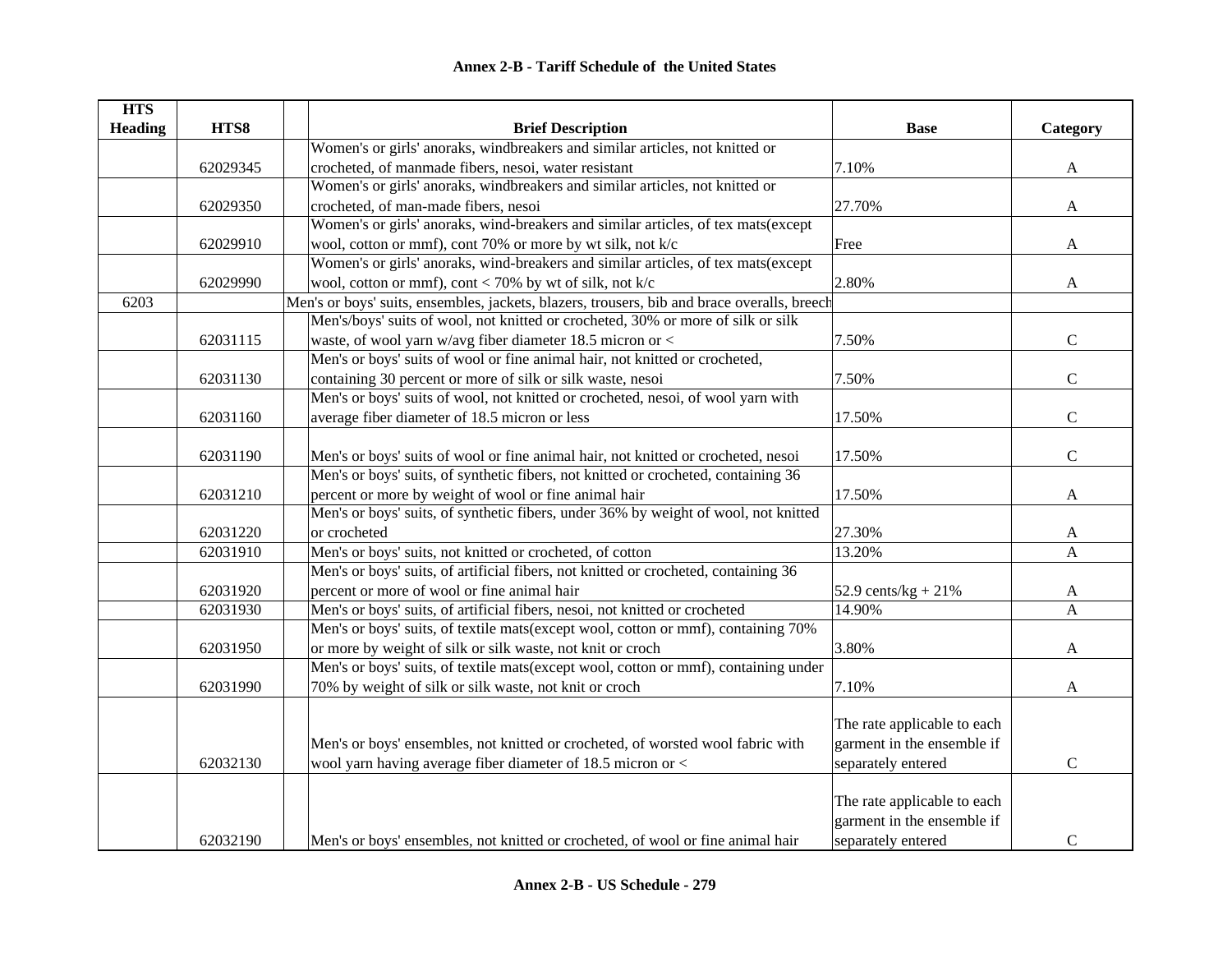### **HTS Heading are HTS8 are THTS8 Brief Description Brief Description Base Base Example Category** 62032210Men's or boys' judo, karate and other oriental martial arts uniforms, not knitted or crocheted, of cotton  $\overline{7.50\%}$  A 62032230Men's or boys' ensembles, not knitted or crocheted, of cotton, other than judo, karate and other oriental martial arts uniformsThe rate applicable to each garment in the ensemble if separately entered A 62032300 Men's or boys' ensembles, not knitted or crocheted, of synthetic fibers The rate applicable to each garment in the ensemble if separately entered C 62032920 Men's or boys' ensembles, not knitted or crocheted, of artificial fibers The rate applicable to each garment in the ensemble if separately entered A 62032930 Men's or boys' ensembles, not knitted or crocheted, of textile materials nesoi The rate applicable to each garment in the ensemble if separately entered A 62033150Men's or boys' suit-type jackets and blazers, of worsted wool fabric of wool yarn fiber avg diameter 18.5 micron or  $\lt$ , not knitt/crocheted 17.50% C 62033190Men's or boys' suit-type jackets and blazers, of wool or fine animal hair, not knitted or crocheted and the contract of the contract of the contract of the contract of the contract of the contract of the contract of the contract of the contract of the contract of the contract of the contract of the contract 62033210Men's or boys' suit-type jackets and blazers, not knitted or crocheted, of cotton, containing 36 percent or more of flax fibers  $2.80\%$  A 62033220Men's or boys' suit-type jackets and blazers, not knitted or crocheted, of cotton, under 36% by weight of flax  $9.40\%$  A 62033310Men's or boys' suit-type jackets and blazers, not knitted or crocheted, of synthetic fibers, cont. 36% or more of wool or fine animal hair  $22\%$  A 62033320Men's or boys' suit-type jackets and blazers, not knitted or crocheted, of synthetic fibers, under 36% by weight of wool  $27.30\%$  A 62033910Men's or boys' suit-type jackets and blazers, of artificial fibers, containing 36% or more by weight of wool or fine animal hair, not k/c  $22\%$  and  $22\%$  A 62033920Men's or boys' suit-type jackets and blazers, not knitted or crocheted, of artificial fibers, under 36% by weight of wool 27.30% A 62033950 Men's or boys' suit-type jackets and blazers, of textile materials(except wool, cotton or mmf), cont 70% or more by weight of silk, not k/c  $1\%$  and  $1\%$ Men's or boys' suit-type jackets and blazers, of text materials(except wool, cotton

or mmf), containing under 70% by weight of silk, not k/c 6.50% A

62033990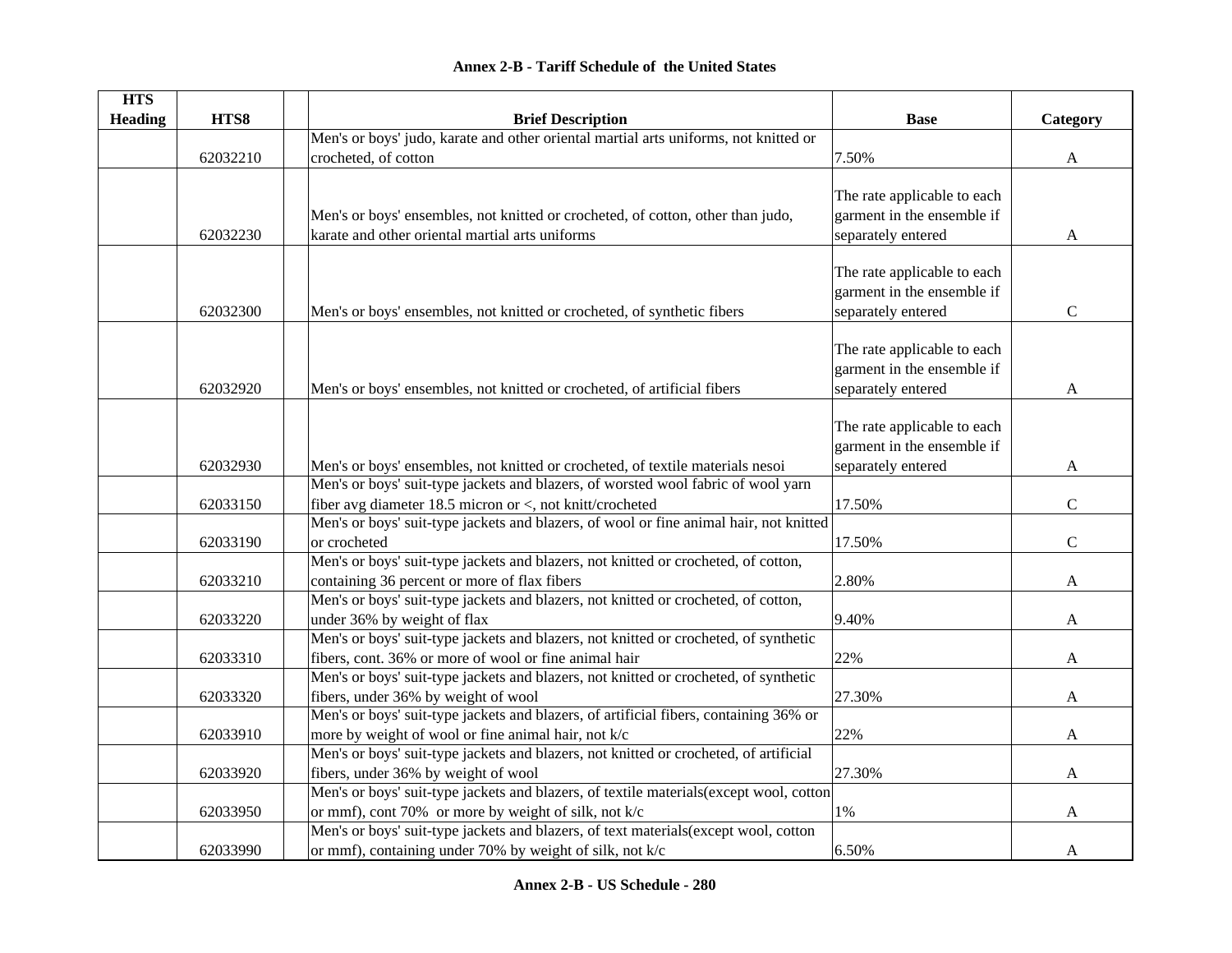| <b>HTS</b>     |          |                                                                                               |                          |                |
|----------------|----------|-----------------------------------------------------------------------------------------------|--------------------------|----------------|
| <b>Heading</b> | HTS8     | <b>Brief Description</b>                                                                      | <b>Base</b>              | Category       |
|                |          | Men's or boys' trousers & breeches, of wool or fine an. hair, cont elastomeric fib,           |                          |                |
|                | 62034105 | water resist, w/o belt loops, weighing >9 kg/doz                                              | 7.60%                    | ${\bf C}$      |
|                |          | Men's or boys' trousers and breeches, other than of HTSA 6203.41.05, of wool                  |                          |                |
|                | 62034112 | yarn having average fiber diameter of 18.5 micron or less                                     | 41.9 cents/kg + $16.3\%$ | $\mathsf C$    |
|                | 62034118 | Men's or boys' trousers and breeches, other than of HTSA 6203.41.05, nesoi                    | 41.9 cents/kg + $16.3\%$ | $\overline{C}$ |
|                |          | Men's or boys' bib and brace overalls, not knitted or crocheted, of wool or fine              |                          |                |
|                | 62034120 | animal hair                                                                                   | 8.50%                    | $\mathbf C$    |
|                |          | Men's or boys' trousers, overalls & shorts, not knitted or crocheted, of cotton, cont.        |                          |                |
|                | 62034210 | 10 to 15% or more by weight of down                                                           | Free                     | A              |
|                |          | Men's or boys' bib and brace overalls, not knitted or crocheted, of cotton, not               |                          |                |
|                | 62034220 | containing 10 to 15% or more by weight of down, etc                                           | 10.30%                   | A              |
|                |          | Men's or boys' trousers and shorts, not bibs, not knitted or crocheted, of cotton, not        |                          |                |
|                | 62034240 | containing 15% or more by weight of down, etc                                                 | 16.60%                   | A              |
|                |          | Men's or boys' trousers, bib & brace overalls, breeches & shorts, not knitted or              |                          |                |
|                | 62034310 | crocheted, of syn. fibers, cont. 15% or more of down, etc                                     | Free                     | A              |
|                |          | Men's or boys' bib and brace overalls, not knitted or crocheted, of synthetic fibers,         |                          |                |
|                | 62034315 | water resistant, not down                                                                     | 7.10%                    | A              |
|                |          | Men's or boys' bib and brace overalls, not knitted or crocheted, of synthetic fibers,         |                          |                |
|                | 62034320 | not down, not water resistant                                                                 | 14.90%                   | A              |
|                |          | Men's or boys' trousers, breeches and shorts, not knitted or crocheted, of synthetic          |                          |                |
|                | 62034325 | fibers, certified hand-loomed and folklore products                                           | 12.20%                   | A              |
|                |          | Men's or boys' trousers, etc, not knitted or crocheted, of synthetic fibers, containing       |                          |                |
|                | 62034330 | 36 percent or more of wool or fine animal hair                                                | 49.6 cents/kg + $19.7%$  | A              |
|                |          | Men's or boys' trousers and breeches, not knitted or crocheted, of synthetic fibers,          |                          |                |
|                | 62034335 | nesoi, water resistant                                                                        | 7.10%                    | A              |
|                |          | Men's or boys' trousers, breeches & shorts, of synthetic fibers, con under 15% wt             |                          |                |
|                | 62034340 | down etc, cont under 36% wt wool, n/water resist, not k/c                                     | 27.90%                   | A              |
|                |          |                                                                                               |                          |                |
|                | 62034910 | Men's or boys' bib and brace overalls, not knitted or crocheted, of artificial fibers         | 8.50%                    | A              |
|                |          | Men's or boys' trousers, breeches and shorts, not knitted or crocheted, of artificial         |                          |                |
|                | 62034915 | fibers, certified hand-loomed and folklore products                                           | 12.20%                   | A              |
|                |          | Men's or boys' trousers, breeches and shorts, not knitted or crocheted, of artificial         |                          |                |
|                | 62034920 | fibers, nesoi                                                                                 | 27.90%                   | A              |
|                |          | Men's or boys' trousers, bib & brace overalls, breeches & shorts, of text                     |                          |                |
|                | 62034940 | mats(except wool, cotton or mmf), cont > or = 70% wt silk, not k/c                            | Free                     | A              |
|                |          | Men's or boys' trousers, bib & brace overalls, breeches & shorts, of text                     |                          |                |
|                | 62034980 | mats (except wool, cotton or mmf), con < 70% by wt silk, not $k/c$                            | 2.80%                    | A              |
| 6204           |          | Women's or girls' suits, ensembles, jackets, blazers, dresses, skirts, divided skirts, trouse |                          |                |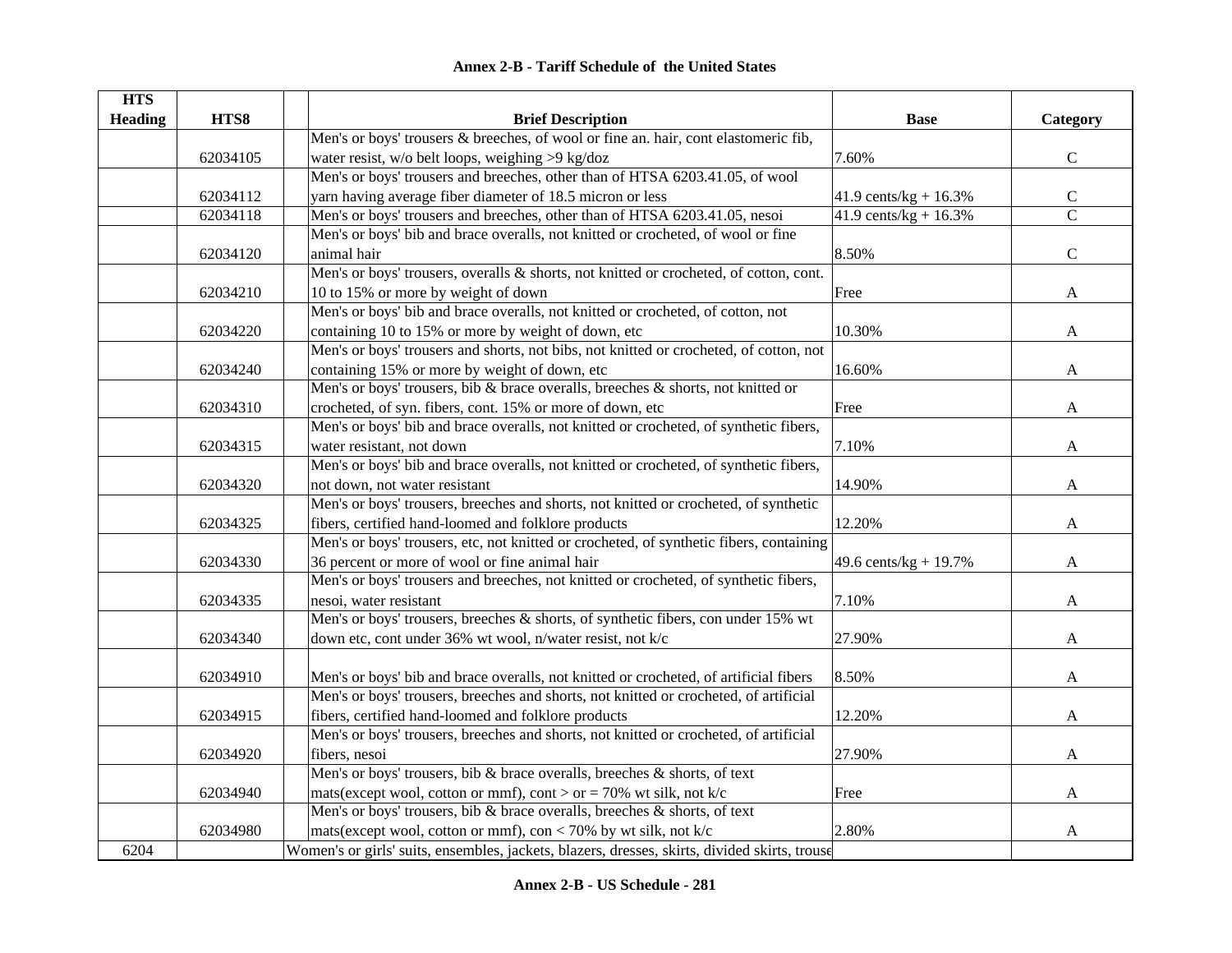|  | <b>Annex 2-B - Tariff Schedule of the United States</b> |  |
|--|---------------------------------------------------------|--|
|--|---------------------------------------------------------|--|

| <b>HTS</b>     |          |                                                                                        |                             |              |
|----------------|----------|----------------------------------------------------------------------------------------|-----------------------------|--------------|
| <b>Heading</b> | HTS8     | <b>Brief Description</b>                                                               | <b>Base</b>                 | Category     |
|                | 62041100 | Women's or girls' suits, not knitted or crocheted, of wool or fine animal hair         | 14%                         | $\mathbf C$  |
|                | 62041200 | Women's or girls' suits, not knitted or crocheted, of cotton                           | 14.90%                      | $\mathbf{B}$ |
|                |          | Women's or girls' suits, not knitted or crocheted, of synthetic fibers, containing 36  |                             |              |
|                | 62041310 | percent or more of wool or fine animal hair                                            | 17%                         | A            |
|                | 62041320 | Women's or girls' suits, not knitted or crocheted, of synthetic fibers, nesoi          | 35.3 cents/kg + 25.9%       | $\mathbf{A}$ |
|                |          | Women's or girls' suits, not knitted or crocheted, of artificial fibers, containing 36 |                             |              |
|                | 62041910 | percent or more of wool or fine animal hair                                            | 17%                         | $\mathbf{A}$ |
|                | 62041920 | Women's or girls' suits, not knitted or crocheted, of artificial fibers, nesoi         | 35.3 cents/kg + $25.9\%$    | $\mathbf{A}$ |
|                |          | Women's or girls' suits, of textile materials(except wool, cotton or mmf), containing  |                             |              |
|                | 62041940 | 70% or more by weight of silk or silk waste, not k/c                                   | $1\%$                       | A            |
|                |          | Women's or girls' suits, of textile material(except wool, cotton or mmf), containing   |                             |              |
|                | 62041980 | under 70% by weight of silk or silk waste, not knit/croc                               | 6.50%                       | A            |
|                |          |                                                                                        |                             |              |
|                |          |                                                                                        | The rate applicable to each |              |
|                |          |                                                                                        | garment in the ensemble if  |              |
|                | 62042100 | Women's or girls' ensembles, not knitted or crocheted, of wool or fine animal hair     | separately entered          | $\mathbf C$  |
|                |          | Women's or girls' judo, karate and other oriental martial arts uniforms, not knitted   |                             |              |
|                | 62042210 | or crocheted, of cotton                                                                | 7.50%                       | $\mathbf{A}$ |
|                |          |                                                                                        |                             |              |
|                |          |                                                                                        | The rate applicable to each |              |
|                |          | Women's or girls' ensembles, not knitted or crocheted, of cotton, other than judo,     | garment in the ensemble if  |              |
|                | 62042230 | karate and other oriental martial arts uniforms                                        | separately entered          | A            |
|                |          |                                                                                        |                             |              |
|                |          |                                                                                        | The rate applicable to each |              |
|                |          |                                                                                        | garment in the ensemble if  |              |
|                | 62042300 | Women's or girls' ensembles, not knitted or crocheted, of synthetic fibers             | separately entered          | $\mathbf C$  |
|                |          |                                                                                        |                             |              |
|                |          |                                                                                        | The rate applicable to each |              |
|                |          |                                                                                        | garment in the ensemble if  |              |
|                | 62042920 | Women's or girls' ensembles, not knitted or crocheted, of artificial fibers            | separately entered          | A            |
|                |          |                                                                                        |                             |              |
|                |          |                                                                                        | The rate applicable to each |              |
|                |          |                                                                                        | garment in the ensemble if  |              |
|                | 62042940 | Women's or girls' ensembles, not knitted or crocheted, of textile materials nesoi      | separately entered          | $\mathbf{A}$ |
|                |          | Women's or girls' suit-type jackets & blazers, of wool or fine animal hair, not        |                             |              |
|                | 62043110 | knitted or crocheted, cont. 30% or more of silk/silk waste                             | 7.50%                       | $\mathbf C$  |
|                |          | Women's or girls' suit-type jackets and blazers, of wool or fine animal hair, not      |                             |              |
|                | 62043120 | knitted or crocheted, under 30% by weight of silk                                      | 17.50%                      | $\mathbf C$  |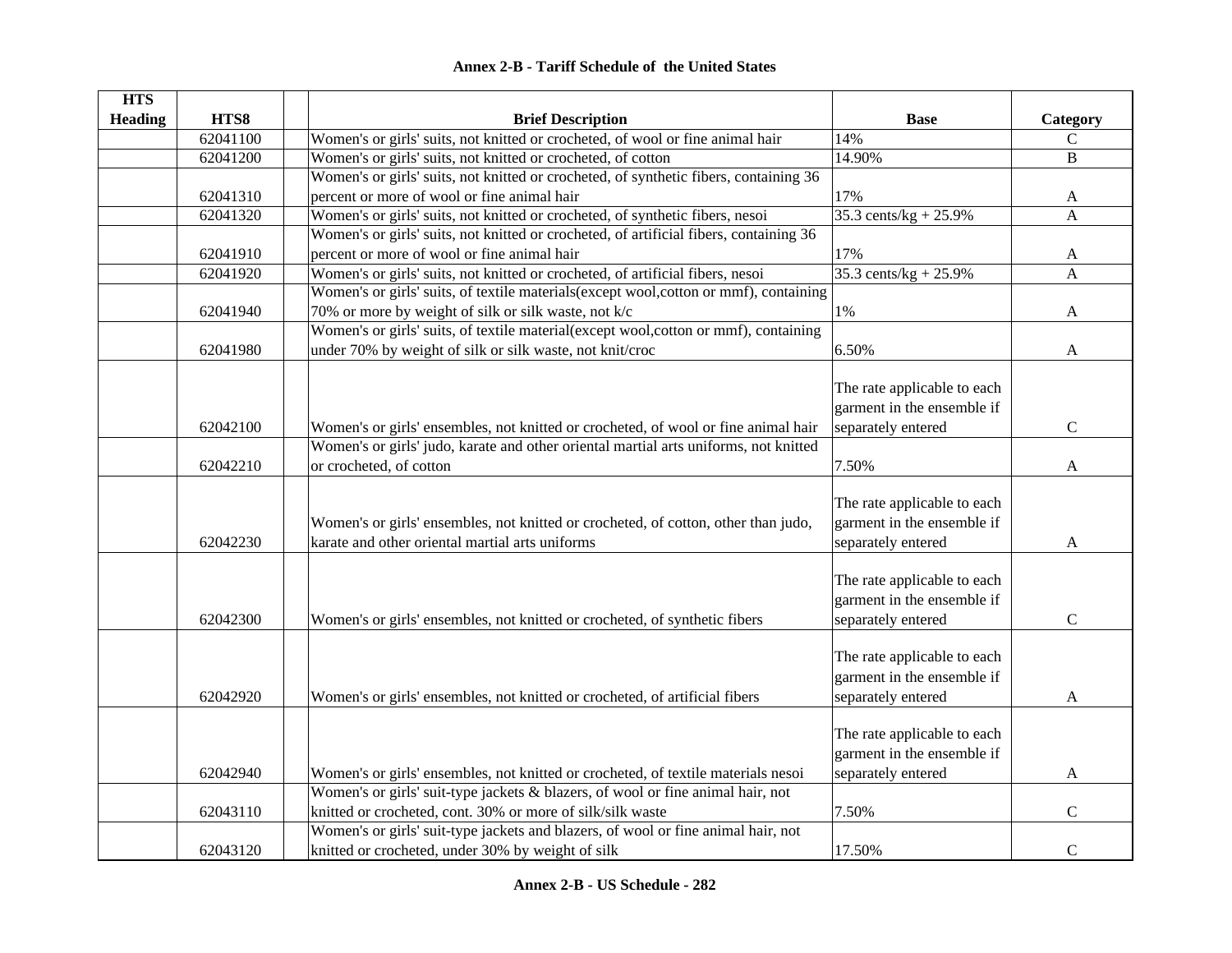| <b>HTS</b>     |          |                                                                                        |                           |              |
|----------------|----------|----------------------------------------------------------------------------------------|---------------------------|--------------|
| <b>Heading</b> | HTS8     | <b>Brief Description</b>                                                               | <b>Base</b>               | Category     |
|                |          | Women's or girls' suit-type jackets and blazers, of cotton, not knitted or crocheted,  |                           |              |
|                | 62043210 | containing 36 percent or more of flax fibers                                           | 2.80%                     | A            |
|                |          | Women's or girls' suit-type jackets and blazers, of cotton, not knitted or crocheted,  |                           |              |
|                | 62043220 | under 36% flax                                                                         | 9.40%                     | A            |
|                |          | Women's or girls' suit-type jackets and blazers, not knitted or crocheted, of          |                           |              |
|                | 62043310 | synthetic fibers, cont. 30% or more of silk/silk waste                                 | 7.10%                     | A            |
|                |          | Women's or girls' suit-type jackets and blazers, not knitted or crocheted, of          |                           |              |
|                | 62043320 | synthetic fibers, containing 36 percent or more of flax fibers                         | 2.80%                     | A            |
|                |          | Women's or girls' suit-type jackets & blazers, not knitted or crocheted, of synthetic  |                           |              |
|                | 62043340 | fibers, cont. 36% or more of wool or fine animal hair                                  | 46.3 cents/kg + $21\%$    | A            |
|                |          | Women's or girls' suit-type jackets and blazers, not knitted or crocheted, of          |                           |              |
|                | 62043350 | synthetic fibers, nesoi                                                                | 27.30%                    | A            |
|                |          | Women's or girls' suit-type jackets & blazers, not knitted or crocheted, of artificial |                           |              |
|                | 62043920 | fibers, cont. 36% or more of wool or fine animal hair                                  | 37.1 cents/ $kg + 16.8\%$ | A            |
|                |          | Women's or girls' suit-type jackets and blazers, not knitted or crocheted, of          |                           |              |
|                | 62043930 | artificial fibers, under 36% by weight of wool                                         | 27.30%                    | A            |
|                |          | Women's or girls' suit-type jackets and blazers, not knitted/crocheted, of textile     |                           |              |
|                | 62043960 | materials nesoi, cont. $70\%$ + of silk or silk waste                                  | 1%                        | A            |
|                |          | Women's or girls' suit-type jackets and blazers, not knitted or crocheted, of textile  |                           |              |
|                | 62043980 | materials nesoi                                                                        | 6.30%                     | $\mathbf{A}$ |
|                |          | Women's or girls' dresses, not knitted or crocheted, of wool or fine animal hair,      |                           |              |
|                | 62044110 | containing 30 percent of silk or silk waste                                            | 7.20%                     | $\mathbf C$  |
|                |          | Women's or girls' dresses, not knitted or crocheted, of wool or fine animal hair,      |                           |              |
|                | 62044120 | under 30% by weight of silk                                                            | 13.60%                    | $\mathbf C$  |
|                |          | Women's or girls' dresses, not knitted or crocheted, of cotton, certified hand-        |                           |              |
|                | 62044210 | loomed and folklore products                                                           | 11.80%                    | A            |
|                |          | Women's or girls' dresses, not knitted or crocheted, of cotton, containing 36 percent  |                           |              |
|                | 62044220 | or more of flax fibers, other than certified                                           | 5.50%                     | A            |
|                | 62044230 | Women's or girls' dresses, not knitted or crocheted, of cotton, nesoi                  | 8.40%                     | A            |
|                |          | Women's or girls' dresses, not knitted or crocheted, of synthetic fibers, certified    |                           |              |
|                | 62044310 | hand-loomed and folklore products                                                      | 11.30%                    | A            |
|                |          | Women's or girls' dresses, not knit or crocheted, of synthetic fibers, containing 30%  |                           |              |
|                | 62044320 | or more of silk or silk waste, other than certified                                    | 7.10%                     | A            |
|                |          | Women's or girls' dresses, of synthetic fibers, not knitted or crocheted, containing   |                           |              |
|                | 62044330 | 36 percent or more of wool or fine animal hair, nesoi                                  | 14.90%                    | A            |
|                | 62044340 | Women's or girls' dresses, not knitted or crocheted, of synthetic fibers, nesoi        | 16%                       | $\mathbf{A}$ |
|                |          | Women's or girls' dresses, not knitted or crocheted, of artificial fibers, nesoi,      |                           |              |
|                | 62044420 | certified hand-loomed and folklore products                                            | 11.30%                    | A            |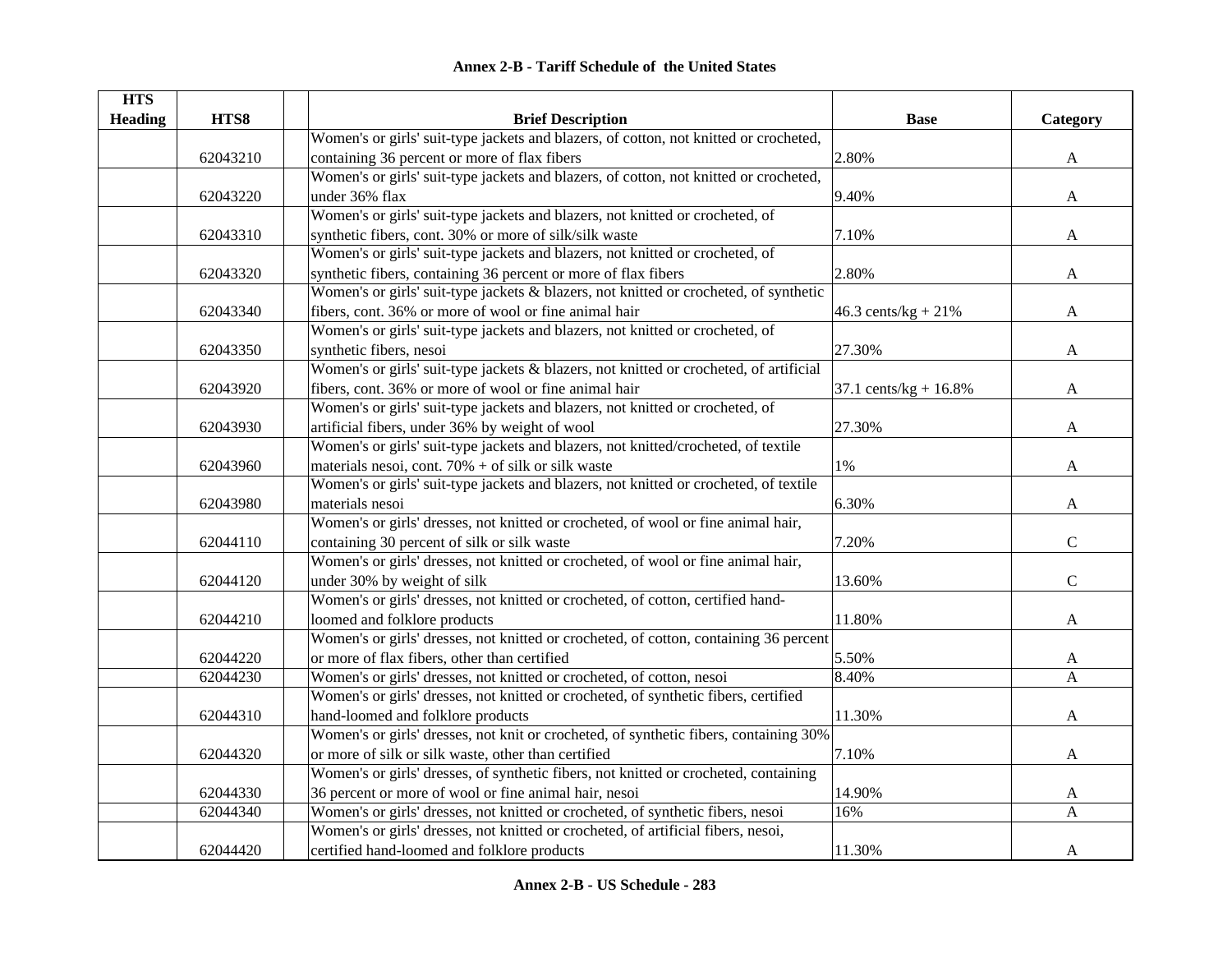| <b>HTS</b>     |          |                                                                                        |             |              |
|----------------|----------|----------------------------------------------------------------------------------------|-------------|--------------|
| <b>Heading</b> | HTS8     | <b>Brief Description</b>                                                               | <b>Base</b> | Category     |
|                |          | Women's or girls' dresses, not knitted or crocheted, of artificial fibers, containing  |             |              |
|                | 62044430 | 36 percent or more of wool or fine animal hair                                         | 8.50%       | A            |
|                | 62044440 | Women's or girls' dresses, not knitted or crocheted, of artificial fibers, nesoi       | 16%         | $\mathbf{A}$ |
|                |          | Women's or girls' dresses, not knitted or crocheted, containing 70% or more by         |             |              |
|                | 62044910 | weight of silk or silk waste                                                           | 6.90%       | $\mathbf{A}$ |
|                | 62044950 | Women's or girls' dresses, not knitted or crocheted, of textile materials nesoi        | 6.90%       | $\mathbf{A}$ |
|                |          | Women's or girls' skirts and divided skirts, not knitted or crocheted, of wool or fine |             |              |
|                | 62045100 | animal hair                                                                            | 14%         | $\mathbf C$  |
|                |          | Women's or girls' skirts and divided skirts, not knitted or crocheted, of cotton,      |             |              |
|                | 62045210 | certified hand-loomed and folklore products                                            | 8%          | A            |
|                |          | Women's or girls' skirts and divided skirts, not knitted or crocheted, of cotton,      |             |              |
|                | 62045220 | nesoi                                                                                  | 8.20%       | A            |
|                |          | Women's or girls' skirts and divided skirts, not knitted or crocheted, of synthetic    |             |              |
|                | 62045310 | fibers, certified hand-loomed and folklore products                                    | 11.30%      | A            |
|                |          | Women's or girls' skirts & divided skirts, nt knit or crocheted, of synthetic fibers,  |             |              |
|                | 62045320 | cont. 36% or more of wool or fine animal hair, nesoi                                   | 14.90%      | A            |
|                |          | Women's or girls' skirts and divided skirts, not knitted or crocheted, of synthetic    |             |              |
|                | 62045330 | fibers, nesoi                                                                          | 16%         | A            |
|                |          | Women's or girls' skirts and divided skirts, not knitted or crocheted, of artificial   |             |              |
|                | 62045910 | fibers, certified hand-loomed and folklore products                                    | 11.30%      | A            |
|                |          | Women's or girls' skirts & divided skirts, nt knit or crocheted, of artificial fibers, |             |              |
|                | 62045920 | cont. 36% or more of wool or fine animal hair, nesoi                                   | 14.90%      | $\mathbf{A}$ |
|                |          | Women's or girls' skirts and divided skirts, not knitted or crocheted, of artificial   |             |              |
|                | 62045930 | fibers, nesoi                                                                          | 16%         | A            |
|                |          | Women's or girls' skirts and divided skirts, not knitted or crocheted, of textile      |             |              |
|                | 62045940 | materials nesoi                                                                        | 6.60%       | A            |
|                |          | Women's or girls' trousers & breeches, of wool or f.a.h., cont elastomeric fib, water  |             |              |
|                | 62046110 | resist, w/o belt loops, weighing > 6 kg/doz, not k/c                                   | 7.60%       | $\mathbf C$  |
|                |          | Women's or girls' trousers & breeches, of wool, not cont elastomeric fib, not water    |             |              |
|                | 62046190 | resist, w belt loops, weighing under 6 kg/doz, not k/c                                 | 13.60%      | $\mathbf C$  |
|                |          | Women's or girls' trousers, bib & brace overalls, breeches & shorts, not knit or       |             |              |
|                | 62046210 | crocheted, of cotton, cont. 15% or more by wt of down, etc                             | Free        | A            |
|                |          | Women's or girls' bib and brace overalls, not knitted or crocheted, of cotton, not     |             |              |
|                | 62046220 | containing 15% or more by weight of down, etc                                          | 8.90%       | A            |
|                |          | Women's or girls' trousers, breeches and shorts, not knitted or crocheted, of cotton,  |             |              |
|                | 62046230 | nesoi, certified hand-loomed and folklore products                                     | 7.10%       | A            |
|                |          | Women's or girls' trousers, breeches and shorts, not knitted or crocheted, of cotton,  |             |              |
|                | 62046240 | nesoi                                                                                  | 16.60%      | A            |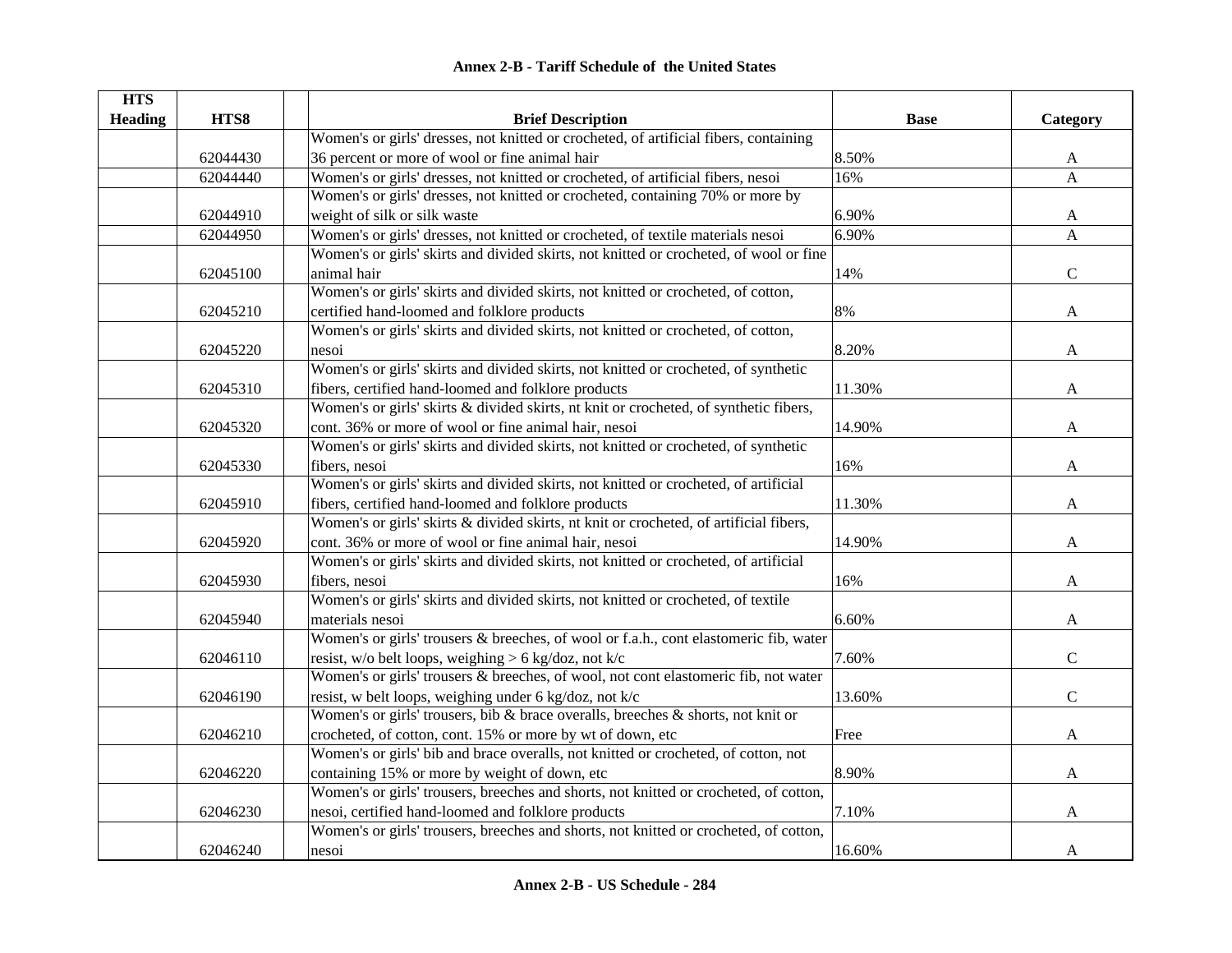| <b>HTS</b>     |          |                                                                                         |                       |              |
|----------------|----------|-----------------------------------------------------------------------------------------|-----------------------|--------------|
| <b>Heading</b> | HTS8     | <b>Brief Description</b>                                                                | <b>Base</b>           | Category     |
|                |          | Women's or girls' trousers, bib & brace overalls, breeches $\&$ shorts, nt knit or      |                       |              |
|                | 62046310 | crocheted, of syn. fibers, cont. 15% or more of down, etc.                              | Free                  | A            |
|                |          | Women's or girls' bib & brace overalls, not knit or crocheted, of syn. fibers, water    |                       |              |
|                | 62046312 | resistant, not cont. 15% or more by wt. of down, etc                                    | 7.10%                 | A            |
|                |          | Women's or girls' bib & brace overalls of synthetic fibers, not knitted or crocheted,   |                       |              |
|                | 62046315 | not cont. 15% or more by weight of down, etc, nesoi                                     | 14.90%                | A            |
|                |          | Women's or girls' trousers, breeches & shorts, not knit or crocheted, of synthetic      |                       |              |
|                | 62046320 | fibers, nesoi, certified hand-loomed & folklore products                                | 11.30%                | A            |
|                |          | Women's or girls' trousers, breeches & shorts, not knit or crocheted, of syn. fibers,   |                       |              |
|                | 62046325 | cont. 36% or more of wool or fine animal hair, nesoi                                    | 13.60%                | A            |
|                |          | Women's or girls' trousers, breeches and shorts, not knitted or crocheted, of           |                       |              |
|                | 62046330 | synthetic fibers, nesoi, water resistant                                                | 7.10%                 | A            |
|                |          | Women's or girls' trousers, breeches and shorts, not knitted or crocheted, of           |                       |              |
|                | 62046335 | synthetic fibers, nesoi                                                                 | 28.60%                | A            |
|                |          | Women's or girls' bib and brace overalls, not knitted or crocheted, of artificial       |                       |              |
|                | 62046910 | fibers                                                                                  | 13.60%                | A            |
|                |          | Women's or girls' trousers, breeches & shorts, not knit or crocheted, of artificial     |                       |              |
|                | 62046920 | fibers, cont. 36% or more of wool or fine animal hair                                   | 13.60%                | A            |
|                |          | Women's or girls' trousers, breeches and shorts, not knitted or crocheted, of           |                       |              |
|                | 62046925 | artificial fibers, nesoi                                                                | 28.60%                | A            |
|                |          | Women's or girls' trousers, bib and brace overalls, breeches & shorts, of silk or silk  |                       |              |
|                | 62046940 | waste, cont > or = 70% wt silk or silk waste, not k/c                                   | 1.10%                 | A            |
|                |          | Women's or girls' trousers, bib & brace overalls, breeches & shorts, of silk or silk    |                       |              |
|                | 62046960 | waste, cont under 70% by wt silk or silk waste, not k/c                                 | 7.10%                 | A            |
|                |          | Women's or girls' trousers, bib and brace overalls, breeches and shorts, not knitted    |                       |              |
|                | 62046990 | or crocheted, of textile materials nesoi                                                | 2.80%                 | A            |
| 6205           |          | Men's or boys' shirts.                                                                  |                       |              |
|                |          | Men's or boys' shirts, not knitted or crocheted, of wool or fine animal hair, certified |                       |              |
|                | 62051010 | hand-loomed and folklore products                                                       | 9.20%                 | $\mathbf C$  |
|                |          |                                                                                         |                       |              |
|                | 62051020 | Men's or boys' shirts, not knitted or crocheted, of wool or fine animal hair, nesoi     | 17.50%                | $\mathbf C$  |
|                |          | Men's or boys' shirts, not knitted or crocheted, of cotton, certified hand-loomed and   |                       |              |
|                | 62052010 | folklore products                                                                       | 8.70%                 | $\mathbf{A}$ |
|                | 62052020 | Men's or boys' shirts, not knitted or crocheted, of cotton, nesoi                       | 19.70%                | A            |
|                |          | Men's or boys' shirts, not knitted or crocheted, of manmade fibers, certified hand-     |                       |              |
|                | 62053010 | loomed and folklore products                                                            | 12.20%                | A            |
|                |          | Men's or boys' shirts, not knitted or crocheted, of manmade fibers, containing 36       |                       |              |
|                | 62053015 | percent or more of wool or fine animal hair, nesoi                                      | 49.6 cents/kg + 19.7% | A            |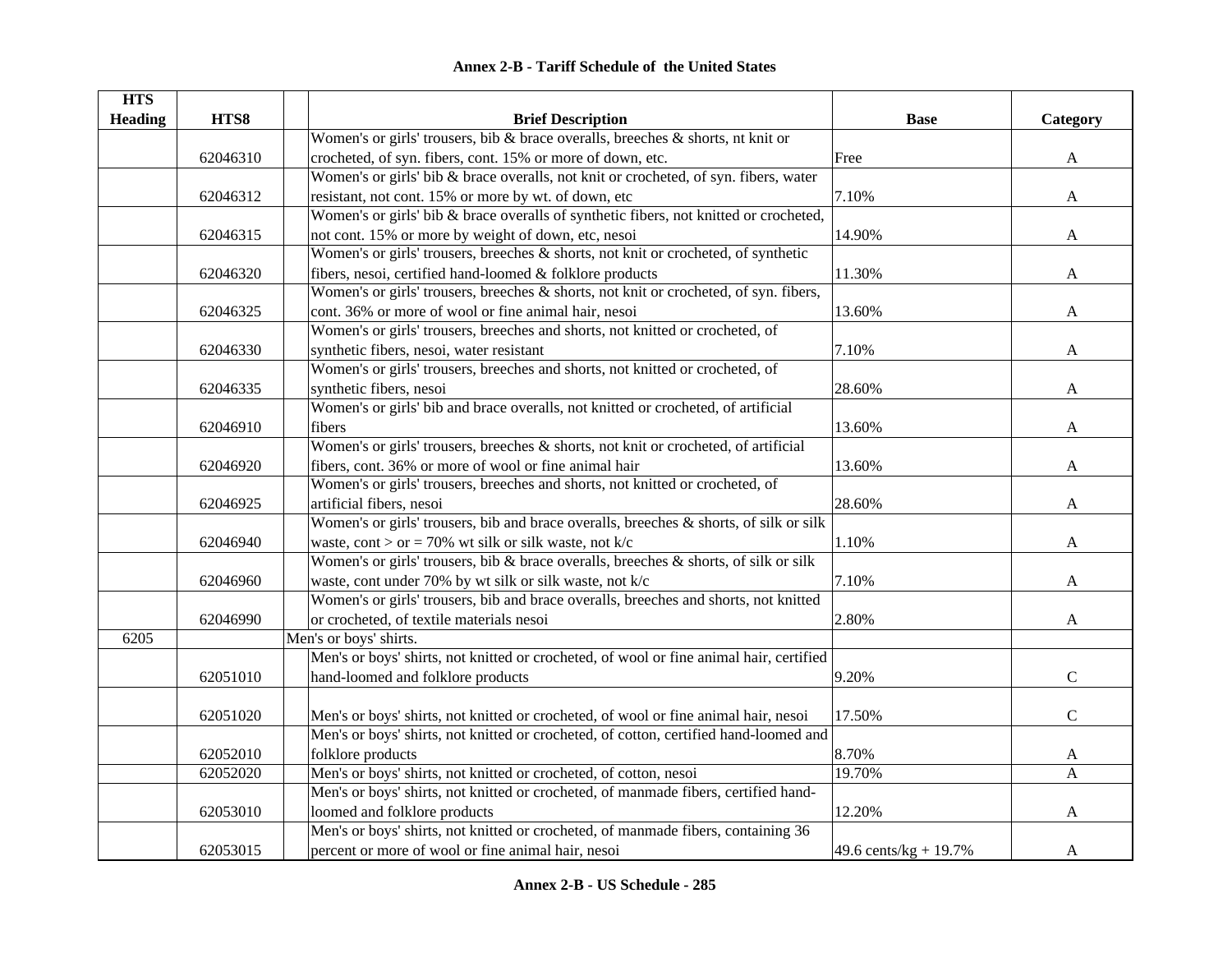|  | <b>Annex 2-B - Tariff Schedule of the United States</b> |  |
|--|---------------------------------------------------------|--|
|--|---------------------------------------------------------|--|

| <b>HTS</b>     |          |                                                                                             |                          |              |
|----------------|----------|---------------------------------------------------------------------------------------------|--------------------------|--------------|
| <b>Heading</b> | HTS8     | <b>Brief Description</b>                                                                    | <b>Base</b>              | Category     |
|                | 62053020 | Men's or boys' shirts, not knitted or crocheted, of manmade fibers, nesoi                   | 29.1 cents/kg + $25.9\%$ | A            |
|                |          | Men's or boys' shirts, of silk or silk waste, containing 70% or more by wt of silk or       |                          |              |
|                | 62059010 | silk waste, not knitted or crocheted                                                        | 1.10%                    | A            |
|                |          | Men's or boys' shirts, of silk or silk waste, containing under 70% by wt of silk or         |                          |              |
|                | 62059030 | silk waste, not knitted or crocheted                                                        | 7.10%                    | A            |
|                | 62059040 | Men's or boys' shirts, not knitted or crocheted, of textile materials, nesoi                | 2.80%                    | A            |
| 6206           |          | Women's or girls' btouses, shicts and shirt-blouses.                                        |                          |              |
|                |          | Women's or girls' blouses, shirts and shirt-blouses, not knitted or crocheted, of silk      |                          |              |
|                | 62061000 | or silk waste                                                                               | 6.90%                    | C            |
|                |          | Women's or girls' blouses and shirts, not knitted or crocheted, of wool or fine             |                          |              |
|                | 62062010 | animal hair, certified hand-loomed and folklore products                                    | 8.50%                    | $\mathsf{C}$ |
|                |          | Women's or girls' blouses & shirts, not knitted or crocheted, of wool or fine animal        |                          |              |
|                | 62062020 | hair, containing 30% or more of silk/silk waste, nesoi                                      | 7.10%                    | $\mathsf{C}$ |
|                |          | Women's or girls' blouses and shirts, not knitted or crocheted, of wool or fine             |                          |              |
|                | 62062030 | animal hair, nesoi                                                                          | 17%                      | $\mathbf C$  |
|                |          | Women's or girls' blouses and shirts, not knitted or crocheted, of cotton, certified        |                          |              |
|                | 62063010 | hand-loomed and folklore products                                                           | 9%                       | A            |
|                |          | Women's or girls' blouses and shirts, not knitted or crocheted, of cotton, containing       |                          |              |
|                | 62063020 | 36 percent or more of flax fibers, nesoi                                                    | 3.50%                    | A            |
|                |          |                                                                                             |                          |              |
|                | 62063030 | Women's or girls' blouses and shirts, not knitted or crocheted, of cotton, nesoi            | 15.40%                   | A            |
|                |          | Women's or girls' blouses and shirts, not knitted or crocheted, of manmade fibers,          |                          |              |
|                | 62064010 | certified hand-loomed and folklore products                                                 | 11.30%                   | A            |
|                |          | Women's or girls' blouses and shirts, not knitted or crocheted, of manmade fibers,          |                          |              |
|                | 62064020 | containing 30 percent or more of silk/silk waste, nesoi                                     | 4%                       | A            |
|                |          | Women's or girls' blouses, shirts and shirt-blouses, not knitted or crocheted, of           |                          |              |
|                | 62064025 | manmade fibers, containing 36% or more of wool, nesoi                                       | 56.3 cents/ $kg + 14.3%$ | A            |
|                |          | Women's or girls' blouses and shirts, not knitted or crocheted, of manmade fibers,          |                          |              |
|                | 62064030 | nesoi                                                                                       | 26.90%                   | A            |
|                |          | Women's or girls' blouses, shirts and shirt-blouses, not knitted or crocheted, of           |                          |              |
|                | 62069000 | textile materials nesoi                                                                     | 6.70%                    | $\mathbf C$  |
| 6207           |          | Men's or boys' singlets and other vests, underpants, briefs, nightshirts, pyjamas, bathrobe |                          |              |
|                | 62071100 | Men's or boys' underpants and briefs, not knitted or crocheted, of cotton                   | 6.10%                    | B            |
|                |          | Men's or boys' underpants and briefs, of textile mats(except cotton), cont 70% or           |                          |              |
|                | 62071910 | more wt of silk or silk waste, not knitted/crocheted                                        | 1.70%                    | A            |
|                |          | Men's or boys' underpants and briefs, of textile mats(except cotton), cont under            |                          |              |
|                | 62071990 | 70% by wt of silk or silk waste, not knitted/crocheted                                      | 10.50%                   | A            |
|                | 62072100 | Men's or boys' nightshirts and pajamas, not knitted or crocheted, of cotton                 | 8.90%                    | A            |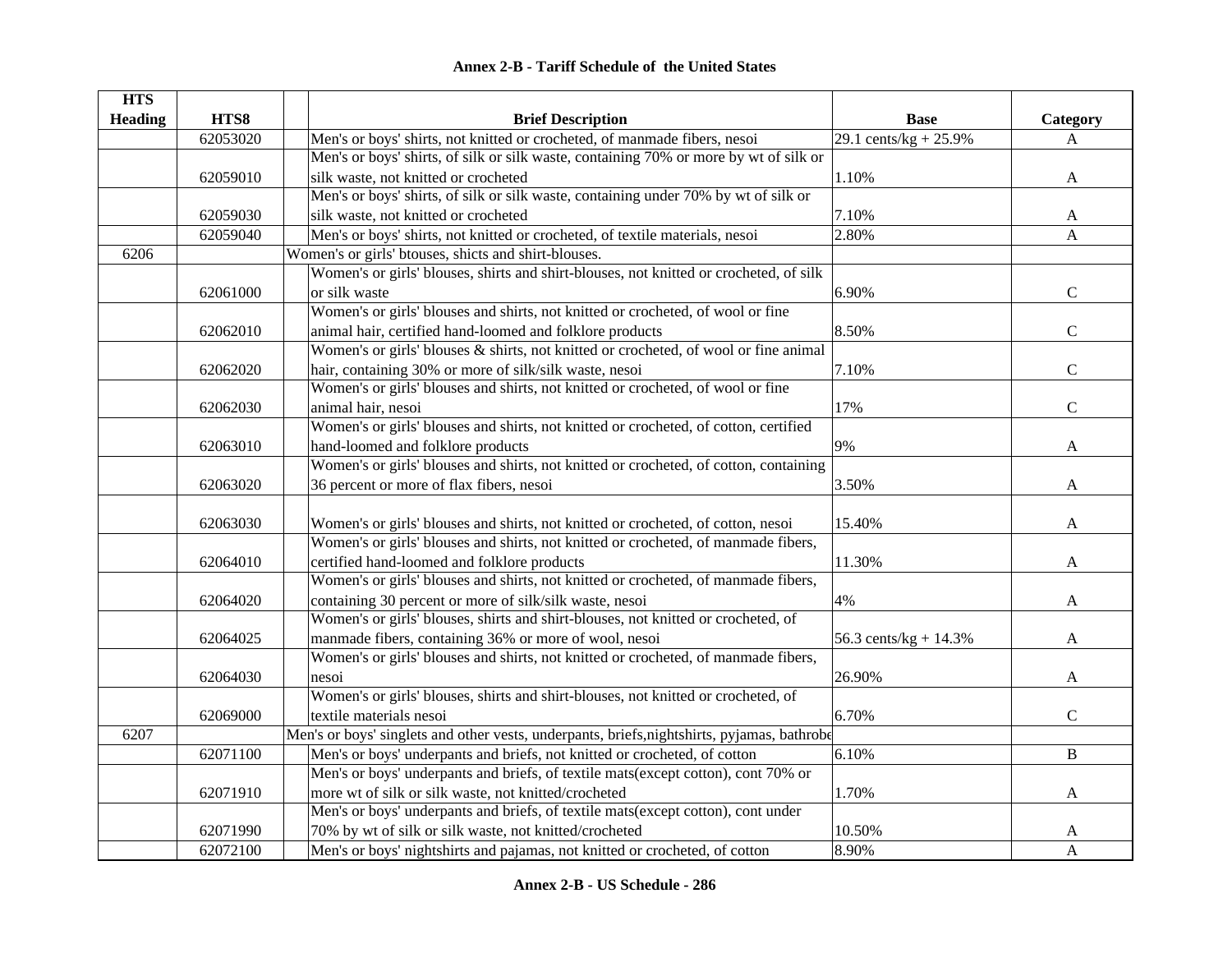|  | <b>Annex 2-B - Tariff Schedule of the United States</b> |  |
|--|---------------------------------------------------------|--|
|--|---------------------------------------------------------|--|

| <b>HTS</b>     |          |                                                                                               |             |              |
|----------------|----------|-----------------------------------------------------------------------------------------------|-------------|--------------|
| <b>Heading</b> | HTS8     | <b>Brief Description</b>                                                                      | <b>Base</b> | Category     |
|                |          | Men's or boys' nightshirts and pajamas, not knitted or crocheted, of man-made                 |             |              |
|                | 62072200 | fibers                                                                                        | 16%         | $\mathbf{A}$ |
|                |          | Men's or boys' nightshirts and pajamas, of textile materials(except cotton or mmf),           |             |              |
|                | 62072910 | cont 70% or more by wt of silk or silk waste, not k/c                                         | 1.10%       | A            |
|                |          | Men's or boys' nightshirts and pajamas, of textile materials(except cotton or mmf),           |             |              |
|                | 62072990 | cont under 70% by weight of silk or silk waste, not k/c                                       | 7.10%       | A            |
|                |          | Men's or boys' bathrobes, dressing gowns and similar articles, not knitted or                 |             |              |
|                | 62079110 | crocheted, of cotton                                                                          | 8.40%       | A            |
|                | 62079130 | Men's or boys' singlets and other undershirts, not knitted or crocheted, of cotton            | 6.10%       | A            |
|                |          | Men's or boys' bathrobes, dressing gowns and similar articles, not knitted or                 |             |              |
|                | 62079220 | crocheted, of man-made fibers                                                                 | 14.90%      | A            |
|                |          | Men's or boys' singlets and other undershirts, not knitted or crocheted, of man-              |             |              |
|                | 62079240 | made fibers, nesoi                                                                            | 10.50%      | A            |
|                |          | Men's or boys' bathrobes, dressing gowns and similar articles, not knitted or                 |             |              |
|                | 62079920 | crocheted, of wool or fine animal hair                                                        | 8.50%       | A            |
|                |          | Men's or boys' singlets and other undershirts, not knitted or crocheted, of wool or           |             |              |
|                | 62079940 | fine animal hair                                                                              | 6.10%       | A            |
|                |          | Men's or boys' undershirts, bathrobes, & sim art, cont 70% or more by wt of silk or           |             |              |
|                | 62079970 | silk waste, not knitted or crocheted                                                          | 1.10%       | A            |
|                |          | Men's or boys' undershirts, bathrobes, & sim art, of text mats (except of cotton,             |             |              |
|                | 62079990 | mmf, wool, silk), not knitted or crocheted                                                    | 7.10%       | A            |
| 6208           |          | Women's or girls' singlets and other vests, slips, petticoats, briefs, panties, nightdresses, |             |              |
|                | 62081100 | Women's or girls' slips and petticoats, not knitted or crocheted, of man-made fibers  14.90%  |             | A            |
|                | 62081920 | Women's or girls' slips and petticoats, not knitted or crocheted, of cotton                   | 11.20%      | A            |
|                |          | Women's or girls' slips and petticoats, of textile materials (except mmf or cotton),          |             |              |
|                | 62081950 | cont 70% or more by wt of silk or silk waste, not k/c                                         | 1.40%       | A            |
|                |          | Women's or girls' slips and petticoats, of textile materials (except mmf or cotton),          |             |              |
|                | 62081990 | cont under 70% by weight of silk or silk waste, not k/c                                       | 8.70%       | A            |
|                |          |                                                                                               |             |              |
|                | 62082100 | Women's or girls' nightdresses and pajamas, not knitted or crocheted, of cotton               | 8.90%       | A            |
|                |          | Women's or girls' nightdresses and pajamas, not knitted or crocheted, of man-made             |             |              |
|                | 62082200 | fibers                                                                                        | 16%         | A            |
|                |          | Women's or girls' nightdresses and pajamas, of textile materials(except cotton or             |             |              |
|                | 62082910 | mmf), cont > or = 70% by wt of silk or silk waste, not k/c                                    | 1.10%       | A            |
|                |          | Women's or girls' nightdresses and pajamas, of textile materials(except cotton or             |             |              |
|                | 62082990 | mmf), cont under 70% by wt of silk or silk waste, not k/c                                     | 7.10%       | A            |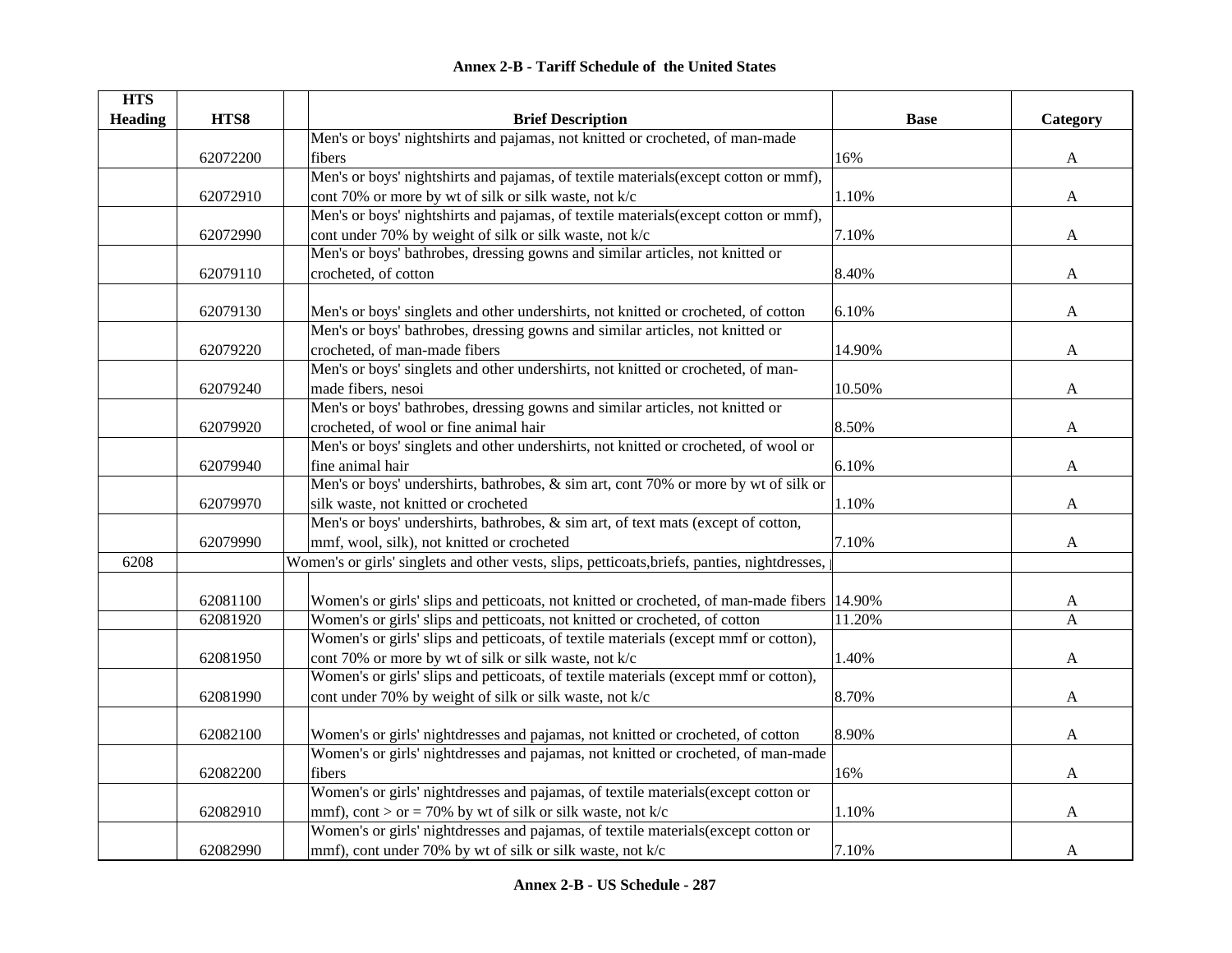| <b>HTS</b>     |          |                                                                                      |                          |              |
|----------------|----------|--------------------------------------------------------------------------------------|--------------------------|--------------|
| <b>Heading</b> | HTS8     | <b>Brief Description</b>                                                             | <b>Base</b>              | Category     |
|                |          | Women's or girls' bathrobes, dressing gowns and similar articles, not knitted or     |                          |              |
|                | 62089110 | crocheted, of cotton                                                                 | 7.50%                    | A            |
|                |          |                                                                                      |                          |              |
|                | 62089130 | Women's or girls' undershirts and underpants, not knitted or crocheted, of cotton    | 11.20%                   | A            |
|                |          | Women's or girls' singlets & other undershirts, briefs, panties, bathrobes & similar |                          |              |
|                | 62089200 | articles, not knitted or crocheted, of man-made fibers                               | 16%                      | A            |
|                |          | Women's or girls' undershirts, underpants, bathrobes & like articles, not knitted or |                          |              |
|                | 62089920 | crocheted, of wool or fine animal hair                                               | 8.50%                    | A            |
|                |          | Women's or girls' singlet & other undershirt, briefs, panties, negligees, dressing   |                          |              |
|                | 62089930 | gowns & sim art, of silk, con > or = 70% wt silk, not k/c                            | 1.10%                    | A            |
|                |          | Women's or girls' singlets & other undershirts, briefs, panties, negligees, dressing |                          |              |
|                | 62089950 | gowns & sim art, of silk, con < 70% wt silk, not $k/c$                               | 7.10%                    | A            |
|                |          | Women's or girls' undershirts, underpants, bathrobes & like articles, not knitted or |                          |              |
|                | 62089980 | crocheted, of textile materials nesoi                                                | 2.80%                    | A            |
| 6209           |          | Babies' garments and clothing accessories.                                           |                          |              |
|                |          | Babies' garments and clothing accessories, not knitted or crocheted, of wool or fine |                          |              |
|                | 62091000 | animal hair                                                                          | 31.8 cents/kg + $14.4\%$ | ${\bf C}$    |
|                | 62092010 | Babies' dresses, not knitted or crocheted, of cotton                                 | 11.80%                   | $\mathbf{A}$ |
|                |          | Babies' blouses and shirts, except those imported as parts of sets, not knitted or   |                          |              |
|                | 62092020 | crocheted, of cotton                                                                 | 14.90%                   | A            |
|                |          | Babies' trousers, breeches and shorts, except those imported as parts of sets, not   |                          |              |
|                | 62092030 | knitted or crocheted, of cotton                                                      | 14.90%                   | A            |
|                |          | Babies' garments & clothing acc. nesoi, of cotton, incl. sunsuits & sim app, sets &  |                          |              |
|                | 62092050 | parts of sets, & diapers, not knitted or crocheted                                   | 9.30%                    | A            |
|                |          | Babies' blouses and shirts, except those imported as parts of sets, not knitted or   |                          |              |
|                | 62093010 | crocheted, of synthetic fibers                                                       | 22%                      | A            |
|                |          | Babies' trousers, breeches and shorts, except those imported as parts of sets, not   |                          |              |
|                | 62093020 | knitted or crocheted, of synthetic fibers                                            | 28.60%                   | A            |
|                |          | Babies' garments and clothing accessories, not knitted or crocheted, nesoi, of       |                          |              |
|                | 62093030 | synthetic fibers                                                                     | 16%                      | A            |
|                |          | Babies' blouses and shirts, except those imported as parts of sets, not knitted or   |                          |              |
|                | 62099010 | crocheted, of artificial fibers                                                      | 22%                      | A            |
|                |          | Babies' trousers, breeches and shorts, except those imported as parts of sets, not   |                          |              |
|                | 62099020 | knitted or crocheted, of artificial fibers                                           | 14.90%                   | A            |
|                |          | Babies' garments and clothing accessories, not knitted or crocheted, nesoi, of       |                          |              |
|                | 62099030 | artificial fibers                                                                    | 14.90%                   | A            |
|                |          | Babies' garments and clothing accessories, of text mats(except wool, cotton or       |                          |              |
|                | 62099050 | mmf), cont 70% or more by wt of silk or silk waste, not k/c                          | Free                     | A            |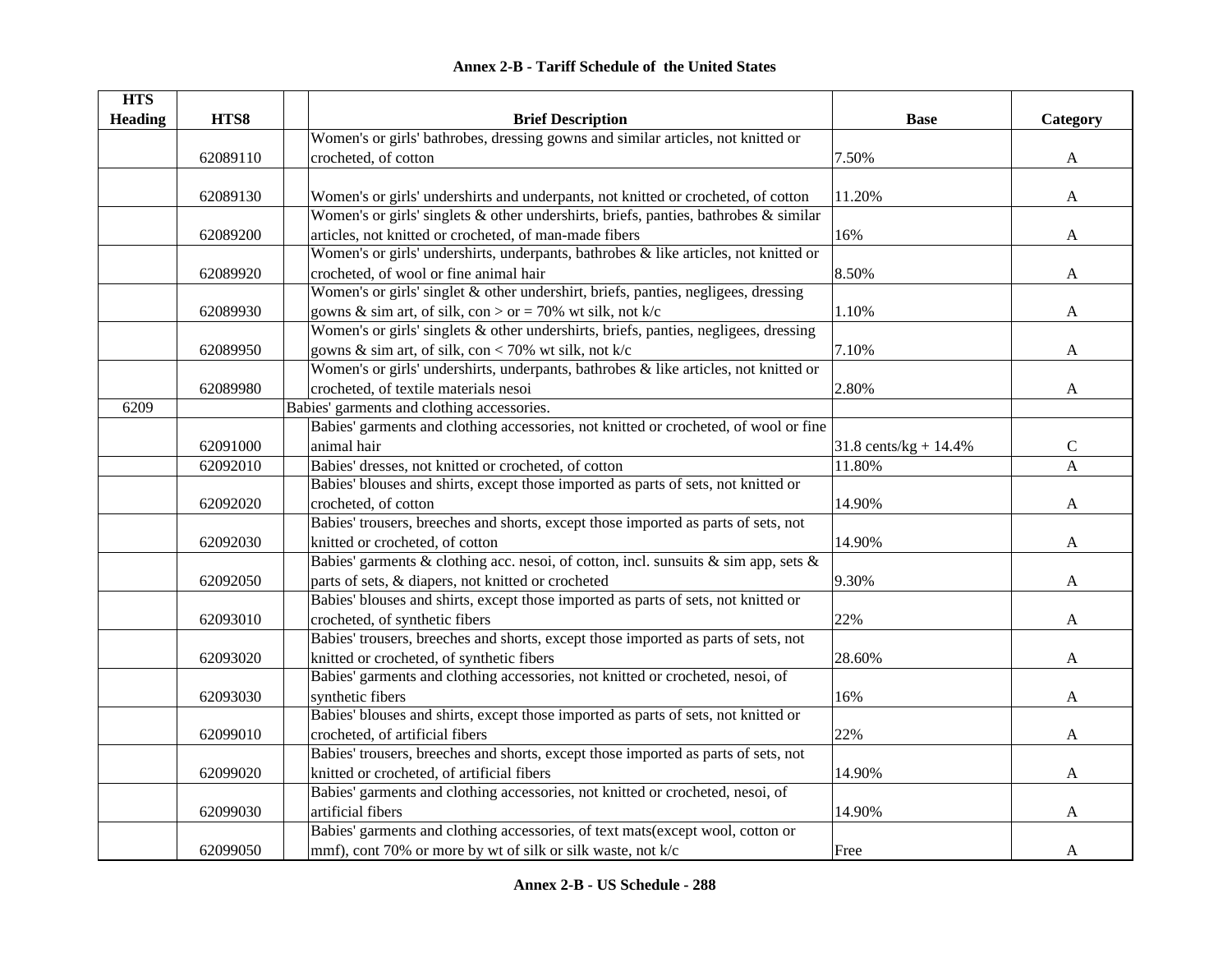| <b>HTS</b>     |          |                                                                                    |             |              |
|----------------|----------|------------------------------------------------------------------------------------|-------------|--------------|
| <b>Heading</b> | HTS8     | <b>Brief Description</b>                                                           | <b>Base</b> | Category     |
|                |          | Babies' garments and clothing accessories, of textile mats(except wool, cotton or  |             |              |
|                | 62099090 | mmf), cont under 70% by wt of silk or silk waste, not k/c                          | 2.80%       | $\mathbf{A}$ |
| 6210           |          | Garments, made up of fabrics of heading 56.02, 56.03, 59.03, 59.06 or 59.07.       |             |              |
|                |          | Garments, not knitted or crocheted, made up of fabrics of heading 5602 or 5603     |             |              |
|                | 62101020 | formed on a base of paper or covered or lined with paper                           | 2.80%       | $\mathbf{A}$ |
|                |          | Nonwoven dispos apparel designed for hosps, clinics, labs or cont area use, made   |             |              |
|                | 62101050 | up of fab of 5602/5603, n/formed or lined w paper, not k/c                         | Free        | $\mathbf{A}$ |
|                |          | Disposable briefs and panties designed for one time use, made up of fabrics of     |             |              |
|                | 62101070 | 5602 or 5603, not formed or lined w paper, not k/c                                 | 8.50%       | A            |
|                |          | Garments, nesoi, made up of fabrics of heading 5602 or 5603, not formed or lined   |             |              |
|                | 62101090 | w paper, not k/c                                                                   | 16%         | $\mathbf{A}$ |
|                |          | Men's or boys' garments, sim to 6201.11-6201.19, of mmf, outer surf impreg,        |             |              |
|                | 62102030 | coated etc. w rub/plast, underlying fab completely obsc, not k/c                   | 3.80%       | A            |
|                |          | Men's or boys' overcoats/carcoats/capes/etc. of mmf, other than with outer sur.    |             |              |
|                | 62102050 | impreg/coated/etc. w/ rub/plast, n knitted/crocheted                               | 7.10%       | A            |
|                |          | Men's or boys' overcoats/carcoats/capes/etc. of tx mat(excl mmf), outer sur.       |             |              |
|                | 62102070 | impreg/etc. w/rub/plast completely obscuring fab, n k/c                            | 3.30%       | A            |
|                |          | Men's or boys' overcoats/carcoats/capes/etc. of tx mat(excl mmf), other than with  |             |              |
|                | 62102090 | outer sur. impreg/coated/etc. w/ rub/plast, n k/c                                  | 6.20%       | A            |
|                |          | Women's or girls' overcoats/carcoats/capes/etc. of mmf, outer sur.                 |             |              |
|                | 62103030 | impreg/coated/etc. w/rub/plast completely obscuring fab, n k/c                     | 3.80%       | A            |
|                |          | Women's or girls' overcoats/carcoats/capes/etc. of mmf, other than with outer sur. |             |              |
|                | 62103050 | impreg/coated/etc. w/rub/plast, n k/c                                              | 7.10%       | A            |
|                |          | Women's or girls' overcoats/carcoats/capes/etc. of tx mat(excl mmf), fabric        |             |              |
|                | 62103070 | impreg/coated w/rub/plast completely obscuring fab, n k/c                          | 3.30%       | A            |
|                |          | Women's or girls' overcoats/carcoats/capes/etc. of tx mat(excl mmf), other than    |             |              |
|                | 62103090 | with outer sur. impreg/coated etc. w/rub/plast, n k/c                              | 6.20%       | A            |
|                |          | Men's or boys' garm, nesoi, of fab of 5903/5906/5907, of mmf, w/outer sur.         |             |              |
|                | 62104030 | impreg/coated/etc. w/rub/plast completely obscuring fab, n k/c                     | 3.80%       | A            |
|                |          | Men's or boys' garm, nesoi, of fab of 5903/5906/5907, of mmf, other than w/outer   |             |              |
|                | 62104050 | sur. impreg/coated/etc. w/rub/plast, n k/c                                         | 7.10%       | $\mathbf{A}$ |
|                |          | Men's or boys' garm, nesoi, of fab of 5903/5906/5907, of tx mat(excl mmf),         |             |              |
|                | 62104070 | w/outer sur. impreg/etc. w/rub/plast compl obscuring fab, n k/c                    | 3.30%       | A            |
|                |          | Men's or boys' garm, nesoi, of fab of 5903/5906/5907, of tx mat(excl mmf),         |             |              |
|                | 62104090 | w/outer sur. impreg/etc. w/rub/plast, n k/c                                        | 6.20%       | A            |
|                |          | Women's or girls' garm, nesoi, of fab of 5903/5906/5907, of mmf, w/outer sur.      |             |              |
|                | 62105030 | impreg/coated/etc. w/rub/plast compl obscuring fab, n k/c                          | 3.80%       | A            |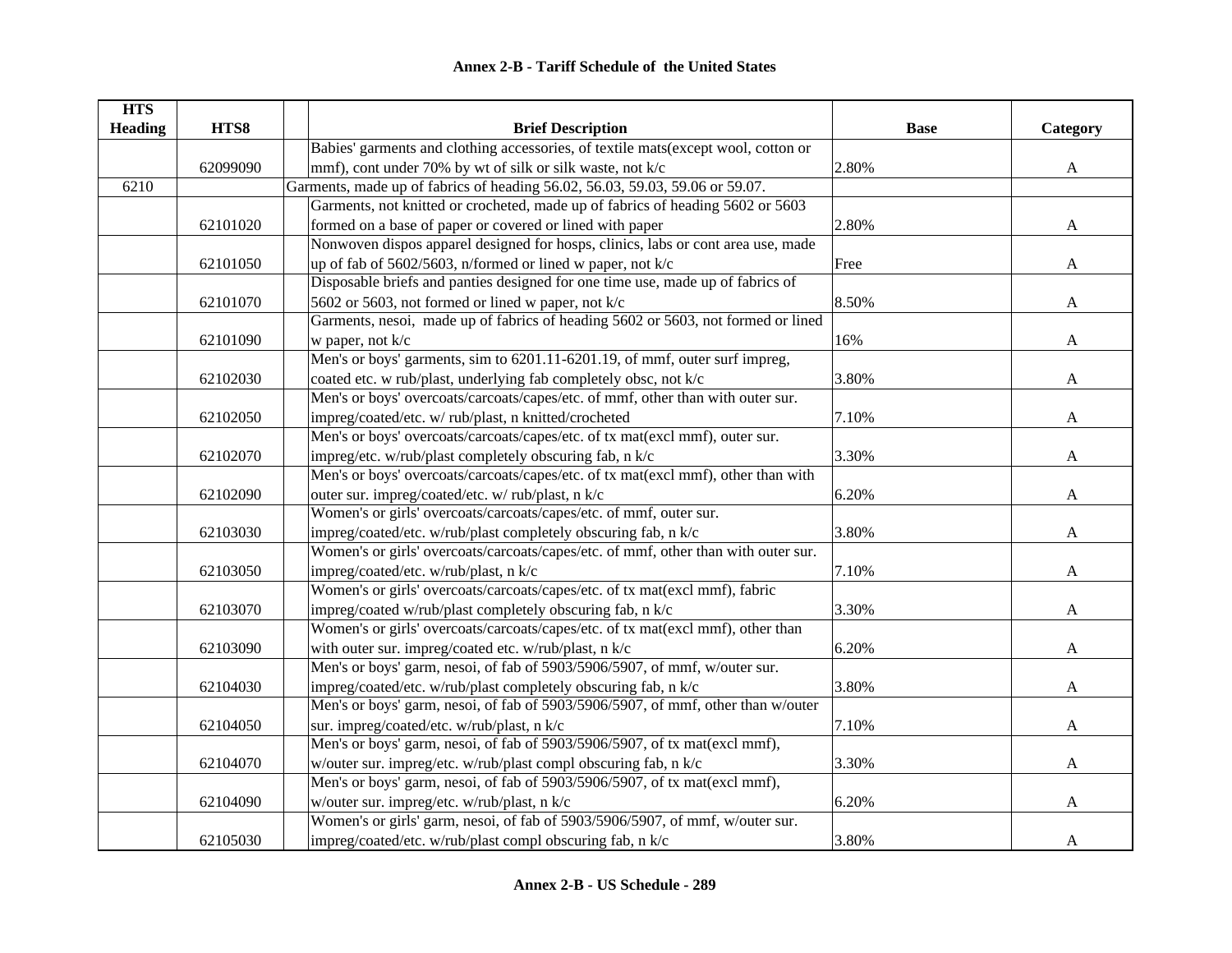| <b>HTS</b>     |          |                                                                                       |             |              |
|----------------|----------|---------------------------------------------------------------------------------------|-------------|--------------|
| <b>Heading</b> | HTS8     | <b>Brief Description</b>                                                              | <b>Base</b> | Category     |
|                |          | Women's or girls' garm, nesoi, of fab of 5903/5906/5907, of mmf, other than           |             |              |
|                | 62105050 | w/outer sur. impreg/etc. w/rub/plast, n k/c                                           | 7.10%       | $\mathbf{A}$ |
|                |          | Wom's or girls' garm, nesoi, of fab of 5903/5906/5907, of tx mat(excl mmf),           |             |              |
|                | 62105070 | w/outer sur. impreg/etc. w/rub/plast comp obscuring fab, n k/c                        | 3.30%       | $\mathbf{A}$ |
|                |          | Wom's or girls' garm, nesoi, of fab of 5903/5906/5907, of tx mat(except mmf),         |             |              |
|                | 62105090 | other than w/outer sur. impreg/coated w/rub/plas, n k/c                               | 6.20%       | A            |
| 6211           |          | Track suits, ski suits and swimwear; other garments.                                  |             |              |
|                | 62111110 | Men's or boys' swimwear, not knitted or crocheted, of man-made fibers                 | 27.80%      | $\mathbf{A}$ |
|                |          | Men's or boys' swimwear, of textile materials(except mmf), containing 70% or          |             |              |
|                | 62111140 | more by weight of silk or silk waste, not knit or crocheted                           | 4%          | $\mathbf{A}$ |
|                |          | Men's or boys' swimwear, of textile materials(except mmf), containing under 70%       |             |              |
|                | 62111180 | by weight of silk or silk waste, not knit or crocheted                                | 7.50%       | A            |
|                | 62111210 | Women's or girls' swimwear, not knitted or crocheted, of man-made fibers              | 11.80%      | A            |
|                |          | Women's or girls' swimwear, of textile materials(except mmf), containing 70% or       |             |              |
|                | 62111240 | more by weight of silk or silk waste, not knit or crocheted                           | 1.20%       | A            |
|                |          | Women's or girls' swimwear, of textile materials(except mmf), containing under        |             |              |
|                | 62111280 | 70% by weight of silk or silk waste, not knit or crocheted                            | 7.50%       | A            |
|                |          | Anoraks, windbreakers and similar articles imported as parts of ski-suits, con 15%    |             |              |
|                | 62112004 | or more by wt of down & waterfowl plumage, etc, not k/c                               | 0.70%       | A            |
|                |          | Anoraks, windbreakers and similar articles imported as parts of ski-suits, con under  |             |              |
|                | 62112008 | 15% by wt of down & waterfowl plumage, etc, not k/c                                   | 4.40%       | A            |
|                |          | Men's or boys' ski-suits, not knitted or crocheted, water resistant, not containing   |             |              |
|                | 62112015 | 15% or more by weight of down, etc                                                    | 7.10%       | A            |
|                |          | Men's or boys' anoraks, windbreakers and sim art impted as pts of ski-suits, of       |             |              |
|                | 62112024 | wool, con < 15% wt of down etc, not water resist, not k/c                             | 17.50%      | A            |
|                |          | Men's or boys' anoraks, etc. imported as parts of ski-suits, of tx mats(except wool), |             |              |
|                | 62112028 | con 15% wt of down etc, not water resist, not k/c                                     | 27.70%      | A            |
|                |          | Men's or boys' trousers and breeches imported as parts of ski-suits, of wool, con     |             |              |
|                | 62112034 | under 15% by wt of down etc., not water resist, not k/c                               | 17.50%      | A            |
|                |          | Men's or boys' trousers & breeches imported as pts of ski-suits, of tx mat(except     |             |              |
|                | 62112038 | wool), con 15% wt down etc, not water resist, not k/c                                 | 28.10%      | A            |
|                |          | Men's or boys' ski-suits nesoi, of wool or fine animal hair, con under 15% wt down    |             |              |
|                | 62112044 | etc, not water resist, not knitted/crocheted                                          | 14%         | $\mathbf{A}$ |
|                |          | Men's or boys' ski-suits nesoi, of tx mats(except wool or fine animal hair), con      |             |              |
|                | 62112048 | under 15% wt down etc, not water resist, not knitted/croch                            | 14.90%      | A            |
|                |          | Women's or girls' anoraks, windbreakers and sim art impted as pts of ski-suits, of    |             |              |
|                | 62112054 | wool, con 15% wt down etc, not water resist, not k/c                                  | 17.50%      | A            |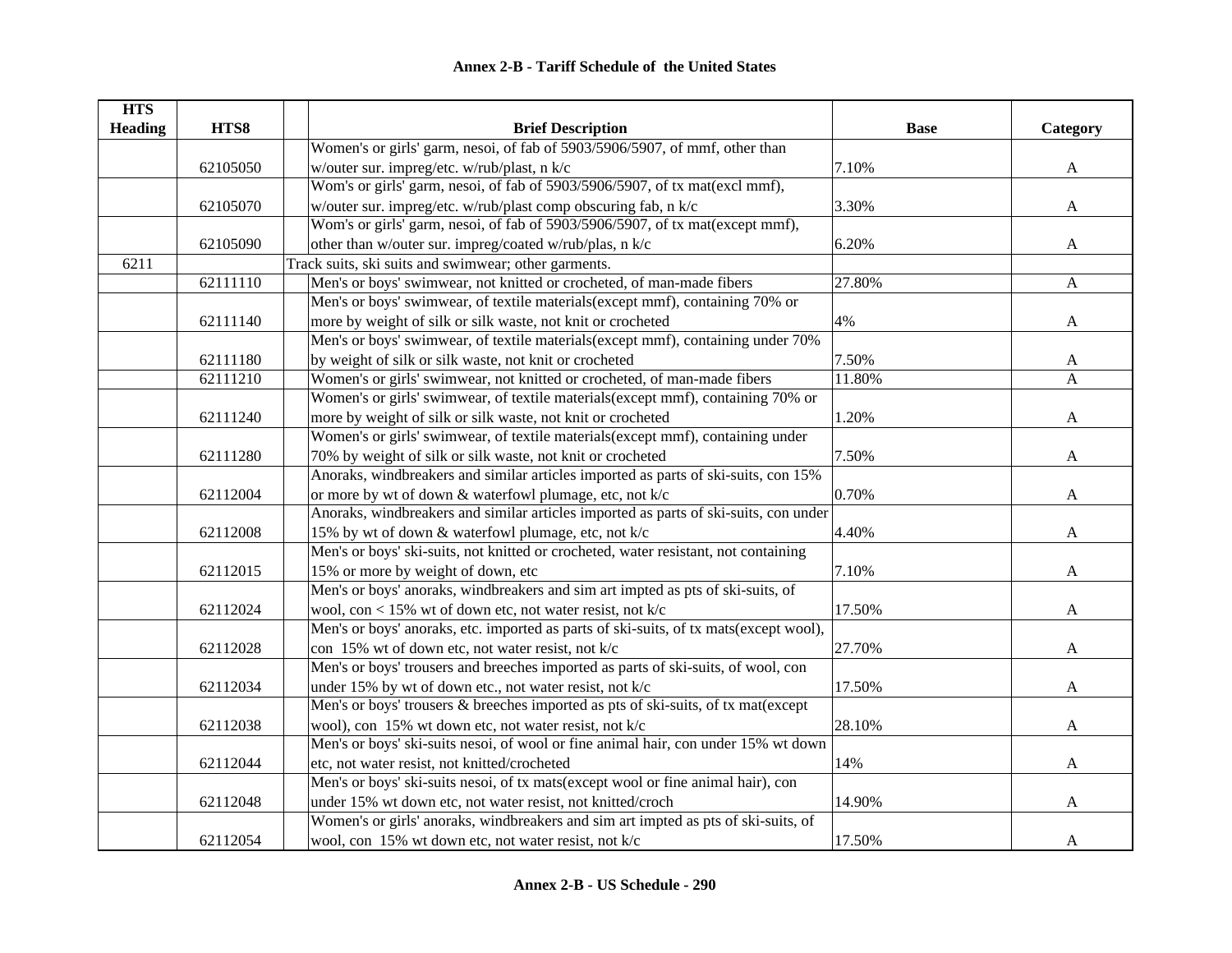| <b>HTS</b>     |          |                                                                                               |             |              |
|----------------|----------|-----------------------------------------------------------------------------------------------|-------------|--------------|
| <b>Heading</b> | HTS8     | <b>Brief Description</b>                                                                      | <b>Base</b> | Category     |
|                |          | Women's or girls' anoraks and sim art imported as pts of ski-suits, of tx mats(except         |             |              |
|                | 62112058 | wool), con < 15% wt down etc, not wat resist, n $k/c$                                         | 28%         | A            |
|                |          | Women's or girls' trousers and breeches imported as parts of ski-suits, of wool, cont         |             |              |
|                | 62112064 | under 15% by wt of down etc, not water resist, not k/c                                        | 17.50%      | $\mathbf{A}$ |
|                |          | Women's or girls' trousers & breeches imp as pts of ski-suits, of tx mats(except              |             |              |
|                | 62112068 | wool), con < 15% wt of down etc, not wat resist, not $k/c$                                    | 28.60%      | A            |
|                |          | Women's or girls' ski-suits nesoi, of wool or fine animal hair, con under 15% by wt           |             |              |
|                | 62112074 | of down etc, not water resistant, not knit or crocheted                                       | 14%         | $\mathbf{A}$ |
|                |          | Women's or girls' ski-suits nesoi, of tx mats(except wool), con under 15% by                  |             |              |
|                | 62112078 | weight of down etc, not water resistant, not knit or crocheted                                | 14.90%      | A            |
|                |          | Men's or boys' track suits or other garments nesoi, not knitted or crocheted, of wool         |             |              |
|                | 62113100 | or fine animal hair                                                                           | 12%         | $\mathbf C$  |
|                |          | Men's or boys' track suits or other garments nesoi, not knitted or crocheted, of              |             |              |
|                | 62113200 | cotton                                                                                        | 8.10%       | B            |
|                |          | Men's or boys' track suits or other garments nesoi, not knitted or crocheted, of man-         |             |              |
|                | 62113300 | made fibers                                                                                   | 16%         | $\mathsf{C}$ |
|                |          | Men's or boys' garments(excl swimwear or ski-suits), nesoi, of tex mat(except                 |             |              |
|                | 62113910 | wool, cotton or mmf), cont 70% or more wt of silk, not k/c                                    | 0.50%       | A            |
|                |          | Men's or boys' garments(excl swimwear or ski-suits), nesoi, of tex mat(except                 |             |              |
|                | 62113990 | wool, cotton or mmf), cont under 70% by wt of silk, not k/c                                   | 2.80%       | A            |
|                |          | Women's or girls' track suits or other garments nesoi, not knitted or crocheted, of           |             |              |
|                | 62114100 | wool or fine animal hair                                                                      | 12%         | $\mathbf C$  |
|                |          | Women's or girls' track suits or other garments nesoi, not knitted or crocheted, of           |             |              |
|                | 62114200 | cotton                                                                                        | 8.10%       | B            |
|                |          | Women's or girls' track suits or other garments nesoi, not knitted or crocheted, of           |             |              |
|                | 62114300 | man-made fibers                                                                               | 16%         | $\mathbf C$  |
|                |          | Women's or girls' garments(excl swimwear or ski-suits), nesoi, of tex mat(except              |             |              |
|                | 62114910 | wool, cotton or mmf), cont 70% or more wt of silk, not k/c                                    | 1.20%       | A            |
|                |          | Women's or girls' garments(excl swimwear or ski-suits), nesoi, of tex mat(except              |             |              |
|                | 62114990 | wool, cotton or mmf), cont under 70% by wt of silk, not k/c                                   | 7.30%       | A            |
| 6212           |          | Brassieres, girdles, corsets, braces, suspenders, garters and similar articles and parts then |             |              |
|                |          | Brassieres, containing lace, net or embroidery, containing 70% or more by weight              |             |              |
|                | 62121030 | of silk or silk waste, whether or not knitted or crocheted                                    | 4.80%       | A            |
|                |          | Brassieres containing lace, net or embroidery, containing under 70% by weight of              |             |              |
|                | 62121050 | silk or silk waste, whether or not knitted or crocheted                                       | 16.90%      | A            |
|                |          | Brassieres, not containing lace, net or embroidery, containing 70% or more by wt              |             |              |
|                | 62121070 | of silk or silk waste, whether or not knitted or crocheted                                    | 2.70%       | A            |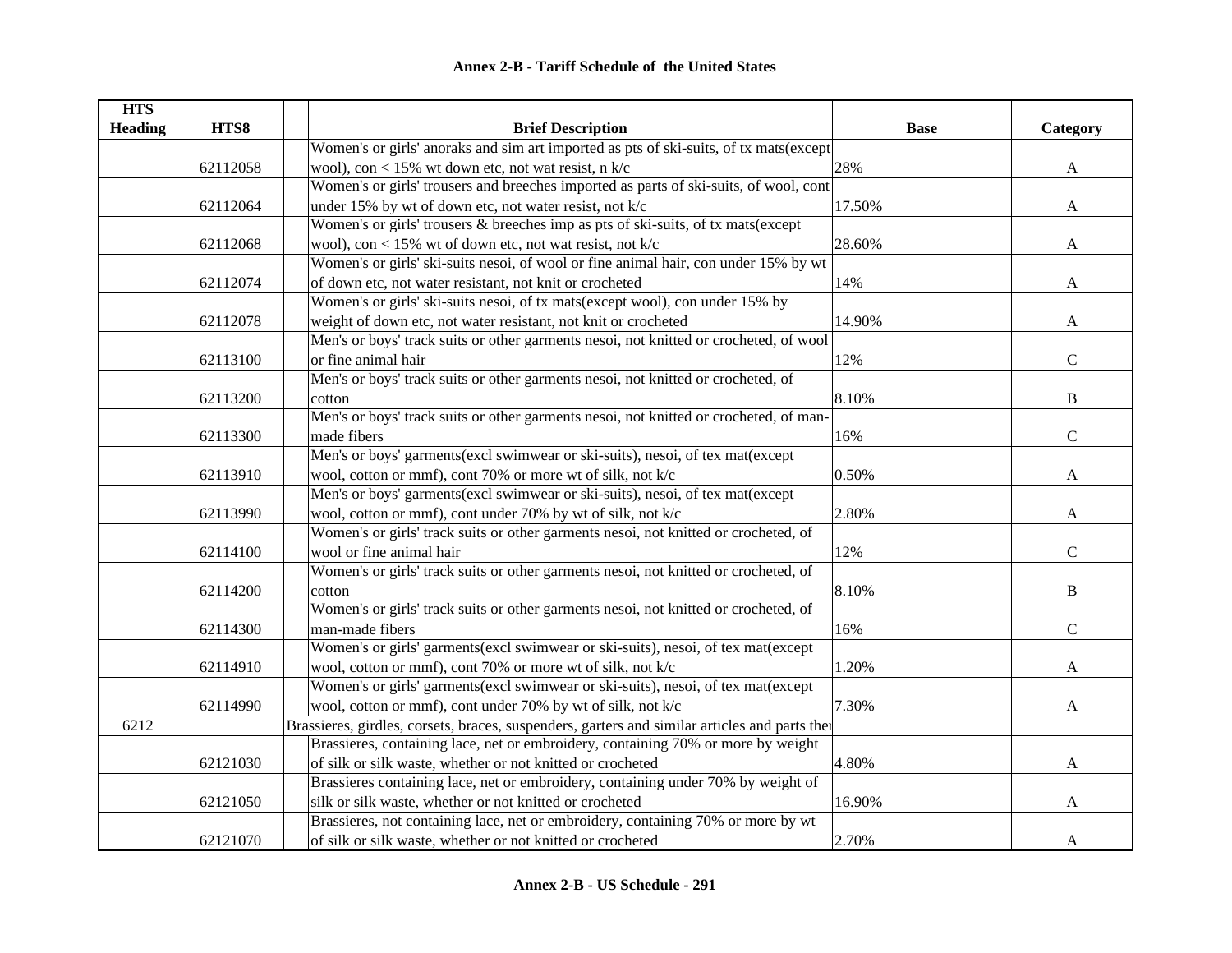| <b>HTS</b>     |          |                                                                                        |                                  |                |
|----------------|----------|----------------------------------------------------------------------------------------|----------------------------------|----------------|
| <b>Heading</b> | HTS8     | <b>Brief Description</b>                                                               | <b>Base</b>                      | Category       |
|                |          | Brassieres, not containing lace, net or embroidery, containing under 70% by wt of      |                                  |                |
|                | 62121090 | silk or silk waste, whether or not knitted or crocheted                                | 16.90%                           | A              |
|                | 62122000 | Girdles and panty-girdles                                                              | 20%                              | A              |
|                | 62123000 | Corsets                                                                                | 23.50%                           | $\mathbf{A}$   |
|                | 62129000 | Braces, suspenders, garters and similar articles and parts thereof                     | 6.60%                            | $\mathbf C$    |
| 6213           |          | Handkerchiefs.                                                                         |                                  |                |
|                |          | Handkerchiefs, not knitted or crocheted, containing 70% or more by weight of silk      |                                  |                |
|                | 62131010 | or silk waste                                                                          | 1.10%                            | A              |
|                |          | Handkerchiefs, of silk or silk waste, containing less than 70 percent by weight of     |                                  |                |
|                | 62131020 | silk or silk waste                                                                     | 3.80%                            | A              |
|                |          | Handkerchiefs, not knitted or crocheted, of cotton, hemmed, not containing lace or     |                                  |                |
|                | 62132010 | embroidery                                                                             | 13.20%                           | A              |
|                | 62132020 | Handkerchiefs, not knitted or crocheted, of cotton, nesoi                              | 7.10%                            | $\overline{A}$ |
|                | 62139010 | Handkerchiefs, not knitted or crocheted, of man-made fibers                            | 10.80%                           | A              |
|                | 62139020 | Handkerchiefs, not knitted or crocheted, of textile materials, nesoi                   | 5.30%                            | A              |
| 6214           |          | Shawls, scarves, mufflers, mentillas, veils                                            |                                  |                |
|                |          | Shawls, scarves, mufflers, mantillas, veils and the like, not knitted or crocheted,    |                                  |                |
|                | 62141010 | containing 70% or more silk or silk waste                                              | 1.20%                            | A              |
|                |          | Shawls, scarves, mufflers, mantillas, veils and the like, not knitted or crocheted,    |                                  |                |
|                | 62141020 | containing less than 70% silk or silk waste                                            | 3.90%                            | A              |
|                |          | Shawls, scarves, mufflers, mantillas, veils and the like, not knitted or crocheted, of |                                  |                |
|                | 62142000 | wool or fine animal hair                                                               | 6.70%                            | $\mathcal{C}$  |
|                |          | Shawls, scarves, mufflers, mantillas, veils and the like, not knitted or crocheted, of |                                  |                |
|                | 62143000 | synthetic fibers                                                                       | 5.30%                            | A              |
|                |          | Shawls, scarves, mufflers, mantillas, veils and the like, not knitted or crocheted, of |                                  |                |
|                | 62144000 | artificial fibers                                                                      | 5.30%                            | A              |
|                |          | Shawls, scarves, mufflers, mantillas, veils and the like, not knitted or crocheted, of |                                  |                |
|                | 62149000 | textile materials nesoi                                                                | 11.30%                           | A              |
| 6215           |          | Ties, bow ties and cravats.                                                            |                                  |                |
|                | 62151000 | Ties, bow ties and cravats, not knitted or crocheted, of silk or silk waste            | 7.20%                            | A              |
|                | 62152000 | Ties, bow ties and cravats, not knitted or crocheted, of man-made fibers               | $24.8 \text{ cents/kg} + 12.7\%$ | $\mathbf{A}$   |
|                | 62159000 | Ties, bow ties and cravats, not knitted or crocheted, of textile materials nesoi       | 5%                               | $\overline{C}$ |
| 6216           |          | Gloves, mittens and mitts.                                                             |                                  |                |
|                |          | Ice hockey and field hockey gloves, not knitted or crocheted, impregnated, coated      |                                  |                |
|                | 62160005 | or covered with plastics or rubber                                                     | Free                             | A              |
|                |          | Gloves, mittens & mitts, for sports, including ski & snowmobile gloves, etc., not      |                                  |                |
|                | 62160008 | knitted/crocheted, impreg. or cov. with plastic/rubber                                 | 0.80%                            | A              |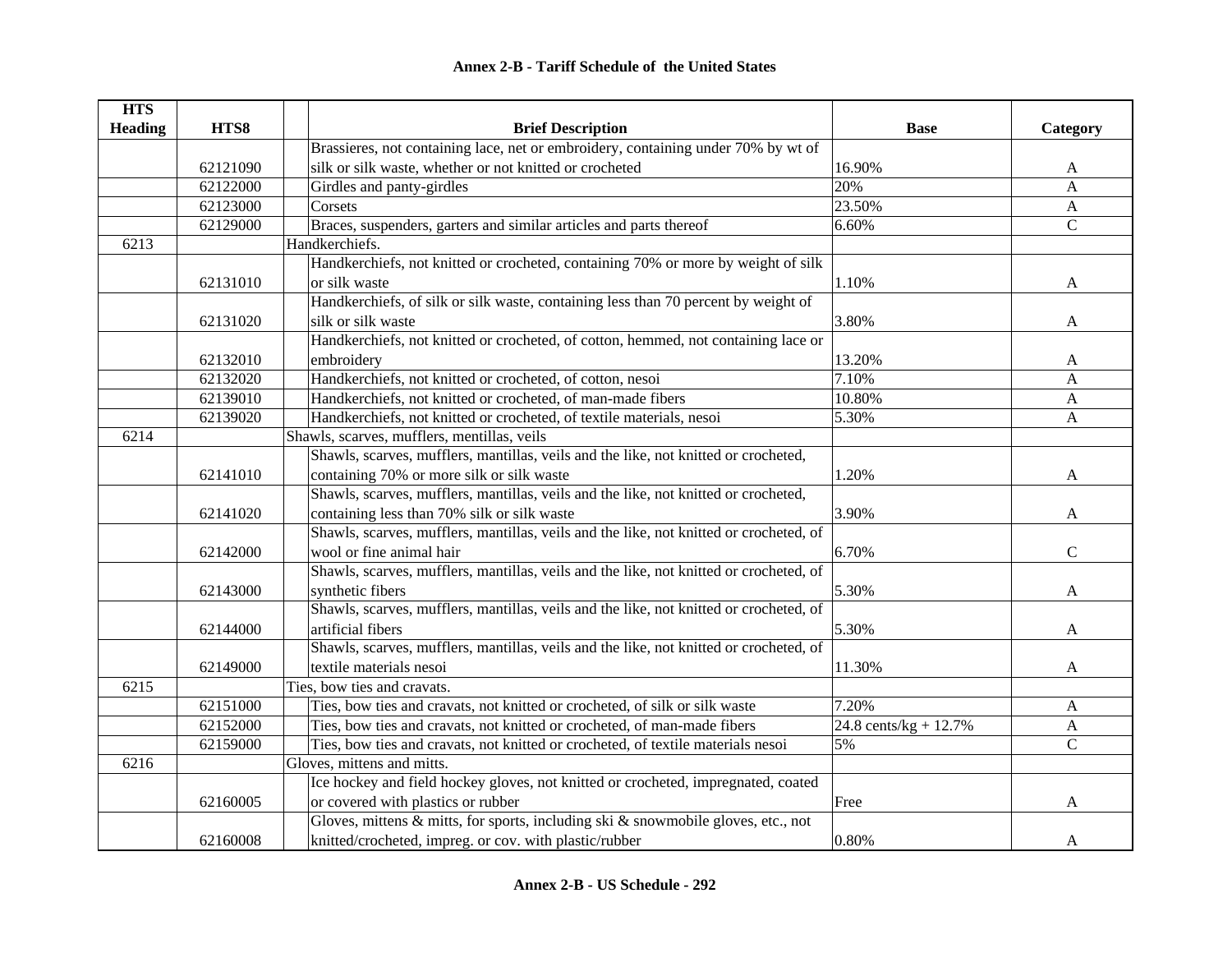| <b>HTS</b>     |          |                                                                                           |                         |              |
|----------------|----------|-------------------------------------------------------------------------------------------|-------------------------|--------------|
| <b>Heading</b> | HTS8     | <b>Brief Description</b>                                                                  | <b>Base</b>             | Category     |
|                |          | Gloves etc. (excl. for sports etc.), not k/c, impreg. etc. with plas/rub, w/o four., cut  |                         |              |
|                | 62160013 | & sewn, of veg. fibers, over 50% by wt. plas/rub                                          | 12.50%                  | $\mathbf{A}$ |
|                |          | Gloves etc. (excl. for sports), not k/c, impreg. etc. with plas/rub, w/o four., cut &     |                         |              |
|                | 62160017 | sewn, of veg. fibers, cont. <50% by wt. plas./rubber                                      | 23.50%                  | $\mathbf{A}$ |
|                |          | Gloves, mittens and mitts(excl sports), w/o four, impreg etc, cut & sewn from pre-        |                         |              |
|                | 62160019 | exist impreg fab, of non-veg fib, $con > 50\%$ wt plas/rub                                | 11.1 cents/kg + $5.5\%$ | A            |
|                |          | Gloves, mittens and mitts(excl sports), w/o four, impreg etc, cut & sewn from pre-        |                         |              |
|                | 62160021 | exist impreg fab, of non-veg fib, $con < 50\%$ wt plas/rub                                | 20.6 cents/kg + $10.3%$ | A            |
|                |          | Gloves, mittens and mitts(excl sports), $w/o$ four, impreg etc, not cut & sewn from       |                         |              |
|                | 62160024 | pre-exist fab, con 50% or more wt cotton/mmf, not k/c                                     | 13.20%                  | A            |
|                |          | Gloves, mittens and mitts(excl sports), $w/o$ four, impreg etc, not cut & sewn from       |                         |              |
|                | 62160026 | pre-exist fab, con under 50% wt cotton or mmf, not k/c                                    | 7%                      | A            |
|                |          | Gloves, mittens and mitts(excl sports), impreg, etc., with fourchettes, cont 50% or       |                         |              |
|                | 62160029 | more by wt of coton, mmf or combo thereof, not knit/croc                                  | 13%                     | A            |
|                |          | Gloves, mittens and mitts(excl sports), impreg, etc., with fourchettes, cont under        |                         |              |
|                | 62160031 | 50% by wt of coton, mmf or combo thereof, not knit/croc                                   | 7%                      | A            |
|                |          | Ice hockey and field hockey gloves, not knitted or crocheted, of cotton, not              |                         |              |
|                | 62160033 | impregnated, coated or covered with plastics or rubber                                    | Free                    | A            |
|                |          | Gloves, mittens $\&$ mitts, all the foregoing for sports use, including ski $\&$          |                         |              |
|                | 62160035 | snowmobile gloves, mittens & mitts, of cotton                                             | 2.80%                   | A            |
|                |          | Gloves, mittens & mitts (excl. for sports), not impregnated, coated or covered with       |                         |              |
|                | 62160038 | plastics or rubber, of cotton, without fourchettes                                        | 23.50%                  | A            |
|                |          | Gloves, mittens & mitts (excl. for sports), not impregnated, coated or covered with       |                         |              |
|                | 62160041 | plastics or rubber, of cotton, with fourchettes                                           | 23.50%                  | A            |
|                |          | Ice hockey and field hockey gloves, not knitted or crocheted, of man-made fibers,         |                         |              |
|                | 62160043 | not impregnated etc. with plastics or rubber                                              | Free                    | A            |
|                |          | Gloves, mittens & mitts, for sports use, incl. ski & snowmobile, of man-made              |                         |              |
|                | 62160046 | fibers, not impregnated/coated with plastics or rubber                                    | 2.80%                   | A            |
|                |          | Gloves, mittens & mitts (excl. for sports), not impregnated, coated or covered with       |                         |              |
|                | 62160054 | plastics or rubber, of man-made fibers, w/o fourchettes                                   | 20.7 cents/kg + $10.4%$ | A            |
|                |          | Gloves, mittens & mitts (excl. for sports), not impregnated, coated or covered with       |                         |              |
|                | 62160058 | plastics or rubber, of mmf, with fourchettes                                              | 20.7 cents/kg + $10.4%$ | A            |
|                |          | Gloves, mittens and mitts, not knitted or crocheted, of wool or fine animal hair,         |                         |              |
|                | 62160080 | nesoi                                                                                     | 3.50%                   | A            |
|                | 62160090 | Gloves, mittens and mitts, not knitted or crocheted, of textile materials nesoi           | 3.80%                   | A            |
| 6217           |          | Other made up clothing accessories; parts of garments or of clothing accessories, other t |                         |              |
|                |          | Made up clothing accessories (excl those of heading 6212), containing 70% or more         |                         |              |
|                | 62171010 | by weight of silk or silk waste, not knitted or crocheted                                 | 2.30%                   | A            |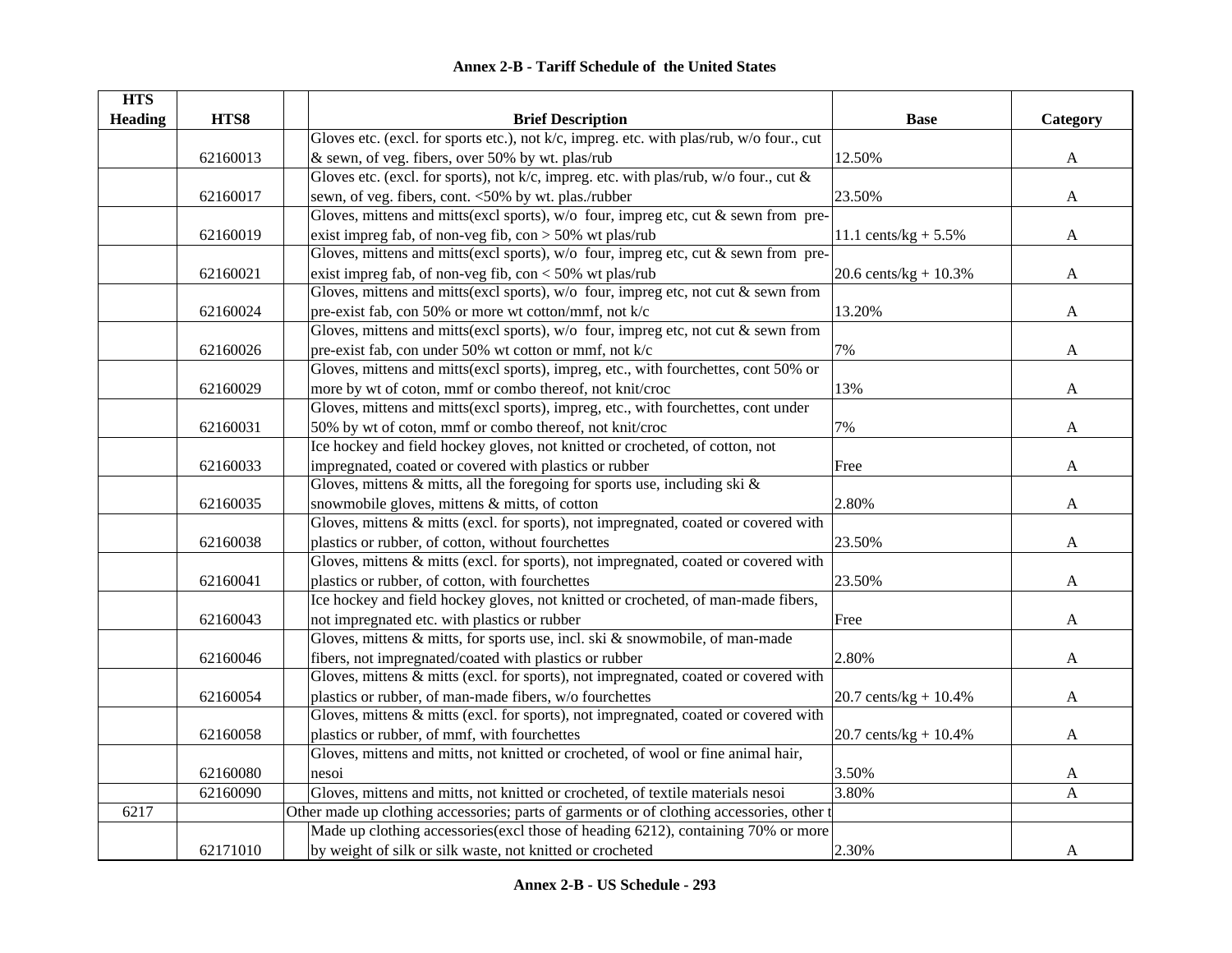| <b>HTS</b>     |          |                                                                                        |             |                |
|----------------|----------|----------------------------------------------------------------------------------------|-------------|----------------|
| <b>Heading</b> | HTS8     | <b>Brief Description</b>                                                               | <b>Base</b> | Category       |
|                |          | Headbands, ponytail holders and similar articles, of textile materials containing <    |             |                |
|                | 62171085 | 70% by weight of silk, not knit/crochet                                                | 14.60%      | $\mathbf{A}$   |
|                |          | Made up clothing accessories (excl of heading 6212 or headbands, ponytail holders      |             |                |
|                | 62171095 | & like), containing $<$ 70% wgt of silk, not knit/crochet                              | 14.60%      | $\mathbf{A}$   |
|                |          | Parts of garments or of clothing accessories (excl those of heading 6212),             |             |                |
|                | 62179010 | containing 70% or more by weight of silk or silk waste, not k/c                        | 2.30%       | $\mathbf{A}$   |
|                |          | Parts of garments or of clothing accessories(excl those of heading 6212),              |             |                |
|                | 62179090 | containing under 70% by weight of silk or silk waste, n/knit/croc                      | 14.60%      | $\mathbf{A}$   |
| 6301           |          | Blankets and travelling rugs.                                                          |             |                |
|                | 63011000 | Electric blankets                                                                      | 11.40%      | $\, {\bf B}$   |
|                |          | Blankets (other than electric blankets) and traveling rugs, of wool or fine animal     |             |                |
|                | 63012000 | hair                                                                                   | Free        | B              |
|                | 63013000 | Blankets (other than electric blankets) and traveling rugs, of cotton                  | 8.40%       | $\overline{B}$ |
|                | 63014000 | Blankets (other than electric blankets) and traveling rugs, of synthetic fibers        | 8.50%       | $\, {\bf B}$   |
|                | 63019000 | Blankets and traveling rugs, nesoi                                                     | 7.20%       | B              |
| 6302           |          | Bed linen, table linen, toilet linen and kitchen Iinen.                                |             |                |
|                | 63021000 | Bed linen, knitted or crocheted                                                        | 6%          | $\mathbf B$    |
|                |          | Bed linen, not knitted or crocheted, printed, of cotton, cont any embroidery, lace,    |             |                |
|                | 63022130 | braid, edging, trimming, piping or applique work, napped                               | 11.90%      | B              |
|                |          | Bed linen, not knit or crocheted, printed, of cotton, cont any embroidery, lace,       |             |                |
|                | 63022150 | braid, edging, trimming, piping or applique work, n/napped                             | 20.90%      | $\, {\bf B}$   |
|                |          | Bed linen, not knit or crocheted, printed, of cotton, not cont any embroidery,         |             |                |
|                | 63022170 | lace, braid, edging, trimming, piping or applique work, napped                         | 2.50%       | B              |
|                |          | Bed linen, not knit or croc, printed, of cotton, not cont any embroidery, lace, braid, |             |                |
|                | 63022190 | edging, trimming, piping or applique work, not napped                                  | 6.70%       | $\, {\bf B}$   |
|                |          | Bed linen, not knitted or crocheted, printed, of manmade fibers, containing            |             |                |
|                | 63022210 | embroidery, lace, braid, etc or applique work                                          | 14.90%      | $\, {\bf B}$   |
|                | 63022220 | Bed linen, not knitted or crocheted, printed, of manmade fibers, nesoi                 | 11.40%      | $\, {\bf B}$   |
|                | 63022900 | Bed linen, not knitted or crocheted, printed, of textile materials nesoi               | 4.50%       | B              |
|                |          | Bed linen, not knit/croc, not printed, of cotton, cont any embroidery, lace, braid,    |             |                |
|                | 63023130 | edging, trimming, piping or applique work, napped                                      | 11.90%      | B              |
|                |          | Bed linen, not knit/croc, not printed, of cotton, cont any embroidery, lace, braid,    |             |                |
|                | 63023150 | edging, trimming, piping or applique work, not napped                                  | 20.90%      | $\, {\bf B}$   |
|                |          | Bed linen, not knit/croc, not printed, of cotton, not cont any embroidery, lace,       |             |                |
|                | 63023170 | braid, edging, trimming, piping or applique work, napped                               | 3.80%       | B              |
|                |          | Bed linen, not knit/croc, not printed, of cotton, not cont any embroidery, lace,       |             |                |
|                | 63023190 | braid, edging, trimming, piping or applique work, not napped                           | 6.70%       | $\, {\bf B}$   |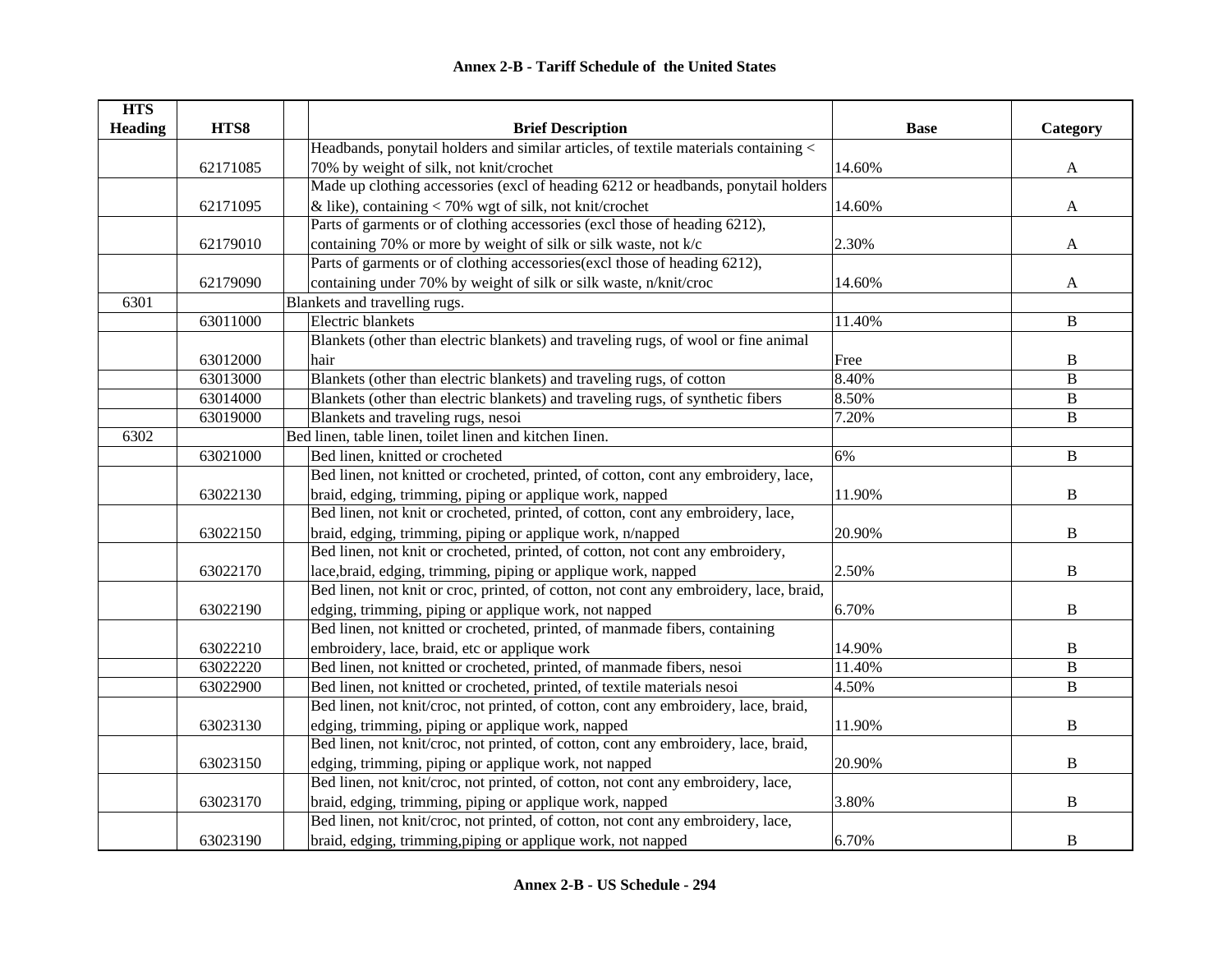| <b>HTS</b>     |          |                                                                                        |             |                |
|----------------|----------|----------------------------------------------------------------------------------------|-------------|----------------|
| <b>Heading</b> | HTS8     | <b>Brief Description</b>                                                               | <b>Base</b> | Category       |
|                |          | Bed linen, not knitted or crocheted, not printed, of manmade fiber, containing         |             |                |
|                | 63023210 | embroidery, lace, braid, etc or applique work                                          | 14.90%      | B              |
|                | 63023220 | Bed linen, not knitted or crocheted, not printed, of manmade fibers, nesoi             | 11.40%      | $\, {\bf B}$   |
|                | 63023900 | Bed linen, not knitted or crocheted, not printed, of textile materials nesoi           | 4.30%       | $\, {\bf B}$   |
|                | 63024010 | Table linen, knitted or crocheted, of vegetable fiber (except of cotton)               | 6.40%       | B              |
|                | 63024020 | Table linen, knitted or crocheted, nesoi                                               | 6.80%       | $\, {\bf B}$   |
|                | 63025110 | Damask tablecloths and napkins, not knitted or crocheted, of cotton                    | 6.10%       | $\, {\bf B}$   |
|                | 63025120 | Plain woven tablecloths and napkins, not knitted or crocheted, of cotton               | 4.80%       | $\, {\bf B}$   |
|                |          | Tablecloths and napkins, other than plain woven or damask, not knitted or              |             |                |
|                | 63025130 | crocheted, of cotton                                                                   | 5.80%       | B              |
|                |          | Table linen, other than tablecloths and napkins, not knitted or crocheted, of cotton,  |             |                |
|                | 63025140 | nesoi                                                                                  | 6.30%       | B              |
|                | 63025210 | Tablecloths and napkins of flax, not knitted or crocheted                              | 5.10%       | B              |
|                |          |                                                                                        |             |                |
|                | 63025220 | Table linen of flax, other than tablecloths and napkins, not knitted or crocheted      | Free        | $\, {\bf B}$   |
|                | 63025300 | Table linen of man-made fibers, not knitted or crocheted                               | 11.30%      | $\bf{B}$       |
|                |          | Table linen, of textile materials other than of cotton, flax or man-made fibers, not   |             |                |
|                | 63025900 | knitted or crocheted                                                                   | 8.80%       | $\, {\bf B}$   |
|                |          |                                                                                        |             |                |
|                | 63026000 | Toilet linen and kitchen linen, of terry toweling or similar terry fabrics, of cotton  | 9.10%       | $\bf{B}$       |
|                |          |                                                                                        |             |                |
|                | 63029100 | Toilet and kitchen linen, other than terry toweling or similar terry fabrics of cotton | 9.20%       | $\, {\bf B}$   |
|                | 63029200 | Toilet and kitchen linen of flax                                                       | Free        | $\, {\bf B}$   |
|                | 63029310 | Toilet and kitchen linen, of manmade fibers, of pile or tufted construction            | 6.20%       | $\overline{B}$ |
|                | 63029320 | Toilet and kitchen linen, of manmade fibers, nesoi                                     | 9.90%       | $\, {\bf B}$   |
|                |          | Toilet and kitchen linen of textile materials nesoi, containing 85% or more by         |             |                |
|                | 63029910 | weight of silk or silk waste                                                           | 2.70%       | A              |
|                |          | Toilet and kitchen linen of textile materials nesoi, containing less than 85% by       |             |                |
|                | 63029920 | weight of silk or silk waste                                                           | 8.40%       | A              |
| 6303           |          | Curtains (including drapes) and interior blinds; curtain or bed valances.              |             |                |
|                |          | Curtains (including drapes), interior blinds and valances of cotton, knitted or        |             |                |
|                | 63031100 | crocheted                                                                              | 10.30%      | B              |
|                |          | Curtains (including drapes), interior blinds and valances of synthetic fibers, knitted |             |                |
|                | 63031200 | or crocheted                                                                           | 11.30%      | B              |
|                |          | Curtains (including drapes), interior blinds and valances of textile materials other   |             |                |
|                | 63031900 | than of cotton or synthetic fibers, knitted or crocheted                               | 6.40%       | $\bf{B}$       |
|                |          | Curtains (including drapes), interior blinds and valances of cotton, not knitted or    |             |                |
|                | 63039100 | crocheted                                                                              | 10.30%      | B              |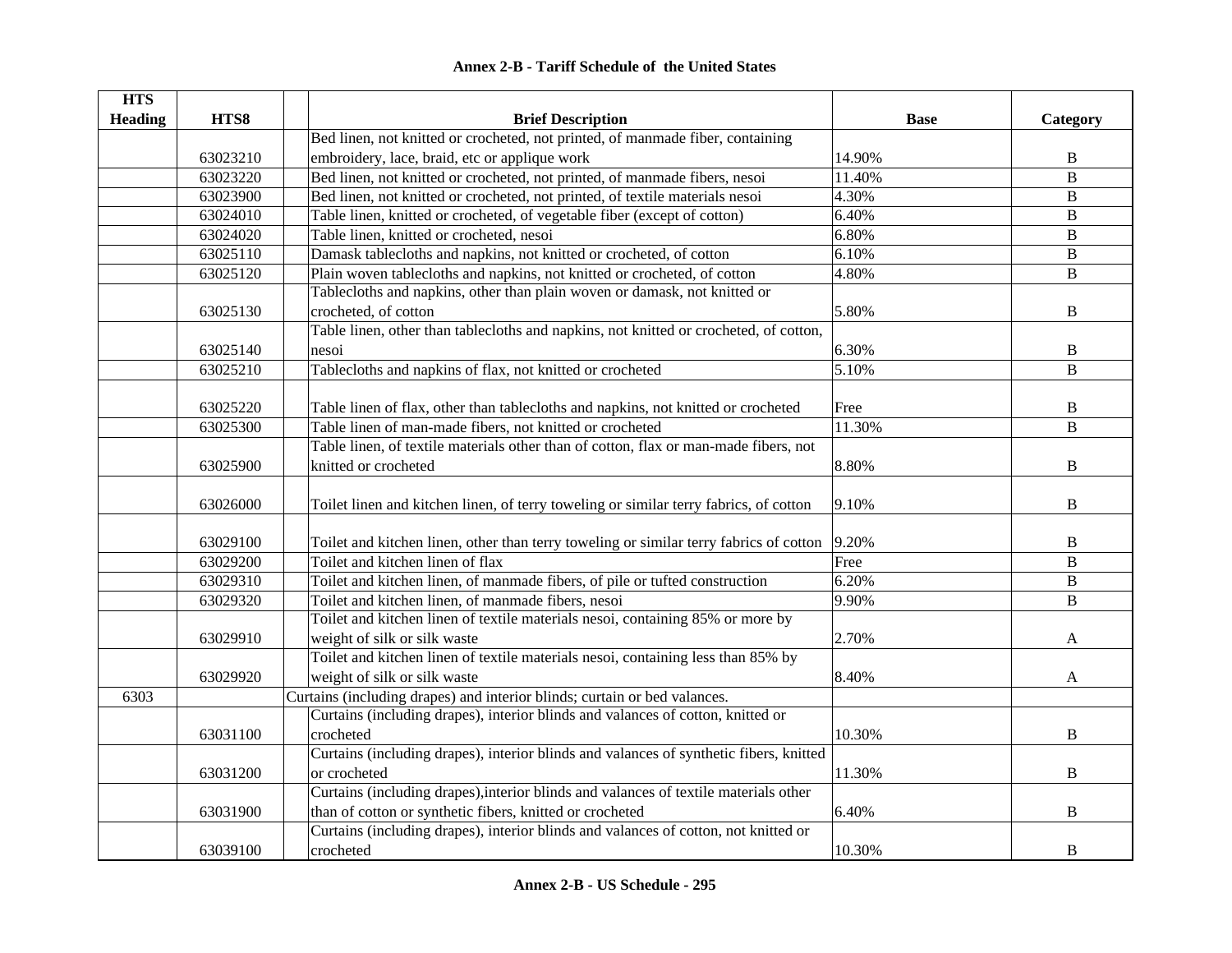| <b>HTS</b>     |          |                                                                                        |             |              |
|----------------|----------|----------------------------------------------------------------------------------------|-------------|--------------|
| <b>Heading</b> | HTS8     | <b>Brief Description</b>                                                               | <b>Base</b> | Category     |
|                |          | Curtains/drapes, inter. blinds, etc. of syn fib, made up from fab of subh              |             |              |
|                | 63039210 | 5407.60.11/5407.60.21/5407.60.91, not knitted or crocheted                             | 11.30%      | $\, {\bf B}$ |
|                |          | Curtains (including drapes), interior blinds and valances, nesoi, of synthetic fibers, |             |              |
|                | 63039220 | not knitted or crocheted                                                               | 11.30%      | $\bf{B}$     |
|                |          | Curtains (including drapes), interior blinds, valances of textile materials other than |             |              |
|                | 63039900 | of cotton or of synthetic fibers, not knitted/crocheted                                | 11.30%      | $\, {\bf B}$ |
| 6304           |          | Other furnishing articles, excluding those of heading 94.04.                           |             |              |
|                | 63041110 | Bedspreads of cotton, knitted or crocheted, excluding those of heading 9404            | 12%         | $\mathbf{A}$ |
|                |          | Bedspreads of man-made fibers, knitted or crocheted, excluding those of heading        |             |              |
|                | 63041120 | 9404                                                                                   | 6.50%       | $\mathbf{A}$ |
|                |          | Bedspreads of textile materials other than of cotton or of man-made fibers, knitted    |             |              |
|                | 63041130 | or crocheted, excluding those of heading 9404                                          | 5.90%       | A            |
|                |          | Bedspreads, not knitted or crocheted, of cotton, containing any embroidery, lace,      |             |              |
|                | 63041905 | etc.                                                                                   | 12%         | A            |
|                | 63041910 | Bedspreads, not knitted or crocheted, of cotton, nesoi                                 | 4.40%       | A            |
|                |          | Bedspreads, not knitted or crocheted, of manmade fibers, containing any                |             |              |
|                | 63041915 | embroidery, lace, etc.                                                                 | 14.90%      | A            |
|                | 63041920 | Bedspreads, not knitted or crocheted, of manmade fibers, nesoi                         | 6.50%       | A            |
|                |          | Bedspreads, not knitted or crocheted, other than those of cotton or man-made           |             |              |
|                | 63041930 | fibers, excluding those of heading 9404                                                | 6.30%       | A            |
|                |          | Furnishing articles (excluding those of heading 9404 and other than bedspreads)        |             |              |
|                | 63049100 | knitted or crocheted                                                                   | 5.80%       | A            |
|                |          | Furnishing articles (excluding those of heading 9404 and other than bedspreads)        |             |              |
|                | 63049200 | not knitted or crocheted, of cotton                                                    | 6.30%       | A            |
|                |          | Furnishing articles (excluding those of heading 9404 and other than bedspreads)        |             |              |
|                | 63049300 | not knitted or crocheted, of synthetic fibers                                          | 9.30%       | A            |
|                |          | Wall hangings, not knitted or crocheted, of wool or fine animal hair, the foregoing    |             |              |
|                | 63049910 | certified hand-loomed and folklore products                                            | 3.80%       | A            |
|                | 63049915 | Wall hangings, not knitted or crocheted, of wool or fine animal hair, nesoi            | 11.30%      | A            |
|                | 63049925 | Wall hangings of jute, excluding those of heading 9404                                 | 11.30%      | $\mathbf{A}$ |
|                |          | Furnishing articles (excl. those of heading 9404 and other than bedspreads and jute    |             |              |
|                | 63049935 | wall hangings) of veg. fibers (excl. cotton), not k/c                                  | 11.30%      | $\mathbf{A}$ |
|                |          | Certified hand-loomed and folklore pillow covers of wool or fine animal hair, not      |             |              |
|                | 63049940 | knitted or crocheted                                                                   | 3.80%       | A            |
|                |          | Furnishing articles (excluding those of heading 9404 and other than bedspreads)        |             |              |
|                | 63049960 | not knitted or crocheted, of textile materials, nesoi                                  | 3.20%       | A            |
| 6305           |          | Sacks and bags, of a kind used for the packing of goods.                               |             |              |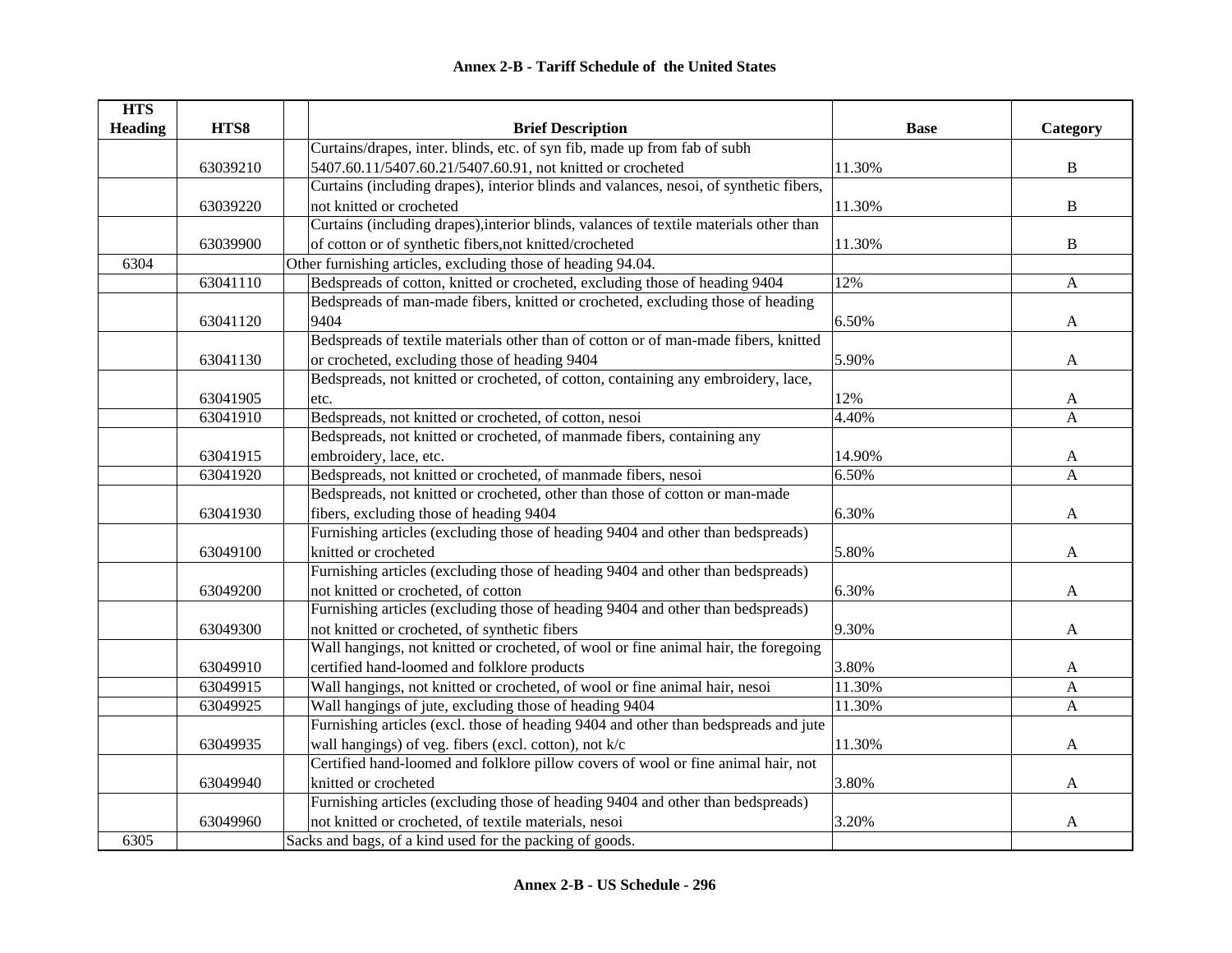| <b>HTS</b>     |          |                                                                                            |             |                |
|----------------|----------|--------------------------------------------------------------------------------------------|-------------|----------------|
| <b>Heading</b> | HTS8     | <b>Brief Description</b>                                                                   | <b>Base</b> | Category       |
|                |          | Sacks and bags of a kind used for the packing of goods, of jute or of other textile        |             |                |
|                | 63051000 | bast fibers of heading 5303                                                                | Free        | A              |
|                | 63052000 | Sacks and bags of a kind used for the packing of goods, of cotton                          | 6.20%       | $\overline{A}$ |
|                |          | Flexible intermed. bulk containers of a kind used for packing goods, of man-made           |             |                |
|                | 63053200 | textile materials                                                                          | 8.40%       | A              |
|                |          | Other sacks/bags for packing goods, of mm tex.mat.(not flex.intermed.bulk                  |             |                |
|                | 63053300 | containers), of polyethylene or polypro. strip or the like                                 | 8.40%       | A              |
|                |          | Sacks and bags of a kind used for the packing of goods, of man-made textile                |             |                |
|                | 63053900 | materials, nesoi                                                                           | 8.40%       | A              |
|                |          |                                                                                            |             |                |
|                | 63059000 | Sacks and bags of a kind used for the packing of goods, of textile materials, nesoi        | 6.20%       | A              |
| 6306           |          | Tarpaulins, awnings and sunblinds; tent.s; sails for boats, sailboards or landcraft; campi |             |                |
|                | 63061100 | Tarpaulins, awnings and sunblinds, of cotton                                               | 8%          | A              |
|                | 63061200 | Tarpaulins, awnings and sunblinds, of synthetic fibers                                     | 8.80%       | A              |
|                |          | Tarpaulins, awnings and sunblinds, of textile materials other than of cotton or            |             |                |
|                | 63061900 | synthetic fibers                                                                           | 5.10%       | A              |
|                | 63062100 | Tents of cotton                                                                            | 8%          | A              |
|                | 63062210 | Backpacking tents of synthetic fibers                                                      | Free        | A              |
|                | 63062290 | Tents other than backpacking tents, of synthetic fibers                                    | 8.80%       | $\mathbf{A}$   |
|                | 63062900 | Tents of textile materials other than of cotton or synthetic fibers                        | 2.90%       | A              |
|                | 63063100 | Sails for boats, sailboards or landcraft, of synthetic fibers                              | Free        | A              |
|                |          | Sails for boats, sailboards or landcraft, of textile materials other than of synthetic     |             |                |
|                | 63063900 | fibers                                                                                     | Free        | A              |
|                | 63064100 | Pneumatic mattresses of cotton                                                             | 3.70%       | A              |
|                | 63064900 | Pneumatic mattresses of textile materials other than of cotton                             | 3.70%       | A              |
|                | 63069100 | Camping goods nesoi, of cotton                                                             | 3.50%       | A              |
|                | 63069900 | Camping goods nesoi, of textile materials other than of cotton                             | 4.50%       | A              |
| 6307           |          | Other made up articles, including dress patterns.                                          |             |                |
|                | 63071010 | Dustcloths, mop cloths and polishing cloths, of cotton                                     | 4.10%       | A              |
|                |          | Floor cloths, dishcloths and similar cleaning cloths of textile materials (except          |             |                |
|                | 63071020 | dustcloths, mops cloths and polishing cloths of cotton)                                    | 5.30%       | A              |
|                | 63072000 | Lifejackets and lifebelts of textile materials                                             | 4.50%       | $\mathbf{A}$   |
|                | 63079030 | Made-up labels of textile materials                                                        | 7.90%       | A              |
|                | 63079040 | Cords and tassels of textile materials                                                     | Free        | A              |
|                | 63079050 | Corset lacings, footwear lacings or similar lacings of textile materials                   | Free        | A              |
|                |          |                                                                                            |             |                |
|                | 63079060 | Surgical drapes of fabric formed on a base of paper or covered or lined with paper         | Free        | A              |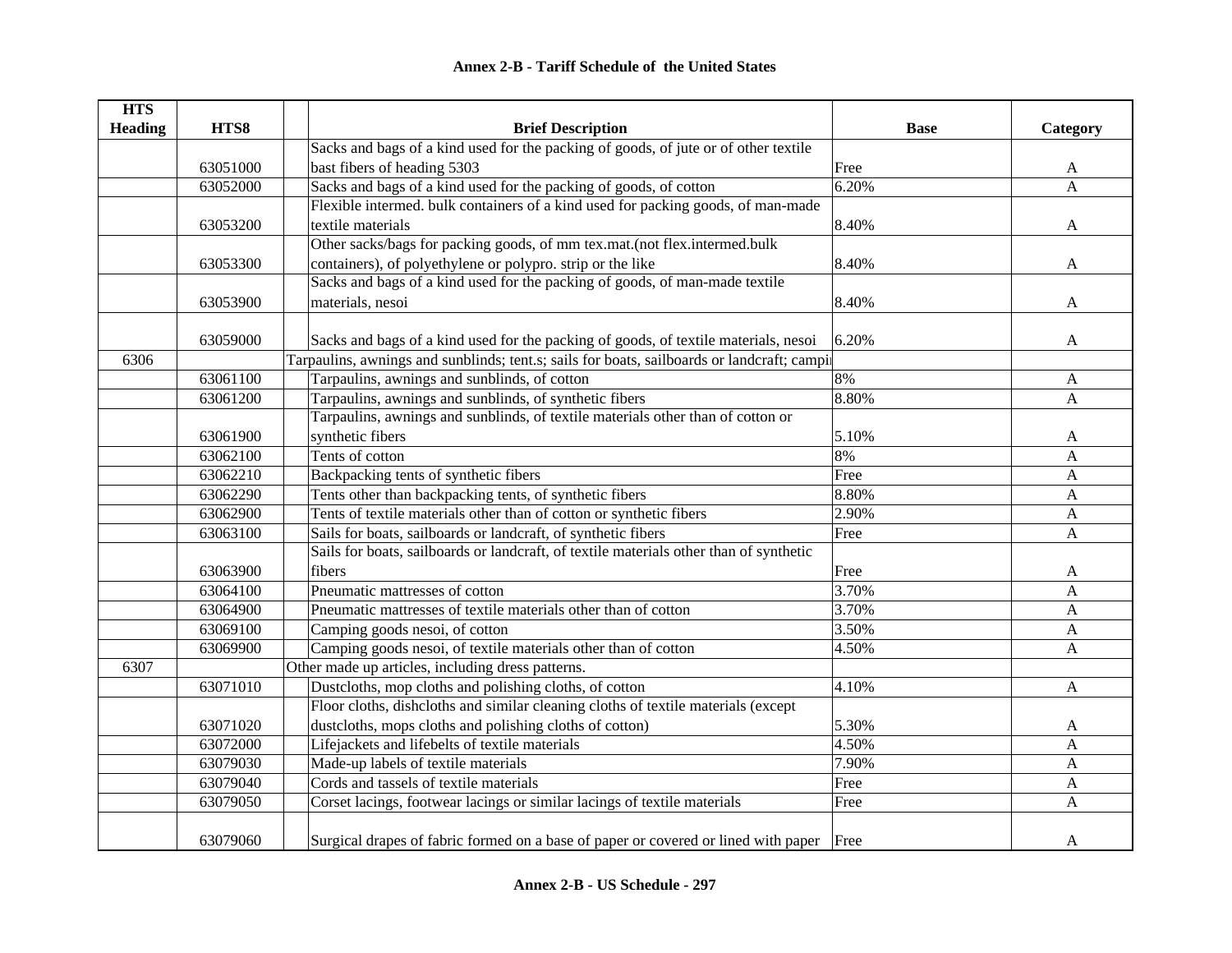| <b>HTS</b>     |          |                                                                                                    |                |               |
|----------------|----------|----------------------------------------------------------------------------------------------------|----------------|---------------|
| <b>Heading</b> | HTS8     | <b>Brief Description</b>                                                                           | <b>Base</b>    | Category      |
|                |          | Surgical drapes of spunlaced or bonded fiber fabric disposable surgical drapes of                  |                |               |
|                | 63079068 | man-made fibers                                                                                    | Free           | A             |
|                | 63079072 | Surgical drapes, nesoi, not spunlaced or bonded fiber fabric                                       | 4.50%          | A             |
|                | 63079075 | Toys for pets, of textile materials                                                                | 4.30%          | A             |
|                | 63079085 | Wall banners, of man-made fibers                                                                   | 5.80%          | A             |
|                |          | Surgical towels; cotton towels of pile/tufted const.; pillow shells, of cotton; shells             |                |               |
|                | 63079089 | for quilts etc., and similar articles of cotton                                                    | 7%             | A             |
|                | 63079098 | National flags and other made-up articles of textile materials, nesoi                              | 7%             | A             |
| 6308           |          | Sets consisting of woven fabric and yarn, whether or not with accessories, for making $\mathbf{u}$ |                |               |
|                |          | Needlecraft sets for making up into rugs, etc., consist of woven fabric and yarn,                  |                |               |
|                | 63080000 | whether/not w/accessories, put up packings for retail sale                                         | 11.40%         | A             |
| 6309           |          | Worn clothing and other worn articles.                                                             |                |               |
|                | 63090000 | Worn clothing and other worn articles                                                              | Free           | $\mathbf{A}$  |
| 6310           |          | Used or new rags, scrap twine, cordage, rope and cables and worn out articles of twine,            |                |               |
|                |          | Used or new rags, scrap and worn out articles of twine, cordage, rope or cables, of                |                |               |
|                | 63101010 | wool or fine animal hair, sorted                                                                   | Free           | A             |
|                |          | Used or new rags, scrap and worn out articles of twine, cordage, rope or cables, of                |                |               |
|                | 63101020 | textile materials nesoi, sorted                                                                    | Free           | A             |
|                |          | Used or new rags, scrap and worn out articles of twine, cordage, rope or cables, of                |                |               |
|                | 63109010 | wool or fine animal hair, not sorted                                                               | $5.5$ cents/kg | A             |
|                |          | Used or new rags, scrap and worn out articles of twine, cordage, rope or cables, of                |                |               |
|                | 63109020 | textile materials nesoi, not sorted                                                                | Free           | A             |
| 6401           |          | Waterproof footwear with outer soles and uppers of rubber or of plastics, the uppers of v          |                |               |
|                |          | Waterproof footwear, not mechanically assembled, w/outer soles & uppers of                         |                |               |
|                | 64011000 | rubber or plastics, w/metal toecap                                                                 | 37.50%         | $\mathcal{C}$ |
|                |          | Waterproof footwear, not mechanically assembled, w/outer soles & uppers of                         |                |               |
|                | 64019100 | rubber or plastics, covering the knee                                                              | 37.50%         | $\mathcal{C}$ |
|                |          | Waterproof ski boots & snowboard boots, not mechanically asmbld., w/outer sole                     |                |               |
|                | 64019230 | and uppers of rubb. or plast., cover/ankle but not knee                                            | Free           | $\mathbf D$   |
|                |          | Waterproof footwear, not mechanically asmbld., w/over 90% of ext. surf. area of                    |                |               |
|                | 64019260 | soles & uppers PVC, covering/ankle but not knee                                                    | 4.60%          | A             |
|                |          | Waterproof footwear, not mechanically asmbld., w/outer soles and upper of rubber                   |                |               |
|                | 64019290 | or plastics, nesoi, covering ankle but not knee                                                    | 37.50%         | $\mathsf{C}$  |
|                |          | Waterproof protect. footwear, not mechanically asmbld., w/outer soles and uppers                   |                |               |
|                | 64019930 | of rubber or plastics, not cover ankle, w/o closures                                               | 25%            | $\mathbf C$   |
|                |          | Waterproof protect. footwear, not mechanically asmbld., w/outer soles and uppers                   |                |               |
|                | 64019960 | of rubber or plastics, not cover ankle, w/closures                                                 | 37.50%         | $\mathbf C$   |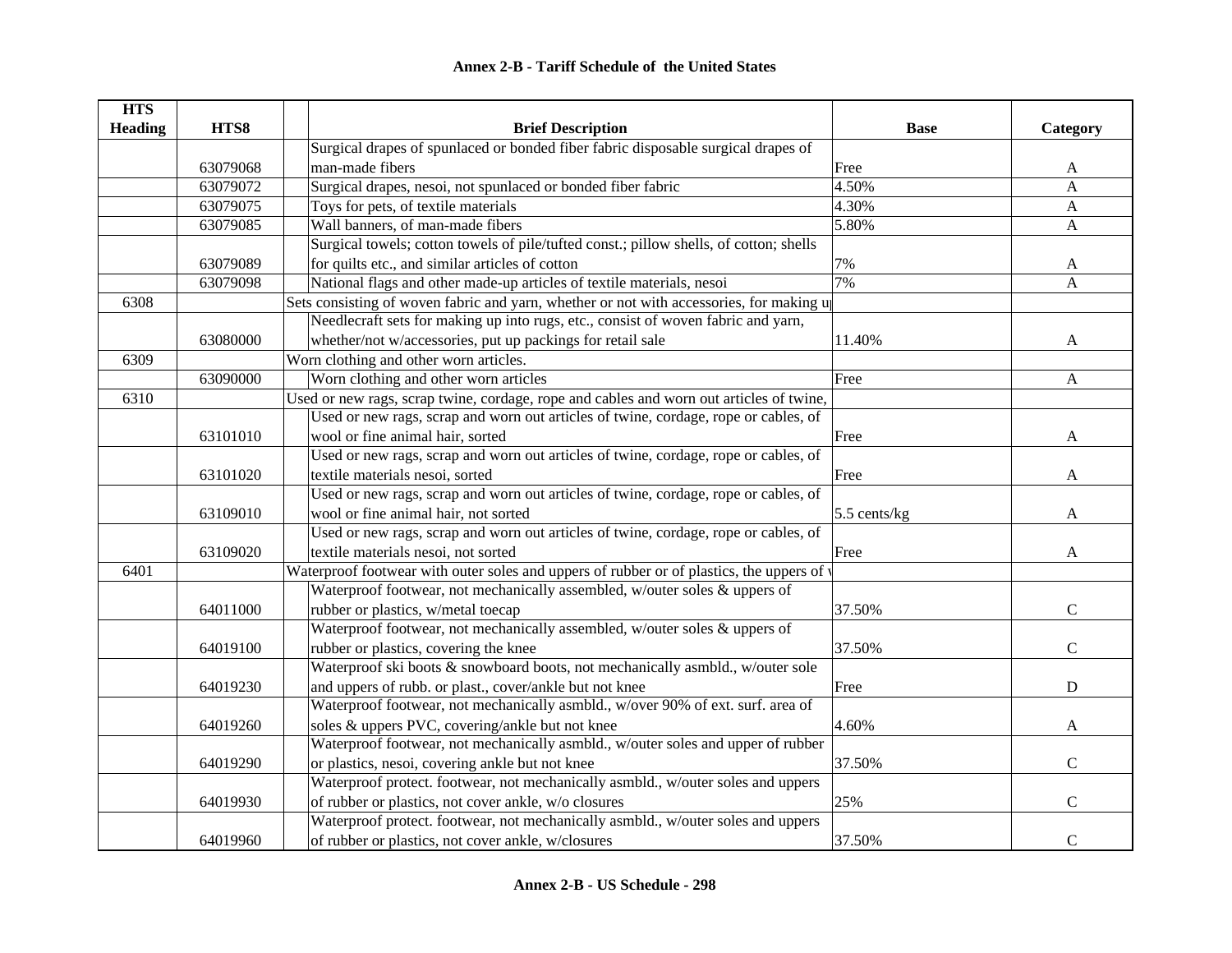| <b>HTS</b>     |          |                                                                                      |                        |              |
|----------------|----------|--------------------------------------------------------------------------------------|------------------------|--------------|
| <b>Heading</b> | HTS8     | <b>Brief Description</b>                                                             | <b>Base</b>            | Category     |
|                |          | Waterproof footwear, not mechanically asmbld, w/outer soles and 90% of ext.          |                        |              |
|                | 64019980 | surf. area of uppers of rubber or plastics, not cover ankle                          | Free                   | ${\bf D}$    |
|                |          | Waterproof footwear, not mechanically asmbld, w/outer soles and uppers of rubber     |                        |              |
|                | 64019990 | or plastics, nesoi, not cover ankle                                                  | 37.50%                 | $\mathbf C$  |
| 6402           |          | Other footwear with outer soles and uppers of rubber or plastics.                    |                        |              |
|                |          | Ski-boots, cross-country ski footwear and snowboard boots, w/outer soles and         |                        |              |
|                | 64021200 | uppers of rubber or plastics                                                         | Free                   | ${\bf D}$    |
|                |          | Golf shoes w/outer soles of rubber or plastics and uppers $> 90\%$ of ext. surface   |                        |              |
|                | 64021905 | area rubber or plastics                                                              | 6%                     | $\mathbf{A}$ |
|                |          | Sports footwear (o/than ski fwear & golf shoes), w/outer soles of rubber or plastics |                        |              |
|                | 64021915 | & uppers >90% ext. surf. area rubber or plast.                                       | 5.10%                  | A            |
|                |          | Sports footwear w/outer soles and uppers of rubber or plastics, nesi, valued not     |                        |              |
|                | 64021930 | over \$3/pair                                                                        | Free                   | $\mathbf D$  |
|                |          | Sports footwear w/outer soles and uppers of rubber or plastics, nesi, valued over    |                        |              |
|                | 64021950 | \$3 but not over \$6.50/pair                                                         | 76 cents/pr. + 32%     | A            |
|                |          | Sports footwear w/outer soles and uppers of rubber or plastics, nesi, valued over    |                        |              |
|                | 64021970 | \$6.50 but not over \$12/pair                                                        | 76 cents/pr. + 17%     | A            |
|                |          | Sports footwear w/outer soles and uppers of rubber or plastics, nesi, valued over    |                        |              |
|                | 64021990 | \$12/pair                                                                            | 9%                     | A            |
|                |          | Footwear w/outer soles $\&$ uppers of rubber/plastics, w/upper straps or thongs      |                        |              |
|                | 64022000 | assembled to sole by means of plugs (zoris)                                          | Free                   | ${\bf D}$    |
|                |          | Footwear w/outer soles of rubber or plastics, nesoi, w/metal toe-cap, w/ext. surf.   |                        |              |
|                | 64023030 | uppers o/90% rubber or plastics                                                      | 6%                     | A            |
|                |          | Footwear w/outer soles & uppers of rubber or plastics, nesoi, w/metal toe-cap,       |                        |              |
|                | 64023050 | designed as a protection against liquids, chemicals, weather                         | 37.50%                 | $\mathsf{C}$ |
|                |          | Footwear w/outer soles & uppers of rubber or plastics, nesoi, w/metal toe-cap, not   |                        |              |
|                | 64023060 | protective, valued n/o \$3/pair                                                      | 24%                    | $\mathbf{A}$ |
|                |          | Footwear w/outer soles & uppers of rubber or plastics, nesoi, w/metal toe-cap, not   |                        |              |
|                | 64023070 | protective, valued over \$3 but n/o \$6.50/pair                                      | 90 cents/pr. $+ 37.5%$ | $\mathbf C$  |
|                |          | Footwear w/outer soles & uppers of rubber or plastics, nesoi, w/metal toe-cap, not   |                        |              |
|                | 64023080 | protective, valued o/\$6.50 but n/o \$12/pair                                        | 90 cents/pr. $+ 20%$   | $\mathbf C$  |
|                |          | Footwear w/outer soles & uppers of rubber or plastics, nesoi, w/metal toe-cap, not   |                        |              |
|                | 64023090 | protective, valued over \$12/pair                                                    | 20%                    | $\mathbf{A}$ |
|                |          | Footwear w/outer soles $\&$ uppers of rubber or plastics, nesoi, covering ankle,     |                        |              |
|                | 64029140 | w/ext. surf. of uppers o/90% rubber or plastics                                      | 6%                     | A            |
|                |          | Footwear w/outer soles & uppers of rubber or plastics, nesoi, covering ankle,        |                        |              |
|                | 64029150 | designed as protection against liquids, chemicals, weather                           | 37.50%                 | $\mathbf C$  |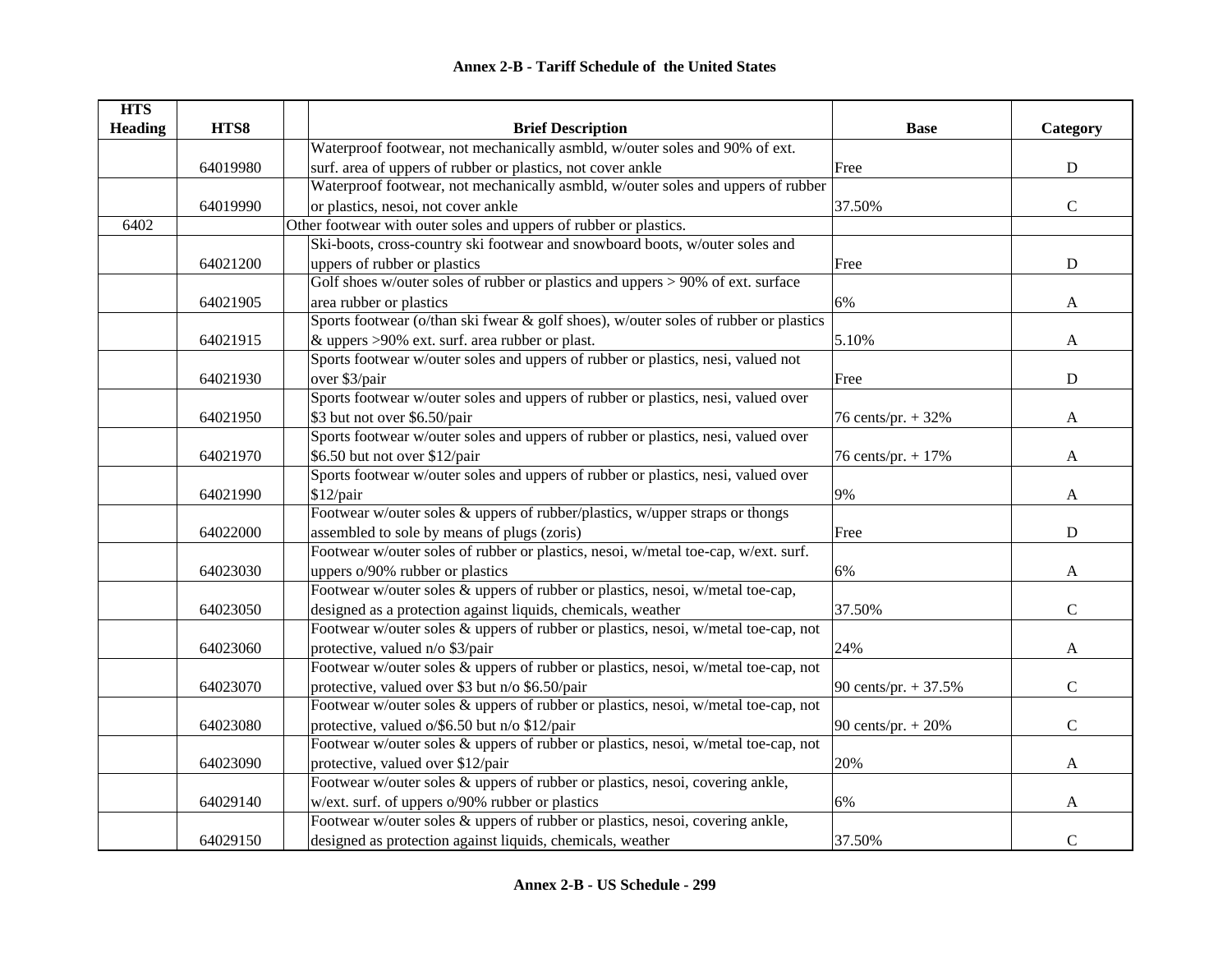| <b>HTS</b>     |          |                                                                                          |                        |                |
|----------------|----------|------------------------------------------------------------------------------------------|------------------------|----------------|
| <b>Heading</b> | HTS8     | <b>Brief Description</b>                                                                 | <b>Base</b>            | Category       |
|                |          | Footwear w/outer soles & uppers of rubber or plastics, nesoi, covering ankle,            |                        |                |
|                | 64029160 | nesoi, valued n/o \$3/pair                                                               | 48%                    | $\mathbf{A}$   |
|                |          | Footwear w/outer soles & uppers of rubber or plastics, nesoi, covering ankle,            |                        |                |
|                | 64029170 | nesoi, valued over \$3 but n/o \$6.50/pair                                               | 90 cents/pr. $+ 37.5%$ | $\mathbf{A}$   |
|                |          | Footwear w/outer soles & uppers of rubber or plastics, nesoi, covering ankle,            |                        |                |
|                | 64029180 | nesoi, valued o/\$6.50 but n/o \$12/pair                                                 | 90 cents/pr. $+ 20%$   | $\mathbf C$    |
|                |          | Footwear w/outer soles & uppers of rubber or plastics, nesoi, covering ankle,            |                        |                |
|                | 64029190 | nesoi, valued over \$12/pair                                                             | 20%                    | $\mathbf C$    |
|                |          | Footwear w/outer soles & uppers of rubber or plastics, nesoi, n/cov. ankle, w/ext.       |                        |                |
|                | 64029905 | surf. uppers o/90% rubber/plastics, w/base of wood                                       | 8%                     | $\mathbf{A}$   |
|                |          | Footwear w/outer soles & uppers of rubber or plastics, nesoi, n/cov. ankle, w/ext.       |                        |                |
|                | 64029910 | surf. uppers o/90% rubber/plastics, w/base of cork                                       | 12.50%                 | A              |
|                |          | Sandals w/outer soles & uppers of rubber or plastics, not cov. ankle, produced in        |                        |                |
|                | 64029914 | one piece by molding                                                                     | 3%                     | A              |
|                |          | Footwear w/outer soles & uppers of rubber or plastics, nesoi, n/cov. ankle, w/ext.       |                        |                |
|                | 64029918 | surf. of uppers o/90% rubber or plastics, nesoi                                          | 6%                     | A              |
|                |          | Footwear w/outer soles & uppers of rubber or plastics, nesoi, n/cov. ankle, nesoi,       |                        |                |
|                | 64029920 | design. as protection against liquids/chemicals/weather                                  | 37.50%                 | $\mathsf{C}$   |
|                |          | Footwear w/outer soles & uppers of rubber or plastics, nesoi, n/cov. ankle, w/open       |                        |                |
|                | 64029930 | toes or heels or of the slip-on type                                                     | 37.50%                 | A              |
|                |          | Footwear w/outer soles & uppers of rubber or plastics, nesoi, n/cov. ankle, nesoi,       |                        |                |
|                | 64029960 | valued n/o \$3/pair                                                                      | 48%                    | A              |
|                |          | Footwear w/outer soles & uppers of rubber or plastics, nesoi, n/cov. ankle, nesoi,       |                        |                |
|                | 64029970 | valued o/\$3 but n/o \$6.50/pair                                                         | 90 cents/pr. + 37.5%   | A              |
|                |          | Footwear w/outer soles & uppers of rubber or plastics, nesoi, n/cov. ankle, nesoi,       |                        |                |
|                | 64029980 | valued $o$ /\$6.50 but n/o \$12/pair                                                     | 90 cents/pr. + 20%     | $\overline{C}$ |
|                |          | Footwear w/outer soles & uppers of rubber or plastics, nesoi, n/cov. ankle, nesoi,       |                        |                |
|                | 64029990 | valued over \$12/pair                                                                    | 20%                    | $\mathbf C$    |
| 6403           |          | Footwear with outer soles of rubber, plastics, leather or composition leather and uppers |                        |                |
|                |          | Ski-boots, cross-country ski footwear and snowboard boots, w/outer soles of              |                        |                |
|                | 64031230 | rubber/plastics/leather/comp. leather & uppers of leather, welt                          | Free                   | $\mathbf D$    |
|                |          | Ski-boots, cross-country ski footwear and snowboard boot, w/outer soles of               |                        |                |
|                | 64031260 | rubber/plastics/leather/comp. leather &uppers of leather, n/welt                         | Free                   | ${\bf D}$      |
|                |          | Golf shoes, w/outer soles rubber/plastics/leather/comp. leather & uppers of leather,     |                        |                |
|                | 64031910 | welt, for men/youths/boys                                                                | 5%                     | A              |
|                |          | Sports footwear, nesoi, w/outer soles of rubber/plastics/leather/comp. leather &         |                        |                |
|                | 64031920 | uppers of leather, welt, for men/youths/boys                                             | Free                   | ${\bf D}$      |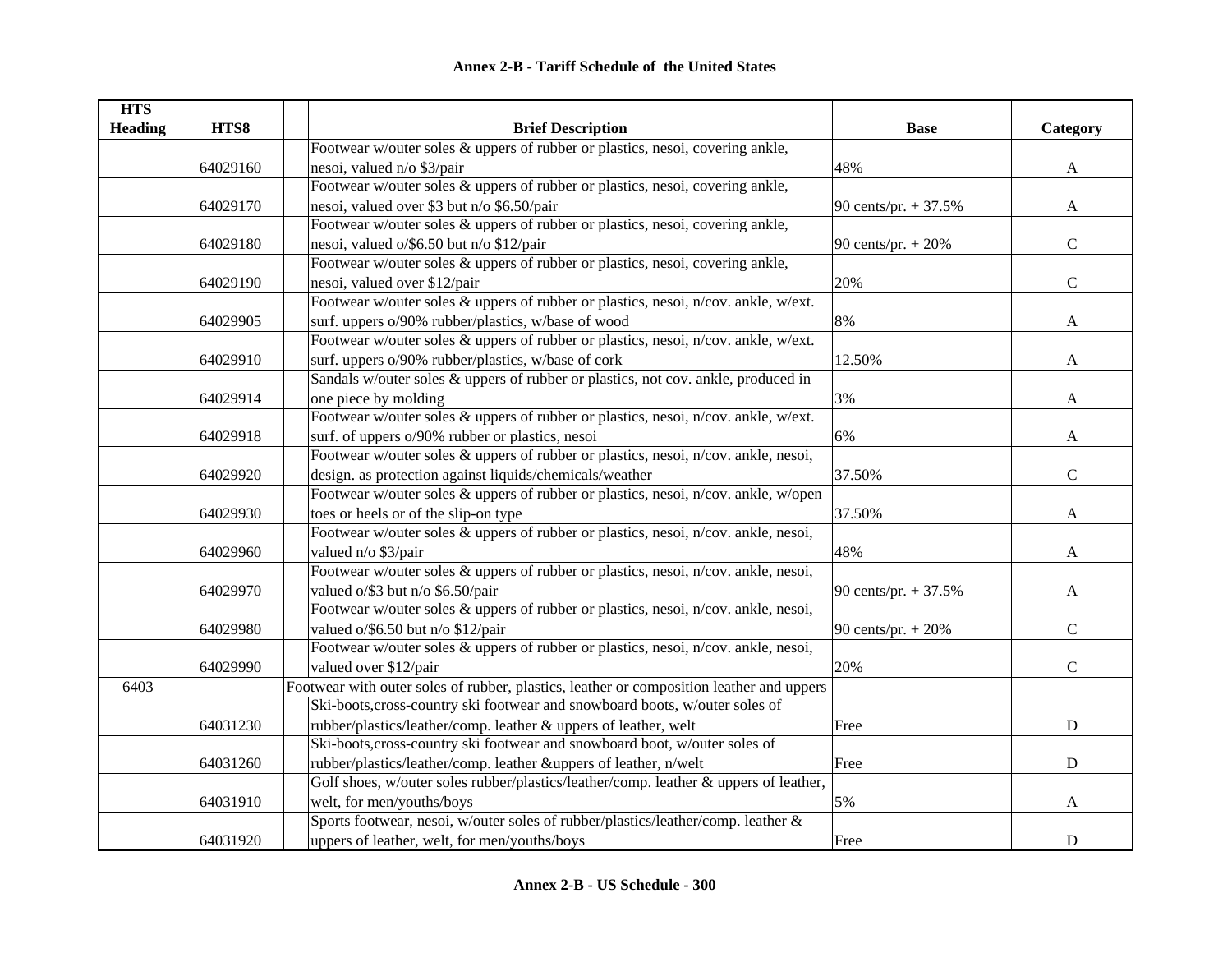| <b>HTS</b>     |          |                                                                                           |             |                           |
|----------------|----------|-------------------------------------------------------------------------------------------|-------------|---------------------------|
| <b>Heading</b> | HTS8     | <b>Brief Description</b>                                                                  | <b>Base</b> | Category                  |
|                |          | Golf shoes, w/outer soles rubber/plastics/leather/comp. leather & uppers of leather,      |             |                           |
|                | 64031930 | n/welt, for men/youths/boys                                                               | 8.50%       | A                         |
|                |          | Sports footwear, nesoi, w/outer soles rubber/plastics/leather/comp. leather &             |             |                           |
|                | 64031940 | uppers of leather, n/welt, for men/youths/boys                                            | 4.30%       | $\boldsymbol{\mathsf{A}}$ |
|                |          | Golf shoes, w/outer soles rubber/plastics/leather/comp. leather & upper of leather,       |             |                           |
|                | 64031950 | for persons other than men/youths/boys                                                    | 10%         | A                         |
|                |          | Sports footwear, nesoi, w/outer soles rubber/plastics/leather/comp.leather &              |             |                           |
|                | 64031970 | uppers of leather, for persons other than men/youths/boys                                 | Free        | ${\bf D}$                 |
|                |          | Footwear w/outer soles leather and uppers consist. of leather straps across the           |             |                           |
|                | 64032000 | instep and around the big toe                                                             | Free        | $\mathbf D$               |
|                |          | Footwear w/outer soles of rubber/plastics/leather/comp. leather & uppers of               |             |                           |
|                | 64033000 | leather, nesoi, made on a base or platform of wood, w/o insole                            | Free        | ${\bf D}$                 |
|                |          | Footwear w/outer soles of rubber/plastics/leather/comp. leather & uppers of               |             |                           |
|                | 64034030 | leather, w/protective metal toe-cap, welt                                                 | 5%          | A                         |
|                |          | Footwear w/outer soles of rubber/plastics/leather/comp. leather & uppers of               |             |                           |
|                | 64034060 | leather, w/protective metal toe-cap, n/welt                                               | 8.50%       | A                         |
|                | 64035130 | Footwear w/outer soles and uppers of leather, nesoi, covering the ankle, welt             | 5%          | A                         |
|                |          | Footwear w/outer soles and uppers of leather, nesoi, covering the ankle, n/welt, for      |             |                           |
|                | 64035160 | men, youths and boys                                                                      | 8.50%       | A                         |
|                |          | Footwear w/outer soles and uppers of leather, nesoi, covering the ankle, n/welt, for      |             |                           |
|                | 64035190 | persons other than men, youths and boys                                                   | 10%         | A                         |
|                |          |                                                                                           |             |                           |
|                | 64035915 | Turn or turned footwear w/outer soles and uppers of leather, not covering the ankle 2.50% |             | A                         |
|                |          |                                                                                           |             |                           |
|                | 64035930 | Footwear w/outer soles and uppers of leather, not covering the ankle, welt, nesoi         | 5%          | A                         |
|                |          | Footwear w/outer soles and uppers of leather, not cov. ankle, n/welt, for men,            |             |                           |
|                | 64035960 | youths and boys                                                                           | 8.50%       | A                         |
|                |          | Footwear w/outer soles and uppers of leather, not cov. ankle, n/welt, for persons         |             |                           |
|                | 64035990 | other than men, youths and boys                                                           | 10%         | A                         |
|                |          | Footwear w/outer soles of rubber/plastics/composition leather & uppers of leather,        |             |                           |
|                | 64039130 | covering the ankle, welt                                                                  | 5%          | A                         |
|                |          | Footwear w/outer soles of rubber/plastics/composition leather & uppers of leather,        |             |                           |
|                | 64039160 | covering the ankle, n/welt, for men, youths and boys                                      | 8.50%       | A                         |
|                |          | Footwear w/outer soles of rubber/plastics/comp. leather & uppers of leather, cov.         |             |                           |
|                | 64039190 | ankle, n/welt, for persons other than men/youths/boys                                     | 10%         | A                         |
|                |          | Footwear w/outer soles of rubber/plastics/comp. leather & uppers of leather, n/cov.       |             |                           |
|                | 64039920 | ankle, made on a base wood                                                                | 8%          | A                         |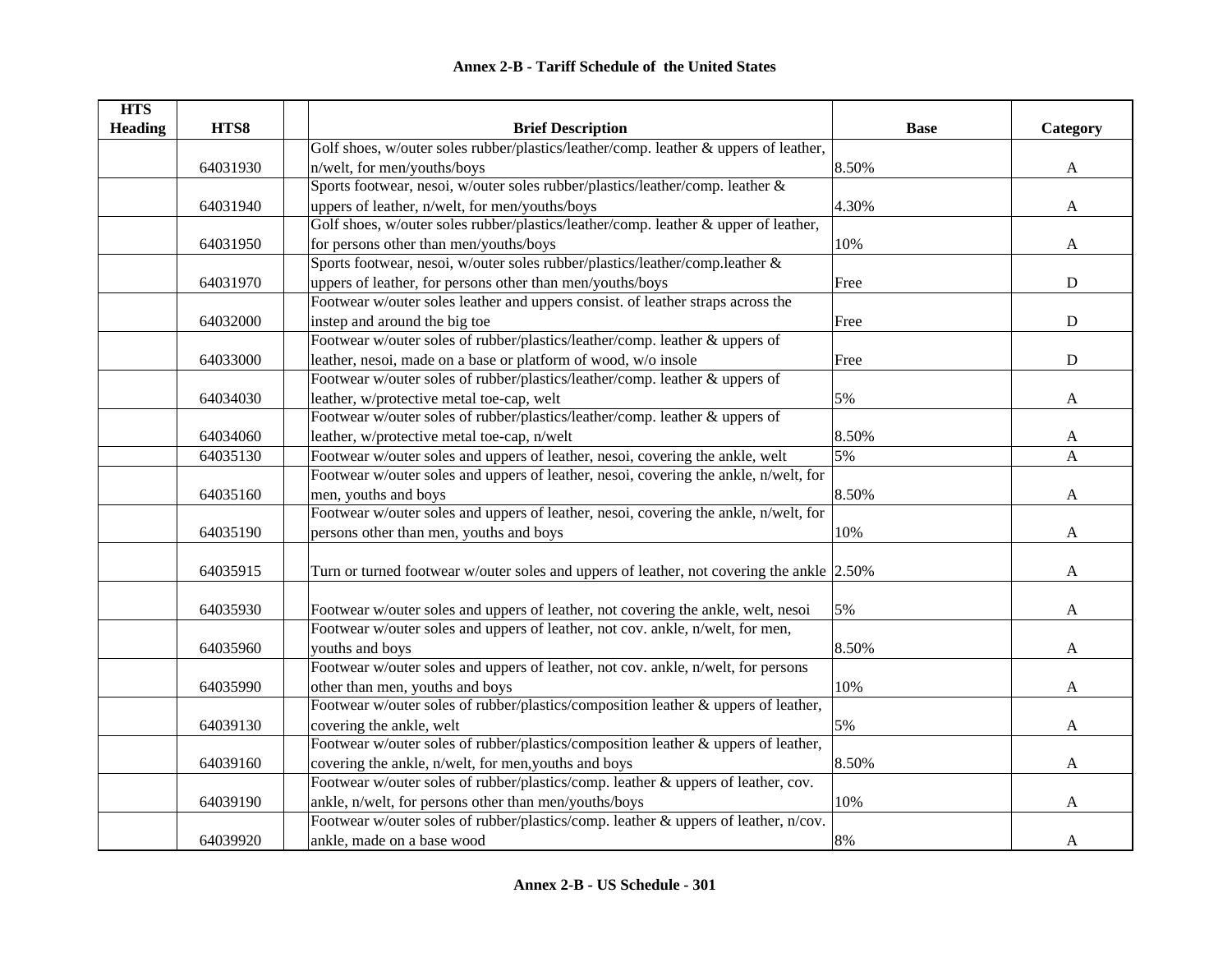| <b>HTS</b>     |          |                                                                                          |                        |              |
|----------------|----------|------------------------------------------------------------------------------------------|------------------------|--------------|
| <b>Heading</b> | HTS8     | <b>Brief Description</b>                                                                 | <b>Base</b>            | Category     |
|                |          | Footwear w/outer soles of rubber/plastics/comp. leather & uppers of leather, n/cov.      |                        |              |
|                | 64039940 | ankle, welt, nesoi                                                                       | 5%                     | $\mathbf{A}$ |
|                |          | Footwear w/outer soles of rubber/plastics/comp. leather & uppers of leather, n/cov.      |                        |              |
|                | 64039960 | ankle, n/welt, for men, youths and boys, nesoi                                           | 8.50%                  | $\mathbf{A}$ |
|                |          | Footwear w/outer soles of rubber/plastics/comp. leather & uppers of leather, n/cov.      |                        |              |
|                | 64039975 | ankle, for women/child./infants, val.n/o \$2.50/pr                                       | 7%                     | A            |
|                |          | Footwear w/outer soles of rubber/plastics/comp. leather & uppers of leather, n/cov.      |                        |              |
|                | 64039990 | ankle, for women/child./infants, val. over \$2.50/pair                                   | 10%                    | A            |
| 6404           |          | Footwear with outer soles of rubber, plastics, Ieather or composition leather and uppers |                        |              |
|                |          | Sports & athletic footwear w/outer soles of rubber/plastics & uppers of textile,         |                        |              |
|                | 64041120 | w/ext. surf. of uppers over 50% leather                                                  | 10.50%                 | A            |
|                |          | Sports & athletic footwear w/outer soles of rubber/plastics & uppers of textile, val.    |                        |              |
|                | 64041140 | n/o \$3/pair, w/soles fixed w/adhesives w/o foxing                                       | 37.50%                 | A            |
|                |          | Sports & athletic footwear w/outer soles of rubber/plastics & uppers of textile,         |                        |              |
|                | 64041150 | valued n/o \$3/pair, nesoi                                                               | 48%                    | A            |
|                |          | Sports & athletic footwear w/outer soles of rubber/plastics & uppers of textile, val.    |                        |              |
|                | 64041160 | o/\$3 but n/o \$6.50/pr, w/soles fixed w/adhesives                                       | 37.50%                 | A            |
|                |          | Sports & athletic footwear w/outer soles of rubber/plastics & uppers of textile,         |                        |              |
|                | 64041170 | valued o/\$3 but n/o \$6.50/pr, nesoi                                                    | 90 cents/pr. $+ 37.5%$ | A            |
|                |          | Sports & athletic footwear w/outer soles of rubber/plastics & uppers of textile,         |                        |              |
|                | 64041180 | valued o/\$6.50 but n/o \$12/pair                                                        | 90 cents/pr. $+ 20%$   | A            |
|                |          | Sports & athletic footwear w/outer soles of rubber/plastics & uppers of textile,         |                        |              |
|                | 64041190 | valued o/\$12/pair                                                                       | 20%                    | $\mathbf C$  |
|                |          | Footwear w/outer soles of rubber/plastics & uppers of textile, nesoi, w/ext. surf. of    |                        |              |
|                | 64041915 | uppers over 50% leather                                                                  | 10.50%                 | $\mathbf{A}$ |
|                |          | Footwear w/outer soles of rubber/plastics & uppers of textile, nesoi, designed as a      |                        |              |
|                | 64041920 | protection against liquids, chemicals & weather                                          | 37.50%                 | $\mathbf C$  |
|                |          | Footwear w/outer soles of rub./plast. & upp. of veg. fibers, nesoi, w/open               |                        |              |
|                | 64041925 | toes/heels or slip-on type, less than 10% rubber/plastics by wt.                         | 7.50%                  | A            |
|                |          | Footwear w/outer soles of rub./plast. & upp. of textile, nesoi, w/open toes/heels or     |                        |              |
|                | 64041930 | slip-on type, less than 10% rubber/plastics by wt.                                       | 12.50%                 | A            |
|                |          | Footwear w/outer soles of rub./plast. & upp. of textile, nesoi, w/open toes/heels or     |                        |              |
|                | 64041935 | slip-on type, 10% or more by wt. of rubb./plastic                                        | 37.50%                 | $\mathbf{A}$ |
|                |          | Footwear w/outer soles of rub./plast. & upp. of textile, nesoi, val. n/o \$3/pr,         |                        |              |
|                | 64041940 | w/soles affixed to upp. w/adhesives & w/o foxing                                         | 37.50%                 | A            |
|                |          |                                                                                          |                        |              |
|                | 64041950 | Footwear w/outer soles of rub./plast. & upp. of textile, nesoi, val. n/o \$3/pr, nesoi   | 48%                    | A            |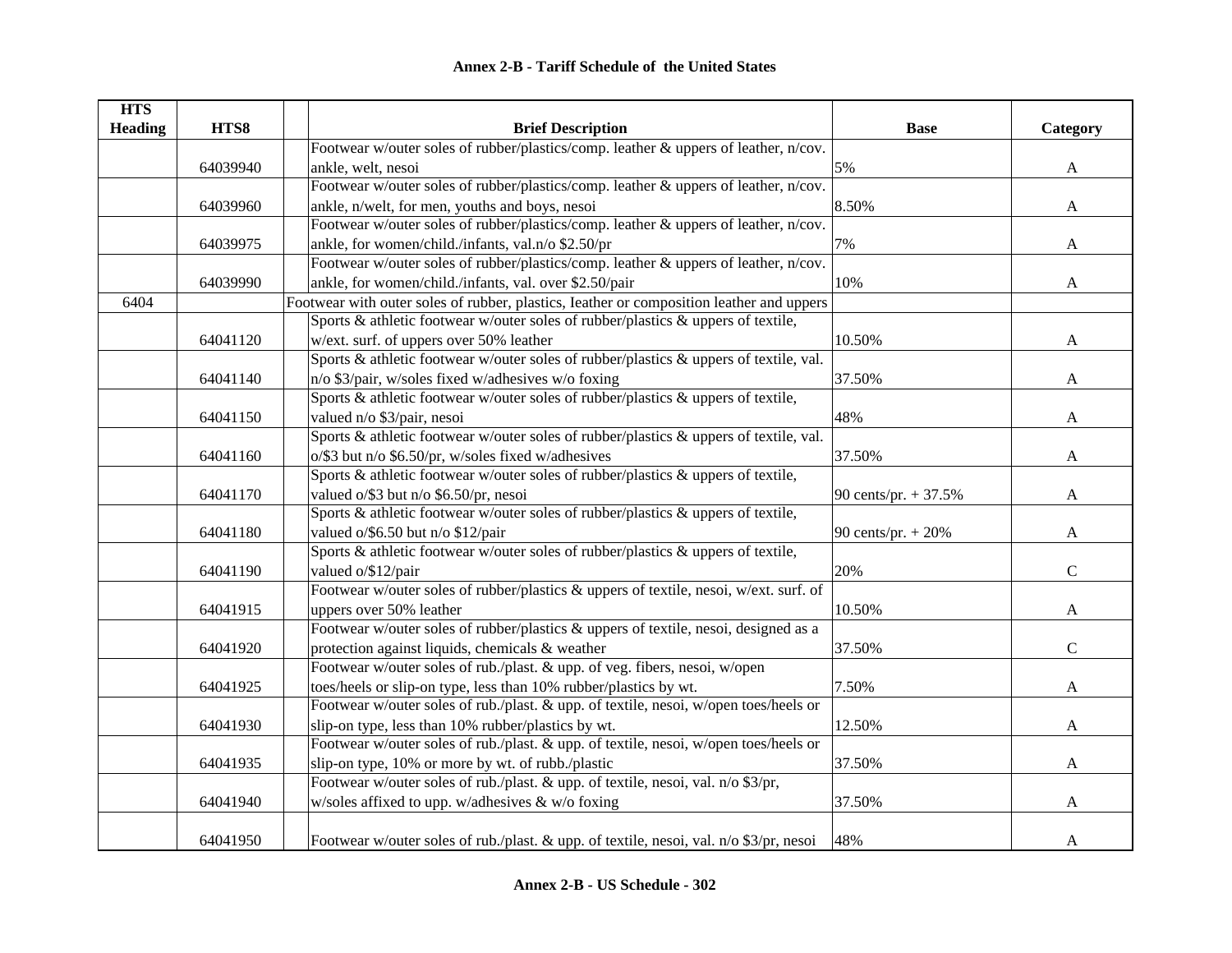| <b>HTS</b>     |          |                                                                                           |                        |              |
|----------------|----------|-------------------------------------------------------------------------------------------|------------------------|--------------|
| <b>Heading</b> | HTS8     | <b>Brief Description</b>                                                                  | <b>Base</b>            | Category     |
|                |          | Footwear w/outer soles of rub./plast. & upp. of textile, nesoi, val. o/\$3 but n/o        |                        |              |
|                | 64041960 | \$6.50/pr, w/soles affixed to upp. w/adhesives & w/o foxing                               | 37.50%                 | $\mathbf{A}$ |
|                |          | Footwear w/outer soles of rub./plast. & upp. of textile, nesoi, val. o/\$3 but n/o        |                        |              |
|                | 64041970 | \$6.50/pr, nesoi                                                                          | 90 cents/pr. $+ 37.5%$ | A            |
|                |          | Footwear w/outer soles of rub./plast. & upp. of textile, nesoi, val. o/\$6.50 but n/o     |                        |              |
|                | 64041980 | \$12/pr                                                                                   | 90 cents/pr. $+ 20%$   | A            |
|                | 64041990 | Footwear w/outer soles of rub./plast. & upp. of textile, nesoi, val. o/\$12/pr            | 9%                     | A            |
|                |          | Footwear w/outer soles of leather/comp. leath., n/o 50% by wt. rub./plast. or             |                        |              |
|                | 64042020 | rub./plast./text. & 10%+ by wt. rub./plast., val. n/o \$2.50/pr                           | 15%                    | A            |
|                |          | Footwear w/outer soles of leather/comp. leath., n/o 50% by wt. rub./plast. or             |                        |              |
|                | 64042040 | rub./plast./text. & $10\%$ + by wt. rub./plast., val. o/\$2.50/pr                         | 10%                    | A            |
|                | 64042060 | Footwear w/outer soles of leather/comp. leather & uppers of textile, nesoi                | 37.50%                 | $\mathbf{A}$ |
| 6405           |          | Other footwear.                                                                           |                        |              |
|                |          |                                                                                           |                        |              |
|                |          | Footwear, nesoi, w/outer soles of other than rubber/plastics/leather/comp.leather &       |                        |              |
|                | 64051000 | uppers of leather/composition leather, nesoi                                              | 10%                    | A            |
|                |          | Footwear, nesoi, w/outer soles of other than rubber/plastics/leather/comp.leather &       |                        |              |
|                | 64052030 | uppers of vegetable fibers, nesoi                                                         | 7.50%                  | A            |
|                | 64052060 | Footwear, nesoi, with soles and uppers of wool felt                                       | 2.50%                  | $\mathbf{A}$ |
|                |          | Footwear, nesoi, w/outer sole other than rubber/plastics/leather/comp. leather &          |                        |              |
|                | 64052090 | upper of text. material other than veg. fibers or wool felt                               | 12.50%                 | A            |
|                | 64059020 | Disposable footwear, nesoi, designed for one-time use                                     | 3.80%                  | $\mathbf{A}$ |
|                |          | Footwear, nesoi, w/outer soles and uppers other than of                                   |                        |              |
|                | 64059090 | rubber/plastics/leather/comp. leather/textile materials                                   | 12.50%                 | A            |
| 6406           |          | Parts of footwear (including uppers whether or not attached to soles other than outer sol |                        |              |
|                |          | Formed uppers for footwear, of leather/composition leather, for men, youths and           |                        |              |
|                | 64061005 | boys                                                                                      | 8.50%                  | A            |
|                |          | Formed uppers for footwear, of leather/composition leather, for women, misses,            |                        |              |
|                | 64061010 | children and infants                                                                      | 10%                    | A            |
|                |          | Formed uppers for footwear, of textile materials, w/o 50% of external surface             |                        |              |
|                | 64061020 | leather                                                                                   | 10.50%                 | A            |
|                | 64061025 | Formed uppers for footwear, of textile materials, nesoi, valued n/o \$3/pr                | 33.60%                 | A            |
|                |          | Formed uppers for footwear, of textile materials, nesoi, valued o/\$3 but n/o             |                        |              |
|                | 64061030 | \$6.50/pr\$                                                                               | 63 cents/pr. + 26.2%   | $\mathbf{A}$ |
|                |          | Formed uppers for footwear, of textile materials, nesoi, valued o/\$6.50 but n/o          |                        |              |
|                | 64061035 | \$12/pr                                                                                   | 62 cents/pr. $+ 13.7%$ | A            |
|                | 64061040 | Formed uppers for footwear, of textile materials, nesoi, valued o/\$12/pr                 | 7.50%                  | A            |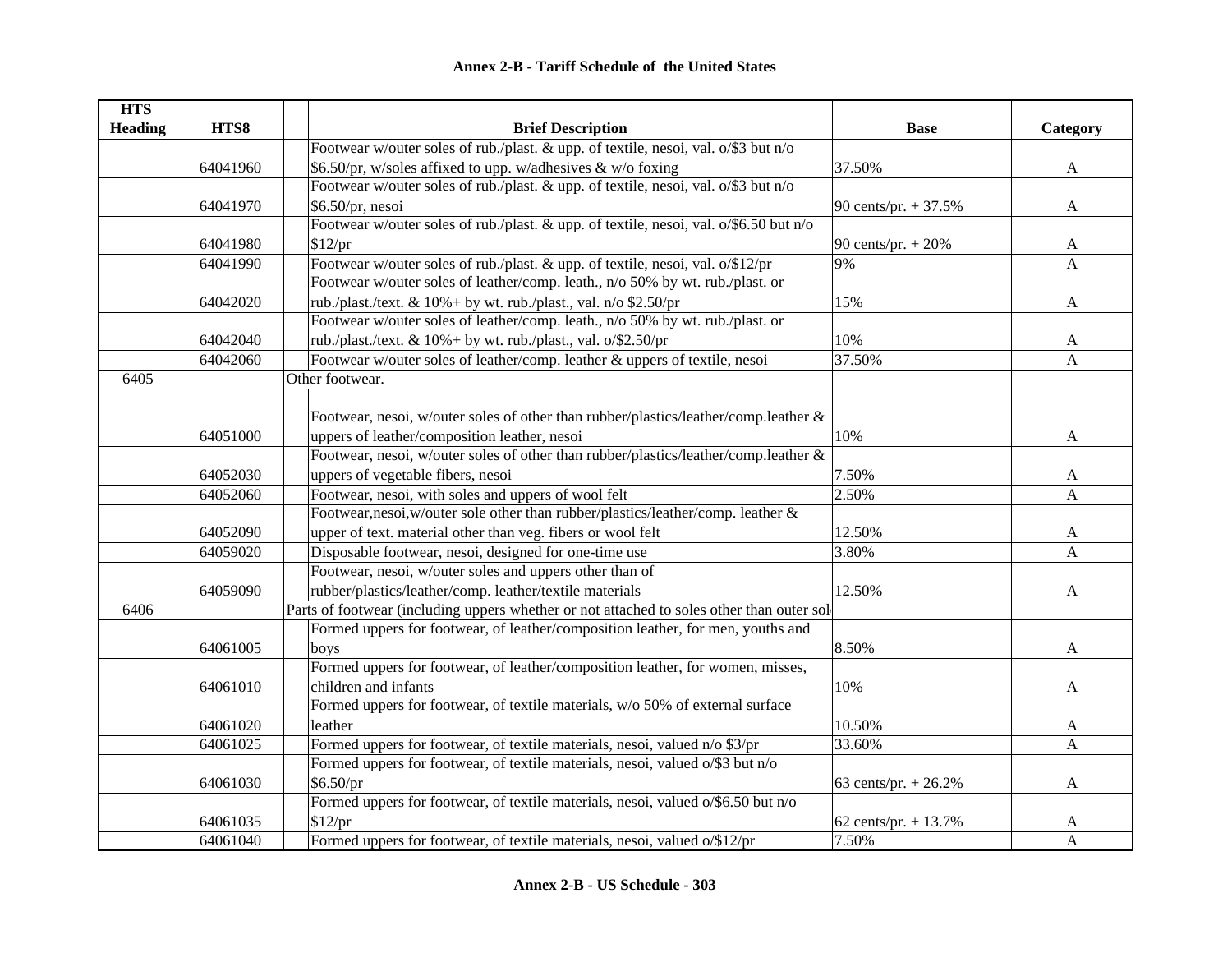| <b>HTS</b>     |          |                                                                                          |                         |             |
|----------------|----------|------------------------------------------------------------------------------------------|-------------------------|-------------|
| <b>Heading</b> | HTS8     | <b>Brief Description</b>                                                                 | <b>Base</b>             | Category    |
|                |          | Formed upper for footwear, of materials other than leather/comp.leather or textile,      |                         |             |
|                | 64061045 | w/over 90% of ext. surf. rub./plast. not for fw w/foxing                                 | 6%                      | A           |
|                |          | Formed uppers for footwear, of materials other than leather/comp.leather or textile      |                         |             |
|                | 64061050 | materials, nesoi                                                                         | 26.20%                  | A           |
|                | 64061060 | Uppers & pts. thereof for footwear, nesoi, of rubber or plastics                         | Free                    | D           |
|                | 64061065 | Uppers & pts. thereof for footwear, nesoi, of leather                                    | Free                    | ${\bf D}$   |
|                |          | Uppers & pts. thereof for footwear, nesoi, of textile materials w/external surface       |                         |             |
|                | 64061070 | area over 50% leather                                                                    | Free                    | ${\bf D}$   |
|                |          | Uppers for footwear, nesoi, of cotton, w/external surface area less than 50% textile     |                         |             |
|                | 64061072 | materials                                                                                | 11.20%                  | A           |
|                |          | Uppers & pts. thereof for footwear, nesoi, of cotton, w/external surface area 50%        |                         |             |
|                | 64061077 | or more of textile materials                                                             | 11.20%                  | A           |
|                |          | Uppers for footwear, nesoi, of materials nesoi, w/external surface area less than        |                         |             |
|                | 64061085 | 50% textile materials                                                                    | 4.50%                   | A           |
|                | 64061090 | Uppers & pts. thereof for footwear, nesoi                                                | 4.50%                   | A           |
|                | 64062000 | Outer soles and heels for footwear, of rubber or plastics                                | 2.70%                   | A           |
|                | 64069100 | Parts of footwear, nesoi, of wood                                                        | 2.60%                   | A           |
|                |          | Parts of footwear; removable insoles, heel cushions, etc; gaiters, leggings, etc, &      |                         |             |
|                | 64069915 | pts. thereof; all the foregoing of textile materials                                     | 14.90%                  | A           |
|                |          | Parts of footwear, nesoi; removable insoles, heel cushions, etc; gaiters, leggings,      |                         |             |
|                | 64069930 | etc, & pts. thereof; all the foregoing of rub./plast.                                    | 5.30%                   | A           |
|                |          | Parts of footwear; removable insoles, heel cushions, etc; gaiters, leggings, etc, &      |                         |             |
|                | 64069960 | pts. thereof; all the foregoing of leather                                               | Free                    | D           |
|                |          | Parts of footwear, nesoi; removable insoles, heel cushions, etc; gaiters, leggings,      |                         |             |
|                | 64069990 | etc, & pts thereof; all the foregoing of materials nesoi                                 | Free                    | $\mathbf D$ |
| 6501           |          | Hat-forms, hat bodies and hoods of felt, neither blocked to shape nor with made brims;   |                         |             |
|                |          | Hat forms, hat bodies and hoods, not blocked to shape or with made brims;                |                         |             |
|                | 65010030 | plateaux & manchons; all of fur felt, for men or boys                                    | Free                    | A           |
|                |          | Hat forms, hat bodies and hoods, not blocked to shape or with made brims;                |                         |             |
|                | 65010060 | plateaux & manchons; all of fur felt, not for men or boys                                | 96 cents/doz. $+1.4%$   | A           |
|                |          | Hat forms, hat bodies and hoods, not blocked to shape or with made brims;                |                         |             |
|                | 65010090 | plateaux & manchons; all of felt, other than fur felt                                    | 10.3 cents/kg + $10.3%$ | A           |
| 6502           |          | Hat-shapes, plaited or made by assembling strips of any material, neither blocked to sha |                         |             |
|                |          | Hat shapes, plaited or assembled from strips, not blocked/lined/trimmed & w/o            |                         |             |
|                | 65020020 | made brims, of veg. fibers or materls, or paper yarn, sewed                              | 34 cents/doz. + 3.4%    | A           |
|                |          | Hat shapes, plaited or asmbld from strips, n/blocked/lined/trimmed & w/o made            |                         |             |
|                | 65020040 | brims, of veg. fibers or materls, not sewed/bleached/colored                             | 4%                      | A           |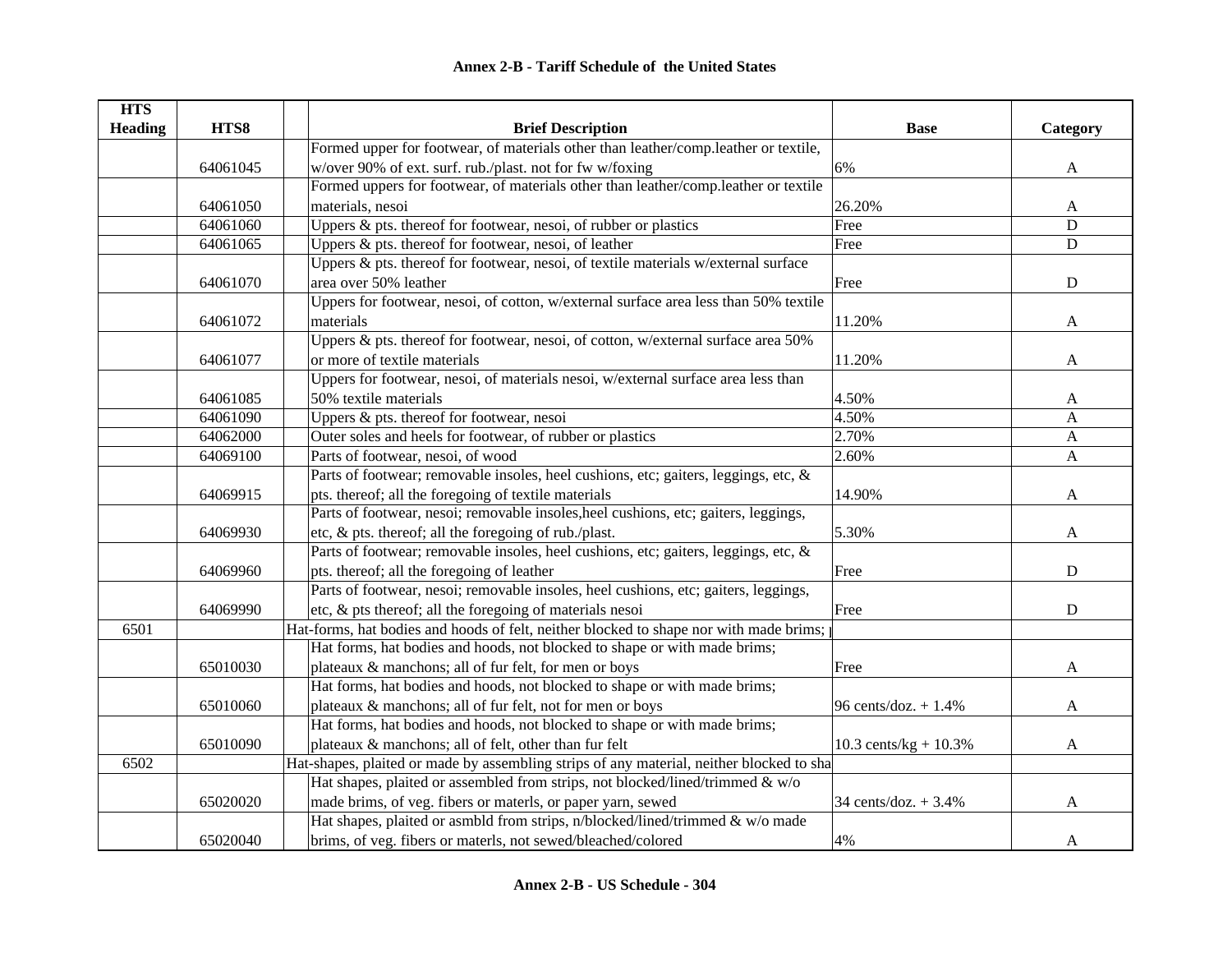| <b>HTS</b>     |          |                                                                                            |                               |              |
|----------------|----------|--------------------------------------------------------------------------------------------|-------------------------------|--------------|
| <b>Heading</b> | HTS8     | <b>Brief Description</b>                                                                   | <b>Base</b>                   | Category     |
|                |          | Hat shapes, plaited or asmbld from strips, n/blocked/lined/trimmed & w/o made              |                               |              |
|                | 65020060 | brims, of veg. fibers or materls, not sewed but bleachd/colord                             | Free                          | A            |
|                |          | Hat shapes, plaited or assembled from strips, not blocked/lined/trimmed & w/o              |                               |              |
|                | 65020090 | made brims, not veg. fibers/veg. materials/paper yarn, nesoi                               | 6.80%                         | A            |
| 6503           |          | Felt hats and other felt headgear, made from the hat bodies hoods or plateaux of heading   |                               |              |
|                |          | Hats and headgear of fur felt made from hat forms and hat bodies of 6501, for men          |                               |              |
|                | 65030030 | or boys                                                                                    | Free                          | A            |
|                |          | Hats and headgear of fur felt made from hat forms and hat bodies of 6501, not for          |                               |              |
|                | 65030060 | men or boys                                                                                | Free                          | A            |
|                |          | Hats and headgear of felt, other than of fur felt, made from hat forms and hat             | 13.5 cents/kg + $6.3\%$ + 1.9 |              |
|                | 65030090 | bodies of 6501                                                                             | cents/article                 | A            |
| 6504           |          | Hats and other headgear, plaited or made by assembling strips of any material, whether     |                               |              |
|                |          | Hats and headgear, plaited or assembled from strips of veg. fibers or unspun               |                               |              |
|                | 65040030 | fibrous veg. materials and/or paper yarn, sewed                                            | 6%                            | A            |
|                |          | Hats and headgear, plaited or assembled from strips of veg. fibers or unspun               |                               |              |
|                | 65040060 | fibrous veg. materials and/or paper yarn, not sewed                                        | 94 cents/doz. $+4.6%$         | A            |
|                |          | Hats and headgear, plaited or assembled from strips of any material (o/than veg.           |                               |              |
|                | 65040090 | fibers/unspun fibrous veg. materials and/or paper yarn)                                    | 6.80%                         | A            |
| 6505           |          | Hats and other headgear, knitted or crocheted, or made up from lace, felt or other textile |                               |              |
|                | 65051000 | Hair-nets of any material, whether or not lined or trimmed                                 | 9.40%                         | A            |
|                | 65059015 | Hats and headgear, of cotton and/or flax, knitted                                          | 7.90%                         | $\mathbf{A}$ |
|                |          | Headwear, of cotton, not knitted; certified hand-loomed and folklore hats &                |                               |              |
|                | 65059020 | headgear, of cotton and/or flax, not knitted                                               | 7.50%                         | A            |
|                | 65059025 | Hats and headgear, of flax or of flax and cotton, not knitted                              | 7.50%                         | A            |
|                |          | Hats and headgear, of wool, knitted or crocheted or made up from knitted or                |                               |              |
|                | 65059030 | crocheted fabric                                                                           | 25.4 cents/ $kg + 7.7%$       | A            |
|                |          | Hats and headgear, of wool, made up from felt or o/textile materl, but n/knitted or        |                               |              |
|                | 65059040 | crocheted or made up from knitted or crocheted fabric                                      | 31 cents/ $kg + 7.9%$         | A            |
|                |          | Hats and headgear, of mmf, knitted or crocheted or made up from knitted or                 |                               |              |
|                | 65059050 | crocheted fabric, wholly or in part of braid                                               | 6.80%                         | A            |
|                |          | Hats and headgear, of mmf, knitted or crocheted or made up from knitted or                 |                               |              |
|                | 65059060 | crocheted fabrics, not in part of braid                                                    | $20$ cents/kg + 7%            | A            |
|                |          | Hats and headgear, of mmf, made up from felt or o/textile material (but n/knitted          |                               |              |
|                | 65059070 | or crocheted), wholly or in part braid                                                     | 6.80%                         | A            |
|                |          | Hats and headgear, of mmf, made up from felt or o/textile material (but n/knitted          |                               |              |
|                | 65059080 | or crocheted), not in part of braid                                                        | 18.7 cents/kg + $6.8\%$       | A            |
|                |          | Hats and headgear, of textile materials (other than of cotton, flax, wool or               |                               |              |
|                | 65059090 | mmf), nesoi                                                                                | 20.7 cents/kg + $7.5\%$       | A            |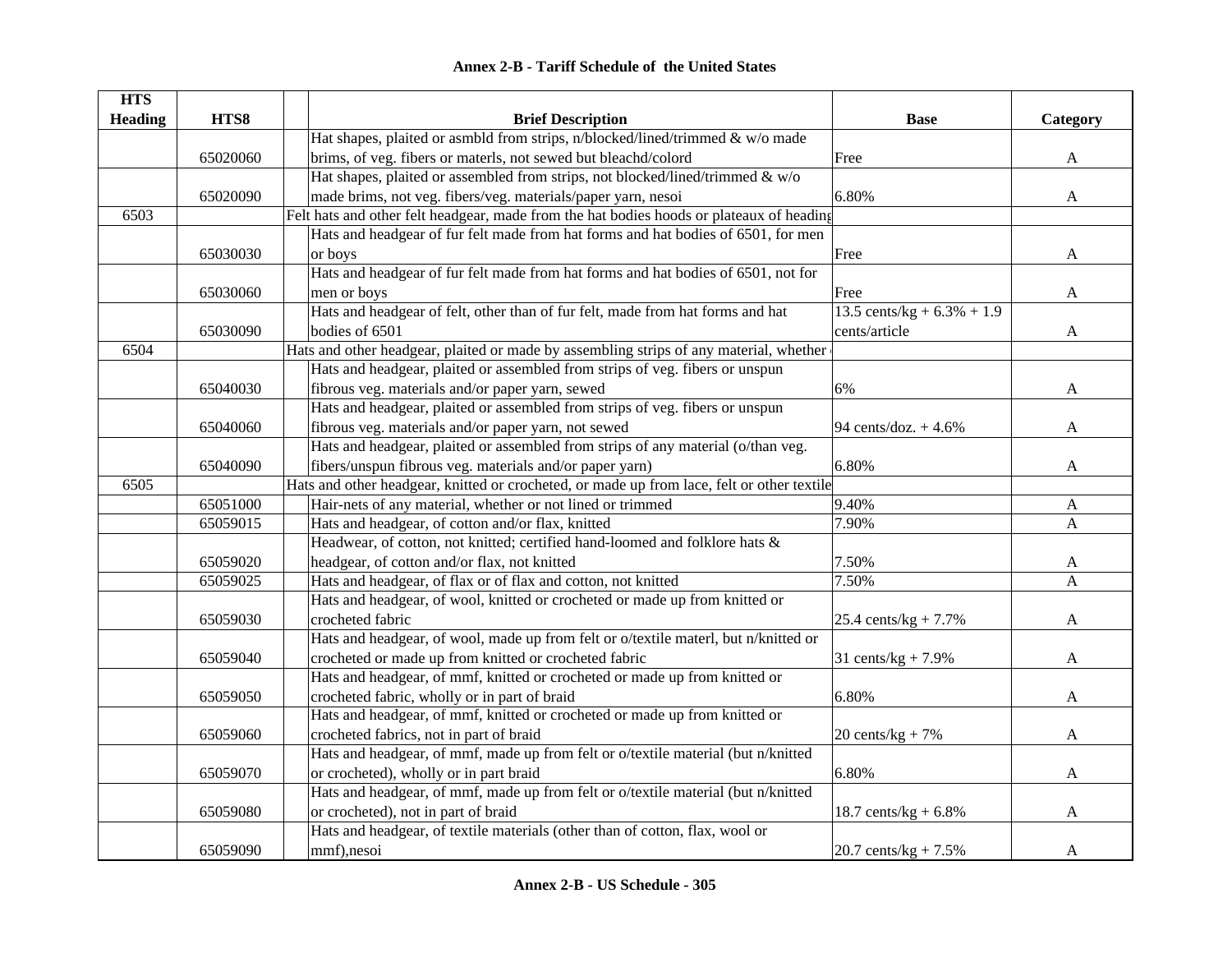| <b>HTS</b>     |          |                                                                                               |             |             |
|----------------|----------|-----------------------------------------------------------------------------------------------|-------------|-------------|
| <b>Heading</b> | HTS8     | <b>Brief Description</b>                                                                      | <b>Base</b> | Category    |
| 6506           |          | Other headgear, whether or not lined or trimmed.                                              |             |             |
|                |          | Safety headgear of reinforced or laminated plastics, whether or not lined or                  |             |             |
|                | 65061030 | trimmed                                                                                       | Free        | $\mathbf D$ |
|                |          | Safety headgear, other than of reinforced or laminated plastics, whether or not               |             |             |
|                | 65061060 | lined or trimmed                                                                              | Free        | ${\bf D}$   |
|                |          | Headgear (other than safety headgear), nesoi, of rubber or plastics, whether or not           |             |             |
|                | 65069100 | lined or trimmed                                                                              | Free        | ${\bf D}$   |
|                | 65069200 | Headgear, nesoi, of furskin, whether or not lined or trimmed                                  | 3.30%       | A           |
|                |          | Headgear (other than safety headgear), nesoi, of materials other than rubber,                 |             |             |
|                | 65069900 | plastics, or furskins, whether or not lined or trimmed                                        | 8.50%       | A           |
| 6507           |          | Head-bands, linings, covers, hat foundntions, hat frames, peaks and chinstraps, for heads     |             |             |
|                |          | Headbands, linings, covers, hat foundations, hat frames, peaks (visors) and                   |             |             |
|                | 65070000 | chinstraps, for headgear                                                                      | Free        | ${\bf D}$   |
| 6601           |          | Umbrellas and sun umbrellas (including walking-stick umbrellas, garden umbrellas and          |             |             |
|                | 66011000 | Garden or similar umbrellas                                                                   | 6.50%       | A           |
|                | 66019100 | Umbrellas, other than garden or similar umbrellas, having a telescopic shaft                  | Free        | D           |
|                |          |                                                                                               |             |             |
|                | 66019900 | Umbrellas, other than garden or similar umbrellas, not having a telescopic shaft              | 8.20%       | A           |
| 6602           |          | Walking-sticks, seat-sticks, whips, riding-crops and the like.                                |             |             |
|                | 66020000 | Walking-sticks, seat-sticks, whips, riding-crops and the like                                 | 4%          | A           |
| 6603           |          | Parts, trimmings and accessories of articles of heading 66.01 or 66.02.                       |             |             |
|                | 66031040 | Umbrella handles and knobs                                                                    | Free        | $\mathbf D$ |
|                |          |                                                                                               |             |             |
|                | 66031080 | Handles and knobs for walking sticks, seat-sticks, whips, riding crops and the like           | 5.20%       | A           |
|                |          | Umbrella frames, including frames mounted on shafts (sticks), for hand-held                   |             |             |
|                | 66032030 | umbrellas chiefly used for protection against rain                                            | Free        | $\mathbf D$ |
|                |          | Umbrella frames, including frames mounted on shafts (sticks), other than for hand-            |             |             |
|                | 66032090 | held rain umbrellas, nesoi                                                                    | 12%         | A           |
|                | 66039040 | Umbrella tips and caps                                                                        | Free        | D           |
|                |          | Parts, trimmings and accessories, nesoi, for umbrellas, walking-sticks, seat-sticks           |             |             |
|                | 66039080 | and the like                                                                                  | 5.20%       | A           |
| 6701           |          | Skins and other parts of birds with their feathers or down, feathers, parts of feathers, dov  |             |             |
|                |          | Articles of feathers or down (other than articles & apparel filled or stuffed with            |             |             |
|                | 67010030 | feathers/down and worked quills & scapes)                                                     | 4.70%       | A           |
|                |          | Skins and o/parts of birds w/their feathers or down, feathers, pts of feathers/down,          |             |             |
|                | 67010060 | nesoi                                                                                         | 4.70%       | A           |
| 6702           |          | Artificial tlowers, foliage and fruit and parts thereof; articles made of artificial flowers, |             |             |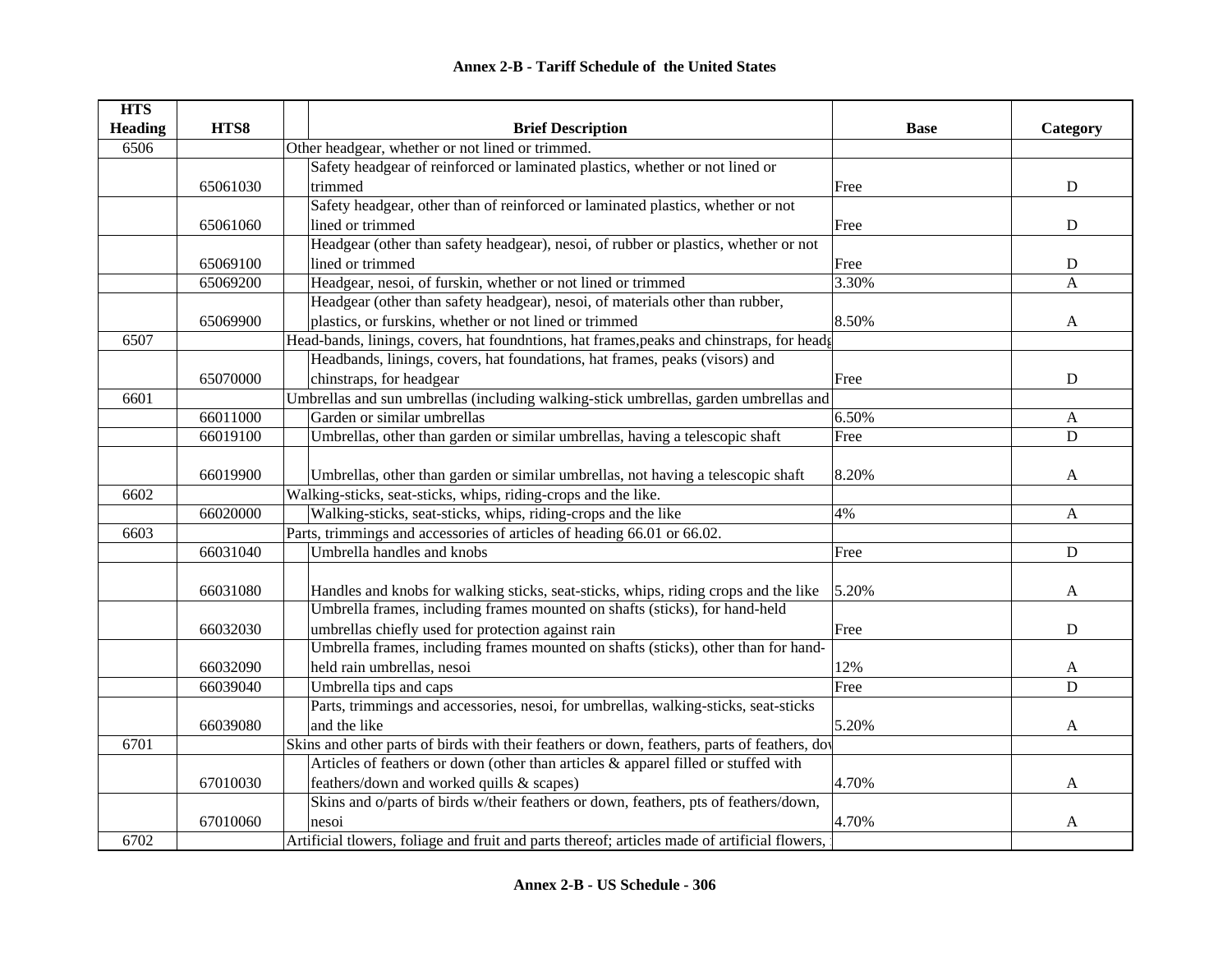|  | <b>Annex 2-B - Tariff Schedule of the United States</b> |  |
|--|---------------------------------------------------------|--|
|--|---------------------------------------------------------|--|

| <b>HTS</b>     |          |                                                                                             |             |              |
|----------------|----------|---------------------------------------------------------------------------------------------|-------------|--------------|
| <b>Heading</b> | HTS8     | <b>Brief Description</b>                                                                    | <b>Base</b> | Category     |
|                |          | Artificial flowers/foliage/fruit; articles of art. flowers, etc.; all of plastics, asmbld   |             |              |
|                | 67021020 | by binding/gluing/or similar methods                                                        | 8.40%       | A            |
|                |          | Artificial flowers/foliage/fruit & pts of; articles of art. flowers, etc.; all of plastics, |             |              |
|                | 67021040 | not asmbld by binding/gluing/or similar methods                                             | 3.40%       | A            |
|                |          | Artificial flowers/foliage/fruit & pts thereof; articles of artif. flowers, etc.; all the   |             |              |
|                | 67029010 | foregoing of feathers                                                                       | 4.70%       | A            |
|                |          | Artificial flowers/foliage/fruit & pts thereof; articles of artif. flowers, etc.; all the   |             |              |
|                | 67029035 | foregoing of man-made fibers                                                                | 9%          | A            |
|                |          | Artificial flowers/foliage/fruit & pts thereof; articles of artif. flowers, etc.; all the   |             |              |
|                | 67029065 | foregoing of materials o/than plast./feath./mmf                                             | 17%         | A            |
| 6703           |          | Human hair, dressed, thinned, bleached or otherwise worked; wool or other animal hair       |             |              |
|                |          | Human hair, dressed, thinned, bleached or otherwise worked, for use in making               |             |              |
|                | 67030030 | wigs or the like                                                                            | Free        | D            |
|                |          | Wool or other animal hair or other textile materials, prepared for use in making            |             |              |
|                | 67030060 | wigs or the like                                                                            | Free        | $\mathbf D$  |
| 6704           |          | Wigs, false beards, eyebrows and eyelashes, switches and the like, of human or animal h     |             |              |
|                | 67041100 | Wigs (complete), of synthetic textile materials                                             | Free        | $\mathbf D$  |
|                |          |                                                                                             |             |              |
|                | 67041900 | Wigs (partial), false beards, eyebrows and the like, of synthetic textile materials         | Free        | ${\bf D}$    |
|                |          | Wigs, false beards, eyebrows and the like, of human hair; articles of human hair,           |             |              |
|                | 67042000 | nesoi                                                                                       | Free        | ${\bf D}$    |
|                |          | Wigs, false beards, eyebrows and the like, of animal hair or textile materials (other       |             |              |
|                | 67049000 | than synthetic textiles)                                                                    | Free        | ${\bf D}$    |
| 6801           |          | Setts, curbstones and tlagstones, of natural stone (except slate).                          |             |              |
|                | 68010000 | Setts, curbstones and flagstones, of natural stone (except slate)                           | 2.80%       | $\mathbf{A}$ |
| 6802           |          | Worked monumental or building stone (except slate) and articles thereof, other than god     |             |              |
|                |          | Tiles/cubes/similar arts. of natural stone, enclosable in a sq. w/a side less than 7        |             |              |
|                | 68021000 | cm; artificially colored granules, chippings & powder                                       | 4.80%       | A            |
|                |          | Monumental or building stone & arts. thereof, of travertine, simply cut/sawn,               |             |              |
|                | 68022110 | w/flat or even surface                                                                      | 4.20%       | A            |
|                |          | Monumental or building stone $\&$ arts. thereof, of marble $\&$ alabaster, simply           |             |              |
|                | 68022150 | cut/sawn, w/flat or even surface                                                            | 1.90%       | A            |
|                |          | Monumental or building stone & arts. thereof, of calcareous stone, nesoi, simply            |             |              |
|                | 68022200 | cut/sawn, w/flat or even surface                                                            | 4.90%       | A            |
|                |          | Monumental or building stone & arts. thereof, of granite, simply cut/sawn, w/flat           |             |              |
|                | 68022300 | or even surface                                                                             | 3.70%       | A            |
|                |          | Monumental or building stone & arts. thereof, of stone, nesoi, simply cut/sawn,             |             |              |
|                | 68022900 | w/flat or even surface                                                                      | 6%          | A            |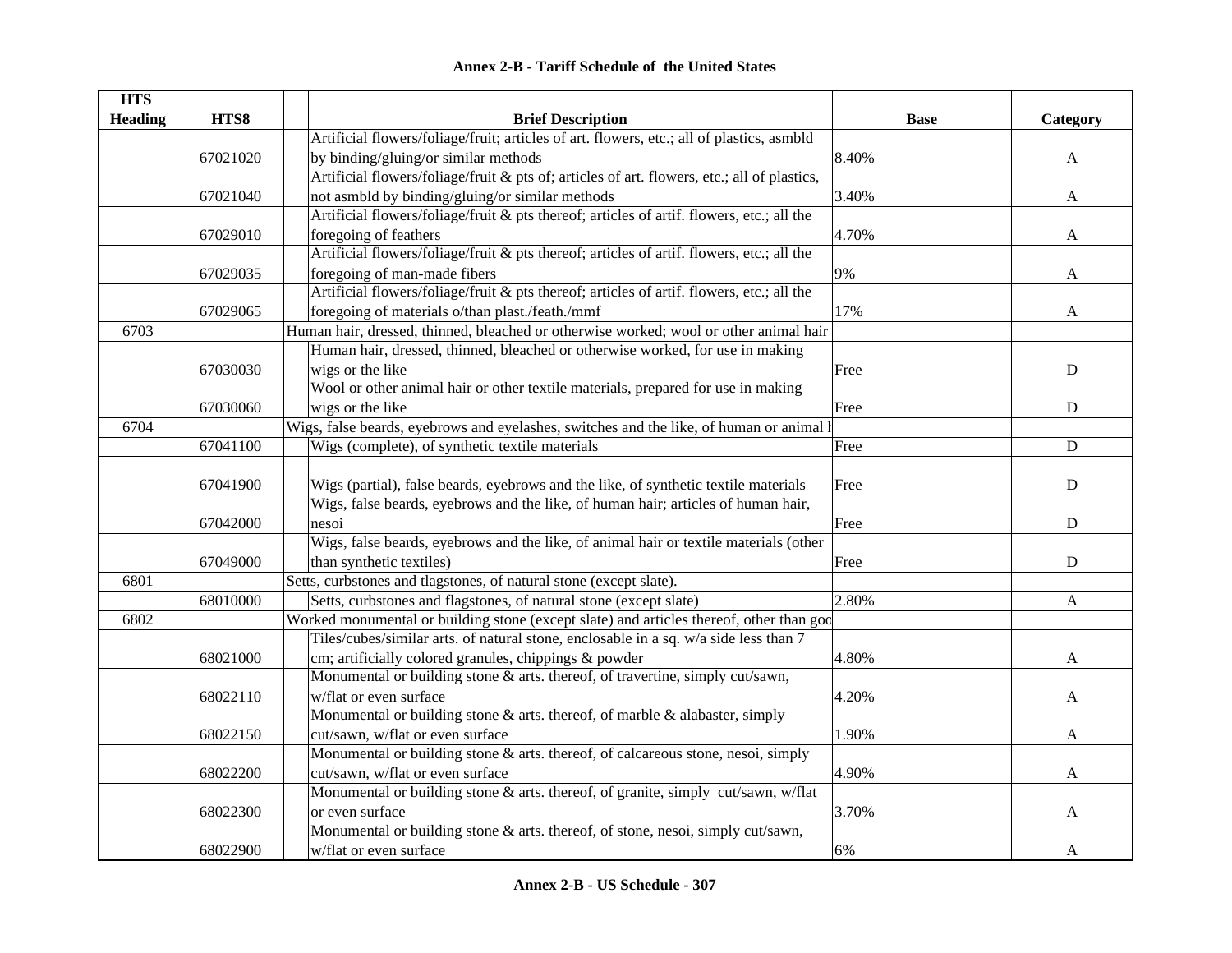| HTS8<br><b>Heading</b><br><b>Brief Description</b><br><b>Base</b><br>Category<br>68029105<br>Marble slabs, further worked than simply cut/sawn<br>2.50%<br>A<br>Monumental or building stone & arts. thereof (o/than slabs), of marble, further<br>68029115<br>worked than simply cut/sawn, nesoi<br>4.90%<br>A<br>Monumental or building stone & arts. thereof, of travertine, dressed or polished<br>but not further worked, nesoi<br>4.20%<br>68029120<br>A<br>Monumental or building stone & arts. thereof, of travertine, further worked than<br>dressed or polished, nesoi<br>3.70%<br>68029125<br>A<br>Monumental or building stone & arts. thereof, of alabaster, further worked than<br>simply cut/sawn, nesoi<br>4.70%<br>68029130<br>A<br>Monumental or building stone & arts. thereof, of calcareous stone, nesoi, further<br>worked than simply cut/sawn, nesoi<br>4.90%<br>68029200<br>A<br>Monumental or building stone & arts. thereof, of granite, further worked than<br>simply cut/sawn, nesoi<br>3.70%<br>68029300<br>A<br>Monumental or building stone & arts. thereof, nesoi, further worked than simply<br>68029900<br>cut/sawn, nesoi<br>6.50%<br>A<br>Worked slate and articles of slate or of agglomerated slate.<br>6803<br>68030010<br>3.30%<br>Roofing slate<br>$\mathbf{A}$<br>Worked slate (other than roofing slate) and articles of slate or agglomerated slate<br>${\bf D}$<br>68030050<br>Free<br>Millstones, grindstones, grinding wheels and the like, without frameworks, for grinding,<br>6804<br>68041000<br>Millstones and grindstones for milling, grinding or pulping<br>Free<br>${\bf D}$<br>Millstones, grindstones, grinding wheels and the like, nesoi, of agglomerated<br>68042100<br>synthetic or natural diamond<br>${\bf D}$<br>Free<br>Millstones, grindstones, grinding wheels and the like, nesoi, of agglomerated<br>68042210<br>abrasives nesoi, or ceramics, bonded with synthetic resins<br>5 cents/ $kg + 2%$<br>A<br>Abrasive wheels of agglomerated abrasives nesoi, or ceramics, not bonded with<br>68042240<br>synthetic resins<br>${\bf D}$<br>Free<br>Millstones, grindstones, grinding wheels and the like, nesoi, of agglomerated<br>abrasives nesoi, or ceramics, not bonded w/synthetic resins<br>68042260<br>Free<br>D<br>Millstones, grindstones, grinding wheels and the like, nesoi, of natural stone<br>Free<br>68042300<br>${\bf D}$<br>68043000<br>Hand sharpening or polishing stones<br>$\mathbf D$<br>Free<br>Natural or artificial abrasive powder or grain, on a base of textile material, of paper, of p<br>6805<br>68051000<br>Natural or artificial abrasive powder or grain on a base of woven textile fabric only Free<br>${\bf D}$<br>Natural or artificial abrasive powder or grain on a base of paper or paperboard only Free<br>${\bf D}$<br>68052000<br>Articles wholly or partly coated natural or artificial abrasive powder or grain, on a | <b>HTS</b> |          |                                                         |      |           |
|------------------------------------------------------------------------------------------------------------------------------------------------------------------------------------------------------------------------------------------------------------------------------------------------------------------------------------------------------------------------------------------------------------------------------------------------------------------------------------------------------------------------------------------------------------------------------------------------------------------------------------------------------------------------------------------------------------------------------------------------------------------------------------------------------------------------------------------------------------------------------------------------------------------------------------------------------------------------------------------------------------------------------------------------------------------------------------------------------------------------------------------------------------------------------------------------------------------------------------------------------------------------------------------------------------------------------------------------------------------------------------------------------------------------------------------------------------------------------------------------------------------------------------------------------------------------------------------------------------------------------------------------------------------------------------------------------------------------------------------------------------------------------------------------------------------------------------------------------------------------------------------------------------------------------------------------------------------------------------------------------------------------------------------------------------------------------------------------------------------------------------------------------------------------------------------------------------------------------------------------------------------------------------------------------------------------------------------------------------------------------------------------------------------------------------------------------------------------------------------------------------------------------------------------------------------------------------------------------------------------------------------------------------------------------------------------------------------------------------------------------------------------------------------------------------------------------------------------------------------------------------------------------------------------------------------|------------|----------|---------------------------------------------------------|------|-----------|
|                                                                                                                                                                                                                                                                                                                                                                                                                                                                                                                                                                                                                                                                                                                                                                                                                                                                                                                                                                                                                                                                                                                                                                                                                                                                                                                                                                                                                                                                                                                                                                                                                                                                                                                                                                                                                                                                                                                                                                                                                                                                                                                                                                                                                                                                                                                                                                                                                                                                                                                                                                                                                                                                                                                                                                                                                                                                                                                                          |            |          |                                                         |      |           |
|                                                                                                                                                                                                                                                                                                                                                                                                                                                                                                                                                                                                                                                                                                                                                                                                                                                                                                                                                                                                                                                                                                                                                                                                                                                                                                                                                                                                                                                                                                                                                                                                                                                                                                                                                                                                                                                                                                                                                                                                                                                                                                                                                                                                                                                                                                                                                                                                                                                                                                                                                                                                                                                                                                                                                                                                                                                                                                                                          |            |          |                                                         |      |           |
|                                                                                                                                                                                                                                                                                                                                                                                                                                                                                                                                                                                                                                                                                                                                                                                                                                                                                                                                                                                                                                                                                                                                                                                                                                                                                                                                                                                                                                                                                                                                                                                                                                                                                                                                                                                                                                                                                                                                                                                                                                                                                                                                                                                                                                                                                                                                                                                                                                                                                                                                                                                                                                                                                                                                                                                                                                                                                                                                          |            |          |                                                         |      |           |
|                                                                                                                                                                                                                                                                                                                                                                                                                                                                                                                                                                                                                                                                                                                                                                                                                                                                                                                                                                                                                                                                                                                                                                                                                                                                                                                                                                                                                                                                                                                                                                                                                                                                                                                                                                                                                                                                                                                                                                                                                                                                                                                                                                                                                                                                                                                                                                                                                                                                                                                                                                                                                                                                                                                                                                                                                                                                                                                                          |            |          |                                                         |      |           |
|                                                                                                                                                                                                                                                                                                                                                                                                                                                                                                                                                                                                                                                                                                                                                                                                                                                                                                                                                                                                                                                                                                                                                                                                                                                                                                                                                                                                                                                                                                                                                                                                                                                                                                                                                                                                                                                                                                                                                                                                                                                                                                                                                                                                                                                                                                                                                                                                                                                                                                                                                                                                                                                                                                                                                                                                                                                                                                                                          |            |          |                                                         |      |           |
|                                                                                                                                                                                                                                                                                                                                                                                                                                                                                                                                                                                                                                                                                                                                                                                                                                                                                                                                                                                                                                                                                                                                                                                                                                                                                                                                                                                                                                                                                                                                                                                                                                                                                                                                                                                                                                                                                                                                                                                                                                                                                                                                                                                                                                                                                                                                                                                                                                                                                                                                                                                                                                                                                                                                                                                                                                                                                                                                          |            |          |                                                         |      |           |
|                                                                                                                                                                                                                                                                                                                                                                                                                                                                                                                                                                                                                                                                                                                                                                                                                                                                                                                                                                                                                                                                                                                                                                                                                                                                                                                                                                                                                                                                                                                                                                                                                                                                                                                                                                                                                                                                                                                                                                                                                                                                                                                                                                                                                                                                                                                                                                                                                                                                                                                                                                                                                                                                                                                                                                                                                                                                                                                                          |            |          |                                                         |      |           |
|                                                                                                                                                                                                                                                                                                                                                                                                                                                                                                                                                                                                                                                                                                                                                                                                                                                                                                                                                                                                                                                                                                                                                                                                                                                                                                                                                                                                                                                                                                                                                                                                                                                                                                                                                                                                                                                                                                                                                                                                                                                                                                                                                                                                                                                                                                                                                                                                                                                                                                                                                                                                                                                                                                                                                                                                                                                                                                                                          |            |          |                                                         |      |           |
|                                                                                                                                                                                                                                                                                                                                                                                                                                                                                                                                                                                                                                                                                                                                                                                                                                                                                                                                                                                                                                                                                                                                                                                                                                                                                                                                                                                                                                                                                                                                                                                                                                                                                                                                                                                                                                                                                                                                                                                                                                                                                                                                                                                                                                                                                                                                                                                                                                                                                                                                                                                                                                                                                                                                                                                                                                                                                                                                          |            |          |                                                         |      |           |
|                                                                                                                                                                                                                                                                                                                                                                                                                                                                                                                                                                                                                                                                                                                                                                                                                                                                                                                                                                                                                                                                                                                                                                                                                                                                                                                                                                                                                                                                                                                                                                                                                                                                                                                                                                                                                                                                                                                                                                                                                                                                                                                                                                                                                                                                                                                                                                                                                                                                                                                                                                                                                                                                                                                                                                                                                                                                                                                                          |            |          |                                                         |      |           |
|                                                                                                                                                                                                                                                                                                                                                                                                                                                                                                                                                                                                                                                                                                                                                                                                                                                                                                                                                                                                                                                                                                                                                                                                                                                                                                                                                                                                                                                                                                                                                                                                                                                                                                                                                                                                                                                                                                                                                                                                                                                                                                                                                                                                                                                                                                                                                                                                                                                                                                                                                                                                                                                                                                                                                                                                                                                                                                                                          |            |          |                                                         |      |           |
|                                                                                                                                                                                                                                                                                                                                                                                                                                                                                                                                                                                                                                                                                                                                                                                                                                                                                                                                                                                                                                                                                                                                                                                                                                                                                                                                                                                                                                                                                                                                                                                                                                                                                                                                                                                                                                                                                                                                                                                                                                                                                                                                                                                                                                                                                                                                                                                                                                                                                                                                                                                                                                                                                                                                                                                                                                                                                                                                          |            |          |                                                         |      |           |
|                                                                                                                                                                                                                                                                                                                                                                                                                                                                                                                                                                                                                                                                                                                                                                                                                                                                                                                                                                                                                                                                                                                                                                                                                                                                                                                                                                                                                                                                                                                                                                                                                                                                                                                                                                                                                                                                                                                                                                                                                                                                                                                                                                                                                                                                                                                                                                                                                                                                                                                                                                                                                                                                                                                                                                                                                                                                                                                                          |            |          |                                                         |      |           |
|                                                                                                                                                                                                                                                                                                                                                                                                                                                                                                                                                                                                                                                                                                                                                                                                                                                                                                                                                                                                                                                                                                                                                                                                                                                                                                                                                                                                                                                                                                                                                                                                                                                                                                                                                                                                                                                                                                                                                                                                                                                                                                                                                                                                                                                                                                                                                                                                                                                                                                                                                                                                                                                                                                                                                                                                                                                                                                                                          |            |          |                                                         |      |           |
|                                                                                                                                                                                                                                                                                                                                                                                                                                                                                                                                                                                                                                                                                                                                                                                                                                                                                                                                                                                                                                                                                                                                                                                                                                                                                                                                                                                                                                                                                                                                                                                                                                                                                                                                                                                                                                                                                                                                                                                                                                                                                                                                                                                                                                                                                                                                                                                                                                                                                                                                                                                                                                                                                                                                                                                                                                                                                                                                          |            |          |                                                         |      |           |
|                                                                                                                                                                                                                                                                                                                                                                                                                                                                                                                                                                                                                                                                                                                                                                                                                                                                                                                                                                                                                                                                                                                                                                                                                                                                                                                                                                                                                                                                                                                                                                                                                                                                                                                                                                                                                                                                                                                                                                                                                                                                                                                                                                                                                                                                                                                                                                                                                                                                                                                                                                                                                                                                                                                                                                                                                                                                                                                                          |            |          |                                                         |      |           |
|                                                                                                                                                                                                                                                                                                                                                                                                                                                                                                                                                                                                                                                                                                                                                                                                                                                                                                                                                                                                                                                                                                                                                                                                                                                                                                                                                                                                                                                                                                                                                                                                                                                                                                                                                                                                                                                                                                                                                                                                                                                                                                                                                                                                                                                                                                                                                                                                                                                                                                                                                                                                                                                                                                                                                                                                                                                                                                                                          |            |          |                                                         |      |           |
|                                                                                                                                                                                                                                                                                                                                                                                                                                                                                                                                                                                                                                                                                                                                                                                                                                                                                                                                                                                                                                                                                                                                                                                                                                                                                                                                                                                                                                                                                                                                                                                                                                                                                                                                                                                                                                                                                                                                                                                                                                                                                                                                                                                                                                                                                                                                                                                                                                                                                                                                                                                                                                                                                                                                                                                                                                                                                                                                          |            |          |                                                         |      |           |
|                                                                                                                                                                                                                                                                                                                                                                                                                                                                                                                                                                                                                                                                                                                                                                                                                                                                                                                                                                                                                                                                                                                                                                                                                                                                                                                                                                                                                                                                                                                                                                                                                                                                                                                                                                                                                                                                                                                                                                                                                                                                                                                                                                                                                                                                                                                                                                                                                                                                                                                                                                                                                                                                                                                                                                                                                                                                                                                                          |            |          |                                                         |      |           |
|                                                                                                                                                                                                                                                                                                                                                                                                                                                                                                                                                                                                                                                                                                                                                                                                                                                                                                                                                                                                                                                                                                                                                                                                                                                                                                                                                                                                                                                                                                                                                                                                                                                                                                                                                                                                                                                                                                                                                                                                                                                                                                                                                                                                                                                                                                                                                                                                                                                                                                                                                                                                                                                                                                                                                                                                                                                                                                                                          |            |          |                                                         |      |           |
|                                                                                                                                                                                                                                                                                                                                                                                                                                                                                                                                                                                                                                                                                                                                                                                                                                                                                                                                                                                                                                                                                                                                                                                                                                                                                                                                                                                                                                                                                                                                                                                                                                                                                                                                                                                                                                                                                                                                                                                                                                                                                                                                                                                                                                                                                                                                                                                                                                                                                                                                                                                                                                                                                                                                                                                                                                                                                                                                          |            |          |                                                         |      |           |
|                                                                                                                                                                                                                                                                                                                                                                                                                                                                                                                                                                                                                                                                                                                                                                                                                                                                                                                                                                                                                                                                                                                                                                                                                                                                                                                                                                                                                                                                                                                                                                                                                                                                                                                                                                                                                                                                                                                                                                                                                                                                                                                                                                                                                                                                                                                                                                                                                                                                                                                                                                                                                                                                                                                                                                                                                                                                                                                                          |            |          |                                                         |      |           |
|                                                                                                                                                                                                                                                                                                                                                                                                                                                                                                                                                                                                                                                                                                                                                                                                                                                                                                                                                                                                                                                                                                                                                                                                                                                                                                                                                                                                                                                                                                                                                                                                                                                                                                                                                                                                                                                                                                                                                                                                                                                                                                                                                                                                                                                                                                                                                                                                                                                                                                                                                                                                                                                                                                                                                                                                                                                                                                                                          |            |          |                                                         |      |           |
|                                                                                                                                                                                                                                                                                                                                                                                                                                                                                                                                                                                                                                                                                                                                                                                                                                                                                                                                                                                                                                                                                                                                                                                                                                                                                                                                                                                                                                                                                                                                                                                                                                                                                                                                                                                                                                                                                                                                                                                                                                                                                                                                                                                                                                                                                                                                                                                                                                                                                                                                                                                                                                                                                                                                                                                                                                                                                                                                          |            |          |                                                         |      |           |
|                                                                                                                                                                                                                                                                                                                                                                                                                                                                                                                                                                                                                                                                                                                                                                                                                                                                                                                                                                                                                                                                                                                                                                                                                                                                                                                                                                                                                                                                                                                                                                                                                                                                                                                                                                                                                                                                                                                                                                                                                                                                                                                                                                                                                                                                                                                                                                                                                                                                                                                                                                                                                                                                                                                                                                                                                                                                                                                                          |            |          |                                                         |      |           |
|                                                                                                                                                                                                                                                                                                                                                                                                                                                                                                                                                                                                                                                                                                                                                                                                                                                                                                                                                                                                                                                                                                                                                                                                                                                                                                                                                                                                                                                                                                                                                                                                                                                                                                                                                                                                                                                                                                                                                                                                                                                                                                                                                                                                                                                                                                                                                                                                                                                                                                                                                                                                                                                                                                                                                                                                                                                                                                                                          |            |          |                                                         |      |           |
|                                                                                                                                                                                                                                                                                                                                                                                                                                                                                                                                                                                                                                                                                                                                                                                                                                                                                                                                                                                                                                                                                                                                                                                                                                                                                                                                                                                                                                                                                                                                                                                                                                                                                                                                                                                                                                                                                                                                                                                                                                                                                                                                                                                                                                                                                                                                                                                                                                                                                                                                                                                                                                                                                                                                                                                                                                                                                                                                          |            |          |                                                         |      |           |
|                                                                                                                                                                                                                                                                                                                                                                                                                                                                                                                                                                                                                                                                                                                                                                                                                                                                                                                                                                                                                                                                                                                                                                                                                                                                                                                                                                                                                                                                                                                                                                                                                                                                                                                                                                                                                                                                                                                                                                                                                                                                                                                                                                                                                                                                                                                                                                                                                                                                                                                                                                                                                                                                                                                                                                                                                                                                                                                                          |            |          |                                                         |      |           |
|                                                                                                                                                                                                                                                                                                                                                                                                                                                                                                                                                                                                                                                                                                                                                                                                                                                                                                                                                                                                                                                                                                                                                                                                                                                                                                                                                                                                                                                                                                                                                                                                                                                                                                                                                                                                                                                                                                                                                                                                                                                                                                                                                                                                                                                                                                                                                                                                                                                                                                                                                                                                                                                                                                                                                                                                                                                                                                                                          |            |          |                                                         |      |           |
|                                                                                                                                                                                                                                                                                                                                                                                                                                                                                                                                                                                                                                                                                                                                                                                                                                                                                                                                                                                                                                                                                                                                                                                                                                                                                                                                                                                                                                                                                                                                                                                                                                                                                                                                                                                                                                                                                                                                                                                                                                                                                                                                                                                                                                                                                                                                                                                                                                                                                                                                                                                                                                                                                                                                                                                                                                                                                                                                          |            |          |                                                         |      |           |
|                                                                                                                                                                                                                                                                                                                                                                                                                                                                                                                                                                                                                                                                                                                                                                                                                                                                                                                                                                                                                                                                                                                                                                                                                                                                                                                                                                                                                                                                                                                                                                                                                                                                                                                                                                                                                                                                                                                                                                                                                                                                                                                                                                                                                                                                                                                                                                                                                                                                                                                                                                                                                                                                                                                                                                                                                                                                                                                                          |            |          |                                                         |      |           |
|                                                                                                                                                                                                                                                                                                                                                                                                                                                                                                                                                                                                                                                                                                                                                                                                                                                                                                                                                                                                                                                                                                                                                                                                                                                                                                                                                                                                                                                                                                                                                                                                                                                                                                                                                                                                                                                                                                                                                                                                                                                                                                                                                                                                                                                                                                                                                                                                                                                                                                                                                                                                                                                                                                                                                                                                                                                                                                                                          |            |          |                                                         |      |           |
|                                                                                                                                                                                                                                                                                                                                                                                                                                                                                                                                                                                                                                                                                                                                                                                                                                                                                                                                                                                                                                                                                                                                                                                                                                                                                                                                                                                                                                                                                                                                                                                                                                                                                                                                                                                                                                                                                                                                                                                                                                                                                                                                                                                                                                                                                                                                                                                                                                                                                                                                                                                                                                                                                                                                                                                                                                                                                                                                          |            |          |                                                         |      |           |
|                                                                                                                                                                                                                                                                                                                                                                                                                                                                                                                                                                                                                                                                                                                                                                                                                                                                                                                                                                                                                                                                                                                                                                                                                                                                                                                                                                                                                                                                                                                                                                                                                                                                                                                                                                                                                                                                                                                                                                                                                                                                                                                                                                                                                                                                                                                                                                                                                                                                                                                                                                                                                                                                                                                                                                                                                                                                                                                                          |            |          |                                                         |      |           |
|                                                                                                                                                                                                                                                                                                                                                                                                                                                                                                                                                                                                                                                                                                                                                                                                                                                                                                                                                                                                                                                                                                                                                                                                                                                                                                                                                                                                                                                                                                                                                                                                                                                                                                                                                                                                                                                                                                                                                                                                                                                                                                                                                                                                                                                                                                                                                                                                                                                                                                                                                                                                                                                                                                                                                                                                                                                                                                                                          |            |          |                                                         |      |           |
|                                                                                                                                                                                                                                                                                                                                                                                                                                                                                                                                                                                                                                                                                                                                                                                                                                                                                                                                                                                                                                                                                                                                                                                                                                                                                                                                                                                                                                                                                                                                                                                                                                                                                                                                                                                                                                                                                                                                                                                                                                                                                                                                                                                                                                                                                                                                                                                                                                                                                                                                                                                                                                                                                                                                                                                                                                                                                                                                          |            |          |                                                         |      |           |
|                                                                                                                                                                                                                                                                                                                                                                                                                                                                                                                                                                                                                                                                                                                                                                                                                                                                                                                                                                                                                                                                                                                                                                                                                                                                                                                                                                                                                                                                                                                                                                                                                                                                                                                                                                                                                                                                                                                                                                                                                                                                                                                                                                                                                                                                                                                                                                                                                                                                                                                                                                                                                                                                                                                                                                                                                                                                                                                                          |            |          |                                                         |      |           |
|                                                                                                                                                                                                                                                                                                                                                                                                                                                                                                                                                                                                                                                                                                                                                                                                                                                                                                                                                                                                                                                                                                                                                                                                                                                                                                                                                                                                                                                                                                                                                                                                                                                                                                                                                                                                                                                                                                                                                                                                                                                                                                                                                                                                                                                                                                                                                                                                                                                                                                                                                                                                                                                                                                                                                                                                                                                                                                                                          |            | 68053010 | base of materials nesoi, in sheets, strips, disks, etc. | Free | ${\bf D}$ |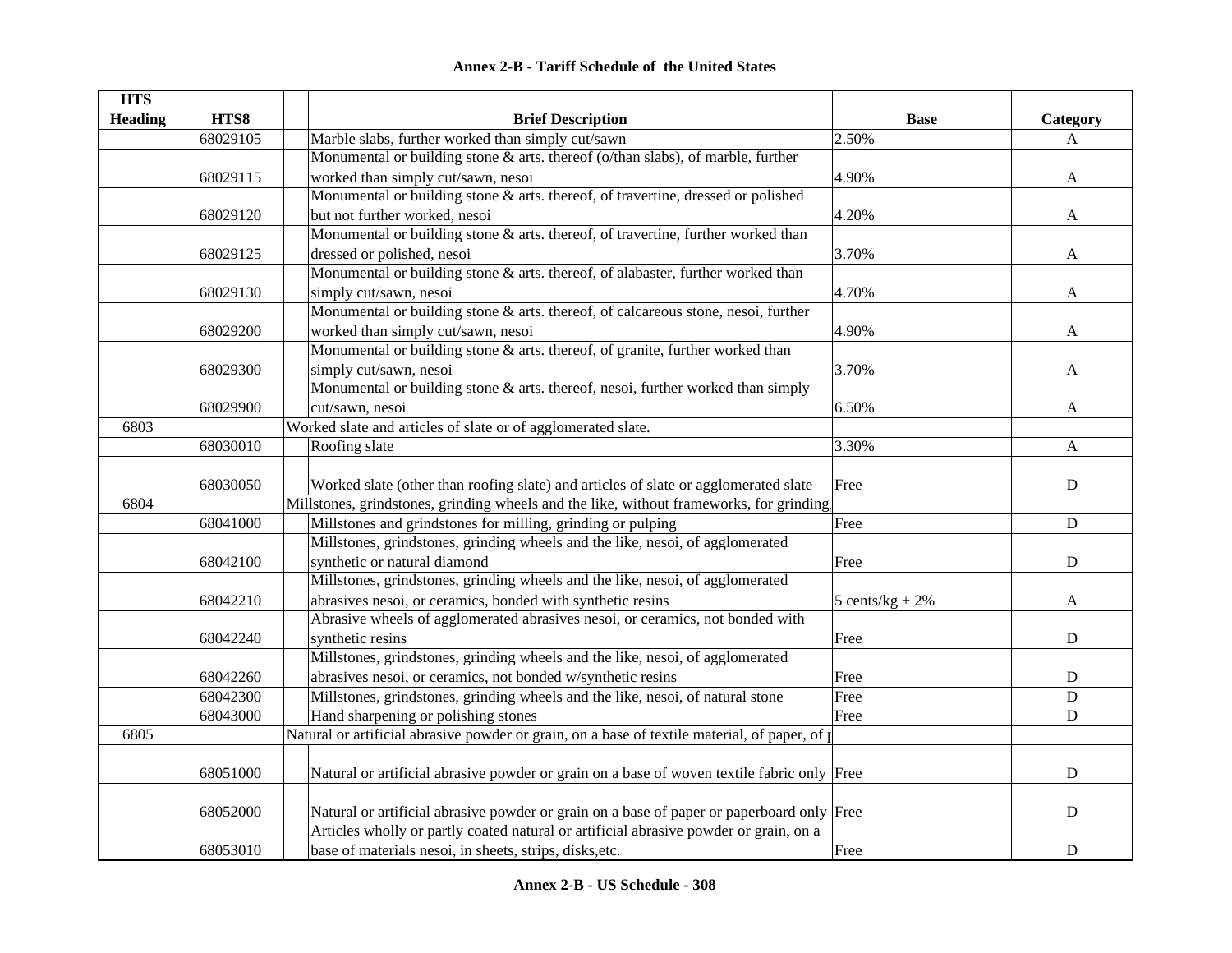| <b>HTS</b>     |          |                                                                                               |             |             |
|----------------|----------|-----------------------------------------------------------------------------------------------|-------------|-------------|
| <b>Heading</b> | HTS8     | <b>Brief Description</b>                                                                      | <b>Base</b> | Category    |
|                |          | Natural or artificial abrasive powder or grain on a base of materials nesoi, in forms         |             |             |
|                | 68053050 | nesoi                                                                                         | Free        | ${\bf D}$   |
| 6806           |          | Slag wool, rack wool and similar mineral wools exfoliated vermiculite, expanded clays,        |             |             |
|                | 68061000 | Slag wool, rock wool and similar mineral wools, in bulk, sheets or rolls                      | 3.90%       | A           |
|                |          | Exfoliated vermiculite, expanded clays, foamed slag and similar expanded mineral              |             |             |
|                | 68062000 | materials                                                                                     | Free        | ${\bf D}$   |
|                |          | Mixtures and articles of heat-insulating, sound-insulating or sound-absorbing                 |             |             |
|                | 68069000 | mineral materials, nesoi                                                                      | Free        | ${\bf D}$   |
| 6807           |          | Articles of asphslt or of similar moaterial (for example, petroleum bitumen or coal tar pi    |             |             |
|                | 68071000 | Articles of asphalt or of similar material, in rolls                                          | Free        | ${\bf D}$   |
|                | 68079000 | Articles of asphalt or of similar material, not in rolls                                      | 2.70%       | A           |
| 6808           |          | Panels, bnards, tiles, blocks and similar articles of vegetable tibre, of straw or of shaving |             |             |
|                |          | Panels, boards, tiles and similar articles of vegetable fiber, straw or wood wastes,          |             |             |
|                | 68080000 | agglomerated with cement, plaster or o/mineral binders                                        | Free        | ${\bf D}$   |
| 6809           |          | Articles of plaster or of compositions based on plaster.                                      |             |             |
|                |          | Panels, boards, sheets, tiles and similar articles of plaster or comp. plaster,               |             |             |
|                | 68091100 | n/ornamented, faced or reinforced w/paper or paperboard only                                  | Free        | D           |
|                |          | Panels, boards, sheets, tiles and similar articles of plaster or comp. plaster, not           |             |             |
|                | 68091900 | ornamented, nesoi                                                                             | 3%          | A           |
|                |          | Articles (other than panels, boards, sheets, tiles, etc.) of plaster or of compositions       |             |             |
|                | 68099000 | based on plaster, nesoi                                                                       | Free        | D           |
| 6810           |          | Articles of cement, of enncrete or of artiticial stone, whether or not reinforced.            |             |             |
|                |          | Building blocks and bricks, of cement, concrete or artificial stone, whether or not           |             |             |
|                | 68101100 | reinforced                                                                                    | 3.20%       | A           |
|                | 68101912 | Floor and wall tiles, of stone agglomerated with binders other than cement                    | 4.90%       | A           |
|                |          | Floor and wall tiles, of cement, concrete, or of artificial stone (except stone               |             |             |
|                | 68101914 | agglom. w/binders other than cement)                                                          | 9%          | A           |
|                |          | Tiles, flagstones, and similar articles, nesoi, of cement, concrete or artificial stone,      |             |             |
|                | 68101950 | whether or not reinforced                                                                     | 3.90%       | A           |
|                |          | Prefabricated structural components for building or civil engineering, of cement,             |             |             |
|                | 68109100 | concrete or artificial stone, nesoi                                                           | Free        | ${\bf D}$   |
|                |          | Articles of cement (other than tiles, flagstones, bricks and similar arts.), of               |             |             |
|                | 68109900 | concrete or artificial stone, nesoi                                                           | Free        | ${\bf D}$   |
| 6811           |          | Articles of asbestos-cement, of cellulose fibre-cement or the like.                           |             |             |
|                | 68111000 | Corrugated sheets, of asbestos-cement, cellulose fiber-cement or the like                     | Free        | $\mathbf D$ |
|                |          | Sheets (other than corrugated), panels, tiles and similar articles of asbestos-               |             |             |
|                | 68112000 | cement, cellulose-fiber cement or the like                                                    | Free        | $\mathbf D$ |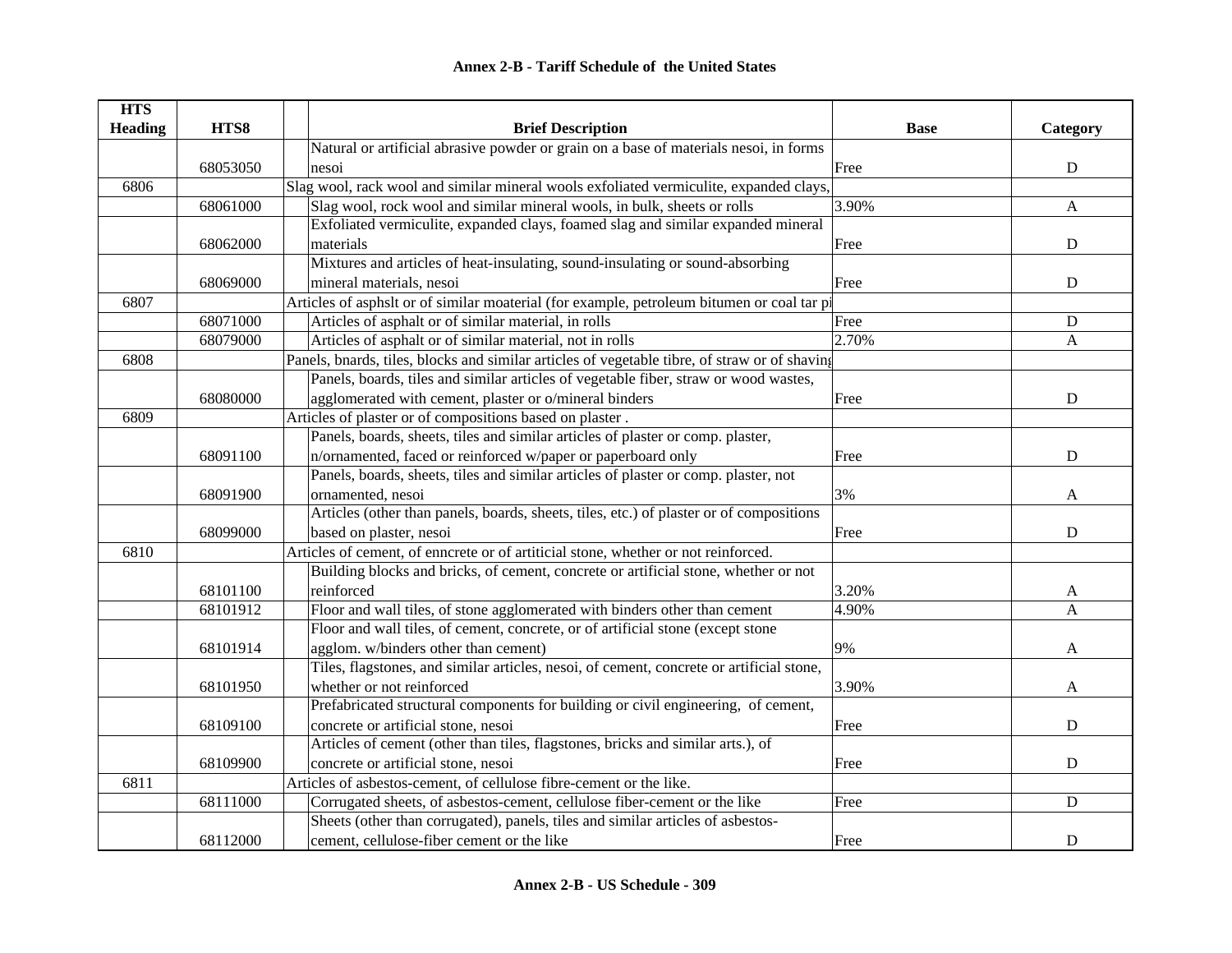|  | <b>Annex 2-B - Tariff Schedule of the United States</b> |  |
|--|---------------------------------------------------------|--|
|--|---------------------------------------------------------|--|

| <b>HTS</b><br><b>Heading</b> | HTS8     | <b>Brief Description</b>                                                                     | <b>Base</b> | Category    |
|------------------------------|----------|----------------------------------------------------------------------------------------------|-------------|-------------|
|                              |          | Tubes, pipes and tube or pipe fittings, of asbestos-cement, cellulose fiber-cement           |             |             |
|                              | 68113000 | or the like                                                                                  | Free        | ${\bf D}$   |
|                              | 68119000 | Articles of asbestos-cement, cellulose fiber-cement or the like, nesoi                       | Free        | D           |
| 6812                         |          | Fabricated asbestos fibres; mixtures with a basis of asbestos or with a basis of asbestos a  |             |             |
|                              | 68125010 | Asbestos or mixtures with a basis of asbestos, footwear                                      | 8.30%       | A           |
|                              |          | Asbestos or mixtures with a basis of asbestos, clothing, clothing accessories and            |             |             |
|                              | 68125050 | headgear                                                                                     | Free        | ${\bf D}$   |
|                              | 68126000 | Asbestos or mixtures with a basis of asbestos, paper, millboard and felt                     | Free        | D           |
|                              |          | Asbestos or mixtures with a basis of asbestos, compressed fiber jointing, in sheets          |             |             |
|                              | 68127000 | or rolls                                                                                     | Free        | D           |
|                              |          | Articles nesoi, of asbestos or mixtures with a basis of asbestos or asbestos and             |             |             |
|                              | 68129001 | magnesium carbonate, other than heading 6811 or 6813                                         | Free        | ${\bf D}$   |
| 6813                         |          | Friction material and articles thereof (for example, sheets, rolls, strips, segments, dises, |             |             |
|                              |          | Brake linings and pads, not mounted, of friction material with a basis of asbestos           |             |             |
|                              | 68131000 | or other mineral substances or cellulose                                                     | Free        | ${\bf D}$   |
|                              |          | Friction material & articles thereof, nesoi, not mounted, with a basis of asbestos or        |             |             |
|                              | 68139000 | other mineral substances or cellulose                                                        | Free        | ${\bf D}$   |
| 6814                         |          | Worked mica and articles of mica, including agglomerated or reconstituted mica, wheth        |             |             |
|                              |          | Agglomerated or reconstituted mica, in plates, sheets and strips, whether or not on          |             |             |
|                              | 68141000 | a support                                                                                    | 2.70%       | A           |
|                              |          | Worked mica and articles of mica, nesoi, whether or not on a support of paper,               |             |             |
|                              | 68149000 | paperboard or other materials                                                                | 2.60%       | A           |
| 6815                         |          | Articles of stone or of other mineral substances (including carbon fibres, articles of carb  |             |             |
|                              | 68151000 | Nonelectrical articles of graphite or other carbon, nesoi                                    | Free        | $\mathbf D$ |
|                              | 68152000 | Articles of peat, nesoi                                                                      | Free        | D           |
|                              | 68159100 | Articles containing magnesoite, dolomite or chromite, nesoi                                  | Free        | $\mathbf D$ |
|                              |          | Talc, steatite and soapstone, cut or sawn, or in blanks, crayons, cubes, disks or            |             |             |
|                              | 68159920 | other forms                                                                                  | Free        | D           |
|                              |          | Articles of stone or of other mineral substances (including carbon fibers & articles         |             |             |
|                              | 68159940 | thereof), nesoi                                                                              | Free        | $\mathbf D$ |
| 6901                         |          | Bricks, blocks, tiles and other ceramic goods of siliceous fossil meals (for example, kies   |             |             |
|                              | 69010000 | Siliceous fossil meal or earth bricks, blocks, tiles and other ceramic goods                 | Free        | $\mathbf D$ |
| 6902                         |          | Refractory bricks, blocks, tiles and similar refractory ceramic constructional goods, other  |             |             |
|                              | 69021010 | Refractory bricks of magnesite, containing by weight o/50% MgO                               | Free        | $\mathbf D$ |
|                              |          | Refractory bricks, blocks, tiles and similar goods containing by weight o/50%                |             |             |
|                              | 69021050 | MgO, CaO, or Cr2O3                                                                           | Free        | D           |
|                              |          | Refractory bricks containing by weight o/50% alumina (Al2O2) or silica (SiO2) or             |             |             |
|                              | 69022010 | mixtures or compounds thereof                                                                | Free        | ${\bf D}$   |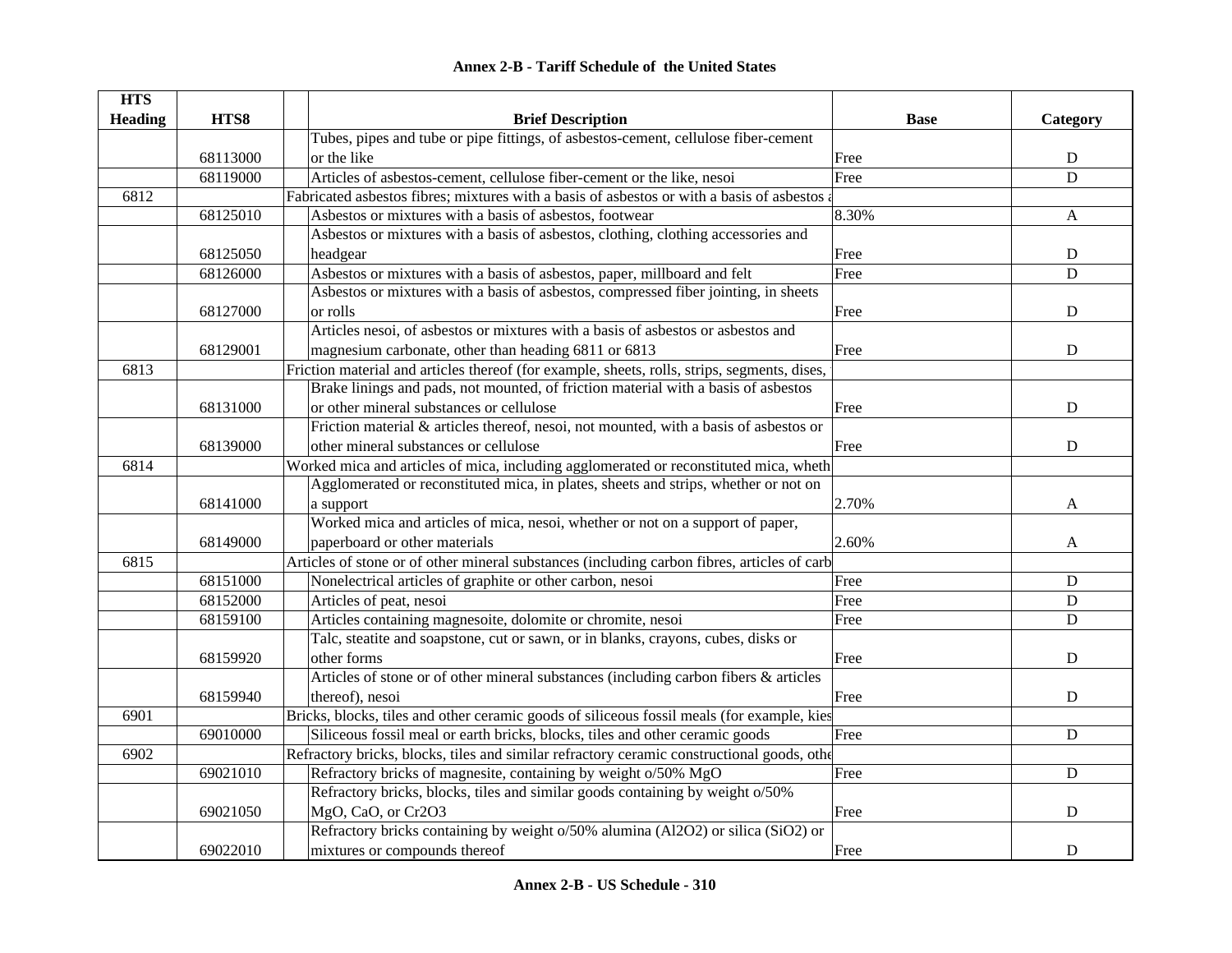| <b>HTS</b>     |                                                                                |                                                                                           |             |               |
|----------------|--------------------------------------------------------------------------------|-------------------------------------------------------------------------------------------|-------------|---------------|
| <b>Heading</b> | HTS8                                                                           | <b>Brief Description</b>                                                                  | <b>Base</b> | Category      |
|                |                                                                                | Refractory blocks, tiles & similar goods (o/than bricks), cont. by wt. o/50%              |             |               |
|                | 69022050                                                                       | alumina (Al2O2) or silica (SiO2) or mixtures thereof                                      | Free        | ${\bf D}$     |
|                | 69029010                                                                       | Refractory bricks, nesoi                                                                  | Free        | $\mathbf D$   |
|                | 69029050                                                                       | Refractory blocks, tiles & similar goods (other than bricks), nesoi                       | Free        | $\mathbf D$   |
| 6903           |                                                                                | Other refractory ceramic goods (for example, retorts, crucibles, muftles, nozzles, plugs, |             |               |
|                |                                                                                | Refractory ceramic goods (o/than of siliceous fossil meals or earths), nesoi, cont.       |             |               |
|                | 69031000                                                                       | by wt. o/50% graphite or o/forms or mix. of carbon                                        | Free        | ${\bf D}$     |
|                |                                                                                | Refractory ceramic goods (o/than of siliceous fossil meals or earths), nesoi, cont.       |             |               |
|                | 69032000                                                                       | by wt. o/50% alumina or mix. or comp. of Al2O3 & SiO3                                     | Free        | ${\bf D}$     |
|                | 69039000                                                                       | Refractory ceramic goods (o/than of siliceous fossil meals or earths), nesoi              | Free        | D             |
| 6904           |                                                                                | Ceramic building bricks, flooring blocks, support or filler tiles and the like.           |             |               |
|                | 69041000                                                                       | Ceramic building bricks (o/than refractory bricks)                                        | Free        | ${\bf D}$     |
|                | 69049000                                                                       | Ceramic flooring blocks, support or filler tiles and the like (other than bricks)         | Free        | $\mathbf D$   |
| 6905           |                                                                                | Roofing tiles, chimney-pots, cowls, chimney liners, architectural ornaments and other c   |             |               |
|                | 69051000                                                                       | Ceramic roofing tiles                                                                     | 13.50%      | A             |
|                | Ceramic chimney pots, cowls, chimney liners, architectural ornaments and other |                                                                                           |             |               |
|                | 69059000                                                                       | construction goods                                                                        | 3.20%       | A             |
| 6906           |                                                                                | Ceramic pipes, conduits, guttering and pipe fittings.                                     |             |               |
|                | 69060000                                                                       | Ceramic pipes, conduits, guttering and pipe fittings                                      | Free        | ${\bf D}$     |
| 6907           |                                                                                | Unglazed ceramic flags and paving, hearth or wall tiles; unglazed ceramic mosaic cube     |             |               |
|                |                                                                                | Unglazed ceramic tiles, cubes and similar articles with largest area enclosable in a      |             |               |
|                | 69071000                                                                       | sq. w/sides under 7 cm                                                                    | 10%         | $\mathbf C$   |
|                |                                                                                | Unglazed ceramic flags, paving, hearth or wall tiles, mosaic cubes and the like,          |             |               |
|                | 69079000                                                                       | nesoi                                                                                     | 10%         | $\mathcal{C}$ |
| 6908           |                                                                                | Glazed ceramic flags and paving, hearth or wall tiles; glazed ceramic mosaic cubes and    |             |               |
|                |                                                                                | Glazed ceramic tiles, cubes & similar arts. w/largest area enclosable in sq. w/sides      |             |               |
|                | 69081010                                                                       | under 7 cm & n/o 3229 tiles/m2, boundd by straig lines                                    | 10%         | $\mathcal{C}$ |
|                |                                                                                | Glazed ceramic tiles, cubes & similar arts. w/largest area enclosable in sq. w/sides      |             |               |
|                | 69081020                                                                       | under 7 cm & larg. surf. area less than 38.7 cm2                                          | 10%         | A             |
|                |                                                                                | Glazed ceramic tiles, cubes & similar arts. w/largest area enclosable in sq. w/sides      |             |               |
|                | 69081050                                                                       | under 7 cm, nesoi                                                                         | 8.50%       | $\mathbf C$   |
|                |                                                                                | Glazed ceramic flags and paving, hearth or wall tiles; glazed ceramic mosaic cubes        |             |               |
|                | 69089000                                                                       | and the like, nesoi                                                                       | 8.50%       | $\mathsf{C}$  |
| 6909           |                                                                                | Ceramic wares for laboratory, chemical or other technical uses; ceramic troughs, tubs a   |             |               |
|                | 69091120                                                                       | Porcelain or china ceramic machinery parts                                                | Free        | $\mathbf D$   |
|                |                                                                                | Porcelain or china ceramic wares for laboratory, chemical or other technical uses         |             |               |
|                | 69091140                                                                       | (other than machinery parts), nesoi                                                       | 4.50%       | A             |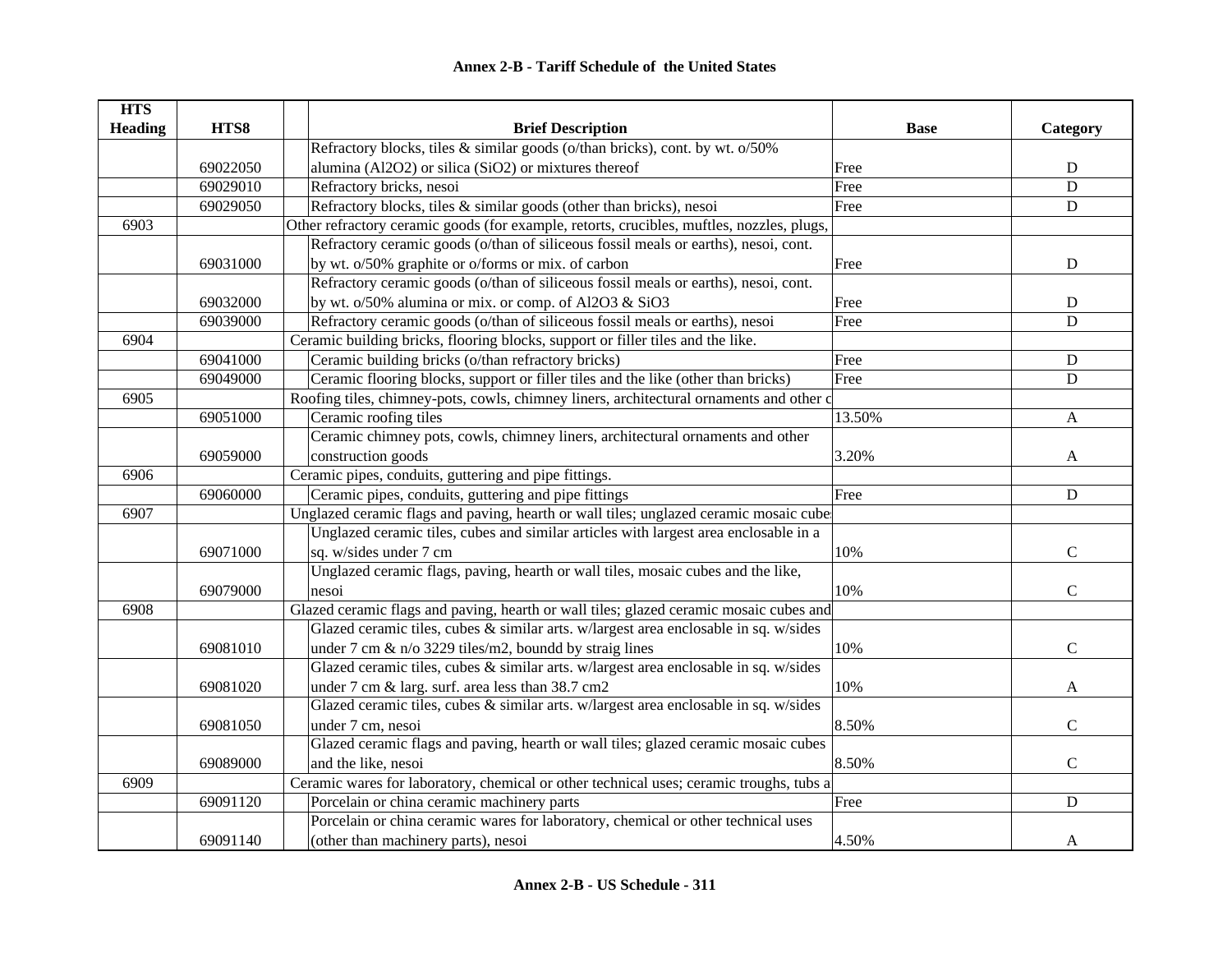|  | <b>Annex 2-B - Tariff Schedule of the United States</b> |  |
|--|---------------------------------------------------------|--|
|--|---------------------------------------------------------|--|

| <b>HTS</b>     |          |                                                                                             |             |               |
|----------------|----------|---------------------------------------------------------------------------------------------|-------------|---------------|
| <b>Heading</b> | HTS8     | <b>Brief Description</b>                                                                    | <b>Base</b> | Category      |
|                |          | Ceramic wares (o/than of porcelain or china) for laboratory, chemical or technical          |             |               |
|                | 69091200 | uses, w/hardness equivalent to 9 or more on Mohs scale                                      | 4%          | A             |
|                | 69091910 | Ceramic ferrite core memories                                                               | Free        | $\mathbf D$   |
|                |          | Ceramic wares for laboratory, chemical or other technical uses (o/than of porcelain         |             |               |
|                | 69091950 | or china), nesoi                                                                            | 4%          | A             |
|                |          | Ceramic troughs, tubes & siml. receptacles for agriculture; ceramic pots, jars, &           |             |               |
|                | 69099000 | siml. arts. for conveyance or packing of goods                                              | 4%          | A             |
| 6910           |          | Ceramic sinks, wash basins, wash basin pedestals, baths, bidets, water closet pans, flushin |             |               |
|                |          | Porcelain or china ceramic sinks, washbasins, baths, bidets, water closet bowls,            |             |               |
|                | 69101000 | urinals & siml. sanitary fixtures                                                           | 5.80%       | A             |
|                |          | Ceramic (o/than porcelain or china) sinks, washbasins, baths, bidets, water closet          |             |               |
|                | 69109000 | bowls, urinals & siml. sanitary fixtures                                                    | 5.70%       | A             |
| 6911           |          | Tableware, kitchenware, other household articles and toilet articles, of porcelain or chin  |             |               |
|                | 69111010 | Porcelain or china hotel, restaurant & nonhousehold table and kitchenware                   | 25%         | $\mathcal{C}$ |
|                | 69111015 | Bone china household table & kitchenware valued n/o \$31.50/doz. pcs.                       | 8%          | $\mathbf{A}$  |
|                | 69111025 | Bone china household table & kitchenware valued o/\$31.50/doz. pcs.                         | 6%          | A             |
|                |          | Porcelain or china (o/than bone china) househld tabl. & kitch.ware in sets in which         |             |               |
|                | 69111035 | aggregate val. of arts./US note $6(b)$ n/o \$56                                             | 26%         | A             |
|                |          | Porcelain or china (o/than bone china) househld tabl. & kitch.ware in sets in which         |             |               |
|                | 69111037 | aggregate val. of arts./US note 6(b) o/\$56 n/o \$200                                       | 8%          | A             |
|                |          | Porcelain or china (o/than bone china) househld tabl. & kitch.ware in sets in which         |             |               |
|                | 69111038 | aggregate val. of arts./US note $6(b)$ o/\$200                                              | 6%          | A             |
|                |          | Porcelain or china (o/than bone china) hsehld steins w/pewter lids, decanters,              |             |               |
|                | 69111041 | punch bowls, spoons & rests, salt/pepper sets, etc.                                         | 6.30%       | A             |
|                |          | Porcelain or china (o/than bone china) household mugs and steins w/o attached               |             |               |
|                | 69111045 | pewter lids                                                                                 | 14%         | A             |
|                |          | Porcelain or china (o/than bone china) hsehld tabl/kit.ware n/in specif.sets,cups           |             |               |
|                | 69111052 | o/\$8 but n/o \$29/dz, saucers o/\$5.25 but n/o \$18.75/dz,etc                              | 8%          | $\mathcal{C}$ |
|                |          | Porcelain or china (o/than bone china) hsehld tabl/kit ware n/in specif. sets, cups         |             |               |
|                | 69111058 | $o$ /\$29/dz, saucers $o$ /\$18.75/dz, bowls $o$ /\$33/dz, etc.                             | 6%          | A             |
|                | 69111060 | Porcelain or china (o/than bone china) household serviette rings                            | 20.80%      | A             |
|                |          | Porcelain or china (o/than bone china) household tableware & kitchenware, not in            |             |               |
|                | 69111080 | specified sets, nesoi                                                                       | 20.80%      | $\mathbf C$   |
|                |          | Porcelain or china (o/than bone china) household and toilet articles (other than            |             |               |
|                | 69119000 | tableware or kitchenware), nesoi                                                            | 5.40%       | A             |
| 6912           |          | Ceramic tableware, kitchenware, other household articles and toilet articles, other than o  |             |               |
|                |          | Course-grained earthen/stoneware tabl & kitchware; fine-grain earthenware tabl $\&$         |             |               |
|                | 69120010 | kitch.ware w/reddish body & lustrous colored/mottled glaze                                  | 0.70%       | A             |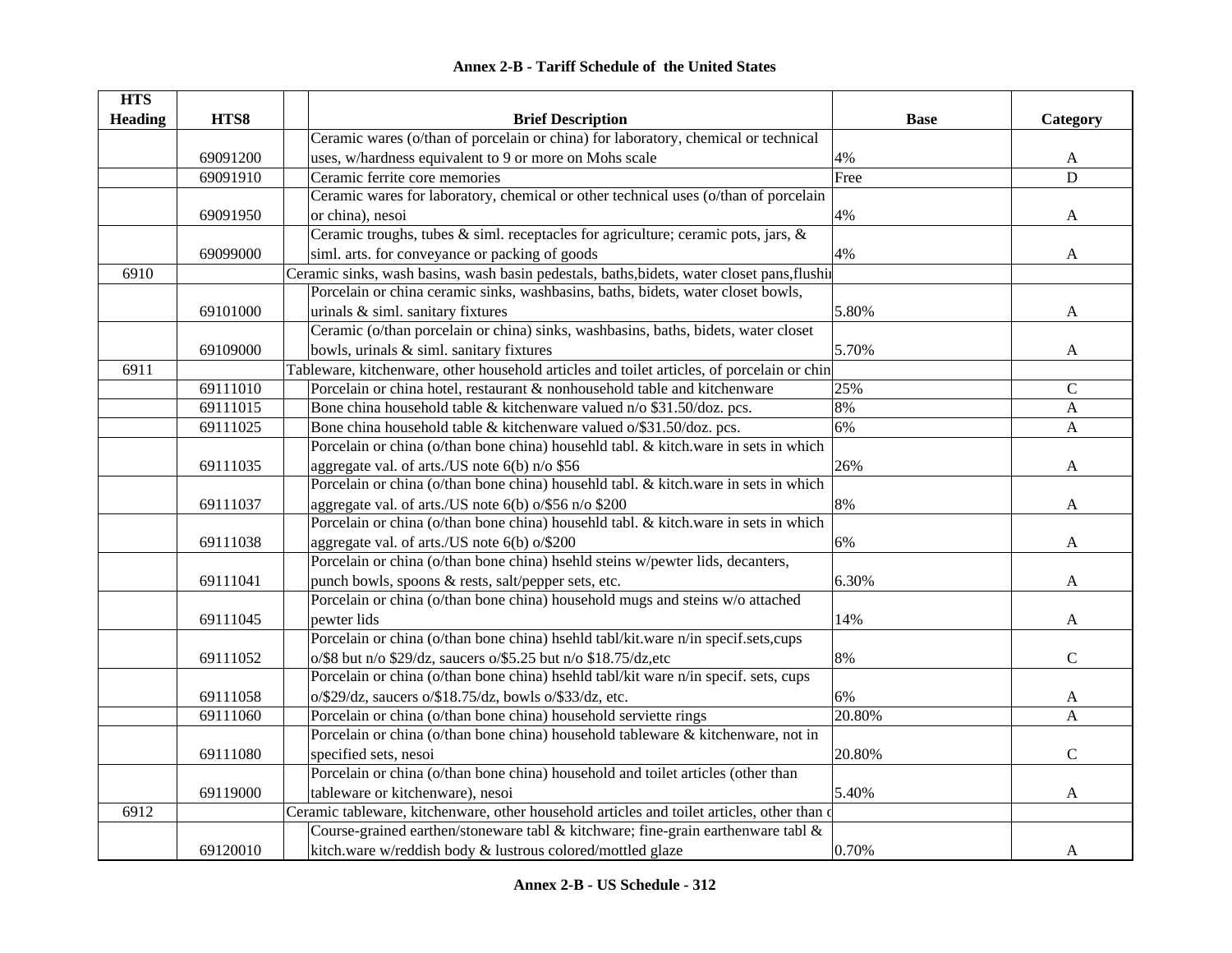|  | <b>Annex 2-B - Tariff Schedule of the United States</b> |  |
|--|---------------------------------------------------------|--|
|--|---------------------------------------------------------|--|

| <b>HTS</b>     |          |                                                                                     |             |              |
|----------------|----------|-------------------------------------------------------------------------------------|-------------|--------------|
| <b>Heading</b> | HTS8     | <b>Brief Description</b>                                                            | <b>Base</b> | Category     |
|                |          | Ceramic (o/than porcelain or china) hotel, restaurant or nonhousehold tableware     |             |              |
|                | 69120020 | and kitchenware                                                                     | 28%         | $\mathbf C$  |
|                |          | Ceramic (o/than porcelain or china) household table and kitchenware, in sets in     |             |              |
|                | 69120035 | which aggregate val. of arts./US note 6(b) n/o \$38                                 | 9.80%       | A            |
|                |          | Ceramic (o/than porcelain or china) household table and kitchenware, in sets in     |             |              |
|                | 69120039 | which aggregate val. of arts./US note 6(b) o/\$38                                   | 4.50%       | $\mathbf C$  |
|                |          | Ceramic (o/than porcelain or china) hsehld steins w/pewter lids, decanters, punch   |             |              |
|                | 69120041 | bowls, spoons & rests, salt/pepper sets, etc.                                       | 3.90%       | A            |
|                |          | Ceramic (o/than porcelain or china) household mugs and steins w/o attached          |             |              |
|                | 69120044 | pewter lids                                                                         | 10%         | A            |
|                |          | Ceramic (o/than porcelain or china) household tabl/kitch.ware,n/in specif. sets,    |             |              |
|                | 69120045 | cups o/\$5.25/dz, saucers o/\$3/dz, etc.                                            | 4.50%       | $\mathsf{C}$ |
|                | 69120046 | Ceramic (o/than porcelain or china) household serviette rings                       | 9.80%       | A            |
|                |          |                                                                                     |             |              |
|                | 69120048 | Ceramic (o/than porcelain or china) household tableware and kitchenware, nesoi      | 9.80%       | A            |
|                |          | Ceramic (o/than porcelain or china) household articles and toilet articles (o/than  |             |              |
|                | 69120050 | table and kitchenware), nesoi                                                       | 6%          | A            |
| 6913           |          | Statuettes and other ornamental ceramic articles.                                   |             |              |
|                |          | Porcelain or china statues, statuettes & handmade flowers, valued o/\$2.50 each, of |             |              |
|                | 69131010 | original work by professional sculptors                                             | Free        | ${\bf D}$    |
|                | 69131020 | Bone china statuettes and other ornamental articles, nesoi                          | 3.30%       | A            |
|                |          | Porcelain or china (o/than bone china) statuettes and other ornamental articles,    |             |              |
|                | 69131050 | nesoi                                                                               | Free        | ${\bf D}$    |
|                |          | Ceramic (o/than porcelain or china) statues, statuettes, handmade flowers, val.     |             |              |
|                | 69139010 | o/\$2.50 each, of original work by professional sculptors                           | Free        | ${\bf D}$    |
|                | 69139020 | Ornamental articles of ceramic tile                                                 | Free        | $\mathbf D$  |
|                |          | Earthenware ornamental articles, having a reddish-colored body and a lustrous       |             |              |
|                | 69139030 | glaze of differing colors                                                           | Free        | ${\bf D}$    |
|                | 69139050 | Ceramic (o/than porcelain, china or eartherware) ornamental articles, nesoi         | 6%          | A            |
| 6914           |          | Other ceramic articles.                                                             |             |              |
|                |          | Porcelain or china ceramic ferrules, n/o 3mm diam or 25mm long, w/fiber channel     |             |              |
|                | 69141040 | open. and/or ceramic mating sleeves of Al2O3 or zirconia                            | Free        | $\mathbf D$  |
|                |          | Porcelain or china arts. (o/than tableware/kitchenware/household & ornament.        |             |              |
|                | 69141080 | arts), nesoi                                                                        | 9%          | A            |
|                |          | Ceramic (o/porcelain or china) ferrules, n/o 3mm or 25mm long, w/fiber channel      |             |              |
|                | 69149040 | open. and/or ceramic mating of sleeves of Al2O3 or zirconia                         | Free        | $\mathbf D$  |
|                |          | Ceramic (o/than porcelain or china) arts. (o/than tableware/kitchenware/household   |             |              |
|                | 69149080 | & ornament. arts), nesoi                                                            | 5.60%       | A            |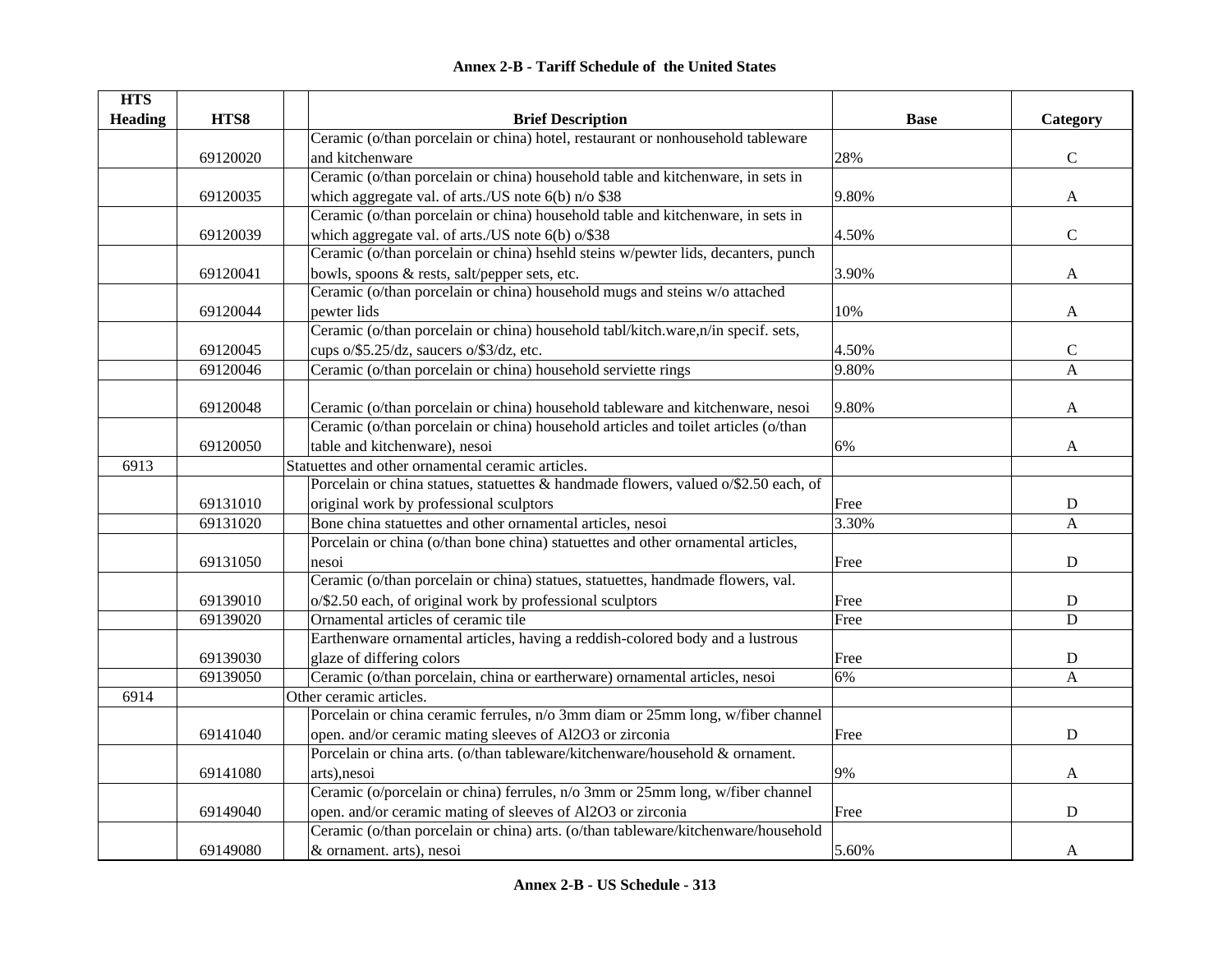| <b>HTS</b>     |          |                                                                                             |                      |                |
|----------------|----------|---------------------------------------------------------------------------------------------|----------------------|----------------|
| <b>Heading</b> | HTS8     | <b>Brief Description</b>                                                                    | <b>Base</b>          | Category       |
| 7001           |          | Cullet and other waste and scrap of glass; glass in the mass.                               |                      |                |
|                | 70010010 | Glass in the mass of fused quartz or other fused silica                                     | Free                 | ${\bf D}$      |
|                | 70010020 | Glass in the mass (other than of fused quartz or other fused silica)                        | 3%                   | A              |
|                | 70010050 | Cullet and other waste and scrap of glass                                                   | Free                 | $\mathbf D$    |
| 7002           |          | Glass in balls (other than microspheres of heading; No. 70.18), rods or tubes, unworked     |                      |                |
|                |          | Glass in balls (o/than microspheres of heading 7018), unworked, n/o 6mm in                  |                      |                |
|                | 70021010 | diameter                                                                                    | 3.90%                | A              |
|                |          | Glass in balls (o/than microspheres of heading 7018), unworked, over 6 mm in                |                      |                |
|                | 70021020 | diameter                                                                                    | Free                 | D              |
|                | 70022010 | Glass rods of fused quartz or other fused silica, unworked                                  | Free                 | D              |
|                | 70022050 | Glass rods (o/than of fused quartz or other fused silica), unworked                         | 6%                   | A              |
|                | 70023100 | Glass tubes of fused quartz or other fused silica, unworked                                 | Free                 | $\mathbf D$    |
|                |          | Glass tubes (o/than fused quartz/silica), w/linear coefficient of expansion n/o 5x10-       |                      |                |
|                | 70023200 | 6 per Kelvin in range of 0-300 degrees C, unworked                                          | 6%                   | A              |
|                | 70023900 | Glass tubes (o/than fused quartz/silica), nesoi, unworked                                   | 6%                   | $\overline{A}$ |
| 7003           |          | Cast glass and rolled glass, in sheets or profiles, whether or not having an absorbent, ref |                      |                |
|                |          | Cast or rolled glass, in nonwired sheets, colored thru the mass, opacified, flashed         |                      |                |
|                | 70031200 | or w/absorbent,reflect. or non-reflect.layer, not wkd.                                      | 1.40%                | A              |
|                |          | Cast or rolled glass, in nonwired sheets, n/colored thru the mass, opacified,               |                      |                |
|                | 70031900 | flashed, etc. & not further worked                                                          | 1.30%                | A              |
|                | 70032000 | Cast or rolled glass, in wired sheets                                                       | 1.10%                | A              |
|                | 70033000 | Cast or rolled glass profiles                                                               | 6.30%                | $\mathbf{A}$   |
| 7004           |          | Drawn glass and blown glass, in sheets, whether or not having an absorbent, reflecting of   |                      |                |
|                |          | Drawn or blown glass, in sheets, w/absorbent, reflecting or non-reflecting layer,           |                      |                |
|                | 70042010 | n/furth. wkd.                                                                               | Free                 | $\mathbf D$    |
|                |          | Drawn or blown glass, in rect. sheets, colored thru the mass, etc., w/o absorbent,          |                      |                |
|                | 70042020 | reflecting or non-reflect. layer, n/furth wkd                                               | 1 cents/kg + $1.6\%$ | A              |
|                |          | Drawn or blown glass, in sheets (o/than rect.), colored thru the mass, opacified,           |                      |                |
|                | 70042050 | flashed, w/o absorbent, etc. layer, n/furth. wkd.                                           | 7.20%                | A              |
|                |          | Drawn or blown glass, nesoi, in rectangular sheets, w/thick. n/o 1.5 mm & n/o 0.26          |                      |                |
|                | 70049005 | m2 in area, n/further wkd.                                                                  | Free                 | ${\bf D}$      |
|                |          | Drawn or blown glass, nesoi, in rectangular sheets, w/thick. n/o 1.5 mm & over              |                      |                |
|                | 70049010 | 0.26 m2 in area, n/further wkd.                                                             | Free                 | ${\bf D}$      |
|                |          | Drawn or blown glass, nesoi, in rectangular sheets, w/thick. over 1.5 but n/o 2 mm          |                      |                |
|                | 70049015 | & n/o 0.26 m2 in area, n/further wkd.                                                       | Free                 | ${\bf D}$      |
|                |          | Drawn or blown glass, nesoi, in rectangular sheets, w/thick. over 1.5 but n/o 2 mm          |                      |                |
|                | 70049020 | & over 0.26 m2 in area, n/further wkd.                                                      | Free                 | $\mathbf D$    |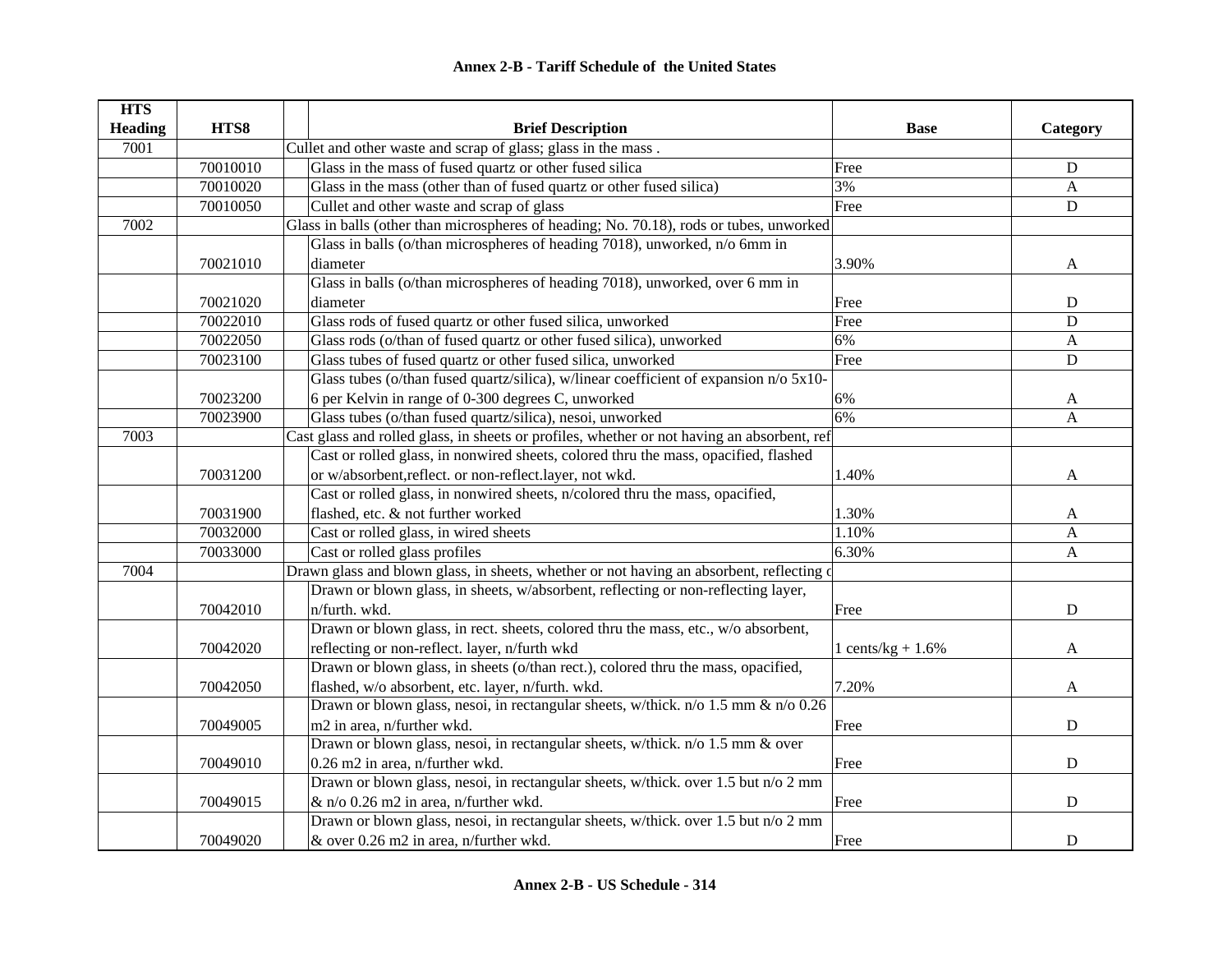| <b>HTS</b>     |          |                                                                                           |                         |              |
|----------------|----------|-------------------------------------------------------------------------------------------|-------------------------|--------------|
| <b>Heading</b> | HTS8     | <b>Brief Description</b>                                                                  | <b>Base</b>             | Category     |
|                |          | Drawn or blown glass, nesoi, in rectangular sheets, w/thick. over 2 but n/o 3.5 mm,       |                         |              |
|                | 70049025 | not further wkd.                                                                          | 0.7 cents/kg            | $\mathbf{A}$ |
|                |          | Drawn or blown glass, nesoi, in rectangular sheets, w/thick. over 3.5 mm & n/o            |                         |              |
|                | 70049030 | 0.65 m2 in area, not further wkd.                                                         | Free                    | ${\bf D}$    |
|                |          | Drawn or blown glass, nesoi, in rectangular sheets, w/thick. over 3.5 mm & over           |                         |              |
|                | 70049040 | 0.65 m2 in area, not further wkd.                                                         | Free                    | ${\bf D}$    |
|                | 70049050 | Drawn or blown glass, nesoi, in sheets (other than rectangular), nesoi                    | 5%                      | A            |
| 7005           |          | Float glass and surface ground or polished glass, in sheets, whether or not having an abs |                         |              |
|                |          | Surface ground or polished glass, w/absorb. or reflect. layer, n/o 1.2 mm thick &         |                         |              |
|                | 70051040 | n/o 0.8 M2 in area, suitable for use in LCD's                                             | Free                    | ${\bf D}$    |
|                |          | Float glass & surface ground or polished glass, nonwired, in sheets, w/absorb. or         |                         |              |
|                | 70051080 | reflect. layer, nesoi, not worked                                                         | 4.40%                   | A            |
|                |          | Float glass & surface ground or polished glass, nonwired, in sheets, colored thru         |                         |              |
|                | 70052110 | mass, opacified, flashed, under 10 mm thick, not worked                                   | 14.5 cents/m2 + $0.4\%$ | A            |
|                |          | Float glass & surface ground or polished glass, nonwired, in sheets, colored thru         |                         |              |
|                | 70052120 | mass, opacified, flashed, 10 mm or more thick, not worked                                 | 5.60%                   | A            |
|                |          | Float glass & surface ground or polished glass, in sheets, less than 10 mm thick,         |                         |              |
|                | 70052904 | w/area $n$ /o 0.65 M2 & for liquid crystal displays                                       | Free                    | D            |
|                |          | Float glass & surface ground or polished glass, nonwired, in sheets, less than 10         |                         |              |
|                | 70052908 | mm thick, w/area n/o 0.65 M2 & not for LCD's                                              | $18.7$ cents/m2         | A            |
|                |          | Float glass & surface ground or polished glass, in sheets, less than 10 mm thick,         |                         |              |
|                | 70052914 | w/area o/0.65 M2 & for liquid crystal displays                                            | Free                    | ${\bf D}$    |
|                |          | Float glass & surface ground or polished glass, nonwired, in sheets, less than 10         |                         |              |
|                | 70052918 | mm thick, w/area over 0.65 M2 & not for LCD's                                             | $14.5$ cents/m2         | A            |
|                |          | Float glass & surface ground or polished glass, nonwired, in sheets, 10 mm or             |                         |              |
|                | 70052925 | more in thickness                                                                         | 4.90%                   | A            |
|                | 70053000 | Float glass & surface ground or polished glass, wired, in sheets                          | $29.1$ cents/m2         | A            |
| 7006           |          | Glass of heading 70.03, 70.04 or 70.05, bent, edge-worked, engraved, drilled, enamelled   |                         |              |
|                |          | Glass of heading 7003-7005 in strips n/o 15.2 cm wide & o/2 mm thick,                     |                         |              |
|                | 70060010 | w/longitudinal edges ground or smoothed                                                   | 8.80%                   | $\mathbf{A}$ |
|                |          | Drawn or blown glass, not containing wire netting $\&$ not surface ground or              |                         |              |
|                | 70060020 | polished, but bent, edged or otherwise worked but not framed                              | 6.40%                   | A            |
|                |          | Glass of heading 7003-7005, bent, edgeworked, engraved, drilled, enameled or              |                         |              |
|                | 70060040 | otherwise worked, but not framed or fitted, nesoi                                         | 4.90%                   | A            |
| 7007           |          | Safety glass, consisting of toughened (tempered) or laminated glass.                      |                         |              |
|                |          | Toughened (tempered) safety glass, of size and shape suitable for incorporation in        |                         |              |
|                | 70071100 | vehicles, aircraft, spacecraft or vessels                                                 | 5.50%                   | A            |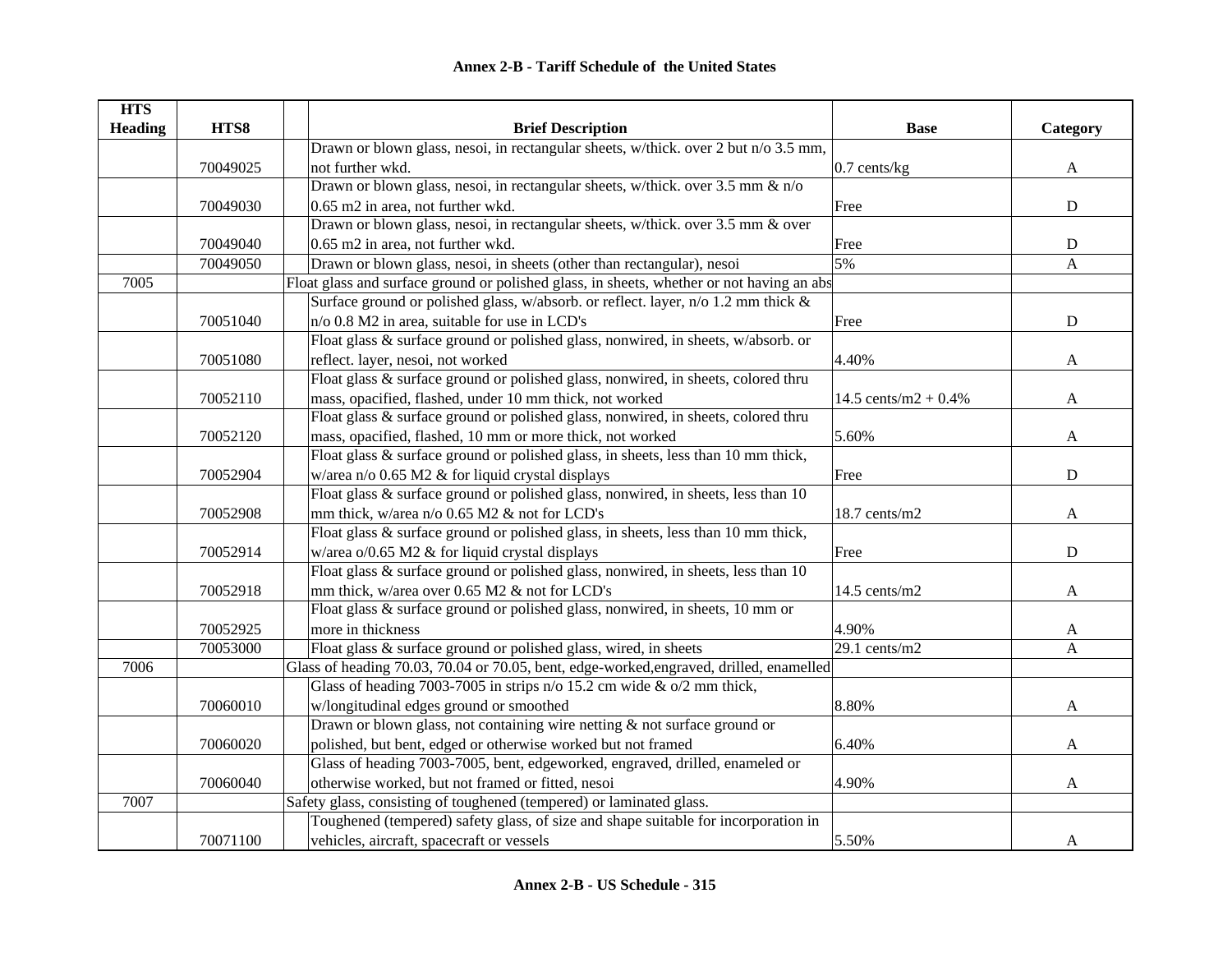| <b>HTS</b>     |          |                                                                                               |             |                           |
|----------------|----------|-----------------------------------------------------------------------------------------------|-------------|---------------------------|
| <b>Heading</b> | HTS8     | <b>Brief Description</b>                                                                      | <b>Base</b> | Category                  |
|                |          | Toughened (tempered) safety glass, not of size or shape suitable for incorporation            |             |                           |
|                | 70071900 | in vehicles, aircraft, spacecraft or vessels                                                  | 5%          | A                         |
|                |          | Laminated safety glass, windshields, of size and shape suitable for incorporation in          |             |                           |
|                | 70072110 | vehicles, aircraft, spacecraft or vessels                                                     | 4.90%       | A                         |
|                |          | Laminated safety glass (o/than windshields), of size and shape suitable for                   |             |                           |
|                | 70072150 | incorporation in vehicles, aircraft, spacecraft or vessels                                    | 4.90%       | A                         |
|                |          | Laminated safety glass, not of size or shape suitable for incorporation in vehicles,          |             |                           |
|                | 70072900 | aircraft, spacecraft or vessels                                                               | 4.90%       | A                         |
| 7008           |          | Multiple-walled insulating units of glass.                                                    |             |                           |
|                | 70080000 | Glass multiple-walled insulating units                                                        | 3.90%       | $\boldsymbol{\mathsf{A}}$ |
| 7009           |          | Glass mirrors, whether or not framed, including rear-view mirrors.                            |             |                           |
|                | 70091000 | Glass rearview mirrors for vehicles                                                           | 3.90%       | $\boldsymbol{\mathsf{A}}$ |
|                |          |                                                                                               |             |                           |
|                | 70099110 | Glass mirrors (o/than rearview mirrors), unframed, n/o 929 cm2 in reflecting area             | 7.80%       | A                         |
|                |          |                                                                                               |             |                           |
|                | 70099150 | Glass mirrors (o/than rearview mirrors), unframed, over 929 cm2 in reflecting area            | 6.50%       | A                         |
|                | 70099210 | Glass mirrors (o/than rearview mirrors), framed, n/o 929 cm2 in reflecting area               | 7.80%       | A                         |
|                |          |                                                                                               |             |                           |
|                | 70099250 | Glass mirrors (o/than rearview mirrors), framed, over 929 cm2 in reflecting area              | 6.50%       | A                         |
| 7010           |          | Carboys, bottles, flasks, jars, pots, phials, ampoules and other containers, of glass, of a k |             |                           |
|                | 70101000 | Glass ampoules used for the conveyance or packing of goods                                    | Free        | $\mathbf D$               |
|                | 70102020 | Glass stoppers, lids and other closures produced by automatic machine                         | 2.50%       | A                         |
|                | 70102030 | Glass stoppers, lids and other closures not produced by automatic machine                     | 5.20%       | A                         |
|                | 70109005 | Glass serum bottles, vials and other pharmaceutical containers                                | Free        | D                         |
|                |          | Glass containers for conveyance/packing perfume/toilet preps & containers                     |             |                           |
|                | 70109020 | with/designed for ground glass stopper, made by automatic machine                             | 2.50%       | A                         |
|                |          | Glass containers for convey/pack perfume/toilet preps & containers with/designed              |             |                           |
|                | 70109030 | for ground glass stopper, not made by automatic machine                                       | 5.20%       | A                         |
|                |          | Glass carboys, bottles, jars, pots, flasks, & other containers for                            |             |                           |
|                | 70109050 | conveyance/packing of goods (w/wo closures) & preserving jars, nesoi                          | Free        | ${\bf D}$                 |
| 7011           |          | Glass envelopes (including bulbs and tubes), open, and glass parts thereof, without fitting   |             |                           |
|                | 70111010 | Glass bulbs (w/o fittings) for electric incandescent lamps                                    | Free        | ${\bf D}$                 |
|                |          | Glass envelopes, open, & glass parts thereof, for electric lighting (other than bulbs         |             |                           |
|                | 70111050 | for incandescent lamps), without fittings                                                     | 4.60%       | $\mathbf{A}$              |
|                | 70112010 | Glass cones (w/o fittings) for cathode-ray tubes                                              | 5.20%       | A                         |
|                |          | Monochrome glass envelopes (open & w/o fittings), to specified specs. & certified             |             |                           |
|                | 70112040 | by importer for actual use in computer display CRTs                                           | Free        | $\mathbf D$               |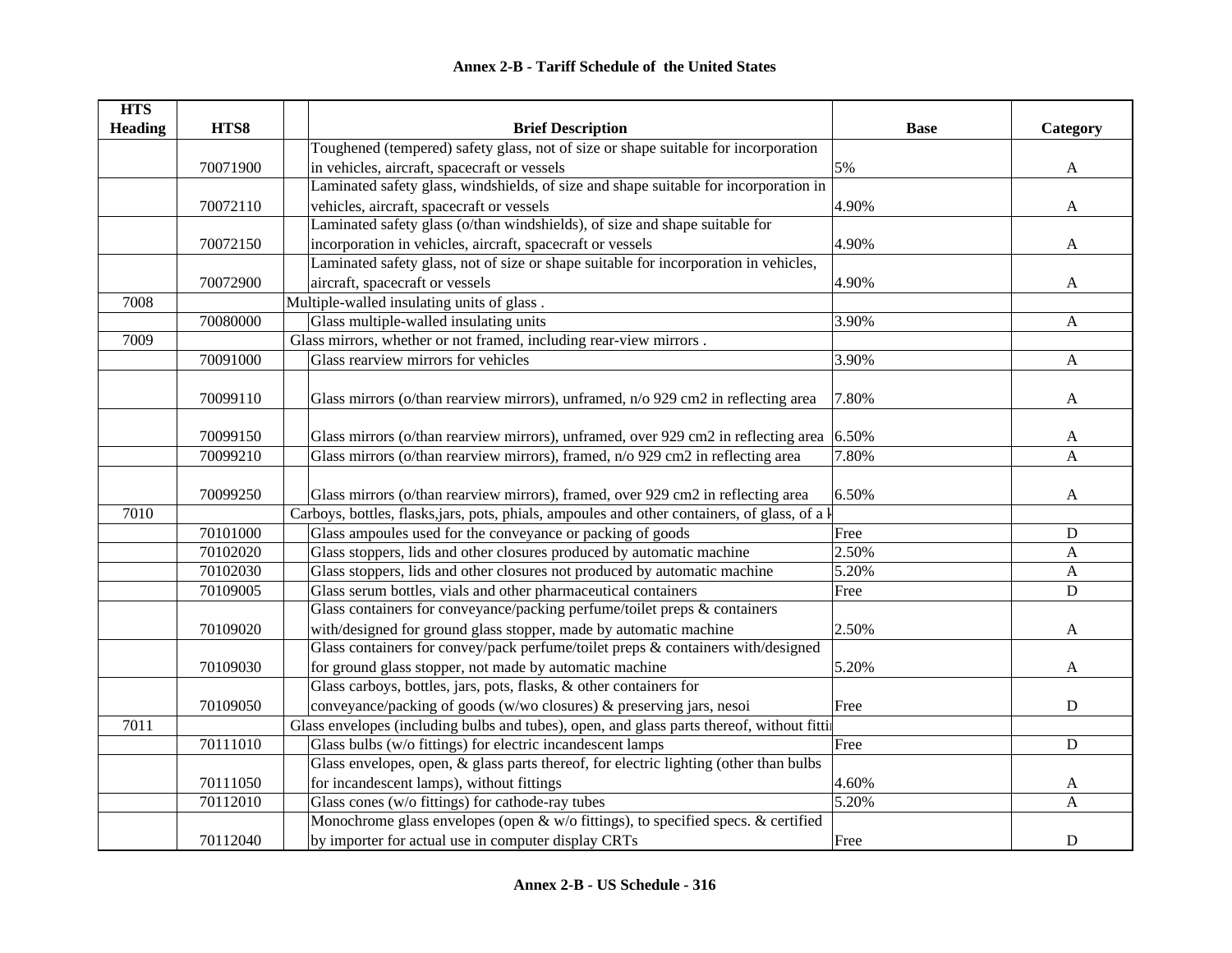| <b>HTS</b>     |          |                                                                                             |             |                           |
|----------------|----------|---------------------------------------------------------------------------------------------|-------------|---------------------------|
| <b>Heading</b> | HTS8     | <b>Brief Description</b>                                                                    | <b>Base</b> | Category                  |
|                |          | Glass envelopes (open $\&$ w/o fittings) $\&$ glass parts thereof, nesoi, for cathode-ray   |             |                           |
|                | 70112080 | tubes                                                                                       | 5.20%       | A                         |
|                |          | Glass envelopes (open & w/o fittings) & glass parts thereof (o/than for electric            |             |                           |
|                | 70119000 | lighting or cathode-ray tubes                                                               | 6.60%       | A                         |
| 7012           |          | Glass inners for vacuum flasks or for other vacuum vessels.                                 |             |                           |
|                | 70120000 | Glass inners for vacuum flasks or for other vacuum vessels                                  | 6.60%       | $\boldsymbol{\mathsf{A}}$ |
| 7013           |          | Glassware of a kind used for table, kitchen, toilet, office, indoor decoration or similar p |             |                           |
|                |          | Transparent glass-ceramic kitchenware 75% by vol. crystallilne, of lithium                  |             |                           |
|                | 70131010 | aluminosilicate, w/low lin. coefficient of expansion                                        | 6.90%       | A                         |
|                |          | Glass-ceramic ware of a kind used for household, office, indoor decoration or               |             |                           |
|                | 70131050 | similar purposes, nesoi                                                                     | 26%         | A                         |
|                | 70132110 | Drinking glasses of lead crystal, valued n/over \$1 each                                    | 15%         | A                         |
|                | 70132120 | Drinking glasses of lead crystal, valued o/\$1 but n/over \$3 each                          | 14%         | A                         |
|                | 70132130 | Drinking glasses of lead crystal, valued o/\$3 but n/over \$5 each                          | 7.30%       | A                         |
|                | 70132150 | Drinking glasses of lead crystal, valued over \$5 each                                      | 3%          | $\mathbf{A}$              |
|                | 70132905 | Drinking glasses of pressed and toughened (specially tempered) glass                        | 12.50%      | $\mathbf{A}$              |
|                |          |                                                                                             |             |                           |
|                | 70132910 | Drinking glasses of glass (o/than Pb crystal), nesoi, valued n/over \$0.30 each             | 28.50%      | A                         |
|                |          | Drinking glasses of glass (o/than Pb crystal), nesoi, valued over \$0.30 but n/over         |             |                           |
|                | 70132920 | \$3 each                                                                                    | 22.50%      | A                         |
|                |          | Drinking glasses of glass (o/than Pb crystal), nesoi, cut or engraved, valued over          |             |                           |
|                | 70132930 | \$3 but n/over \$5 each                                                                     | 11.30%      | A                         |
|                |          | Drinking glasses of glass (o/than Pb crystal), nesoi, cut or engraved, valued over          |             |                           |
|                | 70132940 | \$5 each                                                                                    | 5%          | A                         |
|                |          | Drinking glasses of glass (o/than Pb crystal), nesoi, n/cut or engraved, valued over        |             |                           |
|                | 70132950 | \$3 but n/over \$5 each                                                                     | 7.50%       | A                         |
|                |          | Drinking glasses of glass (o/than Pb crystal), nesoi, n/cut or engraved, valued over        |             |                           |
|                | 70132960 | \$5 each                                                                                    | 5%          | A                         |
|                |          | Glassware for table or kitchen purposes (o/than drinking glasses), of lead crystal,         |             |                           |
|                | 70133110 | valued n/over \$1 each                                                                      | 15%         | A                         |
|                |          | Glassware for table or kitchen purposes (o/than drinking glasses), of lead crystal,         |             |                           |
|                | 70133120 | valued over \$1 but n/over \$3 each                                                         | 14%         | A                         |
|                |          | Glassware for table or kitchen purposes (o/than drinking glasses), of lead crystal,         |             |                           |
|                | 70133130 | valued over \$3 but n/over \$5 each                                                         | 10.50%      | A                         |
|                |          | Glassware for table or kitchen purposes (o/than drinking glasses), of lead crystal,         |             |                           |
|                | 70133150 | valued over \$5 each                                                                        | 6%          | A                         |
|                |          | Glassware for table or kitchen purposes (o/than drinking glasses), of pressed and           |             |                           |
|                | 70133210 | toughened low coefficient of heat expansion glass                                           | 12.50%      | A                         |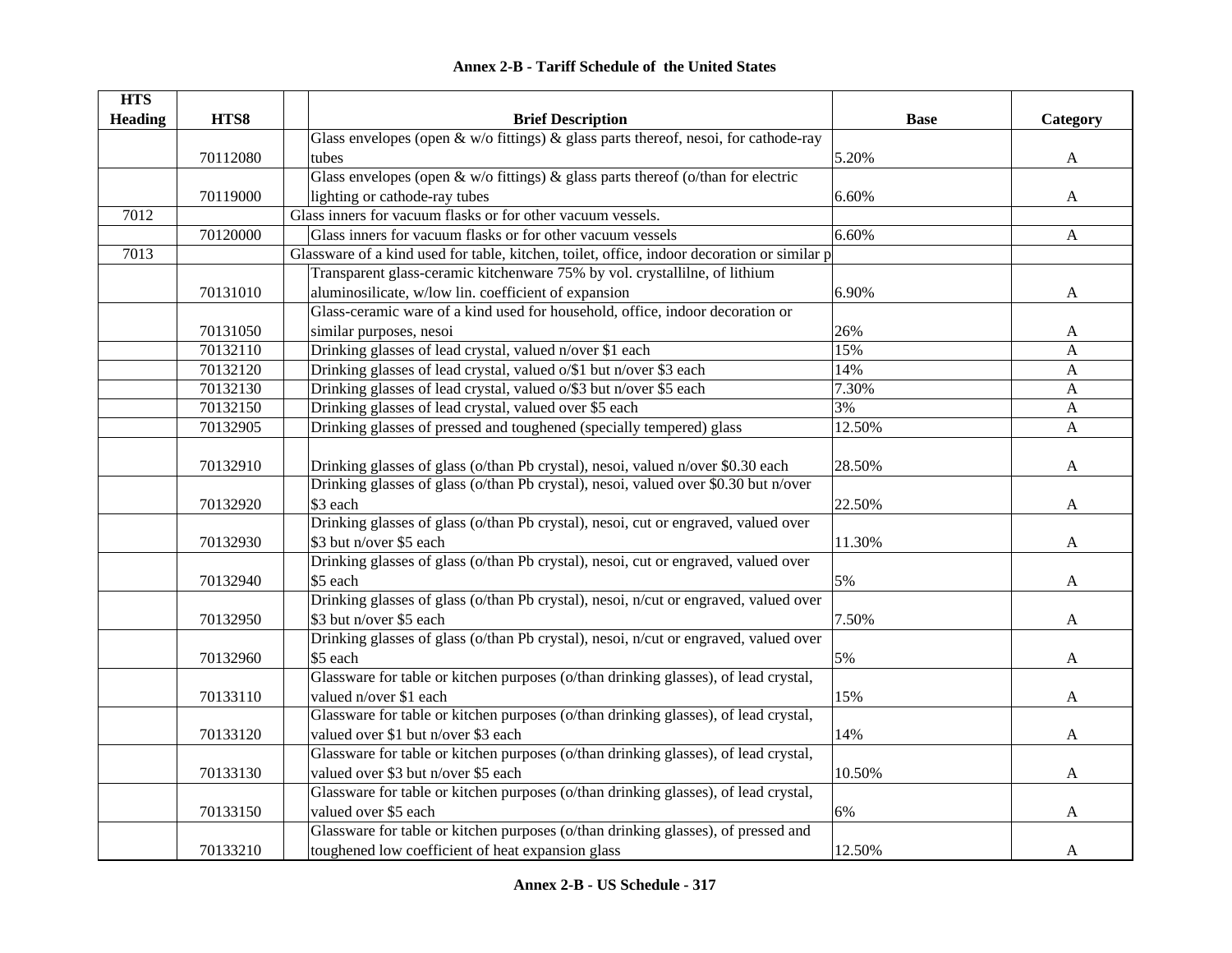| <b>HTS</b>     |          |                                                                                      |             |              |
|----------------|----------|--------------------------------------------------------------------------------------|-------------|--------------|
| <b>Heading</b> | HTS8     | <b>Brief Description</b>                                                             | <b>Base</b> | Category     |
|                |          | Glassware for table or kitchen purposes (o/than drinking glasses), of low            |             |              |
|                | 70133220 | coefficient of heat expansion glass, n/o \$3 each                                    | 22.50%      | $\mathbf{A}$ |
|                |          | Glassware for table or kitchen purposes (o/than drinking glasses), of low            |             |              |
|                | 70133230 | coefficient of heat expansion glass, over \$3 but n/o \$5 each                       | 11.30%      | A            |
|                |          | Glassware for table or kitchen purposes (o/than drinking glasses), of low            |             |              |
|                | 70133240 | coefficient of heat expansion, over \$5 each                                         | 7.20%       | A            |
|                |          | Glassware for table or kitchen purposes (o/than drinking glasses), of pressed and    |             |              |
|                | 70133910 | toughened glass, nesoi                                                               | 12.50%      | A            |
|                |          | Glassware for table or kitchen purposes (o/than drinking glasses), nesoi, valued     |             |              |
|                | 70133920 | n/over \$3 each                                                                      | 22.50%      | A            |
|                |          | Glassware for table or kitchen purposes (o/than drinking glasses), nesoi, cut or     |             |              |
|                | 70133930 | engraved, valued over \$3 but n/over \$5 each                                        | 11.30%      | A            |
|                |          | Glassware for table or kitchen purposes (o/than drinking glasses), nesoi, cut or     |             |              |
|                | 70133940 | engraved, valued over \$5 each                                                       | 7.20%       | A            |
|                |          | Glassware for table or kitchen purposes (o/than drinking glasses), nesoi, n/cut or   |             |              |
|                | 70133950 | engraved, valued over \$3 but n/o \$5 each                                           | 15%         | A            |
|                |          | Glassware for table or kitchen purposes (o/than drinking glasses), nesoi, n/cut or   |             |              |
|                | 70133960 | engraved, valued over \$5 each                                                       | 7.20%       | A            |
|                |          | Glassware for toilet/office/indoor decor. & similar purposes, of lead crystal,       |             |              |
|                | 70139110 | valued n/over \$1 each                                                               | 20%         | A            |
|                |          | Glassware for toilet/office/indoor decor. & similar purposes, of lead crystal,       |             |              |
|                | 70139120 | valued over \$1 but n/over \$3 each                                                  | 14%         | A            |
|                |          | Glassware for toilet/office/indoor decor. & similar purposes, of lead crystal,       |             |              |
|                | 70139130 | valued over \$3 but n/over \$5 each                                                  | 10.50%      | A            |
|                |          | Glassware for toilet/office/indoor decor. & similar purposes, of lead crystal,       |             |              |
|                | 70139150 | valued over \$5 each                                                                 | 6%          | A            |
|                |          | Glassware, nesoi, decorated/colored within the body prior to solidification;         |             |              |
|                | 70139910 | millefiori glassware; glassware colored & w/bubbles etc                              | 15%         | A            |
|                |          | Glassware for toilet/office/indoor decor. & similar purposes, of pressed and         |             |              |
|                | 70139920 | toughened (specially tempered) glass                                                 | 12.50%      | A            |
|                |          | Smokers' articles of glass, nesoi; perfume bottles of glass fitted with ground glass |             |              |
|                | 70139930 | stoppersk, nesoi                                                                     | 9%          | $\mathbf{A}$ |
|                | 70139935 | Votive-candle holders of glass, nesoi                                                | 6.60%       | A            |
|                |          | Glassware for toilet/office/indoor decor. or similar purposes, nesoi, valued n/over  |             |              |
|                | 70139940 | \$0.30 each                                                                          | 38%         | A            |
|                |          | Glassware for toilet/office/indoor decor. or similar purposes, nesoi, valued over    |             |              |
|                | 70139950 | \$0.30 but n/over \$3 each                                                           | 30%         | A            |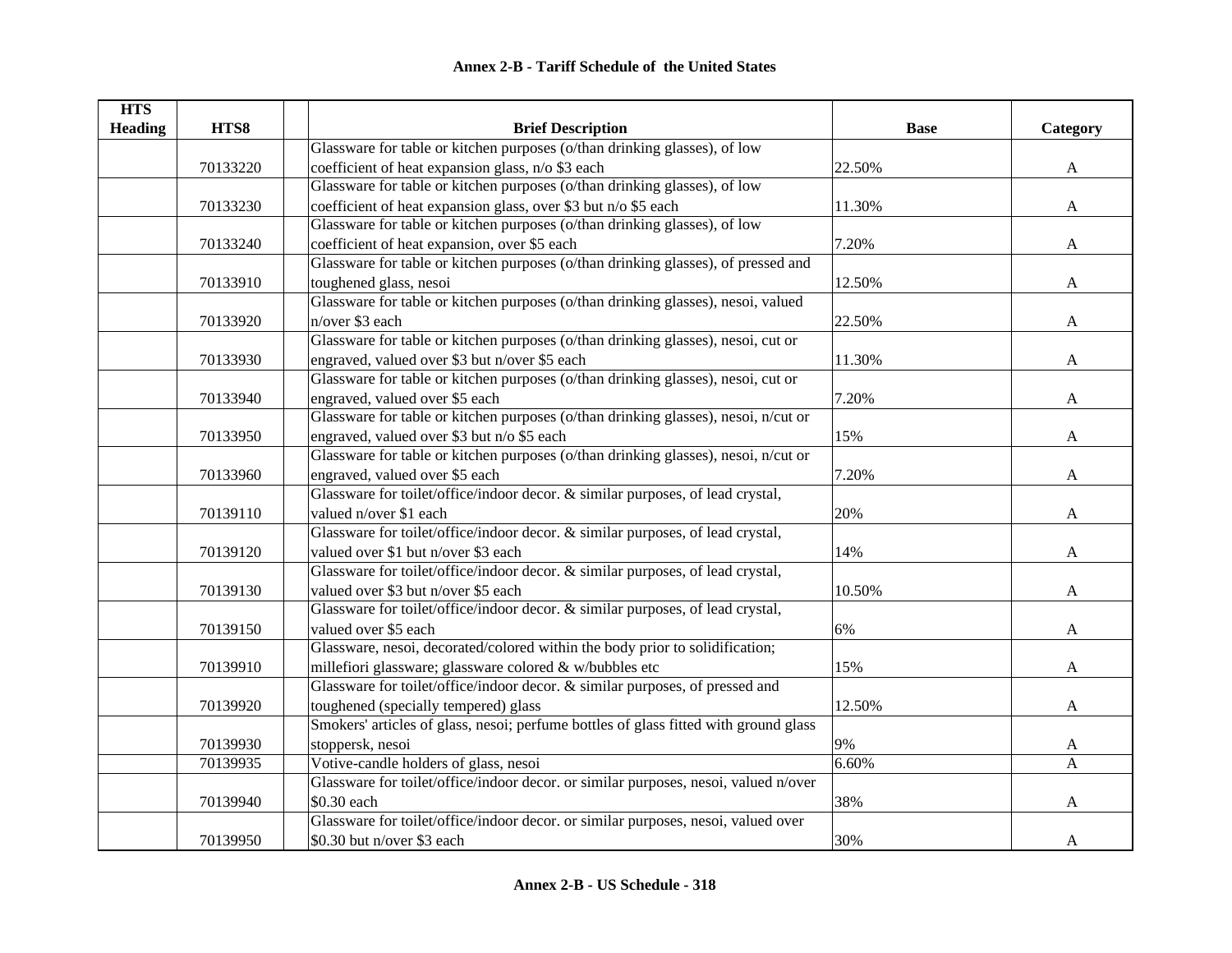|  | <b>Annex 2-B - Tariff Schedule of the United States</b> |  |
|--|---------------------------------------------------------|--|
|--|---------------------------------------------------------|--|

| <b>HTS</b>     |          |                                                                                             |             |              |
|----------------|----------|---------------------------------------------------------------------------------------------|-------------|--------------|
| <b>Heading</b> | HTS8     | <b>Brief Description</b>                                                                    | <b>Base</b> | Category     |
|                |          | Glassware for toilet/office/indoor decor. or similar purposes, nesoi, cut or                |             |              |
|                | 70139960 | engraved, valued over \$3 but n/over \$5 each                                               | 15%         | A            |
|                |          | Glassware for toilet/office/indoor decor. or similar purposes, nesoi, cut or                |             |              |
|                | 70139970 | engraved, valued over \$5 each                                                              | 7.20%       | A            |
|                |          | Glassware for toilet/office/indoor decor. or similar purposes, nesoi, n/cut or              |             |              |
|                | 70139980 | engraved, valued over \$3 but n/over \$5 each                                               | 11.30%      | A            |
|                |          | Glassware for toilet/office/indoor decor. or similar purposes, nesoi, n/cut or              |             |              |
|                | 70139990 | engraved, valued over \$5 each                                                              | 7.20%       | A            |
| 7014           |          | Signalling glassware and optical elements of glass (other than those of heading 70.15), r   |             |              |
|                | 70140010 | Glass lens blanks (other than for spectacles), not optically worked                         | 4.10%       | A            |
|                | 70140020 | Glass optical elements (other than lens blanks), not optically worked                       | 5%          | $\mathbf{A}$ |
|                |          | Glass lenses and filters (other than optical elements) and parts thereof, for               |             |              |
|                | 70140030 | signaling purposes, not optically worked                                                    | 3.40%       | A            |
|                | 70140050 | Signaling glassware, nesoi, not optically worked                                            | 3.30%       | A            |
| 7015           |          | Clock or watch glasses and similar glasses, glasses for non-corrective or corrective spec   |             |              |
|                |          | Glasses, curved, bent, hollowed, or the like (but not optically worked), for                |             |              |
|                | 70151000 | corrective spectacles                                                                       | Free        | $\mathbf D$  |
|                | 70159010 | Watch glasses, round                                                                        | Free        | ${\bf D}$    |
|                | 70159020 | Watch glasses, not round                                                                    | Free        | ${\bf D}$    |
|                |          | Clock glasses; glasses curved, bent, hollowed, etc. for noncorrective spectacles;           |             |              |
|                | 70159050 | hollow spheres & segments for glasses; all n/opt. wkd.                                      | Free        | $\mathbf D$  |
| 7016           |          | Paving blocks, slabs, bricks, squares, tiles and other articles of pressed or moulded glass |             |              |
|                |          | Glass cubes and other glass smallwares, whether or not on a backing, for mosaics            |             |              |
|                | 70161000 | or similar decorative purposes                                                              | 2.70%       | A            |
|                |          | Paving blocks, slabs, bricks, squares, tiles & other arts. of pressed or molded glass,      |             |              |
|                | 70169010 | for building or construction purposes                                                       | 8%          | A            |
|                |          | Leaded glass windows & the like; multicellular or foam glass in blocks, panels,             |             |              |
|                | 70169050 | plates, shells or similar forms                                                             | 5%          | A            |
| 7017           |          | Laboratory, hygienic or pharmaceutical glassware, whether or not graduated or calibrate     |             |              |
|                |          | Fused quartz reactor tubes and holders designed for insertion into diffusion and            |             |              |
|                | 70171030 | oxidation furnaces for semiconductor wafer production                                       | Free        | $\mathbf D$  |
|                |          | Laboratory, hygienic or pharmaceutical glassware, whether or not calibrated or              |             |              |
|                | 70171060 | graduated, of fused quartz or other fused silica, nesoi                                     | 4.60%       | A            |
|                |          | Laboratory, hygienic or pharmaceutical glassware, whether or not calibrated or              |             |              |
|                | 70172000 | graduated, of glass w/low coefficient of heat expansion                                     | 6.70%       | A            |
|                | 70179010 | Glass microscope slides and micro cover glasses                                             | Free        | D            |
|                |          | Laboratory, hygienic or pharmaceutical glassware, whether or not calibrated,                |             |              |
|                | 70179050 | nesoi, of glass, nesoi                                                                      | 6.70%       | A            |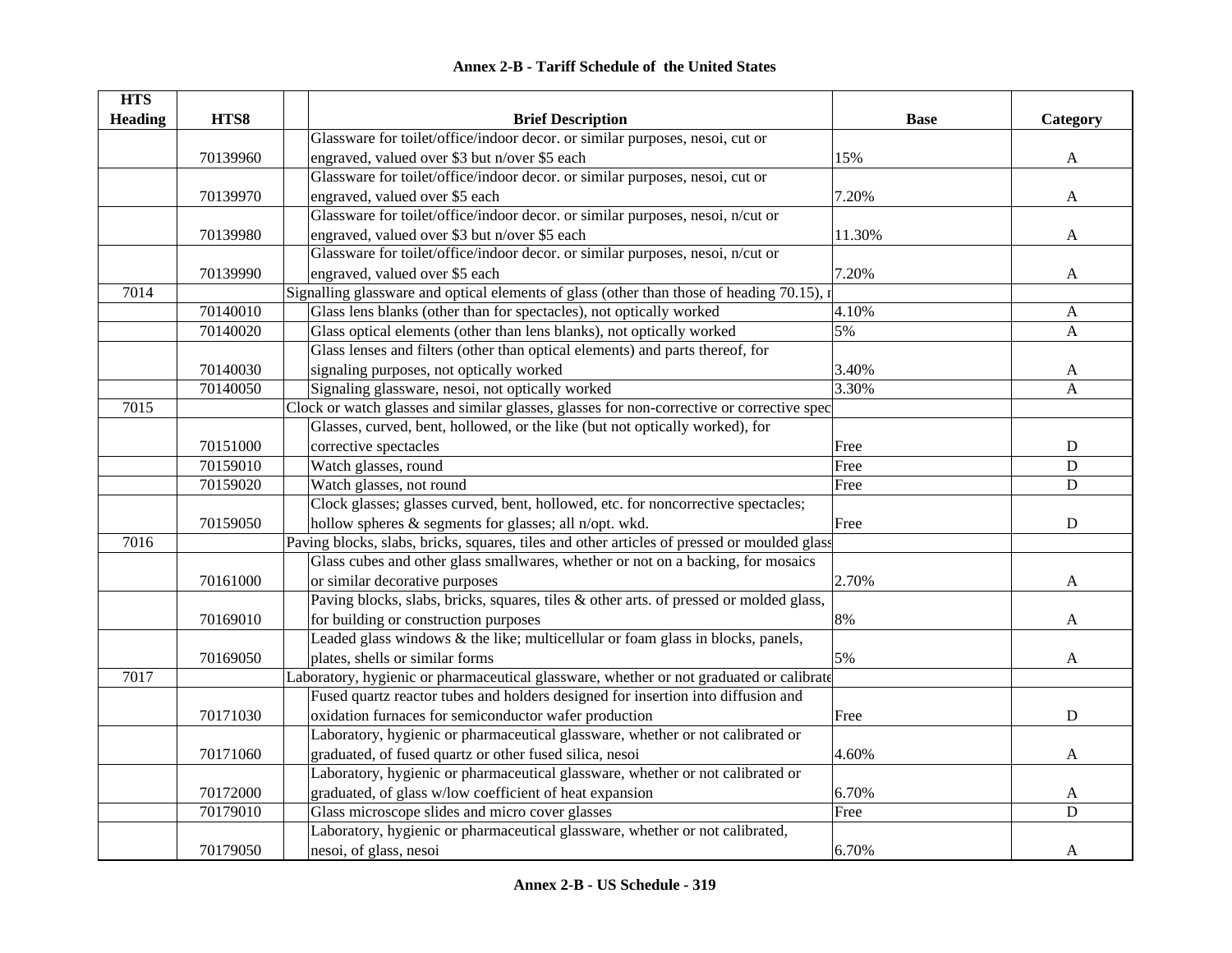| <b>HTS</b>     |          |                                                                                           |             |                           |
|----------------|----------|-------------------------------------------------------------------------------------------|-------------|---------------------------|
| <b>Heading</b> | HTS8     | <b>Brief Description</b>                                                                  | <b>Base</b> | Category                  |
| 7018           |          | Glass beads, imitation pearls, imitation precious or semi-precious stones and similar gla |             |                           |
|                |          | Glass imitation pearls and pearl beads of all shapes and colors, whether or not           |             |                           |
|                | 70181010 | drilled, not strung and not set                                                           | 4%          | A                         |
|                | 70181020 | Glass imitation precious or semiprecious stones (except beads)                            | Free        | $\mathbf D$               |
|                | 70181050 | Glass beads (o/than imitat. pearls) & similar glass smallwares, nesoi                     | Free        | $\mathbf D$               |
|                | 70182000 | Glass microspheres not exceeding 1 mm in diameter                                         | 5%          | A                         |
|                | 70189010 | Glass eyes, except prosthetic articles                                                    | 3.20%       | A                         |
|                |          | Articles (o/than imitation jewellry) of glass beads, pearls and imitation stones and      |             |                           |
|                | 70189050 | statuettes & ornaments of lamp-worked glass                                               | 6.60%       | $\mathbf{A}$              |
| 7019           |          | Glass fibres (including glass wool) and articles thereof (for example, yarn, woven fabric |             |                           |
|                | 70191100 | Glass fiber chopped strands of a length not more than 50 mm                               | 4.90%       | A                         |
|                | 70191200 | Glass fiber rovings                                                                       | 4.80%       | $\mathbf{A}$              |
|                |          | Fiberglass rubber reinforcing yarn, not color, of electrically nonconductive              |             |                           |
|                | 70191905 | continuous filament 9 to 11 microns diam $\&$ impreg for adhesion to                      | Free        | A                         |
|                | 70191915 | Glass fiber yarns, not colored, other than fiberglass rubber reinforcing yarn             | 6.50%       | $\mathbf{A}$              |
|                |          | Fiberglass rubber reinforce yarn,color,of electrically nonconduct. continuous             |             |                           |
|                | 70191924 | filament 9 to 11 microns diam $&$ impreg for adhesion to polym.                           | Free        | A                         |
|                | 70191928 | Glass fiber yarns, colored, other than fiberglass rubber reinforcing yarn                 | 7%          | $\mathbf{A}$              |
|                | 70191930 | Glass fiber chopped strands of a length more than 50 mm                                   | 4.90%       | $\mathbf{A}$              |
|                |          | Fiberglass rubber reinforce cord, of electrically nonconduct. contin. filament 9 to       |             |                           |
|                | 70191970 | 11 microns diam & impreg for adhesion to polymeric comp.                                  | Free        | A                         |
|                | 70191990 | Glass fiber slivers                                                                       | 4.20%       | $\boldsymbol{\mathsf{A}}$ |
|                | 70193100 | Nonwoven glass fiber mats                                                                 | 4.30%       | $\mathbf{A}$              |
|                | 70193200 | Nonwoven glass fiber in thin sheets (voiles)                                              | 4.30%       | $\boldsymbol{\mathsf{A}}$ |
|                | 70193910 | Nonwoven glass wool insulation products                                                   | 4.90%       | $\mathbf{A}$              |
|                |          | Nonwoven glass fiber webs, mattresses, boards and similar articles of nonwoven            |             |                           |
|                | 70193950 | glass fibers, nesoi                                                                       | 4.90%       | A                         |
|                |          | Woven fiberglass tire cord fabric of rovings, n/o 30 cm wide, of elect.                   |             |                           |
|                | 70194005 | nonconductive cont. filament 9-11 micron diam & impreg for adhesion                       | Free        | A                         |
|                |          | Woven glass fiber fabric of rovings, n/o 30 cm in width, other than fiberglass tire       |             |                           |
|                | 70194015 | cord fabric                                                                               | 6%          | A                         |
|                |          | Woven fiberglass tire cord fabric of roving, o/30 cm wide, n/color, of elect.             |             |                           |
|                | 70194030 | nonconduct. contin. fil. 9-11 micron diam & impreg for adhesion                           | Free        | A                         |
|                |          | Woven glass fiber fabric of rovings, o/30 cm wide, not colored, other than                |             |                           |
|                | 70194040 | fiberglass tire cord fabric                                                               | 7.30%       | A                         |
|                |          | Woven fiberglass tire cord fabric of roving, o/30 cm wide, color, of elect                |             |                           |
|                | 70194070 | nonconduct. cont. filament 9-11 micron diam & impreg for adhesion                         | Free        | A                         |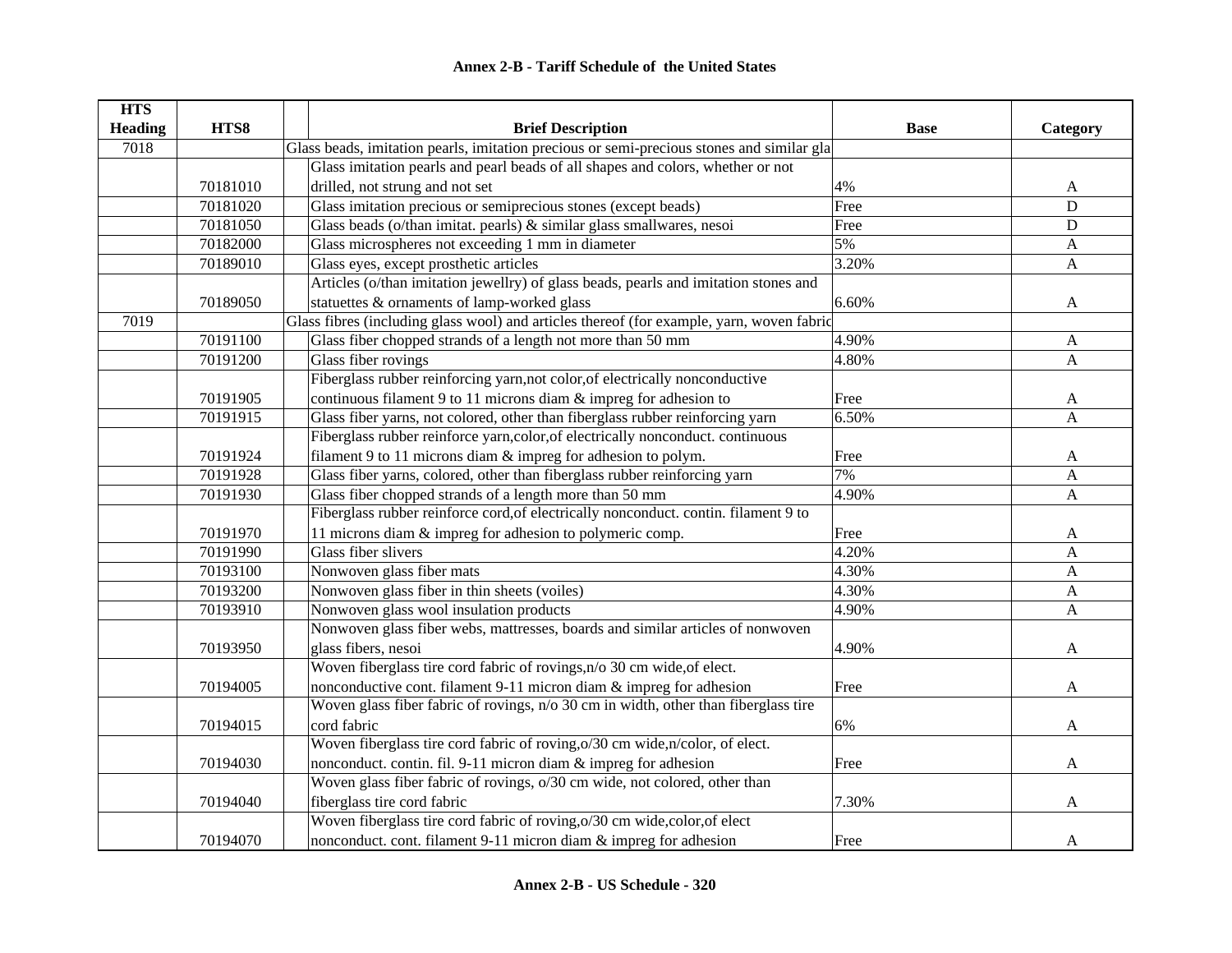| <b>HTS</b>     |          |                                                                                         |             |              |
|----------------|----------|-----------------------------------------------------------------------------------------|-------------|--------------|
| <b>Heading</b> | HTS8     | <b>Brief Description</b>                                                                | <b>Base</b> | Category     |
|                |          | Woven glass fiber fabrics of rovings, o/30 cm wide, colored, other than fiberglass      |             |              |
|                | 70194090 | tire cord fabric                                                                        | 7%          | $\mathbf{A}$ |
|                |          | Woven fiberglass tire cord fabric, n/roving, n/o 30 cm wide, of electrical              |             |              |
|                | 70195110 | nonconduct. contin. filament 9-11 micron diam & impreg for adhesion                     | Free        | A            |
|                |          | Woven glass fiber fabric, not of rovings, n/o 30 cm wide, other than fiberglass tire    |             |              |
|                | 70195190 | cord fabric                                                                             | 6%          | A            |
|                |          | Woven fiberglass tire cord fabric, n/rov, pl. weave, o/30 cm wide & less than 250       |             |              |
|                | 70195230 | g/m2,w/no single yarn o/136 tex,n/colrd,of elect nonconduct                             | Free        | A            |
|                |          | Woven glass fiber woven fabric, not colored, not of rovings, plain weave, o/30 cm       |             |              |
|                | 70195240 | wide, less than 250 g/m2, w/no single yarn o/136 tex, nesoi                             | 7.30%       | A            |
|                |          | Woven fiberglass tire cord fabric, n/rov, color, pl. weave, o/30 cm wide & less thna    |             |              |
|                | 70195270 | 250 g/m2,w/no single yarn o/136 tex, of elect nonconduct                                | Free        | A            |
|                |          | Woven glass fiber fabric, not colored, not rovings, plain weave, o/30 cm wide & less    |             |              |
|                | 70195290 | than 250 g/m2,w/no single yarn not more than 136 tex, nesoi                             | 7%          | A            |
|                |          | Woven fiberglass tire cord fabric,n/colored,nesoi,o/30 cm wide,of elect. noncond        |             |              |
|                | 70195930 | contin filament 9-11 micron diam and impreg for adhesion                                | Free        | A            |
|                | 70195940 | Woven glass fiber woven fabrics, not colored, nesoi, o/30 cm wide, nesoi                | 7.30%       | A            |
|                |          | Woven fiberglass tire cord fabric, colored, nesoi, o/30 cm wide, of elect. nonconduct   |             |              |
|                | 70195970 | contin filaments 9-11 micron diam & impreg for adhesion                                 | Free        | A            |
|                | 70195990 | Woven glass fiber woven fabrics, colored, nesoi, o/30 cm wide, nesoi                    | 7%          | A            |
|                | 70199010 | Woven glass fiber articles (other than fabrics), nesoi                                  | 4.80%       | A            |
|                | 70199050 | Glass fibers (including glass wool), nesoi, and articles thereof, nesoi                 | 4.30%       | $\mathbf{A}$ |
| 7020           |          | Other articles of glass.                                                                |             |              |
|                |          | Quartz reactor tubes and holders designed for insertion into diffusion and              |             |              |
|                | 70200030 | oxidation furnaces for semiconductor wafer production, nesoi                            | Free        | ${\bf D}$    |
|                | 70200060 | Articles of glass, not elsewhere specified or included                                  | 5%          | A            |
| 7101           |          | Pearls, natural or cultured, whether or not worked or graded but not strung, mounted or |             |              |
|                | 71011030 | Natural pearls, graded and temporarily strung for convenence of transport               | Free        | ${\bf D}$    |
|                | 71011060 | Natural pearls, not strung, mounted or set                                              | Free        | ${\bf D}$    |
|                | 71012100 | Cultured pearls, unworked                                                               | Free        | $\mathbf D$  |
|                |          | Cultured pearls, worked, graded and temporarily strung for convenience of               |             |              |
|                | 71012230 | transport                                                                               | Free        | ${\bf D}$    |
|                | 71012260 | Cultured pearls, worked, not strung, mounted or set                                     | Free        | $\mathbf D$  |
| 7102           |          | Diamonds, whether or not worked, but not mounted or set.                                |             |              |
|                | 71021000 | Diamonds, unsorted, whether or not worked                                               | Free        | ${\bf D}$    |
|                | 71022110 | Miners' diamonds, unworked or simply sawn, cleaved or bruted                            | Free        | ${\bf D}$    |
|                |          |                                                                                         |             |              |
|                | 71022130 | Industrial diamonds (other than miners' diamonds), simply sawn, cleaved or bruted Free  |             | $\mathbf D$  |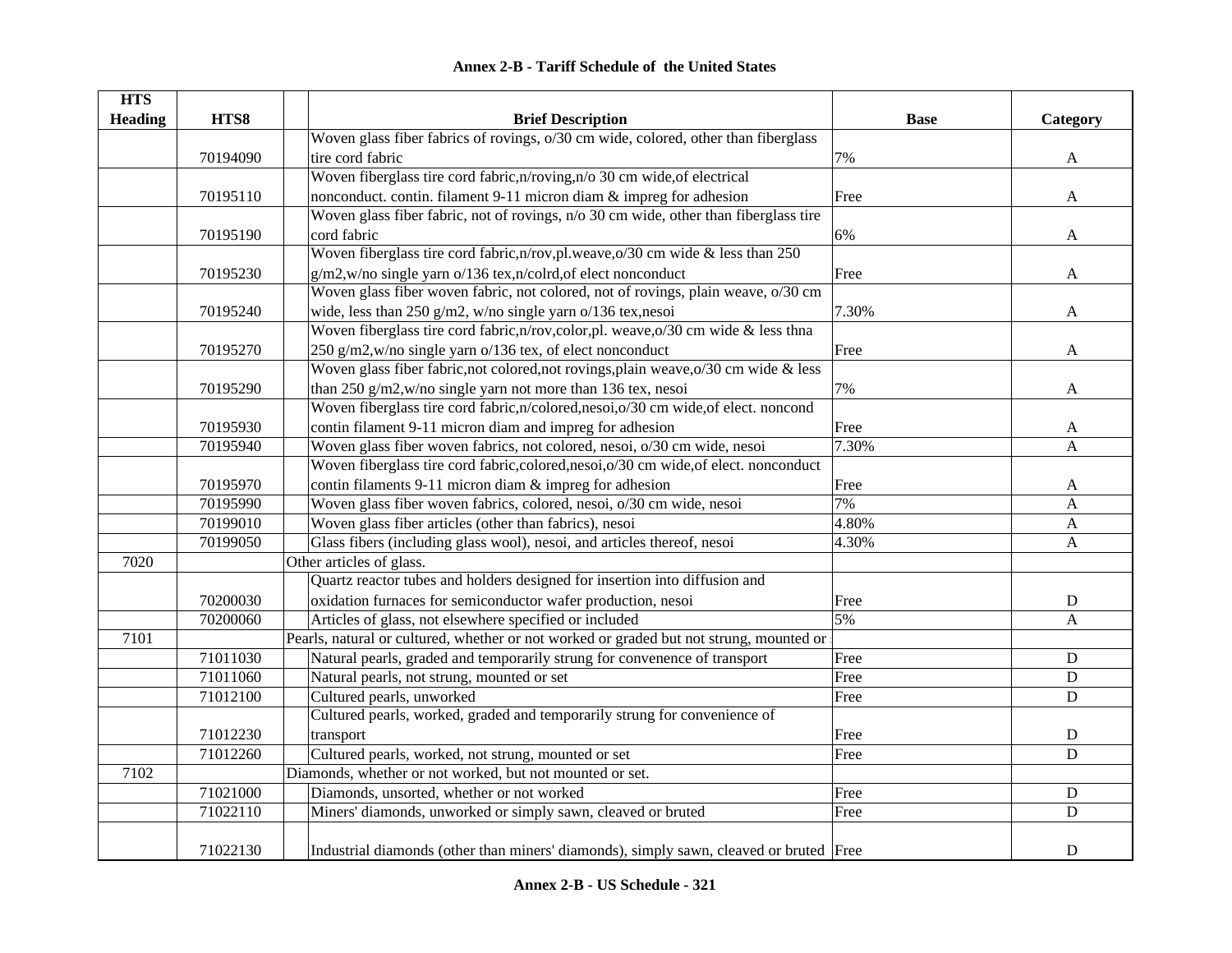| <b>HTS</b>     |          |                                                                                          |             |              |
|----------------|----------|------------------------------------------------------------------------------------------|-------------|--------------|
| <b>Heading</b> | HTS8     | <b>Brief Description</b>                                                                 | <b>Base</b> | Category     |
|                | 71022140 | Industrial diamonds (other than miners' diamonds), unworked                              | Free        | D            |
|                | 71022900 | Industrial diamonds, worked, but not mounted or set                                      | Free        | D            |
|                | 71023100 | Nonindustrial diamonds, unworked or simply sawn, cleaved or bruted                       | Free        | ${\bf D}$    |
|                | 71023900 | Nonindustrial diamonds, worked, but not mounted or set                                   | Free        | ${\bf D}$    |
| 7103           |          | Precious stones (other than diamonds) and semi-precious stones, whether or not worked    |             |              |
|                | 71031020 | Precious stones (o/than diamonds) & semiprecious stones, unworked                        | Free        | $\mathbf D$  |
|                |          | Precious stones (o/than diamonds) & semiprecious stones, simply sawn or roughly          |             |              |
|                | 71031040 | shaped                                                                                   | 10.50%      | A            |
|                |          | Rubies, sapphires and emeralds, worked, whether or not graded, but n/strung (ex.         |             |              |
|                | 71039100 | ungraded temporarily strung), mounted or set                                             | Free        | $\mathbf D$  |
|                |          | Precious or semiprecious stones, nesoi, cut but not set and suitable for use in the      |             |              |
|                | 71039910 | manufacture of jewelry                                                                   | Free        | ${\bf D}$    |
|                |          | Precious or semiprecious stones, nesoi, worked, whether or not graded, but               |             |              |
|                | 71039950 | n/strung (ex. ungraded temporarily strung), mtd. or set                                  | 10.50%      | A            |
| 7104           |          | Synthetic or reconstructed precious or semi-precious stones, whether or not worked or gi |             |              |
|                | 71041000 | Piezo-electric quartz                                                                    | 3%          | A            |
|                |          | Synthetic or reconstructed precious or semiprecious stones, unworked or simply           |             |              |
|                | 71042000 | sawn or roughly shaped                                                                   | 3%          | A            |
|                |          | Synthetic or reconstructed precious or semiprecious stones, cut but not set $\&$         |             |              |
|                | 71049010 | suitable for use in the manufacture of jewelry                                           | Free        | $\mathbf D$  |
|                |          | Synth.or reconstruct. precious or semiprecious stones, wkd, whether or not graded,       |             |              |
|                | 71049050 | but n/strung (ex.ungraded temp. strung), mtd./set,nesoi                                  | 6.40%       | A            |
| 7105           |          | Dust and powder of natural or synthetic precious or semi-precious stones.                |             |              |
|                | 71051000 | Diamond dust and powder                                                                  | Free        | D            |
|                |          | Natural or synthetic precious (except diamond) or semiprecious stone dust and            |             |              |
|                | 71059000 | powder                                                                                   | Free        | D            |
| 7106           |          | Silver (including silver plated with gold or platinum), unwrought or in semi-manufacture |             |              |
|                | 71061000 | Silver powder                                                                            | Free        | ${\bf D}$    |
|                | 71069110 | Silver bullion and dore                                                                  | Free        | ${\bf D}$    |
|                | 71069150 | Silver, unwrought (o/than bullion and dore)                                              | 3%          | A            |
|                |          | Silver (incl. silver plate w gold/platinum),semimanufacture,rectangular/near             |             |              |
|                | 71069210 | rectangular shape, $99.5\%$ or $>$ pure, marked only by wgt/identity                     | Free        | $\mathbf D$  |
|                |          | Silver (including silver plated with gold or platinum), in semimanufactured form,        |             |              |
|                | 71069250 | nesoi                                                                                    | 3%          | A            |
| 7107           |          | Base metals clad with silver, not further worked than semi-manufactured.                 |             |              |
|                | 71070000 | Base metals clad with silver, not further worked than semimanufactured                   | 3.30%       | $\mathbf{A}$ |
| 7108           |          | Gold (including gold plated with platinum) unwrought or in semi-manufactured forms,      |             |              |
|                | 71081100 | Gold powder                                                                              | Free        | ${\bf D}$    |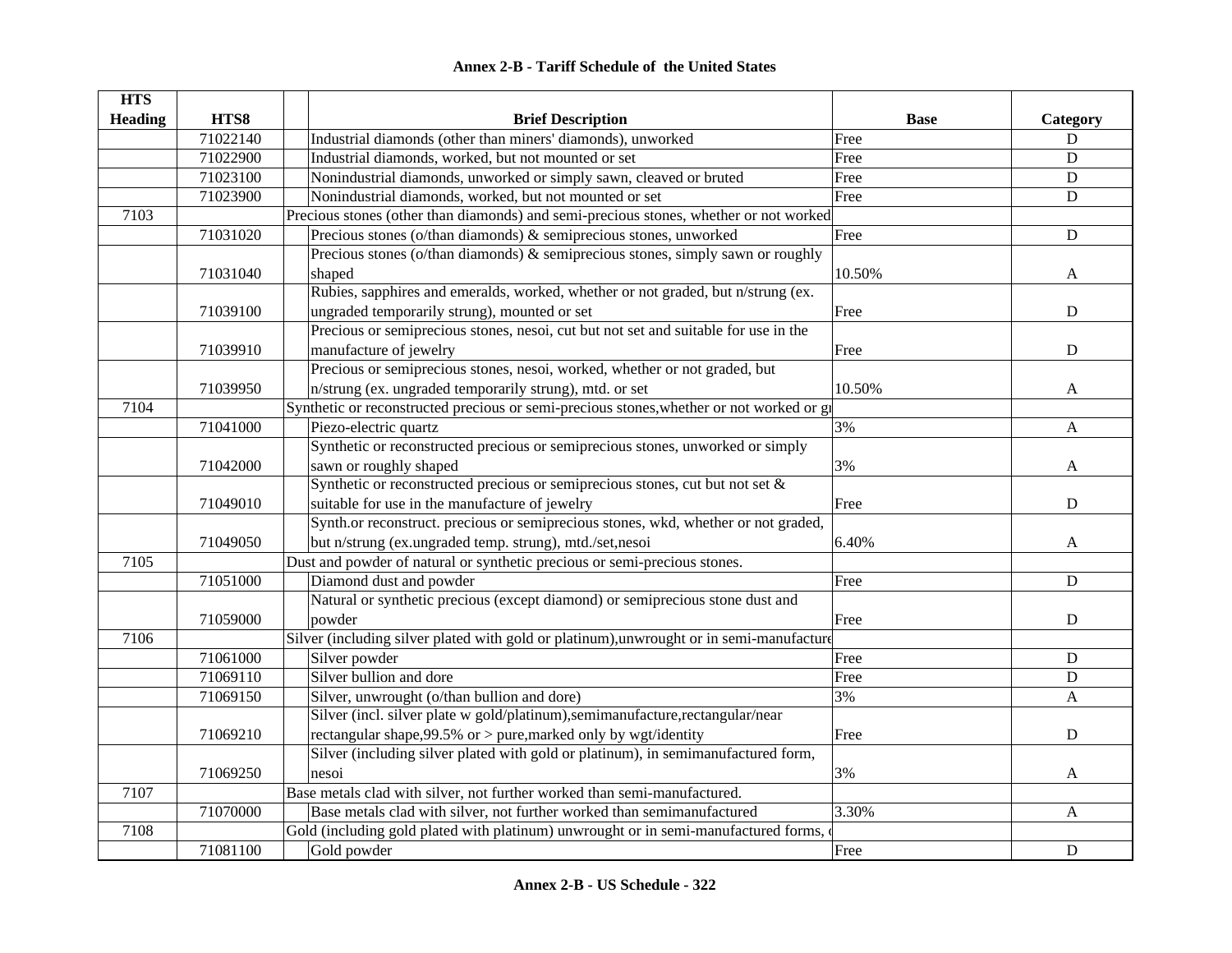| <b>HTS</b>     |          |                                                                                           |             |             |
|----------------|----------|-------------------------------------------------------------------------------------------|-------------|-------------|
| <b>Heading</b> | HTS8     | <b>Brief Description</b>                                                                  | <b>Base</b> | Category    |
|                | 71081210 | Gold, nonmonetary, bullion and dore                                                       | Free        | D           |
|                | 71081250 | Gold, nonmonetary, unwrought (o/than gold bullion and dore)                               | 4.10%       | A           |
|                | 71081310 | Gold leaf                                                                                 | Free        | D           |
|                |          |                                                                                           |             |             |
|                |          | Gold (incl. gold plated w platinum), not money, semimanufacture, rectangle/near           |             |             |
|                | 71081355 | rectangular shape, 99.5% or > pure, marked only by wgt/identity                           | Free        | ${\bf D}$   |
|                |          | Gold (including gold plated with platinum), nonmonetary, in semimanufactured              |             |             |
|                | 71081370 | forms (except gold leaf), nesoi                                                           | 4.1% 1/     | A           |
|                | 71082000 | Gold, monetary, in unwrought, semimanufactured or powder form                             | Free        | $\mathbf D$ |
| 7109           |          | Base metals or silver, clad with gold, not further worked than semi-manufactured.         |             |             |
|                |          |                                                                                           |             |             |
|                | 71090000 | Base metals or silver clad with gold, but not further worked than semimanufactured 6%     |             | A           |
| 7110           |          | Platinum, unwrought or in semi-manufactursd forms, or in powder form.                     |             |             |
|                | 71101100 | Platinum, unwrought or in powder form                                                     | Free        | ${\bf D}$   |
|                | 71101900 | Platinum, in semimanufactured forms                                                       | Free        | $\mathbf D$ |
|                | 71102100 | Palladium, unwrought or in powder form                                                    | Free        | D           |
|                | 71102900 | Palladium, in semimanufactured forms                                                      | Free        | $\mathbf D$ |
|                | 71103100 | Rhodium, unwrought or in powder form                                                      | Free        | ${\bf D}$   |
|                | 71103900 | Rhodium, in semimanufactured forms                                                        | Free        | ${\bf D}$   |
|                | 71104100 | Iridium, osmium and ruthenium, unwrought or in powder form                                | Free        | ${\bf D}$   |
|                | 71104900 | Iridium, osmium and ruthenium, in semimanufactured forms                                  | Free        | ${\bf D}$   |
| 7111           |          | Base metals, silver or gold, clad with platinum, not further worked than semi-manufactu   |             |             |
|                |          | Base metals, silver or gold clad with platinum, not further worked than                   |             |             |
|                | 71110000 | semimanufactured                                                                          | 10%         | A           |
| 7112           |          | Waste and scrap of precious metal or of metal clad with precious metal; other waste and   |             |             |
|                | 71123000 | Ash containing precious metals or precious metal compounds                                | Free        | $\mathbf D$ |
|                |          | Gold waste and scrap, including metal clad with gold but excluding sweepings              |             |             |
|                | 71129100 | containing other precious metals                                                          | Free        | $\mathbf D$ |
|                |          | Platinum waste and scrap, including metal clad with platinum but excluding                |             |             |
|                | 71129200 | sweepings containing other precious metals                                                | Free        | $\mathbf D$ |
|                |          | Precious metal (other than of gold or platinum) waste and scrap, including metal          |             |             |
|                | 71129900 | clad with precious metals, nesoi                                                          | Free        | ${\bf D}$   |
| 7113           |          | Articles of jewellery and parts thereof, of precious metal or of metal clad with precious |             |             |
|                |          | Silver rope, curb, etc. in continuous lengths, whether or not plated/clad with other      |             |             |
|                | 71131110 | precious metal, suitable for jewelry manufacture                                          | 6.30%       | A           |
|                |          | Silver articles of jewelry and parts thereof, nesoi, valued not over \$18 per dozen       |             |             |
|                | 71131120 | pieces or parts                                                                           | 13.50%      | A           |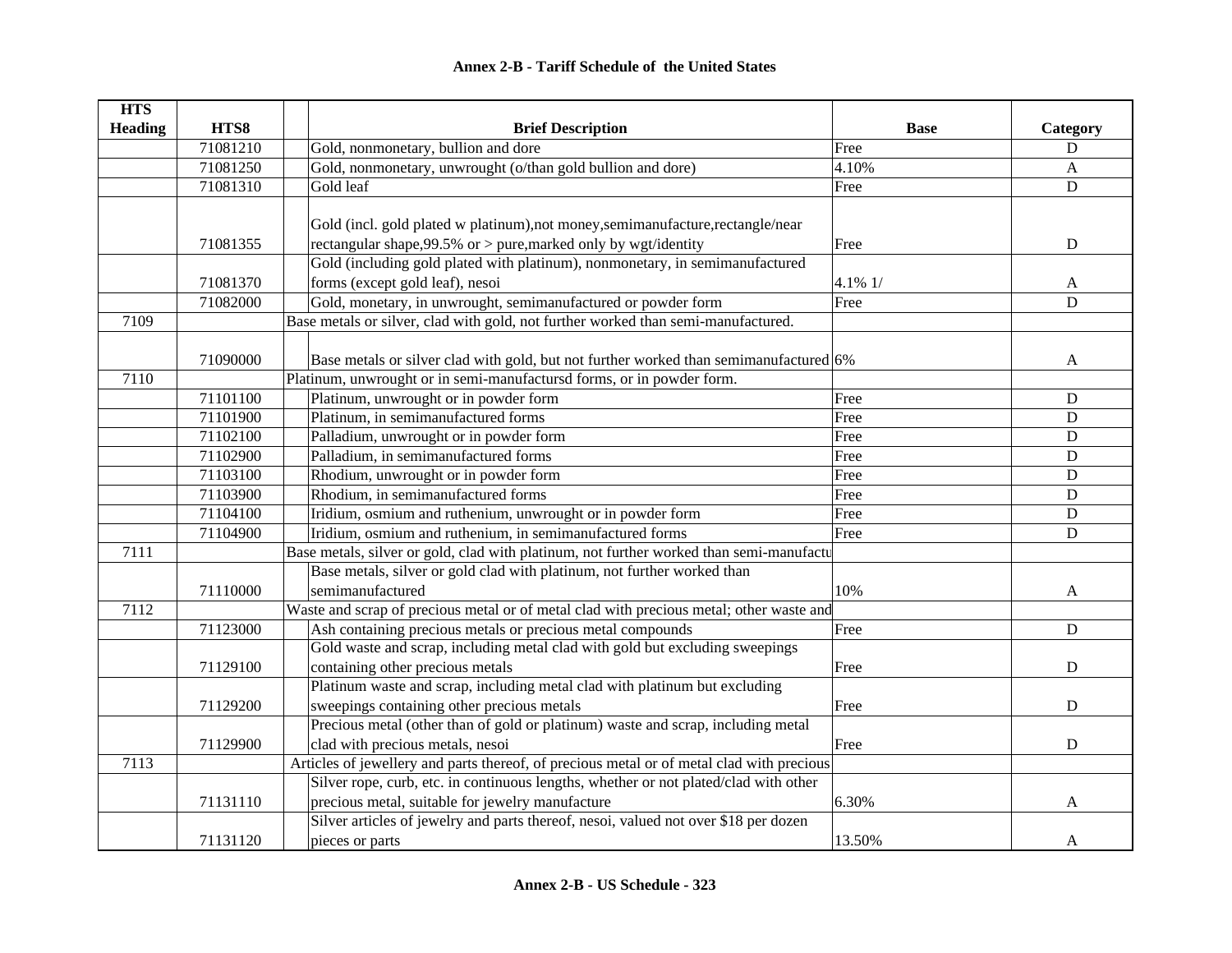| <b>HTS</b>     |          |                                                                                           |             |              |
|----------------|----------|-------------------------------------------------------------------------------------------|-------------|--------------|
| <b>Heading</b> | HTS8     | <b>Brief Description</b>                                                                  | <b>Base</b> | Category     |
|                |          | Silver articles of jewelry and parts thereof, nesoi, valued over \$18 per dozen           |             |              |
|                | 71131150 | pieces or parts                                                                           | 5%          | A            |
|                |          | Precious metal (o/than silver) rope, curb, etc. in continuous lengths, whether or not     |             |              |
|                | 71131910 | plated/clad precious metal, for jewelry manufacture                                       | 7%          | A            |
|                | 71131921 | Gold rope necklaces and neck chains                                                       | 5%          | A            |
|                | 71131925 | Gold mixed link necklaces and neck chains                                                 | 5.80%       | $\mathbf{A}$ |
|                | 71131929 | Gold necklaces and neck chains (o/than of rope or mixed links)                            | 5.50%       | $\mathbf{A}$ |
|                | 71131930 | Precious metal (o/than silver) clasps and parts thereof                                   | 5.80%       | A            |
|                |          | Precious metal (o/than silver) articles of jewelry and parts thereo, whether or not       |             |              |
|                | 71131950 | plated or clad with precious metal, nesoi                                                 | 5.50%       | A            |
|                |          | Base metal clad w/precious metal, rope, curb & like articles in continuous lengths,       |             |              |
|                | 71132010 | suitable for use in jewelry manufacture                                                   | 7%          | A            |
|                | 71132021 | Base metal clad w/gold rope necklaces and neck chains                                     | 5.80%       | A            |
|                | 71132025 | Base metal clad w/gold mixed link necklaces and neck chains                               | 5.80%       | A            |
|                | 71132029 | Base metal clad w/gold necklaces and neck chains, nesoi                                   | 5.20%       | $\mathbf{A}$ |
|                | 71132030 | Base metal clad w/precious metal clasps and parts thereof                                 | 5.80%       | A            |
|                | 71132050 | Base metal clad w/precious metal articles of jewelry and parts thereof, nesoi             | 5.20%       | A            |
| 7114           |          | Articles of goldsmiths' or silversmiths' wares and parts thereof, of precious metal or of |             |              |
|                |          | Knives with handles of silver, whether or not plated or clad with other precious          |             |              |
|                | 71141110 | metal                                                                                     | 2.80%       | A            |
|                |          | Forks with handles of silver, whether or not plated or clad with other precious           |             |              |
|                | 71141120 | metal                                                                                     | 2.70%       | A            |
|                | 71141130 | Spoons and ladles with handles of sterling silver                                         | 3.30%       | A            |
|                |          | Spoons and ladles (o/than w/sterling silver handles) of silver, whether or not plated     |             |              |
|                | 71141140 | or clad w/other precious metal                                                            | 3.50%       | A            |
|                |          | Sets of two or more knives or forks w/silver handles or spoons and ladles of silver,      |             |              |
|                | 71141145 | whether or not clad or plated w/prec.metal                                                | 3%          | A            |
|                | 71141150 | Tableware, nesoi, of sterling silver                                                      | 3.30%       | A            |
|                |          | Articles of silver nesoi, for household, table or kitchen use, toilet and sanitary        |             |              |
|                | 71141160 | wares, including parts thereof                                                            | 3%          | A            |
|                |          | Silversmiths' wares (other than for household/table/kitchen use & toilet and              |             |              |
|                | 71141170 | sanitary wares) of silver, nesoi                                                          | 3%          | A            |
|                |          | Precious metal (o/than silver) articles, nesoi, whether or not plated or clad with        |             |              |
|                | 71141900 | other precious metal, nesoi                                                               | 7.90%       | A            |
|                | 71142000 | Goldsmiths' or silversmiths' wares of base metal clad with precious metal                 | 3%          | A            |
| 7115           |          | Other articles of precious metal or of metal clad with precious metal.                    |             |              |
|                | 71151000 | Platinum catalysts in the form of wire cloth or grill                                     | 4%          | A            |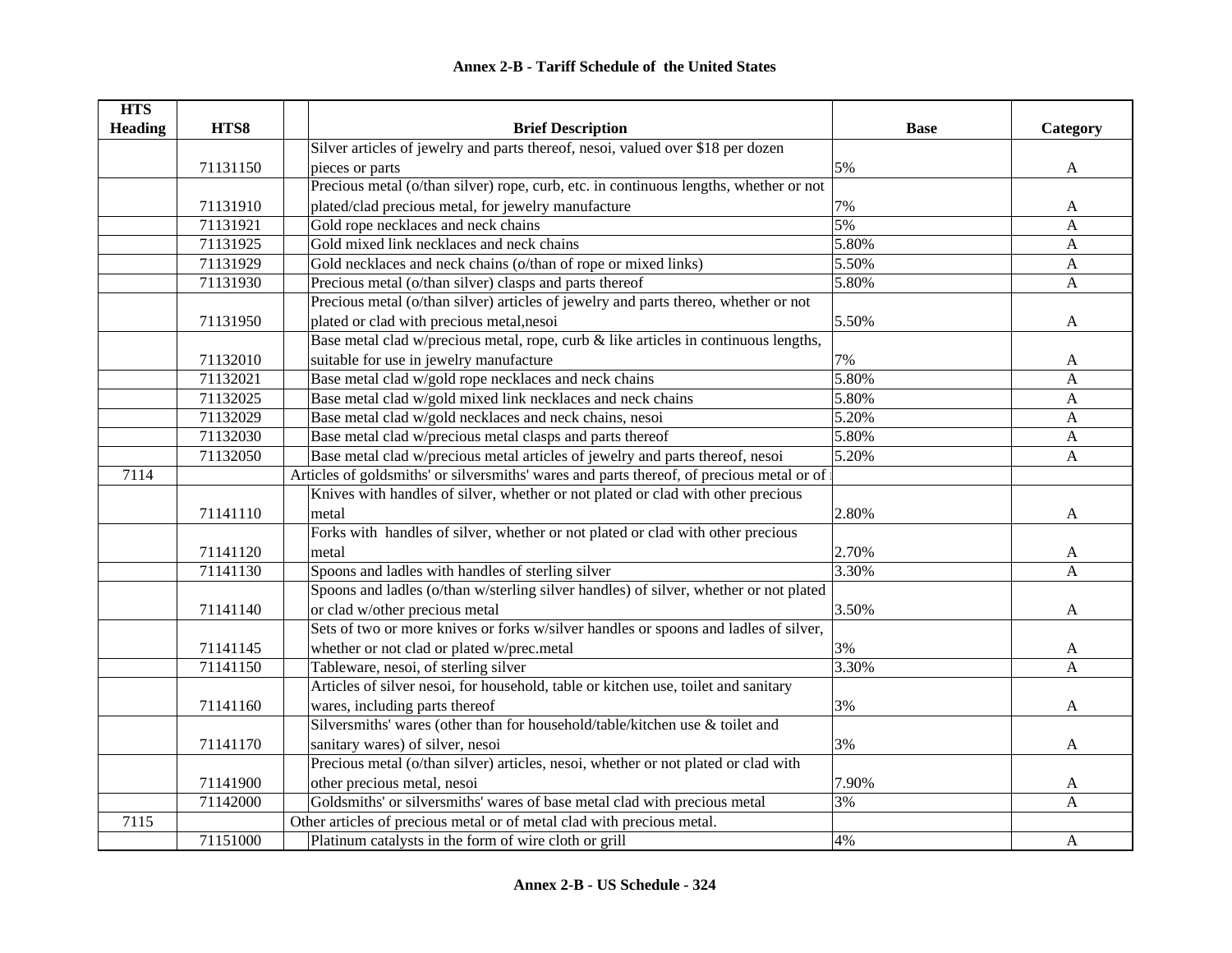| <b>HTS</b>     |          |                                                                                             |             |              |
|----------------|----------|---------------------------------------------------------------------------------------------|-------------|--------------|
| <b>Heading</b> | HTS8     | <b>Brief Description</b>                                                                    | <b>Base</b> | Category     |
|                |          | Precious metal articles, incl. metal clad w/precious metal, rectangle/near rectangle        |             |              |
|                | 71159005 | shape, 99.5%/ or pure, marked only by wgt/identity                                          | Free        | ${\bf D}$    |
|                |          | Gold (including metal clad with gold) articles (o/than jewellry or goldsmiths'              |             |              |
|                | 71159030 | wares), nesoi                                                                               | 3.90%       | $\mathbf{A}$ |
|                |          | Silver (including metal clad with silver) articles (o/than jewellry or silversmiths'        |             |              |
|                | 71159040 | wares), nesoi                                                                               | 3%          | A            |
|                |          | Articles of precious metal (o/than gold or silver), including metal clad with               |             |              |
|                | 71159060 | precious metal, nesoi                                                                       | 4%          | A            |
| 7116           |          | Articles of natural or cultured pearls, precious or semi-precius stones (natural, synthetic |             |              |
|                | 71161010 | Natural pearl articles                                                                      | 3.30%       | $\mathbf{A}$ |
|                | 71161025 | Cultured pearl articles                                                                     | 5.50%       | $\mathbf{A}$ |
|                |          |                                                                                             |             |              |
|                | 71162005 | Jewelry articles of precious or semiprecious stones, valued not over \$40 per piece         | 3.30%       | A            |
|                |          |                                                                                             |             |              |
|                | 71162015 | Jewelry articles of precious or semiprecious stones, valued over \$40 per piece             | 6.50%       | A            |
|                |          | Semiprecious stones (except rock crystal), graded and strung temporarily for                |             |              |
|                | 71162030 | convenience of transport                                                                    | 2.10%       | A            |
|                | 71162035 | Semiprecious stone (except rock crystal) figurines                                          | 4.50%       | A            |
|                |          |                                                                                             |             |              |
|                | 71162040 | Semiprecious stone (except rock crystal) articles (other than jewelry and figurines)        | 10.50%      | A            |
|                | 71162050 | Precious stone articles, nesoi                                                              | Free        | $\mathbf D$  |
| 7117           |          | Imitation jewellery.                                                                        |             |              |
|                | 71171100 | Cuff links and studs of base metal (whether or not plated w/precious metal)                 | 8%          | $\mathbf{A}$ |
|                |          | Toy jewelry rope, curb, cable, chain, etc, of base metal (whether or not plated             |             |              |
|                | 71171905 | w/prec. metal), val. n/o 8 cents each                                                       | Free        | ${\bf D}$    |
|                |          | Rope, curb, cable, chain, etc., of base metal (whether or n/plated w/prec. metal),          |             |              |
|                | 71171915 | val. n/over 33 cents/meter for jewelry mfr.                                                 | 8%          | A            |
|                |          | Rope, curb, cable, chain, etc., of base metal (whether or n/plated w/prec. metal),          |             |              |
|                | 71171920 | val. o/33 cents/meter, for jewelry mfr.                                                     | 11%         | A            |
|                |          | Religious articles of a devotional character, design. to be carried on the person, of       |             |              |
|                | 71171930 | base metal (whether or not plated with precious metal)                                      | 3.90%       | A            |
|                |          | Toy jewelry (o/than rope, curb, cable, chain, etc.) of base metal, val. not over 8          |             |              |
|                | 71171960 | cents each                                                                                  | Free        | $\mathbf D$  |
|                |          | Imitation jewelry (o/than toy jewelry & rope, curb, cable, chain, etc.), of base            |             |              |
|                | 71171990 | metal (wheth. or n/plated w/prec.metal), nesoi                                              | 11%         | A            |
|                |          | Necklaces wholly of plastic shapes on a fiber string, valued not over 30 cents per          |             |              |
|                | 71179010 | dozen                                                                                       | Free        | ${\bf D}$    |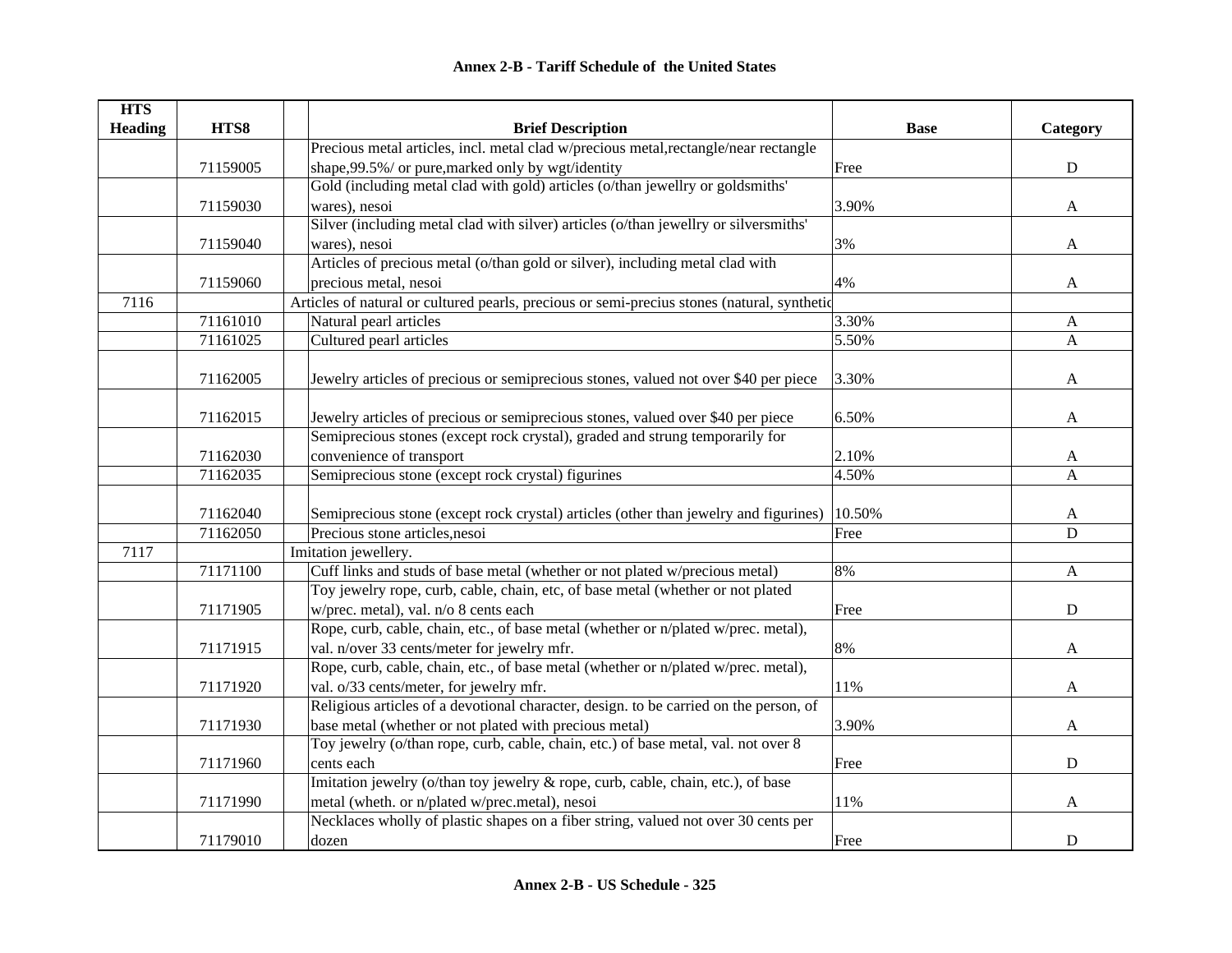#### **HTS Heading HTS8 Brief Description Base Category** 71179020Rosaries and chaplets of a purely devotional character for personal use, of a material o/than prec. or base metals, nesoi 3.30% A 71179030Religious articles of a purely devotional character designed to be carried on the person, nesoi and a set of the set of the set of the set of the set of the set of the set of the set of the set of the set of the set of the set of the set of the set of the set of the set of the set of the set of the set 71179045Toy jewelry (except pts.), other than necklaces of plastic shapes, not of base metal, n/o 20 cents/dozen pcs D 71179055 Imitation jewelry nesoi, not of base metal, n/o 20 cents/doz. pcs or pts 7.20% A 71179060 Toy jewelry (except pts.), not of base metal, n/o 8 cents each Free Free D 71179075 Imitation jewelry of plastics, nesoi, over 20 cents/dozen pcs or pts Free D 71179090Imitation jewelry not of base metal or plastics, nesoi, over 20 cents/dozen pcs or pts  $11\%$  A 7118Coin. 71181000 Coin (other than gold coin), not being legal tender Free Free Press, D 71189000 Coins, nesoi **D** 7201Pig iron and spiegeleisen in pigs, blocks or other primary forms. 72011000 Nonalloy pig iron containing by weight 0.5 percent or less of phosphorus Free Free D 72012000 Nonalloy pig iron containing by weight more than 0.5 percent of phosphorus Free D 72015030 Alloy pig iron in blocks or other primary forms Free D 72015060 Spiegeleisen in blocks or other primary forms Free D 7202Ferro-alloys. 72021110Ferromanganese containing by weight more than 2 percent but not more than 4 percent of carbon  $1.40\%$  A 72021150 Ferromanganese containing by weight more than 4 percent of carbon 1.50% A 72021910 Ferromanganese containing by weight not more than 1 percent of carbon 2.30% A 72021950Ferromanganese containing by weight more than 1 percent but not more than 2 percent of carbon  $1.40\%$  A 72022110Ferrosilicon containing by weight more than 55% but not more than 80% of silicon and more than 3% of calcium  $\overline{A}$ 72022150Ferrosilicon containing by weight more than 55% but not more than 80% of silicon, nesoi  $1.50\%$  A 72022175 Ferrosilicon containing by weight more than 80% but not more than 90% of silicon 1.90% 72022190 Ferrosilicon containing by weight more than 90% of silicon 5.80% A 72022900 Ferrosilicon containing by weight 55% or less of silicon Free D 72023000 Ferrosilicon manganese 3.90% A 72024100 Ferrochromium containing by weight more than 4 percent of carbon 1.90% A 72024910Ferrochromium containing by weight more than 3 percent but not more than 4 percent of carbon and the set of carbon and the set of carbon and the set of carbon and  $1.90\%$  and  $A$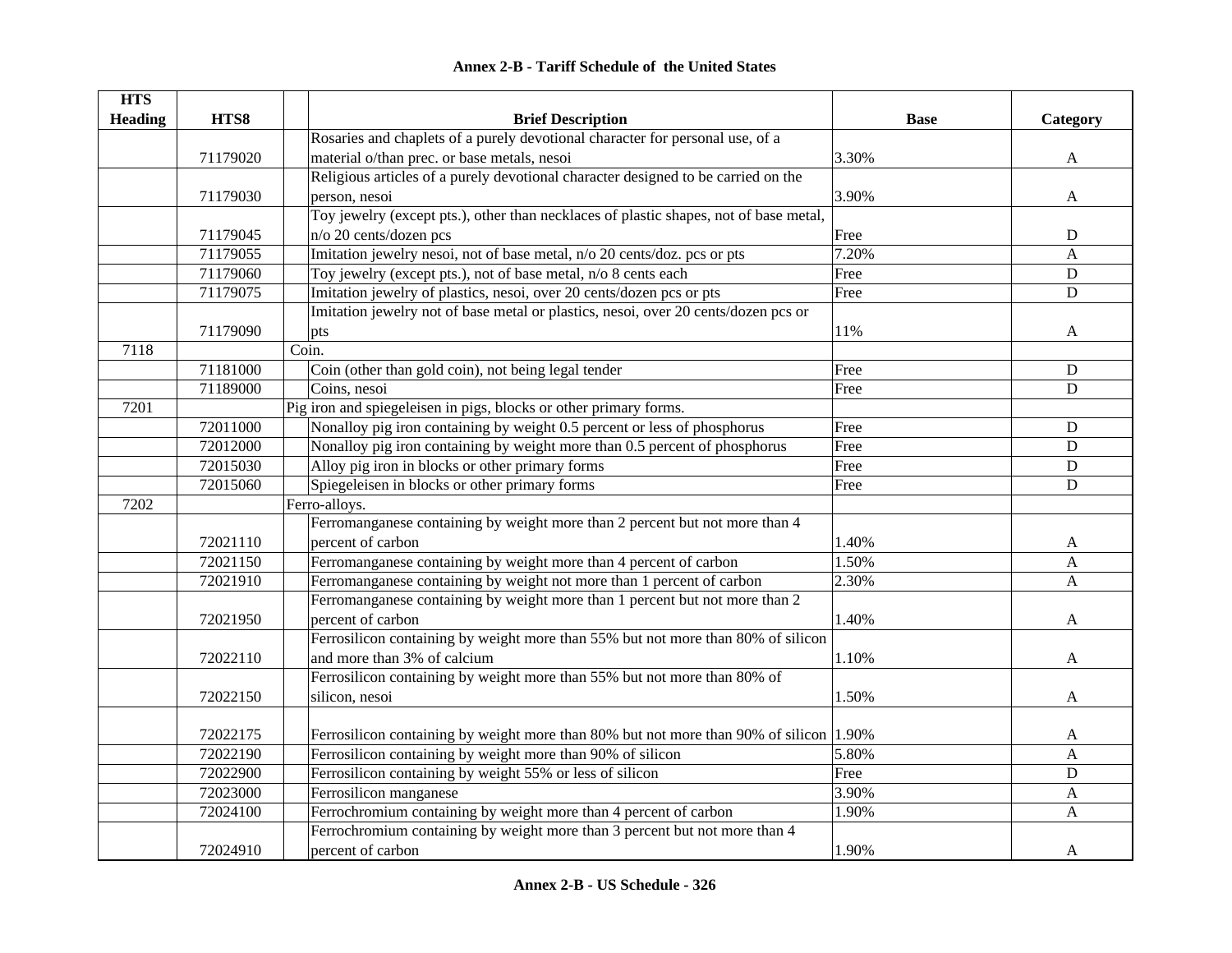| <b>HTS</b>     |          |                                                                                          |             |                |
|----------------|----------|------------------------------------------------------------------------------------------|-------------|----------------|
| <b>Heading</b> | HTS8     | <b>Brief Description</b>                                                                 | <b>Base</b> | Category       |
|                | 72024950 | Ferrochromium containing by weight 3 percent or less of carbon                           | 3.10%       | A              |
|                | 72025000 | Ferrosilicon chromium                                                                    | 10%         | A              |
|                | 72026000 | Ferronickel                                                                              | Free        | ${\bf D}$      |
|                | 72027000 | Ferromolybdenum                                                                          | 4.50%       | A              |
|                | 72028000 | Ferrotungsten and ferrosilicon tungsten                                                  | 5.60%       | A              |
|                | 72029100 | Ferrotitanium and ferrosilicon titanium                                                  | 3.70%       | A              |
|                | 72029200 | Ferrovanadium                                                                            | 4.20%       | A              |
|                |          | Ferroniobium containing by weight less than 0.02 percent of phosphorus or sulfur         |             |                |
|                | 72029340 | or less than 0.4 percent of silicon                                                      | 5%          | A              |
|                | 72029380 | Ferroniobium, nesoi                                                                      | 5%          | A              |
|                | 72029910 | Ferrozirconium                                                                           | 4.20%       | A              |
|                | 72029920 | Calcium silicon ferroalloys                                                              | 5%          | A              |
|                | 72029980 | Ferroalloys nesoi                                                                        | 5%          | A              |
| 7203           |          | Ferrous products obtained by direct reduction of iron ore and other spongy ferrous produ |             |                |
|                | 72031000 | Ferrous products obtained by direct reduction of iron ore                                | Free        | $\overline{D}$ |
|                |          | Spongy ferrous products, in lumps, pellets or like forms; iron of a minimum purity       |             |                |
|                | 72039000 | by weight of 99.94% in lumps, pellets or like forms                                      | Free        | ${\bf D}$      |
| 7204           |          | Ferrous waste and scrap; remelting scrap ingots of iron or steel.                        |             |                |
|                | 72041000 | Cast iron waste and scrap                                                                | Free        | ${\bf D}$      |
|                | 72042100 | Stainless steel waste and scrap                                                          | Free        | D              |
|                | 72042900 | Alloy steel (o/than stainless) waste and scrap                                           | Free        | $\mathbf D$    |
|                | 72043000 | Tinned iron or steel waste and scrap                                                     | Free        | D              |
|                |          | Ferrous turnings, shavings, chips, milling wastes, sawdust, fillings, trimmings and      |             |                |
|                | 72044100 | stampings, whether or not in bundles                                                     | Free        | $\mathbf D$    |
|                | 72044900 | Ferrous waste and scrap nesoi                                                            | Free        | $\mathbf D$    |
|                | 72045000 | Iron or steel remelting scrap ingots                                                     | Free        | D              |
| 7205           |          | Granules and powders, of pig iron, spiegeleisen, iron or steel.                          |             |                |
|                | 72051000 | Pig iron, spiegeleisen, and iron or steel granules                                       | Free        | $\mathbf D$    |
|                | 72052100 | Alloy steel powders                                                                      | Free        | D              |
|                | 72052900 | Pig iron, spiegeleisen, and iron or steel (o/than alloy steel) powders                   | Free        | D              |
| 7206           |          | Iron and non-alloy steel in ingots or other primary forms (excluding iron of heading 72. |             |                |
|                | 72061000 | Iron and nonalloy steel ingots                                                           | Free        | $\mathbf D$    |
|                | 72069000 | Iron and nonalloy steel in primary forms (o/than ingots)                                 | Free        | $\mathbf D$    |
| 7207           |          | Semi-finished products of iron or non-alloy steel.                                       |             |                |
|                |          | Iron or nonalloy steel semifinished products, w/less than 0.25% carbon, w/rect.          |             |                |
|                | 72071100 | cross sect.(incl. sq.), w/width less than twice thickness                                | Free        | $\mathbf D$    |
|                |          | Iron or nonalloy steel semifinished products, w/less than 0.25% carbon, w/rect.          |             |                |
|                | 72071200 | cross sect. (exclud. sq.), nesoi                                                         | Free        | $\mathbf D$    |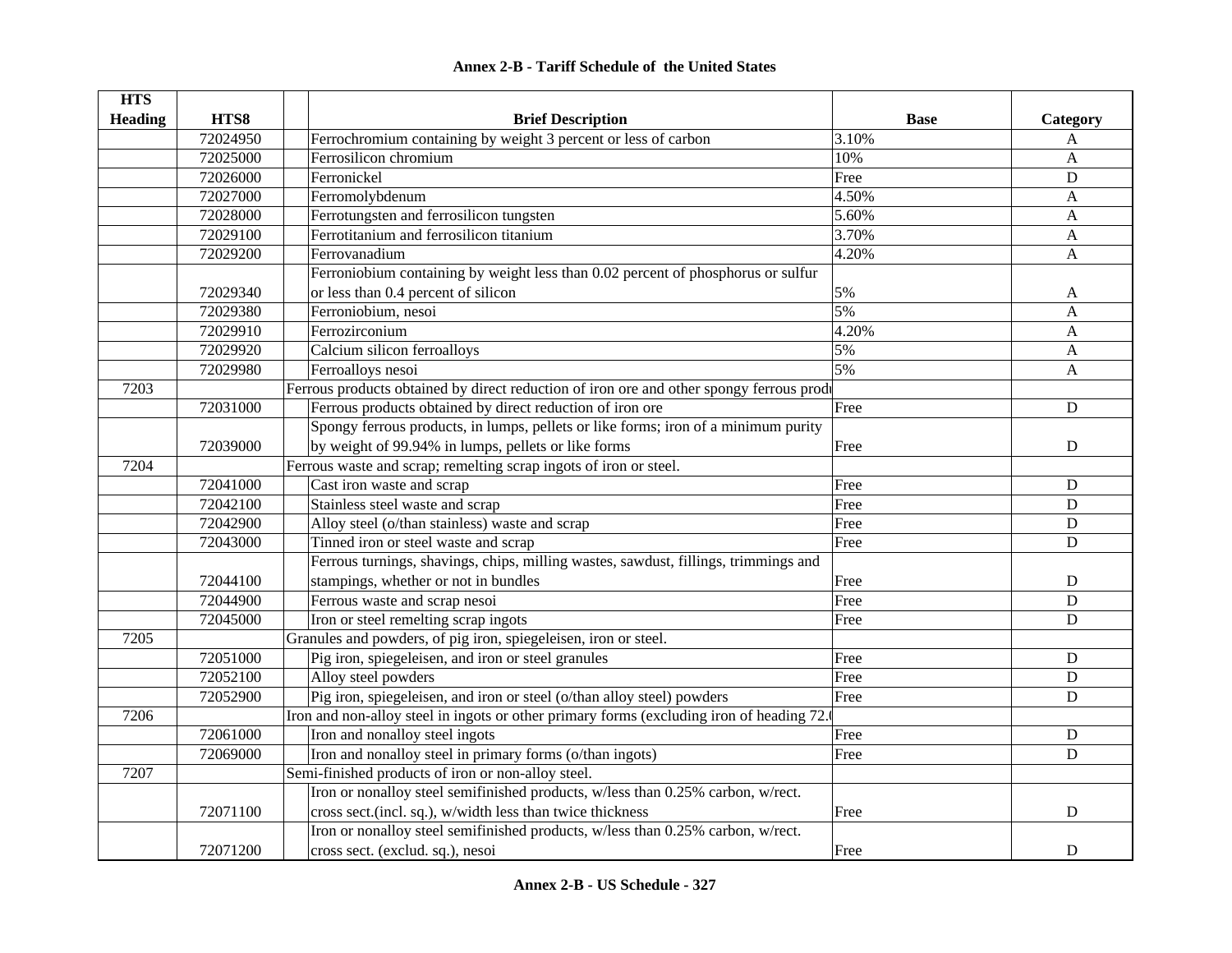| <b>HTS</b><br><b>Heading</b> | HTS8     | <b>Brief Description</b>                                                                  | <b>Base</b> | Category       |
|------------------------------|----------|-------------------------------------------------------------------------------------------|-------------|----------------|
|                              |          | Iron or nonalloy steel semifinished products, w/less than 0.25% carbon, o/than            |             |                |
|                              | 72071900 | w/rect. cross section                                                                     | Free        | ${\bf D}$      |
|                              | 72072000 | Iron or nonalloy steel semifinished products, w/0.25% or more of carbon                   | Free        | $\overline{D}$ |
| 7208                         |          | Flat-rolled products of iron or non-alloy steel, of a width of 600 mm or more, hot-rolled |             |                |
|                              |          | Iron/nonalloy steel, width 600mm+, hot-rolled flat-rolled products, w/patterns in         |             |                |
|                              | 72081015 | relief, in coils, pickled, not clad/plated/coated                                         | Free        | ${\bf D}$      |
|                              |          | Iron/nonalloy steel, width 600mm+, hot-rolled flat-rolled product, in coil, w/pattern     |             |                |
|                              | 72081030 | in relief, w/thick 4.75mm+, not pickld, not clad/plated/coatd                             | Free        | ${\bf D}$      |
|                              |          | Iron/nonalloy steel, width 600mm+, hot-rolled flat-rolled product, in coil, w/pattern     |             |                |
|                              | 72081060 | in relief, w/thick <4.75mm, not pickld, not clad/plated/coatd                             | Free        | D              |
|                              |          | Nonalloy hi-strength steel, width 600mm+, hot-rolled flat-rolled products, in coils,      |             |                |
|                              | 72082530 | w/thick 4.75mm+, pickled, not clad/plated/coated                                          | Free        | ${\bf D}$      |
|                              |          | Iron/nonalloy steel, width 600mm+, hot-rolled flat-rolled products, in coils,             |             |                |
|                              | 72082560 | w/thick 4.7mm or more, pickled, not clad/plated/coated                                    | Free        | ${\bf D}$      |
|                              |          | Iron/nonalloy steel, width 600mm+, hot-rolled flat-rolled products, in coils,             |             |                |
|                              | 72082600 | w/thick 3mm or mor but less 4.75mm, pickled, not clad/plated                              | Free        | ${\bf D}$      |
|                              |          | Iron/nonalloy steel, width 600mm+, hot-rolled flat-rolled products, in coils,             |             |                |
|                              | 72082700 | w/thick less than 3mm, pickled, not clad/plated/coated                                    | Free        | ${\bf D}$      |
|                              |          | Iron/nonalloy steel, width 600mm+, hot-rolled flat-rolled products, in coils,             |             |                |
|                              | 72083600 | w/thick o/10mm, not pickled/clad/plated/coated                                            | Free        | ${\bf D}$      |
|                              |          | Iron/nonalloy steel, width 600mm+, hot-rolled flat-rolled products, in coils,             |             |                |
|                              | 72083700 | w/thick 4.75mm or more & n/o 10mm, not pickled/clad/plated                                | Free        | ${\bf D}$      |
|                              |          | Iron/nonalloy steel, width 600mm+, hot-rolled flat-rolled products, in coils,             |             |                |
|                              | 72083800 | w/thick 3mm or more & less 4.75mm, not pickld/clad/plated                                 | Free        | ${\bf D}$      |
|                              |          | Iron/nonalloy steel, width 600mm+, hot-rolled flat-rolled products, in coils,             |             |                |
|                              | 72083900 | w/thick less than 3mm, not pickled/clad/plated/coated                                     | Free        | ${\bf D}$      |
|                              |          | Iron/nonalloy steel, width 600mm+, hot-rolled flat-rolled products, w/pattern in          |             |                |
|                              | 72084030 | relief, not coils, w/thick 4.75 or more, n/clad/plated/coated                             | Free        | ${\bf D}$      |
|                              |          | Iron/nonalloy steel, width 600mm+, hot-rolled flat-rolled products, w/pattern in          |             |                |
|                              | 72084060 | relief,not coils,w/thick < 4.75mm, not clad/plated/coated                                 | Free        | $\mathbf D$    |
|                              |          | Iron/nonalloy steel, width 600mm+, hot-rolled flat-rolled products, nesoi, not in         |             |                |
|                              | 72085100 | coils, w/thick o/10mm, not clad/plated/coated                                             | Free        | $\mathbf D$    |
|                              |          | Iron/nonalloy steel, width 600mm+, hot-rolled flat-rolled products, neosi, not in         |             |                |
|                              | 72085200 | coils, w/thick 4.75mm+ but n/o 10mm, not clad/plated/                                     | Free        | ${\bf D}$      |
|                              |          | Iron/nonalloy steel, width 600mm+, hot-rolled flat-rolled products, neosi, not in         |             |                |
|                              | 72085300 | coils, w/thick 3mm+ but < 4.75mm, not clad/plated/coated                                  | Free        | ${\bf D}$      |
|                              |          | Iron/nonalloy steel, width 600mm+, hot-rolled flat-rolled products, neosi, not in         |             |                |
|                              | 72085400 | coils, w/thick less than 3mm, not clad/plated/coated                                      | Free        | ${\bf D}$      |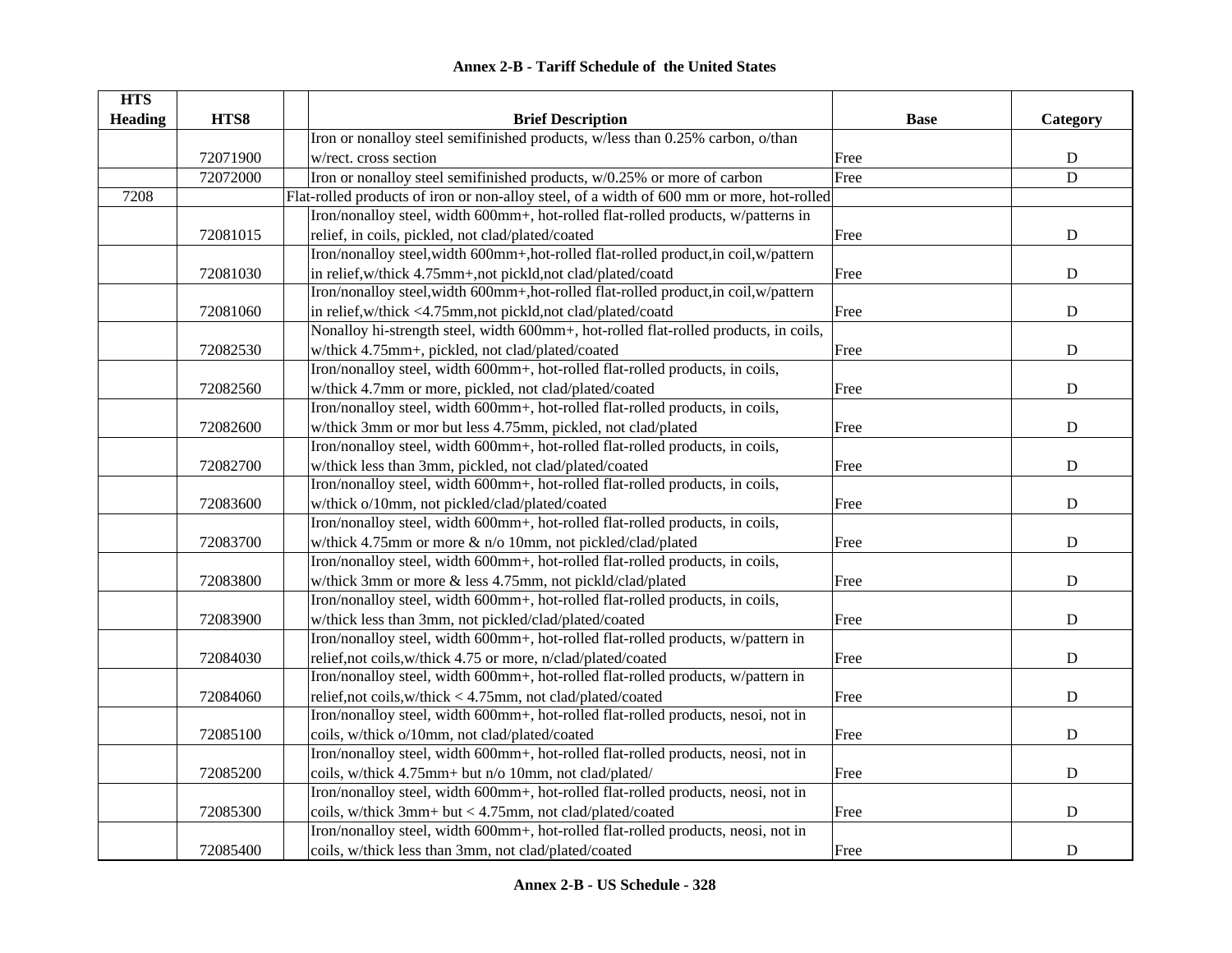|  | Annex 2-B - Tariff Schedule of the United States |  |
|--|--------------------------------------------------|--|
|--|--------------------------------------------------|--|

| <b>HTS</b><br><b>Heading</b> | HTS8     | <b>Brief Description</b>                                                                   | <b>Base</b> | Category    |
|------------------------------|----------|--------------------------------------------------------------------------------------------|-------------|-------------|
|                              |          | Iron/nonalloy steel, width 600mm+, hot-rolled flat-rolled products, nesoi, not             |             |             |
|                              | 72089000 | clad/plated/coated                                                                         | Free        | ${\bf D}$   |
| 7209                         |          | Flat-rolled products of iron or non-alloy steel, of a width of 600 mm or more, cold-rolled |             |             |
|                              |          | Iron/nonalloy steel, width 600mm+, cold-rolled flat-rolled products, in coils,             |             |             |
|                              | 72091500 | w/thick 3mm+, not clad/plated/coated                                                       | Free        | ${\bf D}$   |
|                              |          | Iron/nonalloy steel, width 600mm+, cold-rolled flat-rolled products, in coils,             |             |             |
|                              | 72091600 | w/thick o/1mm but less than 3mm, not clad/plated/coated                                    | Free        | $\mathbf D$ |
|                              |          | Iron/nonalloy steel, width 600mm+, cold-rolled flat-rolled products, in coils,             |             |             |
|                              | 72091700 | w/thick 0.5mm or more but n/o 1mm, not clad/plated/coated                                  | Free        | $\mathbf D$ |
|                              |          | Nonalloy hi-strength steel, width 600mm+, cold-rolled flat-rolled products, in             |             |             |
|                              | 72091815 | coils, w/thick less than 0.5mm, not clad/plated/coated                                     | Free        | ${\bf D}$   |
|                              |          | Nonalloy steel(blackplate), width 600mm+, cold-rolled flat-rolled products, in             |             |             |
|                              | 72091825 | coils, w/thick less than 0.361mm, not clad/plated/coated                                   | Free        | D           |
|                              |          | Iron/nonalloy steel, width 600mm+, cold-rolled flat-rolled products, in coils,             |             |             |
|                              | 72091860 | w/thick 0.361mm+ but less 5mm, not clad/plated/coated                                      | Free        | $\mathbf D$ |
|                              |          | Iron/nonalloy steel, width 600mm+, cold-rolled flat-rolled products, not in coils,         |             |             |
|                              | 72092500 | w/thick 3mm or more, not clad/plated/coated                                                | Free        | ${\bf D}$   |
|                              |          | Iron/nonalloy steel, width 600mm+, cold-rolled flat-rolled products, not in coils,         |             |             |
|                              | 72092600 | w/thick o/1mm but less than 3mm, not clad/plated/coated                                    | Free        | ${\bf D}$   |
|                              |          | Iron/nonalloy steel, width 600mm+, cold-rolled flat-rolled products, not in coils,         |             |             |
|                              | 72092700 | w/thick 0.5mm+ but n/o 1mm, not clad/plated/coated                                         | Free        | ${\bf D}$   |
|                              |          | Iron/nonalloy steel, width 600mm+, cold-rolled flat-rolled products, not in coils,         |             |             |
|                              | 72092800 | w/thick less than 0.5mm, not clad/plated/coated                                            | Free        | $\mathbf D$ |
|                              |          | Iron/nonalloy steel, width 600mm+, flat-rolled products further worked than cold-          |             |             |
|                              | 72099000 | rolled, not clad/plated/coated, nesoi                                                      | Free        | ${\bf D}$   |
| 7210                         |          | Flat-rolled products of iron or non-alloy steel, of a width of 600 mm or more, clad, plate |             |             |
|                              |          | Iron/nonalloy steel, width 600mm+, flat-rolled products, plated or coated with tin,        |             |             |
|                              | 72101100 | w/thick. 0.5 mm or more                                                                    | Free        | $\mathbf D$ |
|                              |          | Iron/nonalloy steel, width 600mm+, flat-rolled products, plated or coated with tin,        |             |             |
|                              | 72101200 | less than 0.5 mm thick                                                                     | Free        | $\mathbf D$ |
|                              |          | Iron/nonalloy steel, width 600mm+, flat-rolled products, plated or coated with             |             |             |
|                              | 72102000 | lead, including terneplate                                                                 | Free        | $\mathbf D$ |
|                              |          | Iron/nonalloy steel, width 600mm+, flat-rolled products, electrolytically plated or        |             |             |
|                              | 72103000 | coated with zinc                                                                           | Free        | ${\bf D}$   |
|                              |          | Iron/nonalloy steel, width 600mm+, flat-rolled products, plated or coated with zinc        |             |             |
|                              | 72104100 | (other than electrolytically), corrugated                                                  | Free        | ${\bf D}$   |
|                              |          | Iron/nonalloy steel, width 600mm+, flat-rolled products, plated or coated with zinc        |             |             |
|                              | 72104900 | (other than electrolytically), not corrugated                                              | Free        | ${\bf D}$   |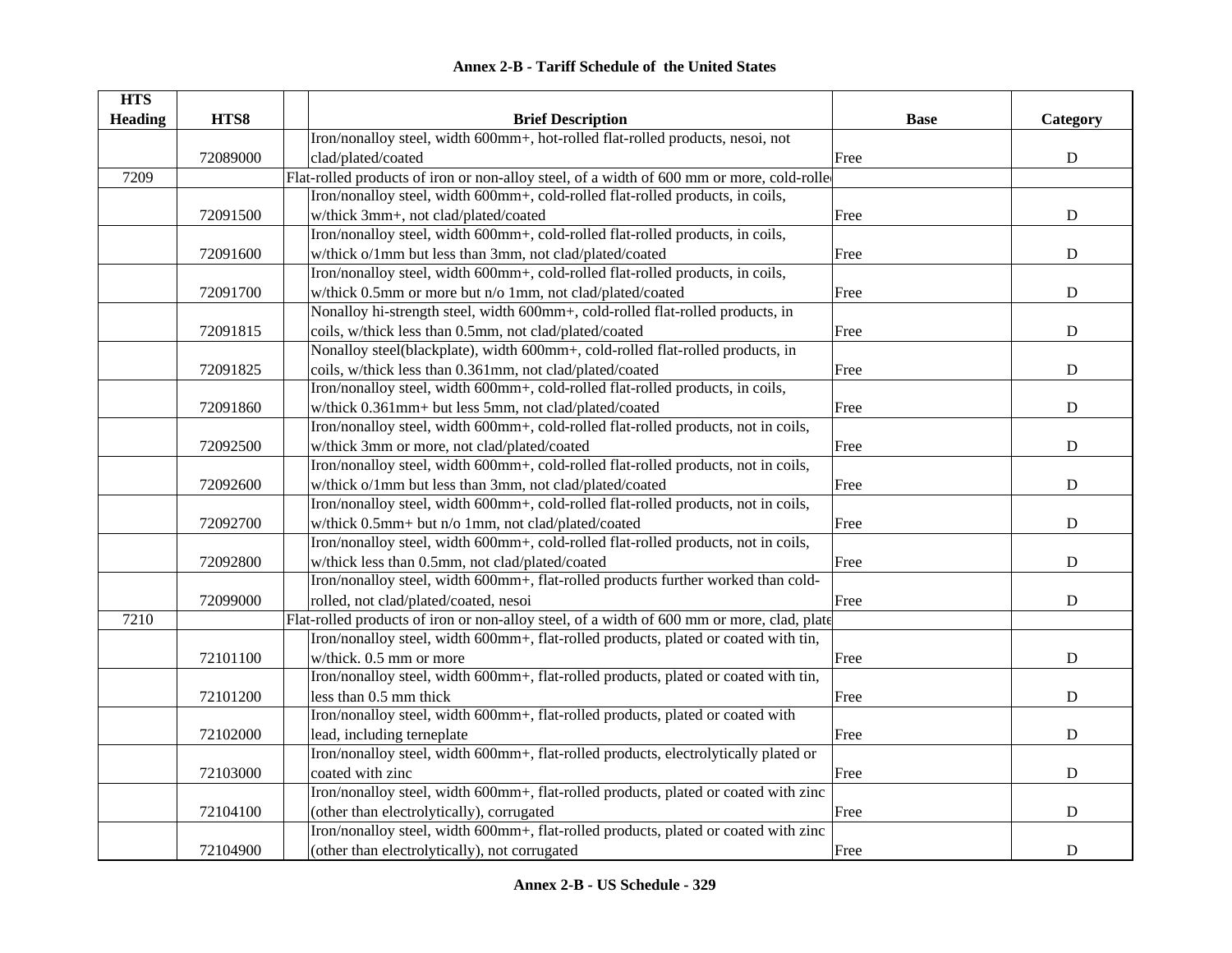| <b>HTS</b>     |          |                                                                                             |             |                |
|----------------|----------|---------------------------------------------------------------------------------------------|-------------|----------------|
| <b>Heading</b> | HTS8     | <b>Brief Description</b>                                                                    | <b>Base</b> | Category       |
|                |          | Iron/nonalloy steel, width 600mm+, flat-rolled products, plated or coated with              |             |                |
|                | 72105000 | chromium oxides or with chromium and chromium oxides                                        | Free        | ${\bf D}$      |
|                |          | Iron/nonalloy steel, width 600mm+, flat-rolled products, plated or coated with              |             |                |
|                | 72106100 | aluminum-zinc alloys                                                                        | Free        | ${\bf D}$      |
|                |          | Iron/nonalloy steel, width 600mm+, flat-rolled products, plated or coated with              |             |                |
|                | 72106900 | aluminum o/than aluminum-zinc alloy                                                         | Free        | $\mathbf D$    |
|                |          | Iron/nonalloy steel, width 600mm+, flat-rolled products, painted/varnished or               |             |                |
|                | 72107030 | coated w/plastic but not plated/coated or clad w/metal                                      | Free        | $\mathbf D$    |
|                |          | Iron/nonalloy steel, width 600mm+, flat-rolled products, painted/varnished or               |             |                |
|                | 72107060 | coated w/plastic, nesoi                                                                     | Free        | $\mathbf D$    |
|                | 72109010 | Iron/nonalloy steel, width 600mm+, flat-rolled products, clad                               | Free        | $\overline{D}$ |
|                |          | Iron/nonalloy steel, width 600mm+, flat-rolled products, electrolytically coated or         |             |                |
|                | 72109060 | plated with base metal, nesoi                                                               | Free        | ${\bf D}$      |
|                |          |                                                                                             |             |                |
|                | 72109090 | Iron/nonalloy steel, width 600mm+, flat-rolled products, plated or coated, nesoi            | Free        | ${\bf D}$      |
| 7211           |          | Flat-rolled products of iron or non-alloy steel, of' a width of less than 600 mm, not clad, |             |                |
|                |          | Iron/nonalloy steel, width less th/600mm, hot-rolled flat-rolled universal mill plate,      |             |                |
|                | 72111300 | not clad/plated/coated                                                                      | Free        | ${\bf D}$      |
|                |          | Iron/nonalloy steel, width less th/600mm, hot-rolled flat-rolled products, nesoi,           |             |                |
|                | 72111400 | w/thick of 4.75mm or more, not clad/plated/coated                                           | Free        | ${\bf D}$      |
|                |          | Nonalloy hi-strength steel, width less th/300mm, hot-rolled flat-rolled products,           |             |                |
|                | 72111915 | not clad/plated/coated                                                                      | Free        | ${\bf D}$      |
|                |          | Iron/nonalloy steel, neosi, width less th/300mm, hot-rolled flat-rolled products,           |             |                |
|                | 72111920 | w/thick o/1.25 mm but n/o 4.75 mm, n/clad/plated/coated                                     | Free        | ${\bf D}$      |
|                |          | Iron/nonalloy steel, neosi, width less th/300mm, hot-rolled flat-rolled products,           |             |                |
|                | 72111930 | w/thick 1.25mm or less, not clad/plated/coated                                              | Free        | ${\bf D}$      |
|                |          | Nonalloy hi-strength steel, width 300mm+ but less th/600mm, hot-rolled flat-                |             |                |
|                | 72111945 | rolled products, not clad/plated/coated                                                     | Free        | ${\bf D}$      |
|                |          | Iron/nonalloy steel, neosi, width 300mm+ but less th/600mm, hot-rolled flat-rolled          |             |                |
|                | 72111960 | products, pickled, not clad/plated/coated                                                   | Free        | ${\bf D}$      |
|                |          | Iron/nonalloy steel, neosi, width 300mm+ but less th/600mm, hot-rolled flat-rolled          |             |                |
|                | 72111975 | products, not pickled, not clad/plated/coated                                               | Free        | $\mathbf D$    |
|                |          | Nonalloy hi-strength steel, width less th/300mm, cold-rolled flat-rolled, <0.25%            |             |                |
|                | 72112315 | carbon, w/thick o/1.25mm, not clad/plated/coated                                            | Free        | ${\bf D}$      |
|                |          | Iron/nonalloy steel, nesoi, width less th/300mm, cold-rolled flat-rolled, <0.25%            |             |                |
|                | 72112320 | carbon, w/thick o/1.25mm, not clad/plated/coated                                            | Free        | ${\bf D}$      |
|                |          | Iron/nonalloy steel, nesoi, width less th/300mm, cold-rolled flat-rolled, <0.25%            |             |                |
|                | 72112330 | carbon, w/thick o/0.25mm n/o 1.25mm, not clad/plated                                        | Free        | ${\bf D}$      |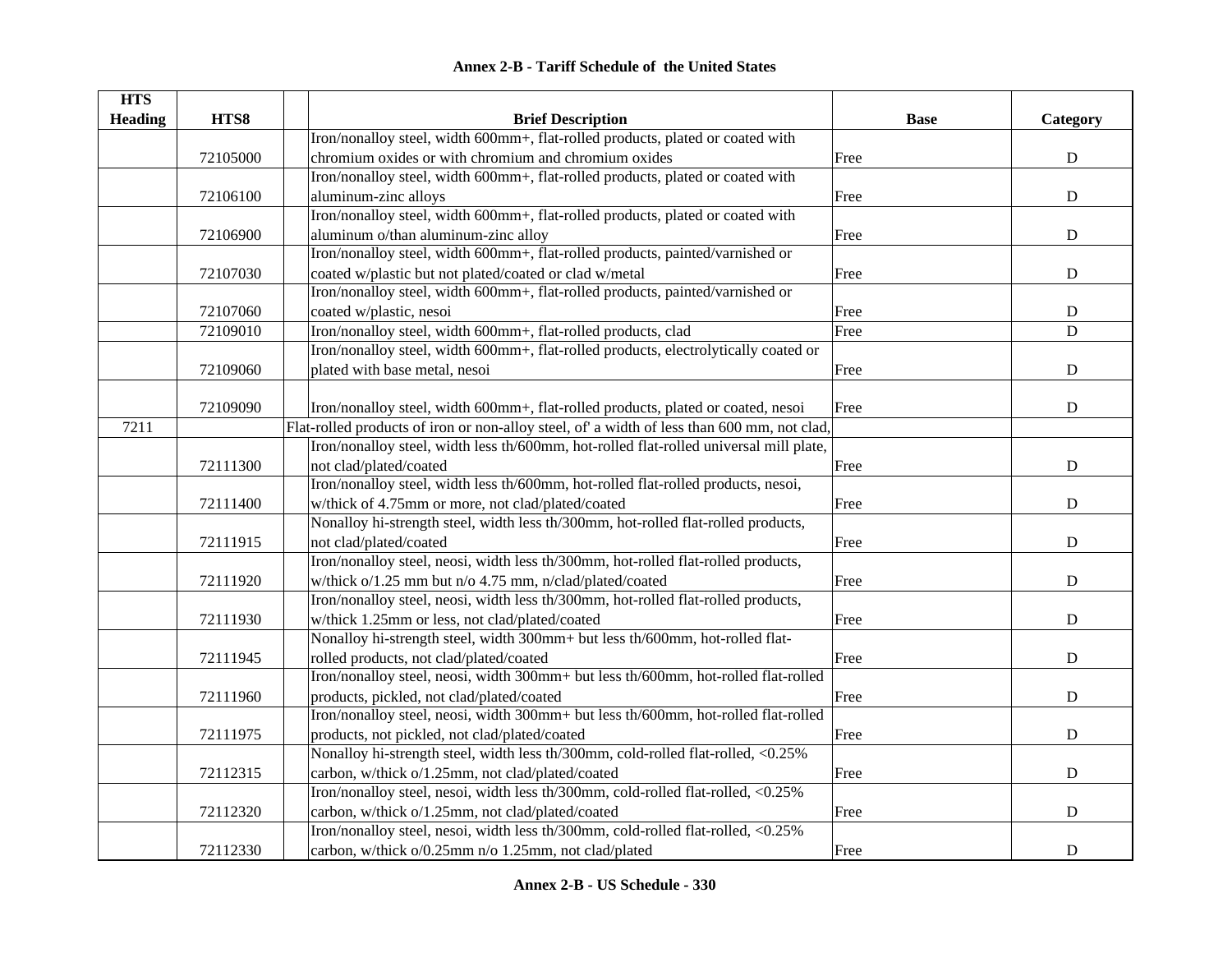| <b>HTS</b>     |          |                                                                                             |             |             |
|----------------|----------|---------------------------------------------------------------------------------------------|-------------|-------------|
| <b>Heading</b> | HTS8     | <b>Brief Description</b>                                                                    | <b>Base</b> | Category    |
|                |          | Iron/nonalloy steel, nesoi, width less th/300mm, cold-rolled flat-rolled, <0.25%            |             |             |
|                | 72112345 | carbon, w/thick n/o 0.25mm, not clad/plated/coated                                          | Free        | ${\bf D}$   |
|                |          | Iron/nonalloy steel, nesoi, width 300mm+ but less th/600mm, cold-rolled flat-               |             |             |
|                | 72112360 | rolled, <0.25% carbon, not clad/plated/coated                                               | Free        | ${\bf D}$   |
|                |          | Iron/nonalloy steel, width less th/300mm, cold-rolled flat-rolled, w/0.25% or more          |             |             |
|                | 72112920 | carbon, w/thick o/0.25mm, not clad/plated/coated                                            | Free        | ${\bf D}$   |
|                |          | Iron/nonalloy steel, width less th/300mm, cold-rolled flat-rolled, w/0.25% or more          |             |             |
|                | 72112945 | carbon, w/thick 0.25mm or less, not clad/plated/coated                                      | Free        | ${\bf D}$   |
|                |          | Iron/nonalloy steel, width 300mm+ but less th/600mm, cold-rolled flat-rolled,               |             |             |
|                | 72112960 | w/0.25% or more carbon, not clad/plated/coated                                              | Free        | ${\bf D}$   |
|                |          | Iron/nonalloy steel, width less th/600mm, flat-rolled further worked than cold-             |             |             |
|                | 72119000 | rolled, not clad, plated or coated                                                          | Free        | ${\bf D}$   |
| 7212           |          | Flat-rolled products of iron or non-alloy steel, of a width of less than 600 mm, clad, plat |             |             |
|                |          | Iron/nonalloy steel, width less th/600mm, flat-rolled products, plated or coated            |             |             |
|                | 72121000 | with tin                                                                                    | Free        | ${\bf D}$   |
|                |          | Iron/nonalloy steel, width less th/600mm, flat-rolled products, electrolytically            |             |             |
|                | 72122000 | plated or coated with zinc                                                                  | Free        | ${\bf D}$   |
|                |          | Iron/nonalloy steel, width less th/300mm, flat-rolled products, plated/coated with          |             |             |
|                | 72123010 | zinc (other than electrolytically), w/thick o/0.25mm                                        | Free        | ${\bf D}$   |
|                |          | Iron/nonalloy steel, width less th/300mm, flat-rolled products, plated/coated               |             |             |
|                | 72123030 | w/zinc (other than electrolytically), w/thick 0.25mm or less                                | Free        | ${\bf D}$   |
|                |          | Iron/nonalloy steel, width 300+ but less th/600mm, flat-rolled products, plated or          |             |             |
|                | 72123050 | coated with zinc (other than electrolytically)                                              | Free        | ${\bf D}$   |
|                |          | Iron/nonalloy steel, width less th/300mm, flat-rolled products, painted, varnished          |             |             |
|                | 72124010 | or coated w/plastic                                                                         | Free        | ${\bf D}$   |
|                |          | Iron/nonalloy steel, width 300+ but less th/600mm, flat-rolled products, painted,           |             |             |
|                | 72124050 | varnished or coated w/plastic                                                               | Free        | D           |
|                |          | Iron/nonalloy steel, width less th/600mm, flat-rolled products, plated or coated            |             |             |
|                | 72125000 | nesoi                                                                                       | Free        | D           |
|                | 72126000 | Iron/nonalloy steel, width less th/600mm, flat-rolled products, clad                        | Free        | $\mathbf D$ |
| 7213           |          | Bars and rods, hot-rolled, in irregularly wound coils, of iron or non-alloy steel.          |             |             |
|                |          | Iron/nonalloy, concrete reinforcing bars and rods in irregularly wound coils, hot-          |             |             |
|                | 72131000 | rolled                                                                                      | Free        | ${\bf D}$   |
|                | 72132000 | Free-cutting steel, bars and rods in irregularly wound coils, hot-rolled                    | Free        | $\mathbf D$ |
|                |          | Iron/nonalloy steel, nesoi, hot-rolled bars & rods in irregularly wound coils, w/cir.       |             |             |
|                | 72139130 | x-sect. diam. <14mm, n/tempered/treated/partly mfd                                          | Free        | ${\bf D}$   |
|                |          | Iron/nonalloy steel, nesoi, hot-rolled bars & rods in irregularly wound coils, w/cir.       |             |             |
|                | 72139145 | x-sect. diam. <14mm, $w/0.6%$ + of carbon, nesoi                                            | Free        | ${\bf D}$   |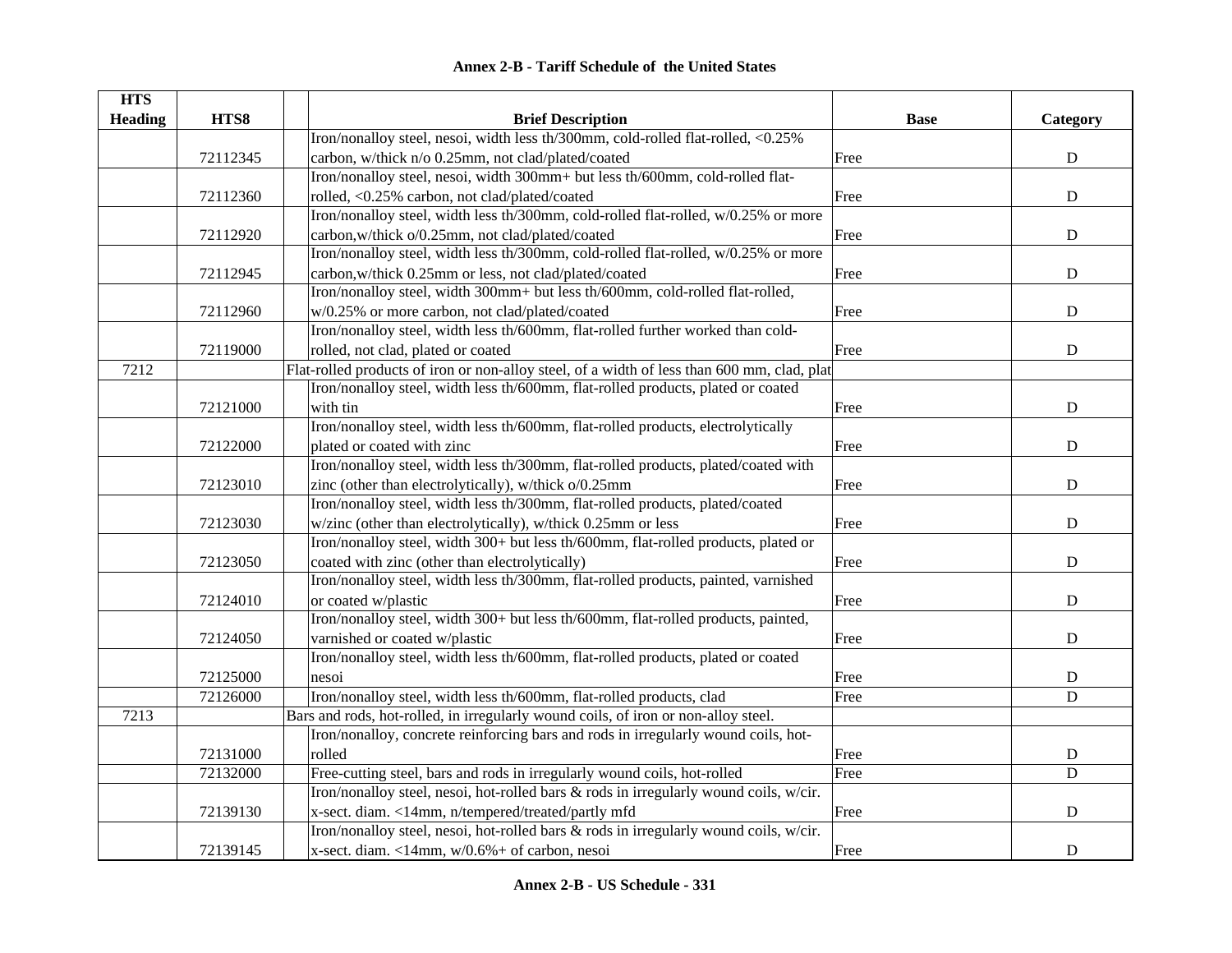| <b>HTS</b>     |          |                                                                                            |             |             |
|----------------|----------|--------------------------------------------------------------------------------------------|-------------|-------------|
| <b>Heading</b> | HTS8     | <b>Brief Description</b>                                                                   | <b>Base</b> | Category    |
|                |          | Iron/nonalloy steel, nesoi, hot-rolled bars & rods in irregularly wound coils, w/cir.      |             |             |
|                | 72139160 | x-sect. diam. <14mm, w/less th/0.6% carbon, nesoi                                          | Free        | $\mathbf D$ |
|                |          | Iron/nonalloy steel, nesoi, hot-rolled bars & rods, w/cir. x-sect. diam 14+mm or           |             |             |
|                | 72139900 | non-circ. x-sect., in irregularly wound coils, nesoi                                       | Free        | $\mathbf D$ |
| 7214           |          | Other bars and rods of iron or non-alloy steel, not further worked than forged, hot-rolled |             |             |
|                | 72141000 | Iron/nonalloy steel, forged bars and rods, not in coils                                    | Free        | ${\bf D}$   |
|                |          | Iron/nonalloy steel, concrete reinforcing bars and rods, not further worked than hot-      |             |             |
|                | 72142000 | rolled, hot-drawn or hot-extruded, n/coils                                                 | Free        | ${\bf D}$   |
|                |          | Free-cutting steel, bars and rods, not further worked than hot-rolled, hot-drawn or        |             |             |
|                | 72143000 | hot-extruded, n/coils, nesoi                                                               | Free        | ${\bf D}$   |
|                |          | Iron/nonalloy steel, bars and rods, not further worked than hot-rolled, hot-drawn or       |             |             |
|                | 72149100 | hot-extruded, w/rectangular (o/than square) X-section                                      | Free        | $\mathbf D$ |
|                |          | Iron/nonalloy steel, bars and rods, not further worked than hot-rolled, hot-drawn or       |             |             |
|                | 72149900 | hot-extruded, w/non-rectangular X-sect, not in coils                                       | Free        | ${\bf D}$   |
| 7215           |          | Other bars and rods of iron or non-alloy steel.                                            |             |             |
|                |          | Free-cutting steel, bars and rods, not further worked than cold-formed or cold-            |             |             |
|                | 72151000 | finished, not in coils                                                                     | Free        | ${\bf D}$   |
|                |          | Iron/nonalloy steel nesoi, bars and rods, not further wkd. than cold-formed or cold-       |             |             |
|                | 72155000 | finished, not in coils                                                                     | Free        | D           |
|                |          |                                                                                            |             |             |
|                | 72159010 | Iron/nonalloy steel, bars and rods, not cold-formed, plated or coated with metal           | Free        | D           |
|                | 72159030 | Iron/nonalloy steel, bars and rods, cold-formed, plated or coated with metal               | Free        | $\mathbf D$ |
|                |          | Iron/nonalloy steel, bars and rods, further worked than cold-formed or cold-               |             |             |
|                | 72159050 | finished, nesoi                                                                            | Free        | $\mathbf D$ |
| 7216           |          | Angles, shapes and sections of iron or non-alloy steel.                                    |             |             |
|                |          | Iron/nonalloy steel, U,I or H-sections, not further worked than hot-rolled, hot-           |             |             |
|                | 72161000 | drawn or extruded, w/height under 80 mm                                                    | Free        | $\mathbf D$ |
|                |          | Iron/nonalloy steel, L-sections, not further worked than hot-rolled, hot-drawn or          |             |             |
|                | 72162100 | extruded, w/height under 80 mm                                                             | Free        | $\mathbf D$ |
|                |          | Iron/nonalloy steel, T-sections, not further worked than hot-rolled, hot-drawn or          |             |             |
|                | 72162200 | extruded, w/height under 80 mm                                                             | Free        | ${\bf D}$   |
|                |          | Iron/nonalloy steel, U-sections, not further worked than hot-rolled, hot-drawn or          |             |             |
|                | 72163100 | extruded, w/height of 80 mm or more                                                        | Free        | ${\bf D}$   |
|                |          | Iron/nonalloy steel, I-sections (standard beams), not further worked than hot-             |             |             |
|                | 72163200 | rolled, hot-drawn or extruded, w/height 80 mm or more                                      | Free        | ${\bf D}$   |
|                |          | Iron/nonalloy steel, H-sections, not further worked than hot-rolled, hot-drawn or          |             |             |
|                | 72163300 | extruded, w/height 80 mm or more                                                           | Free        | $\mathbf D$ |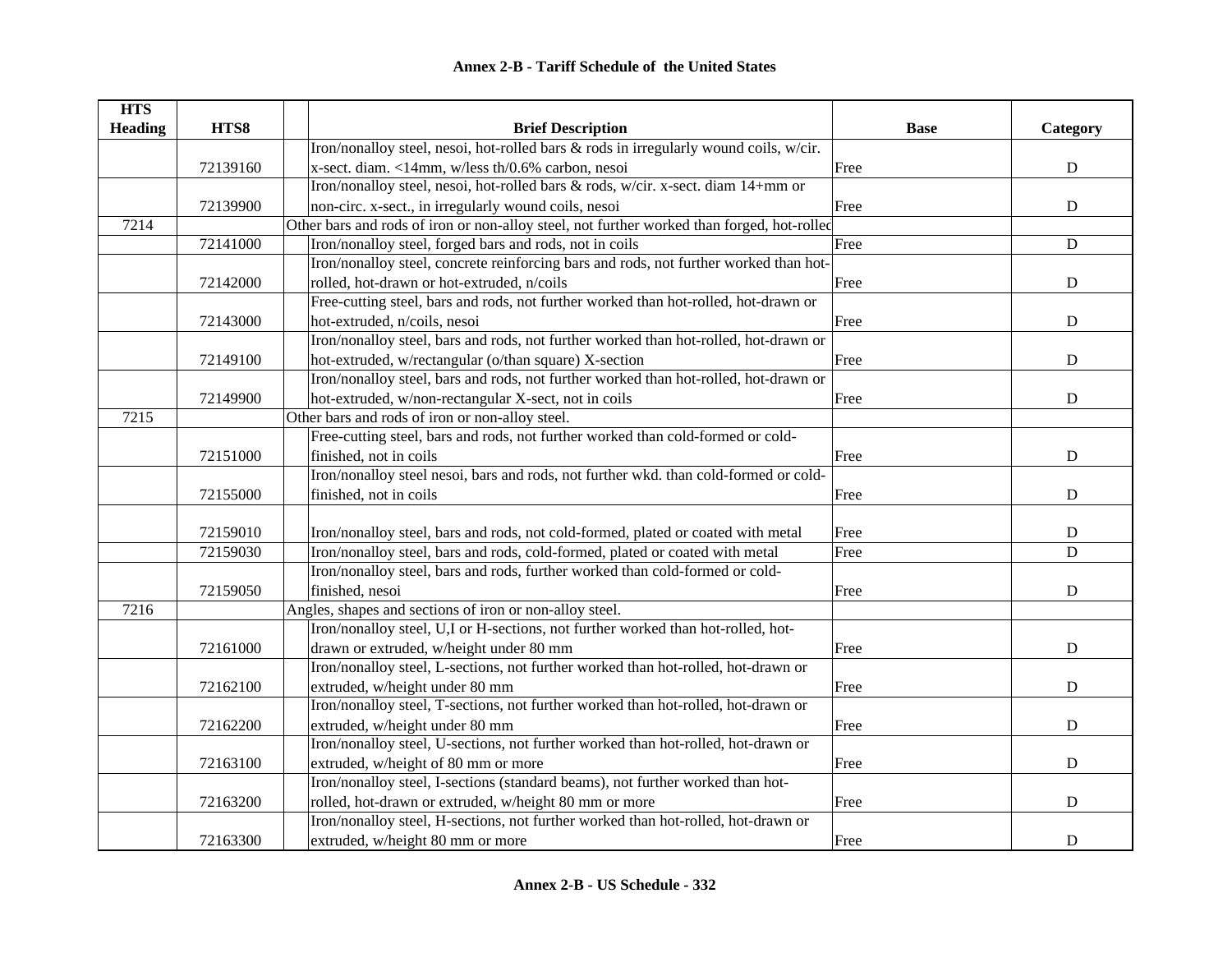| <b>HTS</b>     |          |                                                                                        |             |             |
|----------------|----------|----------------------------------------------------------------------------------------|-------------|-------------|
| <b>Heading</b> | HTS8     | <b>Brief Description</b>                                                               | <b>Base</b> | Category    |
|                |          | Iron/nonalloy steel, L or T-sections, not further worked than hot-rolled, hot-drawn    |             |             |
|                | 72164000 | or extruded, w/height 80 mm or more                                                    | Free        | ${\bf D}$   |
|                |          | Iron/nonalloy steel, angles, shapes & sections nesoi, not further worked than hot-     |             |             |
|                | 72165000 | rolled, hot-drawn or extruded                                                          | Free        | ${\bf D}$   |
|                |          | Iron/nonalloy steel, angles, shapes $\&$ sections nesoi, not further worked than cold- |             |             |
|                | 72166100 | formed or cold-finished, from flat-rolled products                                     | Free        | ${\bf D}$   |
|                |          | Iron/nonalloy steel, angles, shapes & sections nesoi, not further worked than cold-    |             |             |
|                | 72166900 | formed or cold-finished, not from flat-rolled products                                 | Free        | ${\bf D}$   |
|                |          | Iron/nonalloy steel, angle, shapes & sections nesoi,cold-formed/cold-finished from     |             |             |
|                | 72169100 | flat-rolled prod. & furth wkd th/cold-formed/cold-finish                               | Free        | $\mathbf D$ |
|                |          | Iron/nonalloy steel, angles, shapes & sections nesoi, further wkd. than cold-formed    |             |             |
|                | 72169900 | or cold-finished and not from flat-rolled products                                     | Free        | ${\bf D}$   |
| 7217           |          | Wire of iron or non-alloy steel.                                                       |             |             |
|                |          | Iron/nonalloy steel, flat wire, <0.25% carbon, not plated or coated, w/thick n/o       |             |             |
|                | 72171010 | $0.25$ mm                                                                              | Free        | D           |
|                |          | Iron/nonalloy steel, flat wire, <0.25% carbon, not plated or coated, w/thick           |             |             |
|                | 72171020 | $o/0.25$ mm but n/o $1.25$ mm                                                          | Free        | ${\bf D}$   |
|                |          | Iron/nonalloy steel, flat wire, <0.25% carbon, not plated or coated, w/thick o/1.25    |             |             |
|                | 72171030 | mm                                                                                     | Free        | D           |
|                |          | Iron/nonalloy steel, round wire, <0.25% carbon, not plated or coated, w/diameter       |             |             |
|                | 72171040 | less than 1.5 mm                                                                       | Free        | D           |
|                |          | Iron/nonalloy steel, round wire, <0.25% carbon, not plated or coated, w/diameter       |             |             |
|                | 72171050 | of 1.5 mm or more                                                                      | Free        | D           |
|                |          | Iron/nonalloy steel, wire (other than flat or round), <0.25% carbon, not plated or     |             |             |
|                | 72171060 | coated                                                                                 | Free        | $\mathbf D$ |
|                | 72171070 | Iron/nonalloy steel, flat wire, w/0.25% or more carbon, not plated or coated           | Free        | D           |
|                |          |                                                                                        |             |             |
|                | 72171080 | Iron/nonalloy steel, round wire, w/0.25% or more carbon, not plated or coated          | Free        | $\mathbf D$ |
|                |          | Iron/nonalloy steel, wire (other than flat or round), w/0.25% or more of carbon,       |             |             |
|                | 72171090 | not plated or coated                                                                   | Free        | ${\bf D}$   |
|                | 72172015 | Iron/nonalloy steel, flat wire, plated or coated with zinc                             | Free        | D           |
|                |          | Iron/nonalloy steel, round wire, <0.25% carbon, plated or coated with zinc,            |             |             |
|                | 72172030 | w/diameter of 1.5 mm or more                                                           | Free        | ${\bf D}$   |
|                |          | Iron/nonalloy steel, round wire, $w/0.25\%$ or more carbon and/or <1.5mm diam,         |             |             |
|                | 72172045 | plated or coated with zinc                                                             | Free        | ${\bf D}$   |
|                |          | Iron/nonalloy steel, wire (other than flat or round), <0.25% carbon, plated or         |             |             |
|                | 72172060 | coated with zinc                                                                       | Free        | $\mathbf D$ |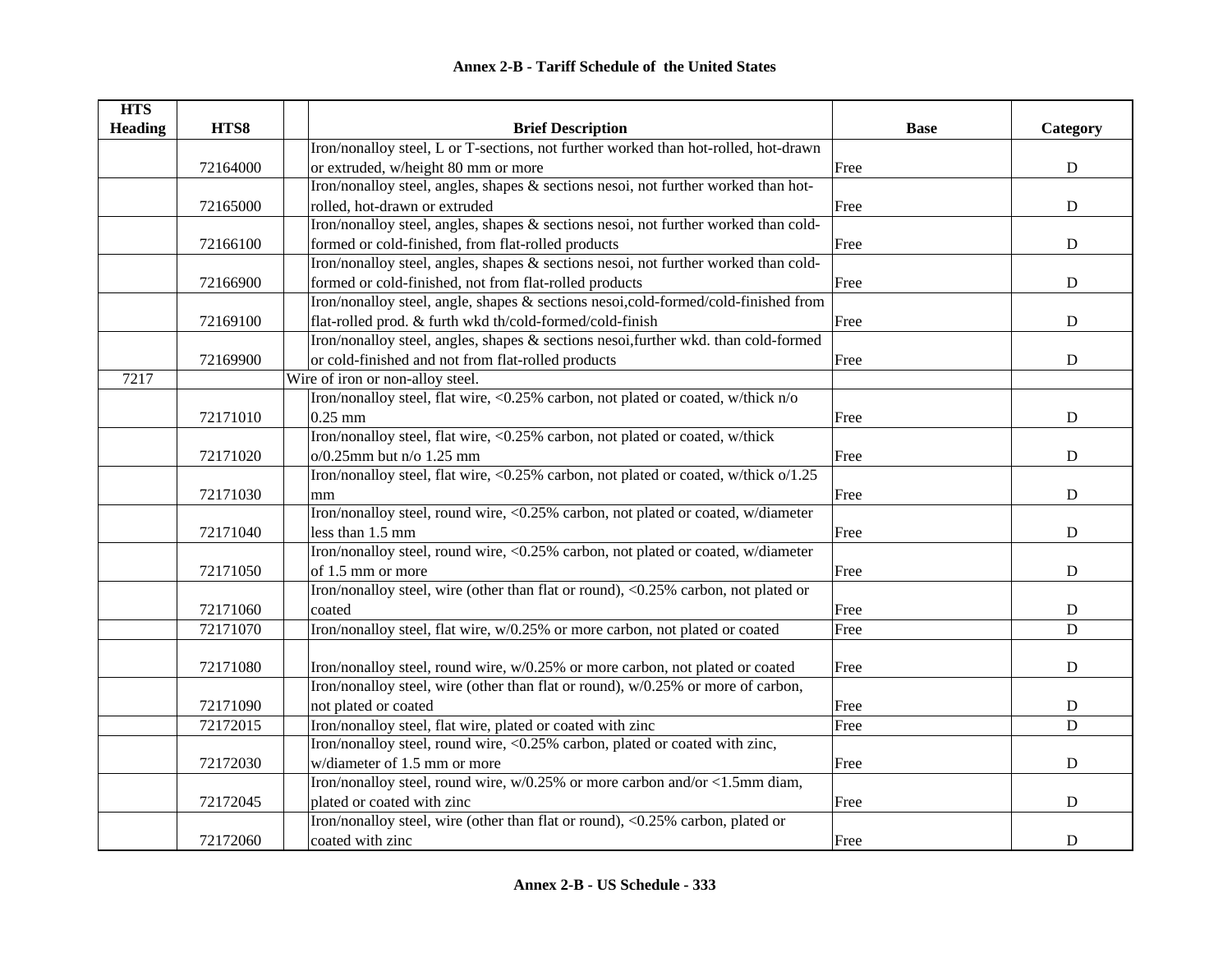| <b>HTS</b>     |          |                                                                                             |             |             |
|----------------|----------|---------------------------------------------------------------------------------------------|-------------|-------------|
| <b>Heading</b> | HTS8     | <b>Brief Description</b>                                                                    | <b>Base</b> | Category    |
|                |          | Iron/nonalloy steel, wire (other than flat or round), w/0.25% or more of carbon,            |             |             |
|                | 72172075 | plated or coated with zinc                                                                  | Free        | ${\bf D}$   |
|                | 72173015 | Iron/nonalloy steel, flat wire, plated or coated with base metal other than zinc            | Free        | D           |
|                |          | Iron/nonalloy steel, round wire, <0.25% carbon, plated or coated with base metal            |             |             |
|                | 72173030 | other than zinc, w/diam. of 1.5 mm or more                                                  | Free        | ${\bf D}$   |
|                |          | Iron/nonalloy steel, round wire, $w/0.25\%$ or more carbon and/or <1.5mm diam,              |             |             |
|                | 72173045 | plated or coated with base metal other than zinc                                            | Free        | ${\bf D}$   |
|                |          | Iron/nonalloy steel, wire (other than flat or round), <0.25% carbon, plated or              |             |             |
|                | 72173060 | coated with base metal other than zinc                                                      | Free        | ${\bf D}$   |
|                |          | Iron/nonalloy steel, wire (other than flat or round), w/0.25% or more of carbon,            |             |             |
|                | 72173075 | plated or coated with base metal other than zinc                                            | Free        | D           |
|                | 72179010 | Iron/nonalloy steel, wire, coated with plastics                                             | Free        | D           |
|                |          | Iron/nonalloy steel, wire, plated or coated with materials other than base metals or        |             |             |
|                | 72179050 | plastics                                                                                    | Free        | ${\bf D}$   |
| 7218           |          | Stainless steel in ingots or other primary forms; semi-finished products of stainless steel |             |             |
|                | 72181000 | Stainless steel, ingots and other primary forms                                             | Free        | $\mathbf D$ |
|                |          | Stainless steel, semifinished products of rectangular (other than square) cross-            |             |             |
|                | 72189100 | section                                                                                     | Free        | D           |
|                |          | Stainless steel, semifinished products, other than of rectangular (other than square)       |             |             |
|                | 72189900 | cross-section                                                                               | Free        | $\mathbf D$ |
| 7219           |          | Flat-rolled products of stainless steel, of a width of 600 mm or more.                      |             |             |
|                |          | Stainless steel, width 600mm+, hot-rolled flat-rolled products, in coils, w/thickness       |             |             |
|                | 72191100 | $o/10$ mm                                                                                   | Free        | D           |
|                |          | Stainless steel, width 600mm+, hot-rolled flat-rolled products, in coils, w/thick.          |             |             |
|                | 72191200 | 4.75 mm or more but n/o 10 mm                                                               | Free        | $\mathbf D$ |
|                |          | Stainless steel, width 600mm+, hot-rolled flat-rolled products, in coils, w/thick. 3        |             |             |
|                | 72191300 | mm or more but less than 4.75 mm                                                            | Free        | $\mathbf D$ |
|                |          | Stainless steel, width 600mm+, hot-rolled flat-rolled products, in coils, w/thickness       |             |             |
|                | 72191400 | less than 3 mm                                                                              | Free        | ${\bf D}$   |
|                |          | Stainless steel, width 600mm+, hot-rolled flat-rolled products, not in coils,               |             |             |
|                | 72192100 | w/thickness o/10 mm                                                                         | Free        | ${\bf D}$   |
|                |          | Stainless steel, width 600mm+, hot-rolled flat-rolled products, not in coils,               |             |             |
|                | 72192200 | w/thick. 4.75 mm or more but n/o 10 mm                                                      | Free        | ${\bf D}$   |
|                |          | Stainless steel, width 600mm+, hot-rolled flat-rolled products, not in coils,               |             |             |
|                | 72192300 | w/thick. 3 mm or more but less than 4.75 mm                                                 | Free        | ${\bf D}$   |
|                |          | Stainless steel, width 600mm+, hot-rolled flat-rolled products, not in coils,               |             |             |
|                | 72192400 | w/thickness less than 3 mm                                                                  | Free        | ${\bf D}$   |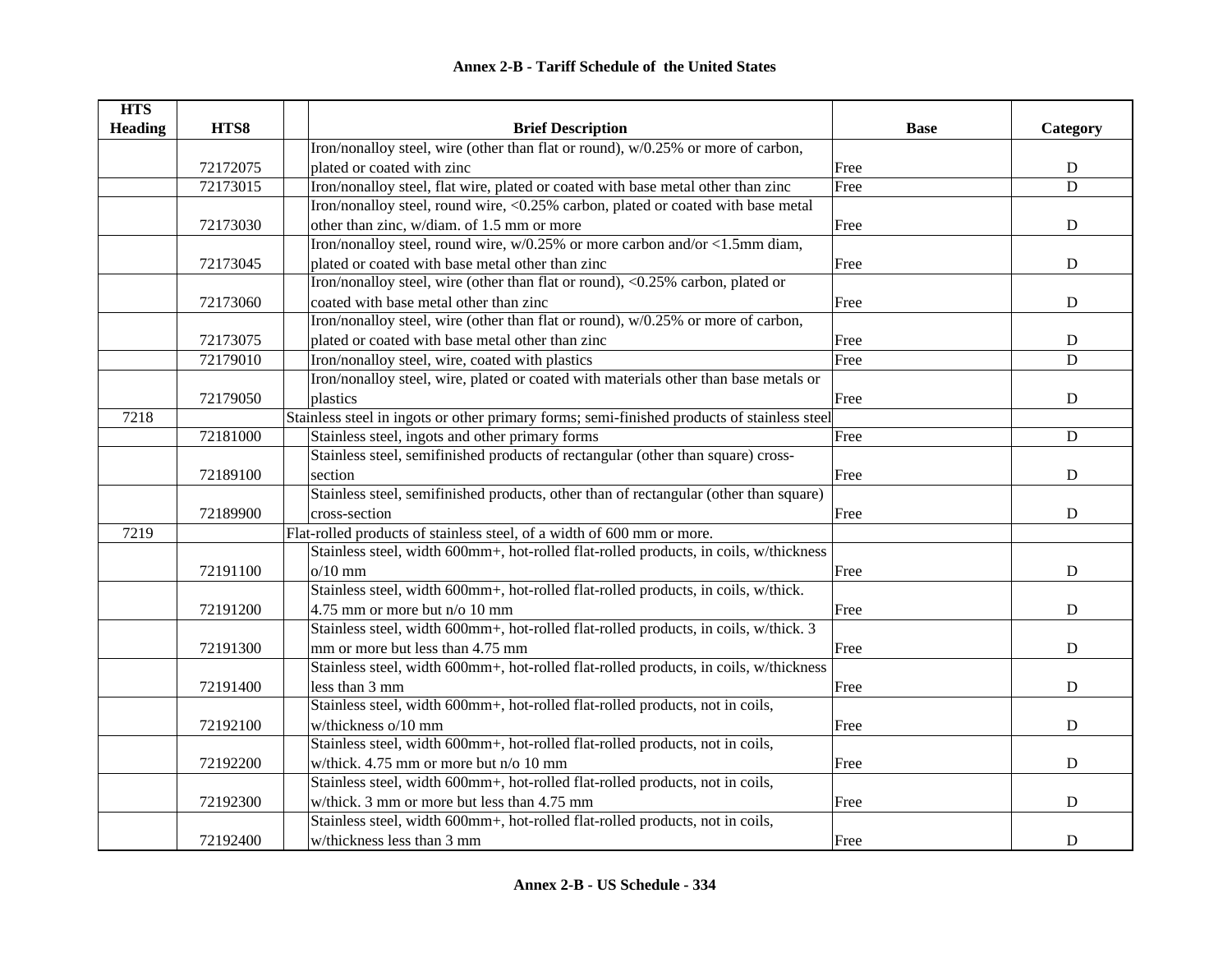| <b>HTS</b>     |          |                                                                                         |             |             |
|----------------|----------|-----------------------------------------------------------------------------------------|-------------|-------------|
| <b>Heading</b> | HTS8     | <b>Brief Description</b>                                                                | <b>Base</b> | Category    |
|                |          | Stainless steel, width 600mm+, cold-rolled flat-rolled products, w/thickness of         |             |             |
|                | 72193100 | 4.75 mm or more                                                                         | Free        | ${\bf D}$   |
|                |          | Stainless steel, width 600mm+, cold-rolled flat-rolled products, w/thickness of 3       |             |             |
|                | 72193200 | mm or more but less than 4.75 mm                                                        | Free        | ${\bf D}$   |
|                |          | Stainless steel, width 600mm+, cold-rolled flat-rolled products, w/thickness o/1        |             |             |
|                | 72193300 | mm but less than 3 mm                                                                   | Free        | ${\bf D}$   |
|                |          | Stainless steel, width 600mm+, cold-rolled flat-rolled products, w/thickness of 0.5     |             |             |
|                | 72193400 | mm or more but n/o 1 mm                                                                 | Free        | ${\bf D}$   |
|                |          | Stainless steel, width 600mm+, cold-rolled flat-rolled products, w/thickness of less    |             |             |
|                | 72193500 | than $0.5$ mm                                                                           | Free        | ${\bf D}$   |
|                |          | Stainless steel, width 600mm+, flat-rolled products, nesoi, further worked than         |             |             |
|                | 72199000 | cold-rolled                                                                             | Free        | ${\bf D}$   |
| 7220           |          | Flat-rolled products of stainless steel, of a width of less than 600 mm.                |             |             |
|                |          | Stainless steel, width less th/600mm, hot-rolled flat-rolled products, w/thickness of   |             |             |
|                | 72201100 | 4.75 mm or more                                                                         | Free        | $\mathbf D$ |
|                |          | Stainless steel, width 300m+ but less th/600mm, hot-rolled flat-rolled products,        |             |             |
|                | 72201210 | w/thickness of less than 4.75 mm                                                        | Free        | $\mathbf D$ |
|                |          | Stainless steel, width less th/300mm, hot-rolled flat-rolled products, w/thickness of   |             |             |
|                | 72201250 | less than 4.75 mm                                                                       | Free        | D           |
|                | 72202010 | Stainless steel, width 300+ but less th/600mm, cold-rolled flat-rolled products         | Free        | D           |
|                |          | Stainless steel, width less th/300mm, cold-rolled flat-rolled products, w/thickness     |             |             |
|                | 72202060 | $o/1.25$ mm                                                                             | Free        | ${\bf D}$   |
|                |          | Stainless steel, width less th/300mm, cold-rolled flat-rolled products, w/ thickness    |             |             |
|                | 72202070 | of 0.25 mm but n/o 1.25 mm                                                              | Free        | $\mathbf D$ |
|                |          | Stainless razor blade steel, width less th/300mm, cold-rolled flat-rolled,              |             |             |
|                | 72202080 | w/thickness n/o 0.25 mm                                                                 | Free        | $\mathbf D$ |
|                |          | Stainless steel (o/than razor blade steel), width less th/300mm, cold-rolled flat-      |             |             |
|                | 72202090 | rolled products, w/thickness n/o 0.25 mm                                                | Free        | $\mathbf D$ |
|                |          | Stainless steel, width less th/600mm, flat-rolled products further worked than cold-    |             |             |
|                | 72209000 | rolled                                                                                  | Free        | ${\bf D}$   |
| 7221           |          | Bars and rods, hot-rolled, in irregularly wound coils, of stainless steel.              |             |             |
|                | 72210000 | Stainless steel, bars and rods in irregularly wound coils, hot-rolled                   | Free        | $\mathbf D$ |
| 7222           |          | Other bars and rods of stainless steel; angles, shapes and sections of stainless steel. |             |             |
|                |          | Stainless steel, bars and rods, hot-rolled, hot-drawn or extruded, of circular cross-   |             |             |
|                | 72221100 | section                                                                                 | Free        | ${\bf D}$   |
|                |          | Stainless steel, bars and rods, hot-rolled, hot-drawn or extruded, other than of        |             |             |
|                | 72221900 | circular cross-section                                                                  | Free        | $\mathbf D$ |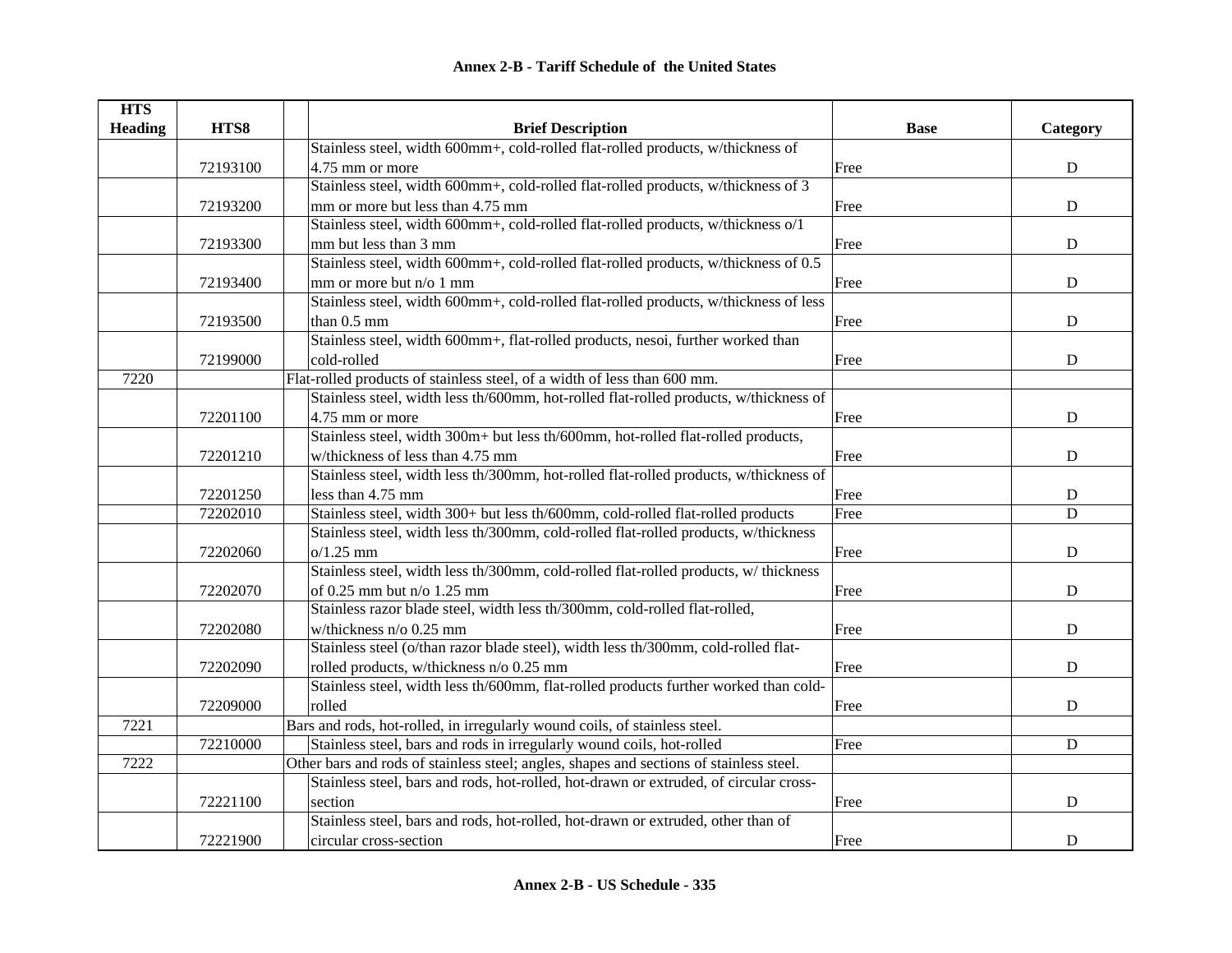| <b>HTS</b><br><b>Heading</b> | HTS8     | <b>Brief Description</b>                                                                  | <b>Base</b> | Category    |
|------------------------------|----------|-------------------------------------------------------------------------------------------|-------------|-------------|
|                              |          | Stainless steel, bars and rods, not further worked than cold-formed or cold-              |             |             |
|                              | 72222000 | finished, nesoi                                                                           | Free        | ${\bf D}$   |
|                              |          | Stainless steel, bars and rods, further worked than cold-formed or cold-finished,         |             |             |
|                              | 72223000 | nesoi                                                                                     | Free        | ${\bf D}$   |
|                              |          | Stainless steel, angles, shapes & sections, hot-rolled, not drilled/punched or            |             |             |
|                              | 72224030 | otherwise advanced                                                                        | Free        | ${\bf D}$   |
|                              |          | Stainless steel, angles, shapes & sections, other than hot-rolled and not                 |             |             |
|                              | 72224060 | drilled/punched or otherwise advanced                                                     | Free        | ${\bf D}$   |
| 7223                         |          | Wire of stainless steel.                                                                  |             |             |
|                              | 72230010 | Stainless steel, round wire                                                               | Free        | $\mathbf D$ |
|                              | 72230050 | Stainless steel, flat wire                                                                | Free        | ${\bf D}$   |
|                              | 72230090 | Stainless steel, wire (other than round or flat wire)                                     | Free        | $\mathbf D$ |
| 7224                         |          | Other alloy steel in ingots or other primary forms; semi-finished products of other alloy |             |             |
|                              | 72241000 | Alloy (o/than stainless) steel, ingots and other primary forms                            | Free        | $\mathbf D$ |
|                              | 72249000 | Alloy (o/than stainless) steel, semifinished products                                     | Free        | $\mathbf D$ |
| 7225                         |          | Flat-rolled products of other alloy steel, of a width of 600 mm or more.                  |             |             |
|                              |          |                                                                                           |             |             |
|                              | 72251100 | Alloy silicon electrical steel (grain-oriented), width 600mm+, flat-rolled products       | Free        | ${\bf D}$   |
|                              |          | Alloy silicon electrical steel (other than grain-oriented), width 600mm+, flat-rolled     |             |             |
|                              | 72251900 | products                                                                                  | Free        | D           |
|                              | 72252000 | Alloy high-speed steel, width 600mm+, flat-rolled products                                | Free        | D           |
|                              |          | Alloy tool steel (o/than hi-speed), width 600m+, hot-rolled flat-rolled products, in      |             |             |
|                              | 72253010 | coils, w/thick. of 4.75 mm or more                                                        | Free        | $\mathbf D$ |
|                              |          | Alloy (o/th stainless, silicon elect., hi-speed, or tool) steel, width 600mm+, hot-       |             |             |
|                              | 72253030 | rolled flat-rolled products, in coils, w/thick 4.75mm+                                    | Free        | $\mathbf D$ |
|                              |          | Alloy tool steel (o/than hi-speed), width 600m+, hot-rolled flat-rolled products, in      |             |             |
|                              | 72253050 | coils, w/thick. of less than 4.75 mm                                                      | Free        | $\mathbf D$ |
|                              |          | Alloy (o/th stainless, silicon elect., hi-speed, or tool) steel, width 600mm+, hot-       |             |             |
|                              | 72253070 | rolled flat-rolled prod., in coils, w/thick less 4.75mm                                   | Free        | $\mathbf D$ |
|                              |          | Alloy tool steel (o/than hi-speed), width 600m+, hot-rolled flat-rolled products,         |             |             |
|                              | 72254010 | n/coils, w/thick. of 4.75 mm or more                                                      | Free        | ${\bf D}$   |
|                              |          | Alloy (o/th stainless, silicon elect., hi-speed, or tool) steel, width 600mm+, hot-       |             |             |
|                              | 72254030 | rolled flat-rolled products, n/coils, w/thick 4.75mm+                                     | Free        | ${\bf D}$   |
|                              |          | Alloy tool steel (o/than hi-speed), width 600m+, hot-rolled flat-rolled products,         |             |             |
|                              | 72254050 | n/coils, w/thick. of less than 4.75 mm                                                    | Free        | ${\bf D}$   |
|                              |          | Alloy (o/th stainless, silicon elect., hi-speed, or tool) steel, width 600mm+, hot-       |             |             |
|                              | 72254070 | rolled flat-rolled prod., n/coils, w/thick less 4.75mm                                    | Free        | ${\bf D}$   |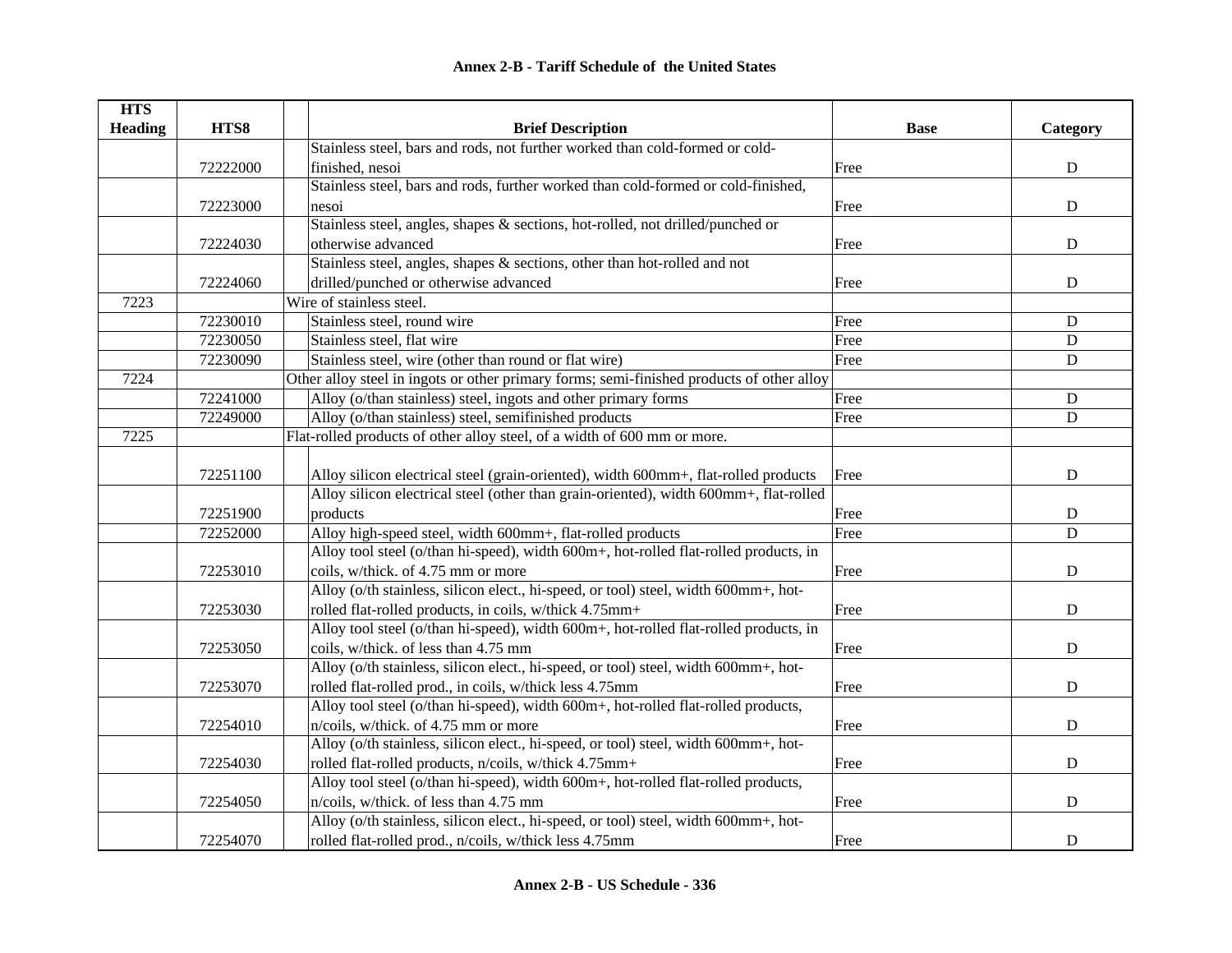| <b>HTS</b>     |          |                                                                                       |             |             |
|----------------|----------|---------------------------------------------------------------------------------------|-------------|-------------|
| <b>Heading</b> | HTS8     | <b>Brief Description</b>                                                              | <b>Base</b> | Category    |
|                |          |                                                                                       |             |             |
|                | 72255010 | Alloy tool steel (o/th hi-speed), width 600mm+, cold-rolled flat-rolled products      | Free        | $\mathbf D$ |
|                |          | Alloy steel (o/ than tool), width 600mm+, cold-rolled flat-rolled products,           |             |             |
|                | 72255060 | w/thickness 4.75 mm or more                                                           | Free        | ${\bf D}$   |
|                |          | Alloy heat-resisting steel, width 600mm+, cold-rolled flat-rolled products,           |             |             |
|                | 72255070 | w/thickness less than 4.75 mm                                                         | Free        | ${\bf D}$   |
|                |          | Alloy steel (o/th heat-resisting), width 600mm+, cold-rolled flat-rolled products,    |             |             |
|                | 72255080 | w/thickness less than 4.75 mm                                                         | Free        | ${\bf D}$   |
|                |          | Alloy steel, width 600mm+, flat-rolled products further worked than cold-rolled,      |             |             |
|                | 72259100 | electrolytically plated or coated with zinc                                           | Free        | ${\bf D}$   |
|                |          | Alloy steel, width 600mm+, flat-rolled products further worked than cold-rolled,      |             |             |
|                | 72259200 | plated or coated with zinc (o/than electrolytically)                                  | Free        | ${\bf D}$   |
|                |          | Alloy steel, width 600mm+, flat-rolled products further worked than cold-rolled,      |             |             |
|                | 72259900 | nesoi                                                                                 | Free        | ${\bf D}$   |
| 7226           |          | Flat-rolled products of other alloy steel, of a width of less than 600 mm.            |             |             |
|                |          | Alloy silicon electrical steel (grain-oriented), width 300mm+ but less th/600mm,      |             |             |
|                | 72261110 | flat-rolled products                                                                  | Free        | ${\bf D}$   |
|                |          | Alloy silicon electrical steel (grain-oriented), width less th/300mm, flat-rolled     |             |             |
|                | 72261190 | products                                                                              | Free        | D           |
|                |          | Alloy silicon electrical steel (o/than grain-oriented), width 300mm+ but less         |             |             |
|                | 72261910 | th/600mm, flat-rolled products                                                        | Free        | ${\bf D}$   |
|                |          | Alloy silicon electrical steel (o/than grain-oriented), width less th/300mm, flat-    |             |             |
|                | 72261990 | rolled products                                                                       | Free        | $\mathbf D$ |
|                |          | Alloy high-speed steel, width less th/600mm, flat-rolled products of high-speed       |             |             |
|                | 72262000 | steel                                                                                 | Free        | $\mathbf D$ |
|                |          | Alloy chipper knife tool steel (o/than hi-speed), width less th/600mm, hot-rolled     |             |             |
|                | 72269105 | flat-rolled products                                                                  | Free        | $\mathbf D$ |
|                |          | Alloy tool steel (o/than hi-speed/chipper knife), width 300mm+ but less th/600mm,     |             |             |
|                | 72269115 | hot-rolled flat-rolled products                                                       | Free        | ${\bf D}$   |
|                |          | Alloy tool steel (o/than hi-speed/chipper knife), width less th/300mm, hot-rolled     |             |             |
|                | 72269125 | flat-rolled products                                                                  | Free        | ${\bf D}$   |
|                |          | Alloy steel (o/than silicon elect./tool), width less th/600mm, hot-rolled flat-rolled |             |             |
|                | 72269150 | products, w/thickness of 4.75 mm or more                                              | Free        | ${\bf D}$   |
|                |          | Alloy steel (o/than silicon elect./tool), width 300mm+ but less th/600mm, hot-        |             |             |
|                | 72269170 | rolled flat-rolled products, w/thickness less than 4.75 mm                            | Free        | ${\bf D}$   |
|                |          | Alloy steel (o/than silicon elect./tool), width less th/300mm, hot-rolled flat-rolled |             |             |
|                | 72269180 | products, w/thickness less than 4.75 mm                                               | Free        | ${\bf D}$   |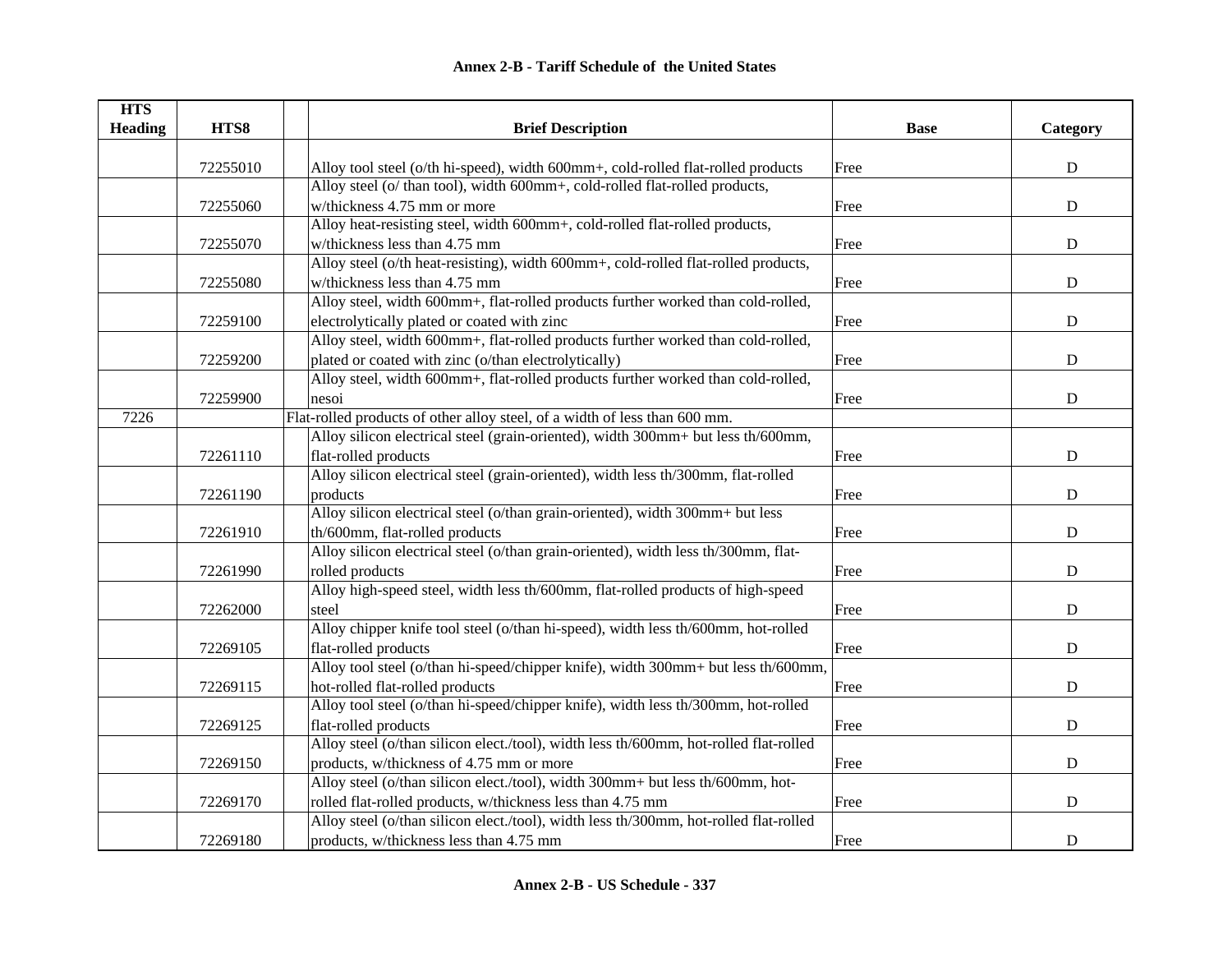| <b>HTS</b>     |          |                                                                                              |             |             |
|----------------|----------|----------------------------------------------------------------------------------------------|-------------|-------------|
| <b>Heading</b> | HTS8     | <b>Brief Description</b>                                                                     | <b>Base</b> | Category    |
|                |          | Alloy tool steel (o/than hi-speed), width 300mm+ but less th/600mm, cold-rolled              |             |             |
|                | 72269210 | flat-rolled products                                                                         | Free        | $\mathbf D$ |
|                |          | Alloy tool steel (o/than hi-speed), width less th/300mm, cold-rolled flat-rolled             |             |             |
|                | 72269230 | products                                                                                     | Free        | ${\bf D}$   |
|                |          | Alloy steel (o/than tool), width 300mm+ but less th/600mm, cold-rolled flat-rolled           |             |             |
|                | 72269250 | products                                                                                     | Free        | ${\bf D}$   |
|                |          | Alloy steel (o/than tool), width less th/300mm, cold-rolled flat-rolled products,            |             |             |
|                | 72269270 | w/thickness n/o 0.25 mm                                                                      | Free        | ${\bf D}$   |
|                |          | Alloy steel (o/than tool), width less th/300mm, cold-rolled flat-rolled products,            |             |             |
|                | 72269280 | w/thickness o/0.25 mm                                                                        | Free        | $\mathbf D$ |
|                |          | Alloy steel, width less th/600mm, flat-rolled products further worked than cold-             |             |             |
|                | 72269300 | rolled, electrolytically plated or coated with zinc                                          | Free        | $\mathbf D$ |
|                |          | Alloy steel, width less th/600mm, flat-rolled products further wrkd than cold-               |             |             |
|                | 72269400 | rolled, plated or coated with zinc o/than electrolytically                                   | Free        | $\mathbf D$ |
|                |          | Alloy steel (n/plated or coated w/zinc), width less than 600mm, flat-rolled                  |             |             |
|                | 72269900 | products further worked than cold-rolled, nesoi                                              | Free        | ${\bf D}$   |
| 7227           |          | Bars and rods, hot-rolled, in irregularly wound coiLs, of other alloy steel.                 |             |             |
|                | 72271000 | Alloy high-speed steel, bars and rods in irregularly wound coils, hmot-rolled                | Free        | $\mathbf D$ |
|                |          |                                                                                              |             |             |
|                | 72272000 | Alloy silico-manganese steel, bars and rods in irregularly wound coils, hot-rolled           | Free        | ${\bf D}$   |
|                |          | Alloy tool steel (o/than hi-speed), bars & rods in irregular wound coils, hot-rolled,        |             |             |
|                | 72279010 | n/tempered, treated or partly manufactured                                                   | Free        | $\mathbf D$ |
|                |          | Alloy tool steel (o/than hi-speed), bars and rods in irregularly wound coils, hot-           |             |             |
|                | 72279020 | rolled, nesoi                                                                                | Free        | $\mathbf D$ |
|                |          | Alloy steel (o/than hi-speed/silico-mang./tool) steel, bars and rods in irregularly          |             |             |
|                | 72279060 | wound coils, hot-rolled                                                                      | Free        | $\mathbf D$ |
| 7228           |          | Other bars and rods of other alloy steel; angles, shapes and sections, of other alloy steel; |             |             |
|                |          | Alloy high-speed steel, bars and rods, o/than hot-rolled and in irregularly wound            |             |             |
|                | 72281000 | coils                                                                                        | Free        | ${\bf D}$   |
|                |          | Alloy silico-manganese steel, bars and rods, not cold-formed, o/than hot-rolled and          |             |             |
|                | 72282010 | in irregularly wound coils                                                                   | Free        | ${\bf D}$   |
|                |          | Alloy silico-manganese steel, bars and rods, cold formed, o/than hot-rolled and in           |             |             |
|                | 72282050 | irregularly wound coils                                                                      | Free        | ${\bf D}$   |
|                |          | Alloy ball-bearing tool steel, bars and rods, not further worked than hot-rolled, hot-       |             |             |
|                | 72283020 | drawn or extruded                                                                            | Free        | ${\bf D}$   |
|                |          | Alloy chipper knife tool steel, bars and rods, not cold-formed & not further                 |             |             |
|                | 72283040 | worked than hot-rolled, hot-drawn or extruded                                                | Free        | $\mathbf D$ |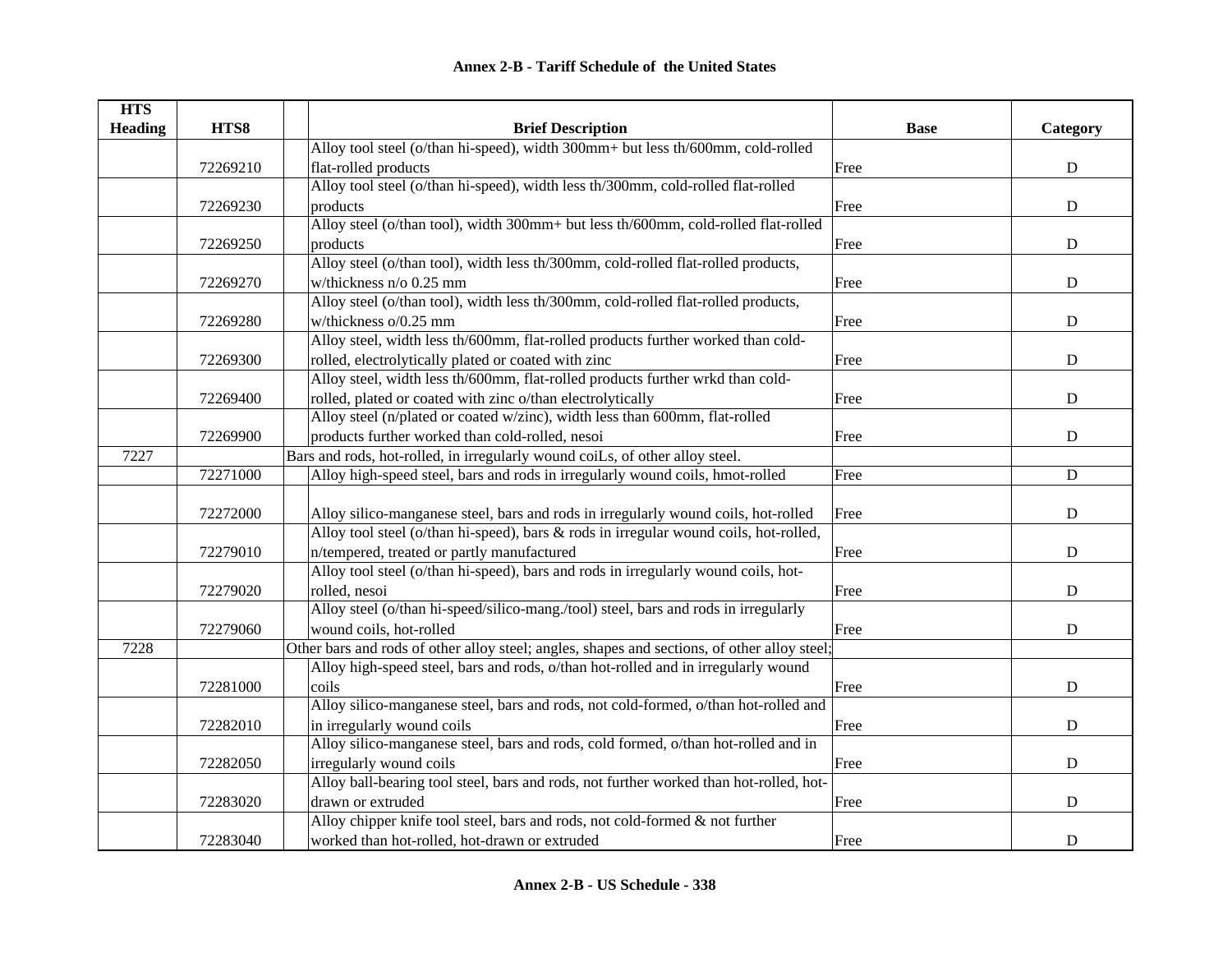|  | <b>Annex 2-B - Tariff Schedule of the United States</b> |  |
|--|---------------------------------------------------------|--|
|--|---------------------------------------------------------|--|

| <b>HTS</b>     |          |                                                                                             |             |             |
|----------------|----------|---------------------------------------------------------------------------------------------|-------------|-------------|
| <b>Heading</b> | HTS8     | <b>Brief Description</b>                                                                    | <b>Base</b> | Category    |
|                |          | Alloy tool steel (o/than ball-bearing/chipper knife), bars and rods, not further            |             |             |
|                | 72283060 | worked than hot-rolled, hot-drawn or extruded                                               | Free        | ${\bf D}$   |
|                |          | Alloy steel (o/than hi-speed, silico-mang./tool), bars and rods, not further worked         |             |             |
|                | 72283080 | than hot-rolled, hot-drawn or extruded                                                      | Free        | ${\bf D}$   |
|                | 72284000 | Alloy steel, bars and rods, not further worked than forged                                  | Free        | $\mathbf D$ |
|                |          | Alloy tool steel (o/than hi-speed), bars and rods, not further worked than cold-            |             |             |
|                | 72285010 | formed or cold-finished                                                                     | Free        | ${\bf D}$   |
|                |          | Alloy steel (o/than tool), bars and rods, not further worked than cold-formed or            |             |             |
|                | 72285050 | cold-finished                                                                               | Free        | D           |
|                |          | Alloy tool steel (o/than hi-speed), bars and rods, further worked than hot-rolled,          |             |             |
|                | 72286010 | forged, cold-formed or cold-finished                                                        | Free        | $\mathbf D$ |
|                |          | Alloy steel (o/than tool), bars and rods, further worked than hot-rolled, forged but        |             |             |
|                | 72286060 | not cold-formed                                                                             | Free        | ${\bf D}$   |
|                | 72286080 | Alloy steel (o/than tool), bars and rods, cold-formed                                       | Free        | D           |
|                |          | Alloy steel, angles, shapes and sections, hot-rolled $\&$ not drilled/not punched and       |             |             |
|                | 72287030 | not otherwise advanced                                                                      | Free        | $\mathbf D$ |
|                |          | Alloy steel, angles, shapes and sections, $o$ /than hot-rolled & not drilled/punced and     |             |             |
|                | 72287060 | not otherwise advanced                                                                      | Free        | ${\bf D}$   |
|                | 72288000 | Alloy steel hollow drill bars and rods                                                      | Free        | $\mathbf D$ |
| 7229           |          | Wire of other alloy steel.                                                                  |             |             |
|                | 72291000 | Alloy high-speed steel, wire                                                                | Free        | $\mathbf D$ |
|                | 72292000 | Alloy silico-manganese steel, wire                                                          | Free        | $\mathbf D$ |
|                | 72299010 | Alloy steel (o/than hi-speed/silico-mang.), flat wire                                       | Free        | $\mathbf D$ |
|                | 72299050 | Alloy steel (o/than hi-speed/silico-mang.), round wire                                      | Free        | $\mathbf D$ |
|                | 72299090 | Alloy steel (o/than hi-speed/silico-mang.), wire (o/than flat or round wire)                | Free        | $\mathbf D$ |
| 7301           |          | Sheet piling of iron or steel, whether or not drilled, punched or made from assembled el    |             |             |
|                |          | Iron or steel sheet piling, whether or not drilled, punched or made from assembled          |             |             |
|                | 73011000 | elements                                                                                    | Free        | D           |
|                | 73012010 | Iron or nonalloy steel, angles, shapes and sections, welded                                 | Free        | ${\bf D}$   |
|                | 73012050 | Alloy steel, angles, shapes and sections of alloy steel, welded                             | Free        | D           |
| 7302           |          | Railway or tramway track construction material of iron or steel, the following : rails, che |             |             |
|                | 73021010 | Iron or nonalloy steel, rails for railway or tramway tracks                                 | Free        | $\mathbf D$ |
|                | 73021050 | Alloy steel, rails for railway or tramway tracks                                            | Free        | D           |
|                |          | Iron or steel, switch blades, crossing frogs, point rods and other crossing pieces,         |             |             |
|                | 73023000 | for jointing or fixing rails                                                                | Free        | ${\bf D}$   |
|                | 73024000 | Iron or steel, fish plates and sole plates for jointing or fixing rails                     | Free        | D           |
|                | 73029010 | Sleepers (cross-ties) for railway or tramway track construction of iron or steel            | Free        | $\mathbf D$ |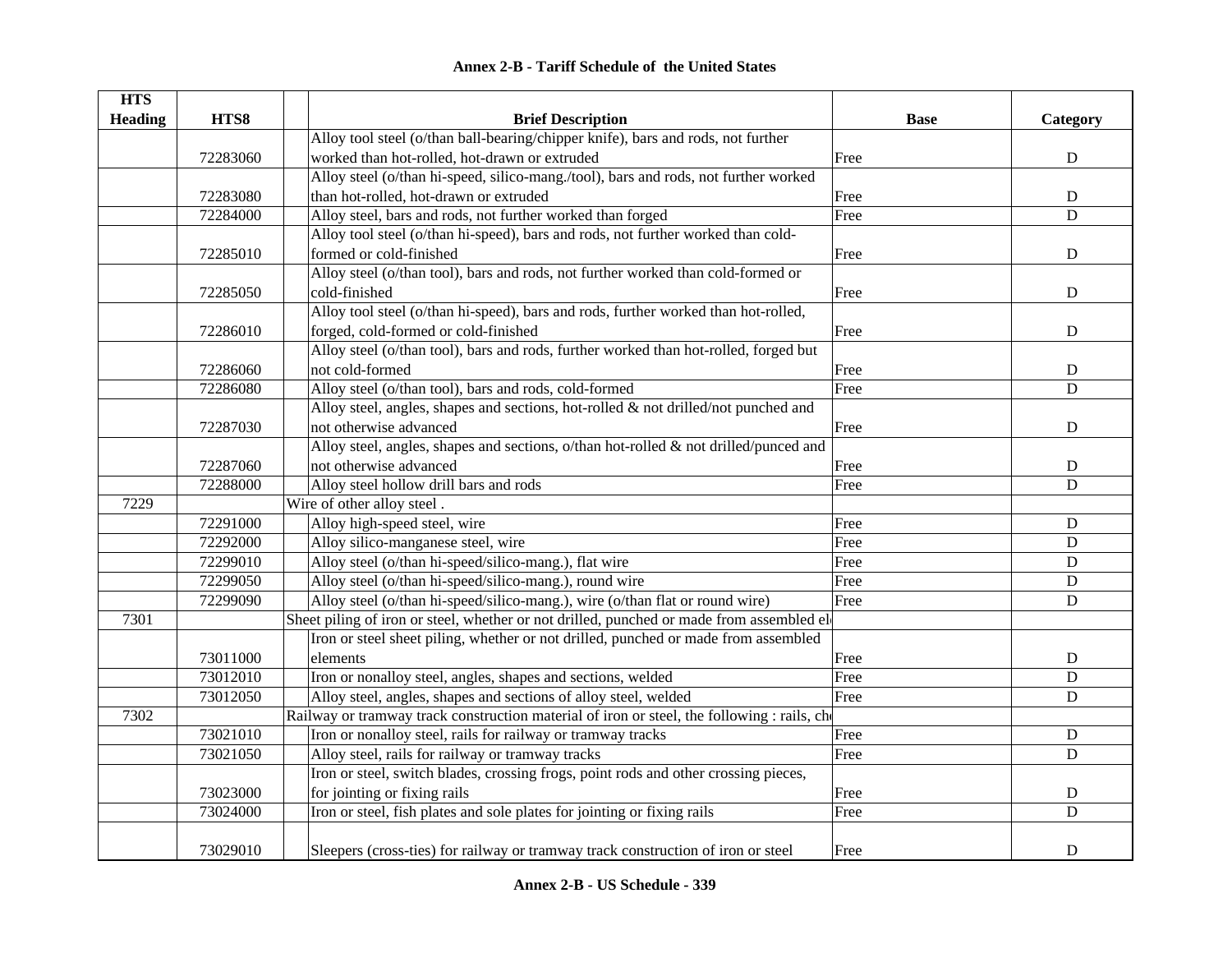| <b>Annex 2-B - Tariff Schedule of the United States</b> |  |
|---------------------------------------------------------|--|
|---------------------------------------------------------|--|

| <b>HTS</b><br><b>Heading</b> | HTS8     | <b>Brief Description</b>                                                               | <b>Base</b> | Category       |
|------------------------------|----------|----------------------------------------------------------------------------------------|-------------|----------------|
|                              |          | Railway or tramway track construction material and other materials specialized for     |             |                |
|                              | 73029090 | joing or fixing rails, of iron or steel, nesoi                                         | Free        | ${\bf D}$      |
| 7303                         |          |                                                                                        |             |                |
|                              |          | Tubes, pipes and hollow profiles, of cast iron.                                        |             |                |
|                              | 73030000 | Cast iron, tubes, pipes and hollow profiles                                            | Free        | ${\bf D}$      |
| 7304                         |          | Tubes, pipes and hollow profiles, seamless, of iron (other than cast iron) or steel.   |             |                |
|                              |          | Iron (o/than cast) or nonalloy steel, seamless line pipe used for oil and gas          |             |                |
|                              | 73041010 | pipelines                                                                              | Free        | ${\bf D}$      |
|                              | 73041050 | Alloy steel, seamless line pipe used for oil or gas pipelines                          | Free        | $\overline{D}$ |
|                              |          | Iron (o/than cast) or nonalloy steel, seamless drill pipe, of a kind used in drilling  |             |                |
|                              | 73042130 | for oil or gas                                                                         | Free        | ${\bf D}$      |
|                              | 73042160 | Alloy steel, seamless drill pipe, of a kind used in drilling for oil or gas            | Free        | D              |
|                              |          | Iron (o/than cast) or nonalloy steel, seamless casing pipe, threaded or coupled, of a  |             |                |
|                              | 73042910 | kind used in drilling for oil or gas                                                   | Free        | ${\bf D}$      |
|                              |          | Iron (o/than cast) or nonalloy steel, seamless casing pipe, not threaded or coupled,   |             |                |
|                              | 73042920 | of a kind used in drilling for oil or gas                                              | Free        | ${\bf D}$      |
|                              |          | Alloy steel, seamless casing pipe, threaded or coupled, of a kind used in drilling     |             |                |
|                              | 73042930 | for oil or gas                                                                         | Free        | ${\bf D}$      |
|                              |          | Alloy steel, seamless casing pipe, not threaded or coupled, of a kind used in          |             |                |
|                              | 73042940 | drilling for oil or gas                                                                | Free        | ${\bf D}$      |
|                              |          | Iron (o/than cast) or nonalloy, seamless tubing, of a kind used in drilling for oil or |             |                |
|                              | 73042950 | gas                                                                                    | Free        | ${\bf D}$      |
|                              | 73042960 | Alloy steel, seamless tubing, of a kind used in drilling for oil or gas                | Free        | $\mathbf D$    |
|                              |          | Iron (o/than cast) or nonalloy steel, seamless, cold-drawn or cold-rolled, hollow      |             |                |
|                              | 73043130 | bars w/circular cross section                                                          | Free        | ${\bf D}$      |
|                              |          | Iron (o/than cast) or nonalloy steel, seamless, cold-drawn or cold-rolled, tubes,      |             |                |
|                              | 73043160 | pipes & hollow profiles, w/circular cross section, nesoi                               | Free        | $\mathbf D$    |
|                              |          | Iron (o/than cast) or nonalloy steel, seamless, not cold-drawn or cold-rolled, tubes,  |             |                |
|                              | 73043900 | pipes and hollow prof., w/circular cross sect., nesoi                                  | Free        | ${\bf D}$      |
|                              |          | Stainless steel, seamless, cold-drawn/cold-rolled, tubes, pipes and hollow profiles,   |             |                |
|                              | 73044130 | w/circular cross section & extern. diam less than 19mm                                 | Free        | $\mathbf D$    |
|                              |          | Stainless steel, seamless, cold-drawn/cold-rolled, tubes, pipes and hollow profiles,   |             |                |
|                              | 73044160 | w/circular cross section & extern. diam of 19mm or more                                | Free        | $\mathbf D$    |
|                              |          | Stainless steel, seamless, not cold-drawn/cold-rolled, tubes, pipes and hollow         |             |                |
|                              | 73044900 | profiles, w/circular cross section                                                     | Free        | ${\bf D}$      |
|                              |          | Alloy steel (o/than stainless), seamless, cold-drawn/cold-rolled, tubes, pipes, etc.,  |             |                |
|                              | 73045110 | w/circ. cross sect., for mfr of ball/roller bearings                                   | Free        | ${\bf D}$      |
|                              |          | Alloy steel (o/than stainless), seamless, cold-drawn/cold-rolled, tubes, pipes and     |             |                |
|                              | 73045150 | hollow profiles, w/circular cross section, nesoi                                       | Free        | ${\bf D}$      |
|                              |          |                                                                                        |             |                |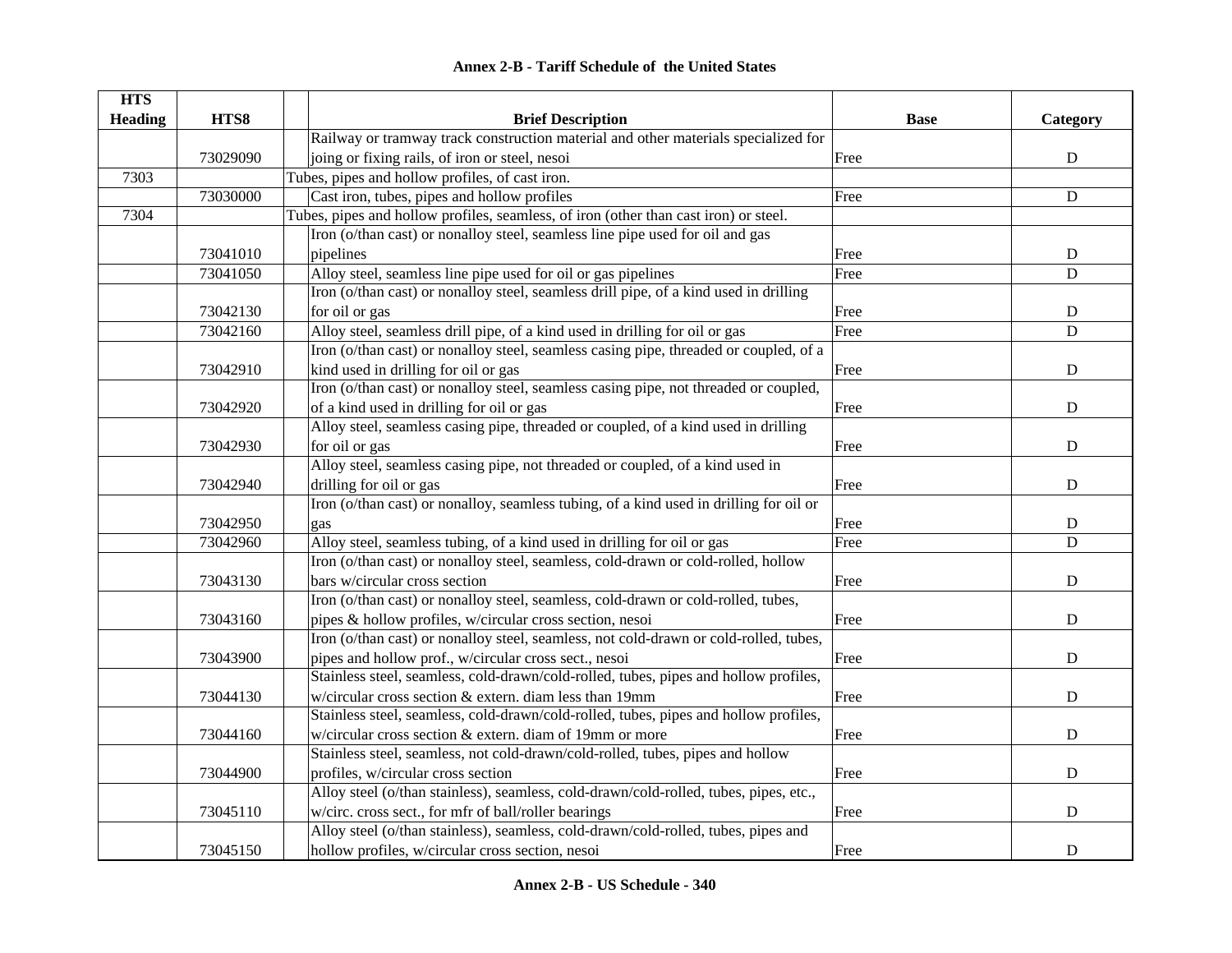| <b>HTS</b>     |          |                                                                                           |             |             |
|----------------|----------|-------------------------------------------------------------------------------------------|-------------|-------------|
| <b>Heading</b> | HTS8     | <b>Brief Description</b>                                                                  | <b>Base</b> | Category    |
|                |          | Alloy steel (o/than stainless), seamless, n/cold-drawn/cold-rolled, tubes, pipes, etc.    |             |             |
|                | 73045910 | w/circ. cross sect., for mfr ball/roller bearings                                         | Free        | ${\bf D}$   |
|                |          | Alloy steel (o/than stainless), seamless, n/cold-drawn/cold-rolled, tubes, pipes, etc.    |             |             |
|                | 73045920 | w/circ. cross sect., for boilers, heaters, etc                                            | Free        | ${\bf D}$   |
|                |          | Heat-resisting alloy steel (o/than stainless), seamless, n/cold-drawn/cold-rolled,        |             |             |
|                | 73045960 | tubes, pipes, etc., w/circ. cross sect., nesoi                                            | Free        | ${\bf D}$   |
|                |          | Alloy steel (o/than heat-resist or stainless), seamless, n/cold-drawn/cold-rolled,        |             |             |
|                | 73045980 | tubes, pipes and hollow prof., w/circ. cross sect., nesoi                                 | Free        | ${\bf D}$   |
|                |          | Iron (o/than cast) or nonalloy steel, seamless, tubes, pipes and hollow profiles,         |             |             |
|                | 73049010 | o/than circ. cross sect., w/wall thickness of 4 mm or more                                | Free        | ${\bf D}$   |
|                |          | Alloy steel (o/than stainless), seamless, tubes, pipes and hollow profiles, o/than        |             |             |
|                | 73049030 | circ. cross sect., w/wall thickness of 4 mm or more                                       | Free        | ${\bf D}$   |
|                |          | Iron (o/than cast) or nonalloy steel, seamless, tubes, pipes and hollow profiles,         |             |             |
|                | 73049050 | o/than circ. cross sect., w/wall thickness less than 4 mm                                 | Free        | ${\bf D}$   |
|                |          | Alloy steel (o/than stainless), seamless, tubes, pipes and hollow profiles, o/than        |             |             |
|                | 73049070 | circ. cross sect., w/wall thickness less than 4 mm                                        | Free        | $\mathbf D$ |
| 7305           |          | Other tubes and pipes (for example, welded, riveted or similarly closed), having circular |             |             |
|                |          | Iron or nonalloy steel, seamed, w/circ. cross sect. & ext. diam o/406.4mm, line           |             |             |
|                | 73051110 | pipe, long. submerg. arc weld., used for oil/gas                                          | Free        | ${\bf D}$   |
|                |          | Alloy steel, seamed, circ. w/cross sect. & ext. diam o/406.4mm, line pipe, long.          |             |             |
|                | 73051150 | submerg. arc weld., used for oil/gas pipelines                                            | Free        | ${\bf D}$   |
|                |          | Iron or nonalloy steel, seamed, w/circ. cross sect. & ext. diam o/406.4mm, line           |             |             |
|                | 73051210 | pipe, long. welded nesoi, used for oil/gas                                                | Free        | ${\bf D}$   |
|                |          | Alloy steel, seamed, w/circ. cross sect. & ext. diam o/406.4mm, line pipe, long.          |             |             |
|                | 73051250 | welded nesoi, used for oil/gas pipelines                                                  | Free        | $\mathbf D$ |
|                |          | Iron or nonalloy steel, seamed, w/circ. cross sect.& ext. diam o/406.4mm, line            |             |             |
|                | 73051910 | pipe, not long. welded, used for oil/gas                                                  | Free        | $\mathbf D$ |
|                |          | Alloy steel, seamed, w/circ. cross sect. & ext. diam o/406.4mm, line pipe, not            |             |             |
|                | 73051950 | long. welded, used for oil/gas pipelines                                                  | Free        | ${\bf D}$   |
|                |          | Iron or nonalloy steel, seamed, w/circ. cross sect. & ext. diam. o/406.4mm, casing        |             |             |
|                | 73052020 | pipe, threaded/coupled, of kind for drilling for oil/gas                                  | Free        | ${\bf D}$   |
|                |          | Iron or nonalloy steel, seamed, w/circ. cross sect. & ext. diam. o/406.4mm, casing        |             |             |
|                | 73052040 | pipe, n/threaded/coupled, of kind for drill. for oil/gas                                  | Free        | ${\bf D}$   |
|                |          | Alloy steel, seamed, w/circ. cross sect. & ext. diam. o/406.4mm, casing pipe,             |             |             |
|                | 73052060 | threaded/coupled, of kind for drilling for oil/gas                                        | Free        | ${\bf D}$   |
|                |          | Alloy steel, seamed, w/circ. cross sect. & ext. diam. o/406.4mm, casing pipe,             |             |             |
|                | 73052080 | n/threaded/coupled, of kind for drilling for oil/gas                                      | Free        | ${\bf D}$   |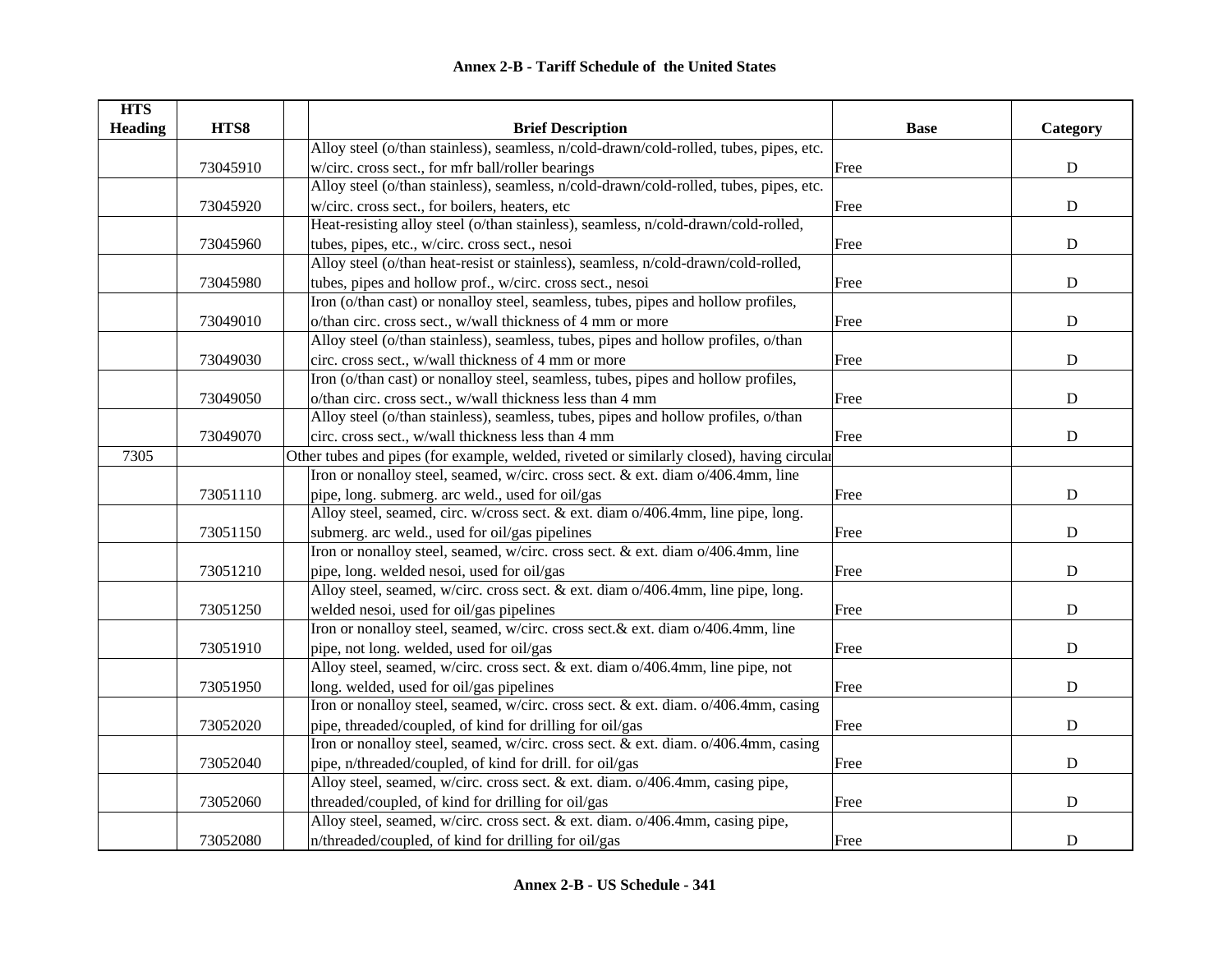| <b>HTS</b>     |          |                                                                                          |             |             |
|----------------|----------|------------------------------------------------------------------------------------------|-------------|-------------|
| <b>Heading</b> | HTS8     | <b>Brief Description</b>                                                                 | <b>Base</b> | Category    |
|                |          | Steel, long. welded, w/circ. cross sect & ext. diam $o/406.4$ mm, tapered pipes and      |             |             |
|                | 73053120 | tubes principally used as pts of illuminating arts.                                      | Free        | ${\bf D}$   |
|                |          | Iron or nonalloy steel, long. welded, w/circ. cross sect. & ext. diam. 0/406.4mm,        |             |             |
|                | 73053140 | tubes and pipes, o/th used in oil/gas drill.etc                                          | Free        | ${\bf D}$   |
|                |          | Alloy steel, long. welded, w/circ. cross sect. & ext. diam. o/406.4mm, tubes and         |             |             |
|                | 73053160 | pipes, o/than used in oil/gas drill. or pipelines                                        | Free        | ${\bf D}$   |
|                |          | Iron or nonalloy steel, weld. o/than long. weld., w/circ. x-sect. & ext. diam.           |             |             |
|                | 73053910 | o/406.4mm, tubes and pipes, o/th used in oil/gas drill.etc                               | Free        | ${\bf D}$   |
|                |          | Alloy steel, weld. o/than long. weld., w/circ. x-sect. & ext. diam. o/406.4mm,           |             |             |
|                | 73053950 | tubes and pipes, o/than used in oil/gas drill. or pipelines                              | Free        | ${\bf D}$   |
|                |          | Iron or nonalloy steel, seamed, w/circ. cross sect. & ext. diam. o/406.4mm, not          |             |             |
|                | 73059010 | welded, tubes and pipes, o/th used in oil/gas drill.etc                                  | Free        | $\mathbf D$ |
|                |          | Alloy steel, seamed, w/circ. cross sect. & ext. diam. o/406.4mm, not welded, tubes       |             |             |
|                | 73059050 | and pipes, o/than used in oil/gas drill. or pipelines                                    | Free        | ${\bf D}$   |
| 7306           |          | Other tubes, pipes and hollow protiles (for example, open seam or welded, riveted or sir |             |             |
|                |          | Iron or nonalloy steel, seamed, w/ext. diam. 406.4mm or less or o/than circ. x-sect,     |             |             |
|                | 73061010 | line pipe of a kind used for oil and gas pipelines                                       | Free        | ${\bf D}$   |
|                |          | Alloy steel, seamed, w/ext. diam 406.4mm or less or o/than circ. x-sect, line pipe       |             |             |
|                | 73061050 | of a kind used for oil and gas pipelines                                                 | Free        | ${\bf D}$   |
|                |          | Iron or nonalloy steel, seamed, w/ext. diam 406.4mm or less or o/than circ. x-sect,      |             |             |
|                | 73062010 | threaded/coupled, casing of kind used in drill. oil/gas                                  | Free        | ${\bf D}$   |
|                |          | Iron or nonalloy steel, seamed, w/ext. diam 406.4mm or less or o/than circ. x-sect,      |             |             |
|                | 73062020 | n/threaded/coupled, casing kind used drill for oil/gas                                   | Free        | ${\bf D}$   |
|                |          | Alloy steel, seamed, w/ext. diam 406.4mm or less or o/than circ. x-sect,                 |             |             |
|                | 73062030 | threaded/coupled, casing of kind used in drilling for oil/gas                            | Free        | $\mathbf D$ |
|                |          | Alloy steel, seamed, w/ext. diam 406.4mm or less or o/than circ. x-sect,                 |             |             |
|                | 73062040 | n/threaded/coupled, casing of kind used in drilling for oil/gas                          | Free        | $\mathbf D$ |
|                |          | Iron or nonalloy steel, seamed, w/ext. diam. 406.4mm or less or o/than circ. x-sect,     |             |             |
|                | 73062060 | tubing of a kind used for drilling for oil/gas                                           | Free        | ${\bf D}$   |
|                |          | Alloy steel, seamed, w/ext. diam 406.4mm or less or o/than circ. x-sect, tubing of a     |             |             |
|                | 73062080 | kind used for drilling for oil/gas                                                       | Free        | ${\bf D}$   |
|                |          | Iron or nonalloy steel, welded, w/circ. x-sect & ext. diam. 406.4mm or less, tubes,      |             |             |
|                | 73063010 | pipes, hollow profiles, w/wall thick. less than 1.65 mm                                  | Free        | ${\bf D}$   |
|                |          | Nonalloy steel, welded, w/circ. x-sect & ext. diam. 406.4mm or less, tapered pipes       |             |             |
|                | 73063030 | & tubes, w/wall thick. of 1.65 mm+, pts. of illum. arts.                                 | Free        | ${\bf D}$   |
|                |          | Iron or nonalloy steel, welded, w/circ. x-sect & ext. diam. 406.4mm or less, pipes,      |             |             |
|                | 73063050 | tubes & holl. prof., w/wall thick. of 1.65 mm or more                                    | Free        | ${\bf D}$   |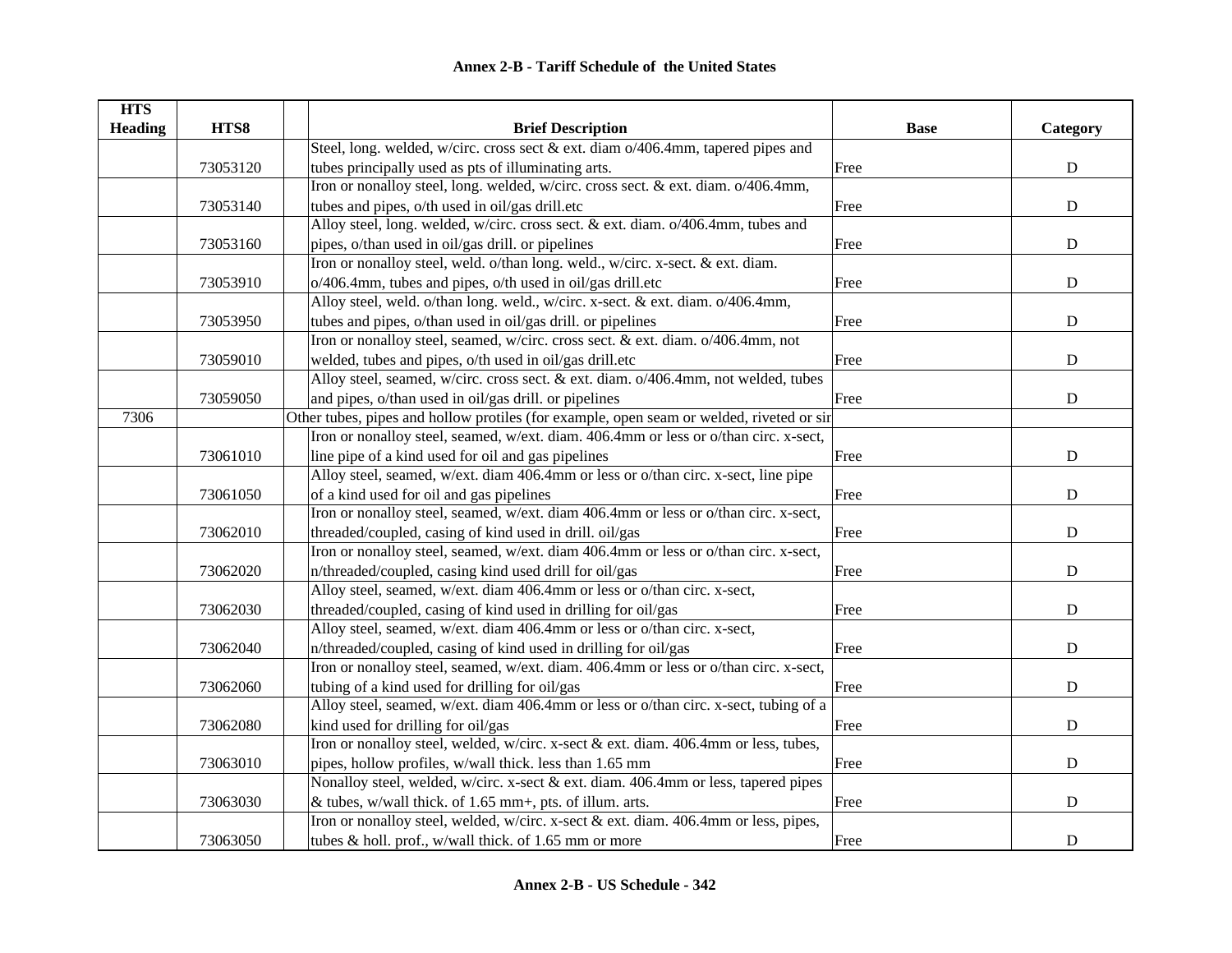| <b>HTS</b>     |          |                                                                                       |             |              |
|----------------|----------|---------------------------------------------------------------------------------------|-------------|--------------|
| <b>Heading</b> | HTS8     | <b>Brief Description</b>                                                              | <b>Base</b> | Category     |
|                |          | Stainless steel, welded, w/circ. x-sect & ext. diam. 406.4mm or less, tubes, pipes,   |             |              |
|                | 73064010 | hollow profiles, w/wall thick. less than 1.65 mm                                      | Free        | ${\bf D}$    |
|                |          | Stainless steel, welded, w/circ. x-sect & ext. diam. 406.4mm or less, tubes, pipes,   |             |              |
|                | 73064050 | hollow profiles, w/wall thick. of 1.65 mm or more                                     | Free        | ${\bf D}$    |
|                |          | Alloy steel (o/stainless), welded, w/circ. x-sect & ext. diam. 406.4mm or less,       |             |              |
|                | 73065010 | tubes, pipes, hollow prof., w/wall thick. less th/1.65 mm                             | Free        | $\mathbf D$  |
|                |          | Alloy steel (o/stainless), welded, w/circ. x-sect & ext. diam. 406.4mm or less,       |             |              |
|                | 73065030 | tapered pipes $&$ tubes, w/wall thick. of 1.65 mm+, pts. illum                        | Free        | $\mathbf D$  |
|                |          | Alloy steel (o/stainless), welded, w/circ. x-sect & ext. diam. 406.4mm or less,       |             |              |
|                | 73065050 | tubes, pipes, hollow prof., w/wall thick. of 1.65 mm+                                 | Free        | $\mathbf D$  |
|                |          | Iron or nonalloy steel, welded, w/non-circ. x-sect, tubes, pipes and hollow profiles, |             |              |
|                | 73066010 | w/wall thickness of 4 mm or more                                                      | Free        | D            |
|                |          | Alloy steel, welded, w/non-circ. x-sect, tubes, pipes and hollow profiles, w/wall     |             |              |
|                | 73066030 | thickness of 4 mm or more                                                             | Free        | $\mathbf D$  |
|                |          | Iron or nonalloy steel, welded, w/non-circ. x-sect, tubes, pipes and hollow profiles, |             |              |
|                | 73066050 | w/wall thickness less than 4 mm                                                       | Free        | $\mathbf D$  |
|                |          | Alloy steel, welded, w/non-circ. x-sect, tubes, pipes and hollow profiles, w/wall     |             |              |
|                | 73066070 | thickness less than 4 mm                                                              | Free        | ${\bf D}$    |
|                |          | Iron or nonalloy steel, seamed o/welded, w/non-circ. x-sect. or circ. x-sect. w/ext.  |             |              |
|                | 73069010 | diam. 406.4mm or less, tubes, pipes & hollow profiles                                 | Free        | ${\bf D}$    |
|                |          | Alloy steel, seamed o/than welded, w/non-circ. x-sect or circ. x-sect w/ext. diam.    |             |              |
|                | 73069050 | 406.4mm or less, tubes, pipes and hollow profiles                                     | Free        | ${\bf D}$    |
| 7307           |          | Tube or pipe fittings (for example, couplings, elbows, slecves), of iron or steel.    |             |              |
|                | 73071100 | Cast nonmalleable iron, fittings for tubes or pipes                                   | 4.80%       | $\mathbf{A}$ |
|                | 73071930 | Cast ductile iron or steel, fittings for tubes or pipes                               | 5.60%       | A            |
|                | 73071990 | Cast iron or steel, fittings for tubes or pipes, nesoi                                | 6.20%       | $\mathbf{A}$ |
|                |          | Stainless steel, flanges for tubes/pipes, forged, not machined, not tooled and not    |             |              |
|                | 73072110 | otherwise processed after forging                                                     | 3.30%       | A            |
|                |          | Stainless steel, not cast, flanges for tubes/pipes, not forged or forged and          |             |              |
|                | 73072150 | machined, tooled and otherwise processed after forging                                | 5.60%       | A            |
|                | 73072210 | Stainless steel, not cast, threaded sleeves (couplings) for tubes/pipes               | Free        | ${\bf D}$    |
|                | 73072250 | Stainless steel, not cast, threaded elbow and bends for tubes/pipes                   | 6.20%       | A            |
|                | 73072300 | Stainless steel, not cast, butt welding fittings for tubes/pipes                      | 5%          | A            |
|                | 73072900 | Stainless steel, not cast, fittings for tubes/pipes, nesoi                            | 5%          | $\mathbf{A}$ |
|                |          | Iron or nonalloy steel, flanges for tubes/pipes, forged, not machined, not tooled     |             |              |
|                | 73079110 | and not otherwise processed after forging                                             | 3.30%       | A            |
|                |          | Alloy steel (o/than stainless), not cast, flanges for tubes/pipes, forged, not        |             |              |
|                | 73079130 | machined/tooled and not otherwise processed after forging                             | 3.20%       | A            |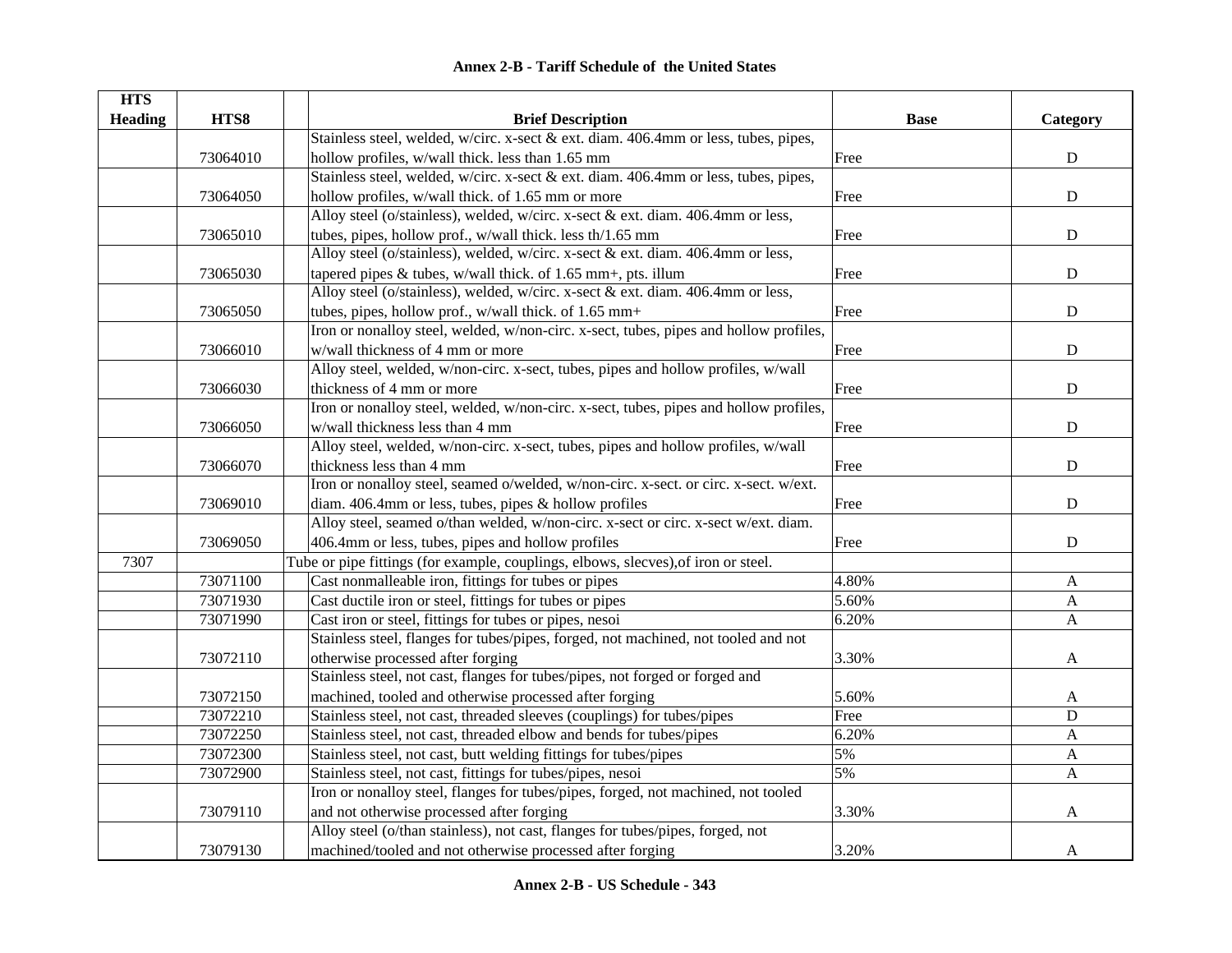|  | Annex 2-B - Tariff Schedule of the United States |  |
|--|--------------------------------------------------|--|
|--|--------------------------------------------------|--|

| <b>HTS</b><br><b>Heading</b> | HTS8     | <b>Brief Description</b>                                                                  | <b>Base</b> | Category    |
|------------------------------|----------|-------------------------------------------------------------------------------------------|-------------|-------------|
|                              |          | Iron or steel (o/than stainless), not cast, flanges for tubes/pipes, not forged or        |             |             |
|                              | 73079150 | forged and machined, tooled & processed after forging                                     | 5.50%       | A           |
|                              |          | Iron or steel (o/than stainless), not cast, threaded sleeves (couplings) for              |             |             |
|                              | 73079230 | tubes/pipes                                                                               | Free        | ${\bf D}$   |
|                              |          |                                                                                           |             |             |
|                              | 73079290 | Iron or steel (o/than stainless), not cast, threaded elbow and bends for tubes/pipes      | 6.20%       | A           |
|                              |          | Iron or nonalloy steel, not cast, butt welding fittings for tubes/pipes, w/inside         |             |             |
|                              | 73079330 | diam. less than 360mm                                                                     | 6.20%       | A           |
|                              |          | Alloy steel (o/than stainless), not cast, butt welding fittings for tubes/pipes,          |             |             |
|                              | 73079360 | w/inside diam. less than 360mm                                                            | 5.50%       | A           |
|                              |          | Iron or alloy steel (o/than stainless), not cast, butt welding fittings for tubes/pipes,  |             |             |
|                              | 73079390 | w/inside diam. 360mm or more                                                              | 4.30%       | A           |
|                              |          | Iron or nonalloy steel, fittings for tubes/pipes, nesoi, forged, not machined, not        |             |             |
|                              | 73079910 | tooled and not otherwise processed after forging                                          | 3.70%       | A           |
|                              |          | Alloy steel (o/than stainless), fittings for tubes/pipes, nesoi, forged, not              |             |             |
|                              | 73079930 | machined/tooled and not otherwise processed after forging                                 | 3.20%       | A           |
|                              |          | Iron/steel (o/than stainless), n/cast, fittings for tubes/pipes, nesoi, not forged or     |             |             |
|                              | 73079950 | forged and machined, tooled & processed after forging                                     | 4.30%       | A           |
| 7308                         |          | Structures (excluding prefabricated buildings of heading 94.06) and parts of structures ( |             |             |
|                              | 73081000 | Iron or steel, bridges and bridge sections                                                | Free        | ${\bf D}$   |
|                              | 73082000 | Iron or steel, towers and lattice masts                                                   | Free        | ${\bf D}$   |
|                              | 73083010 | Stainless steel, doors, windows and their frames, and thresholds for doors                | Free        | ${\bf D}$   |
|                              |          | Iron or steel (o/than stainless), doors, windows and their frames, and thresholds for     |             |             |
|                              | 73083050 | doors                                                                                     | Free        | $\mathbf D$ |
|                              |          | Iron or steel, props and similar equipment for scaffolding, shuttering or pit-            |             |             |
|                              | 73084000 | propping                                                                                  | Free        | ${\bf D}$   |
|                              |          |                                                                                           |             |             |
|                              | 73089030 | Iron or steel, not in part alloy steel, columns, pillars, posts, beams and girders        | Free        | $\mathbf D$ |
|                              | 73089060 | Iron or steel, columns, pillars, posts, beams and girders, nesoi                          | Free        | ${\bf D}$   |
|                              | 73089070 | Steel, grating for structures or parts of structures                                      | Free        | $\mathbf D$ |
|                              |          | Iron or steel, structures (excluding prefab structures of 9406) and parts of              |             |             |
|                              | 73089095 | structures, nesoi                                                                         | Free        | $\mathbf D$ |
| 7309                         |          | Reservoirs, tanks, vats and similar containers for any material (other than compressed or |             |             |
|                              |          | Iron/steel, reservoirs, tanks, vats, siml. contain., for any material (o/than             |             |             |
|                              | 73090000 | compress./liq.gas), w/capacity o/300 l, n/fit. w/mech/thermal                             | Free        | ${\bf D}$   |
| 7310                         |          | Tanks, casks, drums, cans, boxes and similar containers, for any material (other than cor |             |             |
|                              |          | Iron/steel, tanks, casks, drums, cans, boxes & siml. cont. for any material (o/than       |             |             |
|                              | 73101000 | compress./liq.gas), w/cap. of $50+1$ but n/o 300 1                                        | Free        | ${\bf D}$   |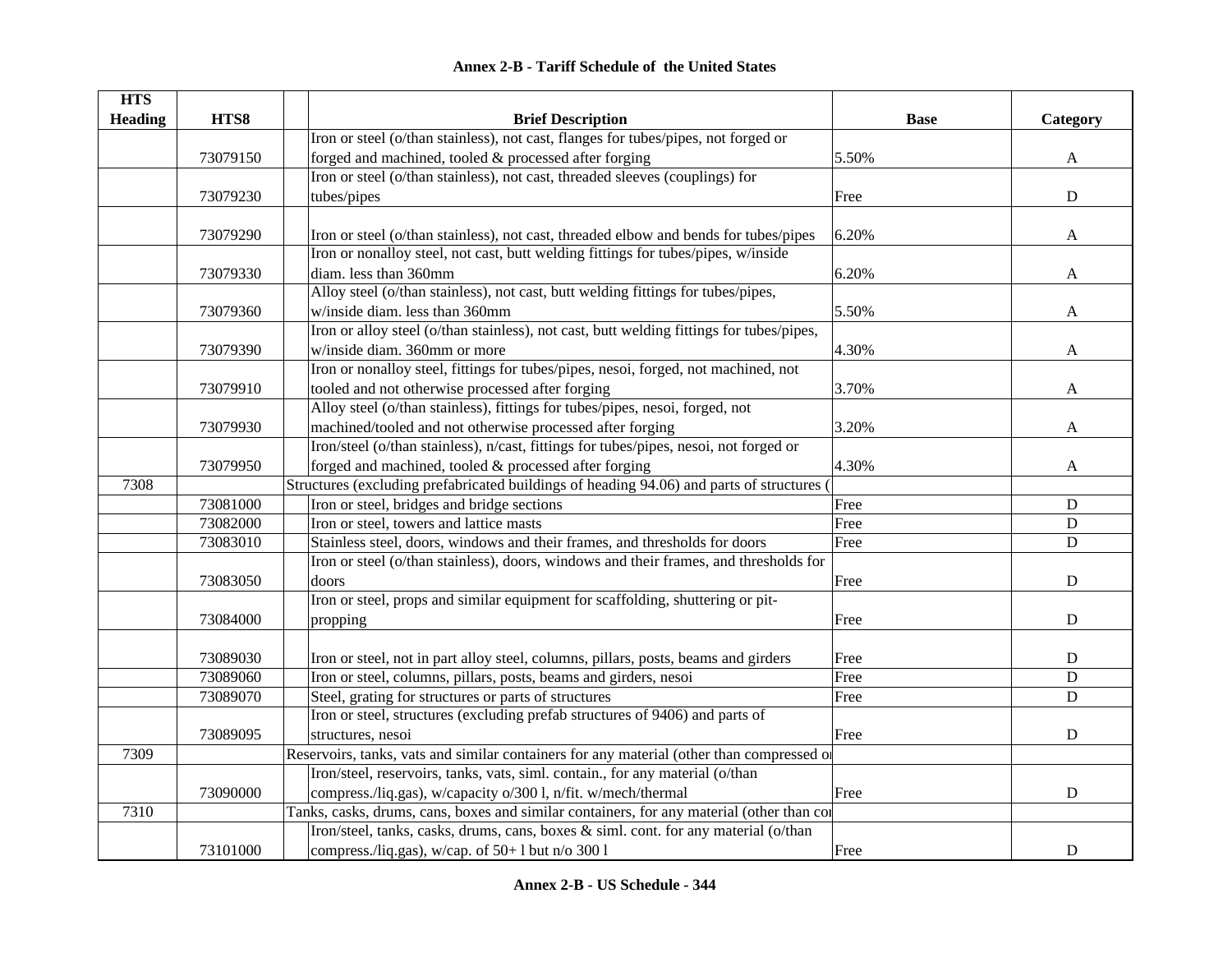| <b>HTS</b>     |          |                                                                                               |             |             |
|----------------|----------|-----------------------------------------------------------------------------------------------|-------------|-------------|
| <b>Heading</b> | HTS8     | <b>Brief Description</b>                                                                      | <b>Base</b> | Category    |
|                |          | Iron/steel, cans for any material (o/compressed/liq. gas), closed by soldering or             |             |             |
|                | 73102100 | crimping, w/cap. less than 50 l                                                               | Free        | ${\bf D}$   |
|                |          | Iron/steel, cans for any material (o/compressed/liq. gas), n/closed by soldering or           |             |             |
|                | 73102900 | crimping, w/cap. less than 50 l                                                               | Free        | ${\bf D}$   |
| 7311           |          | Containers for compressed or liquefied gas, of iron or steel.                                 |             |             |
|                | 73110000 | Iron/steel, containers for compressed or liquefied gas                                        | Free        | ${\bf D}$   |
| 7312           |          | Stranded wire, ropes, cables, plaited bands, slings and the like, of iron or steel, not elect |             |             |
|                |          | Stainless steel, stranded wire, not elect. insulated, fitted with fittings or made up         |             |             |
|                | 73121005 | into articles                                                                                 | Free        | $\mathbf D$ |
|                |          | Stainless steel, stranded wire, not elect. insulated, not fitted with fittings or made        |             |             |
|                | 73121010 | up into articles                                                                              | Free        | $\mathbf D$ |
|                |          | Iron or steel (o/than stainless), stranded wire, not elect. insul., fitted with fittings or   |             |             |
|                | 73121020 | made up into articles                                                                         | Free        | $\mathbf D$ |
|                |          | Iron or steel (o/than stainless), stranded wire, not elect. insul., not fitted with           |             |             |
|                | 73121030 | fittings or made up into articles                                                             | Free        | D           |
|                |          | Stainless steel, ropes, cables and cordage (o/than stranded wire), not elect. insul.,         |             |             |
|                | 73121050 | fitted with fittings or made up into articles                                                 | Free        | ${\bf D}$   |
|                |          | Stainless steel, ropes, cables and cordage (o/than stranded wire), not elect. insul.,         |             |             |
|                | 73121060 | not fitted with fittings or made up into articles                                             | Free        | ${\bf D}$   |
|                |          | Iron/steel (o/stainless), ropes, cables & cordage (o/than stranded wire), n/elect.            |             |             |
|                | 73121070 | insul., fitted with fittings or made up into articles                                         | Free        | $\mathbf D$ |
|                |          | Iron/steel (o/stainless), ropes, cables & cordage, of brass plated wire (o/than               |             |             |
|                | 73121080 | stranded wire), n/elect. insul., w/o fittings or arts.                                        | Free        | D           |
|                |          | Iron/steel (o/stainless), ropes, cables & cordage, o/th of brass plate wire (o/than           |             |             |
|                | 73121090 | stranded wire), n/elect. insul., w/o fittings etc.                                            | Free        | ${\bf D}$   |
|                |          |                                                                                               |             |             |
|                | 73129000 | Iron/steel (o/stainless), plaited bands, slings and the like, not electrically insulated      | Free        | ${\bf D}$   |
| 7313           |          | Barbed wire of iron or steel; twisted hoop or single flat wire, barbed or not, and loosely t  |             |             |
|                |          | Iron/steel, barbed wire; iron/steel, twisted hoop or single flat wire and loosely             |             |             |
|                | 73130000 | twisted double wire, of a kind used for fencing                                               | Free        | ${\bf D}$   |
| 7314           |          | Cloth (including endless bands), grill, netting and fencing, of iron or steel wire; expande   |             |             |
|                |          | Stainless steel, woven cloth endless bands for machinery, w/meshes not finer than             |             |             |
|                | 73141210 | 12 wires to the lineal cm in warp or filling                                                  | Free        | $\mathbf D$ |
|                |          | Stainless steel, woven cloth endless bands for machinery, w/meshes finer than 12              |             |             |
|                | 73141220 | but n/finer than 36 wires to the lineal cm warp or filling                                    | Free        | ${\bf D}$   |
|                |          | Stainless steel, Fourdrinier wires for papermaking machines w/94 or more wires to             |             |             |
|                | 73141230 | the lineal cm in warp or filling                                                              | Free        | ${\bf D}$   |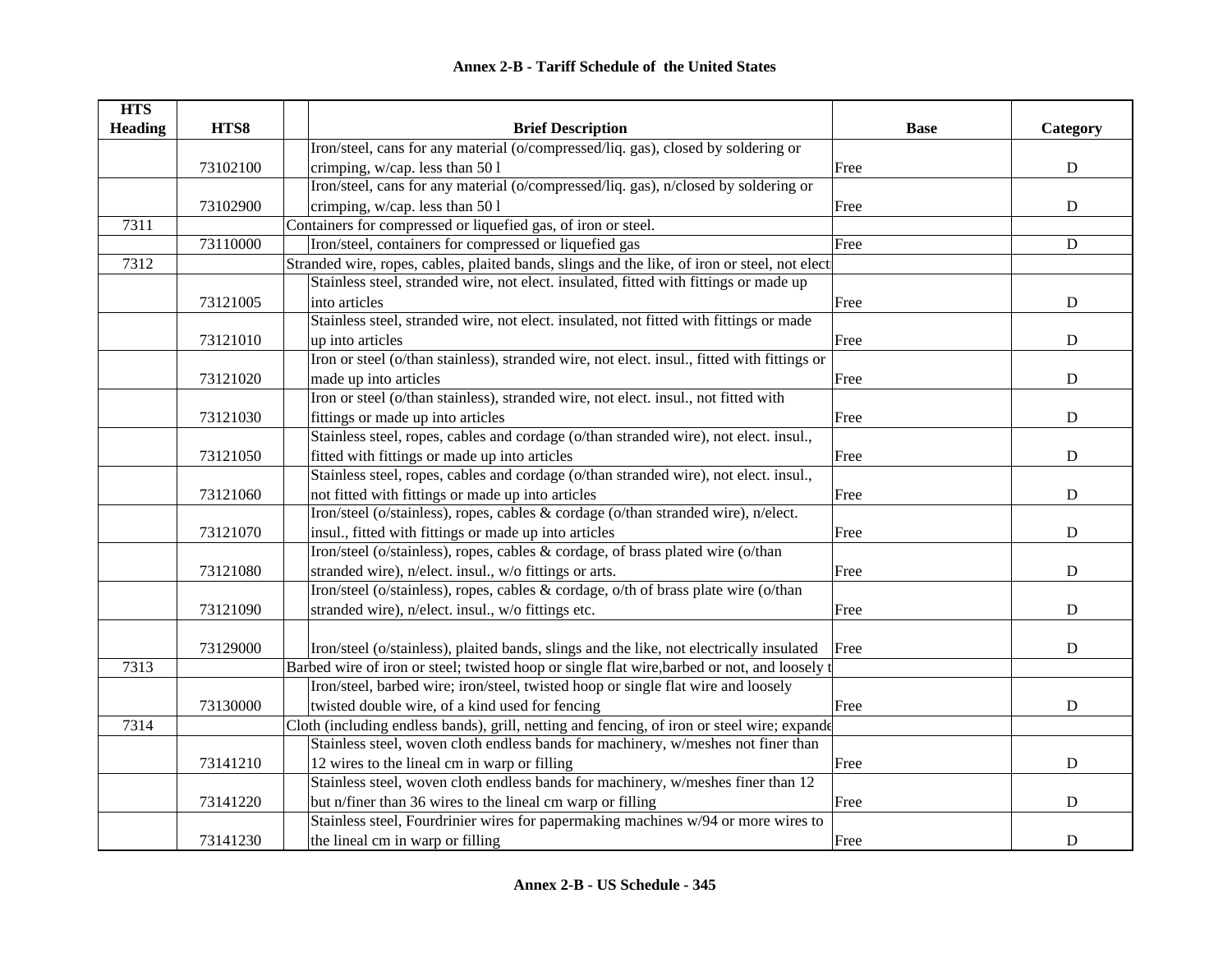| <b>HTS</b>     |          |                                                                                          |             |             |
|----------------|----------|------------------------------------------------------------------------------------------|-------------|-------------|
| <b>Heading</b> | HTS8     | <b>Brief Description</b>                                                                 | <b>Base</b> | Category    |
|                |          | Stainless steel, Fourdrinier wires for papermaking machines w/36 to 93 wires to          |             |             |
|                | 73141260 | the lineal cm in warp or filling                                                         | Free        | ${\bf D}$   |
|                |          | Stainless steel, woven cloth endless bands for machinery, nesoi, w/meshes finer          |             |             |
|                | 73141290 | than 36 wires to the lineal cm in warp or filling                                        | Free        | $\mathbf D$ |
|                |          |                                                                                          |             |             |
|                | 73141300 | Iron or steel (o/than stainless), woven cloth endless bands for machinery, neosi         | Free        | ${\bf D}$   |
|                |          | Stainless steel, woven cloth (o/than endless bands for machinery), w/meshes not          |             |             |
|                | 73141410 | finer than 12 wires to the lineal cm in warp or filling                                  | Free        | D           |
|                |          | Stainless steel, woven cloth (o/than endless bands for machinery), w/meshes finer        |             |             |
|                | 73141420 | 12 but n/finer 36 wires to the lineal cm warp/filling                                    | Free        | ${\bf D}$   |
|                |          | Stainless steel, Fourdrinier wires (o/than endless bands) for papermaking                |             |             |
|                | 73141430 | machines, w/meshes 94 or more wire to lineal cm warp/filling                             | Free        | ${\bf D}$   |
|                |          | Stainless steel, Fourdrinier wires (o/than endless bands) for papermaking                |             |             |
|                | 73141460 | machines, w/meshes 36 to 93 wires to the lineal cm warp/filling                          | Free        | $\mathbf D$ |
|                |          | Stainless steel woven cloth (other than endless band for machinery), neosi,              |             |             |
|                | 73141490 | w/meshes finer than 36 wires to the lineal cm in warp or filling                         | Free        | ${\bf D}$   |
|                |          |                                                                                          |             |             |
|                | 73141900 | Iron or steel (o/than stainless), woven cloth (o/than endless bands for machinery)       | Free        | ${\bf D}$   |
|                |          | Iron/steel, grill, netting & fencing, of wire w/maximum x-sect. dimension 3 mm or        |             |             |
|                | 73142000 | more, welded at intersection, w/mesh size 100 cm2 or more                                | Free        | ${\bf D}$   |
|                |          | Iron/steel, fencing, of wire, welded at the intersection, plated or coated with zinc,    |             |             |
|                | 73143110 | whether or not covered w/plastic material                                                | Free        | $\mathbf D$ |
|                |          | Iron/steel, grill and netting, of wire, welded at the intersection, plated or coated     |             |             |
|                | 73143150 | with zinc, nesoi                                                                         | Free        | $\mathbf D$ |
|                |          | Iron/steel, grill, netting and fencing, of wire, welded at the intersection, not plated  |             |             |
|                | 73143900 | or coated with zinc                                                                      | Free        | ${\bf D}$   |
|                |          | Iron/steel, grill, netting and fencing, of wire, not welded at the intersection, plated  |             |             |
|                | 73144100 | or coated with zinc                                                                      | Free        | $\mathbf D$ |
|                |          | Iron/steel, grill, netting and fencing, of wire, not welded at the intersection, coated  |             |             |
|                | 73144200 | with plastics                                                                            | Free        | $\mathbf D$ |
|                |          | Iron/steel, grill, netting and fencing, of wire, not welded at the intersection, not cut |             |             |
|                | 73144930 | to shape                                                                                 | Free        | ${\bf D}$   |
|                |          | Iron/steel, grill, netting and fencing, of wire, not welded at the intersection, cut to  |             |             |
|                | 73144960 | shape                                                                                    | Free        | ${\bf D}$   |
|                | 73145000 | Iron or steel, expanded metal                                                            | Free        | $\mathbf D$ |
| 7315           |          | Chain and parts thereof, of iron or steel.                                               |             |             |
|                | 73151100 | Iron or steel, roller chain                                                              | Free        | ${\bf D}$   |
|                | 73151200 | Iron or steel, articulated link chain (other than roller chain)                          | Free        | $\mathbf D$ |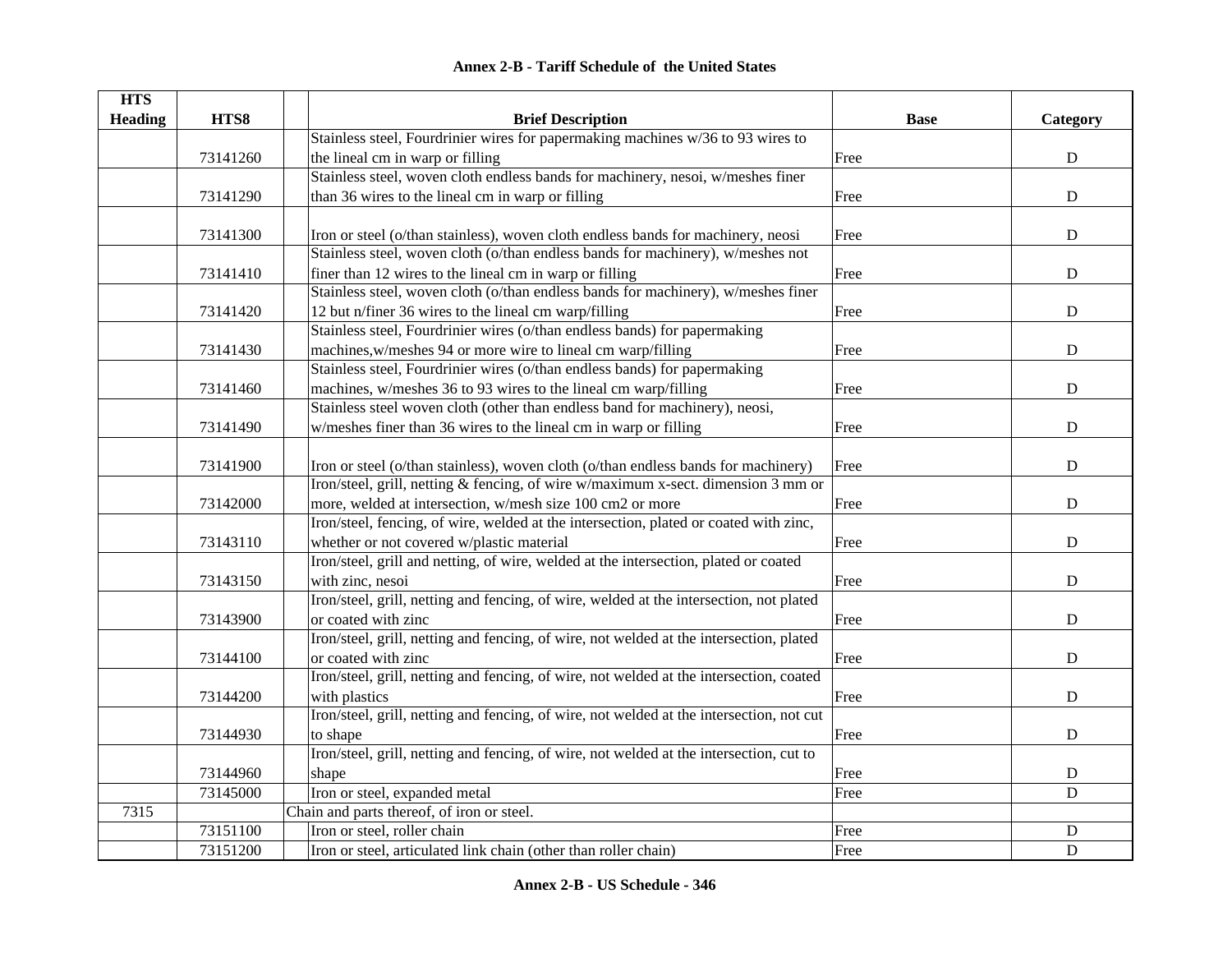#### **HTS Heading** | **HTS8** | | **Brief Description Brief Description Base** | **Category** 73151900 Iron or steel, parts of articulated link chain Free D 73152010 Iron or steel, skid chain, not over 8 mm in diameter Free Free Press, Press, 2010 I 73152050 Iron or steel, skid chain, over 8 mm in diameter Free Free Press, Free D 73158100 Iron or steel, stud link chain expansion of the Contract of the Contract of the D 73158210 Alloy steel, welded link chain, not over 10 mm in diameter Free Free Pres 73158230 Alloy steel, welded link chain, over 10 mm in diameter Free Free Free D 73158250 Iron or nonalloy steel, welded link chain, not over 10 mm in diameter Free D 73158270 Iron or nonalloy steel, welded link chain, over 10 mm in diameter Free Free D 73158910Iron or steel, chain nesoi, with links of essentially round cross section, not over 8 mm in diameter and the set of the set of the set of the set of the set of the set of the set of the set of the set of the set of the set of the set of the set of the set of the set of the set of the set of the set of the s 73158930 Iron or steel, chain nesoi, with links of essentially round cross sections, over 8 mm in diameter **D** 73158950 Iron or steel, chain nesoi 3.90% 3.90% A 73159000 Iron or steel, parts of chain (other than articulated link chain) 2.90% 2.90% A 7316Anchors, grapnels and parts therenf, of iron or steel. 73160000 Iron or steel, anchors, grapnels and parts thereof Free Free D 7317Nails, tacks, drawing pins, corrugated nails, staples (other than those of heading 83.05) 73170010 Iron or steel, thumb tacks D 73170020Iron or steel, nails, tacks, corrugated nails, staples & similar arts., not threaded, suitable for use in powder-actuated hand tools **Free** Provenues **Example 1** and tools **Example 1** and tools **Example 1** 73170030Iron or steel, nails, tacks, corrugated nails, staples & similar arts., threaded, suitable for use in powder-actuated hand tools **Free** Free **D** 73170055Iron or steel, nails, tacks, corrugated nails, staples & similar arts., of one piece construction, made of round wire, nesoi and the set of the property of the property of the D 73170065Iron or steel, nails, tacks, corrugated nails, staples & similar arts., of one piece construction, not made of round wire, nesoi Free Free Pressure and Trustee Resolution, not made of round wire, nesoi 73170075Iron or steel, nails, tacks, corrugated nails, staples & similar arts., of two or more pieces, nesoi D 7318Screws, bolts, nuts, coach screws, screw hooks, rivets, cotters, cotter-pins, washers (included) 73181100 Iron or steel, coach screws 12.50% A 73181200 Iron or steel, wood screws (o/than coach screws) 12.50% A 73181300 Iron or steel, screw hooks and screw rings 5.70% A 73181410 Iron or steel, self-tapping screws, w/shanks or threads less than 6 mm in diameter 6.20% 73181450 Iron or steel, self-tapping screws, w/shanks or threads 6 mm or more in diameter 8.60% Iron or steel, bolts and bolts & their nuts or washers, imported in the same

shipment D

73181520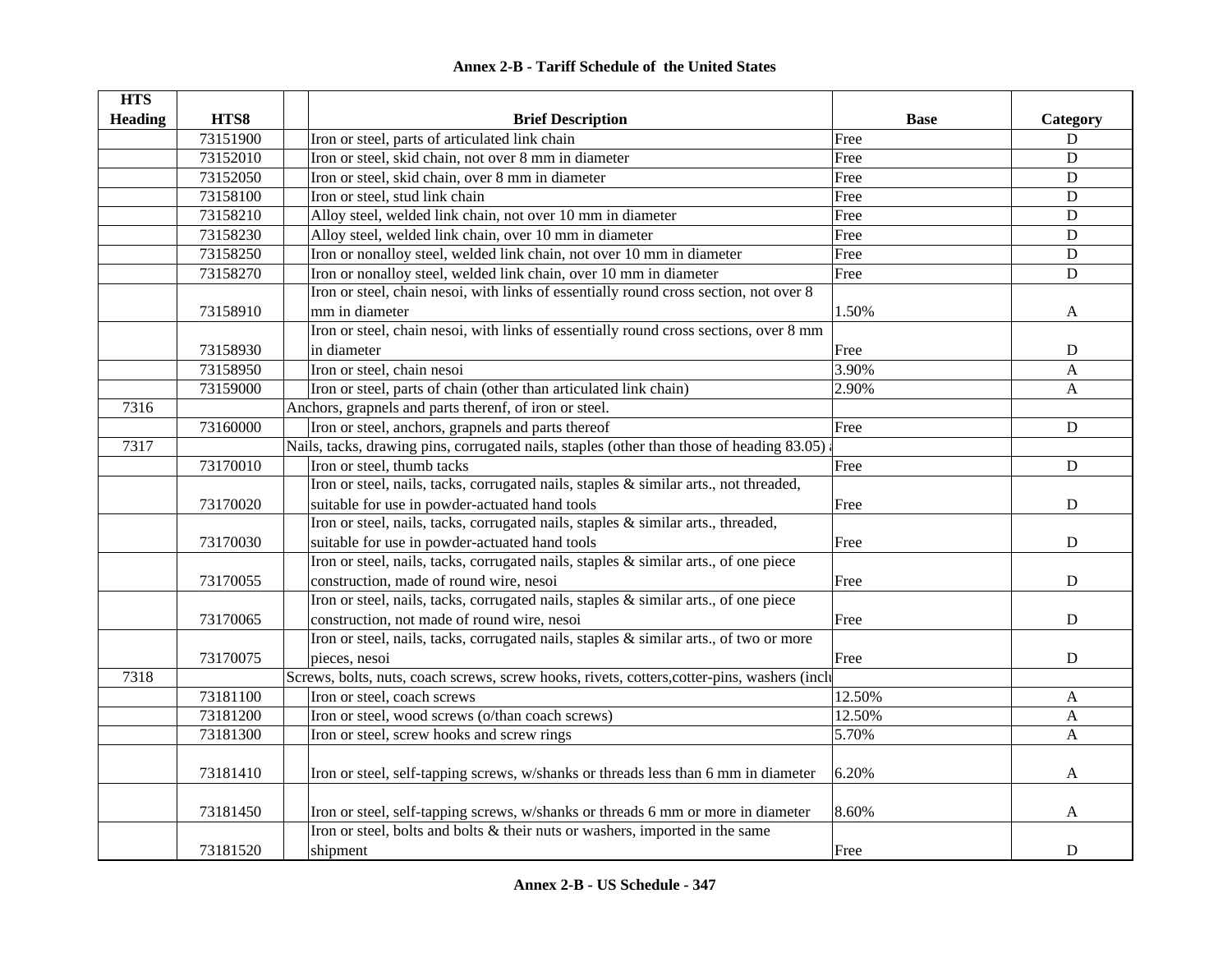| <b>HTS</b>     |          |                                                                                              |             |             |
|----------------|----------|----------------------------------------------------------------------------------------------|-------------|-------------|
| <b>Heading</b> | HTS8     | <b>Brief Description</b>                                                                     | <b>Base</b> | Category    |
|                |          | Iron or steel, machine screws (o/than cap screws), 9.5 mm or more in length and              |             |             |
|                | 73181540 | 3.2 mm in diameter                                                                           | Free        | ${\bf D}$   |
|                | 73181550 | Iron or steel, threaded studs                                                                | Free        | D           |
|                |          | Iron or steel, screws and bolts, nesoi, having shanks or threads less than 6 mm in           |             |             |
|                | 73181560 | diameter                                                                                     | 6.20%       | A           |
|                |          | Iron or steel, screws and bolts, nesoi, having shanks or threads 6 mm or more in             |             |             |
|                | 73181580 | diameter                                                                                     | 8.50%       | A           |
|                | 73181600 | Iron or steel, nuts                                                                          | Free        | $\mathbf D$ |
|                |          | Iron or steel, threaded articles similar to screws, bolts, nuts, coach screws & screw        |             |             |
|                | 73181900 | hooks, nesoi                                                                                 | 5.70%       | A           |
|                | 73182100 | Iron or steel, spring washers and other lock washers                                         | 5.80%       | A           |
|                | 73182200 | Iron or steel, washers (o/than spring washers and other lock washers)                        | Free        | ${\bf D}$   |
|                | 73182300 | Iron or steel, rivets                                                                        | Free        | D           |
|                | 73182400 | Iron or steel, cotters and cotter pins                                                       | 3.80%       | A           |
|                |          | Iron or steel, nonthreaded articles similar to rivets, cotters, cotter pins, washers and     |             |             |
|                | 73182900 | spring washers                                                                               | 2.80%       | A           |
| 7319           |          | Sewing needles, knitting needles, bodkins, crochet hooks, embroidery stilettos and simila    |             |             |
|                | 73191000 | Iron or steel, sewing, darning or embroidery needles                                         | Free        | D           |
|                | 73192000 | Iron or steel, safety pins                                                                   | 4.50%       | A           |
|                | 73193010 | Iron or steel, dressmakers' or common pins                                                   | 4.10%       | A           |
|                | 73193050 | Iron or steel, pins (o/than safety pins, dressmakers' or common pins)                        | Free        | $\mathbf D$ |
|                |          | Iron or steel, knitting needles, bodkins, crochet hooks, embroidery stilettos and            |             |             |
|                | 73199000 | similar articles for use in the hand                                                         | 2.90%       | A           |
| 7320           |          | Springs and leaves for springs, of iron or steel.                                            |             |             |
|                |          | Iron or steel, leaf springs & leaves therefore, to be used in motor vehicles having a        |             |             |
|                | 73201030 | G.V.W. not exceeding 4 metric tons                                                           | 3.20%       | A           |
|                |          | Iron or steel, leaf springs $\&$ leaves therefore, suitable for motor vehicle suspension     |             |             |
|                | 73201060 | (o/than for motor vehicles w/a G.V.W. o/4 metric tons)                                       | 3.20%       | A           |
|                |          | Iron or steel, leaf springs & leaves therefore, not suitable for motor vehicle               |             |             |
|                | 73201090 | suspension                                                                                   | 3.20%       | A           |
|                | 73202010 | Iron or steel, helical springs, suitable for motor-vehicle suspension                        | 3.20%       | A           |
|                | 73202050 | Iron or steel, helical springs (o/than suitable for motor-vehicle suspension)                | 3.90%       | A           |
|                | 73209010 | Iron or steel, hairsprings                                                                   | Free        | ${\bf D}$   |
|                | 73209050 | Iron or steel, springs (o/than leaf springs, helical springs or hairsprings)                 | 2.90%       | A           |
| 7321           |          | Stoves, ranges, grates, cookers (including those with, subsidiary boilers for central heatin |             |             |
|                |          | Iron or steel, portable non-electric domestic cooking appliances and plate                   |             |             |
|                | 73211110 | warmers, for gas fuel or for both gas and other fuels                                        | 5.70%       | A           |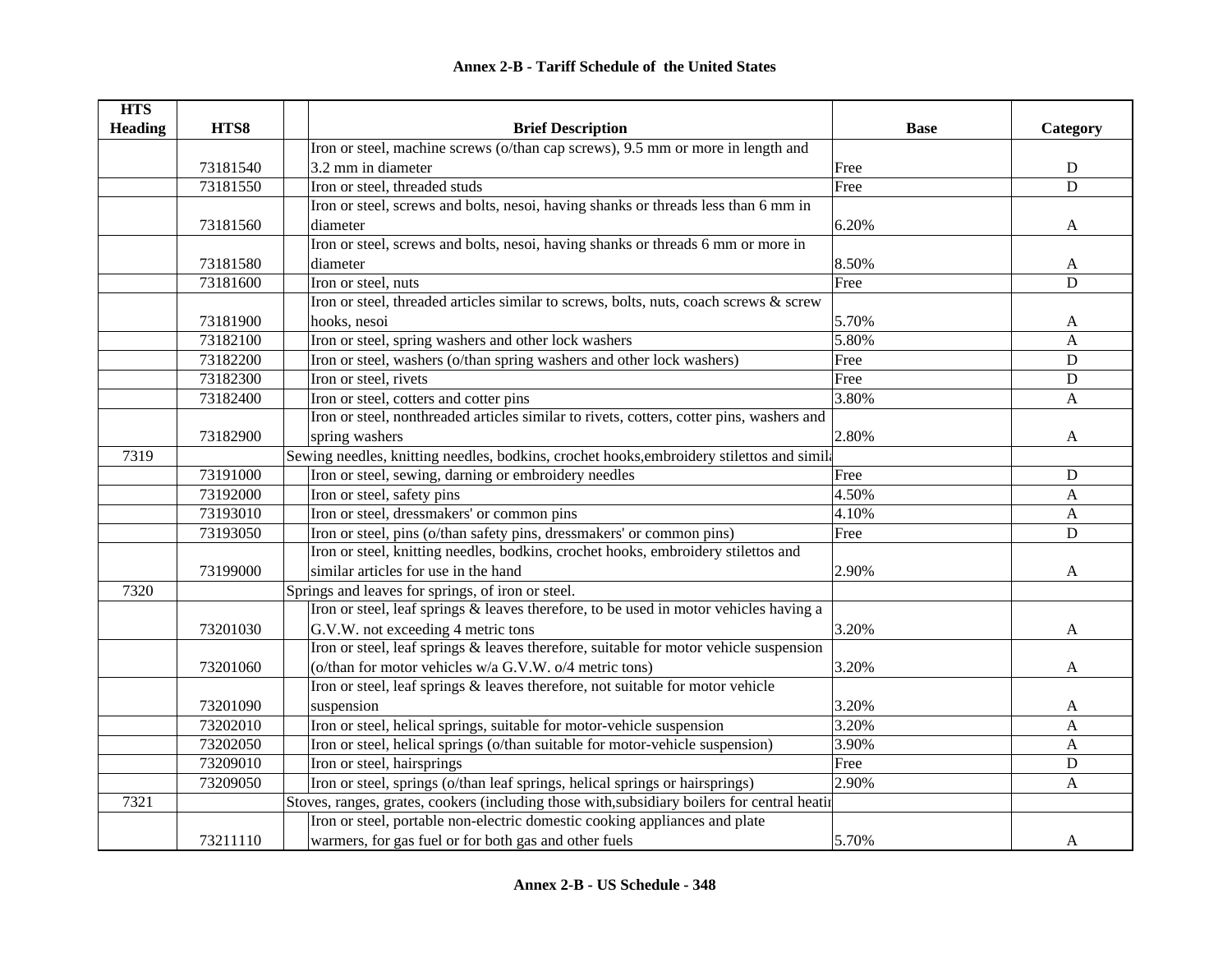| <b>Annex 2-B - Tariff Schedule of the United States</b> |  |
|---------------------------------------------------------|--|
|---------------------------------------------------------|--|

| <b>HTS</b><br><b>Heading</b> | HTS8     | <b>Brief Description</b>                                                                       | <b>Base</b> | Category    |
|------------------------------|----------|------------------------------------------------------------------------------------------------|-------------|-------------|
|                              |          | Iron or steel, nonportable non-electric domestic stoves or ranges, for gas fuel or             |             |             |
|                              | 73211130 | for both gas and other fuels                                                                   | Free        | ${\bf D}$   |
|                              |          | Iron or steel, nonportable non-electric domestic cook. appl. (o/th stoves or ranges)           |             |             |
|                              | 73211160 | & plate warmers, for gas fuel or both gas & other fuels                                        | Free        | ${\bf D}$   |
|                              |          | Iron or steel, non-electric domestic cooking appliances and plate warmers, for                 |             |             |
|                              | 73211200 | liquid fuels                                                                                   | Free        | ${\bf D}$   |
|                              |          | Iron or steel, non-electric domestic cooking appliances and plate warmers, for                 |             |             |
|                              | 73211300 | solid fuels                                                                                    | Free        | ${\bf D}$   |
|                              |          | Iron or steel, portable non-electric domestic grates & warming appl.                           |             |             |
|                              | 73218110 | (o/cooking/plate warmers), for gas fuel or both gas and other fuels                            | 2.90%       | A           |
|                              |          | Iron or steel, nonportable non-electric domestic grates & warming appl. (o/than                |             |             |
|                              | 73218150 | cooking/plate warmers), for gas fuel/both gas & other fuels                                    | Free        | ${\bf D}$   |
|                              |          | Iron or steel, portable non-electric domestic grates & warming appliances (o/than              |             |             |
|                              | 73218210 | cooking/plate warmers) for liquid fuels                                                        | 2.90%       | A           |
|                              |          | Iron or steel, nonportable non-electric domestic grates & warming appliances                   |             |             |
|                              | 73218250 | (o/than cooking/plate warmers), for liquid fuels                                               | Free        | ${\bf D}$   |
|                              |          | Iron or steel, non-electric domestic grates & warming appliances (o/than                       |             |             |
|                              | 73218300 | cooking/plate warmers), for solid fuels                                                        | Free        | ${\bf D}$   |
|                              |          | Iron/steel, cooking chambers for nonportable non-electric domestic stoves or                   |             |             |
|                              | 73219010 | ranges, for gas or for gas and other fuels                                                     | Free        | ${\bf D}$   |
|                              |          | Iron/steel, top surface panels w/ or w/o burners/controls for nonportable non-elect.           |             |             |
|                              | 73219020 | domest. stoves or ranges, for gas or gas & other fuels                                         | Free        | ${\bf D}$   |
|                              |          | Iron/steel, door assmbly w/more than one of inner panel, out. panel, window,                   |             |             |
|                              | 73219040 | insul., for non-elect. stoves or ranges, for gas or gas & other                                | Free        | $\mathbf D$ |
|                              |          | Iron/steel, parts of nonportable non-electric domestic stoves or ranges, nesoi, for            |             |             |
|                              | 73219050 | gas fuel or for both gas and other fuels                                                       | Free        | ${\bf D}$   |
|                              |          |                                                                                                |             |             |
|                              | 73219060 | Iron/steel, parts, of nonelectric domestic cooking and warming appliances, nesoi               | Free        | ${\bf D}$   |
| 7322                         |          | Radiators for central heating, not electrically heated, and parts thereof, of iron or steel; a |             |             |
|                              |          |                                                                                                |             |             |
|                              | 73221100 | Cast iron, non-electrically heated radiators and parts thereof, for central heating            | Free        | ${\bf D}$   |
|                              |          | Iron (o/than cast) or steel, non-electrically heated radiators and parts thereof, for          |             |             |
|                              | 73221900 | central heating                                                                                | Free        | $\mathbf D$ |
|                              |          | Iron or steel, non-electrically heated air heaters and hot air distributors w/motor            |             |             |
|                              | 73229000 | driven fan or blower and parts thereof                                                         | Free        | ${\bf D}$   |
| 7323                         |          | Table, kitchen or other household articles and parts thereof, of iron or steel; iron or steel  |             |             |
|                              |          | Iron or steel wool; iron or steel pot scourers and scouring or polishing pads, gloves          |             |             |
|                              | 73231000 | and the like                                                                                   | Free        | $\mathbf D$ |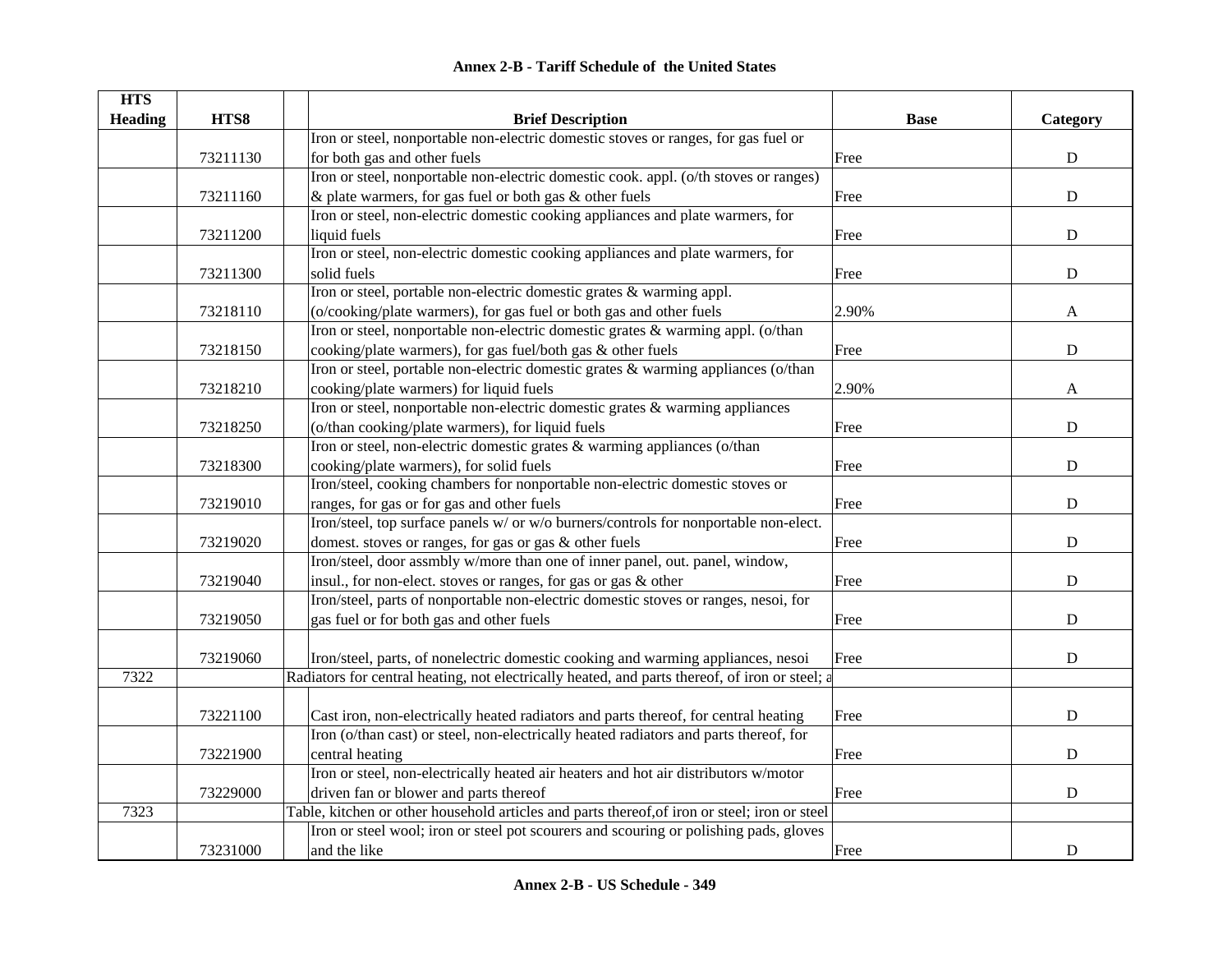| <b>HTS</b>     |          |                                                                                          |             |                           |
|----------------|----------|------------------------------------------------------------------------------------------|-------------|---------------------------|
| <b>Heading</b> | HTS8     | <b>Brief Description</b>                                                                 | <b>Base</b> | Category                  |
|                |          | Cast iron, table, kitchen or o/household arts. and parts thereof, not enameled but       |             |                           |
|                | 73239110 | coated or plated with precious metals                                                    | Free        | $\mathbf D$               |
|                |          | Cast iron, table, kitchen or o/household arts. and parts thereof, not enameled & not     |             |                           |
|                | 73239150 | coated or plated with precious metals                                                    | 5.30%       | A                         |
|                | 73239200 | Cast iron, table, kitchen or o/household arts. and parts thereof, enameled               | Free        | $\mathbf D$               |
|                | 73239300 | Stainless steel, table, kitchen or o/household arts. amd parts thereof                   | 2%          | A                         |
|                |          | Iron (o/than cast) or steel (o/than stainless), table, kitchen or o/household arts. and  |             |                           |
|                | 73239400 | parts thereof, enameled                                                                  | 2.70%       | A                         |
|                |          | Iron (o/th cast) or steel (o/th stainless), table, kitchen or o/household arts. & parts  |             |                           |
|                | 73239910 | thereof, not enameled but plated/coat. w/silver                                          | Free        | ${\bf D}$                 |
|                |          | Iron (o/th cast)/steel (o/th stainless), table/kitchen /household arts. & parts thereof, |             |                           |
|                | 73239930 | not enameled but plated/coat. w/prec metal o/silver                                      | 8.20%       | A                         |
|                |          | Tinplate, table, kitchen or o/household arts. & parts thereof, not coated or plated      |             |                           |
|                | 73239950 | w/precious metal                                                                         | Free        | ${\bf D}$                 |
|                |          | Iron (o/th cast) or steel (o/than tinplate or stainless), cookingware, not coated or     |             |                           |
|                | 73239970 | plated with precious metal                                                               | 5.30%       | A                         |
|                |          | Iron (o/th cast)/steel (o/th tinplate or stainless), table, kitchen (o/th cooking.) or   |             |                           |
|                | 73239990 | o/household arts & part, n/coated/plated w/prec.metal                                    | 3.40%       | A                         |
| 7324           |          | Sanitary ware and parts thereof, of iron or steel.                                       |             |                           |
|                | 73241000 | Stainless steel, sinks and wash basins                                                   | 3.40%       | A                         |
|                |          |                                                                                          |             |                           |
|                | 73242110 | Cast iron, baths (whether or not enameled), coated or plated with precious metal         | Free        | $\mathbf D$               |
|                |          | Cast iron, baths (whether or not enameled), not coated or plated with precious           |             |                           |
|                | 73242150 | metal                                                                                    | Free        | ${\bf D}$                 |
|                | 73242900 | Iron (o/than cast) or steel, baths (whether or not enameled)                             | Free        | D                         |
|                |          | Iron or steel, sanitary ware (o/than baths or stainless steel sinks and wash basins)     |             |                           |
|                | 73249000 | and parts thereof                                                                        | Free        | $\mathbf D$               |
| 7325           |          | Other cast articles of iron or steel.                                                    |             |                           |
|                | 73251000 | Nonmalleable cast iron, articles, nesoi                                                  | Free        | ${\bf D}$                 |
|                | 73259100 | Iron or steel, cast grinding balls and similar articles for mills                        | 2.90%       | $\boldsymbol{A}$          |
|                | 73259910 | Cast iron (o/than nonmalleable cast iron), articles nesoi                                | Free        | ${\bf D}$                 |
|                | 73259950 | Steel, cast articles nesoi                                                               | 2.90%       | A                         |
| 7326           |          | Other articles of iron or steel.                                                         |             |                           |
|                | 73261100 | Iron or steel, forged or stamped grinding balls and similar articles for mills           | Free        | D                         |
|                | 73261900 | Iron or steel, articles forged or stamped but n/further worked, nesoi                    | 2.90%       | A                         |
|                | 73262000 | Iron or steel, articles of wire, nesoi                                                   | 3.90%       | $\boldsymbol{\mathsf{A}}$ |
|                | 73269010 | Tinplate, articles nesoi                                                                 | Free        | $\mathbf D$               |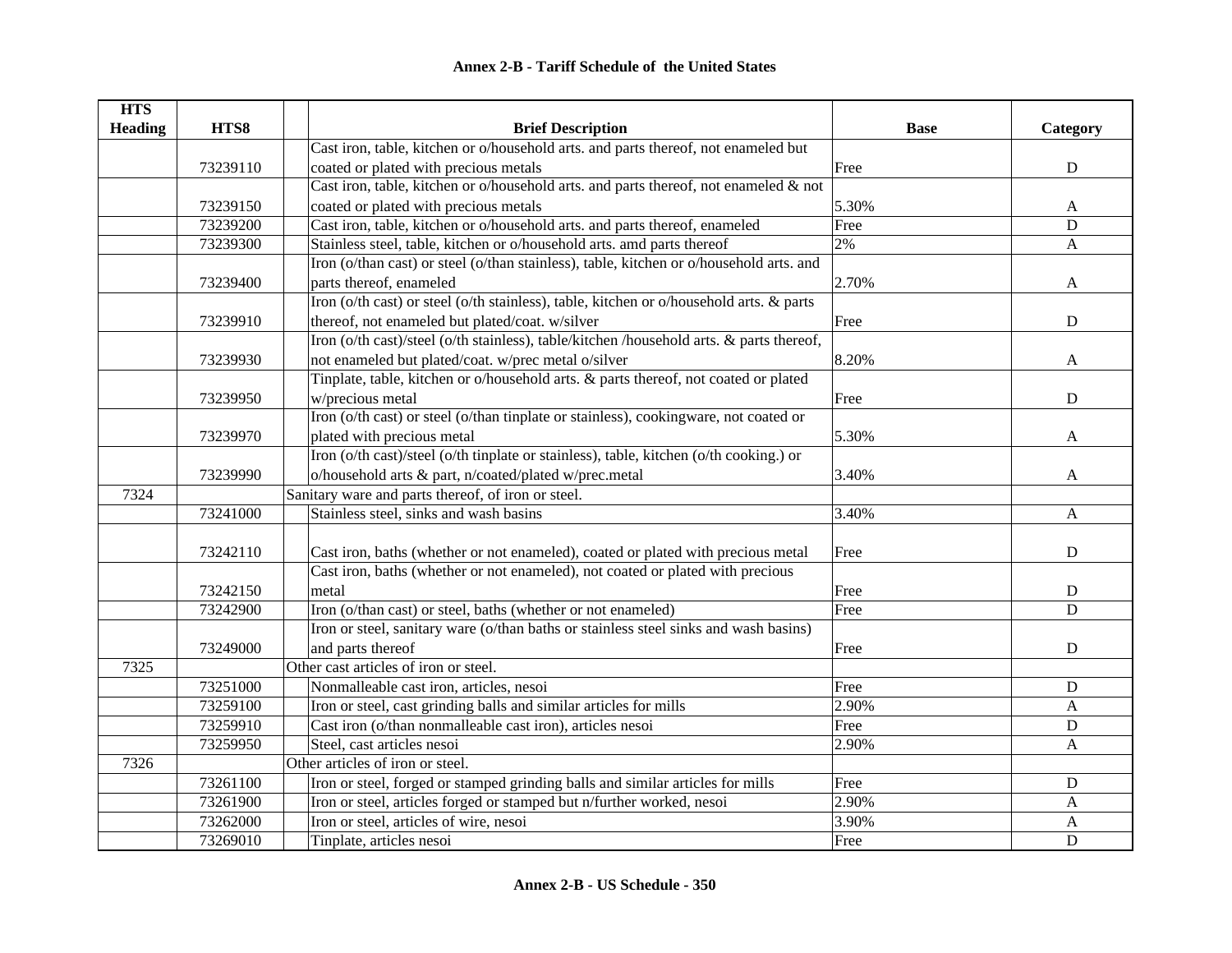#### **HTS Heading HTS8 Brief Description Base Category** 73269025Iron or steel, cable or inner wire for caliper and cantilever brakes and casing therefore, whether or not cut to length  $\Box$  D 73269035Iron or steel, containers of a kind normally carried on the person, in the pocket or in the handbag, nesoi and the handbag as the set of the set of the set of the set of the set of the set of the  $A$ 73269045 Iron or steel, horse and mule shoes Free Free Press, and mule shoes B 73269060 Iron or steel, articles nesoi, coated or plated with precious metal 8.60% A 73269085 Iron or steel, articles, nesoi 2.90% A 7401Copper mattes; cement copper (precipitated copper). 74011000 Copper mattes **D** Copper mattes **D** Copper mattes **Container and Container and Copper matters by D** 74012000 Cement copper (precipitated copper) Free D 7402Unreiined copper; copper anodes for electrolydc retining. 74020000 Unrefined copper; copper anodes for electrolytic refining Free D 7403Refined copper and copper alloys, unwrought. 74031100 Refined copper cathodes and sections of cathodes 1% A 74031200 Refined copper, wire bars 1% A 74031300 Refined copper, billets A 74031900 Refined copper, unwrought articles nesoi 1% A 74032100 Copper-zinc base alloys (brass), unwrought nesoi 1% A 74032200 Copper-tin base alloys (bronze), unwrought nesoi 1% A 74032300Copper-nickel base alloys (cupro-nickel) or copper-nickel-zinc base alloys (nickel silver), unwrought nesoi  $1\%$  A 74032900Copper alloys (o/than copper-zinc, copper-tin, copper-nickel(cupro-nickel) or copper-nickel-zinc base alloys, unwrought nesoi and the set of the set of the set of the set of the set of the  $A$ 7404Copper waste and scrap. 74040030Copper spent anodes; copper waste  $\&$  scrap containing less than 94% by weight of copper and the control of the control of the control of the control of the control of the control of the control of the control of the control of the control of the control of the control of the control of the control of t 74040060 Copper, waste and scrap containing 94% or more by weight of copper Free D 7405Master alloys of copper. 74050010Copper master alloys, containing 5% or more but n/more than 15% by weight of phosphorus D 74050060Copper master alloys, not containing 5% or more but n/more than 15% by weight of phosphorus Free D 7406Copper powders and flakes. 74061000 Copper, powders of non-lamellar structure Free D 74062000 Copper, powders of lamellar structure; copper flakes Free Free Press, Copper Free D 7407Copper bars, rods and profiles. 74071015 Refined copper, hollow profiles 3% A 74071030 Refined copper, profiles (o/than hollow profiles) 3% A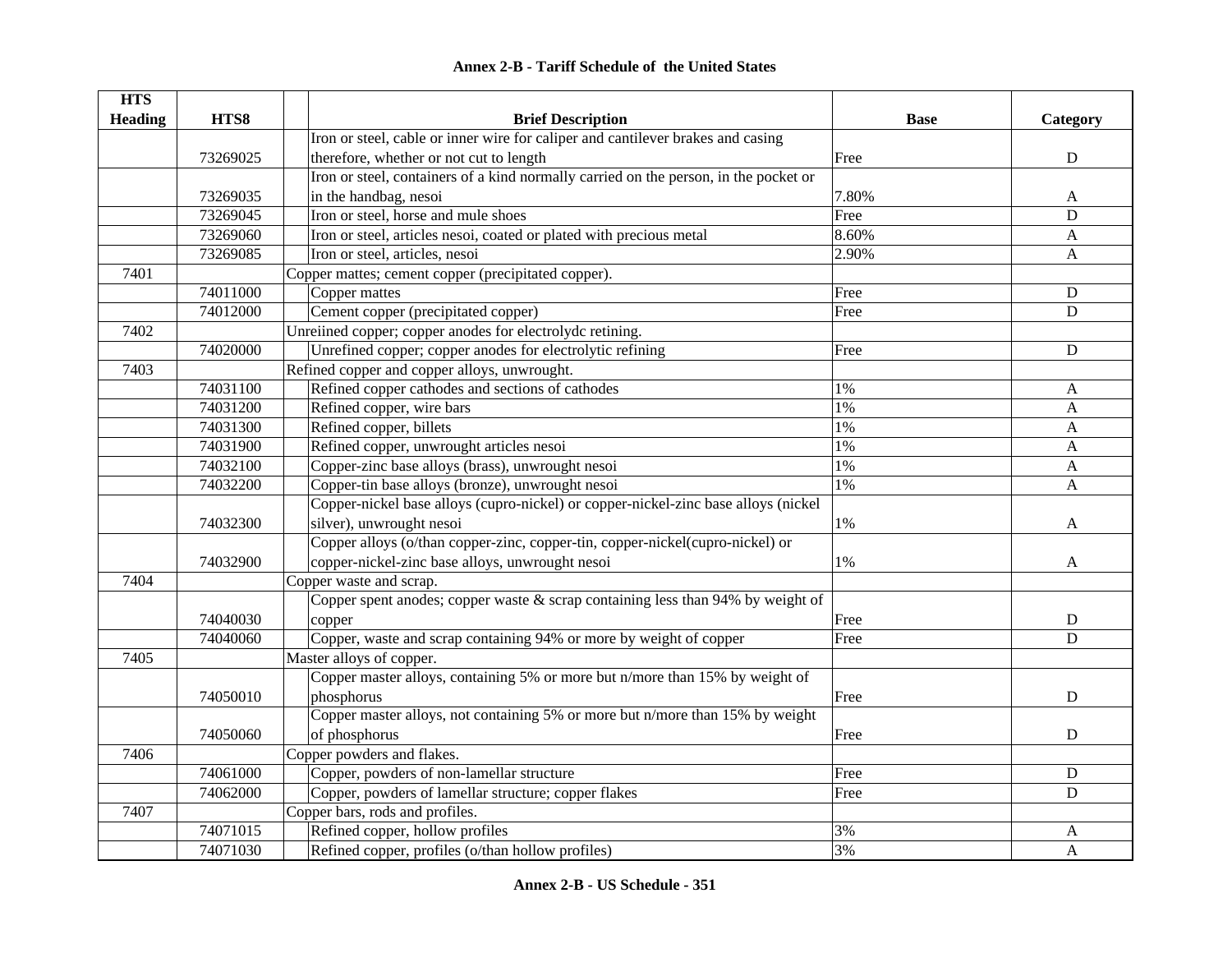| <b>HTS</b>     |          |                                                                                              |             |              |
|----------------|----------|----------------------------------------------------------------------------------------------|-------------|--------------|
| <b>Heading</b> | HTS8     | <b>Brief Description</b>                                                                     | <b>Base</b> | Category     |
|                | 74071050 | Refined copper, bars and rods                                                                | 1%          | A            |
|                | 74072115 | Copper-zinc base alloys (brass), hollow profiles                                             | 2.20%       | $\mathbf{A}$ |
|                | 74072130 | Copper-zinc base alloys (brass), profiles (o/than hollow profiles)                           | 2.20%       | $\mathbf{A}$ |
|                | 74072150 | Copper-zinc base alloys (brass), low fuming brazing rods                                     | 2.20%       | $\mathbf{A}$ |
|                |          | Copper-zinc base alloys (brass), bars & rods nesoi, having a rectangular cross               |             |              |
|                | 74072170 | section                                                                                      | 1.90%       | A            |
|                |          | Copper-zinc base alloys (brass), bars & rods nesoi, not having a rectangular cross           |             |              |
|                | 74072190 | section                                                                                      | 2.20%       | A            |
|                |          | Copper-nickel base alloys (cupro-nickel) or copper-nickel-zinc base alloys (nickel           |             |              |
|                | 74072215 | silver), hollow profiles                                                                     | 3%          | A            |
|                |          | Copper-nickel base alloys (cupro-nickel) or copper-nickel-zinc base alloys (nickel           |             |              |
|                | 74072230 | silver), profiles (o/than hollow profiles)                                                   | 3%          | A            |
|                |          | Copper-nickel base alloys (cupro-nickel) or copper-nickel-zinc base alloys (nickel           |             |              |
|                | 74072250 | silver), bars & rods                                                                         | 3%          | A            |
|                | 74072915 | Copper alloys (o/than brass, cupro-nickel or nickel silver), hollow profiles                 | 3%          | A            |
|                |          | Copper alloys (o/than brass, cupro-nickel or nickel silver), profiles (o/than hollow         |             |              |
|                | 74072930 | profiles)                                                                                    | 3%          | A            |
|                | 74072950 | Copper alloys (o/than brass, cupro-nickel or nickel silver), bars and rods                   | 1.60%       | $\mathbf{A}$ |
| 7408           |          | Copper wire.                                                                                 |             |              |
|                | 74081130 | Refined copper, wire, w/maximum cross-sectional dimension over 9.5 mm                        | 1%          | A            |
|                |          | Refined copper, wire, w/maximum cross-sectional dimension over 6 mm but not                  |             |              |
|                | 74081160 | over 9.5 mm                                                                                  | 3%          | A            |
|                | 74081900 | Refined copper, wire, w/maximum cross-sectional dimension of 6 mm or less                    | 3%          | $\mathbf{A}$ |
|                | 74082100 | Copper-zinc base alloys (brass), wire                                                        | 3%          | A            |
|                |          | Copper-nickel base alloys (cupro-nickel) or copper-nickel-zinc base alloys (nickel           |             |              |
|                | 74082210 | silver), wire, coated or plated with metal                                                   | 3%          | A            |
|                |          | Copper-nickel base alloys (cupro-nickel) or copper-nickel-zinc base alloys (nickel           |             |              |
|                | 74082250 | silver), wire, not coated or plated w/metal                                                  | 3%          | A            |
|                |          | Copper alloys (o/than brass, cupro-nickel or nickel-silver), wire, coated or plated          |             |              |
|                | 74082910 | with metal                                                                                   | 3%          | A            |
|                |          | Copper alloys (o/than brass, cupro-nickel or nickel-silver), wire, not coated or             |             |              |
|                | 74082950 | plated with metal                                                                            | 3%          | A            |
| 7409           |          | Copper plates, sheets and strip, of a thickness exceeding 0.15 mm.                           |             |              |
|                |          |                                                                                              |             |              |
|                | 74091110 | Refined copper, plates, sheets and strip, in coils, with a thickness of 5 mm or more $ 3\% $ |             | A            |
|                |          | Refined copper, plates, sheets and strip, in coils, with a thickness over 0.15mm but         |             |              |
|                | 74091150 | less than 5 mm                                                                               | 1%          | A            |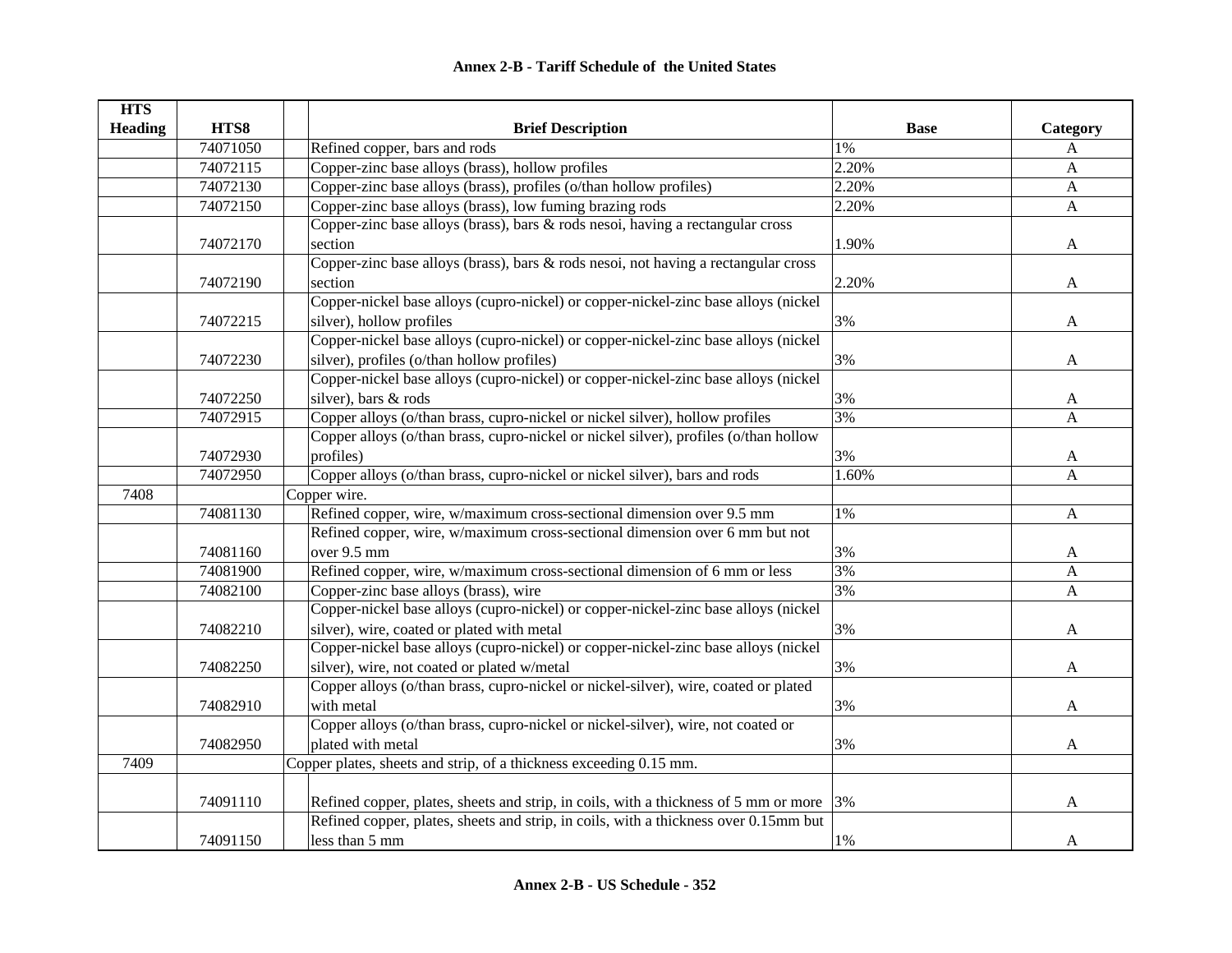| <b>Annex 2-B - Tariff Schedule of the United States</b> |
|---------------------------------------------------------|
|---------------------------------------------------------|

| <b>HTS</b>     |          |                                                                                           |             |              |
|----------------|----------|-------------------------------------------------------------------------------------------|-------------|--------------|
| <b>Heading</b> | HTS8     | <b>Brief Description</b>                                                                  | <b>Base</b> | Category     |
|                |          | Refined copper, plates, sheets and strip, not in coils, with a thickness of 5 mm or       |             |              |
|                | 74091910 | more                                                                                      | 3%          | $\mathbf{A}$ |
|                |          | Refined copper, plates, sheets and strip, not in coils, with a thickness o/0.15mm         |             |              |
|                | 74091950 | but less than 5 mm & a width of 500 mm or more                                            | 1%          | A            |
|                |          | Refined copper, plates, sheets and strip, not in coils, with a thickness o/0.15mm         |             |              |
|                | 74091990 | but less than 5 mm & a width of less than 500 mm                                          | 3%          | A            |
|                | 74092100 | Copper-zinc base alloys (brass), plates, sheets and strip, in coils                       | 1.90%       | A            |
|                | 74092900 | Copper-zinc base alloys (brass), plates, sheets and strip, not in coils                   | 1.90%       | $\mathbf{A}$ |
|                |          | Copper-tin base alloys (bronze), plates, sheets and strip, in coils. with a thickness     |             |              |
|                | 74093110 | of 5 mm or more                                                                           | 3%          | A            |
|                |          | Copper-tin base alloys (bronze), plates, sheets and strip, in coils, with a thickness     |             |              |
|                | 74093150 | $o/0.15$ mm but less than 5mm $\&$ a width of 500mm or more                               | 1.70%       | A            |
|                |          | Copper-tin base alloys (bronze), plates, sheets and strip, in coils, w/thickness          |             |              |
|                | 74093190 | o/0.15mm but less than 5mm & a width of less than 500mm                                   | 3%          | A            |
|                |          | Copper-tin base alloys (bronze), plates, sheets and strip, with a thickness of 5 mm       |             |              |
|                | 74093910 | or more                                                                                   | 3%          | A            |
|                |          | Copper-tin base alloys (bronze), plates, sheets and strip, with a thickness o/0.15        |             |              |
|                | 74093950 | but less than 5 mm & of a width of 500 mm or more                                         | 1.70%       | A            |
|                |          | Copper-tin base alloys (bronze), plates, sheets and strip, with a thickness o/0.15        |             |              |
|                | 74093990 | but less than 5 mm & of a width of less than 500 mm                                       | 3%          | A            |
|                |          | Copper-nickel base alloys (cupro-nickel) or copper-nickel-zinc base alloys (nickel        |             |              |
|                | 74094000 | silver), plates, sheets and strip, w/thickness o/0.15mm                                   | 3%          | A            |
|                |          | Copper alloys (o/than brass/bronze/cupro-nickel/nickel silver), plates, sheets &          |             |              |
|                | 74099010 | strip, with thickness of 5 mm or more                                                     | 3%          | A            |
|                |          | Copper alloys (o/than brass/bronze/cupro-nickel/nickel silver), plates, sheets &          |             |              |
|                | 74099050 | strip, w/thick. o/0.15mm but less th/5mm & width 500mm+                                   | 1.70%       | A            |
|                |          | Copper alloys (o/than brass/bronze/cupro-nickel/nickel silver), plates, sheets &          |             |              |
|                | 74099090 | strip, w/thick. o/0.15mm but less th/5mm & width less 500mm                               | 3%          | A            |
| 7410           |          | Copper foil (whether or not printed or backed with paper, paperboard, plastics or similar |             |              |
|                | 74101100 | Refined copper, foil, w/thickness of 0.15 mm or less, not backed                          | $1\%$       | A            |
|                | 74101200 | Copper alloys, foil, w/thickness of 0.15 mm or less, not backed                           | 1%          | A            |
|                | 74102130 | Refined copper, clad laminates, w/thickness of 0.15 mm or less, backed                    | 3%          | $\mathbf{A}$ |
|                | 74102160 | Refined copper, foil, w/thickness of 0.15 mm or less, backed                              | 1.50%       | A            |
|                | 74102200 | Copper alloys, foil, w/thickness of 0.15 mm or less, backed                               | 1.50%       | $\mathbf{A}$ |
| 7411           |          | Copper tubes and pipes.                                                                   |             |              |
|                | 74111010 | Refined copper, tubes and pipes, seamless                                                 | 1.50%       | A            |
|                | 74111050 | Refined copper, tubes and pipes, other than seamless                                      | 3%          | A            |
|                | 74112110 | Copper-zinc base alloys (brass), tubes and pipes, seamless                                | 1.40%       | $\mathbf{A}$ |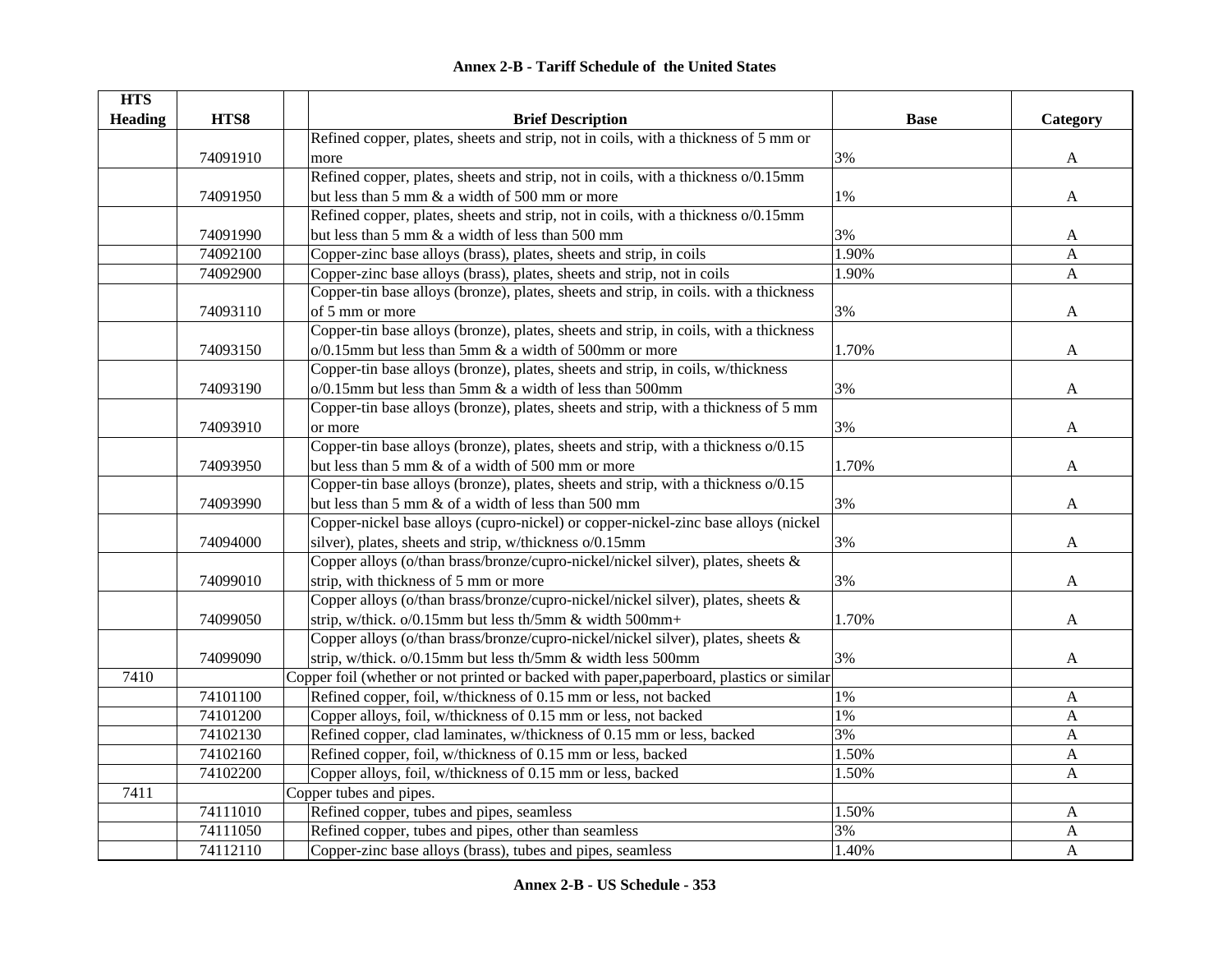|  | <b>Annex 2-B - Tariff Schedule of the United States</b> |  |
|--|---------------------------------------------------------|--|
|--|---------------------------------------------------------|--|

| <b>HTS</b>     |          |                                                                                             |             |           |
|----------------|----------|---------------------------------------------------------------------------------------------|-------------|-----------|
| <b>Heading</b> | HTS8     | <b>Brief Description</b>                                                                    | <b>Base</b> | Category  |
|                | 74112150 | Copper-zinc base alloys (brass), tubes and pipes, other than seamless                       | 3%          | A         |
|                |          | Copper-nickel base alloys (cupro-nickel) or copper-nickel-zinc base alloys (nickel-         |             |           |
|                | 74112200 | silver), tubes and pipes                                                                    | 3%          | A         |
|                |          |                                                                                             |             |           |
|                | 74112910 | Copper alloys (o/than brass/cupro-nickel/nickel-silver), pipes and tubes, seamless          | 1.40%       | A         |
|                |          | Copper alloys (o/than brass/cupro-nickel/nickel-silver), pipes and tubes, other than        |             |           |
|                | 74112950 | seamless                                                                                    | 3%          | A         |
| 7412           |          | Copper tube or pipe fittings (for example. couplings, elbows, sleeves).                     |             |           |
|                | 74121000 | Refined copper, fittings for tubes and pipes                                                | 3%          | A         |
|                | 74122000 | Copper alloys, fittings for tubes and pipes                                                 | 3%          | A         |
| 7413           |          | Stranded wire, cables, plaited bands and the like, of copper, not electrically insulated.   |             |           |
|                |          | Copper, stranded wire, not electrically insulated, not fitted with fittings and not         |             |           |
|                | 74130010 | made up into articles                                                                       | 3%          | A         |
|                |          | Copper, cables, plaited bands and the like, not fitted with fittings and not made up        |             |           |
|                | 74130050 | into articles                                                                               | 2%          | A         |
|                |          | Copper, stranded wire, cables, plaited bands and the like, not electrically insulated,      |             |           |
|                | 74130090 | fitted with fittings or made up into articles                                               | 3%          | A         |
| 7414           |          | Cloth (including endless bands), grill and netting, of copper wire; expanded metal of co    |             |           |
|                |          | Copper, Fourdrinier wires, for use in papermaking machines, w/94 or more wires              |             |           |
|                | 74142030 | to the lineal cm                                                                            | Free        | ${\bf D}$ |
|                |          | Copper, Fourdrinier wires, for use in papermaking machines, w/less than 94 wires            |             |           |
|                | 74142060 | to the lineal cm                                                                            | 3%          | A         |
|                |          |                                                                                             |             |           |
|                | 74142090 | Copper, wire cloth (o/than Fourdrinier wires for use in papermaking machines)               | 3%          | A         |
|                | 74149000 | Copper, wire grill and netting; expanded metal of copper                                    | 3%          | A         |
| 7415           |          | Nails, tacks, drawing pins, staples (other than those of heading 83.05) and similar article |             |           |
|                |          | Copper or iron/steel w/heads of copper, nails and tacks, drawing pins, staples and          |             |           |
|                | 74151000 | similar articles                                                                            | 2.50%       | A         |
|                | 74152100 | Copper, washers (including spring washers)                                                  | 3%          | A         |
|                |          | Copper, rivets, cotters, cotter pins and similar non-threaded articles (o/than              |             |           |
|                | 74152900 | washers)                                                                                    | 3%          | A         |
|                | 74153305 | Copper screws for wood                                                                      | 3%          | A         |
|                | 74153310 | Muntz or yellow metal copper bolts                                                          | 1.40%       | A         |
|                |          | Screws (other than wood screws), bolts (other than Muntz or yellow metal) and               |             |           |
|                | 74153380 | nuts, of copper, threaded, nesoi                                                            | 3%          | A         |
|                | 74153900 | Copper, screw hooks and other threaded articles, nesoi                                      | 3%          | A         |
| 7416           |          | Copper springs.                                                                             |             |           |
|                | 74160000 | Copper, springs                                                                             | 3%          | A         |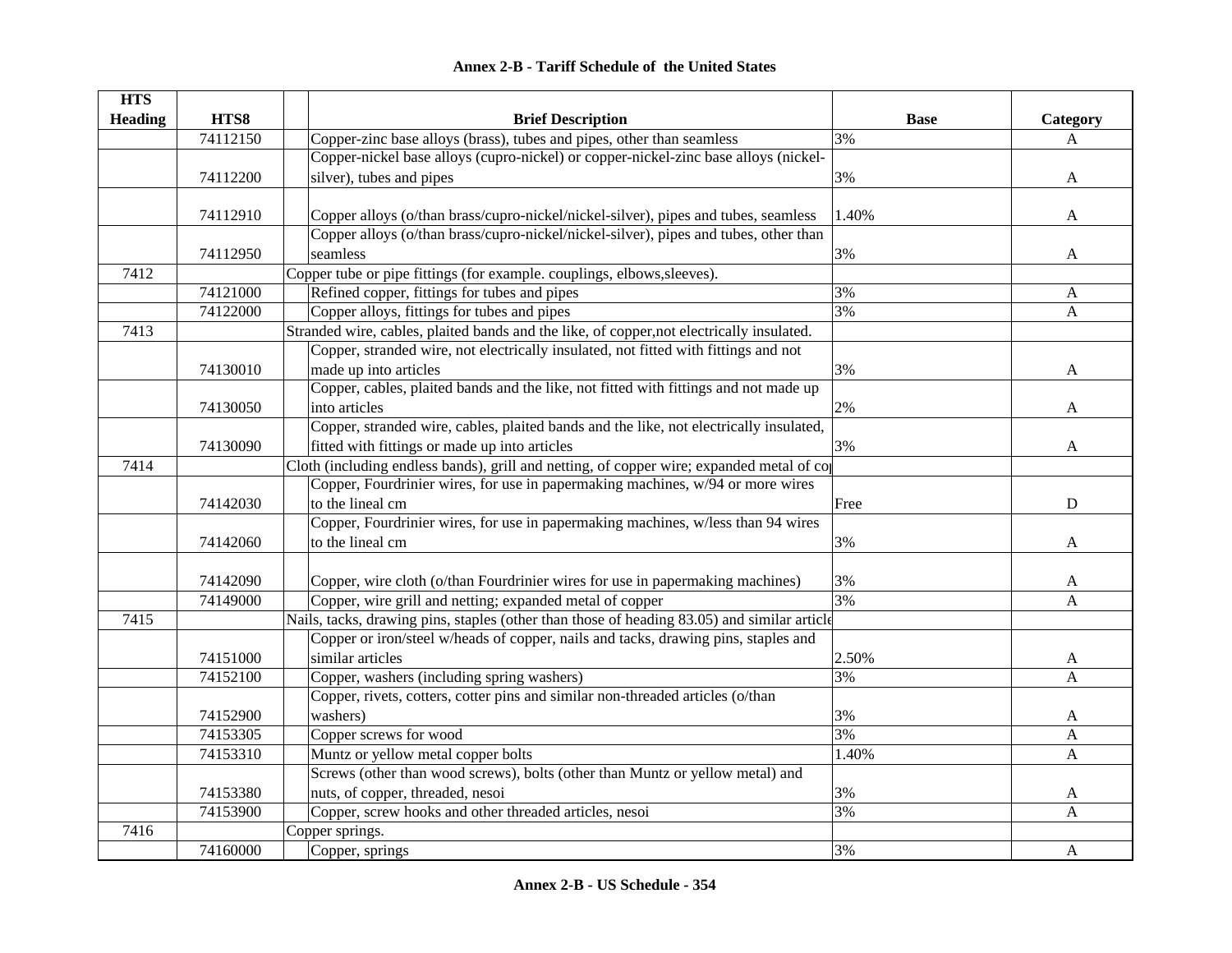|  | <b>Annex 2-B - Tariff Schedule of the United States</b> |  |
|--|---------------------------------------------------------|--|
|--|---------------------------------------------------------|--|

| <b>HTS</b>     |          |                                                                                             |             |              |
|----------------|----------|---------------------------------------------------------------------------------------------|-------------|--------------|
| <b>Heading</b> | HTS8     | <b>Brief Description</b>                                                                    | <b>Base</b> | Category     |
| 7417           |          | Cooking or heating apparatus of a kind used for domestic purposes, non-electric, and pa     |             |              |
|                |          | Copper, cooking or heating apparatus of a kind used for domestic purposes,                  |             |              |
|                | 74170000 | nonelectric, and parts thereof                                                              | 3%          | A            |
| 7418           |          | Table, kitchen or other household articles and parts thereof, of copper; pot scourers and s |             |              |
|                |          | Copper-zinc alloy (brass), pot scourers, scouring or polishing pads, gloves and the         |             |              |
|                | 74181120 | like                                                                                        | 3%          | A            |
|                |          | Copper (o/than copper-zinc alloys), pot scourers, scouring or polishing pads,               |             |              |
|                | 74181140 | gloves and the like                                                                         | 3%          | A            |
|                |          | Copper, table, kitchen or other household articles and parts thereof, coated or             |             |              |
|                | 74181910 | plated w/precious metals                                                                    | 3%          | A            |
|                |          | Copper-zinc alloy (brass), table, kitchen or other household articles and parts             |             |              |
|                | 74181920 | thereof, not coated or plated w/precious metals                                             | 3%          | A            |
|                |          | Copper (o/than brass), table kitchen or other household articles and parts thereof,         |             |              |
|                | 74181950 | not coated or plated w/precious metals                                                      | 3%          | A            |
|                | 74182010 | Copper-zinc base alloys (brass), sanitary ware and parts thereof                            | 3%          | A            |
|                | 74182050 | Copper (o/than brass), sanitary ware and parts thereof                                      | 3%          | A            |
| 7419           |          | Other articles of copper.                                                                   |             |              |
|                | 74191000 | Copper, chain and parts thereof                                                             | 3%          | $\mathbf{A}$ |
|                |          |                                                                                             |             |              |
|                | 74199100 | Copper, articles nesoi, cast, molded, stamped, or forged but not further worked             | Free        | ${\bf D}$    |
|                |          | Copper, containers a kind normally carried on the person, in the pocket or in the           |             |              |
|                | 74199915 | handbag                                                                                     | 3%          | A            |
|                | 74199930 | Copper, articles nesoi, coated or plated with precious metal                                | 3%          | A            |
|                | 74199950 | Copper, articles nesoi, not coated or plated with precious metal                            | Free        | $\mathbf D$  |
| 7501           |          | Nickel mattes, nickel oxide sinters and other intermediate products of nickel metallurgy    |             |              |
|                | 75011000 | Nickel mattes                                                                               | Free        | ${\bf D}$    |
|                | 75012000 | Nickel oxide sinters and other intermediate products of nickel metallurgy                   | Free        | $\mathbf D$  |
| 7502           |          | Unwrought nickel.                                                                           |             |              |
|                | 75021000 | Nickel (o/than alloy), unwrought                                                            | Free        | $\mathbf D$  |
|                | 75022000 | Nickel alloys, unwrought                                                                    | Free        | D            |
| 7503           |          | Nickel waste and scrap.                                                                     |             |              |
|                | 75030000 | Nickel, waste and scrap                                                                     | Free        | $\mathbf D$  |
| 7504           |          | Nickel powders and flakes.                                                                  |             |              |
|                | 75040000 | Nickel, powders and flakes                                                                  | Free        | $\mathbf D$  |
| 7505           |          | Nickel bars, rods, profiles and wire.                                                       |             |              |
|                | 75051110 | Nickel (o/than alloy), bars and rods, cold formed                                           | 3%          | A            |
|                | 75051130 | Nickel (o/than alloy), bars and rods, not cold formed                                       | 2.60%       | A            |
|                | 75051150 | Nickel (o/than alloy), profiles                                                             | 3%          | A            |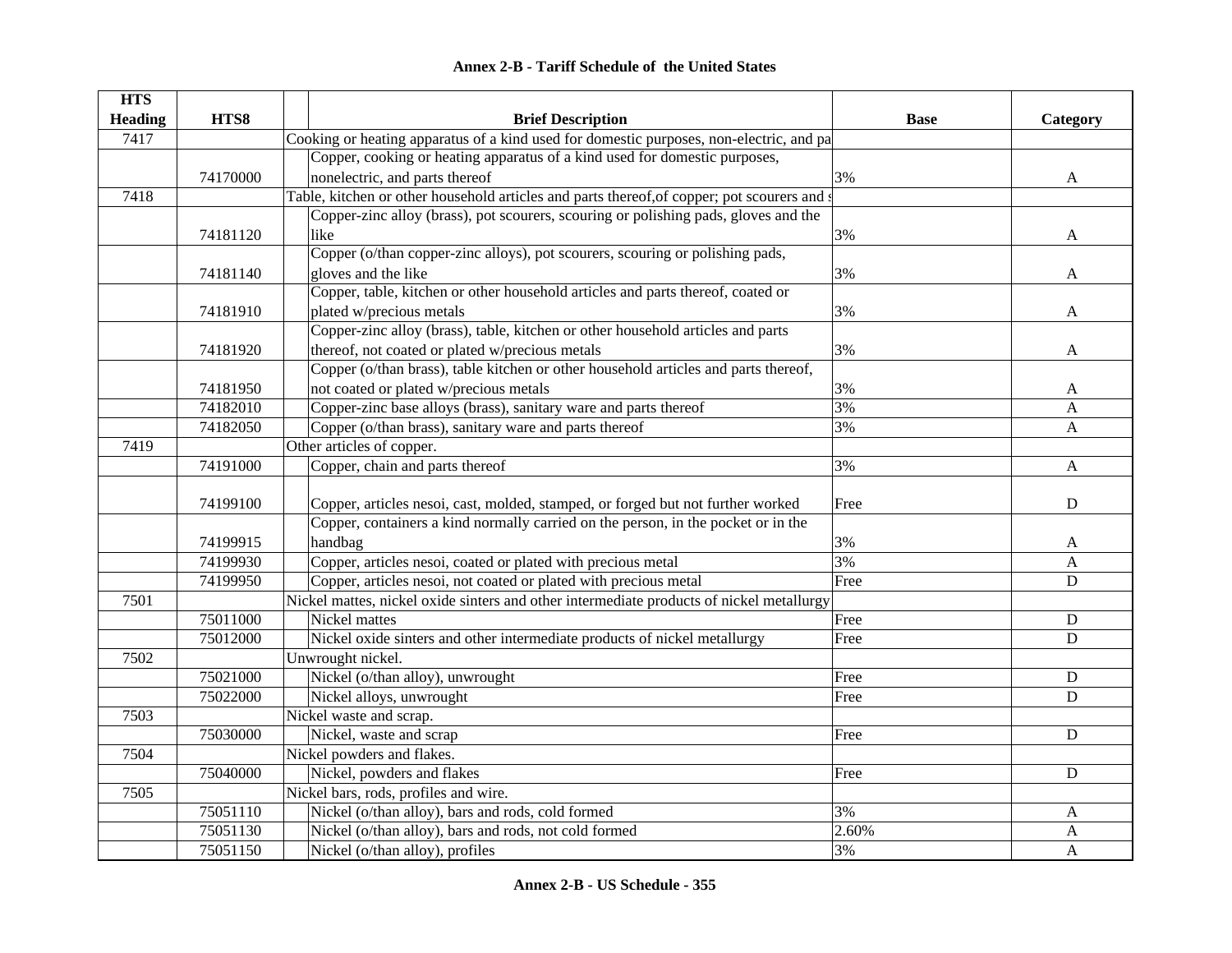| <b>HTS</b>     |          |                                                                                          |             |                           |
|----------------|----------|------------------------------------------------------------------------------------------|-------------|---------------------------|
| <b>Heading</b> | HTS8     | <b>Brief Description</b>                                                                 | <b>Base</b> | Category                  |
|                | 75051210 | Nickel alloy, bars and rods, cold formed                                                 | 3%          | A                         |
|                | 75051230 | Nickel alloy, bars and rods, not cold formed                                             | 2.50%       | A                         |
|                | 75051250 | Nickel alloy, profiles                                                                   | 3%          | A                         |
|                | 75052110 | Nickel (o/than alloy), wire, cold formed                                                 | 3%          | A                         |
|                | 75052150 | Nickel (o/than alloy), wire, not cold formed                                             | 2.60%       | $\mathbf{A}$              |
|                | 75052210 | Nickel alloy, wire, cold formed                                                          | 3%          | $\mathbf{A}$              |
|                | 75052250 | Nickel alloy, wire, not cold formed                                                      | 2.60%       | $\mathbf{A}$              |
| 7506           |          | Nickel plates, sheets, strip and foil.                                                   |             |                           |
|                | 75061010 | Nickel (o/than alloy), plates, sheets and strip, cold formed                             | 3%          | A                         |
|                | 75061030 | Nickel (o/than alloy), plates, sheets and strip, not cold formed                         | 2.50%       | $\mathbf{A}$              |
|                | 75061045 | Nickel, foil, w/thickness not over 0.15 mm                                               | 2.50%       | A                         |
|                | 75061060 | Nickel, foil, w/thickness over 0.15 mm                                                   | 2.50%       | $\mathbf{A}$              |
|                | 75062010 | Nickel alloy, plates, sheets and strip, cold formed                                      | 3%          | A                         |
|                | 75062030 | Nickel alloy, plates, sheets and strip, not cold formed                                  | 2.50%       | $\mathbf{A}$              |
|                | 75062045 | Nickel alloy, foil, w/thickness not over 0.15 mm                                         | 3%          | A                         |
|                | 75062060 | Nickel alloy, foil, w/thickness over 0.15 mm                                             | 3%          | $\mathbf{A}$              |
| 7507           |          | Nickel tubes, pipes and tube or pipe fittings (foc example, couplings, elbows, sleeves). |             |                           |
|                | 75071100 | Nickel (o/than alloy), tubes and pipes                                                   | 2%          | A                         |
|                | 75071200 | Nickel alloy, tubes and pipes                                                            | 2%          | $\mathbf{A}$              |
|                | 75072000 | Nickel, fittings for tubes and pipes                                                     | 3%          | $\mathbf{A}$              |
| 7508           |          | Other articles of nickel.                                                                |             |                           |
|                | 75081000 | Nickel, wire cloth, grill and netting                                                    | 3%          | $\boldsymbol{\mathsf{A}}$ |
|                | 75089010 | Nickel, stranded wire                                                                    | 3%          | $\boldsymbol{A}$          |
|                | 75089050 | Nickel, articles of nesoi                                                                | 3%          | $\boldsymbol{A}$          |
| 7601           |          | Unwrought aluminium.                                                                     |             |                           |
|                |          | Aluminum (o/than alloy), unwrought, in coils, w/uniform x-section throughout             |             |                           |
|                | 76011030 | length $&$ w/least cross-sectional dimension n/o 9.5 mm                                  | 2.60%       | A                         |
|                | 76011060 | Aluminum (o/than alloy), unwrought nesoi                                                 | Free        | $\overline{D}$            |
|                |          | Aluminum alloys, unwrought, in coils, w/uniform x-section throughout length $\&$         |             |                           |
|                | 76012030 | w/least cross-sectional dimension n/o 9.5 mm                                             | 2.60%       | A                         |
|                | 76012060 | Aluminum alloys, w/25% or more by weight of silicon, unwrought nesoi                     | 2.10%       | $\mathbf{A}$              |
|                | 76012090 | Aluminum alloys nesoi, unwrought nesoi                                                   | Free        | $\mathbf D$               |
| 7602           |          | Aluminium waste and scrap.                                                               |             |                           |
|                | 76020000 | Aluminum, waste and scrap                                                                | Free        | D                         |
| 7603           |          | Aluminium powders and flakes.                                                            |             |                           |
|                | 76031000 | Aluminum, powders of non-lamellar structure                                              | 5%          | A                         |
|                | 76032000 | Aluminum, powders of lamellar structure; aluminum flakes                                 | 3.90%       | $\mathbf{A}$              |
| 7604           |          | Aluminium bars, rods and profiles.                                                       |             |                           |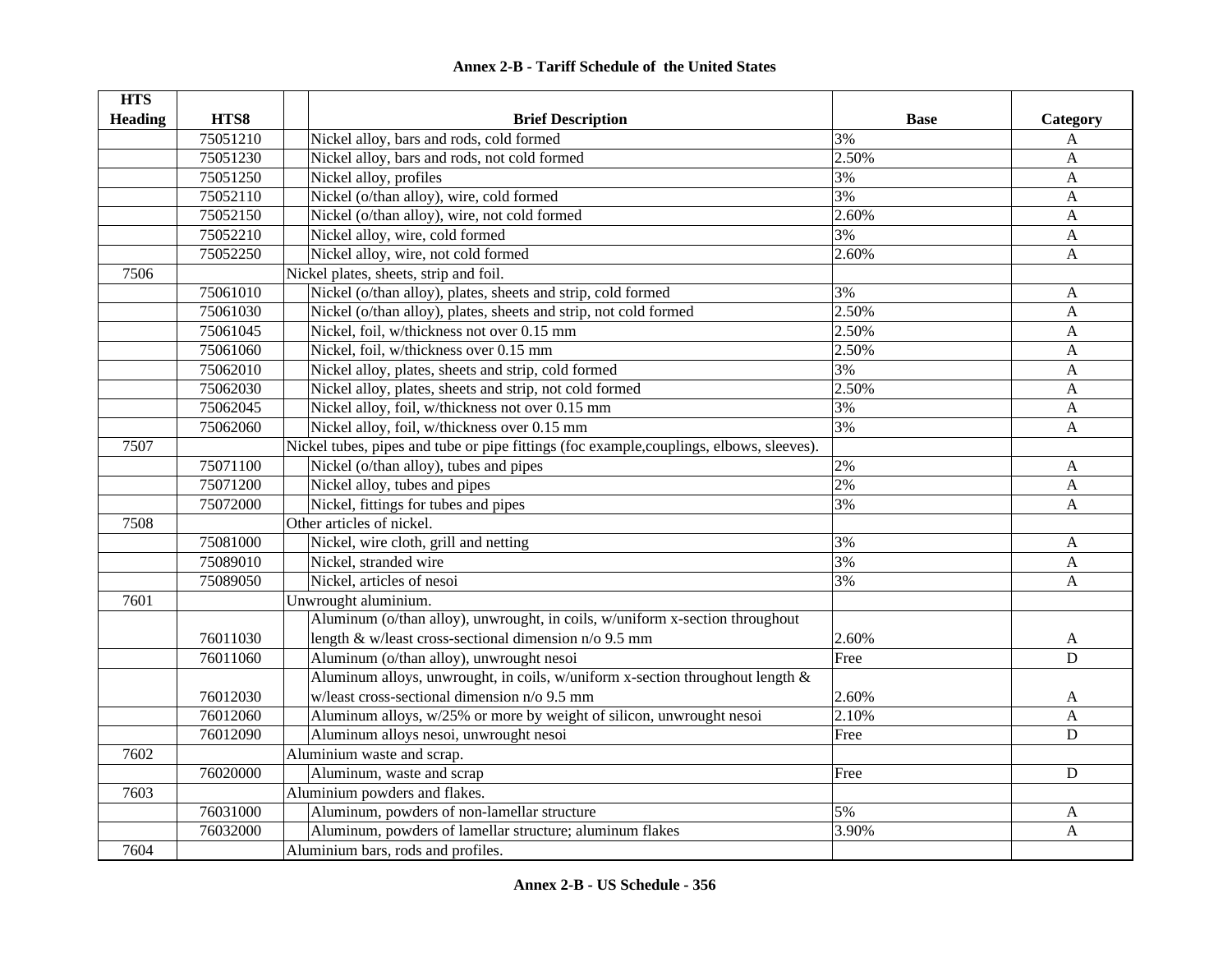| <b>HTS</b>     |          |                                                                                          |             |              |
|----------------|----------|------------------------------------------------------------------------------------------|-------------|--------------|
| <b>Heading</b> | HTS8     | <b>Brief Description</b>                                                                 | <b>Base</b> | Category     |
|                | 76041010 | Aluminum (o/than alloy), profiles                                                        | 5%          | A            |
|                | 76041030 | Aluminum (o/than alloy), bar and rods, with a round cross section                        | 2.60%       | A            |
|                | 76041050 | Aluminum (o/than alloy), bar and rods, other than with a round cross section             | 3%          | A            |
|                | 76042100 | Aluminum alloy, hollow profiles                                                          | 1.50%       | A            |
|                | 76042910 | Aluminum alloy, profiles (o/than hollow profiles)                                        | 5%          | A            |
|                | 76042930 | Aluminum alloy, bars and rods, having a round cross section                              | 2.60%       | A            |
|                | 76042950 | Aluminum alloy, bars and rodss, other than with a round cross section                    | 3%          | $\mathbf{A}$ |
| 7605           |          | Aluminium wire.                                                                          |             |              |
|                |          | Aluminum (o/than alloy), wire, with a maximum cross-sectional dimension over 7           |             |              |
|                | 76051100 | mm                                                                                       | 2.60%       | A            |
|                |          | Aluminum (o/than alloy), wire, with a maximum cross-sectional dimension of 7             |             |              |
|                | 76051900 | mm or less                                                                               | 4.20%       | A            |
|                | 76052100 | Aluminum alloy, wire, with a maximum cross-sectional dimension over 7 mm                 | 2.60%       | $\mathbf{A}$ |
|                |          |                                                                                          |             |              |
|                | 76052900 | Aluminum alloy, wire, with a maximum cross-sectional dimension of 7 mm or less 4.20%     |             | A            |
| 7606           |          | Aluminium plates, sheets and strip, of a thickness exceeding 0.2 mm.                     |             |              |
|                |          | Aluminum (o/than alloy), plates/sheets/strip, w/thick. o/0.2mm, rectangular (incl.       |             |              |
|                | 76061130 | sq), not clad                                                                            | 3%          | A            |
|                |          | Aluminum (o/than alloy), plates/sheets/strip, w/thick. o/0.2mm, rectangular (incl.       |             |              |
|                | 76061160 | sq), clad                                                                                | 2.70%       | A            |
|                |          | Aluminum alloy, plates/sheets/strip, w/thick. o/0.2mm, rectangular (incl. sq), not       |             |              |
|                | 76061230 | clad                                                                                     | 3%          | A            |
|                |          |                                                                                          |             |              |
|                | 76061260 | Aluminum alloy, plates/sheets/strip, w/thick. o/0.2mm, rectangular (incl. sq), clad      | 6.50%       | A            |
|                |          | Aluminum (o/than alloy), plates/sheets/strip, w/thick. o/0.2mm, o/than rectangular       |             |              |
|                | 76069130 | (incl. sq), not clad                                                                     | 3%          | A            |
|                |          | Aluminum (o/than alloy), plates/sheets/strip, w/thick. o/0.2mm, o/than rectangular       |             |              |
|                | 76069160 | (incl. sq), clad                                                                         | 2.70%       | A            |
|                |          | Aluminum alloy, plates/sheets/strip, w/thick. o/0.2mm, o/than rectangular (incl.         |             |              |
|                | 76069230 | sq), not clad                                                                            | 3%          | A            |
|                |          | Aluminum alloy, plates/sheets/strip, w/thick. o/0.2mm, o/than rectangular (incl.         |             |              |
|                | 76069260 | sq), clad                                                                                | 6.50%       | A            |
| 7607           |          | Aluminium foil (whether or not printed or backed with paper, paperboard, plastics or sir |             |              |
|                |          | Aluminum, foil, w/thickness n/o 0.01 mm, rolled but not further worked, not              |             |              |
|                | 76071130 | backed                                                                                   | 5.80%       | A            |
|                |          | Aluminum, foil, w/thickness over 0.01 mm but n/o 0.15 mm, rolled but not further         |             |              |
|                | 76071160 | worked, not backed                                                                       | 5.30%       | A            |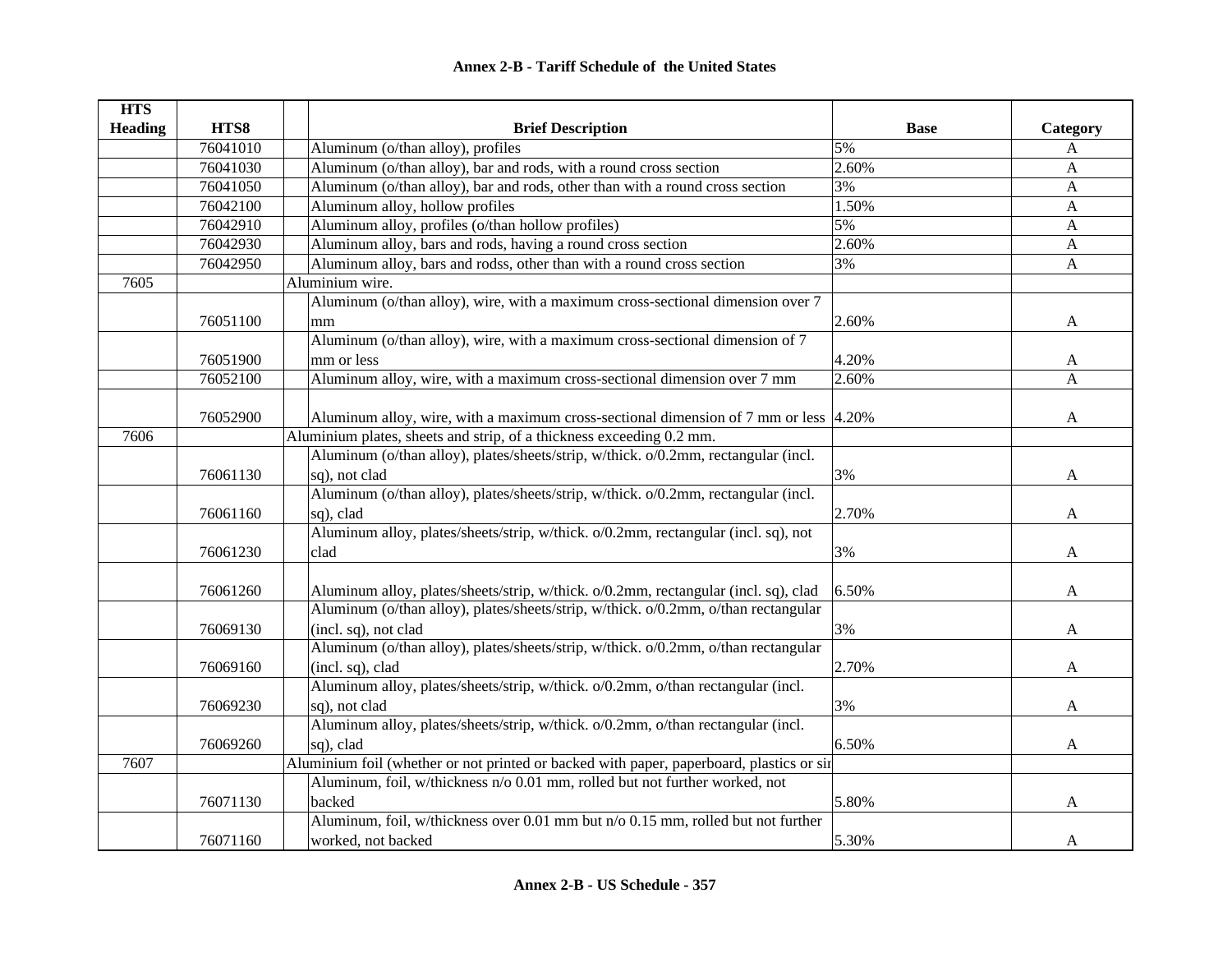|  | <b>Annex 2-B - Tariff Schedule of the United States</b> |  |
|--|---------------------------------------------------------|--|
|--|---------------------------------------------------------|--|

| <b>HTS</b>     |          |                                                                                             |             |              |
|----------------|----------|---------------------------------------------------------------------------------------------|-------------|--------------|
| <b>Heading</b> | HTS8     | <b>Brief Description</b>                                                                    | <b>Base</b> | Category     |
|                |          | Aluminum, foil, w/thickness over 0.15 mm but n/o 0.2 mm, rolled but not further             |             |              |
|                | 76071190 | worked, not backed                                                                          | 3%          | A            |
|                |          | Aluminum, etched capacitor foil, w/thickness n/o 0.2 mm, not rolled or rolled and           |             |              |
|                | 76071910 | further worked, not backed                                                                  | 5.30%       | A            |
|                |          | Aluminum, foil nesoi, w/thickness n/o 0.15 mm, cut to shape, not rolled, not                |             |              |
|                | 76071930 | backed                                                                                      | 5.70%       | A            |
|                |          | Aluminum, foil nesoi, w/thickness o/0.15mm but n/o 0.2 mm or 0.15mm or less &               |             |              |
|                | 76071960 | not cut to shape, not rolled, not backed, nesoi                                             | 3%          | A            |
|                |          | Aluminum, foil, w/thickness n/o 0.2 mm, backed, covered or decorated with a                 |             |              |
|                | 76072010 | character, design, fancy effect or pattern                                                  | 3.70%       | A            |
|                | 76072050 | Aluminum, foil, w/thickness n/o 0.2 mm, backed, nesoi                                       | Free        | $\mathbf D$  |
| 7608           |          | Aluminium tubes and pipes.                                                                  |             |              |
|                | 76081000 | Aluminum (o/than alloy), tubes and pipes                                                    | 5.70%       | $\mathbf{A}$ |
|                | 76082000 | Aluminum alloy, tubes and pipes                                                             | 5.70%       | A            |
| 7609           |          | Aluminium tube or pipe fittings (for example, couplings, elbows, sleeves).                  |             |              |
|                | 76090000 | Aluminum, fittings for tubes and pipes                                                      | 5.70%       | $\mathbf{A}$ |
| 7610           |          | Aluminium structures (excluding prefabricated buildings of heading 94.06) and parts of      |             |              |
|                | 76101000 | Aluminum, doors, windows and their frames and thresholds for doors                          | 5.70%       | $\mathbf{A}$ |
|                |          | Aluminum, structures and parts of structures, nesoi; aluminum plates, rods,                 |             |              |
|                | 76109000 | profiles, tubes and the like prepared for use in structures                                 | 5.70%       | $\mathbf{A}$ |
| 7611           |          | Aluminium reservoirs, tanks, vats and similar containers, for any material (other than co   |             |              |
|                |          | Aluminum, reservoirs, tanks, vats & like containers for any material (o/than                |             |              |
|                | 76110000 | compressed or liq. gas), w/capacity o/300 l, not fitted w/                                  | 2.60%       | A            |
| 7612           |          | Aluminium casks, drums, cans, boxes and similar containers(including rigid or collapsit     |             |              |
|                | 76121000 | Aluminum, collapsible tubular containers, w/capacity of 300 l or less                       | 2.40%       | A            |
|                |          | Aluminum, casks, drums & like containers, for any material (o/than compressed or            |             |              |
|                | 76129010 | liq. gas), w/cap. n/o 201, n/fitted w/mech/thermal                                          | 5.70%       | A            |
|                |          | Aluminum, casks, drums & like containers, for any material (o/thna compressed or            |             |              |
|                | 76129050 | liq. gas), w/cap. o/20 but n/o 300 l, n/fitted w/mech                                       | Free        | D            |
| 7613           |          | Aluminium containers for compressed or liquefied gas.                                       |             |              |
|                | 76130000 | Aluminum, containers for compressed or liquefied gas                                        | 5%          | A            |
| 7614           |          | Stranded wire, cables, plaited bands and the like, of aluminium, not electrically insulated |             |              |
|                |          | Aluminum, stranded wire, cables & the like w/steel core, not electrically insulated,        |             |              |
|                | 76141010 | not fitted with fittings & not made up into articles                                        | 4.90%       | A            |
|                |          | Aluminum, stranded wire, cables & the like w/steel core, not electrically insulated,        |             |              |
|                | 76141050 | fitted with fittings or made up into articles                                               | 4.90%       | A            |
|                |          | Aluminum, elect. conductors of stranded wire, cables & the like (o/than w/steel             |             |              |
|                | 76149020 | core), n/elect. insulated, n/fitted w/fittings or articles                                  | 4.90%       | A            |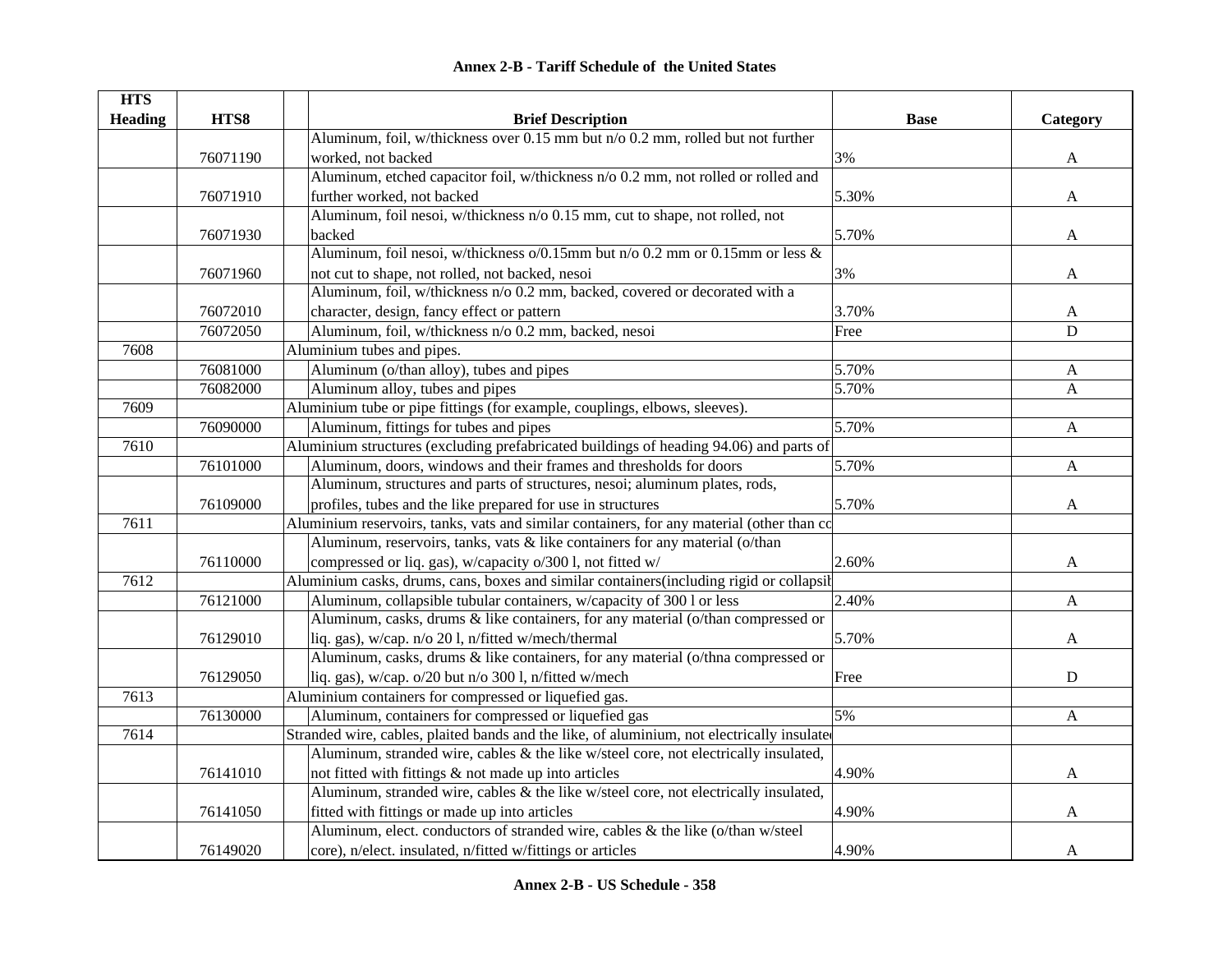| <b>HTS</b>     |          |                                                                                           |                          |              |
|----------------|----------|-------------------------------------------------------------------------------------------|--------------------------|--------------|
| <b>Heading</b> | HTS8     | <b>Brief Description</b>                                                                  | <b>Base</b>              | Category     |
|                |          | Aluminum, stranded wire, cables, & the like (o/than elect. conduct or w/steel             |                          |              |
|                | 76149040 | core), n/elect. insulated, n/fitted w/fittings or articles                                | 4.90%                    | $\mathbf{A}$ |
|                |          | Aluminum, stranded wire, cables and the like (o/than w/steel core), not electrically      |                          |              |
|                | 76149050 | insulated, fitted w/fittings or made up into articles                                     | 5.70%                    | A            |
| 7615           |          | Table, kitchen or other household articles and part.s thereof, of aluminium; pot scourers |                          |              |
|                | 76151100 | Aluminum, pot scourers, scouring or polishing pads, gloves and the like                   | 3.10%                    | A            |
|                |          | Aluminum, cast cooking and kitchen ware, enameled or glazed or containing                 |                          |              |
|                | 76151910 | nonstick interior finishes                                                                | 3.10%                    | A            |
|                |          | Aluminum, cooking and kitchen ware (o/than cast), enameled or glazed or                   |                          |              |
|                | 76151930 | containing nonstick interior finishes                                                     | 3.10%                    | A            |
|                |          | Aluminum, cast cooking and kitchen ware, not enameled or glazed and not                   |                          |              |
|                | 76151950 | containing nonstick interior finishes                                                     | 3.10%                    | A            |
|                |          | Aluminum, cooking and kitchen ware (o/than cast), not enameled or glazed and              |                          |              |
|                | 76151970 | not containing nonstick interior finishes                                                 | 3.10%                    | A            |
|                |          | Aluminum, table, kitchen or other household articles (o/than cooking or kitchen           |                          |              |
|                | 76151990 | ware) and parts thereof                                                                   | 3.10%                    | A            |
|                | 76152000 | Aluminum, sanitary ware and parts thereof                                                 | 3.80%                    | $\mathbf{A}$ |
| 7616           |          | Other articles of aluminium.                                                              |                          |              |
|                | 76161010 | Aluminum, nails, tacks and staples                                                        | 5.70%                    | A            |
|                | 76161030 | Aluminum, rivets                                                                          | 4.70%                    | A            |
|                | 76161050 | Aluminum, cotters and cotter pins                                                         | 5.70%                    | $\mathbf{A}$ |
|                |          | Aluminum, screws, bolts, nuts, screw hooks, washers and similar articles w/shanks,        |                          |              |
|                | 76161070 | threads, or holes o/6 mm in diameter                                                      | 5.50%                    | A            |
|                |          | Aluminum, screws, bolts, nuts, screw hooks, washers and similar articles w/shanks,        |                          |              |
|                | 76161090 | threads or holes 6 mm or less in diameter                                                 | 6%                       | A            |
|                | 76169100 | Aluminum, wire cloth, grill, netting and fencing                                          | 2.50%                    | $\mathbf{A}$ |
|                | 76169910 | Aluminum, luggage frames                                                                  | Free                     | ${\bf D}$    |
|                | 76169950 | Aluminum, articles, nesoi                                                                 | 2.50%                    | $\mathbf{A}$ |
| 7801           |          | Unoccupied lead.                                                                          |                          |              |
|                |          |                                                                                           | 2.5% on the value of the |              |
|                | 78011000 | Refined lead, unwrought                                                                   | lead content             | A            |
|                |          | Lead (o/than refined lead), containing by weight antimony as the principal other          | 2.5% on the value of the |              |
|                | 78019100 | element, unwrought                                                                        | lead content             | A            |
|                |          |                                                                                           | 2.5% on the value of the |              |
|                | 78019930 | Lead (o/than refined lead), bullion                                                       | lead content             | A            |
|                |          |                                                                                           | 2.5% on the value of the |              |
|                | 78019990 | Lead (o/than refined lead), unwrought nesoi                                               | lead content             | A            |
| 7802           |          | Lead waste and scrap.                                                                     |                          |              |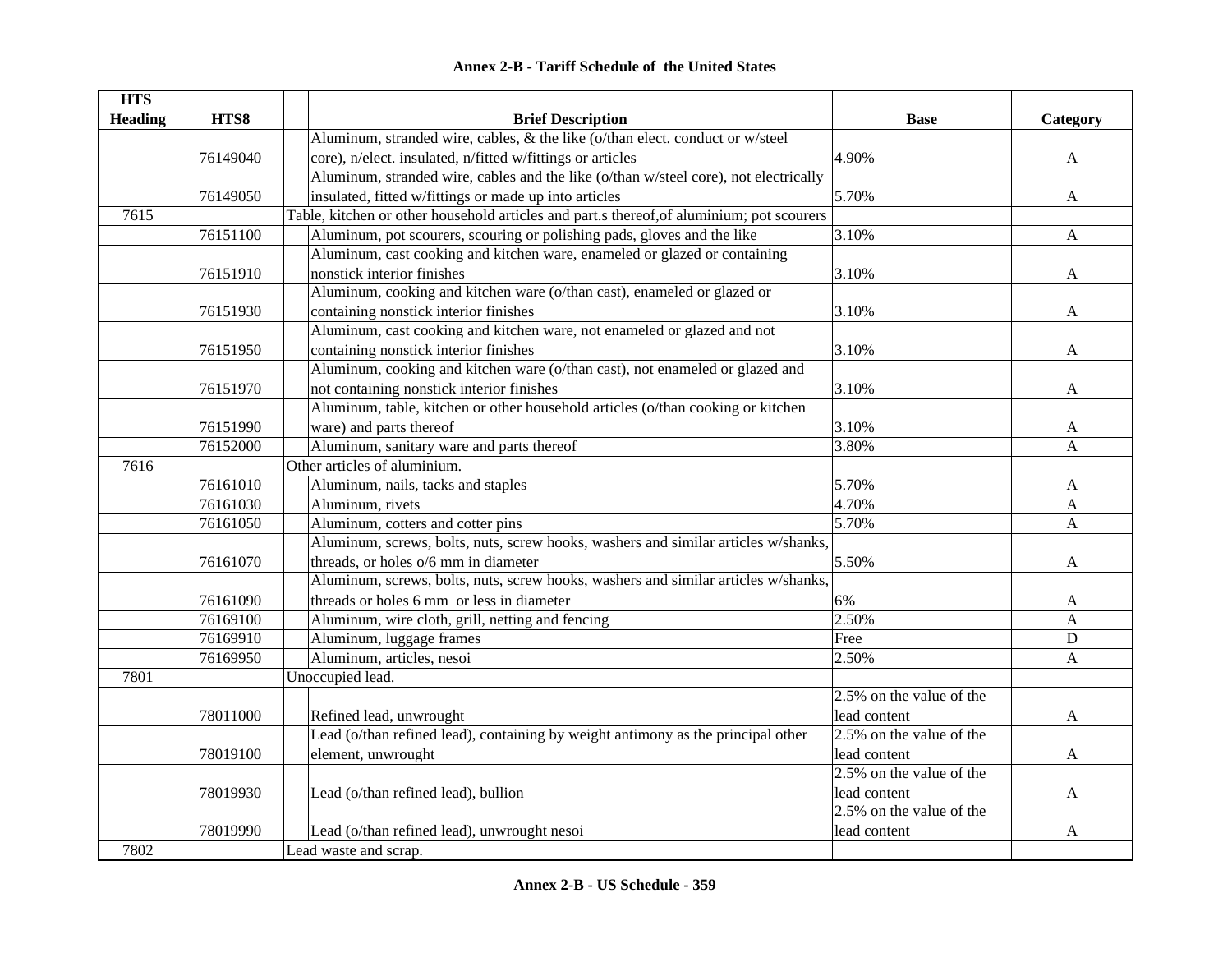| <b>HTS</b>     |          |                                                                                        |                   |              |
|----------------|----------|----------------------------------------------------------------------------------------|-------------------|--------------|
| <b>Heading</b> | HTS8     | <b>Brief Description</b>                                                               | <b>Base</b>       | Category     |
|                | 78020000 | Lead, waste and scrap                                                                  | Free              | D            |
| 7803           |          | Lead bars, rods, profiles and wire.                                                    |                   |              |
|                | 78030000 | Lead, bars, rods, profiles and wire                                                    | 1.20%             | $\mathbf{A}$ |
| 7804           |          | Lead plates, sheets, strip and foil; lead powders and flakes.                          |                   |              |
|                | 78041100 | Lead, sheets, strip and foil, w/thickness n/o 0.2 mm, excluding any backing            | 2.20%             | A            |
|                | 78041900 | Lead, plates & sheets, strip and foil w/thickness o/0.2mm, nesoi                       | 3%                | $\mathbf{A}$ |
|                | 78042000 | Lead, powders and flakes                                                               | Free              | $\mathbf D$  |
| 7805           |          | Lead tubes, pipes and tuhe or pipe fittings (for example, couplings, elbows, sleeves). |                   |              |
|                | 78050000 | Lead, tubes or pipes and fittings for tubes or pipes                                   | 2%                | A            |
| 7806           |          | Other articles of lead.                                                                |                   |              |
|                | 78060000 | Lead, articles, nesoi                                                                  | 3%                | A            |
| 7901           |          | Unwrought zinc.                                                                        |                   |              |
|                | 79011100 | Zinc (o/than alloy), unwrought, containing o/99.99% by weight of zinc                  | 1.50%             | A            |
|                |          | Zinc (o/than alloy), unwrought, casting-grade zinc, containing at least 97.5% but      |                   |              |
|                | 79011210 | less than 99.99% by weight of zinc                                                     | 3%                | A            |
|                |          | Zinc (o/than alloy), unwrought, o/than casting-grade zinc, containing at least         |                   |              |
|                | 79011250 | 97.5% but less than 99.99% by wt. of zinc                                              | 1.50%             | A            |
|                | 79012000 | Zinc alloy, unwrought                                                                  | 3%                | A            |
| 7902           |          | Zinc waste and scrap.                                                                  |                   |              |
|                | 79020000 | Zinc, waste and scrap                                                                  | Free              | $\mathbf D$  |
| 7903           |          | Zinc dust, powders and flakes.                                                         |                   |              |
|                | 79031000 | Zinc, dust                                                                             | $0.7$ cents/ $kg$ | $\mathbf{A}$ |
|                | 79039030 | Zinc, powders                                                                          | $0.5$ cents/kg    | $\mathbf{A}$ |
|                | 79039060 | Zinc, flakes                                                                           | 3%                | $\mathbf{A}$ |
| 7904           |          | Zinc bars, rods, profVes and wire.                                                     |                   |              |
|                | 79040000 | Zinc, bars, rods, profiles and wire                                                    | 4.20%             | $\mathsf{A}$ |
| 7905           |          | Zinc plates, sheets, strip and foil.                                                   |                   |              |
|                | 79050000 | Zinc, plates, sheets, strip and foil                                                   | 2.80%             | A            |
| 7906           |          | Zinc tubes, pipes and tube or pipe fittings (for example, couplings, elbows, sleeves). |                   |              |
|                | 79060000 | Zinc, tubes or pipes and fittings for tubes or pipes                                   | 3%                | A            |
| 7907           |          | Other articles of zinc.                                                                |                   |              |
|                |          | Zinc, household, table or kitchen use articles; zinc toilet and sanitary wares; zinc   |                   |              |
|                | 79070010 | parts of all the foregoing                                                             | 3%                | A            |
|                | 79070060 | Zinc, articles (o/than for household, table or kitchen use), nesoi                     | 3%                | $\mathsf{A}$ |
| 8001           |          | Unwrought tin.                                                                         |                   |              |
|                | 80011000 | Tin (o/than alloy), unwrought                                                          | Free              | D            |
|                | 80012000 | Tin alloy, unwrought                                                                   | Free              | $\mathbf D$  |
| 8002           |          | Tin waste and scrap.                                                                   |                   |              |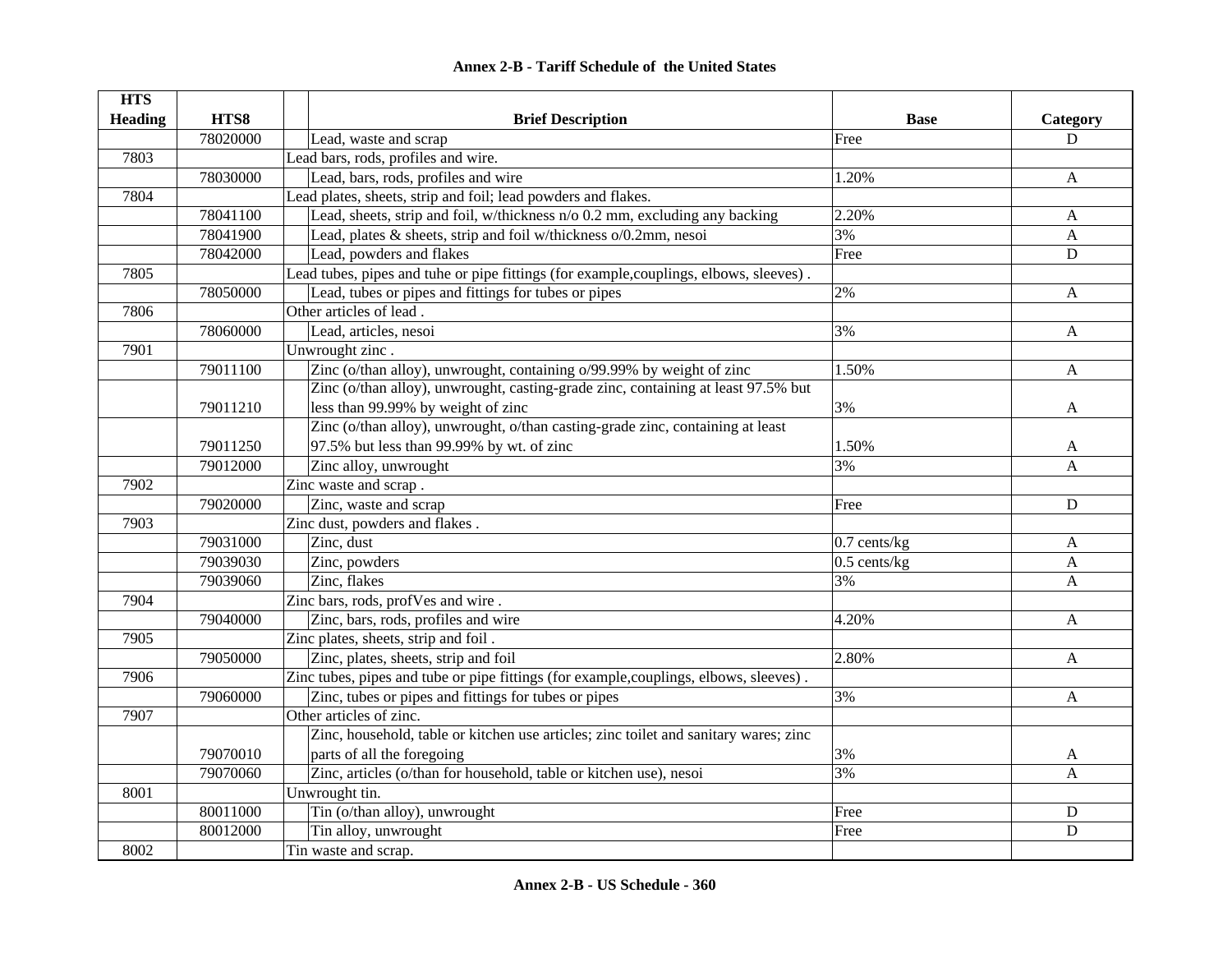| <b>HTS</b>     |          |                                                                                            |                      |              |
|----------------|----------|--------------------------------------------------------------------------------------------|----------------------|--------------|
| <b>Heading</b> | HTS8     | <b>Brief Description</b>                                                                   | <b>Base</b>          | Category     |
|                | 80020000 | Tin, waste and scrap                                                                       | Free                 | D            |
| 8003           |          | Tin bars, rods, profiles and wire.                                                         |                      |              |
|                | 80030000 | Tin, bars, rods, profiles and wire                                                         | 3%                   | $\mathbf{A}$ |
| 8004           |          | Tin plates, sheets and strip, of a thickness exceeding 0.2 mm.                             |                      |              |
|                | 80040000 | Tin, plates, sheets and strip, of a thickness exceeding 0.20 mm                            | 2.40%                | A            |
| 8005           |          | Tin foil (whether or not printed or backed with paper, paperboard, plastics or similar bac |                      |              |
|                | 80050010 | Tin. foil, w/thickness (excluding any backing) n/o 0.2 mm                                  | 3%                   | A            |
|                | 80050020 | Tin, powders and flakes                                                                    | 2.80%                | A            |
| 8006           |          | Tin tubes, pipes and tube or pipe fittings (for exsmple, couplings, elbows, sleeves).      |                      |              |
|                | 80060000 | Tin, tubes or pipes and fittings for tubes or pipes                                        | 2.40%                | A            |
| 8007           |          | Other articles of tin.                                                                     |                      |              |
|                |          | Tin, household, table or kitchen use articles; tin toilet and sanitary wares; all the      |                      |              |
|                | 80070010 | foregoing, n/coated or plated w/prec. metal                                                | 2.10%                | $\mathbf{A}$ |
|                | 80070050 | Tin, articles nesoi                                                                        | 2.80%                | $\mathbf{A}$ |
| 8101           |          | Tungsten (wolfram) and articles thereof, including waste and scrap.                        |                      |              |
|                | 81011000 | Tungsten, powders                                                                          | 7%                   | $\mathbf{A}$ |
|                |          |                                                                                            |                      |              |
|                | 81019400 | Tungsten, unwrought (including bars and rods obtained simply by sintering)                 | 6.60%                | A            |
|                |          | Tungsten bars and rods (o/than those obtained simply by sintering), profiles,              |                      |              |
|                | 81019500 | plates, sheets, strip and foil                                                             | 6.50%                | A            |
|                | 81019600 | Tungsten wire                                                                              | 4.40%                | $\mathbf{A}$ |
|                | 81019700 | Tungsten waste and scrap                                                                   | 2.80%                | $\mathbf{A}$ |
|                | 81019900 | Tungsten, articles nesoi                                                                   | 3.70%                | $\mathbf{A}$ |
| 8102           |          | Molybdenum and articles thereof, including wsste and scrsp.                                |                      |              |
|                |          |                                                                                            | 9.1 cents/kg on      |              |
|                |          |                                                                                            | molybdenum content + |              |
|                | 81021000 | Molybdenum, powders                                                                        | 1.2%                 | A            |
|                |          |                                                                                            | 13.9 cents/kg on     |              |
|                |          |                                                                                            | molybdenum content + |              |
|                | 81029400 | Molybdenum, unwrought (including bars and rods obtained simply by sintering)               | 1.9%                 | A            |
|                | 81029530 | Molybdenum bars and rods (o/than those obtained simply by sintering)                       | 6.60%                | $\mathbf{A}$ |
|                | 81029560 | Molybdenum profiles, plates, sheets, strip and foil                                        | 6.60%                | A            |
|                | 81029600 | Molybdenum wire                                                                            | 4.40%                | A            |
|                | 81029700 | Molybdenum waste and scrap                                                                 | Free                 | $\mathbf D$  |
|                | 81029900 | Molybdenum, articles nesoi                                                                 | 3.70%                | A            |
| 8103           |          | Tantalum and articles thereof, including waste and scrap.                                  |                      |              |
|                |          | Tantalum, unwrought (including bars and rods obtained simply by sintering);                |                      |              |
|                | 81032000 | tantalum powders                                                                           | 2.50%                | A            |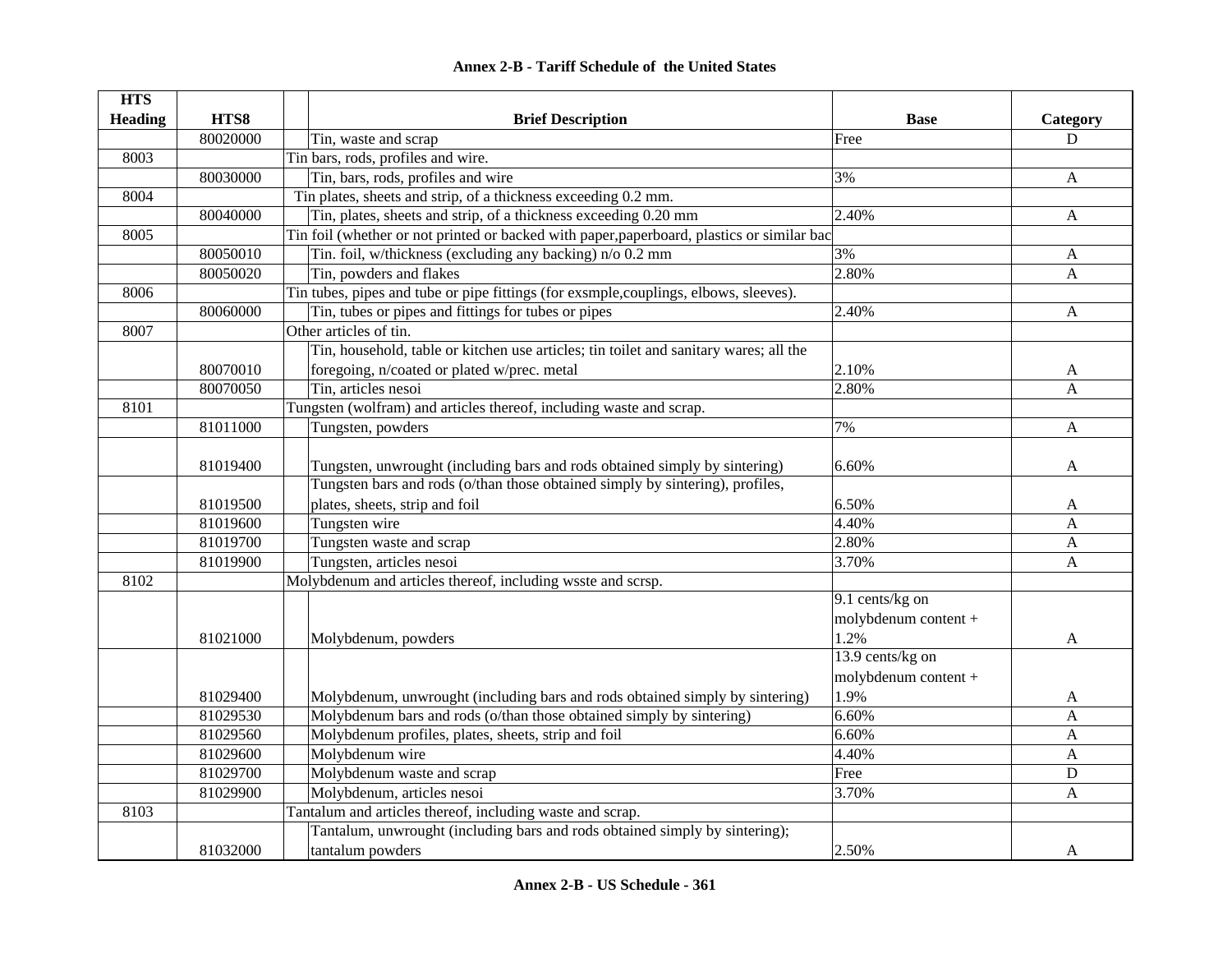|  | <b>Annex 2-B - Tariff Schedule of the United States</b> |  |
|--|---------------------------------------------------------|--|
|--|---------------------------------------------------------|--|

| <b>HTS</b>     |          |                                                                                           |                            |                |
|----------------|----------|-------------------------------------------------------------------------------------------|----------------------------|----------------|
| <b>Heading</b> | HTS8     | <b>Brief Description</b>                                                                  | <b>Base</b>                | Category       |
|                | 81033000 | Tantalum waste and scrap                                                                  | Free                       | ${\bf D}$      |
|                | 81039000 | Tantalum, articles nesoi                                                                  | 4.40%                      | A              |
| 8104           |          | magnesium and articles thereof, including waste and scrap.                                |                            |                |
|                |          |                                                                                           |                            |                |
|                | 81041100 | Magnesium, unwrought, containing at least 99.8 percent by weight of magnesium             | 8%                         | A              |
|                | 81041900 | Magnesium, unwrought, nesoi                                                               | 6.50%                      | $\overline{A}$ |
|                | 81042000 | Magnesium, waste and scrap                                                                | Free                       | D              |
|                |          | Magnesium, raspings, turnings and granules graded according to size; magnesium            |                            |                |
|                | 81043000 | powders                                                                                   | 4.40%                      | A              |
|                |          |                                                                                           |                            |                |
|                |          |                                                                                           | 14.8 cents/kg on           |                |
|                | 81049000 | Magnesium, articles nesoi                                                                 | magnesium content $+3.5\%$ | A              |
| 8105           |          | Cobalt mattes and other intermediate products of cobalt metallurgy; cobalt and articles t |                            |                |
|                | 81052030 | Cobalt alloys, unwrought                                                                  | 4.40%                      | $\mathbf{A}$   |
|                | 81052060 | Cobalt (other than alloys), unwrought                                                     | Free                       | D              |
|                |          | Cobalt, mattes and other intermediate products of cobalt metallurgy; cobalt               |                            |                |
|                | 81052090 | powders                                                                                   | Free                       | ${\bf D}$      |
|                | 81053000 | Cobalt waste and scrap                                                                    | Free                       | ${\bf D}$      |
|                | 81059000 | Cobalt, articles thereof nesoi                                                            | 3.70%                      | $\mathbf{A}$   |
| 8106           |          | Bismuth and articles thereof, including waste and scrap.                                  |                            |                |
|                | 81060000 | Bismuth (including waste $\&$ scrap) and articles thereof, nesoi                          | Free                       | $\mathbf D$    |
| 8107           |          | Cadmium and articles thereof, including waste and scrap.                                  |                            |                |
|                | 81072000 | Cadmium, unwrought; cadmium powders                                                       | Free                       | D              |
|                | 81073000 | Cadmium waste and scrap                                                                   | Free                       | ${\bf D}$      |
|                | 81079000 | Cadmium, articles thereof nesoi                                                           | 4.40%                      | A              |
| 8108           |          | Titanium and articles thereof, including waste and scrap.                                 |                            |                |
|                | 81082000 | Titanium, unwrought; titanium powders                                                     | 15%                        | A              |
|                | 81083000 | Titanium waste and scrap                                                                  | Free                       | ${\bf D}$      |
|                | 81089030 | Titanium, articles nesoi                                                                  | 5.50%                      | $\mathbf{A}$   |
|                | 81089060 | Titanium, wrought nesoi                                                                   | 15%                        | A              |
| 8109           |          | Zirconium and articles thereof, including waste and scrap.                                |                            |                |
|                | 81092000 | Zirconium, unwrought; zirconium powders                                                   | 4.20%                      | A              |
|                | 81093000 | Zirconium waste and scrap                                                                 | Free                       | $\mathbf D$    |
|                | 81099000 | Zirconium, articles, nesoi                                                                | 3.70%                      | A              |
| 8110           |          | Antimony and articles thereof, including waste and scrap.                                 |                            |                |
|                | 81101000 | Antimony, unwrought; antimony powders                                                     | Free                       | ${\bf D}$      |
|                | 81102000 | Antimony waste and scrap                                                                  | Free                       | D              |
|                | 81109000 | Articles of antimony, nesoi                                                               | Free                       | D              |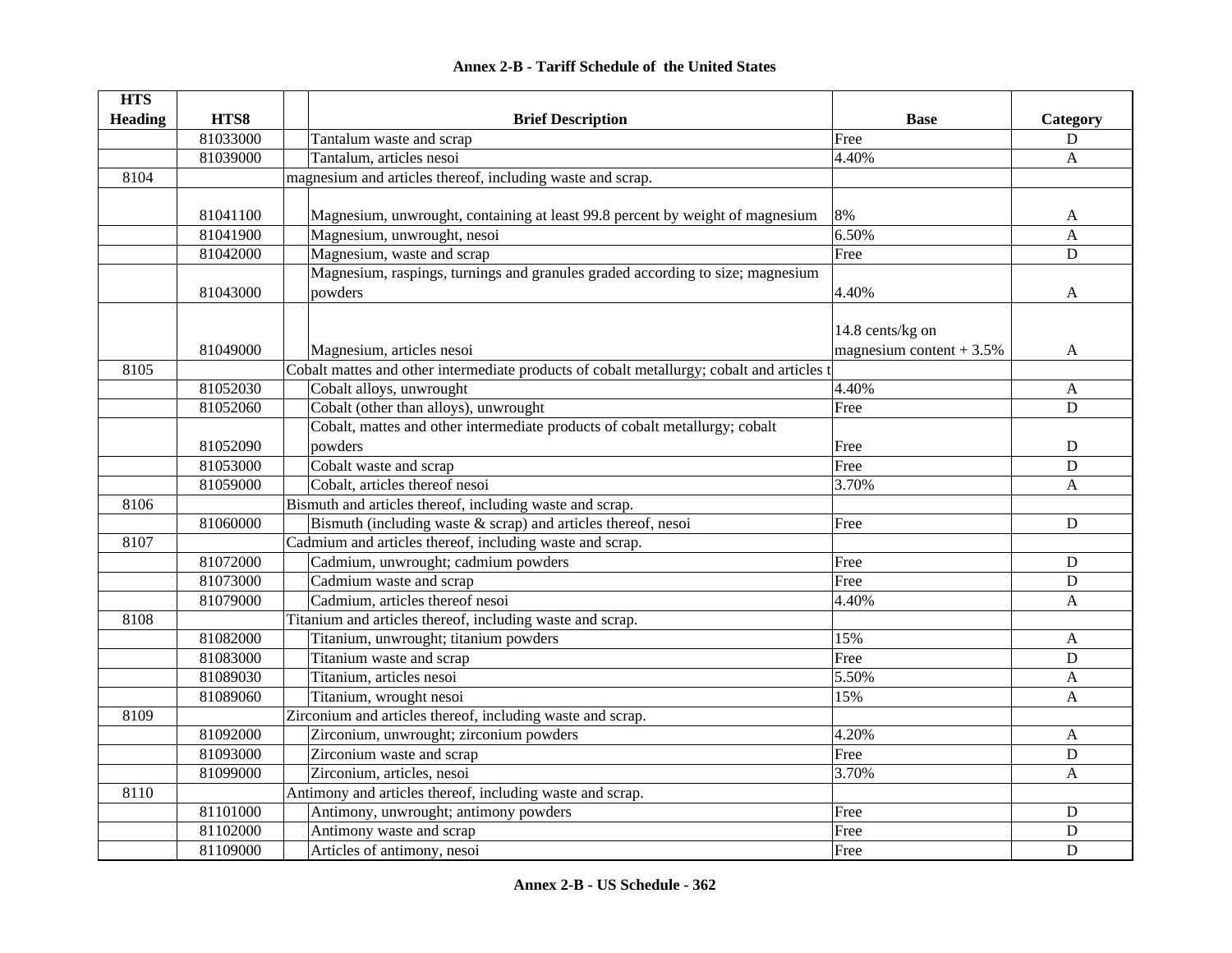| <b>HTS</b>     |          |                                                                                            |             |              |
|----------------|----------|--------------------------------------------------------------------------------------------|-------------|--------------|
| <b>Heading</b> | HTS8     | <b>Brief Description</b>                                                                   | <b>Base</b> | Category     |
| 8111           |          | Manganese and articles thereof, including waste and scrap.                                 |             |              |
|                | 81110030 | Manganese, waste and scrap                                                                 | Free        | $\mathbf D$  |
|                | 81110047 | Manganese flake containing at least 99.5 percent by weight manganese                       | 14%         | A            |
|                |          | Unwrought manganese other than flake containing at least 99.5 percent by weight            |             |              |
|                | 81110049 | manganese                                                                                  | 14%         | A            |
|                | 81110060 | Manganese (o/than waste and scrap, unwrought) and articles thereof, nesoi                  | 3.70%       | A            |
| 8112           |          | Beryllium, chromium, germanium, vanadium, gallium, hafnium, indium, niobium (colun         |             |              |
|                | 81121200 | Beryllium, unwrought; beryllium powders                                                    | 8.50%       | A            |
|                | 81121300 | Beryllium waste and scrap                                                                  | Free        | $\mathbf D$  |
|                | 81121900 | Beryllium, articles nesoi                                                                  | 5.50%       | A            |
|                | 81122100 | Chromium, unwrought; chromium powders                                                      | 3%          | A            |
|                | 81122200 | Chromium waste and scrap                                                                   | Free        | $\mathbf D$  |
|                | 81122900 | Articles of chromium, nesoi                                                                | 3%          | A            |
|                | 81123030 | Germanium, waste and scrap                                                                 | Free        | $\mathbf D$  |
|                | 81123060 | Germanium, unwrought                                                                       | 2.60%       | A            |
|                | 81123090 | Germanium nesoi and articles thereof                                                       | 4.40%       | A            |
|                | 81124030 | Vanadium, waste and scrap                                                                  | Free        | ${\bf D}$    |
|                | 81124060 | Vanadium ( $o$ /than waste & scrap) and articles thereof                                   | 2%          | A            |
|                | 81125100 | Thallium, unwrought; thallium powders                                                      | 4%          | A            |
|                | 81125200 | Thallium waste and scrap                                                                   | Free        | ${\bf D}$    |
|                | 81125900 | Articles of thallium, nesoi                                                                | 4%          | A            |
|                | 81129205 | Waste and scrap of gallium, hafnium, indium, niobium or rhenium                            | Free        | $\mathbf D$  |
|                | 81129210 | Gallium, unwrought; gallium powders                                                        | 3%          | A            |
|                | 81129220 | Hafnium, unwrought; hafnium powders                                                        | Free        | ${\bf D}$    |
|                | 81129230 | Indium, unwrought; indium powders                                                          | Free        | $\mathbf D$  |
|                | 81129240 | Niobium (columbium), unwrought; niobium powders                                            | 4.90%       | A            |
|                | 81129250 | Rhenium, unwrought; rhenium powders                                                        | 3%          | A            |
|                | 81129901 | Articles of gallium, hafnium, indium, niobium or rhenium, nesoi                            | 4%          | A            |
| 8113           |          | Cermets and articles thereof, including waste and scrap.                                   |             |              |
|                | 81130000 | Cermets (including waste $\&$ scrap) and articles thereof                                  | 3.70%       | $\mathbf{A}$ |
| 8201           |          | Hand tools, the following : spades, shovels, mattocks, picks, hoes, forks and rakes; axes, |             |              |
|                | 82011000 | Spades and shovels and base metal parts thereof                                            | Free        | ${\bf D}$    |
|                | 82012000 | Forks (hand tools) and base metal parts thereof                                            | Free        | $\mathbf D$  |
|                | 82013000 | Mattocks, picks, hoes and rakes and base metal parts thereof                               | Free        | D            |
|                | 82014030 | Machetes, and base metal parts thereof                                                     | Free        | ${\bf D}$    |
|                |          | Axes, bill hooks and similar hewing tools (o/than machetes), and base metal parts          |             |              |
|                | 82014060 | thereof                                                                                    | 6.20%       | A            |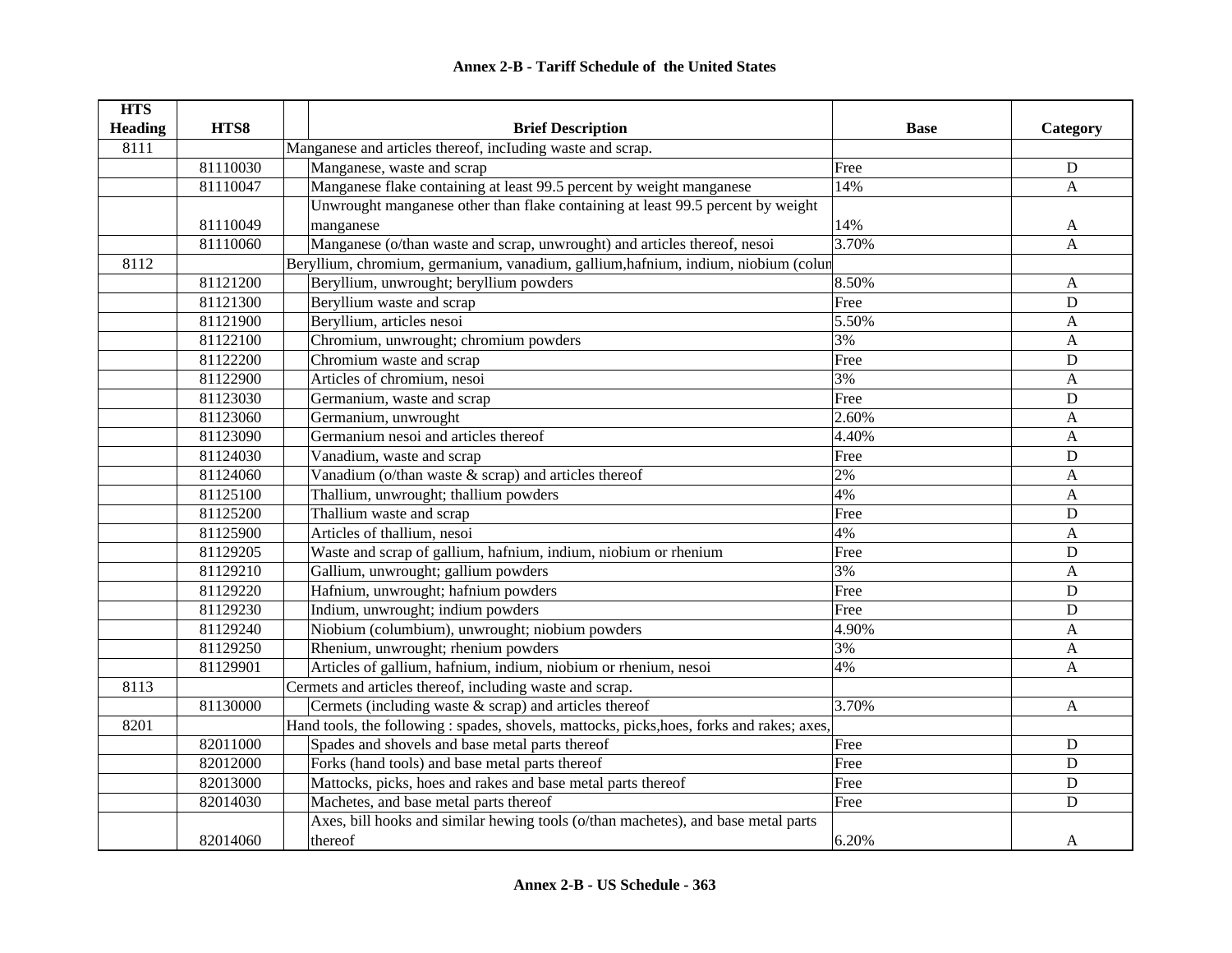| <b>HTS</b>     |          |                                                                                                |                         |              |
|----------------|----------|------------------------------------------------------------------------------------------------|-------------------------|--------------|
| <b>Heading</b> | HTS8     | <b>Brief Description</b>                                                                       | <b>Base</b>             | Category     |
|                |          | One-handed secateurs, pruners and shears (including poultry shears), and base                  |                         |              |
|                | 82015000 | metal parts thereof                                                                            | 1 cents each $+2.8\%$   | $\mathbf{A}$ |
|                |          | Hedge shears, two-handed pruning shears and similar two-handed shears, and base                |                         |              |
|                | 82016000 | metal parts thereof                                                                            | 1 cents each $+2.8%$    | A            |
|                | 82019030 | Grass shears, and base metal parts thereof                                                     | 2 cents each $+ 5.1\%$  | A            |
|                |          | Base metal hand tools of a kind used in agriculture, horticulture or forestry nesoi,           |                         |              |
|                | 82019060 | and base metal parts thereof                                                                   | Free                    | ${\bf D}$    |
| 8202           |          | Hand saws; blades for saws of all kinds (includng slitting, slotting or toothless saw blade    |                         |              |
|                | 82021000 | Hand saws, and base metal parts thereof (except blades)                                        | Free                    | ${\bf D}$    |
|                | 82022000 | <b>Band saw blades</b>                                                                         | Free                    | D            |
|                |          | Circular saw blades (including slitting or slotting saw blades), w/working part of             |                         |              |
|                | 82023100 | steel                                                                                          | Free                    | $\mathbf D$  |
|                |          | Circular saw blades (including slitting or slotting saw blades), with working part of          |                         |              |
|                | 82023900 | o/than steel, & base metal parts thereof                                                       | Free                    | D            |
|                |          | Chain saw blades & base metal parts thereof, w/cutting parts cont. o/0.2% of Cr,               |                         |              |
|                | 82024030 | Mo or W, or $o/0.1\%$ of V                                                                     | 7.20%                   | A            |
|                | 82024060 | Chain saw blades and base metal parts thereof, nesoi                                           | Free                    | D            |
|                | 82029130 | Hacksaw blades for working metal                                                               | Free                    | $\mathbf D$  |
|                |          | Straight saw blades for working metal (o/than hacksaw blades), and base metal                  |                         |              |
|                | 82029160 | parts thereof                                                                                  | Free                    | ${\bf D}$    |
|                | 82029900 | Saw blades nesoi, and base metal parts thereof                                                 | Free                    | $\mathbf D$  |
| 8203           |          | Files, rasps, pliers (including cutting pliers), pincers, tweezers, metal cutting shears, pipe |                         |              |
|                | 82031030 | Files, rasps and similar tools, n/o 11 cm in length                                            | Free                    | ${\bf D}$    |
|                | 82031060 | Files, rasps and similar tools, o/11 cm but n/o 17 cm in length                                | Free                    | D            |
|                | 82031090 | Files, rasps and similar tools, o/17 cm in length                                              | Free                    | D            |
|                | 82032020 | Base metal tweezers                                                                            | 4%                      | A            |
|                | 82032040 | Slip joint pliers                                                                              | 12%                     | A            |
|                |          |                                                                                                |                         |              |
|                | 82032060 | Pliers (including cutting pliers but not slip joint pliers), pincers and similar tools         | 12 cents/doz. $+ 5.5\%$ | A            |
|                |          | Base metal parts of pliers (including cutting pliers), pincers, tweezers and similar           |                         |              |
|                | 82032080 | tools                                                                                          | 4.50%                   | A            |
|                | 82033000 | Metal cutting shears and similar tools, and base metal parts thereof                           | Free                    | $\mathbf D$  |
|                |          | Pipe cutters, bolt cutters, perf. punches & similar tools, w/cutting parts o/0.2% Cr,          |                         |              |
|                | 82034030 | Mo or W, or $o/0.1\%$ V & base metal pts.                                                      | 6%                      | A            |
|                |          | Pipe cutters, bolt cutters, perforating punches and similar tools, nesoi, and base             |                         |              |
|                | 82034060 | metal parts thereof                                                                            | 3.30%                   | A            |
| 8204           |          | Hand-operated spanners and wrenches (including torque meter wrenches but not includi           |                         |              |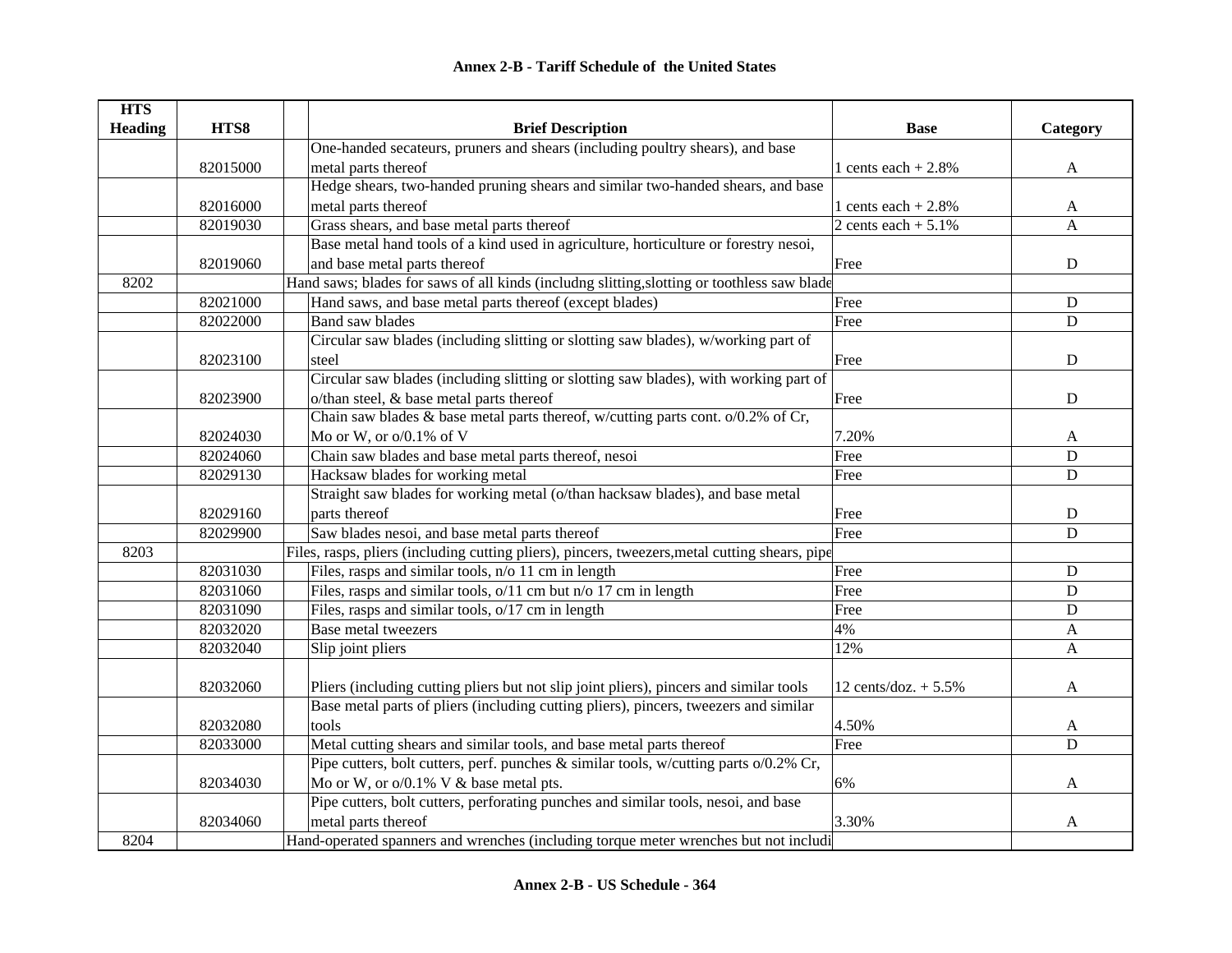| <b>HTS</b>     |          |                                                                                          |                        |              |
|----------------|----------|------------------------------------------------------------------------------------------|------------------------|--------------|
| <b>Heading</b> | HTS8     | <b>Brief Description</b>                                                                 | <b>Base</b>            | Category     |
|                | 82041100 | Hand-operated non-adjustable spanners and wrenches, and base metal parts thereof 9%      |                        | $\mathbf{A}$ |
|                |          |                                                                                          |                        |              |
|                | 82041200 | Hand-operated adjustable spanners and wrenches, and base metal parts thereof             | 9%                     | A            |
|                |          | Socket wrenches, with or without handles, drives and extensions, and base metal          |                        |              |
|                | 82042000 | parts thereof                                                                            | 9%                     | A            |
| 8205           |          | Hand tools (including glaziers' diamonds), not elsewhere specified or included; blow lar |                        |              |
|                | 82051000 | Drilling, threading or tapping tools, and base metal parts thereof                       | 6.20%                  | $\mathbf{A}$ |
|                |          | Hammers and sledge hammers, with heads not over 1.5 kg each, and base metal              |                        |              |
|                | 82052030 | parts thereof                                                                            | 6.20%                  | A            |
|                |          | Hammers and sledge hammers, with heads over 1.5 kg each, and base metal parts            |                        |              |
|                | 82052060 | thereof                                                                                  | Free                   | ${\bf D}$    |
|                |          | Planes, chisels, gouges etc. for working wood, over 0.2% chromium, molybdenum            |                        |              |
|                | 82053030 | or tungsten, or over 0.1% vanadium, base metal parts thereof                             | 5.70%                  | A            |
|                |          | Planes, chisels, gouges and similar cutting tools for working wood, nesoi, and base      |                        |              |
|                | 82053060 | metal parts thereof                                                                      | 5%                     | A            |
|                | 82054000 | Screwdrivers and base metal parts thereof                                                | 6.20%                  | A            |
|                | 82055115 | Carving and butcher steels, of iron or steel, with or without their handles              | Free                   | ${\bf D}$    |
|                |          | Iron or steel household handtools (o/than carving & butcher steels), and base metal      |                        |              |
|                | 82055130 | parts thereof                                                                            | 3.70%                  | A            |
|                | 82055145 | Copper household handtools, and base metal parts thereof                                 | Free                   | D            |
|                | 82055160 | Aluminum household handtools, and base metal parts thereof                               | 2.2 cents/ $kg + 5%$   | A            |
|                | 82055175 | Base metal, nesoi, household handtools, and base metal parts thereof                     | 3.70%                  | $\mathbf{A}$ |
|                | 82055910 | Pipe tools and base metal parts thereof                                                  | 7.20%                  | $\mathbf{A}$ |
|                | 82055920 | Powder-actuated hand tools and base metal parts thereof                                  | Free                   | $\mathbf D$  |
|                | 82055930 | Crowbars, track tools and wedges, and base metal parts thereof                           | Free                   | $\mathbf D$  |
|                |          | Base metal handtools (o/than household) nesoi, for agricultural, horticultural or        |                        |              |
|                | 82055940 | forestry, and base metal parts thereof                                                   | Free                   | ${\bf D}$    |
|                | 82055945 | Caulking guns of iron or steel, and base metal parts thereof                             | 5.30%                  | A            |
|                |          |                                                                                          |                        |              |
|                | 82055955 | Iron or steel handtools (o/than household) nesoi, and base metal parts thereof           | 5.30%                  | A            |
|                | 82055960 | Copper handtools (o/than household) nesoi, and base metal parts thereof                  | Free                   | ${\bf D}$    |
|                | 82055970 | Aluminum handtools (o/than household) nesoi, and base metal parts thereof                | 1.5 cents/kg + $3.5\%$ | A            |
|                | 82055980 | Base metal, nesoi, handtools (o/than household), and base metal parts thereof            | 3.70%                  | A            |
|                | 82056000 | Blow torches and similar self-contained torches, and base metal parts thereof            | 2.90%                  | A            |
|                | 82057000 | Vises, clamps and the like, and base metal parts thereof                                 | 5%                     | $\mathbf{A}$ |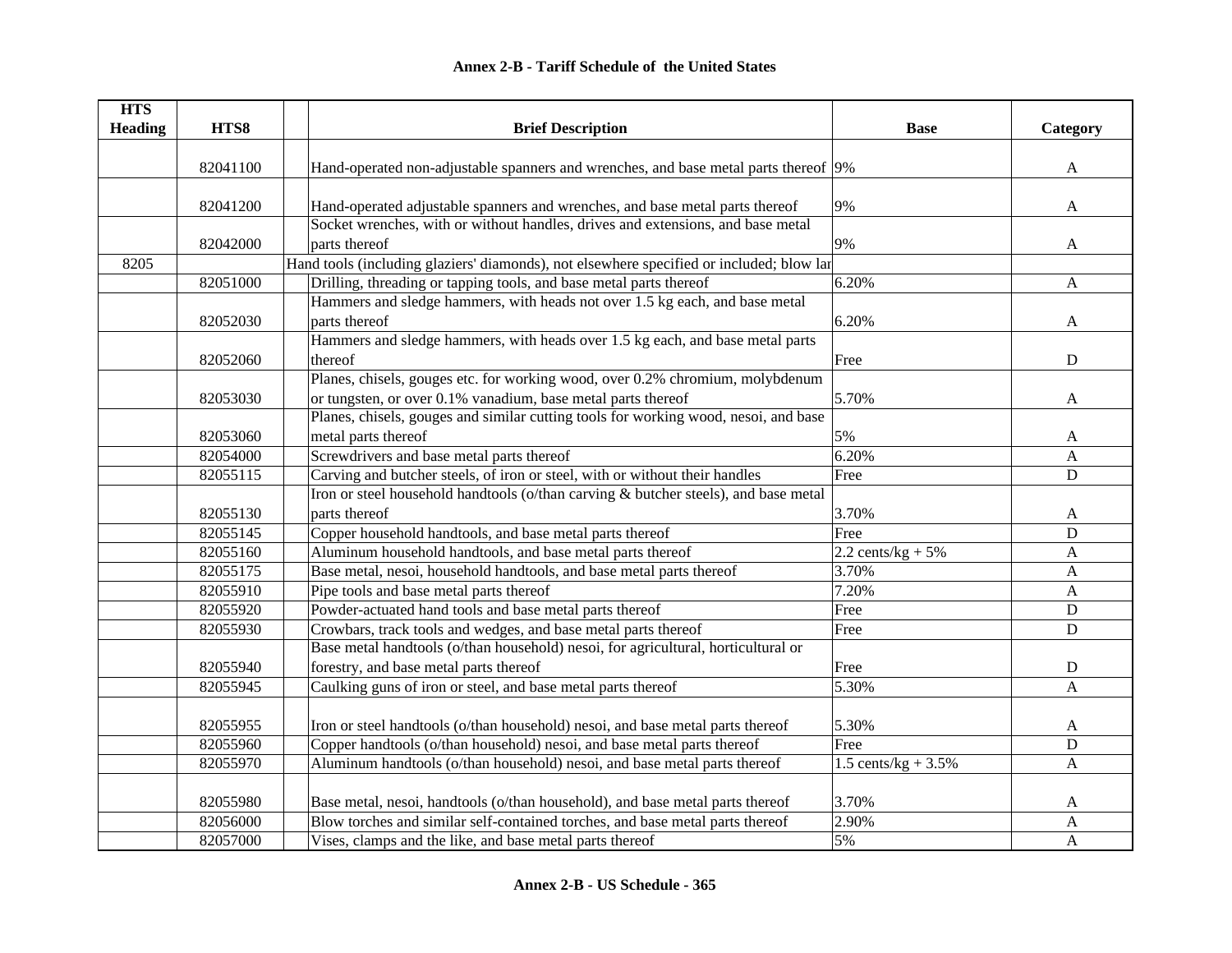| <b>HTS</b>     |          |                                                                                                                  |                             |           |
|----------------|----------|------------------------------------------------------------------------------------------------------------------|-----------------------------|-----------|
| <b>Heading</b> | HTS8     | <b>Brief Description</b>                                                                                         | <b>Base</b>                 | Category  |
|                |          | Anvils, portable forges, hand- or pedal-operated grinding wheels with frameworks                                 |                             |           |
|                | 82058000 | and base metal parts thereof                                                                                     | Free                        | ${\bf D}$ |
|                |          |                                                                                                                  | The rate of duty applicable |           |
|                |          |                                                                                                                  | to that article in the set  |           |
|                |          | Sets of articles (handtools and other specified tools) of two or more subheadings of subject to the highest rate |                             |           |
|                | 82059000 | heading 8205                                                                                                     | of duty                     | A         |
| 8206           |          | Tools of two or more of the headings Nos. 82.02 to 82.05, put up in sets for retail sale.                        |                             |           |
|                |          |                                                                                                                  | The rate of duty applicable |           |
|                |          |                                                                                                                  | to that article in the set  |           |
|                |          |                                                                                                                  | subject to the highest rate |           |
|                | 82060000 | Tools of two or more of headings 8202 to 8205 put up in sets for retail sale                                     | of duty                     | A         |
| 8207           |          | Interchangeable tools for hand tools, whether or not power-operated, or for machine-too                          |                             |           |
|                |          | Interchangeable tools for rock drilling or earth boring tools, w/working part of                                 |                             |           |
|                | 82071300 | cermets                                                                                                          | 3.60%                       | A         |
|                |          | Interchangeable tools for rock drilling or earth boring tools, w/cutting part o/0.2%                             |                             |           |
|                | 82071930 | Cr, Mo or W, or o/0.1% V by wt., & base metal parts                                                              | 5%                          | A         |
|                |          | Interchangeable tools for rock drilling or earth boring tools, w/working part neosi,                             |                             |           |
|                | 82071960 | and base metal parts thereof                                                                                     | 2.90%                       | A         |
|                |          |                                                                                                                  |                             |           |
|                | 82072000 | Interchangeable dies for drawing or extruding metal, and base metal parts thereof                                | 3.90%                       | A         |
|                |          | Interchangeable tools for pressing, stamping or punching, suitable for cutting                                   |                             |           |
|                | 82073030 | metal, and base metal parts thereof                                                                              | 5.70%                       | A         |
|                |          | Interchangeable tools for pressing, stamping or punching, not suitable for cutting                               |                             |           |
|                | 82073060 | metal, and base metal parts thereof                                                                              | 2.90%                       | A         |
|                |          | Interchangeable tools for tapping or threading, w/cutting pts ov 0.2% by wt of Cr,                               |                             |           |
|                | 82074030 | Mo, W, or ov 0.1% V, & base metal pts thereof                                                                    | 5.70%                       | A         |
|                |          |                                                                                                                  |                             |           |
|                | 82074060 | Interchangeable tools for tapping or threading, nesoi, and base metal parts thereof                              | 4.80%                       | A         |
|                |          | Interchangeable tools for drilling (o/than rock drilling) w/cutting part ov 0.2% Cr,                             |                             |           |
|                | 82075020 | Mo or W, or ov 0.1% V & base metal parts thereof                                                                 | 5%                          | A         |
|                |          | Interchangeable tools for drilling (o/than rock drilling), nesoi, suitable for cutting                           |                             |           |
|                | 82075040 | metal, and base metal parts thereof                                                                              | 8.40%                       | A         |
|                |          | Interchangeable tools for handtools, for drilling (o/than rock drilling), nesoi,                                 |                             |           |
|                | 82075060 | n/suitable for cutting metal, & base metal parts thereof                                                         | 5.20%                       | A         |
|                |          | Interchangeable tools (o/than for handtools) for drilling (o/than rock drilling),                                |                             |           |
|                | 82075080 | nesoi, not suitable for cutting metal, & base metal parts                                                        | 2.90%                       | A         |
|                | 82076000 | Interchangeable tools for boring or broaching, and base metal parts thereof                                      | 4.80%                       | A         |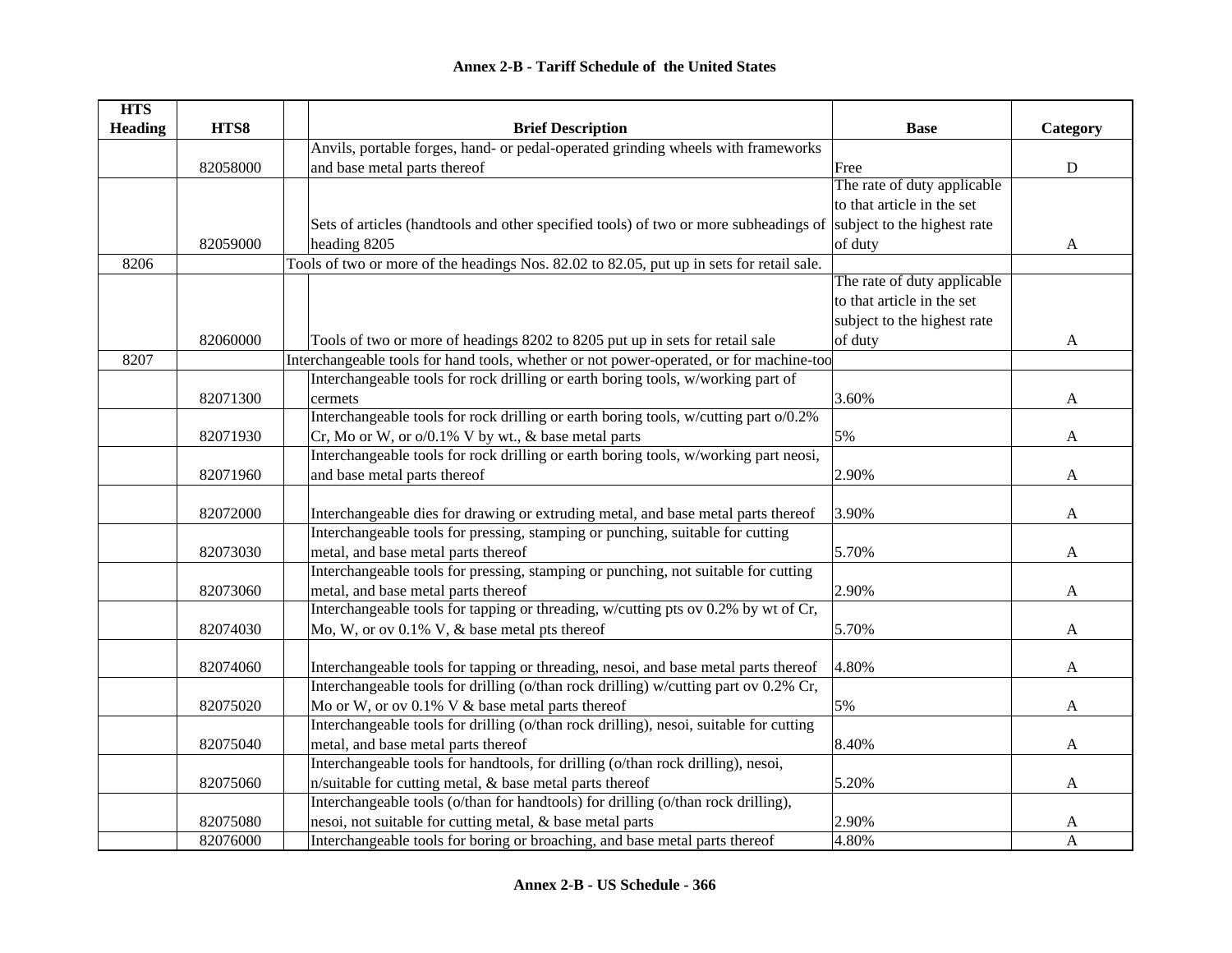| <b>HTS</b>     |          |                                                                                           |             |             |
|----------------|----------|-------------------------------------------------------------------------------------------|-------------|-------------|
| <b>Heading</b> | HTS8     | <b>Brief Description</b>                                                                  | <b>Base</b> | Category    |
|                |          | Interchangeable tools for milling, w/cutting part ov 0.2% by wt of Cr, Mo or W, or        |             |             |
|                | 82077030 | ov 0.1% by wt of V & base metal parts thereof                                             | 5%          | A           |
|                | 82077060 | Interchangeable tools for milling, nesoi, and base metal parts thereof                    | 2.90%       | A           |
|                |          | Interchangeable tools for turning, w/cutting part ov 0.2% by wt of Cr, Mo or W, or        |             |             |
|                | 82078030 | ov 0.1% by wt of V & base metal parts thereof                                             | 4.80%       | A           |
|                | 82078060 | Interchangeable tools for turning, nesoi, and base metal parts thereof                    | 3.70%       | A           |
|                |          | Interchangeable files and rasps, including rotary files and rasps, and base metal         |             |             |
|                | 82079015 | parts thereof                                                                             | 1.60%       | A           |
|                |          | Interchangeable cutting tools, nesoi, w/cutting part ov 0.2% by wt of Cr, Mo or W,        |             |             |
|                | 82079030 | or ov 0.1% by wt of V, and base metal parts thereof                                       | 5%          | A           |
|                |          | Interchangeable tools, nesoi, suitable for cutting metal, nesoi and base metal parts      |             |             |
|                | 82079045 | thereof                                                                                   | 4.80%       | A           |
|                |          | Interchangeable tools for handtools, nesoi, not suitable for cutting metal, nesoi and     |             |             |
|                | 82079060 | base metal parts thereof                                                                  | 4.30%       | A           |
|                |          | Interchangeable tools (o/than for handtools) nesoi, not suitable for cutting metal,       |             |             |
|                | 82079075 | nesoi and base metal parts thereof                                                        | 3.70%       | A           |
| 8208           |          | Knives and cutting blades, for machines or for mechanical appliances.                     |             |             |
|                |          | Knives and cutting blades for metal working machines or mechanical appliances,            |             |             |
|                | 82081000 | and base metal parts thereof                                                              | Free        | D           |
|                |          | Knives and cutting blades for wood working machines or mechanical appliances,             |             |             |
|                | 82082000 | and base metal parts thereof                                                              | Free        | ${\bf D}$   |
|                |          | Knives and cutting blades for kitchen appliances or for machines used by the food         |             |             |
|                | 82083000 | industry, and base metal parts thereof                                                    | Free        | D           |
|                | 82084030 | Lawnmower blades for agricultural, horticultural or forestry machines                     | Free        | $\mathbf D$ |
|                |          | Knives and cutting blades (o/than lawnmower blades) for agricultural, horticultural       |             |             |
|                | 82084060 | or forestry machines, and base metal parts thereof                                        | Free        | ${\bf D}$   |
|                | 82089030 | Knives and cutting blades for shoe machinery, and base metal parts thereof                | Free        | $\mathbf D$ |
|                |          | Knives and cutting blades, nesoi for machines or for mechanical appliances nesoi,         |             |             |
|                | 82089060 | and base metal parts thereof                                                              | Free        | ${\bf D}$   |
| 8209           |          | Plates, sticks, tips and the like for tools, unmounted, of cermets.                       |             |             |
|                | 82090000 | Cermet plates, sticks, tips and the like for tools, unmounted                             | 4.60%       | A           |
| 8210           |          | Hand-operated mechanical appliances, weighing 10 kg or less, used in the preparation, o   |             |             |
|                |          | Hand-operated mechanical appliances weighing 10 kg or less, used in preparation,          |             |             |
|                | 82100000 | conditioning, serving food or drink & base metal pts                                      | 3.70%       | A           |
| 8211           |          | Knives with cutting blades, serrated or not (including pruning knives), other than knives |             |             |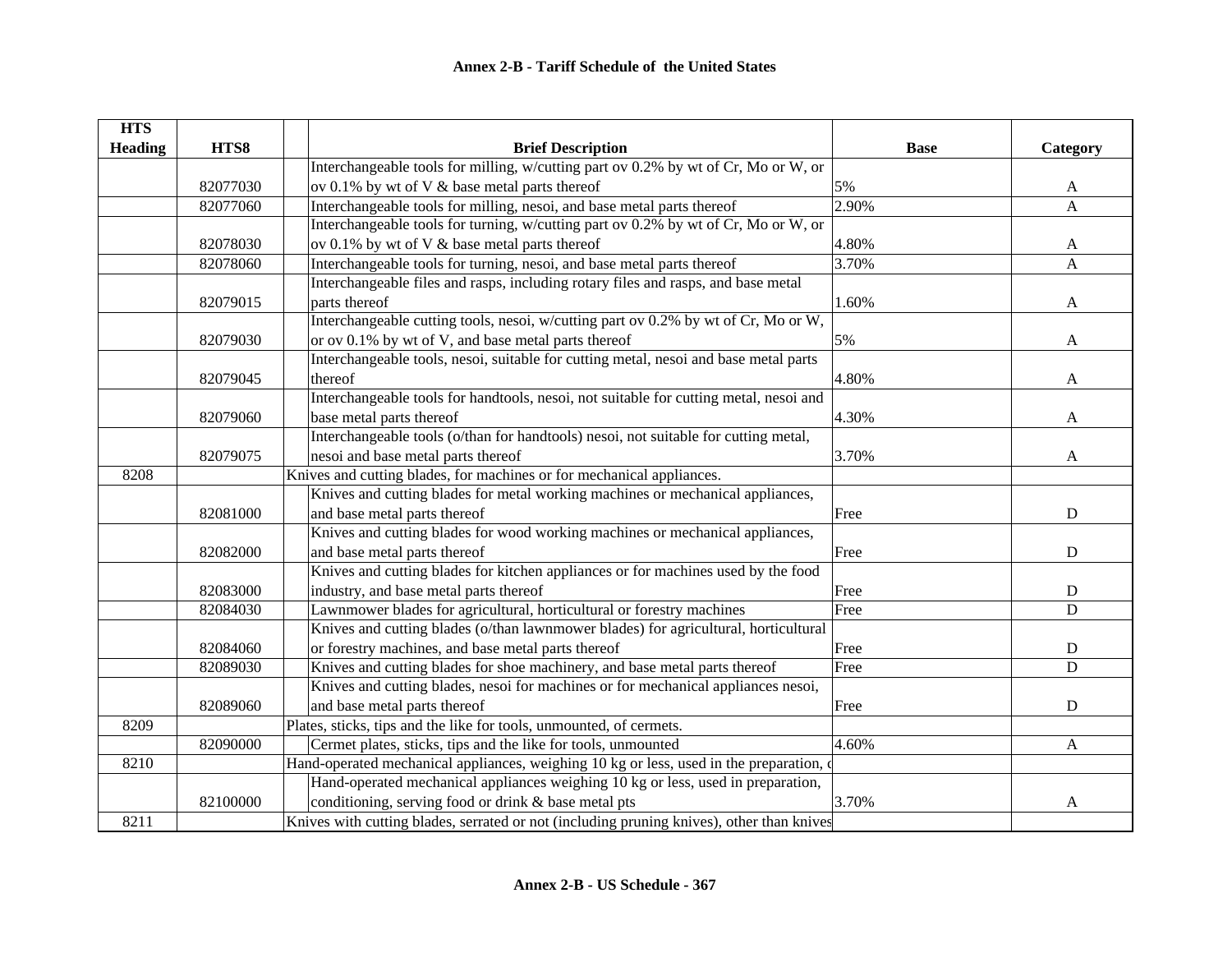| <b>HTS</b>     |          |                                                                                                                                      |                             |                |
|----------------|----------|--------------------------------------------------------------------------------------------------------------------------------------|-----------------------------|----------------|
| <b>Heading</b> | HTS8     | <b>Brief Description</b>                                                                                                             | <b>Base</b>                 | Category       |
|                |          |                                                                                                                                      | The rate of duty applicable |                |
|                |          |                                                                                                                                      | to that article in the set  |                |
|                |          |                                                                                                                                      | subject to the highest rate |                |
|                | 82111000 | Sets of assorted knives w/cutting blades serrated or not (including pruning knives)                                                  | of duty                     | $\mathbf{A}$   |
|                | 82119110 | Table knives with fixed blades and silver-plated handles                                                                             | Free                        | D              |
|                |          | Table knives w/fixed blades, w/stain. steel handles w/Ni or ov 10% by wt. of Mn,                                                     |                             |                |
|                | 82119120 | w/overall length 25.9cm or less & val. <than 25="" cents="" ea<="" td=""><td>0.4 cents each <math>+6.4%</math></td><td>A</td></than> | 0.4 cents each $+6.4%$      | A              |
|                |          | Table knives w/fixed blades, w/stain. steel handles cont. Ni or ov 10% by wt of                                                      |                             |                |
|                | 82119125 | Mn, nesoi                                                                                                                            | 0.4 cents each $+6.8\%$     | A              |
|                |          | Table knives w/fixed blades, w/stain. steel handles, nesoi, not ov 25.9 cm in                                                        |                             |                |
|                | 82119130 | overall length & val less than 25 cents each                                                                                         | 0.9 cents each $+10.6%$     | A              |
|                | 82119140 | Table knives w/fixed blades, w/stain. steel handles, nesoi                                                                           | 0.3 cents each $+3.7\%$     | $\mathbf{A}$   |
|                | 82119150 | Table knives w/fixed blades, with rubber or plastics handles                                                                         | 0.7 cents each $+3.7\%$     | $\overline{A}$ |
|                |          | Table knives w/fixed blades, w/handles other than of silver-plate, stainless steel,                                                  |                             |                |
|                | 82119180 | rubber or plastics                                                                                                                   | 0.3 cents each $+4.9%$      | A              |
|                | 82119220 | Kitchen and butcher knives w/fixed blades, with rubber or plastics handles                                                           | 0.8 cents each $+4.6%$      | $\overline{A}$ |
|                |          | Knives w/fixed blades (o/than table or kitchen and butcher knives), with rubber or                                                   |                             |                |
|                | 82119240 | plastic handles                                                                                                                      | 1 cents each $+4.6%$        | A              |
|                | 82119260 | Hunting knives w/fixed blades, with wood handles                                                                                     | 4.40%                       | A              |
|                |          | Knives w/fixed blades (o/than table knives, other knives w/rubb./plast. handles, or                                                  |                             |                |
|                | 82119290 | hunting knives w/wood handles)                                                                                                       | 0.4 cents each $+6.1\%$     | A              |
|                | 82119300 | Knives having other than fixed blades                                                                                                | 3 cents each $+$ 5.4%       | $\mathbf{A}$   |
|                | 82119410 | Base metal blades for knives having fixed blades                                                                                     | $0.16$ cents each + 2.2%    | $\mathbf{A}$   |
|                | 82119450 | Base metal blades for knives having other than fixed blades                                                                          | 1 cents each $+ 5.4%$       | $\mathbf{A}$   |
|                | 82119510 | Base metal handles for table knives w/fixed blades                                                                                   | $0.3$ cents each + 4.9%     | $\mathbf{A}$   |
|                | 82119550 | Base metal handles for knives (o/than table knivies) w/fixed blades                                                                  | $0.4$ cents each + $6.1\%$  | $\mathbf{A}$   |
|                | 82119590 | Base metal handles for knives having other than fixed blades                                                                         | 3 cents each $+ 5.4%$       | A              |
| 8212           |          | Razors and razor blades (including razor blade blanks in strips).                                                                    |                             |                |
|                | 82121000 | Base metal razors                                                                                                                    | Free                        | D              |
|                | 82122000 | Base metal safety razor blades (including razor blade blanks)                                                                        | Free                        | D              |
|                | 82129000 | Base metal parts of razors and razor blades                                                                                          | Free                        | D              |
| 8213           |          | Scissors, tailors' shears and similar shears, and blades therefor.                                                                   |                             |                |
|                |          | Base metal scissors, tailors' shears and similar shears, and blades thereof, valued                                                  |                             |                |
|                | 82130030 | $n$ /o \$1.75 per dozen                                                                                                              | 1.7 cents each $+4.3%$      | $\mathbf{A}$   |
|                | 82130060 | Base metal pinking shears, and blades thereof, valued over \$30 per dozen                                                            | 8 cents each $+8%$          | $\mathbf{A}$   |
|                |          | Base metal scissors, tailors' shears and similar shears (o/than pinking shears val                                                   |                             |                |
|                | 82130090 | o\$30/dz), and base metal parts, val. o/\$1.75 per dozen                                                                             | 3 cents each $+3\%$         | A              |
| 8214           |          | Other articles of cutlery (for example, hair clippers, butchers' or kitchen cleavers, choppe                                         |                             |                |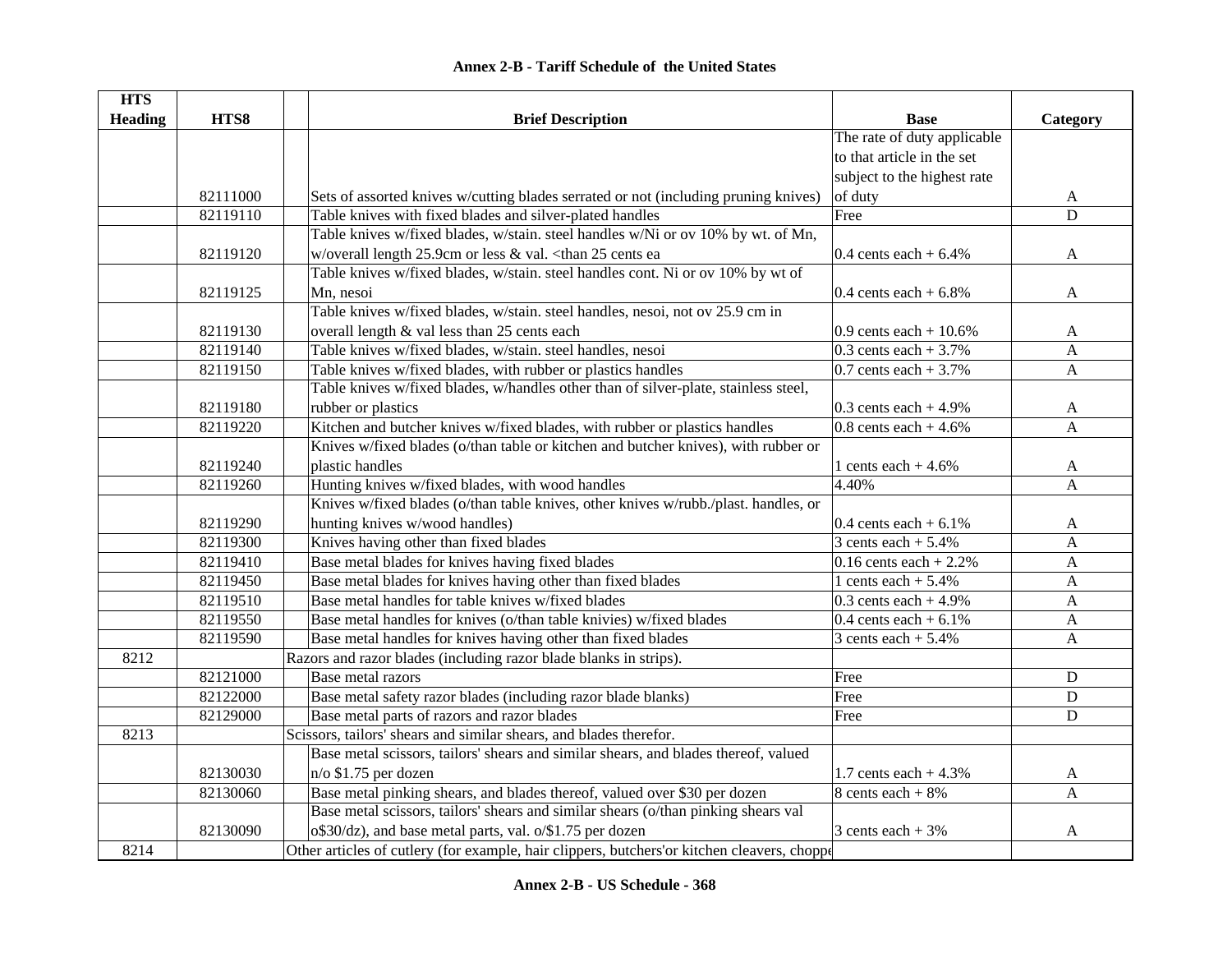| <b>HTS</b>     |          |                                                                                                                                         |                                                   |              |
|----------------|----------|-----------------------------------------------------------------------------------------------------------------------------------------|---------------------------------------------------|--------------|
| <b>Heading</b> | HTS8     | <b>Brief Description</b>                                                                                                                | <b>Base</b>                                       | Category     |
|                |          | Base metal paper knives, letter openers, erasing knives, nonmechanical pencil                                                           |                                                   |              |
|                | 82141000 | sharpeners and blades and base metal parts thereof                                                                                      | 0.3 cents each $+4.2\%$                           | $\mathbf{A}$ |
|                |          | Base metal instruments for manicure or pedicure purposes, and base metal parts                                                          |                                                   |              |
|                | 82142030 | thereof                                                                                                                                 | 4%                                                | A            |
|                | 82142060 | Manicure and pedicure sets, and combinations thereof, in leather containers                                                             | Free                                              | $\mathbf D$  |
|                |          | Manicure and pedicure sets, and combinations thereof, other than in leather                                                             |                                                   |              |
|                | 82142090 | containers                                                                                                                              | 4.10%                                             | A            |
|                |          |                                                                                                                                         |                                                   |              |
|                | 82149030 | Butchers' or kitchen cleavers with their handles, nesoi, and base metal parts thereof 1 cents each $+4.9\%$                             |                                                   | A            |
|                |          | Butchers' or kitchen chopping or mincing knives (o/than cleavers w/their handles),                                                      |                                                   |              |
|                | 82149060 | and base metal parts thereof                                                                                                            | $0.2$ cents each + 3.1%                           | A            |
|                | 82149090 | Articles of cutlery, nesoi, and base metal parts of cutlery, nesoi                                                                      | 1.4 cents each $+3.2%$                            | A            |
| 8215           |          | Spoons, forks, ladles, skimmers, cake-servers, fish-knives, butter-knives, sugar tongs and                                              |                                                   |              |
|                |          |                                                                                                                                         | The rate of duty applicable                       |              |
|                |          |                                                                                                                                         | to that article in the set                        |              |
|                |          | Sets of assted. base metal spoons, forks, ladles, etc. & similar kitchen or tableware,                                                  | subject to the highest rate                       |              |
|                | 82151000 | w/at least one article plated w/prec. metal                                                                                             | of duty                                           | A            |
|                |          |                                                                                                                                         | The rate of duty applicable                       |              |
|                |          |                                                                                                                                         | to that article in the set                        |              |
|                |          | Sets of assted. base metal spoons, forks, ladles, etc. & similar kitchen or tableware,                                                  | subject to the highest rate                       |              |
|                | 82152000 | w/no articles plated with precious metal                                                                                                | of duty                                           | A            |
|                | 82159130 | Base metal forks plated with precious metal                                                                                             | Free                                              | $\mathbf D$  |
|                | 82159160 | Base metal spoons and ladles plated with precious metal                                                                                 | 4.20%                                             | $\mathbf{A}$ |
|                |          | Base metal skimmers, cake-servers, fish-knives, etc. and similar kitchen or                                                             |                                                   |              |
|                | 82159190 | tableware and parts, plated with precious metal                                                                                         | 2.70%                                             | A            |
|                |          | Base metal forks, w/stainless steel handles cont. Ni or o/10% by wt of Mn,                                                              |                                                   |              |
|                | 82159901 | w/overall length n/o 25.9cm, valued under 25cents ea                                                                                    | 0.9 cents each + $15.8%$                          | A            |
|                |          |                                                                                                                                         |                                                   |              |
|                | 82159905 | Base metal forks, w/stainless steel handles cont. Ni or o/10% by wt of Mn, nesoi                                                        | 0.5 cents each $+8.5\%$                           | A            |
|                |          |                                                                                                                                         |                                                   |              |
|                | 82159910 | Base metal forks, w/stainless steel handles, nesoi, valued under 25 cents each                                                          | 0.5 cents each $+6.3\%$                           | A            |
|                | 82159915 |                                                                                                                                         |                                                   |              |
|                | 82159920 | Base metal forks, w/stainless steel handles, nesoi, valued at 25 cents each or more<br>Base metal forks, with rubber or plastic handles | 0.4 cents each $+4.8\%$<br>0.5 cents each $+3.2%$ | A            |
|                |          |                                                                                                                                         |                                                   | $\mathbf{A}$ |
|                | 82159922 | Base metal forks, without their handles                                                                                                 | Free                                              | ${\bf D}$    |
|                | 82159924 | Base metal table forks and barbecue forks, with wood handles                                                                            | $\overline{0.3}$ cents each + 4.5%                | $\mathbf{A}$ |
|                |          | Base metal forks (o/than plated w/prec. metal, or w/handles of stain. steel, wood,                                                      |                                                   |              |
|                | 82159926 | rubber or plastics), nesoi                                                                                                              | 0.2 cents each $+3.1\%$                           | A            |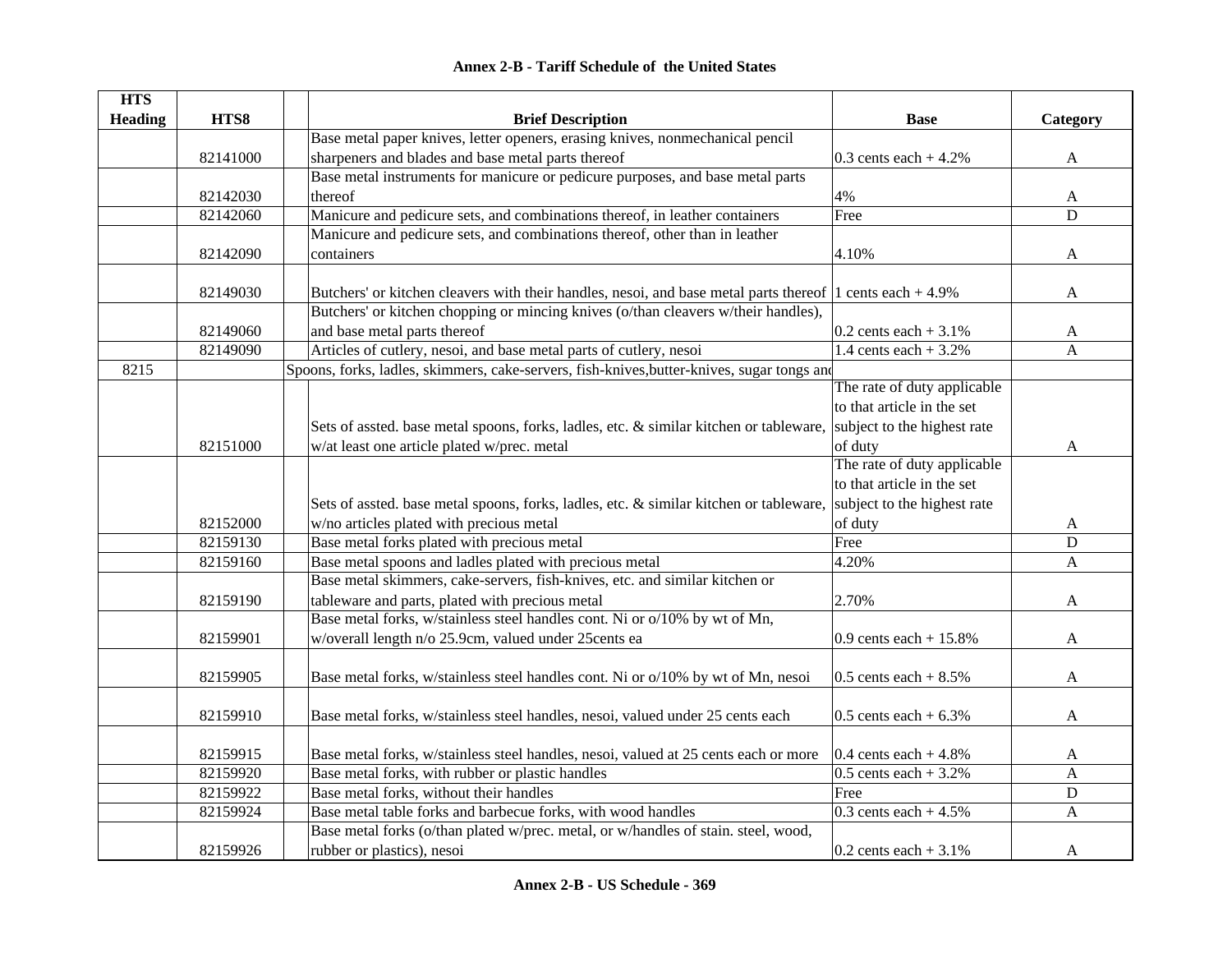|  | <b>Annex 2-B - Tariff Schedule of the United States</b> |  |
|--|---------------------------------------------------------|--|
|--|---------------------------------------------------------|--|

| <b>HTS</b>     |          |                                                                                              |             |             |
|----------------|----------|----------------------------------------------------------------------------------------------|-------------|-------------|
| <b>Heading</b> | HTS8     | <b>Brief Description</b>                                                                     | <b>Base</b> | Category    |
|                | 82159930 | Base metal spoons, w/stainless steel handles & valued under 25 cents each                    | 14%         | A           |
|                |          | Base metal spoons, w/stainless steel handles & valued at 25 cents and over, and              |             |             |
|                | 82159935 | base metal ladles w/stainless steel handles                                                  | 6.80%       | A           |
|                |          | Base metal spoons and ladles with handles of base metal (o/than stain. steel) or             |             |             |
|                | 82159940 | w/nonmetal handles                                                                           | 5%          | A           |
|                | 82159945 | Base metal spoons and ladles, nesoi                                                          | Free        | $\mathbf D$ |
|                |          | Base metal skimmers/cake-servers/butter-knives/sugar tongs & similar kitchen or              |             |             |
|                | 82159950 | tableware, & base metal parts (incl. pts. of forks/spoons)                                   | 5.30%       | A           |
| 8301           |          | Padlocks and locks (key, combination or electrically operated), of base metal; clasps and    |             |             |
|                |          | Padlocks, base metal, not of cylinder or pin tumbler construction, not ov 3.8cm              |             |             |
|                | 83011020 | wide                                                                                         | 2.30%       | A           |
|                |          | Padlocks, base metal, not of cylinder or pin tumbler construction, ov 3.8cm but n/o          |             |             |
|                | 83011040 | 6.4cm wide                                                                                   | 3.80%       | A           |
|                |          |                                                                                              |             |             |
|                | 83011050 | Padlocks, base metal, not of cylinder or pin tumbler construction, ov 6.4cm wide             | 3.60%       | A           |
|                |          |                                                                                              |             |             |
|                | 83011060 | Padlocks, base metal, of cylinder or pin tumbler construction, not ov 3.8cm wide             | 6.10%       | A           |
|                |          | Padlocks, base metal, of cylinder or pin tumbler construction, ov 3.8cm but n/o              |             |             |
|                | 83011080 | 6.4cm wide                                                                                   | 4.80%       | A           |
|                | 83011090 | Padlocks, base metal, of cylinder or pin tumbler construction, ov 6.4cm wide                 | 4.20%       | A           |
|                | 83012000 | Base metal locks, of a kind used on motor vehicles                                           | 5.70%       | A           |
|                | 83013000 | Base metal locks, of a kind used for furniture                                               | 5.70%       | A           |
|                | 83014030 | Base metal luggage locks                                                                     | 3.10%       | A           |
|                |          | Base metal locks (o/than padlocks, locks for motor vehicles or furniture, luggage            |             |             |
|                | 83014060 | locks)                                                                                       | 5.70%       | A           |
|                | 83015000 | Base metal clasps and frames with clasps, incorporating locks                                | 3.10%       | A           |
|                |          | Base metal parts of padlocks, other locks, and clasps and frames with clasps                 |             |             |
|                | 83016000 | incorporating locks                                                                          | 2.80%       | A           |
|                |          | Base metal keys for padlocks, other locks, and clasps and frames with clasps                 |             |             |
|                | 83017000 | incorporating locks                                                                          | 4.50%       | A           |
| 8302           |          | Base metal mountings, fittings and similar articles suitable for furniture, doors, staircase |             |             |
|                |          | Iron or steel, aluminum, or zinc hinges and base metal parts thereof, designed for           |             |             |
|                | 83021030 | motor vehicles                                                                               | 2%          | A           |
|                |          | Iron or steel, aluminum, or zinc hinges and base metal parts thereof, not designed           |             |             |
|                | 83021060 | for motor vehicles                                                                           | 3.50%       | A           |
|                |          |                                                                                              |             |             |
|                | 83021090 | Base metal (o/than iron/steel/aluminum/zinc) hinges and base metal parts thereof             | 3.40%       | A           |
|                | 83022000 | Base metal castors and base metal parts thereof                                              | 5.70%       | A           |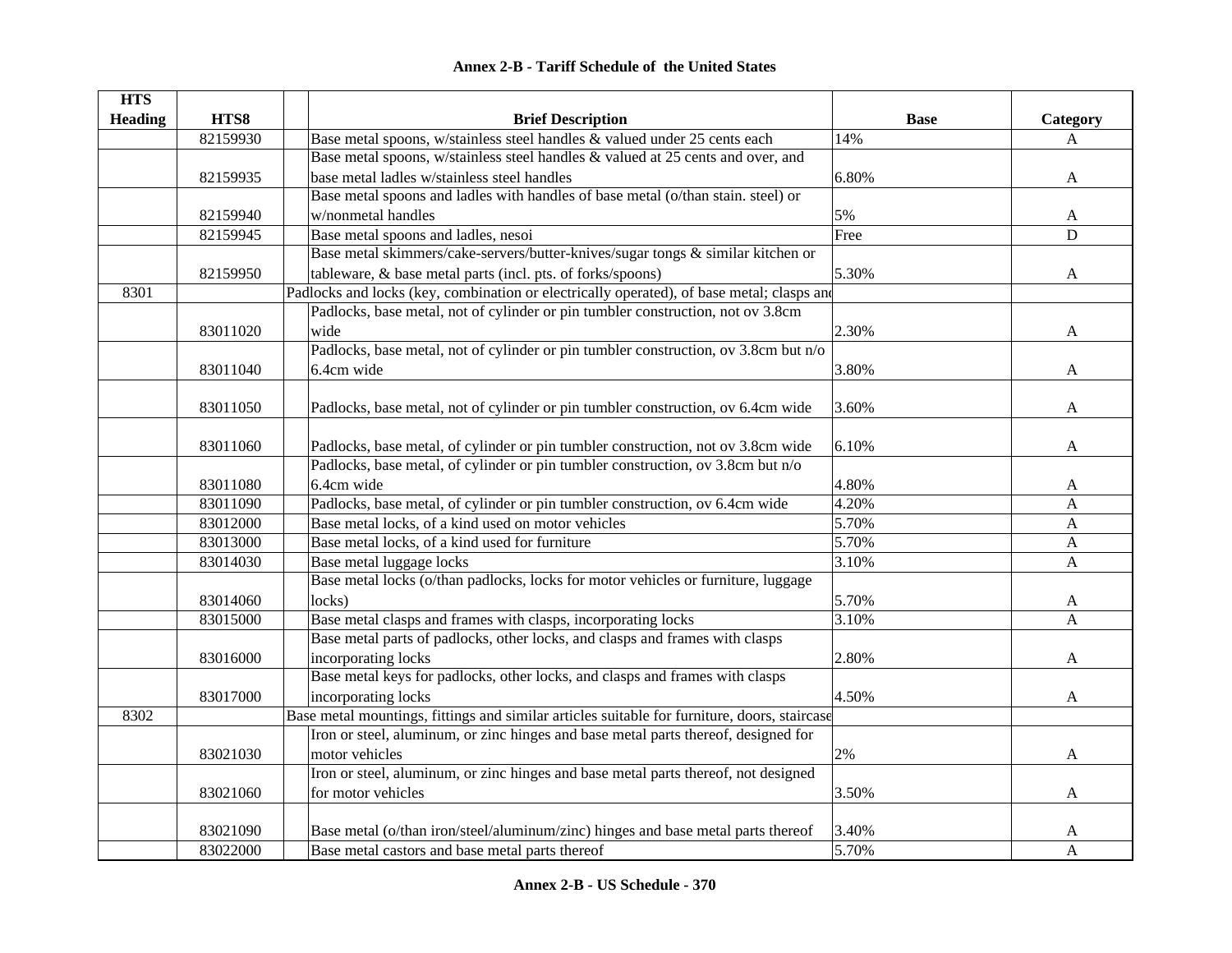| <b>Annex 2-B - Tariff Schedule of the United States</b> |
|---------------------------------------------------------|
|---------------------------------------------------------|

| <b>HTS</b>     |          |                                                                                              |             |           |
|----------------|----------|----------------------------------------------------------------------------------------------|-------------|-----------|
| <b>Heading</b> | HTS8     | <b>Brief Description</b>                                                                     | <b>Base</b> | Category  |
|                |          | Iron or steel, aluminum or zinc mountings, fittings and similar articles nesoi,              |             |           |
|                | 83023030 | suitable for motor vehicles, and base metal parts thereof                                    | $2\%$       | A         |
|                |          | Base metal (o/than iron/steel/aluminum/zinc) mountings, fittings & similar articles,         |             |           |
|                | 83023060 | suitable for motor vehicles, & base metal pts thereof                                        | 3.50%       | A         |
|                |          | Base metal door closers (except automatic door closers) suitable for buildings, and          |             |           |
|                | 83024130 | base metal parts thereof                                                                     | 3.90%       | A         |
|                |          | Iron or steel, aluminum or zinc mountings, fittings & similar articles, nesoi,               |             |           |
|                | 83024160 | suitable for buildings, & base metal pts thereof                                             | 3.90%       | A         |
|                |          | Base metal (o/than iron/steel/aluminum/zinc) mountings, fittings and similar arts,           |             |           |
|                | 83024190 | nesoi, suitable for buildings & base metal parts thereof                                     | 3.50%       | A         |
|                |          | Iron or steel, aluminum, or zinc mountings, fittings $\&$ similar articles, suitable for     |             |           |
|                | 83024230 | furniture, and base metal parts thereof                                                      | 3.90%       | A         |
|                |          | Base metal (o/than iron/steel/aluminum/zinc) mountings, fittings $\&$ similar articles,      |             |           |
|                | 83024260 | suitable for furniture, and base metal parts thereof                                         | 3.40%       | A         |
|                |          | Base metal harness, saddlery or riding-bridle hardware coated or plated w/prec.              |             |           |
|                | 83024920 | metal, and base metal parts thereof                                                          | 7.50%       | A         |
|                |          | Base metal harness, saddlery or riding-bridle hardware, not coated or plated                 |             |           |
|                | 83024940 | w/prec. metal, and base metal parts thereof                                                  | Free        | ${\bf D}$ |
|                |          | Iron or steel, aluminum, or zinc, mountings, fittings & similar articles nesoi, and          |             |           |
|                | 83024960 | base metal parts thereof                                                                     | 5.70%       | A         |
|                |          | Base metal (o/than iron/steel/aluminum/zinc) mountings, fittings & similar articles          |             |           |
|                | 83024980 | nesoi, and base metal parts thereof                                                          | 3.50%       | A         |
|                |          | Base metal hat-racks, hat pegs, brackets and similar fixtures, and base metal parts          |             |           |
|                | 83025000 | thereof                                                                                      | Free        | ${\bf D}$ |
|                | 83026030 | Base metal automatic door closers                                                            | 3.90%       | A         |
|                | 83026090 | Base metal parts of automatic door closers                                                   | 3.10%       | A         |
| 8303           |          | Armoured or reinforced safes, strong-boxes and doors and safe deposit lockers for stron      |             |           |
|                |          | Base metal armored or reinforced safes/strong-boxes & doors & safe deposit                   |             |           |
|                | 83030000 | lockers for strong rooms/cash & deed boxes etc., & base metal pts                            | 3.80%       | A         |
| 8304           |          | Filing cabinets, card-index cabinets, paper trays, aper rests, pen trays, office-stamp stand |             |           |
|                |          | Base metal desk-top filing/card-index cabinets, paper trays, pen trays & similar             |             |           |
|                | 83040000 | office/desk equipment nesoi, and base metal parts thereof                                    | 3.90%       | A         |
| 8305           |          | Filing for loose-leaf binders or files, letter corners, peper clips, indexing tags and simi  |             |           |
|                | 83051000 | Base metal fittings for loose-leaf binders or files                                          | 2.90%       | A         |
|                | 83052000 | Base metal staples in strips (e.g., for offices, upholstery, packaging)                      | Free        | ${\bf D}$ |
|                | 83059030 | Base metal paper clips and base metal parts thereof                                          | Free        | D         |
|                |          | Base metal letter clips, letter corners, indexing tags and similar office articles           |             |           |
|                | 83059060 | nesoi, and base metal parts thereof                                                          | 5.70%       | A         |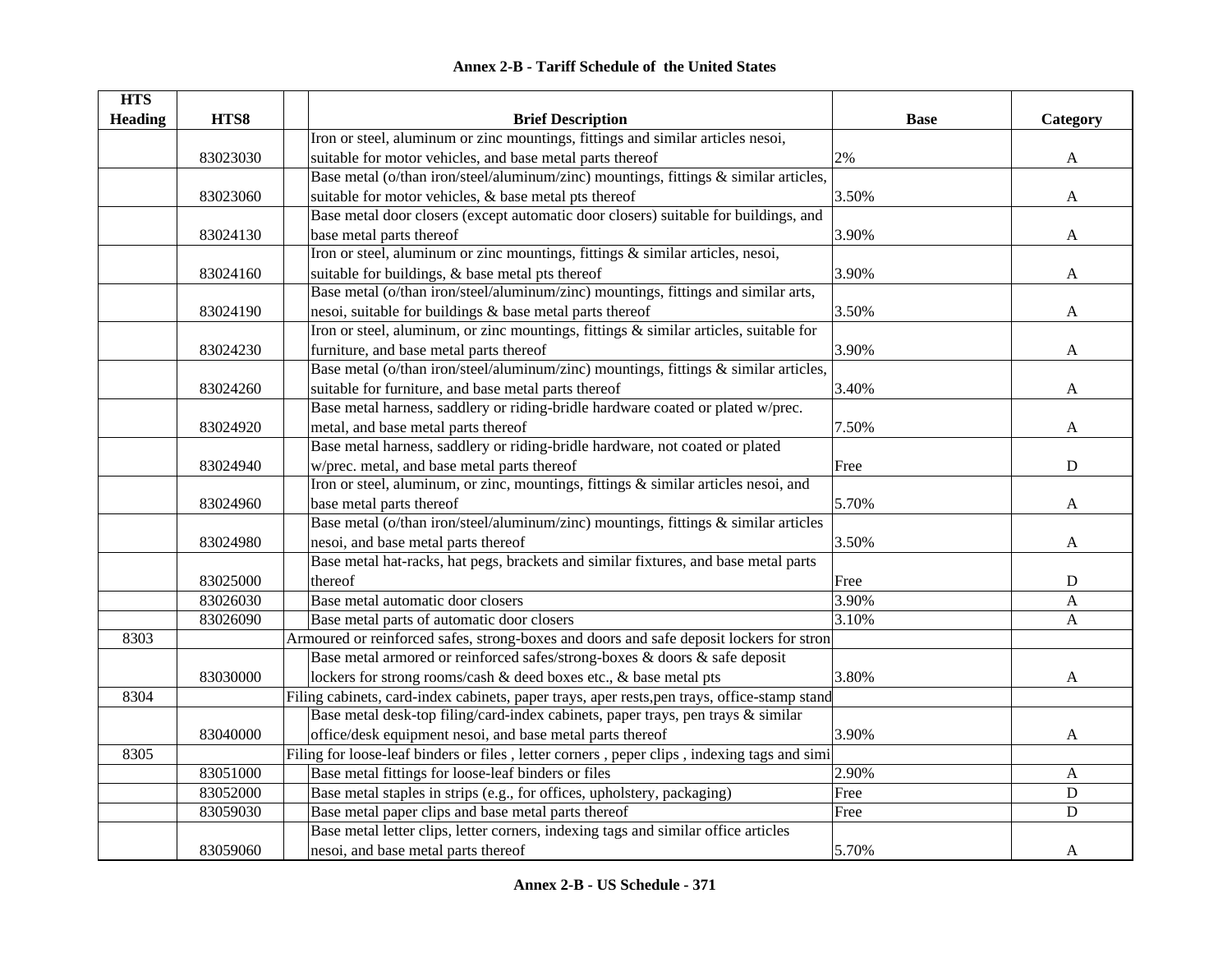| <b>HTS</b><br><b>Heading</b> | HTS8     | <b>Brief Description</b>                                                                    | <b>Base</b>            | Category                  |
|------------------------------|----------|---------------------------------------------------------------------------------------------|------------------------|---------------------------|
| 8306                         |          | Bells, gongs and the like, non-electric, of base metal; statuettes and other ornaments, of  |                        |                           |
|                              |          |                                                                                             |                        |                           |
|                              | 83061000 | Base metal, nonelectric bells, gongs, and the like, and base metal parts thereof            | 5.80%                  | A                         |
|                              |          | Base metal statuettes and other ornaments plated w/prec. metal, and base metal              |                        |                           |
|                              | 83062100 | parts thereof                                                                               | 4.50%                  | A                         |
|                              |          | Base metal statuettes and other ornaments not plated w/prec.metal, and base metal           |                        |                           |
|                              | 83062900 | parts thereof                                                                               | Free                   | $\mathbf D$               |
|                              |          | Base metal photograph, picture or similar frames; base metal mirrors; base metal            |                        |                           |
|                              | 83063000 | parts thereof                                                                               | 2.70%                  | $\mathbf{A}$              |
| 8307                         |          | Flexible tubing of base metal, with or without fittings.                                    |                        |                           |
|                              | 83071030 | Iron or steel flexible tubing, with fittings                                                | 3.80%                  | A                         |
|                              | 83071060 | Iron or steel flexible tubing, without fittings                                             | 3.80%                  | $\boldsymbol{\mathsf{A}}$ |
|                              | 83079030 | Base metal (o/than iron or steel) flexible tubing, with fittings                            | 3.80%                  | A                         |
|                              | 83079060 | Base metal (o/than iron or steel) flexible tubing, without fittings                         | 3.80%                  | A                         |
| 8308                         |          | Clasps, frames with clasps, buckles, buckle-clasps, hooks, eyes, eyelets and the like, of b |                        |                           |
|                              |          | Base metal hooks, eyes, and eyelets, of a kind used for clothing, footwear,                 |                        |                           |
|                              | 83081000 | awnings, handbags, travel goods, or other made up articles                                  | 1.1 cents/kg + $2.9\%$ | A                         |
|                              | 83082030 | Iron or steel bifurcated rivets, not brightened, not lathed and not machined                | Free                   | $\mathbf D$               |
|                              | 83082060 | Base metal tubular or bifurcated rivets (o/than of iron or steel)                           | Free                   | D                         |
|                              | 83089030 | Base metal beads and spangles                                                               | Free                   | D                         |
|                              | 83089060 | Base metal buckles and buckle clasps, and base metal parts thereof                          | 3.90%                  | $\mathbf{A}$              |
|                              |          | Base metal clasps, frames with clasps not incorporating a lock, and like articles,          |                        |                           |
|                              | 83089090 | and base metal parts thereof                                                                | 2.70%                  | A                         |
| 8309                         |          | Stoppers, caps and lids (including crown corks, screw caps and pouring stoppers), capsu     |                        |                           |
|                              |          | Base metal crown corks (including crown seals and caps), and base metal parts               |                        |                           |
|                              | 83091000 | thereof                                                                                     | Free                   | $\mathbf D$               |
|                              |          | Base metal stoppers, caps and lids (o/than crown corks), threaded bungs, bung               |                        |                           |
|                              | 83099000 | covers, seals, other packing accessories and parts                                          | 2.60%                  | A                         |
| 8310                         |          | Sign-plates, name-plates, address-plates and similar plates, numbers, letters and other sy  |                        |                           |
|                              |          | Base metal sign plates, name plates, address plates, numbers, letters and other             |                        |                           |
|                              | 83100000 | symbols (o/than of 9405), and base metal parts thereof                                      | Free                   | ${\bf D}$                 |
| 8311                         |          | Wire, rods, tubes, plates, electrodes and similar products, of base metal or of metal carbi |                        |                           |
|                              | 83111000 | Coated base metal electrodes for electric arc-welding                                       | Free                   | D                         |
|                              | 83112000 | Base metal cored wire for electric arc-welding                                              | Free                   | D                         |
|                              | 83113030 | Coated rod or cored wire lead-tin solders                                                   | Free                   | $\mathbf D$               |
|                              |          | Coated rods and cored wire of base metal (o/than lead-tin solders), for soldering,          |                        |                           |
|                              | 83113060 | brazing or welding by flame                                                                 | Free                   | D                         |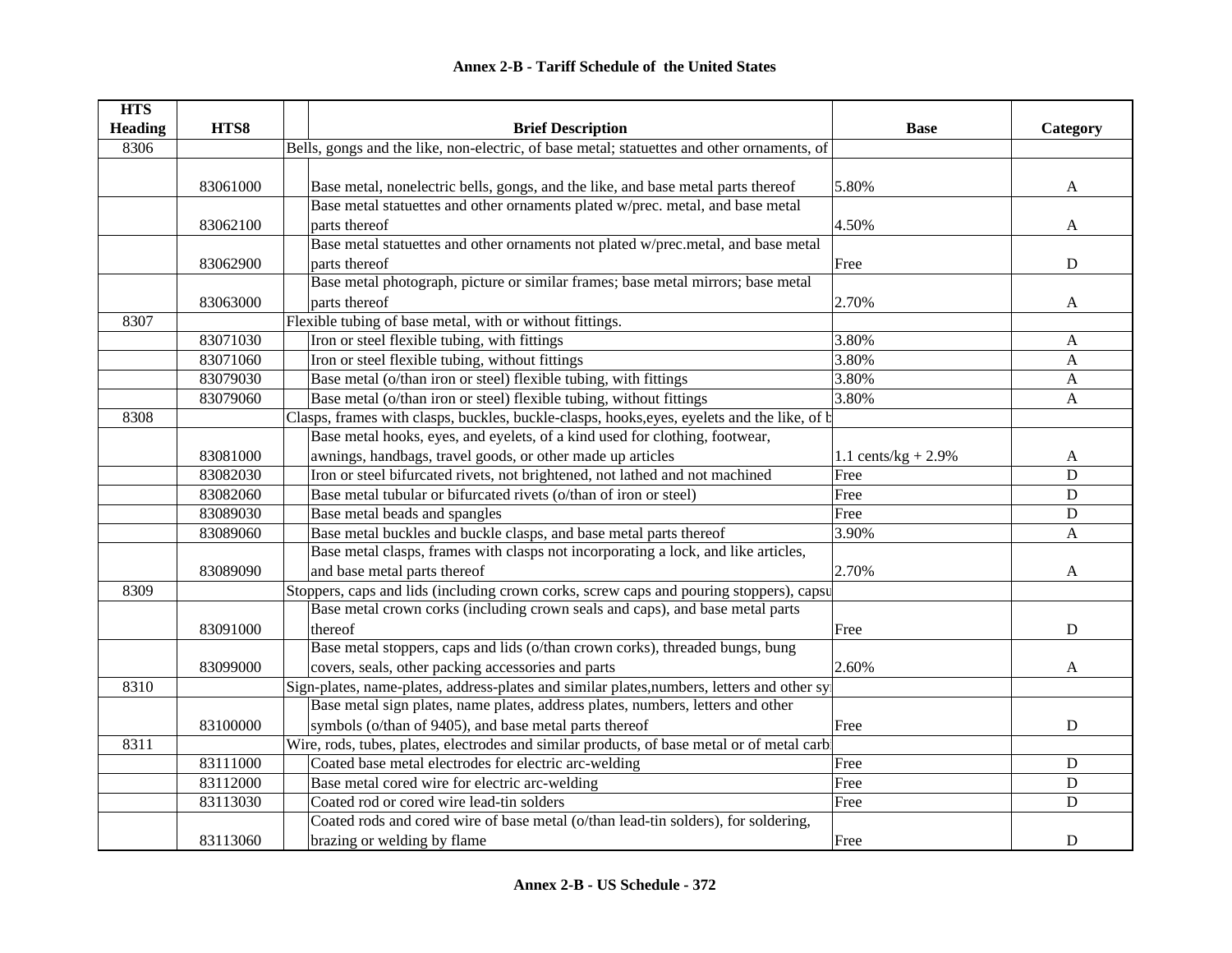| <b>Annex 2-B - Tariff Schedule of the United States</b> |
|---------------------------------------------------------|
|---------------------------------------------------------|

| <b>HTS</b>     |          |                                                                                            |             |              |
|----------------|----------|--------------------------------------------------------------------------------------------|-------------|--------------|
| <b>Heading</b> | HTS8     | <b>Brief Description</b>                                                                   | <b>Base</b> | Category     |
|                |          | Wire $\&$ rods of agglom. base metal powder for metal spray.; metal carbide wire,          |             |              |
|                | 83119000 | rods, tubes, electrodes, coated/cored w/flux, for welding etc                              | Free        | ${\bf D}$    |
| 8401           |          | Nuclear reactors; fuel elements (cartridges), non-irradiated, for nuclear reactors; machin |             |              |
|                | 84011000 | Nuclear reactors                                                                           | 3.30%       | $\mathbf{A}$ |
|                | 84012000 | Machinery and apparatus for isotopic separation, and parts thereof                         | 2.60%       | A            |
|                | 84013000 | Fuel elements (cartridges), non-irradiated and parts thereof                               | 3.30%       | A            |
|                | 84014000 | Parts of nuclear reactors                                                                  | 3.30%       | $\mathbf{A}$ |
| 8402           |          | Steam or other vapour generating boilers (other than central heating hot water boilers ca  |             |              |
|                | 84021100 | Watertube boilers with a steam production exceeding 45 tons per hour                       | 5.20%       | A            |
|                | 84021200 | Watertube boilers with a steam production not exceeding 45 tons per hour                   | 4.30%       | $\mathbf{A}$ |
|                |          |                                                                                            |             |              |
|                | 84021900 | Vapor-generating boilers, including hybrid boilers, other than watertube boilers           | 5.20%       | A            |
|                | 84022000 | Super-heated water boilers                                                                 | 3.30%       | A            |
|                | 84029000 | Parts of steam- or other vapor-generating boilers                                          | 4.30%       | $\mathbf{A}$ |
| 8403           |          | Central heating boilers other than those of heading 84.02.                                 |             |              |
|                | 84031000 | Central heating boilers (other than those of heading 8402)                                 | Free        | $\mathbf D$  |
|                | 84039000 | Parts of central heating boilers (other than those of heading 8402)                        | Free        | $\mathbf D$  |
| 8404           |          | Auxiliary plant for use with boilers of heading 84.02 or 84.03 (for example, economise     |             |              |
|                | 84041000 | Auxiliary plant for use with boilers of heading 8402 or 8403                               | 3.50%       | $\mathbf{A}$ |
|                | 84042000 | Condensers for steam or other vapor power units                                            | 5.60%       | A            |
|                |          | Parts for auxiliary plant for use with boilers of heading 8402 and 8403 and                |             |              |
|                | 84049000 | condensers for steam or vapor power units                                                  | 3.50%       | A            |
| 8405           |          | Producer gas or water gas generators, with or without their purifiers; acetylene gas gene  |             |              |
|                |          | Producer gas or water gas generators, acetylene gas generators and similar water           |             |              |
|                | 84051000 | process gas generators; with or without their purifiers                                    | Free        | $\mathbf D$  |
|                | 84059000 | Parts for gas generators of subheading 8405.10                                             | Free        | $\mathbf D$  |
| 8406           |          | Steam turbines and other vapour turbines.                                                  |             |              |
|                | 84061010 | Steam turbines for marine propulsion                                                       | 6.70%       | A            |
|                | 84061090 | Vapor turbines (other than steam) for marine propulsion                                    | Free        | $\mathbf D$  |
|                |          |                                                                                            |             |              |
|                | 84068110 | Steam turbines other than for marine propulsion, of an output exceeding 40 MW              | 6.70%       | A            |
|                |          | Vapor turbines (excluding steam turbines) other than for marine propulsion, of an          |             |              |
|                | 84068190 | output exceeding 40 MW                                                                     | Free        | $\mathbf D$  |
|                |          | Steam turbines other than for marine propulsion, of an output not exceeding 40             |             |              |
|                | 84068210 | <b>MW</b>                                                                                  | 6.70%       | A            |
|                |          | Vapor turbines (excluding steam turbines) other than for marine propulsion, of an          |             |              |
|                | 84068290 | output not exceeding 40 MW                                                                 | Free        | $\mathbf D$  |
|                | 84069020 | Parts of steam turbines, rotors, finished for final assembly                               | 6.70%       | A            |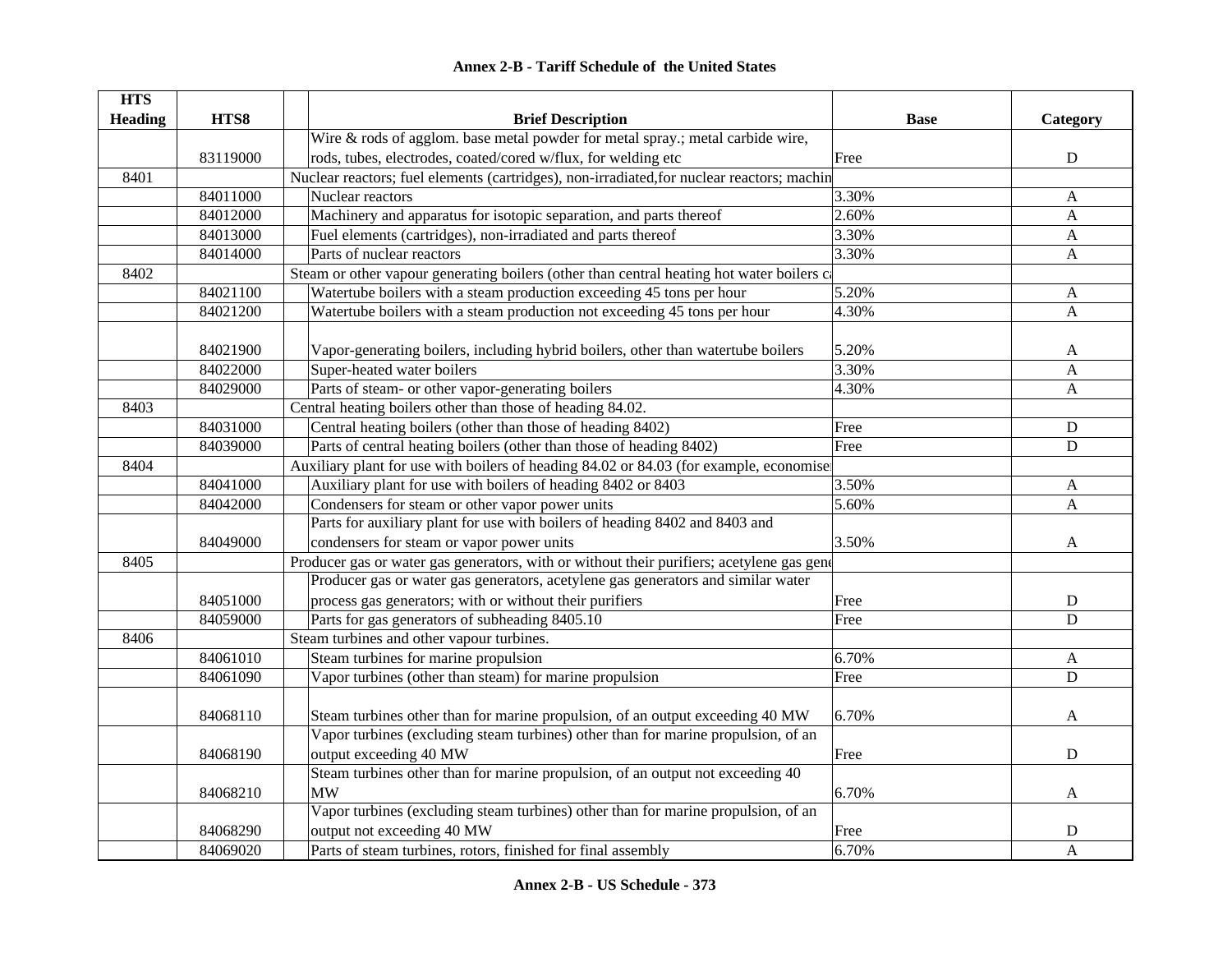|  | <b>Annex 2-B - Tariff Schedule of the United States</b> |  |
|--|---------------------------------------------------------|--|
|--|---------------------------------------------------------|--|

| <b>HTS</b>     |          |                                                                                                                                               |             |              |
|----------------|----------|-----------------------------------------------------------------------------------------------------------------------------------------------|-------------|--------------|
| <b>Heading</b> | HTS8     | <b>Brief Description</b>                                                                                                                      | <b>Base</b> | Category     |
|                |          | Parts of steam turbines, rotors, not further worked than cleaned or machined for                                                              |             |              |
|                | 84069030 | removal of fins, etc., or certain other working                                                                                               | 6.70%       | A            |
|                | 84069040 | Parts of steam turbines, blades, rotating or stationary                                                                                       | 6.70%       | $\mathbf{A}$ |
|                | 84069045 | Parts of steam turbines, other                                                                                                                | 6.70%       | $\mathbf{A}$ |
|                | 84069050 | Parts of vapor turbines other than steam turbines, rotors, finished for final assembly Free                                                   |             | ${\bf D}$    |
|                | 84069060 | Parts of vapor turbines other than steam turbines, rotors, not further worked than<br>cleaned or machined for removal of fins, etc., or other | Free        | $\mathbf D$  |
|                | 84069070 | Parts of vapor turbines other than steam turbines, blades, rotating or stationary                                                             | Free        | ${\bf D}$    |
|                | 84069075 | Parts of vapor turbines other than steam turbines, other                                                                                      | Free        | $\mathbf D$  |
| 8407           |          | Spark-ignition reciprocating or rotary internal cumbusdon piston engines.                                                                     |             |              |
|                |          | Spark-ignition reciprocating or rotary internal combustion piston engines for use in                                                          |             |              |
|                | 84071000 | aircraft                                                                                                                                      | Free        | ${\bf D}$    |
|                |          | Marine propulsion spark-ignition reciprocating or rotary internal-combustion                                                                  |             |              |
|                | 84072100 | piston engines for outboard motors                                                                                                            | Free        | $\mathbf D$  |
|                |          | Marine propulsion spark-ignition reciprocating or rotary internal-combustion                                                                  |             |              |
|                | 84072900 | piston engines, nesi                                                                                                                          | Free        | ${\bf D}$    |
|                | 84073100 | Spark-ignition reciprocating piston engines used for propulsion of vehicles of<br>chapter 87, of a cylinder capacity not exceeding 50cc       |             | ${\bf D}$    |
|                |          | Spark-ignition reciprocating piston engines used in tractors suitable for                                                                     | Free        |              |
|                |          |                                                                                                                                               |             |              |
|                | 84073210 | agricultural use, of a cylinder capacity over 50cc but n/o 250cc                                                                              | Free        | $\mathbf D$  |
|                | 84073220 | Spark-ignition reciprocating piston engines used in vehicles of heading 8701.20,<br>8702-8704, cylinder capacity over 50cc but n/o 250cc      | Free        | $\mathbf D$  |
|                |          |                                                                                                                                               |             |              |
|                | 84073290 | Spark-ignition reciprocating piston engines used for vehicles, of chap. 87 nesi, of a<br>cylinder capacity over 50 but not over 250cc         | Free        | ${\bf D}$    |
|                |          | Spark-ignition reciprocating piston engines used in tractors for agricultural use, of                                                         |             |              |
|                | 84073310 | a cylinder capacity over 250cc but not over 1000cc                                                                                            | Free        | ${\bf D}$    |
|                |          | Spark-ignition reciprocating piston engines, for certain spec. veh. of 8701.20,                                                               |             |              |
|                | 84073330 | 8702, 8703 or 8704, cylinder cap. $>$ 250 cc $>$ or = 1, 000 cc                                                                               | Free        | $\mathbf D$  |
|                |          | Spark-ignition reciprocating piston engines, for other veh. of 8701.20, 8702, 8703                                                            |             |              |
|                | 84073360 | or 8704, cylinder cap. $> 250$ cc $>$ or $= 1,000$ cc, nesi                                                                                   | 2.50%       | A            |
|                |          | Spark-ignition reciprocating piston engines for vehicles of chap. 87 nesi, of a                                                               |             |              |
|                | 84073390 | cylinder capacity over 250cc but not over 1000cc                                                                                              | Free        | ${\bf D}$    |
|                |          | Spark-ignition reciprocating piston engines used in agricultural tractors, cylinder                                                           |             |              |
|                | 84073405 | capacity over 1000 cc to 2000 cc                                                                                                              | Free        | ${\bf D}$    |
|                |          | Spark-ignition reciprocating piston engines for vehicles of 8701.20 or 8702-8704,                                                             |             |              |
|                | 84073414 | cylinder cap. over 1000 cc to 2000 cc, used or rebuilt                                                                                        | 2.50%       | A            |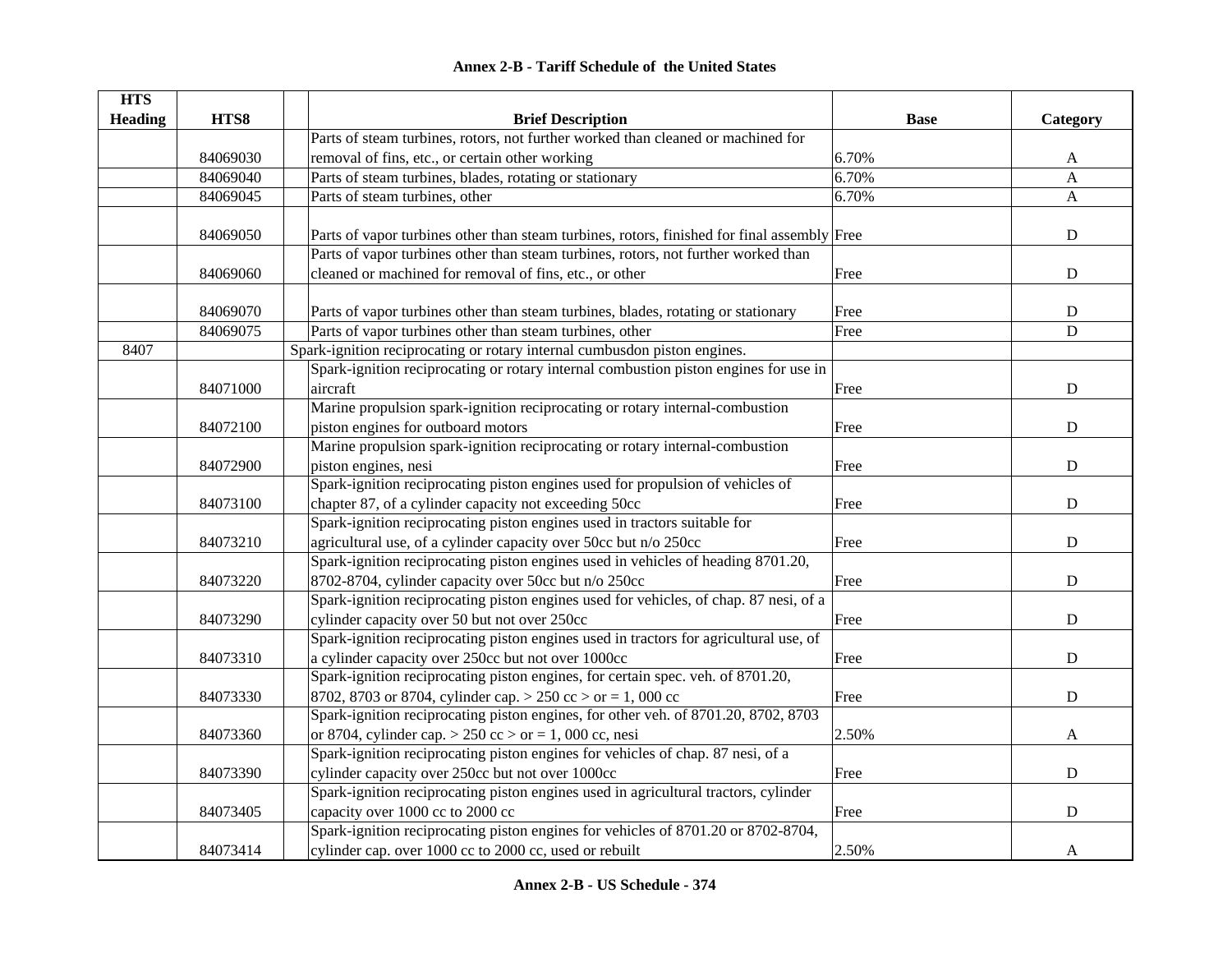|  | <b>Annex 2-B - Tariff Schedule of the United States</b> |  |
|--|---------------------------------------------------------|--|
|--|---------------------------------------------------------|--|

| <b>HTS</b>     | HTS8     |                                                                                                               | <b>Base</b>                                                                                                               |             |
|----------------|----------|---------------------------------------------------------------------------------------------------------------|---------------------------------------------------------------------------------------------------------------------------|-------------|
| <b>Heading</b> |          | <b>Brief Description</b><br>Spark-ignition reciprocating piston engines for vehicles of 8701.20 or 8702-8704, |                                                                                                                           | Category    |
|                |          | cylinder cap. over 1000 cc to 2000 cc, new                                                                    | 2.50%                                                                                                                     |             |
|                | 84073418 |                                                                                                               |                                                                                                                           | A           |
|                |          | Spark-ignition reciprocating piston engines for other vehicles of chap. 87, of a                              |                                                                                                                           |             |
|                | 84073425 | cylinder capacity over 1000 cc to 2000 cc                                                                     | Free                                                                                                                      | ${\bf D}$   |
|                |          | Spark-ignition reciprocating piston engines used in agricultural tractors, cylinder                           |                                                                                                                           |             |
|                | 84073435 | capacity over 2000 cc                                                                                         | Free                                                                                                                      | $\mathbf D$ |
|                |          | Spark-ignition reciprocating piston engines for vehicles of 8701.20 or 8702-8704,                             |                                                                                                                           |             |
|                | 84073444 | cylinder capacity over 2000 cc, used or rebuilt                                                               | 2.50%                                                                                                                     | A           |
|                |          | Spark-ignition reciprocating piston engines for vehicles of 8701.20 or 8702-8704,                             |                                                                                                                           |             |
|                | 84073448 | cylinder capacity over 2000 cc, new                                                                           |                                                                                                                           |             |
|                |          | Spark-ignition reciprocating piston engines for other vehicles of chap. 87 nesi, of a                         |                                                                                                                           |             |
|                | 84073455 | cylinder capacity exceeding 2000 cc                                                                           |                                                                                                                           |             |
|                |          | Spark-ignition rotary or reciprocating internal-combustion piston engines nesi,                               | 2.50%<br>A<br>Free<br>${\bf D}$<br>$\mathbf D$<br>Free<br>${\bf D}$<br>Free<br>2.50%<br>$\mathbf{A}$<br>${\bf D}$<br>Free |             |
|                | 84079010 | installed in agricultural/horticultural machinery/equipment                                                   |                                                                                                                           |             |
|                |          | Spark-ignition rotary or reciprocating internal-combustion piston engines, for                                |                                                                                                                           |             |
|                | 84079090 | machinery or equipment nesi                                                                                   |                                                                                                                           |             |
| 8408           |          | Compression-ignition internal combustion piston engines (diesel or semi-diesel engines                        |                                                                                                                           |             |
|                | 84081000 | Marine propulsion compression-ignition internal-combustion piston engines                                     |                                                                                                                           |             |
|                |          | Compression-ignition internal-combustion piston engines to be installed in tractors                           |                                                                                                                           |             |
|                | 84082010 | suitable for agricultural use                                                                                 |                                                                                                                           |             |
|                |          | Compression-ignition internal-combustion piston engines to be installed in                                    |                                                                                                                           |             |
|                | 84082020 | vehicles of heading 8701.20, 8702, 8703, or 8704                                                              | 2.50%                                                                                                                     | A           |
|                |          | Compression-ignition internal-combustion piston engines used for propulsion of                                |                                                                                                                           |             |
|                | 84082090 | vehicles of chapter 87, nesi                                                                                  | 2.50%                                                                                                                     | A           |
|                |          | Compression-ignition internal-combustion piston engines, to be installed in                                   |                                                                                                                           |             |
|                | 84089010 | agricultural or horticultural machinery or equipment, nesi                                                    | Free                                                                                                                      | ${\bf D}$   |
|                |          | Compression-ignition internal-combustion piston engines, for machinery or                                     |                                                                                                                           |             |
|                | 84089090 | equipment, nesi                                                                                               | Free                                                                                                                      | ${\bf D}$   |
| 8409           |          | Parts suitable for use solely or principally with the engines of heading 84.07 or 84.08.                      |                                                                                                                           |             |
|                | 84091000 | Parts for internal combustion aircraft engines                                                                | Free                                                                                                                      | ${\bf D}$   |
|                |          | Cast-iron parts used solely or principally with spark-ignition internal-combustion                            |                                                                                                                           |             |
|                | 84099110 | piston engines of heading 8407                                                                                | Free                                                                                                                      | $\mathbf D$ |
|                |          | Aluminum cylinder heads for spark-ignition internal combustion piston engines for                             |                                                                                                                           |             |
|                | 84099130 | vehicles of 8701.20 or 8702-8704                                                                              | 2.50%                                                                                                                     | A           |
|                |          | Parts nesi, used solely or principally with spark-ignition internal-combustion                                |                                                                                                                           |             |
|                | 84099150 | piston engines for vehicles of head 8701.20, 8702-8704                                                        | 2.50%                                                                                                                     | A           |
|                |          | Parts nesi, used solely or principally with spark-ignition internal-combustion                                |                                                                                                                           |             |
|                | 84099192 | piston engines for marine propulsion                                                                          | 2.50%                                                                                                                     | A           |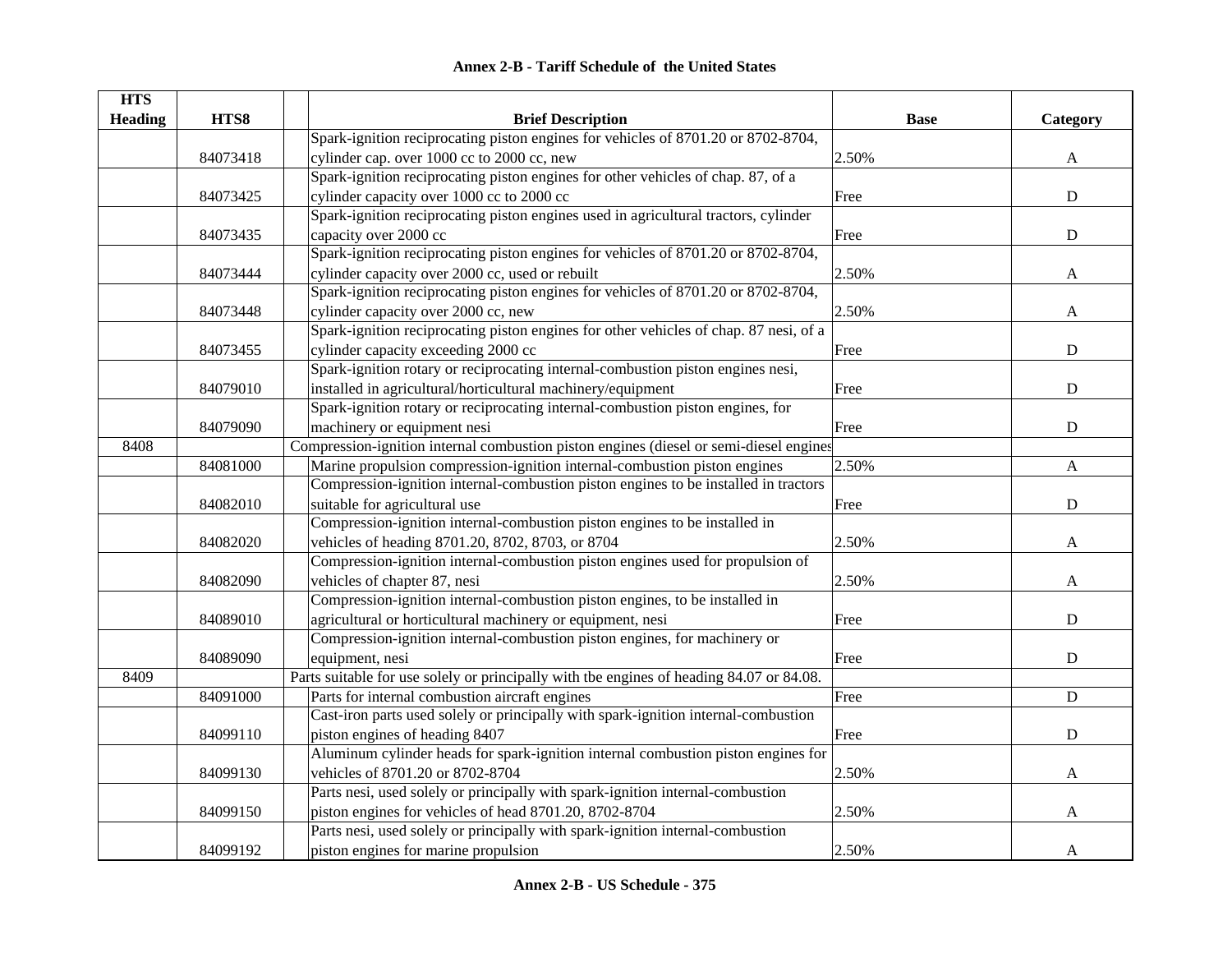| <b>HTS</b>     |          |                                                                                       |             |              |
|----------------|----------|---------------------------------------------------------------------------------------|-------------|--------------|
| <b>Heading</b> | HTS8     | <b>Brief Description</b>                                                              | <b>Base</b> | Category     |
|                |          | Parts nesi, used solely or principally with spark-ignition internal-combustion        |             |              |
|                | 84099199 | piston engines of heading 8407, nesi                                                  | 2.50%       | $\mathbf{A}$ |
|                |          | Cast iron parts not advanced beyond cleaning & machined only for removal of           |             |              |
|                | 84099910 | fins, gates, etc. or to permit location in machinery                                  | Free        | ${\bf D}$    |
|                |          | Parts nesi, used solely or principally with the engines of heading 8408, for vehicles |             |              |
|                | 84099991 | of heading 8701.20, 8702, 8703, 8704                                                  | 2.50%       | $\mathbf{A}$ |
|                |          | Parts nesi, used solely or principally with compression-ignition internal-            |             |              |
|                | 84099992 | combustion piston engines for marine propulsion                                       | 2.50%       | A            |
|                |          | Parts nesi, used solely or principally with compression-ignition internal-            |             |              |
|                | 84099999 | combustion piston engines of heading 8407 or 8408, nesi                               | Free        | ${\bf D}$    |
| 8410           |          | Hydraulic turbines, water wheels, and regulatocs therefor.                            |             |              |
|                | 84101100 | Hydraulic turbines and water wheels of a power not exceeding 1,000 kW                 | 3.80%       | $\mathbf{A}$ |
|                |          | Hydraulic turbines and water wheels of a power exceeding 1,000 kW but not             |             |              |
|                | 84101200 | exceeding 10,000 kW                                                                   | 3.80%       | A            |
|                | 84101300 | Hydraulic turbines and water wheels of a power exceeding 10,000 kW                    | 3.80%       | A            |
|                | 84109000 | Parts, including regulators, of hydraulic turbines and water wheels                   | 3.80%       | A            |
| 8411           |          | Turbo-jets, turbo-propellers and other gas turbines.                                  |             |              |
|                | 84111140 | Aircraft turbojets of a thrust not exceeding 25 kN                                    | Free        | ${\bf D}$    |
|                | 84111180 | Turbojets of a thrust not exceeding 25 kN, other than aircraft                        | Free        | ${\bf D}$    |
|                | 84111240 | Aircraft turbojets of a thrust exceeding 25 kN                                        | Free        | ${\bf D}$    |
|                | 84111280 | Turbojets of a thrust exceeding 25 kN, other than aircraft                            | Free        | ${\bf D}$    |
|                | 84112140 | Aircraft turbopropellers of a power not exceeding 1,100 kW                            | Free        | ${\bf D}$    |
|                | 84112180 | Turbopropellers of a power not exceeding 1,100 kW, other than aircraft                | Free        | $\mathbf D$  |
|                | 84112240 | Aircraft turbopropellers of a power exceeding 1,100 kW                                | Free        | ${\bf D}$    |
|                | 84112280 | Turbopropellers of a power exceeding 1,100 kW, other than aircraft                    | Free        | ${\bf D}$    |
|                |          | Aircraft gas turbines other than turbojets or turbopropellers, of a power not         |             |              |
|                | 84118140 | exceeding 5,000 kW                                                                    | Free        | ${\bf D}$    |
|                |          | Gas turbines other than turbojets or turbopropellers, of a power not exceeding        |             |              |
|                | 84118180 | 5,000 kW, other than aircraft                                                         | 2.50%       | A            |
|                |          | Aircraft gas turbines other than turbojets or turbopropellers, of a power exceeding   |             |              |
|                | 84118240 | 5,000 kW                                                                              | Free        | ${\bf D}$    |
|                |          | Gas turbines, other than turbojets or turbopropellers of a power exceeding 5,000      |             |              |
|                | 84118280 | kW, other than aircraft                                                               | 2.50%       | $\mathbf{A}$ |
|                |          | Cast-iron parts of turbojets or turbopropellers machined only for removal of fins,    |             |              |
|                | 84119110 | gates, etc. or to permit location in machinery                                        | Free        | ${\bf D}$    |
|                | 84119190 | Parts of turbojets or turbopropellers other than those of subheading 8411.91.10       | Free        | ${\bf D}$    |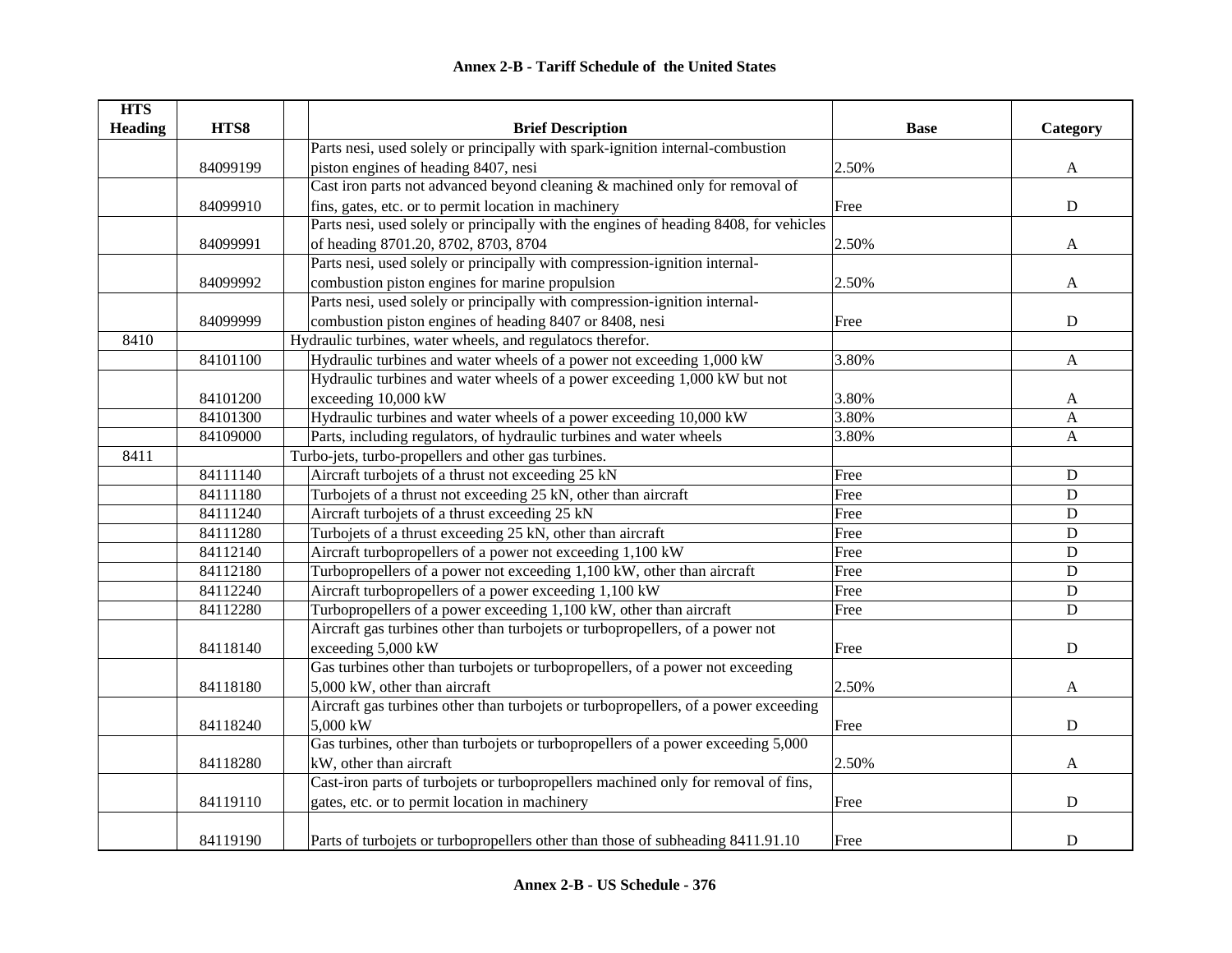| <b>HTS</b>     |          |                                                                                     |             |              |
|----------------|----------|-------------------------------------------------------------------------------------|-------------|--------------|
| <b>Heading</b> | HTS8     | <b>Brief Description</b>                                                            | <b>Base</b> | Category     |
|                |          | Cast-iron parts of gas turbines nesi, not advanced beyond cleaning, and machined    |             |              |
|                | 84119910 | for removal of fins, gates, sprues and risers                                       | Free        | ${\bf D}$    |
|                | 84119990 | Parts of gas turbines nesi, other than those of subheading 8411.99.10               | 2.40%       | $\mathbf{A}$ |
| 8412           |          | Other engines and motors.                                                           |             |              |
|                | 84121000 | Reaction engines other than turbojets                                               | Free        | $\mathbf D$  |
|                | 84122100 | Hydraulic power engines and motors, linear acting (cylinders)                       | Free        | $\mathbf D$  |
|                | 84122940 | Hydrojet engines for marine propulsion                                              | Free        | ${\bf D}$    |
|                | 84122980 | Hydraulic power engines and motors, nesi                                            | Free        | ${\bf D}$    |
|                | 84123100 | Pneumatic power engines and motors, linear acting (cylinders)                       | Free        | $\mathbf D$  |
|                | 84123900 | Pneumatic power engines and motors, other than linear acting                        | Free        | ${\bf D}$    |
|                | 84128010 | Spring-operated and weight-operated motors                                          | Free        | $\mathbf D$  |
|                | 84128090 | Engines and motors, nesi (excluding motors of heading 8501)                         | Free        | $\mathbf D$  |
|                | 84129010 | Parts of hydrojet engines for marine propulsion                                     | Free        | $\mathbf D$  |
|                |          | Parts for engines of heading 8412 other than hydrojet engines for marine            |             |              |
|                | 84129090 | propulsion                                                                          | Free        | $\mathbf D$  |
| 8413           |          | Pumps for liquids, whether or not fitted with a measuring device; liquid elevators. |             |              |
|                |          | Pumps fitted or designed to be fitted with a measuring device, used for dispensing  |             |              |
|                | 84131100 | fuel or lubricants, of the type used in filling-stations                            | Free        | ${\bf D}$    |
|                |          |                                                                                     |             |              |
|                | 84131900 | Pumps for liquids fitted or designed to be fitted with a measuring device, nesi     | Free        | ${\bf D}$    |
|                |          | Hand pumps other than those of subheading 8413.11 or 8413.19, not fitted with a     |             |              |
|                | 84132000 | measuring device                                                                    | Free        | $\mathbf D$  |
|                |          | Fuel-injection pumps for compression-ignition engines, not fitted with a measuring  |             |              |
|                | 84133010 | device                                                                              | 2.50%       | A            |
|                |          | Fuel, lubricating or cooling medium pumps for internal-combustion piston            |             |              |
|                | 84133090 | engines, not fitted with a measuring device, nesi                                   | 2.50%       | A            |
|                | 84134000 | Concrete pumps for liquids, not fitted with a measuring device                      | Free        | D            |
|                |          | Reciprocating positive displacement pumps for liquids, not fitted with a measuring  |             |              |
|                | 84135000 | device, nesi                                                                        | Free        | $\mathbf D$  |
|                |          | Rotary positive displacement pumps for liquids, not fitted with a measuring         |             |              |
|                | 84136000 | device, nesi                                                                        | Free        | ${\bf D}$    |
|                |          | Stock pumps imported for use with machines for making cellulosic pulp, paper or     |             |              |
|                | 84137010 | paperboard, not fitted with a measuring device                                      | Free        | ${\bf D}$    |
|                | 84137020 | Centrifugal pumps for liquids, not fitted with a measuring device, nesi             | Free        | D            |
|                | 84138100 | Pumps for liquids, not fitted with a measuring device, nesi                         | Free        | $\mathbf D$  |
|                | 84138200 | Liquid elevators                                                                    | Free        | ${\bf D}$    |
|                | 84139110 | Parts of fuel-injection pumps for compression-ignition engines                      | 2.50%       | A            |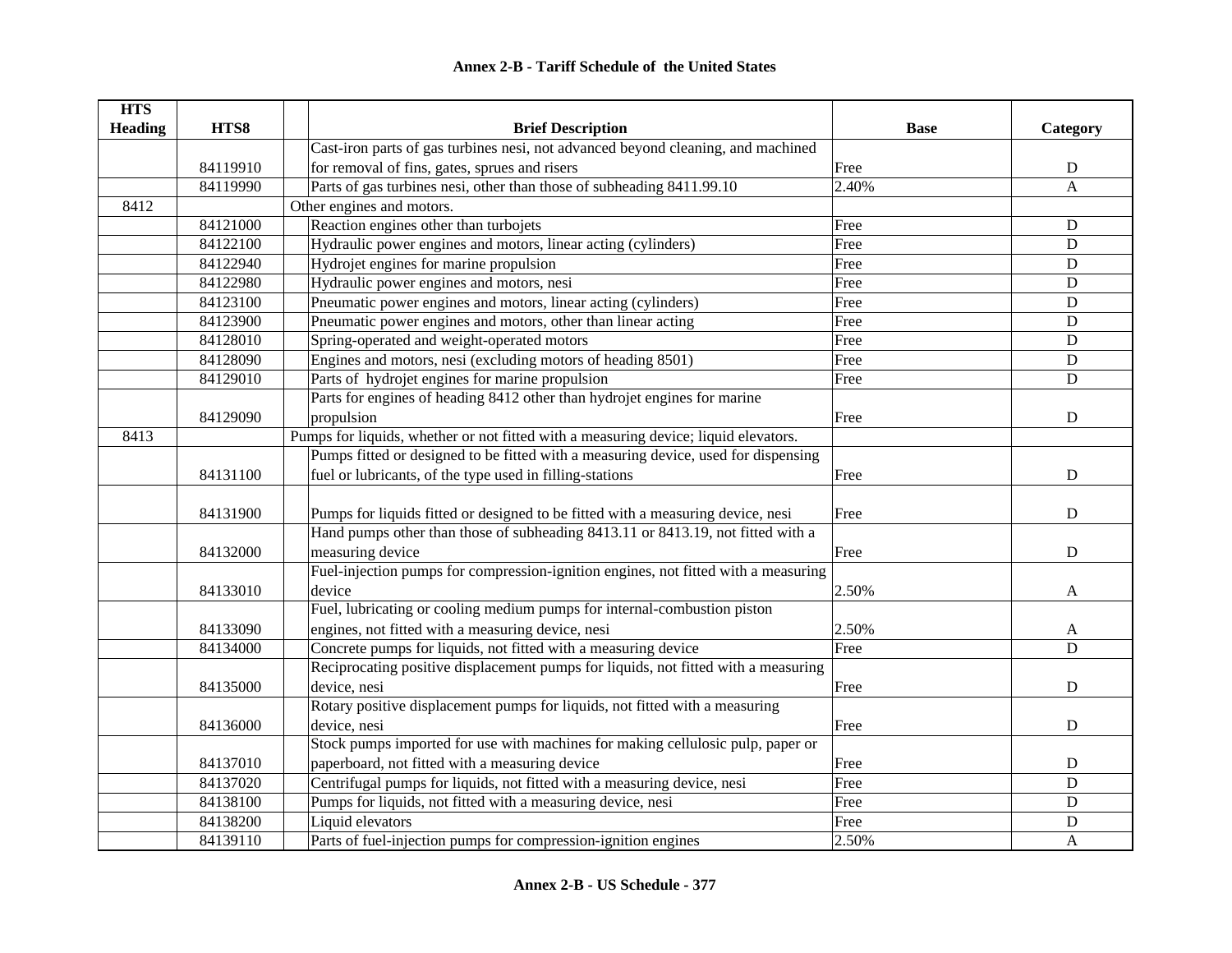| <b>HTS</b>     |          |                                                                                          |             |              |
|----------------|----------|------------------------------------------------------------------------------------------|-------------|--------------|
| <b>Heading</b> | HTS8     | <b>Brief Description</b>                                                                 | <b>Base</b> | Category     |
|                |          | Parts of stock pumps imported for use with machines for making cellulosic pulp,          |             |              |
|                | 84139120 | paper or paperboard                                                                      | Free        | $\mathbf D$  |
|                | 84139190 | Parts of pumps, nesi                                                                     | Free        | $\mathbf D$  |
|                | 84139200 | Parts of liquid elevators                                                                | Free        | ${\bf D}$    |
| 8414           |          | Air or vacuum pumps, air or other gas compre, csors and fans; ventilating or recycling h |             |              |
|                | 84141000 | Vacuum pumps                                                                             | 2.50%       | A            |
|                | 84142000 | Hand-operated or foot-operated air pumps                                                 | 3.70%       | $\mathbf{A}$ |
|                |          | Compressors of a kind used in refrigerating equipment (including air conditioning)       |             |              |
|                | 84143040 | not exceeding 1/4 horsepower                                                             | Free        | $\mathbf D$  |
|                |          | Compressors of a kind used in refrigerating equipment (incl. air conditioning)           |             |              |
|                | 84143080 | exceeding 1/4 horsepower                                                                 | Free        | ${\bf D}$    |
|                | 84144000 | Air compressors mounted on a wheeled chassis for towing                                  | 2.70%       | A            |
|                |          | Ceiling fans for permanent installation, with a self-contained electric motor of an      |             |              |
|                | 84145130 | output not exceeding 125 W                                                               | 4.70%       | A            |
|                |          | Table, floor, wall, window or roof fans, with a self-contained electric motor of an      |             |              |
|                | 84145190 | output not exceeding 125 W                                                               | 4.70%       | A            |
|                | 84145910 | Blowers for pipe organs                                                                  | Free        | D            |
|                | 84145930 | Turbocharger and supercharger fans                                                       | 2.30%       | A            |
|                | 84145960 | Fans, nesi                                                                               | 2.30%       | $\mathbf{A}$ |
|                |          | Ventilating or recycling hoods incorporating a fan, having a maximum horizontal          |             |              |
|                | 84146000 | side not exceeding 120 cm                                                                | Free        | $\mathbf D$  |
|                | 84148005 | Turbocharger and supercharger air compressors                                            | Free        | $\mathbf D$  |
|                | 84148016 | Air compressors, nesoi                                                                   | Free        | $\mathbf D$  |
|                | 84148020 | Gas compressors, nesi                                                                    | Free        | $\mathbf D$  |
|                | 84148090 | Air or gas pumps, compressors and fans, nesi                                             | 3.70%       | A            |
|                | 84149010 | Parts of fans (including blowers) and ventilating or recycling hoods                     | 4.70%       | $\mathbf{A}$ |
|                | 84149030 | Stators and rotors of goods of subheading 8414.30                                        | Free        | ${\bf D}$    |
|                | 84149041 | Parts of air or gas compressors, nesoi                                                   | Free        | ${\bf D}$    |
|                | 84149090 | Parts of air or vacuum pumps and ventilating or recycling hoods                          | Free        | $\mathbf D$  |
| 8415           |          | Air conditioning machines, comprising a motor-driven fan and elements for changing t     |             |              |
|                | 84151030 | Window or wall type air conditioning machines, self-contained                            | Free        | $\mathbf D$  |
|                |          | Window or wall type air conditioning machines, "split-system", incorporating a           |             |              |
|                | 84151060 | refrigerating unit & valve for reversal of cooling/heat cycle                            | $1\%$       | A            |
|                | 84151090 | Window or wall type air conditioning machines, "split-system", nesoi                     | 2.20%       | A            |
|                | 84152000 | Air conditioning machines of a kind used for persons, in motor vehicles                  | 1.40%       | $\mathbf{A}$ |
|                |          | Air conditioning machines incorporating a refrigerating unit and valve for reversal      |             |              |
|                | 84158101 | of cooling/heat cycle, nesoi                                                             | $1\%$       | A            |
|                | 84158201 | Air conditioning machines incorporating a refrigerating unit, nesoi                      | 2.20%       | $\mathbf{A}$ |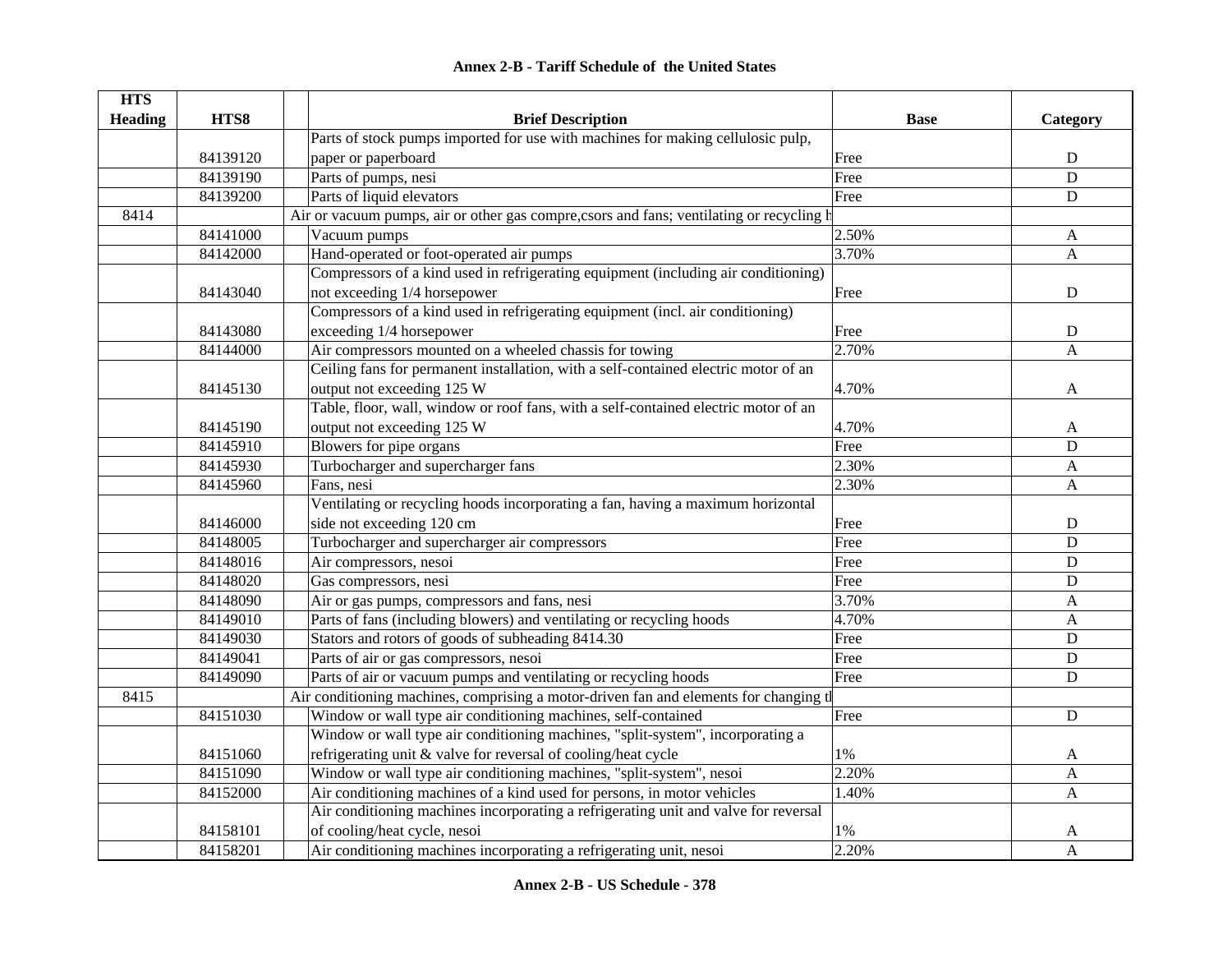|  | <b>Annex 2-B - Tariff Schedule of the United States</b> |  |
|--|---------------------------------------------------------|--|
|--|---------------------------------------------------------|--|

| <b>HTS</b>     |          |                                                                                             |             |              |
|----------------|----------|---------------------------------------------------------------------------------------------|-------------|--------------|
| <b>Heading</b> | HTS8     | <b>Brief Description</b>                                                                    | <b>Base</b> | Category     |
|                | 84158300 | Air conditioning machines not incorporating a refrigerating unit                            | 1.40%       | A            |
|                |          |                                                                                             |             |              |
|                | 84159040 | Chassis, chassis bases and other outer cabinets for air conditioning machines,              | 1.40%       | A            |
|                | 84159080 | Parts for air conditioning machines, nesi                                                   | 1.40%       | $\mathbf{A}$ |
| 8416           |          | Furnace burners for liquid fuel, for pulverised solid fuel or for gas; mechanical stokers,  |             |              |
|                | 84161000 | Furnace burners for liquid fuel                                                             | Free        | ${\bf D}$    |
|                |          |                                                                                             |             |              |
|                | 84162000 | Furnace burners for pulverized solid fuel or for gas, including combination burners Free    |             | $\mathbf D$  |
|                |          | Mechanical stokers, including their mechanical grates, mechanical ash dischargers           |             |              |
|                | 84163000 | and similar appliances                                                                      | Free        | $\mathbf D$  |
|                |          | Parts for furnace burners, mechanical stokers, mechanical grates, mechanical ash            |             |              |
|                | 84169000 | dischargers and similar appliances                                                          | Free        | ${\bf D}$    |
| 8417           |          | Industrial or laboratory furnaces and ovens, including incinerators, non-electric.          |             |              |
|                |          | Furnaces and ovens for the roasting, melting or other heat treatment of ores,               |             |              |
|                | 84171000 | pyrites or of metals                                                                        | 2.90%       | A            |
|                | 84172000 | Bakery ovens, including biscuit ovens                                                       | 3.50%       | $\mathsf{A}$ |
|                |          |                                                                                             |             |              |
|                | 84178000 | Industrial or laboratory furnaces and ovens nesi, including incinerators, nonelectric 3.90% |             | A            |
|                |          | Parts for industrial or laboratory furnaces and ovens, including incinerators,              |             |              |
|                | 84179000 | nonelectric                                                                                 | 3.90%       | A            |
| 8418           |          | Refrigerators, freezers and other refrigerating or freezing equipment, electric or other; b |             |              |
|                |          |                                                                                             |             |              |
|                | 84181000 | Combined refrigerator-freezers, fitted with separate external doors, electric or other Free |             | ${\bf D}$    |
|                |          | Refrigerators, household compression-type, electric or other, other than those of           |             |              |
|                | 84182100 | subheading 8418.10                                                                          | Free        | ${\bf D}$    |
|                |          | Refrigerators, household absorption-type, electrical, other than those of                   |             |              |
|                | 84182200 | subheading 8418.10                                                                          | $1\%$       | A            |
|                |          | Refrigerators, household type, electric or other, other than those of subheading            |             |              |
|                | 84182900 | 8418.10, nesi                                                                               | 1.90%       | A            |
|                | 84183000 | Freezers of the chest type, not exceeding 800 liters capacity, electric or other            | Free        | D            |
|                |          |                                                                                             |             |              |
|                | 84184000 | Freezers of the upright type, not exceeding 900 liters capacity, electric or other          | Free        | $\mathbf D$  |
|                |          | Refrigerating or freezing display counters, cabinets, showcases and similar                 |             |              |
|                | 84185000 | refrigerating or freezing furniture                                                         | Free        | ${\bf D}$    |
|                | 84186100 | Compression-type refrigerating units whose condensers are heat exchangers                   | Free        | $\mathbf D$  |
|                |          | Refrigerating or freezing equipment nesi; heat pumps, other than the air-                   |             |              |
|                | 84186900 | conditioning machines of heading 8415                                                       | Free        | D            |
|                | 84189100 | Furniture designed to receive refrigerating or freezing equipment                           | Free        | $\mathbf D$  |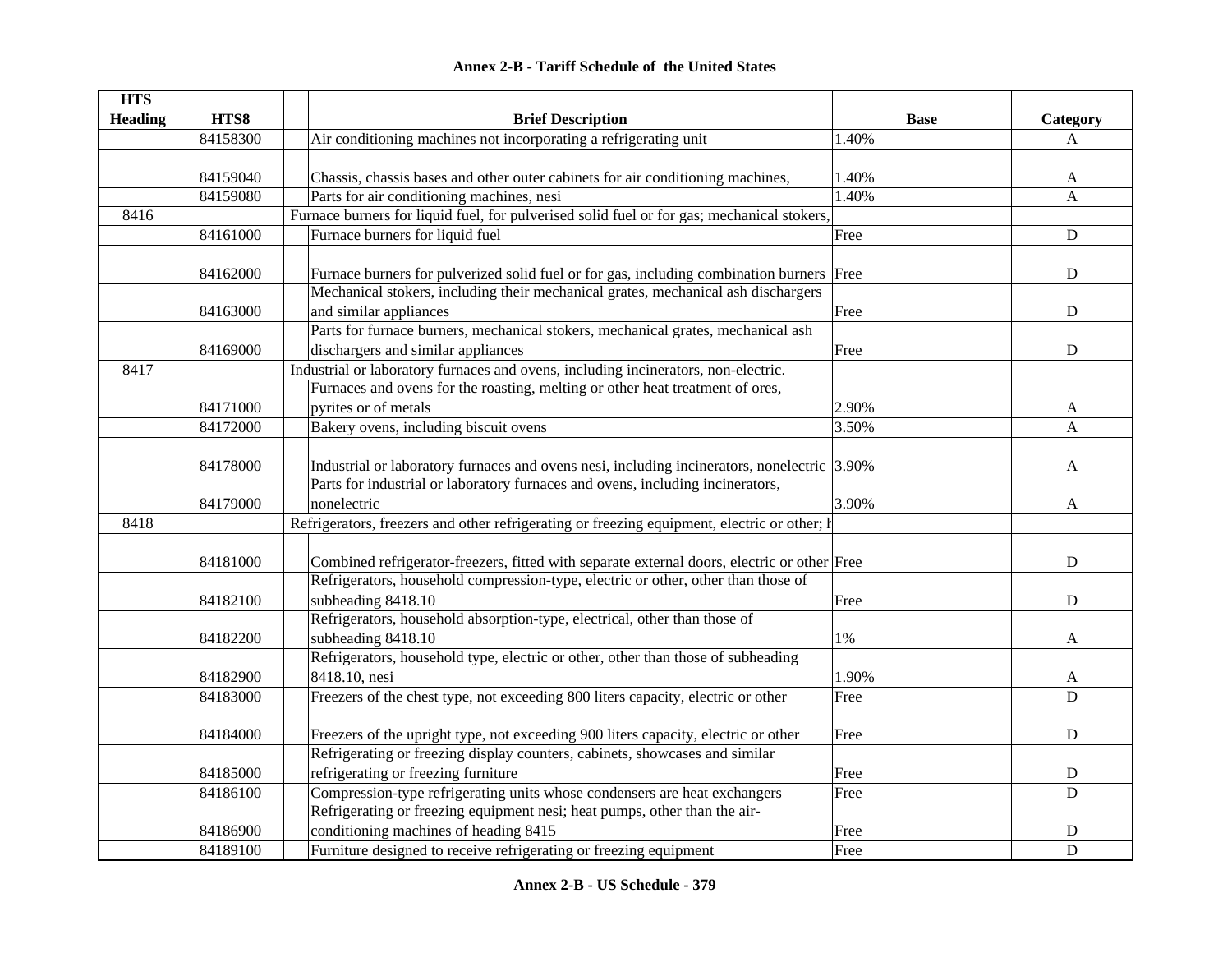|  | <b>Annex 2-B - Tariff Schedule of the United States</b> |  |
|--|---------------------------------------------------------|--|
|--|---------------------------------------------------------|--|

| <b>HTS</b>     |          |                                                                                          |             |              |
|----------------|----------|------------------------------------------------------------------------------------------|-------------|--------------|
| <b>Heading</b> | HTS8     | <b>Brief Description</b>                                                                 | <b>Base</b> | Category     |
|                |          | Certain door assemblies for refrigerators, freezers and other refrigerating or           |             |              |
|                | 84189940 | freezing equipment                                                                       | Free        | ${\bf D}$    |
|                |          | Parts for refrigerators, freezers and other refrigerating or freezing equipment,         |             |              |
|                | 84189980 | electric or other, nesi; parts for heat pumps, nesi                                      | Free        | ${\bf D}$    |
| 8419           |          | Machinery, plant or laboratory equipment, whether or not electrically heated (excluding  |             |              |
|                | 84191100 | Instantaneous gas water heaters, nonelectric                                             | Free        | ${\bf D}$    |
|                | 84191900 | Storage water heaters, nonelectric                                                       | Free        | $\mathbf D$  |
|                | 84192000 | Medical, surgical or laboratory sterilizers                                              | Free        | $\mathbf D$  |
|                | 84193100 | Dryers for agricultural products, not used for domestic purposes                         | Free        | ${\bf D}$    |
|                | 84193210 | Dryers for wood                                                                          | Free        | ${\bf D}$    |
|                | 84193250 | Dryers for paper pulp, paper or paperboard                                               | Free        | ${\bf D}$    |
|                | 84193901 | Dryers, other than of a kind for domestic purposes, nesoi                                | Free        | ${\bf D}$    |
|                | 84194000 | Distilling or rectifying plant, not used for domestic purposes                           | Free        | ${\bf D}$    |
|                | 84195010 | Brazed aluminum plate-fin heat exchangers                                                | 4.20%       | A            |
|                | 84195050 | Heat exchange units, nesoi                                                               | Free        | ${\bf D}$    |
|                |          | Machinery for liquefying air or gas containing brazed aluminum plate-fin heat            |             |              |
|                | 84196010 | exchangers                                                                               | 4.20%       | $\mathbf{A}$ |
|                | 84196050 | Machinery for liquefying air or gas, nesoi                                               | Free        | $\mathbf D$  |
|                |          | Cooking stoves, ranges & ovens, other than microwave, for making hot drinks or           |             |              |
|                | 84198150 | for cooking or heating food, not used for domestic purposes                              | Free        | ${\bf D}$    |
|                |          | Machinery and equipment nesi, for making hot drinks or for cooking or heating            |             |              |
|                | 84198190 | food, not used for domestic purposes                                                     | Free        | ${\bf D}$    |
|                |          | Machinery and equipment for the treatment of materials (by a process which               |             |              |
|                | 84198910 | changes temperatures), for making paper pulp, paper or paperboard                        | Free        | $\mathbf D$  |
|                |          | Industrial machinery, plant or equip. for the treat. of mat., involving a change in      |             |              |
|                | 84198960 | temp., for molten-salt-cooled acrylic acid reactors                                      | Free        | D            |
|                |          | Industrial machinery, plant or equipment for the treatment of materials, by process      |             |              |
|                | 84198995 | involving a change in temperature, nesoi                                                 | 4.20%       | A            |
|                | 84199010 | Parts of instantaneous or storage water heaters                                          | Free        | $\mathbf D$  |
|                | 84199020 | Parts of machinery and plant, for making paper pulp, paper or paperbroad                 | Free        | ${\rm D}$    |
|                | 84199030 | Parts of heat exchange units                                                             | Free        | $\mathbf D$  |
|                |          | Parts of molten-salt-cooled acrylic acid reactors, nesi; parts of certain medical,       |             |              |
|                | 84199050 | surgical or laboratory sterilizers, nesi                                                 | Free        | ${\bf D}$    |
|                |          | Parts of electromechanical tools for work in the hand, w/self-contained electric         |             |              |
|                | 84199085 | motor, for treatment of materials by change in temperature                               | Free        | ${\bf D}$    |
|                |          | Parts of machinery, plant or laboratory equipment for the treatment of materials by      |             |              |
|                | 84199095 | a process involving a change of temperature, nesoi                                       | 4%          | A            |
| 8420           |          | Calendering or other rolling machines, other than for metaLs or glass, and cylinders the |             |              |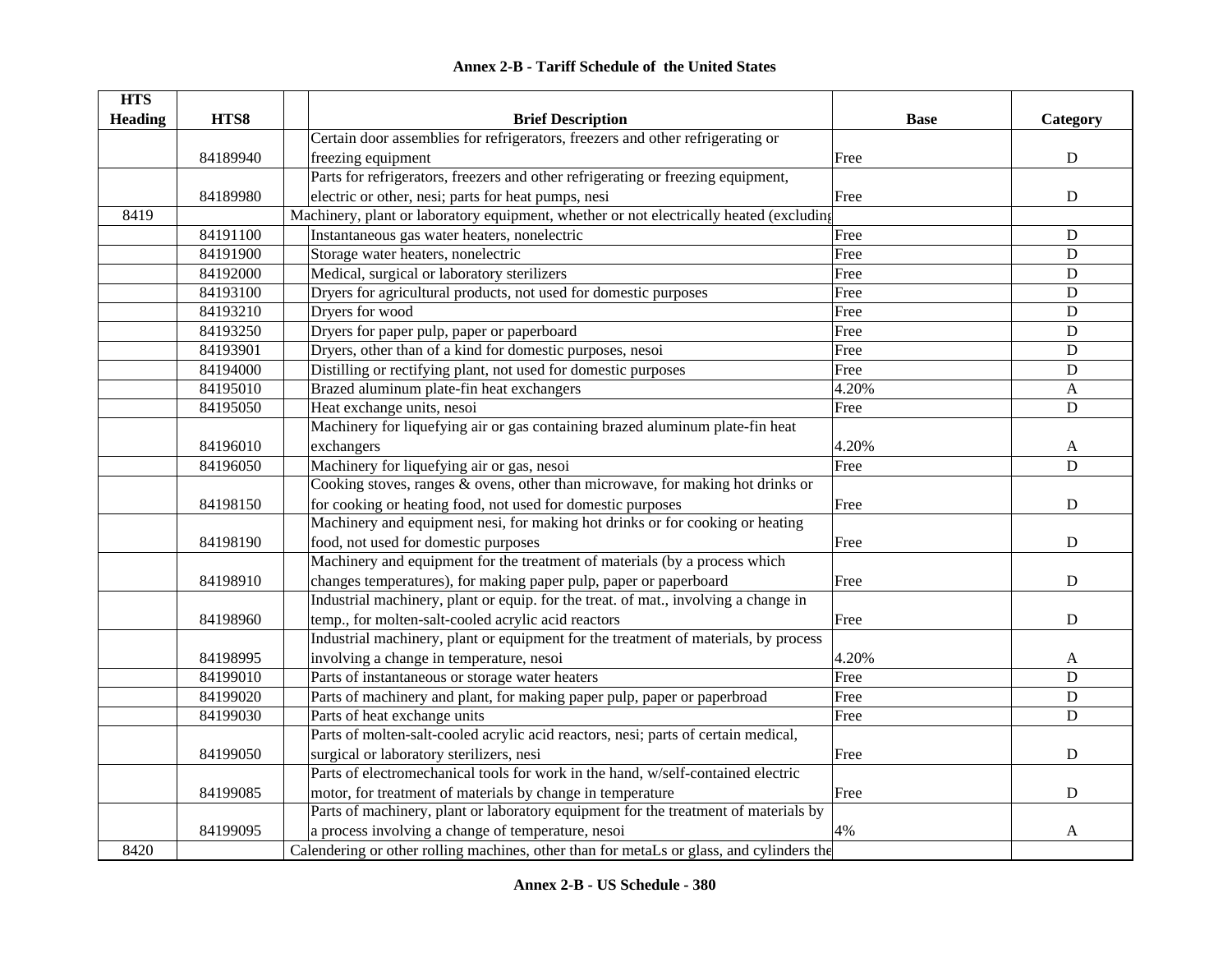| <b>HTS</b>     |          |                                                                                          |             |              |
|----------------|----------|------------------------------------------------------------------------------------------|-------------|--------------|
| <b>Heading</b> | HTS8     | <b>Brief Description</b>                                                                 | <b>Base</b> | Category     |
|                | 84201010 | Textile calendering or rolling machines                                                  | 3.50%       | A            |
|                |          | Calendering or similar rolling machines for making paper pulp, paper or                  |             |              |
|                | 84201020 | paperboard                                                                               | Free        | ${\bf D}$    |
|                | 84201090 | Calendering or other rolling machines, other than for metals or glass, nesi              | Free        | $\mathbf D$  |
|                | 84209110 | Cylinders for textile calendering or rolling machines                                    | 2.60%       | A            |
|                |          |                                                                                          |             |              |
|                | 84209120 | Cylinders for paper pulp, paper or paperboard calendering or rolling machines            | Free        | ${\bf D}$    |
|                | 84209190 | Cylinders for calendering and similar rolling machines, nesi                             | Free        | $\mathbf D$  |
|                | 84209910 | Parts of calendering or rolling machines for processing textiles                         | 3.50%       | A            |
|                |          | Parts of calendering or rolling machines for making paper pulp, paper or                 |             |              |
|                | 84209920 | paperboard                                                                               | Free        | ${\bf D}$    |
|                |          |                                                                                          |             |              |
|                | 84209990 | Parts of calendering or other rolling machines, other than for metals or glass, nesi     | Free        | ${\bf D}$    |
| 8421           |          | Centrifuges, including centrifugal dryers; filtering or purifying machinery and apparatu |             |              |
|                | 84211100 | Cream separators                                                                         | Free        | ${\bf D}$    |
|                | 84211200 | Centrifugal clothes dryers                                                               | Free        | $\mathbf D$  |
|                | 84211930 | Spin dryers for semiconductor wafer processing                                           | Free        | ${\bf D}$    |
|                |          | Centrifuges, other than cream separators, clothes dryers or spin dryers for              |             |              |
|                | 84211990 | semiconductor wafer processing                                                           | 1.30%       | A            |
|                | 84212100 | Machinery and apparatus for filtering or purifying water                                 | Free        | $\mathbf D$  |
|                |          |                                                                                          |             |              |
|                | 84212200 | Machinery and apparatus for filtering or purifying beverages other than water            | Free        | ${\bf D}$    |
|                | 84212300 | Oil or fuel filters for internal combustion engines                                      | 2.50%       | $\mathbf{A}$ |
|                | 84212900 | Filtering or purifying machinery and apparatus for liquids, nesi                         | Free        | $\mathbf D$  |
|                | 84213100 | Intake air filters for internal combustion engines                                       | 2.50%       | A            |
|                | 84213940 | Catalytic converters                                                                     | Free        | ${\bf D}$    |
|                |          | Filtering or purifying machinery and apparatus for gases, other than intake air          |             |              |
|                | 84213980 | filters for internal combustion engines or catalytic conv.                               | Free        | $\mathbf D$  |
|                |          | Drying chambers for the clothes-dryers of subheading 8421.12 and other parts of          |             |              |
|                | 84219120 | clothes-dryers incorporating drying chambers                                             | Free        | ${\bf D}$    |
|                | 84219140 | Furniture designed to receive the clothes-dryers of subheading 8421.12                   | Free        | $\mathbf D$  |
|                | 84219160 | Parts of centrifuges, including centrifugal dryers, nesi                                 | Free        | $\mathbf D$  |
|                | 84219900 | Parts for filtering or purifying machinery or apparatus for liquids or gases             | Free        | ${\bf D}$    |
| 8422           |          | Dish washing machines; machinery for cleaning or drying bottles or other containers; n   |             |              |
|                | 84221100 | Dishwashing machines of the household type                                               | 2.40%       | A            |
|                | 84221900 | Dishwashing machines other than of the household type                                    | Free        | ${\bf D}$    |
|                | 84222000 | Machinery for cleaning or drying bottles or other containers                             | Free        | ${\rm D}$    |
|                | 84223011 | Can-sealing machines                                                                     | Free        | $\mathbf D$  |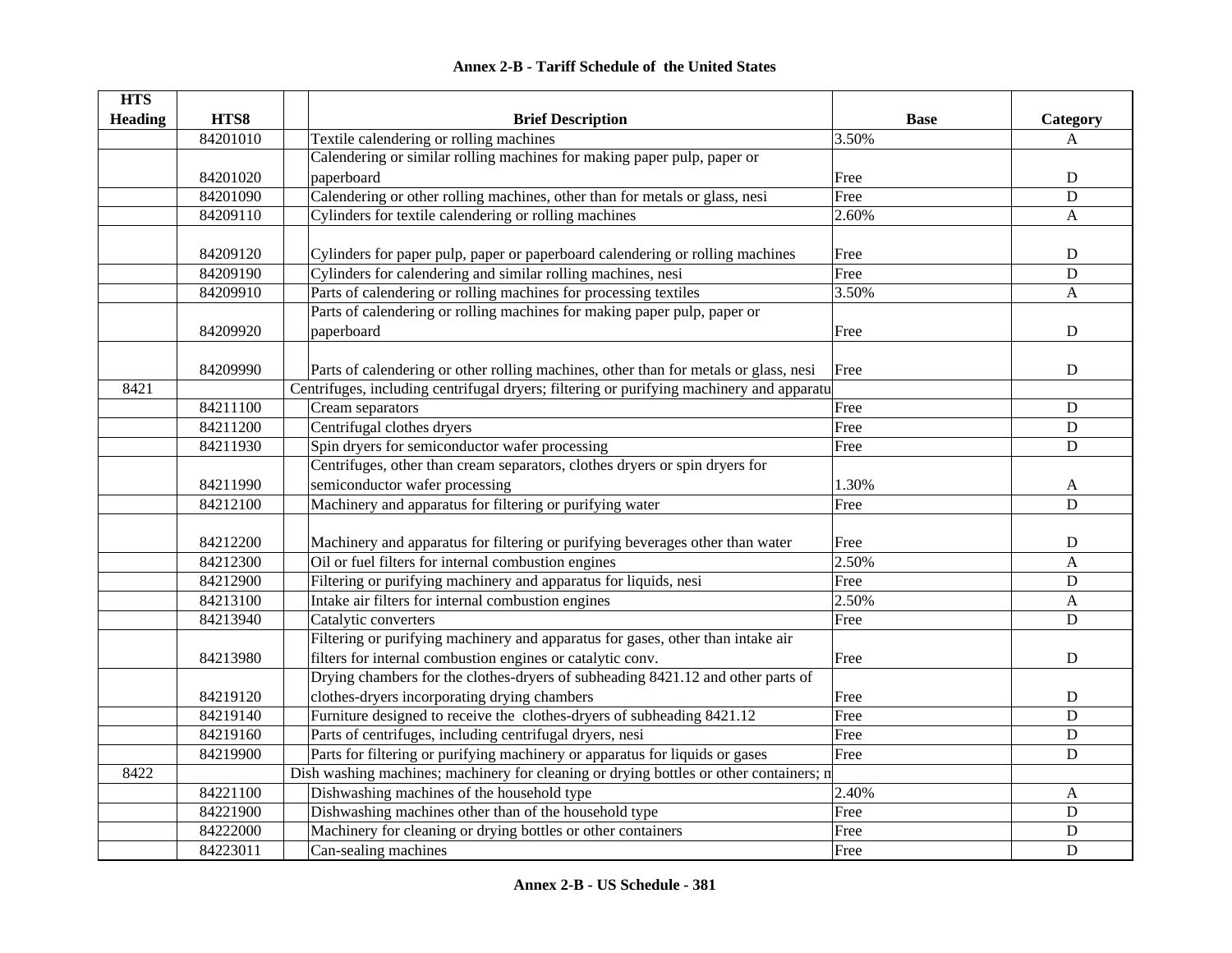| <b>HTS</b>     |          |                                                                                         |             |              |
|----------------|----------|-----------------------------------------------------------------------------------------|-------------|--------------|
| <b>Heading</b> | HTS8     | <b>Brief Description</b>                                                                | <b>Base</b> | Category     |
|                |          | Machinery for filling, closing, sealing, capsuling or labeling bottles, cans, boxes or  |             |              |
|                | 84223091 | other containers; machinery for aerating beverages; nesoi                               | Free        | ${\bf D}$    |
|                |          | Machinery for packing or wrapping pipe tobacco, candy and cigarette packages;           |             |              |
|                | 84224011 | combination candy cutting and wrapping machines                                         | Free        | $\mathbf D$  |
|                | 84224091 | Packing or wrapping machinery, nesoi                                                    | Free        | ${\bf D}$    |
|                |          | Water containment chambers for the household dishwashing machines and other             |             |              |
|                | 84229002 | parts of the same incorporating water containment chambers                              | Free        | ${\bf D}$    |
|                | 84229004 | Door assemblies for the dishwashing machines of subheading 8422.11                      | Free        | $\mathbf D$  |
|                | 84229006 | Parts of dishwashing machines, nesi                                                     | Free        | $\mathbf D$  |
|                | 84229011 | Parts of can-sealing machines                                                           | Free        | $\mathbf D$  |
|                |          | Parts of machines for packing tobacco, wrapping candy, cigarette packages and of        |             |              |
|                | 84229021 | combination candy cutting and wrapping machines                                         | Free        | ${\bf D}$    |
|                | 84229091 | Parts of packing or wrapping machinery, nesoi                                           | Free        | $\mathbf D$  |
| 8423           |          | Weighing machinery (excluding balances of a sensitivity of 5 cg or better), including w |             |              |
|                | 84231000 | Personal weighing machines, including baby scales; household scales                     | Free        | $\mathbf D$  |
|                | 84232000 | Scales for continuous weighing of goods on conveyors                                    | 2.90%       | A            |
|                |          | Constant weight scales and scales for discharging a predetermined weight of             |             |              |
|                | 84233000 | material into a bag or container, including hopper scales                               | Free        | ${\bf D}$    |
|                |          |                                                                                         |             |              |
|                | 84238100 | Weighing machinery having a maximum weighing capacity not exceeding 30 kg               | Free        | ${\bf D}$    |
|                |          | Weighing machinery having a maximum weighing capacity exceeding 30 kg but               |             |              |
|                | 84238200 | not exceeding 5,000 kg                                                                  | Free        | D            |
|                | 84238900 | Weighing machinery, nesi                                                                | 2.90%       | A            |
|                | 84239000 | Weighing machine weights of all kinds; parts of weighing machinery                      | 2.80%       | $\mathbf{A}$ |
| 8424           |          | Mechanical appliances (whether or not hand-operated) for projecting, dispersing or spra |             |              |
|                | 84241000 | Fire extinguishers, whether or not charged                                              | Free        | ${\bf D}$    |
|                | 84242010 | Simple piston pump sprays and powder bellows                                            | 2.90%       | $\mathbf{A}$ |
|                |          | Spray guns and similar appliances other than simple piston pump sprays and              |             |              |
|                | 84242090 | powder bellows                                                                          | Free        | ${\bf D}$    |
|                | 84243010 | Sand blasting machines                                                                  | Free        | $\mathbf D$  |
|                |          | Steam blasting machines and similar jet projecting machines, other than sand            |             |              |
|                | 84243090 | blasting machines; nesi                                                                 | Free        | ${\bf D}$    |
|                |          | Mechanical sprayers (except sprayers self-contained, having a capacity not over 20      |             |              |
|                | 84248110 | liters), suitable for agricultural or horticultural use                                 | Free        | $\mathbf D$  |
|                |          | Mechanical agricultural or horticultural appliances for projecting, dispersing or       |             |              |
|                | 84248190 | spraying liquids or powders, nesi                                                       | 2.40%       | A            |
|                | 84248930 | Spraying appliances for etching, stripping or cleaning semiconductor wafers             | Free        | $\mathbf D$  |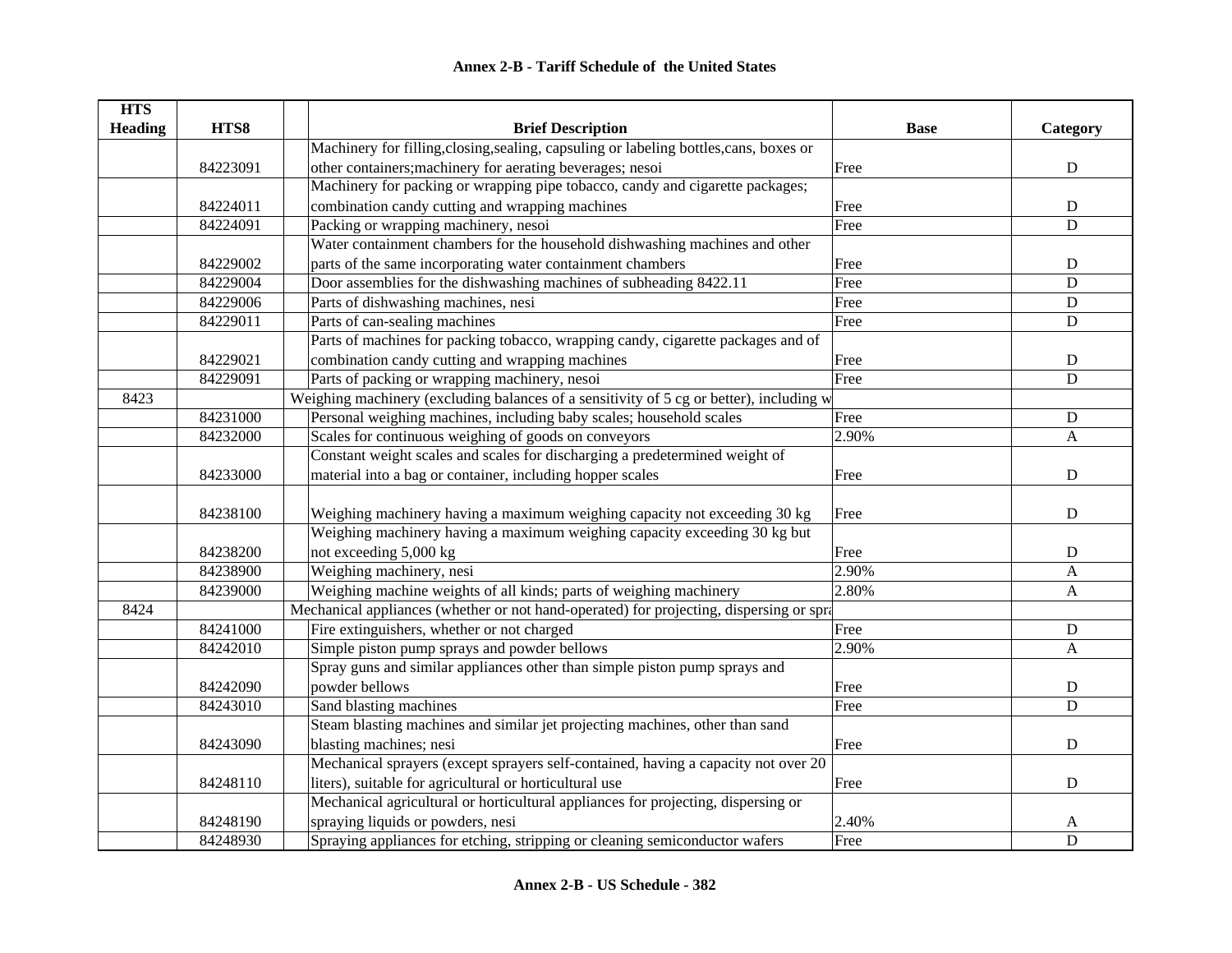| <b>HTS</b>     |          |                                                                                             |             |             |
|----------------|----------|---------------------------------------------------------------------------------------------|-------------|-------------|
| <b>Heading</b> | HTS8     | <b>Brief Description</b>                                                                    | <b>Base</b> | Category    |
|                |          | Spray appliance to develop semiconductor wafers; spray appliance to etch,                   |             |             |
|                | 84248950 | develop, strip or clean flat panel screen; certain deflash machine                          | Free        | $\mathbf D$ |
|                |          | Mechanical appliances (whether or not hand operated) for projecting, dispersing or          |             |             |
|                | 84248970 | spraying liquids or powder, nesoi                                                           | 1.80%       | A           |
|                | 84249005 | Parts of fire extinguishers                                                                 | Free        | $\mathbf D$ |
|                | 84249010 | Parts of simple piston pump sprays and powder bellows                                       | 2.90%       | A           |
|                | 84249020 | Parts of sand blasting machines                                                             | Free        | $\mathbf D$ |
|                |          | Parts of mechanical appliances for projecting, dispersing or spraying liquids or            |             |             |
|                | 84249090 | powders, fire extinguishers and similar machines, nesi                                      | Free        | ${\bf D}$   |
| 8425           |          | Pulley tackle and hoists other than skip hoists; winches and capstans; jacks.               |             |             |
|                |          | Pulley tackle and hoists other than skip hoists or hoists used for raising vehicles,        |             |             |
|                | 84251100 | powered by electric motor                                                                   | Free        | $\mathbf D$ |
|                |          | Pulley tackle and hoists other than skip hoists or hoists used for raising vehicles,        |             |             |
|                | 84251900 | not powered by electric motor                                                               | Free        | ${\bf D}$   |
|                | 84252000 | Pit-head winding gear; winches specially designed for use underground                       | Free        | D           |
|                | 84253100 | Winches nesi, and capstans, powered by electric motor                                       | Free        | $\mathbf D$ |
|                | 84253900 | Winches nesi, and capstans, not powered by electric motor                                   | Free        | ${\bf D}$   |
|                | 84254100 | Built-in jacking systems of a type used in garages                                          | Free        | $\mathbf D$ |
|                | 84254200 | Hydraulic jacks and hoists, nesi                                                            | Free        | $\mathbf D$ |
|                | 84254900 | Jacks and hoists of a kind used for raising vehicles, other than hydraulic, nesi            | Free        | ${\bf D}$   |
| 8426           |          | Ships' derricks; cranes, including cable cranes; mobile lifting frames, straddle carriers a |             |             |
|                | 84261100 | Overhead traveling cranes on fixed support                                                  | Free        | D           |
|                | 84261200 | Mobile lifting frames on tires and straddle carriers                                        | Free        | ${\bf D}$   |
|                | 84261900 | Transporter cranes, gantry cranes and bridge cranes                                         | Free        | ${\bf D}$   |
|                | 84262000 | Tower cranes                                                                                | Free        | $\mathbf D$ |
|                | 84263000 | Portal or pedestal jib cranes                                                               | Free        | $\mathbf D$ |
|                | 84264100 | Derricks, cranes and other lifting machinery nesi, self-propelled, on tires                 | Free        | $\mathbf D$ |
|                | 84264900 | Derricks, cranes and other lifting machinery nesi, self-propelled, not on tires             | Free        | $\mathbf D$ |
|                |          | Derricks, cranes and other lifting machinery nesi, designed for mounting on road            |             |             |
|                | 84269100 | vehicles                                                                                    | Free        | ${\bf D}$   |
|                | 84269900 | Derricks, cranes and other lifting machinery nesi                                           | Free        | $\mathbf D$ |
| 8427           |          | Fork-lift trucks; other works trucks fitted with lifting or handling equipment.             |             |             |
|                |          |                                                                                             |             |             |
|                | 84271040 | Self-propelled works trucks powered by an electric motor, rider type forklift trucks Free   |             | $\mathbf D$ |
|                |          | Self-propelled works trucks powered by an electric motor, fitted with lifting and           |             |             |
|                | 84271080 | handling equipment, nesi                                                                    | Free        | D           |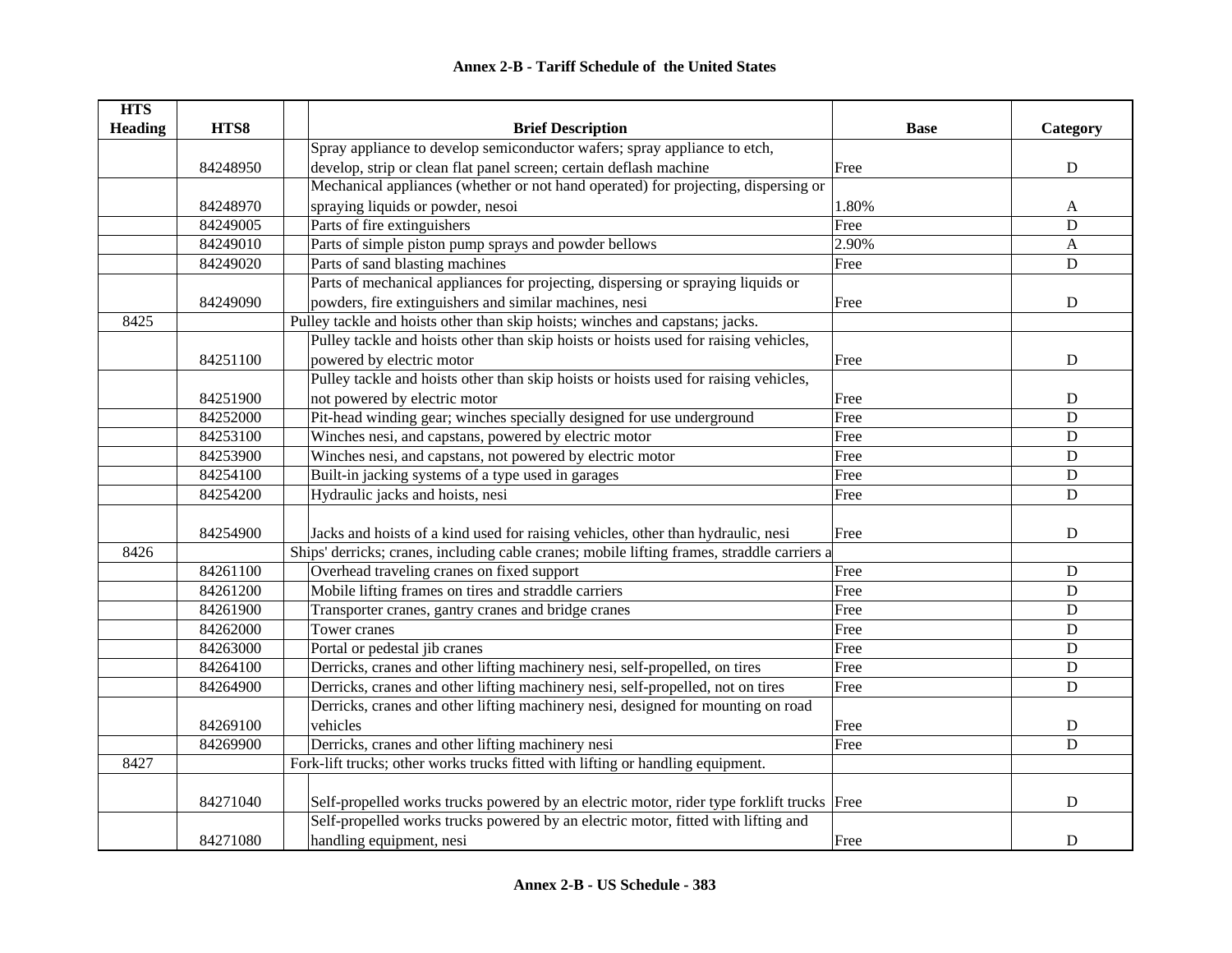|  | Annex 2-B - Tariff Schedule of the United States |  |
|--|--------------------------------------------------|--|
|--|--------------------------------------------------|--|

| <b>HTS</b>     |          |                                                                                            |             |             |
|----------------|----------|--------------------------------------------------------------------------------------------|-------------|-------------|
| <b>Heading</b> | HTS8     | <b>Brief Description</b>                                                                   | <b>Base</b> | Category    |
|                |          | Self-propelled works trucks not powered by an electric motor, rider type forklift          |             |             |
|                | 84272040 | trucks                                                                                     | Free        | ${\bf D}$   |
|                |          | Self-propelled works trucks not powered by an electric motor, fitted with lifting          |             |             |
|                | 84272080 | and handling equipment, nesi                                                               | Free        | $\mathbf D$ |
|                | 84279000 | Trucks, fitted with lifting or handling equipment, nesi                                    | Free        | $\mathbf D$ |
| 8428           |          | Other lifting, handling, loading or unloadin machinery (for example, lifts, escalators, co |             |             |
|                | 84281000 | Passenger or freight elevators other than continuous action; skip hoists                   | Free        | ${\bf D}$   |
|                | 84282000 | Pneumatic elevators and conveyors                                                          | Free        | $\mathbf D$ |
|                |          | Continuous-action elevators and conveyors, for goods or materials, specially               |             |             |
|                | 84283100 | designed for underground use                                                               | Free        | ${\bf D}$   |
|                |          |                                                                                            |             |             |
|                | 84283200 | Bucket type continuous-action elevators and conveyors, for goods or materials              | Free        | D           |
|                | 84283300 | Belt type continuous-action elevators and conveyors, for goods or materials                | Free        | $\mathbf D$ |
|                | 84283900 | Continuous-action elevators and conveyors, for goods or materials, nesi                    | Free        | ${\bf D}$   |
|                | 84284000 | Escalators and moving walkways                                                             | Free        | $\mathbf D$ |
|                |          | Mine wagon pushers, locomotive or wagon traversers, wagon tippers and similar              |             |             |
|                | 84285000 | railway wagon handling equipment                                                           | Free        | ${\bf D}$   |
|                | 84286000 | Teleferics, chair lifts, ski draglines; traction mechanisms for funiculars                 | Free        | $\mathbf D$ |
|                | 84289000 | Machinery for lifting, handling, loading or unloading, nesi                                | Free        | ${\bf D}$   |
| 8429           |          | Self-propelled bulldozers, angledozers, graders, levellers, scrapers, mechanical shovels,  |             |             |
|                | 84291100 | Self-propelled bulldozers and angledozers, for track laying                                | Free        | $\mathbf D$ |
|                | 84291900 | Self-propelled bulldozers and angledozers other than track laying                          | Free        | $\mathbf D$ |
|                | 84292000 | Self-propelled graders and levelers                                                        | Free        | $\mathbf D$ |
|                | 84293000 | Self-propelled scrapers                                                                    | Free        | $\mathbf D$ |
|                | 84294000 | Self-propelled tamping machines and road rollers                                           | Free        | $\mathbf D$ |
|                | 84295110 | Self-propelled front-end shovel loaders, wheel-type                                        | Free        | ${\bf D}$   |
|                | 84295150 | Self-propelled front-end shovel loaders, other than wheel-type                             | Free        | D           |
|                |          | Self-propelled backhoes, shovels, clamshells and draglines with a 360 degree               |             |             |
|                | 84295210 | revolving superstructure                                                                   | Free        | $\mathbf D$ |
|                |          | Self-propelled machinery with a 360 degree revolving superstructure, other than            |             |             |
|                | 84295250 | backhoes, shovels, clamshells and draglines                                                | Free        | $\mathbf D$ |
|                |          | Self-propelled backhoes, shovels, clamshells and draglines not with a 360 degree           |             |             |
|                | 84295910 | revolving superstructure                                                                   | Free        | ${\bf D}$   |
|                |          | Self-propelled machinery not with a 360 degree revolving superstructure, other             |             |             |
|                | 84295950 | than backhoes, shovels, clamshells and draglines                                           | Free        | ${\bf D}$   |
| 8430           |          | Other moving, grading, levelling, scraping, excavating, tamping, compacting, extractin     |             |             |
|                | 84301000 | Pile-drivers and pile-extractors                                                           | Free        | ${\bf D}$   |
|                | 84302000 | Snowplows and snowblowers                                                                  | Free        | $\mathbf D$ |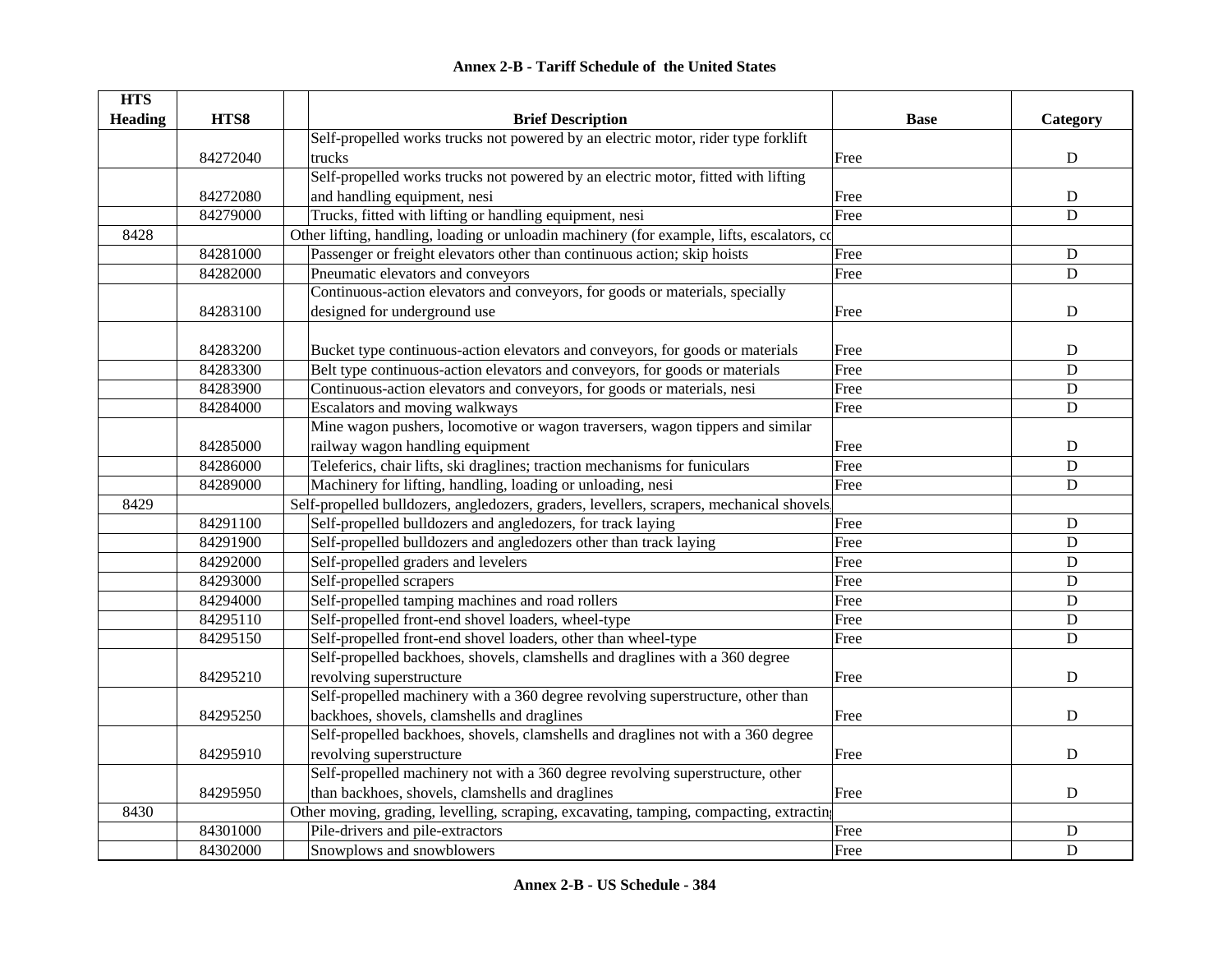| <b>HTS</b>     |          |                                                                                            |             |             |
|----------------|----------|--------------------------------------------------------------------------------------------|-------------|-------------|
| <b>Heading</b> | HTS8     | <b>Brief Description</b>                                                                   | <b>Base</b> | Category    |
|                | 84303100 | Self-propelled coal or rock cutters and tunneling machinery                                | Free        | ${\bf D}$   |
|                | 84303900 | Coal or rock cutters and tunneling machinery, not self-propelled                           | Free        | $\mathbf D$ |
|                | 84304100 | Self-propelled boring or sinking machinery                                                 | Free        | $\mathbf D$ |
|                | 84304940 | Offshore oil and natural gas drilling and production platforms                             | Free        | D           |
|                | 84304980 | Boring or sinking machinery, not self-propelled, nesi                                      | Free        | ${\bf D}$   |
|                | 84305010 | Self-propelled peat excavators                                                             | Free        | ${\bf D}$   |
|                | 84305050 | Self-propelled machinery for working earth, minerals or ores, nesi                         | Free        | ${\bf D}$   |
|                | 84306100 | Tamping or compacting machinery, not self-propelled                                        | Free        | ${\bf D}$   |
|                | 84306901 | Machinery for working earth, minerals or ores, not self-propelled, nesoi                   | Free        | ${\bf D}$   |
| 8431           |          | Parts suitable for use solely or principally with the machinery of headings Nos. 84.25 to  |             |             |
|                |          |                                                                                            |             |             |
|                | 84311000 | Parts suitable for use solely or principally with the machinery of heading 8425            | Free        | ${\bf D}$   |
|                |          |                                                                                            |             |             |
|                | 84312000 | Parts suitable for use solely or principally with the machinery of heading 8427            | Free        | ${\bf D}$   |
|                |          | Parts suitable for use solely or principally with passenger or freight elevators other     |             |             |
|                | 84313100 | than continuous action, skip hoists or escalators                                          | Free        | ${\bf D}$   |
|                |          |                                                                                            |             |             |
|                | 84313900 | Parts suitable for use solely or principally with the machinery of heading 8428, nesi Free |             | ${\bf D}$   |
|                |          | Buckets, shovels, grabs and grips suitable for use solely or principally with the          |             |             |
|                | 84314100 | machinery of headings 8426, 8429, or 8430                                                  | Free        | ${\bf D}$   |
|                |          | Bulldozer or angledozer blades suitable for use solely or principally with the             |             |             |
|                | 84314200 | machinery of heading 8426, 8429 or 8430                                                    | Free        | $\mathbf D$ |
|                | 84314340 | Parts for offshore oil & natural gas, drilling and production platforms                    | Free        | $\mathbf D$ |
|                | 84314380 | Parts for boring or sinking machinery of 8430.41 or 8430.49, nesi                          | Free        | $\mathbf D$ |
|                |          |                                                                                            |             |             |
|                | 84314910 | Parts suitable for use solely or principally with the machinery of heading 8426, nesi Free |             | $\mathbf D$ |
|                |          | Parts suitable for use solely or principally with the machinery of heading 8429 or         |             |             |
|                | 84314990 | 8430, nesi                                                                                 | Free        | $\mathbf D$ |
| 8432           |          | Agricultural, horticultural or forestry machinery for soil preparation or cultivation; law |             |             |
|                | 84321000 | Plows for soil preparation or cultivation                                                  | Free        | ${\bf D}$   |
|                | 84322100 | Disc harrows for soil preparation or cultivation                                           | Free        | ${\bf D}$   |
|                |          | Harrows (other than disc), scarifiers, cultivators, weeders and hoes for soil              |             |             |
|                | 84322900 | preparation or cultivation                                                                 | Free        | ${\bf D}$   |
|                | 84323000 | Seeders, planters and transplanters for soil preparation or cultivation                    | Free        | $\mathbf D$ |
|                | 84324000 | Manure spreaders and fertilizer distributors for soil preparation or cultivation           | Free        | ${\bf D}$   |
|                |          | Agricultural, horticultural or forestry machinery for soil preparation or cultivation,     |             |             |
|                | 84328000 | nesi; lawn or sports ground rollers                                                        | Free        | $\mathbf D$ |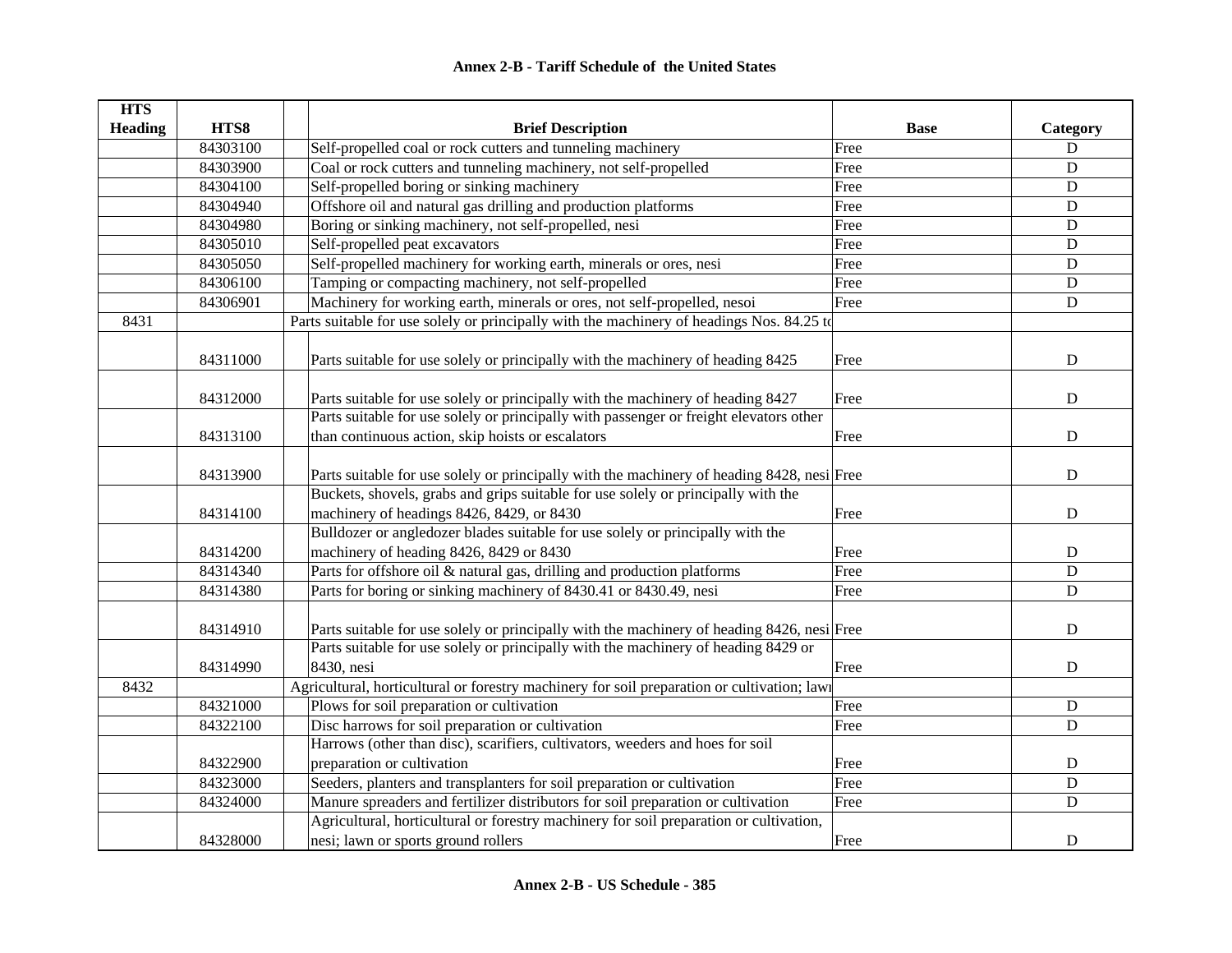| <b>HTS</b>     |          |                                                                                            |             |                |
|----------------|----------|--------------------------------------------------------------------------------------------|-------------|----------------|
| <b>Heading</b> | HTS8     | <b>Brief Description</b>                                                                   | <b>Base</b> | Category       |
|                |          | Parts of agricultural, horticultural or forestry machinery for soil preparation or         |             |                |
|                | 84329000 | cultivation; parts of lawn or sports ground rollers                                        | Free        | ${\bf D}$      |
| 8433           |          | Harvesting or threshing machinery, including straw or fodder balers; grass or hay mow      |             |                |
|                |          | Mowers for lawns, parks or sports grounds, powered, with the cutting device                |             |                |
|                | 84331100 | rotating in a horizontal plane                                                             | Free        | D              |
|                | 84331900 | Mowers for lawns, parks or sports grounds, nesi                                            | Free        | D              |
|                | 84332000 | Mowers nesi, including cutter bars for tractor mounting                                    | Free        | $\mathbf D$    |
|                | 84333000 | Haymaking machinery other than mowers                                                      | Free        | D              |
|                | 84334000 | Straw or fodder balers, including pick-up balers                                           | Free        | D              |
|                | 84335100 | Combine harvester-threshers                                                                | Free        | $\mathbf D$    |
|                | 84335200 | Threshing machinery other than combine harvester-threshers                                 | Free        | ${\bf D}$      |
|                | 84335300 | Root or tuber harvesting machines                                                          | Free        | ${\bf D}$      |
|                | 84335900 | Harvesting machinery or threshing machinery, nesi                                          | Free        | ${\bf D}$      |
|                |          |                                                                                            |             |                |
|                | 84336000 | Machines for cleaning, sorting or grading eggs, fruit or other agricultural produce        | Free        | ${\rm D}$      |
|                | 84339010 | Parts of mowers for lawns, parks or sports grounds                                         | Free        | $\overline{D}$ |
|                | 84339050 | Parts for machinery of heading 8433, nesi                                                  | Free        | ${\bf D}$      |
| 8434           |          | Milking machines and dairy machinery.                                                      |             |                |
|                | 84341000 | Milking machines                                                                           | Free        | ${\bf D}$      |
|                | 84342000 | Dairy machinery other than milking machines                                                | Free        | ${\bf D}$      |
|                | 84349000 | Parts for milking machines and dairy machinery                                             | Free        | $\mathbf D$    |
| 8435           |          | Presses, crushers and similar machinery used in the manufacture of wine, cider, fruit jui  |             |                |
|                |          | Presses, crushers and similar machinery used in the manufacture of wine, cider,            |             |                |
|                | 84351000 | fruit juices or similar beverages                                                          | Free        | D              |
|                |          | Parts of presses, crushers and similar machinery used in the manufacture of wine,          |             |                |
|                | 84359000 | cider, fruit juices or similar beverages                                                   | Free        | D              |
| 8436           |          | Other agricultural, horticultural, forestry, poultry-keeping or bee-keeping machinery', in |             |                |
|                | 84361000 | Machinery for preparing animal feeds                                                       | Free        | D              |
|                | 84362100 | Poultry incubators and brooders                                                            | Free        | D              |
|                | 84362900 | Poultry-keeping machinery                                                                  | Free        | D              |
|                | 84368000 | Agricultural, horticultural, forestry or bee-keeping machinery, nesi                       | Free        | $\mathbf D$    |
|                | 84369100 | Parts of poultry-keeping machinery or poultry incubators and brooders                      | Free        | D              |
|                | 84369900 | Parts for agricultural, horticultural, forestry or bee-keeping machinery, nesi             | Free        | $\mathbf D$    |
| 8437           |          | Machines for cleaning, sorting or grading seed, grain or dried leguminous vegetables; n    |             |                |
|                |          | Machines for cleaning, sorting or grading seed, grain or dried leguminous                  |             |                |
|                | 84371000 | vegetables                                                                                 | Free        | $\mathbf D$    |
|                |          | Machinery used in the milling industry or for the working of cereals or dried              |             |                |
|                | 84378000 | leguminous vegetables, other than farm type machinery                                      | Free        | $\mathbf D$    |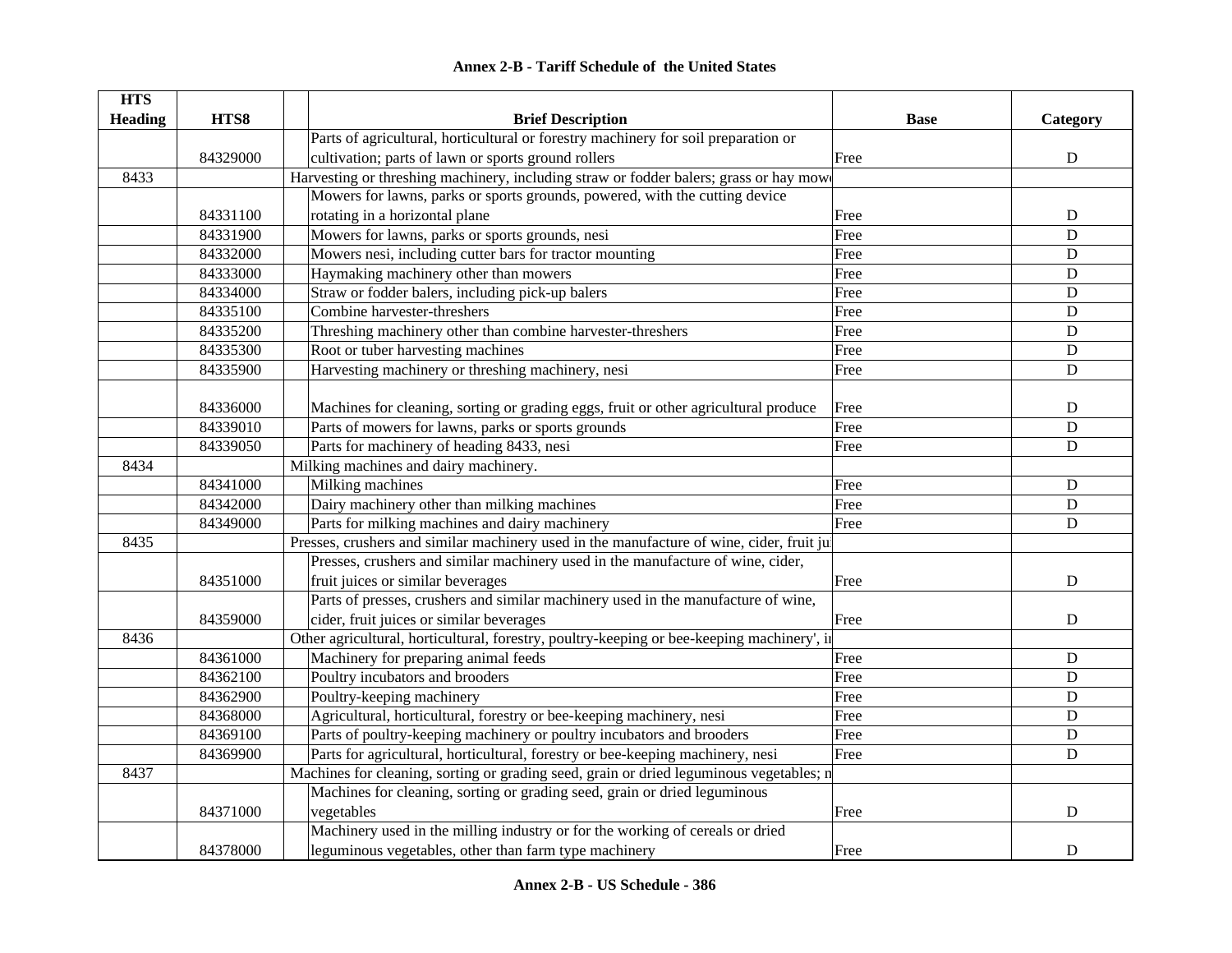| <b>HTS</b>     |          |                                                                                           |             |             |
|----------------|----------|-------------------------------------------------------------------------------------------|-------------|-------------|
| <b>Heading</b> | HTS8     | <b>Brief Description</b>                                                                  | <b>Base</b> | Category    |
|                |          |                                                                                           |             |             |
|                |          | Parts for machinery used in the milling industry or for cleaning, sorting, grading or     |             |             |
|                | 84379000 | working of cereals or dried leguminous vegetables                                         | Free        | ${\bf D}$   |
| 8438           |          | Machinery, not specified or included elsewhere in this Chapter, for the industrial prepar |             |             |
|                |          | Bakery machinery and machinery for the manufacture of macaroni, spaghetti or              |             |             |
|                | 84381000 | similar products, nesi                                                                    | Free        | ${\bf D}$   |
|                | 84382000 | Machinery for the manufacture of confectionery, cocoa or chocolate, nesi                  | Free        | $\mathbf D$ |
|                | 84383000 | Machinery for sugar manufacture, nesi                                                     | Free        | ${\bf D}$   |
|                | 84384000 | Brewery machinery, nesi                                                                   | 2.30%       | A           |
|                | 84385000 | Machinery for the preparation of meat or poultry, nesi                                    | 2.80%       | A           |
|                | 84386000 | Machinery for the preparation of fruits, nuts or vegetables, nesi                         | Free        | ${\bf D}$   |
|                |          |                                                                                           |             |             |
|                | 84388000 | Machinery for the industrial preparation or manufacture of food or drink, nesi            | Free        | ${\bf D}$   |
|                | 84389010 | Parts of machinery for sugar manufacture, nesi                                            | Free        | $\mathbf D$ |
|                |          | Parts of machinery for the industrial preparation or manufacture of food or drink,        |             |             |
|                | 84389090 | other than sugar manufacturing, nesi                                                      | 2.80%       | A           |
| 8439           |          | Machinery for making pulp of tibrous cellulosic material or for making or finishing pap   |             |             |
|                | 84391000 | Machinery for making pulp of fibrous cellulosic material                                  | Free        | D           |
|                | 84392000 | Machinery for making paper or paperboard                                                  | Free        | ${\bf D}$   |
|                | 84393000 | Machinery for finishing paper or paperboard                                               | Free        | $\mathbf D$ |
|                |          | Bed plates, roll bars and other stock-treating parts of machinery for making pulp of      |             |             |
|                | 84399110 | fibrous cellulosic materials                                                              | Free        | ${\bf D}$   |
|                | 84399190 | Parts of machinery for making pulp of fibrous cellulosic materials, nesi                  | Free        | ${\bf D}$   |
|                | 84399910 | Parts of machinery for making paper or paperboard                                         | Free        | $\mathbf D$ |
|                | 84399950 | Parts of machinery for finishing paper or paperboard                                      | Free        | $\mathbf D$ |
| 8440           |          | Book-binding machinery, including book-sewing machines.                                   |             |             |
|                | 84401000 | Bookbinding machinery, including book-sewing machines                                     | Free        | $\mathbf D$ |
|                | 84409000 | Parts for bookbinding machinery, including book-sewing machines                           | Free        | $\mathbf D$ |
| 8441           |          | Other machinery for making up paper pulp, paper or paperboard, including cutting mac      |             |             |
|                |          |                                                                                           |             |             |
|                | 84411000 | Cutting machines of all kinds used for making up paper pulp, paper or paperboard          | Free        | ${\bf D}$   |
|                |          |                                                                                           |             |             |
|                | 84412000 | Machines for making bags, sacks or envelopes of paper pulp, paper or paperboard           | Free        | $\mathbf D$ |
|                |          | Machines for making cartons, boxes, cases, tubes, drums or similar containers,            |             |             |
|                | 84413000 | other than by molding, of paper pulp, paper or paperboard                                 | Free        | $\mathbf D$ |
|                | 84414000 | Machines for molding articles in paper pulp, paper or paperboard                          | Free        | $\mathbf D$ |
|                | 84418000 | Machinery for making up paper pulp, paper or paperboard, nesi                             | Free        | $\mathbf D$ |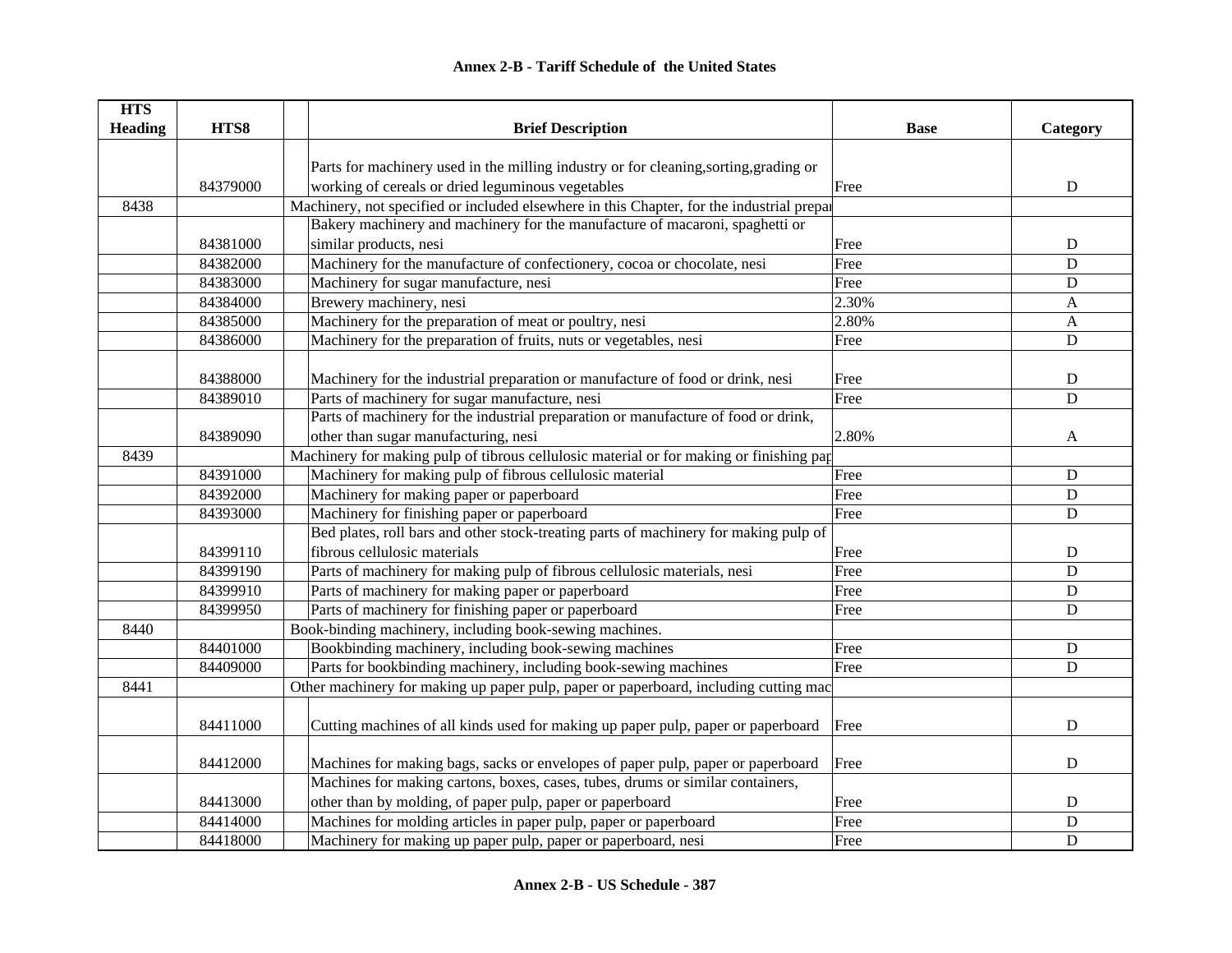|  | <b>Annex 2-B - Tariff Schedule of the United States</b> |  |
|--|---------------------------------------------------------|--|
|--|---------------------------------------------------------|--|

| <b>HTS</b>     |          |                                                                                            |             |              |
|----------------|----------|--------------------------------------------------------------------------------------------|-------------|--------------|
| <b>Heading</b> | HTS8     | <b>Brief Description</b>                                                                   | <b>Base</b> | Category     |
|                |          | Parts for machinery used in making up paper pulp, paper or paperboard, including           |             |              |
|                | 84419000 | cutting machines                                                                           | Free        | ${\bf D}$    |
| 8442           |          | Machinery, apparatus and equipment (other than the machine-tools of headings Nos. 84       |             |              |
|                | 84421000 | Phototypesetting and composing machines                                                    | Free        | ${\bf D}$    |
|                |          | Machinery, apparatus and equipment for typesetting or composing by other                   |             |              |
|                | 84422000 | processes, with or without founding device                                                 | Free        | ${\bf D}$    |
|                | 84423000 | Machinery, apparatus and equipment of heading 8442, nesi                                   | Free        | $\mathbf D$  |
|                |          | Parts of the machinery, apparatus or equipment of subheadings 8442.10, 8442.20             |             |              |
|                | 84424000 | and 8442.30                                                                                | Free        | ${\bf D}$    |
|                | 84425010 | Printing plates                                                                            | Free        | $\mathbf D$  |
|                |          | Printing type, blocks, cylinders and other printing components; blocks, cylinders          |             |              |
|                | 84425090 | and lithographic stones, prepared for printing purposes                                    | 4%          | A            |
| 8443           |          | Printing machinery used for printing by means of the printing type, blocks, plates, cyline |             |              |
|                | 84431110 | Reel-fed offset printing machinery, double-width newspaper printing presses                | 3.30%       | A            |
|                |          | Reel-fed offset printing machinery, other than double-width newspaper printing             |             |              |
|                | 84431150 | presses                                                                                    | Free        | $\mathbf D$  |
|                |          | Sheet-fed offset printing machinery, office type (sheet size not exceeding 22 X 36)        |             |              |
|                | 84431200 | cm)                                                                                        | Free        | ${\bf D}$    |
|                | 84431910 | Offset printing machinery, weighing 900 kg or less, nesi                                   | Free        | $\mathbf D$  |
|                |          |                                                                                            |             |              |
|                | 84431950 | Offset printing machinery, weighing more than 900 kg but less than 1,600 kg, nesi          | Free        | ${\bf D}$    |
|                | 84431990 | Offset printing machinery, weighing 1,600 kg or more, nesi                                 | Free        | ${\bf D}$    |
|                | 84432100 | Letterpress printing machinery, excluding flexographic printing, reel-fed                  | 2.20%       | $\mathbf{A}$ |
|                |          |                                                                                            |             |              |
|                | 84432900 | Letterpress printing machinery, excluding flexographic printing, other than reel-fed Free  |             | ${\bf D}$    |
|                | 84433000 | Flexographic printing machinery                                                            | 2.20%       | A            |
|                | 84434000 | Gravure printing machinery                                                                 | 2.20%       | A            |
|                | 84435110 | Ink-jet textile printing machinery                                                         | 2.60%       | $\mathbf{A}$ |
|                | 84435150 | Ink-jet printing machinery nesoi, other than textile                                       | Free        | ${\bf D}$    |
|                | 84435910 | Textile printing machinery, nesoi                                                          | 2.60%       | $\mathbf{A}$ |
|                | 84435990 | Printing machinery, nesoi                                                                  | Free        | $\mathbf D$  |
|                | 84436000 | Machines for uses ancillary to printing                                                    | Free        | $\mathbf D$  |
|                | 84439010 | Parts of textile printing machinery                                                        | 2.60%       | A            |
|                | 84439090 | Parts for printing machinery other than textile printing machinery                         | Free        | ${\bf D}$    |
| 8444           |          | Machines for extruding, drawing, texturing or cutting manmade textile materials.           |             |              |
|                |          |                                                                                            |             |              |
|                | 84440000 | Machines for extruding, drawing, texturing or cutting man-made textile materials           | Free        | ${\rm D}$    |
| 8445           |          | Machines for preparing textile fibres; spinning, doubling or twisting machines and other   |             |              |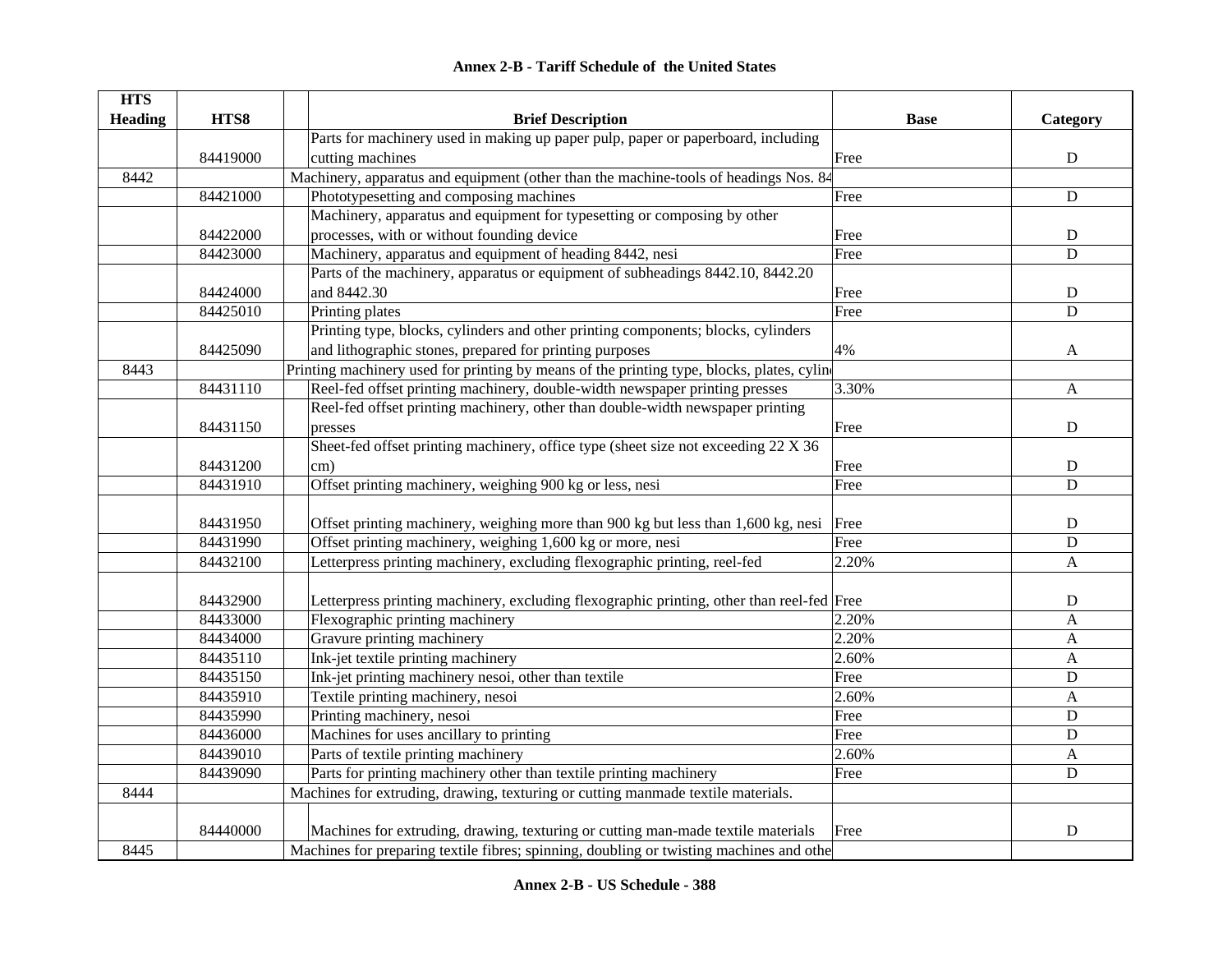|  | <b>Annex 2-B - Tariff Schedule of the United States</b> |  |
|--|---------------------------------------------------------|--|
|--|---------------------------------------------------------|--|

| <b>HTS</b>     |          |                                                                                         |             |              |
|----------------|----------|-----------------------------------------------------------------------------------------|-------------|--------------|
| <b>Heading</b> | HTS8     | <b>Brief Description</b>                                                                | <b>Base</b> | Category     |
|                | 84451100 | Carding machines for preparing textile fibers                                           | Free        | D            |
|                | 84451200 | Combing machines for preparing textile fibers                                           | Free        | $\mathbf D$  |
|                | 84451300 | Drawing or roving machines for preparing textile fibers                                 | Free        | $\mathbf D$  |
|                | 84451900 | Machines for preparing textile fibers, nesi                                             | 3.30%       | A            |
|                | 84452000 | Textile spinning machines                                                               | Free        | ${\bf D}$    |
|                | 84453000 | Textile doubling or twisting machines                                                   | Free        | $\mathbf D$  |
|                | 84454000 | Textile winding (including weft-winding) or reeling machines                            | 3.70%       | $\mathbf{A}$ |
|                |          | Machinery for producing textile yarns nesi; machines for preparing textile yarns        |             |              |
|                | 84459000 | for use on machines of heading 8446 or 8447                                             | 3.70%       | A            |
| 8446           |          | Weaving machines (looms).                                                               |             |              |
|                |          |                                                                                         |             |              |
|                | 84461000 | Weaving machines (looms) for weaving fabrics of a width not exceeding 30 cm             | Free        | $\mathbf D$  |
|                | 84462110 | Shuttle type power looms for weaving fabrics of a width exceeding 4.9 m                 | Free        | D            |
|                |          | Shuttle type power looms for weaving fabrics of a width exceeding 30 cm, but not        |             |              |
|                | 84462150 | exceeding 4.9 m                                                                         | 3.70%       | A            |
|                |          | Weaving machines for weaving fabrics of a width exceeding 30 cm, shuttle type,          |             |              |
|                | 84462900 | nesi                                                                                    | Free        | $\mathbf D$  |
|                |          |                                                                                         |             |              |
|                | 84463010 | Shuttleless type power looms, for weaving fabrics of a width exceeding 4.9 m, nesi Free |             | $\mathbf D$  |
|                |          | Shuttleless type weaving machines (looms), for weaving fabrics of a width               |             |              |
|                | 84463050 | exceeding 30 cm, nesi                                                                   | 3.70%       | A            |
| 8447           |          | Knitting machines, stitch-bonding machines and machines for making gimped yarn, tul     |             |              |
|                |          | Circular knitting machines with cylinder diameter not exceeding 165 mm, for             |             |              |
|                | 84471110 | knitting hosiery                                                                        | Free        | $\mathbf D$  |
|                |          | Circular knitting machines with cylinder diameter not exceeding 165 mm, other           |             |              |
|                | 84471190 | than for knitting hosiery                                                               | Free        | $\mathbf D$  |
|                |          | Circular knitting machines with cylinder diameter exceeding 165 mm, for knitting        |             |              |
|                | 84471210 | hosiery                                                                                 | Free        | $\mathbf D$  |
|                |          | Circular knitting machines with cylinder diameter exceeding 165 mm, other than          |             |              |
|                | 84471290 | for knitting hosiery                                                                    | Free        | ${\bf D}$    |
|                | 84472020 | V-bed flat knitting machines, power driven, over 50.8 mm in width                       | Free        | $\mathbf D$  |
|                | 84472030 | V-bed flat knitting machines, nesi                                                      | 2.60%       | $\mathbf{A}$ |
|                | 84472040 | Warp knitting machines                                                                  | Free        | $\mathbf D$  |
|                | 84472060 | Flat knitting machines, other than V-bed or warp; stitch-bonding machines               | Free        | ${\bf D}$    |
|                | 84479010 | Braiding and lace-braiding machines                                                     | Free        | ${\bf D}$    |
|                | 84479050 | <b>Embroidery</b> machines                                                              | Free        | D            |
|                |          | Knitting machines other than circular or flat knitting; machines for making gimped      |             |              |
|                | 84479090 | yarn, tulle, trimmings or net; machines for tufting                                     | Free        | ${\bf D}$    |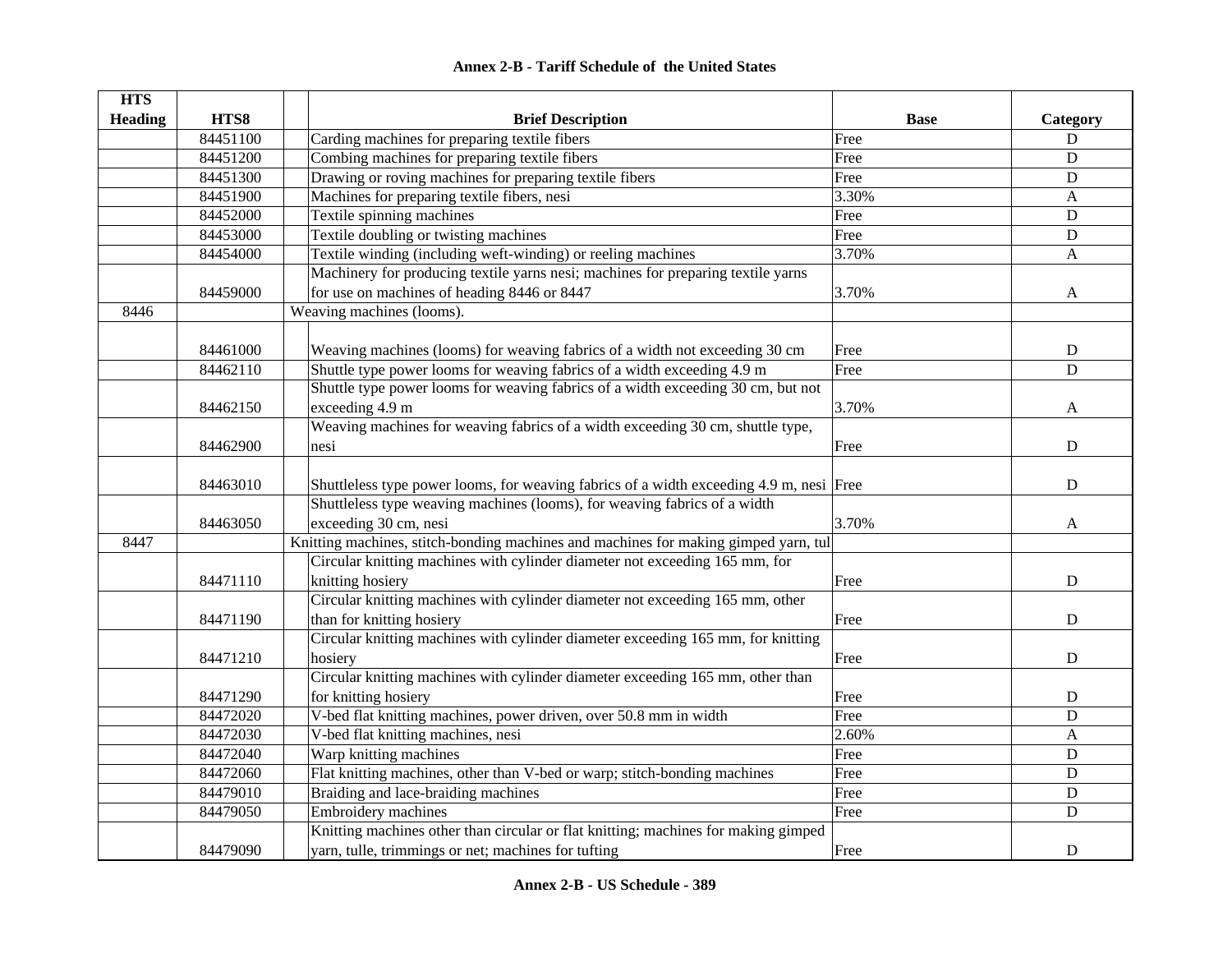| <b>HTS</b>     |          |                                                                                         |             |              |
|----------------|----------|-----------------------------------------------------------------------------------------|-------------|--------------|
| <b>Heading</b> | HTS8     | <b>Brief Description</b>                                                                | <b>Base</b> | Category     |
| 8448           |          | Auxiliary machinery for use with machines of heading 84.44, 84.45, 84.46 or 84.47 (for  |             |              |
|                |          | Dobbies and Jacquards, card reducing, copying, punching or assembling machines          |             |              |
|                | 84481100 | for use with machines of heading 8444, 8445, 8446 or 8447                               | Free        | $\mathbf D$  |
|                | 84481900 | Auxiliary machinery for machines of heading 8444, 8445, 8446 or 8447, nesi              | Free        | D            |
|                |          | Parts and accessories of machines for extruding or drawing man-made textile             |             |              |
|                | 84482010 | filaments                                                                               | 3.70%       | A            |
|                |          | Parts and accessories of machines of heading 8444 or of their auxiliary machinery,      |             |              |
|                | 84482050 | nesi                                                                                    | 3.30%       | A            |
|                |          | Card clothing as parts and accessories of machines of heading 8445 or of their          |             |              |
|                | 84483100 | auxiliary machinery                                                                     | 3.30%       | A            |
|                |          | Parts and accessories of machines for preparing textile fibers, other than card         |             |              |
|                | 84483200 | clothing                                                                                | Free        | D            |
|                |          | Spindles, spindle flyers, spinning rings and ring travellers of machines of heading     |             |              |
|                | 84483300 | 8445 or of their auxiliary machines                                                     | 3.30%       | A            |
|                |          | Parts of spinning, doubling or twisting machines of heading 8445 or of their            |             |              |
|                | 84483910 | auxiliary machinery                                                                     | Free        | D            |
|                |          | Parts of winding or reeling machines of heading 8445 or of their auxiliary              |             |              |
|                | 84483950 | machinery                                                                               | 3.70%       | A            |
|                |          | Parts and accessories of machines of heading 8445 or their auxiliary machinery,         |             |              |
|                | 84483990 | nesi                                                                                    | Free        | ${\rm D}$    |
|                | 84484100 | Shuttles for weaving machines (looms)                                                   | 3.70%       | $\mathbf{A}$ |
|                |          | Reeds for looms, healds and heald-frames of weaving machines (looms) or their           |             |              |
|                | 84484200 | auxiliary machinery                                                                     | 3.70%       | A            |
|                |          | Parts and accessories of weaving machines (looms) or of their auxiliary machinery,      |             |              |
|                | 84484900 | other than shuttles, reeds, healds and heald-frames                                     | Free        | D            |
|                | 84485110 | Latch needles for knitting machines                                                     | Free        | ${\rm D}$    |
|                | 84485120 | Spring-beard needles for knitting machines                                              | Free        | $\mathbf D$  |
|                |          |                                                                                         |             |              |
|                | 84485130 | Needles for knitting machines other than latch needles or spring-beard needles          | Free        | $\mathbf D$  |
|                |          | Sinkers, needles and other articles used to form stitches, nesi, for machines of        |             |              |
|                | 84485150 | heading 8447                                                                            | Free        | ${\bf D}$    |
|                |          |                                                                                         |             |              |
|                | 84485910 | Parts of knitting machines of heading 8447 or of their auxiliary machinery, nesi        | Free        | ${\rm D}$    |
|                | 84485950 | Accessories of machines of heading 8447 or of their auxiliary machinery, nesi           | Free        | D            |
| 8449           |          | Machinery for the manufacture or finishing of felt or nonwovens in the piece or in shap |             |              |
|                | 84490010 | Finishing machinery for felt or nonwovens and parts thereof                             | 2.60%       | $\mathbf{A}$ |
|                | 84490050 | Machinery for making felt hats; blocks for making hats; parts thereof                   | Free        | ${\bf D}$    |
| 8450           |          | Household or laundry-type washing machines, including machines which both wash an       |             |              |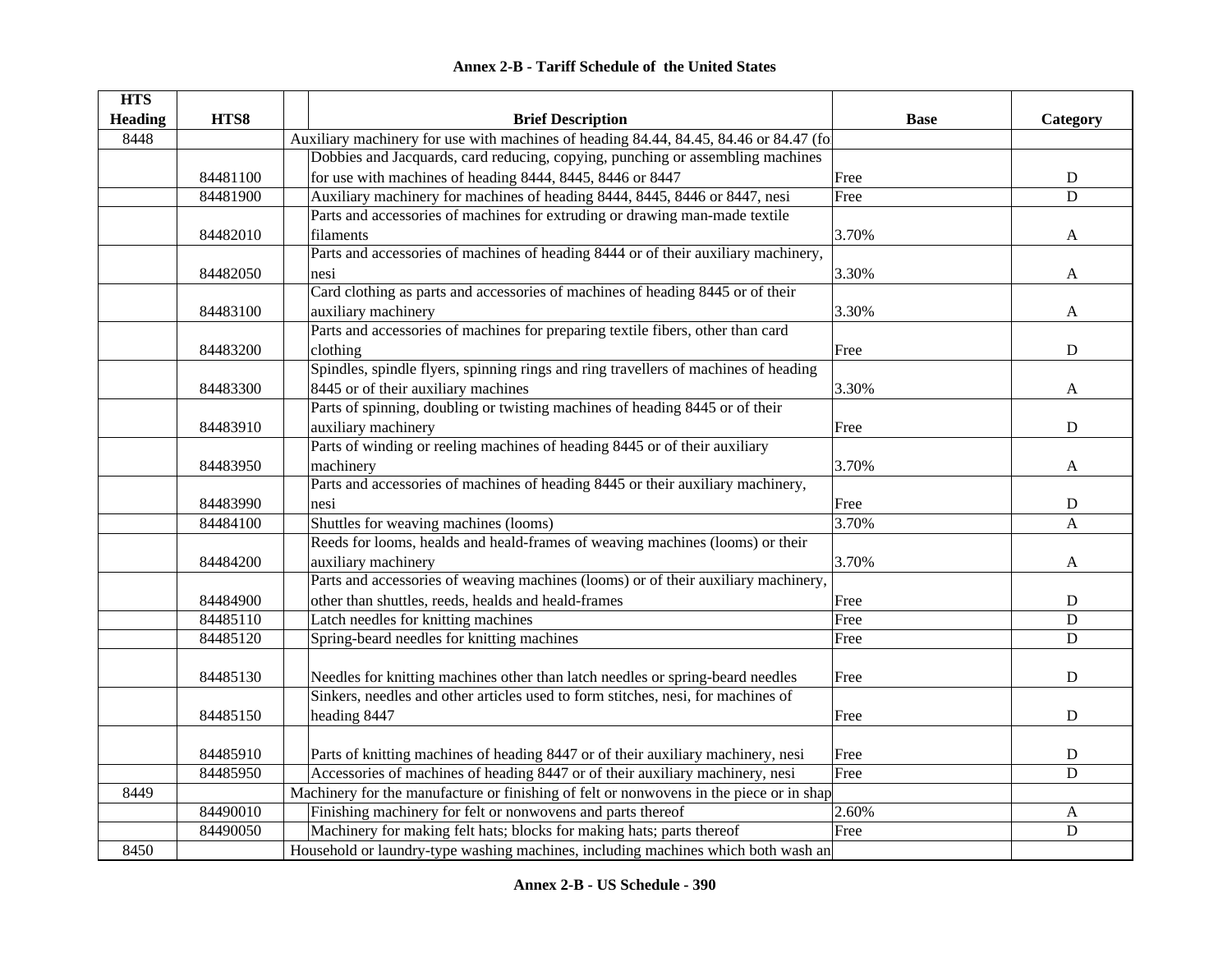|  | <b>Annex 2-B - Tariff Schedule of the United States</b> |  |
|--|---------------------------------------------------------|--|
|--|---------------------------------------------------------|--|

| <b>HTS</b>     |          |                                                                                              |             |              |
|----------------|----------|----------------------------------------------------------------------------------------------|-------------|--------------|
| <b>Heading</b> | HTS8     | <b>Brief Description</b>                                                                     | <b>Base</b> | Category     |
|                |          | Household- or laundry-type washing machines, each of a dry linen capacity not                |             |              |
|                | 84501100 | exceeding 10 kg, fully automatic                                                             | 1.40%       | A            |
|                |          | Household- or laundry-type washing machines, each of a dry linen capacity not                |             |              |
|                | 84501200 | exceeding 10 kg, with built-in centrifugal driers, nesi                                      | 2.60%       | A            |
|                |          | Household- or laundry-type washing machines, each of a dry linen capacity not                |             |              |
|                | 84501900 | exceeding 10 kg, nesi                                                                        | 1.80%       | A            |
|                |          | Household- or laundry-type washing machines, each of a dry linen capacity                    |             |              |
|                | 84502000 | exceeding 10 kg                                                                              | 1%          | A            |
|                | 84509020 | Tub and tub assemblies for household- or laundry-type washing machines                       | 2.60%       | A            |
|                | 84509040 | Furniture designed to receive household- or laundry-type washing machines                    | 2.60%       | A            |
|                | 84509060 | Parts for household- or laundry-type washing machines, nesi                                  | 2.60%       | $\mathbf{A}$ |
| 8451           |          | Machinery (other than machines of heading 84.50) for washing, cleaning, wringing, dry        |             |              |
|                | 84511000 | Dry-cleaning machines                                                                        | Free        | ${\bf D}$    |
|                | 84512100 | Drying machines, each of a dry linen capacity not exceeding 10 kg                            | 3.40%       | A            |
|                |          | Drying machines for yarns, fabrics or made up textile articles, each of a dry linen          |             |              |
|                | 84512900 | capacity exceeding 10 kg                                                                     | 2.60%       | A            |
|                |          | Ironing machines and presses (including fusing presses) for textile fabrics or made          |             |              |
|                | 84513000 | up textile articles                                                                          | Free        | ${\bf D}$    |
|                |          | Washing, bleaching or dyeing machines for textile yarns, fabrics or made up textile          |             |              |
|                | 84514000 | articles                                                                                     | 3.50%       | A            |
|                | 84515000 | Machines for reeling, unreeling, folding, cutting or pinking textile fabrics                 | Free        | $\mathbf D$  |
|                |          |                                                                                              |             |              |
|                | 84518000 | Machinery for the handling of textile yarns, fabrics or made up textile articles, nesi 3.50% |             | A            |
|                |          | Drying chambers for the drying machines of subheading 8451.21 or 8451.29, and                |             |              |
|                | 84519030 | other parts of drying machines incorporating drying chambers                                 | 3.50%       | A            |
|                |          | Furniture designed to receive the drying machines of subheading 8451.21 or                   |             |              |
|                | 84519060 | 8451.29                                                                                      | 3.50%       | A            |
|                |          | Parts of machines for the handling of textile yarns, fabrics or made up textile              |             |              |
|                | 84519090 | articles, nesi                                                                               | 3.50%       | A            |
| 8452           |          | Sewing machines, other than book-sewing machines of heading 84.40; furniture, bases          |             |              |
|                | 84521000 | Sewing machines of the household type                                                        | Free        | $\mathbf D$  |
|                |          |                                                                                              |             |              |
|                | 84522110 | Sewing machines specially designed to join footwear soles to uppers, automatic               | Free        | ${\bf D}$    |
|                | 84522190 | Sewing machines, automatic, nesi                                                             | Free        | $\mathbf D$  |
|                |          | Sewing machines, other than automatic, specially designed to join footwear soles             |             |              |
|                | 84522910 | to uppers                                                                                    | Free        | $\mathbf D$  |
|                | 84522990 | Sewing machines, other than automatic, nesi                                                  | Free        | $\mathbf D$  |
|                | 84523000 | Sewing machine needles                                                                       | Free        | ${\bf D}$    |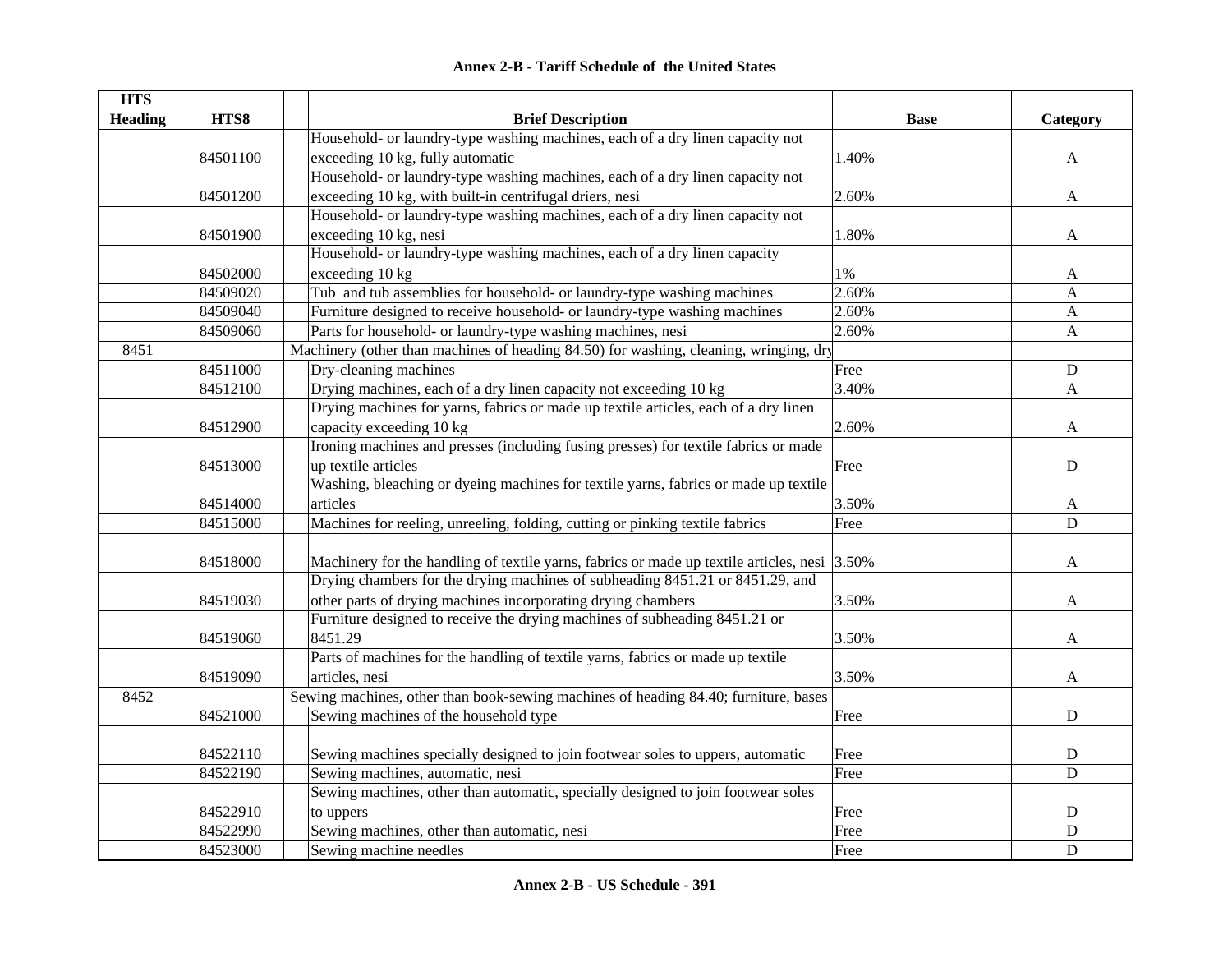|  | <b>Annex 2-B - Tariff Schedule of the United States</b> |  |
|--|---------------------------------------------------------|--|
|--|---------------------------------------------------------|--|

| <b>HTS</b>     |          |                                                                                           |             |                |
|----------------|----------|-------------------------------------------------------------------------------------------|-------------|----------------|
| <b>Heading</b> | HTS8     | <b>Brief Description</b>                                                                  | <b>Base</b> | Category       |
|                | 84524000 | Furniture, bases and covers for sewing machines, and parts thereof                        | 2.50%       | $\mathbf{A}$   |
|                | 84529000 | Parts of sewing machines, other than needles, nesi                                        | Free        | $\mathbf D$    |
| 8453           |          | Machinery for preparing, tanning or working hides, skins or leather or for making or re-  |             |                |
|                | 84531000 | Machinery for preparing, tanning or working hides, skins or leather                       | Free        | ${\bf D}$      |
|                | 84532000 | Machinery for making or repairing footwear                                                | Free        | $\mathbf D$    |
|                | 84538000 | Machinery, nesi, for making or repairing articles of hides, skins or leather              | Free        | ${\bf D}$      |
|                | 84539010 | Parts of machinery for making or repairing footwear                                       | Free        | D              |
|                |          | Parts of machinery for preparing, tanning or working hides, skins or leather or           |             |                |
|                | 84539050 | making or repairing articles of same, nesi                                                | Free        | D              |
| 8454           |          | Converters, ladles, ingot moulds and casting machines, of a kind used in metallurgy or    |             |                |
|                | 84541000 | Converters of a kind used in metallurgy or in metal foundries                             | Free        | ${\bf D}$      |
|                | 84542000 | Ingot molds and ladles, of a kind used in metallurgy or in metal foundries                | Free        | $\mathbf D$    |
|                | 84543000 | Casting machines, of a kind used in metallurgy or in metal foundries                      | Free        | ${\bf D}$      |
|                |          | Parts of converters, ladles, ingot molds and casting machines, of a kind used in          |             |                |
|                | 84549000 | metallurgy or in metal foundries                                                          | Free        | ${\bf D}$      |
| 8455           |          | Metal-rolling mills and rolls therefor.                                                   |             |                |
|                | 84551000 | Metal-rolling tube mills                                                                  | Free        | ${\bf D}$      |
|                | 84552100 | Metal-rolling mills, other than tube mills, hot or combination hot and cold               | Free        | $\mathbf D$    |
|                | 84552200 | Metal-rolling mills, other than tube mills, cold                                          | Free        | ${\bf D}$      |
|                | 84553000 | Rolls for metal-rolling mills                                                             | Free        | ${\bf D}$      |
|                |          | Parts for metal-rolling mills, other than rolls, in the form of castings or weldments,    |             |                |
|                | 84559040 | individually weighing less than 90 tons                                                   | Free        | ${\bf D}$      |
|                | 84559080 | Parts for metal-rolling mills, other than rolls, nesi                                     | Free        | $\mathbf D$    |
| 8456           |          | Machine-tools for working any material by removal of material, by laser or other light of |             |                |
|                |          | Machine tools operated by laser or other light or photon beam processes, for              |             |                |
|                | 84561010 | working metal                                                                             | 3.50%       | A              |
|                |          | Machine tool operate laser/other light/photon beam process in semicond wafer              |             |                |
|                | 84561060 | production; lasercutter to cut contacting track in semiconductor                          | Free        | $\mathbf D$    |
|                |          | Machine tools operated by laser or other light or photon beam processes, other            |             |                |
|                | 84561080 | than for working metal, nesoi                                                             | 2.40%       | A              |
|                | 84562010 | Machine tools operated by ultrasonic processes, for working metal                         | 3.50%       | $\overline{A}$ |
|                |          |                                                                                           |             |                |
|                | 84562050 | Machine tools operated by ultrasonic processes, other than for working metal              | 2.40%       | A              |
|                | 84563010 | Machine tools operated by electro-discharge processes, for working metal                  | 3.50%       | A              |
|                |          | Machine tools operated by electro-discharge processes, other than for working             |             |                |
|                | 84563050 | metal                                                                                     | 2.40%       | A              |
|                |          | Machine tools for dry etching patterns on semiconductor materials by electro-             |             |                |
|                | 84569100 | chemical, electron-beam, ionic-beam or plasma arc processes                               | Free        | D              |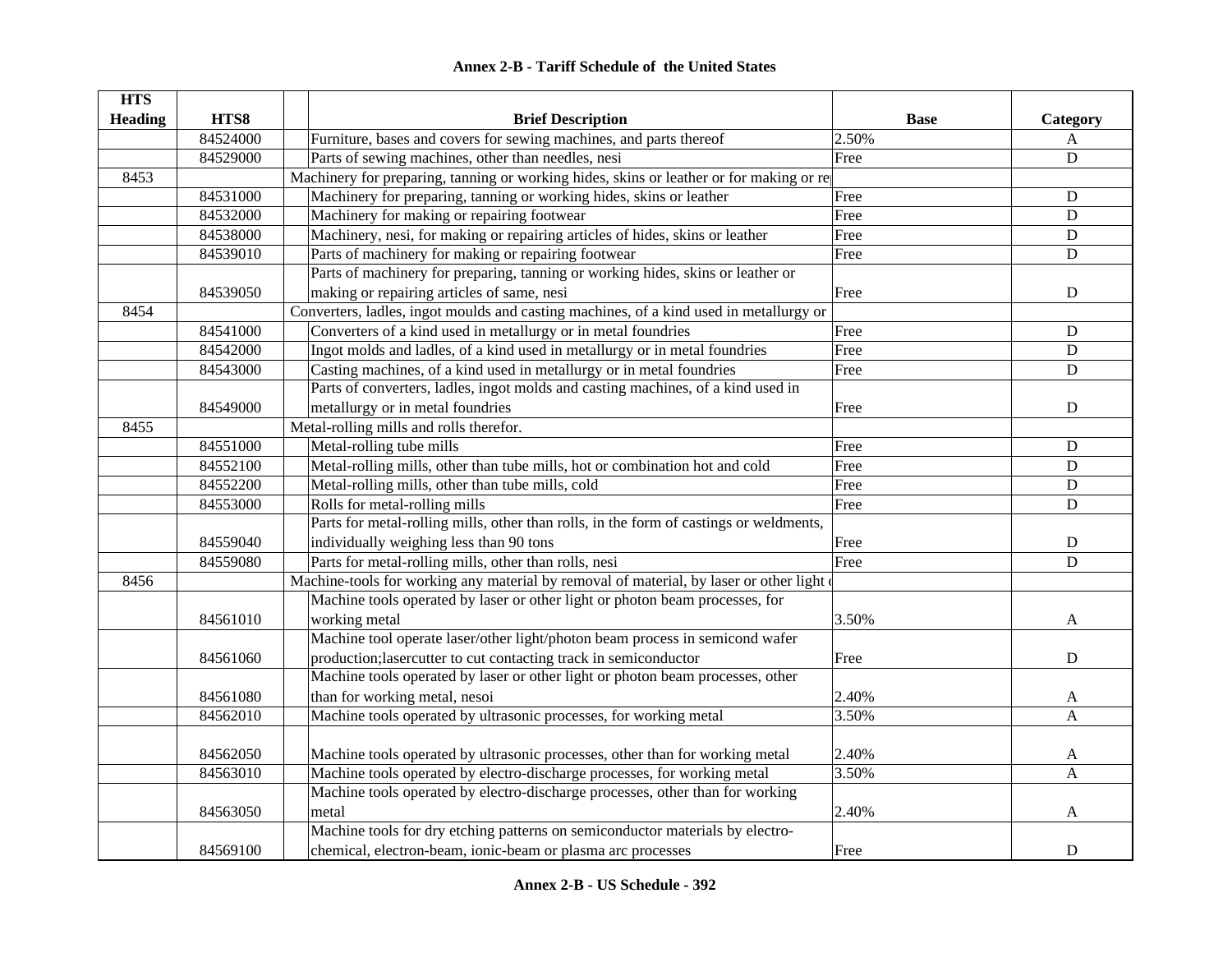|  | <b>Annex 2-B - Tariff Schedule of the United States</b> |  |
|--|---------------------------------------------------------|--|
|--|---------------------------------------------------------|--|

| <b>HTS</b>     |          |                                                                                          |             |                           |
|----------------|----------|------------------------------------------------------------------------------------------|-------------|---------------------------|
| <b>Heading</b> | HTS8     | <b>Brief Description</b>                                                                 | <b>Base</b> | Category                  |
|                |          | Focused ion beam milling machines to produce or repair masks and reticles for            |             |                           |
|                | 84569910 | patterns on semiconductor devices                                                        | Free        | ${\bf D}$                 |
|                |          | Machine tool for working metal by removal of material nesoi, operated by electro-        |             |                           |
|                | 84569930 | chemical, electron-beam, ionic-beam or plasma arc processes                              | 3.50%       | $\mathbf{A}$              |
|                |          | Machine tool for stripping and cleaning semiconductor wafers, operated by electro-       |             |                           |
|                | 84569970 | chemical/electron-beam/ionic-beam/plasma arc process,nesoi                               | Free        | ${\bf D}$                 |
|                |          | Machine tool for working material (n/metal) removal of mat. operated by electro-         |             |                           |
|                | 84569990 | chemical/electron-beam/ionic-beam/plasma arc processes,nesoi                             | 2.20%       | A                         |
| 8457           |          | Machining centres, unit constrnction machines (single station) and multi-station transfe |             |                           |
|                | 84571000 | Machining centers for working metal                                                      | 4.20%       | A                         |
|                | 84572000 | Unit construction machines (single station), for working metal                           | 3.30%       | A                         |
|                | 84573000 | Multistation transfer machines for working metal                                         | 3.30%       | A                         |
| 8458           |          | Lathes (including turning centres) for removing metal.                                   |             |                           |
|                |          | Horizontal lathes (including turning centers) for removing metal, numerically            |             |                           |
|                | 84581100 | controlled                                                                               | 4.40%       | A                         |
|                |          | Horizontal lathes (including turning centers) for removing metal, other than             |             |                           |
|                | 84581900 | numerically controlled                                                                   | 4.40%       | A                         |
|                |          | Vertical turret lathes (including turning centers) for removing metal, numerically       |             |                           |
|                | 84589110 | controlled                                                                               | 4.20%       | A                         |
|                |          | Lathes (including turning centers), other than horizontal or vertical turret lathes,     |             |                           |
|                | 84589150 | for removing metal, numerically controlled                                               | 4.40%       | $\mathbf{A}$              |
|                |          | Vertical turret lathes (including turning centers) for removing metal, other than        |             |                           |
|                | 84589910 | numerically controlled                                                                   | 4.20%       | A                         |
|                |          | Lathes (including turning centers), other than horizontal or vertical turret lathes,     |             |                           |
|                | 84589950 | for removing metal, other than numerically controlled                                    | 4.40%       | A                         |
| 8459           |          | Machine-tools (including way-type unit head machinesl for drilling, boring, milling, the |             |                           |
|                |          | Way-type unit head machines for drilling, boring, milling, threading or tapping by       |             |                           |
|                | 84591000 | removing metal, other than lathes of heading 8458                                        | 3.30%       | A                         |
|                | 84592100 | Drilling machines, numerically controlled, nesi                                          | 4.20%       | $\boldsymbol{\mathsf{A}}$ |
|                | 84592900 | Drilling machines, other than numerically controlled, nesi                               | 4.20%       | $\mathbf{A}$              |
|                | 84593100 | Boring-milling machines, numerically controlled, nesi                                    | 4.20%       | $\mathbf{A}$              |
|                | 84593900 | Boring-milling machines, other than numerically controlled, nesi                         | 4.20%       | $\mathbf{A}$              |
|                | 84594000 | Boring machines nesi                                                                     | 4.20%       | A                         |
|                | 84595100 | Milling machines, knee type, numerically controlled, nesi                                | 4.20%       | $\mathbf{A}$              |
|                | 84595900 | Milling machines, knee type, other than numerically controlled, nesi                     | 4.20%       | $\mathbf{A}$              |
|                | 84596100 | Milling machines, other than knee type, numerically controlled, nesi                     | 4.20%       | A                         |
|                | 84596900 | Milling machines, other than knee type, other than numerically controlled, nesi          | 4.20%       | $\mathbf{A}$              |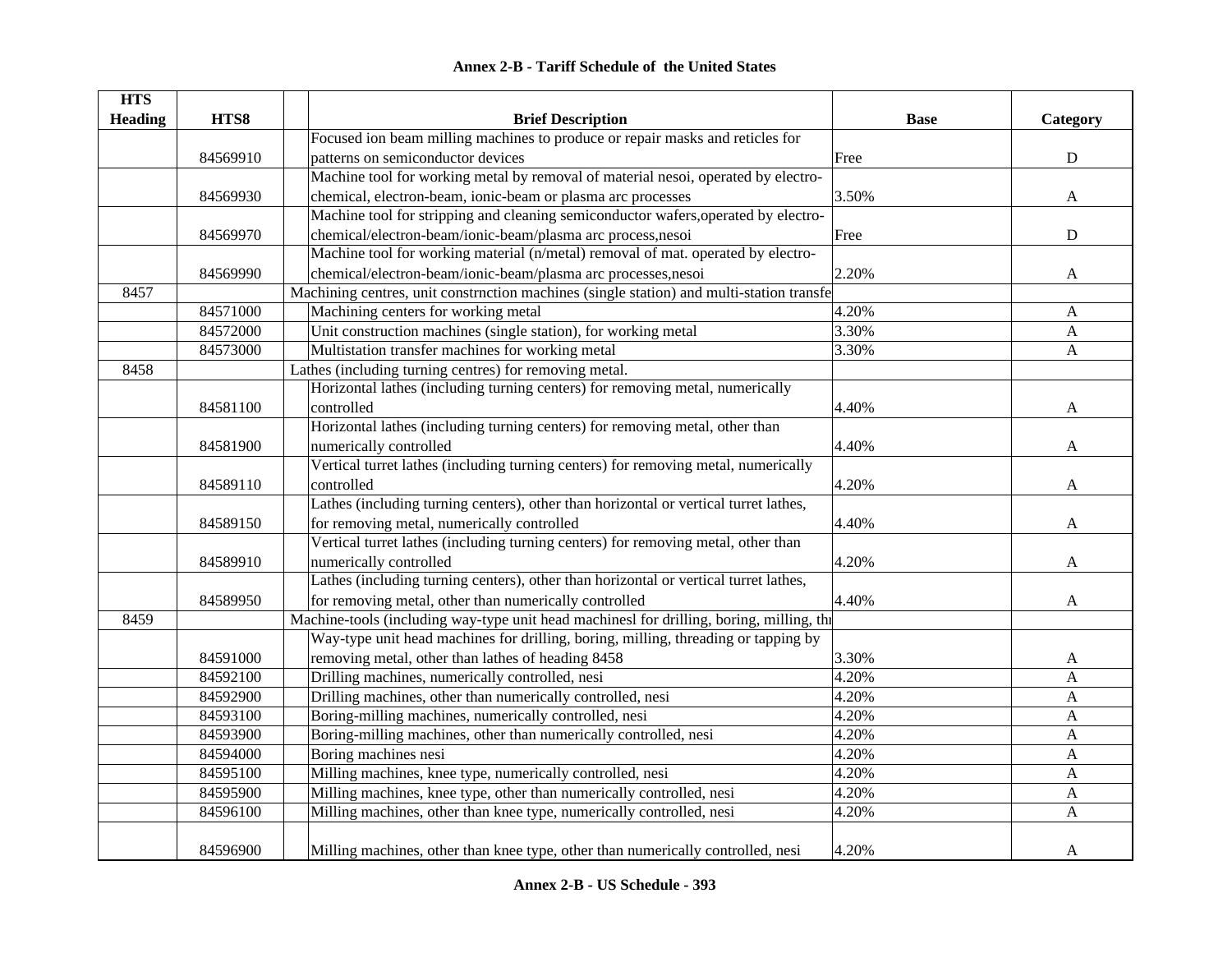| <b>HTS</b>     |          |                                                                                           |             |              |
|----------------|----------|-------------------------------------------------------------------------------------------|-------------|--------------|
| <b>Heading</b> | HTS8     | <b>Brief Description</b>                                                                  | <b>Base</b> | Category     |
|                | 84597040 | Other threading or tapping machines, numerically controlled                               | 4.20%       | A            |
|                | 84597080 | Other threading or tapping machines nesi                                                  | 4.20%       | $\mathbf{A}$ |
| 8460           |          | Machine-tools for deburring, sharpening, grinding, honing, lapping, polishing or otherw   |             |              |
|                |          | Flat-surface grinding machines for metal or cermets, w/positioning accuracy in any        |             |              |
|                | 84601100 | one axis of at least 0.01 mm, numerically controlled                                      | 4.40%       | A            |
|                |          | Flat-surface grinding machines for metal or cermets, w/positioning accuracy in any        |             |              |
|                | 84601900 | one axis of at least 0.01 mm, not numerically controlled                                  | 4.40%       | A            |
|                |          | Other grinding machines for metal or cermets, w/positioning accuracy in any one           |             |              |
|                | 84602100 | axis of at least 0.01 mm, numerically controlled                                          | 4.40%       | A            |
|                |          | Other grinding machines for metal or cermets, w/positioning accuracy in any one           |             |              |
|                | 84602900 | axis of at least 0.01 mm, other than numerically controlled                               | 4.40%       | A            |
|                |          | Sharpening (tool or cutter grinding) machines for working metal or cermets,               |             |              |
|                | 84603100 | numerically controlled                                                                    | 4.40%       | A            |
|                |          | Sharpening (tool or cutter grinding) machines for working metal or cermets, other         |             |              |
|                | 84603900 | than numerically controlled                                                               | 4.40%       | A            |
|                |          |                                                                                           |             |              |
|                | 84604040 | Honing or lapping machines for working metal or cermets, numerically controlled           | 4.40%       | A            |
|                |          | Honing or lapping machines for working metal or cermets, other than numerically           |             |              |
|                | 84604080 | controlled                                                                                | 4.40%       | A            |
|                |          | Other machine tools for deburring, polishing or otherwise finishing metal or              |             |              |
|                | 84609040 | cermets, nesoi, numerically controlled                                                    | 4.40%       | A            |
|                |          | Other machine tools for deburring, polishing or otherwise finishing metal or              |             |              |
|                | 84609080 | cermets, nesoi, other than numerically controlled                                         | 4.40%       | A            |
| 8461           |          | Machine-tools for planing, shaping, slotting, broaching, gear cutting, gear grinding or g |             |              |
|                |          | Shaping or slotting machines for working by removing metal or cermets,                    |             |              |
|                | 84612040 | numerically controlled                                                                    | 4.40%       | A            |
|                |          | Shaping or slotting machines for working by removing metal or cermets, other              |             |              |
|                | 84612080 | than numerically controlled                                                               | 4.40%       | A            |
|                |          | Broaching machines for working by removing metal or cermets, numerically                  |             |              |
|                | 84613040 | controlled                                                                                | 4.40%       | A            |
|                |          | Broaching machines for working by removing metal or cermets, other than                   |             |              |
|                | 84613080 | numerically controlled                                                                    | 4.40%       | A            |
|                | 84614010 | Gear cutting machines for working by removing metal or cermets                            | 5.80%       | A            |
|                |          |                                                                                           |             |              |
|                | 84614050 | Gear grinding or finishing machines for working by removing metal or cermets              | 4.40%       | A            |
|                |          | Sawing or cutting-off machines for working by removing metal or cermets,                  |             |              |
|                | 84615040 | numerically controlled                                                                    | 4.40%       | A            |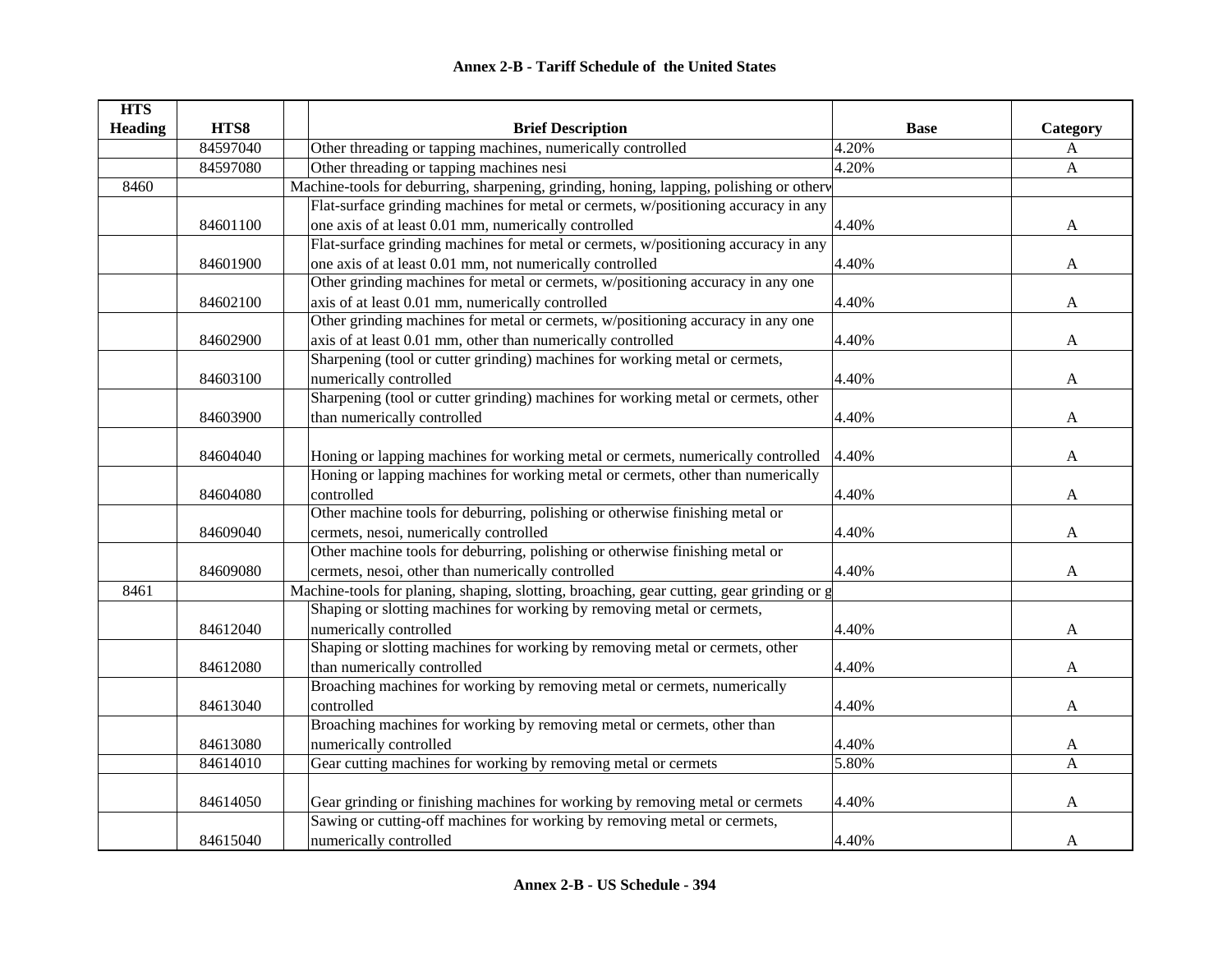| <b>Annex 2-B - Tariff Schedule of the United States</b> |  |
|---------------------------------------------------------|--|
|---------------------------------------------------------|--|

| <b>HTS</b>     |          |                                                                                       |             |              |
|----------------|----------|---------------------------------------------------------------------------------------|-------------|--------------|
| <b>Heading</b> | HTS8     | <b>Brief Description</b>                                                              | <b>Base</b> | Category     |
|                |          | Sawing or cutting-off machines for working by removing metal or cermets, other        |             |              |
|                | 84615080 | than numerically controlled                                                           | 4.40%       | A            |
|                |          | Machine-tools for working by removing metal or cermets, nesoi, numerically            |             |              |
|                | 84619030 | controlled                                                                            | 4.40%       | A            |
|                |          | Machine-tools for working by removing metal or cermets, nesoi, other than             |             |              |
|                | 84619060 | numerically controlled                                                                | 4.40%       | A            |
| 8462           |          | Machine-tools (including presses) for working metal by forging, hammering or die-star |             |              |
|                | 84621000 | Forging or die-stamping machines (including presses) and hammers                      | 4.40%       | A            |
|                |          | Bending, folding or straightening machines, numerically controlled, for               |             |              |
|                | 84622140 | semiconductor leads                                                                   | Free        | $\mathbf D$  |
|                |          | Bending, folding, straightening or flattening machines (including presses)            |             |              |
|                | 84622180 | numerically controlled for working metal or metal carbides, nesoi                     | 4.40%       | A            |
|                |          | Bending, folding or straightening machines, not numerically controlled, for           |             |              |
|                | 84622940 | semiconductor leads                                                                   | Free        | $\mathbf D$  |
|                |          | Bending, folding, straightening or flattening machine (including presses) not         |             |              |
|                | 84622980 | numerically controlled for working metal/metal carbides, nesoi                        | 4.40%       | A            |
|                |          | Shearing machines (incl. presses), excl. combined punching $\&$ shearing machines,    |             |              |
|                | 84623100 | numerically controlled for working metal or metal carbides                            | 4.40%       | A            |
|                |          | Shearing machines (incl. presses), excl. combined punch & shearing machines, nt       |             |              |
|                | 84623900 | numerically controlled for working metal or metal carbides                            | 4.40%       | $\mathbf{A}$ |
|                |          | Punch/notch machines (incl. presses), incl. combined punch & shearing machines,       |             |              |
|                | 84624100 | numerically controlled for working metal or metal carbides                            | 4.40%       | A            |
|                |          | Punch/notch machines (incl. presses), incl. combined punch & shear machines, nt       |             |              |
|                | 84624900 | numerically controlled for working metal or metal carbides                            | 4.40%       | A            |
|                | 84629140 | Hydraulic presses, numerically controlled                                             | 4.40%       | A            |
|                | 84629180 | Hydraulic presses, not numerically controlled                                         | 4.40%       | A            |
|                |          | Machine tools (including nonhydraulic presses) for working metal or metal             |             |              |
|                | 84629940 | carbides, nesi, numerically controlled                                                | 4.40%       | A            |
|                |          | Machine tools (including nonhydraulic presses) for working metal or metal             |             |              |
|                | 84629980 | carbides, nesi, not numerically controlled                                            | 4.40%       | A            |
| 8463           |          | Other machine-tools for working metal or cermets, without removing material.          |             |              |
|                |          | Draw-benches for bars, tubes, profiles, wire or the like, for working metal or        |             |              |
|                | 84631000 | cermets, without removing material                                                    | 4.40%       | A            |
|                |          |                                                                                       |             |              |
|                | 84632000 | Thread rolling machines for working metal or cermets, without removing material       | 4.40%       | A            |
|                | 84633000 | Machines for working wire of metal or cermets, without removing material              | 4.40%       | A            |
|                |          |                                                                                       |             |              |
|                | 84639000 | Machine tools for working metal or cermets, without removing material, nesoi          | 4.40%       | A            |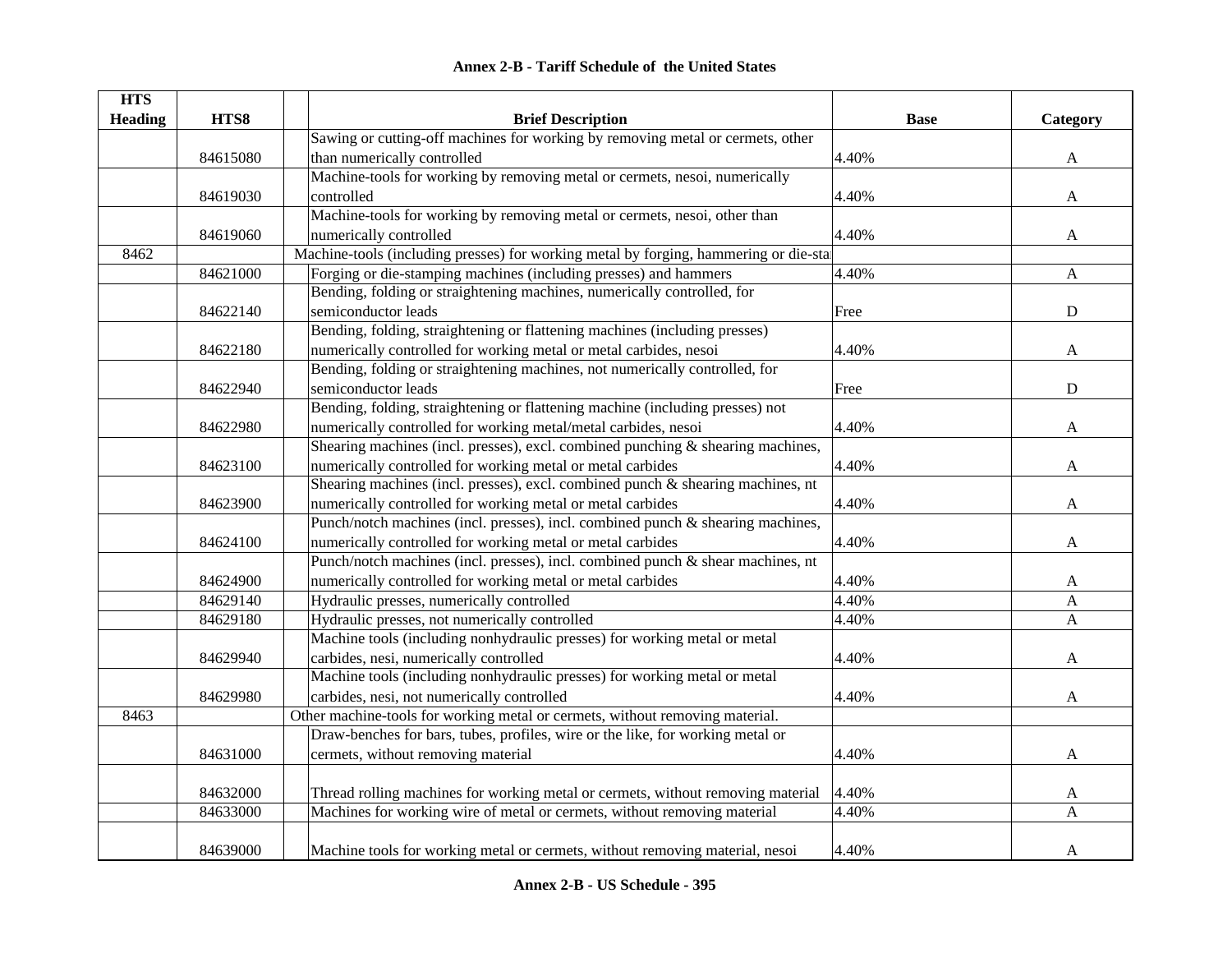| <b>HTS</b>     |          |                                                                                           |             |              |  |  |
|----------------|----------|-------------------------------------------------------------------------------------------|-------------|--------------|--|--|
| <b>Heading</b> | HTS8     | <b>Brief Description</b>                                                                  | <b>Base</b> | Category     |  |  |
| 8464           |          | Machine-tools for working stone, ceramics, concrete, asbestoscement or like mineral m     |             |              |  |  |
|                |          | Sawing machines for working stone, ceramics, concrete, asbestos-cement or like            |             |              |  |  |
|                | 84641000 | mineral materials or for cold working glass                                               | Free        | ${\bf D}$    |  |  |
|                | 84642010 | Grinding or polishing machines for processing of semiconductor wafers                     | Free        | ${\bf D}$    |  |  |
|                |          | Grinding or polishing machines for working stone, ceramics, concrete, asbestos-           |             |              |  |  |
|                | 84642050 | cement or like mineral materials, or glass, nesi                                          | 2%          | A            |  |  |
|                |          | Machine tools for scribing or scoring semiconductor wafers; machine tools for wet-        |             |              |  |  |
|                | 84649010 | chemical etching semiconductor wafers                                                     | Free        | ${\rm D}$    |  |  |
|                |          | Machine tool for wet-etching or -stripping semiconductor wafers; machine tool for         |             |              |  |  |
|                | 84649060 | wet-etching, -developing or -stripping flat panel screens                                 | Free        | $\mathbf D$  |  |  |
|                |          | Machine tools for working stone, ceramics, concrete, asbestos-cement or like              |             |              |  |  |
|                | 84649090 | mineral materials or for cold working glass, nesoi                                        | 2%          | A            |  |  |
| 8465           |          | Machine-tools (including machines for nailing, stapling, glueing or otherwise assembling  |             |              |  |  |
|                |          | Machines for working certain hard materials which can carry out different types of        |             |              |  |  |
|                | 84651000 | machining operations w/o tool change between operations                                   | 2.40%       | A            |  |  |
|                |          | Sawing machines for working wood, cork, bone, hard rubber, hard plastics or               |             |              |  |  |
|                | 84659100 | similar hard materials                                                                    | 3%          | A            |  |  |
|                |          | Planing, milling or molding (by cutting) machines for working wood, cork, bone,           |             |              |  |  |
|                | 84659200 | hard rubber, hard plastics or similar hard materials                                      | 3%          | A            |  |  |
|                |          | Grinding, sanding or polishing machines for working wood, cork, bone, hard                |             |              |  |  |
|                | 84659300 | rubber, hard plastics or similar hard materials                                           | 3%          | A            |  |  |
|                |          | Bending or assembling machines for working wood, cork, bone hard rubber, hard             |             |              |  |  |
|                | 84659400 | plastics or similar hard materials                                                        | 2.90%       | A            |  |  |
|                |          | Drilling or mortising machines for working wood, cork, bone, hard rubber, hard            |             |              |  |  |
|                | 84659500 | plastics or similar hard materials                                                        | 3%          | A            |  |  |
|                |          | Splitting, slicing or paring machines for working wood, cork, bone, hard rubber,          |             |              |  |  |
|                | 84659600 | hard plastics or similar hard materials                                                   | 2.40%       | A            |  |  |
|                |          | Deflash machines (by chemical bath) for cleaning and removing contanimants                |             |              |  |  |
|                | 84659940 | from metal leads of semiconductor packages                                                | Free        | ${\bf D}$    |  |  |
|                |          | Machine tools for working wood, cork, bone, hard rubber, hard plastics and                |             |              |  |  |
|                | 84659980 | similar hard materials, nesoi                                                             | 2.40%       | A            |  |  |
| 8466           |          | Parts and accessories suitable for use solely or principally with the machines of heading |             |              |  |  |
|                |          | Tool holders for use solely or principally with machines of headings 8456 to 8465         |             |              |  |  |
|                | 84661040 | described in add. US note 3 to chapter 84                                                 | Free        | $\mathbf D$  |  |  |
|                |          | Tool holders and self-opening dieheads for use solely or principally with machines        |             |              |  |  |
|                | 84661080 | of headings 8456 to 8465, nesoi                                                           | 3.90%       | A            |  |  |
|                | 84662010 | Work holders for machine tools used in cutting gears                                      | 4.60%       | $\mathbf{A}$ |  |  |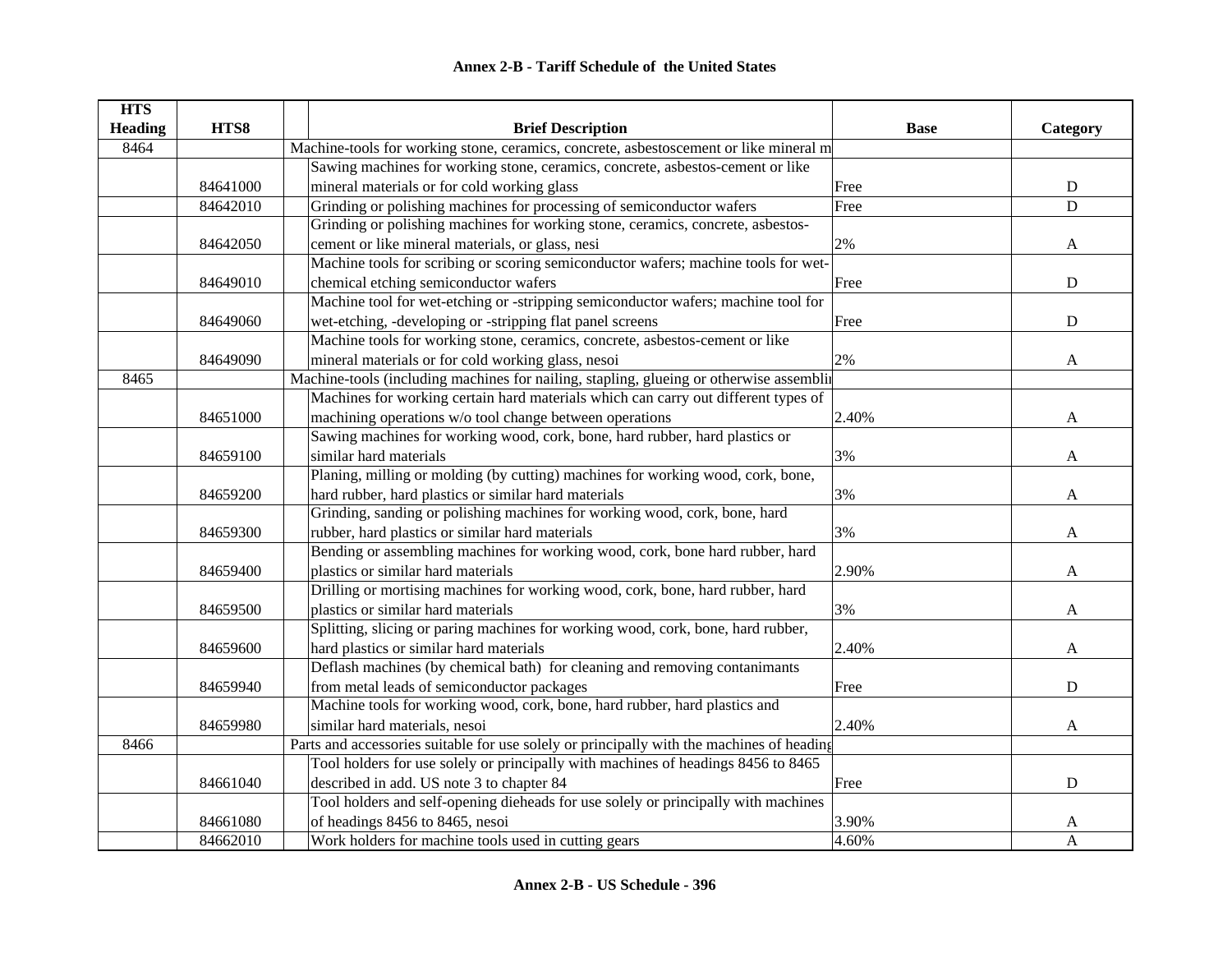| <b>HTS</b>     |          |                                                                                    |             |                |
|----------------|----------|------------------------------------------------------------------------------------|-------------|----------------|
| <b>Heading</b> | HTS8     | <b>Brief Description</b>                                                           | <b>Base</b> | Category       |
|                |          | Work holders for the machine tools described in additional U.S. note 3 to chapter  |             |                |
|                | 84662040 | 84                                                                                 | Free        | ${\bf D}$      |
|                |          |                                                                                    |             |                |
|                | 84662080 | Work holders for machine tools other than those used in cutting gears, nesoi       | 3.70%       | $\mathbf{A}$   |
|                |          | Dividing heads for use solely or principally for machine tools of headings 8456 to |             |                |
|                | 84663010 | 8465                                                                               | 3.70%       | A              |
|                | 84663045 | Special attachments mach, us note 3 ch 84, nesoi                                   | Free        | ${\bf D}$      |
|                |          | Special attachments (which are machines) use solely or principally for machines of |             |                |
|                | 84663060 | heading 8456 to 8465, excluding dividing heads, nesoi                              | 2.90%       | A              |
|                |          | Special attachments for use solely or principally for machine tools of headings    |             |                |
|                | 84663080 | 8456 to 8465, nesoi                                                                | 8%          | A              |
|                |          | Cast iron parts not advanced beyond cleaning and specifically machined, for        |             |                |
|                | 84669110 | machines of heading 8464                                                           | Free        | ${\bf D}$      |
|                | 84669150 | Parts and accessories nesi, for machines of heading 8464                           | Free        | $\mathbf D$    |
|                |          | Cast-iron parts not advanced beyond cleaning and specifically machined, for        |             |                |
|                | 84669210 | machines of heading 8465                                                           | Free        | ${\bf D}$      |
|                | 84669250 | Parts and accessories nesi, for machines of heading 8465                           | 4.70%       | A              |
|                |          | Certain specified cast-iron parts not advanced beyond cleaning and specifically    |             |                |
|                | 84669315 | machined, for metalworking machine tools for cutting, etc.                         | Free        | D              |
|                |          | Certain specified parts and accessories of metal working machine tools for cutting |             |                |
|                | 84669330 | gears                                                                              | 5.80%       | A              |
|                |          | Certain specified parts and accessories for machines of subheading 8456.10.60,     |             |                |
|                | 84669347 | 8456.91, 8456.99.10 or 8456.99.70, nesoi                                           | Free        | $\mathbf D$    |
|                |          | Certain specified parts and accessories for machines of heading 8456 to 8461,      |             |                |
|                | 84669353 | nesoi                                                                              | 4.70%       | A              |
|                |          | Other cast-iron parts not advanced beyond cleaning and specifically machined, for  |             |                |
|                | 84669360 | metalworking machine tools for cutting, etc.                                       | Free        | D              |
|                | 84669375 | Other parts and accessories of metal working machine tools for cutting gears       | 5.80%       | $\overline{A}$ |
|                |          | Other parts and accessories for machines of subheading 8456.10.60, 8456.91,        |             |                |
|                | 84669385 | 8456.99.10 or 8456.99.70, nesoi                                                    | Free        | ${\rm D}$      |
|                | 84669395 | Other parts and accessories for machines of heading 8456 to 8461, nesoi            | 4.70%       | A              |
|                |          | Certain specified cast-iron parts not advanced beyond cleaning and specifically    |             |                |
|                | 84669420 | machined, for machines of heading 8462 or 8463                                     | Free        | D              |
|                |          | Other cast-iron parts not advanced beyond cleaning and specifically machined, for  |             |                |
|                | 84669440 | machines of heading 8462 or 8463                                                   | Free        | ${\bf D}$      |
|                |          | Other specified parts and accessories for machines of subheading 8462.21.40 or     |             |                |
|                | 84669455 | 8462.29.40, nesoi                                                                  | Free        | ${\bf D}$      |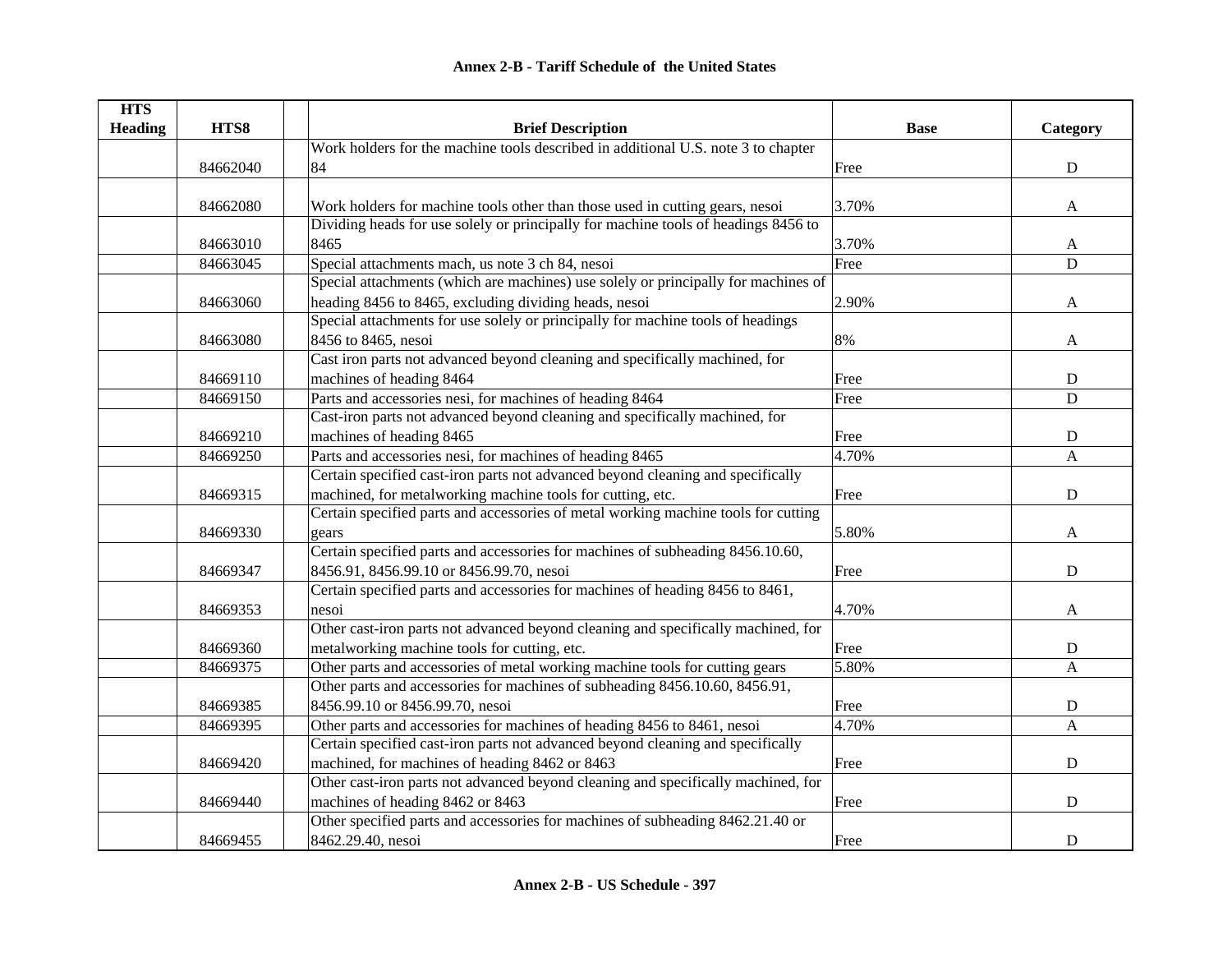| <b>HTS</b>     |          |                                                                                         |             |             |
|----------------|----------|-----------------------------------------------------------------------------------------|-------------|-------------|
| <b>Heading</b> | HTS8     | <b>Brief Description</b>                                                                | <b>Base</b> | Category    |
|                |          |                                                                                         |             |             |
|                | 84669465 | Other specified parts and accessories for machines of heading 8462 or 8463, nesoi       | 4.70%       | A           |
|                |          | Other parts and accessories for machines of subheading 8462.21.40 or 8462.29.40,        |             |             |
|                | 84669475 | nesoi                                                                                   | Free        | ${\bf D}$   |
|                | 84669485 | Other parts and accessories for machines of heading 8462 or 8463, nesoi                 | 4.70%       | A           |
| 8467           |          | Tools for working in the hand, pneumatic, hydraulic or with self-contained electric or  |             |             |
|                | 84671110 | Tools for working in the hand, pneumatic, rotary type, suitable for metal working       | 4.50%       | A           |
|                |          | Tools for working in the hand, pneumatic, rotary type, other than suitable for metal    |             |             |
|                | 84671150 | working                                                                                 | Free        | D           |
|                |          | Tools for working in the hand, pneumatic, other than rotary type, suitable for metal    |             |             |
|                | 84671910 | working                                                                                 | 4.50%       | A           |
|                |          | Tools for working in the hand, pneumatic, other than rotary type, other than            |             |             |
|                | 84671950 | suitable for metal working                                                              | Free        | ${\bf D}$   |
|                |          | Electromechanical drills of all kinds for working in the hand, with self-contained      |             |             |
|                | 84672100 | electric motor                                                                          | 1.70%       | A           |
|                |          |                                                                                         |             |             |
|                | 84672200 | Electromechanical saws for working in the hand, with self-contained electric motor Free |             | ${\bf D}$   |
|                |          | Electromechanical tools for working in the hand, other than drills or saws, with        |             |             |
|                | 84672900 | self-contained electric motor                                                           | Free        | ${\bf D}$   |
|                |          | Chain saws for working in the hand, hydraulic or with self-contained nonelectric        |             |             |
|                | 84678100 | motor                                                                                   | Free        | ${\bf D}$   |
|                |          | Other tools for working in the hand, hydraulic or with self-contained nonelectric       |             |             |
|                | 84678910 | motor, suitable for metal working, nesoi                                                | Free        | $\mathbf D$ |
|                |          | Other tools for working in the hand, hydraulic or with self-contained nonelectric       |             |             |
|                | 84678950 | motor, other than suitable for metal working, nesoi                                     | Free        | $\mathbf D$ |
|                | 84679101 | Parts of chain saws                                                                     | Free        | $\mathbf D$ |
|                | 84679200 | Parts of pneumatic tools for working in the hand                                        | Free        | $\mathbf D$ |
|                |          | Parts of tools for working in the hand, hydraulic or with self-contained nonelectric    |             |             |
|                | 84679901 | or electric motor, other than chain saws                                                | Free        | $\mathbf D$ |
| 8468           |          | Machinery and apparatus for soldering, brazing or welding, whether or not capable of cu |             |             |
|                | 84681000 | Hand-held blow torches                                                                  | 2.90%       | A           |
|                |          | Gas-operated machinery, apparatus and appliances, hand-directed or -controlled,         |             |             |
|                | 84682010 | used for soldering, brazing, welding or tempering, nesi                                 | 3.90%       | A           |
|                |          | Gas-operated machinery, apparatus and appliances, not hand-directed or -                |             |             |
|                | 84682050 | controlled, used for soldering, brazing, welding or tempering, nesi                     | Free        | $\mathbf D$ |
|                |          | Machinery and apparatus, hand-directed or -controlled, used for soldering, brazing      |             |             |
|                | 84688010 | or welding, not gas-operated                                                            | 2.90%       | A           |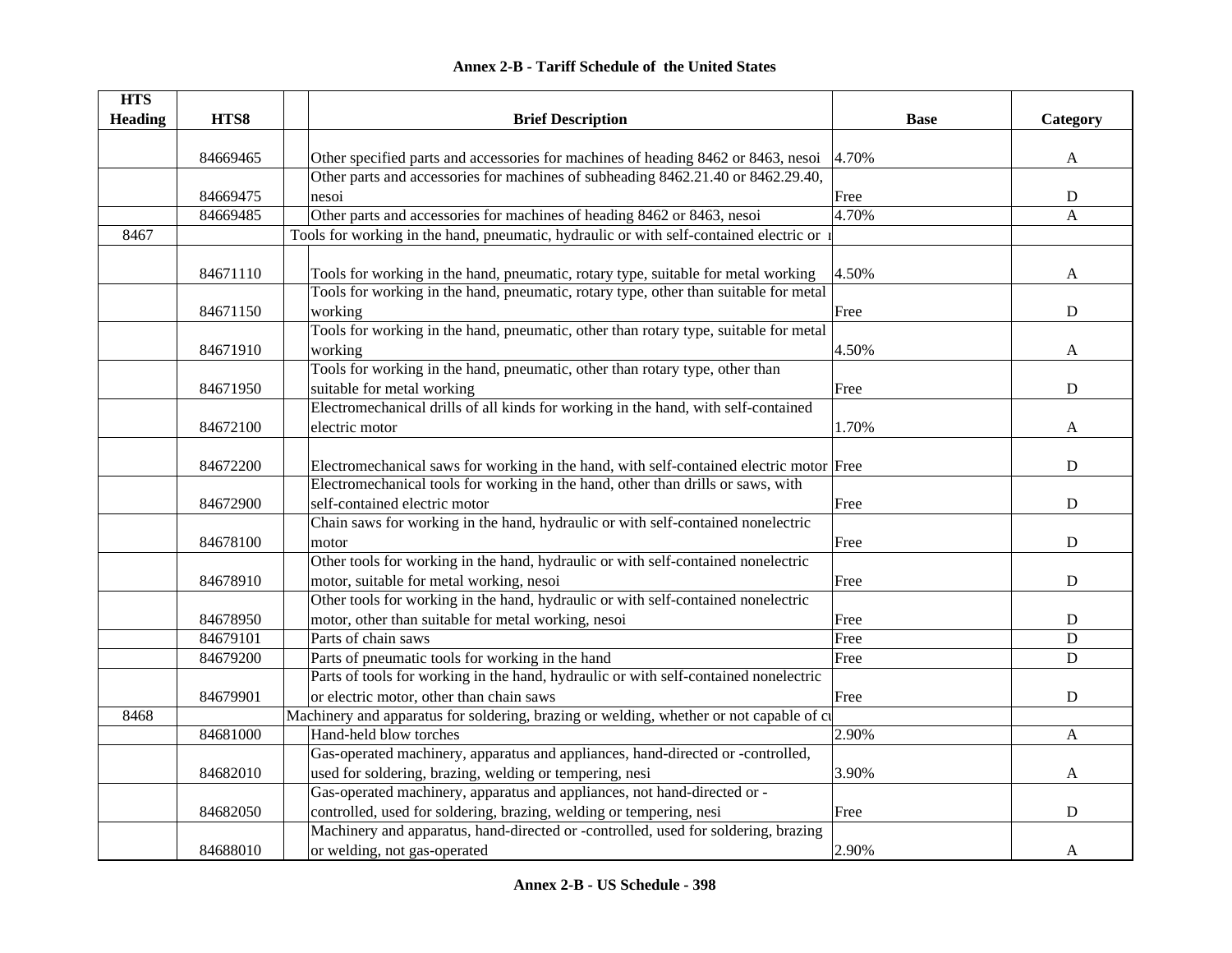| <b>HTS</b>     |          |                                                                                        |             |              |
|----------------|----------|----------------------------------------------------------------------------------------|-------------|--------------|
| <b>Heading</b> | HTS8     | <b>Brief Description</b>                                                               | <b>Base</b> | Category     |
|                |          | Machinery and apparatus other than hand-directed or -controlled, used for              |             |              |
|                | 84688050 | soldering, brazing or welding, not gas-operated                                        | Free        | $\mathbf D$  |
|                |          | Parts of hand-directed or -controlled machinery, apparatus and appliances used for     |             |              |
|                | 84689010 | soldering, brazing, welding or tempering                                               | 2.90%       | $\mathbf{A}$ |
|                |          | Parts for machinery, apparatus or appliances, not hand-directed or -controlled,        |             |              |
|                | 84689050 | used for soldering, brazing, welding or tempering                                      | Free        | ${\bf D}$    |
| 8469           |          | Typewriters other than printers of heading 84.71; wordprocessing machines.             |             |              |
|                | 84691100 | Word processing machines                                                               | Free        | ${\bf D}$    |
|                | 84691200 | Automatic typewriters                                                                  | Free        | $\mathbf D$  |
|                | 84692000 | Electric typewriters, other than automatic                                             | Free        | ${\bf D}$    |
|                | 84693000 | Nonelectric typewriters                                                                | Free        | ${\bf D}$    |
| 8470           |          | Calculating machines and pocket-size data recording, reproducing and displaying machi  |             |              |
|                |          | Electronic calculator operate w/o external electric power & pocket-size data           |             |              |
|                | 84701000 | recording/reproducing/displaying machine w/calculating function                        | Free        | ${\bf D}$    |
|                | 84702100 | Electronic calculating machines, incorporating a printing device, nesi                 | Free        | D            |
|                | 84702900 | Electronic calculating machines, not incorporating a printing device, nesi             | Free        | D            |
|                | 84703000 | Calculating machines nesi, other than electronic                                       | Free        | $\mathbf D$  |
|                | 84704000 | Accounting machines                                                                    | Free        | ${\bf D}$    |
|                | 84705000 | Cash registers                                                                         | Free        | $\mathbf D$  |
|                |          | Postage-franking, ticket-issuing and similar machines nesi, incorporating a            |             |              |
|                | 84709000 | calculating device                                                                     | Free        | ${\bf D}$    |
| 8471           |          | Automatic data processing machines and units thereof; magnetic or optical readers, mac |             |              |
|                | 84711000 | Analog or hybrid automatic data processing machines                                    | Free        | $\mathbf D$  |
|                |          | Portable digital automatic data processing machines, not over 10 kg, consisting at     |             |              |
|                | 84713000 | least a central processing unit, keyboard and display                                  | Free        | $\mathbf D$  |
|                |          | Digital ADP machines, nonportable or over 10 kg, comprise in the same housing          |             |              |
|                | 84714100 | least central processing unit and input & output unit                                  | Free        | $\mathbf D$  |
|                |          | Digital processing units nesoi entered w/rest of system, may contain in same           |             |              |
|                | 84714910 | housing one/two following: storage unit, input unit, output unit                       | Free        | ${\bf D}$    |
|                |          | Combined input/output units for automatic data processing machines entered with        |             |              |
|                | 84714915 | the rest of a system                                                                   | Free        | ${\bf D}$    |
|                |          | Keyboards for automatic data processing machines entered with the rest of a            |             |              |
|                | 84714921 | system                                                                                 | Free        | ${\bf D}$    |
|                |          | Display unit without CRT, w/visual display diagonal not exceed 30.5 cm for             |             |              |
|                | 84714924 | automatic data processing machines, entered w/ the rest of system                      | Free        | ${\bf D}$    |
|                |          | Display units for ADP machines with color cathode-ray tube entered with the rest       |             |              |
|                | 84714926 | of a system                                                                            | Free        | ${\bf D}$    |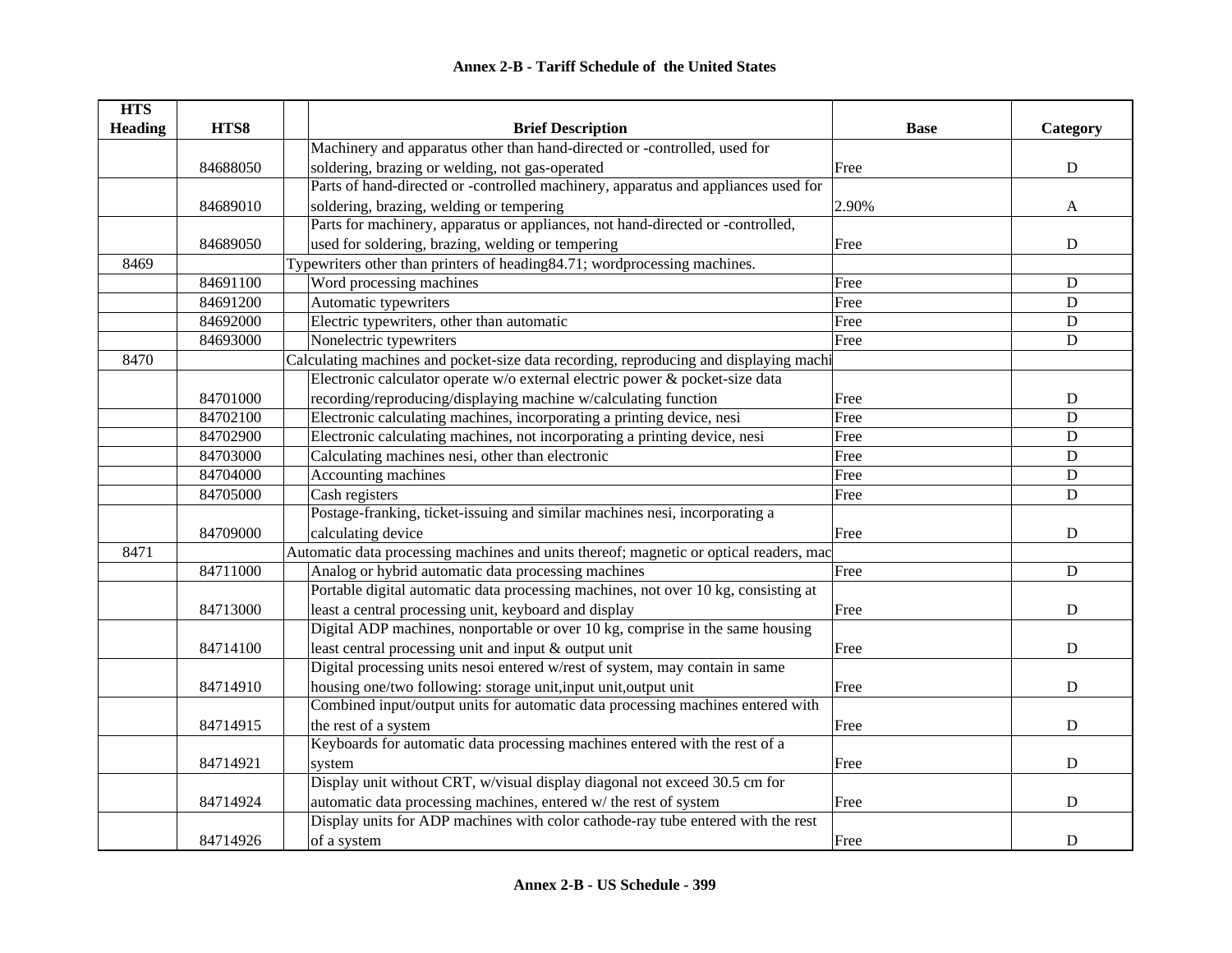| <b>HTS</b>     |          |                                                                                         |             |             |
|----------------|----------|-----------------------------------------------------------------------------------------|-------------|-------------|
| <b>Heading</b> | HTS8     | <b>Brief Description</b>                                                                | <b>Base</b> | Category    |
|                |          | Display units for ADP machines, with a non-color cathode-ray tube or non-CRT            |             |             |
|                | 84714929 | display type nesoi, entered with the rest of a system                                   | Free        | ${\bf D}$   |
|                |          | ADP laser printer units, entered with the rest of a system, capable of more than 20     |             |             |
|                | 84714931 | pages per minute                                                                        | Free        | ${\bf D}$   |
|                |          | ADP laser printer units, entered with the rest of a system, not capable of more than    |             |             |
|                | 84714932 | 20 pages per minute                                                                     | Free        | ${\bf D}$   |
|                | 84714933 | ADP light bar electronic type printer units entered with the rest of a system           | Free        | $\mathbf D$ |
|                | 84714934 | ADP ink jet printer units entered with the rest of a system                             | Free        | ${\bf D}$   |
|                | 84714935 | ADP thermal transfer printer units entered with the rest of a system                    | Free        | D           |
|                | 84714936 | ADP ionographic printer units entered with the rest of a system                         | Free        | D           |
|                | 84714937 | ADP printer units, nesoi, entered with the rest of a system                             | Free        | ${\bf D}$   |
|                |          | Optical scanners and magnetic ink recognition devices entered with the rest of a        |             |             |
|                | 84714942 | ADP system                                                                              | Free        | ${\bf D}$   |
|                |          |                                                                                         |             |             |
|                | 84714948 | Input or output units of ADP machines, nesoi, entered with the rest of a system         | Free        | D           |
|                |          | Storage units for automatic data processing machines entered with the rest of a         |             |             |
|                | 84714950 | system                                                                                  | Free        | D           |
|                |          | Control or adapter units for automatic data processing machines entered with the        |             |             |
|                | 84714960 | rest of a system                                                                        | Free        | ${\bf D}$   |
|                |          | Power supplies for automatic data processing machines entered with the rest of a        |             |             |
|                | 84714970 | system                                                                                  | Free        | D           |
|                |          | Units suitable for physical incorporation into automatic data processing machines       |             |             |
|                | 84714985 | or units thereof, nesoi, entered with the rest of a system                              | Free        | D           |
|                |          | Other units of digital automatic data processing machines, nesoi, entered with the      |             |             |
|                | 84714995 | rest of a system                                                                        | Free        | D           |
|                |          |                                                                                         |             |             |
|                | 84715000 | Digital processing units other than those of subheading 8471.41 and 8471.49, nesoi Free |             | ${\bf D}$   |
|                |          | Combined input/output units for automatic data processing machines not entered          |             |             |
|                | 84716010 | with the rest of a system                                                               | Free        | $\mathbf D$ |
|                |          | Keyboards for automatic data processing machines not entered with the rest of a         |             |             |
|                | 84716020 | system                                                                                  | Free        | ${\bf D}$   |
|                |          | Display unit w/o CRT, w/visual display diagonal not exceed 30.5 cm for automatic        |             |             |
|                | 84716030 | data processing machine, not entered w/ the rest of system                              | Free        | ${\bf D}$   |
|                |          | Display units for ADP machines with color cathode-ray tube not entered with the         |             |             |
|                | 84716035 | rest of a system                                                                        | Free        | $\mathbf D$ |
|                |          | Display units for ADP machines, with a non-color cathode-ray tube or non-CRT            |             |             |
|                | 84716045 | display type nesoi, not entered with the rest of a system                               | Free        | D           |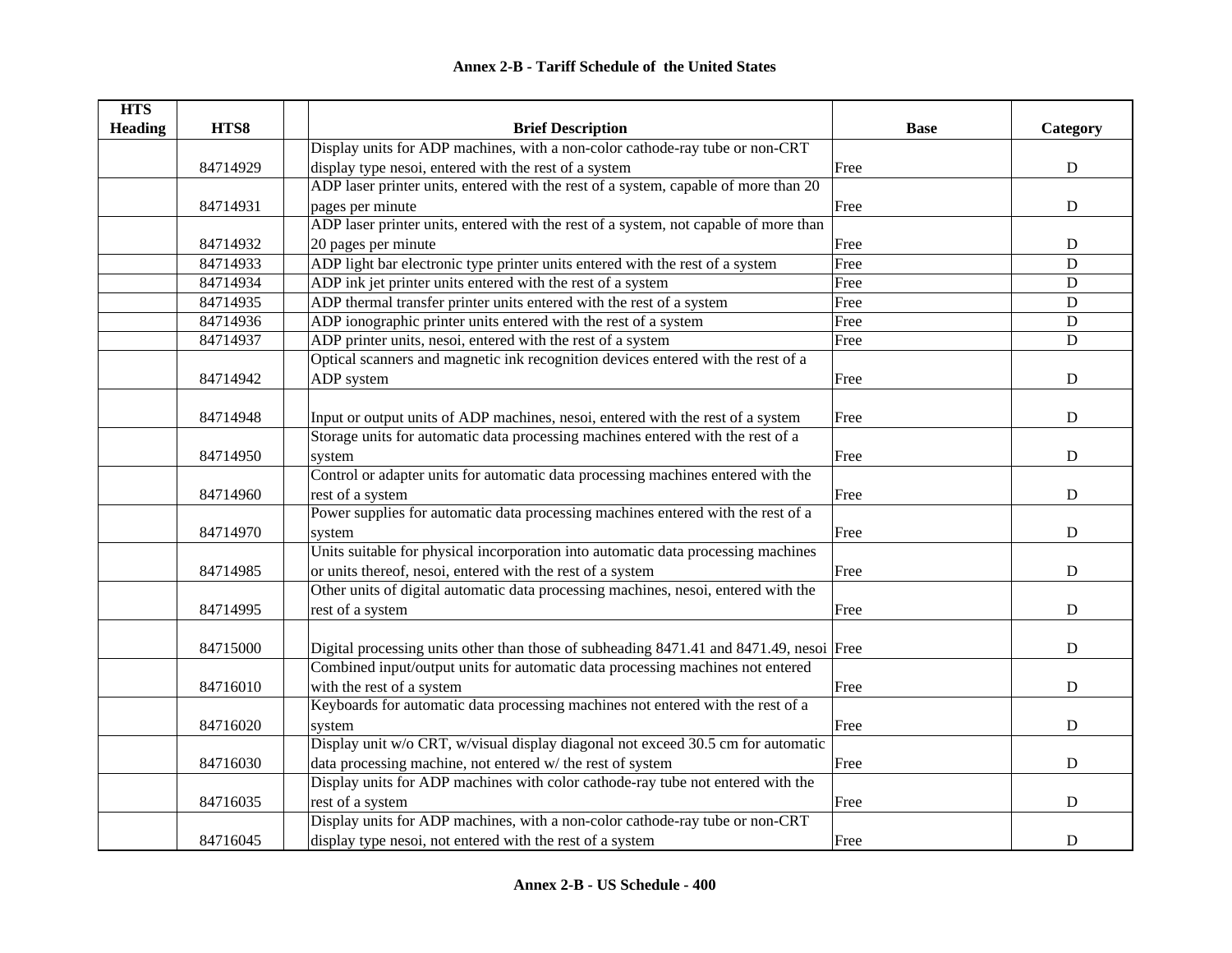| <b>HTS</b>     |          |                                                                                            |             |             |
|----------------|----------|--------------------------------------------------------------------------------------------|-------------|-------------|
| <b>Heading</b> | HTS8     | <b>Brief Description</b>                                                                   | <b>Base</b> | Category    |
|                |          |                                                                                            |             |             |
|                |          | Assembled ADP laser printer unit incorporating least certain mechanisms, not               |             |             |
|                | 84716051 | entered w/rest of system, capable of more than 20 page/minute                              | Free        | ${\bf D}$   |
|                |          |                                                                                            |             |             |
|                |          | Assembled ADP laser printer unit incorporating least certain mechanisms, not               |             |             |
|                | 84716052 | entered w/rest of system, not capable of more than 20 page/minute                          | Free        | D           |
|                |          | Assembled ADP light bar electronic type printer units incorporating at least certain       |             |             |
|                | 84716053 | mechanisms, not entered with the rest of a system                                          | Free        | $\mathbf D$ |
|                |          | Assembled ADP ink jet printer units incorporating at least certain mechanisms, not         |             |             |
|                | 84716054 | entered with the rest of a system                                                          | Free        | ${\bf D}$   |
|                |          | Assembled ADP thermal transfer printer units incorporating at least certain                |             |             |
|                | 84716055 | mechanisms, not entered with the rest of a system                                          | Free        | D           |
|                |          | Assembled ADP ionographic printer units incorporating at least certain                     |             |             |
|                | 84716056 | mechanisms, not entered with the rest of a system                                          | Free        | ${\bf D}$   |
|                |          | Assembled ADP printer units, nesoi, incorporating at least certain mechanisms, not         |             |             |
|                | 84716057 | entered with the rest of a system                                                          | Free        | ${\bf D}$   |
|                |          | Other ADP laser printer units capable of more than 20 pages per minute, not                |             |             |
|                | 84716061 | entered with the rest of a system, nesoi                                                   | Free        | ${\bf D}$   |
|                |          | Other ADP laser printer units not capable of more than 20 pages per minute, not            |             |             |
|                | 84716062 | entered with the rest of a system, nesoi                                                   | Free        | ${\bf D}$   |
|                |          | Other ADP light bar electronic type printer units not entered with the rest of a           |             |             |
|                | 84716063 | system, nesoi                                                                              | Free        | ${\bf D}$   |
|                | 84716064 | Other ADP ink jet printer units not entered with the rest of a system, nesoi               | Free        | $\mathbf D$ |
|                |          |                                                                                            |             |             |
|                | 84716065 | Other ADP thermal transfer printer units not entered with the rest of a system, nesoi Free |             | $\mathbf D$ |
|                |          |                                                                                            |             |             |
|                | 84716066 | Other ADP ionographic printer units not entered with the rest of a system, nesoi           | Free        | ${\bf D}$   |
|                | 84716067 | Other ADP printer units nesoi, not entered with the rest of a system, nesoi                | Free        | D           |
|                |          | Input or output units suitable for physical incorporation into ADP machine or unit         |             |             |
|                | 84716070 | thereof, nesoi, not entered with the rest of a system                                      | Free        | D           |
|                |          | Optical scanners and magnetic ink recognition devices not entered with the rest of         |             |             |
|                | 84716080 | a ADP system                                                                               | Free        | ${\bf D}$   |
|                |          | Other input or output units of digital ADP machines, nesoi, not entered with the           |             |             |
|                | 84716090 | rest of a system                                                                           | Free        | ${\bf D}$   |
|                |          | ADP magnetic disk drive storage units, disk dia. ov 21 cm, w/o read-write unit;            |             |             |
|                | 84717010 | read-write units; all not entered with the rest of a system                                | Free        | ${\bf D}$   |
|                |          | ADP magnetic disk drive storage units, disk dia. ov 21 cm: for incorp. into ADP            |             |             |
|                | 84717020 | machines or units, not entered with the rest of a system                                   | Free        | ${\bf D}$   |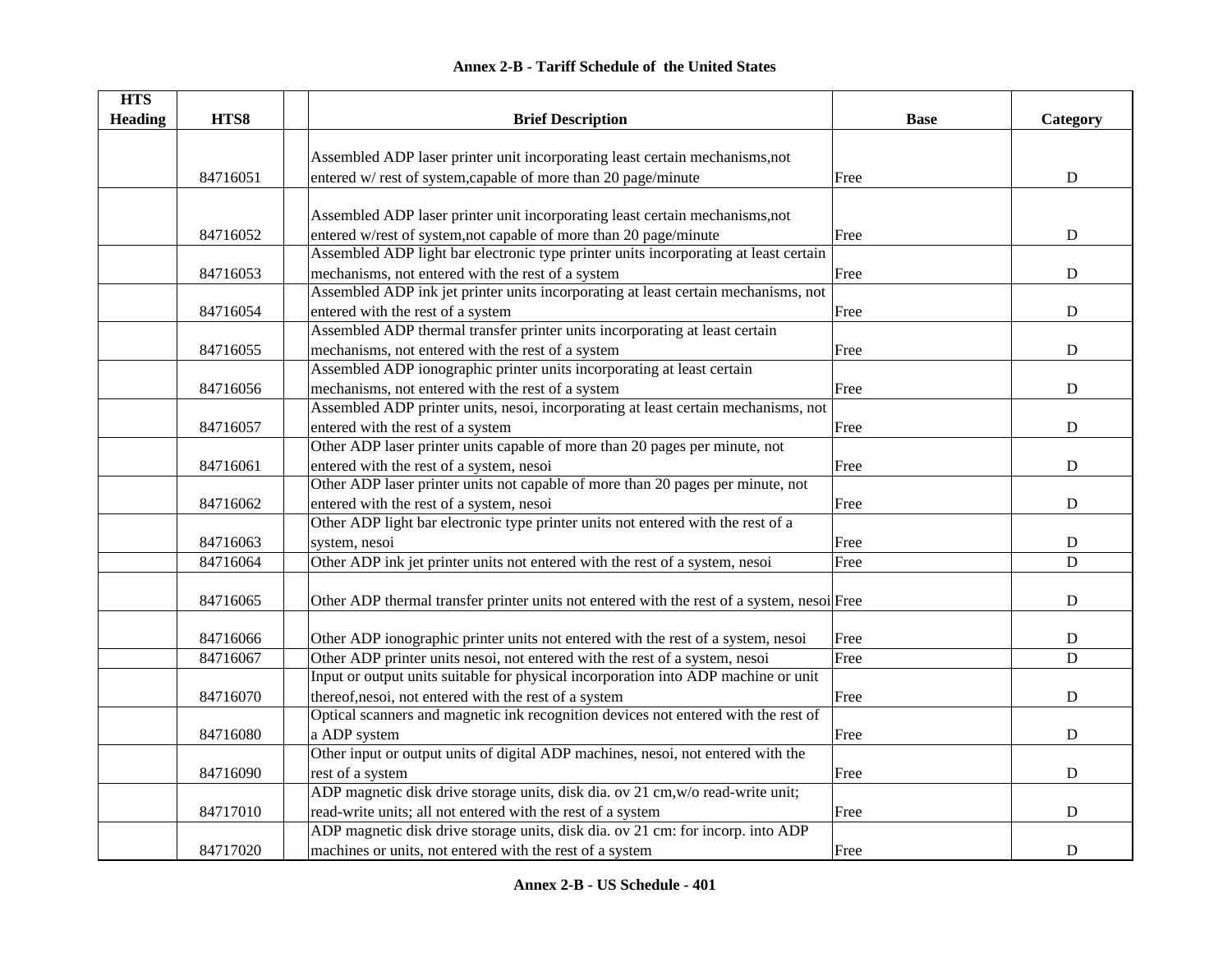| <b>HTS</b>     |          |                                                                                             |             |             |
|----------------|----------|---------------------------------------------------------------------------------------------|-------------|-------------|
| <b>Heading</b> | HTS8     | <b>Brief Description</b>                                                                    | <b>Base</b> | Category    |
|                |          | ADP magnetic disk drive storage units, disk dia. ov 21 cm, nesoi, not entered with          |             |             |
|                | 84717030 | the rest of a system                                                                        | Free        | ${\bf D}$   |
|                |          | ADP magnetic disk drive storage units, disk dia. n/ov 21 cm, not in cabinet, w/o            |             |             |
|                | 84717040 | attached external power supply, n/entered w/rest of a system                                | Free        | ${\bf D}$   |
|                |          | ADP magnetic disk drive storage units, disk dia. n/ov 21 cm, nesoi, not entered             |             |             |
|                | 84717050 | with the rest of a system                                                                   | Free        | $\mathbf D$ |
|                |          | ADP storage units other than magnetic disk, not in cabinets for placing on a table,         |             |             |
|                | 84717060 | etc., not entered with the rest of a system                                                 | Free        | $\mathbf D$ |
|                |          | ADP storage units other than magnetic disk drive units, nesoi, not entered with the         |             |             |
|                | 84717090 | rest of a system                                                                            | Free        | $\mathbf D$ |
|                |          | Control or adapter units for automatic data processing machines not entered with            |             |             |
|                | 84718010 | rest of a system                                                                            | Free        | $\mathbf D$ |
|                |          | Unit suitable for physical incorporation into automatic data processing machine or          |             |             |
|                | 84718040 | unit thereof, not entered with the rest of a system, nesoi                                  | Free        | $\mathbf D$ |
|                |          | Other units of automatic data processing machines, not entered with the rest of a           |             |             |
|                | 84718090 | system, nesoi                                                                               | Free        | $\mathbf D$ |
|                |          | Magnetic or optical readers, nesoi; machines for transcribing data on data media in         |             |             |
|                | 84719000 | coded form and machines for processing such data, nesoi                                     | Free        | ${\bf D}$   |
| 8472           |          | Other office machines (for example, hectograph or stencil duplicating machines, address     |             |             |
|                | 84721000 | Hectographic or stencil duplicating machines                                                | 1.60%       | A           |
|                | 84722000 | Addressing machines and address plate embossing machines                                    | 2.10%       | A           |
|                |          | Machines for sorting, folding, opening, closing or sealing mail, and postage stamp          |             |             |
|                | 84723000 | affixing or canceling machines                                                              | 1.80%       | A           |
|                | 84729010 | Automatic teller machines                                                                   | Free        | $\mathbf D$ |
|                | 84729040 | Pencil sharpeners                                                                           | 2.60%       | A           |
|                | 84729060 | Numbering, dating and check-writing machines                                                | Free        | D           |
|                |          | Accessory & auxiliary machines intended for attachment to an electrostatic                  |             |             |
|                | 84729070 | photocopier & which do not operate independent of such copier                               | Free        | ${\bf D}$   |
|                | 84729080 | Office printing machines other than those of heading 8443 or 8471                           | Free        | D           |
|                | 84729090 | Other office machines, nesoi                                                                | 1.80%       | A           |
| 8473           |          | Parts and accessories (other than covers, carrying cases and the like) suitable for use sol |             |             |
|                | 84731020 | Printed circuit asemblies for word processing machines                                      | Free        | $\mathbf D$ |
|                | 84731040 | Parts of word processing machines, other than printed circuit assemblies                    | 2%          | A           |
|                | 84731060 | Parts of typewriters                                                                        | 2%          | A           |
|                | 84731090 | Accessories of typewriters and word processing machines                                     | 2%          | A           |
|                |          | Parts and accessories of the electronic calculating machines of subheading                  |             |             |
|                | 84732100 | 8470.10, 8470.21 or 8470.29                                                                 | Free        | $\mathbf D$ |
|                | 84732900 | Parts and accessories of machines of heading 8470, nesi                                     | Free        | $\mathbf D$ |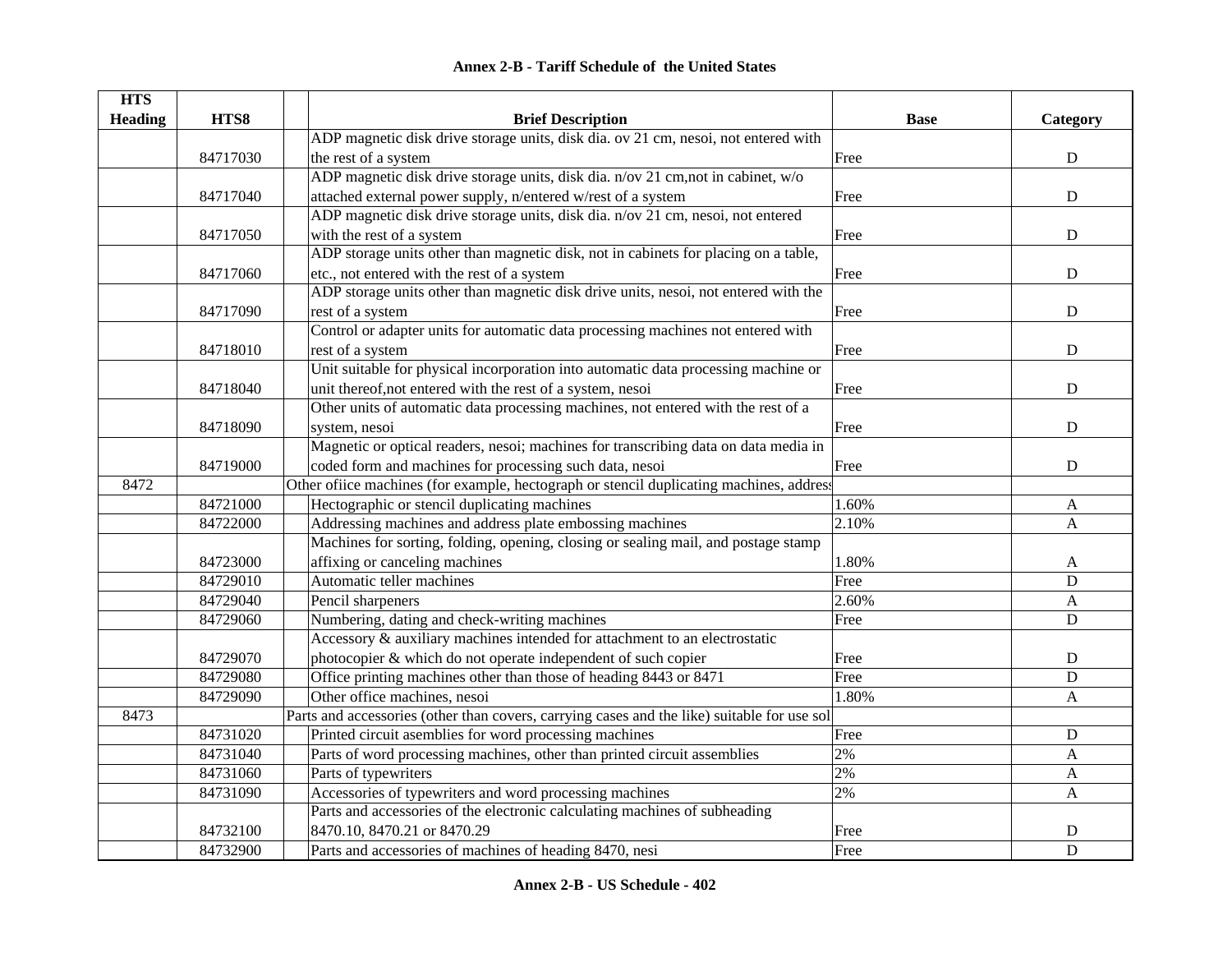|  | <b>Annex 2-B - Tariff Schedule of the United States</b> |  |
|--|---------------------------------------------------------|--|
|--|---------------------------------------------------------|--|

| <b>HTS</b>     |          |                                                                                           |             |             |
|----------------|----------|-------------------------------------------------------------------------------------------|-------------|-------------|
| <b>Heading</b> | HTS8     | <b>Brief Description</b>                                                                  | <b>Base</b> | Category    |
|                | 84733010 | Pts adp mch, nt incptng crt, prt crt assem.; nesoi                                        | Free        | D           |
|                |          | Parts and accessories of the ADP machines of heading 8471, not incorporating a            |             |             |
|                | 84733020 | CRT, parts and accessories of printed circuit assemblies                                  | Free        | ${\bf D}$   |
|                |          | Parts and accessories of the ADP machines of heading 8471, not incorporating a            |             |             |
|                | 84733030 | CRT, other parts for printers specified in addl. U.S. note 2                              | Free        | ${\rm D}$   |
|                |          | Parts and accessories of the ADP machines of heading 8471, not incorporating a            |             |             |
|                | 84733050 | CRT, nesi                                                                                 | Free        | ${\bf D}$   |
|                |          | Parts and accessories of the ADP machines of heading 8471, incorporating a CRT,           |             |             |
|                | 84733060 | other parts for printers specified in addl. U.S. note 2                                   | Free        | $\mathbf D$ |
|                |          | Parts and accessories of the ADP machines of heading 8471, incorporating a CRT,           |             |             |
|                | 84733090 | nesi                                                                                      | Free        | ${\bf D}$   |
|                |          |                                                                                           |             |             |
|                | 84734010 | Printed circuit assemblies for automatic teller machines of subheading 8472.90.10         | Free        | D           |
|                | 84734060 | Parts & accessories of machines of goods of subheading 8472.90.70                         | Free        | $\mathbf D$ |
|                | 84734080 | Parts and accessories of the goods of subheading 8472.90.80                               | Free        | ${\bf D}$   |
|                | 84734085 | Parts and accessories of machines of heading 8472, nesoi                                  | 1.90%       | A           |
|                |          | Printed circuit assemblies suitable for use with machines of two or more of the           |             |             |
|                | 84735030 | headings 8469 to 8472                                                                     | Free        | ${\bf D}$   |
|                |          | Part/accessory (also face plate and lock latch) of printed circuit assemblies suitable    |             |             |
|                | 84735060 | for use w/machine of two or more heading 8469 to 8472                                     | Free        | ${\bf D}$   |
|                |          | Parts and accessories, nesoi, suitable for use with machines of two or more of the        |             |             |
|                | 84735090 | headings 8469 to 8472                                                                     | Free        | ${\bf D}$   |
| 8474           |          | Machinery for sorting, screening, separating, washing, crushing, grinding, mixing or kn   |             |             |
|                |          | Sorting, screening, separating or washing machines for earth, stones, ores or other       |             |             |
|                | 84741000 | mineral substances in solid form                                                          | Free        | ${\bf D}$   |
|                |          |                                                                                           |             |             |
|                | 84742000 | Crushing or grinding machines for earth, stones, ores or other mineral substances         | Free        | ${\bf D}$   |
|                | 84743100 | Concrete or mortar mixers                                                                 | Free        | $\mathbf D$ |
|                | 84743200 | Machines for mixing mineral substances with bitumen                                       | Free        | ${\bf D}$   |
|                |          | Mixing or kneading machines for earth, stones, ores or other mineral substances,          |             |             |
|                | 84743900 | nesi                                                                                      | Free        | $\mathbf D$ |
|                |          | Machinery for agglomerating, shaping or molding solid mineral fuels, or other             |             |             |
|                | 84748000 | mineral products; machines for forming sand foundry molds                                 | Free        | ${\bf D}$   |
|                | 84749000 | Parts for the machinery of heading 8474                                                   | Free        | D           |
| 8475           |          | Machines for assembling electric or electronic lamps, tubes or valves or flashbulbs, in g |             |             |
|                |          | Machines for assembling electric or electronic lamps, tubes or flashbulbs, in glass       |             |             |
|                | 84751000 | envelopes                                                                                 | Free        | $\mathbf D$ |
|                | 84752100 | Machines for making glass optical fibers and preforms thereof                             | Free        | $\mathbf D$ |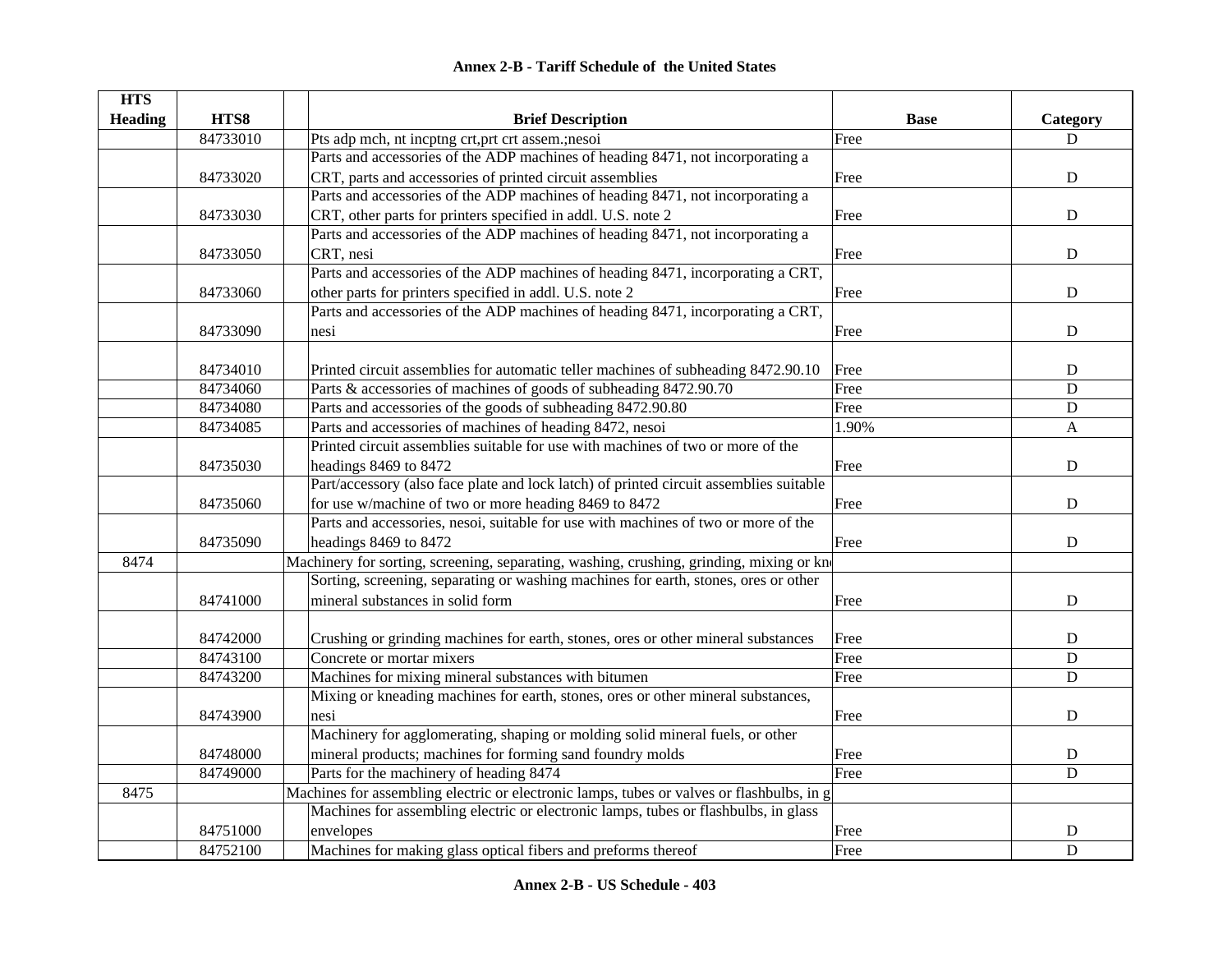| <b>HTS</b>     |          |                                                                                        |             |             |
|----------------|----------|----------------------------------------------------------------------------------------|-------------|-------------|
| <b>Heading</b> | HTS8     | <b>Brief Description</b>                                                               | <b>Base</b> | Category    |
|                | 84752900 | Machines for manufacturing or hot working glass or glassware, nesoi                    | Free        | $\mathbf D$ |
|                |          | Parts of machines for assembling electric or electronic lamps, tubes or flashbulbs,    |             |             |
|                | 84759010 | in glass envelopes                                                                     | Free        | ${\bf D}$   |
|                | 84759090 | Parts of machines for manufacturing or hot working glass or glassware                  | Free        | D           |
| 8476           |          | Automatic goods-vending machines (for example, postage stamp, cigarette, food or beve  |             |             |
|                |          | Automatic beverage-vending machines incorporating heating or refrigerating             |             |             |
|                | 84762100 | devices                                                                                | Free        | ${\bf D}$   |
|                |          | Automatic beverage-vending machines other than machines that incorporate               |             |             |
|                | 84762900 | heating or refrigerating devices                                                       | Free        | ${\bf D}$   |
|                |          | Automatic goods-vending machines (other than beverage-vending) incorporating           |             |             |
|                | 84768100 | heating or refrigerating devices                                                       | Free        | $\mathbf D$ |
|                |          | Automatic goods-vending (other than beverage-vending but incl. money-changing          |             |             |
|                | 84768900 | machines) not incorporating heating or refrigerating devices                           | Free        | ${\bf D}$   |
|                | 84769000 | Parts for automatic goods-vending and money-changing machines                          | Free        | D           |
| 8477           |          | Machinery for working rubber or plastics or for the manufacture of products from these |             |             |
|                | 84771030 | Injection-molding machines for manufacturing shoes of rubber or plastics               | Free        | $\mathbf D$ |
|                | 84771040 | Injection-molding machines for use in the manufacture of video laser discs             | Free        | D           |
|                |          |                                                                                        |             |             |
|                | 84771070 | Injection-molding machines for encapsulation in the assembly of semiconductors         | Free        | $\mathbf D$ |
|                |          | Injection-molding machines of a type used for working or manufacturing products        |             |             |
|                | 84771090 | from rubber or plastics, nesoi                                                         | 3.10%       | A           |
|                |          | Extruders for working rubber or plastics or for the manufacture of products from       |             |             |
|                | 84772000 | these materials, nesi                                                                  | 3.10%       | A           |
|                |          | Blow-molding machines for working rubber or plastics or for the manufacture of         |             |             |
|                | 84773000 | products from these materials                                                          | 3.10%       | A           |
|                |          | Transfer molding and compression molding machines for encapsulation in the             |             |             |
|                | 84774040 | assembly of semiconductors                                                             | Free        | $\mathbf D$ |
|                |          | Vacuum-molding and other thermoforming machines for working rubber or                  |             |             |
|                | 84774080 | plastics or for manufacture of products from these materials, nesoi                    | 3.10%       | A           |
|                |          | Machinery for molding or retreading pneumatic tires or for molding or otherwise        |             |             |
|                | 84775100 | forming inner tubes                                                                    | 3.10%       | A           |
|                |          | Liquid encapsulate molding machines for encapsulation in the assembly of               |             |             |
|                | 84775940 | semiconductors                                                                         | Free        | ${\bf D}$   |
|                |          | Machinery for molding or otherwise forming rubber or plastics other than for           |             |             |
|                | 84775980 | molding or retreading pneumatic tires, nesoi                                           | 3.10%       | A           |
|                |          | Machinery for working rubber or plastics or for the manufacture of products from       |             |             |
|                | 84778000 | these materials, nesi                                                                  | 3.10%       | A           |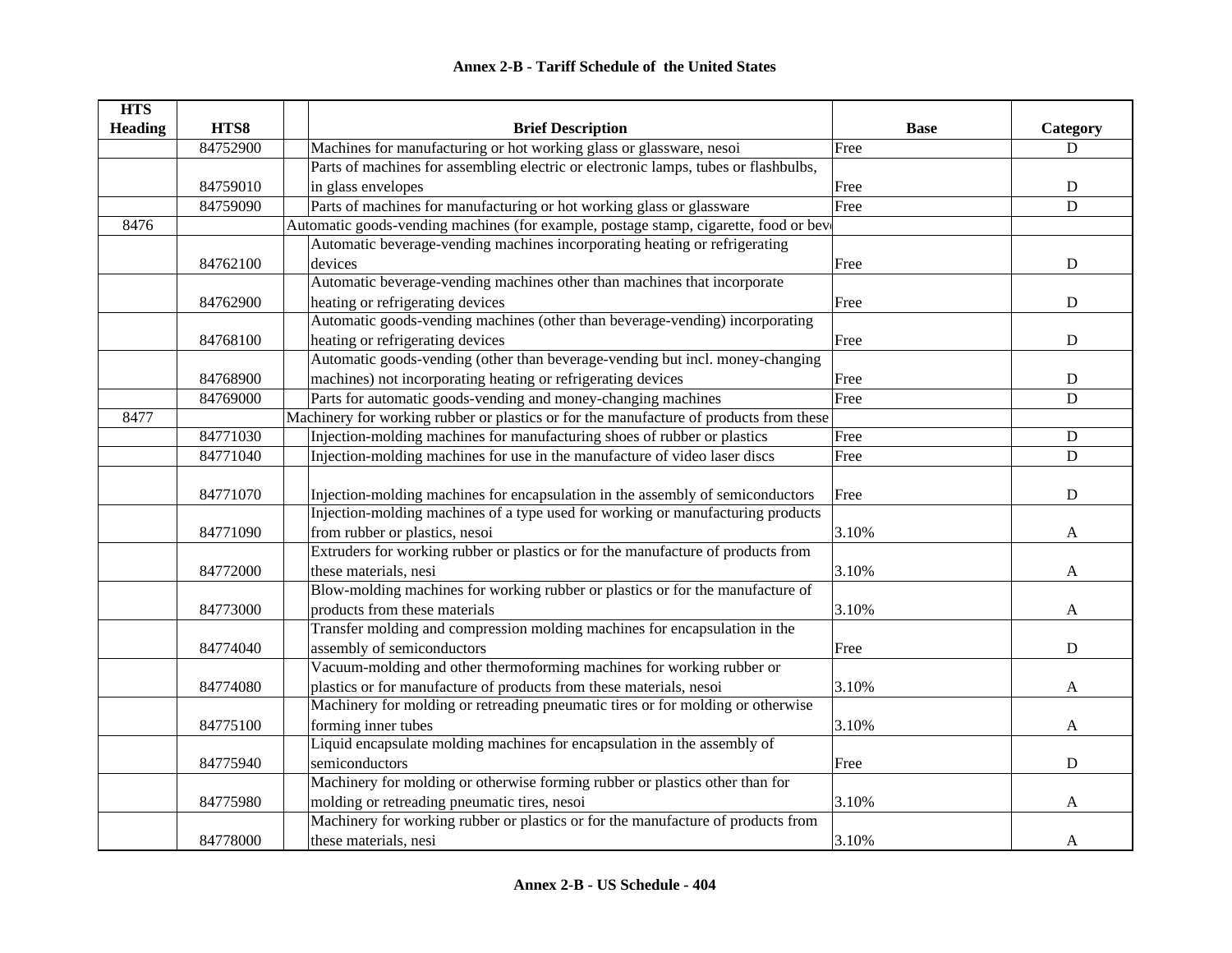| <b>HTS</b>     |          |                                                                                           |             |           |
|----------------|----------|-------------------------------------------------------------------------------------------|-------------|-----------|
| <b>Heading</b> | HTS8     | <b>Brief Description</b>                                                                  | <b>Base</b> | Category  |
|                |          | Base, bed, platen, clamp cylinder and other specified parts of machines of                |             |           |
|                | 84779015 | subheading 8477.10.70, 8477.40.40 or 8477.59.40                                           | Free        | ${\bf D}$ |
|                |          | Base, bed, platen and specified parts of machinery for working rubber or plastics         |             |           |
|                | 84779025 | or for manufacture of products from these material, nesoi                                 | 3.10%       | A         |
|                | 84779035 | Barrel screws of machines of subheading 8477.10.70, 8477.40.40 or 8477.59.40              | Free        | D         |
|                |          | Barrel screws of machinery for working rubber or plastics or for the manufacture          |             |           |
|                | 84779045 | of products from these materials, nesoi                                                   | 3.10%       | A         |
|                |          | Hydraulic assemblies of machines of subheading 8477.10.70, 8477.40.40 or                  |             |           |
|                | 84779055 | 8477.59.40                                                                                | Free        | ${\bf D}$ |
|                |          | Hydraulic assemblies of machinery for working rubber or plastics or for the               |             |           |
|                | 84779065 | manufacture of products from these materials, nesoi                                       | 3.10%       | A         |
|                | 84779075 | Parts of machines of subheading 8477.10.70, 8477.40.40 or 8477.59.40, nesoi               | Free        | ${\bf D}$ |
|                |          | Parts of machinery for working rubber or plastics or for the manufacture of               |             |           |
|                | 84779085 | products from these materials, nesoi                                                      | 3.10%       | A         |
| 8478           |          | Machinery for preparing or making up tobacco, not specified or included elsewhere in th   |             |           |
|                | 84781000 | Machinery for preparing or making up tobacco, nesi                                        | Free        | ${\bf D}$ |
|                | 84789000 | Parts of machinery for preparing or making up tobacco, nesi                               | Free        | ${\bf D}$ |
| 8479           |          | Machines and mechanical appliances having individual functions, not specified or inclu-   |             |           |
|                | 84791000 | Machinery for public works, building or the like, nesi                                    | Free        | ${\bf D}$ |
|                |          | Machinery for the extraction or preparation of animal or fixed vegetable fats or          |             |           |
|                | 84792000 | oils, nesi                                                                                | Free        | ${\bf D}$ |
|                |          | Presses for making particle board or fiber building board of wood or other                |             |           |
|                | 84793000 | ligneous materials, and mach. for treat. wood or cork, nesi                               | Free        | D         |
|                | 84794000 | Rope- or cable-making machines nesi                                                       | Free        | D         |
|                | 84795000 | Industrial robots, not elsewhere specified or included                                    | 2.50%       | A         |
|                | 84796000 | Evaporative air coolers                                                                   | 2.80%       | A         |
|                |          | Machines and mechanical appliances for treating metal, including electric wire            |             |           |
|                | 84798100 | coil-winders, nesi                                                                        | Free        | D         |
|                |          | Machines for mixing, kneading, crushing, grinding, screening, sifting,                    |             |           |
|                | 84798200 | homogenizing, emulsifying or stirring, nesi                                               | Free        | ${\bf D}$ |
|                |          | Air humidifiers or dehumidifiers with self-contained electric motor, other than for       |             |           |
|                | 84798910 | domestic purposes                                                                         | Free        | D         |
|                |          |                                                                                           |             |           |
|                | 84798920 | Floor polishers with self-contained electric motor, other than for domestic purposes Free |             | ${\bf D}$ |
|                |          | Vacuum cleaners with self-contained electric motor, other than for domestic               |             |           |
|                | 84798930 | purposes                                                                                  | Free        | D         |
|                |          |                                                                                           |             |           |
|                | 84798955 | Electromechanical appliances with self-contained electric motor, trash compactors 2.80%   |             | A         |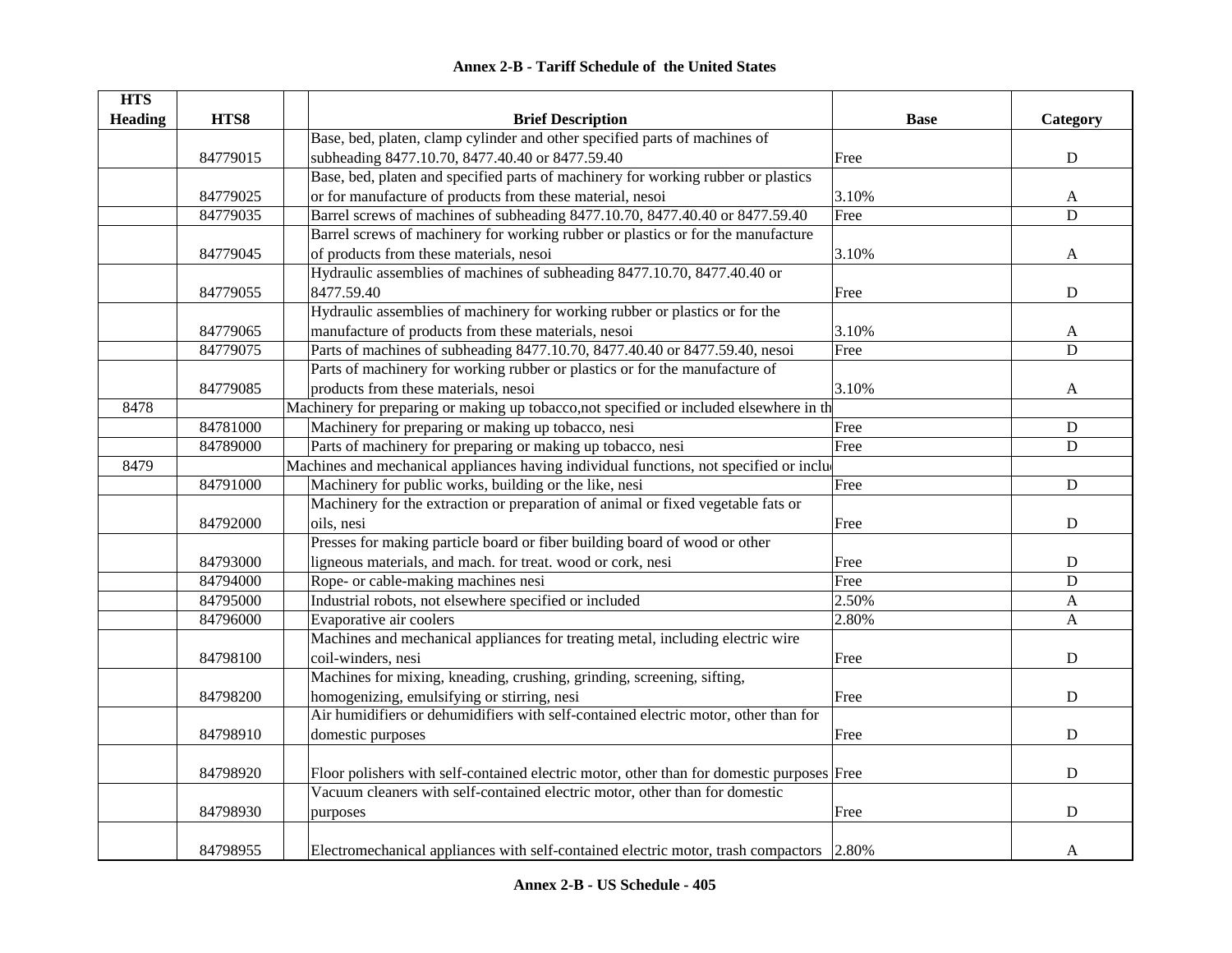| <b>HTS</b>     |          |                                                                                              |             |                |
|----------------|----------|----------------------------------------------------------------------------------------------|-------------|----------------|
| <b>Heading</b> | HTS8     | <b>Brief Description</b>                                                                     | <b>Base</b> | Category       |
|                | 84798965 | Electromechanical appliances with self-contained electric motor, nesi                        | 2.80%       | A              |
|                | 84798970 | Carpet sweepers, not electromechanical having self-contained electric motor                  | Free        | D              |
|                |          | Machines for production & assembly of diodes, transistors and similar                        |             |                |
|                | 84798984 | semiconductor devices & circuits; machines for mfg video laser discs                         | Free        | ${\bf D}$      |
|                | 84798987 | Machines for wet-cleaning flat panel displays, nesoi                                         | Free        | D              |
|                | 84798996 | Printing machines other than those of heading 8443, 8471 or 8472                             | Free        | ${\bf D}$      |
|                |          | Machines and mechanical appliances having individual functions, not specified or             |             |                |
|                | 84798998 | included elsewhere in chapter 84, nesoi                                                      | 2.50%       | A              |
|                |          | Parts of vacuum cleaners and floor polishers of subheadings 8479.89.10 and                   |             |                |
|                | 84799040 | 8479.89.30; parts of carpet sweepers                                                         | Free        | D              |
|                | 84799045 | Parts of trash compactors, frame assemblies                                                  | Free        | D              |
|                | 84799055 | Parts of trash compactors, ram assemblies                                                    | Free        | ${\bf D}$      |
|                | 84799065 | Parts of trash compactors, container assemblies                                              | Free        | D              |
|                | 84799075 | Parts of trash compactors, cabinets or cases                                                 | Free        | $\overline{D}$ |
|                | 84799085 | Parts of trash compactors, nesi                                                              | Free        | $\mathbf D$    |
|                |          | Parts of machines and mechanical appliances having individual functions, not                 |             |                |
|                | 84799094 | specidied or included elsewhere in chapter 84, nesoi                                         | Free        | ${\bf D}$      |
| 8480           |          | Moulding boxes for metal foundry; mould bases; moulding patterns; moulds for metal (         |             |                |
|                | 84801000 | Molding boxes for metal foundry                                                              | 3.80%       | A              |
|                | 84802000 | Mold bases                                                                                   | 3.40%       | $\mathbf{A}$   |
|                | 84803000 | Molding patterns                                                                             | 2.80%       | $\mathbf{A}$   |
|                | 84804100 | Molds for metal or metal carbides, injection or compression types                            | 3.10%       | $\mathbf{A}$   |
|                | 84804900 | Molds for metal or metal carbides other than injection or compression types                  | 3.10%       | $\mathbf{A}$   |
|                | 84805000 | Molds for glass                                                                              | Free        | D              |
|                | 84806000 | Molds for mineral materials                                                                  | Free        | $\mathbf D$    |
|                |          |                                                                                              |             |                |
|                | 84807110 | Molds for rubber or plastics, injection or compression types, for shoe machinery             | Free        | $\mathbf D$    |
|                |          | Injection or compression type molds for rubber or plastics for the manufacture of            |             |                |
|                | 84807140 | semiconductor devices                                                                        | Free        | $\mathbf D$    |
|                |          | Molds for rubber or plastics, injection or compression types, other than for shoe            |             |                |
|                | 84807180 | machinery or for manufacture of semiconductor devices                                        | 3.10%       | A              |
|                |          | Molds for rubber or plastics, other than injection or compression types, for shoe            |             |                |
|                | 84807910 | machinery                                                                                    | Free        | ${\bf D}$      |
|                |          | Molds for rubber or plastics, other than injection or compression types, other than          |             |                |
|                | 84807990 | for shoe machinery                                                                           | 3.10%       | $\mathbf{A}$   |
| 8481           |          | Taps, cocks, valves and similar appliances for pipes, boiler shells, tanks, vats or the like |             |                |
|                | 84811000 | Pressure-reducing valves for pipes, boiler shells, tanks, vats or the like                   | $2\%$       | A              |
|                | 84812000 | Valves for oleohydraulic or pneumatic transmissions                                          | 2%          | A              |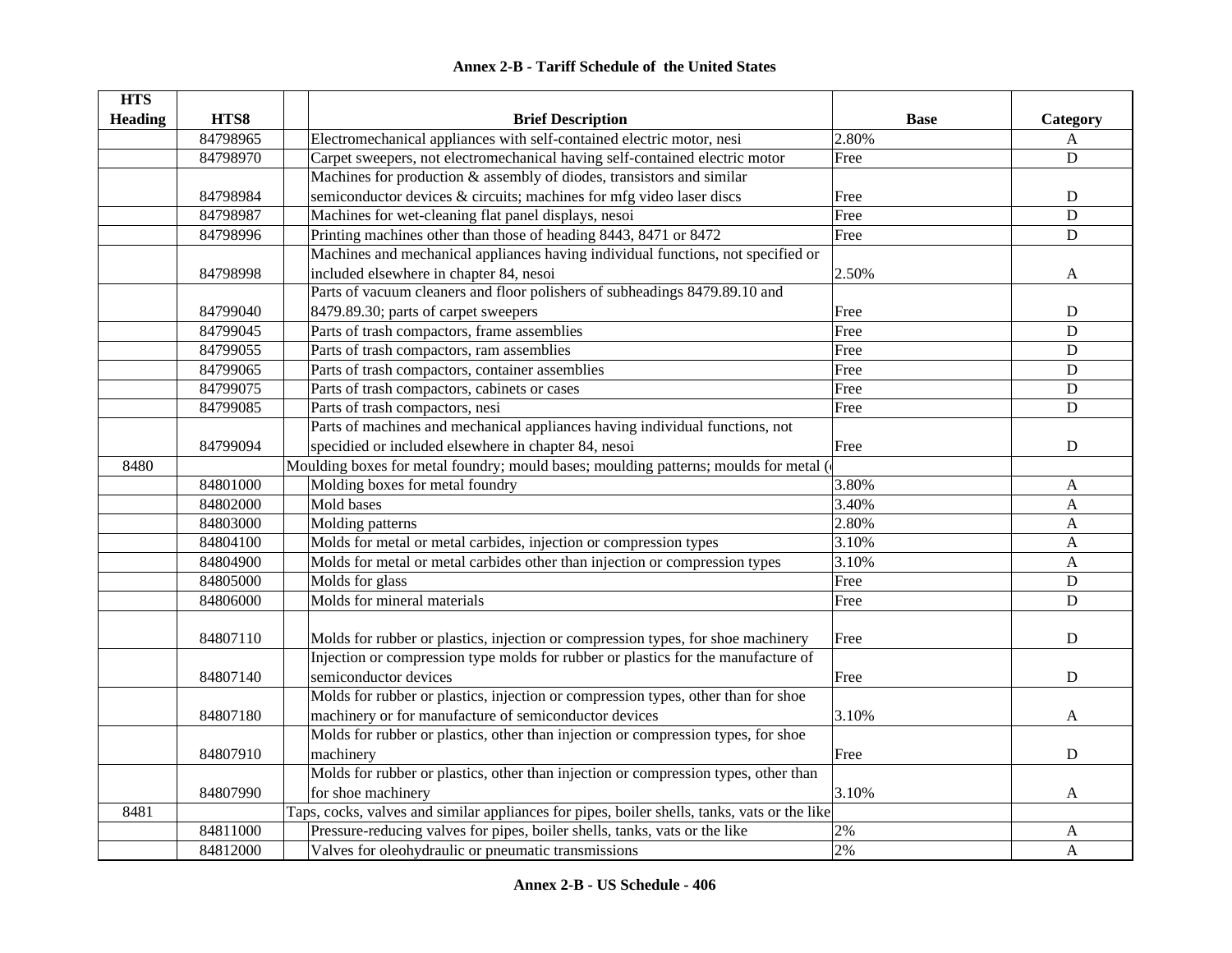| <b>HTS</b>     |          |                                                                                         |             |                           |
|----------------|----------|-----------------------------------------------------------------------------------------|-------------|---------------------------|
| <b>Heading</b> | HTS8     | <b>Brief Description</b>                                                                | <b>Base</b> | Category                  |
|                | 84813010 | Check valves of copper for pipes, boiler shells, tanks, vats or the like                | 3%          | A                         |
|                | 84813020 | Check valves of iron or steel for pipes, boiler shells, tanks, vats or the like         | 5%          | $\mathbf{A}$              |
|                |          | Check valves other than of copper or iron or steel, for pipes, boiler shells, tanks,    |             |                           |
|                | 84813090 | vats or the like                                                                        | 3%          | A                         |
|                | 84814000 | Safety or relief valves for pipes, boiler shells, tanks, vats or the like               | 2%          | $\mathbf{A}$              |
|                |          | Taps, cocks, valves & similar appliances for pipes, boiler shells, tanks, vats or the   |             |                           |
|                | 84818010 | like, hand operated, of copper, nesi                                                    | 4%          | A                         |
|                |          | Taps, cocks, valves & similar appliances for pipes, boiler shells, tanks, vats or the   |             |                           |
|                | 84818030 | like, hand operated, of iron or steel, nesi                                             | 5.60%       | A                         |
|                |          | Taps, cocks, valves & similar appliances for pipes, boiler shells, tanks, vats or the   |             |                           |
|                | 84818050 | like, hand operated, not copper, iron or steel, nesi                                    | 3%          | A                         |
|                |          | Taps, cocks, valves & similar appliances for pipes, boiler shells, tanks, vats or the   |             |                           |
|                | 84818090 | like, other than hand operated, nesi                                                    | 2%          | A                         |
|                |          | Parts of hand operated and check appliances for pipes, boiler shells, tanks, vats or    |             |                           |
|                | 84819010 | the like, of copper                                                                     | 3%          | $\mathbf{A}$              |
|                |          | Parts of hand operated and check appliances for pipes, boiler shells, tanks, vats or    |             |                           |
|                | 84819030 | the like, of iron or steel                                                              | 5%          | A                         |
|                |          | Parts of hand operated and check appliances for pipes, boiler shells, tanks, vats or    |             |                           |
|                | 84819050 | the like, other than of copper or iron or steel                                         | 3%          | A                         |
|                |          | Parts of taps, cocks, valves and similar appliances for pipes, boiler shells, tanks,    |             |                           |
|                | 84819090 | vats or the like, nesi                                                                  | Free        | $\mathbf D$               |
| 8482           |          | Ball or roller bearings.                                                                |             |                           |
|                | 84821010 | Ball bearings with integral shafts                                                      | 2.40%       | A                         |
|                | 84821050 | Ball bearings other than ball bearings with integral shafts                             | 9%          | A                         |
|                | 84822000 | Tapered roller bearings, including cone and tapered roller assemblies                   | 5.80%       | A                         |
|                | 84823000 | Spherical roller bearings                                                               | 5.80%       | A                         |
|                | 84824000 | Needle roller bearings                                                                  | 5.80%       | $\mathbf{A}$              |
|                | 84825000 | Cylindrical roller bearings nesi                                                        | 5.80%       | $\mathbf{A}$              |
|                | 84828000 | Ball or roller bearings nesi, including combined ball/roller bearings                   | 5.80%       | $\boldsymbol{\mathsf{A}}$ |
|                | 84829100 | Balls, needles and rollers for ball or roller bearings                                  | 4.40%       | $\boldsymbol{\mathsf{A}}$ |
|                | 84829905 | Inner or outer rings or races for ball bearings                                         | 9.90%       | A                         |
|                | 84829915 | Inner or outer rings or races for taper roller bearings                                 | 5.80%       | A                         |
|                | 84829925 | Inner or outer rings or races for other bearings, nesi                                  | 5.80%       | A                         |
|                |          |                                                                                         |             |                           |
|                | 84829935 | Parts of ball bearings (including parts of ball bearings with integral shafts), nesi    | 9.90%       | A                         |
|                | 84829945 | Parts of tapered roller bearings, nesi                                                  | 5.80%       | $\mathbf{A}$              |
|                | 84829965 | Parts of other ball or roller bearings, nesi                                            | 5.80%       | $\boldsymbol{\mathsf{A}}$ |
| 8483           |          | Transmission shafts (including cam shafts and crank shafts) and cranks; bearing housing |             |                           |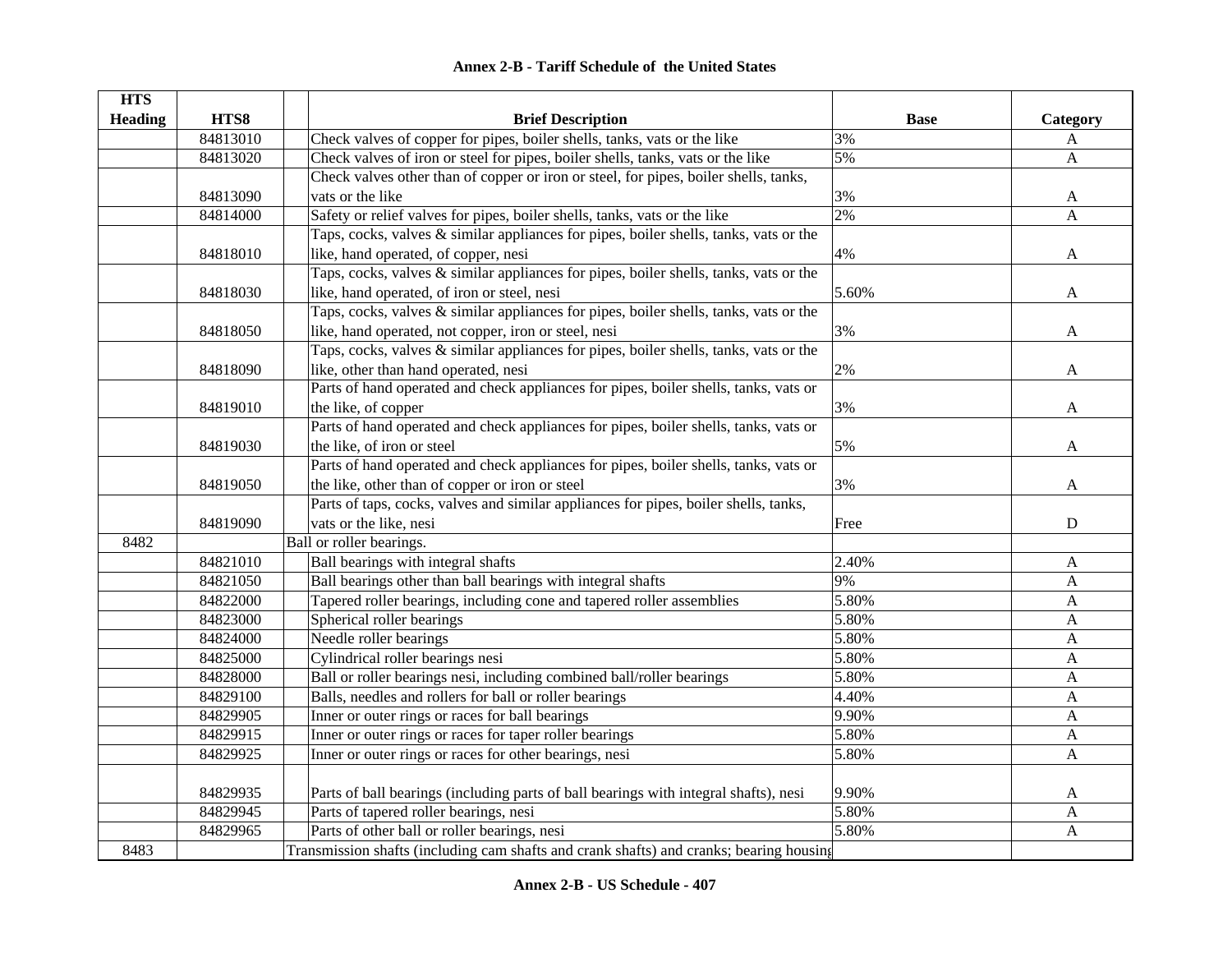| <b>HTS</b>     |          |                                                                                             |                       |              |
|----------------|----------|---------------------------------------------------------------------------------------------|-----------------------|--------------|
| <b>Heading</b> | HTS8     | <b>Brief Description</b>                                                                    | <b>Base</b>           | Category     |
|                |          | Camshafts and crankshafts for use solely or principally with spark-ignition internal-       |                       |              |
|                | 84831010 | combustion piston or rotary engines                                                         | 2.50%                 | A            |
|                | 84831030 | Camshafts and crankshafts nesi                                                              | 2.50%                 | A            |
|                | 84831050 | Transmission shafts and cranks other than camshafts and crankshafts                         | Free                  | D            |
|                |          | Housed bearings of the flange, take-up, cartridge and hanger unit type                      |                       |              |
|                | 84832040 | (incorporating ball or roller bearings)                                                     | 4.50%                 | A            |
|                | 84832080 | Housed bearings (incorporating ball or roller bearings), nesi                               | 4.50%                 | $\mathbf{A}$ |
|                | 84833040 | Bearing housings of the flange, take-up, cartridge and hanger unit type                     | 4.50%                 | $\mathbf{A}$ |
|                | 84833080 | Bearing housings nesi; plain shaft bearings                                                 | 4.50%                 | A            |
|                | 84834010 | Torque converters                                                                           | Free                  | $\mathbf D$  |
|                |          | Fixed, multiple and variable ratio speed changers, imported for use with machines           |                       |              |
|                | 84834030 | for making cellulosic pulp, paper or paperboard                                             | Free                  | ${\bf D}$    |
|                |          | Fixed, multiple and variable ratio speed changers, not imported for use with                |                       |              |
|                | 84834050 | machines for making cellulosic pulp, paper or paperboard                                    | 2.50%                 | A            |
|                | 84834070 | Speed changers other than fixed, multiple and variable ratio speed changers                 | 25 cents each $+3.9%$ | A            |
|                | 84834080 | <b>Ball or roller screws</b>                                                                | 3.80%                 | A            |
|                |          | Gears and gearing, other than toothed wheels, chain sprockets and other                     |                       |              |
|                | 84834090 | transmission elements entered separately                                                    | 2.50%                 | A            |
|                | 84835040 | Gray-iron awning or tackle pulleys, not over 6.4 cm in wheel diameter                       | 5.70%                 | $\mathbf{A}$ |
|                | 84835060 | Flywheels, nesi                                                                             | 2.80%                 | $\mathbf{A}$ |
|                | 84835090 | Pulleys, including pulley blocks, nesi                                                      | 2.80%                 | $\mathbf{A}$ |
|                | 84836040 | Clutches and universal joints                                                               | 2.80%                 | A            |
|                | 84836080 | Shaft couplings (other than universal joints)                                               | 2.80%                 | A            |
|                | 84839010 | Chain sprockets and parts thereof                                                           | 2.80%                 | A            |
|                | 84839020 | Parts of flange, take-up, cartridge and hanger units                                        | 4.50%                 | A            |
|                | 84839030 | Parts of bearing housings and plain shaft bearings, nesi                                    | 4.50%                 | A            |
|                | 84839050 | Parts of gearing, gear boxes and other speed changers                                       | 2.50%                 | A            |
|                | 84839070 | Parts of articles of subheading 8483.20                                                     | 5.50%                 | A            |
|                | 84839080 | Parts of transmission equipment, nesi                                                       | 2.80%                 | A            |
| 8484           |          | Gaskets and similar joints of metal sheeting comhined with other material or of two or n    |                       |              |
|                |          | Gaskets and similar joints of metal sheeting combined with other material or of             |                       |              |
|                | 84841000 | two or more layers of metal                                                                 | 2.50%                 | A            |
|                | 84842000 | Mechanical seals                                                                            | 3.90%                 | $\mathbf{A}$ |
|                |          | Sets or assortments of gaskets and similar joints dissimilar in composition, put up         |                       |              |
|                | 84849000 | in pouches, envelopes or similar packings                                                   | 2.50%                 | A            |
| 8485           |          | Machinery parts, not containing electrical connecttors, insulators, coils, contacts or othe |                       |              |
|                | 84851000 | Ships' or boats propellers and blades therefor                                              | Free                  | ${\bf D}$    |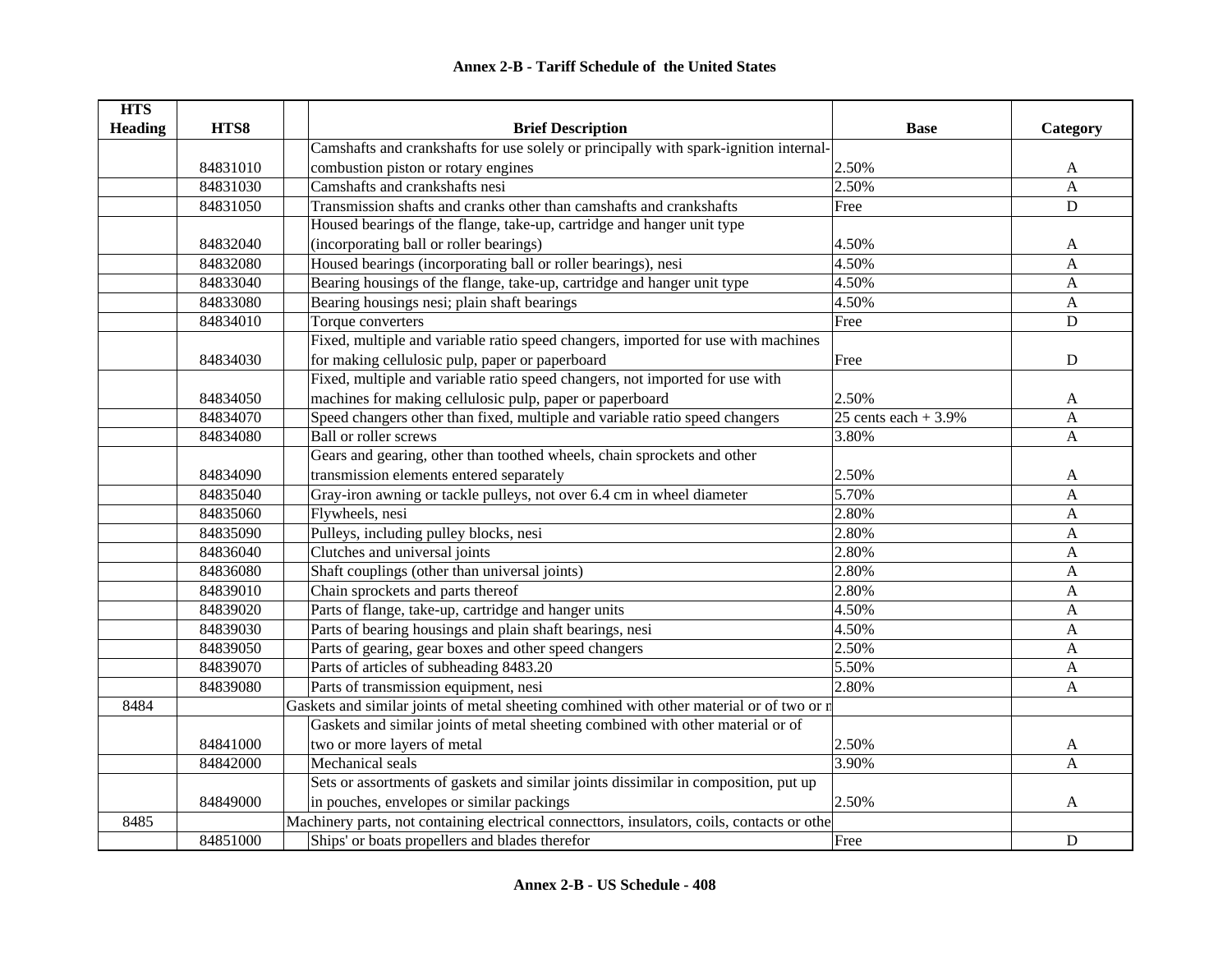| <b>HTS</b>     |          |                                                                                          |             |              |
|----------------|----------|------------------------------------------------------------------------------------------|-------------|--------------|
| <b>Heading</b> | HTS8     | <b>Brief Description</b>                                                                 | <b>Base</b> | Category     |
|                |          | Machinery parts, not containing electrical connectors, insulators, coils, contacts or    |             |              |
|                | 84859000 | other electrical features and other parts nesi                                           | 3.90%       | $\mathbf{A}$ |
| 8501           |          | Electric motors and generators (excluding generadng sets).                               |             |              |
|                |          | Electric motors of an output of under 18.65 W, synchronous, valued not over \$4          |             |              |
|                | 85011020 | each                                                                                     | 6.70%       | A            |
|                |          | Electric motors of an output of under 18.65 W, other than synchronous valued not         |             |              |
|                | 85011040 | over \$4 each                                                                            | 4.40%       | A            |
|                | 85011060 | Electric motors of an output of 18.65 W or more but not exceeding 37.5 W                 | 2.80%       | A            |
|                |          |                                                                                          |             |              |
|                | 85012020 | Universal AC/DC motors of an output exceeding 37.5 W but not exceeding 74.6 W $ 3.30\% $ |             | A            |
|                | 85012040 | Universal AC/DC motors of an output exceeding 74.6 W but not exceeding 735 W $ 4\%$      |             | A            |
|                | 85012050 | Universal AC/DC motors of an output exceeding 735 W but under 746 W                      | 3.30%       | A            |
|                | 85012060 | Universal AC/DC motors of an output of 746 W or more                                     | 2.40%       | $\mathbf{A}$ |
|                | 85013120 | DC motors nesi, of an output exceeding 37.5 W but not exceeding 74.6 W                   | 2.80%       | A            |
|                | 85013140 | DC motors, nesi, of an output exceeding 74.6 W but not exceeding 735 W                   | 4%          | A            |
|                | 85013150 | DC motors, nesi, of an ouput exceeding 735 W but under 746 W                             | 3.30%       | A            |
|                | 85013160 | DC motors nesi, of an output of 746 W but not exceeding 750 W                            | 2.40%       | $\mathbf{A}$ |
|                | 85013180 | DC generators of an output not exceeding 750 W                                           | 2.50%       | $\mathbf{A}$ |
|                | 85013220 | DC motors nesi, of an output exceeding 750 W but not exceeding 14.92 kW                  | 2.90%       | $\mathbf{A}$ |
|                |          | DC motors nesi, of an output exceeding 14.92 kW but not exceeding 75 kW, used            |             |              |
|                | 85013245 | as primary source of mechanical power for electric vehicles                              | Free        | ${\bf D}$    |
|                |          |                                                                                          |             |              |
|                | 85013255 | DC motors nesi, of an output exceeding 14.92 kW but not exceeding 75 kW, nesi            | Free        | ${\bf D}$    |
|                | 85013260 | DC generators of an output exceeding 750 W but not exceeding 75 kW                       | 2%          | A            |
|                | 85013320 | DC motors nesi, of an output exceeding 75 kW but under 149.2 kW                          | Free        | $\mathbf D$  |
|                | 85013330 | DC motors, nesi, 149.2 kW or more but not exceeding 150 kW                               | 2.80%       | A            |
|                | 85013340 | DC motors nesi, of an output exceeding 150 kW but not exceeding 375 kW                   | 2.80%       | A            |
|                | 85013360 | DC generators of an output exceeding 75 kW but not exceeding 375 kW                      | 2.50%       | A            |
|                | 85013430 | DC motors nesi, of an output exceeding 375 kW                                            | 2.80%       | $\mathbf{A}$ |
|                | 85013460 | DC generators of an output exceeding 375 kW                                              | 2%          | $\mathbf{A}$ |
|                | 85014020 | AC motors nesi, single-phase, exceeding 37.5 W but not exceeding 74.6 W                  | 3.30%       | $\mathbf{A}$ |
|                | 85014040 | AC motors, nesi, single-phase, exceeding 74.6 W but not exceeding 735 W                  | 4%          | $\mathbf{A}$ |
|                | 85014050 | AC motors, nesi, single-phase, exceeding 735 W but under 746 W                           | 3.30%       | $\mathbf{A}$ |
|                | 85014060 | AC motors nesi, single-phase, of 746 W or more                                           | 3.70%       | $\mathbf{A}$ |
|                |          | AC motors nesi, multi-phase, of an output exceeding 37.5 W but not exceeding             |             |              |
|                | 85015120 | 74.6W                                                                                    | 2.50%       | A            |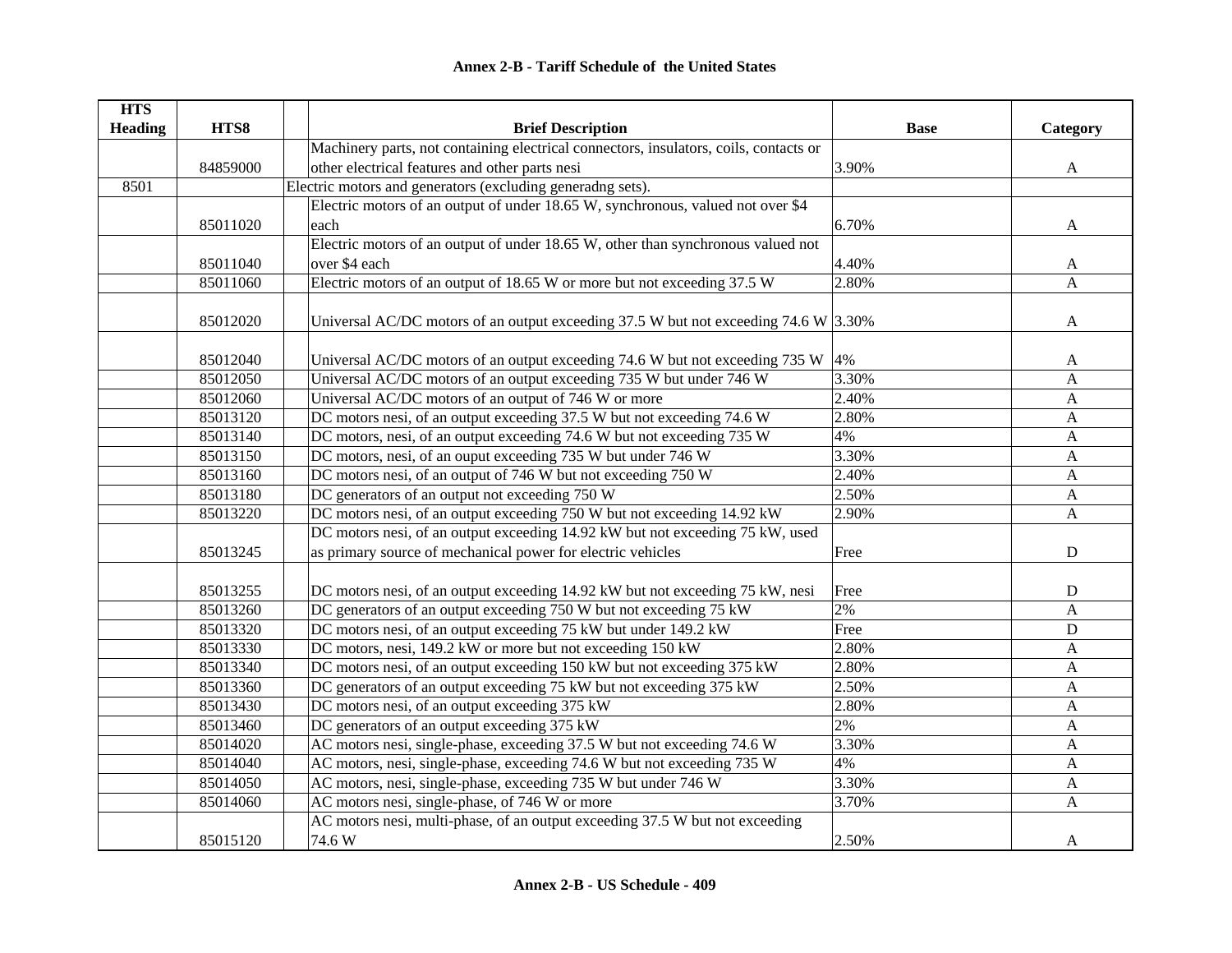| <b>HTS</b>     |          |                                                                                           |             |              |
|----------------|----------|-------------------------------------------------------------------------------------------|-------------|--------------|
| <b>Heading</b> | HTS8     | <b>Brief Description</b>                                                                  | <b>Base</b> | Category     |
|                |          | AC motors, nesi, multi-phase, of an output exceeding 74.6 W but not exceeding             |             |              |
|                | 85015140 | 735 W                                                                                     | 2.50%       | $\mathbf{A}$ |
|                |          |                                                                                           |             |              |
|                | 85015150 | AC motors, nesi, multi-phase, of an output exceeding 735 W but under 746 W                | 3.30%       | A            |
|                | 85015160 | AC motors nesi, multi-phase of an output of 746 W but not exceeding 750 W                 | 2.50%       | A            |
|                |          | AC motors nesi, multi-phase, of an output exceeding 750 W but not exceeding               |             |              |
|                | 85015240 | 14.92 kW                                                                                  | 3.70%       | A            |
|                |          | AC motors nesi, multi-phase, of an output exceeding 14.92 kW but not exceeding            |             |              |
|                | 85015280 | 75 kW                                                                                     | Free        | ${\bf D}$    |
|                |          |                                                                                           |             |              |
|                | 85015340 | AC motors nesi, multi-phase, of an output exceeding 75 kW but under 149.2 kW              | Free        | ${\bf D}$    |
|                | 85015360 | AC motors, nesi, multi-phase, 149.2 kW or more but not exceeding 150 kW                   | 4.20%       | $\mathbf{A}$ |
|                | 85015380 | AC motors nesi, multi-phase, of an output exceeding 150 kW                                | 2.80%       | A            |
|                | 85016100 | AC generators (alternators) of an output not exceeding 75 kVA                             | 2.50%       | A            |
|                |          | AC generators (alternators) of an output exceeding 75 kVA but not exceeding 375           |             |              |
|                | 85016200 | kVA                                                                                       | 2.50%       | A            |
|                |          | AC generators (alternators) of an output exceeding 375 kVA but not exceeding              |             |              |
|                | 85016300 | 750 kVA                                                                                   | 2.50%       | A            |
|                | 85016400 | AC generators (alternators) of an output exceeding 750 kVA                                | 2.40%       | A            |
| 8502           |          | Electric generating sets and rotary converters.                                           |             |              |
|                |          | Electric generating sets with compression-ignition internal-combustion piston             |             |              |
|                | 85021100 | engines, of an output not exceeding 75 kVA                                                | 2.50%       | A            |
|                |          | Electric generating sets with compression-ignition internal-combustion piston             |             |              |
|                | 85021200 | engines, of an output exceeding 75 kVA but not over 375 kVA                               | 2.50%       | A            |
|                |          | Electric generating sets with compression-ignition internal-combustion piston             |             |              |
|                | 85021300 | engines, of an output exceeding 375 kVA                                                   | 2%          | A            |
|                |          |                                                                                           |             |              |
|                | 85022000 | Electric generating sets with spark-ignition internal-combustion piston engines           | 2%          | A            |
|                | 85023100 | Wind-powered electric generating sets                                                     | 2.50%       | A            |
|                | 85023900 | Electric generating sets, nesoi                                                           | 2.50%       | $\mathbf{A}$ |
|                | 85024000 | Electric rotary converters                                                                | 3%          | $\mathbf{A}$ |
| 8503           |          | Parts suitable for use solely or principally with the machines of heading 85.01 or 85.02. |             |              |
|                |          | Commutators suitable for use solely or principally with the machines of heading           |             |              |
|                | 85030020 | 8501 or 8502                                                                              | 2.40%       | A            |
|                | 85030035 | Parts of electric motors under 18.65 W, stators and rotors                                | 6.50%       | A            |
|                | 85030045 | Stators and rotors for electric generators for use on aircraft                            | Free        | ${\bf D}$    |
|                | 85030065 | Stators and rotors for electric motors & generators of heading 8501, nesi                 | 3%          | A            |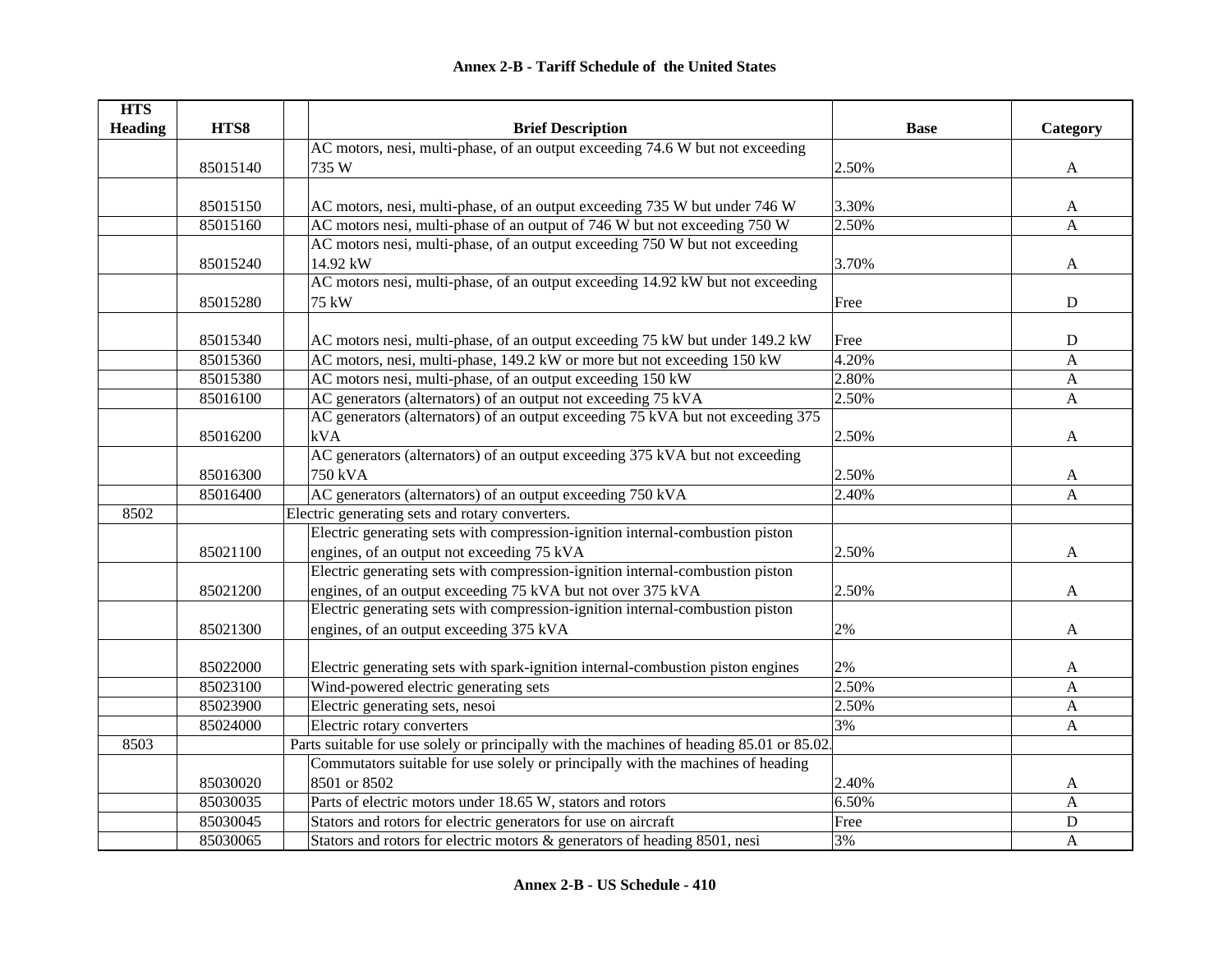| <b>HTS</b>     |          |                                                                                     |             |                |
|----------------|----------|-------------------------------------------------------------------------------------|-------------|----------------|
| <b>Heading</b> | HTS8     | <b>Brief Description</b>                                                            | <b>Base</b> | Category       |
|                |          |                                                                                     |             |                |
|                | 85030075 | Parts of electric motors under 18.65 W, other than commutators, stators or rotors   | 6.50%       | A              |
|                | 85030090 | Parts for electric generators suitable for use on aircraft                          | Free        | $\overline{D}$ |
|                |          | Other parts, nesi, suitable for use solely or principally with the machines in      |             |                |
|                | 85030095 | heading 8501 or 8502                                                                | 3%          | A              |
| 8504           |          | Electrical transformers, static converters (for example, rectifiers) and inductors. |             |                |
|                | 85041000 | Ballasts for discharge lamps or tubes                                               | 3%          | A              |
|                |          | Liquid dielectric transformers having a power handling capacity not exceeding 650   |             |                |
|                | 85042100 | kVA                                                                                 | Free        | ${\bf D}$      |
|                |          | Liquid dielectric transformers having a power handling capacity exceeding 650       |             |                |
|                | 85042200 | kVA but not exceeding 10,000 kVA                                                    | Free        | ${\bf D}$      |
|                |          | Liquid dielectric transformers having a power handling capacity exceeding 10,000    |             |                |
|                | 85042300 | kVA                                                                                 | 1.60%       | A              |
|                |          | Unrated electrical transformers other than liquid dielectric, having a power        |             |                |
|                | 85043120 | handling capacity not exceeding 1 kVA                                               | Free        | D              |
|                |          | Electrical transformers other than liquid dielectric, having a power handling       |             |                |
|                | 85043140 | capacity less than 1 kVA                                                            | 6.60%       | A              |
|                |          | Electrical transformers other than liquid dielectric, having a power handling       |             |                |
|                | 85043160 | capacity of 1 kVA                                                                   | 1.60%       | A              |
|                |          | Electrical transformers other than liquid dielectric, having a power handling       |             |                |
|                | 85043200 | capacity exceeding 1 kVA but not exceeding 16 kVA                                   | 2.40%       | A              |
|                |          | Electrical transformers other than liquid dielectric, having a power handling       |             |                |
|                | 85043300 | capacity exceeding 16 kVA but not exceeding 500 kVA                                 | 1.60%       | A              |
|                |          | Electrical transformers other than liquid dielectric, having a power handling       |             |                |
|                | 85043400 | capacity exceeding 500 kVA                                                          | 1.60%       | A              |
|                | 85044040 | Electrical speed drive controllers for electric motors (static converters)          | 1.50%       | A              |
|                |          | Power supplies suitable for physical incorporation into automatic data processing   |             |                |
|                | 85044060 | machines or units thereof of heading 8471                                           | Free        | $\mathbf D$    |
|                |          | Power supplies for automatic data processing machines or units thereof of heading   |             |                |
|                | 85044070 | 8471, nesoi                                                                         | Free        | $\mathbf D$    |
|                | 85044085 | Static converters (for example, rectifiers) for telecommunication apparatus         | Free        | ${\bf D}$      |
|                | 85044095 | Static converters (for example, rectifiers), nesoi                                  | 1.50%       | A              |
|                |          | Other inductors for power supplies for ADP machines and units of heading 8471       |             |                |
|                | 85045040 | or for telecommunication apparatus                                                  | Free        | D              |
|                | 85045080 | Other inductors, nesoi                                                              | 3%          | A              |
|                |          | Printed circuit assemblies of power supplies for automatic data processing          |             |                |
|                | 85049020 | machines or units thereof of heading 8471                                           | Free        | $\mathbf D$    |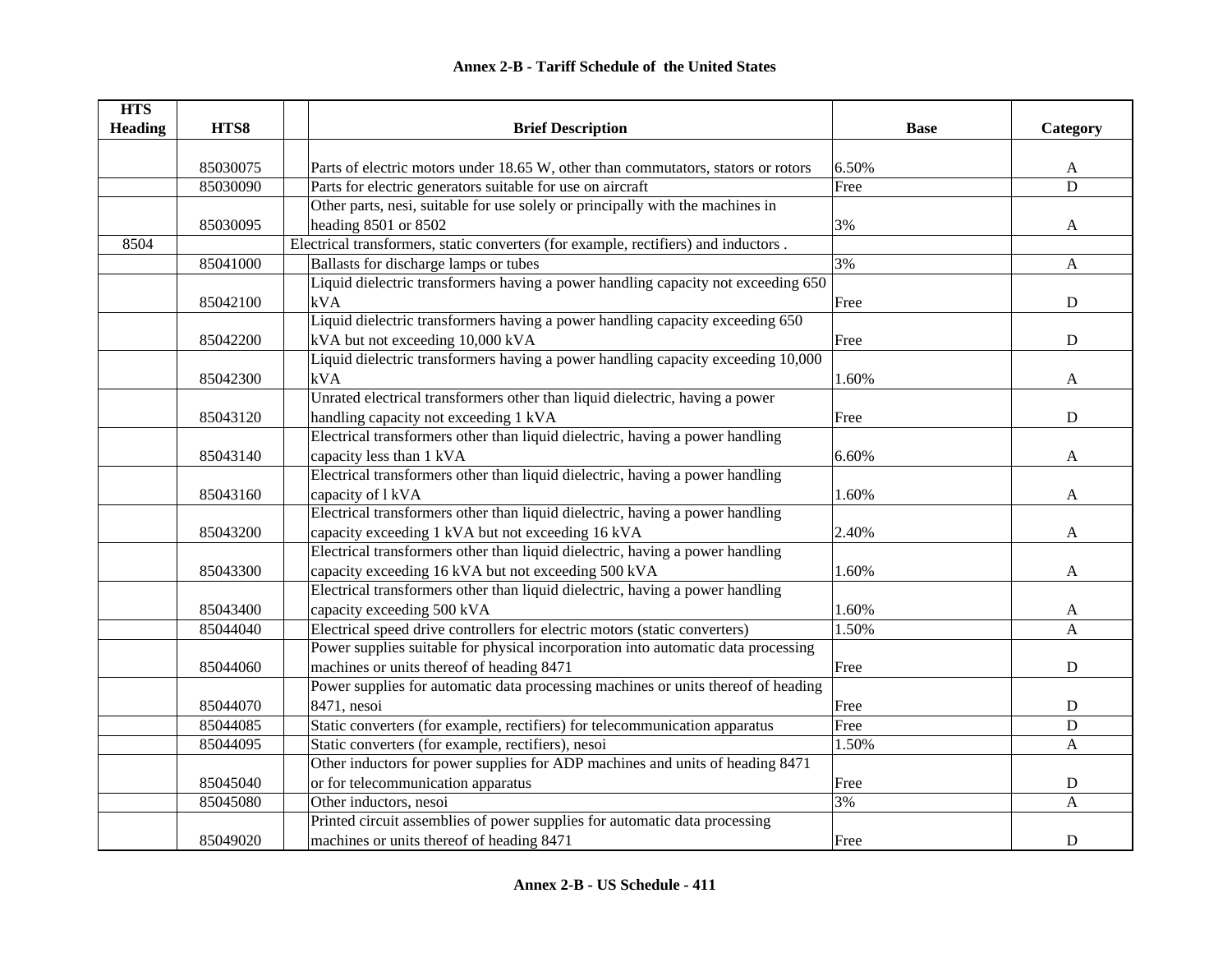| <b>Annex 2-B - Tariff Schedule of the United States</b> |  |
|---------------------------------------------------------|--|
|---------------------------------------------------------|--|

| <b>HTS</b>     |          |                                                                                            |             |              |
|----------------|----------|--------------------------------------------------------------------------------------------|-------------|--------------|
| <b>Heading</b> | HTS8     | <b>Brief Description</b>                                                                   | <b>Base</b> | Category     |
|                |          | Parts of power supplies (other than printed circuit assemblies) for automatic data         |             |              |
|                | 85049040 | processing machines or units thereof of heading 8471                                       | Free        | ${\bf D}$    |
|                |          | Printed circuit assemblies of the goods of subheading 8504.40 or 8504.50 for               |             |              |
|                | 85049065 | telecommunication apparatus                                                                | Free        | ${\bf D}$    |
|                |          | Printed circuit assemblies of electrical transformers, static converters and               |             |              |
|                | 85049075 | inductors, nesoi                                                                           | 2.40%       | A            |
|                |          | Parts (other than printed circuit assemblies) of electrical transformers, static           |             |              |
|                | 85049095 | converters and inductors                                                                   | 2.40%       | A            |
| 8505           |          | Electro-magnets; permanent magnets and articles intended to become permanent magne         |             |              |
|                |          | Permanent magnets and articles intended to become permanent magnets after                  |             |              |
|                | 85051100 | magnetization, of metal                                                                    | 2.10%       | A            |
|                | 85051910 | Flexible permanent magnets, other than of metal                                            | 4.90%       | A            |
|                | 85051920 | Composite goods containing flexible permanent magnets, other than of metal                 | 4.90%       | $\mathbf{A}$ |
|                |          | Permanent magnets and articles intended to become permanent magnets after                  |             |              |
|                | 85051930 | magnetization, other than of metal, nesoi                                                  | 4.90%       | A            |
|                | 85052000 | Electromagnetic couplings, clutches and brakes                                             | 3.10%       | A            |
|                | 85053000 | Electromagnetic lifting heads                                                              | Free        | ${\bf D}$    |
|                | 85059040 | Electromagnetic or permanent magnet work holders and parts thereof                         | Free        | ${\bf D}$    |
|                | 85059080 | Electromagnets and parts thereof, and parts of related electromagnetic articles nesi 1.30% |             | A            |
| 8506           |          | Primary cells and primary batteries.                                                       |             |              |
|                | 85061000 | Manganese dioxide primary cells and primary batteries                                      | 2.70%       | A            |
|                |          | Mercuric oxide primary cells and primary batteries having an external volume not           |             |              |
|                | 85063010 | exceeding 300 cubic cm                                                                     | 2.70%       | A            |
|                |          | Mercuric oxide primary cells and primary batteries having an external volume               |             |              |
|                | 85063050 | exceeding 300 cubic cm                                                                     | 2.70%       | A            |
|                |          | Silver oxide primary cells and primary batteries having an external volume not             |             |              |
|                | 85064010 | exceeding 300 cubic cm                                                                     | 2.70%       | A            |
|                |          | Silver oxide primary cells and primary batteries having an external volume                 |             |              |
|                | 85064050 | exceeding 300 cubic cm                                                                     | 2.70%       | A            |
|                | 85065000 | Lithium primary cells and primary batteries                                                | 2.70%       | A            |
|                | 85066000 | Air-zinc primary cells and primary batteries                                               | 2.70%       | A            |
|                | 85068000 | Primary cells and primary batteries, nesoi                                                 | 2.70%       | A            |
|                | 85069000 | Parts of primary cells and primary batteries                                               | 2.70%       | $\mathbf{A}$ |
| 8507           |          | Electric accumulators, including separators therefor, whether or not rectangular (includi  |             |              |
|                | 85071000 | Lead-acid storage batteries of a kind used for starting piston engines                     | 3.50%       | A            |
|                |          | Lead-acid storage batteries of a kind used as the primary source of electrical power       |             |              |
|                | 85072040 | for electrically powered vehicles of 8703.90                                               | 3.50%       | A            |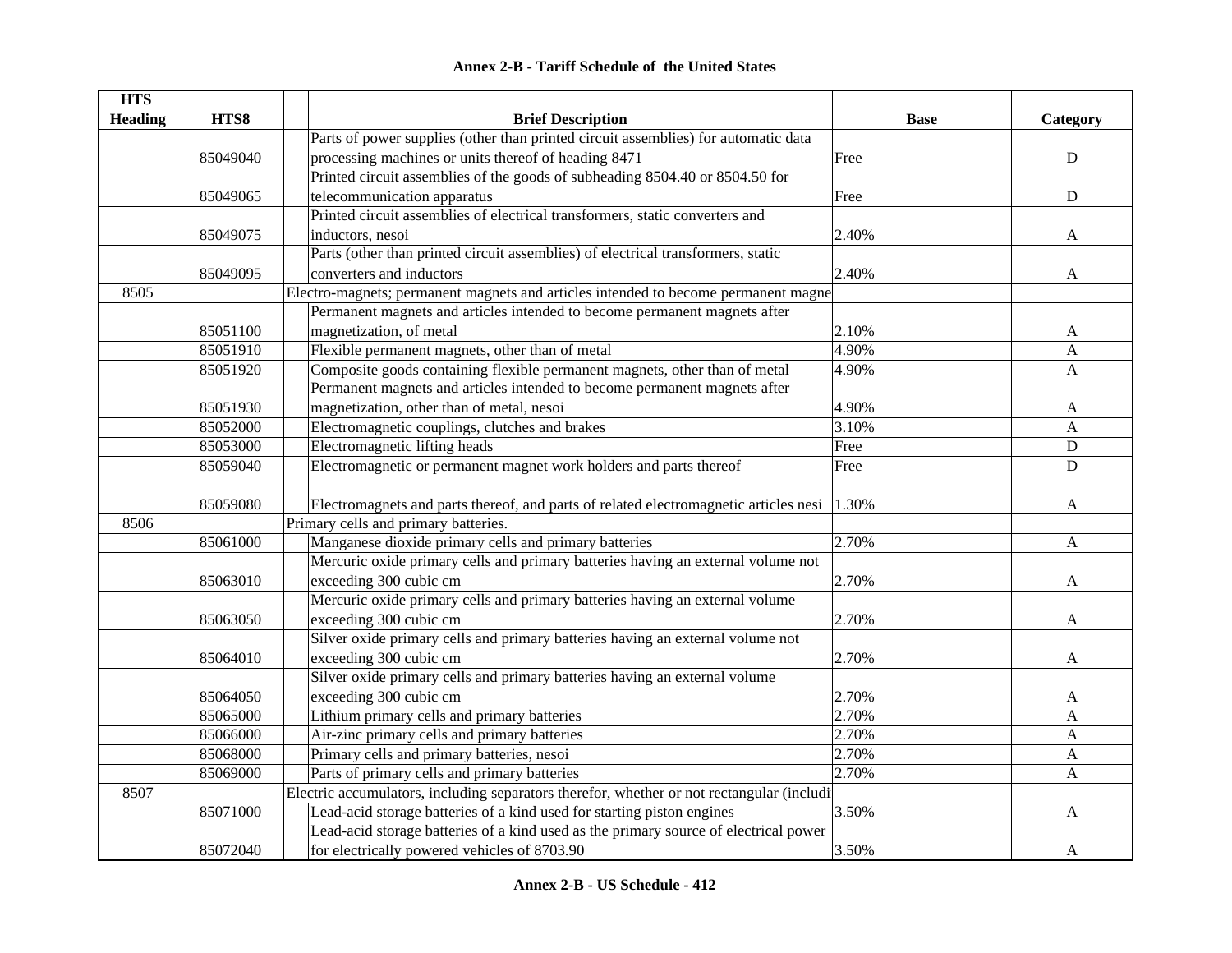| <b>Annex 2-B - Tariff Schedule of the United States</b> |
|---------------------------------------------------------|
|---------------------------------------------------------|

| <b>HTS</b>     |          |                                                                                          |             |              |
|----------------|----------|------------------------------------------------------------------------------------------|-------------|--------------|
| <b>Heading</b> | HTS8     | <b>Brief Description</b>                                                                 | <b>Base</b> | Category     |
|                |          | Lead-acid storage batteries other than of a kind used for starting piston engines or     |             |              |
|                | 85072080 | as the primary source of power for electric vehicles                                     | 3.50%       | A            |
|                |          | Nickel-cadmium storage batteries, of a kind used as the primary source of                |             |              |
|                | 85073040 | electrical power for electrically powered vehicles of 8703.90                            | 2.50%       | A            |
|                |          | Nickel-cadmium storage batteries, other than of a kind used as the primary source        |             |              |
|                | 85073080 | of power for electric vehicles                                                           | 2.50%       | A            |
|                |          | Nickel-iron storage batteries, of a kind used as the primary source of electrical        |             |              |
|                | 85074040 | power for electrically powered vehicles of 8703.90                                       | 3.40%       | A            |
|                |          | Nickel-iron storage batteries, other than of a kind used as the primary source of        |             |              |
|                | 85074080 | power for electric vehicles                                                              | 3.40%       | A            |
|                |          | Other storage batteries nesi, of a kind used as the primary source of electrical         |             |              |
|                | 85078040 | power for electrically powered vehicles of 8703.90                                       | 3.40%       | A            |
|                |          | Other storage batteries nesi, other than of a kind used as the primary source of         |             |              |
|                | 85078080 | power for electric vehicles                                                              | 3.40%       | A            |
|                | 85079040 | Parts of lead-acid storage batteries, including separators therefor                      | 3.50%       | A            |
|                |          | Parts of storage batteries, including separators therefor, other than parts of lead-     |             |              |
|                | 85079080 | acid storage batteries                                                                   | 3.40%       | A            |
| 8509           |          | Electro-mechanical domestic appliances, with self-contained electric motor.              |             |              |
|                |          | Electromechanical vacuum cleaners, with self-contained electric motor, for               |             |              |
|                | 85091000 | domestic uses                                                                            | Free        | ${\bf D}$    |
|                |          | Electromechanical floor polishers, with self-contained electric motor, for domestic      |             |              |
|                | 85092000 | uses                                                                                     | Free        | $\mathbf D$  |
|                |          | Electromechanical kitchen waste disposers (disposals), with self-contained electric      |             |              |
|                | 85093000 | motor, for domestic uses                                                                 | Free        | ${\bf D}$    |
|                |          | Electromechanical food grinders, processors, mixers, fruit or vegetable juice            |             |              |
|                | 85094000 | extractors, w self-contained electric motor, for domestic uses                           | 4.20%       | A            |
|                |          |                                                                                          |             |              |
|                | 85098000 | Electromechanical domestic appliances nesi, with self-contained electric motor           | 4.20%       | A            |
|                | 85099005 | Housings for electromechanical domestic vacuum cleaners                                  | 2%          | A            |
|                | 85099015 | Parts of electromechanical domestic vacuum cleaners, other than housings                 | 2%          | A            |
|                | 85099025 | Parts of electromechanical domestic floor polishers, housings                            | 3.40%       | $\mathbf{A}$ |
|                | 85099035 | Parts of electromechanical domestic floor polishers, other than housings                 | 3.40%       | A            |
|                | 85099045 | Parts of electromechanical domestic appliances nesi, housings                            | 4.20%       | A            |
|                | 85099055 | Parts of electromechanical domestic appliances nesi, other than housings                 | 4.20%       | A            |
| 8510           |          | Shavers, hair clippers and hair-removing appliances, with self-contained electric motor. |             |              |
|                | 85101000 | Shavers, with self-contained electric motor                                              | Free        | $\mathbf D$  |
|                |          | Hair clippers to be used for agricultural or horticultual purposes, with self-           |             |              |
|                | 85102010 | contained electric motor                                                                 | 4%          | A            |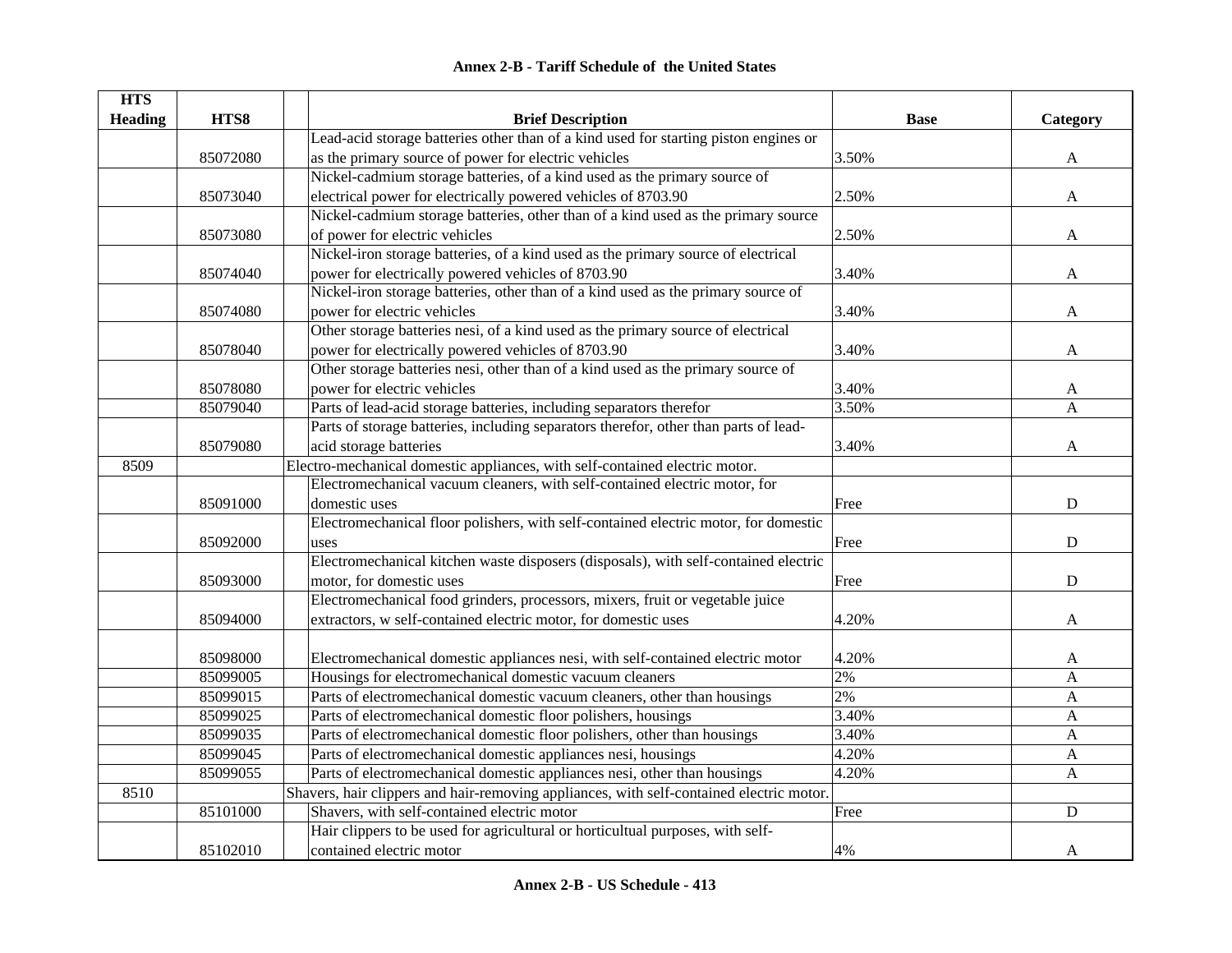|  | <b>Annex 2-B - Tariff Schedule of the United States</b> |  |
|--|---------------------------------------------------------|--|
|--|---------------------------------------------------------|--|

| <b>HTS</b>     |          |                                                                                           |             |              |
|----------------|----------|-------------------------------------------------------------------------------------------|-------------|--------------|
| <b>Heading</b> | HTS8     | <b>Brief Description</b>                                                                  | <b>Base</b> | Category     |
|                |          | Hair clippers other than to be used for agricultural or horticultural purposes, with      |             |              |
|                | 85102090 | self-contained electric motor                                                             | 4%          | A            |
|                | 85103000 | Hair-removing appliances with self-contained electric motor                               | 4.20%       | $\mathbf{A}$ |
|                | 85109010 | Blades and cutting heads of shavers with self-contained electric motor                    | Free        | ${\bf D}$    |
|                |          | Parts of shavers with self-contained electric motor, other than blades and cutting        |             |              |
|                | 85109020 | heads                                                                                     | Free        | ${\bf D}$    |
|                |          | Parts of hair clippers to be used for agricultural or horticultural purposes with self-   |             |              |
|                | 85109030 | contained electric motor                                                                  | 4%          | A            |
|                | 85109040 | Parts of hair clippers, nesoi, with self-contained electric motor                         | 4%          | A            |
|                | 85109055 | Parts of hair-removing appliances of subheading 8510.30                                   | 4.20%       | A            |
| 8511           |          | Electrical ignition or starting equipment of a kind used for spark-ignition or compressio |             |              |
|                | 85111000 | Spark plugs                                                                               | 2.50%       | A            |
|                | 85112000 | Ignition magnetos, magneto-dynamos and magnetic flywheels                                 | 2.50%       | $\mathbf{A}$ |
|                | 85113000 | Distributors and ignition coils                                                           | 2.50%       | $\mathbf{A}$ |
|                | 85114000 | Starter motors and dual purpose starter-generators                                        | 2.50%       | $\mathbf{A}$ |
|                |          | Generators nesi, of a kind used in conjunction with spark-ignition or compression-        |             |              |
|                | 85115000 | ignition internal-combustion engines                                                      | 2.50%       | A            |
|                |          | Voltage and voltage-current regulators with cut-out relays designed for use on 6,         |             |              |
|                | 85118020 | 12 or 24 V systems                                                                        | 2.50%       | A            |
|                |          | Voltage and voltage-current regulators with cut-out relays other than those               |             |              |
|                | 85118040 | designed for use on 6, 12 or 24 V systems                                                 | Free        | $\mathbf D$  |
|                |          | Electrical ignition or starting equipment of a kind used for spark-ignition internal-     |             |              |
|                | 85118060 | combustion or compression-ignition engines, nesi                                          | 2.50%       | A            |
|                |          | Parts of voltage and voltage-current regulators with cut-out relays, designed for         |             |              |
|                | 85119020 | use on 6, 12 or 24 V systems                                                              | 3.10%       | A            |
|                |          | Parts of voltage and voltage-current regulators with cut-out relays, other than those     |             |              |
|                | 85119040 | designed for use on 6, 12 or 24 V systems                                                 | Free        | $\mathbf D$  |
|                |          | Parts nesi of electrical ignition or starting equipment or generators used for spark-     |             |              |
|                | 85119060 | or compression-ignition internal-combustion engines                                       | 2.50%       | A            |
| 8512           |          | Electrical lighting or signalling equipment (excluding articles of heading 85.39), windsc |             |              |
|                | 85121020 | Electrical lighting equipment of a kind used on bicycles                                  | Free        | ${\bf D}$    |
|                | 85121040 | Electrical visual signaling equipment of a kind used on bicycles                          | 2.70%       | A            |
|                |          | Electrical lighting equipment of a kind used for motor vehicles or cycles other than      |             |              |
|                | 85122020 | bicycles                                                                                  | Free        | ${\bf D}$    |
|                |          | Electrical visual signaling equipment of a kind used for motor vehicles or cycles         |             |              |
|                | 85122040 | other than bicycles                                                                       | 2.50%       | A            |
|                |          |                                                                                           |             |              |
|                | 85123000 | Electrical sound signaling equipment of a kind used for cycles or motor vehicles          | 2.50%       | A            |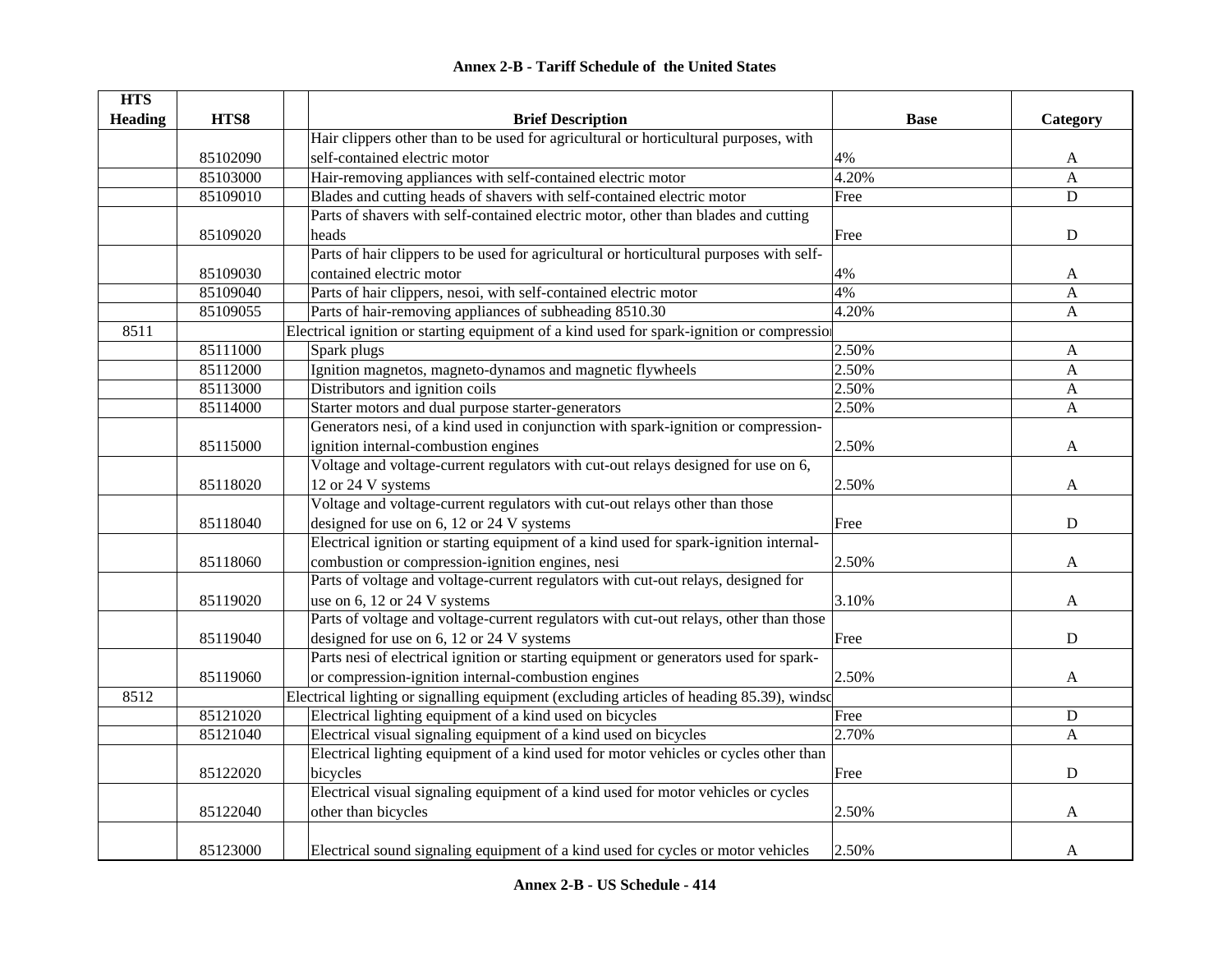| <b>HTS</b>     |          |                                                                                              |             |              |
|----------------|----------|----------------------------------------------------------------------------------------------|-------------|--------------|
| <b>Heading</b> | HTS8     | <b>Brief Description</b>                                                                     | <b>Base</b> | Category     |
|                | 85124020 | Defrosters and demisters of a kind used for cycles or motor vehicles                         | 2.50%       | A            |
|                | 85124040 | Windshield wipers of a kind used for cycles or motor vehicles                                | 2.50%       | A            |
|                |          |                                                                                              |             |              |
|                | 85129020 | Parts of electrical signaling equipment of a kind used for cycles or motor vehicles          | 2.50%       | A            |
|                | 85129040 | Parts of electrical lighting equipment of a kind used on bicycles                            | Free        | D            |
|                |          | Parts of electrical lighting equipment of a kind used for motor vehicles or cycles           |             |              |
|                | 85129060 | other than bicycles                                                                          | Free        | ${\bf D}$    |
|                | 85129070 | Parts of defrosters and demisters of a kind used for cycles or motor vehicles                | 2.50%       | A            |
|                | 85129090 | Parts of windshield wipers of a kind used for motor vehicles or cycles                       | 2.50%       | A            |
| 8513           |          | Portable electric lamps designed to function by their own source of energy (for example      |             |              |
|                | 85131020 | Flashlights                                                                                  | 12.50%      | A            |
|                |          | Portable electric lamps designed to function by their own source of energy, other            |             |              |
|                | 85131040 | than flashlights                                                                             | 3.50%       | A            |
|                | 85139020 | Parts of flashlights                                                                         | 12.50%      | $\mathsf{A}$ |
|                |          | Parts of portable electric lamps designed to function by their own source of                 |             |              |
|                | 85139040 | energy, other than flashlights                                                               | 3.50%       | A            |
| 8514           |          | Industrial or laboratory electric (including induction or dielectric) furnaces and ovens; o  |             |              |
|                | 85141000 | Resistance heated industrial or laboratory furnaces and ovens                                | Free        | ${\bf D}$    |
|                |          | Industrial or laboratory microwave ovens for making hot drinks or for cooking or             |             |              |
|                | 85142040 | heating food                                                                                 | 4%          | A            |
|                | 85142060 | Industrial or laboratory microwave ovens, nesoi                                              | 4.20%       | A            |
|                |          | Industrial or laboratory furnaces and ovens (other than microwave) functioning by            |             |              |
|                | 85142080 | induction or dielectric loss                                                                 | Free        | $\mathbf D$  |
|                |          | Electric furnaces and ovens for diffusion, oxidation or annealing of semiconductor           |             |              |
|                | 85143020 | wafers                                                                                       | Free        | $\mathbf D$  |
|                |          | Industrial or laboratory electric furnaces and ovens, nesoi, for the rapid heating of        |             |              |
|                | 85143060 | semiconductor wafers                                                                         | Free        | ${\bf D}$    |
|                | 85143080 | Industrial or laboratory electric furnaces and ovens, nesoi                                  | 1.30%       | A            |
|                | 85144000 | Industrial or laboratory induction or dielectric heating equipment nesi                      | Free        | $\mathbf D$  |
|                | 85149040 | Parts of industrial or laboratory microwaves                                                 | 4%          | A            |
|                |          | Parts of industrial or laboratory electric furnaces and ovens and other industrial or        |             |              |
|                | 85149080 | laboratory induction or dielectric heating equipment                                         | Free        | ${\bf D}$    |
| 8515           |          | Electric (including electrically heated gas), laser or other light or photon beam, ultrasoni |             |              |
|                | 85151100 | Electric soldering irons and guns                                                            | 2.50%       | A            |
|                |          | Electric brazing or soldering machines and apparatus, other than soldering irons             |             |              |
|                | 85151900 | and guns                                                                                     | Free        | $\mathbf D$  |
|                |          | Electric machines and apparatus for resistance welding of metal, fully or partly             |             |              |
|                | 85152100 | automatic                                                                                    | Free        | D            |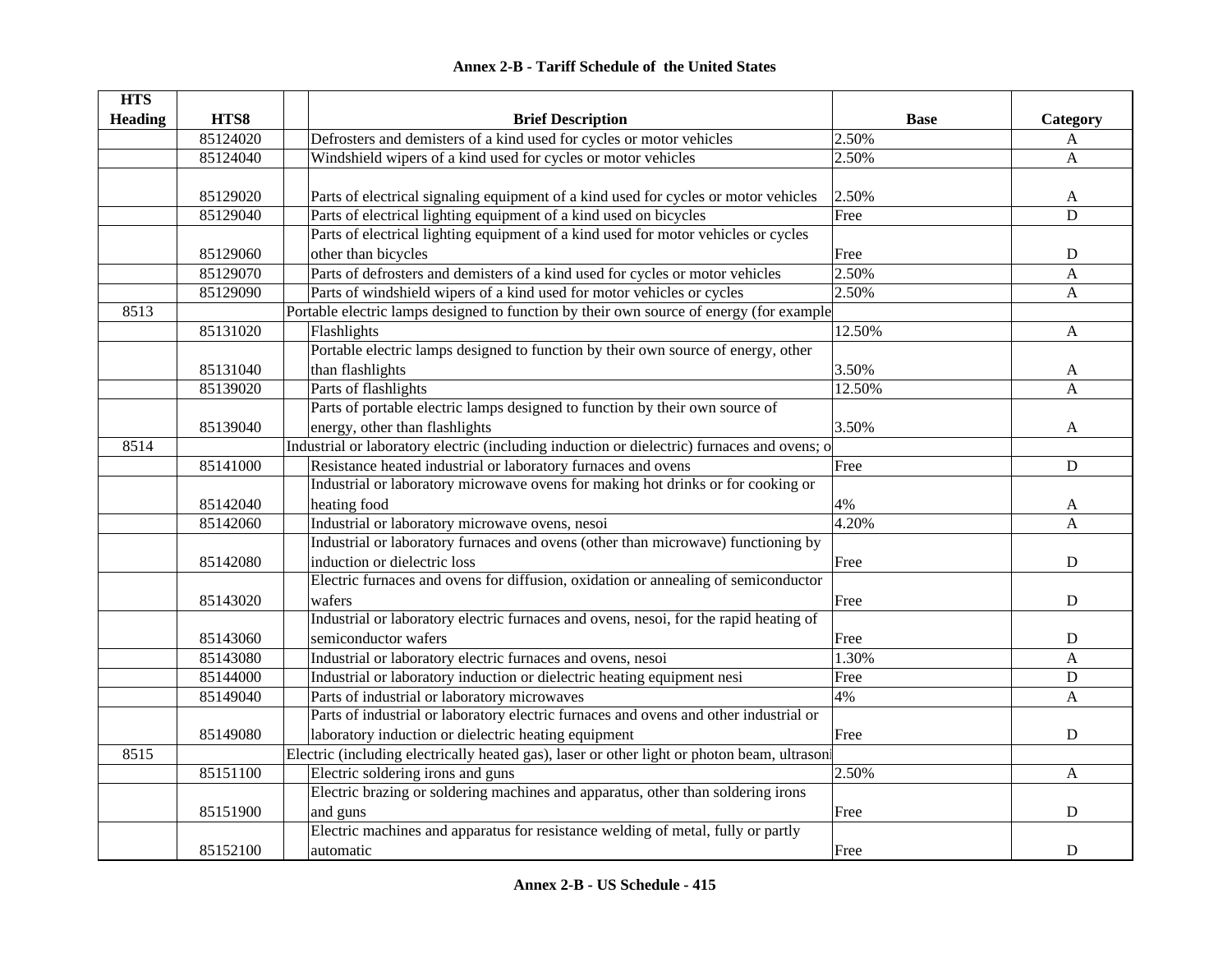| <b>Annex 2-B - Tariff Schedule of the United States</b> |  |
|---------------------------------------------------------|--|
|---------------------------------------------------------|--|

| <b>HTS</b>     |          |                                                                                           |             |              |
|----------------|----------|-------------------------------------------------------------------------------------------|-------------|--------------|
| <b>Heading</b> | HTS8     | <b>Brief Description</b>                                                                  | <b>Base</b> | Category     |
|                |          | Electric machines and apparatus for resistance welding of metal, other than fully or      |             |              |
|                | 85152900 | partly automatic                                                                          | Free        | ${\bf D}$    |
|                |          | Electric machines and apparatus for arc (including plasma arc) welding of metals,         |             |              |
|                | 85153100 | fully or partly automatic                                                                 | 1.60%       | A            |
|                |          | Electric machines and apparatus for arc (including plasma arc) welding of metals,         |             |              |
|                | 85153900 | other than fully or partly automatic                                                      | 1.60%       | A            |
|                |          | Electric welding apparatus nesi, and electric machines and apparatus for hot              |             |              |
|                | 85158000 | spraying metals or sintered metal carbides                                                | Free        | $\mathbf D$  |
|                |          | Parts of electric welding die attach apparatus, tape automated bonders and wire           |             |              |
|                | 85159010 | bonders of subheading 8515.80 for assembly of semiconductors                              | Free        | ${\bf D}$    |
|                | 85159030 | Parts of electric welding machines and apparatus, nesoi                                   | 1.60%       | A            |
|                |          | Parts of electric soldering or brazing machines & apparatus, & electric apparatus         |             |              |
|                | 85159040 | for hot spraying of metals or sintered metal carbides                                     | Free        | ${\bf D}$    |
| 8516           |          | Electric instantaneous or storage water heaters and immersion heaters; electric space hea |             |              |
|                | 85161000 | Electric instantaneous or storage water heaters and immersion heaters                     | Free        | ${\bf D}$    |
|                | 85162100 | Electric storage heating radiators                                                        | Free        | $\mathbf D$  |
|                |          | Electric space heating apparatus and electric soil heating apparatus, other than          |             |              |
|                | 85162900 | storage heating radiators                                                                 | 3.70%       | A            |
|                | 85163100 | Electrothermic hair dryers                                                                | 3.90%       | A            |
|                | 85163200 | Electrothermic hairdressing apparatus other than hair dryers                              | 3.90%       | A            |
|                | 85163300 | Electrothermic hand drying apparatus                                                      | Free        | ${\bf D}$    |
|                | 85164020 | Electric flatirons, travel type                                                           | Free        | $\mathbf D$  |
|                | 85164040 | Electric flatirons, other than travel type                                                | 2.80%       | A            |
|                | 85165000 | Microwave ovens of a kind used for domestic purposes                                      | 2%          | $\mathbf{A}$ |
|                |          | Electrothermic cooking stoves, ranges and ovens (excluding microwave ovens) of            |             |              |
|                | 85166040 | a kind used for domestic purposes                                                         | Free        | D            |
|                |          | Electrothermic cookers, cooking plates, boiling rings, grillers and roasters, nesi, of    |             |              |
|                | 85166060 | a kind used for domestic purposes                                                         | 2.70%       | A            |
|                | 85167100 | Electrothermic coffee or tea makers, for domestic purposes                                | 3.70%       | A            |
|                | 85167200 | Electrothermic toasters, for domestic purposes                                            | 5.30%       | A            |
|                | 85167900 | Electrothermic appliances nesi, of a kind used for domestic purposes                      | 2.70%       | $\mathbf{A}$ |
|                |          | Electric heating resistors assembled only with simple insulated former and                |             |              |
|                | 85168040 | electrical connectors, used for anti-icing or de-icing                                    | Free        | ${\bf D}$    |
|                | 85168080 | Electric heating resistors, nesi                                                          | Free        | D            |
|                |          | Parts of electric heaters or heating apparatus of subheading 8516.10, 8516.21 or          |             |              |
|                | 85169005 | 8516.29                                                                                   | 3.70%       | A            |
|                | 85169015 | Housings for hand-drying apparatus of subheading 8516.33                                  | 3.90%       | A            |
|                | 85169025 | Housings and steel bases for electric flat irons of subheading 8516.40                    | 3.90%       | A            |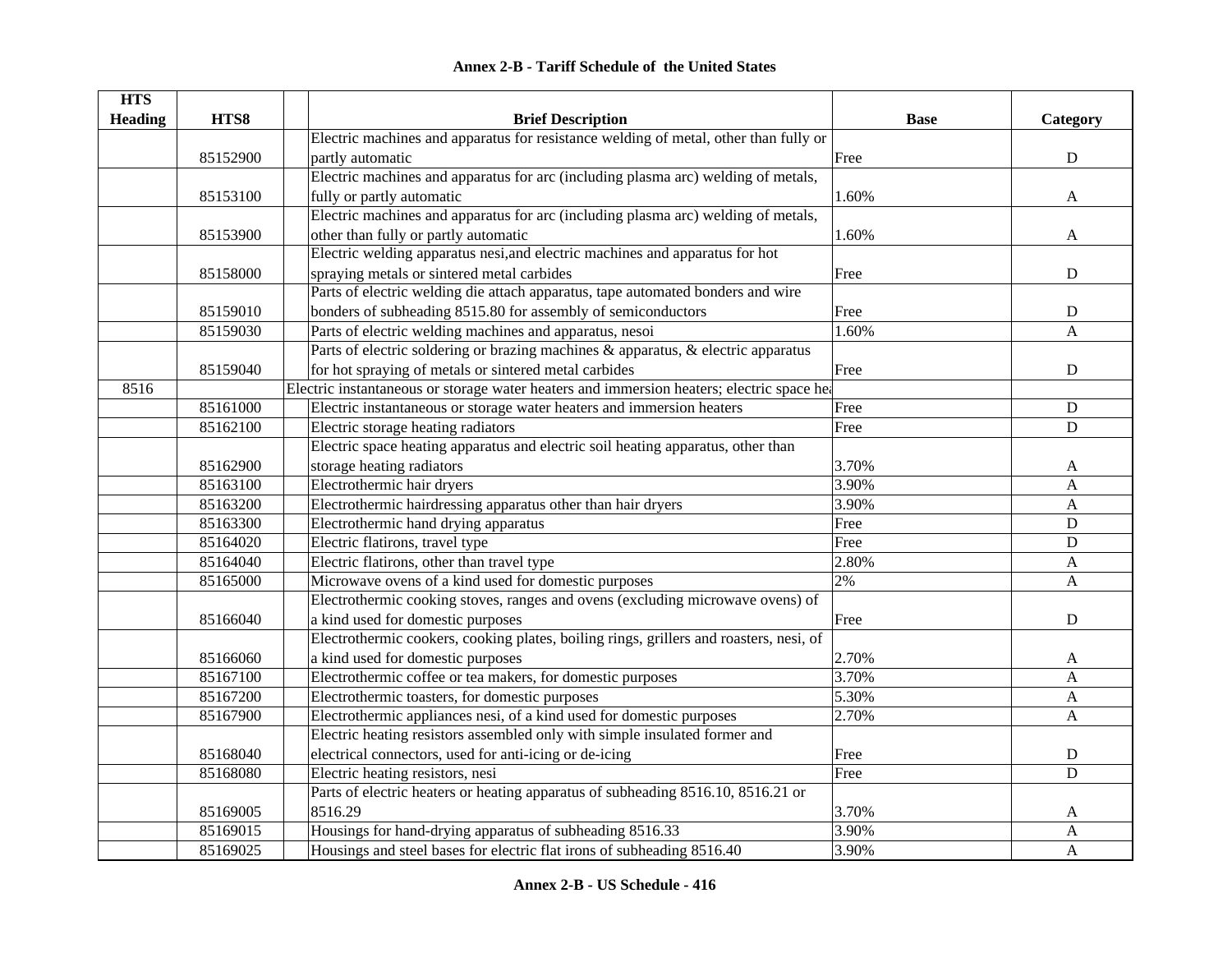| <b>HTS</b>     |          |                                                                                             |             |             |
|----------------|----------|---------------------------------------------------------------------------------------------|-------------|-------------|
| <b>Heading</b> | HTS8     | <b>Brief Description</b>                                                                    | <b>Base</b> | Category    |
|                |          | Parts of domestic microwave ovens, assemblies, having more than one of: cooking             |             |             |
|                | 85169035 | chamber; structural supporting chassis; door; outer case                                    | Free        | ${\bf D}$   |
|                | 85169045 | Parts of domestic microwave ovens, printed circuit assemblies                               | Free        | D           |
|                | 85169050 | Parts of domestic microwave ovens, other nesi                                               | Free        | ${\bf D}$   |
|                |          | Parts of domestic electrothermic cooking stoves, ranges and ovens of subheading             |             |             |
|                | 85169055 | 8516.60.40, cooking chambers whether or not assembled                                       | Free        | ${\bf D}$   |
|                |          | Parts of domestic electrothermic cooking stoves, ranges and ovens of subheading             |             |             |
|                | 85169065 | 8516.60.40, top surface panels w/orw/o elements or controls                                 | Free        | ${\bf D}$   |
|                |          | Parts of domestic electrothermic cooking stoves, ranges and ovens of subheading             |             |             |
|                | 85169075 | 8516.60.40, door assemblies                                                                 | Free        | $\mathbf D$ |
|                |          | Parts of domestic electrothermic cooking stoves, ranges and ovens of subheading             |             |             |
|                | 85169080 | 8516.60.40, other nesi                                                                      | Free        | ${\bf D}$   |
|                | 85169085 | Housings for domestic electrothermic toasters                                               | 3.90%       | A           |
|                |          | Parts of electric instantaneous or storage water heaters and immersion heaters and          |             |             |
|                | 85169090 | other domestic electrothermic appliance, nesi                                               | 3.90%       | A           |
| 8517           |          | Electrical apparatus for line telephony or line telegraphy, including line telephone sets w |             |             |
|                | 85171100 | Line telephone sets with cordless handsets                                                  | Free        | ${\bf D}$   |
|                | 85171940 | Videophones                                                                                 | Free        | ${\bf D}$   |
|                | 85171980 | Telephone sets, nesoi                                                                       | Free        | ${\bf D}$   |
|                | 85172100 | Facsimile machines                                                                          | Free        | ${\bf D}$   |
|                | 85172200 | Teleprinters                                                                                | Free        | ${\bf D}$   |
|                | 85173015 | Electrical central office telephone switching apparatus                                     | Free        | $\mathbf D$ |
|                | 85173020 | Electrical private branch exchange telephonic switching apparatus                           | Free        | ${\bf D}$   |
|                | 85173025 | Electronic key telephonic switching system                                                  | Free        | $\mathbf D$ |
|                | 85173030 | Electrical telephonic switching apparatus, nesi                                             | Free        | $\mathbf D$ |
|                | 85173050 | Electrical telegraphic switching apparatus                                                  | Free        | $\mathbf D$ |
|                | 85175010 | Modems, of a kind used with data processing machines of heading 8471                        | Free        | $\mathbf D$ |
|                |          | Electrical apparatus for telephonic carrier-current line systems or for digital line        |             |             |
|                | 85175050 | systems, nesoi                                                                              | Free        | $\mathbf D$ |
|                | 85175060 | Electrical apparatus for telegraphic carrier-current line systems, nesoi                    | Free        | ${\bf D}$   |
|                | 85175090 | Electrical apparatus for telegraphic digital line systems, nesoi                            | Free        | ${\bf D}$   |
|                | 85178010 | Other electrical telephonic apparatus, nesoi                                                | Free        | ${\bf D}$   |
|                | 85178020 | Other electrical telegraphic apparatus, nesoi                                               | Free        | ${\bf D}$   |
|                | 85179004 | Parts of facsimile machines specified in additional U.S. note 7 to this chapter             | Free        | ${\bf D}$   |
|                |          | Parts of facsimile machines other than those specified in additional U.S. note 7 to         |             |             |
|                | 85179008 | this chapter                                                                                | Free        | D           |
|                | 85179012 | Parts of telephone sets, incorporating printed circuit assemblies                           | Free        | $\mathbf D$ |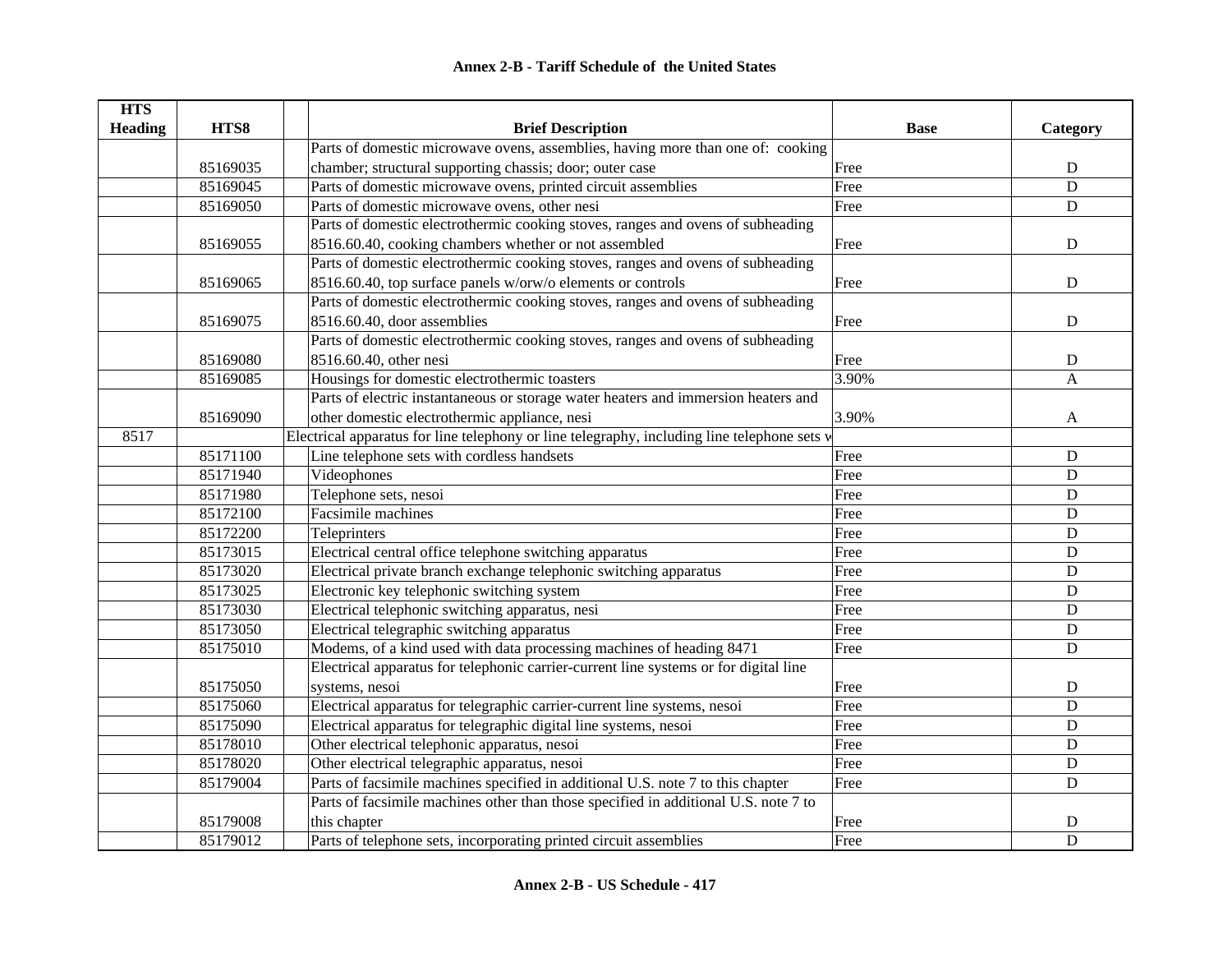|  | <b>Annex 2-B - Tariff Schedule of the United States</b> |  |
|--|---------------------------------------------------------|--|
|--|---------------------------------------------------------|--|

| <b>HTS</b>     |          |                                                                                        |             |              |
|----------------|----------|----------------------------------------------------------------------------------------|-------------|--------------|
| <b>Heading</b> | HTS8     | <b>Brief Description</b>                                                               | <b>Base</b> | Category     |
|                |          | Parts of teleprinters (including teletypewriters), incorporating printed circuit       |             |              |
|                | 85179016 | assemblies                                                                             | Free        | ${\bf D}$    |
|                |          | Parts of electrical telephonic switching or terminal apparatus, incorporating          |             |              |
|                | 85179024 | printed circuit assemblies                                                             | Free        | ${\bf D}$    |
|                |          | Parts of electrical telegraphic switching apparatus, nesi, incorporating printed       |             |              |
|                | 85179026 | circuit assemblies                                                                     | Free        | ${\bf D}$    |
|                |          | Parts of electrical telephonic apparatus, nesi, incorporating printed circuit          |             |              |
|                | 85179032 | assemblies                                                                             | Free        | ${\bf D}$    |
|                |          | Parts of electrical telephonic or telegraphic apparatus, nesi, incorporating printed   |             |              |
|                | 85179034 | circuit assemblies                                                                     | Free        | ${\bf D}$    |
|                |          | Printed circuit assemblies for telephonic switching or terminal apparatus (other       |             |              |
|                | 85179036 | than telephone sets)                                                                   | Free        | ${\bf D}$    |
|                |          | Printed circuit assemblies for telephonic apparatus, other than switching or           |             |              |
|                | 85179038 | terminal apparatus                                                                     | Free        | ${\bf D}$    |
|                | 85179044 | Printed circuit assemblies for telegraphic apparatus                                   | Free        | D            |
|                |          | Parts of printed circuit assemblies for telephonic switching or terminal apparatus     |             |              |
|                | 85179048 | (other than telephone sets)                                                            | Free        | ${\bf D}$    |
|                |          | Parts for printed circuit assemblies for telephonic apparatus, other than switching    |             |              |
|                | 85179052 | or terminal apparatus                                                                  | Free        | ${\bf D}$    |
|                | 85179056 | Parts for printed circuit assemblies for telegraphic apparatus                         | Free        | ${\bf D}$    |
|                |          | Other parts for telephonic switching or terminal apparatus (other than telephone       |             |              |
|                | 85179058 | sets), nesi                                                                            | Free        | ${\bf D}$    |
|                |          | Other parts for telephonic apparatus, other than switching or terminal apparatus,      |             |              |
|                | 85179064 | nesi                                                                                   | Free        | ${\bf D}$    |
|                | 85179066 | Other parts for telegraphic apparatus, nesi                                            | Free        | D            |
| 8518           |          | Microphones and stands therefor; loudspeakers, whether or not mounted in their enclsur |             |              |
|                |          | Microphones having a frequency range of 300Hz-3.4kHz with diameter not over            |             |              |
|                | 85181040 | 10 mm and height not over 3 mm, for telecommunication                                  | Free        | D            |
|                | 85181080 | Microphones and stands therefor, nesoi                                                 | 4.90%       | A            |
|                | 85182100 | Single loudspeakers mounted in their enclosures                                        | 4.90%       | A            |
|                | 85182200 | Multiple loudspeakers mounted in the same enclosure                                    | 4.90%       | $\mathbf{A}$ |
|                |          | Loudspeakers not mounted in their enclosures, with frequency range of 300Hz to         |             |              |
|                | 85182940 | 3.4kHz, with a diameter not over 50 mm, for telecommunication                          | Free        | ${\bf D}$    |
|                | 85182980 | Loudspeakers nesoi, not mounted in their enclosures, nesoi                             | 4.90%       | A            |
|                | 85183010 | Line telephone handsets                                                                | Free        | $\mathbf D$  |
|                |          | Headphones, earphones and combined microphone/speaker sets, other than                 |             |              |
|                | 85183020 | telephone handsets                                                                     | 4.90%       | A            |
|                | 85184010 | Audio-frequency electric amplifiers for use as repeaters in line telephony             | Free        | $\mathbf D$  |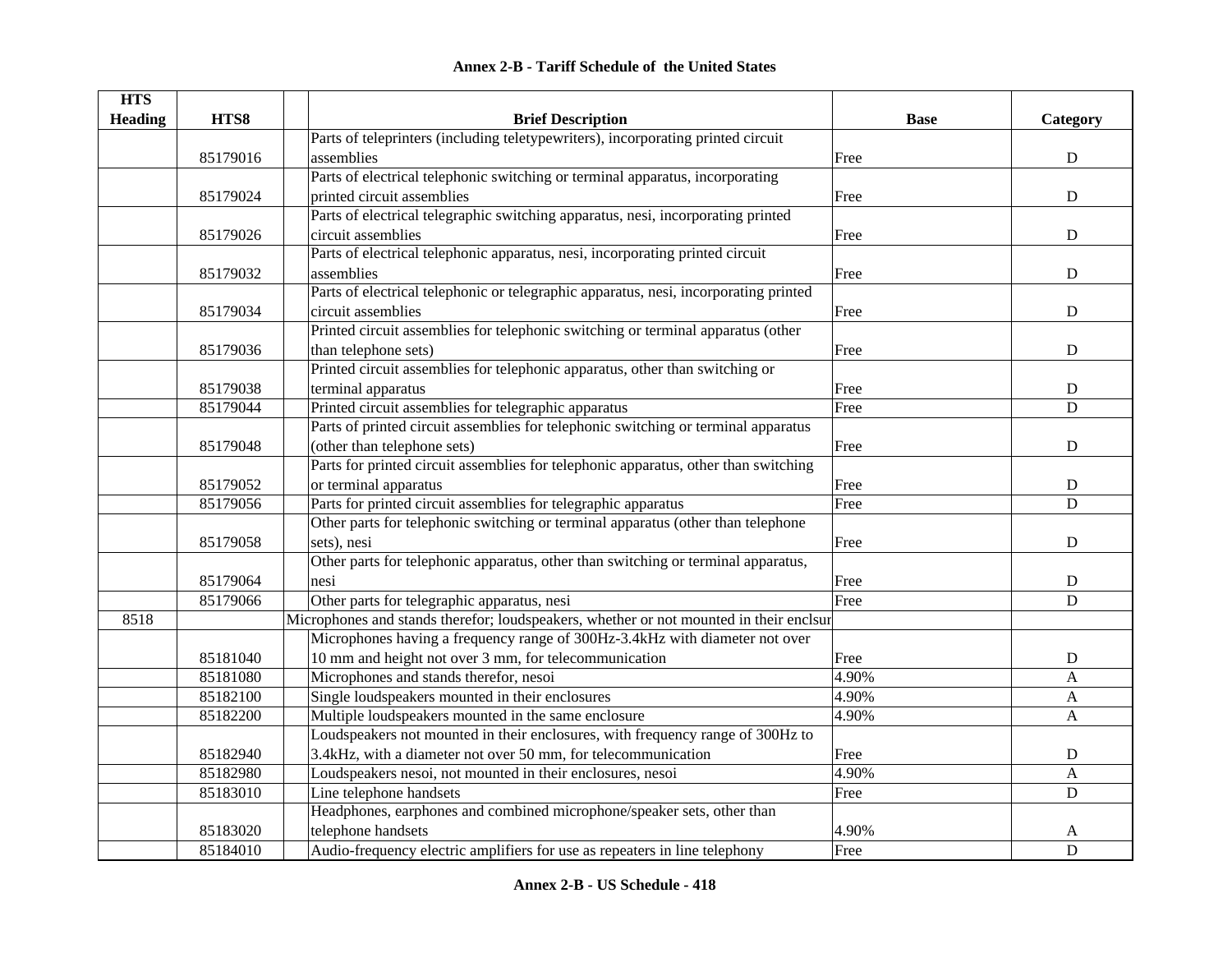|  | <b>Annex 2-B - Tariff Schedule of the United States</b> |  |
|--|---------------------------------------------------------|--|
|--|---------------------------------------------------------|--|

| <b>HTS</b>     |          |                                                                                         |             |             |
|----------------|----------|-----------------------------------------------------------------------------------------|-------------|-------------|
| <b>Heading</b> | HTS8     | <b>Brief Description</b>                                                                | <b>Base</b> | Category    |
|                |          | Audio-frequency electric amplifiers, other than for use as repeaters in line            |             |             |
|                | 85184020 | telephony                                                                               | 4.90%       | A           |
|                | 85185000 | Electric sound amplifier sets                                                           | 4.90%       | A           |
|                | 85189020 | Printed circuit assemblies of line telephone handsets; parts of repeaters               | Free        | D           |
|                | 85189040 | Parts of telephone handsets other than printed circuit assemblies                       | 8.50%       | A           |
|                |          | Printed circuit assemblies of the microphones of subheading 8518.10.40 or the           |             |             |
|                | 85189060 | loudspeakers of subheading 8518.29.40                                                   | Free        | $\mathbf D$ |
|                |          | Parts of microphones & stands, loudspeakers, headphones & earphones nesi,               |             |             |
|                | 85189080 | electric amplifiers, & electric sound amplifier sets, neso                              | 4.90%       | A           |
| 8519           |          | Turntables (record-decks), record-players, cassette-players and other sound reproducing |             |             |
|                | 85191000 | Coin- or token-operated record players                                                  | Free        | ${\bf D}$   |
|                | 85192100 | Record players, other than coin- or token-operated, without loudspeaker                 | Free        | ${\bf D}$   |
|                | 85192900 | Record players other than coin- or token-operated, with loudspeakers                    | 3.90%       | A           |
|                | 85193100 | Turntables with automatic record changing mechanism                                     | 3.90%       | A           |
|                | 85193900 | Turntables without automatic record changing mechanism                                  | Free        | ${\bf D}$   |
|                | 85194000 | Transcribing machines                                                                   | 3.90%       | A           |
|                | 85199200 | Pocket-size cassette players (non-recording)                                            | Free        | $\mathbf D$ |
|                |          | Cassette players (non-recording) designed exclusively for motor-vehicle                 |             |             |
|                | 85199340 | installation (non-recording)                                                            | 3.70%       | A           |
|                | 85199380 | Cassette players (non-recording), nesoi                                                 | Free        | ${\bf D}$   |
|                |          |                                                                                         |             |             |
|                | 85199900 | Sound reproducing apparatus nesi, not incorporating a sound recording device            | Free        | ${\bf D}$   |
| 8520           |          | Magnetic tape recorders and other sound recording apparatus, whether or not incorporat  |             |             |
|                |          |                                                                                         |             |             |
|                | 85201000 | Dictating machines not capable of operating without an external source of power         | Free        | ${\bf D}$   |
|                | 85202000 | Telephone answering machines                                                            | Free        | $\mathbf D$ |
|                |          |                                                                                         |             |             |
|                | 85203200 | Digital audio magnetic tape recorders incorporating sound reproducing apparatus         | Free        | ${\bf D}$   |
|                |          | Cassette type magnetic tape recorders (other than digit audio type) incorporating       |             |             |
|                | 85203300 | sound reproducing apparatus                                                             | Free        | $\mathbf D$ |
|                |          | Magnetic tape recorders, other than cassette type, incorporating sound reproducing      |             |             |
|                | 85203900 | apparatus                                                                               | Free        | $\mathbf D$ |
|                |          | Sound recording apparatus, whether or not incorporating a sound reproducing             |             |             |
|                | 85209000 | device, nesi                                                                            | Free        | ${\bf D}$   |
| 8521           |          | Video recording or reproducing apparatus, whether or not incorporating a video tuner.   |             |             |
|                | 85211030 | Color, cartridge or cassette magnetic tape-type video players                           | Free        | ${\bf D}$   |
|                |          | Color, cartridge or cassette magnetic tape-type video recording and reproducing         |             |             |
|                | 85211060 | apparatus, nesi                                                                         | Free        | ${\bf D}$   |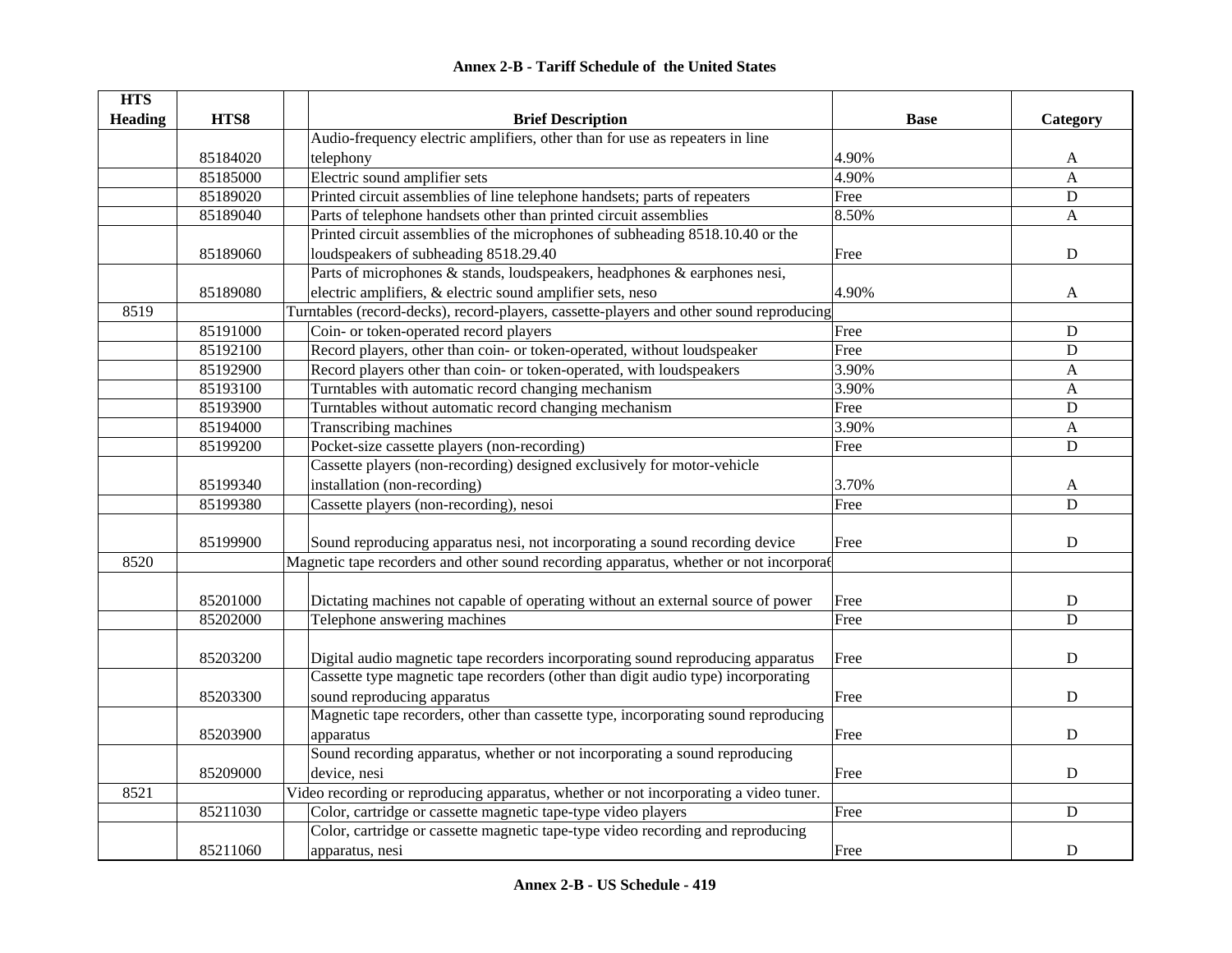| <b>HTS</b>     |          |                                                                                            |             |                |
|----------------|----------|--------------------------------------------------------------------------------------------|-------------|----------------|
| <b>Heading</b> | HTS8     | <b>Brief Description</b>                                                                   | <b>Base</b> | Category       |
|                |          | Magnetic tape-type video recording or reproducing apparatus, other than color,             |             |                |
|                | 85211090 | cartridge or cassette type                                                                 | Free        | ${\bf D}$      |
|                | 85219000 | Video recording or reproducing apparatus, other than magnetic tape-type                    | Free        | D              |
| 8522           |          | Parts and accessories suitable for use solely or principally with the apparatus of heading |             |                |
|                | 85221000 | Pick-up cartridges for use with apparatus of heading 8519 to 8521                          | 3.90%       | $\mathbf{A}$   |
|                |          | Assemblies & subassemblies of articles of 8520.90, consisting of 2 or more pieces          |             |                |
|                | 85229025 | fastened together, printed circuit assemblies                                              | 2%          | A              |
|                |          | Assemblies & subassemblies of articles of 8520.90, consisting of 2 or more pieces          |             |                |
|                | 85229035 | fastened together, other than printed circuit assemblies                                   | 2%          | A              |
|                | 85229045 | Other parts of telephone answering machines, printed circuit assemblies                    | Free        | $\overline{D}$ |
|                |          |                                                                                            |             |                |
|                | 85229055 | Other parts of telephone answering machines, other than printed circuit assemblies         | 2%          | A              |
|                |          | Parts and accessories of apparatus of headings 8519 to 8521, nesi, printed circuit         |             |                |
|                | 85229065 | assemblies                                                                                 | $2\%$       | A              |
|                |          | Parts and accessories of apparatus of headings 8519 to 8521, nesi, other than              |             |                |
|                | 85229075 | printed circuit assemblies                                                                 | 2%          | A              |
| 8523           |          | Prepared unrecorded media for sound recording or similar recording of other phenomen       |             |                |
|                |          | Prepared unrecorded magnetic tapes for sound recording or similar recording of             |             |                |
|                | 85231100 | other phenomena, of a width not exceeding 4 mm                                             | Free        | ${\bf D}$      |
|                |          | Prepared unrecorded magnetic tapes for sound recording or similar recording of             |             |                |
|                | 85231200 | other phenomena, width exceeding 4 mm but not exceeding 6.5 mm                             | Free        | $\mathbf D$    |
|                |          | Prepared unrecorded magnetic tapes for sound recording or similar recording of             |             |                |
|                | 85231300 | other phenomena, of a width exceeding 6.5 mm                                               | Free        | $\mathbf D$    |
|                |          | Prepared unrecorded magnetic discs for sound recording or similar recording of             |             |                |
|                | 85232000 | other phenomena                                                                            | Free        | $\mathbf D$    |
|                |          | Cards incorporating a magnetic stripe for sound recording or similar recording of          |             |                |
|                | 85233000 | other phenomena, prepared but unrecorded                                                   | Free        | ${\bf D}$      |
|                |          | Prepared unrecorded media for sound recording or similar recording of other                |             |                |
|                | 85239000 | phenomena, other than magnetic tapes and magnetic discs                                    | Free        | $\mathbf D$    |
| 8524           |          | Records, tapes and other recorded media for sound or other similarly recorded phenome      |             |                |
|                | 85241000 | Phonograph records for sound or similarly recorded phenomena                               | 1.80%       | A              |
|                |          | Pre-recorded discs for laser reading systems, reproducing phenomena other than             |             |                |
|                | 85243100 | sound or image                                                                             | Free        | ${\bf D}$      |
|                | 85243200 | Pre-recorded discs for laser reading systems, reproducing sound only                       | Free        | D              |
|                |          | Recorded discs for laser system, instructions, data, sound & image, in binary,             |             |                |
|                | 85243940 | manipulate & interactive, by ADP machine; propietary media                                 | Free        | ${\bf D}$      |
|                |          | Pre-recorded discs for laser reading systems, reproducing sound and images or              |             |                |
|                | 85243980 | images only, nesoi                                                                         | 2.70%       | A              |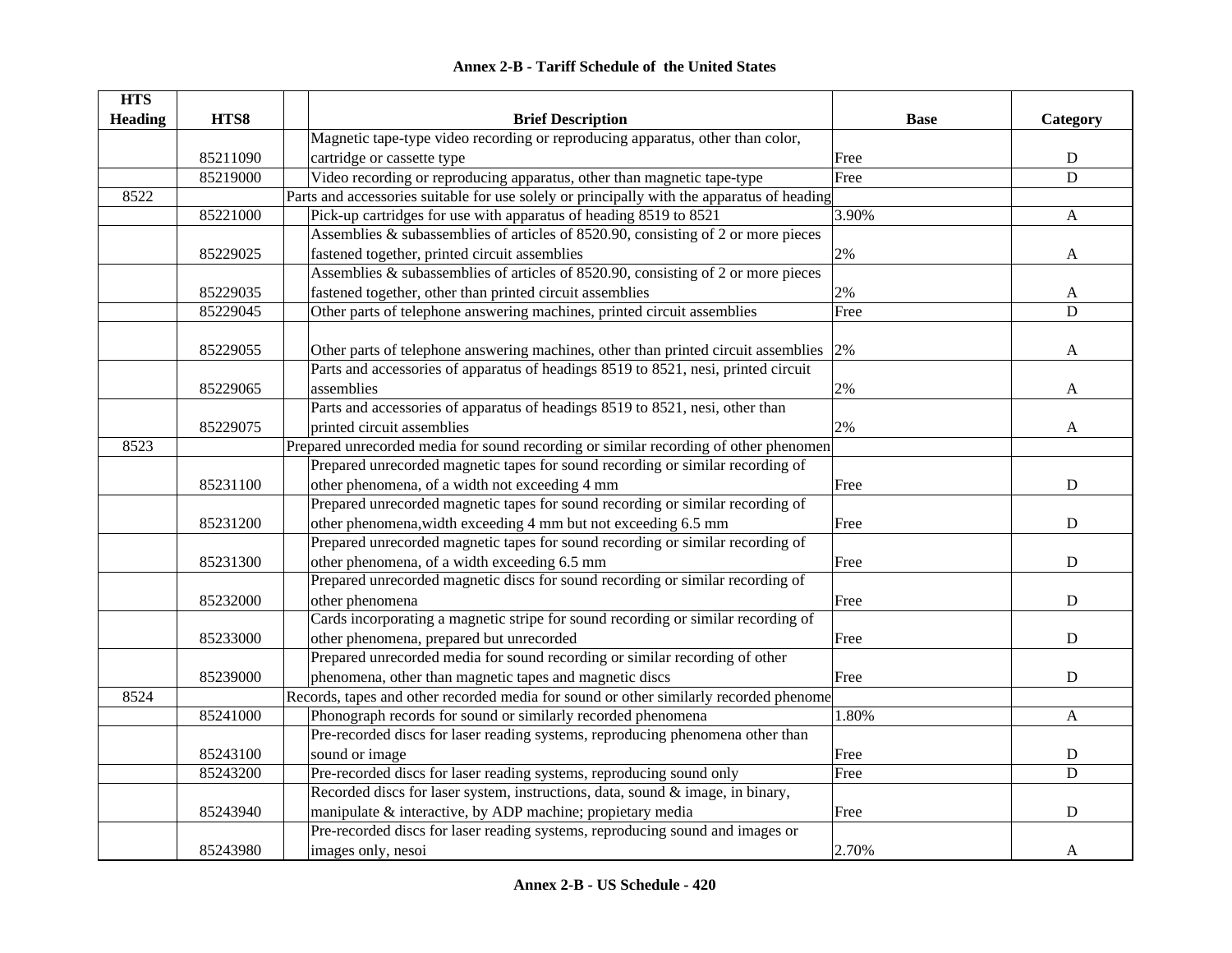| <b>HTS</b>     |          |                                                                                         |                           |             |
|----------------|----------|-----------------------------------------------------------------------------------------|---------------------------|-------------|
| <b>Heading</b> | HTS8     | <b>Brief Description</b>                                                                | <b>Base</b>               | Category    |
|                |          |                                                                                         |                           |             |
|                | 85244000 | Pre-recorded magnetic tapes, reproducing phenomena other than sound or image            | Free                      | ${\bf D}$   |
|                |          | Pre-recorded magnetic tapes, of a width not exceeding 4 mm, of news sound               |                           |             |
|                | 85245110 | recording relating to current events                                                    | Free                      | ${\bf D}$   |
|                |          |                                                                                         | 4.8 cents/m2 of recording |             |
|                | 85245130 | Pre-recorded magnetic tapes, of a width not exceeding 4 mm, nesoi                       | surface                   | A           |
|                |          | Pre-recorded magnetic video tape recordings of a width exceeding 4 mm but not           |                           |             |
|                | 85245210 | exceeding 6.5 mm                                                                        | 0.33 cents/lin. M         | A           |
|                |          | Pre-recorded magnetic tapes of a width exceeding 4 mm but not exceeding 6.5             | 4.8 cents/m2 of recording |             |
|                | 85245220 | mm, nesoi                                                                               | surface                   | A           |
|                | 85245310 | Pre-recorded magnetic video tape recordings of a width exceeding 6.5 mm                 | Free                      | $\mathbf D$ |
|                |          |                                                                                         | 4.8 cents/m2 of recording |             |
|                | 85245320 | Pre-recorded magnetic tapes of a width exceeding 6.5 mm, nesoi                          | surface                   | A           |
|                |          | Pre-recorded sound or other similar recorded phenomena, recorded on cards               |                           |             |
|                | 85246000 | incorporating a magnetic stripe                                                         | Free                      | D           |
|                |          | Pre-recorded media, nesoi, with recordings of phenomena other than sound or             |                           |             |
|                | 85249100 | image                                                                                   | Free                      | D           |
|                |          | Master records or metal matrices therefrom for use in the production of sound           |                           |             |
|                | 85249920 | records for export; recordings on wire                                                  | Free                      | ${\bf D}$   |
|                | 85249940 | Pre-recorded media of sound or other similar recorded phenomena, nesoi                  | Free                      | $\mathbf D$ |
| 8525           |          | Transmission apparatus for radio-telephony, radiotelegraphy, radio-broadcasting or tele |                           |             |
|                | 85251010 | Television transmission set top boxes which have a communication function               | Free                      | $\mathbf D$ |
|                | 85251030 | Transmission apparatus for television, nesoi                                            | 1.80%                     | A           |
|                | 85251070 | Transmission apparatus for radiobroadcasting                                            | 3%                        | $\mathbf A$ |
|                | 85251090 | Transmission apparatus for radiotelephony or radiotelegraphy                            | Free                      | $\mathbf D$ |
|                | 85252005 | Citizens Band (CB) transceivers, hand-held                                              | Free                      | $\mathbf D$ |
|                | 85252015 | Citizens Band (CB) transceivers, other than hand-held                                   | Free                      | D           |
|                |          | Low-power radiotelephonic transceivers operating on frequencies from 49.82 to           |                           |             |
|                | 85252020 | 49.90 Mhz                                                                               | Free                      | ${\bf D}$   |
|                | 85252030 | Transceivers nesi, for radiotelephony, radiotelegraphy or radiobroadcasting             | Free                      | D           |
|                |          | Transmission apparatus incorp. reception app. (other than transceivers) for             |                           |             |
|                | 85252090 | radiotelephony, radiotelegraphy, radiobroadcasting or television                        | Free                      | ${\bf D}$   |
|                | 85253030 | Television cameras, gyrostabilized                                                      | 2.10%                     | A           |
|                |          | Television cameras, studio type, other than shoulder-carried or other portable          |                           |             |
|                | 85253060 | cameras                                                                                 | 2.10%                     | A           |
|                | 85253090 | Television cameras, nesi                                                                | 2.10%                     | $\mathbf A$ |
|                | 85254040 | Digital still image video cameras                                                       | Free                      | $\mathbf D$ |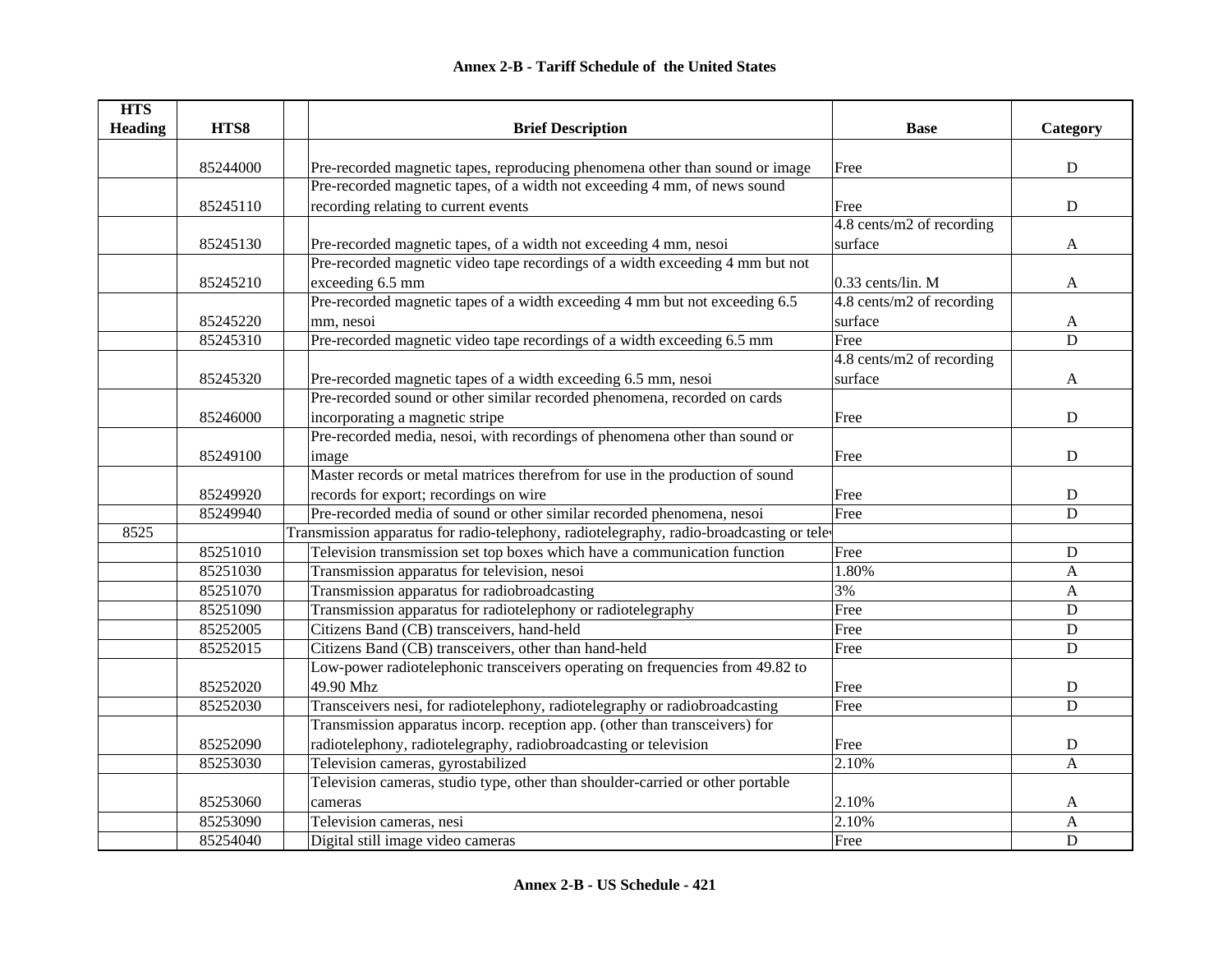| <b>HTS</b>     |          |                                                                                          |             |              |
|----------------|----------|------------------------------------------------------------------------------------------|-------------|--------------|
| <b>Heading</b> | HTS8     | <b>Brief Description</b>                                                                 | <b>Base</b> | Category     |
|                |          |                                                                                          |             |              |
|                | 85254080 | Still image video cameras (other than digital) and other video camera recorders          | 2.10%       | A            |
| 8526           |          | Radar apparatus, radio navigational aid apparatus and radio remote control apparatus.    |             |              |
|                | 85261000 | Radar apparatus                                                                          | Free        | D            |
|                | 85269100 | Radio navigational aid apparatus, other than radar                                       | Free        | D            |
|                | 85269200 | Radio remote control apparatus                                                           | 4.90%       | $\mathbf{A}$ |
| 8527           |          | Reception apparatus for radio-telephony, radio-telegraphy or radio-broadcasting, whether |             |              |
|                | 85271200 | Pocket-size radio cassette players                                                       | Free        | ${\bf D}$    |
|                |          | Radio-tape player combination (other than pocket-size radio cassette                     |             |              |
|                | 85271311 | type), nonrecording, capable of operating w/o an external source of power                | Free        | D            |
|                |          | Radio-tape recorder combinations, capable of operating without an external source        |             |              |
|                | 85271320 | of power, nesoi                                                                          | Free        | ${\bf D}$    |
|                |          | Radio-phonograph combinations, capable of operating without external power               |             |              |
|                | 85271340 | source, nesoi                                                                            | Free        | $\mathbf D$  |
|                |          | Radiobroadcast receivers capable of operating without external power source,             |             |              |
|                | 85271360 | combined with sound recording or reproducing apparatus, nesoi                            | Free        | ${\bf D}$    |
|                |          | Radiobroadcast receivers, able to operate w/o external power, with clock or clock-       |             |              |
|                | 85271910 | timer, valued not over \$40, not for motor vehicles                                      | Free        | D            |
|                | 85271950 | Radiobroadcast receivers, capable of operation w/o external power, nesi                  | 3%          | A            |
|                |          | Radio-tape player combinations not operable without external power source, for           |             |              |
|                | 85272110 | motor vehicles                                                                           | 2%          | A            |
|                |          | Radiobroadcast receivers not operable w/o external power source, for motor veh.,         |             |              |
|                | 85272140 | combined with sound recording/reproducing apparatus, nesi                                | Free        | $\mathbf D$  |
|                |          | Radiobroadcast receivers, not operating w/o external power, for motor vehicles,          |             |              |
|                | 85272940 | w/o sound recording or reproducing apparatus, FM or AM/FM                                | 4.40%       | A            |
|                |          | Radiobroadcast receivers, not operating w/o external power, for motor vehicles,          |             |              |
|                | 85272980 | w/o sound recording or reproducing apparatus, other                                      | 4.40%       | $\mathbf{A}$ |
|                |          | Radiobroadcast receiver combined w/sound recording or reproducing apparatus              |             |              |
|                | 85273105 | for connection to telegraphic/telephonic apparatus/network                               | 4.90%       | A            |
|                | 85273140 | Radiobroadcast receiver combinations incorporating tape players, nesi                    | 1%          | $\mathbf A$  |
|                | 85273150 | Radiobroadcast receiver combinations incorporating tape recorders, nesi                  | 2.50%       | A            |
|                |          | Radiobroadcast receivers combined with sound recording or reproducing                    |             |              |
|                | 85273160 | apparatus, nesi                                                                          | Free        | ${\bf D}$    |
|                |          | Radiobroadcast receiver with clock or clock-timer, n/for m.v., n/combined                |             |              |
|                | 85273210 | w/sound recording or reproducing app., valued $<$ or $=$ \$40 ea                         | Free        | $\mathbf D$  |
|                |          | Radiobroadcast receiver with clock or clock timer, n/for m.v., n/combined                |             |              |
|                | 85273250 | w/sound recording or reproducing app., valued $> $40$ ea                                 | 3%          | A            |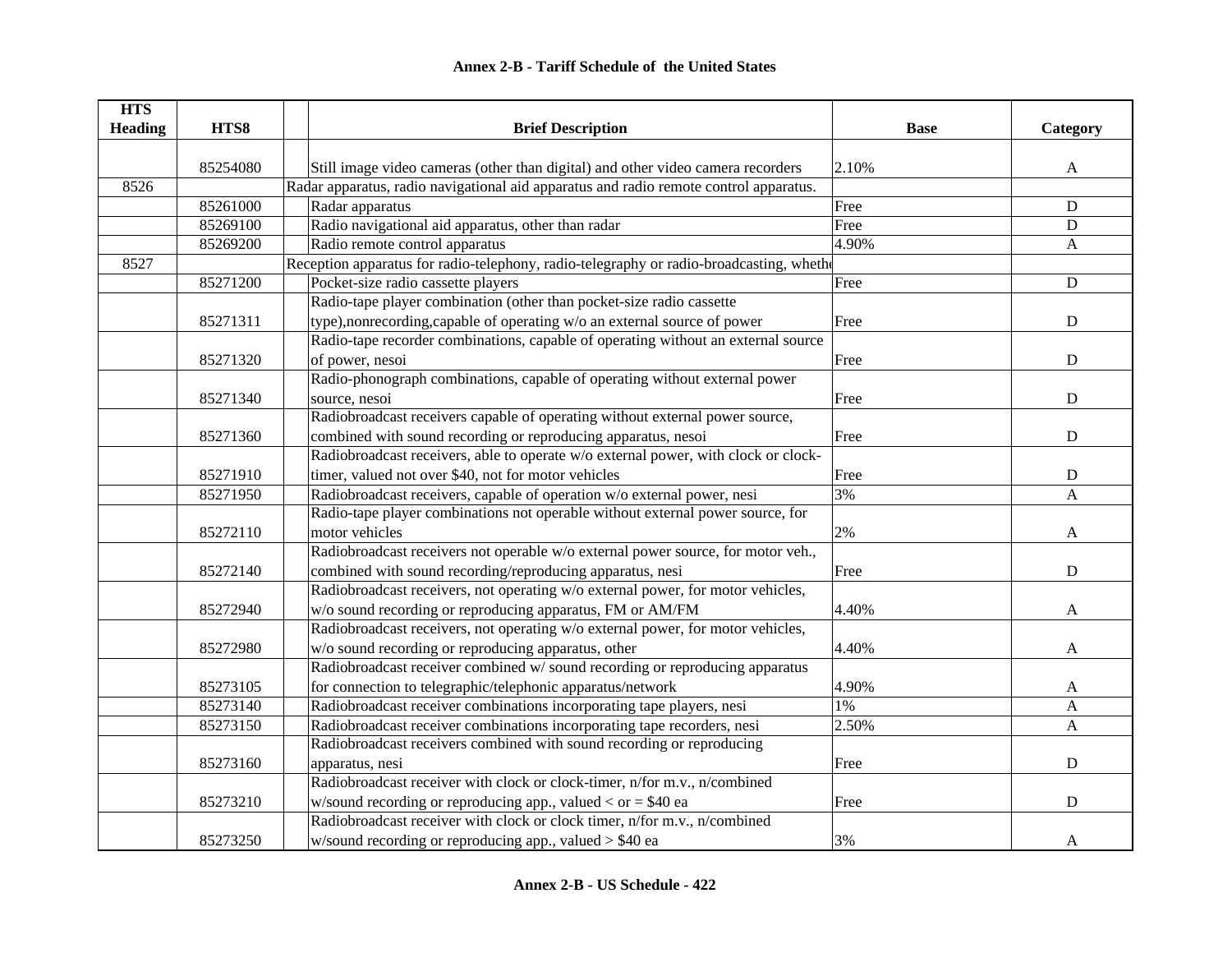|  | <b>Annex 2-B - Tariff Schedule of the United States</b> |  |
|--|---------------------------------------------------------|--|
|--|---------------------------------------------------------|--|

| <b>HTS</b>     |          |                                                                                          |             |               |
|----------------|----------|------------------------------------------------------------------------------------------|-------------|---------------|
| <b>Heading</b> | HTS8     | <b>Brief Description</b>                                                                 | <b>Base</b> | Category      |
|                |          | Radiobroadcast receivers nesi, including apparatus capable of receiving also             |             |               |
|                | 85273900 | radiotelephony or radiotelegraphy                                                        | 3%          | A             |
|                |          | Radio reception apparatus nesi, for connection to telegraphic/telephonic apparatus       |             |               |
|                | 85279040 | or instruments or to telegraphic/telephonic networks                                     | Free        | ${\bf D}$     |
|                |          | Infant nursery monitor systems, consisting, in the same package, of a radio              |             |               |
|                | 85279050 | transmitter, electrical adapter and radio receiver                                       | Free        | ${\bf D}$     |
|                | 85279086 | Radiotelegraphy or radiotelephony paging receivers                                       | Free        | $\mathbf D$   |
|                |          |                                                                                          |             |               |
|                | 85279095 | Reception apparatus for radiotelegraphy, radiotelephony, radiobroadcasting, nesoi        | 6%          | A             |
| 8528           |          | Reception apparatus for television, whether or not incorporating radio-broadcast receive |             |               |
|                |          | Incomplete or unfinished color tv reception apparatus, w/o cathode-ray tube, flat        |             |               |
|                | 85281204 | panel screen, or similar display, incorp. VCR or player                                  | Free        | ${\bf D}$     |
|                |          | Incomplete or unfinished color tv reception apparatus, w/o cathode-ray tube, flat        |             |               |
|                | 85281208 | panel screen, or similar display, n/incorp. VCR or player                                | Free        | ${\bf D}$     |
|                |          | Non-high definition color television reception apparatus, nonprojection, w/CRT,          |             |               |
|                | 85281212 | video display diag. not ov 34.29 cm, incorp. a VCR or player                             | Free        | $\mathbf D$   |
|                |          | Non-high def. color television reception app., nonprojection, w/CRT, display diag.       |             |               |
|                | 85281216 | ov 34.29 cm but n/ov 35.56 cm, incorp. VCR or player                                     | 3.90%       | A             |
|                |          | Non-high def. color television reception app., nonprojection, w/CRT, video               |             |               |
|                | 85281220 | display diag. not ov 34.29 cm, not incorporating VCR or player                           | Free        | ${\bf D}$     |
|                |          | Non-high def. color television reception app., nonprojection, w/CRT, display diag.       |             |               |
|                | 85281224 | ov 34.29 cm but n/ov 35.56 cm, n/incorp. VCR or player                                   | 5%          | A             |
|                |          | Non-high definition color television reception app., nonprojection, w/CRT, video         |             |               |
|                | 85281228 | display diag. ov 35.56 cm, incorporating a VCR or player                                 | 3.90%       | A             |
|                |          | Non-high definition color television reception apparatus, nonprojection, w/CRT,          |             |               |
|                | 85281232 | video display diag. ov 35.56 cm, not incorp. a VCR or player                             | 5%          | $\mathbf C$   |
|                |          | Non-high definition color television reception apparatus, projection type, with a        |             |               |
|                | 85281236 | cathode-ray tube, incorporating a VCR or player                                          | 3.90%       | A             |
|                |          | Non-high definition color television reception apparatus, projection type, with a        |             |               |
|                | 85281240 | cathode-ray tube, not incorporating a VCR or player                                      | 5%          | $\mathcal{C}$ |
|                |          | High definition color television reception apparatus, nonprojection, with cathode-       |             |               |
|                | 85281244 | ray tube, incorporating a VCR or player                                                  | 3.90%       | $\mathbf{A}$  |
|                |          | High definition color television reception apparatus, nonprojection, with cathode-       |             |               |
|                | 85281248 | ray tube, not incorporating a VCR or player                                              | 5%          | $\mathbf C$   |
|                |          | High definition color television reception apparatus, projection type, with cathode-     |             |               |
|                | 85281252 | ray tube, incorporating a VCR or player                                                  | 3.90%       | A             |
|                |          | High definition color television reception apparatus, projection type, with cathode-     |             |               |
|                | 85281256 | ray tube, not incorporating a VCR or player                                              | 5%          | $\mathbf C$   |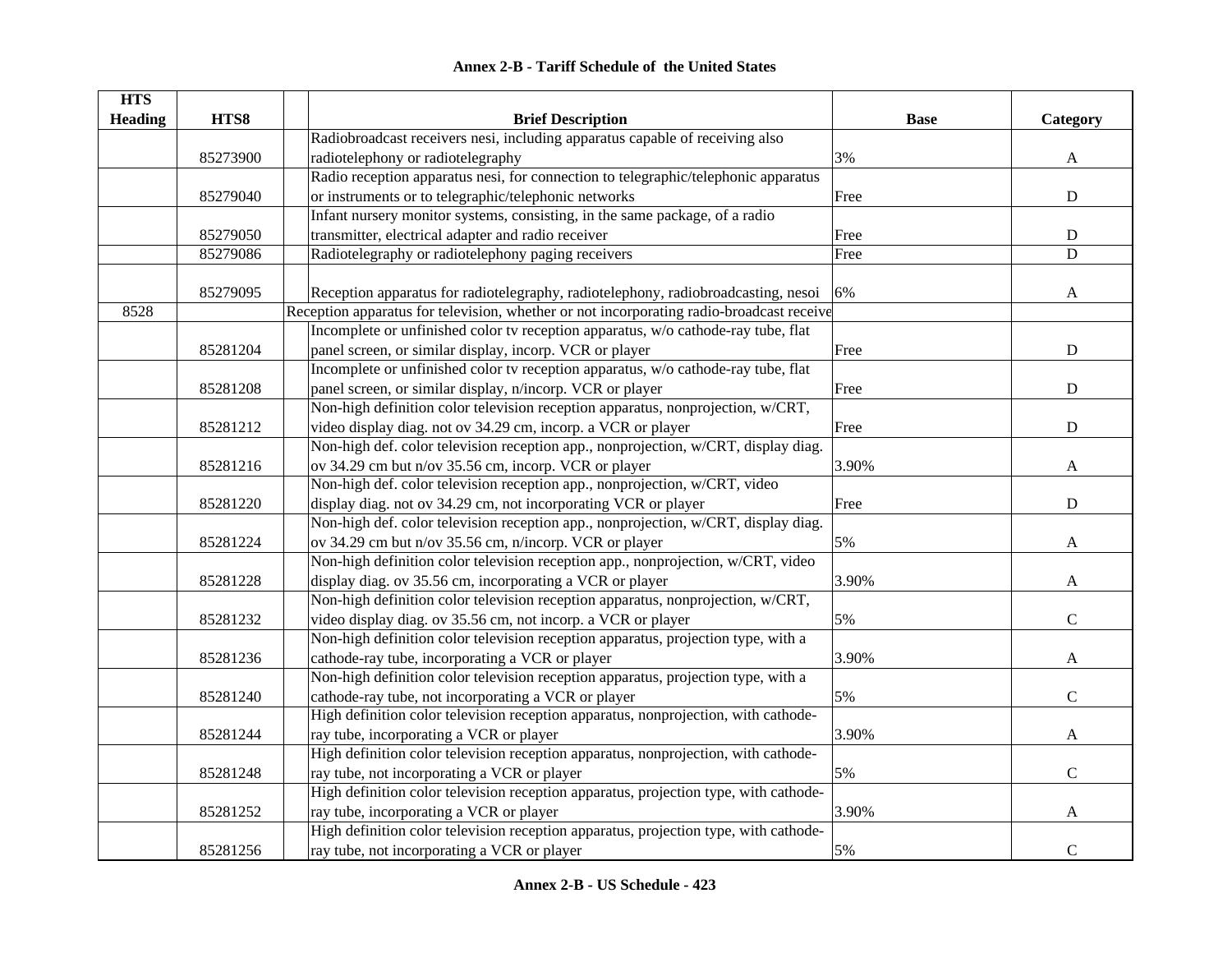|  | Annex 2-B - Tariff Schedule of the United States |  |
|--|--------------------------------------------------|--|
|--|--------------------------------------------------|--|

| <b>HTS</b>     |          |                                                                                     |             |              |
|----------------|----------|-------------------------------------------------------------------------------------|-------------|--------------|
| <b>Heading</b> | HTS8     | <b>Brief Description</b>                                                            | <b>Base</b> | Category     |
|                |          | Color television reception apparatus w/flat panel screen, video display diagonal    |             |              |
|                | 85281262 | n/ov 34.29 cm, incorporating a VCR or player                                        | Free        | ${\bf D}$    |
|                |          | Color television reception apparatus w/flat panel screen, video display diagonal    |             |              |
|                | 85281264 | over 34.29 cm, incorporating a VCR or player                                        | 3.90%       | A            |
|                |          | Color television reception apparatus w/flat panel screen, video display diagonal    |             |              |
|                | 85281268 | n/o 34.29 cm, not incorporating a VCR or player                                     | Free        | $\mathbf D$  |
|                |          | Color television reception apparatus w/flat panel screen, video display diagonal    |             |              |
|                | 85281272 | over 34.29 cm, not incorporating a VCR or player                                    | 5%          | $\mathbf{A}$ |
|                |          | Color television reception apparatus nesoi, video display diagonal not over 34.29   |             |              |
|                | 85281276 | cm, incorporating a VCR or player                                                   | Free        | ${\bf D}$    |
|                |          | Color television reception apparatus nesoi, video display diagonal over 34.29 cm,   |             |              |
|                | 85281280 | incorporating a VCR or player                                                       | 3.90%       | A            |
|                |          | Color television reception apparatus nesoi, video display diagonal not over 34.29   |             |              |
|                | 85281284 | cm, not incorporating a VCR or player                                               | Free        | ${\bf D}$    |
|                | 85281292 | Color TV reception set top boxes with a communication function, nesoi               | Free        | $\mathbf D$  |
|                |          | Color TV reception printed circuit assemblies incorporating a tuner, of a kind used |             |              |
|                | 85281293 | with ADP machines of heading 8471, nesoi                                            | Free        | ${\bf D}$    |
|                |          | Color television reception apparatus nesoi, video display diagonal over 34.29 cm,   |             |              |
|                | 85281297 | not incorporating a VCR or player, nesoi                                            | 5%          | $\mathbf{A}$ |
|                | 85281300 | Black and white or other monochrome television reception apparatus                  | 5%          | $\mathbf{A}$ |
|                |          | Incomplete or unfinished color video monitors, w/o cathode-ray tube, flat panel     |             |              |
|                | 85282105 | screen or similar display device, incorp. VCR or player                             | Free        | ${\bf D}$    |
|                |          | Incomplete or unfinished color video monitors, w/o cathode-ray tube, flat panel     |             |              |
|                | 85282110 | screen or similar display device, not incorp. VCR or player                         | Free        | ${\bf D}$    |
|                |          | Non-high definition color video monitors, nonprojection type, w/CRT, video          |             |              |
|                | 85282116 | display diagonal not over 34.29 cm, incorporating VCR or player                     | Free        | ${\bf D}$    |
|                |          | Non-high definition color video monitors, nonprojection, w/CRT, video display       |             |              |
|                | 85282119 | diag. ov 34.29 cm but n/ov 35.56 cm, incorp. VCR or player                          | 3.90%       | A            |
|                |          | Non-high definition color video monitors, nonprojection type, w/CRT, video          |             |              |
|                | 85282124 | display diagonal not over 34.29 cm, not incorp. VCR or player                       | Free        | ${\bf D}$    |
|                |          | Non-high definition color video monitors, nonprojection, w/CRT, video display       |             |              |
|                | 85282129 | diag. ov 34.29 cm but n/ov 35.56 cm, not incorp. VCR or player                      | 5%          | A            |
|                |          | Non-high definition color video monitors, nonprojection type, w/CRT, video          |             |              |
|                | 85282134 | display diagonal over 35.56 cm, incorporating VCR or player                         | 3.90%       |              |
|                |          | Non-high definition color video monitors, nonprojection type, w/CRT, video          |             | A            |
|                |          |                                                                                     |             |              |
|                | 85282139 | display diagonal over 35.56 cm, not incorporating VCR or player                     | 5%          | A            |
|                |          | Non-high definition color video monitors, projection type, with cathode-ray tube,   |             |              |
|                | 85282141 | incorporating VCR or player                                                         | 3.90%       | A            |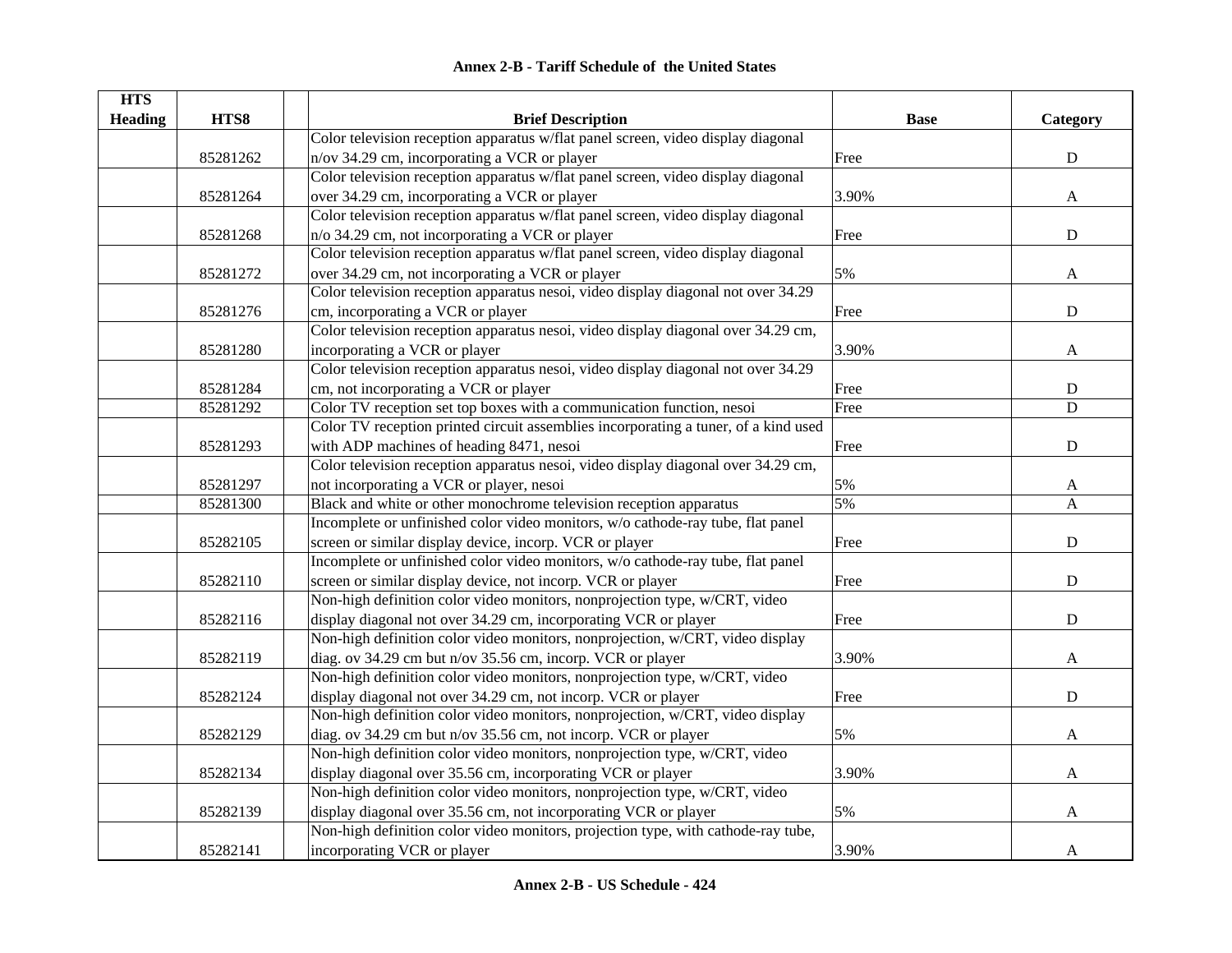| <b>HTS</b>     |          |                                                                                    |             |                           |
|----------------|----------|------------------------------------------------------------------------------------|-------------|---------------------------|
| <b>Heading</b> | HTS8     | <b>Brief Description</b>                                                           | <b>Base</b> | Category                  |
|                |          | Non-high definition color video monitors, projection type, with cathode-ray tube,  |             |                           |
|                | 85282142 | not incorporating VCR or player                                                    | 5%          | $\boldsymbol{\mathsf{A}}$ |
|                |          | High definition color video monitors, nonprojection type, with cathode-ray tube,   |             |                           |
|                | 85282144 | incorporating VCR or player                                                        | 3.90%       | $\mathbf{A}$              |
|                |          | High definition color video monitors, nonprojection type, with cathode-ray tube,   |             |                           |
|                | 85282149 | not incorporating VCR or player                                                    | 5%          | $\mathbf{A}$              |
|                |          | High definition color video monitors, projection type, with cathode-ray tube,      |             |                           |
|                | 85282151 | incorporating VCR or player                                                        | 3.90%       | A                         |
|                |          | High definition color video monitors, projection type, with cathode-ray tube, not  |             |                           |
|                | 85282152 | incorporating VCR or player                                                        | 5%          | $\mathbf{A}$              |
|                |          | Color video monitors w/flat panel screen, video display diagonal n/ov 34.29 cm,    |             |                           |
|                | 85282155 | incorporate VCR or player                                                          | Free        | ${\bf D}$                 |
|                |          | Color video monitors w/flat panel screen, video display diagonal over 34.29 cm,    |             |                           |
|                | 85282160 | incorporating VCR or player                                                        | 3.90%       | A                         |
|                |          | Color video monitors w/flat panel screen, video display diagonal n/ov 34.29 cm,    |             |                           |
|                | 85282165 | not incorporate VCR or player                                                      | Free        | ${\bf D}$                 |
|                |          | Color video monitors w/flat panel screen, video display diagonal over 34.29 cm,    |             |                           |
|                | 85282170 | not incorporate VCR or player                                                      | 5%          | A                         |
|                |          | Color video monitors nesoi, with video display diagonal not over 34.29 cm,         |             |                           |
|                | 85282175 | incorporating VCR or player                                                        | Free        | $\mathbf D$               |
|                |          | Color video monitors nesoi, with video display diagonal over 34.29 cm,             |             |                           |
|                | 85282180 | incorporating VCR or player                                                        | 3.90%       | A                         |
|                |          | Color video monitors nesoi, with video display diagonal not over 34.29 cm, not     |             |                           |
|                | 85282185 | incorporating VCR or player                                                        | Free        | $\mathbf D$               |
|                |          | Color video monitors nesoi, with video display diagonal over 34.29 cm, not         |             |                           |
|                | 85282190 | incorporating VCR or player                                                        | 5%          | A                         |
|                | 85282200 | Black and white or other monochrome video monitors                                 | 5%          | $\mathbf{A}$              |
|                |          | Incomplete or unfinished color video projectors, w/o cathode-ray tube, flat panel  |             |                           |
|                | 85283010 | screen or similar display device, incorp. VCR or player                            | Free        | ${\bf D}$                 |
|                |          | Incomplete or unfinished color video projectors, w/o cathode-ray tube, flat panel  |             |                           |
|                | 85283020 | screen or similar display, not incorp. VCR or player                               | Free        | ${\bf D}$                 |
|                |          | Non-high definition color video projectors, with a cathode-ray tube, incorporating |             |                           |
|                | 85283030 | VCR or player                                                                      | 3.90%       | $\mathbf{A}$              |
|                |          | Non-high definition color video projectors, with a cathode-ray tube, not           |             |                           |
|                | 85283040 | incorporating VCR or player                                                        | 5%          | A                         |
|                |          | High definition color video projectors, with a cathode-ray tube, incorporating     |             |                           |
|                | 85283050 | VCR or player                                                                      | 3.90%       | A                         |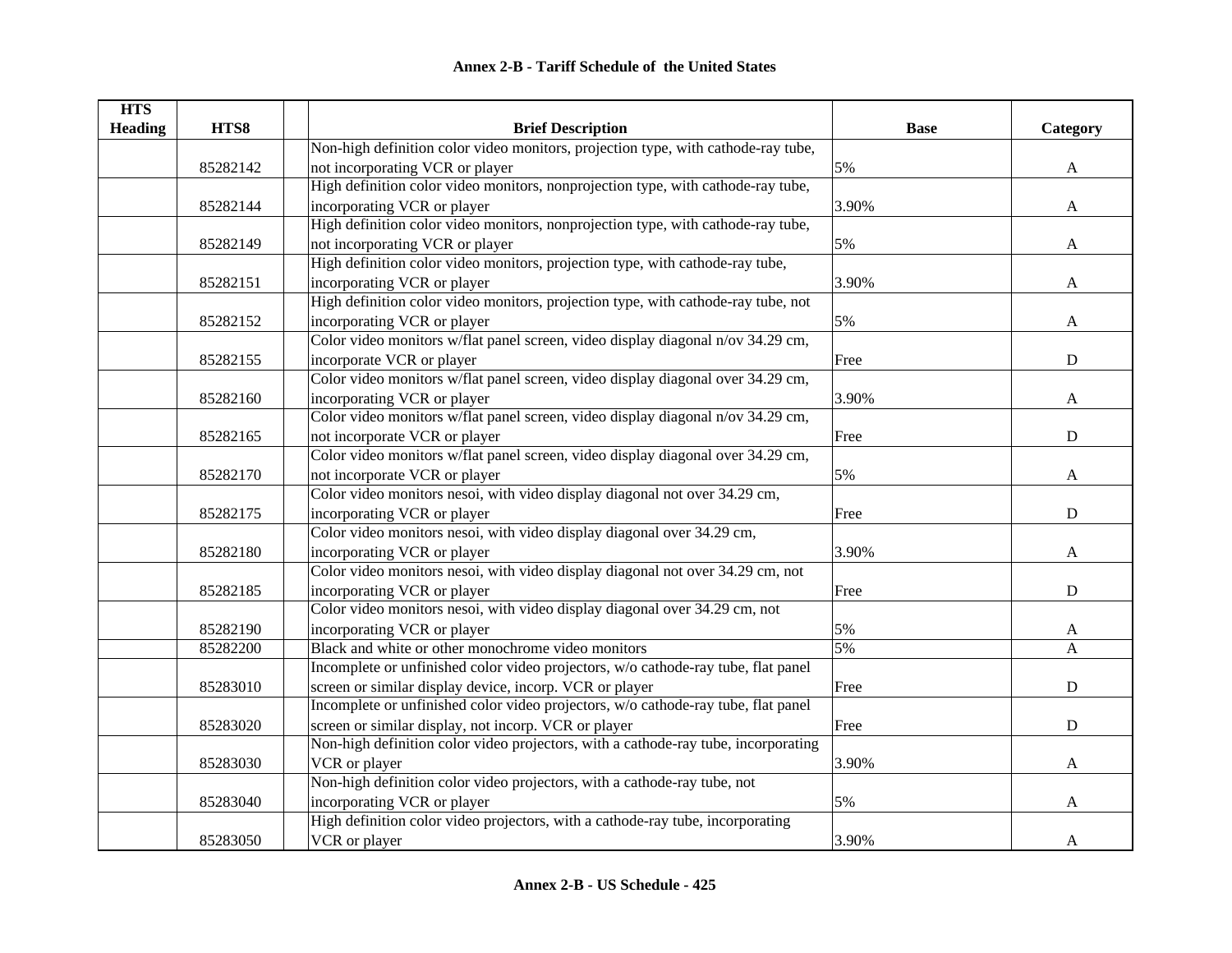| <b>HTS</b>     |          |                                                                                           |             |              |
|----------------|----------|-------------------------------------------------------------------------------------------|-------------|--------------|
| <b>Heading</b> | HTS8     | <b>Brief Description</b>                                                                  | <b>Base</b> | Category     |
|                |          | High definition color video projectors, with a cathode-ray tube, not incorporating        |             |              |
|                | 85283060 | VCR or player                                                                             | 5%          | $\mathbf{A}$ |
|                |          | Color video projectors w/flat panel screen, video display diagonal not over 34.29         |             |              |
|                | 85283062 | cm, incorporating VCR or player                                                           | Free        | ${\bf D}$    |
|                |          | Color video projectors w/flat panel screen, video display diagonal over 34.29 cm,         |             |              |
|                | 85283064 | incorporating VCR or player                                                               | 3.90%       | A            |
|                |          | Color video projectors w/flat panel screen, video display diagonal not over 34.29         |             |              |
|                | 85283066 | cm, not incorporating VCR or player                                                       | Free        | ${\bf D}$    |
|                |          | Color video projectors w/flat panel screen, video display diagonal over 34.29 cm,         |             |              |
|                | 85283068 | not incorporating VCR or player                                                           | 5%          | A            |
|                |          | Color video projectors nesoi, incorporating video recording or reproducing                |             |              |
|                | 85283072 | apparatus                                                                                 | 3.90%       | A            |
|                |          | Color video projectors nesoi, not incorporating a video recording or reproducing          |             |              |
|                | 85283078 | apparatus                                                                                 | 5%          | A            |
|                | 85283090 | Black and white or other monochrome video projectors                                      | 5%          | A            |
| 8529           |          | Parts suitable for use solely or principally with the apparatus of headings Nos. 85.25 to |             |              |
|                |          |                                                                                           |             |              |
|                | 85291020 | Television antennas and antenna reflectors, and parts suitable for use therewith          | 1.80%       | A            |
|                |          | Radar, radio navigational aid and radio remote control antennas and antenna               |             |              |
|                | 85291040 | reflectors, and parts suitable for use therewith                                          | Free        | ${\bf D}$    |
|                |          | Antennas and antenna reflectors of a kind used with apparatus for radiotelephony          |             |              |
|                | 85291070 | or radiotelegraphy                                                                        | Free        | D            |
|                |          | Antennas and antenna reflectors of all kinds and parts, for use solely or principally     |             |              |
|                | 85291090 | with apparatus of headings 8525 to 8528, nesoi                                            | 3%          | A            |
|                | 85299001 | Printed circuit assemblies for television tuners                                          | 3%          | A            |
|                |          | Printed circuit boards and ceramic substrates and subassemblies thereof for color         |             |              |
|                | 85299003 | TV, with components listed in add. U.S. note 4, chap. 85                                  | 4%          | A            |
|                |          | Printed circuit boards and ceramic substrates and subassemblies thereof for color         |             |              |
|                | 85299006 | TV, nesi                                                                                  | Free        | ${\bf D}$    |
|                | 85299009 | Printed circuit assemblies for television cameras                                         | 3.30%       | A            |
|                | 85299013 | Printed circuit assemblies for television apparatus, nesi                                 | 2.90%       | $\mathbf{A}$ |
|                |          | Printed circuit assemblies which are subassemblies of radar, radio nav. aid or            |             |              |
|                | 85299016 | remote control apparatus, of 2 or more parts joined together                              | 3.20%       | A            |
|                |          | Printed circuit assemblies, nesi, for radar, radio navigational aid or radio remote       |             |              |
|                | 85299019 | control apparatus                                                                         | 3.20%       | A            |
|                |          | Other printed circuit assemblies suitable for use solely or principally with the          |             |              |
|                | 85299022 | apparatus of headings 8525 to 8528, nesi                                                  | Free        | ${\bf D}$    |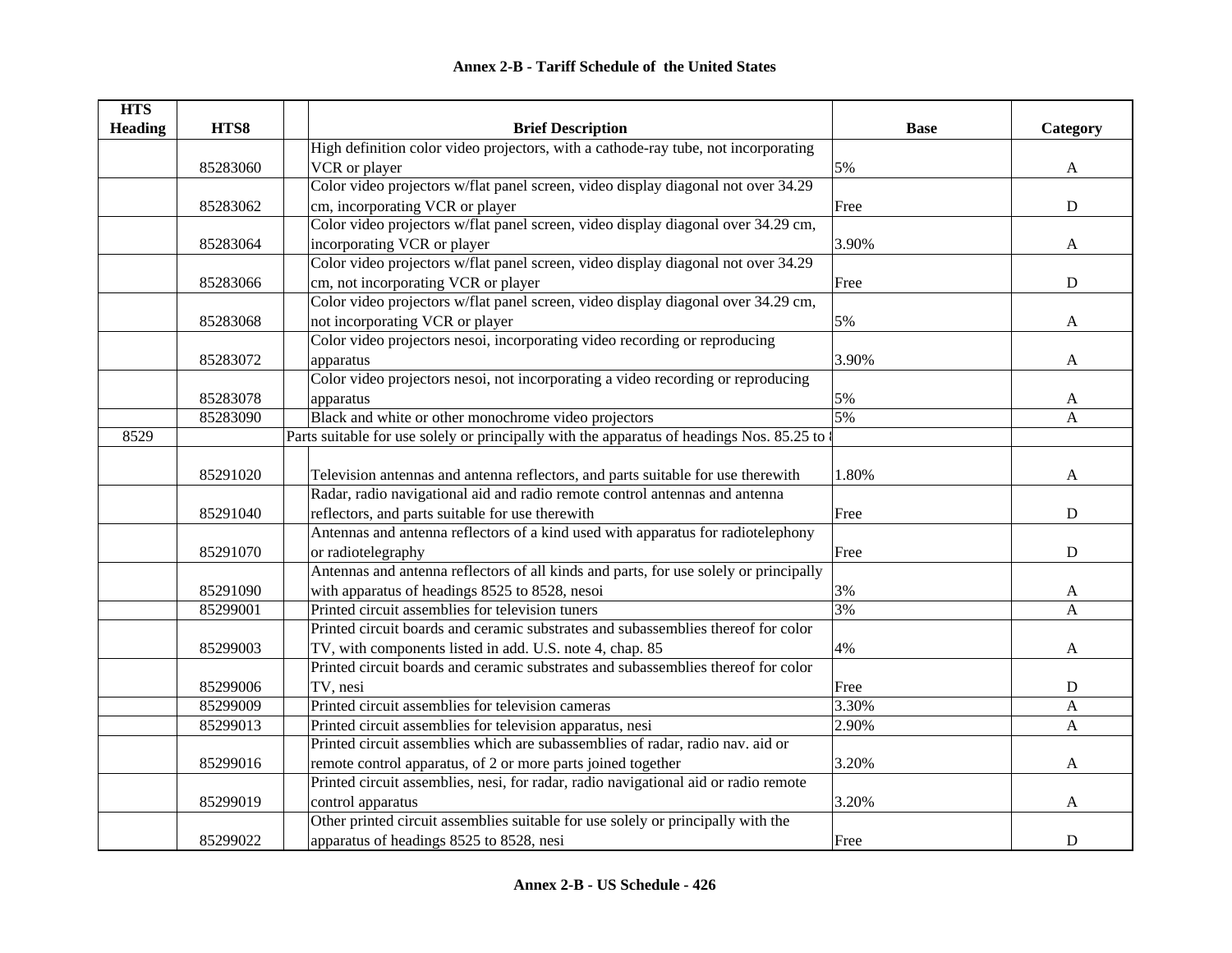|  | <b>Annex 2-B - Tariff Schedule of the United States</b> |  |
|--|---------------------------------------------------------|--|
|--|---------------------------------------------------------|--|

| <b>HTS</b>     |          |                                                                                        |             |              |
|----------------|----------|----------------------------------------------------------------------------------------|-------------|--------------|
| <b>Heading</b> | HTS8     | <b>Brief Description</b>                                                               | <b>Base</b> | Category     |
|                |          | Transceiver assemblies for the apparatus of subheading 8526.10, other than             |             |              |
|                | 85299026 | printed circuit assemblies                                                             | 3.20%       | A            |
|                | 85299029 | Tuners for television apparatus, other than printed circuit assemblies                 | 3%          | $\mathbf{A}$ |
|                |          | Printed circuit boards and ceramic substrates and subassemblies thereof for color      |             |              |
|                | 85299033 | TV, with components listed in add. U.S. note 4, chap. 85                               | 4%          | A            |
|                |          | Printed circuit boards and ceramic substrates and subassemblies thereof for color      |             |              |
|                | 85299036 | TV, nesi                                                                               | Free        | ${\bf D}$    |
|                |          | Parts of television receivers specified in U.S. note 10 to chapter 85, other than      |             |              |
|                | 85299039 | printed circuit assemblies, nesi                                                       | 2.90%       | A            |
|                |          | Printed circuit boards and ceramic substrates and subassemblies thereof for color      |             |              |
|                | 85299043 | TV, with components listed in add. U.S. note 4, chap. 85                               | 4%          | A            |
|                |          | Printed circuit boards and ceramic substrates and subassemblies thereof for color      |             |              |
|                | 85299046 | TV, nesi                                                                               | Free        | $\mathbf D$  |
|                |          | Combinations of parts of television receivers specified in U.S. note 10 to chapter     |             |              |
|                | 85299049 | 85, other than printed circuit assemblies, nesi                                        | 2.90%       | A            |
|                |          | Flat panel screen assemblies for the apparatus of subheadings 8528.12.62,              |             |              |
|                | 85299053 | 8528.12.64, 8528.12.68, 8528.12.72, 8528.21.55 and 7 other HTS                         | 2.90%       | A            |
|                |          | Parts of printed circuit assemblies (including face plates and lock latches) for       |             |              |
|                | 85299063 | television cameras                                                                     | 3.30%       | A            |
|                |          | Parts of printed circuit assemblies (including face plates and lock latches) for       |             |              |
|                | 85299069 | television apparatus other than television cameras                                     | 2.90%       | A            |
|                |          | Parts of printed circuit assemblies (including face plates and lock latches) for       |             |              |
|                | 85299073 | radar, radio navigational aid or radio remote control app.                             | 3.20%       | A            |
|                |          | Parts of printed circuit assemblies (including face plates and lock latches) for other |             |              |
|                | 85299075 | apparatus of headings 8525 to 8528, nesi                                               | Free        | $\mathbf D$  |
|                |          | Mounted lenses for use in closed circuit television cameras, seperately imported,      |             |              |
|                | 85299078 | w/ or w/o attached elec. connectors or motors                                          | Free        | ${\bf D}$    |
|                | 85299081 | Other parts of television camers, nesi                                                 | 3.30%       | A            |
|                | 85299083 | Other parts of television apparatus (other than television cameras), nesi              | 2.90%       | A            |
|                |          | Parts suitable for use solely or principally with the apparatus of 8525 and 8527       |             |              |
|                | 85299086 | (except television apparatus or cellular phones), nesi                                 | Free        | $\mathbf D$  |
|                |          | Printed circuit boards and ceramic substrates and subassemblies thereof for color      |             |              |
|                | 85299088 | TV, with components listed in add. U.S. note 4, chap. 85                               | 4%          | A            |
|                |          | Printed circuit boards and ceramic substrates and subassemblies thereof for color      |             |              |
|                | 85299089 | TV, nesi                                                                               | Free        | ${\bf D}$    |
|                | 85299093 | Parts of television apparatus, nesi                                                    | 2.90%       | A            |
|                |          | Assemblies and subassemblies of radar, radio navigational aid or remote control        |             |              |
|                | 85299095 | apparatus, of 2 or more parts joined together, nesi                                    | 3.20%       | A            |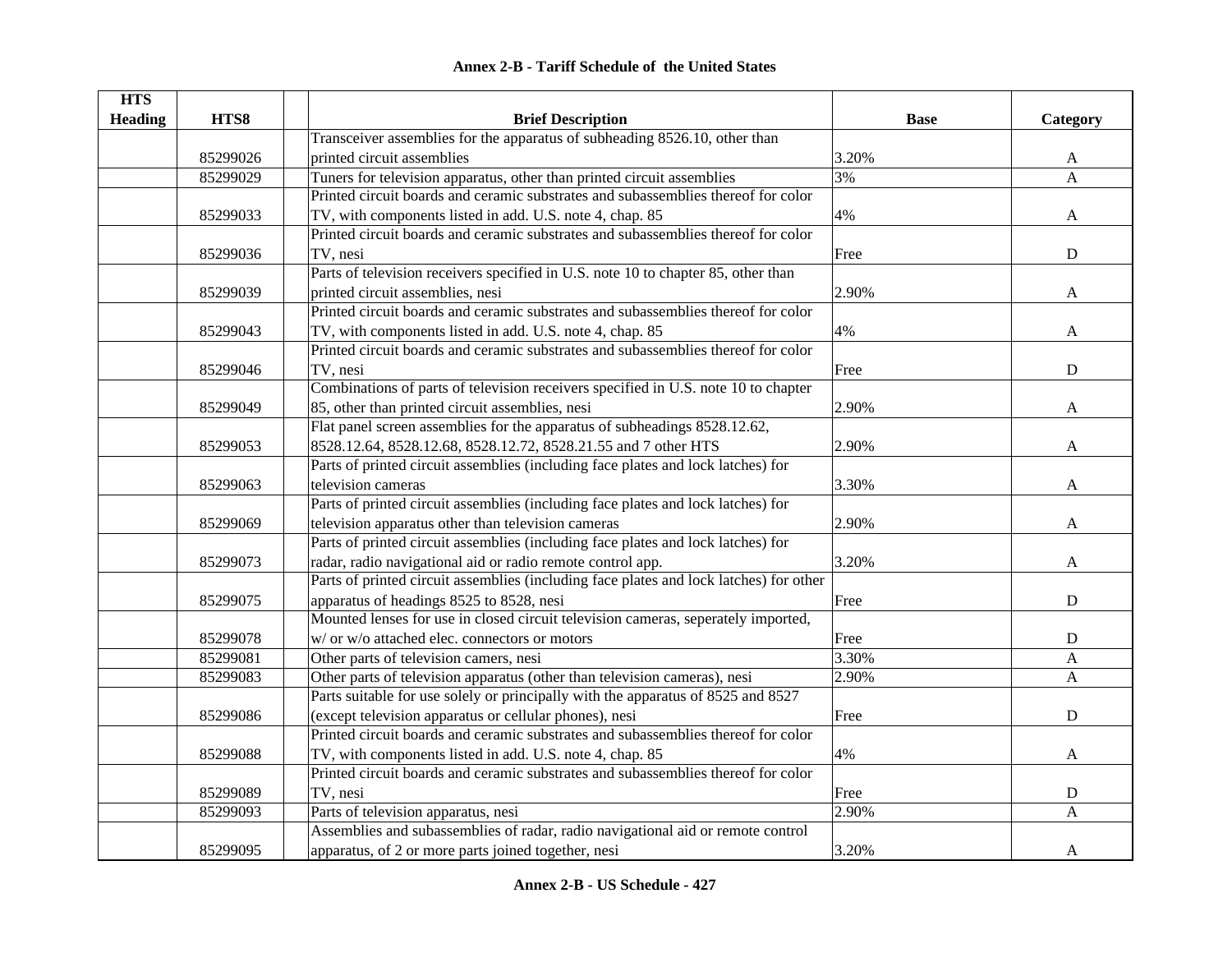| <b>HTS</b>     |          |                                                                                             |             |                |
|----------------|----------|---------------------------------------------------------------------------------------------|-------------|----------------|
| <b>Heading</b> | HTS8     | <b>Brief Description</b>                                                                    | <b>Base</b> | Category       |
|                |          | Parts suitable for use solely or principally in radar, radio navigational aid or radio      |             |                |
|                | 85299097 | remote control apparatus, nesi                                                              | 3.20%       | A              |
|                |          | Parts suitable for use solely or principally with the apparatus of headings 8525 to         |             |                |
|                | 85299099 | 8528, nesi                                                                                  | Free        | ${\bf D}$      |
| 8530           |          | Electrical signalling, safety or trafFic control equipment for railways, tramways, roads,   |             |                |
|                |          | Electrical signaling, safety or traffic control equipment for railways, streetcar lines     |             |                |
|                | 85301000 | or subways                                                                                  | Free        | ${\bf D}$      |
|                |          | Electrical signaling, safety or traffic control equipment for roads, inland                 |             |                |
|                | 85308000 | waterways, parking facilities, port installations or airfields                              | Free        | $\mathbf D$    |
|                | 85309000 | Parts for electrical signaling, safety or traffic control equipment                         | Free        | $\mathbf D$    |
| 8531           |          | Electric sound or visual signalling apparatus (for example bells, sirens, indicator panels, |             |                |
|                | 85311000 | Electric burglar or fire alarms and similar apparatus                                       | 1.30%       | A              |
|                |          | Indicator panels incorporating liquid crystal devices (LCD's) or light emitting             |             |                |
|                | 85312000 | diodes (LED's)                                                                              | Free        | ${\bf D}$      |
|                |          | Electric sound or visual signaling apparatus, other than burglar or fire alarms or          |             |                |
|                | 85318000 | indicator panels incorporating LCD's or LED's                                               | 1.30%       | $\mathbf{A}$   |
|                | 85319015 | Printed circuit assemblies of the panels of subheading 8531.20                              | Free        | $\overline{D}$ |
|                |          |                                                                                             |             |                |
|                | 85319030 | Printed circuit assemblies of electric sound or visual signaling apparatus, nesoi           | 1.30%       | A              |
|                |          |                                                                                             |             |                |
|                | 85319075 | Parts of the panels of subheading 8531.20, other than printed circuit assemblies            | Free        | D              |
|                | 85319090 | Parts of electric sound or visual signaling apparatus, nesoi                                | 1.30%       | A              |
| 8532           |          | Electrical capacitors, fixed, variable or adjustablie (pre-set).                            |             |                |
|                |          | Fixed electrical capacitors designed for use in 50/60 Hz circuits and having a              |             |                |
|                | 85321000 | reactive power handling capacity of not less than 0.5 kvar                                  | Free        | ${\bf D}$      |
|                | 85322100 | Tantalum fixed capacitors                                                                   | Free        | $\mathbf D$    |
|                | 85322200 | Aluminum electrolytic fixed capacitors                                                      | Free        | $\mathbf D$    |
|                | 85322300 | Ceramic dielectric fixed capacitors, single layer                                           | Free        | D              |
|                | 85322400 | Ceramic dielectric fixed capacitors, multilayer                                             | Free        | ${\bf D}$      |
|                | 85322500 | Dielectric fixed capacitors of paper or plastics                                            | Free        | $\mathbf D$    |
|                | 85322900 | Fixed electrical capacitors, nesi                                                           | Free        | ${\bf D}$      |
|                | 85323000 | Variable or adjustable (pre-set) electrical capacitors                                      | Free        | ${\bf D}$      |
|                | 85329000 | Parts of electrical capacitors, fixed, variable or adjustable (pre-set)                     | Free        | ${\bf D}$      |
| 8533           |          | Electrical resistors (including rheostats and potentiometers), other than heating resistors |             |                |
|                | 85331000 | Electrical fixed carbon resistors, composition or film types                                | Free        | ${\bf D}$      |
|                |          | Electrical fixed resistors, other than composition or film type carbon resistors, for       |             |                |
|                | 85332100 | a power handling capacity not exceeding 20 W                                                | Free        | $\mathbf D$    |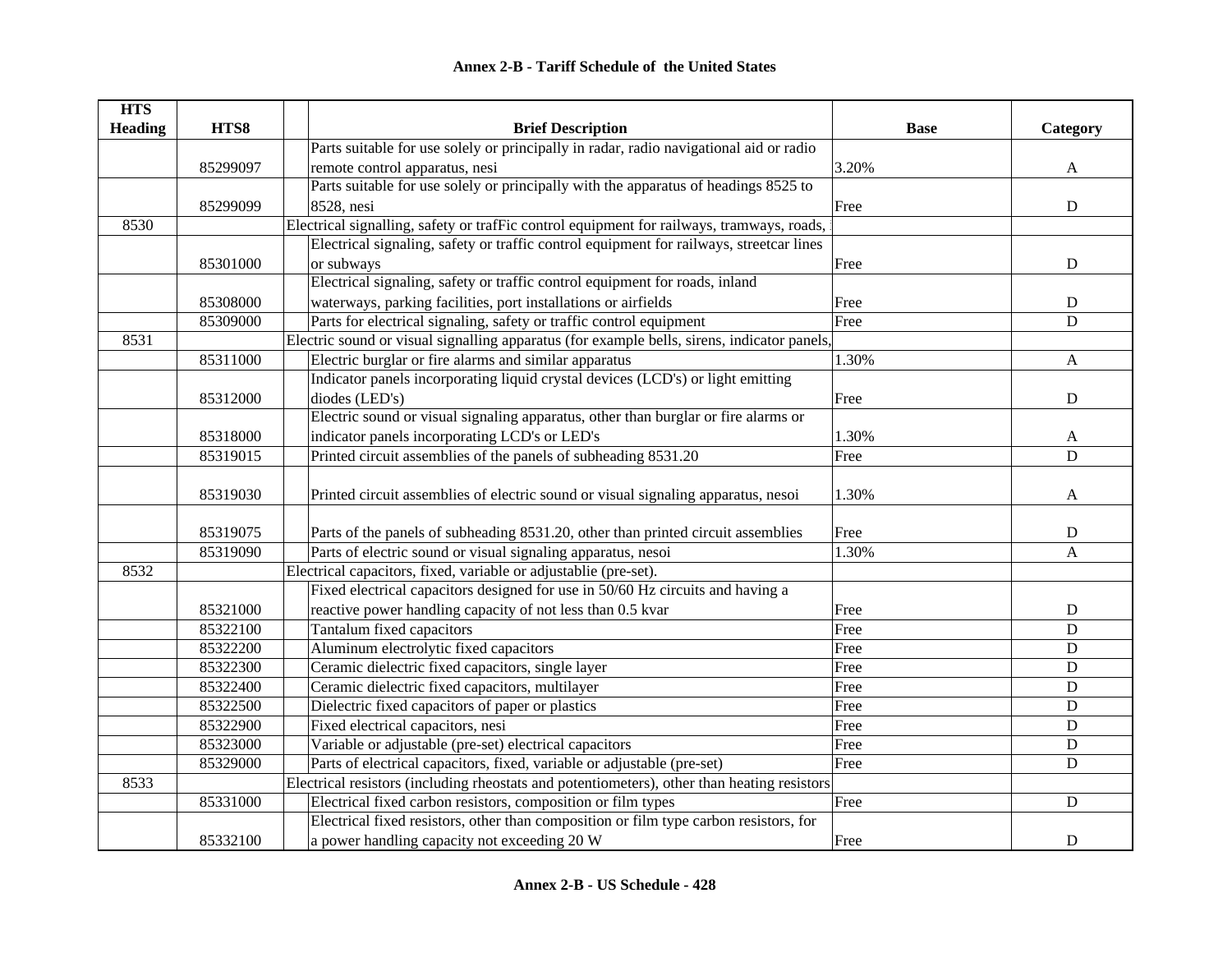| <b>Annex 2-B - Tariff Schedule of the United States</b> |  |
|---------------------------------------------------------|--|
|---------------------------------------------------------|--|

| <b>HTS</b><br><b>Heading</b> | HTS8     | <b>Brief Description</b>                                                                    | <b>Base</b> | Category     |
|------------------------------|----------|---------------------------------------------------------------------------------------------|-------------|--------------|
|                              |          | Electrical fixed resistors, other than composition or film type carbon resistors, for       |             |              |
|                              | 85332900 | a power handling capacity exceeding 20 W                                                    | Free        | $\mathbf D$  |
|                              |          | Electrical wirewound variable resistors, including rheostats and potentiometers, for        |             |              |
|                              | 85333100 | a power handling capacity not exceeding 20 W                                                | Free        | ${\bf D}$    |
|                              |          | Electrical wirewound variable resistors, including rheostats and potentiometers, for        |             |              |
|                              | 85333900 | a power handling capacity exceeding 20 W                                                    | Free        | $\mathbf D$  |
|                              | 85334040 | Metal oxide resistors                                                                       | Free        | $\mathbf D$  |
|                              |          | Electrical variable resistors, other than wirewound, including rheostats and                |             |              |
|                              | 85334080 | potentiometers                                                                              | Free        | D            |
|                              |          | For the goods of subheading 8533.40, of ceramic or metallic materials, electrically         |             |              |
|                              | 85339040 | or mechanically reactive to changes in temperature                                          | Free        | D            |
|                              |          |                                                                                             |             |              |
|                              | 85339080 | Other parts of electrical resistors, including rheostats and potentiometers, nesi           | Free        | D            |
| 8534                         |          | Printed circuits.                                                                           |             |              |
|                              |          |                                                                                             |             |              |
|                              | 85340000 | Printed circuits, without elements (other than connecting elements) fitted thereon          | Free        | ${\bf D}$    |
| 8535                         |          | Electrical apparatus for switching or protecting electrical circuits, or for making connect |             |              |
|                              | 85351000 | Fuses, for a voltage exceeding 1,000 V                                                      | 2.70%       | $\mathbf{A}$ |
|                              |          | Automatic circuit breakers, for a voltage of less than 72.5 kV, but exceeding 1,000         |             |              |
|                              | 85352100 | V                                                                                           | 2.70%       | A            |
|                              | 85352900 | Automatic circuit breakers, for a voltage of 72.5 kV or more                                | 2%          | A            |
|                              | 85353000 | Isolating switches and make-and-break switches, for a voltage exceeding 1,000 V             | 2.70%       | A            |
|                              |          | Lightning arrestors, voltage limiters and surge suppressors, for a voltage exceeding        |             |              |
|                              | 85354000 | 1,000 V                                                                                     | 2.70%       | A            |
|                              |          | Electrical motor starters and electrical motor overload protector, for a voltage            |             |              |
|                              | 85359040 | exceeding 1,000 V                                                                           | 2.70%       | A            |
|                              |          | Electrical apparatus nesi for switching, protecting, or making connections for              |             |              |
|                              | 85359080 | electrical circuits, for a voltage exceeding 1,000 V, nesi                                  | 2.70%       | A            |
| 8536                         |          | Electrical apparatus for switching or protecting electrical circuits, or for making connect |             |              |
|                              | 85361000 | Fuses, for a voltage not exceeding 1,000 V                                                  | 2.70%       | A            |
|                              | 85362000 | Automatic circuit breakers, for a voltage not exceeding 1,000 V                             | 2.70%       | A            |
|                              | 85363040 | Electrical motor overload protectors, for a voltage not exceeding 1,000 V, nesi             | 2.70%       | A            |
|                              |          | Electrical apparatus for protecting electrical circuits, for a voltage not exceeding        |             |              |
|                              | 85363080 | 1,000 V, nesi                                                                               | 2.70%       | A            |
|                              |          | Relays for switching, protecting or making connections to or in electrical circuits,        |             |              |
|                              | 85364100 | for a voltage not exceeding 60 V                                                            | 2.70%       | A            |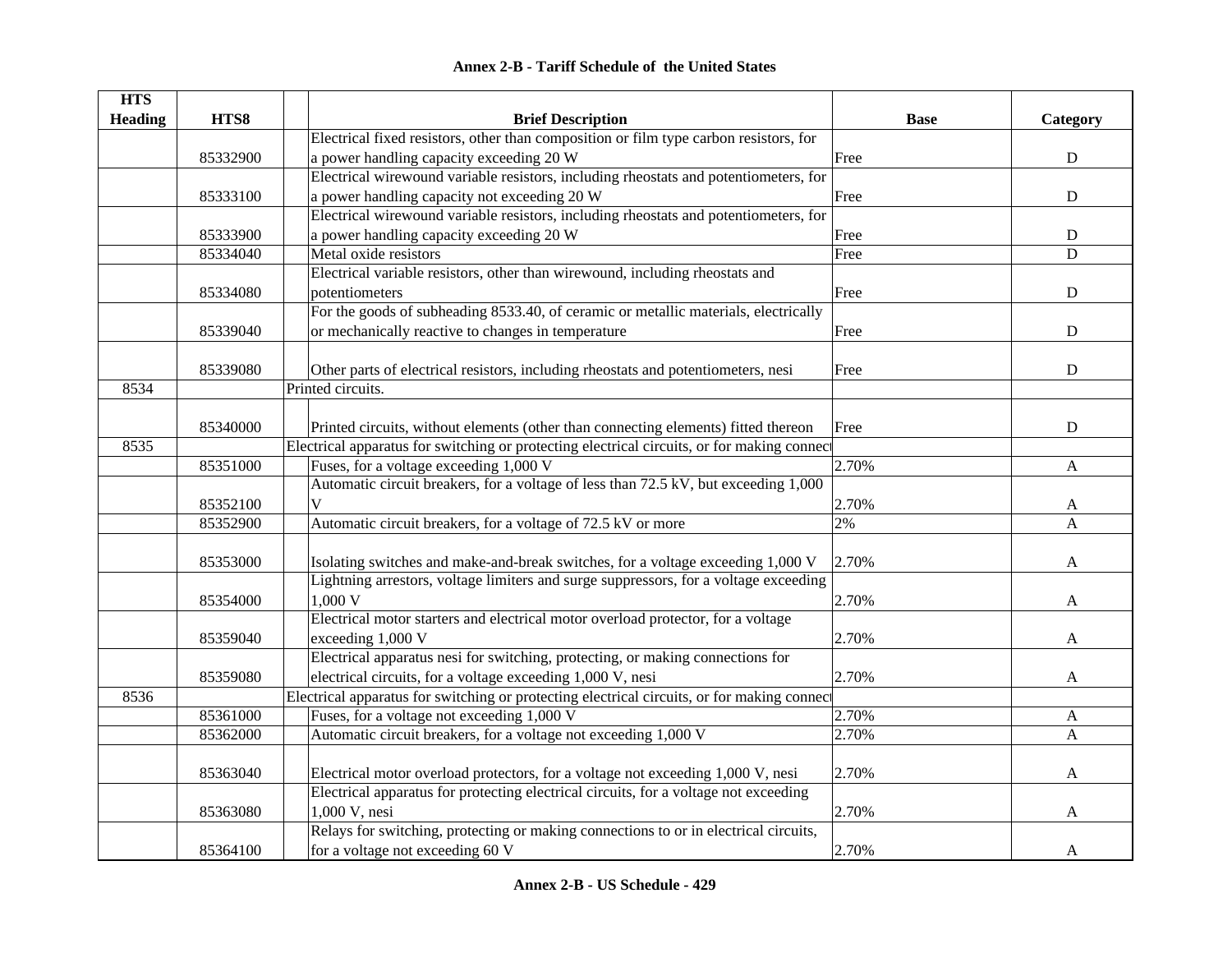| <b>HTS</b>     |          |                                                                                            |             |              |
|----------------|----------|--------------------------------------------------------------------------------------------|-------------|--------------|
| <b>Heading</b> | HTS8     | <b>Brief Description</b>                                                                   | <b>Base</b> | Category     |
|                |          | Relays for switching, protecting or making connections to or in electrical circuits,       |             |              |
|                | 85364900 | for a voltage exceeding 60 but not exceeding 1,000 V                                       | 2.70%       | A            |
|                | 85365040 | Electrical motor starters (which are switches), for a voltage not exceeding 1,000 V        | 2.70%       | $\mathbf{A}$ |
|                |          | Certain specifed electronic and electromechanical snap-action switches, for a              |             |              |
|                | 85365070 | voltage not exceeding 1,000 V                                                              | Free        | ${\bf D}$    |
|                |          | Switches nesoi, for switching or making connections to or in electrical circuits, for      |             |              |
|                |          |                                                                                            |             |              |
|                | 85365090 | a voltage not exceeding 1,000 V                                                            | 2.70%       | $\mathbf{A}$ |
|                | 85366100 | Lampholders for a voltage not exceeding 1,000 V                                            | 2.70%       | $\mathbf{A}$ |
|                |          | Connectors: coaxial, cylindrical multicontact, rack and panel, printed circuit,            |             |              |
|                | 85366940 | ribbon or flat cable, for a voltage not exceeding 1,000 V                                  | Free        | ${\bf D}$    |
|                |          | Plugs and sockets for making connections to or in electrical circuits, for a voltage       |             |              |
|                | 85366980 | not exceeding 1,000 V, nesoi                                                               | 2.70%       | A            |
|                |          | Electrical terminals, electrical splicers and electrical couplings, wafer probers, for     |             |              |
|                | 85369040 | a voltage not exceeding 1,000 V                                                            | Free        | D            |
|                |          | Electrical apparatus nesi, for switching or making connections to or in electrical         |             |              |
|                | 85369080 | circuits, for a voltage not exceeding 1,000 V, nesoi                                       | 2.70%       | A            |
| 8537           |          | Boards, panels, consoles, desks, cabinets and other bases, equipped with two or more ap    |             |              |
|                |          | Electric control panels, for a voltage not exceeding 1,000, assembled with outer           |             |              |
|                | 85371030 | housing or supports, for goods of 8421, 8422, 8450 or 8516                                 | 2.70%       | A            |
|                |          | Boards, panels, etc., equipped with apparatus for electric control, for a voltage not      |             |              |
|                | 85371060 | exceeding 1,000, motor control centers                                                     | 2.70%       | A            |
|                |          | Boards, panels, consoles, desks, cabinets, etc., equipped with apparatus for electric      |             |              |
|                | 85371090 | control, for a voltage not exceeding 1,000, nesi                                           | 2.70%       | A            |
|                |          | Boards, panels, consoles, desks, cabinets and other bases, equipped with apparatus         |             |              |
|                | 85372000 | for electric control, for a voltage exceeding 1,000 V                                      | 2.70%       | A            |
| 8538           |          | Parts suitable for use solely or principally with the apparatus of heading 85.35, 85.36 or |             |              |
|                |          | Parts of boards, panels, consoles, desks, cabinets and other bases for the goods of        |             |              |
|                | 85381000 | heading 8537, not equipped with their apparatus                                            | 3.70%       | A            |
|                |          | Printed circuit assemblies of an article of heading 8537 for one of the articles           |             |              |
|                | 85389010 | described in additional U.S. note 12 to chapter 85                                         | Free        | ${\bf D}$    |
|                |          | Printed circuit assemblies, suitable for use solely or principally with the apparatus      |             |              |
|                | 85389030 | of heading 8535, 8536 or 8537, nesoi                                                       | 3.50%       | A            |
|                |          | Parts for articles of 8535.90.40, 8536.30.40 or 8536.50.40, of ceramic or metallic         |             |              |
|                | 85389040 | materials, mech. or elec. reactive to changes in temp.                                     | 3.50%       | A            |
|                |          | Molded parts nesi, suitable for use solely or principally with the apparatus of            |             |              |
|                | 85389060 | heading 8535, 8536 or 8537                                                                 | 3.50%       | A            |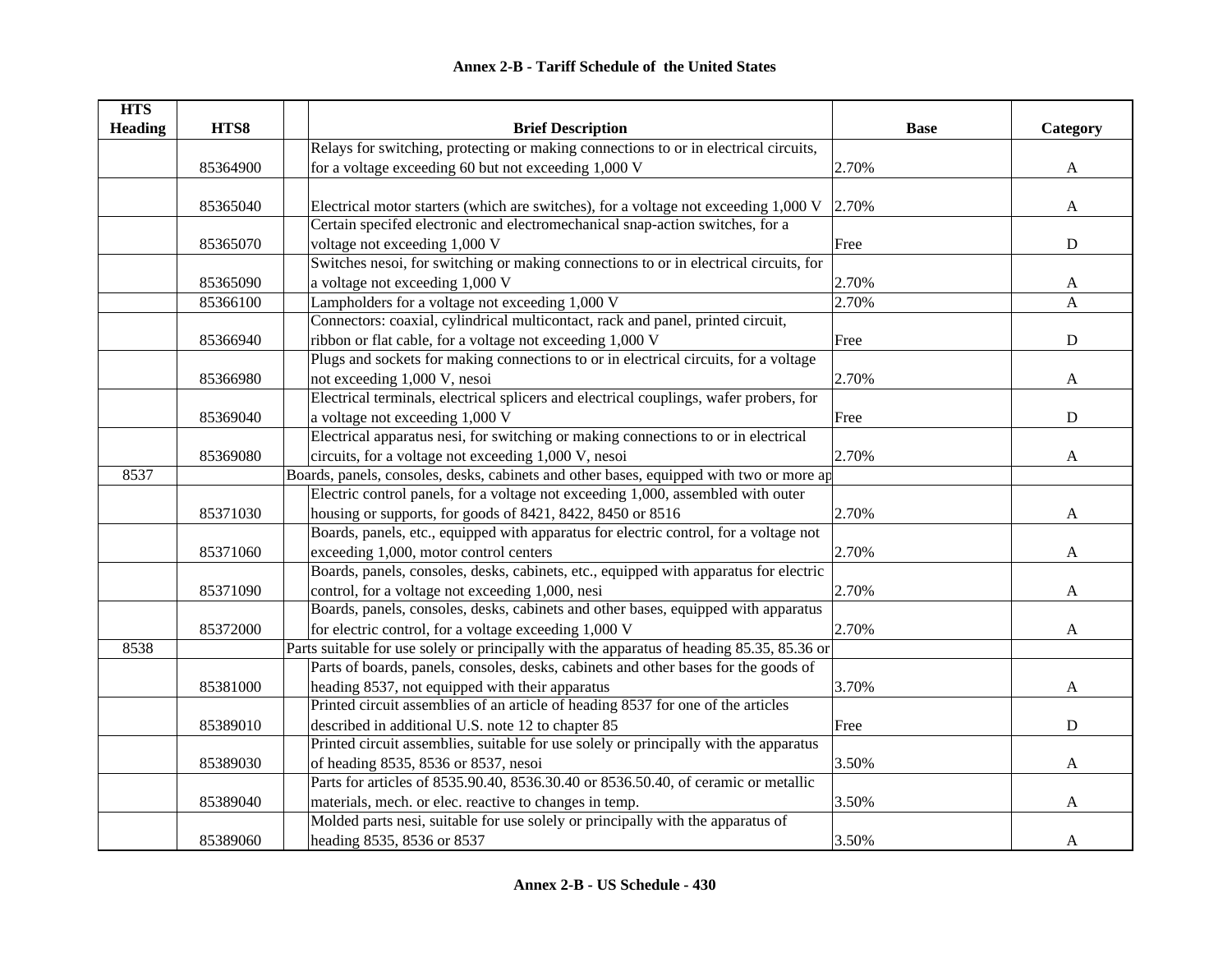| <b>HTS</b>     |          |                                                                                                        |             |              |
|----------------|----------|--------------------------------------------------------------------------------------------------------|-------------|--------------|
| <b>Heading</b> | HTS8     | <b>Brief Description</b>                                                                               | <b>Base</b> | Category     |
|                |          | Other parts nesi, suitable for use solely or principally with the apparatus of                         |             |              |
|                | 85389080 | heading 8535, 8536 or 8537                                                                             | 3.50%       | $\mathbf{A}$ |
| 8539           |          | Electric tilament or discharge lamps, including sealed beam lamp units and ultra-violet                |             |              |
|                | 85391000 | Sealed beam lamp units                                                                                 | 2%          | $\mathbf{A}$ |
|                |          | Tungsten halogen electrical filament lamps, designed for a voltage not exceeding                       |             |              |
|                | 85392120 | 100 V                                                                                                  | Free        | ${\bf D}$    |
|                |          | Tungsten halogen electrical filament lamps, designed for a voltage exceeding 100                       |             |              |
|                | 85392140 | V                                                                                                      | 2.60%       | A            |
|                |          | Electrical filament Christmas-tree lamps, of a power not exceeding 200 W and for                       |             |              |
|                | 85392240 | a voltage exceeding 100 V                                                                              | 5.80%       | $\mathbf{A}$ |
|                |          | Electrical filament lamps of a power not exceeding 200 W and for a voltage                             |             |              |
|                | 85392280 | exceeding 100 V nesi, excluding ultraviolet and infrared lamps                                         | 2.60%       | A            |
|                |          | Electrical filament Christmas-tree lamps, designed for a voltage not exceeding 100                     |             |              |
|                | 85392910 | $\mathbf V$                                                                                            | 5.80%       | A            |
|                |          | Electrical filament lamps, voltage not exceeding 100 V, having glass envelopes n/o                     |             |              |
|                | 85392920 | 6.35 mm in diameter, suitable in surgical instruments                                                  | 5.20%       | A            |
|                |          | Electrical filament lamps nesi, designed for a voltage not exceeding 100 V,                            |             |              |
|                | 85392930 | excluding ultraviolet and infrared lamps                                                               | Free        | ${\bf D}$    |
|                |          | Electrical filament lamps, designed for a voltage exceeding 100 V, of a power                          |             |              |
|                | 85392940 | exceeding 200 W                                                                                        | 2.60%       | A            |
|                | 85393100 | Fluorescent, hot cathode discharge lamps, other than untraviolet lamps                                 | 2.40%       | A            |
|                |          | Mercury or sodium vapor discharge lamps or metal halide discharge lamps (other                         |             |              |
|                | 85393200 | than ultraviolet lamps)                                                                                | 2.40%       | A            |
|                |          | Electrical discharge lamps, other than fluorescent (hot cathode), mercury or                           |             |              |
|                | 85393900 | sodium vapor, metal halide or ultraviolet lamps                                                        | 2.40%       | A            |
|                | 85394100 | Arc lamps                                                                                              | 2.60%       | A            |
|                | 85394900 | Ultraviolet or infrared lamps                                                                          | 2.40%       | A            |
|                | 85399000 | Parts of electrical filament or discharge lamps                                                        | 2.60%       | A            |
| 8540           |          | Thermionic, cold cathode or photo-cathode valves and tubes (for example, vacuum or va                  |             |              |
|                |          | Cathode-ray television picture tubes incl. video monitor, color, non-high                              |             |              |
|                | 85401110 | definition, non-projection, display $>$ 35.56 cm                                                       | 15%         | $\mathbf C$  |
|                |          | Cathode-ray TV & video monitor tubes, color, non-high definition, non-projection,                      |             |              |
|                | 85401124 | video display diagonal <or= 34.29="" cm<="" td=""><td>7.50%</td><td><math>\mathbf{A}</math></td></or=> | 7.50%       | $\mathbf{A}$ |
|                |          | Cathode-ray TV & video monitor tubes, color, non-high definition, non-projection,                      |             |              |
|                | 85401128 | video display diagonal > 34.29 cm & <or 35.56="" =="" cm<="" td=""><td>15%</td><td>A</td></or>         | 15%         | A            |
|                |          | Cathode-ray television picture tubes incl. video monitor, color, high definition,                      |             |              |
|                | 85401130 | display diagonal $>$ 35.56 cm                                                                          | 15%         | $\mathbf C$  |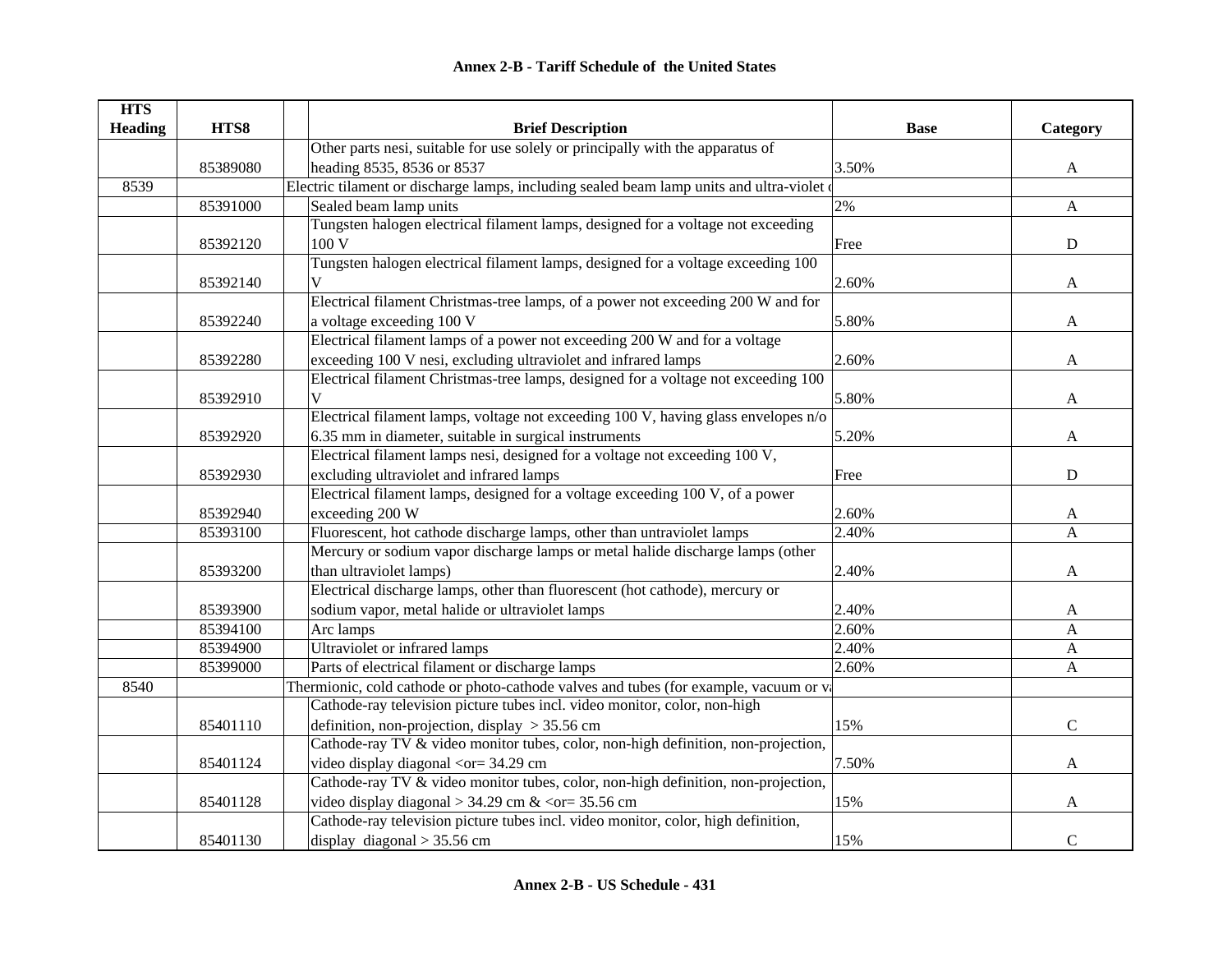| <b>HTS</b>     |          |                                                                                        |             |              |
|----------------|----------|----------------------------------------------------------------------------------------|-------------|--------------|
| <b>Heading</b> | HTS8     | <b>Brief Description</b>                                                               | <b>Base</b> | Category     |
|                |          | Cathode-ray TV & video monitor tubes, color, high definition, having video             |             |              |
|                | 85401144 | display display diagonal $\langle$ or= 34.29 cm                                        | 7.50%       | $\mathbf{A}$ |
|                |          | Cathode-ray TV & video monitor tubes, color, high definition, video display            |             |              |
|                | 85401148 | diagonal video display diagonal > 34.29 cm & < $or = 35.56$ cm                         | 15%         | A            |
|                |          | Cathode-ray television picture tubes incl. video monitor, color, non-high              |             |              |
|                | 85401150 | definition, projection type                                                            | 15%         | $\mathbf C$  |
|                |          | Cathode-ray television picture tubes incl. video monitor, monochrome, non-high         |             |              |
|                | 85401210 | definition, w/faceplate diagonal $>$ 29 cm and $<$ or = 42 cm                          | 3.60%       | A            |
|                |          | Cathode-ray television picture tubes incl. video monitor, monochrome, high             |             |              |
|                | 85401220 | definition, w/faceplate diagonal $>$ 29 cm and $<$ or = 42 cm                          | 3.60%       | A            |
|                |          | Cathode-ray television picture tubes incl. video monitor, monochrome, non-high         |             |              |
|                | 85401250 | definition, nesi                                                                       | 3.30%       | A            |
|                |          | Cathode-ray television picture tubes incl. video monitor, monochrome, high             |             |              |
|                | 85401270 | definition, nesi                                                                       | 3.30%       | A            |
|                | 85402020 | Cathode-ray television camera tubes                                                    | 6%          | A            |
|                |          | Television camera tubes, image converters and intensifiers, and other                  |             |              |
|                | 85402040 | photocathode tubes, other than cathode-ray tubes                                       | 3.30%       | A            |
|                |          | Data/graphic cathode-ray display tubes, color, with a phosphor dot screen pitch        |             |              |
|                | 85404000 | smaller than 0.4 mm                                                                    | 3%          | A            |
|                | 85405000 | Data graphic cathode-ray display tubes, black and white or other monochrome            | 3%          | A            |
|                | 85406000 | Cathode-ray tubes nesoi                                                                | 3%          | A            |
|                | 85407120 | Magnetron tubes, modified for use as parts of microwave ovens                          | Free        | $\mathbf D$  |
|                | 85407140 |                                                                                        | 3.70%       |              |
|                |          | Magnetron tubes nesoi                                                                  | 3.30%       | A            |
|                | 85407200 | Klystron tubes                                                                         |             | A            |
|                |          | Microwave tubes (other than magnetrons or klystrons) excluding grid-controlled         |             |              |
|                | 85407900 | tubes                                                                                  | 3.70%       | A            |
|                | 85408100 | Receiver or amplifier tubes                                                            | 4.20%       | A            |
|                | 85408900 | Thermionic, cold cathode or photocathode tubes, nesi                                   | 3.70%       | A            |
|                | 85409115 | Front panel assemblies for cathode-ray tubes                                           | 5.40%       | $\mathbf C$  |
|                | 85409120 | Deflection coils for cathode-ray tubes                                                 | Free        | $\mathbf D$  |
|                | 85409150 | Parts of cathode-ray tubes other than deflection coils or front panel assemblies       | 5.40%       | A            |
|                |          | Electron guns; radio frequency (RF) interaction structures for microwave tubes of      |             |              |
|                | 85409940 | subheadings 8540.71 through 8540.79, inclusive                                         | Free        | ${\bf D}$    |
|                |          | Parts of thermionic, cold cathode or photocathode tubes, other than parts of           |             |              |
|                | 85409980 | cathode-ray tubes, electron guns, etc., nesi                                           | Free        | ${\bf D}$    |
| 8541           |          | Diodes, transistors and similar semiconductor devices; photosensitive semiconductor de |             |              |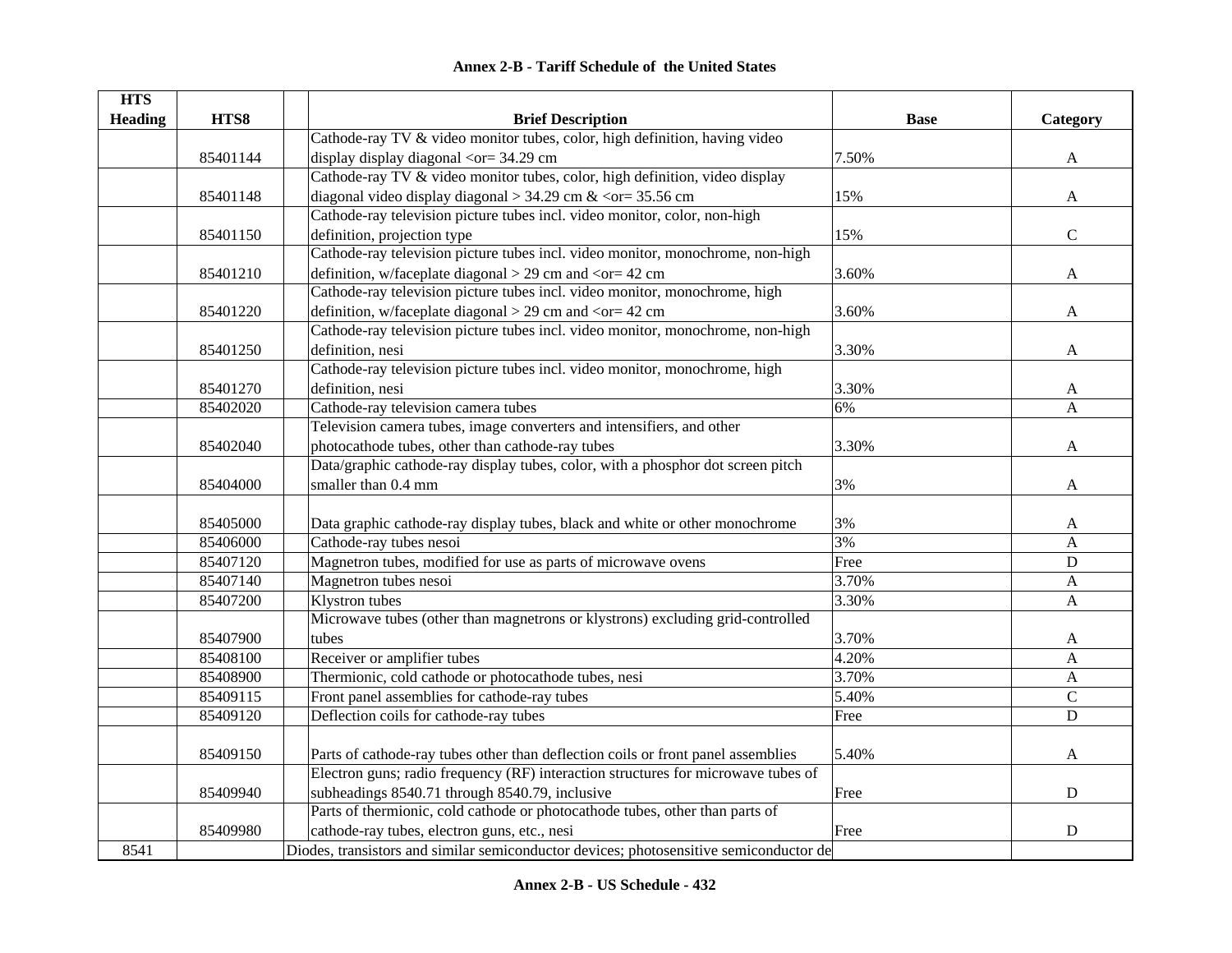| <b>HTS</b>     |          |                                                                                          |             |              |
|----------------|----------|------------------------------------------------------------------------------------------|-------------|--------------|
| <b>Heading</b> | HTS8     | <b>Brief Description</b>                                                                 | <b>Base</b> | Category     |
|                | 85411000 | Diodes, other than photosensitive or light-emitting diodes                               | Free        | D            |
|                |          | Transistors, other than photosensitive transistors, with a dissipation rating of less    |             |              |
|                | 85412100 | than 1 W                                                                                 | Free        | ${\rm D}$    |
|                |          | Transistors, other than photosensitive transistors, with a dissipation rating of 1 W     |             |              |
|                | 85412900 | or more                                                                                  | Free        | $\mathbf D$  |
|                | 85413000 | Thyristors, diacs and triacs, other than photosensitive devices                          | Free        | $\mathbf D$  |
|                | 85414020 | Light-emitting diodes (LED's)                                                            | Free        | $\mathbf D$  |
|                | 85414060 | Diodes for semiconductor devices, other than light-emitting diodes, nesi                 | Free        | $\mathbf D$  |
|                | 85414070 | Photosensitive transistors                                                               | Free        | $\mathbf D$  |
|                | 85414080 | Photosensitive semiconductor devices nesi, optical coupled isolators                     | Free        | ${\bf D}$    |
|                | 85414095 | Photosensitive semiconductor devices nesi, other                                         | Free        | $\mathbf D$  |
|                |          |                                                                                          |             |              |
|                | 85415000 | Semiconductor devices other than photosensitive semiconductor devices, nesi              | Free        | ${\bf D}$    |
|                | 85416000 | Mounted piezoelectric crystals                                                           | Free        | $\mathbf D$  |
|                |          | Parts of diodes, transistors, similar semiconductor devices, photosensitive              |             |              |
|                | 85419000 | semiconductor devices, LED's and mounted piezoelectric crystals                          | Free        | ${\bf D}$    |
| 8542           |          | Electronic integrated circuits and microassemblies.                                      |             |              |
|                | 85421000 | Cards incorporating an electronic integrated circuits ("smart" cards)                    | Free        | ${\bf D}$    |
|                |          | Electronic monolithic digital integrated circuits, for high definition television,       |             |              |
|                | 85422140 | having greater than 100,000 gates                                                        | Free        | ${\bf D}$    |
|                |          | Electronic monolithic digital integrated circuits, not elsewhere specified or            |             |              |
|                | 85422180 | included                                                                                 | Free        | ${\bf D}$    |
|                | 85422900 | Electronic monolithic integrated circuits other than digital                             | Free        | $\mathbf D$  |
|                | 85426000 | Electronic hybrid integrated circuits                                                    | Free        | $\mathbf D$  |
|                | 85427000 | Electronic microassemblies                                                               | Free        | $\mathbf D$  |
|                | 85429000 | Parts of electronic integrated circuits and microassemblies                              | Free        | $\mathbf D$  |
| 8543           |          | Electrical machines and apparatus, having individual functions, not specified or include |             |              |
|                |          |                                                                                          |             |              |
|                | 85431100 | Ion implanters (particle accelerators) designed for doping semiconductor materials Free  |             | D            |
|                | 85431900 | Particle accelerators other than ion implanters for doping semiconductor materials       | 1.90%       | A            |
|                | 85432000 | Electrical signal generators                                                             | 2.60%       | $\mathsf{A}$ |
|                |          | Electrical machines and apparatus for electroplating, electrolysis, or                   |             |              |
|                | 85433000 | electrophoresis                                                                          | 2.60%       | A            |
|                | 85434000 | Electric fence energizers                                                                | 2.60%       | A            |
|                | 85438100 | Proximity cards and tags (electrical)                                                    | Free        | $\mathbf D$  |
|                |          | Physical vapor deposition apparatus to process semiconduct material or produce           |             |              |
|                | 85438910 | diodes, transistors $\&$ similar semiconductor device $\&$ circuits                      | Free        | ${\bf D}$    |
|                |          |                                                                                          |             |              |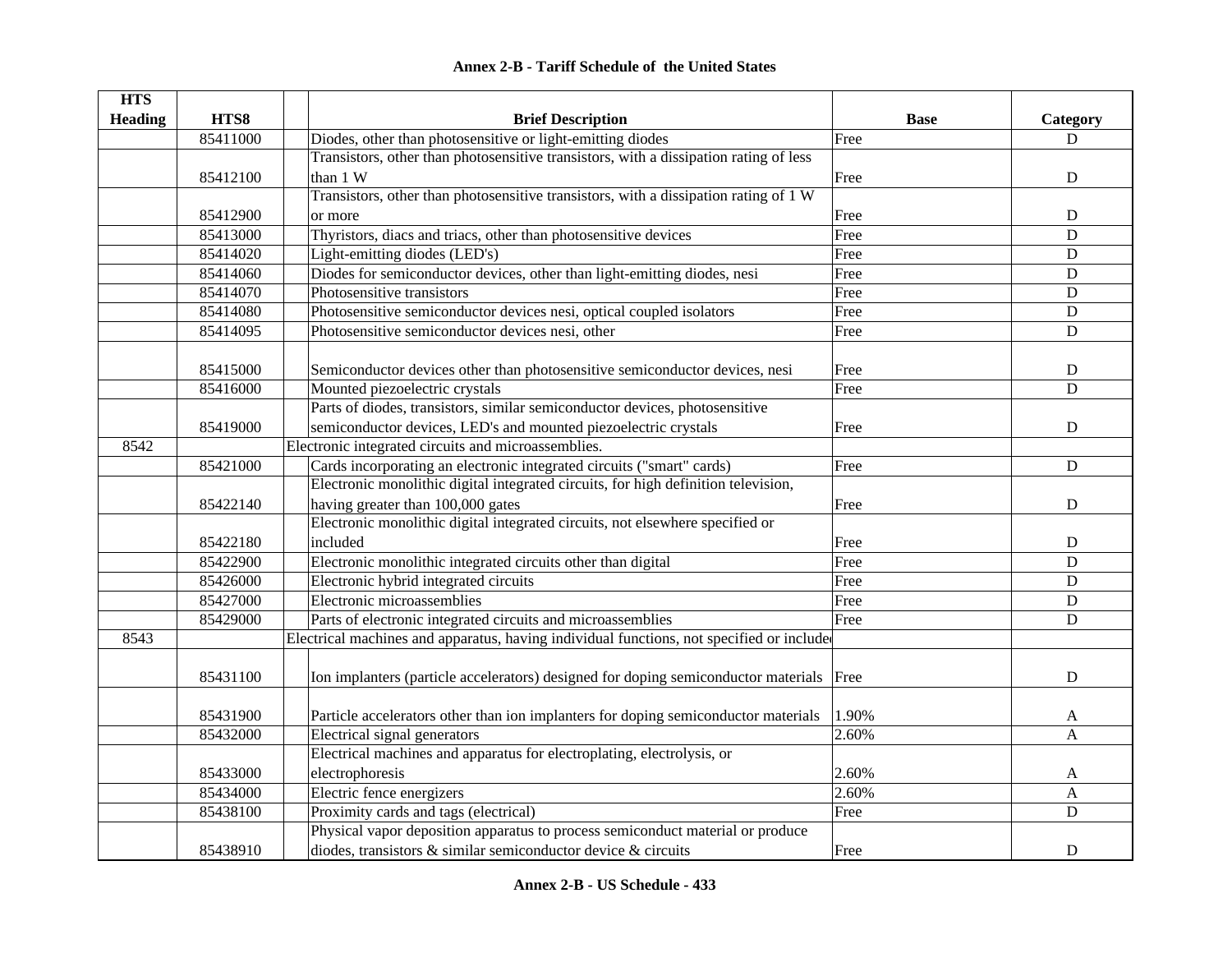|  | <b>Annex 2-B - Tariff Schedule of the United States</b> |  |
|--|---------------------------------------------------------|--|
|--|---------------------------------------------------------|--|

| <b>HTS</b>     |          |                                                                                          |             |              |
|----------------|----------|------------------------------------------------------------------------------------------|-------------|--------------|
| <b>Heading</b> | HTS8     | <b>Brief Description</b>                                                                 | <b>Base</b> | Category     |
|                |          | Physical vapor deposition appartus having individual functions, not specified or         |             |              |
|                | 85438920 | included elsewhere in chapter 84, nesoi                                                  | 2.50%       | A            |
|                |          | Electric synchros and transducers; flight data recorders; defrosters and demisters       |             |              |
|                | 85438940 | with electric resistors for aircraft                                                     | 2.60%       | A            |
|                |          | Electrical machines and apparatus nesoi, designed for connection to telegraphic or       |             |              |
|                | 85438960 | telephonic apparatus, instruments or networks                                            | 2.60%       | A            |
|                | 85438970 | Electric luminescent lamps                                                               | 2%          | A            |
|                | 85438980 | Microwave amplifiers                                                                     | 2.60%       | $\mathbf{A}$ |
|                | 85438985 | Electrical machines and apparatus for electrical nerve stimulation                       | Free        | D            |
|                |          | Electrical machines with translation or dictionary functions; flat panel displays        |             |              |
|                | 85438992 | other than for articles of heading 8528                                                  | Free        | $\mathbf D$  |
|                |          | Other electrical machines and apparatus, having individual functions, not specified      |             |              |
|                | 85438996 | or included elsewhere in this chapter                                                    | 2.60%       | A            |
|                | 85439010 | Parts of physical vapor deposition apparatus                                             | Free        | D            |
|                |          | Assemblies and subassemblies for flight data recorders, consisting of 2 or more          |             |              |
|                | 85439015 | parts pieces fastened together, printed circuit assemblies                               | 2.60%       | A            |
|                |          | Assemblies and subassemblies for flight data recorders, consisting of 2 or more          |             |              |
|                | 85439035 | parts pieces fastened together, not printed circuit assys.                               | 2.60%       | A            |
|                |          | Printed circuit assemblies of ion implanters of subheading 8543.11 or of flat panel      |             |              |
|                | 85439064 | displays other than for articles of heading 8528                                         | Free        | ${\bf D}$    |
|                |          | Printed circuit assemblies of electrical machines and apparatus, having individual       |             |              |
|                | 85439068 | functions, nesoi                                                                         | 2.60%       | A            |
|                |          | Parts, nesoi, of ion implanters of subheading 8543.11 or of flat panel displays          |             |              |
|                | 85439084 | other than for articles of heading 8528                                                  | Free        | ${\bf D}$    |
|                |          | Parts (other than printed circuit assemblies) of electrical machines and apparatus,      |             |              |
|                | 85439088 | having individual functions, nesoi                                                       | 2.60%       | A            |
| 8544           |          | Insulated (including enamelled or anodised) wire, cable (including co-axial cable) and o |             |              |
|                | 85441100 | Insulated (including enameled or anodized) winding wire, of copper                       | 3.50%       | A            |
|                |          |                                                                                          |             |              |
|                | 85441900 | Insulated (including enameled or anodized) winding wire, other than of copper            | 3.90%       | A            |
|                |          | Insulated (including enameled or anodized) coaxial cable and other coaxial               |             |              |
|                | 85442000 | conductors                                                                               | 5.30%       | A            |
|                |          | Insulated ignition wiring sets and other wiring sets of a kind used in vehicles,         |             |              |
|                | 85443000 | aircraft or ships                                                                        | 5%          | $\mathbf{A}$ |
|                |          | Insulated electric conductors of a kind used for telecommunication, for a voltage        |             |              |
|                | 85444140 | not exceeding 80 V, fitted with connectors                                               | Free        | ${\bf D}$    |
|                |          | Insulated electric conductors nesoi, for a voltage not exceeding 80 V, fitted with       |             |              |
|                | 85444180 | connectors                                                                               | 2.60%       | A            |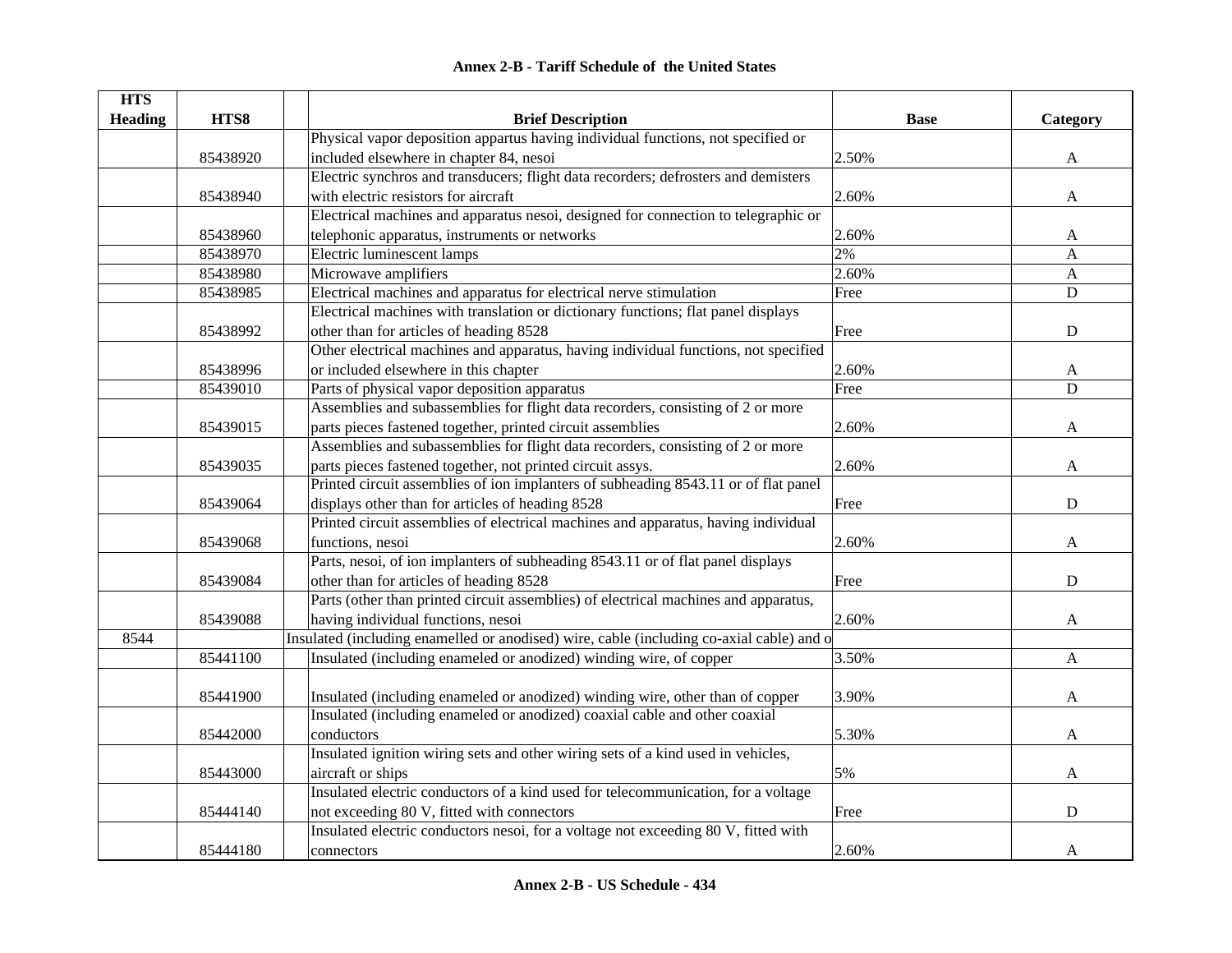| <b>HTS</b>     |          |                                                                                                |             |                           |
|----------------|----------|------------------------------------------------------------------------------------------------|-------------|---------------------------|
| <b>Heading</b> | HTS8     | <b>Brief Description</b>                                                                       | <b>Base</b> | Category                  |
|                |          | Insulated electric conductors of a kind used for telecommuncations, for a voltage              |             |                           |
|                | 85444940 | not exceeding 80 V, not fitted with connectors                                                 | Free        | ${\bf D}$                 |
|                |          | Insulated electric conductors nesoi, for a voltage not exceeding 80 V, not fitted              |             |                           |
|                | 85444980 | with connectors                                                                                | 3.50%       | A                         |
|                |          | Insulated electric conductors nesi, for a voltage exceeding 80 V but not exceeding             |             |                           |
|                | 85445140 | 1,000 V, fitted with modular telephone connectors                                              | Free        | ${\bf D}$                 |
|                |          | Insulated electric conductors nesi, used for telecommuncations, for voltage exceed             |             |                           |
|                | 85445170 | 80 V but not exceeding 1,000 V, fitted with connectors                                         | Free        | $\mathbf D$               |
|                |          | Insulated electric conductors nesi, for a voltage exceeding $80\,\mathrm{V}$ but not exceeding |             |                           |
|                | 85445190 | 1,000 V, fitted with connectors, nesoi                                                         | 2.60%       | A                         |
|                |          | Insulated electric conductors nesi, of copper, for a voltage exceeding 80 V but not            |             |                           |
|                | 85445920 | exceeding 1,000 V, not fitted with connectors                                                  | 5.30%       | A                         |
|                |          | Insulated electric conductors nesi, not of copper, for a voltage exceeding 80 V but            |             |                           |
|                | 85445940 | not exceeding 1,000 V, not fitted with connectors                                              | 3.90%       | A                         |
|                |          | Insulated electric conductors nesi, for a voltage exceeding 1,000 V, fitted with               |             |                           |
|                | 85446020 | connectors                                                                                     | 3.70%       | A                         |
|                |          | Insulated electric conductors nesi, of copper, for a voltage exceeding 1,000 V, not            |             |                           |
|                | 85446040 | fitted with connectors                                                                         | 3.50%       | A                         |
|                |          | Insulated electric conductors nesi, not of copper, for a voltage exceeding 1,000 V,            |             |                           |
|                | 85446060 | not fitted with connectors                                                                     | 3.20%       | A                         |
|                | 85447000 | Optical fiber cables made up of individually sheathed fibers                                   | Free        | $\mathbf D$               |
| 8545           |          | Carbon electrodes, carbon brushes, lamp carbons, battery carbons and other articles of g       |             |                           |
|                | 85451100 | Carbon electrodes of a kind used for furnaces                                                  | Free        | ${\bf D}$                 |
|                | 85451920 | Carbon electrodes of a kind used for electrolytic purposes                                     | Free        | ${\bf D}$                 |
|                |          | Carbon electrodes of a kind used for electrical purposes, other than those used for            |             |                           |
|                | 85451940 | furnaces or for electrolytic purposes                                                          | Free        | ${\bf D}$                 |
|                | 85452000 | Carbon brushes of a kind used for electrical purposes                                          | Free        | D                         |
|                | 85459020 | Arc light carbons of a kind used for electrical purposes                                       | Free        | ${\bf D}$                 |
|                |          | Lamp carbons, battery carbons and articles of graphite or other carbon nesi, of a              |             |                           |
|                | 85459040 | kind used for electrical purposes                                                              | Free        | ${\bf D}$                 |
| 8546           |          | Electrical insulators of any material.                                                         |             |                           |
|                | 85461000 | Electrical insulators of glass                                                                 | 2.90%       | A                         |
|                | 85462000 | Electrical insulators of ceramics                                                              | 3%          | $\boldsymbol{\mathsf{A}}$ |
|                | 85469000 | Electrical insulators of any material, other than glass or ceramics                            | Free        | ${\bf D}$                 |
| 8547           |          | Insulating fittings for electrical machines, appliances or equipment, being fittings wholly    |             |                           |
|                |          | Ceramic insulators to be used in the production of spark plugs for natural gas                 |             |                           |
|                | 85471040 | fueled, stationary, internal-combustion engines                                                | 3%          | A                         |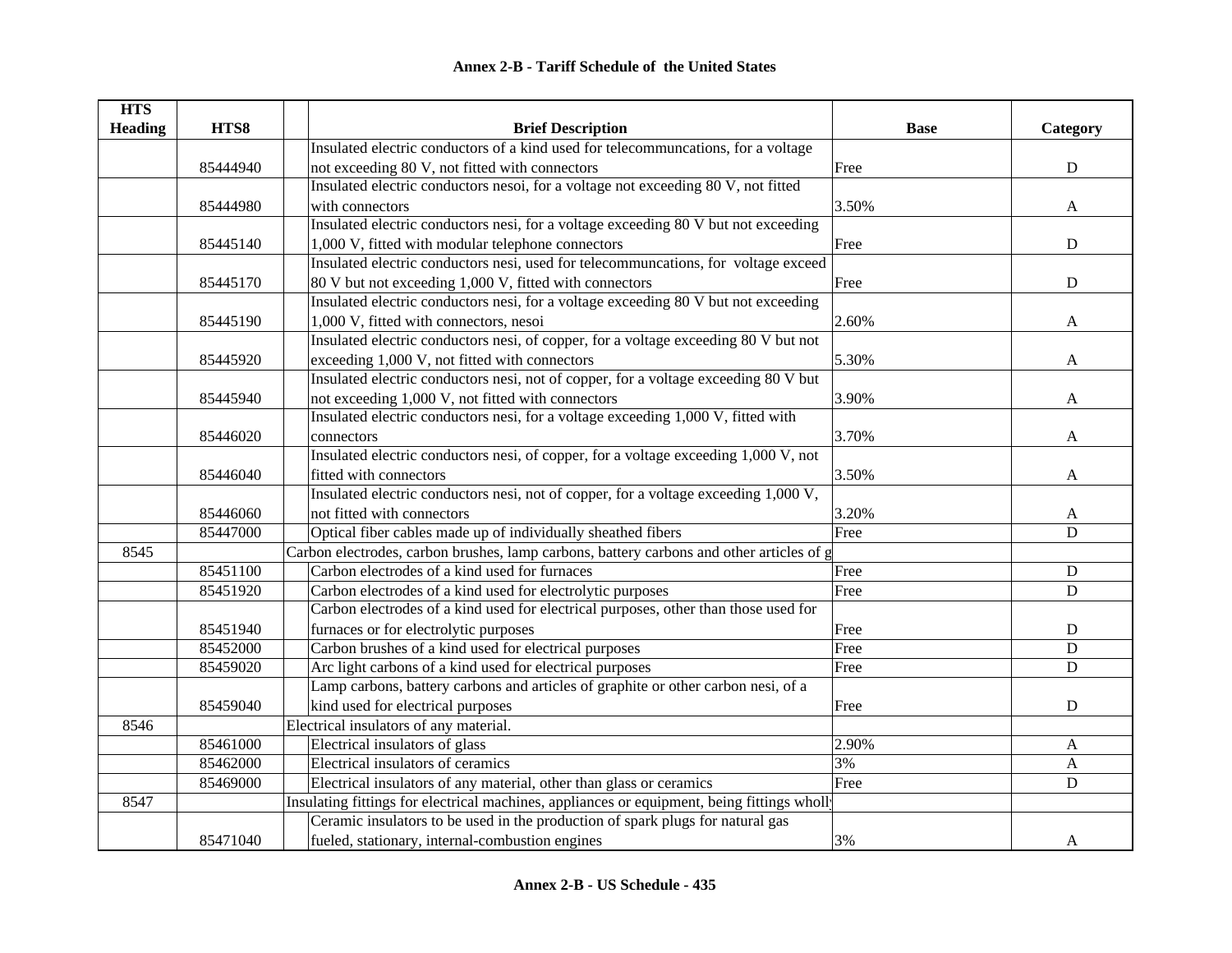|  | Annex 2-B - Tariff Schedule of the United States |  |
|--|--------------------------------------------------|--|
|--|--------------------------------------------------|--|

| <b>Heading</b><br>HTS8<br><b>Brief Description</b><br><b>Base</b><br>Insulating fittings for electrical machines, appliances or equipment, of ceramics<br>85471080<br>3%<br>nesi<br>A<br>85472000<br>Insulating fittings for electrical machines, appliances or equipment, of plastics<br>${\bf D}$<br>Free<br>Electrical conduit tubing and joints therefor, of base metal lined with insulating |          |                                                         |       |          |
|---------------------------------------------------------------------------------------------------------------------------------------------------------------------------------------------------------------------------------------------------------------------------------------------------------------------------------------------------------------------------------------------------|----------|---------------------------------------------------------|-------|----------|
|                                                                                                                                                                                                                                                                                                                                                                                                   |          |                                                         |       | Category |
|                                                                                                                                                                                                                                                                                                                                                                                                   |          |                                                         |       |          |
|                                                                                                                                                                                                                                                                                                                                                                                                   |          |                                                         |       |          |
|                                                                                                                                                                                                                                                                                                                                                                                                   |          |                                                         |       |          |
|                                                                                                                                                                                                                                                                                                                                                                                                   |          |                                                         |       |          |
|                                                                                                                                                                                                                                                                                                                                                                                                   |          |                                                         |       |          |
|                                                                                                                                                                                                                                                                                                                                                                                                   | 85479000 | material; insulating fittings for electrical goods nesi | 4.60% | A        |
| 8548<br>Waste and scrap of primary cells, primary batteries and electric accumulators; spent prin                                                                                                                                                                                                                                                                                                 |          |                                                         |       |          |
| Spent primary cells, spent primary batteries and spent electric storage batteries,                                                                                                                                                                                                                                                                                                                |          |                                                         |       |          |
| 85481005<br>entered for recovery of lead<br>Free<br>D                                                                                                                                                                                                                                                                                                                                             |          |                                                         |       |          |
| Spent primary cells, spent primary batteries and spent electric storage batteries, not                                                                                                                                                                                                                                                                                                            |          |                                                         |       |          |
| entered for recovery of lead<br>85481015<br>Free<br>D                                                                                                                                                                                                                                                                                                                                             |          |                                                         |       |          |
| Waste and scrap of primary cells, primary batteries and electric storage batteries,                                                                                                                                                                                                                                                                                                               |          |                                                         |       |          |
| entered for recovery of lead<br>D<br>85481025<br>Free                                                                                                                                                                                                                                                                                                                                             |          |                                                         |       |          |
| Waste and scrap of primary cells, primary batteries and electric storage batteries,                                                                                                                                                                                                                                                                                                               |          |                                                         |       |          |
| not entered for recovery of lead<br>$\mathbf D$<br>85481035<br>Free                                                                                                                                                                                                                                                                                                                               |          |                                                         |       |          |
| Electrical parts of machinery or apparatus not specified or included elsewhere in                                                                                                                                                                                                                                                                                                                 |          |                                                         |       |          |
| $\mathbf D$<br>85489000<br>chapter 85<br>Free                                                                                                                                                                                                                                                                                                                                                     |          |                                                         |       |          |
| Rail locomotives powered from an external source of electricity or by electric accumula<br>8601                                                                                                                                                                                                                                                                                                   |          |                                                         |       |          |
| 86011000<br>Rail locomotives powered from an external source of electricity<br>Free<br>${\bf D}$                                                                                                                                                                                                                                                                                                  |          |                                                         |       |          |
| Rail locomotives powered by electric accumulators (batteries)<br>86012000<br>${\bf D}$<br>Free                                                                                                                                                                                                                                                                                                    |          |                                                         |       |          |
| Other rail locomotives; locomotive tenders.<br>8602                                                                                                                                                                                                                                                                                                                                               |          |                                                         |       |          |
| 86021000<br>Diesel-electric locomotives<br>Free<br>${\bf D}$                                                                                                                                                                                                                                                                                                                                      |          |                                                         |       |          |
| Rail locomotives (o/than diesel-electric), non-electric; locomotive tenders<br>86029000<br>Free<br>$\mathbf D$                                                                                                                                                                                                                                                                                    |          |                                                         |       |          |
| Self-propelled railway or tramway coaches, vans and trucks, other than those of heading<br>8603                                                                                                                                                                                                                                                                                                   |          |                                                         |       |          |
| Self-propelled railway or tramway coaches, vans and trucks (o/than those of 8604),                                                                                                                                                                                                                                                                                                                |          |                                                         |       |          |
| powered from an external source of electricity<br>86031000<br>5%<br>A                                                                                                                                                                                                                                                                                                                             |          |                                                         |       |          |
| Self-propelled railway or tramway coaches, vans and trucks (o/than those of 8604),                                                                                                                                                                                                                                                                                                                |          |                                                         |       |          |
| o/than powered from an external source of electricity<br>86039000<br>5%<br>A                                                                                                                                                                                                                                                                                                                      |          |                                                         |       |          |
| Railway or tramway maintenance or service vehicles, whether or not self-propelled (for<br>8604                                                                                                                                                                                                                                                                                                    |          |                                                         |       |          |
|                                                                                                                                                                                                                                                                                                                                                                                                   |          |                                                         |       |          |
| 86040000<br>Railway or tramway maintenance or service vehicles, whether or not self-propelled 2.90%<br>A                                                                                                                                                                                                                                                                                          |          |                                                         |       |          |
| 8605<br>Railway or tramway passenger coaches, not self-propelled; luggage vans, post office co                                                                                                                                                                                                                                                                                                    |          |                                                         |       |          |
| Railway or tramway passenger coaches and special purpose railway or tramway                                                                                                                                                                                                                                                                                                                       |          |                                                         |       |          |
| coaches, not self-propelled<br>86050000<br>14%<br>A                                                                                                                                                                                                                                                                                                                                               |          |                                                         |       |          |
| Railway or tramway goods vans and wagons, not selfpropelled.<br>8606                                                                                                                                                                                                                                                                                                                              |          |                                                         |       |          |
| 86061000<br>Railway or tramway tank cars and the like, not self-propelled<br>14%<br>A                                                                                                                                                                                                                                                                                                             |          |                                                         |       |          |
| Railway or tramway insulated or refrigerated freight cars (o/than tank cars), not                                                                                                                                                                                                                                                                                                                 |          |                                                         |       |          |
| self-propelled<br>14%<br>86062000<br>A                                                                                                                                                                                                                                                                                                                                                            |          |                                                         |       |          |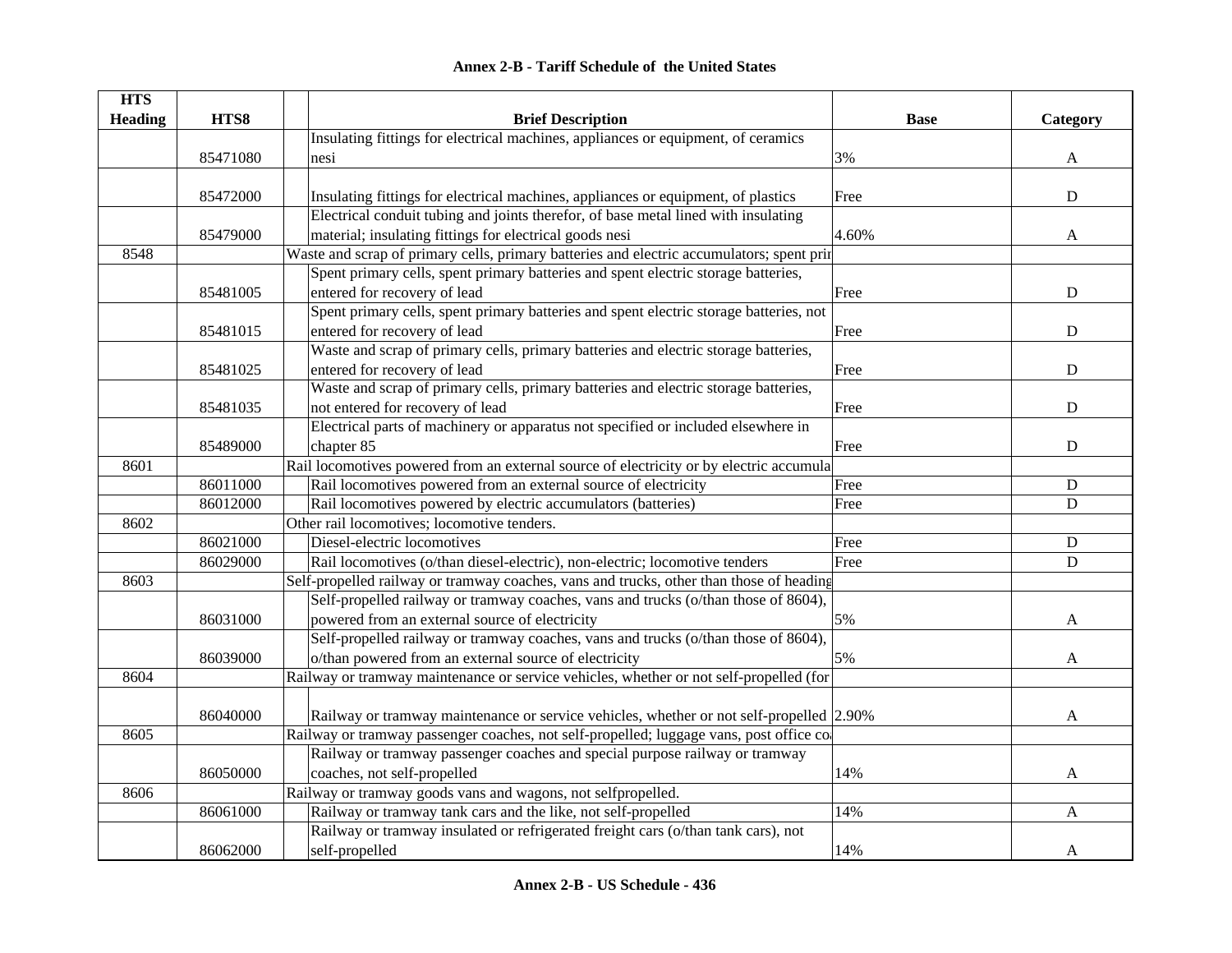|  | <b>Annex 2-B - Tariff Schedule of the United States</b> |  |
|--|---------------------------------------------------------|--|
|--|---------------------------------------------------------|--|

| <b>HTS</b>     |          |                                                                                        |             |             |
|----------------|----------|----------------------------------------------------------------------------------------|-------------|-------------|
| <b>Heading</b> | HTS8     | <b>Brief Description</b>                                                               | <b>Base</b> | Category    |
|                |          | Railway or tramway self-discharging freight cars (o/than tank cars or                  |             |             |
|                | 86063000 | insulated/refrig. freight cars), not self-propelled                                    | 14%         | A           |
|                |          |                                                                                        |             |             |
|                | 86069100 | Railway or tramway freight cars nesoi, closed and covered, not self-propelled          | 14%         | A           |
|                |          | Railway or tramway freight cars nesoi, open, with nonremovable sides of a height       |             |             |
|                | 86069200 | over 60 cm, not self-propelled                                                         | 14%         | A           |
|                | 86069900 | Railway or tramway freight cars nesoi, not self-propelled                              | 14%         | A           |
| 8607           |          | Parts of railway or tramway locomotives or rolling-stock.                              |             |             |
|                |          | Parts of railway/tramway locomotives/rolling stock, truck assemblies for self-         |             |             |
|                | 86071100 | propelled vehicles                                                                     | Free        | ${\bf D}$   |
|                |          | Parts of railway/tramway locomotives/rolling stock, truck assemblies for other         |             |             |
|                | 86071200 | than self-propelled vehicles                                                           | 3.60%       | A           |
|                | 86071903 | Parts of railway/tramway locomotives/rolling stock, axles                              | 0.40%       | A           |
|                | 86071906 | Parts of railway/tramway locomotives/rolling stock, parts of axles                     | 0.40%       | A           |
|                |          | Parts of railway/tramway locomotives/rolling stock, wheels, whether or not fitted      |             |             |
|                | 86071912 | with axles                                                                             | Free        | ${\bf D}$   |
|                | 86071915 | Parts of railway/tramway locomotives/rolling stock, parts of wheels                    | Free        | $\mathbf D$ |
|                |          | Parts of railway/tramway locomotives/rolling stock, parts of truck assemblies for      |             |             |
|                | 86071930 | non-self-propelled passenger coaches or freight cars                                   | 3.60%       | A           |
|                |          | Parts of railway/tramway locomotives/rolling stock, parts of truck assemblies for      |             |             |
|                | 86071990 | self-propelled vehicles or for non-self propelled nesoi                                | 2.60%       | A           |
|                |          | Parts of railway/tramway locomotives/rolling stock, air brakes & parts thereof for     |             |             |
|                | 86072110 | non-self-propelled passenger coaches or freight cars                                   | 3.60%       | A           |
|                |          | Parts of railway/tramway locomotives/rolling stock, air brakes & parts thereof for     |             |             |
|                | 86072150 | self-propelled vehicles or non-self-propelled stock nesoi                              | 3.90%       | A           |
|                |          | Parts of railway/tramway locomotives/rolling stock, pts of brakes (o/than air          |             |             |
|                | 86072910 | brakes) for non-self-propelled passenger coaches or freight                            | 3.60%       | A           |
|                |          | Parts of railway/tramway locomotives/rolling stock, pts of brakes (o/th air brakes)    |             |             |
|                | 86072950 | for self-propelled vehicles or non-self-propelled nesoi                                | 2.60%       | A           |
|                |          | Parts of railway/tramway locomotives/rolling stock, hooks and other coupling           |             |             |
|                | 86073010 | devices, buffers, pts thereof, for stock of 8605 or 8606                               | 3.60%       | A           |
|                |          | Parts of railway/tramway locomotives/rolling stock, hooks and other coupling           |             |             |
|                | 86073050 | devices, buffers, pts thereof, for stock of 8601 to 8605                               | 2.60%       | A           |
|                | 86079100 | Parts, nesoi, of railway/tramway locomotives                                           | Free        | $\mathbf D$ |
|                |          | Parts (o/than brake regulators) nesoi, of railway/tramway, non-self-propelled          |             |             |
|                | 86079910 | passenger coaches or freight cars                                                      | 2.80%       | A           |
|                | 86079950 | Parts, nesoi, of railway or tramway rolling stock, nesoi                               | 3.10%       | A           |
| 8608           |          | Railway or tramway track fixtures and fittings; mechanical (including electro-mechanic |             |             |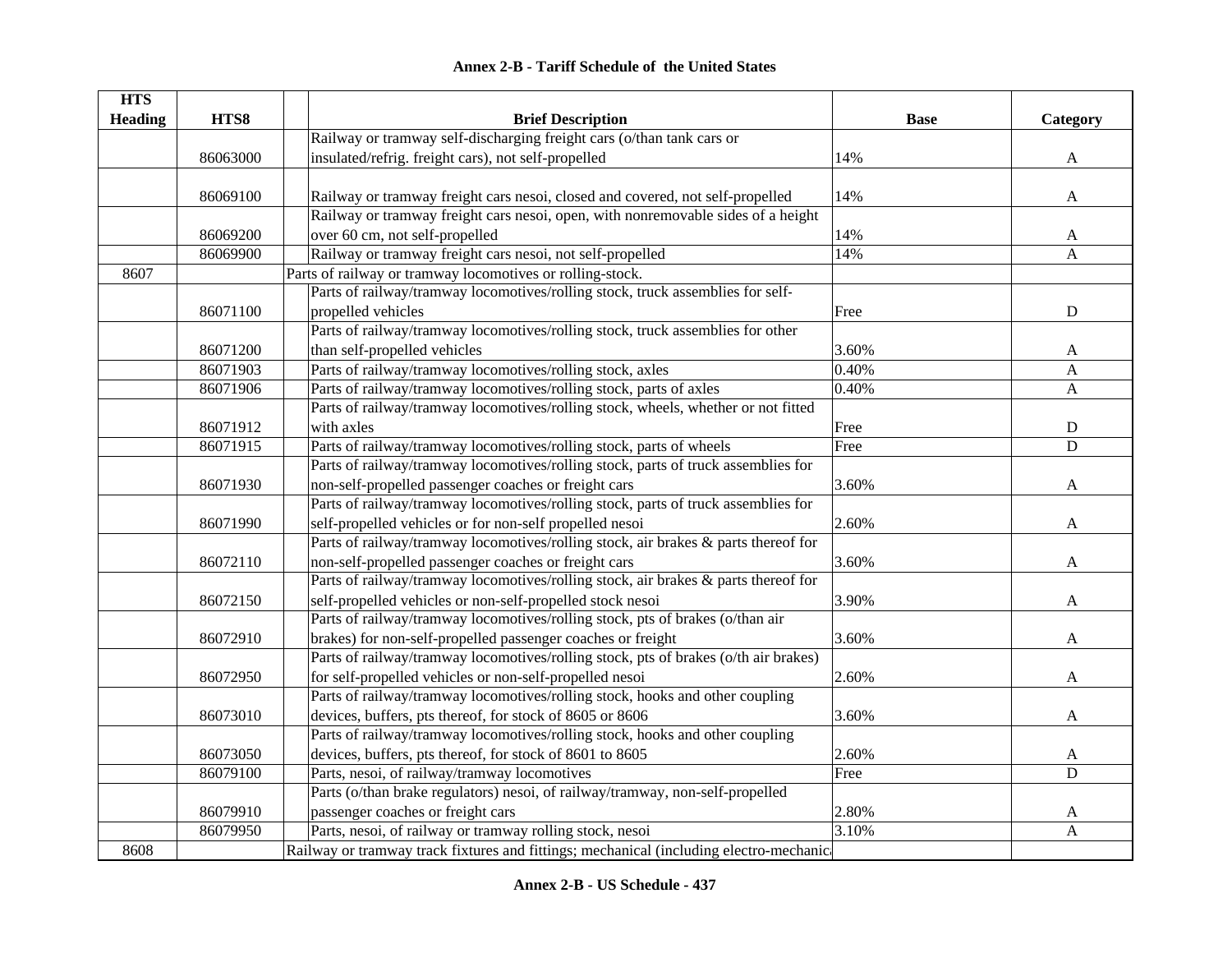#### **HTS Heading HTS8 Brief Description Base Category** 86080000Railway or tramway track fixtures and fittings; mechanical signaling, safety or traffic control equipment of all kinds nesoi; parts thereof 3.80% 3.80% A 8609Containers (including containers for the transport of fluids) specially designed and equip 86090000Containers (including containers for transport of fluids) specially designed and equipped for carriage by one or more modes of transport Free Free Free Press, and D 8701Tractors (other than tractors of heading 87.09). 87011000 Pedestrian controlled tractors D 87012000 Road tractors for semi-trailers 4% A 87013010 Track-laying tractors, suitable for agricultural use Free Free Free D 87013050 Track-laying tractors, not suitable for agricultural use Free Free Free D 87019010 Tractors (o/than track-laying) nesoi, suitable for agricultural use Free Free Pree D 87019050 Tractors (o/than track-laying) nesoi, not suitable for agricultural use Free Free D 8702Motor vehicles for the transport of ten or more persons, including the driver. 87021030 Motor vehicles, w/diesel engine, for transport of 16 or more persons incl. the driver 2% A 87021060 Motor vehicles, w/diesel engine, for transport of 10 but not more than 15 persons 2% A 87029030 Motor vehicles, w/other than diesel engine, for transport of 16 or more persons 2% A 87029060Motor vehicles, w/other than diesel engine, for transport of 10 but not more than 15 persons  $2\%$ 8703Motor cars and other motor vehicles principally designed for the transport of persons (o 87031010 Motor vehicles specially designed for traveling on snow 2.50% 2.50% A  $87031050$  Golf carts and similar motor vehicles  $2.50\%$   $2.50\%$ 87032100Mtr cars & o/mtr. vehicles for transport of persons, w/spark-ign. int. combust. recip. piston engine w/cyl. cap. n/o 1000 cc  $\qquad \qquad$  2.50%  $\qquad \qquad$  A 87032200Mtr cars & o/mtr. vehicles for transport of persons, w/spark-ign. int. combust. recip. piston engine w/cyl. cap. o/1000 cc n/o 1500 cc  $\vert$  2.50%  $\vert$  A 87032300Mtr cars & o/mtr. vehicles for transport of persons, w/spark-ign. int. combust. recip. piston engine w/cyl. cap. o/1500 cc n/o 3000 cc  $\qquad \qquad$  2.50%  $\qquad \qquad$  A 87032400Mtr cars & o/mtr. vehicles for transport of persons, w/spark-ign. int. combust. recip. piston engine w/cyl. cap. o/ 3000 cc  $\qquad \qquad$  2.50%  $\qquad \qquad$  A 87033100Mtr cars & o/mtr. vehicles for transport of persons, w/compress.-ign. int. combust. recip. piston engine w/cyl. cap. n/o 1500 cc  $\qquad \qquad$  2.50%  $\qquad \qquad$  A 87033200Mtr cars & o/mtr. vehicles for transport of persons, w/compress.-ign. int. combust. recip. piston engine w/cyl. cap.  $\frac{o}{1500}$  cc  $\frac{n}{\sqrt{250}}$  250% and 2.50% and 2.50% A 87033300Mtr cars & o/mtr. vehicles for transport of persons, w/compress.-ign. int. combust. recip. piston engine w/cyl. cap.  $\frac{o}{2500}$  cc 2.50% and 2.50% A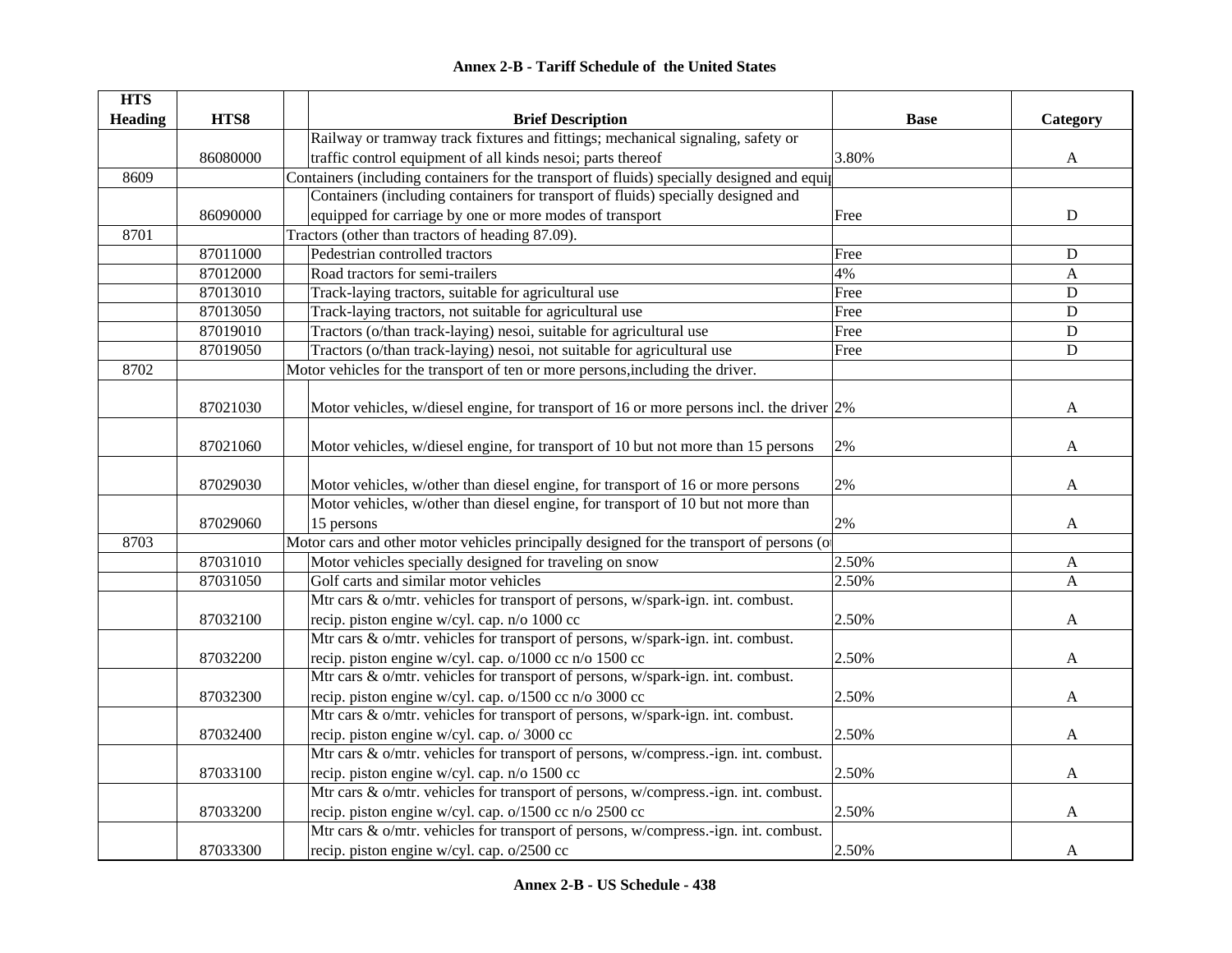| <b>Annex 2-B - Tariff Schedule of the United States</b> |  |
|---------------------------------------------------------|--|
|---------------------------------------------------------|--|

| <b>HTS</b>     |          |                                                                                            |             |                  |
|----------------|----------|--------------------------------------------------------------------------------------------|-------------|------------------|
| <b>Heading</b> | HTS8     | <b>Brief Description</b>                                                                   | <b>Base</b> | Category         |
|                |          | Mtr cars & other motor vehicles for transport of persons, o/than w/spark ign. or           |             |                  |
|                | 87039000 | compress. ign. recip. piston engine, nesoi                                                 | 2.50%       | A                |
| 8704           |          | Motor vehicles for the transport of goods.                                                 |             |                  |
|                |          | Mtr. vehicles for transport of goods, cab chassis for dumpers designed for off-            |             |                  |
|                | 87041010 | highway use                                                                                | Free        | D                |
|                |          | Mtr. vehicles for transport of goods, complete dumpers designed for off-highway            |             |                  |
|                | 87041050 | use                                                                                        | Free        | $\mathbf D$      |
|                |          | Mtr. vehicles for transport of goods, w/compress.-ign. int. combust. recip. piston         |             |                  |
|                | 87042100 | engine, w/G.V.W. not over 5 metric tons                                                    | 25%         | A                |
|                |          | Mtr. vehicles for transport of goods, cab chassis, w/compress.-ign. int. combust.          |             |                  |
|                | 87042210 | recip. piston engine, w/G.V.W. o/5 but n/o 20 metric tons                                  | 4%          | A                |
|                |          | Mtr. vehicl. for transport of goods (o/than cab chassis), w/compress.-ign. int.            |             |                  |
|                | 87042250 | combust. recip. piston engine, w/G.V.W. o/5 but n/o 20 mtons                               | 25%         | A                |
|                |          | Mtr. vehicles for transport of goods, w/compress.-ign. int. combust. recip. piston         |             |                  |
|                | 87042300 | engine, w/G.V.W. over 20 metric tons                                                       | 25%         | A                |
|                |          | Mtr. vehicles for transport of goods, w/spark.-ign. int. combust. recip. piston            |             |                  |
|                | 87043100 | engine, w/G.V.W. not over 5 metric tons                                                    | 25%         | A                |
|                |          | Mtr. vehicles for transport of goods, w/spark.-ign. int. combust. recip. piston            |             |                  |
|                | 87043200 | engine, w/G.V.W. over 5 metric tons                                                        | 25%         | A                |
|                |          | Mtr. vehicles for transport of goods, o/than w/compress. ign. or spark ign. recip.         |             |                  |
|                | 87049000 | piston engine, nesoi                                                                       | 25%         | A                |
| 8705           |          | Special purpose motor vehicles, other than those principally designed for the transport of |             |                  |
|                | 87051000 | Mtr. vehicles (o/than for transport of persons or of goods), mobile cranes                 | Free        | $\mathbf D$      |
|                | 87052000 | Mtr. vehicles (o/than for transport of persons or of goods), mobile drilling derricks      | Free        | $\mathbf D$      |
|                | 87053000 | Mtr. vehicles (o/than for transport of persons or of goods), fire fighting vehicles        | Free        | D                |
|                | 87054000 | Mtr. vehicles (o/than for transport of persons or of goods), concrete mixers               | Free        | D                |
|                |          | Mtr. vehicles (o/than for transport of persons or of goods), special purpose motor         |             |                  |
|                | 87059000 | vehicles nesoi                                                                             | Free        | $\mathbf D$      |
| 8706           |          | Chassis fitted with engines, for the motor vehicles of headings Nos. 87.01 to 87.05.       |             |                  |
|                |          | Chassis fitted w/engines, for mtr. vehicles for transport of goods of 8704.21 or           |             |                  |
|                | 87060003 | 8704.31                                                                                    | 4%          | A                |
|                |          | Chassis fitted w/engines, for mtr. vehicles of 8701.20, 8702, & 8704 (except               |             |                  |
|                | 87060005 | 8704.21 or 8704.31)                                                                        | 4%          | A                |
|                | 87060015 | Chassis fitted w/engines, for mtr. vehicles for transport of persons of 8703               | 2.50%       | A                |
|                | 87060025 | Chassis fitted w/engines, for mtr. vehicles of heading 8705                                | 1.60%       | $\boldsymbol{A}$ |
|                | 87060030 | Chassis fitted w/engines, for tractors suitable for agricultural use                       | Free        | D                |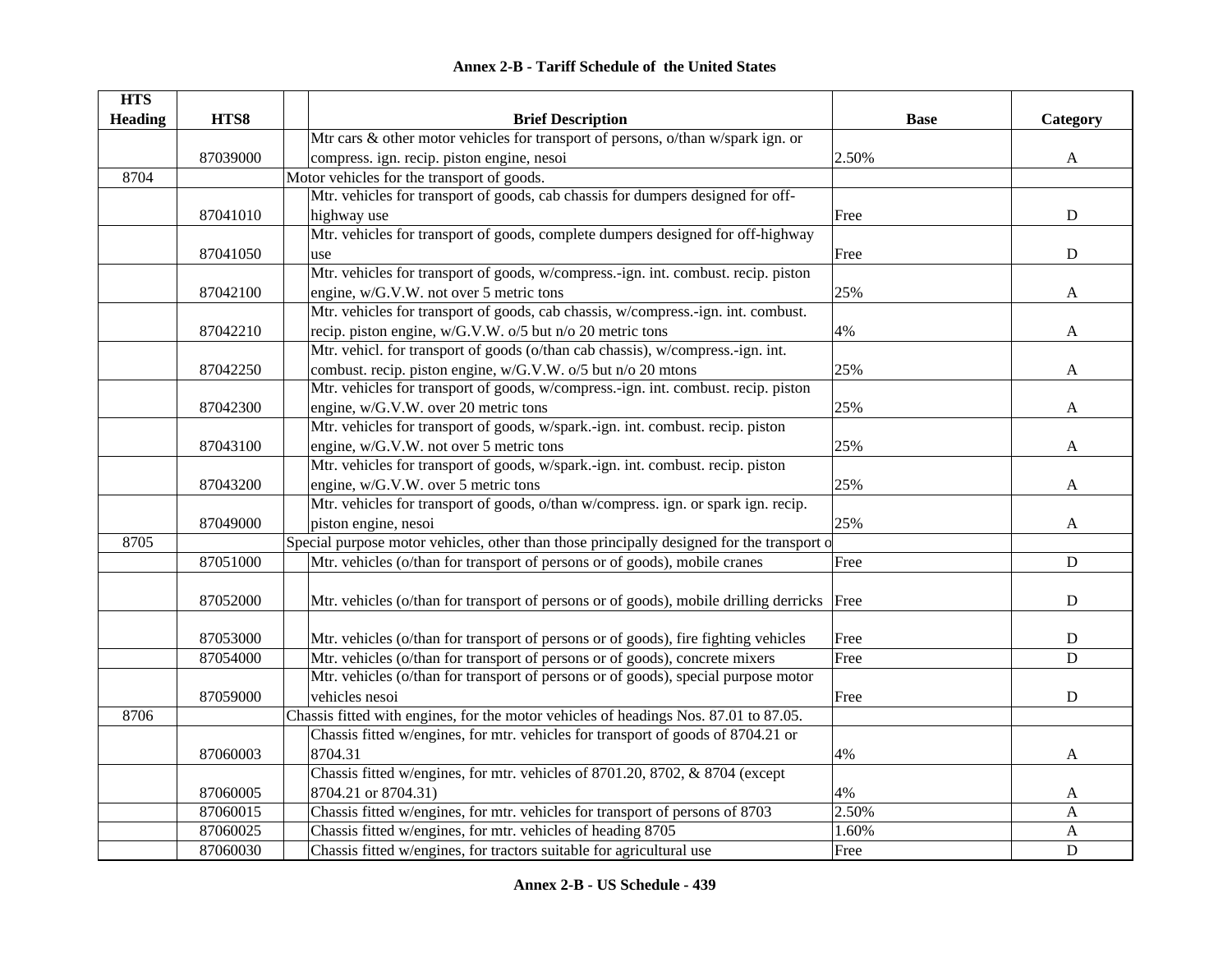| <b>HTS</b>     |          |                                                                                        |             |              |
|----------------|----------|----------------------------------------------------------------------------------------|-------------|--------------|
| <b>Heading</b> | HTS8     | <b>Brief Description</b>                                                               | <b>Base</b> | Category     |
|                |          | Chassis fitted w/engines, for tractors (o/than for agric. use) and other motor         |             |              |
|                | 87060050 | vehicles nesoi                                                                         | 1.40%       | A            |
| 8707           |          | Bodies (including cabs), for the motor vehicles of headings Nos. 87.01 to 87.05.       |             |              |
|                |          |                                                                                        |             |              |
|                | 87071000 | Bodies (including cabs), for mtr. vehicles for transport of persons of heading 8703    | 2.50%       | $\mathbf{A}$ |
|                | 87079010 | Bodies (including cabs), for tractors suitable for agricultural use                    | Free        | $\mathbf D$  |
|                |          | Bodies (including cabs), for mtr. vehicles (o/than tract. for agri. use) of headings   |             |              |
|                | 87079050 | 8701-8705 (except 8703)                                                                | 4%          | A            |
| 8708           |          | Parts and accessories of the motor vehicles ot headings Nos. 87.01 to 87.05.           |             |              |
|                | 87081030 | Pts. & access. for mtr vehicles of headings 8701 to 8705, bumpers                      | 2.50%       | A            |
|                | 87081060 | Pts. & access. of mtr. vehicles of headings 8701 to 8705, parts of bumpers             | 2.50%       | $\mathbf{A}$ |
|                |          | Pts. & access. of bodies for mtr. vehicles of headings 8701 to 8705, safety seat       |             |              |
|                | 87082100 | belts                                                                                  | 2.50%       | A            |
|                |          | Pts. & access. of bodies for mtr. vehicles of headings 8701 to 8705, inflators &       |             |              |
|                | 87082910 | modules for airbags                                                                    | 2.50%       | A            |
|                |          | Pts. & access. of bodies for mtr. vehicles of headings 8701 to 8705, door              |             |              |
|                | 87082915 | assemblies                                                                             | 2.50%       | A            |
|                |          |                                                                                        |             |              |
|                | 87082921 | Pts. & access. of bodies for tractors suitable for agricultural use, body stampings    | Free        | D            |
|                |          | Pts. & access. of bodies for mtr. vehicles of headings 8701 to 8705, body              |             |              |
|                | 87082925 | stampings                                                                              | 2.50%       | A            |
|                | 87082950 | Pts. & access. of bodies for mtr. vehicles of headings 8701 to 8705, nesoi             | 2.50%       | $\mathbf{A}$ |
|                | 87083110 | Pts. & access. of tractors suitable for agricultural use, mounted brake linings        | Free        | ${\bf D}$    |
|                |          | Pts. & access. of motor vehicles of headings 8701, nesoi, and 8702-8705, mounted       |             |              |
|                | 87083150 | brake linings                                                                          | 2.50%       | A            |
|                |          | Pts. & access. of tractors suit. for agric. use, brakes and servo-brakes & pts         |             |              |
|                | 87083910 | thereof (o/than mounted brake linings)                                                 | Free        | $\mathbf D$  |
|                |          | Pts. & access. of mtr. vehicles of 8701, nesoi, and 8702-8705, brakes and servo-       |             |              |
|                | 87083950 | brakes & pts thereof (o/than mounted brake linings)                                    | 2.50%       | A            |
|                | 87084010 | Pts. & access. of mtr. vehic. of 8701.20, 8702 or 8704, gear boxes                     | 2.50%       | $\mathbf{A}$ |
|                | 87084020 | Pts. & access. of mtr. vehic. for transport of persons of 8703, gear boxes             | 2.50%       | $\mathbf{A}$ |
|                | 87084030 | Pts. & access. of tractors suitable for agricultural use, gear boxes                   | Free        | ${\bf D}$    |
|                | 87084050 | Pts. & access. of mtr. vehic. of 8701, nesoi, and of 8705, gear boxes                  | 2.50%       | $\mathbf{A}$ |
|                |          | Pts. & access. of mtr. vehic., drive axles w/differential (whether or not w/other      |             |              |
|                | 87085010 | transm. components)                                                                    | Free        | $\mathbf D$  |
|                |          | Pts. & access. of tractors (o/than road tractors or suit. for agric. use), drive axles |             |              |
|                | 87085030 | w/differential (wheth or not w/oth transm. components                                  | Free        | D            |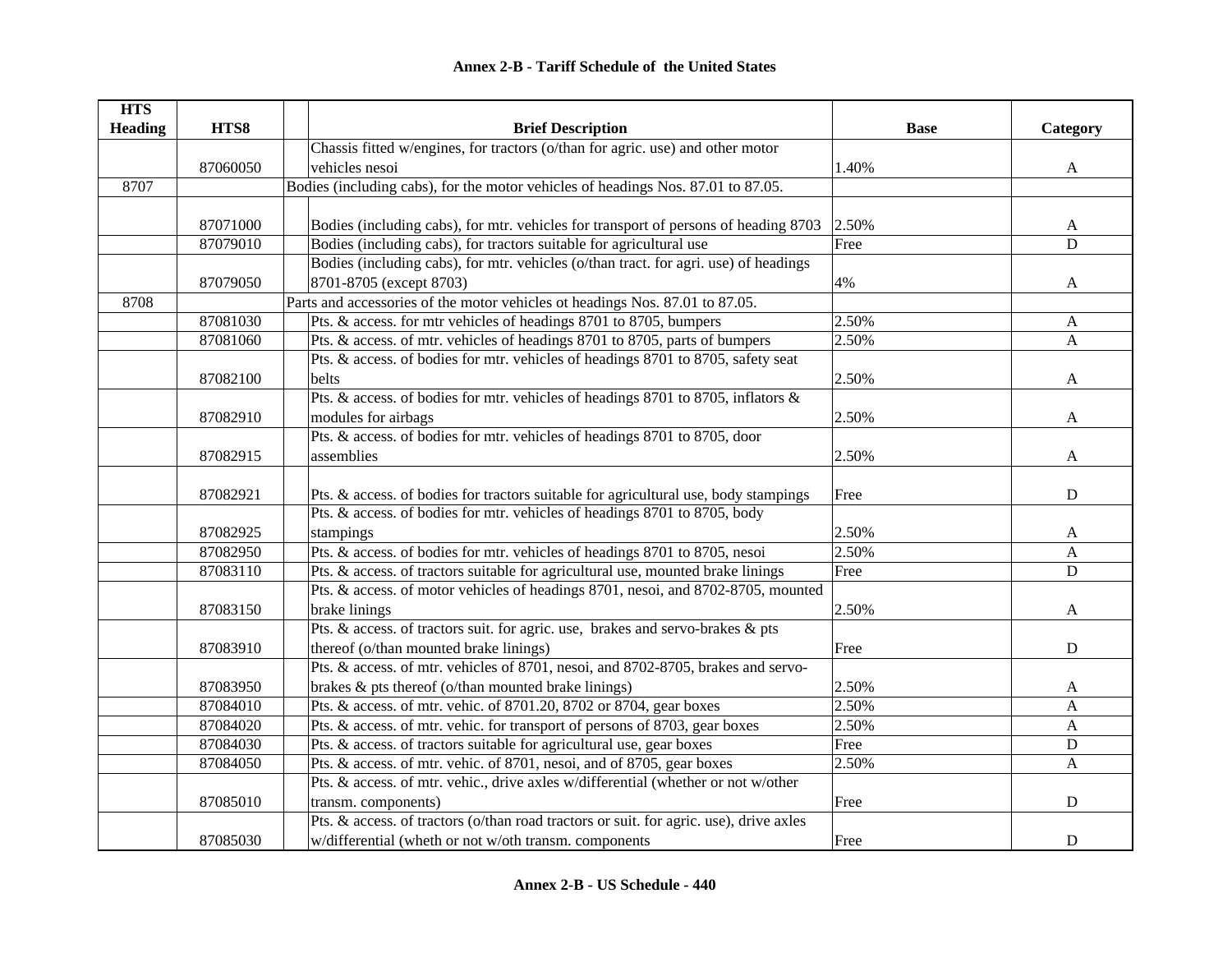| <b>HTS</b>     |          |                                                                                         |             |                |
|----------------|----------|-----------------------------------------------------------------------------------------|-------------|----------------|
| <b>Heading</b> | HTS8     | <b>Brief Description</b>                                                                | <b>Base</b> | Category       |
|                |          | Pts. & access. of mtr. vehic. for transp. of persons of 8703, drive axles               |             |                |
|                | 87085050 | w/differential (wheth or not w/oth transm comp)                                         | 2.50%       | A              |
|                |          | Pts. & access. of mtr. vehic. of 8701, nesoi, 8702, and 8704-8705, drive axles          |             |                |
|                | 87085080 | w/different. (wheth or not w/oth transm components)                                     | 2.50%       | A              |
|                |          | Pts. & access. of tractors suitable for agricultural use, non-driving axles & pts.      |             |                |
|                | 87086010 | thereof                                                                                 | Free        | ${\bf D}$      |
|                |          | Pts. & access. of tractors (o/than road tractors or for agric. use), non-driving axles  |             |                |
|                | 87086030 | $&$ pts. thereof                                                                        | Free        | $\mathbf D$    |
|                |          | Pts. & access. of mtr. vehic. for transp. of persons of 8703, non-driving axles &       |             |                |
|                | 87086050 | pts. thereof                                                                            | 2.50%       | A              |
|                |          | Pts. & access. of mtr. vehic. of 8701, nesoi, of 8702, and of 8704-8705, non-           |             |                |
|                | 87086080 | driving axles & pts. thereof                                                            | 2.50%       | A              |
|                | 87087005 | Pts. & access. of tractors suitable for agricultural use, road wheels                   | Free        | D              |
|                |          | Pts. & access. of tractors suitable for agricultural use, pts. & access. for road       |             |                |
|                | 87087015 | wheels                                                                                  | Free        | ${\bf D}$      |
|                | 87087025 | Pts. & access. of tractors (o/than road tractors or for agric. use), road wheels        | Free        | $\overline{D}$ |
|                |          | Pts. & access. of tractors (o/than road tractors or for agric. use), pts. & access. for |             |                |
|                | 87087035 | road wheels                                                                             | Free        | ${\bf D}$      |
|                | 87087045 | Pts. & access. of mtr. vehic. of 8701, nesoi, and of 8702-8705, road wheels             | 2.50%       | A              |
|                |          | Pts. & access. of mtr. vehicc of 8701, nesoi, and of 8702-8705, pts. & access. for      |             |                |
|                | 87087060 | road wheels                                                                             | 2.50%       | A              |
|                | 87088015 | Pts. & access. of tractors suitable for agricultural use, McPherson struts              | Free        | $\mathbf D$    |
|                |          | Pts. & access. of tractors suitable for agricultural use, suspension shock absorbers    |             |                |
|                | 87088025 | (o/than McPherson struts)                                                               | Free        | $\mathbf D$    |
|                |          |                                                                                         |             |                |
|                | 87088030 | Pts. & access. of mtr. vehic. of 8701, nesoi, and of 8702-8705, McPherson struts        | 2.50%       | A              |
|                |          | Pts. & access. of mtr. vehic. of 8701, nesoi, and of 8702-8705, suspension shock        |             |                |
|                | 87088045 | absorbers (o/than McPherson struts)                                                     | 2.50%       | A              |
|                | 87089110 | Pts. & access. of tractors suitable for agricultural use, radiators                     | Free        | $\mathbf D$    |
|                | 87089150 | Pts. & access. of mtr. vehic. of 8701, nesoi, and 8702-8705, radiators                  | 2.50%       | $\mathbf{A}$   |
|                |          |                                                                                         |             |                |
|                | 87089210 | Pts. & access. of tractors suitable for agricultural use, mufflers & exhaust pipes      | Free        | ${\bf D}$      |
|                |          | Pts. & access. of mtr. vehic. of 8701, nesoi, and 8702-8705, mufflers & exhaust         |             |                |
|                | 87089250 | pipes                                                                                   | 2.50%       | A              |
|                | 87089315 | Pts. & access. of tractors suitable for agricultural use, clutches                      | Free        | ${\bf D}$      |
|                | 87089330 | Pts. & access. of tractors suitable for agricultural use, pts. of clutches              | Free        | ${\bf D}$      |
|                | 87089360 | Pts. & access. of mtr. vehic. of 8701, nesoi, and 8702-8705, clutches                   | 2.50%       | A              |
|                | 87089375 | Pts. & access. of mtr. vehic. of 8701, nesoi, and 8702-8705, pts. of clutches           | 2.50%       | A              |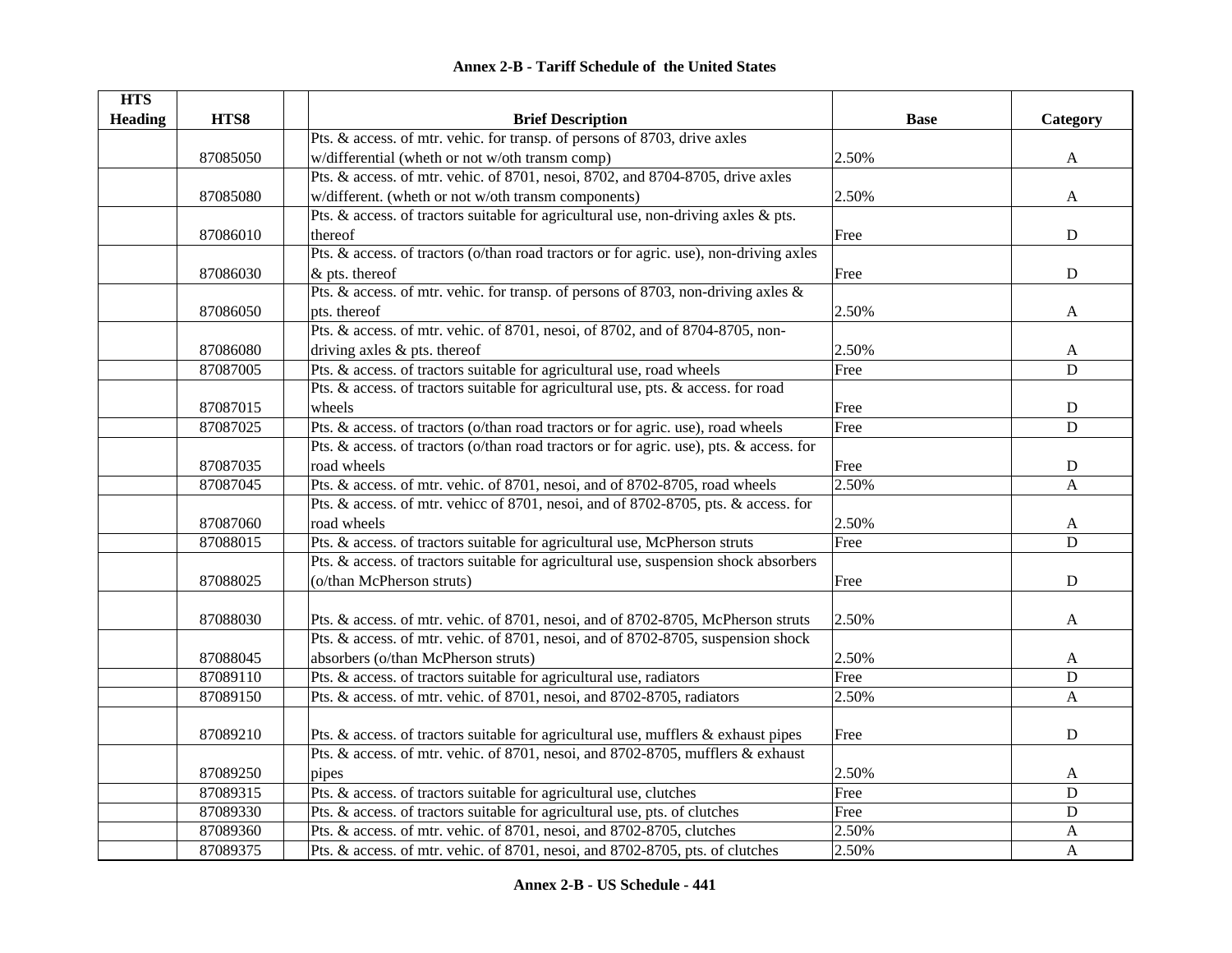| <b>Annex 2-B - Tariff Schedule of the United States</b> |  |
|---------------------------------------------------------|--|
|---------------------------------------------------------|--|

| <b>HTS</b>     |          |                                                                                        |             |             |
|----------------|----------|----------------------------------------------------------------------------------------|-------------|-------------|
| <b>Heading</b> | HTS8     | <b>Brief Description</b>                                                               | <b>Base</b> | Category    |
|                |          | Pts. & access. of tractors suitable for agricultural use, steering wheels, steering    |             |             |
|                | 87089410 | columns and steering boxes                                                             | Free        | $\mathbf D$ |
|                |          | Pts. & access. of mtr. vehic. of 8701, nesoi, and 8702-8705, steering wheels,          |             |             |
|                | 87089450 | steering columns and steering boxes                                                    | 2.50%       | A           |
|                |          | Pts. & access. of tractors suitable for agricultural use, vibration control goods      |             |             |
|                | 87089903 | containing rubber                                                                      | Free        | ${\bf D}$   |
|                |          | Pts. & access. of tractors suitable for agricultural use, double flanged wheel hub     |             |             |
|                | 87089906 | units w/ball bearings                                                                  | Free        | ${\bf D}$   |
|                | 87089909 | Pts. & access. of tractors suitable for agricultural use, airbags                      | Free        | D           |
|                |          |                                                                                        |             |             |
|                | 87089912 | Pts. & access. of tractors suitable for agricultural use, half-shafts and drive shafts | Free        | ${\bf D}$   |
|                |          |                                                                                        |             |             |
|                | 87089915 | Pts. & access. of tractors suitable for agricultural use, pts. for power trains nesoi  | Free        | $\mathbf D$ |
|                |          | Pts. & access. of tractors suitable for agricultural use, pts. for suspension systems  |             |             |
|                | 87089918 | nesoi                                                                                  | Free        | $\mathbf D$ |
|                |          | Pts. & access. of tractors suitable for agricultural use, pts. for steering systems    |             |             |
|                | 87089921 | nesoi                                                                                  | Free        | ${\bf D}$   |
|                | 87089924 | Pts. & access., nesoi, of tractors suitable for agricultural use                       | Free        | D           |
|                |          | Pts. & access. of tractors (o/than road tractors or for agricultural use), vibration   |             |             |
|                | 87089927 | control goods containing rubber                                                        | Free        | ${\bf D}$   |
|                |          | Pts. & access. of tractors (o/than road tractors or for agricultural use), double      |             |             |
|                | 87089931 | flanged wheel hub units w/ball bearings                                                | Free        | $\mathbf D$ |
|                |          |                                                                                        |             |             |
|                | 87089934 | Pts. & access. of tractors (o/than road tractors or for agricultural use), airbags     | Free        | $\mathbf D$ |
|                |          | Pts. & access. of tractors (o/than road tractors or for agricultural use), half-shafts |             |             |
|                | 87089937 | and drive shafts                                                                       | Free        | D           |
|                |          | Pts. & access. of tractors (o/than road tractors or for agricultural use), pts. for    |             |             |
|                | 87089940 | power trains nesoi                                                                     | Free        | D           |
|                |          | Pts. & access. of tractors (o/than road tractors or for agricultural use), pts. for    |             |             |
|                | 87089943 | suspension systems nesoi                                                               | Free        | $\mathbf D$ |
|                |          | Pts. & access. of tractors (o/than road tractors or for agricultural use), pts. for    |             |             |
|                | 87089946 | steering systems nesoi                                                                 | Free        | $\mathbf D$ |
|                |          | Pts. & access., nesoi, of tractors (o/than road tractors or suitable for agricultural  |             |             |
|                | 87089949 | use)                                                                                   | Free        | ${\bf D}$   |
|                |          |                                                                                        |             |             |
|                | 87089952 | Pts. & access. of motor vehicles of 8701, nesoi, and 8702-8705, of cast iron nesoi     | Free        | $\mathbf D$ |
|                |          | Pts. & access. of motor vehicles of 8701, nesoi, and 8702-8705, vibration control      |             |             |
|                | 87089955 | goods containing rubber                                                                | 2.50%       | A           |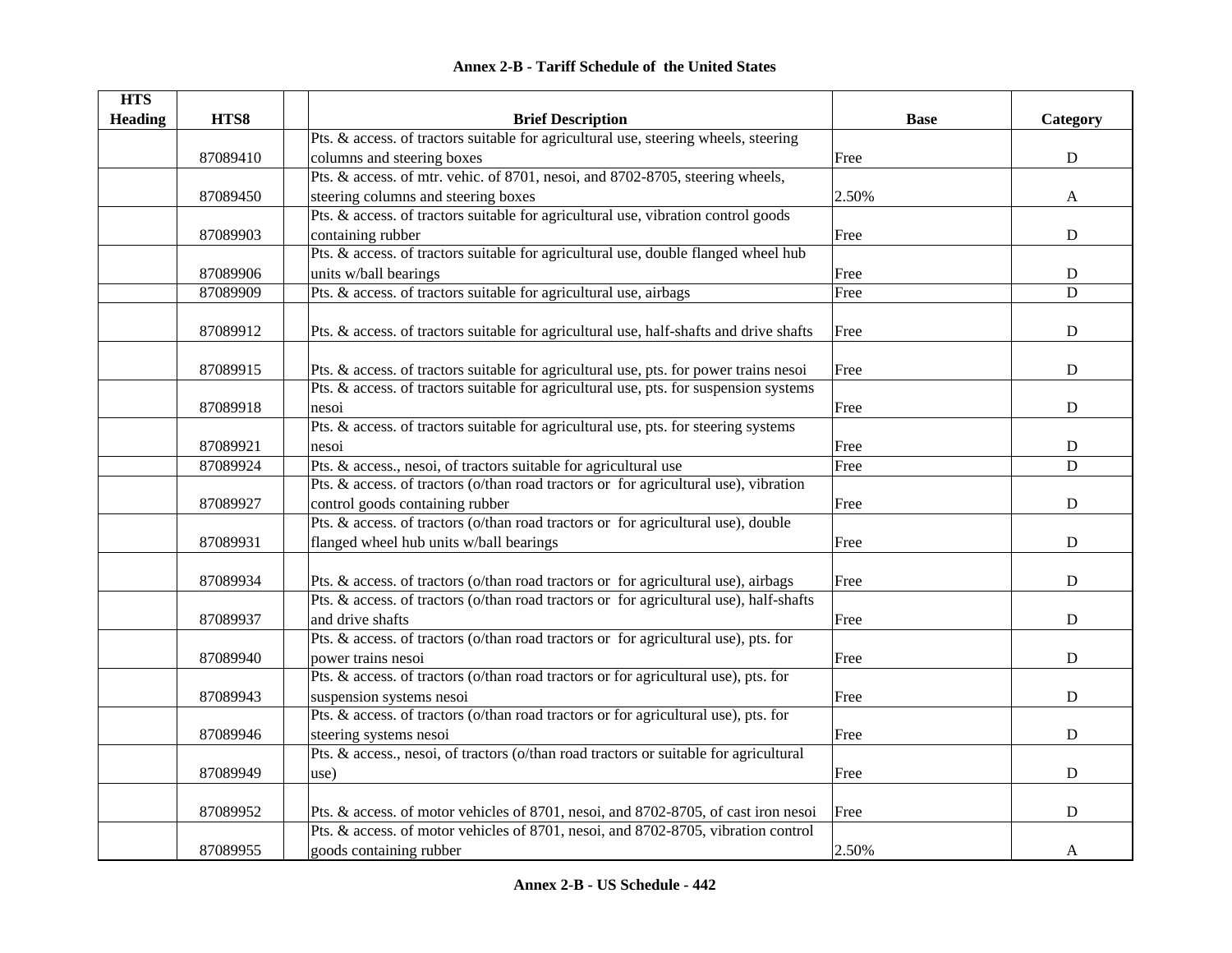|  | <b>Annex 2-B - Tariff Schedule of the United States</b> |
|--|---------------------------------------------------------|
|--|---------------------------------------------------------|

| <b>HTS</b>     |          |                                                                                            |             |              |
|----------------|----------|--------------------------------------------------------------------------------------------|-------------|--------------|
| <b>Heading</b> | HTS8     | <b>Brief Description</b>                                                                   | <b>Base</b> | Category     |
|                |          | Pts. & access. of motor vehicles of 8701, nesoi, and 8702-8705, double flanged             |             |              |
|                | 87089958 | wheel hub units w/ball bearings                                                            | 2.50%       | A            |
|                | 87089961 | Pts. & access. of motor vehicles of 8701, nesoi, and 8702-8705, airbags                    | 2.50%       | $\mathbf{A}$ |
|                |          | Pts. & access. of motor vehicles of 8701, nesoi, and 8702-8705, half-shafts and            |             |              |
|                | 87089964 | drive shafts                                                                               | 2.50%       | $\mathbf{A}$ |
|                |          | Pts. & access. of motor vehicles of 8701, nesoi, and 8702-8705, pts. for power             |             |              |
|                | 87089967 | trains nesoi                                                                               | 2.50%       | A            |
|                |          | Pts. & access. of motor vehicles of 8701, nesoi, and 8702-8705, pts. for                   |             |              |
|                | 87089970 | suspension systems nesoi                                                                   | 2.50%       | A            |
|                |          | Pts. & access. of motor vehicles of 8701, nesoi, and 8702-8705, pts. for steering          |             |              |
|                | 87089973 | systems nesoi                                                                              | 2.50%       | A            |
|                | 87089980 | Pts. & access., nesoi, of motor vehicles of 8701, nesoi, and 8702-8705                     | 2.50%       | A            |
| 8709           |          | Works trucks, self-propelled, not fitted with lifting or handling equipment, of the type u |             |              |
|                |          | Electrical, self-propelled, works trucks, not fitted w/lift. equip. and tractors of type   |             |              |
|                | 87091100 | used on railway station platforms                                                          | Free        | ${\bf D}$    |
|                |          | Non-electrical, self-propelled, works trucks, not fitted w/lift. equip. and tractors of    |             |              |
|                | 87091900 | type used on railway station platforms                                                     | Free        | ${\bf D}$    |
|                |          | Parts of self-propelled works trucks, not fitted w/lift. equip. and tractors of the type   |             |              |
|                | 87099000 | used on railway station platforms                                                          | Free        | ${\bf D}$    |
| 8710           |          | Tanks and other armoured fighting vehicles, motorised, whether or not fitted with weap     |             |              |
|                |          | Tanks & other armored fighting vehicles, motorized, whether or not fitted with             |             |              |
|                | 87100000 | weapons, and parts of such vehicles                                                        | Free        | ${\bf D}$    |
| 8711           |          | Motorcycles (including mopeds) and cycles fitted with an auxiliary motor, with or witho    |             |              |
|                |          | Motorcycles (incl. mopeds) and cycles, fitted w/recip. internal-combustion piston          |             |              |
|                | 87111000 | engine w/capacity n/o 50 cc                                                                | Free        | D            |
|                |          | Motorcycles (incl. mopeds) and cycles, fitted w/recip. internal-combustion piston          |             |              |
|                | 87112000 | engine w/capacity o/50 but n/o 250 cc                                                      | Free        | ${\bf D}$    |
|                |          | Motorcycles (incl. mopeds) and cycles, fitted w/recip. internal-combustion piston          |             |              |
|                | 87113000 | engine w/capacity o/250 but n/o 500 cc                                                     | Free        | D            |
|                |          | Motorcycles (incl. mopeds) and cycles, fitted w/recip. internal-combustion piston          |             |              |
|                | 87114030 | engine w/capacity o/500 cc but n/o 700 cc                                                  | Free        | ${\bf D}$    |
|                |          | Motorcycles (incl. mopeds) and cycles, fitted w/recip. internal-combustion piston          |             |              |
|                | 87114060 | engine w/capacity o/700 cc but n/o 800 cc                                                  | 2.40%       | A            |
|                |          | Motorcycles (incl. mopeds) and cycles, fitted w/recip. internal-combustion piston          |             |              |
|                | 87115000 | engine w/capacity o/800 cc                                                                 | 2.40%       | A            |
|                |          | Motorcycles (incl. mopeds) and cycles, fitted with an auxiliary motor nesoi; side-         |             |              |
|                | 87119000 | cars                                                                                       | Free        | $\mathbf D$  |
| 8712           |          | Bicycles and other cycles (including delivery tricycles), not motorised.                   |             |              |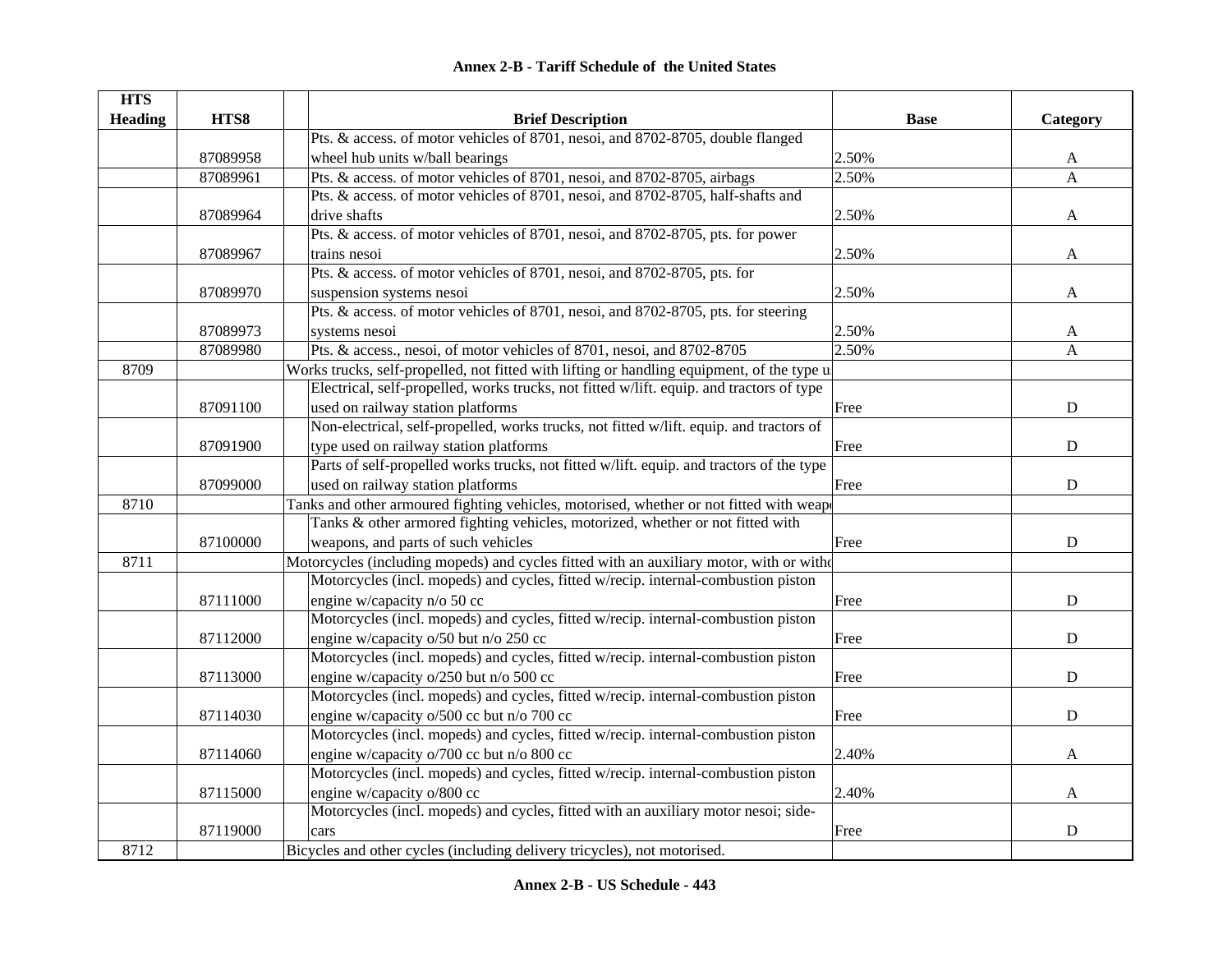|  | <b>Annex 2-B - Tariff Schedule of the United States</b> |  |
|--|---------------------------------------------------------|--|
|--|---------------------------------------------------------|--|

| <b>HTS</b>     |          |                                                                                             |             |                           |
|----------------|----------|---------------------------------------------------------------------------------------------|-------------|---------------------------|
| <b>Heading</b> | HTS8     | <b>Brief Description</b>                                                                    | <b>Base</b> | Category                  |
|                | 87120015 | Bicycles, not motorized, w/both wheels not over 63.5 cm in diameter                         | 11%         | A                         |
|                |          | Bicycles, not motorized, w/both wheels o/63.5 cm in diam., weighing under 16.3              |             |                           |
|                | 87120025 | kg & not design. for tires w/x-sect. diam. o/4.13cm                                         | 5.50%       | $\mathbf{A}$              |
|                |          | Bicycles, not motorized, w/both wheels o/63.5 cm in diam., weighing 16.3 kg or              |             |                           |
|                | 87120035 | more, and/or for use w/tires w/x-sect. diam. o/4.13 cm                                      | 11%         | A                         |
|                |          | Bicycles, n/motor., w/front wheel diam. o/55 cm but n/o 63.5 cm & rear wheel                |             |                           |
|                | 87120044 | diam. $o/63.5$ cm in diam., & wt <16.3 kg w/o acces., value \$200+                          | 5.50%       | A                         |
|                |          |                                                                                             |             |                           |
|                | 87120048 | Bicycles, n/motor., w/front wheel w/diameter different than rear wheel diam., nesoi 11%     |             | A                         |
|                | 87120050 | Cycles (o/than bicycles) (including delivery tricycles), not motorized                      | 3.70%       | $\mathbf{A}$              |
| 8713           |          | Invalid carriages, whether or not motorised or otherwise mechanically propelled.            |             |                           |
|                | 87131000 | Invalid carriages, not mechanically propelled                                               | Free        | $\mathbf D$               |
|                | 87139000 | Invalid carriages, motorized or otherwise mechanically propelled                            | Free        | D                         |
| 8714           |          | Parts and accessories of vehicles of headings Nos. 87.11 to 87.13.                          |             |                           |
|                | 87141100 | Pts. & access. for motorcycles (including mopeds), saddles & seats                          | Free        | ${\bf D}$                 |
|                |          |                                                                                             |             |                           |
|                | 87141900 | Pts. & access. for motorcycles (including mopeds), other than saddles and seats             | Free        | $\mathbf D$               |
|                | 87142000 | Pts. & access. for invalid carriages                                                        | Free        | $\mathbf D$               |
|                | 87149120 | Pts. & access. for bicycles & o/cycles, frames, valued over \$600 each                      | 3.90%       | $\mathbf{A}$              |
|                | 87149130 | Pts. & access. for bicycles & o/cycles, frames, valued at \$600 or less each                | 3.90%       | $\mathbf{A}$              |
|                |          | Pts. & access. for bicycles, sets of steel tubing cut to exact length for the assembly      |             |                           |
|                | 87149150 | (w/other pts) into the frame & fork of one bicycle                                          | 6%          | A                         |
|                |          | Pts. & access. for bicycles & o/cycles, forks, nesoi and pts of frames, nesoi and           |             |                           |
|                | 87149190 | pts. of forks                                                                               | Free        | D                         |
|                | 87149210 | Pts. & access. for bicycles & o/cycles, wheel rims                                          | 5%          | A                         |
|                | 87149250 | Pts. & access. for bicycles & o/cycles, wheel spokes                                        | 10%         | $\mathbf{A}$              |
|                |          | Pts. & access. for bicycles & o/cycles, aluminum alloy hubs, w/hollow axle and              |             |                           |
|                | 87149305 | lever-operated quick release mechanism                                                      | Free        | D                         |
|                | 87149315 | Pts. & access. for bicycles & o/cycles, 3-speed hubs nesoi                                  | Free        | $\mathbf D$               |
|                |          | Pts. & access. for bicycles & o/cycles, 2-speed hubs, w/internal gear changing              |             |                           |
|                | 87149324 | mechanisms, nesoi                                                                           | Free        | ${\bf D}$                 |
|                |          | Pts. & access. for bicycles & o/cycles, variable speed hubs, w/internal gear                |             |                           |
|                | 87149328 | changing mechanisms, nesoi                                                                  | 3%          | A                         |
|                | 87149335 | Pts. & access. for bicycles & o/cycles, non-variable speed hubs, nesoi                      | 10%         | $\boldsymbol{\mathsf{A}}$ |
|                | 87149370 | Pts. & access. for bicycles & o/cycles, free-wheel sprocket-wheels                          | Free        | $\mathbf D$               |
|                |          |                                                                                             |             |                           |
|                | 87149430 | Pts. & access. for bicycles & o/cycles, brakes (o/than hub brakes) and parts thereof   Free |             | $\mathbf D$               |
|                | 87149490 | Pts. & access. for bicycles & o/cycles, brakes and parts thereof, nesoi                     | 10%         | $\mathbf{A}$              |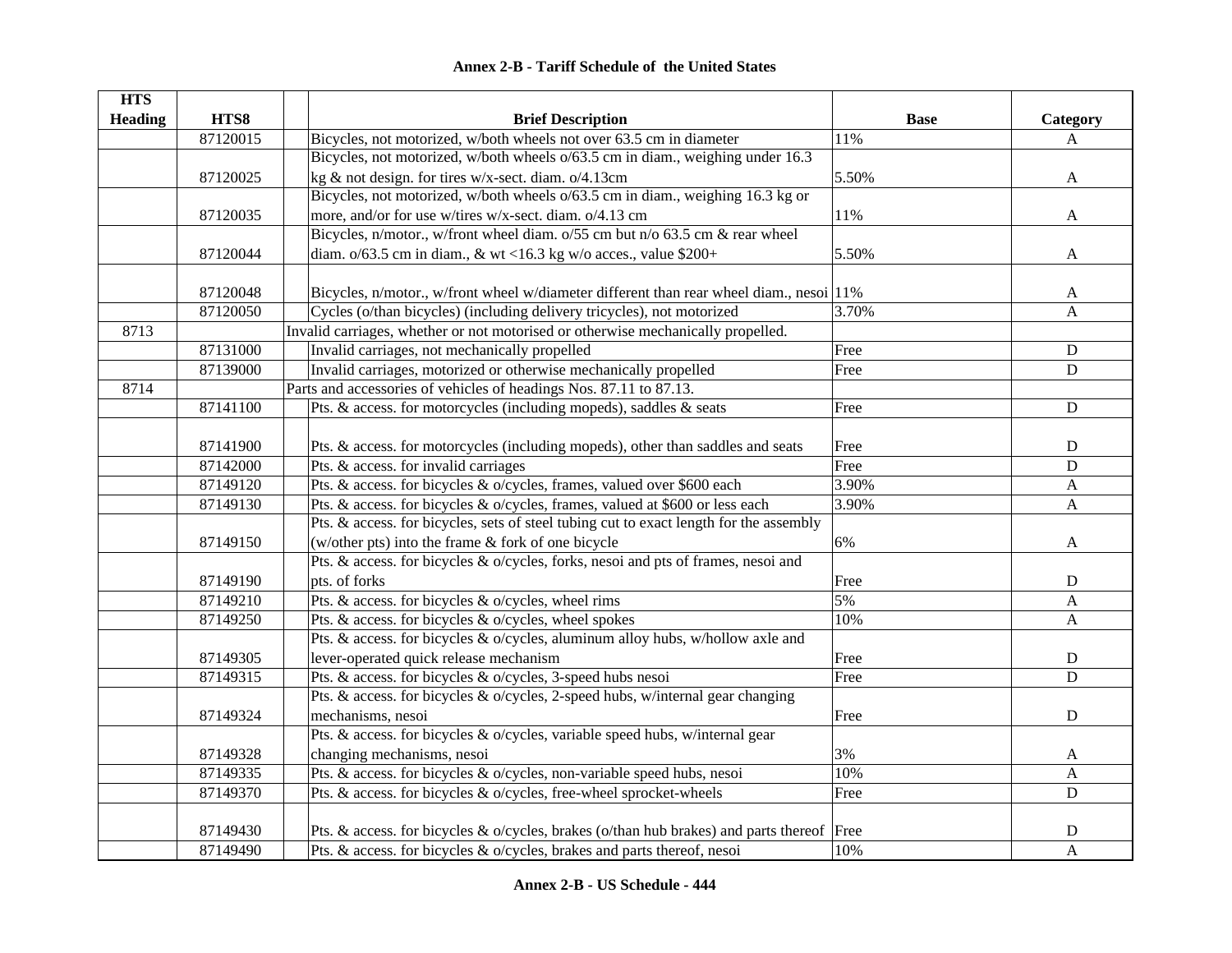| <b>HTS</b>     |          |                                                                                              |             |              |
|----------------|----------|----------------------------------------------------------------------------------------------|-------------|--------------|
| <b>Heading</b> | HTS8     | <b>Brief Description</b>                                                                     | <b>Base</b> | Category     |
|                | 87149500 | Pts. & access. for bicycles & o/cycles, saddles                                              | 8%          | A            |
|                | 87149610 | Pts. & access. for bicycles & o/cycles, pedals and parts thereof                             | 8%          | $\mathbf{A}$ |
|                |          |                                                                                              |             |              |
|                | 87149650 | Pts. & access. for bicycles & o/cycles, cotterless-type crank sets and parts thereof         | Free        | ${\bf D}$    |
|                | 87149690 | Pts. & access. for bicycles & o/cycles, crank-gear nesoi and parts thereof                   | 10%         | $\mathbf{A}$ |
|                | 87149910 | Pts. & access. for bicycles & o/cycles, click twist grips and click stick levers             | Free        | ${\bf D}$    |
|                | 87149950 | Pts. & access. for bicycles & o/cycles, derailleurs and parts thereof                        | Free        | ${\bf D}$    |
|                |          | Pts. & accs. for bicycles & o/cycl., trigger & twist grip cntrls for 3-spd hubs, alum.       |             |              |
|                | 87149960 | handlebar stems $>\$ 3.15 ea, & stem rotor assys. & pts.                                     | Free        | $\mathbf D$  |
|                | 87149980 | Pts. & access. nesoi, for bicycles and other cycles of heading 8712                          | 10%         | $\mathbf{A}$ |
| 8715           |          | Baby carriages and parts thereof.                                                            |             |              |
|                | 87150000 | Baby carriages (including strollers) and parts thereof                                       | 4.40%       | A            |
| 8716           |          | Trailers and semi-trailers; other vehicles, not mechanically propelled; parts thereof.       |             |              |
|                | 87161000 | Trailers & semi-trailers, not mech. propelled, for housing or camping                        | Free        | D            |
|                |          | Self-loading or self-unloading trailers and semi-trailers, not mech. propelled, for          |             |              |
|                | 87162000 | agricultural purposes                                                                        | Free        | $\mathbf D$  |
|                |          | Tanker trailers and tanker semi-trailers, not mech. propelled, for the transport of          |             |              |
|                | 87163100 | goods                                                                                        | Free        | ${\bf D}$    |
|                |          |                                                                                              |             |              |
|                | 87163900 | Trailers and semi-trailers, not mech. propelled, nesoi, for the transport of goods           | Free        | ${\bf D}$    |
|                | 87164000 | Trailers and semi-trailers, not mechanically propelled, nesoi                                | Free        | $\mathbf D$  |
|                | 87168010 | Farm wagons and carts, not mechanically propelled                                            | Free        | $\mathbf D$  |
|                | 87168050 | Vehicles, not mechanically propelled, nesoi                                                  | 3.20%       | $\mathbf{A}$ |
|                | 87169010 | Parts of farm wagons and carts                                                               | Free        | $\mathbf D$  |
|                |          | Parts of vehicles, not mechanically propelled, castors (o/than castors of heading            |             |              |
|                | 87169030 | 8302)                                                                                        | 5.70%       | A            |
|                |          |                                                                                              |             |              |
|                | 87169050 | Parts of trailers and semi-trailers and vehicles, not mechanically propelled, nesoi          | 3.10%       | A            |
| 8801           |          | Balloons and dirigibles; gliders, hang gliders and other non-powered aircraft.               |             |              |
|                | 88011000 | Gliders and hang gliders                                                                     | Free        | ${\bf D}$    |
|                | 88019000 | Balloons, dirigibles and non-powered aircraft, nesoi                                         | Free        | D            |
| 8802           |          | Other aircraft (for example, helicopters, aeroplanes); spacecraft (including satellites) and |             |              |
|                | 88021100 | Helicopters, with an unladen weight not over 2,000 kg                                        | Free        | $\mathbf D$  |
|                | 88021200 | Helicopters, with an unladen weight over 2,000 kg                                            | Free        | $\mathbf D$  |
|                |          | Airplanes and other powered aircraft, nesoi, with an unladen weight not over 2,000           |             |              |
|                | 88022000 | kg                                                                                           | Free        | $\mathbf D$  |
|                |          | Airplanes and other powered aircraft, nesoi, with an unladen weight over 2,000 kg            |             |              |
|                | 88023000 | but not over 15,000 kg                                                                       | Free        | ${\bf D}$    |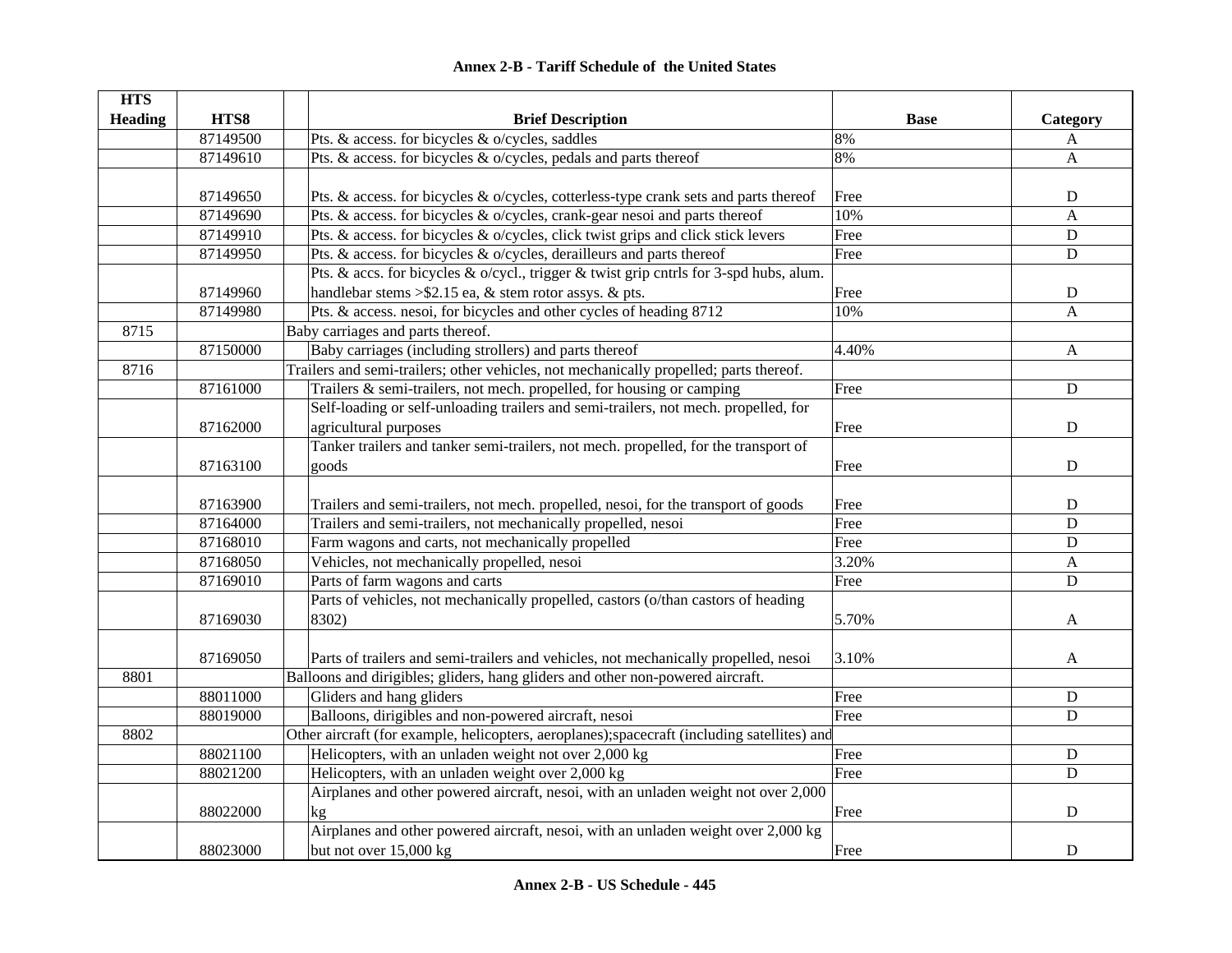| <b>HTS</b>     |          |                                                                                                   |             |              |
|----------------|----------|---------------------------------------------------------------------------------------------------|-------------|--------------|
| <b>Heading</b> | HTS8     | <b>Brief Description</b>                                                                          | <b>Base</b> | Category     |
|                |          |                                                                                                   |             |              |
|                | 88024000 | Airplanes and other powered aircraft, nesoi, with an unladen weight over $15,000 \text{ kg}$ Free |             | D            |
|                | 88026030 | Communication satellites                                                                          | Free        | D            |
|                |          | Spacecraft, including satellites (o/than communication satellites), and suborbital                |             |              |
|                | 88026090 | and spacecraft launch vehicles                                                                    | Free        | D            |
| 8803           |          | Parts of goods of heading 88.01 or 88.02.                                                         |             |              |
|                | 88031000 | Parts of airplanes and other aircraft, propellers and rotors and parts thereof                    | Free        | D            |
|                | 88032000 | Parts of airplanes and other aircraft, undercarriages and parts thereof                           | Free        | D            |
|                | 88033000 | Parts of airplanes and helicopters, nesoi                                                         | Free        | D            |
|                | 88039030 | Parts of communication satellites                                                                 | Free        | D            |
|                |          | Parts of aircraft (o/than airplanes and helicopters), spacecraft (o/than comm.                    |             |              |
|                | 88039090 | satell.) and suborbital and launch vehicles, nesoi                                                | Free        | D            |
| 8804           |          | Parachutes (including dirigible parachutes and paragliders) and rotochutes; parts thereof         |             |              |
|                |          |                                                                                                   |             |              |
|                | 88040000 | Parachutes (including dirigible parachutes) and rotochutes; parts & access. thereof               | 3%          | A            |
| 8805           |          | Aircraft launching gear; deck-arrestor or similar gear; ground flying trainers; parts of the      |             |              |
|                |          | Aircraft launching gear and parts thereof; deck-arrestors or similar gear and parts               |             |              |
|                | 88051000 | thereof                                                                                           | Free        | D            |
|                | 88052100 | Air combat ground flying simulators and parts thereof                                             | Free        | D            |
|                | 88052900 | Ground flying trainers and parts thereof, other than air combat simulators                        | Free        | D            |
| 8901           |          | Cruise ships, excursion boats, ferry-boats, cargo ships, barges and similar vessels for the       |             |              |
|                |          | Vessels, designed for the transport of persons, cruise ships, excursion boats and                 |             |              |
|                | 89011000 | similar vessels; ferry boats of all kinds                                                         | Free        | D            |
|                | 89012000 | Vessels, designed for the transport of goods, tankers                                             | Free        | D            |
|                |          |                                                                                                   |             |              |
|                | 89013000 | Vessels, designed for the transport of goods, refrigerated vessels (o/than tankers)               | Free        | D            |
|                |          | Vessels, designed for the transport of goods or for the transport of both persons                 |             |              |
|                | 89019000 | and goods, nesoi                                                                                  | Free        | D            |
| 8902           |          | Fishing vessels; factory ships and other vessels for processing or preserving fishery prod        |             |              |
|                |          | Vessels, fishing; factory ships and other vessels for processing or preserving                    |             |              |
|                | 89020000 | fishery products                                                                                  | Free        | D            |
| 8903           |          | Yachts and other vessels for pleasure or sports; rowing boats and canoes.                         |             |              |
|                | 89031000 | Vessels, inflatable, for pleasure or sports                                                       | 2.40%       | A            |
|                | 89039100 | Vessels, sailboats, with or without auxiliary motor, for pleasure or sports                       | 1.50%       | $\mathbf{A}$ |
|                | 89039200 | Vessels, motorboats (o/than outboard motorboats), for pleasure or sports                          | 1.50%       | A            |
|                |          |                                                                                                   |             |              |
|                | 89039905 | Vessels, canoes, not of a type designed to be principally used with motor or sails                | Free        | $\mathbf D$  |
|                | 89039915 | Vessels, row boats, not of a type to be principally used with motors or sails                     | 2.70%       | $\mathbf{A}$ |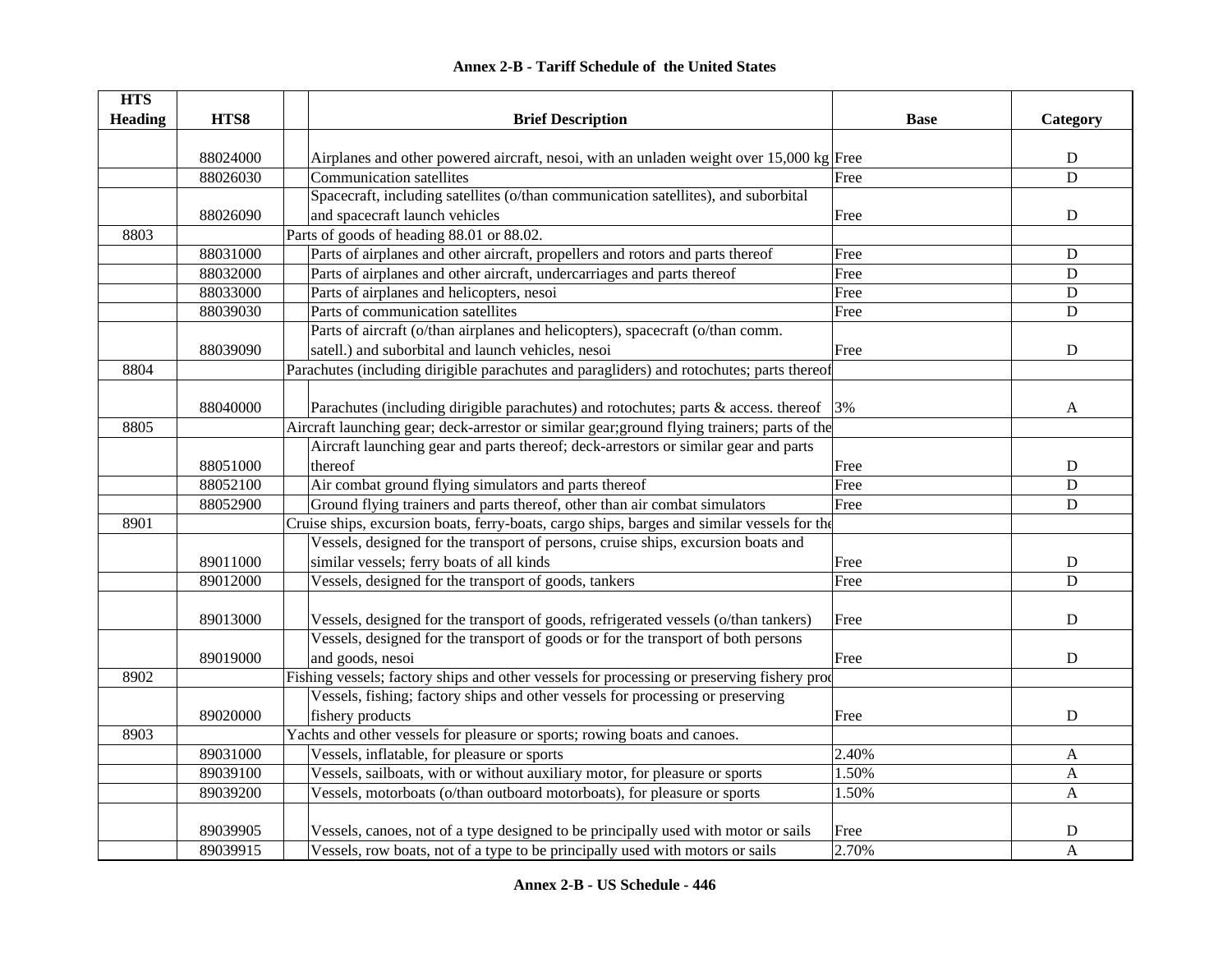| <b>HTS</b>     |          |                                                                                              |             |             |
|----------------|----------|----------------------------------------------------------------------------------------------|-------------|-------------|
| <b>Heading</b> | HTS8     | <b>Brief Description</b>                                                                     | <b>Base</b> | Category    |
|                | 89039920 | Vessels, outboard motorboats, for pleasure or sports                                         | 1%          | A           |
|                | 89039990 | Vessels, yachts and other vessels for pleasure or sports, nesoi                              | 1%          | A           |
| 8904           |          | Tugs and pusher craft.                                                                       |             |             |
|                | 89040000 | Vessels, tugs and pusher craft                                                               | Free        | ${\bf D}$   |
| 8905           |          | Light-vessels, fire-floats, dredgers, floating cranes, and other vessels the navigability of |             |             |
|                | 89051000 | Vessels, dredgers                                                                            | Free        | ${\bf D}$   |
|                | 89052000 | Floating or submersible drilling or production platforms                                     | Free        | $\mathbf D$ |
|                | 89059010 | Floating docks                                                                               | Free        | $\mathbf D$ |
|                |          | Vessels, light-vessels, fire-floats, floating cranes, & other vessels nesoi, the             |             |             |
|                | 89059050 | navigability of which is subsidiary to their main function                                   | Free        | $\mathbf D$ |
| 8906           |          | Other vessels, including warships and lifeboats other than rowing boats.                     |             |             |
|                | 89061000 | Warships                                                                                     | Free        | ${\bf D}$   |
|                | 89069000 | Vessels (including lifeboats other than row boats), nesoi                                    | Free        | $\mathbf D$ |
| 8907           |          | Other floating structures (for example, rafts, tanks, coffer-dams, landing-stages, buoys a   |             |             |
|                | 89071000 | Inflatable rafts (o/than used for pleasure or sports of 8901.10)                             | Free        | $\mathbf D$ |
|                |          | Floating structures nesoi (for example, rafts, other than inflatable rafts, tanks,           |             |             |
|                | 89079000 | cofferdams, landing stages, buoys and beacons)                                               | Free        | ${\bf D}$   |
| 8908           |          | Vessels and other floating structures for breaking up.                                       |             |             |
|                | 89080000 | Vessels and other floating structures for breaking up (scrapping)                            | Free        | ${\bf D}$   |
| 9001           |          | Optical fibres and optical fibre bundles; optical ebre cahles other than those of heading {  |             |             |
|                |          |                                                                                              |             |             |
|                | 90011000 | Optical fibers, optical fiber bundles and cables, other than those of heading 8544           | 6.70%       | A           |
|                | 90012000 | Sheets and plates of polarizing material                                                     | 3.50%       | A           |
|                | 90013000 | <b>Contact lenses</b>                                                                        | 2%          | A           |
|                | 90014000 | Spectacle lenses of glass, unmounted                                                         | 2%          | A           |
|                | 90015000 | Spectacle lenses of materials other than glass, unmounted                                    | 2%          | A           |
|                | 90019040 | Lenses nesi, unmounted                                                                       | 2%          | A           |
|                | 90019050 | Prisms, unmounted                                                                            | 2.80%       | A           |
|                | 90019060 | Mirrors, unmounted                                                                           | 2.80%       | A           |
|                |          | Half-tone screens designed for use in engraving or photographic processes,                   |             |             |
|                | 90019080 | unmounted                                                                                    | 1.10%       | A           |
|                | 90019090 | Optical elements nesi, unmounted                                                             | 2.90%       | A           |
| 9002           |          | Lenses, prisms, mirrors and other optical elements, of any material, mounted, being part     |             |             |
|                |          | Projection lenses, mounted, and parts and accessories therefor, for cameras,                 |             |             |
|                | 90021140 | projectors or photographic enlargers or reducers                                             | 2.45%       | A           |
|                |          | Mounted objective lenses for use in closed circuit television cameras, seperately            |             |             |
|                | 90021160 | imported, w/ or w/o attached elec. connectors or motors                                      | Free        | D           |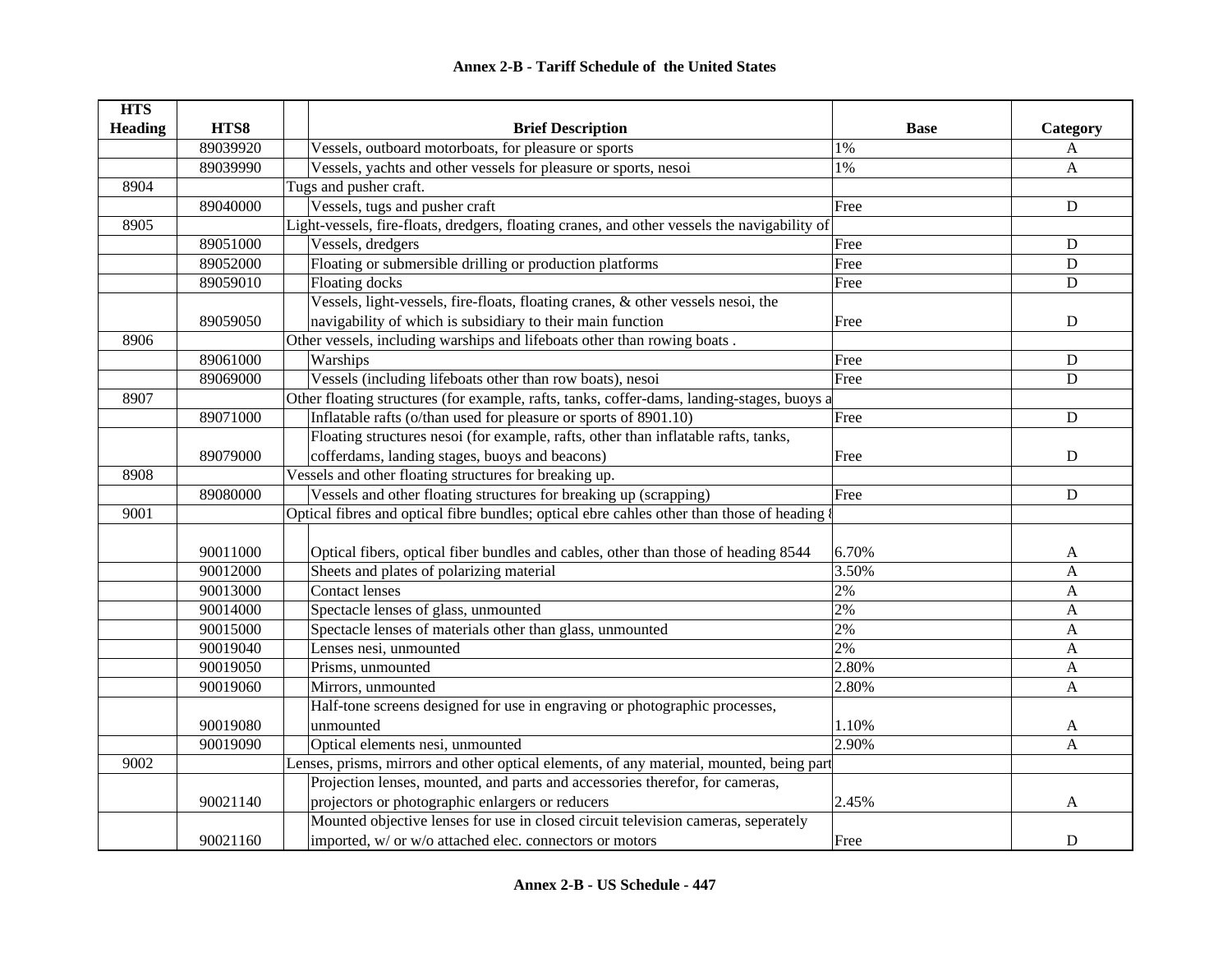| <b>Annex 2-B - Tariff Schedule of the United States</b> |
|---------------------------------------------------------|
|---------------------------------------------------------|

| <b>HTS</b>     |          |                                                                                          |                               |              |
|----------------|----------|------------------------------------------------------------------------------------------|-------------------------------|--------------|
| <b>Heading</b> | HTS8     | <b>Brief Description</b>                                                                 | <b>Base</b>                   | Category     |
|                |          | Objective lenses and parts $\&$ access. thereof, for cameras, projectors, or             |                               |              |
|                | 90021190 | photographic enlargers or reducers, except projection, nesi                              | 2.30%                         | A            |
|                |          | Objective lenses, mounted, and parts and accessories therefor, other than for            |                               |              |
|                | 90021900 | cameras, projectors or photographic enlargers or reducers                                | 2.30%                         | A            |
|                | 90022040 | Photographic filters, mounted, and parts and accessories therefor                        | 2%                            | $\mathbf{A}$ |
|                |          | Filters, mounted, and parts and accessories therefor, for optical uses other than        |                               |              |
|                | 90022080 | photographic                                                                             | 2.90%                         | A            |
|                | 90029020 | Prisms, mounted, for optical uses                                                        | 2.80%                         | A            |
|                | 90029040 | Mirrors, mounted, for optical uses                                                       | 2.80%                         | A            |
|                |          | Half-tone screens, mounted, designed for use in engraving or photographic                |                               |              |
|                | 90029070 | processes                                                                                | 1.10%                         | A            |
|                |          | Mounted lenses, n/obj., for use in closed circuit television cameras, seperately         |                               |              |
|                | 90029085 | imported, w/ or w/o attached elec. connectors or motors                                  | Free                          | $\mathbf D$  |
|                |          | Mounted optical elements, nesi; parts and accessories of mounted optical elements,       |                               |              |
|                | 90029095 | nesi                                                                                     | 3%                            | A            |
| 9003           |          | Frames and mountings for spectacles, goggles or the Ilke, and parts thereof.             |                               |              |
|                | 90031100 | Frames and mountings, of plastics, for spectacles, goggles or the like                   | 2.50%                         | $\mathbf{A}$ |
|                |          |                                                                                          |                               |              |
|                | 90031900 | Frames and mountings, other than of plastics, for spectacles, goggles or the like        | Free                          | ${\bf D}$    |
|                | 90039000 | Parts of frames and mountings for spectacles, goggles or the like                        | 2.50%                         | A            |
| 9004           |          | Spectacles, goggles and the like, corrective, protective or other.                       |                               |              |
|                | 90041000 | Sunglasses, corrective, protective or other                                              | 2%                            | $\mathbf{A}$ |
|                |          | Spectacles, goggles and the like, corrective, protective or other, other than            |                               |              |
|                | 90049000 | sunglasses                                                                               | 2.50%                         | A            |
| 9005           |          | Binvculars, monoculars, other optical telescopes, and mountings therefor; other astronor |                               |              |
|                | 90051000 | <b>Binoculars</b>                                                                        | Free                          | D            |
|                | 90058040 | Optical telescopes, including monoculars                                                 | 8%                            | A            |
|                |          | Monoculars and astronomical instruments other than binoculars and optical                |                               |              |
|                | 90058060 | telescopes but not including instruments for radio-astronomy                             | 6%                            | A            |
|                |          |                                                                                          | The rate applicable to the    |              |
|                |          | Parts and accessories, for binoculars, monoculars, optical telescopes, or                | article of which it is a part |              |
|                | 90059040 | astronomical instruments, incorp. good or 9001 or 9002                                   | or accessory                  | A            |
|                |          |                                                                                          | The rate applicable to the    |              |
|                |          | Parts and accessories, including mountings, for binoculars, monoculars, other            | article of which it is a part |              |
|                | 90059080 | optical telescopes, and other astronomical instruments, nesi                             | or accessory                  | A            |
| 9006           |          | Photographic (other than cinematographic) cameras; photographic flashlight apparatus a   |                               |              |
|                |          |                                                                                          |                               |              |
|                | 90061000 | Photographic cameras of a kind used for preparing printing plates or cylinders           | Free                          | D            |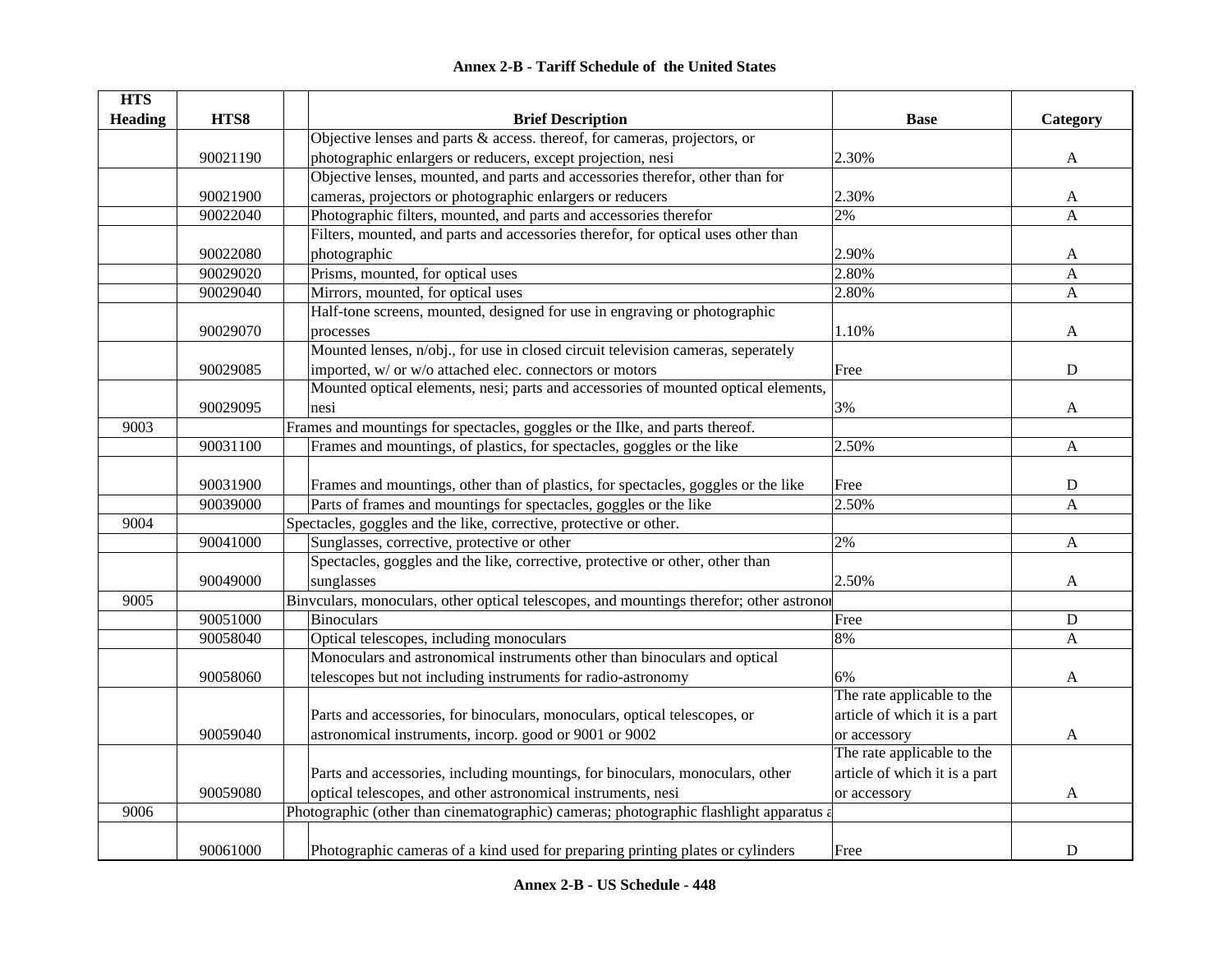|  | <b>Annex 2-B - Tariff Schedule of the United States</b> |  |
|--|---------------------------------------------------------|--|
|--|---------------------------------------------------------|--|

| <b>HTS</b>     |          |                                                                                      |             |              |
|----------------|----------|--------------------------------------------------------------------------------------|-------------|--------------|
| <b>Heading</b> | HTS8     | <b>Brief Description</b>                                                             | <b>Base</b> | Category     |
|                |          | Photographic cameras of a kind used for recording documents on microfilm,            |             |              |
|                | 90062000 | microfiche or other microforms                                                       | Free        | ${\bf D}$    |
|                |          | Photographic cameras for underwater, aerial, medical, surgical, forensic or          |             |              |
|                | 90063000 | criminological purposes, not cinematographic                                         | Free        | $\mathbf D$  |
|                | 90064040 | Fixed focus instant print cameras                                                    | Free        | $\mathbf D$  |
|                | 90064060 | Instant print cameras, other than fixed focus, valued not over \$10 each             | 6.80%       | A            |
|                | 90064090 | Instant print cameras, other than fixed focus, valued over \$10 each                 | Free        | $\mathbf D$  |
|                |          | Cameras with through-the-lens viewfinder, for roll film of a width not exceeding     |             |              |
|                | 90065100 | 35 mm, not cinematographic                                                           | Free        | ${\bf D}$    |
|                | 90065210 | Fixed focus, hand held, 110 cameras                                                  | Free        | $\mathbf D$  |
|                |          | Fixed focus, hand held cameras, other than 110 cameras, for roll film of a width     |             |              |
|                | 90065230 | less than 35 mm, not cinematographic                                                 | 4%          | A            |
|                |          | Fixed focus cameras nesi, for roll film of a width less than 35 mm, not              |             |              |
|                | 90065250 | cinematographic                                                                      | Free        | $\mathbf D$  |
|                |          | Cameras, other than fixed focus, nesi, for roll film of a width less than 35 mm,     |             |              |
|                | 90065260 | valued not over \$10 each, not cinematographic                                       | 6.80%       | A            |
|                |          | Cameras, other than fixed focus, nesi, for roll film of a width less than 35 mm,     |             |              |
|                | 90065290 | valued over \$10 each, not cinematographic                                           | Free        | ${\bf D}$    |
|                | 90065300 | Cameras nesi, for roll film of a width of 35 mm, not cinematographic                 | Free        | $\mathbf D$  |
|                | 90065940 | Fixed focus cameras, nesi, not cinematographic                                       | 4%          | $\mathbf{A}$ |
|                |          | Cameras nesi, other than fixed focus, valued not over \$10 each, not                 |             |              |
|                | 90065960 | cinematographic                                                                      | 6.80%       | A            |
|                | 90065990 | Photographic cameras, other than fixed focus, valued over \$10 each, nesi            | Free        | $\mathbf D$  |
|                | 90066100 | Photographic discharge lamp ("electronic") flashlight apparatus                      | Free        | $\mathbf D$  |
|                | 90066200 | Photographic flashbulbs, flashcubes and the like                                     | Free        | $\mathbf D$  |
|                | 90066900 | Photographic flashlight apparatus, nesi                                              | Free        | $\mathbf D$  |
|                | 90069100 | Parts and accessories for photographic cameras, not cinematographic                  | 5.80%       | A            |
|                | 90069900 | Parts and accessories for photographic flashlight apparatus and flashbulbs           | 3.90%       | $\mathbf{A}$ |
| 9007           |          | Cinematographic cameras and projectors, whether or not incorporating sound recording |             |              |
|                |          | Cinematographic cameras for film of less than 16 mm width or for double-8 mm         |             |              |
|                | 90071100 | film                                                                                 | Free        | $\mathbf D$  |
|                |          | Cinematographic cameras, for film of 16 mm or greater in width (other than for       |             |              |
|                | 90071940 | double-8 mm film), gyrostabilized                                                    | Free        | $\mathbf D$  |
|                |          | Cinematographic cameras, for film of 16 mm or greater in width (other than for       |             |              |
|                | 90071980 | double-8 mm film), not gyrostabilized                                                | Free        | ${\bf D}$    |
|                |          | Cinematographic projectors for film $< 16$ mm, w/sound recording and reproducing     |             |              |
|                | 90072020 | systems and those for projecting only sound motion pictures                          | Free        | $\mathbf D$  |
|                | 90072040 | Cinematographic projectors for film of less than 16 mm, nesoi                        | 4.90%       | A            |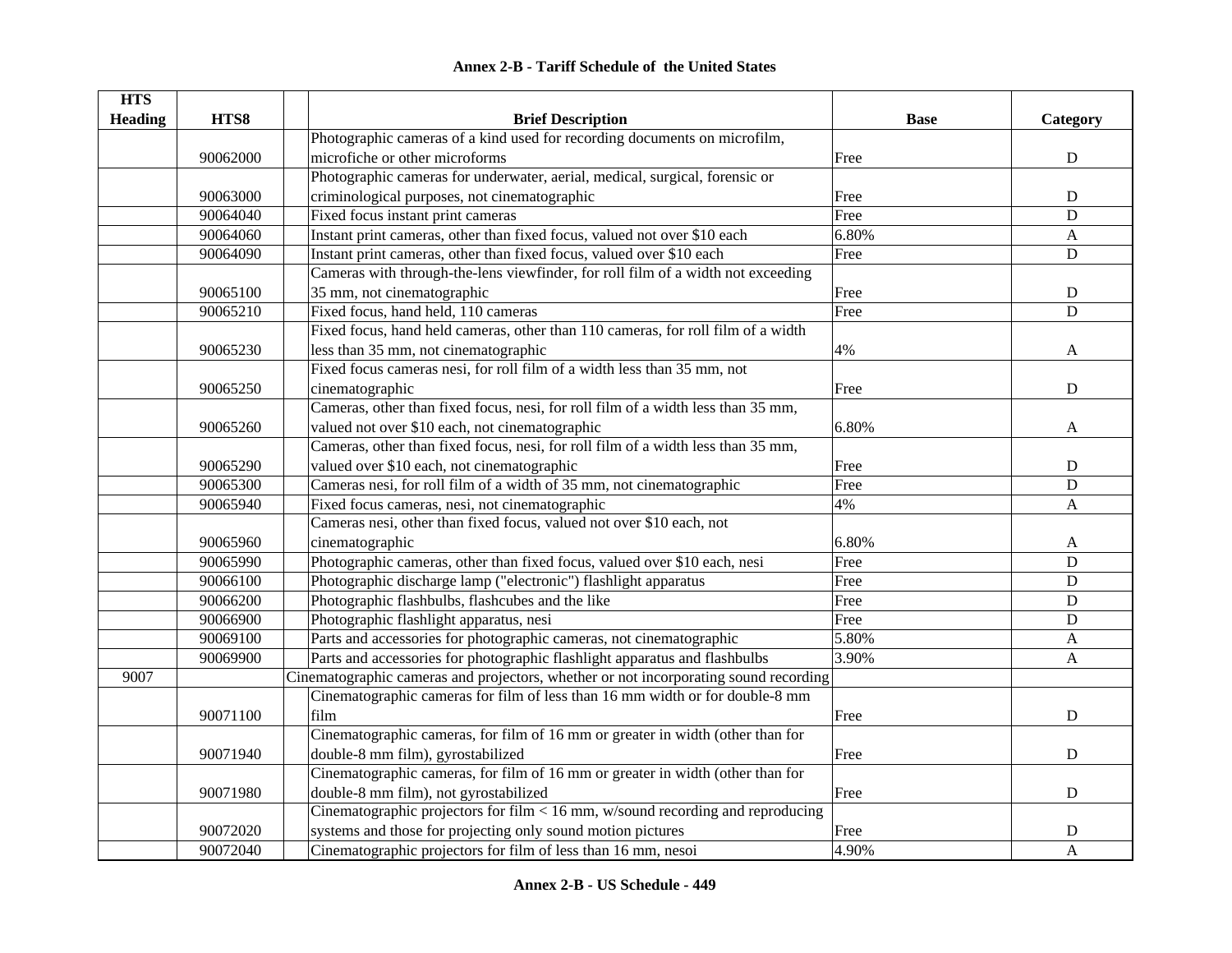| <b>HTS</b>     |          |                                                                                         |             |              |
|----------------|----------|-----------------------------------------------------------------------------------------|-------------|--------------|
| <b>Heading</b> | HTS8     | <b>Brief Description</b>                                                                | <b>Base</b> | Category     |
|                |          | Cinematographic projectors for film = or > 16 mm, w/sound recording $\&$                |             |              |
|                | 90072060 | reproducing systems $\&$ those for projecting only sound motion pictures                | Free        | ${\bf D}$    |
|                | 90072080 | Cinematographic projectors for film of 16 mm or greater, nesoi                          | 3.50%       | A            |
|                | 90079140 | Parts for cinematographic cameras                                                       | Free        | ${\bf D}$    |
|                | 90079180 | Accessories for cinematographic cameras                                                 | 3.90%       | A            |
|                | 90079200 | Parts and accessories for cinematographic projectors                                    | 3.50%       | A            |
| 9008           |          | Image projectors, other than cinematographic; photographic (other than cinematographic  |             |              |
|                | 90081000 | Slide projectors                                                                        | 7%          | A            |
|                |          |                                                                                         |             |              |
|                | 90082040 | Microfilm, microfiche or other microform readers, capable of producing copies           | Free        | ${\bf D}$    |
|                |          | Microfilm, microfiche or other microform readers, other than those capable of           |             |              |
|                | 90082080 | producing copies                                                                        | 3.50%       | A            |
|                |          | Image projectors, other than cinematographic, except slide projectors and               |             |              |
|                | 90083000 | microfilm, microfiche or other microform readers                                        | 4.60%       | A            |
|                | 90084000 | Photographic (other than cinematographic) enlargers and reducers                        | Free        | D            |
|                | 90089040 | Parts and accessories of image projectors, other than cinematographic                   | Free        | D            |
|                |          | Parts and accessories of photographic (other than cinematographic) enlargers and        |             |              |
|                | 90089080 | reducers                                                                                | 2.90%       | A            |
| 9009           |          | Photo-copying apparatus incorporating an optical system or of the contact type and then |             |              |
|                |          | Electrostatic photocopying apparatus, operating by reproducing the original image       |             |              |
|                | 90091100 | directly onto the copy (direct process)                                                 | Free        | $\mathbf D$  |
|                |          | Electrostatic photocopying apparatus, operating by reproducing the original image       |             |              |
|                | 90091200 | via an intermediate onto the copy (indirect process)                                    | 3.70%       | A            |
|                |          |                                                                                         |             |              |
|                | 90092100 | Photocopying apparatus, other than electrostatic, incorporating an optical system       | Free        | ${\bf D}$    |
|                | 90092200 | Photocopying apparatus, other than electrostatic, of the contact type                   | 1.80%       | A            |
|                | 90093000 | Thermocopying apparatus                                                                 | 1.80%       | $\mathbf{A}$ |
|                | 90099100 | Automatic document feeders for photocopying apparatus                                   | Free        | ${\bf D}$    |
|                | 90099200 | Paper feeders for photocopying apparatus                                                | Free        | ${\bf D}$    |
|                | 90099300 | Sorters for photocopying apparatus                                                      | Free        | $\mathbf D$  |
|                |          | Parts of photocopying apparatus of subheading 9009.12, specified in additional          |             |              |
|                | 90099940 | U.S. note 5 to chapter 90                                                               | Free        | ${\bf D}$    |
|                | 90099980 | Parts and accessories of photocopying apparatus, nesoi                                  | Free        | D            |
| 9010           |          | Apparatus and equipment for photographic (including cinematographic) laboratories (in   |             |              |
|                |          | Apparatus & equipment for auto. developing photographic film/paper in rolls or          |             |              |
|                | 90101000 | exposing developed film to rolls of photographic paper                                  | 2.40%       | A            |
|                |          | Direct write-on-wafer apparatus for projection or drawing of circuit patterns on        |             |              |
|                | 90104100 | sensitized semiconductor materials                                                      | Free        | D            |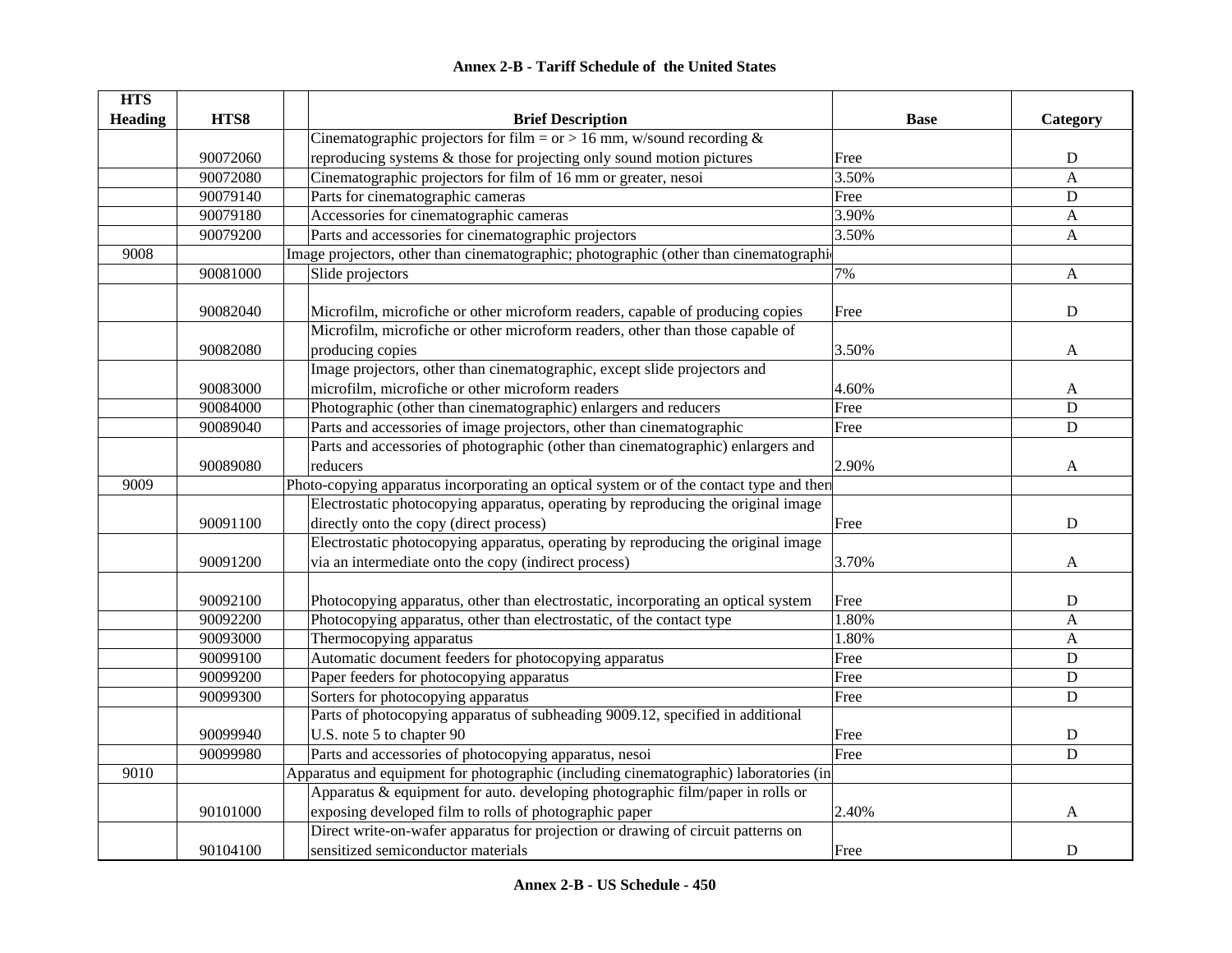|  | <b>Annex 2-B - Tariff Schedule of the United States</b> |  |
|--|---------------------------------------------------------|--|
|--|---------------------------------------------------------|--|

| <b>HTS</b>     |          |                                                                                       |             |             |
|----------------|----------|---------------------------------------------------------------------------------------|-------------|-------------|
| <b>Heading</b> | HTS8     | <b>Brief Description</b>                                                              | <b>Base</b> | Category    |
|                |          | Step and repeat aligner apparatus for projection or drawing of circuit patterns on    |             |             |
|                | 90104200 | sensitized semiconductor materials                                                    | Free        | ${\bf D}$   |
|                |          | Apparatus for the projection or drawing of circuit patterns on sensitized             |             |             |
|                | 90104900 | semiconductor materials, nesoi                                                        | Free        | ${\bf D}$   |
|                | 90105010 | Contact printers for photographic laboratories                                        | Free        | $\mathbf D$ |
|                | 90105020 | Developing tanks for photographic laboratories                                        | Free        | $\mathbf D$ |
|                |          | Editors and combination editor-splicers, for cinematographic film, containing an      |             |             |
|                | 90105030 | optical lens or designed to contain such a lens                                       | 3.90%       | A           |
|                |          | Photographic film viewers, titlers, splicers and editors, and combinations thereof,   |             |             |
|                | 90105040 | containing or designed to contain an optical lens, nesoi                              | 4.50%       | A           |
|                |          | Photographic film viewers, titlers, splicers and editors, and combinations thereof,   |             |             |
|                | 90105050 | not containing or designed to contain an optical lens                                 | Free        | ${\bf D}$   |
|                |          | Apparatus and equipment for photographic (including cinematographic)                  |             |             |
|                | 90105060 | laboratories, nesoi; negatoscopes                                                     | Free        | ${\bf D}$   |
|                | 90106000 | Projection screens                                                                    | 2.60%       | A           |
|                |          | Parts and accessories of photographic film viewers, titlers, splicers, editors or any |             |             |
|                | 90109040 | combination of the foregoing                                                          | 3.40%       | A           |
|                |          | Part/accessory of apparatus: of subhead 9010.41-9010.49 or of subhead                 |             |             |
|                | 90109070 | 9010.50.60 projection/drawing circuit patterns on flat panel display                  | Free        | $\mathbf D$ |
|                |          | Parts & accessories for apparatus & equipment for photographic (incl.                 |             |             |
|                | 90109090 | cinematographic) labs, nesoi, negatoscopes, & projection screens                      | 2.90%       | A           |
| 9011           |          | Compound optical microscopes, including those for photomicrography, cinephotomicro    |             |             |
|                |          |                                                                                       |             |             |
|                | 90111040 | Stereoscopic microscopes, provided with a means for photographing the image           | 3.90%       | A           |
|                |          | Stereoscopic microscopes, other than those provided with a means for                  |             |             |
|                | 90111080 | photographing the image                                                               | 7.20%       | A           |
|                |          | Microscopes for microphotography, microcinematography or microprojection,             |             |             |
|                | 90112040 | provided with a means for photographing the image                                     | 3.90%       | A           |
|                |          | Microscopes for microphotography, microcinematography or microprojection, not         |             |             |
|                | 90112080 | provided with a means for photographing the image                                     | 7.20%       | A           |
|                |          | Compound optical microscopes other than stereoscopic or those for                     |             |             |
|                | 90118000 | microphotography, microcinematography or microprojection                              | 6.40%       | A           |
|                |          | Parts and accessories for compound optical microscopes, including those for           |             |             |
|                | 90119000 | microphotography, microcinematography or microprojection                              | 5.70%       | A           |
| 9012           |          | Microscopes other than optical microscopes; diffraction apparatus.                    |             |             |
|                | 90121000 | Microscopes other than optical microscopes; diffraction apparatus                     | 3.50%       | A           |
|                |          | Parts and accessories for microscopes other than optical microscopes, and for         |             |             |
|                | 90129000 | diffraction apparatus                                                                 | 4.90%       | A           |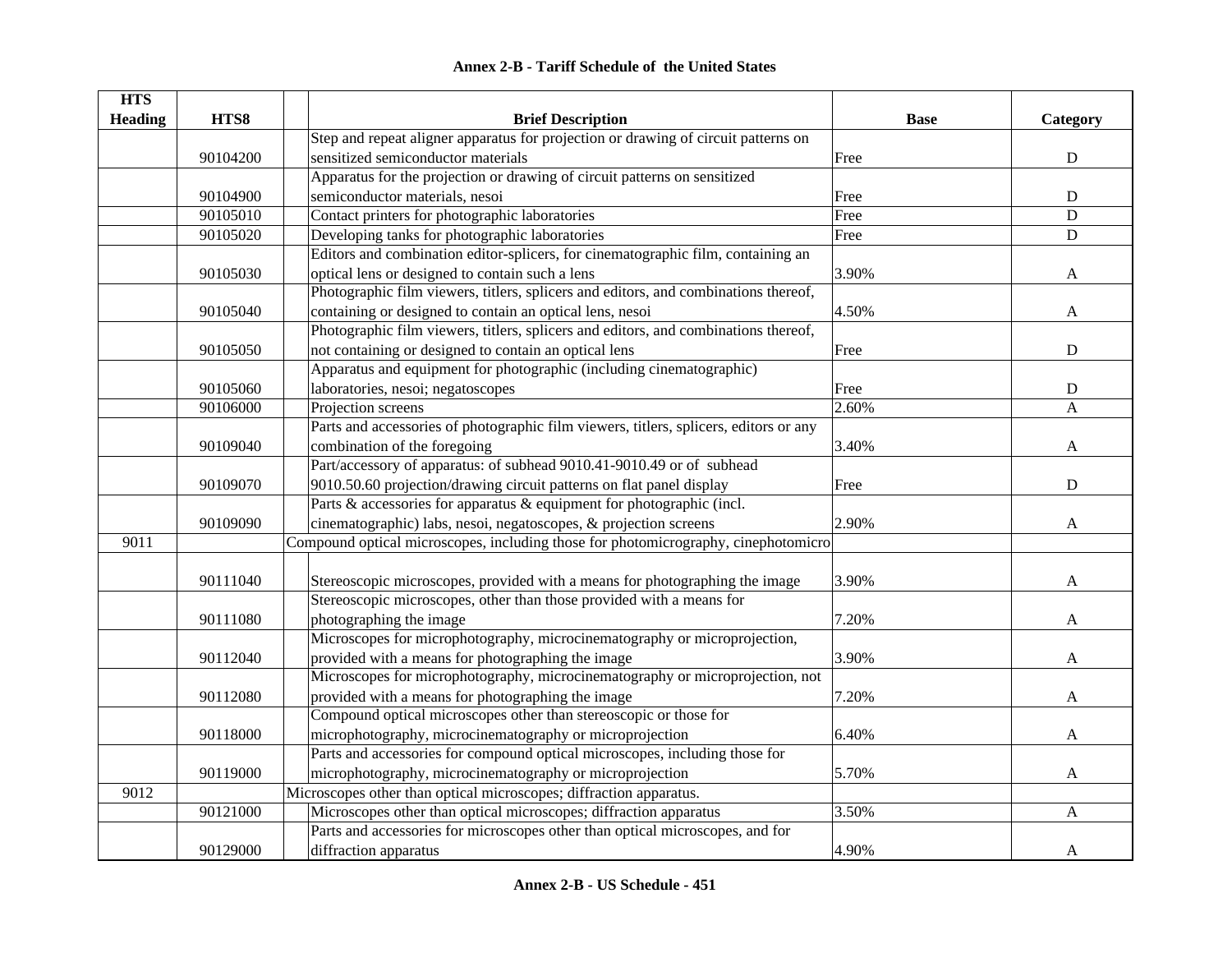| <b>Annex 2-B - Tariff Schedule of the United States</b> |  |
|---------------------------------------------------------|--|
|---------------------------------------------------------|--|

| <b>HTS</b>     |          |                                                                                             |             |              |
|----------------|----------|---------------------------------------------------------------------------------------------|-------------|--------------|
| <b>Heading</b> | HTS8     | <b>Brief Description</b>                                                                    | <b>Base</b> | Category     |
| 9013           |          | Liquid crystal devices not constituting articles provided for more specitically in other he |             |              |
|                | 90131010 | Telescopic sights for rifles not designed for use with infrared light                       | 14.90%      | $\mathbf{A}$ |
|                | 90131030 | Telescopic sights for rifles designed for use with infrared light                           | 1.40%       | $\mathbf{A}$ |
|                |          | Telescopic sights for arms other than rifles; periscopes; telescopes as parts of            |             |              |
|                | 90131040 | machines, appliances, etc. of chapter 90 or section XVI                                     | 5.30%       | A            |
|                | 90132000 | Lasers, other than laser diodes                                                             | 3.10%       | A            |
|                |          | Hand magnifiers, magnifying glasses, loupes, thread counters and similar                    |             |              |
|                | 90138020 | apparatus nesi                                                                              | 6.60%       | A            |
|                | 90138040 | Door viewers (door eyes)                                                                    | 5.80%       | A            |
|                |          | Liquid crystal and other optical flat panel displays other than for articles of             |             |              |
|                | 90138070 | heading 8528, nesoi                                                                         | Free        | ${\bf D}$    |
|                | 90138090 | Liquid crystal devices nesoi, and optical appliances and instruments, nesoi                 | 4.50%       | A            |
|                | 90139020 | Parts and accessories of telescopic sights for rifles                                       | 16%         | $\mathbf{A}$ |
|                |          |                                                                                             |             |              |
|                | 90139050 | Parts and accessories of flat panel displays other than for articles of heading 8528        | Free        | $\mathbf D$  |
|                |          | Parts and accessories of liquid crystal devices nesoi, and optical appliances and           |             |              |
|                | 90139090 | instruments, nesoi                                                                          | 4.50%       | A            |
| 9014           |          | Direction finding compasses; other navigational instruments and appliances.                 |             |              |
|                | 90141010 | Optical direction finding compasses                                                         | 4%          | A            |
|                | 90141060 | Gyroscopic directing finding compasses, other than electrical                               | Free        | ${\bf D}$    |
|                | 90141070 | Electrical direction finding compasses                                                      | Free        | $\mathbf D$  |
|                |          | Direction finding compasses, other than optical instruments, gyroscopic compasses           |             |              |
|                | 90141090 | or electrical                                                                               | 2.90%       | A            |
|                |          | Optical instruments and appliances (other than compasses) for aeronautical or               |             |              |
|                | 90142020 | space navigation                                                                            | 2.80%       | A            |
|                | 90142040 | Automatic pilots for aeronautical or space navigation                                       | 3.30%       | A            |
|                |          | Electrical instruments and appliances (other than compasses) for aeronautical or            |             |              |
|                | 90142060 | space navigation                                                                            | Free        | $\mathbf D$  |
|                |          | Nonelectrical instruments and appliances (other than compasses) for aeronautical            |             |              |
|                | 90142080 | or space navigation                                                                         | Free        | ${\bf D}$    |
|                | 90148010 | Optical navigational instruments, nesi                                                      | 2.80%       | A            |
|                | 90148020 | Ships' logs and depth-sounding apparatus                                                    | 3.20%       | A            |
|                | 90148040 | Electrical navigational instruments and appliances, nesi                                    | Free        | $\mathbf D$  |
|                | 90148050 | Nonelectrical navigational instruments and appliances, nesi                                 | Free        | $\mathbf D$  |
|                |          | Parts and accessories of automatic pilots for aeronautical or space navigation of           |             |              |
|                | 90149010 | subheading 9014.20.40                                                                       | Free        | ${\bf D}$    |
|                |          | Parts and accessories of nonelectrical instruments and appliances for aeronautical          |             |              |
|                | 90149020 | or space navigation of subheading 9014.20.80                                                | Free        | ${\bf D}$    |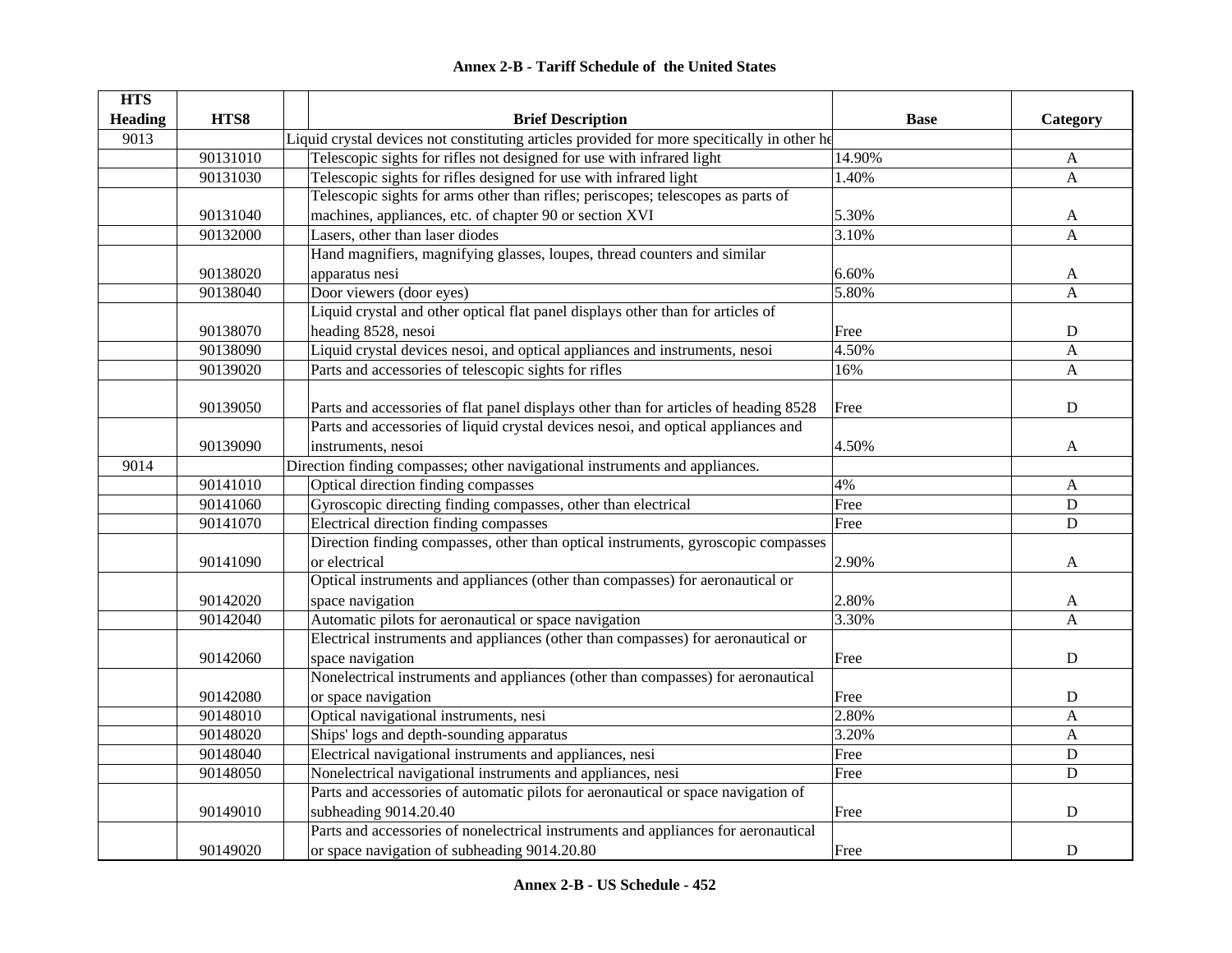#### **HTS Heading HTS8 Brief Description Base Category** 90149040 Parts and accessories of nonelectrical navigational instruments and appliances nesi of subheading 9014.80.50 D 90149060 Parts and accessories of navigational instruments and appliances, nesi Free Free D 9015surveying (including photogrammetrical surveying), hydrographic, oceanographic, hydr 90151040 Electrical rangefinders D 90151080 Rangefinders, other than electrical 2.80% A 90152040 Electrical theodolites and tachymeters Free Free D 90152080 Theodolites and tachymeters, other than electrical 2.80% 2.80% A 90153040 Electrical levels D 90153080 Levels, other than electrical 2.80% A 90154040 Electrical photogrammetrical surveying instruments and appliances Free Free Press, Pree D 90154080 Photogrammetrical surveying instruments and appliances, other than electrical 3% A 90158020Optical surveying, hydrographic, oceanographic, hydrological, meteorological or geophysical instruments and appliances, nesi 2.80% and 2.80% A 90158060 | Seismographs **Free** D 90158080Surveying, hydrographic, oceanographic, hydrological, meteorological or geophysical instruments and appliances, nesi, nonoptical Free Free Press,  $\Box$ 90159000Parts and accessories for surveying, hydrographic, oceanographic, hydrological, meteorological or geophysical instruments and appliances The rate applicable to the article of which it is a part or accessory and  $A$ 9016Balances of a sensitivity of 5 cg or better, with or without weights. 90160020Electrical balances of a sensitivity of 5 cg or better, with or without weights, and parts and accessories thereof 3.90% A 90160040Jewelers' balances (nonelectrical) of a sensitivity of 5 cg or better, with or without weights, and parts and accessories thereof 2.90% A 90160060Balances (nonelectrical) of a sensitivity of 5 cg or better, other than jewelers', balances, and parts and accessories thereof 3.30% A 9017Drawing, marking-out or mathematical calculating instruments (for example, drafting m 90171040 Drafting plotters, whether or not automatic Free Free D 90171080 Drafting tables and machines, whether or not automatic, nesoi 3.90% 3.90% A 90172040 Disc calculators, slide rules and other mathematical calculating instruments 3.90% A 90172050Pattern generation apparatus designed to produce masks and reticles from photoresist coated substrates (optical, e-beam, ion beam, etc.) Free Free Free D 90172070 Other drawing, marking-out or mathematical plotters, nesoi Free Free D 90172080 Other drawing, marking-out or mathematical calculating instruments, nesoi 4.60% A 90173040 Micrometers and calipers, for use in the hand 5.80% A 90173080 Gauges for measuring length, for use in the hand 3.90% 3.90% A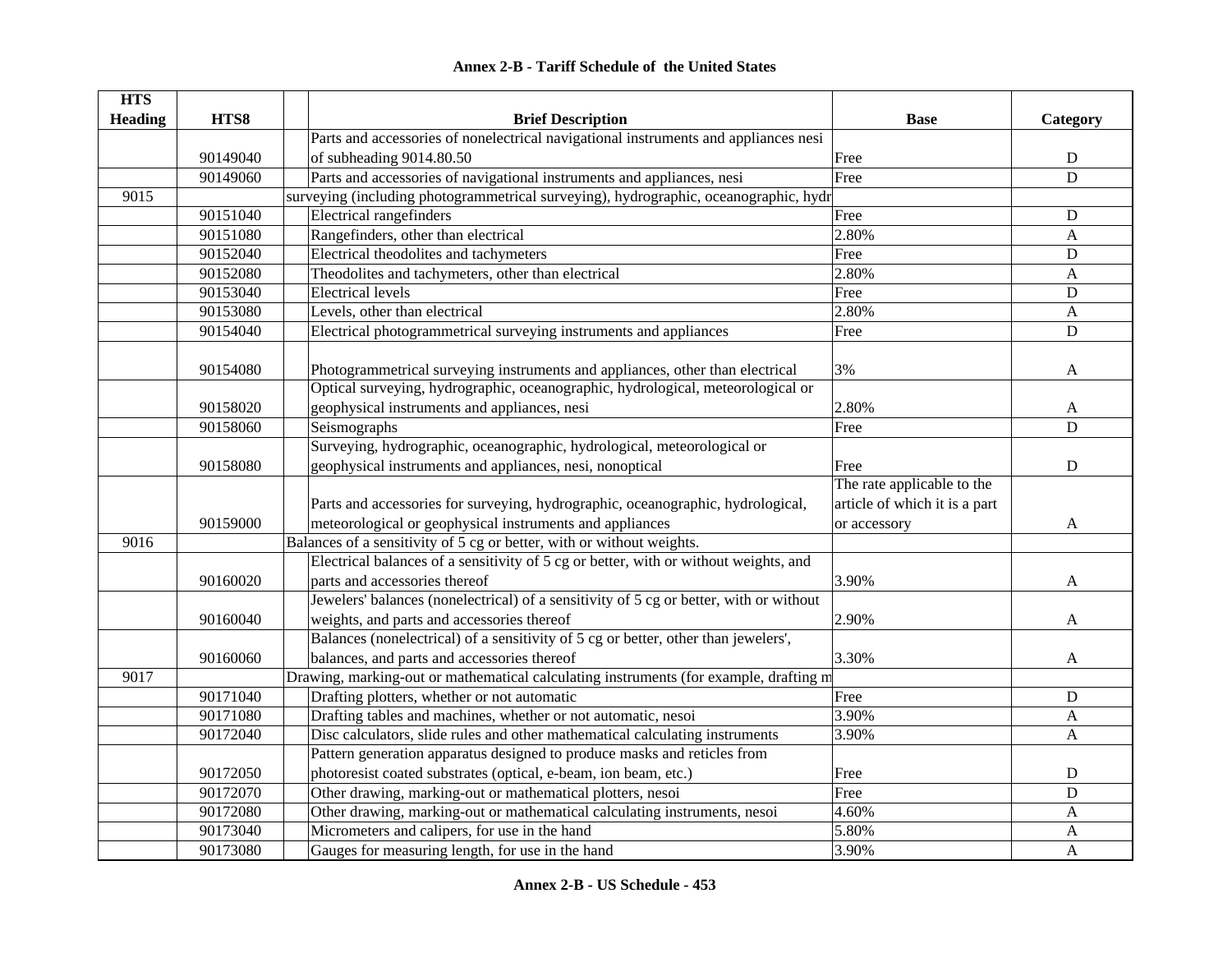|  | <b>Annex 2-B - Tariff Schedule of the United States</b> |  |
|--|---------------------------------------------------------|--|
|--|---------------------------------------------------------|--|

| <b>HTS</b>     |          |                                                                                           |                               |             |
|----------------|----------|-------------------------------------------------------------------------------------------|-------------------------------|-------------|
| <b>Heading</b> | HTS8     | <b>Brief Description</b>                                                                  | <b>Base</b>                   | Category    |
|                |          | Instruments for measuring length, for use in the hand, nesi (for example,                 |                               |             |
|                | 90178000 | measuring rods and tapes)                                                                 | 5.30%                         | A           |
|                |          |                                                                                           | The rate applicable to the    |             |
|                |          | Parts and accessories for drawing, marking-out or mathematical calculating                | article of which it is a part |             |
|                | 90179000 | instruments, and for hand-held instruments for measuring length                           | or accessory                  | A           |
| 9018           |          | Instruments and appliances used in medical, surgical, dental or veterinary sciences, inct |                               |             |
|                | 90181130 | Electrocardiographs                                                                       | Free                          | $\mathbf D$ |
|                | 90181160 | Printed circuit assemblies for electrocardiographs                                        | Free                          | D           |
|                |          |                                                                                           |                               |             |
|                | 90181190 | Parts and accessories of electrocardiographs, other than printed circuit assemblies       | Free                          | $\mathbf D$ |
|                |          | Ultrasonic scanning electro-diagnostic apparatus used in medical, surgical, dental        |                               |             |
|                | 90181200 | or veterinary sciences                                                                    | Free                          | D           |
|                |          | Magnetic resonance imaging electro-diagnostic apparatus used in medical,                  |                               |             |
|                | 90181300 | surgical, dental or veterinary sciences                                                   | Free                          | $\mathbf D$ |
|                |          | Scintigraphic electro-diagnostic apparatus used in medical, surgical, dental or           |                               |             |
|                | 90181400 | veterinary sciences                                                                       | Free                          | $\mathbf D$ |
|                |          | Electro-diagnostic apparatus for functional exploratory examination, and parts and        |                               |             |
|                | 90181940 | accessories thereof                                                                       | Free                          | ${\bf D}$   |
|                | 90181955 | Electro-diagnostic patient monitoring systems                                             | Free                          | D           |
|                |          |                                                                                           |                               |             |
|                | 90181975 | Printed circuit assemblies for electro-diagnostic parameter acquisition modules           | Free                          | $\mathbf D$ |
|                | 90181995 | Electro-diagnostic apparatus nesi, and parts and accessories thereof nesi                 | Free                          | D           |
|                |          | Ultraviolet or infrared ray apparatus used in medical, surgical, dental or veterinary     |                               |             |
|                | 90182000 | sciences, and parts and accessories thereof                                               | Free                          | D           |
|                | 90183100 | Syringes, with or without their needles; parts and accessories thereof                    | Free                          | $\mathbf D$ |
|                |          | Tubular metal needles and needles for sutures, used in medical, surgical, dental or       |                               |             |
|                | 90183200 | veterinary sciences, and parts and accessories thereof                                    | Free                          | ${\bf D}$   |
|                |          | Catheters, cannulae and the like nesi, used in medical, surgical, dental or               |                               |             |
|                | 90183900 | veterinary sciences, and parts and accessories thereof                                    | Free                          | $\mathbf D$ |
|                |          | Dental drill engines, whether or not combined on a single base with other dental          |                               |             |
|                | 90184100 | equipment, and parts and accessories thereof                                              | Free                          | $\mathbf D$ |
|                | 90184940 | Dental burs                                                                               | Free                          | D           |
|                |          | Instruments and apparatus used in dental sciences, nesi, and parts and accessories        |                               |             |
|                | 90184980 | thereof                                                                                   | Free                          | ${\bf D}$   |
|                |          |                                                                                           |                               |             |
|                | 90185000 | Ophthalmic instruments and appliances nesi, and parts and accessories thereof             | Free                          | D           |
|                |          | Mirrors and reflectors used in medical, surgical, dental or veterinary sciences, and      |                               |             |
|                | 90189010 | parts and accessories thereof                                                             | Free                          | D           |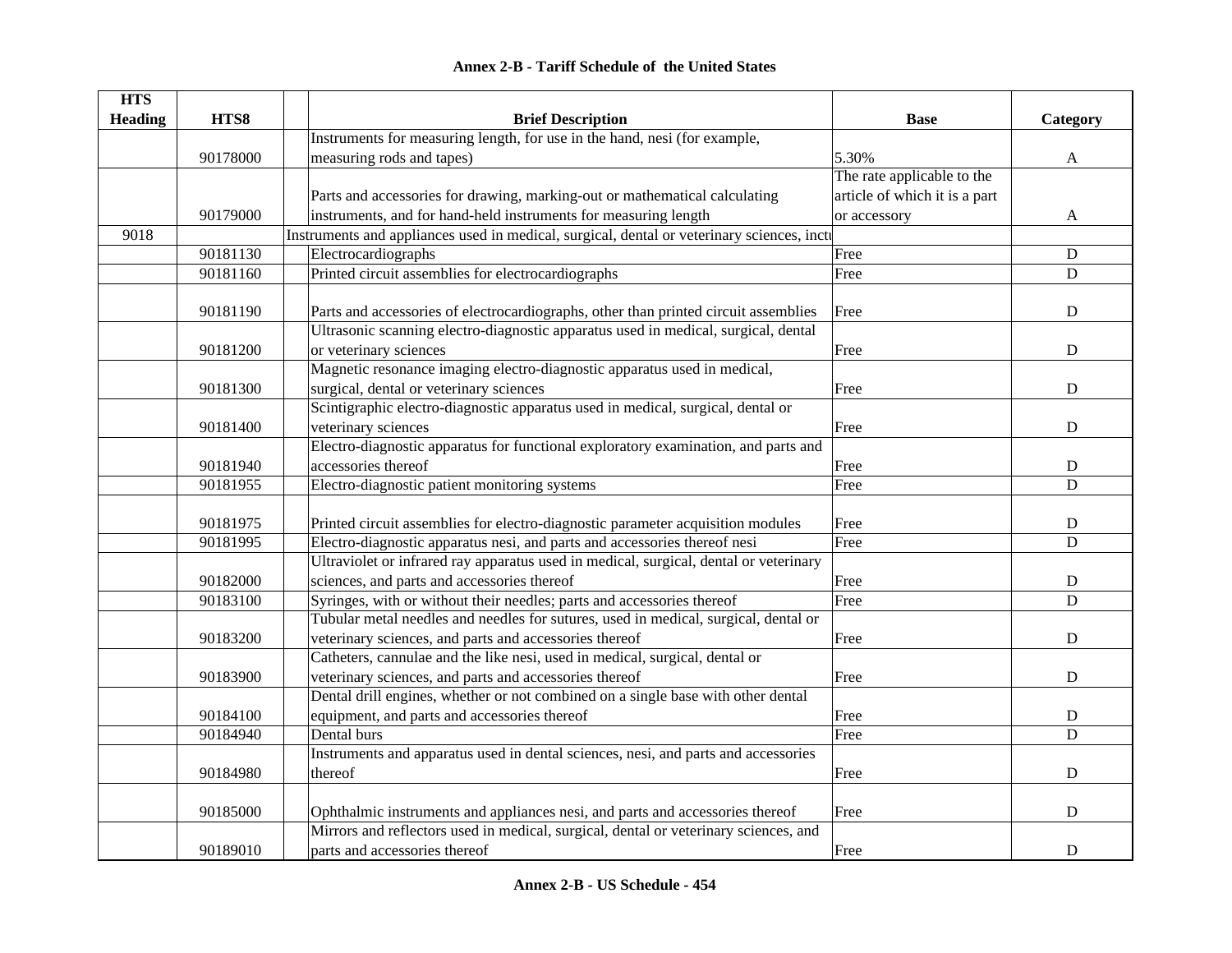| <b>Annex 2-B - Tariff Schedule of the United States</b> |
|---------------------------------------------------------|
|---------------------------------------------------------|

| <b>HTS</b>     |          |                                                                                           |             |             |
|----------------|----------|-------------------------------------------------------------------------------------------|-------------|-------------|
| <b>Heading</b> | HTS8     | <b>Brief Description</b>                                                                  | <b>Base</b> | Category    |
|                |          | Optical instruments and appliances nesi, used in medical, surgical, dental or             |             |             |
|                | 90189020 | veterinary sciences, and parts and accessories thereof                                    | Free        | ${\bf D}$   |
|                |          | Anesthetic instruments and appliances nesi, used in medical, surgical, dental or          |             |             |
|                | 90189030 | veterinary sciences, and parts and accessories thereof                                    | Free        | ${\bf D}$   |
|                |          | Percussion hammers, stethescopes, and parts of stethescopes used in medical,              |             |             |
|                | 90189040 | surgical, dental or veterinary sciences                                                   | Free        | ${\bf D}$   |
|                |          | Sphygmomanometers, tensimeters and oscillometers used in medical, surgical,               |             |             |
|                | 90189050 | dental or veterinary sciences; parts and accessories thereof                              | Free        | ${\bf D}$   |
|                |          | Electro-surgical instruments and appliances nesi, other than extracorporeal shock         |             |             |
|                | 90189060 | wave lithotripters and parts and accessories thereof                                      | Free        | ${\bf D}$   |
|                | 90189064 | Defibrillators                                                                            | Free        | ${\bf D}$   |
|                | 90189068 | Printed circuit assemblies for defibrillators                                             | Free        | $\mathbf D$ |
|                |          |                                                                                           |             |             |
|                | 90189075 | Electro-medical instruments and appliances nesi, and parts and accessories thereof Free   |             | $\mathbf D$ |
|                |          | Instruments and appliances used in medical, surgical, dental or veterinary sciences,      |             |             |
|                | 90189080 | nesi, and parts and accessories thereof                                                   | Free        | $\mathbf D$ |
| 9019           |          | Mechano-therapy appliances; massage apparatus; psychological aptitude-testing apparat     |             |             |
|                |          | Mechano-therapy appliances and massage apparatus, and parts and accessories               |             |             |
|                | 90191020 | thereof                                                                                   | Free        | ${\bf D}$   |
|                |          | Electrical psychological aptitude testing apparatus and parts and accessories             |             |             |
|                | 90191040 | thereof                                                                                   | Free        | ${\bf D}$   |
|                |          | Psychological aptitude testing apparatus, other than electrical, and parts and            |             |             |
|                | 90191060 | accessories thereof                                                                       | Free        | $\mathbf D$ |
|                |          | Ozone, oxygen and aerosol therapy, artificial respiration or other therapeutic            |             |             |
|                | 90192000 | respiration apparatus, and parts and accessories thereof                                  | Free        | ${\bf D}$   |
| 9020           |          | Other breathing appliances and gas masks, excluding protective masks having neither, m    |             |             |
|                |          | Underwater breathing devices designed as a complete unit to be carried on the             |             |             |
|                | 90200040 | person & not requiring attendants, parts & accessories thereof                            | Free        | D           |
|                |          | Breathing appliances, nesi, $\&$ gas masks, excl. protective masks having neither         |             |             |
|                | 90200060 | mechanical parts/replaceable filters, parts, accessories of                               | 2.50%       | A           |
|                | 90200090 | Parts and accessories of breathing appliances and gas masks, nesi                         | 2.50%       | A           |
| 9021           |          | Orthopaedic appliances, including crutches, surgical belts and trusses; splints and other |             |             |
|                | 90211000 | Orthopedic or fracture appliances, and parts and accessories thereof                      | Free        | ${\bf D}$   |
|                | 90212140 | Artificial teeth and parts and accessories thereof, of plastics                           | Free        | ${\bf D}$   |
|                | 90212180 | Artificial teeth and parts and accessories thereof, other than of plastics                | Free        | ${\bf D}$   |
|                | 90212940 | Dental fittings and parts and accessories thereof, of plastics                            | Free        | ${\bf D}$   |
|                | 90212980 | Dental fittings and parts and accessories thereof, other than of plastics                 | Free        | ${\rm D}$   |
|                | 90213100 | Artificial joints and parts and accessories thereof                                       | Free        | $\mathbf D$ |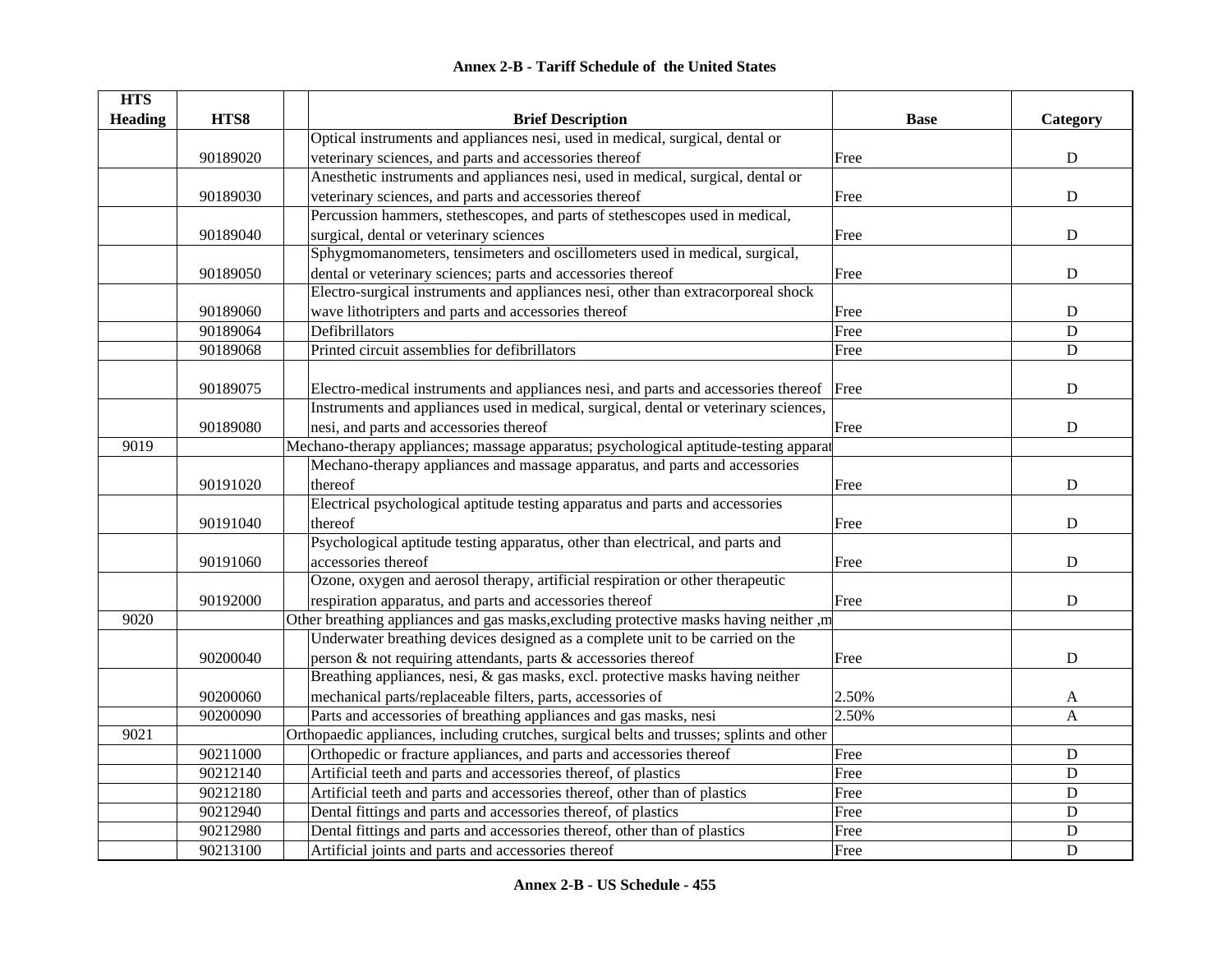| <b>HTS</b>     |          |                                                                                            |             |              |
|----------------|----------|--------------------------------------------------------------------------------------------|-------------|--------------|
| <b>Heading</b> | HTS8     | <b>Brief Description</b>                                                                   | <b>Base</b> | Category     |
|                |          | Artificial parts of the body (other than artificial joints) and parts and accessories      |             |              |
|                | 90213900 | thereof, nesoi                                                                             | Free        | ${\bf D}$    |
|                | 90214000 | Hearing aids, excluding parts and accessories thereof                                      | Free        | D            |
|                |          |                                                                                            |             |              |
|                | 90215000 | Pacemakers for stimulating heart muscles, excluding parts and accessories thereof          | Free        | ${\bf D}$    |
|                |          | Parts and accessories for hearing aids and for pacemakers for stimulating heart            |             |              |
|                | 90219040 | muscles                                                                                    | Free        | ${\bf D}$    |
|                |          | Appliances nesi which are worn or carried, or implanted in the body, to                    |             |              |
|                | 90219080 | compensate for a defect or disability, and parts and accessories                           | Free        | ${\bf D}$    |
| 9022           |          | Apparatus based on the use of X-rays or of alpha, beta or gamma radiations, whether or     |             |              |
|                | 90221200 | Computed tomography apparatus based on the use of $\overline{X\text{-rays}}$               | Free        | ${\bf D}$    |
|                |          | Apparatus based on the use of X-rays for dental uses (other than computed                  |             |              |
|                | 90221300 | tomography apparatus)                                                                      | Free        | ${\bf D}$    |
|                |          | Apparatus based on the use of X-rays for medical, surgical or veterinary uses              |             |              |
|                | 90221400 | (other than computed tomography apparatus)                                                 | Free        | ${\bf D}$    |
|                |          | Apparatus based on the use of X-rays other than for medical, surgical, dental or           |             |              |
|                | 90221900 | veterinary use                                                                             | Free        | D            |
|                |          | Apparatus based on the use of alpha, beta or gamma radiations, for medical,                |             |              |
|                | 90222100 | surgical, dental or veterinary use                                                         | Free        | D            |
|                | 90222940 | Smoke detectors, ionization type                                                           | 1%          | A            |
|                |          | Apparatus based on the use of alpha, beta or gama radiations, other than for               |             |              |
|                | 90222980 | medical, surgical, dental or veterinary use, nesi                                          | 1.40%       | A            |
|                | 90223000 | X-ray tubes                                                                                | 0.90%       | A            |
|                | 90229005 | Radiation generator units                                                                  | 0.80%       | A            |
|                | 90229015 | Radiation beam delivery units                                                              | 1.40%       | A            |
|                |          | X-ray generators, high tension generators, desks, screens, examination or treatment        |             |              |
|                | 90229025 | tables, chairs and similar apparatus, nesi                                                 | 0.80%       | A            |
|                | 90229040 | Parts and accessories of X-ray tubes                                                       | 0.90%       | $\mathbf{A}$ |
|                | 90229060 | Parts and accessories of apparatus based on the use of X-rays                              | 0.80%       | A            |
|                | 90229070 | Parts and accessories of ionization type smoke detectors                                   | $1\%$       | A            |
|                |          | Parts and accessories of apparatus based on the use of alpha, beta or gamma                |             |              |
|                | 90229095 | radiations                                                                                 | 1.40%       | A            |
| 9023           |          | Instruments, apparatus and models, designed for demonstrational purposes (for example      |             |              |
|                |          | Instruments, apparatus and models, designed for demonstrational purposes,                  |             |              |
|                | 90230000 | unsuitable for other uses, and parts and accessories thereof                               | Free        | $\mathbf D$  |
| 9024           |          | Machines and appliances for testing the hardness, strength, compressibility, elasticity, o |             |              |
|                | 90241000 | Machines and appliances for testing the mechanical properties of metals                    | 1.70%       | $\mathbf{A}$ |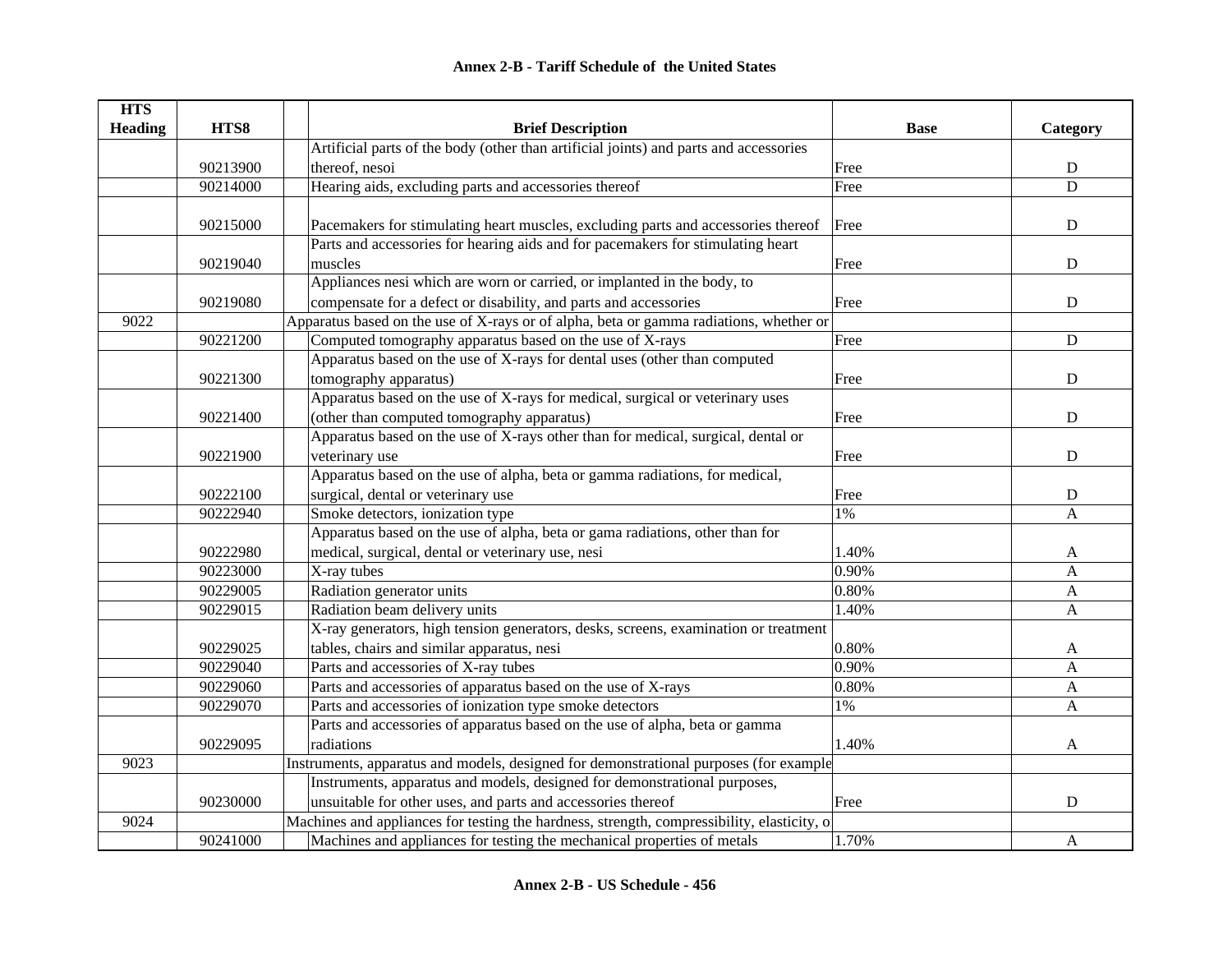| <b>HTS</b>     |          |                                                                                          |                               |             |
|----------------|----------|------------------------------------------------------------------------------------------|-------------------------------|-------------|
| <b>Heading</b> | HTS8     | <b>Brief Description</b>                                                                 | <b>Base</b>                   | Category    |
|                |          | Machines and appliances for testing the mechanical properties of materials other         |                               |             |
|                | 90248000 | than metals                                                                              | 1.70%                         | A           |
|                |          | Parts and accessories of machines and appliances for testing the hardness, strength,     |                               |             |
|                | 90249000 | compressibility, or other properties of materials                                        | 1.70%                         | A           |
| 9025           |          | Hydrometers and similar floating instruments, thermometers, pyrometers, barometers, h    |                               |             |
|                |          | Clinical thermometers, liquid-filled, for direct reading, not combined with other        |                               |             |
|                | 90251120 | instruments                                                                              | Free                          | $\mathbf D$ |
|                |          | Liquid-filled thermometers, for direct reading, not combined with other                  |                               |             |
|                | 90251140 | instruments, other than clinical thermometers                                            | Free                          | ${\bf D}$   |
|                | 90251940 | Pyrometers, not combined with other instruments                                          | 1.40%                         | A           |
|                |          | Thermometers, for direct reading, not combined with other instruments, other than        |                               |             |
|                | 90251980 | liquid-filled thermometers                                                               | 1.80%                         | A           |
|                |          | Electrical: hydrometers & sim. floating instr., hygrometers, psychometers, & any         |                               |             |
|                | 90258010 | comb. with or w/o thermometers, pyrometers, & barometers                                 | 1.70%                         | A           |
|                | 90258015 | Nonelectrical barometers, not combined with other instruments                            | 1%                            | A           |
|                |          | Hydrometers and similar floating instruments, whether or not incorporating a             |                               |             |
|                | 90258020 | thermometer, non-recording, other than electrical                                        | 2.90%                         | A           |
|                | 90258035 | Hygrometers and psychrometers, non-electrical, non-recording                             | 1.40%                         | A           |
|                |          | Thermographs, barographs, hygrographs and other recording instruments, other             |                               |             |
|                | 90258040 | than electrical                                                                          | $1\%$                         | A           |
|                |          | Combinations of thermometers, barometers and similar temperature and                     |                               |             |
|                | 90258050 | atmosphere measuring and recording instruments, nonelectrical                            | 1.60%                         | A           |
|                |          |                                                                                          | The rate applicable to the    |             |
|                |          | Parts & accessories of hydrometers & like floating instruments,                          | article of which it is a part |             |
|                | 90259000 | thermometers, pyrometers, barometers, hygrometers, psychrometers & combinations          | or accessory                  | A           |
| 9026           |          | Instruments and apparatus for measuring or checking the tlow, level, pressure or other v |                               |             |
|                |          | Electrical instruments and apparatus for measuring or checking the flow or level of      |                               |             |
|                | 90261020 | liquids                                                                                  | Free                          | D           |
|                |          |                                                                                          |                               |             |
|                | 90261040 | Flow meters, other than electrical, for measuring or checking the flow of liquids        | Free                          | $\mathbf D$ |
|                |          | Instruments and apparatus for measuring or checking the level of liquids, other          |                               |             |
|                | 90261060 | than flow meters, non-electrical                                                         | Free                          | $\mathbf D$ |
|                |          | Electrical instruments and apparatus for measuring or checking the pressure of           |                               |             |
|                | 90262040 | liquids or gases                                                                         | Free                          | $\mathbf D$ |
|                |          | Instruments and apparatus, other than electrical, for measuring or checking the          |                               |             |
|                | 90262080 | pressure of liquids or gases                                                             | Free                          | D           |
|                |          | Electrical instruments and apparatus for measuring or checking variables of liquids      |                               |             |
|                | 90268020 | or gases, nesi                                                                           | Free                          | ${\bf D}$   |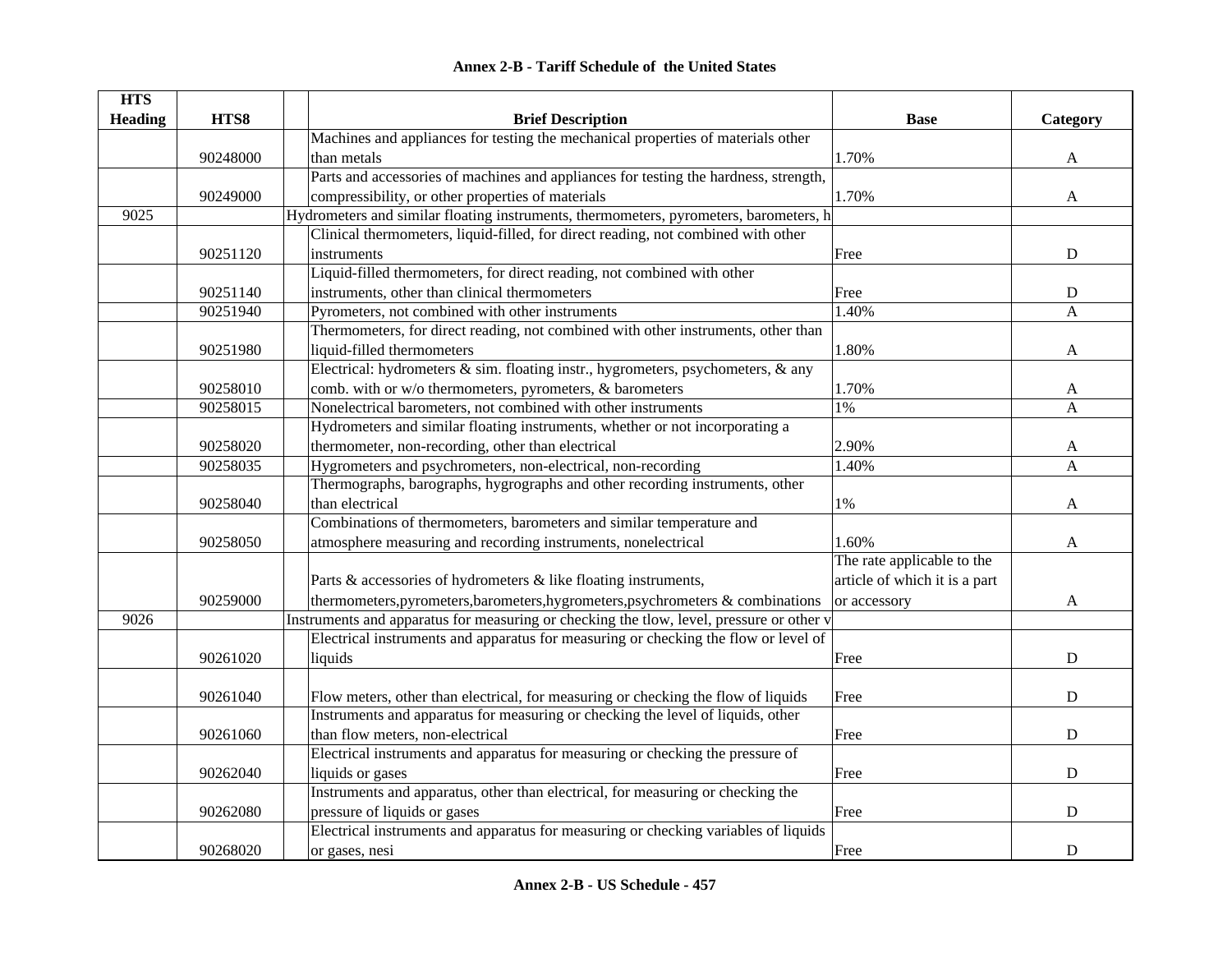| <b>Annex 2-B - Tariff Schedule of the United States</b> |  |
|---------------------------------------------------------|--|
|---------------------------------------------------------|--|

| <b>HTS</b><br><b>Heading</b> | HTS8     | <b>Brief Description</b>                                                                | <b>Base</b> | Category       |
|------------------------------|----------|-----------------------------------------------------------------------------------------|-------------|----------------|
|                              |          |                                                                                         |             |                |
|                              | 90268040 | Nonelectrical heat meters incorporating liquid supply meters, and anemometers           | Free        | ${\bf D}$      |
|                              |          | Nonelectrical instruments and apparatus for measuring or checking variables of          |             |                |
|                              | 90268060 | liquids or gases, nesi                                                                  | Free        | ${\bf D}$      |
|                              |          | Parts and accessories of electrical instruments and apparatus for measuring or          |             |                |
|                              | 90269020 | checking variables of liquids or gases                                                  | Free        | ${\bf D}$      |
|                              |          | Parts and accessories of nonelectrical flow meters, heat meters incorporating liquid    |             |                |
|                              | 90269040 | supply meters and anemometers                                                           | Free        | $\mathbf D$    |
|                              |          | Parts and accessories of nonelectrical instruments and apparatus for measuring or       |             |                |
|                              | 90269060 | checking variables of liquids or gases, nesi                                            | Free        | ${\bf D}$      |
| 9027                         |          | Instruments and apparatus for physical or chemical analysis (for example, polarimeters, |             |                |
|                              | 90271020 | Electrical gas or smoke analysis apparatus                                              | 1.70%       | A              |
|                              | 90271040 | Nonelectrical optical instruments and apparatus for gas or smoke analysis               | 3.50%       | $\mathbf{A}$   |
|                              |          | Nonelectrical gas or smoke analysis apparatus, other than optical instruments and       |             |                |
|                              | 90271060 | apparatus                                                                               | 2.20%       | A              |
|                              | 90272050 | Electrical chromatographs and electrical electrophoresis instruments                    | Free        | $\mathbf D$    |
|                              | 90272080 | Nonelectrical chromatographs                                                            | Free        | $\mathbf D$    |
|                              |          | Electrical spectrometers, spectrophotometers and spectrographs using optical            |             |                |
|                              | 90273040 | radiations (ultraviolet, visible, infrared)                                             | Free        | ${\bf D}$      |
|                              |          | Nonelectrical spectrometers, spectrophotometers and spectrographs using optical         |             |                |
|                              | 90273080 | radiations (ultraviolet, visible, infrared)                                             | Free        | ${\bf D}$      |
|                              | 90274000 | Exposure meters                                                                         | 1.20%       | A              |
|                              |          | Electrical instruments and apparatus using optical radiations (ultraviolet, visible,    |             |                |
|                              | 90275040 | infrared), nesi                                                                         | Free        | ${\bf D}$      |
|                              |          | Nonelectrical instruments and apparatus using optical radiations (ultraviolet,          |             |                |
|                              | 90275080 | visible, infrared), nesi                                                                | Free        | $\mathbf D$    |
|                              | 90278025 | Nuclear magnetic resonance instruments                                                  | Free        | D              |
|                              |          | Electrical instruments and apparatus for physical or chemical analysis, measuring       |             |                |
|                              | 90278045 | viscosity, checking heat, sound, light, etc., nesi                                      | Free        | D              |
|                              |          | Nonelectrical instruments and apparatus for physical or chemical analysis,              |             |                |
|                              | 90278080 | measuring viscosity, checking heat, sound or light, nesi                                | Free        | D              |
|                              | 90279020 | Microtomes                                                                              | 2.20%       | $\overline{A}$ |
|                              |          |                                                                                         |             |                |
|                              | 90279045 | Printed circuit assemblies for instruments and apparatus of subheading 9027.80          | Free        | $\mathbf D$    |
|                              |          | Parts and accessories of electrical instruments and apparatus of subheading             |             |                |
|                              | 90279054 | 9027.20, 9027.30, 9027.40, 9027.50 or 9027.80                                           | Free        | ${\bf D}$      |
|                              |          | Parts and accessories of other electrical instruments and apparatus of heading          |             |                |
|                              | 90279058 | 9027, nesoi                                                                             | 1.70%       | A              |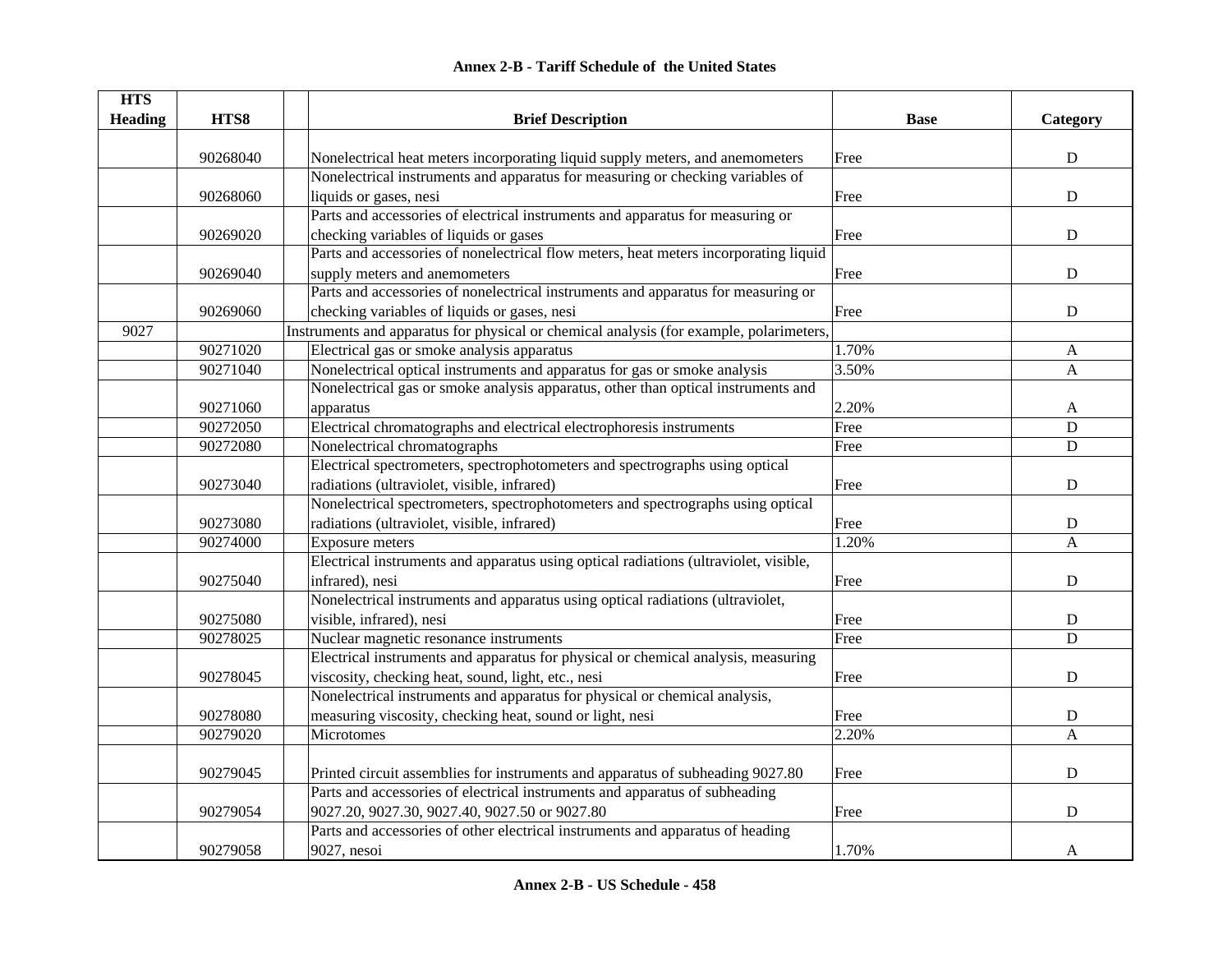| <b>HTS</b>     |          |                                                                                            |                       |                           |
|----------------|----------|--------------------------------------------------------------------------------------------|-----------------------|---------------------------|
| <b>Heading</b> | HTS8     | <b>Brief Description</b>                                                                   | <b>Base</b>           | Category                  |
|                |          | Parts and accessories of nonelectrical optical instruments and apparatus of                |                       |                           |
|                | 90279064 | subheading 9027.20, 9027.30, 9027.40, 9027.50 or 9027.80                                   | Free                  | ${\bf D}$                 |
|                |          | Parts and accessories of nonelectrical optical instruments and apparatus of heading        |                       |                           |
|                | 90279068 | 9027, nesoi                                                                                | 3.50%                 | A                         |
|                |          | Parts and accessories of nonelectrical nonoptical instruments and apparatus of             |                       |                           |
|                | 90279084 | heading 9027.20, 9027.30, 9027.40, 9027.50 or 9027.80                                      | Free                  | $\mathbf D$               |
|                |          | Parts and accessories of nonelectrical instruments and apparatus of heading 9027,          |                       |                           |
|                | 90279088 | nesoi                                                                                      | 2.20%                 | A                         |
| 9028           |          | Gas, liquid or electricity supply or production meters, including calibrating meters there |                       |                           |
|                | 90281000 | Gas supply or production meters, including calibrating meters thereof                      | 16 cents each $+2.5%$ | A                         |
|                | 90282000 | Liquid supply or production meters, including calibrating meters thereof                   | 16 cents each $+2.5%$ | A                         |
|                | 90283000 | Electricity supply or production meters, including calibrating meters thereof              | 16 cents each $+1.5%$ | A                         |
|                |          |                                                                                            |                       |                           |
|                | 90289000 | Parts and accessories for gas, liquid or electricity supply or production meters           | 3.20%                 | A                         |
| 9029           |          | Revolution counters, production counters, taximeters, mileometers, pedometers and the      |                       |                           |
|                | 90291040 | Taximeters                                                                                 | 5.30%                 | A                         |
|                |          | Revolution counters, production counters, odometers, pedometers and the like,              |                       |                           |
|                | 90291080 | other than taximeters                                                                      | Free                  | ${\bf D}$                 |
|                | 90292020 | <b>Bicycle</b> speedometers                                                                | 6%                    | A                         |
|                | 90292040 | Speedometers and tachometers, other than bicycle speedometers                              | Free                  | ${\bf D}$                 |
|                | 90292060 | Stroboscopes                                                                               | 16 cents each $+2.5%$ | $\boldsymbol{\mathsf{A}}$ |
|                | 90299020 | Parts and accessories of taximeters                                                        | 5.30%                 | A                         |
|                | 90299040 | Parts and accessories of bicycle speedometers                                              | 6%                    | A                         |
|                | 90299060 | Parts and accessories of stroboscopes                                                      | 3.20%                 | A                         |
|                |          | Parts and accessories of revolution counters, production counters, odometers,              |                       |                           |
|                | 90299080 | pedometers and the like, of speedometers nesi and tachometers                              | Free                  | ${\bf D}$                 |
| 9030           |          | Oscilloscopes, spectrum analysers and other inslruments and apparatus for measuring or     |                       |                           |
|                | 90301000 | Instruments and apparatus for measuring or detecting ionizing radiations                   | 1.60%                 | $\mathbf{A}$              |
|                | 90302000 | Cathode-ray oscilloscopes and cathode-ray oscillographs                                    | 1.70%                 | A                         |
|                |          | Multimeters for measuring or checking electrical voltage, current, resistance or           |                       |                           |
|                | 90303100 | power, without a recording device                                                          | 1.70%                 | A                         |
|                |          | Instruments and apparatus, nesi, for measuring or checking electrical voltage,             |                       |                           |
|                | 90303900 | current, resistance or power, without a recording device                                   | 1.70%                 | A                         |
|                | 90304000 | Instruments and apparatus specially designed for telecommunications                        | Free                  | D                         |
|                |          | Instruments and apparatus for measuring or checking electrical quantities, nesoi:          |                       |                           |
|                | 90308200 | for measuring or checking semiconductor wafers or devices                                  | Free                  | D                         |
|                |          | Instruments and apparatus for measuring, checking or detecting electrical                  |                       |                           |
|                | 90308300 | quantities or ionizing radiations, nesoi: with a recording device                          | 1.70%                 | A                         |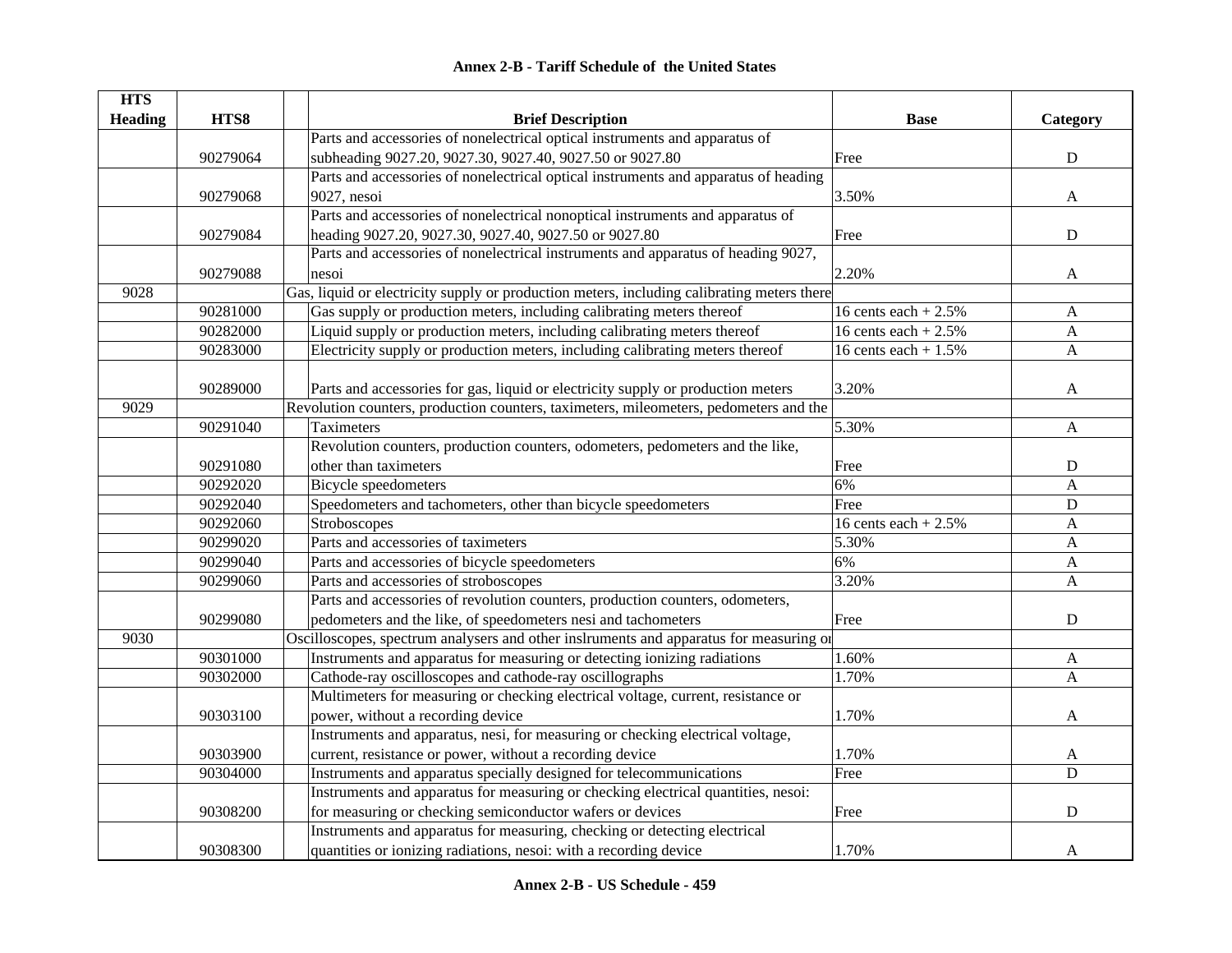| <b>HTS</b>     |          |                                                                                                                                                         |             |                           |
|----------------|----------|---------------------------------------------------------------------------------------------------------------------------------------------------------|-------------|---------------------------|
| <b>Heading</b> | HTS8     | <b>Brief Description</b><br>Instruments and apparatus for measuring, checking or detecting electrical                                                   | <b>Base</b> | Category                  |
|                | 90308900 |                                                                                                                                                         | 1.70%       |                           |
|                |          | quantities or ionizing radiations, nesoi: w/o a recording device<br>Printed circuit assemblies for instruments and apparatus for measuring or detecting |             | $\mathbf{A}$              |
|                |          |                                                                                                                                                         |             |                           |
|                | 90309025 | ionizing radiation<br>Parts and accessories for instruments and apparatus for measuring or detecting                                                    | 1.60%       | $\mathbf{A}$              |
|                |          |                                                                                                                                                         |             |                           |
|                | 90309045 | ionizing radiation, nesi<br>Printed circuit assemblies for instruments and apparatus for measuring or checking                                          | 1.60%       | A                         |
|                |          |                                                                                                                                                         |             |                           |
|                | 90309064 | semiconductor wafers or devices                                                                                                                         | Free        | ${\bf D}$                 |
|                |          | Printed circuit assemblies for articles of subheadings 9030.20 to 9030.40, 9030.83                                                                      |             |                           |
|                | 90309068 | and 9030.89                                                                                                                                             | 1.70%       | A                         |
|                |          | Parts and accessories for instruments and apparatus for measuring or checking                                                                           |             |                           |
|                | 90309084 | semiconductor wafers or devices, nesoi                                                                                                                  | Free        | ${\bf D}$                 |
|                |          | Parts and accessories for articles of subheadings 9030.20 to 9030.40, 9030.83 and                                                                       |             |                           |
|                | 90309088 | 9030.89, nesoi                                                                                                                                          | 1.70%       | A                         |
| 9031           |          | Measuring or checking instruments, appliances and machines, not specified or included                                                                   |             |                           |
|                | 90311000 | Machines for balancing mechanical parts                                                                                                                 | 1.70%       | A                         |
|                | 90312000 | Test benches                                                                                                                                            | 1.70%       | A                         |
|                | 90313000 | Profile projectors                                                                                                                                      | 2.50%       | $\mathbf{A}$              |
|                |          |                                                                                                                                                         |             |                           |
|                |          | Optical measuring/checking instruments/appliances for inspecting semiconductor                                                                          |             |                           |
|                | 90314100 | wafers/devices or photomasks/reticle used to mfg such devices                                                                                           | Free        | D                         |
|                | 90314940 | Optical coordinate-measuring machines, nesoi                                                                                                            | 3.50%       | A                         |
|                |          | Optical instrument & appliance: to inspect masks (not photomask) used to mfg                                                                            |             |                           |
|                | 90314970 | semiconductor devices; to measure contamination on such devices                                                                                         | Free        | $\mathbf D$               |
|                |          |                                                                                                                                                         |             |                           |
|                | 90314990 | Other optical measuring or checking instruments, appliances and machines, nesoi                                                                         | 3.50%       | A                         |
|                |          | Electron beam microscopes fitted with equipment specifically designed for the                                                                           |             |                           |
|                | 90318040 | handling and transport of semiconductor devices or reticles                                                                                             | Free        | ${\bf D}$                 |
|                | 90318080 | Measuring and checking instruments, appliances and machines, nesoi                                                                                      | 1.70%       | $\boldsymbol{\mathsf{A}}$ |
|                | 90319020 | Parts and accessories of profile projectors                                                                                                             | 2.50%       | A                         |
|                |          | Bases and frames for the optical coordinate-measuring machines of subheading                                                                            |             |                           |
|                | 90319045 | 9031.49.40                                                                                                                                              | 3.50%       | A                         |
|                |          | Parts & accessories of measuring & checking optical instruments & appliances of                                                                         |             |                           |
|                | 90319054 | subheading 9031.41 or 9031.49.70                                                                                                                        | Free        | ${\bf D}$                 |
|                |          | Parts & accessories of measuring & checking optical instruments & appliances,                                                                           |             |                           |
|                | 90319058 | other than test benches or profile projectors, nesoi                                                                                                    | 3.50%       | A                         |
|                | 90319070 | Parts and accessories of articles of subheading 9031.80.40                                                                                              | Free        | $\mathbf D$               |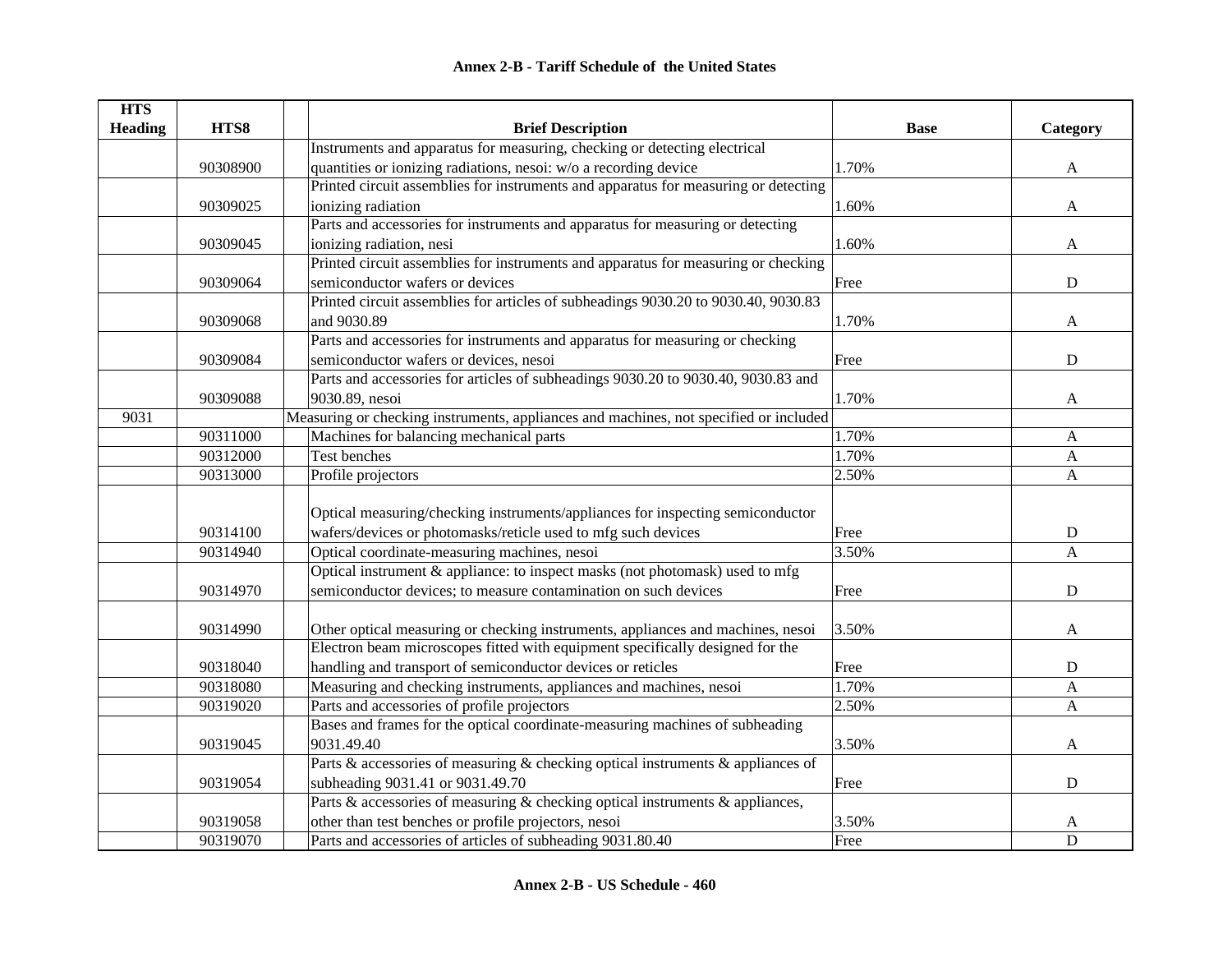| <b>HTS</b>     |          |                                                                                                                     |                             |              |
|----------------|----------|---------------------------------------------------------------------------------------------------------------------|-----------------------------|--------------|
| <b>Heading</b> | HTS8     | <b>Brief Description</b>                                                                                            | <b>Base</b>                 | Category     |
|                |          | Parts and accessories of measuring or checking instruments, appliances and                                          |                             |              |
|                | 90319090 | machines, nesoi                                                                                                     | 1.70%                       | $\mathbf{A}$ |
| 9032           |          | Automatic regulating or controlling Instruments and apparatus.                                                      |                             |              |
|                | 90321000 | Automatic thermostats                                                                                               | 1.70%                       | A            |
|                | 90322000 | Automatic manostats                                                                                                 | 1.70%                       | $\mathbf{A}$ |
|                |          | Hydraulic and pneumatic automatic regulating or controlling instruments and                                         |                             |              |
|                | 90328100 | apparatus                                                                                                           | 1.60%                       | $\mathbf{A}$ |
|                |          | Automatic voltage and voltage-current regulators, designed for use in a 6, 12, or                                   |                             |              |
|                | 90328920 | 24 V system                                                                                                         | 1.10%                       | A            |
|                |          | Automatic voltage and voltage-current regulators, not designed for use in a 6, 12,                                  |                             |              |
|                | 90328940 | or 24 V system                                                                                                      | 1.70%                       | A            |
|                | 90328960 | Automatic regulating or controlling instruments and apparatus, nesi                                                 | 1.70%                       | A            |
|                |          | Parts and accessories of automatic voltage and voltage-current regulators designed                                  |                             |              |
|                | 90329020 | for use in a 6, 12, or 24 V system, nesi                                                                            | 1.10%                       | A            |
|                |          | Parts and accessories of automatic voltage and voltage-current regulators, not                                      |                             |              |
|                | 90329040 | designed for use in a 6, 12, or 24 V system, nesi                                                                   | 1.70%                       | A            |
|                |          | Parts and accessories for automatic regulating or controlling instruments and                                       |                             |              |
|                | 90329060 | apparatus, nesi                                                                                                     | 1.70%                       | A            |
| 9033           |          | Parts and accessories (not specified or included elsewhere in this Chapter) for machines.                           |                             |              |
|                |          | Parts and accessories for machines, appliances, instruments or apparatus of chapter                                 |                             |              |
|                | 90330000 | 90, nesi                                                                                                            | 4.40%                       | A            |
| 9101           |          | Wrist-watches, pocket-watches and other watches, including stop-watches, with case of                               |                             |              |
|                |          |                                                                                                                     | 51 cents each $+6.25\%$ on  |              |
|                |          |                                                                                                                     | the case and strap, band or |              |
|                |          | Wrist watches with cases of or clad with precious metal, electrically operated, with $\vert$ bracelet + 5.3% on the |                             |              |
|                | 91011140 | mechanical display only, with 0-1 jewel in mvmt                                                                     | battery                     | A            |
|                |          |                                                                                                                     | 87 cents each $+6.25%$ on   |              |
|                |          |                                                                                                                     | the case and strap, band or |              |
|                |          | Wrist watches with cases of or clad with precious metal, electrically operated, with $\vert$ bracelet + 5.3% on the |                             |              |
|                | 91011180 | mechanical display only, w/more than 1 jewel in mvmt                                                                | battery                     | A            |
|                |          | Straps/bands/bracelets of tex. mat. or base metal, whether or not gold- or silver-                                  |                             |              |
|                | 91011220 | plated entered with wrist watches of subheading 9101.12.80                                                          | Free                        | D            |
|                |          | Straps, bands or bracelets, nesi, entered with wrist watches of subheading                                          |                             |              |
|                | 91011240 | 9101.12.80 and classifiable therewith                                                                               | Free                        | $\mathbf D$  |
|                |          | Wrist watches with cases of or clad with precious metal, electrically operated, with                                |                             |              |
|                | 91011280 | opto-electronic display only                                                                                        | Free                        | D            |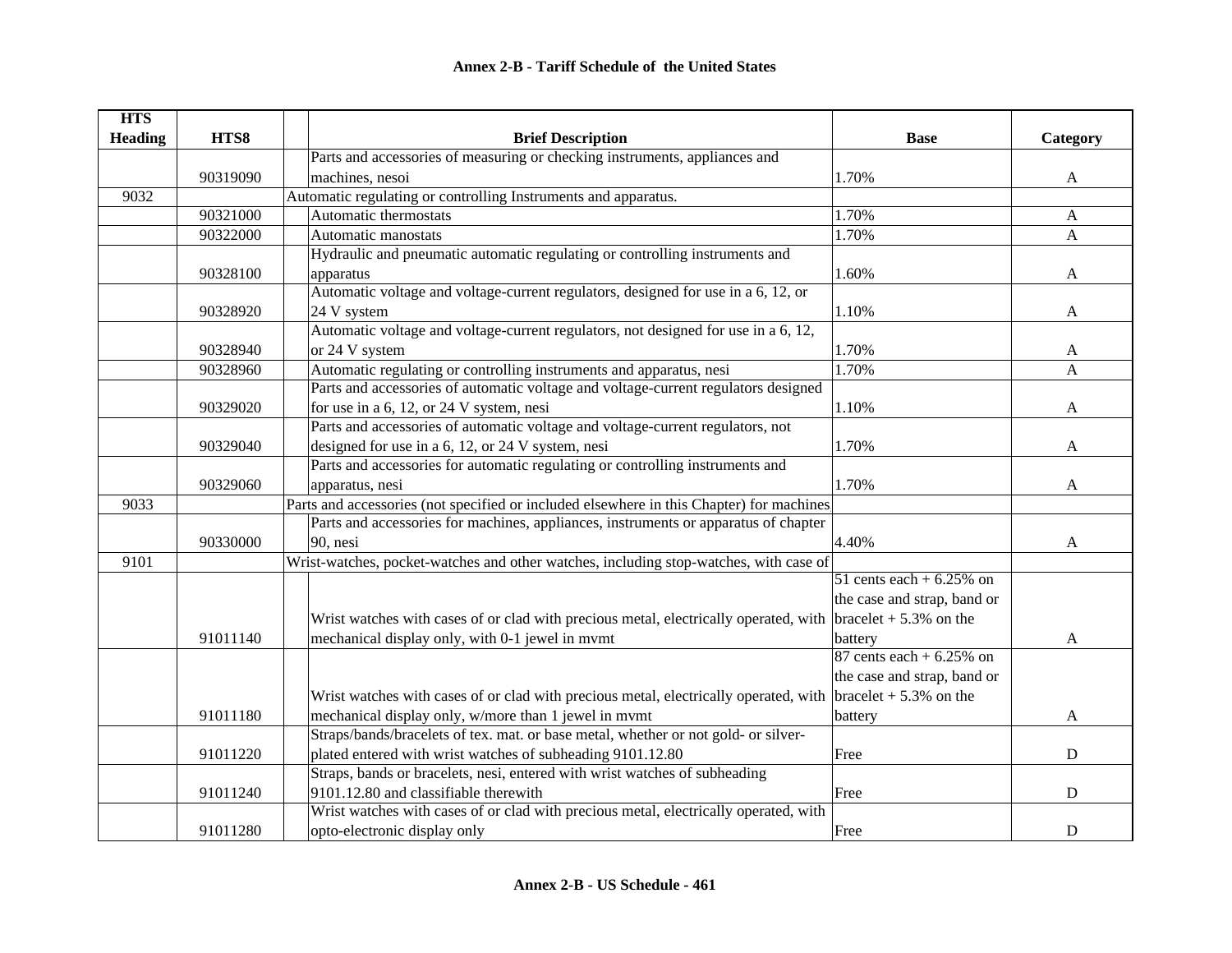| <b>HTS</b>     |          |                                                                                                                     |                             |             |
|----------------|----------|---------------------------------------------------------------------------------------------------------------------|-----------------------------|-------------|
| <b>Heading</b> | HTS8     | <b>Brief Description</b>                                                                                            | <b>Base</b>                 | Category    |
|                |          |                                                                                                                     | 41 cents each $+5\%$ on     |             |
|                |          |                                                                                                                     | case and strap, band or     |             |
|                |          | Wrist watches with cases of or clad with precious metal, electrically operated, with $\vert$ bracelet + 4.2% on the |                             |             |
|                | 91011940 | both opto-electronic and mechanical displays, 0-1 jewel                                                             | battery                     | A           |
|                |          |                                                                                                                     | 61 cents each $+4.4\%$ on   |             |
|                |          |                                                                                                                     | case and strap, band or     |             |
|                |          | Wrist watches with cases of or clad with precious metal, electrically operated,                                     | bracelet $+3.7\%$ on the    |             |
|                | 91011980 | w/both opto-electronic & mechanical displays, over 1 jewel                                                          | battery                     | A           |
|                |          | Straps/bands/bracelets of tex. mat. or base metal, whether or not gold- or silver-                                  |                             |             |
|                | 91012110 | plated entered with wrist watches of subheading 9101.21.50                                                          | 3.10%                       | A           |
|                |          | Straps, bands or bracelets, nesi, entered with wrist watches of subheading                                          |                             |             |
|                | 91012130 | 9101.21.50 and classifiable therewith                                                                               | 3.10%                       | A           |
|                |          | Wrist watches with cases of or clad with precious metal, not electrically operated,                                 |                             |             |
|                | 91012150 | with automatic winding, with over 17 jewels in mymt                                                                 | Free                        | $\mathbf D$ |
|                |          |                                                                                                                     | \$1.61 each + 4.4% on the   |             |
|                |          | Wrist watches with cases of or clad with precious metal, not electrically operated,                                 | case and strap, band or     |             |
|                | 91012180 | with automatic winding, w/17 jewels or less in mvmt                                                                 | bracelet                    | A           |
|                |          |                                                                                                                     | 40 cents each $+5\%$ on the |             |
|                |          | Wrist watches with cases of or clad with precious metal, not electrically operated,                                 | case and strap, band or     |             |
|                | 91012910 | not automatic winding, with 0-1 jewel in mvmt                                                                       | bracelet                    | A           |
|                |          |                                                                                                                     | 61 cents each $+4.4\%$ on   |             |
|                |          | Wrist watches with cases of or clad with precious metal, not electrically operated,                                 | the case and strap, band or |             |
|                | 91012920 | not automatic winding, with 2-7 jewels in mvmt                                                                      | bracelet                    | A           |
|                |          |                                                                                                                     | $$2.28$ each + 5% on the    |             |
|                |          | Wrist watches with cases of or clad with precious metal, not electrically operated,                                 | case and strap, band or     |             |
|                | 91012930 | n/auto winding, 8-17 jewels, mvmt n/o \$15 & n/o 15.2 mm                                                            | bracelet                    | A           |
|                |          |                                                                                                                     | $$1.92$ each + 5% on the    |             |
|                |          | Wrist watches with cases of or clad with precious metal, not electrically operated,                                 | case and strap, band or     |             |
|                | 91012940 | n/auto winding, 8-17 jewels, mvmt n/o \$15 & ov 15.2 mm                                                             | bracelet                    | A           |
|                |          |                                                                                                                     | 90 cents each $+4.4\%$ on   |             |
|                |          | Wrist watches with cases of or clad with precious metal, not electrically operated,                                 | the case and strap, band or |             |
|                | 91012950 | not automatic winding, 8-17 jewels, movement over \$15                                                              | bracelet                    | A           |
|                |          | Straps/bands/bracelets of tex. mat. or base metal, whether or not gold- or silver-                                  |                             |             |
|                | 91012970 | plated entered with wrist watches of subheading 9101.29.90                                                          | 3.10%                       | A           |
|                |          | Straps, bands or bracelets, nesi, entered with wrist watches of subheading                                          |                             |             |
|                | 91012980 | 9101.29.90 and classifiable therewith                                                                               | 3.10%                       | A           |
|                |          | Wrist watches with cases of or clad with precious metal, not electrically operated,                                 |                             |             |
|                | 91012990 | not automatic winding, w/over 17 jewels in the mvmt                                                                 | Free                        | ${\bf D}$   |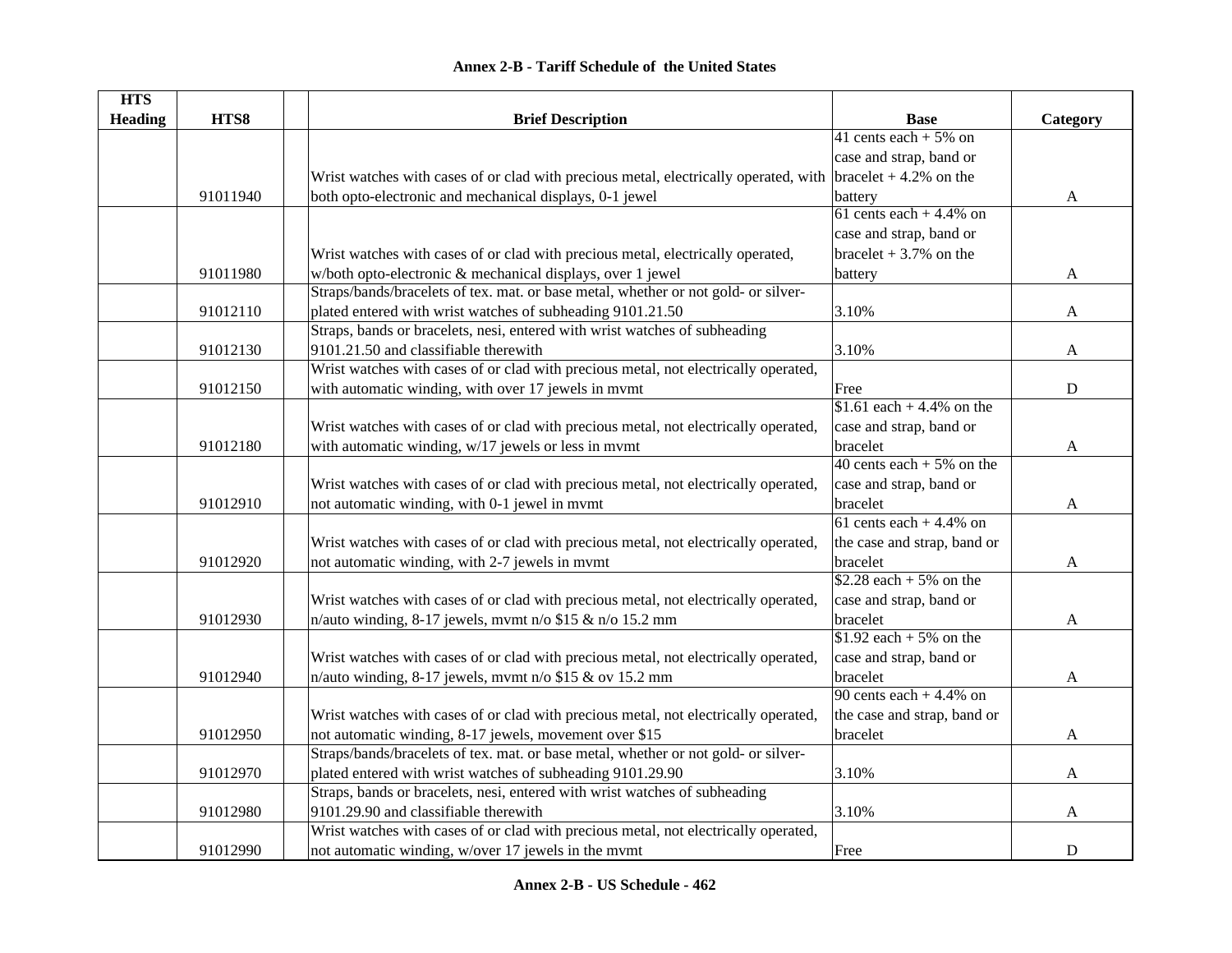| <b>HTS</b>     |          |                                                                                        |                              |           |
|----------------|----------|----------------------------------------------------------------------------------------|------------------------------|-----------|
| <b>Heading</b> | HTS8     | <b>Brief Description</b>                                                               | <b>Base</b>                  | Category  |
|                |          | Watches (excl. wrist watches) with cases of or clad with precious metal,               |                              |           |
|                | 91019120 | electrically operated, with opto-electronic display only                               | Free                         | ${\bf D}$ |
|                |          | Watches (excl. wrist watches) with cases of or clad with precious metal,               |                              |           |
|                | 91019140 | electrically operated, with 0-1 jewel in mvmt, n/optoelec. display                     | Free                         | ${\bf D}$ |
|                |          | Watches (excl. wrist watches) with cases of or clad with precious metal,               |                              |           |
|                | 91019180 | electrically operated, over 1 jewel in mvmt, n/optoelec. display                       | Free                         | ${\bf D}$ |
|                |          | Watches (excl. wrist watches) with cases of or clad with precious metal, not           |                              |           |
|                | 91019920 | electrically operated, with 0-7 jewels in the mymt                                     | Free                         | ${\bf D}$ |
|                |          | Watches (excl. wrist watches) with cases of or clad with precious metal, not           | 98 cents each $+3\%$ on the  |           |
|                | 91019940 | electrically operated, w/8-17 jewels in mvmt, mvmt n/o \$15 ea                         | case                         | A         |
|                |          | Watches (excl. wrist watches) with cases of or clad with precious metal, not           |                              |           |
|                | 91019960 | electrically operated, w/8-17 jewels in mvmt, mvmt over \$15 ea                        | Free                         | D         |
|                |          | Watches (excl. wrist watches) with cases of or clad with precious metal, not           |                              |           |
|                | 91019980 | electrically operated, with over 17 jewels in the mvmt                                 | Free                         | ${\bf D}$ |
| 9102           |          | Wrist-watches, pocket-watches and other watches, including stop-watches, other than th |                              |           |
|                |          |                                                                                        | 44 cents each $+6\%$ on the  |           |
|                |          |                                                                                        | case $+14\%$ on the strap,   |           |
|                |          | Wrist watches nesoi, electrically operated, mechanical display only, 0-1 jewel,        | band or bracelet $+5.3\%$ on |           |
|                | 91021110 | gold/silver-plated case, band of textile mat. or base metal                            | the battery                  | A         |
|                |          |                                                                                        | 40 cents each $+8.5\%$ on    |           |
|                |          |                                                                                        | the case $+14\%$ on the      |           |
|                |          | Wrist watches nesoi, electrically operated, mechanical display only, 0-1 jewel,        | strap, band or bracelet +    |           |
|                | 91021125 | case nesoi, with band of textile material or base metal                                | 5.3% on the battery          | A         |
|                |          |                                                                                        | 44 cents each + $6\%$ on the |           |
|                |          |                                                                                        | case $+2.8\%$ on the strap,  |           |
|                |          | Wrist watches nesoi, electrically operated, mechanical display only, 0-1 jewel,        | band or bracelet $+5.3\%$ on |           |
|                | 91021130 | gold- or silver-plated case, with band of material nesoi                               | the battery                  | A         |
|                |          |                                                                                        | 40 cents each $+8.5\%$ on    |           |
|                |          |                                                                                        | the case $+2.8\%$ on the     |           |
|                |          | Wrist watches nesoi, electrically operated, mechanical display only, 0-1 jewel,        | strap, band or bracelet +    |           |
|                | 91021145 | case nesoi, with band of material nesoi                                                | 5.3% on the battery          | A         |
|                |          |                                                                                        | 80 cents each + $6\%$ on the |           |
|                |          |                                                                                        | $\cos$ + 14% on the strap,   |           |
|                |          | Wrist watches nesoi, electrically operated, mechanical display only, over 1 jewel,     | band or bracelet $+5.3\%$ on |           |
|                | 91021150 | gold/silver-plated case, band of textile or base metal                                 | the battery                  | A         |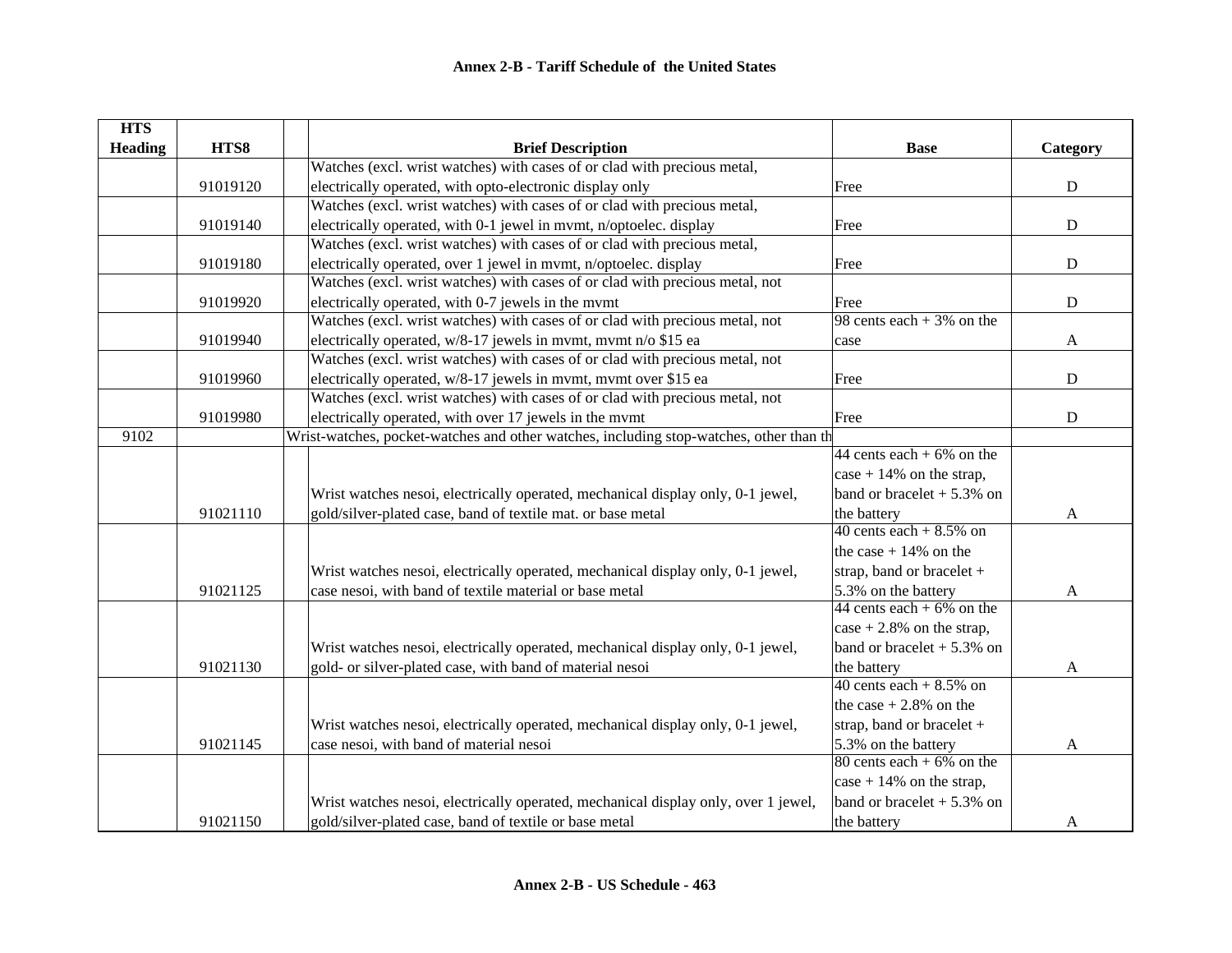| <b>HTS</b>     |          |                                                                                     |                              |              |
|----------------|----------|-------------------------------------------------------------------------------------|------------------------------|--------------|
| <b>Heading</b> | HTS8     | <b>Brief Description</b>                                                            | <b>Base</b>                  | Category     |
|                |          |                                                                                     | 76 cents each $+8.5\%$ on    |              |
|                |          |                                                                                     | the case $+14\%$ on the      |              |
|                |          | Wrist watches nesoi, electrically operated, mechanical display only, over 1 jewel,  | strap, band or bracelet +    |              |
|                | 91021165 | case nesoi, with band of textile material or base metal                             | 5.3% on the battery          | A            |
|                |          |                                                                                     | 80 cents each $+6\%$ on the  |              |
|                |          |                                                                                     | case $+2.8\%$ on the strap,  |              |
|                |          | Wrist watches nesoi, electrically operated, mechanical display only, over 1 jewel,  | band or bracelet $+5.3\%$ on |              |
|                | 91021170 | gold- or silver-case, with band of material nesoi                                   | the battery                  | A            |
|                |          |                                                                                     | 76 cents each $+8.5\%$ on    |              |
|                |          |                                                                                     | the case $+2.8\%$ on the     |              |
|                |          | Wrist watches nesoi, electrically operated, mechanical display only, over 1 jewel,  | strap, band or bracelet $+$  |              |
|                | 91021195 | case nesoi, with band of material nesoi                                             | 5.3% on the battery          | $\mathbf{A}$ |
|                |          | Straps/bands/bracelets of tex. mat. or base metal, whether or not gold- or silver-  |                              |              |
|                | 91021220 | plated entered with wrist watches of subheading 9102.12.80                          | Free                         | ${\bf D}$    |
|                |          | Straps, bands or bracelets, nesi, entered with wrist watches of subheading          |                              |              |
|                | 91021240 | 9102.12.80 and classifiable therewith                                               | Free                         | ${\bf D}$    |
|                | 91021280 | Wrist watches nesoi, electrically operated, with opto-electronic display only       | Free                         | D            |
|                |          |                                                                                     | 32 cents each $+4.8\%$ on    |              |
|                |          |                                                                                     | the case $+11\%$ on the      |              |
|                |          | Wrist watches nesoi, electrically operated, w/both optoelectronic & mechanical      | strap, band or bracelet +    |              |
|                | 91021920 | displays, 0-1 jewel, band of textile material or base metal                         | 4.2% on the battery          | A            |
|                |          |                                                                                     | 32 cents each + $4.8\%$ on   |              |
|                |          |                                                                                     | the case $+2.2\%$ on the     |              |
|                |          | Wrist watches nesoi, electrically operated, w/both optoelectronic & mechanical      | strap, band or bracelet +    |              |
|                | 91021940 | displays, 0-1 jewel, band of material nesoi                                         | 4.2% on the battery          | A            |
|                |          |                                                                                     | 57 cents each $+4.5\%$ on    |              |
|                |          |                                                                                     | the case $+10.6\%$ on the    |              |
|                |          | Wrist watches nesoi, electrically operated, w/both optoelectronic & mechanical      | strap, band or bracelet +    |              |
|                | 91021960 | displays, over 1 jewel, band of textile mat. or base metal                          | 4% on the battery            | A            |
|                |          |                                                                                     | 57 cents each $+4.5\%$ on    |              |
|                |          |                                                                                     | the case $+2.1\%$ on the     |              |
|                |          | Wrist watches nesoi, electrically operated, w/both optoelectronic & mechanical      | strap, band or bracelet +    |              |
|                | 91021980 | displays, over 1 jewel, band of material nesoi                                      | 4% on the battery            | A            |
|                |          |                                                                                     | 75 cents each + $6\%$ on the |              |
|                |          | Wrist watches nesi, automatic winding, 0-1 jewel, watch band of textile material or | $\cos$ = 14% on the strap,   |              |
|                | 91022110 | base metal                                                                          | band or bracelet             | A            |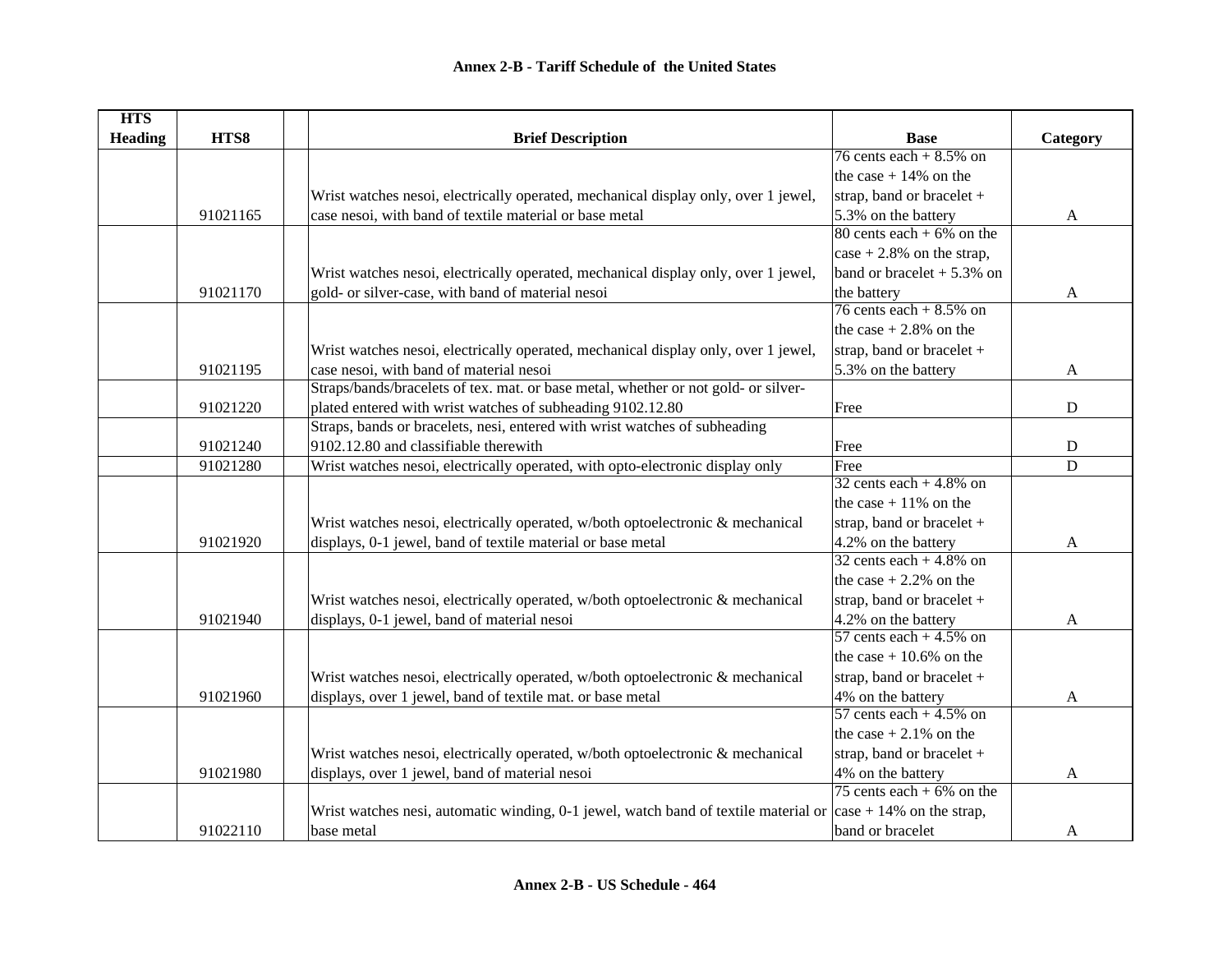| <b>HTS</b>     |          |                                                                                     |                                                     |              |
|----------------|----------|-------------------------------------------------------------------------------------|-----------------------------------------------------|--------------|
| <b>Heading</b> | HTS8     | <b>Brief Description</b>                                                            | <b>Base</b>                                         | Category     |
|                |          |                                                                                     | 75 cents each $+6\%$ on the                         |              |
|                |          | Wrist watches nesi, automatic winding, 0-1 jewel, watch band not of textile         | $\cos$ + 2.8% on the strap,                         |              |
|                | 91022125 | material or base metal                                                              | band or bracelet                                    | $\mathbf{A}$ |
|                |          |                                                                                     | \$1.75 each + 4.8% on the                           |              |
|                |          | Wrist watches nesi, automatic winding, 2-17 jewels, watch band of textile material  | $\vert \text{case} + 11.2\% \text{ on the strap, }$ |              |
|                | 91022130 | or base metal                                                                       | band or bracelet                                    | A            |
|                |          |                                                                                     | \$1.75 each + 4.8% on the                           |              |
|                |          | Wrist watches nesi, automatic winding, 2-17 jewels, watch band not of textile       | case $+2.2\%$ on the strap,                         |              |
|                | 91022150 | material or base metal                                                              | band or bracelet                                    | A            |
|                |          |                                                                                     | \$1.53 each + 4.2% on the                           |              |
|                |          | Wrist watches nesi, automatic winding, over 17 jewels, watch band of textile        | case $+9.8\%$ on the strap,                         |              |
|                | 91022170 | material or base metal                                                              | band or bracelet                                    | A            |
|                |          |                                                                                     | \$1.53 each + 4.2% on the                           |              |
|                |          | Wrist watches nesi, automatic winding, over 17 jewels, watch band not of textile    | case $+2\%$ on the strap,                           |              |
|                | 91022190 | material or base metal                                                              | band or bracelet                                    | A            |
|                |          | Straps/bands/bracelets of tex. mat. or base metal, whether or not gold- or silver-  |                                                     |              |
|                | 91022902 | plated entered with wrist watches of subheading 9102.29.04                          | 14%                                                 | A            |
|                |          | Wrist watches nesoi, not electrically operated, not autowind, 0-1 jewel, entered    | 40 cents each $+6\%$ on the                         |              |
|                | 91022904 | with straps/bands/bracelet of tex. mat. or base metal                               | case                                                | A            |
|                |          |                                                                                     | 40 cents each $+6\%$ on the                         |              |
|                |          | Wrist watches nesoi, not electrically operated, not automatic winding, 0-1 jewel,   | case $+2.8\%$ on the strap,                         |              |
|                | 91022910 | with strap/band/bracelet of material nesoi                                          | band or bracelet                                    | $\mathbf{A}$ |
|                |          |                                                                                     | 58 cents each $+4.6\%$ on                           |              |
|                |          | Wrist watches nesoi, not electrically operated, not automatic winding, 2-7 jewels,  | the case $+10.6\%$ on the                           |              |
|                | 91022915 | with strap/band of textile material or base metal                                   | strap, band or bracelet                             | $\mathbf{A}$ |
|                |          |                                                                                     | 56 cents each $+4.4\%$ on                           |              |
|                |          | Wrist watches nesoi, not electrically operated, not automatic winding, 2-7 jewels,  | the case $+2\%$ on the strap,                       |              |
|                | 91022920 | with strap/band/bracelet of material nesoi                                          | band or bracelet                                    | A            |
|                |          |                                                                                     | \$2.19 each + 4.8% on the                           |              |
|                |          | Wrist watches nesoi, not electrically operated, n/autowind, 8-17 jewels, mvmt n/o   | case $+11.2\%$ on the strap,                        |              |
|                | 91022925 | \$15 & n/o 15.2 mm, band of textile material or base metal                          | band or bracelet                                    | $\mathbf{A}$ |
|                |          |                                                                                     | \$2.19 each + 4.8% on the                           |              |
|                |          | Wrist watches nesoi, not electrically operated, not automatic winding, 8-17 jewels, | $\cos$ = 1.2% on the strap,                         |              |
|                | 91022930 | movement n/o $$15 \& n$ /o $15.2$ mm, band of material nesoi                        | band or bracelet                                    | A            |
|                |          |                                                                                     | \$1.61 each + 4.2% on the                           |              |
|                |          | Wrist watches nesoi, not electrically operated, n/autowinding, 8-17 jewel, mvmt     | case $+9.8\%$ on the strap,                         |              |
|                | 91022935 | $n/o$ \$15 & ov 15.2 mm, band of textile material or base metal                     | band or bracelet                                    | A            |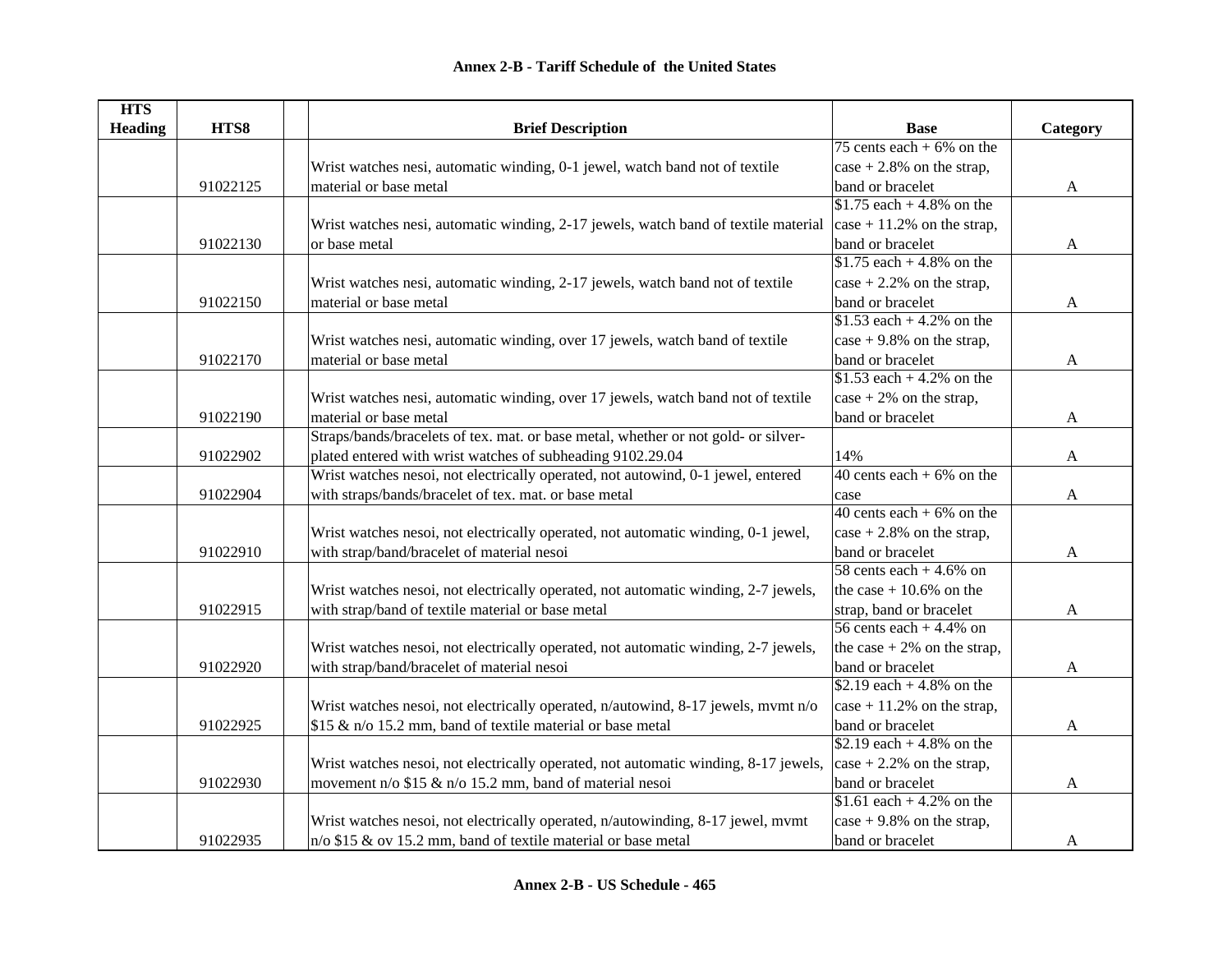| <b>HTS</b>     |          |                                                                                      |                                     |              |
|----------------|----------|--------------------------------------------------------------------------------------|-------------------------------------|--------------|
| <b>Heading</b> | HTS8     | <b>Brief Description</b>                                                             | <b>Base</b>                         | Category     |
|                |          |                                                                                      | \$1.83 each + 4.8% on the           |              |
|                |          | Wrist watches nesoi, not electrically operated, n/autowinding, 8-17 jewel, mvmt      | case $+2.2\%$ on the strap,         |              |
|                | 91022940 | $n$ /o \$15 & over 15.2 mm, with band of material nesoi                              | band or bracelet                    | A            |
|                |          |                                                                                      | 93 cents each $+4.8\%$ on           |              |
|                |          | Wrist watches nesoi, not electrically operated, not auto winding, 8-17 jewels,       | the case $+11.2\%$ on the           |              |
|                | 91022945 | movement over \$15 each, with band of textiles or base metal                         | strap, band or bracelet             | $\mathbf{A}$ |
|                |          |                                                                                      | 93 cents each $+4.8\%$ on           |              |
|                |          | Wrist watches nesoi, not electrically operated, not auto winding, 8-17 jewels,       | the case $+2.2%$ on the             |              |
|                | 91022950 | mvmt over \$15 each, with band of material nesoi                                     | strap, band or bracelet             | A            |
|                |          |                                                                                      | \$1.55 each + 4.2% on the           |              |
|                |          | Wrist watches nesoi, not electrically operated, not automatic winding, over 17       | $\cos$ + 9.9% on the strap,         |              |
|                | 91022955 | jewels in the mvmt, with band of textiles or base metal                              | band or bracelet                    | A            |
|                |          |                                                                                      | \$1.75 each + 4.8% on the           |              |
|                |          | Wrist watches nesoi, not electrically operated, not automatic winding, over 17       | $\cos \theta + 2.2\%$ on the strap, |              |
|                | 91022960 | jewels in the movement, with band of material nesoi                                  | band or bracelet                    | A            |
|                |          |                                                                                      |                                     |              |
|                |          | Watches (excl. wrist watches) nesoi, electrically operated, with opto-electronic     | 3.9% on the movement and            |              |
|                | 91029120 | display only                                                                         | case $+5.3\%$ on the battery        | A            |
|                |          |                                                                                      |                                     |              |
|                |          | Watches (excl. wrist watches) nesoi, electrically operated, with 0-1 jewel in the    | 40 cents each $+6\%$ on the         |              |
|                | 91029140 | movement                                                                             | case $+5.3\%$ on the battery        | A            |
|                |          |                                                                                      |                                     |              |
|                |          | Watches (excl. wrist watches) nesoi, electrically operated, with over 1 jewel in the | 76 cents each $+6\%$ on the         |              |
|                | 91029180 | movement                                                                             | case $+5.3\%$ on the battery        | $\mathbf{A}$ |
|                |          | Watches (excl. wrist watches) nesoi, not electrically operated, with 0-7 jewels in   | 20 cents each $+3\%$ on the         |              |
|                | 91029920 | the movement                                                                         | case                                | $\mathbf{A}$ |
|                |          | Watches (excl. wrist watches) nesoi, not electrically operated, with 8-17 jewels in  | 92 cents each $+3\%$ on the         |              |
|                | 91029940 | movement, movement valued not over \$15 each                                         | case                                | $\mathbf{A}$ |
|                |          | Watches (excl. wrist watches) nesoi, not electrically operated, with 8-17 jewels in  | \$1.16 each + $6\%$ on the          |              |
|                | 91029960 | movement, movement valued over \$15 each                                             | case                                | $\mathbf{A}$ |
|                |          | Watches (excl. wrist watches) nesoi, not electrically operated, having over 17       | \$2.19 each + $6\%$ on the          |              |
|                | 91029980 | jewels in the movement                                                               | case                                | $\mathbf{A}$ |
| 9103           |          | excluding clocks of heading 91.04.<br>Clocks with watch movements,                   |                                     |              |
|                |          |                                                                                      |                                     |              |
|                |          | Clocks with watch movements, excluding clocks of heading 9104, electrically          | 2.6% on the movement and            |              |
|                | 91031020 | operated, with opto-electronic display only                                          | case $+3.6\%$ on the battery        | $\mathbf{A}$ |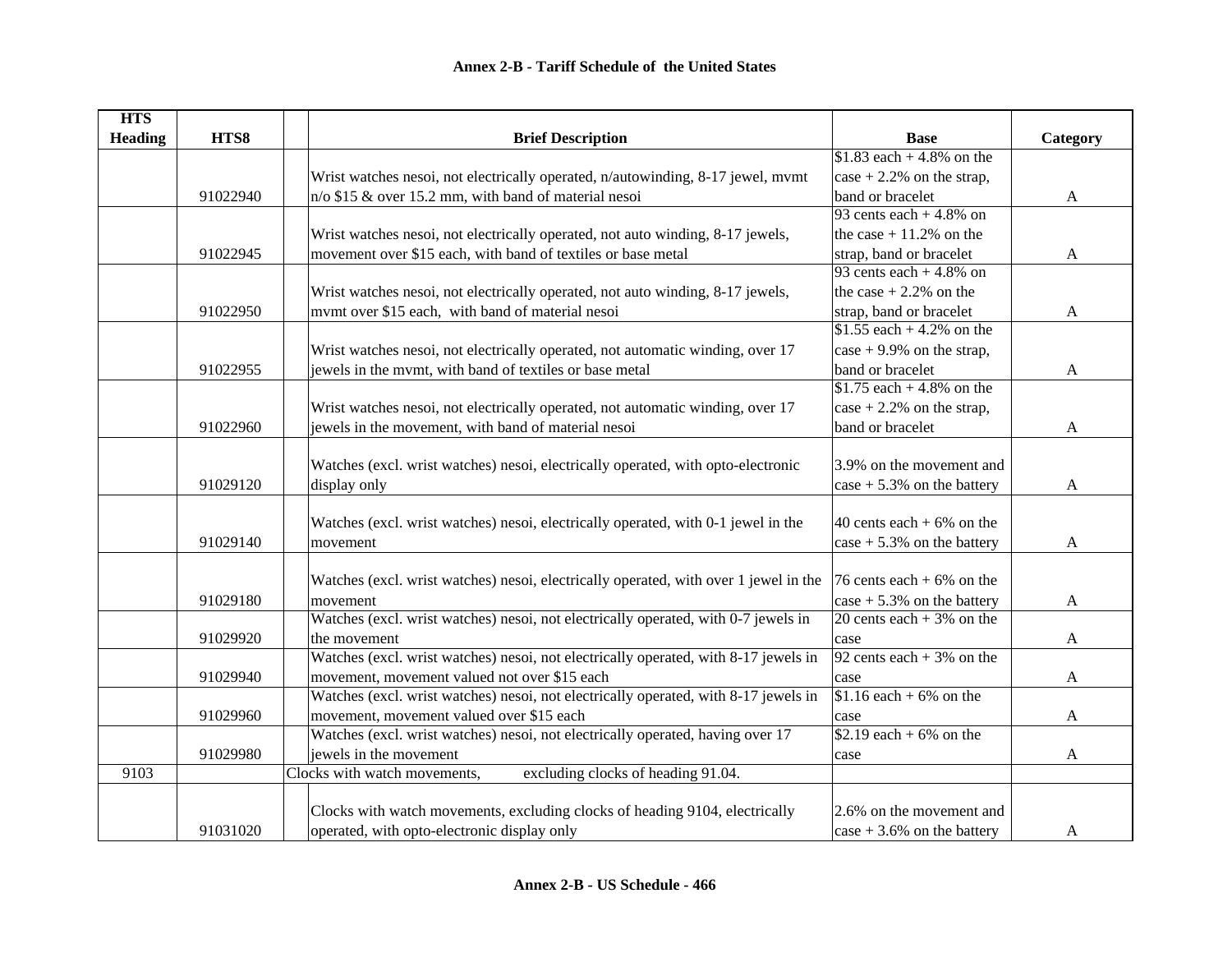| HTS8<br><b>Heading</b><br><b>Brief Description</b><br>Category<br><b>Base</b><br>24 cents each $+4.5\%$ on<br>Clocks with watch movements, excluding clocks of heading 9104, electrically<br>the case $+3.5%$ on the<br>91031040<br>operated, with 0-1 jewel in the movement<br>battery<br>$\mathbf{A}$<br>48 cents each $+4.6\%$ on<br>Clocks with watch movements, excluding clocks of heading 9104, electrically<br>the case $+3.5%$ on the<br>operated, with over 1 jewel in the movement<br>91031080<br>battery<br>A<br>Clocks with watch movements, excluding clocks of heading 9104, not electrically<br>24 cents each $+4.6\%$ on<br>operated<br>91039000<br>the case<br>$\mathbf{A}$<br>Instrument panel clocks and clocks of a similar type for vehicles, aircraft, spacecraft or<br>9104<br>Instrument panel clocks for vehicles, air/spacecraft, vessels, clock movement over<br>2.6% on the movement and<br>50 mm wide, opto-electronic display only, n/o \$10 each<br>91040005<br>case $+3.5\%$ on the battery<br>A<br>20 cents each $+4.3\%$ on<br>Instrument panel clocks for veh., air/spacecraft, vessels, clock mvmt over 50 mm<br>the movement and case +<br>wide, electric, nt optoelectronic display, n/o \$10 each<br>91040010<br>3.5% on the battery<br>A<br>Instrument panel clocks for vehicles, air/spacecraft, vessels, w/clock movement<br>over 50 mm wide, valued n/o \$10 each, nonelectric<br>91040020<br>30 cents each $+6.4\%$<br>A<br>Instrument panel clocks for vehicles, air/spacecraft, vessels, w/clock movement ov<br>3.9% on the movement and<br>50 mm wide, opto-electronic display only, ov \$10 each<br>91040025<br>case $+5.3\%$ on the battery<br>A<br>30 cents each $+4.3\%$ on<br>the movement and case +<br>Instrument panel clocks for vehicles, air/spacecraft, vessels, w/clock mvmt ov 50<br>mm wide, electric, nt optoelectronic display, ov \$10 each<br>3.5% on the battery<br>91040030<br>A<br>Instrument panel clocks for vehicles, air/spacecraft, vessels, w/clock movement ov<br>50 mm wide, valued ov \$10 each, non-electric<br>91040040<br>30 cents each $+4.3%$<br>$\mathbf{A}$<br>Instrument panel clocks for vehicles, air/spacecraft, vessels, w/watch or clock<br>2.6% on the movement and |
|------------------------------------------------------------------------------------------------------------------------------------------------------------------------------------------------------------------------------------------------------------------------------------------------------------------------------------------------------------------------------------------------------------------------------------------------------------------------------------------------------------------------------------------------------------------------------------------------------------------------------------------------------------------------------------------------------------------------------------------------------------------------------------------------------------------------------------------------------------------------------------------------------------------------------------------------------------------------------------------------------------------------------------------------------------------------------------------------------------------------------------------------------------------------------------------------------------------------------------------------------------------------------------------------------------------------------------------------------------------------------------------------------------------------------------------------------------------------------------------------------------------------------------------------------------------------------------------------------------------------------------------------------------------------------------------------------------------------------------------------------------------------------------------------------------------------------------------------------------------------------------------------------------------------------------------------------------------------------------------------------------------------------------------------------------------------------------------------------------------------------------------------------------------------------------------------------------------------------------------------------------------|
|                                                                                                                                                                                                                                                                                                                                                                                                                                                                                                                                                                                                                                                                                                                                                                                                                                                                                                                                                                                                                                                                                                                                                                                                                                                                                                                                                                                                                                                                                                                                                                                                                                                                                                                                                                                                                                                                                                                                                                                                                                                                                                                                                                                                                                                                  |
|                                                                                                                                                                                                                                                                                                                                                                                                                                                                                                                                                                                                                                                                                                                                                                                                                                                                                                                                                                                                                                                                                                                                                                                                                                                                                                                                                                                                                                                                                                                                                                                                                                                                                                                                                                                                                                                                                                                                                                                                                                                                                                                                                                                                                                                                  |
|                                                                                                                                                                                                                                                                                                                                                                                                                                                                                                                                                                                                                                                                                                                                                                                                                                                                                                                                                                                                                                                                                                                                                                                                                                                                                                                                                                                                                                                                                                                                                                                                                                                                                                                                                                                                                                                                                                                                                                                                                                                                                                                                                                                                                                                                  |
|                                                                                                                                                                                                                                                                                                                                                                                                                                                                                                                                                                                                                                                                                                                                                                                                                                                                                                                                                                                                                                                                                                                                                                                                                                                                                                                                                                                                                                                                                                                                                                                                                                                                                                                                                                                                                                                                                                                                                                                                                                                                                                                                                                                                                                                                  |
|                                                                                                                                                                                                                                                                                                                                                                                                                                                                                                                                                                                                                                                                                                                                                                                                                                                                                                                                                                                                                                                                                                                                                                                                                                                                                                                                                                                                                                                                                                                                                                                                                                                                                                                                                                                                                                                                                                                                                                                                                                                                                                                                                                                                                                                                  |
|                                                                                                                                                                                                                                                                                                                                                                                                                                                                                                                                                                                                                                                                                                                                                                                                                                                                                                                                                                                                                                                                                                                                                                                                                                                                                                                                                                                                                                                                                                                                                                                                                                                                                                                                                                                                                                                                                                                                                                                                                                                                                                                                                                                                                                                                  |
|                                                                                                                                                                                                                                                                                                                                                                                                                                                                                                                                                                                                                                                                                                                                                                                                                                                                                                                                                                                                                                                                                                                                                                                                                                                                                                                                                                                                                                                                                                                                                                                                                                                                                                                                                                                                                                                                                                                                                                                                                                                                                                                                                                                                                                                                  |
|                                                                                                                                                                                                                                                                                                                                                                                                                                                                                                                                                                                                                                                                                                                                                                                                                                                                                                                                                                                                                                                                                                                                                                                                                                                                                                                                                                                                                                                                                                                                                                                                                                                                                                                                                                                                                                                                                                                                                                                                                                                                                                                                                                                                                                                                  |
|                                                                                                                                                                                                                                                                                                                                                                                                                                                                                                                                                                                                                                                                                                                                                                                                                                                                                                                                                                                                                                                                                                                                                                                                                                                                                                                                                                                                                                                                                                                                                                                                                                                                                                                                                                                                                                                                                                                                                                                                                                                                                                                                                                                                                                                                  |
|                                                                                                                                                                                                                                                                                                                                                                                                                                                                                                                                                                                                                                                                                                                                                                                                                                                                                                                                                                                                                                                                                                                                                                                                                                                                                                                                                                                                                                                                                                                                                                                                                                                                                                                                                                                                                                                                                                                                                                                                                                                                                                                                                                                                                                                                  |
|                                                                                                                                                                                                                                                                                                                                                                                                                                                                                                                                                                                                                                                                                                                                                                                                                                                                                                                                                                                                                                                                                                                                                                                                                                                                                                                                                                                                                                                                                                                                                                                                                                                                                                                                                                                                                                                                                                                                                                                                                                                                                                                                                                                                                                                                  |
|                                                                                                                                                                                                                                                                                                                                                                                                                                                                                                                                                                                                                                                                                                                                                                                                                                                                                                                                                                                                                                                                                                                                                                                                                                                                                                                                                                                                                                                                                                                                                                                                                                                                                                                                                                                                                                                                                                                                                                                                                                                                                                                                                                                                                                                                  |
|                                                                                                                                                                                                                                                                                                                                                                                                                                                                                                                                                                                                                                                                                                                                                                                                                                                                                                                                                                                                                                                                                                                                                                                                                                                                                                                                                                                                                                                                                                                                                                                                                                                                                                                                                                                                                                                                                                                                                                                                                                                                                                                                                                                                                                                                  |
|                                                                                                                                                                                                                                                                                                                                                                                                                                                                                                                                                                                                                                                                                                                                                                                                                                                                                                                                                                                                                                                                                                                                                                                                                                                                                                                                                                                                                                                                                                                                                                                                                                                                                                                                                                                                                                                                                                                                                                                                                                                                                                                                                                                                                                                                  |
|                                                                                                                                                                                                                                                                                                                                                                                                                                                                                                                                                                                                                                                                                                                                                                                                                                                                                                                                                                                                                                                                                                                                                                                                                                                                                                                                                                                                                                                                                                                                                                                                                                                                                                                                                                                                                                                                                                                                                                                                                                                                                                                                                                                                                                                                  |
|                                                                                                                                                                                                                                                                                                                                                                                                                                                                                                                                                                                                                                                                                                                                                                                                                                                                                                                                                                                                                                                                                                                                                                                                                                                                                                                                                                                                                                                                                                                                                                                                                                                                                                                                                                                                                                                                                                                                                                                                                                                                                                                                                                                                                                                                  |
|                                                                                                                                                                                                                                                                                                                                                                                                                                                                                                                                                                                                                                                                                                                                                                                                                                                                                                                                                                                                                                                                                                                                                                                                                                                                                                                                                                                                                                                                                                                                                                                                                                                                                                                                                                                                                                                                                                                                                                                                                                                                                                                                                                                                                                                                  |
|                                                                                                                                                                                                                                                                                                                                                                                                                                                                                                                                                                                                                                                                                                                                                                                                                                                                                                                                                                                                                                                                                                                                                                                                                                                                                                                                                                                                                                                                                                                                                                                                                                                                                                                                                                                                                                                                                                                                                                                                                                                                                                                                                                                                                                                                  |
|                                                                                                                                                                                                                                                                                                                                                                                                                                                                                                                                                                                                                                                                                                                                                                                                                                                                                                                                                                                                                                                                                                                                                                                                                                                                                                                                                                                                                                                                                                                                                                                                                                                                                                                                                                                                                                                                                                                                                                                                                                                                                                                                                                                                                                                                  |
|                                                                                                                                                                                                                                                                                                                                                                                                                                                                                                                                                                                                                                                                                                                                                                                                                                                                                                                                                                                                                                                                                                                                                                                                                                                                                                                                                                                                                                                                                                                                                                                                                                                                                                                                                                                                                                                                                                                                                                                                                                                                                                                                                                                                                                                                  |
|                                                                                                                                                                                                                                                                                                                                                                                                                                                                                                                                                                                                                                                                                                                                                                                                                                                                                                                                                                                                                                                                                                                                                                                                                                                                                                                                                                                                                                                                                                                                                                                                                                                                                                                                                                                                                                                                                                                                                                                                                                                                                                                                                                                                                                                                  |
|                                                                                                                                                                                                                                                                                                                                                                                                                                                                                                                                                                                                                                                                                                                                                                                                                                                                                                                                                                                                                                                                                                                                                                                                                                                                                                                                                                                                                                                                                                                                                                                                                                                                                                                                                                                                                                                                                                                                                                                                                                                                                                                                                                                                                                                                  |
|                                                                                                                                                                                                                                                                                                                                                                                                                                                                                                                                                                                                                                                                                                                                                                                                                                                                                                                                                                                                                                                                                                                                                                                                                                                                                                                                                                                                                                                                                                                                                                                                                                                                                                                                                                                                                                                                                                                                                                                                                                                                                                                                                                                                                                                                  |
|                                                                                                                                                                                                                                                                                                                                                                                                                                                                                                                                                                                                                                                                                                                                                                                                                                                                                                                                                                                                                                                                                                                                                                                                                                                                                                                                                                                                                                                                                                                                                                                                                                                                                                                                                                                                                                                                                                                                                                                                                                                                                                                                                                                                                                                                  |
|                                                                                                                                                                                                                                                                                                                                                                                                                                                                                                                                                                                                                                                                                                                                                                                                                                                                                                                                                                                                                                                                                                                                                                                                                                                                                                                                                                                                                                                                                                                                                                                                                                                                                                                                                                                                                                                                                                                                                                                                                                                                                                                                                                                                                                                                  |
|                                                                                                                                                                                                                                                                                                                                                                                                                                                                                                                                                                                                                                                                                                                                                                                                                                                                                                                                                                                                                                                                                                                                                                                                                                                                                                                                                                                                                                                                                                                                                                                                                                                                                                                                                                                                                                                                                                                                                                                                                                                                                                                                                                                                                                                                  |
|                                                                                                                                                                                                                                                                                                                                                                                                                                                                                                                                                                                                                                                                                                                                                                                                                                                                                                                                                                                                                                                                                                                                                                                                                                                                                                                                                                                                                                                                                                                                                                                                                                                                                                                                                                                                                                                                                                                                                                                                                                                                                                                                                                                                                                                                  |
|                                                                                                                                                                                                                                                                                                                                                                                                                                                                                                                                                                                                                                                                                                                                                                                                                                                                                                                                                                                                                                                                                                                                                                                                                                                                                                                                                                                                                                                                                                                                                                                                                                                                                                                                                                                                                                                                                                                                                                                                                                                                                                                                                                                                                                                                  |
| 91040045<br>movement < 50 mm wide, opto-electronic display only<br>case $+3.5\%$ on the battery<br>$\mathbf{A}$                                                                                                                                                                                                                                                                                                                                                                                                                                                                                                                                                                                                                                                                                                                                                                                                                                                                                                                                                                                                                                                                                                                                                                                                                                                                                                                                                                                                                                                                                                                                                                                                                                                                                                                                                                                                                                                                                                                                                                                                                                                                                                                                                  |
| 20 cents each $+4.6\%$ on                                                                                                                                                                                                                                                                                                                                                                                                                                                                                                                                                                                                                                                                                                                                                                                                                                                                                                                                                                                                                                                                                                                                                                                                                                                                                                                                                                                                                                                                                                                                                                                                                                                                                                                                                                                                                                                                                                                                                                                                                                                                                                                                                                                                                                        |
| Instrument panel clocks for vehicles, air/spacecraft, vessels, w/watch or clock<br>the case $+3.5%$ on the                                                                                                                                                                                                                                                                                                                                                                                                                                                                                                                                                                                                                                                                                                                                                                                                                                                                                                                                                                                                                                                                                                                                                                                                                                                                                                                                                                                                                                                                                                                                                                                                                                                                                                                                                                                                                                                                                                                                                                                                                                                                                                                                                       |
| movement < 50 mm wide, electric, not opto-electronic display<br>91040050<br>battery<br>$\mathbf{A}$                                                                                                                                                                                                                                                                                                                                                                                                                                                                                                                                                                                                                                                                                                                                                                                                                                                                                                                                                                                                                                                                                                                                                                                                                                                                                                                                                                                                                                                                                                                                                                                                                                                                                                                                                                                                                                                                                                                                                                                                                                                                                                                                                              |
| Instrument panel clocks for vehicles, air/spacecraft or vessels, w/clock or watch<br>19 cents each $+4.5\%$ on                                                                                                                                                                                                                                                                                                                                                                                                                                                                                                                                                                                                                                                                                                                                                                                                                                                                                                                                                                                                                                                                                                                                                                                                                                                                                                                                                                                                                                                                                                                                                                                                                                                                                                                                                                                                                                                                                                                                                                                                                                                                                                                                                   |
| movement < 50 mm wide, nonelectric<br>91040060<br>the case<br>$\mathbf{A}$                                                                                                                                                                                                                                                                                                                                                                                                                                                                                                                                                                                                                                                                                                                                                                                                                                                                                                                                                                                                                                                                                                                                                                                                                                                                                                                                                                                                                                                                                                                                                                                                                                                                                                                                                                                                                                                                                                                                                                                                                                                                                                                                                                                       |
| 9105<br>Other clocks.                                                                                                                                                                                                                                                                                                                                                                                                                                                                                                                                                                                                                                                                                                                                                                                                                                                                                                                                                                                                                                                                                                                                                                                                                                                                                                                                                                                                                                                                                                                                                                                                                                                                                                                                                                                                                                                                                                                                                                                                                                                                                                                                                                                                                                            |
|                                                                                                                                                                                                                                                                                                                                                                                                                                                                                                                                                                                                                                                                                                                                                                                                                                                                                                                                                                                                                                                                                                                                                                                                                                                                                                                                                                                                                                                                                                                                                                                                                                                                                                                                                                                                                                                                                                                                                                                                                                                                                                                                                                                                                                                                  |
| 3.9% on the movement and                                                                                                                                                                                                                                                                                                                                                                                                                                                                                                                                                                                                                                                                                                                                                                                                                                                                                                                                                                                                                                                                                                                                                                                                                                                                                                                                                                                                                                                                                                                                                                                                                                                                                                                                                                                                                                                                                                                                                                                                                                                                                                                                                                                                                                         |
| 91051140<br>Alarm clocks nesoi, electrically operated, with opto-electronic display only<br>case $+5.3\%$ on the battery<br>A                                                                                                                                                                                                                                                                                                                                                                                                                                                                                                                                                                                                                                                                                                                                                                                                                                                                                                                                                                                                                                                                                                                                                                                                                                                                                                                                                                                                                                                                                                                                                                                                                                                                                                                                                                                                                                                                                                                                                                                                                                                                                                                                    |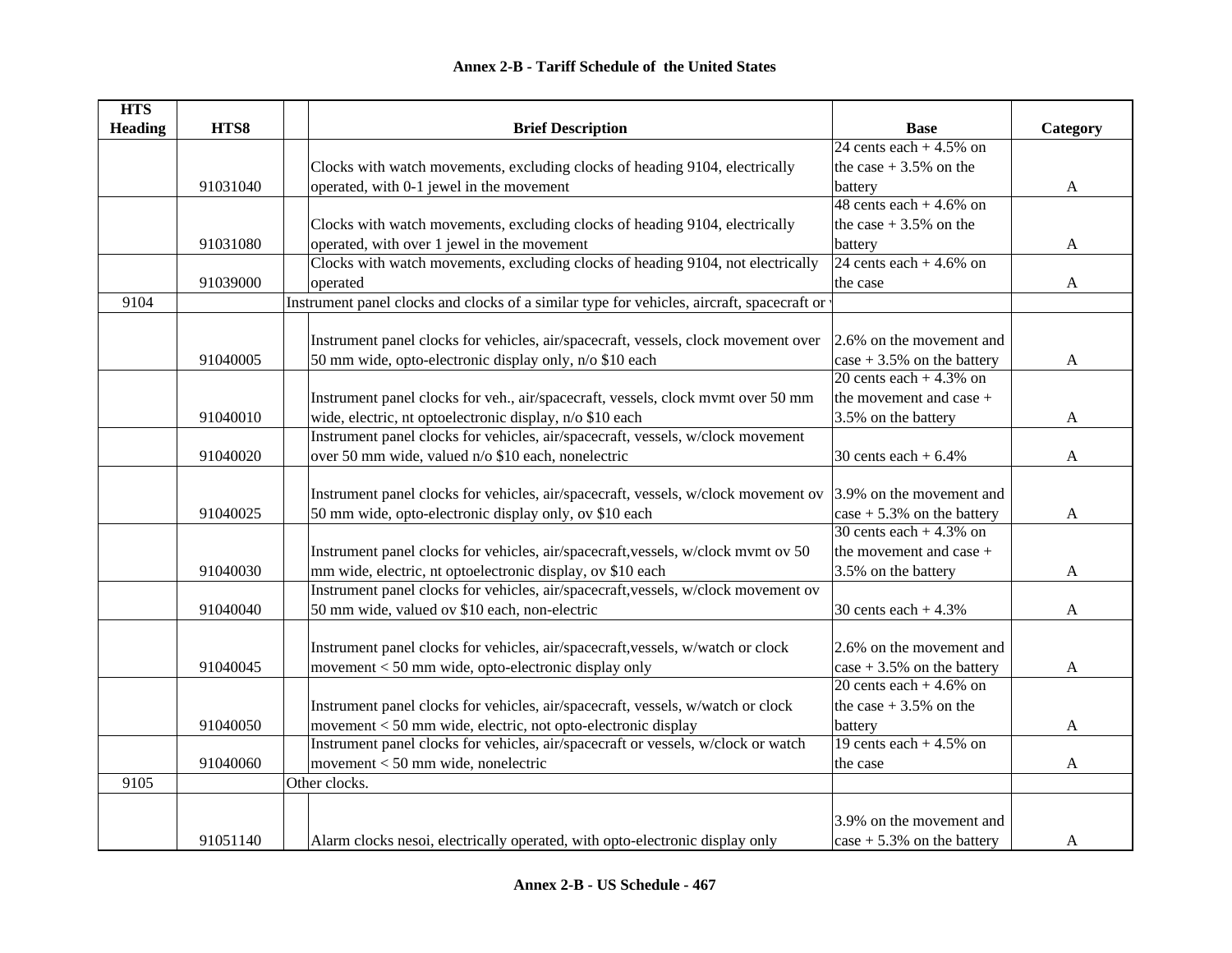| <b>HTS</b>     |          |                                                                                    |                              |              |
|----------------|----------|------------------------------------------------------------------------------------|------------------------------|--------------|
| <b>Heading</b> | HTS8     | <b>Brief Description</b>                                                           | <b>Base</b>                  | Category     |
|                |          |                                                                                    | 30 cents each $+6.9\%$ on    |              |
|                |          | Alarm clocks nesoi, electrically operated, other than with opto-electronic display | the case $+5.3\%$ on the     |              |
|                | 91051180 | only                                                                               | battery                      | A            |
|                |          | Alarm clocks nesoi, not electrically operated, movement measuring not over 50      | 30 cents each $+6.9\%$ on    |              |
|                | 91051910 | mm, not designed to operate over 47 hrs without rewinding                          | the case                     | $\mathbf{A}$ |
|                |          | Alarm clocks nesoi, not electrically operated, movement measuring n/o 50 mm,       | 60 cents each $+6.9\%$ on    |              |
|                | 91051920 | designed to operate over 47 hrs w/o rewinding, with 0-1 jewel                      | the case                     | A            |
|                |          |                                                                                    | 43 cents each $+2.8$         |              |
|                |          | Alarm clocks nesoi, not electrically operated, movement measuring n/o 50 mm,       | cents/jewel over $7 + 3.7\%$ |              |
|                | 91051930 | designed to operate over 47 hrs w/o rewinding, over 1 jewel                        | on the case                  | A            |
|                |          | Alarm clocks nesoi, not electrically operated, movement measuring over 50 mm       |                              |              |
|                | 91051940 | in width or diameter, valued not over \$5 each                                     | 15 cents each $+6.4\%$       | A            |
|                |          | Alarm clocks nesoi, not electrically operated, movement measuring over 50 mm       |                              |              |
|                | 91051950 | in width or diameter, valued over \$5 each                                         | 23 cents each $+3.2%$        | A            |
|                |          |                                                                                    |                              |              |
|                |          |                                                                                    | 3.9% on the movement and     |              |
|                | 91052140 | Wall clocks nesoi, electrically operated, with opto-electronic display only        | case+ 5.3% on the battery    | A            |
|                |          |                                                                                    | 30 cents each $+6.9\%$ on    |              |
|                |          | Wall clocks nesoi, electrically operated, other than with opto-electronic display  | the case $+5.3\%$ on the     |              |
|                | 91052180 | only                                                                               | battery                      | A            |
|                |          | Wall clocks nesoi, not electrically operated, mvmt measuring n/o 50 mm, not        | 20 cents each $+4.6\%$ on    |              |
|                | 91052910 | designed or constr. to operate over 47 hrs without rewinding                       | the case                     | $\mathbf{A}$ |
|                |          | Wall clocks nesoi, not electrically operated, mvmt measuring n/o 50 mm, 0-1        | 40 cents each $+4.6\%$ on    |              |
|                | 91052920 | jewel, constructed/designed to operate over 47 hrs w/o rewinding                   | the case                     | $\mathbf{A}$ |
|                |          |                                                                                    | 57 cents each $+3.7$         |              |
|                |          | Wall clocks nesoi, not electrically operated, mvmt measuring n/o 50 mm, ov 1       | cents/jewel over $7 + 4.9\%$ |              |
|                | 91052930 | jewel, constructed/designed to operate ov 47 hrs w/o rewinding                     | on the case                  | A            |
|                |          | Wall clocks nesoi, not electrically operated, movement measuring over 50 mm in     |                              |              |
|                | 91052940 | width or diameter, valued not over \$5 each                                        | 15 cents each $+6.4%$        | A            |
|                |          | Wall clocks nesoi, not electrically operated, movement measuring over 50 mm in     |                              |              |
|                | 91052950 | width or diameter, valued over \$5 each                                            | 30 cents each $+4.3\%$       | A            |
|                |          |                                                                                    |                              |              |
|                |          |                                                                                    | 3.9% on the movement and     |              |
|                | 91059140 | Clocks nesoi, electrically operated, with opto-electronic display only             | case+ 5.3% on the battery    | A            |
|                |          |                                                                                    | 30 cents each $+6.9\%$ on    |              |
|                |          |                                                                                    | the case $+5.3\%$ on the     |              |
|                | 91059180 | Clocks nesoi, electrically operated, other than with opto-electronic display only  | battery                      | A            |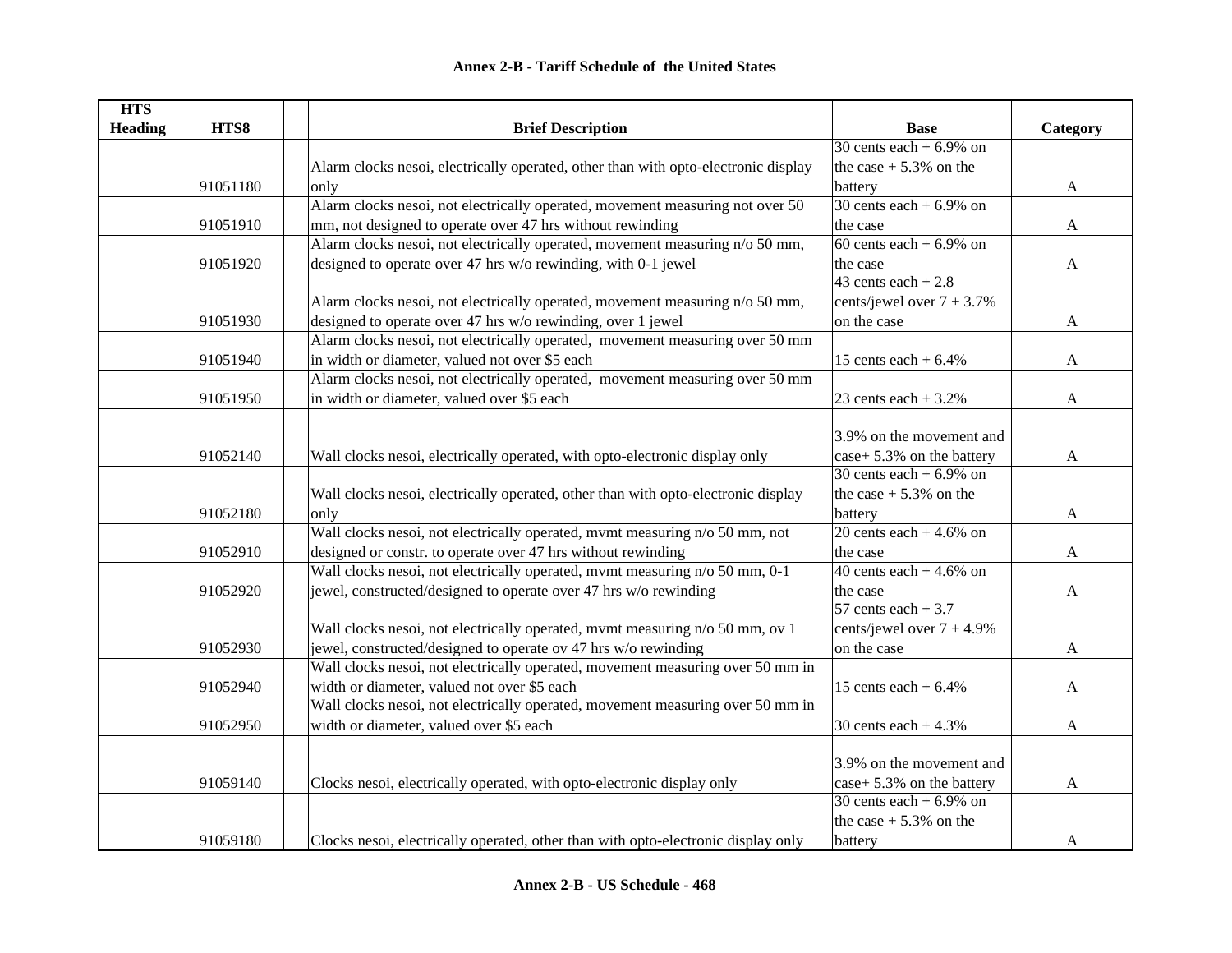| <b>HTS</b>     |          |                                                                                                        |                               |              |
|----------------|----------|--------------------------------------------------------------------------------------------------------|-------------------------------|--------------|
| <b>Heading</b> | HTS8     | <b>Brief Description</b>                                                                               | <b>Base</b>                   | Category     |
|                |          |                                                                                                        | 17 cents each + $2.5% + 1$    |              |
|                | 91059910 | Standard marine chronometers nesi, having spring-detent escapements                                    | cents/jewel                   | A            |
|                |          | Clocks nesoi, not electrically operated, mvmt not over 50 mm in width or                               |                               |              |
|                | 91059920 | diameter, not designed to operate for over 47 hrs without rewinding                                    | Free                          | ${\bf D}$    |
|                |          | Clocks nesoi, not electrically operated, mvmt not over 50 mm in width or                               |                               |              |
|                | 91059930 | diameter, 0-1 jewel, designed to operate ov 47 hrs w/o rewinding                                       | Free                          | ${\bf D}$    |
|                |          | Clocks nesoi, not electrically operated, mvmt not over 50 mm in width or                               |                               |              |
|                | 91059940 | diameter, over 1 jewel, designed to operate ov 47 hrs w/o rewinding                                    | Free                          | D            |
|                |          | Clocks nesoi, not electrically operated, movement measuring over 50 mm in width                        |                               |              |
|                | 91059950 | or diameter, valued not over \$5 each                                                                  | 7.5 cents each $+3.2%$        | $\mathbf{A}$ |
|                |          | Clocks nesoi, not electrically operated, movement measuring over 50 mm in width                        |                               |              |
|                | 91059960 | or diameter, valued over \$5 each                                                                      | 23 cents each $+3.2\%$        | A            |
| 9106           |          | Time of day recording apparatus and apparatus for measuring, recording or otherwise in                 |                               |              |
|                |          |                                                                                                        | 36 cents each + $5.6\%$ + 2   |              |
|                | 91061000 | Time registers; time recorders                                                                         | cents/jewel                   | A            |
|                |          |                                                                                                        | 36 cents each + $5.6\%$ + 2   |              |
|                | 91062000 | Parking meters                                                                                         | cents/jewel                   | A            |
|                |          |                                                                                                        | 36 cents each + $5.6\%$ + 2   |              |
|                | 91069040 | Time locks valued over \$10 each                                                                       | cents/jewel                   | A            |
|                |          | Apparatus for meas., recording or indicating time intervals, w/watch or clock                          |                               |              |
|                | 91069055 | mvmt., battery powered, w/opto-electronic display only                                                 | 3.9% on the apparatus         | A            |
|                |          | Other apparatus for meas., recording or otherwise indicating time intervals,                           | 15 cents each + $2.3\%$ + 0.8 |              |
|                | 91069065 | w/watch or clock mvmt., battery powered, nesi                                                          | cents/jewel                   | A            |
|                |          | Apparatus for meas., recording or indicating time intervals, w/watch or clock                          |                               |              |
|                | 91069075 | mvmt., AC powered, w/opto-electronic display only                                                      | 3.90%                         | $\mathbf{A}$ |
|                |          | Time of day recording apparatus & apparatus for measuring, detecting, recording                        | 15 cents each + $2.3\%$ + 0.8 |              |
|                | 91069085 | or otherwise indicating intervals of time nesi                                                         | cents/jewel                   | A            |
| 9107           |          | Time switches with clock or watch movemet or with synchronous motor.                                   |                               |              |
|                |          | Time switches with clock or watch movements or with synchronous motor, valued 15 cents each + 4% + 2.5 |                               |              |
|                | 91070040 | not over \$5 each                                                                                      | cents/jewel                   | A            |
|                |          | Time switches with clock or watch movements or with synchronous motor, valued                          | 45 cents each + $6.4\%$ + 2.5 |              |
|                | 91070080 | over \$5 each                                                                                          | cents/jewel                   | $\mathbf{A}$ |
| 9108           |          | Watch movements, complete and assembled.                                                               |                               |              |
|                |          | Watch movements, complete and assembled, electrically operated, with                                   | 36 cents each $+5.3\%$ on     |              |
|                | 91081140 | mechanical display or device to incorporate such display, 0-1 jewel                                    | the battery                   | $\mathbf{A}$ |
|                |          | Watch movements, complete and assembled, electrically operated, with                                   | 72 cents each $+5.3\%$ on     |              |
|                | 91081180 | mechanical display or device to incorporate such display, over 1 jewel                                 | the battery                   | A            |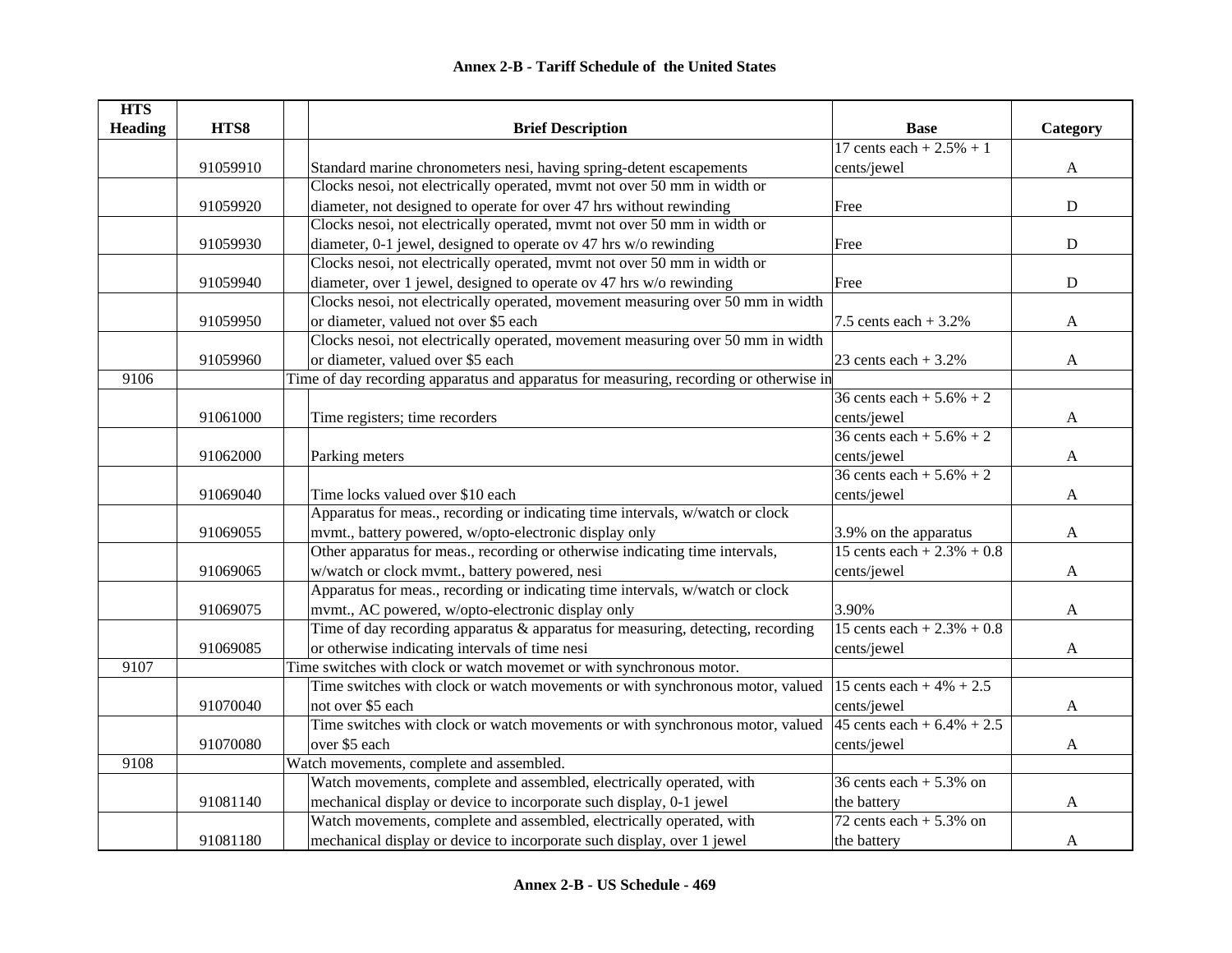| <b>HTS</b>     |          |                                                                                                            |                            |              |
|----------------|----------|------------------------------------------------------------------------------------------------------------|----------------------------|--------------|
| <b>Heading</b> | HTS8     | <b>Brief Description</b>                                                                                   | <b>Base</b>                | Category     |
|                |          | Watch movements, complete and assembled, electrically operated, with opto-                                 | $3.1\%$ on the movement +  |              |
|                | 91081200 | electronic display only                                                                                    | 4.2% on the battery        | $\mathbf{A}$ |
|                |          | Watch movements, complete and assembled, electrically operated, w/both                                     | 28 cents each $+4.2\%$ on  |              |
|                | 91081940 | optoelectronic & mechanical displays, having 0-1 jewels                                                    | the battery                | A            |
|                |          | Watch movements, complete and assembled, electrically operated, w/both                                     | 53 cents each + $3.9\%$ on |              |
|                | 91081980 | optoelectronic & mechanical displays, having over 1 jewel                                                  | the battery                | A            |
|                |          | Watch movements, complete and assembled, with automatic winding, over 17                                   |                            |              |
|                | 91082040 | jewels                                                                                                     | Free                       | ${\bf D}$    |
|                |          | Watch movements, complete and assembled, with automatic winding, 17 jewels or                              |                            |              |
|                | 91082080 | less                                                                                                       | Free                       | ${\bf D}$    |
|                |          | Watch movements, complete and assembled, not electrically operated or automatic                            |                            |              |
|                | 91089010 | winding, measuring 33.8 mm or less, none or only 1 jewel                                                   | 29 cents each              | A            |
|                |          | Watch movements, complete and assembled, not electrically operated or automatic                            |                            |              |
|                | 91089020 | winding, measuring over 33.8 mm, none or only 1 jewel                                                      | 25 cents each              | A            |
|                |          | Watch movements, complete and assembled, not electrically operated or automatic                            |                            |              |
|                | 91089030 | winding, measuring $33.8$ mm or less, over 1 but n/o 7 jewels                                              | 57 cents each              | A            |
|                |          | Watch movements, complete and assembled, not electrically operated or automatic                            |                            |              |
|                | 91089040 | winding, measuring over 33.8 mm, ov 1 but not over 7 jewels                                                | 25 cents each              | A            |
|                |          | Watch movements, complete and assembled, nesoi, measuring not over 15.2 mm,                                |                            |              |
|                | 91089050 | over 7 but n/o 17 jewels, valued not over \$15 each                                                        | \$2.16 each                | A            |
|                |          | Watch movements, complete and assembled, nesoi, measuring over 15.2 mm but                                 |                            |              |
|                | 91089060 | not over 33.8 mm, over 7 but n/o 17 jewels, valued n/o \$15 each                                           | \$1.80 each                | A            |
|                |          | Watch movements, complete and assembled, nesoi, measuring 33.8 mm or less,                                 |                            |              |
|                | 91089070 | over 7 but not over 17 jewels, valued over \$15 each                                                       | 90 cents each              | A            |
|                |          | Watch movements, complete and assembled, nesoi, measuring over 33.8 mm, over                               |                            |              |
|                | 91089080 | 7 but not over 17 jewels, valued not over \$15 each                                                        | \$1.44 each                | A            |
|                |          | Watch movements, complete and assembled, nesoi, measuring over 33.8 mm, over                               |                            |              |
|                | 91089085 | 7 but not over 17 jewels, valued over \$15 each                                                            | Free                       | ${\bf D}$    |
|                |          | Watch movements, complete and assembled, not electrically operated or automatic                            |                            |              |
|                | 91089090 | winding, measuring 33.8 mm or less, over 17 jewels                                                         | \$1.50 each                | A            |
|                |          | Watch movements, complete and assembled, not electrically operated or automatic                            |                            |              |
|                | 91089095 | winding, measuring over 33.8 mm, over 17 jewels                                                            | \$1.72 each                | $\mathbf{A}$ |
| 9109           |          | Clock movements, complete and assembled.                                                                   |                            |              |
|                |          | Alarm clock movements, complete and assembled, electrically operated, with opto- $3.9\%$ on the movement + |                            |              |
|                | 91091110 | electronic display only                                                                                    | 5.3% on the battery        | A            |
|                |          | Alarm clock movements, complete and assembled, electrically operated, with                                 | 30 cents each $+5.3\%$ on  |              |
|                | 91091120 | display nesoi, measuring not over 50 mm in width or diameter                                               | the battery                | A            |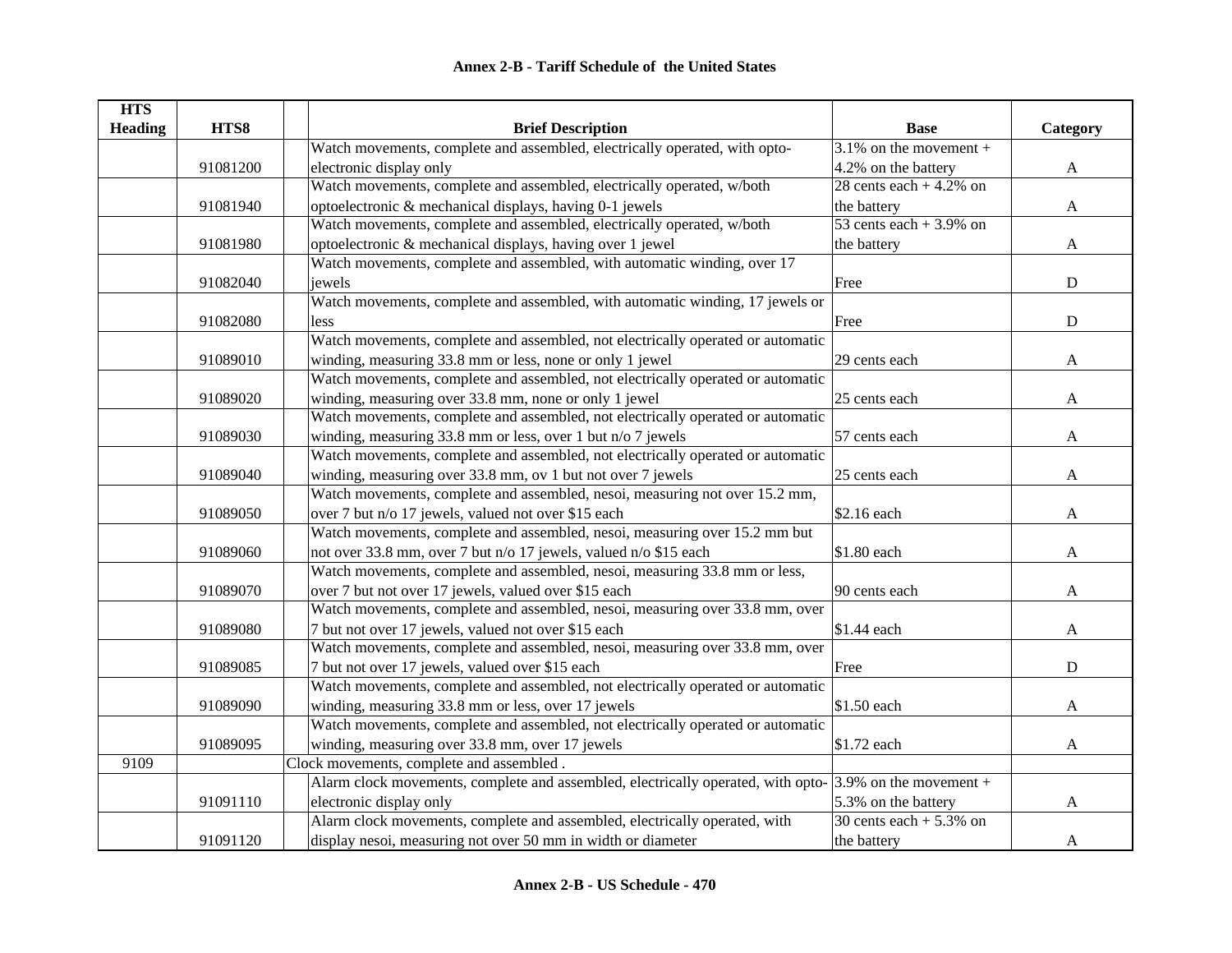| <b>HTS</b>     |          |                                                                                   |                            |              |
|----------------|----------|-----------------------------------------------------------------------------------|----------------------------|--------------|
| <b>Heading</b> | HTS8     | <b>Brief Description</b>                                                          | <b>Base</b>                | Category     |
|                |          |                                                                                   | 7.5 cents each $+3.2\%$ on |              |
|                |          | Alarm clock movements, complete and assembled, electrically operated, with        | the movement $+2.6\%$ on   |              |
|                | 91091140 | display nesoi, measuring over 50 mm, valued not over \$5 each                     | the battery                | A            |
|                |          |                                                                                   | 22 cents each $+3.2\%$ on  |              |
|                |          | Alarm clock movements, complete and assembled, electrically operated, with        | the movement $+2.6\%$ on   |              |
|                | 91091160 | display nesoi, measuring over 50 mm, valued over \$5 each                         | the battery                | A            |
|                |          | Clock movements nesoi, complete and assembled, electrically operated, with opto-  | 3.9% on the movement +     |              |
|                | 91091910 | electronic display only                                                           | 5.3% on the battery        | A            |
|                |          | Clock movements nesoi, complete and assembled, electrically operated, with        | 20 cents each $+3.5\%$ on  |              |
|                | 91091920 | display nesoi, measuring not over 50 mm in width or diameter                      | the battery                | A            |
|                |          |                                                                                   | 12 cents each $+ 5.1\%$ on |              |
|                |          | Clock movements nesoi, complete and assembled, electrically operated, with        | the movement $+4.2\%$ on   |              |
|                | 91091940 | display nesoi, measuring over 50 mm, valued not over \$5 each                     | the battery                | A            |
|                |          |                                                                                   | 30 cents each $+4.3\%$ on  |              |
|                |          | Clock movements nesoi, complete and assembled, electrically operated, with        | the movement $+3.5\%$ on   |              |
|                | 91091960 | display nesoi, measuring over 50 mm, valued over \$5 each                         | the battery                | A            |
|                |          | Clock movements, complete and assembled, not electrically operated, measuring     |                            |              |
|                | 91099020 | not over 50 mm in width or diameter                                               | 20 cents each              | A            |
|                |          | Clock movements, complete and assembled, not electrically operated, measuring     |                            |              |
|                | 91099040 | over 50 mm in width or diameter, valued not over \$5 each                         | 15 cents each $+6.4%$      | A            |
|                |          | Clock movements, complete and assembled, not electrically operated, measuring     |                            |              |
|                | 91099060 | over 50 mm in width or diameter, valued over \$5 each                             | 30 cents each $+4.3%$      | A            |
| 9110           |          | Complete watch or clock movements, unassembled or partly assembled (movement sets |                            |              |
|                |          |                                                                                   | The rate applicable to the |              |
|                |          |                                                                                   | complete, assembled        |              |
|                | 91101100 | Complete watch movements, unassembled or partly assembled (movement sets)         | movement                   | A            |
|                | 91101200 | Incomplete watch movements, assembled                                             | 9%                         | A            |
|                | 91101900 | Rough watch movements                                                             | 9%                         | $\mathbf{A}$ |
|                |          |                                                                                   | The rate applicable to the |              |
|                |          |                                                                                   | complete, assembled        |              |
|                | 91109020 | Complete clock movements, unassembled or partly assembled (movement sets)         | movement                   | A            |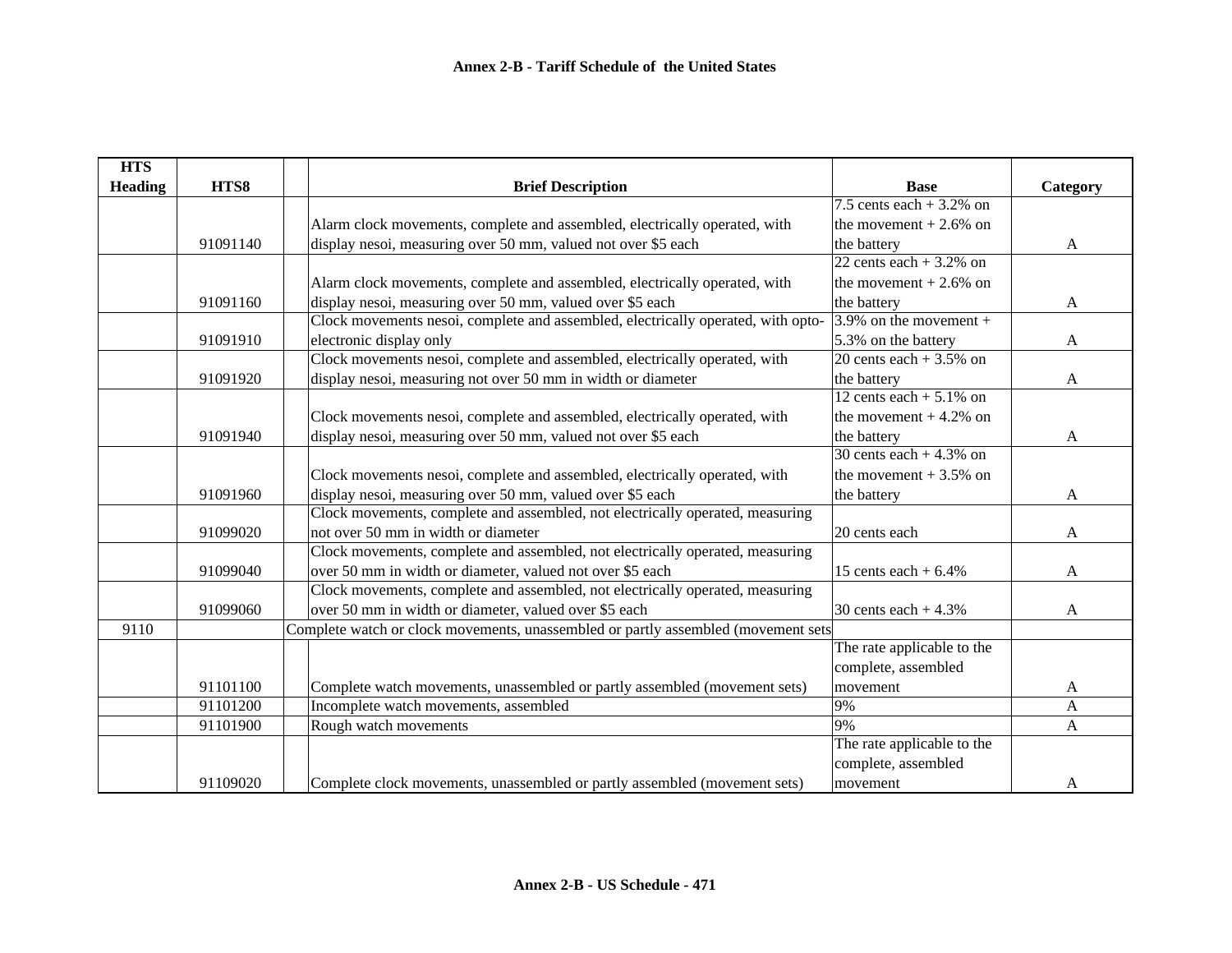| <b>HTS</b>     |          |                                                                                            |                               |              |
|----------------|----------|--------------------------------------------------------------------------------------------|-------------------------------|--------------|
| <b>Heading</b> | HTS8     | <b>Brief Description</b>                                                                   | <b>Base</b>                   | Category     |
|                |          |                                                                                            | $4.3\% + 1.7$ cents/jewel +   |              |
|                |          |                                                                                            | 0.2 cents for each other      |              |
|                |          |                                                                                            | piece or part, but if         |              |
|                |          |                                                                                            | consisting in part of a plate |              |
|                |          |                                                                                            | or a set of plates the total  |              |
|                |          |                                                                                            | duty shall not exceed the     |              |
|                |          | Incomplete clock movements consisting of 2 or more pieces or parts fastened or             | duty for the complete         |              |
|                | 91109040 | joined together                                                                            | movement                      | A            |
|                | 91109060 | Incomplete clock movements, nesi                                                           | 4.20%                         | $\mathbf A$  |
| 9111           |          | Watch cases and parts thereof.                                                             |                               |              |
|                | 91111000 | Watch cases of precious metal or of metal clad with precious metal                         | 12 cents each $+4.8\%$        | $\mathbf{A}$ |
|                | 91112020 | Watch cases of gold- or silver-plated base metal                                           | 7 cents each $+$ 5.4%         | A            |
|                | 91112040 | Watch cases of base metal not gold- or silver-plated                                       | 3.6 cents each $+7.6%$        | $\mathbf{A}$ |
|                |          | Watch cases, not of precious metal, of metal clad with precious metal or of base           |                               |              |
|                | 91118000 | metal                                                                                      | 3.6 cents each $+7.6%$        | A            |
|                | 91119040 | Parts of watch cases, of precious metal or of metal clad with precious metal               | 6.40%                         | A            |
|                |          | Bezels, backs and centers, of watch cases, not of precious metal or of metal clad          |                               |              |
|                | 91119050 | with precious metal                                                                        | 1.6 cents each $+6.8\%$       | A            |
|                |          | Parts of watch cases, other than bezels, backs and centers, not of precious metal or       |                               |              |
|                | 91119070 | of metal clad with precious metal                                                          | 6.40%                         | A            |
| 9112           |          | Clock cases and cases of a similar type for other goods of this Chapter, and parts thereof |                               |              |
|                |          |                                                                                            |                               |              |
|                | 91122040 | Clock cases and cases of a similar type for other goods of chapter 91, of metal            | 3.50%                         | A            |
|                |          | Clock cases and cases of a similar type for other goods of chapter 91, other than          |                               |              |
|                | 91122080 | cases of metal                                                                             | 5.50%                         | A            |
|                | 91129000 | Parts of clock cases and cases of a similar type for other goods of chapter 91             | 5.50%                         | A            |
| 9113           |          | Watch straps, watch bands and watch bracelets and parts thereof.                           |                               |              |
|                |          | Watch straps, watch bands and watch bracelets, of precious metal or of metal clad          |                               |              |
|                | 91131000 | with precious metal, and parts thereof                                                     | 4.50%                         | A            |
|                |          | Watch straps, watch bands and watch bracelets of base metal, whether or not gold-          |                               |              |
|                | 91132020 | or silver-plated, valued not over \$5 per dozen                                            | 11.20%                        | A            |
|                |          | Watch straps, watch bands and watch bracelets of base metal, whether or not gold-          |                               |              |
|                | 91132040 | or silver-plated, valued over \$5 per dozen                                                | 11.20%                        | A            |
|                |          | Parts of watch bracelet of base metal, whether or not gold- or silver-plated, valued       |                               |              |
|                | 91132060 | not over \$12 per dozen                                                                    | 8.80%                         | A            |
|                |          | Parts of watch bracelets of base metal, whether or not gold- or silver-plated,             |                               |              |
|                | 91132090 | valued over \$12 per dozen                                                                 | 8.80%                         | A            |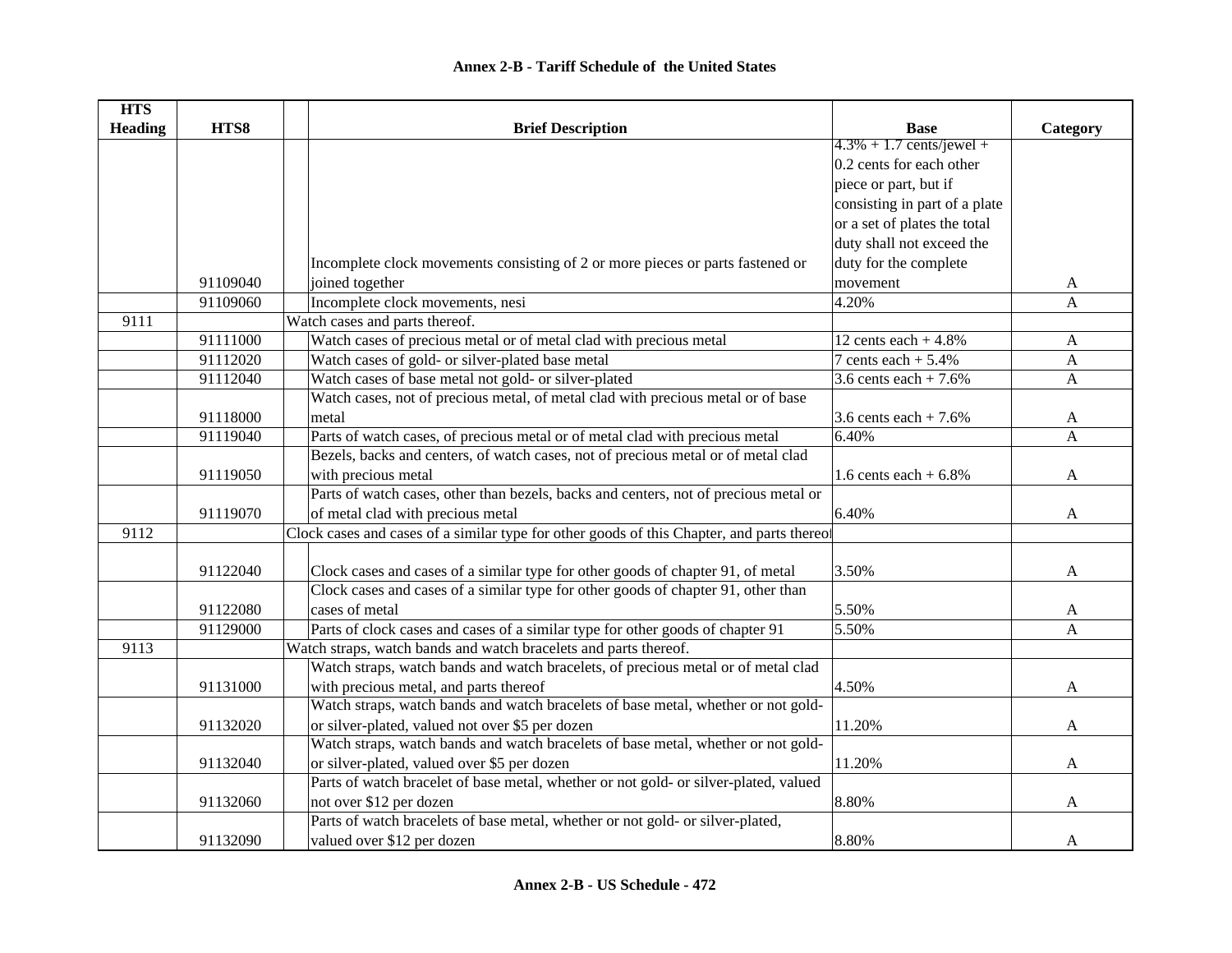| <b>HTS</b>     |          |                                                                                                             |                               |                           |
|----------------|----------|-------------------------------------------------------------------------------------------------------------|-------------------------------|---------------------------|
| <b>Heading</b> | HTS8     | <b>Brief Description</b>                                                                                    | <b>Base</b>                   | Category                  |
|                |          | Watch straps, watch bands and watch bracelets, of textile material, and parts                               |                               |                           |
|                | 91139040 | thereof                                                                                                     | 7.20%                         | $\mathbf{A}$              |
|                |          | Watch straps, watch bands and watch bracelets, other than of precious metal, base                           |                               |                           |
|                | 91139080 | metal or textile material, and parts thereof                                                                | 1.80%                         | $\mathbf{A}$              |
| 9114           |          | Other clock or watch parts.                                                                                 |                               |                           |
|                | 91141040 | Springs, including hair-springs, for watches                                                                | 7.30%                         | $\mathbf{A}$              |
|                | 91141080 | Springs, including hair-springs, for clocks                                                                 | 4.20%                         | $\mathbf{A}$              |
|                | 91142000 | Jewels for watches and clocks                                                                               | Free                          | ${\bf D}$                 |
|                | 91143040 | Dials for watches and clocks, not exceeding 50 mm in width                                                  | 0.4 cents each $+ 7.2%$       | $\mathbf{A}$              |
|                | 91143080 | Dials for watches and clocks, exceeding 50 mm in width                                                      | 4.40%                         | A                         |
|                | 91144020 | Watch movement bottom or pillar plates or their equivalent                                                  | 12 cents each                 | $\mathbf{A}$              |
|                |          |                                                                                                             |                               |                           |
|                | 91144040 | Any plate, or set of plates, suitable for assembling thereon a clock movement                               | 10 cents each                 | A                         |
|                | 91144060 | Plates and bridges for watches, nesi                                                                        | 7.30%                         | A                         |
|                | 91144080 | Plates and bridges for clocks, nesi                                                                         | 4.20%                         | A                         |
|                |          | Assemblies and subassemblies for watch movements consisting of 2 or more                                    |                               |                           |
|                | 91149015 | pieces or parts fastened or joined inseparably together                                                     | 7.20%                         | A                         |
|                |          |                                                                                                             |                               |                           |
|                |          |                                                                                                             | $6\% + 2.3$ cents/jewel + 0.2 |                           |
|                |          |                                                                                                             | cents for each other piece    |                           |
|                |          |                                                                                                             | or part, but if consisting in |                           |
|                |          |                                                                                                             | part of a plate or a set of   |                           |
|                |          |                                                                                                             | plates the total duty shall   |                           |
|                |          | Assemblies and subassemblies for clock movements consisting of 2 or more pieces not exceed the duty for the |                               |                           |
|                | 91149030 | or parts fastened or joined inseparably together                                                            | complete movement             | A                         |
|                | 91149040 | Watch parts, nesi                                                                                           | 8.80%                         | $\boldsymbol{\mathsf{A}}$ |
|                | 91149050 | Clock parts, nesi                                                                                           | 4.20%                         | A                         |
| 9201           |          | Pianos, including automatic pianos; harpsichords and other keyboard stringed instrumer                      |                               |                           |
|                | 92011000 | Upright pianos                                                                                              | 4.70%                         | A                         |
|                | 92012000 | Grand pianos                                                                                                | 4.70%                         | $\mathbf{A}$              |
|                |          | Keybd string. musical instru., o/than w/elect. sound or ampl., pianos (incl. player                         |                               |                           |
|                | 92019000 | pianos) nesoi; harpsichords & oth keybd string. instr.                                                      | 3.50%                         | $\mathbf{A}$              |
| 9202           |          | Other string musical instruments (for example, guitars, violins, harps).                                    |                               |                           |
|                |          |                                                                                                             |                               |                           |
|                | 92021000 | String musical instruments, o/than w/elect. sound or ampl., played with a bow                               | 3.20%                         | A                         |
|                |          | String musical instruments, o/than w/elect. sound or ampl., guitars, valued not over                        |                               |                           |
|                | 92029020 | \$100 each (excluding the value of the case)                                                                | 4.50%                         | A                         |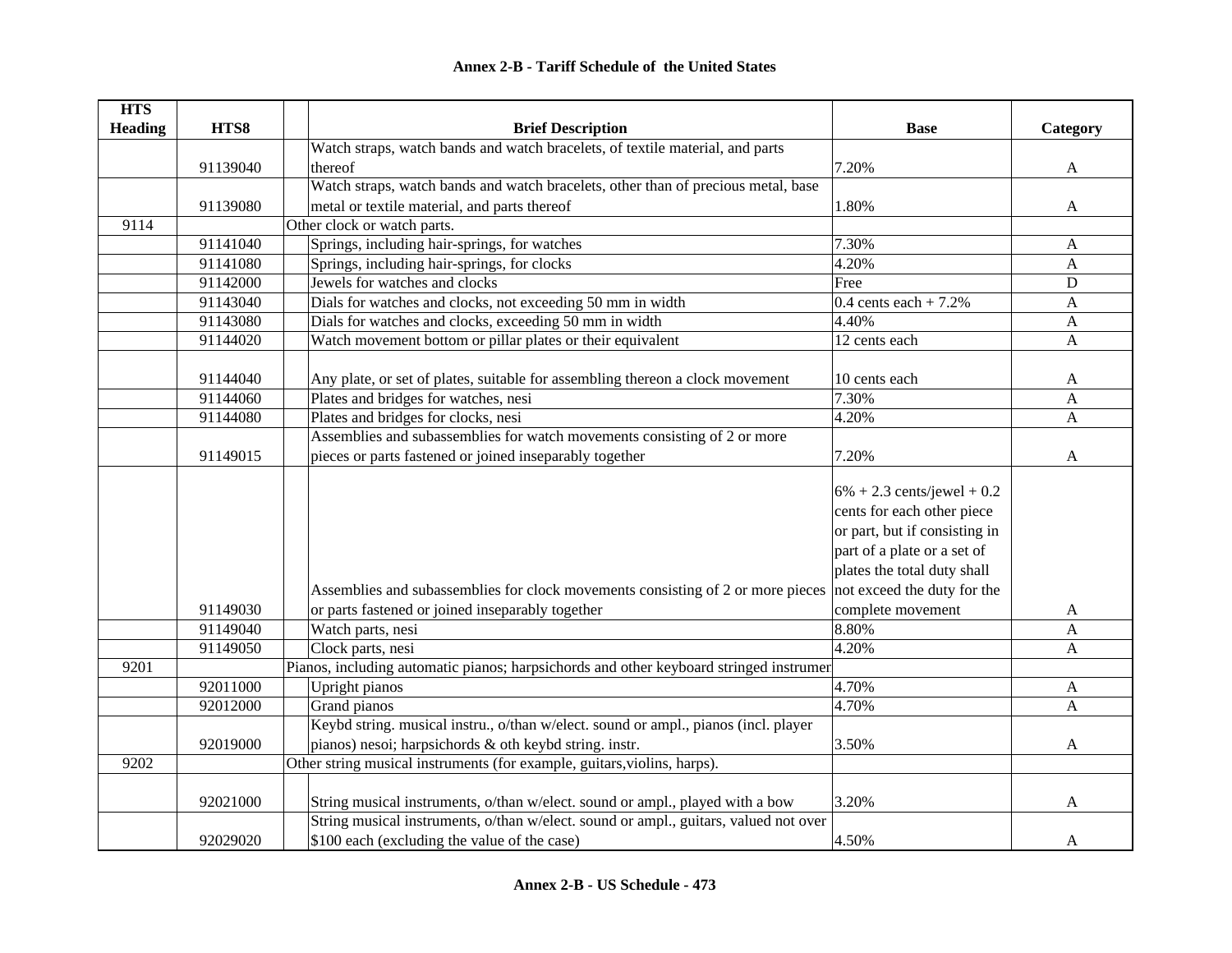| <b>HTS</b>     |          |                                                                                         |             |                |
|----------------|----------|-----------------------------------------------------------------------------------------|-------------|----------------|
| <b>Heading</b> | HTS8     | <b>Brief Description</b>                                                                | <b>Base</b> | Category       |
|                |          | String musical instruments, o/than w/elect. sound or ampl., guitars, valued over        |             |                |
|                | 92029040 | \$100 each (excluding the value of the case)                                            | 8.70%       | A              |
|                |          | String musical instruments (o/than guitars or instruments played with a bow),           |             |                |
|                | 92029060 | o/than w/elect. sound or ampl.                                                          | 4.60%       | A              |
| 9203           |          | Keyboard pipe organs; harmoniums and similar keyboard instruments with free metal re    |             |                |
|                | 92030040 | Keyboard musical instruments, o/than w/elect. sound or ampl., pipe organs               | Free        | ${\bf D}$      |
|                |          | Keyboard musical instruments, o/than w/elect. sound or ampl., harmoniums and            |             |                |
|                | 92030080 | similar keyboard instruments with free metal reeds                                      | 2.70%       | A              |
| 9204           |          | Accordions and similar instruments; mouth organs.                                       |             |                |
|                | 92041040 | Piano accordions, o/than w/elect. sound or ampl.                                        | Free        | ${\bf D}$      |
|                |          | Accordions (o/than piano accordions) and similar instruments, o/than w/elect.           |             |                |
|                | 92041080 | sound or ampl.                                                                          | 2.60%       | A              |
|                | 92042000 | Mouth organs                                                                            | Free        | D              |
| 9205           |          | Other wind musical instruments (for example, clarinets, trumpets, bagpipes).            |             |                |
|                |          |                                                                                         |             |                |
|                | 92051000 | Wind musical instruments, o/than w/elect. sound or ampl., brass-wind instruments        | 2.90%       | $\mathbf{A}$   |
|                | 92059020 | Wind musical instruments, o/than w/elect. sound or ampl., bagpipes                      | Free        | $\overline{D}$ |
|                |          | Wind musical instruments, o/than w/elect. sound or ampl., woodwind instruments          |             |                |
|                | 92059040 | (o/than bagpipes)                                                                       | 4.90%       | A              |
|                |          | Wind musical instruments (o/than brass-wind or woodwind) nesoi, o/than w/elect.         |             |                |
|                | 92059060 | sound or ampl.                                                                          | Free        | $\mathbf D$    |
| 9206           |          | Percussion musical instruments (for eample, drums, xylophones, cymbals, castanets, ma   |             |                |
|                | 92060020 | Percussion musical instruments, o/than w/elect. sound or ampl., drums                   | 4.80%       | A              |
|                | 92060040 | Percussion musical instruments, o/than w/elect. sound or ampl., cymbals                 | Free        | D              |
|                |          | Percussion musical instruments, o/than w/elect. sound or ampl., sets of tuned bells     |             |                |
|                | 92060060 | known as chimes, peals or carillons                                                     | Free        | D              |
|                |          | Percussion musical instruments (o/than drums, cymbals, chimes, peals or carillons)      |             |                |
|                | 92060080 | nesoi (e.g., xylophones, castanets, maracas)                                            | 5.30%       | A              |
| 9207           |          | Musical instruments, the sound of which is produced, or must be amplified, electrically |             |                |
|                |          | Keyboard musical instruments (o/than accordions), the sound of which is                 |             |                |
|                | 92071000 | produced, or must be amplified, electrically                                            | 5.40%       | A              |
|                |          | Musical instruments (o/than keyboard except accordions) nesoi, the sound of             |             |                |
|                | 92079000 | which is produced, or must be amplified, electrically                                   | 5%          | A              |
| 9208           |          | Musical boxes, fairground organs, mechanical street organs, mechanical singing birds, r |             |                |
|                | 92081000 | Music boxes                                                                             | 3.20%       | A              |
|                |          | Musical instruments nesoi in chapter 92; decoy calls; whistles, and o/mouth-blown       |             |                |
|                | 92089000 | sound signaling instruments                                                             | 5.30%       | A              |
| 9209           |          | Parts (for example, mechanisms for musical boxes) and accessories (for example, cards,  |             |                |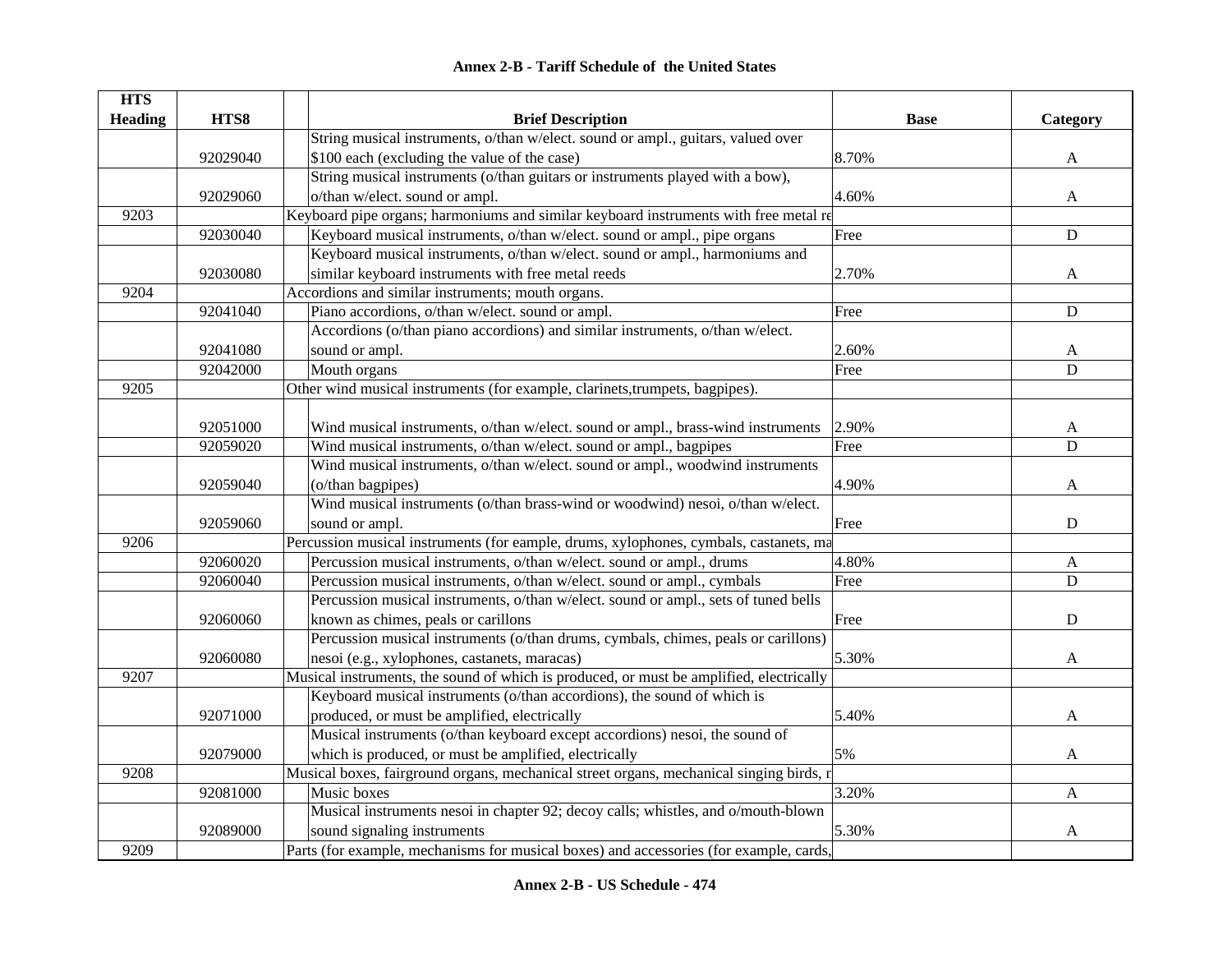|  | <b>Annex 2-B - Tariff Schedule of the United States</b> |  |
|--|---------------------------------------------------------|--|
|--|---------------------------------------------------------|--|

| <b>HTS</b>     |          |                                                                                   |                              |                  |
|----------------|----------|-----------------------------------------------------------------------------------|------------------------------|------------------|
| <b>Heading</b> | HTS8     | <b>Brief Description</b>                                                          | <b>Base</b>                  | Category         |
|                | 92091000 | Metronomes, tuning forks and pitch pipes of all kinds                             | Free                         | D                |
|                | 92092000 | Mechanisms for music boxes                                                        | Free                         | $\mathbf D$      |
|                | 92093000 | Strings for musical instruments                                                   | Free                         | $\mathbf D$      |
|                | 92099140 | Tuning pins for pianos                                                            | Free                         | $\mathbf D$      |
|                | 92099180 | Parts & access. for pianos (o/than tuning pins and strings) nesoi                 | 4.20%                        | A                |
|                |          | Mutes, collapsible musical instru. stands, & music holders for attachment to      |                              |                  |
|                | 92099220 | instru., all the foregoing, for stringed music. instru. of 9202                   | 3.90%                        | A                |
|                | 92099240 | Tuning pins for stringed musical instruments of heading 9202                      | 10 cents/1,000 pins $+3.5%$  | A                |
|                |          | Bows, parts of bows, bow hair, chin rests and other parts and accessories for     |                              |                  |
|                | 92099260 | stringed musical instru. of 9202                                                  | Free                         | D                |
|                | 92099280 | Parts & access. nesoi, for stringed musical instruments of heading 9202           | 4.60%                        | $\mathbf{A}$     |
|                | 92099340 | Parts & access. nesoi, for pipe organs                                            | Free                         | ${\bf D}$        |
|                |          | Parts & access. nesoi, for harmoniums and similar keyboard instruments with free  |                              |                  |
|                | 92099380 | metal reeds of heading 9203, nesoi                                                | 2.70%                        | A                |
|                |          | Collapsible musical instrument stands, for the instruments w/elect sound or ampl. |                              |                  |
|                | 92099440 | of heading 9207                                                                   | 5.70%                        | A                |
|                |          | Parts & access. nesoi, for the musical instruments w/elect. sound or ampl. of     |                              |                  |
|                | 92099480 | heading 9207 nesoi                                                                | 2.70%                        | A                |
|                |          | Mutes nesoi; pedals, dampers & spurs for drums; pedals & holders for cymbals;     |                              |                  |
|                | 92099910 | music holders nesoi; collapsible music instru stands, nesoi                       | 5.70%                        | A                |
|                | 92099920 | Parts & access. nesoi, for bagpipes                                               | Free                         | ${\bf D}$        |
|                | 92099940 | Parts & access. nesoi, for woodwind and brass-wind musical instruments            | Free                         | $\mathbf D$      |
|                | 92099960 | Parts & access. (o/than mechanisms) nesoi, for music boxes                        | Free                         | $\mathbf D$      |
|                | 92099980 | Parts & access. nesoi, for musical instruments, nesoi                             | 5.30%                        | A                |
| 9301           |          | Military weapons, other than revolvers, pistols and the arms of heading 93.07.    |                              |                  |
|                | 93011100 | Self-propelled artillery weapons                                                  | Free                         | ${\bf D}$        |
|                | 93011900 | Artillery weapons other than self-propelled                                       | Free                         | ${\bf D}$        |
|                |          | Rocket launchers; flame-throwers; grenade launchers; torpedo tubes and similar    |                              |                  |
|                | 93012000 | projectors                                                                        | Free                         | $\mathbf D$      |
|                |          |                                                                                   |                              |                  |
|                |          |                                                                                   | 4.7% on the value of the     |                  |
|                |          |                                                                                   | rifle + 20% on the value of  |                  |
|                | 93019030 | Rifles, military                                                                  | the telescopic sight, if any | $\mathbf{A}$     |
|                | 93019060 | Shotguns, military                                                                | 2.60%                        | $\boldsymbol{A}$ |
|                | 93019090 | Military weapons, nesoi                                                           | Free                         | D                |
| 9302           |          | Revolvers and pistols, other than those of heading 93.03 or 93.04.                |                              |                  |
|                | 93020000 | Revolvers and pistols (o/than of heading 9303 or 9304)                            | 14 cents each $+3\%$         | A                |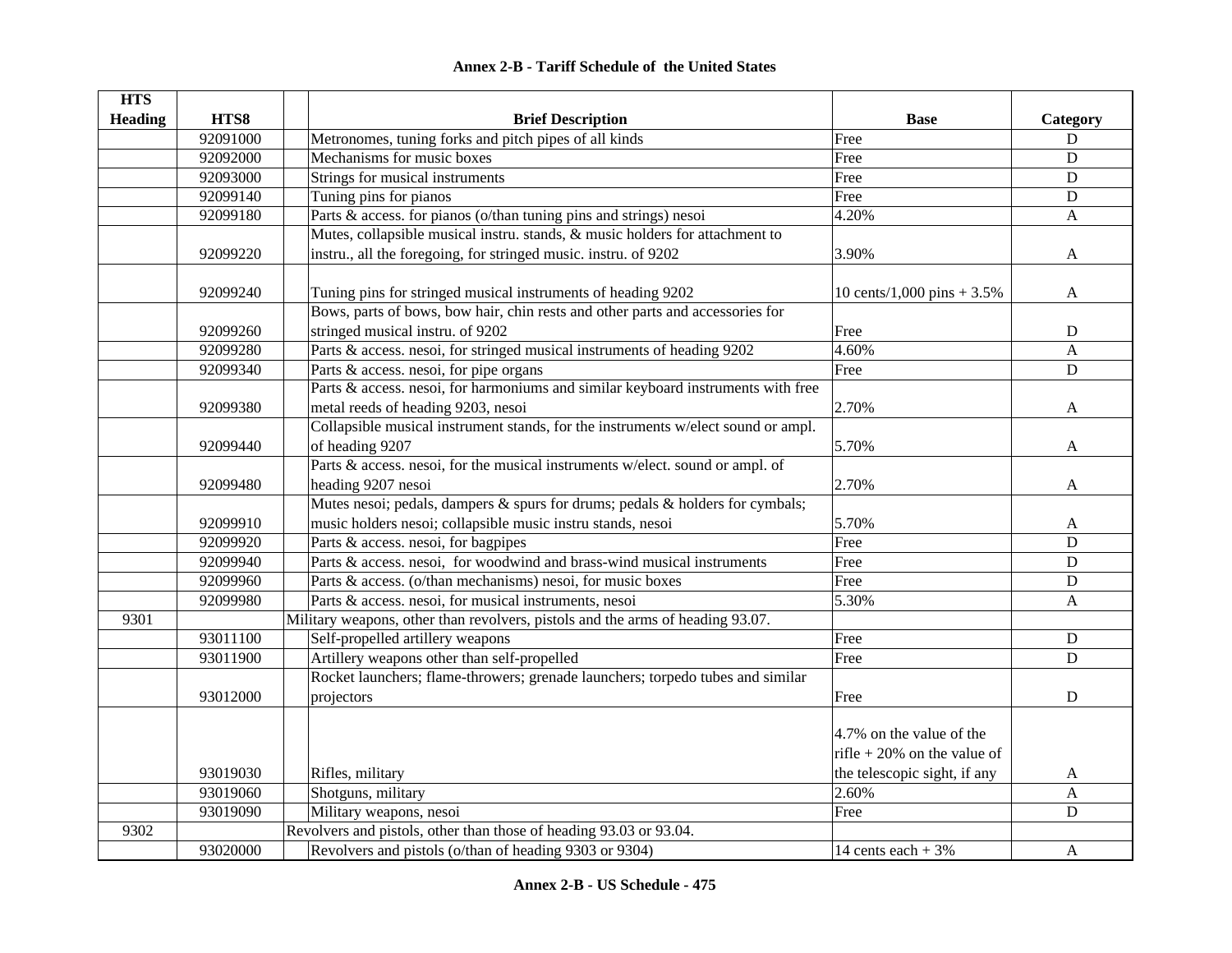| <b>HTS</b>     |          |                                                                                            |                                                         |                |  |  |
|----------------|----------|--------------------------------------------------------------------------------------------|---------------------------------------------------------|----------------|--|--|
| <b>Heading</b> | HTS8     | <b>Brief Description</b>                                                                   | <b>Base</b>                                             | Category       |  |  |
| 9303           |          | Other tirearms and similar devices which operate by the firing of an explosive charge (f   |                                                         |                |  |  |
|                | 93031000 | Muzzle-loading firearms                                                                    | Free                                                    | ${\bf D}$      |  |  |
|                | 93032000 | Shotguns (incl. comb. shotgun-rifles), for sport, hunting or target-shooting               | 2.60%                                                   | $\overline{A}$ |  |  |
|                |          |                                                                                            | 3.8% on the value of the                                |                |  |  |
|                |          | Rifles (o/than muzzle-loading), for sport, hunting or target-shootings, valued o/\$25      | rifle + 10% on the value of                             |                |  |  |
|                | 93033040 | but n/or \$50 each                                                                         | the telescopic sight, if any                            | A              |  |  |
|                |          |                                                                                            |                                                         |                |  |  |
|                |          | Rifles (o/than muzzle-loading), for sport, hunting or target-shooting rifles, valued       | 3.1% on the value of the<br>rifle + 13% on the value of |                |  |  |
|                | 93033080 | at \$25 and under or o/\$50 each                                                           | the telescopic sight, if any                            | A              |  |  |
|                |          |                                                                                            |                                                         |                |  |  |
|                | 93039040 | Revolvers and pistols, designed to fire only blank cartridges or blank ammunition          | 4.20%                                                   | A              |  |  |
|                |          |                                                                                            |                                                         |                |  |  |
|                | 93039080 | Firearms and similar devices that operate by the firing of an explosive charge, nesoi Free |                                                         | $\mathbf D$    |  |  |
| 9304           |          | Other arms (for example, spring, air or gas guns and pistols, truncheons), excluding those |                                                         |                |  |  |
|                |          | Rifles that eject missiles by release of compressed air or gas, or by the release of a     |                                                         |                |  |  |
|                | 93040020 | spring mechanism or rubber held under tension                                              | 3.90%                                                   | A              |  |  |
|                |          | Pistols & other guns (o/than rifles) that eject missiles by release of comp. air or        |                                                         |                |  |  |
|                | 93040040 | gas, a spring mechanism or rubber held under tension                                       | Free                                                    | D              |  |  |
|                | 93040060 | Arms (o/than those of heading 9307) nesoi                                                  | 5.70%                                                   | A              |  |  |
| 9305           |          | Parts and accessories of articles of headings Nos. 93.01 to 93.04.                         |                                                         |                |  |  |
|                | 93051020 | Parts and accessories nesoi, for revolvers or pistols of heading 9302                      | 4.20%                                                   | $\mathbf{A}$   |  |  |
|                |          | Parts and accessories nesoi, for revolvers or pistols designed to fire only blank          |                                                         |                |  |  |
|                | 93051040 | cartridges or blank ammunition                                                             | 4.20%                                                   | A              |  |  |
|                | 93051060 | Parts and accessories nesoi, for muzzle-loading revolvers and pistols                      | Free                                                    | $\mathbf D$    |  |  |
|                | 93051080 | Parts and accessories nesoi, for revolvers or pistols nesoi                                | Free                                                    | D              |  |  |
|                | 93052140 | Barrels for muzzle-loading shotguns of heading 9303                                        | Free                                                    | D              |  |  |
|                |          | Barrels for sport, hunting & target shotguns shotguns (o/than muzzle-loading               |                                                         |                |  |  |
|                | 93052180 | shotguns)                                                                                  | Free                                                    | ${\bf D}$      |  |  |
|                |          |                                                                                            |                                                         |                |  |  |
|                | 93052905 | Parts and accessories nesoi, for muzzle-loading shotguns or rifles of heading 9303         | Free                                                    | ${\bf D}$      |  |  |
|                |          | Stocks, for sport, hunting & target shotguns shotguns (incl. comb. shotgun-rifles)         |                                                         |                |  |  |
|                | 93052910 | of heading 9303                                                                            | Free                                                    | $\mathbf D$    |  |  |
|                |          | Parts and accessories nesoi, for sport, hunting & target shotguns (incl. comb.             |                                                         |                |  |  |
|                | 93052920 | shotgun-rifles) of 9303                                                                    | Free                                                    | D              |  |  |
|                | 93052940 | Stocks, for sport, hunting & target rifles of heading 9303                                 | 3.50%                                                   | A              |  |  |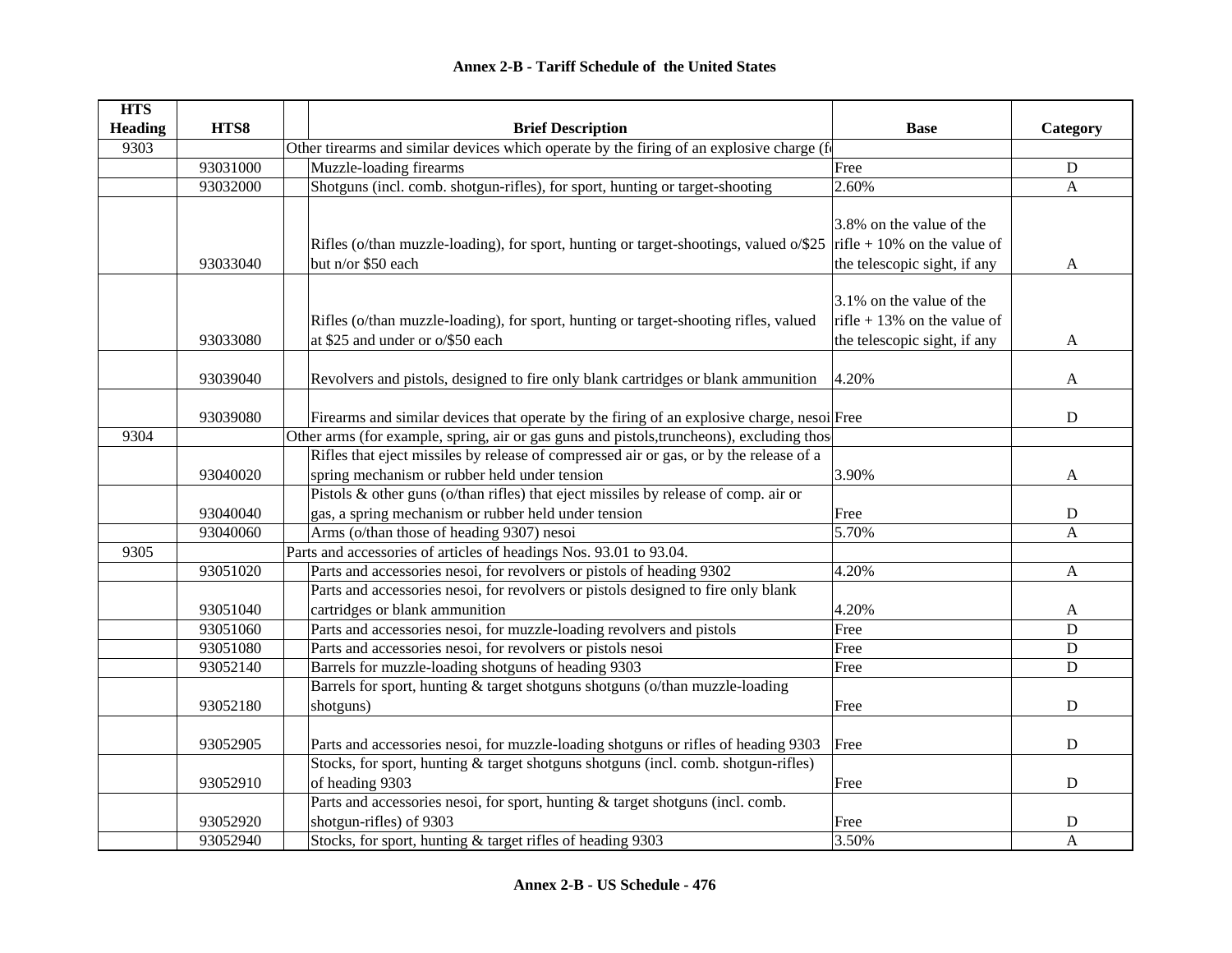| <b>Annex 2-B - Tariff Schedule of the United States</b> |
|---------------------------------------------------------|
|---------------------------------------------------------|

| <b>HTS</b>     |          |                                                                                           |             |              |
|----------------|----------|-------------------------------------------------------------------------------------------|-------------|--------------|
| <b>Heading</b> | HTS8     | <b>Brief Description</b>                                                                  | <b>Base</b> | Category     |
|                |          |                                                                                           |             |              |
|                | 93052950 | Parts and accessories nesoi, for sport, hunting & target rifles of headinng 9303          | Free        | ${\bf D}$    |
|                | 93059110 | Parts and accessories for military rifles of heading 9301                                 | Free        | $\mathbf D$  |
|                | 93059120 | Parts and accessories for military shotguns of heading 9301                               | Free        | $\mathbf D$  |
|                |          | Parts and accessories for military weapons (other than rifles and shotguns) of            |             |              |
|                | 93059130 | heading 9301                                                                              | Free        | $\mathbf D$  |
|                |          |                                                                                           |             |              |
|                | 93059940 | Parts and accessories for articles of heading 9303 other than shotguns or rifles          | Free        | D            |
|                | 93059950 | Parts and accessories for articles of subheading 9304.00.20 or 9304.00.40                 | 3.90%       | A            |
|                | 93059960 | Parts and accessories for articles of headings 9301 to 9304, nesoi                        | 2.90%       | $\mathbf{A}$ |
| 9306           |          | Bombs, grenades, torpedoes, mines, missiles and similar munitions of war and parts the    |             |              |
|                |          | Cartridges and pts. thereof, for riveting or similar tools or for captive-bolt humane     |             |              |
|                | 93061000 | killers                                                                                   | Free        | $\mathbf D$  |
|                | 93062100 | Cartridges, for shotguns                                                                  | Free        | $\mathbf D$  |
|                | 93062900 | Parts of cartridges for shotguns; air gun pellets                                         | Free        | D            |
|                | 93063040 | Cartridges nesoi and empty cartridge shells                                               | Free        | $\mathbf D$  |
|                | 93063080 | Parts of cartridges nesoi                                                                 | Free        | $\mathbf D$  |
|                |          | Bombs, grenades, torpedoes, mines, missiles and similar munitions of war and pts          |             |              |
|                | 93069000 | thereof; other ammunition projectiles & pts. thereof                                      | Free        | ${\bf D}$    |
| 9307           |          | Swords, cutlasses, bayonets, lances and similar arms and parts thereof and scabbards and  |             |              |
|                |          | Swords, cutlasses, bayonets, lances and similar arms, parts thereof and scabbards         |             |              |
|                | 93070000 | and sheaths therefor                                                                      | 2.70%       | A            |
| 9401           |          | Seats (other than those of heading 94.02), whether or not convertible into beds, and part |             |              |
|                | 94011040 | Seats, of a kind used for aircraft, leather upholstered                                   | Free        | D            |
|                | 94011080 | Seats, of a kind used for aircraft (o/than leather upholstered)                           | Free        | D            |
|                | 94012000 | Seats, of a kind used for motor vehicles                                                  | Free        | $\mathbf D$  |
|                |          | Seats nesoi, swivel w/variable height adjustment & w/wooden frame (o/than of              |             |              |
|                | 94013040 | heading 9402)                                                                             | Free        | $\mathbf D$  |
|                |          | Seats nesoi, swivel w/variable height adjustment & other than w/wooden frame              |             |              |
|                | 94013080 | (o/than of heading 9402)                                                                  | Free        | ${\bf D}$    |
|                | 94014000 | Seats nesoi, convertible into beds (o/than garden seats or camping equip.)                | Free        | $\mathbf D$  |
|                | 94015000 | Seats nesoi, of cane, osier, bamboo or similar materials                                  | Free        | ${\bf D}$    |
|                | 94016120 | Chairs nesoi, w/teak frames, upholstered                                                  | Free        | ${\bf D}$    |
|                | 94016140 | Chairs nesoi, w/wooden frames (o/than teak), upholstered                                  | Free        | ${\bf D}$    |
|                | 94016160 | Seats (o/than chairs) nesoi, w/wooden frames, upholstered                                 | Free        | $\mathbf D$  |
|                | 94016920 | Seats nesoi, of bent-wood                                                                 | Free        | ${\bf D}$    |
|                | 94016940 | Chairs nesoi, w/teak frames, not upholstered                                              | Free        | D            |
|                | 94016960 | Chairs nesoi, w/wooden frames (o/than teak), not upholstered                              | Free        | $\mathbf D$  |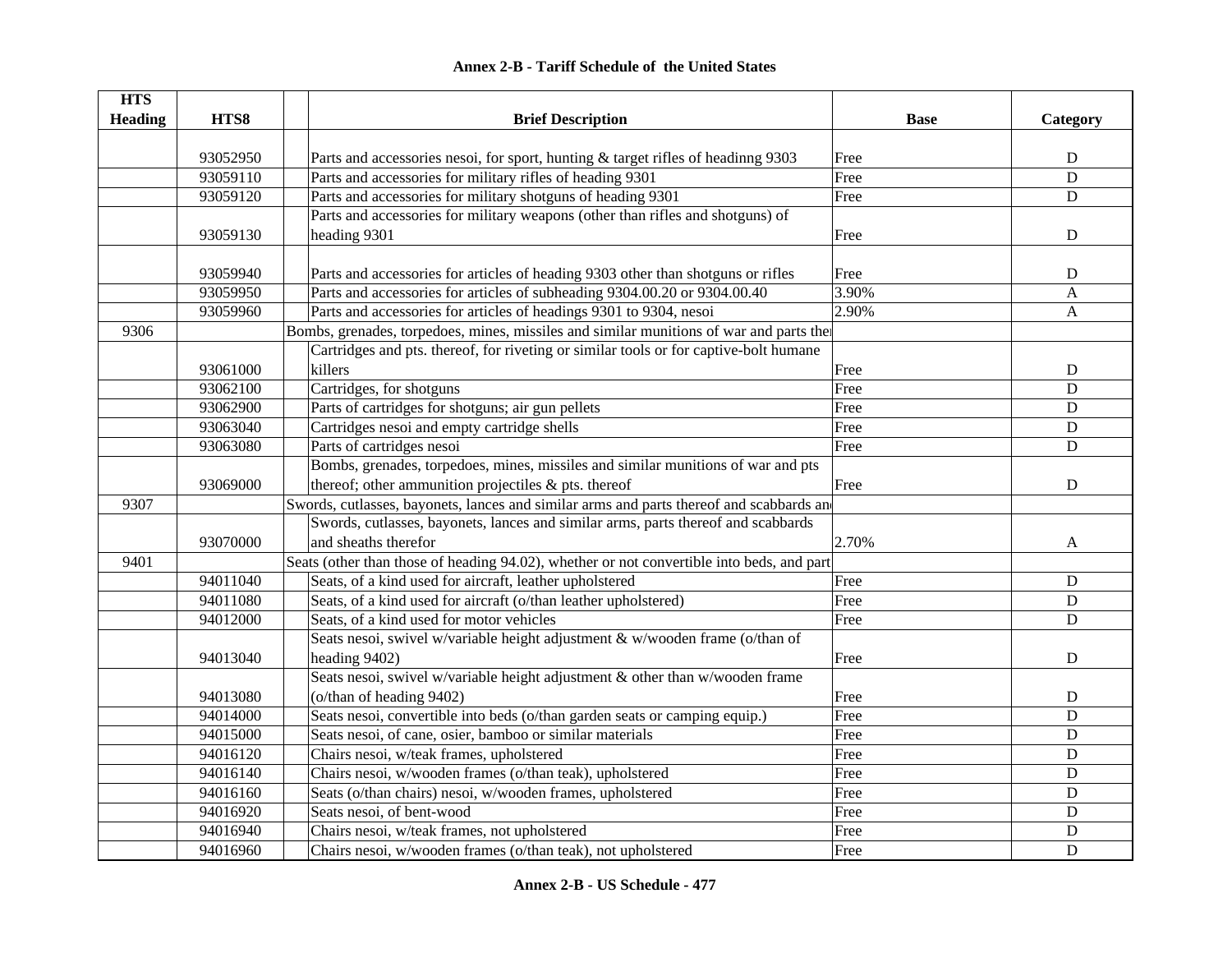| <b>HTS</b>     |          |                                                                                           |             |                |
|----------------|----------|-------------------------------------------------------------------------------------------|-------------|----------------|
| <b>Heading</b> | HTS8     | <b>Brief Description</b>                                                                  | <b>Base</b> | Category       |
|                | 94016980 | Seats (o/than chairs) nesoi, w/wooden frames, not upholstered                             | Free        | ${\bf D}$      |
|                | 94017100 | Seats nesoi, w/metal frame (o/than of heading 9402), upholstered                          | Free        | $\mathbf D$    |
|                | 94017900 | Seats nesoi, w/metal frame (o/than of heading 9402), not upholstered                      | Free        | $\mathbf D$    |
|                | 94018020 | Seats nesoi, of reinforced or laminated plastics (o/than of heading 9402)                 | Free        | $\mathbf D$    |
|                |          | Seats nesoi, of rubber or plastics (o/than of reinforced or laminated plastics &          |             |                |
|                | 94018040 | o/than of heading 9402)                                                                   | Free        | ${\bf D}$      |
|                |          | Seats nesoi, o/than of wood, or w/metal frame or of rubber or plastics (o/than of         |             |                |
|                | 94018060 | heading 9402)                                                                             | Free        | ${\bf D}$      |
|                | 94019010 | Parts of seats nesoi, for seats of a kind used for motor vehicles                         | Free        | $\mathbf D$    |
|                | 94019015 | Parts of seats nesoi, for bent-wood seats                                                 | Free        | $\mathbf D$    |
|                |          |                                                                                           |             |                |
|                | 94019025 | Parts of seats (o/than of 9402) nesoi, of cane, osier, bamboo or similar materials        | Free        | $\mathbf D$    |
|                |          |                                                                                           |             |                |
|                | 94019035 | Parts of seats (o/than of 9402) nesoi, of rubber or plastics (o/than of heading 9402)     | Free        | ${\bf D}$      |
|                | 94019040 | Parts of seats (o/than of 9402) nesoi, of wood                                            | Free        | $\mathbf D$    |
|                |          | Parts of seats (o/than of 9402) nesoi, o/than of cane etc, rubber or plastics or of       |             |                |
|                | 94019050 | wood                                                                                      | Free        | D              |
| 9402           |          | Medical, surgical, dental or veterinary furniture (for example, operating tables, examina |             |                |
|                | 94021000 | Dentists', barbers' and similar chairs and parts thereof                                  | Free        | ${\bf D}$      |
|                | 94029000 | Medical, surgical, dental or veterinary furniture and parts thereof                       | Free        | $\mathbf D$    |
| 9403           |          | furniture and parts thereof.                                                              |             |                |
|                | 94031000 | Furniture (o/than seats) of metal nesoi, of a kind used in offices                        | Free        | $\mathbf D$    |
|                | 94032000 | Furniture (o/than seats) of metal nesoi, o/than of a kind used in offices                 | Free        | $\mathbf D$    |
|                | 94033040 | Furniture (o/than seats) of bentwood nesoi, of a kind used in offices                     | Free        | $\overline{D}$ |
|                |          |                                                                                           |             |                |
|                | 94033080 | Furniture (o/than seats) of wood (o/than bentwood) nesoi, of a kind used in offices       | Free        | ${\bf D}$      |
|                | 94034040 | Furniture (o/than seats) of bent-wood nesoi, of a kind used in the kitchen                | Free        | $\mathbf D$    |
|                |          | Furniture (o/than seats) of wood (o/than bentwood) nesoi, of a kind used in the           |             |                |
|                | 94034060 | kitchen & design. for motor vehicle use                                                   | Free        | ${\bf D}$      |
|                |          | Furniture (o/than seats) of wood (o/than bentwood) nesoi, of a kind used in the           |             |                |
|                | 94034090 | kitchen & not design. for motor vehicl. use                                               | Free        | ${\bf D}$      |
|                | 94035040 | Furniture (o/than seats) of bentwood nesoi, of a kind used in the bedroom                 | Free        | D              |
|                |          | Furniture (o/than seats) of wood (o/than bentwood), of a kind used in the bedroom         |             |                |
|                | 94035060 | & designed for motor vehicle use                                                          | Free        | ${\bf D}$      |
|                |          | Furniture (o/than seats) of wood (o/than bentwood), of a kind used in the bedroom         |             |                |
|                | 94035090 | & not designed for motor vehicle use                                                      | Free        | D              |
|                | 94036040 | Furniture (o/than seats & o/than of 9402) of bentwood nesoi                               | Free        | $\mathbf D$    |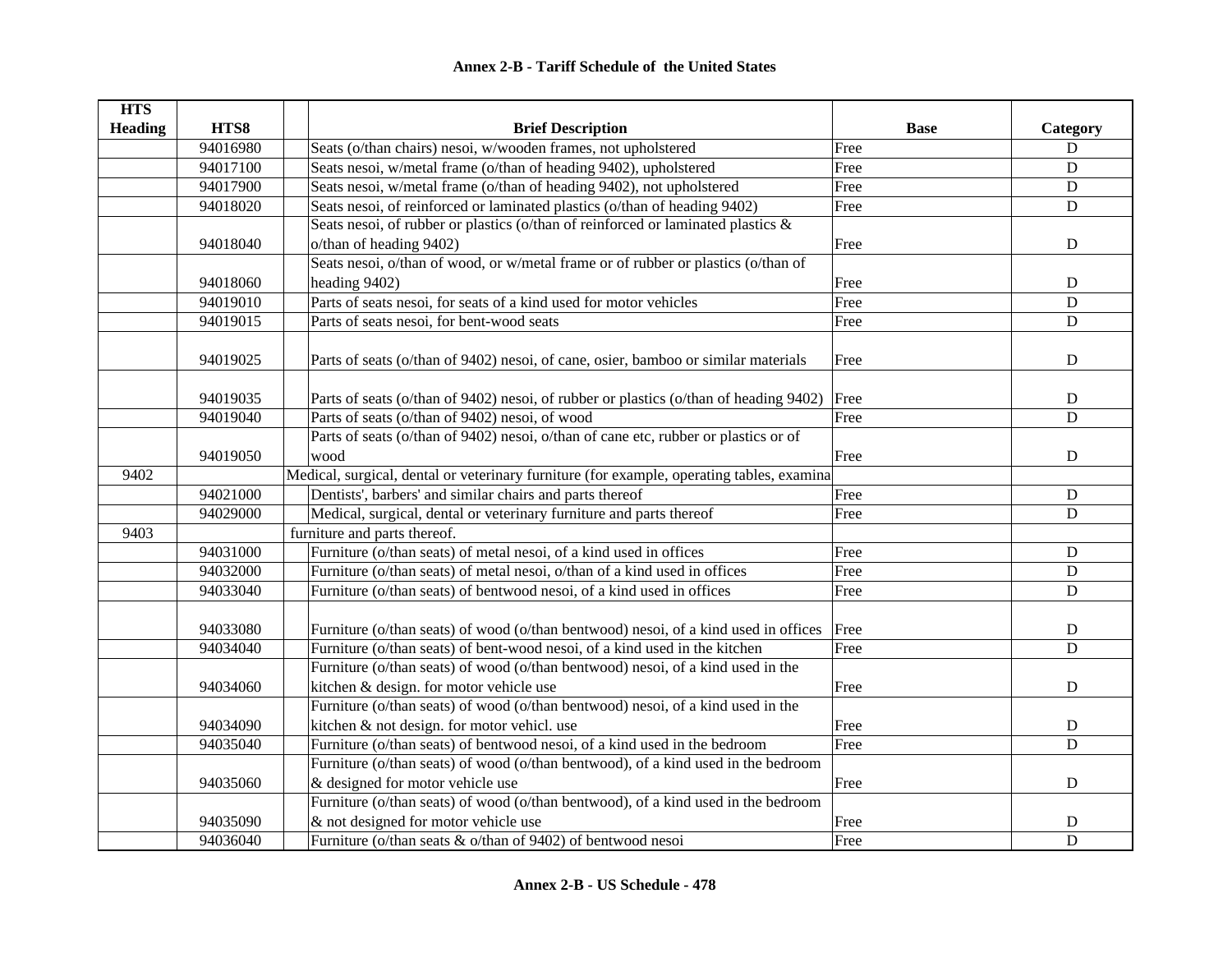| <b>HTS</b>     |          |                                                                                               |             |                |
|----------------|----------|-----------------------------------------------------------------------------------------------|-------------|----------------|
| <b>Heading</b> | HTS8     | <b>Brief Description</b>                                                                      | <b>Base</b> | Category       |
|                |          |                                                                                               |             |                |
|                | 94036080 | Furniture (o/than seats & o/than of 9402) of wooden (o/than bentwood) nesoi                   | Free        | ${\bf D}$      |
|                |          |                                                                                               |             |                |
|                | 94037040 | Furniture (o/than seats $\&$ o/than of 9402) of reinforced or laminated plastics nesoi        | Free        | ${\bf D}$      |
|                |          | Furniture (o/than seats $&$ o/than of 9402) of plastics (o/than reinforced or                 |             |                |
|                | 94037080 | laminated) nesoi                                                                              | Free        | ${\bf D}$      |
|                | 94038030 | Furniture (o/than seats) of cane, osier, bamboo or similar materials nesoi                    | Free        | $\mathbf D$    |
|                | 94038060 | Furniture (o/than seats $&$ o/than of 9402) of materials nesoi                                | Free        | $\mathbf D$    |
|                |          |                                                                                               |             |                |
|                | 94039010 | Parts of furniture (o/than seats), for furniture of a kind used for motor vehicles            | Free        | $\mathbf D$    |
|                | 94039025 | Parts of furniture (o/than seats), of cane, osier, bamboo or similar materials                | Free        | $\overline{D}$ |
|                |          | Parts of furniture (o/than seats or o/than of 9402), of reinforced or laminated               |             |                |
|                | 94039040 | plastics                                                                                      | Free        | ${\bf D}$      |
|                |          | Parts of furniture (o/than seats or o/than of 9402), of rubber or plastics (o/than            |             |                |
|                | 94039050 | reinforced or laminated plastics)                                                             | Free        | D              |
|                |          |                                                                                               |             |                |
|                | 94039060 | Parts of furniture (o/than seats or o/than of 9402), of textile material (o/than cotton) Free |             | ${\bf D}$      |
|                | 94039070 | Parts of furniture (o/than seats or o/than of 9402), of wood                                  | Free        | ${\bf D}$      |
|                | 94039080 | Parts of furniture (o/than seats or o/than of 9402) nesoi                                     | Free        | D              |
| 9404           |          | Mattress supports; articles of bedding and similar furnishing (for example, mattresses, q     |             |                |
|                | 94041000 | Mattress supports                                                                             | Free        | ${\bf D}$      |
|                | 94042100 | Mattresses, of cellular rubber or plastics, whether or not covered                            | 3%          | $\mathbf{A}$   |
|                | 94042910 | Mattresses, of cotton                                                                         | 3%          | A              |
|                | 94042990 | Mattresses (o/than of cellular rubber or plastics or of cotton)                               | 6%          | $\mathbf{A}$   |
|                | 94043040 | Sleeping bags, containing 20% or more by weight of feathers and/or down                       | 4.70%       | $\mathbf{A}$   |
|                |          |                                                                                               |             |                |
|                | 94043080 | Sleeping bags, not containing 20% or more by weight of feathers and/or down                   | 9%          | A              |
|                | 94049010 | Pillows, cushions and similar furnishings, of cotton                                          | 5.30%       | A              |
|                | 94049020 | Pillows, cushions and similar furnishings, other than of cotton                               | 6%          | A              |
|                |          | Arts. of bedding & similar furnishings stuffed or internally fitted w/any material            |             |                |
|                | 94049080 | nesoi, of cotton, w/o embroidery/lace/braid/edging,etc                                        | 4.40%       | A              |
|                | 94049085 | Quilts, eiderdowns, comforters and similar articles, not of cotton                            | 12.80%      | A              |
|                |          | Arts. of bedding & similar furnishings stuffed or internally fitted w/any material            |             |                |
|                | 94049095 | nesoi                                                                                         | 7.30%       | $\mathbf{A}$   |
| 9405           |          | Lamps and lighting fittings including searchlights and spotlights and parts thereof, not e    |             |                |
|                |          | Chandeliers and other electric ceiling or wall lighting fittings (o/than used for             |             |                |
|                | 94051040 | public spaces), of brass                                                                      | 3.90%       | A              |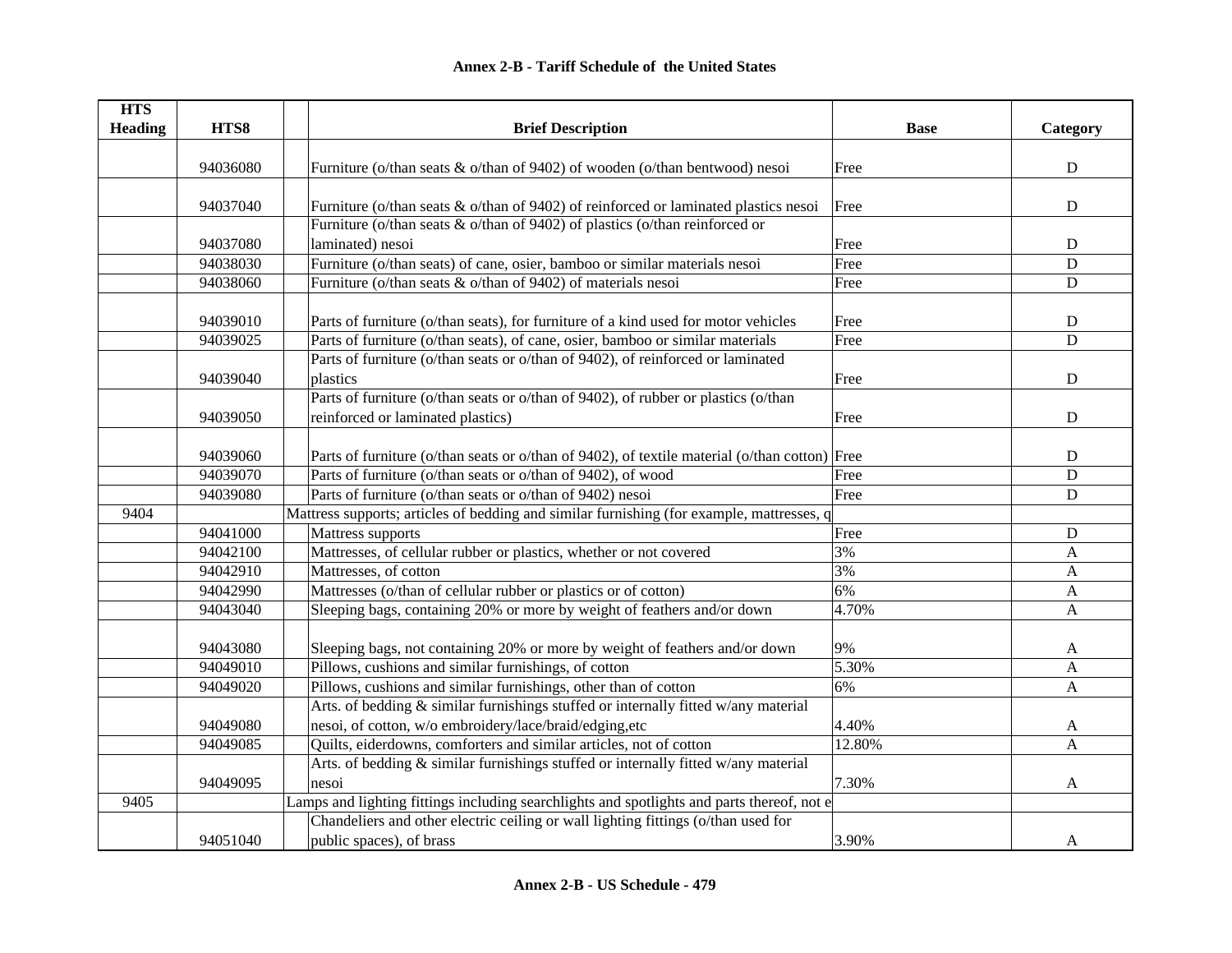|  | <b>Annex 2-B - Tariff Schedule of the United States</b> |  |
|--|---------------------------------------------------------|--|
|--|---------------------------------------------------------|--|

| <b>HTS</b>     |          |                                                                                              |             |              |
|----------------|----------|----------------------------------------------------------------------------------------------|-------------|--------------|
| <b>Heading</b> | HTS8     | <b>Brief Description</b>                                                                     | <b>Base</b> | Category     |
|                |          | Chandeliers and other electric ceiling or wall lighting fixtures (o/than used for            |             |              |
|                | 94051060 | public spaces), of base metal (o/than brass)                                                 | 7.60%       | $\mathbf{A}$ |
|                |          | Chandeliers and other electric ceiling or wall lighting fixtures (o/than used for            |             |              |
|                | 94051080 | public spaces), not of base metal                                                            | 3.90%       | A            |
|                | 94052040 | Electric table, desk, bedside or floor-standing lamps, of brass                              | 3.70%       | $\mathbf{A}$ |
|                |          |                                                                                              |             |              |
|                | 94052060 | Electric table, desk, bedside or floor-standing lamps, of base metal (o/than brass)          | 6%          | A            |
|                | 94052080 | Electric table, desk, bedside or floor-standing lamps, not of base metal                     | 3.90%       | A            |
|                | 94053000 | Lighting sets of a kind used for Christmas trees                                             | 8%          | A            |
|                | 94054040 | Electric lamps and lighting fixtures nesoi, of brass                                         | 4.70%       | A            |
|                | 94054060 | Electric lamps and lighting fixtures nesoi, of base metal (o/than brass)                     | 6%          | $\mathbf{A}$ |
|                | 94054080 | Electric lamps and lighting fixtures nesoi, not of base metal                                | 3.90%       | $\mathbf{A}$ |
|                |          | Non-electrical incandescent lamps designed to be operated by propane or other                |             |              |
|                | 94055020 | gas, or by compressed air and kerosene or gasoline                                           | 2.90%       | A            |
|                | 94055030 | Non-electrical lamps and lighting fixtures nesoi, of brass                                   | 5.70%       | A            |
|                | 94055040 | Non-electrical lamps and lighting fixtures nesoi, not of brass                               | 6%          | A            |
|                | 94056020 | Illuminated signs, illuminated name plates and the like, of brass                            | 5.70%       | A            |
|                |          |                                                                                              |             |              |
|                | 94056040 | Illuminated signs, illuminated name plates and the like, of base metal ( $o$ /than brass) 6% |             | A            |
|                | 94056060 | Illuminated signs, illuminated name plates and the like, not of base metal                   | 5.30%       | A            |
|                |          | Parts of lamps, lighting fittings, illuminated signs & the like, globes and shades, of       |             |              |
|                | 94059110 | lead crystal glass                                                                           | 12%         | A            |
|                |          | Parts of lamps, lighting fittings, illuminated signs & the like, globes and shades, of       |             |              |
|                | 94059130 | glass (o/than lead crystal)                                                                  | 12%         | A            |
|                |          |                                                                                              |             |              |
|                | 94059140 | Parts of lamps, lighting fittings, illuminated signs & the like, chimneys, of glass          | 7.50%       | A            |
|                | 94059160 | Parts of lamps, lighting fixtures, illuminated signs & the like, of glass nesoi              | 4.50%       | $\mathbf{A}$ |
|                | 94059200 | Parts of lamps, lighting fixtures, illuminated signs $\&$ the like, of plastics              | 3.70%       | $\mathbf{A}$ |
|                | 94059920 | Parts of lamps, lighting fixtures, illuminated signs & the like, of brass                    | 3.90%       | A            |
|                |          | Parts of lamps, lighting fixtures, illuminated signs & the like, not of glass, plastics      |             |              |
|                | 94059940 | or brass                                                                                     | 6%          | A            |
| 9406           |          | Prefabriated buildings.                                                                      |             |              |
|                | 94060040 | Prefabricated buildings, of wood                                                             | 2.60%       | A            |
|                | 94060080 | Prefabricated buildings, not of wood                                                         | 2.90%       | A            |
| 9501           |          | Wheeled toys designed to be ridden by children (for example, tricycles, scooters, pedal      |             |              |
|                | 95010020 | Wheeled toys designed to be ridden by children, chain driven                                 | Free        | ${\bf D}$    |
|                |          | Wheeled toys designed to be ridden by children, not chain-driven; parts $\&$                 |             |              |
|                | 95010040 | accessories wheeled toys                                                                     | Free        | ${\bf D}$    |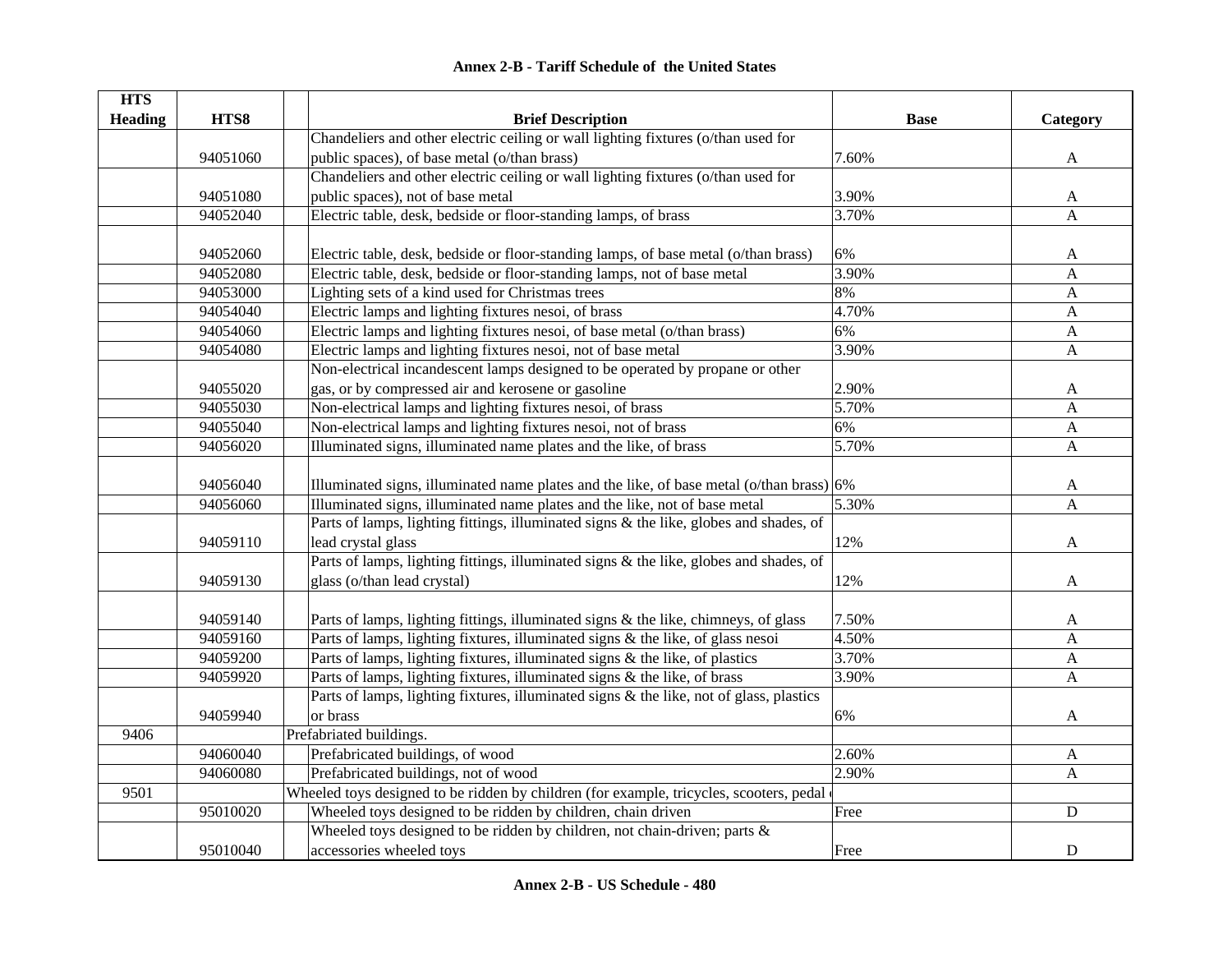| <b>HTS</b>     |          |                                                                                               |             |             |
|----------------|----------|-----------------------------------------------------------------------------------------------|-------------|-------------|
| <b>Heading</b> | HTS8     | <b>Brief Description</b>                                                                      | <b>Base</b> | Category    |
|                | 95010060 | Dolls' carriages, dolls' strollers and parts & accessories thereof                            | Free        | D           |
| 9502           |          | Dolls representing only human beings.                                                         |             |             |
|                | 95021000 | Dolls representing only human beings, whether or not dressed                                  | Free        | ${\bf D}$   |
|                |          | Garments and accessories, footwear and headgear, for dolls representing only                  |             |             |
|                | 95029100 | human beings                                                                                  | Free        | ${\bf D}$   |
|                |          | Parts & accessories (o/than garments, headgear or footwear) nesoi, for dolls                  |             |             |
|                | 95029900 | representing only human beings                                                                | Free        | ${\bf D}$   |
| 9503           |          | Other toys; reduced-size ("scale") models and similar recreational models, working or n       |             |             |
|                |          | Toy or reduced scale model electric trains & tracks, signals, and other accessories           |             |             |
|                | 95031000 | thereof & parts thereof                                                                       | Free        | ${\bf D}$   |
|                |          | Reduced-size scale model assembly kits (o/than of electric trains $\&$ parts $\&$             |             |             |
|                | 95032000 | accessories thereof) and parts & accessories thereof                                          | Free        | ${\bf D}$   |
|                |          | Construction sets and constructional toys (o/than scale model kits) nesoi and parts           |             |             |
|                | 95033000 | and accessories thereof                                                                       | Free        | ${\bf D}$   |
|                |          | Toys representing animals or non-human creatures, stuffed and parts and                       |             |             |
|                | 95034100 | accessories thereof                                                                           | Free        | $\mathbf D$ |
|                |          | Toys representing animals or non-human creatures, not stuffed and parts and                   |             |             |
|                | 95034900 | accessories thereof                                                                           | Free        | D           |
|                | 95035000 | Toy musical instruments and apparatus and parts and accessories thereof                       | Free        | ${\bf D}$   |
|                | 95036010 | Crossword puzzle books                                                                        | Free        | ${\bf D}$   |
|                | 95036020 | Puzzles (o/than crossword puzzle books) and parts and accessories thereof                     | Free        | $\mathbf D$ |
|                | 95037000 | Toys neosi, put up in sets or outfits and parts and accessories thereof                       | Free        | $\mathbf D$ |
|                |          | Toys and reduced scale models neosi, incorporating a motor and parts and                      |             |             |
|                | 95038000 | accessories thereof                                                                           | Free        | ${\bf D}$   |
|                | 95039000 | Toys and reduced scale models neosi and parts and accessories thereof                         | Free        | $\mathbf D$ |
| 9504           |          | Articles for funfair, table or parlour games, including; pintables, billiards, special tables |             |             |
|                |          | Video games of a kind used with a television receiver and parts and accessories               |             |             |
|                | 95041000 | thereof                                                                                       | Free        | ${\bf D}$   |
|                | 95042020 | Balls, for billiards                                                                          | Free        | $\mathbf D$ |
|                | 95042040 | Chalk, for billiards                                                                          | Free        | ${\bf D}$   |
|                | 95042060 | Tables, for billiards                                                                         | Free        | ${\bf D}$   |
|                | 95042080 | Articles nesoi and parts and accessories, for billiards                                       | Free        | $\mathbf D$ |
|                |          | Coin- or token-operated games for arcade, table or parlor (o/than bowling alley               |             |             |
|                | 95043000 | equipment) nesoi and parts and accessories thereof                                            | Free        | $\mathbf D$ |
|                | 95044000 | Playing cards                                                                                 | Free        | D           |
|                | 95049040 | Game machines (o/than coin- or token-operated) and parts and accessories thereof Free         |             | D           |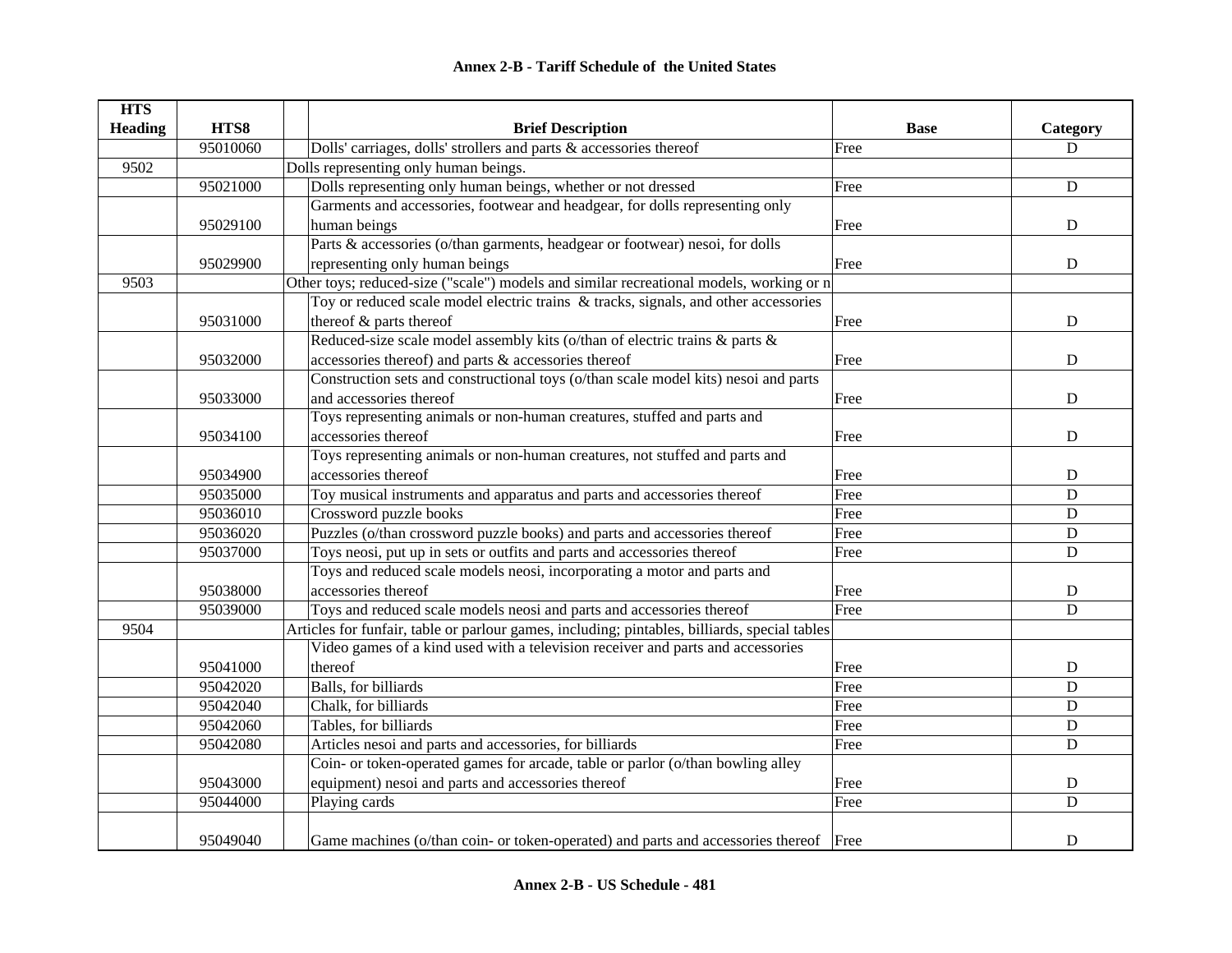| <b>HTS</b>     |          |                                                                                            |             |              |
|----------------|----------|--------------------------------------------------------------------------------------------|-------------|--------------|
| <b>Heading</b> | HTS8     | <b>Brief Description</b>                                                                   | <b>Base</b> | Category     |
|                |          | Chess, checkers, backgammon, darts and o/table and parlor games played on                  |             |              |
|                | 95049060 | boards of a special design and parts thereof; poker chips and dice                         | Free        | ${\bf D}$    |
|                |          | Articles nesoi for arcade, table or parlor games $\&$ parts $\&$ access.; automatic        |             |              |
|                | 95049090 | bowling alley equipment $\&$ parts and accessories thereof                                 | Free        | ${\bf D}$    |
| 9505           |          | Festive, carnival or other entertainmenent articles including conjuring tricks and novelty |             |              |
|                | 95051010 | Arts. for Christmas festivities, ornaments of glass                                        | Free        | ${\bf D}$    |
|                | 95051015 | Arts. for Christmas festivities, ornaments of wood                                         | Free        | $\mathbf D$  |
|                | 95051025 | Arts. for Christmas festivities, ornaments, not of glass or wood                           | Free        | $\mathbf D$  |
|                | 95051030 | Arts. for Christmas festivities, nativity scenes and figures thereof                       | Free        | $\mathbf D$  |
|                |          | Arts. for Christmas festivities (o/than ornaments & nativity scenes) nesoi, of             |             |              |
|                | 95051040 | plastics                                                                                   | Free        | ${\bf D}$    |
|                |          | Arts. for Christmas festivities (o/than ornaments & nativity scenes) nesoi, not of         |             |              |
|                | 95051050 | plastics                                                                                   | Free        | $\mathbf D$  |
|                |          |                                                                                            |             |              |
|                | 95059020 | Magic tricks and practical joke articles, and parts & accessories thereof nesoi            | Free        | $\mathbf D$  |
|                |          | Confetti, paper spirals or streamers, party favors, and noisemakers, and parts &           |             |              |
|                | 95059040 | accessories thereof nesoi                                                                  | Free        | ${\bf D}$    |
|                |          | Festive, carnival or other entertainment articles nesoi and parts & accessories            |             |              |
|                | 95059060 | thereof nesoi                                                                              | Free        | ${\bf D}$    |
| 9506           |          | Articles and equipment for general physical exercise, gymnastics, athletics, other sports  |             |              |
|                | 95061120 | Skis, cross-country snow-skis                                                              | Free        | ${\bf D}$    |
|                | 95061140 | Skis, snow-skis (o/than cross-country)                                                     | 2.60%       | A            |
|                | 95061160 | Parts and accessories (o/than poles) for snow-skis                                         | Free        | $\mathbf D$  |
|                | 95061240 | Bindings and parts & accessories thereof, for cross-country snow skis                      | Free        | $\mathbf D$  |
|                |          |                                                                                            |             |              |
|                | 95061280 | Bindings and parts & accessories thereof, for snow-skis (o/than cross-country)             | 2.80%       | A            |
|                |          |                                                                                            |             |              |
|                | 95061940 | Cross country snow-ski equipment nesoi, and parts & accessories thereof nesoi              | Free        | D            |
|                |          | Snow-ski (o/than cross country) equipment nesoi, and parts & accessories thereof           |             |              |
|                | 95061980 | nesoi                                                                                      | 2.80%       | A            |
|                | 95062140 | Sailboards                                                                                 | Free        | $\mathbf D$  |
|                | 95062180 | Parts and accessories for sailboards                                                       | Free        | $\mathbf D$  |
|                |          | Water-skis, surf boards, and other water sport equipment (o/than sailboards) and           |             |              |
|                | 95062900 | parts & accessories thereof nesoi                                                          | Free        | ${\bf D}$    |
|                | 95063100 | Golf clubs, complete                                                                       | 4.40%       | A            |
|                | 95063200 | Golf balls                                                                                 | Free        | ${\bf D}$    |
|                | 95063900 | Golf equipment (o/than golf footwear) nesoi and parts $\&$ accessories thereof             | 4.90%       | A            |
|                | 95064000 | Articles and equipment for table-tennis and parts & accessories thereof                    | 5.10%       | $\mathbf{A}$ |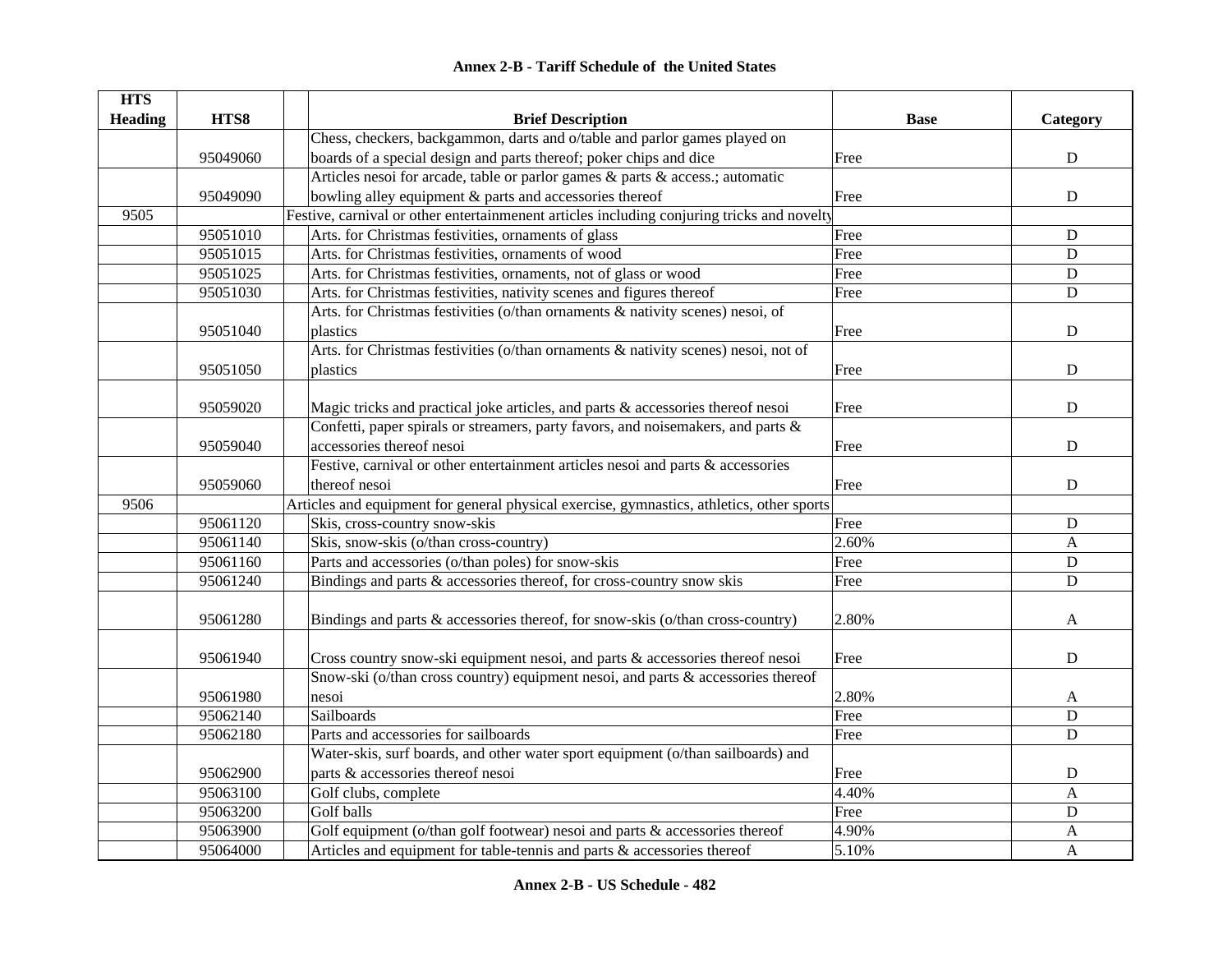| <b>HTS</b>     |          |                                                                                           |             |              |
|----------------|----------|-------------------------------------------------------------------------------------------|-------------|--------------|
| <b>Heading</b> | HTS8     | <b>Brief Description</b>                                                                  | <b>Base</b> | Category     |
|                | 95065120 | Lawn-tennis rackets, strung                                                               | 5.30%       | $\mathbf{A}$ |
|                | 95065140 | Lawn-tennis rackets, not strung                                                           | 3.90%       | A            |
|                | 95065160 | Parts and accessories for lawn-tennis rackets                                             | 3.10%       | A            |
|                | 95065940 | Badminton rackets and parts and accessories thereof                                       | 5.60%       | A            |
|                |          | Rackets for games (o/than for lawn-tennis or badminton) and parts & accessories           |             |              |
|                | 95065980 | thereof                                                                                   | 4%          | A            |
|                | 95066100 | Lawn-tennis balls                                                                         | Free        | $\mathbf D$  |
|                | 95066240 | Inflatable footballs and soccer balls                                                     | Free        | $\mathbf D$  |
|                | 95066280 | Inflatable balls (o/than footballs and soccer balls) nesoi                                | 4.80%       | A            |
|                | 95066920 | Baseballs and softballs                                                                   | Free        | $\mathbf D$  |
|                | 95066940 | Noninflatable hollow balls nesoi, w/diameter of 19 cm or less                             | 5.40%       | A            |
|                | 95066960 | Noninflatable balls nesoi                                                                 | 4.90%       | A            |
|                | 95067020 | Roller skates and parts & accessories thereof                                             | Free        | $\mathbf D$  |
|                | 95067040 | Ice skates w/footwear permanently attached                                                | 2.90%       | A            |
|                |          | Skates (o/than roller or ice) nesoi and parts & access. thereof (incl. parts and          |             |              |
|                | 95067060 | accessories for ice skates w/perm. attach. footwear)                                      | Free        | D            |
|                |          | Arts. and equip. for general physical exercise, gymnastics or athletics and parts &       |             |              |
|                | 95069100 | accessories thereof                                                                       | 4.60%       | A            |
|                | 95069905 | Archery articles and equipment, and parts $\&$ accessories thereof                        | Free        | $\mathbf D$  |
|                | 95069908 | Badminton nets, of cotton                                                                 | 2.80%       | A            |
|                |          | Badminton articles and equipment (o/than rackets and cotton nets) and parts $\&$          |             |              |
|                | 95069912 | accessories thereof                                                                       | 5.60%       | A            |
|                |          |                                                                                           |             |              |
|                | 95069915 | Baseball articles and equipment (o/than baseballs) and parts & accessories thereof        | Free        | $\mathbf D$  |
|                |          | Football, soccer and polo articles and equipment (o/than balls), and parts &              |             |              |
|                | 95069920 | accessories thereof                                                                       | Free        | $\mathbf D$  |
|                |          | Ice-hockey and field-hockey articles and equipment (o/than balls and skates), and         |             |              |
|                | 95069925 | parts & accessories thereof                                                               | Free        | $\mathbf D$  |
|                | 95069928 | Lacrosse sticks                                                                           | Free        | $\mathbf D$  |
|                |          | Lawn-tennis articles and equipment ( $\overline{o}$ /than balls and rackets), and parts & |             |              |
|                | 95069930 | accessories thereof                                                                       | 3.10%       | $\mathbf{A}$ |
|                | 95069935 | Skeet targets                                                                             | Free        | ${\bf D}$    |
|                | 95069940 | Toboggans; bobsleds and luges of a kind used in international competition                 | Free        | $\mathbf D$  |
|                |          | Sleds and bobsleds (o/than bobsleds & luges for intl. competition) and parts &            |             |              |
|                | 95069945 | accessories for toboggans, sleds, bobsled, luges and the like                             | 2.80%       | A            |
|                | 95069950 | Snowshoes and parts & accessories thereof                                                 | 2.60%       | $\mathbf{A}$ |
|                | 95069955 | Swimming pools and wading pools and parts & accessories thereof                           | 5.30%       | A            |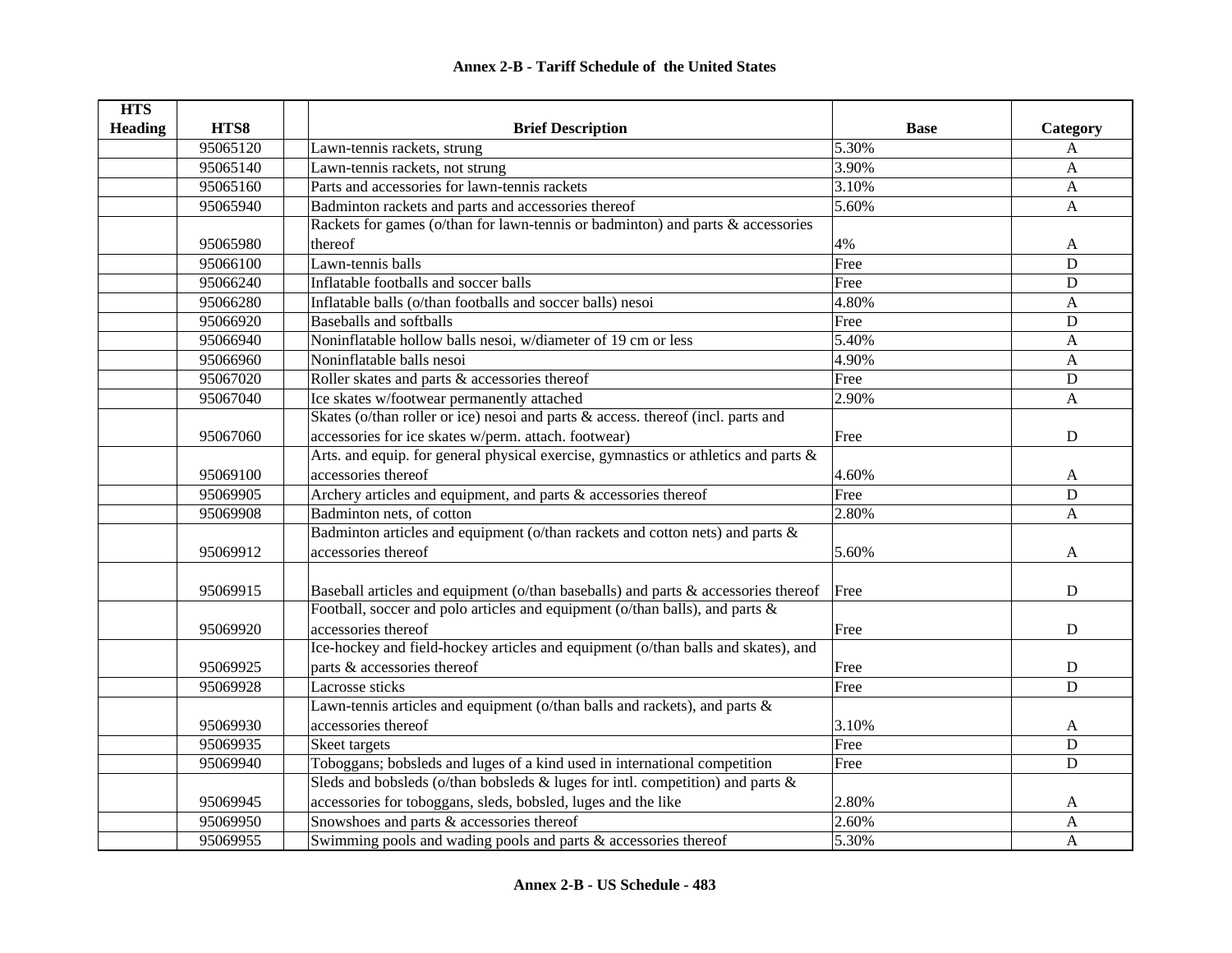| <b>HTS</b>     |          |                                                                                               |               |              |
|----------------|----------|-----------------------------------------------------------------------------------------------|---------------|--------------|
| <b>Heading</b> | HTS8     | <b>Brief Description</b>                                                                      | <b>Base</b>   | Category     |
|                |          | Athletic and sports articles and equipment nesoi, and parts & accessories thereof             |               |              |
|                | 95069960 | nesoi                                                                                         | 4%            | A            |
| 9507           |          | Fishing rods, fish-hooks and other line fishing tackle; fish landing nets, butterfly nets and |               |              |
|                | 95071000 | Fishing rods and parts & accessories thereof                                                  | 6%            | A            |
|                | 95072040 | Fish hooks, snelled                                                                           | 4%            | A            |
|                | 95072080 | Fish hooks, not snelled                                                                       | 4.80%         | A            |
|                | 95073020 | Fishing reels, valued not over \$2.70 each                                                    | 9.20%         | A            |
|                | 95073040 | Fishing reels, valued over \$2.70 but not over \$8.45 each                                    | 24 cents each | A            |
|                | 95073060 | Fishing reels, valued over \$8.45 each                                                        | 3.90%         | A            |
|                | 95073080 | Parts and accessories for fishing reels                                                       | 5.40%         | A            |
|                | 95079020 | Fishing line, put up and packaged for retail sale                                             | 3.70%         | A            |
|                | 95079040 | Fishing casts or leaders                                                                      | 5.60%         | A            |
|                | 95079060 | Fish landing nets, butterfly nets and similar nets                                            | 5%            | A            |
|                | 95079070 | Artificial baits and flies                                                                    | 9%            | A            |
|                |          | Line fishing tackle nesoi, decoy "birds" & similar hunting or shooting equip., and            |               |              |
|                | 95079080 | parts & access. thereof                                                                       | 9%            | A            |
| 9508           |          | Roundabouts, swings, shooting galleries and other faiground amusements; travelling cir        |               |              |
|                | 95081000 | Traveling circuses and traveling menageries; parts and accessories thereof                    | Free          | $\mathbf D$  |
|                |          | Merry-go-rounds, boat-swings, shooting galleries and other fairground                         |               |              |
|                | 95089000 | amusements; traveling theaters; parts and accessories thereof                                 | Free          | D            |
| 9601           |          | Worked ivory, bone, tortoise-shell, horn, antlers, coral, mother-of-pearl and other animal    |               |              |
|                | 96011000 | Ivory, worked and articles thereof                                                            | Free          | $\mathbf D$  |
|                | 96019020 | Shell, worked and articles thereof                                                            | Free          | D            |
|                | 96019040 | Coral, cut but not set, and cameos, suitable for use in jewelry                               | 2.10%         | A            |
|                |          | Bone, horn, hoof, whalebone, quill, or any combination thereof, worked and                    |               |              |
|                | 96019060 | articles thereof                                                                              | Free          | ${\bf D}$    |
|                | 96019080 | Carving materials of animal parts, worked and articles thereof, nesoi                         | 3.70%         | $\mathbf{A}$ |
| 9602           |          | Worked vegetable or mineral carving material and articles of these materials; moulded of      |               |              |
|                | 96020010 | Unhardened gelatin, worked and articles thereof                                               | 3%            | A            |
|                | 96020040 | Wax, molded or carved articles                                                                | 1.80%         | A            |
|                | 96020050 | Vegetable, mineral or gum materials, worked and articles of these materials                   | 2.70%         | $\mathbf{A}$ |
| 9603           |          | Brooms, brushes (including brushes constituting parts ot machines, appliances or vehicle      |               |              |
|                |          | Wiskbrooms, wholly or pt. of broom corn, n/o \$0.96 each, first 61,655 doz in                 |               |              |
|                | 96031005 | calendar year classif. in 9603.10.05-9603.10.35                                               | 8%            | A            |
|                |          | Wiskbrooms, wholly or pt. of broom corn, n/o \$0.96 each, in excess of first 61,655           |               |              |
|                | 96031015 | dz in calendar year classif. in 9603.10.05-9603.10.35                                         | 5 cents each  | A            |
|                | 96031035 | Wiskbrooms, wholly or pt. of broom corn, over \$0.96 each                                     | 14%           | A            |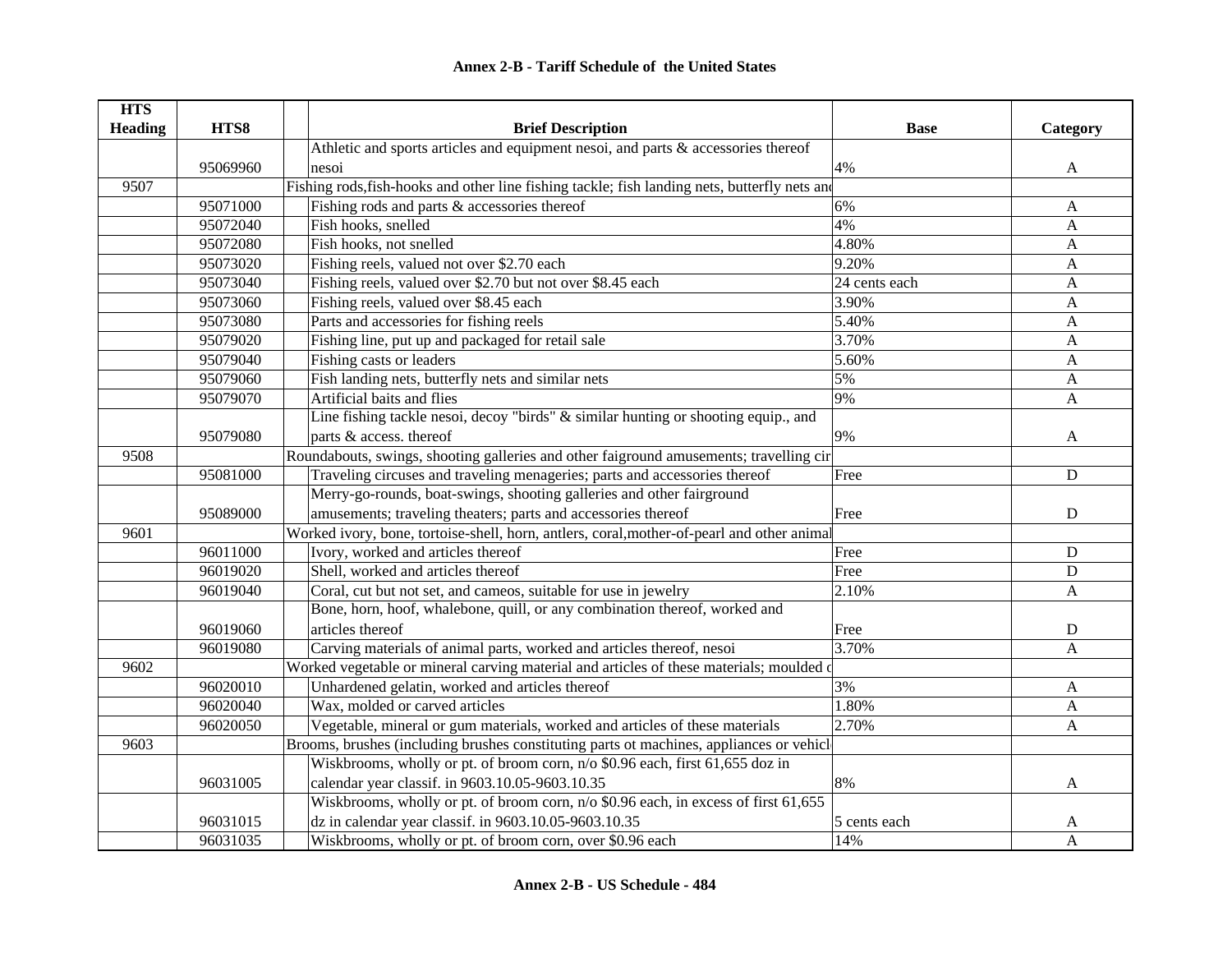| <b>HTS</b>     |          |                                                                                            |                        |              |
|----------------|----------|--------------------------------------------------------------------------------------------|------------------------|--------------|
| <b>Heading</b> | HTS8     | <b>Brief Description</b>                                                                   | <b>Base</b>            | Category     |
|                |          | Brooms (o/than whiskbrooms), wholly or in part broom corn, val. n/o 96 cents ea,           |                        |              |
|                | 96031040 | first 121478 dz in calendar yr, class. in 9603.10                                          | 8%                     | A            |
|                |          | Brooms (o/than whiskbrooms), wholly or in part broom corn, val. n/o 96 cents ea,           |                        |              |
|                | 96031050 | in excess of 121478 dz in calendar yr., class in 9603.10                                   | 32 cents each          | A            |
|                |          |                                                                                            |                        |              |
|                | 96031060 | Brooms (o/than whiskbrooms), wholly or in part broom corn, val. ov 96 cents each 32%       |                        | $\mathbf{A}$ |
|                |          | Brooms & brushes of twigs or vegetable materials (o/than broom corn) bound                 |                        |              |
|                | 96031090 | together, w/ or w/o handles                                                                | 10%                    | A            |
|                | 96032100 | Toothbrushes, including dental-plate brushes                                               | Free                   | $\mathbf D$  |
|                |          | Shaving brushes, hair brushes, nail brushes, eyelash and other toilet brushes              |                        |              |
|                | 96032940 | (o/than tooth brushes), valued n/o 40 cents each                                           | $0.2$ cents each + 7%  | $\mathbf{A}$ |
|                |          | Shaving brushes, hair brushes, nail brushes, eyelash and other toilet brushes              |                        |              |
|                | 96032980 | (o/than tooth brushes), valued o/40 cents each                                             | 0.3 cents each $+3.6%$ | A            |
|                |          | Artists' brushes, writing brushes and similar brushes for the application of               |                        |              |
|                | 96033020 | cosmetics, valued n/o 5 cents each                                                         | 2.60%                  | A            |
|                |          | Artists' brushes, writing brushes and similar brushes for the application of               |                        |              |
|                | 96033040 | cosmetics, valued o/5 cents but n/o 10 cents each                                          | Free                   | D            |
|                |          | Artists' brushes, writing brushes and similar brushes for the application of               |                        |              |
|                | 96033060 | cosmetics, valued o/10 cents each                                                          | Free                   | D            |
|                | 96034020 | Paint rollers                                                                              | 7.50%                  | $\mathbf{A}$ |
|                |          |                                                                                            |                        |              |
|                | 96034040 | Paint, distemper, varnish or similar brushes (o/than artists' brushes); paint pads         | 4%                     | A            |
|                | 96035000 | Brushes, constituting parts of machines, appliances or vehicles, nesoi                     | Free                   | $\mathbf D$  |
|                | 96039040 | Feather dusters                                                                            | Free                   | D            |
|                |          | Brooms & brushes nesoi, mops, hand-operated mechanical floor sweepers,                     |                        |              |
|                | 96039080 | squeegees and similar articles, nesoi                                                      | 2.80%                  | A            |
| 9604           |          | Hand sieves and hand riddles.                                                              |                        |              |
|                | 96040000 | Hand sieves and hand riddles                                                               | 4.90%                  | $\mathbf{A}$ |
| 9605           |          | Travel sets for personal toilet, sewing or shoe or cloMthes cleaning.                      |                        |              |
|                |          | Travel sets for personal toilet, sewing, shoe or clothes cleaning (o/than manicure         |                        |              |
|                | 96050000 | and pedicure sets of 8214)                                                                 | 8.10%                  | A            |
| 9606           |          | Buttons, press-fasteners, snap-fasteners and press-studs, button moulds and other parts of |                        |              |
|                |          | Press-fasteners, snap-fasteners and press-studs and pts thereof, valued n/o 20             |                        |              |
|                | 96061040 | cents/dozen pieces or parts                                                                | 3.50%                  | $\mathbf{A}$ |
|                |          | Press-fasteners, snap-fasteners and press-studs and pts thereof, valued o/20               |                        |              |
|                | 96061080 | cents/dozen pieces or parts                                                                | 2.70%                  | A            |
|                | 96062120 | Buttons, of casein, not covered with textile material                                      | Free                   | $\mathbf D$  |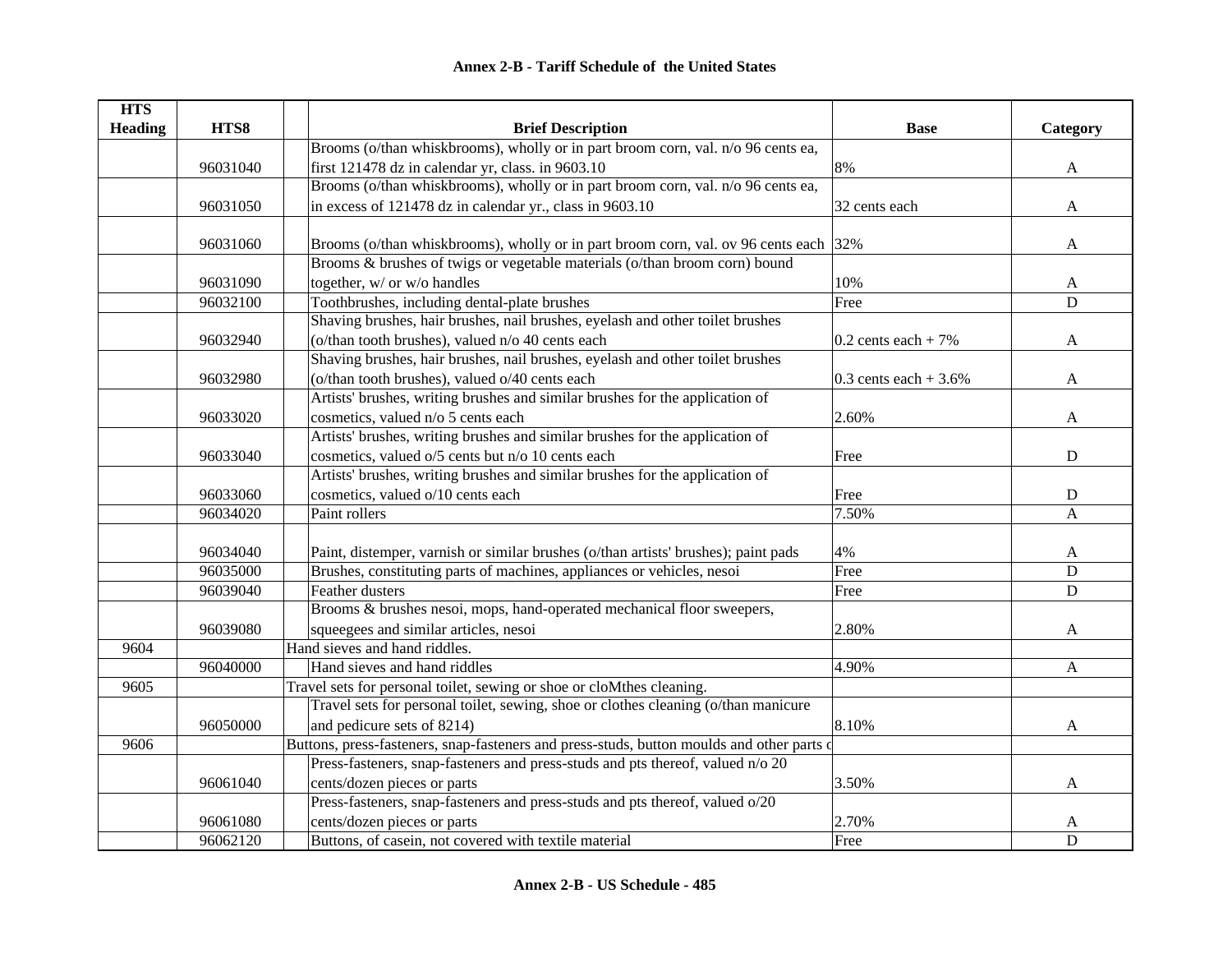|  | <b>Annex 2-B - Tariff Schedule of the United States</b> |  |
|--|---------------------------------------------------------|--|
|--|---------------------------------------------------------|--|

| <b>HTS</b>     |          |                                                                                           |                                        |              |
|----------------|----------|-------------------------------------------------------------------------------------------|----------------------------------------|--------------|
| <b>Heading</b> | HTS8     | <b>Brief Description</b>                                                                  | <b>Base</b>                            | Category     |
|                |          | Buttons, of acrylic resin or polyester resin, or both resins, not covered with textile    |                                        |              |
|                | 96062140 | material                                                                                  | $0.3$ cents/line/ gross + 4.6%         | $\mathbf{A}$ |
|                |          | Buttons, of plastics (o/than casein, acrylic or polyester resins), not covered with       |                                        |              |
|                | 96062160 | textile materials                                                                         | 4.70%                                  | A            |
|                | 96062200 | Buttons, of base metal, not covered with textile material                                 | Free                                   | D            |
|                |          | Buttons, of acrylic resin or polyester resin, or both resins, covered with textile        |                                        |              |
|                | 96062920 | material                                                                                  | 0.3 cents/line/ $\text{gross} + 4.5\%$ | A            |
|                |          |                                                                                           | $0.18$ cents/line/ gross +             |              |
|                | 96062940 | Buttons, of pearl or shell                                                                | 2.5%                                   | A            |
|                | 96062960 | Buttons, nesoi                                                                            | 2.90%                                  | A            |
|                | 96063040 | Button blanks, of casein                                                                  | Free                                   | $\mathbf D$  |
|                | 96063080 | Button molds & parts of buttons; button blanks (o/than casein)                            | 6%                                     | A            |
| 9607           |          | Slide fasteners and parts thereof.                                                        |                                        |              |
|                | 96071100 | Slide fasteners, fitted with chain scoops of base metal                                   | 10%                                    | A            |
|                | 96071900 | Slide fasteners, not fitted with chain scoops of base metal                               | 13%                                    | $\mathbf{A}$ |
|                | 96072000 | Parts of slide fasteners                                                                  | 11.50%                                 | A            |
| 9608           |          | Ball point pens; felt tipped and other porous-tipped pens and markers; fountain pens, sty |                                        |              |
|                | 96081000 | Pens, w/ball point                                                                        | 0.8 cents each $+$ 5.4%                | $\mathbf{A}$ |
|                | 96082000 | Pens and markers, w/felt tip or other porous-tip                                          | 4%                                     | A            |
|                | 96083100 | Pens, for drawing w/India ink                                                             | 0.4 cents each $+2.7\%$                | $\mathbf{A}$ |
|                | 96083900 | Pens, fountain, stylograph and other pens, nesoi                                          | 0.4 cents each $+2.7\%$                | $\mathbf{A}$ |
|                |          | Pencils, propelling or sliding, w/mechanical action for extending, or for extending       |                                        |              |
|                | 96084040 | and retracting, the lead                                                                  | 6.60%                                  | A            |
|                |          | Pencils, propelling or sliding pencils, not w/mechanical action for extending, or for     |                                        |              |
|                | 96084080 | extending and retracting, the lead                                                        | Free                                   | $\mathbf D$  |
|                |          |                                                                                           |                                        |              |
|                |          |                                                                                           | The rate applicable to each            |              |
|                |          | Sets of pens, mechanical pencils, etc. from two or more subheadings 9608.10 -             | article in the absence of              |              |
|                | 96085000 | 9608.40                                                                                   | this subhead ing                       | A            |
|                | 96086000 | Refills for ball point pens, comprising the ball point and ink reservoir                  | 0.4 cents each $+2.7%$                 | $\mathbf A$  |
|                | 96089100 | Pen nibs and nib points                                                                   | Free                                   | D            |
|                | 96089920 | Refill cartridges for pens (o/than ball point pens)                                       | 0.4 cents each $+2.7\%$                | A            |
|                |          |                                                                                           |                                        |              |
|                | 96089930 | Balls for ball point pens                                                                 | 20 cents/thousand $+3.5%$              | A            |
|                |          | Parts, of pens, mechanical pencils, etc. provided for in 9608.10, 9608.31, and            |                                        |              |
|                | 96089940 | 9608.39 (o/than balls for ball point pens)                                                | Free                                   | D            |
|                |          | Duplicating stylos, pen-holders, pencil-holders and similar holders $\&$ pts. thereof,    |                                        |              |
|                | 96089960 | and parts of pens, mech.pencils, etc. of 9608 nesoi                                       | Free                                   | ${\bf D}$    |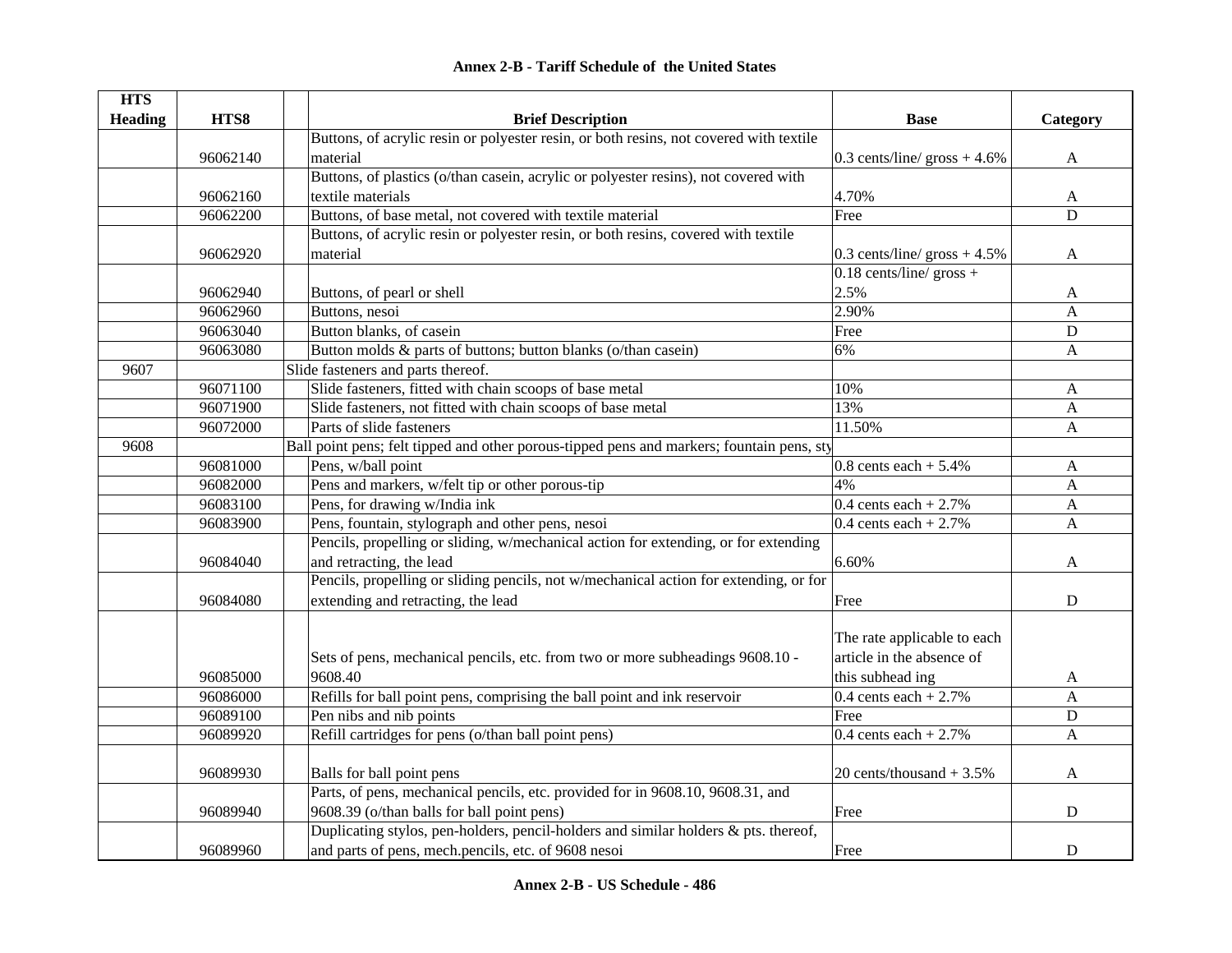|  | <b>Annex 2-B - Tariff Schedule of the United States</b> |  |
|--|---------------------------------------------------------|--|
|--|---------------------------------------------------------|--|

| <b>HTS</b>     |          |                                                                                               |                         |              |
|----------------|----------|-----------------------------------------------------------------------------------------------|-------------------------|--------------|
| <b>Heading</b> | HTS8     | <b>Brief Description</b>                                                                      | <b>Base</b>             | Category     |
| 9609           |          | Pencils (other than pencils of heading 96.08), craynns, pencil leads, pastels, drawing cha    |                         |              |
|                | 96091000 | Pencils & crayons, with leads encased in a rigid sheath                                       | 14 cents/gross $+4.3\%$ | $\mathbf{A}$ |
|                |          |                                                                                               |                         |              |
|                | 96092020 | Pencil leads, black or colored, n/o 1.5 mm in maximum cross-sectional dimension               | Free                    | $\mathbf D$  |
|                |          |                                                                                               |                         |              |
|                | 96092040 | Pencil leads, black or colored, o/1.5 mm in maximum cross-sectional dimension                 | Free                    | ${\rm D}$    |
|                | 96099040 | Tailors' chalks                                                                               | Free                    | D            |
|                |          | Pencils & crayons (o/than in rigid sheath), pastels, drawing charcoals and writing            |                         |              |
|                | 96099080 | or drawing chalks, nesoi                                                                      | Free                    | ${\bf D}$    |
| 9610           |          | Slates and boards, with writing or drawing surfaces, whether or not framed.                   |                         |              |
|                | 96100000 | Slates and boards, with writing or drawing surfaces (whether or not framed)                   | 3.50%                   | A            |
| 9611           |          | Date, sealing or numbering stamps, and the like (including devices for printing or embor      |                         |              |
|                |          | Date, sealing or numbering stamps and the like, designed for operating in the hand;           |                         |              |
|                | 96110000 | hand-operated composing sticks and hand printing sets                                         | 2.70%                   | A            |
| 9612           |          | Typewriter or similar ribbons, inked or otherwise prepared for giving impressions, whet       |                         |              |
|                |          | Ribbons, inked or otherwise prepared, less than 30 mm wide, put up in                         |                         |              |
|                | 96121010 | plastic/metal cart., of a kind used in typewriters, ADP or other mach.                        | Free                    | ${\bf D}$    |
|                |          | Ribbons, inked or otherwise prepared (whether or not on spools) nesoi, for                    |                         |              |
|                | 96121090 | typewriters and similar uses                                                                  | 7.90%                   | A            |
|                | 96122000 | Ink pads (whether or not inked and with or without boxes)                                     | 3.50%                   | $\mathbf{A}$ |
| 9613           |          | Cigarette lighters and other lighters, whether or not mechanical or electrical, and parts the |                         |              |
|                | 96131000 | Cigarette lighters and similar lighters, gas fueled, not refillable, for the pocket           | 8%                      | $\mathbf{A}$ |
|                | 96132000 | Cigarette lighters and similar lighters, gas fueled, refillable, for the pocket               | 9%                      | A            |
|                | 96138010 | Cigarette lighters and similar lighters, for the table                                        | 4.80%                   | $\mathbf{A}$ |
|                | 96138020 | Cigarette lighters and similar lighters (other than pocket or table), electrical              | 3.90%                   | A            |
|                |          | Cigarette lighters & similar lighters (o/than pocket or table), n/elect., of prec.metal       |                         |              |
|                | 96138040 | (o/than silver), precious/semiprec. stones, or comb.                                          | 3.60%                   | A            |
|                |          | Cigarette lighters & similar lighters (o/than pocket or table), n/elect., nesoi, valued       |                         |              |
|                | 96138060 | n/o \$5/dozen pieces                                                                          | 8%                      | A            |
|                |          | Cigarette lighters & similar lighters (o/than pocket or table), n/elect., nesoi, valued       |                         |              |
|                | 96138080 | over \$5/dozen pieces                                                                         | 9%                      | A            |
|                | 96139040 | Parts for electrical cigarette lighters and similar lighters                                  | 3.90%                   | $\mathbf{A}$ |
|                | 96139080 | Parts for nonelectrical cigarette lighters and similar lighters                               | 8%                      | A            |
| 9614           |          | Smoking pipes (including pipe bowls) and dgar or dgarette holders, and parts thereof.         |                         |              |
|                |          |                                                                                               |                         |              |
|                | 96142010 | Roughly shaped blocks of wood or root, for the manufacture of smoking pipes                   | Free                    | D            |
|                |          | Smoking pipes (o/than roughly shaped blocks of wood or root for the manufacture               |                         |              |
|                | 96142015 | of smoking pipes) and pipe bowls of wood or root                                              | 0.4 cents each $+3.2%$  | A            |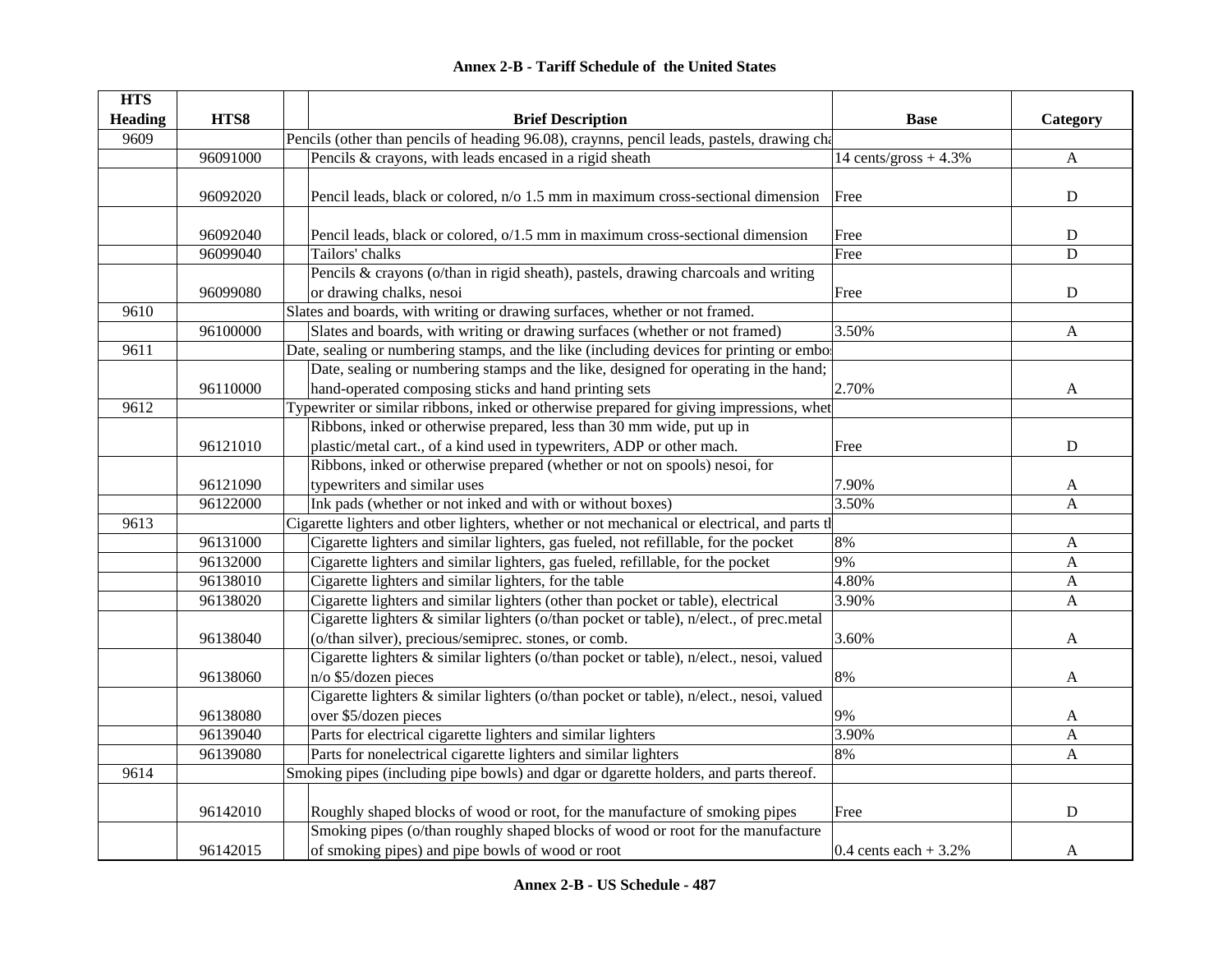| <b>HTS</b>     |          |                                                                                              |                           |              |
|----------------|----------|----------------------------------------------------------------------------------------------|---------------------------|--------------|
| <b>Heading</b> | HTS8     | <b>Brief Description</b>                                                                     | <b>Base</b>               | Category     |
|                |          | Smoking pipes and bowls, wholly of clay, and other smoking pipes w/bowls                     |                           |              |
|                | 96142060 | wholly of clay                                                                               | 3%                        | A            |
|                | 96142080 | Smoking pipes and pipe bowls (o/than wood, root or wholly of clay)                           | $0.3$ cents each + 3.2%   | $\mathbf A$  |
|                | 96149040 | Parts of metal, for smoking pipes & bowls, and for cigar or cigarette holders                | 7.20%                     | A            |
|                |          | Parts (o/than of metal), for smoking pipes & bowls, and for cigar or cigarette               |                           |              |
|                | 96149080 | holders                                                                                      | 0.5 cents each $+3\%$     | $\mathbf{A}$ |
| 9615           |          | Combs, hair-slides and the like; hairpins, curling pins, curling grips, hair-curlers and the |                           |              |
|                | 96151110 | Combs, of hard rubber or plastics, valued n/o \$4.50 per gross                               | 14.4 cents/gross $+2\%$   | A            |
|                | 96151120 | Combs, of hard rubber, valued over \$4.50 per gross                                          | 5.20%                     | A            |
|                | 96151130 | Combs, of plastics, valued over \$4.50 per gross                                             | $28.8$ cents/gross + 4.6% | $\mathbf{A}$ |
|                |          | Hair slides and the like, of hard rubber or plastics, not set with imitation pearls or       |                           |              |
|                | 96151140 | imitation gemstones                                                                          | 5.30%                     | A            |
|                |          | Hair slides and the like, of hard rubber or plastics, set w/imitation pearls or imit.        |                           |              |
|                | 96151150 | gemstones                                                                                    | Free                      | D            |
|                | 96151920 | Combs, not of hard rubber or plastics, valued n/o \$4.50 per gross                           | 9.7 cents/gross $+1.3\%$  | A            |
|                | 96151940 | Combs, not of hard rubber or plastics, valued over \$4.50 per gross                          | $28.8$ cents/gross + 4.6% | A            |
|                | 96151960 | Hair-slides and the like, not of hard rubber or plastics                                     | 11%                       | A            |
|                | 96159020 | Nonthermic, nonornamental devices for curling the hair                                       | 8.10%                     | A            |
|                | 96159030 | Hair pins                                                                                    | 5.10%                     | $\mathbf{A}$ |
|                |          | Hair accessories and pts thereof, and pts. of combs, hair slides, etc. nesoi, of             |                           |              |
|                | 96159040 | rubber or plastics, n/set w/imit. pearls or imit. gemstones                                  | 5.30%                     | A            |
|                | 96159060 | Hair accessories and pts thereof, and pts. of combs, hair slides, etc. nesoi                 | 11%                       | A            |
| 9616           |          | Scent sprays and similar toilet sprays, and mounts and heads therefor; powder-puffs and      |                           |              |
|                | 96161000 | Scent sprayers and similar toilet sprayers, and mounts and heads therefor                    | Free                      | ${\bf D}$    |
|                | 96162000 | Powder puffs and pads for the application of cosmetics or toilet preparations                | 4.30%                     | A            |
| 9617           |          | Vacuum flasks and other vacuum vcssels, complete with cases; parts thereof other than        |                           |              |
|                | 96170010 | Vacuum flasks and vessels, complete with cases, w/capacity n/o 1 liter                       | 7.20%                     | $\mathbf{A}$ |
|                |          |                                                                                              |                           |              |
|                | 96170030 | Vacuum flasks and vessels, complete with cases, w/capacity o/1 liter but n/o 2 liters 6.90%  |                           | A            |
|                | 96170040 | Vacuum flasks and vessels, complete with cases, w/capacity o/2 liters                        | 6.90%                     | $\mathbf{A}$ |
|                | 96170060 | Vacuum flask and vacuum vessel parts (o/than glass liners)                                   | 7.20%                     | A            |
| 9618           |          | Tailors' dummies and other lay figures; automata and other animated displays used for s      |                           |              |
|                |          | Tailors' dummies and other mannequins; automatons and other animated displays                |                           |              |
|                | 96180000 | used for shop window dressing                                                                | 4.40%                     | $\mathbf{A}$ |
| 9701           |          | Paintings, drawings and pastels, executed entirely by hand, other than drawings of headi     |                           |              |
|                |          | Paintings, drawings (o/than of 4906) and pastels, executed entirely by hand,                 |                           |              |
|                | 97011000 | whether or not framed                                                                        | Free                      | D            |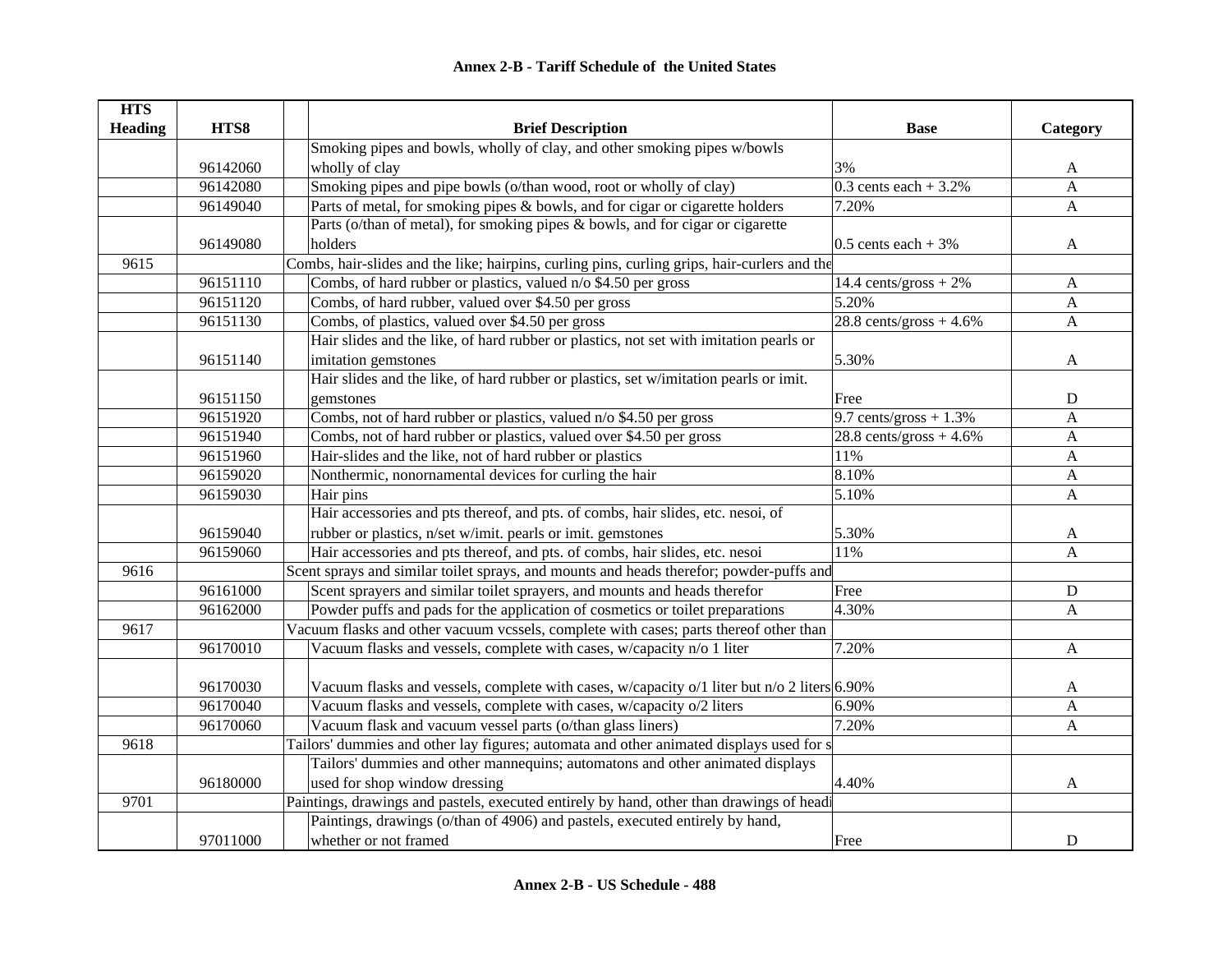| <b>HTS</b>     |          |                                                                                            |                              |             |
|----------------|----------|--------------------------------------------------------------------------------------------|------------------------------|-------------|
| <b>Heading</b> | HTS8     | <b>Brief Description</b>                                                                   | <b>Base</b>                  | Category    |
|                |          | Collages and similar decorative plaques, executed entirely by hand, whether or not         |                              |             |
|                | 97019000 | framed                                                                                     | Free                         | ${\bf D}$   |
| 9702           |          | Original engravings, prints and lithographs.                                               |                              |             |
|                | 97020000 | Original engravings, prints and lithographs, whether or not framed                         | Free                         | ${\bf D}$   |
| 9703           |          | Original sculptures and statuary, in any material.                                         |                              |             |
|                | 97030000 | Original sculptures and statuary, in any material                                          | Free                         | ${\bf D}$   |
| 9704           |          | Postage or revenue stamps, stamp-postmarks, first day covers, postal stationery (stampe    |                              |             |
|                |          | Postage or revenue stamps, stamp-postmarks, first-day covers, postal stationery,           |                              |             |
|                | 97040000 | and the like, used or unused, other than heading 4907                                      | Free                         | ${\bf D}$   |
| 9705           |          | Collections and collectors' pieces of zoological, botanical, mineralogical, anatomical, hi |                              |             |
|                |          | Collections and collectors' pieces of zoological, botanical, mineralogical,                |                              |             |
|                | 97050000 | anatomical, historical, archaeological etc. interest                                       | Free                         | $\mathbf D$ |
| 9706           |          | Antiques of an age exceeding one hundred years.                                            |                              |             |
|                | 97060000 | Antiques of an age exceeding one hundred years                                             | Free                         | ${\bf D}$   |
|                |          | U.S. goods returned without having been advanced in value or improved in                   |                              |             |
|                | 98010010 | condition while abroad                                                                     | Free                         | ${\bf D}$   |
|                |          | Articles reimported without having advanced in value or improved in condition              |                              |             |
|                | 98010020 | while abroad, under lease to a foreign manufacturer                                        | Free                         | ${\bf D}$   |
|                |          | Articles reimported without having advanced in value or improved in condition              |                              |             |
|                | 98010025 | while abroad, or do not conform to specifications                                          | Free                         | ${\bf D}$   |
|                |          | Articles sold for export for personal use and reimported without having advanced           |                              |             |
|                | 98010026 | in value or improved in condition while abroad by exporter                                 | Free                         | ${\bf D}$   |
|                |          | Any aircraft engine or part reimported without having advanced or improved while           |                              |             |
|                | 98010030 | abroad, after temporary substitution for engine overhauled                                 | Free                         | ${\bf D}$   |
|                |          | Articles returned after temporary export for exhibition, examination or                    |                              |             |
|                | 98010040 | experimentation, for scientific or educational purposes                                    | Free                         | ${\bf D}$   |
|                |          | Articles returned after temporary export for exhibition in connection with any             |                              |             |
|                | 98010050 | circus or menagerie                                                                        | Free                         | ${\bf D}$   |
|                |          | Articles returned after temporary export for exhibition or use at any public               |                              |             |
|                | 98010060 | exposition, fair or conference                                                             | Free                         | ${\bf D}$   |
|                |          | Art. ret. after temp. export for rendition of geophysical or contr. services,              |                              |             |
|                | 98010065 | connected w/exploration, extract. or dev. of natural resources                             | Free                         | $\mathbf D$ |
|                |          |                                                                                            | A duty equal to the duty     |             |
|                |          |                                                                                            | upon the importation of      |             |
|                |          |                                                                                            | like articles not previously |             |
|                | 98010070 | Previously exported aircraft with benefit of drawback, dutiable upon return                | exported                     | A           |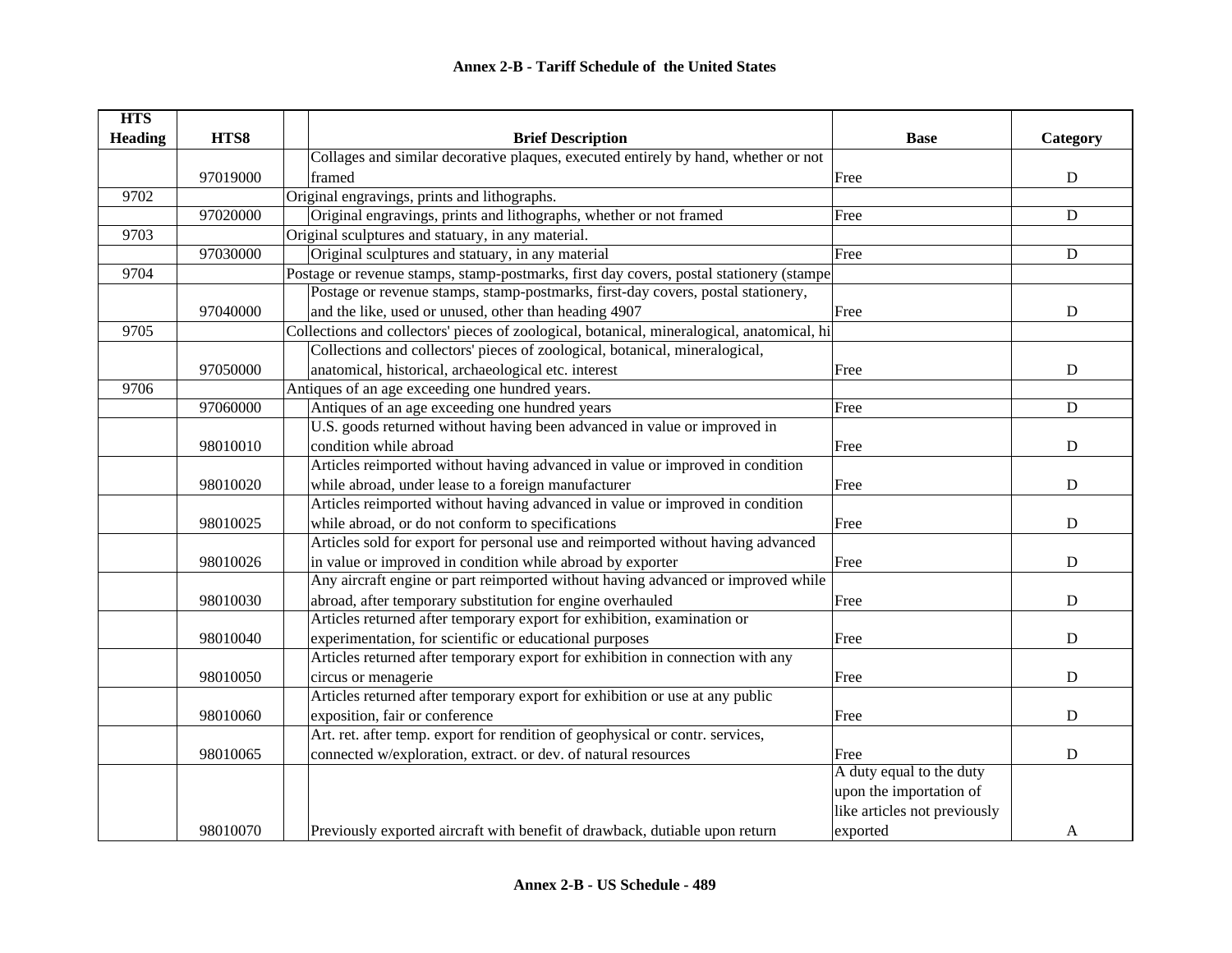| <b>HTS</b>     |          |                                                                                      |                               |             |
|----------------|----------|--------------------------------------------------------------------------------------|-------------------------------|-------------|
| <b>Heading</b> | HTS8     | <b>Brief Description</b>                                                             | <b>Base</b>                   | Category    |
|                |          |                                                                                      | A duty (in lieu of any other  |             |
|                |          |                                                                                      | duty or tax) equal to the     |             |
|                |          |                                                                                      | sum of any duty and           |             |
|                |          |                                                                                      | internalrevenue tax           |             |
|                |          |                                                                                      | imposed upon the              |             |
|                |          |                                                                                      | importation of like articles  |             |
|                | 98010080 | Previously exported articles except aircraft, dutiable upon return                   | not previously exported       | A           |
|                |          | Professional books, implements, instruments $\&$ tools of trade, occupation or       |                               |             |
|                | 98010085 | employment returned US by person after use temporarily abroad                        | Free                          | $\mathbf D$ |
|                |          | U.S. domestic animals and offspring returned from straying across the border or      |                               |             |
|                | 98010090 | returned from pasture abroad within 8 months                                         | Free                          | $\mathbf D$ |
|                |          | Photographic films and dry plates manufactured in U.S.(except commercial             |                               |             |
|                | 98020020 | motion-picture film) and exposed abroad, whether developed or not                    | Free                          | $\mathbf D$ |
|                |          |                                                                                      | A duty upon the value of      |             |
|                |          |                                                                                      | the repairs or alterations    |             |
|                |          | Articles returned to the U.S. after having been exported for repairs or alterations, | (See U.S. Note 3 of this      |             |
|                | 98020040 | made pursuant to a warranty                                                          | subchapter)                   | A           |
|                |          |                                                                                      | A duty upon the value of      |             |
|                |          |                                                                                      | the repairs or alterations    |             |
|                |          | Articles returned to the U.S. after having been exported for repairs or alterations, | (See U.S. Note 3 of this      |             |
|                | 98020050 | nesi                                                                                 | subchapter)                   | A           |
|                |          |                                                                                      |                               |             |
|                |          |                                                                                      | A duty upon the value of      |             |
|                |          |                                                                                      | such processing outside the   |             |
|                |          | U.S. articles of specific metals exported for further processing and returned for    | United States (see U.S.       |             |
|                | 98020060 | further processing                                                                   | note 3 of this subchapter)    | A           |
|                |          |                                                                                      |                               |             |
|                |          |                                                                                      | A duty upon the full value    |             |
|                |          |                                                                                      | of the imported article, less |             |
|                |          |                                                                                      | the cost or value of such     |             |
|                |          |                                                                                      | products of the United        |             |
|                |          | U.S. articles assembled abroad, which have not lost their physical identity or have  | States (see U.S. note 4 of    |             |
|                | 98020080 | not advanced in value or improved in condition abroad                                | this subchapter)              | ${\bf G}$   |
|                |          | Textile and apparel goods, assembled in Mexico in which all fabric components        | Free (see U.S. note 4 of      |             |
|                | 98020090 | were wholly formed and cut in the United States, etc.                                | this subchapter)              | ${\bf D}$   |
|                |          | Substantial containers and holders, either U.S. or foreign prev. imported and        |                               |             |
|                | 98030050 | dutied; specified instruments of international traffic, etc                          | Free                          | D           |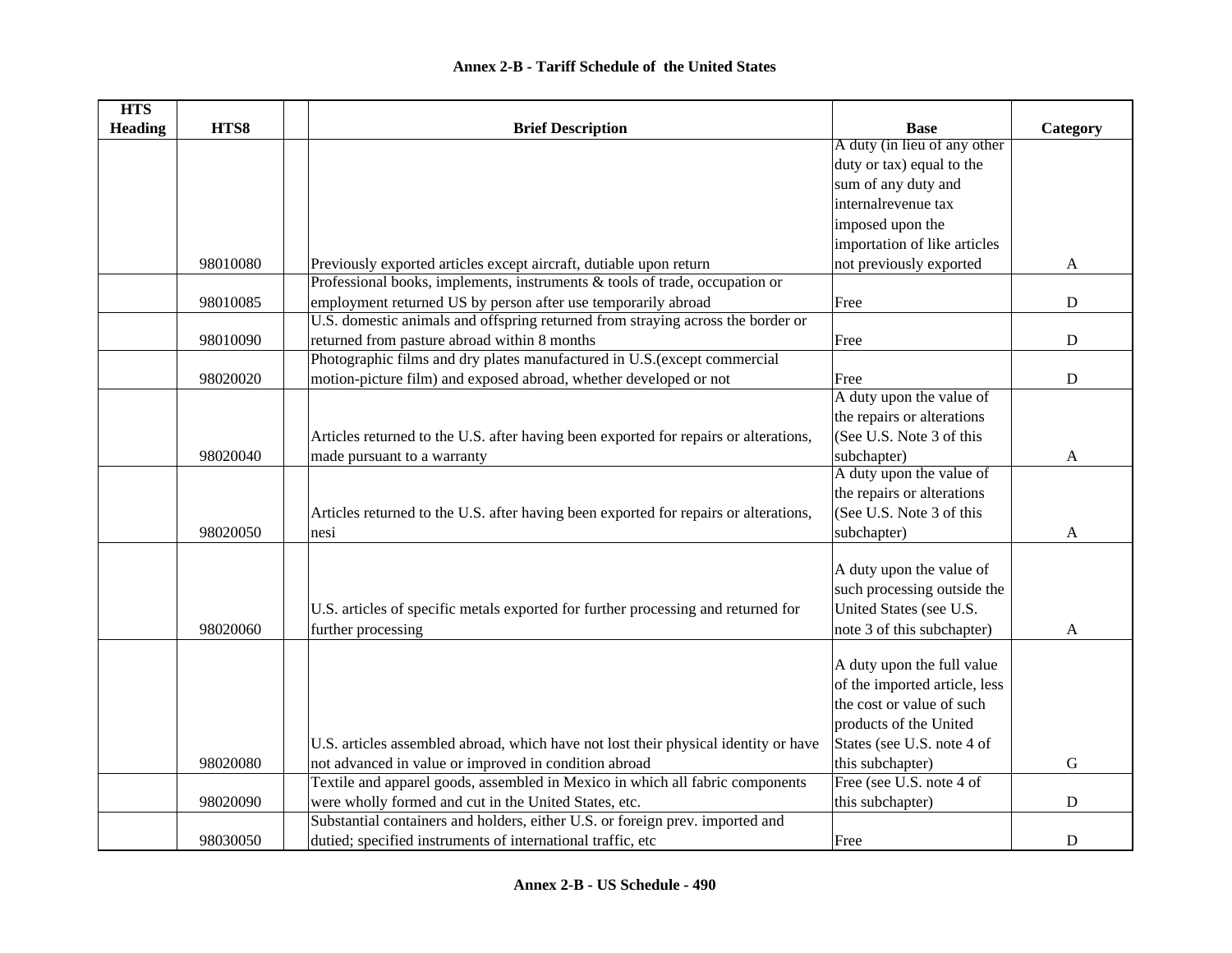| <b>HTS</b><br><b>Heading</b> | HTS8     | <b>Brief Description</b>                                                                                         | <b>Base</b>                 | Category  |
|------------------------------|----------|------------------------------------------------------------------------------------------------------------------|-----------------------------|-----------|
|                              |          | books, libraries, usual furniture & household effects, used 1 year+, and n/for other                             |                             |           |
|                              | 98040005 | person, or for sale                                                                                              | Free                        | ${\bf D}$ |
|                              |          | For person arriving in the U.S.: professional books, implements, instruments $\&$                                |                             |           |
|                              | 98040010 | tools of trade/occupation/employ., previously taken abroad                                                       | Free                        | ${\bf D}$ |
|                              |          | For person emigrating to the U.S.: professional books, implements, instruments $\&$                              |                             |           |
|                              | 98040015 | tools of trade/occupation/employ., he owned & used abroad                                                        | Free                        | ${\bf D}$ |
|                              |          | For person arriving in the U.S., not returning resident: certain wearing apparel,                                |                             |           |
|                              | 98040020 | personal adornment art., toilet art. & personal effects                                                          | Free                        | ${\bf D}$ |
|                              |          | For person arriving in the U.S., not returning resident: up to 50 cigars, 200                                    |                             |           |
|                              | 98040025 | cigarettes, or 2 kg smoking tobacco $\&$ n/ov. 1 liter of alcohol                                                | Free                        | ${\bf D}$ |
|                              |          | For person arriving in the U.S., not returning resident: n/over \$100 of articles                                |                             |           |
|                              | 98040030 | $(n/alcohol.$ bev. or cigarettes, $n/over 100$ cigars) for gift                                                  | Free                        | ${\bf D}$ |
|                              |          | For person arriving in the U.S., not returning resident: automobiles $\&$ other means                            |                             |           |
|                              | 98040035 | of transport, import connected w/arrival, for personal us                                                        | Free                        | ${\bf D}$ |
|                              |          | For person arriving in the U.S., not returning resident: n/over \$200 of articles                                |                             |           |
|                              | 98040040 | (w/n/over 4 liters alcohol. bev.) for a person in transit                                                        | Free                        | ${\bf D}$ |
|                              |          | For person arriving in the U.S., returning resident, etc.: all personal and household                            |                             |           |
|                              | 98040045 | effects taken abroad by him or for his account                                                                   | Free                        | ${\bf D}$ |
|                              |          | For person arriving in the U.S., returning resident, etc.: articles of metal (incl.                              |                             |           |
|                              | 98040050 | medals, etc.), bestowed by foreign countries or citizens                                                         | Free                        | ${\bf D}$ |
|                              |          | For person arriving in the U.S., returning resident, etc.: game animals, birds & fish                            |                             |           |
|                              | 98040055 | killed abroad by him & not for noncommercial purposes                                                            | Free                        | ${\bf D}$ |
|                              |          |                                                                                                                  | Free, for such temporary    |           |
|                              |          |                                                                                                                  | periods as the Secretary of |           |
|                              |          | For person arriving in the U.S., returning resident, etc.: automobiles rented by U.S. the Treasury by regulation |                             |           |
|                              | 98040060 | resident while abroad and imported for personal use                                                              | may prescribe               | ${\bf D}$ |
|                              |          | For person arriving in the U.S., returning resident, etc.: acquired abroad,                                      |                             |           |
|                              | 98040065 | accompanying: $n/over $400$ value, etc (limit on tobacco & alcoho                                                | Free                        | ${\bf D}$ |
|                              |          | For person arriving in the U.S., returning resident, etc.: acquired abroad: n/over                               |                             |           |
|                              | 98040070 | \$1,200 value, etc (limit on tobacco & alcohol): insular                                                         | Free                        | ${\bf D}$ |
|                              |          | For person arriving in the U.S., returning resident, etc.: acquired abroad: n/over                               |                             |           |
|                              | 98040072 | \$600 value, etc (limit on tobacco & alcohol): beneficiar                                                        | Free                        | ${\bf D}$ |
|                              |          | For person arriving in the U.S., returning resident, etc.: article imported to replace                           |                             |           |
|                              | 98040075 | like art. previously exempted under 9804.00.70, etc.                                                             | Free                        | ${\bf D}$ |
|                              |          | Articles (limits on tobacco & alcohol), for personal use of person leaving a vessel,                             |                             |           |
|                              | 98040080 | etc. engaged in int'l. traffic, on which employed, etc.                                                          | Free                        | ${\bf D}$ |
|                              |          | Personal & household effects, not stock in trade, part of estate of a citizen of the                             |                             |           |
|                              | 98040085 | United States who died abroad                                                                                    | Free                        | ${\bf D}$ |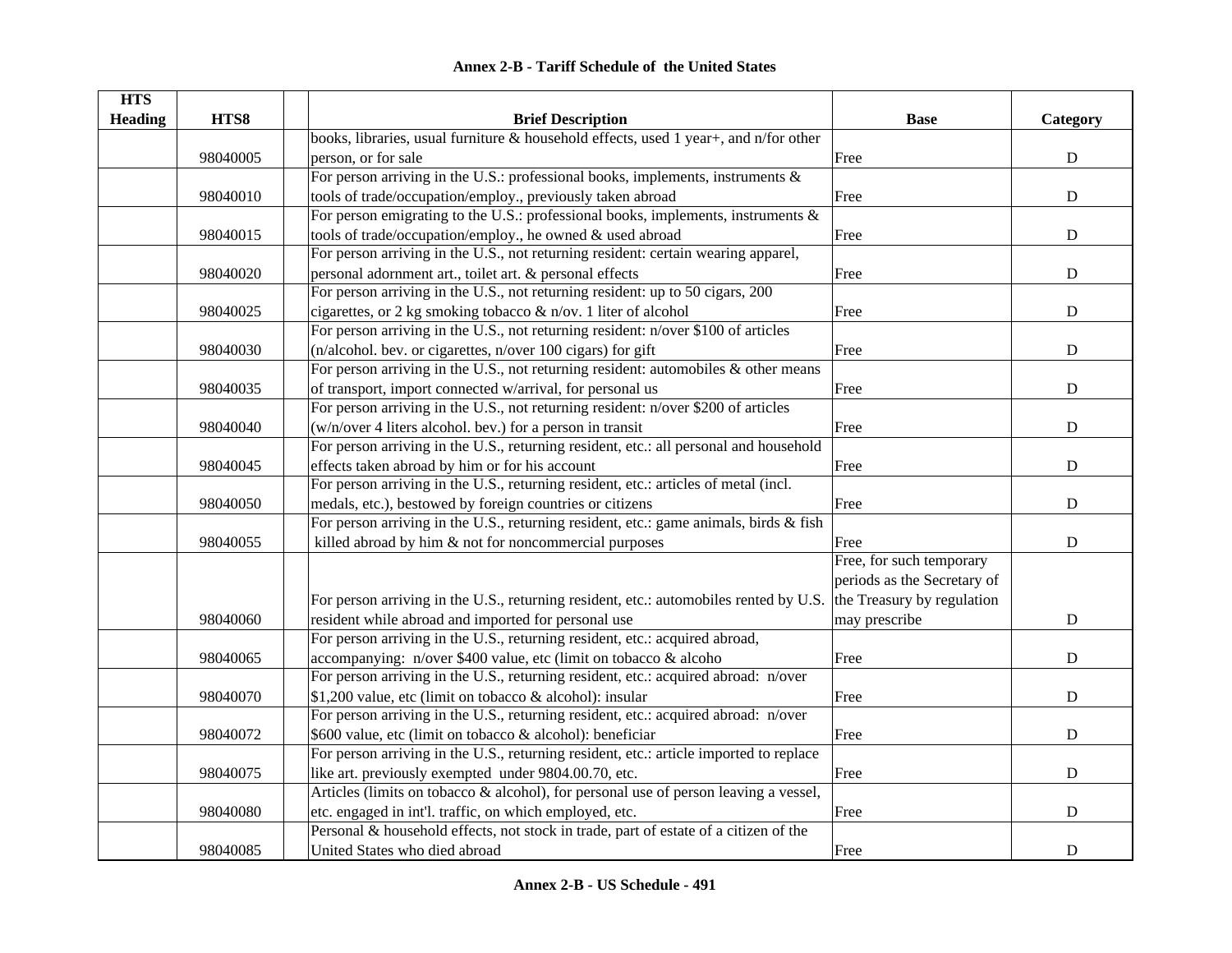| <b>HTS</b><br><b>Heading</b> | HTS8     | <b>Brief Description</b>                                                              | <b>Base</b> | Category    |
|------------------------------|----------|---------------------------------------------------------------------------------------|-------------|-------------|
|                              |          | Personal & household effects (limit on alcohol & tobacco) of person in U.S.           |             |             |
|                              | 98050050 | service returning at end of assignment to extended duty, etc.                         | Free        | ${\bf D}$   |
|                              |          | Baggage and effects of the following aliens (on req. of Dept. of State):              |             |             |
|                              | 98060005 | ambassadors, ministers and other rep., etc. & their families etc                      | Free        | ${\bf D}$   |
|                              |          | Baggage and effects of the following aliens (on req. of Dept. of State): diplomatic   |             |             |
|                              | 98060010 | couriers of foreign governments                                                       | Free        | $\mathbf D$ |
|                              |          | Baggage and effects of the following aliens (on req. of Dept. of State): rep. etc. of |             |             |
|                              | 98060015 | foreign govt in or to public int'l organizations, etc                                 | Free        | ${\bf D}$   |
|                              |          | Baggage and effects of the following aliens (on req. of Dept. of State): persons on   |             |             |
|                              | 98060020 | duty in the U.S. as members of foreign armed forces, etc                              | Free        | D           |
|                              |          | Baggage and effects of the following aliens (on req. of Dept. of State): persons      |             |             |
|                              | 98060025 | designated by the State Dept. as foreign high officials, et                           | Free        | ${\bf D}$   |
|                              |          | Baggage and effects of the following aliens (on req. of Dept. of State): persons      |             |             |
|                              | 98060030 | designated by statute or treaty ratified by the U.S. Senate                           | Free        | ${\bf D}$   |
|                              |          | On req. of Dept. of State: personal effects and equip. of groups of foreign residents |             |             |
|                              | 98060035 | arriving on goodwill visits of short duration, etc.                                   | Free        | ${\bf D}$   |
|                              |          | Art. for the personal or family use of the following aliens on duty in U.S. (on req.  |             |             |
|                              | 98060040 | of Dept. of State): ambassadors, etc. of embassies, etc                               | Free        | ${\bf D}$   |
|                              |          | Art. for the personal or family use of the following aliens on duty in U.S. (on req.  |             |             |
|                              | 98060045 | of Dept. of State): members of foreign armed forces                                   | Free        | ${\bf D}$   |
|                              |          | Art. for the personal or family use of the following aliens on duty in U.S. (on req.  |             |             |
|                              | 98060050 | of Dept. of State): other rep. & employ. of foreign gov                               | Free        | ${\bf D}$   |
|                              |          | Art. for the personal or family use of the following aliens on duty in U.S. (on req.  |             |             |
|                              | 98060055 | of Dept. of State): persons designated by statute, etc                                | Free        | ${\bf D}$   |
|                              |          | Art. of metal (incl. medals, trophies & prizes), for bestowal on persons in U.S., as  |             |             |
|                              | 98070040 | honorary dist., by foreign countries or their citizens                                | Free        | ${\bf D}$   |
|                              |          | Upon req. of the Dept. of State, articles from citizens of foreign countries for      |             |             |
|                              | 98070050 | presentation to the Pres. or Vice Pres. of the U.S.                                   | Free        | ${\bf D}$   |
|                              |          | Engravings, etchings, photographic prints or exposed films, video tapes, and govt.    |             |             |
|                              | 98080010 | publications on micromedia; all for U.S. govt. agency use                             | Free        | $\mathbf D$ |
|                              |          | Sound recordings and recorded video tapes for State Department use under the          |             |             |
|                              | 98080020 | U.S.I.E.E. Act of 1948                                                                | Free        | $\mathbf D$ |
|                              |          | Materials certified to the Commissioner of Customs by authorized military             |             |             |
|                              | 98080030 | procuring agencies to be emergency war material purchased abroad                      | Free        | ${\bf D}$   |
|                              |          | Materials certified to the Commissioner of Customs by GSA to be strategic and         |             |             |
|                              | 98080040 | critical for stockpiles                                                               | Free        | ${\bf D}$   |
|                              |          | Material certified to the Comm. of Customs by the Nuclear Regulatory Comm. or         |             |             |
|                              | 98080050 | the Dept. of Energy to be necessary for defense and security                          | Free        | ${\bf D}$   |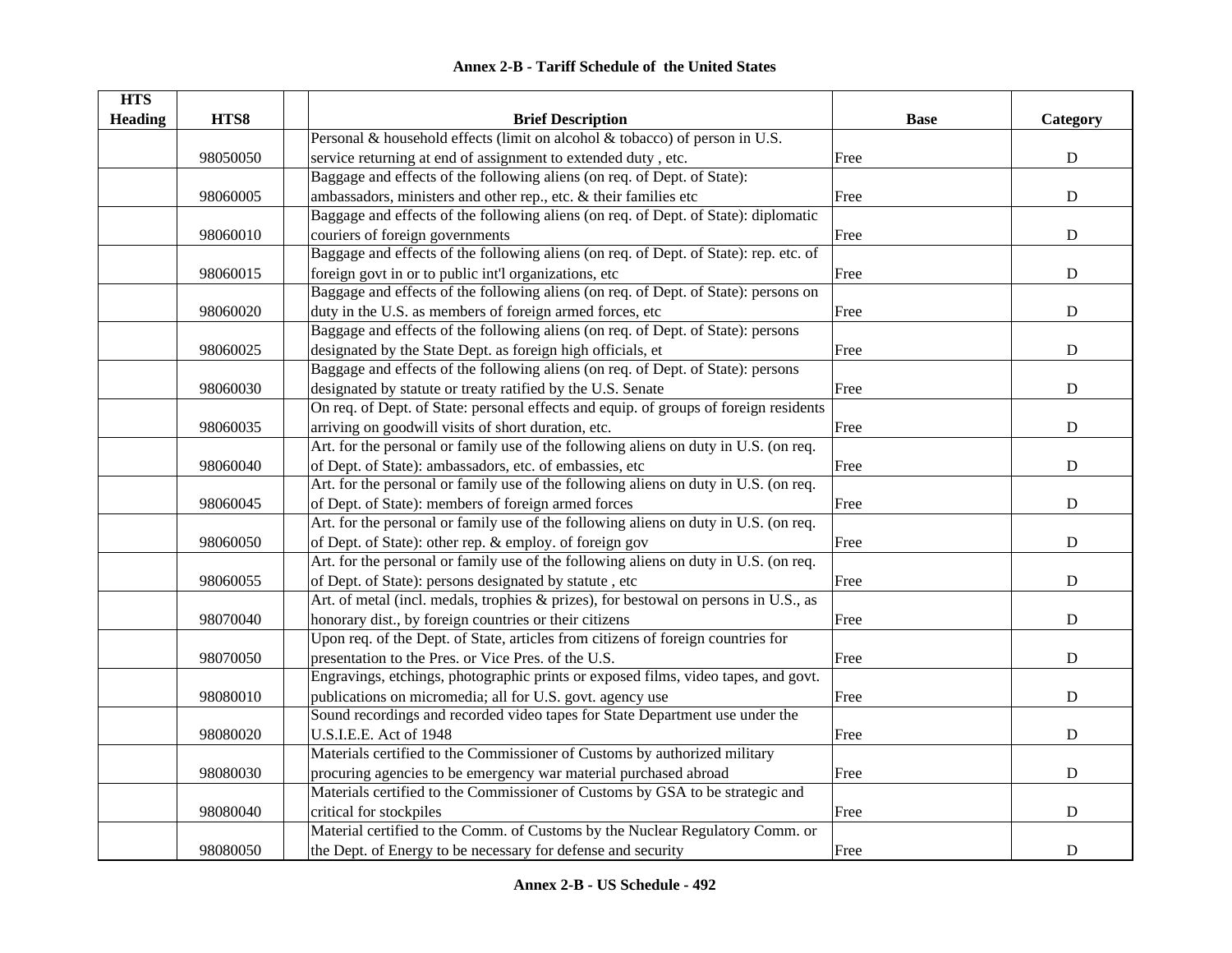| <b>HTS</b>     |          |                                                                                           |             |             |
|----------------|----------|-------------------------------------------------------------------------------------------|-------------|-------------|
| <b>Heading</b> | HTS8     | <b>Brief Description</b>                                                                  | <b>Base</b> | Category    |
|                |          | Plants, seeds and all other material for planting for use of the Department of            |             |             |
|                | 98080060 | Agriculture or United States Botanic Garden                                               | Free        | ${\bf D}$   |
|                |          | Materials certified to the Comm. of Customs by the Commodity Credit Corp. to be           |             |             |
|                | 98080070 | materials acquired by barter or exchange of agri. products                                | Free        | ${\bf D}$   |
|                |          | Materials certified by NASA to the Comm. of Customs to be imported to be                  |             |             |
|                | 98080080 | launched into space by NASA, spare parts and support equipment                            | Free        | ${\bf D}$   |
|                |          | Public documents, incl. microfiche etc. (incl. motion pictures & other films, video       |             |             |
|                | 98090010 | tapes $\&$ audio tapes) issued by a foreign government, et                                | Free        | ${\bf D}$   |
|                |          | For foreign govt on a recip. basis & for public intl. org. (on req. of Dept. of State):   |             |             |
|                | 98090020 | office supplies & other art. for the official use                                         | Free        | ${\bf D}$   |
|                |          | For foreign govt on a recip. basis & for public intl. org.: articles for the official use |             |             |
|                | 98090030 | of members foreign armed forces on duty in the U.S                                        | Free        | $\mathbf D$ |
|                |          | On req. of Dept. of State, property of a foreign govt or public intl. org.: used in       |             |             |
|                | 98090040 | noncommercial functions, exhibitions, etc                                                 | Free        | $\mathbf D$ |
|                |          | On req. of Dept. of State, property of a foreign govt or public intl. org.: prosthetic    |             |             |
|                | 98090050 | appliances furnished by foreign govt to armed forces                                      | Free        | $\mathbf D$ |
|                |          | On req. of Dept. of State, property of a foreign govt or public intl. org.:               |             |             |
|                | 98090060 | headstones furnished by foreign govt for graves of its war vet.                           | Free        | ${\bf D}$   |
|                |          | On req. of Dept. of State, property of a foreign govt or public intl. org.: gifts to      |             |             |
|                | 98090070 | the various govt. or public institutions in U.S.                                          | Free        | ${\bf D}$   |
|                |          | On req. of Dept. of State, property of a foreign govt or public intl. org.: printed       |             |             |
|                | 98090080 | matter, not containing advertising, for free distrib.                                     | Free        | ${\bf D}$   |
|                |          | Drawings, engravings, etchings and similar articles bound or unbound, and                 |             |             |
|                | 98100005 | exposed photographic films for use of religious institutions                              | Free        | ${\bf D}$   |
|                |          | Painted, colored or stained glass windows and parts valued over \$161 per square          |             |             |
|                | 98100010 | meter, by a professional artist, for religious institutions                               | Free        | ${\bf D}$   |
|                | 98100015 | Regalia for the use of religious institutions                                             | Free        | $\mathbf D$ |
|                |          | Handwoven fabrics, to be used by religious institutions in making religious               |             |             |
|                | 98100020 | vestments for its own use or sale                                                         | Free        | ${\bf D}$   |
|                |          | Altars, pulpits, communion tables, fonts, mosaics, shrines and similar articles for       |             |             |
|                | 98100025 | use of religious institutions                                                             | Free        | ${\bf D}$   |
|                |          | Drawings and plans, reproductions, engravings, globes, sound recordings and               |             |             |
|                | 98100030 | similar articles for use of public institutions                                           | Free        | ${\bf D}$   |
|                |          | Symbols, arithmetical materials, printed matter, shapes, figures, models and other        |             |             |
|                | 98100035 | classroom materials for the instruction of children                                       | Free        | ${\bf D}$   |
|                |          | Sculptures and statuary for use of any public or nonprofit institutions for               |             |             |
|                | 98100040 | educational, scientific, philosophical or fine arts purposes                              | Free        | ${\bf D}$   |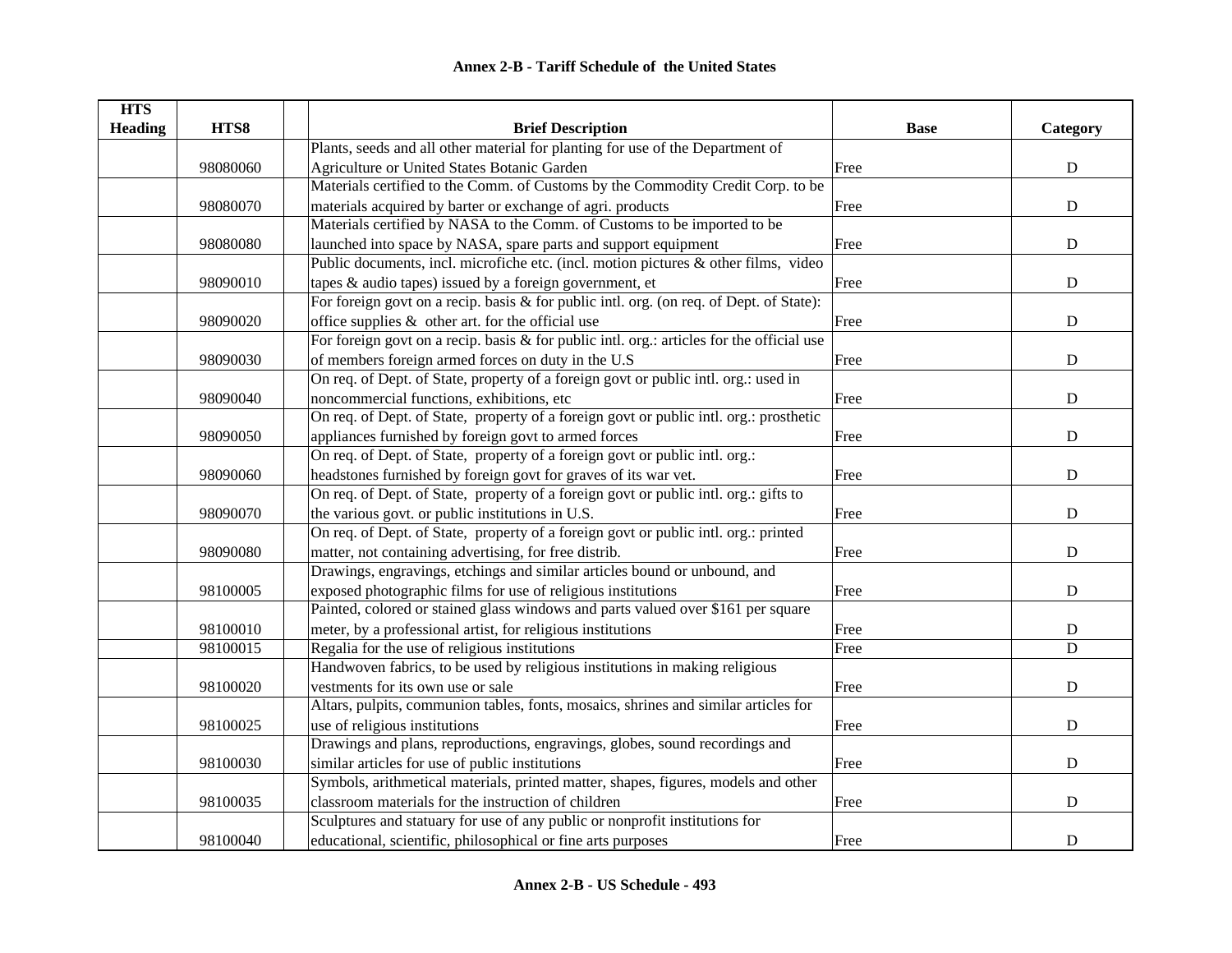|  | <b>Annex 2-B - Tariff Schedule of the United States</b> |  |
|--|---------------------------------------------------------|--|
|--|---------------------------------------------------------|--|

| <b>HTS</b>     |          |                                                                                                                                        |                           |                           |
|----------------|----------|----------------------------------------------------------------------------------------------------------------------------------------|---------------------------|---------------------------|
| <b>Heading</b> | HTS8     | <b>Brief Description</b>                                                                                                               | <b>Base</b>               | Category                  |
|                |          | Regalia for use of any public or nonprofit institution for educational, scientific,                                                    |                           |                           |
|                | 98100045 | literary, philosophical or fine arts purposes                                                                                          | Free                      | ${\bf D}$                 |
|                |          | Any textile machine or machinery, or part thereof, solely for the instruction of                                                       |                           |                           |
|                | 98100050 | students in any public or nonprofit institutions                                                                                       | Free                      | ${\bf D}$                 |
|                |          | Patterns and models exclusively for exhibition or educational use at any public or                                                     |                           |                           |
|                | 98100055 | nonprofit institution                                                                                                                  | Free                      | ${\bf D}$                 |
|                |          | Instruments and apparatus, not manufactured in the U.S., to be used in nonprofit                                                       |                           |                           |
|                | 98100060 | institutions for educational or scientific purposes                                                                                    | Free                      | ${\bf D}$                 |
|                | 98100065 | Repair components for instruments or apparatus admitted under heading 98100060 Free                                                    |                           | ${\bf D}$                 |
|                |          | Tools specially designed for maintenance, etc. of instruments and apparatus of                                                         |                           |                           |
|                | 98100067 | subheading 9810.00.60                                                                                                                  | Free                      | ${\bf D}$                 |
|                |          | Wild animals (including birds and fish) imported for use or sale for use in any                                                        |                           |                           |
|                | 98100070 | scientific public collection for exhibition                                                                                            | Free                      | ${\bf D}$                 |
|                | 98100075 | Lifeboats and life-saving apparatus for lifesaving institutions                                                                        | Free                      | $\mathbf D$               |
|                |          | Radiation apparatus (including parts or accessories) for nonprofit institutions for                                                    |                           |                           |
|                | 98100080 | educational, scientific or therapeutic purposes                                                                                        | Free                      | ${\bf D}$                 |
|                |          | Cellulosic plastics materials for use in artificial kidney machine by a hospital or by                                                 |                           |                           |
|                | 98100085 | a patient pursuant to prescription of a physician                                                                                      | Free                      | ${\bf D}$                 |
|                |          | Prayer shawls, bags for the keeping of prayer shawls, and headwear of a kind used                                                      |                           |                           |
|                | 98100090 | for public or private religious observances                                                                                            | Free                      | ${\bf D}$                 |
|                |          | Scrolls or tablets of wood or paper, commonly known as Gohonzon, imported for                                                          |                           |                           |
|                | 98100095 | use in public or private religious observances                                                                                         | Free                      | $\mathbf D$               |
|                |          | Alcoholic bev. samples (each containing <or=n 300="" <or="150" a="" be.,="" if="" malt="" ml="" ml<="" td=""><td></td><td></td></or=n> |                           |                           |
|                | 98110020 | if wine $<$ or = 100 ml if other) for use in soliciting orders                                                                         | Free                      | $\mathbf D$               |
|                |          | Samples of tobacco products, etc. (limited to 3 cigars, cigarettes, cig. tubes or                                                      |                           |                           |
|                | 98110040 | papers, 3.5 gm tobacco or snuff), for soliciting orders                                                                                | Free                      | ${\bf D}$                 |
|                |          | Any sample (except 9811.00.20 or 9811.00.40), valued n/over \$1 each, or marked,                                                       |                           |                           |
|                | 98110060 | torn, or otherwise unsuitable for sale, for soliciting order                                                                           | Free                      | $\mathbf D$               |
|                |          |                                                                                                                                        | Free, under bond, as      |                           |
|                |          | Articles imported by certain organizations, only for exhibition to encourage                                                           | prescribed in U.S. Note 2 |                           |
|                | 98120020 | agriculture, arts, education or science                                                                                                | to this subchapter        | ${\bf F}$                 |
|                |          |                                                                                                                                        | Free, under bond, as      |                           |
|                |          | Articles imported by any institution, society or state, or for a municipal                                                             | prescribed in U.S. Note 2 |                           |
|                | 98120040 | corporation, for the purpose of erecting a public monument                                                                             | to this subchapter        | $\boldsymbol{\mathrm{F}}$ |
|                |          |                                                                                                                                        | Free, under bond, as      |                           |
|                |          | Articles to be repaired, altered or processed (including processes which result in                                                     | prescribed in U.S. Note 1 |                           |
|                | 98130005 | articles manufactured or produced in the United States)                                                                                | to this subchapter        | $\mathbf F$               |
|                |          |                                                                                                                                        |                           |                           |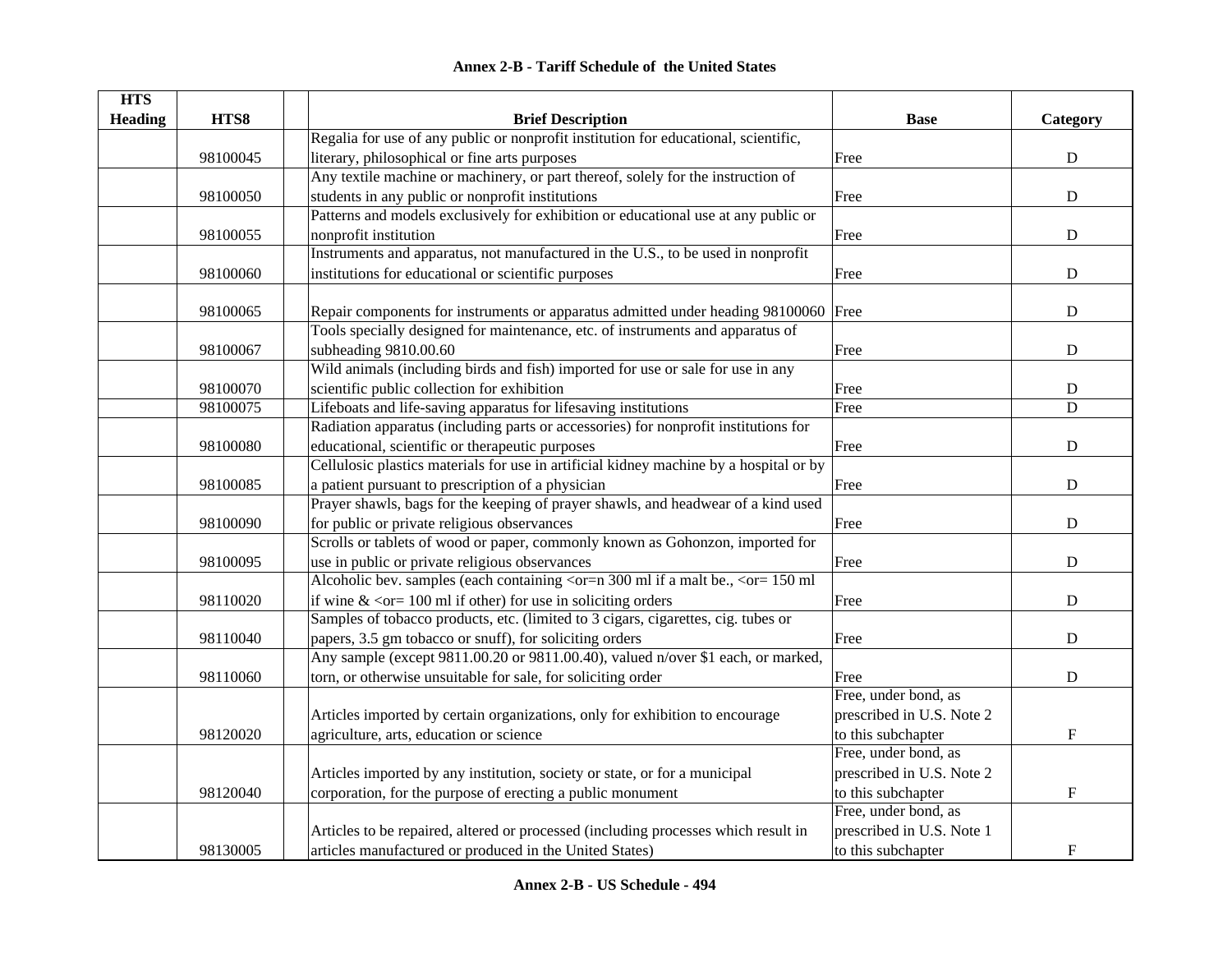| <b>HTS</b>     |          |                                                                                                               |                           |                           |
|----------------|----------|---------------------------------------------------------------------------------------------------------------|---------------------------|---------------------------|
| <b>Heading</b> | HTS8     | <b>Brief Description</b>                                                                                      | <b>Base</b>               | Category                  |
|                |          |                                                                                                               | Free, under bond, as      |                           |
|                |          | Models of women's wearing apparel imported by manufacturers for use solely as                                 | prescribed in U.S. Note 1 |                           |
|                | 98130010 | models in their own establishments                                                                            | to this subchapter        | $\boldsymbol{\mathrm{F}}$ |
|                |          |                                                                                                               | Free, under bond, as      |                           |
|                |          | Art. imp. by illustrators and photographers for use as models in their                                        | prescribed in U.S. Note 1 |                           |
|                | 98130015 | establishments, in illustrating of catalogues or advertising matters                                          | to this subchapter        | $\boldsymbol{\mathrm{F}}$ |
|                |          |                                                                                                               | Free, under bond, as      |                           |
|                |          |                                                                                                               | prescribed in U.S. Note 1 |                           |
|                | 98130020 | Samples solely for use in taking orders for merchandise                                                       | to this subchapter        | $\mathbf F$               |
|                |          |                                                                                                               | Free, under bond, as      |                           |
|                |          | Articles for examination w/view to reproduction, or for such examination and                                  | prescribed in U.S. Note 1 |                           |
|                | 98130025 | reproduction; and motion-picture advertising films                                                            | to this subchapter        | $\boldsymbol{\mathrm{F}}$ |
|                |          |                                                                                                               | Free, under bond, as      |                           |
|                |          | Articles intended for testing, experimental or review purposes, incl. spec., photos                           | prescribed in U.S. Note 1 |                           |
|                | 98130030 | and similar articles for use in experiments or for stud                                                       | to this subchapter        | F                         |
|                |          |                                                                                                               | Free, under bond, as      |                           |
|                |          | Automobiles, and other vehicles and craft, and the usual equip.; all temporarily                              | prescribed in U.S. Note 1 |                           |
|                | 98130035 | imported by nonresidents for races or other specific contes                                                   | to this subchapter        | $\mathbf F$               |
|                |          |                                                                                                               | Free, under bond, as      |                           |
|                |          | Locomotives and other railroad equipment temporarily imported for use in                                      | prescribed in U.S. Note 1 |                           |
|                | 98130040 | clearing obstructions, fighting fire, making emergency repairs, etc                                           | to this subchapter        | $\mathbf F$               |
|                |          |                                                                                                               | Free, under bond, as      |                           |
|                |          | Containers for compressed gases, & containers, etc. for use for covering or holding prescribed in U.S. Note 1 |                           |                           |
|                | 98130045 | merchandise during transportation and suitable for reuse                                                      | to this subchapter        | $\mathbf F$               |
|                |          |                                                                                                               | Free, under bond, as      |                           |
|                |          | Professional equip., tools of trade, & repair components for such and camping                                 | prescribed in U.S. Note 1 |                           |
|                | 98130050 | equipment; imported by nonresidents sojourning temp. in U.S.                                                  | to this subchapter        | ${\rm F}$                 |
|                |          |                                                                                                               | Free, under bond, as      |                           |
|                |          | Articles of special design for temporary use exclusively in connection with the                               | prescribed in U.S. Note 1 |                           |
|                | 98130055 | manufacture or production of articles for export                                                              | to this subchapter        | ${\bf F}$                 |
|                |          |                                                                                                               | Free, under bond, as      |                           |
|                |          | Animals and poultry brought into the U.S. for the purpose of breeding, exhibition                             | prescribed in U.S. Note 1 |                           |
|                | 98130060 | or competition for prizes, and the usual equipment therefo                                                    | to this subchapter        | ${\bf F}$                 |
|                |          |                                                                                                               | Free, under bond, as      |                           |
|                |          | Art, engravings, photos & philo./scien. appar. imported by artist, lecturer or                                | prescribed in U.S. Note 1 |                           |
|                | 98130070 | scientist for exhib. or promotion of art, science & industry                                                  | to this subchapter        | $\boldsymbol{\mathrm{F}}$ |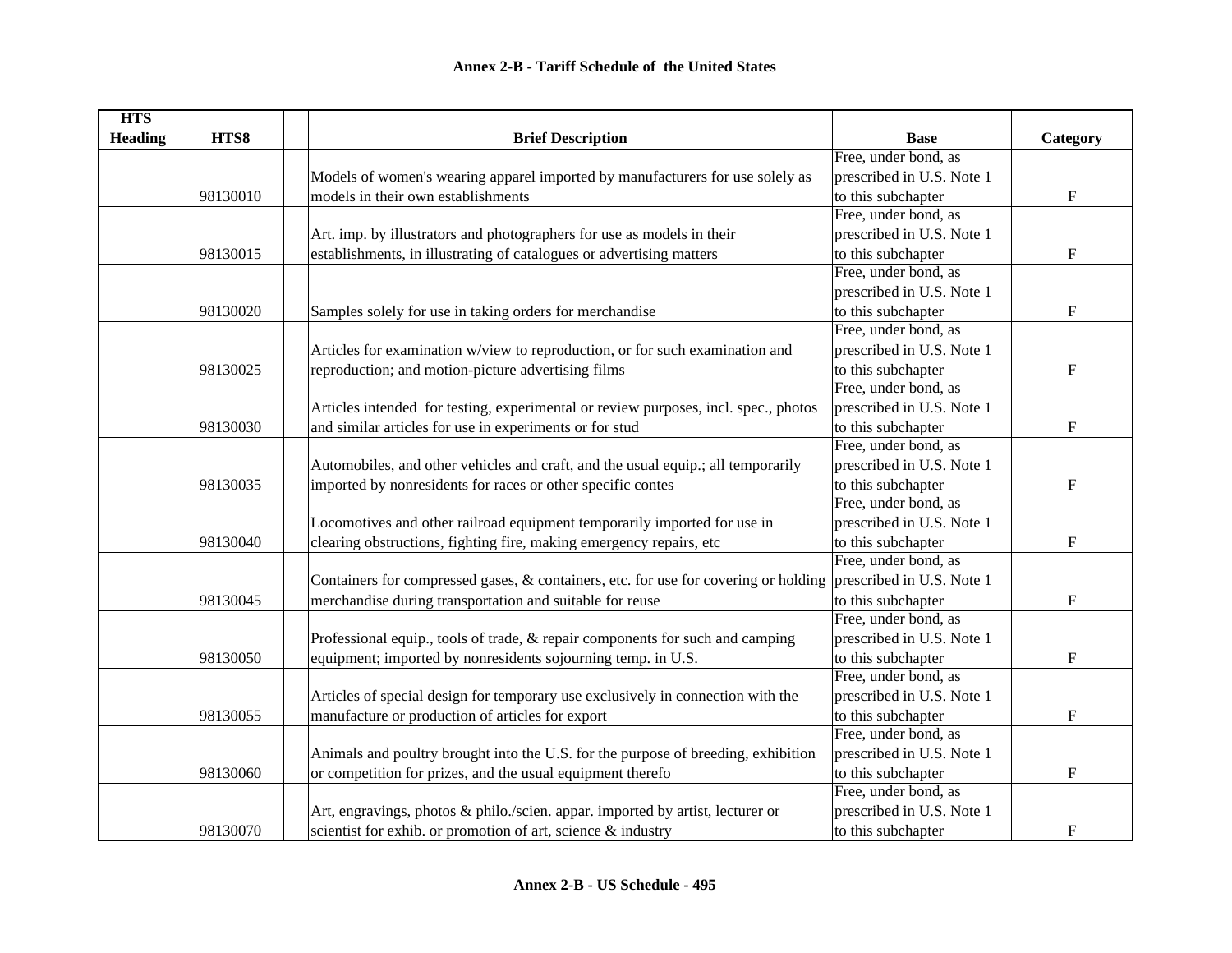| <b>HTS</b>     |          |                                                                                         |                                |                           |
|----------------|----------|-----------------------------------------------------------------------------------------|--------------------------------|---------------------------|
| <b>Heading</b> | HTS8     | <b>Brief Description</b>                                                                | <b>Base</b>                    | Category                  |
|                |          |                                                                                         | Free, under bond, as           |                           |
|                |          | Automobiles, chassis, bodies, cutaway portions of such, and parts for such,             | prescribed in U.S. Note 1      |                           |
|                | 98130075 | finished, unfinished or cutaway, intended for show purposes                             | to this subchapter             | $\boldsymbol{\mathrm{F}}$ |
|                |          |                                                                                         | Free, under bond, as           |                           |
|                |          | Tea, tea waste, and tea siftings and sweepings, for manufacturing of chemical           | prescribed in U.S. Note 1      |                           |
|                | 98140050 | products                                                                                | to this subchapter             | F                         |
|                |          | Products of American fisheries which have not been landed in a foreign country,         |                                |                           |
|                | 98150020 | or landed solely for transshipment                                                      | Free                           | ${\bf D}$                 |
|                |          | Fish (except cod, cusk, haddock, hake, mackerel, pollock and swordfish) landed          |                                |                           |
|                | 98150040 | abroad only for evisceration and/or chilling or freezing                                | Free                           | ${\bf D}$                 |
|                |          | Products of American fisheries, prepared or preserved by American fishery on            |                                |                           |
|                | 98150060 | treaty coasts of Labrador, Magdalen Isles or Newfoundland                               | Free                           | ${\bf D}$                 |
|                |          | Articles for personal or household use, or as gifts, valued not over \$1,000,           | 3 percent of the fair retail   |                           |
|                | 98160020 | accompanying a person, arriving in the U.S.                                             | value                          | A                         |
|                |          | Articles for personal or household use, or as gifts, valued not over \$1,000,           | 1.5 percent of the fair retail |                           |
|                | 98160040 | accompanying a person arriving from an insular possessions                              | value                          | A                         |
|                |          |                                                                                         |                                |                           |
|                | 98170020 | Monofilament gill nets or sections or parts of nets to be used for fish sampling        | Free                           | D                         |
|                |          | Nets (incl. section or parts) to be used in taking wild birds under license issued by   |                                |                           |
|                | 98170030 | an appropriate Federal or State government authority                                    | Free                           | ${\bf D}$                 |
|                |          | Visual or auditory material of educational, scientific or cultural character (except    |                                |                           |
|                | 98170040 | toy models) per U.S. note 1(a) of subchapter XVII                                       | Free                           | D                         |
|                |          | Holograms; microfilm, microfiche, etc.; the foregoing if defined as visual or           |                                |                           |
|                | 98170042 | auditory materials                                                                      | Free                           | ${\bf D}$                 |
|                | 98170044 | Motion picture films if defined as visual or auditory materials                         | Free                           | $\mathbf D$               |
|                |          | Sound, sound+visual, and magnetic recordings; video discs, tapes, etc.; the             |                                |                           |
|                | 98170046 | foregoing if defined as visual or auditory materials                                    | Free                           | $\mathbf D$               |
|                |          | Various specific articles and kits used generally as aids to learning or instruction,   |                                |                           |
|                | 98170048 | if defined as visual or auditory materials                                              | Free                           | ${\bf D}$                 |
|                |          | Machinery, equipment and implements to be used for agricultural or horticultural        |                                |                           |
|                | 98170050 | purposes                                                                                | Free                           | ${\bf D}$                 |
|                |          |                                                                                         |                                |                           |
|                | 98170060 | Parts to be used in articles provided for in headings 8432, 8433, 8434, and 8436        | Free                           | ${\bf D}$                 |
|                |          |                                                                                         |                                |                           |
|                | 98170070 | Animals, game, imported to be liberated in the United States for stocking purposes Free |                                | $\mathbf D$               |
|                |          | Articles of copper to be used in remanufacture by melting, or by shredding,             |                                |                           |
|                | 98170080 | shearing, etc. rendering suitable only for recovery of metal                            | Free                           | D                         |